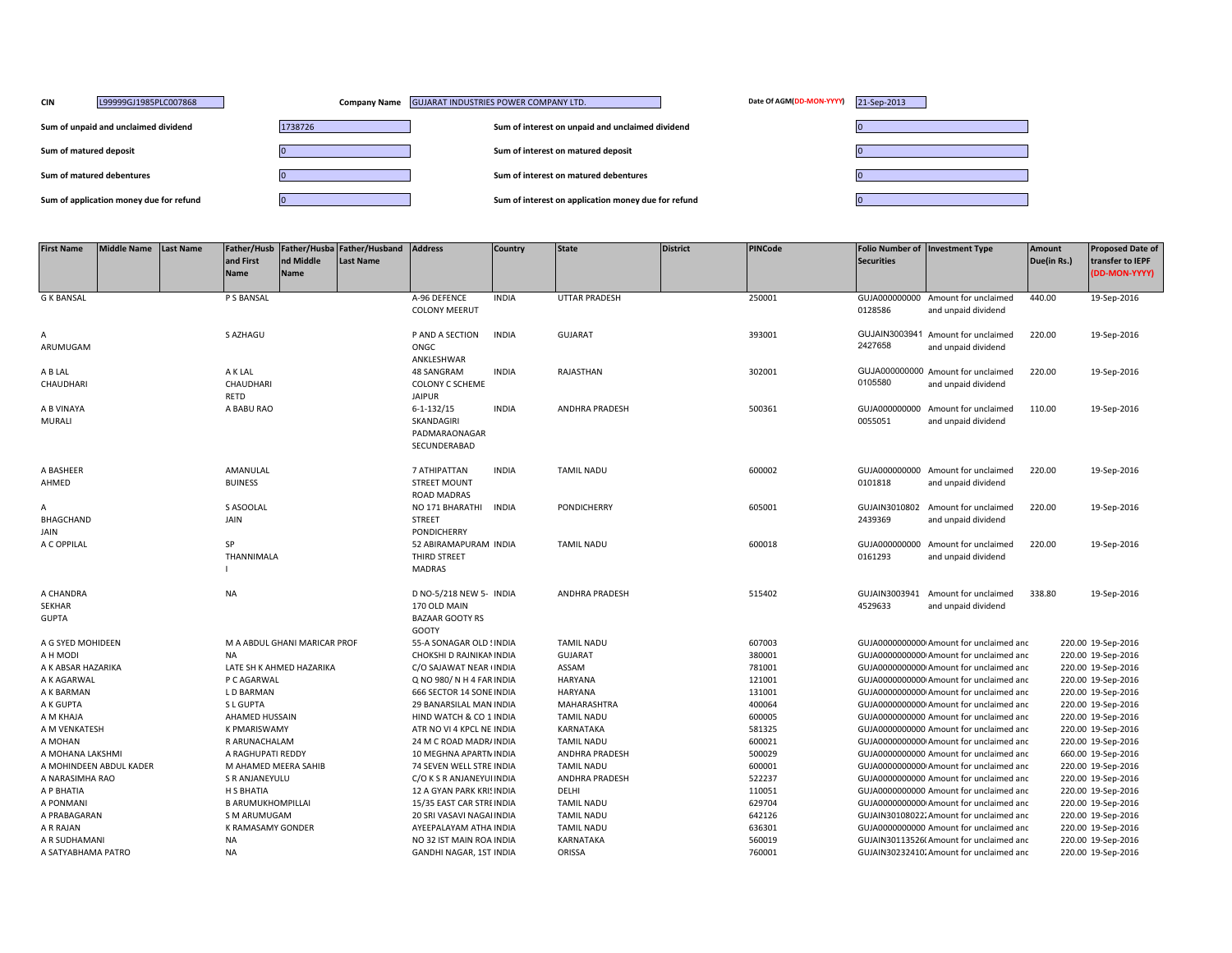| A SATYAVATI                     |
|---------------------------------|
| A SUBRAMANIAYAM                 |
| A T M RANGARAMANUJAM            |
| A VIJAYALAKSHMI                 |
| A YOGANAND                      |
| AAKANKSHA SANJAY JAIN           |
| AARYA SATISH D                  |
| AASHISH DEOGADE                 |
| AASHISH SHUKLA                  |
| ABBASAALI YUNUSBHAI SHEKH       |
| ABBASBHAI BHURANI               |
| ABDUL KHADAR JEELANI MOHAMMED   |
| ABDUL MAZID SIRCAR              |
| ABDUL RAZZAK ABDUL RAHIM GANDHI |
| ABDUL RAZZAK ABDULRAHIM GANDHI  |
| ABDUL SALAM                     |
| ABDULHAK ISA PATEL              |
| ABDURRHMAN                      |
| <b>ABHA AGARWAL</b>             |
| ABHA JAIN                       |
| ABHA JAIN                       |
| ABHA MISHRA                     |
| <b>ABHAI KUMAR</b>              |
| <b>ABHAY DUBEY</b>              |
| <b>ABHIJIT ATUL KALE</b>        |
| <b>ABHIJIT SINHA</b>            |
| <b>ABHIJIT SINHA</b>            |
| ABHINAV AGARWAL                 |
| ABRAHAM BHASME                  |
| ACHYUTANANDA BEHERA             |
| ADII BHAI HIRAJI KERAWALA       |
| ADILAKSHMI GANJI                |
| ADISHWAR KUMAR JAIN             |
| ADIT CAPITAL SERVICES P LTD     |
| <b>ADITYA KUMAR</b>             |
| ADRISH KUMAR GUPTA              |
| AFZAL HUSAIN M SAIYED           |
| AFZAL MAKSUD SAIYED             |
| <b>AGRAWAL AMIT</b>             |
| AGSONS AGENCIES I PVT LTD       |
| AHALYA SAHU                     |
| AHIR LALLUBHAI GHOSAIBHAI AHIR  |
| AHMAD HASEEB KHAN               |
| AHMED ISMAIL HAJI               |
| AHSAN LAIQUT                    |
| AISHA AHMED                     |
| AIYUBKHAN ASADKHAN PATHAN       |
| AJAY BHAILALBHAI SHAH           |
| <b>AJAY GUPTA</b>               |
| AJAY J MEHTA                    |
| <b>AJAY JAIN</b>                |
| AJAY KASHINATH DEORE            |
| <b>AJAY KHARE</b>               |
| <b>AJAY KUMAR</b>               |
| <b>AJAY KUMAR</b>               |
|                                 |
| AJAY KUMAR JAIN                 |
| AJAY KUMAR KEDIA                |
| AJAY KUMAR MOLRI                |
| AJAY MOHGAONKAR                 |
| <b>AJAY SHARMA</b>              |
| AJAY UPADHYAY                   |
| AJEET KUMAR BHARGAVA            |
| AJIT DUBHASHI                   |

NOORMAHMAD **ABBASE BEEN SOF DIST PINDIA** NA NA KULO NA VILL-KASHADI P O KA INDIA NA AT HARSHPUR PO RAINDIA

A SATYAVATI A VISWANATHAN C/O A VISHWANATHAINDIA CHHATTISGARH 492001 GUJA0000000000 Amount for unclaimed and 440.00 19-Sep-2016 VA NARAYANAN CHURCH STORES M R F INDIA TAMIL NADU 600019 600019 GUJA000000000000000000000000000 Amount for unclaimed and 220.00 19-Sep-2016 A T M RANGARAMAN C/155 MANU APTS N INDIA DELHI 110092 CUJAIN3010222014 AMOUNT for unclaimed and 220.00 19-Sep-2016 VADHI KESAVALU 897, STATE BANK COLINDIA TAMIL NADU 626117 6UJAIN301637405Amount for unclaimed anc 4.40 19-Sep-2016 A RAJESWARACHARI CHITTOOR D NO 4 3 786 OPP N (INDIA ANDHRA PRADESH 517507 GUJA0000000000 Amount for unclaimed and 220.00 19-Sep-2016 SANJAYJAIN C/O DR K C JAIN ROY INDIA RAJASTHAN 344001 344001 GUJA000000000Amount for unclaimed and 220.00 19-Sep-2016 NA ARYA SATISH D NA TYPE F-20 / 8 GSECL (INDIA GUJARAT GUJARAT SASSES) 388239 GUJAIN30199110<sup>,</sup> Amount for unclaimed and 55.00 19-Sep-2016 TULSIRAM JI 19 OLD SNEHANAGAI INDIA MAHARASHTRA 440015 440015 GUJA0000000000 Amount for unclaimed and 220.00 19-Sep-2016 AASHISH SHUKLA NA 8 SRUSHTI SOCIETY NINDIA GUJARAT 390015 GUJA0000000000 Amount for unclaimed and 440.00 19-Sep-2016 ABBASARA SOCINDIA GUJARAT SHEKAH SARAT SARAT SHEKAH SHEKH NA 24, ISBN 19-Sep-2016 GUJARAT GUJARAT 364140 364140 GUJA000000000000Amount for unclaimed and 220.00 19-Sep-2016 LATE SH M A AKBAR MEDIA MOHAMMED WARE AND MOHAMMED AND ANDHRA PRADESH STRUGGEN STRUGGEN STRUGGEN STRUGGEN STRUGGEN STRUGGEN STRUGGEN STRUGGEN STRUGGEN STRUGGEN STRUGGEN STRUGGEN STRUGGEN STRUGGEN STRUGGEN STRUGGEN STRUGGEN NA CHE DEPU INDIA ASSAM 783301 GUJAIN30125028. Amount for unclaimed and 440.00 19-Sep-2016 AB GANDHI CADA RALER WADI INDIA GUJARAT GUJARAT 390017 GUJA0000000000000000000 Amount for unclaimed and 220.00 19-Sep-2016 A GANDHI C/O A R SALES WADI INDIA GUJARAT GUJARAT 390017 GUJA0000000000 Amount for unclaimed and 220.00 19-Sep-2016 ABDUL SALAM MD NAJIR SALAM SALAM MD NAJIR SALAM SALAM SALAM SALAM SALAM SALAM SALAM SALAM SALAM SALAM SALAM SA<br>ABDUL SALAM SALAM SALAM SALAM SALAM SALAM SALAM SALAM SALAM SALAM SALAM SALAM SALAM SALAM SALAM SALAM SALAM SA 226.60 19-Sep-2016 SA A PATEL SA PATEL SALAPIR STREET PO MINDIA GUJARAT GUJARAT SERIES AND SERIES AND SERIES ON A PATEL SALAPIR STREET PO MINDIA 110.00 19-Sep-2016 MOH SYEDWARA QA INDIA UTTAR PRADESH 233001 GUJA1202760000 Amount for unclaimed and 440.00 19-Sep-2016 R L AGARWAL C/O P C AGRAWAL & INDIA RAJASTHAN 302015 GUJA0000000000Amount for unclaimed and 220.00 19-Sep-2016 ARUN K JAIN C/O BRIJ LAL GAUTAI INDIA PUNJAB PUNJAB 147001 GUJA000000000Amount for unclaimed and 220.00 19-Sep-2016 ABHA JAIN NA C/O MCS LIMITED 1S'INDIA GUJARAT GUJARAT 390007 GUJA0000000000000000000Amount for unclaimed and 220.00 19-Sep-2016 RAJESH CHA MISHRA L 5 BLOCK 16 ROOM INDIA GUJARAT GUJARAT 380013 GUJA00000000000000Amount for unclaimed and 220.00 19-Sep-2016 S N SHARMA C/O VIJAY BAHADUR INDIA UTTAR PRADESH 273009 GUJA0000000000 Amount for unclaimed and 220.00 19-Sep-2016 GOVIND RAM DUBEY **12 CHANAKYA PURI I INDIA** MADHYA PRADESH 452001 453001 GUJA000000000000Amount for unclaimed and 220.00 19-Sep-2016 NA C/O D G HOLE, PLOT I INDIA MAHARASHTRA 445001 445001 GUJA1204470000 Amount for unclaimed and 1034.00 19-Sep-2016 N K P SINGH BLOCK A/2 KUNAL SC INDIA GUJARAT GUJA 383001 GUJA0000000000 Amount for unclaimed and 220.00 19-Sep-2016 ABHIJIT SINHA N P SINGH BLOCK A/2 KUNAL SOINDIA GUJARAT 383002 GUJA0000000000 Amount for unclaimed and 220.00 19-Sep-2016 ABHINAV AGARWAL NA 101 MANDAKANI ENCINDIA DELHI 110019 GUJA0000000000 Amount for unclaimed and 110.00 19-Sep-2016 SUMANTH BHASME SUMANTH BHASME NO 11 LAKSHMI PATTINDIA KARNATAKA SUMA SEGOOZT SUMANTH BHASME SUJA000000000 Amount for unclaimed and 220.00 19-Sep-2016 NA S. D. HOSPITAL ROAD INDIA ORISSA CONSTANTING THE 768108 GUJAIN30174010: Amount for unclaimed and 55.00 19-Sep-2016 ADII BHAI HIRAJI KERAWALA HIRAJI KERAWALA JUNA BAZIAR AT PO BINDIA GUJARAT 391125 GUJA00000000000Amount for unclaimed and 330.00 19-Sep-2016 G SHANKAR RAO C/O G SHANKARA RA INDIA ANDHRA PRADESH 506002 GUJA0000000000Amount for unclaimed and 220.00 19-Sep-2016 SH B S JAIN 110002 GUJAIN300206102.Amount for unclaimed and 220.00 19-Sep-2016 ADIT CAPITAL SERVICES P LTD B S SANDHU LTD CO 1697 SECTOR 33D CHINDIA CHANDIGARH 160047 GUJA0000000000 Amount for unclaimed and 440.00 19-Sep-2016 BIHAR BIHAR BIHAR BIJS203 BIHAR BIHAR BIHAR BIHAR BIHAR BIJS2016 BIHAR BIJS2016 BIHAR BIJS2016 BIJS2016 BIJS2016 R P GUPTA B-106 B M MARKET PINDIA UTTAR PRADESH 208014 CUJA00000000000000000000000000000000000 Amount for unclaimed and 220.00 19-Sep-2016 AFZAL HUSAIN M SAIYED M H SAIYED PHYSCION A/1232 ASHRAFI MANINDIA GUJARAT 380001 GUJA0000000000 Amount for unclaimed and 440.00 19-Sep-2016 PHUSAIOV 1858 BAWAJI POLE JAINDIA GUJARAT 380005 380005 GUJA00000000000000000000000000 DHUJA000000000 Amount for unclaimed and 220.00 19-Sep-2016 AGRAWAL AMIT YAMUNADUTT C/O RADHESHAM AGINDIA GUJARAT 380001 GUJA0000000000 Amount for unclaimed and 220.00 19-Sep-2016 NA CHEEN PARK EXT INDIA DELHI 110016 110016 GUJA1203350300 Amount for unclaimed and 26.40 19-Sep-2016 ORISSA 2013 758013 758013 GUJAIN302679348 Amount for unclaimed and 110.00 19-Sep-2016 AHIR STREET AT AND INDIA GUJARAT GUTARAT 396350 GUJAIN30045011. Amount for unclaimed and 220.00 19-Sep-2016 AHMAD SALEEM KHAN 2020.00 19-Sep-2016 7/64 TILAK NAGAR K/INDIA UTTAR PRADESH 208001 208001 GUJAIN30133019f Amount for unclaimed anc 220.00 19-Sep-2016 AHMED ISMAIL HAJI ISMAIL AT-TELADA POST -VESINDIA GUJARAT 396475 GUJA12010800000Amount for unclaimed and 110.00 19-Sep-2016 LH ZAIDL 201,KOTLA MEERUT (INDIA UTTAR PRADESH 250002 GUJA1201910100 Amount for unclaimed and 440.00 19-Sep-2016 MANZOOR AHMAD CANARA BANK MAIN INDIA UTTAR PRADESH 202001 GUJA1203800000I Amount for unclaimed and 6.60 19-Sep-2016 A-366,ONGC NAGAR, INDIA GUJARAT 384003 GUJA1201090001 Amount for unclaimed and 198.00 19-Sep-2016 BB SHAH 39 KASHIVISHVANATI INDIA GUJARAT SHAH 390001 GUJA0000000000 Amount for unclaimed and 220.00 19-Sep-2016 AJAY GUPTA A N GUPTA 585/38 TRI NAGAR N INDIA DELHI 110001 GUJA00000000000Amount for unclaimed and 220.00 19-Sep-2016 LAJAY JP MEHTA JAYAYA JAYAYA JAYAYA JAYAHARASHTRA JAYAYA HALAHARASHTRA 400097 GUJA0000000000 Amount for unclaimed and 440.00 19-Sep-2016 AJAY JAIN VIJAY KUMAR JAIN 1/16 SARVA PRIYA VI INDIA DELHI 110016 GUJA00000000000Amount for unclaimed and 220.00 19-Sep-2016 RJATAT DEORE NA CO S.S.AHER,FLAT N INDIA MAHARASHTRA 422008 422008 GUJA1201750200 Amount for unclaimed and 330.00 19-Sep-2016 SHRI R N KHARE SHARE SHARE AND AND AND MADHYA PRADESH 485001 GUJAIN301330191Amount for unclaimed and 110.00 19-Sep-2016 AJAY KUMAR D PRASAD CHOTTA NIMDIH CHAINDIA JHARKHAND 833201 GUJA0000000000 Amount for unclaimed and 220.00 19-Sep-2016 ROSHAN LAL 230 CYCLE MARKET J INDIA DELHI 230 CYCLE MARKET J INDIA DELHI 110055 GUJA0000000000 Amount for unclaimed and 220.00 19-Sep-2016 UTTAM CHAND JAIN NAVEEN VASTRALAY INDIA CHHATTISGARH 493445 GUJA0000000000 Amount for unclaimed and 220.00 19-Sep-2016 LATE SH GAJANAND KEDIA C/O SHREE RAMDEO INDIA WEST BENGAL 700007 700007 GUJA000000000Amount for unclaimed and 220.00 19-Sep-2016 INDER SAIN MOLRI **142 PRAGATI APARTI INDIA** DELHI 110063 GUJAIN30039410<sup>4</sup> Amount for unclaimed and 220.00 19-Sep-2016 AJAY MOHGAONKAR S SW MOHGAONKAR MADHYA 115 SR MIG KOTINDIA MADHYA PRADESH 462001 GUJA0000000000000000000000000Amount for unclaimed and 220.00 19-Sep-2016 SH RAM PRAKAS SHARMA 66 HARI MARG CIVIL INDIA RAJASTHAN 66 HARI MARG CIVIL INDIA RAJASTHAN 302006 GUJA000000000000000000000000000000000 Amount for unclaimed and 220.00 19-Sep-2016 HARSHAVADAN N UPADHYAY GHADIALI POLE GHAI INDIA GUJARAT GUJARAT 390001 SHOWADADADOO Amount for unclaimed and 220.00 19-Sep-2016 NA 201010 AJEET AJEET AVASTO-317 MAHAGLINDIA UTTAR PRADESH 201010 201010 GUJA1202890200 Amount for unclaimed and 330.00 19-Sep-2016 UMAKANT DUBHASHI CHASHI 63 NAVTUSHAR SOC INDIA MAHARASHTRA 400016 400016 GUJA00000000000000Amount for unclaimed and 220.00 19-Sep-2016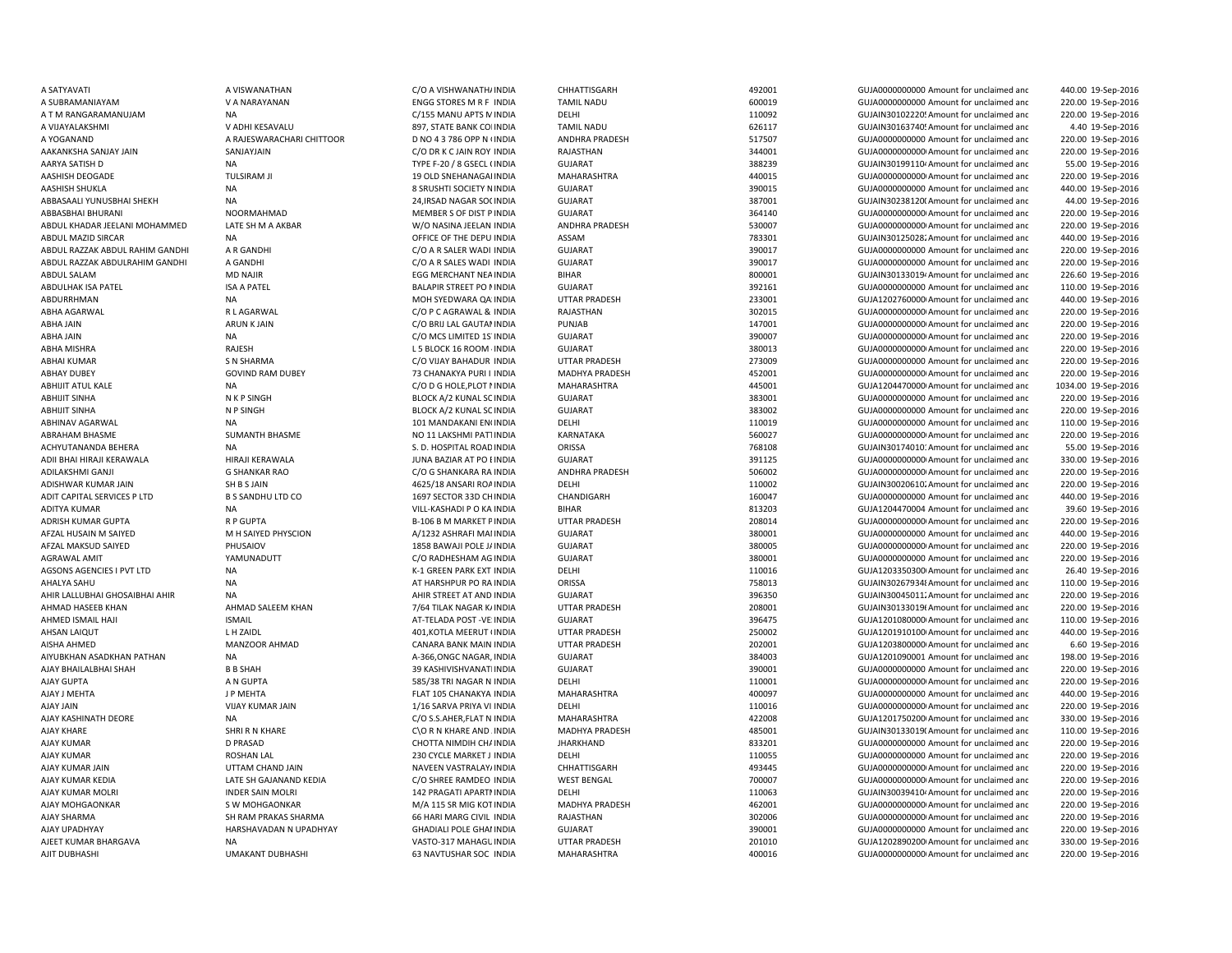ALPANA ARVIND AGGARWAL ARVIND KUMAR AGGARWAL 11 UDAY APT PROF A INDIA AMAN JAIN NA H - 23 HFAVY WATER INDIA AMAR CHAND LAL CHAD SURANA NO. 25 SUNDARAM LINDIA

AJIT KUMAR ANAND SINGH C/O LOVELY CUT PIECINDIA PUNJAB 151203 GUJA00000000000Amount for unclaimed and 220.00 19-Sep-2016 AJIT KUMAR BALRAM SINGH C/O THAKURJI RLY JA INDIA BIHAR 842001 GUJA00000000000Amount for unclaimed and 220.00 19-Sep-2016 AJIT KUMAR GODAWAT BHERULAL GODAWAT M/S MANAKLAL JORAINDIA RAJASTHAN 312605 GUJA00000000000Amount for unclaimed and 220.00 19-Sep-2016 AJIT KUMAR MISHRA BHAGABANJI MISHRA DYANAMATIK FORGII INDIA GUJARAT SUMATA 360003 GUJA000000000000000000000000 amount for unclaimed and 220.00 19-Sep-2016 AJIT SHANKERDAN GADVI SHANKERDAN CHOLERA 440 JETHAI INDIA GUJARAT SALAMAT 380001 GUJA00000000000 Amount for unclaimed and 220.00 19-Sep-2016 AJIT SINGH NA NA NA VILL BELA PASHCHIM INDIA UTTAR PRADESH 227805 GUJAIN30290245. Amount for unclaimed and 22.00 19-Sep-2016 AJIT SURANA RAM MANOHAR SURANA C/O SANTI KUMAR KAINDIA WEST BENGAL 700007 6UJA000000000 Amount for unclaimed and 220.00 19-Sep-2016 AJITESH KUMAR CHHAKKAR DR ASHOK KUMAR CHHAKKAR HOUSE NO 7-P USHA INDIA HARYANA 122001 122001 GUJAIN30011810(Amount for unclaimed and 220.00 19-Sep-2016 AJITH K NA REJI NIVAS PEROLE N INDIA KERALA 671314 GUJAIN300239123Amount for unclaimed and 110.00 19-Sep-2016 AJITKUMAR L PANCHAL LAXMI SHANKER PANCHAL E 9 RAM PARK STATIOINDIA GUJARAT 391440 GUJA00000000000Amount for unclaimed and 220.00 19-Sep-2016 AJITSINH KARSHANBHAI GOHEL NA NA RANGARA SHERI TA-UINDIA GUJARAT SALAHAT 362550 GUJA12033200021 Amount for unclaimed and 110.00 19-Sep-2016 AJMERA MUKESH NA BALA BALA BASI YARDHAMAN NINDIA MAHARASHTRA 400064 400064 GUJA1203320000 Amount for unclaimed and 220.00 19-Sep-2016 AJMERI PRADIPKUMAR AMRUTLAL NA NA SEP-2016 B/3/33, SARKARI VAS INDIA GUJARAT SARAGE 384265 GUJAIN30034320(Amount for unclaimed and 220.00 19-Sep-2016 AKASH DATTAK MANISH MANISH MANISH P O BOX NO 16457 D INDIA MAHARASHTRA 400016 400016 GUJA0000000000000000000000 Amount for unclaimed and 220.00 19-Sep-2016 AKHIL AGARWALA KAMAL AGARWALA 109 NEW CLOTH MAI INDIA GUJARAT 395002 GUJA0000000000 Amount for unclaimed and 220.00 19-Sep-2016 AKHILESH GUPTA NA NA DISPEDSION DEN CORR NO. IV / 06 GAN INDIA JAMMU AND KASHMIR 180001 GUJAIN303028506 Amount for unclaimed and 165.00 19-Sep-2016 AKHILESH KUMAR SRI SURENDRA SINGH F/NO 303A SRI OM C INDIA BIHAR 800014 800014 GUJAIN30133018! Amount for unclaimed and 226.60 19-Sep-2016 AKHILESH KUMAR SRIVASTAVA KAILASH CHAND SRIVASTAVA 115A, LAJPAT NAGARINDIA UTTAR PRADESH 273015 GUJAIN301557200Amount for unclaimed and 440.00 19-Sep-2016 AKSA ILYAS AKUKARA NA POLICE LANE,JAMAL INDIA GUJARAT 360410 GUJA1301990000 Amount for unclaimed and 220.00 19-Sep-2016 AKSHAY BHANDARI NA NA NA SHREE SAKKARSA INDIA MAHARASHTRA 444601 444601 GUJAIN30051312! Amount for unclaimed and 330.00 19-Sep-2016 AKSHAY VAID MANOHAR LAL VAID 21/65 OLD RAJENDER INDIA DELHI 20060 110060 GUJAIN30261110(Amount for unclaimed anc 330.00 19-Sep-2016 AKSHAYA KUMAR GUPTA GANESH PRASAD GUPTA C/O GULAB CHAND DINDIA RAJASTHAN 302002 GUJA00000000000Amount for unclaimed and 220.00 19-Sep-2016 ALAKA CHATTERJEE SUKAMAL CHATTERJEE SELF EMP 2/24 RAJLAXMAN SO INDIA MAHARASHTRA 400601 400601 GUJA0000000000 Amount for unclaimed and 440.00 19-Sep-2016 ALAP CHINOO MODI CHINOO CHINOO 7 DAJI COLONY NR HAINDIA GUJARAT CHINOO MOODI 380013 GUJA00000000000000000000000 Amount for unclaimed and 330.00 19-Sep-2016 ALEPULA SATHYA A PANDURANGAM 134 610A/A CARVAN INDIA ANDHRA PRADESH 500267 GUJA00000000000Amount for unclaimed and 220.00 19-Sep-2016 ALI AHMAR 226.60 19-Sep-2016 101/302 COLONEL GAINDIA UTTAR PRADESH 208001 CUJAIN30169610: Amount for unclaimed and 226.60 19-Sep-2016 ALI AKBAR KHAN KURSHIDALI KHAN RADIO LAB TRANSMI INDIA KARNATAKA 560016 560016 GUJA000000000 Amount for unclaimed and 220.00 19-Sep-2016 ALKA AGARWAL SUNDEEP AGRAWAL SANSAL BANSAL BHAWAN DUNDIA RAJASTHAN 302006 302006 GUJA000000000000000000AMount for unclaimed and 220.00 19-Sep-2016 ALKA ASTHANA SHIVRAJ ASHTANA PROF C/O SHRI BINOD AGA INDIA JHARKHAND 831001 831001 GUJA0000000000 Amount for unclaimed and 330.00 19-Sep-2016 ALKA BHARDWAJ SANJEEV BHARDWAJ 66 BABAR ROAD BEN INDIA DELHI 110001 110001 GUJA000000000 Amount for unclaimed and 440.00 19-Sep-2016 ALKA PRAKASH **KRIPA SHANKAR PRAKASH YARPUR,NAYA TOLA, IN**DIA BIHAR 800001 800001 GUJAIN30210510: Amount for unclaimed and 110.00 19-Sep-2016 ALKA RANI PODDAR VISHNU PRAKASH PODDAR B-102 CHETAK APARTINDIA DELHI 110085 GUJA00000000000Amount for unclaimed and 220.00 19-Sep-2016 ALKA SINGHANIA V SINGHANIA H HOLD CHOWK BAZAR PURL INDIA WEST BENGAL 723101 GUJA00000000000000000 Amount for unclaimed and 220.00 19-Sep-2016 ALKABEN MUKESHKUMAR PATWA MUKESHKUMAR J PATWA NEAR JAINWADI SHH INDIA GUJARAT SUJARAT SASA151 GUJA00000000000000000000000000000 Amount for unclaimed and 220.00 19-Sep-2016 ALKABEN NIRANJANBHAI SONI LT NIRANJAN N SONI 43 R READING ROAD INDIA MAHARASHTRA 999999 GUJA0000000000 Amount for unclaimed and 440.00 19-Sep-2016 ALLAD GYANESHW ARY **MEAO A H HOLD H NO 2-6-5 NEHRU PAINDIA** ANDHRA PRADESH 506167 GUJA000000000 Amount for unclaimed and 110.00 19-Sep-2016 ALLURI VENKATESWARA RAO **RAMA SASTRULLU 41-20/8-65 LALBAHA INDIA** ANDHRA PRADESH 520013 GUJAIN30039410. Amount for unclaimed and 220.00 19-Sep-2016 ALOK JOSHI NATE PRATAP NARAIN A-3 M S FLATS PANDAINDIA DELHI 2000 110003 GUJA0000000000000000 Amount for unclaimed and 220.00 19-Sep-2016 ALOK KUMAR MISHRA BINAY KUMAR MISHRA QTR NO 5/47/6 ORDNINDIA MAHARASHTRA 440021 GUJAIN301696112Amount for unclaimed and 4.40 19-Sep-2016 ALOK KUMAR SHAHA S SAHA VILL JHINGA PO AMIRINDIA WEST BENGAL 743368 GUJA0000000000 Amount for unclaimed and 220.00 19-Sep-2016 ALOK MOHAN KAR LATE D M KAR C 8/3 RIVER BANK COINDIA UTTAR PRADESH 226001 GUJA0000000000 Amount for unclaimed and 220.00 19-Sep-2016 ALOK SHARMA I K SHARMA 19 RAKESH MARG GHINDIA UTTAR PRADESH 201001 201001 GUJA000000000 Amount for unclaimed and 220.00 19-Sep-2016 ALOKE KUMAR DALAL NA HARI MOHAN DALAL INDIA WEST BENGAL NA TABAL 743411 GUJAIN301250138Amount for unclaimed and 220.00 19-Sep-2016 ALPA MANISH SANGHVI MANISH 8-TAPOVAN SOCIETY,INDIA GUJARAT 380015 GUJA1302080000 Amount for unclaimed and 789.80 19-Sep-2016 ALPABEN SHAH NITIN BHAI SHAH 42 GEETA NAGAR SO INDIA GUJARAT 390004 390004 GUJA000000000Amount for unclaimed and 220.00 19-Sep-2016 INDIA MAHARASHTRA 400028 GUJA0000000000 Amount for unclaimed and 220.00 19-Sep-2016 ALPESH M GOGRI NEW TIAGAN 2 TIAGAN 3 RAMA NIWAS 90 SHINDIA MAHARASHTRA 400019 400019 GUJA00000000000000000000 Amount for unclaimed and 220.00 19-Sep-2016 ALPESH R CHRISTIAN R CHRISTIAN 6 DEEPAK SOCIETY NEINDIA GUJARAT 380001 GUJA0000000000 Amount for unclaimed and 220.00 19-Sep-2016 ALPESH T PATEL TAPANRAY D PATEL POST BOX NO 24 DABINDIA GUJARAT 391110 GUJA00000000000Amount for unclaimed and 220.00 19-Sep-2016 ALTAF ABDULGAFAR MOTIWALA ABDULGAFAR YUSUF MOTIWALA NEAR RAMJIMANDIR INDIA GUJARAT SUSARAT SAGGO1 GUJA0000000000 Amount for unclaimed and 220.00 19-Sep-2016 AMAL BANIK SAKAR 105 OPP GANINDIA SAKAR 105 OPP GANINDIA GUJARAT 380009 SAKAR 30000 GUJA0000000000 Amount for unclaimed and 220.00 19-Sep-2016 AMALAL PATEL MOTILAL PATEL AND MOTILAL PATEL AND THE SALE AS A GUJARAT AND A GUJANG GUJADO AMOUNT OF UNCLAIMED AND A GUJADO AMOUNT OF UNCLAIMED AND A GUJADO AMOUNT OF UNCLAIMED AND A GUJADO AMOUNT OF UNCLAIMED AND A GUJADO 220.00 19-Sep-2016 AMALENDU MUKHOPADHYAY S K MUKHOPADHYAY 14/15 KASHIRAM DA INDIA WEST BENGAL 713205 GUJA000000000 Amount for unclaimed and 220.00 19-Sep-2016 RAJASTHAN 323307 323307 GUJA1202840000 Amount for unclaimed and 110.00 19-Sep-2016 AMAR ASHOK SOMCHAND SHAH ''AMI'' NR. JAHANVI FINDIA GUJARAT 380015 GUJAIN30034310: Amount for unclaimed and 220.00 19-Sep-2016 TAMIL NADU 600007 600007 GUJA0000000000000Amount for unclaimed and 220.00 19-Sep-2016 AMAR CHAND AGARWAL SHARWVNA KUMAR AGARWAL C/O SHARWANA KUNINDIA RAJASTHAN 302001 GUJA00000000000Amount for unclaimed and 220.00 19-Sep-2016 AMAR DATTATRAY SHETE SANG DATTATRAY SANG SANGGESHRI SANGGESHRI SWARVIHINDIA MAHARASHTRA SANGGESHRI SANGGESHRI SANGGESHRI SANGGESHRI SANGGESHRI SANGGESHRI SANGGESHRI SANGGESHRI SANGGESHRI SANGGESHRI SANGGESHRI SANGGESHRI SA 110.00 19-Sep-2016 AMAR KANT VERMA BRIJ BIHARI LAL VERMA WARD NO. 3, BANIYA INDIA CHHATTISGARH 496331 GUJA1203410000 Amount for unclaimed and 440.00 19-Sep-2016 AMAR NATH MEHTA LATE SHMOOL RAJ JI MEHTA 60/4 IST FLOOR RAM INDIA DELHI CHELHI 110005 GUJA000000000Amount for unclaimed and 220.00 19-Sep-2016 AMAR RAJ SOHAN RAJ C/O AMAR RAJ GULA INDIA RAJASTHAN 342001 GUJA00000000000Amount for unclaimed and 220.00 19-Sep-2016 AMAR SINGH VERMA DEVI PAKAS CONTROLLED CO P C VERMA D 101 INDIA RAJASTHAN 302015 COULA0000000000Amount for unclaimed and 220.00 19-Sep-2016 AMAR VAGHELA KESHAV CHANDRA VAHELA D-8 KRISHNANAGAR INDIA MAHARASHTRA 400092 GUJA0000000000000000000000 Amount for unclaimed and 220.00 19-Sep-2016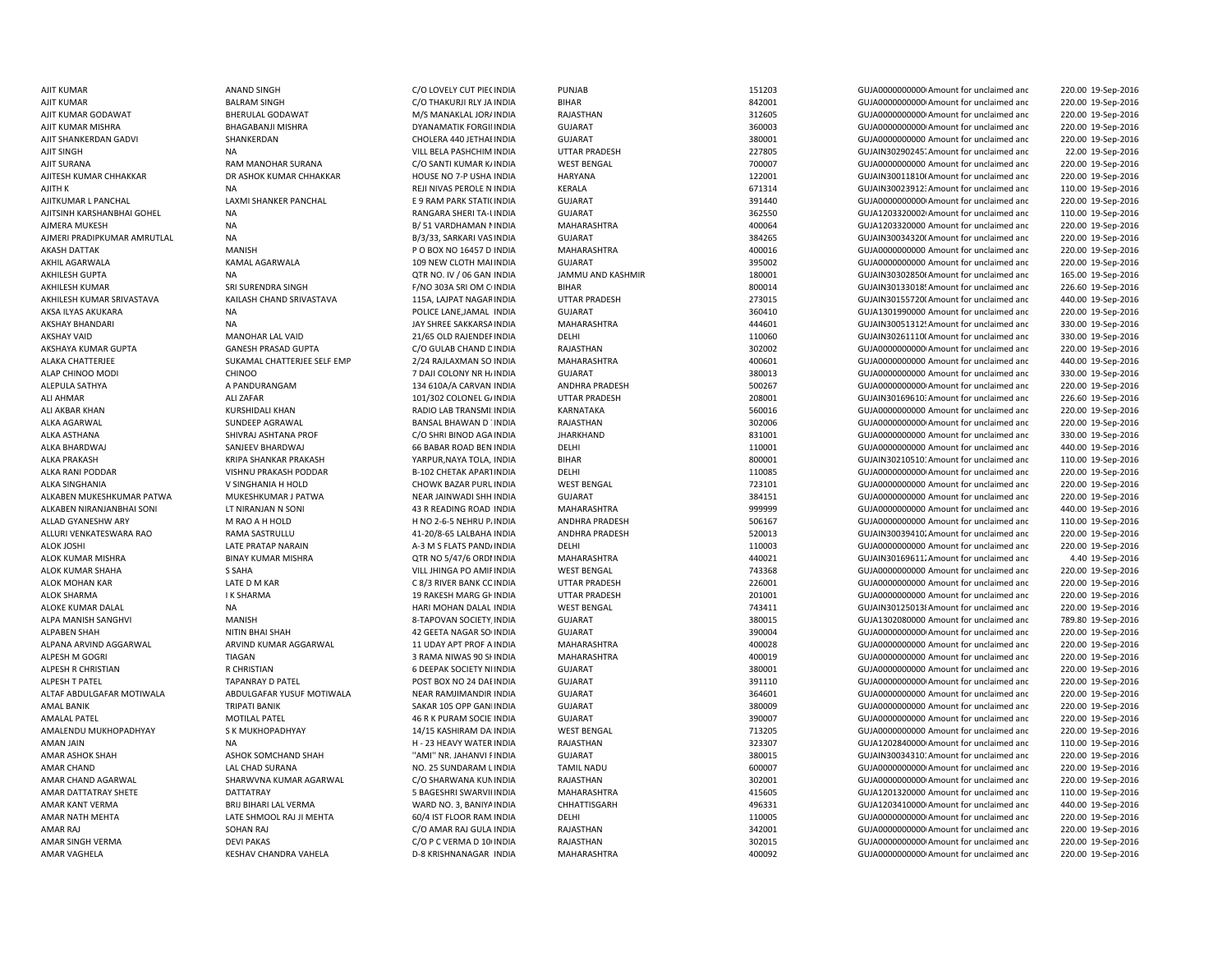| AMARA NAGESWARA RAO JAMMIGUMPULA | <b>NA</b>                     | H.NO.3-101-A PULIP/ INDIA      | ANDHRA PRADESH       | 522415 | GUJAIN30232410! Amount for unclaimed and             | 2.20 19-Sep-2016    |
|----------------------------------|-------------------------------|--------------------------------|----------------------|--------|------------------------------------------------------|---------------------|
| AMARDEEP KUMAR                   | <b>NA</b>                     | C/O SATYENDRA PRA INDIA        | BIHAR                | 801503 | GUJA1203000000 Amount for unclaimed and              | 220.00 19-Sep-2016  |
| AMARENDER GANDE                  | <b>NA</b>                     | C/O M/S LEXICON FIN INDIA      | MAHARASHTRA          | 400039 | GUJA0000000000 Amount for unclaimed and              | 220.00 19-Sep-2016  |
| AMARENDRA KUMAR                  | <b>NA</b>                     | NHDC NEW PROJECT: INDIA        | MADHYA PRADESH       | 462013 | GUJAIN30023912: Amount for unclaimed and             | 66.00 19-Sep-2016   |
| AMARJEET SINGH                   | R SINGH                       | J-45 RESERVE BANK E INDIA      | DELHI                | 110063 | GUJA0000000000 Amount for unclaimed and              | 220.00 19-Sep-2016  |
| AMARJIT                          | <b>DES RAJ</b>                | 4358/4 ABSARI ROAC INDIA       | DELHI                | 110002 | GUJA0000000000 Amount for unclaimed and              | 220.00 19-Sep-2016  |
| AMARJIT KAUR                     | MANJIT SINGH SETHI            | E Q 255 PACCA BAGH INDIA       | PUNJAB               | 144001 | GUJA0000000000 Amount for unclaimed and              | 660.00 19-Sep-2016  |
| <b>AMARPREET KAUR</b>            | <b>GP SINGH</b>               | WZ 76 E FIRST FLOOF INDIA      | DELHI                | 110058 | GUJAIN30133019 <sup>,</sup> Amount for unclaimed and | 110.00 19-Sep-2016  |
| AMARUT PATEL                     | CHELA BHAI PATEL              | 2/601 VISHAL COMPI INDIA       | MAHARASHTRA          | 400064 | GUJA0000000000 Amount for unclaimed and              | 220.00 19-Sep-2016  |
|                                  |                               |                                |                      |        |                                                      |                     |
| AMBA MEHTA                       | MANOJ                         | PINKESH CAMP UTTA INDIA        | <b>GUJARAT</b>       | 387370 | GUJA0000000000 Amount for unclaimed and              | 220.00 19-Sep-2016  |
| AMBALAL C GOHIL                  | CHHATRASINGH                  | KRISHNA NAGAR P O INDIA        | <b>GUJARAT</b>       | 391330 | GUJA00000000000 Amount for unclaimed and             | 330.00 19-Sep-2016  |
| AMBALAL ISHWARBHAI PATEL         | <b>NA</b>                     | B/25 TIRUPATI TULSI INDIA      | <b>GUJARAT</b>       | 384001 | GUJAIN30169611: Amount for unclaimed and             | 220.00 19-Sep-2016  |
| AMBALAL M PATEL                  | <b>MAFATLAL PATEL</b>         | AT & PO CHIKHLI OID INDIA      | <b>GUJARAT</b>       | 396521 | GUJA0000000000 Amount for unclaimed and              | 220.00 19-Sep-2016  |
| AMBALAL PRABHUDASH PARMAR        | PRABHUDASH PARMAR             | JALARAM NAGAR 2 A INDIA        | <b>GUJARAT</b>       | 391310 | GUJA0000000000 Amount for unclaimed and              | 220.00 19-Sep-2016  |
| AMBALAL SANKRCHAND BAROT         | SANKARCHAND M BAROT           | BAROT WADA P O BH INDIA        | ANDHRA PRADESH       | 500003 | GUJA0000000000 Amount for unclaimed and              | 220.00 19-Sep-2016  |
| AMBALAL SOLANKEY                 | PITAMBER SOLANKEY             | SAVLI FALIA MARWA INDIA        | <b>GUJARAT</b>       | 389001 | GUJA0000000000 Amount for unclaimed and              | 220.00 19-Sep-2016  |
| AMBALALBHAI PATEL                | <b>NA</b>                     | <b>6 BHARAT NAGAR SO INDIA</b> | <b>GUJARAT</b>       | 384001 | GUJA0000000000 Amount for unclaimed and              | 440.00 19-Sep-2016  |
| AMBARISH J MEHTA                 | JAYANTILAL S METHA            | 6 VARJ APT 2ND FLO( INDIA      | <b>GUJARAT</b>       | 380006 | GUJA0000000000 Amount for unclaimed and              | 220.00 19-Sep-2016  |
| AMBER R DALAL                    | RAMESHCHANDRA DALAL PROFFES   | 8/84 NAVRANG PEDE INDIA        | MAHARASHTRA          | 400026 | GUJA0000000000 Amount for unclaimed and              | 220.00 19-Sep-2016  |
| AMBRISH KUMAR AGARWAL            | <b>NA</b>                     | 17B 1 STAR PAPER M INDIA       | <b>UTTAR PRADESH</b> | 247001 | GUJAIN30018311. Amount for unclaimed and             | 110.00 19-Sep-2016  |
| AMBRISH NANDLAL DAVE             | N M DAVE                      | <b>B 8 TORAN APTS PALINDIA</b> | <b>GUJARAT</b>       | 380007 | GUJA0000000000 Amount for unclaimed and              | 220.00 19-Sep-2016  |
| AMEET KANTILAL PAREKH            | LATE SH KANTILAL VITHALDAS PA | 122 BANG BHAVAN S INDIA        | MAHARASHTRA          | 400014 | GUJA0000000000 Amount for unclaimed and              | 220.00 19-Sep-2016  |
| AMI MUKESH                       | RAGHU MUKESH                  | 50 SYDENHAM ROAD INDIA         | <b>TAMIL NADU</b>    | 600003 | GUJA0000000000 Amount for unclaimed and              | 220.00 19-Sep-2016  |
| AMI NAINISH SHAH                 | <b>NAINISH SHAH</b>           | 11 NEEL KAMAL PEDI INDIA       | MAHARASHTRA          | 400026 | GUJA0000000000 Amount for unclaimed and              | 660.00 19-Sep-2016  |
| AMIN RAMJU SAMEJA                | RAMJU                         | <b>GREEN PARK-1 OPP LINDIA</b> | <b>GUJARAT</b>       | 396001 | GUJA0000000000 Amount for unclaimed and              | 220.00 19-Sep-2016  |
| AMIN SULTANALI RAJWANI           | <b>NA</b>                     | 12 GLOBE CHEMBER INDIA         | <b>GUJARAT</b>       | 396195 | GUJAIN30302851(Amount for unclaimed and              | 2.20 19-Sep-2016    |
|                                  |                               |                                |                      |        |                                                      |                     |
| AMINA BEGUM SHAIKH               | <b>GULAM AKBAR SHAIKH</b>     | A BLOCK 14/2 VINOB INDIA       | MAHARASHTRA          | 400070 | GUJA0000000000 Amount for unclaimed and              | 220.00 19-Sep-2016  |
| AMINA CHHAPRA                    | NOOR MOHAMED                  | G/225 GITANJALI PLC INDIA      | MAHARASHTRA          | 400061 | GUJA00000000000 Amount for unclaimed and             | 220.00 19-Sep-2016  |
| AMINABEN KASAM MOMIN             | <b>KASAM MOMIN</b>            | A/13 ALIBAD HOU SC INDIA       | MAHARASHTRA          | 400001 | GUJA00000000000 Amount for unclaimed and             | 220.00 19-Sep-2016  |
| <b>AMIT BHARGAVA</b>             | <b>ASHOK KUMAR</b>            | 545 SCHEME NO 2 LA INDIA       | RAJASTHAN            | 301001 | GUJA0000000000 Amount for unclaimed and              | 220.00 19-Sep-2016  |
| AMIT DAS                         | <b>NA</b>                     | C/O 'NILACHAL' LUM INDIA       | MEGHALAYA            | 793004 | GUJA1201090000 Amount for unclaimed and              | 22.00 19-Sep-2016   |
| <b>AMIT DAVE</b>                 | RAMESH DAVE                   | 22 HAREKRISHNA CO INDIA        | <b>GUJARAT</b>       | 380006 | GUJA0000000000 Amount for unclaimed and              | 220.00 19-Sep-2016  |
| <b>AMIT DEV</b>                  | SANTOSH                       | PO BAG 9175 18/4 JE INDIA      | MAHARASHTRA          | 400016 | GUJA0000000000 Amount for unclaimed and              | 220.00 19-Sep-2016  |
| AMIT DUTTA                       | LATE SH AMULYA DUTTA          | 35/1 JOGENDRA BAS. INDIA       | <b>WEST BENGAL</b>   | 700036 | GUJA0000000000 Amount for unclaimed and              | 220.00 19-Sep-2016  |
| <b>AMIT GUPTA</b>                | Sh RAMAVTAR GUPTA             | 7, BANK COLONY ALV INDIA       | RAJASTHAN            | 301001 | GUJA1202060000 Amount for unclaimed and              | 220.00 19-Sep-2016  |
| AMIT JAYANTILAL SHAH             | JAYANTILAL SHAH               | M 4 70 537 SHASTRI INDIA       | <b>GUJARAT</b>       | 380013 | GUJA0000000000 Amount for unclaimed and              | 220.00 19-Sep-2016  |
| <b>AMIT K PARIKH</b>             | <b>K PARIKH</b>               | <b>B 47 OM NAGAR SOC INDIA</b> | ANDHRA PRADESH       | 500003 | GUJA0000000000 Amount for unclaimed and              | 220.00 19-Sep-2016  |
| <b>AMIT K PATEL</b>              | <b>NA</b>                     | WADI SONI POLE NO INDIA        | <b>GUJARAT</b>       | 390017 | GUJAIN30290243! Amount for unclaimed and             | 2.20 19-Sep-2016    |
| <b>AMIT KUMAR</b>                | <b>NA</b>                     | 9/1 KAUSHLYA NIWA INDIA        | UTTARAKHAND          | 248001 | GUJAIN30302850! Amount for unclaimed and             | 220.00 19-Sep-2016  |
| AMIT KUMAR AGRAWAL               | MOTI LAL AGRAWAL              | C/O MOTI LAL AGRA\ INDIA       | <b>JHARKHAND</b>     | 822101 | GUJA0000000000 Amount for unclaimed and              | 220.00 19-Sep-2016  |
| AMIT KUMAR J UPADHYAY            | SH JASHAVANT LAL J UPADHYAY   | BAZAR NO -6 RAMGA INDIA        | RAJASTHAN            | 326519 | GUJA1201060500 Amount for unclaimed and              | 220.00 19-Sep-2016  |
| AMIT KUMAR JAIN                  | PARAS MAL JAIN                | 2412 3 PARITOSH SBI INDIA      | GUJARAT              | 364001 | GUJA0000000000 Amount for unclaimed and              | 220.00 19-Sep-2016  |
| AMIT KUMAR KHANDELWAL            | <b>NA</b>                     | NEAR AGRAWAL DHA INDIA         | RAJASTHAN            | 322201 | GUJA1301760000 Amount for unclaimed and              | 220.00 19-Sep-2016  |
| <b>AMIT KUMAR SINHA</b>          | KRISHNA MURARI PRASAD SINHA   | FLAT NO. 104, MUND INDIA       | <b>BIHAR</b>         | 800014 | GUJAIN30088814( Amount for unclaimed and             | 198.00 19-Sep-2016  |
| <b>AMIT MAHESWARI</b>            | <b>NA</b>                     | 48 GOUSALA ROAD L INDIA        | <b>WEST BENGAL</b>   | 711204 | GUJA0000000000 Amount for unclaimed and              | 220.00 19-Sep-2016  |
|                                  | <b>BHUPATLAL</b>              | PAREKH ENGINEEERII INDIA       | <b>GUJARAT</b>       | 360001 | GUJA0000000000 Amount for unclaimed and              |                     |
| <b>AMIT PAREKH</b>               |                               |                                |                      |        |                                                      | 220.00 19-Sep-2016  |
| <b>AMIT PATNI</b>                | ANILKUMAR PATNI               | DHAVANI MOHALLA . INDIA        | MAHARASHTRA          | 431001 | GUJAIN300214118 Amount for unclaimed and             | 220.00 19-Sep-2016  |
| <b>AMIT PYASI</b>                | RAMESH PRASAD PYASI           | DR. AMIT PYASI BEHI INDIA      | MADHYA PRADESH       | 470001 | GUJA1203160000 Amount for unclaimed and              | 55.00 19-Sep-2016   |
| AMIT RAMESHCHANDRA TOLIA         | RAMESHCHANDRA                 | C/O SHAH KESHAVLA INDIA        | <b>GUJARAT</b>       | 362001 | GUJAIN30103924. Amount for unclaimed and             | 1100.00 19-Sep-2016 |
| AMIT SHRIVA STAVA                | S K SHRIVASTAVA               | C-25 FLAT NO 1 L I C (INDIA    | MAHARASHTRA          | 400103 | GUJA0000000000 Amount for unclaimed and              | 220.00 19-Sep-2016  |
| AMIT SINGH DHAKER                | <b>NA</b>                     | 1K 18 STC HOUSING I INDIA      | RAJASTHAN            | 321001 | GUJA1205350000 Amount for unclaimed and              | 55.00 19-Sep-2016   |
| <b>AMIT SINHA</b>                | <b>NA</b>                     | FLAT NO 66, 1ST FLO INDIA      | DELHI                | 110044 | GUJAIN30154916 <sup>,</sup> Amount for unclaimed and | 440.00 19-Sep-2016  |
| <b>AMIT TULSYAN</b>              | <b>NA</b>                     | C/O J.T.PHARMA MA INDIA        | <b>JHARKHAND</b>     | 815301 | GUJA1201092600 Amount for unclaimed and              | 220.00 19-Sep-2016  |
| <b>AMIT V MISRA</b>              | V N MISRA                     | M-188 SECTOR 25 N( INDIA       | <b>UTTAR PRADESH</b> | 201301 | GUJA0000000000 Amount for unclaimed and              | 220.00 19-Sep-2016  |
| <b>AMITY AGRAWAL</b>             | YAMUNADUTT                    | 189 NEW CLOTH MAI INDIA        | <b>GUJARAT</b>       | 380002 | GUJA0000000000 Amount for unclaimed and              | 220.00 19-Sep-2016  |
| AMITA BEN SURESH BHAI PATEL      | NA                            | C/O R T PATEL 50 NA INDIA      | <b>GUJARAT</b>       | 384001 | GUJA0000000000 Amount for unclaimed and              | 110.00 19-Sep-2016  |
| AMITA BHUSAN DAVE                | LATE B B DAVE                 | BIJOY PLOT NO 1975 INDIA       | <b>GUJARAT</b>       | 388120 | GUJA0000000000 Amount for unclaimed and              | 220.00 19-Sep-2016  |
| <b>AMITA PATEL</b>               | PARASHOTTAMDAS                | 4135 GOVT F COLON' INDIA       | <b>GUJARAT</b>       | 380025 | GUJA0000000000 Amount for unclaimed and              | 220.00 19-Sep-2016  |
| AMITAVA DAS GUPTA                | LATE SH NARESH DAS GUPTA      | RYDAK TEA ESTATE P INDIA       | <b>WEST BENGAL</b>   | 736201 | GUJA0000000000 Amount for unclaimed and              | 440.00 19-Sep-2016  |
| AMITBIKRAM MAJUMDAR              | BRAJENDRA NARAYAN MAJUMDAR    | BLOCK G 183/2 NEW INDIA        | <b>WEST BENGAL</b>   | 700053 | GUJA0000000000 Amount for unclaimed and              | 220.00 19-Sep-2016  |
| <b>AMITESH KUMAR</b>             | <b>NA</b>                     | VILL ADHOPUR DULB INDIA        | <b>BIHAR</b>         | 843109 | GUJA1204470000 Amount for unclaimed and              | 44.00 19-Sep-2016   |
| AMIYA MUKESH MEHTA               | MUKESH MEHTA                  | ARVIND KUNJ B 4 77 INDIA       | MAHARASHTRA          | 400034 | GUJA0000000000 Amount for unclaimed and              | 220.00 19-Sep-2016  |
| AMIYO KUMAR CHATTERJEE           | PROFULLA KUMAR CHATTERJEE     | 30 A/1A GARIAHAT R INDIA       | <b>WEST BENGAL</b>   | 700029 | GUJAIN30048413: Amount for unclaimed and             | 330.00 19-Sep-2016  |
|                                  |                               |                                |                      |        |                                                      |                     |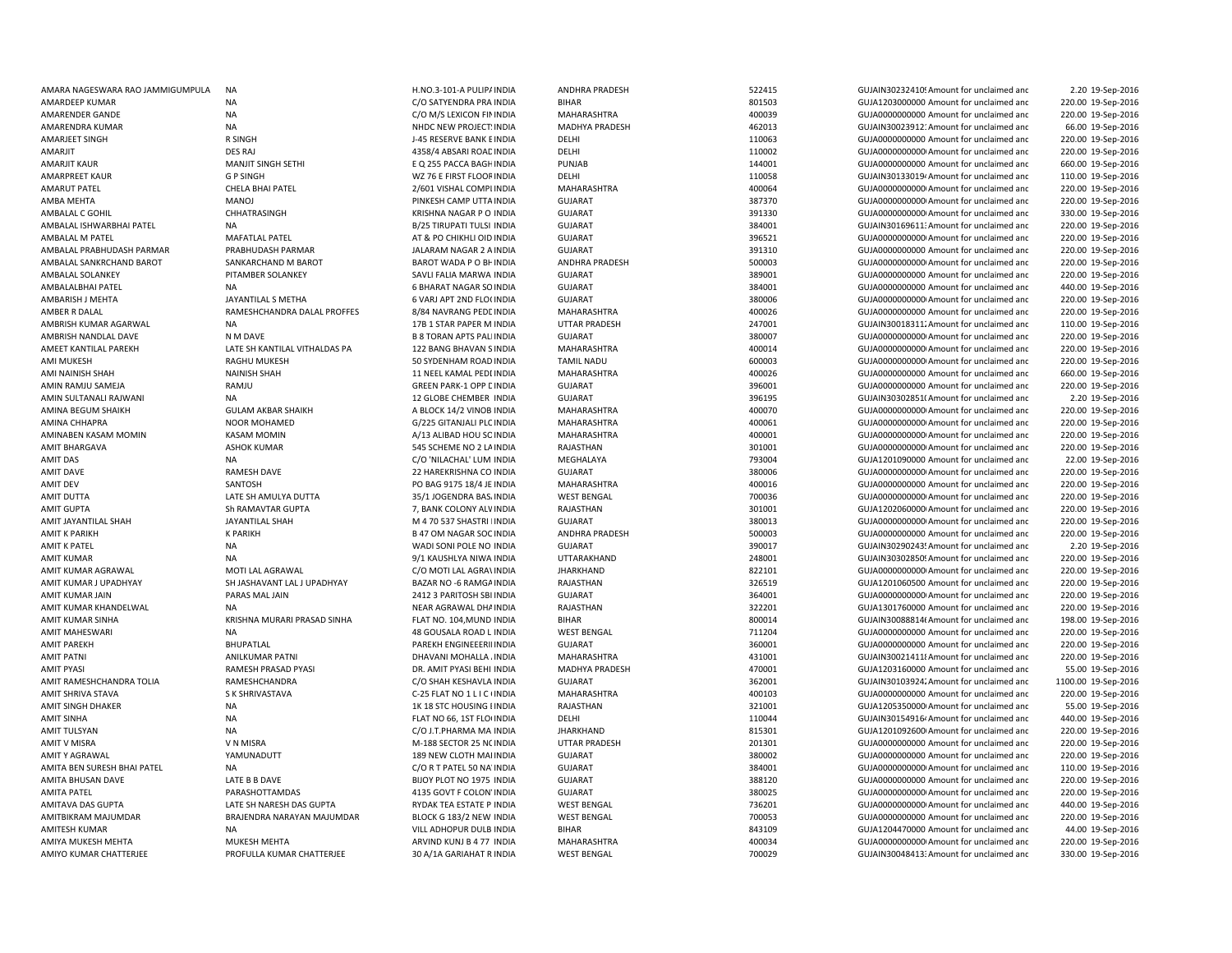AMJIBHAI RARSANI MANJIBHAI 10 ASTRONE SOC NILAMRISH KANAKKUMAR TRIVEDI KANAKKUMAR SHANTILAL TRIVEDI 70 MARUTI NAGAR BANAND P BHARDWAJ M C BHARDWAJ M C BHARDWAJ J-55 PANDAV NAGAR INDIA ANANTKUMAR KOTHARI MANEKLAL KOTHARI MANEKLAL KOTHARI B-306 RAMESH APAR INDIA ANIL D MAJITHIA DIPCHAND G 24 SHAYAMLAL ROW INDIA

GUIARAT GUIARAT 360004 360004 GUIA0000000000 Amount for unclaimed and 110.00 19-Sep-2016 AMRAT CHHAGANLAL VAISHANAV CLAL AURVEDIC CHARAT AT DESAI FALIA VILLA INDIA GUJARAT CHARAT SAN SERBEDIA OD SOSSO SANOUNO AMOUNT OF unclaimed and 220.00 19-Sep-2016 AMRENDRA KUMAR NA NA REACH NA FLAT NO B 1/501 KRI: INDIA UTTAR PRADESH 201012 201012 GUJAIN30290240( Amount for unclaimed and 125.40 19-Sep-2016 GUJARAT 389001 389001 GUJAIN30051312: Amount for unclaimed and 110.00 19-Sep-2016 AMRIT SAGAR KUMAR NA NA NA KG-I 343 VIKAS PURI INDIA DELHI 110018 110018 GUJAIN30177411:Amount for unclaimed and 220.00 19-Sep-2016 AMRITLAL CHHAJER **ANOOPCHAND CHHAJER** "AMRUT" OPP SANI AINDIA GUJARAT 390007 SANI 390007 GUJA00000000000 Amount for unclaimed and 220.00 19-Sep-2016 AMRITSINH MOHANSINH SOLANKY MOHANSINH GOPALBHAI SOLANKY SHREE GAYATRI BHUVINDIA GUJARAT 396001 GUJAIN300183131Amount for unclaimed and 440.00 19-Sep-2016 AMRTILAL TRIBHOVAN DAS PATEL TRIBHOVANDAS R DALAL III/27 GEB B COLONY INDIA GUJARAT 394680 GUJA0000000000 Amount for unclaimed and 220.00 19-Sep-2016 AMRUT JAIN CHUNILAL R 9 SUJATA FLAT SHAINDIA GUJARAT 380004 GUJA00000000000Amount for unclaimed and 220.00 19-Sep-2016 AMRUTBHAI BHIKHUBHAI PATEL BHIKHUBHAI MANGABHAI PATEL 6-RADHAGOKULDHA INDIA GUJARAT 384002 GUJA1204470002 Amount for unclaimed and 30.80 19-Sep-2016 AMRUTHLAL PATEL 2016 DEATEL 220.00 19-Sep-2016 6-3-185/D JAINAGAR INDIA ANDHRA PRADESH 500380 GUJA0000000000000000000000000000 Amount for unclaimed and 220.00 19-Sep-2016 AMRUTLAL B CHITRODA B LAL 48 GUJRAT HOUSING INDIA GUJARAT 360311 GUJA0000000000 Amount for unclaimed and 440.00 19-Sep-2016 AMRUTLAL DEVASHIBHAI PANCHANI D B P PANCHANI 1999 12/13 BHOJRAJPARA INDIA GUJARAT 360311 360311 GUJA0000000000 Amount for unclaimed and 220.00 19-Sep-2016 ANAMIKABEN MAHENDRA KUMAR SHAH MAHENDRA KUMAR OHTHERS C/O KESHARIMAL HA INDIA GUJARAT 380002 GUJA00000000000Amount for unclaimed and 220.00 19-Sep-2016 ANAMIKABEN N PATEL PRAKASHKUMAR PATEL PATEL RAILWAY COLONY E 3NDIA SUJARAT SUJARAT SANG ANG ANG ANG ANG ANG ANG GUJAIN30302850 Amount for unclaimed and 220.00 19-Sep-2016 ANAND BINNANI SUKHDEO BINNANI SUKHDEO BINNANI RESERVEN DENGANI X RAY CLINI INDIA RAJASTHAN 334001 GUJA000000000 Amount for unclaimed and 220.00 19-Sep-2016 ANAND BIPINKUMAR SHAH B K JASUBHA 30 B MADHUKUNJ SC INDIA GUJARAT SANAHOR SHAHAH 380008 GUJA0000000000 Amount for unclaimed and 352.00 19-Sep-2016 ANAND JAIN 13/289 OPPOSIT POL INDIA UTTAR PRADESH 282002 GUJA0000000000 Amount for unclaimed anc 440.00 19-Sep-2016 ANAND K NA 61/33, NARAYANA NAINDIA TAMIL NADU 636015 GUJAIN300239111Amount for unclaimed and 440.00 19-Sep-2016 ANAND KUMAR **BABULAL BABULAL C/O DURGA ENTERPFINDIA** BIHAR BHAR 845305 GUJA0000000000Amount for unclaimed and 220.00 19-Sep-2016 ANAND KUMAR AGARWAL BANWARILAL AGRAWAL C/O BANWARILAL AGINDIA ORISSA 767033 GUJA00000000000Amount for unclaimed and 220.00 19-Sep-2016 ANAND KUMAR JAISWAL JAWAHAR LAL JAISWAL NR RAM JANKI MANDINDIA MADHYA PRADESH 484110 GUJA00000000000Amount for unclaimed and 220.00 19-Sep-2016 ANAND P BHARDWAJ MOOL CHAND C/O SUB MOOL CHANINDIA HARYANA 124501 CHANINDIA HARYANA CHANINDIA HARYANA 124501 GUJA0000000000Amount for unclaimed and 880.00 19-Sep-2016 INDIA DELHI 110092 GUJA0000000000 Amount for unclaimed and 1100.00 19-Sep-2016 ANAND THAKORBHAI DESAI T DESAI T DESAI HURI NIWAS HALAS FINDIA GUJARAT SUNA SHOOT 396001 GUJA000000000 Amount for unclaimed and 330.00 19-Sep-2016 ANANT KUMAR NA RAILWAY QTR 466/B INDIA WEST BENGAL 732101 GUJAIN303028550Amount for unclaimed and 220.00 19-Sep-2016 ANANTHA SRINIVAS POTURA PROPALARAO S/O POOPALA RAO AINDIA ANDHRA PRADESH 522101 GUJA0000000000 Amount for unclaimed and 220.00 19-Sep-2016 ANANTHANENI SRIKANTH VISWANADHA NAIDU A S/O A V NAIDU C/O K INDIA ANDHRA PRADESH 517501 GUJAIN300441110Amount for unclaimed and 66.00 19-Sep-2016 ANANTHAPRASAD S NA NO 4092, 5TH C MAININDIA KARNATAKA 560070 GUJAIN301895105Amount for unclaimed and 660.00 19-Sep-2016 INDIA MAHARASHTRA 400064 GUJA0000000000 Amount for unclaimed and 440.00 19-Sep-2016 ANASUYA VENULAPATI VENULAPATI SAMBASIVA RAO C/O V SANBASIVA RA INDIA ANDHRA PRADESH 520010 520010 GUJA0000000000 Amount for unclaimed and 220.00 19-Sep-2016 ANATACHARULLU GOMATHAM LATE SH NAMMAYACHARYULU RETD 5 96 9 6/12 BRODIEP INDIA ANDHRA PRADESH 522002 522002 GUJA000000000 Amount for unclaimed and 220.00 19-Sep-2016 ANCY JACOB CSJOSE CHUNDATTU HOUSE, INDIA KERALA 686101 686101 GUJA0000000000 Amount for unclaimed and 220.00 19-Sep-2016 ANGAD KUMAR RAI SINGHASON RAI D 456 YOGINAGAR GOINDIA GUJARAT 390021 GUJAIN302902417Amount for unclaimed and 440.00 19-Sep-2016 ANICE T D D THOTTAPALI CHANATH THECKANATH HOUSE INDIA KERALA CHANATH GASS TO GUJA000000000 Amount for unclaimed and 220.00 19-Sep-2016 ANIL BANSHI DHAR C/O SNDARSTION TRAINDIA RAJASTHAN 341303 GUJA0000000000Amount for unclaimed and 220.00 19-Sep-2016 ANIL AGGARWAL SH RAM KUMAR AGGARWAL 21, GREEN PARK HIS/INDIA HARYANA 125001 125001 GUJA1203720000 Amount for unclaimed and 220.00 19-Sep-2016 ANIL ARORA CLINIC GURU: INDIA PUNJAB 141004 GUJA1304140000 Amount for unclaimed and 28.60 19-Sep-2016 ANIL C KHANDHAR CHIMANLAL DISHA 9 SATYADIP APINDIA GUJARAT 380013 GUJA00000000000Amount for unclaimed and 220.00 19-Sep-2016 GUJARAT 380015 380015 380015 GUJA000000000000000000000000 Amount for unclaimed and 220.00 19-Sep-2016 ANIL K CHAWLA NA NA NA C P 230 MAURYA ENCINDIA DELHI 110001 110001 GUJAIN30064410' Amount for unclaimed and 660.00 19-Sep-2016 ANIL K KALGHATKAR NA MANTERO, NATH PAIINDIA KARNATAKA 590016 GUJA1201320600 Amount for unclaimed and 198.00 19-Sep-2016 ANIL KHARWA CHANDULAL M KHARWA MADANZAPA ROAD EINDIA GUJARAT SUMARAT 390001 GUJA0000000000 Amount for unclaimed and 220.00 19-Sep-2016 ANIL KUMAR CONSIDERT DR BANSAL CONSIDERT DIGT NO 40 H 313/5" INDIA DELHI 11003 DELHI 110035 GUJA00000000000000000000 Amount for unclaimed and 220.00 19-Sep-2016 ANIL KUMAR K NATH D 54/155 64 SHRI NA INDIA UTTAR PRADESH 221010 GUJA0000000000 Amount for unclaimed and 220.00 19-Sep-2016 ANIL KUMAR ANIL KUMAR QTR NO 88 TYPE IV SEINDIA UTTARAKHAND 249403 GUJA00000000000Amount for unclaimed and 220.00 19-Sep-2016 ANIL KUMAR 1000 12-000 19-Sep-2016 110007 ANIL KUMAR 110007 GUJAIN30011811(Amount for unclaimed and 200.00 19-Sep-2016 ANIL KUMAR CHATE SHI PARKASH GUPTA TENI HOUSE 4 INDIA HARYANA HARYANA 124501 GUJA0000000000 Amount for unclaimed and 220.00 19-Sep-2016 ANIL KUMAR AGARWAL NA NA NA A-7 BASANT BAGH COINDIA UTTAR PRADESH 204101 204101 GUJA1203800000 Amount for unclaimed and 220.00 19-Sep-2016 ANIL KUMAR BAIRAGI NEW KAILASH DAS BAIRAGI 11 YOHA NAGAR EX SINDIA MADHYA PRADESH 452001 452001 GUJA1203450000 Amount for unclaimed and 8.80 19-Sep-2016 ANIL KUMAR BISWAS LATE PRAFULLANATH BISWAS NEW CIRCULAR ROAI INDIA WEST BENGAL 735101 GUJAIN30048411! Amount for unclaimed and 220.00 19-Sep-2016 ANIL KUMAR GOEL ONKAR NATH GOEL 64/4 SITE NO I KIDW/INDIA UTTAR PRADESH 208011 CUJA0000000000Amount for unclaimed and 220.00 19-Sep-2016 ANIL KUMAR GUPTA P N GUPTA P NGUPTA C/O P N FINANCE CO INDIA UTTAR PRADESH 242220 GUJA000000000 Amount for unclaimed and 220.00 19-Sep-2016 ANIL KUMAR KAZA KAZA RAJA RAO 21/G MADHUR NAGAINDIA ANDHRA PRADESH 500038 GUJA00000000000Amount for unclaimed and 220.00 19-Sep-2016 ANIL KUMAR KHANNA HANS RAJ H NO 116 STREET NOINDIA HARYANA 125001 GUJA00000000000Amount for unclaimed and 220.00 19-Sep-2016 ANIL KUMAR KUSHWAHA NA N6/9E INDRA NAGAR INDIA UTTAR PRADESH 221002 GUJA1202990002 Amount for unclaimed and 44.00 19-Sep-2016 ANIL KUMAR MAKKAR NA 22 MORAR ENCLAVE INDIA MADHYA PRADESH 474005 GUJAIN302902411Amount for unclaimed and 226.60 19-Sep-2016 ANIL KUMAR MISHRA CHANDRA BHAN MISHRA H NO 57 KAMLA CLUI INDIA UTTAR PRADESH 208012 GUJAIN30112716. Amount for unclaimed and 198.00 19-Sep-2016 ANIL KUMAR SABHARWAL K SABHARWAL A-233 DEFENCE COLOINDIA DELHI 110024 GUJA0000000000 Amount for unclaimed and 220.00 19-Sep-2016 ANIL KUMAR SINGH CHANDRA SINGH COD B P SINGH MIT INDIA BIHAR 800001 800001 GUJA0000000000Amount for unclaimed and 220.00 19-Sep-2016 ANIL KUMAR SINGHAL NA NA NA C-312, HARI MARG MINDIA RAJASTHAN 302017 GUJA1202920000 Amount for unclaimed and 789.80 19-Sep-2016 ANIL LOHIYA BULKRISHNAN 161 M G ROAD KHAJUINDIA MADHYA PRADESH 452002 GUJA00000000000Amount for unclaimed and 220.00 19-Sep-2016 ANIL MANDHANA B D MANDHANA B DANDHANA A-54 A MAJOR SHAIT INDIA RAJASTHAN 302016 SUJA0000000000 Amount for unclaimed and 660.00 19-Sep-2016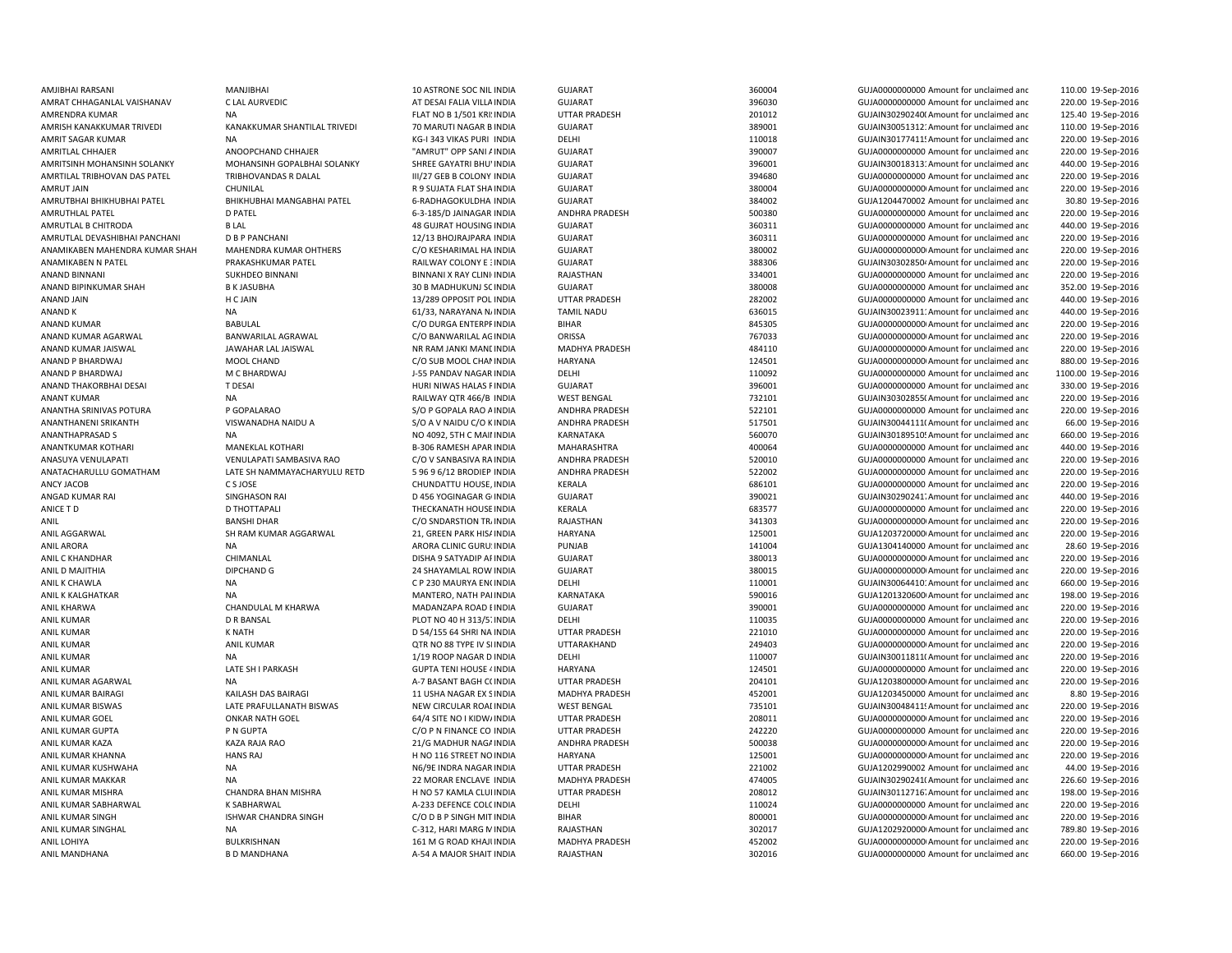ANIL PRAHAKAR GUPTE PRABHAKAR GOPTE SAMRUTESHWAR SINDIA ANISHA AGARWAL CHOT NO BLOT NO B 133 17 C UNDIA RAJASTHAN 302004 302004 GUJA0000000000000000000AMount for unclaimed and ANITA SAHAY PRAN MOHAN SAHAY SAHAY NIWAS GHOSI INDIA ANJALI BHAMBHANI BHAGWAN BHAMBHANI TULSI BHAWAN LIG 7ANJU BHASIN VIMAL BHASIN SNEH NAGAR NEAR S

ANIL MEHRISHI CHANGHAN MEHRISHI LAKSHMI BHOOSHAN MEHRISHI C/O FINE INVESTMENINDIA MAHARASHTRA 400023 GUJA000000000 Amount for unclaimed and 220.00 19-Sep-2016 INDIA MAHARASHTRA 411009 GUJA00000000000Amount for unclaimed and 220.00 19-Sep-2016 ANIL PRASAD NA B-2, SUNDARAM FLATINDIA GUJARAT 380015 GUJA0000000000 Amount for unclaimed and 660.00 19-Sep-2016 ANIL SHUKLA B R SHUKLA S/O B R SHUKLA RLY SINDIA UTTARAKHAND 263149 GUJA00000000000Amount for unclaimed and 220.00 19-Sep-2016 ANIL V SHAH VALLCHANDDAS SHAH VARAHI CONSUMER SINDIA GUJARAT SANDA SANDOO AMOUNDOO AMOUNT GUJA000000000 AMOUNT GUTADOO AMOUNT GUTADOO OO AMOUNT GUTADOO OO AMOUNT GUTADOO OO AMOUNT GUTADOO AMOUNT GUTADOO OO AMOUNT GUTADOO A 220.00 19-Sep-2016 ANILABEN DINESH KUMAR MEHTA DINESHKUMAR MEHTA 4TH B SMIT KINNARI INDIA GUJARAT GUTARAT 395002 GUJA00000000000000000000000000000000 Amount for unclaimed and 220.00 19-Sep-2016 ANILABEN MUKESHBHAI BHATT MUKESHBHAI BHATT C/O A G DANAK 12/C INDIA GUJARAT 387001 GUJA00000000000Amount for unclaimed and 220.00 19-Sep-2016 ANILKUMAR K PATYANE KASHIRAM 3/15 PMGP COLONY INDIA MAHARASHTRA 400093 GUJA0000000000 Amount for unclaimed and 220.00 19-Sep-2016 ANILKUMAR RANCHHODBHAI PATEL RANCHHODBHAI PATEL AT ALDESAN TALKAD INDIA GUJARAT GUJARAT 382715 GUJAIN30021410'Amount for unclaimed and 110.00 19-Sep-2016 ANIMA PAL KHAGENDRA NATH PAL 18-B SREEDHAR ROY INDIA WEST BENGAL 700039 GUJA00000000000Amount for unclaimed and 770.00 19-Sep-2016 ANIMESH PUROHIT NA NA C-577, II ND FLOOR INDIA DELHI 110065 GUJAIN30216410' Amount for unclaimed and 220.00 19-Sep-2016 ANIMICA JAIN RAJENDER JAIN RAJENDER JAIN SAKAR 105 OPP GAN INDIA GUJARAT SAKAR 105 OPP GANDINDIA SAKAR 105 OPP GANINDIA 220.00 19-Sep-2016 ANINDYA BASU ASITRANJAN BASU C/O ASIT RANJAN BA INDIA WEST BENGAL 700051 700051 GUJA0000000000 Amount for unclaimed and 220.00 19-Sep-2016 ANISH KANTAWALA INDRA KANTAWALA "VRAJESH" 202/61 PRINDIA GUJARAT 380006 GUJA00000000000Amount for unclaimed and 220.00 19-Sep-2016 ANISH VANRAJ BAFNA NA 602 PUSHKAR APTS BINDIA GUJARAT 380054 GUJA12033200020Amount for unclaimed and 220.00 19-Sep-2016 220.00 19-Sep-2016 ANIT KUMAR SAXENA CP SAXENA COSSEC LTD 29/A P INDIA MADHYA PRADESH 452001 GUJA0000000000 Amount for unclaimed and 220.00 19-Sep-2016 ANITA SUNIL KUMAR 471 AUTO MARKET HINDIA HARYANA HARYANA 125001 GUJA000000000 Amount for unclaimed and 220.00 19-Sep-2016 ANITA AGARWAL SHRI RAM RATAN 403 KAMLA NEHRU NINDIA RAJASTHAN 342001 GUJA0000000000 Amount for unclaimed and 220.00 19-Sep-2016 ANITA AHLUWALIA V K AHLUWALIA 14-A POCKET B GROUINDIA DELHI 110095 GUJA000000000000000000000000 Amount for unclaimed and 220.00 19-Sep-2016 ANITA GANDOTRA S K GANDOTRA 35 A MOHALLA AFAGINDIA JAMMU AND KASHMIR 180001 GUJA0000000000 Amount for unclaimed and 220.00 19-Sep-2016 ANITA GANGULI PARTHO GANGULI 10 SAKET SOCIETY AE INDIA GUJARAT 390008 390008 GUJA000000000000000 Amount for unclaimed and 110.00 19-Sep-2016 ANITA GUPTA NA 2012 DA 23 PHASE II URBAN INDIA PUNJAB 141002 141002 GUJAIN30114310: Amount for unclaimed and 1100.00 19-Sep-2016 ANITA JAISWAL ANUP KUMAR JAISWAL BENGAL BELA BENGAL WEST BENGAL TO ANG TODOO A SALIBADOO AMOUNT FOR UNCLOSED 2019-Sep-2016 ANITA MALHOTRA NA 220.00 19-Sep-2016 13/337 GOVIND NAG INDIA UTTAR PRADESH 208006 208006 GUJAIN301557102Amount for unclaimed and 220.00 19-Sep-2016 ANITA RANA D S RANA D S RANA H NO 7/2 VILLAGE ANINDIA DELHI CHELHI 110082 GUJA0000000000Amount for unclaimed and 220.00 19-Sep-2016 ANITA RANJENDRASINH CHAUHAN RAJENDRASINH SHIV 69 SARSWATINAINDIA GUJARAT SHIV 69 SARSWATINA GUJADOO Amount for unclaimed and 220.00 19-Sep-2016 ANITA RATHI RAM KUMAR RATHI M 3/29 MODEL TOW INDIA DELHI DELHI 110009 GUJA000000000Amount for unclaimed and 330.00 19-Sep-2016 INDIA BIHAR 811201 GUJA00000000000Amount for unclaimed and 440.00 19-Sep-2016 ANITA VASWANI DEEPAK VASWANI 21 BLUE HEAVEN CARINDIA MAHARASHTRA 400052 GUJA00000000000Amount for unclaimed and 220.00 19-Sep-2016 ANJALI AGARWAL R L AGARWAL C/O P C AGRAWAL & INDIA RAJASTHAN 302015 GUJA00000000000Amount for unclaimed and 220.00 19-Sep-2016 ANJALI AGRAWAL G K AGRAWAL G CHONY A BOAG, JUHI COLONY N INDIA UTTAR PRADESH 211002 CUJAIN301557208Amount for unclaimed and 220.00 19-Sep-2016 INDIA GUJARAT 364003 GUJA00000000000Amount for unclaimed and 220.00 19-Sep-2016 ANJAN BASAK RANJAN BASAK SAKAR 105 OPP GANDINDIA GUJARAT 380009 GUJA00000000000Amount for unclaimed and 220.00 19-Sep-2016 ANJAN BHOWMIK **AMBIKACHARAN FRAM BEAT GALAHARASHTRA MAHARASHTRA** AMBIKAT AMBIKAT AMBIKACHARAN FLAT GALAHARASHTRA MAHARASHTRA 440001 GUJAIN30075711<sup>.</sup> Amount for unclaimed and 550.00 19-Sep-2016 ANJANA KUMARI MADHOGARIA DURGA PRASAD MADHOGARIA MOTI SOAP FACTORY INDIA WEST BENGAL 713324 GUJA000000000 Amount for unclaimed and 220.00 19-Sep-2016 ANJANA MISRA PARIJAT MISRA 127/370 W BLOCK KEINDIA UTTAR PRADESH 208014 GUJA00000000000Amount for unclaimed and 220.00 19-Sep-2016 ANJANA SINGH SENGAR NA 140.00 19-Sep-2016 126 H, TULARAM BA(INDIA UTTAR PRADESH 211006 SUJAIN30155720! Amount for unclaimed and 440.00 19-Sep-2016 ANJANI KUMAR SHARMA LATE RAM PRAVESH SHARMA DB 18 /70, G M COM INDIA CHHATTISGARH 497773 GUJAIN302269113Amount for unclaimed and 17.60 19-Sep-2016 ANJANI KUMAR SRIVASTAVA NA NA CHO A CHO A K A ASSOCIATE INDIA BIHAR BIHAR 800001 GUJA0000000000 Amount for unclaimed and 220.00 19-Sep-2016 ANJANI LAKSHMI VADLAMUDI RAMA KRISHNA W/O V RAMA KRISHNINDIA ANDHRA PRADESH 521225 GUJA0000000000 Amount for unclaimed and 220.00 19-Sep-2016 ANJAYA CHOUDHARY V CHOUDHARY C/O COL V CHOUDHAINDIA MAHARASHTRA 999999 GUJA0000000000 Amount for unclaimed and 220.00 19-Sep-2016 ANJI REDDY TADURI NA NA NA SEP-2016 CUARTER NO C2 100 INDIA ANDHRA PRADESH 505211 505211 GUJAIN30102220(Amount for unclaimed and 55.00 19-Sep-2016 ANJNA DEVI ASHOKKUMAR HASWANI 564/9 GURU NANAK INDIA UTTAR PRADESH 226005 GUJA0000000000 Amount for unclaimed and 220.00 19-Sep-2016 ANJU AGARWAL PAWAN KUMAR AGARWAL C/O RAMSAROOP PA INDIA ARUNACHAL PRADESH 786125 GUJA00000000000Amount for unclaimed and 220.00 19-Sep-2016 ANJU AWASTHI ARUN KUMAR AWASTHI C/O VINAYAK & COMINDIA UTTAR PRADESH 208001 GUJA00000000000Amount for unclaimed and 220.00 19-Sep-2016 ANJU BABBAR OP BABBAR COREATER KAILAINDIA DELHI 110048 110048 GUJA000000000000000000 Amount for unclaimed and 220.00 19-Sep-2016 UTTAR PRADESH 226005 226005 GUJA000000000000000Amount for unclaimed and 220.00 19-Sep-2016 ANJU JINDAL M L JINDAL H NO 188 POCKET C-1INDIA DELHI 110085 GUJA00000000000Amount for unclaimed and 220.00 19-Sep-2016 ANJU KHEMKA SATYANARAIN KHEMKA C/O SHAHDARA GAS INDIA DELHI 110032 GUJA00000000000Amount for unclaimed and 220.00 19-Sep-2016 ANJU POPLI NA NA NA HOUSE NO 236/16 BAINDIA HARYANA HARYANA 136118 GUJAIN30267933(Amount for unclaimed and 110.00 19-Sep-2016 ANJU RANI HASIJA DAVINDER KUMAR HASIJA H NO 358 URBAN ESTINDIA HARYANA 122001 122001 GUJA00000000000 Amount for unclaimed and 220.00 19-Sep-2016 ANJU SINGH MAHABIR SINGH MAHABIR SINGH B 4079 INDIAN OIL RI INDIA HARYANA 132140 132140 GUJAIN30302854; Amount for unclaimed and 132.00 19-Sep-2016 ANJULA JAIN RAKESH JAIN RAKESH JAIN CO GULSHAN RAI JA INDIA DELHI DELHI 110006 GUJA000000000Amount for unclaimed and 220.00 19-Sep-2016 ANKIT JAIN KISHOR JAIN B-1002 ARIHANT TOWINDIA GUJARAT 380004 GUJA0000000000 Amount for unclaimed and 220.00 19-Sep-2016 ANKIT K DESAI KISHORE DESAI CHAORE DESAI 27 GROUND FLOOR AINDIA GUJARAT CHAORE 380002 GUJA00000000000000000000000000000000 Amount for unclaimed and 220.00 19-Sep-2016 ANKUR AGRAWAL 1980 ANIV AGRAWAL 1990 AS-A, SHUBHAM VIH/INDIA UTTAR PRADESH 282005 CUJA0000000000Amount for unclaimed and 220.00 19-Sep-2016 ANKUR BANSAL ASHWANI KUMAR BANSAL 14-A R.B. RATAN CHAINDIA PUNJAB 143001 143001 GUJA1205230000 Amount for unclaimed and 1100.00 19-Sep-2016 ANKUR MAJUMDAR NA NA BA-77 SECTOR I SALT INDIA WEST BENGAL TIMBA TOOGA GUJAIN300214101' Amount for unclaimed and 220.00 19-Sep-2016 ANKUSH AGARWAL PAWAN AGARWAL PAWAN AGARWAL PEEKAY FASHION PACINDIA MANIPUR MANIPUR 795001 GUJA00000000Amount for unclaimed and 220.00 19-Sep-2016 ANNA FERNANDES 202 10 19-SEP-2016 202 B CASA FELIZ 7 S'INDIA MAHARASHTRA 400054 GUJA000000000000000000000000000000 Amount for unclaimed and 220.00 19-Sep-2016 ANNA HARIBHAU KATHOKE NA NA SOCIETY JAITALA ROAINDIA MAHARASHTRA 440016 440016 GUJA1202840000 Amount for unclaimed and 110.00 19-Sep-2016 ANNA MANI W V THOMAS RETD THE ARK KUNNUMPUINDIA KERALA 683101 GUJA0000000000 Amount for unclaimed and220.00 19-Sep-2016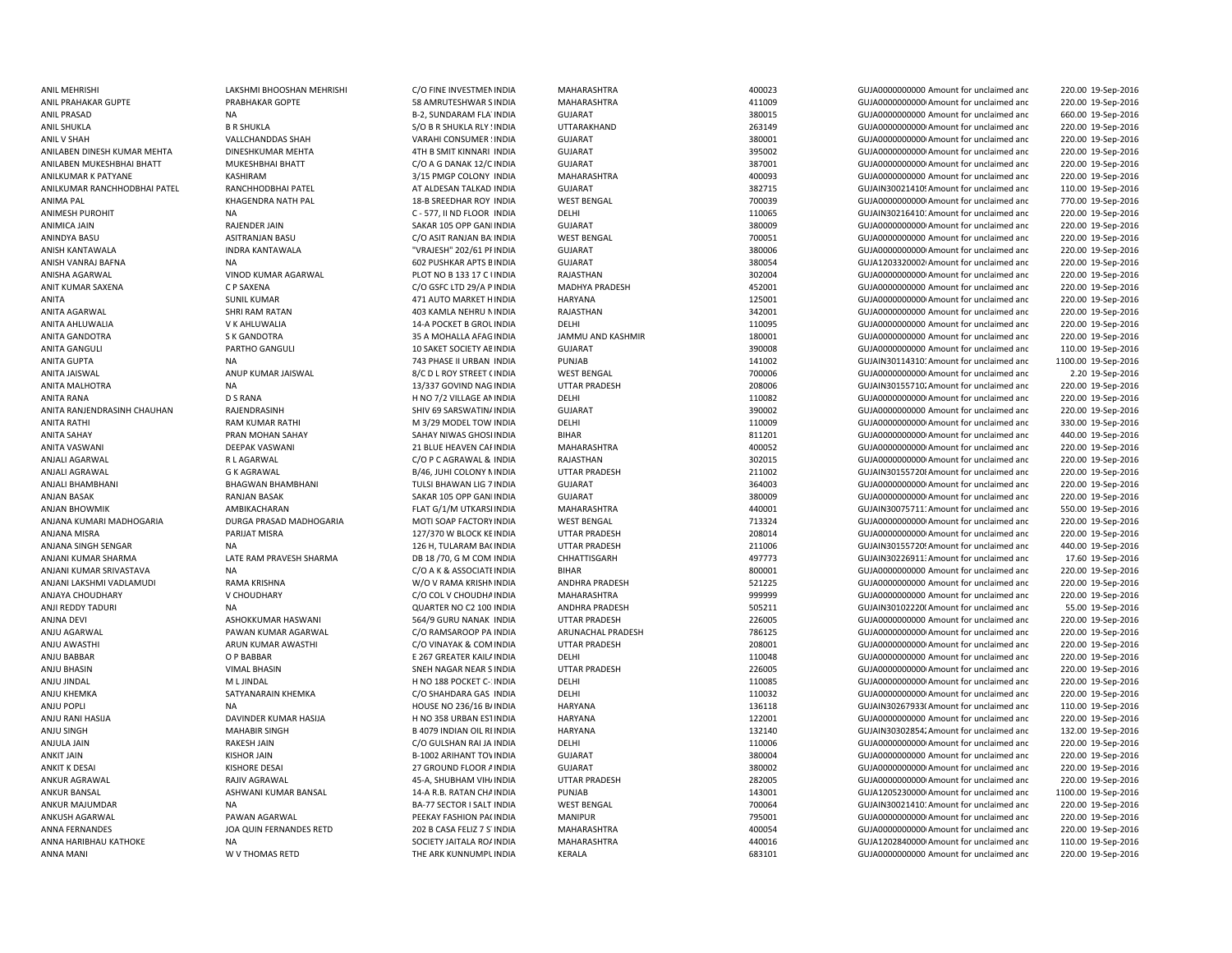ANNA SATYANARAYANA SATYANARAYANA D NO 25-84 MAIN BAANOOP KUMAR JAIN NA KALENDAR OO MA SADAR INDIA NA CLOTH STORE SADAR INDIA ANSUYA SURHASH SHAH SUBHASH PUNAMCHAND SHAH A 101 MEENA APTS 1 INDIA ANTONIO ADRIAO FURTADO ANSELMO ADRIAO FURTADO ALTO MONT SOCIETYARCHANA BAKSHI MARCHANA BAKSHI M BAKSHI NA MARCHANA MELEOME SHOP INDIA ARINDAM SINHA NA PISSO RAJA BASANTA INDIA NA PERSONA NA PERSONA PESA PASANTA INDIA ARPAN BHARATBHAI GANDHI NA B-18 MANGALDEEP SINDIA

ANNA POORANI P PERIYANNAN PRESTANNAN SANG BERIYANNAN SINDIA TAMIL NADU 637001 GUJAIN302269106Amount for unclaimed and 22.00 19-Sep-2016 INDIA ANDHRA PRADESH 522647 GUJAIN302324108Amount for unclaimed and 110.00 19-Sep-2016 ANNAM AIPPU PIP AIPPU PEARL PUTHUSSERY IINDIA KERALA 683553 GUJA0000000000000000000000000000 Amount for unclaimed and 220.00 19-Sep-2016 ANNAMALAI PL **ANNAMALAI PL** NA NA NA NO 11C NORTH STRE INDIA TAMIL NADU 612601 612601 GUJAIN30131321: Amount for unclaimed and 3300.00 19-Sep-2016 ANNANJI RAO KUSP **ADINARAYANA PATNAIK** F 33/5 APPM TOWNSINDIA ANDHRA PRADESH 533105 GUJA0000000000Amount for unclaimed anc 220.00 19-Sep-2016 ANOKH SINGH SUNDER SINGH SUNDER SINGH 322 MOTA SINGH NA INDIA PUNJAB 144001 144001 GUJAIN30267931:Amount for unclaimed and 198.00 19-Sep-2016 INDIA CHHATTISGARH 493332 GUJA1201060000 Amount for unclaimed and 220.00 19-Sep-2016 ANSHUMAN AGNIHOTRI CHATE SH ISHWARI PRASAD 11/8 DEFENCE COLOI INDIA UTTAR PRADESH 208004 GUJA000000000Amount for unclaimed and 220.00 19-Sep-2016 ANSUYA PATEL H NATVARLAL 625/10 VASANT BAUGINDIA GUJARAT 380006 GUJA00000000000Amount for unclaimed and 220.00 19-Sep-2016 INDIA MAHARASHTRA 400064 GUJA0000000000 Amount for unclaimed and 220.00 19-Sep-2016 ANSUYA VINAYKANT PATEL VINAYKANT VINAYKANT SRIDHAR OPP. PRERNINDIA GUJARAT SANTA SANG 190021 GUJA1301670000 Amount for unclaimed and 2200.00 19-Sep-2016 ANTIM KUMAR JAIN HUKAM CHAND KOTA TRADING COM INDIA RAJASTHAN 324007 GUJA00000000000Amount for unclaimed and 220.00 19-Sep-2016 INDIA GOA 403601 GUJA0000000000 Amount for unclaimed and 220.00 19-Sep-2016 ANTONY JOHN C A JOHN 35/99 RADHA SADANINDIA MAHARASHTRA 400100 GUJA00000000000Amount for unclaimed and 220.00 19-Sep-2016 ANUBHAV JAIN ANIL KUMAR JAIN 109 DOUBLE STOREY INDIA DELHI DELHI 110060 110060 GUJA0000000000 Amount for unclaimed and 220.00 19-Sep-2016 ANUJ UBEROI JAGDISH CHANDER UBEROI M 5 KIRTI NAGAR NEWINDIA DELHI 110015 GUJA00000000000Amount for unclaimed and 220.00 19-Sep-2016 ANUMOLU NARASIMHA RAO A S R ANJANEYULU JOB C/O A S R ANJANEYU INDIA ANDHRA PRADESH 522237 GUJA0000000000 Amount for unclaimed and 220.00 19-Sep-2016 ANUP TULSYAN NA NA NA J.T.PHARMA,MAKATFINDIA JHARKHAND 815301 GUJA1201092600 Amount for unclaimed and 220.00 19-Sep-2016 ANUPAM CHOWDHURY BIJOY CHOWDHURY P 90 SARAT CHANDRAINDIA WEST BENGAL 713216 GUJAIN300476414Amount for unclaimed and 6.60 19-Sep-2016 ANUPAM NATWARLAL DESAI N DALPATBHAI 23 SAMPATRAO COLOINDIA GUJARAT 390007 GUJA0000000000 Amount for unclaimed and 110.00 19-Sep-2016 ANUPKUMAR REVANKAR SAKHARAM VISHRAM REVANKAR SAKHARAM GANESH INDIA KARNATAKA SAKHARAM SANG SOOD11 GUJA0000000000 Amount for unclaimed and 220.00 19-Sep-2016 ANURADHA DORA DA DORA DA DORA DA DORA THANAINDIA ORISSA THANA DORS DA DORA THO AND ANNO TELEMA DORISSA THANAINDIA DORS DESCOLO AMOUNT OF UNCLOSED 2016 ANURADHA JHA ASHWANI KUMAR JHA HOUSE NO 60 KHUSI INDIA CHHATTISGARH 495006 495006 GUJAIN30302852! Amount for unclaimed and 81.40 19-Sep-2016 ANURADHA LODHA NITIN TARACHAND LODHA MAUKTIK AGENCIES (INDIA MAHARASHTRA 423203 GUJA000000000000000000000000 Amount for unclaimed and 220.00 19-Sep-2016 ANURADHA PULIPATI P SURYAPRAKASH C/O P SURYA PRAKASINDIA ANDHRA PRADESH 500762 GUJA0000000000Amount for unclaimed anc 220.00 19-Sep-2016 ANURAG ASHOK LAD NA NA RAIKAR PARK MEENAINDIA MAHARASHTRA 402109 402109 GUJA1201320000 Amount for unclaimed and 22.00 19-Sep-2016 ANURAG CHANDRA AGARWAL NA NA MA CHANDRA ANINDIA UTTAR PRADESH 226001 226001 GUJAIN301127169Amount for unclaimed and 220.00 19-Sep-2016 ANURAG JAIN RAJENDRA KR JAIN RAJENDRA KR JAIN ASHISH & COMPANY INDIA RAJASTHAN 302003 GUJA00000000000000000000000000000000000 Amount for unclaimed and 220.00 19-Sep-2016 ANURAG KASERA NA NA 231001 NA 231001 TAR PRADESH 231001 231001 GUJAIN30155720f Amount for unclaimed and 440.00 19-Sep-2016 ANURAG SINGHAI R K SINGHAI S/O R K SINGHAI E/2 INDIA MADHYA PRADESH 482050 GUJA0000000000 Amount for unclaimed and 220.00 19-Sep-2016 APARNA M KULKARNI NA NA RAMA TA SA FLAT NO 2 VARADEN INDIA MAHARASHTRA 400068 400068 GUJAIN30088813! Amount for unclaimed and 880.00 19-Sep-2016 APARNA PANDEY **NA HOUSE NO D-I/91 RA INDIA** DELHI DELHI 110003 GUJA000000000 Amount for unclaimed and 220.00 19-Sep-2016 APISODIN ILMODIN MALEK AND ILMODIN A MALEK VISHNOLI TA PETLAD INDIA GUJARAT GUTARAT 387411 GUJA0000000000 Amount for unclaimed and 110.00 19-Sep-2016 APOORV GOYAL D GOYUAL U 11 GREEN PARK MAINDIA DELHI 110016 GUJA0000000000 Amount for unclaimed and 220.00 19-Sep-2016 APURVI B SHAH NA 41 CHETAN SOCIETY ON GUJARAT SULARAT AND SULARAT SULARAT SULARAT SULARAT SULAN SULAN SULAN SULAN SULARAT SULAN SULAN SULAN SULAN SULAN SULAN SULAN SULAN SULAN SULAN SULAN SULAN SULAN SULAN SULAN SULAN SULA 110.00 19-Sep-2016 ARABINDA KUMAR SAHA LATE SH RADHIKA NATH SAHA 7/1 KHETRA CHATTERINDIA WEST BENGAL 711106 GUJA00000000000Amount for unclaimed and 220.00 19-Sep-2016 ARATI MITRA DILIP KUMAR MITRA SECTOR D8 FLAT NO 8INDIA DELHI 110070 110070 GUJA00000000000000000 Amount for unclaimed and 220.00 19-Sep-2016 ARATI ROY **EXAMATHA NATH BASU GENEXX VALLEY, FLA' INDIA** WEST BENGAL 700104 700104 GUJAIN30047640. Amount for unclaimed and 220.00 19-Sep-2016 ARBIND KUMAR **AT-BAGHI PO AT-BAGHI PO & DIST-INDIA** BIHAR BIHAR 851218 GUJA1203840000 Amount for unclaimed and 242.00 19-Sep-2016 INDIA GUJARAT 390015 GUJA0000000000 Amount for unclaimed and 220.00 19-Sep-2016 ARCHANA DIXIT CHANA HAHSI ROAD BHII INDIA MADHYA PRADESH 477001 GUJA000000000 Amount for unclaimed and 220.00 19-Sep-2016 ARCHANA GUPTA JAI NARAIN GUPTA D-I/402 MS FLATS SA INDIA DELHI DELHI 110021 GUJA000000000Amount for unclaimed anc 220.00 19-Sep-2016 ARCHANA KUMARI MANOJ KUMAR NAYA TOLA, NR.POLY INDIA BIHAR 842001 842001 GUJA1201860000 Amount for unclaimed anc 440.00 19-Sep-2016 ARCHANA SOGANI RISHABH SOGANI C/O UMRAO SINGH RINDIA MADHYA PRADESH 473331 GUJA00000000000Amount for unclaimed and 220.00 19-Sep-2016 ARCHNA BANSAL SAL NA 3200.00 19-Sep-2016 364, MANDIPURA RA INDIA UTTAR PRADESH 245304 GUJA1203590000 Amount for unclaimed and 2200.00 19-Sep-2016 ARCHNA KATIYAR HARI OM KATIYAR C/O PATHAK AGENCY INDIA RAJASTHAN 303313 GUJA0000000000Amount for unclaimed and 220.00 19-Sep-2016 ARFA SHAHINA M ALAM FLAT NO 53 VASUND INDIA BIHAR 800013 GUJA0000000000 Amount for unclaimed and 220.00 19-Sep-2016 ARIF PATEL **19 CHANDIEY CHOWINDIA** 16 CHANDNEY CHOWINDIA WEST BENGAL 700072 700072 GUJAIN30010012:Amount for unclaimed and 440.00 19-Sep-2016 ARIJIT DAS GUJAIN30290241<sup>,</sup> AMAL KUMAR DAS FLATLET NO 26 OFFIC INDIA JHARKHAND 831005 GUJAIN30290241<sup>,</sup> Amount for unclaimed and 374.00 19-Sep-2016 ARINDAM DAS NA NA REGIONAL VILL+PO-PARANPUR INDIA WEST BENGAL 732204 732204 GUJA1201910300 Amount for unclaimed and 110.00 19-Sep-2016 ARINDAM MAJUMDAR SANJIB KUMAR MAJUMDAR 4/3K/283, HO-CHI-M INDIA WEST BENGAL 700061 700061 GUJAIN30085310(Amount for unclaimed and 220.00 19-Sep-2016 INDIA WEST BENGAL 700029 GUJA0000000000 Amount for unclaimed and 220.00 19-Sep-2016 ARJUMAND BANO MUKHTAR AHMAD KHAN C/O KHALEEL AHMEDINDIA UTTAR PRADESH 261001 GUJA0000000000 Amount for unclaimed and 220.00 19-Sep-2016 ARJUN PATEL MANILAL PATEL STATE BANK OF SAURINDIA GUJARAT 360510 GUJA00000000000Amount for unclaimed and 220.00 19-Sep-2016 ARJUNBHAI SHANABHAI PATEL SHANABHAI RAJLI P O THUWAVI TINDIA GUJARAT GUJARAT SHANABHAI RAJLI PO THUWAVI TINDIA 220.00 19-Sep-2016 AROTI GHOSH GANESH GHOSH GANESH GHOSH SANDAR MAHAR JYOTI!INDIA MAHARASHTRA 400604 400604 GUJA0000000000Amount for unclaimed and 220.00 19-Sep-2016 GUJARAT **INDIA GUJAIN301774112** Amount for unclaimed and GUJAIN301774112 Amount for unclaimed and 110.00 19-Sep-2016 ARPITA MOHANTY KAILAS SHUBHRA MOHANTY D-3 BHEL TOWNSHIP INDIA GUJARAT 390021 GUJA0000000000 Amount for unclaimed and 220.00 19-Sep-2016 ARPITA PYNE T K PYNE T K PYNE T K PYNE T A SALESH DUTTA LINDIA WEST BENGAL THE TRONOMIC TRONOMIC AMOUNT OF UNCLAIMEd and 220.00 19-Sep-2016 ARSHAD PARVEZ HANFI **14/4 KORELA BAGH CINDIA** UTTAR PRADESH 211003 GUJA1201090000-Amount for unclaimed and 220.00 19-Sep-2016 ARTI BAGCHI NA D-I/219, CHANAKYAP INDIA DELHI DELHI 110021 GUJA000000000 Amount for unclaimed and 440.00 19-Sep-2016 ARTI MALA RAJESH KUMAR K/24 KISAN COLONY INDIA BIHAR BIHAR 800002 GUJAIN30039414! Amount for unclaimed and 220.00 19-Sep-2016 ARTI MALLIK NA 11 NEW AKASHWANTINDIA RAJASTHAN 20001 324001 GUJAIN30290243(Amount for unclaimed and 2.20 19-Sep-2016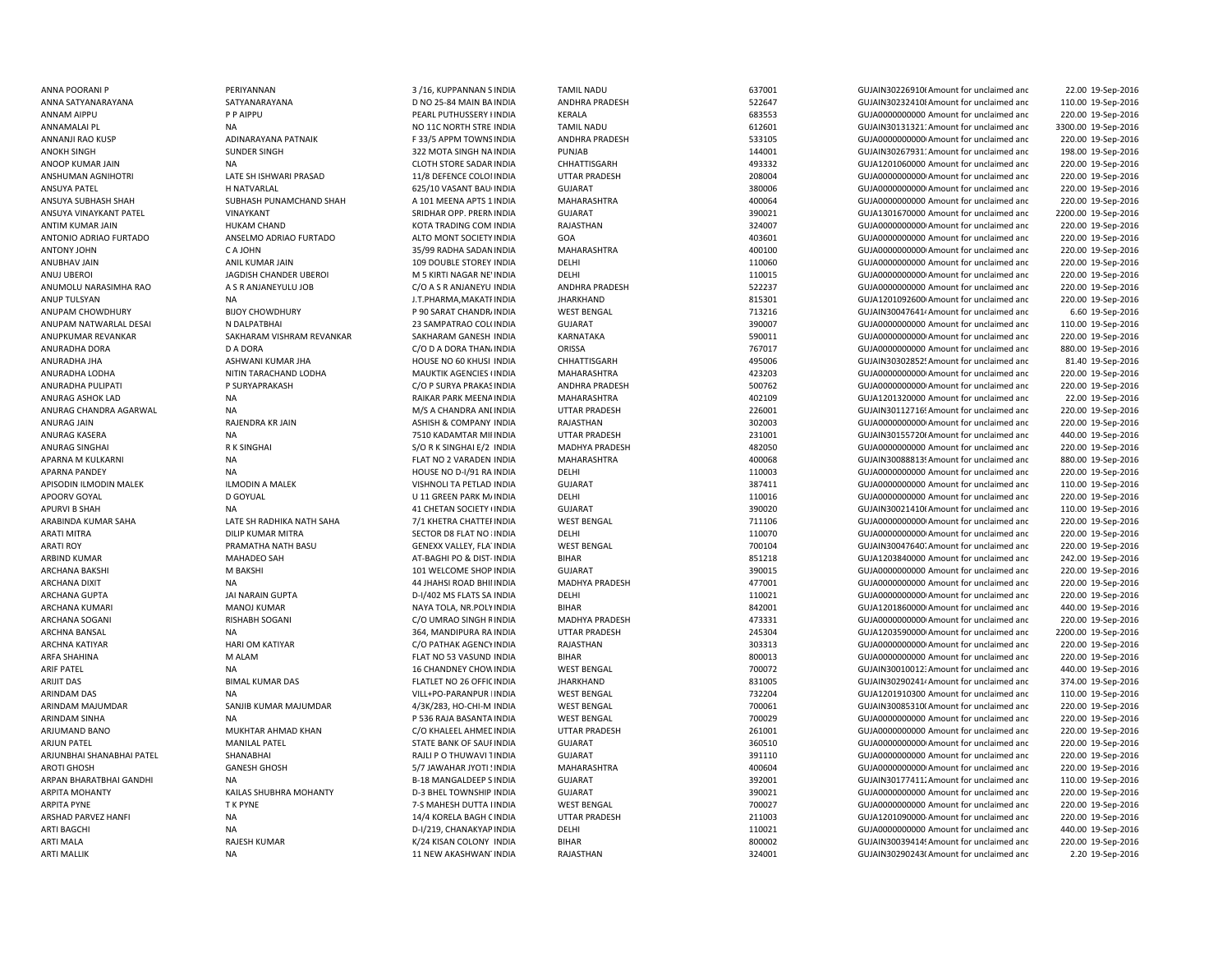ARUN KUMAR SINGH VIRENDRA PRATAP SINGH 163 ALWAL AZAMGAARUN KUMAR SINGH VIRENDRA PRATAP SINGH 163 ALWAL AZAMGAARUN RASTOGI SRI BAL KRISHNA RASTOGI SARAI AKEEL ALLAHA INDIA ARUNKUMAR GOHEL KESHAVALAL KESHAVALAL VADVA NEAR VIJAY TINDIA ARVIND JAIN LATE SH HANS RAJ JAIN 1999 2008 2019 1918 1920 2019 2020 2021 2030 2040 2040 2040 2040 2040 2040 20 ASHA BIPINCHANDRA SHAH BIPIN CHANDRA KANBIWAD NEAR GA INDIA

ARTIBEN MANOJ KUMAR KADKIA MANOJKUMAR B KADKIA OPP DAMOR GAS AG INDIA GUJARAT SALAH SALAH SALAH SALAH GUJAOODOODOO Amount for unclaimed and 220.00 19-Sep-2016 ARUN BANWARI LAL 2 R M V COMPOUND INDIA RAJASTHAN 313001 313001 GUJA000000000 Amount for unclaimed and 220.00 19-Sep-2016 ARUN CHITRA MADHU MADHU SAI BABA INVESTMENINDIA MAHARASHTRA 400016 400016 GUJA00000000000 Amount for unclaimed and 220.00 19-Sep-2016 ARUN DUTTA LATE SH TANKA DUTTA UDAY PATH ZOO ROAINDIA ASSAM ASSAM 781024 GUJA00000000000000000000Amount for unclaimed and 330.00 19-Sep-2016 ARUN GOPALAKRISHNAN NA 1920.00 19-Sep-2016 183/1 KALPA VIHAR 5INDIA TAMIL NADU 641401 6UJAIN30023912: Amount for unclaimed and 220.00 19-Sep-2016 ARUN H DAVE HIRALAL J DAVE 19 KAMDAR SOCIETY INDIA GUJARAT 390002 GUJA0000000000 Amount for unclaimed and 220.00 19-Sep-2016 ARUN JANARDAN MHATRE NA 103 SHREE GANESH VINDIA MAHARASHTRA 410206 410206 GUJAIN300476435Amount for unclaimed and 440.00 19-Sep-2016 ARUN KUMAR NA NA DE-02 SECTOR INDIA JHARKHAND 834004 GUJA1201092600 Amount for unclaimed and 352.00 19-Sep-2016 ARUN KUMAR AGARWAL SANWAR MAL GHAN SHYAM DAS SAINDIA RAJASTHAN 331507 GUJA00000000000Amount for unclaimed and 220.00 19-Sep-2016 ARUN KUMAR BANKA SRI BAUNATH PRASAD BANKA C/O AUTO SYNDICAT INDIA BIHAR SALE AND SALE AND SALE GUJAOOOOOOOOO Amount for unclaimed and 2.20 19-Sep-2016 ARUN KUMAR GUPTA VIDYA SAGAR VIDYA SAGAR CHOUDHARANA ROAINDIA BIHAR BIHAR 801503 GUJA000000000000000000Amount for unclaimed and 220.00 19-Sep-2016 ARUN KUMAR GUPTA NA NA 2010 NA 184, SADAR BAZAR, NINDIA UTTAR PRADESH 242001 GUJA1203270000 Amount for unclaimed and 110.00 19-Sep-2016 ARUN KUMAR JAJOO SHRIKRISHAN JAJOO B 2/166 RANJITNAGA INDIA GUJARAT 361005 GUJA0000000000Amount for unclaimed anc 440.00 19-Sep-2016 ARUN KUMAR MANILAL SHAH MANILAL NANALAL SHAH 24 PARICHAY PARK NINDIA GUJARAT SHAH 390015 GUJA0000000000 Amount for unclaimed and 220.00 19-Sep-2016 INDIA UTTAR PRADESH 276001 GUJA0000000000 Amount for unclaimed and 220.00 19-Sep-2016 INDIA UTTAR PRADESH 276001 GUJA0000000000 Amount for unclaimed and 880.00 19-Sep-2016 ARUN KUMAR SINHA NA NA NA UDARHAMAPUR MEHINDIA BIHAR BIHAR 800008 GUJAIN301330191 Amount for unclaimed and 220.00 19-Sep-2016 ARUN LATA B M GUPTA B GUPTA C/O M/S SUBHLAKSH INDIA DELHI CHELHI 110007 GUJA0000000000 Amount for unclaimed anc 220.00 19-Sep-2016 ARUN M RAJANI MANSUKHLAL B RAJANI SARPAN DUPLEX GU INDIA GUJARAT GUARAT SARPAN DUPLEX GU INDIA GUJADOOD AMOUNT OF UNCLAIMEd and 220.00 19-Sep-2016 ARUN M VERENKER MADHUKAR VERENKER NEAR SHANTA DURG INDIA GOA 403001 GUJA00000000000Amount for unclaimed and 220.00 19-Sep-2016 ARUN MANDHANA B D MANDHANA B SA SA A-54 A MANOR SHAITINDIA RAJASTHAN 302016 GUJA0000000000 Amount for unclaimed and 880.00 19-Sep-2016 ARUN PATHAI BHANUSHALI PATHAI BHANSUHALI 205 SHREE NIWAS 38 INDIA MAHARASHTRA 400009 GUJA0000000000000 Amount for unclaimed and 220.00 19-Sep-2016 ARUN PRAKASH MALLAWAT L BHANWAR LEGAN MART SERITTARANJAN INDIA WEST BENGAL 700073 GUJA00000000000000000000000000000000000 Amount for unclaimed and 660.00 19-Sep-2016 ARUN R CHOKHANI **RAMAKANT RAMAKANT 11 3RD FLOOR PANKAINDIA** MAHARASHTRA 400020 400020 GUJA000000000000000000 Amount for unclaimed and 220.00 19-Sep-2016 INDIA UTTAR PRADESH 212216 GUJAIN300556101Amount for unclaimed and 220.00 19-Sep-2016 ARUN SHIVAJI DESAI SHIVAJI BHOJU DESAI 11 AQSA CAESAR ROAINDIA MAHARASHTRA 400058 GUJA0000000000 Amount for unclaimed and 220.00 19-Sep-2016 ARUNA BERY NA NA RERY CLINIC BANK ROINDIA UTTAR PRADESH 273001 CUJAIN30001110<sup>,</sup> Amount for unclaimed and 440.00 19-Sep-2016 ARUNA BISWAS NA CHOR RESERVAS NIVE INDIA MAHARASHTRA 999999 GUJAIN30125028(Amount for unclaimed and 220.00 19-Sep-2016 ARUNA D MODI DILIP J MODI HOLD CO D J MODI PAO CUINDIA GUJARAT CHANA GUJAO CO DO SEP-2016 ARUNA MANCHOKONDA PURUSHOTHAM NALGONDA C/O D BADRAIAH OPI INDIA ANDHRA PRADESH 508248 GUJA0000000000 Amount for unclaimed and 220.00 19-Sep-2016 ARUNA RAJESH RALSARIA RAJESH R KALSARIA CHARA ARAJESH TRAJESH TRAJEGA RAJESH TRAJEGA RAJESH R KALSARIA 20 GANGADWAR II FI INDIA MAHARASHTRA 400056 400056 GUJA0000000000000000 Amount for unclaimed and 440.00 19-Sep-2016 ARUNA SATISH PATEL SIMPATEL SIMPATEL SIMPATEL SUN SERVIT SOCIENNIA GUJARAT GUJARAT SOCIENNIA SUNA SERVIT SOCIENNIA GUJAOOOD AMOUNT OF UNCLOSED AMOUNT FOR UNCLOSED AMOUNT SUNADRO AND SUNADRO AMOUNT SUNADRO AMOUNT SUNA SERVI 220.00 19-Sep-2016 ARUNA YERRA CHANDRARAO YERRA MIGB 13 DR A S RAONINDIA ANDHRA PRADESH 500062 GUJA0000000000000000 Amount for unclaimed and 110.00 19-Sep-2016 ARUNANGSHU BANERJEE GOUTAM BANERJEE FLAT NO 5 2ND FLOOINDIA KARNATAKA 560076 GUJAIN300513120Amount for unclaimed and 550.00 19-Sep-2016 INDIA GUJARAT 364001 GUJA00000000000Amount for unclaimed and 220.00 19-Sep-2016 ARVIND G PATFL GURDHANBHAI PATFL SAN MAHADEV FALIYA PC INDIA GUJARAT 391310 GUJA000000000 Amount for unclaimed and 220.00 19-Sep-2016 ARVIND GUPTA PURUSHOTTAM GUPTA HIG 452 BHEL R C PU INDIA ANDHRA PRADESH 500032 GUJA000000000000000000 Amount for unclaimed and 220.00 19-Sep-2016 INDIA DELHI 110006 GUJA00000000000Amount for unclaimed and 220.00 19-Sep-2016 ARVIND K SOLANKI KAPOORCHAND B SOLANKI SHOP NO 13 DREAM INDIA MAHARASHTRA 401202 401202 GUJAIN30154916(Amount for unclaimed and 110.00 19-Sep-2016 ARVIND KUMAR SHAVILI SUBBA RAO H NO 8/4 R T VIJAY N INDIA ANDHRA PRADESH 500457 GUJA0000000000 Amount for unclaimed and 220.00 19-Sep-2016 ARVIND LAL MAGANLAL PAREKH MAGANLAL V PAREKH ROOM NO 12 IST FLC INDIA MAHARASHTRA 400067 GUJA000000000Amount for unclaimed and 220.00 19-Sep-2016 ARVIND MALLYA **PANDURANG DAS MALLYA PROF 89 RADHAMANAS B**LINDIA MAHARASHTRA 400055 GUJA00000000000000000 Amount for unclaimed and 220.00 19-Sep-2016 ARVIND NANALAL RANPURA NANALAL NANALAL NANAL DERI NAKA RINDIA GUJARAT SULARAT 363650 GUJA0000000000 Amount for unclaimed and 220.00 19-Sep-2016 ARVIND NATUBHAI PATEL NATUBHAI PATEL NATUBHAI PATEL NATUBHAI PATEL NATUBHAI PATEL SA SANAHAR SOCIET INDIA GUJARAT GUJARAT SANAHAR SOCIET INDIA GUJARAT SANAHAR SOCIET INDIA GUJARAT SANAHAR SOCIET INDIA GUJARAT SANAHAR SOCIE 220.00 19-Sep-2016 ARVIND SINGH RAM DHANI SINGH Q. NO.-28-A/9 RENUSINDIA UTTAR PRADESH 231218 GUJAIN301557212Amount for unclaimed and 226.60 19-Sep-2016 ARVIND SONI CONI MORARJI MORARJI 20/592 HAMSIKA DAI INDIA MAHARASHTRA 400075 GUJA0000000000 Amount for unclaimed and 220.00 19-Sep-2016 ARVIND VINAYAK RAHALKAR VINAYAKHARI RAHALKAR PARSHURAM POTTEFINDIA GUJARAT SALAMAT 363642 GUJA0000000000000000000000000000 Amount for unclaimed and 440.00 19-Sep-2016 ARVINDBHAI B AMIN B P AMIN 10 ASHOK NAGAR SOINDIA GUJARAT 387001 GUJA0000000000 Amount for unclaimed and 220.00 19-Sep-2016 ARVINDBHAI BAKORBHAI PATEL BAKORBHAI M PATEL NR RADHA KRISHNA MINDIA GUJARAT 390009 GUJAIN301549153Amount for unclaimed and 660.00 19-Sep-2016 ARVINDBHAI MAGANBHA PATEL MAGANBHAI HIRABHAI PATEL QTR NO 752 B P O FE INDIA GUJARAT 391750 GUJA0000000000 Amount for unclaimed and 220.00 19-Sep-2016 ARVINDBHAI R MEHTA RANCHODBHAI BUNGLOW NO 28 REVINDIA GUJARAT 380026 GUJA00000000000Amount for unclaimed and 220.00 19-Sep-2016 ARVINDKUMAR TRIVEDI NATVARLAL TRIVEDI 256/3062 SUNDERVAINDIA GUJARAT 380013 GUJA0000000000 Amount for unclaimed and 220.00 19-Sep-2016 ASAMA SHABBIR TAMBAWALA SAABBIR 4 FATMA MANZIL 3 F INDIA MAHARASHTRA 400001 GUJA00000000000Amount for unclaimed and 220.00 19-Sep-2016 ASDHA NATHWANI ASHOK 59 DIGVIJAY PLOT JAYINDIA GUJARAT 361005 GUJA00000000000Amount for unclaimed and 220.00 19-Sep-2016 ASEEM CHOUDHARY **ALL CHAN CHAND** C 3/42 ASHOK VIHAR INDIA DELHI CHAND COMBET DELEN 220.00 19-Sep-2016 ASGARALI MOHD MAHABUBVAI MOHD 2 3 523/25 MINISTER INDIA ANDHRA PRADESH 500003 GUJA0000000000 Amount for unclaimed and 220.00 19-Sep-2016 ASHA ARORA YOG RAJ ARORA C/O SH RAM SWARU! INDIA UTTAR PRADESH 244713 GUJA0000000000 Amount for unclaimed and 110.00 19-Sep-2016 ASHA ARORA YOG RAJ ARORA C/O SH RAMSAWRUPINDIA UTTAR PRADESH 244713 GUJA0000000000 Amount for unclaimed and 110.00 19-Sep-2016 ASHA AWASTHI NA NA BANK OF INDIA GOVI INDIA UTTAR PRADESH 242001 242001 GUIA1203270000 Amount for unclaimed and 220.00 19-Sep-2016 ASHA B ADVANI BHAWANDAS ADVANI MILAN 876 JAPANI BAINDIA MAHARASHTRA 421002 AZION GUJAOOOOOOOOOOO Amount for unclaimed and 220.00 19-Sep-2016 ASHA B THAKKARAR BHUDHDEV THAKKARAR TALUKA PANCHAYAT INDIA GUJARAT 360311 360311 GUJAIN30097410: Amount for unclaimed and 220.00 19-Sep-2016 INDIA GUJARAT 364005 GUJA0000000000 Amount for unclaimed and 220.00 19-Sep-2016 ASHA CHANDRAKANT SANGHVI CA SANGHVI HOLD CO OVERSEAS FILES INDIA WEST BENGAL 700001 700001 GUJA0000000000 Amount for unclaimed and 220.00 19-Sep-2016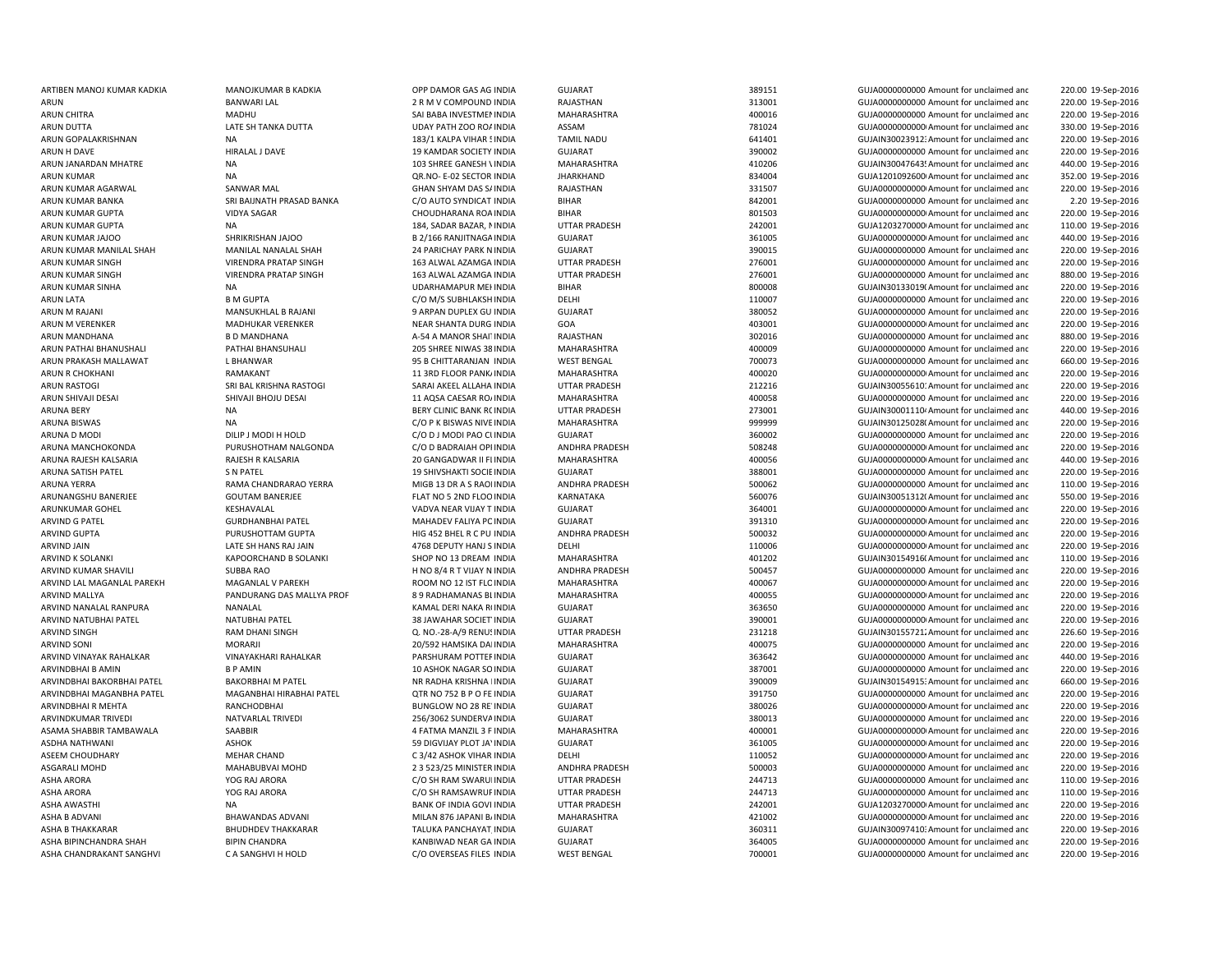ASHA TANEJA K C TANEJA B-83 KASTURBA NIKE INDIA ASHISH GIRHOTRA VED PRAKASH GIRHOTRA PRAKASH BHAWAN SASHISH NAGPAL D D NAGPAL D D NAGPAL SEC 22 HOUSE NO 10 INDIA ASHOK KESHARISINH PARMAR KESHARISINH KESHARISINH KALYAN NAGAR NR PINDIA

ASHA DEVI AGNIHOTRI N K AGNIHOTRI SAN SECTION PROGRESS OF SER SEC SCHOOL PINDIA RAJASTHAN 333023 ASHA DEVI AGNIHOTRI SANG HALIM AGNIHOTRI SANG ATACIM AGNIHOTRI SANG ATACIM AGNIHOTRI SANG ATACIM AGNIHOTRI SANG ATACIM AGNIHO

 220.00 19-Sep-2016 ASHA JAYESH SHAH JAYESH VINAYCHAND SHAH DHARAMVIR CO-OP I INDIA MAHARASHTRA 400101 400101 GUJA00000000000000000 Amount for unclaimed and 220.00 19-Sep-2016 ASHA LALWANI NIKHIL NIKHIL NIKHIL SIDDHIVINAYAK ENTEINDIA MAHARASHTRA 400016 400016 GUJA00000000000 Amount for unclaimed and 220.00 19-Sep-2016 ASHA MALIK A K MALIK A CHA LOUSE NO D 72 CHA INDIA DELHI 110051 110051 GUJA000000000000000000000 Amount for unclaimed and 660.00 19-Sep-2016 ASHA RAMJI DAS PATEL RAMJIDAS J PATEL C/O JIVRAM BECHAR INDIA GUJARAT 384170 GUJA00000000000Amount for unclaimed and 220.00 19-Sep-2016 INDIA DELHI 110024 GUJA0000000000 Amount for unclaimed and 220.00 19-Sep-2016 ASHA TEKRIWAL SHEO KUMAR SHEO KUMAR TULSIANI ENCLAVE FLINDIA UTTAR PRADESH 211002 GUJA000000000Amount for unclaimed and 220.00 19-Sep-2016 ASHAP KUMAR SHANTIEL BARA NA NA JABA SHANTIGA DANA SHANTIGARH CHHATTISGARH 496001 GUJAIN303028503 Amount for unclaimed and 110.00 19-Sep-2016 ASHESH NANUBHAI DOSHI NANUBHAI MOHAN BHAI DOSHI 704 RUSHABH APARTINDIA GUJARAT 395001 395001 GUJA00000000000000000000000000000000 amount for unclaimed and 220.00 19-Sep-2016 ASHIK D GANDHI 12/729 RANI TALAV E INDIA GUJARAT 395003 GUJA00000000000000000Amount for unclaimed and 220.00 19-Sep-2016 ASHIM KUMAR SARKAR ATINDRA KUMAR SARKAR ANG A-23/1 RAMGARH P (INDIA WEST BENGAL 700047 GUJA0000000000000000000000000000000000 Amount for unclaimed and 220.00 19-Sep-2016 ASHIS BAJAJ RAM KARAN BAJAJ 157 MUKTARAM BABINDIA WEST BENGAL 700007 700007 GUJA00000000000000000 Amount for unclaimed and 220.00 19-Sep-2016 ASHIS KUMAR MANDAL LATE RANJIT KUMAR MANDAL VILL+ PO- LAKSHMIS/INDIA WEST BENGAL 722160 GUJAIN30026310: Amount for unclaimed and 110.00 19-Sep-2016 ASHIS KUMAR SARKAR B K MONDAL CO B K MONDAL AD INDIA WEST BENGAL 731224 GUJA0000000000 Amount for unclaimed and 220.00 19-Sep-2016 ASHISH DIKSHIT A N DIKSHIT E 405 , REHEJA RESID INDIA KARNATAKA 560034 GUJAIN300476424Amount for unclaimed and 112.20 19-Sep-2016 INDIA UTTAR PRADESH 205001 GUJA0000000000 Amount for unclaimed and 220.00 19-Sep-2016 ASHISH GOYAL NAVIN GOYAL NAVIN GOYAL 6/321 BELANGANJ A(INDIA UTTAR PRADESH 282004 GUJAIN30047641! Amount for unclaimed and 198.00 19-Sep-2016 ASHISH H PATEL HASMUKH RAI 930-A B/H PATEL PARINDIA GUJARAT 364001 GUJA0000000000 Amount for unclaimed and 440.00 19-Sep-2016 ASHISH KUMAR GANGWAL CHARMCHANDAJI GANGWAT CORNINDIA CORNINDIA MAHARASHTRA 441601 GUJA0000000000 Amount for unclaimed and 220.00 19-Sep-2016 HARYANA 122001 122001 GUJAIN30223610(Amount for unclaimed and 88.00 19-Sep-2016 ASHISH SHUKLA R N SHUKLA R N SHUKLA 2 USHA COMPLEX OAINDIA MAHARASHTRA 421301 GUJAIN300394144 Amount for unclaimed and 220.00 19-Sep-2016 ASHISH SINGH ASHOK KUMAR SINGH SANGH ANG A SALISH A SALISH AT A SALISH DITTAR PRADESH 221002 A SUJAIN30290243(Amount for unclaimed and 330.00 19-Sep-2016 ASHIT KUMAR DESAI DINKER BHAI N DESAI DESAI DESAI STREET AT & P INDIA GUJARAT GUTARAT SESAI STREET AT & P INDIA GUJARAT SESAI STREET AT & P INDIA GUJARAT SESAI STREET AT & P INDIA GUJARAT SESAI STREET AT & P INDIA GUJARAT 440.00 19-Sep-2016 ASHOK ADVANI DHARAMDAS ADVANI C/O ADWANI BROTH INDIA GUJARAT 360311 GUJA00000000000Amount for unclaimed and 220.00 19-Sep-2016 ASHOK BANSAL CHAND KAPOOR CHAND 111 NARSING COLONINDIA RAJASTHAN 321606 321606 GUJA000000000 Amount for unclaimed and 440.00 19-Sep-2016 ASHOK BOTHRA NA 1497, BOTHRA SR. SE INDIA RAJASTHAN 334401 GUJA1201370000 Amount for unclaimed and 220.00 19-Sep-2016 ASHOK DHONDU SURGUDE DHONDU BABAN SURGUDE ABHIRUCHI KIRTINAG INDIA MAHARASHTRA 411027 411027 GUJA000000000000000000 Amount for unclaimed and 220.00 19-Sep-2016 ASHOK GUPTA V N GUPTA 17 P Y ROAD INDORE INDIA MADHYA PRADESH 452004 GUJA0000000000 Amount for unclaimed and 220.00 19-Sep-2016 ASHOK HANDA R CHAND R CHAND S/O SH RAM CHANDHINDIA PUNJAB PUNJAB 152002 GUJA0000000000 Amount for unclaimed and 220.00 19-Sep-2016 ASHOK JAGGI NARI RAM HARI RAM CONSKAY ENTERPIINDIA PUNJAB PUNJAB 151204 GUJA0000000000Amount for unclaimed and 220.00 19-Sep-2016 ASHOK JAIN MANIKCHAND JAIN C/O B L JAIN MIG 23 INDIA CHHATTISGARH 492001 GUJA0000000000 Amount for unclaimed and 220.00 19-Sep-2016 ASHOK JAIN D C JAIN D CAIN CO GOPIRAM HARPI INDIA RAJASTHAN RAJASTHAN 301001 GUJA0000000000 Amount for unclaimed and 220.00 19-Sep-2016 ASHOK K GUPTA DOULAT RAM DOULAT RAM QTR NO 4 TYPE IV IN INDIA PUNJAB 141001 141001 GUJA000000000Amount for unclaimed and 220.00 19-Sep-2016 ASHOK KAVI NA NA RICHAVI DIS SHIVAM ENCLAV INDIA GUJARAT SHOWA SHOOD 390023 GUJAIN300513118Amount for unclaimed anc 136.40 19-Sep-2016 INDIA GUJARAT 360006 GUJA13019900000Amount for unclaimed and 6.60 19-Sep-2016 ASHOK KHURANA CHURANA CA C C KHURANA CA A-127 DEFENCE COLOINDIA DELHI 110024 GUJA000000000 Amount for unclaimed and 660.00 19-Sep-2016 ASHOK KOSHY NA DI/45, RABINDRA NA INDIA DELHI DELHI 110003 GUJA0000000000 Amount for unclaimed anc 440.00 19-Sep-2016 ASHOK KUMAR SIMPERIAL RESTAURA INDIA UTTAR PRADESH 209625 GUJA000000000000000000000000000000 Amount for unclaimed and 220.00 19-Sep-2016 ASHOK KUMAR NA H NO C 7 RAMCHANI INDIA JHARKHAND 832108 GUJAIN30267933. Amount for unclaimed and 2.20 19-Sep-2016 ASHOK KUMAR **ALLA ADI AINDIA AT A 202001** COLOMATION COLOMATION CONTROVERSION CONTROVERSION AND A 202001 GUJAIN30231610: Amount for unclaimed and 1100.00 19-Sep-2016 ASHOK KUMAR NA 10 A ANKIT VIHAR MUNDIA UTTAR PRADESH 251001 251001 GUJAIN300214126Amount for unclaimed and 110.00 19-Sep-2016 ASHOK KUMAR BHAGWAT PRASAD SINGH H NO 95 10 NO BAST INDIA JHARKHAND BASHOK BASHOK AND BASHOK AND A GUJAIN302679318Amount for unclaimed and 220.00 19-Sep-2016 ASHOK KUMAR CONDROX VED PRAKASH C 163 DELHI ADMINS INDIA DELHI 110054 110054 GUJA0000000000 Amount for unclaimed and 220.00 19-Sep-2016 ASHOK KUMAR AGARWALLA BHAGAWAN PRASAD AGARWALLA JANKI PATTY GANESHINDIA ASSAM 781006 781006 GUJAIN30125028' Amount for unclaimed and 220.00 19-Sep-2016 ASHOK KUMAR ARORA J D ARORA J DARORA ISGEC 6 COMMUNITY INDIA DELHI 110065 GUJA0000000000 Amount for unclaimed and 440.00 19-Sep-2016 ASHOK KUMAR GHOSH CHOSH LATE NETAILAL GHOSH CO LATE NETAILAL CINDIA WEST BENGAL 743235 GUJA0000000000 Amount for unclaimed and 220.00 19-Sep-2016 ASHOK KUMAR GOYAL RAGHUNATH PRASAD C/O HARATI RAM RAGINDIA RAJASTHAN 322230 GUJA00000000000Amount for unclaimed and 2.20 19-Sep-2016 ASHOK KUMAR GUPTA JAGMAL SWARUP C 141 G T B NAGAR AINDIA UTTAR PRADESH 211016 GUJA0000000000 Amount for unclaimed and 440.00 19-Sep-2016 ASHOK KUMAR ISHVERLAL PATEL I V PATEL DHAINAT CHAKLO NAINDIA GUJARAT 384170 GUJA0000000000 Amount for unclaimed and 220.00 19-Sep-2016 ASHOK KUMAR PANDE G D PANDE C/O GAYADUTT PANDINDIA MAHARASHTRA 410403 GUJA0000000000 Amount for unclaimed and 440.00 19-Sep-2016 ASHOK KUMAR PUNAMCHAND SINGHI PUNAMCHAND REKHCHAND 6 ASHISH APTT ONKA INDIA MAHARASHTRA 425001 456001 AMOUNDOODOOD Amount for unclaimed and 220.00 19-Sep-2016 ASHOK KUMAR SACHAN SHIV SWAROOP SACHAN 277 HARINAGAR ASHINDIA DELHI 110014 110014 GUJA0000000000 Amount for unclaimed and 220.00 19-Sep-2016 ASHOK KUMAR SEN COLLAM RAM GULAM D 100 JANTA HOTEL LINDIA DELHI 110092 GUJA000000000000000000000000000Amount for unclaimed and 220.00 19-Sep-2016 ASHOK KUMAR SHARMA GHISALAL SHARMA 17/1 USHAGANJ INDOINDIA MADHYA PRADESH 452001 GUJA0000000000 Amount for unclaimed and 220.00 19-Sep-2016 ASHOK KUMAR SINGH NA NA NA E2 BLOCK MANAGER INDIA MAHARASHTRA 999999 GUJAIN30267934! Amount for unclaimed and 275.00 19-Sep-2016 ASHOK KUMAR T MANTRI TEKCHANDJI MANTRI MANTRI TRADERS MOINDIA MAHARASHTRA 431503 GUJA00000000000Amount for unclaimed and 220.00 19-Sep-2016 ASHOK KUMAR WIGH BOOTA RAM 636 SECTOR 7 URBANINDIA HARYANA 122001 122001 GUJA00000000000000000Amount for unclaimed and 220.00 19-Sep-2016 ASHOK L MENGHRAJANI LT MENGHARAJANI CHANG HARAJANI ROW HOUSE NO 23 (INDIA GUJARAT SUJARAT SESSOS 4 GUJA000000000000000000000000000 Amount for unclaimed and 220.00 19-Sep-2016 ASHOK MADAAN MUKANDLAL CA 2 32 RAJENDRA PARK AINDIA HARYANA 133001 133001 GUJA00000000000 Amount for unclaimed and 220.00 19-Sep-2016 ASHOK MALHOTRA LATE O P MALHOTRA 11-D DAYANAND NAGINDIA UTTAR PRADESH 201001 GUJA00000000000000000000000000000 Amount for unclaimed and 220.00 19-Sep-2016 ASHOK MANILAL PATEL MANILAL PATEL 2, SMRUTI PARK FLATINDIA GUJARAT 388001 GUJAIN30063610: Amount for unclaimed and 330.00 19-Sep-2016 ASHOK MEHROTRA S M MEHROTRA C/O DR HIRAA GHAI LINDIA UTTAR PRADESH 226001 GUJA000000000 Amount for unclaimed and 440.00 19-Sep-2016 ASHOK MITTAL NA 5, LUKER GANJ ALLAHINDIA UTTAR PRADESH 211001 GUJAIN301557207Amount for unclaimed and 220.00 19-Sep-2016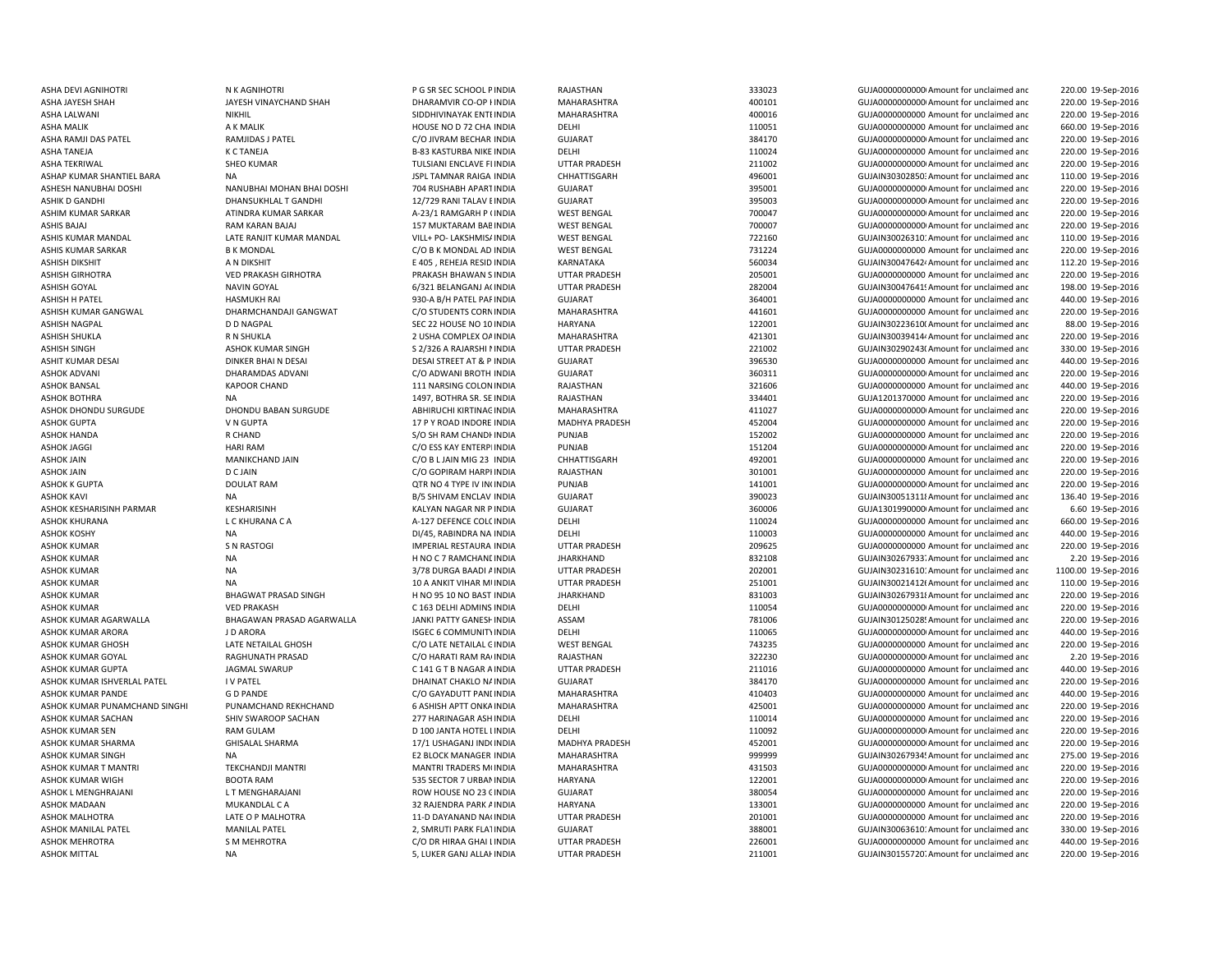ASHOK N TARWANI NAMDEO TARWANI SHELL COLONY BUILDINDIA MAHARASHTRA 400071 400071 GUJA00000000000Amount for unclaimed and ASHOKBHAI PUNJABHAI CHAUDHARI NA NA AT AT POST INDRAPURA INDIA ASHWIN M DOSHI M G DOSHI M G DOSHI G-11 MEHUL JAIN SO INDIA ATUL ARVIND DESHPANDE NA NA CONSTRUCTED ON A CONSTRUCTED ON A CONSTRUCTED ON A CONSTRUCTED ON A CONSTRUCTED ON A ATUL NAYAK NA KAILASH NAGAR KOT INDIA NA KAILASH NAGAR KOT INDIA AVASHARBHAI B DHOLU BHIKHABHAI TO ASALPUR TA JASD

 220.00 19-Sep-2016 ASHOK S SIVASUBRAMANIAN 2007 26 C/18, P C ROAD WINDIA TAMIL NADU 628008 GUJAIN30017510<sup>,</sup> Amount for unclaimed and 200.00 19-Sep-2016 ASHOK TOTLANI NA 601/602 MANGAL-AAINDIA MAHARASHTRA 400050 GUJA0000000000 Amount for unclaimed and 440.00 19-Sep-2016 ASHOK VADERA KEWAL CHAND VADERA KEWAL CHAND BHAGINDIA RAJASTHAN 344001 344001 GUJA00000000000000000000Amount for unclaimed and 220.00 19-Sep-2016 ASHOK VINODRAI MEHTA NA NA REACK NO 10 PRABH INDIA GUJARAT CHARA CHARAT 364001 GUJA1203350000 Amount for unclaimed and 110.00 19-Sep-2016 GUJARAT 382845 GUJA1202890000-Amount for unclaimed and 110.00 19-Sep-2016 ASHOKE KUMAR PAIK CHARENDRA NATH PAIK 7/2/1 ALTARA ROAD INDIA WEST BENGAL 712124 6UJAIN302847100Amount for unclaimed and 198.00 19-Sep-2016 ASHOKE KUMAR RAY ANANTA KUMAR RAY DHALESWAR ROAD NINDIA TRIPURA 799007 799007 GUJA0000000000 Amount for unclaimed and 330.00 19-Sep-2016 ASHOKKUMAR ATMARAMDAS PATEL NA AT MULSAN LANGHNINDIA GUJARAT 382730 GUJA12016900000Amount for unclaimed and 220.00 19-Sep-2016 ASHOKKUMAR RAMANLAL DESAI NA NA SALA SEPERTA GUJARAT GUJARAT SALA SANG SALAWA SOCIETY INDIA GUJARAT 390022 GUJAIN30088813'Amount for unclaimed and 440.00 19-Sep-2016 ASHOO KAKAR KASTURI LAL KAKAR M/S PATEL DYES & CHINDIA PUNJAB 143001 143001 GUJA0000000000000000000000000000000000 Amount for unclaimed and 220.00 19-Sep-2016 ASHU ARUN JAIN ARUN JAIN ARUN JAIN DE AGANGOTRI APAINDIA GUJARAT SENGERAT SENGERAT SENGERAT SENGERAT SENGERAT SENGERAT SENGERAT SENGERAT SENGERAT SENGERAT SENGERAT SENGERAT SENGERAT SENGERAT SENGERAT SENGERAT SENGERAT SENG 220.00 19-Sep-2016 ASHU CHAUDHARY **MR HARI SINGH MEHLAN G 259 PKT P 4 JALVAYINDIA** UTTAR PRADESH 201301 GUJA1202990005-Amount for unclaimed and 217.80 19-Sep-2016 ASHUTOSH DUBEY KSHI NATH DUBEY 21 G.T. ROAD HOWR, INDIA WEST BENGAL 711101 711101 GUJA1201092600 Amount for unclaimed and 110.00 19-Sep-2016 ASHUTOSH SURESH VIGHANE NA NA 51 SAHVAS SOC KARVINDIA MAHARASHTRA 411052 401652 GUJA0000000000 Amount for unclaimed and 66.00 19-Sep-2016 ASHVIN BHAI MANIBHAI PATEL MANIBHAI N PATEL B/21 ASHIRWAD SOC INDIA GUJARAT 390015 GUJA00000000000Amount for unclaimed and 110.00 19-Sep-2016 ASHWANI KUMAR NA NA H NO 29 KAJI WARA I INDIA HARYANA HARYANA 121102 GUJAIN302871204 Amount for unclaimed and 2.20 19-Sep-2016 ASHWANI KUMAR SHSAT PALL C/O ASHOK SHARMA INDIA PUNJAB 146001 GUJA00000000000Amount for unclaimed and 220.00 19-Sep-2016 ASHWIN KUMAR SHAH BABULAL SHAH 15 G H B SECTOR NO INDIA GUJARAT 370201 GUJA00000000000Amount for unclaimed and 220.00 19-Sep-2016 INDIA GUJARAT 390007 GUJA0000000000 Amount for unclaimed and 220.00 19-Sep-2016 ASHWIN PATEL ISHWARBHAI PATEL C/O R K PATEL GANG INDIA GUJARAT 390006 GUJA0000000000 Amount for unclaimed and 220.00 19-Sep-2016 ASHWINC KHANDHAR CHIMANLAL DISHA 9 SATYADIP APINDIA GUJARAT 380013 GUJA00000000000Amount for unclaimed and 220.00 19-Sep-2016 ASHWINKUMAR LAKHANI SHWARLAL BHAWANDAS LAKHANI A/2 KRISHNA KUNJ SI INDIA GUJARAT 389151 GUJA0000000000 Amount for unclaimed anc 330.00 19-Sep-2016 ASIMA ZAINAB NA NA NEW H NO 16-10-1/2/1/A INDIA ANDHRA PRADESH 500036 500036 GUJAIN300394156Amount for unclaimed and 17.60 19-Sep-2016 ASIT GOVIL SATISH K GOVIL B 11 OFFICERS FLATS INDIA UTTAR PRADESH 208001 GUJA00000000000Amount for unclaimed and 220.00 19-Sep-2016 ASLAM ALI HAJI ASAGAR ALI ASAGAR ALI NIRBHEY NAGAR SOCINDIA GUJARAT GUJARAT 380001 GUJAIN301276300Amount for unclaimed and 220.00 19-Sep-2016 ASMITA N PATEL N N PATEL H HOLD C/O PATEL PRINTING INDIA GUJARAT 384002 GUJA0000000000 Amount for unclaimed and 220.00 19-Sep-2016 ASMITA PRIYADARSH GORE PRIYADARSH PRIYADARSH PRAKEH COLONY,C/C INDIA MAHARASHTRA 416115 GUJA1202890000 Amount for unclaimed and 55.00 19-Sep-2016 ASMITA R CHAMPANERIA RAMANLAL C CHAMPANERIA SUBARMKAMAL APTINDIA GUJARAT CHAMPANERIA SENGIONING ON THE SENGION CHAMPANERIA 220.00 19-Sep-2016 ASWINBHAI RAOSIBHAI PATAEL NA NA 2019-Sep-2016 1, NIRMAN SOCIETY / INDIA GUJARAT 390005 GUJA0000000000 Amount for unclaimed and 440.00 19-Sep-2016 ATUL A JAYSWAL NA ATUL EL. STORES, AMINDIA GUJARAT 383215 GUJAIN301469100 Amount for unclaimed and 2.20 19-Sep-2016 INDIA MAHARASHTRA 402125 GUJAIN300513123Amount for unclaimed and 55.00 19-Sep-2016 ATUL BODKE CHORAG PRIMBAK PLOT NOINDIA MAHARASHTRA 400058 GUJA00000000000000000000000000000Amount for unclaimed and 220.00 19-Sep-2016 ATUL BRAHMBHATT NA 9/52, VIJAYNAGAR NAINDIA GUJARAT 380013 GUJA0000000000 Amount for unclaimed and 440.00 19-Sep-2016 ATUL CHAMPAKLAL PANDYA CHAMPAKLA MAHASHANKAR NR NARSINGHJI TEMPINDIA GUJARAT 390001 GUJA0000000000 Amount for unclaimed and 220.00 19-Sep-2016 ATUL CHANDRA TIWARI **BA SHUKLA H W** C/O SRI B N SHUKLA 8INDIA UTTAR PRADESH 209801 GUJA0000000000 Amount for unclaimed and 220.00 19-Sep-2016 ATUL DAHYALAL SHAH DAHYALAL N SHAH C 19 BONAZA IND ES'INDIA MAHARASHTRA 400101 400101 GUJA0000000000000000000000 Amount for unclaimed and 220.00 19-Sep-2016 ATUL HAIT ASHIS HAIT SAKAR 105 OPP GANDINDIA GUJARAT 380009 GUJA00000000000Amount for unclaimed and 220.00 19-Sep-2016 ATUL JAIN NA A-109 2 B APARTMENINDIA GUJARAT 395002 GUJA00000000000Amount for unclaimed and 220.00 19-Sep-2016 ATUL KUMAR AGARWAL NA C/O MCS LIMITED 1STINDIA GUJARAT 390007 GUJA00000000000Amount for unclaimed and 220.00 19-Sep-2016 ATUL NATHUBHAI GHATALIA NATHUBHAI B GHATALIA 12/16 ROOM NO 5 IS INDIA MAHARASHTRA 400002 GUJA00000000000Amount for unclaimed and 220.00 19-Sep-2016 INDIA MADHYA PRADESH 474012 GUJAIN300888145Amount for unclaimed and 220.00 19-Sep-2016 ATUL PENGWAL MUNNA RAM PENGWAL 5/D I.L. COLONY, KOTINDIA RAJASTHAN 324005 GUJAIN30226911. Amount for unclaimed anc 264.00 19-Sep-2016 ATUL SUBODHCHANDRA GAMI SUBODHCHANDRA GAMI 724 FERTILIZER NAGAINDIA GUJARAT 391750 391750 GUJA000000000 Amount for unclaimed and 330.00 19-Sep-2016 ATUL UMAKANT REGE THE UMAKANT YESHVANT REGE 1301 A WING PRATH, INDIA MAHARASHTRA 400058 400058 GUJA0000000000 Amount for unclaimed and 220.00 19-Sep-2016 ATUL UMAKANT REGE **ATUL UMAKANT REGE** U Y REGE A MAHARASHTRA MAHARASHTRA MAHARASHTRA A MAHARASHTRA 400058 GUJA000000000000000000000000 Amount for unclaimed and 660.00 19-Sep-2016 ATULBHAI NATVARBHAI PATEL NATWARBHAI L PATEL MANAN-1 AVADH TE INDIA GUJARAT 390021 GUJA0000000000 Amount for unclaimed and 440.00 19-Sep-2016 ATULKUMAR CHAMPAKLAL VYAS CHAMPAKLAL VYAS 1 AXARDHAM TENEMINDIA GUJARAT SUNARAT 390019 GUJA1301670000 Amount for unclaimed and 330.00 19-Sep-2016 AVANI BABUBHAI AMBALAL PARIKH 1ST FLOOR, ZANTYE I INDIA GOA 403601 403601 GUJAIN30146910(Amount for unclaimed anc 4400.00 19-Sep-2016 AVANTHI TANGUTUR LATE SH S R TANGUTUR M 51 SAKET NEW DELINDIA DELHI 110017 GUJA0000000000 Amount for unclaimed and 220.00 19-Sep-2016 GUJARAT 360055 360055 GUJA000000000000000000000 Amount for unclaimed and 220.00 19-Sep-2016 AVDHESH TRIKHA DHARAM BIR TRIKHA 105 STAR APARTMEN INDIA DELHI 110085 110085 GUJA0000000000 Amount for unclaimed and 220.00 19-Sep-2016 AVESH MAHAMADBHAI MUKATI MAHMADBHAI MAHMADBHAI JANTA LIMES COMPAINDIA GUJARAT GUARAT 396321 GUJA0000000000 Amount for unclaimed and 220.00 19-Sep-2016 AVINASH DELAWALA HASMUKH P DELAWALA C/O KUVARJI JAGJIVAINDIA GUJARAT 360001 GUJA00000000000Amount for unclaimed and 220.00 19-Sep-2016 AVINASH KAUSHIK SHIV DUTT RAI JOHARI D-40 , MADHO SINGHINDIA RAJASTHAN 302016 GUJA12029200000Amount for unclaimed and 264.00 19-Sep-2016 AVINASH SAMAN THORAT VAMAN VISHANU THORAT CO R M SONI 19 SHF INDIA MAHARASHTRA 422003 GUJA0000000000Amount for unclaimed and 220.00 19-Sep-2016 AVNIBEN SNEHALBHAI DESAI SNEHALBHAI DESAI PLOT NO 193/1 SECTUNDIA MAHARASHTRA 999999 GUJAIN300476412Amount for unclaimed and 220.00 19-Sep-2016 AVTAR SINGH SO SINGH SO SINGH SANGH CO GE HALWARA PUNJAB PUNJAB PUNJAB 141106 GUJA0000000000 Amount for unclaimed and 220.00 19-Sep-2016 AVTAR SINGH ARORA NA H NO 1703 PHASE 10 INDIA MAHARASHTRA 999999 GUJAIN301143102 Amount for unclaimed and 1100.00 19-Sep-2016 AWADH BIHARI TIWARI BALESHWAR TIWARI 230 SHIBPUR ROAD PINDIA WEST BENGAL 711102 GUJA00000000000Amount for unclaimed and 220.00 19-Sep-2016 AWADHESH SINGH SIDHESHWAR SINGH U P S T C LTD SPINNININDIA UTTAR PRADESH 284003 GUJA000000000000000000Amount for unclaimed and 220.00 19-Sep-2016 AWDHESH PRASAD SINGH JANGBAHADUR SINGH AG-1/29 B VIKASPUR INDIA DELHI DELHI 110018 GUJA000000000Amount for unclaimed and 220.00 19-Sep-2016 AYUSHI GUPTA P GUPTA P GUPTA CHUNNI LAL GUPTA 5 126055 CHUNNI LAL GUPTA 5 125055 AMOUNT AND AND AMOUNT OF UNCLO 220.00 19-Sep-2016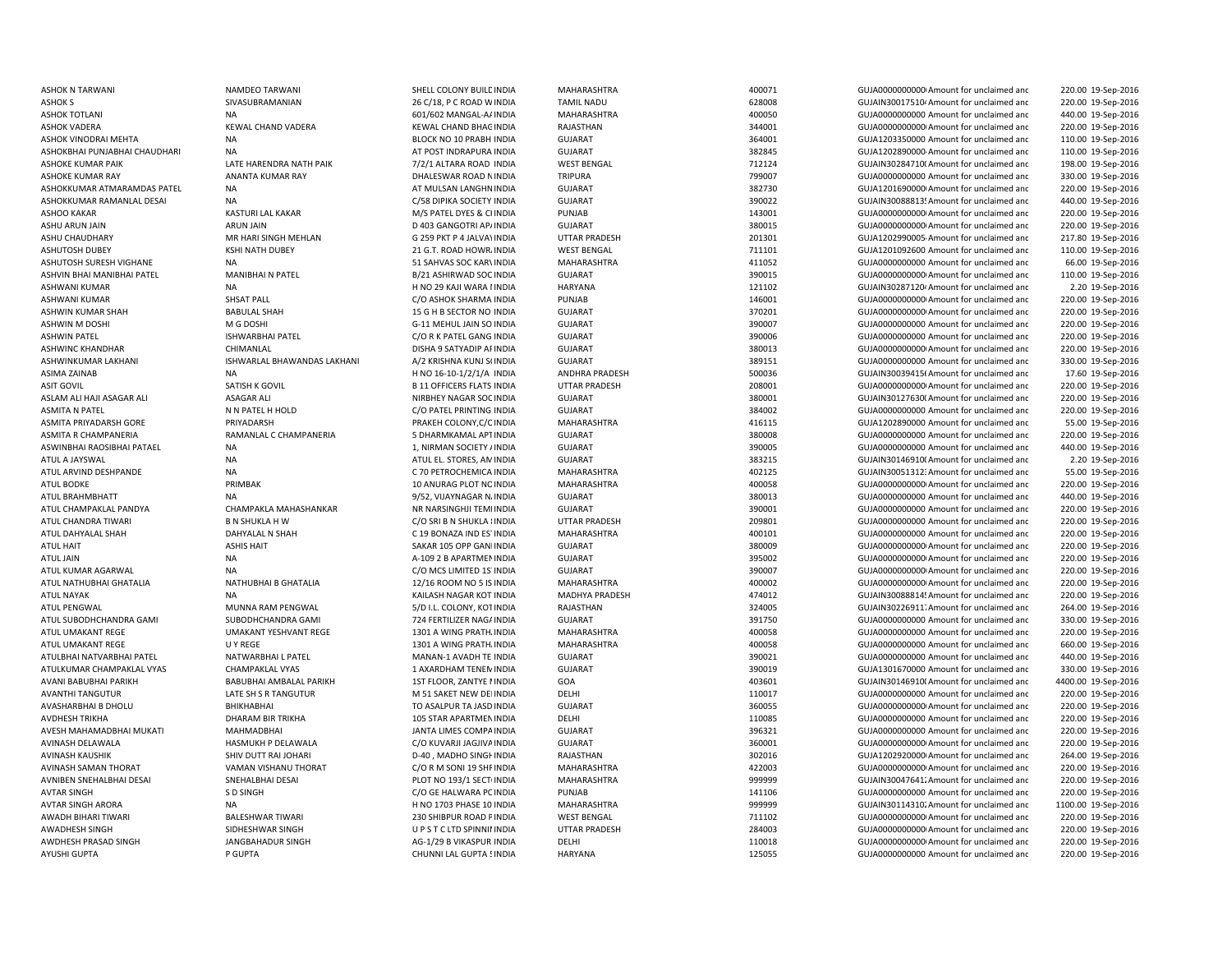AZHETO ZHIMOMI NA NA SANTA SANTA SANTA SANTA SANTA NAGALAND TAGALAND TAGALAND TAGALAND SUJA1201830800 Amount for unclaimed and 220.00 19-Sep-2016 AZIZ SALEH FATAKDAWALA SALEH ABBAS FATAKDAWALA 40 SUTARCHAWL STFINDIA MAHARASHTRA 400002 400002 GUJA000000000000000000000000000 Amount for unclaimed and B A KHURANA A M KHURANA C 2 NEELAM APARTMINDIA GUJARAT CHATA 390005 GUJA000000000000000000 Amount for unclaimed and B ANURADHA NA 2012 MA 30 MALLIGE THOTA (INDIA KARNATAKA 560023 560023 GUJAIN30010010: Amount for unclaimed and B BANDYOPADHYAY **NA READING A READING A PO NARMADA NAGA INDIA** GUJARAT CHANG ANG A SENGENO AMOUND A SHOWADOOD AMOUNT OF unclaimed and B C DAS A M DAS A MOS CONSERIDENTIAL CINDIA MAHARASHTRA A 400050 4000000 GUJA0000000000000000000Amount for unclaimed and B HIRA KUMAR JAMBAR R BASTHIMAL JAMBAR 27 MADHAVAN NAIR INDIA TAMIL NADU 600034 GUJA0000000000Amount for unclaimed and BJAGANNATHA RAO NA NA C/O BONGALE SESHA INDIA KARNATAKA 577601 GUJAIN30001110. Amount for unclaimed and 220.00 19-Sep-2016 B JYOTHI NARAYANA VENKATA NARAYANA C/O M B GHARPURAYINDIA MAHARASHTRA 441104 GUJA0000000000 Amount for unclaimed and 220.00 19-Sep-2016 B K AGGARWAL DULICHAND AGGARWAL C 33 SETELITE CENTR INDIA GUJARAT 380001 GUJA0000000000 Amount for unclaimed andB K AGGARWAL DULICHAND AGGARWAL C-33 SETELLITE CENT INDIA GUJARAT 380001 380001 GUJA0000000000 Amount for unclaimed and B K DUBEY LATE SH H P DUBEY NO.7/N6/A-SECTOR E INDIA MADHYA PRADESH 462021 GUJA0000000000Amount for unclaimed and 220.00 19-Sep-2016 B K HISARIYA SARIT RIM RISARIYA RESERVENTINDIA KISHOR INVESTMENTINDIA BIHAR SA SA SA SA SA SA SA SA GUJA0000000000 Amount for unclaimed and B M SHAH M B SHAH PROF 26 GANESH SOCIETY AINDIA GUJARAT 365601 GUJA00000000000Amount for unclaimed andB MADHESWARAN NA NO 7 THIRUPPAKULAB MALLI KARJUNA RAO K MURTHY FLAT # 4 4TH FLOOR INDIA ANDHRA PRADESH 520002 GUJA0000000000 Amount for unclaimed andB MURALI NA 24 27 SURYAPET INDIA ANDHRA PRADESH 508213 GUJAIN30021410t Amount for unclaimed and B N BAKSHI S S BAKSHI S S BAKSHI SAKSHI SANG SANG SARAT SA SANG DALIH DELHI DELHI SANG DALIH DELHI SANG SANG DALIH DELHI DALIH DALIH DALIH DALIH DALIH DALIH DALIH DALIH DALIH DALIH DALIH DALIH DALIH DALIH DALIH DALIH DALIH B N JAYAKUMAR CONSIDERATION B C NARASIMHAIAH NO 49 APPAJI RAO LAINDIA KARNATAKA SARATAKA 560009 GUJA0000000000000000000000000000 Amount for unclaimed and B N RADHIKA S NEELAKANTAN S NEELAKANTAN NO 41 CATHEDRAL RUNDIA TAMIL NADU 600086 600086 GUJA0000000000000000000000000 Amount for unclaimed and B NIRMALA DEVI B SIVA REDDY W/O B SIVA REDDY NINDIA ANDHRA PRADESH 522413 GUJA0000000000 Amount for unclaimed anc 880.00 19-Sep-2016 B PRADEEP NAIR COLLET A MAHARASHTRA AND A MAHARASHTRA A 400608 GUJAIN30009510<sup>,</sup> Amount for unclaimed and 220.00 19-Sep-2016 B PRASAD J N PRASAD NO 30 ED AF COTTONINDIA MAHARASHTRA 400033 GUJA00000000000Amount for unclaimed andB R CHOUHAN LATE SHRI NR CHOUAN 2 CHA 20 HOUSING B INDIA B R SOOD JRAM JRAM JURA V COLLEGE JA INDIA PUNJAB 142026 142026 GUJA000000000 Amount for unclaimed and B RAM MOHAN GOVINDAPPA BELLAMKONDA 3- 61 MEDA STREET KINDIA ANDHRA PRADESH 515761 515761 GUJAIN30039416: Amount for unclaimed and B S GUPTA K L GUPTA COPTA COME COME COME CONTROLLER COME CONTROLLER COME CONTROLLER COME CONTROLLER COME COME COME CONTROLLER COME CONTROLLER COME CONTROLLER COME CONTROLLER COME CONTROLLER COME COME CONTROLLER COME COME C B S SOWBHAGYA LAKSHMI BL SRINIVASA 57/B 2ND CROSS KAL INDIA KARNATAKA 570012 570012 GUJA000000000Amount for unclaimed and 220.00 19-Sep-2016 B SANKAR **A BALAKRISHNAN BEALAKRISHNAN PLOT NO 27 DOOR N**UNDIA TAMIL NADU 600073 GUJA0000000000 Amount for unclaimed and B V N MURALI MOHAN REDDY B P SUBBA REDDY B HYSIOLOGY DEPT M INDIA B V S R VARAHALA RAJU B V NARASIMHA RAJU S/O B V NARASINHA I INDIA ANDHRA PRADESH 533201 GUJA0000000000 Amount for unclaimed and 220.00 19-Sep-2016 B VARADA REDDY BP REDDY CULTIVATION 6/537 R S ROAD RAJAINDIA ANDHRA PRADESH 516115 GUJA0000000000 Amount for unclaimed and 220.00 19-Sep-2016 B VENKATA RAMI REDDY B V REDDY SRI SRINIVASA CLINICINDIA ANDHRA PRADESH 515671 GUJA0000000000 Amount for unclaimed andBABBAN SINGH RAM PRASAD SINGH B-23 HYDERABAD ESTINDIA MAHARASHTRA 400036 GUJA0000000000 Amount for unclaimed andBABITA AGARWALA GO AGARWALA CO DAGARWALA CO G D AGARWALA INDIA WEST BENGAL 700006 700006 GUJA0000000000 Amount for unclaimed and 4.40 19-Sep-2016 BABITA APTE SUSHANT SUSHANT CONSULTED BOX 16457 DEV LINDIA MAHARASHTRA 400016 400016 GUJA000000000 Amount for unclaimed and BABITA GUPTA NA NA NA MOHAN GALI JINDIA UTTAR PRADESH 207123 GUJAIN302960100 Amount for unclaimed and BABITA GUPTA CULLE DELLE SARAJ GANJ B GINDIA DELHI DELHI 2966 SARAJ GANJ B GUJADO DELHI 110006 GUJA0000000000000000000000000000 Amount for unclaimed and BABITA JAIN RAMESH KUMAR 17 SOLANKIYA BAS PAINDIA RAJASTHAN 206401 306401 GUJA0000000000000000000 Amount for unclaimed and BABITA KANODIA NA NA W/O SUNIL KUMAR KINDIA BIHAR 800020 SUJA1201092400I Amount for unclaimed and 440.00 19-Sep-2016 BABITA NAGPAL SUSHANT SUSHANT C/O VIDYA MAYEKAR INDIA MAHARASHTRA 400028 GUJA0000000000 Amount for unclaimed and 220.00 19-Sep-2016 BABU BAI MOHANLAL JAIN MOHAN LAL JAIN 1 F SIDDHA SHILA AP INDIA GUJARAT SAN SENGERAN SENGERAN SENGERANG SENGERANG SENGERANG SENGERANG SENGERANG SENGERANG SENGERANG SENGERANG SENGERANG SENGERANG SENGERANG SENGERANG SENGERAN BABU LAL JAIN MANTURAM JAIN RETD LAXMI VILLA 5TH FLC INDIA MAHARASHTRA 400054 400054 GUJA0000000000Amount for unclaimed and BABU SINGH DHANOA SHADI SINGH DHANDA C/O LAKHVIR SINGH I INDIA PUNJAB 143001 GUJA00000000000Amount for unclaimed and 220.00 19-Sep-2016 BABUBHAI ANDHARIYA MULJIBHAI ANDHARIA OLD MANEKWADI OFINDIA GUJARAT 364270 364270 GUJA000000000 Amount for unclaimed and BABUBHAI BANSILAL CHADDERWALA BANSILAL G CHADDERWALA 1031 GAYATRI WAGAINDIA GUJARAT SUJARAT 392001 GUJA0000000000 Amount for unclaimed and BABUBHAI DANABHAI PATEL PATEL DANABHAI SHANKARDAS GSFC FERTILIZERS DE INDIA GUJARAT GUJARAT 391440 GUJA0000000000 Amount for unclaimed and BABUBHAI J PATEL JADAVJI BHAI H 4 LAXMI PARA AT & PINDIA GUJARAT 361250 GUJA00000000000Amount for unclaimed andBABUBHAI TERVADIYA BHIKHABHAI TERVADIYA GEB OFFICE BILKHA INDIA GUJARAT SALAMAT SALAMA SE2110 GUJA0000000000 Amount for unclaimed and BABULAL CHAUHAN RAGHAVJIBHAI C/O INCOME TAX OFFINDIA GUJARAT 361008 GUJA00000000000Amount for unclaimed and 220.00 19-Sep-2016 BABULAL JETHMAL BAGRECHA JETHMAL POLAJI BAGRECHA 83 RESHAMWALA MAINDIA GUJARAT 395002 GUJA00000000000Amount for unclaimed andBABY DUSAD DINESH DUSAD DINESH DUSAD PLOT NO 5 KHANDEL'INDIA RAJASTHAN 302002 302002 GUJA000000000000000000 Amount for unclaimed and BACHU BHAI DARJI DHULJI BHAI DARJI SHROFF BAZAR GODHINDIA GUJARAT GU SHROFF BAZAR GODHINDIA GUJARAT SHROFF BAZAR GODHINDIA GUJARAT SHROFF BAZAR GODHINDIA GUJARAT SHROFF BAZAR GODHINDIA GUJARAT SHROFF BAZAR GODHINDIA GUJARA BACHU VASANJI VORA VASANJI VORA VASANJI VORA VASANJI VORA VASANJI 169-B/5 NEW SUNITAINDIA MAHARASHTRA 400100 400100 GUJA000000000Amount for unclaimed and 220.00 19-Sep-2016 BAD SHAH SALUJA TRILOCHAN SINGH SALUJA NIWAS GOKU INDIA RAJASTHAN 307027 307027 GUJA0000000000 Amount for unclaimed and BADARUDDIN KHAN SAYEED QAMARUDDIN KHAN ENGINEER H NO 11 5 464 RED H INDIA ANDHRA PRADESH 500028 500028 GUJA000000000 Amount for unclaimed anc 220.00 19-Sep-2016 BADRI PRASAD KHANDELWAL NA NA CHOLOGO NA COMBONYA O- INDIA RAJASTHAN 313001 GUJA0000000000Amount for unclaimed and 220.00 19-Sep-2016 BADVELI SREENIVASULU NA NA THE VYSYA BANK LTDINDIA ANDHRA PRADESH 522001 GUJAIN30061010. Amount for unclaimed and BAGWATI K CHOBISA KANTILAL K CHOBISA NEAR MOUNT CONVEINDIA GUJARAT SULADO SERVERSION SANOOP SANOOD GUJADOODOODOO Amount for unclaimed and BAIJ NATH LATE SH KIRORI LAI AN LATE SH KIRORI LAL ANIJPAM TRADING CINDIA BAJRANG LAL SATYANARAYAN C/O BAJRANG HARDWINDIA MADHYA PRADESH 480555 GUJA0000000000 Amount for unclaimed and 220.00 19-Sep-2016 BAJRANG LAL PUROHIT LATE G M PUROHIT LATE G M PUROHIT 12 G C APPARTMENT INDIA BAJRANGI PANDEY **Same AWADH BIHARI CROSINDIA** JHARKHAND 19831001 831001 6UJA1204470003 Amount for unclaimed and

 220.00 19-Sep-2016 220.00 19-Sep-2016 440.00 19-Sep-2016 2.20 19-Sep-2016 220.00 19-Sep-2016 220.00 19-Sep-2016 660.00 19-Sep-2016 220.00 19-Sep-2016 220.00 19-Sep-2016 220.00 19-Sep-2016 TAMIL NADU 637001 637001 637001 6UJA1203350000 Amount for unclaimed and 220.00 19-Sep-2016 220.00 19-Sep-2016 440.00 19-Sep-2016 220.00 19-Sep-2016 220.00 19-Sep-2016 220.00 19-Sep-2016 220.00 19-Sep-2016 RAJASTHAN 302016 302016 GUJA00000000000000000000000 Amount for unclaimed and 220.00 19-Sep-2016 220.00 19-Sep-2016 55.00 19-Sep-2016 440.00 19-Sep-2016 INDIA ANDHRA PRADESH 518002 GUJAIN300513100Amount for unclaimed and 44.00 19-Sep-2016 220.00 19-Sep-2016 220.00 19-Sep-2016 220.00 19-Sep-2016 110.00 19-Sep-2016 220.00 19-Sep-2016 220.00 19-Sep-2016 220.00 19-Sep-2016 220.00 19-Sep-2016 220.00 19-Sep-2016 220.00 19-Sep-2016 330.00 19-Sep-2016 220.00 19-Sep-2016 220.00 19-Sep-2016 220.00 19-Sep-2016 220.00 19-Sep-2016 220.00 19-Sep-2016 220.00 19-Sep-2016 220.00 19-Sep-2016 220.00 19-Sep-2016 RAJASTHAN 302001 302001 GUJA0000000000000000000000000 Amount for unclaimed and 220.00 19-Sep-2016 INDIA WEST BENGAL 700013 GUJA0000000000 Amount for unclaimed and 220.00 19-Sep-2016 220.00 19-Sep-2016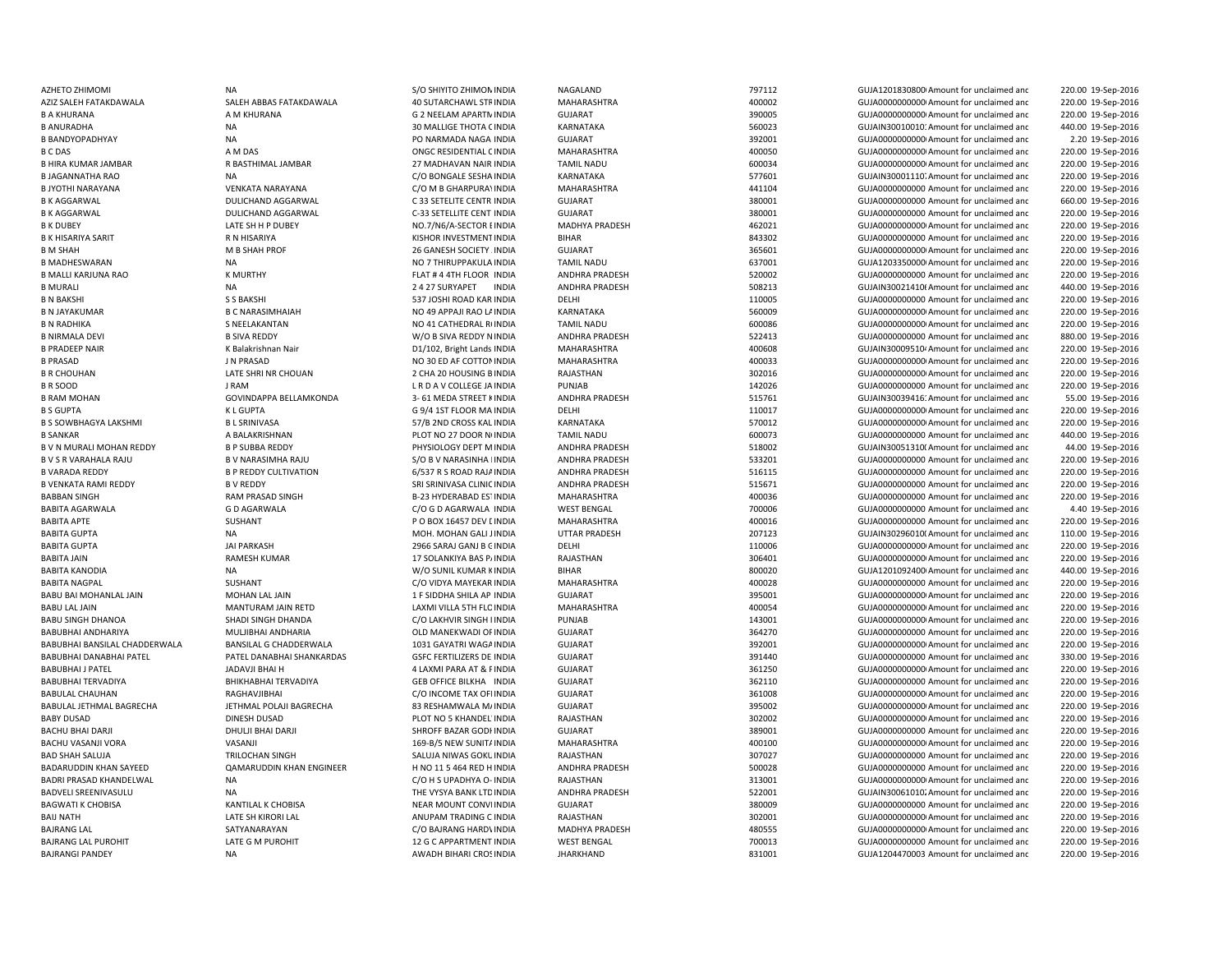BAKHTIYAR HUSAM SAIYAD ALIMIYA SAIYAD POST HADGUD TA ANINDIA GUJARAT 388110 388110 GUJA00000000Amount for unclaimed and BAKUL MEHTA R CHANDRA BUSIENSS 21 H P BUILDING STABALAMANI POTHULA P V PRASADA RAO DOOR NO 49 35 7 AK INDIA BANSHI LAL INANI MOHAN LAL INANI VILL & PO SALERA KABASANT KUMAR OSWAL M P OSWAL M P OSWAL AND TOW INDIA BHAG CHAND JAIN AND LAND AMOLAK CHAND JAIN PROF 867 LAL JI SAND KA RINDIA

 220.00 19-Sep-2016 INDIA GUJARAT 394120 GUJA0000000000 Amount for unclaimed and 220.00 19-Sep-2016 BAL MUKUND SONI RAMESHWAR LAL SONI BUS STAND BAGORE INDIA RAJASTHAN 311402 GUJA0000000000 Amount for unclaimed and 220.00 19-Sep-2016 BALACHANDRA TALGERI NAO MANGESH RAO RETD 206 'SEVASHRAM' CAINDIA KARNATAKA 575003 GUJA0000000000000000000000000 Amount for unclaimed and 110.00 19-Sep-2016 BALAKRISHMAIAH KANDE NARAYANA NARAYANA SERI BERIYA BERIYA SERI ANDHRA PRADESH SERI SERI SERI SERI SERI SERI SE 220.00 19-Sep-2016 BALAKRISHNA NARAYAN SHNABHAG NA OLD POST OFFICE RO INDIA KARNATAKA 581342 GUJA1203500000 Amount for unclaimed and 2.20 19-Sep-2016 INDIA ANDHRA PRADESH 530016 GUJA0000000000 Amount for unclaimed and 220.00 19-Sep-2016 BALANARSAIAH BHYRI RAJAIAH RAJAIAH RAJAIAH, 13-5 HYDE INDIA ANDHRA PRADESH 502103 GUJAIN300476428Amount for unclaimed anc 176.00 19-Sep-2016 BALAVANTSINH P GOHIL NA NA SANTA AT DANGARVA TA KAINDIA GUJARAT GUJARAT SANTS SANTS GUJAN GUJANGARAT GUJANGARAT SANTS 220.00 19-Sep-2016 BALAWANT SINGH JADON HIMMAT SINGH JADON B/45 INDUSTRIAL HO INDIA GUJARAT 390002 GUJA0000000000 Amount for unclaimed and 440.00 19-Sep-2016 BALBIR KAUR **E 221 GREATER KAILAINDER SINGH E 221 GREATER KAILAINDIA** DELHI 110048 110048 GUJA000000000000000000000000000 Amount for unclaimed and 220.00 19-Sep-2016 BALBIR SINGH SIROHI CHATE SH SHISH RAM SINGH SIROH C/O SHRI MAHIPAL SI INDIA UTTAR PRADESH 202001 202001 GUJA000000000Amount for unclaimed and 220.00 19-Sep-2016 BALBIR VASISHT MUNILAL VASISHT B-15 AKANKSHA APA INDIA GUJARAT 380052 GUJA00000000000Amount for unclaimed and 110.00 19-Sep-2016 BALDEO ASSAWA R ASSAWA R ASSAWA BOMBAY PLASTICO II INDIA MAHARASHTRA 400063 400063 GUJA00000000000 Amount for unclaimed and 440.00 19-Sep-2016 BALDEVBHAI CHAUDHRI GANDABHAI 9 RANAKPUR SOCIETYINDIA GUJARAT 380004 GUJA00000000000Amount for unclaimed and 220.00 19-Sep-2016 BALIRAM SOMAJI KHARCHE NA NA CHO-3 NA F-NO-3 N-11 A PLOTINDIA MAHARASHTRA 431001 431001 GUJAIN300360102Amount for unclaimed and 220.00 19-Sep-2016 BALKISHAN PITUMAL PUNJABI PITUMAL PUNJABI 11 GOKULDHAM BHAINDIA GUJARAT GUJARAT 395007 GUJA0000000000 Amount for unclaimed and 220.00 19-Sep-2016 BALKRASHANA RATILAL DAVE RATILAL K DAVE CHARAT GUJARAT GUJARAT SENGLADA HERE SENGLADA DAVE GUJADOOD AMOUNT FOR UNCLAIMED and 220.00 19-Sep-2016 BALKRISHNA MEHTA BABULAL MEHTA G-1/82 GULMOHAR (INDIA MADHYA PRADESH 462039 GUJA000000000Amount for unclaimed and 220.00 19-Sep-2016 BALKRISHNA SHIVAJI UGALE SHIVAJI MAHADE UGALE CO UGALE TRADERS INDIA MAHARASHTRA 425201 GUJA000000000 Amount for unclaimed and 660.00 19-Sep-2016 BALVATSINH DOLAT SINH GOHIL DOLATSINH PRABHATSINH GOHIL 132 KV SUBSTATION INDIA GUJARAT SUJARAT 391240 GUJA0000000000 Amount for unclaimed and 440.00 19-Sep-2016 BALWINDER SINGH HANJAN AJIT SINGH SIGMA INDUSTRIAL CINDIA PUNJAB 141121 GUJA1202540000 Amount for unclaimed and 220.00 19-Sep-2016 BANDANA GURDIP SINGH KUMAR 141 SITA RAM APPAR INDIA DELHI DELHI 110092 GUJA0000000000000000AMount for unclaimed and 330.00 19-Sep-2016 BANDANA CHOWDHURY NA NA SEPERTENGAL MS-3/20 MALHAR BUINDIA WEST BENGAL 713216 TELES GUJAIN30026310(Amount for unclaimed and 110.00 19-Sep-2016 BANESINH PRATAPSINH RATHOD NA NA SEE GEG REGIONAL OFFI INDIA GUJARAT SULARAT 387001 GUJAIN302381200Amount for unclaimed and 220.00 19-Sep-2016 BANK OF INDIA NA NA RESTOCK EXCHANG INDIA MAHARASHTRA 400001 400001 GUJA000000000000000000000 Amount for unclaimed and 220.00 19-Sep-2016 BANKEY BIHARI TIWARI CHATE SH ACHHEBER TIWARI CO GHANSHYAM TI\INDIA WEST BENGAL 700071 700071 GUJA0000000000Amount for unclaimed and 220.00 19-Sep-2016 INDIA RAJASTHAN 313201 GUJA00000000000Amount for unclaimed and 220.00 19-Sep-2016 BANSI DEVI KHANDELWAL RAM LAL KHANDELWAL SHREE RAM BHAWAN INDIA RAJASTHAN 302004 SHOWANINDIA RAM DELIMED AND RAM DELIMED AND SOLDA DELIMED AND RAM DELIMED AND RAM DELIMED AND SOLDAY DELIMED AND SULLAR DELIMED AND SULLAR DE 220.00 19-Sep-2016 BANSI DHAR SHARMA KALU RAM KALU RAM C 44 HASTADIA BHAV INDIA RAJASTHAN RAJASTHAN 302017 GUJAIN30133017. Amount for unclaimed and 220.00 19-Sep-2016 BANSILAL GULARCHAND KACHOLIA GULABCHAND R KACHOLIA 1/4 L I G VIDARBHA F INDIA MAHARASHTRA 444001 GUJA000000000 Amount for unclaimed and 220.00 19-Sep-2016 BANSILAL LAKHICHAND SANCHETI LR SANCHETI 1365 SADASHIV PETHINDIA MAHARASHTRA 411030 4411030 GUJA000000000000000000000000000000 Amount for unclaimed and 220.00 19-Sep-2016 BANWARI LAL NA 160/42 RHB PRATAP INDIA RAJASTHAN 303906 GUJA1203660000 Amount for unclaimed and 440.00 19-Sep-2016 BAPATHU SRINIVASA REDDY NA NEW NO.140,VELAN INDIA TAMIL NADU 600087 GUJA12048800000Amount for unclaimed and 220.00 19-Sep-2016 BARCHHA MALABEN KISHANBHAI NA BARCHHA STREET KH INDIA GUJARAT 361305 GUJA1201320000 Amount for unclaimed and 1100.00 19-Sep-2016 INDIA ASSAM 781001 GUJA00000000000Amount for unclaimed and 220.00 19-Sep-2016 BASANT LAL SANT RAM SANT RAM HOUSE NO A 138 SHAINDIA DELHI 110092 110092 GUJA00000000000000000000000 Amount for unclaimed and 220.00 19-Sep-2016 BASANTA KUMAR DAS NA 19-2016 NA 2012 SUANATH BOS INDIA WEST BENGAL 711202 6UJAIN30039411.' Amount for unclaimed and 660.00 19-Sep-2016 BASANTA KUMAR PAL LT SH L B PAL JESSORE ROAD P O BOINDIA WEST BENGAL 743235 GUJA0000000000 Amount for unclaimed and 220.00 19-Sep-2016 BASDEO PRASAD AGARWAL LATE SH BAJRANG LAL AGARWAL C/O BEE GEE ENTERP INDIA ASSAM 781001 781001 GUJA0000000000Amount for unclaimed and 220.00 19-Sep-2016 BASU DEV BOSE NA NA REGION DESCRIPTION OF SA PARASH NAGAR INDIA HARKHAND STATES AND STATES STATES STATES OF GUJA000000000 Amount for unclaimed and 440.00 19-Sep-2016 BASWARAJ PADSETTY SIDRAMAPPA PADSETTY SHA SAKAL CHAND N INDIA KARNATAKA 585201 SHA SAL GUJA000000000 Amount for unclaimed and 220.00 19-Sep-2016 BATAN KISHOR SHUKLA NAVAL KISHOR SHUKLA RAJGIR BENGALI PAR INDIA BIHAR 803116 803116 GUJA0000000000 Amount for unclaimed and 220.00 19-Sep-2016 BAVCHAND BHAI PATEL SHAMBHUBHAI PATEL 23 GAUTTAM SARABHINDIA GUJARAT 390020 GUJA0000000000 Amount for unclaimed and 220.00 19-Sep-2016 BAVSANG JIVABHAI TANK JIVBHAI TANK SA SANG PLOT NO 99 INDIA GUJARAT 364001 364001 GUJA000000000Amount for unclaimed and 220.00 19-Sep-2016 BEENA DESAI SAMIR DESAI SAMIR DESAI SAMIR DESAI SAMIR DESAI SAMIR DESAIN SAMIR DESAIN SAMIR DESAIN SAMIR DESAI SAMIR DESAIN SAMIR DESAIN SAMIR DESAIN SAMIR DESAIN SAMIR DESAIN SAMIR DESAIN SAMIR DESAIN SAMIR DESAIN SAMIR D BEENA JAIN MUKESH JAIN MUKESH JAIN 72A POCKET F GANG'INDIA DELHI 110019 110019 GUJA000000000000000000000 Amount for unclaimed and 220.00 19-Sep-2016 BEENA KAILASHNATHAN **NA MUNICIPAL COMMIS INDIA GUJARAT** GUJARAT 380006 GUJA0000000000 Amount for unclaimed and 440.00 19-Sep-2016 BEENA LADHA B L LADHA PLOT NO 8/214 VIDH INDIA RAJASTHAN 302024 GUJA00000000000Amount for unclaimed and 220.00 19-Sep-2016 BEENA P DOSHI PRANLAL J DOSHI PRANLAL J DOSHI 19/25 NARHARI SADJINDIA MAHARASHTRA 400062 400062 GUJA000000000 Amount for unclaimed and 110.00 19-Sep-2016 BEENA PATHAK NA NA DIA SAHIL APTS 19 H INDIA MAHARASHTRA 400060 400060 GUJAIN30112715! Amount for unclaimed and 440.00 19-Sep-2016 BEHARILAL GULABANI **DHANASINGH GULABANI RETD** B 15 BHAGAT KANWAINDIA MAHARASHTRA 421003 GUJA00000000000000000000000 Amount for unclaimed and 220.00 19-Sep-2016 BEJGAM RAGHAVENDER SEETHA RAMULU H.NO.1-1-60/5A NR.UINDIA MAHARASHTRA 999999 GUJA1202940100 Amount for unclaimed and 440.00 19-Sep-2016 BELA BPANDYA BHARAT BHARAT BOLA BARAT BASILA BASILA BASILA BASILA DA BARAGA BASILA DA BASILA DA BASILA DA BASILA DA BASILA DA BASILA DA BASILA DA BASILA DA BASILA DA BASILA DA BASILA DA BASILA DA BASILA DA BASILA DA BASILA BELA G KHALSA CURCHARANSINGH H 4/23 TAGORE PARK SINDIA GUJARAT 380015 GUJA0000000000Amount for unclaimed and 220.00 19-Sep-2016 BELA OZA NA RITUPATI PAT B ANKUINDIA GUJARAT 390007 GUJA0000000000 Amount for unclaimed and 440.00 19-Sep-2016 BENOY THARAKAN KO NINAN EXECUTIVE 1/2770 KANJIRATHIN INDIA KERALA 673005 673005 GUJA0000000000 Amount for unclaimed and 220.00 19-Sep-2016 BHABUTMAL P SHAH PUNAMCHAND PUNAMCHAND 27 VINAYAGA MAISTI INDIA TAMIL NADU 600079 GUJA000000000000000000000000 Amount for unclaimed and 220.00 19-Sep-2016 BHADRESH CHAMPAKLAL BHATT C C SHAH 2594 DHUNAS POLE PINDIA GUJARAT 380001 GUJA0000000000 Amount for unclaimed and 220.00 19-Sep-2016 BHADRESH S DESAI S R DESAI SA DESAI CORPORATION E INDIA GUJARAT GUJAODO A SUSANG SA SA GUJAODO AMOUNT OF unclaimed ant 220.00 19-Sep-2016 BHADRESH SHAH SHANTILAL SHAH SHANTILAL SHAH SHAH P C VASANWALINDIA GUJARAT SHAH SHAQDESH 364001 GUJA00000000000000000000000000000000000 Amount for unclaimed and 220.00 19-Sep-2016 INDIA RAJASTHAN 302003 GUJA00000000000Amount for unclaimed and 220.00 19-Sep-2016 BHAGABHAI DEVABHAI PATEL NA 3 PARSHUNATH SOCI INDIA GUJARAT 382870 GUJA0000000000 Amount for unclaimed and220.00 19-Sep-2016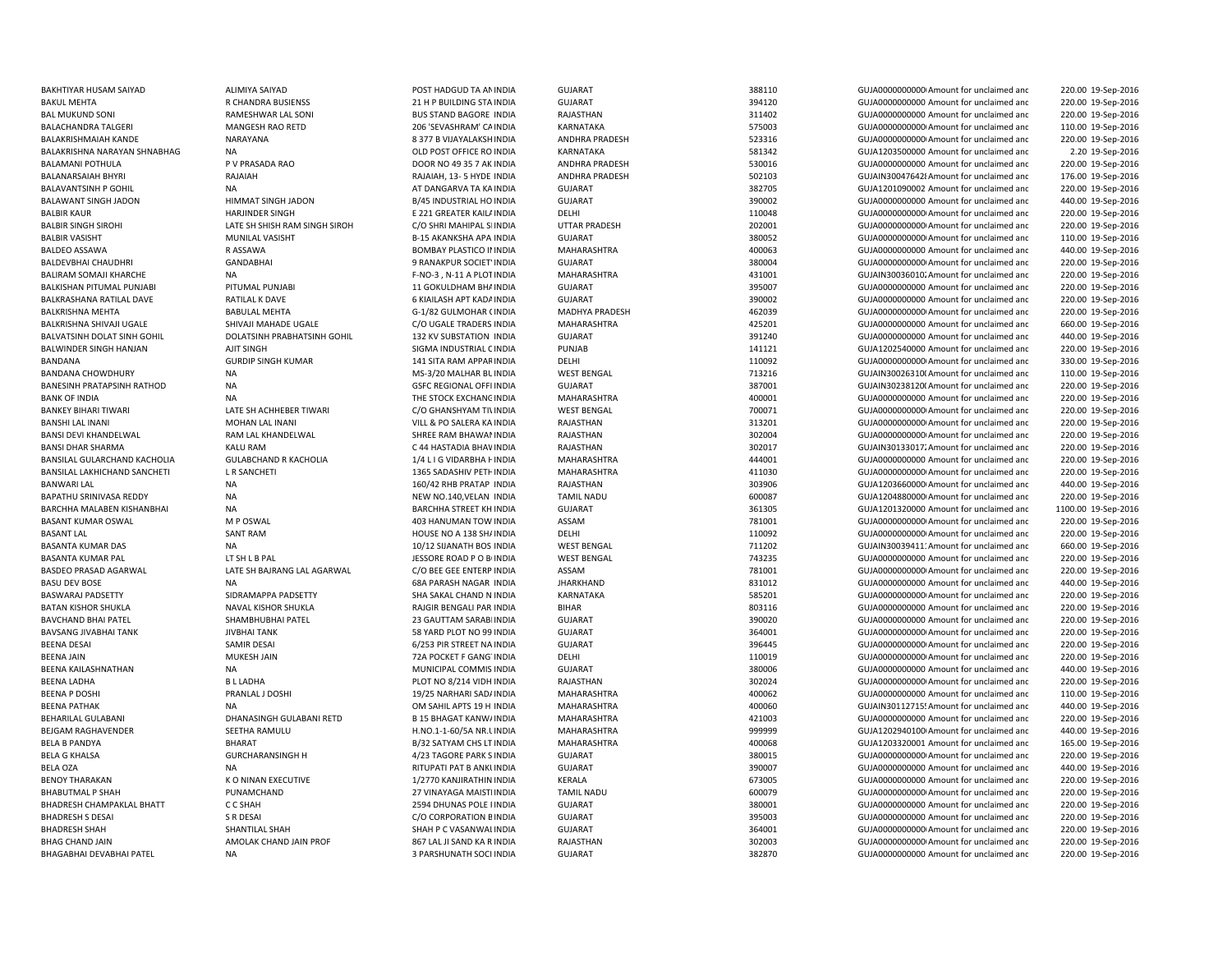BHAGAWAN BHAI GOHIL BHARAT BHAI S GOHIL NEAR PRIMARY SCHOINDIA GUIARAT GUIARAT 391330 GUIA000000000 Amount for unclaimed and BHAGWAN TAHILRAMANI SUNDER DAS RETD A-22 JUPITER APPARTINDIA GUJARAT 380054 SUJA000000000 Amount for unclaimed and BHANUBEN RANA RASIKLAL 2002 RASIKLAL 101 NAVNIDHI APPALINDIA GUJARAT 361008 361008 GUJA00000000Amount for unclaimed and BHANUBHAI C PARIKH NA 3 GOKUL SOCIETY SININDIA GUJARAT 390004 GUJA00000000000Amount for unclaimed andBHARAT HARJIBHAI GAJERA HARJIBHAI 34 NILKANTH CO OP SINDIA GUJARAT 365601 365601 GUJAIN30103924. Amount for unclaimed and BHARAT M SHAH MANILAL SHAH MANILAL SHAH SOB B MADHUPURI A INDIA BHARAT PARAKH L PARAKH STUDNT ADAM N EVE 18 K PA INDIA RHARAT SHAH GIRDHARLAL SHAH 41 MARKET YARD OP INDIA BHARATBHAI PRAJAPATI SANABHAI PRAJAATI SANABHAI PRAJAATI AT BO BITHALI TA SINDIA GUJARAT GUZANAT SHARATBHAI PRAJAPOOOOOOOO Amount for unclaimed and

 220.00 19-Sep-2016 BHAGERATHI TRIVEDI SEVASHANKER RETD PLOT NO 1064 BEHININDIA GUJARAT 364001 364001 GUJA00000000Amount for unclaimed and 220.00 19-Sep-2016 BHAGIRATHBHAI GOVINDBHAI PATEL GOVINDBHAI M PATEL AT VALINATH PO KUNINDIA GUJARAT 388235 GUJA00000000000Amount for unclaimed and 330.00 19-Sep-2016 BHAGUBHAI BUCHABHAI PATEL NA A/1 DAMANGANGA CINDIA GUJARAT 396191 GUJAIN302679350Amount for unclaimed and 440.00 19-Sep-2016 BHAGWAN DAS MENGHRAJMAL MENGHRAJMAL COM COMBANLAL LACI INDIA GUJARAT COM COMBANG COMBANG 20001 GUJA0000000000AMount for unclaimed and 220.00 19-Sep-2016 BHAGWAN SINGH NA NA C/O SGT B SINGH EN(INDIA MAHARASHTRA 999999 GUJAIN30302850;Amount for unclaimed and 55.00 19-Sep-2016 110.00 19-Sep-2016 BHAGWANSINH SAMANTSINH GOHIL SAMANTSINH ZAVERBHAI GOHIL UDESINH PARI VAKHAINDIA GUJARAT SAMANTSINH SAMANTSINH GOHIL SAMANTSINH ZAVERBHAI GOHIL UDESINH PARI VAKHAINDIA GUJARAT SAMANTSINH SAMANTSINH GOHIL SAMANTSINH ZAVERBHA 220.00 19-Sep-2016 BHAGWANTI ARYA GHANSHYAM 360 KALBADEVI ROADINDIA MAHARASHTRA 400002 GUJA00000000000Amount for unclaimed and 220.00 19-Sep-2016 BHAGWANTI R GIDWANI RAMESH H GIDWANI 29/1 PIMPRI COLONYINDIA MAHARASHTRA 411018 411018 GUJA0000000000 Amount for unclaimed and 220.00 19-Sep-2016 BHAGWAT SINGH NA N 7/2C 9 ANAND VIHAINDIA UTTAR PRADESH 221004 GUJAIN301127150Amount for unclaimed and 220.00 19-Sep-2016 BHAGWATI DEVI DHOOT OM PRAKASH DHOOT COSHREE KAILASH SINDIA JHARKHAND 831006 GUJA000000000Amount for unclaimed and 220.00 19-Sep-2016 BHAGWATI DEVI JALAN CHIRANJILAL JALAN HAJO ROAD MALBAR INDIA ASSAM 781335 GUJA0000000000000000000 Amount for unclaimed and 220.00 19-Sep-2016 BHAGWATI H JOSHI HASMUKHRAI JOSHI H W 3 PANNALAL BASAK LINDIA WEST BENGAL 711204 GUJA00000000000Amount for unclaimed and 220.00 19-Sep-2016 BHAGWATI K SATHWARA NA NA C-21/5 ANUMALA TOINDIA GUJARAT 394651 GUJA1204470000 Amount for unclaimed and 19.80 19-Sep-2016 BHAGWATIBEN ISHWARBHAI PRAJAPATI ISHWARBHAI PRABHUDAS PRAJAPATI C/O BANK OF BARODINDIA GUJARAT 363610 363610 GUJA000000000 Amount for unclaimed and 220.00 19-Sep-2016 BHAGWATIBEN KANUBHAI PATEL KANUBHAI RAMBHAI PATEL 2, MAHAVIR NAGAR ! INDIA GUJARAT SANDA 384265 GUJAIN300343200 Amount for unclaimed and 220.00 19-Sep-2016 BHAGYAREKHA KAMLAKAR KAPSE KAMLAKAR SAMLAKAR 371, SHIVAJI NAGAR INDIA MAHARASHTRA 423104 GUJA1201750200 Amount for unclaimed and 220.00 19-Sep-2016 BHAILAL SHANTILAL SHAH SHANTILAL SHAH 12 GURUDIT NIVAS B INDIA MAHARASHTRA 400058 GUJA00000000000Amount for unclaimed and 220.00 19-Sep-2016 BHAKTIBEN CHAHWALA NA NA SEPERI SHERI HAINDIA GUJARAT 395003 GUJA00000000000000000000Amount for unclaimed and 220.00 19-Sep-2016 BHALCHANDRA BAPURAO DESHMUKH BAPURAO DESHMUKH HOUSE NO.47 PAWA INDIA MAHARASHTRA 431602 GUJA12010900010Amount for unclaimed and 110.00 19-Sep-2016 BHANJI BHAI HAMA BHAI GOHEL HL GOHEL HOHEL ANADH RESI BL 26, BI INDIA GUJARAT GUJARAT 360004 GUJAIN30154917! Amount for unclaimed and 220.00 19-Sep-2016 BHANUBEN BANSIBHAI PATEL BANSIBHAI JETHABHAI PATEL 6/1994 "SHRIJI KRUP. INDIA GUJARAT 395003 GUJA000000000Amount for unclaimed and 220.00 19-Sep-2016 BHANUBEN R LALANI RAJNIKANT PAREKH FALI DHAND INDIA GUJARAT 382460 GUJA00000000000Amount for unclaimed and 220.00 19-Sep-2016 220.00 19-Sep-2016 220.00 19-Sep-2016 BHANUBHAI ISHWARBHAI PARMAR SAN BHANAR AT BOST SHERKHI INDIA ANDHRA PRADESH 500003 GUJA000000000000000000000 Amount for unclaimed and 110.00 19-Sep-2016 BHANULAXMI K CHOKSHI KISHOR KUMAR SHAGWATI KRUPA O INDIA GUJARAT SHAGWATI SHAGWATI SHAGWATI SHAGWATI GUJARAT SHAGWATI SHAGWATI SHAGWATI SHAGWATI SHAGWATI SHAGWATI SHAGWATI SHAGWATI SHAGWATI SHAGWATI SHAGWATI SHAGWATI SHAGW 220.00 19-Sep-2016 BHANUMATI C DESAI C DESAI COS DESAI B-3/10 MADHU VRUI INDIA GUJARAT 380061 380061 GUJA0000000000 Amount for unclaimed and 220.00 19-Sep-2016 BHANUMATI C DESAI C DESAI CORSAI B-3/10 MADHUVRUN INDIA GUJARAT 380061 380061 GUJA0000000000 Amount for unclaimed and 220.00 19-Sep-2016 BHANUMATI C DESAI C DESAI COS DESAI B 3/10 MADHUVRUN INDIA GUJARAT 380061 380061 GUJA0000000000 Amount for unclaimed and 660.00 19-Sep-2016 BHANUMATI C DESAI C DESAI COS DESAI B-3/10 MADHAUVRU INDIA GUJARAT 380061 380061 GUJA0000000000 Amount for unclaimed and 220.00 19-Sep-2016 BHANWAR LAL BOTHRA B R BOTHRA BOTHRA BAS PO SAR INDIA RAJASTHAN 331403 GUJA0000000000 Amount for unclaimed and 220.00 19-Sep-2016 BHANWAR LAL SONI SUTHARON KA MOHINDIA RAJASTHAN SUTHARON KA MOHINDIA RAJASTHAN 334001 GUJA1201370000 Amount for unclaimed and 220.00 19-Sep-2016 BHARAT **HARI SHANKAR GOEL 22 STAFF COLONY GNINDIA** PUNJAB 141006 14006 GUJAIN301143100Amount for unclaimed and 226.60 19-Sep-2016 BHARAT ASHOK DAGA ASHOK RANGLAL DAGA 6 SWETA PARU SOCIEINDIA GUJARAT 380006 380006 GUJA000000000 Amount for unclaimed and 110.00 19-Sep-2016 BHARAT BHAI ISHVERLAL PATEL I PATEL I PATEL DHAINAT CHAINAT CHAKCO NAINDIA GUJARAT GUARAT SAN SANGHOOD AMOUNDOOD Amount for unclaimed and 220.00 19-Sep-2016 BHARAT BHUSAN RAMJIDAS PANJABI RAMJIDAS A PANJABI SANJABI SOCIETY INDIA GUJARAT GUTANG SERIYADA SANJABI SOCIETY INDIA GUJARAT SANJABI SOCIETY INDIA GUJARAT SANJABI SOCIETY INDIA GUJARAT SANJABI SOCIETY INDIA GUJARAT SANJAB 220.00 19-Sep-2016 BHARAT D PATEL DIRTEL DEATEL DEATEL CONNECE ANESH TINDIA GUJARAT GUJADO CONNECE ANESH SEP-2016 19-SEP-2016 19-SEP-2016 BHARAT DESAI HIMATLAL ORBIT MOTI TANKI C INDIA GUJARAT 360001 GUJA00000000000Amount for unclaimed and 220.00 19-Sep-2016 BHARAT GOVIND DUNDAS NA NA PLOT NO B 73 OLD B, INDIA GUJARAT 396195 396195 GUJAIN30018311! Amount for unclaimed and 55.00 19-Sep-2016 BHARAT HAMHA NOONE SUNARSHAN C/O MOHAN SILK CENINDIA ANDHRA PRADESH 508278 GUJA0000000000Amount for unclaimed and 220.00 19-Sep-2016 226.60 19-Sep-2016 BHARAT JHAWAR AMRITLAL JHAWAR PROF 8 RAMGANJ KHANDV INDIA MADHYA PRADESH 450001 460001 GUJA00000000000Amount for unclaimed and 220.00 19-Sep-2016 BHARAT KUMAR CHARMA ARMY DIRECTORATE GENERINDIA DELHI 110011 GUJA000000000 Amount for unclaimed and 220.00 19-Sep-2016 BHARAT KUMAR BHATT RATILAL S BHATT AN ANTIAL SANTHRWAD SOCINDIA GUJARAT SULARAT 392001 GUJA0000000000 Amount for unclaimed and 220.00 19-Sep-2016 BHARAT KUMAR HEMSHANKER JOSHI HEM SHANKER AMBA SHANKER JOSHI BAHU CHARAJI STREEINDIA GUJARAT 363621 GUJA0000000000 Amount for unclaimed and 220.00 19-Sep-2016 BHARAT KUMAR JANAKARAY AUPADHYAY JANAKARAY D UPADHYAY C/O MOHAMMADI PLINDIA GUJARAT 363421 GUJA0000000000 Amount for unclaimed and 220.00 19-Sep-2016 BHARAT KUMAR RAVJIBHAI PATEL RAVJIBHAI P C/O SURESHBHAI KHUINDIA GUJARAT 387810 GUJA000000000 Amount for unclaimed and 220.00 19-Sep-2016 BHARAT KUMAR SHAH NA NA NA VIII/777, MIG 7, SHAI INDIA KERALA 682002 GUJAIN30089610: Amount for unclaimed and 22.00 19-Sep-2016 BHARAT LAXMICHAND MARU LAXMICHAND D MARU 1/7 PATIL & BHOIR A INDIA MAHARASHTRA 421201 GUJA0000000000 Amount for unclaimed and 220.00 19-Sep-2016 INDIA MAHARASHTRA 400067 GUJA00000000000Amount for unclaimed and 220.00 19-Sep-2016 INDIA WEST BENGAL 700016 GUJA0000000000 Amount for unclaimed and 220.00 19-Sep-2016 BHARAT PATEL SHAMALBHAI WADI RANGMAHAL HINDIA GUJARAT 390017 GUJA0000000000 Amount for unclaimed and 220.00 19-Sep-2016 BHARAT PATEL ISHWARLAL PATEL 31 MATRU MILAN SOINDIA GUJARAT 380013 GUJA0000000000 Amount for unclaimed and 220.00 19-Sep-2016 BHARAT PATEL **Example 20 HARILAL COLOINDIA** TYPE II 1/8 GEB COLC INDIA GUJARAT COLOINDIA 382041 GUJA0000000000 Amount for unclaimed and 110.00 19-Sep-2016 BHARAT R NANANI RAMCHOD BHAI KADIA WAD KAMBI F INDIA GUJARAT 361001 GUJA00000000000Amount for unclaimed and 220.00 19-Sep-2016 BHARAT RAMJIBHAI GOLAVIYA RAMJIBHAI BUSIENSS COSTEN COMPORTAT GUJARAT COLLANDA GUJAON SEPERANG SANGHOOD AMOUNT GOLANDOOD AMOUNT OF UNCLOSED 2000 19-Sep-2016 GUIARAT 360311 360311 GUIA000000000Amount for unclaimed and 220.00 19-Sep-2016 BHARAT V JOSHI NA 23 RUKSHMANI NAGAINDIA GUJARAT 390008 GUJA0000000000 Amount for unclaimed and 220.00 19-Sep-2016 BHARAT VYAS MONUBHAI K VYAS 2 SAHYOG FLATS BEHINDIA GUJARAT 388001 388001 GUJA00000000000000000 Amount for unclaimed and 220.00 19-Sep-2016 BHARATBHAI KANJIBHAI PATEL NA NA 220.00 19-Sep-2016 2. HARIHAR NAGAR RINDIA GUJARAT 363641 363641 GUJAIN30015910; Amount for unclaimed and 220.00 19-Sep-2016 220.00 19-Sep-2016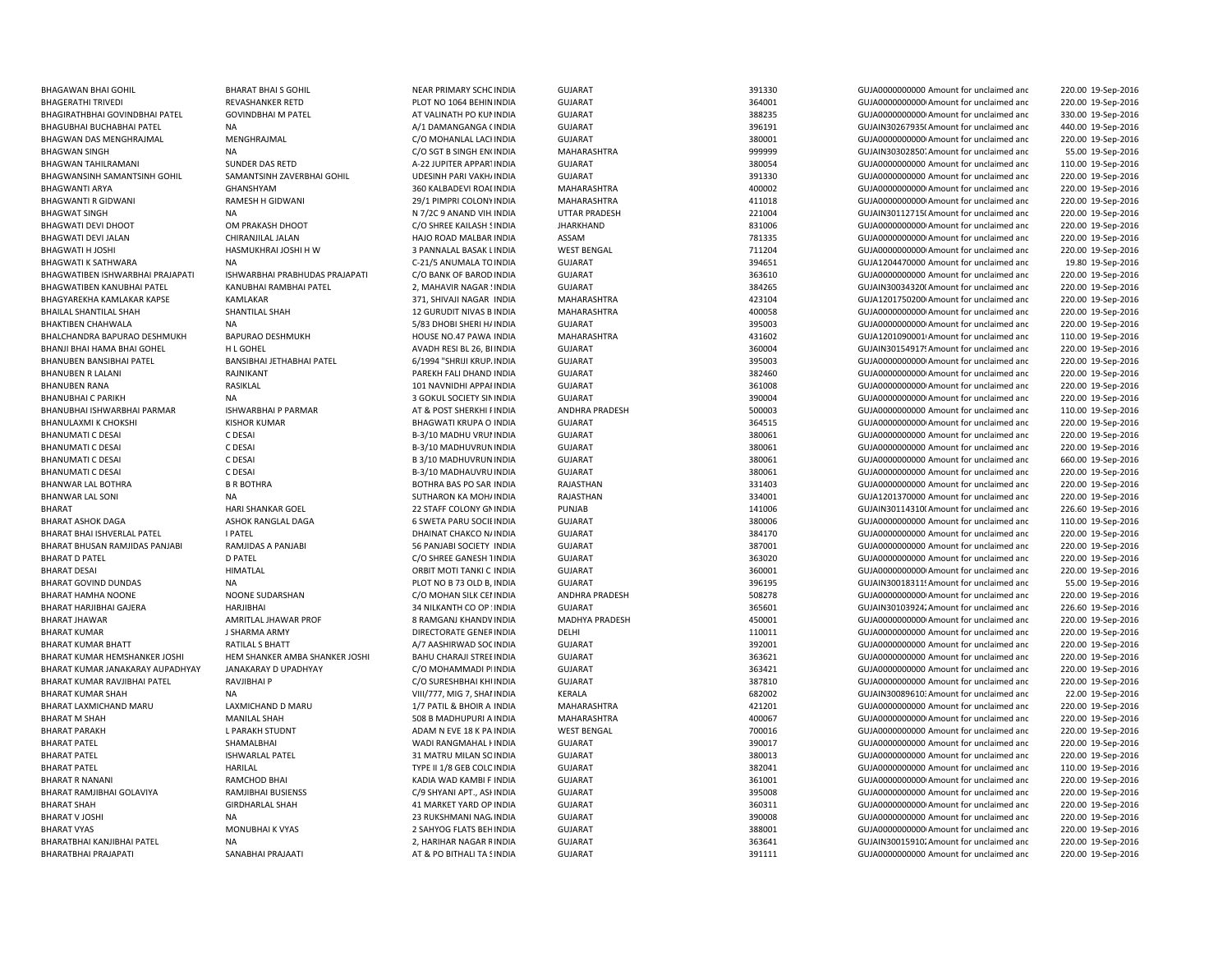| <b>BHARATBHAIR THAKKAR</b>      | <b>NA</b>                    | C/41 ANANYA TENAN INDIA       | <b>GUJARAT</b>        | 380050 | GUJA0000000000 Amount for unclaimed and  | 220.00 19-Sep-2016  |
|---------------------------------|------------------------------|-------------------------------|-----------------------|--------|------------------------------------------|---------------------|
|                                 | <b>NA</b>                    |                               |                       | 411042 |                                          |                     |
| BHARATBHOOSHAN ROSHANLAL AHOOJA |                              | FT 18 E WING SINFE I INDIA    | MAHARASHTRA           |        | GUJAIN300513138 Amount for unclaimed and | 110.00 19-Sep-2016  |
| BHARATIBEN RAMESH KUMAR MEHTA   | RAMESH KUMAR MOHANLAL MEHTA  | 25 SUNDER CHAMBE INDIA        | GUJARAT               | 395005 | GUJA00000000000 Amount for unclaimed and | 220.00 19-Sep-2016  |
| BHARATKUMAR FULJIBHAI PATEL     | <b>FULJIBHAI H PATEL</b>     | CD-93 GEB COLONY F INDIA      | <b>GUJARAT</b>        | 394680 | GUJA0000000000 Amount for unclaimed and  | 220.00 19-Sep-2016  |
| BHARATKUMAR GOPALJI PATEL       | <b>GOPALJI M PATEL</b>       | AT & PO DHARASHAI INDIA       | <b>GUJARAT</b>        | 396375 | GUJA0000000000 Amount for unclaimed and  | 220.00 19-Sep-2016  |
| <b>BHARATKUMAR R MISTRY</b>     | RATILAL V MISTRY             | 9-A AMBIKANAGAR S INDIA       | <b>GUJARAT</b>        | 390002 | GUJA00000000000 Amount for unclaimed and | 220.00 19-Sep-2016  |
| BHARATKUMAR RANCHHODJI TAILOR   | RACHHODJI V TAILOR           | 101 JALARAM APART INDIA       | <b>GUJARAT</b>        | 396321 | GUJA00000000000 Amount for unclaimed and | 220.00 19-Sep-2016  |
| BHARATKUMAR RAVJIBHAI VAGHASIA  | RAVJIBHAI POPATBHAI VAGHASIA | <b>BHAGWATI EMPORIL INDIA</b> | <b>GUJARAT</b>        | 395006 | GUJA0000000000 Amount for unclaimed and  | 220.00 19-Sep-2016  |
| <b>BHARATKUMAR T THANKI</b>     | TRIKAMJI THANKI              | TPS SIKKA G E B COL( INDIA    | <b>GUJARAT</b>        | 361141 | GUJA0000000000 Amount for unclaimed and  | 220.00 19-Sep-2016  |
| BHARTENDER SINGH SIDHU          | <b>TK SIGH</b>               | FORT BADRUKHAN V INDIA        | PUNJAB                | 148001 | GUJA0000000000 Amount for unclaimed and  | 1760.00 19-Sep-2016 |
| <b>BHARTI ANIL PAREKH</b>       | <b>ANIL K PAREKH</b>         | 402 SWASTIK APARTI INDIA      | MAHARASHTRA           | 400086 | GUJA00000000000 Amount for unclaimed and | 220.00 19-Sep-2016  |
| BHARTI M JASHNANI               | MAHESH P JASHNANI            | 7 CHAKLA STREET JAI INDIA     | MAHARASHTRA           | 400003 | GUJA00000000000 Amount for unclaimed and | 220.00 19-Sep-2016  |
| <b>BHARTI PATEL</b>             | <b>BHARAT BHAI PATEL</b>     | 4 A ALKA SOCIETY DA INDIA     | <b>GUJARAT</b>        | 384002 | GUJA00000000000 Amount for unclaimed and | 220.00 19-Sep-2016  |
| <b>BHARTI S ZAVERI</b>          | SHANTILAL J ZAVERI           | DIPAK STORES VORA INDIA       | <b>GUJARAT</b>        | 364001 | GUJA00000000000 Amount for unclaimed and | 220.00 19-Sep-2016  |
| <b>BHARTIBEN B SURTI</b>        | <b>BIPIN CHANDRA S SURTI</b> | C/O K S SURTI B/60 B INDIA    | <b>GUJARAT</b>        | 393001 | GUJA00000000000 Amount for unclaimed and | 220.00 19-Sep-2016  |
| BHARTIBEN KIRITIKUMAR PATEL     | <b>NA</b>                    | GOVT. QUATERS, NE/ INDIA      | <b>GUJARAT</b>        | 394650 | GUJAIN30198310! Amount for unclaimed and | 220.00 19-Sep-2016  |
| <b>BHASKAR</b>                  | RAJENDRA PRASAD              | ROOM NO A 501 A VI INDIA      | <b>GUJARAT</b>        | 361008 | GUJAIN30302854( Amount for unclaimed and | 2.20 19-Sep-2016    |
|                                 |                              |                               |                       |        |                                          |                     |
| BHASKAR AMRITLAL DAVE           | <b>AMRITLAL DAVE</b>         | TRAVELLING DISPENS INDIA      | <b>GUJARAT</b>        | 362001 | GUJA00000000000 Amount for unclaimed and | 220.00 19-Sep-2016  |
| <b>BHASKAR BHAGWAN PATEL</b>    | <b>BHAGWAN S PATIL</b>       | AJMERA CEMENT PV INDIA        | <b>GUJARAT</b>        | 362248 | GUJA00000000000 Amount for unclaimed and | 220.00 19-Sep-2016  |
| <b>BHASKAR G MAIYA</b>          | JANARDANA MAIYA PROF         | UNIT 11 UNIVERSITY INDIA      | ANDHRA PRADESH        | 500134 | GUJA0000000000 Amount for unclaimed and  | 440.00 19-Sep-2016  |
| <b>BHASKAR GUMMULA</b>          | NA                           | 1-15-85 DAYANAND I INDIA      | <b>ANDHRA PRADESH</b> | 503001 | GUJA1204470002 Amount for unclaimed and  | 103.40 19-Sep-2016  |
| <b>BHASKER TRIVEDI</b>          | <b>AMRITBHAI TRIVEDI</b>     | C/O M D YAGNIK A 3 INDIA      | <b>GUJARAT</b>        | 380015 | GUJA00000000000 Amount for unclaimed and | 220.00 19-Sep-2016  |
| <b>BHASWATI CHOUDHURI</b>       | <b>BASUDEV CHOUDHURY</b>     | C/O SAMBHU NARAH INDIA        | <b>WEST BENGAL</b>    | 700032 | GUJA00000000000 Amount for unclaimed and | 220.00 19-Sep-2016  |
| BHATTACHARYA SANTOSH RANJAN     | NA                           | PO BOX 45570 ABUD INDIA       | MAHARASHTRA           | 999999 | GUJAIN30023910! Amount for unclaimed and | 1100.00 19-Sep-2016 |
| BHAVANA ARVINDBHAI PATEL        | ARVINDBHAI T PATEL           | NARANDAS VENI KHA INDIA       | <b>GUJARAT</b>        | 391220 | GUJA0000000000 Amount for unclaimed and  | 220.00 19-Sep-2016  |
| <b>BHAVANI ADARI</b>            | A MNRAU MOHAN                | 8-2-268/1/3 SRIMIKE INDIA     | <b>ANDHRA PRADESH</b> | 500034 | GUJA0000000000 Amount for unclaimed and  | 220.00 19-Sep-2016  |
| BHAVARAJU UMA MAHESWARI         | <b>NA</b>                    | D.NO.2-237 TEACHEF INDIA      | ANDHRA PRADESH        | 534216 | GUJAIN30286310(Amount for unclaimed and  | 44.00 19-Sep-2016   |
| <b>BHAVESH B SACHULA</b>        | BHARATBHAI                   | RAJASAHEB TEILOR S INDIA      | <b>GUJARAT</b>        | 380005 | GUJA00000000000 Amount for unclaimed and | 220.00 19-Sep-2016  |
| <b>BHAVESH I PATEL</b>          | <b>ISHWARBHAI PATEL</b>      | 304/7 KADAMANGAF INDIA        | <b>GUJARAT</b>        | 390002 | GUJA0000000000 Amount for unclaimed and  | 220.00 19-Sep-2016  |
| <b>BHAVESH JASAN</b>            | <b>KISHOR KANT</b>           | NANI BAZAR OPP LA) INDIA      | <b>GUJARAT</b>        | 360311 | GUJA0000000000 Amount for unclaimed and  | 220.00 19-Sep-2016  |
| <b>BHAVIN R MEHTA</b>           |                              |                               | <b>GUJARAT</b>        | 380009 |                                          |                     |
|                                 | R K MEHTA                    | A-302/3 SHREE VIJAY INDIA     |                       |        | GUJA0000000000 Amount for unclaimed and  | 220.00 19-Sep-2016  |
| BHAVINENI KARUNAKARA RAO        | <b>B R KOTAIAH</b>           | SRI RAJESHWARI MAI INDIA      | ANDHRA PRADESH        | 520002 | GUJA0000000000 Amount for unclaimed and  | 220.00 19-Sep-2016  |
| <b>BHAVITA MEHTA</b>            | PRABHAT                      | PINKESH CAMP UTTA INDIA       | <b>GUJARAT</b>        | 387370 | GUJA0000000000 Amount for unclaimed and  | 220.00 19-Sep-2016  |
| BHAVNA BABUBHAI PATEL           | <b>BABUBHAI PATEL</b>        | 45 GURUKRUPA SOCI INDIA       | <b>GUJARAT</b>        | 384151 | GUJA0000000000 Amount for unclaimed and  | 220.00 19-Sep-2016  |
| BHAVNA BEN ARVIND KUMAR BHATT   | ARVIND KUMAR C BHATT         | 10 HETAL NAGAR NE INDIA       | <b>GUJARAT</b>        | 395001 | GUJA00000000000 Amount for unclaimed and | 220.00 19-Sep-2016  |
| BHAVNA CHUDHASAMA               | NATHALAL                     | 196//A RATA HOUSE INDIA       | MAHARASHTRA           | 400062 | GUJA00000000000 Amount for unclaimed and | 220.00 19-Sep-2016  |
| <b>BHAVNA G KHUNT</b>           | <b>GOVIND KHUNT</b>          | KHATUN BHAI CHAW INDIA        | MAHARASHTRA           | 400060 | GUJA0000000000 Amount for unclaimed and  | 220.00 19-Sep-2016  |
| <b>BHAVNA KAPADIA</b>           | APURVA KAPADIA               | ROOM 66 NEW PG H INDIA        | <b>GUJARAT</b>        | 361008 | GUJA0000000000 Amount for unclaimed and  | 220.00 19-Sep-2016  |
| BHAVNA MUKESHKUMAR MODI         | <b>NA</b>                    | 5/SAIKRUPA SOCIETY INDIA      | <b>GUJARAT</b>        | 384002 | GUJA1201090000! Amount for unclaimed and | 1100.00 19-Sep-2016 |
| <b>BHAVNA P SHAH</b>            | PRATIK                       | 30 ANAND KUNJ FLATINDIA       | <b>GUJARAT</b>        | 380005 | GUJA0000000000 Amount for unclaimed and  | 220.00 19-Sep-2016  |
| <b>BHAVNA S SHAH</b>            | SURESH J SHAH                | C/O JAYANTILAL BAP INDIA      | <b>GUJARAT</b>        | 384272 | GUJA0000000000 Amount for unclaimed and  | 220.00 19-Sep-2016  |
| <b>BHAVNA SINGHAL</b>           | P P PUSHKAR                  | C/O P P PUSHKAR & ! INDIA     | <b>UTTAR PRADESH</b>  | 244235 | GUJA0000000000 Amount for unclaimed and  | 220.00 19-Sep-2016  |
| <b>BHAVNA THAKKAR</b>           | <b>NARESH THAKKAR</b>        | 15 M R TAGORE SOCI INDIA      | <b>GUJARAT</b>        | 380007 | GUJA0000000000 Amount for unclaimed and  | 110.00 19-Sep-2016  |
| <b>BHAVNA VED</b>               | DILIP VED SELF EMPLOYED      | A-1 NEELKANTH NAR INDIA       | MAHARASHTRA           | 421202 | GUJA0000000000 Amount for unclaimed and  | 220.00 19-Sep-2016  |
| BHAVNABEN MANOJKUMAR LADHAWALA  | MANOJKUMAR                   | MANBHAVAN 86 JEV. INDIA       | <b>GUJARAT</b>        | 388001 | GUJAIN300476434 Amount for unclaimed and |                     |
| <b>BHAWANJI RAO GHATGE</b>      |                              |                               |                       |        |                                          | 220.00 19-Sep-2016  |
|                                 | R C RAO RETD                 | 39 VISHRAMBAG HOI INDIA       | MAHARASHTRA           | 411016 | GUJA0000000000 Amount for unclaimed and  | 220.00 19-Sep-2016  |
| <b>BHAWARLAL JAIN</b>           | MANMOHANLAL JAIN             | NO 6 MEGH MARKET INDIA        | KARNATAKA             | 560002 | GUJA00000000000 Amount for unclaimed and | 220.00 19-Sep-2016  |
| <b>BHAWARLAL JAIN</b>           | PRATAP CHANDJI               | NO 76 LAXMAN RAO INDIA        | KARNATAKA             | 560053 | GUJA0000000000 Amount for unclaimed and  | 220.00 19-Sep-2016  |
| <b>BHAWNA KUMARI</b>            | <b>LAKSHMI NARAIN</b>        | 71 I T COLONY U PITA INDIA    | DELHI                 | 110034 | GUJA0000000000 Amount for unclaimed and  | 220.00 19-Sep-2016  |
| <b>BHAWNA PARSHURAM NAGDEV</b>  | <b>NA</b>                    | C-16 3RD BLDG RAVI INDIA      | MAHARASHTRA           | 422401 | GUJA1201320400 Amount for unclaimed and  | 220.00 19-Sep-2016  |
| BHIKHA RANCHOD BHUT             | RANCHOD S BHUT               | KRISHN NAGAR MAIN INDIA       | <b>GUJARAT</b>        | 360004 | GUJA00000000000 Amount for unclaimed and | 220.00 19-Sep-2016  |
| <b>BHIKHALAL MADIA</b>          | VAHARASHI MADIA              | 8 JAIN COLONY NAG/ INDIA      | <b>GUJARAT</b>        | 380001 | GUJA00000000000 Amount for unclaimed and | 220.00 19-Sep-2016  |
| BHIKHAMIA RASULMIA PARMAR       | RASULMIA S PARMAR            | G S F C FEERTILIZERS INDIA    | <b>GUJARAT</b>        | 382421 | GUJA0000000000 Amount for unclaimed and  | 352.00 19-Sep-2016  |
| BHIKHIBEN MAHENDRA KUMAR PATEL  | <b>MAHENDRAKUMAR PATEL</b>   | C/O HIRALAL MULCH INDIA       | <b>GUJARAT</b>        | 385001 | GUJA0000000000 Amount for unclaimed and  | 220.00 19-Sep-2016  |
| BHIKHUBHAI L LAKHANI            | LAVJIBHAI LAKHANI            | 10/A SHIVALAYA CHA INDIA      | <b>GUJARAT</b>        | 388001 | GUJA0000000000 Amount for unclaimed and  | 330.00 19-Sep-2016  |
| BHIKHUBHAI VALLABHBHAI POKAL    | <b>VD POKAL</b>              | G S F C FERTILISER DE INDIA   | <b>GUJARAT</b>        | 383315 | GUJA0000000000 Amount for unclaimed and  | 880.00 19-Sep-2016  |
| <b>BHIMJIBHAI MIYATRA</b>       | DANABHAI MIYATRA             | BHIDBHANJAN SOCY INDIA        | <b>GUJARAT</b>        | 360005 | GUJA0000000000 Amount for unclaimed and  | 220.00 19-Sep-2016  |
| <b>BHINEET KUMAR SINGH</b>      | <b>VIKRAM SINGH VASHIST</b>  | 2ND FLOOR MAGNUI INDIA        | <b>UTTAR PRADESH</b>  | 226010 | GUJAIN30290241(Amount for unclaimed and  | 77.00 19-Sep-2016   |
| <b>BHOGILAL K DOSHI</b>         | KHIMJI D DOSHI               | MEMON JAMAT KHA INDIA         | <b>GUJARAT</b>        | 370001 | GUJA0000000000 Amount for unclaimed and  | 220.00 19-Sep-2016  |
|                                 |                              |                               |                       |        |                                          |                     |
| <b>BHOGILAL M PATEL</b>         | <b>MANILAL K PATEL</b>       | DEPUTY ENGINEER G INDIA       | <b>GUJARAT</b>        | 385002 | GUJA0000000000 Amount for unclaimed and  | 220.00 19-Sep-2016  |
| BHRATIA DILIPKUMAR PRAHLADBHAI  | <b>NA</b>                    | CHAMUNDA SOCIETY INDIA        | <b>GUJARAT</b>        | 385535 | GUJAIN30034320(Amount for unclaimed and  | 220.00 19-Sep-2016  |
| <b>BHUBNESHWAR PRASAD</b>       | LATE SH BAIJNATH SAHAY RETD  | C/O ASHOK KUMAR SINDIA        | DELHI                 | 110002 | GUJA0000000000 Amount for unclaimed and  | 220.00 19-Sep-2016  |
| <b>BHUMIKA DHEBAR</b>           | ABHAY BHALCHANDRA DHEBAR     | PAATEL COTTAGE 3 N INDIA      | <b>GUJARAT</b>        | 360002 | GUJA0000000000 Amount for unclaimed and  | 220.00 19-Sep-2016  |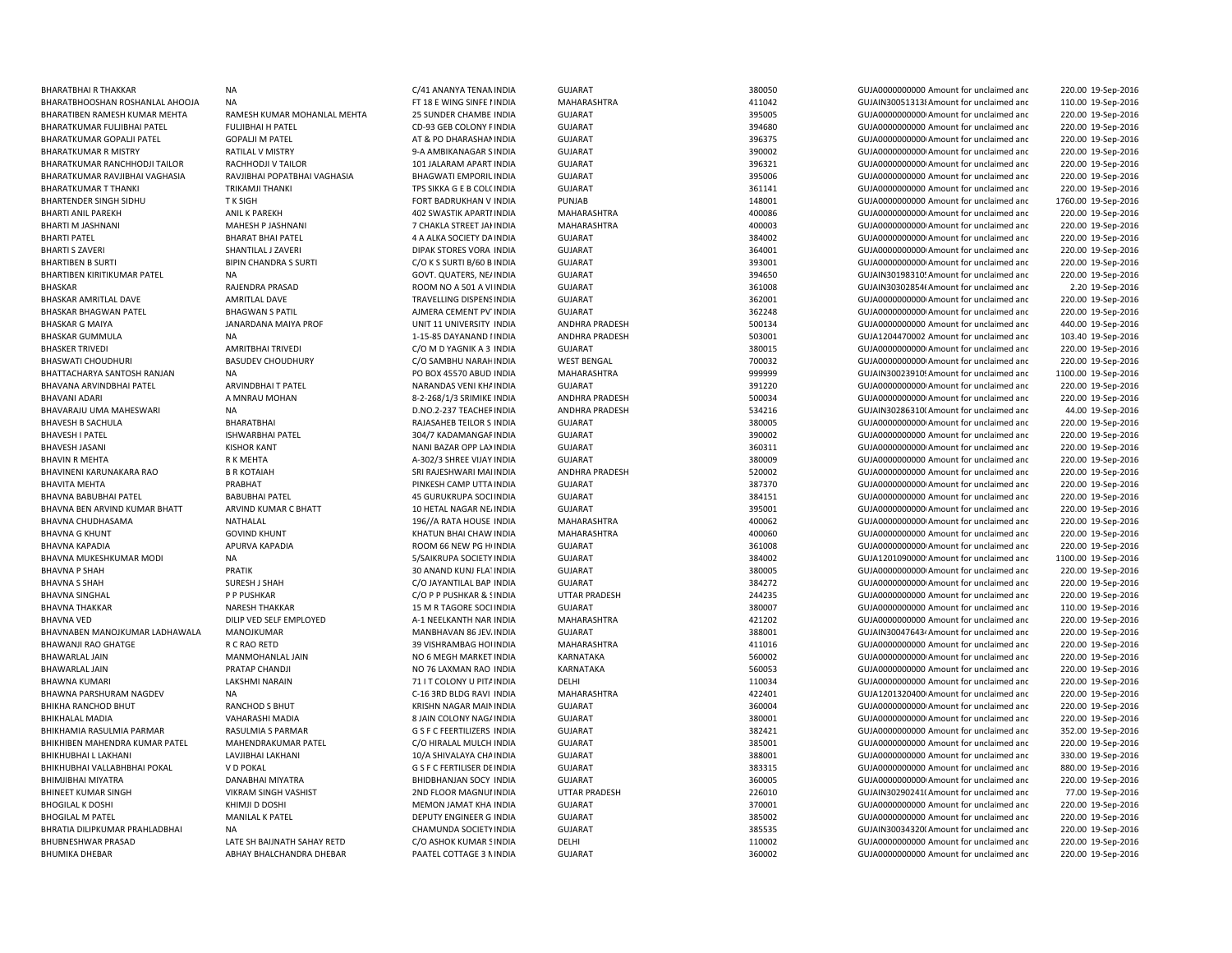| <b>BHUPAT F SHAH</b>                            | F CHAND                       | C/O MEGHJYOT ENTE INDIA           | MAHARASHTRA           | 400009 | GUJA0000000000 Amount for unclaimed and                                             | 220.00 19-Sep-2016  |
|-------------------------------------------------|-------------------------------|-----------------------------------|-----------------------|--------|-------------------------------------------------------------------------------------|---------------------|
| <b>BHUPAT F SHAH</b>                            | <b>FULCHLAL</b>               | MEGHJYOT EXT 81 A! INDIA          | MAHARASHTRA           | 400001 | GUJA0000000000 Amount for unclaimed and                                             | 220.00 19-Sep-2016  |
| <b>BHUPATRAI G PAREKH</b>                       | <b>G R PAREKH</b>             | 202 GOKUL HARIDAS INDIA           | MAHARASHTRA           | 400092 | GUJA0000000000 Amount for unclaimed and                                             | 110.00 19-Sep-2016  |
| <b>BHUPATRAI H VASA</b>                         | <b>HIMATLAL VASA</b>          | C/O VIKAS MEDICAL I INDIA         | <b>WEST BENGAL</b>    | 700020 | GUJA0000000000 Amount for unclaimed and                                             | 220.00 19-Sep-2016  |
| BHUPENDAR MANI TRIPATHI                         | <b>SCM TRIPATHI</b>           | KARORI MALKA HAT/ INDIA           | <b>UTTAR PRADESH</b>  | 273001 | GUJA0000000000 Amount for unclaimed and                                             | 220.00 19-Sep-2016  |
| <b>BHUPENDRA DESAI</b>                          | SAKERLAL                      | DESAI KHADKI PO HA INDIA          | <b>GUJARAT</b>        | 393030 | GUJA0000000000 Amount for unclaimed and                                             | 220.00 19-Sep-2016  |
| <b>BHUPENDRA G PATEL</b>                        | <b>GANDABHAI I PATEL</b>      | <b>D 4 GEB COLONY TR I INDIA</b>  | <b>GUJARAT</b>        | 396191 | GUJA0000000000 Amount for unclaimed and                                             | 220.00 19-Sep-2016  |
| <b>BHUPENDRA KHURANA</b>                        | <b>DESHRAJ KHURANA</b>        | KHURANA AGENCY J INDIA            | <b>MADHYA PRADESH</b> | 460001 | GUJA0000000000 Amount for unclaimed and                                             | 220.00 19-Sep-2016  |
| BHUPENDRA KUMAR KANAIYALAL THAKAR               | KANAIYALAL MULIGIBHAI THAKKAR | C/O GEB SUB DVI AT INDIA          | <b>GUJARAT</b>        | 384001 | GUJA0000000000 Amount for unclaimed and                                             | 220.00 19-Sep-2016  |
| <b>BHUPENDRA KUMAR TIWARY</b>                   | LATE RAM SAGAR TIWARY         | VISHNUPURI ANISAB. INDIA          | <b>BIHAR</b>          | 800002 | GUJA1201092400 Amount for unclaimed and                                             | 220.00 19-Sep-2016  |
| <b>BHUPENDRA PATEL</b>                          | <b>ASHISH PATEL</b>           | 60 SWAMI NARAYAN INDIA            | <b>GUJARAT</b>        | 380004 | GUJA0000000000 Amount for unclaimed and                                             | 110.00 19-Sep-2016  |
| <b>BHURSINGH CHAUHAN</b>                        | PARABAT SINGH                 | 60 ADARSH NAGAR D INDIA           | <b>GUJARAT</b>        | 380019 | GUJA0000000000 Amount for unclaimed and                                             | 220.00 19-Sep-2016  |
| BHUWAN CHANDRA NIYOLIA                          | ANAND VALLABH NIYOLIA         | C 312 SECTOR 56 NO INDIA          | <b>UTTAR PRADESH</b>  | 201303 | GUJA0000000000 Amount for unclaimed and                                             | 220.00 19-Sep-2016  |
| <b>BIBEKA K JAIN</b>                            | KISHAN LAL JAIN               | 402 PRASANT CHAMI INDIA           | <b>GUJARAT</b>        | 395001 | GUJA00000000000 Amount for unclaimed and                                            | 220.00 19-Sep-2016  |
| <b>BIDHAN AGARWAL</b>                           | LT BADRI PRASAD AGARWAL       | M 100 PAHARPUR RC INDIA           | <b>WEST BENGAL</b>    | 700024 | GUJAIN30125028. Amount for unclaimed and                                            | 220.00 19-Sep-2016  |
| <b>BIJAL PARIKH</b>                             | <b>BIPIN PARIKH</b>           | 405 MANISH DARSH/ INDIA           | MAHARASHTRA           | 400059 | GUJA0000000000 Amount for unclaimed and                                             | 220.00 19-Sep-2016  |
| BIJALBHAI RANCHHODBHAI SHAH                     | <b>NA</b>                     | NARSINHJINI POLE M INDIA          | <b>GUJARAT</b>        | 390001 | GUJA1201830000 Amount for unclaimed and                                             | 110.00 19-Sep-2016  |
| <b>BIJAN KUMAR GHOSH</b>                        | <b>NA</b>                     | RAMJANAM NAGAR, INDIA             | <b>JHARKHAND</b>      | 831005 | GUJAIN30174010: Amount for unclaimed and                                            | 220.00 19-Sep-2016  |
| <b>BIJAY KANT CHOUDHARY</b>                     | MOTI LAL CHOUDHARY            | 106 NARIKEL DANGA INDIA           | <b>WEST BENGAL</b>    | 700011 | GUJA00000000000 Amount for unclaimed and                                            | 440.00 19-Sep-2016  |
| <b>BIJAY KUMAR SARAWGI</b>                      | LATE SH NISHRILAL SARAWGI     | C/O SOHAN SERVICE INDIA           | RAJASTHAN             | 302006 | GUJA0000000000 Amount for unclaimed and                                             | 220.00 19-Sep-2016  |
| <b>BIJOLI BHOWMIK</b>                           | SRI NISITH BHOWMIK            | C/O DINESH CH ROY ! INDIA         | <b>WEST BENGAL</b>    | 700046 | GUJA0000000000 Amount for unclaimed and                                             | 220.00 19-Sep-2016  |
| <b>BIJOLY PRODHAN</b>                           | <b>JAMINI PRODHAN</b>         | 16 H K SETT LANE CA INDIA         | <b>WEST BENGAL</b>    | 700050 | GUJA0000000000 Amount for unclaimed and                                             | 1540.00 19-Sep-2016 |
| <b>BIJOY KUMAR JAIN</b>                         | SAGAR MAL JAIN                | JAISHEEL N H 8 BHUV INDIA         | RAJASTHAN             | 313001 | GUJA0000000000 Amount for unclaimed and                                             | 220.00 19-Sep-2016  |
| BIKKINA SRILAKSHMI SRINIVAS                     | SRISRINIVAS B H W             | W/O B S SRINIVAS TA INDIA         | <b>ANDHRA PRADESH</b> | 533249 | GUJA0000000000 Amount for unclaimed and                                             | 110.00 19-Sep-2016  |
| <b>BIMAL KUMAR</b>                              | <b>NA</b>                     | 4 M/114 BAHADURPI INDIA           | <b>BIHAR</b>          | 800020 | GUJAIN30267930t Amount for unclaimed and                                            | 440.00 19-Sep-2016  |
| <b>BIMAL KUMAR KOTHARI</b>                      | CHOUTH MAL KOTHARI            | C/O AMARDEEP ELEC INDIA           | <b>WEST BENGAL</b>    | 713213 | GUJA0000000000 Amount for unclaimed and                                             | 220.00 19-Sep-2016  |
| <b>BIMAL KUMAR LOHIA</b>                        | <b>NA</b>                     | 3, C. L. M LANE P.O- FINDIA       | <b>WEST BENGAL</b>    | 713347 | GUJA1201092600 Amount for unclaimed and                                             | 220.00 19-Sep-2016  |
| <b>BIMALA DEVI</b>                              | R CHAND H HOLD                | PLOT NO 80 KESHAV INDIA           | RAJASTHAN             | 301001 | GUJA0000000000 Amount for unclaimed and                                             | 220.00 19-Sep-2016  |
| <b>BIMALBHAI D PATEL</b>                        | DILIP BHAI A PATEL            | AYON STREET POST S INDIA          | <b>GUJARAT</b>        | 387240 | GUJA0000000000 Amount for unclaimed and                                             | 220.00 19-Sep-2016  |
| <b>BIMLA DEVI S SARAWGI</b>                     | NA                            | PURANI BAZAR SHUK INDIA           | <b>BIHAR</b>          | 842001 | GUJAIN30099910(Amount for unclaimed and                                             | 22.00 19-Sep-2016   |
| <b>BIMLA MARTOLIA</b>                           | DR P S MARTOLIA               | BUNGALOW NO 12 A INDIA            | UTTAR PRADESH         | 243122 | GUJAIN30018311(Amount for unclaimed and                                             | 220.00 19-Sep-2016  |
| <b>BINA</b>                                     | P KUMAR AGGAWAL               | B H 28 A POORVI SHA INDIA         | DELHI                 | 110052 | GUJA00000000000 Amount for unclaimed and                                            | 220.00 19-Sep-2016  |
| <b>BINA HARKANT JOSHI</b>                       | <b>HARKANT M JOSHI</b>        | 701, SHRADDHA TOV INDIA           | <b>MAHARASHTRA</b>    | 400101 | GUJA0000000000 Amount for unclaimed and                                             | 220.00 19-Sep-2016  |
| <b>BINA SHETH</b>                               | ASHWANI BHAI SHETH            | 1217 ANSAL TOWER INDIA            | DELHI                 | 110019 | GUJA0000000000 Amount for unclaimed and                                             | 220.00 19-Sep-2016  |
| <b>BINABEN N VIRWADIYA</b>                      | NIMESHKUMAR                   | 5/A GIRICHHAYA APP INDIA          | <b>GUJARAT</b>        | 395001 | GUJA0000000000 Amount for unclaimed and                                             | 220.00 19-Sep-2016  |
| <b>BINAYAK AGARWAL</b>                          | <b>NA</b>                     | C-215 GOPALAN MILI INDIA          | KARNATAKA             | 560037 | GUJAIN30290243! Amount for unclaimed and                                            | 165.00 19-Sep-2016  |
| <b>BINDAYACHAL PRASAD</b>                       | LATE SH KAPUR CHAND RAM RETD  | S/O SRI KAPUR CHAN INDIA          | <b>BIHAR</b>          | 854318 | GUJA00000000000 Amount for unclaimed and                                            | 774.40 19-Sep-2016  |
| <b>BINDYAWASINI DEVI</b>                        | CHANDRA MOHAN PRASAD SINGH    | C/O BHAWESH KUM/ INDIA            | <b>BIHAR</b>          | 823001 | GUJAIN30133020(Amount for unclaimed and                                             | 220.00 19-Sep-2016  |
| <b>BINOD KR DALMIA</b>                          | <b>G S DALMIA</b>             | G-2/301, KAMAL APP INDIA          | RAJASTHAN             | 302006 | GUJA0000000000 Amount for unclaimed and                                             | 220.00 19-Sep-2016  |
| <b>BINOD KUMAR</b>                              | LATE SHRI J B JAIPURIA        | C/O PATLIPUTRA MEI INDIA          | <b>BIHAR</b>          | 800014 | GUJA0000000000 Amount for unclaimed and                                             | 220.00 19-Sep-2016  |
| <b>BINOD KUMAR JALAN</b>                        | RADHEY SHYAM JALAN            | RAJGANJ ROAD P O K INDIA          | <b>JHARKHAND</b>      | 828113 | GUJA0000000000 Amount for unclaimed and                                             | 220.00 19-Sep-2016  |
| <b>BINTABEN KIRITBHAI PATEL</b>                 | KIRITBHAI MANUBHAI PATEL      | C/O KIRITBHAI MANL INDIA          | <b>GUJARAT</b>        | 388120 | GUJA0000000000 Amount for unclaimed and                                             | 330.00 19-Sep-2016  |
| <b>BIPIN CHANDRA TRIVEDI</b>                    | RATILAL                       | <b>B-11 SHAILEJA APPT I INDIA</b> | <b>GUJARAT</b>        | 380007 | GUJA0000000000 Amount for unclaimed and                                             | 220.00 19-Sep-2016  |
| <b>BIPIN CHANDULAL SHAH</b>                     | CHANDULAL M SHAH              | 8 AISHWARYA APPAF INDIA           | <b>GUJARAT</b>        | 380008 | GUJA0000000000 Amount for unclaimed and                                             | 440.00 19-Sep-2016  |
| <b>BIPIN GUPTA</b>                              | <b>D P GUPTA</b>              | C/O R K JAIN 37 CANI INDIA        | <b>WEST BENGAL</b>    | 700001 | GUJA0000000000 Amount for unclaimed and                                             | 220.00 19-Sep-2016  |
| <b>BIPIN KUMAR</b>                              | <b>B KUMAR</b>                | OFFICER IN CHARGE I INDIA         | <b>BIHAR</b>          | 801110 | GUJA0000000000 Amount for unclaimed and                                             | 440.00 19-Sep-2016  |
| <b>BIPIN V DHULIA</b>                           | <b>NA</b>                     |                                   | <b>ANDHRA PRADESH</b> | 500003 | GUJAIN30154914(Amount for unclaimed and                                             | 2200.00 19-Sep-2016 |
|                                                 | <b>NA</b>                     | 4/3/82/B HILL STREE' INDIA        |                       |        |                                                                                     |                     |
| BIPINCHANDRA AMRUTLAL JOSHI                     |                               | B/H ANAND TALKIZ N INDIA          | <b>GUJARAT</b>        | 396321 | GUJA1202890000 Amount for unclaimed and                                             | 110.00 19-Sep-2016  |
| <b>BIPLAB KUMAR DUTTA</b><br><b>BIREN DOSHI</b> | <b>BILWA RANJAN DUTTA</b>     | D-12 SHRIRAM NAGA INDIA           | CHHATTISGARH          | 492007 | GUJA0000000000 Amount for unclaimed and                                             | 220.00 19-Sep-2016  |
|                                                 | RAMCHAND                      | 4 KOTAK STREET BIRE INDIA         | <b>GUJARAT</b>        | 360001 | GUJA00000000000 Amount for unclaimed and<br>GUJA0000000000 Amount for unclaimed and | 220.00 19-Sep-2016  |
| <b>BIRENDER KUMAR JAIN</b>                      | LATE SH BANWARLAL JAIN        | C/O K B AGENCY HOL INDIA          | MEGHALAYA             | 793002 |                                                                                     | 220.00 19-Sep-2016  |
| <b>BIRENDRA BAXI</b>                            | CHIMANLAL BAXI                | 1/4 JEERA COMPOUN INDIA           | ANDHRA PRADESH        | 500003 | GUJA0000000000 Amount for unclaimed and                                             | 220.00 19-Sep-2016  |
| <b>BIRENDRA KUMAR GUPTA</b>                     | <b>NA</b>                     | VIMLA SADAN, DAUL INDIA           | <b>BIHAR</b>          | 841301 | GUJA1201860000 Amount for unclaimed and                                             | 220.00 19-Sep-2016  |
| <b>BISHWAMBHER DHIRASARIA</b>                   | LATE MAHBIR PR DHIRASARIA     | C/O M/S ASSAM MO' INDIA           | ASSAM                 | 781001 | GUJA0000000000 Amount for unclaimed and                                             | 440.00 19-Sep-2016  |
| <b>BISWABHARATI BASAK</b>                       | <b>NA</b>                     | 19A NARKELDANGA I INDIA           | <b>WEST BENGAL</b>    | 700011 | GUJAIN300214118 Amount for unclaimed and                                            | 57.20 19-Sep-2016   |
| <b>BISWADIP DEY</b>                             | <b>BINATA NANDAN DEY</b>      | M II-17 SERAMPORE INDIA           | <b>WEST BENGAL</b>    | 712248 | GUJA0000000000 Amount for unclaimed and                                             | 330.00 19-Sep-2016  |
| <b>BISWAJEET</b>                                | <b>NA</b>                     | D/97 P.C. COLONY KA INDIA         | <b>BIHAR</b>          | 800020 | GUJAIN30133019. Amount for unclaimed and                                            | 226.60 19-Sep-2016  |
| <b>BISWAJIT BHATTACHARYA</b>                    | LATE SH BIRENDRA KISHORE      | D 28/130 PANDEY HA INDIA          | <b>UTTAR PRADESH</b>  | 221001 | GUJA00000000000 Amount for unclaimed and                                            | 220.00 19-Sep-2016  |
| <b>BISWANATH BASAK</b>                          | <b>NA</b>                     | D.L. ROY ROAD, BOW INDIA          | <b>WEST BENGAL</b>    | 741101 | GUJAIN30026310: Amount for unclaimed and                                            | 275.00 19-Sep-2016  |
| <b>BITHI BHAGWANANI</b>                         | <b>RAMESH BHAGWANANI</b>      | C/O S K GHOSH 21/8 INDIA          | <b>WEST BENGAL</b>    | 700019 | GUJA0000000000 Amount for unclaimed and                                             | 220.00 19-Sep-2016  |
| BITIHOTRA BHARADWAJ                             | <b>NA</b>                     | GANESH FLAT 58/17 INDIA           | <b>TAMIL NADU</b>     | 600061 | GUJAIN30021411: Amount for unclaimed and                                            | 440.00 19-Sep-2016  |
| BOKKA NARAYANA MURTY                            | <b>NA</b>                     | H NO 5-162 PASARLA INDIA          | ANDHRA PRADESH        | 533247 | GUJAIN30267934( Amount for unclaimed and                                            | 22.00 19-Sep-2016   |
| <b>BOLLA ANNA PURNA</b>                         | <b>BULLI BRAMBADU</b>         | C/O B V SATYANARA) INDIA          | <b>ANDHRA PRADESH</b> | 533249 | GUJA0000000000 Amount for unclaimed and                                             | 220.00 19-Sep-2016  |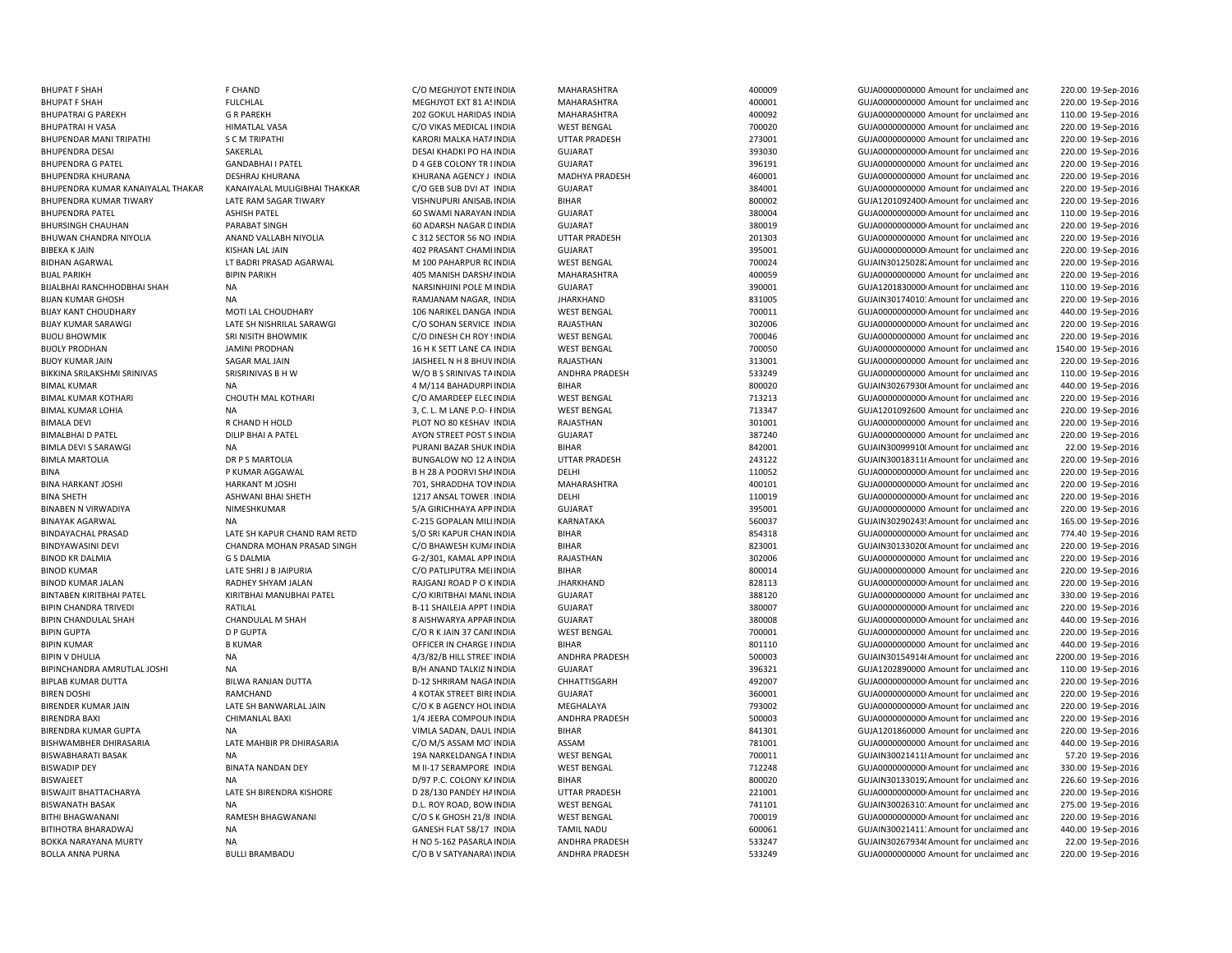| BOLLA KOTI SURYA PRAKASHA RAO      | LATE SH B KOTAIAH LECTURER   | EWS 49 SATRAM PAC INDIA    | ANDHRA PRADESH        | 534006 | GUJA0000000000 Amount for unclaimed and  | 220.00 19-Sep-2016  |
|------------------------------------|------------------------------|----------------------------|-----------------------|--------|------------------------------------------|---------------------|
| BOMMARAPU RAVIKANTH                | <b>NA</b>                    | F.NO.301.B, PADMAI INDIA   | <b>ANDHRA PRADESH</b> | 500026 | GUJA1202980000 Amount for unclaimed and  | 110.00 19-Sep-2016  |
| <b>BONANZA INVESTMENTS LTD</b>     | <b>NA</b>                    | 44/1 KODIGEHALLY G INDIA   | KARNATAKA             | 560024 | GUJA0000000000 Amount for unclaimed and  | 220.00 19-Sep-2016  |
| <b>BOOTWALA TASNEEM H</b>          | <b>NA</b>                    | A 302 3RD FLOOR MI INDIA   | MAHARASHTRA           | 400612 | GUJAIN30051312! Amount for unclaimed and | 11.00 19-Sep-2016   |
| BRAHMBHATT RUPAL KAMALKUMAR        | <b>NA</b>                    | D-80, PAYALNAGAR S INDIA   | <b>GUJARAT</b>        | 382330 | GUJAIN30148510: Amount for unclaimed and | 4.40 19-Sep-2016    |
| BRAHMVADINI SISODIYA               | <b>NA</b>                    | 3, DUPLEX PREMCHA INDIA    | <b>GUJARAT</b>        | 380015 | GUJA0000000000 Amount for unclaimed and  | 440.00 19-Sep-2016  |
| <b>BRAJESH KUMAR BHATIA</b>        | SHRI DEENDAYAL BHATIA        | HNO-143, MANAS N/ INDIA    | <b>UTTAR PRADESH</b>  | 281001 | GUJAIN30155721(Amount for unclaimed and  | 220.00 19-Sep-2016  |
| <b>BRIJ BALA SRIVASTAVA</b>        | <b>NA</b>                    | 128/120 D KIDWAI N. INDIA  | <b>UTTAR PRADESH</b>  | 208001 | GUJA0000000000 Amount for unclaimed and  | 440.00 19-Sep-2016  |
| <b>BRIJ BHUSHAN</b>                | RAM ASHRAM                   | 23/3 SHAKTI NAGAR INDIA    | DELHI                 | 110007 | GUJA0000000000 Amount for unclaimed and  | 220.00 19-Sep-2016  |
| <b>BRIJ MOHAN</b>                  | LATE SH RAM RATTAN           | H NO 2665 A SECTOR INDIA   | CHANDIGARH            | 160020 | GUJA0000000000 Amount for unclaimed and  | 220.00 19-Sep-2016  |
| <b>BRIJ MOHAN GUPTA</b>            | LATE SH V S GUPTA            | C/O M/S SUBHLAKSH INDIA    | DELHI                 | 110007 | GUJA0000000000 Amount for unclaimed and  | 220.00 19-Sep-2016  |
| <b>BRIJ MOHAN YADAV</b>            | PRABHU LAL                   |                            |                       | 326513 |                                          | 220.00 19-Sep-2016  |
|                                    |                              | MOHAN MEDICAL ST INDIA     | RAJASTHAN             |        | GUJA0000000000 Amount for unclaimed and  |                     |
| BRIJESH DASHARATBHAI GOSAI         | <b>NA</b>                    | 45-RUSHIKESH SOCIE INDIA   | <b>GUJARAT</b>        | 382870 | GUJA1204470002 Amount for unclaimed and  | 44.00 19-Sep-2016   |
| <b>BRIJESH KUMAR</b>               | YOGESH                       | V & P SANWALPURA INDIA     | RAJASTHAN             | 332707 | GUJA0000000000 Amount for unclaimed and  | 220.00 19-Sep-2016  |
| BRIJESH KUMAR SHRIVASTAVA          | NA                           | S-24/6A-19 M, PRAT/ INDIA  | <b>UTTAR PRADESH</b>  | 221002 | GUJA1303190200 Amount for unclaimed and  | 440.00 19-Sep-2016  |
| <b>BRIJESHKUMAR J PATEL</b>        | <b>NA</b>                    | 17-JAY ASHIRVAD SO INDIA   | <b>GUJARAT</b>        | 384002 | GUJA1201090001 Amount for unclaimed and  | 297.00 19-Sep-2016  |
| <b>BRIJMOHAN L SARAF</b>           | LILADHAR                     | 45 NEW CLOTH MARI INDIA    | <b>GUJARAT</b>        | 380002 | GUJA00000000000 Amount for unclaimed and | 220.00 19-Sep-2016  |
| <b>BRISTO T A</b>                  | <b>NA</b>                    | THARAKAN HOUSE TI INDIA    | KERALA                | 680101 | GUJAIN30163740. Amount for unclaimed and | 39.60 19-Sep-2016   |
| <b>BRITESH KUMAR</b>               | YOGESH                       | V & P SANWALPURA INDIA     | RAJASTHAN             | 332707 | GUJA0000000000 Amount for unclaimed and  | 220.00 19-Sep-2016  |
| <b>BUDH RAM BANSAL</b>             | PREJI RAM BANSAL             | 102 GODAWARY APA INDIA     | <b>JHARKHAND</b>      | 826001 | GUJA0000000000 Amount for unclaimed and  | 220.00 19-Sep-2016  |
| <b>BULCHAND HAZARI</b>             | <b>GEHI SINGH HAZARI</b>     | 904 PRABHU KUTIR A INDIA   | MAHARASHTRA           | 400026 | GUJA0000000000 Amount for unclaimed and  | 220.00 19-Sep-2016  |
| <b>BUSHRA JAFRI</b>                | <b>NA</b>                    | SARAI KOHNA AMRO INDIA     | UTTAR PRADESH         | 244221 | GUJAIN30168830( Amount for unclaimed and | 110.00 19-Sep-2016  |
| BUSHRA SARFARAZ AHMED NAWAZ        | <b>NA</b>                    | 12/183, SARAYU APP INDIA   | <b>GUJARAT</b>        | 392001 | GUJA1301670000 Amount for unclaimed and  | 660.00 19-Sep-2016  |
| BUTCHANNA SETTY KAPUGANTI          | CHINA SWAMY SETTY            | C/O SRI BABU FINAN INDIA   | <b>ANDHRA PRADESH</b> | 530003 | GUJA0000000000 Amount for unclaimed and  | 220.00 19-Sep-2016  |
| C ANKA BABU                        | C LAKSHMAIAH                 | NO 2 TTOU MFC IL 76 INDIA  | <b>UTTAR PRADESH</b>  | 282008 | GUJA0000000000 Amount for unclaimed and  | 220.00 19-Sep-2016  |
| C BINOY BHASAKARAN                 | BHASAKARAN CHETTIYATTIL      | CHETTIYATTIL HOUSE INDIA   | KERALA                | 680663 | GUJAIN30115123( Amount for unclaimed and | 44.00 19-Sep-2016   |
|                                    |                              |                            |                       |        |                                          |                     |
| C H GURUNEDHA RAO                  | CHENCHU SUBBEICH             | D NO 4-498 CAR STRI INDIA  | <b>ANDHRA PRADESH</b> | 523316 | GUJA0000000000 Amount for unclaimed and  | 220.00 19-Sep-2016  |
| C H NAGARAJA RAO                   | C S HANUMATHA RAO RETD       | 11 COATS ROAD TNA INDIA    | <b>TAMIL NADU</b>     | 600017 | GUJA0000000000 Amount for unclaimed and  | 220.00 19-Sep-2016  |
| C H V SATYANARAYANA                | NAGESWARARAO CHIKKA          | NAGARIJUNA CONSTINDIA      | <b>UTTAR PRADESH</b>  | 211001 | GUJAIN303028508 Amount for unclaimed and | 44.00 19-Sep-2016   |
| C KALAVATHI                        | <b>NA</b>                    | NO 9 M S LANE PANE INDIA   | <b>TAMIL NADU</b>     | 625531 | GUJAIN30039412: Amount for unclaimed and | 110.00 19-Sep-2016  |
| C N PRASAD                         | C BALA RANGAIAH              | D NO 4-2-21-E2 INDIFINDIA  | <b>ANDHRA PRADESH</b> | 517325 | GUJAIN30061010(Amount for unclaimed and  | 220.00 19-Sep-2016  |
| C P REGHUNADHAN NAIR               | A PADMANABHAN NAIR           | C P REGHUNADHAN I INDIA    | KERALA                | 695030 | GUJA0000000000 Amount for unclaimed and  | 220.00 19-Sep-2016  |
| C RAMAMURTHY                       | K R CHINNA SWAMY REDDIAR     | C/O K R CHINNA SWA INDIA   | <b>TAMIL NADU</b>     | 600101 | GUJA0000000000 Amount for unclaimed and  | 440.00 19-Sep-2016  |
| C SASIDHAR                         | K A CHELLAPPAN NAIR          | 202 TORAN APARTM INDIA     | <b>GUJARAT</b>        | 395007 | GUJAIN30021411: Amount for unclaimed and | 226.60 19-Sep-2016  |
| C SMITHA                           | C S REDDY                    | 37-1-418 5-B RAMNA INDIA   | ANDHRA PRADESH        | 523002 | GUJA0000000000 Amount for unclaimed and  | 220.00 19-Sep-2016  |
| CANARA BANK TRUSTEE CANBANK MUTUAL | <b>NA</b>                    | HDFC BANK LTD KAM INDIA    | MAHARASHTRA           | 400013 | GUJA0000000000 Amount for unclaimed and  | 440.00 19-Sep-2016  |
| CAPT UMESH KANADIKAR               | <b>NA</b>                    | GE (AF), TUGHLAKAB INDIA   | DELHI                 | 110062 | GUJAIN30267931(Amount for unclaimed and  | 789.80 19-Sep-2016  |
| CEEJO THARAKAN JOHNY               | T C JOHNY                    | 26 GANGA SREE NAR INDIA    | MAHARASHTRA           | 400089 | GUJA00000000000 Amount for unclaimed and | 220.00 19-Sep-2016  |
| <b>CENTURY CONSULTANTS LTD</b>     | <b>NA</b>                    | 21, ASHOK MARG LU INDIA    | MAHARASHTRA           | 999999 | GUJAIN30133017! Amount for unclaimed and | 1320.00 19-Sep-2016 |
| CH DHARMENDAR REDDY                | <b>NA</b>                    | 1 7 932 ADVACATES (INDIA   | ANDHRA PRADESH        | 506001 | GUJAIN30302852! Amount for unclaimed and | 220.00 19-Sep-2016  |
| CH S V PRASADA RAO                 | NAGESWARA RAO                | 20A-13-5 PEDDINIVA INDIA   | ANDHRA PRADESH        | 534002 | GUJA0000000000 Amount for unclaimed and  | 440.00 19-Sep-2016  |
| CH SAILAJA RANI                    | R RAO                        | H NO 57-10-2 TULASI INDIA  | <b>ANDHRA PRADESH</b> | 520006 | GUJA0000000000 Amount for unclaimed and  | 220.00 19-Sep-2016  |
| CHADA PRAVEEN REDDY                | SEETHA RAM REDDY             | 2 65 DHARAM SAGAF INDIA    | <b>ANDHRA PRADESH</b> | 506142 | GUJAIN30154917: Amount for unclaimed and | 220.00 19-Sep-2016  |
| CHADHA DEVINDER SINGH              | KHEM SINGH CHADHA PROF       | BLOCK NO 22 HOUSE INDIA    | DELHI                 | 110008 | GUJA0000000000 Amount for unclaimed and  | 110.00 19-Sep-2016  |
| CHADHA JASBIR KAUR                 | DEVINDER SINGH CHADHA BUSINE | 22/44 WEST PATEL N INDIA   | DELHI                 | 110008 |                                          |                     |
|                                    |                              |                            |                       |        | GUJA0000000000 Amount for unclaimed and  | 110.00 19-Sep-2016  |
| CHAGAMREDDY VEERAREDDY             | CH LINGAREDDY                | CENTRAL WARE HOU INDIA     | <b>ANDHRA PRADESH</b> | 522509 | GUJA0000000000 Amount for unclaimed and  | 220.00 19-Sep-2016  |
| <b>CHAINSUKH PUROHIT</b>           | LAXMINARAYAN                 | 681 B 10TH D ROAD ! INDIA  | RAJASTHAN             | 342001 | GUJA0000000000 Amount for unclaimed and  | 220.00 19-Sep-2016  |
| CHAITANYA C NANAYAJI               | CHINUBHAI NANAVATI           | 120 MAKHIWALA ESTINDIA     | <b>GUJARAT</b>        | 380028 | GUJA0000000000 Amount for unclaimed and  | 220.00 19-Sep-2016  |
| CHAITANYA PRAVINCHANDRA KELAIYA    | PRAVINCHANDRA J KELAIYA      | 18 AMARDEEP TENAI INDIA    | <b>GUJARAT</b>        | 362001 | GUJAIN303028544 Amount for unclaimed and | 1100.00 19-Sep-2016 |
| CHAKARDHAR CHOUDHRY                | PARMANAND CHOUDHRY           | C/O RAJ KUMAR JAIN INDIA   | <b>JHARKHAND</b>      | 826001 | GUJA00000000000 Amount for unclaimed and | 220.00 19-Sep-2016  |
| CHAMANLAL HIRJIBHAI PATEL          | <b>HIRJIBHAI</b>             | DISTRICT JUDGE BUN INDIA   | <b>GUJARAT</b>        | 395001 | GUJA1203320002 Amount for unclaimed and  | 220.00 19-Sep-2016  |
| CHAMANLAL KOTECHA                  | M L KOTECHA                  | 1640/A NAPIER TOW INDIA    | <b>MADHYA PRADESH</b> | 482001 | GUJA00000000000 Amount for unclaimed and | 220.00 19-Sep-2016  |
| CHAMPABEN CHANDULAL                | CHANDULAL                    | TRIMURTI RAM NAG/ INDIA    | <b>GUJARAT</b>        | 380005 | GUJA00000000000 Amount for unclaimed and | 220.00 19-Sep-2016  |
| <b>CHAMPABEN PATEL</b>             | POPATBHAI ZAVERBHAI          | C-1 JALARAM SO BEH INDIA   | <b>GUJARAT</b>        | 395006 | GUJA00000000000 Amount for unclaimed and | 220.00 19-Sep-2016  |
| CHAMPAK BHAI UMEDBHAI VASAVA       | UMEDBHAI C VASAVA            | AT & PO JAMBOI TAL INDIA   | <b>GUJARAT</b>        | 393115 | GUJA0000000000 Amount for unclaimed and  | 220.00 19-Sep-2016  |
| CHAMPAKLAL J KOTHARI               | <b>J KOTHARI</b>             | KHANA STREET DIST I INDIA  | <b>GUJARAT</b>        | 360450 | GUJA0000000000 Amount for unclaimed and  | 220.00 19-Sep-2016  |
| <b>CHAMPAKLAL PAREKH</b>           | LALLUBHAI                    | 4/4154 A BHULAMOI INDIA    | <b>GUJARAT</b>        | 395003 | GUJA0000000000 Amount for unclaimed and  | 220.00 19-Sep-2016  |
| CHANCHAL                           | LOKMAN PRAJAPATI             | 3764 MOTIA BAGH S/ INDIA   | DELHI                 | 110054 | GUJA0000000000 Amount for unclaimed and  | 220.00 19-Sep-2016  |
| CHANCHAL CHADHA                    | S L CHADHA                   | 1ST-C-188 G F LAJPA1 INDIA | DELHI                 | 110024 | GUJA0000000000 Amount for unclaimed and  | 220.00 19-Sep-2016  |
| CHANCHAL KHANDELWAL                | SATYA NARAIN KHANDELWAL      | 4461 RAM JUNG CHC INDIA    | RAJASTHAN             | 302003 | GUJA00000000000 Amount for unclaimed and | 220.00 19-Sep-2016  |
| <b>CHAND DEVI</b>                  | MOOL CHAND                   | DUSAD SADAN NAHA INDIA     | RAJASTHAN             | 322201 | GUJA0000000000 Amount for unclaimed and  | 220.00 19-Sep-2016  |
| CHANDA DEVI SHARMA                 | VIDYA DHAR SHARMA            | C/O SHIV SADAN PO : INDIA  | RAJASTHAN             | 331506 | GUJA00000000000 Amount for unclaimed and | 220.00 19-Sep-2016  |
|                                    |                              |                            |                       |        |                                          |                     |
| <b>CHANDA GUPTA</b>                | SUSHIL KUMAR GUPTA           | C 40 OIL MILL GATE C INDIA | <b>UTTAR PRADESH</b>  | 201204 | GUJA00000000000 Amount for unclaimed and | 220.00 19-Sep-2016  |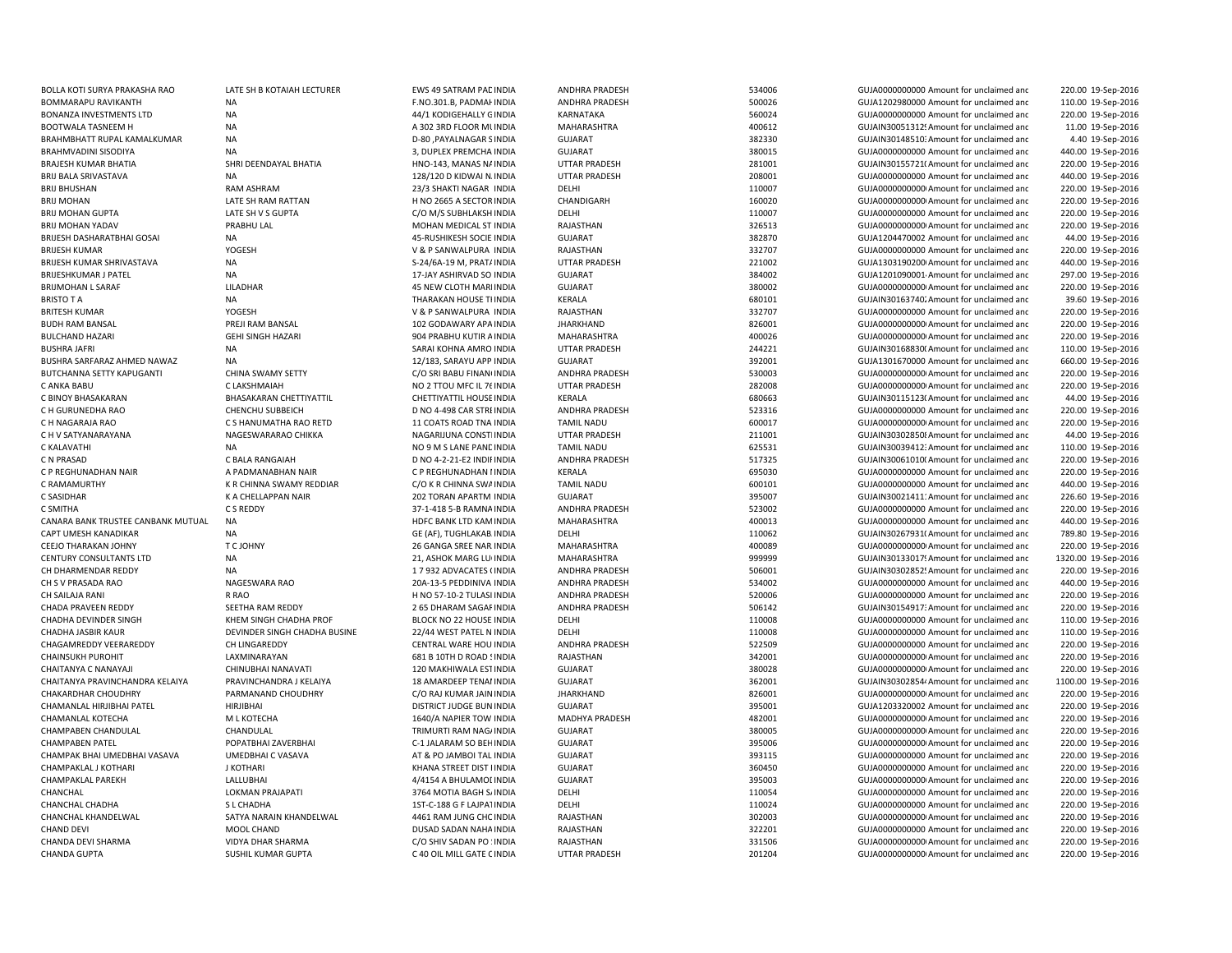CHANDA JAGWANI PRAKASH E 4 PREM NAGAR SAHINDIA GUJARAT 382345 GUJA00000000000Amount for unclaimed andCHANDAN KUMAR DUTTA NA NA DURE BARI SALANPUR INDIA WEST BENGAL THE STANDAN THE SALAND SALANPURINDIA ON THE SALAND SALAND THE SALAND SALAND SALAND SALAND SALAND SALAND SALAND SALAND SALAND SALAND SALAND SALAND SALAND SALAND CHANDAN MAL PATNI T C PATNI ANIMESH AGENCIES 6INDIA MANIPUR 795001 GUJA00000000000Amount for unclaimed andCHANDAN PRATIMA RAMNIK NA NA 200 NA 520 'SHREEJI SADAN' INDIA GUJARAT 370001 370001 GUJAIN30036010. Amount for unclaimed and CHANDANA CHAUDHURI SANTANU CHAUDHURI P 58 BLOCK B LAKE TUNDIA WEST BENGAL 700089 GUJA000000000Amount for unclaimed and CHANDER SHEKHAR BEHL B L BEHL H NO 196 OPP PETROINDIA HARYANA 135001 GUJA0000000000 Amount for unclaimed andCHANDERJIT KAUR NANAK SINGH 15 3 534 GOWLIGUDAINDIA ANDHRA PRADESH 500012 GUJA00000000000Amount for unclaimed andCHANDRA GUPTA N R SATYANARAYANA SETTY VASAUI ENTERPRISES UNIA KARNATAKA SATA SESSENGAN GUJAOOOOOOOOOOOOOOO Amount for unclaimed and CHANDRA JIAIN JAIN JE JAIN H W JE JAIN JE JAIN JE JAIN JE CO CHARTIINDIA KARNATAKA SANATAKA SANATAKA SANATAKA SANATAKA SANATAKA SANATAKA SANATAKA SANATAKA SANATAKA SANATAKA SANATAKA SANATAKA SANATAKA SANATAKA SANATAKA SANA CHANDRA KANT BHUPATLAL PAREKH BHUPATLAL R PAREKH KRISHNAKUNJ MARA INDIA GUJARAT SHANDRA SHOSTS GUJA0000000000 Amount for unclaimed and CHANDRA KUMAR JAIN BABULAL JAIN NEHRU CHOWK WARINDIA MADHYA PRADESH 481331 GUJA00000000000Amount for unclaimed andCHANDRA LATA DUGAR NARENDRA RAJ DUGAR 1838 CHOBIYAO KA CINDIA RAJASTHAN 302003 GUJA00000000000Amount for unclaimed andCHANDRA MOHAN GUPTA MOHAN LAL GUPTA RETD B 18 SECTOR 27 NOIL INDIA UTTAR PRADESH 201002 GUJA000000000Amount for unclaimed and CHANDRA PRABHA DEVI **LATE SH MATHURA LAL TERMI E 164 PEOPLES COOP INDIA** CHANDRA PRABHADEVI AGARWAL KAILASH CHANDRA 112 KOTHI KATRA TELINDIA UTTAR PRADESH 206001 CHANDRA GUJA00000000000000000000000 Amount for unclaimed and CHANDRA PRAKASH MEGHANI NA NA KAMAL TALKIES RD DINDIA MADHYA PRADESH 475110 475110 GUJA1201060000 Amount for unclaimed and CHANDRA PRATAP KARAN NA NA KARAN CLINIC MANE INDIA CHHATTISGARH 497442 GUJAIN301330184Amount for unclaimed and CHANDRAKALA DEVI BANKA PURUSHOTTAM LAL BANKA KITPLY INDUSTRIES LTINDIA ARUNACHAL PRADESH 786125 GUJA00000000000Amount for unclaimed andCHANDRAKANT ADALJA NA NA SECTOR NO. 28 BLOC INDIA CHANDRAKANT AMRATLAL PARIKH NA GENDIGATE RD LALLUINDIA GUJARAT 390017 GUJAIN301330177Amount for unclaimed andCHANDRAKANT G AMRUTIA CORDHAN DAS AMRUTIA RETD 1 YOGKRIYPA APPT NINDIA GUJARAT CHANDRAKANT 380054 GUJA0000000000000000000000000 Amount for unclaimed and CHANDRAKANT NAGINDAS SHAH NA NA 201 TRIVENI APARTMINDIA GUJARAT GUJARAT 396445 GUJAIN30302851.Amount for unclaimed and CHANDRAKANT NARANBHAI PATEL NARANBHAI KHALAPBHAI AT AT & POST SANKAR TINDIA CHANDRAKANT SANGHVI MANILAL SANGHVI RETD ROLL MAC BEARING ! INDIA MAHARASHTRA 400003 GUJA0000000000000000000000000 Amount for unclaimed and CHANDRAKANTA M BAXI MAHENDRALAL BAXI 10 MAHENDRALAL BAXI 10 KRISHNA PARK OPINDIA GUJARAT 60 GUJA0001 380001 60 GUJA0000000000000 Amount for unclaimed and CHANDRAKANTBHAI JETHABHAI PATEL NA NO 17 RAMESHWARI INDIA GUJARAT GUJARAT 384002 GUJAIN30169610! Amount for unclaimed and CHANDRESHBHAI BHAGWANDAS PATEL BHAGWANDAS DESAIBHAI PATEL PO-SAYAN TAL.OLPAI INDIA GUJARAT SAN SANG 194210 GUJA1203440000 Amount for unclaimed and CHANDRIKA J PATEL JPATEL HOLD 1186 NANI RANGILA INDIA GUJARAT 380001 380001 GUJA0000000000 Amount for unclaimed and CHANDRIKA PATEL SURESH PATEL SURESH PATEL 20 NIRMAL SOCIETY VINDIA GUJARAT CHANDRIKA 380008 GUJA000000000000000000000000000000000 Amount for unclaimed and CHANDRIKABEN GANESHBHAI PARSANA GANESH BHAI GANESH BHAI 7 KISHAN PARA KALA INDIA CHANDU PARAKH MAHENDRA CHAND PARAKH PARAKASH NIWAS RAINDIA RAJASTHAN 342002 GUJA00000000000Amount for unclaimed andCHANDUBHAI MANJIBHAI PATEL MANJI BHAI PATEL AT & POST KHNPUR TINDIA GUJARAT 382130 GUJA00000000000Amount for unclaimed andCHANDUBHAI RANCHHODBHAI PAREKH NA CHANDUBU DESTROVIND SOCIET INDIA GUJARAT GUJARAT 390002 GUJA1301870000 Amount for unclaimed and CHANDUBHAI ZINABHAI PARMAR ZINABHAI PARMAR ZINABHAI PARMAR ATA SHANDA AG JAYNARAYAN SOC INDIA

 220.00 19-Sep-2016 CHANDA SINGH SHESH PATI SINGH SHESH PATI SINGH SHAN BACO SHAN INDIA BIHAR BIHAR SOO013 GUJAIN301330194 Amount for unclaimed and 220.00 19-Sep-2016 CHANDAN BEN RAJ YOGENDRA KUMAR RAJ SMQ T 129/6 JAL WE INDIA KARNATAKA 560015 GUJA00000000000Amount for unclaimed and 220.00 19-Sep-2016 CHANDAN BHARAT SHAH BHARAT HARAKHCHAND SHAH C/O HARAKHCHAND INDIA GUJARAT 361005 GUJA0000000000 Amount for unclaimed and 220.00 19-Sep-2016 CHANDAN DULHANI SHRI GHAN SHYAM DAS 10, JHULE LAL COLONINDIA UTTAR PRADESH 206001 GUJA12016400000Amount for unclaimed and 110.00 19-Sep-2016 CHANDAN KUMAR AGARWAL NA NA NA SEPERTEMBENG CO SHYAM KEDIA KEINDIA BIHAR BIHAR 854328 GUJAIN30290246! Amount for unclaimed and 110.00 19-Sep-2016 220.00 19-Sep-2016 CHANDAN MAL JAIN JAWANMAL POONAM PARK A/3 2INDIA MAHARASHTRA 400012 GUJA00000000000Amount for unclaimed and 220.00 19-Sep-2016 220.00 19-Sep-2016 110.00 19-Sep-2016 330.00 19-Sep-2016 CHANDANA MISHRA BIRAJ MOHAN MISHRA C/O LT COL B M MISH INDIA ANDHRA PRADESH 500015 GUJA0000000000Amount for unclaimed and 220.00 19-Sep-2016 CHANDER KANTA PANKAJ JAIN PANKAJ JAIN SA/254 RLY FLATS PAINDIA DELHI PALEM PALEM 110001 GUJA0000000000 Amount for unclaimed and 220.00 19-Sep-2016 660.00 19-Sep-2016 CHANDER WATI RAM PAT GOEL A/15 NAVRA CHNA A INDIA DELHI 110032 GUJA0000000000 Amount for unclaimed and 220.00 19-Sep-2016 220.00 19-Sep-2016 CHANDIDAS BANERJEE BACHARAM BANERJEE 528/1 CIRCULAR ROAINDIA WEST BENGAL 711102 GUJA0000000000Amount for unclaimed and 220.00 19-Sep-2016 CHANDIPRASAD JOSHI DEV RAM JOSHI A-1/6, PUSHPAK TOWINDIA GUJARAT 391330 GUJA0000000000 Amount for unclaimed and 220.00 19-Sep-2016 440.00 19-Sep-2016 440.00 19-Sep-2016 CHANDRA KALA JAIN CHAND AND ARA CHAND JAIN CO P C JAIN SE S S C INDIA RAJASTHAN 345001 CO AND AND SUJAIN302679304 Amount for unclaimed and 127.60 19-Sep-2016 220.00 19-Sep-2016 CHANDRA KISHORE SINGH NA R/2-118 RAJNAGAR GINDIA UTTAR PRADESH 201001 GUJAIN300206104Amount for unclaimed and 1320.00 19-Sep-2016 220.00 19-Sep-2016 220.00 19-Sep-2016 220.00 19-Sep-2016 INDIA BIHAR 800020 GUJA00000000000Amount for unclaimed and 440.00 19-Sep-2016 220.00 19-Sep-2016 226.60 19-Sep-2016 440.00 19-Sep-2016 CHANDRA SEKHAR LENKA GOLAK PRASAD LENKA AT NARIPUR (NEAR B INDIA ORISSA 756100 756100 GUJA0000000000 Amount for unclaimed and 220.00 19-Sep-2016 CHANDRA SEKHARA RAO DEVABHAKTUNI VENKATESWARA RAO C/O C BALASWAMY VINDIA ANDHRA PRADESH 522124 GUJA0000000000 Amount for unclaimed and 220.00 19-Sep-2016 CHANDRA SHEKHAR SACHAN RAM SWAROOP C/O ORIENTAL BANK INDIA UTTAR PRADESH 201206 GUJA00000000000Amount for unclaimed and 220.00 19-Sep-2016 CHANDRABHAN PANNALAL GUPTA PANNALAL MAKKHANLAL GUPTA D- 07, GRD FLOOR, N INDIA MAHARASHTRA 401105 GUJAIN302269108Amount for unclaimed and 99.00 19-Sep-2016 CHANDRAHAS J BANGERA JARAPPA B BANGERA 1/23 TAGORE NAGAR INDIA MAHARASHTRA 400083 GUJA0000000000 Amount for unclaimed and 110.00 19-Sep-2016 CHANDRAKALA DATTATRAY THOSAR NA CHANDRA NA DISPONSIBLE DISPONSIBLE DISPONSIBLE DISPONSIBLE DEL AND DEL ANGLORED DISPONSIBLE DISPONSIBLE DEL AND DISPONSIBLE DEL AND DISPONSIBLE DISPONSIBLE DISPONSIBLE DISPONSIBLE DISPONSIBL 220.00 19-Sep-2016 CHANDRAKANT A SHAH AMRITLAL C/O BIPIN STORS CLOINDIA GUJARAT 363520 GUJA00000000000Amount for unclaimed and 220.00 19-Sep-2016 GUJARAT 382028 382028 GUJA0000000000 Amount for unclaimed and 660.00 19-Sep-2016 2200.00 19-Sep-2016 220.00 19-Sep-2016 66.00 19-Sep-2016 INDIA GUJARAT 396001 GUJA0000000000 Amount for unclaimed and 220.00 19-Sep-2016 CHANDRAKANT PATEL KANTILAL PATEL A/35 KARMCHARI NAINDIA GUJARAT 380061 GUJA00000000000Amount for unclaimed and 220.00 19-Sep-2016 220.00 19-Sep-2016 220.00 19-Sep-2016 CHANDRAKANTA PANDEY ANIL PANDEY S-1/203 NANDANVANINDIA GUJARAT 390009 GUJA00000000000Amount for unclaimed and 220.00 19-Sep-2016 110.00 19-Sep-2016 CHANDRAKANTH ANNASAHEB RAJMANE NA CONTENTROINDIA CO GANESH ELECTROINDIA KARNATAKA 590001 590001 GUJAIN302679334 Amount for unclaimed and 330.00 19-Sep-2016 CHANDRASHEKHAR CHILKA BHAGWANDAS CHILKA H NO 6 3 584/17/6 G INDIA ANDHRA PRADESH 500004 GUJAIN30290242: Amount for unclaimed and 2.20 19-Sep-2016 CHANDRESH P CHHEDA PRANJIVAN PRANJIVAN C/2 24 TEXTILLA SOCIINDIA MAHARASHTRA 400025 GUJA000000000M Amount for unclaimed and 220.00 19-Sep-2016 CHANDRESH RANA HARIBHAI RANA C/O DR T C PATEL 144INDIA GUJARAT 390009 GUJA0000000000 Amount for unclaimed and 220.00 19-Sep-2016 22.00 19-Sep-2016 440.00 19-Sep-2016 220.00 19-Sep-2016 GUJARAT 360001 360001 360001 GUJA000000000000000000000 Amount for unclaimed and 220.00 19-Sep-2016 CHANDRIMA SAHA NA NA DINA DEL SA, 3RD UNIT, DINDIA WEST BENGAL 713207 GUJAIN30210510: Amount for unclaimed and 110.00 19-Sep-2016 220.00 19-Sep-2016 220.00 19-Sep-2016 220.00 19-Sep-2016 INDIA GUJARAT 391350 GUJA0000000000 Amount for unclaimed and 220.00 19-Sep-2016 CHANDULAL J SHAH JAMBADAS RETD B-II/231 PT SECTOR-2INDIA GUJARAT 391345 GUJA0000000000 Amount for unclaimed and 220.00 19-Sep-2016 CHANDULAL U SHAH UMED CHAND UMED CHAND C/O RAMNIKLAL & BIINDIA GUJARAT 363520 GUJA000000000Amount for unclaimed and 220.00 19-Sep-2016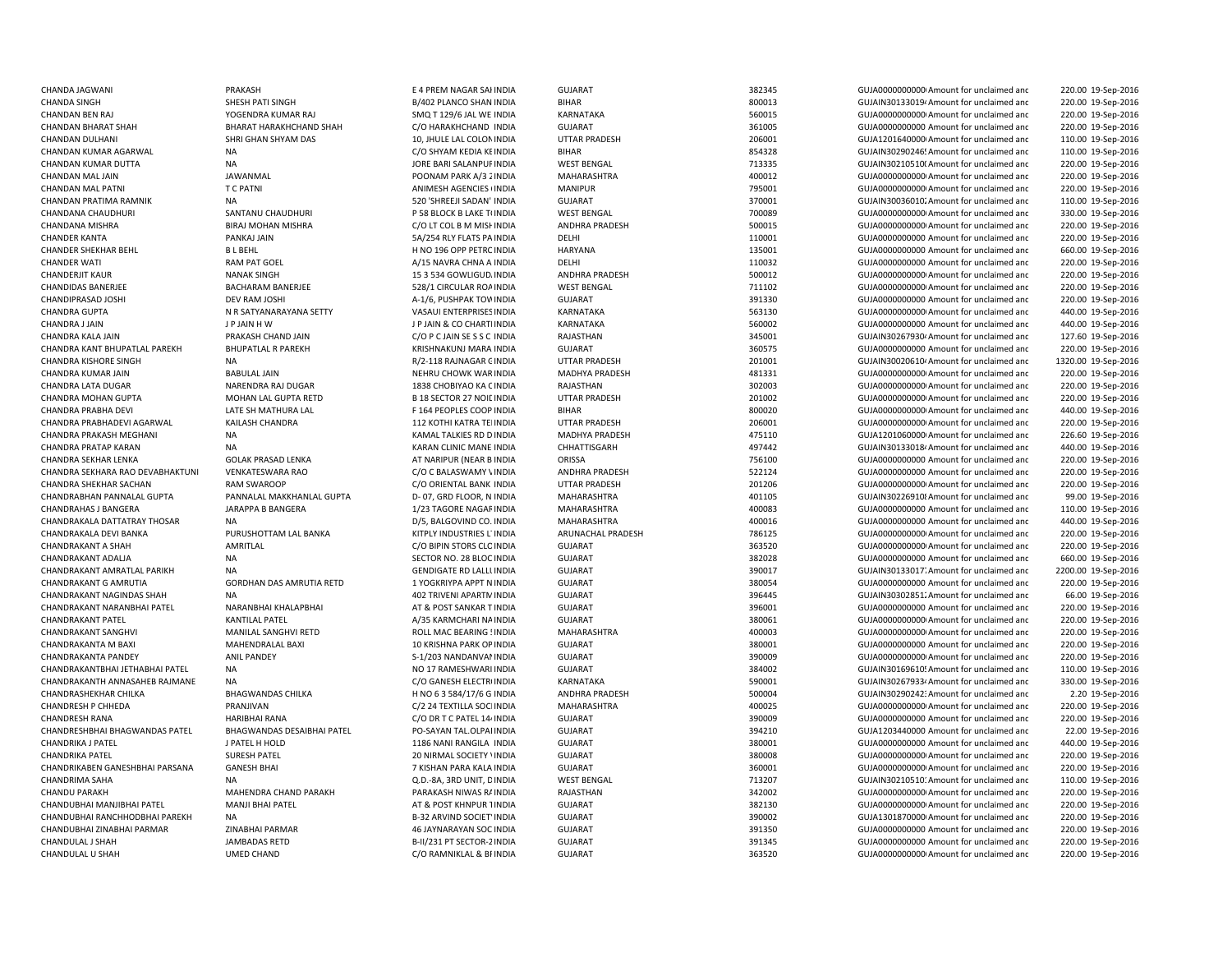| CHANDURBHAN VIRUMAL KATARIYA        | VIRUMAL KATARIYA             | 14/B ANAND ROAD S INDIA         | MAHARASHTRA           | 422401 | GUJA0000000000 Amount for unclaimed and              | 220.00 19-Sep-2016  |
|-------------------------------------|------------------------------|---------------------------------|-----------------------|--------|------------------------------------------------------|---------------------|
| CHANNABASAVANNA V ARADHUAMATH       | VAMADEVAUUA                  | AT POST SHIRAGUPPI INDIA        | KARNATAKA             | 581158 | GUJA0000000000 Amount for unclaimed and              | 220.00 19-Sep-2016  |
| <b>CHARAN JEET KAUR</b>             | <b>HARINDER PAL SINGH</b>    | E 221 GREATER KAIL/ INDIA       | DELHI                 | 110048 | GUJA00000000000 Amount for unclaimed and             | 220.00 19-Sep-2016  |
| <b>CHARAN SINGH JATIANI</b>         | <b>DESA SINGH</b>            | VIII BHOOL PUR P O I INDIA      | PUNJAB                | 144202 | GUJAIN30114310( Amount for unclaimed and             | 220.00 19-Sep-2016  |
| <b>CHARANJIT SINGH</b>              | I SINGH PROFFECTION          | 608/R MODEL TOWN INDIA          | PUNJAB                | 141001 | GUJA0000000000 Amount for unclaimed and              | 220.00 19-Sep-2016  |
| <b>CHARN JEET GOYAL</b>             | <b>NA</b>                    | C/O NOHAR CHAND ! INDIA         | PUNJAB                | 151001 | GUJA1202420200 Amount for unclaimed and              | 1100.00 19-Sep-2016 |
| CHAROO GAINDA                       | RATTAN CHAND GAINDA          | 11A/14 OLD RAJINDE INDIA        | DELHI                 | 110060 | GUJA00000000000 Amount for unclaimed and             | 220.00 19-Sep-2016  |
| CHARU GUPTA                         | AJAY KUMAR GUPTA             | 2 WEST GURU ANGAI INDIA         | DELHI                 | 110092 | GUJA00000000000 Amount for unclaimed and             | 220.00 19-Sep-2016  |
| <b>CHARU JAIN</b>                   | <b>CHAKRESH JAIN</b>         | C/O MUKESH PAPER INDIA          | DELHI                 | 110006 | GUJA00000000000 Amount for unclaimed and             | 220.00 19-Sep-2016  |
| CHARU MEHRA                         | RAVINDER KUMAR               | 651/3 GURDEV NAGA INDIA         | PUNJAB                | 141008 | GUJA00000000000 Amount for unclaimed and             | 220.00 19-Sep-2016  |
| CHARU SHARMA                        | O P SHARMA                   | C 676 SUDERSHAN P/ INDIA        | DELHI                 | 110015 | GUJA0000000000 Amount for unclaimed and              | 220.00 19-Sep-2016  |
| <b>CHARU SHUKLA</b>                 | <b>NA</b>                    | 8 SRUSHTI SOCIETY N INDIA       | <b>GUJARAT</b>        | 390015 | GUJA0000000000 Amount for unclaimed and              | 440.00 19-Sep-2016  |
| CHARUL A SHAH                       | A SHAH                       | 301 CHETNA JUHA R( INDIA        | MAHARASHTRA           | 400054 | GUJA0000000000 Amount for unclaimed and              | 220.00 19-Sep-2016  |
| <b>CHARY H SHUKLA</b>               | <b>HEMANT</b>                | 8 SRUSHTI SOCIETY N INDIA       | <b>GUJARAT</b>        | 390015 | GUJA0000000000 Amount for unclaimed and              | 220.00 19-Sep-2016  |
| CHAUDHARY BHAVESH NATHABHAI         | <b>NA</b>                    | 60/10 NARNARAYAN INDIA          | <b>GUJARAT</b>        | 370205 | GUJAIN30103924/ Amount for unclaimed and             | 220.00 19-Sep-2016  |
| CHAUHAN KIRITKUMAR ISHWARLAL        | <b>NA</b>                    | NO. 41 JAYANT NAGA INDIA        | GUJARAT               | 385535 | GUJAIN30023911(Amount for unclaimed and              | 440.00 19-Sep-2016  |
| <b>CHAXY SHAH</b>                   | <b>MAYUR</b>                 | C/O K B PATEL 462/3 INDIA       | <b>GUJARAT</b>        | 380002 | GUJA00000000000 Amount for unclaimed and             | 220.00 19-Sep-2016  |
| <b>CHAYA PASULA</b>                 | RAMESH PASUHA                | PLOT NO 54 CHITTAR INDIA        | <b>ANDHRA PRADESH</b> | 500015 | GUJA0000000000 Amount for unclaimed and              | 220.00 19-Sep-2016  |
| <b>CHAYA SUTHAR</b>                 | <b>BHAGVAT</b>               | 1145 U LUHARSHERI INDIA         | <b>GUJARAT</b>        | 380018 | GUJA00000000000 Amount for unclaimed and             | 220.00 19-Sep-2016  |
| CHEJARLA KONDA REDDY                | <b>NA</b>                    | HOUSE NO 24/II/351 INDIA        | ANDHRA PRADESH        | 524003 | GUJAIN30044110(Amount for unclaimed and              | 330.00 19-Sep-2016  |
| CHENNA KESAVA RAO MADDI             | VENKATESWARLU                | OPP DWARAKALODG INDIA           | ANDHRA PRADESH        | 522426 | GUJA00000000000 Amount for unclaimed and             | 220.00 19-Sep-2016  |
| CHERYL MURTLE LURDES D MELLO KAMATH | VIVEK L D MELLO KAMATH       | 404 RAJKUTIR LINKIN INDIA       | MAHARASHTRA           | 400052 | GUJA00000000000 Amount for unclaimed and             | 220.00 19-Sep-2016  |
| <b>CHETAN C SANGHANI</b>            | CHANDULAL C SANGHAVI         | C/O STAR MEDICAL S INDIA        | MAHARASHTRA           | 400014 | GUJA00000000000 Amount for unclaimed and             | 440.00 19-Sep-2016  |
| CHETAN CHANDRASHEKARIAH Y           | <b>NA</b>                    | CHANDRAMAULI KRL INDIA          | KARNATAKA             | 583201 | GUJAIN303028518 Amount for unclaimed and             | 176.00 19-Sep-2016  |
| CHETAN H PATEL                      | <b>HARGOVIND J PATEL</b>     | 6 ASMITA PARK BESILINDIA        | <b>GUJARAT</b>        | 390002 | GUJA00000000000 Amount for unclaimed and             | 220.00 19-Sep-2016  |
| CHETAN LILADHAR THAKKAR             | LILADHAR GOVIND THAKKAR      | 1/27 GEETA SOCY OP INDIA        | MAHARASHTRA           | 400601 | GUJA00000000000 Amount for unclaimed and             | 220.00 19-Sep-2016  |
| <b>CHETAN SHARMA</b>                | SURINDER MOHAN SHARMA        | A 126A BLOCK SECTO INDIA        | DELHI                 | 110085 | GUJAIN30051316! Amount for unclaimed and             | 66.00 19-Sep-2016   |
| CHETANKUMAR AMBARAM MORAWALA        | <b>NA</b>                    | AT- MORA, HARIJAN\ INDIA        | <b>GUJARAT</b>        | 394510 | GUJA1201090000 Amount for unclaimed and              | 176.00 19-Sep-2016  |
| CHETANKUMAR ARUN ZHAVERI            | ARUN                         | RAJESH KUNJ KHANP INDIA         | <b>GUJARAT</b>        | 380001 | GUJA00000000000 Amount for unclaimed and             | 220.00 19-Sep-2016  |
| CHETANKUMAR VALA                    | <b>VIJAY SINH</b>            | 7 KOTECHA NAGAR K INDIA         | GUJARAT               | 360001 | GUJA00000000000 Amount for unclaimed and             | 220.00 19-Sep-2016  |
| CHETANSINH J SARVAIYA               | <b>NA</b>                    | B/2, ROOM NO.24. N INDIA        | <b>GUJARAT</b>        | 364002 | GUJAIN30199110: Amount for unclaimed and             | 110.00 19-Sep-2016  |
| <b>CHETLUR SREEKANTH</b>            | C KRISHNAMURTHY JAO TELECOM  | AAO TELECOM PLOT INDIA          | ANDHRA PRADESH        | 517501 | GUJA0000000000 Amount for unclaimed and              | 220.00 19-Sep-2016  |
| CHETNA KAMLESH DOSHI                | KAMLESH                      | "E" WING 504 VARDI INDIA        | MAHARASHTRA           | 400080 | GUJA0000000000 Amount for unclaimed and              | 220.00 19-Sep-2016  |
| CHHAGAN KARANKAR                    | KASHIRAM KARANKAR            | 749 FERTILIZER NAG/ INDIA       | GUJARAT               | 391750 | GUJA0000000000 Amount for unclaimed and              | 220.00 19-Sep-2016  |
| CHHAGANBHAI JETHABHAI JADAV         | JETHABHAI HARIBHAI JADAV     | 35 ABHILASHA HOUS INDIA         | <b>GUJARAT</b>        | 390008 | GUJA0000000000 Amount for unclaimed and              | 550.00 19-Sep-2016  |
| CHHEDA CHANDRESH P                  | PRANJIVAN                    | C/2 24 TEXTILLA SOCI INDIA      | MAHARASHTRA           | 400025 | GUJA0000000000 Amount for unclaimed and              | 220.00 19-Sep-2016  |
| CHHOTALAL D PARIKH SON              | <b>NA</b>                    | 629, ROTUNDA BLDG INDIA         | MAHARASHTRA           | 400023 | GUJAIN00101910(Amount for unclaimed and              | 220.00 19-Sep-2016  |
| <b>CHHOTALAL T PATEL</b>            | <b>IL PATEL RETD</b>         | 11-B VADANAGARA F INDIA         | <b>GUJARAT</b>        | 380008 | GUJA0000000000 Amount for unclaimed and              | 220.00 19-Sep-2016  |
| <b>CHHOTUBHAI B DESAI</b>           | <b>BHIKHABHAI DESAI</b>      | 134/5 JAWAHAR NACINDIA          | MAHARASHTRA           | 400062 | GUJA00000000000 Amount for unclaimed and             | 220.00 19-Sep-2016  |
| CHHUGARAM D RANGNANI                | DEVJIRAM RANGNANI            | SILK CENTRE 2 11 21 INDIA       | ANDHRA PRADESH        | 531201 | GUJA00000000000 Amount for unclaimed and             | 220.00 19-Sep-2016  |
| CHIDANANDA SANJU S V                | VASUDEVA K                   | D.NO.1664, DODDI R INDIA        | KARNATAKA             | 573201 | GUJAIN30169610. Amount for unclaimed and             | 226.60 19-Sep-2016  |
| CHIMAN SHAH RAHEMA SHAH DIWANI      | RAHE MANSHAH BAFATSHAH DIWAN | AMINA MANZIL PSE \ INDIA        | GUJARAT               | 388001 | GUJA0000000000 Amount for unclaimed and              | 330.00 19-Sep-2016  |
| <b>CHIMANBHAI PATEL</b>             | <b>GULAB BHAI PATEL</b>      | 740 B PO FERTILIZER INDIA       | <b>GUJARAT</b>        | 391750 | GUJA00000000000 Amount for unclaimed and             | 220.00 19-Sep-2016  |
| CHINA VENKATA REDDY T               | SURREDDY                     | HOUSE NO.3-76 JUTT INDIA        | ANDHRA PRADESH        | 534211 | GUJAIN30169610! Amount for unclaimed and             | 220.00 19-Sep-2016  |
| CHINKI GANGWAR                      | KESHAV CHANDRA GANGAWAR      | D/O JWO K C GANGV INDIA         | <b>GUJARAT</b>        | 390014 | GUJA00000000000 Amount for unclaimed and             | 220.00 19-Sep-2016  |
| CHINUBHAI KANTILAL PARIKH           | <b>K B PARIKH</b>            | 10 NARAYAN PARK O INDIA         | GUJARAT               | 388001 | GUJA00000000000 Amount for unclaimed and             | 220.00 19-Sep-2016  |
| CHIRAG JAYANTILAL PATEL             | <b>NA</b>                    | 17-JAY ASHIRVAD SO INDIA        | <b>GUJARAT</b>        | 384002 | GUJA1201090001 Amount for unclaimed and              | 220.00 19-Sep-2016  |
| <b>CHIRAG KUMAR SHAH</b>            | <b>GIRISH BHAI</b>           | A 15 USHA BHAVAN I INDIA        | <b>GUJARAT</b>        | 380004 | GUJA00000000000 Amount for unclaimed and             | 220.00 19-Sep-2016  |
| CHIRAYU M CHOKSHI                   | <b>NA</b>                    | RATNA DEEP SHETH ! INDIA        | <b>GUJARAT</b>        | 390001 | GUJA0000000000 Amount for unclaimed and              | 440.00 19-Sep-2016  |
| <b>CHIRAYU THAKKAR</b>              | <b>CHANDRAKANT THAKKAR</b>   | 10 ADARSH COLONY INDIA          | <b>GUJARAT</b>        | 390001 | GUJA0000000000 Amount for unclaimed and              | 220.00 19-Sep-2016  |
| <b>CHITHRA S</b>                    | <b>NA</b>                    | DOOR NO 477, SRIRA INDIA        | <b>TAMIL NADU</b>     | 643001 | GUJAIN30017510! Amount for unclaimed and             | 110.00 19-Sep-2016  |
| CHITKALA POLEPEDDY                  | KAMASASTRY POLEPEDDY         | FLAT 101 FOYER APA INDIA        | KARNATAKA             | 560016 | GUJAIN303028528 Amount for unclaimed and             | 44.00 19-Sep-2016   |
| CHITRA ARUNKUMAR SHAH               | <b>NA</b>                    | 24, PARICHAYPARK N INDIA        | GUJARAT               | 390015 | GUJA0000000000 Amount for unclaimed and              | 220.00 19-Sep-2016  |
| <b>CHITRA BAG</b>                   | SHISIR BAG                   | SAKAR 105 OPP GAN INDIA         | <b>GUJARAT</b>        | 380009 | GUJA00000000000 Amount for unclaimed and             | 220.00 19-Sep-2016  |
| <b>CHITRA LAL</b>                   | <b>HIRA LAL</b>              | C/O SHRI LAL HEADQ INDIA        | CHANDIGARH            | 160003 | GUJA0000000000 Amount for unclaimed and              | 220.00 19-Sep-2016  |
| CHITRA RAJAMOHAN                    | RAJAMOHAN                    | 4C/17 INDIAN AIRLIN INDIA       | MAHARASHTRA           | 400029 | GUJA00000000000 Amount for unclaimed and             | 330.00 19-Sep-2016  |
| CHITTURI VENKATA LAKSHMI            | <b>NA</b>                    | H NO 3/65 CHANAKY. INDIA        | ANDHRA PRADESH        | 534002 | GUJAIN30286310(Amount for unclaimed and              | 33.00 19-Sep-2016   |
| CHOITHRAM MULCHANDANI               | J MAL RETD                   | CRP 34/7 BAIRAGARI INDIA        | MADHYA PRADESH        | 462030 | GUJA0000000000 Amount for unclaimed and              | 220.00 19-Sep-2016  |
| CHOKSI GIRISH CHANDRA CHAGAN LAL    | <b>CHAGANLAL PATEL</b>       | KUBHARWADA CHOK INDIA           | <b>GUJARAT</b>        | 391440 | GUJA00000000000 Amount for unclaimed and             | 220.00 19-Sep-2016  |
| <b>CHOTU KHETAN</b>                 | <b>SOM KHETAN</b>            | M/S JYOTI HARD WAI INDIA        | RAJASTHAN             | 324009 | GUJA00000000000 Amount for unclaimed and             | 220.00 19-Sep-2016  |
| CHOURASIA BINAY KUMAR               | <b>NA</b>                    | HOUSE NO 112 A SEC INDIA        | ANDHRA PRADESH        | 530032 | GUJAIN30115123 <sup>,</sup> Amount for unclaimed and | 220.00 19-Sep-2016  |
| <b>CHRISTI IMANUIL D</b>            | <b>CHRISTI DAVID RETD</b>    | <b>13 SHREENATHJI DUF INDIA</b> | <b>GUJARAT</b>        | 390002 | GUJA0000000000 Amount for unclaimed and              | 220.00 19-Sep-2016  |
| CHUNI LAL CHUTTANI                  | <b>HUKAM CHAND</b>           | 482 JAMALPURA SON INDIA         | <b>HARYANA</b>        | 131001 | GUJA0000000000 Amount for unclaimed and              | 220.00 19-Sep-2016  |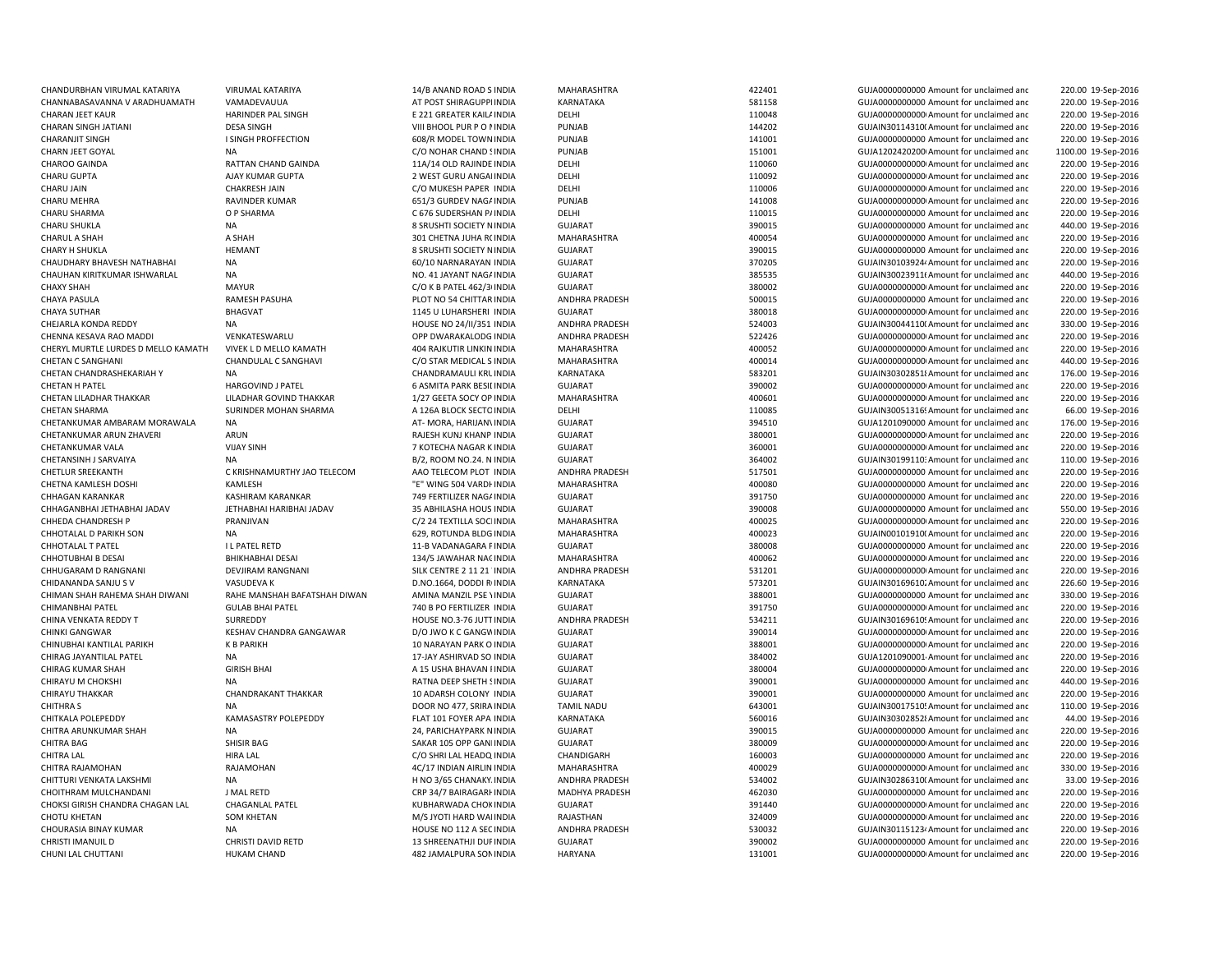| <b>COL PRATAP SINGH</b>        | SHRI RIZAK RAM             | H NO-954, SECTOR-1 INDIA        | <b>HARYANA</b>        | 122001 | GUJAIN30155720  Amount for unclaimed and             | 44.00 19-Sep-2016   |
|--------------------------------|----------------------------|---------------------------------|-----------------------|--------|------------------------------------------------------|---------------------|
| <b>CYNTHIA ANDRADE</b>         | J ANDRADE                  | 81 TRINITY STREET 4/ INDIA      | MAHARASHTRA           | 400002 | GUJA0000000000 Amount for unclaimed and              | 880.00 19-Sep-2016  |
| <b>CYPRIAN KERKETTA</b>        | NA                         | CYPRIAN KERKETTA C INDIA        | CHHATTISGARH          | 497447 | GUJA1202650000 Amount for unclaimed and              | 11.00 19-Sep-2016   |
| <b>D A PATEL</b>               | ARJUN R PATEL              | 139 N M ROAD SEKSF INDIA        | MAHARASHTRA           | 400023 | GUJA0000000000 Amount for unclaimed and              | 220.00 19-Sep-2016  |
| D ASHOK KUMAR                  | <b>DEVRAJ</b>              | 36/2 ANNA MAIN RO INDIA         | <b>TAMIL NADU</b>     | 600078 | GUJA0000000000 Amount for unclaimed and              | 220.00 19-Sep-2016  |
| <b>D B FALDU</b>               | <b>NA</b>                  | 7 AMRUT PARK LATH INDIA         | <b>GUJARAT</b>        | 365601 | GUJA1304140004 Amount for unclaimed and              | 110.00 19-Sep-2016  |
| <b>D D PARASHAR</b>            | <b>B SHARMA</b>            | <b>68 GHONDA NEAR SE INDIA</b>  | DELHI                 | 110001 | GUJA0000000000 Amount for unclaimed and              | 220.00 19-Sep-2016  |
| <b>D GOWERDHAN</b>             | <b>NA</b>                  |                                 | JHARKHAND             | 834001 | GUJAIN30302850. Amount for unclaimed and             | 44.00 19-Sep-2016   |
|                                |                            | C/O M/S BHARAT EAI INDIA        | <b>GUJARAT</b>        |        |                                                      |                     |
| D K ZALA                       | <b>NA</b>                  | 126 BHESANA TA ANI INDIA        |                       | 384421 | GUJA1201090002 Amount for unclaimed and              | 110.00 19-Sep-2016  |
| <b>D KUMAR</b>                 | SHRRI RADHEY KRISHNA SAENA | 113 KOTHIWAL NAG/ INDIA         | <b>UTTAR PRADESH</b>  | 244001 | GUJA0000000000 Amount for unclaimed and              | 220.00 19-Sep-2016  |
| <b>D M BHOSLE</b>              | <b>NA</b>                  | 6/GR JAMILA BLDG G INDIA        | MAHARASHTRA           | 400013 | GUJA0000000000 Amount for unclaimed and              | 440.00 19-Sep-2016  |
| D MAHESH KUMAR                 | P DHARAMDASS               | <b>EMMKAY AGENCIES \INDIA</b>   | KARNATAKA             | 560002 | GUJA00000000000 Amount for unclaimed and             | 220.00 19-Sep-2016  |
| D MANJULA KUMARI               | <b>NA</b>                  | 708 TRUNK ROAD PO INDIA         | <b>TAMIL NADU</b>     | 600056 | GUJA0000000000 Amount for unclaimed and              | 220.00 19-Sep-2016  |
| <b>D N SHARMA</b>              | C R SHARMA                 | HOUSE NO 3377 SEC INDIA         | CHANDIGARH            | 160047 | GUJA0000000000 Amount for unclaimed and              | 220.00 19-Sep-2016  |
| <b>D P CHOWDARY</b>            | D GOPAL NAIDU              | D NO 1/1838 GANDH INDIA         | ANDHRA PRADESH        | 516004 | GUJA0000000000 Amount for unclaimed and              | 220.00 19-Sep-2016  |
| D PATTAMMAL                    | M N DHANDAPANI             | PARKVIEW III FLOOR INDIA        | <b>TAMIL NADU</b>     | 600017 | GUJA00000000000 Amount for unclaimed and             | 220.00 19-Sep-2016  |
| D PRABHAKARA CHOWDARY          | D GOPAL NAIDU              | D NO 2-141 IIND ROA INDIA       | ANDHRA PRADESH        | 515001 | GUJA0000000000 Amount for unclaimed and              | 220.00 19-Sep-2016  |
| <b>DRKLVPRASAD</b>             | D SATYANARAYANA            | 904-A BHEL TOWNSH INDIA         | ANDHRA PRADESH        | 500032 | GUJA0000000000 Amount for unclaimed and              | 110.00 19-Sep-2016  |
| <b>D R THAKUR</b>              | POPIRAM THAKUR             | U 174 SHAKAR PUR C INDIA        | DELHI                 | 110092 | GUJAIN30039415. Amount for unclaimed and             | 198.00 19-Sep-2016  |
| D SAILAJA                      | <b>D MURALI</b>            | 5-8-24 FLAT NO 302 SINDIA       | ANDHRA PRADESH        | 500001 | GUJA0000000000 Amount for unclaimed and              | 220.00 19-Sep-2016  |
| D SHIVARAM MURTHY              | M DLAVAYAPPA               | W E A 5/52 KAROL B/ INDIA       | DELHI                 | 110005 | GUJA0000000000 Amount for unclaimed and              | 220.00 19-Sep-2016  |
| D THENDRALMANI                 | <b>G DEVARAJAN</b>         | 10 L/1 GANDHI ROAE INDIA        | <b>TAMIL NADU</b>     | 632401 | GUJA0000000000 Amount for unclaimed and              | 220.00 19-Sep-2016  |
| D VARADARAJU                   | <b>D SETTY ENGINEER</b>    | 483 13TH CROSS VYA INDIA        | KARNATAKA             | 560003 | GUJA0000000000 Amount for unclaimed and              | 220.00 19-Sep-2016  |
| D VASUDEVAN                    | <b>G DURAISAMY</b>         | 36-B I FLOOR 42ND C INDIA       | KARNATAKA             | 560010 | GUJA0000000000 Amount for unclaimed and              |                     |
|                                |                            |                                 |                       |        |                                                      | 220.00 19-Sep-2016  |
| <b>DADIGE PENTAIAH</b>         | NA                         | H.NO.1-1-19 SRI RAN INDIA       | <b>ANDHRA PRADESH</b> | 503187 | GUJA1202940100 Amount for unclaimed and              | 4.40 19-Sep-2016    |
| DAHIBEN KHODIDAS DARJI         | KHODIDAS                   | 51 JAY SATYANARAY/ INDIA        | <b>GUJARAT</b>        | 390015 | GUJA0000000000 Amount for unclaimed and              | 220.00 19-Sep-2016  |
| DAHIYA I D                     | DAHIYA S B                 | HARDAYAN SINGH H(INDIA          | UTTAR PRADESH         | 250611 | GUJA0000000000 Amount for unclaimed and              | 220.00 19-Sep-2016  |
| DAHYABHAI A MODY               | AMRUTLAL V MODY            | <b>B 26 VALLABH NAGAI INDIA</b> | <b>GUJARAT</b>        | 390018 | GUJA0000000000 Amount for unclaimed and              | 220.00 19-Sep-2016  |
| DAHYABHAI PATEL                | RANCHHOD PATEL             | 4 SAINATH APARTME INDIA         | MAHARASHTRA           | 400059 | GUJA00000000000 Amount for unclaimed and             | 220.00 19-Sep-2016  |
| DAIBEN CHANDULAL MODI          | CHANDULAL                  | 8 AYODHYANAGAR T INDIA          | <b>GUJARAT</b>        | 384002 | GUJA0000000000 Amount for unclaimed and              | 220.00 19-Sep-2016  |
| <b>DAKSH KUMAR</b>             | <b>ANIL KUMAR</b>          | QTR NO 1 TYOPE 4 SE INDIA       | UTTARAKHAND           | 249403 | GUJA0000000000 Amount for unclaimed and              | 220.00 19-Sep-2016  |
| DAKSHA M DHOLAKIA              | MANOJ M DHOLAKIA           | 1/4 VARDHMAN NAC INDIA          | <b>GUJARAT</b>        | 360001 | GUJA0000000000 Amount for unclaimed and              | 220.00 19-Sep-2016  |
| <b>DAKSHA PATEL</b>            | HITENDRA KUMAR             | AT POST RAIPUR TA LINDIA        | <b>GUJARAT</b>        | 380001 | GUJA0000000000 Amount for unclaimed and              | 220.00 19-Sep-2016  |
| <b>DAKSHA TRIVEDI</b>          | <b>KETAN R TRIVEDI</b>     | 3/11 SUMAN HOUSE INDIA          | MAHARASHTRA           | 400007 | GUJA0000000000 Amount for unclaimed and              | 220.00 19-Sep-2016  |
| <b>DAL CHAND</b>               | KAILASH CHAND              | PLOT NO 30 A VIJAY I INDIA      | RAJASTHAN             | 301001 | GUJA00000000000 Amount for unclaimed and             | 220.00 19-Sep-2016  |
| <b>DALBIR SINGH MALIK</b>      | <b>B R MALIK</b>           | H NO 172/22 VIKAS N INDIA       | <b>HARYANA</b>        | 124001 | GUJA0000000000 Amount for unclaimed and              | 330.00 19-Sep-2016  |
| <b>DALIP KUMAR</b>             | R P GUPTA                  | DELHI BEAUTY PARLC INDIA        | MAHARASHTRA           | 999999 | GUJAIN30133019 <sup>,</sup> Amount for unclaimed and | 1100.00 19-Sep-2016 |
| <b>DALJIT KAUR</b>             | <b>GURDEEP SINGH</b>       | H N 413 COLLEGE RO INDIA        | PUNJAB                | 141001 | GUJA0000000000 Amount for unclaimed and              | 220.00 19-Sep-2016  |
| DALPAT SINGH MEHTA             | <b>NA</b>                  | SIDHARTH HOUSE 2 I INDIA        | RAJASTHAN             | 313001 | GUJA00000000000 Amount for unclaimed and             | 220.00 19-Sep-2016  |
| DAMAYANTI RAMNIK SANGOI        | RAMNIK DEVJI SANGOI        | FLAT NO 9 SHANTI N/ INDIA       | MAHARASHTRA           | 401105 | GUJA0000000000 Amount for unclaimed and              | 220.00 19-Sep-2016  |
| <b>DAMINABEN N RAJ</b>         | NARENDRASINH M RAJ         | BORDI FALIA SIYA BA INDIA       | <b>GUJARAT</b>        | 390001 | GUJA0000000000 Amount for unclaimed and              | 220.00 19-Sep-2016  |
|                                | <b>NA</b>                  |                                 |                       |        |                                                      |                     |
| DAMODAR ASAWA                  |                            | H NO: 1-1-289 WARD INDIA        | ANDHRA PRADESH        | 504296 | GUJA1203070000 Amount for unclaimed and              | 220.00 19-Sep-2016  |
| DAMODAR DASS AGRAWAL           | RAMSARAN DASS RETD         | K 100/AB KALKAJI NE INDIA       | DELHI                 | 110019 | GUJA0000000000 Amount for unclaimed and              | 220.00 19-Sep-2016  |
| DAMODAR K KAMBLE               | KRISHNA GOVINDA KAMBLE     | SANGLI BANK LTD GA INDIA        | MAHARASHTRA           | 416416 | GUJA0000000000 Amount for unclaimed and              | 220.00 19-Sep-2016  |
| DAMODAR PRASAD KABRA           | <b>GAJADHARJI KABRA</b>    | C/O GAJADHAR JI KAI INDIA       | RAJASTHAN             | 331507 | GUJA0000000000 Amount for unclaimed and              | 220.00 19-Sep-2016  |
| DAMODARDAS G KOTAK             | <b>GOPALJI BUSINES</b>     | 209/10 CAPITAL MAF INDIA        | <b>GUJARAT</b>        | 360001 | GUJA0000000000 Amount for unclaimed and              | 220.00 19-Sep-2016  |
| DARJA RAM                      | Velaji                     | No 9, Rajanna Lane G INDIA      | KARNATAKA             | 560002 | GUJAIN30009510! Amount for unclaimed and             | 220.00 19-Sep-2016  |
| DARSHAN LAL ANAND              | NA                         | 95-C, URBAN ESTATE INDIA        | <b>PUNJAB</b>         | 141010 | GUJA1203040000 Amount for unclaimed and              | 110.00 19-Sep-2016  |
| DARSHAN MIGLANI                | RAMDHAN                    | 248 A G C R ENCLAVE INDIA       | DELHI                 | 110092 | GUJA0000000000 Amount for unclaimed and              | 220.00 19-Sep-2016  |
| <b>DARSHAN SINGH</b>           | S SARDAR SINGH RETD        | 107 A SARABHA NAG INDIA         | PUNJAB                | 141001 | GUJA0000000000 Amount for unclaimed and              | 220.00 19-Sep-2016  |
| DARSHAYANI TORGALMATH          | SHIVAKUMAR TORGALMATH      | C/O U S HIREMATH 4 INDIA        | KARNATAKA             | 580029 | GUJA00000000000 Amount for unclaimed and             | 220.00 19-Sep-2016  |
| DASARI LINGA REDDY             | <b>DASARI RAJANNA</b>      | H NO 1/65 BOPPARA INDIA         | <b>ANDHRA PRADESH</b> | 504105 | GUJAIN30169610! Amount for unclaimed and             | 440.00 19-Sep-2016  |
| DASHARATHBHAI SHANKARDAS PATEL | S D PATEL                  | 4 VITTHAL VOLONY L INDIA        | <b>GUJARAT</b>        | 382350 | GUJA0000000000 Amount for unclaimed and              | 440.00 19-Sep-2016  |
| <b>DASHRATH B PATEL</b>        | <b>BHIKHALAL PATEL</b>     | HIRA ENTERPRISE B-2 INDIA       | <b>GUJARAT</b>        | 382480 | GUJA0000000000 Amount for unclaimed and              | 220.00 19-Sep-2016  |
| DASHRATH D THAKKAR             | DAYABHAI                   | THAKKAR NIWAS RAI INDIA         | <b>GUJARAT</b>        | 382305 | GUJA00000000000 Amount for unclaimed and             | 220.00 19-Sep-2016  |
| <b>DASHRATH PATEL</b>          | <b>ISHWAR BHAI</b>         | 3 STREET NO 18 NAR INDIA        | <b>GUJARAT</b>        | 392015 | GUJA0000000000 Amount for unclaimed and              | 220.00 19-Sep-2016  |
| DASHRATHBHAI N CHAUDHARI       | <b>NA</b>                  | AT KUKAS TA AND DI: INDIA       | <b>GUJARAT</b>        | 384002 | GUJA1201090002 Amount for unclaimed and              | 660.00 19-Sep-2016  |
| DASRATHLAL                     |                            |                                 |                       |        |                                                      |                     |
|                                | <b>K VISANDAS</b>          | FLATS NO C/7 RAJDEI INDIA       | <b>GUJARAT</b>        | 380028 | GUJA0000000000 Amount for unclaimed and              | 220.00 19-Sep-2016  |
| DATTA MAHADEO SUTAR            | MAHADEO SUTAR              | 139 LAXMI PETH DAN INDIA        | MAHARASHTRA           | 413001 | GUJAIN30109810: Amount for unclaimed and             | 220.00 19-Sep-2016  |
| DATTATRAY BAPURAO THOSAR       | <b>NA</b>                  | D/5 BALGOVIND CO.(INDIA         | MAHARASHTRA           | 400016 | GUJA0000000000 Amount for unclaimed and              | 440.00 19-Sep-2016  |
| DATTATRAYA PNYANOBA KACHARE    | DNYANOBA KRISHNA KACHARE   | SAI BAI SOCIETY, AT/I INDIA     | MAHARASHTRA           | 415521 | GUJA1204470002 Amount for unclaimed and              | 220.00 19-Sep-2016  |
| DATTATRYA PAWAR                | <b>EKNATH PAWAR</b>        | C/O BSES LTD 101 LA INDIA       | DELHI                 | 110019 | GUJA0000000000 Amount for unclaimed and              | 330.00 19-Sep-2016  |
| DATTUKUMAR JIVANLAL VYAS       | JIVANLAL SHANKARLAL VYAS   | LAMBI SHERI KHEDA INDIA         | <b>GUJARAT</b>        | 387411 | GUJA1204470000 Amount for unclaimed and              | 6.60 19-Sep-2016    |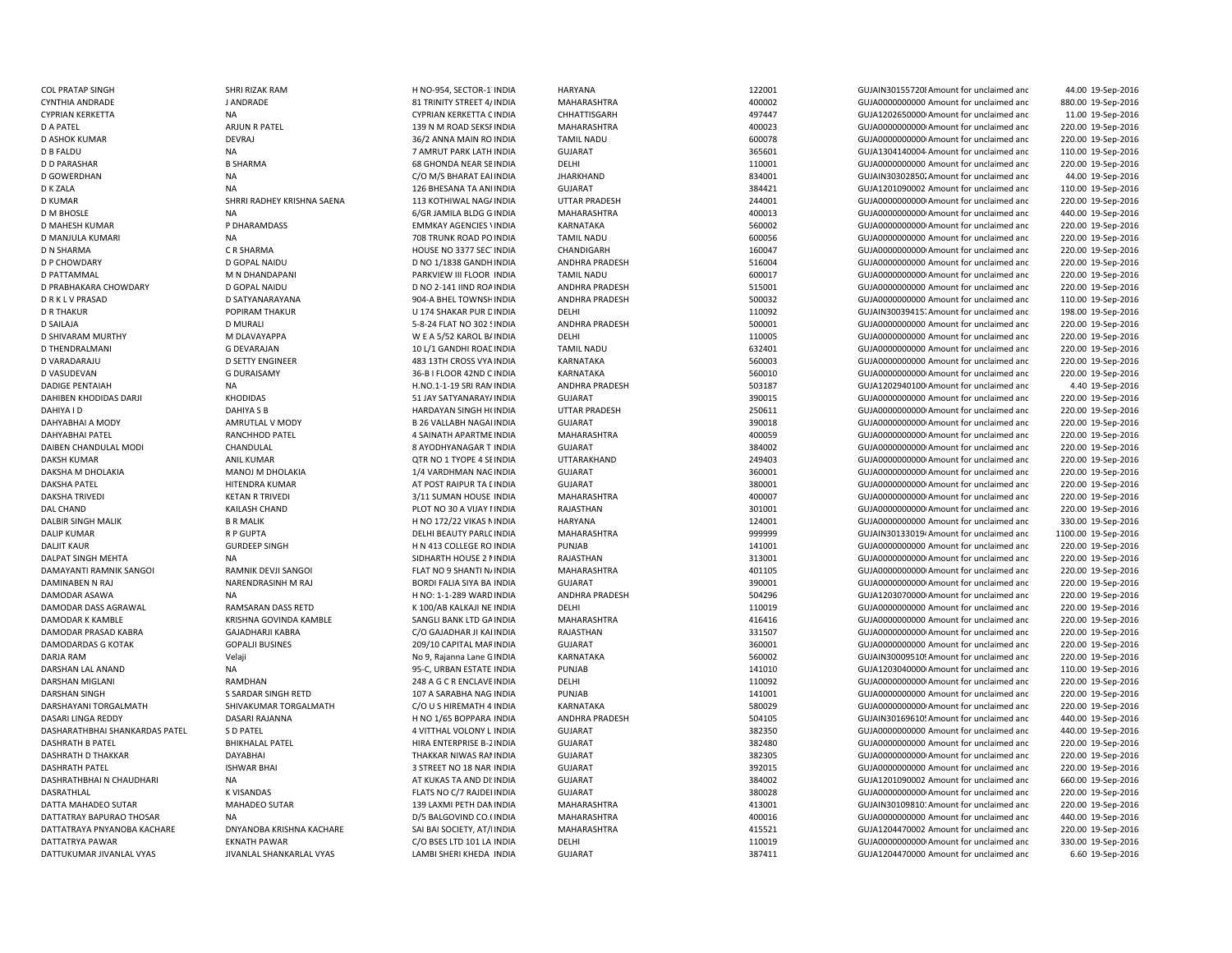DAXA A PATEL ASHOKBHAI PATEL ASHOKBHAI PATEL ASHONG ASHOKBHAI PATEL ASHOKBHAI PATEL ASHOKBHAI PATEL ASHOKBHAI PATEL ASHOKBHAI PATEL ASHOKBHAI PATEL ASHOKBHAI PATEL ASHOKBHAI PATEL ASHOKBHAI PATEL ASHOKBHAI PATEL ASHOKBHAI DAXITA CHETANKUMAR SHAH CHAMPAKLAL SHAH CHAMPAKLAL SHAH C 3 MADHURAM APT INDIA DAYABEN H SABAPARA NA 24 AVNI PARK SANAL INDIA DEEPA C R NA SRI BALAJI MEDICALS INDIA

DAULATRAI NAIK LALBHAI NAIK RETD RAN ANGLI KIRAN SOINDIA MAHARASHTRA 400055 AND GUJA000000000 Amount for unclaimed and 110.00 19-Sep-2016 DAV DAYAL VISHNU KUMAR 3/80 VIVEK KHAND-3 INDIA UTTAR PRADESH 226010 GUJA00000000000Amount for unclaimed and 220.00 19-Sep-2016 DAVE NITABEN BIPINCHANDRA NA 49 AVDHOOT NAGARINDIA GUJARAT 392002 GUJAIN301330186Amount for unclaimed and 110.00 19-Sep-2016 DAVID ANTHONY CONFIDENTIAL CONFIDENCIAL CONFIDENCIAL CONTRACT CONTRACT CONTRACT CONFIDENCIAL CONFIDENCIAL CONFIDENCIAL CONFIDENCIAL CONFIDENCIAL CONFIDENCIAL CONFIDENCIAL CONFIDENCIAL CONFIDENCIAL CONFIDENCIAL CONFIDENCIAL 440.00 19-Sep-2016 DAVINDER KUMAR HASIJA TEKCHAND HASIJA H NO 358 URBAN ESTINDIA HARYANA 122001 122001 GUJA000000000000 Amount for unclaimed and 220.00 19-Sep-2016 DAVIS LAZAR KAITHARATH NA 101 CHANDRA DARSHINDIA MAHARASHTRA 400095 GUJAIN30047643! Amount for unclaimed and 226.60 19-Sep-2016 INDIA GUJARAT 396001 GUJA0000000000 Amount for unclaimed and 220.00 19-Sep-2016 DAXA JAIN GUJA0000000000 Amount for unclaimed and state of the state of the SHRIPALNAGAR SCINDIA GUJARAT GUJATHAGAR SCINDIA SCINDIA GUJA000000000000 amount for unclaimed and 220.00 19-Sep-2016 DAXA R SHAH RAJESH 14 KALAJYOT APTT B/INDIA GUJARAT 380007 GUJA00000000000Amount for unclaimed and 220.00 19-Sep-2016 DAXABEN M PANCHAL MAHENDRA S PANCHAL 6 TEJAS NAGAR NEARINDIA GUJARAT 391440 GUJA00000000000Amount for unclaimed and 220.00 19-Sep-2016 DAXABEN NARANBHAI DANGAR NARANBHAI H HOLD BAHAR PARA RANDA INDIA GUJARAT 362630 362630 GUJA000000000 Amount for unclaimed and 220.00 19-Sep-2016 DAXAVIRENDRA PAREKH VIRENDRA M PAREKH ROOM NO 12 IST FLC INDIA MAHARASHTRA 400067 400067 GUJA000000000000 Amount for unclaimed and 220.00 19-Sep-2016 GUJARAT GUJARAT 364290 GUJAIN30220110: Amount for unclaimed and 220.00 19-Sep-2016 DAYA BEN MEHTA BHOGILAL S J MEHTA & CO RAJEINDIA GUJARAT 361001 GUJA00000000000Amount for unclaimed and 220.00 19-Sep-2016 DAYA JAIN P C JAIN 1325/4/5 PATEL NAGINDIA HARYANA 122001 GUJAIN302679318Amount for unclaimed and 220.00 19-Sep-2016 INDIA GUJARAT 363641 GUJA1201800000 Amount for unclaimed and 550.00 19-Sep-2016 DAYALADAS SANTUMAL SANTUMAL JAGATRAI SANTUMAL JAGATRAI MAHAVIR CHEMBERSINDIA GUJARAT SANTA SANTUMAL SANTUMAL DA SANTUMAL DA SANTUMAL JAGATRAI MAHAVIR CHEMBERSINDIA GUJARAT SANTUM SANTUM SANTUM SANTUMAL JAGATRAI MAHAVIR CHE 220.00 19-Sep-2016 DAYALAL BHACHU PATEL BHACHU G PATEL 17 SHANKAR NAGAR INDIA MAHARASHTRA 400077 400077 GUJA0000000000Amount for unclaimed and 220.00 19-Sep-2016 DAYALAL HARICHAND KOTAK HARCHAND BHAI KOTAK KOTAK KUNG JALARAINDIA GUJARAT 384240 GUJA00000000000Amount for unclaimed and 220.00 19-Sep-2016 DAYASHANKER SONI NA 255 NEW CHANDRA I INDIA RAJASTHAN 2008 225 NEW CHANDRA I INDIA RAJASTHAN 305001 GUJAIN30051314: Amount for unclaimed and 22.00 19-Sep-2016 DEB KUMAR HAZRA **NA 56 B. B. GHOSH ROADINDIA** WEST BENGAL 713101 GUJAIN30036010. Amount for unclaimed and 220.00 19-Sep-2016 DEBABRATA MONDAL **NA SALAD NA GUJA1203840000** Amount for unclaimed and GUJA1203840000 Amount for unclaimed and GUJA1203840000 Amount for unclaimed and 220.00 19-Sep-2016 DEBABRATAMAY MITRA NA NA NA CE 22 SALT LAKE CITY INDIA WEST BENGAL 700064 700064 GUJAIN30044110. Amount for unclaimed and 550.00 19-Sep-2016 DEBASISH CHATTERJEE NA NA SURVEY NO.42/2 ANI INDIA DAMAN AND DIU 396210 GUJA1204400000 Amount for unclaimed and 110.00 19-Sep-2016 DEBASISH GUHA SANKAR GUHA SANKAR GUHA SANKAR GUHA SANG DEBASI SANG GUGA DEBASISH 1 UNCLAIRED AND SANKAR GUGA SANG DEBASISH ALGA DEBASISH TILIDIG DEBASISH TILIDIG DEBASISH TILIDIG AND A 40 19-Sep-2016 DEBASISH SEN GUPTA NA NA 220.00 19-Sep-2016 28/1 AJANTA ROAD KINDIA WEST BENGAL 700075 700075 GUJAIN30290243: Amount for unclaimed and 220.00 19-Sep-2016 DEEP CHAND CHAND MAL GANGWAL C/O RAJESH TEXTILE 1INDIA RAJASTHAN 302003 GUJA00000000000Amount for unclaimed and 220.00 19-Sep-2016 DEEP LALITKUMAR NIRMAL LALITKUMAR MADHAVRAY NIRMAL 19 MILAN CO-OPERATINDIA MAHARASHTRA 411038 GUJAIN301774112Amount for unclaimed and 220.00 19-Sep-2016 DEEPA ARORA C 733 VIKAS PURI NE'INDIA DELHI 2000 DELHI 110018 GUJA0000000000000000000000000000 Amount for unclaimed and 220.00 19-Sep-2016 KARNATAKA 573116 GUJAIN30169610t Amount for unclaimed and GUJAIN30169610t Amount for unclaimed and 55.00 19-Sep-2016 DEEPA LAZARUS D LAZARUS DUAZARUS C/O SAMUEL CHERIA INDIA MAHARASHTRA 400001 4000001 GUJA0000000000 Amount for unclaimed and 220.00 19-Sep-2016 DEEPA RAJENDRA SINGH NA 1132, SECTOR-A, POCINDIA DELHI 110030 GUJA0000000000 Amount for unclaimed and 220.00 19-Sep-2016 DEEPA ROONGTA ANAND LAL ROONGTA NEW TH-139 H M CO INDIA WEST BENGAL 712233 GUJA00000000000 Amount for unclaimed and 330.00 19-Sep-2016 DEEPA SADHWANI NANKARAM NANKARAM ANG ALIO GANGARAM FLAINDIA GUJARAT SADARAT SADOOS SADHWANI GUJA00000000000000AMount for unclaimed anc 220.00 19-Sep-2016 DEEPAK AGRAWAL V N AGRAWAL 109 E MITTAL PARK RINDIA MAHARASHTRA 400049 GUJA0000000000 Amount for unclaimed and 220.00 19-Sep-2016 DEEPAK CHAND GUPTA SHRI MOOL CHAND GUPTA C/O BANK OF BAROD INDIA MADHYA PRADESH 483501 GUJA0000000000Amount for unclaimed and 385.00 19-Sep-2016 DEEPAK HAROVIND MEWADA NA NA 285.00 19-Sep-2016 18, SAURABH SOCIET INDIA GUJARAT 380009 380009 GUJA0000000000 Amount for unclaimed and 385.00 19-Sep-2016 DEEPAK J RATHOD JAGJIVANDAS RATHOD CHOICE NOVELTY STOINDIA GUJARAT 364001 GUJA00000000000Amount for unclaimed and 220.00 19-Sep-2016 DEEPAK JESHNANI MOHANLAL JESHNANI MOHANI MOHAN VILLA C BLO INDIA MAHARASHTRA 421004 421004 GUJA0000000000000 Amount for unclaimed and 220.00 19-Sep-2016 DEEPAK KHOSLA KISHORI LAL KHOSLA B-46 SECTOR 41 NOIDINDIA UTTAR PRADESH 201303 GUJA00000000000Amount for unclaimed and 660.00 19-Sep-2016 DEFPAK KUMAR CHATS OF THE VISHNU DASS THE SERVICE OF A SERVICE OF THE DELHI DELHI DELEMI DELEMI DELHI DELEMI DELEMI DELEMI DELEMI DELEMI DELEMI DELEMI DELEMI DELEMI DELEMI DELEMI DELEMI DELEMI DELEMI DELEMI DELEMI DELEMI D 330.00 19-Sep-2016 DEEPAK KUMAR NA NA NA S/O. OM PRAKASH GUINDIA RAJASTHAN 303313 GUJAIN30112715! Amount for unclaimed and 220.00 19-Sep-2016 DEEPAK KUMAR AGARWAL SUKHDEO JI BHIMSARIA STREET NO 2 NEAR SI INDIA CHHATTISGARH 492009 GUJA00000000000 Amount for unclaimed and 220.00 19-Sep-2016 DEEPAK KUMAR AGARWAL NA P W P COLONY, LAXMINDIA UTTARAKHAND 249302 GUJA1203000000 Amount for unclaimed and 770.00 19-Sep-2016 DEEPAK KUMAR AGARWALLA HARI RAM AGARWALLA C/O BISHWROOP BASINDIA WEST BENGAL 713324 GUJA00000000000Amount for unclaimed and 220.00 19-Sep-2016 DEEPAK KUMAR BHAVSAR SHARAD CHANDRA AT & PO RAJPARADI TINDIA GUJARAT 393115 GUJA00000000000Amount for unclaimed and 220.00 19-Sep-2016 DEEPAK KUMAR GUPTA NA NA A SA'S TRILOCHAN B. INDIA UTTAR PRADESH 221001 GUJAIN30021412! Amount for unclaimed and 220.00 19-Sep-2016 DEEPAK KUMAR PRASAD NAWAL KISHORE PRASAD C/O VASTRA SANGAMINDIA BIHAR BALAR 847211 GUJA0000000000Amount for unclaimed and 220.00 19-Sep-2016 DEEPAK KUMAR RATH NA NA NA NA NO 2425 2 ND FLOORINDIA KARNATAKA 560008 560008 GUJAIN30021411<sup>,</sup> Amount for unclaimed and 226.60 19-Sep-2016 DEEPAK N PANDIT B S NARASIMHA MURTHY CONSULTING SURGE(INDIA MAHARASHTRA 401602 401602 GUJA00000000000 Amount for unclaimed and 220.00 19-Sep-2016 DEEPAK PARIKH SM B PARIKH SM B PARIKH SM B PARIKH SAMINDIA DELHI DELHI DELHI DELHI 110006 GUJA000000000000000000000000000000 Amount for unclaimed and 220.00 19-Sep-2016 DEEPAK R PATNI RAMESHCHANDRA PATNI BLDG 3/A/402 R.N.PAINDIA MAHARASHTRA 400074 GUJA1201090001 Amount for unclaimed and 220.00 19-Sep-2016 DEEPAK R SHAH RATILAL SHAH C 5 VIVEK APART VASINDIA GUJARAT 380007 GUJA00000000000Amount for unclaimed and 220.00 19-Sep-2016 DEEPAK RATAN RATANLAL D 12 KALPATRU APARINDIA GUJARAT 380004 GUJA00000000000Amount for unclaimed and 220.00 19-Sep-2016 DEEPAK S PONKSHE SHRIKANT 11/A SWANAND NAGINDIA MAHARASHTRA 421301 GUJA0000000000 Amount for unclaimed and 220.00 19-Sep-2016 DEEPAK SACHDEV SADHURAM SACHDEV C/O HARCHANDRAI BINDIA CHHATTISGARH 492001 GUJA00000000000Amount for unclaimed and 220.00 19-Sep-2016 DEEPAK SHALIA SHRI KISHAN E 44 M I G COLONY ININDIA MADHYA PRADESH 452008 GUJA00000000000Amount for unclaimed and 220.00 19-Sep-2016 DEEPAK TYAGI SHRI GURU DUTTA TYAGI C II /109 AYA NAGAR INDIA DELHI DELHI 110047 GUJA1202290000 Amount for unclaimed anc 440.00 19-Sep-2016 DEEPAL G TRIVEDI GIRISHBHAI INDIAN EXPRESS EDITINDIA GUJARAT 380001 GUJA0000000000 Amount for unclaimed and 220.00 19-Sep-2016 DEEPALI A JOSHI ABHIJIT 301 DHARAMJEEVANINDIA GUJARAT 395007 GUJA0000000000 Amount for unclaimed and 220.00 19-Sep-2016 DEEPAN RAJNIKANT DALAL **ALAL ALAL REGALAL BUSIENSS** 4 YASHODA SADAN 3 INDIA MAHARASHTRA 400016 400016 GUJA000000000000000 Amount for unclaimed and 330.00 19-Sep-2016 DEEPIKA GUPTA R SHYAM GUPTA C/O SANDEEP GUPTA INDIA DELHI 2000 DELHI 110035 GUJA000000000 Amount for unclaimed and 6.60 19-Sep-2016 DEMBL HANISH D DWARKA 10 DAYAL BAG SO HAINDIA GUJARAT 382475 GUJA00000000000Amount for unclaimed and220.00 19-Sep-2016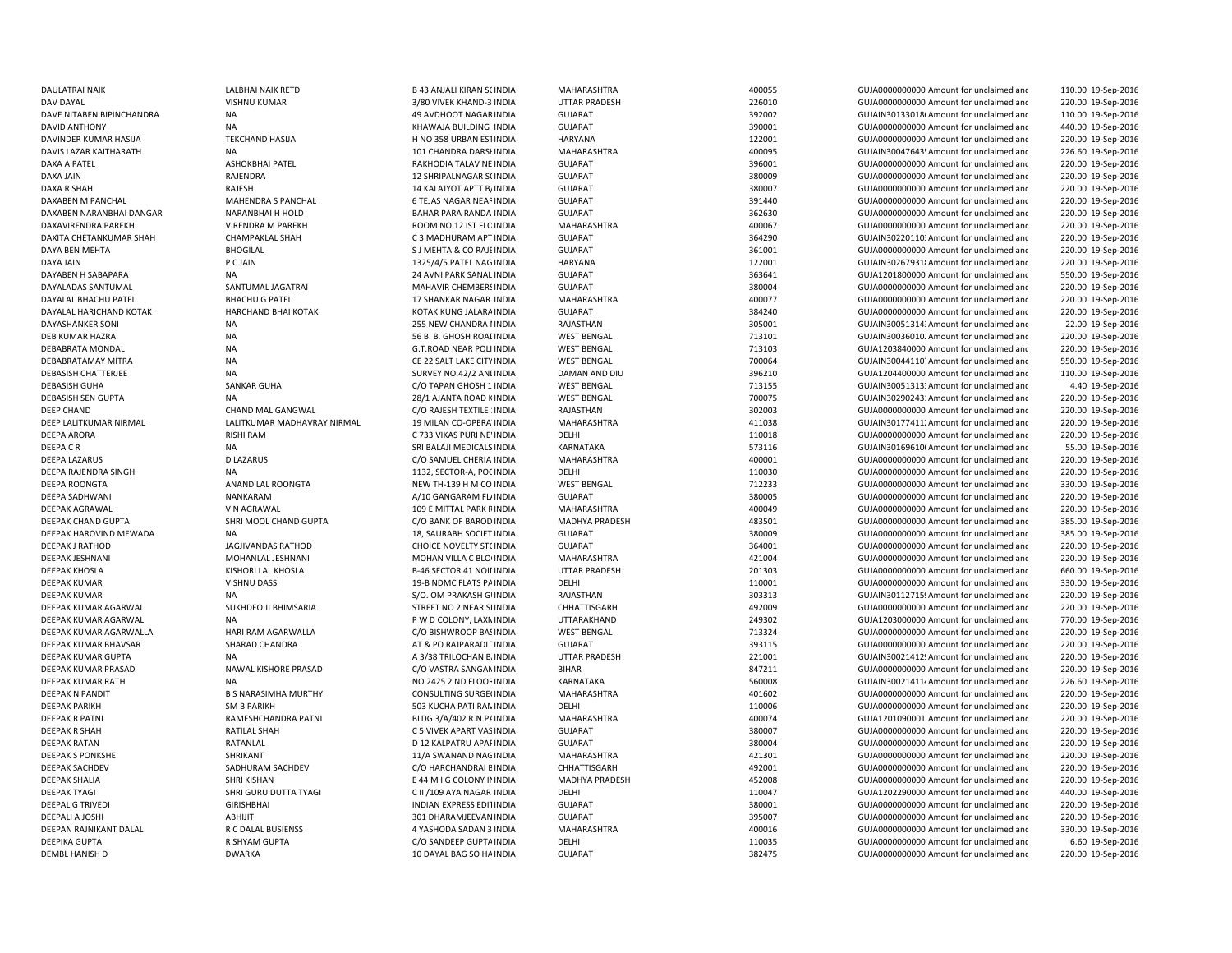DEO KUMAR JAIN HIRALAL JAIN PO SURIYA DT GIRIDI INDIA HARKHAND 825320 GUJA0000000000000000 Amount for unclaimed and DEVIKA DAVE DINESH DINESH DINESH ASHA 1 JUNCTION PLINDIA DEVINDER KUMAR GOYAL MANGA RAM GOYAL DEVINDER KUMAR GOYAL RZ-32 VIJAY PARK NA INDIA DHAN KUMAR AGRAWAL SUNDU LAL AGRAWAL DHANABHAI CHAUDHARI BECHARBHAI CHAUDHARI 6 MATRIVIHAR SOC E

DHAN KUMAR AGRA' INDIA

 3300.00 19-Sep-2016 DEODUTT PRASAD **RAMDEO PRASAD** SEKHAR NIWAS B D RINDIA WEST BENGAL 713301 GUJA000000000 Amount for unclaimed and 220.00 19-Sep-2016 DERAJMAL RAMSINGANI SAT RAM DAS SAT RAM DAS FLAT NO 12 A KALAN INDIA MAHARASHTRA 421004 421004 GUJA000000000000000000000000000000 Amount for unclaimed and 220.00 19-Sep-2016 DERRICK F D SOUZA NA 8 RUBY TARRCE 27 G INDIA MAHARASHTRA 400005 GUJA0000000000 Amount for unclaimed and 220.00 19-Sep-2016 DESAI S K DESAI K D 42 GEETA NAGAR SOCINDIA GUJARAT 390004 GUJA00000000000Amount for unclaimed and 220.00 19-Sep-2016 DEV HITESHBHAI PATEL NEIND HITESHBHAI 1999 HITESHBHAI 47 SARDAR PATEL NAINDIA GUJARAT GUARAT 380006 380006 GUJA00000000000000000000000 Amount for unclaimed and 220.00 19-Sep-2016 DEV KISHAN MUNDHRA M L MUNDHRA M LOUT SIDE JASSWAR GINDIA RAJASTHAN 334004 334004 GUJA000000000 Amount for unclaimed and 220.00 19-Sep-2016 DEVA LAL MANTRI MATHURA LAL MANTRI POST KACHHOLA DIS'INDIA RAJASTHAN 311605 311605 GUJA0000000000Amount for unclaimed and 220.00 19-Sep-2016 DEVA NARAIN NATH SINGH YADAVA SATYA DEVA SINGH YADAVA C/O SAROJ KUMAR YAINDIA UTTAR PRADESH 226020 GUJA00000000000Amount for unclaimed and 220.00 19-Sep-2016 DEVANG VINODBHAI SADRANI VINODBHAI M SADRANI B-53,NAGESHWAR SOINDIA GUJARAT 390018 GUJA1301670000 Amount for unclaimed and 6.60 19-Sep-2016 DEVANGI DOSHI MUKUNDRAI DOSHI C/O AVALANI ENTERI INDIA WEST BENGAL 700001 700001 GUJA000000000000000000000000 Amount for unclaimed and 220.00 19-Sep-2016 DEVCHAND S PATEL SOMABHAI PATEL F-43/595 SAGAR APT INDIA GUJARAT 380013 GUJA0000000000 Amount for unclaimed and 440.00 19-Sep-2016 DEVENDRA KUMAR AGNIHOTRI RAM GOPAL AGNIHOTRI 243 SADAR BAZAR SHINDIA UTTAR PRADESH 242001 GUJAIN30118620: Amount for unclaimed and 220.00 19-Sep-2016 DEVENDRA SARMA ROHINI NATH SARMA SAHID PRAFULLA BORINDIA WEST BENGAL 700032 GUJA00000000000Amount for unclaimed and 220.00 19-Sep-2016 DEVENDRA SINGH BATTH DALIP SINGH BATTH C-43, PHASE-1 URBANINDIA PUNJAB 141008 GUJA12025400000Amount for unclaimed and 660.00 19-Sep-2016 DEVENDRAKUMAR KIRITBHAI PATEL NA CHANG AT PO- SAIJPUR TA- EINDIA GUJARAT GUJARAT 388570 GUJAIN30063610. Amount for unclaimed and 22.00 19-Sep-2016 DEVI SARAN SHARMA LATE SRI ROSHAN LAL JI 2000 2020 132, ALLORA ENCLAVINDIA UTTAR PRADESH 282005 GUJAIN30155721: Amount for unclaimed and 565.40 19-Sep-2016 DEVIBAI BABULAL JAIN BABULAL JAIN BABULAL S/O DAULA INDIA RAJASTHAN 344022 GUJA1201210100 Amount for unclaimed and 440.00 19-Sep-2016 DEVIBEN KANTILAL KANTILAL KESHAVLAL 2 SANJIV BAUG PALD INDIA GUJARAT 380007 GUJA00000000000Amount for unclaimed and 220.00 19-Sep-2016 DEVICHAND KASTURCHAND BHANDARI NA SANDARI DEVICHANDARI CLOTH ST INDIA KARNATAKA SANDARI SES223 GUJA1202990001! Amount for unclaimed and 55.00 19-Sep-2016 DEVIDAS ISTARI GALI NA 5493 LAXIMI KARANJ INDIA MAHARASHTRA 414001 414001 GUJAIN302871204Amount for unclaimed and 220.00 19-Sep-2016 INDIA GUJARAT 360001 GUJA00000000000Amount for unclaimed and 220.00 19-Sep-2016 INDIA DELHI 110043 GUJA0000000000 Amount for unclaimed and 220.00 19-Sep-2016 DEVINDER SINGH GULATI CURBACHAN SINGH 34-SECTOR 1 TRIKUTAINDIA JAMMU AND KASHMIR 180012 GUJAIN30234910: Amount for unclaimed and 220.00 19-Sep-2016 DEVJIBHAI JADAVBHAI SOJITRA JADAVBHAI C/O D J SOJITRA 28/2 INDIA GUJARAT 360311 GUJA00000000000Amount for unclaimed and 220.00 19-Sep-2016 DEVJIBHAI V CHAUDHARI VELJIBHAI H CHAUDHARI UPLANAVAS AT-PO GINDIA GUJARAT 384385 GUJA1201090001 Amount for unclaimed and 55.00 19-Sep-2016 DEVKANYA T MATHUR TEJBAHADUR MATHUR CO T B MATHUR INDIA GUJARAT 362265 GUJA000000000 Amount for unclaimed and 220.00 19-Sep-2016 DEVKIBAI BHANUSHALI DHANJI BHANUSHALI A/501 SAINATH APARINDIA MAHARASHTRA 400081 GUJA00000000000Amount for unclaimed and 220.00 19-Sep-2016 DEVSHINGBHAI G VAVIA NA BEGUM PURA TILAKMINDIA GUJARAT 395003 GUJA0000000000 Amount for unclaimed and 220.00 19-Sep-2016 DEWAN CHAND SHARMA NA NA NA H NO 5 TRANSI TORY INDIA HIMACHAL PRADESH 176061 176061 GUJAIN30290244: Amount for unclaimed and 220.00 19-Sep-2016 DEWDROPS CONFIN P LTD NA NA SALL BAZAR STREEINDIA WEST BENGAL 700001 700001 GUJA0000000000 Amount for unclaimed and 220.00 19-Sep-2016 DHAKE NILKANTH N DHAKE NATTHUBHAI K D/6 G E B COLONY OI INDIA GUJARAT 390021 GUJA0000000000 Amount for unclaimed and 220.00 19-Sep-2016 MADHYA PRADESH 484440 GUJA1202650000 Amount for unclaimed and 1100.00 19-Sep-2016 DHANA RAJ PARMAR LATE K P PARMAR LATE K.P.PARMAR IN INDIA WEST BENGAL 713304 GUJAIN300693101Amount for unclaimed and 440.00 19-Sep-2016 INDIA GUJARAT 390007 GUJA0000000000 Amount for unclaimed and 550.00 19-Sep-2016 DHANANJAY DASHARATH PATIL NA 1638 'A' AYAREKAR GINDIA MAHARASHTRA 416012 GUJA12010919000Amount for unclaimed and 220.00 19-Sep-2016 DHANSUKH BAVISHI MANSUKHALAL BAVISHI C/O HASMUKH GRAP INDIA GUJARAT 362001 GUJA00000000000Amount for unclaimed and 220.00 19-Sep-2016 DHANSUKHLAL C BHAKTA CHHOTUBHAI BHAKTA 2 NO C 7 GEB COLON INDIA GUJARAT 394670 SUJA0000000000 Amount for unclaimed and 220.00 19-Sep-2016 DHANVANTRI KUMAR MAURYA NA NA PLOT NO 11, RANCHHINDIA GUJARAT SUJARAT 395004 GUJAIN30042510: Amount for unclaimed and 110.00 19-Sep-2016 DHARA SINGH SAINI **HEERA LAL** 10 KAILASH COLONY INDIA RAJASTHAN 301001 301001 GUJA000000000000000000000 Amount for unclaimed and 220.00 19-Sep-2016 DHARAMSI MALUBHAI GOHIL MALUBHAI GOHIL BRAIN WORKSHOP MINDIA GUJARAT 391346 GUJA1301670000 Amount for unclaimed and 440.00 19-Sep-2016 DHARMA BIR SINGH NA NA NA DHARMA DHARMA DHAR BIHAR BIHAR BIHAR SOO 24 SOO 21 GUJAIN301127168Amount for unclaimed and 440.00 19-Sep-2016 DHARMAREDDY MANDA VENKATA REDDY 28 10 7 LAKSMI TEXT INDIA ANDHRA PRADESH 530020 GUJA0000000000Amount for unclaimed and 220.00 19-Sep-2016 DHARMAVRATA SHASTRI DIMALLAIAH DIMALLAIAH H NO 2 3 19/18/A TU INDIA ANDHRA PRADESH 500013 GUJA0000000000Amount for unclaimed and 220.00 19-Sep-2016 DHARMENDRA ARORA NA NA 220.00 19-Sep-2016 331, SECTOR- 4 VAISHINDIA UTTAR PRADESH 201010 201010 GUJAIN30290243(Amount for unclaimed and 220.00 19-Sep-2016 DHARMENDRA KUMAR JAIN PRAKASH CHAND JAIN COS PAREKH 5 CAMINDIA WEST BENGAL 700017 GUJA0000000000 Amount for unclaimed and 220.00 19-Sep-2016 DHARMENDRA PRATAP SINGH RAJENDRA PRASAD SINGH VILL POST TYORASI P. INDIA UTTAR PRADESH 271001 GUJAIN300214138Amount for unclaimed and 88.00 19-Sep-2016 DHARMENDRASINH RATHOD VIKRAMSINH RANA 36/D 30 GNFC TOWNINDIA GUJARAT 392015 GUJA0000000000 Amount for unclaimed and 220.00 19-Sep-2016 DHARMESH B KATARIA SWATI 26/38 NEW JAINDIA GUJARAT 360001 360001 GUJA000000000000000Amount for unclaimed and 110.00 19-Sep-2016 DHARMESH N PARIKH NAVIN CHANDRA PARIKH 6 THRIMURTI APTS B/INDIA GUJARAT 380005 GUJA0000000000 Amount for unclaimed and 330.00 19-Sep-2016 DHARMISHTA SONPURA JASHWANT SOMPURA D 5 GANESH A MENT INDIA GUJARAT 382325 GUJA00000000000Amount for unclaimed and 220.00 19-Sep-2016 DHARMISHTHABEN DHIRUBHAI PATEL DHIRAJ BHAI M PATEL VISHAL INDS 20 VISH INDIA GUJARAT 380025 GUJA00000000000Amount for unclaimed and 220.00 19-Sep-2016 DHARSANDIA BHAVESH JAYSHUKH BHAI VATAN FOUDARY OP INDIA GUJARAT 360004 GUJA00000000000Amount for unclaimed and 110.00 19-Sep-2016 DHAVAL DINESHCHANDRA SHAH DINESHCHANDRA ZAVERCHAND SHAH 8, JYOTIKAPARK SOCI INDIA GUJARAT 380004 380004 GUJAIN30034310. Amount for unclaimed and 440.00 19-Sep-2016 DHAVAL JNAYI DHAVAL JAGDISHBHAI VITTHALDAS NAYI BHANDU MEHSANA VINDIA GUJARAT SANA SANA SANA DHAVAL JNAYI GUJA1304140002 Amount for unclaimed and 110.00 19-Sep-2016 DHAVAL SHAH JASVANTLAL SHAH PACKWELL STEEL INDINDIA GUJARAT 380023 GUJA00000000000Amount for unclaimed and 220.00 19-Sep-2016 DHAYABHAI SAVJIBHAI PATEL SAVJIBHAI PATEL CO SITABEN MAHEN INDIA GUJARAT 384170 GUJA000000000Amount for unclaimed and 220.00 19-Sep-2016 DHEERAJ THAMMAN VEDVRAT THAMMAN A-101 F.F., PARSVANAINDIA UTTAR PRADESH 201007 GUJA00000000000Amount for unclaimed and 220.00 19-Sep-2016 DHIMAN NEOGI NA NA NA C/O- DR.D.K.NEOGI SINDIA WEST BENGAL 700144 GUJAIN300773101 Amount for unclaimed and 2200.00 19-Sep-2016 DHIMANT S PATEL SOMABHAI PATEL SOMABHAI PATEL 2 AND ANN ANN AN SULARAT GUJARAT GUJARAT SALLE AND SALLE SOMAGHAI PATEL SOMAGHAI PATEL SOMAGHAI PATEL SOMAGHAI PATEL SOMAGHAI PATEL SOMAGHAI PATEL SOMAGHAI PATEL SOMAGHAI PATEL 220.00 19-Sep-2016 DHIRAJ BEN DOSHI NAGINDAS DOSHI NAGINDAS DOSHI A 10 A V COMPLEX N INDIA GUJARAT GUARAT 380007 GUJA0000000000000000000000000000000Amount for unclaimed and 220.00 19-Sep-2016 DHIRAJ SINGH YADAVENDRA NA NA SANG TANGHANG SANGHANG SANG TANGGALI DAN GUJAINA GUJAINA SANG SANG SANG ANG SANGHANGGA<br>Dina dikalih sanggali dan masa sanggali dan masa sanggali dan masa sanggali dan masa sanggali dan masa sa DHIRAJBEN J KHAKHARIA J K KHAKHARIA NEAR RAJ CHAMA OPI INDIA GUJARAT GUJARAT SHOOD 360001 GUJA000000000000000000000000000 Amount for unclaimed and 220.00 19-Sep-2016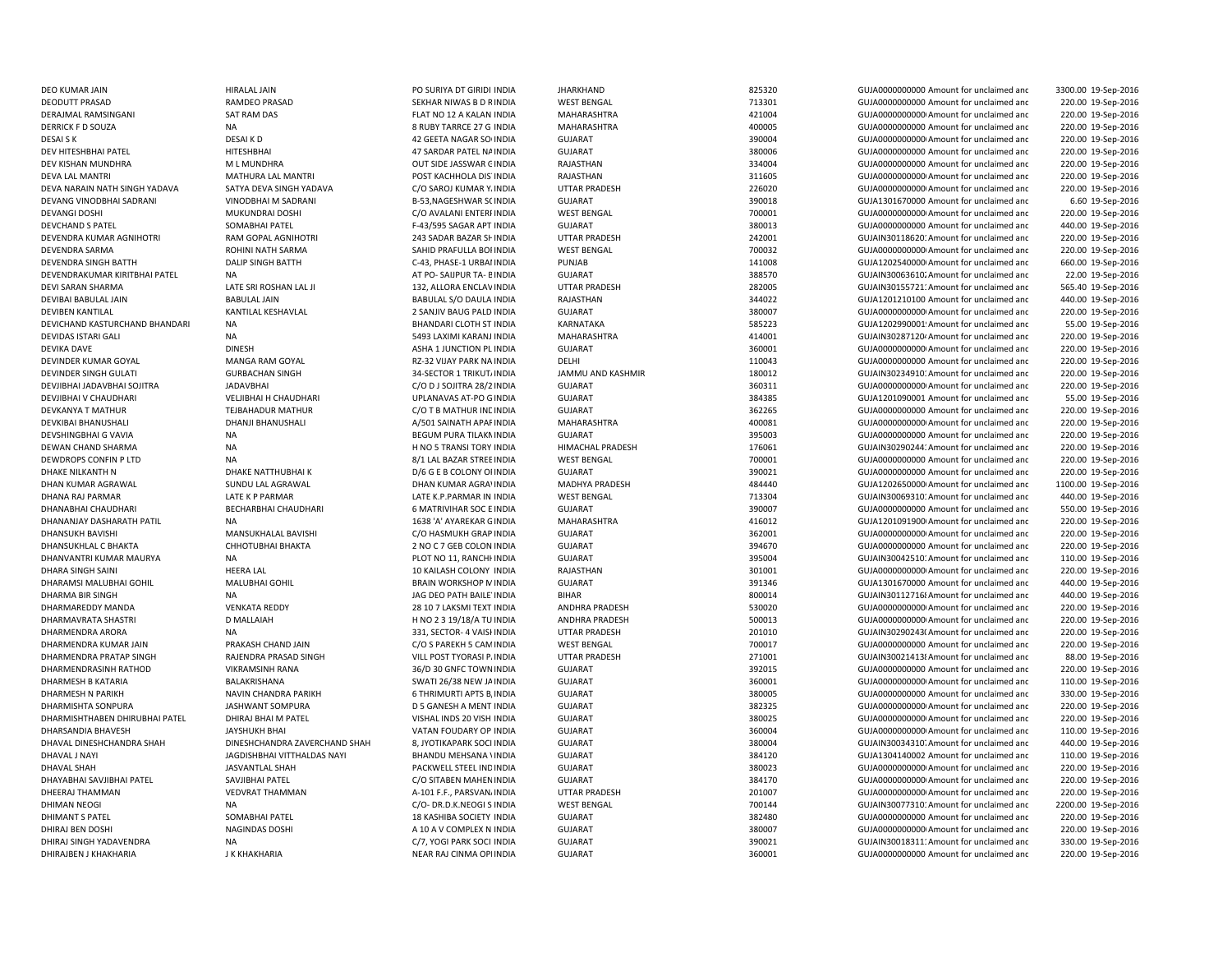| DHIRAJLAL KANTILAL SHAH       | KANTILAL CHIMANLAL SHAH        | NR SHANTI SAGAR JV INDIA         | <b>GUJARAT</b>        | 380009 | GUJA0000000000 Amount for unclaimed and  | 220.00 19-Sep-2016 |
|-------------------------------|--------------------------------|----------------------------------|-----------------------|--------|------------------------------------------|--------------------|
| DHIRAJLAL N VYAS              | <b>NA</b>                      | 106 K T HARMONY K INDIA          | MAHARASHTRA           | 401202 | GUJA1202990005 Amount for unclaimed and  | 220.00 19-Sep-2016 |
| DHIRAJLAL RAVAJI PATEL        | <b>R PATEL</b>                 | C/O ROYAL SALES AG INDIA         | <b>GUJARAT</b>        | 360001 | GUJA0000000000 Amount for unclaimed and  | 220.00 19-Sep-2016 |
| DHIREN ACHARYA                | <b>RANJAN KUMAR</b>            | T P S COLONY QUART INDIA         | <b>GUJARAT</b>        | 361141 | GUJA0000000000 Amount for unclaimed and  | 220.00 19-Sep-2016 |
| DHIREN SHRISURIMA             | SHANTILAL SHRISHRIMAL          | SHRISHRIMAL HOUSE INDIA          | CHHATTISGARH          | 492001 | GUJA00000000000 Amount for unclaimed and | 220.00 19-Sep-2016 |
| DHIRENDRA JAIN                | LATE SHANTILAL JAIN            | 11/13 CALICUT STREE INDIA        | MAHARASHTRA           | 400001 | GUJA0000000000 Amount for unclaimed and  | 660.00 19-Sep-2016 |
| DHIRENDRA NATH KALITA         | RATI KANTA KALITA              | OFFICE OF THE DIREC INDIA        | ASSAM                 | 781003 | GUJA00000000000 Amount for unclaimed and | 220.00 19-Sep-2016 |
| <b>DHIRENDRA R PATEL</b>      | RAMANBHAI                      | C/O GELIKEPS P LTD (INDIA        | <b>GUJARAT</b>        | 390012 | GUJA0000000000 Amount for unclaimed and  | 330.00 19-Sep-2016 |
| DHIRUBHAI CHHAGANBHAI         | <b>NA</b>                      | 58-ISHWAR KRUPA, V INDIA         | <b>GUJARAT</b>        | 395006 | GUJAIN30042510(Amount for unclaimed and  | 440.00 19-Sep-2016 |
| DHIRUBHAI PATEL               | POPATBHAI PATEL PROF           | 32 "SONA MAHAL" 3I INDIA         | <b>GUJARAT</b>        | 380013 | GUJA00000000000 Amount for unclaimed and | 220.00 19-Sep-2016 |
| DHOLU VANITA DAMJI            | <b>DAMJI PREMJI</b>            | C-402, SEPAL RESIDEI INDIA       | <b>GUJARAT</b>        | 380015 | GUJA00000000000 Amount for unclaimed and | 220.00 19-Sep-2016 |
| <b>DHRUMA SHAH</b>            | <b>DARSHAK</b>                 | SATYA NARAYAN RO/ INDIA          | <b>GUJARAT</b>        | 364002 | GUJA00000000000 Amount for unclaimed and | 330.00 19-Sep-2016 |
|                               |                                |                                  |                       |        |                                          |                    |
| DHRUMIL BADRIK PARIKH         | <b>BADRIK PARIKH</b>           | 3 M P FLATS GUJARA INDIA         | <b>GUJARAT</b>        | 380007 | GUJA0000000000 Amount for unclaimed and  | 220.00 19-Sep-2016 |
| DHRUV HARSHADRAI TRIVEDI      | <b>NA</b>                      | OLD L.I.G. 586, " ASH INDIA      | <b>GUJARAT</b>        | 364005 | GUJAIN30199110(Amount for unclaimed and  | 110.00 19-Sep-2016 |
| DHULABHAI K GOHIL             | <b>KALABHAI B GOHIL</b>        | NEAR NEW DHANOR, INDIA           | <b>GUJARAT</b>        | 391330 | GUJA0000000000 Amount for unclaimed and  | 220.00 19-Sep-2016 |
| DIAMUDDIN AHMED               | LATE SH FAZAL HUSSAIN          | <b>EXECTIVE ENG TOWN INDIA</b>   | ASSAM                 | 781006 | GUJA00000000000 Amount for unclaimed and | 220.00 19-Sep-2016 |
| DILAARA GUSTAD MEHTA          | <b>GUSTAD</b>                  | A2/11 CENTURY RAY( INDIA         | <b>MAHARASHTRA</b>    | 421103 | GUJA0000000000 Amount for unclaimed and  | 440.00 19-Sep-2016 |
| <b>DILIP A PATEL</b>          | ARJAN R PATEL                  | 139 N M ROAD SEKS/ INDIA         | <b>MAHARASHTRA</b>    | 400023 | GUJA00000000000 Amount for unclaimed and | 220.00 19-Sep-2016 |
| <b>DILIP BAVSANG TANK</b>     | <b>BAVSANG TANK</b>            | 50 YARK PLOT NO 99, INDIA        | <b>GUJARAT</b>        | 364001 | GUJA00000000000 Amount for unclaimed and | 220.00 19-Sep-2016 |
| DILIP BHAI RAVAJI BHAI PATEL  | RAVAJI BHAI A PATEL            | NEAR BHOJVAKUVAN INDIA           | <b>GUJARAT</b>        | 387001 | GUJA00000000000 Amount for unclaimed and | 220.00 19-Sep-2016 |
| <b>DILIP BHAI S PATEL</b>     | SANTILAL PATEL                 | 1187 NANI RANGILA INDIA          | <b>GUJARAT</b>        | 380001 | GUJA0000000000 Amount for unclaimed and  | 220.00 19-Sep-2016 |
| <b>DILIP CHAUHAN</b>          | HIRAMAN T CHAUHAN              | 44 MANISHANAND SI INDIA          | <b>GUJARAT</b>        | 392001 | GUJA00000000000 Amount for unclaimed and | 220.00 19-Sep-2016 |
| <b>DILIP K KHANSHI</b>        | KARSHANDAS                     | C/O SUDIWALA ENTE INDIA          | <b>GUJARAT</b>        | 361001 | GUJA00000000000 Amount for unclaimed and | 220.00 19-Sep-2016 |
|                               |                                |                                  |                       |        |                                          |                    |
| DILIP KUMAR AGARWALA          | MADAN LAL AGARWALA             | C/O RAJ KUMAR DOK INDIA          | <b>WEST BENGAL</b>    | 700052 | GUJA0000000000 Amount for unclaimed and  | 220.00 19-Sep-2016 |
| DILIP KUMAR BANERJEE          | MANORANJAN BANERJEE            | 26 BAROWARITALA RINDIA           | <b>WEST BENGAL</b>    | 700010 | GUJAIN30302851! Amount for unclaimed and | 770.00 19-Sep-2016 |
| DILIP KUMAR CHAKRABARTI       | DEB KUMAR CHAKRABARTI          | C/O RANI SREE BANI INDIA         | ASSAM                 | 781008 | GUJA0000000000 Amount for unclaimed and  | 220.00 19-Sep-2016 |
| DILIP M BHAVSAR               | <b>MANUBHAI</b>                | M/S RAMANLAL RAJNINDIA           | <b>GUJARAT</b>        | 380001 | GUJA00000000000 Amount for unclaimed and | 220.00 19-Sep-2016 |
| DILIP MAFATBHAI PATEL         | MAFATBHAI PATEL                | AT PO CHANSAD NEA INDIA          | <b>GUJARAT</b>        | 391440 | GUJA0000000000 Amount for unclaimed and  | 220.00 19-Sep-2016 |
| DILIP PREMJIBHAI CHAUHAN      | PREMJIBHAI G CHAUHAN           | CD/95 GEB COLONY I INDIA         | <b>GUJARAT</b>        | 394680 | GUJA0000000000 Amount for unclaimed and  | 220.00 19-Sep-2016 |
| <b>DILIP SINH PARMAR</b>      | CHHTRASINH PARMAR              | A/42 PATEL SUPER M INDIA         | <b>GUJARAT</b>        | 392001 | GUJA00000000000 Amount for unclaimed and | 220.00 19-Sep-2016 |
| <b>DILIP VANGANI</b>          | <b>VERHOMAL VANGANI</b>        | <b>5TH CH RD PLOT BO : INDIA</b> | RAJASTHAN             | 342003 | GUJA00000000000 Amount for unclaimed and | 220.00 19-Sep-2016 |
| <b>DILIPBHAI R PATEL</b>      | RAMANBHAI SOMABHAI PATEL       | SARDAR CHOWK AR / INDIA          | <b>GUJARAT</b>        | 388132 | GUJAIN30039413: Amount for unclaimed and | 220.00 19-Sep-2016 |
| DIMPLE CHANDRAKANT PATEL      | <b>CHANDRAKANT B PATEL</b>     | 12 NAVI WADI SHIV SINDIA         | <b>MAHARASHTRA</b>    | 400002 | GUJA00000000000 Amount for unclaimed and | 220.00 19-Sep-2016 |
| <b>DIMPLE GARG</b>            | <b>RAVINDER KUMAR</b>          | M/S RAM SARUP ANI INDIA          | <b>DELHI</b>          | 110032 | GUJA0000000000 Amount for unclaimed and  | 220.00 19-Sep-2016 |
| DINA MUKESHCHANDRA DOSHI      | M C B DOSHI H HOLD             | 12 KAHANNAGAR SO INDIA           | <b>GUJARAT</b>        | 363001 | GUJA0000000000 Amount for unclaimed and  | 110.00 19-Sep-2016 |
|                               |                                |                                  | <b>GUJARAT</b>        |        |                                          |                    |
| DINABEN SANJAY SHAH           | SANJAY ANOP SHAH               | BHARAT SOCIETY NO INDIA          |                       | 363001 | GUJA00000000000 Amount for unclaimed and | 220.00 19-Sep-2016 |
| <b>DINAKAR</b>                | <b>G RAJU</b>                  | C/O KRL RAJU NO 27( INDIA        | KARNATAKA             | 560070 | GUJA0000000000 Amount for unclaimed and  | 220.00 19-Sep-2016 |
| DINDAYAL OSWAL                | RAM LAL OSWAL                  | 403 HANUMAN TOW INDIA            | ASSAM                 | 781001 | GUJA00000000000 Amount for unclaimed and | 220.00 19-Sep-2016 |
| <b>DINESH BATRA</b>           | <b>JAGMOHAN BATRA</b>          | C 8 KARBLA BK DUTT INDIA         | DELHI                 | 110003 | GUJA0000000000 Amount for unclaimed and  | 220.00 19-Sep-2016 |
| DINESH BHAI DAHYA BHAI PATEL  | DAHYABHAI K PATEL              | OPP 4/A MAITRY NACINDIA          | <b>GUJARAT</b>        | 392002 | GUJA0000000000 Amount for unclaimed and  | 220.00 19-Sep-2016 |
| DINESH BHAI R RATHVA          | RANGLABHAI H RATHVA            | A-55 PETROFILS NAG INDIA         | <b>GUJARAT</b>        | 391345 | GUJA0000000000 Amount for unclaimed and  | 220.00 19-Sep-2016 |
| DINESH BHUPATKUMAR GOHEL      | BHUPATKUMAR MULJIBHAI GOHEL    | YAMUNAKUNJ, OPP. INDIA           | <b>MAHARASHTRA</b>    | 431601 | GUJA1203530000 Amount for unclaimed and  | 22.00 19-Sep-2016  |
| DINESH CHAND JAIN             | <b>GHISALAL JAIN</b>           | C/O SHREE JAIN BAN INDIA         | RAJASTHAN             | 302001 | GUJA00000000000 Amount for unclaimed and | 220.00 19-Sep-2016 |
| DINESH CHAND SURANA           | RATAN CHAND SURANA             | 46/1 POLICE ROAD R. INDIA        | KARNATAKA             | 560053 | GUJA00000000000 Amount for unclaimed and | 220.00 19-Sep-2016 |
| DINESH CHANDRA PANDE          | MATHURA DATT PANDE RETD        | G 42 SAKET SAKET NE INDIA        | DELHI                 | 110017 | GUJA0000000000 Amount for unclaimed and  | 550.00 19-Sep-2016 |
| DINESH CHANDRA TRIPATHI       | <b>NA</b>                      | 19/5 SHALIMAR ENCLINDIA          | <b>MADHYA PRADESH</b> | 462003 | GUJA1203160000 Amount for unclaimed and  | 220.00 19-Sep-2016 |
| <b>DINESH H RATHOD</b>        | <b>HARILAL RATHOD</b>          |                                  | <b>GUJARAT</b>        | 360002 | GUJA0000000000 Amount for unclaimed and  |                    |
|                               |                                | <b>GHANSHYAM NAGAR INDIA</b>     |                       |        |                                          | 220.00 19-Sep-2016 |
| DINESH KAUSHAL                | <b>G P SHARMA</b>              | <b>B 1/8 MAYUR APART INDIA</b>   | DELHI                 | 110085 | GUJA00000000000 Amount for unclaimed and | 220.00 19-Sep-2016 |
| <b>DINESH KHANNA</b>          | LATE SH D C KHANNA             | D6/13 14 DR B C ROY INDIA        | <b>WEST BENGAL</b>    | 700069 | GUJA0000000000 Amount for unclaimed and  | 220.00 19-Sep-2016 |
| DINESH KUMAR CHITKARA         | <b>RAM SWAROOP</b>             | HOUSE NO 1 K 68 N I INDIA        | <b>HARYANA</b>        | 121001 | GUJA00000000000 Amount for unclaimed and | 220.00 19-Sep-2016 |
| DINESH KUMAR CHOPRA           | DHINGAR MALJI CHOPRA           | 28 K T PLAZA FUVAR/ INDIA        | <b>GUJARAT</b>        | 380001 | GUJA00000000000 Amount for unclaimed and | 220.00 19-Sep-2016 |
| DINESH KUMAR G PANDYA         | GHANSHYAM LAL PANDYA           | NR SALEEM TALKIES I INDIA        | <b>GUJARAT</b>        | 394120 | GUJA0000000000 Amount for unclaimed and  | 220.00 19-Sep-2016 |
| DINESH KUMAR GUPTA            | RAM NATH GUPTA                 | C/O M/S GUPTA DAIF INDIA         | UTTAR PRADESH         | 201204 | GUJA00000000000 Amount for unclaimed and | 220.00 19-Sep-2016 |
| <b>DINESH KUMAR GUPTA</b>     | <b>MANOHAR RAM</b>             | DOCTORS LANE MAK INDIA           | <b>JHARKHAND</b>      | 815301 | GUJAIN301127168 Amount for unclaimed and | 440.00 19-Sep-2016 |
| DINESH KUMAR JAIN             | <b>BABULAL JAIN</b>            | 83 RESHAM WALA M INDIA           | <b>GUJARAT</b>        | 395002 | GUJA0000000000 Amount for unclaimed and  | 220.00 19-Sep-2016 |
| DINESH KUMAR JAIN             | <b>GULABCHAND JI JAIN PROF</b> | 17/1 OLD PALASIA NI INDIA        | <b>MADHYA PRADESH</b> | 452018 | GUJA0000000000 Amount for unclaimed and  | 330.00 19-Sep-2016 |
| DINESH KUMAR JYOTI BHAI BARIA | JYOTI BHAI D BARIA             | B 39 50 OMESHWAR INDIA           | <b>GUJARAT</b>        | 390008 | GUJA00000000000 Amount for unclaimed and | 220.00 19-Sep-2016 |
| DINESH KUMAR KHANDELWAL       | S N LAL                        |                                  | RAJASTHAN             |        | GUJA0000000000 Amount for unclaimed and  |                    |
|                               |                                | C/O, KRISHANA GHRITINDIA         |                       | 302001 |                                          | 220.00 19-Sep-2016 |
| <b>DINESH KUMAR SINGH</b>     | A N SINGH                      | 486/6 CHAIYABARI N INDIA         | <b>UTTAR PRADESH</b>  | 272002 | GUJA0000000000 Amount for unclaimed and  | 220.00 19-Sep-2016 |
| DINESH MANSUKHLAL SHAH        | MANSUKHLAL VIRCHAND SHAH       | 21 PANKAJ A NEAR H INDIA         | MAHARASHTRA           | 400086 | GUJA0000000000 Amount for unclaimed and  | 440.00 19-Sep-2016 |
| <b>DINESH PITHWA</b>          | PREMJIBHAI                     | DIAMOND ROLLING SINDIA           | <b>GUJARAT</b>        | 360002 | GUJA0000000000 Amount for unclaimed and  | 220.00 19-Sep-2016 |
| DINESH POLARAMJI PARIHAR      | <b>NA</b>                      | RCL 15 160 G I D C C( INDIA      | <b>GUJARAT</b>        | 396171 | GUJAIN300183108 Amount for unclaimed and | 222.20 19-Sep-2016 |
| <b>DINESH R PATEL</b>         | RUGHANATH BHAI J PATEL         | 9 ADAVANI MARKET INDIA           | <b>GUJARAT</b>        | 380004 | GUJA0000000000 Amount for unclaimed and  | 220.00 19-Sep-2016 |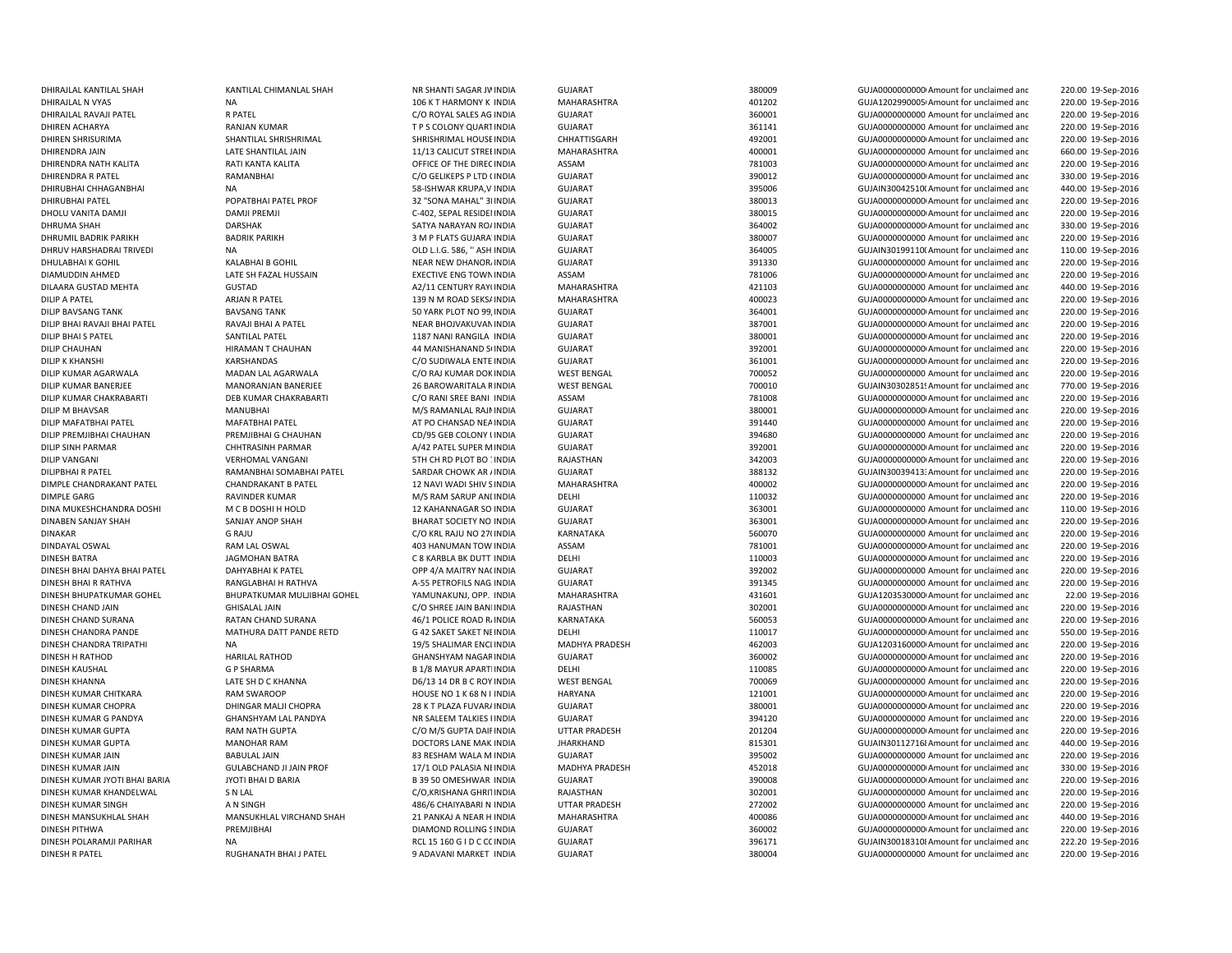| DINESH RAYMOND RANBHISE       | REYMOND WALTER RANBHISE       | MAYUR OPPOSITE PC INDIA         | <b>GUJARAT</b>        | 390001 | GUJA0000000000 Amount for unclaimed and              | 440.00 19-Sep-2016 |
|-------------------------------|-------------------------------|---------------------------------|-----------------------|--------|------------------------------------------------------|--------------------|
| DINESH SUDAN                  | BEHARI LAL SHARMA PROF        | C/O SH B L SHARMA ' INDIA       | JAMMU AND KASHMIR     | 180001 | GUJA00000000000 Amount for unclaimed and             | 440.00 19-Sep-2016 |
| DINESH V KHOT                 | <b>NA</b>                     | B/4, SHAKUNTAL BLD INDIA        | GUJARAT               | 390001 | GUJA0000000000 Amount for unclaimed and              | 110.00 19-Sep-2016 |
| <b>DINESH V PATEL</b>         | VASTABHAI LAVJIBHAI           | BHARAT BHUVAN SH INDIA          | <b>GUJARAT</b>        | 363641 | GUJA0000000000 Amount for unclaimed and              | 220.00 19-Sep-2016 |
| DINESHBHAI BACHUBHAI TOGADIYA | <b>NA</b>                     | AAI SHREE KHODIYAF INDIA        | GUJARAT               | 360002 | GUJA1201800000 Amount for unclaimed and              | 440.00 19-Sep-2016 |
| DINESHBHAI GORDHANBHAI PATEL  | <b>GORDHANBHAI PATEL</b>      | 18, AMARDEEP AMB/ INDIA         | GUJARAT               | 388225 | GUJAIN30063610: Amount for unclaimed and             | 220.00 19-Sep-2016 |
| DINESHBHAI J PATEL            | JIVANBHAI PATEL               | TO MALANIYAD TALL INDIA         | <b>GUJARAT</b>        | 363330 | GUJA00000000000 Amount for unclaimed and             | 220.00 19-Sep-2016 |
| DINESHKUMAR PATEL             | KARAMSHI BHAI                 | 201 CHITRAKUT APP1 INDIA        | GUJARAT               | 360005 | GUJA00000000000 Amount for unclaimed and             | 220.00 19-Sep-2016 |
| <b>DINESHKUMAR S PATEL</b>    | <b>SURESHBHAI S PATEL</b>     | PATEL VAS AT.& POS' INDIA       | GUJARAT               | 384001 | GUJA1202890000 Amount for unclaimed and              | 220.00 19-Sep-2016 |
| <b>DINKAR CHOTALIA</b>        |                               |                                 |                       |        |                                                      |                    |
|                               | DHANJI CHOTALIA               | B/1 NEELKANTH NAV INDIA         | GUJARAT               | 380013 | GUJA0000000000 Amount for unclaimed and              | 220.00 19-Sep-2016 |
| <b>DINKAR HARIA</b>           | <b>AVINASH HARIA</b>          | SAKAR 105 OPP GAN INDIA         | <b>GUJARAT</b>        | 380009 | GUJA00000000000 Amount for unclaimed and             | 220.00 19-Sep-2016 |
| <b>DINKAR KUMAR SINGH</b>     | <b>MAKSUDAN SINGH</b>         | ROOM NO. 429 AIR HINDIA         | DELHI                 | 110011 | GUJAIN30302851. Amount for unclaimed and             | 68.20 19-Sep-2016  |
| <b>DINKAR SANKPAL</b>         | SHRIPATRAO G SANKPAL          | UPLA FALLA MADAIA INDIA         | <b>GUJARAT</b>        | 390001 | GUJA0000000000 Amount for unclaimed and              | 220.00 19-Sep-2016 |
| <b>DIPAK C BHATT</b>          | CHINTU PRASAD BHATT           | <b>11 SHALIN APPARTM INDIA</b>  | <b>GUJARAT</b>        | 380008 | GUJA0000000000 Amount for unclaimed and              | 220.00 19-Sep-2016 |
| DIPAK JAMNADAS BARAI          | <b>JAMNADAS NANJI BARAI</b>   | FLAT NO 18, 3rd FLO( INDIA      | <b>MAHARASHTRA</b>    | 400020 | GUJA1204830000 Amount for unclaimed and              | 660.00 19-Sep-2016 |
| <b>DIPAK L PANCHAL</b>        | LAXMISHANKER S PANCHAL        | E/9 RAMPARK STATI( INDIA        | <b>GUJARAT</b>        | 391440 | GUJA0000000000 Amount for unclaimed and              | 220.00 19-Sep-2016 |
| DIPAK PRABHAKAR DIGHE         | <b>NA</b>                     | NEAR KALA MANDIR INDIA          | <b>MAHARASHTRA</b>    | 425412 | GUJA1203320000 Amount for unclaimed and              | 101.20 19-Sep-2016 |
| DIPAKBHAI MADHUBHAI PATEL     | <b>MADHUBHAI</b>              | AT & PO BIL DIST VAL INDIA      | <b>GUJARAT</b>        | 391410 | GUJA0000000000 Amount for unclaimed and              | 220.00 19-Sep-2016 |
| DIPALI ANJARWALA              | RAMISH                        | 47-V V CHANDANI ST INDIA        | MAHARASHTRA           | 400003 | GUJA0000000000 Amount for unclaimed and              | 220.00 19-Sep-2016 |
| <b>DIPALI LASKAR</b>          | <b>NA</b>                     | FLAT NO 5 10/2 SOM INDIA        | <b>TAMIL NADU</b>     | 600017 | GUJAIN30051313! Amount for unclaimed and             | 55.00 19-Sep-2016  |
| DIPALI SONI                   | RAMESH                        | <b>B 14 VAIBHAV TILAK INDIA</b> | MAHARASHTRA           | 400077 | GUJA0000000000 Amount for unclaimed and              | 220.00 19-Sep-2016 |
| DIPANKAR PURKAYASTHA          | DWIJENDRA LAL PURKAYASTHA     | FLAT NO 16 BLOCK N INDIA        | DELHI                 | 110092 | GUJA0000000000 Amount for unclaimed and              | 220.00 19-Sep-2016 |
| <b>DIPESH THAKKAR</b>         | M THAKKAR                     | J D BHAVAN 169 N M INDIA        | MAHARASHTRA           | 400031 | GUJA0000000000 Amount for unclaimed and              | 220.00 19-Sep-2016 |
| <b>DIPIKA GANDHI</b>          | SHASHI KANT GANDHI            | 313 RABINDRA SARAI INDIA        | <b>WEST BENGAL</b>    | 700006 | GUJA0000000000 Amount for unclaimed and              | 220.00 19-Sep-2016 |
| DIPIKA MAHESH SHAH            | MAHESH CHIMAN SHAH            | <b>B 57 ANGITA HSG SO INDIA</b> | <b>GUJARAT</b>        | 380013 | GUJA0000000000 Amount for unclaimed and              | 220.00 19-Sep-2016 |
| <b>DIPIKA S MEHTA</b>         | SARJU MEHTA                   | 878 'RAINBOW' PREN INDIA        | <b>GUJARAT</b>        | 364001 | GUJA0000000000 Amount for unclaimed and              | 220.00 19-Sep-2016 |
| <b>DIPIKABEN SHAH</b>         | VINOD CHANDRA SHAH            | VINOD CHANDRA SHI INDIA         | <b>GUJARAT</b>        | 391165 | GUJA0000000000 Amount for unclaimed and              | 220.00 19-Sep-2016 |
| <b>DIPTI PRAVIN SHAH</b>      | <b>PRAVIN SHAH</b>            | 5 HARI NIVAS, PLSTAI INDIA      | MAHARASHTRA           | 400071 | GUJA0000000000 Amount for unclaimed and              | 220.00 19-Sep-2016 |
|                               |                               |                                 | MAHARASHTRA           | 400006 | GUJA0000000000 Amount for unclaimed and              |                    |
| DIPTI SRIVASTAVA              | P P SRIVASTAVA                | 2-A ZERLIKA APARTM INDIA        |                       |        |                                                      | 220.00 19-Sep-2016 |
| DIPU MOTICHAND SHAH           | MOTICHAND D SHAH              | 2 OSWAL COLONY RL INDIA         | GUJARAT               | 361005 | GUJA0000000000 Amount for unclaimed and              | 220.00 19-Sep-2016 |
| DIVAKARAKRISHNAN A M          | NA                            | AKKOORATH MANA I INDIA          | KERALA                | 679311 | GUJA1203350000 Amount for unclaimed and              | 220.00 19-Sep-2016 |
| DIVAYESH J SHINGALA           | <b>JITENDRA KUMAR</b>         | NEW DILIP STORE VIVINDIA        | <b>GUJARAT</b>        | 364515 | GUJA00000000000 Amount for unclaimed and             | 220.00 19-Sep-2016 |
| <b>DIVESH TULSYAN</b>         | <b>NA</b>                     | SRI RANISATI HANDLI INDIA       | ORISSA                | 769001 | GUJAIN300214108 Amount for unclaimed and             | 220.00 19-Sep-2016 |
| DIVYA BHATIA                  | <b>NA</b>                     | C/O ASHOK BHATIA E INDIA        | RAJASTHAN             | 335001 | GUJA1201911100 Amount for unclaimed and              | 220.00 19-Sep-2016 |
| <b>DIVYA KHANNA</b>           | N K KHANNA                    | M/S PINKESH K ANAMINDIA         | PUNJAB                | 143006 | GUJA00000000000 Amount for unclaimed and             | 220.00 19-Sep-2016 |
| <b>DIVYAKANT ZAVERI</b>       | <b>NA</b>                     | 9 TARANG SOCIETY C INDIA        | <b>GUJARAT</b>        | 390020 | GUJA0000000000 Amount for unclaimed and              | 440.00 19-Sep-2016 |
| DIXIT RAMESH MANIKLAL         | <b>NA</b>                     | PLOT NO 63 DEVANA INDIA         | <b>MAHARASHTRA</b>    | 431001 | GUJAIN30177410: Amount for unclaimed and             | 220.00 19-Sep-2016 |
| <b>DIXITLAL MARFATIA</b>      | TRIBHOVAN DAS                 | 2/E SMITA APAT NO : INDIA       | GUJARAT               | 395001 | GUJA00000000000 Amount for unclaimed and             | 220.00 19-Sep-2016 |
| DODDALINGACHAARI K M          | <b>NA</b>                     | BELLARY ROAD 3RD (INDIA         | <b>KARNATAKA</b>      | 577522 | GUJAIN30169610: Amount for unclaimed and             | 112.20 19-Sep-2016 |
| DOIJAD HRISHIKESH PRADEEP     | <b>NA</b>                     | 20/20 NEAR A S C CO INDIA       | MAHARASHTRA           | 416115 | GUJAIN30021412! Amount for unclaimed and             | 220.00 19-Sep-2016 |
| <b>DOLLY DUTTA</b>            | <b>SUBRATA DUTTA</b>          | 31 ISWAR CHANDRA INDIA          | <b>WEST BENGAL</b>    | 700077 | GUJA0000000000 Amount for unclaimed and              | 220.00 19-Sep-2016 |
| <b>DOLLY GUPTA</b>            | <b>NA</b>                     | B - 33 SATYAWATI CC INDIA       | DELHI                 | 110052 | GUJAIN30020610. Amount for unclaimed and             | 220.00 19-Sep-2016 |
| <b>DOMINIC FERNANDES</b>      | <b>BONAVENTURE V FENANDES</b> | A/56 LAXMI GOVIND INDIA         | MAHARASHTRA           | 400058 | GUJA0000000000 Amount for unclaimed and              | 330.00 19-Sep-2016 |
| <b>DONGA RENUKA</b>           | <b>D S N V PRASAD</b>         | C/O D S N V PRASAD INDIA        | <b>ANDHRA PRADESH</b> | 533001 | GUJA0000000000 Amount for unclaimed and              | 440.00 19-Sep-2016 |
| DOSHI ASHOKBHAI R             | RAJKARAN BHAI R DOSHI         | 304 RIDDHI SIDDHI A INDIA       | <b>GUJARAT</b>        | 395003 | GUJA00000000000 Amount for unclaimed and             | 220.00 19-Sep-2016 |
| DOSHI P H                     | <b>HEMENDRA DOSHI</b>         | STANDARD METAL W INDIA          | MAHARASHTRA           | 400069 | GUJA0000000000 Amount for unclaimed and              | 220.00 19-Sep-2016 |
| DOSHI REKHA HAMENDRA          | <b>HAMENDRA</b>               | STANDARD METAL W INDIA          | <b>MAHARASHTRA</b>    | 400069 | GUJA00000000000 Amount for unclaimed and             | 220.00 19-Sep-2016 |
| DR BIJOY KUMAR CHAKRABARTI    | <b>NA</b>                     | QTR NO. E 6, NIFFT C INDIA      | <b>JHARKHAND</b>      | 834003 | GUJAIN30088814 <sup>,</sup> Amount for unclaimed and | 660.00 19-Sep-2016 |
|                               |                               |                                 |                       |        |                                                      |                    |
| DR KRISHNA RAO PINNAMANENI    | ANJANEYULU PROF               | 40-6-26 GI SAGARI C( INDIA      | ANDHRA PRADESH        | 520010 | GUJA0000000000 Amount for unclaimed and              | 220.00 19-Sep-2016 |
| DR M K AHMED                  | M A RAZZAK                    | VILLA NO 93 NR SAKE INDIA       | <b>ANDHRA PRADESH</b> | 500062 | GUJAIN30115112(Amount for unclaimed and              | 110.00 19-Sep-2016 |
| DR MAHANAND SHARMA            | AMOLAKH DAS PROF              | SARDAR PURA PO BA INDIA         | RAJASTHAN             | 344001 | GUJA0000000000 Amount for unclaimed and              | 330.00 19-Sep-2016 |
| DR NARENDRA SINGHAI           | <b>GOPILAL SNGHAI PROF</b>    | SUBHASH GANJ ASH( INDIA         | MADHYA PRADESH        | 473331 | GUJA0000000000 Amount for unclaimed and              | 220.00 19-Sep-2016 |
| <b>DROPATI DEVI</b>           | RAJPALTAN SINHA               | C/O PAPOOJI ADVOC INDIA         | BIHAR                 | 848101 | GUJA0000000000 Amount for unclaimed and              | 220.00 19-Sep-2016 |
| DUDHRAJ MEHTA                 | <b>SUMERMAL MEHTA</b>         | A/14, TAPIA BLDG. "CINDIA       | MAHARASHTRA           | 400004 | GUJA0000000000 Amount for unclaimed and              | 220.00 19-Sep-2016 |
| DULI CHAND JAIN               | AMAR LAL JAIN                 | SOUTH CIVIL LINES N INDIA       | <b>MADHYA PRADESH</b> | 480001 | GUJA0000000000 Amount for unclaimed and              | 220.00 19-Sep-2016 |
| DURGA DAS KAPOOR              | LATE SH P L KAPOOR            | 113/187 SWAROOP N INDIA         | <b>UTTAR PRADESH</b>  | 208002 | GUJA0000000000 Amount for unclaimed and              | 440.00 19-Sep-2016 |
| <b>DURGA RAI</b>              | <b>PIARE RAI</b>              | HOUSE NO - 92 BLOC INDIA        | DELHI                 | 110085 | GUJAIN30020610 <sup>,</sup> Amount for unclaimed and | 789.80 19-Sep-2016 |
| DURGA SHANKAR DADHICH         | <b>BALDEVJI DADHICH RETD</b>  | 26/27 MAHAVIR COL INDIA         | RAJASTHAN             | 313001 | GUJA00000000000 Amount for unclaimed and             | 330.00 19-Sep-2016 |
| <b>DURGABEN PANDYA</b>        | SHASHIKANT PANDYA             | VIVEKANAND NAGAR INDIA          | GUJARAT               | 388001 | GUJA00000000000 Amount for unclaimed and             | 220.00 19-Sep-2016 |
| <b>DURGABEN R THAKKAR</b>     | RAMNIKLAL                     | JAWAHAR ROAD STR INDIA          | <b>GUJARAT</b>        | 363001 | GUJA00000000000 Amount for unclaimed and             | 220.00 19-Sep-2016 |
| DURGAPRASAD KANAYALAL JAJU    | KANAYALAL N JAJU              | SAFALYA NIWAS YASI INDIA        | MAHARASHTRA           | 431603 | GUJAIN30051313! Amount for unclaimed and             | 220.00 19-Sep-2016 |
| DURKESH C BHATT               | C BHATT                       | 25 ADINATH ESTATE INDIA         | <b>GUJARAT</b>        | 380025 | GUJA0000000000 Amount for unclaimed and              | 220.00 19-Sep-2016 |
| DURLABHAJIBHAI J JAVIA        | THOBHANBHAI JAVIA             | MODIA STREET NEAR INDIA         | GUJARAT               | 360450 | GUJA00000000000 Amount for unclaimed and             | 220.00 19-Sep-2016 |
|                               |                               |                                 |                       |        |                                                      |                    |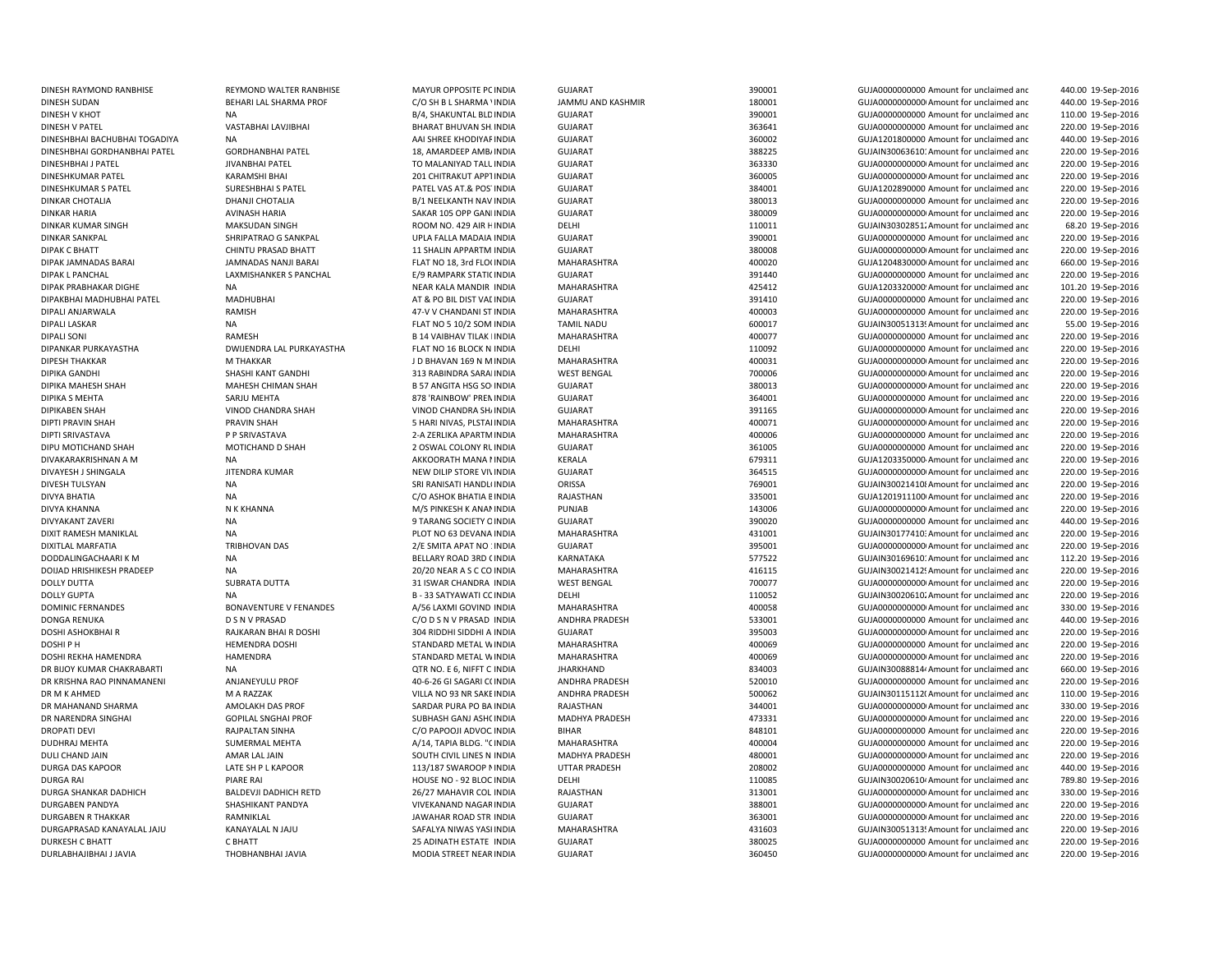| DURRIYA IDRIS KAGDI                      | <b>IDRIS TAHERALI</b>              | KOT PARSIWAD TOW INDIA                           | <b>GUJARAT</b>           | 392001           | 220.00 19-Sep-2016<br>GUJA1201130000 Amount for unclaimed and                                                                  |  |
|------------------------------------------|------------------------------------|--------------------------------------------------|--------------------------|------------------|--------------------------------------------------------------------------------------------------------------------------------|--|
| <b>DURU S NAWANI</b>                     | <b>SHYAM SUNDER</b>                | <b>BEAUTY ELECTRONIC INDIA</b>                   | DELHI                    | 110048           | GUJA0000000000 Amount for unclaimed and<br>220.00 19-Sep-2016                                                                  |  |
| <b>DWARIKA PRASAD</b>                    | <b>NA</b>                          | 345, LAXMI BAI NAG/ INDIA                        | DELHI                    | 110023           | 220.00 19-Sep-2016<br>GUJAIN30010010. Amount for unclaimed and                                                                 |  |
| <b>DWARKA DAS GARG</b>                   | <b>BABULAL JI GARG</b>             | 54 KAILASH MARG M INDIA                          | <b>MADHYA PRADESH</b>    | 452002           | GUJA00000000000 Amount for unclaimed and<br>220.00 19-Sep-2016                                                                 |  |
| <b>DWARKA PRASAD GUPTA</b>               | M P GUPTA RETD                     | C 39 LAJPAT NAGAR (INDIA                         | RAJASTHAN                | 302003           | GUJA0000000000 Amount for unclaimed and<br>220.00 19-Sep-2016                                                                  |  |
| <b>DWARKAPRASAD GARG</b>                 | RAM KISHANJI GARG                  | NAYA BAZAR BAGHAI INDIA                          | MADHYA PRADESH           | 458442           | GUJA0000000000 Amount for unclaimed and<br>220.00 19-Sep-2016                                                                  |  |
| DWIVEDI VAIKUNTH BHAI LAXMIKANT          | LAXMIKANT K DWIVEDI                | Q NO 725/A FERTILIZ INDIA                        | <b>GUJARAT</b>           | 391750           | GUJA0000000000 Amount for unclaimed and<br>220.00 19-Sep-2016                                                                  |  |
| E V KRISHNAN                             | <b>NA</b>                          | LEKA 5TH CROSS ROA INDIA                         | KERALA                   | 682026           | 440.00 19-Sep-2016<br>GUJA0000000000 Amount for unclaimed and                                                                  |  |
| E VENKATESAN                             | <b>NA</b>                          | 122 JAWAHAR BAZAF INDIA                          | <b>TAMIL NADU</b>        | 639001           | GUJAIN30021411. Amount for unclaimed and<br>220.00 19-Sep-2016                                                                 |  |
| EDITH FRANCIS MATHIAS                    | NA                                 | NA2/101 AJMERA CO INDIA                          | MAHARASHTRA              | 411018           | GUJAIN30109810. Amount for unclaimed and<br>220.00 19-Sep-2016                                                                 |  |
| <b>EDWIN DIAS</b>                        | CONSTANCIO M DIAS                  | 33 IST FLOOR 2ND M. INDIA                        | MAHARASHTRA              | 400002           | GUJA00000000000 Amount for unclaimed and<br>220.00 19-Sep-2016                                                                 |  |
| EFFIE PEREIRA                            | PHILIP PERPEIRA                    | 470 CENTRE STREET I INDIA                        | MAHARASHTRA              | 411001           | GUJA00000000000 Amount for unclaimed and<br>220.00 19-Sep-2016                                                                 |  |
| <b>EKTA SHARMA</b>                       | RADHEY SHYAM SHARMA                | H 250 VIKAS PURI NE INDIA                        | DELHI                    | 110018           | GUJA0000000000 Amount for unclaimed and<br>220.00 19-Sep-2016                                                                  |  |
| <b>EMANUEL PARMAR</b>                    | YOHANBHAI                          | 753/B FERTILIZER NA INDIA                        | <b>GUJARAT</b>           | 391750           | GUJA0000000000 Amount for unclaimed and<br>330.00 19-Sep-2016                                                                  |  |
| <b>FAKEERGOUDA I B</b>                   | BHARAMGOUDAR IV                    | NO 1326 SAIJYOTH V INDIA                         | KARNATAKA                | 560067           | 2.20 19-Sep-2016<br>GUJAIN30051315 <sup>,</sup> Amount for unclaimed and                                                       |  |
| <b>FALGUNI B BHADIYADRA</b>              | <b>BHARAT M SONI</b>               | 8 HIRAK APARTMENT INDIA                          | <b>GUJARAT</b>           | 380052           | GUJA0000000000 Amount for unclaimed and<br>220.00 19-Sep-2016                                                                  |  |
| <b>FANI BARIK</b>                        | <b>UMESH BARIK</b>                 | SAKAR 105 OPP GAN INDIA                          | <b>GUJARAT</b>           | 380009           | GUJA0000000000 Amount for unclaimed and<br>220.00 19-Sep-2016                                                                  |  |
| FAREDOON KUTAR KAIKHSROO                 | KAIKHUSROO M KUTAR                 | 664 ROSHAN MANSI( INDIA                          | MAHARASHTRA              | 400014           | 220.00 19-Sep-2016<br>GUJA00000000000 Amount for unclaimed and                                                                 |  |
| <b>FARIDABANU A PATEL</b>                | ABDULHAK I PATEL H HOLD            | <b>BALAPIR STREET AT 8 INDIA</b>                 | <b>GUJARAT</b>           | 392161           | GUJA0000000000 Amount for unclaimed and<br>220.00 19-Sep-2016                                                                  |  |
| <b>FARUQ W GILANI</b>                    | WALI MOHMAD N GELANI               | A/53 SHAHID COLON INDIA                          | MAHARASHTRA              | 445001           | GUJA00000000000 Amount for unclaimed and<br>220.00 19-Sep-2016                                                                 |  |
| <b>FATEHSINGH SHIVAJI THAKOR</b>         | SHIVAJI THAKUR                     | VORA NI CHALI VIRAI INDIA                        | <b>GUJARAT</b>           | 382150           | GUJA00000000000 Amount for unclaimed and<br>220.00 19-Sep-2016                                                                 |  |
| <b>FATHIMA SIDDIQ</b>                    | K M S SIDDIQ AHAMED                | 13 NARAYANA APARTINDIA                           | <b>TAMIL NADU</b>        | 600004           | GUJA0000000000 Amount for unclaimed and<br>220.00 19-Sep-2016                                                                  |  |
| <b>FATMA ILYAS ANSARI</b>                | <b>ILYAS R ANSARI</b>              | 4 DIWANPARA RAJKC INDIA                          | <b>GUJARAT</b>           | 360001           | GUJA0000000000 Amount for unclaimed and<br>220.00 19-Sep-2016                                                                  |  |
| <b>FRANCIS JOSEPH</b>                    | JOSEPH MEHTA<br><b>GJASWATHIAH</b> | L 46 SARITA VIHAR N INDIA                        | DELHI                    | 110044           | GUJA0000000000 Amount for unclaimed and<br>220.00 19-Sep-2016                                                                  |  |
| <b>G A NAGAMANI</b>                      |                                    | PEACOCK HOUSE KEN INDIA                          | KARNATAKA                | 560019           | 220.00 19-Sep-2016<br>GUJA0000000000 Amount for unclaimed and                                                                  |  |
| <b>G AJAYAN</b><br><b>G ANANDA REDDY</b> | NA<br><b>NA</b>                    | VELAYUDHA MANDIF INDIA<br>2-16/B MAHESHWAR INDIA | KERALA<br>ANDHRA PRADESH | 695142<br>506331 | GUJA0000000000 Amount for unclaimed and<br>220.00 19-Sep-2016<br>GUJAIN30290241(Amount for unclaimed and<br>226.60 19-Sep-2016 |  |
| <b>G DHANDAPANI</b>                      | A K GOVINDARAJAN                   | 106 LLOYDS ROAD R( INDIA                         | <b>TAMIL NADU</b>        | 600014           | 220.00 19-Sep-2016<br>GUJA0000000000 Amount for unclaimed and                                                                  |  |
| <b>G K TIBREWAL</b>                      | LATE SHRIS TIBREWAL                | 17-A STREET NO 1 RA INDIA                        | UTTARAKHAND              | 248001           | GUJA0000000000 Amount for unclaimed and<br>220.00 19-Sep-2016                                                                  |  |
| <b>G KALPANA</b>                         | A R GOENKA                         | LAXMI TEX PARADISE INDIA                         | MAHARASHTRA              | 400058           | 220.00 19-Sep-2016<br>GUJA00000000000 Amount for unclaimed and                                                                 |  |
| <b>G N NAYAK</b>                         | N K NAYAK RETD                     | 76-A 21 ST CROSS II E INDIA                      | KARNATAKA                | 560010           | GUJA0000000000 Amount for unclaimed and<br>220.00 19-Sep-2016                                                                  |  |
| <b>G N SESHADRI</b>                      | G S NARAYANA IYER RETD             | 332 66TH CROSS 17 NINDIA                         | KARNATAKA                | 560010           | GUJA0000000000 Amount for unclaimed and<br>220.00 19-Sep-2016                                                                  |  |
| <b>G R MURALI RAJ</b>                    | N GOVINDAR                         | <b>B II KAILASH FLATS SI INDIA</b>               | <b>TAMIL NADU</b>        | 600043           | GUJA0000000000 Amount for unclaimed and<br>220.00 19-Sep-2016                                                                  |  |
| <b>G RAGHAVAN</b>                        | GOVINDAN                           | A II B R A COMPLEX P INDIA                       | <b>TAMIL NADU</b>        | 600087           | GUJA0000000000 Amount for unclaimed and<br>220.00 19-Sep-2016                                                                  |  |
| <b>G RAJA SEKHAR</b>                     | G LAKSHMINASWAMY HSE MEMBE         | VI-HSE-253 INB 0607 INDIA                        | ANDHRA PRADESH           | 500380           | GUJA0000000000 Amount for unclaimed and<br>220.00 19-Sep-2016                                                                  |  |
| <b>G SHIVKANT</b>                        | P R RAO                            | QRT NO 13 E<br><b>INDIA</b>                      | CHHATTISGARH             | 490006           | GUJA000000000 Amount for unclaimed<br>220.00<br>19-Sep-2016                                                                    |  |
| PASUPULETI                               |                                    | STREET 4 SECTOR 10                               |                          |                  | 0155120<br>and unpaid dividend                                                                                                 |  |
|                                          |                                    | <b>BHILAI MP</b>                                 |                          |                  |                                                                                                                                |  |
| G U                                      | <b>URUVAKOND</b>                   | NO 18 SHREE GURU INDIA                           | KARNATAKA                | 560072           | GUJAIN3013562<br>Amount for unclaimed<br>110.00<br>19-Sep-2016                                                                 |  |
| NANDAPURM                                | <b>AIAH SWAMI</b>                  | <b>KRUPA IST CROSS</b>                           |                          |                  | 0090606<br>and unpaid dividend                                                                                                 |  |
| ATH                                      |                                    | MARUTINAGAR 80                                   |                          |                  |                                                                                                                                |  |
|                                          |                                    | <b>FEET ROAD</b>                                 |                          |                  |                                                                                                                                |  |
|                                          |                                    | NAGARBHAVI ROAD                                  |                          |                  |                                                                                                                                |  |
|                                          |                                    | CHANDRA LAYOUT                                   |                          |                  |                                                                                                                                |  |
|                                          |                                    | BANGALORE                                        |                          |                  |                                                                                                                                |  |
|                                          |                                    |                                                  |                          |                  |                                                                                                                                |  |
|                                          |                                    |                                                  |                          |                  |                                                                                                                                |  |
| <b>GAGAN DEEP</b>                        | <b>HAKAM</b>                       | 2612 MEHTAB GANJ INDIA                           | PUNJAB                   | 152123           | GUJA000000000 Amount for unclaimed<br>220.00<br>19-Sep-2016                                                                    |  |
| <b>WATTS</b>                             | CHAND                              | <b>ROAD GANDHI</b>                               |                          |                  | 0059448<br>and unpaid dividend                                                                                                 |  |
|                                          |                                    | <b>CHOWK FAZILKA</b>                             |                          |                  |                                                                                                                                |  |
|                                          |                                    | PUNJAB                                           |                          |                  |                                                                                                                                |  |
| GAJANAN                                  | <b>CHATARBHUJ</b>                  | <b>INDIA</b><br>L 67 VIDHARBHA                   | MAHARASHTRA              | 444004           | GUJA000000000 Amount for unclaimed<br>220.00<br>19-Sep-2016                                                                    |  |
| CHATARBHUJ                               | AGRAWAL                            | <b>HOUSING COLONY</b>                            |                          |                  | 0106448<br>and unpaid dividend                                                                                                 |  |
| AGRAWAL                                  |                                    | <b>GOURAKSHANI RD</b>                            |                          |                  |                                                                                                                                |  |
|                                          |                                    | AKOLA                                            |                          |                  |                                                                                                                                |  |
| GAJANAND                                 | LATE                               | <b>INDIA</b><br><b>BHADANI NAGAR</b>             | <b>JHARKHAND</b>         | 829105           | GUJAIN3013301 Amount for unclaimed<br>220.00<br>19-Sep-2016                                                                    |  |
| <b>NARNOLI</b>                           | ASHARAM                            | HAZARIBAGH                                       |                          |                  | 9788214<br>and unpaid dividend                                                                                                 |  |
|                                          | SONI                               | HAZARIBAGH                                       |                          |                  |                                                                                                                                |  |
|                                          |                                    | HAZARIBAGH                                       |                          |                  |                                                                                                                                |  |
|                                          |                                    | <b>JHARKHAND</b>                                 |                          |                  |                                                                                                                                |  |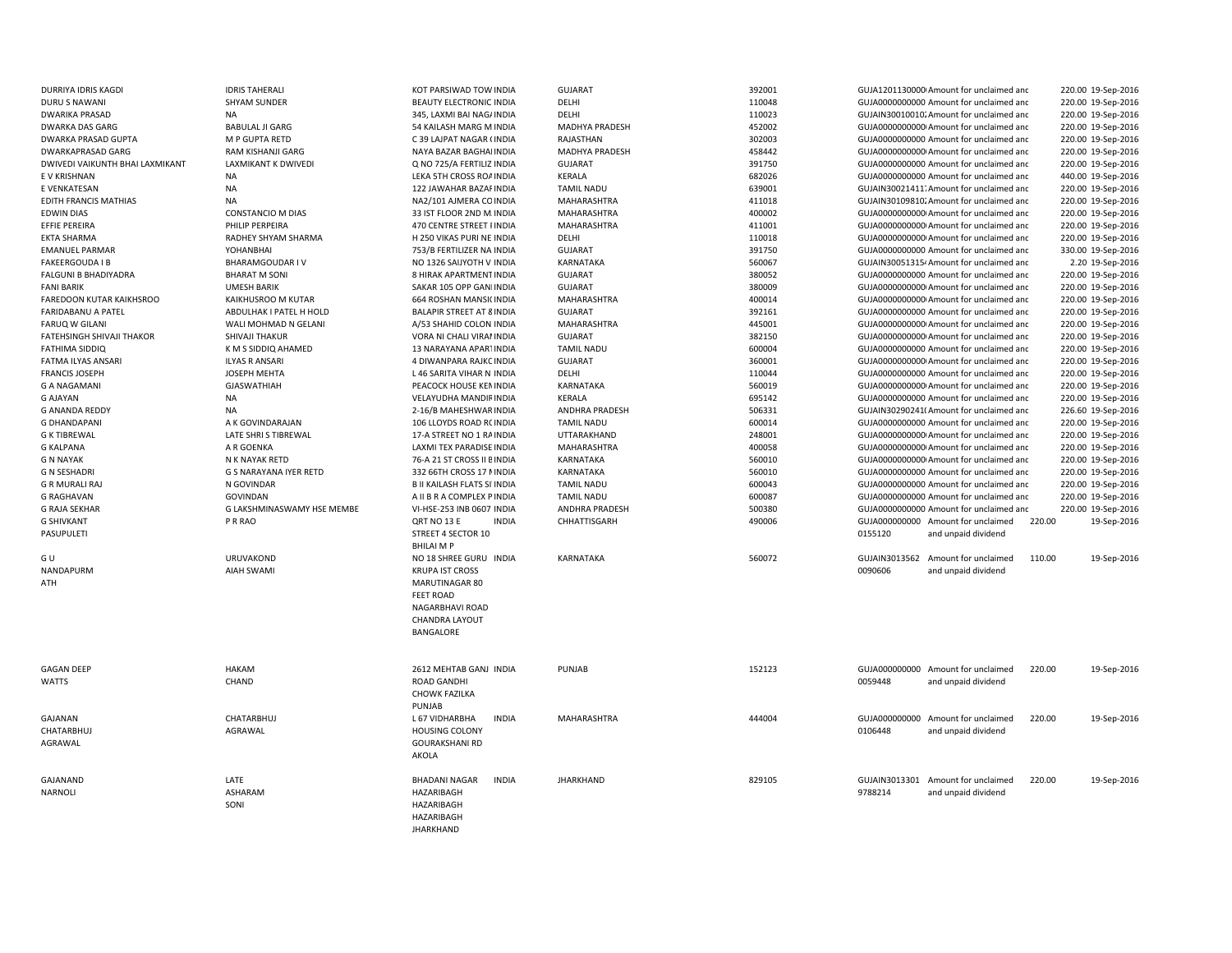| GAJARABA<br>ZALA                        | <b>JAGATSINH</b><br>ZALA    | TO RATANPAR POST INDIA<br><b>GAVARIDAD RAJKOT</b>                                                                                | GUJARAT        | 360003 | 0019481                  | GUJA000000000 Amount for unclaimed<br>and unpaid dividend | 330.00 | 19-Sep-2016 |
|-----------------------------------------|-----------------------------|----------------------------------------------------------------------------------------------------------------------------------|----------------|--------|--------------------------|-----------------------------------------------------------|--------|-------------|
| <b>GAJENDRA R</b><br>SOLANKI            | <b>RAMSINH B</b><br>SOLANKI | C-5 R R P QUARTERS INDIA<br>BEHIND C M O<br><b>BUNGLOW</b><br>PANWADIBHAVNAG<br>AR [GUJARAT]                                     | <b>GUJARAT</b> | 364001 | 0019266                  | GUJA000000000 Amount for unclaimed<br>and unpaid dividend | 220.00 | 19-Sep-2016 |
| GAJINDER<br>PALSINGH<br>KHURANA         | HARBHAJAN<br>SINGH          | PLOT NO 1325 ASHI INDIA<br>NAGAR BEHIND<br>ANAND BUDH<br><b>VIHAR NAGPUR</b><br>(M.S)                                            | MAHARASHTRA    | 440017 | 0161012                  | GUJA000000000 Amount for unclaimed<br>and unpaid dividend | 220.00 | 19-Sep-2016 |
| GAJJAR<br>JIGARKUMAR<br>$\perp$         | <b>NA</b>                   | <b>INDIA</b><br>DAGALA PLOT-10<br>AT & POST DAGALA<br>TA-VISNAGAR DIST -<br>MEHSANA<br>VISNAGAR                                  | GUJARAT        | 384315 | GUJA120109000<br>2521839 | Amount for unclaimed<br>and unpaid dividend               | 110.00 | 19-Sep-2016 |
| GALA<br><b>HEMLATA M</b>                | MANJI                       | <b>INDIA</b><br>C/2 24 TEXTILLA<br>SOCIETY BOMBAY<br>CAMP PRABHADEVI<br><b>BOMBAY</b>                                            | MAHARASHTRA    | 400025 | 0094047                  | GUJA000000000 Amount for unclaimed<br>and unpaid dividend | 220.00 | 19-Sep-2016 |
| GALABSANG<br>RAISANG<br>GOHEL           | <b>RAISANG D</b><br>GOHEL   | TO POST FAJALPUR INDIA<br>S TA/DBI VADODRA<br>NEAR MILLK DATRY                                                                   | <b>GUJARAT</b> | 391340 | 0123111                  | GUJA000000000 Amount for unclaimed<br>and unpaid dividend | 220.00 | 19-Sep-2016 |
| GALAIAH<br>YENUMALA                     | KISTAIAH<br>YENUMALA        | <b>INDIA</b><br>H NO 8 6 250<br>PADMAVATHI<br><b>COLONY MAHABUB</b><br><b>NAGAR DIST</b><br>ANDHRA PRADESH                       | ANDHRA PRADESH | 509002 | 0941357                  | GUJAIN3010222 Amount for unclaimed<br>and unpaid dividend | 220.00 | 19-Sep-2016 |
| GAMBIRSINH<br>ZALA                      | <b>NATWAR</b><br>SINH ZALA  | PO CHHANI LOHAR INDIA<br>FALIYA VADODARA                                                                                         | <b>GUJARAT</b> | 391740 | 0123159                  | GUJA000000000 Amount for unclaimed<br>and unpaid dividend | 220.00 | 19-Sep-2016 |
| <b>GANAPATI V</b><br>GORE               | V G BHAT                    | 3465/E I G CROSS<br><b>INDIA</b><br><b>RPC LAYOUT</b><br><b>EXTENSION NEAR</b><br><b>BUNT SANGHA</b><br>VIJAYANAGAR<br>BANGALORE | KARNATAKA      | 560040 | GUJA000000000<br>0162195 | Amount for unclaimed<br>and unpaid dividend               | 121.00 | 19-Sep-2016 |
| <b>GANAPATI</b><br>VENKATRAMA<br>N GORE | VENKATRAM<br>AN G BHAT      | 3465/E I G GROSS<br><b>INDIA</b><br><b>RPC LAYOUT</b><br><b>EXTENSION NEAR</b><br><b>BUNTS</b><br>SANGHABANGALOR<br>E            | KARNATAKA      | 560040 | 0104165                  | GUJA000000000 Amount for unclaimed<br>and unpaid dividend | 341.00 | 19-Sep-2016 |
| GANDHE<br>VENKATESHA<br>M               | G L<br>KANTHAM              | POST MANDLE VILE INDIA<br>VIA CHEGUNTA DIST<br>MEDAK AP C/O<br>PETROL<br>BUNKZAHIRABAD                                           | ANDHRA PRADESH | 502255 | 0154698                  | GUJA000000000 Amount for unclaimed<br>and unpaid dividend | 220.00 | 19-Sep-2016 |
| GANDHI<br>DILIPKUMAR                    | <b>NA</b>                   | GODHRA BHAGOL,<br><b>INDIA</b><br>AT. PO.<br>SANTRAMPUR,<br>PANCHMAHAL.                                                          | GUJARAT        | 389260 | 0032544                  | GUJAIN3025821 Amount for unclaimed<br>and unpaid dividend | 110.00 | 19-Sep-2016 |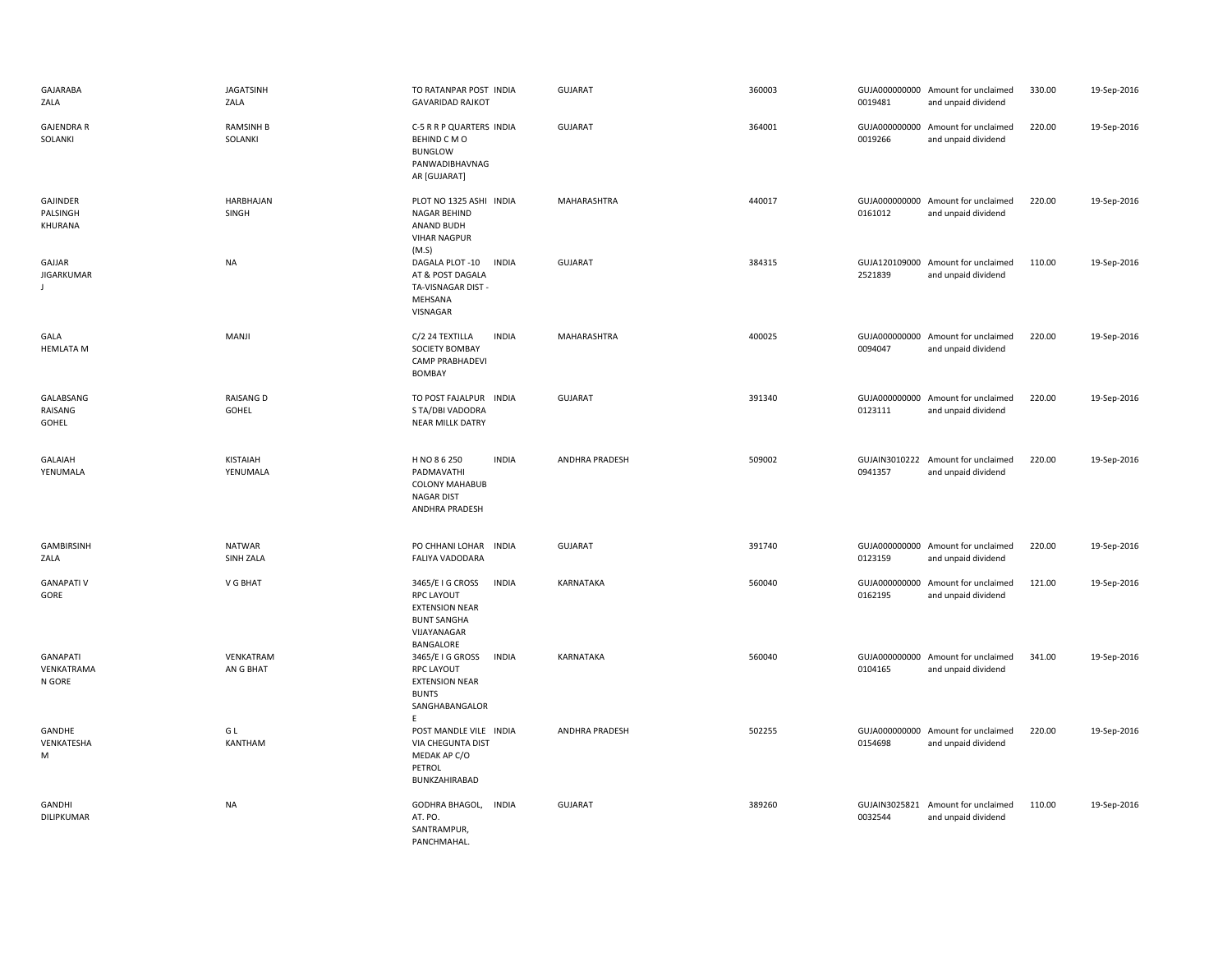| GANDHI<br>RAJESHKUMA<br>R GOVINDJI            | GANDHI<br><b>GOVINDJI</b><br>RANCHHODB<br>HAI | 104 SWA DARSHAN INDIA<br>APT. OPP.NEW POST<br>OFFICE KUMBHAR<br><b>WAD THALA</b><br>CHIKHLI DIST.<br>CHIKHLI       |              | <b>GUJARAT</b>        | 396521 | 8451325                  | GUJAIN3013301 Amount for unclaimed<br>and unpaid dividend | 220.00 | 19-Sep-2016 |
|-----------------------------------------------|-----------------------------------------------|--------------------------------------------------------------------------------------------------------------------|--------------|-----------------------|--------|--------------------------|-----------------------------------------------------------|--------|-------------|
| GANESH<br>BHAGANAGRE                          | <b>LAKSHMAN B</b>                             | 1187/8 UDAY<br>NAGAR COLONY<br><b>STATION ROAD</b><br>RAICHUR                                                      | <b>INDIA</b> | KARNATAKA             | 584101 | 0104054                  | GUJA000000000 Amount for unclaimed<br>and unpaid dividend | 220.00 | 19-Sep-2016 |
| GANESH<br>CHAMPA                              | S GANESH                                      | 25 SOUTH BEACH<br>AVENUE II STREET<br>MRC NAGAR RAJA<br>ANNAMALAIPURAM<br><b>MADRAS</b>                            | <b>INDIA</b> | <b>TAMIL NADU</b>     | 600028 | 0111475                  | GUJA000000000 Amount for unclaimed<br>and unpaid dividend | 220.00 | 19-Sep-2016 |
| GANESH<br>CHAMPA                              | <b>GANESH S</b>                               | FLAT 3C<br>PADMALAYA<br>TOWER 63 JANAKI<br>AVENUE M R C<br>NAGARMADRAS                                             | <b>INDIA</b> | <b>TAMIL NADU</b>     | 600028 | 0110649                  | GUJA000000000 Amount for unclaimed<br>and unpaid dividend | 220.00 | 19-Sep-2016 |
| GANESH<br>CHAMPA                              | S GANESH                                      | 25 SOUTH BEACH<br>AVENUE II STREET<br>MRC NAGAR RAJA<br>ANNAMALAIPURAM<br>MADRAS                                   | <b>INDIA</b> | <b>TAMIL NADU</b>     | 600028 | 0110632                  | GUJA000000000 Amount for unclaimed<br>and unpaid dividend | 220.00 | 19-Sep-2016 |
| <b>GANESH DASS</b><br>BHATIA                  | MOHAN LAL<br><b>BHATIA RETD</b>               | 9/76 KRISHNA<br>NAGAR G T ROAD<br><b>KANPUR</b>                                                                    | <b>INDIA</b> | <b>UTTAR PRADESH</b>  | 208007 | 0012210                  | GUJA000000000 Amount for unclaimed<br>and unpaid dividend | 330.00 | 19-Sep-2016 |
| GANESH<br>PRASAD                              | <b>NA</b>                                     | 15 PANCHANAN<br><b>TALA ROAD</b><br><b>HOWRAH</b>                                                                  | <b>INDIA</b> | <b>WEST BENGAL</b>    | 711101 | 0135693                  | GUJAIN3001421 Amount for unclaimed<br>and unpaid dividend | 220.00 | 19-Sep-2016 |
| <b>GANESH RAM</b><br>К                        | <b>NA</b>                                     | NO.40,SECOND<br>STREET,<br>M.K.PURAM,<br>KADAYANALLUR                                                              | <b>INDIA</b> | <b>TAMIL NADU</b>     | 627751 | GUJA120298000<br>0161898 | Amount for unclaimed<br>and unpaid dividend               | 55.00  | 19-Sep-2016 |
| GANESH<br>RAMPRAKASH<br>BHATIYA               | <b>NA</b>                                     | A/P LONAND TAL<br><b>KHANDALA DIST</b><br>SATARA                                                                   | <b>INDIA</b> | MAHARASHTRA           | 415521 | GUJAIN3005051<br>0444918 | Amount for unclaimed<br>and unpaid dividend               | 110.00 | 19-Sep-2016 |
| GANGADAS<br>PANCHMATIA                        | KHERAJ<br>JESANG                              | 101 RAM DARSHAN INDIA<br><b>LINKING ROAD</b><br>NEAR ST MARY<br><b>SCHOOL DAHISAR</b><br><b>EAST BOMBAY</b>        |              | MAHARASHTRA           | 400068 | 0083201                  | GUJA000000000 Amount for unclaimed<br>and unpaid dividend | 220.00 | 19-Sep-2016 |
| GANNARAPU<br>SHARADHA                         | <b>NA</b>                                     | H NO 9 10 22 RICCA INDIA<br><b>BAZAR KHAMMAM</b><br>AP                                                             |              | <b>ANDHRA PRADESH</b> | 507001 | 3529244                  | GUJAIN3010221 Amount for unclaimed<br>and unpaid dividend | 440.00 | 19-Sep-2016 |
| <b>GANPAT LAL</b><br>VYAS                     | <b>HAZARI LAL</b><br>VYAS                     | G 7 R K COLONY<br>BHILWARA                                                                                         | <b>INDIA</b> | RAJASTHAN             | 311001 | GUJA000000000<br>0010282 | Amount for unclaimed<br>and unpaid dividend               | 220.00 | 19-Sep-2016 |
| GANPAT<br>SINGH<br>CHANDUBHAI<br><b>GOHIL</b> | CHANDUBHAI<br><b>GOHIL</b>                    | C/O ROHIT<br><b>JAYANTILAL SHAH</b><br>53 SAMPAT PARK<br><b>B/H UTKARSH</b><br>VIDYALATA<br><b>GADAPURA BARODA</b> | <b>INDIA</b> | <b>GUJARAT</b>        | 390015 | GUJA000000000<br>0119573 | Amount for unclaimed<br>and unpaid dividend               | 220.00 | 19-Sep-2016 |
| GANSHYAM<br>LAD                               | RAJINDRA                                      | A/16 HARIKUNJ 2ND INDIA<br>KASTURBA X RD<br><b>BORIVLI E BOMBAY</b>                                                |              | MAHARASHTRA           | 400066 | GUJA000000000<br>0069539 | Amount for unclaimed<br>and unpaid dividend               | 220.00 | 19-Sep-2016 |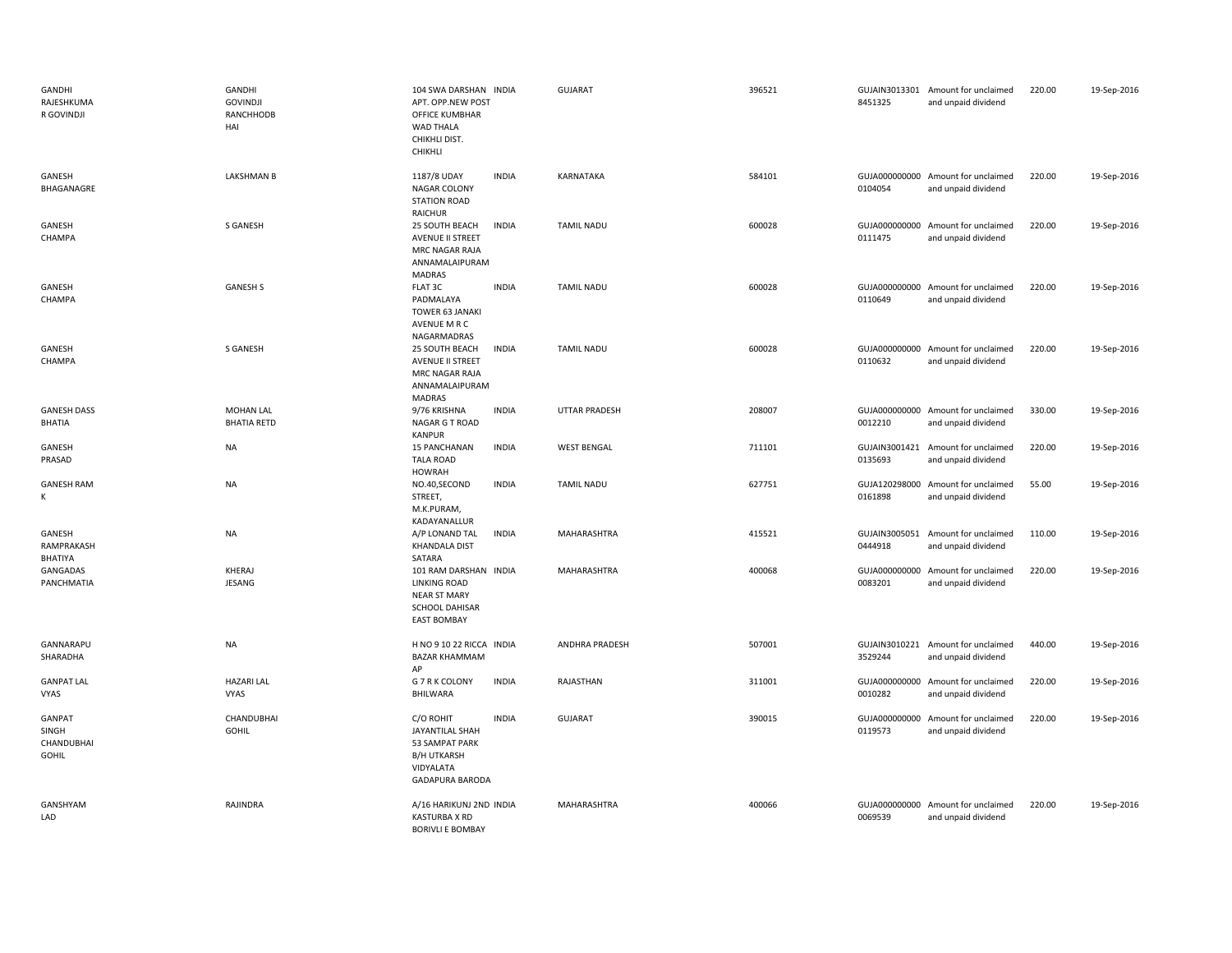| GARUL<br><b>FRANCIS</b><br>SAGUNTHER    | <b>NA</b>                                         | 1 GR FLOOR 16A<br><b>BINDUBASINI</b><br><b>STREET MOMINPUR</b><br>KOLKATA                      | <b>INDIA</b> | <b>WEST BENGAL</b> | 700027 | 3286896 | GUJAIN3029024 Amount for unclaimed<br>and unpaid dividend | 220.00 | 19-Sep-2016 |
|-----------------------------------------|---------------------------------------------------|------------------------------------------------------------------------------------------------|--------------|--------------------|--------|---------|-----------------------------------------------------------|--------|-------------|
| GAURANG<br>SHAH                         | <b>BALKRISHNA</b><br>SHAH                         | <b>B-903 TIRUPATI APT INDIA</b><br><b>WARDEN ROAD</b><br><b>BOMBAY</b>                         |              | MAHARASHTRA        | 400026 | 0152125 | GUJA000000000 Amount for unclaimed<br>and unpaid dividend | 220.00 | 19-Sep-2016 |
| GAURANG<br>VINODRAI<br><b>ADHVARYOO</b> | <b>VINODRAI</b><br><b>ADHVARYOO</b>               | 'DIVYA JYOT', 06,<br>STATION PLOT,<br>GONDAL.                                                  | <b>INDIA</b> | <b>GUJARAT</b>     | 360311 | 0484267 | GUJAIN3009741 Amount for unclaimed<br>and unpaid dividend | 440.00 | 19-Sep-2016 |
| GAURI<br><b>BHOSALE</b>                 | AVINASH<br><b>BHOSALE</b>                         | 1195/5 BHOSALE<br><b>HEIGHTS F C ROAD</b><br><b>PUNE</b>                                       | <b>INDIA</b> | MAHARASHTRA        | 411005 | 0018707 | GUJA000000000 Amount for unclaimed<br>and unpaid dividend | 220.00 | 19-Sep-2016 |
| <b>GAURI DEVI</b><br>JAISWAL            | <b>BIRENDER</b><br><b>KUMAR</b><br><b>JAISWAL</b> | 1213 DL GANGA<br>DHAR MUKHIRJEE<br>ROAD RAM KESTO<br>PUR HOWRAH                                | <b>INDIA</b> | <b>WEST BENGAL</b> | 711102 | 0062046 | GUJA000000000 Amount for unclaimed<br>and unpaid dividend | 220.00 | 19-Sep-2016 |
| GAURI<br>SHANKAR<br>LAOTI               | <b>SHREE RAM</b><br>LAHOTI                        | 425 AJANTA<br>SHOPPING CENTRE<br><b>RING ROAD SURAT</b>                                        | <b>INDIA</b> | GUJARAT            | 395002 | 0056535 | GUJA000000000 Amount for unclaimed<br>and unpaid dividend | 220.00 | 19-Sep-2016 |
| GAURI<br>SHANKER<br>SINGH               | GANGA<br>PRASAD<br>SINGH                          | <b>B 31 PETROFILS</b><br><b>TOWN SHIP</b><br>ANKLESHWAR                                        | <b>INDIA</b> | <b>GUJARAT</b>     | 393002 | 0123316 | GUJA000000000 Amount for unclaimed<br>and unpaid dividend | 220.00 | 19-Sep-2016 |
| GAURI<br>WALAVALKAR                     | <b>GIRISH PROF</b>                                | F-1/1/1 SECTOR 5<br>OPP ESIS HOSP<br><b>VASHI NEW</b><br>BOMBAY                                | <b>INDIA</b> | MAHARASHTRA        | 400703 | 0041747 | GUJA000000000 Amount for unclaimed<br>and unpaid dividend | 440.00 | 19-Sep-2016 |
| GAURIBEN<br>KANTILAL<br>PATEL           | KANTILAL<br>PATEL                                 | C/O MEHSANA<br><b>MARKETING</b><br>RADHANPUR CHAR<br>RASTA DAIRY ROAD<br>AT MEHSANA N G        | <b>INDIA</b> | <b>GUJARAT</b>     | 384002 | 0042627 | GUJA000000000 Amount for unclaimed<br>and unpaid dividend | 220.00 | 19-Sep-2016 |
| GAUTAM<br><b>GUGALE</b>                 | AMOLAKCHA<br><b>ND GUGALE</b>                     | 10/11 UDAY<br><b>HOUSING SOCIETY</b><br>ERANDWANA PUNE                                         | <b>INDIA</b> | MAHARASHTRA        | 411004 | 0018945 | GUJA000000000 Amount for unclaimed<br>and unpaid dividend | 220.00 | 19-Sep-2016 |
| GAUTAM<br>PANCHAL                       | <b>NAVIN M</b><br>PANCHAL                         | 30 PALLAVI 3RD FLR INDIA<br><b>NEW MANEKLAL</b><br><b>ESTATE GHATKOPAR</b><br>W BOMBAY         |              | MAHARASHTRA        | 400086 | 0094685 | GUJA000000000 Amount for unclaimed<br>and unpaid dividend | 220.00 | 19-Sep-2016 |
| GAUTAMKUM<br>AR A OZA                   | <b>AMTHALAL M</b><br>OZA                          | B/145<br>AYODHYANAGAR<br>SOCIETY KARELIBAG<br><b>NR BRIGHT SCHOOL</b><br>NR VIP ROAD<br>BARODA | <b>INDIA</b> | <b>GUJARAT</b>     | 390018 | 0118668 | GUJA000000000 Amount for unclaimed<br>and unpaid dividend | 220.00 | 19-Sep-2016 |
| <b>GAUTHAM S</b><br>VARAD               | SRINIVAS V<br>RAJU                                | 46/D FAIR FEILD<br><b>LAYOUT RACE</b><br><b>COURSE ROAD</b>                                    | <b>INDIA</b> | KARNATAKA          | 560001 | 2764246 | GUJAIN3011511 Amount for unclaimed<br>and unpaid dividend | 880.00 | 19-Sep-2016 |
| <b>GAVRANG M</b><br>DALAL               | MANUBHAI                                          | S 11 MUNICIPAL IND INDIA<br><b>STATE BAPUNAGAR</b><br>AHMFDARAD                                |              | <b>GUJARAT</b>     | 380024 | 0034248 | GUJA000000000 Amount for unclaimed<br>and unpaid dividend | 220.00 | 19-Sep-2016 |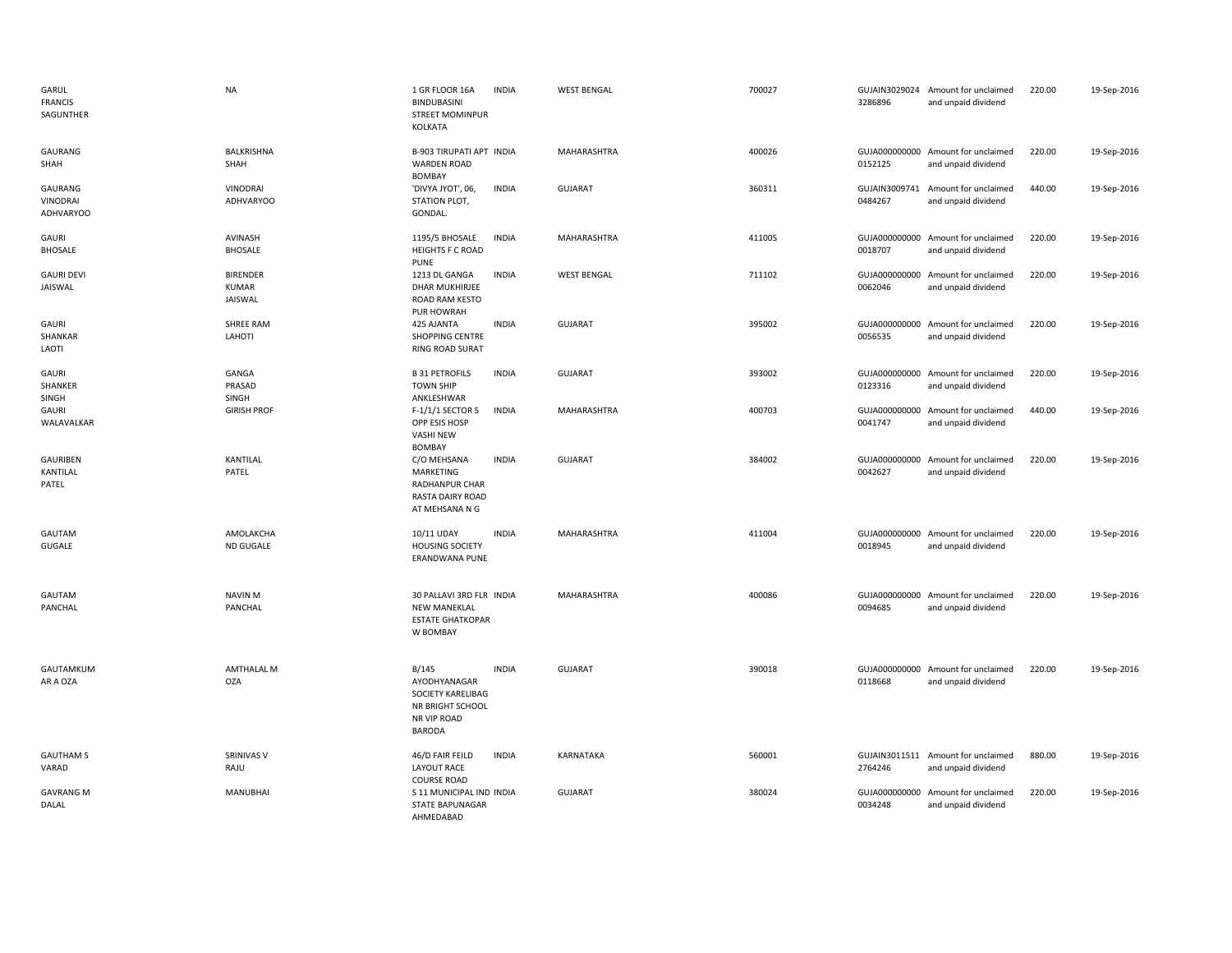| <b>GAYATRI</b><br><b>MITTAL</b>          | <b>S S MITTAL</b>                         | F-268 KAMLA<br>NAGAR AGRA                                                                                                   | <b>INDIA</b> | <b>UTTAR PRADESH</b> | 282001 | 0165519                  | GUJA000000000 Amount for unclaimed<br>and unpaid dividend | 220.00 | 19-Sep-2016 |
|------------------------------------------|-------------------------------------------|-----------------------------------------------------------------------------------------------------------------------------|--------------|----------------------|--------|--------------------------|-----------------------------------------------------------|--------|-------------|
| <b>GEETA B</b><br>PATIL                  | <b>NA</b>                                 | AT/POST NALLA<br>RANEBHAT TAL<br>VASAI DIST THANE                                                                           | <b>INDIA</b> | <b>MAHARASHTRA</b>   | 401203 | 0740949                  | GUJAIN3004841 Amount for unclaimed<br>and unpaid dividend | 220.00 | 19-Sep-2016 |
| <b>GEETA BADE</b>                        | <b>MORLIDHAR</b><br>BADE                  | <b>PLOT NO 164 8TH</b><br>LANE RAJARAMPUR<br>KOLHAPUR                                                                       | <b>INDIA</b> | <b>MAHARASHTRA</b>   | 416008 | 0018827                  | GUJA000000000 Amount for unclaimed<br>and unpaid dividend | 220.00 | 19-Sep-2016 |
| <b>GEETA</b><br><b>BHASKAR</b>           | <b>BHASKAR</b><br>SUBRAMANY               | FLAT NO. 7 41 - SEA INDIA<br>LAND COOP. HSG.<br>SOC.LTD OPP.<br>PRESDENT HOTEL,<br><b>CUFFE</b><br>PARADEBOMBAY             |              | MAHARASHTRA          | 400005 | 0103155                  | GUJA000000000 Amount for unclaimed<br>and unpaid dividend | 330.00 | 19-Sep-2016 |
| <b>GEETA</b><br>CHIBBER                  | <b>GL CHIBBER</b>                         | C/O SH G L CHIBBER INDIA<br>AL-10 SHALIMAR<br><b>BAGH DELHI</b>                                                             |              | DELHI                | 110052 | 0142847                  | GUJA000000000 Amount for unclaimed<br>and unpaid dividend | 220.00 | 19-Sep-2016 |
| <b>GEETA DEVI</b>                        | <b>SHIV KUMAR</b>                         | C/O ISHWARLAL<br>RAITANI 207 A P<br><b>COLONY GAYA</b><br>(BIHAR)                                                           | <b>INDIA</b> | <b>BIHAR</b>         | 823001 | 0170981                  | GUJA000000000 Amount for unclaimed<br>and unpaid dividend | 220.00 | 19-Sep-2016 |
| <b>GEETA J SHAH</b>                      | <b>JITENDRA</b><br><b>KUMAR R</b><br>SHAH | PUNJAB NATIONAL INDIA<br><b>BANK DABHOI DIST</b><br><b>BARODA</b>                                                           |              | <b>GUJARAT</b>       | 391110 | 0039729                  | GUJA000000000 Amount for unclaimed<br>and unpaid dividend | 220.00 | 19-Sep-2016 |
| <b>GEETA</b><br><b>JAYANTI</b><br>PATEL  | <b>JAYANTI</b>                            | <b>UMATILES NO 2</b><br><b>INDUSTRIAL ESTATE</b><br>AT & POST<br>SHINGANAPUR TAL<br><b>KOPARGAON DIST A</b><br><b>NAGAR</b> | <b>INDIA</b> | MAHARASHTRA          | 423603 | 0146630                  | GUJA000000000 Amount for unclaimed<br>and unpaid dividend | 220.00 | 19-Sep-2016 |
| <b>GEETA</b><br><b>MEHROTRA</b>          | M <sub>M</sub><br><b>MEHROTRA</b>         | 22 F KAMLA NAGAR INDIA<br>DELHI DELHI                                                                                       |              | DELHI                | 110007 | 0015719                  | GUJA000000000 Amount for unclaimed<br>and unpaid dividend | 220.00 | 19-Sep-2016 |
| <b>GEETA PATEL</b>                       | <b>JAYANTI</b>                            | <b>INDUSTRIAL</b><br><b>SHOPPING CENTRE</b><br>PO SHINGANAPUR<br>TAL KOPARGAON                                              | <b>INDIA</b> | MAHARASHTRA          | 423603 | GUJA000000000<br>0022121 | Amount for unclaimed<br>and unpaid dividend               | 220.00 | 19-Sep-2016 |
| <b>GEETA RANI D</b>                      | <b>D DURGA</b><br>PRASAD                  | 13 SECTOR 8 R K<br>PURAM NEW DELHI<br>DELHI                                                                                 | <b>INDIA</b> | DELHI                | 110022 | 0017313                  | GUJA000000000 Amount for unclaimed<br>and unpaid dividend | 220.00 | 19-Sep-2016 |
| <b>GEETA TIWARI</b>                      | RAMESH                                    | <b>DOUBLE STORY</b><br>QTRS NO 175 H L<br>COLLIERY<br><b>CHANDRAPUR M S</b>                                                 | <b>INDIA</b> | MADHYA PRADESH       | 442507 | 0015065                  | GUJA000000000 Amount for unclaimed<br>and unpaid dividend | 220.00 | 19-Sep-2016 |
| <b>GEETA V</b><br>TAWDE                  | VASANT<br>TAWDE                           | A/7 ROOM NO 10<br>RAJDOOT EAST<br><b>GHATKOPER WEST</b><br><b>BOMBAY</b>                                                    | <b>INDIA</b> | MAHARASHTRA          | 400075 | 0056936                  | GUJA000000000 Amount for unclaimed<br>and unpaid dividend | 220.00 | 19-Sep-2016 |
| <b>GEETABEN</b><br>HITEN<br><b>MODHA</b> | HITEN<br><b>MODHA</b>                     | C/O NARAYAN<br><b>SWEET MART</b><br>JUBILEE RD<br>PORBANDAR                                                                 | <b>INDIA</b> | <b>GUJARAT</b>       | 360575 | 0079733                  | GUJA000000000 Amount for unclaimed<br>and unpaid dividend | 220.00 | 19-Sep-2016 |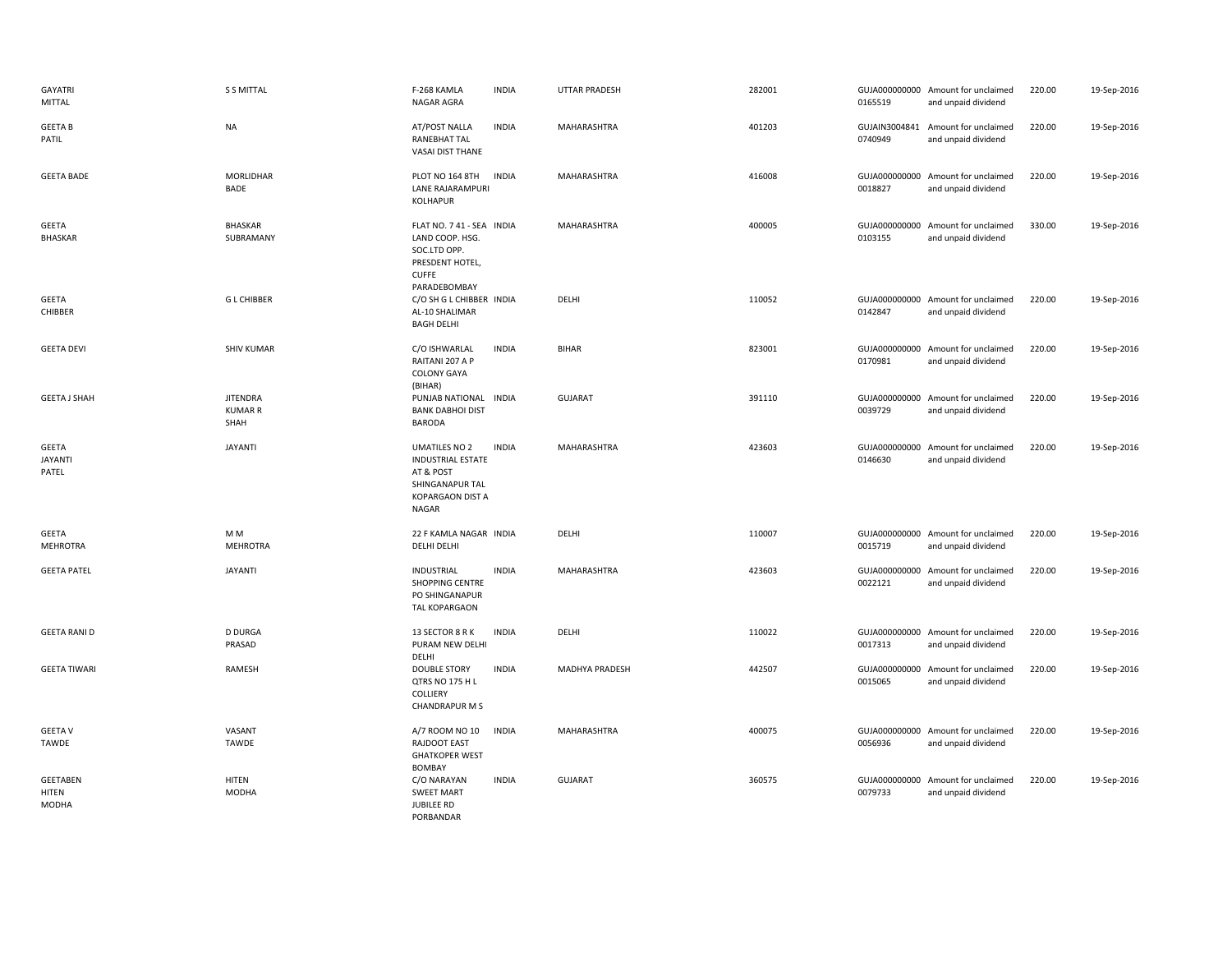| <b>GEETABEN</b><br><b>THAKKAR</b>        | <b>BIPIN</b>                           | NANCY CLINIC,<br><b>INDIA</b><br>SHILPAM<br>APARTMENTS<br><b>CHINCHOLI BUNDER</b><br>ROAD MALAD<br>WESTMUMBAI                            | MAHARASHTRA       | 400064 | 0083476                  | GUJA000000000 Amount for unclaimed<br>and unpaid dividend | 220.00 | 19-Sep-2016 |
|------------------------------------------|----------------------------------------|------------------------------------------------------------------------------------------------------------------------------------------|-------------------|--------|--------------------------|-----------------------------------------------------------|--------|-------------|
| GEETANJALI<br>SEHGAL                     | <b>INDER JEET</b><br>SEHGAL            | <b>FLAT NO.A-108,</b><br><b>INDIA</b><br>SHAKTI APPTT. PLOT<br>NO.5, NEAR SAI<br><b>BABA CHOWK,</b><br>SECTOR- 9, ROHINI,<br>DELHI       | DELHI             | 110085 | 0280376                  | GUJAIN3023651 Amount for unclaimed<br>and unpaid dividend | 220.00 | 19-Sep-2016 |
| <b>GEETHA JOSHI</b>                      | S KULKARNI                             | <b>INDIA</b><br>RAGHAVENDRA<br>INVESTMENT<br>SERVICES SHARE<br>AND STOCK<br><b>BROKERS NO 20 II</b><br><b>FLOOR SUPER</b><br>MARKETHUBLI | KARNATAKA         | 580028 | 0135835                  | GUJA000000000 Amount for unclaimed<br>and unpaid dividend | 220.00 | 19-Sep-2016 |
| GEMALSINH<br>RATANSINH<br><b>THAKOR</b>  | RATANSINH<br>BHANBHAI<br><b>THAKUR</b> | <b>INDIA</b><br>22A SONAL PARK<br>SOCIETY GARI ROAD<br><b>GOTRI VADODARA</b>                                                             | GUJARAT           | 390015 | 0119755                  | GUJA000000000 Amount for unclaimed<br>and unpaid dividend | 220.00 | 19-Sep-2016 |
| GEORGE<br><b>JERROME</b><br>FERNANDES    | RETD                                   | <b>INDIA</b><br><b>ACCUM NIVAS</b><br><b>VVAPDA OPP LADHI</b><br>CO PANY AMBAR<br>NATH WEST THAN<br>DIST MAHARASHTRA                     | MAHARASHTRA       | 421505 | 0043333                  | GUJA000000000 Amount for unclaimed<br>and unpaid dividend | 220.00 | 19-Sep-2016 |
| GEORGE<br><b>KURIAN</b>                  | <b>KJ KURIAN</b>                       | C/O INTAS<br><b>INDIA</b><br><b>LABORATORIES LTD</b><br>2ND FLOOR<br><b>CHINUBHAI CENTRE</b><br><b>ASHRAM ROAD</b><br>AHMEDABAD          | <b>GUJARAT</b>    | 380009 | 0131366                  | GUJA000000000 Amount for unclaimed<br>and unpaid dividend | 220.00 | 19-Sep-2016 |
| GEORGE<br>MICHAEL                        | M T MICHAEL                            | 194-D POCKET F G T INDIA<br><b>B ENCLAVE OPP G T</b><br><b>B HOSP DELHI</b>                                                              | DELHI             | 110093 | 0141310                  | GUJA000000000 Amount for unclaimed<br>and unpaid dividend | 220.00 | 19-Sep-2016 |
| GEORGE<br>STEPHEN KM                     | <b>NA</b>                              | 71/C2, ANTHONIAR INDIA<br>SALAI OPP A R<br><b>CAMP NAGERCOIL</b>                                                                         | <b>TAMIL NADU</b> | 629004 | 0690294                  | GUJAIN3016374 Amount for unclaimed<br>and unpaid dividend | 55.00  | 19-Sep-2016 |
| GEORGE<br>STEPHENSON                     | GEORGE<br><b>JOSEPH</b>                | ROOM NO A/7<br><b>INDIA</b><br>KHARWALA CHAWL<br>SAKINAKA BOMBAY                                                                         | MAHARASHTRA       | 400072 | 0117397                  | GUJA000000000 Amount for unclaimed<br>and unpaid dividend | 220.00 | 19-Sep-2016 |
| GEORGE<br>VARGHESE                       | NA                                     | MAVUMKAL HOUSE INDIA<br>ASSARIKAD P O<br>THRISSUR THRISSUR                                                                               | KERALA            | 680751 | GUJAIN3016374<br>0765682 | Amount for unclaimed<br>and unpaid dividend               | 440.00 | 19-Sep-2016 |
| GEORGE<br>VARGHESE                       | A M<br>VARGHESE<br>PROF                | U P VI 259 A<br><b>INDIA</b><br><b>TEMPLE ROAD</b><br><b>ULLOOR</b>                                                                      | KERALA            | 695011 | GUJA000000000<br>0099179 | Amount for unclaimed<br>and unpaid dividend               | 220.00 | 19-Sep-2016 |
| GHANSHYAM<br>BHAI<br>BHIKHABHAI<br>PATEL | <b>BHIKHA BHAI</b><br>PATEL            | TRIVANDRUM<br>B/H POST OFFICE<br><b>INDIA</b><br>SARDAR POLE AT<br>POST KATHLAL DIST<br>KATRA GUJ                                        | <b>GUJARAT</b>    | 387630 | 0040787                  | GUJA000000000 Amount for unclaimed<br>and unpaid dividend | 220.00 | 19-Sep-2016 |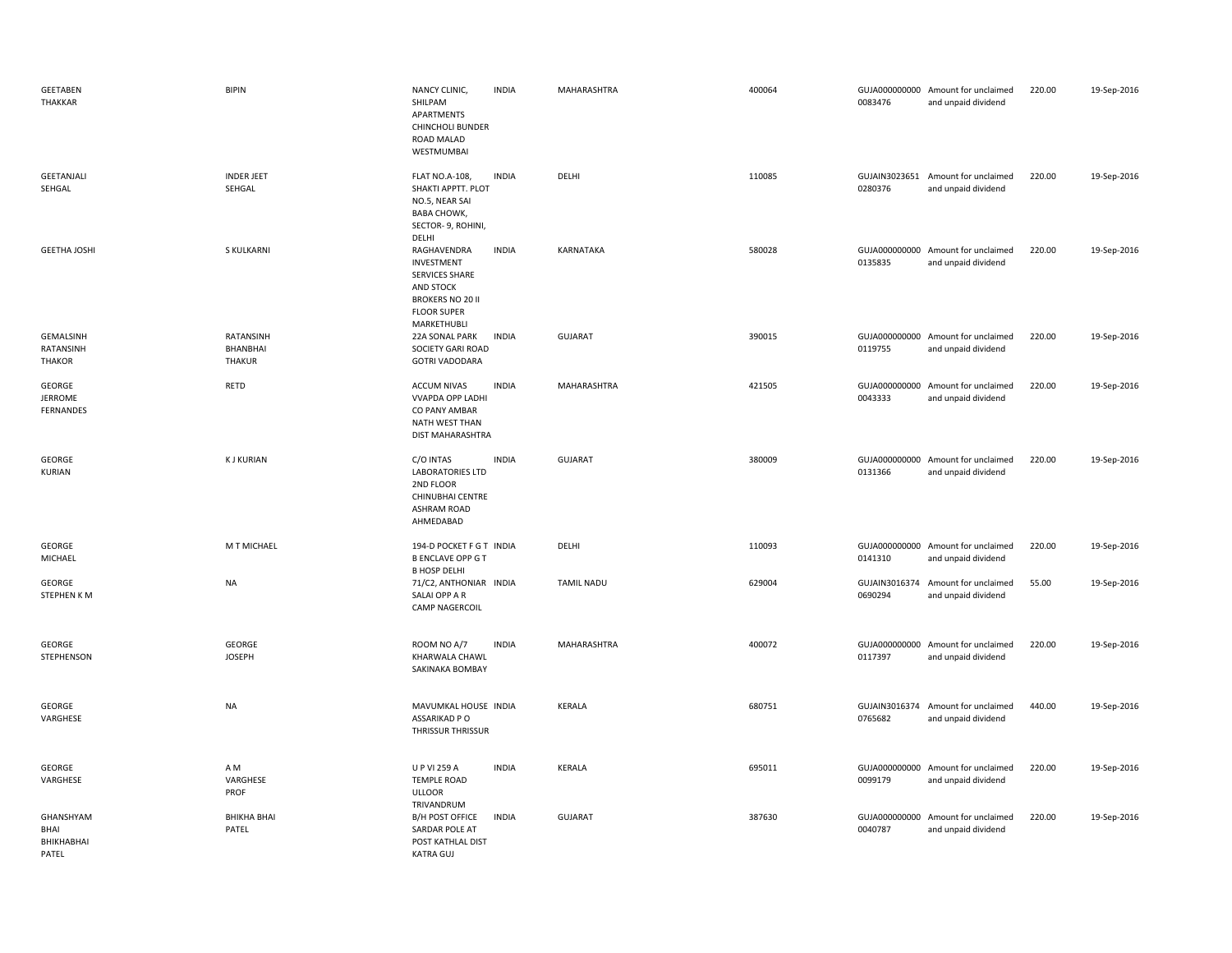| GHANSHYAM<br>M PATEL                    | <b>MADHUBHAI</b><br><b>G PATEL</b>         | P C I PLOT NO 3304 INDIA<br><b>GIDC ANKLESHWAR</b><br><b>DIST BHARUCH</b><br>GUJARAT |              | <b>GUJARAT</b>     | 393002 | 0049227                  | GUJA000000000 Amount for unclaimed<br>and unpaid dividend | 330.00 | 19-Sep-2016 |
|-----------------------------------------|--------------------------------------------|--------------------------------------------------------------------------------------|--------------|--------------------|--------|--------------------------|-----------------------------------------------------------|--------|-------------|
| GHANSHYAM<br>PATWARI                    | <b>D D PATWARI</b>                         | COMFORT<br><b>DEVELOPERS PVT</b><br>LTD FRASER ROAD<br><b>NEAR BSFC PATNA</b>        | <b>INDIA</b> | <b>BIHAR</b>       | 800001 | 0147277                  | GUJA000000000 Amount for unclaimed<br>and unpaid dividend | 220.00 | 19-Sep-2016 |
| GHANSHYAM<br>SINGH YADAV                | <b>RAM KUMAR</b><br>YADAV                  | 2746 - I ST FLOOR<br><b>BHAGAT SINGH GALI</b><br><b>CHUNA MANDI</b><br>PAHAR GANJNEW | <b>INDIA</b> | MAHARASHTRA        | 999999 | 0064502                  | GUJA120423000 Amount for unclaimed<br>and unpaid dividend | 220.00 | 19-Sep-2016 |
| GHANSHYAM<br>DAS<br>AGARWALA            | R K<br>AGARWALA                            | DELHI<br>C/O G D AGARWALA INDIA<br>228 C R AVENUE<br>CALCUTTA                        |              | <b>WEST BENGAL</b> | 700006 | 0175782                  | GUJA000000000 Amount for unclaimed<br>and unpaid dividend | 11.00  | 19-Sep-2016 |
| <b>GIAN DEVI</b>                        | O P MEHTA                                  | 1241 SECTOR 37<br>FARIDABAD<br><b>HARYANA</b>                                        | <b>INDIA</b> | HARYANA            | 121003 | 0114114                  | GUJA000000000 Amount for unclaimed<br>and unpaid dividend | 220.00 | 19-Sep-2016 |
| <b>GIAN DEVI</b>                        | <b>ISHWAR</b><br>SINGH                     | HOUSE NO-146<br>WARD NO-5 MAIN<br><b>BAZAR</b><br>KHARKHODADISTT<br>SONIPAT          | <b>INDIA</b> | <b>HARYANA</b>     | 131402 | GUJA120229000<br>0184015 | Amount for unclaimed<br>and unpaid dividend               | 220.00 | 19-Sep-2016 |
| GIRDHARLAL<br>M CHANDEL                 | <b>MANRUPJI</b><br>CHANDEL                 | 11 C RAGSAGAR<br>FLAT P T COLLEGE<br>ROAD PALDI<br>AHMEDABAD                         | <b>INDIA</b> | <b>GUJARAT</b>     | 380007 | 0000683                  | GUJA000000000 Amount for unclaimed<br>and unpaid dividend | 440.00 | 19-Sep-2016 |
| <b>GIREN N</b><br>SHAH                  | <b>NAGINDARK</b><br>SHAH                   | G N ENTERPRISE 5A INDIA<br>EBU CASTE 1ST FL<br>64 MOHAMADALI<br>ROADMUMBAI           |              | MAHARASHTRA        | 400003 | GUJA000000000<br>0179089 | Amount for unclaimed<br>and unpaid dividend               | 220.00 | 19-Sep-2016 |
| <b>GIRESH N</b><br>CHAVDA               | NINSUKHLAL                                 | ARIHANT JWELLERS INDIA<br>HIRABAG 12<br>BANGLA<br>AMBAWADI<br>AHMEDABAD              |              | GUJARAT            | 380006 | GUJA000000000<br>0050790 | Amount for unclaimed<br>and unpaid dividend               | 330.00 | 19-Sep-2016 |
| <b>GIRIDHARI</b><br><b>NAYAK</b>        | <b>NA</b>                                  | DEVLSAHI NEW<br>COLONY PO<br>TULSIPUR CUTTACK                                        | <b>INDIA</b> | ORISSA             | 753008 | 2975906                  | GUJAIN3029024 Amount for unclaimed<br>and unpaid dividend | 220.00 | 19-Sep-2016 |
| <b>GIRIHARI LAL</b>                     | <b>HARI CHAND</b>                          | A 26 VIJAY NAGAR<br>DELHI                                                            | <b>INDIA</b> | DELHI              | 110009 | 0063619                  | GUJA000000000 Amount for unclaimed<br>and unpaid dividend | 220.00 | 19-Sep-2016 |
| <b>GIRIJA SINHA</b>                     | TAPESHWAR<br>PRASAD                        | C/O SRI<br>TAPESHWAR<br>PRASAD RMS<br>COLONY ROAD NO.2<br>KANKARH<br>BAGHPATNA.      | <b>INDIA</b> | <b>BIHAR</b>       | 800020 | GUJA000000000<br>0206989 | Amount for unclaimed<br>and unpaid dividend               | 220.00 | 19-Sep-2016 |
| <b>GIRINATHA</b><br>PRAKASH<br>VELURU   | $\vee$<br>CHENGALRAY<br>A CHETTY           | MUNICIPAL U P<br>SCHOOL<br>NAGAPPALAYAM<br>PUNGANUR<br><b>CHITTOOR A P</b>           | <b>INDIA</b> | ANDHRA PRADESH     | 517247 | 0104119                  | GUJA000000000 Amount for unclaimed<br>and unpaid dividend | 220.00 | 19-Sep-2016 |
| <b>GIRISH</b><br><b>ACHKAR</b><br>PHORE | SADASHIV<br><b>ACHAKARPO</b><br><b>HRE</b> | 324 SHADKAR<br>NAGAR NAGPUR                                                          | <b>INDIA</b> | MAHARASHTRA        | 440010 | GUJA000000000<br>0041028 | Amount for unclaimed<br>and unpaid dividend               | 220.00 | 19-Sep-2016 |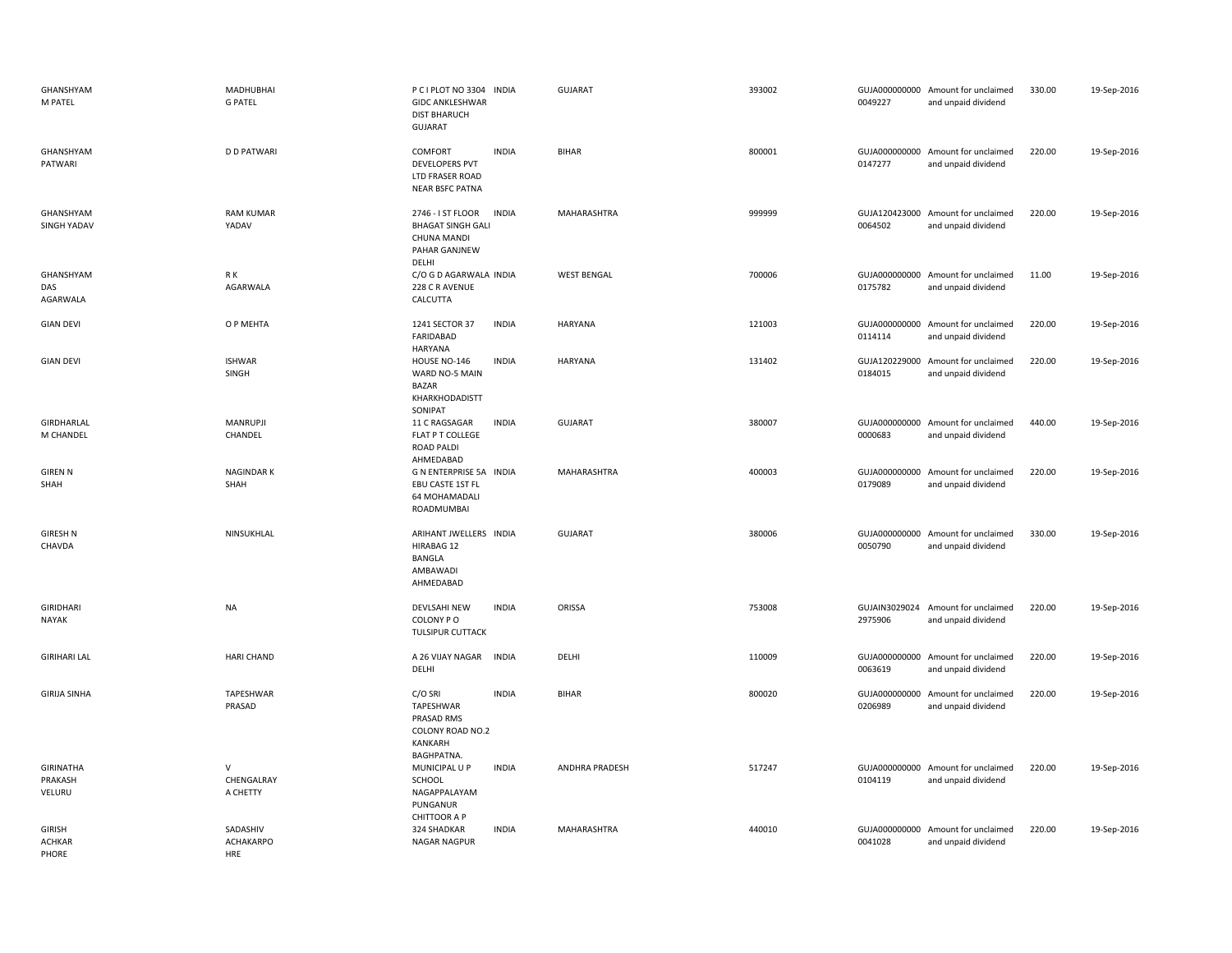| <b>GIRISH</b><br>CHAND                             | <b>NA</b>                                   | <b>AHAN GRAM</b><br>JAHNAGIRABAD<br>BULANDSHAR                                                                               | <b>INDIA</b> | <b>UTTAR PRADESH</b> | 202394 | 0010854                  | GUJA120460000 Amount for unclaimed<br>and unpaid dividend | 1100.00 | 19-Sep-2016 |
|----------------------------------------------------|---------------------------------------------|------------------------------------------------------------------------------------------------------------------------------|--------------|----------------------|--------|--------------------------|-----------------------------------------------------------|---------|-------------|
| <b>GIRISH</b><br><b>KUMAR B</b><br>PATEL           | <b>BHOGILAL K</b><br>PATEL                  | BULANDSHAHAR<br>C/O GIRISH TYRES<br>NEAR LATI FUVARA<br>SUTARVAD<br>BHAVNAGAR                                                | <b>INDIA</b> | <b>GUJARAT</b>       | 364001 | 0074850                  | GUJA000000000 Amount for unclaimed<br>and unpaid dividend | 220.00  | 19-Sep-2016 |
| <b>GIRISH</b><br><b>KUMAR</b><br><b>GUPTA</b>      | RAM JI LAL<br><b>GUPTA</b>                  | VILLAGE P.O.<br><b>BHANOKHAR TEH.</b><br>KATHUMAR DIST.<br>ALWARBHANOKHAR                                                    | <b>INDIA</b> | RAJASTHAN            | 321035 | 0069186                  | GUJA120366000 Amount for unclaimed<br>and unpaid dividend | 220.00  | 19-Sep-2016 |
| <b>GIRISH</b><br><b>KUMAR M</b><br><b>BHATT</b>    | M K BHATT                                   | E 11 G E B QTRS<br>DIWADA COLONY<br><b>DIST PANCHMAHALS</b>                                                                  | <b>INDIA</b> | GUJARAT              | 389250 | 0121655                  | GUJA000000000 Amount for unclaimed<br>and unpaid dividend | 220.00  | 19-Sep-2016 |
| <b>GIRISH</b><br><b>KUMAR</b><br>RATILAL<br>SONEJI | <b>NA</b>                                   | C/O ALKA PAN<br>MASALA KALAVAD<br>KALAVAD                                                                                    | <b>INDIA</b> | GUJARAT              | 360001 | 1910568                  | GUJA120332000 Amount for unclaimed<br>and unpaid dividend | 220.00  | 19-Sep-2016 |
| <b>GIRISH</b><br>MAHALINGA<br>M                    | ΚG<br>MAHALINGA<br>M                        | B 53 C 58/5<br><b>NARROWS</b><br><b>APARTMENTS NEAR</b><br><b>FORTIS HOSPITAL</b><br>SECTOR 62 NOIDA<br><b>UTTAR PRADESH</b> | <b>INDIA</b> | <b>UTTAR PRADESH</b> | 201301 | GUJAIN3030285<br>0085397 | Amount for unclaimed<br>and unpaid dividend               | 66.00   | 19-Sep-2016 |
| <b>GIRISH</b><br><b>MANOHAR</b><br><b>KERUR</b>    | <b>MANOHAR</b><br>LAXMANRAO<br><b>KERUR</b> | SUPRABHAT BEHIND INDIA<br>LIC OFFICERS<br>QUARTERS<br>SARASWAT PUR<br>DHARWAD                                                |              | KARNATAKA            | 580002 | 0105074                  | GUJA000000000 Amount for unclaimed<br>and unpaid dividend | 220.00  | 19-Sep-2016 |
| <b>GIRISHBHAI</b><br>VITHALBHAI<br>PATEL           | <b>VITHAL BHAI</b>                          | 16 OLD GANJ<br><b>NAZAR PATEL</b><br>MANSA N G                                                                               | <b>INDIA</b> | GUJARAT              | 382845 | 0076656                  | GUJA000000000 Amount for unclaimed<br>and unpaid dividend | 110.00  | 19-Sep-2016 |
| GIRISHCHAND<br>RA<br>JAGMOHAND<br>AS GANDHI        | <b>JAGMOHAND</b><br>AS N GANDHI             | C/O S K ENGG<br>WORKS 43<br><b>FUNCTIONAL</b><br>ESTATE ROAD NO 6<br><b>UDHNA SURAT</b>                                      | <b>INDIA</b> | <b>GUJARAT</b>       | 394210 | 0048479                  | GUJA000000000 Amount for unclaimed<br>and unpaid dividend | 220.00  | 19-Sep-2016 |
| GIRISHCHAND<br><b>RA NANALAL</b><br>MODY           | <b>NANALAL C</b><br>MODY                    | 102 GARDEN<br>PALACE<br>APARTMENT<br><b>BEHIND CITY LIGHT</b><br><b>SOCIETY PARLE</b><br>POINT<br>ATHWALINESSURAT            | <b>INDIA</b> | GUJARAT              | 395007 | 0056737                  | GUJA000000000 Amount for unclaimed<br>and unpaid dividend | 220.00  | 19-Sep-2016 |
| GIRISHKUMAR<br>CHIMANLAL<br>PATEL                  | <b>NA</b>                                   | MADHA MO NR<br>MAHALAXMI, BOOK<br>STORE, VADNAGAR,<br><b>GUJARAT</b>                                                         | <b>INDIA</b> | <b>GUJARAT</b>       | 384355 | 1847493                  | GUJAIN3022691 Amount for unclaimed<br>and unpaid dividend | 112.20  | 19-Sep-2016 |
| GIRISHKUMAR<br>KARSHANBHA<br><b>I PATEL</b>        | <b>NA</b>                                   | AT-SURAJPURA<br>POST-SANGRA TA-<br>PALANPUR<br>DIST.BANASKANTHA                                                              | <b>INDIA</b> | <b>GUJARAT</b>       | 385001 | 0104918                  | GUJAIN3022011 Amount for unclaimed<br>and unpaid dividend | 220.00  | 19-Sep-2016 |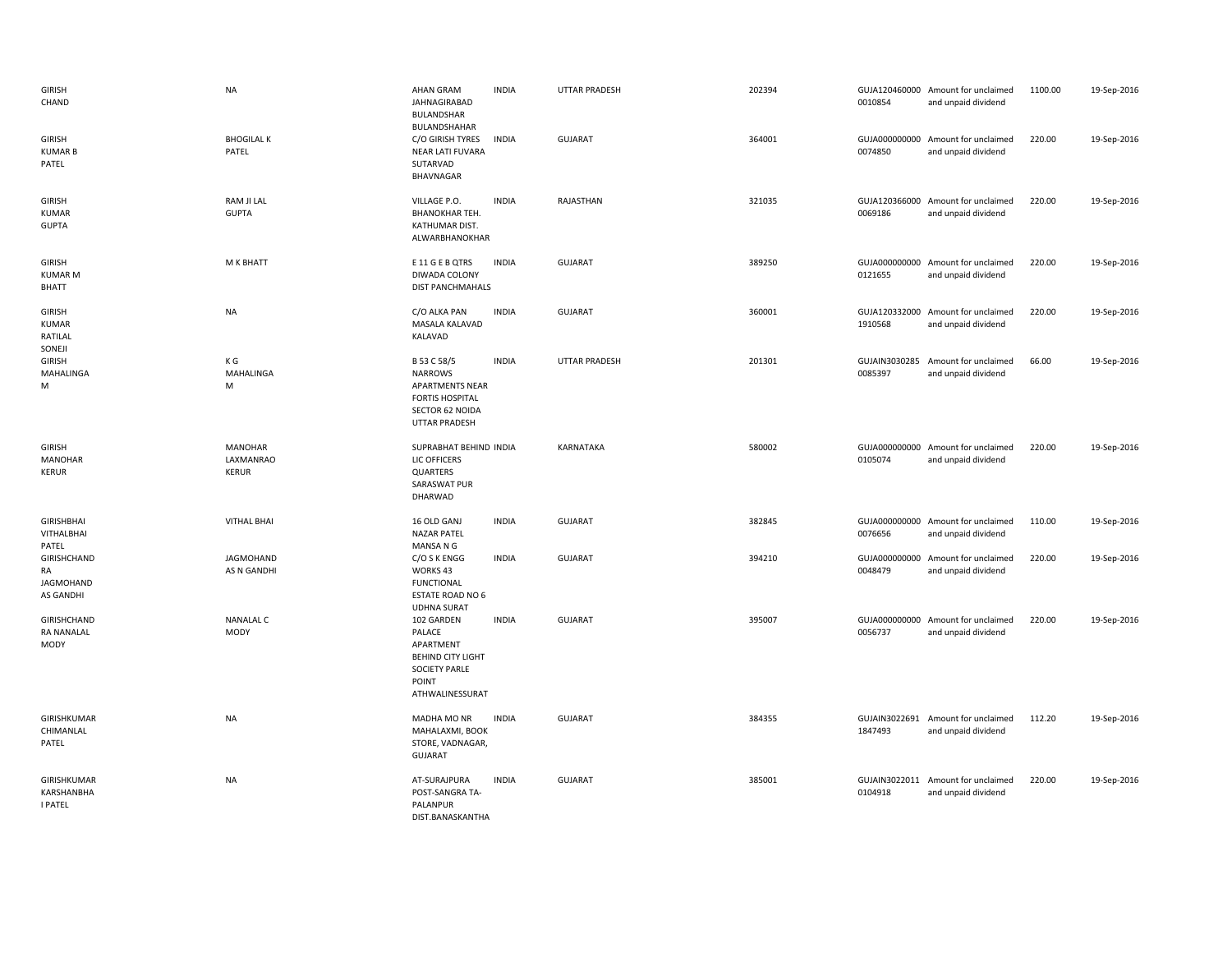| GIRJA<br>SHANKER<br>PANT                      | URBA DUTT<br>PANT                       | A/9<br>DEVBHOOMINAGAR<br>- II 'D' CABIN<br>SABARMATI<br>AHMEDABAD                                              | <b>INDIA</b> | <b>GUJARAT</b>   | 380019 | 0101520                  | GUJA000000000 Amount for unclaimed<br>and unpaid dividend | 220.00 | 19-Sep-2016 |
|-----------------------------------------------|-----------------------------------------|----------------------------------------------------------------------------------------------------------------|--------------|------------------|--------|--------------------------|-----------------------------------------------------------|--------|-------------|
| <b>GIRRAJ</b><br>PRASAD<br>KHANDELWAL         | <b>BADRILAL</b>                         | POST KHATWA TEH INDIA<br><b>LALSOT DISTT</b><br>DAUSA RAJ                                                      |              | RAJASTHAN        | 303503 | 0105768                  | GUJA000000000 Amount for unclaimed<br>and unpaid dividend | 220.00 | 19-Sep-2016 |
| GIRRAJ<br>RAWAT                               | SITARAM<br>RAWAT                        | C/O SHAKTI<br>ENTERPRISES V K I A<br><b>JAIPUR</b>                                                             | <b>INDIA</b> | RAJASTHAN        | 302013 | 0071759                  | GUJA000000000 Amount for unclaimed<br>and unpaid dividend | 220.00 | 19-Sep-2016 |
| GITA<br>DAYARAM                               | DAYARAM                                 | OPP UCO BANK C/O INDIA<br>LAVJIBHAI LALJIBHAI<br>DEESA DIST B K                                                |              | <b>GUJARAT</b>   | 385535 | 0026564                  | GUJA000000000 Amount for unclaimed<br>and unpaid dividend | 220.00 | 19-Sep-2016 |
| <b>GITA M KALA</b>                            | M J KALA H H                            | 100/822 NIRMAL<br>APT OPP<br>JAYMANGAL SO<br>NARMPURA<br>AHMEDABAD                                             | <b>INDIA</b> | <b>GUJARAT</b>   | 380006 | 0153206                  | GUJA000000000 Amount for unclaimed<br>and unpaid dividend | 220.00 | 19-Sep-2016 |
| <b>GITA RAM</b>                               | <b>GAJO RAM</b>                         | COLLECTARIAT<br>DHANBAD<br><b>JHARKHAND</b>                                                                    | <b>INDIA</b> | <b>JHARKHAND</b> | 826001 | GUJAIN3005891<br>0178612 | Amount for unclaimed<br>and unpaid dividend               | 440.00 | 19-Sep-2016 |
| GITA<br>SUDHIRBHAI<br>DESAI                   | <b>SUDHIR</b><br>CHHOTUBHAI<br>DESAI    | 21 GOPALAK APT<br>JAGABHAI PARK B/H<br>RAVJI PETRUL PUMP<br>MANINAGAR<br>AHMEDABAD                             | <b>INDIA</b> | <b>GUJARAT</b>   | 380008 | GUJA000000000<br>0025627 | Amount for unclaimed<br>and unpaid dividend               | 330.00 | 19-Sep-2016 |
| <b>GITABEN</b><br><b>GIRISHBHAI</b><br>PUJARA | <b>G MULJI BHAI</b><br>PUJARA           | 45 JAIN SOCIETY<br><b>ELLIS BRIDGE</b><br>AHMEDABAD                                                            | <b>INDIA</b> | <b>GUJARAT</b>   | 380006 | 0100767                  | GUJA000000000 Amount for unclaimed<br>and unpaid dividend | 220.00 | 19-Sep-2016 |
| <b>GITABEN J</b><br>MODI                      | JAYESHKUMA<br>R AMRITLAL<br><b>MODI</b> | FLAT NO-108<br>ASHTAVINAYAK<br>COM.<br>PANWADIBHAVNAG<br>AR                                                    | <b>INDIA</b> | GUJARAT          | 364001 | 0295060                  | GUJA130414000 Amount for unclaimed<br>and unpaid dividend | 440.00 | 19-Sep-2016 |
| <b>GITABEN</b><br>PRAVINBHAI<br>KALTHIYA      | <b>NA</b>                               | <b>GADHADA ROAD</b><br><b>MANGAL PARA</b><br><b>BOTAD</b>                                                      | <b>INDIA</b> | <b>GUJARAT</b>   | 364710 | 0015455                  | GUJA120338000 Amount for unclaimed<br>and unpaid dividend | 2.20   | 19-Sep-2016 |
| <b>GITI BANIKYA</b>                           | <b>MANORANJA</b><br>N BANIKYA           | 77 BYE LANE 2<br><b>BELTOLA A JANTA</b><br>PATH GUWAHATI                                                       | <b>INDIA</b> | ASSAM            | 781028 | 0070845                  | GUJA000000000 Amount for unclaimed<br>and unpaid dividend | 110.00 | 19-Sep-2016 |
| <b>GOBIND RAI</b>                             | LATE SH D<br>RAM                        | C/O D K MALIK 23-<br><b>B/6 NEW ROHTAK</b><br>ROAD PLOT NO 3<br><b>NEW DELHI</b>                               | <b>INDIA</b> | DELHI            | 110005 | GUJA000000000<br>0132636 | Amount for unclaimed<br>and unpaid dividend               | 220.00 | 19-Sep-2016 |
| <b>GOBINDA</b><br>CHANDRA<br>PATRA            | <b>NA</b>                               | C/O-SHRI<br>MAHALAXMI<br>TRADING CO.<br>MAALGODOWN<br><b>CUTTACK</b>                                           | <b>INDIA</b> | ORISSA           | 753003 | 0002294                  | GUJA120108010 Amount for unclaimed<br>and unpaid dividend | 990.00 | 19-Sep-2016 |
| <b>GOKUL PATEL</b>                            | <b>F NIKUNG</b>                         | 625/10 VASANT<br><b>BAUG OPP MUNI</b><br>QUARTER B/H LAL<br><b>BANGLOW ELLIS</b><br><b>BRIDGE</b><br>AHMEDABAD | <b>INDIA</b> | <b>GUJARAT</b>   | 380006 | 0086944                  | GUJA000000000 Amount for unclaimed<br>and unpaid dividend | 220.00 | 19-Sep-2016 |
| <b>GOMATI DEVI</b><br>AGARWAL                 | S G<br>AGARWAL                          | OM BHAWAN PBN- INDIA<br>21 SARDARSHAHR<br>DIST CHURU RAI                                                       |              | RAJASTHAN        | 331403 | 0126540                  | GUJA000000000 Amount for unclaimed<br>and unpaid dividend | 220.00 | 19-Sep-2016 |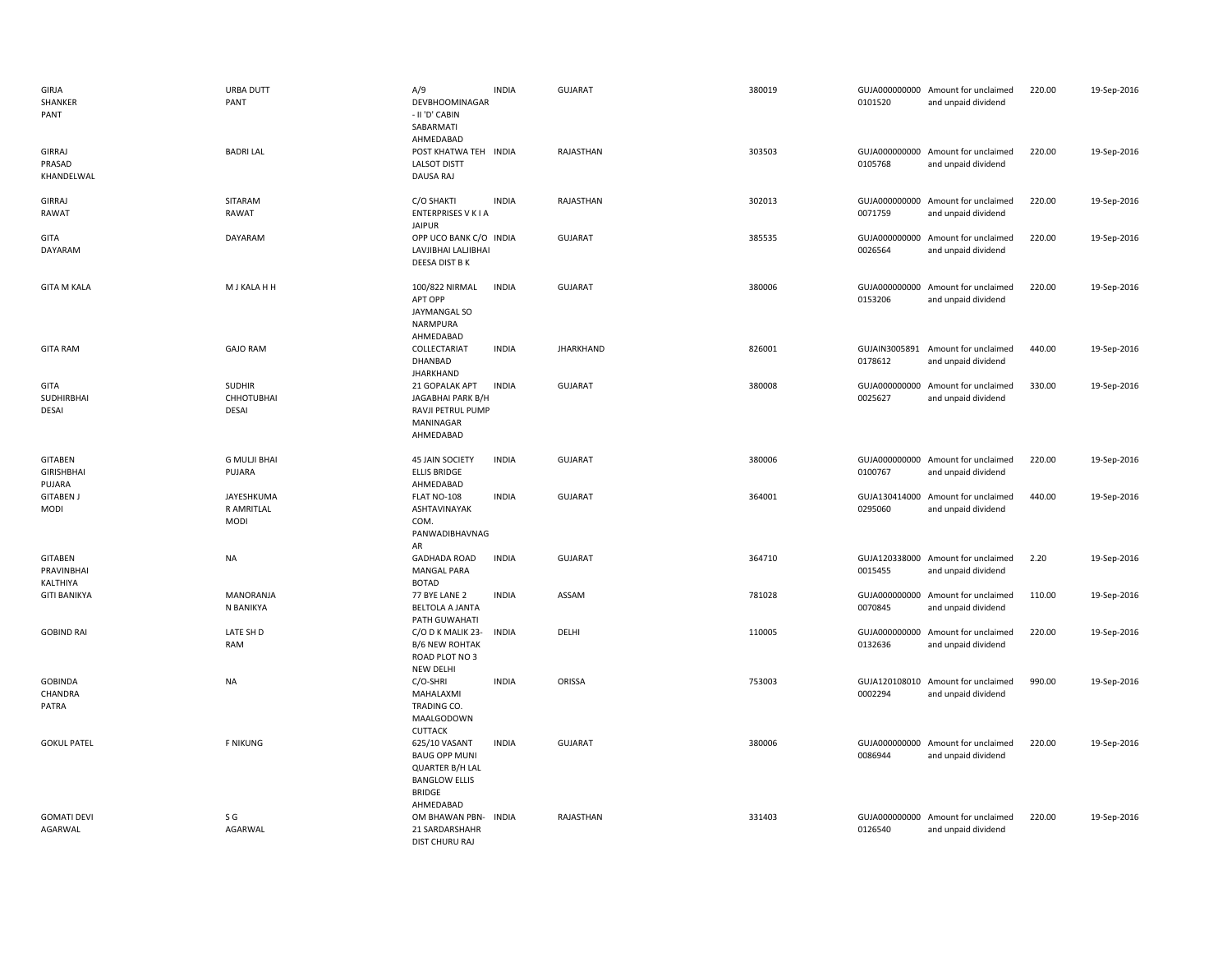| GOPAL<br>AGARWAL<br>GOPAL<br>AGRAWAL      | SURYA<br>PRAKASH<br>AGARWAL<br>PAKIR CHAND<br>AGRAWAL | 4 KHATRIYAN<br><b>BIHARIPUR</b><br>BAREILLY<br>C/O RAJESH<br>TRADING CO AT/PO<br><b>JUNAGARH ORISSA</b> | <b>INDIA</b><br><b>INDIA</b> | UTTAR PRADESH<br>ORISSA | 243003<br>766014 | 0080322<br>0004135 | GUJAIN3011862 Amount for unclaimed<br>and unpaid dividend<br>GUJA000000000 Amount for unclaimed<br>and unpaid dividend | 220.00<br>220.00 | 19-Sep-2016<br>19-Sep-2016 |
|-------------------------------------------|-------------------------------------------------------|---------------------------------------------------------------------------------------------------------|------------------------------|-------------------------|------------------|--------------------|------------------------------------------------------------------------------------------------------------------------|------------------|----------------------------|
| <b>GOPAL BHAI</b><br>NANALAL<br>SONI      | NANALAL<br>SONI                                       | <b>G S F C DEPOT</b><br><b>BHATPUR TAL</b><br>SANKHEDA                                                  | <b>INDIA</b>                 | <b>GUJARAT</b>          | 391130           | 0120434            | GUJA000000000 Amount for unclaimed<br>and unpaid dividend                                                              | 220.00           | 19-Sep-2016                |
| <b>GOPAL BHAIR</b><br><b>GOHIL</b>        | RANCHHOD<br><b>BHAI GOHIL</b>                         | AT JASHAPURA<br>POST KOYALI TA &<br><b>DIST BARODA</b>                                                  | <b>INDIA</b>                 | <b>GUJARAT</b>          | 391330           | 0119288            | GUJA000000000 Amount for unclaimed<br>and unpaid dividend                                                              | 220.00           | 19-Sep-2016                |
| GOPAL<br>JAISWAL                          | KEDAR<br>JAISWAL                                      | SAKAR 105 OPP<br><b>GANDHI GRAM RLY</b><br><b>STN IST FLOOR</b><br><b>ASHRAM ROAD</b><br>AHMEDABAD      | <b>INDIA</b>                 | <b>GUJARAT</b>          | 380009           | 0096988            | GUJA000000000 Amount for unclaimed<br>and unpaid dividend                                                              | 220.00           | 19-Sep-2016                |
| GOPAL<br>KRISHAN<br>CHANDAK               | MANMAL<br>CHANDAK                                     | C/O RUPNAAYAN<br>PUR METAL & WIRE<br><b>INDUST 16 B</b><br>SHAKESPEARE<br>SARANI CALCUTTA               | <b>INDIA</b>                 | <b>WEST BENGAL</b>      | 700071           | 0053256            | GUJA000000000 Amount for unclaimed<br>and unpaid dividend                                                              | 220.00           | 19-Sep-2016                |
| GOPAL<br><b>KRISHNA JHA</b>               | <b>NA</b>                                             | C-186 SARVODAYA INDIA<br>ENCLAVE<br>AUROBINDO MARG<br>NEW DELHI                                         |                              | DELHI                   | 110017           | 0123881            | GUJA000000000 Amount for unclaimed<br>and unpaid dividend                                                              | 440.00           | 19-Sep-2016                |
| GOPAL<br><b>KRISHNA</b><br>KATTA          | <b>NARAYAN</b><br><b>KATTA</b>                        | <b>BOMB BARTAN</b><br><b>BHANDAR 87</b><br>TRIPOLIYA BAZAR<br><b>JAIPUR</b>                             | <b>INDIA</b>                 | RAJASTHAN               | 302002           | 0071043            | GUJA000000000 Amount for unclaimed<br>and unpaid dividend                                                              | 220.00           | 19-Sep-2016                |
| GOPAL<br><b>KRISHNA</b><br>PANDIT         | <b>NA</b>                                             | AT CHANDIASTHAN INDIA<br>P O BASDEOPUR<br><b>DIST MUNGER</b>                                            |                              | <b>BIHAR</b>            | 811202           | 0197465            | GUJA000000000 Amount for unclaimed<br>and unpaid dividend                                                              | 220.00           | 19-Sep-2016                |
| GOPAL<br><b>KRISHNA</b><br>SHARMA         | LATE SH<br><b>SAWAR MAL</b><br>SHARMA                 | 26/2 ARMENIAN<br>STREET CALCUTTA                                                                        | <b>INDIA</b>                 | <b>WEST BENGAL</b>      | 700001           | 0061983            | GUJA000000000 Amount for unclaimed<br>and unpaid dividend                                                              | 220.00           | 19-Sep-2016                |
| <b>GOPAL LAL</b><br>SHARMA                | N L SHARMA                                            | D6/328 NANDAN<br><b>KANAN CHITRAKOT</b><br><b>JAIPUR RAJ</b>                                            | <b>INDIA</b>                 | RAJASTHAN               | 302021           | 0009413            | GUJA000000000 Amount for unclaimed<br>and unpaid dividend                                                              | 165.00           | 19-Sep-2016                |
| <b>GOPAL</b><br><b>MARUTI</b><br>KULKARNI | <b>MARUTI</b><br>RETIRE                               | <b>GURU CHAMBERS</b><br>1299 SADASHIV<br>PETH NEAR<br>CHIMNYA GANPATI<br><b>PUNE</b>                    | <b>INDIA</b>                 | MAHARASHTRA             | 411030           | 0155951            | GUJA000000000 Amount for unclaimed<br>and unpaid dividend                                                              | 220.00           | 19-Sep-2016                |
| <b>GOPAL</b><br>MEGHJI                    | MEGHJI                                                | 3 RAMA NIWAS 90<br>SHRADHANAND<br><b>CROSS ROAD</b><br><b>MATUNGA BOMBAY</b>                            | <b>INDIA</b>                 | <b>MAHARASHTRA</b>      | 400019           | 0146987            | GUJA000000000 Amount for unclaimed<br>and unpaid dividend                                                              | 220.00           | 19-Sep-2016                |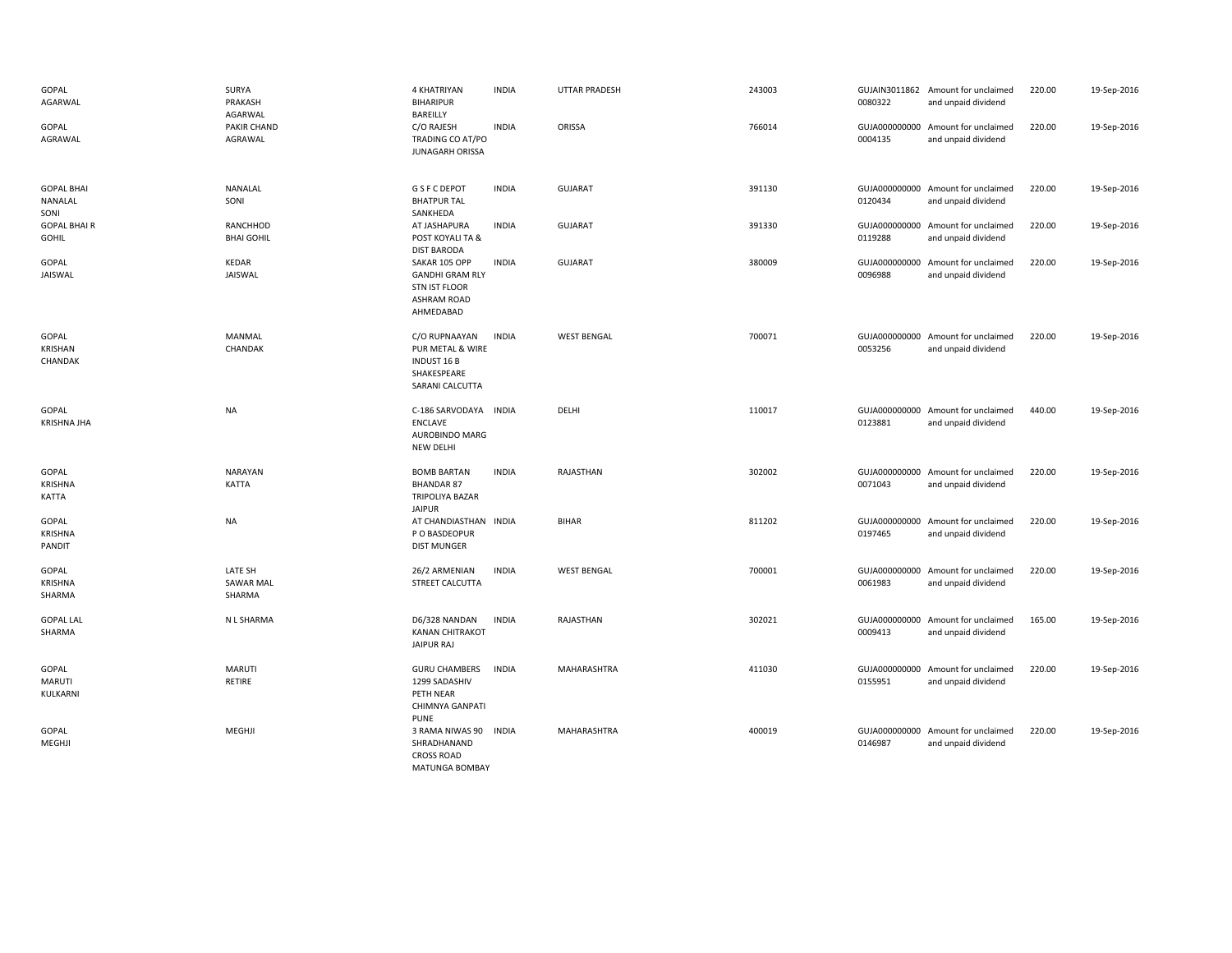| GOPAL<br><b>MOHAN</b><br>SRIVASTAVA | R R<br>SRIVASTAVA          | LABOUR OFFICER<br><b>INDIA</b><br>KANORIA<br>CHEMCIALS IND LTD<br>PO RENUKOOT<br>SONEBHADRA                            | UTTAR PRADESH         | 231217 | 0146161 | GUJA000000000 Amount for unclaimed<br>and unpaid dividend | 220.00 | 19-Sep-2016 |
|-------------------------------------|----------------------------|------------------------------------------------------------------------------------------------------------------------|-----------------------|--------|---------|-----------------------------------------------------------|--------|-------------|
| <b>GOPAL SINGH</b>                  | <b>RAM NIRIKH</b><br>SINGH | 42, KALIKA NAGAR INDIA<br>DIMAN ROAD,<br>MANGO P.O. M. G.<br>M. HOSPITAL, E<br>SINGHBHUMJAMSH<br><b>EDPUR</b>          | <b>JHARKHAND</b>      | 831018 | 0326556 | GUJA120191010 Amount for unclaimed<br>and unpaid dividend | 220.00 | 19-Sep-2016 |
| <b>GOPALBHAI</b><br>PANARA          | MULJIBHAI<br>PANARA        | 11 RAVI KIRAN APP INDIA<br><b>JALARAM SOCIETY</b><br><b>JUNAGADH</b>                                                   | <b>GUJARAT</b>        | 362001 | 0122393 | GUJA000000000 Amount for unclaimed<br>and unpaid dividend | 220.00 | 19-Sep-2016 |
| <b>GOPALBHAI</b><br>SOLANKI         | KARSANBHAI                 | I3/3 GEBTPS<br><b>INDIA</b><br><b>GANDHI NAGAR</b>                                                                     | GUJARAT               | 382041 | 0121355 | GUJA000000000 Amount for unclaimed<br>and unpaid dividend | 220.00 | 19-Sep-2016 |
| <b>GOPI DEVI</b><br>NAGDEO          | LATE SH<br>RAMCHAND        | 718 MARHATAL OPP INDIA<br><b>INDIAN BANK</b><br>JABALPUR MP-                                                           | <b>MADHYA PRADESH</b> | 482002 | 0040512 | GUJA000000000 Amount for unclaimed<br>and unpaid dividend | 220.00 | 19-Sep-2016 |
| <b>GOPI HASSANI</b>                 | DHANRAJ                    | APSARA<br><b>INDIA</b><br>APARTMENT 33RD<br>FLOOR FLAT NO 1<br>10 PALLI HILL<br><b>BADRA W BOMBAY</b>                  | MAHARASHTRA           | 400050 | 0103971 | GUJA000000000 Amount for unclaimed<br>and unpaid dividend | 440.00 | 19-Sep-2016 |
| GOPIBEN<br>TALREJA                  | SHYAMLAL<br>TALREJA        | <b>INDIA</b><br>D-5 SALI COLONY<br><b>HILL DRIVE</b><br>BHAVNAGAR                                                      | <b>GUJARAT</b>        | 364002 | 0075481 | GUJA000000000 Amount for unclaimed<br>and unpaid dividend | 220.00 | 19-Sep-2016 |
| <b>GOPINATH</b><br><b>GULATI</b>    | <b>KAPIL GULATI</b>        | SAKAR 105 OPP<br><b>INDIA</b><br><b>GANDHI GRAM RLY</b><br><b>STATION IST FLOOR</b><br><b>ASHRAM ROAD</b><br>AHMEDABAD | <b>GUJARAT</b>        | 380009 | 0046011 | GUJA000000000 Amount for unclaimed<br>and unpaid dividend | 220.00 | 19-Sep-2016 |
| <b>GOPISETTI</b><br>SUJATHA         | <b>NA</b>                  | D NO 1 100 1<br><b>INDIA</b><br>PODAGATLAPALLI<br>RAVULAPALEM<br>MANDAL                                                | ANDHRA PRADESH        | 533236 | 1703046 | GUJAIN3016961 Amount for unclaimed<br>and unpaid dividend | 165.00 | 19-Sep-2016 |
| <b>GORDHAN P</b><br>RAKHOLIYA       | <b>NA</b>                  | BLOCK 1C SECTOR 6 INDIA<br><b>RELIANCE GREENS</b><br>MOTIKHAVDI<br>JAMNAGAR                                            | GUJARAT               | 361140 | 0227866 | GUJAIN3030285 Amount for unclaimed<br>and unpaid dividend | 220.00 | 19-Sep-2016 |
| GORDHANDA<br>S J<br>BHANUSHALI      | JAMNADAS<br>RETD           | RNO 7 B NALRAJ<br><b>INDIA</b><br><b>BLDG L N LANE</b><br>MATUIVEIA<br>BOMBAY                                          | MAHARASHTRA           | 400019 | 0059812 | GUJA000000000 Amount for unclaimed<br>and unpaid dividend | 220.00 | 19-Sep-2016 |
| GOTAM<br>LODHA                      | PUKH RAJ<br>LODHA          | PUKH RAJ DHAN RAJ INDIA<br><b>JAIN CLOTH</b><br><b>MERCHANT SADAR</b><br>BAZAR KEKRI RAJ                               | RAJASTHAN             | 305404 | 0072224 | GUJA000000000 Amount for unclaimed<br>and unpaid dividend | 220.00 | 19-Sep-2016 |
| <b>GOURAIAH</b><br>PENTA            | VENKATAIAH<br>PENTA        | <b>INDIA</b><br><b>NEW HOUSE</b><br><b>VINAYAK NAGAR</b><br>POST & DIST<br>NIZAMABAD AP                                | ANDHRA PRADESH        | 503003 | 0006331 | GUJA000000000 Amount for unclaimed<br>and unpaid dividend | 220.00 | 19-Sep-2016 |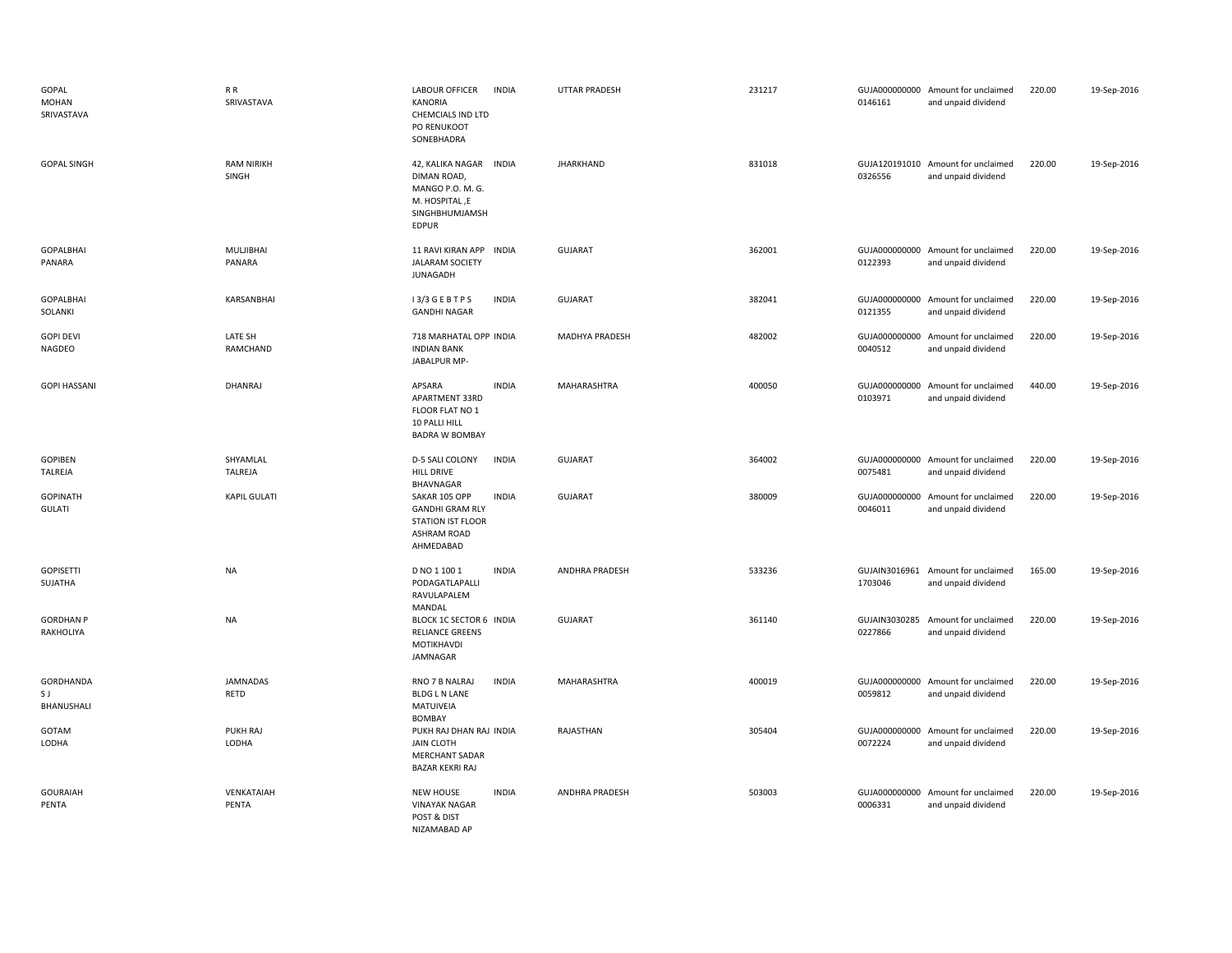| GOURANGA<br>MANNA                  | LATE P G<br><b>MANNA</b>                    | <b>VILL-NAPATI</b><br>(BAROWARITALA)<br>P.O. SAPUIPARA<br><b>BALLY HOWRAH</b>                                                 | <b>INDIA</b> | <b>WEST BENGAL</b>   | 711227 | 0024600                  | GUJAIN3029512 Amount for unclaimed<br>and unpaid dividend | 44.00   | 19-Sep-2016 |
|------------------------------------|---------------------------------------------|-------------------------------------------------------------------------------------------------------------------------------|--------------|----------------------|--------|--------------------------|-----------------------------------------------------------|---------|-------------|
| <b>GOURI RANI</b><br>GHOSAL        | <b>ANIL KUMAR</b><br>GHOSAL                 | BK 15 FLAT 179<br>TURF VIEW PO<br><b>HASTINGS</b><br>CALCUTTA                                                                 | <b>INDIA</b> | <b>WEST BENGAL</b>   | 700022 | 0004499                  | GUJA000000000 Amount for unclaimed<br>and unpaid dividend | 220.00  | 19-Sep-2016 |
| <b>GOURI</b><br>SHANKAR            | <b>NA</b>                                   | 105 SUBHASH CAMP INDIA<br>DAKSHIN PURI NEW<br>DELHI                                                                           |              | DELHI                | 110062 | 0035172                  | GUJAIN3017741 Amount for unclaimed<br>and unpaid dividend | 220.00  | 19-Sep-2016 |
| <b>GOURI</b><br>SHANKAR<br>AGARWAL | R L<br>AGARWAL                              | ZEE ESS SHARE &<br>STOCKS PVT LTD<br><b>ANIL DISTRIBUTORS</b><br><b>BUILDING SEVOKE</b><br>ROAD (1ST<br><b>FLOOR)SILIGURI</b> | <b>INDIA</b> | <b>WEST BENGAL</b>   | 734401 | 0195714                  | GUJA000000000 Amount for unclaimed<br>and unpaid dividend | 220.00  | 19-Sep-2016 |
| <b>GOURI</b><br>SHANKER<br>AGARWAL | RAMDIN<br>AGARWAL                           | FLAT-2D,2ND<br>FLOOR, SUBHAM<br>APPARTMENT, 4TH,<br>RASHMONI BAZAR<br>ROAD, KOLKATA.                                          | <b>INDIA</b> | <b>WEST BENGAL</b>   | 700010 | 0052235                  | GUJA000000000 Amount for unclaimed<br>and unpaid dividend | 220.00  | 19-Sep-2016 |
| GOUTAM<br><b>BISWAS</b>            | <b>LATE AKHIL</b><br>KUMAR<br><b>BISWAS</b> | 35/7, ABINASH<br><b>BANERJEE LANE</b><br>SIBPUR<br>SANTRAGACHI<br><b>HOWRAH</b>                                               | <b>INDIA</b> | <b>WEST BENGAL</b>   | 711104 | 0073849                  | GUJAIN3007731 Amount for unclaimed<br>and unpaid dividend | 330.00  | 19-Sep-2016 |
| GOUTAM<br><b>CHAND JAIN</b>        | MADANLAL<br>JAIN                            | A K DARAK P O<br>SHORAPUR DIST<br>GULBARGA<br>KARNATAKA                                                                       | <b>INDIA</b> | KARNATAKA            | 585224 | 0002053                  | GUJA000000000 Amount for unclaimed<br>and unpaid dividend | 220.00  | 19-Sep-2016 |
| GOUTAM<br><b>DOLAI</b>             | <b>NA</b>                                   | KHAJRA S.C.M. HIGH INDIA<br>SCHOOL VILL.-<br>KHAJRA P.O.-<br>KUSHGERIA DIST.-<br>PASCHIM<br>MEDINIPUR                         |              | <b>WEST BENGAL</b>   | 721133 | GUJAIN3007731<br>0199092 | Amount for unclaimed<br>and unpaid dividend               | 220.00  | 19-Sep-2016 |
| <b>GOUTAM JAIN</b>                 | VEPARIMAL                                   | 71 GIRDHARNAGAR INDIA<br>SOCIETY<br>GIRDHARNAGAR<br>AHMEDABAD                                                                 |              | GUJARAT              | 380004 | 0032164                  | GUJA000000000 Amount for unclaimed<br>and unpaid dividend | 220.00  | 19-Sep-2016 |
| GOUTAM<br>SHARMA                   | SANTOSH<br>SHARMA                           | C/O. SANTOSH<br>SHARMA BORA<br>PATTI LAL BAZAR<br><b>GANESH CHOWK</b><br><b>JHARIA DHANBAD</b>                                | <b>INDIA</b> | <b>JHARKHAND</b>     | 828111 | GUJAIN3013301<br>9064776 | Amount for unclaimed<br>and unpaid dividend               | 1320.00 | 19-Sep-2016 |
| GOVARDHAN<br>CHAUHAN               | <b>HARILAL</b><br>CHAUHAN                   | <b>JUNAVAS</b><br>KHETARPAL<br>MANDIR ROAD PO<br>MADHAPARDIST<br>BHUJ (KUTCH)                                                 | <b>INDIA</b> | <b>GUJARAT</b>       | 370020 | GUJA000000000<br>0119682 | Amount for unclaimed<br>and unpaid dividend               | 330.00  | 19-Sep-2016 |
| GOVIND                             | <b>NA</b>                                   | BILLI CHAURAHA,<br>SHARDA MANDIR,<br>OBRA,<br>SONEBHADRA,<br>OBRA                                                             | <b>INDIA</b> | <b>UTTAR PRADESH</b> | 231219 | 1067769                  | GUJA120191010 Amount for unclaimed<br>and unpaid dividend | 44.00   | 19-Sep-2016 |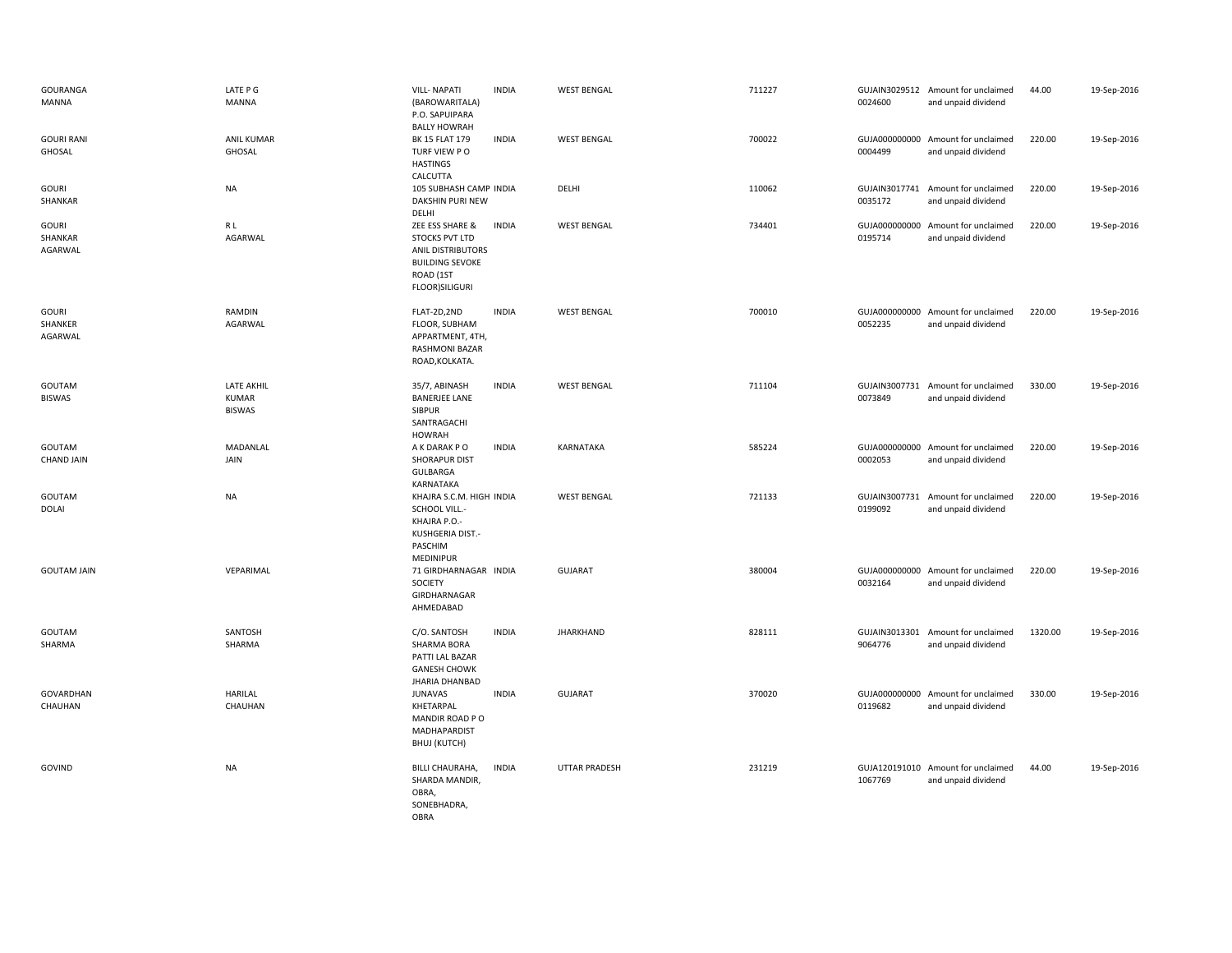| <b>GOVIND BHA</b><br>NATHALAL<br>PATEL                    | NATHALAL<br>PATEL                       | C/O T N PATEL RAVA INDIA<br>PEDA UMESH<br>COMPOUND CHHAL<br>DAHISAR E BOMBAY                          | MAHARASHTRA           | 400068 | 0094632                  | GUJA000000000 Amount for unclaimed<br>and unpaid dividend | 220.00 | 19-Sep-2016 |
|-----------------------------------------------------------|-----------------------------------------|-------------------------------------------------------------------------------------------------------|-----------------------|--------|--------------------------|-----------------------------------------------------------|--------|-------------|
| <b>GOVIND J</b><br>KHUNT                                  | JAYASHANKA<br><b>R KHUNT</b>            | KHATUNBAI CHAWL INDIA<br>P P DIAS<br>COMPOUND<br>NATWAR NAGAR<br>ROAD 5 BOMBAY                        | <b>MAHARASHTRA</b>    | 400060 | 0100245                  | GUJA000000000 Amount for unclaimed<br>and unpaid dividend | 220.00 | 19-Sep-2016 |
| GOVIND<br><b>KISHOR</b><br>BAJPAI                         | <b>NA</b>                               | M/S, JOLLY CHEMIST INDIA<br>1- STATION ROAD<br><b>ETAWAH</b>                                          | <b>UTTAR PRADESH</b>  | 206001 | 0026565                  | GUJA120164000 Amount for unclaimed<br>and unpaid dividend | 220.00 | 19-Sep-2016 |
| GOVIND<br>KUMAR<br>AGARWAL                                | <b>NA</b>                               | 31/105, LOHAR<br><b>INDIA</b><br>GALI, AGRA.                                                          | <b>UTTAR PRADESH</b>  | 282003 | 0024986                  | GUJAIN3010061 Amount for unclaimed<br>and unpaid dividend | 220.00 | 19-Sep-2016 |
| GOVIND<br>PRASAD                                          | R P<br>AGGARWAL                         | 160 BHANU<br><b>INDIA</b><br><b>ENCLAVE NEAR</b><br>SHARDA NIKETAN<br><b>CHOWK PITAMPURA</b><br>DELHI | DELHI                 | 110034 | 0181891                  | GUJA000000000 Amount for unclaimed<br>and unpaid dividend | 2.20   | 19-Sep-2016 |
| GOVIND<br>PRASAD<br>AGARWAL                               | HUKAMCHAN<br>D AGARWAL                  | 22 BHASKAR LANE<br><b>INDIA</b><br>1ST FLOOR ROOM<br><b>NO 20</b><br>BHULESHWAR<br><b>BOMBAY</b>      | MAHARASHTRA           | 400002 | 0064760                  | GUJA000000000 Amount for unclaimed<br>and unpaid dividend | 220.00 | 19-Sep-2016 |
| GOVIND<br>VALLABH<br>PANDEY                               | <b>LATE SHRI</b><br>PURSHOTAM<br>PANDEY | SECTOR-15 HOUSE INDIA<br><b>NO 332</b><br>VASUNDHRA<br>GHAZIABAD U.P                                  | <b>UTTAR PRADESH</b>  | 201010 | 0114015                  | GUJA000000000 Amount for unclaimed<br>and unpaid dividend | 220.00 | 19-Sep-2016 |
| GOVIND<br>VERMA                                           | <b>DWARIKA</b><br>PRASAD                | MOHALLA NAYE<br><b>INDIA</b><br><b>BAZAR BALRAMPUR</b>                                                | <b>UTTAR PRADESH</b>  | 271201 | GUJAIN3005131<br>1052115 | Amount for unclaimed<br>and unpaid dividend               | 440.00 | 19-Sep-2016 |
| GOVINDARED<br>DY KASIREDDY                                | <b>NA</b>                               | <b>INDIA</b><br>H NO 5 11 50<br>NAIMNAGAR<br>HANAMKANDA<br>WARANGAI                                   | <b>ANDHRA PRADESH</b> | 506001 | GUJA000000000<br>0164489 | Amount for unclaimed<br>and unpaid dividend               | 110.00 | 19-Sep-2016 |
| <b>GOVINDBHAI</b><br><b>BABALDAS</b><br>PATEL             | <b>NA</b>                               | 12 NANDUPRASAD<br><b>INDIA</b><br>MAHADAVIA<br><b>SOCIETY</b><br>NARANPURA<br>AHMEDABAD               | <b>GUJARAT</b>        | 380013 | 0085866                  | GUJA000000000 Amount for unclaimed<br>and unpaid dividend | 220.00 | 19-Sep-2016 |
| <b>GOVINDBHAI</b><br><b>GOHIL</b>                         | NATHALAL                                | S 2 GHANSHYAM<br><b>INDIA</b><br>NAGAR OPP R TO<br><b>SUBHAS BRIDGE</b><br>AHMEDABAD                  | <b>GUJARAT</b>        | 380027 | 0101412                  | GUJA000000000 Amount for unclaimed<br>and unpaid dividend | 330.00 | 19-Sep-2016 |
| <b>GOVINDBHAI</b><br><b>JIVRAJBHAI</b><br><b>HIRAPARA</b> | <b>NA</b>                               | CHITALIYA<br><b>INDIA</b><br>KUWAROAD,<br>RAMDARSAN SOC,<br><b>JASDAN</b>                             | <b>GUJARAT</b>        | 360050 | 0183081                  | GUJA130199000 Amount for unclaimed<br>and unpaid dividend | 220.00 | 19-Sep-2016 |
| <b>GOVINDBHAI</b><br>VASHARAMB<br>HAI                     | <b>NA</b>                               | 6 GAYATRI NAGAR INDIA<br><b>RATNDEEP GONDAL</b>                                                       | GUJARAT               | 360311 | 2719448                  | GUJA120332000 Amount for unclaimed<br>and unpaid dividend | 220.00 | 19-Sep-2016 |

DUGHATRA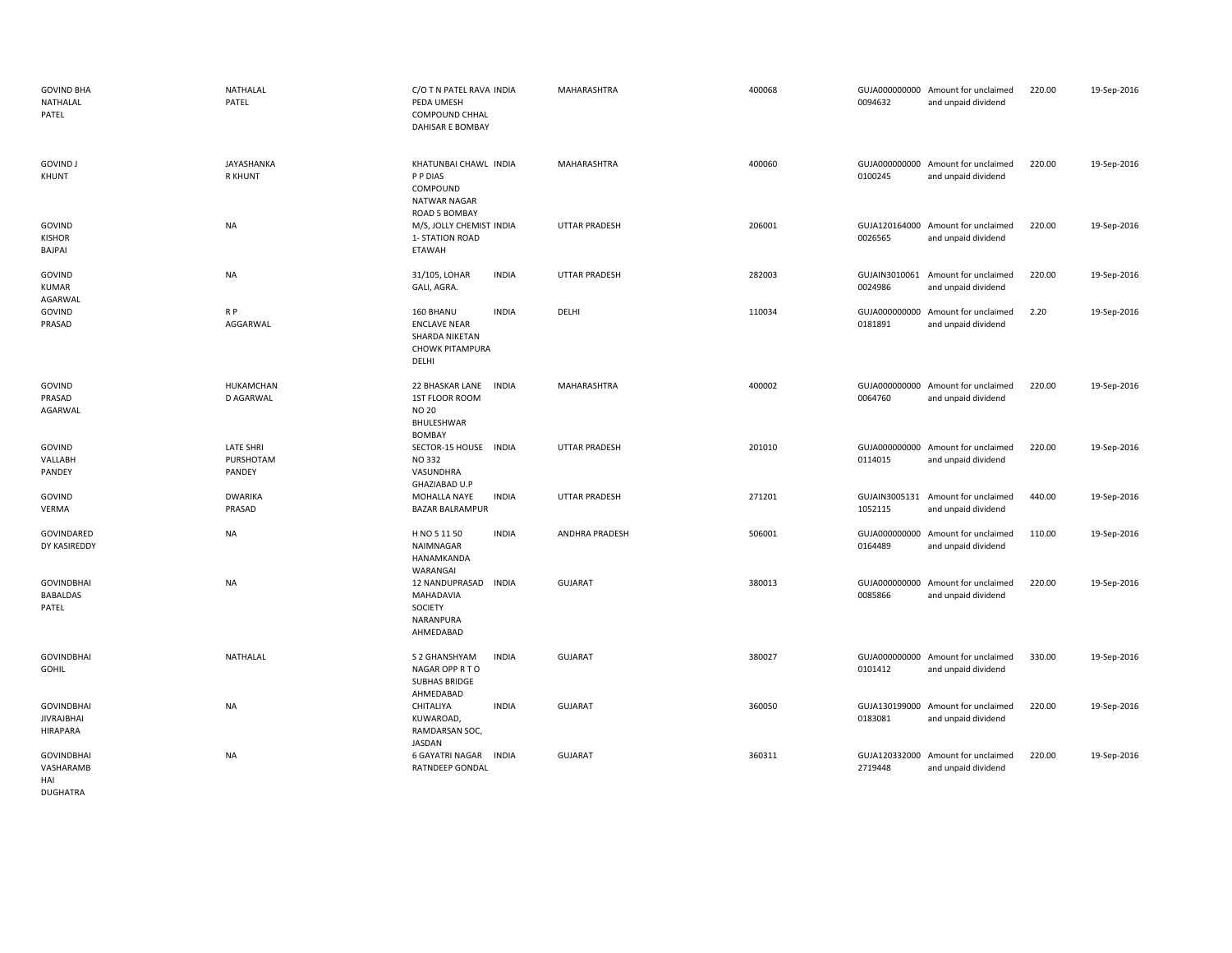| GOWRI<br>MAHADEVAN                      | N <sub>P</sub><br>MAHADEVAN           | 84 GOPALAN<br>STREET VASUDEVAN<br>NAGAR<br>JAFFERKHANPET<br>CHENNAI                                  | <b>INDIA</b> | <b>TAMIL NADU</b>     | 600083 | 0055193                  | GUJA000000000 Amount for unclaimed<br>and unpaid dividend | 220.00 | 19-Sep-2016 |
|-----------------------------------------|---------------------------------------|------------------------------------------------------------------------------------------------------|--------------|-----------------------|--------|--------------------------|-----------------------------------------------------------|--------|-------------|
| <b>GUDIMETLA</b><br>RATNAVATHI          | G V R<br><b>MOHAN</b>                 | BONDADAVARI ST D INDIA<br>NO 18-5-11<br>PALAKOL W G DT AP                                            |              | ANDHRA PRADESH        | 534260 | 0139207                  | GUJA000000000 Amount for unclaimed<br>and unpaid dividend | 220.00 | 19-Sep-2016 |
| GUJARAT<br>AMBUJA<br><b>CEMENTS LTD</b> | COMPANY                               | 122 MAKER<br><b>CHAMBERS III</b><br><b>NARIMAN POINT</b><br><b>MUMBAI</b>                            | <b>INDIA</b> | MAHARASHTRA           | 400021 | 0171965                  | GUJA000000000 Amount for unclaimed<br>and unpaid dividend | 660.00 | 19-Sep-2016 |
| <b>GUL RAJ</b><br>NAINANI               | <b>HARI RAM</b><br><b>NAINANI</b>     | C 96 DOUBLE<br><b>STOREY RAMESH</b><br>NAGAR NEW DELHI                                               | <b>INDIA</b> | DELHI                 | 110015 | 0015549                  | GUJA000000000 Amount for unclaimed<br>and unpaid dividend | 220.00 | 19-Sep-2016 |
| <b>GULAB</b><br>CHAND                   | <b>NA</b>                             | MOHALLA-<br><b>BHULIPUR PO-</b><br>MOHAMMADABAD<br><b>GOHNA MAU</b>                                  | <b>INDIA</b> | UTTAR PRADESH         | 276403 | 1757724                  | GUJAIN3015572 Amount for unclaimed<br>and unpaid dividend | 110.00 | 19-Sep-2016 |
| GULAB<br>CHANDRA<br>AGRAWAL             | LATE SH R C<br>AGRAWAL                | 16/8 SHIVNAGAR<br><b>COLONY ALLAHPUR</b><br>ALLAHABAD                                                | <b>INDIA</b> | <b>UTTAR PRADESH</b>  | 211006 | GUJA000000000<br>0036508 | Amount for unclaimed<br>and unpaid dividend               | 220.00 | 19-Sep-2016 |
| <b>GULAB DEVI</b><br><b>BUCHA</b>       | <b>TIKAM</b><br>CHAND<br><b>BUCHA</b> | C/O VIJAY PLASTICS INDIA<br>M-5 METRO TOWER<br><b>NR KEENAREY</b><br><b>CINEMARING ROAD</b><br>SURAT |              | <b>GUJARAT</b>        | 395001 | 0205622                  | GUJA000000000 Amount for unclaimed<br>and unpaid dividend | 220.00 | 19-Sep-2016 |
| <b>GULAM</b><br><b>RASOOL</b><br>KHAN   | <b>AMIR AHMED</b>                     | 132 ANSARI ROAD<br>NAZAR COLONY<br>MUZAFFARNAGAR<br>(U P)                                            | <b>INDIA</b> | UTTAR PRADESH         | 251001 | 0160465                  | GUJA000000000 Amount for unclaimed<br>and unpaid dividend | 220.00 | 19-Sep-2016 |
| <b>GULBAI B</b><br>CONTRACTOR           | <b>NA</b>                             | KOTWAL HOUSE<br><b>SLEATER ROAD</b><br>GRANT<br>ROADBOMBAY                                           | <b>INDIA</b> | <b>MAHARASHTRA</b>    | 400007 | 0123893                  | GUJA000000000 Amount for unclaimed<br>and unpaid dividend | 220.00 | 19-Sep-2016 |
| GULNAV<br><b>SINGH HORA</b>             | H S HORA                              | 1-A T-5139 PUSA<br>ROAD KAROL BAGH<br><b>NEW DELHI</b>                                               | <b>INDIA</b> | DELHI                 | 110001 | GUJA000000000<br>0127483 | Amount for unclaimed<br>and unpaid dividend               | 220.00 | 19-Sep-2016 |
| <b>GULSHN</b><br>GARG                   | OM PRAKASH<br>GARG                    | C/O MAA<br>KAMAKHYA<br><b>TRADING COMPANY</b><br>2734 NAYA BAZAR<br>3RD FLOOR DELHI                  | <b>INDIA</b> | DELHI                 | 110006 | GUJA000000000<br>0017359 | Amount for unclaimed<br>and unpaid dividend               | 220.00 | 19-Sep-2016 |
| <b>GUMMEDELLI</b><br>RAJASRI            | <b>NA</b>                             | H NO 5-171/A<br>SOMAVARAM WYRA<br>MANDAL<br>KHAMMAM<br><b>DISTRICT</b>                               | <b>INDIA</b> | <b>ANDHRA PRADESH</b> | 507165 | 0091783                  | GUJA120369000 Amount for unclaimed<br>and unpaid dividend | 110.00 | 19-Sep-2016 |
| <b>GUNAKAR</b><br>SHETTY                | <b>NA</b>                             | SRTERLING HOLIDAY INDIA<br><b>RESORT LTD</b><br>VAGATOR BEACH<br><b>BARDEZ GOA</b>                   |              | GOA                   | 403509 | 0679163                  | GUJAIN3005131 Amount for unclaimed<br>and unpaid dividend | 550.00 | 19-Sep-2016 |
| <b>GUNAVANTLA</b><br><b>L THAKKAR</b>   | RAMANLAL A<br><b>THAKKAR</b>          | 45 GANDHI GUNJ<br><b>BORSAD</b>                                                                      | <b>INDIA</b> | <b>GUJARAT</b>        | 388540 | 0047175                  | GUJA000000000 Amount for unclaimed<br>and unpaid dividend | 220.00 | 19-Sep-2016 |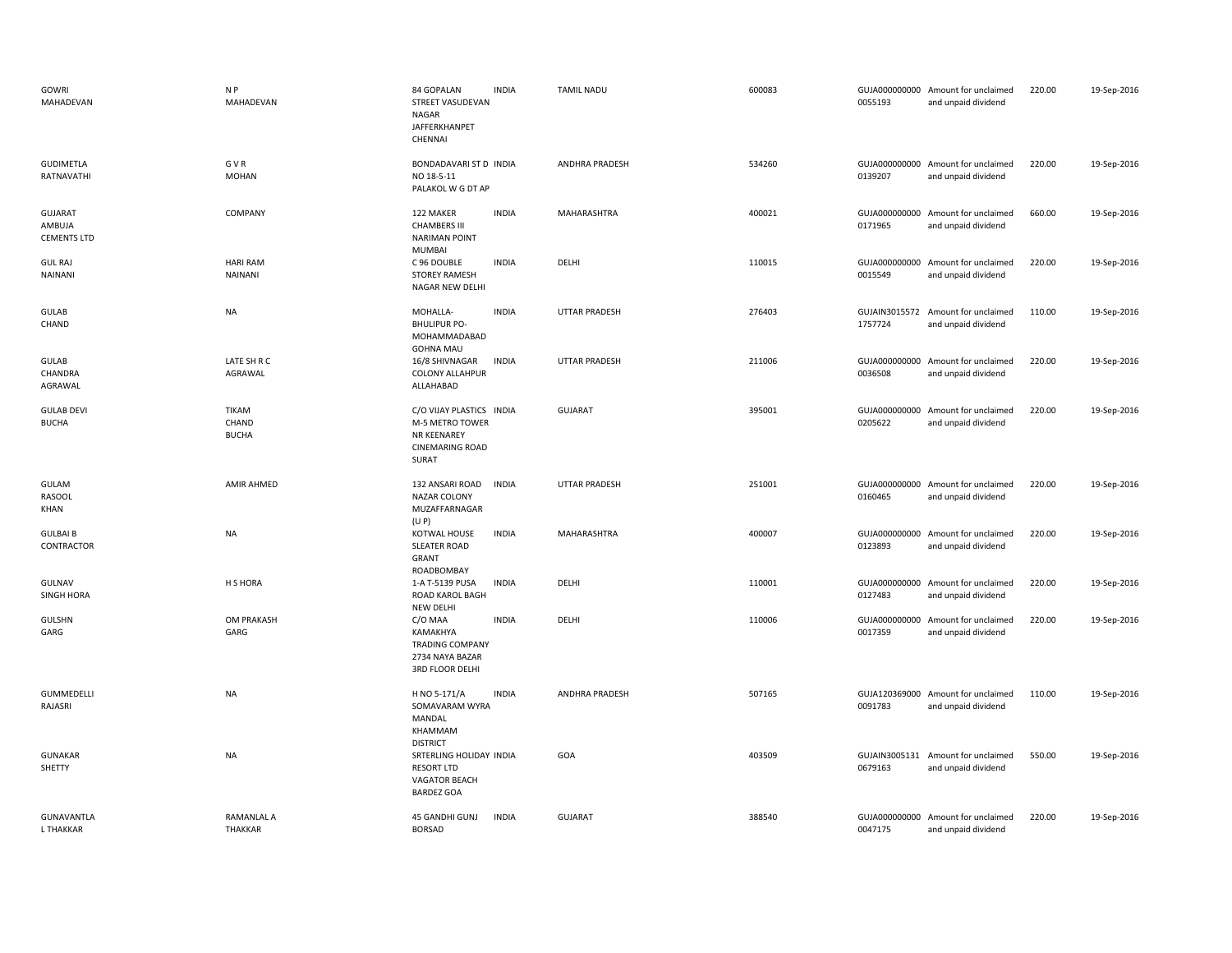| <b>GUNDA</b><br>SATHAIAH                           | Gunda<br>Rajaiah          | Begumpet<br>Kamanpoor Mdl<br>Karimnagar                                                   | <b>INDIA</b> | ANDHRA PRADESH       | 505212 | 0157027 | GUJAIN3017741 Amount for unclaimed<br>and unpaid dividend | 338.80 | 19-Sep-2016 |
|----------------------------------------------------|---------------------------|-------------------------------------------------------------------------------------------|--------------|----------------------|--------|---------|-----------------------------------------------------------|--------|-------------|
| <b>GUNVANT P</b><br>KANKARIA                       | NA                        | ZAVERI BUILDING<br><b>MAHURAT POLE</b><br>MANEK<br>CHOWKAHMEDABA<br>D                     | <b>INDIA</b> | <b>GUJARAT</b>       | 380001 | 0123896 | GUJA000000000 Amount for unclaimed<br>and unpaid dividend | 440.00 | 19-Sep-2016 |
| <b>GUNVANT R</b><br>SHAH                           | RANCHHODL<br>AL           | 9/97 GUJARAT<br><b>HOUSING BAORD</b><br>NAVJIVAN AJWA<br><b>ROAD BARODA</b>               | <b>INDIA</b> | <b>GUJARAT</b>       | 390019 | 0039661 | GUJA000000000 Amount for unclaimed<br>and unpaid dividend | 220.00 | 19-Sep-2016 |
| <b>GURDEV</b><br><b>SINGH TOOR</b>                 | SH JASWANT<br>SINGH       | 582 VILLAGE<br>JAWADDI PO<br>MODEL TOWN<br>LUDHIANA                                       | <b>INDIA</b> | PUNJAB               | 141001 | 0276144 | GUJAIN3011431 Amount for unclaimed<br>and unpaid dividend | 220.00 | 19-Sep-2016 |
| <b>GURMEET</b><br>SINGH<br><b>KAPOOR</b>           | NA                        | 103 DOSHI<br><b>CHAMBERS POONA</b><br>ST MASJID BUNDER<br>BOMBAY                          | <b>INDIA</b> | MAHARASHTRA          | 400009 | 0110377 | GUJA000000000 Amount for unclaimed<br>and unpaid dividend | 220.00 | 19-Sep-2016 |
| <b>GURMIT</b><br>KAUR                              | <b>NARAIN</b><br>SINGH    | E J 338 SHAHID RAM INDIA<br>DURA MILAP ROAD<br><b>JALANDHAR CITY</b>                      |              | PUNJAB               | 144001 | 0013261 | GUJA000000000 Amount for unclaimed<br>and unpaid dividend | 110.00 | 19-Sep-2016 |
| <b>GURPREET</b><br><b>KAUR</b><br>SANDHU           | <b>KIRAN BIR</b><br>SINGH | 1241 SECTOR 43 B<br>CHANDIGARH                                                            | <b>INDIA</b> | CHANDIGARH           | 160022 | 0004818 | GUJA000000000 Amount for unclaimed<br>and unpaid dividend | 220.00 | 19-Sep-2016 |
| <b>GURPREET</b><br>PAL SINGH                       | <b>NA</b>                 | V P O BEHRAM<br><b>DISTT</b><br>NAWANSHAHAR<br><b>BEHRAM PUNJAB</b>                       | <b>INDIA</b> | PUNJAB               | 144504 | 3386788 | GUJAIN3004501 Amount for unclaimed<br>and unpaid dividend | 220.00 | 19-Sep-2016 |
| <b>GURPREET</b><br>SINGH                           | S PRITAM<br>SINGH         | F-67 RADIO COLONY INDIA<br><b>KINGSWAY CAMP</b><br>DELHI                                  |              | DELHI                | 110009 | 0180546 | GUJA000000000 Amount for unclaimed<br>and unpaid dividend | 220.00 | 19-Sep-2016 |
| <b>GURPREET</b><br>SINGH                           | <b>S PRITPAL</b><br>SINGH | 704 SUBHASH<br>NAGAR NEAR POST<br>OFFICE BAREILLY U                                       | <b>INDIA</b> | <b>UTTAR PRADESH</b> | 243001 | 0063162 | GUJA000000000 Amount for unclaimed<br>and unpaid dividend | 220.00 | 19-Sep-2016 |
| <b>GURU CHARN</b><br>SINGH                         | PERLAHAD<br>SING JE       | H NO 652 SINDHI<br><b>COLONY ADARSH</b><br>NAGAR JAIPUR                                   | <b>INDIA</b> | RAJASTHAN            | 302004 | 0009523 | GUJA000000000 Amount for unclaimed<br>and unpaid dividend | 220.00 | 19-Sep-2016 |
| <b>GURU RAKHA</b><br><b>INVESTMENTS</b><br>PVT LTD | NA                        | D 7 RANJEET NAGAR INDIA<br>COMMERCIAL<br><b>COMPLEX NEW</b><br>DELHI                      |              | DELHI                | 110008 | 0157103 | GUJA000000000 Amount for unclaimed<br>and unpaid dividend | 220.00 | 19-Sep-2016 |
| <b>GURUBACHA</b><br>N SALUJA                       | PREM SINGH<br>SALUJA      | 18 PARK ROAD<br><b>NEAR RAJ KUMAR</b><br>MILL CHOURAHA<br><b>INDORE</b>                   | <b>INDIA</b> | MADHYA PRADESH       | 452003 | 0054249 | GUJA000000000 Amount for unclaimed<br>and unpaid dividend | 220.00 | 19-Sep-2016 |
| GURUPRASAD<br>N SHETTY                             | NANDYAPPA                 | AMBESH HOTEL<br>VIDYA NAGAR HUBLI<br>DIST DHARWAD<br>KARNATAKA                            | <b>INDIA</b> | KARNATAKA            | 580021 | 0147033 | GUJA000000000 Amount for unclaimed<br>and unpaid dividend | 220.00 | 19-Sep-2016 |
| GURUSHARAN<br>SHIVABHAI<br>PATEL                   | <b>NA</b>                 | <b>B-49, SAMIR PARK</b><br>NR. SANTOSH<br>NAGAR HIGH S.T.<br>ROAD, SUBHANPURA<br>VADODARA | <b>INDIA</b> | <b>GUJARAT</b>       | 390023 | 0365269 | GUJA130167000 Amount for unclaimed<br>and unpaid dividend | 220.00 | 19-Sep-2016 |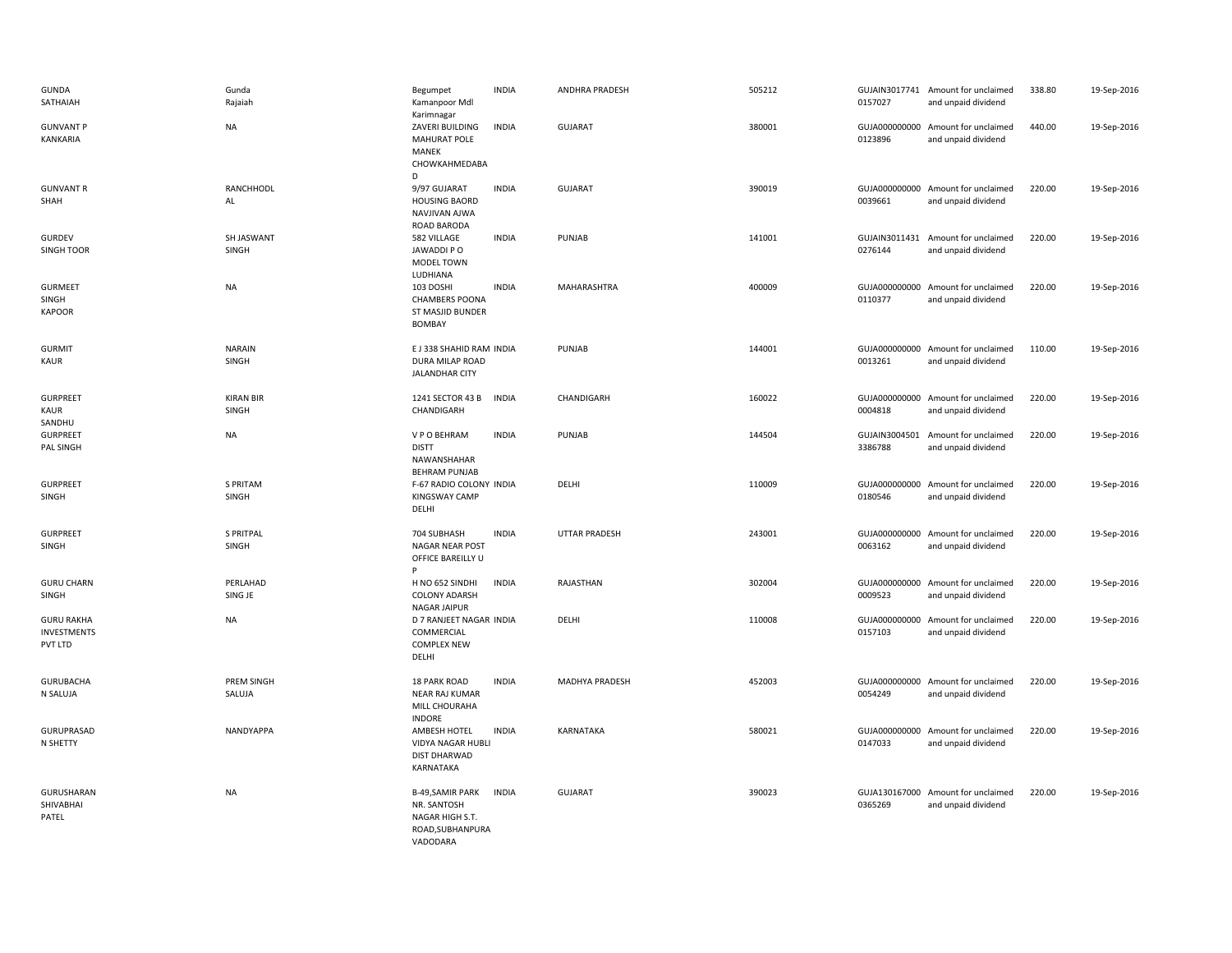| GURUSIDDAP<br>PA RUDRA                 | SHARNAPPA<br><b>RUDRA</b>                | NO 11-366/56<br><b>GURUPRASAD NEW</b><br>RAGHAVENDRA<br><b>COLONY NEAR</b><br>MORE COMPLEX<br>BRAHAMPUR<br>GULBARGA         | <b>INDIA</b> | KARNATAKA            | 585103 | 0346355                  | GUJAIN3019263 Amount for unclaimed<br>and unpaid dividend | 220.00 | 19-Sep-2016 |
|----------------------------------------|------------------------------------------|-----------------------------------------------------------------------------------------------------------------------------|--------------|----------------------|--------|--------------------------|-----------------------------------------------------------|--------|-------------|
| <b>GURVINDER</b><br><b>KAUR GULATI</b> | <b>AVTAR SINGH</b><br><b>GULATI</b>      | G 16/10 A GROUND INDIA<br><b>FLOOR RAJOURI</b><br><b>GARDEN NEW DELHI</b>                                                   |              | DELHI                | 110027 | 0764771                  | GUJAIN3004411 Amount for unclaimed<br>and unpaid dividend | 107.80 | 19-Sep-2016 |
| <b>GURVINDER</b><br>NAGPAL             | S MOHINDER<br>SINGH<br><b>NAGPAL</b>     | 120 CANAL ROAD<br>JAMMU                                                                                                     | <b>INDIA</b> | JAMMU AND KASHMIR    | 180001 | 0176460                  | GUJA000000000 Amount for unclaimed<br>and unpaid dividend | 220.00 | 19-Sep-2016 |
| <b>GURVINDER</b><br>SINGH              | <b>JASWANT</b><br>SINGH                  | EP 278 SAIDAN<br><b>GATE JALANDHAR</b><br>CITY PB                                                                           | <b>INDIA</b> | PUNJAB               | 144001 | GUJA000000000<br>0013684 | Amount for unclaimed<br>and unpaid dividend               | 220.00 | 19-Sep-2016 |
| <b>GYAN CHAND</b><br>KOTHARI           | <b>NA</b>                                | <b>GAYAN CHAND</b><br>KOTHARI<br>MAHAIVEER BAZAR<br><b>BEAWAR BEAWAR</b>                                                    | <b>INDIA</b> | RAJASTHAN            | 305901 | 0204288                  | GUJA130176000 Amount for unclaimed<br>and unpaid dividend | 660.00 | 19-Sep-2016 |
| GYAN<br>PARKASH<br>AGGARWAL            | <b>DEVKI</b><br><b>NANDAN</b><br>RETD    | H NO 79 SECTOR 9<br>PANCHKULA<br><b>HARYANA</b>                                                                             | <b>INDIA</b> | HARYANA              | 134109 | 0005297                  | GUJA000000000 Amount for unclaimed<br>and unpaid dividend | 220.00 | 19-Sep-2016 |
| GYAN<br>PRAKASH                        | LATE<br>DEVENDRA<br>PRASAD<br>SRIVASTAVA | FLAT NO 62<br>SHIVALIK<br>APARTMENT NEW<br>PATLIPUTRA<br><b>COLONY PATNA</b>                                                | <b>INDIA</b> | <b>BIHAR</b>         | 800013 | 6888714                  | GUJAIN3011271 Amount for unclaimed<br>and unpaid dividend | 226.60 | 19-Sep-2016 |
| GYANCHAND<br>BAID                      | <b>FAKIRCHAND</b>                        | C/O MCS LIMITED<br>1ST FLOOR NEELAM<br>APT 88 SAMPATRAO<br>COLONY ABOVE<br><b>CHHAPPAN BHOG</b><br>SWEETVADODARA            | <b>INDIA</b> | <b>GUJARAT</b>       | 390007 | 0117383                  | GUJA000000000 Amount for unclaimed<br>and unpaid dividend | 220.00 | 19-Sep-2016 |
| GYANESH<br>LOHOMI                      | P D LOHOMI                               | A-8, GOPAL VIHAR<br><b>ENCLAVE GOPAL</b><br>VIHAR-2 BARAN<br>ROAD KOTA                                                      | <b>INDIA</b> | RAJASTHAN            | 324001 | 0133912                  | GUJAIN3010551 Amount for unclaimed<br>and unpaid dividend | 220.00 | 19-Sep-2016 |
| н<br>BHATTACHARJ<br>EE                 | D<br><b>BHATTACHAR</b><br>JEE            | 19 ROHINI SECTOR INDIA<br>9A VASHI NEW<br><b>BOMBAY</b>                                                                     |              | MAHARASHTRA          | 400703 | 0083229                  | GUJA000000000 Amount for unclaimed<br>and unpaid dividend | 220.00 | 19-Sep-2016 |
| H G PATHAK                             | LATE G K<br>PATHAK                       | C/O THE TATA IRON INDIA<br>& STEEL CO IND<br><b>SURYA TOWERS 6TH</b><br><b>FLOOR 104 S P</b><br><b>ROAD</b><br>SECUNDERABAD |              | ANDHRA PRADESH       | 500003 | GUJA000000000<br>0160590 | Amount for unclaimed<br>and unpaid dividend               | 220.00 | 19-Sep-2016 |
| H J SRINIVASA                          | HV<br>JANARDHAN<br>AIAH                  | NO 570 5TH MAIN<br>ROAD<br>SADASIVANAGAR U<br>P O BANGALORE                                                                 | <b>INDIA</b> | KARNATAKA            | 560080 | 0126893                  | GUJA000000000 Amount for unclaimed<br>and unpaid dividend | 220.00 | 19-Sep-2016 |
| H K DAS SHAH                           | K GOPAL                                  | KOTHI GOKULDAS<br><b>GUJRATI STREET</b><br>MORADABAD UP                                                                     | <b>INDIA</b> | <b>UTTAR PRADESH</b> | 244001 | GUJA000000000<br>0156801 | Amount for unclaimed<br>and unpaid dividend               | 660.00 | 19-Sep-2016 |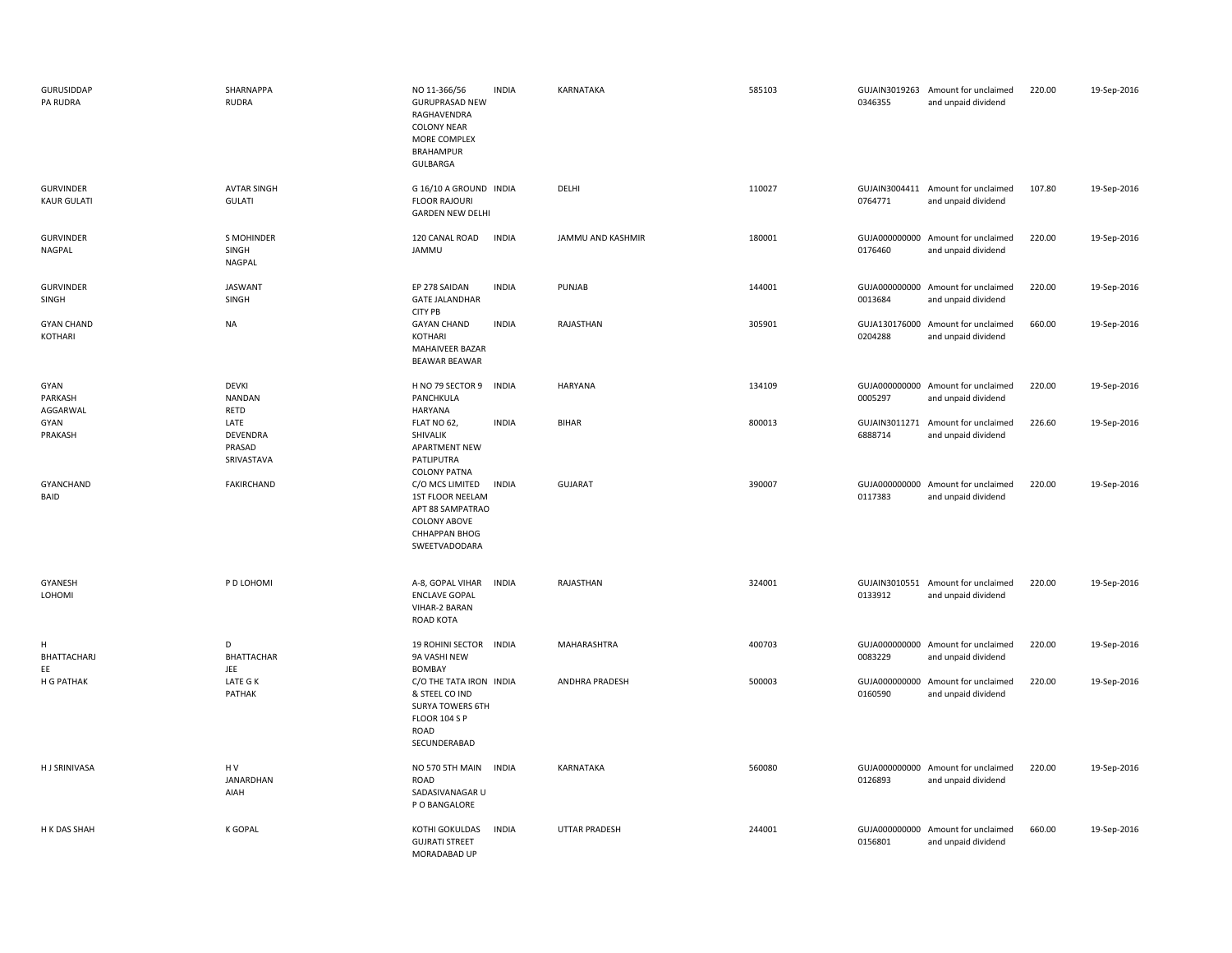| H KASTURLAL<br><b>DOSHI</b>            | KASTURLAL                       | STANDARD METAL INDIA<br>WORK PVT LTD<br>MOGRA VILLAGE<br>ROAD ANDHERI<br><b>EAST BOMBAY</b>                         | MAHARASHTRA    | 400060 | 0056868 | GUJA000000000 Amount for unclaimed<br>and unpaid dividend | 220.00 | 19-Sep-2016 |
|----------------------------------------|---------------------------------|---------------------------------------------------------------------------------------------------------------------|----------------|--------|---------|-----------------------------------------------------------|--------|-------------|
| H N<br>NANAVATI                        | <b>NA</b>                       | <b>INDIA</b><br>C/O. SBI CAPITAL<br><b>MARKETS MAKER</b><br><b>TOWER CUFFE</b><br>PARADEBOMBAY                      | MAHARASHTRA    | 400001 | 0123902 | GUJA000000000 Amount for unclaimed<br>and unpaid dividend | 440.00 | 19-Sep-2016 |
| H PRABHU<br>SWAMY                      | <b>NA</b>                       | MATHRU SADHANA INDIA<br><b>BEHIND</b><br>SHADAKSHARI<br>MUTT EXTENSION<br><b>TIPTUR</b>                             | KARNATAKA      | 572201 | 0152217 | GUJAIN3006101 Amount for unclaimed<br>and unpaid dividend | 220.00 | 19-Sep-2016 |
| H R SHUKLA                             | RAMESHCHA<br><b>NDRA</b>        | 8 SRUSHTI SOCIETY INDIA<br><b>NEAR VASNA</b><br><b>OCTROI NAKA</b><br>VASNA ROAD<br>VADODARA                        | <b>GUJARAT</b> | 390020 | 0118226 | GUJA000000000 Amount for unclaimed<br>and unpaid dividend | 660.00 | 19-Sep-2016 |
| H S GREWAL                             | <b>NA</b>                       | <b>INDIA</b><br>D-1/25 BHARTI<br>NAGAR NEAR KHAN<br>MARKET NEW DELHI                                                | DELHI          | 110003 | 0016137 | GUJA000000000 Amount for unclaimed<br>and unpaid dividend | 220.00 | 19-Sep-2016 |
| <b>H S PUJARY</b>                      | <b>S PUJARY</b>                 | MYTHRI SHIVABAGH INDIA<br><b>KADRI MANGALORE</b>                                                                    | KARNATAKA      | 575002 | 0139001 | GUJA000000000 Amount for unclaimed<br>and unpaid dividend | 440.00 | 19-Sep-2016 |
| H <sub>S</sub><br>SEETHARAMU           | H N<br>SHANKARAPP<br>A          | NO 3110 ASHRAYA<br><b>INDIA</b><br>18 TH CROSS 3 RD<br>MAIN<br><b>BANASHANKARI 2</b><br><b>ND</b><br>STAGEBANGALORE | KARNATAKA      | 560070 | 0110104 | GUJA000000000 Amount for unclaimed<br>and unpaid dividend | 220.00 | 19-Sep-2016 |
| H S SETHI                              | <b>DIWAN</b><br>SINGH           | BLOCK NO 22 H NO INDIA<br>40 WEST PATEL<br>NAGAR NEW DELHI                                                          | DELHI          | 110008 | 0111548 | GUJA000000000 Amount for unclaimed<br>and unpaid dividend | 110.00 | 19-Sep-2016 |
| н<br>SUBRAMONIA<br>SARMA               | S HARIHARA<br><b>IYER</b>       | T C 41/292 SECOND INDIA<br>PUTHEN STREET<br><b>MANACAVD PO</b><br>TRIVANDRUM                                        | KERALA         | 695009 | 0117547 | GUJA000000000 Amount for unclaimed<br>and unpaid dividend | 220.00 | 19-Sep-2016 |
| H V L BATHLA                           | LATE SH B D<br><b>BATHLA</b>    | HOUSE 17 POCKET B- INDIA<br>7 SECTOR 4 ROHINI<br>DELHI                                                              | DELHI          | 110085 | 2782219 | GUJAIN3003941 Amount for unclaimed<br>and unpaid dividend | 226.60 | 19-Sep-2016 |
| HAJI ABDUL<br><b>MAJID KASAN</b>       | <b>KASAM AYUB</b>               | AKASH<br><b>INDIA</b><br>APARTMENTS FLAT<br>1201/2 SANE<br><b>GURUJI MARG</b><br>AGRIPADA BOMBAY                    | MAHARASHTRA    | 400011 | 0021166 | GUJA000000000 Amount for unclaimed<br>and unpaid dividend | 220.00 | 19-Sep-2016 |
| <b>HAKAMA RAM</b><br><b>G OPUROHIT</b> | <b>GODAJI</b><br><b>PUROHIT</b> | <b>INDIA</b><br>150 DADAISETH<br><b>AGAYARI LANE 1ST</b><br><b>FLOOR KABADEVI</b><br>ROAD BOMBAY                    | MAHARASHTRA    | 400002 | 0044087 | GUJA000000000 Amount for unclaimed<br>and unpaid dividend | 220.00 | 19-Sep-2016 |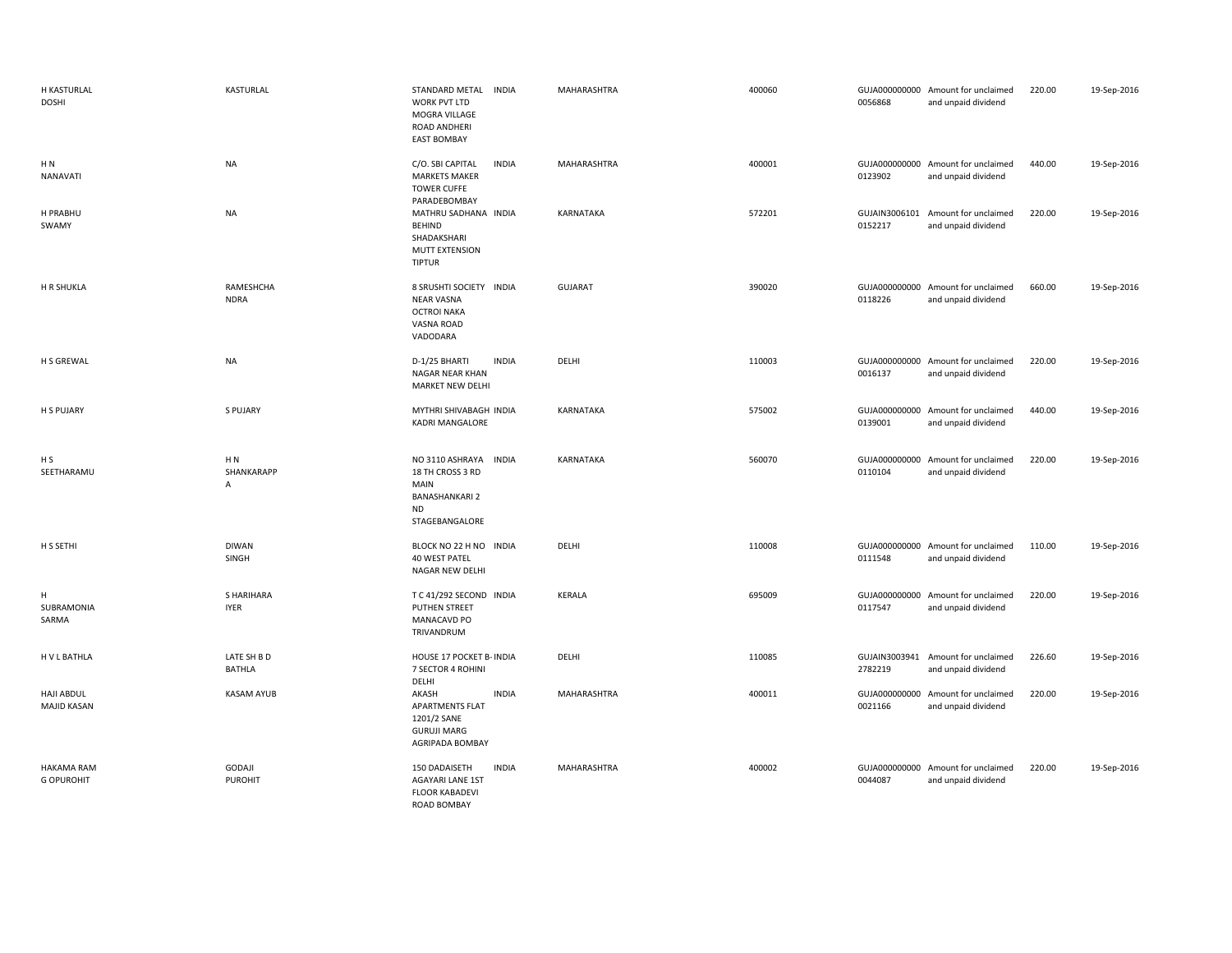| <b>HAKKABHAIN</b><br>THAKKER                   | <b>NATUBHAI</b><br><b>THAKKER</b> | <b>6 VIRBHADRA</b><br>NAGAR NILAMBAG<br>CHAWK<br><b>BHAVNAGAR</b>                                                | <b>INDIA</b> | <b>GUJARAT</b>   | 364001 | 0075167 | GUJA000000000 Amount for unclaimed<br>and unpaid dividend | 220.00 | 19-Sep-2016 |
|------------------------------------------------|-----------------------------------|------------------------------------------------------------------------------------------------------------------|--------------|------------------|--------|---------|-----------------------------------------------------------|--------|-------------|
| HAMENT<br><b>KUMAR RASIK</b><br>LAL            | R P SHAH                          | 672/40 BOMBAY<br><b>MARKET CROSS</b><br>LANE AHMEDABAD                                                           | <b>INDIA</b> | <b>GUJARAT</b>   | 380002 | 0148547 | GUJA000000000 Amount for unclaimed<br>and unpaid dividend | 440.00 | 19-Sep-2016 |
| <b>HAMOOD</b><br>AHMED<br>SIDDIQUI             | HAMMAD<br>AHMED<br>SIDDIQUI       | 152 SANGHI STREET INDIA<br>P O MHOW                                                                              |              | MADHYA PRADESH   | 453441 | 0172447 | GUJA000000000 Amount for unclaimed<br>and unpaid dividend | 220.00 | 19-Sep-2016 |
| HANNUMAN<br>MAL<br><b>BHANSALI</b>             | NA                                | RAM DEO<br><b>ENTERPESES JAIL</b><br><b>ROAD GUWAHATI</b>                                                        | <b>INDIA</b> | ASSAM            | 781001 | 0006010 | GUJA000000000 Amount for unclaimed<br>and unpaid dividend | 220.00 | 19-Sep-2016 |
| <b>HANS RAJ</b>                                | RAMU                              | V & P SANWALPURA INDIA<br><b>TANWRAN DISTT</b><br>SIKAR RAJ                                                      |              | <b>RAJASTHAN</b> | 332707 | 0114826 | GUJA000000000 Amount for unclaimed<br>and unpaid dividend | 220.00 | 19-Sep-2016 |
| <b>HANSA A</b><br>SHAH                         | A A SHAH H<br>HOLD                | 30 GANDHIGRAM<br><b>SOCIETY KARELI</b><br><b>BAUG BARODA</b>                                                     | <b>INDIA</b> | <b>GUJARAT</b>   | 390018 | 0157636 | GUJA000000000 Amount for unclaimed<br>and unpaid dividend | 220.00 | 19-Sep-2016 |
| <b>HANSA</b><br><b>ASHOK SHAH</b>              | <b>ASHOK</b>                      | 8 MANIBHAI<br>APARTMENTS 3RD<br><b>FLOOR BHADRAN</b><br>NAGAR ROAD NO 1<br>OFF S V ROAD<br>MALAD<br>(WEST)MUMBAI | <b>INDIA</b> | MAHARASHTRA      | 400064 | 0172327 | GUJA000000000 Amount for unclaimed<br>and unpaid dividend | 220.00 | 19-Sep-2016 |
| <b>HANSA D</b><br><b>JOSHI</b>                 | DAYASHANKA<br>R M JOSHI           | 11 MATRUCHAYA<br>BEHIND ICCHANATH<br><b>TEMPLE SURAT</b>                                                         | <b>INDIA</b> | <b>GUJARAT</b>   | 395007 | 0056720 | GUJA000000000 Amount for unclaimed<br>and unpaid dividend | 440.00 | 19-Sep-2016 |
| <b>HANSA</b><br><b>GANDHI</b>                  | VINUBHAI                          | BHALJA STUDIO ODE INDIA<br><b>BAZAR UMRETH</b><br>GUJ                                                            |              | <b>GUJARAT</b>   | 388220 | 0032020 | GUJA000000000 Amount for unclaimed<br>and unpaid dividend | 220.00 | 19-Sep-2016 |
| HANSA HIRA<br>KHUNT                            | <b>HIRA RAVJI</b><br>KHUNT        | <b>KRISHN NAGAR</b><br>MAIN ROAD MAVDI<br>PLOT SAMARATH<br>RAJKOT                                                | <b>INDIA</b> | <b>GUJARAT</b>   | 360004 | 0019826 | GUJA000000000 Amount for unclaimed<br>and unpaid dividend | 220.00 | 19-Sep-2016 |
| <b>HANSA</b><br><b>NAVINCHAND</b><br>RA VAIDYA | N VAIDYA                          | NARSHINJIS POLE<br>SARNESWAR<br>MAHADEV LANE<br>NEAR DR S C VAIDYA<br><b>DIST BARODA</b>                         | <b>INDIA</b> | <b>GUJARAT</b>   | 390001 | 0144612 | GUJA000000000 Amount for unclaimed<br>and unpaid dividend | 220.00 | 19-Sep-2016 |
| <b>HANSA</b><br>OSWAL                          | DEEPAK<br>OSWAL                   | 122 BHAWANI PETH INDIA<br>SANAS BLDG PUNE                                                                        |              | MAHARASHTRA      | 411002 | 0018848 | GUJA000000000 Amount for unclaimed<br>and unpaid dividend | 220.00 | 19-Sep-2016 |
| <b>HANSA R</b><br>SHETHIA                      | <b>NA</b>                         | 2/22 KRISHNA<br><b>BHUVAN DADI</b><br>SHETH ROAD<br><b>MALAD WEST</b><br><b>BOMBAY</b>                           | <b>INDIA</b> | MAHARASHTRA      | 400064 | 0094675 | GUJA000000000 Amount for unclaimed<br>and unpaid dividend | 220.00 | 19-Sep-2016 |
| <b>HANSA</b><br>RANAWAT                        | NA                                | 32 PRIYADARSHNI<br>RISHI VALLEY E 8<br>EXTENSION<br>BARWADIYAKALA,<br><b>BHOPAL MP</b>                           | <b>INDIA</b> | MADHYA PRADESH   | 462039 | 9274550 | GUJAIN3013301 Amount for unclaimed<br>and unpaid dividend | 66.00  | 19-Sep-2016 |
| <b>HANSA VINDA</b>                             | <b>VINOD RAY</b>                  | LADHIBAI MANSION INDIA<br><b>CANAL ROAD</b><br>RAJKOT                                                            |              | <b>GUJARAT</b>   | 360002 | 0082109 | GUJA000000000 Amount for unclaimed<br>and unpaid dividend | 220.00 | 19-Sep-2016 |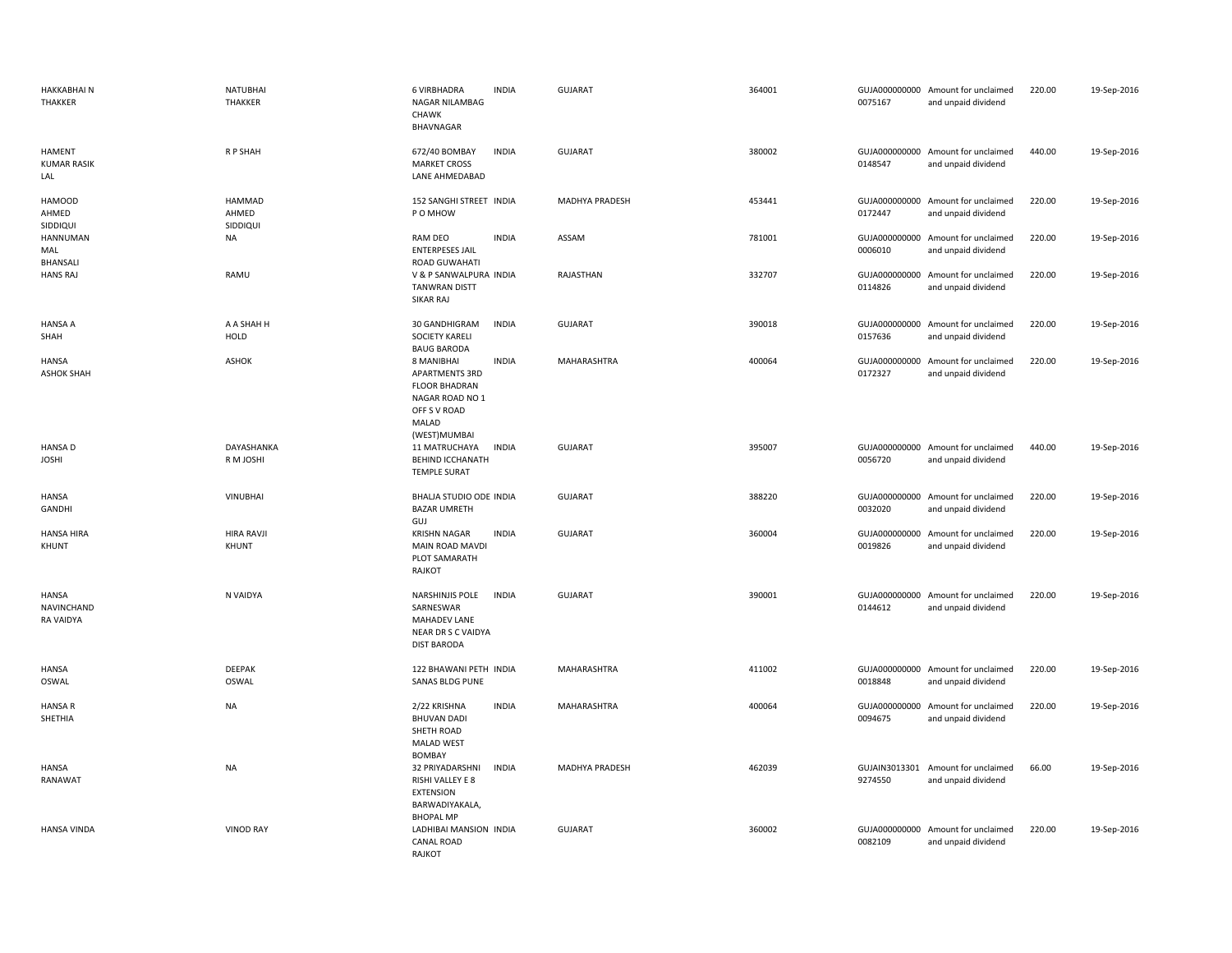| HANSA<br>VINESH<br>THACKER                   | VINESH<br><b>THACKER H</b><br>HOLD          | RAVI STUDIO MOCHI INDIA<br><b>BAZAR ANJAR</b><br><b>KUTCH</b>                                                                | <b>GUJARAT</b>        | 370110 | 0143697                  | GUJA000000000 Amount for unclaimed<br>and unpaid dividend | 220.00 | 19-Sep-2016 |
|----------------------------------------------|---------------------------------------------|------------------------------------------------------------------------------------------------------------------------------|-----------------------|--------|--------------------------|-----------------------------------------------------------|--------|-------------|
| HANSABEN<br>RAMNIKLAL<br>THAKKER             | RAMNIKLAL<br><b>THAKKER</b>                 | C/O PRITI<br><b>INDIA</b><br><b>GARMENTS ZALA</b><br>ROAD<br>DHRANGADHRA                                                     | <b>GUJARAT</b>        | 363310 | 0076263                  | GUJA000000000 Amount for unclaimed<br>and unpaid dividend | 220.00 | 19-Sep-2016 |
| HANSHA<br><b>THAKKAR</b>                     | ANIL                                        | NIRAJ STATE BANK<br><b>INDIA</b><br>OF SAURASHTRA<br><b>SOC SAHKAR NAGAR</b><br>MAIN ROAD OPP<br>AMRAPALI TALKIESH<br>RAJKOT | <b>GUJARAT</b>        | 360001 | 0099931                  | GUJA000000000 Amount for unclaimed<br>and unpaid dividend | 220.00 | 19-Sep-2016 |
| <b>HANSHABEN J</b><br>SHANKER                | <b>JERAMBHAI</b><br>SHANKER                 | 3 PRABHUDARSAN<br><b>INDIA</b><br>SOCIETY 1ST FLOOR<br>OPP GITANJARI<br>CINEMA VARACHHA<br>ROAD GUJSURAT                     | GUJARAT               | 395006 | 0056534                  | GUJA000000000 Amount for unclaimed<br>and unpaid dividend | 220.00 | 19-Sep-2016 |
| <b>HANSRAJ</b>                               | <b>JAMIAT RAJ</b>                           | 60-C SINGAR NAGAR INDIA<br>ALAMBAGH<br>LUCKNOW                                                                               | <b>UTTAR PRADESH</b>  | 226005 | 0170345                  | GUJA000000000 Amount for unclaimed<br>and unpaid dividend | 220.00 | 19-Sep-2016 |
| HANUMAN<br><b>MAL BHATI</b>                  | PUKH RAJ<br>BHATI                           | <b>BALAJI MEDICAL</b><br><b>INDIA</b><br>STORE DIST.-<br><b>BIKANER NOKHA</b>                                                | RAJASTHAN             | 334803 | 0284121                  | GUJA120177010 Amount for unclaimed<br>and unpaid dividend | 220.00 | 19-Sep-2016 |
| HANUMAN<br>PRASAD<br>AGRAWAL                 | HUKAMCHAN<br>D AGRAWAL                      | 22 BHASKAR LANE<br><b>INDIA</b><br>1ST FLOOR ROOM<br><b>NO 20</b><br>BHULESHWAR<br><b>BOMBAY</b>                             | MAHARASHTRA           | 400002 | 0064759                  | GUJA000000000 Amount for unclaimed<br>and unpaid dividend | 220.00 | 19-Sep-2016 |
| HANUMAN<br>PRASAD SONI                       | <b>GIRDHARI</b><br><b>LAL SONI</b>          | C/O FRIENDS GEN<br><b>INDIA</b><br><b>STORES PALTAN</b><br><b>GATE KUCHAMAN</b><br><b>CITY RAJ</b>                           | RAJASTHAN             | 341508 | 0105493                  | GUJA000000000 Amount for unclaimed<br>and unpaid dividend | 220.00 | 19-Sep-2016 |
| HANUMANTH<br>A RAO<br>YALAVARTHI             | SURYANARAY<br>ANA                           | 44 109<br><b>INDIA</b><br>CHANDRAMOULI<br>NAGAR 4TH LINE<br><b>GUNTUR</b>                                                    | <b>ANDHRA PRADESH</b> | 522007 | 0115397                  | GUJA000000000 Amount for unclaimed<br>and unpaid dividend | 110.00 | 19-Sep-2016 |
| <b>HANUMANTH</b><br>U HARISH<br><b>KUMAR</b> | NA                                          | D NO 20-945 CO OP INDIA<br><b>COLONY KADAPA</b>                                                                              | ANDHRA PRADESH        | 516001 | 0004515                  | GUJA120477000 Amount for unclaimed<br>and unpaid dividend | 22.00  | 19-Sep-2016 |
| <b>HAR PARBHA</b>                            | <b>CHAMAN LAL</b>                           | <b>INDIA</b><br><b>KANHIYA SAHIB</b><br><b>CHOWK BY-PASS</b><br>ROAD YAMUNA<br>NAGARHARYANA                                  | HARYANA               | 135001 | GUJA000000000<br>0174394 | Amount for unclaimed<br>and unpaid dividend               | 220.00 | 19-Sep-2016 |
| <b>HARA PRASAD</b><br>BHATTACHAR<br>YA       | <b>BISWANATH</b><br><b>BHATTACHAR</b><br>YA | 14/1 KASHIRAM DAS INDIA<br>ROAD PO -><br><b>DURGAPUR DIST-&gt;</b><br><b>BURDWAN</b>                                         | <b>WEST BENGAL</b>    | 713205 | 0175645                  | GUJA000000000 Amount for unclaimed<br>and unpaid dividend | 220.00 | 19-Sep-2016 |
| <b>HARBANS LAL</b>                           | NA                                          | H NO 729 A SWAMI INDIA<br><b>GUEST HOUSE NEW</b><br>SHASTRI NAGAR<br>PATHANKOT<br>PUNJAB                                     | PUNJAB                | 145001 | GUJAIN3002141<br>4096394 | Amount for unclaimed<br>and unpaid dividend               | 156.20 | 19-Sep-2016 |
| <b>HARBANS</b><br>SINGH                      | <b>RAM SINGH</b>                            | B-4 SHIVA JI NAGAR INDIA<br><b>BHOPAL MP</b>                                                                                 | MADHYA PRADESH        | 462016 | 0106606                  | GUJA000000000 Amount for unclaimed<br>and unpaid dividend | 220.00 | 19-Sep-2016 |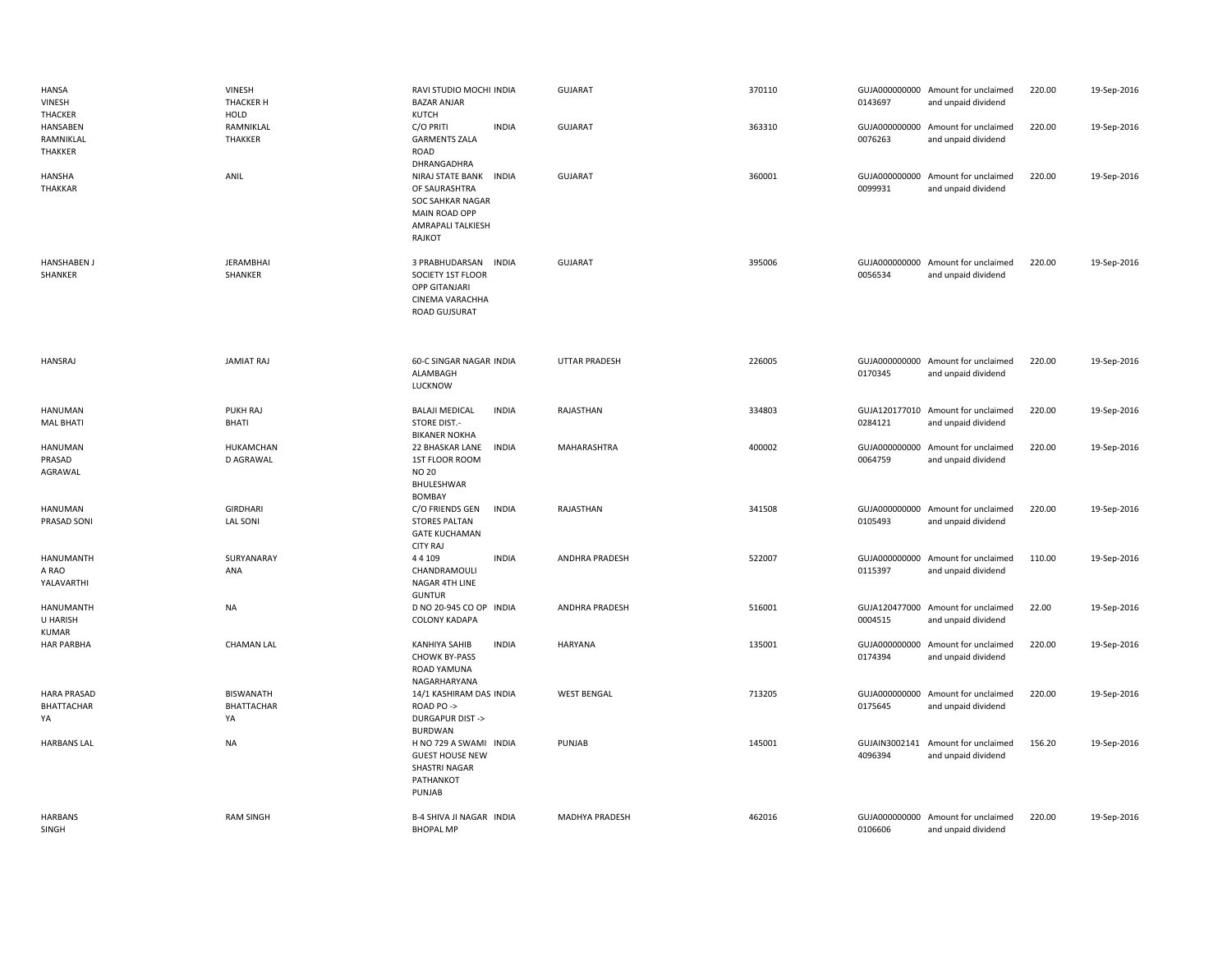| <b>HARBANS</b><br>SINGH<br>CHAWLA          | <b>BUDH SINGH</b><br>CHAWLA           | CHAWLA<br><b>STATIONERY MART</b><br>OPP S P HOSPITAL<br><b>SADAR BAZAR</b><br><b>BILASPUR M P</b>              | <b>INDIA</b> | CHHATTISGARH          | 495001 | 0014780                  | GUJA000000000 Amount for unclaimed<br>and unpaid dividend | 220.00 | 19-Sep-2016 |
|--------------------------------------------|---------------------------------------|----------------------------------------------------------------------------------------------------------------|--------------|-----------------------|--------|--------------------------|-----------------------------------------------------------|--------|-------------|
| <b>HARBANS</b><br>SINGH                    | <b>RAM SINGH</b>                      | <b>B-4 SHIVAJI NAGAR INDIA</b><br><b>BHOPAL</b>                                                                |              | <b>MADHYA PRADESH</b> | 462016 | 0106605                  | GUJA000000000 Amount for unclaimed<br>and unpaid dividend | 220.00 | 19-Sep-2016 |
| <b>UBBOVEJA</b><br>HARBANSING<br>H HANSPAL | A HANSPAL                             | PALM LANDS<br>COMPOUND OLD<br>COTTAGE GROUND<br>FLOOR PALI NAKA<br><b>BANDRA WBOMBAY</b>                       | <b>INDIA</b> | MAHARASHTRA           | 400050 | GUJA000000000<br>0149771 | Amount for unclaimed<br>and unpaid dividend               | 660.00 | 19-Sep-2016 |
| HARBINDER<br>SINGH                         | <b>NA</b>                             | H NO 14 CROSS RD INDIA<br>NO 2 PRAKASH<br>NAGAR B H RIVER<br><b>VIEW ENCLAVE</b><br>TELCO COLONY<br>JAMSHEDPUR |              | <b>JHARKHAND</b>      | 831004 | 2604719                  | GUJAIN3001831 Amount for unclaimed<br>and unpaid dividend | 110.00 | 19-Sep-2016 |
| <b>HARDIK</b><br>VIKRAMBHAI<br>SHAH        | <b>VIKRAMBHAI</b><br>BABUBHAI<br>SHAH | 43-AMIKUNJ<br>SOCIETY<br>NR.PASHABHAI.P.PU<br>MP<br>MEHSANAMEHSANA                                             | <b>INDIA</b> | <b>GUJARAT</b>        | 384002 | 1687860                  | GUJA120109000 Amount for unclaimed<br>and unpaid dividend | 11.00  | 19-Sep-2016 |
| <b>HAREESH K</b><br><b>GOPIDAS</b>         | <b>NA</b>                             | KIZHAKKECHEPPAN INDIA<br><b>NOOR HOUSE</b><br>THIRUVAPPU PO<br>KOTTAYAM                                        |              | <b>KERALA</b>         | 686033 | 4460318                  | GUJAIN3026793 Amount for unclaimed<br>and unpaid dividend | 22.00  | 19-Sep-2016 |
| HARENDRA<br><b>NATH</b><br>TRIPATHI        | <b>LATE SHRI</b><br><b>GANGA RAM</b>  | TRIPATHI<br>CONSULTANTS<br>OPP.DISTRICT<br><b>HOSPITAL BASTI</b><br>POST, PURANIBASTI<br>. DIS.BASTI           | <b>INDIA</b> | <b>UTTAR PRADESH</b>  | 272002 | GUJAIN3005561<br>0020992 | Amount for unclaimed<br>and unpaid dividend               | 880.00 | 19-Sep-2016 |
| <b>HARENDRA</b><br>SINGH                   | SHEOJI<br>SINGH                       | 9 A III/5 PANKI<br>POWER HOUSE<br><b>COLONEY PANKI</b><br><b>KANPUR</b>                                        | <b>INDIA</b> | <b>UTTAR PRADESH</b>  | 208020 | GUJAIN3005561<br>0308429 | Amount for unclaimed<br>and unpaid dividend               | 220.00 | 19-Sep-2016 |
| HARENDRA<br>SINGH<br>RATHORE               | MAHENDRA<br>SINGH<br>RATHORE          | 110 TEXTILE CLERK INDIA<br><b>COLONY INDORE M</b><br>P                                                         |              | MADHYA PRADESH        | 452008 | 0054144                  | GUJA000000000 Amount for unclaimed<br>and unpaid dividend | 220.00 | 19-Sep-2016 |
| <b>HARESH C</b><br>VASANIYA                | CHATRABHUJ<br>BHAI                    | NR SATTA BAZAR NR INDIA<br>R B SUKHADIYA<br><b>STATION PLOT</b><br>DHORAJI GUJ                                 |              | <b>GUJARAT</b>        | 360410 | 0166571                  | GUJA000000000 Amount for unclaimed<br>and unpaid dividend | 110.00 | 19-Sep-2016 |
| HARESH<br>DHANJIBHAI<br>SHAH               | <b>DHANIBAI P</b><br>SHAH             | 21 VISHWA SHANTI INDIA<br><b>BLDG RANI SATI</b><br>ROAD NALAD E<br><b>BOMBAY</b>                               |              | MAHARASHTRA           | 400097 | 0102819                  | GUJA000000000 Amount for unclaimed<br>and unpaid dividend | 220.00 | 19-Sep-2016 |
| <b>HARESH J</b><br><b>BHATT</b>            | JAYANTILAL<br><b>BHATT</b>            | 2 B TRUSTNAGAR<br>SOCIETY NEAR<br>AYOJANAGAR<br><b>SOCIETY PALDI</b><br>AHMEDABAD                              | <b>INDIA</b> | <b>GUJARAT</b>        | 380007 | 0028553                  | GUJA000000000 Amount for unclaimed<br>and unpaid dividend | 220.00 | 19-Sep-2016 |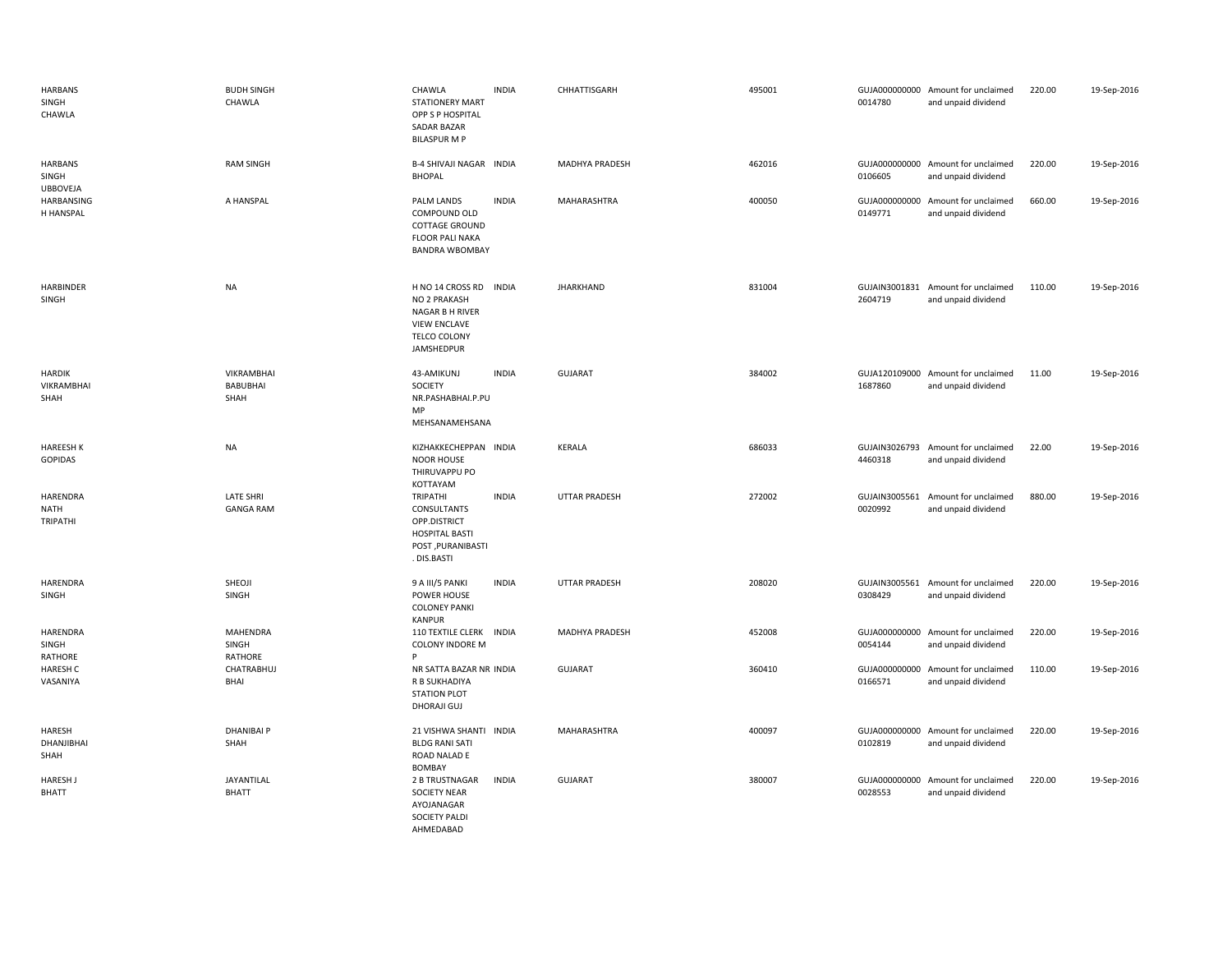| <b>HARESH J</b><br>DHANESHA     | JETHALAL R<br>DHANESHA                    | RAHD KRISHNA<br>NIVAS KRISHNA<br>NAGAR VERAVAL                                                                                          | <b>INDIA</b> | <b>GUJARAT</b>        | 362265 | 0122490 | GUJA000000000 Amount for unclaimed<br>and unpaid dividend | 220.00  | 19-Sep-2016 |
|---------------------------------|-------------------------------------------|-----------------------------------------------------------------------------------------------------------------------------------------|--------------|-----------------------|--------|---------|-----------------------------------------------------------|---------|-------------|
| HARESH<br>KAPURLAL<br>MEHTA     | <b>NA</b>                                 | 401, PARSHWA<br>DARSHAN 10,<br>LAJPAT ROAD VILE<br>PARLE (W)BOMBAY                                                                      | <b>INDIA</b> | MAHARASHTRA           | 400056 | 0205959 | GUJA000000000 Amount for unclaimed<br>and unpaid dividend | 220.00  | 19-Sep-2016 |
| <b>HARESH M</b><br>DALAL        | MAHUBHAI                                  | <b>NA</b>                                                                                                                               | <b>INDIA</b> | ANDHRA PRADESH        | 500003 | 0137804 | GUJA000000000 Amount for unclaimed<br>and unpaid dividend | 440.00  | 19-Sep-2016 |
| <b>HARESH M</b><br>DALAL        | <b>MANUBHAI</b>                           | ADD NOT FOUND                                                                                                                           | <b>INDIA</b> | <b>ANDHRA PRADESH</b> | 500003 | 0140178 | GUJA000000000 Amount for unclaimed<br>and unpaid dividend | 1540.00 | 19-Sep-2016 |
| HARESH<br>MENGHANI              | SALIGRAM<br>MENGHANI                      | C/O HEERA<br>PORTFOLIO<br>SERVICES 46/2ND<br><b>FLOOR BARIA</b><br><b>MANSION OPP</b><br>CRAWFORD<br>MARKET 136<br>CARNAC<br>ROADBOMBAY | <b>INDIA</b> | <b>MAHARASHTRA</b>    | 400003 | 0175402 | GUJA000000000 Amount for unclaimed<br>and unpaid dividend | 220.00  | 19-Sep-2016 |
| HARESH<br>MULJI<br>KASUNDRA     | MULJIBHAI<br>HARJIBHAI<br><b>KASUNDRA</b> | C BLOCK QTR NO 14 INDIA<br>RANJIT VILLA PORT<br>COLONY<br>BEDESHWAR<br>JAMNAGAR                                                         |              | <b>GUJARAT</b>        | 361002 | 0462978 | GUJAIN3012763 Amount for unclaimed<br>and unpaid dividend | 220.00  | 19-Sep-2016 |
| HARESH<br>RAMANLAL<br>PATEL     | <b>RAMANLAL K</b><br>PATEL                | C/O NILAM<br><b>MEDICAL STORE</b><br>PATEL BUILDING<br><b>UNJHA</b>                                                                     | <b>INDIA</b> | <b>GUJARAT</b>        | 384170 | 0087036 | GUJA000000000 Amount for unclaimed<br>and unpaid dividend | 220.00  | 19-Sep-2016 |
| <b>HARESH S</b><br>RAVAL        | <b>NA</b>                                 | C/O V M DOSHI<br>SANTI SADAN 4<br><b>VITHAL PRESS S</b><br><b>NAGAR</b>                                                                 | <b>INDIA</b> | <b>GUJARAT</b>        | 363001 | 0090379 | GUJA000000000 Amount for unclaimed<br>and unpaid dividend | 220.00  | 19-Sep-2016 |
| HARESH U<br><b>TRIVEDI</b>      | <b>NA</b>                                 | E/65 GEB COLONY<br><b>UKAI DAM DIS</b><br>SURAT                                                                                         | <b>INDIA</b> | <b>GUJARAT</b>        | 394680 | 0121436 | GUJA000000000 Amount for unclaimed<br>and unpaid dividend | 220.00  | 19-Sep-2016 |
| <b>HARI HAR</b><br><b>GUPTA</b> | LATE SH<br>PRABHUDAY<br>AL GUPTA          | AT GODAVARISH<br>NAGAR 3RD LANE<br>PO BERHAMPUR<br><b>DIST</b>                                                                          | <b>INDIA</b> | ORISSA                | 760001 | 0004241 | GUJA000000000 Amount for unclaimed<br>and unpaid dividend | 220.00  | 19-Sep-2016 |
| HARI<br>LOKUMAL<br>MOORJANI     | LOKUMAL C<br>MOORJANI                     | GANJAM(ORISSA)<br>10 2 124 NEHRU<br>NAGAR ROAD NO 2<br>SECUNDERABAD A P                                                                 | <b>INDIA</b> | <b>ANDHRA PRADESH</b> | 500003 | 0092878 | GUJA000000000 Amount for unclaimed<br>and unpaid dividend | 220.00  | 19-Sep-2016 |
| HARI OM<br><b>GUPTA</b>         | <b>BABU LAL</b><br><b>GUPTA</b>           | SHRI JAIN GOTAM<br><b>GURUKUL SOJAT</b><br><b>CITY</b>                                                                                  | <b>INDIA</b> | RAJASTHAN             | 306104 | 0011222 | GUJA000000000 Amount for unclaimed<br>and unpaid dividend | 220.00  | 19-Sep-2016 |
| <b>HARI PRASAD</b><br>SHARMA    | LATE SH C L<br>SHARMA                     | W/S ROOKMAN H B INDIA<br><b>ROAD FANCY BAZAR</b>                                                                                        |              | ASSAM                 | 781001 | 0144392 | GUJA000000000 Amount for unclaimed<br>and unpaid dividend | 220.00  | 19-Sep-2016 |
| <b>HARIR</b><br>PURSNANI        | RAMCHAND                                  | <b>GAUHATI</b><br>C/O ROHIT SHARMA INDIA<br>D-103 KANCHAN<br>APTS LAXMI NAGAR<br>O T SECTION RDSTN<br>ROAD ULHASNAGAR                   |              | MAHARASHTRA           | 421003 | 0169868 | GUJA000000000 Amount for unclaimed<br>and unpaid dividend | 220.00  | 19-Sep-2016 |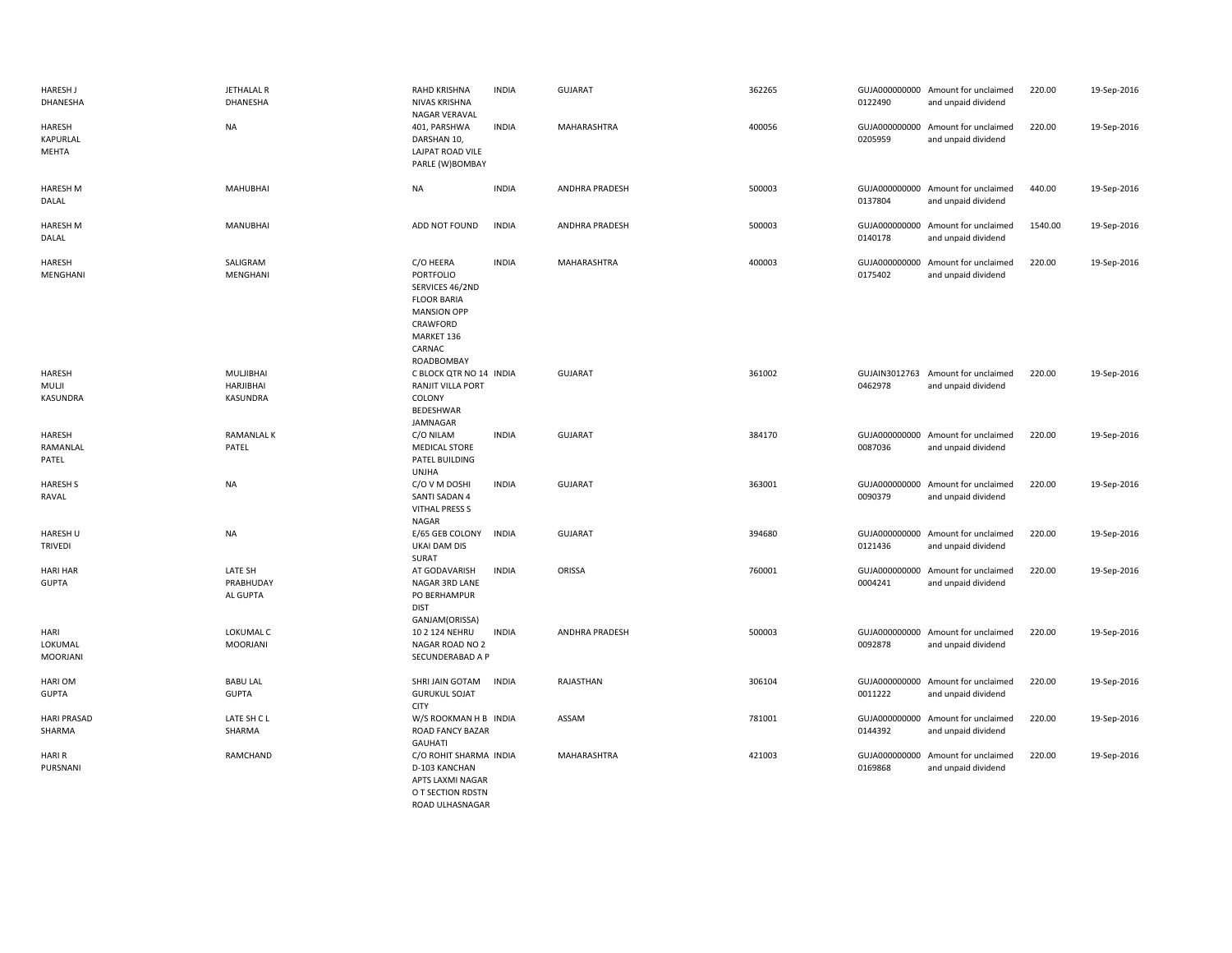| HARI<br>SHANKAR<br>KHANDELWAL           | RAMDHAN<br>KHANDELWA<br>$\mathsf{L}$  | H NO 664 JAI LAL<br>MUNSI KA RASTA<br>CHAND POLE BAZAR<br><b>JAIPUR RAJ</b>                                     | <b>INDIA</b> | RAJASTHAN            | 302001 | 0071138       | GUJA000000000 Amount for unclaimed<br>and unpaid dividend | 24.20  | 19-Sep-2016 |
|-----------------------------------------|---------------------------------------|-----------------------------------------------------------------------------------------------------------------|--------------|----------------------|--------|---------------|-----------------------------------------------------------|--------|-------------|
| <b>HARI SHARAN</b><br><b>MISRA</b>      | <b>NA</b>                             | 63/4 M KINGS<br>MARKET BEHIND<br>APSARA CINEMA<br>KANPUR                                                        | <b>INDIA</b> | <b>UTTAR PRADESH</b> | 208004 | 5374747       | GUJAIN3011271 Amount for unclaimed<br>and unpaid dividend | 198.00 | 19-Sep-2016 |
| <b>HARIBHAI H</b><br>PATEL              | <b>HEMATABHAI</b><br>PATEL            | 5/1135<br>CONTRACTOR<br><b>KHANCHA IST</b><br><b>FLOOR GAJJAR</b><br><b>FALIA HARIPURA</b><br>SURAT             | <b>INDIA</b> | <b>GUJARAT</b>       | 395003 | 0099254       | GUJA000000000 Amount for unclaimed<br>and unpaid dividend | 220.00 | 19-Sep-2016 |
| <b>HARIDAS</b><br><b>MANTRI</b>         | <b>GOVARDHAN</b><br><b>DAS MANTRI</b> | 1/35 BHAGYALAXMI INDIA<br>SOCIETY NR. IT I<br><b>COLLEGE REFINERY</b><br>ROAD GORWA<br>VADODARA                 |              | GUJARAT              | 390016 | 0122109       | GUJA000000000 Amount for unclaimed<br>and unpaid dividend | 220.00 | 19-Sep-2016 |
| <b>HARIDAST</b><br><b>NAIR</b>          | К<br><b>MOHANDAS</b>                  | ROOM NO 3 T C T<br>SOCIETY BEHIND<br><b>GOKUL MATHURA</b><br><b>BLDG GAVANPADA</b><br>ROAD MULUNDEAST<br>BOMBAY | <b>INDIA</b> | MAHARASHTRA          | 400081 | 0147129       | GUJA000000000 Amount for unclaimed<br>and unpaid dividend | 220.00 | 19-Sep-2016 |
| <b>HARIHAR</b><br>MEHTA                 | <b>RAMDAS</b><br>RETD                 | MAHESH<br><b>BHATVADO ODE TA</b><br>ANAND DI KHEDA                                                              | <b>INDIA</b> | <b>GUJARAT</b>       | 388210 | 0039910       | GUJA000000000 Amount for unclaimed<br>and unpaid dividend | 220.00 | 19-Sep-2016 |
| <b>HARILAL</b><br>RAJVIR                | LADHBHAI                              | 16 DIWAN PARA<br>RAJKOT                                                                                         | <b>INDIA</b> | <b>GUJARAT</b>       | 360001 | 0099619       | GUJA000000000 Amount for unclaimed<br>and unpaid dividend | 220.00 | 19-Sep-2016 |
| HARINDERPAL<br><b>SINGH VIRK</b>        | <b>NA</b>                             | 13/A, THIRD FLOOR INDIA<br><b>DURGA</b><br>COMMERCIAL<br><b>CENTRE ASHRAM</b><br>ROADAHMEDABAD                  |              | <b>GUJARAT</b>       | 380014 | 0123927       | GUJA000000000 Amount for unclaimed<br>and unpaid dividend | 660.00 | 19-Sep-2016 |
| <b>HARISH</b><br>AGRAWAL                | S K<br>AGRAWAL                        | A-1 512<br>PREMJINAGAR<br>DAULAT NAGAR<br>10TH RD BORIVLI                                                       | <b>INDIA</b> | MAHARASHTRA          | 400066 | 0144235       | GUJA000000000 Amount for unclaimed<br>and unpaid dividend | 220.00 | 19-Sep-2016 |
| <b>HARISH BHAI</b><br>MOTIBHAI<br>PATEL | MOTIBHAI P<br>PATEL                   | <b>EAST BOMBAY</b><br>KHODIYAR CHOAK<br>PADRA T P PADRA D<br><b>BARODA</b>                                      | <b>INDIA</b> | GUJARAT              | 391440 | 0120356       | GUJA000000000 Amount for unclaimed<br>and unpaid dividend | 220.00 | 19-Sep-2016 |
| <b>HARISH</b><br>CHANDER                | <b>GMBAJAJ</b>                        | W E 203 TELWALI                                                                                                 | <b>INDIA</b> | PUNJAB               | 144001 | GUJA000000000 | Amount for unclaimed                                      | 660.00 | 19-Sep-2016 |
| BAJAJ                                   |                                       | <b>GALI JALANDHAR</b><br><b>CITY PUNJAB</b>                                                                     |              |                      |        | 0144262       | and unpaid dividend                                       |        |             |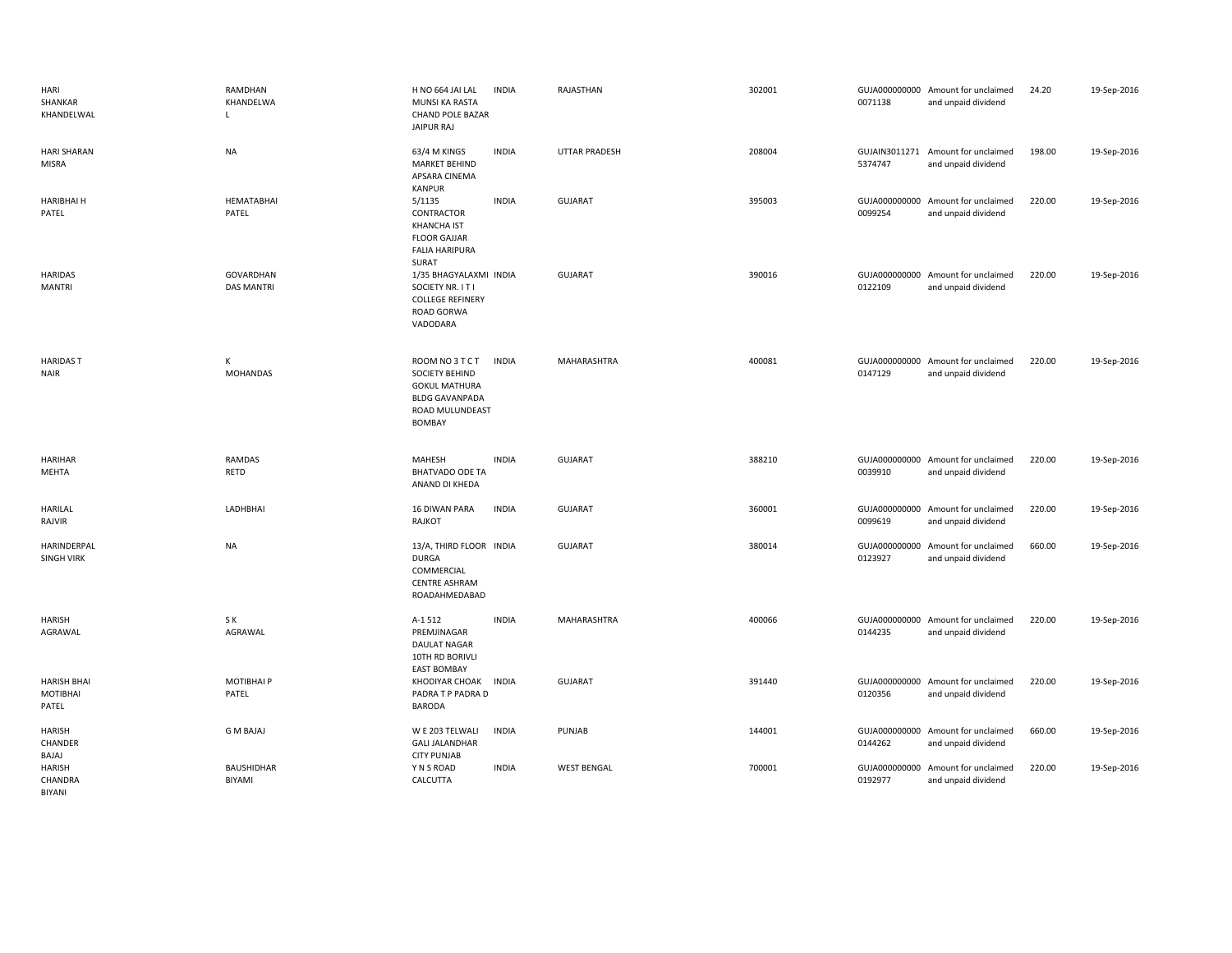| <b>HARISH</b><br>CHANDRAN                     | P<br>RAMACHAND<br>RAN                             | $C/O$ $P$<br>RAMACHANDRAN<br><b>NAIR 12</b><br>KOLAMAMANI<br><b>AMMAN ST NORTH</b><br><b>T NAGAR MADRAS</b> | <b>INDIA</b> | <b>TAMIL NADU</b>  | 600017 | 0013980                  | GUJA000000000 Amount for unclaimed<br>and unpaid dividend | 220.00 | 19-Sep-2016 |
|-----------------------------------------------|---------------------------------------------------|-------------------------------------------------------------------------------------------------------------|--------------|--------------------|--------|--------------------------|-----------------------------------------------------------|--------|-------------|
| <b>HARISH J</b><br>MOMAYA                     | J MOMAYA                                          | ROMAL TRANSPORT INDIA<br><b>BUNDER ROAD</b><br>MANDVI (KUTCH)                                               |              | <b>GUJARAT</b>     | 370465 | 0155219                  | GUJA000000000 Amount for unclaimed<br>and unpaid dividend | 220.00 | 19-Sep-2016 |
| <b>HARISH J</b><br>MOMAYA                     | J MOMAYA                                          | ROMAL TRANSPORT INDIA<br><b>BUNDER ROAD</b><br>MANDVI (KUTCH)                                               |              | <b>GUJARAT</b>     | 370465 | 0152980                  | GUJA000000000 Amount for unclaimed<br>and unpaid dividend | 220.00 | 19-Sep-2016 |
| <b>HARISH</b><br>KUMAR<br>DATTANI             | AMRUTLAL<br>DATTANI                               | <b>GUJARAT</b><br><b>ELECTRICITY BOARD</b><br>SECTIONAL OFFICE<br>MADHAVPUR GHED                            | <b>INDIA</b> | <b>GUJARAT</b>     | 362230 | 0121955                  | GUJA000000000 Amount for unclaimed<br>and unpaid dividend | 220.00 | 19-Sep-2016 |
| <b>HARISH</b><br><b>KUMAR</b><br><b>DOSHI</b> | <b>LAT AMRITE</b><br>LAL DOSHI                    | <b>KARGIL BAZAAR</b><br>POST BERMO DIST<br><b>BOKARO ST BIHAR</b>                                           | <b>INDIA</b> | <b>JHARKHAND</b>   | 829104 | 0004339                  | GUJA000000000 Amount for unclaimed<br>and unpaid dividend | 220.00 | 19-Sep-2016 |
| <b>HARISH</b><br><b>KUMAR</b><br>RAWAT        | <b>BALLABH DAS</b>                                | 8/208, VIDYADHAR INDIA<br>NAGAR JAIPUR                                                                      |              | RAJASTHAN          | 302023 | 0072323                  | GUJA000000000 Amount for unclaimed<br>and unpaid dividend | 220.00 | 19-Sep-2016 |
| <b>HARISH</b><br><b>KUMAR</b><br>SHARMA       | <b>NANU RAM</b><br>SHARMA                         | C/O NETWORK<br>AGENCIES 35 N S<br>ROAD 3RD FLOOR<br>CALCUTTA                                                | <b>INDIA</b> | <b>WEST BENGAL</b> | 700001 | GUJA000000000<br>0061340 | Amount for unclaimed<br>and unpaid dividend               | 220.00 | 19-Sep-2016 |
| <b>HARISH</b><br>NARMADASH<br>ANKER<br>THAKER | <b>NA</b>                                         | <b>MELDI KRUPA</b><br>SOCIETY GOPI V V<br>ROAD ANAND<br><b>GUJARAT</b>                                      | <b>INDIA</b> | <b>GUJARAT</b>     | 388001 | 4983357                  | GUJAIN3005131 Amount for unclaimed<br>and unpaid dividend | 22.00  | 19-Sep-2016 |
| <b>HARISH</b><br>SAPRU                        | <b>NARAINDAS</b>                                  | 29 POONAM<br><b>BEHIND MCPL</b><br>HOSPITAL R P RD<br>MULUND W<br>BOMBAY                                    | <b>INDIA</b> | MAHARASHTRA        | 400080 | 0110350                  | GUJA000000000 Amount for unclaimed<br>and unpaid dividend | 220.00 | 19-Sep-2016 |
| <b>HARISH</b><br><b>THACKER</b>               | <b>VRAJLAL V</b><br><b>THACKER</b><br><b>RETD</b> | <b>GANDHI FALIYA</b><br>MADU PTTH WORD<br>NO 4 ANJAR KUTCH                                                  | <b>INDIA</b> | <b>GUJARAT</b>     | 370110 | 0081579                  | GUJA000000000 Amount for unclaimed<br>and unpaid dividend | 220.00 | 19-Sep-2016 |
| HARISHBHAI<br>RAMESHBHAI<br>PATIL             | <b>NA</b>                                         | C/OVISHAL<br>PRINTINGPRESS<br>DHANVANTARI<br><b>CLINIC NR RAILWAY</b><br><b>CROSSING VYARA</b>              | <b>INDIA</b> | GUJARAT            | 394650 | 0749376                  | GUJA120447000 Amount for unclaimed<br>and unpaid dividend | 22.00  | 19-Sep-2016 |
| HARISHPAL<br>SINGH                            | <b>BALDEV</b><br>SINGH                            | S 397 GREATER<br>KAILASH II NEW<br>DELHI                                                                    | <b>INDIA</b> | DELHI              | 110048 | 0067079                  | GUJA000000000 Amount for unclaimed<br>and unpaid dividend | 220.00 | 19-Sep-2016 |
| HARIVADAN<br>BIPINBHAI<br>PATEL               | <b>BIPINBHAI</b><br><b>JASHBHAI</b><br>PATEL      | AT & PO BUVA TA<br>AMOD DIST<br>BHARUCHBHARUCH                                                              | <b>INDIA</b> | <b>GUJARAT</b>     | 392012 | 0123306                  | GUJA000000000 Amount for unclaimed<br>and unpaid dividend | 220.00 | 19-Sep-2016 |
| HARJEEV<br>SINGH                              | <b>DEVINDER</b><br>SINGH<br>CHADHA                | <b>BLOCK 22 HOUSE</b><br>NO 44 WEST PATEL<br>NAGAR NEW DELHI                                                | <b>INDIA</b> | DELHI              | 110003 | GUJA000000000<br>0111551 | Amount for unclaimed<br>and unpaid dividend               | 110.00 | 19-Sep-2016 |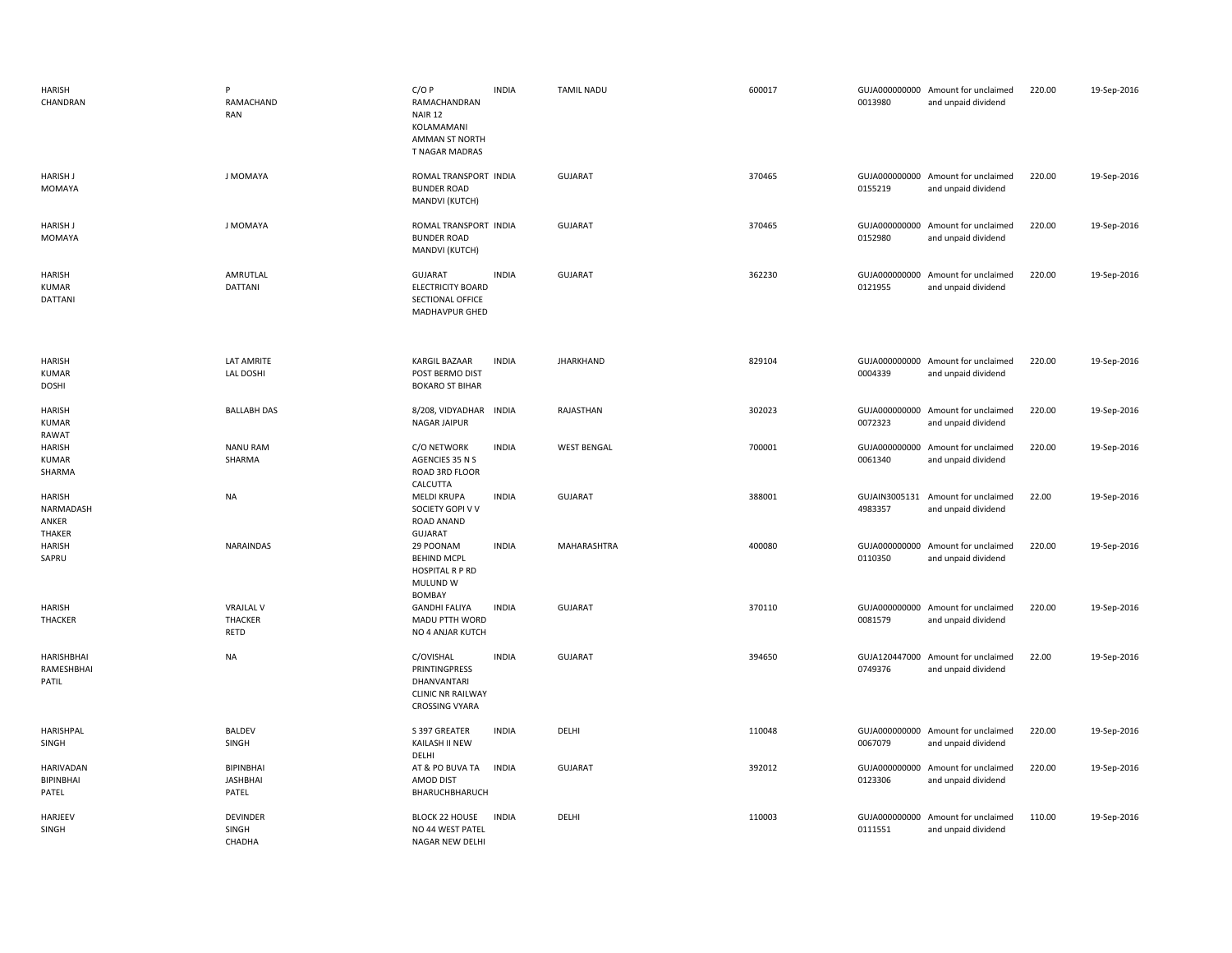| <b>HARJIBHAIR</b><br>DHOLIYA                | RAVAJIBHAI<br>DHOLIYA         | 9/1154 3RD FLOOR INDIA<br>NEAR BHAGAWATI<br>DAIRY AMBAJI ROAD<br>SURAT                                          | <b>GUJARAT</b>       | 395003 | 0180718                  | GUJA000000000 Amount for unclaimed<br>and unpaid dividend | 110.00  | 19-Sep-2016 |
|---------------------------------------------|-------------------------------|-----------------------------------------------------------------------------------------------------------------|----------------------|--------|--------------------------|-----------------------------------------------------------|---------|-------------|
| HARJINDER<br>SINGH                          | S RANJIT<br>SINGH             | S/O S RANJIT SINGH INDIA<br><b>LEAD BANK OFFICER</b><br><b>FARIDKOT</b>                                         | PUNJAB               | 151203 | 0013206                  | GUJA000000000 Amount for unclaimed<br>and unpaid dividend | 220.00  | 19-Sep-2016 |
| <b>HARJOT J</b><br>SINGH                    | <b>NA</b>                     | H.NO.891, KRIBHCO INDIA<br>TOWNSHIP, POST -<br>KRIBHCO NAGAR,<br>DIST - SURAT.                                  | <b>GUJARAT</b>       | 394515 | GUJAIN3004251<br>0170818 | Amount for unclaimed<br>and unpaid dividend               | 220.00  | 19-Sep-2016 |
| <b>HARKISHAND</b><br>AS MANILAL<br>POONATAR | MANILAL<br>POONATAR           | B/12 ANAND CO OP INDIA<br><b>HOUSING SOCIETY</b><br>17 JUHU LANE<br><b>ANDHERI WEST</b><br><b>BOMBAY</b>        | MAHARASHTRA          | 400058 | 0044114                  | GUJA000000000 Amount for unclaimed<br>and unpaid dividend | 220.00  | 19-Sep-2016 |
| HARMEET<br>CHHABRA                          | PRITPAUL<br>SINGH             | <b>INDIA</b><br>301, EMERALD<br>ENCLAVE, 57,<br>PALSIKAR COLONY,<br><b>INDORE</b>                               | MADHYA PRADESH       | 452001 | 0434213                  | GUJA130176000 Amount for unclaimed<br>and unpaid dividend | 1100.00 | 19-Sep-2016 |
| HARMINDAR<br><b>KAUR</b>                    | <b>BHAGAT</b><br>SINGH        | CHHABRA BHAWAN INDIA<br>PUNJABI COLONY<br>KHATAULI U P                                                          | <b>UTTAR PRADESH</b> | 251201 | 0063601                  | GUJA000000000 Amount for unclaimed<br>and unpaid dividend | 220.00  | 19-Sep-2016 |
| HARPEET<br>KAUR                             | <b>NA</b>                     | 32 GREEN AVENUE INDIA<br><b>GREEN AVENUE</b><br>AMRITSAR                                                        | PUNJAB               | 143001 | 9836822                  | GUJAIN3013301 Amount for unclaimed<br>and unpaid dividend | 220.00  | 19-Sep-2016 |
| HARPYARI<br>DEVI                            | SKD<br>MAHESHWAR              | C/O ALOK KUMAR<br><b>INDIA</b><br>MAHESHWARI 8/18<br>SARAI-BALA OPP G<br><b>GINTER</b><br>COLLEGEALIGARH        | <b>UTTAR PRADESH</b> | 202001 | 0159696                  | GUJA000000000 Amount for unclaimed<br>and unpaid dividend | 440.00  | 19-Sep-2016 |
|                                             |                               |                                                                                                                 |                      |        |                          |                                                           |         |             |
| <b>HARSHA</b><br>AUDDY                      | <b>DIJESH</b><br><b>AUDDY</b> | SAKAR 105 OPP<br><b>INDIA</b><br><b>GANDHI GRAM RLY</b><br>STATION IST FLOOR<br><b>ASHRAM ROAD</b><br>AHMEDABAD | <b>GUJARAT</b>       | 380009 | 0046032                  | GUJA000000000 Amount for unclaimed<br>and unpaid dividend | 220.00  | 19-Sep-2016 |
| HARSHA M<br>GOR                             | <b>MUKESH</b><br>GOR          | C/O L S GOR<br><b>INDIA</b><br><b>MANGLA BAG</b><br><b>TIMBER YARD</b>                                          | ORISSA               | 753001 | 0004229                  | GUJA000000000 Amount for unclaimed<br>and unpaid dividend | 220.00  | 19-Sep-2016 |
| <b>HARSHAR</b><br>SHAH                      | R G SHAH                      | <b>CUTTACK</b><br>S VINOD KUMAR 27 INDIA<br>ANAND SHOPPING<br><b>CENTRE PANKORE</b><br>NAKA AHMEDABAD           | <b>GUJARAT</b>       | 380001 | 0091359                  | GUJA000000000 Amount for unclaimed<br>and unpaid dividend | 220.00  | 19-Sep-2016 |
| HARSHA<br>VIRMGAMA                          | <b>BABULAL</b>                | C/O N K KHANT<br><b>INDIA</b><br>MANDALIYA BLDG<br>LIMBDA LINE B/H<br>PARSI AGIYARI<br>JAMNAGAR                 | <b>GUJARAT</b>       | 361001 | 0079152                  | GUJA000000000 Amount for unclaimed<br>and unpaid dividend | 220.00  | 19-Sep-2016 |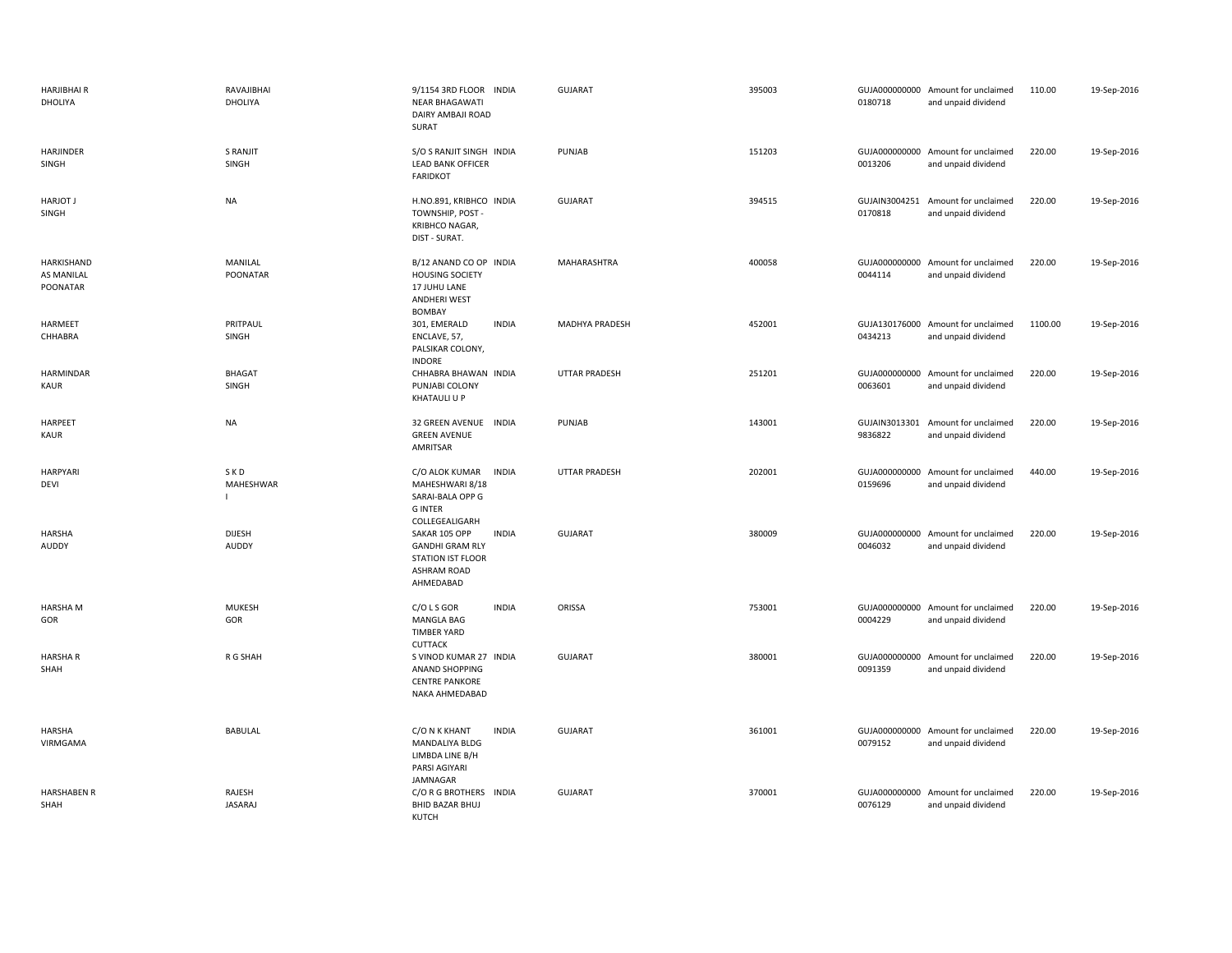| HARSHABRAI<br><b>K DALAL</b>            | KANAIYALAL<br>M DALAL<br><b>RETD</b> | 1355 KISHOR<br><b>BHULAS KHADKI</b><br>RAJA MEHTAS POLE<br><b>KALUPUR</b><br>AHMEDABAD           | <b>INDIA</b> | <b>GUJARAT</b>    | 380001 | 0027231                  | GUJA000000000 Amount for unclaimed<br>and unpaid dividend | 220.00 | 19-Sep-2016 |
|-----------------------------------------|--------------------------------------|--------------------------------------------------------------------------------------------------|--------------|-------------------|--------|--------------------------|-----------------------------------------------------------|--------|-------------|
| HARSHAD<br>BHAILALBHAI<br>PATEL         | BHAILALBHAI<br>PATEL                 | 26 SUNDRAM PARK INDIA<br>VIP ROAD B/H<br><b>BRIGHT SCHOOL</b><br>KARELIBAUG<br><b>BARODA</b>     |              | GUJARAT           | 390018 | 0159453                  | GUJA000000000 Amount for unclaimed<br>and unpaid dividend | 220.00 | 19-Sep-2016 |
| HARSHAD<br>KOTHARI                      | RAMNIK<br><b>KOTHARI</b>             | 49 SANSKAR<br>SOCIETY JINTAN<br>ROAD SURENDRA<br>NAGAR                                           | <b>INDIA</b> | <b>GUJARAT</b>    | 363001 | 0031927                  | GUJA000000000 Amount for unclaimed<br>and unpaid dividend | 220.00 | 19-Sep-2016 |
| HARSHAD M<br>RATHOD                     | NAGANLAL                             | HOLICHAKLA<br>GANDHIVAS<br>RADDHANPUR<br><b>BANASKANTHA N</b><br>GUJ                             | <b>INDIA</b> | <b>GUJARAT</b>    | 385340 | 0033286                  | GUJA000000000 Amount for unclaimed<br>and unpaid dividend | 220.00 | 19-Sep-2016 |
| <b>HARSHAD</b><br>VASHRAMBH<br>AI PATEL | VASHRAMBH<br>AI PATEL                | B-IIND-224 SECTOR<br>2 PETROCHEMICAL<br><b>TOWNSHIP</b><br><b>REFINARY ROAD</b><br><b>BARODA</b> | <b>INDIA</b> | <b>GUJARAT</b>    | 391345 | 0190739                  | GUJA000000000 Amount for unclaimed<br>and unpaid dividend | 220.00 | 19-Sep-2016 |
| HARSHADBHA<br>I DAVE                    | <b>SATILAL DAVE</b>                  | <b>64 MUKTINAGAR</b><br><b>NEAR BASIL SCHOOL</b><br>OLD PADRA ROAD<br><b>BARODA</b>              | <b>INDIA</b> | <b>GUJARAT</b>    | 390020 | 0121743                  | GUJA000000000 Amount for unclaimed<br>and unpaid dividend | 220.00 | 19-Sep-2016 |
| HARSHADKU<br>MAR K PATEL                | KANTILAL<br>MOHANLAL<br>PATEL        | AT & PO: KATWAD,<br><b>HIMATNAGAR</b>                                                            | <b>INDIA</b> | <b>GUJARAT</b>    | 383001 | 1671611                  | GUJA120109000 Amount for unclaimed<br>and unpaid dividend | 4.40   | 19-Sep-2016 |
| HARSHADKU<br>MAR<br>REVABHAI<br>PATEL   | <b>NA</b>                            | B/22, RAVIPARK,<br><b>GAYATRI MANDIR</b><br>ROAD,<br>HIMATNAGAR,<br>SABARKANTHA,<br>GUJRAT.      | <b>INDIA</b> | <b>GUJARAT</b>    | 383001 | 0062503                  | GUJAIN3006521 Amount for unclaimed<br>and unpaid dividend | 226.60 | 19-Sep-2016 |
| HARSHAVADE<br>N C DAVE                  | CHHOTALAL<br>R DAVE RETD             | 17/B CHUNIBHA<br><b>COLONY NR FOOT</b><br><b>BALL 912 KANKARIA</b><br>AHMEDABAD                  | <b>INDIA</b> | <b>GUJARAT</b>    | 380022 | 0000235                  | GUJA000000000 Amount for unclaimed<br>and unpaid dividend | 440.00 | 19-Sep-2016 |
| <b>HARVINDER</b><br><b>KAUR</b>         | <b>SEWA SINGH</b>                    | 112 SANJAY GANDHI INDIA<br>NAGAR PO<br><b>GANGYAL JAMMU</b>                                      |              | JAMMU AND KASHMIR | 180010 | 0011468                  | GUJA000000000 Amount for unclaimed<br>and unpaid dividend | 220.00 | 19-Sep-2016 |
| HASEENA<br><b>BEGUM K</b>               | <b>NA</b>                            | 9 A V P STREET<br>PORTONOVO                                                                      | <b>INDIA</b> | <b>TAMIL NADU</b> | 608502 | GUJAIN3029024<br>2949377 | Amount for unclaimed<br>and unpaid dividend               | 110.00 | 19-Sep-2016 |
| HASHMAT<br>ULLAH                        | S ULLHA                              | 8147 CHUMNI MILL INDIA<br><b>BARA HINDU RAO</b><br>DELHI                                         |              | DELHI             | 110006 | GUJA000000000<br>0142601 | Amount for unclaimed<br>and unpaid dividend               | 220.00 | 19-Sep-2016 |
| <b>HASHMATULL</b><br>AH                 | SALAMATULL<br>LHA                    | 8147 CHUMNIMILL<br><b>BARAHINDU RAO</b><br>DELHI                                                 | <b>INDIA</b> | DELHI             | 110006 | GUJA000000000<br>0141666 | Amount for unclaimed<br>and unpaid dividend               | 220.00 | 19-Sep-2016 |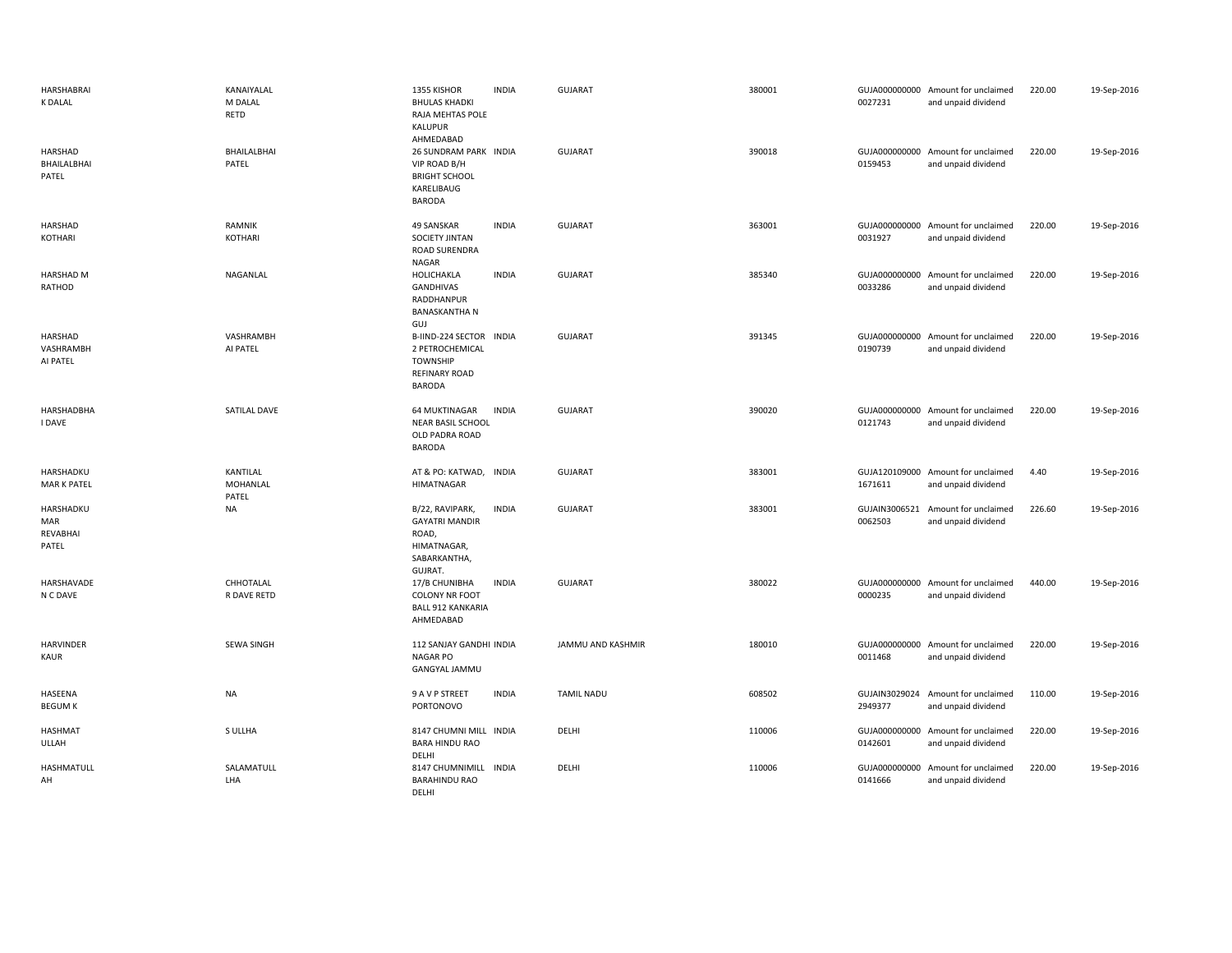| HASHMUKHB<br>HAI V JOSHI                       | VISHWANAT<br>HBHAI                         | C/O DASHRATHLAL INDIA<br>L BHATT B/7<br>BHAKTINAGAAR<br>APPARTMENT RAMJI<br><b>MANDIR ROAD</b><br>RANIPAHMEDABAD         | GUJARAT        | 382480 | 0146728                  | GUJA000000000 Amount for unclaimed<br>and unpaid dividend | 220.00 | 19-Sep-2016 |
|------------------------------------------------|--------------------------------------------|--------------------------------------------------------------------------------------------------------------------------|----------------|--------|--------------------------|-----------------------------------------------------------|--------|-------------|
| <b>HASMITA</b><br>GOPAL<br>BRAHMAKSHA<br>TRIYA | <b>NA</b>                                  | A - 3, BHAILAL PARK INDIA<br>SOCIETY, BEHIND<br>SUSSEN TEXTILES,<br>TARSALI ROAD,<br>VADODARA                            | <b>GUJARAT</b> | 390010 | 0412806                  | GUJA130167000 Amount for unclaimed<br>and unpaid dividend | 880.00 | 19-Sep-2016 |
| <b>HASMUKH</b><br>BHAI<br>MAGANBHAI<br>PATEL   | M N PATEL                                  | <b>B/24 SHANTIKUNJ</b><br><b>INDIA</b><br>SOCIETY OPP SAMTA<br><b>FLAT RACE COURSE</b><br>SHUBHANPURA<br><b>BARODA</b>   | <b>GUJARAT</b> | 390007 | 0130258                  | GUJA000000000 Amount for unclaimed<br>and unpaid dividend | 220.00 | 19-Sep-2016 |
| HASMUKH<br><b>BHAI PATEL</b>                   | GORDHANBH<br>AI PATEL                      | C6 HARIKRUPA SOC INDIA<br>NR KAILASHPATI<br>TEMPLE CHHANI JKT<br><b>NAKA BARODA</b>                                      | <b>GUJARAT</b> | 390002 | 0119651                  | GUJA000000000 Amount for unclaimed<br>and unpaid dividend | 220.00 | 19-Sep-2016 |
| <b>HASMUKH L</b><br><b>DOSHI</b>               | LALCHANDBH<br>AI DOSHI                     | 27/317 RAGHUKUL INDIA<br><b>APTS SOLA</b><br><b>HOUSING</b>                                                              | <b>GUJARAT</b> | 380063 | 0953877                  | GUJAIN3007571 Amount for unclaimed<br>and unpaid dividend | 220.00 | 19-Sep-2016 |
| <b>HASMUKHBH</b><br>AI BABULA<br>SHETH         | <b>BABULAL</b><br><b>MAFATLAL</b><br>SHETH | AHMEDABAD<br>SHIV BAXSHNJI<br><b>INDIA</b><br>CHALI N M SHAH S<br><b>HOUSE BEHIND</b><br>TRIVENI VIDYALAYA<br>HIMATNAGAR | <b>GUJARAT</b> | 383001 | 0122115                  | GUJA000000000 Amount for unclaimed<br>and unpaid dividend | 220.00 | 19-Sep-2016 |
| <b>HASMUKHBH</b><br>AI G PATEL                 | <b>GOPALBHAI</b>                           | C 65 VIMALNATH<br><b>INDIA</b><br><b>SOCIETY NR</b><br><b>DERASAR BAPU</b><br>NAGAR<br>AHMEDABAD                         | <b>GUJARAT</b> | 380024 | 0023616                  | GUJA000000000 Amount for unclaimed<br>and unpaid dividend | 220.00 | 19-Sep-2016 |
| HASMUKHLAL<br>KACHARALAL<br>MODI               | KACHARALAL<br>S MODI                       | <b>INDIA</b><br><b>HARI OM PARK</b><br>SOCIETY APROACH<br>ROAD AT AND POST.<br>PRANTIJ DIST.<br>SABARKANTHA              | <b>GUJARAT</b> | 383205 | GUJAIN3009821<br>0317499 | Amount for unclaimed<br>and unpaid dividend               | 220.00 | 19-Sep-2016 |
| <b>HASNAIN</b><br>RIZVI                        | S A RIZVI                                  | <b>B-84 SAI KRIPA</b><br><b>INDIA</b><br><b>SOCIETY HARNI</b><br>ROAD VADODARA                                           | <b>GUJARAT</b> | 390022 | 0036990                  | GUJA000000000 Amount for unclaimed<br>and unpaid dividend | 330.00 | 19-Sep-2016 |
| HASUMATI<br>CHAMPAVAT                          | <b>HARISINH D</b><br>CHAMPAVAT<br>H HOLD   | <b>INDIA</b><br>A-20 NANDI PARK<br>SOCIETY B/H NOBEL<br><b>SCHOOL POST</b><br><b>KRISHNA NAGAR</b><br>AHMEDABAD          | GUJARAT        | 382346 | 0151737                  | GUJA000000000 Amount for unclaimed<br>and unpaid dividend | 110.00 | 19-Sep-2016 |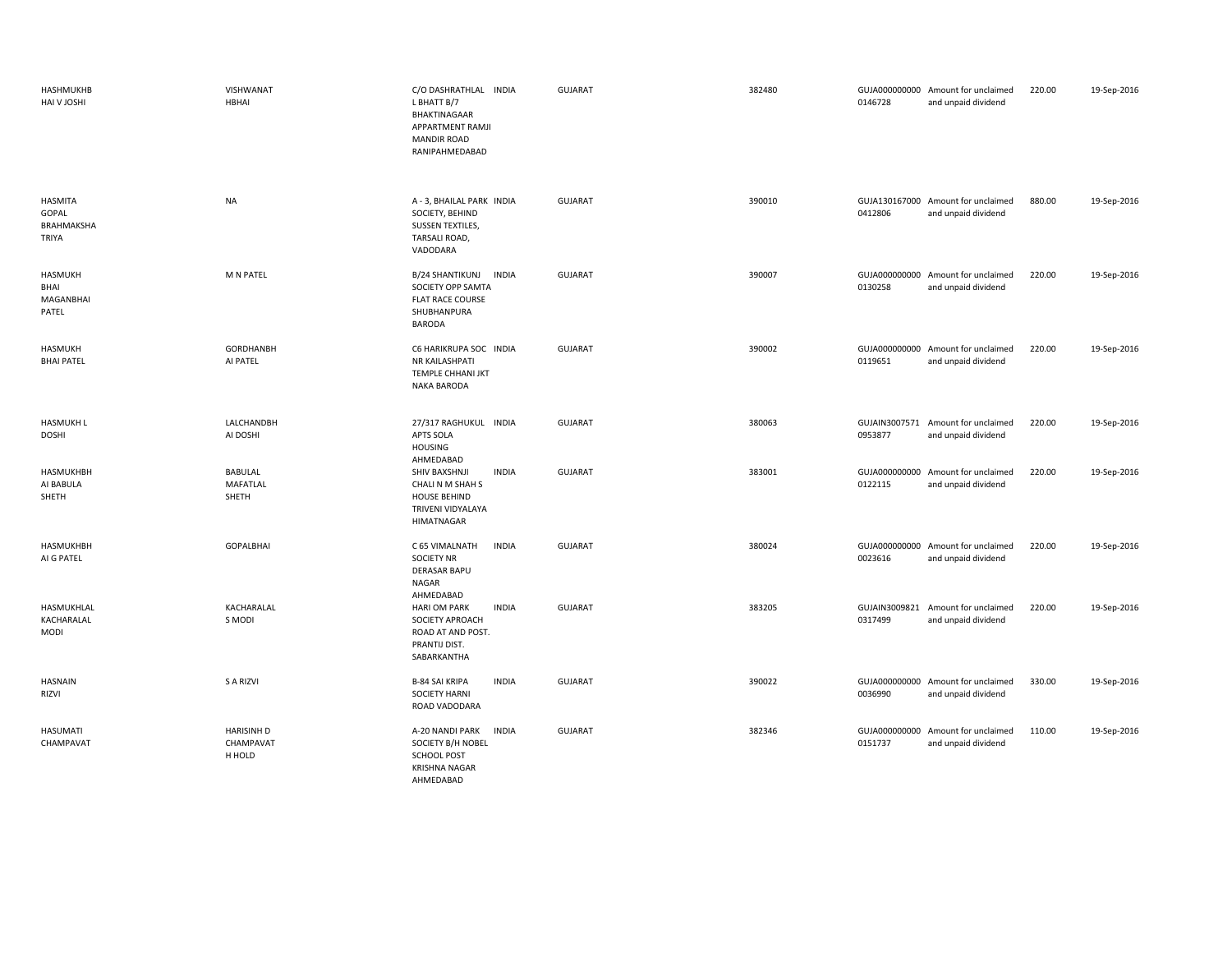| HASUMATIBE<br>N H SHAH                      | H V SHAH H<br><b>HOLD</b>              | G/701 DEEPAK<br><b>NAGAR SADAR</b><br><b>BAZAR N R</b><br>PATRAKAR SOCIETY<br><b>FATEH GUNJ</b><br><b>BARODA</b> | <b>INDIA</b> | <b>GUJARAT</b>       | 390002 | 0152414                  | GUJA000000000 Amount for unclaimed<br>and unpaid dividend | 220.00 | 19-Sep-2016 |
|---------------------------------------------|----------------------------------------|------------------------------------------------------------------------------------------------------------------|--------------|----------------------|--------|--------------------------|-----------------------------------------------------------|--------|-------------|
| <b>HASWIN</b><br>MODI                       | <b>BAPALAL</b><br><b>MODI</b>          | H/12/123 NIDHI<br><b>APPART SASTRI</b><br>NAGAR<br>NARANPURA<br>AHMEDABAD                                        | <b>INDIA</b> | <b>GUJARAT</b>       | 380013 | 0087041                  | GUJA000000000 Amount for unclaimed<br>and unpaid dividend | 220.00 | 19-Sep-2016 |
| HATIM<br>MOHAMEDALI<br>SONI                 | <b>NA</b>                              | MINARAFLI SHEIKH<br>INDIA<br><b>FALI JAMNAGAR</b>                                                                |              | <b>GUJARAT</b>       | 361001 | 0115276                  | GUJA120180000 Amount for unclaimed<br>and unpaid dividend | 220.00 | 19-Sep-2016 |
| <b>HAUSHILA</b><br>PRASAD                   | <b>LATE RUDRA</b><br><b>MANI SINGH</b> | H.NO. 127 MOHALL- INDIA<br>KHAJAGEEPUR VILL-<br>KAJAGEEPUR, DIST-<br>MIRZAPURMIRZAPU<br>${\sf R}$                |              | <b>UTTAR PRADESH</b> | 231301 | 0300160                  | GUJA120186000 Amount for unclaimed<br>and unpaid dividend | 220.00 | 19-Sep-2016 |
| <b>HAUSHILA</b><br>SINGH J<br><b>THAKOR</b> | <b>JAGANNATH</b><br>SINGH              | D/1 ASHOK<br><b>TENAMENT CADILA</b><br>ROAD GHODASAR<br>AHMEDABAD                                                | <b>INDIA</b> | <b>GUJARAT</b>       | 380050 | 0051184                  | GUJA000000000 Amount for unclaimed<br>and unpaid dividend | 220.00 | 19-Sep-2016 |
| HEENA<br>CHANDRESH                          | CHANDRKESH                             | C/2 24 TEXTILLA<br>SOCIETY DYEING<br><b>COMP PRABHADEVI</b><br><b>BOMBAY</b>                                     | <b>INDIA</b> | MAHARASHTRA          | 400025 | 0094045                  | GUJA000000000 Amount for unclaimed<br>and unpaid dividend | 220.00 | 19-Sep-2016 |
| HEENA<br>CHANDRESH<br>CHHEDA                | CHANDRESH                              | C/2 24 TEXTILLA<br>SOCIETY DYEING<br><b>COMP PRABHADEVI</b><br><b>BOMBAY</b>                                     | <b>INDIA</b> | MAHARASHTRA          | 400025 | 0094044                  | GUJA000000000 Amount for unclaimed<br>and unpaid dividend | 220.00 | 19-Sep-2016 |
| HEENA<br>CHHEDA                             | CHADRESH                               | C/2 24 TEXTILLA<br>SOCIETY DYEING<br><b>COMP PRABHADEVI</b><br><b>BOMBAY</b>                                     | <b>INDIA</b> | MAHARASHTRA          | 400025 | 0094043                  | GUJA000000000 Amount for unclaimed<br>and unpaid dividend | 220.00 | 19-Sep-2016 |
| <b>HEENA DAGLI</b>                          | <b>ATUL</b>                            | 5 MEHUL PARK OLD INDIA<br>VADAJ BUS STAND<br><b>ASHRAM ROAD</b><br>AHMEDABAD                                     |              | <b>GUJARAT</b>       | 380013 | 0103838                  | GUJA000000000 Amount for unclaimed<br>and unpaid dividend | 220.00 | 19-Sep-2016 |
| HEENA<br>MEHTA                              | SUKETU<br><b>MEHTA</b>                 | 41 KESAR KUNJ 4TH INDIA<br><b>FLOOR</b><br>KHANDUBHAI DESAI<br>MARG VILE PARLE<br>W BOMBAY                       |              | MAHARASHTRA          | 400056 | 0021839                  | GUJA000000000 Amount for unclaimed<br>and unpaid dividend | 220.00 | 19-Sep-2016 |
| <b>HEM LATA</b><br>JAIN                     | LATE MITTAN<br><b>LAL JAIN</b>         | RDC-108 RAJ<br>NAGAR GHAZIABAD                                                                                   | <b>INDIA</b> | <b>UTTAR PRADESH</b> | 201002 | 0216274                  | GUJAIN3001181 Amount for unclaimed<br>and unpaid dividend | 220.00 | 19-Sep-2016 |
| <b>HEM LATA</b><br>SHARMA                   | HARI<br>NARAYAN<br>SHARMA              | QTR NOC5GPO<br>COLONY M I ROAD<br><b>JAIPUR</b>                                                                  | <b>INDIA</b> | RAJASTHAN            | 302001 | GUJA000000000<br>0070622 | Amount for unclaimed<br>and unpaid dividend               | 220.00 | 19-Sep-2016 |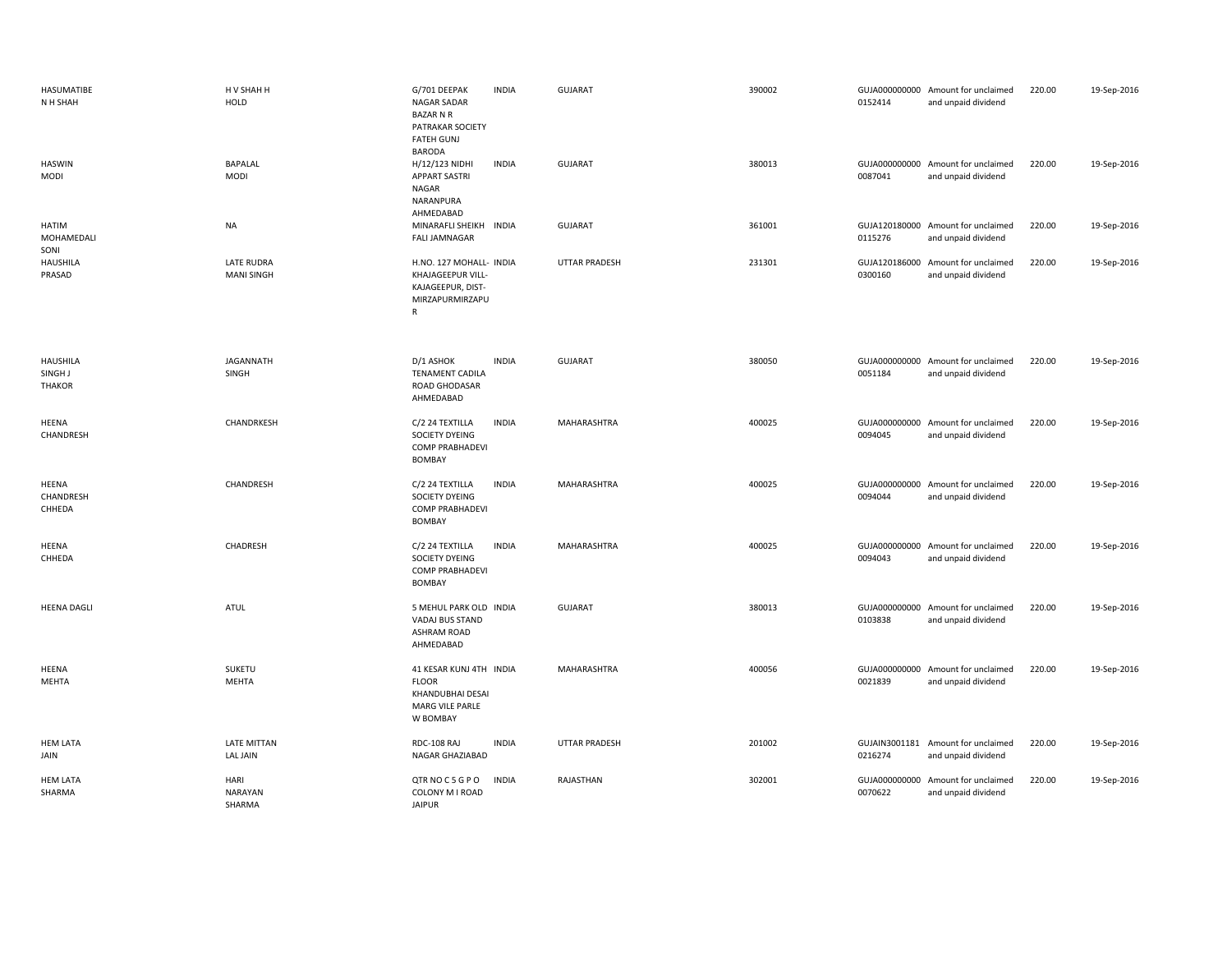| <b>HEMA G</b><br>PATEL                               | <b>GOVINDBHAI</b><br><b>BECHARDAS</b><br>PATEL      | 46-NIKUNJ SOCIETY. INDIA<br>RADHANPUR ROAD<br>MEHSANAMEHSANA                                                                | GUJARAT        | 384002 | 2409069                  | GUJA120109000 Amount for unclaimed<br>and unpaid dividend | 220.00 | 19-Sep-2016 |
|------------------------------------------------------|-----------------------------------------------------|-----------------------------------------------------------------------------------------------------------------------------|----------------|--------|--------------------------|-----------------------------------------------------------|--------|-------------|
| <b>HEMAP</b><br>METHA                                | PRAKASH                                             | 4 AMARJYOT<br><b>INDIA</b><br>SOCIETY<br><b>MANINAGAR EAST</b><br>AHMEDABAD                                                 | <b>GUJARAT</b> | 380008 | 0034365                  | GUJA000000000 Amount for unclaimed<br>and unpaid dividend | 220.00 | 19-Sep-2016 |
| <b>HEMABEN</b><br>PATEL                              | RAJASH BHAI<br>PATEL                                | AT PO VRSADA TA<br><b>INDIA</b><br><b>SAVALI DIST</b><br><b>BARODA</b>                                                      | <b>GUJARAT</b> | 390004 | 0037475                  | GUJA000000000 Amount for unclaimed<br>and unpaid dividend | 220.00 | 19-Sep-2016 |
| <b>HEMAKSHI</b><br><b>UPADHYAY</b>                   | SH ROMIT<br><b>KUMAR</b><br><b>JOSHI</b>            | BAZAR NO - 6<br><b>INDIA</b><br>RAMGANJ MANDI<br>RAMGANJ MANDI                                                              | RAJASTHAN      | 326519 | 0114540                  | GUJA120106050 Amount for unclaimed<br>and unpaid dividend | 220.00 | 19-Sep-2016 |
| <b>HEMALI</b><br>HARIA                               | AJIT HARIA                                          | SAKAR 105 OPP<br><b>INDIA</b><br><b>GANDHI GRAM RLY</b><br><b>STATION IST FLOOR</b><br>ASHRAM ROAD<br>AHMEDABAD             | <b>GUJARAT</b> | 380009 | 0046102                  | GUJA000000000 Amount for unclaimed<br>and unpaid dividend | 220.00 | 19-Sep-2016 |
| <b>HEMANG</b><br><b>BHANUPRASA</b><br><b>D BHATT</b> | NA                                                  | 27, SNEHSMRUTI<br><b>INDIA</b><br>SOCIETY BEHIND<br><b>NUTAN</b><br>MAHESHWARNAGA<br>$\mathsf{R}$<br>SUBHANPURAVADO<br>DARA | <b>GUJARAT</b> | 390007 | 0123955                  | GUJA000000000 Amount for unclaimed<br>and unpaid dividend | 220.00 | 19-Sep-2016 |
| HEMANGINI<br>CHANDRAKAN<br>T MEHTA                   | CHANDRAKA<br>NT K MEHTA                             | <b>INDIA</b><br>204 - B, NEW<br>MOONLIGHT C.H.<br>SOCIETY SIR M.V.<br>ROAD, ANDHERI<br>(E)MUMBAI                            | MAHARASHTRA    | 400069 | 0094950                  | GUJA000000000 Amount for unclaimed<br>and unpaid dividend | 440.00 | 19-Sep-2016 |
| HEMANGINI<br><b>GHANSHIAMB</b><br><b>HAI PANDYA</b>  | GHANSHYAM<br><b>BHAIR</b><br>PANDYA H G<br>P        | C/O D R PUROHIT<br><b>INDIA</b><br>SAHAJANAND<br><b>BUILDING NEAR</b><br><b>DENA BANK</b><br><b>GAMDIWAD ANAND</b>          | GUJARAT        | 388001 | GUJA000000000<br>0046825 | Amount for unclaimed<br>and unpaid dividend               | 110.00 | 19-Sep-2016 |
| HEMANI<br><b>NAGPAL</b>                              | <b>BHIM SAIN</b>                                    | <b>INDIA</b><br>12/178 GEETA<br><b>COLONY DELHI</b><br>DELHI                                                                | DELHI          | 110031 | 0015852                  | GUJA000000000 Amount for unclaimed<br>and unpaid dividend | 220.00 | 19-Sep-2016 |
| <b>HEMANT</b><br><b>BABURAO</b><br>KARANDE           | <b>BABURAO</b><br>BAPUJI<br>KHARANDE                | 8/1295 G S COLONY INDIA<br><b>BANDRA E BOMBAY</b>                                                                           | MAHARASHTRA    | 400051 | 0021774                  | GUJA000000000 Amount for unclaimed<br>and unpaid dividend | 330.00 | 19-Sep-2016 |
| <b>HEMANT</b><br>BALU<br>PENDHARKAR                  | <b>BALU</b><br>NARHARI<br>PENDHARKA<br>$\mathsf{R}$ | <b>INDIA</b><br>PLOT NO. 9,<br>ASHAPURA CHS,<br>DHATRAK PHATA,<br>NEAR BALI MANDIR,<br>PANCHAVATI, NASIK                    | MAHARASHTRA    | 422003 | 0093181                  | GUJA120109070 Amount for unclaimed<br>and unpaid dividend | 44.00  | 19-Sep-2016 |
| HEMANT<br>KANTILAL<br>RATHOD                         | KANTILAL                                            | A/P.PETH-VADGAON INDIA<br>TAL.HATKANAGALE<br>DIST.KOLHAPURPET<br>H-VADGAON                                                  | MAHARASHTRA    | 416112 | 0318801                  | GUJA120289000 Amount for unclaimed<br>and unpaid dividend | 22.00  | 19-Sep-2016 |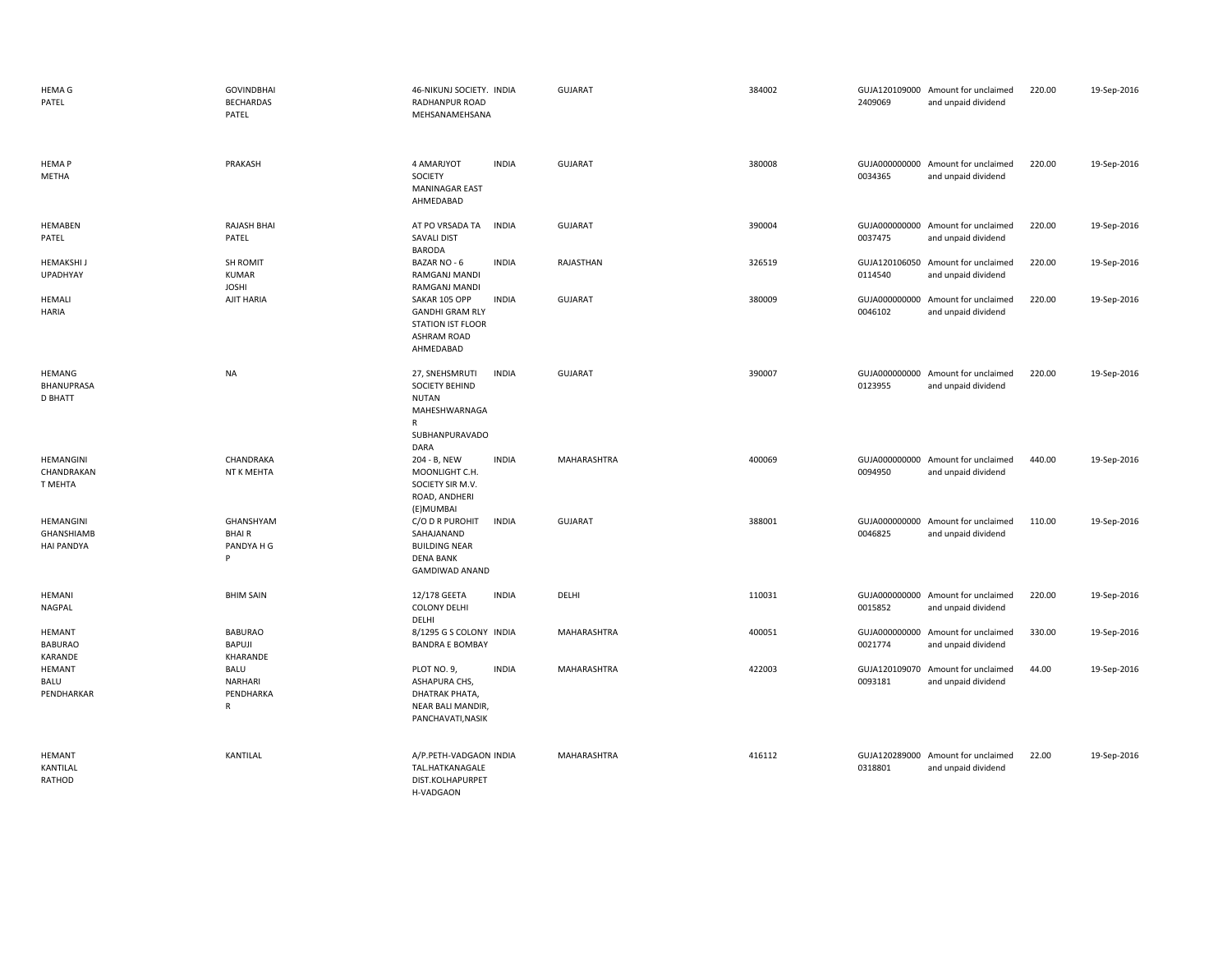| <b>HEMANT</b><br><b>KUMAR</b>                | <b>NA</b>                                    | B-3/437, TARA<br>NAGAR DUGGAL<br><b>FARM KAKROLA</b>                                        | <b>INDIA</b> | DELHI                 | 110059 | 0127321                  | GUJA120191010 Amount for unclaimed<br>and unpaid dividend | 220.00 | 19-Sep-2016 |
|----------------------------------------------|----------------------------------------------|---------------------------------------------------------------------------------------------|--------------|-----------------------|--------|--------------------------|-----------------------------------------------------------|--------|-------------|
| <b>HEMANT</b><br>PATIL                       | GAJANAND<br>SUPADU<br>PATIL                  | NEW DELHI<br>C/O G S PATIL S NO<br>81 BEHIND SANJAY<br>SHITOLE BANGLOW<br>NEW SANGVI PUNE   | <b>INDIA</b> | MAHARASHTRA           | 411027 | 0106805                  | GUJA000000000 Amount for unclaimed<br>and unpaid dividend | 220.00 | 19-Sep-2016 |
| <b>HEMANT S</b><br>LAKHANI                   | <b>ST LAKHANI</b>                            | MAHALAXMI<br>MOTORS PLOT NO 4<br><b>SECTOR 23 TURBHE</b><br><b>NEW BOMBAY</b>               | <b>INDIA</b> | MAHARASHTRA           | 400705 | 0107876                  | GUJA000000000 Amount for unclaimed<br>and unpaid dividend | 220.00 | 19-Sep-2016 |
| <b>HEMANT</b><br>SARAOGI                     | <b>OM PRAKASH</b>                            | JUHARMAL JALIRAM INDIA<br>SADULPUR                                                          |              | <b>RAJASTHAN</b>      | 331023 | 0058585                  | GUJA000000000 Amount for unclaimed<br>and unpaid dividend | 220.00 | 19-Sep-2016 |
| HEMANTKUM<br>AR<br>CHHOTALAL<br><b>JOSHI</b> | <b>NA</b>                                    | JOSHI HOSPITAL<br>THALA OPP HP<br>PETROL PUMP<br>CHIKHLI NAVSARI                            | <b>INDIA</b> | <b>GUJARAT</b>        | 396521 | GUJAIN3030285<br>4532535 | Amount for unclaimed<br>and unpaid dividend               | 110.00 | 19-Sep-2016 |
| HEMANTKUM<br>AR DOSHI                        | V DOSHI                                      | D 1 ARPAN APT<br><b>BABU NIVAS NI GALI</b><br>JEEVAN BHARAT<br>ROAD TIMLIAWAD<br>SURAT      | <b>INDIA</b> | <b>GUJARAT</b>        | 395001 | 0045666                  | GUJA000000000 Amount for unclaimed<br>and unpaid dividend | 220.00 | 19-Sep-2016 |
| HEMENDRA<br>KASTURLAL<br><b>DOSHI</b>        | KASTURLAL                                    | STANDARD METAL INDIA<br>WORK PVT LTD<br>MOGRA VILLAGE<br>ROAD ANDHERI<br><b>EAST BOMBAY</b> |              | MAHARASHTRA           | 400060 | 0056869                  | GUJA000000000 Amount for unclaimed<br>and unpaid dividend | 220.00 | 19-Sep-2016 |
| HEMENDRA<br><b>KUMAR M</b><br>SALOT          | MANSUKHLA<br>L SALOT                         | H NO.65-73B FORT<br>ROAD NR JOGARAO<br><b>TYPE INSTITUE</b><br>KURNOOL                      | <b>INDIA</b> | <b>ANDHRA PRADESH</b> | 518001 | 0163120                  | GUJA000000000 Amount for unclaimed<br>and unpaid dividend | 220.00 | 19-Sep-2016 |
| <b>HEMLATA</b><br>DALWADI                    | <b>BHUPENDRA</b><br>BHAI                     | NEAR SHREYASH<br>CINEMA PIJ ROAD<br>NADIAD                                                  | <b>INDIA</b> | <b>GUJARAT</b>        | 387001 | 0040719                  | GUJA000000000 Amount for unclaimed<br>and unpaid dividend | 220.00 | 19-Sep-2016 |
| <b>HEMLATA</b><br>MANGILAL<br>DAVE           | MANGILAL<br>SHANKAR<br>DAVE                  | DARSHAWA A 3<br>VITHAL BHAI ROAD<br><b>VILE PARLE W</b><br><b>BOMBAY</b>                    | <b>INDIA</b> | MAHARASHTRA           | 400056 | 0096830                  | GUJA000000000 Amount for unclaimed<br>and unpaid dividend | 330.00 | 19-Sep-2016 |
| <b>HEMLATA</b><br>PALIWAL                    | <b>RAM SARAN</b><br>AGRAWAL                  | <b>MANE ROAD</b><br><b>GHURDEWA BANKI</b><br>MONGRA KORBA                                   | <b>INDIA</b> | CHHATTISGARH          | 495447 | 2703638                  | GUJAIN3030285 Amount for unclaimed<br>and unpaid dividend | 220.00 | 19-Sep-2016 |
| <b>HEMLATA</b><br>PARIKH                     | NAVNITLAL<br>PARIKH                          | DR MARKAND S<br><b>CLINIC BLOCK 2 MIG</b><br><b>FLATS KARELI BAG</b><br><b>BARODA</b>       | <b>INDIA</b> | <b>GUJARAT</b>        | 390018 | GUJA000000000<br>0076198 | Amount for unclaimed<br>and unpaid dividend               | 220.00 | 19-Sep-2016 |
| HEMLATABEN<br>RAMESHBHAI<br>CHAUDHARI        | RAMESHBHAI<br>RASANJIBHAI<br>CHAUDHARI       | CD 12 G.E.B.<br><b>COLONY UKAIDAM</b>                                                       | <b>INDIA</b> | <b>GUJARAT</b>        | 394680 | 0286594                  | GUJA160101000 Amount for unclaimed<br>and unpaid dividend | 220.00 | 19-Sep-2016 |
| <b>HEMRAJ</b><br><b>KOTHARI</b>              | <b>LATE SH</b><br>KHOOB<br><b>CHAND PROF</b> | 12 INDIA EXCHANGE INDIA<br>PLACE CALCUTTA                                                   |              | <b>WEST BENGAL</b>    | 700001 | 0061752                  | GUJA000000000 Amount for unclaimed<br>and unpaid dividend | 330.00 | 19-Sep-2016 |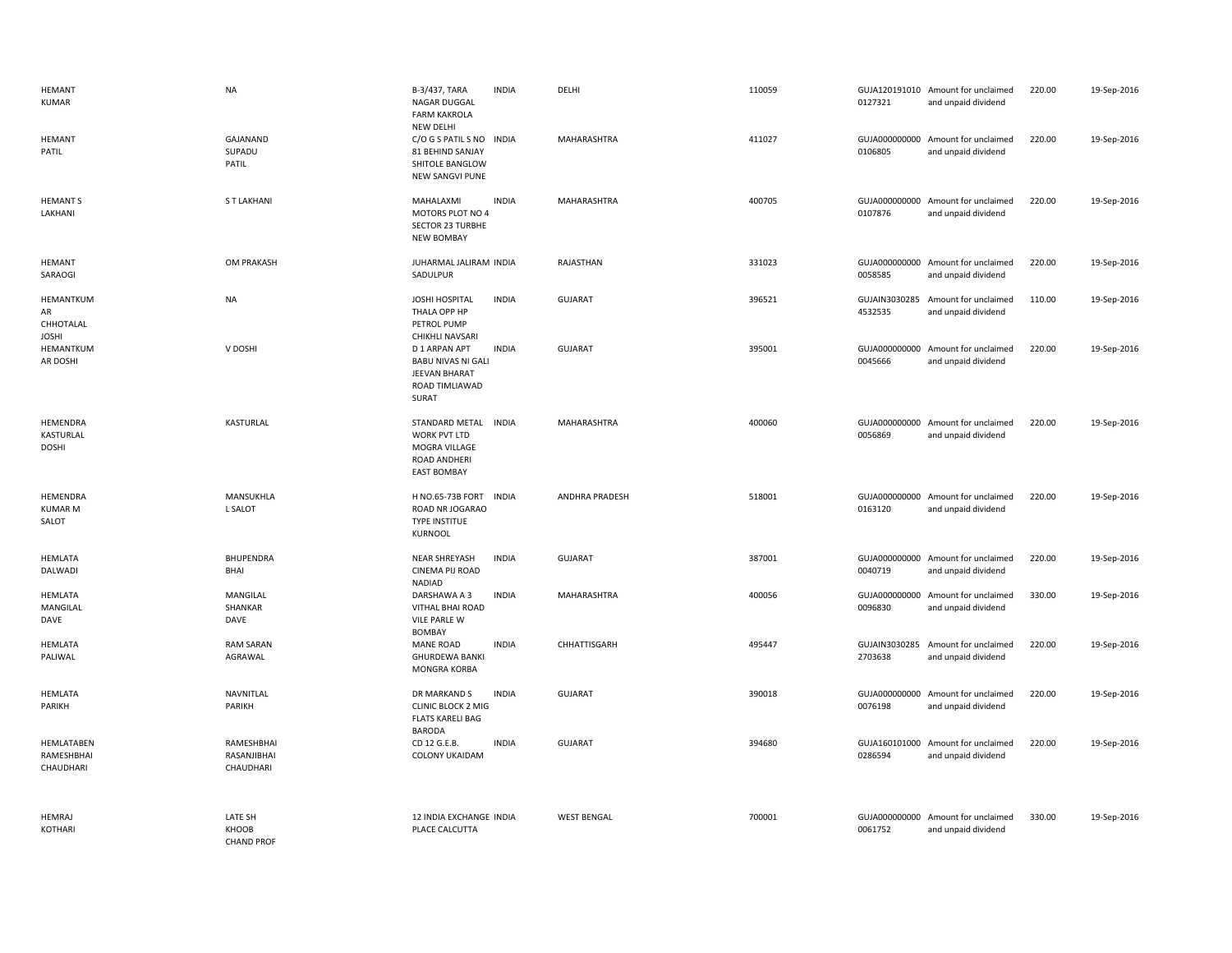| <b>HENNA M</b><br>NASIBDAR               | MAJID <sub>S</sub><br>NASIBDAR         | C/O AHMED M<br>AMDANI 67<br><b>MEMON WADA</b><br>ROAD 2ND FLOOR<br>ROOM NO 53<br><b>BOMBAY</b>                                                               | <b>INDIA</b> | MAHARASHTRA           | 400003 | 0045714                  | GUJA000000000 Amount for unclaimed<br>and unpaid dividend | 220.00 | 19-Sep-2016 |
|------------------------------------------|----------------------------------------|--------------------------------------------------------------------------------------------------------------------------------------------------------------|--------------|-----------------------|--------|--------------------------|-----------------------------------------------------------|--------|-------------|
| <b>HENRY</b><br><b>DSOUZA</b>            | <b>FELIX D</b><br>SOUZA                | 7/133/2400<br><b>TAGORE NAGAR</b><br><b>VIKHROLI E</b><br><b>BOMBAY</b>                                                                                      | <b>INDIA</b> | MAHARASHTRA           | 400083 | 0095233                  | GUJA000000000 Amount for unclaimed<br>and unpaid dividend | 440.00 | 19-Sep-2016 |
| HERMEET<br><b>KOUR SALUJA</b>            | <b>BALWNT</b><br>SINGH<br><b>TUTOR</b> | 7/6 NORTH<br>MOHALLA INDORE                                                                                                                                  | <b>INDIA</b> | <b>MADHYA PRADESH</b> | 452002 | 0007275                  | GUJA000000000 Amount for unclaimed<br>and unpaid dividend | 330.00 | 19-Sep-2016 |
| <b>HETAL D</b><br><b>JOSHI</b>           | <b>NA</b>                              | 9 GOVINDHAM<br>SOCIETY NEAR L.P<br>SAVANT SCHOOL<br>OPP.DRISHTI<br><b>COMPLEX HONEY</b><br>PARK RD. SURAT                                                    | <b>INDIA</b> | <b>GUJARAT</b>        | 395009 | GUJAIN3013301<br>7907145 | Amount for unclaimed<br>and unpaid dividend               | 220.00 | 19-Sep-2016 |
| <b>HETAL</b><br>GANDHI                   | ANISH                                  | 25 ANISH OPP OLD<br>SACIVALAY<br>AMBAVADI<br>AHMEDABAD                                                                                                       | <b>INDIA</b> | <b>GUJARAT</b>        | 380015 | 0028489                  | GUJA000000000 Amount for unclaimed<br>and unpaid dividend | 220.00 | 19-Sep-2016 |
| HETALKUMAR<br>P MAHETA                   | <b>NA</b>                              | <b>12 STATE BANK</b><br>SOSIETY VISNAGAR<br>ROAD MEHSANA                                                                                                     | <b>INDIA</b> | <b>GUJARAT</b>        | 384001 | 2313626                  | GUJA130414000 Amount for unclaimed<br>and unpaid dividend | 44.00  | 19-Sep-2016 |
| <b>HIMANI</b><br><b>BATRA</b>            | <b>HARI KARAN</b><br><b>BATRA</b>      | 6206/1 DEV NAGAR INDIA<br><b>NEW DELHI</b>                                                                                                                   |              | DELHI                 | 110005 | 0082939                  | GUJA000000000 Amount for unclaimed<br>and unpaid dividend | 220.00 | 19-Sep-2016 |
| HIMANSHU<br><b>DINESHBHAI</b><br>THAKKAR | <b>DINESH BHAI</b><br><b>THAKKAR</b>   | 1 ADDINATH<br><b>COMPLEX SUBHASH</b><br>NAGAR<br><b>BHAVNAGAR</b>                                                                                            | <b>INDIA</b> | <b>GUJARAT</b>        | 364001 | 0038926                  | GUJA000000000 Amount for unclaimed<br>and unpaid dividend | 220.00 | 19-Sep-2016 |
| <b>HIMANSHUP</b><br>PARIKH               | PRIYAKANT<br>PARIKH                    | 8 MEGHVARSHA<br><b>APTS NR</b><br>CHAMPANER PO<br><b>ASHRAM ROAD</b><br>AHMEDABAD                                                                            | <b>INDIA</b> | <b>GUJARAT</b>        | 380013 | 0033222                  | GUJA000000000 Amount for unclaimed<br>and unpaid dividend | 220.00 | 19-Sep-2016 |
| HIMANSHU<br>UPADHYAY                     | <b>NA</b>                              | G-1, SAMIP<br><b>APARTMENTS NEAR</b><br>SHREYAS RAILWAY<br>CROSSING<br>AHMEDABAD                                                                             | <b>INDIA</b> | <b>GUJARAT</b>        | 380015 | 0123978                  | GUJA000000000 Amount for unclaimed<br>and unpaid dividend | 660.00 | 19-Sep-2016 |
| <b>HIMANSU G</b><br>PATEL                | <b>GORDHAN</b><br><b>DAS PATEL</b>     | A-116 VIKRAM<br><b>BUNGLOWS NEAR</b><br><b>VIKRAM PARK</b><br><b>SOCIETY BEHIND</b><br><b>NEW AMBICA</b><br>PETROL PUMP N H -<br>8THAKARBANAGAR<br>AHMEDABAD | <b>INDIA</b> | <b>GUJARAT</b>        | 382350 | GUJA000000000<br>0027720 | Amount for unclaimed<br>and unpaid dividend               | 220.00 | 19-Sep-2016 |
| <b>HIMANSUK</b><br>RAVAL                 | KANUBHAI                               | 9 SHUBHDA SOCIETY INDIA<br>JODHPUR GAM<br>ROAD AHMEDABAD                                                                                                     |              | <b>GUJARAT</b>        | 380015 | 0026034                  | GUJA000000000 Amount for unclaimed<br>and unpaid dividend | 220.00 | 19-Sep-2016 |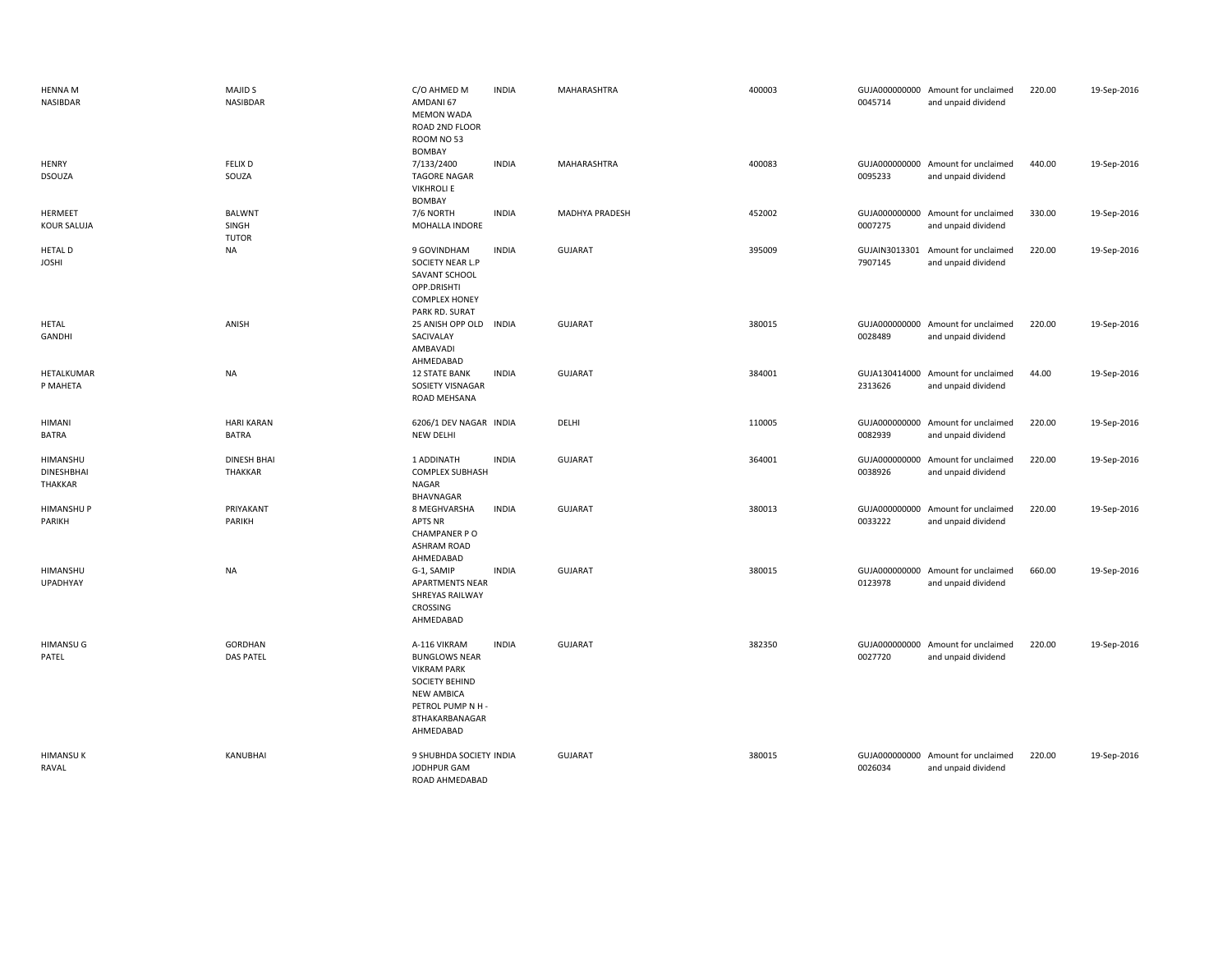| <b>HIMATLAL</b><br>RANGANI          | <b>BALUBHAI</b><br>RANGANI        | GAYATRI NAGAR -2 INDIA<br>OPP SARDAR PATEL<br>SAMAJ NI VADI BH;-<br>VRANAVAN VADI<br>1/10 CORNER<br>"MANEK" |              | <b>BIHAR</b>         | 823001 | 0122180                  | GUJA000000000 Amount for unclaimed<br>and unpaid dividend | 220.00 | 19-Sep-2016 |
|-------------------------------------|-----------------------------------|-------------------------------------------------------------------------------------------------------------|--------------|----------------------|--------|--------------------------|-----------------------------------------------------------|--------|-------------|
| HIMMAT<br><b>KUMAR</b><br>RAWAL     | <b>NA</b>                         | 575 BUS STAND<br>GALI 4A-2 SIROHI                                                                           | <b>INDIA</b> | MAHARASHTRA          | 999999 | 0829276                  | GUJA120447000 Amount for unclaimed<br>and unpaid dividend | 101.20 | 19-Sep-2016 |
| <b>HINA YOUNUS</b>                  | <b>NA</b>                         | SHADAB MANZIL<br><b>NEAR SHAUKAT</b><br>MANZIL DODHPUR<br>ALIGARH                                           | <b>INDIA</b> | <b>UTTAR PRADESH</b> | 202002 | 2994972                  | GUJAIN3029024 Amount for unclaimed<br>and unpaid dividend | 226.60 | 19-Sep-2016 |
| HIRA CHAND                          | BHARMAL<br>PROF                   | C/O NAVJIVAN<br><b>METAL INDUSTRIES</b><br>40 2ND CARPENTER<br><b>STREET BOMBAY</b>                         | <b>INDIA</b> | MAHARASHTRA          | 400004 | 0089536                  | GUJA000000000 Amount for unclaimed<br>and unpaid dividend | 220.00 | 19-Sep-2016 |
| <b>HIRA LAL</b><br>SETH             | M C SETH                          | 98/N BLOCK E NEW INDIA<br>ALIPORE CALCUTTA                                                                  |              | <b>WEST BENGAL</b>   | 700053 | 0152450                  | GUJA000000000 Amount for unclaimed<br>and unpaid dividend | 220.00 | 19-Sep-2016 |
| <b>HIRA SINGH</b><br>BHAKUNI        | <b>M S BHAKUNI</b>                | 121/3528<br>KANNAMWAR<br>NAGAR NO 2<br><b>VIKHROLI (EAST)</b><br><b>BOMBAY</b>                              | <b>INDIA</b> | MAHARASHTRA          | 400083 | 0159348                  | GUJA000000000 Amount for unclaimed<br>and unpaid dividend | 220.00 | 19-Sep-2016 |
| HIRABEN<br><b>GORADHAN</b><br>PATEL | <b>GORADHAN</b><br><b>D PATEL</b> | 36/KHODIYAR<br><b>NAGAR SOCIETY</b><br>SANAND DI<br>AHMEDABAD                                               | <b>INDIA</b> | <b>GUJARAT</b>       | 382110 | 0031098                  | GUJA000000000 Amount for unclaimed<br>and unpaid dividend | 220.00 | 19-Sep-2016 |
| <b>HIRAL TANNA</b>                  | NARENDRA                          | 7 RAGHUVIR PARA INDIA<br>PANCHVATI RAJKOT                                                                   |              | <b>GUJARAT</b>       | 360001 | 0081111                  | GUJA000000000 Amount for unclaimed<br>and unpaid dividend | 220.00 | 19-Sep-2016 |
| <b>HIRALAL C</b><br>SHAH            | CHHOTALAL                         | C/O ADANI BROS<br>RATANPOLE<br>HATHIKHANA<br>CHOWK<br>AHMEDABAD                                             | <b>INDIA</b> | <b>GUJARAT</b>       | 380001 | GUJA000000000<br>0085535 | Amount for unclaimed<br>and unpaid dividend               | 220.00 | 19-Sep-2016 |
| <b>HIRALAL D</b><br>PATEL           | DAYALBHAI C<br>PATEL              | JUNIOR ENGINEER G INDIA<br>E B 400 KV S/S ASOJ<br>COLONY AT & PO -<br>AMALIARADIST -<br><b>BARODA</b>       |              | <b>GUJARAT</b>       | 390022 | 0122050                  | GUJA000000000 Amount for unclaimed<br>and unpaid dividend | 220.00 | 19-Sep-2016 |
| HIRALAL<br>SHAH                     | PANACHAND<br>SHAH RETD            | B 11 GOVT<br><b>QUARTER NEAR</b><br><b>DHARAM TALKIES</b><br>RAJKOT                                         | <b>INDIA</b> | <b>GUJARAT</b>       | 360001 | 0019831                  | GUJA000000000 Amount for unclaimed<br>and unpaid dividend | 220.00 | 19-Sep-2016 |
| HIRALAL<br>VACHHANI                 | KHIMJIBHAI<br>VACHHANI            | C/O AROON OIL<br><b>MILL BHATIA</b><br>DHARMASHALA RD<br>JUNAGADH                                           | <b>INDIA</b> | <b>GUJARAT</b>       | 362001 | 0079402                  | GUJA000000000 Amount for unclaimed<br>and unpaid dividend | 220.00 | 19-Sep-2016 |
| <b>HIRALBEN D</b><br>PATEL          | DHIRAJLAL<br>PATEL                | 34 MOTIBAG B/H<br><b>CHOKSI PARK</b><br><b>BHADUAT NAGAR</b><br>AHMEDABAD                                   | <b>INDIA</b> | <b>GUJARAT</b>       | 380050 | 0088935                  | GUJA000000000 Amount for unclaimed<br>and unpaid dividend | 220.00 | 19-Sep-2016 |
| HIRAMANI M<br>TIRTHWANI             | MANSHARA<br>M                     | AJIT EMPORIOM<br>DHARMENDRA<br><b>ROAD RAJKOT</b>                                                           | <b>INDIA</b> | <b>GUJARAT</b>       | 360001 | GUJA000000000<br>0099930 | Amount for unclaimed<br>and unpaid dividend               | 220.00 | 19-Sep-2016 |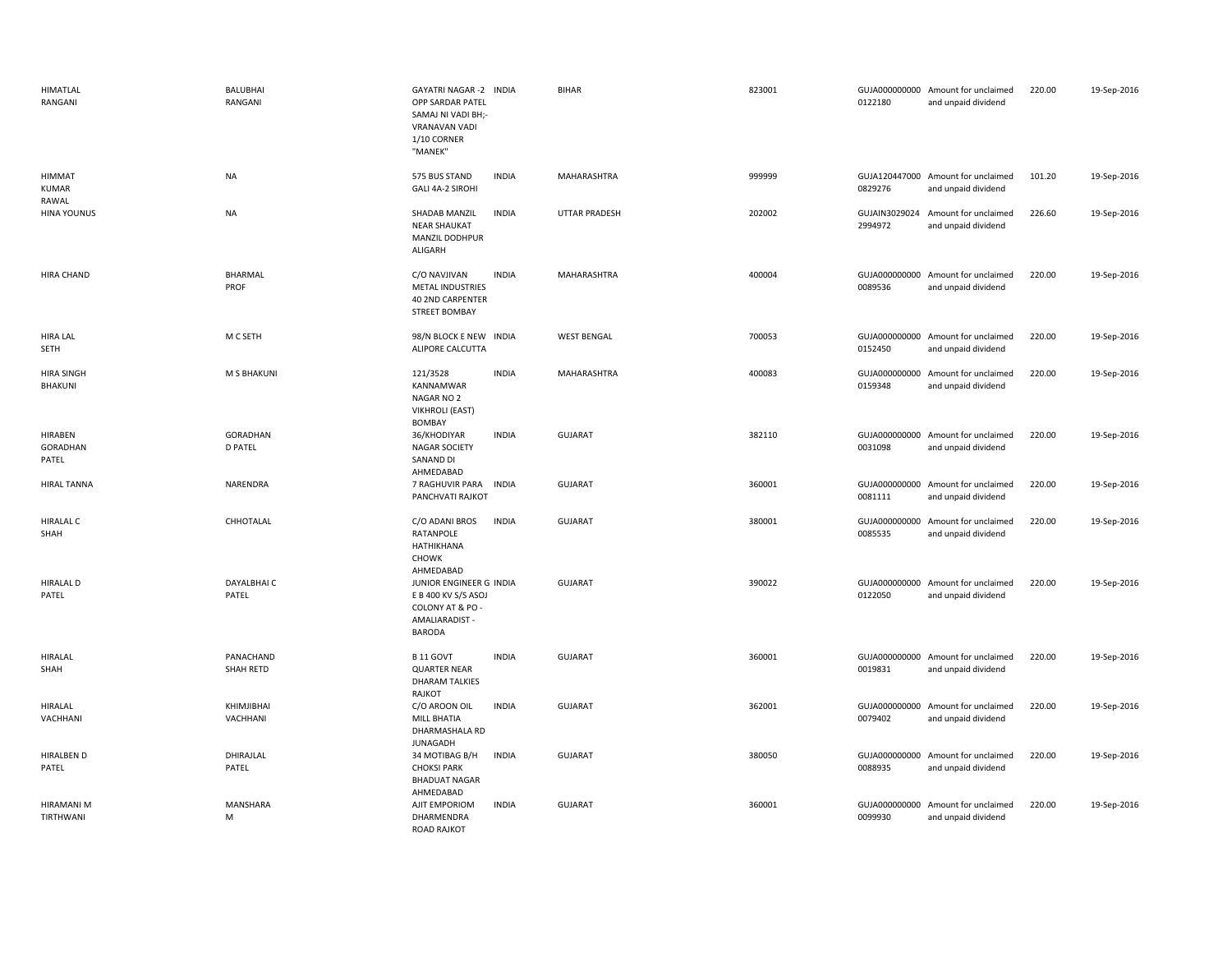| HIRANAND D<br>PAMNANI                  | DULAHINOM<br>AL                 | LATA SILK MILLS C INDIA<br>31 BOMBAY<br><b>MARKET SURAT</b>                                          | <b>GUJARAT</b> | 395010 | 0049169 | GUJA000000000 Amount for unclaimed<br>and unpaid dividend | 220.00 | 19-Sep-2016 |
|----------------------------------------|---------------------------------|------------------------------------------------------------------------------------------------------|----------------|--------|---------|-----------------------------------------------------------|--------|-------------|
| HIRANI<br><b>INDUBEN K</b>             | KESHAVLAL                       | H/10 MADHUPURA INDIA<br>MARKET<br>SHAHIBAGH ROAD<br>AHMEDABAD                                        | <b>GUJARAT</b> | 380004 | 0024907 | GUJA000000000 Amount for unclaimed<br>and unpaid dividend | 220.00 | 19-Sep-2016 |
| <b>HIRAVANTI P</b><br>CHHEDA           | PRANJIRAN                       | C/2 24 TEXTILLA<br><b>INDIA</b><br>SOCIETY DYEING<br><b>COMP PRABHADEVI</b><br><b>BOMBAY</b>         | MAHARASHTRA    | 400025 | 0094046 | GUJA000000000 Amount for unclaimed<br>and unpaid dividend | 220.00 | 19-Sep-2016 |
| HIRDESH<br>AGARWAL                     | <b>NA</b>                       | W/0 PURUSHOTAM INDIA<br>DASS<br>DAMODARPURI<br>SAHARANPUR UP<br>INDIA                                | UTTAR PRADESH  | 247001 | 2163828 | GUJAIN3022691 Amount for unclaimed<br>and unpaid dividend | 110.00 | 19-Sep-2016 |
| <b>HIREN J NAIK</b>                    | <b>JITENDRA</b><br>RETD         | <b>INDIA</b><br>5/51 SURAMYA<br>APTS SOLA ROAD<br>NARANPUR<br>AHMMEDABAD                             | <b>GUJARAT</b> | 380013 | 0086456 | GUJA000000000 Amount for unclaimed<br>and unpaid dividend | 220.00 | 19-Sep-2016 |
| <b>HIRUBHAI M</b><br>PATEL             | M BHAI                          | VHP AUDIT BRANCH INDIA<br>S M L D SCI<br><b>COLLAGE GUJ</b><br>AGRICULTURAL<br>UNIVERSITY ANAND      | <b>GUJARAT</b> | 388110 | 0153569 | GUJA000000000 Amount for unclaimed<br>and unpaid dividend | 220.00 | 19-Sep-2016 |
| HITEN<br>MADLANI                       | <b>HARIDAS</b>                  | 42 SHREEJI NAGAR INDIA<br>NR NARSANG TEKRI<br>PETROL PUMP<br>PORBANDAR(GUJAR<br>AT)                  | <b>GUJARAT</b> | 360590 | 0121961 | GUJA000000000 Amount for unclaimed<br>and unpaid dividend | 220.00 | 19-Sep-2016 |
| <b>HITENDRA RAI</b><br><b>K PATHAK</b> | <b>KANTILAL V</b><br>PATHAK     | C/O JEET SINH<br><b>INDIA</b><br><b>RATAN SINH</b><br>CHAGHAN AT & PO<br>RAYAKA TAL DIST<br>VADODARA | <b>GUJARAT</b> | 391340 | 0123073 | GUJA000000000 Amount for unclaimed<br>and unpaid dividend | 220.00 | 19-Sep-2016 |
| <b>HITENDRAS</b><br>PATEL              | <b>NA</b>                       | ZAVERI BUILDING<br><b>INDIA</b><br>MAHURAT POLE<br>MANEK<br>CHOWKAHMEDABA<br>D                       | <b>GUJARAT</b> | 380001 | 0123984 | GUJA000000000 Amount for unclaimed<br>and unpaid dividend | 220.00 | 19-Sep-2016 |
| HITESH<br>BHIKHALAL<br>SHAH            | BHIKHALAL<br>VIRACHAND<br>SHAH  | <b>B 57 ANGITA HSG</b><br><b>INDIA</b><br>SOCIETY<br>NARANPURA<br>PRAGATI NAGAR<br>ROAD AHMEDABAD    | <b>GUJARAT</b> | 380013 | 0088578 | GUJA000000000 Amount for unclaimed<br>and unpaid dividend | 220.00 | 19-Sep-2016 |
| HITESH<br>BHINDE                       | KARSHANDAS                      | C/O K S AMLANI<br><b>INDIA</b><br>FINE HOUSE 3 11<br>JAIRAJ PLOT RAJKOT                              | <b>GUJARAT</b> | 360001 | 0078769 | GUJA000000000 Amount for unclaimed<br>and unpaid dividend | 220.00 | 19-Sep-2016 |
| HITESH J<br>PATEL                      | <b>JITENDRA</b><br><b>KUMAR</b> | <b>CHACHAD STREET</b><br><b>INDIA</b><br>KANBIWAD<br>BHAVNAGAR                                       | <b>GUJARAT</b> | 364001 | 0075208 | GUJA000000000 Amount for unclaimed<br>and unpaid dividend | 220.00 | 19-Sep-2016 |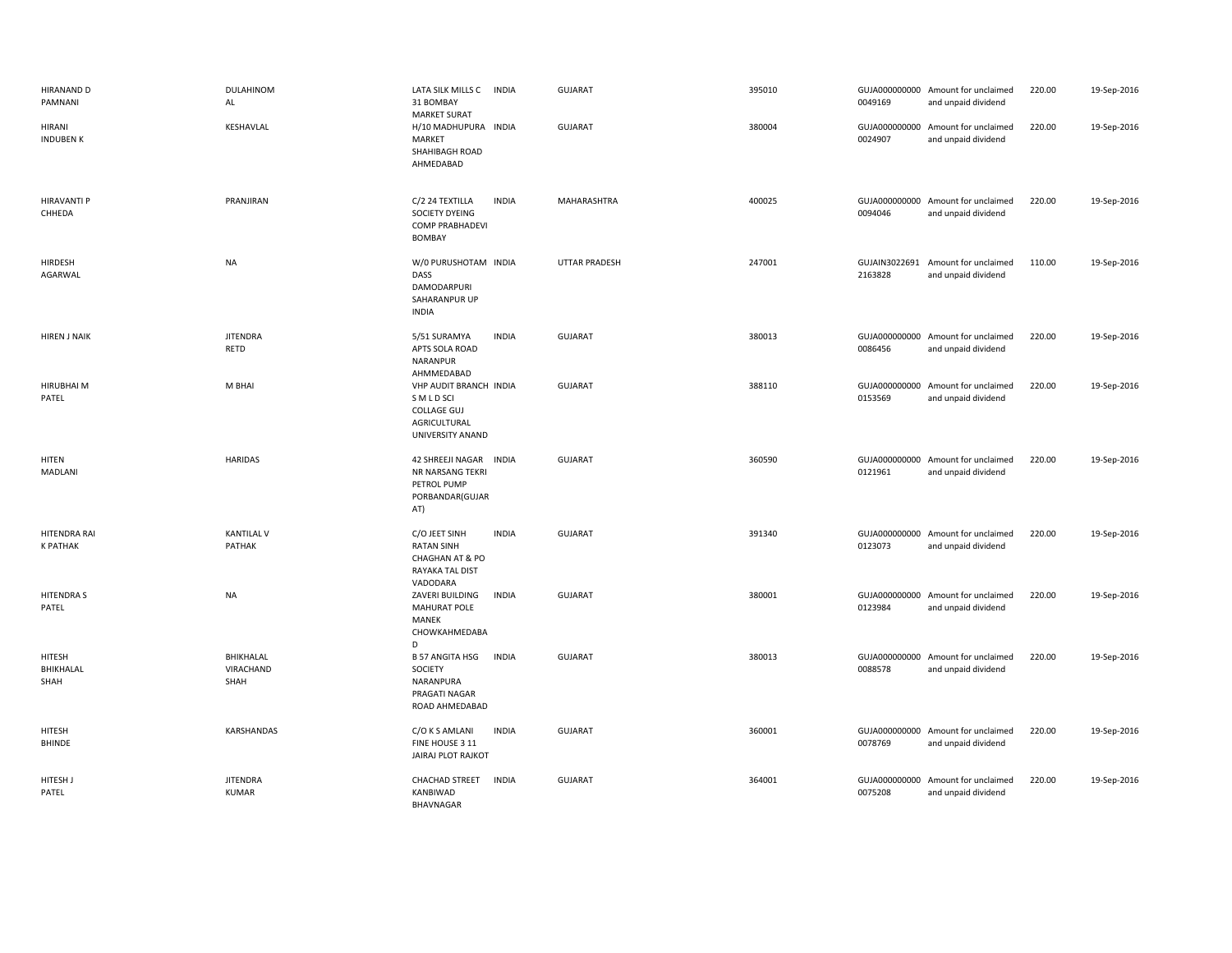| HITESH<br>LAXMIDAS<br><b>JOTANGIA</b>         | LAXMANDAS                                              | DAYAL ROLLERS &<br><b>FLOUR MILLS</b><br><b>DANAPITH</b><br>SWAMINARAYAN<br><b>STREET RAJKOT</b>                                                                               | <b>INDIA</b> | <b>GUJARAT</b>     | 360001 | 0099593                  | GUJA000000000 Amount for unclaimed<br>and unpaid dividend | 220.00  | 19-Sep-2016 |
|-----------------------------------------------|--------------------------------------------------------|--------------------------------------------------------------------------------------------------------------------------------------------------------------------------------|--------------|--------------------|--------|--------------------------|-----------------------------------------------------------|---------|-------------|
| HITESH M<br>POPAT                             | MANSUKHLA<br>$\mathsf{L}$                              | 5 KAILASH NAGAR<br>DIVYA APT OPP S T<br><b>DEPOT JAMNAGAR</b>                                                                                                                  | <b>INDIA</b> | GUJARAT            | 361005 | 0194013                  | GUJA000000000 Amount for unclaimed<br>and unpaid dividend | 440.00  | 19-Sep-2016 |
| HITESH N<br>KAMDAR                            | NATWARLAL<br>F KAMDAR                                  | <b>DHIRAJ PRINTERS</b><br>PARAS ESTATE<br>TAGORE MARG<br>RAJKOT                                                                                                                | <b>INDIA</b> | GUJARAT            | 360002 | 0019854                  | GUJA000000000 Amount for unclaimed<br>and unpaid dividend | 220.00  | 19-Sep-2016 |
| HITESH V<br><b>DHANANI</b>                    | VANMALIBHA<br><b>ID DHANANI</b>                        | 687 B FERTILIZER<br><b>NAGAR BARODA</b>                                                                                                                                        | <b>INDIA</b> | <b>GUJARAT</b>     | 391750 | 0119309                  | GUJA000000000 Amount for unclaimed<br>and unpaid dividend | 220.00  | 19-Sep-2016 |
| HITESHBHAI<br>RAMESHCHAN<br><b>DRA PAREKH</b> | RAMESHCHA<br><b>NDRA</b><br><b>DINKARRAO</b><br>PAREKH | 79 J P NAGAR<br><b>SOCIETY BARDOLI</b><br>GUJARAT                                                                                                                              | <b>INDIA</b> | GUJARAT            | 394601 | 4511596                  | GUJAIN3005131 Amount for unclaimed<br>and unpaid dividend | 22.00   | 19-Sep-2016 |
| HOMI<br><b>MINOCHER</b><br><b>HOMAWALA</b>    | NA                                                     | ROTHFELD STREET<br><b>FORT PARSIWAD</b><br><b>BHARUCH</b>                                                                                                                      | <b>INDIA</b> | <b>GUJARAT</b>     | 392001 | 0002759                  | GUJA120108020 Amount for unclaimed<br>and unpaid dividend | 660.00  | 19-Sep-2016 |
| <b>HOMIYAR</b><br>GUARD                       | ZARIR<br><b>GUARD</b>                                  | NANAVATI BLOCKS INDIA<br>PARSI<br>DHARAMSHALLLA<br>COMPOUND<br><b>BEHIND RELIEF</b><br>CINEMA<br>AHMEDABAD                                                                     |              | <b>GUJARAT</b>     | 380001 | GUJA000000000<br>0050973 | Amount for unclaimed<br>and unpaid dividend               | 220.00  | 19-Sep-2016 |
| <b>HUSAIN</b><br>SAIFUDDIN<br>MAHRU           | <b>NA</b>                                              | <b>KACHERI ROAD</b><br>PALGHAR TAL<br>PALGHAR DIST<br>THANE PALGHAR                                                                                                            | <b>INDIA</b> | MAHARASHTRA        | 401404 | 0601651                  | GUJA120132000 Amount for unclaimed<br>and unpaid dividend | 22.00   | 19-Sep-2016 |
| <b>ICHCHHABEN</b><br>KALIDAS<br>PANCHAL       | <b>K R PANCHAL</b><br><b>HOME WORK</b>                 | 11 JAY JALARAM<br><b>SOCIETY NAVA</b><br>VADAJ AHMEDABAD                                                                                                                       | <b>INDIA</b> | GUJARAT            | 380013 | 0143346                  | GUJA000000000 Amount for unclaimed<br>and unpaid dividend | 330.00  | 19-Sep-2016 |
| <b>ICICI TRUST</b><br>LIMITED                 | <b>NA</b>                                              | <b>STOCK HOLDING</b><br><b>CORPORATION OF</b><br>INDIA LTD 44/1<br>KALICHARAN<br>MEHRA ESTATE L B S<br><b>MARG NEAR</b><br><b>VIKHROLI</b><br>STATIONVIKHROLI<br>(WEST) MUMBAI | <b>INDIA</b> | MAHARASHTRA        | 400079 | 0146692                  | GUJA000000000 Amount for unclaimed<br>and unpaid dividend | 220.00  | 19-Sep-2016 |
| <b>ICICI TRUST</b><br>LIMITED                 | NA                                                     | 44/1 KALICHARAN<br>MEHRA ESTATE L B S<br><b>MARG NR VIKHROLI</b><br><b>STATION</b><br>VIKHROLI(W)MUMB<br>AI                                                                    | <b>INDIA</b> | MAHARASHTRA        | 400079 | 0173146                  | GUJA000000000 Amount for unclaimed<br>and unpaid dividend | 1320.00 | 19-Sep-2016 |
| <b>IFB SECURITES</b><br>LTD                   | NA                                                     | 8/1 MIDDLETON<br>ROW CALCUTTA                                                                                                                                                  | <b>INDIA</b> | <b>WEST BENGAL</b> | 700071 | 0170853                  | GUJA000000000 Amount for unclaimed<br>and unpaid dividend | 220.00  | 19-Sep-2016 |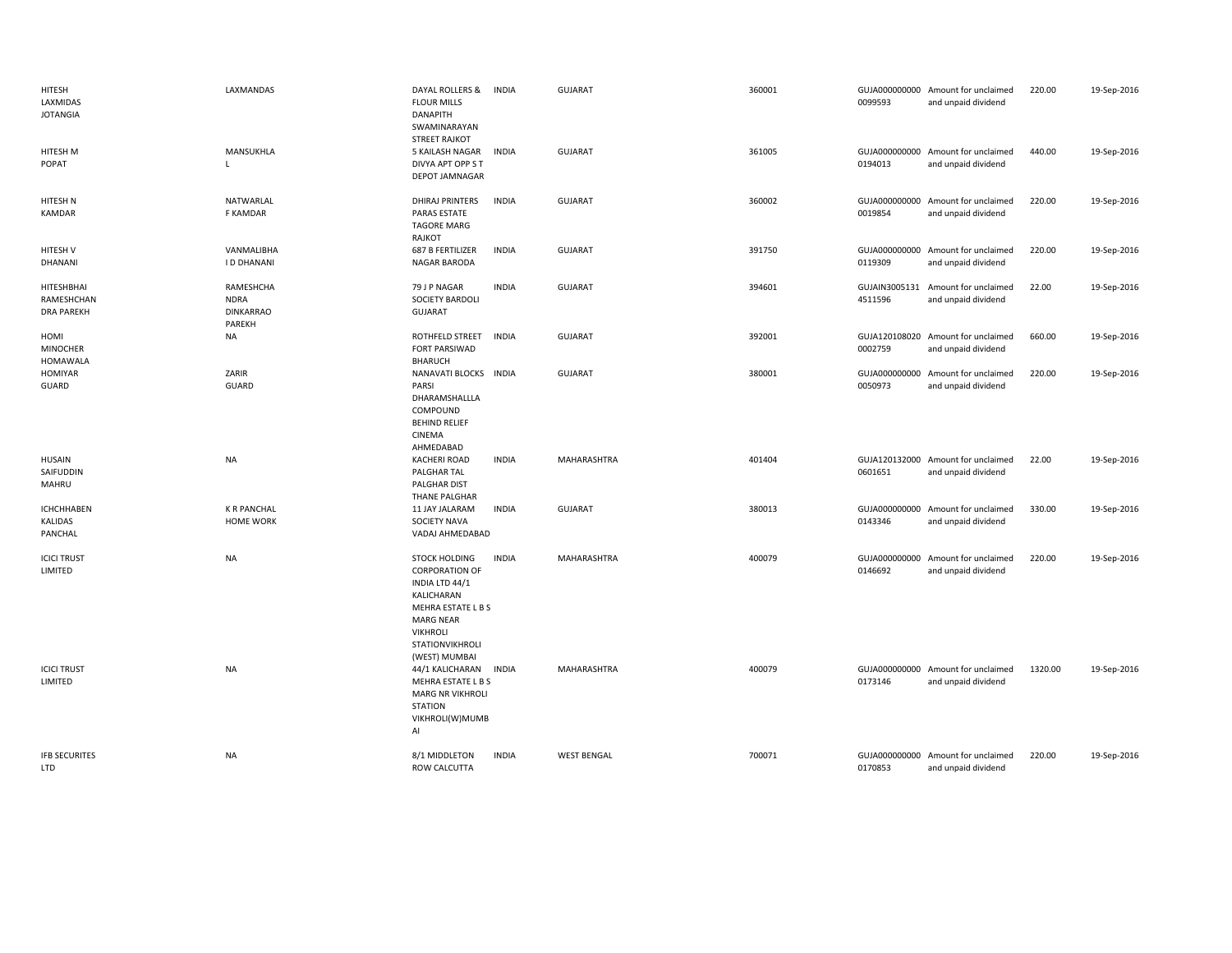| ILA A<br>CHOKSHI                        | ARUNKUMAR                                            | 3 PARAS<br><b>INDIA</b><br>SHANTIKUNJ<br>COLONY<br>NAGARSHETHS<br>VANDO GHEEKANTA<br>AHMEDABAD                         | <b>GUJARAT</b>        | 380001 | 0200202                  | GUJA000000000 Amount for unclaimed<br>and unpaid dividend | 220.00 | 19-Sep-2016 |
|-----------------------------------------|------------------------------------------------------|------------------------------------------------------------------------------------------------------------------------|-----------------------|--------|--------------------------|-----------------------------------------------------------|--------|-------------|
| ILA ACHARYA                             | CHIMANLAL<br><b>ACHARYA</b>                          | 47 4 VIMANAGAR<br><b>INDIA</b><br>AHMEDABAD<br>SATELITE ROAD                                                           | <b>GUJARAT</b>        | 380015 | 0028635                  | GUJA000000000 Amount for unclaimed<br>and unpaid dividend | 220.00 | 19-Sep-2016 |
| ILA R<br>THAKKAR                        | RATENDRA                                             | 37 SEMI BASEMENT INDIA<br>PARADISE COMPLEX<br>SAYAJIGUNJ<br>BARODA                                                     | <b>GUJARAT</b>        | 390005 | GUJA000000000<br>0149262 | Amount for unclaimed<br>and unpaid dividend               | 220.00 | 19-Sep-2016 |
| <b>ILA SHAH</b>                         | <b>JASHWANT</b><br>RAJ                               | 29 LAXMI SOCIETY<br><b>INDIA</b><br>SUBHASHNAGAR<br>BHAVNAGAR                                                          | <b>GUJARAT</b>        | 364001 | 0074401                  | GUJA000000000 Amount for unclaimed<br>and unpaid dividend | 220.00 | 19-Sep-2016 |
| <b>ILABEN</b><br>MAHESHKUM<br>AR PATEL  | M KUMAR H<br>HOLD                                    | PRAMA NAVIKHADKI INDIA<br><b>MITHOPAT</b><br>KHAMBHAT KHEDA<br><b>GUJARAT</b>                                          | <b>GUJARAT</b>        | 388620 | GUJA000000000<br>0130270 | Amount for unclaimed<br>and unpaid dividend               | 220.00 | 19-Sep-2016 |
| ILIYAS<br>GULMOHAM<br>MADKHAN<br>PATHAN | GUL<br>MOHAMMAD<br>KHAN<br>PATHAN                    | GOSAIWADA<br><b>INDIA</b><br><b>BORSAD DIST</b><br><b>KHEDA GUJARAT</b>                                                | <b>GUJARAT</b>        | 388540 | 0159593                  | GUJA000000000 Amount for unclaimed<br>and unpaid dividend | 220.00 | 19-Sep-2016 |
| <b>INAYAT MUSA</b><br>PATEL             | MUSA<br>AHMED<br>PATEL                               | C/1570 KAJAMBAR<br><b>INDIA</b><br><b>STREET BHARUCH</b>                                                               | <b>GUJARAT</b>        | 392001 | 0166749                  | GUJA000000000 Amount for unclaimed<br>and unpaid dividend | 110.00 | 19-Sep-2016 |
| <b>INDANA</b><br>CHAKRAVART<br>HI       | I SUBBA RAO<br>LATE                                  | DNO 7919<br><b>INDIA</b><br><b>MADHURI TOWERS</b><br>FLAT NO B2<br>SIVALAYAM STREET<br>RAMA RAO PET<br><b>KAKINADA</b> | <b>ANDHRA PRADESH</b> | 533004 | GUJAIN3010222<br>1321418 | Amount for unclaimed<br>and unpaid dividend               | 220.00 | 19-Sep-2016 |
| INDERCHAND<br><b>BANWARI</b>            | <b>TIKAYA MAL</b><br>BANSWARI                        | C/O KESHAV KUMAR INDIA<br>NANDLAL DAL<br><b>BAZAR GWALIOR M</b><br>P                                                   | MADHYA PRADESH        | 474009 | 0109519                  | GUJA000000000 Amount for unclaimed<br>and unpaid dividend | 220.00 | 19-Sep-2016 |
| INDERJEET<br><b>KAUR BANSAL</b>         | J S BANSAL H<br>LADY                                 | MES QTR NO 16/2<br><b>INDIA</b><br><b>MANDIR AREA</b><br>PATHANKOT PB                                                  | PUNJAB                | 145001 | 0131198                  | GUJA000000000 Amount for unclaimed<br>and unpaid dividend | 220.00 | 19-Sep-2016 |
| INDERJIT<br><b>NAHAR</b>                | NA                                                   | INDERJIT NO 25 4TH INDIA<br><b>CROSS 4TH BLOCK</b><br><b>KUMARA PARK</b><br><b>WEST BANGALORE</b>                      | KARNATAKA             | 560020 | GUJA000000000<br>0055699 | Amount for unclaimed<br>and unpaid dividend               | 220.00 | 19-Sep-2016 |
| <b>INDIAN SK</b><br>JAYRAMKA            | <b>SITA RAM</b><br>JAYRAMKA<br>SUB<br><b>BORKERS</b> | C/O GIFT CENTRE 14 INDIA<br><b>EELGIN ROAD</b><br>CALCUTTA                                                             | <b>WEST BENGAL</b>    | 700020 | 0057588                  | GUJA000000000 Amount for unclaimed<br>and unpaid dividend | 220.00 | 19-Sep-2016 |
| <b>INDIRA</b>                           | <b>SURAJ BHAN</b>                                    | <b>HARDAYAN SINGH</b><br><b>INDIA</b><br><b>HOUSE OPP DHOBI</b><br>PARA BARAUT                                         | <b>UTTAR PRADESH</b>  | 250611 | 0058046                  | GUJA000000000 Amount for unclaimed<br>and unpaid dividend | 220.00 | 19-Sep-2016 |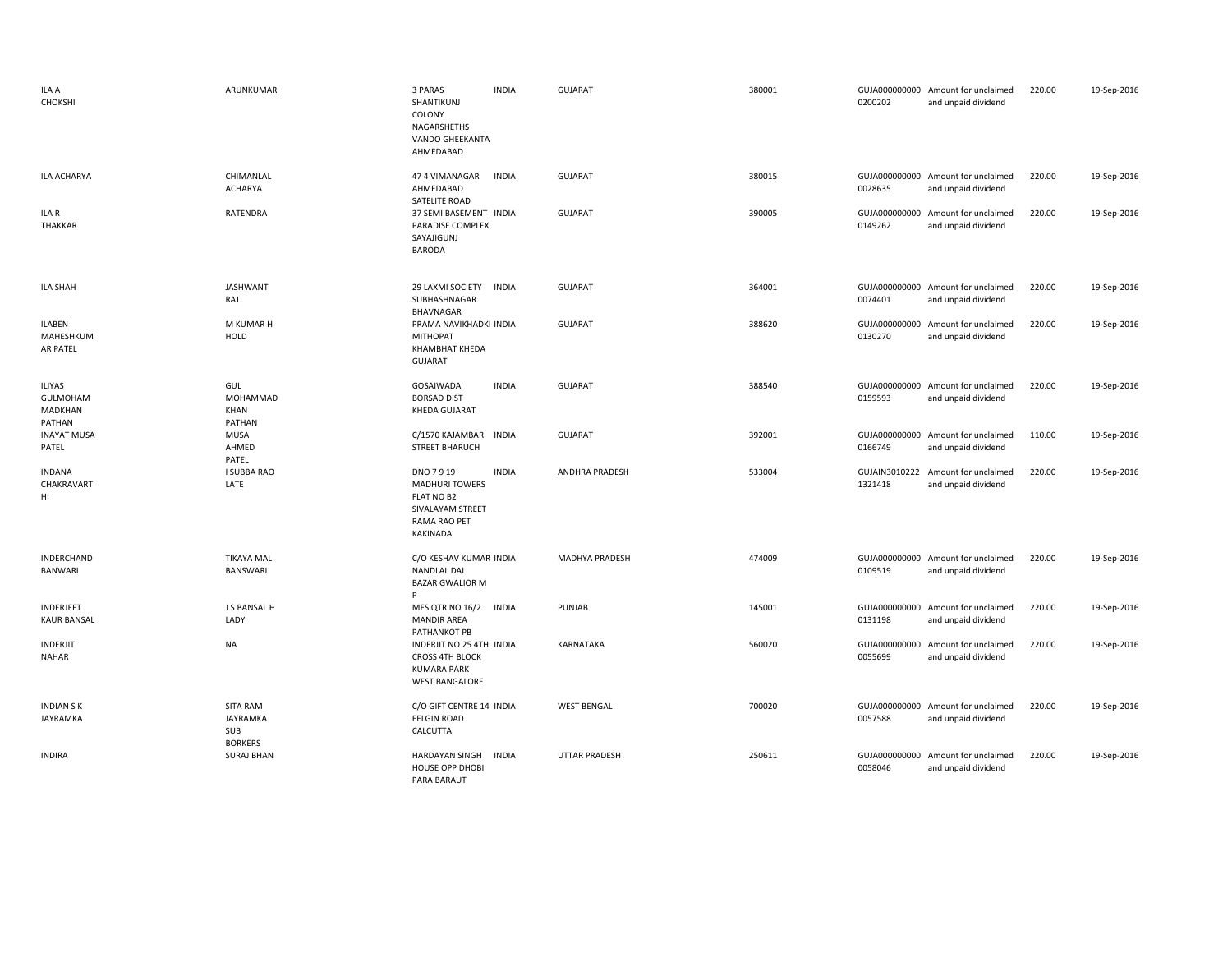| <b>INDIRA A</b><br>SHAH              | ANAND J<br>SHAH                          | <b>B-2 GREENLAND</b><br>SOCIETY NEAR<br>MOTHER'S SCHOOL<br><b>GOTRI ROAD</b><br>VADODARA                                                                 | <b>INDIA</b> | <b>GUJARAT</b>        | 390021 | 0170490                  | GUJA000000000 Amount for unclaimed<br>and unpaid dividend | 220.00  | 19-Sep-2016 |
|--------------------------------------|------------------------------------------|----------------------------------------------------------------------------------------------------------------------------------------------------------|--------------|-----------------------|--------|--------------------------|-----------------------------------------------------------|---------|-------------|
| <b>INDIRA DEVI</b><br><b>IMMELLA</b> | N<br>CHOWDARY                            | 14-142<br>PANTULAGARI<br>MEDA GAJUWAKA<br>VISAKHAPATNAM                                                                                                  | <b>INDIA</b> | <b>ANDHRA PRADESH</b> | 530026 | 0143027                  | GUJA000000000 Amount for unclaimed<br>and unpaid dividend | 220.00  | 19-Sep-2016 |
| <b>INDIRA DEVI</b><br><b>IMMELLA</b> | N<br>CHOWDARY<br>HW                      | 14-142<br>PANTULAGARI<br>MEDA GAJUWAKA<br>VISAKHAPATNAM                                                                                                  | <b>INDIA</b> | <b>ANDHRA PRADESH</b> | 530026 | 0129479                  | GUJA000000000 Amount for unclaimed<br>and unpaid dividend | 220.00  | 19-Sep-2016 |
| <b>INDIRA DEVI</b><br>PAHARIYA       | HULASH<br>CHAND                          | C/O RATANLAL<br>SANJAYKUMAR<br>CHHABRA COAL<br><b>MERCHANT JAIN</b><br>TEMPLE ROAD NEAR<br>SANGHIJI KA<br>MANDIRSANGANER<br><b>JAIPUR</b><br>[RAJASTHAN] | <b>INDIA</b> | RAJASTHAN             | 303902 | 0006011                  | GUJA000000000 Amount for unclaimed<br>and unpaid dividend | 220.00  | 19-Sep-2016 |
| <b>INDIRA JAIN</b>                   | SANTOSH<br><b>KUMAR JAIN</b>             | C/O SANTOSH<br><b>KUMAR JAIN</b><br>1, PRINTERS NAGAR<br>FIRST,<br>SITABARI, OPPOSITE<br><b>MORANI</b><br>MOTORS, TONK<br>ROAD, JAIPUR                   | <b>INDIA</b> | RAJASTHAN             | 302011 | 0006013                  | GUJA000000000 Amount for unclaimed<br>and unpaid dividend | 220.00  | 19-Sep-2016 |
| <b>INDIRA</b><br>NAGARAJAN           | В<br>NAGARAJAN                           | FLAT NO B-1 LINK<br><b>APARTMENTS LINK</b><br>ROAD MULUND<br>(WEST) BOMBAY                                                                               | <b>INDIA</b> | MAHARASHTRA           | 400080 | 0149714                  | GUJA000000000 Amount for unclaimed<br>and unpaid dividend | 440.00  | 19-Sep-2016 |
| <b>INDIRA</b><br>PRAVIN DARJI        | PRAVIN H<br><b>HOLD</b>                  | M-16-188<br>PARASNAGAR 2<br>NARANPURA<br>AHMEDABAD                                                                                                       | <b>INDIA</b> | <b>GUJARAT</b>        | 380013 | 0140181                  | GUJA000000000 Amount for unclaimed<br>and unpaid dividend | 330.00  | 19-Sep-2016 |
| <b>INDIRA R</b>                      | <b>D RANGA</b>                           | 8/51 12TH CROSS<br><b>GUBBANNA INDL</b><br>LAYOUT 6TH BLOCK<br>RAJAJI NAGAR<br>BANGALORE                                                                 | <b>INDIA</b> | KARNATAKA             | 560010 | 0054924                  | GUJA000000000 Amount for unclaimed<br>and unpaid dividend | 220.00  | 19-Sep-2016 |
| <b>INDIRA S</b><br>SINGHVI           | SUNIL H H                                | <b>JAMUNA BHUVAN</b><br><b>BHILAD DIST</b><br><b>VALSAD GUJARAT</b>                                                                                      | <b>INDIA</b> | <b>GUJARAT</b>        | 396105 | 0155262                  | GUJA000000000 Amount for unclaimed<br>and unpaid dividend | 440.00  | 19-Sep-2016 |
| <b>INDIRABEN N</b><br>VANKAR         | <b>NA</b>                                | B/11 KUMBH<br>SOCIETY B/H OM<br>SOCIETY GORWA<br>VADODARA                                                                                                | <b>INDIA</b> | GUJARAT               | 390016 | GUJAIN3015491<br>5030890 | Amount for unclaimed<br>and unpaid dividend               | 1980.00 | 19-Sep-2016 |
| <b>INDRA DEO</b><br>PRASAD<br>SINGH  | LATE SH UDIT<br>NARAYYANSI<br><b>NGH</b> | QR NO D/139 ROAD INDIA<br>NO3POPTPS<br>DIST HAZARIBAGH<br>BIHAR                                                                                          |              | <b>JHARKHAND</b>      | 829119 | 0041522                  | GUJA000000000 Amount for unclaimed<br>and unpaid dividend | 220.00  | 19-Sep-2016 |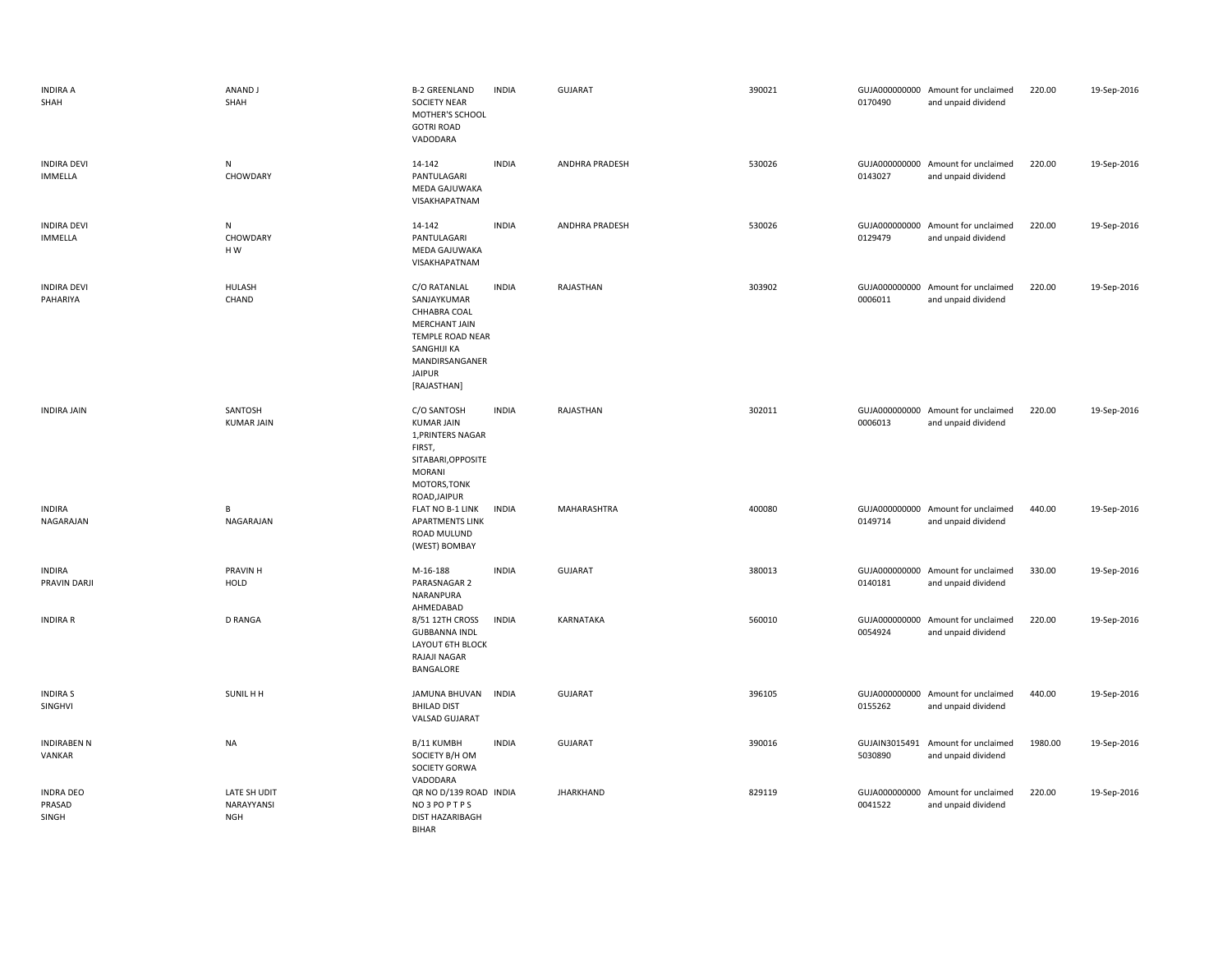| <b>INDRA DEVI</b><br>AGARWAL                       | <b>NA</b>                     | ARUN IRON STORE INDIA<br>NAGORI GATE<br><b>DIDWANA</b>                                   |              | RAJASTHAN            | 341303 | 0005010                  | GUJA120314000 Amount for unclaimed<br>and unpaid dividend | 880.00 | 19-Sep-2016 |
|----------------------------------------------------|-------------------------------|------------------------------------------------------------------------------------------|--------------|----------------------|--------|--------------------------|-----------------------------------------------------------|--------|-------------|
| <b>INDRA</b><br><b>DHINGRA</b>                     | P K DHINGRA                   | 568 NIMRI COLONY INDIA<br><b>NEAR BHARAT</b><br>NAGAR DELHI                              |              | DELHI                | 110052 | 0058433                  | GUJA000000000 Amount for unclaimed<br>and unpaid dividend | 220.00 | 19-Sep-2016 |
| <b>INDRA</b><br>MUDGAL                             | V K MUDGAL                    | 1/2770 RAM NAGAR INDIA<br><b>LONI ROAD</b><br>SHAHADRA DELHI                             |              | DELHI                | 110032 | 0127895                  | GUJA000000000 Amount for unclaimed<br>and unpaid dividend | 220.00 | 19-Sep-2016 |
| <b>INDRA SAIN</b><br>JAIN                          | <b>CHETAN JAIN</b>            | II-B-7 J N VYAS<br><b>COLONY BIKANER</b><br>RAJASTHAN                                    | <b>INDIA</b> | RAJASTHAN            | 334003 | 0063222                  | GUJA000000000 Amount for unclaimed<br>and unpaid dividend | 220.00 | 19-Sep-2016 |
| <b>INDRA</b><br>SWAMINATHA<br>N                    | К<br>SWAMINATH<br>AN          | NO 6 FIFTH AVENUE INDIA<br>DAE TOWNSHIP<br>KALPAKKAM                                     |              | <b>TAMIL NADU</b>    | 603102 | 0116837                  | GUJA000000000 Amount for unclaimed<br>and unpaid dividend | 220.00 | 19-Sep-2016 |
| <b>INDRABEN</b><br><b>THAKORDAS</b><br><b>MODI</b> | ARVIND<br>NANAWALA            | C/O ARVIND<br>NATAVARLAL<br>NANAWALA<br><b>TEACHER SOCIETY</b><br><b>GODI ROAD DAHOD</b> | <b>INDIA</b> | <b>GUJARAT</b>       | 389151 | 0003392                  | GUJA000000000 Amount for unclaimed<br>and unpaid dividend | 220.00 | 19-Sep-2016 |
| <b>INDRAJIT</b><br>RAMCHANDR<br>A JAGTAP           | <b>NA</b>                     | 954/4-A, SARNAIK INDIA<br><b>COLONY JUNA</b><br><b>WASHI NAKA</b><br><b>KOLHAPUR</b>     |              | MAHARASHTRA          | 416012 | 0203718                  | GUJA120200000 Amount for unclaimed<br>and unpaid dividend | 220.00 | 19-Sep-2016 |
| <b>INDRAPAL</b><br>KAUR                            | MANJIT<br>SINGH               | F1/A6 SECTOR 3<br><b>NERUL NEW</b><br><b>BOMBAY</b>                                      | <b>INDIA</b> | MAHARASHTRA          | 400001 | 0074047                  | GUJA000000000 Amount for unclaimed<br>and unpaid dividend | 220.00 | 19-Sep-2016 |
| INDRAVADAN<br>P VORA                               | PARMANAND<br>DAS RETD         | SHERDIPITH DELA<br>SANKADI STREET<br>BHAVNAGAR                                           | <b>INDIA</b> | GUJARAT              | 364001 | 0074435                  | GUJA000000000 Amount for unclaimed<br>and unpaid dividend | 220.00 | 19-Sep-2016 |
| <b>INDU</b><br>KHANNA                              | <b>UPENDRAA</b><br>KHANNA     | R 6 35 RAJNAGAR<br>GHAZIABAD                                                             | <b>INDIA</b> | <b>UTTAR PRADESH</b> | 201001 | GUJA000000000<br>0040456 | Amount for unclaimed<br>and unpaid dividend               | 110.00 | 19-Sep-2016 |
| <b>INDU SHAKER</b><br>PAREEK                       | M L PAREEK                    | NEAR CTS BUS<br><b>STAND SANGANER</b><br><b>JAIPUR</b>                                   | <b>INDIA</b> | RAJASTHAN            | 303902 | GUJA000000000<br>0008256 | Amount for unclaimed<br>and unpaid dividend               | 220.00 | 19-Sep-2016 |
| <b>INDU SIKARIA</b>                                | S LAL SIKARIA                 | C/O SIKARIA<br>BROTHERS 15/760<br>SHASHTRINAGAR<br><b>WEST DHANBAD</b><br>BHIHAR         | <b>INDIA</b> | <b>JHARKHAND</b>     | 826001 | 0126505                  | GUJA000000000 Amount for unclaimed<br>and unpaid dividend | 220.00 | 19-Sep-2016 |
| <b>INDU SINGH</b>                                  | LATE SH<br>PREM NATH<br>SINGH | C/O KAUSHLESH<br>SINGH ADV-A 21<br><b>ANANDPURI NEAR</b><br>SURVEY OF INDIA<br>PATNA     | <b>INDIA</b> | <b>BIHAR</b>         | 800001 | 0018003                  | GUJA000000000 Amount for unclaimed<br>and unpaid dividend | 220.00 | 19-Sep-2016 |
| <b>INDU</b><br>TRIPATHI                            | <b>NA</b>                     | 706/B LOTUS<br><b>APARTMENT NEW</b><br>P.P. COLONY PATNA                                 | <b>INDIA</b> | <b>BIHAR</b>         | 800013 | 9828769                  | GUJAIN3013301 Amount for unclaimed<br>and unpaid dividend | 220.00 | 19-Sep-2016 |
| INDUBEN<br>MAHESHBHAI<br>PATEL                     | <b>MAHESH T</b><br>PATEL      | <b>25 NILKANTH</b><br>SOCIETY NEW SAMA<br>ROAD B/H SWATI<br>SOCIETY VADODARA             | <b>INDIA</b> | <b>GUJARAT</b>       | 390008 | 0170331                  | GUJA000000000 Amount for unclaimed<br>and unpaid dividend | 440.00 | 19-Sep-2016 |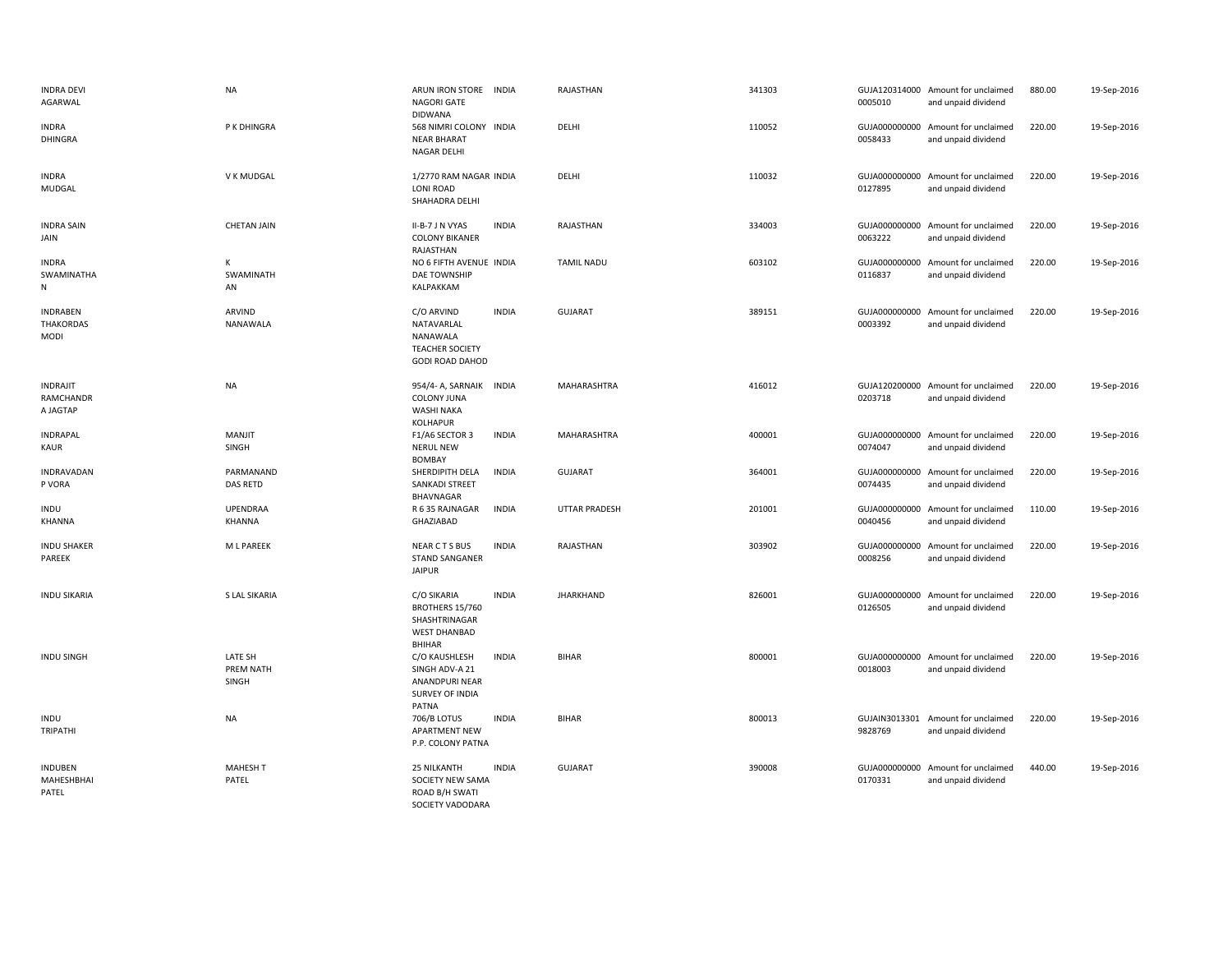| <b>INDULEKHAS</b>                         | <b>JAYAKUMAR</b><br>${\sf N}$     | FLAT NO.S.6,<br>RAJADHANI<br>APARTMENTS,<br>LAYAM WEST<br>ROAD, STATUE.JN.TR<br>IPUNITHURA                                                        | <b>INDIA</b> | MAHARASHTRA          | 999999 | 0012965                  | GUJA120298000 Amount for unclaimed<br>and unpaid dividend | 44.00  | 19-Sep-2016 |
|-------------------------------------------|-----------------------------------|---------------------------------------------------------------------------------------------------------------------------------------------------|--------------|----------------------|--------|--------------------------|-----------------------------------------------------------|--------|-------------|
| <b>INDUMATI</b><br>CHANDRAKAN<br>T SHAH   | CHAANDRAK<br><b>ANT SHAH</b>      | A/1 OM SURYA<br><b>APPARTMENTS OPP</b><br>SAMARPAN FLATS<br><b>NEAR KADVA</b><br>PATIDAR<br>HOSTELGULBAI<br><b>TEKRA ELLISBRIDGE</b><br>AHMEDABAD | <b>INDIA</b> | <b>GUJARAT</b>       | 380006 | 0101376                  | GUJA000000000 Amount for unclaimed<br>and unpaid dividend | 440.00 | 19-Sep-2016 |
| <b>INRAMAL</b><br><b>BHANSALI</b>         | M M<br>BHANSALI                   | 60 SWASTIK PLAZA INDIA<br>V L ROAD JUHU<br><b>BOMBAY</b>                                                                                          |              | MAHARASHTRA          | 400049 | 0083138                  | GUJA000000000 Amount for unclaimed<br>and unpaid dividend | 220.00 | 19-Sep-2016 |
| <b>INUKA</b><br>GAKHAR                    | <b>VIJAY KUMAR</b><br>GAKHAR      | FLAT NO 265 PKT 2 INDIA<br><b>SECTOR 23 ROHINI</b><br>DELHI                                                                                       |              | DELHI                | 110085 | 0015538                  | GUJA000000000 Amount for unclaimed<br>and unpaid dividend | 220.00 | 19-Sep-2016 |
| <b>IRA SINGH</b>                          | HEMENDRA<br>NATH<br><b>THAKUR</b> | C/O S.P. SINGH,<br>PATNER HOUSE<br><b>LANE OPPOSITE</b><br><b>TAPASYA COMPLEX</b><br><b>BORING ROAD</b><br>PATNA                                  | <b>INDIA</b> | <b>BIHAR</b>         | 800001 | GUJAIN3011271<br>6993238 | Amount for unclaimed<br>and unpaid dividend               | 220.00 | 19-Sep-2016 |
| <b>IRISHALA DEVI</b>                      | <b>JAG MOHAN</b><br>LAL           | <b>JAGMOHAN</b><br><b>HOSIERY FACTORY</b><br>BRAHAAMPURI<br>LUDHIANA                                                                              | <b>INDIA</b> | PUNJAB               | 141008 | 0013015                  | GUJA000000000 Amount for unclaimed<br>and unpaid dividend | 220.00 | 19-Sep-2016 |
| <b>IRUDAYAM A</b>                         | <b>ANTHONI</b><br>SAMY            | D-6 DALMIA<br>COLONY<br>DALMIAPURAM<br>TRICHY-DIST TN                                                                                             | <b>INDIA</b> | <b>TAMIL NADU</b>    | 621651 | 4923713                  | GUJAIN3003941 Amount for unclaimed<br>and unpaid dividend | 338.80 | 19-Sep-2016 |
| <b>ISHAK</b><br>KASIMBHAI<br><b>FITAR</b> | NA                                | OPP - MASJID<br><b>STREET MOTA</b><br>VARACHHA, SURAT.                                                                                            | <b>INDIA</b> | <b>GUJARAT</b>       | 394105 | 0151525                  | GUJAIN3004251 Amount for unclaimed<br>and unpaid dividend | 220.00 | 19-Sep-2016 |
| <b>ISHVARBHAI H</b><br>PATEL              | HARGOVAND<br><b>AS PATEL</b>      | 4 NALA COMPLEX<br><b>DEFNALA SHAHIBAG</b><br>AHMEDABAD                                                                                            | <b>INDIA</b> | <b>GUJARAT</b>       | 380004 | 0087808                  | GUJA000000000 Amount for unclaimed<br>and unpaid dividend | 220.00 | 19-Sep-2016 |
| <b>ISHWAR</b><br><b>KUMAR</b><br>VERMA    | NA                                | H. NO.-369,<br><b>MAHAPATRA TOLA</b><br>NAUGARH<br>SIDDHARTHNAGAR                                                                                 | <b>INDIA</b> | <b>UTTAR PRADESH</b> | 272205 | 1638284                  | GUJAIN3015572 Amount for unclaimed<br>and unpaid dividend | 226.60 | 19-Sep-2016 |
| <b>ISHWARLAL</b><br>VACHHANI              | JERAMBHAI                         | C/O LIJJAT<br>PAUBHAJI JITENDRA<br>COMPLEX KALVA<br><b>CHOWK JND</b>                                                                              | <b>INDIA</b> | <b>GUJARAT</b>       | 362001 | 0079383                  | GUJA000000000 Amount for unclaimed<br>and unpaid dividend | 220.00 | 19-Sep-2016 |
| <b>ISHWERBHAI</b><br>INTWALA              | PRABHUBHAI<br><b>INTWALA</b>      | <b>QUT NO 615-A PO</b><br><b>FERTILIZER NAGAR</b><br><b>DIST BARODA</b>                                                                           | <b>INDIA</b> | <b>GUJARAT</b>       | 391750 | 0119423                  | GUJA000000000 Amount for unclaimed<br>and unpaid dividend | 330.00 | 19-Sep-2016 |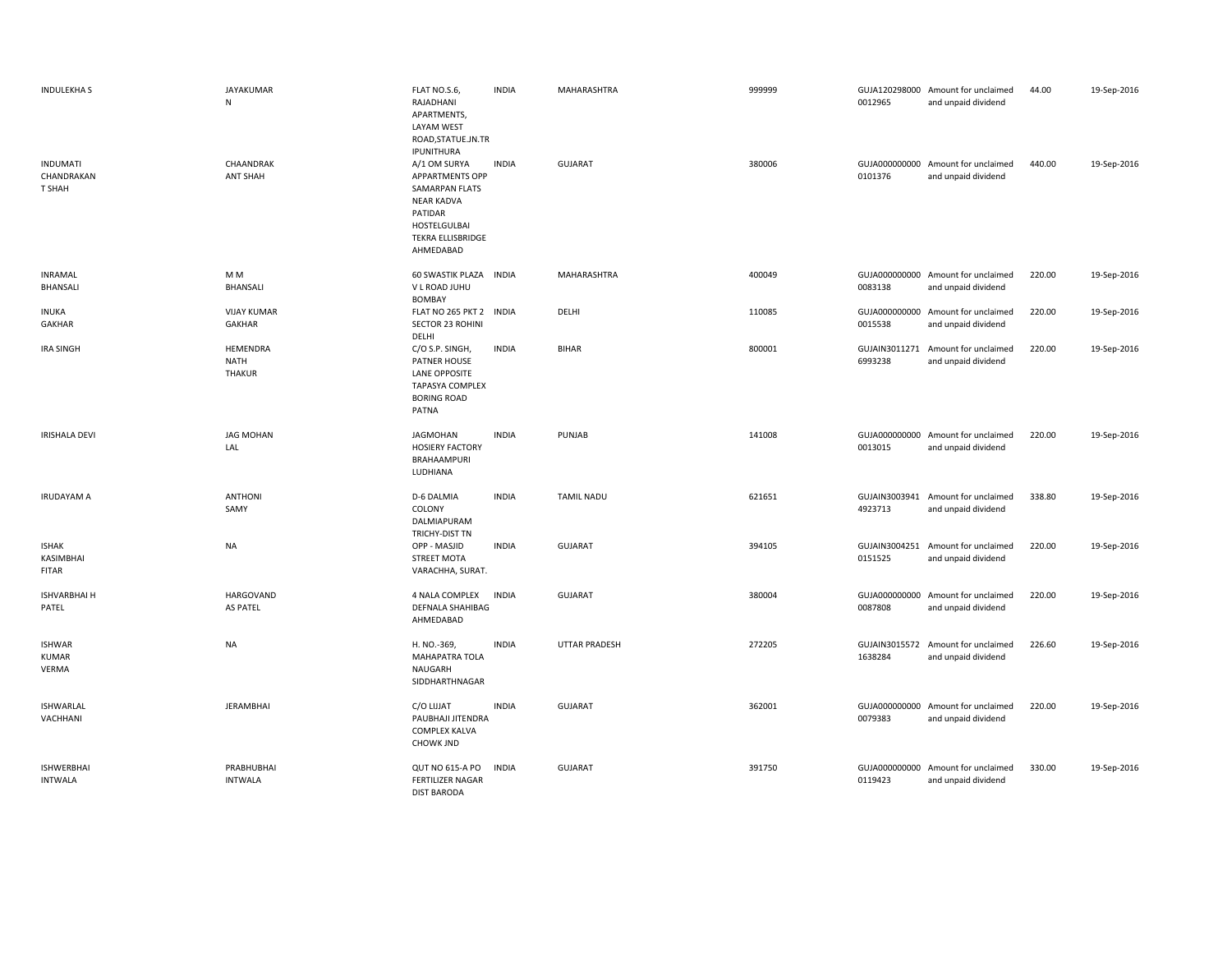| <b>ISMAILBHAI</b><br>RASULBHAI<br><b>VORA</b> | <b>NA</b>                      | 1972, NR.GOKUL<br><b>INDIA</b><br>DAIRY, VYASVADO<br>MEHMEDAVAD<br>KHEDA,<br>MEHEMDAVAD              | GUJARAT              | 387130 | 0397394 | GUJA120300000 Amount for unclaimed<br>and unpaid dividend | 6.60   | 19-Sep-2016 |
|-----------------------------------------------|--------------------------------|------------------------------------------------------------------------------------------------------|----------------------|--------|---------|-----------------------------------------------------------|--------|-------------|
| J BALASUBRA<br>MANIAN                         | <b>KJANAKI</b><br>RAMAN        | <b>INDIA</b><br><b>B-66 SANTOSH</b><br><b>NAGAR BARODA</b>                                           | <b>GUJARAT</b>       | 390002 | 0120866 | GUJA000000000 Amount for unclaimed<br>and unpaid dividend | 440.00 | 19-Sep-2016 |
| J C<br>SHANMUGAM                              | CHINASWAM<br>Y                 | 31 A MAHENDRA<br><b>INDIA</b><br><b>KUNJ SOCIETY</b><br><b>KHOKHRA ROAD</b><br>AHMEDABAD             | <b>GUJARAT</b>       | 380008 | 0029943 | GUJA000000000 Amount for unclaimed<br>and unpaid dividend | 110.00 | 19-Sep-2016 |
| <b>GOPALKRISHN</b><br>A SETTY                 | J S CHETTY<br>RETD             | 287 38TH CROSS<br><b>INDIA</b><br><b>8TH BLOCK</b><br>JAYANAGAR<br>BANGALORE                         | KARNATAKA            | 560070 | 0109743 | GUJA000000000 Amount for unclaimed<br>and unpaid dividend | 220.00 | 19-Sep-2016 |
| <b>J KUMUDA</b>                               | K<br><b>JAMBUNATH</b><br>AN    | OLD NO 2 NEW NO INDIA<br><b>4 BIRDS ROAD</b><br>CANTONMENT<br><b>TRICHY</b>                          | TAMIL NADU           | 620001 | 2512623 | GUJAIN3029024 Amount for unclaimed<br>and unpaid dividend | 44.00  | 19-Sep-2016 |
| J M P GRIFFIN<br><b>KAGOO</b>                 | P GRIFFIN                      | <b>INDIA</b><br>LLOYDS FINANCE<br>LTD 604 RAHEJA<br><b>CENTRE NARIMAN</b><br>POINT BOMBAY            | <b>MAHARASHTRA</b>   | 400021 | 0153905 | GUJA000000000 Amount for unclaimed<br>and unpaid dividend | 880.00 | 19-Sep-2016 |
| J N DAVE                                      | NARESHBHAI                     | 10 RAMAPARK NR<br><b>INDIA</b><br><b>DAXINI SOC</b><br>MANINAGAR<br>AHMEDABAD                        | <b>GUJARAT</b>       | 380008 | 0091821 | GUJA000000000 Amount for unclaimed<br>and unpaid dividend | 220.00 | 19-Sep-2016 |
| J P AGRAWAL                                   | SRIMAHARIA<br>PRASAD RETD      | C/O ASHOK<br><b>INDIA</b><br><b>MEDICAL STORE</b><br><b>BAZAR GUNJ</b><br>NAGINA                     | <b>UTTAR PRADESH</b> | 246762 | 0016536 | GUJA000000000 Amount for unclaimed<br>and unpaid dividend | 220.00 | 19-Sep-2016 |
| J P MALIK                                     | JAGDISH<br>MALIK               | D-41 PUSA<br><b>INDIA</b><br>QUARTERS<br>NEWDELHI                                                    | DELHI                | 110012 | 0062749 | GUJA000000000 Amount for unclaimed<br>and unpaid dividend | 220.00 | 19-Sep-2016 |
| J P<br>SHAREDALAL                             | PARMANAND                      | 140 PARASKUNJ<br><b>INDIA</b><br>SOCIETY NO 3 OPP<br><b>OCTROI NAKA</b><br>SATELITE<br>ROADAHMEDABAD | <b>GUJARAT</b>       | 380015 | 0089153 | GUJA000000000 Amount for unclaimed<br>and unpaid dividend | 220.00 | 19-Sep-2016 |
| J R SHUKLA                                    | R CHANDRA                      | 8 SRUSHTI SOCIETY INDIA<br><b>NEAR VASNA</b><br><b>OCTROI NAKA</b><br>VASNA ROAD<br>VADODARA         | <b>GUJARAT</b>       | 390015 | 0141979 | GUJA000000000 Amount for unclaimed<br>and unpaid dividend | 440.00 | 19-Sep-2016 |
| J S CHAUHAN                                   | LATE SH<br>PHOOL<br>SINGH RETD | AYODHYA HOUSE<br><b>INDIA</b><br><b>LAL BAGH</b><br>LUCKNOW                                          | <b>UTTAR PRADESH</b> | 226001 | 0012572 | GUJA000000000 Amount for unclaimed<br>and unpaid dividend | 330.00 | 19-Sep-2016 |
| J UGAMDRAJ                                    | R JUGRAJ                       | 4/44 NEHRU STREET INDIA<br><b>AKKUR</b>                                                              | <b>TAMIL NADU</b>    | 604207 | 0055259 | GUJA000000000 Amount for unclaimed<br>and unpaid dividend | 220.00 | 19-Sep-2016 |
| <b>JACOB</b><br><b>ABRAHAM T</b>              | T M<br>ABRAHAM                 | ST JAMES HOSPITAL INDIA<br><b>CHALAKUDY KERALA</b>                                                   | KERALA               | 680307 | 0117243 | GUJA000000000 Amount for unclaimed<br>and unpaid dividend | 220.00 | 19-Sep-2016 |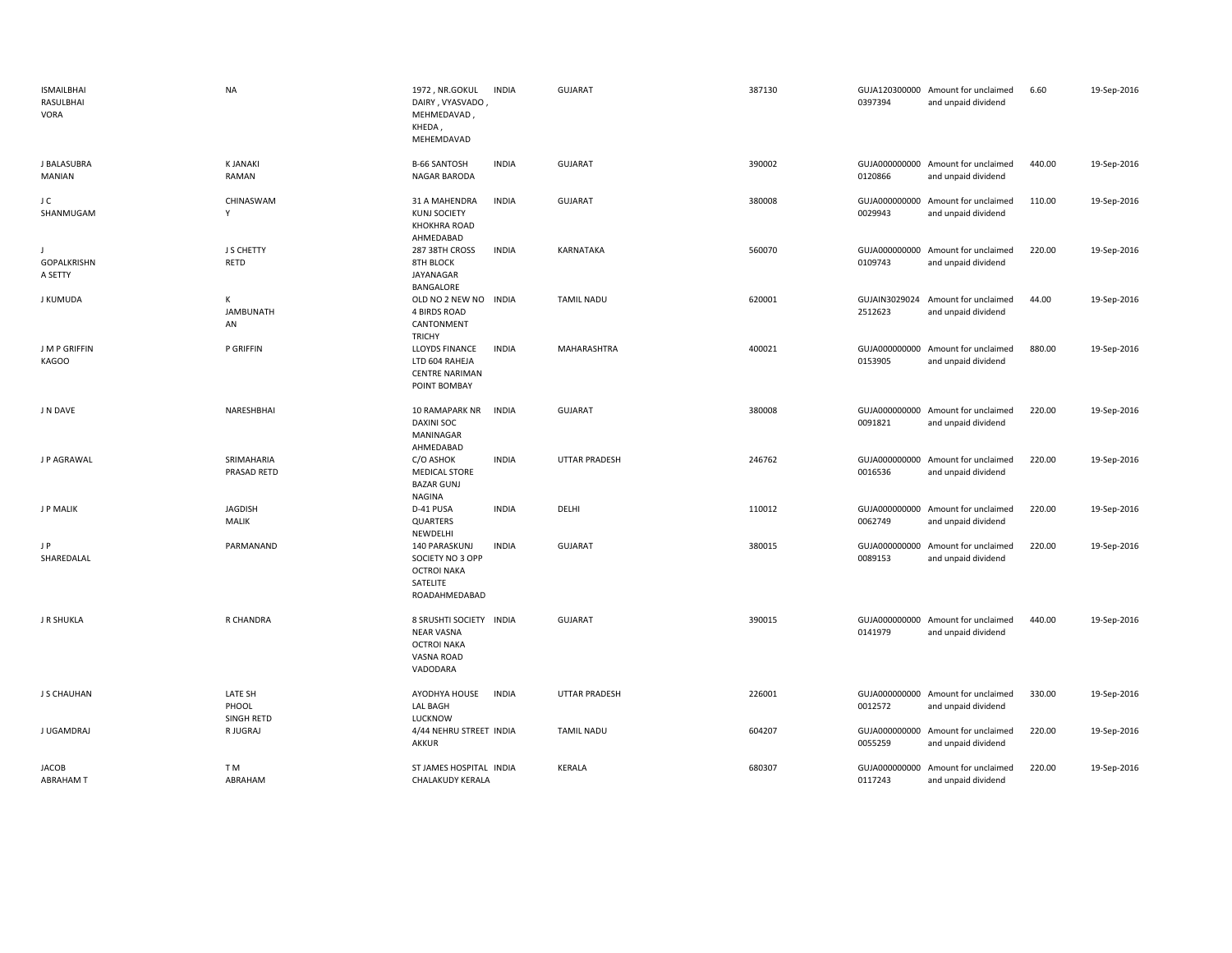| JACOB <sub>PJ</sub>                          | <b>NA</b>                       | PANAMATTATHIL<br><b>INDIA</b><br><b>HOUSE PALAVAYAL</b><br>P O KASARAGOD,<br><b>KERALA</b>                       | <b>KERALA</b>        | 670511 | 0839777                  | GUJAIN3018951 Amount for unclaimed<br>and unpaid dividend | 44.00  | 19-Sep-2016 |
|----------------------------------------------|---------------------------------|------------------------------------------------------------------------------------------------------------------|----------------------|--------|--------------------------|-----------------------------------------------------------|--------|-------------|
| <b>JADHAV</b><br><b>HINDURAO</b><br>SARJERAO | <b>NA</b>                       | " SHEVANTI", PLOT INDIA<br>NO 15 S NO 165/8<br>SHAHUNAGAR<br><b>GODOLI SATARA</b>                                | MAHARASHTRA          | 415001 | 0404959                  | GUJAIN3005051 Amount for unclaimed<br>and unpaid dividend | 220.00 | 19-Sep-2016 |
| JAGABANDHU<br>SAHA                           | PANCHANAN<br>DA SAHA            | P 101/4 SATGRAM INDIA<br>HO CHI MIN<br>SARAANI KOLKATA                                                           | <b>WEST BENGAL</b>   | 700061 | 0014097                  | GUJAIN3028471 Amount for unclaimed<br>and unpaid dividend | 198.00 | 19-Sep-2016 |
| JAGADEESWA<br>RI CHANDRA<br>MOULEESWA<br>RAN | <b>NA</b>                       | FLAT 5/B RAGHAVI<br><b>INDIA</b><br><b>NAKKIRAN STREET</b><br>BHUVANESWARI<br>NAGAR<br>VALASARAVAKKAM<br>CHENNAI | <b>TAMIL NADU</b>    | 600087 | GUJAIN3010802<br>2082589 | Amount for unclaimed<br>and unpaid dividend               | 220.00 | 19-Sep-2016 |
| JAGADESHWA<br>R REDDY<br>PARVATHARE<br>DDY   | CHINNA<br><b>REDDY P</b>        | H NO 4-55 VIKAS<br><b>INDIA</b><br><b>NAGAR DILSUK</b><br>NAGARHYDERABAD                                         | ANDHRA PRADESH       | 500060 | 0055176                  | GUJA000000000 Amount for unclaimed<br>and unpaid dividend | 220.00 | 19-Sep-2016 |
| JAGAN<br>MOHAN<br>REDDY<br>VEMULA            | KISHTA<br>REDDY                 | NAMILA KONDAP O INDIA<br>KODIMYAL VIA<br><b>KARIM NAGAR A P</b>                                                  | ANDHRA PRADESH       | 505501 | 0002155                  | GUJA000000000 Amount for unclaimed<br>and unpaid dividend | 220.00 | 19-Sep-2016 |
| <b>JAGANBHAI</b><br>BABARBHAI<br>PATEL       | BABARBHAI<br>BHANABHAI<br>PATEL | C/O G S F C AREA<br><b>INDIA</b><br>OFFICE KALKAKUNJ<br><b>HALAR ROAD</b><br><b>BULSAR VALSAD</b>                | <b>GUJARAT</b>       | 396001 | 0118722                  | GUJA000000000 Amount for unclaimed<br>and unpaid dividend | 220.00 | 19-Sep-2016 |
| JAGANMOHA<br>N RAJANALA                      | <b>NA</b>                       | 8-3-833/211 PHASE INDIA<br><b>II KAMALAPURI</b><br>COLONY<br>HYDERABAD                                           | ANDHRA PRADESH       | 500073 | 0124013                  | GUJA000000000 Amount for unclaimed<br>and unpaid dividend | 660.00 | 19-Sep-2016 |
| JAGANNATH<br>AGRAWAL                         | AGRAWAL                         | D 38 122 HAUZ<br><b>INDIA</b><br><b>KATORA</b><br><b>BANSPHATAK MINE</b><br>PLAZA<br>BANSPHATAKVARAN<br>ASI      | <b>UTTAR PRADESH</b> | 221001 | 0705321                  | GUJA120132000 Amount for unclaimed<br>and unpaid dividend | 22.00  | 19-Sep-2016 |
| JAGANNATH<br><b>GULABRAO</b><br>GAIKWAD      | <b>NA</b>                       | GHULE NAGAR,<br><b>INDIA</b><br>WARD NO. 2, NIRA<br>, TAL - PURANDAR,<br>DIST - PUNE                             | MAHARASHTRA          | 412102 | 0272092                  | GUJAIN3010981 Amount for unclaimed<br>and unpaid dividend | 11.00  | 19-Sep-2016 |
| <b>JAGANNATH S</b><br>SHELAKE                | SAMBHAJI<br>APPAJI<br>SHELAKE   | 197, DATTA MANDIR INDIA<br>SHEJARI, LONAND,<br><b>TALUKA</b><br>KHANDALA, KHANDA<br>LA                           | MAHARASHTRA          | 415521 | 2684814                  | GUJA120447000 Amount for unclaimed<br>and unpaid dividend | 44.00  | 19-Sep-2016 |
| JAGDEEP V<br><b>MANIAR</b>                   | VASANTLAL C<br><b>MANIAR</b>    | 7/B JAY MAHAVIR<br><b>INDIA</b><br>APT DHAKE COLONY<br>J P ROAD NEAR<br>ANNA BAZAR<br>ANDHERI W<br><b>BOMBAY</b> | MAHARASHTRA          | 400058 | 0095243                  | GUJA000000000 Amount for unclaimed<br>and unpaid dividend | 220.00 | 19-Sep-2016 |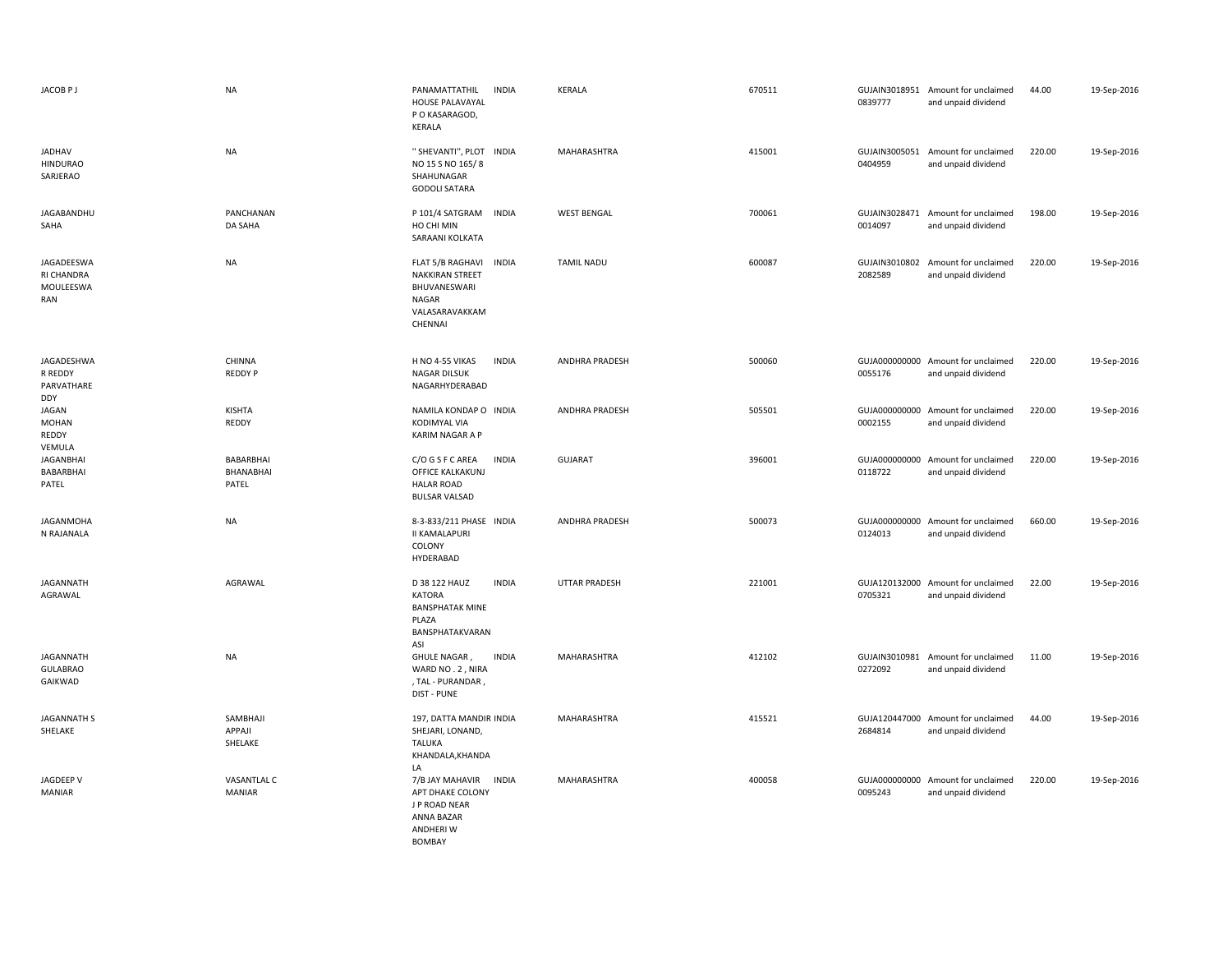| JAGDIP JOSHI                                        | <b>DALPAT RAM</b><br><b>JOSHI</b> | 211 4 TPS COLONY<br><b>G E BOARD SIKKA</b><br><b>DIST JAMNAGAR</b>                                                     | <b>INDIA</b> | GUJARAT        | 361141 | 0122287 | GUJA000000000 Amount for unclaimed<br>and unpaid dividend | 220.00  | 19-Sep-2016 |
|-----------------------------------------------------|-----------------------------------|------------------------------------------------------------------------------------------------------------------------|--------------|----------------|--------|---------|-----------------------------------------------------------|---------|-------------|
| <b>JAGDISH BHAI</b><br><b>MORI</b>                  | <b>GOVINDBHAI</b>                 | AT LATIPAR TAL<br><b>DHROL DIST</b><br>JAMNAGAR                                                                        | <b>INDIA</b> | <b>GUJARAT</b> | 361220 | 0080905 | GUJA000000000 Amount for unclaimed<br>and unpaid dividend | 220.00  | 19-Sep-2016 |
| <b>JAGDISH BHAI</b><br>PATEL                        | CHANDUBHAI<br>PATEL               | AT POST KARCHIYA INDIA<br>DARJEE FALIA                                                                                 |              | <b>GUJARAT</b> | 391310 | 0119480 | GUJA000000000 Amount for unclaimed<br>and unpaid dividend | 220.00  | 19-Sep-2016 |
| <b>JAGDISH</b><br><b>CHANDRA R</b><br><b>TAILOR</b> | RAHITLAL                          | <b>HARI NAGAR 3</b><br>ROOM NO 382 OPP<br><b>B R L GATE UDHNA</b><br>SURAT                                             | <b>INDIA</b> | <b>GUJARAT</b> | 394220 | 0158922 | GUJA000000000 Amount for unclaimed<br>and unpaid dividend | 220.00  | 19-Sep-2016 |
| JAGDISH<br>DHANDIYA                                 | <b>MANGI LAL</b><br>DHANDIYA      | <b>INSIDE SIWANCHI</b><br><b>GATE MULIYO KI</b><br><b>CHOWKI SINDHIYON</b><br>KA<br>CHOWKJODHPUR                       | <b>INDIA</b> | RAJASTHAN      | 342001 | 0105499 | GUJA120137000 Amount for unclaimed<br>and unpaid dividend | 1430.00 | 19-Sep-2016 |
| JAGDISH<br>KESHAVLAL<br>LAKHANI                     | KESHAVLAL<br>ANANDAJI             | C/O NURBHAI BLDG INDIA<br><b>DOSUMIYA NICHAL</b><br>ANIL RD VORA ROZA<br>SARASPUR<br>AHMEDABAD                         |              | <b>GUJARAT</b> | 380018 | 0025857 | GUJA000000000 Amount for unclaimed<br>and unpaid dividend | 220.00  | 19-Sep-2016 |
| <b>JAGDISH</b><br><b>KUMAR</b><br>MORAKHIA          | SHANTILAL<br>MORAKHIA             | <b>6 A DHAN RATNA</b><br>APT BHARDA WADI J<br>P ROAD ANDHERI W<br><b>BOMBAY</b>                                        | <b>INDIA</b> | MAHARASHTRA    | 400058 | 0050298 | GUJA000000000 Amount for unclaimed<br>and unpaid dividend | 220.00  | 19-Sep-2016 |
| <b>JAGDISH</b><br><b>KUMAR P</b><br>CHHABRIA        | PAHLAJRAI<br>PARSRAM              | JAI SRI KRISHNA<br>KRUPA 6CRESCENT<br>ROAD HIGH<br><b>GROUNDS</b><br>BANGALORE                                         | <b>INDIA</b> | KARNATAKA      | 560001 | 0002036 | GUJA000000000 Amount for unclaimed<br>and unpaid dividend | 220.00  | 19-Sep-2016 |
| JAGDISH<br>KUNDALIA                                 | NA                                | JAYANTILAL<br><b>MATHURADAS</b><br><b>GRAIN MARKET</b><br><b>JAMNAGAR</b>                                              | <b>INDIA</b> | <b>GUJARAT</b> | 361001 | 0077543 | GUJA000000000 Amount for unclaimed<br>and unpaid dividend | 220.00  | 19-Sep-2016 |
| <b>JAGDISH LAL</b>                                  | <b>AMIR CHAND</b><br>RETD         | POCKET A FLAT NO INDIA<br>54-B MAYUR VIHAR<br>PHASE II DELHI                                                           |              | DELHI          | 110091 | 0017377 | GUJA000000000 Amount for unclaimed<br>and unpaid dividend | 220.00  | 19-Sep-2016 |
| <b>JAGDISH M</b><br>NAGARSETH                       | M<br>NAGARSETH                    | 29 SUBASH SCO OPP INDIA<br>L B S VIDYALAYA<br><b>NEAR BARODA</b><br><b>PEOPLES BANK</b><br><b>HARNI RD</b><br>VADODARA |              | <b>GUJARAT</b> | 390006 | 0134103 | GUJA000000000 Amount for unclaimed<br>and unpaid dividend | 220.00  | 19-Sep-2016 |
| <b>JAGDISH M</b><br><b>NAYAK</b>                    | MANILAL                           | C/O ARIHANT<br><b>JWELLERS</b><br>AMBAWAD<br>HIRABAG 12<br><b>BANGLA</b><br>ELLISBRIDGEAHMED<br>ABAD                   | <b>INDIA</b> | <b>GUJARAT</b> | 380006 | 0050789 | GUJA000000000 Amount for unclaimed<br>and unpaid dividend | 330.00  | 19-Sep-2016 |
| <b>JAGDISH</b><br>PRASAD<br><b>GUPTA</b>            | LATE SH R S<br><b>GUPTA</b>       | M/S GUPTA<br><b>BROTHERS LAITUM</b><br>KHEALI SHILLONG                                                                 | <b>INDIA</b> | MEGHALAYA      | 793003 | 0041628 | GUJA000000000 Amount for unclaimed<br>and unpaid dividend | 220.00  | 19-Sep-2016 |
| JAGDISH<br>PRASAD JAT                               | <b>RAMJI LAL</b><br>JAT           | A 23 PETROFILES<br>NAGAR POST P T<br><b>DIST BARODA</b>                                                                | <b>INDIA</b> | <b>GUJARAT</b> | 391345 | 0123137 | GUJA000000000 Amount for unclaimed<br>and unpaid dividend | 220.00  | 19-Sep-2016 |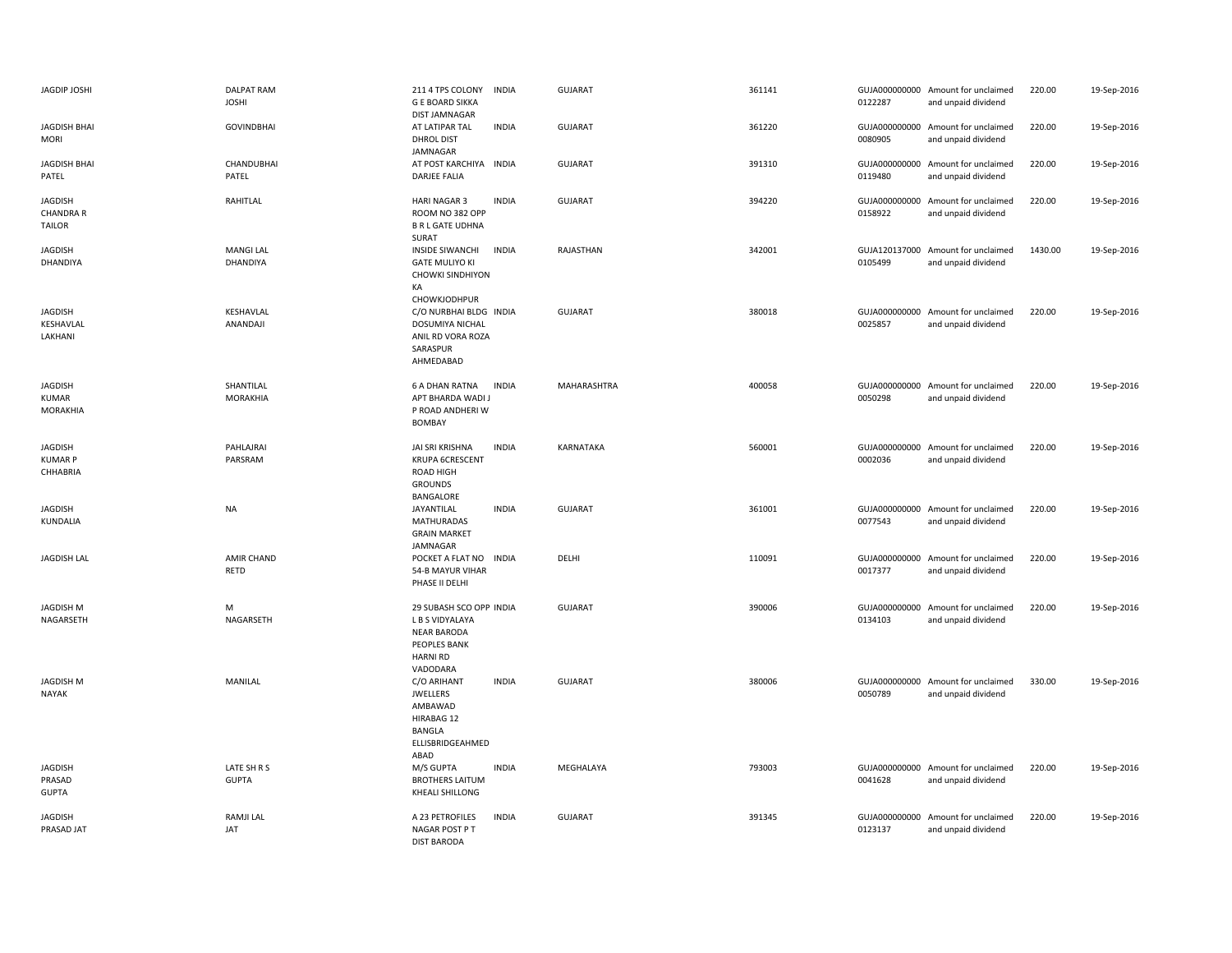| <b>JAGDISH</b><br>PRASAD JOSHI                   | <b>NA</b>                                 | A 13 SHIVALIK<br><b>NAGAR BHEL</b><br><b>HARIDWAR</b>                                                 | <b>INDIA</b> | UTTARAKHAND    | 249403 | 3123784                  | GUJAIN3029024 Amount for unclaimed<br>and unpaid dividend | 1128.60 | 19-Sep-2016 |
|--------------------------------------------------|-------------------------------------------|-------------------------------------------------------------------------------------------------------|--------------|----------------|--------|--------------------------|-----------------------------------------------------------|---------|-------------|
| <b>JAGDISH</b><br>PRASAD<br>MATHURIA             | PRABHU<br>DAYAL                           | C/O SHRI KRISHNA<br><b>STEELS TONK ROAD</b><br><b>MANTOWN SAWAI</b><br><b>MADHOPUR</b>                | <b>INDIA</b> | RAJASTHAN      | 322001 | 0010607                  | GUJA000000000 Amount for unclaimed<br>and unpaid dividend | 220.00  | 19-Sep-2016 |
| <b>JAGDISH</b><br>PRASAD<br><b>PUROHIT</b>       | SHANKARLAL<br>PUROHIT                     | S/O SHANKAR LAL<br>PUROHIT PO<br><b>UDAIRANSAR</b><br><b>BIKANER</b>                                  | <b>INDIA</b> | RAJASTHAN      | 334402 | 0004447                  | GUJA000000000 Amount for unclaimed<br>and unpaid dividend | 220.00  | 19-Sep-2016 |
| <b>JAGDISH</b><br>PRASAD<br>YADAV                | <b>NATHU RAM</b><br>YADAV                 | 66 HARI MARG CIVIL INDIA<br>LINES JAIPUR                                                              |              | RAJASTHAN      | 302006 | 0070485                  | GUJA000000000 Amount for unclaimed<br>and unpaid dividend | 220.00  | 19-Sep-2016 |
| <b>JAGDISH</b><br>SHAH                           | AMBALAL<br>SHAH                           | 65 WALKESHWAR<br>ROAD 19 SAGAR<br><b>MAHAL BOMBAY</b>                                                 | <b>INDIA</b> | MAHARASHTRA    | 400006 | 0162635                  | GUJA000000000 Amount for unclaimed<br>and unpaid dividend | 220.00  | 19-Sep-2016 |
| <b>JAGDISHBHAI</b><br><b>BABUBHAI</b><br>VAGHANI | <b>BABUBHAI</b><br>VAGHANI                | <b>VADIYA TAL</b><br>PALITANA<br>PALITANAPALITANA                                                     | <b>INDIA</b> | <b>GUJARAT</b> | 364270 | 0124794                  | GUJA120133000 Amount for unclaimed<br>and unpaid dividend | 46.20   | 19-Sep-2016 |
| <b>JAGDISHBHAI</b><br>SHANABHAI<br>PATEL         | SHANABHAI<br>TALSHIBHAI<br>PATEL          | <b>KASHI PURA</b><br>DALWADI VADO<br>AT.PO.- BORSAD                                                   | <b>INDIA</b> | <b>GUJARAT</b> | 388540 | GUJAIN3006361<br>0209045 | Amount for unclaimed<br>and unpaid dividend               | 220.00  | 19-Sep-2016 |
| <b>JAGDISHLAL</b><br>RATHI                       | GANGA<br><b>NARYAN</b>                    | DIST.- ANAND<br>C-17 KAMLA NEHRU INDIA<br>NAGAR JODHPUR<br>RAJ                                        |              | RAJASTHAN      | 342001 | 0136330                  | GUJA000000000 Amount for unclaimed<br>and unpaid dividend | 220.00  | 19-Sep-2016 |
| <b>JAGJIT SINGH</b>                              | <sub>S</sub><br><b>GURBACHAN</b><br>SINGH | 125 D GALI NO 4<br><b>GOPAL NAGAR</b><br>AMRITSAR                                                     | <b>INDIA</b> | PUNJAB         | 143001 | 0175056                  | GUJA000000000 Amount for unclaimed<br>and unpaid dividend | 660.00  | 19-Sep-2016 |
| <b>JAGJIT SINGH</b>                              | <b>NA</b>                                 | UTKAL SANITATION INDIA<br>AT.TEMPO STAND<br><b>BARBIL POST,</b><br><b>KEONJHAR DISTRICT</b><br>ORISSA |              | ORISSA         | 758035 | 0250992                  | GUJAIN3016961 Amount for unclaimed<br>and unpaid dividend | 66.00   | 19-Sep-2016 |
| <b>JAGRUTI</b><br>PATEL                          | <b>NA</b>                                 | <b>LAND T ENERGY</b><br><b>CENTRE NEAR</b><br>CHHANI JAKATNAKA<br>VADODARA<br>GUJARAT                 | <b>INDIA</b> | <b>GUJARAT</b> | 390002 | 6257952                  | GUJAIN3005131 Amount for unclaimed<br>and unpaid dividend | 88.00   | 19-Sep-2016 |
| <b>JAGRUTI R</b><br>CHHAYA                       | ROMESHCHA<br>NDRA S<br>CHHAYA             | 73 C SECTOR 6 RPL INDIA<br><b>TOWNSHIP MOTI</b><br>KHAVADI<br>JAMNAGAR<br>GUJARAT                     |              | <b>GUJARAT</b> | 361001 | 0179155                  | GUJA000000000 Amount for unclaimed<br>and unpaid dividend | 110.00  | 19-Sep-2016 |
| <b>JAGRUTI</b><br>SHETH                          | <b>MANUBHAI</b><br>SHETH                  | 20 BARSESHIV WADI INDIA<br><b>BEHIND RILL</b><br>GARDEN<br>BHAVNAGAR                                  |              | <b>GUJARAT</b> | 364001 | 0028702                  | GUJA000000000 Amount for unclaimed<br>and unpaid dividend | 220.00  | 19-Sep-2016 |
| <b>JAGRUTIBEN</b><br><b>THAKORBHAI</b><br>PATEL  | <b>THAKORBHAI</b><br> P                   | AT&PO BODELI DIT INDIA<br><b>BARODA TA</b><br>SANKHEDA<br>DHOKALIA ROAD<br><b>SOCIETY JIN</b>         |              | <b>GUJARAT</b> | 391135 | 0036731                  | GUJA000000000 Amount for unclaimed<br>and unpaid dividend | 330.00  | 19-Sep-2016 |
| <b>JAGWATI</b>                                   | <b>BP SINGH</b>                           | RZ F 4 DABRI<br><b>EXTENSION GOPAL</b><br><b>MANDIR MARG</b><br>NFW DFI HI                            | <b>INDIA</b> | DELHI          | 110045 | 0067389                  | GUJA000000000 Amount for unclaimed<br>and unpaid dividend | 220.00  | 19-Sep-2016 |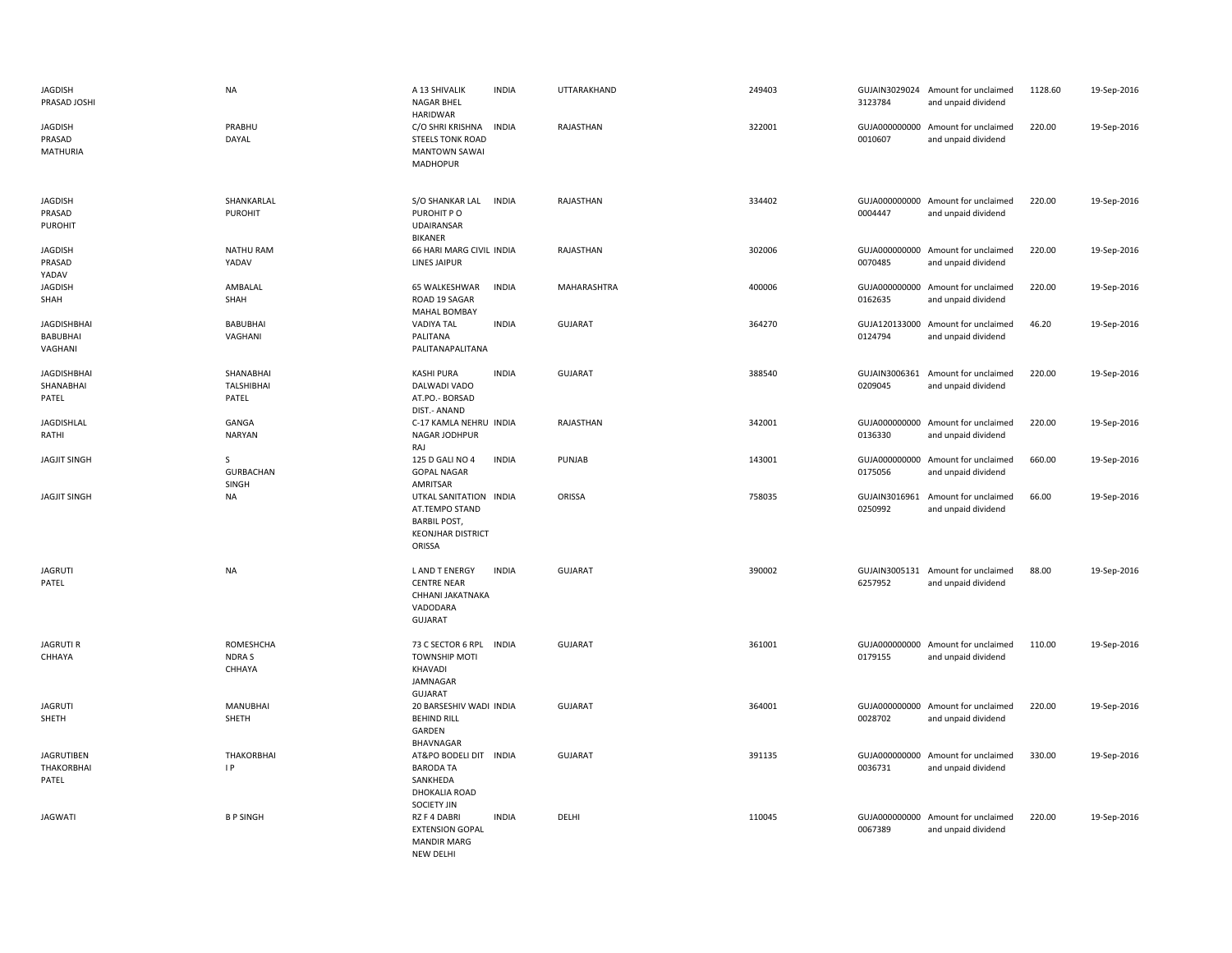| <b>JAI INDER</b><br>SHARMA                     | <b>RAM KISHAN</b>                          | 72 A DDA FLAT<br><b>MANSAROVER PARK</b><br>SHAHDRA DELHI                                            | <b>INDIA</b> | DELHI                | 110032 | 0015169                  | GUJA000000000 Amount for unclaimed<br>and unpaid dividend | 220.00 | 19-Sep-2016 |
|------------------------------------------------|--------------------------------------------|-----------------------------------------------------------------------------------------------------|--------------|----------------------|--------|--------------------------|-----------------------------------------------------------|--------|-------------|
| <b>JAI PRAKASH</b><br>SINGH                    | <b>NA</b>                                  | 215-G ASHOK<br><b>NAGAR</b><br>BHASHARATPUR<br><b>GORAKHPUR</b>                                     | <b>INDIA</b> | <b>UTTAR PRADESH</b> | 273001 | 0206274                  | GUJA000000000 Amount for unclaimed<br>and unpaid dividend | 220.00 | 19-Sep-2016 |
| <b>JAI PRAKESH</b><br>SHAH                     | <b>K SHAH</b>                              | SHAH TRADERS OPP INDIA<br><b>GPORATLAM</b><br>ROAD BANSWARA<br>RAJ                                  |              | RAJASTHAN            | 327001 | 0154349                  | GUJA000000000 Amount for unclaimed<br>and unpaid dividend | 220.00 | 19-Sep-2016 |
| JAI VERENDER<br>SINGH                          | DHARAM<br>SINGH                            | VILL AND PO<br>DABODHA KALAN<br><b>DISTT JHAJJAR</b><br><b>HARYANA</b>                              | <b>INDIA</b> | <b>HARYANA</b>       | 124507 | 0662623                  | GUJAIN3001181 Amount for unclaimed<br>and unpaid dividend | 220.00 | 19-Sep-2016 |
| <b>JAICHAND LAL</b><br>BAID                    | L RAM LAL<br>BAID                          | JAIN KIRANA STORE INDIA<br><b>NOKHA BIKANER</b>                                                     |              | RAJASTHAN            | 334803 | 0008908                  | GUJA000000000 Amount for unclaimed<br>and unpaid dividend | 220.00 | 19-Sep-2016 |
| JAIDEVISINGH<br>M DAHIYA                       | MANSINGH<br>M DAHIYA                       | <b>SWIMAN PARK</b><br>SOCIETY C/28/03<br>NOBALNAGAR<br>AHMEDABAD                                    | <b>INDIA</b> | GUJARAT              | 382340 | 0001107                  | GUJA000000000 Amount for unclaimed<br>and unpaid dividend | 330.00 | 19-Sep-2016 |
| <b>JAIN PARKASH</b><br>JAIN                    | SHANTI<br><b>KUMAR JAIN</b>                | 562 URBAN ESTATE INDIA<br>KAPURTHALA                                                                |              | PUNJAB               | 144601 | 0033813                  | GUJAIN3024041 Amount for unclaimed<br>and unpaid dividend | 110.00 | 19-Sep-2016 |
| JAINAND<br>SHARMA                              | H D SHARMA<br>RETD                         | B-288 MALVIYA<br>NAGAR JAIPUR RAJ                                                                   | <b>INDIA</b> | RAJASTHAN            | 302017 | 0157291                  | GUJA000000000 Amount for unclaimed<br>and unpaid dividend | 220.00 | 19-Sep-2016 |
| <b>JAIPRAKASH</b><br>KALRA                     | <b>GOPICHAND</b>                           | SAI ATMARAM APT INDIA<br><b>FLAT 106 1ST</b><br>FLOOR SECTON 37<br><b>ULHAS NAGAR</b>               |              | MAHARASHTRA          | 421005 | GUJA000000000<br>0020941 | Amount for unclaimed<br>and unpaid dividend               | 220.00 | 19-Sep-2016 |
| JAIPRAKASH<br>PARETA                           | <b>LATE RAM</b><br><b>BHAROS</b><br>PARETA | 332 NORTH<br>MILANIGANJ SHANTI<br><b>NAGAR ROAD</b><br><b>JABALPUR</b>                              | <b>INDIA</b> | <b>UTTAR PRADESH</b> | 282002 | 3332039                  | GUJAIN3003941 Amount for unclaimed<br>and unpaid dividend | 220.00 | 19-Sep-2016 |
| <b>JALRAJ</b><br>SUBHASH<br>KADAM              | <b>NA</b>                                  | A/P 1448, D. WARD, INDIA<br>RAJPURGALLI<br><b>KOLHAPUR</b>                                          |              | <b>MAHARASHTRA</b>   | 416002 | 0375172                  | GUJA120350000 Amount for unclaimed<br>and unpaid dividend | 88.00  | 19-Sep-2016 |
| JAMES I SAMY                                   | <b>MANICKAM S</b><br>$\blacksquare$        | 63 B,<br>SUNDARAMURTHY<br><b>NILAYAM NEW</b><br><b>COMMERCIAL ROAD</b><br><b>OOTY</b>               | <b>INDIA</b> | <b>TAMIL NADU</b>    | 643001 | GUJAIN3001751<br>0387385 | Amount for unclaimed<br>and unpaid dividend               | 242.00 | 19-Sep-2016 |
| <b>JAMILA AMIN</b><br>EALKERIVA                | <b>AMIN MUSA</b>                           | <b>EKLERIVA PT PO</b><br>ETARAVA                                                                    | <b>INDIA</b> | <b>GUJARAT</b>       | 394315 | GUJA000000000<br>0041240 | Amount for unclaimed<br>and unpaid dividend               | 220.00 | 19-Sep-2016 |
| <b>JAMNABEN</b><br><b>JESINGBHAI</b><br>CHAVDA | PREM CHAND<br><b>BHANSI</b><br>PADAYA      | HOME NO 182<br><b>SHANKAR TEKRI</b><br><b>GANDHINAGAR VIA</b><br><b>IDD MASJID ROAD</b><br>JAMNAGAR | <b>INDIA</b> | <b>GUJARAT</b>       | 361005 | GUJA000000000<br>0077833 | Amount for unclaimed<br>and unpaid dividend               | 330.00 | 19-Sep-2016 |
| <b>JANKI DEVI</b>                              | PK<br>MULCHANDA<br>NI                      | MARKETING<br>APPARTES 407-D<br><b>GADODIA ROAD</b><br><b>ANAND PARBAT</b>                           | <b>INDIA</b> | DELHI                | 110005 | 0152792                  | GUJA000000000 Amount for unclaimed<br>and unpaid dividend | 220.00 | 19-Sep-2016 |

NEW DELHI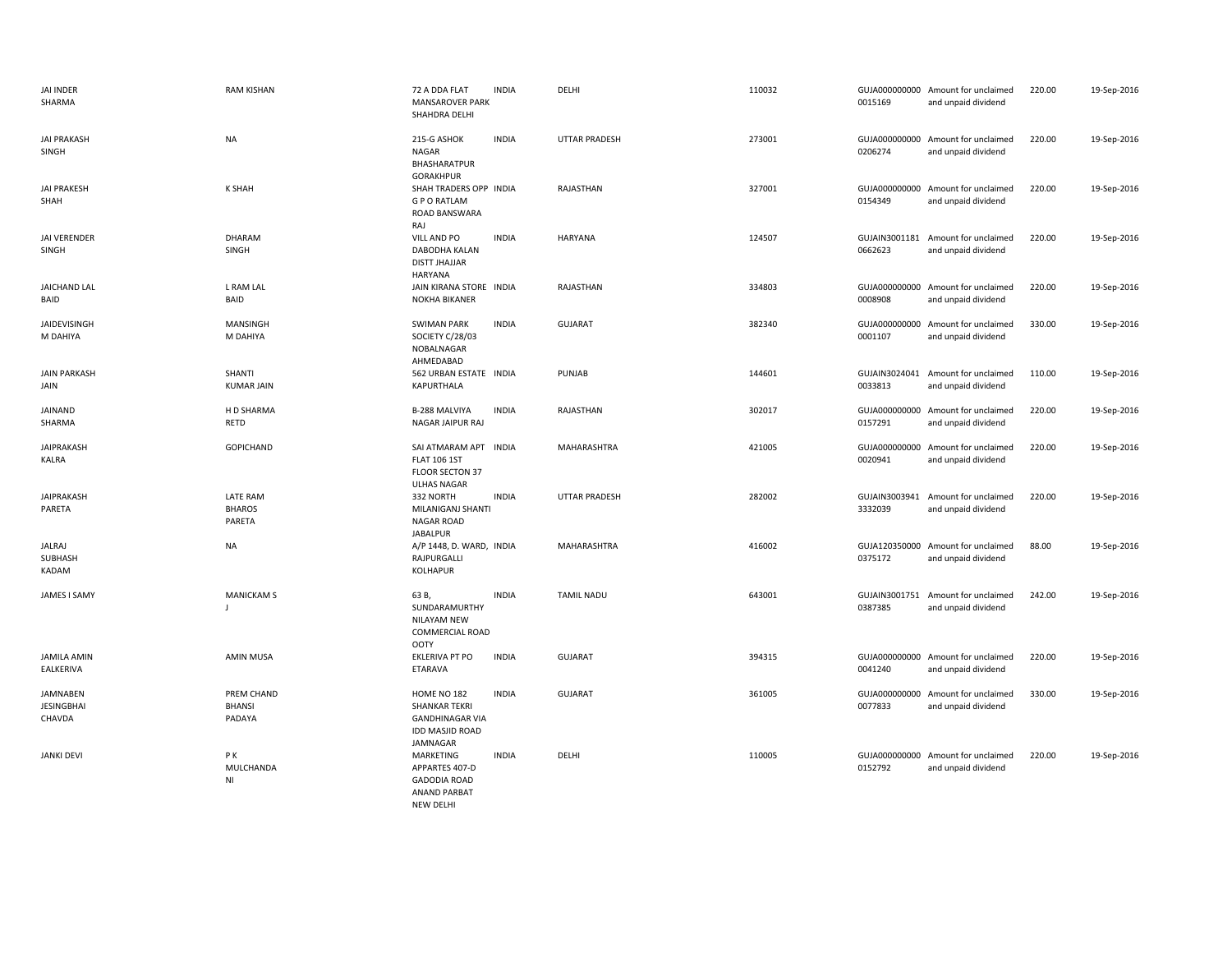| <b>JANKI DEVI</b>                                   | PΚ<br>MULCHANDA<br>NI                 | MARKETING<br><b>INDIA</b><br>APPARTES 407-D<br><b>GADODIA ROAD</b><br><b>ANAND PARBAT</b><br>NEW DELHI                                                                     | DELHI              | 110005 | 0152791                  | GUJA000000000 Amount for unclaimed<br>and unpaid dividend | 220.00 | 19-Sep-2016 |
|-----------------------------------------------------|---------------------------------------|----------------------------------------------------------------------------------------------------------------------------------------------------------------------------|--------------------|--------|--------------------------|-----------------------------------------------------------|--------|-------------|
| <b>JANKI NAGANI</b>                                 | RAMESH<br>NAGANI                      | C/O STATE BANK OF INDIA<br><b>INDIA VALLABH</b><br><b>BHAWAN BHOPAL</b>                                                                                                    | MADHYA PRADESH     | 462004 | 0104357                  | GUJA000000000 Amount for unclaimed<br>and unpaid dividend | 220.00 | 19-Sep-2016 |
| <b>JANKI NATH</b><br>YACHU                          | P R YACHU<br>RETD                     | <b>B 458 SARITA VIHAR INDIA</b><br>NEW DELHI                                                                                                                               | DELHI              | 110044 | 0178572                  | GUJA000000000 Amount for unclaimed<br>and unpaid dividend | 440.00 | 19-Sep-2016 |
| <b>JANKIBEN</b><br>ODEDARA                          | LILABHAI<br>ODEDARA                   | VALLABH NAGAR<br><b>INDIA</b><br><b>BEHIND GIRIRAJ</b><br>SOCIETY 3 NEAR<br><b>BUS STAND</b><br><b>JUNAGADH</b>                                                            | <b>GUJARAT</b>     | 362001 | GUJA000000000<br>0079410 | Amount for unclaimed<br>and unpaid dividend               | 220.00 | 19-Sep-2016 |
| <b>JANWARI DEVI</b><br>BAID                         | BHIKAM<br><b>CHAND BAID</b>           | C/O ASHOKA WIRE INDIA<br>NETTING<br><b>INDUSTRIES 109</b><br><b>NETAJI SUBHAS</b><br>ROAD CALCUTTA                                                                         | <b>WEST BENGAL</b> | 700001 | 0052393                  | GUJA000000000 Amount for unclaimed<br>and unpaid dividend | 220.00 | 19-Sep-2016 |
| JARDINE<br><b>FLEMING</b><br>MUTUAL<br>FUND PVT LTD | <b>NA</b>                             | C/O LINKINTIME<br><b>INDIA</b><br>INDIA PVT. LTD. B-<br>102, 103<br>SHANGRILA<br><b>COMPLEX FIRST</b><br>FLOOR, OPP. HDFC<br>BANKNEAR<br>RADHAKRISHNA<br>CHAR RASTA, AKOTA | <b>GUJARAT</b>     | 390020 | 0181595                  | GUJA000000000 Amount for unclaimed<br>and unpaid dividend | 220.00 | 19-Sep-2016 |
| JARNAIL<br>SINGH                                    | S SINGH                               | OFFICE OF THE DTE INDIA<br>OF AU ROOM NO<br>424 AIR<br>HEADQUARTERS<br>NEW DELHI                                                                                           | DELHI              | 110011 | 0143882                  | GUJA000000000 Amount for unclaimed<br>and unpaid dividend | 220.00 | 19-Sep-2016 |
| <b>JASBIR</b><br>CHADHA                             | D S CHADHA                            | 22/44 WEST PATEL INDIA<br>NAGAR NEW DELHI                                                                                                                                  | DELHI              | 110008 | 0138006                  | GUJA000000000 Amount for unclaimed<br>and unpaid dividend | 330.00 | 19-Sep-2016 |
| <b>JASBIR KAUR</b>                                  | <b>DEVINDER</b><br>SINGH<br>CHADHA    | BLOCK NO 22 H NO INDIA<br>43 WEST PATEL<br>NAGAR NEW DELHI                                                                                                                 | DELHI              | 110008 | 0111553                  | GUJA000000000 Amount for unclaimed<br>and unpaid dividend | 110.00 | 19-Sep-2016 |
| <b>JASBIR KAUR</b>                                  | <b>D S CHADHA</b>                     | 22/44 WEST PATEL INDIA<br>NAGAR NEW DELHI                                                                                                                                  | DELHI              | 110008 | GUJA000000000<br>0147486 | Amount for unclaimed<br>and unpaid dividend               | 110.00 | 19-Sep-2016 |
| <b>JASBIR KAUR</b>                                  | PRITPAL<br>SINGH                      | <b>FLAT NO B-6/25/2</b><br><b>INDIA</b><br>SAFDARJUNG<br><b>ENCLAVE NEW</b><br>DELHI                                                                                       | DELHI              | 110029 | GUJA000000000<br>0015421 | Amount for unclaimed<br>and unpaid dividend               | 220.00 | 19-Sep-2016 |
| <b>JASBIR SINGH</b>                                 | <b>LATE SHRI</b><br><b>KAKA SINGH</b> | W Z 196 C A<br><b>INDIA</b><br><b>VARINDER NAGAR</b><br>DELHI <sub>1</sub>                                                                                                 | DELHI              | 110001 | 0059046                  | GUJA000000000 Amount for unclaimed<br>and unpaid dividend | 220.00 | 19-Sep-2016 |
| <b>JASBIR SINGH</b>                                 | <b>NA</b>                             | 392 E B R S NAGAR INDIA<br>LUDHIANA                                                                                                                                        | <b>PUNJAB</b>      | 141001 | 4832417                  | GUJAIN3003941 Amount for unclaimed<br>and unpaid dividend | 220.00 | 19-Sep-2016 |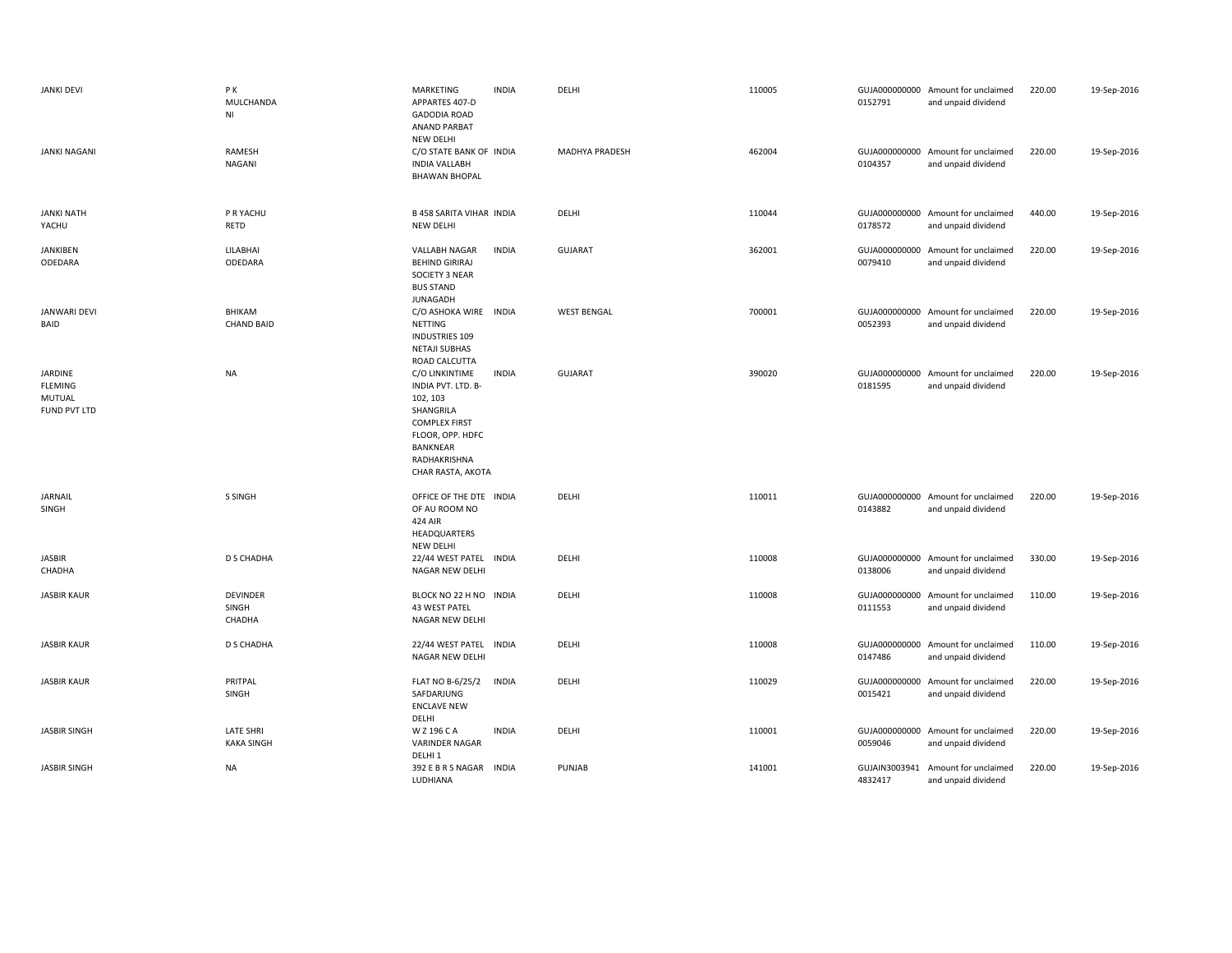| JASH BEN P<br>VEGADA                         | <b>NA</b>                                   | C/O MCS LIMITED<br><b>INDIA</b><br>1ST FLOOR NEELAM<br>APT 88 SAMPATRAO<br><b>COLONY ABOVE</b><br><b>CHHAPPAN BHOG</b><br>SWEETVADODARA |              | GUJARAT        | 390007 | 0115682                  | GUJA000000000 Amount for unclaimed<br>and unpaid dividend | 220.00 | 19-Sep-2016 |
|----------------------------------------------|---------------------------------------------|-----------------------------------------------------------------------------------------------------------------------------------------|--------------|----------------|--------|--------------------------|-----------------------------------------------------------|--------|-------------|
| <b>JASHU BENB</b><br>PAVARA                  | <b>BHAVU BHAI</b>                           | <b>INDIA</b><br><b>BOR TALAV ROAD</b><br><b>BANK COLONY 39 B</b><br>BHAVNAGAR                                                           |              | <b>GUJARAT</b> | 364003 | 0074876                  | GUJA000000000 Amount for unclaimed<br>and unpaid dividend | 220.00 | 19-Sep-2016 |
| <b>JASHUMATI</b><br>CHITRODA                 | KANTILAL<br><b>CHITRODA</b>                 | NR PARADISE<br>CINEMA<br><b>HARSADPLOT 3</b><br>CHAMUNDAKRUPA<br>PORBANDAR                                                              | <b>INDIA</b> | <b>GUJARAT</b> | 360575 | 0079603                  | GUJA000000000 Amount for unclaimed<br>and unpaid dividend | 220.00 | 19-Sep-2016 |
| <b>JASHVANTI</b><br><b>MAUJI PATEL</b>       | M A PATEL H<br>HOLD                         | 91 VANMALI NAGAR INDIA<br>OPP GID CAT PO<br><b>NADIAD</b>                                                                               |              | <b>GUJARAT</b> | 387001 | 0152719                  | GUJA000000000 Amount for unclaimed<br>and unpaid dividend | 220.00 | 19-Sep-2016 |
| JASMEET<br>SINGH SALUJA                      | <b>SUJAN SINGH</b><br>SALUJA                | C-402 SAKHAMBA<br><b>INDIA</b><br><b>TOWER GURUKUL</b><br>PO MEMNAGAR<br>AHMEDABAD                                                      |              | <b>GUJARAT</b> | 380052 | GUJA000000000<br>0177027 | Amount for unclaimed<br>and unpaid dividend               | 220.00 | 19-Sep-2016 |
| JASMINDER<br>SINGH                           | RANJIT<br>SINGH                             | 2723 GALI NO 24<br><b>INDIA</b><br><b>BEADON PURA</b><br>KAROL BAGH NEW<br>DELHI                                                        |              | DELHI          | 110005 | 0097865                  | GUJA000000000 Amount for unclaimed<br>and unpaid dividend | 220.00 | 19-Sep-2016 |
| <b>JASODABEN</b><br>BABULAL<br>THAKKAR       | <b>BABULAL</b><br><b>THAKKAR</b>            | $C/O$ 30/31<br>NANDANVAN<br>SOCIETY HIGHWAY<br>ROAD RADHANPUR<br><b>DIST PATANNORTH</b><br>GUJARAT.                                     | <b>INDIA</b> | <b>GUJARAT</b> | 385340 | 0206995                  | GUJA000000000 Amount for unclaimed<br>and unpaid dividend | 880.00 | 19-Sep-2016 |
| JASPREET<br><b>KAUR</b>                      | SATINDER<br>PAL SINGH                       | C/O N J GROVERS<br><b>INDIA</b><br>2ND FLOOR 29<br><b>NETAJI SUBHASH</b><br>MARG DARYA GANJ<br><b>NEW DELHI</b>                         |              | DELHI          | 110002 | 0106762                  | GUJA000000000 Amount for unclaimed<br>and unpaid dividend | 220.00 | 19-Sep-2016 |
| JASRAJ<br><b>BHANDARI</b>                    | MAGAJI<br>BHANDARI                          | NO 6 MEGH<br>MARKET 530<br><b>AVENUE ROAD</b><br>BANGALORE                                                                              | <b>INDIA</b> | KARNATAKA      | 560002 | 0099089                  | GUJA000000000 Amount for unclaimed<br>and unpaid dividend | 220.00 | 19-Sep-2016 |
| <b>JASUBHAIK</b><br>PARMAR                   | <b>KESUBHAI</b>                             | <b>B 75 MRUDUL PARK INDIA</b><br>3 GHATLODIYA<br>AHMEDABAD                                                                              |              | <b>GUJARAT</b> | 380061 | 0025095                  | GUJA000000000 Amount for unclaimed<br>and unpaid dividend | 220.00 | 19-Sep-2016 |
| <b>JASUKHLAL</b><br>GANDHI                   | ZAVERCHAND<br><b>RETD</b>                   | <b>INDIA</b><br>411 VEENA VIHAR<br><b>SION BOMBAY</b>                                                                                   |              | MAHARASHTRA    | 400100 | 0041918                  | GUJA000000000 Amount for unclaimed<br>and unpaid dividend | 220.00 | 19-Sep-2016 |
| <b>JASUMATI</b><br><b>JITENDRA</b><br>PATEL  | <b>JITENDRA</b><br>BHAIABHAI<br>PATEL       | 28 JAY GAYATRI<br><b>INDIA</b><br>NAGAR SOC GORWA<br><b>BARODA</b>                                                                      |              | <b>GUJARAT</b> | 390016 | 0038579                  | GUJA000000000 Amount for unclaimed<br>and unpaid dividend | 220.00 | 19-Sep-2016 |
| <b>JASUMATI</b><br>VANECHAND<br><b>DOSHI</b> | VANECHAND<br><b>JECHAND</b><br><b>DOSHI</b> | B/17 VARDHAMAN INDIA<br><b>APARTMENTS THIRD</b><br><b>FLOOR PALACE</b><br><b>ROAD RAJKOT</b>                                            |              | <b>GUJARAT</b> | 360001 | 0080265                  | GUJA000000000 Amount for unclaimed<br>and unpaid dividend | 220.00 | 19-Sep-2016 |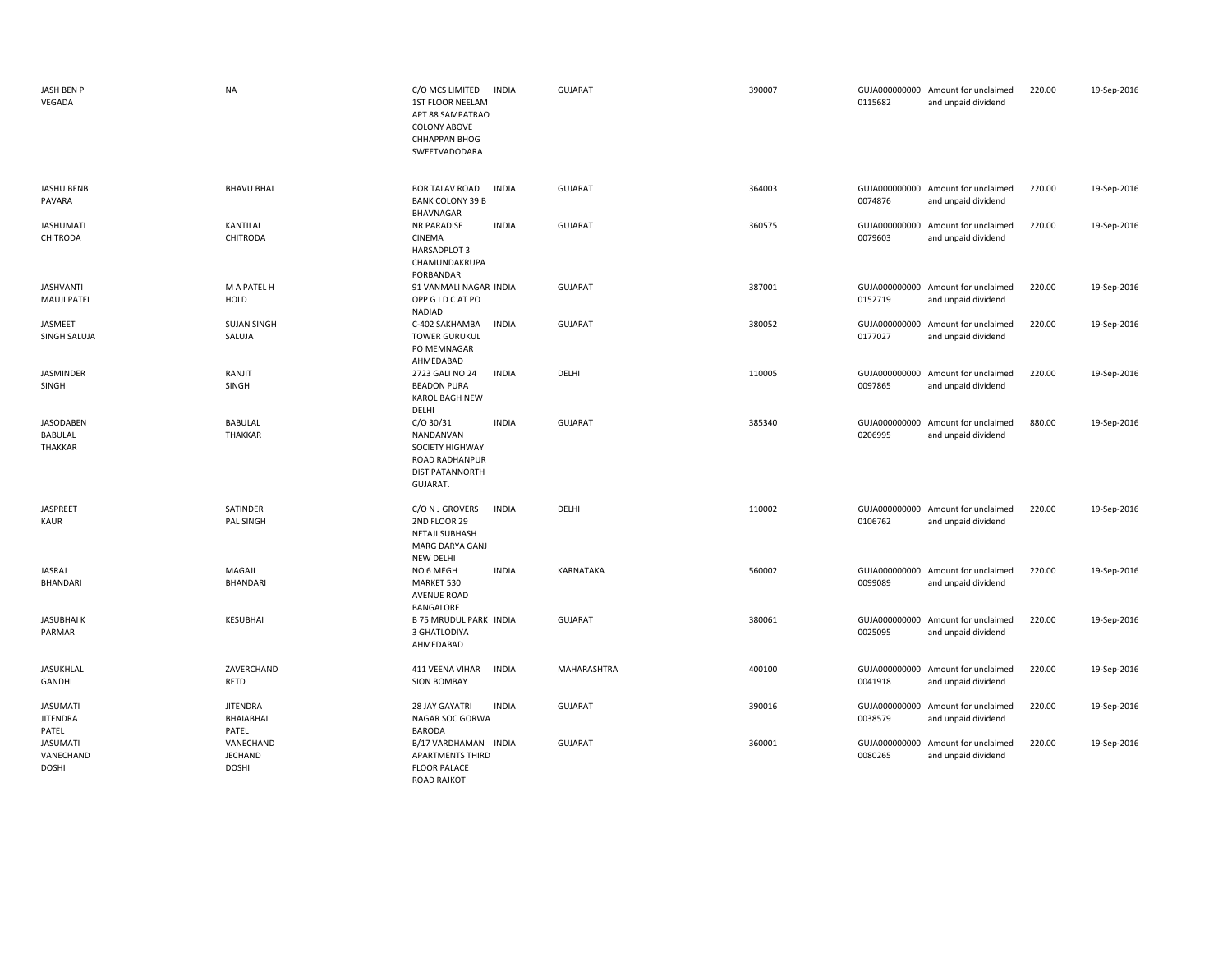| <b>JASVANT</b><br>PATEL                     | LALJIBHAI<br>PATEL                 | 201 VRAJ<br><b>INDIA</b><br>APPARTMENT OPP<br>PANNA TOWER<br><b>NEW RANDER ROAD</b><br>SURAT                          | <b>GUJARAT</b>        | 395001 | 0108852                  | GUJA000000000 Amount for unclaimed<br>and unpaid dividend | 220.00  | 19-Sep-2016 |
|---------------------------------------------|------------------------------------|-----------------------------------------------------------------------------------------------------------------------|-----------------------|--------|--------------------------|-----------------------------------------------------------|---------|-------------|
| <b>JASVANTRAI</b><br><b>RUPADA</b>          | <b>NA</b>                          | PIRCHHALLA STREET INDIA<br><b>NEAR OUM</b><br>JWELLARS OPP.<br>MUNI SCHOOL<br>BHAVNAGAR                               | <b>GUJARAT</b>        | 364001 | 0068243                  | GUJAIN3019911 Amount for unclaimed<br>and unpaid dividend | 110.00  | 19-Sep-2016 |
| <b>JASWANT</b><br>KAUR                      | <b>DALIP SINGH</b>                 | <b>INDIA</b><br>801 AKSHAY<br>APARTMENTS<br>SRIPAL NAGAR OLD<br>PADRA ROAD<br>VADODARA                                | <b>GUJARAT</b>        | 390020 | 0192202                  | GUJA000000000 Amount for unclaimed<br>and unpaid dividend | 1100.00 | 19-Sep-2016 |
| <b>JASWANT</b><br><b>KAUR ARORA</b>         | DARSHAN<br>SINGH<br>ARORA          | <b>GURU NANAK</b><br><b>INDIA</b><br><b>TEMPO HOUSE</b><br><b>MOTI DUNGRI</b><br><b>ROAD JAIPUR</b>                   | RAJASTHAN             | 302004 | 0009057                  | GUJA000000000 Amount for unclaimed<br>and unpaid dividend | 220.00  | 19-Sep-2016 |
| <b>JASWANT</b><br>SINGH SALUJA              | GOVIND<br>SINGH RETD               | SALUJA NIWAS<br><b>INDIA</b><br>GOKULWADI<br>SHEOGUNJ<br>RAJASTHAN                                                    | RAJASTHAN             | 307027 | 0103474                  | GUJA000000000 Amount for unclaimed<br>and unpaid dividend | 220.00  | 19-Sep-2016 |
| <b>JASWANTI</b><br><b>BEN ANIL</b><br>MEHTA | <b>ANIL BHAI</b>                   | D/704 GOKUL<br><b>INDIA</b><br>VATIKA 7TH FLOOR<br>M G CROSS ROAD<br>NO 4 B/H PATEL<br>NAGAR KANDIVLI W<br>BOMBAY     | MAHARASHTRA           | 400067 | 0096560                  | GUJA000000000 Amount for unclaimed<br>and unpaid dividend | 220.00  | 19-Sep-2016 |
| <b>JASWANTI</b><br><b>BOHRA</b>             | <b>VIJAY KUMAR</b><br><b>BOHRA</b> | LAXMI PURA NEAR INDIA<br><b>GOVT SR SEC</b><br><b>SCHOOL PHALODI</b><br><b>DIST JODHPUR</b>                           | RAJASTHAN             | 342301 | 0044139                  | GUJAIN3022361 Amount for unclaimed<br>and unpaid dividend | 2.20    | 19-Sep-2016 |
| JASWINDER<br><b>KAUR OBEROI</b>             | BALBIR<br>SINGH                    | 27 SHANKU MARG<br><b>INDIA</b><br>FREE GANJ UJJAIN                                                                    | MADHYA PRADESH        | 456001 | 0139336                  | GUJA000000000 Amount for unclaimed<br>and unpaid dividend | 220.00  | 19-Sep-2016 |
| JASWINDER<br>PURI                           | <b>RUPINDER S</b><br>PURI          | <b>FLAT 8-D ANKUR</b><br><b>INDIA</b><br>APPARTMENT 10<br>LORD SINHA ROAD<br>CALCUTTA                                 | <b>WEST BENGAL</b>    | 700071 | GUJA000000000<br>0098793 | Amount for unclaimed<br>and unpaid dividend               | 220.00  | 19-Sep-2016 |
| JASYANTSINA<br>CHHATRASIN<br>H MAHIDA       | CHHATRASIN<br>H MAHIDA             | <b>INDIA</b><br>QTR NO II/28 GEB<br>COLONY UKAI DAM                                                                   | <b>GUJARAT</b>        | 394680 | 0121423                  | GUJA000000000 Amount for unclaimed<br>and unpaid dividend | 220.00  | 19-Sep-2016 |
| <b>JATAN</b><br>PARAKH                      | <b>NEMI CHAND</b><br>PARAKH        | C/O NEMI CHAND<br><b>INDIA</b><br>DHANRAJ CLOTH<br><b>MARKET JODHPUR</b>                                              | RAJASTHAN             | 342001 | 0073315                  | GUJA000000000 Amount for unclaimed<br>and unpaid dividend | 220.00  | 19-Sep-2016 |
| <b>JATIN</b>                                | <b>NA</b>                          | FORTUNA TECH I P L INDIA<br>P 301 302 309 310<br>D 269/A 2/16<br>CYBER SPAZIO RD<br><b>BANJARA HILLS</b><br>HYDERABAD | <b>ANDHRA PRADESH</b> | 500034 | 4696580                  | GUJA120299000 Amount for unclaimed<br>and unpaid dividend | 11.00   | 19-Sep-2016 |
| <b>JATIN</b><br>NATVARLAL<br><b>MISTRY</b>  | NATVARLAL<br><b>MISTRY</b>         | 29/104 H P NAGAR INDIA<br><b>EAST VASI NAKA</b><br><b>CHEMBUR MUMBAI</b>                                              | <b>MAHARASHTRA</b>    | 400074 | GUJAIN3015491<br>4169061 | Amount for unclaimed<br>and unpaid dividend               | 110.00  | 19-Sep-2016 |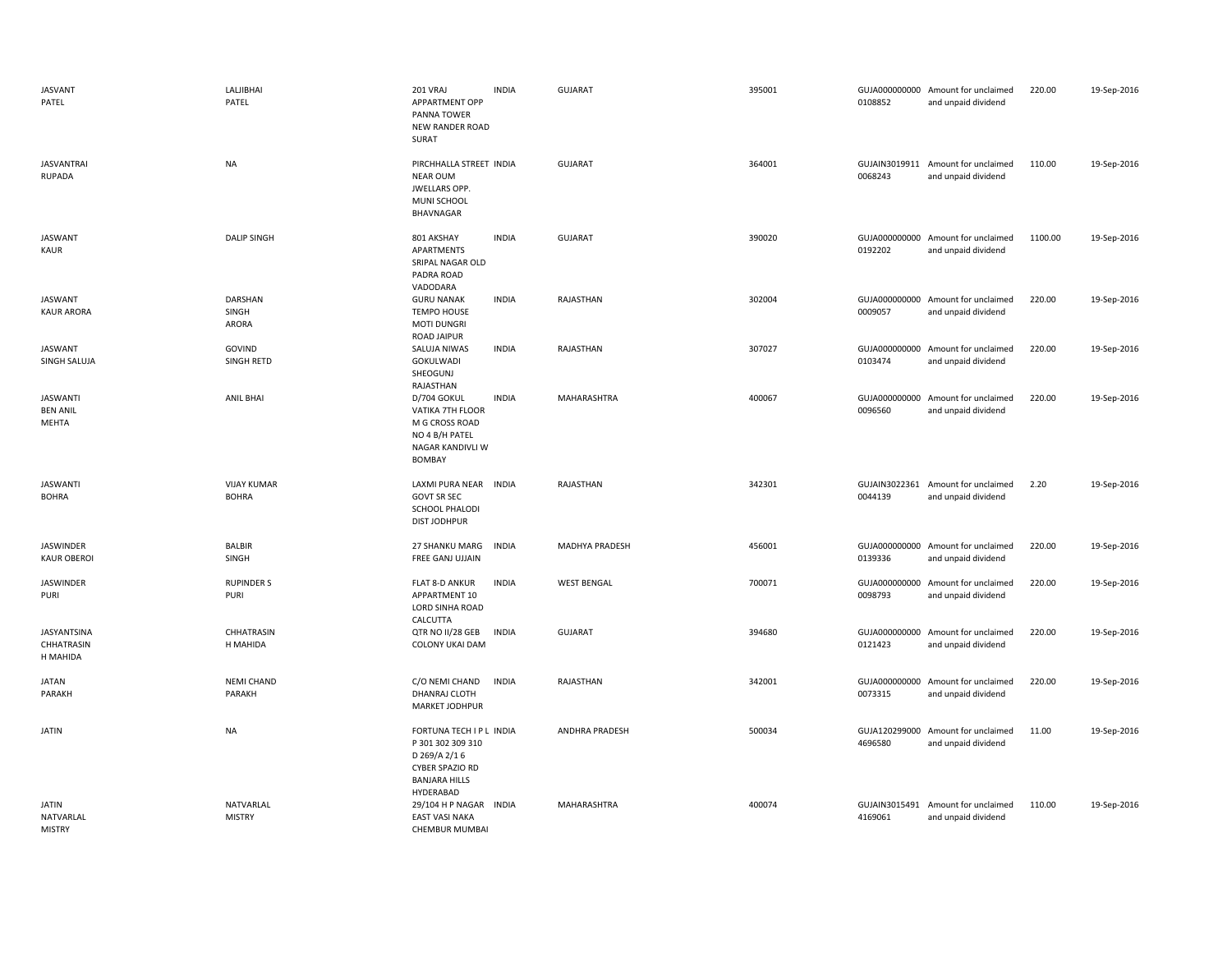| JATIN R PATEL                        | RAMANBHAI                   | ANIL B LALCHETA 41 INDIA<br>PAYAL G F STOCK EX<br>SAYAJIGUNJ<br>VADODARAGUJ                     |              | <b>GUJARAT</b> | 390007 | 0204355                  | GUJA000000000 Amount for unclaimed<br>and unpaid dividend | 220.00 | 19-Sep-2016 |
|--------------------------------------|-----------------------------|-------------------------------------------------------------------------------------------------|--------------|----------------|--------|--------------------------|-----------------------------------------------------------|--------|-------------|
| <b>JATIN SHAH</b>                    | BIHARILAL<br>SHAH           | 5 CHANCHAL<br>BHUVAN<br>SARVODAYA<br>SOCIETY<br>MANINAGAR<br>AHMEDABAD                          | <b>INDIA</b> | GUJARAT        | 380008 | 0086613                  | GUJA000000000 Amount for unclaimed<br>and unpaid dividend | 220.00 | 19-Sep-2016 |
| <b>JATIN SHAH</b>                    | VINODBHAI<br>SHAH           | 2 KOTIYARK SOC<br>OPP ABAD DAIRY<br><b>KANKERIA ROAD</b><br>AHMEDABAD                           | <b>INDIA</b> | <b>GUJARAT</b> | 380022 | 0083922                  | GUJA000000000 Amount for unclaimed<br>and unpaid dividend | 220.00 | 19-Sep-2016 |
| <b>JATINDER</b><br><b>KAUR KALRA</b> | H S KALRA                   | C/O SANTOSH<br><b>AGENCIES LAXMI</b><br><b>MARKET GHAS</b><br>MANDI<br>ROADJODHPUR              | <b>INDIA</b> | RAJASTHAN      | 342001 | 0156688                  | GUJA000000000 Amount for unclaimed<br>and unpaid dividend | 220.00 | 19-Sep-2016 |
| <b>JATINDER</b><br><b>KUMAR</b>      | <b>NA</b>                   | 18 SHANTI COLONY INDIA<br><b>CHITTA MANDIR</b><br>ROAD YAMUNA<br>NAGAR                          |              | HARYANA        | 135001 | 4592169                  | GUJAIN3026793 Amount for unclaimed<br>and unpaid dividend | 112.20 | 19-Sep-2016 |
| <b>JATINDER</b><br><b>KUMAR</b>      | D C<br>PASRICHA             | 3/405 VIKRAM<br><b>MARG KARNAL</b><br>HARYANA                                                   | <b>INDIA</b> | <b>HARYANA</b> | 132001 | 0058058                  | GUJA000000000 Amount for unclaimed<br>and unpaid dividend | 110.00 | 19-Sep-2016 |
| <b>JATINDER</b><br>KUMAR<br>SHARMA   | <b>BIHARI LAL</b><br>SHARMA | FLAT NO 18 POCKET INDIA<br>AND BLOCK D - 9 M<br>I G FLATS SECTOR 15<br>ROHINIDELHI              |              | DELHI          | 110085 | GUJA000000000<br>0007405 | Amount for unclaimed<br>and unpaid dividend               | 220.00 | 19-Sep-2016 |
| <b>JATINDER</b><br><b>SINGH RUBY</b> | <b>S SURINDER</b><br>SINGH  | 210 A SHASTRI<br>NAGAR AMRITSAR                                                                 | <b>INDIA</b> | PUNJAB         | 143001 | 0065897                  | GUJA000000000 Amount for unclaimed<br>and unpaid dividend | 220.00 | 19-Sep-2016 |
| JAVNI N<br><b>GOPIYANI</b>           | NAVINCHAND<br>RA            | M/45/267, PRAGATI INDIA<br>NAGAR IST FLOOR<br>NARANPURA<br>AHMEDABAD                            |              | <b>GUJARAT</b> | 380013 | GUJA000000000<br>0078077 | Amount for unclaimed<br>and unpaid dividend               | 110.00 | 19-Sep-2016 |
| <b>JAWAHAR LAL</b><br>JAIN           | CHAMPALAL<br>JAIN           | E 11 HILL PARK<br>SOCIETY OPP ABAD<br>DAIRY AHMEDABAD                                           | <b>INDIA</b> | <b>GUJARAT</b> | 380022 | 0088727                  | GUJA000000000 Amount for unclaimed<br>and unpaid dividend | 220.00 | 19-Sep-2016 |
| <b>JAWAHAR LAL</b><br><b>KALA</b>    | SOHANLAL<br>KALA            | C/O JAIN ROAD<br>WAYS A/6 ADARSH<br><b>NAGAR JAIPUR</b>                                         | <b>INDIA</b> | RAJASTHAN      | 302004 | 0105746                  | GUJA000000000 Amount for unclaimed<br>and unpaid dividend | 220.00 | 19-Sep-2016 |
| <b>JAYA</b><br>BHANUSHALI            | NANJI<br>BHANUSHALI         | A/501 SAINATH<br>APARTMENT<br><b>NAVGHAR X ROAD</b><br><b>OPP TATA</b><br>COLONYMULUND(E)       | <b>INDIA</b> | MAHARASHTRA    | 400081 | 0065305                  | GUJA000000000 Amount for unclaimed<br>and unpaid dividend | 220.00 | 19-Sep-2016 |
| <b>JAYA SAJI</b><br>GEORGE           | S GEORGE                    | <b>MUMBAI</b><br>15/4 VEENA CHS<br><b>NESTER COMPOND</b><br><b>ROAD KALINA</b><br><b>BOMBAY</b> | <b>INDIA</b> | MAHARASHTRA    | 400029 | 0150121                  | GUJA000000000 Amount for unclaimed<br>and unpaid dividend | 220.00 | 19-Sep-2016 |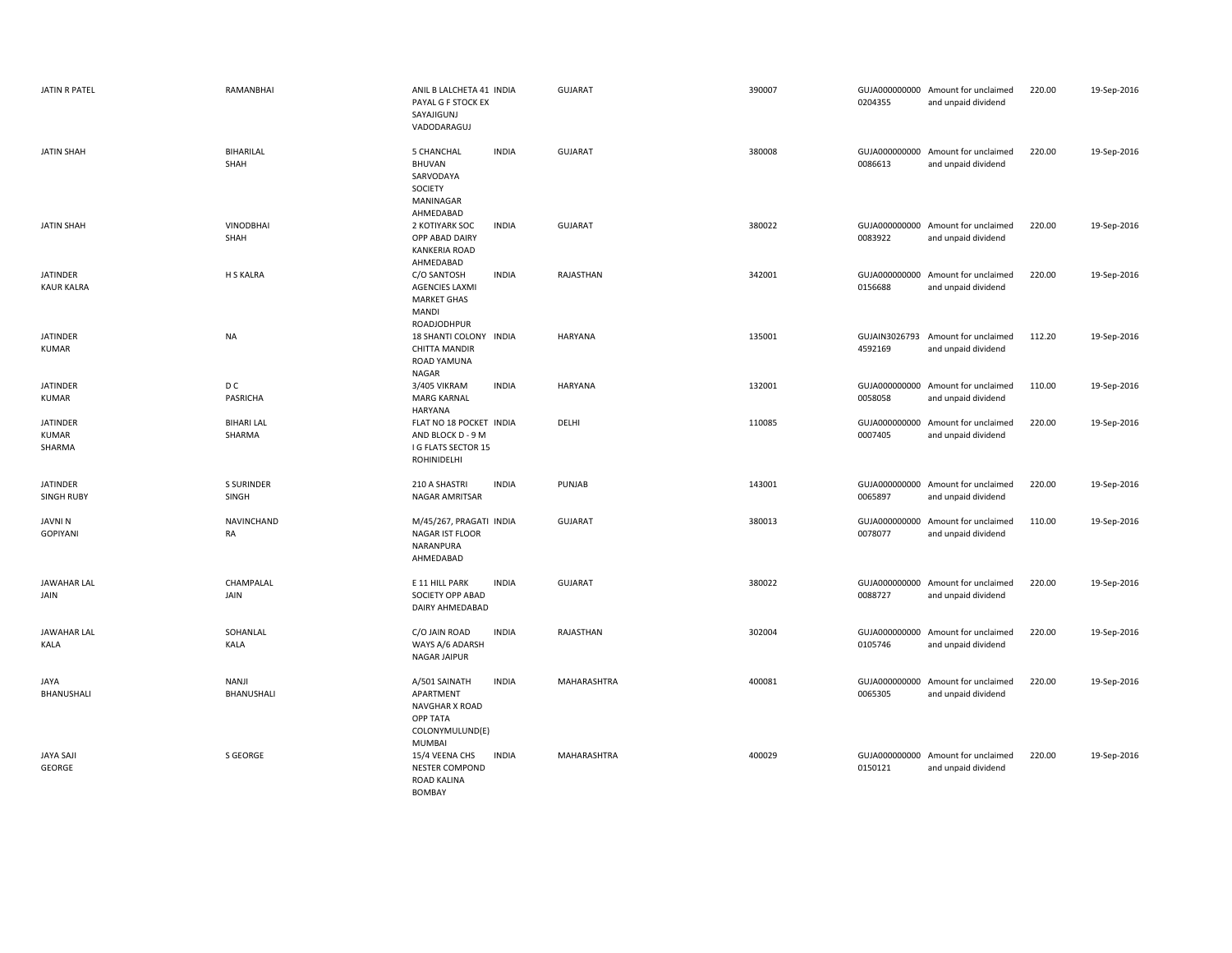| JAYABEN B<br><b>OZA</b>                                   | <b>BABUBHAIN</b><br>OZA                         | I-90 AKSHARDHAM INDIA<br>APARTMENTS<br>ARBEN BANK ROAD<br>MALGODOWN<br>ROADMEHSANA                                                  | <b>GUJARAT</b>     | 384002 | 0042600                  | GUJA000000000 Amount for unclaimed<br>and unpaid dividend | 220.00 | 19-Sep-2016 |
|-----------------------------------------------------------|-------------------------------------------------|-------------------------------------------------------------------------------------------------------------------------------------|--------------------|--------|--------------------------|-----------------------------------------------------------|--------|-------------|
| JAYABEN<br>PATEL                                          | <b>MADHUBHAI</b><br>PATEL                       | 7 PARISHRAM<br><b>INDIA</b><br>SOCIETY<br>SUBHANPURA<br>VADODARA                                                                    | <b>GUJARAT</b>     | 390007 | 0003074                  | GUJA000000000 Amount for unclaimed<br>and unpaid dividend | 220.00 | 19-Sep-2016 |
| JAYALAXMI<br><b>BORUSU</b>                                | VENKATA<br><b>RAO</b>                           | W/O VENKATA RAO INDIA<br><b>NEAR GIRLS HIGH</b><br>SCHOOL PACAKOL                                                                   | ANDHRA PRADESH     | 534260 | 0115962                  | GUJA000000000 Amount for unclaimed<br>and unpaid dividend | 220.00 | 19-Sep-2016 |
| JAYALAXMI<br>SOMASUNDA<br>RAN                             | <b>KALAPPAT</b><br>SOMASUNDA<br>RAN             | KALAPPAT HOUSE<br><b>INDIA</b><br>UZHUVATH KADAVU<br>ROAD<br>LOKAMALESWARAM<br>POST<br>KODUNGALLURTHRI<br><b>SSUR DIST KERALA</b>   | <b>KERALA</b>      | 680664 | 0095881                  | GUJA000000000 Amount for unclaimed<br>and unpaid dividend | 220.00 | 19-Sep-2016 |
| JAYAMMA<br>VEERAMALLA                                     | <b>NA</b>                                       | H NO 17-636 B N R INDIA<br>COLONY.<br>DEVARAKONDA                                                                                   | ANDHRA PRADESH     | 508248 | 0036435                  | GUJA120545000 Amount for unclaimed<br>and unpaid dividend | 220.00 | 19-Sep-2016 |
| <b>JAYANJIBHAI</b><br>CHELDAS<br>PATEL                    | <b>CHELDAS G</b><br>PATEL                       | IV 37 G E B COLONY INDIA<br><b>UKAI DAM TA</b><br>SONGADH DIS<br>SURAT                                                              | <b>GUJARAT</b>     | 394680 | GUJA000000000<br>0121408 | Amount for unclaimed<br>and unpaid dividend               | 220.00 | 19-Sep-2016 |
| <b>JAYANKONDA</b><br>M<br>KRISHNAMUR<br><b>THY RAMANI</b> | <b>SKKIYER</b><br>RETD                          | 1997 VII MAIN 'D'<br><b>INDIA</b><br><b>BLOCK II STAGE</b><br>RAJAJINAGAR<br>BANGALORE                                              | KARNATAKA          | 560010 | 0055631                  | GUJA000000000 Amount for unclaimed<br>and unpaid dividend | 220.00 | 19-Sep-2016 |
| <b>JAYANT</b><br>BHAIYASAHEB<br><b>DESHMUKH</b>           | BHAIYASAHE<br>D                                 | 270 WARD NO. 27<br><b>INDIA</b><br>PUSAD                                                                                            | MAHARASHTRA        | 445204 | 0915971                  | GUJA130259000 Amount for unclaimed<br>and unpaid dividend | 220.00 | 19-Sep-2016 |
| <b>JAYANTA</b><br><b>KUMAR PATI</b>                       | LATE<br>BHAGABATA<br>PATI                       | THORIA SAHI BUXI INDIA<br><b>BAZAR CORPORATE</b><br>LEATHERS H/O<br>DHUNA SENAPATI<br>CUTTACK                                       | ORISSA             | 753001 | GUJAIN3003941<br>3469392 | Amount for unclaimed<br>and unpaid dividend               | 220.00 | 19-Sep-2016 |
| <b>JAYANTHI</b><br>SRIDHAR                                | N SRIDHAR                                       | <b>INDIA</b><br>C/O R N BABU 2<br>RIVERSIDE ROAD<br><b>ORDNANCE ESTATE</b><br>AT & POST<br>KHADKIPUNE                               | <b>MAHARASHTRA</b> | 411003 | 0160353                  | GUJA000000000 Amount for unclaimed<br>and unpaid dividend | 220.00 | 19-Sep-2016 |
| <b>JAYANTI BHAI</b><br>MANGAL<br><b>BHAI GOHIL</b>        | MANGAL<br><b>BHAI RAMA</b><br><b>BHAI GOHIL</b> | C/O RAVJI BHAI<br><b>INDIA</b><br>DHURA BHAI GOHIL<br>RANJIT SHIHS BHAG<br>ANIL BHAI S<br>SHOPPOST<br>ANAGADH DIST<br><b>BARODA</b> | <b>GUJARAT</b>     | 391330 | 0120456                  | GUJA000000000 Amount for unclaimed<br>and unpaid dividend | 220.00 | 19-Sep-2016 |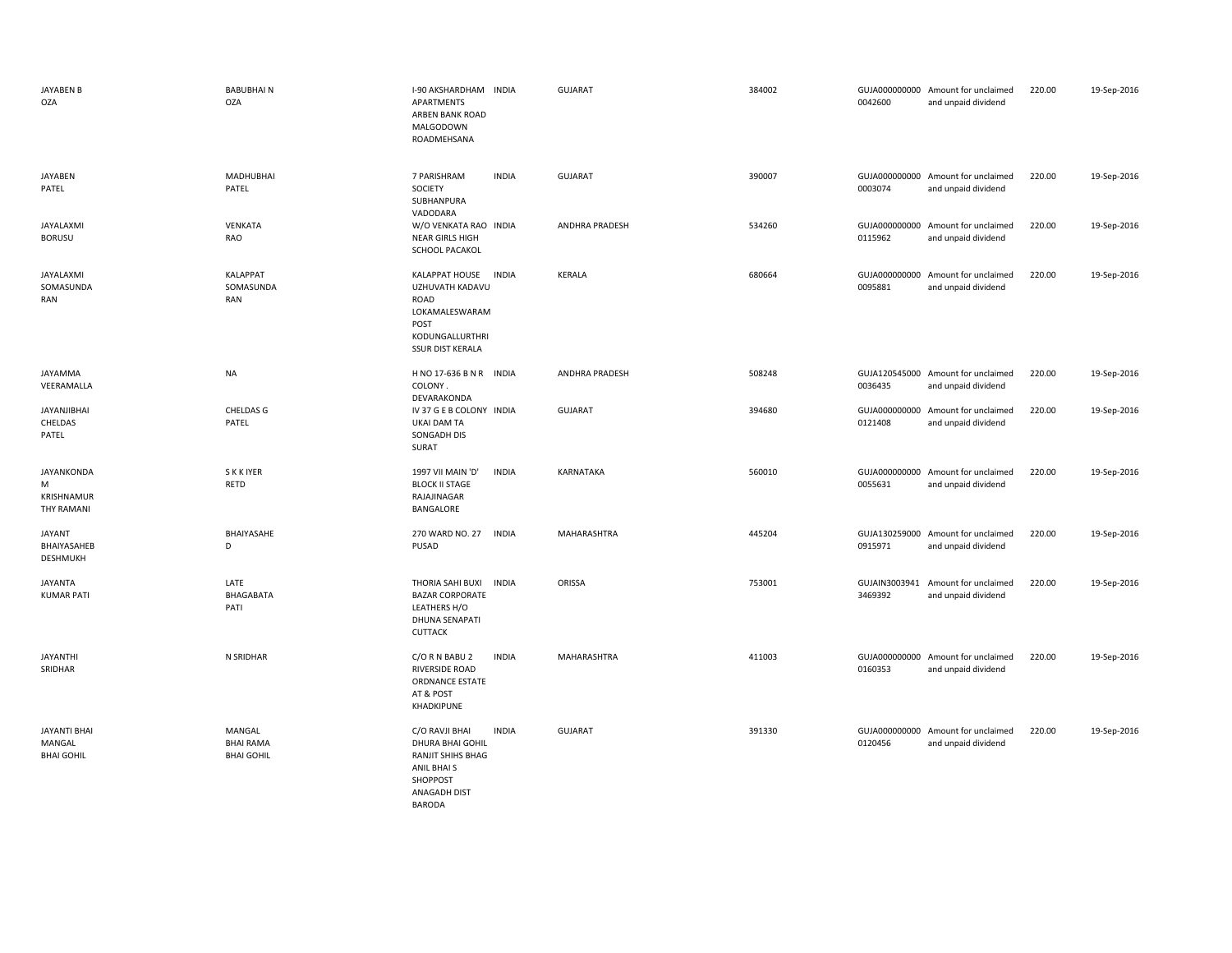| <b>JAYANTI</b><br>CHATTERJEE                                | SUBASH<br>CHATTERJEE                     | C/O S CHATTERTEE E INDIA<br>E PLANNING O/O<br>SEPHE AIZWAL<br><b>CIRCLE</b><br>TUIKHUATLANG<br>AIZAWL |              | MIZORAM            | 796001 | 0001948 | GUJA000000000 Amount for unclaimed<br>and unpaid dividend | 220.00 | 19-Sep-2016 |
|-------------------------------------------------------------|------------------------------------------|-------------------------------------------------------------------------------------------------------|--------------|--------------------|--------|---------|-----------------------------------------------------------|--------|-------------|
| <b>JAYANTI</b><br>PATEL                                     | <b>KALIDAS</b><br>PATEL                  | 4 NARMADA NAGAR INDIA<br><b>KANJARI ROAD</b><br><b>HALOL</b>                                          |              | GUJARAT            | 389350 | 0037083 | GUJA000000000 Amount for unclaimed<br>and unpaid dividend | 220.00 | 19-Sep-2016 |
| JAYANTILAL K<br>SHAH                                        | <b>KACHARA LAL</b><br>N SHAH             | C/O CHANDULAL & INDIA<br>SONS JAWAHAR<br>MARKET DEHGAM<br>DIST AHMEDABAD                              |              | <b>GUJARAT</b>     | 382305 | 0087857 | GUJA000000000 Amount for unclaimed<br>and unpaid dividend | 220.00 | 19-Sep-2016 |
| JAYANTILAL M<br>JAIN                                        | MANNALAL                                 | 602, ARIHANT<br><b>TOWER CHINCH</b><br>POKLI CROSS LANE<br><b>MUMBAI</b>                              | <b>INDIA</b> | MAHARASHTRA        | 400012 | 0096972 | GUJA000000000 Amount for unclaimed<br>and unpaid dividend | 220.00 | 19-Sep-2016 |
| JAYANTILAL<br>PATEL                                         | <b>MITHA BHAI</b><br>PATEL               | <b>B 11 DATTNAGAR</b><br>NR SALIM TALKIES<br><b>TARASADI KOSAMBA</b><br>ROAD DIST SURAT               | <b>INDIA</b> | <b>GUJARAT</b>     | 395001 | 0118439 | GUJA000000000 Amount for unclaimed<br>and unpaid dividend | 220.00 | 19-Sep-2016 |
| JAYANTILAL<br><b>TANNA</b>                                  | <b>BHAGWAND</b><br>AS                    | A/13 DATTARTYA<br>APTT M G ROAD<br>DHANUKAR WADI<br><b>KANDIVALI W</b><br>BOMBAY                      | <b>INDIA</b> | MAHARASHTRA        | 400013 | 0143690 | GUJA000000000 Amount for unclaimed<br>and unpaid dividend | 220.00 | 19-Sep-2016 |
| JAYANTILAL<br>VALLABHDAS<br>DAVDA HUF                       | <b>NA</b>                                | 161 AVADH<br>APARTMENT OPP<br>PRANAMI ROYAL<br><b>TOWER STREET</b><br>JAMNAGAR                        | <b>INDIA</b> | <b>GUJARAT</b>     | 361008 | 0314770 | GUJA120180000 Amount for unclaimed<br>and unpaid dividend | 220.00 | 19-Sep-2016 |
| JAYARAGHAV<br>ENDRA RAO U                                   | <b>NA</b>                                | $1 - 172$<br>VIBHUDAMANYA<br>NAGAR SHIVALLI<br>VILLAGE UDUPI                                          | <b>INDIA</b> | KARNATAKA          | 576102 | 0006574 | GUJA120344020 Amount for unclaimed<br>and unpaid dividend | 22.00  | 19-Sep-2016 |
| JAYARAJ<br><b>BALIBHADRAS</b><br>ING GOHEL<br><b>THAKOR</b> | BALIBHADRA<br>SINH<br>SURAJSINH<br>GOHEL | 49 RAJSTAMBH<br>SOCIETY BEHIND<br><b>BARODA SCHOOL</b><br>NR POLOGROUND<br><b>BARODA</b>              | <b>INDIA</b> | <b>GUJARAT</b>     | 390001 | 0133282 | GUJA000000000 Amount for unclaimed<br>and unpaid dividend | 220.00 | 19-Sep-2016 |
| JAYASHREE<br>DEVI                                           | S MISHRA                                 | C/O S MISHRA FLAT INDIA<br>NO 6 G REGENT<br>TOWER 121/1 N S C<br><b>BOSE ROAD</b><br>CALCUTTA         |              | <b>WEST BENGAL</b> | 700040 | 0153175 | GUJA000000000 Amount for unclaimed<br>and unpaid dividend | 220.00 | 19-Sep-2016 |
| JAYASHREE<br>SUVARNA                                        | NA                                       | C 604 BHUMIRAJ<br><b>MEADOWS SECTOR</b><br>19 AIROLI NEW<br><b>MUMBAI</b>                             | INDIA        | MAHARASHTRA        | 400708 | 0081263 | GUJAIN3031161 Amount for unclaimed<br>and unpaid dividend | 110.00 | 19-Sep-2016 |
| JAYAVARAM<br>JAGADEESHA<br>RANGAIAH                         | JK<br>RANGAIAH                           | 10/389 MAIN<br><b>BAZAR TADPATRI</b><br>DIST ANANTHAPUR                                               | <b>INDIA</b> | ANDHRA PRADESH     | 515411 | 0130454 | GUJA000000000 Amount for unclaimed<br>and unpaid dividend | 220.00 | 19-Sep-2016 |
| JAYESH<br>GORDHANBH<br>AI AKBARI                            | <b>NA</b>                                | JASHRAJ NAGAR<br>STREET NO 2<br>RADHEKRUSNA<br><b>MAVADI PLOT</b><br>RAJKOT                           | <b>INDIA</b> | <b>GUJARAT</b>     | 360002 | 0661431 | GUJA120332000 Amount for unclaimed<br>and unpaid dividend | 110.00 | 19-Sep-2016 |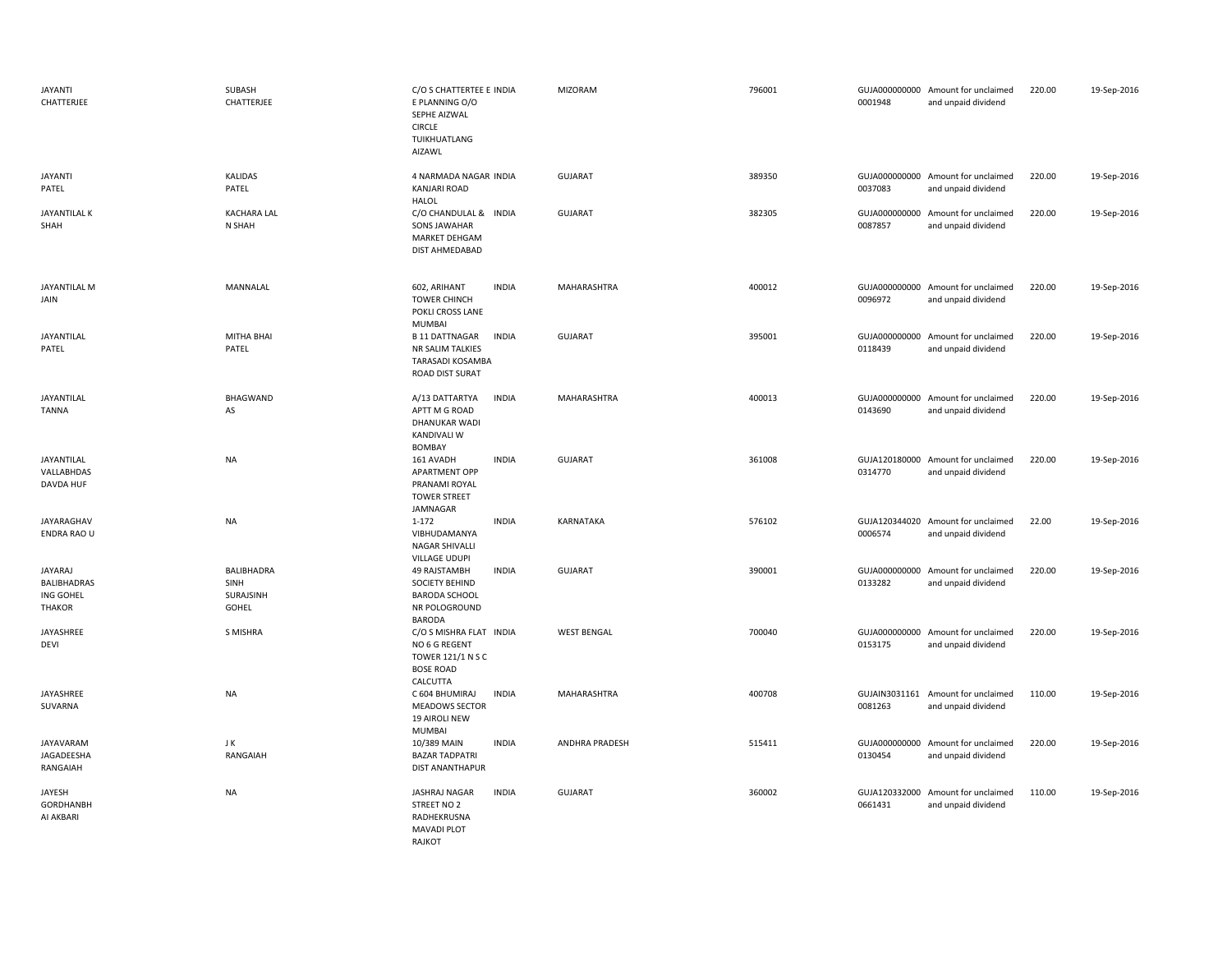| JAYESH J<br>MAKADIA                       | J M MAKADIA                         | <b>6 KRISHNA FLATS</b><br><b>INDIA</b><br><b>BLAMUKUND PLOTS</b><br><b>KALAWAD ROAD</b><br>RAJKOT                                    | <b>GUJARAT</b> | 360001 | 0019487 | GUJA000000000 Amount for unclaimed<br>and unpaid dividend | 220.00 | 19-Sep-2016 |
|-------------------------------------------|-------------------------------------|--------------------------------------------------------------------------------------------------------------------------------------|----------------|--------|---------|-----------------------------------------------------------|--------|-------------|
| JAYESH<br><b>KUMARD</b><br>THAKKAR        | DAHYALAL<br><b>THAKKAR</b>          | 747/C FERTILIZER<br><b>INDIA</b><br>NAGAR TOWNSHIP<br><b>DIST BARODA</b>                                                             | <b>GUJARAT</b> | 391750 | 0119985 | GUJA000000000 Amount for unclaimed<br>and unpaid dividend | 220.00 | 19-Sep-2016 |
| JAYESH<br><b>KUMAR</b><br>THAKUR          | <b>NA</b>                           | VILLAGE AND POST INDIA<br>CHHURIA<br>RAJNANDGAON                                                                                     | CHHATTISGARH   | 491558 | 1407422 | GUJAIN3029024 Amount for unclaimed<br>and unpaid dividend | 440.00 | 19-Sep-2016 |
| JAYESH M<br>PATEL                         | MANSUKHBH<br>AI PATEL               | <b>INDIA</b><br>B/24 GAYATRI<br>PARIMWAR 2<br><b>BEHIND BAL ASRAM</b><br>KATARGAM ROAD<br>SURAT                                      | <b>GUJARAT</b> | 395001 | 0056382 | GUJA000000000 Amount for unclaimed<br>and unpaid dividend | 220.00 | 19-Sep-2016 |
| JAYESH<br>PANDYA                          | <b>RAJNIKANT N</b><br>PANDYA        | <b>B 180 BHAVNA</b><br><b>INDIA</b><br><b>TENA VASNA</b><br><b>BERRAGE PALDI</b><br>AHMEDABAD                                        | <b>GUJARAT</b> | 380007 | 0025711 | GUJA000000000 Amount for unclaimed<br>and unpaid dividend | 220.00 | 19-Sep-2016 |
| JAYESH<br>PURUSHOTTA<br>MDAS<br>CHAUHAN   | PURSHOTTA<br><b>MDAS</b><br>CHAUHAN | 28 SHREE RANG<br><b>INDIA</b><br>SOCIETY CHITAL<br>ROAD AMRELI                                                                       | <b>GUJARAT</b> | 364601 | 0169184 | GUJA000000000 Amount for unclaimed<br>and unpaid dividend | 220.00 | 19-Sep-2016 |
| JAYESH SHAH                               | <b>BHUPATRI</b>                     | <b>INDIA</b><br>24 JIVA DEVSHI<br>NIWAS 3RD FLOOR<br><b>RANADE ROAD</b><br>DADAR W BOMBAY                                            | MAHARASHTRA    | 400028 | 0155758 | GUJA000000000 Amount for unclaimed<br>and unpaid dividend | 220.00 | 19-Sep-2016 |
| JAYESH<br>THAKKAR                         | <b>ANIL BHAI</b>                    | MANEKVILA FLAT<br><b>INDIA</b><br><b>B/5 SHISUVIHAR</b><br><b>CIRCLE BHAVNAGAR</b>                                                   | <b>GUJARAT</b> | 364001 | 0075730 | GUJA000000000 Amount for unclaimed<br>and unpaid dividend | 220.00 | 19-Sep-2016 |
| JAYNTI LAL R<br>PATEL                     | <b>RAMDAS</b><br>PATEL              | <b>INDIA</b><br>125 GURUNANAK<br>MKT PANCHKUWA<br>AHMEDABAD                                                                          | <b>GUJARAT</b> | 380002 | 0026409 | GUJA000000000 Amount for unclaimed<br>and unpaid dividend | 220.00 | 19-Sep-2016 |
| <b>JAYPRAKASH</b><br>PUSHKARRAY<br>THAKAR | PUSHKARRAY<br>P THAKAR              | 33/A KALYAN BAUG INDIA<br>SOCIETY B/H DEEP<br>CHAMBERS<br>MANJALPURVADOD<br>ARA                                                      | <b>GUJARAT</b> | 390011 | 0194450 | GUJA000000000 Amount for unclaimed<br>and unpaid dividend | 220.00 | 19-Sep-2016 |
| <b>JAYRAJ BHATT</b>                       | <b>NA</b>                           | 34/281,<br><b>INDIA</b><br>VIDYANAGAR SOC.<br>NEAR AZAD SOCIETY<br><b>HIMATLAL PART-</b><br>2AHMEDABAD                               | <b>GUJARAT</b> | 380015 | 0124079 | GUJA000000000 Amount for unclaimed<br>and unpaid dividend | 440.00 | 19-Sep-2016 |
| <b>JAYRAJ</b><br>KANSODARIA               | KARAMSHI<br>BHAI                    | <b>D-3 MAHAVIR</b><br><b>INDIA</b><br><b>COMPLEX NEAR</b><br>HARIDHAM<br><b>BUNGLOWS</b><br>KRISNANAGAR<br>SAHIJPUR<br>BOGHAAHMEDABA | <b>GUJARAT</b> | 380028 | 0003093 | GUJA000000000 Amount for unclaimed<br>and unpaid dividend | 220.00 | 19-Sep-2016 |

D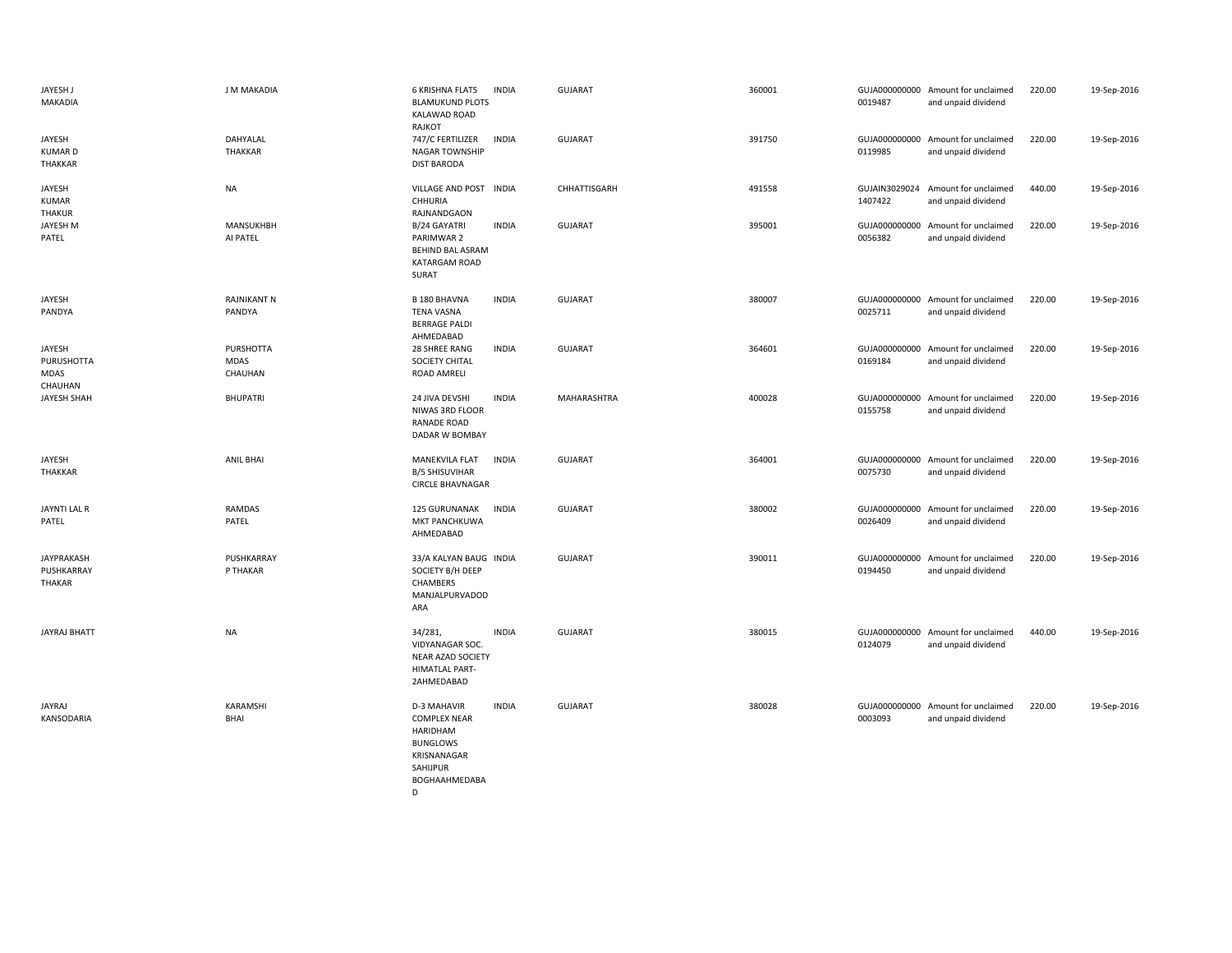| JAYSHREE<br>GEORGE                                | LT SH K C<br>GEORGE          | BLOCK NO 46/D<br>SHIVAM SOCIETY NR<br><b>HWP</b><br>COLONYCHHANI<br><b>JAKAT NAKA</b><br><b>BARODA</b>           | <b>INDIA</b> | <b>GUJARAT</b>     | 390002 | 0120331 | GUJA000000000 Amount for unclaimed<br>and unpaid dividend | 220.00 | 19-Sep-2016 |
|---------------------------------------------------|------------------------------|------------------------------------------------------------------------------------------------------------------|--------------|--------------------|--------|---------|-----------------------------------------------------------|--------|-------------|
| JAYSHREE<br>MAHESH<br>MEHTA                       | MAHESH<br>RATILAL<br>MEHTA   | 79 MAIN BAZAR<br><b>MITHAPUR</b>                                                                                 | <b>INDIA</b> | <b>GUJARAT</b>     | 361345 | 0078136 | GUJA000000000 Amount for unclaimed<br>and unpaid dividend | 220.00 | 19-Sep-2016 |
| <b>JAYSHREEBEN</b><br><b>D PATEL</b>              | <b>DAHYA BHAI</b><br>PROF    | C/O P VASUDEV &<br>CO 488/63<br><b>GROUND FLOOR</b><br>NEW L K TRUST<br>BUILDINGRAVADI<br><b>BAZAR AHMEDABAD</b> | <b>INDIA</b> | <b>GUJARAT</b>     | 380002 | 0035402 | GUJA000000000 Amount for unclaimed<br>and unpaid dividend | 220.00 | 19-Sep-2016 |
| JAYSHREEBEN<br>HARESHKUMA<br>R<br>KHAMBHADIA      | <b>NA</b>                    | A-304, KRUSHNA<br>COMPLEX,<br>KRUSHNA CO-OP<br>SOCIETY,<br>HIRABAUG,<br>VARACHHA, SURAT                          | <b>INDIA</b> | <b>GUJARAT</b>     | 395006 | 0221973 | GUJA120300000 Amount for unclaimed<br>and unpaid dividend | 550.00 | 19-Sep-2016 |
| JAYSHREEBEN<br>MAHESHBHAI<br>GANDHI               | <b>NA</b>                    | 4/2,GOVERMENT<br><b>QUARTERS NEAR</b><br>PRAKASH SOCIETY<br><b>ATHWALINES SURAT</b>                              | <b>INDIA</b> | <b>GUJARAT</b>     | 395001 | 0086417 | GUJAIN3004251 Amount for unclaimed<br>and unpaid dividend | 440.00 | 19-Sep-2016 |
| <b>JAYSHRI</b><br>GIRDHARLAL<br>SHETH             | GIRDHARLAL<br><b>D SHETH</b> | "DHRUVDEEP" OUT INDIA<br>SIDE KHAMBHALIA<br><b>GATE JAMNAGAR</b>                                                 |              | <b>GUJARAT</b>     | 361005 | 0077429 | GUJA000000000 Amount for unclaimed<br>and unpaid dividend | 220.00 | 19-Sep-2016 |
| <b>JAYSHRI</b><br><b>SUDHIR</b><br><b>KOTHARY</b> | <b>SUDHIR</b>                | SHIVALIK FLAT NO<br>27 30/1 SARAT<br><b>BOSE ROAD</b><br>CALCUTTA                                                | <b>INDIA</b> | <b>WEST BENGAL</b> | 700020 | 0004420 | GUJA000000000 Amount for unclaimed<br>and unpaid dividend | 220.00 | 19-Sep-2016 |
| <b>JAYSHRI</b><br>TRAMBADIA                       | KANTILAL<br>TRAMBADIA        | E/7 TIRUPATI<br>APARTMENT B/H<br><b>JALARAM SOCIETY</b><br>JAMNAGAR                                              | <b>INDIA</b> | <b>GUJARAT</b>     | 361001 | 0173243 | GUJA000000000 Amount for unclaimed<br>and unpaid dividend | 220.00 | 19-Sep-2016 |
| JAYSREE BEN<br>AJAY KUMAR<br>SHAH                 | AJAY KUMAR                   | C/O SARVAIYA 32<br>MAHAVIR CHHAYA<br>3RD FLOOR 353-B<br>VALLABH BAUG<br><b>LANE GHATKOPAR</b><br>(EAST)MUMBAI    | <b>INDIA</b> | MAHARASHTRA        | 400077 | 0041818 | GUJA000000000 Amount for unclaimed<br>and unpaid dividend | 220.00 | 19-Sep-2016 |
| <b>JAYSUKH R</b><br>GOHEL                         | RAMJIBHAI                    | "AALAP" BARCHHA INDIA<br><b>STREET</b><br>KHAMBHALIA<br><b>GUJARAT</b>                                           |              | <b>GUJARAT</b>     | 361305 | 0181862 | GUJA000000000 Amount for unclaimed<br>and unpaid dividend | 2.20   | 19-Sep-2016 |
| <b>JAYVIK B</b><br>PATEL                          | <b>BIPINBHAIN</b><br>PATEL   | <b>1187 NANI</b><br>RANGILAPOLE<br>SHAHPUR<br>AHMEDABAD                                                          | <b>INDIA</b> | <b>GUJARAT</b>     | 380001 | 0031498 | GUJA000000000 Amount for unclaimed<br>and unpaid dividend | 220.00 | 19-Sep-2016 |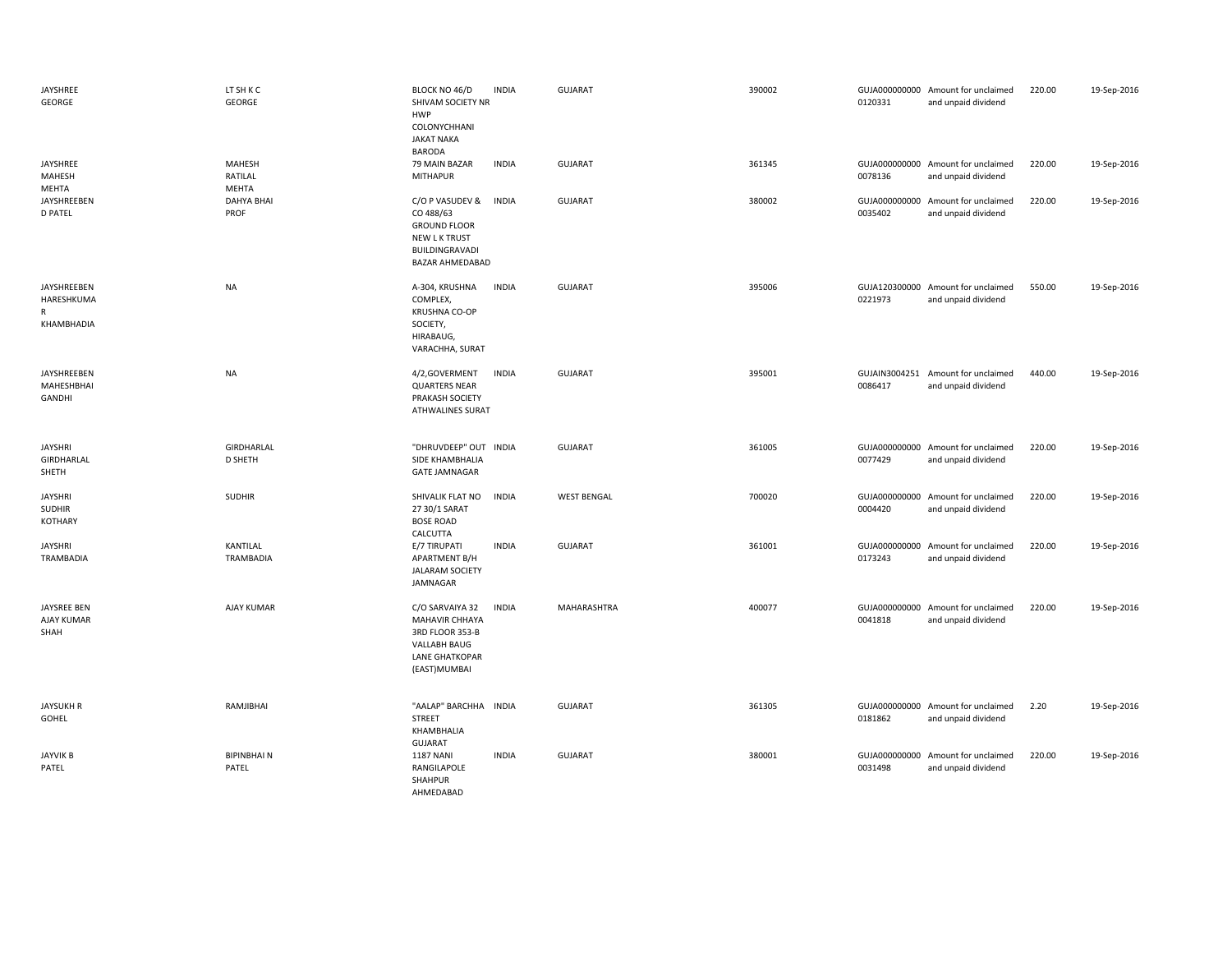| JEEN M                                      | <b>MOHANAN G</b>                              | 809 6/623 JITHIN<br><b>INDIA</b><br><b>BANGLAVU 12</b><br>CHERTHALA SOUTH<br>ALAPPUZHA KERALA                   | <b>KERALA</b>      | 688552 | 3301110                  | GUJAIN3002141 Amount for unclaimed<br>and unpaid dividend | 330.00 | 19-Sep-2016 |
|---------------------------------------------|-----------------------------------------------|-----------------------------------------------------------------------------------------------------------------|--------------------|--------|--------------------------|-----------------------------------------------------------|--------|-------------|
| <b>JEET MAL</b><br>SINGHI                   | LATE SH<br>SINCHIYA LAL<br>SINGH              | C/O P C SINGHI EAST INDIA<br><b>INDIA COMMER CO</b><br>LTD 1 OLD COURT<br>HOUSE CORNER<br>CALCUTTA              | <b>WEST BENGAL</b> | 700001 | 0053087                  | GUJA000000000 Amount for unclaimed<br>and unpaid dividend | 220.00 | 19-Sep-2016 |
| JEET P SHAH                                 | PRAKASH H<br>SHAH                             | 1299 BAPABHAI S<br><b>INDIA</b><br>KHADKI SHETH S<br>POLE MANDVI S<br>POLE AHMEDABAD                            | <b>GUJARAT</b>     | 380001 | 0023284                  | GUJA000000000 Amount for unclaimed<br>and unpaid dividend | 220.00 | 19-Sep-2016 |
| JENNIFER IYER                               | <b>NA</b>                                     | <b>INDIA</b><br>31 D 02 LLOYDS<br><b>ESTATE LLOYDS</b><br>ESTATE, SALT PAN<br>ROAD WADALA<br><b>EAST MUMBAI</b> | MAHARASHTRA        | 400037 | GUJAIN3015491<br>7310137 | Amount for unclaimed<br>and unpaid dividend               | 220.00 | 19-Sep-2016 |
| JESSY<br>CHERIAN                            | <b>CHERIAN KV</b>                             | KAIMUNDANKALIYIL INDIA<br>VAKKAD<br>MONIPPALLY<br>KOTTAYAM                                                      | MAHARASHTRA        | 999999 | 0116678                  | GUJA000000000 Amount for unclaimed<br>and unpaid dividend | 220.00 | 19-Sep-2016 |
| <b>JESUKHBHAI</b><br><b>TRIVEDI</b>         | NANJIBHAI                                     | 4 DHOLARIA NAGAR INDIA<br>TRIVEDI NIVAS<br>RAJKOT                                                               | <b>GUJARAT</b>     | 360002 | 0080296                  | GUJA000000000 Amount for unclaimed<br>and unpaid dividend | 220.00 | 19-Sep-2016 |
| JETHABHAI K<br>MAKADIA                      | KERSONBHAI<br>JADAV                           | PLOT STREET NO 2 INDIA<br><b>DIST RAJKOT PO</b><br>BHAYAVADAR                                                   | GUJARAT            | 360450 | 0079527                  | GUJA000000000 Amount for unclaimed<br>and unpaid dividend | 220.00 | 19-Sep-2016 |
| <b>JETHALAL B</b><br>MOGA                   | BHIKHABHAI                                    | PO KUMBHASAN TA INDIA<br>PALANPUR DI<br><b>BANASKANTHA N G</b>                                                  | <b>GUJARAT</b>     | 385518 | GUJA000000000<br>0087434 | Amount for unclaimed<br>and unpaid dividend               | 220.00 | 19-Sep-2016 |
| <b>JHANDA RAM</b>                           | <b>NA</b>                                     | C/O MALOUT<br><b>INDIA</b><br><b>COTTON FACTORY</b><br>SACHHA SAUDA<br><b>ROAD MALOUT</b>                       | PUNJAB             | 152107 | 0227479                  | GUJA130414000 Amount for unclaimed<br>and unpaid dividend | 110.00 | 19-Sep-2016 |
| <b>JHUMA</b><br><b>GHATAK</b>               | <b>ASHIM</b><br><b>KUMAR</b><br><b>GHATAK</b> | 84 NEW TS FLATS<br><b>INDIA</b><br><b>B/H AREA KADAM</b><br>JAMSHEDPUR                                          | <b>JHARKHAND</b>   | 831005 | 0011573                  | GUJA000000000 Amount for unclaimed<br>and unpaid dividend | 440.00 | 19-Sep-2016 |
| <b>JIGAR B PATEL</b>                        | <b>BABUBHAI</b>                               | SAGARMUDRA APT INDIA<br><b>KRISHNA COLONY</b><br><b>NEAR SWATI</b><br>NAVARANGPURA<br>AHMEDABAD                 | <b>GUJARAT</b>     | 380014 | 0038003                  | GUJA000000000 Amount for unclaimed<br>and unpaid dividend | 220.00 | 19-Sep-2016 |
| <b>JIGAR</b><br><b>BALVANTBHAI</b><br>PATEL | <b>BALVANT</b><br>MANILAL<br>PATEL            | PLOT NO. 379/A - 1 INDIA<br>SECTOR NO. - 8<br>GANDHINAGAR                                                       | <b>GUJARAT</b>     | 382008 | GUJAIN3009821<br>0403688 | Amount for unclaimed<br>and unpaid dividend               | 660.00 | 19-Sep-2016 |
| <b>JIGNA G SHAH</b>                         | <b>GOPAL SHAH</b>                             | <b>6 RAJGIRI SOCIETY</b><br><b>INDIA</b><br>B/H ARYAKANYA<br>VIDYALAYA KARLI<br><b>BAUG VADODARA</b>            | <b>GUJARAT</b>     | 390018 | 0037571                  | GUJA000000000 Amount for unclaimed<br>and unpaid dividend | 220.00 | 19-Sep-2016 |
| JIGNESH B<br>PANDYA                         | <b>JIGNESH B</b><br>PANDYA                    | <b>INDIA</b><br>RUDRADEO<br>PHARMA WAGODIA<br>G.I.D.C.<br>VADODARAGUJARA                                        | <b>GUJARAT</b>     | 390019 | 0206521                  | GUJA000000000 Amount for unclaimed<br>and unpaid dividend | 220.00 | 19-Sep-2016 |

T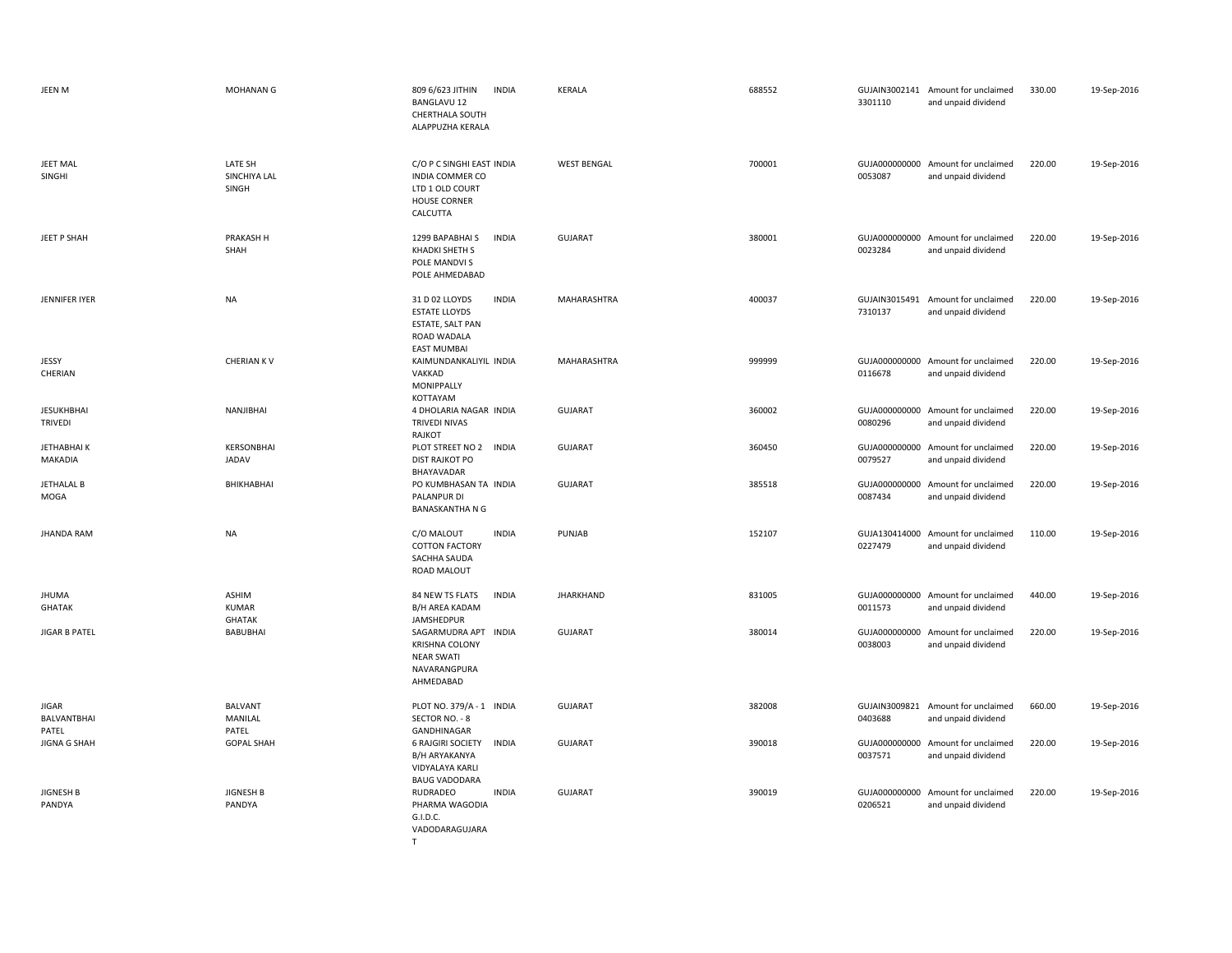| <b>JIGNESH</b><br>BHAGAWAN<br>PAUN        | <b>NA</b>                       | 178 RUSIKESH<br>SOCIETY BHOLAV<br><b>BHARUCH</b>                                                                 | <b>INDIA</b> | <b>GUJARAT</b>     | 392001 | 0369467 | GUJA120132000 Amount for unclaimed<br>and unpaid dividend | 4.40   | 19-Sep-2016 |
|-------------------------------------------|---------------------------------|------------------------------------------------------------------------------------------------------------------|--------------|--------------------|--------|---------|-----------------------------------------------------------|--------|-------------|
| <b>JIGNESH P</b><br>PADALIYA              | PRABHU LAL                      | C/O PATEL BABULAL INDIA<br><b>HARIBHAI &amp; SONS D</b><br>4 MARKET YARD<br>RAJKOT                               |              | <b>GUJARAT</b>     | 360003 | 0079988 | GUJA000000000 Amount for unclaimed<br>and unpaid dividend | 220.00 | 19-Sep-2016 |
| <b>JIGNESH R</b><br>THAKRAR               | RAJNIKANT                       | OPP REST HOUSE<br><b>JAMJODHPUR</b>                                                                              | INDIA        | <b>GUJARAT</b>     | 360530 | 0164029 | GUJA000000000 Amount for unclaimed<br>and unpaid dividend | 220.00 | 19-Sep-2016 |
| <b>JIGNESH</b><br>SURENDRA<br>SHAH        | SURENDRA                        | 62/10 R A KIDWAI<br>ROAD MOHAN<br>NIWAS 3RD FLOOR<br><b>KING'S CIRCLE</b><br><b>MUMBAI</b>                       | <b>INDIA</b> | MAHARASHTRA        | 400019 | 0135871 | GUJA000000000 Amount for unclaimed<br>and unpaid dividend | 220.00 | 19-Sep-2016 |
| <b>JIGNESH</b><br>SURENDRA<br>SHAH        | SURENDRA                        | 62/10 R A KIDWAI<br>ROAD MOHAN<br>NIWAS 3RD FLOOR<br><b>KING'S CIRCLE</b><br><b>MUMBAI</b>                       | <b>INDIA</b> | MAHARASHTRA        | 400019 | 0135672 | GUJA000000000 Amount for unclaimed<br>and unpaid dividend | 220.00 | 19-Sep-2016 |
| <b>JIMI PAL</b><br>SINGH                  | S P SINGH                       | H NO P-86/1 AIR<br><b>FORCE STN</b><br>PATHANKOT<br><b>GURUDAS PUR P B</b>                                       | <b>INDIA</b> | PUNJAB             | 145001 | 0132577 | GUJA000000000 Amount for unclaimed<br>and unpaid dividend | 440.00 | 19-Sep-2016 |
| JIMMY JOHN                                | M K JOHN                        | MANIMALA<br>THARAPPEL<br>PALAVAYAL<br>KASARAGOD,<br>KERALA                                                       | <b>INDIA</b> | <b>KERALA</b>      | 670511 | 0520627 | GUJAIN3018951 Amount for unclaimed<br>and unpaid dividend | 110.00 | 19-Sep-2016 |
| <b>JIMMY RUSSY</b><br>CAMA                | R A CAMA<br>SOLICITOR           | FLAT NO 342<br>TAHNEE HEIGHTS A<br>66 L<br><b>JAGMOHANDAS</b><br>MARG NEPEAN SEA<br>ROAD MUMBAI                  | <b>INDIA</b> | MAHARASHTRA        | 400006 | 0154829 | GUJA000000000 Amount for unclaimed<br>and unpaid dividend | 220.00 | 19-Sep-2016 |
| <b>JINENDRAS</b><br>JAIN                  | SETULAL JAIN                    | 78 DHAN LAXMI<br>SOC OPP C M C<br>ODHAV<br>AHMEDABAD                                                             | <b>INDIA</b> | <b>GUJARAT</b>     | 382415 | 0028612 | GUJA000000000 Amount for unclaimed<br>and unpaid dividend | 220.00 | 19-Sep-2016 |
| <b>JITENDR</b><br><b>KUMAR</b><br>JAISWAL | LATE SH<br>PANNA LAL<br>JAISWAL | 1213 DL GANGA<br><b>DHAR MUKHIRJEE</b><br>ROAD RAM KESTO<br>PUR HOWRAH                                           | INDIA        | <b>WEST BENGAL</b> | 711102 | 0062045 | GUJA000000000 Amount for unclaimed<br>and unpaid dividend | 220.00 | 19-Sep-2016 |
| <b>JITENDRA</b><br>ANANDKUMA<br>R JAIN    | ANANDKUMA<br>R P JAIN           | 11-A/B, CHANDRA<br>COLONY, B/H<br>CARGO MOTORS,<br>OFF C G ROAD,<br>ELLISBRIDGE,<br>AHMEDABAD,<br><b>GUJARAT</b> | <b>INDIA</b> | <b>GUJARAT</b>     | 380006 | 1584333 | GUJAIN3022691 Amount for unclaimed<br>and unpaid dividend | 193.60 | 19-Sep-2016 |
| JITENDRA C<br>SALECHA                     | CHANDANMA<br>L PARTAPJI         | 507 NEW CLOTH<br>MARKET<br>AHMEDABAD                                                                             | <b>INDIA</b> | <b>GUJARAT</b>     | 380002 | 0024220 | GUJA000000000 Amount for unclaimed<br>and unpaid dividend | 220.00 | 19-Sep-2016 |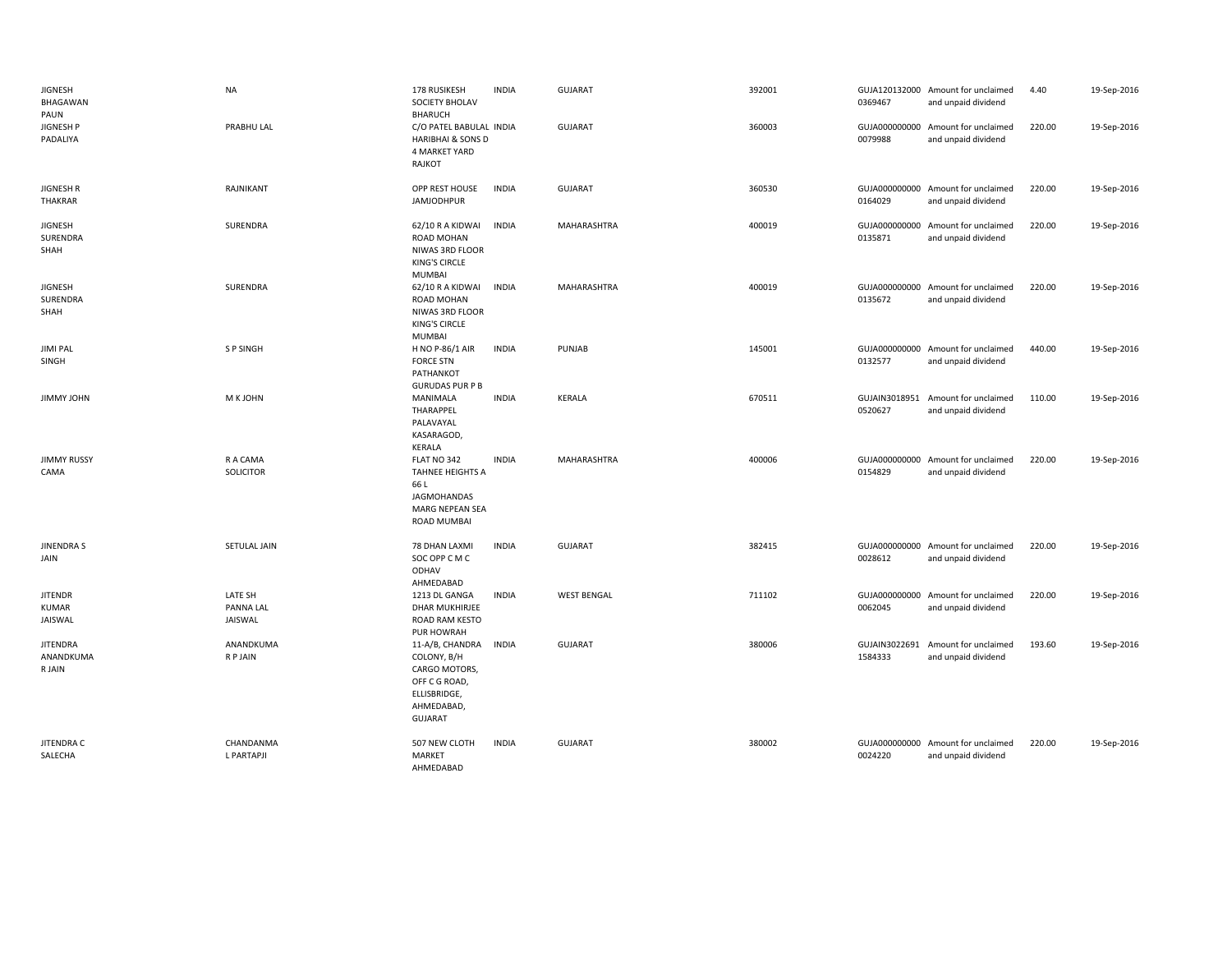| <b>JITENDRA</b><br><b>DULLERY</b><br><b>VINCHI</b> | DULLERY                                | 202 ASHISH FLATS<br><b>INDIA</b><br>NR NARAYANNAGAR<br><b>SOCIETY BUS STOP</b><br>NARAYANAGAR<br>ROAD PALDI<br>AHMEDABAD     | <b>GUJARAT</b> | 380001 | 0128455                  | GUJA000000000 Amount for unclaimed<br>and unpaid dividend | 220.00  | 19-Sep-2016 |
|----------------------------------------------------|----------------------------------------|------------------------------------------------------------------------------------------------------------------------------|----------------|--------|--------------------------|-----------------------------------------------------------|---------|-------------|
| <b>JITENDRA</b><br>KUMAR<br>MANEKAL<br>PANDYA      | MANEKLAL<br>SOMESHWAR<br>PANDYA        | E-34 GEB COLONY<br><b>INDIA</b><br><b>UKAIDAM DIST</b><br>SURAT                                                              | <b>GUJARAT</b> | 394680 | 0122572                  | GUJA000000000 Amount for unclaimed<br>and unpaid dividend | 220.00  | 19-Sep-2016 |
| <b>JITENDRA</b><br>KUMAR<br>VERMA                  | <b>SH NAIN</b><br>SINGH                | RADAR SECTION 6<br>INDIA<br>SQN AIR FORCE C/O<br><b>56 APO</b>                                                               | MAHARASHTRA    | 999999 | 0002215                  | GUJA000000000 Amount for unclaimed<br>and unpaid dividend | 220.00  | 19-Sep-2016 |
| <b>JITENDRA</b><br><b>MANUBHAI</b><br>DABHI        | <b>MANUBHAI J</b><br>DABHI             | DABHI COLONY<br><b>INDIA</b><br><b>BARLA AHMEDABAD</b><br>GUJ                                                                | <b>GUJARAT</b> | 380001 | 0080601                  | GUJA000000000 Amount for unclaimed<br>and unpaid dividend | 440.00  | 19-Sep-2016 |
| <b>JITENDRA</b><br>SINGH<br>RAJPUROHIT             | NA                                     | RAJENDRA NAGAR INDIA<br><b>JALORE RAJASTHAN</b>                                                                              | RAJASTHAN      | 343001 | 0529372                  | GUJAIN3014851 Amount for unclaimed<br>and unpaid dividend | 13.20   | 19-Sep-2016 |
| <b>JITENDRA</b><br>VALLBHADAS<br><b>CHOKSI</b>     | <b>VALLBH DAS</b><br><b>CHOKSI</b>     | <b>RADHAN PUR</b><br><b>INDIA</b><br>BHOYASHERI<br><b>NORTH GUJRAT</b><br>BANASKANTHA                                        | <b>GUJARAT</b> | 385340 | 0027631                  | GUJA000000000 Amount for unclaimed<br>and unpaid dividend | 220.00  | 19-Sep-2016 |
| JITENDRAKUM<br>AR JIVABHAI<br>PATEL                | <b>JIVABHAI</b><br>PRAGJIBHAI<br>PATEL | FLAT NO 24<br><b>INDIA</b><br>SHIVSHAKTI BLDG<br>6TH NH 483<br><b>MAHESH PARK,</b><br>KASARALI AVALE, TA-<br><b>BHIWANDI</b> | MAHARASHTRA    | 421302 | 0195476                  | GUJAIN3006361 Amount for unclaimed<br>and unpaid dividend | 220.00  | 19-Sep-2016 |
| <b>JITESH</b><br><b>KUMAR</b><br>KHARE             | <b>NA</b>                              | 51 MAJONIA NIWAS INDIA<br>HOLI PURA DATIA<br>(MP)                                                                            | MADHYA PRADESH | 475661 | 1347104                  | GUJAIN3030285 Amount for unclaimed<br>and unpaid dividend | 11.00   | 19-Sep-2016 |
| <b>JIVIBEN</b><br>RATANSINH<br>PARMAR              | RATANSINH<br>PARMAR                    | <b>INDIA</b><br>11657/B RAM<br>NIWAS<br>SARDARNAGAR<br>BHAVNAGAR                                                             | <b>GUJARAT</b> | 364001 | 0038925                  | GUJA000000000 Amount for unclaimed<br>and unpaid dividend | 220.00  | 19-Sep-2016 |
| JOE G<br>MAMMEN                                    | <b>NA</b>                              | THEKKATHIL HOUSE INDIA<br><b>KARTHIKAPALLY PO</b><br>HARIPAD<br>ALAPPUZHA                                                    | <b>KERALA</b>  | 690516 | GUJAIN3002391<br>2167314 | Amount for unclaimed<br>and unpaid dividend               | 2200.00 | 19-Sep-2016 |
| <b>JOEL PERCY</b><br>LAZARUS                       | PERCY PAUL<br>LAZARUS                  | <b>INDIA</b><br>QTR NO 7225 P O<br>FERTILIZER NAGAR<br><b>DIST BARODA</b><br>GUJARAT                                         | <b>GUJARAT</b> | 391750 | 0119980                  | GUJA000000000 Amount for unclaimed<br>and unpaid dividend | 220.00  | 19-Sep-2016 |
| <b>JOGINDER</b><br>KUMAR<br><b>GUPTA</b>           | <b>BANARSI</b><br>DASS                 | C/O M/S BANARSI<br><b>INDIA</b><br>DASS JOGI RAM<br><b>HALU BAZAR</b><br>BHIWANI HARYANA<br>HISSAR, HARYANA                  | <b>HARYANA</b> | 125021 | 0082535                  | GUJA000000000 Amount for unclaimed<br>and unpaid dividend | 220.00  | 19-Sep-2016 |
| JOJAN<br>MATHEW                                    | <b>NA</b>                              | <b>KADANKAVIL H</b><br><b>INDIA</b><br><b>ROSE GARDEN</b><br>ROAD PALLINADA<br>PALARIVATTOM<br>KOCHI                         | <b>KERALA</b>  | 682025 | 0906927                  | GUJAIN3002391 Amount for unclaimed<br>and unpaid dividend | 440.00  | 19-Sep-2016 |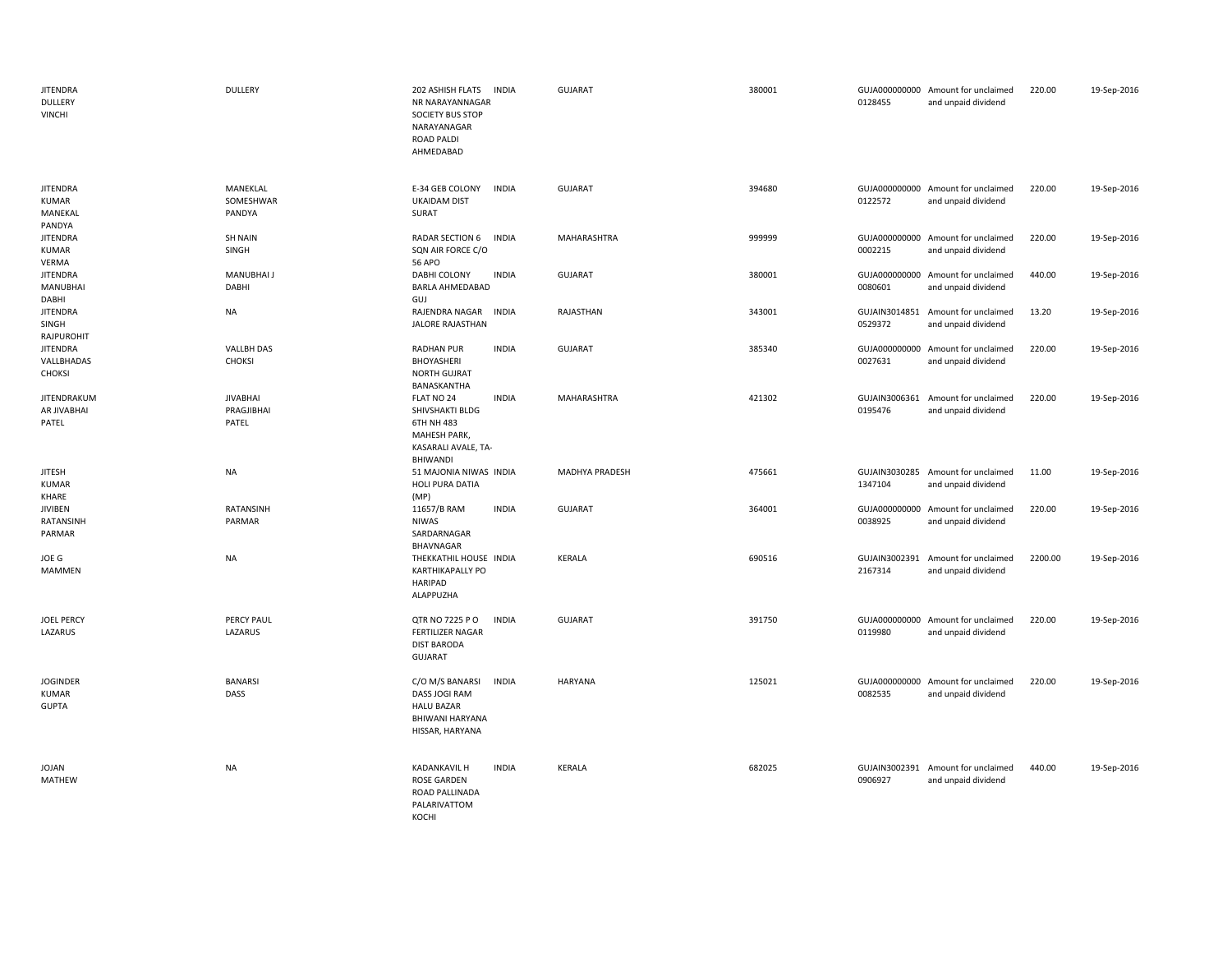| <b>JOLLY</b><br>THAKKAR                  | RAMANLAL<br>THAKKAR          | 65 UDHYOG NAGAR INDIA<br>SOC NE AYURVEDIC<br>COLLEGE O/S<br>PANIGATE<br>VADODARA                 | <b>GUJARAT</b> | 390017 | 0038747                  | GUJA000000000 Amount for unclaimed<br>and unpaid dividend | 220.00 | 19-Sep-2016 |
|------------------------------------------|------------------------------|--------------------------------------------------------------------------------------------------|----------------|--------|--------------------------|-----------------------------------------------------------|--------|-------------|
| <b>JOLLYBEN</b><br>MEHTA                 | VASANTRAY<br>MEHTA H<br>HOLD | SIDDHARTH 5<br><b>INDIA</b><br><b>VAISHALINGR OPP</b><br>AMRAPALI CINEMA<br>RAIYA RD RAJKOT      | <b>GUJARAT</b> | 360001 | 0138589                  | GUJA000000000 Amount for unclaimed<br>and unpaid dividend | 220.00 | 19-Sep-2016 |
| JOSEPH D<br>MANJALY                      | <b>D MANJALY</b>             | <b>INDIA</b><br><b>26 CACTUS PARK</b><br>NEW SAMA ROAD<br>VADODARA                               | <b>GUJARAT</b> | 390002 | 0141272                  | GUJA000000000 Amount for unclaimed<br>and unpaid dividend | 220.00 | 19-Sep-2016 |
| <b>JOSHI</b><br>ARUNABEN<br>TULSIDAS     | NA                           | PLOT NO.50,<br><b>INDIA</b><br>ACHARYAKUL<br>SOCITY, B/H PRESS<br>QUATER, CHITRA,<br>BHAVNAGAR.  | <b>GUJARAT</b> | 364004 | GUJAIN3009741<br>0048143 | Amount for unclaimed<br>and unpaid dividend               | 220.00 | 19-Sep-2016 |
| <b>JOSHI</b><br>MAHESHCHA<br><b>NDRA</b> | NA                           | <b>INDIA</b><br>13 LIONS SOCIETY<br>SARADAR NAGAR<br>BHAVNAGAR                                   | <b>GUJARAT</b> | 364001 | 5565170                  | GUJAIN3003941 Amount for unclaimed<br>and unpaid dividend | 220.00 | 19-Sep-2016 |
| JOY K J                                  | <b>JOSEPH</b>                | KANNIYATH HOUSE INDIA<br>MANALVAYAL P O<br>PULPALLY<br>WAYANAD, KERALA                           | <b>KERALA</b>  | 673579 | 1132226                  | GUJAIN3002391 Amount for unclaimed<br>and unpaid dividend | 226.60 | 19-Sep-2016 |
| <b>JOY NARAYAN</b><br>KHASTGR            | C N KHASTGR                  | <b>FLAT 401 LOBO</b><br><b>INDIA</b><br>PRABHU COURT<br>LIGHTHOUSE HILL<br>ROAD MANGALORE        | KARNATAKA      | 575001 | 0151153                  | GUJA000000000 Amount for unclaimed<br>and unpaid dividend | 220.00 | 19-Sep-2016 |
| JOY PV                                   | V P JOSEPH                   | <b>INDIA</b><br>PARATHUVAYALIL<br>HOUSE VALLUVADI<br>POST NOOLPUZHA<br>SULTHAN<br>BATHERYWAYANAD | <b>KERALA</b>  | 673592 | 0014822                  | GUJA120518000 Amount for unclaimed<br>and unpaid dividend | 22.00  | 19-Sep-2016 |
| <b>JUBEDA A</b><br><b>GANDHI</b>         | A GANDHI                     | C/O A R SAIES WADI INDIA<br><b>JHANGIRPURA</b><br>CHOKHANDI<br>VADODARA                          | <b>GUJARAT</b> | 390017 | 0136008                  | GUJA000000000 Amount for unclaimed<br>and unpaid dividend | 220.00 | 19-Sep-2016 |
| <b>JUMER DEVI</b><br>SANGHVI             | PRAVIN<br>KUMAR<br>SANGHAVI  | 550 NEW CLOTH<br><b>INDIA</b><br><b>MARKET</b><br>AHMEDABAD                                      | <b>GUJARAT</b> | 380002 | 0108760                  | GUJA000000000 Amount for unclaimed<br>and unpaid dividend | 220.00 | 19-Sep-2016 |
| <b>JUNAID</b><br>ANSARUDDIN              | RIAZ BASHA                   | H.NO 58/374-5-4,<br><b>INDIA</b><br>TILAK NAGAR,<br>AKKAYAPALLI,<br>KADAPA, ANDHRA<br>PRADESH    | ANDHRA PRADESH | 516003 | 1257737                  | GUJAIN3022691 Amount for unclaimed<br>and unpaid dividend | 44.00  | 19-Sep-2016 |
| JUSABALI<br>PRADHAN                      | AHMEO<br>PRADHAN             | BLOCK 3 IST FLOOR INDIA<br>OPP BANK OF INDIA<br>51 HILL ROAD<br><b>BANDRAW</b><br><b>BOMBAY</b>  | MAHARASHTRA    | 400050 | 0049753                  | GUJA000000000 Amount for unclaimed<br>and unpaid dividend | 220.00 | 19-Sep-2016 |
| <b>JYANTI BHAI</b><br>AMBALAL<br>PATEL   | AMBALAL S<br>PATEL           | TRIMURATI SOCIETY INDIA<br>KAPADWANJ                                                             | <b>GUJARAT</b> | 387620 | 0023366                  | GUJA000000000 Amount for unclaimed<br>and unpaid dividend | 220.00 | 19-Sep-2016 |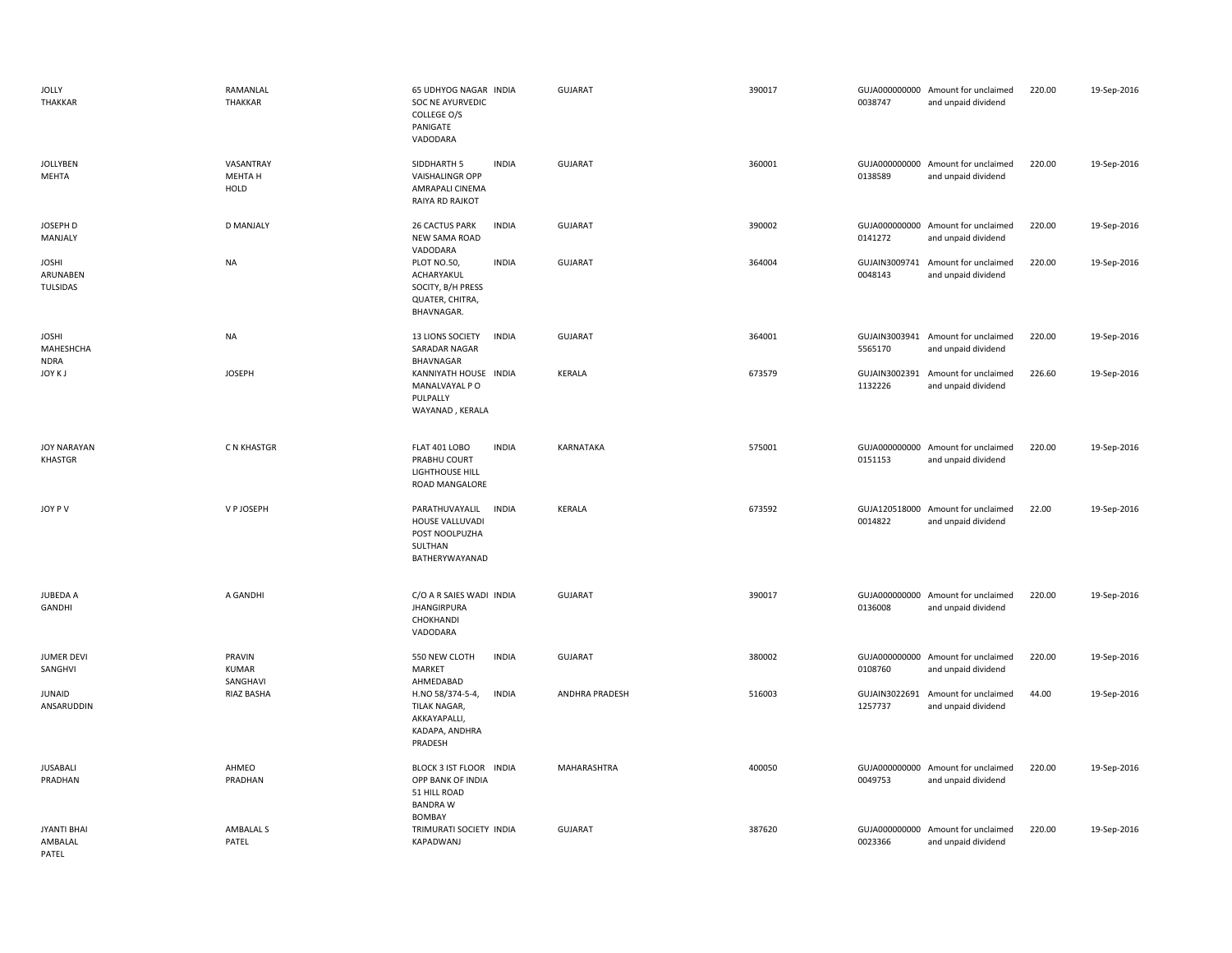| <b>JYOSHNABEN</b><br>KRISHNADHA<br>R DUBEY     | RAJVANSHI<br>BHAGVATI<br>TIWARI      | 148 ALAHDADPUR<br><b>INDIA</b><br><b>GORAKHPUR</b>                                                  | UTTAR PRADESH         | 273001 | 3127450 | GUJA120299000 Amount for unclaimed<br>and unpaid dividend | 11.00  | 19-Sep-2016 |
|------------------------------------------------|--------------------------------------|-----------------------------------------------------------------------------------------------------|-----------------------|--------|---------|-----------------------------------------------------------|--------|-------------|
| JYOTESH J<br>SHAH                              | <b>NA</b>                            | 13.A JYOTINAGAR<br><b>INDIA</b><br>SOCIETY UMA<br>CHARRASTA<br>WAGHODIA ROAD<br>PANIGATE BARODA     | <b>GUJARAT</b>        | 390019 | 8986152 | GUJAIN3013301 Amount for unclaimed<br>and unpaid dividend | 220.00 | 19-Sep-2016 |
| <b>JYOTHI</b><br>GOPARAJU                      | SESHAGIRIRA<br>$\circ$               | MIG II A 116 VUDA<br><b>INDIA</b><br><b>COLONY KANITHI</b><br>ROAD<br>PEDAGANTYADA<br>VISAKHAPATNAM | <b>ANDHRA PRADESH</b> | 530044 | 0093438 | GUJA000000000 Amount for unclaimed<br>and unpaid dividend | 220.00 | 19-Sep-2016 |
| JYOTHI REDDY<br>MUTHUKURU                      | ${\sf M}$<br>SUDHAKARA<br>REDDY      | C/O M SUDHAKAR<br><b>INDIA</b><br>REDDY ANDHRA<br><b>BANK BUDHAWAR</b><br>PET KURNOOL A P           | ANDHRA PRADESH        | 518002 | 0109837 | GUJA000000000 Amount for unclaimed<br>and unpaid dividend | 220.00 | 19-Sep-2016 |
| <b>JYOTHIBEN</b><br>SHAILESHKUM<br>AR JOSHI    | <b>NA</b>                            | <b>INDIA</b><br><b>JUDGE BUNLOW</b><br><b>STATION ROAD</b><br><b>VYARA TALUKA</b><br>VYARA VYARA    | <b>GUJARAT</b>        | 394650 | 2301172 | GUJA120447000 Amount for unclaimed<br>and unpaid dividend | 110.00 | 19-Sep-2016 |
| <b>JYOTI</b><br>BHARATBHAI<br><b>DIORA</b>     | <b>BHARATS</b><br><b>DIORA</b>       | 2, PARAS SOC.<br><b>INDIA</b><br>PALITANA GUJARAT                                                   | <b>GUJARAT</b>        | 364270 | 2062489 | GUJAIN3004501 Amount for unclaimed<br>and unpaid dividend | 220.00 | 19-Sep-2016 |
| JYOTI CHETAN<br>DESAI                          | CHETAN<br>DHIRUBHAI<br><b>DESAI</b>  | OPP. CALTEX<br><b>INDIA</b><br>PETROL PUMP NEAR<br>JAIDEEP CINEMA<br>THALA CHIKLI, DIST.<br>NAVSARI | <b>GUJARAT</b>        | 396521 | 5596010 | GUJAIN3011271 Amount for unclaimed<br>and unpaid dividend | 110.00 | 19-Sep-2016 |
| <b>JYOTI</b><br>GHANSHYAM<br><b>BHAI PATEL</b> | GHANSHYAM<br>M PATEL                 | C/O G M PATEL P C I INDIA<br>PHARMACEUTICALS<br>PVT LTD PLOT NO<br>3304/3305 G I D<br>CANKLESHWAR   | <b>GUJARAT</b>        | 393002 | 0180710 | GUJA000000000 Amount for unclaimed<br>and unpaid dividend | 110.00 | 19-Sep-2016 |
| <b>JYOTI</b><br>GHANSHYAM<br><b>BHAI PATEL</b> | GHAN<br><b>SHYAM BHAI</b><br>M PATEL | C/O G M PATEL P C I INDIA<br>POLT NO 3304 G I D<br>C ANKLESHWAR<br><b>DIST BHARUCH GUJ</b>          | <b>GUJARAT</b>        | 393002 | 0049226 | GUJA000000000 Amount for unclaimed<br>and unpaid dividend | 330.00 | 19-Sep-2016 |
| <b>JYOTIK</b><br>PARPANI                       | <b>KIRTI P</b><br>PARPANI            | NEW PREMNAGAR I INDIA<br>SVP ROAD D14<br>3RD FLOOR<br><b>BORIWALI WEST</b><br>BOMBAY                | MAHARASHTRA           | 400092 | 0056845 | GUJA000000000 Amount for unclaimed<br>and unpaid dividend | 220.00 | 19-Sep-2016 |
| JYOTI M<br>PATEL                               | MAHENDRA<br>P PATEL                  | PLOT NO 32<br><b>INDIA</b><br><b>CHANDRAN NAGAR</b><br><b>CLC WORKS RD</b><br>CHROMPET<br>CHENNAI   | <b>TAMIL NADU</b>     | 600044 | 1096752 | GUJAIN3004764 Amount for unclaimed<br>and unpaid dividend | 220.00 | 19-Sep-2016 |
| <b>JYOTI PRASAD</b>                            | M J PRASAD<br>LECTURER               | <b>DURGA SMRITI</b><br><b>INDIA</b><br>KADAMKUAN NEW<br><b>AREA PATNA</b>                           | <b>BIHAR</b>          | 800003 | 0133943 | GUJA000000000 Amount for unclaimed<br>and unpaid dividend | 220.00 | 19-Sep-2016 |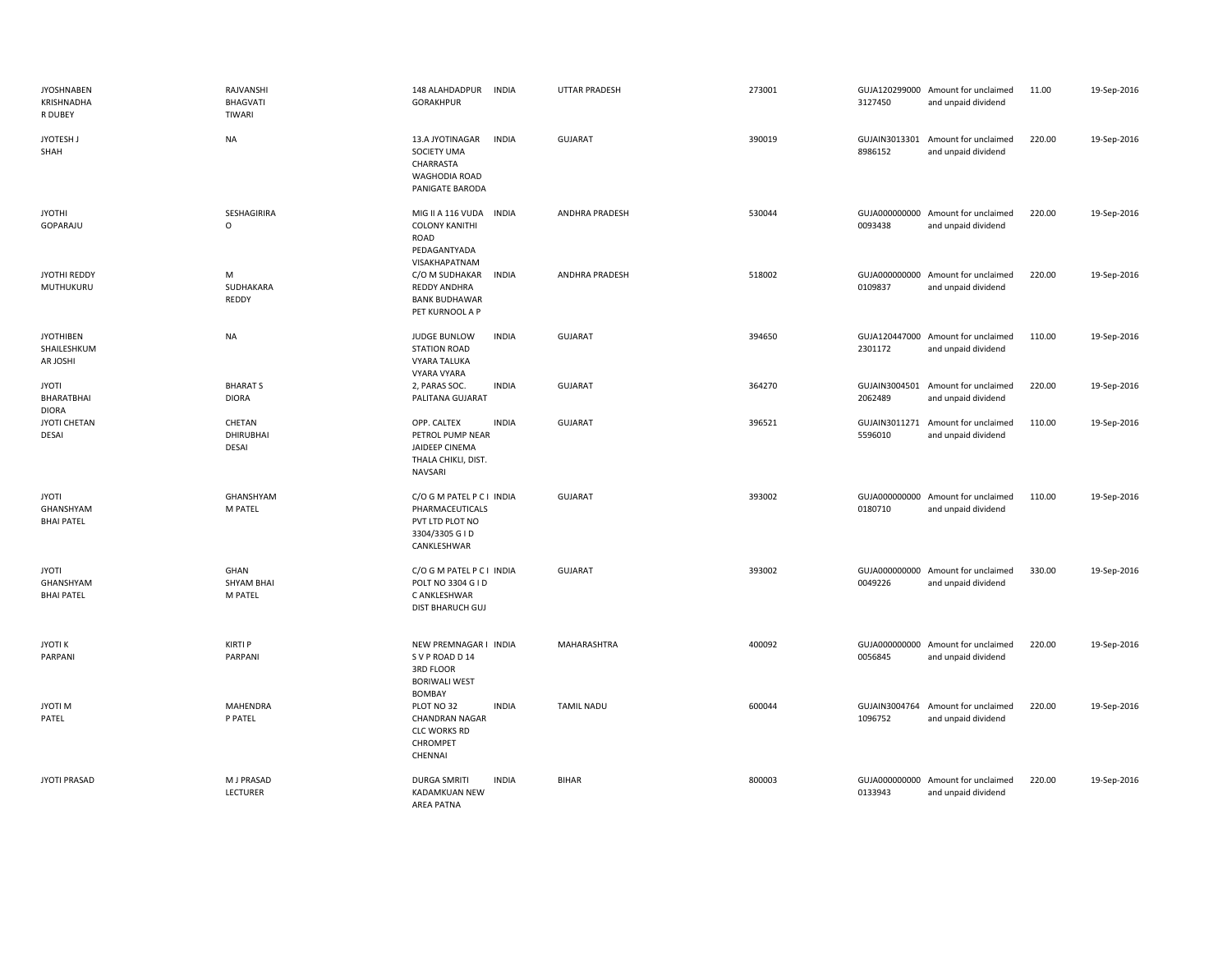| <b>JYOTI</b><br>PURSHOTAM              | <b>NA</b>                            | 15 SHILALEKH APTS INDIA<br>NR SUNVILA ROW<br><b>HOUSE MEMNAGAR</b><br>AHMEDABAD                                                   | <b>GUJARAT</b>     | 380052 | 0416260                  | GUJAIN3004501 Amount for unclaimed<br>and unpaid dividend | 880.00 | 19-Sep-2016 |
|----------------------------------------|--------------------------------------|-----------------------------------------------------------------------------------------------------------------------------------|--------------------|--------|--------------------------|-----------------------------------------------------------|--------|-------------|
| <b>JYOTI SHAH</b>                      | <b>MUNISH</b><br>SHAH                | C/O SALT TRADERS INDIA<br>SHRINAGAR RD<br>NEAR RAJSHREE<br>GODOWN<br><b>GUDHIYARI RAIPUR</b>                                      | CHHATTISGARH       | 492009 | 0807405                  | GUJAIN3029024 Amount for unclaimed<br>and unpaid dividend | 440.00 | 19-Sep-2016 |
| <b>JYOTI SINGH</b><br>JAIN             | <b>LATE SHRI</b><br><b>RAJ SINGH</b> | <b>INDIA</b><br>C/O BIJOY KR<br>AMBASTHA<br>LALBAGH<br>TILKAMAZHI<br><b>BHAGALPUR</b>                                             | <b>BIHAR</b>       | 812001 | 0110569                  | GUJA000000000 Amount for unclaimed<br>and unpaid dividend | 220.00 | 19-Sep-2016 |
| <b>JYOTIBEN P</b><br>SOMAIYA           | PRAVIN<br><b>KUMAR</b>               | C/O RATILAL<br><b>INDIA</b><br><b>NANALAL MAIN</b><br><b>BAZAR RAJULA CITY</b>                                                    | <b>GUJARAT</b>     | 365560 | 0133323                  | GUJA000000000 Amount for unclaimed<br>and unpaid dividend | 220.00 | 19-Sep-2016 |
| <b>JYOTIBEN R</b><br>VAJANI            | RASIKLAL<br>VAJANI                   | <b>INDIA</b><br>RASIKLAL<br>GORDHANDAS<br>VAJANI BEHIND<br><b>KALYANJI MANDIR</b><br><b>FIRST STREET</b><br>JAMNAGAR              | <b>GUJARAT</b>     | 361001 | 0079044                  | GUJA000000000 Amount for unclaimed<br>and unpaid dividend | 220.00 | 19-Sep-2016 |
| <b>JYOTIDEVI</b><br>SISODIA            | <b>NA</b>                            | 3, DUPLEX<br><b>INDIA</b><br>PREMCHAND<br>NAGAR JODHPUR<br>AHMEDABAD                                                              | <b>GUJARAT</b>     | 380015 | 0124106                  | GUJA000000000 Amount for unclaimed<br>and unpaid dividend | 440.00 | 19-Sep-2016 |
| <b>JYOTIRMOY</b><br><b>BIKAS JANA</b>  | CHITTARANJA<br>N JANA                | <b>INDIA</b><br>C/O MR C B JANA<br>QR NO 10/22A I O C<br>TOWNSHIP PO<br><b>HALDIA TOWNSHIP</b><br>DT MIDNAPU                      | <b>WEST BENGAL</b> | 721607 | 0111251                  | GUJA000000000 Amount for unclaimed<br>and unpaid dividend | 220.00 | 19-Sep-2016 |
| <b>JYOTSANA B</b><br>SHAH              | <b>B SHAH</b>                        | MUKESH TRADING<br><b>INDIA</b><br>CO OPP KOTHARI<br>POLE GANDHI ROAD<br>AHMEDABAD                                                 | <b>GUJARAT</b>     | 380001 | GUJA000000000<br>0088937 | Amount for unclaimed<br>and unpaid dividend               | 220.00 | 19-Sep-2016 |
| <b>JYOTSANA</b><br>CHHOTALAL<br>PAREKH | CHHOTALAL<br>PAREKH                  | <b>INDIA</b><br>LALBHAI GHEE<br><b>WALA BLDG</b><br>KAMDAR ST HAWAI<br>CHOWK JAMNAGAR                                             | <b>GUJARAT</b>     | 361001 | 0078146                  | GUJA000000000 Amount for unclaimed<br>and unpaid dividend | 220.00 | 19-Sep-2016 |
| <b>JYOTSHA</b><br>PANKAJ<br>MEHTA      | PANKAJ D<br>MEHTA                    | <b>INDIA</b><br>UNION BANK OF<br>INDIA VADADLA PO<br><b>SOCIETY BHARUCH</b>                                                       | <b>GUJARAT</b>     | 392002 | 0047583                  | GUJA000000000 Amount for unclaimed<br>and unpaid dividend | 220.00 | 19-Sep-2016 |
| <b>JYOTSHANA</b><br><b>THAKKAR</b>     | RAMJIBHAI                            | <b>INDIA</b><br>503/504, AHIMSA<br><b>TOWER OPP.SHAKTI</b><br>FORD NR MADHUR<br>SOCIETY, CHICHOLI<br>BUNDER, MALAD<br>(W), MUMBAI | MAHARASHTRA        | 400061 | GUJA000000000<br>0043493 | Amount for unclaimed<br>and unpaid dividend               | 220.00 | 19-Sep-2016 |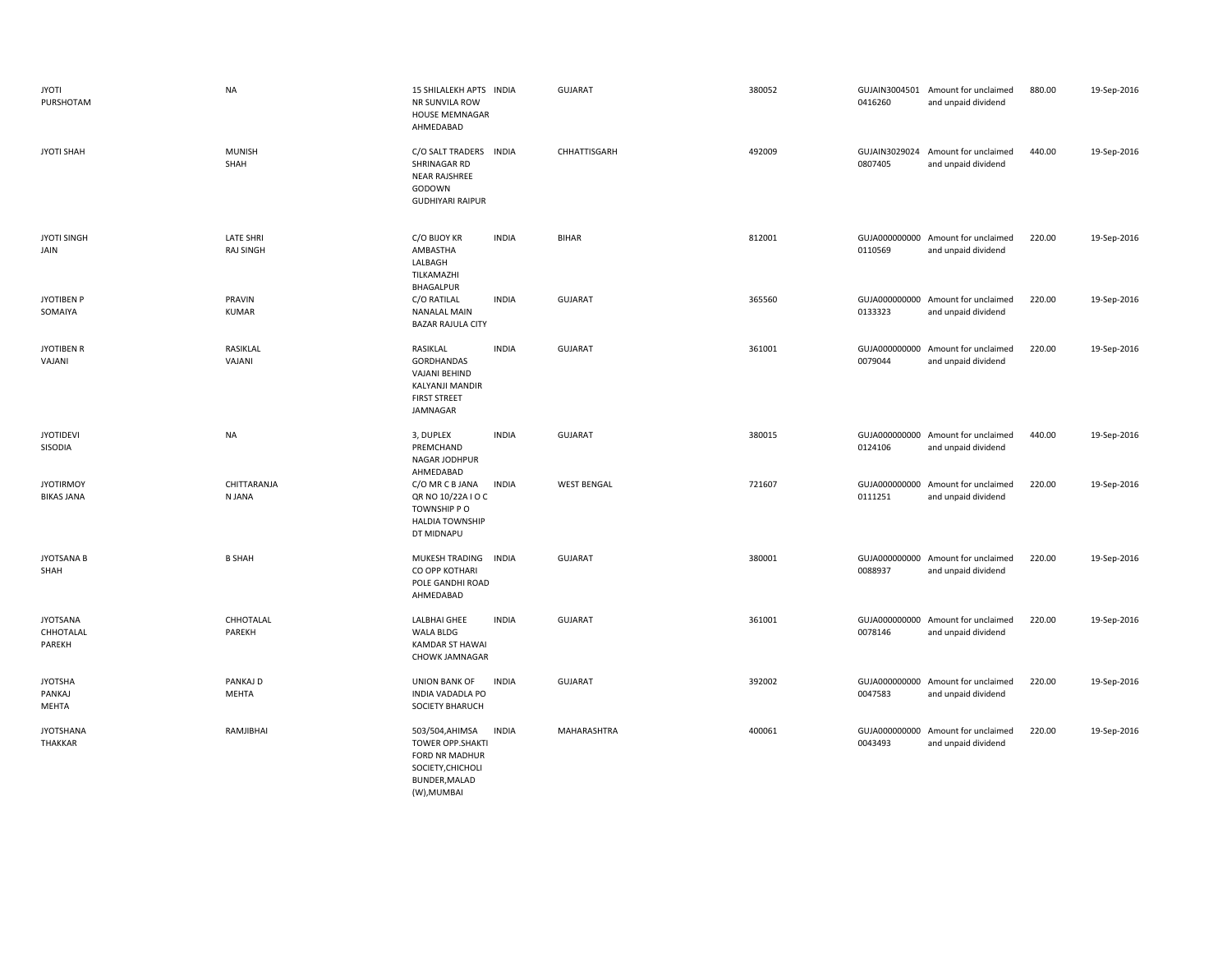| <b>JYOTSNA BEN</b><br>SHUKLA       | R CHANDRA<br>H HOLD                               | 8 SRUSHTI SOCIETY INDIA<br><b>NEAR VASNA</b><br><b>OCTROI NAKA</b><br><b>VASNA ROAD</b><br>VADODARA            |              | <b>GUJARAT</b>        | 390015 | 0139859                  | GUJA000000000 Amount for unclaimed<br>and unpaid dividend | 1320.00 | 19-Sep-2016 |
|------------------------------------|---------------------------------------------------|----------------------------------------------------------------------------------------------------------------|--------------|-----------------------|--------|--------------------------|-----------------------------------------------------------|---------|-------------|
| <b>JYOTSNA</b><br>CONTRACTOR       | KANUBHAI<br>CONTRACTO<br>R                        | KRISHNA KUNJ OPP INDIA<br><b>TRAINING COLLEGE</b><br><b>KARELI BAUG</b><br><b>BARODA</b>                       |              | <b>GUJARAT</b>        | 390018 | 0002741                  | GUJA000000000 Amount for unclaimed<br>and unpaid dividend | 220.00  | 19-Sep-2016 |
| <b>JYOTSNABEN</b><br><b>DHADUK</b> | J J DHADUK<br>RETD                                | C/O L J DHADUK AT INDIA<br><b>VANDA TAL</b><br>SAVARKUNDLA DIST<br>BHAVNAGAR                                   |              | <b>GUJARAT</b>        | 364525 | 0068485                  | GUJA000000000 Amount for unclaimed<br>and unpaid dividend | 220.00  | 19-Sep-2016 |
| <b>JYOTSNABEN</b><br>SHUKLA        | RAMESHCHA<br><b>NDRA</b>                          | 8 SRUSHTI SOCIETY INDIA<br><b>NEAR VASNA</b><br><b>OCTROI NAKA</b><br>VASNA ROAD<br>VADODARA                   |              | <b>GUJARAT</b>        | 390015 | 0141981                  | GUJA000000000 Amount for unclaimed<br>and unpaid dividend | 880.00  | 19-Sep-2016 |
| K A<br>VISALAKSHI                  | TV<br>KRISHNAN                                    | A4/48 BHEL TRICHY INDIA<br><b>INDIA</b>                                                                        |              | <b>TAMIL NADU</b>     | 620014 | 0098194                  | GUJA000000000 Amount for unclaimed<br>and unpaid dividend | 220.00  | 19-Sep-2016 |
| <b>K BALA</b><br>LALITHAMBIG<br>Al | R<br>KRISHNAMO<br><b>ORTHY</b>                    | 8 H R KOIL STREET<br><b>KARUR</b>                                                                              | <b>INDIA</b> | <b>TAMIL NADU</b>     | 639001 | 0115753                  | GUJA000000000 Amount for unclaimed<br>and unpaid dividend | 220.00  | 19-Sep-2016 |
| К<br>BHANUMATHI                    | <b>KVRAO</b>                                      | W/O SH K<br>VENKATESWARA<br>RAO QTR III-132B<br>SEC <sub>3</sub><br>UKKUNAGARAM<br>POST<br>VISAKHAPATNAM<br>AP | <b>INDIA</b> | <b>ANDHRA PRADESH</b> | 530031 | 0137748                  | GUJA000000000 Amount for unclaimed<br>and unpaid dividend | 220.00  | 19-Sep-2016 |
| К<br>BHUVANEESW<br>ARI             | P<br>KANDASWAM<br>Y                               | C 23 FIFTH CROSS<br>THILLAINAGAR<br><b>TRICHY</b>                                                              | <b>INDIA</b> | <b>TAMIL NADU</b>     | 620018 | 0098227                  | GUJA000000000 Amount for unclaimed<br>and unpaid dividend | 220.00  | 19-Sep-2016 |
| K CH PEERA<br>REDDY                | PEDDA<br>VENKATA<br>REDDY                         | 3 25 B ARAVINDA<br><b>GHOSH STREET</b><br><b>MARKAPUR</b><br>PRAKASAM DT AP                                    | <b>INDIA</b> | ANDHRA PRADESH        | 523316 | 0097346                  | GUJA000000000 Amount for unclaimed<br>and unpaid dividend | 220.00  | 19-Sep-2016 |
| К<br>DEIVASIGAMA<br>NI             | <b>TSK</b><br><b>MUDALIAR</b>                     | <b>BLOCK C-4 AGS</b><br>COLONY<br>NANGANALLUR<br><b>MADRAS</b>                                                 | <b>INDIA</b> | <b>TAMIL NADU</b>     | 600061 | GUJA000000000<br>0157187 | Amount for unclaimed<br>and unpaid dividend               | 440.00  | 19-Sep-2016 |
| K DEVARAJAN                        | LT SH PR<br><b>KRISHNA IYER</b>                   | 302 YASH BUILDING INDIA<br>FINE RESIDENCY G-3<br>GULMOHAR<br>COLONYBHOPAL                                      |              | MADHYA PRADESH        | 462039 | 0101262                  | GUJA000000000 Amount for unclaimed<br>and unpaid dividend | 220.00  | 19-Sep-2016 |
| <b>K DEVENDER</b><br>REDDY         | <b>KOTTA</b><br>NARAYANA<br>REDDY                 | H NO 2-2-509<br>RAMNAGAR<br>WADDEPALLY<br>HANAMKONDA<br>WARANGAL                                               | <b>INDIA</b> | <b>ANDHRA PRADESH</b> | 506001 | GUJAIN3026793<br>5668093 | Amount for unclaimed<br>and unpaid dividend               | 99.00   | 19-Sep-2016 |
| <b>K E ABDUL</b><br>KAREEM         | K M E<br><b>BRAHIM</b><br>KUTTY<br><b>BUINESS</b> | KATTETH HOUSE<br><b>EDAVOOR PO</b><br><b>OKKAL VIA</b><br>ERNAKULAM DT<br>KERALA                               | <b>INDIA</b> | KERALA                | 683550 | 0101794                  | GUJA000000000 Amount for unclaimed<br>and unpaid dividend | 220.00  | 19-Sep-2016 |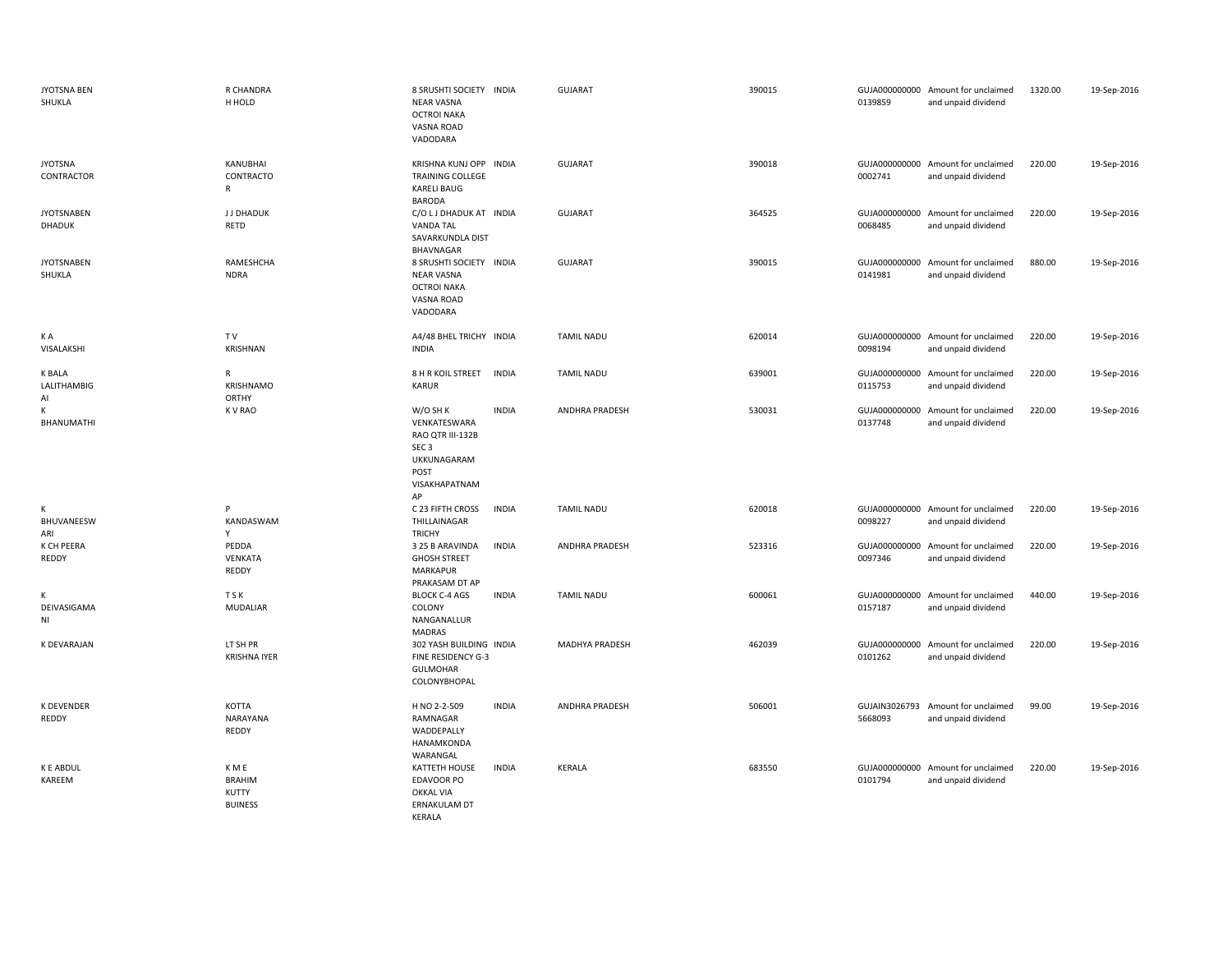| K G<br>SHIVAKUMAR             | K V<br><b>GOVINDRAJ</b>       | <b>1274 14TH CROSS</b><br><b>INDIA</b><br><b>INDRANAGAR II</b><br><b>STAGE BANGALORE</b><br>KARNATAKA                   | KARNATAKA            | 560038 | 0688285 | GUJAIN3026793 Amount for unclaimed<br>and unpaid dividend | 1100.00 | 19-Sep-2016 |
|-------------------------------|-------------------------------|-------------------------------------------------------------------------------------------------------------------------|----------------------|--------|---------|-----------------------------------------------------------|---------|-------------|
| <b>K GANESH</b>               | K ISHWARA<br><b>BHAT</b>      | KALLAKATTA HOUSE INDIA<br>P O KALLAKATTA VIA<br>VIDYANAGARKASAR<br>AGOD DIST KERALA                                     | MAHARASHTRA          | 999999 | 0170797 | GUJA000000000 Amount for unclaimed<br>and unpaid dividend | 440.00  | 19-Sep-2016 |
| <b>KJSBAKSHI</b>              | S JASWANT<br>SINGH            | B 179 LAJPAT<br><b>INDIA</b><br>NAGAR 1 NEW<br>DELHI                                                                    | DELHI                | 110024 | 0004916 | GUJA000000000 Amount for unclaimed<br>and unpaid dividend | 220.00  | 19-Sep-2016 |
| ΚJ<br>SHAREDALAL              | <b>JAYESHBHAI</b>             | 140 PARASKUNJ<br><b>INDIA</b><br>SOCIETY NO 3 OPP<br><b>OCTROI NAKA</b><br>SATELITE<br>ROADAHMEDABAD                    | <b>GUJARAT</b>       | 380015 | 0089213 | GUJA000000000 Amount for unclaimed<br>and unpaid dividend | 220.00  | 19-Sep-2016 |
| K JAYA<br>SANKAR              | LATE SH K S<br>KRISHNAN       | C-142 LEIAH<br><b>INDIA</b><br><b>APARTMENTS B-15</b><br>VASUNDARA<br><b>ENCLAVE DELHI</b>                              | DELHI                | 110096 | 0059702 | GUJA000000000 Amount for unclaimed<br>and unpaid dividend | 220.00  | 19-Sep-2016 |
| К<br><b>JOTHIGANESH</b>       | <b>S KATHIRVEL</b>            | 14, PERIYAR ST,<br><b>INDIA</b><br>MAHAKAVI<br><b>BHARATHI NAGAR</b><br>N.PUDURKARAIKUDI                                | <b>TAMIL NADU</b>    | 630001 | 0147299 | GUJA120384000 Amount for unclaimed<br>and unpaid dividend | 37.40   | 19-Sep-2016 |
| <b>KKSHAH</b>                 | LATE SH S R<br>SHAH           | $C/O$ PR<br><b>INDIA</b><br><b>VISWANTHAN BANK</b><br>OF TOKYO<br>JEEVANVIHAR 3<br>PARLIMENT STREET<br><b>NEW DELHI</b> | DELHI                | 110001 | 0118715 | GUJA000000000 Amount for unclaimed<br>and unpaid dividend | 220.00  | 19-Sep-2016 |
| <b>K K SHARMA</b>             | LATE SH D D<br>SHARMA<br>RETD | A 239 MOTI BAGH I INDIA<br>NEW DELHI DELHI                                                                              | DELHI                | 110021 | 0015689 | GUJA000000000 Amount for unclaimed<br>and unpaid dividend | 220.00  | 19-Sep-2016 |
| <b>K K SOKHI</b>              | S S SOKHI                     | BLOCK B H NO 60<br><b>INDIA</b><br><b>INDER PURI NEW</b><br>DELHI                                                       | DELHI                | 110012 | 0082741 | GUJA000000000 Amount for unclaimed<br>and unpaid dividend | 220.00  | 19-Sep-2016 |
| <b>K K TRIVEDI</b>            | <b>KIRIT KUMAR</b>            | SPE 29 SUBROTO<br><b>INDIA</b><br>PARK EXTN NEW<br><b>DELHI DELHI</b>                                                   | DELHI                | 110010 | 0039691 | GUJA000000000 Amount for unclaimed<br>and unpaid dividend | 220.00  | 19-Sep-2016 |
| K KALPANA                     | S<br>KESHVAMUR<br>THY         | <b>INDIA</b><br><b>B 81 RBI</b><br>COMPOUND<br>CHAMUNDESHWARI<br><b>MYSORE</b>                                          | KARNATAKA            | 570003 | 0864406 | GUJA120109000 Amount for unclaimed<br>and unpaid dividend | 110.00  | 19-Sep-2016 |
| <b>K KUMAR</b>                | K S<br>KRISHNAN               | <b>B 52 INDERPURI</b><br><b>INDIA</b><br><b>NEW DELHI</b>                                                               | DELHI                | 110012 | 0062902 | GUJA000000000 Amount for unclaimed<br>and unpaid dividend | 220.00  | 19-Sep-2016 |
| <b>KLDAGA</b>                 | SRILALJI<br>DAGA              | 347MINT STREET<br><b>INDIA</b><br>MADRAS                                                                                | <b>TAMIL NADU</b>    | 600079 | 0013965 | GUJA000000000 Amount for unclaimed<br>and unpaid dividend | 220.00  | 19-Sep-2016 |
| ΚL<br><b>GIANCHANDA</b><br>NI | NA                            | <b>B 2/4 PAPER MILL</b><br><b>INDIA</b><br><b>COLONY NISHAHT</b><br><b>GANJ LUCKNOW</b><br>LUCKNOW                      | <b>UTTAR PRADESH</b> | 226006 | 7670711 | GUJAIN3013301 Amount for unclaimed<br>and unpaid dividend | 220.00  | 19-Sep-2016 |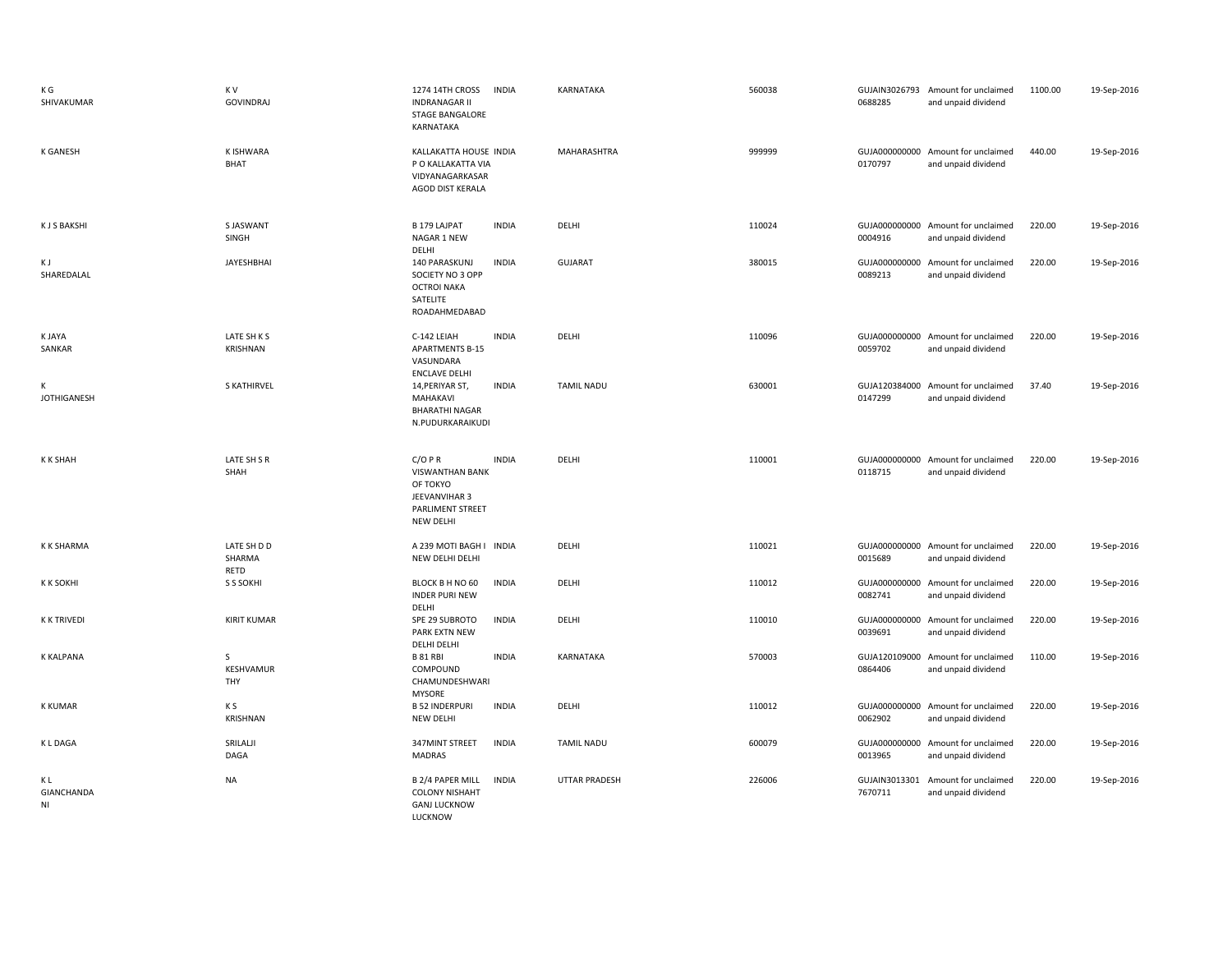| <b>KLKANYA</b><br>KUMARI         | K<br>SUBBARAUD<br>UHW                                        | NO 11 DUPLAX GHB INDIA<br><b>KARNAVATI SOC</b><br><b>CHAND KHEDA</b><br>AHMEDABAD                                | <b>GUJARAT</b>        | 382424 | 0144760                  | GUJA000000000 Amount for unclaimed<br>and unpaid dividend | 220.00 | 19-Sep-2016 |
|----------------------------------|--------------------------------------------------------------|------------------------------------------------------------------------------------------------------------------|-----------------------|--------|--------------------------|-----------------------------------------------------------|--------|-------------|
| K L KAVITHA                      | <b>NA</b>                                                    | W/O B S SEKHAR IV INDIA<br>TYPE 28 OFFICERS<br><b>QTRS BEML NAGAR</b><br>KGF                                     | KARNATAKA             | 563115 | 6248399                  | GUJAIN3011352 Amount for unclaimed<br>and unpaid dividend | 110.00 | 19-Sep-2016 |
| K M BANGAR                       | <b>LATE SHRI</b><br><b>BALDEV</b><br>PRASAD<br><b>BANGAR</b> | KWATER NO 21<br><b>INDIA</b><br><b>BANGLOW NO 10</b><br>PYPE 4 CPWD AB<br>ROAD INDORE MP                         | MADHYA PRADESH        | 452001 | GUJAIN3011271<br>6831080 | Amount for unclaimed<br>and unpaid dividend               | 226.60 | 19-Sep-2016 |
| K M RAO                          | <b>NA</b>                                                    | 110 ANANDA<br><b>INDIA</b><br>NAGAR<br>MARATHAHALLI<br>BANGALORE                                                 | KARNATAKA             | 560037 | 0124111                  | GUJA000000000 Amount for unclaimed<br>and unpaid dividend | 220.00 | 19-Sep-2016 |
| K M S SIDDIQ<br>AHAMED           | K M S SHAFFI                                                 | 13 NARAYANA<br><b>INDIA</b><br>APART 11 ROSARY<br><b>CHURCH ROAD</b><br><b>ILANE MADRAS</b>                      | TAMIL NADU            | 600004 | 0101846                  | GUJA000000000 Amount for unclaimed<br>and unpaid dividend | 220.00 | 19-Sep-2016 |
| К<br>MANIVANNAN                  | <b>S KAILSA</b><br>GOUNDER                                   | <b>INDIA</b><br>SUPRAJA NIVAS<br>4/80 C INDORE<br>NAGAR<br><b>REDDYPATTY JAGIR</b><br>CMMAPALAYAM PO<br>SALEM DT | <b>TAMIL NADU</b>     | 636302 | 0102041                  | GUJA000000000 Amount for unclaimed<br>and unpaid dividend | 220.00 | 19-Sep-2016 |
| К<br>MANIYARASU                  | <b>KRISHANA</b><br>SWAMY                                     | 38/6 BURKIT ROAD INDIA<br>T NAGAR MADRAS                                                                         | <b>TAMIL NADU</b>     | 600017 | 0101916                  | GUJA000000000 Amount for unclaimed<br>and unpaid dividend | 220.00 | 19-Sep-2016 |
| <b>K MOHUND</b>                  | M J<br><b>KANNAPPAN</b>                                      | SBI MOTOAL FUND<br><b>INDIA</b><br>191 MAKER TOWER<br>'E' COFFE<br>PARADEMUMBAI                                  | <b>MAHARASHTRA</b>    | 400005 | 0179156                  | GUJA000000000 Amount for unclaimed<br>and unpaid dividend | 220.00 | 19-Sep-2016 |
| <b>KN ANAND</b>                  | <b>DEVINDER</b><br><b>NATHI</b>                              | 3, MATI DAS NAGAR INDIA<br>AMBALA CANTT                                                                          | <b>HARYANA</b>        | 133001 | GUJAIN3004841<br>1839175 | Amount for unclaimed<br>and unpaid dividend               | 55.00  | 19-Sep-2016 |
| K N<br>SANTHMOHA<br>N            | K K<br>NARAYANAN                                             | 33 AMALTAS<br><b>INDIA</b><br><b>BUNGLOWS NR</b><br><b>SARTHI HOTEL</b><br>VASTRAPUR<br>AHMEDABAD                | <b>GUJARAT</b>        | 380015 | 0100898                  | GUJA000000000 Amount for unclaimed<br>and unpaid dividend | 220.00 | 19-Sep-2016 |
| K N V<br>RATHNAM<br><b>GUPTA</b> | K G<br>NARANAIAH                                             | SRI DHANA LAKSHMI INDIA<br><b>TEXTILES HINDUPUR</b>                                                              | <b>ANDHRA PRADESH</b> | 515201 | 0116274                  | GUJA000000000 Amount for unclaimed<br>and unpaid dividend | 220.00 | 19-Sep-2016 |
| <b>K P HOLLA</b>                 | <b>K NARAYANA</b><br><b>HOLLA MED</b><br>PRA                 | K H N HOSPITAL<br><b>INDIA</b><br><b>UPPALA</b>                                                                  | <b>KERALA</b>         | 671322 | 0171117                  | GUJA000000000 Amount for unclaimed<br>and unpaid dividend | 330.00 | 19-Sep-2016 |
| K P JAYA<br>BALAN                | K P<br>KUMARAN                                               | JABEES COLLEGE<br><b>INDIA</b><br>MEENALAYAM<br>CHIRAKKAL KANNUR                                                 | <b>KERALA</b>         | 670011 | 0107182                  | GUJA000000000 Amount for unclaimed<br>and unpaid dividend | 220.00 | 19-Sep-2016 |
| K P MEHTA                        | P MEHTA                                                      | <b>INDIA</b><br>423/A FERTILIZER<br><b>NAGAR</b>                                                                 | GUJARAT               | 391750 | 0152212                  | GUJA000000000 Amount for unclaimed<br>and unpaid dividend | 220.00 | 19-Sep-2016 |
| K P<br>SURATWALA                 | PURSHOTAM<br>SURATWALA                                       | 25/27 MODY<br><b>INDIA</b><br>STREET 3RD FLOOR<br><b>FORT BOMBAY</b>                                             | <b>MAHARASHTRA</b>    | 400001 | GUJA000000000<br>0115263 | Amount for unclaimed<br>and unpaid dividend               | 220.00 | 19-Sep-2016 |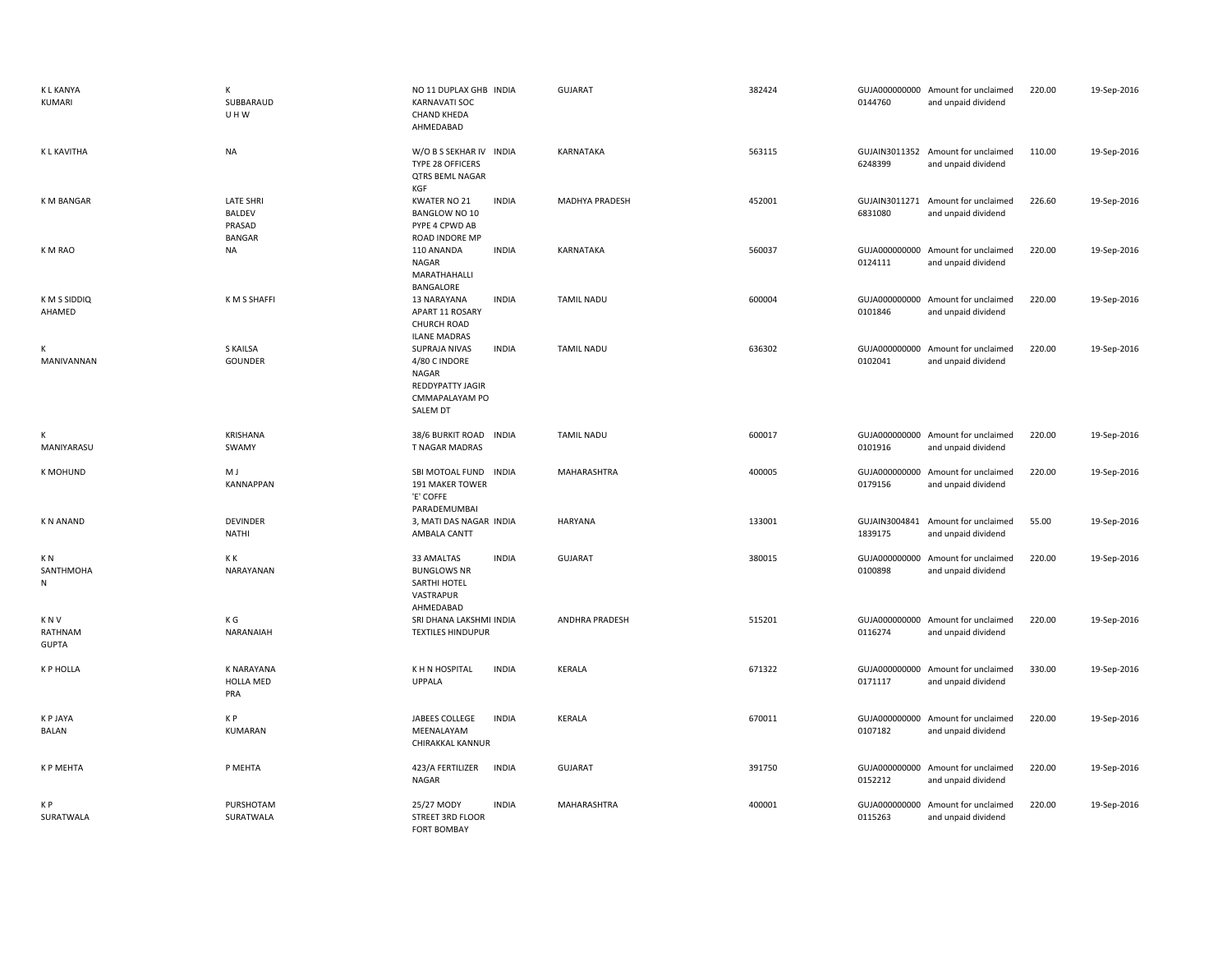| <b>K PARVEEN</b><br><b>KUMAR</b> | K SESH MAL               | DOOR NO 5-25-112 INDIA<br>3/1, BRODIPET<br><b>GUNTUR ANDHRA</b><br>PRADESH                                  | <b>ANDHRA PRADESH</b> | 522002 | 0654460                  | GUJAIN3006101 Amount for unclaimed<br>and unpaid dividend | 220.00 | 19-Sep-2016 |
|----------------------------------|--------------------------|-------------------------------------------------------------------------------------------------------------|-----------------------|--------|--------------------------|-----------------------------------------------------------|--------|-------------|
| <b>K PRADIU</b>                  | Kunnikannan              | Pacific, P.O.<br><b>INDIA</b><br>Kuthuparamba                                                               | KERALA                | 670643 | 0193501                  | GUJAIN3028712 Amount for unclaimed<br>and unpaid dividend | 440.00 | 19-Sep-2016 |
| K R JYOTHI                       | <b>KV GANDHI</b>         | D NO 31-57 TELUGU INDIA<br>RAJU STREET<br><b>TANUKU</b>                                                     | <b>ANDHRA PRADESH</b> | 534211 | 0167172                  | GUJA000000000 Amount for unclaimed<br>and unpaid dividend | 220.00 | 19-Sep-2016 |
| K RAJENDRAN                      | <b>NA</b>                | 5 GANDHI ROAD<br><b>INDIA</b><br>PART-2<br>ANUPPARPALAYAM<br>15 VELAMPALAYAM<br><b>TIRUPUR</b>              | <b>TAMIL NADU</b>     | 641652 | 3518806                  | GUJA120447000 Amount for unclaimed<br>and unpaid dividend | 4.40   | 19-Sep-2016 |
| К<br>RAJESHWARI                  | M S<br>KADIRVLU          | NO 1 THIRD MAN<br><b>INDIA</b><br>ROAD UNITED INDIA<br>COLONY<br>KODAMBAKKAM<br>MADRAS                      | <b>TAMIL NADU</b>     | 600024 | 0134099                  | GUJA000000000 Amount for unclaimed<br>and unpaid dividend | 220.00 | 19-Sep-2016 |
| K RAJESWARI                      | K<br>RAMKRISHNA          | C/O K V RAMANYA<br><b>INDIA</b><br>& CO M G ROAD<br>JEYPORE DT<br><b>KORAPUT ORISSA</b>                     | ORISSA                | 764001 | 0156570                  | GUJA000000000 Amount for unclaimed<br>and unpaid dividend | 220.00 | 19-Sep-2016 |
| <b>K RAVI</b><br>CHANDRAN        | M KRISHNAN               | 1377 SHANTI<br><b>INDIA</b><br>NAGAR SECTOR 6<br><b>HIRAN MAGRI</b><br><b>UDAIPUR</b>                       | RAJASTHAN             | 313002 | 1550982                  | GUJAIN3001831 Amount for unclaimed<br>and unpaid dividend | 330.00 | 19-Sep-2016 |
| <b>K RENUKA</b><br>DEVI          | D<br>PRABAKARA<br>RAJ    | K V AIR FORCE STN INDIA<br>YELAHANKA<br>BANGALORE                                                           | KARNATAKA             | 560063 | 0104136                  | GUJA000000000 Amount for unclaimed<br>and unpaid dividend | 220.00 | 19-Sep-2016 |
| <b>K S MANOCHA</b>               | S S<br>MANOCHA           | 55 B DDA LIG FLATS INDIA<br>RAJOURI GARDEN<br>NEW DELHI                                                     | DELHI                 | 110027 | GUJA000000000<br>0106694 | Amount for unclaimed<br>and unpaid dividend               | 220.00 | 19-Sep-2016 |
| К<br>SASIDHARANN<br>AIR          | KRISHNAPILL<br>Al        | <b>INDIA</b><br>NAVARANG,<br>PATTAMALA<br>CHENGAMANADU P<br>$\Omega$<br>KOTTARAKARAKOLL                     | KERALA                | 691557 | 2406401                  | GUJA120447000 Amount for unclaimed<br>and unpaid dividend | 68.20  | 19-Sep-2016 |
| <b>K SONI</b>                    | <b>KISHORE</b>           | AM<br>303 304 SATYAM CO INDIA<br>OP HSG STY NEXT<br>TO NATRAJ A BLOCK<br>PAREHAPKHADI<br>THANE              | <b>MAHARASHTRA</b>    | 400602 | 0064564                  | GUJA000000000 Amount for unclaimed<br>and unpaid dividend | 220.00 | 19-Sep-2016 |
| К<br>SUGUNAMBA<br>L              | N<br>KALYANASUN<br>DARAM | 11 TIRUPATHY<br><b>INDIA</b><br><b>NAGAR KOLATHUR</b><br>MADRAS                                             | TAMIL NADU            | 600099 | 0101827                  | GUJA000000000 Amount for unclaimed<br>and unpaid dividend | 220.00 | 19-Sep-2016 |
| <b>K SURESH</b><br>BABU          | <b>NA</b>                | <b>INDIA</b><br>D 2 KANCHAN<br>APARTMENTS<br><b>BLOCK NO 17</b><br><b>GEETHA COLONY</b><br><b>NEW DELHI</b> | DELHI                 | 110031 | 1435146                  | GUJAIN3029024 Amount for unclaimed<br>and unpaid dividend | 66.00  | 19-Sep-2016 |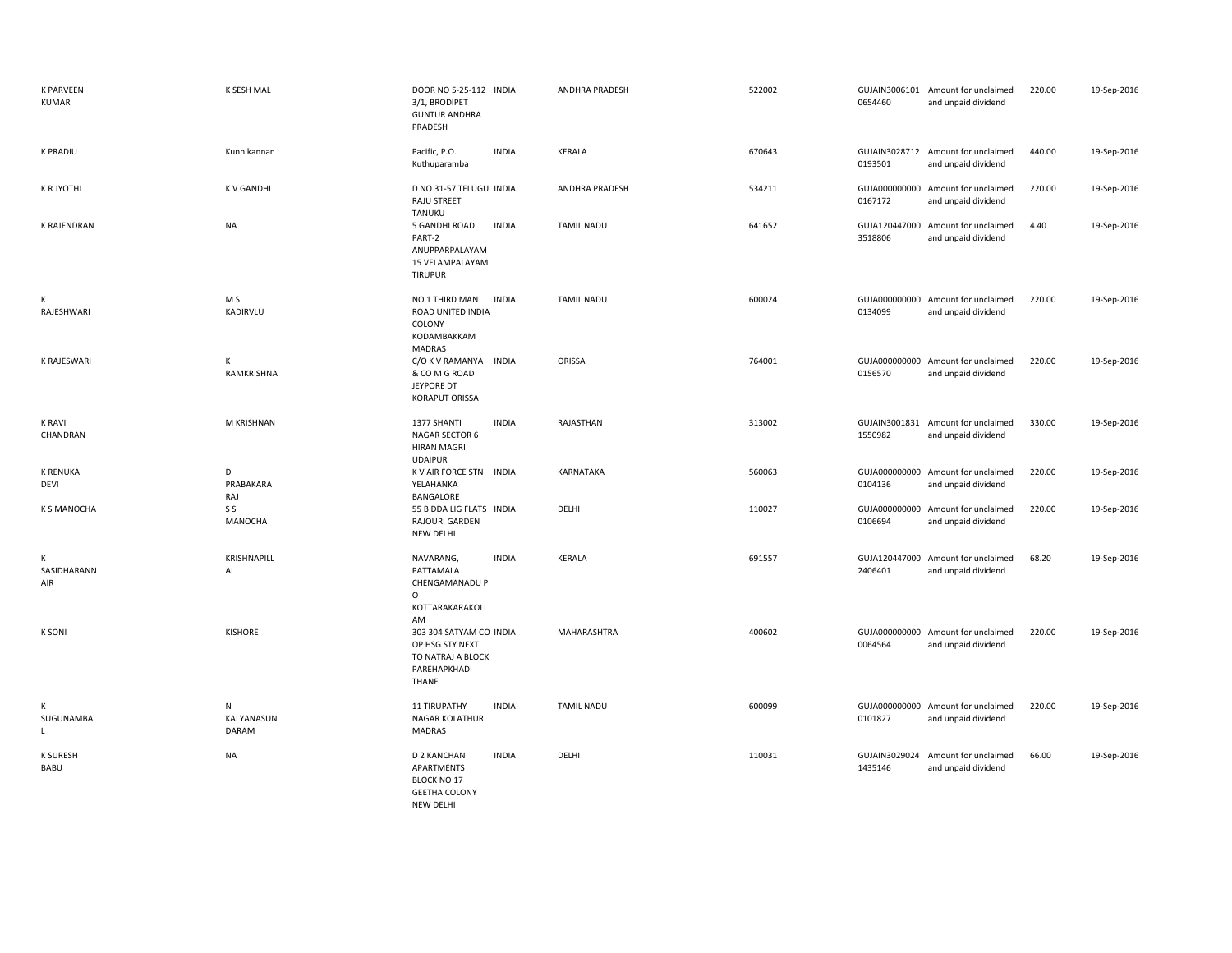| <b>K SURESH</b><br><b>KUMAR</b>       | <b>NA</b>                                      | 962/D VELAYUDHA INDIA<br><b>NAGAR</b><br>AMBASAMUDRAM<br>TIRUNELVELI                                     |              | <b>TAMIL NADU</b>     | 627401 | 6509865 | GUJAIN3003941 Amount for unclaimed<br>and unpaid dividend | 220.00 | 19-Sep-2016 |
|---------------------------------------|------------------------------------------------|----------------------------------------------------------------------------------------------------------|--------------|-----------------------|--------|---------|-----------------------------------------------------------|--------|-------------|
| К<br>THIPPERUDRA                      | <b>NA</b>                                      | SHANKARA NILAYA INDIA<br>D NO 13 WARD 3<br>OPP VETERNERY<br><b>HOSPITAL HOSPET</b><br>POST HOSPET        |              | KARNATAKA             | 583201 | 0161312 | GUJAIN3021481 Amount for unclaimed<br>and unpaid dividend | 880.00 | 19-Sep-2016 |
| <b>K TULASI</b>                       | K M SUDHAN                                     | W/O K MADHU<br>SUDHAN FLAT NO 3<br>2ND FLR SAROVAR<br>APPT LAWSONSBAY<br>COLONYVISAKHAPA<br><b>TANAM</b> | <b>INDIA</b> | ANDHRA PRADESH        | 530017 | 0145250 | GUJA000000000 Amount for unclaimed<br>and unpaid dividend | 220.00 | 19-Sep-2016 |
| K V<br>GOVINDAN                       | <b>K VENKATA</b><br>RAMANA<br><b>IYER RETD</b> | 48/4 OLD 122 2ND INDIA<br><b>MAIN ROAD</b><br>CHAMARAJPET<br>BANGALORE                                   |              | <b>KARNATAKA</b>      | 560018 | 0117060 | GUJA000000000 Amount for unclaimed<br>and unpaid dividend | 220.00 | 19-Sep-2016 |
| K V<br>SATYANARAYA<br><b>NA REDDY</b> | <b>G K REDDY</b>                               | PANDALAPAKA DT- INDIA<br>E.G A P                                                                         |              | <b>ANDHRA PRADESH</b> | 533345 | 0154801 | GUJA000000000 Amount for unclaimed<br>and unpaid dividend | 220.00 | 19-Sep-2016 |
| K V SESHA SAI                         | K V KRISHNA<br>SASTRY                          | <b>NAVA BHARAT</b><br>FERRO ALLOYS LTD<br>IDA<br>NACHARAM(MBD)                                           | <b>INDIA</b> | <b>ANDHRA PRADESH</b> | 500076 | 0114407 | GUJAIN3010222 Amount for unclaimed<br>and unpaid dividend | 226.60 | 19-Sep-2016 |
| K VEERA<br>NARAYANA<br>REDDY          | <b>K GANGI</b><br>REDDY                        | HYDERABAD AP<br>9-57-J G M<br><b>COMPLEX VEMPALLI</b><br>CUDDAPAH(DT) AP                                 | <b>INDIA</b> | <b>ANDHRA PRADESH</b> | 516329 | 0166471 | GUJA000000000 Amount for unclaimed<br>and unpaid dividend | 220.00 | 19-Sep-2016 |
| <b>K VINOLIA</b>                      | RONALD                                         | 12-2-823/A/11<br>SANTOSH NAGAR<br>COLONY<br>HYDERABAD<br><b>BOMBAY</b>                                   | <b>INDIA</b> | ANDHRA PRADESH        | 500028 | 0148647 | GUJA000000000 Amount for unclaimed<br>and unpaid dividend | 440.00 | 19-Sep-2016 |
| <b>KABEER K P</b>                     | PAKRUDEEN<br>K U BUSINES                       | ANTHINATTU<br><b>HOUSE IDUKKY</b><br>ROAD<br>THODUPUZHA                                                  | <b>INDIA</b> | <b>KERALA</b>         | 685584 | 0117187 | GUJA000000000 Amount for unclaimed<br>and unpaid dividend | 220.00 | 19-Sep-2016 |
| <b>KABERI SINHA</b>                   | SUBASH<br>CHANDRA<br>SINHA                     | <b>BUNGLOW NO FD-</b><br>41 (RORABANDH)<br>P.O SINDRI<br>DHANBAD                                         | <b>INDIA</b> | <b>JHARKHAND</b>      | 828122 | 0040178 | GUJA000000000 Amount for unclaimed<br>and unpaid dividend | 220.00 | 19-Sep-2016 |
| KACHHIYA<br>VASUDEV<br>AMBALAL        | <b>NA</b>                                      | HANUMAN FALIYA INDIA<br><b>NEAR MUNICIPAL</b><br>HOSPITAL PETLAD<br>DIST. ANAND                          |              | <b>GUJARAT</b>        | 388450 | 0067204 | GUJAIN3019911 Amount for unclaimed<br>and unpaid dividend | 220.00 | 19-Sep-2016 |
| <b>KADIJA P A</b>                     | <b>NA</b>                                      | ARIMBRATHAYYIL<br><b>HOUSE EDAPPATTA</b><br>P O MELATTUR<br>MALAPPURAM,<br>KERALA                        | <b>INDIA</b> | KERALA                | 679326 | 0845285 | GUJAIN3018951 Amount for unclaimed<br>and unpaid dividend | 37.40  | 19-Sep-2016 |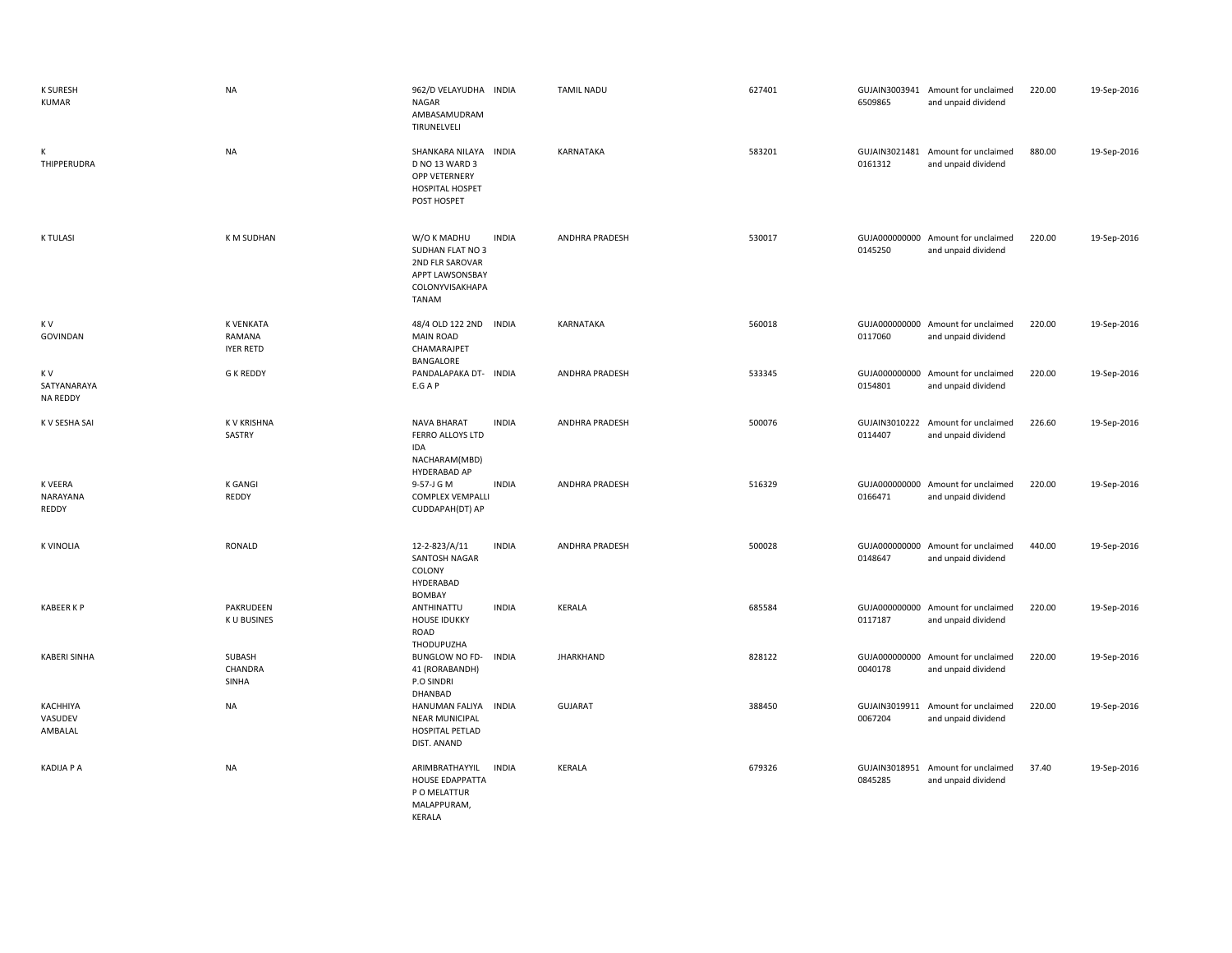| KADVIBEN<br>RAMSINH<br><b>DODIYA</b>      | <b>NA</b>                            | SHUBHAM OPP 66<br>K.V.S/S (GEB)<br><b>GETCO VERAVAL</b><br><b>ROADAT KODINAR</b>                                  | INDIA        | <b>GUJARAT</b>       | 362725 | 0197599                  | GUJA000000000 Amount for unclaimed<br>and unpaid dividend | 220.00 | 19-Sep-2016 |
|-------------------------------------------|--------------------------------------|-------------------------------------------------------------------------------------------------------------------|--------------|----------------------|--------|--------------------------|-----------------------------------------------------------|--------|-------------|
| KAILAS<br><b>NARAYAN</b><br>SONUNE        | <b>NARAYAN</b><br>LAXMAN<br>SONUNE   | LANDAY LAYOUT<br><b>CIRCULAR ROAD</b><br>BULDHANA                                                                 | <b>INDIA</b> | MAHARASHTRA          | 443001 | GUJAIN3026793<br>4799909 | Amount for unclaimed<br>and unpaid dividend               | 22.00  | 19-Sep-2016 |
| <b>KAILAS PATIL</b>                       | RAGHONATH<br>M PATIL                 | AT & POST<br><b>KOLPIMPRI TAL</b><br><b>AMALNER DIST</b><br>JALGAONJALGAON                                        | <b>INDIA</b> | MAHARASHTRA          | 425401 | 0118416                  | GUJA000000000 Amount for unclaimed<br>and unpaid dividend | 220.00 | 19-Sep-2016 |
| <b>KAILAS V</b><br>SHAH                   | VASANTLAL                            | 404 A RADHIKA<br><b>DARSHAN</b><br>HEMUKALANI<br>CROSS ROAD NO 2<br><b>IRANI WADI</b><br>KANDIVLI<br>(WEST)BOMBAY | <b>INDIA</b> | MAHARASHTRA          | 400067 | 0156291                  | GUJA000000000 Amount for unclaimed<br>and unpaid dividend | 220.00 | 19-Sep-2016 |
| KAILASBEN<br>BHAILALBHAI<br>PATEL         | <b>BHAILAL</b><br><b>BHAIN PATEL</b> | A 1 JIAR<br>APARTMENT NEAR<br><b>TIGAR FLATS NAVAU</b><br>VADAJ AHMEDABAD                                         | <b>INDIA</b> | <b>GUJARAT</b>       | 380013 | 0023001                  | GUJA000000000 Amount for unclaimed<br>and unpaid dividend | 220.00 | 19-Sep-2016 |
| <b>KAILASH ANIL</b><br><b>KUMAR PATEL</b> | <b>ANIL KUMAR</b><br>M PATEL         | ARVIND TULSIDAS & INDIA<br>CO RLY STATION<br>ROAD UNJHA                                                           |              | <b>GUJARAT</b>       | 384170 | 0014827                  | GUJA000000000 Amount for unclaimed<br>and unpaid dividend | 220.00 | 19-Sep-2016 |
| KAILASH<br><b>CHAND BOOB</b>              | RAMCHAND<br><b>BOOB</b>              | SHRI RAM AGENCIES INDIA<br><b>16 LAXMI MKT</b><br>GHASMANDI<br><b>JODHPUR</b>                                     |              | RAJASTHAN            | 342001 | 0073038                  | GUJA000000000 Amount for unclaimed<br>and unpaid dividend | 220.00 | 19-Sep-2016 |
| KAILASH<br>CHAND<br>SOLANKI               | FATELAL<br>SOLANKI                   | NAYA BAZAR PO<br>PHALODI DIST<br><b>JODHPUR</b>                                                                   | <b>INDIA</b> | RAJASTHAN            | 342301 | 0073267                  | GUJA000000000 Amount for unclaimed<br>and unpaid dividend | 220.00 | 19-Sep-2016 |
| KAILASH<br>CHANDER<br>AGARWAL             | RAMSAWRUP<br>AGARWAL                 | PLOT NO A 6 SETHI<br><b>COLONY JAIPUR</b>                                                                         | <b>INDIA</b> | RAJASTHAN            | 302004 | 0007889                  | GUJA000000000 Amount for unclaimed<br>and unpaid dividend | 220.00 | 19-Sep-2016 |
| KAILASH<br>CHANDRA<br>AGARWAL             | <b>JAMUNA</b><br>PRASAD<br>AGARWAL   | <b>K B ROAD</b><br><b>KHAJANCHI TALAB</b><br>HAZARIBAD                                                            | <b>INDIA</b> | <b>JHARKHAND</b>     | 825301 | 3500959                  | GUJAIN3029024 Amount for unclaimed<br>and unpaid dividend | 440.00 | 19-Sep-2016 |
| KAILASH<br>CHANDRA<br>AGARWAL             | <b>NA</b>                            | <b>112 KOTHI KATRA</b><br><b>TEK CHAND</b><br>ETAWAH                                                              | <b>INDIA</b> | <b>UTTAR PRADESH</b> | 206001 | GUJAIN3020253<br>4071195 | Amount for unclaimed<br>and unpaid dividend               | 220.00 | 19-Sep-2016 |
| KAILASH<br>KHANDELWAL                     | <b>NA</b>                            | PALIT BAGAN PO & INDIA<br>DIST-BANKURA                                                                            |              | <b>WEST BENGAL</b>   | 722101 | GUJA120384000<br>0374301 | Amount for unclaimed<br>and unpaid dividend               | 220.00 | 19-Sep-2016 |
| KAILASH PAL                               | RAMAJI PAL                           | <b>GOVIND RAM</b><br>SECRIA GIRLS HOTEL<br>A B ROAD G P O<br><b>INDORE MP</b>                                     | <b>INDIA</b> | MADHYA PRADESH       | 452001 | GUJA000000000<br>0007420 | Amount for unclaimed<br>and unpaid dividend               | 440.00 | 19-Sep-2016 |
| KAILASH<br><b>WANTI</b>                   | ANAND LAL N                          | 468/17 RAVI DASS<br><b>NAGAR ROHTAK</b>                                                                           | <b>INDIA</b> | <b>HARYANA</b>       | 124001 | 0114139                  | GUJA000000000 Amount for unclaimed<br>and unpaid dividend | 220.00 | 19-Sep-2016 |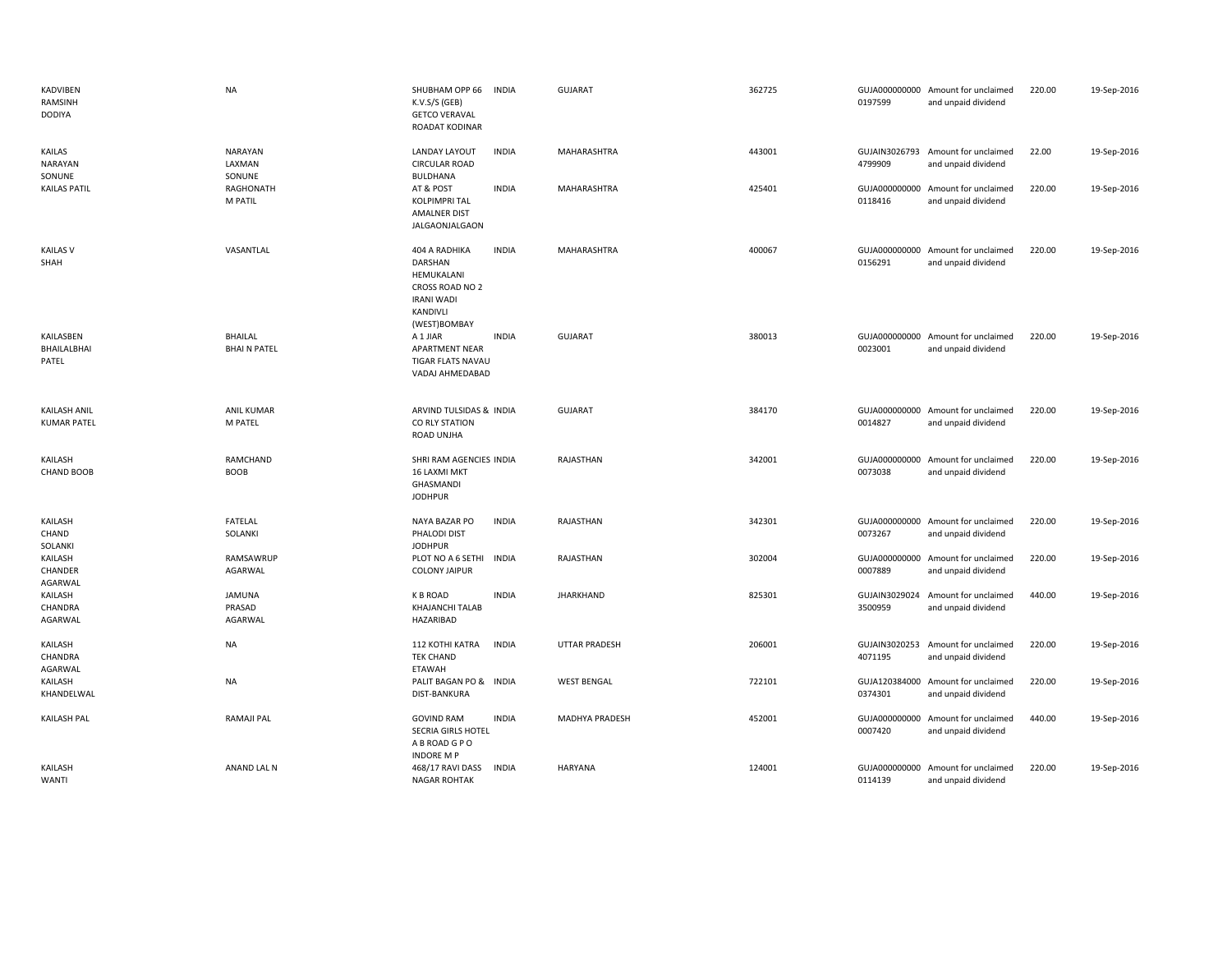| KAILASHBEN V<br>GANDHI                   | <b>NA</b>                                                               | 203/A AMI RAJ<br><b>BUILDING OPP</b><br>NAMITA HOSPITAL S<br>V ROAD DAHISAR<br><b>EAST BOMBAY</b>    | <b>INDIA</b> | MAHARASHTRA          | 400068 | 0094317                  | GUJA000000000 Amount for unclaimed<br>and unpaid dividend | 220.00 | 19-Sep-2016 |
|------------------------------------------|-------------------------------------------------------------------------|------------------------------------------------------------------------------------------------------|--------------|----------------------|--------|--------------------------|-----------------------------------------------------------|--------|-------------|
| <b>KAJAL KUMAR</b><br>GOPE               | <b>NA</b>                                                               | 231 KHUNTADIH<br>SONARI SONARI<br>JAMSHEDPUR                                                         | <b>INDIA</b> | <b>JHARKHAND</b>     | 831011 | 0699985                  | GUJAIN3030285 Amount for unclaimed<br>and unpaid dividend | 17.60  | 19-Sep-2016 |
| <b>KAJAL M</b><br>SHAH                   | <b>MAHESH P</b><br>SHAH                                                 | 1 MAHESH COLONY INDIA<br>B/H BRD CENT CO<br>OP BANK BAJWA<br><b>DIST BARODA</b>                      |              | <b>GUJARAT</b>       | 391310 | GUJA000000000<br>0039759 | Amount for unclaimed<br>and unpaid dividend               | 110.00 | 19-Sep-2016 |
| <b>KAJAL P SHAH</b>                      | PARESH                                                                  | 303 SANJAY<br>APPARTMENTS<br>AMBAWADI<br>AHMEDABAD                                                   | <b>INDIA</b> | <b>GUJARAT</b>       | 380006 | 0084805                  | GUJA000000000 Amount for unclaimed<br>and unpaid dividend | 220.00 | 19-Sep-2016 |
| <b>KALA SANKAR</b>                       | S GOMATHI<br>SANKAR                                                     | C/OS<br>VENKATESWARAN B-<br>4 VRAJ BHUMI<br>SOCIETY NEAR M G<br>M SCHOOL NEW<br>SAMA<br>ROADVADODARA | <b>INDIA</b> | <b>GUJARAT</b>       | 390008 | 0028084                  | GUJA000000000 Amount for unclaimed<br>and unpaid dividend | 660.00 | 19-Sep-2016 |
| KALAWATI<br>GARG                         | Y P GARG                                                                | 12A 1ST FLOOR<br>NEW CLOTH<br>MARKET HISSAR,<br>HARYANA                                              | <b>INDIA</b> | <b>HARYANA</b>       | 125001 | 0165207                  | GUJA000000000 Amount for unclaimed<br>and unpaid dividend | 220.00 | 19-Sep-2016 |
| KALAWATI<br>SAINI                        | C B SAINI                                                               | H NO 175/5 ST<br>AREA AIR FORCE<br>STN AMLA PO AMLA<br><b>DEPOT DISTT BETUL</b><br>M P               | <b>INDIA</b> | MADHYA PRADESH       | 460553 | 0157206                  | GUJA000000000 Amount for unclaimed<br>and unpaid dividend | 220.00 | 19-Sep-2016 |
| KALINDI<br>PRASAD RAI                    | P C RAI                                                                 | $C-21/29$<br>LAHURABEER<br>VARANASI                                                                  | <b>INDIA</b> | <b>UTTAR PRADESH</b> | 221002 | 0121334                  | GUJAIN3005561 Amount for unclaimed<br>and unpaid dividend | 440.00 | 19-Sep-2016 |
| KALIPADA<br>HALDER                       | LATE SH<br>RAMPADA<br>HALDER                                            | PROP OVERHAUL<br><b>SHOP NEW</b><br>TECHNICAL AREA I A<br><b>CALCUTTA AIRPORT</b>                    | <b>INDIA</b> | <b>WEST BENGAL</b>   | 700052 | 0053475                  | GUJA000000000 Amount for unclaimed<br>and unpaid dividend | 220.00 | 19-Sep-2016 |
| KALIYAN<br>RAMKUMAR                      | <b>NA</b>                                                               | 21 ALADI ROAD<br>RAMADOSS NAGAR<br><b>VRIDHACHALAM TK</b><br>CUDDALORE                               | <b>INDIA</b> | <b>TAMIL NADU</b>    | 606001 | 3164198                  | GUJAIN3029024 Amount for unclaimed<br>and unpaid dividend | 22.00  | 19-Sep-2016 |
| KALLOL<br><b>KUMAR</b><br><b>MOHANTY</b> | SORAJ<br><b>KUMAR</b><br><b>MOHANTY</b>                                 | AT GOPAL GOAN<br>P.O DIST BALASORE<br>ORISSA                                                         | <b>INDIA</b> | ORISSA               | 756001 | 0159350                  | GUJA000000000 Amount for unclaimed<br>and unpaid dividend | 220.00 | 19-Sep-2016 |
| KALPANA<br>BHATTACHARJ<br>EE             | <b>PROFESS</b><br><b>JAGADISH</b><br>CHANDRA<br><b>BHATTACHAR</b><br>JE | $C/O$ J $C$<br><b>BHATTAHCHARJEE 1</b><br>T BHATTA LANE<br>MEHARPARSILCHA<br>W                       | <b>INDIA</b> | ASSAM                | 788015 | 0005869                  | GUJA000000000 Amount for unclaimed<br>and unpaid dividend | 220.00 | 19-Sep-2016 |
| KALPANA<br><b>DEVI JAIN</b>              | SRI ANIL KR<br>JAIN                                                     | C/O ASHOK KR. JAIN INDIA<br><b>NEAR JAGIROAD</b><br>POLICE STATION<br>JAGIROAD                       |              | ASSAM                | 782410 | 0271625                  | GUJA120109000 Amount for unclaimed<br>and unpaid dividend | 660.00 | 19-Sep-2016 |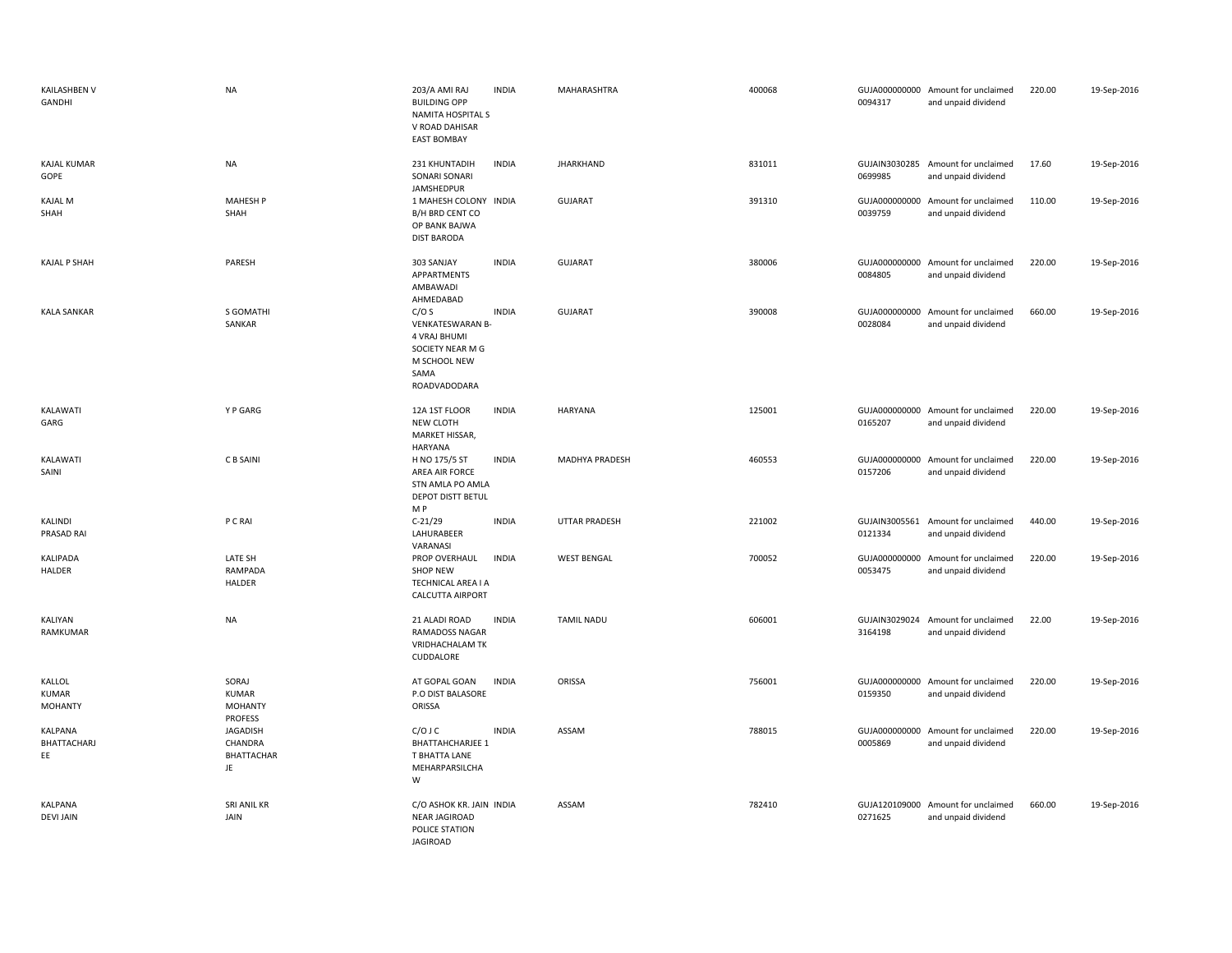| KALPANA JAIN                        | S JAIN                               | <b>BAISA KHIYA BROS</b><br><b>BAZAR LINE ITARSI</b><br><b>ITARSI</b>                                                 | <b>INDIA</b> | MADHYA PRADESH        | 461111 | 0141190 | GUJA000000000 Amount for unclaimed<br>and unpaid dividend | 220.00 | 19-Sep-2016 |
|-------------------------------------|--------------------------------------|----------------------------------------------------------------------------------------------------------------------|--------------|-----------------------|--------|---------|-----------------------------------------------------------|--------|-------------|
| KALPANA<br>KANAUJIA                 | K L KANAUJIA                         | 125/43 O BLOCK<br><b>GOVIND NAGAR</b><br>KANPUR                                                                      | <b>INDIA</b> | UTTAR PRADESH         | 208010 | 0011910 | GUJA000000000 Amount for unclaimed<br>and unpaid dividend | 220.00 | 19-Sep-2016 |
| KALPANA<br>PATEL                    | <b>UMESH</b>                         | <b>ANKIT FORGINGS</b><br>NO 34 AZEEZSAIT<br>IND TOWN 6 TH<br>MILE MYSORE RD<br>NAYAWDAHALLAI<br>POBANGALORE          | <b>INDIA</b> | KARNATAKA             | 560039 | 0155218 | GUJA000000000 Amount for unclaimed<br>and unpaid dividend | 550.00 | 19-Sep-2016 |
| KALPANA<br>RAJESH<br>GANDHI         | R S GANDHI                           | <b>KK SINGHNIA</b><br>BHAVAN ROOM NO<br>16 KOPAR ROAD<br><b>NEAR SHIVSENA</b><br>OFFICE DOMBIVALI<br>W               | <b>INDIA</b> | MAHARASHTRA           | 421202 | 0149769 | GUJA000000000 Amount for unclaimed<br>and unpaid dividend | 220.00 | 19-Sep-2016 |
| KALPANABEN<br>HARESHKUMA<br>R PATEL | HARESH<br><b>KUMAR M</b>             | MOTI CHOK<br><b>BHADRAN TA</b><br><b>BORSAD DIST KAIRA</b>                                                           | <b>INDIA</b> | <b>GUJARAT</b>        | 388530 | 0002653 | GUJA000000000 Amount for unclaimed<br>and unpaid dividend | 220.00 | 19-Sep-2016 |
| <b>KALPAVATI R</b><br><b>OZA</b>    | RAMESHBHAI<br>H HOLD                 | <b>B-26 TIRUPATI</b><br>NAGAR B/H<br>RAJHANS THEATER<br>PIPLOD SURAT                                                 | <b>INDIA</b> | <b>GUJARAT</b>        | 395007 | 0175322 | GUJA000000000 Amount for unclaimed<br>and unpaid dividend | 220.00 | 19-Sep-2016 |
| KALPESH<br>MANUBHAI<br>CHAUHAN      | <b>NA</b>                            | PLOT NO. 7,<br><b>COLLECTOR SOCIETY</b><br>B/H. MILITRY<br>SOCIETY OPP.<br>KRISHNA GENERAL<br>STORE BHAVNAGAR        | <b>INDIA</b> | <b>GUJARAT</b>        | 364003 | 0364336 | GUJAIN3019911 Amount for unclaimed<br>and unpaid dividend | 220.00 | 19-Sep-2016 |
| <b>KALPESH R</b><br><b>BHATT</b>    | <b>RATILAL D</b><br><b>BHATT</b>     | 304 MAHAVIR<br>APPARTMENT OPP<br><b>ROSE CHEMBUR</b><br><b>TARSADI TAL</b><br>MANGROL<br>KOSAMBA (R.S) DIST<br>SURAT | <b>INDIA</b> | <b>GUJARAT</b>        | 394120 | 0118422 | GUJA000000000 Amount for unclaimed<br>and unpaid dividend | 220.00 | 19-Sep-2016 |
| KALPVRAKSH<br>SHRIVASTAVA           | ANAND<br><b>MOHAN</b><br>SHRIVASTAVA | 158 VIDHYA NAGAR INDIA<br>INDORE                                                                                     |              | MADHYA PRADESH        | 452001 | 0166959 | GUJA000000000 Amount for unclaimed<br>and unpaid dividend | 220.00 | 19-Sep-2016 |
| KALURAKSH<br>SHRIVASTAVA            | ANAND<br>MOHA<br>SHRIVASTABA         | 158 VIDHYA NAGAR INDIA<br><b>INDORE MP</b>                                                                           |              | <b>MADHYA PRADESH</b> | 452001 | 0007060 | GUJA000000000 Amount for unclaimed<br>and unpaid dividend | 330.00 | 19-Sep-2016 |
| KALURAM                             | <b>SITA RAM</b>                      | MADAN<br><b>ENTERPRISES NO 12</b><br>OLETY MARKET 125<br><b>AVENUE ROAD</b><br>BANGALORE                             | <b>INDIA</b> | KARNATAKA             | 560002 | 0055838 | GUJA000000000 Amount for unclaimed<br>and unpaid dividend | 220.00 | 19-Sep-2016 |
| KALYAN<br><b>BHATTACHAR</b><br>YA   | R<br>BHATTACHAR<br>YA                | C/O RAMKANTA<br>BHATTACHARYA<br>VILL GHOSHPARA<br>NORTH PO<br>GHOSHPARA<br><b>BALLYDIST</b><br><b>HOWRAH</b>         | <b>INDIA</b> | <b>WEST BENGAL</b>    | 711227 | 0149477 | GUJA000000000 Amount for unclaimed<br>and unpaid dividend | 220.00 | 19-Sep-2016 |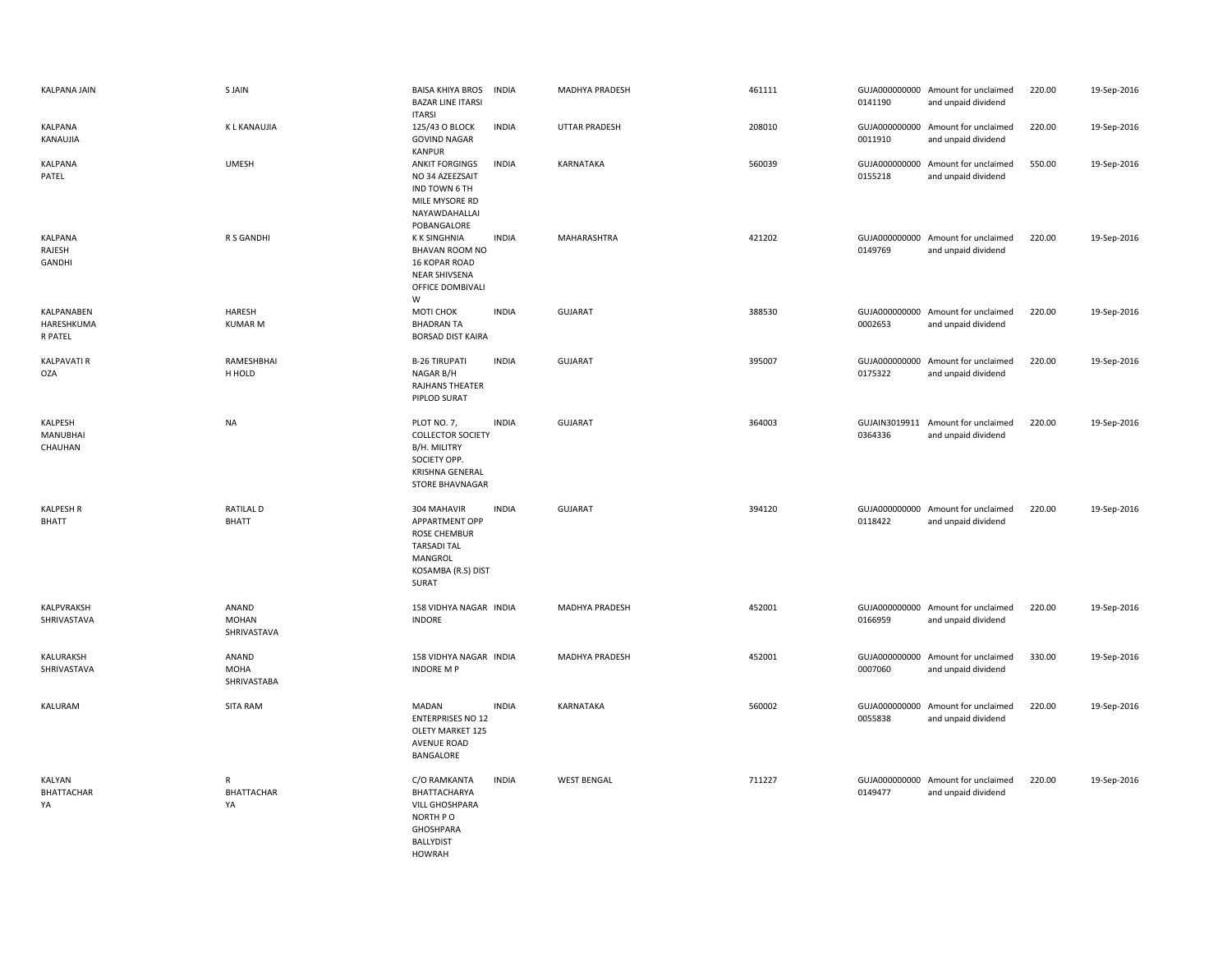| <b>KALYAN DEY</b>                               | DHIRENDRA<br><b>NATH DEY</b>    | 1326/15 PO<br><b>HARIPUR PS</b><br>ASHOKNA GARH DT                                                            | <b>INDIA</b> | <b>WEST BENGAL</b>    | 743223 | 0197405                  | GUJA000000000 Amount for unclaimed<br>and unpaid dividend | 220.00 | 19-Sep-2016 |
|-------------------------------------------------|---------------------------------|---------------------------------------------------------------------------------------------------------------|--------------|-----------------------|--------|--------------------------|-----------------------------------------------------------|--------|-------------|
| KALYAN<br><b>DUTTA</b>                          | <b>NA</b>                       | 23 PGS [W]<br><b>FLAT NO. 304,</b><br><b>SUJATA PALACE</b><br>HARI MANDIR ROAD<br>HIRAPUR DHANBAD             | <b>INDIA</b> | <b>JHARKHAND</b>      | 826001 | 0154589                  | GUJAIN3021641 Amount for unclaimed<br>and unpaid dividend | 165.00 | 19-Sep-2016 |
| KALYAN<br><b>KUMAR</b><br><b>DUTTA</b>          | <b>NA</b>                       | C/O BATA<br>AUTHORISED<br><b>DEALER NIRSHA</b><br><b>NIRSHA</b>                                               | <b>INDIA</b> | <b>JHARKHAND</b>      | 828205 | 0838833                  | GUJA120384000 Amount for unclaimed<br>and unpaid dividend | 22.00  | 19-Sep-2016 |
| KALYAN<br><b>KUMAR</b><br>PATRA                 | DHIRENDRA<br><b>NATH PATRA</b>  | A/5/1<br>RAMAKRISHNA<br>UPANIBESH<br>CALCUTTA                                                                 | <b>INDIA</b> | <b>WEST BENGAL</b>    | 700092 | 0119516                  | GUJA000000000 Amount for unclaimed<br>and unpaid dividend | 220.00 | 19-Sep-2016 |
| <b>KALYAN SAI</b><br>KASARAPU                   | NARASIMHA<br>RAO K              | D.NO.47-11-03,<br><b>FLAT NO.405, V TH</b><br>FLOOR, ESWAR<br>HOMES 1ST LANE<br>DWARAKANAGAR<br>VISAKHAPATNAM | <b>INDIA</b> | <b>ANDHRA PRADESH</b> | 530016 | GUJAIN3002391<br>1464139 | Amount for unclaimed<br>and unpaid dividend               | 259.60 | 19-Sep-2016 |
| <b>KALYAN SINH</b><br><b>UDAYSINH</b><br>PARMAR | <b>UDAYSINH N</b><br>PARMAR     | <b>GARASIYA NO</b><br><b>TEKDO MUKAM</b><br>POST DASHRATH<br><b>DIST VADODARA</b>                             | <b>INDIA</b> | <b>GUJARAT</b>        | 391740 | 0123192                  | GUJA000000000 Amount for unclaimed<br>and unpaid dividend | 220.00 | 19-Sep-2016 |
| KALYANA<br>BHARATHI<br>KARUSALA                 | KARUSALA<br>HANUNANTH<br>A RAO  | C/O G GIRIDHAR 8-L INDIA<br><b>BNR COMPLEX RD</b><br>NO 14 BHANJARA<br>HILLS HYDERABAD                        |              | <b>ANDHRA PRADESH</b> | 500034 | GUJA000000000<br>0114513 | Amount for unclaimed<br>and unpaid dividend               | 220.00 | 19-Sep-2016 |
| KALYANI<br><b>DUTTA</b>                         | KHAGENDRA<br>NATH DUTTA         | NABAGRAM BLOCK INDIA<br>C PO BARA BAHERA<br>DIST HOOGHLY W B                                                  |              | <b>WEST BENGAL</b>    | 712246 | 0052002                  | GUJA000000000 Amount for unclaimed<br>and unpaid dividend | 220.00 | 19-Sep-2016 |
| KALYANJI<br>PARMAR                              | KUVARJI<br>PARMAR               | 12 NARAYAN<br>PRASAD BABU LANE<br><b>BURRA BAZAR</b><br>CALCUTTA                                              | <b>INDIA</b> | <b>WEST BENGAL</b>    | 700007 | 0061619                  | GUJA000000000 Amount for unclaimed<br>and unpaid dividend | 220.00 | 19-Sep-2016 |
| KALYANJI<br><b>PREMJI PATEL</b>                 | PREMJI NANJI                    | C-402,SEPAL<br>RESIDENCY, OPP:A-<br>ONE SCHOOL,<br>SATELLITEAHMEDAB<br>AD                                     | <b>INDIA</b> | <b>GUJARAT</b>        | 380015 | GUJA000000000<br>0076100 | Amount for unclaimed<br>and unpaid dividend               | 220.00 | 19-Sep-2016 |
| KAMAL<br>CHAND<br>KOTHARI                       | <b>NA</b>                       | 57 SHRADHANAND INDIA<br><b>MARG UTSAV</b><br><b>BHAWAN INDORE</b>                                             |              | MADHYA PRADESH        | 452001 | 3110218                  | GUJAIN3011511 Amount for unclaimed<br>and unpaid dividend | 220.00 | 19-Sep-2016 |
| KAMAL<br><b>KAPOOR</b>                          | <b>SAT PAL</b><br><b>KAPOOR</b> | M 6/32 ROAD NO<br>10E RAJENDRA<br><b>NAGAR PATNA</b><br><b>BIHAR</b>                                          | <b>INDIA</b> | <b>BIHAR</b>          | 800016 | 0017841                  | GUJA000000000 Amount for unclaimed<br>and unpaid dividend | 220.00 | 19-Sep-2016 |
| KAMAL<br><b>KAPUR</b>                           | A N KAPUR                       | A-62 SOUTH EXTN II INDIA<br>NEW DELHI                                                                         |              | DELHI                 | 110049 | 0145201                  | GUJA000000000 Amount for unclaimed<br>and unpaid dividend | 110.00 | 19-Sep-2016 |
| KAMAL<br><b>KAPUR</b>                           | A N KAPUR                       | A-62 SOUTH EXTN II INDIA<br>NEW DELHI                                                                         |              | DELHI                 | 110049 | 0135049                  | GUJA000000000 Amount for unclaimed<br>and unpaid dividend | 440.00 | 19-Sep-2016 |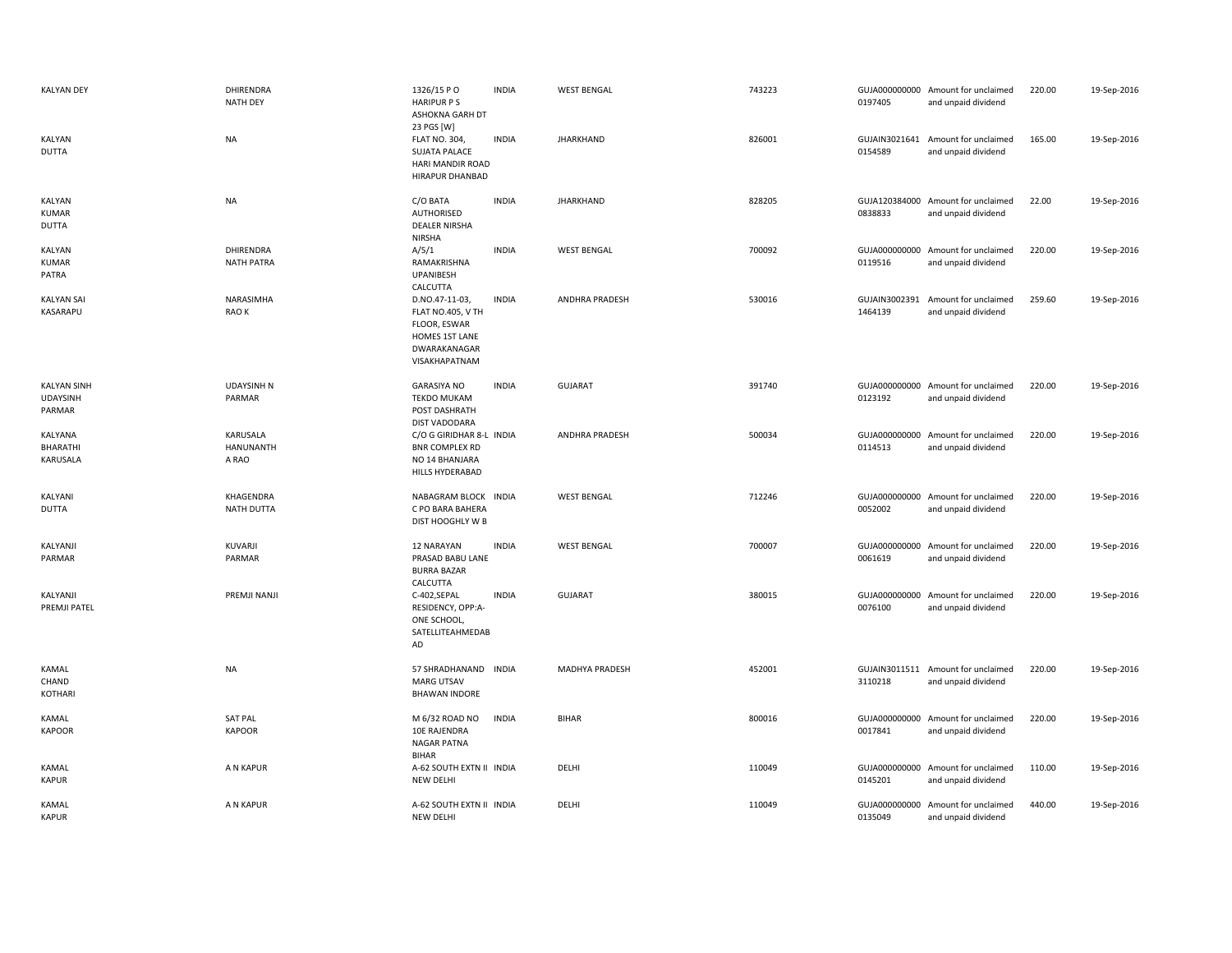| KAMAL<br><b>KISHOR JALAN</b>              | <b>GOPAL RAI</b><br><b>JALAN</b>              | J 12/79 B 1 NATI<br><b>IMLI VARANASI</b>                                                                       | <b>INDIA</b> | <b>UTTAR PRADESH</b>  | 221002 | 0054713                  | GUJA000000000 Amount for unclaimed<br>and unpaid dividend | 220.00  | 19-Sep-2016 |
|-------------------------------------------|-----------------------------------------------|----------------------------------------------------------------------------------------------------------------|--------------|-----------------------|--------|--------------------------|-----------------------------------------------------------|---------|-------------|
| <b>KAMAL</b><br>KUMAR<br><b>BHOWMIK</b>   | LATE SH<br><b>KESHAB CH</b><br><b>BHOWMIK</b> | 529/1/7<br>MAHENDRA<br><b>BANERJEE ROAD</b><br>CALCUTTA                                                        | <b>INDIA</b> | <b>WEST BENGAL</b>    | 700060 | 0057762                  | GUJA000000000 Amount for unclaimed<br>and unpaid dividend | 1100.00 | 19-Sep-2016 |
| KAMAL<br>KUMAR<br><b>JHUNJHUNW</b><br>ALA | <b>NA</b>                                     | 76, J.L. NEHARU<br>ROAD BARABAZAR<br>RANIGANJ                                                                  | <b>INDIA</b> | <b>WEST BENGAL</b>    | 713347 | 0005236                  | GUJA120189030 Amount for unclaimed<br>and unpaid dividend | 22.00   | 19-Sep-2016 |
| KAMAL<br>KUMAR<br>KUNDALIA                | SHOHAN LAL                                    | A-4 HASMUKHBHAI INDIA<br><b>TOWER OPP</b><br><b>RAMBUGH POLICE</b><br><b>STATION</b><br>MANINAGAR<br>AHMEDABAD |              | <b>GUJARAT</b>        | 380008 | 0088495                  | GUJA000000000 Amount for unclaimed<br>and unpaid dividend | 220.00  | 19-Sep-2016 |
| KAMAL<br>KUMAR<br>NAHATA                  | <b>BIJAY SINGH</b><br><b>NAHATA</b>           | C/O A C BHUTORIA INDIA<br>AND CO 2 INDIA<br><b>EXCHANGE PLACE</b><br>2ND FLOOR<br>CALCUTTA                     |              | <b>WEST BENGAL</b>    | 700001 | 0052810                  | GUJA000000000 Amount for unclaimed<br>and unpaid dividend | 220.00  | 19-Sep-2016 |
| KAMAL<br>KUMAR<br>PODDAR                  | LATE SH<br><b>MOTI LAL</b><br>PODDAR          | BELLE VUE PANKAJ<br>MARKET<br>SARIYAGANJ<br>MUZAFFARPUR                                                        | <b>INDIA</b> | <b>BIHAR</b>          | 842001 | 0018102                  | GUJA000000000 Amount for unclaimed<br>and unpaid dividend | 220.00  | 19-Sep-2016 |
| KAMAL<br><b>KUMAR SETHI</b>               | <b>PANNA LAL</b><br>SETHI                     | C/O KAMAL PAPER INDIA<br><b>MART POST</b><br><b>MORIGAON DIST</b><br>MORIGAON ASSAM                            |              | ASSAM                 | 782105 | 0006007                  | GUJA000000000 Amount for unclaimed<br>and unpaid dividend | 220.00  | 19-Sep-2016 |
| KAMAL<br>MADAV                            | <b>BHUSHAN</b><br><b>LAL MADAN</b>            | AG 348 SHALIMAR<br><b>BAGH DELHI DELHI</b>                                                                     | INDIA        | DELHI                 | 110052 | 0015627                  | GUJA000000000 Amount for unclaimed<br>and unpaid dividend | 220.00  | 19-Sep-2016 |
| <b>KAMAL MALIK</b>                        | OM PRAKASH<br>MALIK                           | C/O S K ARORA A-30 INDIA<br>SECTOR - J ALIGANJ<br>LUCKNOW                                                      |              | <b>UTTAR PRADESH</b>  | 226020 | GUJA000000000<br>0012619 | Amount for unclaimed<br>and unpaid dividend               | 220.00  | 19-Sep-2016 |
| <b>KAMAL N POI</b>                        | <b>NARAYAN</b>                                | 101 NAIGARA 128<br><b>WODEHOUSE ROAD</b><br>COLABA BOMBAY                                                      | <b>INDIA</b> | MAHARASHTRA           | 400005 | 0060432                  | GUJA000000000 Amount for unclaimed<br>and unpaid dividend | 220.00  | 19-Sep-2016 |
| <b>KAMAL RANI</b><br>JAIN                 | <b>GULABCHAN</b><br><b>D JAIN</b>             | 28/2 KAMLA NEHRU INDIA<br>MARG FREEGANJ<br><b>UJJAIN</b>                                                       |              | <b>MADHYA PRADESH</b> | 456006 | 0163308                  | GUJA000000000 Amount for unclaimed<br>and unpaid dividend | 220.00  | 19-Sep-2016 |
| KAMAL<br>SHARMA                           | <b>RAM NIWAS</b><br>SHARMA                    | D 103 KAMLA<br>NAGAR DELHI DELHI                                                                               | <b>INDIA</b> | DELHI                 | 110007 | 0016279                  | GUJA000000000 Amount for unclaimed<br>and unpaid dividend | 220.00  | 19-Sep-2016 |
| <b>KAMAL SINGH</b><br>JAIN                | <b>MANIK</b><br><b>CHAND JAIN</b>             | C/O RAMLAL<br>GHASIRAM 2/1629<br><b>ZUNDA SHERI</b><br>SAGRAMPURA<br>SURAT                                     | <b>INDIA</b> | GUJARAT               | 395002 | 0048556                  | GUJA000000000 Amount for unclaimed<br>and unpaid dividend | 220.00  | 19-Sep-2016 |
| KAMALA                                    | <b>JITENDRA</b>                               | 46/A D POCKET<br><b>MARODA SECTOR</b><br>BHILAI<br>CHHATISGARH                                                 | <b>INDIA</b> | CHHATTISGARH          | 490006 | 2995960                  | GUJAIN3004501 Amount for unclaimed<br>and unpaid dividend | 110.00  | 19-Sep-2016 |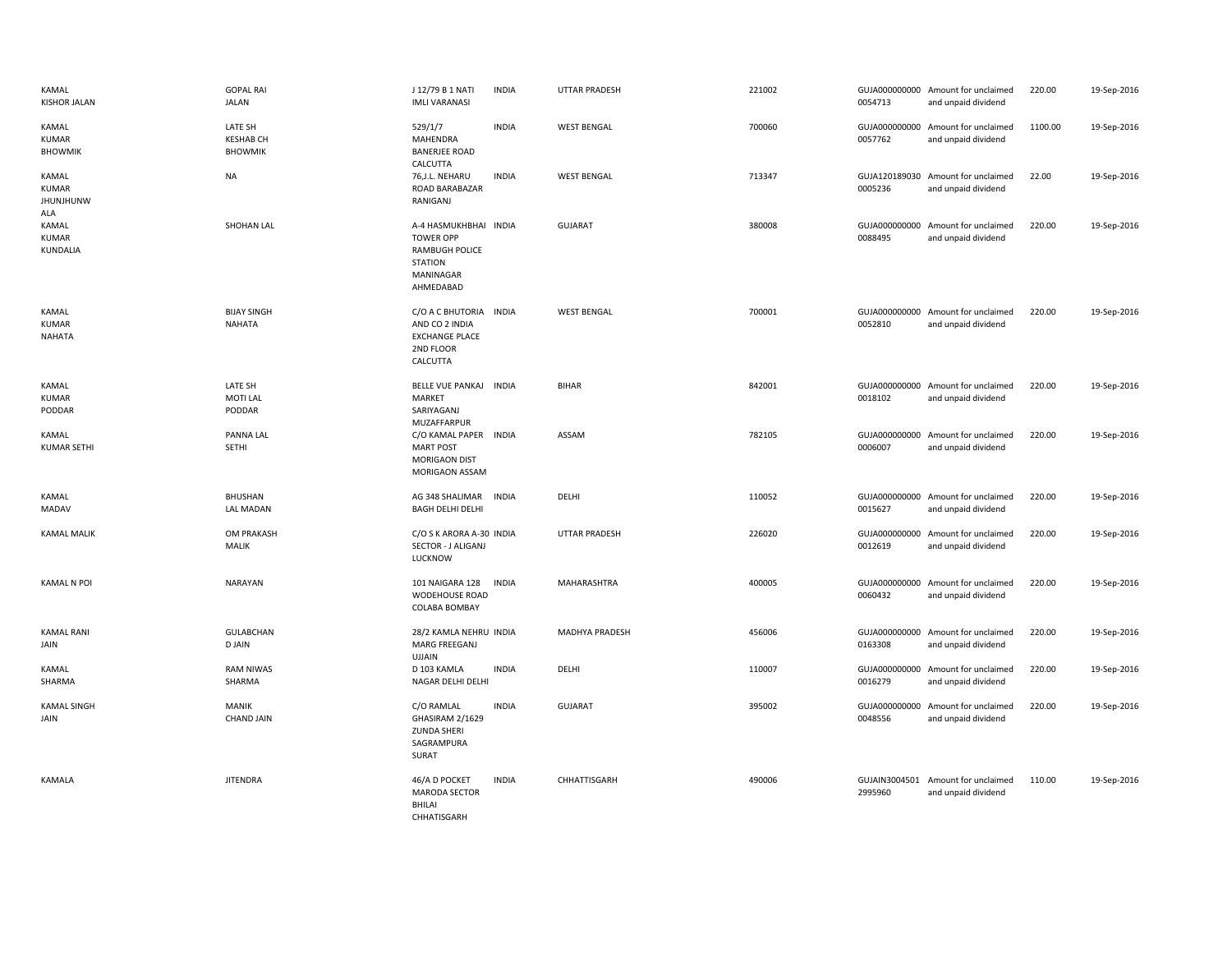| <b>KAMALA BAI</b>                 | PRAKASH<br>MAL                        | SUNIL ENTERPRISES INDIA<br><b>BH ROAD</b><br>BHADRAVATHI<br>SHIMOGA DIST                                   |              | KARNATAKA             | 577301 | 6312470                  | GUJAIN3011352 Amount for unclaimed<br>and unpaid dividend | 220.00 | 19-Sep-2016 |
|-----------------------------------|---------------------------------------|------------------------------------------------------------------------------------------------------------|--------------|-----------------------|--------|--------------------------|-----------------------------------------------------------|--------|-------------|
| <b>KAMALA DEVI</b><br>LODHA       | PANMAL<br>LODHA                       | SWASTIK<br><b>AUTOMOBILES N 22</b><br>2ND CROSS<br><b>JOURNALIST</b><br>COLONY<br>BANGALORE                | <b>INDIA</b> | KARNATAKA             | 560002 | 0002362                  | GUJA000000000 Amount for unclaimed<br>and unpaid dividend | 220.00 | 19-Sep-2016 |
| KAMALA<br>KANTH<br>DRONAMRAJ<br>U | D<br>RAGHAVEND<br><b>RA RAO</b>       | 3 6 547/3 STNO 8<br>HIMAGATHNAGAR<br>HYDERABAD                                                             | <b>INDIA</b> | <b>ANDHRA PRADESH</b> | 500029 | 0092987                  | GUJA000000000 Amount for unclaimed<br>and unpaid dividend | 220.00 | 19-Sep-2016 |
| KAMALA<br>PATIBANDLA              | <b>NA</b>                             | C/O P V SUDHAKAR INDIA<br>RAMAKRISHNA<br><b>KALAMANDIR PO</b><br>PEDDAPALLY<br>KARIMNAGAR                  |              | ANDHRA PRADESH        | 505172 | 0145374                  | GUJAIN3028631 Amount for unclaimed<br>and unpaid dividend | 220.00 | 19-Sep-2016 |
| KAMALABAI                         | NARENDRA<br><b>KUMAR</b><br>SHANTILAL | 9 ARUNA CHALA<br><b>STREET MADRAS</b>                                                                      | <b>INDIA</b> | <b>TAMIL NADU</b>     | 600079 | 0014328                  | GUJA000000000 Amount for unclaimed<br>and unpaid dividend | 220.00 | 19-Sep-2016 |
| KAMALABEN<br>AMRATLAL<br>PATEL    | <b>AMRATLAL R</b><br>PATEL            | ROOM NO D - 60<br>GEB COLONY PO-<br><b>UKAIDAM TAL -</b><br>FORTSONGADH DIST<br>- SURATUKAI                | <b>INDIA</b> | <b>GUJARAT</b>        | 394680 | 0471032                  | GUJA120332000 Amount for unclaimed<br>and unpaid dividend | 220.00 | 19-Sep-2016 |
| KAMALAKAR<br><b>B MHETRE</b>      | <b>BAJARAN</b>                        | 24-25 ANUPAM CO- INDIA<br>OP HSG SOC LTD<br>TEJPAL SCHEME<br>ROAD NO 4 VILE<br><b>PARLE EAST</b><br>BOMBAY |              | <b>MAHARASHTRA</b>    | 400057 | 0147754                  | GUJA000000000 Amount for unclaimed<br>and unpaid dividend | 220.00 | 19-Sep-2016 |
| KAMALESH<br><b>BHAI S PATEL</b>   | SANKARLAL<br>PATEL                    | C/O AMBICA<br><b>INVESTMENT OPP</b><br>DENA BANK UNJHA<br>N G                                              | <b>INDIA</b> | <b>GUJARAT</b>        | 384170 | 0086928                  | GUJA000000000 Amount for unclaimed<br>and unpaid dividend | 220.00 | 19-Sep-2016 |
| KAMALKISHO<br><b>RE C VORA</b>    | <b>NA</b>                             | <b>605 VINDHYACHAL</b><br><b>NEELKANTH VALLEY</b><br>RAJAWADI<br><b>GHATKOPAR</b><br>(E)MUMBAI             | <b>INDIA</b> | <b>MAHARASHTRA</b>    | 400077 | 0179918                  | GUJA000000000 Amount for unclaimed<br>and unpaid dividend | 220.00 | 19-Sep-2016 |
| KAMALRAJ<br><b>JOHNSON</b>        | S P JOHNSON                           | C/O SHRIK<br>KAILASHNATHAN<br>KH/18 SECTOR 9<br>GANDHINAGAR                                                | <b>INDIA</b> | <b>GUJARAT</b>        | 382019 | 0151068                  | GUJA000000000 Amount for unclaimed<br>and unpaid dividend | 220.00 | 19-Sep-2016 |
| KAMELESH<br>SONI                  | <b>VINOD BHAI</b><br>SONI             | 195/1 M G ROAD<br>3RD FLOOR<br>CALCUTTA                                                                    | <b>INDIA</b> | <b>WEST BENGAL</b>    | 700007 | 0004689                  | GUJA000000000 Amount for unclaimed<br>and unpaid dividend | 440.00 | 19-Sep-2016 |
| KAMINI<br><b>GUPTA</b>            | OM PARKASH                            | 173 SHOPPING<br><b>COMPLEX REHARI</b><br>JAMMU JAMMU                                                       | <b>INDIA</b> | JAMMU AND KASHMIR     | 180005 | GUJAIN3030285<br>1349136 | Amount for unclaimed<br>and unpaid dividend               | 105.60 | 19-Sep-2016 |
| <b>KAMLA DEVI</b>                 | <b>U SHANKER</b>                      | A-9-D ONGC<br>COLONY<br>ANKLESHWAR GUJ                                                                     | <b>INDIA</b> | <b>GUJARAT</b>        | 393010 | GUJA000000000<br>0131868 | Amount for unclaimed<br>and unpaid dividend               | 220.00 | 19-Sep-2016 |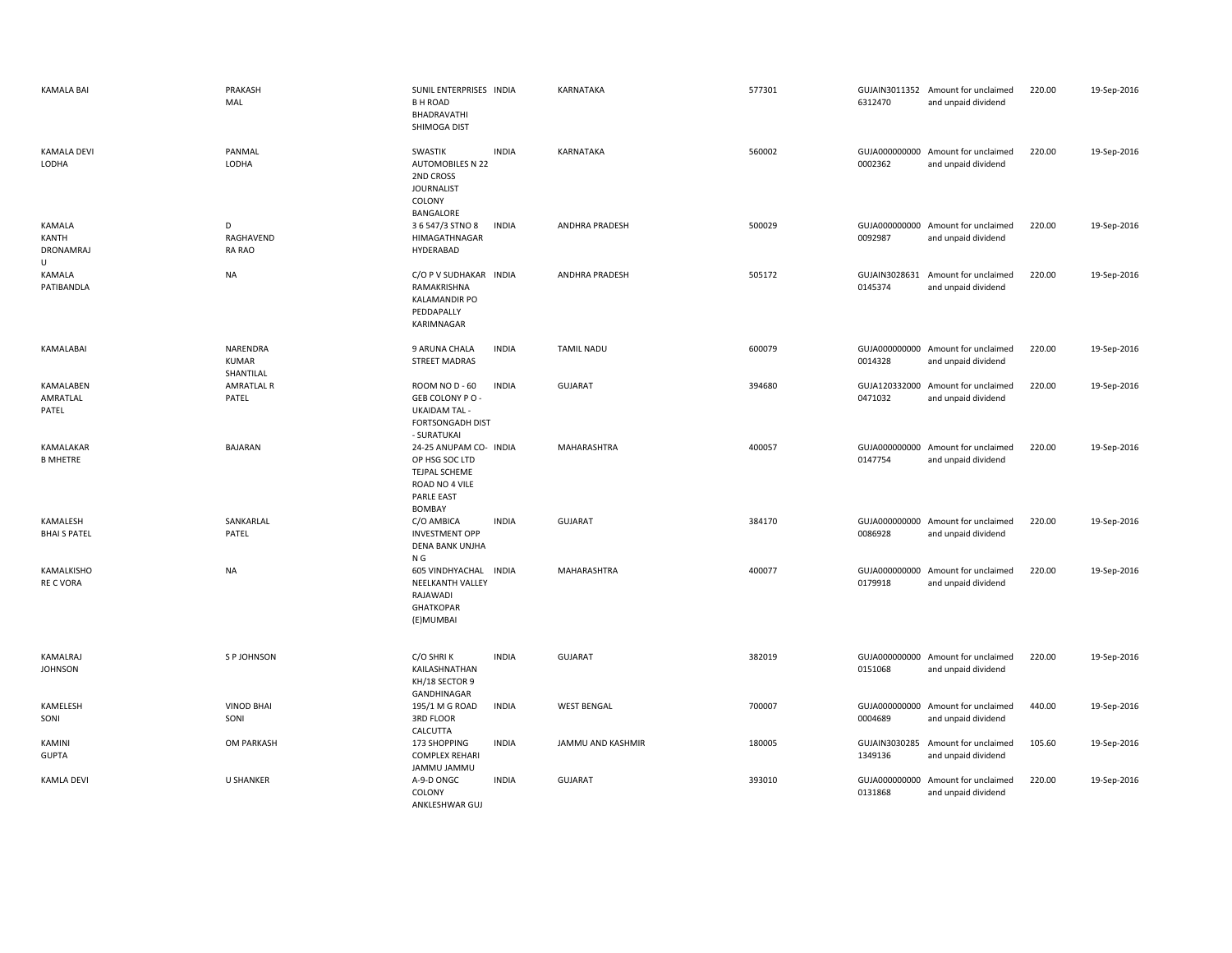| <b>KAMLA DEVI</b>             | <b>D P JINDAL</b>          | 29 WEST AVENUE I I INDIA<br>T CAMPUS HAUZ<br>KHAS NEW DELHI                                                                       | DELHI              | 110016 | 0129585                  | GUJA000000000 Amount for unclaimed<br>and unpaid dividend | 220.00 | 19-Sep-2016 |
|-------------------------------|----------------------------|-----------------------------------------------------------------------------------------------------------------------------------|--------------------|--------|--------------------------|-----------------------------------------------------------|--------|-------------|
| <b>KAMLA DEVI</b><br>SURANA   | <b>NA</b>                  | FLAT NO. 308<br><b>INDIA</b><br>BHARAT<br>APARTMENTS<br>SECTOR-13 ROHINI<br>NEW DELHI                                             | DELHI              | 110085 | GUJAIN3008881<br>3249913 | Amount for unclaimed<br>and unpaid dividend               | 110.00 | 19-Sep-2016 |
| <b>KAMLA KANT</b><br>JAYSWAL  | <b>HORI LAL</b><br>JAYSWAL | <b>INDIA</b><br>C/O SUSHIL BOLTS<br>& NUTS JAWAHAR<br>LAL ROAD<br>MUZAFFARPUR                                                     | <b>BIHAR</b>       | 842001 | 0011915                  | GUJA000000000 Amount for unclaimed<br>and unpaid dividend | 220.00 | 19-Sep-2016 |
| <b>KAMLA PATEL</b>            | KIRIT                      | PATEL BHUVAN OPP INDIA<br>NAWA NAGAR HIGH<br>SCHOOL JAMNAGAR                                                                      | <b>GUJARAT</b>     | 361001 | 0078316                  | GUJA000000000 Amount for unclaimed<br>and unpaid dividend | 220.00 | 19-Sep-2016 |
| KAMLA RANI<br>MALL            | KANHAIYALA<br>L MALL       | C\O KANHAIYALAL<br>INDIA<br>MALL ARUNODAY<br><b>DUTTA STREET</b><br><b>RANCHOD GALI</b><br>PURULIA (W.B)                          | <b>WEST BENGAL</b> | 723103 | 0025510                  | GUJAIN3024961 Amount for unclaimed<br>and unpaid dividend | 220.00 | 19-Sep-2016 |
| KAMLA<br>SEHGAL               | J C SEHGAL                 | HOUSE NO 6 BLOCK INDIA<br>NO 18 NEHRU<br>NAGAR (WEST)<br><b>BHILAI CG</b>                                                         | CHHATTISGARH       | 490020 | 4114377                  | GUJAIN3008881 Amount for unclaimed<br>and unpaid dividend | 330.00 | 19-Sep-2016 |
| <b>KAMLESH A</b><br>SHAH      | AMRITLAL<br>SHAH           | C/O SHRIN CAPITAL INDIA<br>MANAGEMENT 604<br><b>COMMERCE HOUSE</b><br>140 N M ROAD<br><b>FORT MUMBAI</b>                          | MAHARASHTRA        | 400001 | 0197214                  | GUJA000000000 Amount for unclaimed<br>and unpaid dividend | 220.00 | 19-Sep-2016 |
| KAMLESH<br><b>BAFNA</b>       | MAHAVEERC<br>HAND          | <b>INDIA</b><br>C/O MAHAVEER<br>TRADERS<br>DABGARON KI GALI<br>TAMBAKU BAZAR<br><b>JODHPUR</b>                                    | RAJASTHAN          | 342001 | 0072479                  | GUJA000000000 Amount for unclaimed<br>and unpaid dividend | 220.00 | 19-Sep-2016 |
| <b>KAMLESH C</b><br>SHAH      | CHANDRAKA<br>NT            | 17 THANA STREET<br><b>INDIA</b><br>PURASWALKKAM<br>MADRAS                                                                         | <b>TAMIL NADU</b>  | 600007 | 0014605                  | GUJA000000000 Amount for unclaimed<br>and unpaid dividend | 220.00 | 19-Sep-2016 |
| KAMLESH<br>CHHOTALAL<br>PATEL | CHHOTALAL<br>PATEL         | <b>INDIA</b><br>C/O KRISHNABEN<br>PATEL 202<br>SHRWATHJI APTT<br>OPP WARD OFFICE<br>OLD PADRA ROAD<br>AKOTA BARODA                | <b>GUJARAT</b>     | 390020 | 0119237                  | GUJA000000000 Amount for unclaimed<br>and unpaid dividend | 220.00 | 19-Sep-2016 |
| KAMLESH<br>DHAMIJA            | S C DHAMIJA                | 52 SOUTH<br><b>INDIA</b><br><b>ANARKALI EXT</b><br>DELHI                                                                          | DELHI              | 110051 | 0129594                  | GUJA000000000 Amount for unclaimed<br>and unpaid dividend | 220.00 | 19-Sep-2016 |
| KAMLESH<br>GOYAL              | ANAND<br>PRAKASH<br>GOYAL  | C/O. ANAND<br><b>INDIA</b><br>PRAKASH GOYAL<br>ADVOCATE KOTHARI<br><b>BHAWAN NEAR</b><br>KOTWALI<br><b>BHARATPUR</b><br>RAJASTHAN | RAJASTHAN          | 321001 | GUJAIN3013301<br>7817555 | Amount for unclaimed<br>and unpaid dividend               | 220.00 | 19-Sep-2016 |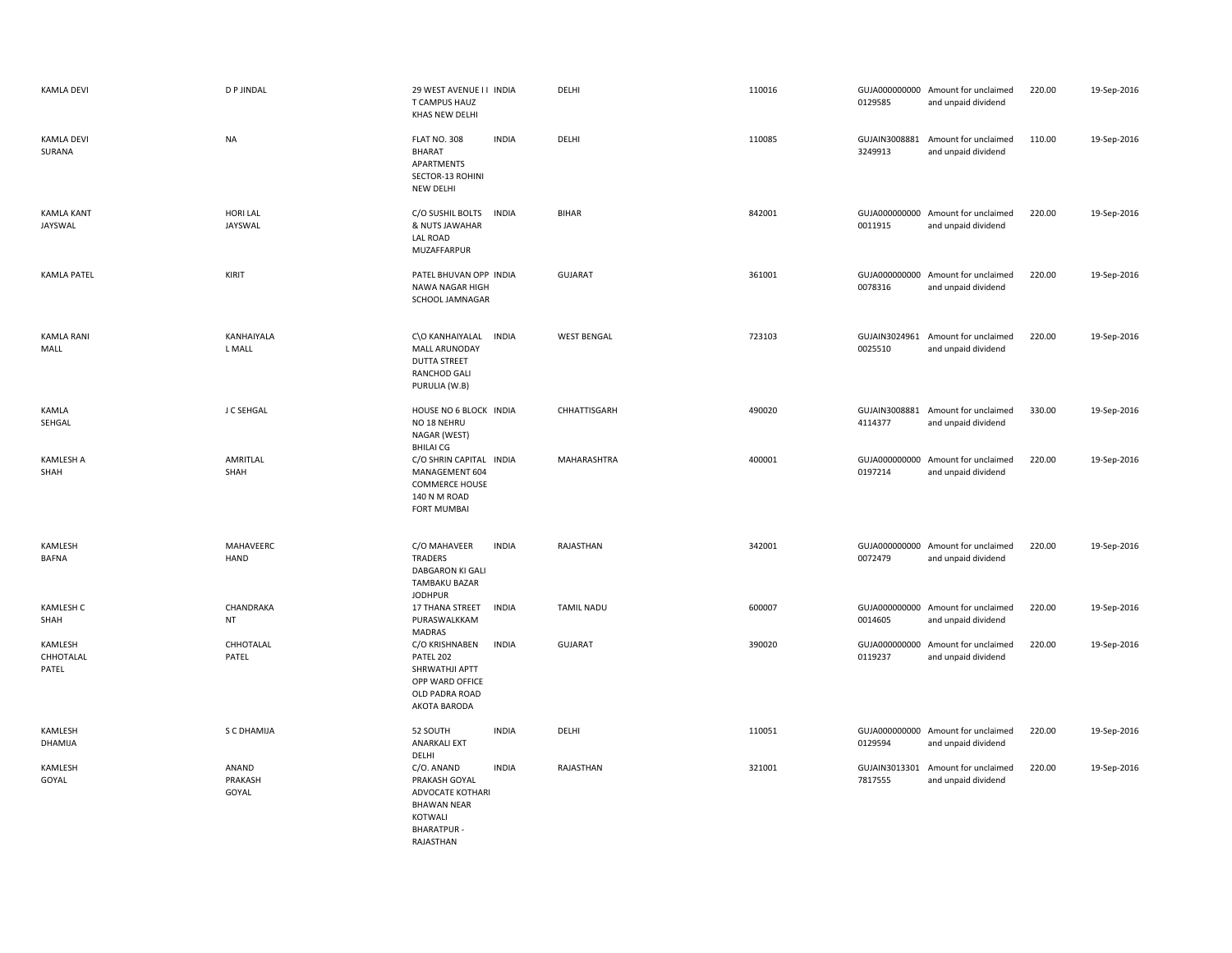| <b>KAMLESH H</b><br>JAIN         | HASMUKHLA<br>L P JAIN                    | 19 PATHAK WADI<br>MANI BHUVAN 4TH<br>FLOOR LOHAR<br>CHAWL BOMBAY                                                 | <b>INDIA</b> | MAHARASHTRA           | 400002 | 0096530                  | GUJA000000000 Amount for unclaimed<br>and unpaid dividend | 220.00 | 19-Sep-2016 |
|----------------------------------|------------------------------------------|------------------------------------------------------------------------------------------------------------------|--------------|-----------------------|--------|--------------------------|-----------------------------------------------------------|--------|-------------|
| <b>KAMLESH H</b><br>SHAH         | H M SHAH                                 | 11/C RAGHUNATH<br><b>SOC VIJAY NAGAR</b><br>RD HRNI ROAD<br>VADODARA                                             | <b>INDIA</b> | <b>GUJARAT</b>        | 390006 | 0148577                  | GUJA000000000 Amount for unclaimed<br>and unpaid dividend | 440.00 | 19-Sep-2016 |
| <b>KAMLESH H</b><br>SHAH         | HASMUKHLA<br>$\mathsf L$                 | 1404/12<br>VISHANAGAR MI<br>WADI PIPAL, WALO<br><b>KHANDO SHETHMI</b><br>POLE MADVI POLE<br>AHMEDABAD            | <b>INDIA</b> | <b>GUJARAT</b>        | 380001 | 0155199                  | GUJA000000000 Amount for unclaimed<br>and unpaid dividend | 220.00 | 19-Sep-2016 |
| KAMLESH<br><b>KUMAR RATHI</b>    | <b>NA</b>                                | 341-44 RADHA<br><b>KRISHNA MARKET</b><br><b>RING ROAD SURAT</b>                                                  | <b>INDIA</b> | GUJARAT               | 395002 | 0233599                  | GUJAIN3003601 Amount for unclaimed<br>and unpaid dividend | 110.00 | 19-Sep-2016 |
| KAMLESH<br>LALCHAND<br>CHELLANI  | LALCHAND<br>CHELLANI                     | 15 RISHIKESH BLDG INDIA<br>4TH FLOOR 4TH<br><b>ROAD KHAR(W)</b><br><b>BOMBAY</b>                                 |              | MAHARASHTRA           | 400052 | 0057222                  | GUJA000000000 Amount for unclaimed<br>and unpaid dividend | 220.00 | 19-Sep-2016 |
| KAMLESH<br><b>MANUBHAI</b>       | <b>MANESH</b><br>BHAI                    | M/S MANUBHAI<br>PREMCHAND&SONS<br>308 SARKAR OPP<br><b>GANDHIGRAM RLY</b><br><b>STN NAVRANGPURA</b><br>AHMEDABAD | <b>INDIA</b> | <b>GUJARAT</b>        | 380009 | 0130330                  | GUJA000000000 Amount for unclaimed<br>and unpaid dividend | 220.00 | 19-Sep-2016 |
| KAMLESH<br>PATEL                 | DHRUBHAI<br>PATEL                        | 6/570 GALA MANDI INDIA<br>MOTI SHERI SURAT                                                                       |              | GUJARAT               | 395003 | 0056448                  | GUJA000000000 Amount for unclaimed<br>and unpaid dividend | 220.00 | 19-Sep-2016 |
| KAMLESH S<br>AGRAWAL             | S AGARWAL                                | A/1 DIRAN<br>APPARTMENT NEAR<br><b>UNDER BRIDGE</b><br>SHAHIBAG<br>AHMEDABAD                                     | <b>INDIA</b> | GUJARAT               | 380004 | 0125489                  | GUJA000000000 Amount for unclaimed<br>and unpaid dividend | 220.00 | 19-Sep-2016 |
| KAMLESH<br>SHAH                  | <b>NA</b>                                | <b>NA</b>                                                                                                        | <b>INDIA</b> | ANDHRA PRADESH        | 500003 | 0068374                  | GUJA000000000 Amount for unclaimed<br>and unpaid dividend | 220.00 | 19-Sep-2016 |
| KAMLESHKU<br>MAR P<br>DOBARIYA   | POPATLAL<br>NATHABHAI<br><b>DOBARIYA</b> | HOUSING PLOT NO. INDIA<br>58, G.I.D.C.<br>RESIDENT AREA,<br>DIST.<br>SURENDRANAGAR,<br>WADHWAN CITY.             |              | GUJARAT               | 363035 | 0435370                  | GUJAIN3009741 Amount for unclaimed<br>and unpaid dividend | 330.00 | 19-Sep-2016 |
| KANADE<br>SUDHAN<br>ARVIND       | ARVIND S<br>KANADE<br><b>EDUCATION</b>   | 'ANAND TARANG'<br><b>JAMDAR LANE</b><br>PALACE ROAD<br>VADODARA                                                  | <b>INDIA</b> | <b>GUJARAT</b>        | 390001 | 0171923                  | GUJA000000000 Amount for unclaimed<br>and unpaid dividend | 220.00 | 19-Sep-2016 |
| KANAGALA<br>VENKATESWA<br>RA RAO | <b>K MOHAN</b><br>RAO                    | SYAMALA COLONY<br><b>BEHIND TALUK</b><br><b>OFFICE KAIKALUR</b>                                                  | <b>INDIA</b> | <b>ANDHRA PRADESH</b> | 521333 | GUJAIN3003941<br>3314673 | Amount for unclaimed<br>and unpaid dividend               | 440.00 | 19-Sep-2016 |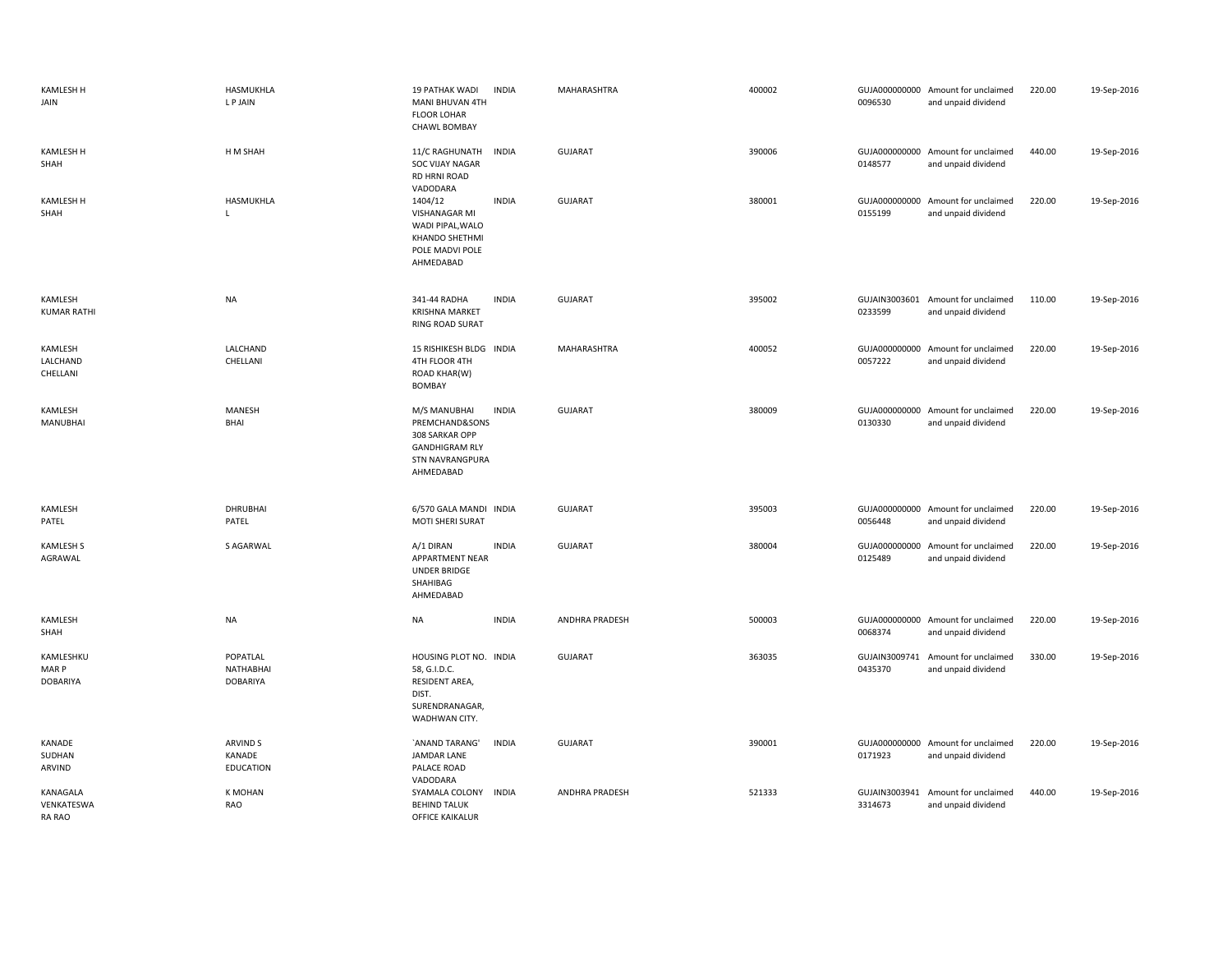| KANAIYALAL<br>MEHTA                 | MOHANLAL<br><b>MEHTA</b>             | 41 KESAR KUNJ 4TH INDIA<br><b>FLOOR</b><br>KHANDUBHAI DESAI<br><b>MARG VILE PARLE</b><br>W BOMBAY                                  |              | MAHARASHTRA          | 400056 | 0021841 | GUJA000000000 Amount for unclaimed<br>and unpaid dividend | 220.00 | 19-Sep-2016 |
|-------------------------------------|--------------------------------------|------------------------------------------------------------------------------------------------------------------------------------|--------------|----------------------|--------|---------|-----------------------------------------------------------|--------|-------------|
| <b>KANAK G</b><br>SHAH              | <b>GOPAL SHAH</b>                    | 2 AJAYARATNA<br><b>BUILDING SECOND</b><br><b>FLOOR STATION</b><br>ROAD BHUJ                                                        | <b>INDIA</b> | <b>GUJARAT</b>       | 370001 | 0076043 | GUJA000000000 Amount for unclaimed<br>and unpaid dividend | 220.00 | 19-Sep-2016 |
| <b>KANAK R</b><br>THAKKER           | RAUCHAND<br>BHAI                     | <b>VIJAY NIVAS</b><br><b>JALARAM SOCIETY</b><br>DEHGAM NANDOL                                                                      | <b>INDIA</b> | <b>GUJARAT</b>       | 382305 | 0025726 | GUJA000000000 Amount for unclaimed<br>and unpaid dividend | 220.00 | 19-Sep-2016 |
| KANAKLATA<br>PRASAD                 | NA                                   | C/O ARUN PRASAD INDIA<br>A/302/A SHASHWAT<br>APPT DAHEJ BY PASS<br>ROAD NEAR IPCL<br><b>COLONY SARYU</b><br><b>BHARUCH GUJARAT</b> |              | <b>GUJARAT</b>       | 392001 | 4452606 | GUJAIN3005131 Amount for unclaimed<br>and unpaid dividend | 440.00 | 19-Sep-2016 |
| KANAMERLAP<br>UDI<br>RANGARAO       | К<br>MALLESHAM                       | SRI SWAMY<br>AYYAPPA CHIT<br><b>FUNDS OLD SBI</b><br>ROAD JAGGAYYAPET                                                              | <b>INDIA</b> | ANDHRA PRADESH       | 521175 | 0139173 | GUJA000000000 Amount for unclaimed<br>and unpaid dividend | 220.00 | 19-Sep-2016 |
| <b>KANAN SEN</b>                    | HARE<br><b>KRISHNA SEN</b>           | 16 CHANCHAL<br>SARANI SANTOSH<br>PUR AVE CAL<br>KOLKATA                                                                            | <b>INDIA</b> | <b>WEST BENGAL</b>   | 700075 | 0061256 | GUJA000000000 Amount for unclaimed<br>and unpaid dividend | 220.00 | 19-Sep-2016 |
| KANCHAN<br>AGRAWAL                  | <b>SUSHIL</b><br>KUMAR               | C/O SINGHAL<br>STEELS 85/71 AFIM<br><b>KOTHI KANPUR</b>                                                                            | <b>INDIA</b> | <b>UTTAR PRADESH</b> | 208003 | 0011650 | GUJA000000000 Amount for unclaimed<br>and unpaid dividend | 440.00 | 19-Sep-2016 |
| KANCHAN<br>SHAH                     | DHIRAJLAL<br>SHAH                    | C/O SEVANTILAL<br>MEHTA 23 VADVALI<br>CHAL PANJRA POLE<br><b>RELIEF ROAD</b><br>AHMEDABAD                                          | <b>INDIA</b> | <b>GUJARAT</b>       | 380001 | 0046629 | GUJA000000000 Amount for unclaimed<br>and unpaid dividend | 220.00 | 19-Sep-2016 |
| KANCHANBEN<br>R SHAH                | R SHAH H<br>HOLD                     | C/5 1ST FLOOR<br><b>RUSHABHDEV FLATS</b><br><b>NEAR RAJNAGAR</b><br>CHAR RASTA PALDI<br>AHMEDABAD                                  | <b>INDIA</b> | <b>GUJARAT</b>       | 380007 | 0134480 | GUJA000000000 Amount for unclaimed<br>and unpaid dividend | 220.00 | 19-Sep-2016 |
| KANCHANDEV<br>I NAHATA              | PUSHRAJ<br><b>NAHATA</b>             | C/O SOHANLALL<br>CHANDANMULL &<br>CO 15 NOOR MAL<br>LOHIA LANE                                                                     | <b>INDIA</b> | <b>WEST BENGAL</b>   | 700007 | 0062212 | GUJA000000000 Amount for unclaimed<br>and unpaid dividend | 220.00 | 19-Sep-2016 |
| <b>KANHAIYA LAL</b>                 | LATE SH<br>SUKKHAN<br>LAL            | CALCUTTA<br>SA 15/132 BFG -2<br>HARNARAYAN<br><b>VIHAR MAWAIYAN</b><br>SARNATHVARANASI                                             | <b>INDIA</b> | <b>UTTAR PRADESH</b> | 221007 | 0054727 | GUJA000000000 Amount for unclaimed<br>and unpaid dividend | 220.00 | 19-Sep-2016 |
| <b>KANHAIYA LAL</b><br><b>BORAR</b> | <b>NAWARATAN</b><br><b>MAL BORAR</b> | 104 B GREY STREET INDIA<br>CALCUTTA                                                                                                |              | <b>WEST BENGAL</b>   | 700005 | 0052198 | GUJA000000000 Amount for unclaimed<br>and unpaid dividend | 220.00 | 19-Sep-2016 |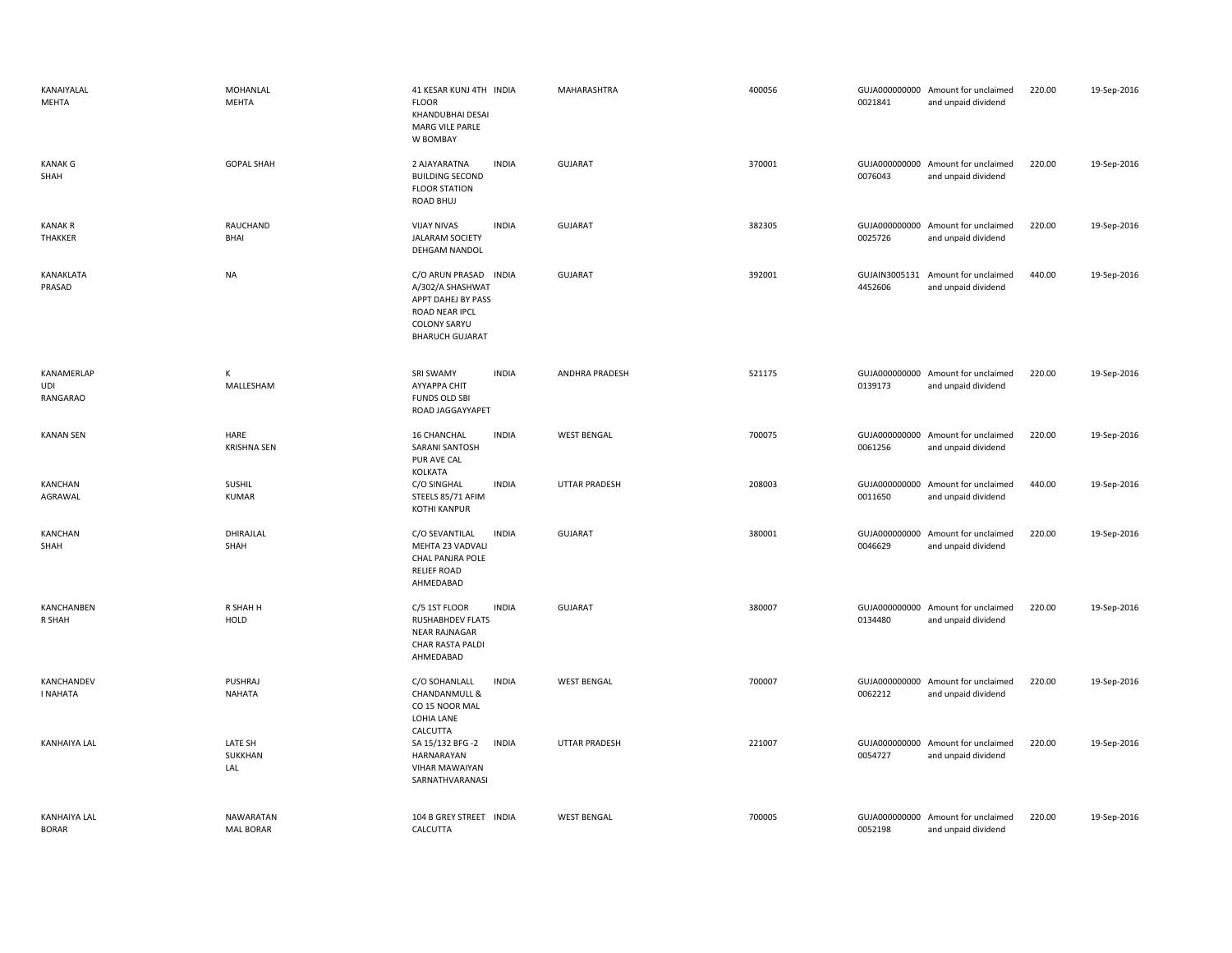| <b>KANHAIYA LAL</b><br>KHOOB<br>CHANDANI          | HUKMATRAI                             | C/O SAIBABA FRUIT INDIA<br><b>AGENCY SHOP NO 4</b><br><b>NEW FRUIT MARKET</b><br>KALAMNA YARD<br>NAGPUR              | MAHARASHTRA        | 440008 | 0158231                  | GUJA000000000 Amount for unclaimed<br>and unpaid dividend | 220.00 | 19-Sep-2016 |
|---------------------------------------------------|---------------------------------------|----------------------------------------------------------------------------------------------------------------------|--------------------|--------|--------------------------|-----------------------------------------------------------|--------|-------------|
| <b>KANHAIYA LAL</b><br>SHARMA                     | RAMESH<br><b>WAR PRASAD</b>           | E-32 SIDDHARTH<br><b>INDIA</b><br>NAGAR SECTOR 13<br>MALVIYA NAGAR<br><b>JAIPUR</b>                                  | RAJASTHAN          | 302017 | 0069907                  | GUJA000000000 Amount for unclaimed<br>and unpaid dividend | 220.00 | 19-Sep-2016 |
| KANHAIYALAL<br>FAKIRCHAND<br>SALAT                | <b>FAKIRCHAND</b><br>SHRIRAM<br>SALAT | K F SALAT Q NO<br><b>INDIA</b><br>7180 DIST BARODA                                                                   | <b>GUJARAT</b>     | 391750 | 0119632                  | GUJA000000000 Amount for unclaimed<br>and unpaid dividend | 220.00 | 19-Sep-2016 |
| KANHIYA LAL<br>KOSHIJA                            | ANAND<br>KUMAR                        | F 47 VPO GADAI<br><b>INDIA</b><br>PUR NEW DELHI                                                                      | DELHI              | 110030 | 0106580                  | GUJA000000000 Amount for unclaimed<br>and unpaid dividend | 330.00 | 19-Sep-2016 |
| KANIYALAL<br>CHIMANLAL<br>SONI                    | C LAL                                 | <b>SONI FADIYA</b><br><b>INDIA</b><br>CHHIPWAD PADRA<br><b>TALAKNEAT DIST</b><br><b>BARODA GUJ</b>                   | <b>GUJARAT</b>     | 391440 | 0130997                  | GUJA000000000 Amount for unclaimed<br>and unpaid dividend | 220.00 | 19-Sep-2016 |
| KANJIBHAI<br>SUVAGIA                              | RAMJIBHAI                             | <b>INDIA</b><br>A/4 RAJHANS<br>SOCIETY PO<br>ANDADA<br>ANKLESHWARBHAR<br>UCH                                         | <b>GUJARAT</b>     | 393010 | 0047551                  | GUJA000000000 Amount for unclaimed<br>and unpaid dividend | 220.00 | 19-Sep-2016 |
| <b>KANKUBEN M</b><br>RATHOD                       | MEGHJIBHAI<br>PROF                    | <b>INDIA</b><br>C/O M A RATHOD<br>AT & POST AKKIADA<br>TAL & DIST<br><b>BHAVNAGAR</b>                                | <b>GUJARAT</b>     | 364001 | 0074189                  | GUJA000000000 Amount for unclaimed<br>and unpaid dividend | 220.00 | 19-Sep-2016 |
| KANTA<br>AGARWAL                                  | PAWANKUM<br>AR AGRAWAL                | <b>INDIA</b><br>C/O DR PAWAN<br><b>KUMAR AGRAWAL</b><br>NAYABAZAR<br>BHAGALPUR                                       | <b>BIHAR</b>       | 812002 | 0004317                  | GUJA000000000 Amount for unclaimed<br>and unpaid dividend | 220.00 | 19-Sep-2016 |
| KANTA<br>AGGARWAL                                 | <b>NA</b>                             | <b>INDIA</b><br>BG-7/8, PASCHIM<br>VIHAR NEW DELHI                                                                   | DELHI              | 110063 | 0230800                  | GUJAIN3002061 Amount for unclaimed<br>and unpaid dividend | 220.00 | 19-Sep-2016 |
| <b>KANTA BHAI</b><br>SHANKAR<br><b>BHAI PATEL</b> | SHANKARBH<br>AI D PATEL               | LIMDISHERI AT & P INDIA<br>O SIMARDA TA<br>PETLAD DIST KHEDA<br>GUJ                                                  | <b>GUJARAT</b>     | 388485 | 0108771                  | GUJA000000000 Amount for unclaimed<br>and unpaid dividend | 220.00 | 19-Sep-2016 |
| <b>KANTA DEVI</b><br>MAHESHWARI                   | SR.<br>MAHESHWAR<br>I H HOLD          | <b>INDIA</b><br>48 HEMCHANDRA<br><b>NASKAR ROAD</b><br>OPPOSITE JORA<br>PETROL PUMP<br><b>BELIAGHATA</b><br>CALCUTTA | <b>WEST BENGAL</b> | 700010 | 0149065                  | GUJA000000000 Amount for unclaimed<br>and unpaid dividend | 220.00 | 19-Sep-2016 |
| <b>KANTA JINDAL</b>                               | SHAYAM<br>SUNDAR<br><b>JINDAL</b>     | H NO A 31/119 F<br><b>INDIA</b><br>STREET 2<br>MATAMANDIR<br>MARG EAST MAUJ<br>PUR DELHI                             | DELHI              | 110053 | 0067633                  | GUJA000000000 Amount for unclaimed<br>and unpaid dividend | 660.00 | 19-Sep-2016 |
| KANTA<br>MAHESHWARI                               | <sub>S</sub><br>MAHESHWAR<br>I H HOLD | 48 HEM CHANDRA<br><b>INDIA</b><br><b>NASKAR ROAD</b><br><b>BELIAGHATA</b><br>CALCUTTA                                | <b>WEST BENGAL</b> | 700010 | 0146376                  | GUJA000000000 Amount for unclaimed<br>and unpaid dividend | 220.00 | 19-Sep-2016 |
| <b>KANTA PATEL</b>                                | <b>BABULAL</b>                        | 1068 D LUHARSHERI INDIA<br>SARASPUR<br>AHMEDABAD                                                                     | <b>GUJARAT</b>     | 380018 | GUJA000000000<br>0085236 | Amount for unclaimed<br>and unpaid dividend               | 220.00 | 19-Sep-2016 |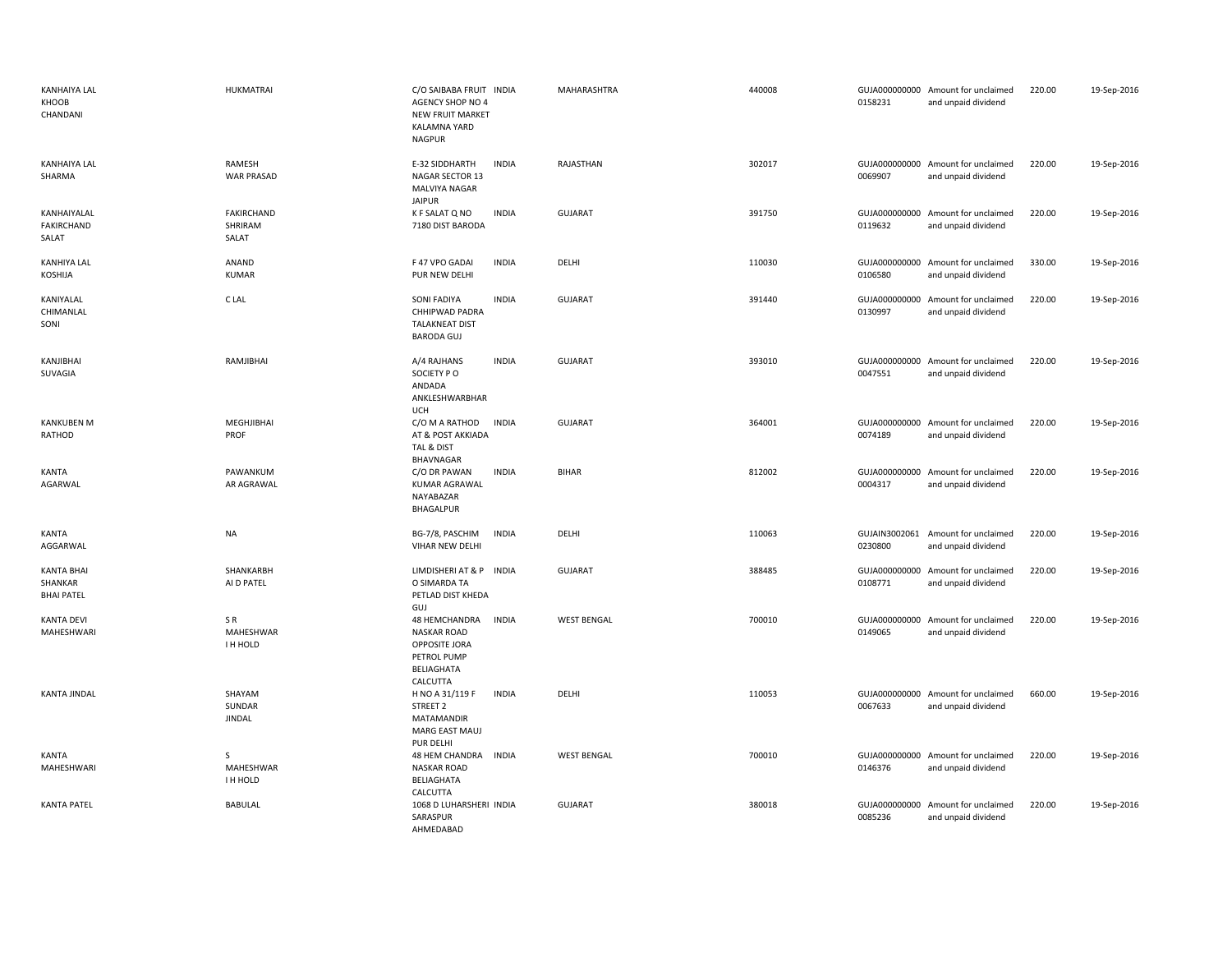| KANTA<br>SHARMA                  | CHANDRA<br>PRAKASH                      | <b>20 ASHOK NAGAR</b><br>INDIA<br>AGRA                                                                                                             | <b>UTTAR PRADESH</b> | 282002 | 0022756                  | GUJA000000000 Amount for unclaimed<br>and unpaid dividend | 330.00 | 19-Sep-2016 |
|----------------------------------|-----------------------------------------|----------------------------------------------------------------------------------------------------------------------------------------------------|----------------------|--------|--------------------------|-----------------------------------------------------------|--------|-------------|
| KANTA<br>SHARMA                  | <b>DINESH</b><br><b>KUMAR</b><br>SHARMA | C/O SHIV SAGAR &<br><b>INDIA</b><br>CO SALASAR DIST<br>CHURU RAJ                                                                                   | RAJASTHAN            | 331506 | 0072426                  | GUJA000000000 Amount for unclaimed<br>and unpaid dividend | 220.00 | 19-Sep-2016 |
| <b>KANTA SINGH</b>               | RAJINDAR<br>SINGH                       | TH-4 AKASH GANGA INDIA<br>E 8 SHAHAPURA<br><b>BHOPAL BHOPAL</b>                                                                                    | MAHARASHTRA          | 999999 | 0275560                  | GUJA120132000 Amount for unclaimed<br>and unpaid dividend | 226.60 | 19-Sep-2016 |
| KANTABEN<br>DESAI                | KANUBHAI                                | <b>NEAR SAAT ORDA</b><br><b>INDIA</b><br><b>DESAI VAGO</b><br>NADIAD DIST KHEDA                                                                    | <b>GUJARAT</b>       | 387001 | 0040941                  | GUJA000000000 Amount for unclaimed<br>and unpaid dividend | 220.00 | 19-Sep-2016 |
| <b>KANTABEN J</b><br>KANTHARIA   | <b>JAGJIVANBHA</b><br>I KANTHARIA       | INDIA<br>AT & POST KOSAD<br>(W RLY) TAL<br><b>CHORYASI DIST</b><br><b>SURAT GUJARAT</b>                                                            | <b>GUJARAT</b>       | 394105 | 0121461                  | GUJA000000000 Amount for unclaimed<br>and unpaid dividend | 220.00 | 19-Sep-2016 |
| KANTABEN<br>JAYANTILAL<br>SHAH   | JAYANTILAL<br>SHAH                      | 9, RAJNAGAR<br><b>INDIA</b><br>SOCIETY, 6 ANAND<br>NAGAR<br>APPARTMENT,<br>RAJNAGAR CHAR<br>RASTA, PALDI,<br>AHMEDABAD                             | GUJARAT              | 380007 | GUJAIN3016451<br>0264189 | Amount for unclaimed<br>and unpaid dividend               | 6.60   | 19-Sep-2016 |
| <b>KANTABEN</b><br>PATEL         | <b>BHIMJI BHAI</b><br>PATEL             | <b>SURANI BHAWAN</b><br>INDIA<br>LAKDGANJ NAGPUR                                                                                                   | MAHARASHTRA          | 440008 | 0015056                  | GUJA000000000 Amount for unclaimed<br>and unpaid dividend | 220.00 | 19-Sep-2016 |
| <b>KANTABEN V</b><br>GOHIL       | VAJESANG<br><b>GOHIL</b>                | 7/42 GUJ REFINERY INDIA<br><b>TOWN SHIP</b><br>JAWAHAR NAGAR<br>BARODA                                                                             | <b>GUJARAT</b>       | 391320 | 0038086                  | GUJA000000000 Amount for unclaimed<br>and unpaid dividend | 220.00 | 19-Sep-2016 |
| <b>KANTI BHAI</b><br>VANKER      | <b>BAPUBHAI</b><br>VANKER               | C-93/94 SANTVIHAR INDIA<br><b>SOCIETY NEAR</b><br>RANESHWAR<br><b>MAHADEV VASNA</b><br>ROAD VADODARA                                               | <b>GUJARAT</b>       | 390015 | 0121617                  | GUJA000000000 Amount for unclaimed<br>and unpaid dividend | 220.00 | 19-Sep-2016 |
| KANTI MEHTA                      | ARJUN DEV<br>MEHTA                      | C/O TRACK PARTS<br>INDIA<br><b>ENTERPRISES 5</b><br><b>KHAIRU PLACE</b><br>CALCUTTA                                                                | <b>WEST BENGAL</b>   | 700072 | 0111397                  | GUJA000000000 Amount for unclaimed<br>and unpaid dividend | 330.00 | 19-Sep-2016 |
| <b>KANTI RAI</b>                 | <b>NA</b>                               | 15, REWAPARK OPP. INDIA<br>T.B. HOSPITAL<br><b>GOTRI</b><br>ROADVADODARA                                                                           | GUJARAT              | 390021 | 0124160                  | GUJA000000000 Amount for unclaimed<br>and unpaid dividend | 440.00 | 19-Sep-2016 |
| KANTIBHAI<br>LAXMANBHAI<br>PATEL | LAXMANBHAI<br><b>MOTIBHAI</b><br>PATEL  | NR.AMBA MATA<br><b>INDIA</b><br>MANDIR, THALA,<br>CHIKHLI                                                                                          | <b>GUJARAT</b>       | 396521 | 0002090                  | GUJA120440000 Amount for unclaimed<br>and unpaid dividend | 440.00 | 19-Sep-2016 |
| KANTIBHAI<br>MANILAL<br>PATEL    | <b>NA</b>                               | <b>INDIA</b><br>15 PRABHUNAGAR<br><b>SOCIETY NEAR</b><br>ANANDPURA<br><b>HIGHWAY</b><br><b>CROSSING AT AND</b><br>PO VIJAPUR DIST<br>MEHSANA NORTH | GUJARAT              | 382870 | GUJAIN3005131<br>0639052 | Amount for unclaimed<br>and unpaid dividend               | 220.00 | 19-Sep-2016 |

GUJARAT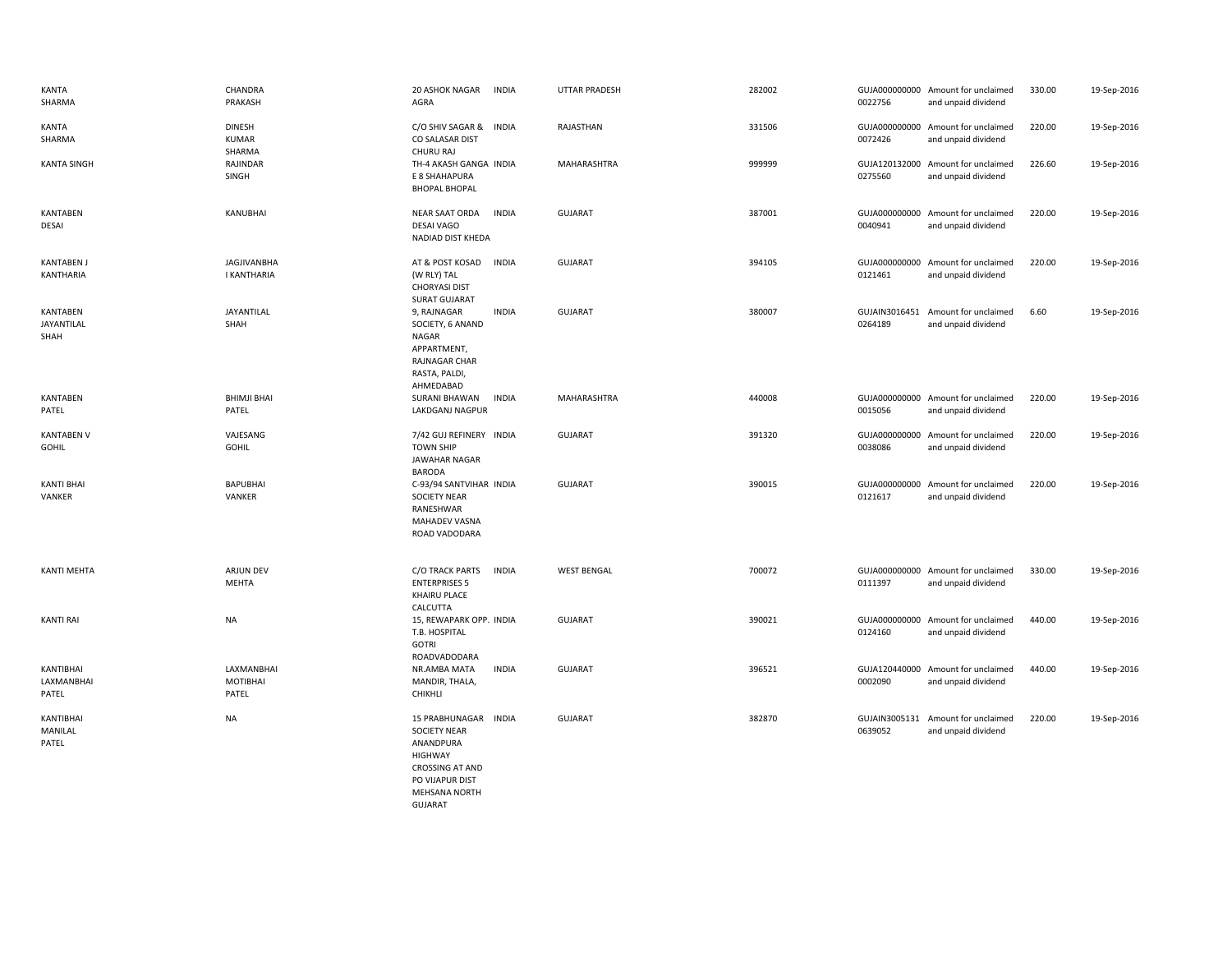| KANTIBHAI<br>SOMABHAI<br>PARMAR          | SOMABHAI C<br>PARMAR                      | Q NO 763 KRIBHCO INDIA<br><b>TOWNSHIP PO</b><br><b>KRIBHCO NAGAR</b><br>SURAT                   |              | <b>GUJARAT</b>       | 394515 | 0048726                  | GUJA000000000 Amount for unclaimed<br>and unpaid dividend | 220.00  | 19-Sep-2016 |
|------------------------------------------|-------------------------------------------|-------------------------------------------------------------------------------------------------|--------------|----------------------|--------|--------------------------|-----------------------------------------------------------|---------|-------------|
| KANTILAL<br>DHANJIBHAI<br>ANKOLA         | <b>DHANJI BHAI</b><br><b>G ANKOLA</b>     | 337 TARAMGA HILL INDIA<br><b>SOCIETY NEAR</b><br>ARJUN ASHRAM<br>CHANDLODIA<br>AHMEDABAD        |              | <b>GUJARAT</b>       | 382481 | 0118824                  | GUJA000000000 Amount for unclaimed<br>and unpaid dividend | 220.00  | 19-Sep-2016 |
| KANTILAL<br>DHOLAKIYA                    | CHHOTALAL<br>DHOLAKIYA                    | GHANSHYAM<br><b>GANESH FALIYA</b><br><b>NAGAR ROAD</b><br><b>JUNAGADH</b>                       | <b>INDIA</b> | <b>GUJARAT</b>       | 362001 | 0122227                  | GUJA000000000 Amount for unclaimed<br>and unpaid dividend | 220.00  | 19-Sep-2016 |
| KANTILAL<br>JIVANLAL<br>PATEL            | JIVANLAL<br><b>GOVINDJI</b><br>PATEL RETD | 138ASHOK<br><b>APARTMENT 5TH</b><br><b>FLOOR SARASPUR</b><br>AHMEDABAD                          | <b>INDIA</b> | GUJARAT              | 380018 | 0025153                  | GUJA000000000 Amount for unclaimed<br>and unpaid dividend | 220.00  | 19-Sep-2016 |
| <b>KANTILAL K</b><br>PRAJAPATI           | KARSHANBH<br>AI PRAJAPATI                 | AT & PO - JAGANA<br>TA - PALANPUR<br><b>JAGANA</b>                                              | <b>INDIA</b> | <b>GUJARAT</b>       | 385011 | 0009644                  | GUJA120458000 Amount for unclaimed<br>and unpaid dividend | 110.00  | 19-Sep-2016 |
| KANTILAL M<br>SHAH                       | <b>MOHANLAL B</b><br>SHAH RETD            | 4027/1 BEHIND<br><b>STATE BANK</b><br><b>ASTODIA ROAD</b><br>AHMEDABAD                          | <b>INDIA</b> | <b>GUJARAT</b>       | 380001 | 0024319                  | GUJA000000000 Amount for unclaimed<br>and unpaid dividend | 220.00  | 19-Sep-2016 |
| <b>KANTILAL P</b><br>SHAH                | POPATLAL<br>SHAH RETD                     | 38 MADHURAM<br>PARK SOC SOC NR<br>SIYON NAGAR MANI<br>NAGAR E<br>AHMEDABAD                      | <b>INDIA</b> | <b>GUJARAT</b>       | 380008 | GUJA000000000<br>0068578 | Amount for unclaimed<br>and unpaid dividend               | 220.00  | 19-Sep-2016 |
| KANTILAL<br><b>UPADHYAY</b>              | <b>NA</b>                                 | A/11, LA-BELLA<br>APARTMENTS,<br>SARDAR PATEL<br><b>NAGAR ROAD</b><br>ELLISBRIDGEAHMED<br>ABAD  | <b>INDIA</b> | <b>GUJARAT</b>       | 380006 | 0124166                  | GUJA000000000 Amount for unclaimed<br>and unpaid dividend | 660.00  | 19-Sep-2016 |
| KANUBHAI<br><b>FULCHANDDA</b><br>S SHAH  | F SHAH                                    | 91 MOTIBAG<br><b>SOCIETY POST</b><br>GHODASAR<br>AHMEDABAD                                      | <b>INDIA</b> | <b>GUJARAT</b>       | 380050 | 0131515                  | GUJA000000000 Amount for unclaimed<br>and unpaid dividend | 220.00  | 19-Sep-2016 |
| KANUBHAI J<br>PATEL                      | <b>JASHBHAI</b><br>PATEL                  | TEJASH<br>ENGINEERING<br>TALUKADARI<br>HOSTEL COMP<br><b>ASHRAM ROAD</b><br>NADIAD              | <b>INDIA</b> | <b>GUJARAT</b>       | 387001 | 0040754                  | GUJA000000000 Amount for unclaimed<br>and unpaid dividend | 220.00  | 19-Sep-2016 |
| KANUBHAI<br>RAGNATHBHA<br><b>I BAROT</b> | RAGNATHBH<br>AI BAROT                     | AT&PO VADGAM TA INDIA<br>VADGAM DT<br><b>BANASKANTHA T P</b><br><b>STAFF QUARTERS</b><br>VADGAM |              | <b>GUJARAT</b>       | 385410 | 0135018                  | GUJA000000000 Amount for unclaimed<br>and unpaid dividend | 220.00  | 19-Sep-2016 |
| KANWALJIT<br>BANGA                       | <b>GDS BANGA</b>                          | C 46 SINGAR NAGAR INDIA<br>LUCKNOW                                                              |              | <b>UTTAR PRADESH</b> | 226005 | 4015372                  | GUJAIN3020253 Amount for unclaimed<br>and unpaid dividend | 1100.00 | 19-Sep-2016 |
| KANYALAL<br><b>BAPULAL</b><br>PAREKH     | <b>B PAREKH</b>                           | <b>DASAIVAS PAREKH</b><br>KI KHADKI AT & PO<br><b>RADHANPUR DIST</b><br><b>BANASKATHA GUJ</b>   | <b>INDIA</b> | <b>GUJARAT</b>       | 385340 | 0132111                  | GUJA000000000 Amount for unclaimed<br>and unpaid dividend | 220.00  | 19-Sep-2016 |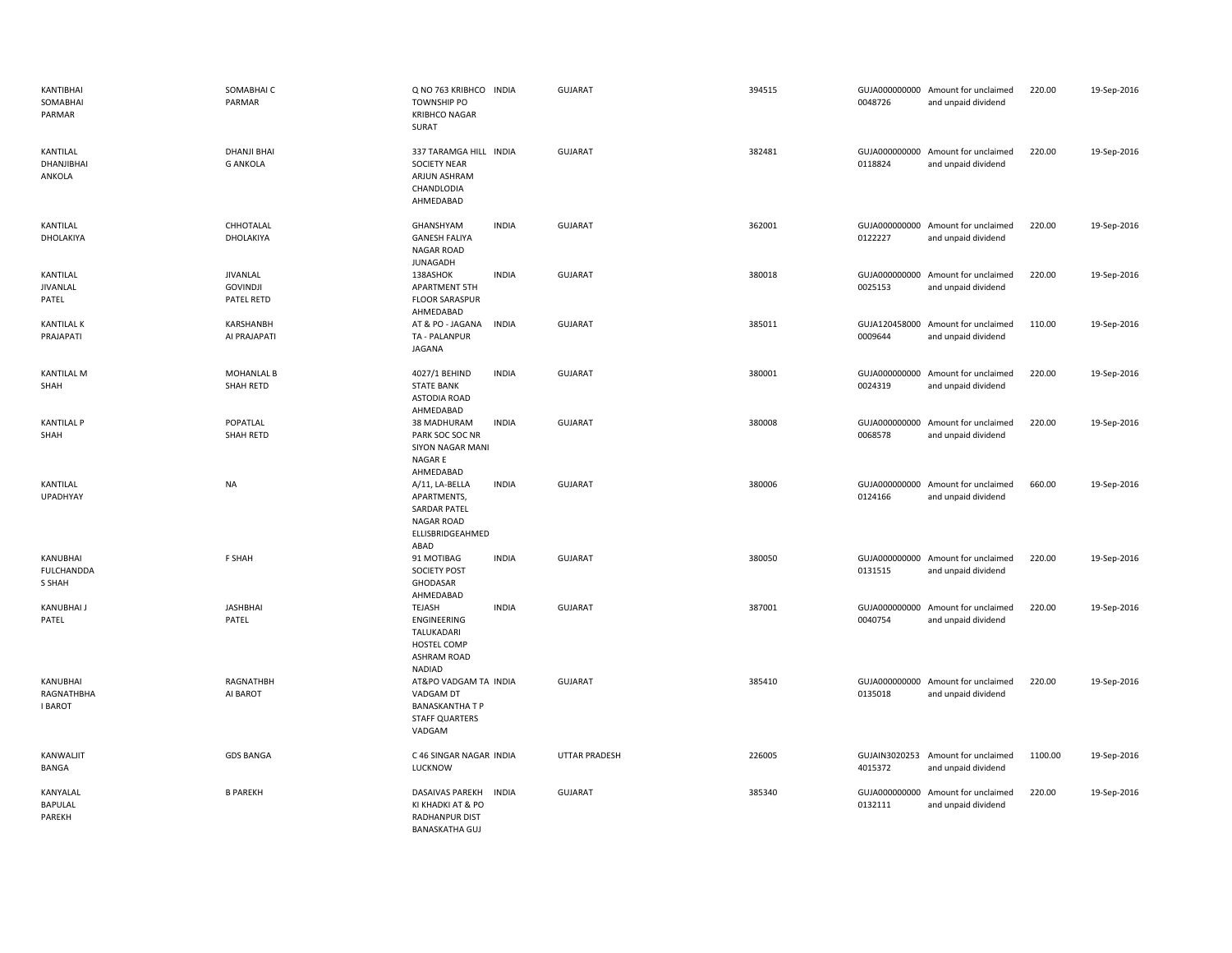| KAPIL<br><b>KISHORE</b><br>BHALA | GIRDHARILAL<br><b>BHALA</b>          | LAKE ROAD UPPER<br><b>BAZAR RANCHI</b>                                                                                                    | <b>INDIA</b> | <b>JHARKHAND</b>   | 834001 | 0056352                  | GUJAIN3017401 Amount for unclaimed<br>and unpaid dividend | 1100.00 | 19-Sep-2016 |
|----------------------------------|--------------------------------------|-------------------------------------------------------------------------------------------------------------------------------------------|--------------|--------------------|--------|--------------------------|-----------------------------------------------------------|---------|-------------|
| <b>KAPIL KUMAR</b><br>SHARMA     | <b>NA</b>                            | 25 A, SARVA PRIYA INDIA<br><b>VIHAR KANKHAL</b><br><b>HARIDWAR</b>                                                                        |              | UTTAR PRADESH      | 249408 | 0071260                  | GUJA120106040 Amount for unclaimed<br>and unpaid dividend | 880.00  | 19-Sep-2016 |
| <b>KAPILA D</b><br>PATEL         | <b>DILIP PATEL</b>                   | 1785 NR CHORA<br>SABBAVAS SANAND<br>DIST AHMEDABAD                                                                                        | <b>INDIA</b> | <b>GUJARAT</b>     | 382110 | 0026934                  | GUJA000000000 Amount for unclaimed<br>and unpaid dividend | 220.00  | 19-Sep-2016 |
| <b>KARAN SINGH</b><br>JAIN       | <b>MANOHAR</b><br><b>LAL JAIN</b>    | 132 JAISHREE<br><b>COLONY NEAR</b><br>DHOOL BOHRA<br><b>GANESHJI ROAD</b><br><b>UDAIPUR UDAIPUR</b>                                       | <b>INDIA</b> | RAJASTHAN          | 313001 | GUJA130176000<br>0077178 | Amount for unclaimed<br>and unpaid dividend               | 55.00   | 19-Sep-2016 |
| <b>KARAN SINGH</b><br>YADAV      | RAMDEV<br><b>SINGH YADAV</b><br>RETD | C/O RAVI YADAV<br><b>UNION BANK OF</b><br><b>INDIA RO SDMI</b><br><b>BAPU NAGAR</b><br>JAIPUR RAJ                                         | <b>INDIA</b> | RAJASTHAN          | 302015 | 0070676                  | GUJA000000000 Amount for unclaimed<br>and unpaid dividend | 220.00  | 19-Sep-2016 |
| KARANDEEP<br>SINGH<br>CHAHAL     | <b>DALJIT SINGH</b><br>CHAHAL        | 24 SANT AVENUE<br>THE MALL B/S SSP<br>RESIDENCE<br>AMRITSAR                                                                               | <b>INDIA</b> | PUNJAB             | 143001 | 1249398                  | GUJAIN3003941 Amount for unclaimed<br>and unpaid dividend | 220.00  | 19-Sep-2016 |
| KARISHNAWA<br>NTI KHURANA        | SH <sub>SP</sub><br>KHURANA          | FLAT NO - 29 B<br>POCKET - B PHASE -<br>II, ASHOK VIHAR<br>DELHI                                                                          | <b>INDIA</b> | DELHI              | 110052 | 0734117                  | GUJAIN3002061 Amount for unclaimed<br>and unpaid dividend | 39.60   | 19-Sep-2016 |
| KARLAGATTU<br>CHANDRA<br>MOHAN   | <b>NA</b>                            | H NO 8 3 228/611<br>YOUSUFGUDA<br>RAHMATNAGAR<br><b>HYDERABAD AP</b>                                                                      | <b>INDIA</b> | ANDHRA PRADESH     | 500045 | 0242464                  | GUJAIN3010222 Amount for unclaimed<br>and unpaid dividend | 440.00  | 19-Sep-2016 |
| <b>KARSAN L</b><br>NAKUM         | LAXMANBHAI<br><b>G NAKUM</b>         | <b>AGRO SERVICE</b><br>CENTRE<br>MANAVADAR                                                                                                | <b>INDIA</b> | <b>GUJARAT</b>     | 362630 | GUJA000000000<br>0107059 | Amount for unclaimed<br>and unpaid dividend               | 220.00  | 19-Sep-2016 |
| KARSANBHAI<br>PATEL              | <b>GOVIND BHAI</b><br>RETD           | 4 PRATIMA PARK<br>SOCIETY<br>NARANPURA<br>AHMEDABAD                                                                                       | <b>INDIA</b> | <b>GUJARAT</b>     | 380013 | 0033176                  | GUJA000000000 Amount for unclaimed<br>and unpaid dividend | 220.00  | 19-Sep-2016 |
| KARTAVYA<br>SADH                 | Saral Sadh                           | <b>B 77 SECOND</b><br><b>FLOOR LAJPAT</b><br>NAGAR PART 1 NEW<br>DELHINEW DELHI                                                           | <b>INDIA</b> | DELHI              | 110024 | 0018365                  | GUJA120106060 Amount for unclaimed<br>and unpaid dividend | 220.00  | 19-Sep-2016 |
| KARTHI<br>KEYANI<br>RAJAMANI     | P RRAJAMANI                          | 6 53RD AVENUE<br><b>SADRAS WEST</b><br><b>KALPAKKAM T N</b>                                                                               | <b>INDIA</b> | <b>TAMIL NADU</b>  | 603102 | GUJA000000000<br>0106010 | Amount for unclaimed<br>and unpaid dividend               | 220.00  | 19-Sep-2016 |
| KARTHIKEYAN<br>E.                | RAMASAMY<br>EKKAMPARA<br>M           | 6/50A<br>PACHIYAMMAN<br><b>KOVIL KADU</b><br>POOSARI PALAYAM<br>V M PALAYAM PO<br><b>RASIPURAM TK</b><br><b>NAMAKKAL DIST</b><br>NAMAKKAL | <b>INDIA</b> | <b>TAMIL NADU</b>  | 637408 | GUJAIN3026793<br>4145006 | Amount for unclaimed<br>and unpaid dividend               | 96.80   | 19-Sep-2016 |
| <b>KARTICK</b><br>SIKDER         | A SIKDER                             | KHAGRAZOLE ROAD INDIA<br>P O CHINSURAH<br><b>DIST HOOGHLY</b><br><b>WEST BENGAL</b>                                                       |              | <b>WEST BENGAL</b> | 712101 | 0149155                  | GUJA000000000 Amount for unclaimed<br>and unpaid dividend | 110.00  | 19-Sep-2016 |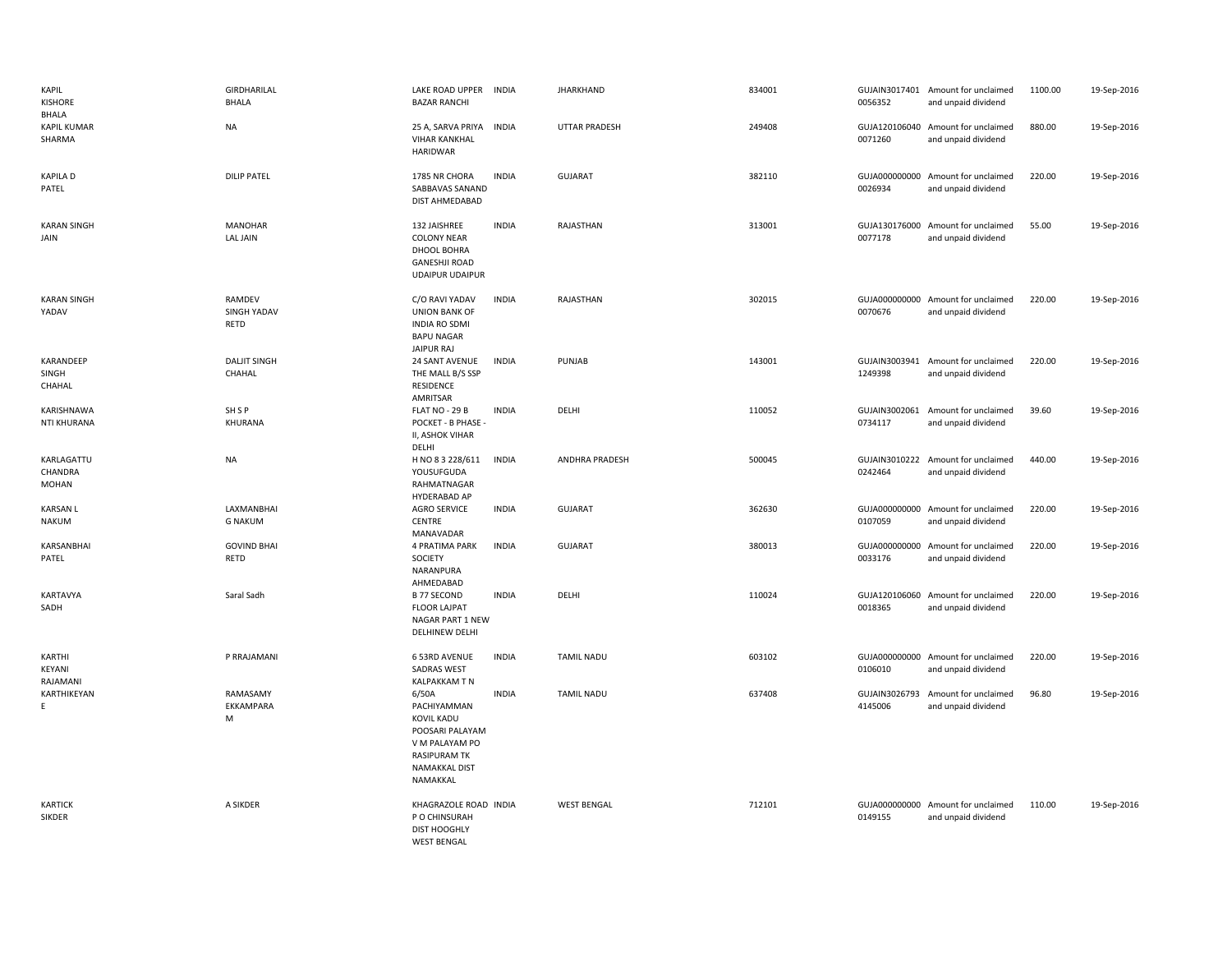| <b>KARTIK</b><br><b>BHUPENDRAB</b><br><b>HAI PANCHAL</b> | BHUPENDRA<br>BHAI<br>MANILAL<br>PANCHAL     | RADHEKRISHNA NR, INDIA<br>26/B, JANAKPURI<br>SOCIETY OPP-<br>TULSIBAUG -3<br>MANJALPURVADOD<br>ARA                             |              | <b>GUJARAT</b>        | 390011 | 0416129                  | GUJA130167000 Amount for unclaimed<br>and unpaid dividend | 220.00  | 19-Sep-2016 |
|----------------------------------------------------------|---------------------------------------------|--------------------------------------------------------------------------------------------------------------------------------|--------------|-----------------------|--------|--------------------------|-----------------------------------------------------------|---------|-------------|
| KARUMURU<br>SRINIVASA<br>PRASAD                          | <b>NA</b>                                   | <b>VEPARALA POST</b><br>MYLAVARAM<br><b>MANDAL KADAPA</b><br>(DT) ANDHRA<br>PRADESH                                            | <b>INDIA</b> | <b>ANDHRA PRADESH</b> | 516360 | 0161646                  | GUJAIN3028631 Amount for unclaimed<br>and unpaid dividend | 2200.00 | 19-Sep-2016 |
| KARUNA<br>KUMARI                                         | <b>R TIWARY UN</b><br>EMPLOYED              | D/O RAJENDRA<br><b>TIWARY RESERVE</b><br><b>BANK OF INDIA</b><br><b>CASH DEPT PATNA</b>                                        | <b>INDIA</b> | <b>BIHAR</b>          | 800001 | 0155230                  | GUJA000000000 Amount for unclaimed<br>and unpaid dividend | 440.00  | 19-Sep-2016 |
| KARUNABEN<br>VINOD<br><b>KUMAR</b><br><b>AJBANI</b>      | VINOD<br><b>KUMAR</b><br>POPATLAL<br>AJBANI | M BLOCK 2ND<br><b>FLOOR STERLING</b><br>APTT KAJI S MEDAN<br><b>GOPIPURA SURAT</b>                                             | <b>INDIA</b> | <b>GUJARAT</b>        | 395001 | 0048967                  | GUJA000000000 Amount for unclaimed<br>and unpaid dividend | 220.00  | 19-Sep-2016 |
| <b>KARVY STOCK</b><br><b>BROKING</b><br>LIMITED          | <b>NA</b>                                   | 529, ROAD NO-4,<br><b>BANJARA HILLS,</b><br>HYDERABAD                                                                          | <b>INDIA</b> | ANDHRA PRADESH        | 500034 | 2205983                  | GUJAIN3003941 Amount for unclaimed<br>and unpaid dividend | 220.00  | 19-Sep-2016 |
| KARWA<br>CHANDRAKAN<br>T.                                | KARWA<br><b>JAGANNATH</b>                   | 48/6,<br>AMRUTNAGAR<br>HARINAGAR-2<br><b>UDHNA SURAT</b>                                                                       | <b>INDIA</b> | <b>GUJARAT</b>        | 394210 | GUJAIN3025991<br>0005374 | Amount for unclaimed<br>and unpaid dividend               | 440.00  | 19-Sep-2016 |
| <b>KASHI PRASAD</b><br>AGARWAL                           | RADHA<br><b>KRISHAN</b>                     | 145 SHANKAR<br><b>COLONY NAYA</b><br>KHERA JAIPUR RAJ                                                                          | <b>INDIA</b> | RAJASTHAN             | 302012 | 0010509                  | GUJA000000000 Amount for unclaimed<br>and unpaid dividend | 220.00  | 19-Sep-2016 |
| KASHIBEN<br>PATEL                                        | <b>VITHAL BHAI</b><br><b>K PATEL</b>        | <b>B2 AMIKUNJ</b><br><b>SOCIETY NR</b><br><b>NARANPURA PO</b><br>NARANPURA<br>AHMEDABAD                                        | <b>INDIA</b> | <b>GUJARAT</b>        | 380013 | 0101110                  | GUJA000000000 Amount for unclaimed<br>and unpaid dividend | 220.00  | 19-Sep-2016 |
| KASHIBEN<br>PATEL                                        | KHODABHAI                                   | C/O MUKESH V<br>SHAH SHARE &<br><b>STOCK BROKER 106</b><br>JAL DARSHAN<br>TOWERNANPURA<br>SURAT                                | <b>INDIA</b> | <b>GUJARAT</b>        | 395001 | 0048559                  | GUJA000000000 Amount for unclaimed<br>and unpaid dividend | 220.00  | 19-Sep-2016 |
| KASHMIRA A<br>RAO                                        | AMERISH N<br>RAO H HOLD                     | 60 KAILASHDHAM<br>SOC NEW SAMA<br>ROAD VADODARA                                                                                | <b>INDIA</b> | <b>GUJARAT</b>        | 390008 | 0139174                  | GUJA000000000 Amount for unclaimed<br>and unpaid dividend | 220.00  | 19-Sep-2016 |
| KASHMIRA<br>HARIVADAN<br>PARIKH                          | <b>HARIVADAN</b><br><b>PARIKH</b>           | E/33 TARUN NAGAR INDIA<br><b>VIBHAG 2 GURUKUL</b><br><b>NEAR SUBHAS</b><br><b>CHOWK NEW</b><br><b>SNEHA FLATS</b><br>AHMEDABAD |              | <b>GUJARAT</b>        | 380052 | 0165788                  | GUJA000000000 Amount for unclaimed<br>and unpaid dividend | 220.00  | 19-Sep-2016 |
| KASHMIRA<br>HIMANSHU<br>PAREKH                           | <b>NA</b>                                   | 302, JAYESH APPT.<br>NEAR AMARDEEP<br><b>HOSPITAL</b><br>RAJENDRA BHUVAN<br>ROAD VERAVAL                                       | <b>INDIA</b> | <b>GUJARAT</b>        | 362266 | 0231628                  | GUJA120109000 Amount for unclaimed<br>and unpaid dividend | 220.00  | 19-Sep-2016 |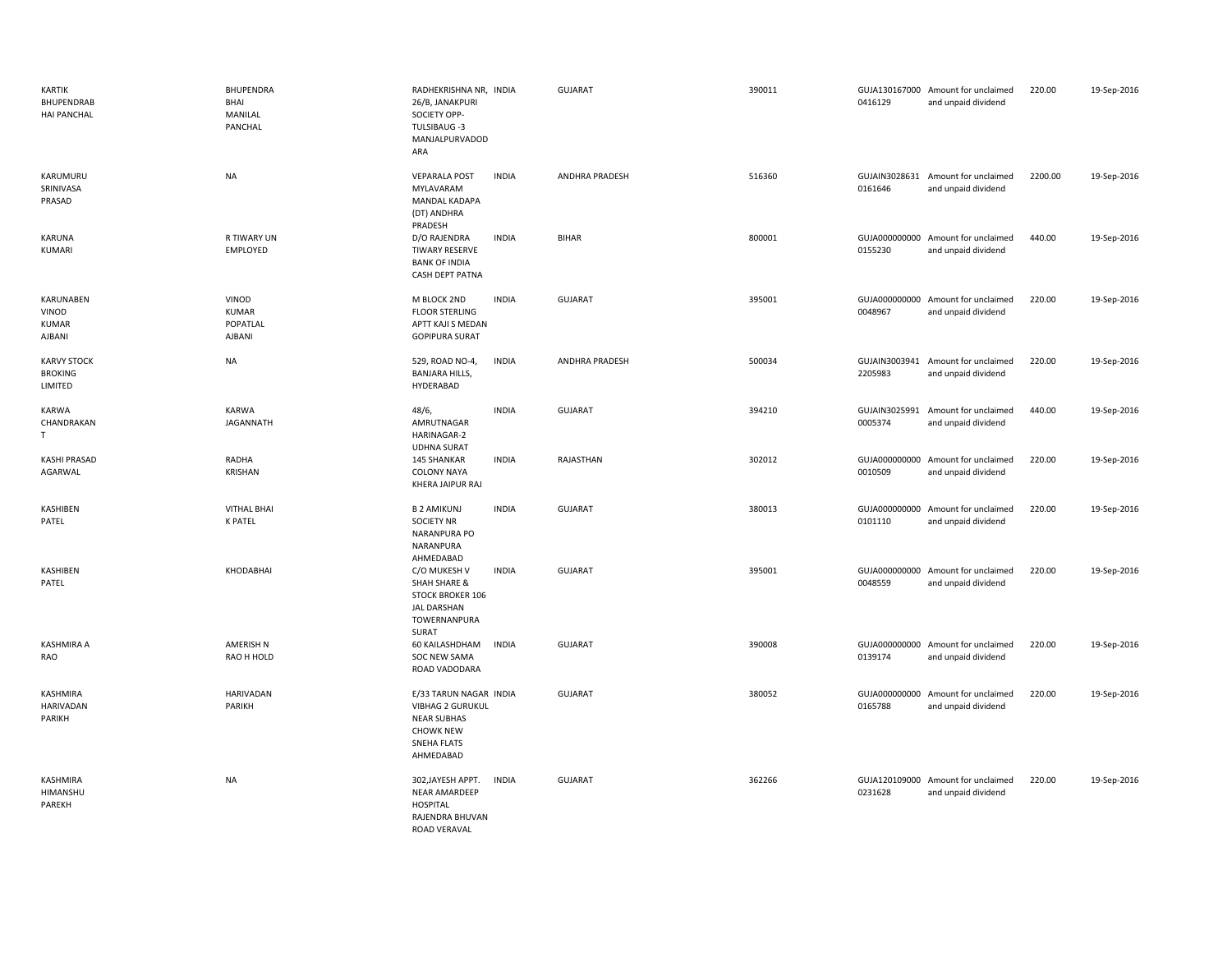| KASHMIRA<br>MODI                                 | <b>NA</b>                                   | 112 GANESH<br>APARTMENT SOLA<br>ROAD NARANPURA<br>AHMEDABAD                             | <b>INDIA</b> | <b>GUJARAT</b>        | 380013 | 0000563                  | GUJA000000000 Amount for unclaimed<br>and unpaid dividend | 110.00 | 19-Sep-2016 |
|--------------------------------------------------|---------------------------------------------|-----------------------------------------------------------------------------------------|--------------|-----------------------|--------|--------------------------|-----------------------------------------------------------|--------|-------------|
| <b>KASHYAP</b><br>MAHESH<br>VORA                 | <b>MAHESH</b><br>VORA                       | 41 SAHAKAR NIWAS INDIA<br>20 TARDEO ROAD<br><b>HAJIALI BOMBAY</b>                       |              | MAHARASHTRA           | 400034 | 0095403                  | GUJA000000000 Amount for unclaimed<br>and unpaid dividend | 220.00 | 19-Sep-2016 |
| KASTURBAI<br>PIMPARKAR                           | RAMKRISHNA<br><b>NATIN</b><br>PIMPARKAR     | 341 SHIVAJI NAGAR INDIA<br><b>JALGAON</b>                                               |              | MAHARASHTRA           | 425001 | 0040663                  | GUJA000000000 Amount for unclaimed<br>and unpaid dividend | 220.00 | 19-Sep-2016 |
| <b>KATRA GADDA</b><br>SUJATHA                    | K<br>RAMAKRISHN<br>Α                        | W/O K<br>RAMAKRISHNA<br>MANAGER ENGG<br>KAKATIYA CEMENT<br>LTD JAGGAYYAPETA             | <b>INDIA</b> | <b>ANDHRA PRADESH</b> | 521175 | 0142030                  | GUJA000000000 Amount for unclaimed<br>and unpaid dividend | 220.00 | 19-Sep-2016 |
| KAUNTEY<br>SONREXA                               | <b>K C SONREXA</b>                          | CIA/46 A PANKHA INDIA<br>ROAD JANAKPURI<br><b>NEW DELHI</b>                             |              | DELHI                 | 110058 | 0036418                  | GUJA000000000 Amount for unclaimed<br>and unpaid dividend | 220.00 | 19-Sep-2016 |
| KAUSALYA<br>ARUN                                 | P ARUN                                      | 789 FIFTH STREET<br>LIC COLONY WEST<br>THANJAVUR                                        | <b>INDIA</b> | <b>TAMIL NADU</b>     | 613007 | GUJA000000000<br>0117224 | Amount for unclaimed<br>and unpaid dividend               | 220.00 | 19-Sep-2016 |
| KAUSHAL<br>KISHORE<br>PRASAD<br>SINGH            | LATE<br><b>MAHESHWAR</b><br>PRASAD<br>SINGH | NORTH OF SADAR<br>HOSPITAL WARD -<br>18<br>BHAWDEPURSITAM<br>ADHI                       | <b>INDIA</b> | <b>BIHAR</b>          | 843302 | GUJA120189010<br>0013899 | Amount for unclaimed<br>and unpaid dividend               | 220.00 | 19-Sep-2016 |
| KAUSHALKUM<br>AR<br>SURENDRAKU<br>MAR<br>CHAUHAN | <b>NA</b>                                   | B/11 1ST FLOOR<br>BANSINAGAR<br>KULUPWADI RD<br><b>BORIVALI E W E</b><br>HIGHWAY MUMBAI | <b>INDIA</b> | MAHARASHTRA           | 400066 | GUJA120299000<br>4311454 | Amount for unclaimed<br>and unpaid dividend               | 202.40 | 19-Sep-2016 |
| KAUSHALYA<br>JAIN                                | NARAYAN<br>PRASAD JAIN                      | C/O N P JAIN & CO 3 INDIA<br>HO-CHI-MINH<br>SARANI CALCUTTA                             |              | <b>WEST BENGAL</b>    | 700071 | 0157637                  | GUJA000000000 Amount for unclaimed<br>and unpaid dividend | 220.00 | 19-Sep-2016 |
| KAUSHALYA<br>MEHTA                               | <b>NA</b>                                   | 28 SARAS BAUGH<br><b>SION TROMBAY</b><br><b>ROAD MUMBAI</b>                             | <b>INDIA</b> | MAHARASHTRA           | 400088 | GUJAIN3029024<br>2382942 | Amount for unclaimed<br>and unpaid dividend               | 220.00 | 19-Sep-2016 |
| KAUSHEEK<br>NANDY                                | <b>NA</b>                                   | FLAT NO 17 5TH<br><b>FLOOR DEVYANI</b><br><b>HEIGHTS KASPATE</b><br>VASTI WAKAD PUNE    | <b>INDIA</b> | MAHARASHTRA           | 411057 | GUJAIN3026793<br>5304108 | Amount for unclaimed<br>and unpaid dividend               | 22.00  | 19-Sep-2016 |
| <b>KAUSHIK</b><br>HEMANT<br><b>KUMAR SHAH</b>    | <b>HEMANT</b><br><b>KUMAR R</b><br>SHAH     | 8 MILAN SOCIETY<br><b>NEAR BOMBAY</b><br>SHOPPING CENTER<br>ALKAPURI BARODA             | <b>INDIA</b> | <b>GUJARAT</b>        | 390005 | 0122960                  | GUJA000000000 Amount for unclaimed<br>and unpaid dividend | 220.00 | 19-Sep-2016 |
| <b>KAUSHIK K</b><br>VANKAR                       | <b>KD VANKAR</b>                            | A/10 KOTI UDDAN<br><b>IST AKURL XLD</b><br><b>KANDIVALI E</b><br><b>BOMBAY</b>          | INDIA        | MAHARASHTRA           | 400101 | 0151660                  | GUJA000000000 Amount for unclaimed<br>and unpaid dividend | 440.00 | 19-Sep-2016 |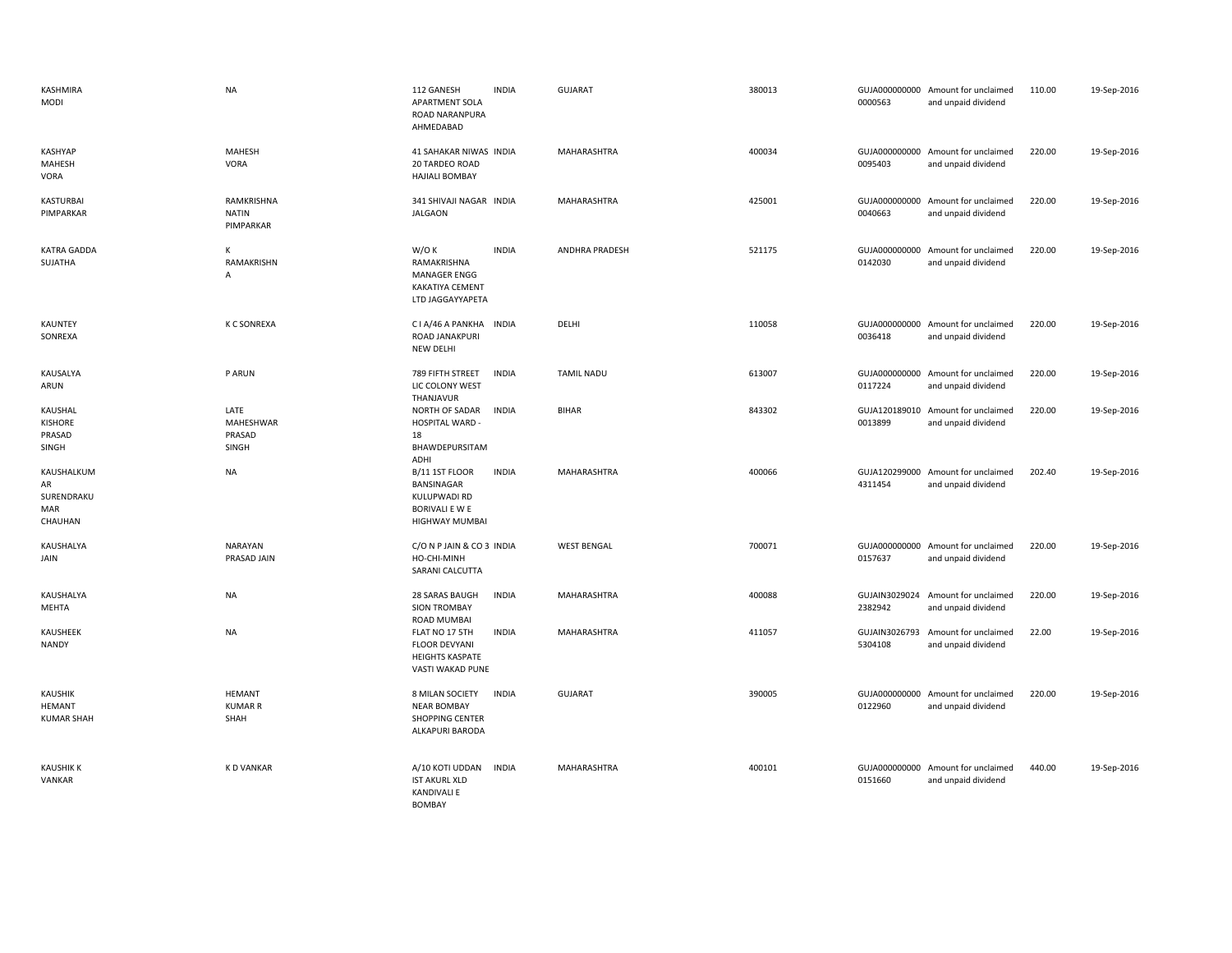| <b>KAUSHIK</b><br>MANHARLAL<br>POPAT  | MANHARLAL<br>POPAT                | 'GIRIRAJ' 1- SAI<br>NAGAR, NR,<br>JAGNATH PLOT<br>KALAWAD<br>ROADRAJKOT                             | <b>INDIA</b> | <b>GUJARAT</b>     | 360005 | 0109454                  | GUJA120180000 Amount for unclaimed<br>and unpaid dividend | 220.00 | 19-Sep-2016 |
|---------------------------------------|-----------------------------------|-----------------------------------------------------------------------------------------------------|--------------|--------------------|--------|--------------------------|-----------------------------------------------------------|--------|-------------|
| KAUSHIK<br>MEHTA                      | PRAVIN<br>CHANDRA<br>MEHTA        | 423 A FERTILIZER<br>NAGAR                                                                           | <b>INDIA</b> | <b>GUJARAT</b>     | 391750 | 0119000                  | GUJA000000000 Amount for unclaimed<br>and unpaid dividend | 220.00 | 19-Sep-2016 |
| KAVITA<br>BAGREE                      | <b>GOPAL DAS</b><br>BAGREE        | <b>63 RATAN SARKAR</b><br><b>GARDEN STREET</b><br>CALCUTTA                                          | <b>INDIA</b> | <b>WEST BENGAL</b> | 700007 | 0053538                  | GUJA000000000 Amount for unclaimed<br>and unpaid dividend | 220.00 | 19-Sep-2016 |
| KAVITA<br>CHHABRIA                    | RAM CHAND<br>CHHABRA              | 24 STATE BANK<br><b>COLONY FAFADIH</b><br><b>RAIPUR M P</b>                                         | <b>INDIA</b> | CHHATTISGARH       | 492001 | 0062201                  | GUJA000000000 Amount for unclaimed<br>and unpaid dividend | 220.00 | 19-Sep-2016 |
| <b>KAVITA JAIN</b>                    | NA                                | 7 1 528 BANDIMET<br>PATNY<br>SECUNDERABAD                                                           | INDIA        | ANDHRA PRADESH     | 500003 | GUJAIN3030285<br>0719153 | Amount for unclaimed<br>and unpaid dividend               | 330.00 | 19-Sep-2016 |
| KAVITA<br>KHANDELWAL                  | SURESH<br>CHANDER                 | 183 MAKTA NAND<br>NAGAR GOPALPURA<br><b>BYE PASS TANK</b><br>ROADJAIPUR.                            | INDIA        | RAJASTHAN          | 302018 | 0206725                  | GUJA000000000 Amount for unclaimed<br>and unpaid dividend | 220.00 | 19-Sep-2016 |
| KAVITA<br>MEHTA                       | <b>VIRENDRA</b><br>MEHTA          | C/O MEHTA SALES<br>279 INDRA BAZAR<br><b>JAIPUR</b>                                                 | <b>INDIA</b> | RAJASTHAN          | 302001 | 0010600                  | GUJA000000000 Amount for unclaimed<br>and unpaid dividend | 220.00 | 19-Sep-2016 |
| <b>KAVITA SINHA</b>                   | <b>SUDHIR</b><br>KUMAR<br>SINHA   | FLAT NO-41, ASHRAY INDIA<br>KAITHMA<br>APARTMENT, RAI JI<br>KI GALI, BORING<br>CANAL ROAD,<br>PATNA |              | <b>BIHAR</b>       | 800001 | 0048732                  | GUJAIN3021051 Amount for unclaimed<br>and unpaid dividend | 220.00 | 19-Sep-2016 |
| KAWALJIT<br><b>KAUR</b>               | KULDIP<br>SINGH                   | HJ 196 HOUSING<br><b>BOARD COLONY</b><br><b>RANDHIR SINGH</b><br>NAGAR LUDHIANA<br>PB               | <b>INDIA</b> | PUNJAB             | 141001 | 0012923                  | GUJA000000000 Amount for unclaimed<br>and unpaid dividend | 220.00 | 19-Sep-2016 |
| <b>KEDAR MAL</b><br>AJMERA            | NA                                | 560 AGVASEN<br><b>COLONY AZAD</b><br>NAGAR BHILWARA<br><b>BHILWARA</b>                              | <b>INDIA</b> | RAJASTHAN          | 311001 | 0018508                  | GUJA120379000 Amount for unclaimed<br>and unpaid dividend | 220.00 | 19-Sep-2016 |
| <b>KEDAR NATH</b>                     | RAMESHWAR<br>PRASAD<br>SINGH      | QR NO 3 PATEL<br>NAGAR ROAD NO 1<br>CHHOTAGOVINDPU<br>R JAMSHEDPUR                                  | <b>INDIA</b> | <b>JHARKHAND</b>   | 831015 | GUJAIN3026793<br>1923022 | Amount for unclaimed<br>and unpaid dividend               | 660.00 | 19-Sep-2016 |
| KEETY<br><b>RUSTOMJI</b><br>MEWAWALLA | <b>RUSTOMJI</b>                   | MEWAWALLA<br><b>COLONY BEHIND</b><br>KALAMANDIR<br>NANDED                                           | <b>INDIA</b> | MAHARASHTRA        | 431601 | 0152027                  | GUJA000000000 Amount for unclaimed<br>and unpaid dividend | 220.00 | 19-Sep-2016 |
| <b>KEKI BMEHTA</b>                    | <b>BURJORJI B</b><br><b>MEHTA</b> | AC & R CENTRAL<br><b>LANT SERVICE</b><br><b>VOLTAS LTD</b><br>CHINCHPOKLI BOM<br><b>BOMBAY</b>      | <b>INDIA</b> | MAHARASHTRA        | 400033 | 0045155                  | GUJA000000000 Amount for unclaimed<br>and unpaid dividend | 220.00 | 19-Sep-2016 |
| <b>KESAVAN S R</b>                    | SPOUSE K B<br>LAKSHMI             | 10, VELLAIAMMAL<br>LAYOUT<br>VELLAIAMMAL LAY<br>OUT POLLACHI<br>POLLACHI                            | <b>INDIA</b> | <b>TAMIL NADU</b>  | 642001 | GUJAIN3016374<br>0226800 | Amount for unclaimed<br>and unpaid dividend               | 55.00  | 19-Sep-2016 |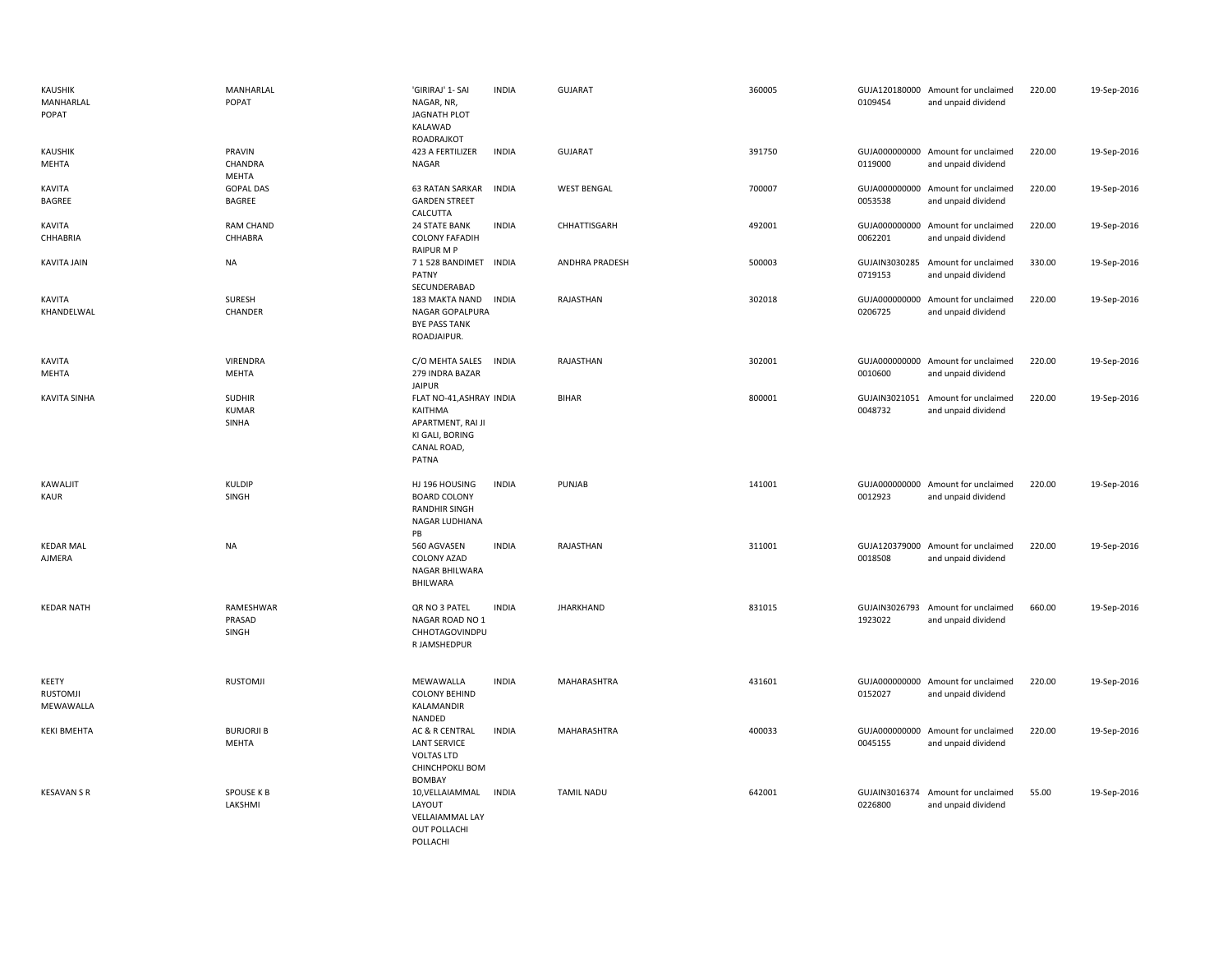| KESHAV<br><b>KUMAR GARG</b>          | <b>KP GARG</b>                          | 7/19 MALVIA<br>NAGAR JAIPUR RAJ                                                                                | <b>INDIA</b> | RAJASTHAN          | 302017 | 0133413 | GUJA000000000 Amount for unclaimed<br>and unpaid dividend | 220.00  | 19-Sep-2016 |
|--------------------------------------|-----------------------------------------|----------------------------------------------------------------------------------------------------------------|--------------|--------------------|--------|---------|-----------------------------------------------------------|---------|-------------|
| KESHRIMAL                            | <b>BHAGWAN</b><br>DASS<br><b>UADERA</b> | <b>KEWAL CHAND</b><br><b>BHAGWAN DASS</b><br><b>KALYAN PURA</b><br>MARG NO 4<br><b>BARMER</b>                  | <b>INDIA</b> | RAJASTHAN          | 344001 | 0073524 | GUJA000000000 Amount for unclaimed<br>and unpaid dividend | 220.00  | 19-Sep-2016 |
| <b>KETA DATTA</b>                    | NA                                      | 70/8 ATINDRA<br>MUKARJEE LANE<br>SIBPUR HAWRAH                                                                 | <b>INDIA</b> | <b>WEST BENGAL</b> | 711102 | 146848A | GUJA000000000 Amount for unclaimed<br>and unpaid dividend | 220.00  | 19-Sep-2016 |
| KETAN<br>ARVINDBHAI<br>SANGHAVI      | ARVINDBHAI<br>V SANGHAVI                | BLOCK NO 28 E<br>SECTOR 22<br><b>RELIANCE GREENS</b><br>RELIANCE<br><b>TOWNSHIP</b><br>MOTIKHAWADIJAM<br>NAGAR | <b>INDIA</b> | MAHARASHTRA        | 999999 | 1645168 | GUJA130414000 Amount for unclaimed<br>and unpaid dividend | 220.00  | 19-Sep-2016 |
| <b>KETAN</b><br>CHAMPAKLAL<br>GANDHI | <b>CLGANDHI</b>                         | <b>NIWARA</b><br>KOTESWARI TALE<br>TALUKA MAHAD<br><b>DIST RAIGAD</b><br>MAHARASTRA<br><b>STATE</b>            | <b>INDIA</b> | MAHARASHTRA        | 402301 | 0142336 | GUJA000000000 Amount for unclaimed<br>and unpaid dividend | 220.00  | 19-Sep-2016 |
| <b>KETAN J</b><br><b>KAPADIA</b>     | <b>JASHVANTLA</b><br>L KAPADIA          | 3 1983 SIDHI ST<br>SALABATPURA<br>SURAT                                                                        | <b>INDIA</b> | <b>GUJARAT</b>     | 395003 | 1981203 | GUJA130414000 Amount for unclaimed<br>and unpaid dividend | 11.00   | 19-Sep-2016 |
| <b>KETAN</b><br>KANAYALAL<br>SHAH    | KANAYALAL<br>CHIMANLAL<br>SHAH          | 156/10 JAWHAR<br>NAGAR RD 1<br><b>GOREGAON W</b><br><b>BOMBAY</b>                                              | <b>INDIA</b> | MAHARASHTRA        | 400062 | 0022022 | GUJA000000000 Amount for unclaimed<br>and unpaid dividend | 220.00  | 19-Sep-2016 |
| KETAN<br><b>KUMAR</b><br>PANCHAL     | RAMANLAL<br>VAGABHADA<br>PANCHAL        | 3283<br>AYODHYANAGAR<br><b>LINK ROAD</b><br><b>BHARUCH</b>                                                     | <b>INDIA</b> | <b>GUJARAT</b>     | 392001 | 0123315 | GUJA000000000 Amount for unclaimed<br>and unpaid dividend | 220.00  | 19-Sep-2016 |
| <b>KETAN M</b><br>SONETHA            | MANEKLAL                                | 302 MANGALDEEP<br>APT JADAKHADI<br>MAHIDHARPURA<br>SURAT                                                       | <b>INDIA</b> | <b>GUJARAT</b>     | 395003 | 0048583 | GUJA000000000 Amount for unclaimed<br>and unpaid dividend | 220.00  | 19-Sep-2016 |
| <b>KETAN</b><br>PARIKH               | <b>NA</b>                               | 103, SANTOOR OPP INDIA<br><b>DOCTOR HOUSE</b><br>ELLISBRIDGEAHMED<br>ABAD                                      |              | <b>GUJARAT</b>     | 380006 | 0124177 | GUJA000000000 Amount for unclaimed<br>and unpaid dividend | 220.00  | 19-Sep-2016 |
| <b>KETAN SHAH</b>                    | JAYANTILAL<br>SHAH<br><b>BSUINESS</b>   | JUPITER APT PLOT<br>NO 485 FLAT NO 7<br>3RD FLOOR AZAD<br>ROAD VILE PARLE<br>[E]MUMBAI                         | <b>INDIA</b> | MAHARASHTRA        | 400057 | 0069523 | GUJA000000000 Amount for unclaimed<br>and unpaid dividend | 220.00  | 19-Sep-2016 |
| KETKI<br>VISHWAS<br>PANHALKAR        | <b>NA</b>                               | 572, E - BLOCK<br>, VIKASINI, SECTOR<br>88, CBD BELAPUR<br><b>NAVI MUMBAI</b>                                  | <b>INDIA</b> | MAHARASHTRA        | 400614 | 0010506 | GUJA120445000 Amount for unclaimed<br>and unpaid dividend | 22.00   | 19-Sep-2016 |
| <b>KEVAL</b><br>BABUBHAI<br>PATEL    | <b>BABUBHAIR</b><br>PATEL               | 1934, GUJARAT<br>HAUSING BOARD,<br><b>BILIMORA 3</b><br>NARSARIBILIMORA                                        | <b>INDIA</b> | <b>GUJARAT</b>     | 396321 | 0953270 | GUJA120447000 Amount for unclaimed<br>and unpaid dividend | 30.80   | 19-Sep-2016 |
| <b>KEVIN</b><br>MENEZES              | <b>PATRICK</b><br>MENEZES               | 1/3 SAHAKAR<br>NAGAR III CHEMBUR<br><b>BOMBAY</b>                                                              | <b>INDIA</b> | MAHARASHTRA        | 400071 | 0021837 | GUJA000000000 Amount for unclaimed<br>and unpaid dividend | 1100.00 | 19-Sep-2016 |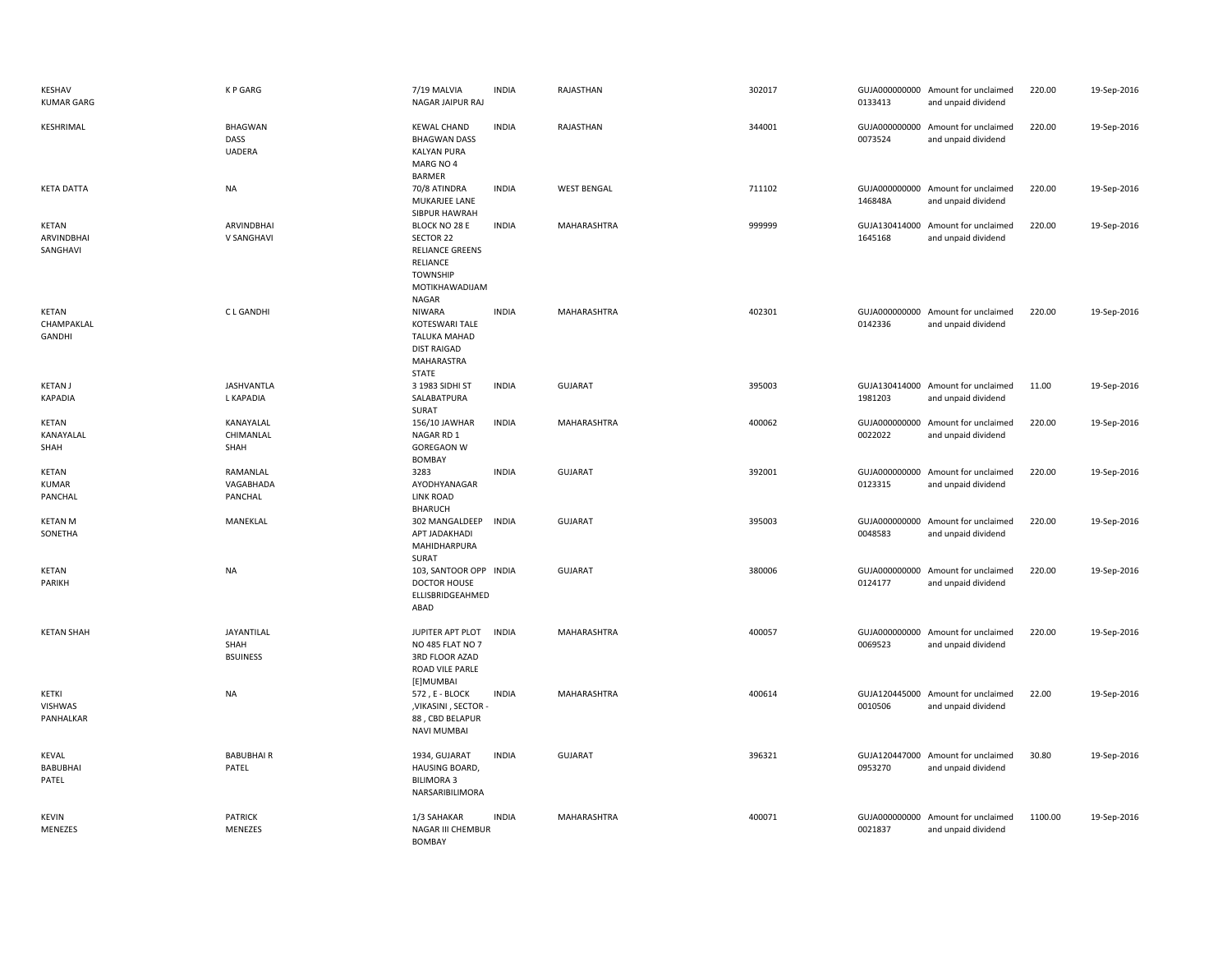| <b>KEWAL</b><br>KRISHAN             | <b>DARYAI LAL</b>          | $C/O$ M/S<br><b>LACHHMAN DASS</b><br><b>DARYAI LAL MAIN</b><br><b>BAZAR SHAHBAD</b><br>MARKANDA                         | <b>INDIA</b> | <b>MAHARASHTRA</b>    | 999999 | 0024891                  | GUJA120242010 Amount for unclaimed<br>and unpaid dividend | 220.00 | 19-Sep-2016 |
|-------------------------------------|----------------------------|-------------------------------------------------------------------------------------------------------------------------|--------------|-----------------------|--------|--------------------------|-----------------------------------------------------------|--------|-------------|
| <b>KEWAL</b><br>KRISHAN             | LATE SH<br><b>KUNJ LAL</b> | BANSAL SALES 5-5- INDIA<br>13 RANIGUNJ<br>SECUNDERABAD A P                                                              |              | <b>ANDHRA PRADESH</b> | 500003 | 0092986                  | GUJA000000000 Amount for unclaimed<br>and unpaid dividend | 330.00 | 19-Sep-2016 |
| KEYURBHAI<br>ARVINDBHAI<br>SHAH     | <b>NA</b>                  | STATION ROAD,<br>VYARA, VYARA<br>(GUI.)                                                                                 | <b>INDIA</b> | GUJARAT               | 394650 | GUJAIN3019831<br>0493515 | Amount for unclaimed<br>and unpaid dividend               | 66.00  | 19-Sep-2016 |
| KHALEEL<br>MOHD                     | <b>NA</b>                  | H.NO:20-118/1,<br>JADCHERLA,<br>JADCHERLA,<br>JADCHERLA                                                                 | <b>INDIA</b> | <b>ANDHRA PRADESH</b> | 509301 | 0395349                  | GUJA120344000 Amount for unclaimed<br>and unpaid dividend | 88.00  | 19-Sep-2016 |
| KHAMA<br><b>JMAIN</b>               | <b>VIRDHICHAN</b><br>D     | 71 GIRDHAR NAGAR INDIA<br>SOCIETY GIRDHAR<br>NAGAR<br>AHMEDABAD                                                         |              | <b>GUJARAT</b>        | 380004 | 0034647                  | GUJA000000000 Amount for unclaimed<br>and unpaid dividend | 220.00 | 19-Sep-2016 |
| <b>KHAT KISHOR</b><br>J.            | <b>JIVAN</b>               | NEW PLOT PANELI<br>MOTI DIST RAJKOT                                                                                     | <b>INDIA</b> | GUJARAT               | 360480 | 0100103                  | GUJA000000000 Amount for unclaimed<br>and unpaid dividend | 220.00 | 19-Sep-2016 |
| KHATIZA<br>AHMED<br>BAGYA           | AHMED A<br>BAGYA           | 252 VORAJEE<br>STREET AT POST<br>MOTAVARACHHA<br><b>DIST SURAT</b>                                                      | <b>INDIA</b> | <b>GUJARAT</b>        | 394101 | 1425172                  | GUJAIN3007571 Amount for unclaimed<br>and unpaid dividend | 220.00 | 19-Sep-2016 |
| <b>KHATRI ARUN</b><br>MULRAJ        | <b>NA</b>                  | <b>GIRNARA SHERY</b><br>MUNDRA KUTCH<br><b>MUNDRA</b>                                                                   | <b>INDIA</b> | <b>GUJARAT</b>        | 370421 | 3302877                  | GUJAIN3011512 Amount for unclaimed<br>and unpaid dividend | 220.00 | 19-Sep-2016 |
| <b>KHEM CHAND</b><br><b>BAGRA</b>   | <b>RATAN LAL</b>           | C/O RATAN LAL<br>KHEM CHAND JAIN<br>NAYA BASS PO<br>SUJANGARH                                                           | <b>INDIA</b> | RAJASTHAN             | 331507 | 0008611                  | GUJA000000000 Amount for unclaimed<br>and unpaid dividend | 220.00 | 19-Sep-2016 |
| <b>KHEMIBEN</b><br>MANILAL<br>PATEL | MANILAL<br>PATEL H         | 17 BHAGYODAY<br>SOCIETY JAY VIJAY<br><b>SOCIETY ROAD</b><br><b>UNJHAN GUJ</b>                                           | <b>INDIA</b> | <b>GUJARAT</b>        | 384170 | 0202557                  | GUJA000000000 Amount for unclaimed<br>and unpaid dividend | 220.00 | 19-Sep-2016 |
| KHESKANI<br><b>ISHWARI</b>          | KHESKANI<br>KANAIYALAL     | <b>BANSHI BHAVAN</b><br>OPP AH BAD<br><b>MOTORS VADAJ</b><br>ASHRAM RD<br>AHMEDABAD                                     | <b>INDIA</b> | GUJARAT               | 380013 | 0026264                  | GUJA000000000 Amount for unclaimed<br>and unpaid dividend | 220.00 | 19-Sep-2016 |
| <b>KHODSINGH R</b><br>PARMAR        | R P PARMAR                 | Q NO M I G 100 C/2 INDIA<br>GID CNEW GID C<br>COLONY<br>ANKLESHWAR DI<br><b>BHARUCH</b>                                 |              | <b>GUJARAT</b>        | 393002 | 0120453                  | GUJA000000000 Amount for unclaimed<br>and unpaid dividend | 220.00 | 19-Sep-2016 |
| <b>KHOSHBOO</b><br><b>MALOO</b>     | LAXMICHAND                 | C/O MCS LIMITED<br>1ST FLOOR NEELAM<br>APT 88 SAMPATRAO<br><b>COLONY ABOVE</b><br><b>CHHAPPAN BHOG</b><br>SWEETVADODARA | <b>INDIA</b> | GUJARAT               | 390007 | 0117381                  | GUJA000000000 Amount for unclaimed<br>and unpaid dividend | 220.00 | 19-Sep-2016 |
| KHURSHID<br>AHMED<br>NAJMI          | LATE M M<br>ZAKARIA        | <b>71 VASANT VIHAR</b><br><b>RESERVE BANK</b><br>QUARETERS 85<br>NEPEANSEA<br><b>ROADBOMBAY</b>                         | <b>INDIA</b> | MAHARASHTRA           | 400006 | 0162903                  | GUJA000000000 Amount for unclaimed<br>and unpaid dividend | 220.00 | 19-Sep-2016 |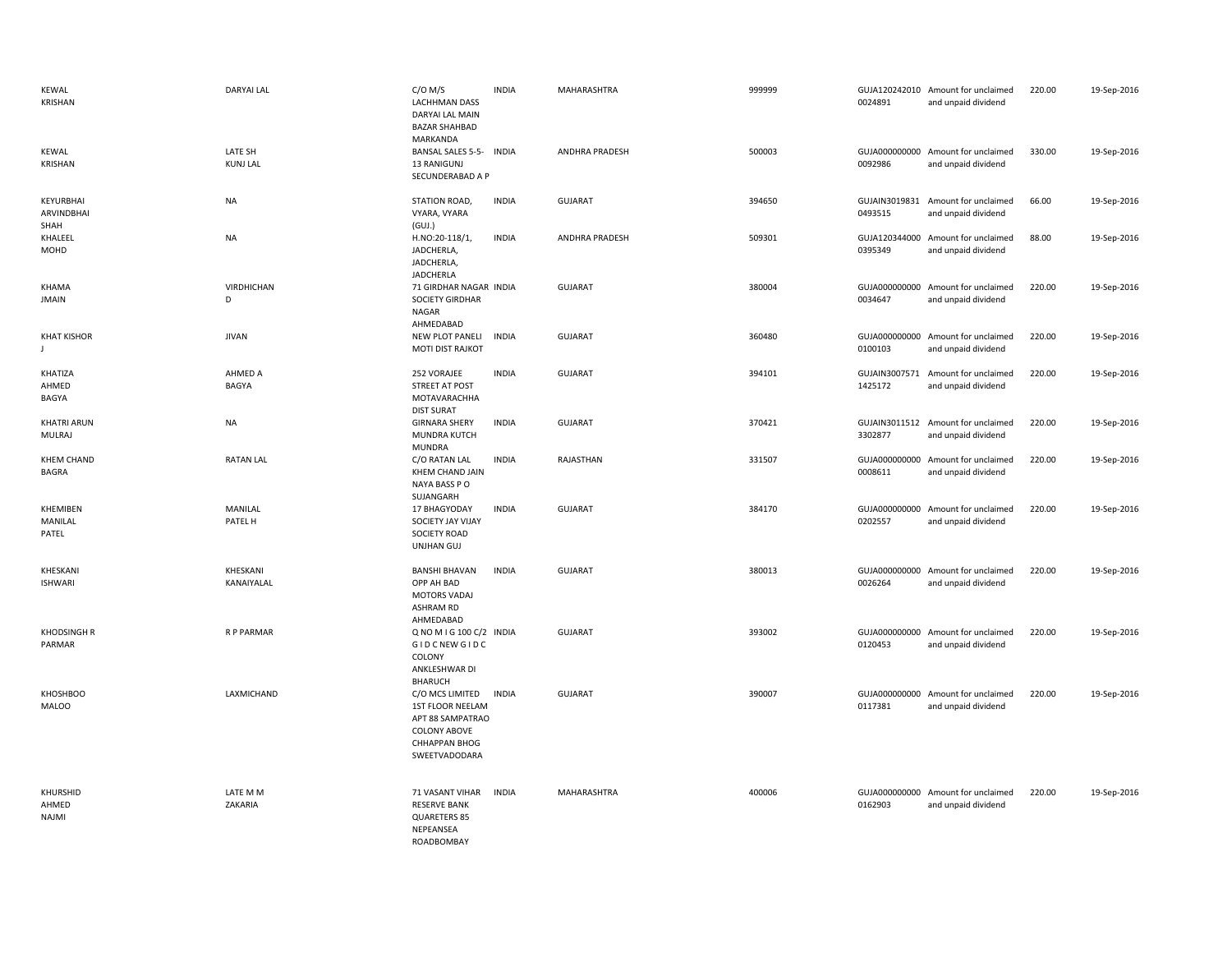| <b>KHYALI LAL</b><br>BABEL      | <b>RATANLAL JI</b>                      | SUNDER NIWAS 18<br><b>BABEL STREET</b><br><b>UDAIPUR RAJ</b>                                | <b>INDIA</b> | RAJASTHAN          | 313001 | 0112880 | GUJA000000000 Amount for unclaimed<br>and unpaid dividend | 220.00 | 19-Sep-2016 |
|---------------------------------|-----------------------------------------|---------------------------------------------------------------------------------------------|--------------|--------------------|--------|---------|-----------------------------------------------------------|--------|-------------|
| KHYATI<br>PAREKH                | <b>BHARAT</b><br>PAREKH                 | 4 HARIHARNIVAS<br><b>GROUND FLOOR</b><br>PODAR STREET<br>SANTACRUZ W<br><b>BOMBAY</b>       | <b>INDIA</b> | MAHARASHTRA        | 400054 | 0044089 | GUJA000000000 Amount for unclaimed<br>and unpaid dividend | 220.00 | 19-Sep-2016 |
| KIRAN<br>AGARWAL                | <b>KC AGARWAL</b>                       | 8/5 SINGH SABHA<br><b>ROAD BEHIND</b><br>AMBA CINEMA<br>DELHI                               | <b>INDIA</b> | DELHI              | 110007 | 0058958 | GUJA000000000 Amount for unclaimed<br>and unpaid dividend | 220.00 | 19-Sep-2016 |
| KIRAN<br><b>ARVIND RAY</b>      | ARVINDBHAI<br>A RAY                     | 11 SANTRAM PARK<br>SOC B/H MENTAL<br><b>HOSPITAL KARELI</b><br><b>BUG BARODA</b>            | <b>INDIA</b> | <b>GUJARAT</b>     | 390018 | 0120502 | GUJA000000000 Amount for unclaimed<br>and unpaid dividend | 220.00 | 19-Sep-2016 |
| KIRAN<br>CHOUDHARY              | CВ<br>CHOUDHARY                         | 7/5/CJKPAUL<br><b>ROAD RAILWAY</b><br>OFFICERS COLONY<br><b>NEW ALIPORE</b><br>CALCUTTA     | <b>INDIA</b> | <b>WEST BENGAL</b> | 700038 | 0155071 | GUJA000000000 Amount for unclaimed<br>and unpaid dividend | 220.00 | 19-Sep-2016 |
| <b>KIRAN DEVI</b><br>AGARWAL    | RAM<br>CHANDRA<br>VANGALIA              | W/O GOPAL KUMAR INDIA<br>GARG WARD NO 4<br>TEL NIMKA THANA<br>SIKAR RAJ                     |              | RAJASTHAN          | 332713 | 0297992 | GUJAIN3013302 Amount for unclaimed<br>and unpaid dividend | 440.00 | 19-Sep-2016 |
| <b>KIRAN DEVI</b><br>AGRAWAL    | <b>BINOD</b><br><b>KUMAR</b><br>AGRAWAL | <b>SHREE KUNJ</b><br><b>BOHIDAR NUAPALI</b><br>SANKARMASAMBAL<br>PUR                        | <b>INDIA</b> | ORISSA             | 768006 | 0206531 | GUJA000000000 Amount for unclaimed<br>and unpaid dividend | 220.00 | 19-Sep-2016 |
| <b>KIRAN DEVI</b><br>KHANDELWAL | <b>NA</b>                               | S K ASSOCIATES<br><b>BHAGANIA NIWAS</b><br>PO JHARIA JHARIA                                 | <b>INDIA</b> | <b>JHARKHAND</b>   | 828111 | 8323390 | GUJAIN3013301 Amount for unclaimed<br>and unpaid dividend | 440.00 | 19-Sep-2016 |
| KIRAN<br><b>FICHADIYA</b>       | PRADEEP<br><b>KUMAR</b>                 | BEDINAKA<br><b>HARDHOL STREET</b><br>GHANSHYAM<br><b>BHUVAN RAJKOT</b>                      | <b>INDIA</b> | <b>GUJARAT</b>     | 360002 | 0081896 | GUJA000000000 Amount for unclaimed<br>and unpaid dividend | 220.00 | 19-Sep-2016 |
| <b>KIRAN G</b><br>UTWANI        | <b>GOPAL DAS</b>                        | 12 MAHADEV<br>APARTMENTS<br>118/350-B<br>KAUSHALPURI<br><b>KANPUR</b>                       | <b>INDIA</b> | UTTAR PRADESH      | 208012 | 0011659 | GUJA000000000 Amount for unclaimed<br>and unpaid dividend | 220.00 | 19-Sep-2016 |
| <b>KIRAN GUPTA</b>              | MOTI LAL<br><b>GUPTA</b>                | C/O EASTERN IRON INDIA<br>& STEETL CO 75<br><b>KAILASH BOSE</b><br>STREET CALCUTTA          |              | <b>WEST BENGAL</b> | 700006 | 0062356 | GUJA000000000 Amount for unclaimed<br>and unpaid dividend | 220.00 | 19-Sep-2016 |
| <b>KIRAN GUPTA</b>              | H C GUPTA                               | 254 CHHOTI<br>BARADARI, PART-1<br><b>GARHA ROAD NEAR</b><br>MEDICAL<br>COLLEGEJALANDHA<br>R | <b>INDIA</b> | PUNJAB             | 144001 | 0593806 | GUJA130259000 Amount for unclaimed<br>and unpaid dividend | 660.00 | 19-Sep-2016 |
| <b>KIRAN KUMAR</b><br>PATHI     | KUMARASWA<br>MY                         | 182 ALUR ROAD<br><b>GUNTAKAL</b>                                                            | <b>INDIA</b> | ANDHRA PRADESH     | 515801 | 0093041 | GUJA000000000 Amount for unclaimed<br>and unpaid dividend | 220.00 | 19-Sep-2016 |
| <b>KIRAN LAKRA</b>              | <b>NA</b>                               | H. NO. - 2322,<br><b>URBAN ESTATE JIND</b>                                                  | <b>INDIA</b> | <b>HARYANA</b>     | 126102 | 0527718 | GUJA120191010 Amount for unclaimed<br>and unpaid dividend | 220.00 | 19-Sep-2016 |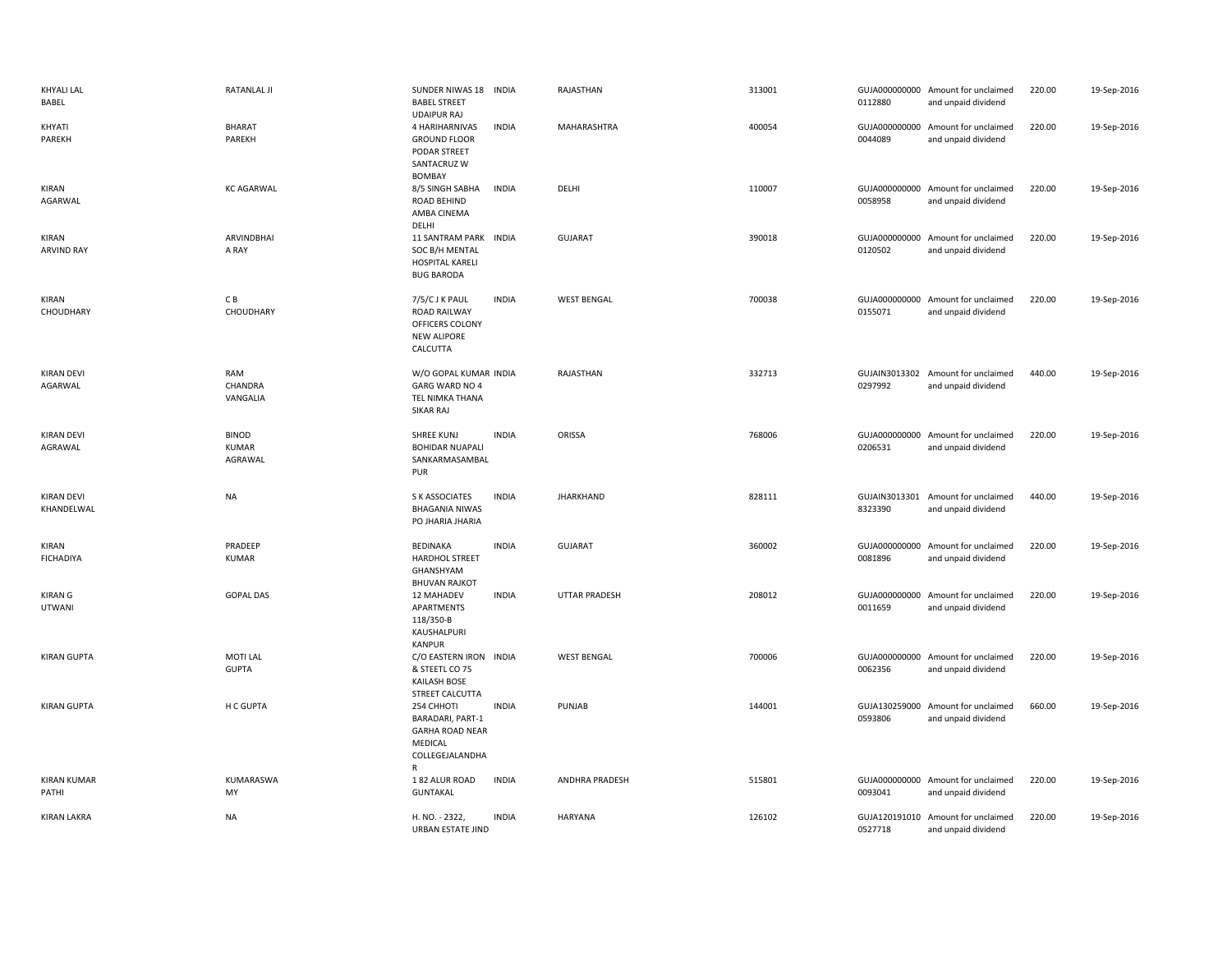| <b>KIRAN MAIE C</b><br>V          | <b>NA</b>                       | NO 731 CHENNUR<br>NILAYA 4TH CROSS<br>RAJKUMAR ROAD<br>KUVEMPUNAGAR<br>KOLAR                     | <b>INDIA</b> | KARNATAKA            | 563101 | 0899579                  | GUJAIN3006101 Amount for unclaimed<br>and unpaid dividend | 525.80 | 19-Sep-2016 |
|-----------------------------------|---------------------------------|--------------------------------------------------------------------------------------------------|--------------|----------------------|--------|--------------------------|-----------------------------------------------------------|--------|-------------|
| KIRAN<br><b>MUNDHRA</b>           | SHANKER<br><b>BAGRI</b>         | KIRAN MUNDHRA<br><b>BADA NIMDIH</b><br>CHAIBASA                                                  | <b>INDIA</b> | <b>JHARKHAND</b>     | 833201 | 0448361                  | GUJA120345000 Amount for unclaimed<br>and unpaid dividend | 110.00 | 19-Sep-2016 |
| KIRAN<br>NARANG                   | YASH PAL<br><b>NARANG</b>       | 59 R NEW COLONY INDIA<br><b>GURGAON</b>                                                          |              | <b>HARYANA</b>       | 122001 | 0067531                  | GUJA000000000 Amount for unclaimed<br>and unpaid dividend | 330.00 | 19-Sep-2016 |
| <b>KIRAN PERAM</b>                | SATYANARAY<br>ANA               | D NO 7 325 4<br>PERAM VARI STREET<br>MARKAPUR                                                    | <b>INDIA</b> | ANDHRA PRADESH       | 523316 | GUJA000000000<br>0098853 | Amount for unclaimed<br>and unpaid dividend               | 220.00 | 19-Sep-2016 |
| <b>KIRAN SINGH</b>                | <b>KM SINGH</b>                 | C/O VIRENDRA<br>SRIVASTAVA M G<br>FRUCRURE CLINIC M<br><b>G COLLEGE ROAD</b><br><b>GORAKHPUR</b> | <b>INDIA</b> | <b>UTTAR PRADESH</b> | 273001 | 0011646                  | GUJA000000000 Amount for unclaimed<br>and unpaid dividend | 220.00 | 19-Sep-2016 |
| <b>KIRAN VERMA</b>                | <b>SOM NATH</b><br>VERMA        | 200 SUBHASH<br>NAGAR NEAR<br>CHHOHATA BAZAR<br><b>SUNAM DISTT</b><br>SANGRUR PUNJAB              | <b>INDIA</b> | PUNJAB               | 148028 | 0248282                  | GUJAIN3011431 Amount for unclaimed<br>and unpaid dividend | 440.00 | 19-Sep-2016 |
| <b>KIRAN YADAV</b>                | <b>OMKAR</b><br>PRASAD<br>YADAV | PHULWARIGALI,<br>CHOWK, PATNA<br>CITY, PATNA                                                     | <b>INDIA</b> | <b>BIHAR</b>         | 800008 | GUJAIN3008881<br>4595512 | Amount for unclaimed<br>and unpaid dividend               | 220.00 | 19-Sep-2016 |
| <b>KIRANBEN P</b><br>RAVAIYA      | P SHANKER H<br>H                | C/O<br>PRABHASHANKER J<br>RAVAIYA KHIJADA<br><b>STREET</b><br>BHAYAVADAR                         | <b>INDIA</b> | <b>GUJARAT</b>       | 360450 | GUJA000000000<br>0132690 | Amount for unclaimed<br>and unpaid dividend               | 220.00 | 19-Sep-2016 |
| KIRANBEN<br>PRAKASHKUM<br>AR SHAH | P T SHAH                        | AT & POST SAYAN<br><b>DIST SURAT</b><br>GUJARAT                                                  | <b>INDIA</b> | <b>GUJARAT</b>       | 394130 | 0146671                  | GUJA000000000 Amount for unclaimed<br>and unpaid dividend | 220.00 | 19-Sep-2016 |
| KIRANBHAI                         | KEVALCHAND                      | 6 RUSHABH CH 2ND INDIA<br><b>FLOOR GRAIN</b><br>MARKET JAMNAGAR                                  |              | <b>GUJARAT</b>       | 361001 | 0078713                  | GUJA000000000 Amount for unclaimed<br>and unpaid dividend | 220.00 | 19-Sep-2016 |
| KIRANKUMAR<br><b>B PATEL</b>      | BABUBHAI<br>JESANGDAS<br>PATEL  | AT-HIRPURA TA-<br><b>VIJAPUR</b><br>MEHSANAMEHSANA                                               | <b>INDIA</b> | <b>GUJARAT</b>       | 382870 | 2153371                  | GUJA120109000 Amount for unclaimed<br>and unpaid dividend | 110.00 | 19-Sep-2016 |
| KIRANKUMAR<br>D JAIN              | <b>DHANRAJ V</b><br>JAIN        | 2 DHIRENDRA VILLA INDIA<br>S V ROAD BORIVALI<br>E BOMBAY                                         |              | MAHARASHTRA          | 400066 | 0057213                  | GUJA000000000 Amount for unclaimed<br>and unpaid dividend | 220.00 | 19-Sep-2016 |
| KIRANKUMAR<br>SHAH                | D C SHAH                        | 1211 VECHALO<br>KHANCHO SHAMLA<br><b>S POLE RAIPUR</b><br>AHMEDABAD                              | <b>INDIA</b> | <b>GUJARAT</b>       | 380001 | 0130417                  | GUJA000000000 Amount for unclaimed<br>and unpaid dividend | 220.00 | 19-Sep-2016 |
| KIRANSINGH<br>SOLANKI             | PRABHAT<br>SHAH                 | M/S BHARAT<br><b>STORES MIYA GAM</b><br><b>KARAGAM DIST</b><br><b>BARODA</b>                     | <b>INDIA</b> | <b>GUJARAT</b>       | 391240 | 0093934                  | GUJA000000000 Amount for unclaimed<br>and unpaid dividend | 220.00 | 19-Sep-2016 |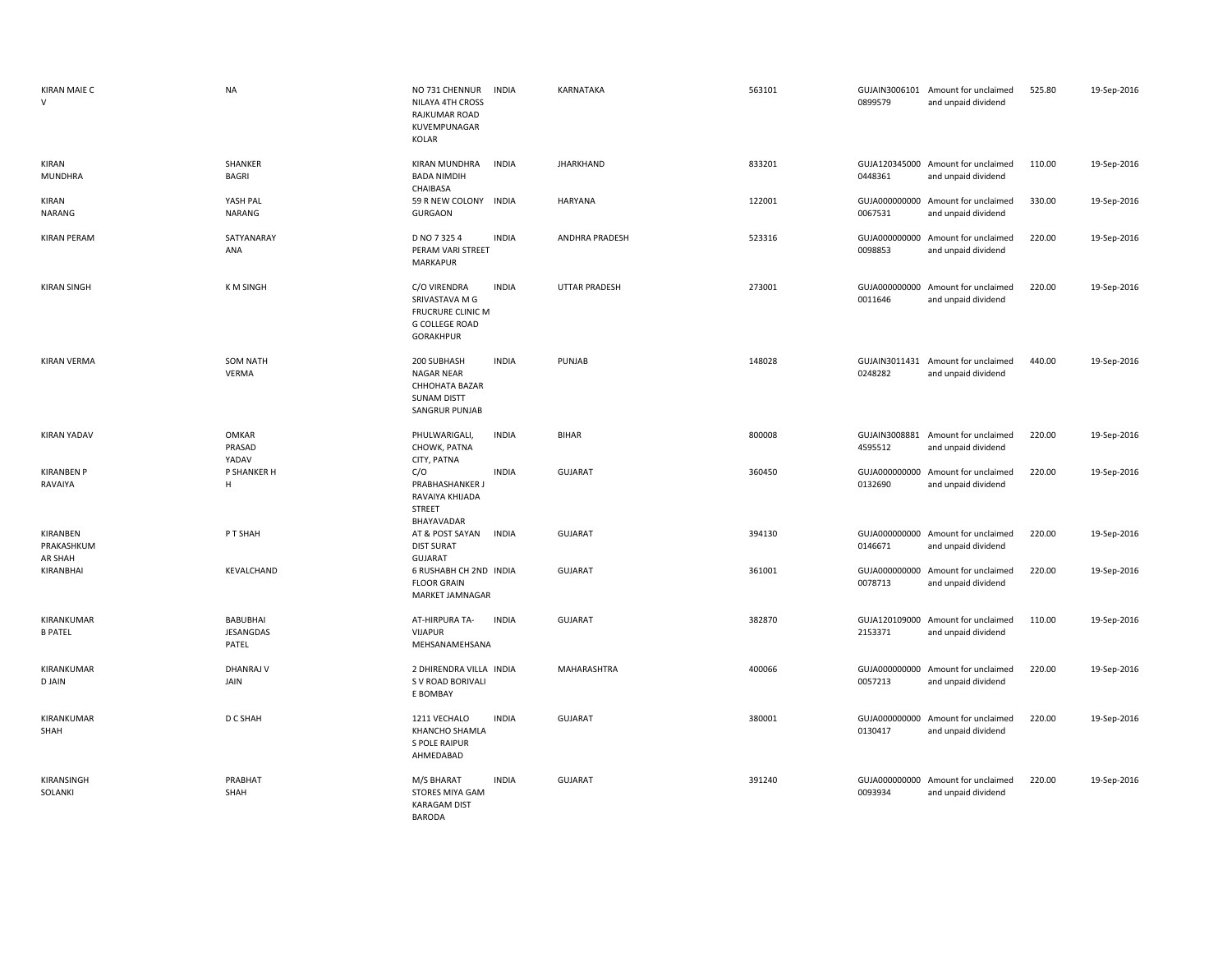| <b>KIRANSINH V</b><br>RATHOD               | <b>NA</b>                                 | AT AND PO<br><b>MOHANPUR TA</b><br><b>TALOD DI</b><br>SABARKANTHA<br>SABARKANTHA                 | <b>INDIA</b> | <b>GUJARAT</b>     | 383305 | 4435140                  | GUJA120447000 Amount for unclaimed<br>and unpaid dividend | 220.00 | 19-Sep-2016 |
|--------------------------------------------|-------------------------------------------|--------------------------------------------------------------------------------------------------|--------------|--------------------|--------|--------------------------|-----------------------------------------------------------|--------|-------------|
| KIRIT G<br><b>KAKKAD</b>                   | GOPALDAS                                  | SANGANWA CHOWK INDIA<br><b>PAREKH STREET</b><br><b>SAGAR RAJKOT</b>                              |              | <b>GUJARAT</b>     | 360001 | 0081903                  | GUJA000000000 Amount for unclaimed<br>and unpaid dividend | 220.00 | 19-Sep-2016 |
| <b>KIRIT G PATEL</b>                       | GOVINDLAL<br>RAMBHI                       | 1630 MOTILAL<br>SHETHS POLE<br>KADVAPOLE<br><b>DARIYAPUR</b><br>AHMEDABAD                        | <b>INDIA</b> | GUJARAT            | 380001 | 0138810                  | GUJA000000000 Amount for unclaimed<br>and unpaid dividend | 330.00 | 19-Sep-2016 |
| <b>KIRIT KUMAR</b><br>BHAILALBHAI<br>PATEL | <b>NA</b>                                 | C/O B M PATEL AT INDIA<br>PO DAKOR TA<br>ANAND DIST KHEDA<br>GUJ                                 |              | <b>GUJARAT</b>     | 388205 | 0047053                  | GUJA000000000 Amount for unclaimed<br>and unpaid dividend | 220.00 | 19-Sep-2016 |
| <b>KIRIT KUMAR</b><br>MAGANBHAI<br>PATEL   | <b>MAGANBHAI</b>                          | 213 KADAM NAGAR INDIA<br><b>SOCIETY OPP</b><br>RAMNAGAR<br>SOCIETY<br>NIZAMPURAVADOD<br>ARA      |              | <b>GUJARAT</b>     | 390002 | 0196493                  | GUJA000000000 Amount for unclaimed<br>and unpaid dividend | 220.00 | 19-Sep-2016 |
| <b>KIRIT LAKUM</b>                         | <b>DALSUKH</b><br><b>BHAI</b>             | AMBIKA DRESSES<br><b>GORJI DELO</b><br>PALITANA                                                  | <b>INDIA</b> | <b>GUJARAT</b>     | 364270 | 0075076                  | GUJA000000000 Amount for unclaimed<br>and unpaid dividend | 220.00 | 19-Sep-2016 |
| <b>KIRIT PARMAR</b>                        | PIUS                                      | DIPAWALI SOCIETY, INDIA<br><b>INDIRA GANDHIA</b><br>MARG, ANAND(GUJ)                             |              | <b>GUJARAT</b>     | 388001 | 0081549                  | GUJAIN3006361 Amount for unclaimed<br>and unpaid dividend | 440.00 | 19-Sep-2016 |
| KIRITKUMAR<br>BABARBHAI<br>PATEL           | BABARBHAI<br>DESAIBHAI                    | 49/A AVISHAKR<br><b>SOCIETY HARNI</b><br>ROAD BARODA                                             | <b>INDIA</b> | <b>GUJARAT</b>     | 390022 | 0002725                  | GUJA000000000 Amount for unclaimed<br>and unpaid dividend | 220.00 | 19-Sep-2016 |
| KIRITKUMAR<br><b>JAYSUKHLAL</b><br>KAMDAR  | <b>NA</b>                                 | SHITAL VIJAY<br><b>BHUVAN</b><br>COMPOUND OPP<br>PRATAP VILAS<br>PALACE JAMNAGAR                 | <b>INDIA</b> | <b>GUJARAT</b>     | 361008 | GUJAIN3010392<br>4105761 | Amount for unclaimed<br>and unpaid dividend               | 220.00 | 19-Sep-2016 |
| KIRITKUMAR<br>M PATEL                      | MAGANBHAI<br>SHANKAR<br><b>BHAI PATEL</b> | 213 KADAM NAGAR INDIA<br><b>SOCIETY OPP</b><br>RAMNAGAR<br>SOCIETY<br>NIZAMPURA<br><b>BARODA</b> |              | <b>GUJARAT</b>     | 390002 | 0118106                  | GUJA000000000 Amount for unclaimed<br>and unpaid dividend | 440.00 | 19-Sep-2016 |
| <b>KIRTI BEN</b><br>PATEL                  | <b>ASHWIN R</b><br>PATEL                  | SISHIR BHADURI<br>SARANI KHUDIRAM<br>PALLY SILIGURI                                              | <b>INDIA</b> | <b>WEST BENGAL</b> | 734401 | 0052439                  | GUJA000000000 Amount for unclaimed<br>and unpaid dividend | 220.00 | 19-Sep-2016 |
| <b>KIRTI KUMAR</b><br><b>B PATEL</b>       | <b>NA</b>                                 | C/O GUJRAT STATE INDIA<br><b>FERTILIZER 54</b><br><b>DASHRATH NAGAR</b><br>KANCHAN<br>MANDSAUR   |              | MADHYA PRADESH     | 458001 | GUJAIN3015491<br>9124547 | Amount for unclaimed<br>and unpaid dividend               | 330.00 | 19-Sep-2016 |
| <b>KIRTI KUMAR</b><br>ZAVERI HUF           | <b>VITHLDAS B</b><br>ZAVERI               | 101 THACKERS<br>APPTS JUHU GALI<br><b>ANDHERIW</b><br><b>BOMBAY</b>                              | <b>INDIA</b> | MAHARASHTRA        | 400058 | 0104030                  | GUJA000000000 Amount for unclaimed<br>and unpaid dividend | 220.00 | 19-Sep-2016 |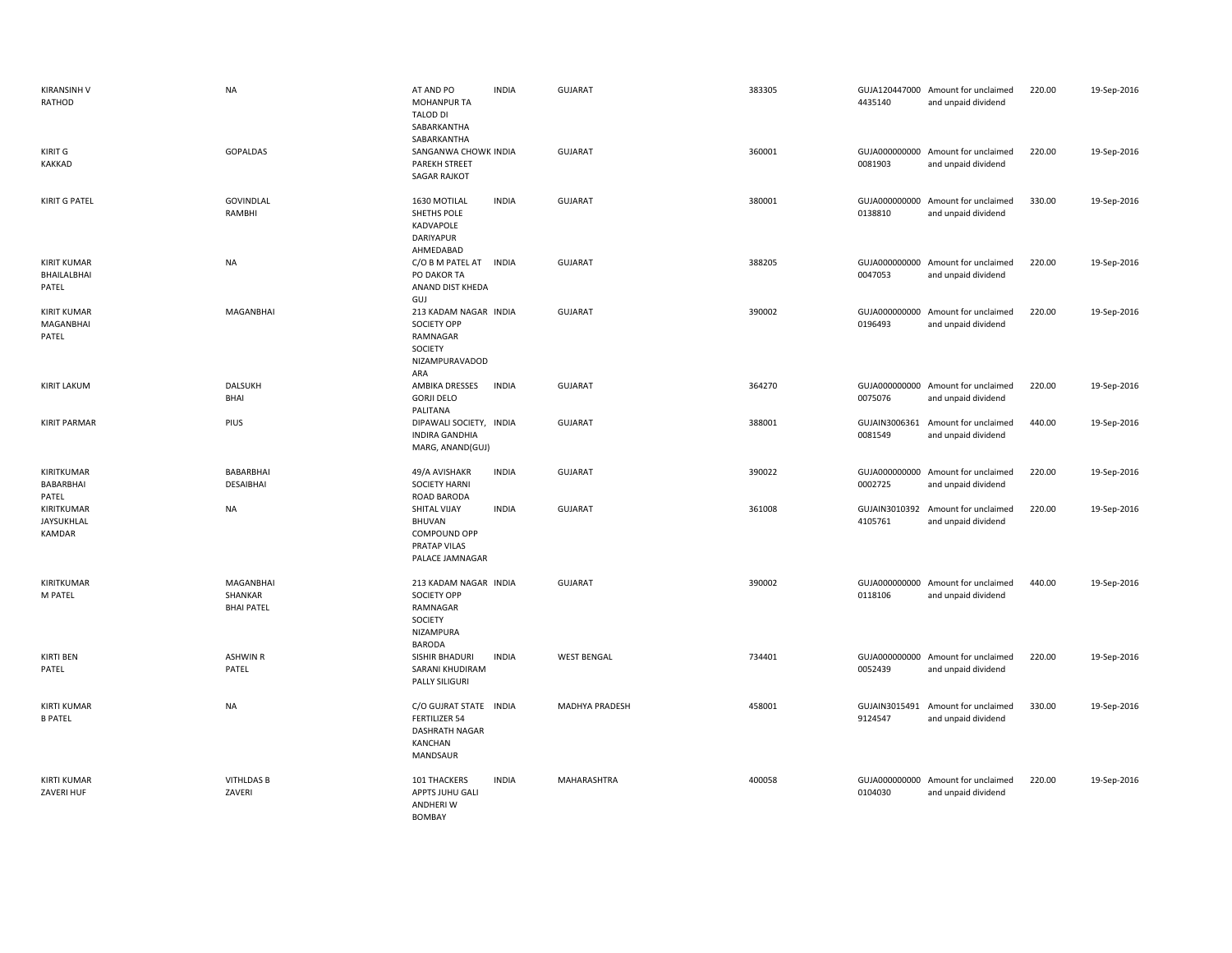| KIRTI L SHETH                              | LALCHAND<br>BHAI                      | <b>BLOCK NO 22</b><br><b>INDIA</b><br><b>BUILDING NO 16</b><br>SHRADDHA GARDEN<br><b>GAWADE PARK OPP</b><br><b>TELCO</b><br>CHINCHWADPUNE | MAHARASHTRA    | 411033 | 0041757                  | GUJA000000000 Amount for unclaimed<br>and unpaid dividend | 220.00 | 19-Sep-2016 |
|--------------------------------------------|---------------------------------------|-------------------------------------------------------------------------------------------------------------------------------------------|----------------|--------|--------------------------|-----------------------------------------------------------|--------|-------------|
| <b>KIRTI PATEL</b>                         | RAJESH N<br>PATEL                     | 610-B FERTILIZER<br><b>INDIA</b><br>NAGAR BARODA                                                                                          | <b>GUJARAT</b> | 391750 | 0120376                  | GUJA000000000 Amount for unclaimed<br>and unpaid dividend | 220.00 | 19-Sep-2016 |
| KIRTI<br>RUGHANI                           | LAXMIKANT                             | C/O HARSIODHI<br><b>INDIA</b><br><b>TRADERS TAJAWALA</b><br><b>SUPER MARKET SV</b><br>P ROAD<br>PORBANDAR                                 | <b>GUJARAT</b> | 360575 | 0079676                  | GUJA000000000 Amount for unclaimed<br>and unpaid dividend | 220.00 | 19-Sep-2016 |
| KIRTIKUMAR<br>KISHORCHAN<br>DRA BHATT      | <b>NA</b>                             | 'KRUPA PRASAD',<br><b>INDIA</b><br>13, MANEK PARA,<br>KERIA ROAD,<br>AMRELI.                                                              | <b>GUJARAT</b> | 365601 | 0365251                  | GUJAIN3009741 Amount for unclaimed<br>and unpaid dividend | 220.00 | 19-Sep-2016 |
| <b>KISHAN DEVI</b>                         | S P SINGH                             | NEAR KAILASH PATI INDIA<br>CINEMA MOHALLA<br><b>JANAKPURI</b><br>ATRULIALIGARH                                                            | UTTAR PRADESH  | 202280 | 0142898                  | GUJA000000000 Amount for unclaimed<br>and unpaid dividend | 220.00 | 19-Sep-2016 |
| KISHAN<br>PODDAR                           | LATE SH<br><b>HANUMAN B</b><br>PODDAR | <b>INDIA</b><br><b>BOMBAY BURMA</b><br>TRADING CO DGGI<br>KATRA JOHARI<br><b>BAZAR JAIPUR</b>                                             | RAJASTHAN      | 302003 | 0008223                  | GUJA000000000 Amount for unclaimed<br>and unpaid dividend | 220.00 | 19-Sep-2016 |
| KISHANLAL                                  | SH<br><b>BUDHRAM</b>                  | H N 2424 NAI BASTI INDIA<br>KANODGATE<br>REWARI                                                                                           | <b>HARYANA</b> | 123401 | 0180485                  | GUJA000000000 Amount for unclaimed<br>and unpaid dividend | 110.00 | 19-Sep-2016 |
| <b>KISHOR BHAI</b><br><b>S PANCHAL</b>     | SOMABHAI<br>PANCHAL                   | 15 NEW VIDHYA<br><b>INDIA</b><br>VIHAR SOCIETY OPP<br>SAWRABH SCHOOL<br>RANIP AHMEDABAD                                                   | GUJARAT        | 380001 | 0023898                  | GUJA000000000 Amount for unclaimed<br>and unpaid dividend | 220.00 | 19-Sep-2016 |
| <b>KISHOR BHAI</b><br>TRIKAM BHAI<br>PATEL | TRIKAMBHAI<br>PATEL                   | 33/194 ELLORA<br><b>INDIA</b><br>PARK RACE COURSE<br><b>CIRCLE BARODA</b>                                                                 | <b>GUJARAT</b> | 390023 | 0039713                  | GUJA000000000 Amount for unclaimed<br>and unpaid dividend | 440.00 | 19-Sep-2016 |
| <b>KISHOR MULJI</b><br>MEHTA               | MULJI JIVRAJ<br>MEHTA                 | 25 PRAHLAD PLOT<br><b>INDIA</b><br>ASHA VILLA RAJKOT                                                                                      | <b>GUJARAT</b> | 360001 | 0080369                  | GUJA000000000 Amount for unclaimed<br>and unpaid dividend | 220.00 | 19-Sep-2016 |
| <b>KISHOR</b><br>NAGAR                     | GANESBHAI<br>NAGAR                    | 21 KRISHNA FLATS INDIA<br>RAMBAG<br>MANINAGAR<br>AHMEDABAD                                                                                | <b>GUJARAT</b> | 380008 | 0023512                  | GUJA000000000 Amount for unclaimed<br>and unpaid dividend | 110.00 | 19-Sep-2016 |
| <b>KISHOR</b><br>PANCHAL                   | SHIVRAM J<br>PANCHAL                  | <b>INDIA</b><br>B 99 NV 3 APNA<br>NAGAR GANDHI                                                                                            | <b>GUJARAT</b> | 370201 | 0081599                  | GUJA000000000 Amount for unclaimed<br>and unpaid dividend | 220.00 | 19-Sep-2016 |
| KISHORBHAI<br>CHHOTUBHAI<br>VASHI          | <b>NA</b>                             | DHAM<br><b>INDIA</b><br>VASHI STREET AT<br>AND POST<br>DHAMDACHHA VIA<br>AMALSAD DIST-<br>NAVSARI                                         | <b>GUJARAT</b> | 396310 | GUJAIN3019911<br>0189109 | Amount for unclaimed<br>and unpaid dividend               | 110.00 | 19-Sep-2016 |
| KISHORE<br>AGGARWAL                        | <b>HARBANS</b><br>LAL<br>AGGARWAL     | A-286 DEFENCE<br><b>INDIA</b><br><b>COLONY NEW DELHI</b>                                                                                  | DELHI          | 110024 | 0193857                  | GUJA000000000 Amount for unclaimed<br>and unpaid dividend | 220.00 | 19-Sep-2016 |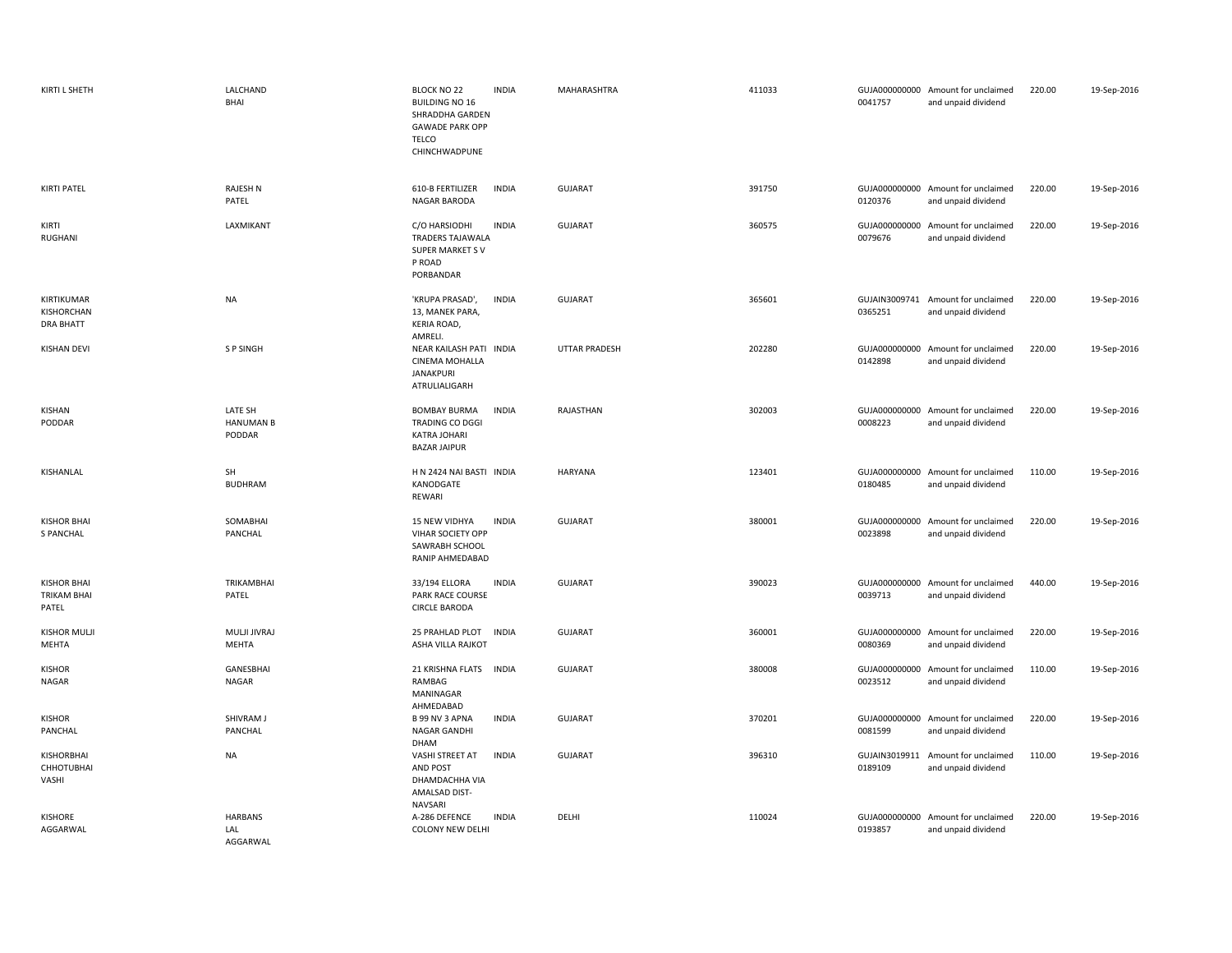| KISHORE<br>BARWA                                           | <b>NA</b>                                  | <b>BHUINYATOLI</b><br>SHANTINAGAR<br>SAMLONG PO<br><b>NAMKUM RANCHI</b>                                                              | <b>INDIA</b> | <b>JHARKHAND</b>      | 834010 | 1107984                  | GUJAIN3029024 Amount for unclaimed<br>and unpaid dividend | 2.20   | 19-Sep-2016 |
|------------------------------------------------------------|--------------------------------------------|--------------------------------------------------------------------------------------------------------------------------------------|--------------|-----------------------|--------|--------------------------|-----------------------------------------------------------|--------|-------------|
| KISHORE<br>KAPAGANTI                                       | <b>NA</b>                                  | PLOT NO. 201, FLAT INDIA<br>NO. 302 BHAVYA<br><b>SURYA MANSION</b><br><b>KALYAN NAGAR</b><br>VENTURE<br>HYDERABAD,<br>ANDHRA PRADESH |              | ANDHRA PRADESH        | 500038 | GUJAIN3000791<br>0225999 | Amount for unclaimed<br>and unpaid dividend               | 79.20  | 19-Sep-2016 |
| <b>KISHORI</b><br>PANDEY                                   | SHRISH<br>CHANDRA<br>PANDEY                | C/O WEST BENGAL INDIA<br><b>STORE SUPPLIERS</b><br>STATION ROAD PO<br><b>BARAKAR DIST</b><br><b>BURDWAN (W B)</b>                    |              | <b>WEST BENGAL</b>    | 713324 | 0161955                  | GUJA000000000 Amount for unclaimed<br>and unpaid dividend | 440.00 | 19-Sep-2016 |
| KISHORKUMA<br>R BARAIYA                                    | LALJIBHAI<br>BARAIYA                       | 92 C RADHESYAM<br>PARK NEAR TALAJA<br><b>OCTROY</b><br>BHAVNAGAR                                                                     | <b>INDIA</b> | <b>GUJARAT</b>        | 364002 | 0074638                  | GUJA000000000 Amount for unclaimed<br>and unpaid dividend | 220.00 | 19-Sep-2016 |
| KISHORKUMA<br>R N CHOKSHI                                  | NANJIBHAI                                  | BHAGWATI KRUPA INDIA<br>OPP HOMEGUARDS<br>OFFICE MAHUVA<br>ROAD<br>SAVARKUNDLA                                                       |              | <b>GUJARAT</b>        | 364515 | 0075437                  | GUJA000000000 Amount for unclaimed<br>and unpaid dividend | 220.00 | 19-Sep-2016 |
| KISHORSINH<br>NATVERSINH<br><b>BARAD</b>                   | NATVERSINH                                 | F-3, PAVITRA ROW<br>HOUSE, NR:SAHAJ<br>SUPER STORE, GATE<br>$NO-3$<br>ANANDMAHAL<br>ROAD, ADAJAN. SURA<br>$\mathsf{T}$               | <b>INDIA</b> | <b>GUJARAT</b>        | 395009 | 0226677                  | GUJA120109000 Amount for unclaimed<br>and unpaid dividend | 220.00 | 19-Sep-2016 |
| KISHURKUMA<br>$\mathsf{R}$<br>NARSINHBHAI<br><b>MISTRY</b> | NARSINHBHA<br>I RAMJIBHAI<br><b>MISTRY</b> | <b>G E BOARD COLONY INDIA</b><br>ROOM NO C/D 21<br>UKAAI VIA<br>SONAGADHSURAT                                                        |              | <b>GUJARAT</b>        | 395003 | 0121411                  | GUJA000000000 Amount for unclaimed<br>and unpaid dividend | 220.00 | 19-Sep-2016 |
| KISSENDEI<br>CHOWDHARY                                     | LATE SH<br>CHIRANGILAL<br>CHOWDHARY        | BA 39 SALT LAKE<br><b>CITY CALCUTTA</b>                                                                                              | <b>INDIA</b> | <b>WEST BENGAL</b>    | 700064 | 0051912                  | GUJA000000000 Amount for unclaimed<br>and unpaid dividend | 220.00 | 19-Sep-2016 |
| KNISHAK<br><b>BATRA</b>                                    | <b>DURGA</b><br>PRASAD<br><b>BATRA</b>     | C/O D K BATRA 28<br><b>MANSROVER</b><br><b>COLONY ROHTAK</b>                                                                         | <b>INDIA</b> | HARYANA               | 124001 | 0082426                  | GUJA000000000 Amount for unclaimed<br>and unpaid dividend | 220.00 | 19-Sep-2016 |
| KODALI<br>YUGANDHARA<br>RAO                                | VENKATESWA<br><b>RA RAO</b>                | 60-20-1 ASHOK<br>NAGAR<br>VIJAYAWADA                                                                                                 | <b>INDIA</b> | <b>ANDHRA PRADESH</b> | 520010 | 0166451                  | GUJA000000000 Amount for unclaimed<br>and unpaid dividend | 220.00 | 19-Sep-2016 |
| KOGANTI<br>SARATHY                                         | GOPALA<br>KRISHNAIAH                       | C/O ANUPAMA<br><b>DISTRIBUTORS (P)</b><br>LTD D NO 24-1-66A<br>SAMBAMURTHY<br>ROAD<br>DURGAPURAMVIJAY                                | <b>INDIA</b> | <b>ANDHRA PRADESH</b> | 520003 | 0160031                  | GUJA000000000 Amount for unclaimed<br>and unpaid dividend | 440.00 | 19-Sep-2016 |

AWADA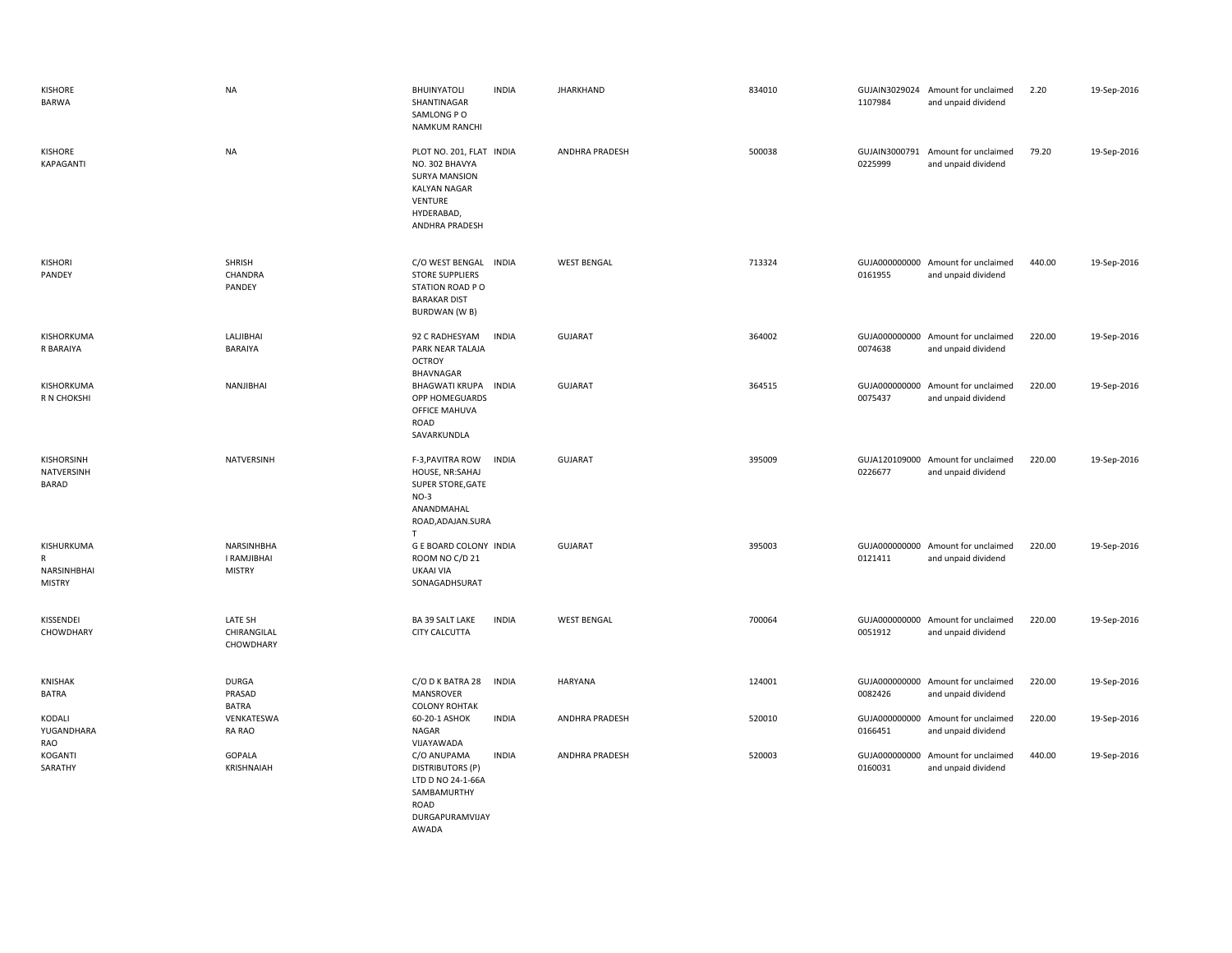| <b>KOKILA BEN</b><br>SHETH                       | SURESH<br><b>KUMAR</b><br>SHETH | 80/7, SAMRAT<br>NAGAR , SARADAR<br>POL AT & PO M NR<br><b>ISANPUR CHOKDI</b><br>AHMEDABADGUJAR<br>AT                    | <b>INDIA</b> | <b>GUJARAT</b>        | 382443 | 0000832 | GUJA000000000 Amount for unclaimed<br>and unpaid dividend | 220.00 | 19-Sep-2016 |
|--------------------------------------------------|---------------------------------|-------------------------------------------------------------------------------------------------------------------------|--------------|-----------------------|--------|---------|-----------------------------------------------------------|--------|-------------|
| KOKILA M<br>SHAH                                 | <b>MAHENDRA</b>                 | KOKILA &<br>MAHENDRA SHAH 2<br>SHAILEE APT NR<br>PREETI SOC GOPAL<br>CHOWK<br>BHAIRAVNATH<br>ROADMANINAGAR<br>AHMEDABAD | <b>INDIA</b> | <b>GUJARAT</b>        | 380028 | 0192382 | GUJA000000000 Amount for unclaimed<br>and unpaid dividend | 220.00 | 19-Sep-2016 |
| <b>KOKILA</b><br>MEHTA                           | HARSUKHALA<br>L MEHTA           | TINU TRADERS 10 A, INDIA<br><b>G M MARKET</b><br>GANDHIBAGNAGPU<br>R                                                    |              | MAHARASHTRA           | 440002 | 0081104 | GUJA000000000 Amount for unclaimed<br>and unpaid dividend | 220.00 | 19-Sep-2016 |
| KOKILA<br>RAMESH<br>SHAH                         | RAMESH                          | C/O V K INDUDTRIES INDIA<br>K 179/6 GIDC<br><b>SHANKAR TEKRI</b><br>JAMNAGAR                                            |              | <b>GUJARAT</b>        | 361005 | 0078293 | GUJA000000000 Amount for unclaimed<br>and unpaid dividend | 220.00 | 19-Sep-2016 |
| <b>KOKILABEN</b><br>SHETH                        | RAMESHBHAI<br>SHETH             | C/O ATLANTIC<br>STEELS 1217 ANSAL<br>TOWER (12TH<br>FLOOR) 38 NEHRU<br>PLACENEW DELHI                                   | <b>INDIA</b> | DELHI                 | 110019 | 0059299 | GUJA000000000 Amount for unclaimed<br>and unpaid dividend | 220.00 | 19-Sep-2016 |
| KOMAL<br><b>PURUSHOTTA</b><br><b>MDAS PATEL</b>  | PURUSHOTT<br>AM DAS<br>PATEL    | 112 NARMADA APT INDIA<br><b>RAOPURA NR</b><br>HOTEL UTSAV<br>VADODARA                                                   |              | <b>GUJARAT</b>        | 390001 | 0131447 | GUJA000000000 Amount for unclaimed<br>and unpaid dividend | 220.00 | 19-Sep-2016 |
| <b>KOMAL SINGH</b>                               | SH L R SINGH                    | MOH. LAL BAGH,<br>GALI KHANIYA LAL,<br>MORADABAD,(UP)                                                                   | <b>INDIA</b> | <b>UTTAR PRADESH</b>  | 244001 | 0107697 | GUJAIN3002061 Amount for unclaimed<br>and unpaid dividend | 88.00  | 19-Sep-2016 |
| <b>KOMATHIP</b>                                  | <b>NA</b>                       | NO 62, SUBBIAN<br>NAGAR T<br>KOTTAMPATTI<br>POLLACHI                                                                    | <b>INDIA</b> | <b>TAMIL NADU</b>     | 642002 | 0515288 | GUJAIN3001751 Amount for unclaimed<br>and unpaid dividend | 330.00 | 19-Sep-2016 |
| <b>KOPPARTHY</b><br><b>SAI VIJAYA</b><br>LAKSHMI | R BABU                          | W/O K RAMBABU<br>39/B/405 'SHIVAM'<br>CROSS ROAD - I<br><b>SWAMY SAMARTH</b><br>NAGAR, ANDHERI<br>(W)BOMBAY             | <b>INDIA</b> | MAHARASHTRA           | 400053 | 0139767 | GUJA000000000 Amount for unclaimed<br>and unpaid dividend | 330.00 | 19-Sep-2016 |
| <b>KOPPERLA</b><br>AJAY KUMAR<br>REDDY           | <b>NA</b>                       | C/O<br>CHANDRANVARDAN<br>MEDICAL STORE BCC<br>ROAD, ERRRALAKSH<br>AMAIAH COMPLEX,<br>PAMIDI ANANTAPUR                   | <b>INDIA</b> | <b>ANDHRA PRADESH</b> | 515775 | 2093278 | GUJAIN3002391 Amount for unclaimed<br>and unpaid dividend | 66.00  | 19-Sep-2016 |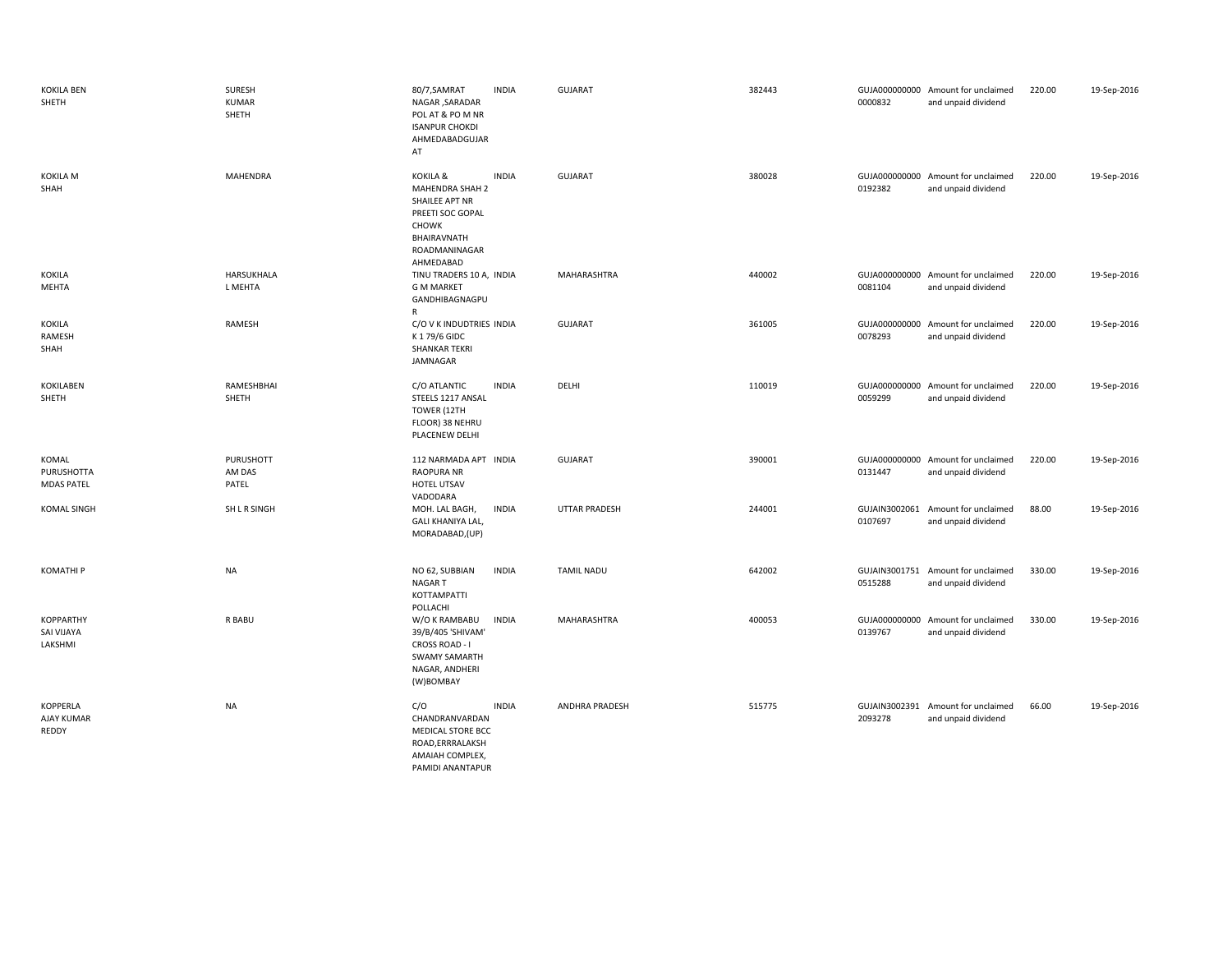| KOSHA SHAH                                 | <b>JITENDRA</b>            | 3 DHARMISTHA<br><b>NAGAR NEW</b><br>SHARDA NAGAR<br>ROAD AHMEDABAD                                                                | <b>INDIA</b> | <b>GUJARAT</b>       | 380007 | 0034038                  | GUJA000000000 Amount for unclaimed<br>and unpaid dividend | 220.00 | 19-Sep-2016 |
|--------------------------------------------|----------------------------|-----------------------------------------------------------------------------------------------------------------------------------|--------------|----------------------|--------|--------------------------|-----------------------------------------------------------|--------|-------------|
| КОТЕСНА<br>MAHESH                          | KOTECHA<br>MATHURADA<br>s  | ASHAPURA CHOWK, INDIA<br>RANJIT PARA, DIST.<br>JAMNAGAR,<br>BHANVAD.                                                              |              | <b>GUJARAT</b>       | 360510 | 0392016                  | GUJAIN3009741 Amount for unclaimed<br>and unpaid dividend | 220.00 | 19-Sep-2016 |
| KOTESWARA<br>RAO V                         | <b>NA</b>                  | QNO D6/11 DADO<br>TOWN SHIP CV<br><b>RAMAN NAGAR</b><br>BANGALORE                                                                 | <b>INDIA</b> | KARNATAKA            | 560093 | 0054972                  | GUJA000000000 Amount for unclaimed<br>and unpaid dividend | 220.00 | 19-Sep-2016 |
| KOTHARI<br><b>BHAVIK DILIP</b>             | <b>DILIP</b>               | 305 SHREE BHUVAN INDIA<br>289 S V P ROAD<br><b>BOMBAY</b>                                                                         |              | MAHARASHTRA          | 400004 | 0060897                  | GUJA000000000 Amount for unclaimed<br>and unpaid dividend | 220.00 | 19-Sep-2016 |
| KOTHURI<br>VASU DEVA<br>RAO                | <b>KOTHURI</b><br>RAMBABU  | <b>1ST FLOOR SRI</b><br>RAGHVENDRA<br>ENCLEVE D NO 56<br>59/44/5<br>TAMMINAKRISHNA<br><b>RAO STREET</b><br>VIJAYAWADA (AP)        | <b>INDIA</b> | ANDHRA PRADESH       | 520009 | GUJAIN3010222<br>0364932 | Amount for unclaimed<br>and unpaid dividend               | 880.00 | 19-Sep-2016 |
| KOUSHIK<br><b>GUHA</b>                     | N GUHA                     | <b>MAITHON GAS</b><br><b>TARBINE STATION P</b><br>OMAITHONDAM DT<br>DHANBAD                                                       | <b>INDIA</b> | <b>JHARKHAND</b>     | 828207 | 0153554                  | GUJA000000000 Amount for unclaimed<br>and unpaid dividend | 440.00 | 19-Sep-2016 |
| <b>KRINA</b><br><b>BHARAT</b><br>PATEL     | <b>BHARAT</b><br>PATEL     | MARUTI ORTHO<br>HOSPITAL O/1<br><b>MARUTI TOWERS</b><br>SATELLITE<br>ROADAHMEDABAD                                                | <b>INDIA</b> | <b>GUJARAT</b>       | 380015 | 0179386                  | GUJA000000000 Amount for unclaimed<br>and unpaid dividend | 220.00 | 19-Sep-2016 |
| KRISHAN<br>CHANDRA                         | PRASADI LAL                | 563 KHA 50A<br><b>MANGAL KHERA</b><br>ALAMBAGH<br>LUCKNOW                                                                         | <b>INDIA</b> | <b>UTTAR PRADESH</b> | 226005 | 0012368                  | GUJA000000000 Amount for unclaimed<br>and unpaid dividend | 220.00 | 19-Sep-2016 |
| KRISHAN<br>KANT                            | <b>CHUNI LAL</b>           | C 1 KIRTI NAGAR<br><b>NEW DELHI</b>                                                                                               | <b>INDIA</b> | DELHI                | 110015 | 0098093                  | GUJA000000000 Amount for unclaimed<br>and unpaid dividend | 220.00 | 19-Sep-2016 |
| KRISHAN<br><b>KUMAR</b><br><b>BHARGAVA</b> | LATE D P<br>BHARGAVA       | C/O SHARE<br>DEPARTMENT THE<br><b>GAUHATI STOCK</b><br><b>EXCHANGE LTD</b><br>SARAF BUILDING<br>ANNEXE A T ROAD<br><b>GAUHATI</b> | <b>INDIA</b> | ASSAM                | 781001 | 0165105                  | GUJA000000000 Amount for unclaimed<br>and unpaid dividend | 220.00 | 19-Sep-2016 |
| KRISHAN<br><b>KUMAR SUD</b>                | RATANLAL<br>SOD RETD       | F 14 PRESS ENCLAVE INDIA<br>SAKET NEW DELHI<br>DELHI                                                                              |              | DELHI                | 110017 | 0015775                  | GUJA000000000 Amount for unclaimed<br>and unpaid dividend | 220.00 | 19-Sep-2016 |
| <b>KRISHAN LAL</b><br>ARORA                | LATE SH<br>RAMLAL<br>ARORA | A-4B DDA MUNIRKA INDIA<br><b>NEW DELHI</b>                                                                                        |              | DELHI                | 110067 | 0156994                  | GUJA000000000 Amount for unclaimed<br>and unpaid dividend | 220.00 | 19-Sep-2016 |
| <b>KRISHAN LAL</b><br>CHAWLA               | PINDI DAS<br>CHAWLA        | <b>6-B DEV PURI</b><br><b>MEERUT CITY</b>                                                                                         | <b>INDIA</b> | <b>UTTAR PRADESH</b> | 250002 | 0166542                  | GUJA000000000 Amount for unclaimed<br>and unpaid dividend | 220.00 | 19-Sep-2016 |
| KRISHANA<br>CHHABRA                        | R L CHHABRA                | 497 SECTOR 14<br>SONEPAT                                                                                                          | <b>INDIA</b> | <b>HARYANA</b>       | 131001 | 0058974                  | GUJA000000000 Amount for unclaimed<br>and unpaid dividend | 220.00 | 19-Sep-2016 |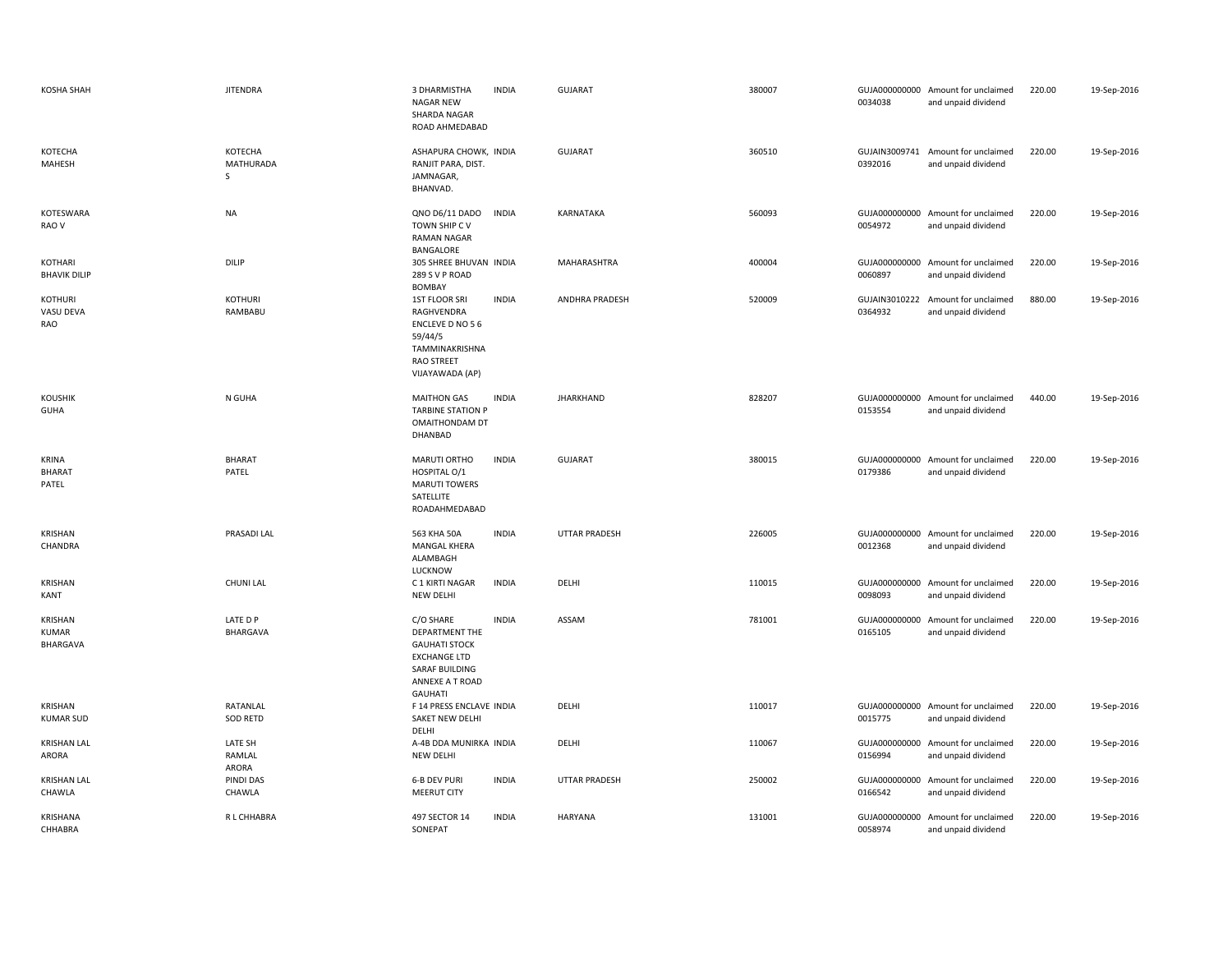| KRISHNA<br>AGARWAL                          | LATE SH RAM<br><b>NARAIN</b><br>AGARWAL | D 13 GREEN PARK<br><b>INDIA</b><br><b>EXTENSION NEW</b><br>DELHI                                                       | DELHI                | 110016 | 0111519 | GUJA000000000 Amount for unclaimed<br>and unpaid dividend | 220.00 | 19-Sep-2016 |
|---------------------------------------------|-----------------------------------------|------------------------------------------------------------------------------------------------------------------------|----------------------|--------|---------|-----------------------------------------------------------|--------|-------------|
| <b>KRISHNA</b><br>ARORA                     | <b>ANIL KUMAR</b><br><b>ARORA</b>       | CARE SYNDICATE<br><b>INDIA</b><br><b>BANK LAXMI</b><br><b>APARTMENTS 4</b><br>GULMOHAR<br>COLONYKANADIA<br>ROAD INDORE | MADHYA PRADESH       | 452001 | 0057758 | GUJA000000000 Amount for unclaimed<br>and unpaid dividend | 220.00 | 19-Sep-2016 |
| KRISHNA<br><b>BHUSHAN</b><br><b>DWIVEDI</b> | <b>NA</b>                               | BB 226 SALT LAKE<br><b>INDIA</b><br><b>CITY SECTOR I</b><br>KOLKATA                                                    | <b>WEST BENGAL</b>   | 700064 | 8296796 | GUJAIN3015491 Amount for unclaimed<br>and unpaid dividend | 198.00 | 19-Sep-2016 |
| <b>KRISHNA CH</b><br>ROY                    | LATE SH<br><b>ASHUTOSH</b>              | RZ-37 C STREET NO<br><b>INDIA</b><br>5/7 MAIN SAGAR<br>PUR NEW DELHI                                                   | DELHI                | 110046 | 0132852 | GUJA000000000 Amount for unclaimed<br>and unpaid dividend | 220.00 | 19-Sep-2016 |
| <b>KRISHNA</b><br>CHAKRAVORT<br>Y           | SB<br>CHAKRAVOR<br>TY                   | C/OSB<br><b>INDIA</b><br>CHAKRAVORTY 602,<br>PUNARVASU, DSK<br>AKASHGANGA, NEW<br>DP<br>ROAD, AUNDH, PUNE              | MAHARASHTRA          | 411007 | 0012532 | GUJA000000000 Amount for unclaimed<br>and unpaid dividend | 220.00 | 19-Sep-2016 |
| KRISHNA<br>CHANDRA<br><b>DUBEY</b>          | SRI BABAU<br><b>DUBEY</b>               | 2/20, HIG<br><b>INDIA</b>                                                                                              | <b>UTTAR PRADESH</b> | 211009 | 7054886 | GUJAIN3013301 Amount for unclaimed<br>and unpaid dividend | 220.00 | 19-Sep-2016 |
| KRISHNA<br>CHOUHAN                          | <b>NA</b>                               | 27 GANDHI COLONY INDIA<br><b>NEAR NARENDRE</b><br><b>BHAWAN BIKANER</b>                                                | RAJASTHAN            | 334001 | 0048019 | GUJAIN3007321 Amount for unclaimed<br>and unpaid dividend | 440.00 | 19-Sep-2016 |
| <b>KRISHNAD</b><br><b>DESAI</b>             | D G DESAI                               | <b>INDIA</b><br>1/E DENTAL PROF<br><b>QUARTER NEAR</b><br>MANIBEN HOSPITAL<br>AHMEDABAD                                | <b>GUJARAT</b>       | 380016 | 0136080 | GUJA000000000 Amount for unclaimed<br>and unpaid dividend | 220.00 | 19-Sep-2016 |
| <b>KRISHNA</b><br>DAYAL<br>SRIVASTAVA       | <b>NA</b>                               | 83/356, BASANTI<br><b>INDIA</b><br><b>NAGAR JUHI</b><br><b>KANPUR</b>                                                  | <b>UTTAR PRADESH</b> | 208014 | 0112473 | GUJAIN3015572 Amount for unclaimed<br>and unpaid dividend | 220.00 | 19-Sep-2016 |
| <b>KRISHNA DEO</b>                          | ABHAY<br>PRASAD DEO                     | HOUSE NO. 153<br><b>INDIA</b><br>LOHANCHAL<br><b>HOUSEING COL</b><br>LOHANCHAL<br><b>BOKARO</b>                        | <b>JHARKHAND</b>     | 827001 | 6771986 | GUJAIN3003941 Amount for unclaimed<br>and unpaid dividend | 220.00 | 19-Sep-2016 |
| <b>KRISHNA DEVI</b>                         | <b>JAGDISH</b><br><b>GUPTA</b>          | <b>INDIA</b><br>C/O RAMAKANT<br>JHUNJHUNWALA<br>POST BARAKAR DIST<br><b>BURDAMAN</b>                                   | <b>WEST BENGAL</b>   | 713324 | 0040366 | GUJA000000000 Amount for unclaimed<br>and unpaid dividend | 440.00 | 19-Sep-2016 |
| <b>KRISHNA DEVI</b><br>BHAGAT               | <b>ONKAR NATH</b><br><b>BHAGAT</b>      | C/O ONKAR NATH<br><b>INDIA</b><br><b>BHAGAT PAKUR</b><br>SHAHIBGANJ                                                    | <b>JHARKHAND</b>     | 816107 | 0052189 | GUJA000000000 Amount for unclaimed<br>and unpaid dividend | 220.00 | 19-Sep-2016 |
| KRISHNA<br><b>DHINGRA</b>                   | <b>K C DHINGRA</b>                      | F 17 JANGPURA<br><b>INDIA</b><br><b>EXTENSION NEW</b><br>DELHI                                                         | DELHI                | 110014 | 0059122 | GUJA000000000 Amount for unclaimed<br>and unpaid dividend | 220.00 | 19-Sep-2016 |
| <b>KRISHNA</b><br><b>GUPTA</b>              | <b>NA</b>                               | C 874 GURU TEGH<br><b>INDIA</b><br><b>BAHADUR NAGAR</b><br>KARELI ALLAHABAD,<br>ALLAHABAD                              | <b>UTTAR PRADESH</b> | 211016 | 3312287 | GUJAIN3008881 Amount for unclaimed<br>and unpaid dividend | 440.00 | 19-Sep-2016 |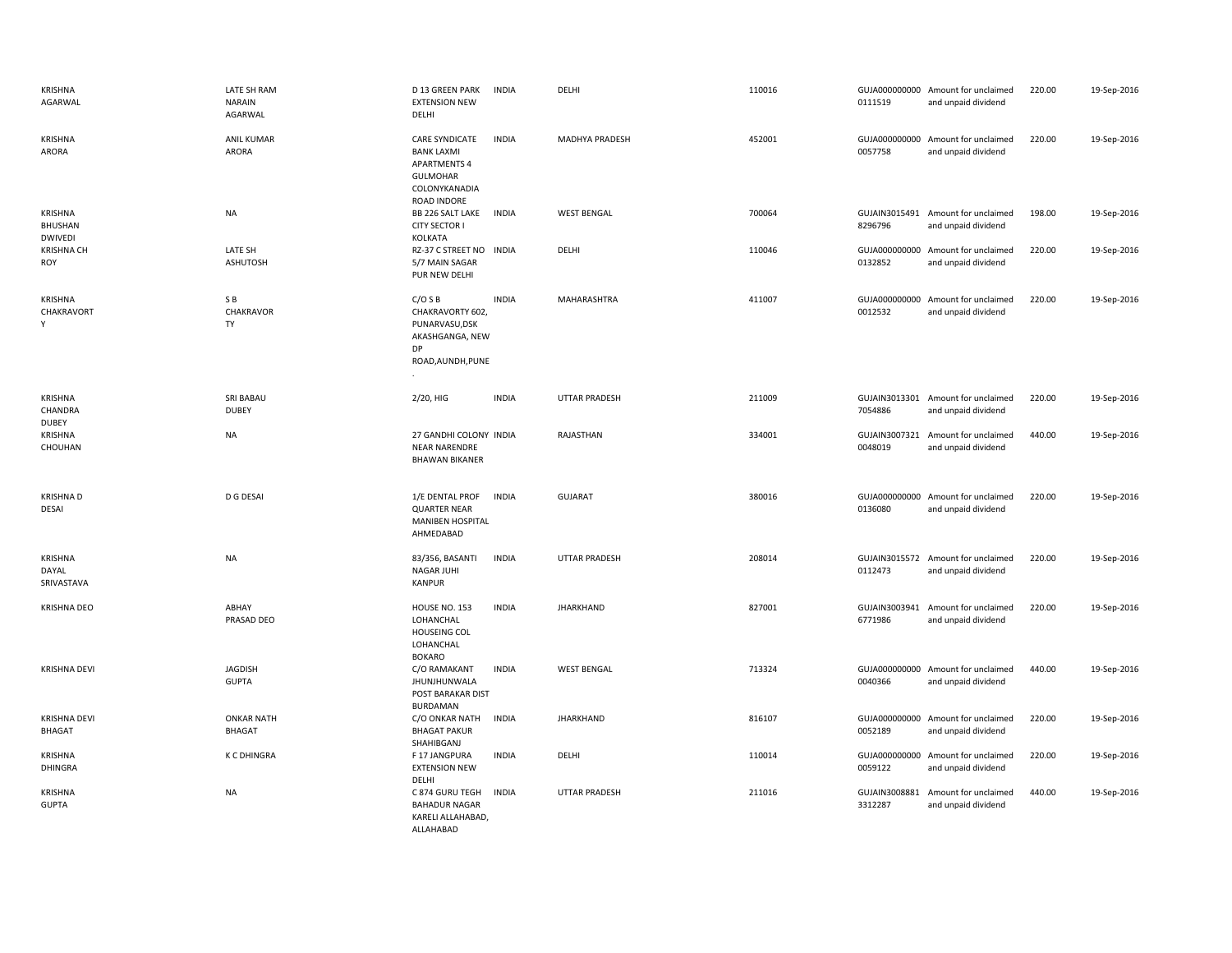| KRISHNA<br>KHURANA                         | RD<br>KHURANA                                        | 11B/74 HARYANA<br><b>INDIA</b><br>AGRICULTURAL<br>UNIVERSITY HISSAR                                                            | <b>HARYANA</b>        | 125004 | 0159285                  | GUJA000000000 Amount for unclaimed<br>and unpaid dividend | 220.00 | 19-Sep-2016 |
|--------------------------------------------|------------------------------------------------------|--------------------------------------------------------------------------------------------------------------------------------|-----------------------|--------|--------------------------|-----------------------------------------------------------|--------|-------------|
| KRISHNA<br><b>KUMAR MODI</b>               | <b>NA</b>                                            | C/O GIRDHARI LAL INDIA<br>JAIDEO MODI, MAIN<br>BAZAR, SOJAT<br>ROAD(DISTT-PALI)<br>SOJAT ROAD                                  | RAJASTHAN             | 306103 | 0233260                  | GUJA130176000 Amount for unclaimed<br>and unpaid dividend | 55.00  | 19-Sep-2016 |
| KRISHNA<br><b>KUMAR</b><br>SARAF           | <b>BL SARAF</b>                                      | HOUSE NO 7-<br><b>INDIA</b><br>C/1032 FARIDABAD                                                                                | <b>HARYANA</b>        | 121006 | 0150075                  | GUJA000000000 Amount for unclaimed<br>and unpaid dividend | 220.00 | 19-Sep-2016 |
| KRISHNA<br><b>KUMAR</b><br>VISHWAKARM<br>A | SHANKARLAL<br>VISHWAKARA<br>М                        | INDIA<br>96 SRI NATH KI<br><b>TALAIYA GANJI</b><br>PURA JABALPUR-                                                              | MADHYA PRADESH        | 482002 | 0040497                  | GUJA000000000 Amount for unclaimed<br>and unpaid dividend | 220.00 | 19-Sep-2016 |
| KRISHNA<br>KUMARI<br>CHAWLA                | L D CHAWLA                                           | B I 110 LAJPAT<br><b>INDIA</b><br>NAGAR I NEW DELHI                                                                            | DELHI                 | 110024 | GUJA000000000<br>0067426 | Amount for unclaimed<br>and unpaid dividend               | 220.00 | 19-Sep-2016 |
| KRISHNA<br><b>KUMARIN</b>                  | KRISHNAPILL<br>AI M K                                | <b>INDIA</b><br>PUTHUPALLIL<br>PERUNNA EAST<br>CHANGANACHERY<br>KERALA                                                         | KERALA                | 686102 | 0021034                  | GUJA000000000 Amount for unclaimed<br>and unpaid dividend | 220.00 | 19-Sep-2016 |
| KRISHNA<br>MAHESHWARI                      | OM KUMAR<br>MAHESHWAR<br>$\mathbf{I}$                | C/O GHISALA CHIT INDIA<br>LANGIYA UPPER<br><b>BAZAR BAZAR TAND</b><br>RANCHI                                                   | <b>JHARKHAND</b>      | 834001 | 0041504                  | GUJA000000000 Amount for unclaimed<br>and unpaid dividend | 220.00 | 19-Sep-2016 |
| KRISHNA<br><b>MOHAN</b><br>AGRAWAL         | R K<br>AGRAWAL<br><b>INDUSTRIALIS</b><br>$\mathsf T$ | 111/237 HARSH<br><b>INDIA</b><br><b>NAGAR KANPUR</b>                                                                           | <b>UTTAR PRADESH</b>  | 208012 | 0128059                  | GUJA000000000 Amount for unclaimed<br>and unpaid dividend | 220.00 | 19-Sep-2016 |
| <b>KRISHNA</b><br>MOHAN<br>SINGH           | MURALI<br><b>MANOHAR</b><br><b>SINGH</b>             | 10/496, KHALASI<br><b>INDIA</b><br>LINE KANPUR                                                                                 | <b>UTTAR PRADESH</b>  | 208001 | GUJAIN3015572<br>1735284 | Amount for unclaimed<br>and unpaid dividend               | 220.00 | 19-Sep-2016 |
| KRISHNA<br>PAREEK                          | R K PAREEK H<br>HOLD                                 | C/O PAREEK<br><b>INDIA</b><br>TRADING CO 99-B<br>OLD DHANMANDI<br>SRI GANGANAGAR<br>RAJ                                        | RAJASTHAN             | 335001 | GUJA000000000<br>0145291 | Amount for unclaimed<br>and unpaid dividend               | 220.00 | 19-Sep-2016 |
| <b>KRISHNA PAT</b><br>EL.                  | <b>F NIKUNG</b>                                      | 625/10 VASANT<br><b>INDIA</b><br><b>BAUG OPP MUNI</b><br>QUARTER B/H LAL<br><b>BANGLOW ELLIS</b><br><b>BRIDGE</b><br>AHMEDABAD | <b>GUJARAT</b>        | 380006 | 0086943                  | GUJA000000000 Amount for unclaimed<br>and unpaid dividend | 220.00 | 19-Sep-2016 |
| KRISHNA<br>PILLAI M K                      | <b>KOCHUKRISH</b><br>NAPILLAI<br><b>RETD</b>         | PUTHUPALLIL<br><b>INDIA</b><br>PERUNNA EAST<br>CHANGANACHERRY<br>KERALA                                                        | KERALA                | 686102 | 0021025                  | GUJA000000000 Amount for unclaimed<br>and unpaid dividend | 220.00 | 19-Sep-2016 |
| KRISHNA<br>PRASAD<br><b>GUMMADI</b>        | <b>NA</b>                                            | <b>INDIA</b><br>C/O PUNJAB<br><b>NATIONAL BANK</b><br>KADAPA CUDDAPAH<br>ANDHRA PRADESH                                        | ANDHRA PRADESH        | 516001 | GUJAIN3010222<br>1360742 | Amount for unclaimed<br>and unpaid dividend               | 220.00 | 19-Sep-2016 |
| KRISHNA<br>PRAVEEN<br>PEDDI                | SIVARAMAPR<br>ASAD <sub>P</sub>                      | <b>INDIA</b><br>S/O P SIVARAMA<br>PRASAD<br>UPPALAPADU PEDA<br><b>KAKANI MANDA</b><br><b>GUNTUR</b>                            | <b>ANDHRA PRADESH</b> | 522509 | 0115388                  | GUJA000000000 Amount for unclaimed<br>and unpaid dividend | 220.00 | 19-Sep-2016 |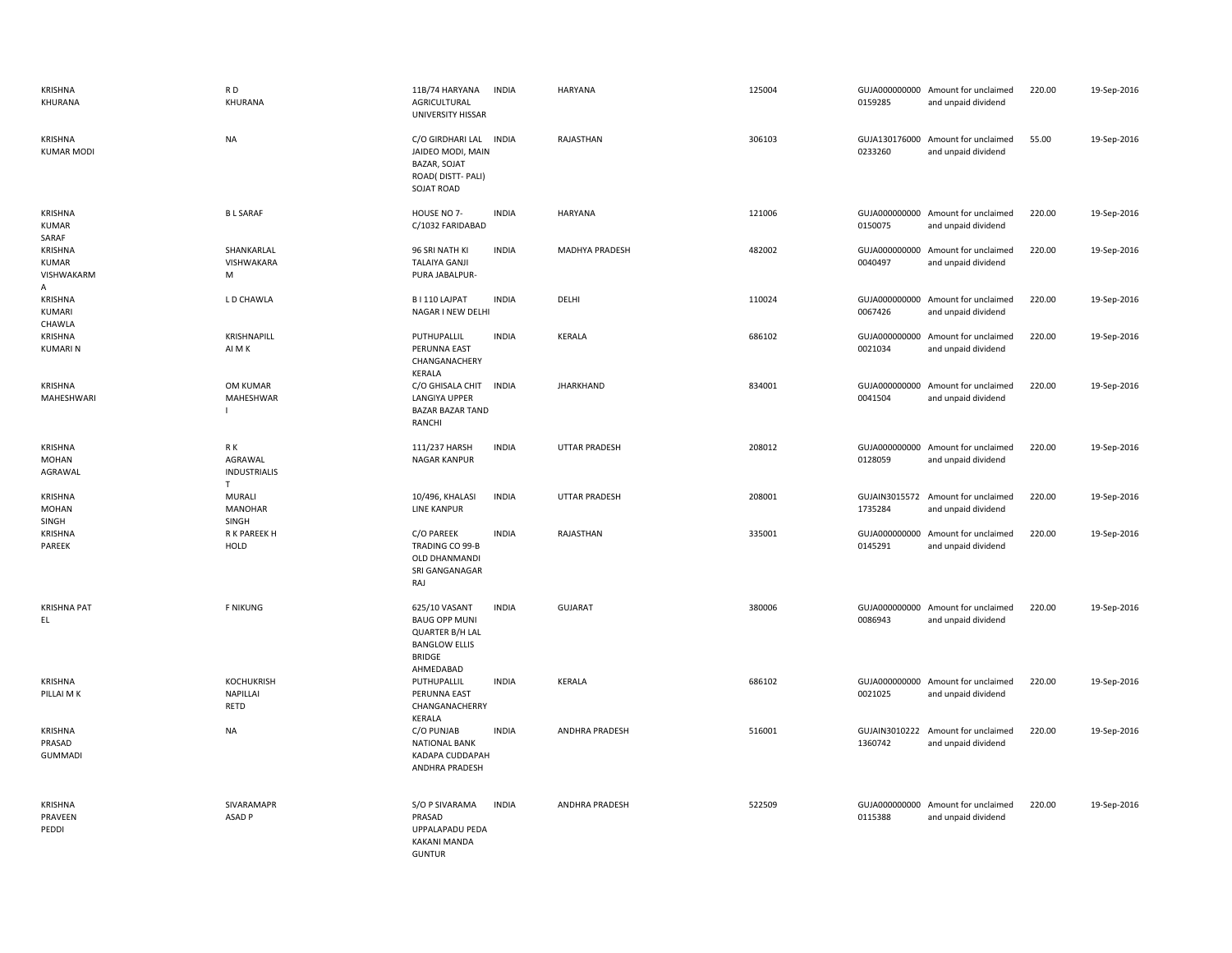| KRISHNA<br>SANKAR<br>BHATTACHARJ<br>EE        | M <sub>N</sub><br><b>BHATTACHAR</b><br>JEE RETD | A/16 NANDAN<br><b>KANAN 3C</b><br>SAPTARSHI APT<br>SANTOSHPUR<br>CALCUTTA                                           | <b>INDIA</b> | <b>WEST BENGAL</b>   | 700075 | 0154315                  | GUJA000000000 Amount for unclaimed<br>and unpaid dividend | 220.00 | 19-Sep-2016 |
|-----------------------------------------------|-------------------------------------------------|---------------------------------------------------------------------------------------------------------------------|--------------|----------------------|--------|--------------------------|-----------------------------------------------------------|--------|-------------|
| KRISHNA<br>SHANKER<br>PANDYA                  | <b>SHRI DURGA</b><br>SHANKER<br>PANDYA          | K 24 92 RAMGHAT<br>VARANASI                                                                                         | <b>INDIA</b> | <b>UTTAR PRADESH</b> | 221001 | 0700441                  | GUJAIN3013302 Amount for unclaimed<br>and unpaid dividend | 220.00 | 19-Sep-2016 |
| <b>KRISHNAJI K</b><br>KULKARNI                | <b>KHANDE RAO</b><br><b>ACCOUNT</b>             | C/O GEETHA<br>PHARMA NO 160/3<br>VANIVILAS ROAD V<br>V PURAM NEXT TO<br><b>GEETHA NURSING</b><br>HOMEBANGALORE      | <b>INDIA</b> | KARNATAKA            | 560004 | 0177527                  | GUJA000000000 Amount for unclaimed<br>and unpaid dividend | 220.00 | 19-Sep-2016 |
| KRISHNAMUR<br>ARI LATH                        | KAILASH<br>CHANDRA<br>LATH                      | 8 A WING OM<br>SHIVAM BLDG NEAR<br><b>GOPIKA TALKIES</b><br><b>UTTAN ROAD</b><br><b>BHAYANDAR WEST</b>              | <b>INDIA</b> | MAHARASHTRA          | 401101 | 0094952                  | GUJA000000000 Amount for unclaimed<br>and unpaid dividend | 220.00 | 19-Sep-2016 |
| KRISHNARAO<br>PONDURI                         | <b>NA</b>                                       | Q/1, H. M. PATEL E INDIA<br>M S COMPLEX<br>DHARMAJ DIST.<br>ANAND                                                   |              | <b>GUJARAT</b>       | 388430 | 0177259                  | GUJAIN3019911 Amount for unclaimed<br>and unpaid dividend | 220.00 | 19-Sep-2016 |
| KRISHNASWA<br><b>MY SAMPATH</b>               | <b>NA</b>                                       | NO 317 C A MAIN<br>ROAD 40TH CROSS<br><b>5TH BLOCK</b><br>JAYANAGAR<br>BANGALORE<br>KARNATAKA                       | <b>INDIA</b> | KARNATAKA            | 560011 | 4108452                  | GUJAIN3002141 Amount for unclaimed<br>and unpaid dividend | 184.80 | 19-Sep-2016 |
| KRISHNENDU<br>BASU                            | NIRENDU<br><b>BASU</b>                          | C/O SWAPAN NEOGI INDIA<br>21/24 MONOHAR<br><b>PUKUR ROAD</b><br>KOLKATA                                             |              | <b>WEST BENGAL</b>   | 700029 | 0057445                  | GUJA000000000 Amount for unclaimed<br>and unpaid dividend | 220.00 | 19-Sep-2016 |
| KRISHNENDU<br>DEBBARMA                        | <b>NA</b>                                       | S/O SRI S<br>DEBBARMA<br>RAJABABU STREET<br><b>SUPARIBAG AN NR</b><br>SANIMANDIR<br>KRISHNANAGAR<br><b>AGARTALA</b> | <b>INDIA</b> | <b>TRIPURA</b>       | 799001 | GUJAIN3030285<br>4527843 | Amount for unclaimed<br>and unpaid dividend               | 220.00 | 19-Sep-2016 |
| <b>KRUSHNA</b><br><b>OMKARBHAI</b><br>KHERNAR | OM KAR<br>KHERNAR                               | TYPE III 28/1 G E B<br>COLONY<br>GANDHINAGAR                                                                        | <b>INDIA</b> | <b>GUJARAT</b>       | 382041 | 0122570                  | GUJA000000000 Amount for unclaimed<br>and unpaid dividend | 220.00 | 19-Sep-2016 |
| <b>KRUTI D GALA</b>                           | DHIRAJ                                          | 7 VAIDYA BHUVAN INDIA<br>422 SHADNANAND<br><b>ROAD MATUNGA</b><br>(E) MUMBAI                                        |              | MAHARASHTRA          | 400019 | 0146991                  | GUJA000000000 Amount for unclaimed<br>and unpaid dividend | 220.00 | 19-Sep-2016 |
| <b>KSHIPRA B</b><br><b>MOHANTY</b>            | AMARESH<br>CHANDRA<br><b>MOHANTY</b>            | C/O. INDUSIND<br><b>BANK LIMITED NO. 3</b><br><b>VILLAGE ROAD</b><br>NUNGAMBAKKAM<br>CHENNAL                        | <b>INDIA</b> | <b>TAMIL NADU</b>    | 600034 | 0249230                  | GUJAIN3001591 Amount for unclaimed<br>and unpaid dividend | 220.00 | 19-Sep-2016 |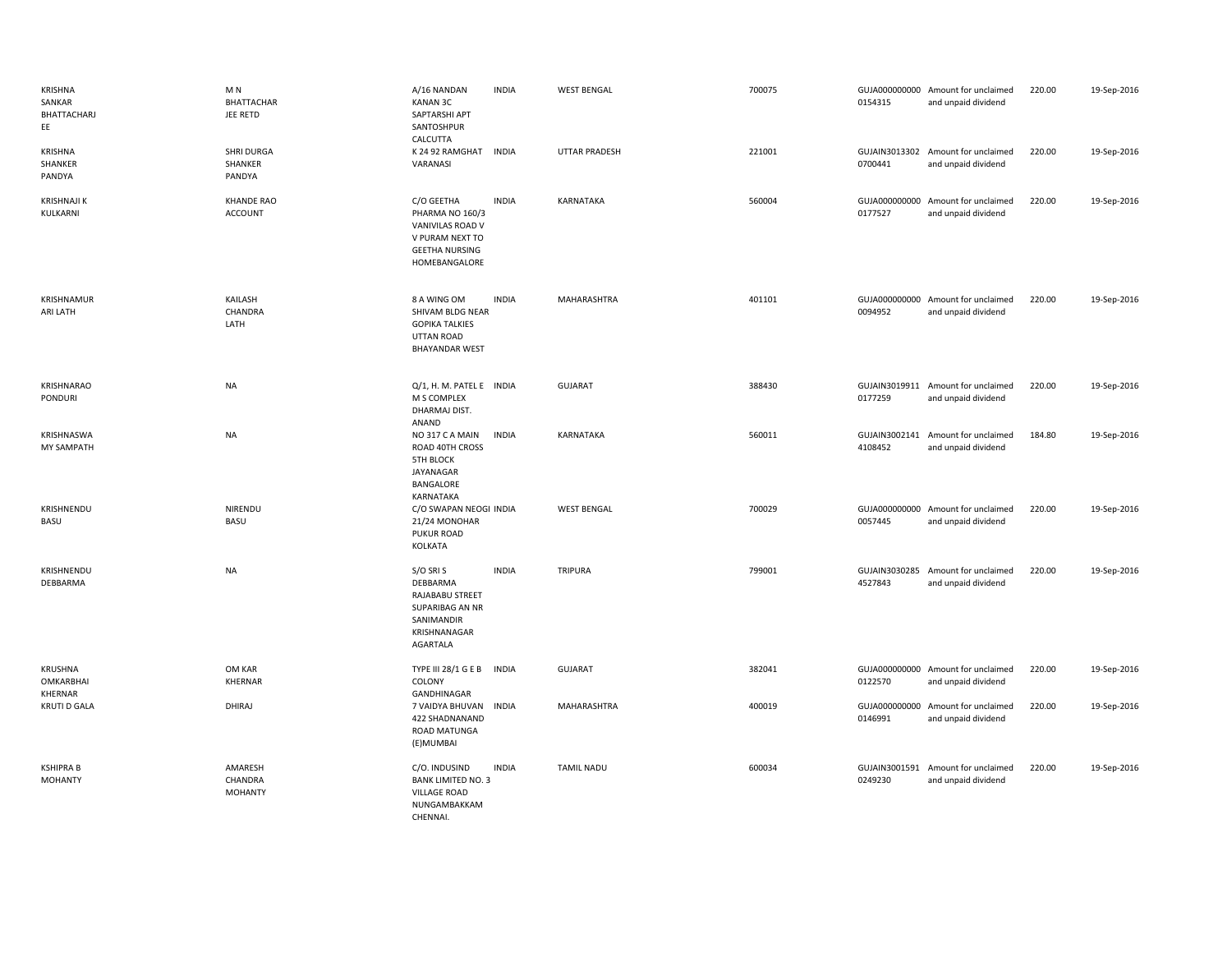| KSHITISCHAN<br><b>DRA GHOSH</b>   | LATE<br><b>BHOLANATH</b><br>GHOSH | 24/5 VIDYAPATI<br><b>ROAD B-ZONE</b><br><b>DURGAPUR DIST</b><br><b>BURDWAN (W-B)</b>                                                                                  | <b>INDIA</b> | <b>WEST BENGAL</b> | 713205 | 0166558                  | GUJA000000000 Amount for unclaimed<br>and unpaid dividend | 220.00 | 19-Sep-2016 |
|-----------------------------------|-----------------------------------|-----------------------------------------------------------------------------------------------------------------------------------------------------------------------|--------------|--------------------|--------|--------------------------|-----------------------------------------------------------|--------|-------------|
| KULADHAR<br>GOGOI                 | LATE SH<br><b>KANAK</b><br>GOGOI  | C/O MR D GOGOI<br>PUBSARANIA PO<br><b>SILPUKHURI</b><br><b>GUWAHATI ASSAM</b>                                                                                         | <b>INDIA</b> | ASSAM              | 781001 | GUJA000000000<br>0005747 | Amount for unclaimed<br>and unpaid dividend               | 220.00 | 19-Sep-2016 |
| KULBER<br>SINGH SIDHU             | <b>KIRPAL</b><br>SINGH            | H NO 506 STREET<br>NO 11 POWER<br><b>HOUSE ROAD</b><br><b>BHATINDA PUNJAB</b>                                                                                         | <b>INDIA</b> | PUNJAB             | 151001 | 0005095                  | GUJA000000000 Amount for unclaimed<br>and unpaid dividend | 220.00 | 19-Sep-2016 |
| <b>KULDEEP KR</b><br>JAIN         | <b>PARAS DASS</b><br>JAIN         | C/O JAIN<br><b>FURNISHEN GL 20</b><br>JAIL ROAD HARI<br>NAGAR G BLOCK<br>NEW DELHI                                                                                    | <b>INDIA</b> | DELHI              | 110064 | 0067965                  | GUJA000000000 Amount for unclaimed<br>and unpaid dividend | 220.00 | 19-Sep-2016 |
| KULDEEP<br><b>KUMAR</b><br>BANSAL | PREM<br>PARKASH<br>BANSAL         | 37A, 2ND LANE,<br>MODEL GRAM<br>LUDHIANA PUNJAB                                                                                                                       | <b>INDIA</b> | PUNJAB             | 141001 | 0605707                  | GUJAIN3003941 Amount for unclaimed<br>and unpaid dividend | 2.20   | 19-Sep-2016 |
| KULDEEP<br>SINGH                  | S GUVDAYAL<br>SINGH               | 119/12 G<br>NASIMABAD<br>DARSHANPURWA<br><b>KANPUR BOMBAY</b>                                                                                                         | <b>INDIA</b> | MAHARASHTRA        | 400012 | 0168434                  | GUJA000000000 Amount for unclaimed<br>and unpaid dividend | 220.00 | 19-Sep-2016 |
| KULDEEP<br>SINGH                  | <b>BHIM SEN</b>                   | E H 190 CIVIL LINES INDIA<br>JALANDHAR                                                                                                                                |              | PUNJAB             | 144001 | 0013376                  | GUJA000000000 Amount for unclaimed<br>and unpaid dividend | 220.00 | 19-Sep-2016 |
|                                   |                                   |                                                                                                                                                                       |              |                    |        |                          |                                                           |        |             |
| KULDEEP<br>SRIVASTAVA             | <b>NA</b>                         | <b>RELIANCE</b><br>COMMUNICATION<br><b>BUSINESS HEAD</b><br><b>QUARTERS 1ST</b><br><b>FLOOR WING B BWS</b><br>114 DAKC KOPAR<br><b>KHAIRANE NAVI</b><br><b>MUMBAI</b> | <b>INDIA</b> | MAHARASHTRA        | 400710 | GUJAIN3004764<br>1910894 | Amount for unclaimed<br>and unpaid dividend               | 55.00  | 19-Sep-2016 |
| KULDIP<br><b>KUMAR JAIN</b>       | <b>JLJAIN</b>                     | C/O JAGNOHAM<br><b>HOSIERY FACTORY</b><br><b>BRAHAM PURI</b><br>LUDHIANA 8                                                                                            | <b>INDIA</b> | PUNJAB             | 141008 | 0157337                  | GUJA000000000 Amount for unclaimed<br>and unpaid dividend | 220.00 | 19-Sep-2016 |
| KULDIP<br><b>KUMAR</b><br>MEHTA   | RAMDITTA<br>MAL                   | 718 GALI NO 2<br><b>JOSHI ROAD KAROL</b><br><b>BAGH N DELHI</b>                                                                                                       | <b>INDIA</b> | DELHI              | 110005 | 0097736                  | GUJA000000000 Amount for unclaimed<br>and unpaid dividend | 220.00 | 19-Sep-2016 |
| KULWANT<br>SINGH                  | <b>MOHINDER</b><br>SINGH          | H NO 1172 G F LIG<br><b>QUARTER SECTOR</b><br>19 PANCHKULA(HR)                                                                                                        | <b>INDIA</b> | HARYANA            | 134109 | 0194246                  | GUJA000000000 Amount for unclaimed<br>and unpaid dividend | 220.00 | 19-Sep-2016 |
| KULWANT<br>SINGH                  | <b>LABH SINGH</b>                 | 111A/305 ASHOK<br>NAGAR KANPUR                                                                                                                                        | <b>INDIA</b> | UTTAR PRADESH      | 208012 | 0011776                  | GUJA000000000 Amount for unclaimed<br>and unpaid dividend | 220.00 | 19-Sep-2016 |
| <b>KULWANT</b><br>SINGH           | <b>GURDIAL</b><br>SINGH           | 165 GALI NO 13<br>WEST AZAD NAGAR<br>DELHI                                                                                                                            | <b>INDIA</b> | DELHI              | 110051 | 0058024                  | GUJA000000000 Amount for unclaimed<br>and unpaid dividend | 220.00 | 19-Sep-2016 |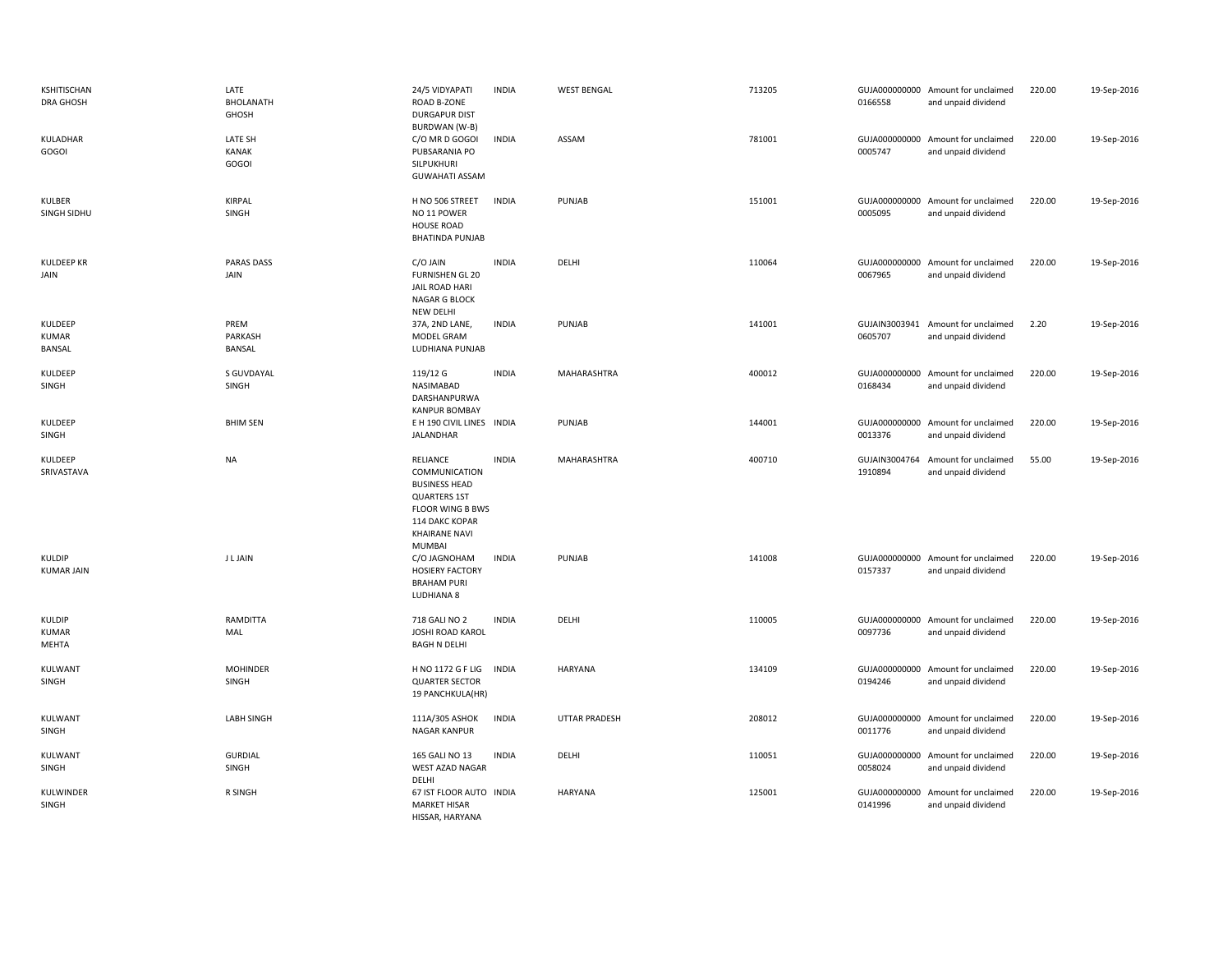| <b>KUMAR</b><br>AMITABH            | <b>NA</b>                         | C/O A K AMBASTA D INDIA<br>F O STATE TRADING<br>PO HAZARIBAGH<br>DIST HAZARIBAGH<br><b>BIHAR DIST</b><br><b>HAZRIBAGH</b>                            | <b>JHARKHAND</b> | 825301 | 0700606                  | GUJAIN3000111 Amount for unclaimed<br>and unpaid dividend | 220.00 | 19-Sep-2016 |
|------------------------------------|-----------------------------------|------------------------------------------------------------------------------------------------------------------------------------------------------|------------------|--------|--------------------------|-----------------------------------------------------------|--------|-------------|
| <b>KUMAR</b><br>MANJUNATH          | <b>JAWAHAR</b><br>KHODAY          | PARVATGOUDRA<br><b>INDIA</b><br><b>BLDG NEAR JAYEE</b><br><b>AUTO TAGARE</b><br>ROAD GADAG                                                           | KARNATAKA        | 582101 | 0827280                  | GUJAIN3006101 Amount for unclaimed<br>and unpaid dividend | 605.00 | 19-Sep-2016 |
| <b>KUMAR SUNIL</b><br><b>KENNY</b> | <b>KENNY</b><br><b>KUMAR</b>      | 606 CRYSTAL PLAZA INDIA<br><b>GOTRI ROAD</b><br><b>BARODA BARODA</b>                                                                                 | <b>GUJARAT</b>   | 390023 | 7459444                  | GUJAIN3013301 Amount for unclaimed<br>and unpaid dividend | 220.00 | 19-Sep-2016 |
| KUMKUM<br>CHAKRAVARTI              | <b>NA</b>                         | FLAT NO 502 C<br><b>INDIA</b><br><b>WING CHAITANYA</b><br><b>TOWERS</b><br>APPASAHEB<br><b>MARATHE MARG</b><br>PRABHADEVI<br><b>MUMBAI</b>           | MAHARASHTRA      | 400025 | GUJAIN3001001<br>2025014 | Amount for unclaimed<br>and unpaid dividend               | 440.00 | 19-Sep-2016 |
| KUMUD                              | <b>NA</b>                         | C/O SRI<br><b>INDIA</b><br>AKHILESHWAR<br><b>KUMAR WEST</b><br><b>KARYANAND NAGAR</b><br>WARD NO 6 PURANI<br><b>BAZAR LAKHISARAI</b><br><b>BIHAR</b> | <b>BIHAR</b>     | 811311 | 1163242                  | GUJAIN3005131 Amount for unclaimed<br>and unpaid dividend | 275.00 | 19-Sep-2016 |
| KUMUD                              | V P KALRA                         | 681/23 DLF COLONY INDIA<br>ROHTAK HARYANA                                                                                                            | HARYANA          | 124001 | 0127874                  | GUJA000000000 Amount for unclaimed<br>and unpaid dividend | 220.00 | 19-Sep-2016 |
| KUMUDBEN<br>DESARI                 | <b>DURGESH</b><br><b>DESAI</b>    | DEVKUNJ AT KHADKI INDIA<br><b>BHAGDA PO VALSAD</b>                                                                                                   | <b>GUJARAT</b>   | 396001 | 0042966                  | GUJA000000000 Amount for unclaimed<br>and unpaid dividend | 220.00 | 19-Sep-2016 |
| KUNDAN<br>MEHTA                    | PRABHAT                           | BHAGAT BHATVADO INDIA<br>ODE TA ANAND                                                                                                                | <b>GUJARAT</b>   | 388210 | 0039915                  | GUJA000000000 Amount for unclaimed<br>and unpaid dividend | 220.00 | 19-Sep-2016 |
| KUNDAN<br>SHAH                     | MANHARLAL<br>SHAH                 | <b>INDIA</b><br>404 AMRUT VILLA<br><b>OPP SHANKER</b><br><b>ENCLAVE OFF</b><br><b>ASHOK ROAD</b><br><b>KANDIVALI E</b><br>BOMBAY                     | MAHARASHTRA      | 400101 | 0044046                  | GUJA000000000 Amount for unclaimed<br>and unpaid dividend | 220.00 | 19-Sep-2016 |
| KUNDAN<br>SINGH                    | <b>NA</b>                         | <b>INDIA</b><br>HOUSE NO 124<br>CHIRANJIV<br><b>COLONEY BIM</b><br>ROAD NEAR<br><b>ELECTRICITY BOARD</b><br><b>BHIWANI HARYANA</b>                   | HARYANA          | 127021 | 4622540                  | GUJAIN3002141 Amount for unclaimed<br>and unpaid dividend | 154.00 | 19-Sep-2016 |
| KUNDANBEN<br>M DHAMI               | CHANDRAKA<br>NT DHAMI             | <b>INDIA</b><br>15/201 BANSARI<br><b>BHUVAN SION EAST</b><br>BOMBAY                                                                                  | MAHARASHTRA      | 400100 | 0045851                  | GUJA000000000 Amount for unclaimed<br>and unpaid dividend | 220.00 | 19-Sep-2016 |
| KUNDANMAL<br>JAIN                  | SHRI<br>NARAYAN<br><b>BUSINES</b> | C/O SHRI NARAYAN INDIA<br>& CO CHOHHATTI<br><b>BAZAR PO</b><br><b>NEWAIDIST TONK</b><br>RAJ                                                          | RAJASTHAN        | 304001 | 0202650                  | GUJA000000000 Amount for unclaimed<br>and unpaid dividend | 220.00 | 19-Sep-2016 |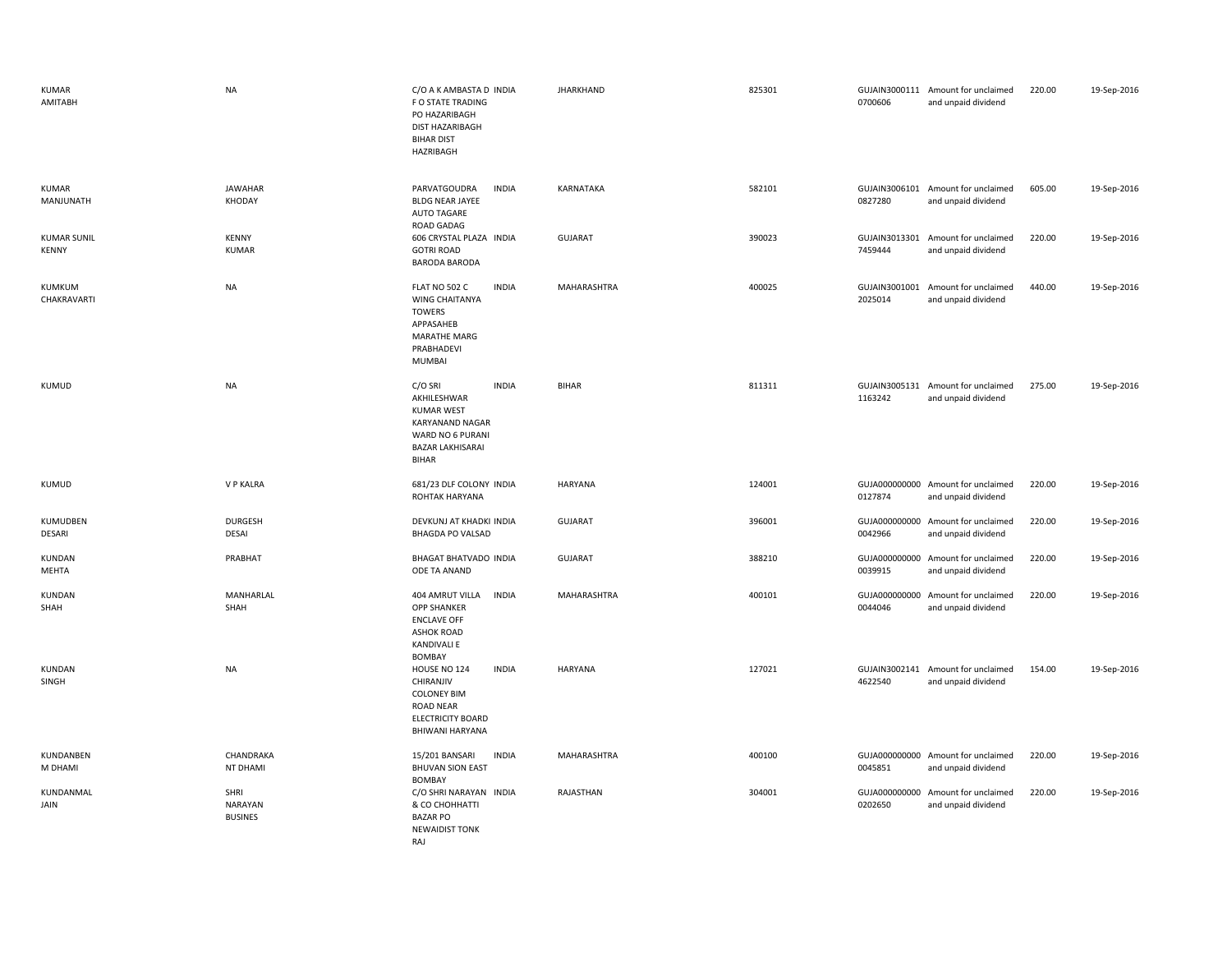| KUNJBALA<br>DESAI             | BHANUBHAI<br>DESAI                  | 34 CHAITANYA<br><b>SOCIETY NEAR</b><br>STADIUM<br>NAVJEEVAN<br>AHMEDABAD                         | <b>INDIA</b> | <b>GUJARAT</b>     | 380014 | 0088043 | GUJA000000000 Amount for unclaimed<br>and unpaid dividend | 220.00  | 19-Sep-2016 |
|-------------------------------|-------------------------------------|--------------------------------------------------------------------------------------------------|--------------|--------------------|--------|---------|-----------------------------------------------------------|---------|-------------|
| KUNNATHODI<br><b>USMAN</b>    | <b>NA</b>                           | <b>KUNNATHODI (H)</b><br>PONMALA POST<br>OTHUKKUNGAL<br>MALAPPURAM                               | <b>INDIA</b> | <b>KERALA</b>      | 676528 | 6570644 | GUJAIN3003941 Amount for unclaimed<br>and unpaid dividend | 88.00   | 19-Sep-2016 |
| <b>KUNTAL</b><br>PATEL        | <b>JAYANTIBHAI</b><br>PATEL         | 4 BHATRU SMRUTI<br><b>B/H BABUL</b><br>HOSPITAL DANDIA<br><b>BAZAR BARODA</b>                    | <b>INDIA</b> | <b>GUJARAT</b>     | 390001 | 0037803 | GUJA000000000 Amount for unclaimed<br>and unpaid dividend | 220.00  | 19-Sep-2016 |
| <b>KUNTI DEVI</b>             | <b>NARIJAN LAL</b>                  | H NO 574/SECT 16<br>FARIDABAD<br><b>HARYANA</b>                                                  | <b>INDIA</b> | <b>HARYANA</b>     | 121002 | 0126986 | GUJA000000000 Amount for unclaimed<br>and unpaid dividend | 220.00  | 19-Sep-2016 |
| KURSHID ALI<br>KHAN           | LATE SH T A<br><b>KHAN RETD</b>     | YUSURGICAL NO<br>938 AROKIAMMA<br>LAYOUT<br>VENKATESHPURAM<br>BANGALORE                          | <b>INDIA</b> | KARNATAKA          | 560045 | 0104167 | GUJA000000000 Amount for unclaimed<br>and unpaid dividend | 220.00  | 19-Sep-2016 |
| <b>KURUVILLA M</b><br>MATHEW  | M MATHEW                            | MANAMPIRATH<br><b>HOUSE ENGG</b><br><b>COLLEGE PO</b><br><b>TRICHUR</b>                          | <b>INDIA</b> | <b>KERALA</b>      | 680009 | 0116937 | GUJA000000000 Amount for unclaimed<br>and unpaid dividend | 220.00  | 19-Sep-2016 |
| KUSH D MODI                   | DILIP                               | <b>B-5 MEVAWALA</b><br><b>FLATS</b><br>PRITAMNAGAR<br>ELLIESBRIDGEAHME<br>DABAD                  | <b>INDIA</b> | <b>GUJARAT</b>     | 380006 | 0138646 | GUJA000000000 Amount for unclaimed<br>and unpaid dividend | 220.00  | 19-Sep-2016 |
| <b>KUSH MODI</b>              | D MODI                              | <b>B-5 MERAWALA</b><br><b>FLATS</b><br>PRITAMNAGAR<br>ELLISBRIDGE<br>AHMEDABAD                   | <b>INDIA</b> | <b>GUJARAT</b>     | 380006 | 0145836 | GUJA000000000 Amount for unclaimed<br>and unpaid dividend | 220.00  | 19-Sep-2016 |
| KUSHAL<br>RANJAN<br>MUKHERJEE | BAIDYANATH<br>MUKHERJEE             | 1/8 SOUTH<br><b>BUXARAH ROAD</b><br><b>HOURAH WEST</b><br>BENGAL                                 | <b>INDIA</b> | <b>WEST BENGAL</b> | 711306 | 0006917 | GUJA000000000 Amount for unclaimed<br>and unpaid dividend | 220.00  | 19-Sep-2016 |
| <b>KUSHAL</b><br>RANKA        | <b>NA</b>                           | 101-102, SHILPA<br>APPART., 55,<br><b>KAILESH PARK</b><br>COLONY, INDORE<br>(M.P.)               | <b>INDIA</b> | MADHYA PRADESH     | 452001 | 0260406 | GUJAIN3019831 Amount for unclaimed<br>and unpaid dividend | 55.00   | 19-Sep-2016 |
| <b>KUSHAL</b><br>SHEEL        | <b>NA</b>                           | 123 GREEN FIELD<br>AVENUE OPP<br><b>DHINGRA PETROL</b><br>PUMP, MAJITHA<br>ROAD<br>AMRITSAR(PB), | <b>INDIA</b> | PUNJAB             | 143001 | 8701583 | GUJAIN3013301 Amount for unclaimed<br>and unpaid dividend | 2200.00 | 19-Sep-2016 |
| KUSHAL<br>SHISHODIA           | <b>NEPAL SINGH</b>                  | SHISHODIA<br><b>BHAWAN GOENKA</b><br>COLONY KHURJA U<br>P                                        | <b>INDIA</b> | UTTAR PRADESH      | 203131 | 0110824 | GUJA000000000 Amount for unclaimed<br>and unpaid dividend | 440.00  | 19-Sep-2016 |
| <b>KUSUM</b>                  | <b>ANIL KUMAR</b><br><b>DWIVEDI</b> | 426, MALVIYA<br>NAGAR ALLAHABAD                                                                  | <b>INDIA</b> | UTTAR PRADESH      | 211003 | 0564311 | GUJAIN3015572 Amount for unclaimed<br>and unpaid dividend | 338.80  | 19-Sep-2016 |
| KUSUM<br>DUNGARWAL            | PREM<br><b>KUMAR</b><br>DUNGARWAL   | 4 KALYAN<br><b>VISHRATHI GRAH</b><br><b>NEAR YESHWANT</b><br>CINEMA INDORE M                     | <b>INDIA</b> | MADHYA PRADESH     | 452001 | 0007411 | GUJA000000000 Amount for unclaimed<br>and unpaid dividend | 220.00  | 19-Sep-2016 |

P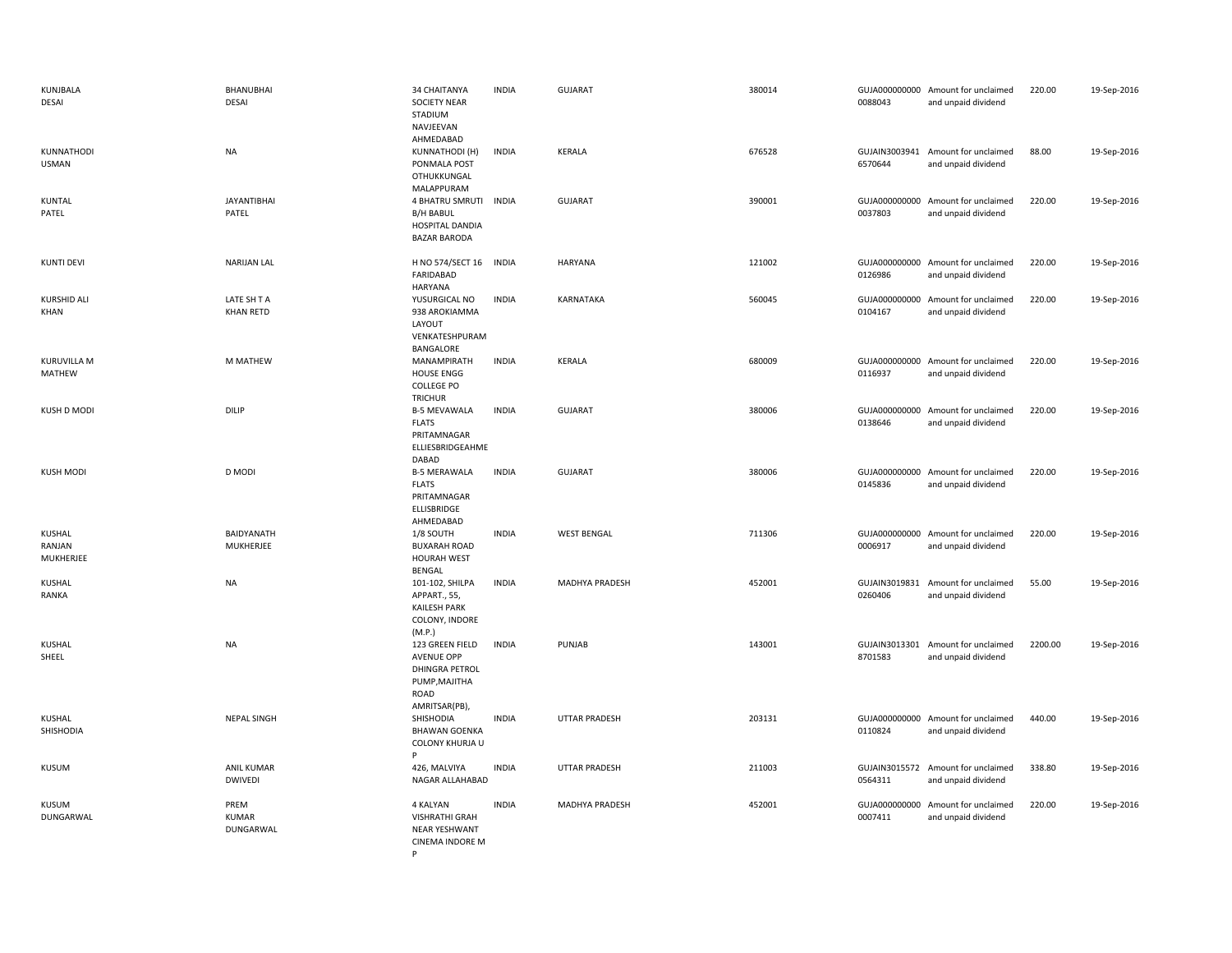| <b>KUSUM JAIN</b>                             | <b>NA</b>                                    | KURJA ROAD, NEAR INDIA<br>JAIN KIRANA STORE,<br><b>BIJURI ANUPPUR</b>                             |              | MADHYA PRADESH       | 484440 | 0034984                  | GUJA120265000 Amount for unclaimed<br>and unpaid dividend | 220.00 | 19-Sep-2016 |
|-----------------------------------------------|----------------------------------------------|---------------------------------------------------------------------------------------------------|--------------|----------------------|--------|--------------------------|-----------------------------------------------------------|--------|-------------|
| <b>KUSUM JAIN</b>                             | <b>RAKESH JAIN</b>                           | HOUSE NO 77<br>STREET NO 3<br><b>FEROZPUR CANTT</b>                                               | <b>INDIA</b> | PUNJAB               | 152001 | 0013463                  | GUJA000000000 Amount for unclaimed<br>and unpaid dividend | 220.00 | 19-Sep-2016 |
| KUSUM LATA                                    | KISHAN<br>SWAROOP                            | H NO 5 71 N 15<br><b>RAMPYARI VIHAR</b><br><b>MELROSE BY PASS</b><br>ROADALIGARH                  | <b>INDIA</b> | <b>UTTAR PRADESH</b> | 202001 | 5395584                  | GUJA130414000 Amount for unclaimed<br>and unpaid dividend | 440.00 | 19-Sep-2016 |
| KUSUM<br>MAGANLAL<br>PATEL                    | MAGANLAL<br>PATEL                            | MERCURY AUTO<br>INDUST P BOX 5027<br>RANJIT SAGAR<br>ROAD JAMNAGAR                                | <b>INDIA</b> | <b>GUJARAT</b>       | 361005 | 0077651                  | GUJA000000000 Amount for unclaimed<br>and unpaid dividend | 220.00 | 19-Sep-2016 |
| KUSUM<br><b>NAGPAL</b>                        | RAJEEV<br><b>NAGPAL</b>                      | TATA CONSULTANCY INDIA<br>SERVICES PLOT NO<br>447 PHASE V<br><b>UDYOG VIHAR</b><br><b>GURGAON</b> |              | <b>HARYANA</b>       | 122016 | GUJAIN3004764<br>3245888 | Amount for unclaimed<br>and unpaid dividend               | 198.00 | 19-Sep-2016 |
| <b>KUSUM R</b><br>KHANDELIA                   | R B<br>KHANDELIA                             | 25 NEW ASHISH<br><b>FLATS PRITTAMRAI</b><br><b>MARG ELLISE</b><br><b>BRIDGE</b><br>AHMEDABAD      | <b>INDIA</b> | <b>GUJARAT</b>       | 380016 | 0167418                  | GUJA000000000 Amount for unclaimed<br>and unpaid dividend | 715.00 | 19-Sep-2016 |
| KUSUM<br><b>RASTOGI</b>                       | <b>NA</b>                                    | D 59/1 E<br>RATHYATRA<br>VARANASI                                                                 | <b>INDIA</b> | UTTAR PRADESH        | 221010 | 0657454                  | GUJAIN3013302 Amount for unclaimed<br>and unpaid dividend | 220.00 | 19-Sep-2016 |
| <b>KUSUMBEN</b><br><b>JETHALAL</b><br>CHAUHAN | JETHALAL<br><b>HIRABHAI</b>                  | C/3 AKRUTI NAGAR INDIA<br><b>GATE NO 1 JITODIA</b><br>ROAD BORSAD<br>CROSS ROAD DI TA<br>ANAND    |              | <b>GUJARAT</b>       | 388001 | 0025119                  | GUJA000000000 Amount for unclaimed<br>and unpaid dividend | 440.00 | 19-Sep-2016 |
| <b>KUSUMBEN R</b><br>GHANTIWALA               | RAMESH<br><b>CHANDRA S</b><br>GHANTIWAL<br>A | 11/547 NANAVAT<br><b>INDIA</b><br>TALA WALA S POLE<br>SURAT                                       |              | <b>GUJARAT</b>       | 395003 | 0049103                  | GUJA000000000 Amount for unclaimed<br>and unpaid dividend | 220.00 | 19-Sep-2016 |
| KUVARJI D<br>PETHAPARA                        | <b>DEVAJI</b>                                | TO MORBI M M<br>PETHAPARA<br><b>HOSPITAL SAVSAR</b><br><b>RD DIST RAJKOT</b>                      | <b>INDIA</b> | GUJARAT              | 363641 | 0138960                  | GUJA000000000 Amount for unclaimed<br>and unpaid dividend | 220.00 | 19-Sep-2016 |
| KUVARJI D<br>PETHAPARA                        | DEVAJIBHAI                                   | C/O DR M M<br>PETHAPARA<br><b>HOSPITAL SAVSAR</b><br>PLOT NEAR S T<br>STAND MORBI DIST<br>RAJKOT  | <b>INDIA</b> | <b>GUJARAT</b>       | 363641 | 0162765                  | GUJA000000000 Amount for unclaimed<br>and unpaid dividend | 220.00 | 19-Sep-2016 |
| KUWARSINGH<br>N KATIT                         | NARAYAN<br>SINGH KATIT                       | 6/110 GUJARAT<br>REFINERY<br><b>TOWNSHIP PO</b><br><b>JAWAHAR NAGAR</b><br><b>BARODA</b>          | <b>INDIA</b> | <b>GUJARAT</b>       | 391320 | 0038109                  | GUJA000000000 Amount for unclaimed<br>and unpaid dividend | 220.00 | 19-Sep-2016 |
| L N KALRA                                     | LATE SH D D<br><b>KALRA RETD</b>             | FLAT NO 214<br>SECTOR NO 2<br>JAWAHAR NAGAR<br><b>JAIPUR</b>                                      | <b>INDIA</b> | RAJASTHAN            | 302004 | 0105596                  | GUJA000000000 Amount for unclaimed<br>and unpaid dividend | 220.00 | 19-Sep-2016 |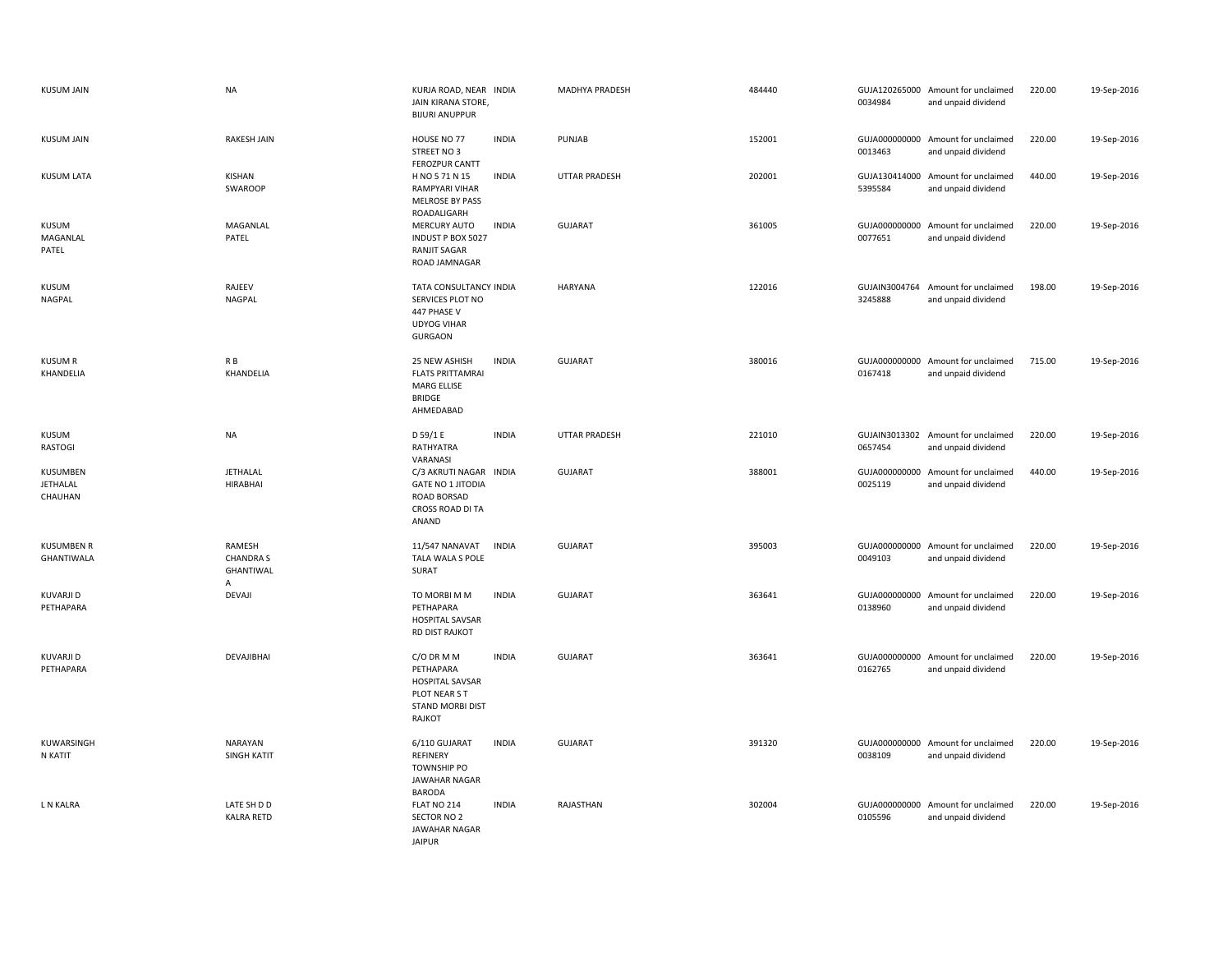| L N SAGAR                           | <b>KRISHNA</b><br>RAO               | 3-120/1 PUJITHA<br><b>INDIA</b><br>APARTMENT 4TH<br>FLOOR TF-1 A<br><b>BLOCK HIGH</b><br><b>SCHOOL ROAD</b><br>RAJULA BAZAR<br>VIJAYAWADA AP       | ANDHRA PRADESH     | 521108 | 0842097                  | GUJAIN3016374 Amount for unclaimed<br>and unpaid dividend | 33.00  | 19-Sep-2016 |
|-------------------------------------|-------------------------------------|----------------------------------------------------------------------------------------------------------------------------------------------------|--------------------|--------|--------------------------|-----------------------------------------------------------|--------|-------------|
| L R BATRA                           | <b>BHAGWAN</b><br><b>DASS BATRA</b> | 980 ADREGT<br><b>INDIA</b><br>WORKSHOP C/O 50<br>APO                                                                                               | MAHARASHTRA        | 999999 | 0078355                  | GUJA000000000 Amount for unclaimed<br>and unpaid dividend | 220.00 | 19-Sep-2016 |
| L<br>SEETHARAMA<br>N                | N LAKSHMI<br>KANTHAN                | <b>INDIA</b><br>41/2 2ND STREET<br>RAMALINGA NAGAR<br>VIRUGAMBAKKAM<br>MADRAS                                                                      | <b>TAMIL NADU</b>  | 600092 | 0013893                  | GUJA000000000 Amount for unclaimed<br>and unpaid dividend | 330.00 | 19-Sep-2016 |
| <b>LABH SINGH</b>                   | CHATTER<br>SINGH                    | PLOT NO 237 ZSB<br><b>INDIA</b><br><b>BJS COLONY NEAR</b><br>RTO OFFICE<br><b>JODHPUR</b><br>RAJASTHAN                                             | RAJASTHAN          | 342010 | 0072727                  | GUJA000000000 Amount for unclaimed<br>and unpaid dividend | 330.00 | 19-Sep-2016 |
| <b>LABHUBEN B</b><br>PATEL          | <b>BHANUBHAI</b><br>PATEL           | 26 PURVI SOC VIB 2 INDIA<br><b>HIRA BAUG</b><br>VARACHHA ROAD<br>SURAT                                                                             | <b>GUJARAT</b>     | 395006 | 0056591                  | GUJA000000000 Amount for unclaimed<br>and unpaid dividend | 220.00 | 19-Sep-2016 |
| LABHUBHAI<br>PATEL                  | LALJIBHAI<br>PATEL                  | <b>INDIA</b><br>201 VRAJ<br><b>APPARTMENT OPP</b><br>PANNA TOWER<br>NEW RANDER ROAD<br>SURAT                                                       | <b>GUJARAT</b>     | 395001 | 0108853                  | GUJA000000000 Amount for unclaimed<br>and unpaid dividend | 220.00 | 19-Sep-2016 |
| LACHHMAND<br>AS C RAHEJA            | CHHATARAM                           | 6 ANANDA NIVAS IST INDIA<br><b>FLOOR KUMAR COT</b><br>LAY OUT MADHAV<br>NAGAR BANGALORE                                                            | KARNATAKA          | 560001 | 0055032                  | GUJA000000000 Amount for unclaimed<br>and unpaid dividend | 220.00 | 19-Sep-2016 |
| LACHMAN<br>RAJAM<br>CHHANAM         | RAJAM<br>CHHANAM                    | HANUMAN MANDIR INDIA<br><b>BHIWAPUR WARD</b><br><b>BABUPETH</b><br><b>CHANDRAPURM S</b>                                                            | <b>MAHARASHTRA</b> | 442403 | 0172636                  | GUJA000000000 Amount for unclaimed<br>and unpaid dividend | 220.00 | 19-Sep-2016 |
| LADHE<br>RAJESH<br>GOKULCHAND<br>RA | <b>NA</b>                           | <b>INDIA</b><br>FLAT NO-14<br>SHIVNERI APTT<br>TIRUPATI<br><b>EXECUTIVES NR</b><br>KHIVANSARA LAWN<br><b>ULKA NAGARI</b><br>GARKHEDA<br>AURANGABAD | MAHARASHTRA        | 431001 | GUJAIN3003941<br>4195677 | Amount for unclaimed<br>and unpaid dividend               | 55.00  | 19-Sep-2016 |
| <b>LAIK RAM</b><br>CHABRIA          | LATE SH K<br>CHABRA                 | 34/14<br><b>INDIA</b><br>BALLYAGUNGE<br><b>CIRCULAR ROAD</b><br>CALCUTTA                                                                           | <b>WEST BENGAL</b> | 700019 | 0149515                  | GUJA000000000 Amount for unclaimed<br>and unpaid dividend | 220.00 | 19-Sep-2016 |
| LAJJA SANYAL                        | SAMIR<br>SANYAL                     | C/O MCS LIMITED<br><b>INDIA</b><br>1ST FLOOR NEELAM<br>APT 88 SAMPATRAO<br><b>COLONY ABOVE</b><br><b>CHHAPPAN BHOG</b><br>SWEETVADODARA            | <b>GUJARAT</b>     | 390007 | 0091094                  | GUJA000000000 Amount for unclaimed<br>and unpaid dividend | 220.00 | 19-Sep-2016 |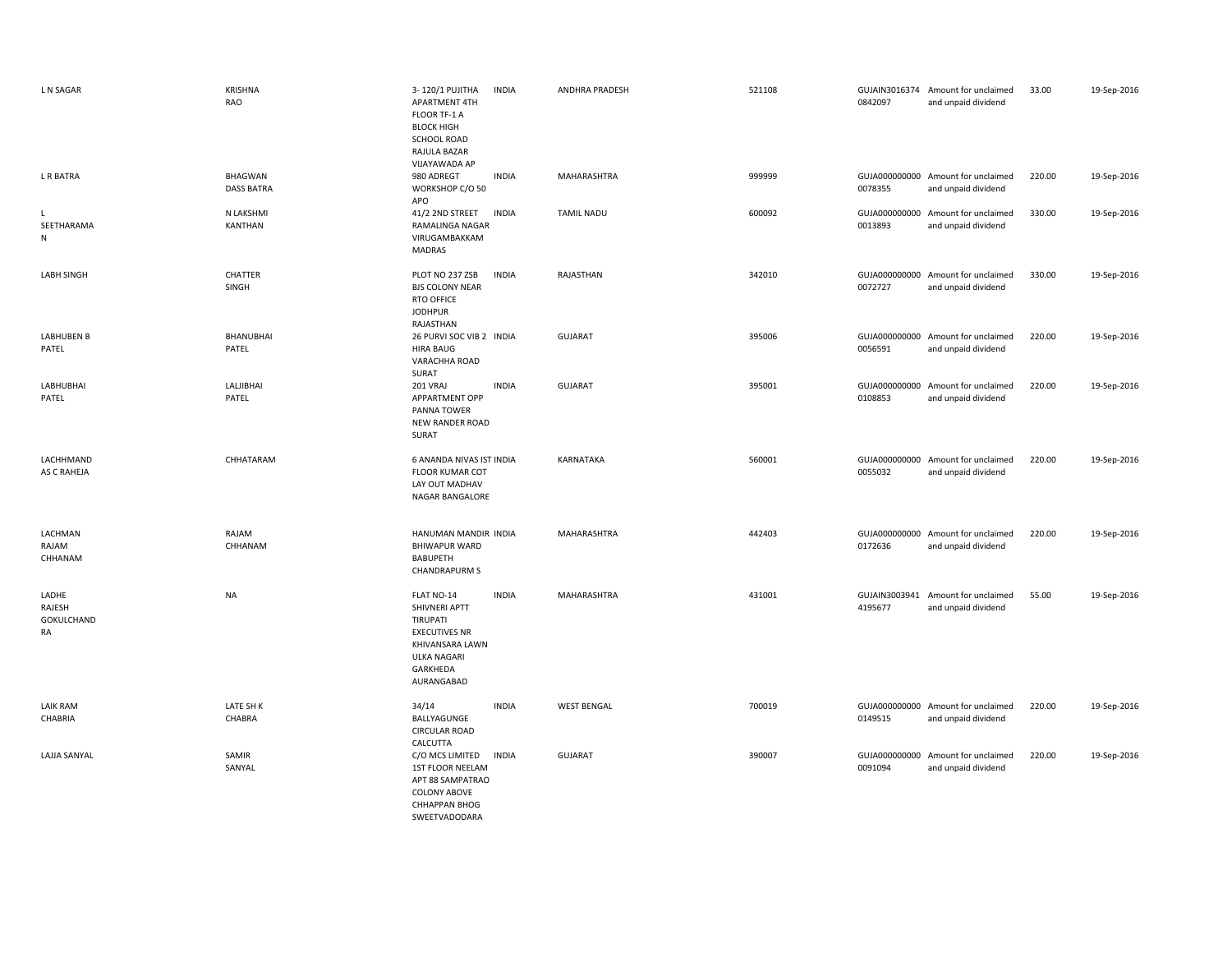| LAKSHMANA<br><b>GUPTA B</b>                | <b>BETAIAH</b><br><b>SETTY</b> | NO 13 VASAVI<br><b>TEMPLE ROAD</b><br>VISWESWARA<br>PURAM<br>BANGALORE                                 | <b>INDIA</b> | KARNATAKA             | 560004 | 0110061                  | GUJA000000000 Amount for unclaimed<br>and unpaid dividend | 220.00 | 19-Sep-2016 |
|--------------------------------------------|--------------------------------|--------------------------------------------------------------------------------------------------------|--------------|-----------------------|--------|--------------------------|-----------------------------------------------------------|--------|-------------|
| LAKSHMANA<br>MURTY RAJU<br>VEGESNA         | VEGESNA<br>KRISHNAM<br>RAJU    | SRI PADMAVATHI<br><b>FINANCE MAIN</b><br>ROAD<br>BHIMAVARAM                                            | <b>INDIA</b> | <b>ANDHRA PRADESH</b> | 534201 | 0115766                  | GUJA000000000 Amount for unclaimed<br>and unpaid dividend | 220.00 | 19-Sep-2016 |
| LAKSHMI<br>JAGADISH<br>BABU<br>NALLAPANENI | MADANA<br>MOHANA<br>RAO        | <b>VERIFONE 2ND</b><br><b>FLOOR INDIAN</b><br><b>EXPRESS BLDG 1</b><br><b>QUEENS ROAD</b><br>BANGALORE | <b>INDIA</b> | <b>KARNATAKA</b>      | 560001 | 0104072                  | GUJA000000000 Amount for unclaimed<br>and unpaid dividend | 220.00 | 19-Sep-2016 |
| LAKSHMI<br><b>NAMBURI</b>                  | <b>S R NAMBURI</b>             | W/O N SURAPA<br>RAJU H NO 4-13-14<br>VIJAYA LAKSHMI ST<br>ALCOT GRDNS 2ND<br>WARD<br>RAJAHMUNDRY A P   | <b>INDIA</b> | <b>ANDHRA PRADESH</b> | 533101 | 0141813                  | GUJA000000000 Amount for unclaimed<br>and unpaid dividend | 220.00 | 19-Sep-2016 |
| LAKSHMI<br><b>NARAYANA P</b>               | VENKOTAPP<br>OICH              | C/O JEEVITHA CHITS INDIA<br><b>FUNDS &amp; FINANCE</b><br>[PVT] LTD 8/1 ARUN<br><b>DELPET GUNTUR</b>   |              | <b>ANDHRA PRADESH</b> | 522007 | 0197825                  | GUJA000000000 Amount for unclaimed<br>and unpaid dividend | 440.00 | 19-Sep-2016 |
| LAKSHMI<br>NARAYANAN<br>DHANAKODI          | NA                             | A 402 DATTODIL<br><b>APARTMENT PLOT</b><br>NO 36 SECTOR 6<br><b>DWARKA DELHI</b>                       | <b>INDIA</b> | DELHI                 | 110075 | GUJAIN3030285<br>3953588 | Amount for unclaimed<br>and unpaid dividend               | 88.00  | 19-Sep-2016 |
| LAKSHMI<br>SINGH NEGI                      | LT SH V C<br>NEGI              | C 1 CENTRAL<br><b>REVENUE COLONY</b><br><b>LAWRENCE ROAD</b><br>AMRITSAR                               | <b>INDIA</b> | PUNJAB                | 143001 | 0139331                  | GUJA000000000 Amount for unclaimed<br>and unpaid dividend | 440.00 | 19-Sep-2016 |
| LAKSHMI<br>SINGIREDDY                      | S ANANDA<br><b>REDDY PROF</b>  | <b>G-5 ACHYUTA</b><br>REDDY COMPLEX<br>VIDYANAGAR<br>HYDERABAD                                         | <b>INDIA</b> | <b>ANDHRA PRADESH</b> | 500044 | 0104884                  | GUJA000000000 Amount for unclaimed<br>and unpaid dividend | 220.00 | 19-Sep-2016 |
| LAKSHMIDAS<br>VED                          | <b>GJVED</b>                   | C/O ELJAY AGENCIES INDIA<br>22/2 RAJA<br>ANNAMALAI HIGH<br>ROAD MADRAS                                 |              | TAMIL NADU            | 600084 | 0132807                  | GUJA000000000 Amount for unclaimed<br>and unpaid dividend | 220.00 | 19-Sep-2016 |
| LAKSHMINAR<br>AYANAN P S                   | NA                             | NO.83/1,<br>ELLAIAMMAN KOIL<br><b>STREET WEST</b><br>MAMBALAM<br>CHENNAI                               | <b>INDIA</b> | TAMIL NADU            | 600033 | 0601820                  | GUJAIN3016374 Amount for unclaimed<br>and unpaid dividend | 880.00 | 19-Sep-2016 |
| <b>LAL BIHARI</b><br>PRASAD                | LATE SH<br>SANTAN<br>PRASAD    | H NO GK IV/98 MIG INDIA<br><b>GYAN KHAND</b><br><b>INDIRA</b><br>PURAMGHAZIABAD<br>(UP)                |              | <b>UTTAR PRADESH</b>  | 201010 | 0022383                  | GUJA000000000 Amount for unclaimed<br>and unpaid dividend | 440.00 | 19-Sep-2016 |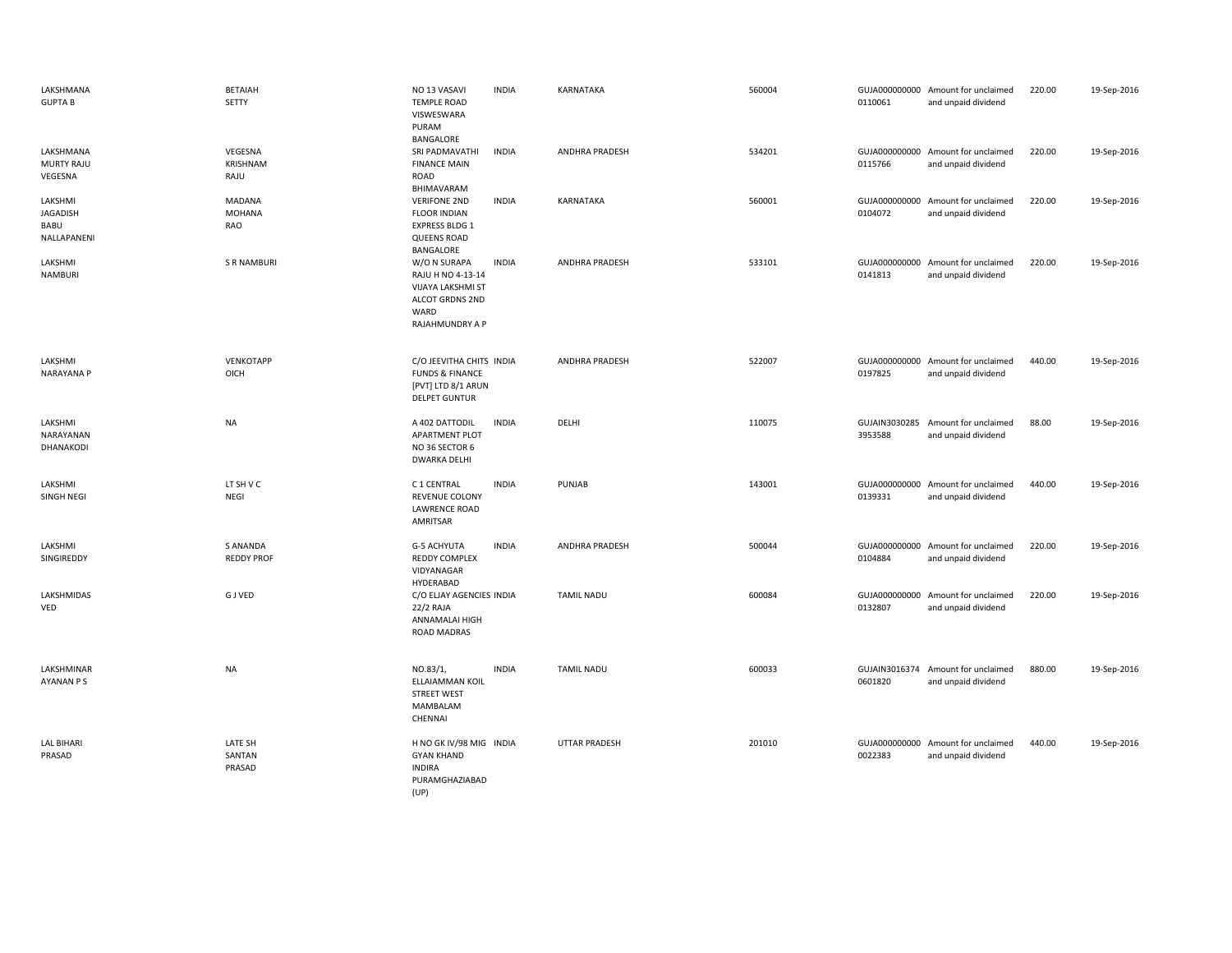| LALAN<br><b>KUMAR JHA</b>               | SADANAND<br><b>JHA</b>                | DY M M REGIONAL INDIA<br>STORE DHORI PO<br><b>MAKOLI DIST</b><br><b>BOKARO BIHAR</b><br>STATE                    |              | <b>JHARKHAND</b>   | 829144 | 0041540 | GUJA000000000 Amount for unclaimed<br>and unpaid dividend | 220.00 | 19-Sep-2016 |
|-----------------------------------------|---------------------------------------|------------------------------------------------------------------------------------------------------------------|--------------|--------------------|--------|---------|-----------------------------------------------------------|--------|-------------|
| LALIT H<br>SANTOKI                      | HARAKHJI<br>DAYABHAI                  | SADHU VASVANI<br><b>ROAD SUN CITY</b><br>TOWER DIAMOND -<br>501RAJKOT                                            | <b>INDIA</b> | GUJARAT            | 360005 | 0122719 | GUJA000000000 Amount for unclaimed<br>and unpaid dividend | 220.00 | 19-Sep-2016 |
| <b>LALIT KUMAR</b><br>AGARWAL           | <b>NAND</b><br>KISHORE<br>AGARWAL     | C/O PAWAN<br><b>ENTERPRISES</b><br>AGARSEN ROAD<br>KHALPARA SILIGURI                                             | <b>INDIA</b> | <b>WEST BENGAL</b> | 734405 | 0062004 | GUJA000000000 Amount for unclaimed<br>and unpaid dividend | 220.00 | 19-Sep-2016 |
| <b>LALIT P</b><br><b>KANABAR</b>        | PRAVIN<br>KANABAR                     | <b>JALIYAN ORTHO</b><br><b>HOSPITAL B/H</b><br>TOWN HALL ELLIS<br><b>BRIDGE</b><br>AHMEDABAD                     | <b>INDIA</b> | <b>GUJARAT</b>     | 380006 | 0101426 | GUJA000000000 Amount for unclaimed<br>and unpaid dividend | 220.00 | 19-Sep-2016 |
| <b>LALITA DAVI</b><br><b>KABRA</b>      | <b>ASHOK</b><br><b>KUMAR</b><br>KABRA | W/O SHRI ASHOK<br>KABRA 'ANMOL', D-<br>64, SHASTRI NAGAR<br><b>NEAR BADLA</b><br>CHAURAHBHILWAR<br>Α             | <b>INDIA</b> | RAJASTHAN          | 311001 | 0166987 | GUJA000000000 Amount for unclaimed<br>and unpaid dividend | 220.00 | 19-Sep-2016 |
| <b>LALITA DEVI</b><br>BANKA             | KASHI<br>PRASAD<br><b>BANKA</b>       | 2/4, BHUGANG<br>DHAR ROAD LILUAH<br><b>NEAR LILUAH</b><br><b>STATION HOWRAH</b>                                  | <b>INDIA</b> | <b>WEST BENGAL</b> | 711204 | 0043059 | GUJAIN3003271 Amount for unclaimed<br>and unpaid dividend | 220.00 | 19-Sep-2016 |
| LALITA<br><b>JAJODIA</b>                | KAILASH<br><b>JAJODIA</b>             | C/O KAILASH<br><b>JAJODIA LALITA</b><br>JAJODIA GANGA<br>NIWAS 2ND FLOOR<br><b>KEDAR ROAD</b><br><b>GUWAHATI</b> | <b>INDIA</b> | ASSAM              | 781001 | 8445732 | GUJAIN3012502 Amount for unclaimed<br>and unpaid dividend | 220.00 | 19-Sep-2016 |
| LALITA<br>PARANJPE                      | PARANJPE                              | <b>KRUPA</b><br>ORTHOPAEDIC<br><b>HOSPITAL</b><br><b>GOLANDAS STREET</b><br>NANPURA SURAT                        | <b>INDIA</b> | GUJARAT            | 395001 | 0144367 | GUJA000000000 Amount for unclaimed<br>and unpaid dividend | 220.00 | 19-Sep-2016 |
| LALITA<br>PRANSHANKE<br>R OZA           | PRANSHANKE<br>R NARANJI<br><b>OZA</b> | B-201 PARSHWA<br>GIRIRAJ CO OP HSG<br>SOC OPP<br>MADHURAM HALL<br><b>DAHISAR</b><br>(E) MUMBAI                   | <b>INDIA</b> | MAHARASHTRA        | 400068 | 0181629 | GUJA000000000 Amount for unclaimed<br>and unpaid dividend | 440.00 | 19-Sep-2016 |
| LALITABEN<br>JAYANTILAL<br>PATEL        | <b>JAYANTILAL</b><br>PATEL            | 38 VAIKUTH B/H<br><b>DEEPAK NITRATE</b><br><b>GUEST HOUSE</b><br><b>GOTRI ROAD</b><br>VADODARA                   | <b>INDIA</b> | <b>GUJARAT</b>     | 390021 | 0002777 | GUJA000000000 Amount for unclaimed<br>and unpaid dividend | 220.00 | 19-Sep-2016 |
| LALITABEN<br><b>VITHALBHAI</b><br>PATEL | VITHALBHAI<br>DADARSH<br><b>RETD</b>  | 35/A BHAGWAT<br>NAGAR SOC OPP<br>SARVODAY SOLA<br>ROAD AHMEDABAD                                                 | <b>INDIA</b> | <b>GUJARAT</b>     | 380061 | 0024565 | GUJA000000000 Amount for unclaimed<br>and unpaid dividend | 440.00 | 19-Sep-2016 |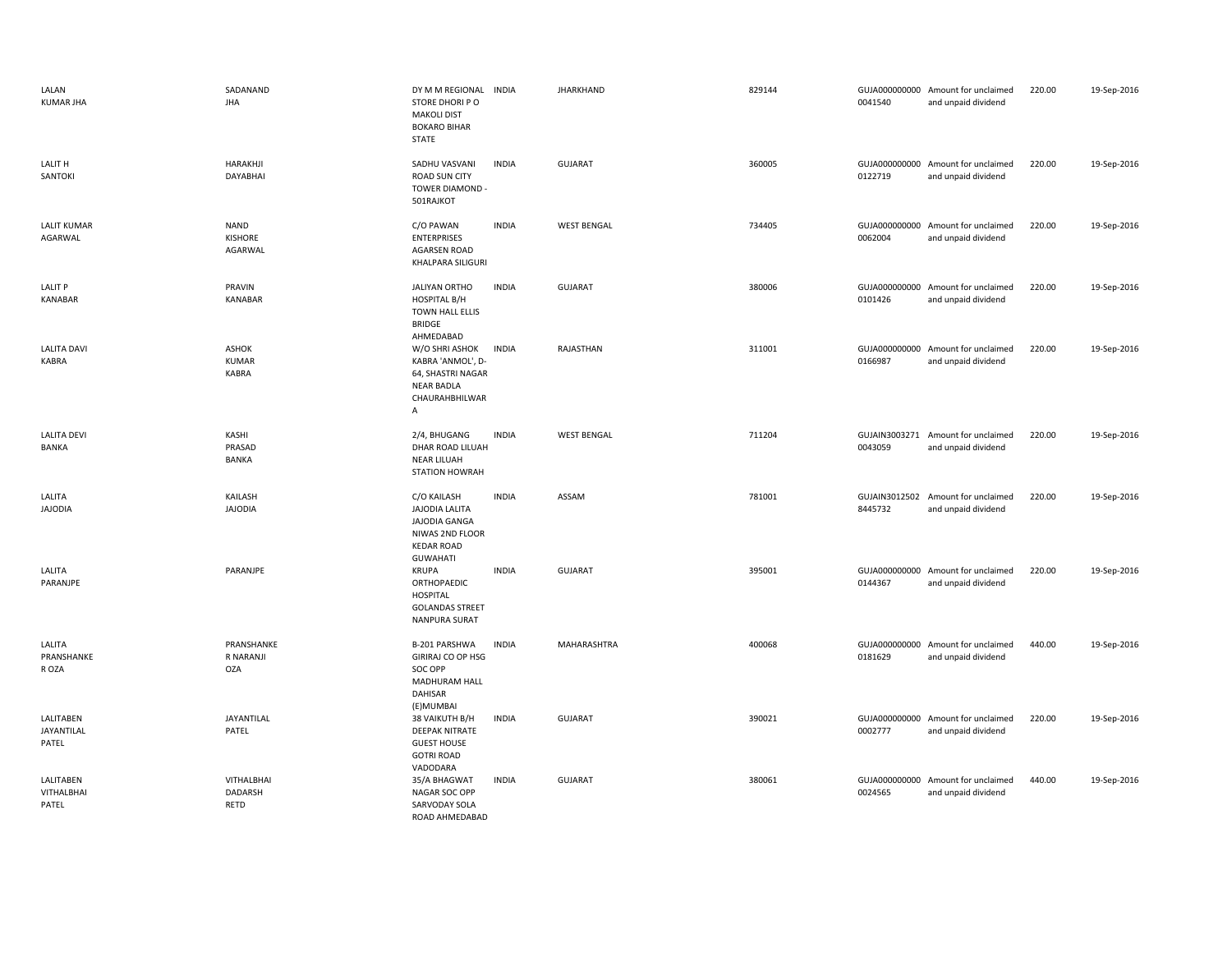| LALITBHAI<br>BISHNUBHAI<br>SHARMA              | <b>NA</b>                          | SHANTIVAN-2<br>YOGESHWAR PARK<br>AT & POST<br><b>KABILPORE NAVSARI</b>                                                                            | <b>INDIA</b> | <b>GUJARAT</b>        | 396424 | 0059214                  | GUJA120361000 Amount for unclaimed<br>and unpaid dividend | 440.00 | 19-Sep-2016 |
|------------------------------------------------|------------------------------------|---------------------------------------------------------------------------------------------------------------------------------------------------|--------------|-----------------------|--------|--------------------------|-----------------------------------------------------------|--------|-------------|
| <b>LALITHA B</b><br><b>BOHRA</b>               | <b>BABULAL</b>                     | 16/5 EKAMBARESH INDIA<br><b>WARAR ST MADRAS</b>                                                                                                   |              | <b>TAMIL NADU</b>     | 600003 | 0106189                  | GUJA000000000 Amount for unclaimed<br>and unpaid dividend | 220.00 | 19-Sep-2016 |
| <b>LALITHA RAJ</b>                             | K G<br>SUBRAMANY<br>A H W          | 239 KSHITIJA<br><b>SHANKARI PURM</b><br><b>HASSAN</b>                                                                                             | <b>INDIA</b> | <b>KARNATAKA</b>      | 573201 | GUJA000000000<br>0158633 | Amount for unclaimed<br>and unpaid dividend               | 220.00 | 19-Sep-2016 |
| <b>LALITHA S</b>                               | SIVARAMAKR<br><b>ISHNAN</b>        | <b>FLAT NO 5053,</b><br>SHOBHA DAFFODIL,<br>24TH MAIN, NEAR<br>SOMASANDRA<br>PALYA, HSR LAYOUT<br>SECTOR 2<br><b>BANGALORE SOUTH</b><br>BANGALORE | <b>INDIA</b> | KARNATAKA             | 560102 | 0037907                  | GUJAIN3005721 Amount for unclaimed<br>and unpaid dividend | 550.00 | 19-Sep-2016 |
| LALJIBHAI<br>VAGHABHAI<br>PAWARA               | VAGHABHAI                          | AT TIMBA TAL<br>WADHWAN<br>SURENDRANAGAR                                                                                                          | <b>INDIA</b> | GUJARAT               | 363030 | 0047083                  | GUJA000000000 Amount for unclaimed<br>and unpaid dividend | 220.00 | 19-Sep-2016 |
| LALJIBHAI<br><b>VIRABHAI</b><br><b>TAVIAD</b>  | <b>VIRABHAI P</b><br><b>TAVIAD</b> | 26 YOGESHWAR<br><b>SOCIETY RACE</b><br>COURSE VADODARA                                                                                            | <b>INDIA</b> | <b>GUJARAT</b>        | 390007 | 0172606                  | GUJA000000000 Amount for unclaimed<br>and unpaid dividend | 220.00 | 19-Sep-2016 |
| LALLAN<br>SINGH                                | MUNNILAL<br>SINGH                  | CASEO HQWAL IAF INDIA<br><b>SUBOROTO PARK</b><br><b>NEW DELHI</b>                                                                                 |              | DELHI                 | 110010 | 0180299                  | GUJA000000000 Amount for unclaimed<br>and unpaid dividend | 110.00 | 19-Sep-2016 |
| <b>LALLOO RAM</b><br>PANDEY                    | <b>NA</b>                          | 1 DURGA COLONY<br><b>GARHA JABALPUR</b><br>MP                                                                                                     | <b>INDIA</b> | <b>MADHYA PRADESH</b> | 482003 | 9967662                  | GUJAIN3013301 Amount for unclaimed<br>and unpaid dividend | 220.00 | 19-Sep-2016 |
| LALLU RAM<br>SHARMA                            | <b>GYARSI LAL</b><br>SHARMA        | S 40 AMBA BARI<br><b>JAIPUR</b>                                                                                                                   | <b>INDIA</b> | RAJASTHAN             | 302012 | 0009064                  | GUJA000000000 Amount for unclaimed<br>and unpaid dividend | 220.00 | 19-Sep-2016 |
| LALUBHAI<br>MADHUBHAI<br>AMIN                  | MADHUBHAI<br>P AMIN                | AMINWADA<br>DEHGAM                                                                                                                                | <b>INDIA</b> | <b>GUJARAT</b>        | 382305 | GUJA000000000<br>0031075 | Amount for unclaimed<br>and unpaid dividend               | 220.00 | 19-Sep-2016 |
| LATA<br><b>GORASIA</b>                         | <b>NARENDRA</b><br>GORASIA         | C/O LAXMI LODGE<br>SANGANVA CHOWK<br><b>NEAR RAJ CINEMA</b><br>RAJKOT                                                                             | <b>INDIA</b> | <b>GUJARAT</b>        | 360001 | GUJA000000000<br>0080441 | Amount for unclaimed<br>and unpaid dividend               | 220.00 | 19-Sep-2016 |
| LATA GOYAL                                     | PURAN<br>CHAND<br>GOYAL            | F 5 CHETAK PURI<br>NEAR A G OFFICE<br><b>GWALIOR M P</b>                                                                                          | <b>INDIA</b> | MADHYA PRADESH        | 474009 | 0053653                  | GUJA000000000 Amount for unclaimed<br>and unpaid dividend | 220.00 | 19-Sep-2016 |
| <b>LATESH GARG</b>                             | <b>NA</b>                          | 186/1, ARYA PURI<br>LANE - II MUZAFFAR<br><b>NAGAR</b>                                                                                            | <b>INDIA</b> | <b>UTTAR PRADESH</b>  | 251001 | GUJAIN3012091<br>0067476 | Amount for unclaimed<br>and unpaid dividend               | 550.00 | 19-Sep-2016 |
| LATTU RAM<br>GARG                              | LATE SH<br>HARALAL<br>GARG         | C/O N R CARRIER 21 INDIA<br>RUP CHAND ROY<br>STREET CALCUTTA                                                                                      |              | <b>WEST BENGAL</b>    | 700007 | 0098797                  | GUJA000000000 Amount for unclaimed<br>and unpaid dividend | 220.00 | 19-Sep-2016 |
| LAVJI BHAI<br>PARSHOTTAM<br><b>BHAI LUVANI</b> | PARSHOTTA<br><b>MBHAI</b>          | <b>VINAY MANDIR</b><br>HIGH SCHOOL<br>GHARSHALA<br>WADHWAN DIST<br>SURFNDRANAGAR                                                                  | <b>INDIA</b> | <b>GUJARAT</b>        | 363030 | GUJA000000000<br>0081377 | Amount for unclaimed<br>and unpaid dividend               | 220.00 | 19-Sep-2016 |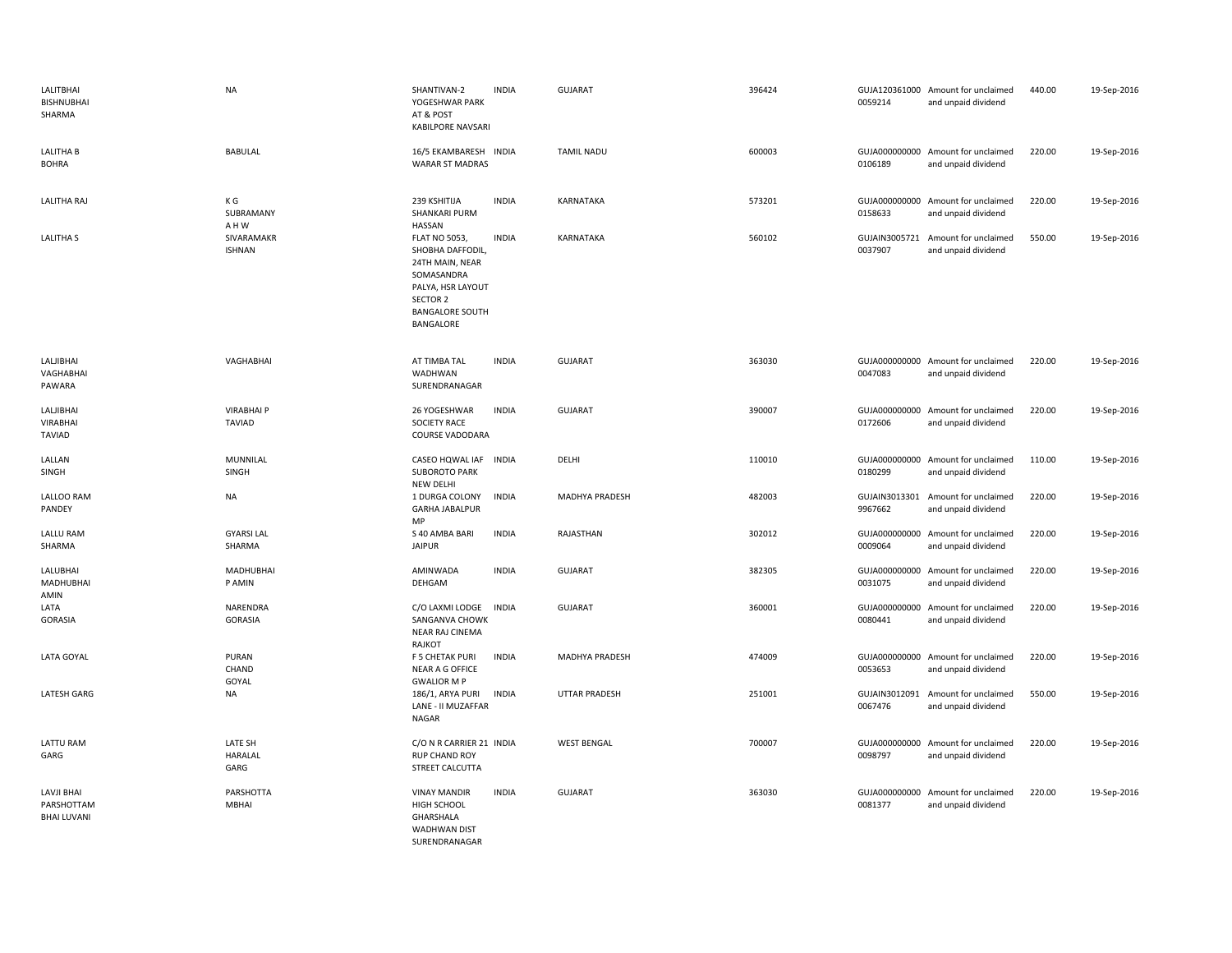| LAXMAN<br>CHANDRA<br><b>KUNDU ROY</b> | <b>NA</b>                            | DY SUPRETENDENT INDIA<br>OFFICERS COLONY,<br>GODRIPARA,<br>KURASIA COLLIERY,<br>CHIRIMIRI KOREA            |                    | CHHATTISGARH            | 497553 | 0032894                  | GUJA120265000 Amount for unclaimed<br>and unpaid dividend | 330.00 | 19-Sep-2016 |
|---------------------------------------|--------------------------------------|------------------------------------------------------------------------------------------------------------|--------------------|-------------------------|--------|--------------------------|-----------------------------------------------------------|--------|-------------|
| LAXMAN<br>PRASAD                      | <b>B PRASAD</b>                      | MANGALA & CO A- INDIA<br>40 P C COLONY<br>KANKARBAGH                                                       | <b>BIHAR</b>       |                         | 800020 | 0147930                  | GUJA000000000 Amount for unclaimed<br>and unpaid dividend | 220.00 | 19-Sep-2016 |
| LAXMAN<br>SINGH                       | <b>DINESH</b><br>SINGH               | PATNA<br>BN 74 WEST<br><b>INDIA</b><br>SHAUMAR BAGH<br>DELHI                                               | DELHI              |                         | 110052 | 0066899                  | GUJA000000000 Amount for unclaimed<br>and unpaid dividend | 220.00 | 19-Sep-2016 |
| LAXMAN<br>SINGH<br>KANTHALIYA         | <b>NA</b>                            | <b>INDIA</b><br>13, SEWASHRAM<br><b>UDAIPUR</b>                                                            | RAJASTHAN          |                         | 313001 | 0104748                  | GUJA120186000 Amount for unclaimed<br>and unpaid dividend | 2.20   | 19-Sep-2016 |
| LAXMANBHAI<br>R PADHIYAR              | RAMANBHAI<br><b>G PADHIYAR</b>       | <b>INDIA</b><br>AT RAMPPURA<br><b>NEAR LAKE PO</b><br>ANGADH DIST                                          | <b>GUJARAT</b>     |                         | 391330 | 0123154                  | GUJA000000000 Amount for unclaimed<br>and unpaid dividend | 220.00 | 19-Sep-2016 |
| LAXMI KARIA                           | <b>NARAIN DAS</b><br>KARIA           | VADODARA<br>SEWA SADAN BLOCK INDIA<br>NO 116/85<br><b>HINDUSTAN CHOWK</b><br><b>MULUND WEST</b><br>BOMBAY  |                    | MAHARASHTRA             | 400082 | GUJA000000000<br>0049783 | Amount for unclaimed<br>and unpaid dividend               | 330.00 | 19-Sep-2016 |
| <b>LAXMI NAND</b>                     | <b>MOTI RAM</b>                      | SUKHDHAM<br><b>INDIA</b><br>COTTAGE SANJAULI<br>SHIMLA                                                     |                    | <b>HIMACHAL PRADESH</b> | 171006 | GUJAIN3026793<br>3124818 | Amount for unclaimed<br>and unpaid dividend               | 11.00  | 19-Sep-2016 |
| LAXMI<br><b>NARAIN</b><br>GOYAL       | <b>BLAL</b>                          | <b>INDIA</b><br>5080 OLD THESIL<br><b>BHATINDA</b><br><b>BHATINAK PUNJAB</b>                               | PUNJAB             |                         | 151005 | GUJA000000000<br>0150037 | Amount for unclaimed<br>and unpaid dividend               | 220.00 | 19-Sep-2016 |
| LAXMI<br>NARAYAN<br>MALL              | <b>GRMALL</b>                        | <b>INDIA</b><br><b>CHANDRA KONA</b><br><b>ROAD PO SAT</b><br><b>BANKURA DIST</b>                           | <b>WEST BENGAL</b> |                         | 721253 | GUJA000000000<br>0156731 | Amount for unclaimed<br>and unpaid dividend               | 220.00 | 19-Sep-2016 |
| LAXMI<br>SHARMA                       | <b>NA</b>                            | MIDNAPUR WB<br><b>INDIA</b><br>W/O SH. R. L.<br>SHARMA GULAB<br>KUMD, HETRAM<br>MALI KA BARA,<br>BHARATPUR | RAJASTHAN          |                         | 321001 | 0016015                  | GUJA120232040 Amount for unclaimed<br>and unpaid dividend | 440.00 | 19-Sep-2016 |
| <b>LAXMI YADAV</b>                    | LADURAM<br>YADAV                     | D-94 KRISHNA<br><b>INDIA</b><br><b>MARG BAPU NAGAR</b><br><b>JAIPUR</b>                                    | RAJASTHAN          |                         | 302015 | 0062206                  | GUJAIN3027002 Amount for unclaimed<br>and unpaid dividend | 220.00 | 19-Sep-2016 |
| LAXMIBEN<br>PATEL                     | PARASHOTTA<br>MDAS                   | 4135 GOVT F<br><b>INDIA</b><br><b>COLONY NR SHAH</b><br>ALAM TOINAKA<br>AHMEDABAD                          | <b>GUJARAT</b>     |                         | 380025 | 0084939                  | GUJA000000000 Amount for unclaimed<br>and unpaid dividend | 220.00 | 19-Sep-2016 |
| LAXMILAL<br><b>MENARIA</b>            | <b>DEVILAL</b><br>MENARIA<br>PROF    | <b>VILLAGE &amp; POST</b><br><b>INDIA</b><br><b>RUNDERA DIST</b><br><b>UDAIPUR</b><br>RAJASTHAN            | RAJASTHAN          |                         | 313001 | 0112212                  | GUJA000000000 Amount for unclaimed<br>and unpaid dividend | 220.00 | 19-Sep-2016 |
| LEELA M<br><b>JUMANI</b>              | MOHANLAL<br>HARBHAGWA<br><b>NDAS</b> | 102 NARYANAPPA<br><b>INDIA</b><br><b>BLOCK R T NAGAR</b><br>BAGALORE                                       | KARNATAKA          |                         | 560032 | GUJA000000000<br>0055010 | Amount for unclaimed<br>and unpaid dividend               | 220.00 | 19-Sep-2016 |
| LEENA<br><b>BHAGAT</b>                | <b>MUKESH</b><br><b>BOUSE WIFE</b>   | D-8 KALASHPURI C D INDIA<br><b>BARFIWALA LANE</b><br><b>ANDHERIW</b><br><b>BOMBAY</b>                      |                    | MAHARASHTRA             | 400058 | GUJA000000000<br>0050371 | Amount for unclaimed<br>and unpaid dividend               | 220.00 | 19-Sep-2016 |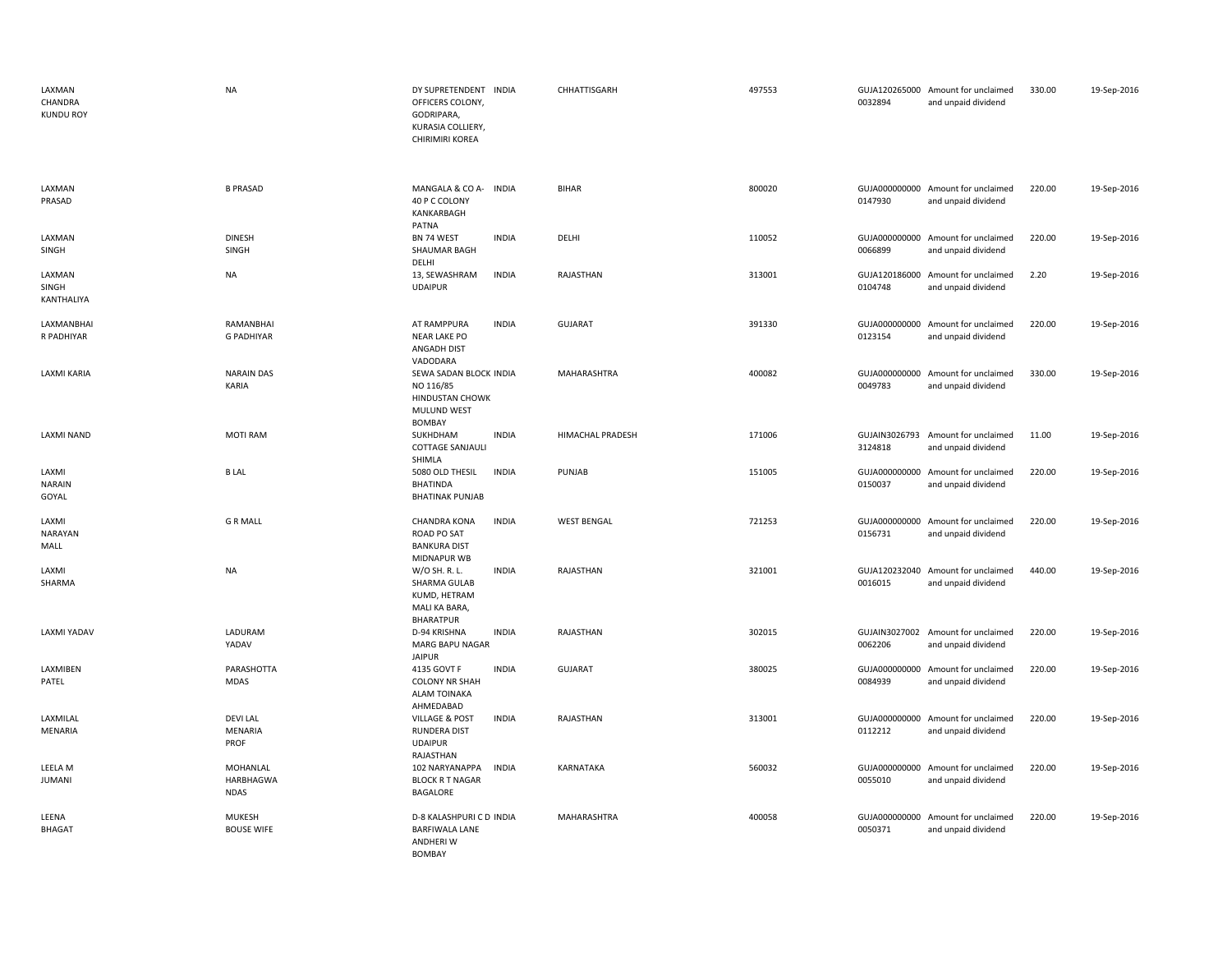| LILABEN<br>CHAUHAN                          | <b>RASIK</b>                      | CHAMUNDA FLOUR INDIA<br><b>FACTORY OPP</b><br><b>MANIAR NI POLE</b><br>KADI N G                                                                 | <b>GUJARAT</b>       | 382715 | 0034928                  | GUJA000000000 Amount for unclaimed<br>and unpaid dividend | 220.00  | 19-Sep-2016 |
|---------------------------------------------|-----------------------------------|-------------------------------------------------------------------------------------------------------------------------------------------------|----------------------|--------|--------------------------|-----------------------------------------------------------|---------|-------------|
| LILADHAR<br>AYEDAN KELA                     | AYEDAN KELA                       | AT & POST<br><b>INDIA</b><br>SHEGAON C RLY DT<br><b>BULDANA M S</b>                                                                             | MAHARASHTRA          | 444203 | 0065397                  | GUJA000000000 Amount for unclaimed<br>and unpaid dividend | 330.00  | 19-Sep-2016 |
| LILAMBEN<br>BHAGVANJIB<br><b>HAI KANANI</b> | BHAGVANJI<br><b>BHAI KANANI</b>   | <b>INDIA</b><br><b>VINAYAK PARK</b><br>RAMESHVAR NAGAR<br><b>OPP BATHANI</b><br><b>BUILDERS OFFICE</b><br><b>STREET GARBI</b><br>CHOWK JAMNAGAR | <b>GUJARAT</b>       | 361008 | GUJAIN3003941<br>5722655 | Amount for unclaimed<br>and unpaid dividend               | 220.00  | 19-Sep-2016 |
| LILAVATI B<br>CHOTALIA                      | <b>BACHUBHAI S</b><br>CHOTALIA    | ANAND BHUVAN 22 INDIA<br>NAVYOUG SOC S V P<br>D SCH V M ROAD<br><b>VILE PARLE W</b><br><b>BOMBAY</b>                                            | MAHARASHTRA          | 400056 | 0044292                  | GUJA000000000 Amount for unclaimed<br>and unpaid dividend | 220.00  | 19-Sep-2016 |
| <b>LILAVATI R</b><br>SHAH                   | RAMANLAL<br>M SHAH                | <b>INDIA</b><br>8 CHANDRAMA<br><b>APARTMENTS B/H</b><br>POST OFFICE<br>ANANDNAGAR<br>SOCIETY<br><b>FATEHNAGAR PALDI</b><br>AHMEDABAD            | <b>GUJARAT</b>       | 380007 | 0033236                  | GUJA000000000 Amount for unclaimed<br>and unpaid dividend | 110.00  | 19-Sep-2016 |
| LINA KHARA                                  | <b>TAPAS</b><br>KHARA             | <b>INDIA</b><br>SAKAR 105 OPP<br><b>GANDHI GRAM RLY</b><br><b>STATION IST FLOOR</b><br><b>ASHRAM ROAD</b><br>AHMEDABAD                          | <b>GUJARAT</b>       | 380009 | 0085462                  | GUJA000000000 Amount for unclaimed<br>and unpaid dividend | 220.00  | 19-Sep-2016 |
| <b>LIZY MATHEW</b>                          | MATHEW<br><b>THOMAS</b>           | MAGGIE COTTAGE<br><b>INDIA</b><br>MUKKATTA R S P O<br>NILAMBUR                                                                                  | <b>KERALA</b>        | 679330 | 0161692                  | GUJA000000000 Amount for unclaimed<br>and unpaid dividend | 220.00  | 19-Sep-2016 |
| LOGANAYAKI<br>VETRIVELU                     | A VETRIVELU                       | <b>INDIA</b><br>30 2ND STREET<br>KALPAKKAM TAMIL<br><b>NADU</b>                                                                                 | <b>TAMIL NADU</b>    | 603102 | 0158528                  | GUJA000000000 Amount for unclaimed<br>and unpaid dividend | 220.00  | 19-Sep-2016 |
| LOKESH<br><b>GUPTA</b>                      | RAMDAS<br><b>GUPTA</b>            | 205 A GOPAL<br><b>INDIA</b><br>CHEMBERS<br>SALABATPURA<br>SURAT                                                                                 | <b>GUJARAT</b>       | 395003 | 0099251                  | GUJA000000000 Amount for unclaimed<br>and unpaid dividend | 220.00  | 19-Sep-2016 |
| <b>LOKESH VIJ</b>                           | NA                                | <b>INDIA</b><br>854 MUKHERJEE<br>NAGAR DELHI                                                                                                    | DELHI                | 110009 | GUJAIN3002061<br>0854522 | Amount for unclaimed<br>and unpaid dividend               | 440.00  | 19-Sep-2016 |
| LOKHANDE<br>SUSHMA V                        | <b>NA</b>                         | 8, VIJAY GOPAL SOC, INDIA<br>TIDKE COLONY,<br><b>NASIK</b>                                                                                      | MAHARASHTRA          | 422005 | 0158771                  | GUJA120137000 Amount for unclaimed<br>and unpaid dividend | 22.00   | 19-Sep-2016 |
| LT COLONEL<br><b>KIRPAL SINGH</b>           | LATE S<br><b>JASWANT</b><br>SINGH | 25 AKBAR ROAD<br><b>INDIA</b><br><b>NEW ALLAHABAD</b><br>CANTT ALLAHABAD                                                                        | <b>UTTAR PRADESH</b> | 211010 | 6969476                  | GUJAIN3011271 Amount for unclaimed<br>and unpaid dividend | 220.00  | 19-Sep-2016 |
| LUIS DEVASSY<br>ARICATT                     | NA                                | S-28, KRISTAL TIARA INDIA<br>AMBALIPURA<br><b>VILLAGE BALANDUR</b><br><b>GATE BANGALORE</b>                                                     | KARNATAKA            | 560037 | 1141008                  | GUJAIN3002391 Amount for unclaimed<br>and unpaid dividend | 1320.00 | 19-Sep-2016 |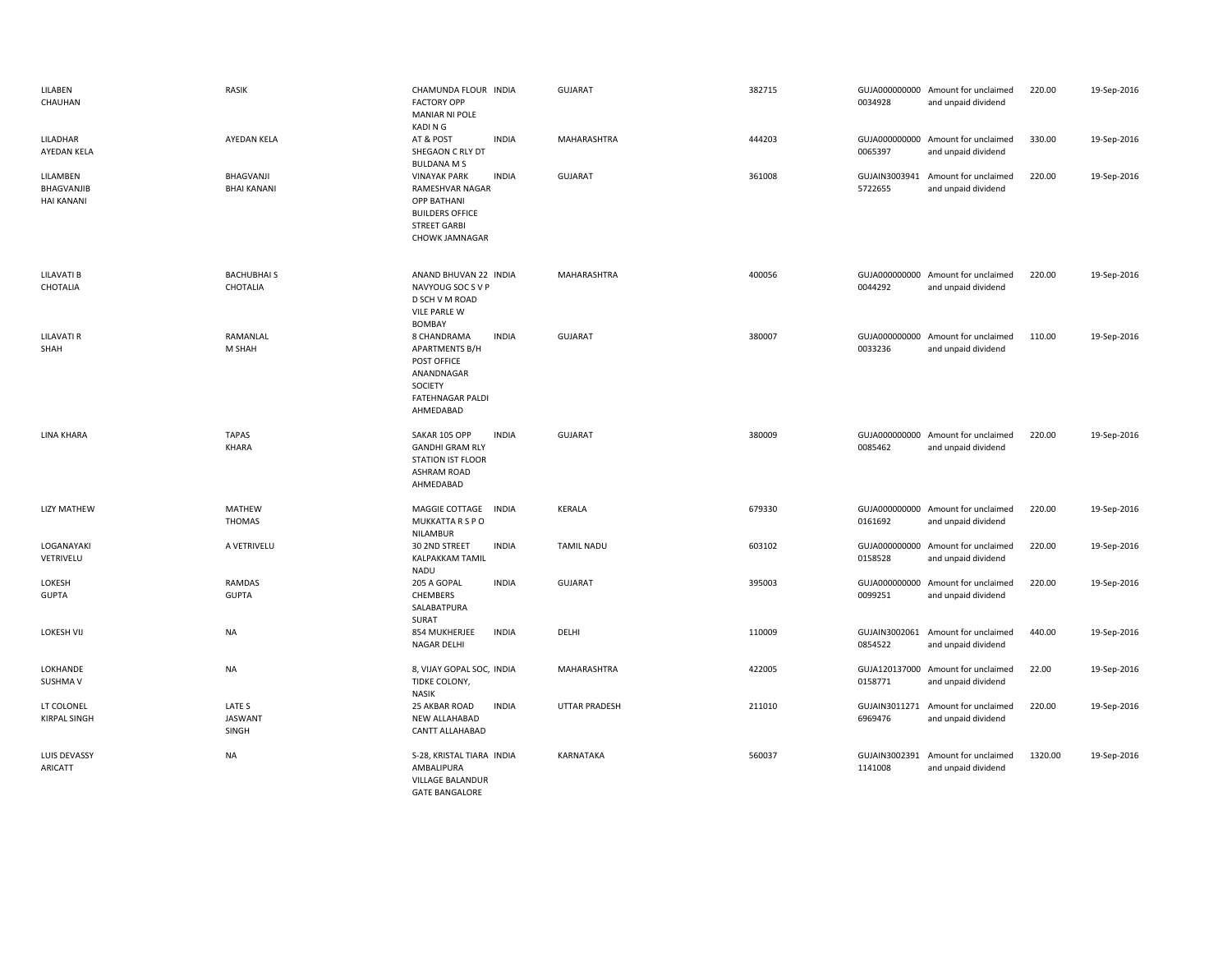| LUNA SAHAI                         | RAJEEV<br>SHANKAR<br>SAHAI                        | QTR NO D 1 JSPL<br>STAFF COLONY 13<br>MILESTONE N H 6<br><b>MANDIR HASAUD</b><br><b>RAIPUR</b><br>CHATTISGARH | <b>INDIA</b> | CHHATTISGARH       | 492101 | 3461776                  | GUJAIN3001831 Amount for unclaimed<br>and unpaid dividend | 226.60 | 19-Sep-2016 |
|------------------------------------|---------------------------------------------------|---------------------------------------------------------------------------------------------------------------|--------------|--------------------|--------|--------------------------|-----------------------------------------------------------|--------|-------------|
| LUNSIBHAI<br>DEVAYATBHAI<br>KANALA | DEVAYATBHA<br><b>I KANALA</b>                     | C/O AHIR STREET<br><b>GEB LATHI DIST</b><br>AMRELI                                                            | <b>INDIA</b> | <b>GUJARAT</b>     | 365430 | 0122382                  | GUJA000000000 Amount for unclaimed<br>and unpaid dividend | 220.00 | 19-Sep-2016 |
| M ALAM                             | <b>NA</b>                                         | 53 VASUNDHARA<br><b>APARTMENT NEW</b><br>PATLIPUTRA<br><b>COLONY PATNA</b><br><b>BIHAR</b>                    | <b>INDIA</b> | <b>BIHAR</b>       | 800013 | GUJAIN3011271<br>5297212 | Amount for unclaimed<br>and unpaid dividend               | 220.00 | 19-Sep-2016 |
| M C JAIN                           | V C JAIN                                          | MADAN<br><b>ENTERPRISES NO 12</b><br>POLETY MARKET<br>125 AVENUE ROAD<br>BANGALORE                            | <b>INDIA</b> | KARNATAKA          | 560002 | 0099069                  | GUJA000000000 Amount for unclaimed<br>and unpaid dividend | 220.00 | 19-Sep-2016 |
| M C MATHPAL                        | <b>NA</b>                                         | GARRISON<br>ENGINEER 1 B/R NO<br>3 P NAVEL<br>ACADEMY<br>RAMANTHALI PO<br>ETTIKULAM<br>KANNUR                 | <b>INDIA</b> | <b>KERALA</b>      | 670308 | 0573400                  | GUJAIN3030285 Amount for unclaimed<br>and unpaid dividend | 2.20   | 19-Sep-2016 |
| M<br>CHANDRAHSA<br>KAVA            | <b>G SHEENA</b><br>KAVA                           | <b>VIJAYA BANK</b><br>SAKALASPUR<br><b>HASSAN DIST</b>                                                        | <b>INDIA</b> | KARNATAKA          | 573134 | 0014633                  | GUJA000000000 Amount for unclaimed<br>and unpaid dividend | 110.00 | 19-Sep-2016 |
| M D<br>SHAHZADA<br><b>ALAM</b>     | H M IDRIS                                         | 16 TIRETTA BAZAR<br>STREET CALCUTTA                                                                           | <b>INDIA</b> | <b>WEST BENGAL</b> | 700073 | 0154575                  | GUJA000000000 Amount for unclaimed<br>and unpaid dividend | 220.00 | 19-Sep-2016 |
| M E<br>MALATHESHA                  | M N<br><b>ESHWARAPP</b><br>A SETTY                | VYSYA BANK LTD<br><b>SUPER MARKET</b><br>GULBARG                                                              | <b>INDIA</b> | KARNATAKA          | 585101 | 0167724                  | GUJA000000000 Amount for unclaimed<br>and unpaid dividend | 220.00 | 19-Sep-2016 |
| M G RAMA<br><b>MOORTHY</b>         | M<br>MAHADEVA<br><b>IYER</b>                      | 845 E & F BLOCK<br>MANUJAPATHA 1ST<br><b>CROSS</b><br>KUVEMPUNAGARM<br>YSORE                                  | <b>INDIA</b> | KARNATAKA          | 570023 | 0109833                  | GUJA000000000 Amount for unclaimed<br>and unpaid dividend | 220.00 | 19-Sep-2016 |
| M JAVED<br>KHAN                    | <b>ISMAIL KHAN</b>                                | H NO 89-I<br><b>VENKATARAO BLDG</b><br>PO NILEKANI SIRSI<br><b>DIST UTTARA</b><br>KANNADA<br>KARNATAKA        | <b>INDIA</b> | KARNATAKA          | 581403 | 0147725                  | GUJA000000000 Amount for unclaimed<br>and unpaid dividend | 220.00 | 19-Sep-2016 |
| M K<br>CHENGAPPA                   | M A<br>KUSHALAPPA                                 | NO-90 II MAIN<br>JAYALAKSHMI<br>PURAM MYSORE                                                                  | <b>INDIA</b> | KARNATAKA          | 570004 | 0138049                  | GUJA000000000 Amount for unclaimed<br>and unpaid dividend | 220.00 | 19-Sep-2016 |
| M K<br>LAKHWANI                    | КC<br>LAKHWANI                                    | B-1/140 JANAK PURI INDIA<br>NEW DELHI                                                                         |              | DELHI              | 110058 | 0150228                  | GUJA000000000 Amount for unclaimed<br>and unpaid dividend | 220.00 | 19-Sep-2016 |
| M K SEN<br><b>GUPTA</b>            | LATE SH JAI<br><b>KRISHNA SEN</b><br><b>GUPTA</b> | 18 BAIDYA GALI PO INDIA<br>DIST HOOGHLY<br><b>WEST BENGAL</b>                                                 |              | <b>WEST BENGAL</b> | 712103 | 0049115                  | GUJA000000000 Amount for unclaimed<br>and unpaid dividend | 220.00 | 19-Sep-2016 |
| M K SHAH                           | K M HAH                                           | 28 LAVANYA<br>SOCIETY NEW VIKAS<br><b>GRUH ROAD VASNA</b><br>AHMFDABAD                                        | <b>INDIA</b> | <b>GUJARAT</b>     | 380007 | 0033380                  | GUJA000000000 Amount for unclaimed<br>and unpaid dividend | 220.00 | 19-Sep-2016 |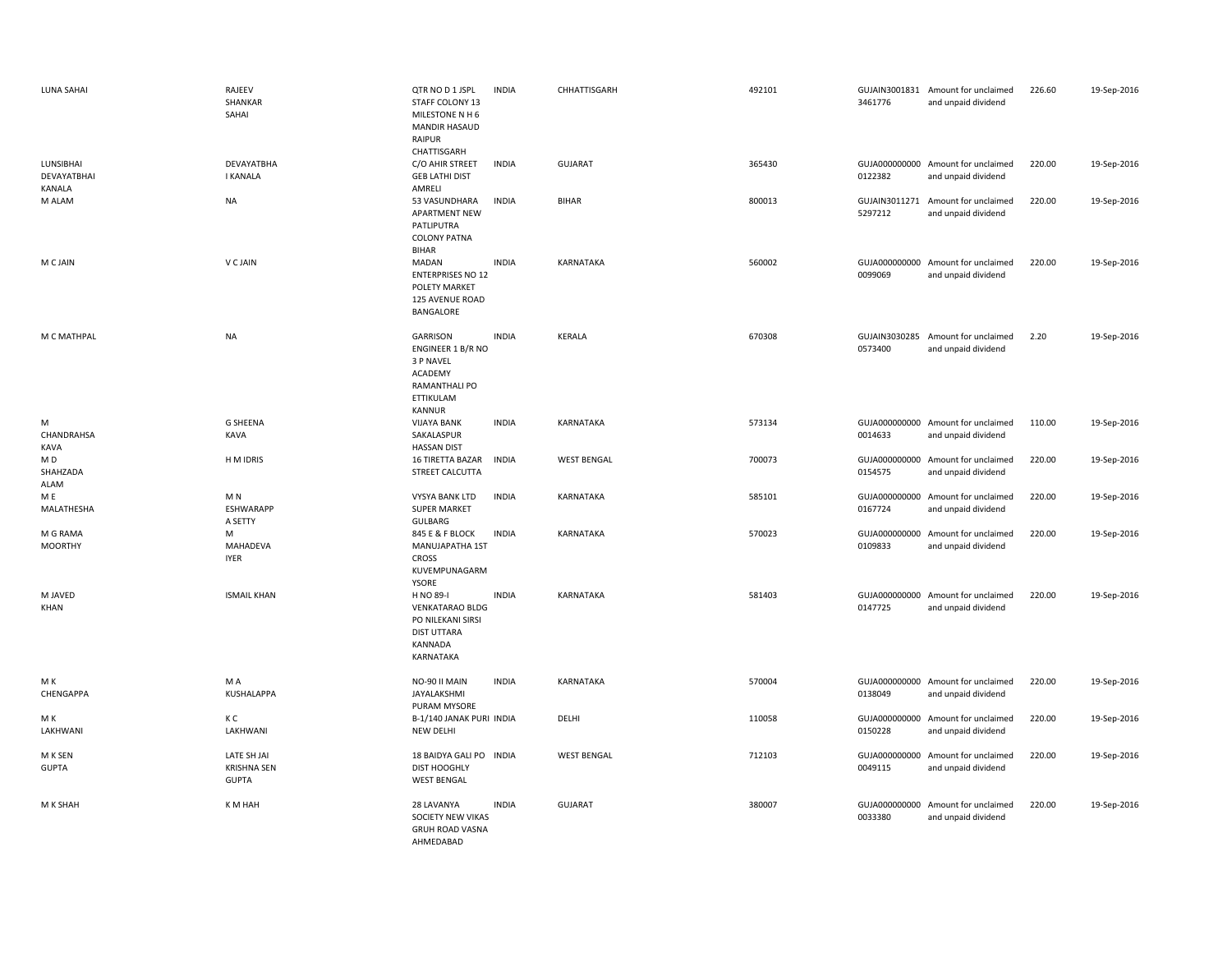| M KRISHNA<br><b>BHAT</b>            | M<br>SUBBANNA<br><b>BHAT</b>     | COMMANDANT [JG] INDIA<br>MK BHAT COAST<br><b>GUARD PRT WEST</b><br>SHED NO 3 NEW<br>FERRY<br>WHARFMUMBAI       | MAHARASHTRA           | 400009 | 0021126                  | GUJA000000000 Amount for unclaimed<br>and unpaid dividend | 220.00 | 19-Sep-2016 |
|-------------------------------------|----------------------------------|----------------------------------------------------------------------------------------------------------------|-----------------------|--------|--------------------------|-----------------------------------------------------------|--------|-------------|
| M L GUPTA                           | PARMANAND<br><b>GUPTA</b>        | 154 MADHUVAN<br><b>INDIA</b><br>(EAST) DELHI                                                                   | DELHI                 | 110092 | 0166613                  | GUJA000000000 Amount for unclaimed<br>and unpaid dividend | 220.00 | 19-Sep-2016 |
| M L WALIA                           | LATE SH M<br>LAL                 | G-2/A-1 BLOCK<br><b>INDIA</b><br>PANCHSHEEL<br>APARTMENT<br>PANCHSHEEL<br><b>ENCLAVE NEW</b><br>DELHI          | DELHI                 | 110001 | 0151041                  | GUJA000000000 Amount for unclaimed<br>and unpaid dividend | 220.00 | 19-Sep-2016 |
| M M GUPTA                           | <b>RAM KARAN</b><br><b>GUPTA</b> | <b>B 212 LOK VIHAR</b><br><b>INDIA</b><br>PITAM PURA DELHI                                                     | DELHI                 | 110034 | 0015498                  | GUJA000000000 Amount for unclaimed<br>and unpaid dividend | 220.00 | 19-Sep-2016 |
| M M RAI<br>KHANNA                   | <b>D D KHANNA</b>                | J-123, SECTOR-25,<br><b>INDIA</b><br>JALVAYU VIHAR,<br>NOIDA.                                                  | UTTAR PRADESH         | 201301 | 0140232                  | GUJA000000000 Amount for unclaimed<br>and unpaid dividend | 440.00 | 19-Sep-2016 |
| M<br>MEENAKSHI                      | S MUTHIAM                        | MEENAKSHI NIVAS<br><b>INDIA</b><br>THAMARAKULAM<br>KOLLAMKERALA                                                | KERALA                | 691001 | 0204287                  | GUJA000000000 Amount for unclaimed<br>and unpaid dividend | 220.00 | 19-Sep-2016 |
| <b>MPJAIN</b>                       | PANNALAL                         | 264/9 PARMANAND INDIA<br><b>CHAWLL RAKHIAL</b><br>ROAD AHMEDABAD                                               | <b>GUJARAT</b>        | 380021 | 0090043                  | GUJA000000000 Amount for unclaimed<br>and unpaid dividend | 220.00 | 19-Sep-2016 |
| M PARVATHI                          | <b>NA</b>                        | C/O SRI M V<br><b>INDIA</b><br>KRISHNA REDDY H<br>NO 272/C LIGH<br>SANJEEVA REDDY<br>NAGAR COLONY<br>HYDERABAD | <b>ANDHRA PRADESH</b> | 500038 | 0213925                  | GUJAIN3010222 Amount for unclaimed<br>and unpaid dividend | 220.00 | 19-Sep-2016 |
| М<br>PRABHAKARA<br>N                | K<br>RAMANUNN<br>U NAIR          | <b>MANIYIL HOUSE</b><br><b>INDIA</b><br>KOTTEKKAD<br>PALGHAT KERALA                                            | KERALA                | 678732 | 0101964                  | GUJA000000000 Amount for unclaimed<br>and unpaid dividend | 220.00 | 19-Sep-2016 |
| M R ARUN                            | MR.<br>ANANDAN                   | MADHAVA 8 BANK INDIA<br>COLONY 3RD<br>STREET<br>MADHAUARAM<br>MILK COLONY<br>MADRAS                            | <b>TAMIL NADU</b>     | 600051 | 0106175                  | GUJA000000000 Amount for unclaimed<br>and unpaid dividend | 220.00 | 19-Sep-2016 |
| M RADHA<br>KRISHNA<br><b>MURTHY</b> | <b>NA</b>                        | C/O. KONDABOLU<br><b>INDIA</b><br>SAMBASIVA RAO<br><b>VETAPALEM POST</b><br>VIA CHEBROLI<br>TENALI, GUNTUR, AP | ANDHRA PRADESH        | 522212 | GUJAIN3003781<br>0089911 | Amount for unclaimed<br>and unpaid dividend               | 440.00 | 19-Sep-2016 |
| M<br>RAGHUPATHY                     | LATE SH M<br>KRISHNAN            | <b>INDIA</b><br>F 67 IHFD NAGAR<br>PALLAVARAM<br>MADRAS                                                        | <b>TAMIL NADU</b>     | 600043 | 0156349                  | GUJA000000000 Amount for unclaimed<br>and unpaid dividend | 220.00 | 19-Sep-2016 |
| M RAM<br>PRAKASH                    | T S<br>MURUGESAN                 | 127 RACE COURSE<br><b>INDIA</b><br>COIMBATORE,                                                                 | <b>TAMIL NADU</b>     | 641018 | 2200419                  | GUJAIN3010802 Amount for unclaimed<br>and unpaid dividend | 70.40  | 19-Sep-2016 |
| M RAM<br>REDDY                      | <b>SEENA REDDY</b>               | H NO.6-8-29/1 NR-<br>INDIA<br><b>STANTHONY HIGH</b><br><b>SCHOOL RAVINDRA</b><br>NAGARNALGONDA                 | ANDHRA PRADESH        | 508001 | 0614857                  | GUJA120109000 Amount for unclaimed<br>and unpaid dividend | 440.00 | 19-Sep-2016 |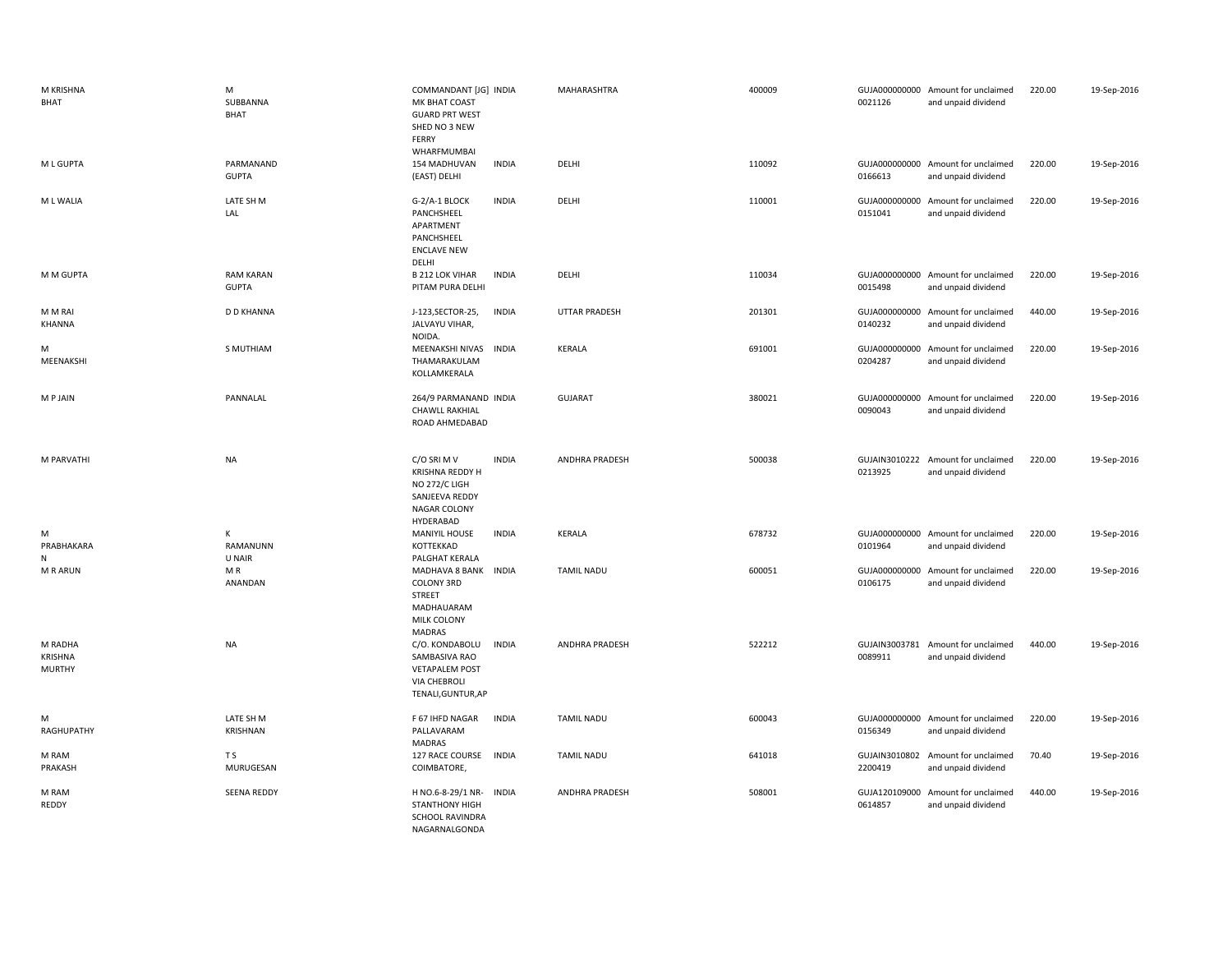| M RAMESH<br>MAHADEV      | <b>NA</b>                        | H-19/225<br>RAMESHWAR<br>APPATNENTS SOLA<br>ROAD,<br>NARAYANPURAAHM<br>EDABAD                                                                    | <b>INDIA</b> | <b>GUJARAT</b>    | 380013 | 0124260 | GUJA000000000 Amount for unclaimed<br>and unpaid dividend | 440.00 | 19-Sep-2016 |
|--------------------------|----------------------------------|--------------------------------------------------------------------------------------------------------------------------------------------------|--------------|-------------------|--------|---------|-----------------------------------------------------------|--------|-------------|
| M RASHMI<br>DEV          | <b>NA</b>                        | 781 BOGADI IIND<br><b>STAGE NORTH</b><br><b>MYSORE</b>                                                                                           | <b>INDIA</b> | KARNATAKA         | 570026 | 3324498 | GUJAIN3030285 Amount for unclaimed<br>and unpaid dividend | 440.00 | 19-Sep-2016 |
| M S GIRI<br>BABU         | M RAMA<br>RAJU                   | MECHANICAL<br><b>SUPERVISOR RVK EN</b><br>KONEKEPUDI<br>PEDANA KRISHNA<br><b>DIST</b>                                                            | <b>INDIA</b> | ANDHRA PRADESH    | 521366 | 5747042 | GUJAIN3015491 Amount for unclaimed<br>and unpaid dividend | 440.00 | 19-Sep-2016 |
| M S SAHANI               | H S SAHANI                       | C/O ANITA 824<br>SECTOR 10<br>PANCHKULA                                                                                                          | <b>INDIA</b> | HARYANA           | 134109 | 0005403 | GUJA000000000 Amount for unclaimed<br>and unpaid dividend | 220.00 | 19-Sep-2016 |
| M S<br>SHEKHAWAT         | <b>GANPAT</b><br>SINGH           | D-237 MOTI BAGH-I INDIA<br>N DELHI                                                                                                               |              | DELHI             | 110021 | 0066881 | GUJA000000000 Amount for unclaimed<br>and unpaid dividend | 220.00 | 19-Sep-2016 |
| M SATISH<br><b>KUMAR</b> | <b>NA</b>                        | <b>INFOSYS</b><br><b>TECHNOLOGIES LTD</b><br>350 HERBAL<br><b>ELECTRONIC CITY</b><br><b>KAIDB INDUSTRIAL</b><br>AREA HOOTAGALLI<br><b>MYSORE</b> | <b>INDIA</b> | MAHARASHTRA       | 999999 | 2355713 | GUJAIN3026793 Amount for unclaimed<br>and unpaid dividend | 330.00 | 19-Sep-2016 |
| <b>M SAVITRI</b>         | R<br>RAJENDRAN                   | 119 EAST<br>RENGANATHAPURA<br>M TUTICORIN<br>TAMILNADU                                                                                           | <b>INDIA</b> | <b>TAMIL NADU</b> | 628002 | 0127577 | GUJA000000000 Amount for unclaimed<br>and unpaid dividend | 220.00 | 19-Sep-2016 |
| м<br>SENTHAMILSE<br>LVAN | <b>NA</b>                        | 68 1ST FLOOR<br>VAIRAMNAGAR 2ND<br>STREET OPP TO<br>NEW HOUSIN GUNIT<br>THANJAVUR                                                                | <b>INDIA</b> | <b>TAMIL NADU</b> | 613005 | 4316340 | GUJAIN3026793 Amount for unclaimed<br>and unpaid dividend | 550.00 | 19-Sep-2016 |
| м<br>SIVANANDAM          | R <sub>M</sub><br><b>GOUNDER</b> | 1/95A<br>THOPPUKADU<br><b>FAIRLANDS SALEM</b>                                                                                                    | <b>INDIA</b> | <b>TAMIL NADU</b> | 636016 | 0152763 | GUJA000000000 Amount for unclaimed<br>and unpaid dividend | 220.00 | 19-Sep-2016 |
| M SIVANESAN              | S<br>MUTHUSWA<br>MY              | G 42/2, PEARL<br>APARTMENTS<br>SRINIVASA NAGAR,<br><b>GANDHI ROAD</b><br>THIRUVANAI KOIL<br><b>TRICHY</b>                                        | <b>INDIA</b> | <b>TAMIL NADU</b> | 620005 | 1009858 | GUJAIN3029024 Amount for unclaimed<br>and unpaid dividend | 6.60   | 19-Sep-2016 |
| M USHA                   | K M RENGAN                       | A 4:2 SAILESH<br>TOWER SEC-19 A<br>NERUL (E) NAVI<br><b>MUMBAI</b>                                                                               | <b>INDIA</b> | MAHARASHTRA       | 400706 | 0045099 | GUJA000000000 Amount for unclaimed<br>and unpaid dividend | 220.00 | 19-Sep-2016 |
| <b>MVKRAJU</b>           | M S N RAJU                       | SRI SRINIVASA<br><b>EMPORIUM P R</b><br>ROAD<br>KAKINADAEAST<br>GODAVARI                                                                         | <b>INDIA</b> | ANDHRA PRADESH    | 533001 | 0140639 | GUJA000000000 Amount for unclaimed<br>and unpaid dividend | 220.00 | 19-Sep-2016 |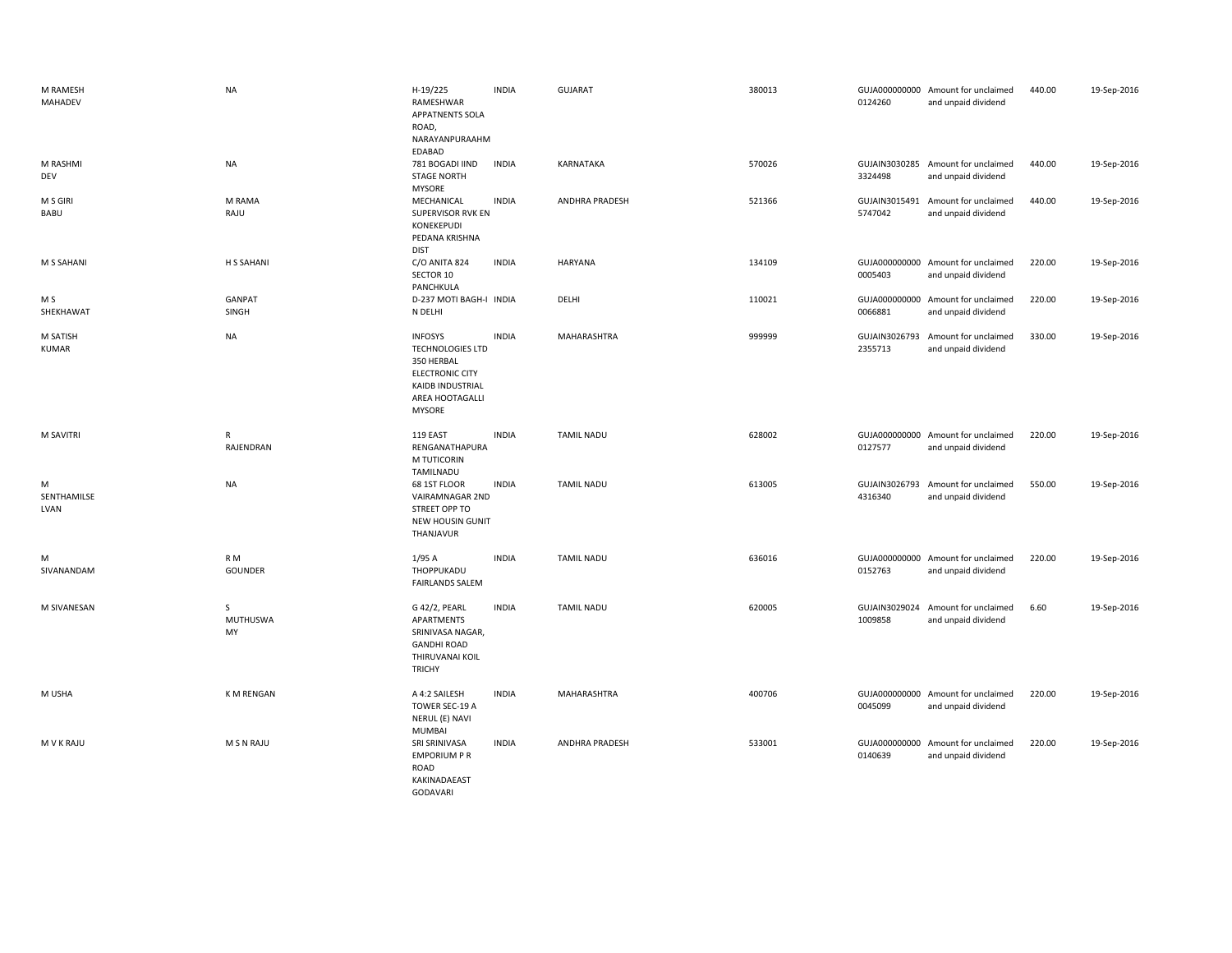| MVSDV<br>RAMALAKSH<br>MI             | <b>M S MURTY</b>                     | 63 1099/1/3 FLAT<br><b>INDIA</b><br>NO 303 ADITYA<br><b>CLASSIC</b><br>APARTMENTS<br>SOMAJIGUDA<br>HYDERABAD<br>ANDHRA PRADESH                                  | <b>ANDHRA PRADESH</b> | 500082 | 0685859                  | GUJAIN3001831 Amount for unclaimed<br>and unpaid dividend | 778.80 | 19-Sep-2016 |
|--------------------------------------|--------------------------------------|-----------------------------------------------------------------------------------------------------------------------------------------------------------------|-----------------------|--------|--------------------------|-----------------------------------------------------------|--------|-------------|
| M V VENKATA<br>KRISHNAN              | M V V IYER<br><b>ENGINEER</b>        | <b>INDIA</b><br>H. NO. 8-3-988/21<br>SRINAGAR COLONY<br>NEAR SATYA SAI<br>NIGAMAGAMHYDER<br>ABAD                                                                | ANDHRA PRADESH        | 500073 | 0154891                  | GUJA000000000 Amount for unclaimed<br>and unpaid dividend | 220.00 | 19-Sep-2016 |
| M VALSAN                             | A P<br>PRAVINDAKS<br><b>HA MENON</b> | SCIENTIFIC OFFICER INDIA<br><b>MDD IGCAR</b><br>KALPAKKAM                                                                                                       | <b>TAMIL NADU</b>     | 603102 | 0106051                  | GUJA000000000 Amount for unclaimed<br>and unpaid dividend | 220.00 | 19-Sep-2016 |
| M VEERA<br>REDDY                     | M N REDDY                            | MUTHALURUPADU INDIA<br>VI KHAJIPET<br>MANDAL CUDDPAH<br><b>DIST</b>                                                                                             | <b>ANDHRA PRADESH</b> | 516203 | 0132847                  | GUJA000000000 Amount for unclaimed<br>and unpaid dividend | 220.00 | 19-Sep-2016 |
| MACHERLA<br>ANURADHA                 | <b>BODLA</b><br>PRABHAKAR            | W/O B PRABHAKAR, INDIA<br><b>CHIEF MANAGER</b><br><b>INDIAN OVERSEAS</b><br><b>BANK</b><br>GOVERNORPET<br><b>BRANCH</b><br>VIJAYAWADA<br><b>KRISHNA DIST AP</b> | <b>ANDHRA PRADESH</b> | 520002 | 4407322                  | GUJAIN3003941 Amount for unclaimed<br>and unpaid dividend | 338.80 | 19-Sep-2016 |
| MADAN<br>ARORA                       | <b>SUKH DYAL</b><br><b>ARORA</b>     | NEW MEDICOSE<br><b>INDIA</b><br><b>JANDIALA ROAD</b><br>TARN TARAN DIST<br>AMRITSAR                                                                             | PUNJAB                | 143401 | 0065716                  | GUJA000000000 Amount for unclaimed<br>and unpaid dividend | 220.00 | 19-Sep-2016 |
| <b>MADAN</b><br>GOPAL                | <b>DURGA DASS</b>                    | <b>INDIA</b><br>547 A GANDHI<br>NAGAR JAMMU J &<br>к                                                                                                            | JAMMU AND KASHMIR     | 180004 | GUJA000000000<br>0011352 | Amount for unclaimed<br>and unpaid dividend               | 220.00 | 19-Sep-2016 |
| MADAN<br>GOPAL<br>AGRAWAL            | D L<br>AGRAWAL<br>PROF               | 717 VIDHYA DHAR<br><b>INDIA</b><br>KA RASTA BEHIND<br>AGARWAL SCHOOL<br><b>JAIPUR</b>                                                                           | RAJASTHAN             | 302003 | GUJA000000000<br>0009730 | Amount for unclaimed<br>and unpaid dividend               | 220.00 | 19-Sep-2016 |
| <b>MADAN LAL</b><br>MAHESHWARI       | <b>NA</b>                            | <b>INDIA</b><br>MAHESHWARI<br><b>ENTERPRISES GOLA</b><br>ROAD AT & PO<br><b>RAMGARH CANTT</b>                                                                   | <b>JHARKHAND</b>      | 829122 | 0328145                  | GUJA120132000 Amount for unclaimed<br>and unpaid dividend | 110.00 | 19-Sep-2016 |
| <b>MADAN LAL</b><br>SHARMA           | SHIV DUTT<br>RAI                     | <b>INDIA</b><br>C/O MADAN LAL<br>RAMAVTAR PO<br><b>SALASAR DIST</b><br>CHURU RAJ                                                                                | RAJASTHAN             | 331506 | 0008994                  | GUJA000000000 Amount for unclaimed<br>and unpaid dividend | 220.00 | 19-Sep-2016 |
| MADAN<br><b>MOHAN</b>                | <b>NA</b>                            | 16 54 AMAR<br><b>INDIA</b><br><b>BHAWAN HARJU</b><br>PURA TAJ GANJ<br>AGRA                                                                                      | <b>UTTAR PRADESH</b>  | 282001 | 3471059                  | GUJAIN3001831 Amount for unclaimed<br>and unpaid dividend | 220.00 | 19-Sep-2016 |
| MADAN<br><b>MOHAN</b><br><b>MODI</b> | <b>CHAND MAL</b><br><b>MODI</b>      | <b>INSIDE SURAJPOLE</b><br><b>INDIA</b><br>GATE. . BEAWAR                                                                                                       | RAJASTHAN             | 305901 | 0055348                  | GUJA130176000 Amount for unclaimed<br>and unpaid dividend | 440.00 | 19-Sep-2016 |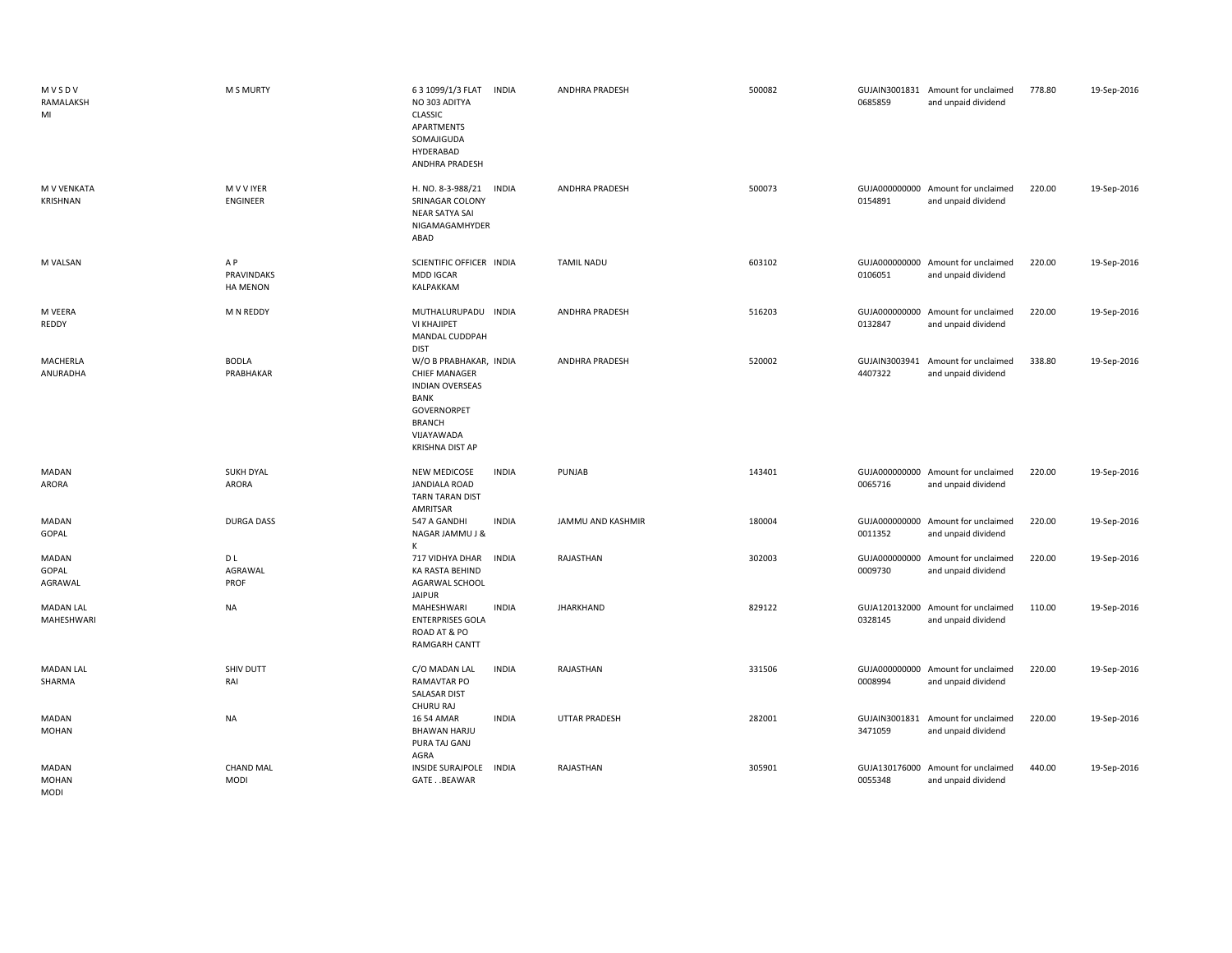| MADAN<br><b>MOHAN</b><br>PRASAD | <b>NA</b>                              | QTR NO 201/2/3<br><b>HOUSING COLONY</b><br><b>GOVINDPUR</b><br>JAMSHEDPUR<br><b>JHARKHAND</b>                                                                | <b>INDIA</b> | <b>JHARKHAND</b>  | 831015 | 0819720                  | GUJAIN3026793 Amount for unclaimed<br>and unpaid dividend | 63.80  | 19-Sep-2016 |
|---------------------------------|----------------------------------------|--------------------------------------------------------------------------------------------------------------------------------------------------------------|--------------|-------------------|--------|--------------------------|-----------------------------------------------------------|--------|-------------|
| MADANLAL                        | <b>HAR NARAIN</b>                      | 314 SUBHASH<br><b>COLONY SHASTRI</b><br>NAGAR JAIPUR                                                                                                         | <b>INDIA</b> | RAJASTHAN         | 302016 | 0162726                  | GUJA000000000 Amount for unclaimed<br>and unpaid dividend | 220.00 | 19-Sep-2016 |
| MADANLAL<br>SONI                | <b>NANDKISHOR</b><br>E SONI            | 25 LODHI PURA NO INDIA<br>3 INDORE M P                                                                                                                       |              | MADHYA PRADESH    | 452002 | GUJA000000000<br>0007017 | Amount for unclaimed<br>and unpaid dividend               | 220.00 | 19-Sep-2016 |
| <b>MADAVAN</b><br>KESAVAN       | S J KESAVAN                            | LAKSHMY MAHAL<br>43 ANNAI INDIRA<br>NAGAR BHARATIYAR<br>UNIVERSITY PO<br>COIMBATORE                                                                          | <b>INDIA</b> | <b>TAMIL NADU</b> | 641046 | GUJAIN3015491<br>5766235 | Amount for unclaimed<br>and unpaid dividend               | 440.00 | 19-Sep-2016 |
| MADHAVA JEE<br>PRASAD           | V N PRASAD<br>SOSCIAL<br><b>WORKER</b> | <b>DURGA SMRITI</b><br>KADAMKUAN NEW<br>AREA PATNA                                                                                                           | <b>INDIA</b> | <b>BIHAR</b>      | 800003 | 0133944                  | GUJA000000000 Amount for unclaimed<br>and unpaid dividend | 220.00 | 19-Sep-2016 |
| MADHAVAN<br><b>MENON</b>        | A B<br>BALACHAND<br>RAN                | 103 LUMBINI<br>APPARTMENTS<br>VENKATAPURA<br><b>MAIN ROAD</b><br>KORAMANGALA<br>BANGALORE                                                                    | <b>INDIA</b> | KARNATAKA         | 560034 | GUJAIN3005131<br>0899900 | Amount for unclaimed<br>and unpaid dividend               | 451.00 | 19-Sep-2016 |
| MADHAVI<br>BIKMAL               | В<br>SHEKHARAIA<br>H                   | C 76 HAL COLONY<br>HYDERABAD                                                                                                                                 | <b>INDIA</b> | ANDHRA PRADESH    | 500042 | 0092899                  | GUJA000000000 Amount for unclaimed<br>and unpaid dividend | 220.00 | 19-Sep-2016 |
| MADHAVI<br>CHOUDHURY            | AKSHAYA<br><b>KUMAR</b><br>CHOUDHURY   | B1/143 HIG II<br><b>DUPLEX NR</b><br>KALINGA BUILDER<br><b>SITE OFFICE</b><br>LINGARAJ VIHAR<br>OPP DAV PUBLIC<br>SCHOOLPOKHARIPU<br>T BHUBANESWAR<br>ORISSA | <b>INDIA</b> | ORISSA            | 751001 | 0106050                  | GUJA000000000 Amount for unclaimed<br>and unpaid dividend | 330.00 | 19-Sep-2016 |
| MADHAVI<br><b>GUPTA</b>         | S K GUPTA                              | C/OSD<br><b>INVESTMENT AD</b><br>107 A SHALIMAR<br><b>BAGH DELHI</b>                                                                                         | <b>INDIA</b> | DELHI             | 110052 | 0015931                  | GUJA000000000 Amount for unclaimed<br>and unpaid dividend | 220.00 | 19-Sep-2016 |
| MADHAVI<br>MOVVA                | SRINIVASA<br>RAO M                     | RAVIPADU POST<br><b>ABBINENI GUNTA</b><br>PALEM VIA<br>PEDANANDIPADU<br><b>MANDAL GUNTUR</b><br><b>DIST</b>                                                  | <b>INDIA</b> | ANDHRA PRADESH    | 522015 | GUJA000000000<br>0097386 | Amount for unclaimed<br>and unpaid dividend               | 220.00 | 19-Sep-2016 |
| MADHOLAL                        | <b>HAJHARI</b>                         | KHANDELWAL<br><b>MEDICOSE OPP</b><br>SETLIGHT HOSPITAL<br>SETHI COLONY<br><b>JAIPUR</b>                                                                      | <b>INDIA</b> | RAJASTHAN         | 302004 | 0010745                  | GUJA000000000 Amount for unclaimed<br>and unpaid dividend | 220.00 | 19-Sep-2016 |
| MADHU BABU<br>AA                | <b>NA</b>                              | 1 21 KATHRIGUPPA INDIA<br><b>MAIN ROAD</b><br>VIDHYAPTTA CIRCLE<br>OPP ANDRA BANK<br>BANGALORE                                                               |              | KARNATAKA         | 560028 | 2240750                  | GUJA130414000 Amount for unclaimed<br>and unpaid dividend | 22.00  | 19-Sep-2016 |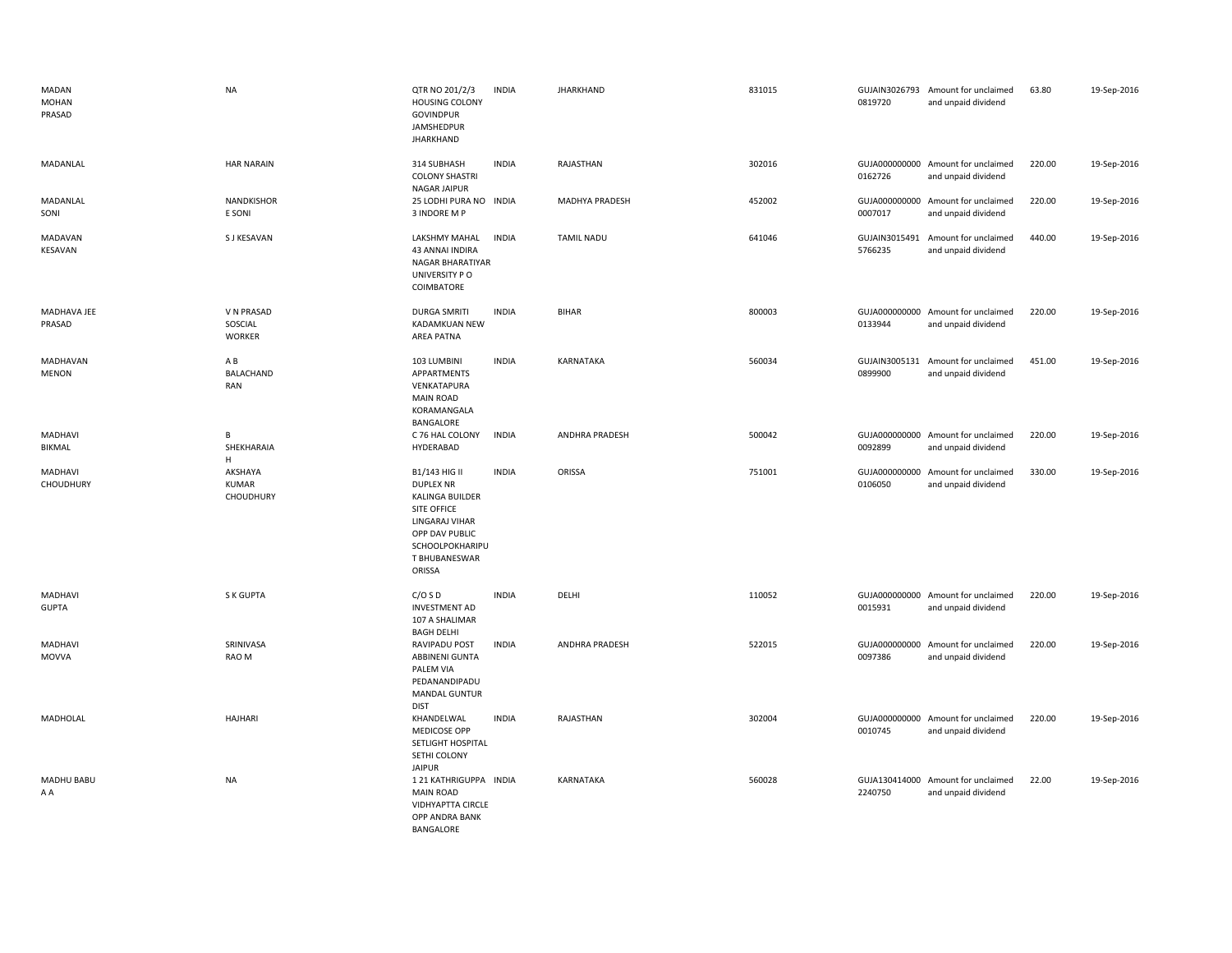| MADHU DEVI<br>KUKREJA          | <b>NA</b>                                       | 263 3 RD CROSS K E INDIA<br>B LAYOUT R M V 2<br><b>ND</b><br>STAGEBANGALORE                                                                                 | KARNATAKA             | 560094 | 0193681                  | GUJA000000000 Amount for unclaimed<br>and unpaid dividend | 330.00 | 19-Sep-2016 |
|--------------------------------|-------------------------------------------------|-------------------------------------------------------------------------------------------------------------------------------------------------------------|-----------------------|--------|--------------------------|-----------------------------------------------------------|--------|-------------|
| <b>MADHU DEVI</b><br>SINGHANIA | RAJESH<br>SINGHANIA                             | C/OTOLARAM<br><b>INDIA</b><br>GOVINDRAM<br>SINGHANIA NORTH<br>BAZAR, POST-<br>SARDARSHAHR DIST-<br>CHURUSARDARSHA<br>HR                                     | RAJASTHAN             | 331403 | 0019826                  | GUJA120512000 Amount for unclaimed<br>and unpaid dividend | 220.00 | 19-Sep-2016 |
| MADHU<br>DHAMANI               | SH PRADEEP<br><b>KUMAR</b><br>DHAMANI           | 442 VIJAY NAGAR<br><b>INDIA</b><br><b>ALWAR</b>                                                                                                             | RAJASTHAN             | 301001 | 0123802                  | GUJA120106050 Amount for unclaimed<br>and unpaid dividend | 220.00 | 19-Sep-2016 |
| MADHU JAIN                     | SANDEEP<br>JAIN                                 | C/O SANDEEP JAIN INDIA<br>ANAGRAM FINANCE<br>LTD 901 SAKAR<br>NEHRU<br>BRIDGEASHRAM<br>ROAD AHMEDABAD                                                       | <b>GUJARAT</b>        | 380009 | 0170598                  | GUJA000000000 Amount for unclaimed<br>and unpaid dividend | 220.00 | 19-Sep-2016 |
| MADHU<br>KARIA                 | RAJESH                                          | KADIA WAD KAMBI INDIA<br><b>FALI JAMNAGAR</b><br>JAMNAGAR                                                                                                   | <b>GUJARAT</b>        | 361001 | 0077461                  | GUJA000000000 Amount for unclaimed<br>and unpaid dividend | 220.00 | 19-Sep-2016 |
| MADHU<br>KHANNA                | SANJAY<br>KHANNA                                | H NO 222 KHANNA INDIA<br>NIWAS REHMAT ALI<br>COMPOUND<br>RAILWAY ROAD<br>GHAZIABAD                                                                          | <b>UTTAR PRADESH</b>  | 201001 | 0601917                  | GUJAIN3001181 Amount for unclaimed<br>and unpaid dividend | 506.00 | 19-Sep-2016 |
| MADHU<br>KOHLI                 | <b>NA</b>                                       | <b>INDIA</b><br>C/O KEWAL<br><b>KRISHAN KOHLI</b><br><b>NEHRU PARK</b><br>ASHOK NAGAR M P<br><b>DIST GUNA</b>                                               | <b>MADHYA PRADESH</b> | 473331 | 0007007                  | GUJA000000000 Amount for unclaimed<br>and unpaid dividend | 220.00 | 19-Sep-2016 |
| MADHU<br><b>MAHANT</b>         | <b>JAGDISH</b>                                  | A/5 ANUPAM<br><b>INDIA</b><br><b>NAGAR NEAR TUBE</b><br>CO OLD PADRA<br>ROAD BARODA                                                                         | <b>GUJARAT</b>        | 390015 | 0039402                  | GUJA000000000 Amount for unclaimed<br>and unpaid dividend | 330.00 | 19-Sep-2016 |
| MADHU<br>MAHESHWARI            | <b>JAI PRAKASH</b><br>MAHESHWAR<br>$\mathbf{L}$ | SD-48, SHANTI<br><b>INDIA</b><br><b>NAGAR NEAR</b><br>DISPENSARY NO.4<br>AJMER ROAD<br><b>JAIPUR</b>                                                        | RAJASTHAN             | 302006 | 0041852                  | GUJAIN3027002 Amount for unclaimed<br>and unpaid dividend | 789.80 | 19-Sep-2016 |
| MADHU<br>MITTAL                | PARMIL<br><b>MITTAL</b>                         | H NO 1737 SECTOR INDIA<br>34 D CHANDIGARH                                                                                                                   | CHANDIGARH            | 160001 | 0005278                  | GUJA000000000 Amount for unclaimed<br>and unpaid dividend | 220.00 | 19-Sep-2016 |
| MADHU<br>SHARMA                | <b>SP PANDEY</b>                                | FLAT NO 3A BLOCK<br><b>INDIA</b><br>A MOTI ENCLAVE B<br><b>K SAHAI</b><br><b>COMPOUND ST</b><br>ANNE SCHOOL<br>ROAD THARPAKNA<br>RANCHI<br><b>JHARKHAND</b> | <b>JHARKHAND</b>      | 834001 | GUJAIN3026793<br>3465068 | Amount for unclaimed<br>and unpaid dividend               | 220.00 | 19-Sep-2016 |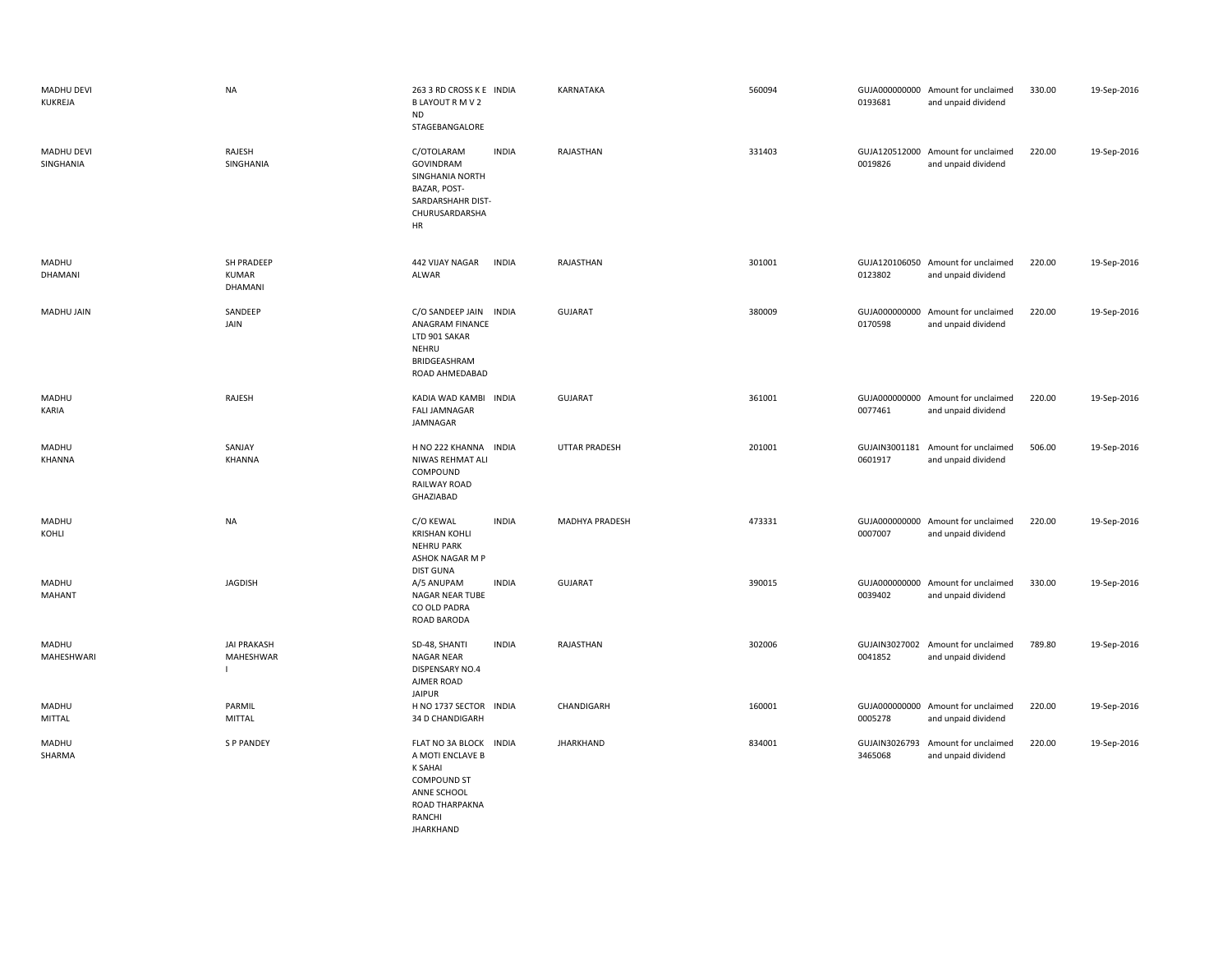| MADHU<br>SHARMA                 | N K SHARMA                            | 2304, ASTHA<br>APARTMENT<br>SECTOR-48-C<br>CHANDIGARH                                                        | <b>INDIA</b> | CHANDIGARH         | 160047 | 0012976 | GUJA000000000 Amount for unclaimed<br>and unpaid dividend | 220.00 | 19-Sep-2016 |
|---------------------------------|---------------------------------------|--------------------------------------------------------------------------------------------------------------|--------------|--------------------|--------|---------|-----------------------------------------------------------|--------|-------------|
| MADHUBALA<br>JAIN               | U CHAND                               | D NO 456 1ST<br>FLOOR 6TH FLOOR<br>10TH E MAIN ROAD<br>RAJAJINAGAR<br>BANGALORE                              | <b>INDIA</b> | KARNATAKA          | 560010 | 0141192 | GUJA000000000 Amount for unclaimed<br>and unpaid dividend | 220.00 | 19-Sep-2016 |
| MADHUBALA<br>SHARMA             | <b>S K SHARMA</b><br>RETD             | 311 SHARAN<br><b>KURTIR PURANI</b><br>AMER ROAD JAIPUR                                                       | <b>INDIA</b> | RAJASTHAN          | 302002 | 0009932 | GUJA000000000 Amount for unclaimed<br>and unpaid dividend | 220.00 | 19-Sep-2016 |
| <b>MADHUBEN K</b><br>MAKADIA    | <b>KISHOR BHAI</b><br><b>JETHA</b>    | PLOT STREET NO 2<br><b>DIST RAJKOT PO</b><br>BHAYAVADAR                                                      | <b>INDIA</b> | <b>GUJARAT</b>     | 360450 | 0079526 | GUJA000000000 Amount for unclaimed<br>and unpaid dividend | 220.00 | 19-Sep-2016 |
| MADHUBEN<br>KHETANI             | PRABHUDAS<br>KHETANI H<br>HOLD        | 31 SAURABH<br>SOCIETY SECTOR 23<br>GANDHINAGAR                                                               | <b>INDIA</b> | <b>GUJARAT</b>     | 382023 | 0126120 | GUJA000000000 Amount for unclaimed<br>and unpaid dividend | 220.00 | 19-Sep-2016 |
| <b>MADHUBEN P</b><br>PATEL      | PRAVIN<br><b>KUMAR</b>                | <b>B-67 RAJLAXMI</b><br>SOCIETY OLD PADRA<br>ROAD PO VIDHYUT<br>NGR VADODARA                                 | <b>INDIA</b> | <b>GUJARAT</b>     | 390015 | 0039621 | GUJA000000000 Amount for unclaimed<br>and unpaid dividend | 220.00 | 19-Sep-2016 |
| MADHUBEN<br>SHAH                | JAYANTILAL<br>SHAH                    | 201 JAYDEEP<br><b>TOWER PALDI</b><br>AHMEDABAD                                                               | <b>INDIA</b> | <b>GUJARAT</b>     | 380007 | 0029806 | GUJA000000000 Amount for unclaimed<br>and unpaid dividend | 220.00 | 19-Sep-2016 |
| MADHUBHAI<br>RAIYABHAI<br>PATEL | RAIYABHAI G<br>PATEL                  | 3 SMRUTI KUNJ<br><b>SOCIETY SHREEJI</b><br>NIWAS JALAL PORE<br>ROAD NAVSARI                                  | <b>INDIA</b> | <b>GUJARAT</b>     | 396445 | 0041231 | GUJA000000000 Amount for unclaimed<br>and unpaid dividend | 220.00 | 19-Sep-2016 |
| MADHUJIT<br>GHOSE               | AJIT KUMAR<br><b>GHOSE</b>            | 15/2/P 55 JHEEL<br><b>ROAD BANK PLOT</b><br>CALCUTTA                                                         | <b>INDIA</b> | <b>WEST BENGAL</b> | 700075 | 0111420 | GUJA000000000 Amount for unclaimed<br>and unpaid dividend | 220.00 | 19-Sep-2016 |
| MADHUKAR<br>SITARAM<br>RANE     | SEVARAM<br>NAMDEO<br><b>RANE RETD</b> | JN 2 BLDG 19 A<br>FLAT 2 SECTOR 10<br><b>VASHI NEW</b><br><b>BOMBAY</b>                                      | <b>INDIA</b> | MAHARASHTRA        | 400703 | 0107870 | GUJA000000000 Amount for unclaimed<br>and unpaid dividend | 330.00 | 19-Sep-2016 |
| MADHULATA<br><b>DOSHI</b>       | <b>NAGINDAS</b><br>RETD               | C/O NAGINDAS P<br><b>DOSHI STATION</b><br>ROAD DHORAJI<br><b>GUJARAT</b>                                     | <b>INDIA</b> | <b>GUJARAT</b>     | 360410 | 0025907 | GUJA000000000 Amount for unclaimed<br>and unpaid dividend | 220.00 | 19-Sep-2016 |
| MADHUMITA<br>DAS                | PARTHA<br><b>SARATHI DAS</b>          | CARE OF MR P S DAS INDIA<br>TECHNO ECONOMIC<br>SEC MECON I LTD<br>DORANDA PO<br>HINDO RANCHI<br><b>BIHAR</b> |              | <b>JHARKHAND</b>   | 834002 | 0041557 | GUJA000000000 Amount for unclaimed<br>and unpaid dividend | 220.00 | 19-Sep-2016 |
| MADHUMITA<br>GHOSH              | NA                                    | 67, GHOSH PARA<br>ROAD, LALKUTHI,<br>BARRACKPORE,<br>KOLKATA                                                 | <b>INDIA</b> | <b>WEST BENGAL</b> | 700120 | 0111864 | GUJAIN3021051 Amount for unclaimed<br>and unpaid dividend | 55.00  | 19-Sep-2016 |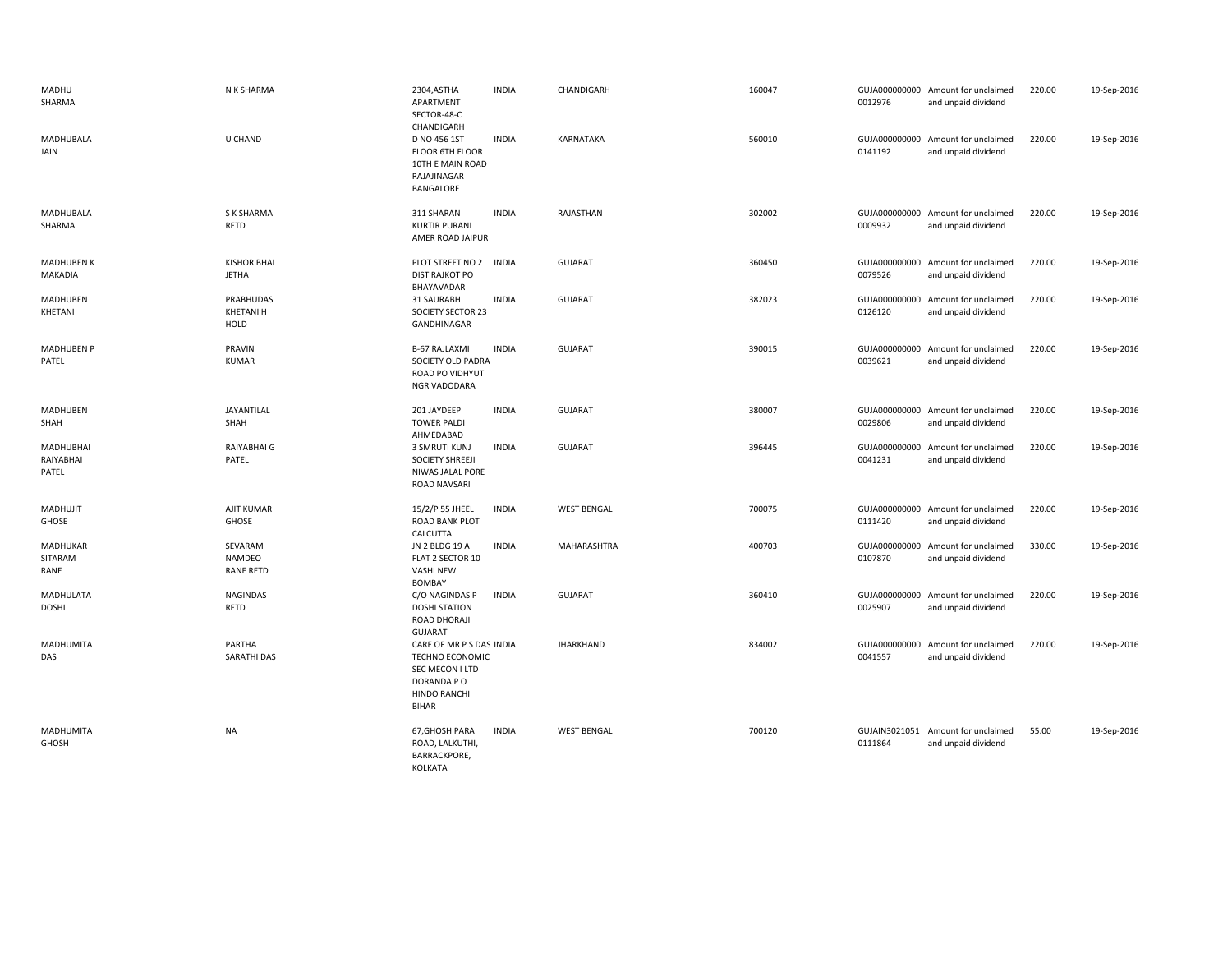| MADHURI<br>GANDHI              | PRAVIN<br>GANDHI                      | C/O PRAVIN<br>GANDHI<br>SHARES&STOCK<br><b>BROKERS MEM OF</b><br><b>PUNE ST. EX 47/2</b><br>VIGHNUHAR<br>CHAMBERSOPP TEL.<br><b>EXCHANGE KARVE</b><br><b>ROAD PUNE</b> | <b>INDIA</b> | MAHARASHTRA           | 411004 | 0164559 | GUJA000000000 Amount for unclaimed<br>and unpaid dividend | 220.00 | 19-Sep-2016 |
|--------------------------------|---------------------------------------|------------------------------------------------------------------------------------------------------------------------------------------------------------------------|--------------|-----------------------|--------|---------|-----------------------------------------------------------|--------|-------------|
| MADHURI<br>SHARMA              | P P VAID                              | C/O 80 FIELD<br>REGIMENT C/O 56 A<br>PO                                                                                                                                | <b>INDIA</b> | MAHARASHTRA           | 999999 | 0106614 | GUJA000000000 Amount for unclaimed<br>and unpaid dividend | 220.00 | 19-Sep-2016 |
| MADHURI<br>SINGH               | <b>BISHWANAT</b><br>H PRASAD<br>SINGH | P & T COLONY NO 2 INDIA<br>DAHIYAWAN<br>CHHAPRA BIHAR                                                                                                                  |              | <b>BIHAR</b>          | 841301 | 0083489 | GUJAIN3005891 Amount for unclaimed<br>and unpaid dividend | 220.00 | 19-Sep-2016 |
| MADHURI<br>TIWARY              | M N TIWARY                            | C/O CITY STOCK<br><b>EXCHANGE OPP</b><br><b>COURT CAMPUS</b><br><b>CIRCULAR RD</b><br>RANCHI                                                                           | <b>INDIA</b> | <b>JHARKHAND</b>      | 834001 | 0153368 | GUJA000000000 Amount for unclaimed<br>and unpaid dividend | 220.00 | 19-Sep-2016 |
| MADHUSDAN<br>RAO ARCOT         | LATE SH<br><b>HANUMANT</b><br>H RAO   | H NO 5-4-55&56<br>DISTELLARY ROAD<br>RANIGUNJ<br>SECUNDERABAD                                                                                                          | <b>INDIA</b> | ANDHRA PRADESH        | 500003 | 0114511 | GUJA000000000 Amount for unclaimed<br>and unpaid dividend | 220.00 | 19-Sep-2016 |
| MADHUSUDA<br>N M SUTHAR        | <b>MAGANLAL K</b><br>SUTHAR           | C/O G S F C AREA<br>OFFICE 57 OPP<br><b>COLLECTOR OFFICE</b><br>NAGALA<br>PARKKOLHAPUR (M<br>S)                                                                        | <b>INDIA</b> | MAHARASHTRA           | 416003 | 0118707 | GUJA000000000 Amount for unclaimed<br>and unpaid dividend | 220.00 | 19-Sep-2016 |
| MADHVI<br>KAMALAKRA<br>PADIYAR | <b>K PADIYAR</b>                      | 103 PLEASANT PARK INDIA<br>LOKHANDWALA<br>COMPLEX 4<br><b>BUNGLOW</b><br><b>ANDHERI WEST</b><br><b>BOMBAY</b>                                                          |              | <b>MAHARASHTRA</b>    | 400058 | 0146746 | GUJA000000000 Amount for unclaimed<br>and unpaid dividend | 220.00 | 19-Sep-2016 |
| MADIREDDY<br>SRINIVASA<br>RAO  | V R PRASADA<br><b>RAO</b>             | S/O M V R PRASADA INDIA<br>RAO FLAT NO-S-5<br>SOHINI ENCLAVE R R<br>PET ELURU                                                                                          |              | <b>ANDHRA PRADESH</b> | 534002 | 4381749 | GUJAIN3003941 Amount for unclaimed<br>and unpaid dividend | 660.00 | 19-Sep-2016 |
| MAFAT BHAI P<br>PATEL          | PRABHUDAS<br><b>D PATEL</b>           | KHADKI FALIA AT & INDIA<br>PO KARACHIA DIST<br>BARODA                                                                                                                  |              | GUJARAT               | 391310 | 0119305 | GUJA000000000 Amount for unclaimed<br>and unpaid dividend | 110.00 | 19-Sep-2016 |
| MAFATBHAI C<br>PARMAR          | СННОТТАВН<br>AI M<br>PARMAR           | C/O GEETA BEN<br><b>BHUPENDRA BHAI</b><br>PATEL NEAR POST<br>OFFICE AT&POST<br><b>KOYALI DIST</b><br><b>BARODA</b>                                                     | <b>INDIA</b> | <b>GUJARAT</b>        | 391330 | 0122801 | GUJA000000000 Amount for unclaimed<br>and unpaid dividend | 220.00 | 19-Sep-2016 |
| MAGAN<br>RATNA<br>KHUNT        | <b>RATNA RAVJI</b><br>KHUNT           | <b>KRISHN NAGAR</b><br>MAIN ROAD MAVDI<br>PLOT SAMARATH<br>RAJKOT                                                                                                      | <b>INDIA</b> | <b>GUJARAT</b>        | 360004 | 0019825 | GUJA000000000 Amount for unclaimed<br>and unpaid dividend | 220.00 | 19-Sep-2016 |
| MAGANBHAI<br>CHUNILAL<br>PATFL | <b>CHUNILAL M</b><br>PATEL            | AT & POST KAVAS<br>TAL CHOYASHI DIST<br><b>SURAT GUJARAT</b>                                                                                                           | <b>INDIA</b> | <b>GUJARAT</b>        | 394510 | 0049122 | GUJA000000000 Amount for unclaimed<br>and unpaid dividend | 220.00 | 19-Sep-2016 |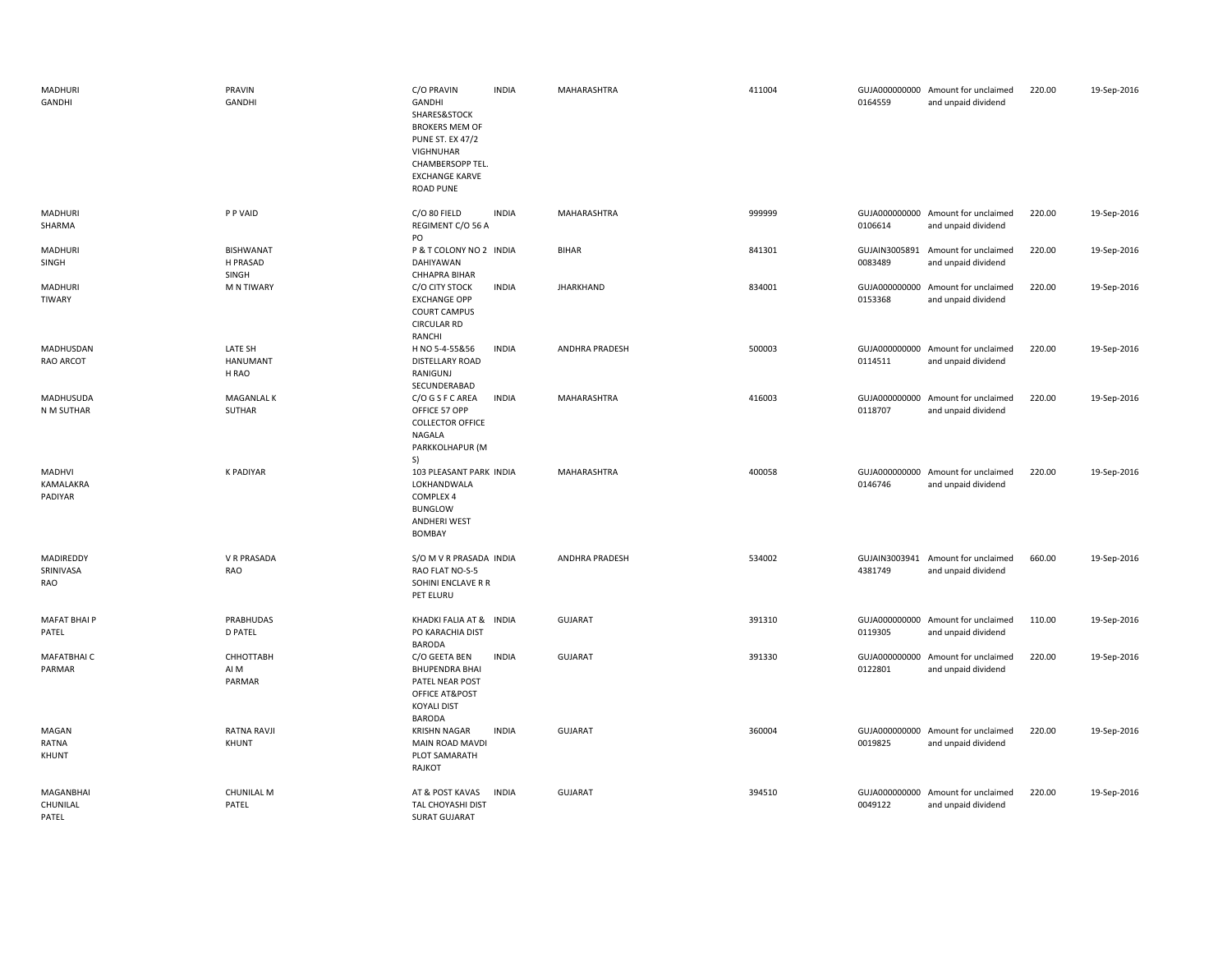| MAGANBHAI<br>HARIJAN                                | RANCHHODB<br><b>HAI HARIJAN</b>     | HARIJVNDAS PATEL INDIA<br>WADI KARACHIYA<br><b>DIST BARODA</b>                                                                  | <b>GUJARAT</b>        | 390002 | 0119977                  | GUJA000000000 Amount for unclaimed<br>and unpaid dividend | 220.00 | 19-Sep-2016 |
|-----------------------------------------------------|-------------------------------------|---------------------------------------------------------------------------------------------------------------------------------|-----------------------|--------|--------------------------|-----------------------------------------------------------|--------|-------------|
| MAGANLAL<br>PANARA                                  | PUNJABHAI<br>PANARA                 | "GHANSHYAM"<br><b>INDIA</b><br>DURVESH NAGAR<br><b>BLOCK NO 9 AT</b><br><b>JUNAGADH</b>                                         | <b>GUJARAT</b>        | 362001 | 0122258                  | GUJA000000000 Amount for unclaimed<br>and unpaid dividend | 220.00 | 19-Sep-2016 |
| MAGHA<br>MAYA<br>SOLANKI                            | <b>MAYA SAMAT</b><br>SOLANKI        | 66 K Y SIS SATRASTA INDIA<br><b>GEB JAMNAGAR</b><br><b>INDIRA MARG</b>                                                          | <b>GUJARAT</b>        | 361006 | 0122475                  | GUJA000000000 Amount for unclaimed<br>and unpaid dividend | 220.00 | 19-Sep-2016 |
| MAHABIR<br>PRASAD                                   | <b>LATE SHH</b><br><b>BAIJU LAL</b> | <b>TANTUJA SALES</b><br><b>INDIA</b><br><b>EMPORIUM KADAM</b><br><b>KUAN PATNA BIHAR</b>                                        | <b>BIHAR</b>          | 800003 | 0017933                  | GUJA000000000 Amount for unclaimed<br>and unpaid dividend | 220.00 | 19-Sep-2016 |
| <b>MAHABOOB</b><br>SUBHANI<br>ALIAS BABULU<br>NAHAR | BRAHAMANA<br>NDAM RETD              | <b>INDIA</b><br>DOOR NO 5/208<br><b>JOWARPETA</b><br>MACHILIPATANAM<br><b>KRISHNA DISTT</b><br>ANDHRA PRADESH                   | ANDHRA PRADESH        | 521001 | 0115888                  | GUJA000000000 Amount for unclaimed<br>and unpaid dividend | 220.00 | 19-Sep-2016 |
| MAHADEOLAL<br>CHHAPRIA                              | L PYARELAL                          | A 1 73/403 SWAGAT INDIA<br>GOKULDHAM<br><b>GOREGAON EAST</b><br><b>BOMBAY</b>                                                   | MAHARASHTRA           | 400063 | 0054799                  | GUJA000000000 Amount for unclaimed<br>and unpaid dividend | 220.00 | 19-Sep-2016 |
| <b>MAHADEV L</b><br>PATEL                           | <b>L PATEL</b>                      | <b>INDIA</b><br>PATEL ELECTRIC &<br>HARDWARE<br>PANCHRATNA CHS<br>LTD PLOT NO 5<br>MULJINAGAR S V<br>ROAD BORIVALI<br>(W)BOMBAY | <b>MAHARASHTRA</b>    | 400092 | 0166666                  | GUJA000000000 Amount for unclaimed<br>and unpaid dividend | 220.00 | 19-Sep-2016 |
| MAHALAKSH<br>MI KRISHNAN                            | <b>KSP</b><br>KRISHNAN<br>RETD      | <b>INDIA</b><br>3 SANCHAR<br><b>TELECOM OFFICERS'</b><br><b>FLATS COLLEGE</b><br><b>ROAD DADAR</b><br>(WEST) MUMBAI             | <b>MAHARASHTRA</b>    | 400028 | 0021949                  | GUJA000000000 Amount for unclaimed<br>and unpaid dividend | 220.00 | 19-Sep-2016 |
| MAHANTESH<br>VEERRAWR                               | DEVENDRAPP<br>A VEERAPWR            | <b>INDIA</b><br><b>BEGEWADI ROAD</b><br>OUT SIDE<br>MANAGOOLI AGASI<br><b>NEAR TAMBAKE</b><br><b>FARM BIJAPUR</b>               | KARNATAKA             | 586101 | 0107827                  | GUJA000000000 Amount for unclaimed<br>and unpaid dividend | 220.00 | 19-Sep-2016 |
| MAHAVEER<br>PRASAD KILLA                            | <b>RAWAT MAL</b><br>KILLA RETD      | C/O NEELAM MANI INDIA<br><b>BAZAR S S ROAD</b><br><b>GUWAHATI</b>                                                               | ASSAM                 | 781001 | 0005691                  | GUJA000000000 Amount for unclaimed<br>and unpaid dividend | 220.00 | 19-Sep-2016 |
| MAHAVEER<br>SOGANI                                  | MAHENDRA<br>KUMARJI                 | C/O RISHABH<br><b>INDIA</b><br><b>KUMAR MAHAVEER</b><br><b>KUMAR SOGANI</b><br>ASHOK NAGAR M P<br><b>DIST GUNA</b>              | <b>MADHYA PRADESH</b> | 473331 | 0006835                  | GUJA000000000 Amount for unclaimed<br>and unpaid dividend | 220.00 | 19-Sep-2016 |
| MAHAVIR<br>JAIN                                     | <b>NA</b>                           | <b>INDIA</b><br>75 JAWAHAR<br>NAGAR GODHARA<br>ROAD HALOL<br>PANCHMAHAL                                                         | <b>GUJARAT</b>        | 389350 | GUJAIN3016451<br>0198447 | Amount for unclaimed<br>and unpaid dividend               | 220.00 | 19-Sep-2016 |
| <b>MAHAVIR</b><br><b>JAYKUMAR</b><br>MUTHA          | <b>NA</b>                           | <b>HALWAI LANE</b><br><b>INDIA</b><br>PARSHA KHUNT<br>AHMEDNAGAR                                                                | MAHARASHTRA           | 414001 | 0096118                  | GUJA130219000 Amount for unclaimed<br>and unpaid dividend | 55.00  | 19-Sep-2016 |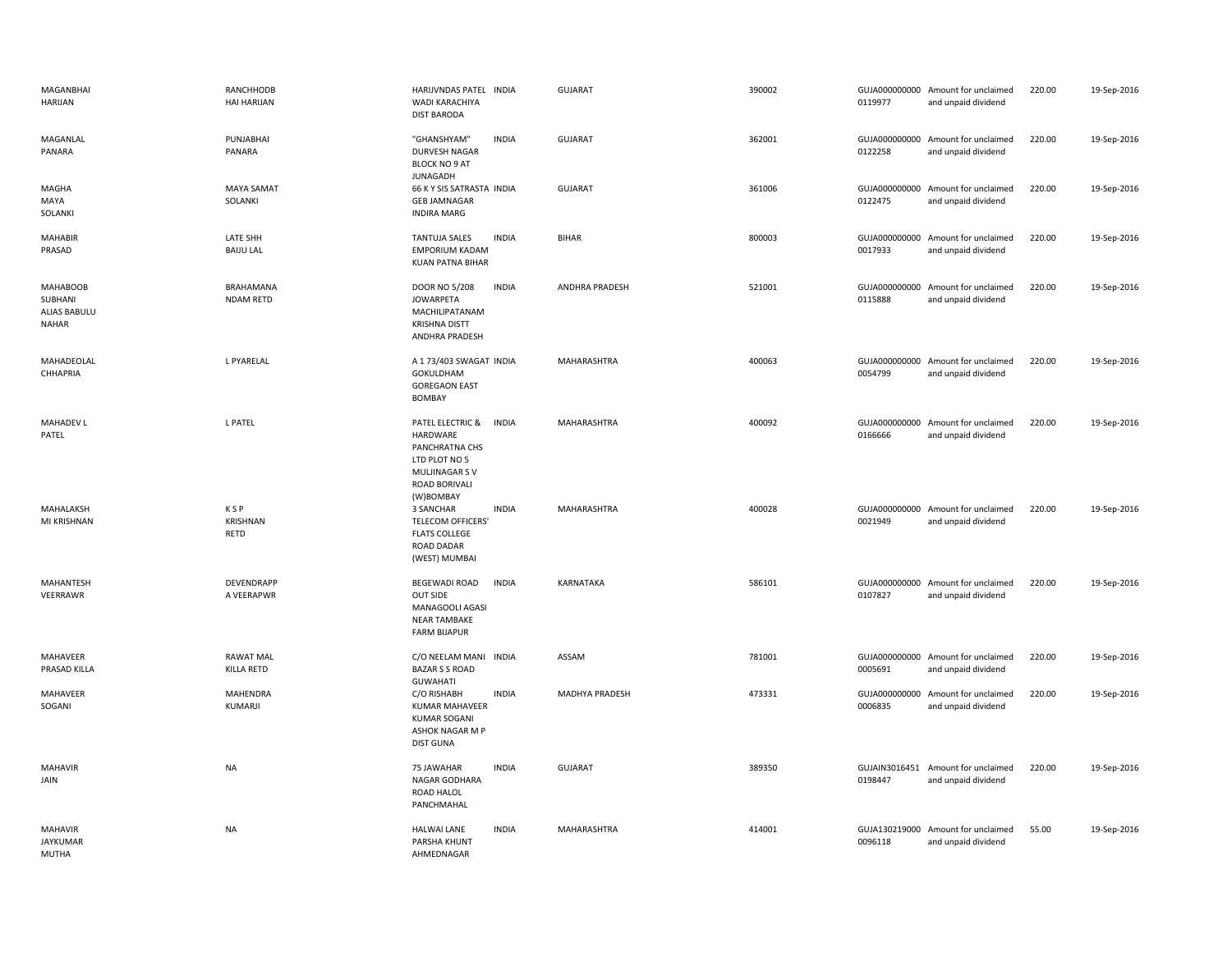| <b>MAHAVIR</b><br><b>KUMAR JAIN</b>                | GULAB<br><b>CHAND JAIN</b>              | CLOTH MERCHANT INDIA<br><b>CHOWK BAZAR</b><br><b>DAUSA</b>                                |              | RAJASTHAN      | 303303 | 0007801                  | GUJA000000000 Amount for unclaimed<br>and unpaid dividend | 220.00 | 19-Sep-2016 |
|----------------------------------------------------|-----------------------------------------|-------------------------------------------------------------------------------------------|--------------|----------------|--------|--------------------------|-----------------------------------------------------------|--------|-------------|
| <b>MAHAVIR</b><br>PRASAD                           | <b>GOVIND RAM</b>                       | 199 THAN SINGH<br>NAGAR GALI NO 9<br><b>ANAND PARVAT</b><br><b>NEW DELHI</b>              | <b>INDIA</b> | DELHI          | 110005 | 0097473                  | GUJA000000000 Amount for unclaimed<br>and unpaid dividend | 220.00 | 19-Sep-2016 |
| <b>MAHAVIR</b><br>PRASAD<br>JAISWAL                | LATE SH<br><b>GORAKH</b><br>RAO JAISWAL | <b>IRON AND</b><br><b>HARDWARE STORE</b><br><b>COLLEGE SQARE</b><br><b>CUTTACK ORISSA</b> | <b>INDIA</b> | ORISSA         | 753003 | 0004218                  | GUJA000000000 Amount for unclaimed<br>and unpaid dividend | 220.00 | 19-Sep-2016 |
| <b>MAHEBOOB</b><br><b>MAKSUB</b><br>SAIYEB         | MAKSUDEBAI<br>DUL SAIYAB                | 1858 BAWAJI OLE<br>JAMAL PUR CHAKLA<br>AHMEDABAD                                          | <b>INDIA</b> | <b>GUJARAT</b> | 380001 | 0051018                  | GUJA000000000 Amount for unclaimed<br>and unpaid dividend | 220.00 | 19-Sep-2016 |
| MAHENDER<br><b>SINGH BIST</b>                      | NA                                      | 7751/86 FASIH<br><b>BUILDING CLOCK</b><br><b>TOWER SUBZI</b><br><b>MANDI DELHI</b>        | <b>INDIA</b> | DELHI          | 110007 | GUJAIN3013563<br>0055415 | Amount for unclaimed<br>and unpaid dividend               | 176.00 | 19-Sep-2016 |
| MAHENDRA<br>AJMERA                                 | MOHANLAL<br>AJMERA                      | <b>61 HATKESH</b><br>SOCIETY VILE PARLE<br><b>WEST BOMBAY</b>                             | <b>INDIA</b> | MAHARASHTRA    | 400049 | 0094915                  | GUJA000000000 Amount for unclaimed<br>and unpaid dividend | 440.00 | 19-Sep-2016 |
| <b>MAHENDRA</b><br><b>BABULAL</b><br><b>MISTRY</b> | NA                                      | 11/A, BANK OF<br>INDIA SOCIETY,<br>USMANPURA,<br>AHMEDABAD.                               | <b>INDIA</b> | <b>GUJARAT</b> | 380013 | GUJAIN3003431<br>0146399 | Amount for unclaimed<br>and unpaid dividend               | 220.00 | 19-Sep-2016 |
| MAHENDRA<br>BABULAL<br><b>MISTRY</b>               | <b>BABULAL</b>                          | 11 A BANK OF INDIA INDIA<br>SOCIETY<br><b>USMANPURA</b><br>AHMEDABAD GUJ                  |              | <b>GUJARAT</b> | 380013 | 0203771                  | GUJA000000000 Amount for unclaimed<br>and unpaid dividend | 220.00 | 19-Sep-2016 |
| MAHENDRA<br><b>BANTHIA</b>                         | <b>MANIK</b><br>CHAND<br>BANTHIA        | C/O RAMLAL<br>DHANRAJ 2/4423<br><b>CHHAPGER SHERI</b><br>SAGRAMPURA<br>SURAT              | <b>INDIA</b> | <b>GUJARAT</b> | 395002 | GUJA000000000<br>0048681 | Amount for unclaimed<br>and unpaid dividend               | 220.00 | 19-Sep-2016 |
| MAHENDRA<br>BHAI<br>BHAGVBHAI<br>PATEL             | BHAGUBHAI                               | AT & PO NANKAI<br>PURA TA PETLAD<br><b>DIST KHEDA GUJ</b><br>AIRAT                        | <b>INDIA</b> | <b>GUJARAT</b> | 388450 | 0046952                  | GUJA000000000 Amount for unclaimed<br>and unpaid dividend | 220.00 | 19-Sep-2016 |
| MAHENDRA<br>CHANDWANI                              | RUKUMAL<br>CHANDHANI                    | 12 RAMRAJ<br>APPARTMENT OPP<br>VOLGA FLAT OLD<br>WADAJ<br>AHMEDABAD                       | <b>INDIA</b> | <b>GUJARAT</b> | 380013 | 0086465                  | GUJA000000000 Amount for unclaimed<br>and unpaid dividend | 220.00 | 19-Sep-2016 |
| <b>MAHENDRA J</b><br>ZALA                          | <b>JAGDISH</b>                          | <b>B-4 V K SHAH S NEW INDIA</b><br>SARASWATI<br>APARTMENT<br>PRITAM NAGAR<br>AHMEDABAD    |              | <b>GUJARAT</b> | 380006 | 0089830                  | GUJA000000000 Amount for unclaimed<br>and unpaid dividend | 220.00 | 19-Sep-2016 |
| MAHENDRA<br>JAIN                                   | NA                                      | LABH SHUBH<br><b>CONSULTANCY OPP</b><br><b>UCO BANK KHER</b><br>ROAD BALOTRA              | <b>INDIA</b> | RAJASTHAN      | 344022 | 0169453                  | GUJA000000000 Amount for unclaimed<br>and unpaid dividend | 220.00 | 19-Sep-2016 |
| MAHENDRA<br>JAIN                                   | PUKHRAJ<br>JAIN                         | MUKESH TEA STALL INDIA<br>NAKODA ROAD<br>POST JASOL RAJ                                   |              | RAJASTHAN      | 344024 | GUJA000000000<br>0034551 | Amount for unclaimed<br>and unpaid dividend               | 220.00 | 19-Sep-2016 |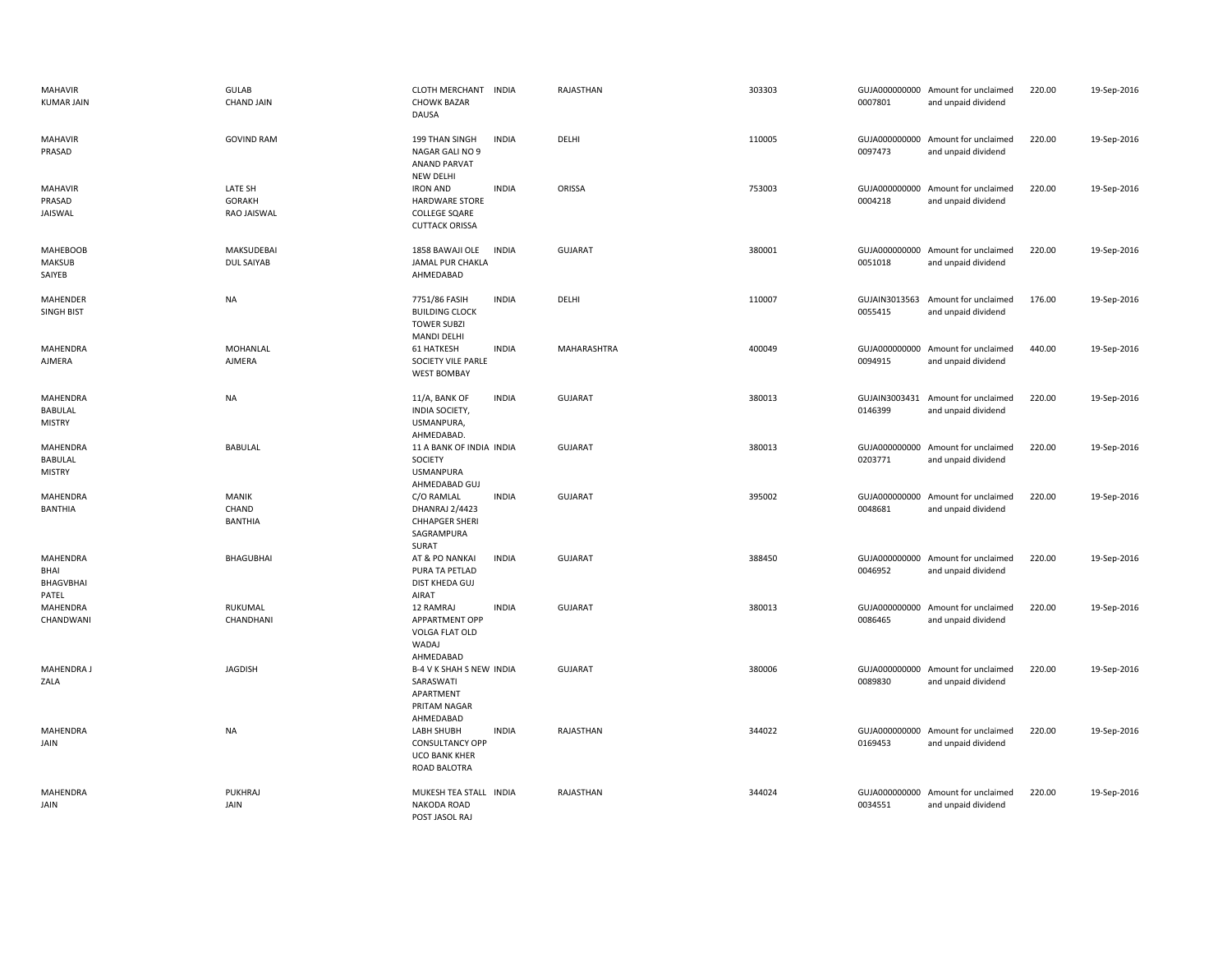| <b>MAHENDRAK</b><br>PANCHAL                                   | KANTILAL<br>PANCHAL                  | <b>48 PANCHAL</b><br><b>INDIA</b><br>MOULDS & DIES G I<br>D C MAKARPURA                                                                                            | <b>GUJARAT</b>       | 390010 | 0039772                  | GUJA000000000 Amount for unclaimed<br>and unpaid dividend | 330.00 | 19-Sep-2016 |
|---------------------------------------------------------------|--------------------------------------|--------------------------------------------------------------------------------------------------------------------------------------------------------------------|----------------------|--------|--------------------------|-----------------------------------------------------------|--------|-------------|
| MAHENDRA<br><b>KUMAR</b>                                      | NA                                   | <b>BARODA</b><br><b>INDIA</b><br>PANGHAT ROAD<br>WARD NO 13<br><b>BALOTRA</b>                                                                                      | RAJASTHAN            | 344022 | 1245793                  | GUJA120332000 Amount for unclaimed<br>and unpaid dividend | 110.00 | 19-Sep-2016 |
| MAHENDRA<br><b>KUMAR</b><br><b>BAFNA</b>                      | <b>NA</b>                            | H. NO. 670<br><b>INDIA</b><br><b>MAHAJANON KA</b><br>VAS ASADA<br><b>BALOTRA</b>                                                                                   | RAJASTHAN            | 344028 | 0006670                  | GUJA120285050 Amount for unclaimed<br>and unpaid dividend | 110.00 | 19-Sep-2016 |
| MAHENDRA<br><b>KUMAR</b><br><b>JAYSHANKAR</b><br><b>BHATT</b> | JAYSHANKAR<br><b>BHATT</b>           | VILLAGE NIRMALI TA INDIA<br>KAPADWANJ KHEDA                                                                                                                        | <b>GUJARAT</b>       | 387620 | 0121568                  | GUJA000000000 Amount for unclaimed<br>and unpaid dividend | 220.00 | 19-Sep-2016 |
| MAHENDRA<br><b>KUMAR KALA</b>                                 | SOHAN LAL<br>KALA                    | C/O SHANTI KUMAR INDIA<br>KAMAL KUMAR 3<br><b>MULLICK STREET</b><br>CALCUTTA                                                                                       | <b>WEST BENGAL</b>   | 700007 | 0117067                  | GUJA000000000 Amount for unclaimed<br>and unpaid dividend | 220.00 | 19-Sep-2016 |
| MAHENDRA<br><b>KUMAR M</b><br>SHAHJI                          | MAGANLAL<br>SHAHJI                   | 701 SALASAR<br><b>INDIA</b><br>AVENUE SALASAR<br><b>COMPLEX NEAR</b><br><b>NAGAR BHAVAN</b><br><b>FATAK ROAD</b><br><b>BHAYANDAR (WEST)</b><br><b>DIST - THANA</b> | MAHARASHTRA          | 401101 | 0074085                  | GUJA000000000 Amount for unclaimed<br>and unpaid dividend | 220.00 | 19-Sep-2016 |
| MAHENDRA<br><b>KUMAR</b><br>PARASOTTAM<br><b>DAS PATEL</b>    | PARASOTTA<br>M A PATEL               | AT PO DELOLI TA DT INDIA<br>MEHSANA                                                                                                                                | <b>GUJARAT</b>       | 384410 | 0042618                  | GUJA000000000 Amount for unclaimed<br>and unpaid dividend | 220.00 | 19-Sep-2016 |
| MAHENDRA<br><b>KUMAR PATEL</b>                                | NARANBHAI<br>PATEL                   | <b>INDIA</b><br>A/1 URJITA APTS<br>MIRAMBIKA ROAD<br>NARANPURA<br>AHMEDABAD                                                                                        | GUJARAT              | 380013 | GUJA000000000<br>0100633 | Amount for unclaimed<br>and unpaid dividend               | 440.00 | 19-Sep-2016 |
| MAHENDRA<br><b>KUMAR</b><br>SHARMA                            | PARWATI<br>CHARAN                    | 40 D PRAHLAD<br><b>INDIA</b><br>NAGAR MEERUT<br><b>CITY</b>                                                                                                        | <b>UTTAR PRADESH</b> | 250002 | 0066533                  | GUJA000000000 Amount for unclaimed<br>and unpaid dividend | 220.00 | 19-Sep-2016 |
| MAHENDRA<br>MEHTA                                             | BILAMCHAND<br>MEHTA                  | <b>INDIA</b><br>42 UTG LANE<br><b>EDAYAR STREET</b><br>COIMBATORE                                                                                                  | <b>TAMIL NADU</b>    | 641001 | GUJA000000000<br>0166180 | Amount for unclaimed<br>and unpaid dividend               | 220.00 | 19-Sep-2016 |
| MAHENDRA<br><b>MOTIVARAS</b>                                  | <b>BAVANBHAI</b><br><b>MOTIVARAS</b> | <b>6 SAHYOG BLDG S V INDIA</b><br>ROAD KANDIVLI W<br><b>BOMBAY</b>                                                                                                 | MAHARASHTRA          | 400067 | 0043259                  | GUJA000000000 Amount for unclaimed<br>and unpaid dividend | 220.00 | 19-Sep-2016 |
| <b>MAHENDRA N</b><br>RAVAL                                    | <b>NA</b>                            | 5, SETU<br><b>INDIA</b><br>APPARTMENT,<br>AMBAWADI<br>AHMEDABAD                                                                                                    | <b>GUJARAT</b>       | 380006 | 0178118                  | GUJAIN3016451 Amount for unclaimed<br>and unpaid dividend | 22.00  | 19-Sep-2016 |
| MAHENDRA<br>PANCHAL                                           | CHHAGANLA<br>L                       | 953/1 BATTIWALO INDIA<br>KHACHO<br>NADIAWAD POLE<br>DARIAPUR<br>AHMEDABAD                                                                                          | <b>GUJARAT</b>       | 380001 | 0025104                  | GUJA000000000 Amount for unclaimed<br>and unpaid dividend | 330.00 | 19-Sep-2016 |
| MAHENDRA<br>PANDIT                                            | <b>NA</b>                            | <b>INDIA</b><br>QR. NO.-B- II /66<br><b>KARMIK NAGAR</b><br>COLONY P.O.- ISM<br>DHANBAD<br>(JHARKHAND)                                                             | <b>JHARKHAND</b>     | 826004 | 0197162                  | GUJAIN3021641 Amount for unclaimed<br>and unpaid dividend | 220.00 | 19-Sep-2016 |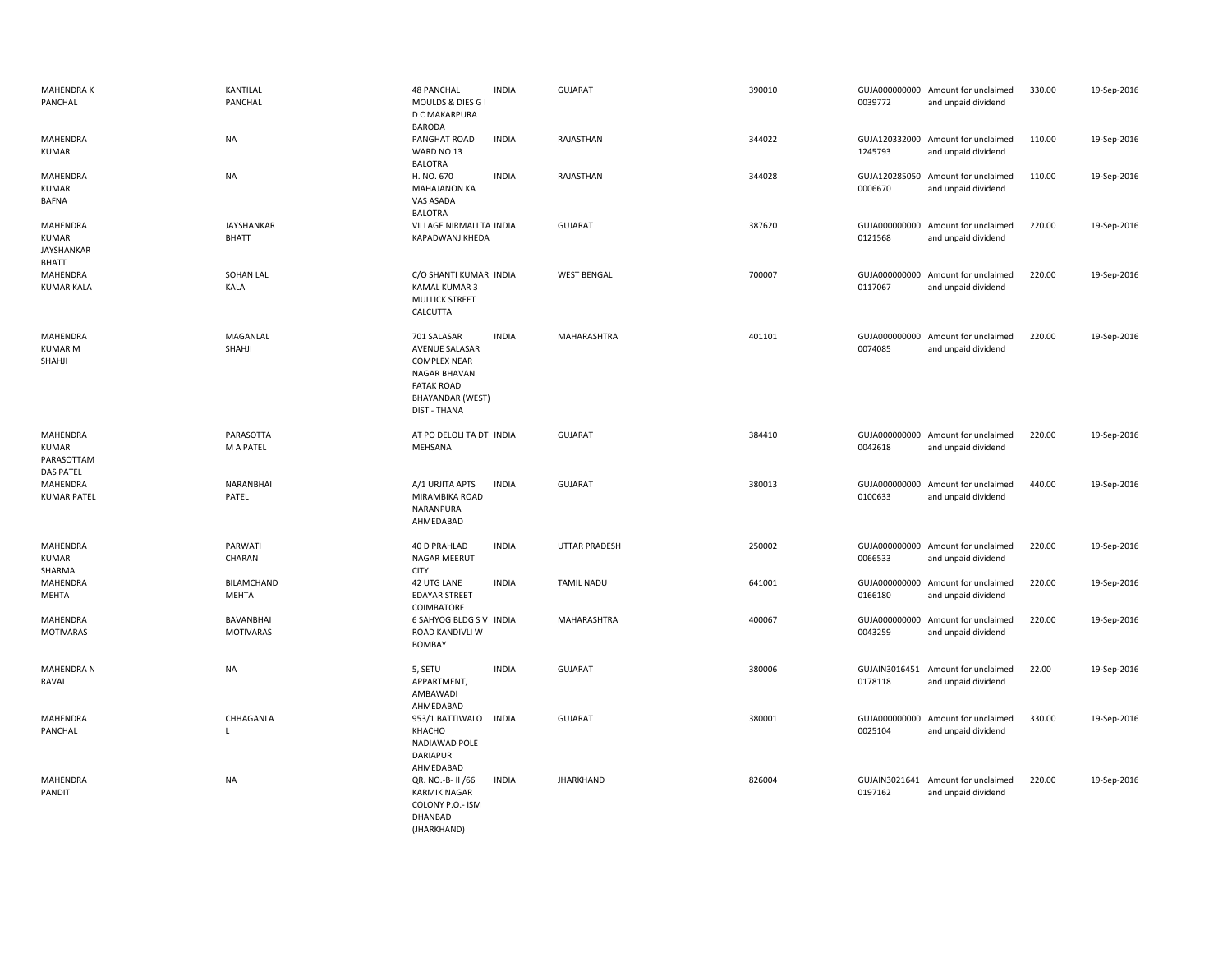| MAHENDRA<br>PATEL                             | VITTHALBHAI              | 356 JANTA NAGAR<br><b>INDIA</b><br>PO CHANDKHEDA<br>AHMEDABAD                                                | <b>GUJARAT</b>       | 382424 | 0116494                  | GUJA000000000 Amount for unclaimed<br>and unpaid dividend | 220.00 | 19-Sep-2016 |
|-----------------------------------------------|--------------------------|--------------------------------------------------------------------------------------------------------------|----------------------|--------|--------------------------|-----------------------------------------------------------|--------|-------------|
| MAHENDRA<br>PATEL                             | AMBALAL<br>PATEL         | <b>INDIA</b><br>AT&PO SAVALI TA<br><b>KAPADWANJ DIST</b><br>KHEDA                                            | <b>GUJARAT</b>       | 387620 | 0042984                  | GUJA000000000 Amount for unclaimed<br>and unpaid dividend | 330.00 | 19-Sep-2016 |
| MAHENDRA<br>SHAH                              | <b>JYANTILAL</b>         | <b>INDIA</b><br>15, SHANTIKUNJ<br>SOCIETY NO.2 GIDC<br>ROAD<br>MANJALPURVADOD<br>ARA                         | <b>GUJARAT</b>       | 390011 | 0021747                  | GUJA000000000 Amount for unclaimed<br>and unpaid dividend | 110.00 | 19-Sep-2016 |
| <b>MAHENDRAB</b><br>HAI<br>KESHAVLAL<br>PATEL | KESHAVLAL<br>PATEL       | SHIVLAL NO MADH<br><b>INDIA</b><br><b>NADIOL DARWAJA</b><br>AT AND PO<br>VADNAGAR<br>MEHSANA                 | <b>GUJARAT</b>       | 384355 | 0052435                  | GUJAIN3030521 Amount for unclaimed<br>and unpaid dividend | 220.00 | 19-Sep-2016 |
| MAHENDRAB<br>HAI M PATEL                      | <b>NA</b>                | <b>26 SHITALPARK</b><br><b>INDIA</b><br>SOCIETY G E B SAME<br><b>VISNAGAR ROAD</b><br>MEHSANA<br>MEHSANA     | <b>GUJARAT</b>       | 384001 | 2855808                  | GUJA120109000 Amount for unclaimed<br>and unpaid dividend | 220.00 | 19-Sep-2016 |
| <b>MAHENDRAK</b><br><b>UMAR PATEL</b>         | NA                       | RAM FALIA AT & PO INDIA<br>UNDERA VADODARA                                                                   | <b>GUJARAT</b>       | 391330 | 0124297                  | GUJA000000000 Amount for unclaimed<br>and unpaid dividend | 220.00 | 19-Sep-2016 |
| MAHESH<br>CAHUHAN                             | <b>BEEHR</b><br>CHAUHAN  | 560 AVANIKA PARK INDIA<br>KHANPUR<br>AHMEDABAD                                                               | GUJARAT              | 380001 | 0091551                  | GUJA000000000 Amount for unclaimed<br>and unpaid dividend | 220.00 | 19-Sep-2016 |
| MAHESH<br>CHAND<br>BANSAL                     | <b>NA</b>                | C-35 SEC. I<br><b>INDIA</b><br>DOORBHASHNAGAR<br>RAEBARELY                                                   | UTTAR PRADESH        | 229010 | GUJA120106060<br>0016178 | Amount for unclaimed<br>and unpaid dividend               | 110.00 | 19-Sep-2016 |
| MAHESH<br><b>CHAND GOEL</b>                   | D C GOEL                 | <b>INDIA</b><br>C 125 SECTOR 23<br><b>RAN NAGAR</b><br>GHAZIABAD                                             | <b>UTTAR PRADESH</b> | 201002 | 0059177                  | GUJA000000000 Amount for unclaimed<br>and unpaid dividend | 440.00 | 19-Sep-2016 |
| MAHESH<br>CHANDRA<br>SINGHAL                  | RAMESHWAR<br>DAYAL       | C/O SH R K GUPTA INDIA<br>THE BANK OF<br>RAJASTHAN LTD B/O<br><b>KAROL BAGH NEW</b><br>DELHI                 | DELHI                | 110005 | 0082863                  | GUJA000000000 Amount for unclaimed<br>and unpaid dividend | 220.00 | 19-Sep-2016 |
| MAHESH<br>CHAUHAN                             | PANCHANBH<br>Al          | C/O NAROTIAMDAS INDIA<br><b>JAMNADAS MAIN</b><br><b>BAZAR MITHAPUR</b>                                       | <b>GUJARAT</b>       | 361345 | 0080120                  | GUJA000000000 Amount for unclaimed<br>and unpaid dividend | 330.00 | 19-Sep-2016 |
| MAHESH<br><b>HARIVADAN</b><br>FARASRAMI       | <b>NA</b>                | G 1 CONIC APPT 2<br><b>INDIA</b><br>SARU SETION R D<br>NR MILAN HOTEL<br><b>BH RAMARATI APPT</b><br>JAMNAGAR | <b>GUJARAT</b>       | 361008 | 1239631                  | GUJA130414000 Amount for unclaimed<br>and unpaid dividend | 220.00 | 19-Sep-2016 |
| MAHESH<br>KHANDELWAL                          | SITARAM                  | 1298 VANGAR LAIN INDIA<br>A NAGAR                                                                            | MAHARASHTRA          | 414001 | GUJA000000000<br>0018454 | Amount for unclaimed<br>and unpaid dividend               | 220.00 | 19-Sep-2016 |
| MAHESH<br>KUMAR                               | <b>NA</b>                | <b>INDIA</b><br>BLOCK-13 HOUSE<br>NO.289 GOVIND<br>NAGARKANPUR                                               | <b>UTTAR PRADESH</b> | 208001 | GUJA000000000<br>0206447 | Amount for unclaimed<br>and unpaid dividend               | 440.00 | 19-Sep-2016 |
| MAHESH<br>KUMAR<br>AGARWAL                    | RAM<br>SWARUP<br>AGARWAL | C/O JITENDRA<br><b>INDIA</b><br>JAISWAL 8/CDL<br><b>ROY STREET</b><br>CALCUTTA                               | <b>WEST BENGAL</b>   | 700006 | 0057866                  | GUJA000000000 Amount for unclaimed<br>and unpaid dividend | 2.20   | 19-Sep-2016 |
| MAHESH<br><b>KUMAR DADA</b>                   | SEVAKLAL                 | 12 1091 LAXMI<br><b>INDIA</b><br><b>NIVAS LUHAR POLE</b><br>SHAHPURE SURAT                                   | <b>GUJARAT</b>       | 395003 | GUJA000000000<br>0122683 | Amount for unclaimed<br>and unpaid dividend               | 220.00 | 19-Sep-2016 |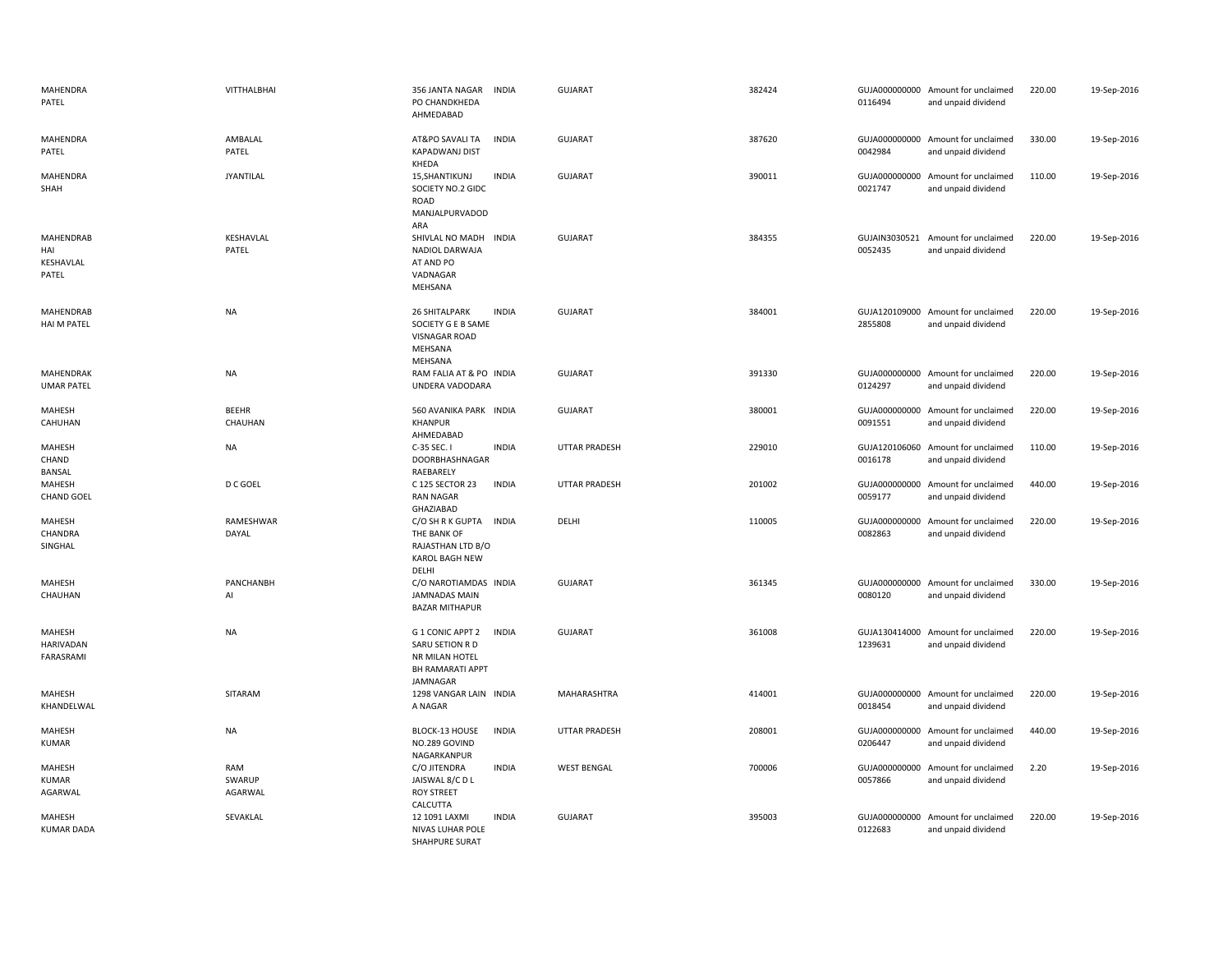| MAHESH<br><b>KUMAR</b><br>JAISWAL                | <b>KUMAR</b>                      | <b>VILL AND POST</b><br>PIPARA JATAHPUR<br>KHUSHINAGAR<br>KUSHINAGAR                                                                 | <b>INDIA</b> | <b>UTTAR PRADESH</b> | 274304 | 0672067                  | GUJA120132000 Amount for unclaimed<br>and unpaid dividend | 11.00  | 19-Sep-2016 |
|--------------------------------------------------|-----------------------------------|--------------------------------------------------------------------------------------------------------------------------------------|--------------|----------------------|--------|--------------------------|-----------------------------------------------------------|--------|-------------|
| MAHESH<br><b>KUMAR</b><br>PODDAR                 | <b>JODHRAJ JI</b><br>PROF         | PODDAR CLINIC<br>2322 NAHARGARH<br>ROAD JAIPUR-                                                                                      | <b>INDIA</b> | RAJASTHAN            | 302001 | 0010437                  | GUJA000000000 Amount for unclaimed<br>and unpaid dividend | 220.00 | 19-Sep-2016 |
| <b>MAHESH</b><br><b>KUMAR</b><br>SHARMA          | PRAHALADRA<br>I SHARMA            | C/O SHIV SADAN PO INDIA<br>SALASAR DIST<br>CHURU RAJ                                                                                 |              | RAJASTHAN            | 331506 | GUJA000000000<br>0072428 | Amount for unclaimed<br>and unpaid dividend               | 220.00 | 19-Sep-2016 |
| MAHESH<br><b>KUMAR</b><br>SUNEJA                 | M R SUNEJA                        | HOUSE NO - 1422 A INDIA<br>SECTOR - 61 MIG<br><b>FLATS CHANDIGARH</b>                                                                |              | PUNJAB               | 160062 | GUJAIN3010631<br>0039985 | Amount for unclaimed<br>and unpaid dividend               | 220.00 | 19-Sep-2016 |
| <b>MAHESH L</b><br>TANWANI                       | LACHHMAND<br><b>AS TANWANI</b>    | <b>B-11 SHRINATHJI</b><br>APPARTMENT B/H<br><b>GOPAL TOWER</b><br><b>NEAR RAILWAY</b><br><b>STATION</b><br>MANINAGAR<br>[W]AHMEDABAD | <b>INDIA</b> | <b>GUJARAT</b>       | 380001 | 0192657                  | GUJA000000000 Amount for unclaimed<br>and unpaid dividend | 220.00 | 19-Sep-2016 |
| <b>MAHESH N</b><br><b>MISTRY</b>                 | <b>NANUBHAIN</b><br><b>MISTRY</b> | 5 GAYATRI<br>APARTMENT IST<br><b>FLOOR SOMNATH</b><br>ROAD BILIMORA                                                                  | <b>INDIA</b> | <b>GUJARAT</b>       | 396321 | 0122048                  | GUJA000000000 Amount for unclaimed<br>and unpaid dividend | 220.00 | 19-Sep-2016 |
| MAHESH P<br>PATEL                                | PARMANAND<br>DAS M PATEL          | <b>PLOT NO 1493-E</b><br>PARAMANAND<br><b>NEAR GOLIBAR</b><br><b>MANDIR RUPANI</b><br><b>CIRCUL</b><br><b>BHAVNAGAR (GUJ)</b>        | <b>INDIA</b> | <b>GUJARAT</b>       | 364001 | 0075509                  | GUJA000000000 Amount for unclaimed<br>and unpaid dividend | 220.00 | 19-Sep-2016 |
| MAHESH<br>PATEL                                  | SHANKAR<br>PATEL                  | ROOM NO 6 JESHA<br>DOSHA CHWAL ON<br><b>DUNGRI KHOT</b><br><b>KUWA ROAD</b><br>MALAD E BOMBAY                                        | <b>INDIA</b> | MAHARASHTRA          | 400097 | 0083641                  | GUJA000000000 Amount for unclaimed<br>and unpaid dividend | 220.00 | 19-Sep-2016 |
| MAHESH<br>SURENDRA<br><b>BHAI SONI</b>           | SURENDRA<br><b>BHAIN SONI</b>     | D-3 SUKAN II OPP<br><b>SUPER SOCIETY</b><br><b>RAMDEV NAGAR</b><br>SATELITE<br>AHMEDABAD                                             | <b>INDIA</b> | <b>GUJARAT</b>       | 380015 | 0122963                  | GUJA000000000 Amount for unclaimed<br>and unpaid dividend | 220.00 | 19-Sep-2016 |
| <b>MAHESH V</b><br>SHAH                          | V H SHAH                          | 3 RAJARSHI PODAR INDIA<br>ROAD SANTACRUZ<br>W BOMBAY                                                                                 |              | MAHARASHTRA          | 400054 | 0045537                  | GUJA000000000 Amount for unclaimed<br>and unpaid dividend | 220.00 | 19-Sep-2016 |
| MAHESHBHAI<br>GANGARAM<br>PARMAR                 | GANGARAM<br>PARMAR                | C/O S G AMIN 40<br>NARAYANPURA<br><b>NEAR UMER TANK</b><br>OPP HARINAGAR T<br><b>B ROAD BARODA</b>                                   | <b>INDIA</b> | <b>GUJARAT</b>       | 390015 | 0118527                  | GUJA000000000 Amount for unclaimed<br>and unpaid dividend | 220.00 | 19-Sep-2016 |
| MAHESHCHA<br><b>NDRA</b><br>LALJIBHAI<br>VADGAMA | <b>NA</b>                         | 3ND SERIES, QTRS<br>NO. 99 MITHAPUR                                                                                                  | <b>INDIA</b> | <b>GUJARAT</b>       | 361345 | 0006361                  | GUJA120351000 Amount for unclaimed<br>and unpaid dividend | 220.00 | 19-Sep-2016 |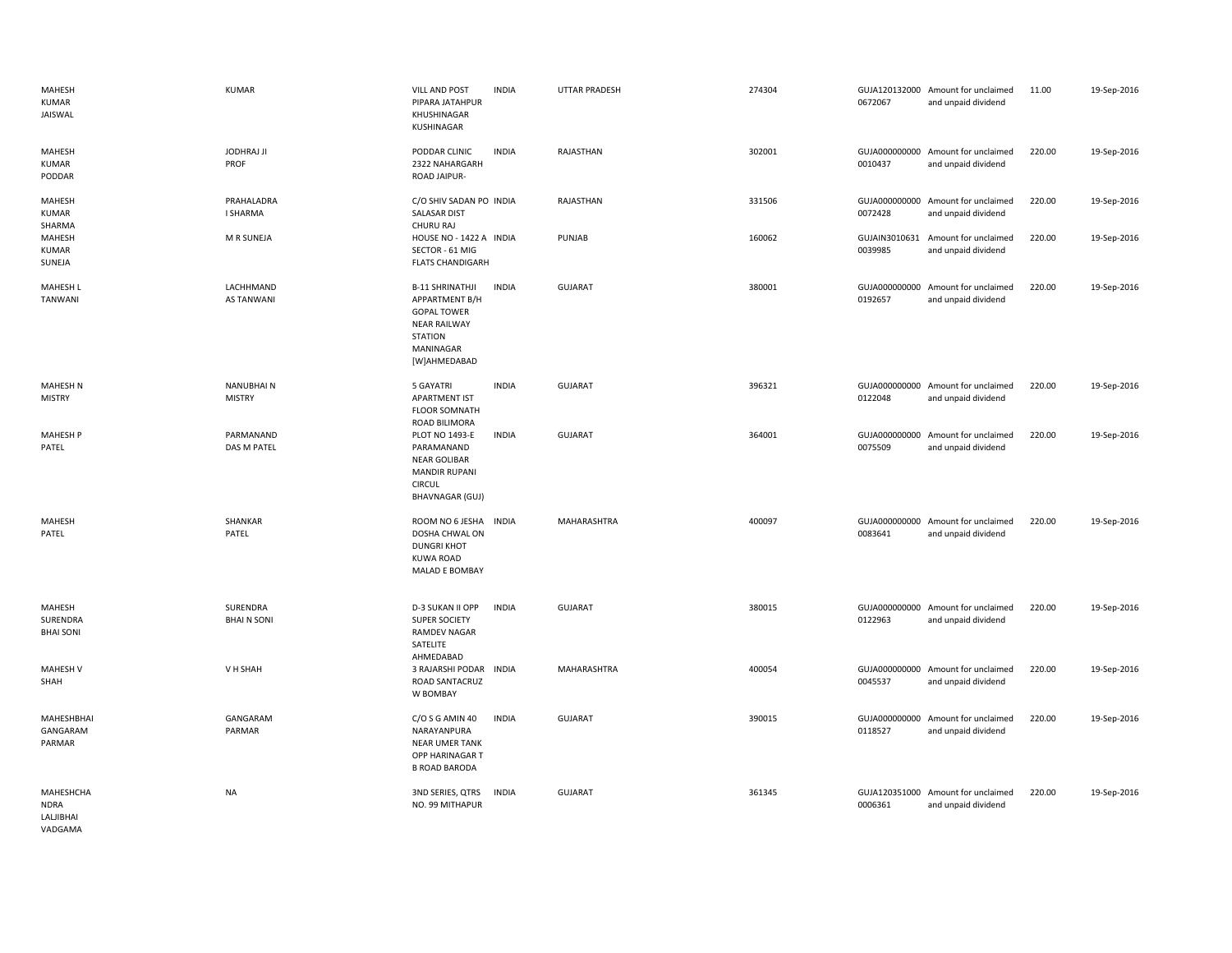| MAHESHCHA<br><b>NDRA</b><br>THAKORBHAI<br>DESAI  | <b>THAKORBHAI</b><br>LALLUBHAI<br>DESAI        | AT & POST UNTADI INDIA<br>VIA DUNGRI W RLY<br>TAL & DIST VALSAD                                                                       | <b>GUJARAT</b> | 396001 | 0121760                  | GUJA000000000 Amount for unclaimed<br>and unpaid dividend | 220.00  | 19-Sep-2016 |
|--------------------------------------------------|------------------------------------------------|---------------------------------------------------------------------------------------------------------------------------------------|----------------|--------|--------------------------|-----------------------------------------------------------|---------|-------------|
| MAHESHKUM<br>AR<br>JAGJIVANDAS<br>PANCHAL        | <b>NA</b>                                      | AMBAJI ROAD,<br><b>INDIA</b><br>MANDVI DIST,<br>SURAT, MANDVI                                                                         | <b>GUJARAT</b> | 394160 | 1013232                  | GUJA120447000 Amount for unclaimed<br>and unpaid dividend | 19.80   | 19-Sep-2016 |
| MAHESHKUM<br>AR LADULAL<br>MANDOT                | <b>NA</b>                                      | 11/ SHEETAL NAGAR INDIA<br>KABILPORE NAVSARI                                                                                          | <b>GUJARAT</b> | 396445 | 0430309                  | GUJA120289000 Amount for unclaimed<br>and unpaid dividend | 220.00  | 19-Sep-2016 |
| MAHETA<br>PRASHANTKU<br>MAR<br>RAMESHCHAN<br>DRA | RAMESH<br><b>BHANDRA</b>                       | 43 JAI MAHARAJ<br><b>INDIA</b><br><b>DUPLEX NEAR</b><br><b>VANIA ROAD</b><br><b>COLLEGE ROAD</b><br>NADIAD                            | <b>GUJARAT</b> | 387001 | GUJAIN3004501<br>0891809 | Amount for unclaimed<br>and unpaid dividend               | 19.80   | 19-Sep-2016 |
| MAHIDA<br>PRAVINSINH<br>PAHADSINH                | PAHADSINH<br><b>BAPU BAVA</b><br><b>MAHIDA</b> | E-368 GEB COLONY INDIA<br><b>THERMAL POWER</b><br><b>STATION</b><br>DHUVARAN DIST<br>ANAND                                            | <b>GUJARAT</b> | 388001 | 0121435                  | GUJA000000000 Amount for unclaimed<br>and unpaid dividend | 220.00  | 19-Sep-2016 |
| MAHIPAL<br>SINGH<br>SOLANKI                      | LATE SH HARI<br>SINGH<br><b>SOLANKI R</b>      | P.NO. 65, VIDHYA<br><b>INDIA</b><br><b>PARK AIRFORCE</b><br><b>CENTRAL SCHOOL</b><br>ROAD JODHPUR                                     | RAJASTHAN      | 342011 | 0073394                  | GUJA000000000 Amount for unclaimed<br>and unpaid dividend | 220.00  | 19-Sep-2016 |
| MAHMOD ALI<br>LASKAR                             | <b>ABDUL TAHIR</b><br>LASKAR                   | <b>INDIA</b><br>VILL-GHUNGOOR,<br>P.O-SILCHAR<br>MEDICAL COLLEGE<br>SILCHARSILCHAR                                                    | ASSAM          | 788014 | 1289826                  | GUJA120109000 Amount for unclaimed<br>and unpaid dividend | 110.00  | 19-Sep-2016 |
| MAINAK<br>PATRA                                  | NA                                             | SR MGR AVIATION<br><b>INDIA</b><br><b>BLOCK C FLAT NO</b><br>401 INDIAN OIL<br>NAGAR GHATKOPAR<br><b>MANKHRD LINK</b><br>ROAD MUMBAI  | MAHARASHTRA    | 400043 | 8323085                  | GUJAIN3012502 Amount for unclaimed<br>and unpaid dividend | 132.00  | 19-Sep-2016 |
| <b>MAJDOOD</b><br>AHMAD                          | TAIYIB<br>AHMAD                                | <b>HOUSE NO 503 2</b><br><b>INDIA</b><br><b>FLOOR KANISHIKA</b><br>RESIDENSI ASHOKA<br><b>ENCLVE PART 3</b><br>SECTOR 35<br>FARIDABAD | <b>HARYANA</b> | 121003 | 4388795                  | GUJAIN3011512 Amount for unclaimed<br>and unpaid dividend | 44.00   | 19-Sep-2016 |
| MAJETI<br>SUVARCHALA<br>DEVI                     | HANUMANT<br>HA RAO                             | 11/12-1 MAIN<br><b>INDIA</b><br>ROAD<br>CHIMAKURTHY<br>PRAKASAM DIST                                                                  | ANDHRA PRADESH | 523226 | GUJAIN3003941<br>3273756 | Amount for unclaimed<br>and unpaid dividend               | 220.00  | 19-Sep-2016 |
| <b>MAJOR N</b><br>THIAGARAJAN                    | A S NATARAJ                                    | GSO 2 COORD NDA INDIA<br>KHADAKWASLA<br>PUNE MAHARASTRA                                                                               | MAHARASHTRA    | 411023 | 0018546                  | GUJA000000000 Amount for unclaimed<br>and unpaid dividend | 220.00  | 19-Sep-2016 |
| MAKARAND<br>MAHADEV<br>ANKALKOTTE                | NA                                             | AT POST - SONAVATI INDIA<br>MAIN POST -<br>SAROLA TAL<br><b>LATUR DIST - LATUR</b>                                                    | MAHARASHTRA    | 413512 | 0210390                  | GUJA120132000 Amount for unclaimed<br>and unpaid dividend | 1188.00 | 19-Sep-2016 |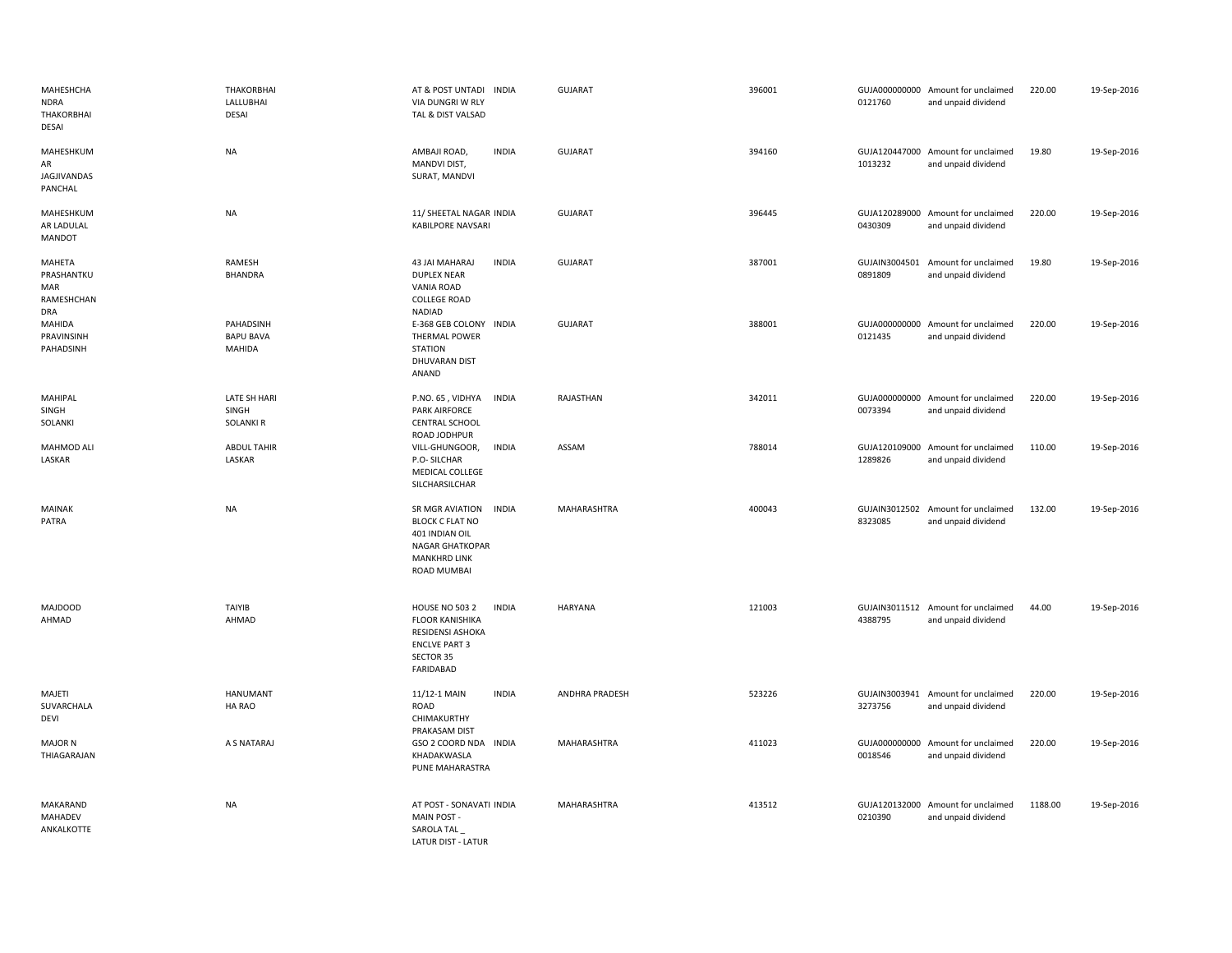| MAKARLA<br><b>MANORAMA</b>              | VENKATESH<br>WARA RAO         | 25 160<br>JAGANNADHA<br>PURAM VA MACHILI<br>PATNAM ANDHRA<br>PREDESH                                   | <b>INDIA</b> | ANDHRA PRADESH        | 521001 | 0055085                  | GUJA000000000 Amount for unclaimed<br>and unpaid dividend | 220.00 | 19-Sep-2016 |
|-----------------------------------------|-------------------------------|--------------------------------------------------------------------------------------------------------|--------------|-----------------------|--------|--------------------------|-----------------------------------------------------------|--------|-------------|
| MALA<br>HASMUKH<br>RANA                 | HASMUKH<br>AMRUTLAL<br>RANA   | 7/633 RANA STREET INDIA<br>NAVSARI NAVSARI                                                             |              | <b>GUJARAT</b>        | 396445 | 1048932                  | GUJAIN3004501 Amount for unclaimed<br>and unpaid dividend | 220.00 | 19-Sep-2016 |
| MALA<br>KHANNA                          | NA                            | 50, TAKLE ROAD<br><b>FOREST RESEARCH</b><br><b>INSTITUTE</b><br>DEHRADUN                               | <b>INDIA</b> | UTTARAKHAND           | 248006 | 0093180                  | GUJAIN3020171 Amount for unclaimed<br>and unpaid dividend | 220.00 | 19-Sep-2016 |
| MALA<br><b>MOHAN</b>                    | <b>MOHAN</b><br>GANESH        | 7K, NIKUNJAM<br>ESTATE, JAGATHYA<br>JUNCTION,<br>THIRUVANANTHAPU<br>RAM, THIRUVANANT<br><b>HAPURAM</b> | <b>INDIA</b> | <b>KERALA</b>         | 695014 | 0011445                  | GUJA000000000 Amount for unclaimed<br>and unpaid dividend | 220.00 | 19-Sep-2016 |
| MALABIKA<br><b>GHOSH</b>                | <b>UMA PRASAD</b><br>GHOSH    | <b>INDA NEAR</b><br>VETERINARY<br>HOSPITAL P O INDA<br>KHARAGPUR                                       | <b>INDIA</b> | <b>WEST BENGAL</b>    | 721305 | 0052949                  | GUJA000000000 Amount for unclaimed<br>and unpaid dividend | 220.00 | 19-Sep-2016 |
| MALATHI<br><b>BOYELLA</b>               | <b>BJANGAM</b><br>REDDI       | C/O DHAVANI<br><b>INVESTMENTS 52</b><br>172 FORT KURNOOL                                               | <b>INDIA</b> | ANDHRA PRADESH        | 518001 | 0109797                  | GUJA000000000 Amount for unclaimed<br>and unpaid dividend | 220.00 | 19-Sep-2016 |
| <b>MALATI LAD</b>                       | SHASHIKANT<br>LAD             | <b>NEAR LAL IMLI</b><br><b>DHARASKAR ROAD</b><br><b>ITWARI NAGPUR</b>                                  | <b>INDIA</b> | MAHARASHTRA           | 440002 | 0014738                  | GUJA000000000 Amount for unclaimed<br>and unpaid dividend | 220.00 | 19-Sep-2016 |
| MALAY<br>MAHENDRAB<br><b>HAI RAVAL</b>  | <b>NA</b>                     | SHRI SHAIL 5<br>BHOMESHWAR<br>SOCIETY JAMNAGAR<br><b>ROAD RAJKOT</b><br><b>GUJARAT</b>                 | <b>INDIA</b> | <b>GUJARAT</b>        | 360006 | GUJAIN3002141<br>1601781 | Amount for unclaimed<br>and unpaid dividend               | 341.00 | 19-Sep-2016 |
| MALCHAND<br><b>DUDHORIA</b>             | KHEMCHAND<br><b>DUDHORIA</b>  | ARIHANTDISTIRBUT INDIA<br>ORS PALTAN BAZAR<br>SHILLONG                                                 |              | MEGHALAYA             | 793002 | 0041627                  | GUJA000000000 Amount for unclaimed<br>and unpaid dividend | 220.00 | 19-Sep-2016 |
| MALI<br>RAJARAM                         | <b>UDAJI</b>                  | 8 24 100 MAIN<br>ROAD<br>RAJAHMUNDRY                                                                   | <b>INDIA</b> | <b>ANDHRA PRADESH</b> | 533101 | GUJA000000000<br>0105012 | Amount for unclaimed<br>and unpaid dividend               | 220.00 | 19-Sep-2016 |
| MALLESH<br>PRABHUCR                     | RAJENDRA C<br>G               | NO 416 17TH CROSS INDIA<br>SARASWATHINAGAR<br>VIJAYANAGAR<br>BANGALORE                                 |              | KARNATAKA             | 560040 | GUJAIN3011352<br>6695092 | Amount for unclaimed<br>and unpaid dividend               | 220.00 | 19-Sep-2016 |
| MALLIKABEN<br>R SHAH                    | <b>RAMANLAL C</b><br>SHAH     | 1177 ZHALORAKI<br>POLE DHANA<br>SUTHAR KI POLE<br><b>RELIF ROAD</b><br>AHMEDABAD                       | <b>INDIA</b> | <b>GUJARAT</b>        | 380001 | 0085925                  | GUJA000000000 Amount for unclaimed<br>and unpaid dividend | 220.00 | 19-Sep-2016 |
| MALLIKARJUN<br>VEERANNA<br><b>BINGI</b> | VEERANNA<br>SHIVAPPA<br>BINGI | H.NO.333<br>BENAKOPPA<br><b>VILLAGE GADAG</b><br>TALUQDHARWAD                                          | <b>INDIA</b> | MAHARASHTRA           | 999999 | 0090921                  | GUJA120328000 Amount for unclaimed<br>and unpaid dividend | 11.00  | 19-Sep-2016 |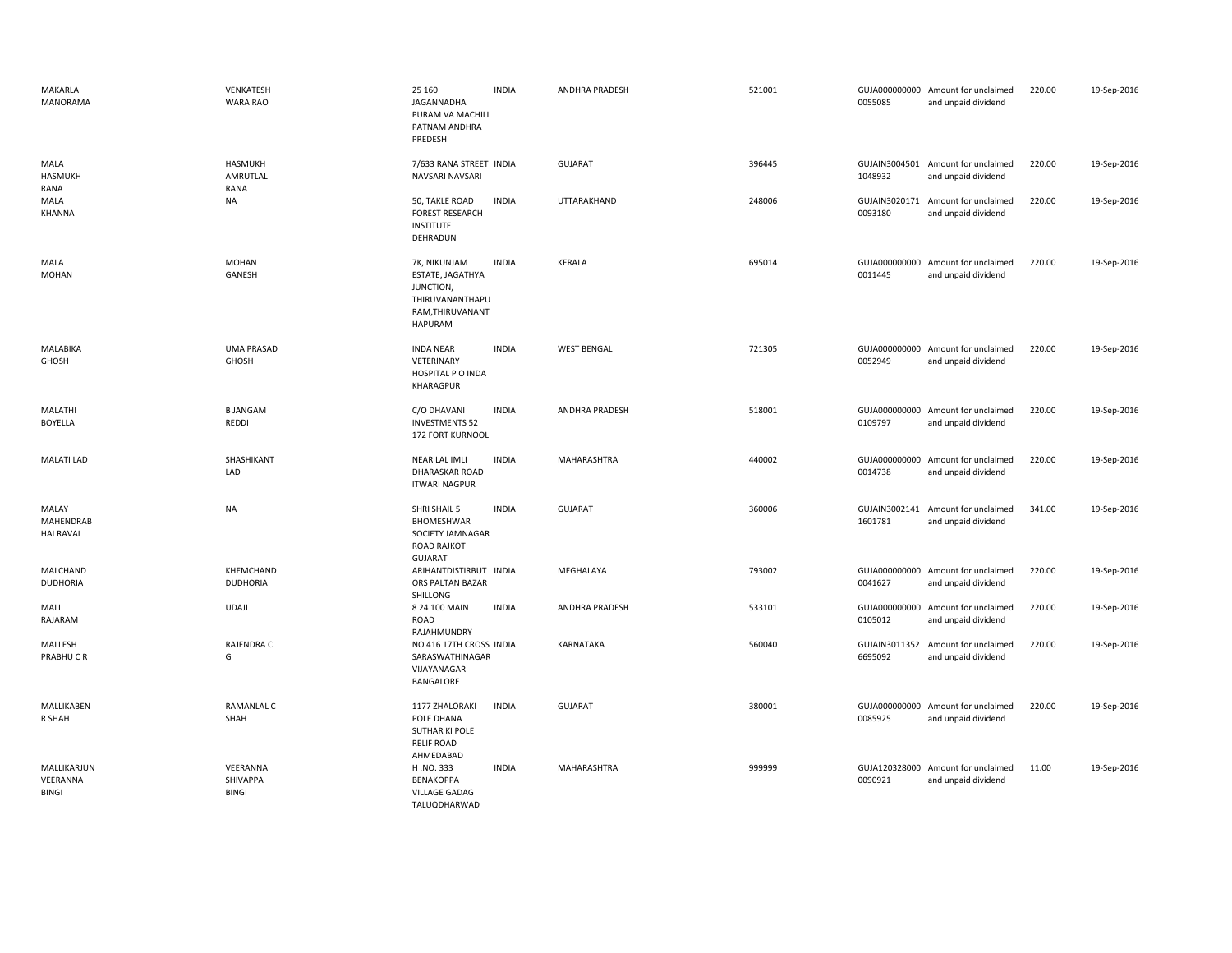| MALLIKARJUN<br>A REDDY       | VENKATA<br>REDDY                         | <b>S/O R VENKATA</b><br><b>INDIA</b><br>REDDY W NO 18<br>PLOT NO 25<br>SIDDARTHA COLONY<br>BELLARY | KARNATAKA             | 583101 | 6771325                  | GUJAIN3011352 Amount for unclaimed<br>and unpaid dividend | 220.00  | 19-Sep-2016 |
|------------------------------|------------------------------------------|----------------------------------------------------------------------------------------------------|-----------------------|--------|--------------------------|-----------------------------------------------------------|---------|-------------|
| MALTI DEVI U<br>JAIN         | <b>UGAMRAJ V</b><br>JAIN                 | 108 116 VITHAL<br><b>INDIA</b><br>WADI IST FLOOR R N<br>16 BOMBAY                                  | MAHARASHTRA           | 400002 | 0021585                  | GUJA000000000 Amount for unclaimed<br>and unpaid dividend | 220.00  | 19-Sep-2016 |
| <b>MALTI MITTAL</b>          | <b>S C MITTAL</b>                        | SU 182 PITAM PURA INDIA<br>DELHI                                                                   | DELHI                 | 110034 | 0082752                  | GUJA000000000 Amount for unclaimed<br>and unpaid dividend | 220.00  | 19-Sep-2016 |
| <b>MALTIBEN P</b><br>PATEL   | PRAVINCHAN<br><b>DRA</b>                 | 10 CHAITALI<br><b>INDIA</b><br>SOCIETY JODHPUR<br>ROAD AHMEDABAD                                   | <b>GUJARAT</b>        | 380015 | 0033996                  | GUJA000000000 Amount for unclaimed<br>and unpaid dividend | 220.00  | 19-Sep-2016 |
| MALVIKA<br>DEVNANI           | KISHAN<br>DEVNANI                        | POCKET B/2 FLAT<br><b>INDIA</b><br>18/C MIG FLAT<br><b>LAWRENCE ROAD</b><br>DELHI                  | DELHI                 | 110035 | 0067018                  | GUJA000000000 Amount for unclaimed<br>and unpaid dividend | 220.00  | 19-Sep-2016 |
| <b>MALVIKA</b><br>KHARE      | PRADEEP<br>KHARE                         | <b>INDIA</b><br>B-1/13 1ST MAIN<br>ROAD SFS-208<br>YELAHANKA<br>NEWTOWN<br>BANGALORE               | KARNATAKA             | 560064 | 0109783                  | GUJA000000000 Amount for unclaimed<br>and unpaid dividend | 220.00  | 19-Sep-2016 |
| MAMATA<br><b>CHOWDHURY</b>   | NIRMAL<br>CHANDRA<br>PARIDA              | QR NO A-17 SECTOR- INDIA<br><b>6 ROURKELA</b>                                                      | ORISSA                | 769002 | 0165364                  | GUJA000000000 Amount for unclaimed<br>and unpaid dividend | 220.00  | 19-Sep-2016 |
| <b>MAMIDI</b><br>ANANDARAO   | M<br>MAMIDAIAH                           | 27/345 1ST STREET<br><b>INDIA</b><br>GAYATHRINAGAR<br>NELLOREAP                                    | <b>ANDHRA PRADESH</b> | 524004 | 0154214                  | GUJA000000000 Amount for unclaimed<br>and unpaid dividend | 220.00  | 19-Sep-2016 |
| MAMTA<br>AGRAWAL             | NARENDRA<br>AGRAWAL                      | 223 NEAR IMDADI<br><b>INDIA</b><br><b>GODOWN BAIJNATH</b><br>PARA RAIPUR CG                        | CHHATTISGARH          | 492001 | GUJAIN3013301<br>8731512 | Amount for unclaimed<br>and unpaid dividend               | 2.20    | 19-Sep-2016 |
| MAMTA<br>BHATIA              | <b>BRAJESH</b><br>KUMAR<br><b>BHATIA</b> | 143 MANAS NAGAR INDIA<br><b>MAHOLI</b><br>ROADMATHURA                                              | <b>UTTAR PRADESH</b>  | 281001 | GUJA120109000<br>0613513 | Amount for unclaimed<br>and unpaid dividend               | 220.00  | 19-Sep-2016 |
| <b>MAMTA</b><br><b>GUPTA</b> | <b>NA</b>                                | <b>INDIA</b><br><b>SRS RESIDENCY</b><br><b>TOWER B FLAT</b><br>NO.1006 SECTOR-<br>88FARIDABAD      | <b>HARYANA</b>        | 121007 | GUJA000000000<br>0124318 | Amount for unclaimed<br>and unpaid dividend               | 440.00  | 19-Sep-2016 |
| <b>MAMTA JAIN</b>            | <b>DILIP JAIN</b>                        | C/O SHIV RAJ JAIN<br><b>INDIA</b><br><b>CHANDI HALL</b><br>KESARWARI<br><b>JODHPUR</b>             | RAJASTHAN             | 342001 | 0073323                  | GUJA000000000 Amount for unclaimed<br>and unpaid dividend | 220.00  | 19-Sep-2016 |
| <b>MAMTA</b><br>KANCHAN      | <b>HIRDESH</b><br><b>KANCHAN</b>         | <b>INDIA</b><br>163/3<br>CHATURAYANA<br><b>JHANSI</b>                                              | <b>UTTAR PRADESH</b>  | 284002 | 0085064                  | GUJA120132000 Amount for unclaimed<br>and unpaid dividend | 220.00  | 19-Sep-2016 |
| MAMTA<br>MAKHIJA             | <b>NA</b>                                | H NO 55 1ST FLOOR INDIA<br>WEST MUKHERJEE<br>NAGAR (NEAR<br>VISHAL MARKET)<br>DELHI                | DELHI                 | 110009 | GUJAIN3004501<br>0229238 | Amount for unclaimed<br>and unpaid dividend               | 2371.60 | 19-Sep-2016 |
| <b>MAMTAP</b><br>SHAH        | PRAVINCHAN<br><b>DRA SHAH</b>            | F/3 SUSMITA FLATS INDIA<br><b>JAWAHAR NAGAR</b><br>VASNA AHMEDABAD                                 | <b>GUJARAT</b>        | 380007 | 0029646                  | GUJA000000000 Amount for unclaimed<br>and unpaid dividend | 220.00  | 19-Sep-2016 |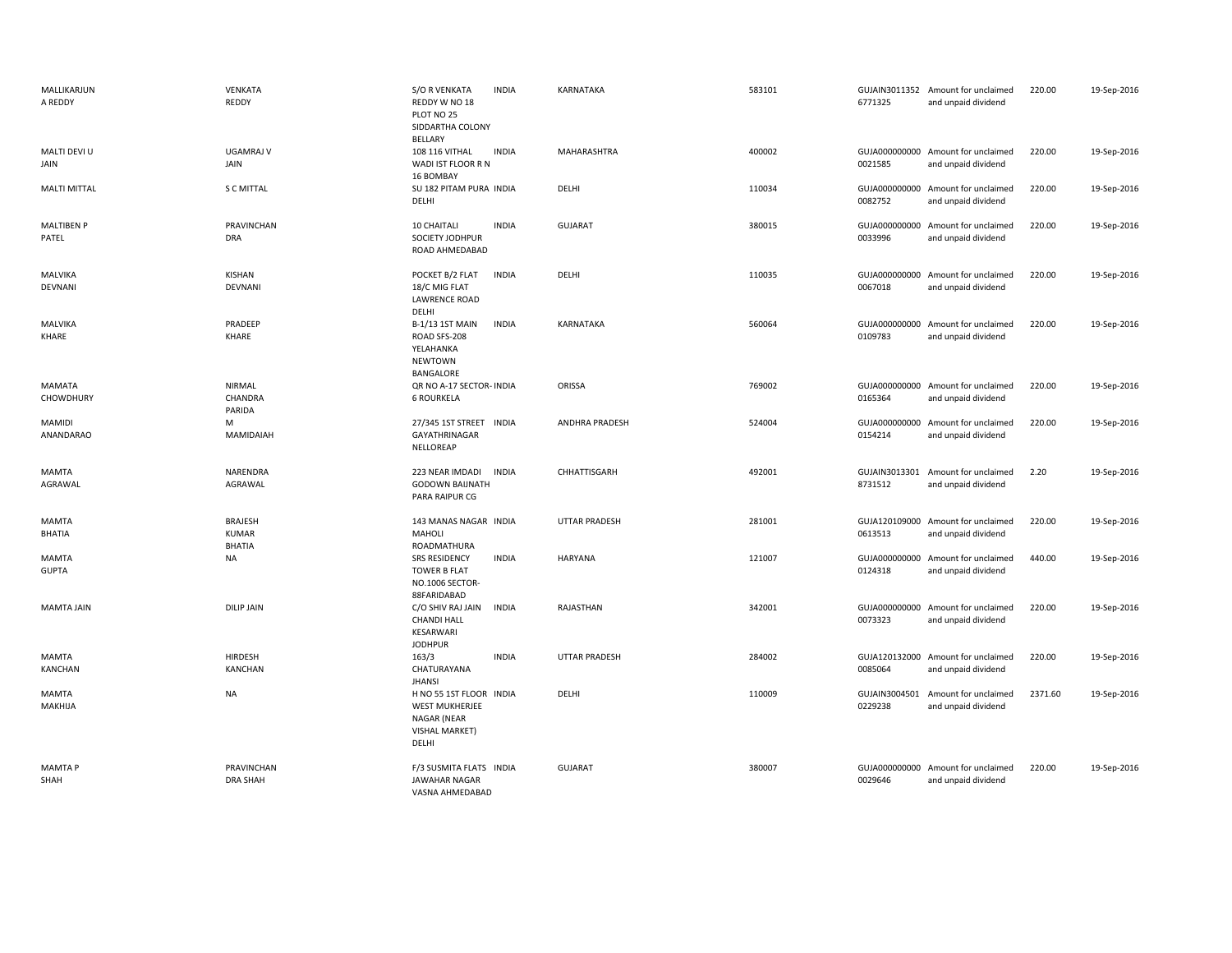| <b>MAMTA</b><br><b>TAMRAKAR</b>          | SHRI LAXMI<br>NARAYAN<br>TAMRAKAR     | PUNJAB NATIONAL INDIA<br><b>BANK SITLAMATA</b><br>BAZAR,<br>INDOREINDORE                                                 |              | MADHYA PRADESH       | 452001 | 0053244 | GUJA120247000 Amount for unclaimed<br>and unpaid dividend | 1100.00 | 19-Sep-2016 |
|------------------------------------------|---------------------------------------|--------------------------------------------------------------------------------------------------------------------------|--------------|----------------------|--------|---------|-----------------------------------------------------------|---------|-------------|
| <b>MAMTABEN</b><br>DEESAWALA             | SHAILESH<br><b>KUMAR</b><br>DEESAWALA | 113 NANJI<br><b>CHAMBERS</b><br>BAHUCHARAJI<br><b>ROAD K BAUG</b><br>VADODARA                                            | <b>INDIA</b> | <b>GUJARAT</b>       | 390018 | 5309095 | GUJAIN3003941 Amount for unclaimed<br>and unpaid dividend | 220.00  | 19-Sep-2016 |
| <b>MANAB</b><br><b>MOHANTY</b>           | M <sub>M</sub><br><b>MOHANTY</b>      | C/O DR M M<br>MOHANTY 45<br>MEDICAL COLONY<br>PO KHAGAUL DIST<br>PATNA                                                   | <b>INDIA</b> | <b>BIHAR</b>         | 801105 | 0018352 | GUJA000000000 Amount for unclaimed<br>and unpaid dividend | 440.00  | 19-Sep-2016 |
| MANALI<br>PATHIK<br>SARAIYA              | PATHIK                                | C/124 SWASTIK<br>SOCIETY, B/H PNB,<br>NAVARANGPURA,<br>AHMEDABAD,                                                        | <b>INDIA</b> | <b>GUJARAT</b>       | 380009 | 0020056 | GUJAIN3003431 Amount for unclaimed<br>and unpaid dividend | 330.00  | 19-Sep-2016 |
| <b>MANAN</b><br><b>IBRAHIM</b><br>DANGRA | <b>NA</b>                             | FLAT NO 704 7TH<br><b>FLOOR FAZAL</b><br>TOWER ADAJAN<br>PATIA SURAT                                                     | <b>INDIA</b> | <b>GUJARAT</b>       | 395009 | 8370919 | GUJAIN3013301 Amount for unclaimed<br>and unpaid dividend | 220.00  | 19-Sep-2016 |
| MANANGOTU<br>PARAYIL<br>RAGHUNATH<br>AN  | <b>NA</b>                             | AYODHYA 25/234<br><b>BEHIND CIVIL</b><br><b>STATION CIVIL</b><br>NAGAR PALAKKAD<br>KERALA                                | <b>INDIA</b> | <b>KERALA</b>        | 678001 | 0026524 | GUJAIN3016374 Amount for unclaimed<br>and unpaid dividend | 165.00  | 19-Sep-2016 |
| <b>MANAS</b><br><b>KUMAR</b><br>BANERJE  | SUBASH<br>CHANDRABA<br>N JERJEE S     | 82 P N MALIA ROAD INDIA<br>RANIGANJ                                                                                      |              | <b>WEST BENGAL</b>   | 713347 | 0018151 | GUJA000000000 Amount for unclaimed<br>and unpaid dividend | 220.00  | 19-Sep-2016 |
| MANAS<br>KUMAR<br>CHATTOPADH<br>YAY      | GOPAL<br>CHANDRA<br>CHATTOPAD<br>HYAY | M-137 PHASE-II<br>CHHEND COLONY<br>ROURKELA                                                                              | <b>INDIA</b> | ORISSA               | 769015 | 0079633 | GUJAIN3016531 Amount for unclaimed<br>and unpaid dividend | 220.00  | 19-Sep-2016 |
| <b>MANASI</b><br><b>MISHRA</b>           | TRILOCHAN<br><b>MISHRA</b>            | QR NO h/79 CHEND INDIA<br>PHASE IIROURKELA                                                                               |              | ORISSA               | 769009 | 0221250 | GUJA120109000 Amount for unclaimed<br>and unpaid dividend | 330.00  | 19-Sep-2016 |
| MANDAKINI<br>MAHESHKUM<br>AR MODI        | MAHESH<br><b>KUMAR</b><br>MODI        | B/10 JANAKPURI<br><b>APPARTMENT NR</b><br><b>BINDU PARK 50</b><br><b>SUBHAS BRIDGE</b><br>CORNER<br>AHMEDABAD            | <b>INDIA</b> | <b>GUJARAT</b>       | 380027 | 0087775 | GUJA000000000 Amount for unclaimed<br>and unpaid dividend | 220.00  | 19-Sep-2016 |
| MANDARBHAI<br>YESHWANT<br>BHAVE          | <b>NA</b>                             | <b>HOUSE NO.9/13</b><br>SECTOR-9<br>MATHURA REFINERY<br>NAGAR MATHURA                                                    | <b>INDIA</b> | <b>UTTAR PRADESH</b> | 281006 | 0484382 | GUJAIN3026793 Amount for unclaimed<br>and unpaid dividend | 198.00  | 19-Sep-2016 |
| MANDEEP<br>SINGH                         | <b>NA</b>                             | <b>D-8 SHOPPING</b><br><b>CENTRE II 1ST</b><br><b>FLOOR</b><br>MANSAROVER<br><b>GARDEN NEW DELHI</b>                     | <b>INDIA</b> | DELHI                | 110015 | 1742434 | GUJAIN3017741 Amount for unclaimed<br>and unpaid dividend | 110.00  | 19-Sep-2016 |
| MANE<br>CHANDRAKAN<br>T BABURAO          | B<br><b>RAMCHAMO</b><br>RA            | <b>MANE XEROX</b><br>NARPRABHAT<br><b>CHAMBERS NEAR</b><br><b>DENA BANK</b><br><b>RANADE ROAD</b><br><b>DADAR BOMBAY</b> | <b>INDIA</b> | MAHARASHTRA          | 400028 | 0151876 | GUJA000000000 Amount for unclaimed<br>and unpaid dividend | 220.00  | 19-Sep-2016 |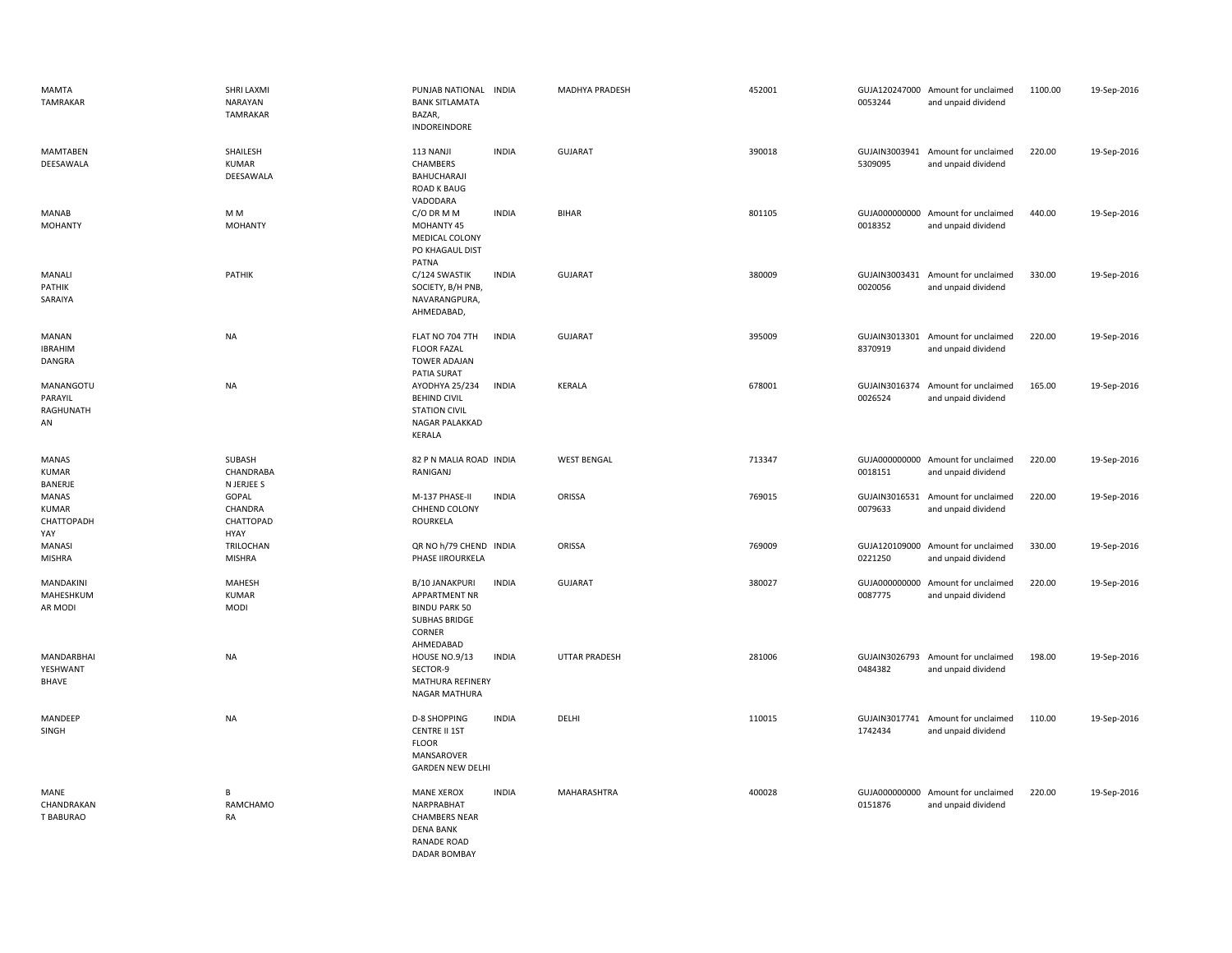| MANGAL<br>BHAI<br><b>HARIBHAI</b><br>HARIJAN | HARIBHAI<br><b>HARIJAN</b>          | C/O SHREEJALA B/H INDIA<br><b>TEMPLE SAMA</b><br><b>BARODA</b>                                                                 | GUJARAT        | 390008 | 0118376 | GUJA000000000 Amount for unclaimed<br>and unpaid dividend | 220.00 | 19-Sep-2016 |
|----------------------------------------------|-------------------------------------|--------------------------------------------------------------------------------------------------------------------------------|----------------|--------|---------|-----------------------------------------------------------|--------|-------------|
| MANGALA<br>LAXMAN<br>SANGLE                  | LAXMAN<br><b>TANAJI</b><br>SANGLE   | <b>INDIA</b><br>3 MANOJ<br>APARTMENT KABAD<br>LANE CHARAI AT<br>THANE                                                          | MAHARASHTRA    | 400601 | 0045068 | GUJA000000000 Amount for unclaimed<br>and unpaid dividend | 440.00 | 19-Sep-2016 |
| <b>MANGALA S</b><br>TANAVDE                  | SAKHARAM L<br>TANAVDE               | C/O SATISH S<br><b>INDIA</b><br>TANAVDE L & T LTD<br>L T HOUSE BALLARD<br>PIER P B NO 278<br><b>BOMBAY</b>                     | MAHARASHTRA    | 400038 | 0045494 | GUJA000000000 Amount for unclaimed<br>and unpaid dividend | 220.00 | 19-Sep-2016 |
| MANGALA<br>SHINDE                            | SAMBHAJI B<br>SHINDE                | <b>47 HARI PRASAD</b><br><b>INDIA</b><br>APT VITTHAL WADI<br>HINGANE<br>KHURDPUNE                                              | MAHARASHTRA    | 411051 | 0107151 | GUJA000000000 Amount for unclaimed<br>and unpaid dividend | 220.00 | 19-Sep-2016 |
| MANGALCHA<br><b>ND K JAIN</b>                | <b>NA</b>                           | NO 6/2 ST CROSS<br><b>INDIA</b><br>OPP GITANJALI<br><b>TALKIES</b><br>MALLESWARAM<br>BANGALORE                                 | KARNATAKA      | 560003 | 0054828 | GUJA000000000 Amount for unclaimed<br>and unpaid dividend | 220.00 | 19-Sep-2016 |
| <b>MANGAT RAI</b><br>SINGHAL                 | <b>BANARSI</b><br>DASS              | D M JANTA COLONY INDIA<br>RAMPURA PHUL<br><b>DISTT BATHINDA</b>                                                                | PUNJAB         | 151103 | 0105933 | GUJA000000000 Amount for unclaimed<br>and unpaid dividend | 220.00 | 19-Sep-2016 |
| MANGATHAY<br>ARU<br>ANUKULA                  | A<br>NAGESWARA<br>RAO               | W/O A NAGESWARA INDIA<br>RAO MACE I LTD<br><b>AUTO NAGAR</b><br>VISAKHAPATNAM                                                  | ANDHRA PRADESH | 530012 | 0093333 | GUJA000000000 Amount for unclaimed<br>and unpaid dividend | 220.00 | 19-Sep-2016 |
| <b>MANGHO</b><br>ADVANI                      | S MAL                               | <b>INDIA</b><br>21-363 KATHA<br><b>BAZAR BOMBAY</b>                                                                            | MAHARASHTRA    | 400009 | 0158903 | GUJA000000000 Amount for unclaimed<br>and unpaid dividend | 440.00 | 19-Sep-2016 |
| <b>MANGHO</b><br>SEOOMAL<br>ADVANI           | SEOOMAL<br><b>RETIERD</b>           | M S ADVANI 21-363 INDIA<br>KATHA<br>BAZARBOMBAY                                                                                | MAHARASHTRA    | 400009 | 0182018 | GUJA000000000 Amount for unclaimed<br>and unpaid dividend | 220.00 | 19-Sep-2016 |
| <b>MANGI LAL</b><br><b>DUDHORIA</b>          | <b>SAGAR MAL</b><br><b>DUDHORIA</b> | C/O SANJAY PRINTS INDIA<br>J-505 J J A C<br>MARKET RING ROAD<br>SURAT                                                          | <b>GUJARAT</b> | 395002 | 0018023 | GUJA000000000 Amount for unclaimed<br>and unpaid dividend | 220.00 | 19-Sep-2016 |
| MANGLA<br><b>MISRA</b>                       | Y P MISRA                           | <b>INDIA</b><br>C/O YOGENDRA<br>PRASAD MISRA B/5-<br>407 ONGC COLONY<br><b>MULTI STORY</b><br>CHANDKHEDA<br>AHMEDABAD          | <b>GUJARAT</b> | 380005 | 0169758 | GUJA000000000 Amount for unclaimed<br>and unpaid dividend | 220.00 | 19-Sep-2016 |
| <b>MANGLANI</b><br>ASHOK                     | <b>GEHIMAL</b>                      | <b>INDIA</b><br>8 RAMRAJ<br><b>APARTMENT NEAR</b><br>VOLGA FLAT B/H<br>PARADISE PARK OLD<br>WADEJ<br>AHMEDABAD                 | <b>GUJARAT</b> | 380013 | 0159603 | GUJA000000000 Amount for unclaimed<br>and unpaid dividend | 220.00 | 19-Sep-2016 |
| MANHAR<br>SINGH <sub>V</sub><br>PARMAR       | <b>VIJAY SINGH</b><br>N PARMAR      | C/O GIRISH BHAI<br><b>INDIA</b><br>AMBALAL PATEL<br>RANCHHODJI<br><b>MANDIR STREET</b><br>AT&POST KOYALI<br><b>DIST BARODA</b> | <b>GUJARAT</b> | 391330 | 0122799 | GUJA000000000 Amount for unclaimed<br>and unpaid dividend | 220.00 | 19-Sep-2016 |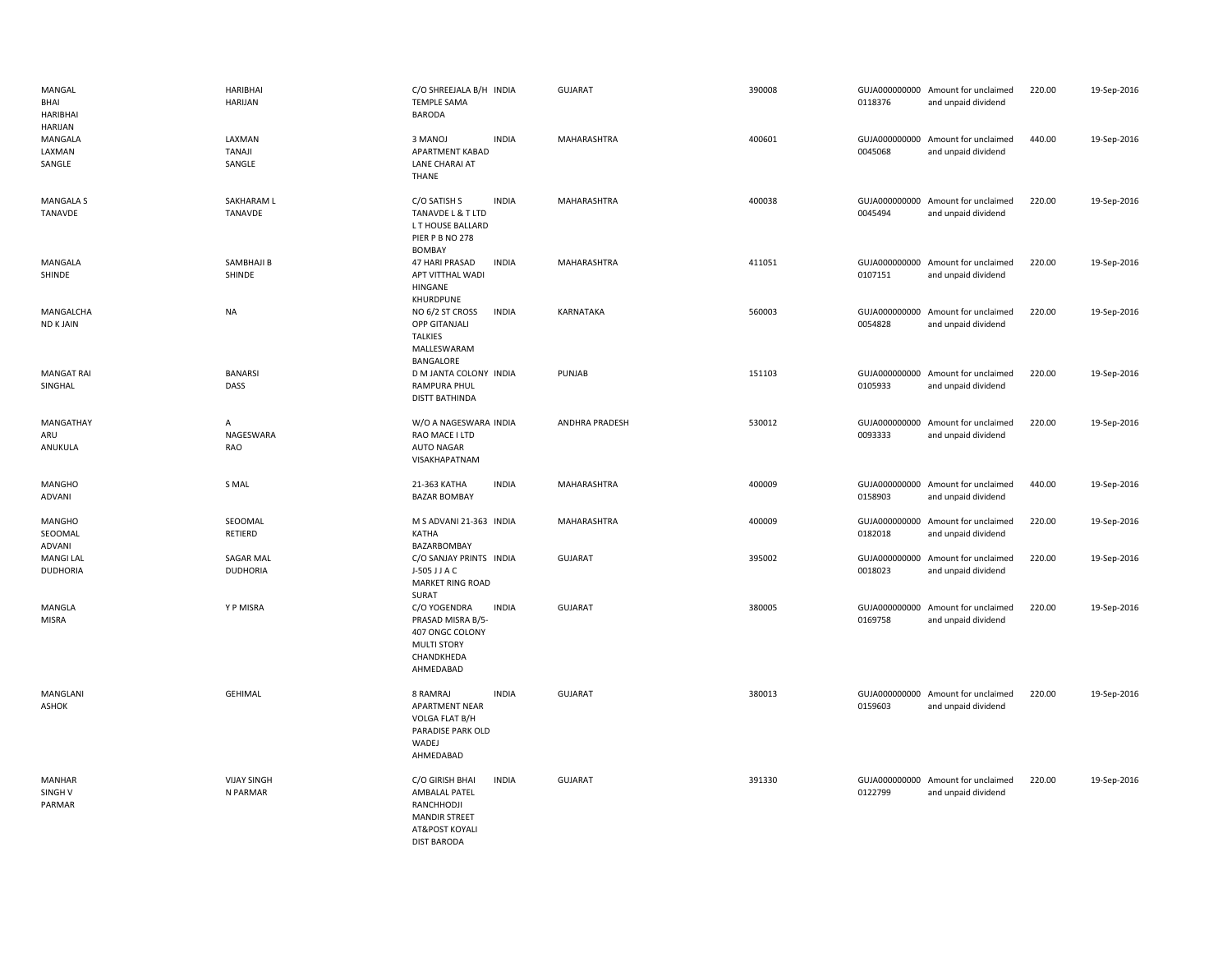| MANHARLAL<br>SOHANLAL<br>SHAH        | <b>NA</b>                                     | AT& PO PADGAL<br><b>DIST NAVSARI</b><br><b>NAVSARI</b>                                   | <b>INDIA</b> | <b>GUJARAT</b>     | 396445 | 0615949                  | GUJA120350000 Amount for unclaimed<br>and unpaid dividend | 440.00 | 19-Sep-2016 |
|--------------------------------------|-----------------------------------------------|------------------------------------------------------------------------------------------|--------------|--------------------|--------|--------------------------|-----------------------------------------------------------|--------|-------------|
| MANHERLAL<br>SHAH                    | THAKORLAL<br>SHAH                             | 12/A SUMERU<br>APARTMENT<br>PRITAM NAGAR<br><b>ELLIS</b><br>BRIDGEAHMEDABA<br>D          | <b>INDIA</b> | <b>GUJARAT</b>     | 380006 | 0176863                  | GUJA000000000 Amount for unclaimed<br>and unpaid dividend | 220.00 | 19-Sep-2016 |
| MANI<br>BARMAVATH                    | VENKATESWA<br>RA RAO<br>BARMAVATH             | 104 SAI RAGHAVA<br>APARTMENT<br>PRAKASH NAGAR<br>RAJAHMUNDRY                             | <b>INDIA</b> | ANDHRA PRADESH     | 533103 | 2953323                  | GUJAIN3004764 Amount for unclaimed<br>and unpaid dividend | 44.00  | 19-Sep-2016 |
| <b>MANI SHAH</b>                     | MAGAN                                         | <b>ZEEL 12/B</b><br><b>JANTANAGAR SOC</b><br>VASNA ROAD OPP<br>SABARI SCHOOL<br>VADODARA | <b>INDIA</b> | <b>GUJARAT</b>     | 390015 | GUJA000000000<br>0040130 | Amount for unclaimed<br>and unpaid dividend               | 220.00 | 19-Sep-2016 |
| <b>MANIBEN D</b><br>PATEL            | <b>DEVRAJ BHAI</b><br>RETD                    | M N BHENSDADIA<br>NR GOPAL PRESS<br>NAVAPARA UPETA<br>GUJ                                | <b>INDIA</b> | <b>GUJARAT</b>     | 360490 | 0081975                  | GUJA000000000 Amount for unclaimed<br>and unpaid dividend | 220.00 | 19-Sep-2016 |
| MANIBHAI<br>CHHATRASHI<br>H SOLANKI  | CHHATRASHI<br>H B SOLANKI                     | AT TALAV WALA<br><b>FALIYA PO</b><br><b>DASHRATH D</b><br>VADODARA                       | <b>INDIA</b> | <b>GUJARAT</b>     | 391740 | 0123061                  | GUJA000000000 Amount for unclaimed<br>and unpaid dividend | 220.00 | 19-Sep-2016 |
| MANIK<br>CHAND<br>SARAWGI            | L HIRALAL<br>SARAWGI                          | PREMSUKH HIRALAL INDIA<br>H B ROAD FANCY<br><b>BAIAR GUWAHATI</b>                        |              | ASSAM              | 781001 | 0005570                  | GUJA000000000 Amount for unclaimed<br>and unpaid dividend | 220.00 | 19-Sep-2016 |
| MANIK<br><b>MANKAR</b>               | SAHADEO<br>RAO<br><b>MANKAR</b>               | 186/D ARJUN<br>NAGAR NEAR<br>KAMAL CINEMA<br><b>NEW DELHI</b>                            | <b>INDIA</b> | DELHI              | 110029 | 0067463                  | GUJA000000000 Amount for unclaimed<br>and unpaid dividend | 220.00 | 19-Sep-2016 |
| MANIKLAL<br><b>DUJARI</b>            | RAMNATH<br><b>DUJARI</b>                      | ANNAKUT 58 SIR<br>HARI RAM GOENKA<br>STREET CALCUTTA                                     | <b>INDIA</b> | <b>WEST BENGAL</b> | 700007 | 0098695                  | GUJA000000000 Amount for unclaimed<br>and unpaid dividend | 220.00 | 19-Sep-2016 |
| MANIKSA<br><b>GURNATHSA</b><br>PAWAR | <b>NA</b>                                     | SHAKTI HOTEL NEAR INDIA<br><b>TANGA STAND</b><br><b>BAGALKOT</b>                         |              | KARNATAKA          | 587101 | 0748556                  | GUJA120132000 Amount for unclaimed<br>and unpaid dividend | 220.00 | 19-Sep-2016 |
| MANIKYALA<br>RAO DEVALLA             | D<br>KAGHAVALU                                | C/O B SITA RAM<br><b>BABU RAZOLE E G</b><br><b>DIST AP</b>                               | <b>INDIA</b> | ANDHRA PRADESH     | 533242 | 0116026                  | GUJA000000000 Amount for unclaimed<br>and unpaid dividend | 330.00 | 19-Sep-2016 |
| MANILAL<br>CHAKRABORT<br>Y           | LATE BRAJO<br><b>MOHAN</b><br>CHAKRABOR<br>TY | KALIKAPUR<br><b>BARASAT 24</b><br>PARGANA'S WB                                           | <b>INDIA</b> | <b>WEST BENGAL</b> | 743439 | 0160609                  | GUJA000000000 Amount for unclaimed<br>and unpaid dividend | 220.00 | 19-Sep-2016 |
| MANILAL<br>REVIDAS<br>PATEL          | <b>REVIDAS</b><br>PATEL                       | <b>B 4 SHARAD NAGAR INDIA</b><br>SOCIETY<br>NIZAMPURA NEAR L<br><b>G NAGAR BARODA</b>    |              | <b>GUJARAT</b>     | 390002 | 0118504                  | GUJA000000000 Amount for unclaimed<br>and unpaid dividend | 220.00 | 19-Sep-2016 |
| <b>MANISH</b>                        | <b>DIN DAYAL</b>                              | V & P SANWALPURA INDIA<br><b>TANWRAN DISTT</b><br><b>SIKAR RAI</b>                       |              | RAJASTHAN          | 332707 | GUJA000000000<br>0114827 | Amount for unclaimed<br>and unpaid dividend               | 220.00 | 19-Sep-2016 |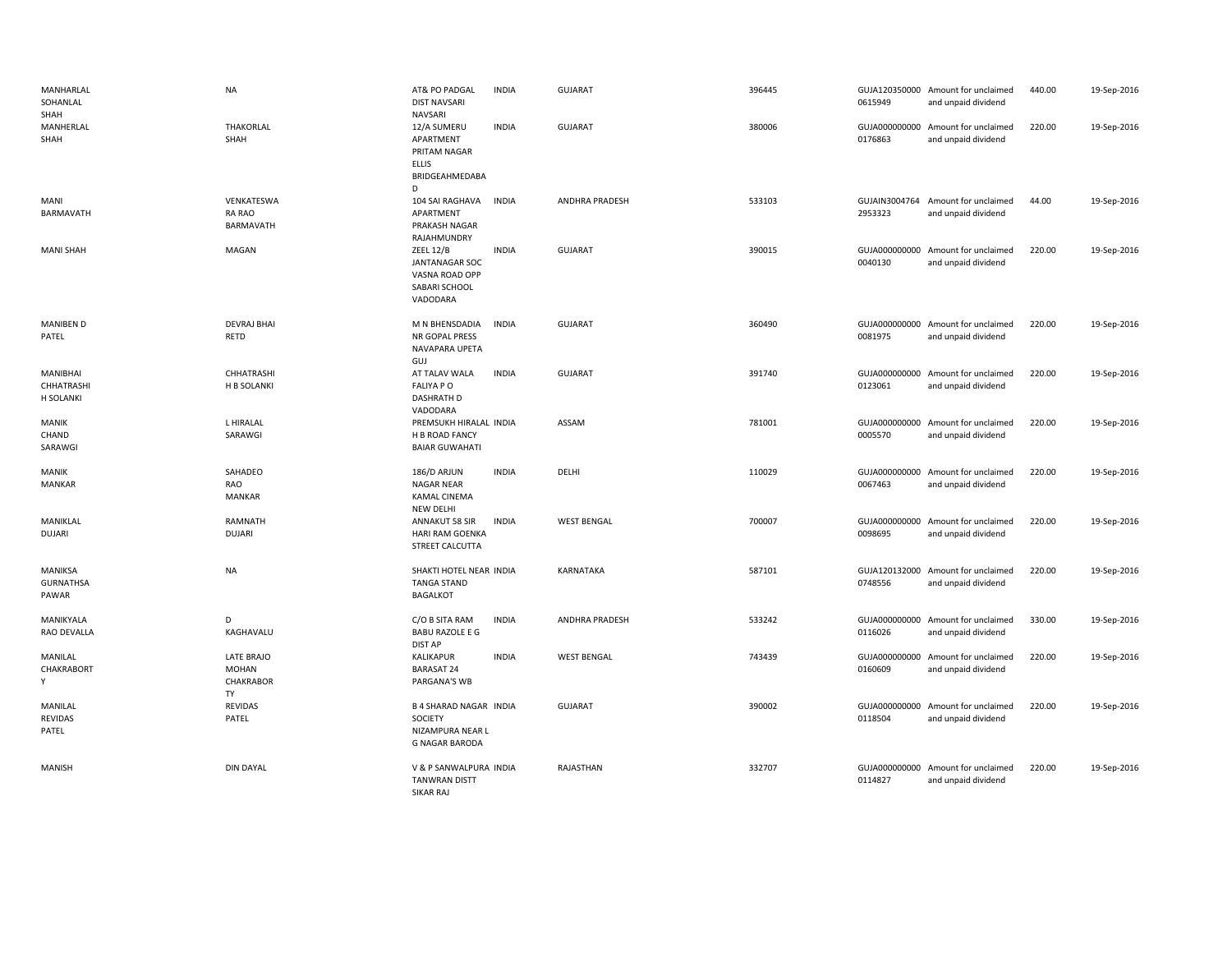| MANISH<br><b>BABULAL</b><br>SHAH  | <b>B H SHAH</b>                  | ADINATH<br><b>APPARTMENTS NO 3</b><br>2ND FLR ROOM NO<br>8 NEAR KATARGAM<br><b>BUS</b><br>STANDKATARGAM<br>SURAT | <b>INDIA</b> | <b>GUJARAT</b>       | 395004 | 0139503                  | GUJA000000000 Amount for unclaimed<br>and unpaid dividend | 220.00 | 19-Sep-2016 |
|-----------------------------------|----------------------------------|------------------------------------------------------------------------------------------------------------------|--------------|----------------------|--------|--------------------------|-----------------------------------------------------------|--------|-------------|
| <b>MANISH</b><br><b>BANSAL</b>    | <b>NA</b>                        | S 0 KASHMIR<br>CHAND BANSAL B V<br>295 DOCTOR<br><b>STREET KOTKAPURA</b>                                         | <b>INDIA</b> | PUNJAB               | 151204 | 1030445                  | GUJA130414000 Amount for unclaimed<br>and unpaid dividend | 110.00 | 19-Sep-2016 |
| <b>MANISH</b><br>BHATIA           | SURESH<br><b>KUMAR</b><br>BHATIA | SUKHMANI VIVEK<br>NAGAR MUL ROAD<br>CHANDRAPUR                                                                   | <b>INDIA</b> | MAHARASHTRA          | 442401 | 0015025                  | GUJA000000000 Amount for unclaimed<br>and unpaid dividend | 220.00 | 19-Sep-2016 |
| MANISH<br>DALAL                   | <b>JAYENDRA</b>                  | <b>KOHINOOR</b><br><b>ELECTRO GILDERS</b><br>KHETWADI 10TH<br><b>LANE BOMBAY</b>                                 | <b>INDIA</b> | MAHARASHTRA          | 400004 | 0096978                  | GUJA000000000 Amount for unclaimed<br>and unpaid dividend | 220.00 | 19-Sep-2016 |
| <b>MANISH DILIP</b><br>ASHAR      | DILIP                            | 4-D 3RD FLOOR<br><b>RAGHAV WADI</b><br><b>FRENCH BRIDGE</b><br>MUMBAI                                            | <b>INDIA</b> | MAHARASHTRA          | 400007 | 0395842                  | GUJA120332000 Amount for unclaimed<br>and unpaid dividend | 220.00 | 19-Sep-2016 |
| <b>MANISH G</b><br>PARMAR         | NA                               | KANSARA BAZAR<br>SIHOR BHAVNAGAR                                                                                 | <b>INDIA</b> | <b>GUJARAT</b>       | 364240 | 1487988                  | GUJA120106000 Amount for unclaimed<br>and unpaid dividend | 13.20  | 19-Sep-2016 |
| <b>MANISH</b><br><b>GUPTA</b>     | Y P GUPTA                        | <b>D 2 ONGC COLONY</b><br><b>NEW MAGDALLA</b><br><b>DUMAS ROAD</b><br>SURAT                                      | <b>INDIA</b> | <b>GUJARAT</b>       | 395007 | 0048421                  | GUJA000000000 Amount for unclaimed<br>and unpaid dividend | 220.00 | 19-Sep-2016 |
| <b>MANISH</b><br><b>GUPTA</b>     | YASH PAUL<br><b>GUPTA</b>        | <b>BOBBY BUILDING</b><br><b>NEW JAGAT PURA</b><br><b>HOSHIARPUR</b><br>PUNJABI                                   | <b>INDIA</b> | PUNJAB               | 146001 | 0013092                  | GUJA000000000 Amount for unclaimed<br>and unpaid dividend | 220.00 | 19-Sep-2016 |
| MANISH<br>KALRA                   | <b>DEV KUMAR</b><br><b>KALRA</b> | 97-B, SHAKTI<br>NAGAR UDAIPUR                                                                                    | <b>INDIA</b> | RAJASTHAN            | 313001 | 1828831                  | GUJA120109000 Amount for unclaimed<br>and unpaid dividend | 110.00 | 19-Sep-2016 |
| MANISH<br><b>KAPOOR</b>           | <b>NA</b>                        | QR NO MMM 2<br><b>CIVIL TOWNSHIP</b><br>ROURKELA                                                                 | <b>INDIA</b> | ORISSA               | 769004 | GUJAIN3002141<br>2425201 | Amount for unclaimed<br>and unpaid dividend               | 165.00 | 19-Sep-2016 |
| MANISH<br>KIRTILAL<br>SHAH        | KIRTILAL<br>SHAH                 | R NO 5/A 155/157<br>SHETHANA BLDG<br>2ND FLOOR 10TH<br><b>KHETWADI BACK</b><br>ROAD BOMBAY                       | <b>INDIA</b> | MAHARASHTRA          | 400004 | 0163963                  | GUJA000000000 Amount for unclaimed<br>and unpaid dividend | 220.00 | 19-Sep-2016 |
| <b>MANISH</b><br><b>KUMAR</b>     | RAJJAN<br>SHRIVASTAVA            | H. NO-145<br><b>MANMOHAN</b><br>NAGAR JABALPUR<br><b>JABALPUR</b>                                                | <b>INDIA</b> | MADHYA PRADESH       | 482005 | 0225715                  | GUJA120316000 Amount for unclaimed<br>and unpaid dividend | 35.20  | 19-Sep-2016 |
| <b>MANISH</b><br><b>KUMAR</b>     | SHREE NAND<br>LAL                | C/OKANHAIYA LAL<br>NAND LAL P.O<br><b>HASANPUR ROAD</b><br>SAMASTIPUR BIHAR                                      | <b>INDIA</b> | <b>BIHAR</b>         | 848205 | 8284069                  | GUJAIN3013301 Amount for unclaimed<br>and unpaid dividend | 220.00 | 19-Sep-2016 |
| MANISH<br><b>KUMAR</b><br>AGRAWAL | NA                               | LAL DARWAJA<br>MATHURA<br><b>MATHURA</b>                                                                         | <b>INDIA</b> | <b>UTTAR PRADESH</b> | 281001 | 2370619                  | GUJA120109000 Amount for unclaimed<br>and unpaid dividend | 220.00 | 19-Sep-2016 |
| MANISH<br><b>KUMAR JAIN</b>       | <b>NA</b>                        | <b>BAZAR NO.1</b><br>RAMGANJMANDI                                                                                | <b>INDIA</b> | RAJASTHAN            | 326519 | 0039824                  | GUJA120106050 Amount for unclaimed<br>and unpaid dividend | 220.00 | 19-Sep-2016 |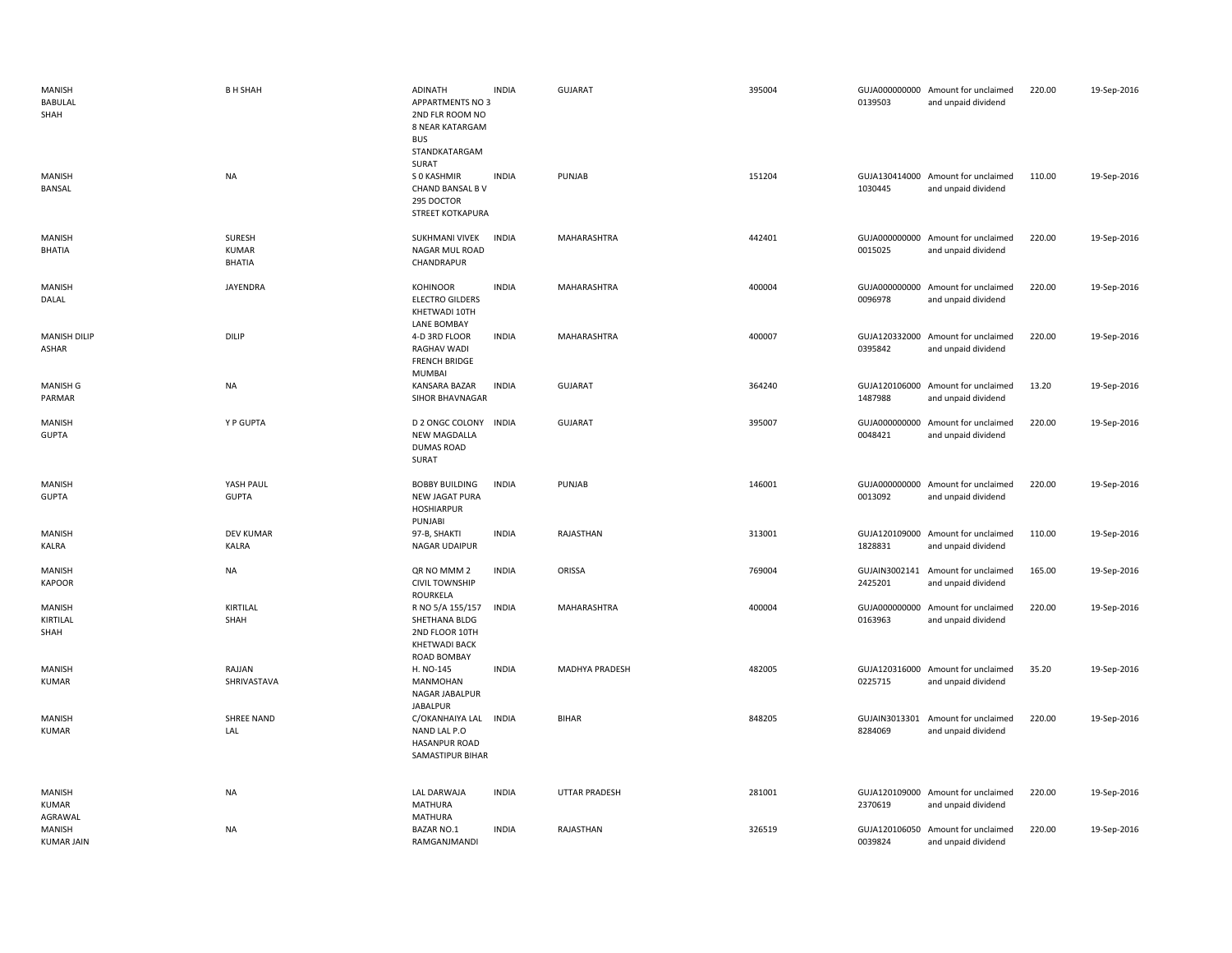| MANISH<br><b>KUMAR</b><br>MAGANLAL<br>PATEL    | MAGANLAL<br>PATEL                        | KHUNDH CHIKHLI<br>TA CHIKHLI DIST<br>NAVSARI GUJ                                                               | <b>INDIA</b> | <b>GUJARAT</b>       | 396521 | 0204377                  | GUJA000000000 Amount for unclaimed<br>and unpaid dividend | 220.00 | 19-Sep-2016 |
|------------------------------------------------|------------------------------------------|----------------------------------------------------------------------------------------------------------------|--------------|----------------------|--------|--------------------------|-----------------------------------------------------------|--------|-------------|
| <b>MANISH</b><br><b>KUMAR</b><br><b>PAREEK</b> | NA                                       | S/O NAND KISHOR<br>W.NO.3 KALU BASS<br>SRI DUNGARGARH<br><b>BIKANER</b>                                        | <b>INDIA</b> | RAJASTHAN            | 331803 | 0240567                  | GUJA120177010 Amount for unclaimed<br>and unpaid dividend | 330.00 | 19-Sep-2016 |
| MANISH<br><b>KUMAR</b><br>SRIVASTAVA           | <b>NA</b>                                | HOUSE NO S 2 /350 INDIA<br>C 3 P SIKRAUL IN<br><b>FRONT OF SADAR</b><br><b>TAHSIL VARANASI</b>                 |              | <b>UTTAR PRADESH</b> | 221003 | 0232292                  | GUJAIN3013302 Amount for unclaimed<br>and unpaid dividend | 440.00 | 19-Sep-2016 |
| <b>MANISH</b><br>LODHA                         | MAHENDRA<br>LODHA                        | AMAR NIWAS NEAR INDIA<br><b>COURT BHILWARA</b><br>RAJ                                                          |              | RAJASTHAN            | 311001 | 0105270                  | GUJA000000000 Amount for unclaimed<br>and unpaid dividend | 220.00 | 19-Sep-2016 |
| MANISH<br>NANUBHAI<br>BHANSALI                 | <b>NANUBHAI</b><br>KESHAVLAL<br>BHANSALI | 4-F SHREE<br>KUNTHUTATH<br><b>TOWER SARGAM</b><br><b>COMPLEX MODI</b><br><b>BANGLA PARLE</b><br>POINTSURAT     | <b>INDIA</b> | <b>GUJARAT</b>       | 395007 | 0056238                  | GUJA000000000 Amount for unclaimed<br>and unpaid dividend | 330.00 | 19-Sep-2016 |
| <b>MANISH R</b><br>SHAH                        | RAMESH<br>CHANDRA<br>SHAH                | ZANJI KI RANI ROAD INDIA<br>MANDVI KUTCH<br>GUJARAT                                                            |              | GUJARAT              | 370465 | 0076113                  | GUJA000000000 Amount for unclaimed<br>and unpaid dividend | 220.00 | 19-Sep-2016 |
| MANISHA<br><b>DEVI</b><br>AGRAWAL              | <b>BISHU</b><br><b>KUMAR</b><br>AGRAWAL  | 4 HARKAT 1ST BY<br><b>LANE HOWRAH</b>                                                                          | <b>INDIA</b> | <b>WEST BENGAL</b>   | 711101 | 0004390                  | GUJA000000000 Amount for unclaimed<br>and unpaid dividend | 330.00 | 19-Sep-2016 |
| MANISHA<br><b>JHUNJHUNW</b><br>ALA             | SUBHASH<br><b>KUMAR</b>                  | 109 NEW CLOTH<br><b>MARKET NEAR</b><br>ROHIT A C MARKET<br><b>RING ROAD SURAT</b>                              | <b>INDIA</b> | <b>GUJARAT</b>       | 395001 | 0110228                  | GUJA000000000 Amount for unclaimed<br>and unpaid dividend | 220.00 | 19-Sep-2016 |
| MANISHA<br>PANI                                | NA                                       | C/10 BHEL<br><b>TOWBSHIP GOTRI</b><br><b>BARODA</b>                                                            | <b>INDIA</b> | <b>GUJARAT</b>       | 390001 | 0168163                  | GUJA000000000 Amount for unclaimed<br>and unpaid dividend | 220.00 | 19-Sep-2016 |
| MANISHA<br>RAJENDRA<br>DESHMUKH                | <b>NA</b>                                | R-NO-4, MAHESH<br><b>BHUVAN SHASTRI</b><br>NAGAR, NR-RAM<br><b>MANDIR DEVI</b><br><b>CHOWK DOMBIVLI</b><br>(W) | <b>INDIA</b> | MAHARASHTRA          | 421202 | 0028400                  | GUJA120220000 Amount for unclaimed<br>and unpaid dividend | 110.00 | 19-Sep-2016 |
| MANISHA<br>RANE                                | <b>MANOHAR</b>                           | 91/C KOLIWADI<br><b>FANASWALI 2ND</b><br><b>FLOOR S P MARG</b><br><b>MUMBAI</b>                                | <b>INDIA</b> | <b>MAHARASHTRA</b>   | 400002 | 0191342                  | GUJA000000000 Amount for unclaimed<br>and unpaid dividend | 440.00 | 19-Sep-2016 |
| <b>MANISHA</b><br>SETIA                        | <b>NA</b>                                | C/O LILA DHAR<br>SETIA B-14 C S F<br>MARKET 1ST FLOOR<br>SURATGARH                                             | <b>INDIA</b> | RAJASTHAN            | 335804 | 0624403                  | GUJA130176000 Amount for unclaimed<br>and unpaid dividend | 220.00 | 19-Sep-2016 |
| MANISHA<br>VASUDEVBHAI                         | VASUDEVBHA<br><b>I KEDARMAL</b>          | <b>B NO 2 PATHEY</b><br><b>FLATS OPP OLD</b><br>RAJBHAVANSHAHI<br><b>BAUG AHMEDABAD</b>                        | <b>INDIA</b> | <b>GUJARAT</b>       | 380004 | GUJA000000000<br>0033215 | Amount for unclaimed<br>and unpaid dividend               | 220.00 | 19-Sep-2016 |
| MANJEET<br>SINGH                               | <b>NA</b>                                | <b>INDIRA NAGAR</b><br><b>COLONY PALIA</b><br><b>KAI AN</b>                                                    | <b>INDIA</b> | <b>UTTAR PRADESH</b> | 262902 | 0190079                  | GUJA120327000 Amount for unclaimed<br>and unpaid dividend | 110.00 | 19-Sep-2016 |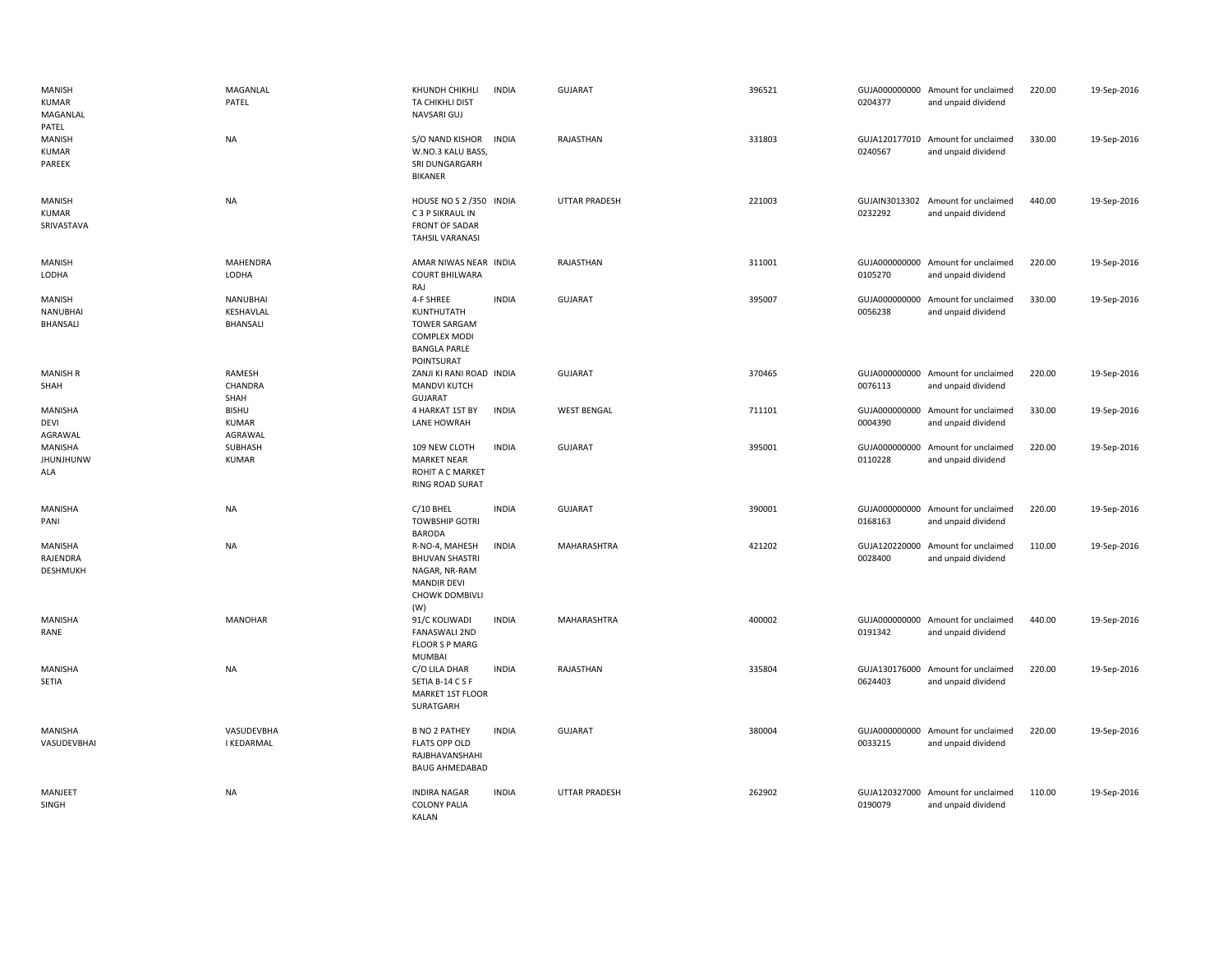| MANJIBHAI B<br>KAMADIA              | BHIKHABHAI<br>L KAMADIA                      | P S I WIRELESS C/O INDIA<br>OFFICE OF THE P W I<br><b>CITY B DEVITION</b><br>CAMPJAMNAGAR                 | <b>GUJARAT</b>    | 361001 | 0079723                  | GUJA000000000 Amount for unclaimed<br>and unpaid dividend | 220.00 | 19-Sep-2016 |
|-------------------------------------|----------------------------------------------|-----------------------------------------------------------------------------------------------------------|-------------------|--------|--------------------------|-----------------------------------------------------------|--------|-------------|
| <b>MANJIBHAI P</b><br>NANDA         | PATHUBHAI<br>H NANDA                         | HARIOM 28 JANTA INDIA<br><b>SOCIETY OPP</b><br>RADHIKA TYPE<br><b>CLASS JAMNAGAR</b>                      | <b>GUJARAT</b>    | 361005 | 4545164                  | GUJAIN3010392 Amount for unclaimed<br>and unpaid dividend | 220.00 | 19-Sep-2016 |
| <b>MANJIRI</b><br>ABHIJIT<br>KELKAR | <b>ANAND HARI</b><br>ASANARE                 | 301BUILDING B<br><b>INDIA</b><br>PATIL CLASSIC NEAR<br>KARANDIKAR<br>HOSPITAL GOVIND<br>NAGAR DIST NASHIK | MAHARASHTRA       | 422303 | 1861017                  | GUJAIN3030285 Amount for unclaimed<br>and unpaid dividend | 220.00 | 19-Sep-2016 |
| <b>MANJIT KAUR</b><br><b>JOLLY</b>  | <b>JASBIR SINGH</b><br><b>JOLLY</b>          | 9053/1 MULTANI<br><b>INDIA</b><br>DHANDA PAHAR<br><b>GANJ NEW DELHI</b>                                   | DELHI             | 110055 | 0059586                  | GUJA000000000 Amount for unclaimed<br>and unpaid dividend | 220.00 | 19-Sep-2016 |
| MANJU                               | SHAMBHU<br>NATH                              | <b>B-97 PALACE</b><br><b>INDIA</b><br>ORCHARD KOLAR<br>ROAD BHOPAL<br>MADHYA PRADESH                      | MADHYA PRADESH    | 462001 | 3360455                  | GUJAIN3002141 Amount for unclaimed<br>and unpaid dividend | 22.00  | 19-Sep-2016 |
| MANJU<br>AGRAWAL                    | PAWAN<br>KUMAR                               | 23/3 SHAKTI NAGAR INDIA<br><b>MARG DELHI</b>                                                              | DELHI             | 110007 | 0059345                  | GUJA000000000 Amount for unclaimed<br>and unpaid dividend | 220.00 | 19-Sep-2016 |
| MANJU<br>AGRAWAL                    | R K<br>AGRAWAL H<br>HOLD                     | C/O ANIL METALS<br><b>INDIA</b><br>MAIN ROAD AT<br>POST<br>BHAWANPATNA<br>ORISSA DIST<br>KALAHANDI        | ORISSA            | 766001 | 0126918                  | GUJA000000000 Amount for unclaimed<br>and unpaid dividend | 220.00 | 19-Sep-2016 |
| MANJU DEVI<br>JAIN                  | H M JAIN                                     | M/S BHUTAN SALES INDIA<br>CORP<br>PHUNTSHOLING<br><b>BHUTAN POST BOX</b><br>NO 163                        | MAHARASHTRA       | 999999 | GUJA000000000<br>0128195 | Amount for unclaimed<br>and unpaid dividend               | 220.00 | 19-Sep-2016 |
| MANJU<br><b>GUPTA</b>               | <b>ASHOK</b><br><b>KUMAR</b><br><b>GUPTA</b> | <b>INDIA</b><br>431 GALI RAJAN<br><b>KALANA PUNJA</b><br>SARIF KASHMIRE<br><b>GATE DELHI</b>              | DELHI             | 110006 | GUJA000000000<br>0063475 | Amount for unclaimed<br>and unpaid dividend               | 220.00 | 19-Sep-2016 |
| MANJU<br><b>GUPTA</b>               | KRISHNA<br>KUMAR<br><b>GUPTA H</b><br>HOLD   | QR NO 3084<br><b>INDIA</b><br>SECTOR 4F B S CITY<br><b>BIHAR</b>                                          | <b>JHARKHAND</b>  | 826001 | 0134213                  | GUJA000000000 Amount for unclaimed<br>and unpaid dividend | 440.00 | 19-Sep-2016 |
| MANJU JAIN                          | MISHRIMALJI                                  | C/O SETHIYA<br><b>INDIA</b><br><b>ENTERPRISES</b><br><b>NO.360 MINT</b><br>STREET 1ST<br>FLOORCHENNAI     | <b>TAMIL NADU</b> | 600079 | 0013837                  | GUJA000000000 Amount for unclaimed<br>and unpaid dividend | 220.00 | 19-Sep-2016 |
| MANJU JAIN                          | VIMAL<br><b>KUMAR JAIN</b>                   | H NO 454<br><b>INDIA</b><br>MISHRARAJAJI KA<br>RASTA AJMERI GATE<br><b>JAIPUR RAJ</b>                     | RAJASTHAN         | 302001 | 0070478                  | GUJA000000000 Amount for unclaimed<br>and unpaid dividend | 220.00 | 19-Sep-2016 |
| MANJU<br>KATHPALIA                  | RAJIV<br>KATHPALIA                           | <b>INDIA</b><br>MUSIC LECTURER<br><b>HINDU GIRLS</b><br><b>COLLEGE SONEPAT</b>                            | <b>HARYANA</b>    | 131001 | 0013652                  | GUJA000000000 Amount for unclaimed<br>and unpaid dividend | 220.00 | 19-Sep-2016 |
| MANJU LATA                          | <b>PUTANNI LAL</b>                           | <b>B 136/3 MANAK</b><br><b>INDIA</b><br><b>NAGAR LUCKNOW</b>                                              | UTTAR PRADESH     | 226011 | 0161776                  | GUJA000000000 Amount for unclaimed<br>and unpaid dividend | 220.00 | 19-Sep-2016 |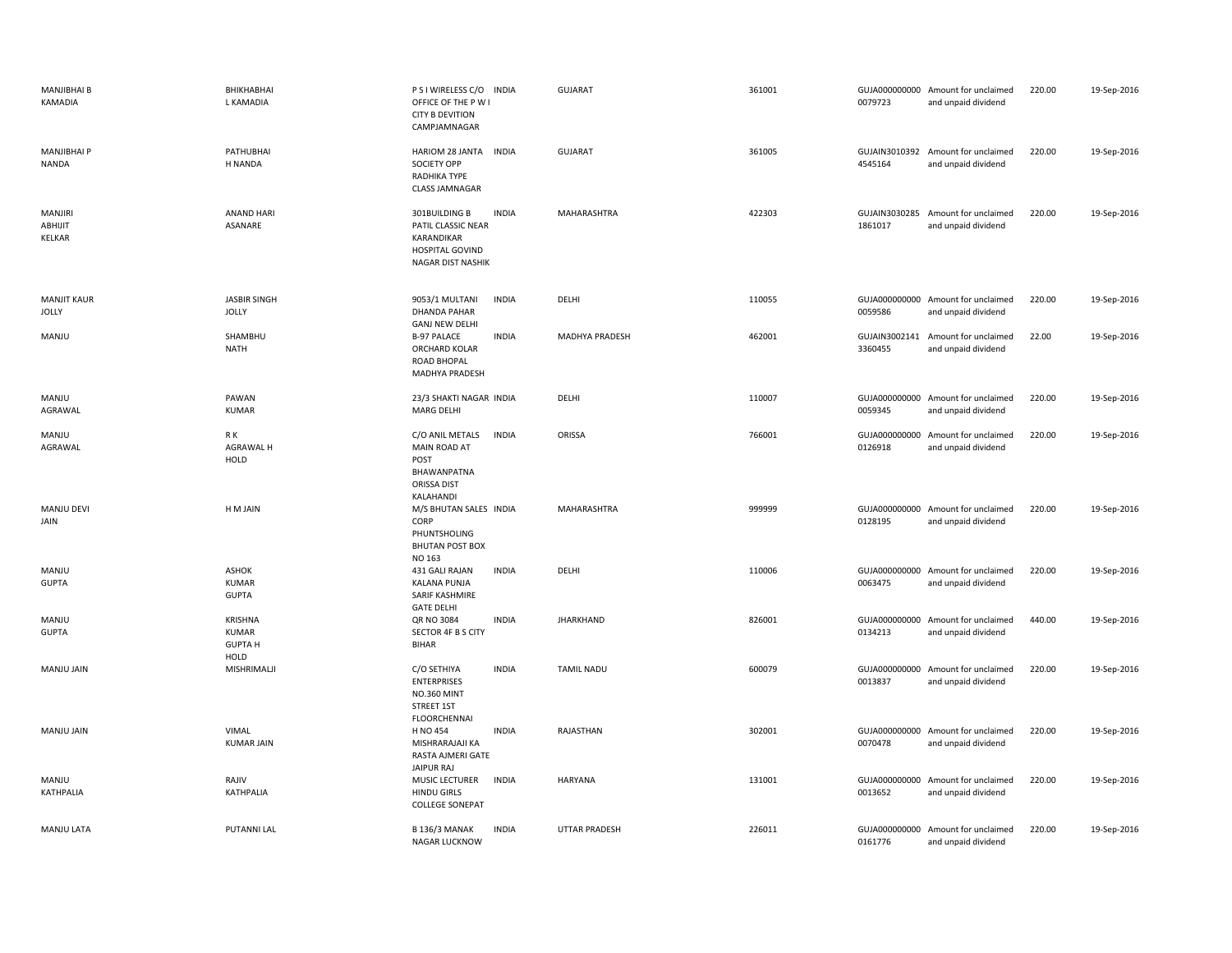| MANJU<br>MATANHELIA                           | <b>NA</b>                                          | MATANHELIA &<br><b>INDIA</b><br><b>MATANMELIA LG 9</b><br><b>NEW MEDICINE</b><br>MARKET<br>NAYAGOAN EAST<br>LUCKNOW                                            | <b>UTTAR PRADESH</b>  | 226001 | 0519340                  | GUJAIN3015571 Amount for unclaimed<br>and unpaid dividend | 220.00  | 19-Sep-2016 |
|-----------------------------------------------|----------------------------------------------------|----------------------------------------------------------------------------------------------------------------------------------------------------------------|-----------------------|--------|--------------------------|-----------------------------------------------------------|---------|-------------|
| <b>MANJUR</b><br>KOTHARI                      | <b>RAMESH B</b><br>KOTHARI                         | <b>INDIA</b><br>DEV BHUVAN 3RD<br><b>FLOOR GAJDHAR</b><br>STREET NO R NO 50<br>CHIRABAZAR<br><b>BOMBAY</b>                                                     | MAHARASHTRA           | 400002 | 0069489                  | GUJA000000000 Amount for unclaimed<br>and unpaid dividend | 220.00  | 19-Sep-2016 |
| <b>MANJU ROY</b>                              | LATE SH V C<br><b>ROY</b>                          | <b>INDIA</b><br>PT-62/26 SANSAD<br>KUNJ KALKAJI EXTN<br><b>NEW DELHI</b>                                                                                       | DELHI                 | 110019 | 0156698                  | GUJA000000000 Amount for unclaimed<br>and unpaid dividend | 440.00  | 19-Sep-2016 |
| MANJU<br>SHARMA                               | SH BABU<br>RAM<br>SHARMA                           | 564 VILLAGE AND<br><b>INDIA</b><br>PO - SADARPUR<br><b>DISTT AND TEHSIL -</b><br><b>GHAZAIBAD UTTAR</b><br>PRADESH                                             | MAHARASHTRA           | 999999 | GUJAIN3002061<br>0685712 | Amount for unclaimed<br>and unpaid dividend               | 220.00  | 19-Sep-2016 |
| MANJU SINGH                                   | LATE S P<br>SINGH                                  | 501, INDRAPRASTHA INDIA<br>APTT. WEST BORING<br><b>CANAL ROAD PATNA</b>                                                                                        | BIHAR                 | 800001 | GUJAIN3008881<br>4748483 | Amount for unclaimed<br>and unpaid dividend               | 2200.00 | 19-Sep-2016 |
| MANJU SINGH                                   | RAM<br>CHANDRA<br>PRASAD<br>SINGH                  | <b>INDIA</b><br>C/O R C P SINGH<br><b>BEHIND GAGAN</b><br><b>BHARTI SCHOOL</b><br><b>HARRAKH P.O</b><br>SUHIRDH NAGAR<br><b>DIST BEGUSARAI</b><br><b>BIHAR</b> | <b>BIHAR</b>          | 851101 | GUJA000000000<br>0017880 | Amount for unclaimed<br>and unpaid dividend               | 220.00  | 19-Sep-2016 |
| MANJU SINGH                                   | <b>DR VIVEKA</b><br><b>NAND</b><br>PRASAD<br>SINGH | <b>TEUS KOTHI</b><br><b>INDIA</b><br><b>THAKUR BARI ROAD</b><br><b>KADAM KUAN</b><br>PATNA                                                                     | <b>BIHAR</b>          | 800003 | 8404343                  | GUJAIN3013301 Amount for unclaimed<br>and unpaid dividend | 220.00  | 19-Sep-2016 |
| <b>MANJU SINGH</b>                            | <b>RAM KUMAR</b><br>SINGH                          | C/O DR R K SINGH<br><b>INDIA</b><br><b>NEW BAHADUR PUR</b><br><b>EAST OF RAJENDRA</b><br>NAGAR PATNA                                                           | <b>BIHAR</b>          | 800016 | GUJA000000000<br>0106471 | Amount for unclaimed<br>and unpaid dividend               | 220.00  | 19-Sep-2016 |
| MANJU V<br>SOGANI                             | <b>VIPIN CHAND</b><br>SOGANI                       | 1/2 PARSI MOHALLA INDIA<br>CHHAWNI INDORE                                                                                                                      | <b>MADHYA PRADESH</b> | 452001 | 0007267                  | GUJA000000000 Amount for unclaimed<br>and unpaid dividend | 220.00  | 19-Sep-2016 |
| <b>MANJULA B</b><br>SIRIYA                    | <b>BP SIRIYA</b>                                   | 217 SWAMI SADAN INDIA<br>2ND FLOOR SUN<br>MILL ROAD LOWAR<br>PAREL BOMBAY                                                                                      | MAHARASHTRA           | 400013 | 0100469                  | GUJA000000000 Amount for unclaimed<br>and unpaid dividend | 220.00  | 19-Sep-2016 |
| MANJULA<br>DAGA                               | SANTOSH<br><b>KUMAR</b><br>DAGA                    | B 211/2 BAGREE<br><b>INDIA</b><br>MARKET 71 B R B B<br>RD CALCUTTA                                                                                             | <b>WEST BENGAL</b>    | 700001 | 0109477                  | GUJA000000000 Amount for unclaimed<br>and unpaid dividend | 220.00  | 19-Sep-2016 |
| MANJULA<br><b>DEVI</b><br>PAVANKUMA<br>R SHAH | PAVAN<br><b>KUMAAR JI</b><br>SHAH                  | 41 DAHYA KAKA<br><b>INDIA</b><br><b>NAGAR SOC</b><br><b>MEGHANI NAGAR</b><br>AHMEDABAD                                                                         | <b>GUJARAT</b>        | 380016 | 0027051                  | GUJA000000000 Amount for unclaimed<br>and unpaid dividend | 220.00  | 19-Sep-2016 |
| MANJULA E R                                   | <b>K SEKAR</b>                                     | C/O PALANI NAIDU INDIA<br><b>IIND MAIN BASAVA</b><br>NAGAR<br><b>MARTHAHALLI POST</b>                                                                          | KARNATAKA             | 560037 | 0133184                  | GUJA000000000 Amount for unclaimed<br>and unpaid dividend | 220.00  | 19-Sep-2016 |

BANGALORE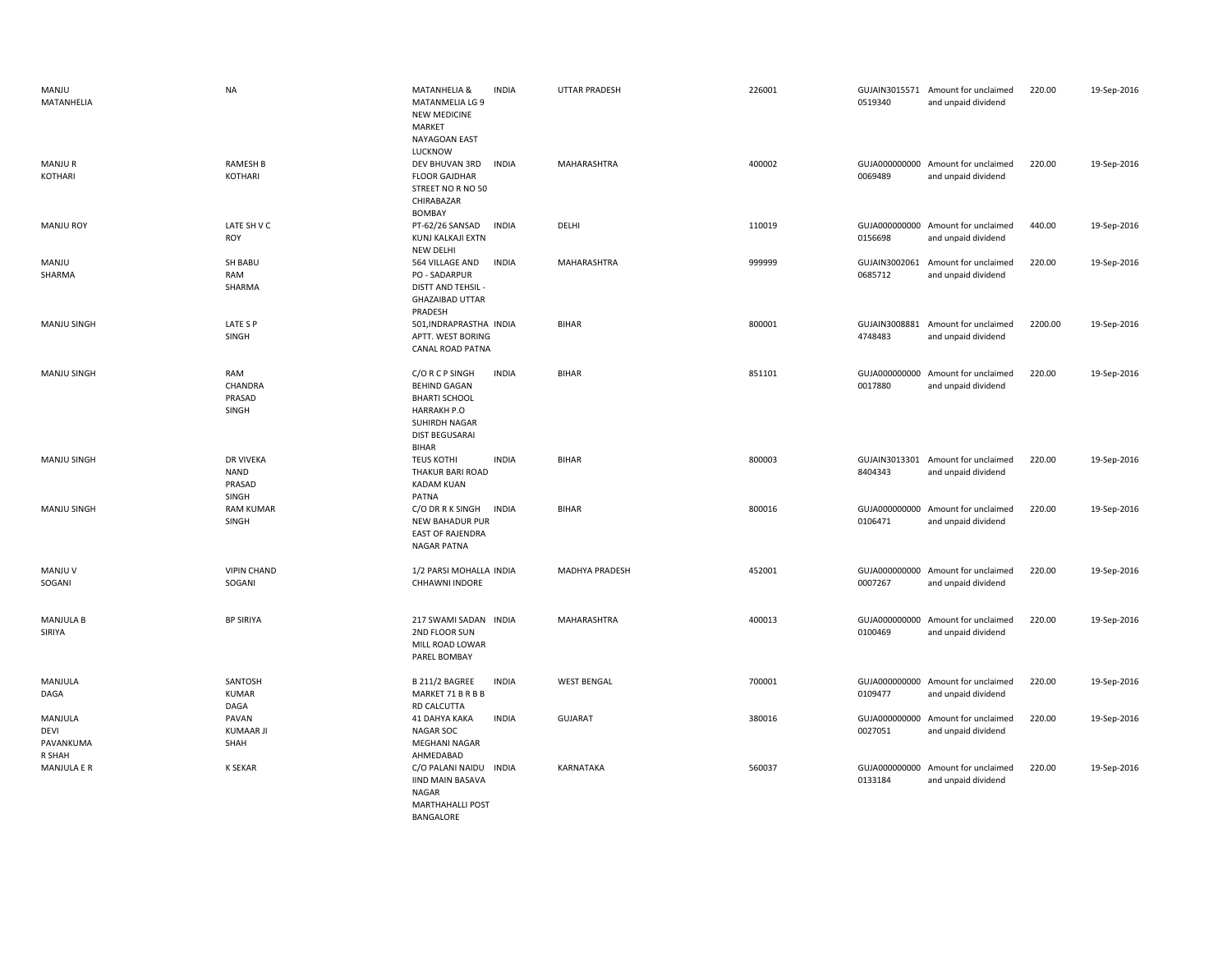| MANJULA<br>HARSHADKU<br><b>MAR PATEL</b>        | <b>NA</b>                           | B/5, UPASANA<br><b>INDIA</b><br>APARTMENT OPP. L<br>COLONY, NR.<br><b>NEHRU-NAGAR</b><br>CHAR RASTA,<br>AMBAVADIAHMEDA<br>BAD | GUJARAT               | 380015 | 0124340                  | GUJA000000000 Amount for unclaimed<br>and unpaid dividend | 440.00  | 19-Sep-2016 |
|-------------------------------------------------|-------------------------------------|-------------------------------------------------------------------------------------------------------------------------------|-----------------------|--------|--------------------------|-----------------------------------------------------------|---------|-------------|
| MANJULA<br>KASHALIWAL                           | <b>RAJ KUMAR</b><br>JAIN            | POST MALPURA<br><b>INDIA</b><br><b>DISTT TONK RAJ</b>                                                                         | RAJASTHAN             | 304502 | 0009558                  | GUJA000000000 Amount for unclaimed<br>and unpaid dividend | 220.00  | 19-Sep-2016 |
| MANJULA<br>SHAH                                 | VANECHAND<br>SHAH                   | 207 SHRINAGAR<br><b>INDIA</b><br><b>COLONY INDORE</b>                                                                         | MADHYA PRADESH        | 452001 | 0054121                  | GUJA000000000 Amount for unclaimed<br>and unpaid dividend | 220.00  | 19-Sep-2016 |
| MANJULABEN<br><b>MODI</b>                       | NA                                  | <b>INDIA</b><br>B-107, RAJLAXMI<br>SOCIETY OLD PADRA<br>ROAD VADODARA                                                         | GUJARAT               | 390015 | GUJA000000000<br>0124343 | Amount for unclaimed<br>and unpaid dividend               | 220.00  | 19-Sep-2016 |
| MANJULABEN<br>PATEL                             | HASMUKH<br><b>BHAI</b>              | C/O KESHAVLAL<br><b>INDIA</b><br><b>GANGARAM PATEL</b><br>AT & PO BILIYA TA<br><b>VIJAPUR</b>                                 | <b>GUJARAT</b>        | 382870 | 0028886                  | GUJA000000000 Amount for unclaimed<br>and unpaid dividend | 220.00  | 19-Sep-2016 |
| MANJULABEN<br>S MISTRY                          | SUMANBHAI<br>H HOLD                 | 9 GANDHINAGAR<br><b>INDIA</b><br><b>SOCIETY NURSERY</b><br>ROAD BILIMORA<br><b>GUJ DIST VALSAD</b>                            | <b>GUJARAT</b>        | 396321 | 0155632                  | GUJA000000000 Amount for unclaimed<br>and unpaid dividend | 440.00  | 19-Sep-2016 |
| MANJULABEN<br><b>S PATEL</b>                    | SOMABHAI P<br>PATEL                 | <b>INDIA</b><br>502 KRIBHCO<br>TOWNSHIP PO<br><b>KRIBHCO NAGAR</b><br>SURAT                                                   | GUJARAT               | 394515 | 0045573                  | GUJA000000000 Amount for unclaimed<br>and unpaid dividend | 220.00  | 19-Sep-2016 |
| MANJULATA<br>SHARMA                             | <b>NA</b>                           | 2/24 SARSWATI<br><b>INDIA</b><br>NAGAR FIROZABAD                                                                              | <b>UTTAR PRADESH</b>  | 283203 | 0002733                  | GUJAIN3032611 Amount for unclaimed<br>and unpaid dividend | 110.00  | 19-Sep-2016 |
| MANJUNATH<br>K SHET                             | KESHAVA<br><b>GANAPATHI</b><br>SHET | J 503 GRASIM STAFF INDIA<br>COLONY<br>KUMARAPATNAM<br><b>NEAR HARIHAR</b><br>KARNATAKA                                        | KARNATAKA             | 581123 | GUJAIN3011352<br>6632732 | Amount for unclaimed<br>and unpaid dividend               | 226.60  | 19-Sep-2016 |
| MANJUNATH<br>MARUTI<br>DEVADKAR                 | <b>MARUTI</b><br>DEVADKAR           | BHIMAPPA CHAWL INDIA<br><b>NEAR KHAZI</b><br><b>BUILDING STATION</b><br>ROAD<br>MALAMADDIDHAR<br>WAD                          | KARNATAKA             | 580007 | 2799450                  | GUJA120299000 Amount for unclaimed<br>and unpaid dividend | 22.00   | 19-Sep-2016 |
| MANJUSHA<br>BANG                                | GOVIND<br>PRASAD<br><b>BANG</b>     | H NO 17, BALAMRAI INDIA<br>STREET AVANTHI<br>COLONY<br>HYDERABAD                                                              | <b>ANDHRA PRADESH</b> | 500003 | 0478363                  | GUJAIN3022011 Amount for unclaimed<br>and unpaid dividend | 220.00  | 19-Sep-2016 |
| MANJUSHREE<br><b>TUSHARBHAI</b><br><b>DESAI</b> | <b>NA</b>                           | 6 DEEP MANGAL<br><b>INDIA</b><br>SOCIETY KABIL PORE<br><b>NAVSARI</b>                                                         | <b>GUJARAT</b>        | 396445 | 3089697                  | GUJAIN3002141 Amount for unclaimed<br>and unpaid dividend | 2200.00 | 19-Sep-2016 |
| MANMEET<br>SINGH                                | SURENDRA<br>SINGH                   | C/O KHALSA CLOTH INDIA<br><b>HOUSE BARA BAZAR</b><br>MADHUBANI PO &<br><b>DIST MADHUBANI</b>                                  | <b>BIHAR</b>          | 847211 | 0018137                  | GUJA000000000 Amount for unclaimed<br>and unpaid dividend | 220.00  | 19-Sep-2016 |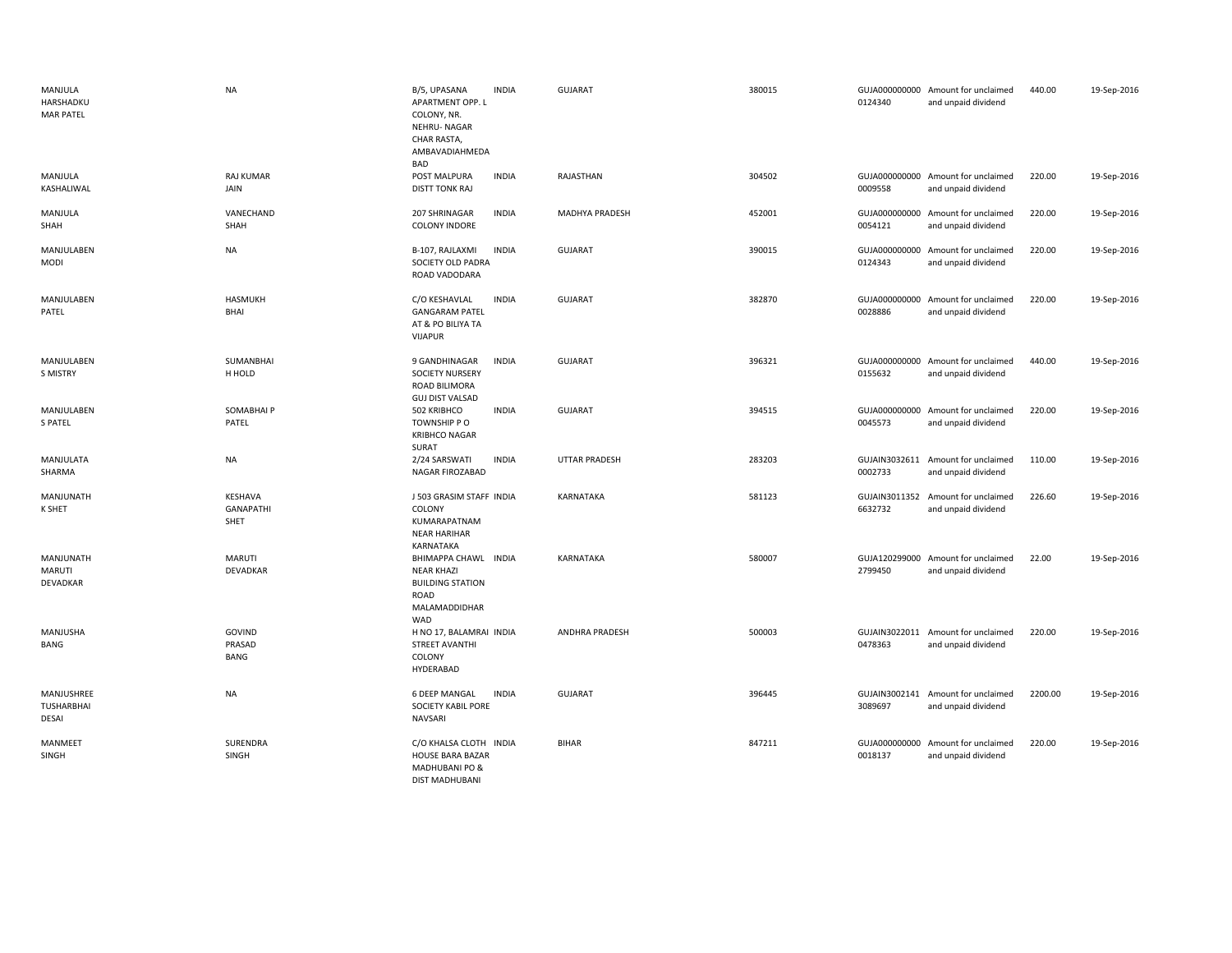| MANMOHAN<br>BAID                                        | <b>GYANCHAND</b>                                        | C/O MCS LIMITED<br><b>INDIA</b><br>1ST FLOOR NEELAM<br>APT 88 SAMPATRAO<br><b>COLONY ABOVE</b><br>CHHAPPAN BHOG<br>SWEETVADODARA | <b>GUJARAT</b>        | 390007 | 0117382                  | GUJA000000000 Amount for unclaimed<br>and unpaid dividend | 220.00 | 19-Sep-2016 |
|---------------------------------------------------------|---------------------------------------------------------|----------------------------------------------------------------------------------------------------------------------------------|-----------------------|--------|--------------------------|-----------------------------------------------------------|--------|-------------|
| MANMOHAN<br>LIDORIYA                                    | <b>NA</b>                                               | <b>INDIA</b><br>NO 10/1/14<br><b>GIRMAJIPET</b><br>WARANGAL                                                                      | ANDHRA PRADESH        | 506002 | 0804784                  | GUJAIN3016961 Amount for unclaimed<br>and unpaid dividend | 220.00 | 19-Sep-2016 |
| MANMOHAN<br><b>SINGH SIKKA</b>                          | <b>NA</b>                                               | B I 19/1, STREET NO INDIA<br>2 SHAI MOHALLA,<br><b>CIVIL LINES</b><br>LUDHIANA(PB), LDH                                          | PUNJAB                | 141001 | 5466566                  | GUJAIN3011271 Amount for unclaimed<br>and unpaid dividend | 220.00 | 19-Sep-2016 |
| <b>MANOHAR A</b><br>PATHAK                              | NANDRAM<br>PPATHAK<br>RETD                              | <b>INDIA</b><br>11/8 SOUTH<br><b>TUKOGANI B/H</b><br>AMBER MESH<br><b>BEHIND NATH</b><br><b>MANDIR INDORE</b>                    | <b>MADHYA PRADESH</b> | 452001 | 0053811                  | GUJA000000000 Amount for unclaimed<br>and unpaid dividend | 220.00 | 19-Sep-2016 |
| MANOHAR<br>LAL LODHA                                    | <b>RAM PAL</b><br>LADHA                                 | C/O GANGA NGAR<br><b>INDIA</b><br>TEA CORP H-I-14<br><b>MANDIR MANDI</b><br><b>JODHPUR</b>                                       | RAJASTHAN             | 342007 | 0073143                  | GUJA000000000 Amount for unclaimed<br>and unpaid dividend | 220.00 | 19-Sep-2016 |
| <b>MANOHAR</b><br>SINGH DHAMI                           | RAHNATH<br>SINGH                                        | V&PO PIPLANWALA INDIA<br><b>DIST HOSHIARPUR</b><br>PB                                                                            | PUNJAB                | 146022 | 0013465                  | GUJA000000000 Amount for unclaimed<br>and unpaid dividend | 220.00 | 19-Sep-2016 |
| <b>MANOHARI</b><br><b>DEVI SONI</b>                     | SUKHLAL<br>SONI                                         | ANNAPURNA<br><b>INDIA</b><br>JEWELLERS SHOP<br>NO1 RATANBAI<br>SADAN MOHILI<br><b>VILLAGE SAKINAKA</b><br>PIPELINEBOMBAY         | MAHARASHTRA           | 400072 | 0156030                  | GUJA000000000 Amount for unclaimed<br>and unpaid dividend | 220.00 | 19-Sep-2016 |
| <b>MANOHARSIN</b><br>H<br><b>MAHOBATSIN</b><br>H JADEJA | <b>MAHOBATAI</b><br><b>NH</b><br>CHANDRASIN<br>H JADEJA | 57/B RAVI PARK<br><b>INDIA</b><br>SOCIETY OPP<br>SAINATH PARK<br>VASNA ROAD<br>VADODARA                                          | <b>GUJARAT</b>        | 390015 | 5563640                  | GUJAIN3003941 Amount for unclaimed<br>and unpaid dividend | 226.60 | 19-Sep-2016 |
| <b>MANOJ</b><br>ARJANDAS<br><b>JETHWANI</b>             | ARJANDAS<br>SUGANLAL                                    | VADODARI BHAGOL INDIA<br>PUROHIT FALIA<br><b>DABHOI DIST</b><br><b>BARODA</b>                                                    | <b>GUJARAT</b>        | 391110 | 0038531                  | GUJA000000000 Amount for unclaimed<br>and unpaid dividend | 220.00 | 19-Sep-2016 |
| <b>MANOJ</b><br><b>BAFNA</b>                            | MAHAVEERC<br><b>HAND</b>                                | MAHAVEER<br><b>INDIA</b><br>TRADERS TAMBAKU<br><b>BAZAR JODHPUR</b>                                                              | RAJASTHAN             | 342001 | 0072480                  | GUJA000000000 Amount for unclaimed<br>and unpaid dividend | 220.00 | 19-Sep-2016 |
| MANOJ<br>BHOJRAJJI<br><b>BHATTAD</b>                    | <b>NA</b>                                               | <b>INDIA</b><br>22 TALKI SEEM<br><b>BHAMTI PARSODI</b><br><b>NAGPUR</b>                                                          | MAHARASHTRA           | 440022 | 8597492                  | GUJAIN3013301 Amount for unclaimed<br>and unpaid dividend | 220.00 | 19-Sep-2016 |
| <b>MANOJ</b><br><b>GULATI</b>                           | <b>LALIT GULATI</b>                                     | SAKAR 105 OPP<br><b>INDIA</b><br><b>GANDHI GRAM RLY</b><br><b>STATION IST FLOOR</b><br><b>ASHRAM ROAD</b><br>AHMEDABAD           | <b>GUJARAT</b>        | 380009 | 0046012                  | GUJA000000000 Amount for unclaimed<br>and unpaid dividend | 220.00 | 19-Sep-2016 |
| <b>MANOJ</b><br><b>GUPTA</b>                            | J S GUPTA                                               | HIG 1 JDA FLATS<br><b>INDIA</b><br>OPP ANCHAL VIHAR<br>KATANGA JABALPUR                                                          | MADHYA PRADESH        | 482001 | GUJAIN3004841<br>1156134 | Amount for unclaimed<br>and unpaid dividend               | 220.00 | 19-Sep-2016 |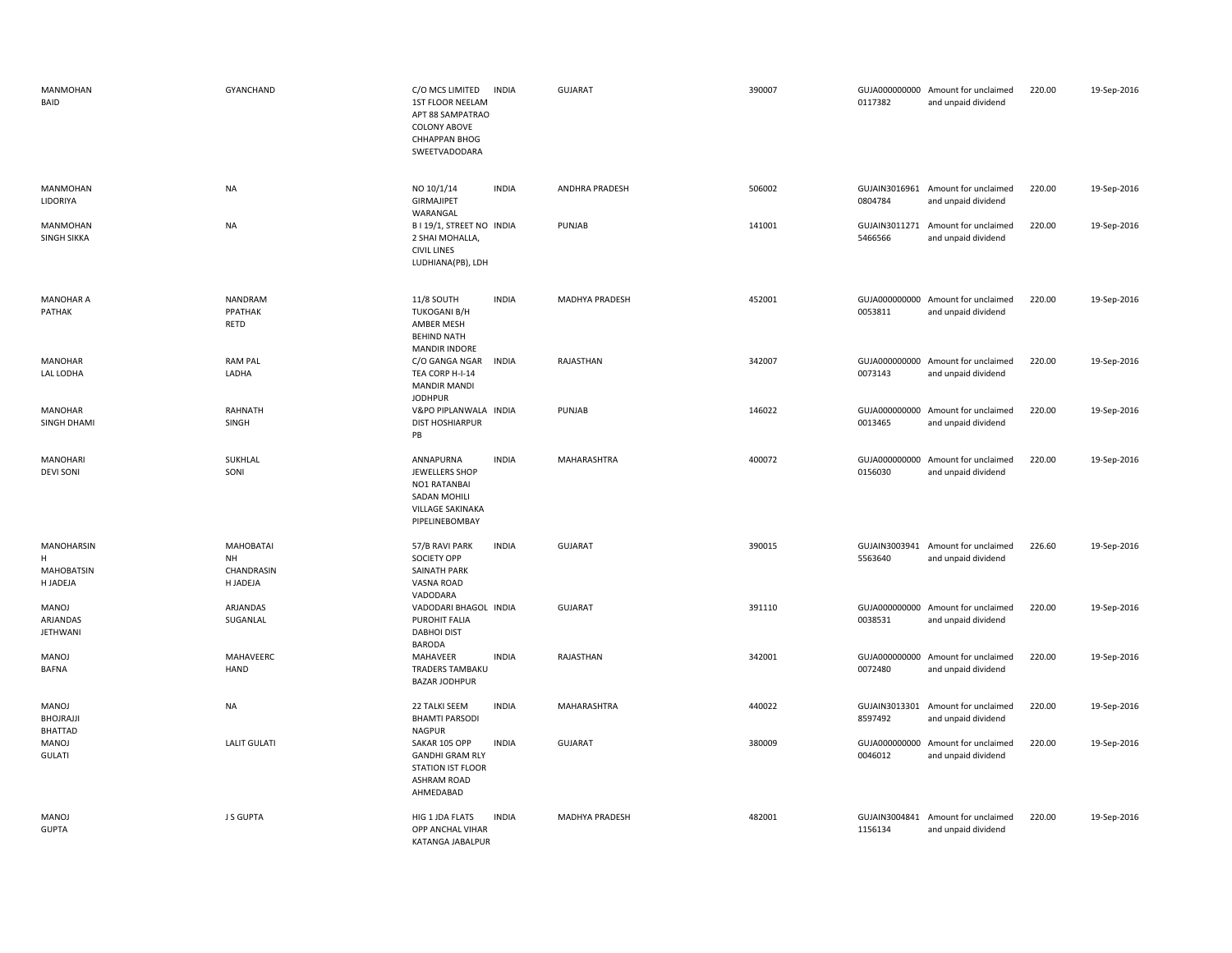| MANOJ<br><b>GUPTA</b>            | <b>SUDHIR</b><br><b>GUPTA</b>       | S/O SUDHIR GUPTA INDIA<br><b>NEAR D P A P STORE</b><br><b>GAJNER ROAD</b><br><b>BIKANER</b>                              | RAJASTHAN          | 334001 | 0071974                  | GUJA000000000 Amount for unclaimed<br>and unpaid dividend | 220.00 | 19-Sep-2016 |
|----------------------------------|-------------------------------------|--------------------------------------------------------------------------------------------------------------------------|--------------------|--------|--------------------------|-----------------------------------------------------------|--------|-------------|
| MANOJ<br>HARSHADRAY<br>PARIKH    | HARSHADRAY<br><b>K PARIKH</b>       | 168/2013<br><b>INDIA</b><br>PRATIKSHA<br>APPARTMENTS<br>SOLA ROAD<br>NARANPURAAHMED<br>ABAD                              | <b>GUJARAT</b>     | 380007 | 0200581                  | GUJA000000000 Amount for unclaimed<br>and unpaid dividend | 220.00 | 19-Sep-2016 |
| MANOJ<br>HITESH SHETH            | <b>HITESH</b><br>SHETH              | MATHRIYA SHERI NR INDIA<br>JAIN DERASAR<br>DHRANGADHRA                                                                   | <b>GUJARAT</b>     | 363310 | 0113643                  | GUJA000000000 Amount for unclaimed<br>and unpaid dividend | 220.00 | 19-Sep-2016 |
| MANOJ<br>KANCHHEDILA<br>L SAHU   | <b>NA</b>                           | MAIN ROAD, SARNI INDIA<br><b>BAGDONA POST-</b><br>PATHAKHERA<br>PATHAKHERA                                               | MADHYA PRADESH     | 460449 | 0187478                  | GUJA120107000 Amount for unclaimed<br>and unpaid dividend | 220.00 | 19-Sep-2016 |
| MANOJ<br>KANTILAL<br><b>MODI</b> | KANTILAL<br>BALUBHAI<br><b>MODI</b> | C/O MAHALAXMI<br><b>INDIA</b><br><b>STORES NAWA</b><br>BAZAR KOSAMBA (R<br>S) DIST<br>SURATGUJARAT                       | <b>GUJARAT</b>     | 394120 | 0172489                  | GUJA000000000 Amount for unclaimed<br>and unpaid dividend | 220.00 | 19-Sep-2016 |
| <b>MANOJ KR</b><br>DAGA          | <b>NA</b>                           | N C ROAD TEZPUR<br><b>INDIA</b><br>SONITPUR ASSAM                                                                        | ASSAM              | 784001 | 5339729                  | GUJAIN3003941 Amount for unclaimed<br>and unpaid dividend | 220.00 | 19-Sep-2016 |
| MANOJ<br><b>KUMAR</b>            | <b>UMESH</b><br>SHARMA              | <b>INDIA</b><br>F-4, FIRST FLOOR<br><b>MODERN COMPLEX</b><br>MOTIBAGH<br>CHOWKRAIPUR                                     | CHHATTISGARH       | 492001 | 0002622                  | GUJA120118020 Amount for unclaimed<br>and unpaid dividend | 220.00 | 19-Sep-2016 |
| MANOJ<br><b>KUMAR</b>            | M P<br>CHAUDHARY                    | SARDA SADAN OPP<br><b>INDIA</b><br><b>BANK OF BARODA</b><br><b>BORING RD</b><br>PATNABIHAR                               | <b>BIHAR</b>       | 800001 | 0143164                  | GUJA000000000 Amount for unclaimed<br>and unpaid dividend | 220.00 | 19-Sep-2016 |
| MANOJ<br><b>KUMAR</b>            | LT SHRI<br><b>UPENDRA</b><br>PRASAD | C/O SUIT KING<br><b>INDIA</b><br><b>SHREE SHANKAR</b><br><b>CHOWK SITAMARHI</b><br><b>BAZAR</b>                          | <b>BIHAR</b>       | 843302 | 0018314                  | GUJA000000000 Amount for unclaimed<br>and unpaid dividend | 220.00 | 19-Sep-2016 |
| MANOJ<br><b>KUMAR</b>            | NA                                  | PLOT NO KD 3 CITY INDIA<br><b>CENTRE SECTOR 4</b><br><b>BOKARO STEEL CITY</b><br><b>BOKARO</b><br><b>JHARKHAND INDIA</b> | <b>JHARKHAND</b>   | 827004 | GUJAIN3022691<br>2586834 | Amount for unclaimed<br>and unpaid dividend               | 11.00  | 19-Sep-2016 |
| MANOJ<br><b>KUMAR</b>            | <b>UMA</b><br>SHANKER<br>PRASAD     | 8-30-21/A SAI<br><b>INDIA</b><br>NAGAR COLONY<br>THOTAPALEM                                                              | ANDHRA PRADESH     | 535002 | 3113265                  | GUJAIN3003941 Amount for unclaimed<br>and unpaid dividend | 220.00 | 19-Sep-2016 |
| MANOJ<br><b>KUMAR</b><br>AGARWAL | SHYAM<br>SUNDAR<br>AGARWAL          | VIZIANAGARAM<br>C/O PATEL WATER<br><b>INDIA</b><br>LINES 26/1/1 B<br><b>STRAND ROAD</b><br>CALCUTTA                      | <b>WEST BENGAL</b> | 700001 | 0052987                  | GUJA000000000 Amount for unclaimed<br>and unpaid dividend | 220.00 | 19-Sep-2016 |
| MANOJ<br><b>KUMAR</b><br>AJMERA  | <b>BABU LAL</b><br>AJMERA           | SRI SHANKAR<br><b>INDIA</b><br>METAL STORES S R C<br><b>B ROAD FANCY</b><br><b>BAZAR GAUHATI</b>                         | ASSAM              | 781001 | 0005905                  | GUJA000000000 Amount for unclaimed<br>and unpaid dividend | 220.00 | 19-Sep-2016 |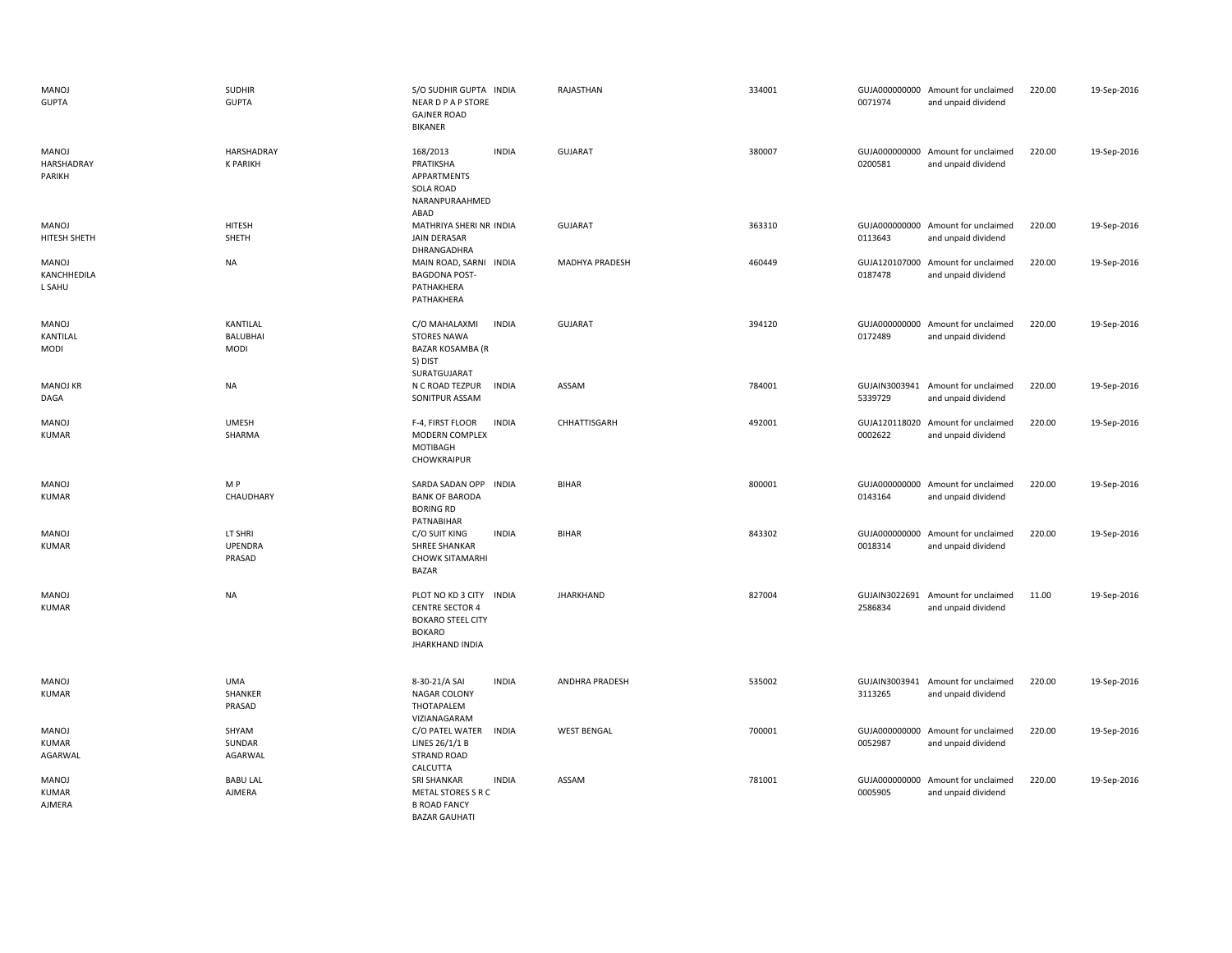| MANOJ<br><b>KUMAR B</b><br>BRAHMBHATT | BHIKHALAL<br>BRAHMBHAT<br>$\mathsf{T}$    | A 184 O N G C<br><b>INDIA</b><br><b>NAGAR HIGHWAY</b><br>ROAD MEHSANA (N                                               | <b>GUJARAT</b>       | 384001 | 0161517 | GUJA000000000 Amount for unclaimed<br>and unpaid dividend | 220.00 | 19-Sep-2016 |
|---------------------------------------|-------------------------------------------|------------------------------------------------------------------------------------------------------------------------|----------------------|--------|---------|-----------------------------------------------------------|--------|-------------|
| MANOJ<br><b>KUMAR DAS</b>             | LATE<br><b>MANMOTH</b><br><b>NATH DAS</b> | G)<br>LALLAH SINGH SCO INDIA<br>(X) NO 51 ASP<br>AFC/O 99 APO                                                          | MAHARASHTRA          | 999999 | 0180298 | GUJA000000000 Amount for unclaimed<br>and unpaid dividend | 110.00 | 19-Sep-2016 |
| MANOJ<br><b>KUMAR</b><br><b>GUPTA</b> | LT SH HARI<br><b>DAS GUPTA</b>            | C/O MANIK STORE<br><b>INDIA</b><br>161 NETAJI SUBASH<br>ROAD CALCUTTA                                                  | <b>WEST BENGAL</b>   | 700007 | 0098663 | GUJA000000000 Amount for unclaimed<br>and unpaid dividend | 220.00 | 19-Sep-2016 |
| MANOJ<br><b>KUMAR JAIN</b>            | LT SH S C<br>JAIN                         | <b>INDIA</b><br>HOUSE NO 4596<br><b>GALI NATHAN</b><br><b>SINGH PAHARI</b><br>DHIRAJ DELHI                             | DELHI                | 110006 | 0082667 | GUJA000000000 Amount for unclaimed<br>and unpaid dividend | 220.00 | 19-Sep-2016 |
| MANOJ<br><b>KUMAR</b><br>PATWARI      | <b>BIJOY</b><br><b>KUMAR</b><br>PATWARI   | <b>INDIA</b><br>HINDALCO IND<br><b>ESTATE ALUMINA</b><br><b>INSTRUMENT DEPTT</b><br><b>RENUKOOT U.P</b>                | <b>UTTAR PRADESH</b> | 231217 | 3139234 | GUJAIN3004501 Amount for unclaimed<br>and unpaid dividend | 110.00 | 19-Sep-2016 |
| MANOJ<br><b>KUMAR</b><br>SANKLECHA    | <b>NA</b>                                 | PUKH RAJ<br><b>INDIA</b><br><b>DOONGAR CHAND</b><br>POST-TAPRA<br><b>BALOTRA</b>                                       | RAJASTHAN            | 344022 | 0020997 | GUJA120121010 Amount for unclaimed<br>and unpaid dividend | 440.00 | 19-Sep-2016 |
| MANOJ<br><b>KUMAR</b><br>SHARMA       | NA                                        | MOHALLA CHOPTTA INDIA<br><b>NEAR MANDIR POST</b><br>OFFICE ROAD<br>KANKHAL<br><b>HARIDWAR</b>                          | UTTAR PRADESH        | 249408 | 3060053 | GUJAIN3029024 Amount for unclaimed<br>and unpaid dividend | 220.00 | 19-Sep-2016 |
| MANOJ<br><b>KUMAR</b><br>THAKUR       | <b>NA</b>                                 | G 332, SAINATH<br><b>INDIA</b><br>APARTMENT, NEAR<br><b>ISHWAR KRIPA</b><br>SOCIETY, L.H.ROAD,<br>TIKAMNAGAR,<br>SURAT | <b>GUJARAT</b>       | 395005 | 6369697 | GUJAIN3011271 Amount for unclaimed<br>and unpaid dividend | 44.00  | 19-Sep-2016 |
| MANOJ<br>MANDHANA                     | MAN<br>MOHANLAL<br>MANDHANA               | <b>INDIA</b><br>HOUSE NO 301<br>ROAD NO 7 SONARY<br>WEST JAMSHEDPUR                                                    | <b>JHARKHAND</b>     | 831011 | 0164037 | GUJA000000000 Amount for unclaimed<br>and unpaid dividend | 220.00 | 19-Sep-2016 |
| MANOJ<br>MANUBHAI<br><b>NAIK</b>      | <b>NA</b>                                 | MANDIR FALIA, AT & INDIA<br>PO - VALWADA,<br>STATION-<br>KARAMBELI, UMBER<br>GAM, VALSAD,                              | <b>GUJARAT</b>       | 396105 | 0002219 | GUJA120440000 Amount for unclaimed<br>and unpaid dividend | 440.00 | 19-Sep-2016 |
| <b>MANOJ</b><br>MEHTA                 | BHANWARLA<br><b>LJAIN</b>                 | <b>INDIA</b><br><b>GHEWAR CHAND</b><br><b>HARNESHA PO</b><br>SINDHARI DIST<br><b>BARMER RAJ</b>                        | RAJASTHAN            | 344033 | 0090778 | GUJA000000000 Amount for unclaimed<br>and unpaid dividend | 220.00 | 19-Sep-2016 |
| MANOJ SETHI                           | <b>JAGDISH LAL</b>                        | POCKET A FLAT NO INDIA<br>54-B MAYUR VIHAR<br>PHASE II DELHI                                                           | DELHI                | 110091 | 0017378 | GUJA000000000 Amount for unclaimed<br>and unpaid dividend | 220.00 | 19-Sep-2016 |
| <b>MANOJ Y</b><br>PANDYA              | <b>NA</b>                                 | SHOP 131/C ZANDA INDIA<br>CHOWK<br><b>GHANDHIDHAM</b><br><b>DIST KUTCH</b><br><b>GUJARAT</b>                           | <b>GUJARAT</b>       | 370201 | 3997916 | GUJAIN3005131 Amount for unclaimed<br>and unpaid dividend | 44.00  | 19-Sep-2016 |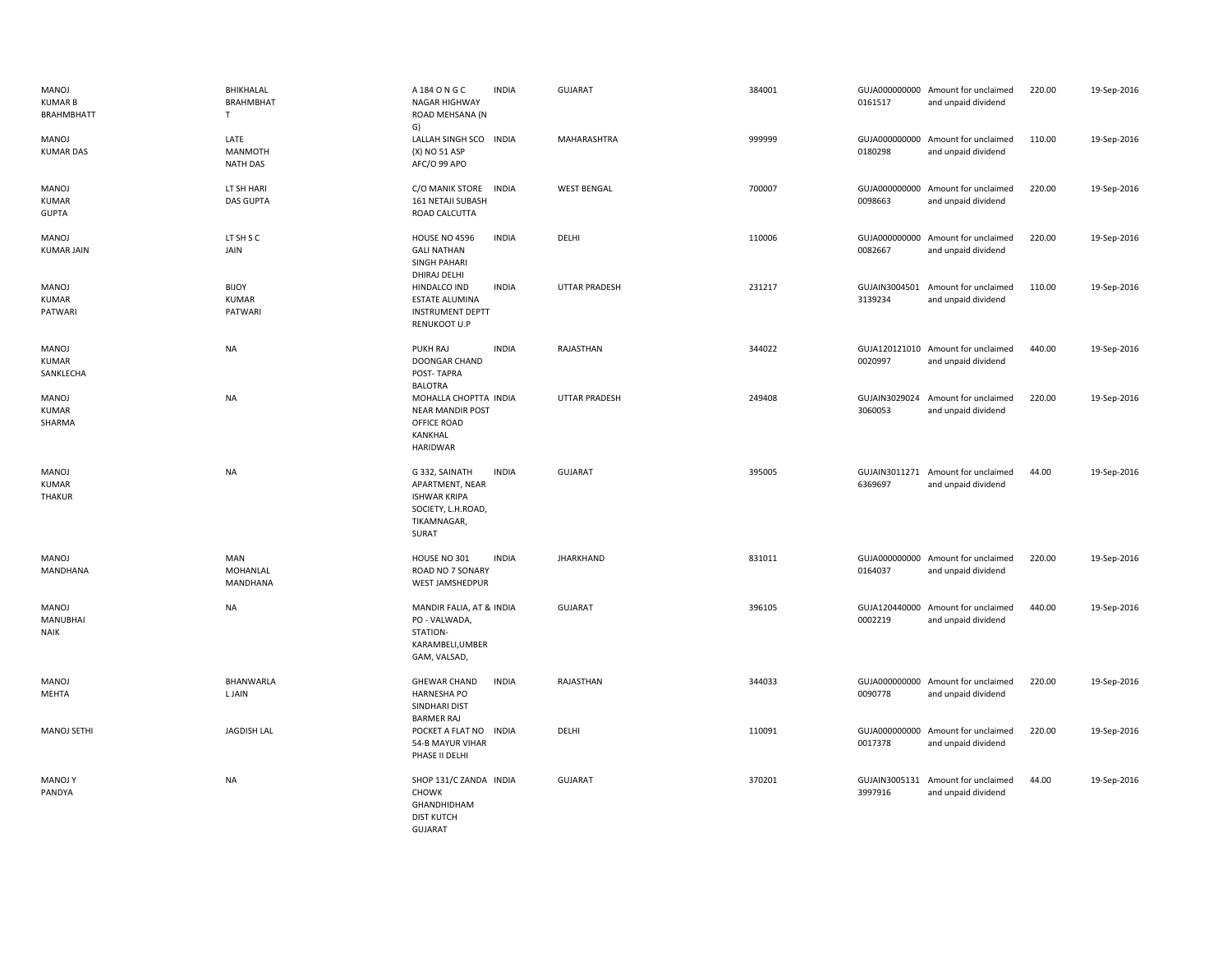| MANOJBHAI<br><b>VITTHALDAS</b><br>PATEL                 | <b>NA</b>                                  | 100, SOMNATH<br>SOCIETY BODELI<br><b>BARODA</b>                                         | <b>INDIA</b> | <b>GUJARAT</b>       | 391135 | 0359011                  | GUJAIN3014851 Amount for unclaimed<br>and unpaid dividend | 110.00 | 19-Sep-2016 |
|---------------------------------------------------------|--------------------------------------------|-----------------------------------------------------------------------------------------|--------------|----------------------|--------|--------------------------|-----------------------------------------------------------|--------|-------------|
| MANOJIT<br><b>KUMAR</b><br>MAHAPATRA                    | ARUN<br><b>KRISHNA</b><br><b>MAHAPATRA</b> | 3 CORPS DENTAL<br>UNIT (3 CDU) C/O<br>99 APO                                            | <b>INDIA</b> | MAHARASHTRA          | 999999 | 0163253                  | GUJA000000000 Amount for unclaimed<br>and unpaid dividend | 220.00 | 19-Sep-2016 |
| MANORAMA<br><b>DEVI</b>                                 | ASHOKKUMA<br>R                             | C/O B 2/M-31<br><b>SECTOR B SITAPUR</b><br>ROAD SCHEME<br>JANAKIPURAMLUCK<br>NOW 226031 | <b>INDIA</b> | <b>UTTAR PRADESH</b> | 226003 | 0160834                  | GUJA000000000 Amount for unclaimed<br>and unpaid dividend | 220.00 | 19-Sep-2016 |
| <b>MANORAMA</b><br>SARDA                                | SHRI<br>PRHALAD<br><b>DAS SARDA</b>        | 8 JOBAT<br>APARTMENT 12/3<br><b>OLD PALASIA</b><br><b>INDORE MP</b>                     | <b>INDIA</b> | MADHYA PRADESH       | 452001 | 0054069                  | GUJA000000000 Amount for unclaimed<br>and unpaid dividend | 220.00 | 19-Sep-2016 |
| MANPREET<br>KAUR                                        | DARSHAN<br>SINGH                           | NEW BANK OF INDIA INDIA<br>RLY ROAD BATALA<br>DISTT GURDASPUR                           |              | PUNJAB               | 143505 | 0065831                  | GUJA000000000 Amount for unclaimed<br>and unpaid dividend | 220.00 | 19-Sep-2016 |
| MANSHUKH<br>RAMJI<br>PARMAR                             | <b>NA</b>                                  | <b>NATIONAL PARK</b><br>SOCIETY, MAHESH<br>NAGAR, KESHOD.                               | <b>INDIA</b> | <b>GUJARAT</b>       | 362220 | 1124648                  | GUJAIN3009741 Amount for unclaimed<br>and unpaid dividend | 220.00 | 19-Sep-2016 |
| <b>MANSI VORA</b>                                       | <b>GUNVANT</b><br>VORA                     | NO 8 KARNAVATI<br>SOCIETY<br><b>USMANPURA</b><br>ASHRAM ROAD<br>AHMEDABAD               | <b>INDIA</b> | <b>GUJARAT</b>       | 380014 | GUJA000000000<br>0108041 | Amount for unclaimed<br>and unpaid dividend               | 220.00 | 19-Sep-2016 |
| MANSUKHLAL<br>M PAREKH                                  | MANILAL<br>PAREKH                          | C/O EXIM<br><b>INTERNATIONAL 55</b><br>EZRA ST, 5TH FLOOR<br>CALCUTTA                   | <b>INDIA</b> | <b>WEST BENGAL</b>   | 700001 | 0176663                  | GUJA000000000 Amount for unclaimed<br>and unpaid dividend | 880.00 | 19-Sep-2016 |
| MANSUKHLAL<br>PARMAR                                    | NANIBHAI<br>PARMAR                         | E 84 G E B COLONY<br>AT UKAI DAM TA<br>SONGADH DT<br><b>SURAT</b>                       | <b>INDIA</b> | <b>GUJARAT</b>       | 394680 | 0121367                  | GUJA000000000 Amount for unclaimed<br>and unpaid dividend | 220.00 | 19-Sep-2016 |
| MANSUKHLAL<br>PRANJIVANDA<br><b>S RUPANI</b>            | <b>NA</b>                                  | 11, RAJENDRA PARK INDIA<br>NO.2, STATION<br>ROAD, GOREGAON<br>(WEST) MUMBAI             |              | MAHARASHTRA          | 400062 | 0018310                  | GUJA130154000 Amount for unclaimed<br>and unpaid dividend | 110.00 | 19-Sep-2016 |
| MANSUKHLAL<br>RAVJIBHAI<br>BHESANIA                     | RAVJIBHAI G<br>BHESANIA                    | G S F C DEPO<br><b>HAVELI STREET</b><br><b>GANDEVI DIS</b><br><b>BULSAR</b>             | <b>INDIA</b> | <b>GUJARAT</b>       | 396360 | 0118361                  | GUJA000000000 Amount for unclaimed<br>and unpaid dividend | 220.00 | 19-Sep-2016 |
| MANSUKHLAL<br>TEJABHAI<br><b>DUDHATRA</b>               | <b>TEJABHAI</b>                            | VILL VEKRI VIA<br><b>GONDAL DIST</b><br><b>RAJKOT VEKRI</b>                             | <b>INDIA</b> | <b>GUJARAT</b>       | 360311 | 0082100                  | GUJA000000000 Amount for unclaimed<br>and unpaid dividend | 220.00 | 19-Sep-2016 |
| <b>MANTRALA</b><br>VENKATA<br><b>HANUMANTH</b><br>A RAO | MR<br>SOMAYAJULU                           | 1-38 PRABHAT<br>NAGAR<br>CHAITANYAPURI<br>HYDERABAD A P                                 | <b>INDIA</b> | ANDHRA PRADESH       | 500036 | 0142232                  | GUJA000000000 Amount for unclaimed<br>and unpaid dividend | 220.00 | 19-Sep-2016 |
| MANUBHAI A<br>SHAH                                      | AMTHALAL<br>SHAH                           | 12/A VIKRAM<br><b>NAGAR SOCIETY</b><br><b>USHMANPURA</b><br>AHMEDABAD                   | <b>INDIA</b> | GUJARAT              | 380013 | GUJA000000000<br>0160639 | Amount for unclaimed<br>and unpaid dividend               | 220.00 | 19-Sep-2016 |
| <b>MANUBHAI</b><br><b>BECHAR</b><br><b>UJARIYA</b>      | <b>B BHAI</b>                              | <b>MANUBHAI B</b><br>UJARIYA JAVERI<br>STREET BHAGVATI<br><b>KRUPA MORBI</b>            | <b>INDIA</b> | <b>GUJARAT</b>       | 363641 | 0145962                  | GUJA000000000 Amount for unclaimed<br>and unpaid dividend | 220.00 | 19-Sep-2016 |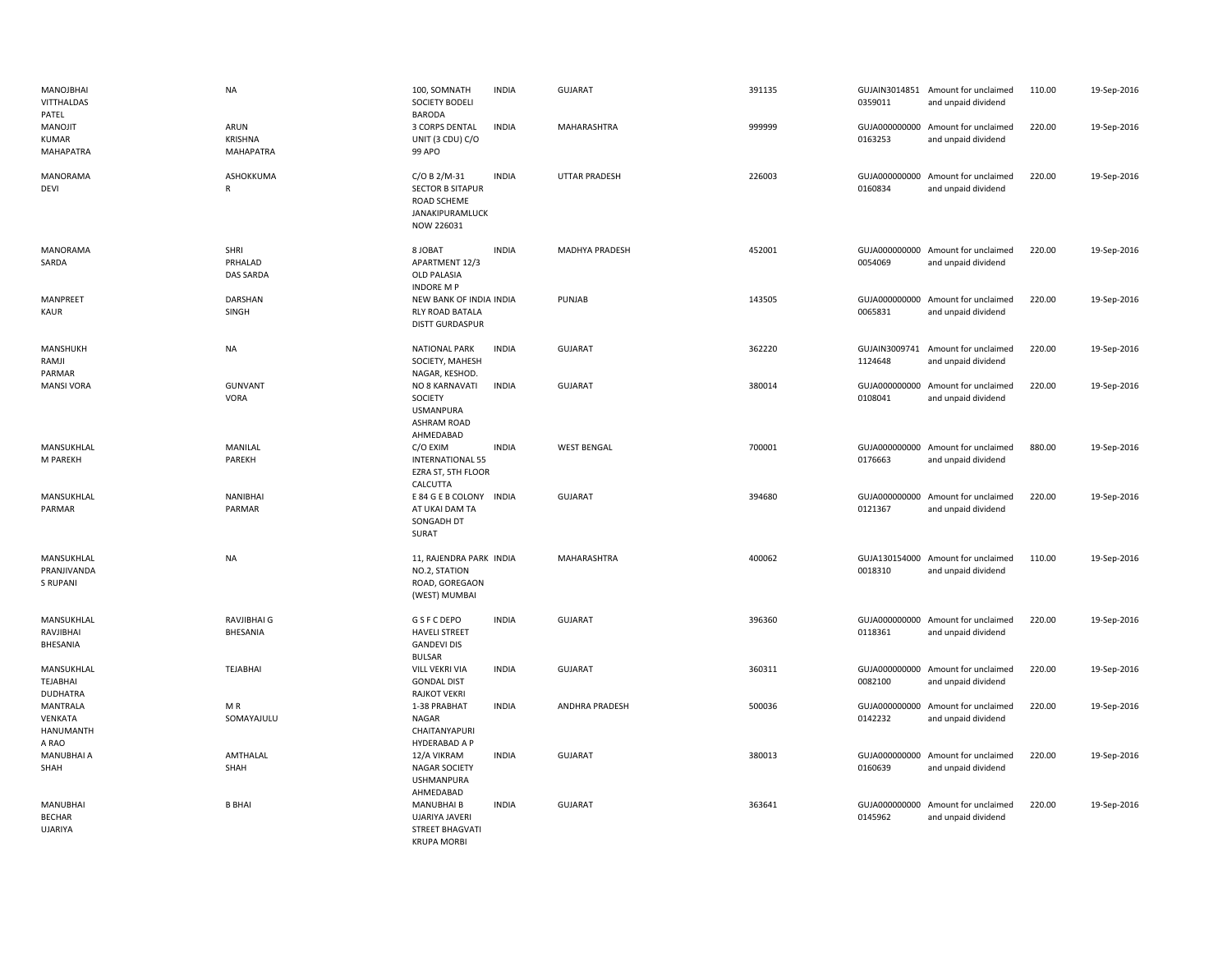| <b>MANUBHAI</b><br><b>HARGOVAND</b><br>AS PATEL | <b>HARGOVAND</b><br><b>AS PATEL</b> | PATEL FIRE WOOD<br>& CHR COL DEPO<br><b>GANDHI CHOCK</b><br>UNJHA N G                     | <b>INDIA</b> | <b>GUJARAT</b>     | 384170 | 0084641                  | GUJA000000000 Amount for unclaimed<br>and unpaid dividend | 220.00 | 19-Sep-2016 |
|-------------------------------------------------|-------------------------------------|-------------------------------------------------------------------------------------------|--------------|--------------------|--------|--------------------------|-----------------------------------------------------------|--------|-------------|
| MANUBHAI<br>PARMAR                              | KARSHANBH<br>AI                     | GUNGADI DARVAJA INDIA<br>VANKAR VAS AT PO<br>PATAN                                        |              | <b>GUJARAT</b>     | 384265 | 0121504                  | GUJA000000000 Amount for unclaimed<br>and unpaid dividend | 220.00 | 19-Sep-2016 |
| <b>MANUBHAI</b><br>PATEL                        | RAVJI BHAI<br><b>RETD</b>           | M/S SHAH HIRALAL INDIA<br>VIRCHAND<br>MIYAGAM KARJAN<br>DI BARODA                         |              | <b>GUJARAT</b>     | 391240 | 0002800                  | GUJA000000000 Amount for unclaimed<br>and unpaid dividend | 220.00 | 19-Sep-2016 |
| MARIA<br><b>RODRIGUES</b>                       | <b>NA</b>                           | LEGEND-1, B-701, I INDIA<br>C EXTN.<br>KANDERPADA,<br>DAHISAR (WEST),<br>MUMBAI.          |              | MAHARASHTRA        | 400068 | 0033770                  | GUJAIN3028712 Amount for unclaimed<br>and unpaid dividend | 110.00 | 19-Sep-2016 |
| MARIAM<br><b>GANI TUMBI</b>                     | <b>GANI TUMBI</b>                   | TAJ SHOP FACTARI<br>KHIJDA SHERI<br>DHORAJI GUJARAT                                       | <b>INDIA</b> | <b>GUJARAT</b>     | 360410 | 0080489                  | GUJA000000000 Amount for unclaimed<br>and unpaid dividend | 220.00 | 19-Sep-2016 |
| <b>MARIAM S</b><br>MOOCHHALA                    | SAIFY S<br>MOOCHHALA                | C/O<br>S.A.MOOCHHALA &<br>CO 24, NETAJI<br><b>SUBHAS ROAD</b><br>CALCUTTA                 | <b>INDIA</b> | <b>WEST BENGAL</b> | 700001 | 0047206                  | GUJAIN3002631 Amount for unclaimed<br>and unpaid dividend | 440.00 | 19-Sep-2016 |
| MARINA<br><b>MATHEW</b>                         | PM<br><b>MATHEW</b>                 | 2/17 NEW<br>SARVOTHAM HSG<br>SOC IRLA BRIDGE<br>ANDHERI (W)<br><b>BOMBAY</b>              | <b>INDIA</b> | <b>MAHARASHTRA</b> | 400058 | 0164864                  | GUJA000000000 Amount for unclaimed<br>and unpaid dividend | 220.00 | 19-Sep-2016 |
| MARSHISBHAI<br><b>I PATEL</b>                   | <b>ISVARBHAI</b><br>PATEL           | 7 PRAGAT<br><b>GHANSHYAM SOC</b><br><b>NEAR RAMJI</b><br><b>MANDIR RANIP</b><br>AHMEDABAD | <b>INDIA</b> | <b>GUJARAT</b>     | 382480 | 0034871                  | GUJA000000000 Amount for unclaimed<br>and unpaid dividend | 220.00 | 19-Sep-2016 |
| MARUTIBHAI<br>SAKHARAM<br>BENDUGDE              | SAKHARAM                            | 132 K V GOTRI SUB INDIA<br><b>STATION GEB BLOCK</b><br>NO E 2 GOTRI ROAD<br><b>BARODA</b> |              | GUJARAT            | 390021 | 0121285                  | GUJA000000000 Amount for unclaimed<br>and unpaid dividend | 220.00 | 19-Sep-2016 |
| <b>MARY SHERLY</b>                              | NA                                  | 416, KURISHINGAL<br>1, MULAVUKADU<br>ERNAKULAM                                            | <b>INDIA</b> | KERALA             | 682504 | GUJAIN3002391<br>2443656 | Amount for unclaimed<br>and unpaid dividend               | 90.20  | 19-Sep-2016 |
| MATA<br>PRASAD<br>PIPREYA                       | <b>NA</b>                           | WARD 10 GURJAR<br>MOHALLA GOVT<br>HIGH SCHOOL<br>AWADA DISTT<br><b>SHEOPUR MP</b>         | <b>INDIA</b> | MADHYA PRADESH     | 476337 | 9891657                  | GUJAIN3013301 Amount for unclaimed<br>and unpaid dividend | 198.00 | 19-Sep-2016 |
| MATHEW<br>MANI                                  | NA                                  | MANOTHARA<br>PEROOR PO<br>KOTTAYAM                                                        | <b>INDIA</b> | KERALA             | 686637 | 2125419                  | GUJAIN3029024 Amount for unclaimed<br>and unpaid dividend | 550.00 | 19-Sep-2016 |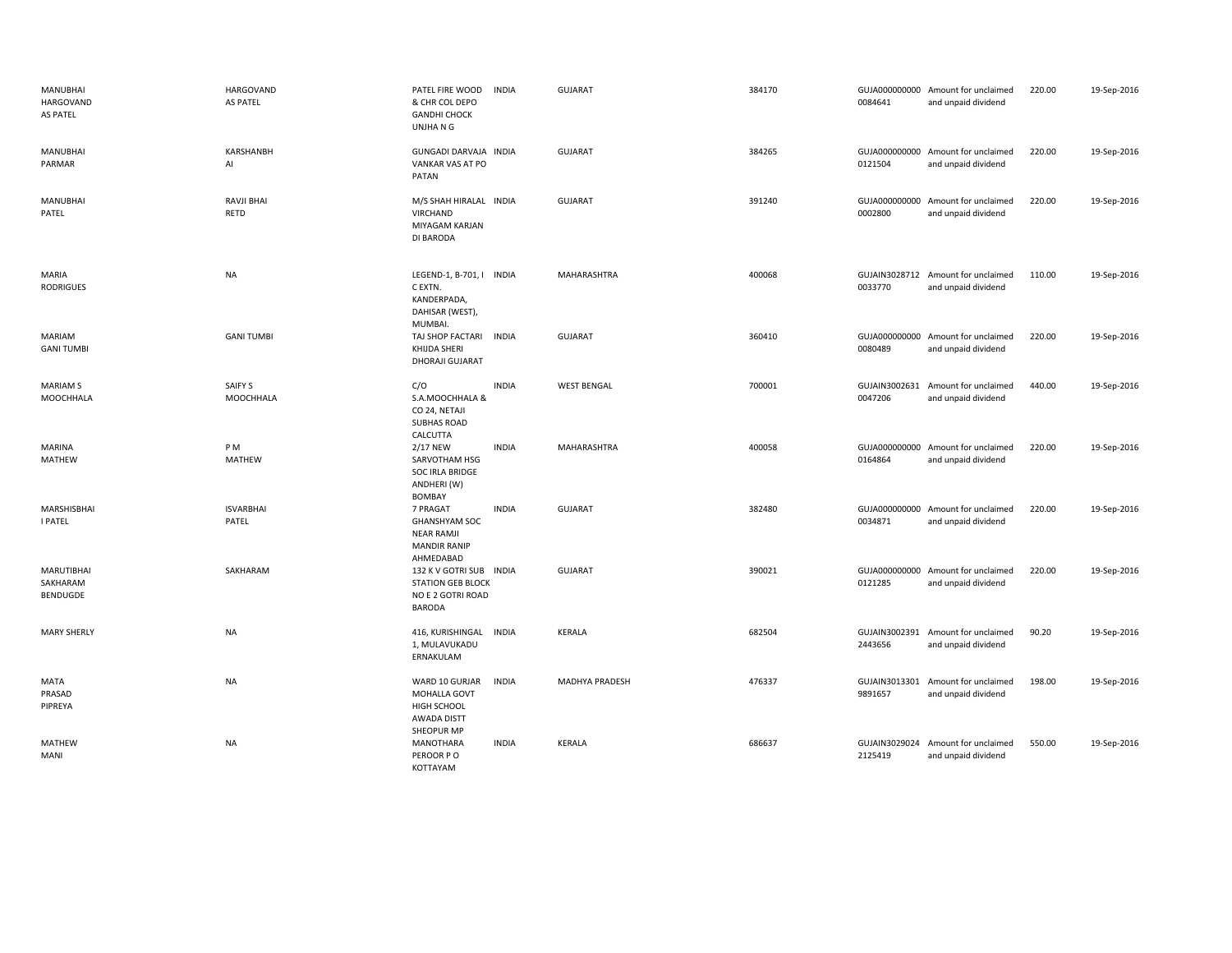| MATHEW<br>NELLIKALAYIL<br>CHANDAPILLA           | <b>NA</b>                                      | NELLIKALAYIL<br>HOUSE<br>MAKKAPUZKA P O<br>MANNAMARUTHY<br>RANNY<br>PATHANAMTHITTA      | <b>INDIA</b> | KERALA               | 689673 | 0075540                  | GUJA120302000 Amount for unclaimed<br>and unpaid dividend | 721.60 | 19-Sep-2016 |
|-------------------------------------------------|------------------------------------------------|-----------------------------------------------------------------------------------------|--------------|----------------------|--------|--------------------------|-----------------------------------------------------------|--------|-------------|
| MATHRA<br><b>DASS ANAND</b>                     | <b>DAMODAR</b><br><b>DASS ANAND</b><br>RETD    | FLAT NO 131 AMAR INDIA<br>JYOTI KUNJ MAYUR<br><b>VIHAR PHASE I</b><br>DELHI             |              | DELHI                | 110091 | 0016977                  | GUJA000000000 Amount for unclaimed<br>and unpaid dividend | 330.00 | 19-Sep-2016 |
| <b>MATHURI</b><br>DEVI                          | LALCHAND                                       | 118/38<br>KAUSHALPURI<br>KANPUR                                                         | <b>INDIA</b> | <b>UTTAR PRADESH</b> | 208012 | GUJA000000000<br>0012266 | Amount for unclaimed<br>and unpaid dividend               | 220.00 | 19-Sep-2016 |
| MATTAMANA<br>MATHEW<br><b>ISHAC</b>             | NA                                             | HOUSE NO-104<br>GIRINAGAR<br>ERANAKULAM<br>COCHIN                                       | <b>INDIA</b> | <b>KERALA</b>        | 682020 | GUJAIN3003941<br>1564005 | Amount for unclaimed<br>and unpaid dividend               | 660.00 | 19-Sep-2016 |
| <b>MAULI SINGH</b><br>NEGI                      | <b>NA</b>                                      | G-69 STREET PANT<br>GALI NO 3<br><b>BRAHAMPURI</b><br>SHAHDRA DELHI                     | <b>INDIA</b> | DELHI                | 110053 | GUJAIN3008881<br>4790845 | Amount for unclaimed<br>and unpaid dividend               | 220.00 | 19-Sep-2016 |
| <b>MAULIK</b><br>GHANSHYAM<br><b>BHAI SHAH</b>  | GHANSHYAM<br>POPATLAL                          | A/5/11 GODAVARI<br>FLAT PART 1<br><b>BEHIND SUGAM</b><br><b>FLAT VASNA</b><br>AHMEDABAD | <b>INDIA</b> | GUJARAT              | 380007 | GUJA000000000<br>0034841 | Amount for unclaimed<br>and unpaid dividend               | 220.00 | 19-Sep-2016 |
| MAULIN<br>ANILBHAI<br>MEHTA                     | ANILBHAI<br>AMBALAL<br>MEHTA                   | 39 PURSHOTTAM<br><b>NAGAR SOCIETY</b><br>PRODUCTIVITY<br>ROAD VADODARA                  | <b>INDIA</b> | <b>GUJARAT</b>       | 390020 | 0122542                  | GUJA000000000 Amount for unclaimed<br>and unpaid dividend | 220.00 | 19-Sep-2016 |
| <b>MAURICE</b><br>SALVADOR<br>RANJAN<br>SRESHTA | ERIC<br>SRESHTA                                | 2 ANANTH NAGAR<br>MANIPAL                                                               | <b>INDIA</b> | KARNATAKA            | 576119 | GUJAIN3026793<br>2826453 | Amount for unclaimed<br>and unpaid dividend               | 789.80 | 19-Sep-2016 |
| MAX<br>CORPORATIO<br>N LIMITED                  | NA                                             | 16-A LAJPAT NAGAR INDIA<br>IV RING ROAD NEW<br>DELHI                                    |              | DELHI                | 110024 | 0191221                  | GUJA000000000 Amount for unclaimed<br>and unpaid dividend | 220.00 | 19-Sep-2016 |
| MAXIMUS<br><b>SECURITIES</b><br>LIMITED         | <b>NA</b>                                      | <b>MANU MANSION</b><br>1ST FLOOR OPP.<br>OLD CUSTOMS<br><b>HOUSE MUMBAI</b>             | <b>INDIA</b> | MAHARASHTRA          | 400001 | GUJAIN3004091<br>0000037 | Amount for unclaimed<br>and unpaid dividend               | 110.00 | 19-Sep-2016 |
| MAYA<br>AGRAWAL                                 | <b>BHAGWAND</b><br>AS<br>BAJRANGLAL<br>AGRAWAL | PLOT 7A,<br><b>COMMUNITY</b><br>AVENUE, SMRITI<br>NAGAR, BHILAI                         | <b>INDIA</b> | CHHATTISGARH         | 490020 | 0182784                  | GUJA120113000 Amount for unclaimed<br>and unpaid dividend | 2.20   | 19-Sep-2016 |
| MAYA ARJUN<br>KATARIA                           | ARJUN<br>SIROOMAL<br>KATARIA                   | 3/7 RAVI SOCIETY<br>LAM ROAD DEVLALI<br><b>CAMP NASHIK</b>                              | <b>INDIA</b> | MAHARASHTRA          | 422401 | GUJAIN3013301<br>8063977 | Amount for unclaimed<br>and unpaid dividend               | 44.00  | 19-Sep-2016 |
| <b>MAYA DEVI</b>                                | RAM<br><b>KISHORE</b>                          | 183, KAYASTHWARA INDIA<br><b>JAHANGIRABAD</b><br><b>BULANDSHAHR U P</b>                 |              | <b>UTTAR PRADESH</b> | 202394 | 0203211                  | GUJAIN3002061 Amount for unclaimed<br>and unpaid dividend | 220.00 | 19-Sep-2016 |
| <b>MAYA GUPTA</b>                               | R C GUPTA                                      | 10 A/39 SHAKTI<br><b>NAGAR DELHI</b>                                                    | <b>INDIA</b> | DELHI                | 110007 | 0126355                  | GUJA000000000 Amount for unclaimed<br>and unpaid dividend | 220.00 | 19-Sep-2016 |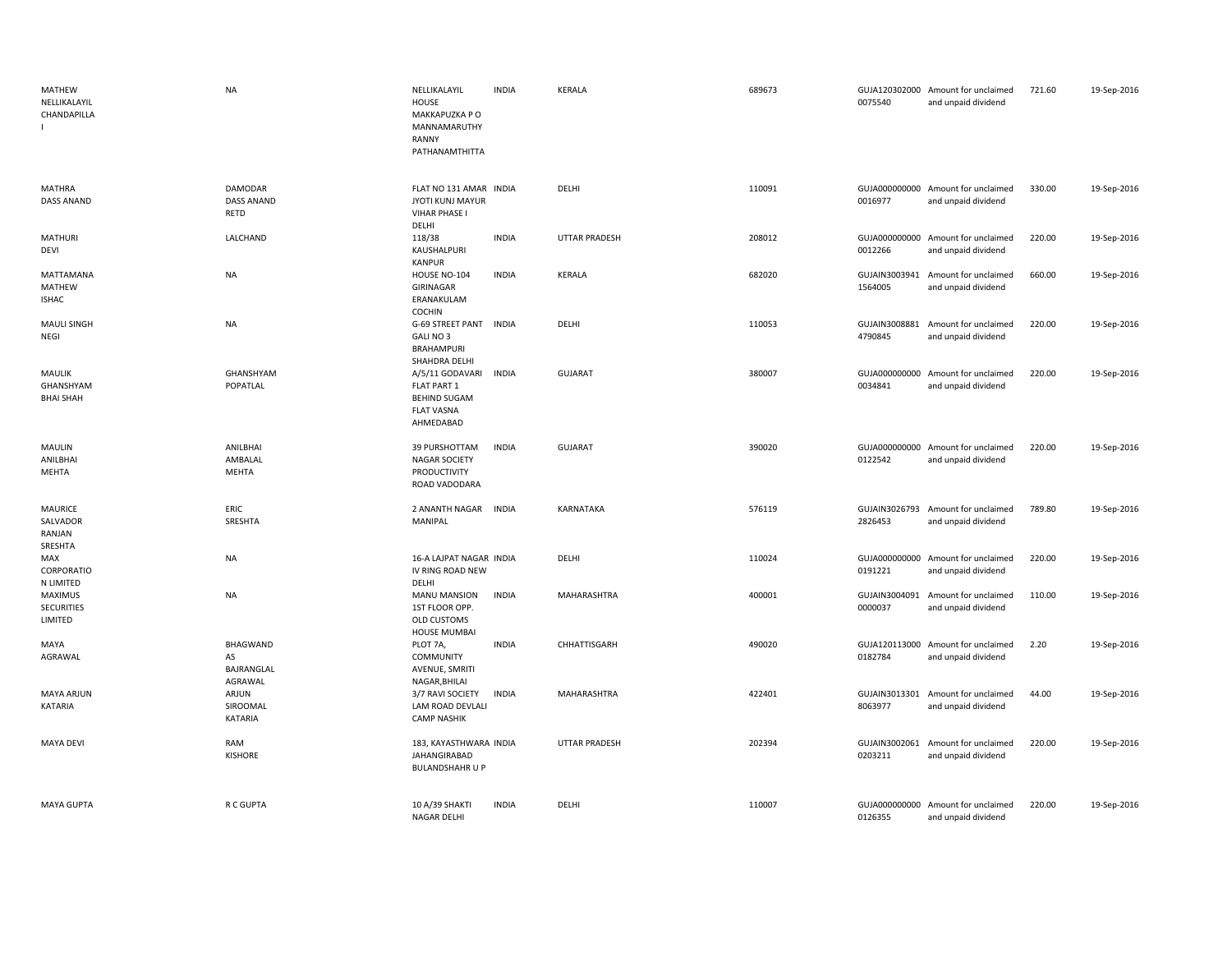| MAYA<br>PANDYA                               | DEVSHANKER<br>PANDYA             | A 64 BHAVNA<br><b>INDIA</b><br><b>TENAMENTS VASNA</b><br><b>BARAGE ROAD</b><br>AHMEDABAD                       | <b>GUJARAT</b>       | 380055 | 0089668                  | GUJA000000000 Amount for unclaimed<br>and unpaid dividend | 220.00 | 19-Sep-2016 |
|----------------------------------------------|----------------------------------|----------------------------------------------------------------------------------------------------------------|----------------------|--------|--------------------------|-----------------------------------------------------------|--------|-------------|
| <b>MAYA PATI</b><br>SAHAY                    | <b>JWALA PATI</b><br>SAHAI       | SHAI KUT DIWAN<br><b>INDIA</b><br>MOHALLA<br>PANDARIBA LANE<br>PATNACITY PATNA                                 | <b>BIHAR</b>         | 800008 | 0017904                  | GUJA000000000 Amount for unclaimed<br>and unpaid dividend | 330.00 | 19-Sep-2016 |
| <b>MAYA RAJDEV</b>                           | GOBINDRAM<br>RAJDEV              | 20, PAYAL VATIKA<br><b>INDIA</b><br>VANDNA NAGAR<br>NR.TILAK NAGAR<br><b>INDORE</b>                            | MADHYA PRADESH       | 452018 | 0040263                  | GUJA000000000 Amount for unclaimed<br>and unpaid dividend | 220.00 | 19-Sep-2016 |
| <b>MAYA VORA</b>                             | YOGESH H<br><b>VORA</b>          | QTRS NO D 333<br><b>INDIA</b><br><b>IFFCO UDAYNAGAR</b><br>GANDHIDHAM<br><b>KUTCH</b>                          | <b>GUJARAT</b>       | 370203 | 0081580                  | GUJA000000000 Amount for unclaimed<br>and unpaid dividend | 220.00 | 19-Sep-2016 |
| MAYA WATI                                    | <b>NA</b>                        | H NO 14<br><b>INDIA</b><br>MARKANDA<br><b>COLONY BEHIND</b><br>SARBAT BHAWAN<br>SHAHABAD (M)<br><b>HARYANA</b> | HARYANA              | 136135 | 0262983                  | GUJAIN3011431 Amount for unclaimed<br>and unpaid dividend | 110.00 | 19-Sep-2016 |
| <b>MAYABEN V</b><br><b>FULVANI</b>           | VISHVAMBER                       | JAWAHER SINDHY<br>INDIA<br><b>COLONY NEAR TULSI</b><br><b>TALKIES ANAND</b>                                    | <b>GUJARAT</b>       | 388001 | 0160990                  | GUJA000000000 Amount for unclaimed<br>and unpaid dividend | 220.00 | 19-Sep-2016 |
| MAYANK<br>KUMAR<br>NATHABHAI<br>PATEL        | NATHABHAI<br>PATEL               | C/O G N PATEL 9 B<br><b>INDIA</b><br>PANCH RATAN AMIR<br><b>ROAD PALANPUR N</b><br>G                           | <b>GUJARAT</b>       | 385001 | 0090934                  | GUJA000000000 Amount for unclaimed<br>and unpaid dividend | 220.00 | 19-Sep-2016 |
| MAYANK<br>SHAH                               | <b>GOVINDBHAI</b>                | 1 SADBHAV<br><b>INDIA</b><br>APPARTMENT NR<br><b>KESHAVBAG WADI</b><br>NAVA VADAJ<br>AHMEDABAD                 | <b>GUJARAT</b>       | 380013 | 0027126                  | GUJA000000000 Amount for unclaimed<br>and unpaid dividend | 220.00 | 19-Sep-2016 |
| MAYANK<br>SHARMA                             | PRAMOD<br><b>KUMAR</b><br>SHARMA | C/O SMT INDUMATI INDIA<br>SHARMA 52 ARYA<br>NAGAR LUCKNOW                                                      | <b>UTTAR PRADESH</b> | 226004 | 0012442                  | GUJA000000000 Amount for unclaimed<br>and unpaid dividend | 220.00 | 19-Sep-2016 |
| MAYANK<br><b>TRIVEDI</b>                     | INDRAVADAN                       | 24 SHRIKANT<br><b>INDIA</b><br>SOCIETY NAVA<br>VADAJ AHMEDABAD                                                 | <b>GUJARAT</b>       | 380013 | 0028054                  | GUJA000000000 Amount for unclaimed<br>and unpaid dividend | 220.00 | 19-Sep-2016 |
| MAYARANI<br><b>KAPOOR</b>                    | BANSHIDHAR<br><b>KAPOOR</b>      | C/ORKKAPOOR IF INDIA<br>S CHEIF<br><b>CONSERVATOR OF</b><br><b>FOREST</b><br>SUNDERNAGAR H P                   | HIMACHAL PRADESH     | 174402 | GUJA000000000<br>0054592 | Amount for unclaimed<br>and unpaid dividend               | 220.00 | 19-Sep-2016 |
| MAYURI<br>NARESH<br><b>DOSHI</b>             | NARESH<br>RAMANLAL               | <b>48 VIJAY SOCIETY</b><br><b>INDIA</b><br>BAKRAWADI<br><b>BARODA</b>                                          | <b>GUJARAT</b>       | 390001 | 0038387                  | GUJA000000000 Amount for unclaimed<br>and unpaid dividend | 220.00 | 19-Sep-2016 |
| MAYURKUMA<br>R<br><b>GOVINDBHAI</b><br>PATEL | <b>NA</b>                        | SHRUSTI NR INDIRA INDIA<br><b>STATUE NR SAVITA</b><br>SMRUTI ANAND                                             | <b>GUJARAT</b>       | 388001 | 1262572                  | GUJA120332000 Amount for unclaimed<br>and unpaid dividend | 220.00 | 19-Sep-2016 |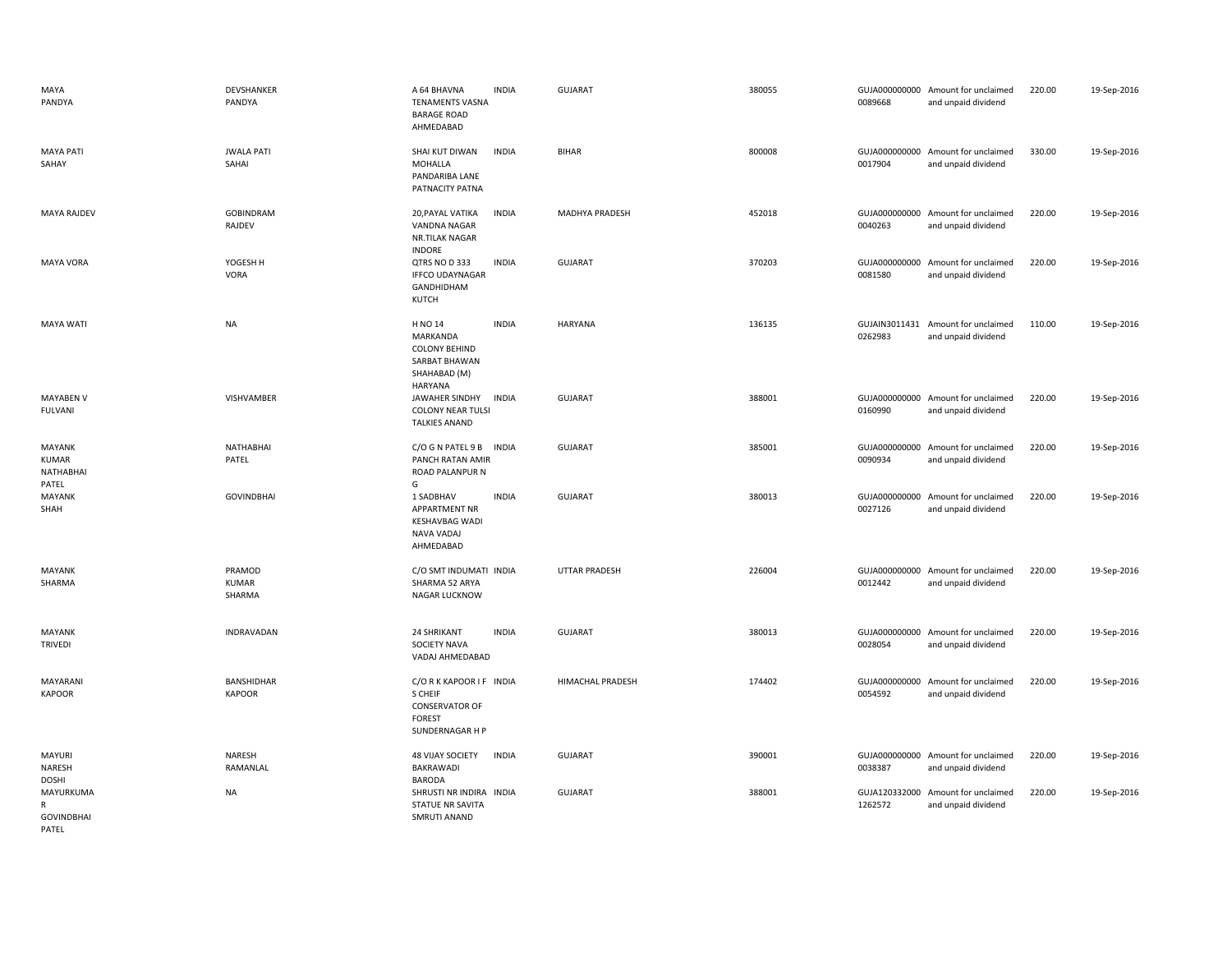| <b>MD MOIZUR</b><br><b>RUB</b>           | <b>NA</b>                                  | 25, T. S. FLATS OLD INDIA<br>ROAD NO. 8 B. H.<br>AREA, KADMA<br>JAMSHEDPUR                                        | <b>JHARKHAND</b>     | 831005 | 0331130 | GUJAIN3017401 Amount for unclaimed<br>and unpaid dividend | 220.00 | 19-Sep-2016 |
|------------------------------------------|--------------------------------------------|-------------------------------------------------------------------------------------------------------------------|----------------------|--------|---------|-----------------------------------------------------------|--------|-------------|
| <b>MD NAUSHAD</b><br>YUSUF               | <b>NA</b>                                  | 202 MINAR PLAZA<br><b>INDIA</b><br>APARTMENT SOUTH<br><b>GANDHI MAIDAN</b><br>PATNA BIHAR                         | <b>BIHAR</b>         | 800001 | 2442302 | GUJAIN3005131 Amount for unclaimed<br>and unpaid dividend | 220.00 | 19-Sep-2016 |
| <b>MD YUSUF</b>                          | LATE SH MD<br>SHAKUR                       | BLOCK C/65 SONARI INDIA<br>PO SONARI NAGAR<br><b>JAMSHEDPUR DIST</b><br><b>EAST SINGHBHUM</b><br><b>JHARKHAND</b> | <b>JHARKHAND</b>     | 831011 | 0011507 | GUJA000000000 Amount for unclaimed<br>and unpaid dividend | 330.00 | 19-Sep-2016 |
| MEDAM<br>VIJAYA<br>SEKHAR                | M V<br><b>GURUVAIAH</b>                    | H NO 12 6 2/76<br><b>INDIA</b><br>ROOM NO 2 VIVEK<br>NAGAR KUKATPALLY<br>HYDERABAD                                | ANDHRA PRADESH       | 500072 | 0437169 | GUJAIN3010222 Amount for unclaimed<br>and unpaid dividend | 220.00 | 19-Sep-2016 |
| MEEGAJIBHAI<br><b>TOKERSHI</b><br>CHHEDA | <b>TOKERSHI</b><br><b>NAGSHI</b><br>CHHEDA | <b>INDIA</b><br>THE NATIONAL<br><b>STORES MANOR</b><br>ROAD NAZARALI<br><b>CASTLE PALGHAR</b>                     | MAHARASHTRA          | 401404 | 0060521 | GUJA000000000 Amount for unclaimed<br>and unpaid dividend | 220.00 | 19-Sep-2016 |
| MEENA<br>AGARWAL                         | <b>BINAY K</b><br>AGARWAL                  | <b>INDIA</b><br>196 LAKE TOWN<br><b>BLOCK-A CALCUTTA</b>                                                          | <b>WEST BENGAL</b>   | 700089 | 0181280 | GUJA000000000 Amount for unclaimed<br>and unpaid dividend | 2.20   | 19-Sep-2016 |
| MEENA<br>AGRWAL                          | MOOL<br>CHAND<br>AGARWAL                   | <b>INDIA</b><br>H.NO. 69<br>MEERAKHELPURA<br><b>NEAR GHUREMAL</b><br>GIRDHARILAL<br><b>BAHRAICH</b>               | <b>UTTAR PRADESH</b> | 271801 | 2027802 | GUJAIN3015572 Amount for unclaimed<br>and unpaid dividend | 330.00 | 19-Sep-2016 |
| MEENA<br>BADAMIA                         | <b>NA</b>                                  | <b>INDIA</b><br>NR ASHA<br>APPARTMENT, OPP.<br>DR. BADAMIA<br>CLINIC,<br>RAMESHWARNAGA<br>R, JAMNAGAR             | <b>GUJARAT</b>       | 361008 | 0304091 | GUJAIN3009741 Amount for unclaimed<br>and unpaid dividend | 226.60 | 19-Sep-2016 |
| MEENA<br><b>BAFNA</b>                    | HEERA<br>CHAND<br><b>BAFNA</b>             | <b>INDIA</b><br>161 NEW CHAND<br>POLE ROAD<br>SIVANCHI GATE<br><b>JODHPUR RAJ</b>                                 | RAJASTHAN            | 342001 | 3231315 | GUJAIN3011511 Amount for unclaimed<br>and unpaid dividend | 226.60 | 19-Sep-2016 |
| MEENA<br><b>BHALLA</b>                   | <b>NA</b>                                  | B IX, 1335 B VISHNU INDIA<br>NAGAR JAGADHRI<br>WORKSHOP<br>YAMUNA NAGAR                                           | <b>HARYANA</b>       | 135002 | 2643349 | GUJAIN3029024 Amount for unclaimed<br>and unpaid dividend | 198.00 | 19-Sep-2016 |
| MEENA<br>CHAUHAN                         | BRS<br>CHAUHAN                             | C/O B R S CHAYHAN INDIA<br>CIRLY QT NO 923 B<br>RB III NEAR<br><b>KHATIBABA RLY</b><br>JHANSI U P                 | <b>UTTAR PRADESH</b> | 284003 | 0053752 | GUJA000000000 Amount for unclaimed<br>and unpaid dividend | 110.00 | 19-Sep-2016 |
| <b>MEENA DAVE</b>                        | PRADIP                                     | 66 K V SUB STATION INDIA<br>DADRA AND NAGAR<br><b>HAVELI SILVASSA</b>                                             | CHHATTISGARH         | 396230 | 0169465 | GUJA000000000 Amount for unclaimed<br>and unpaid dividend | 440.00 | 19-Sep-2016 |
| <b>MEENA DEVI</b><br>MALLAR              | <b>OM PRAKASH</b><br>MALLAR                | <b>INDIA</b><br>80/2 PATHURIA<br><b>GHAT STREET</b><br><b>CALCUTTA</b>                                            | <b>WEST BENGAL</b>   | 700006 | 0057763 | GUJA000000000 Amount for unclaimed<br>and unpaid dividend | 220.00 | 19-Sep-2016 |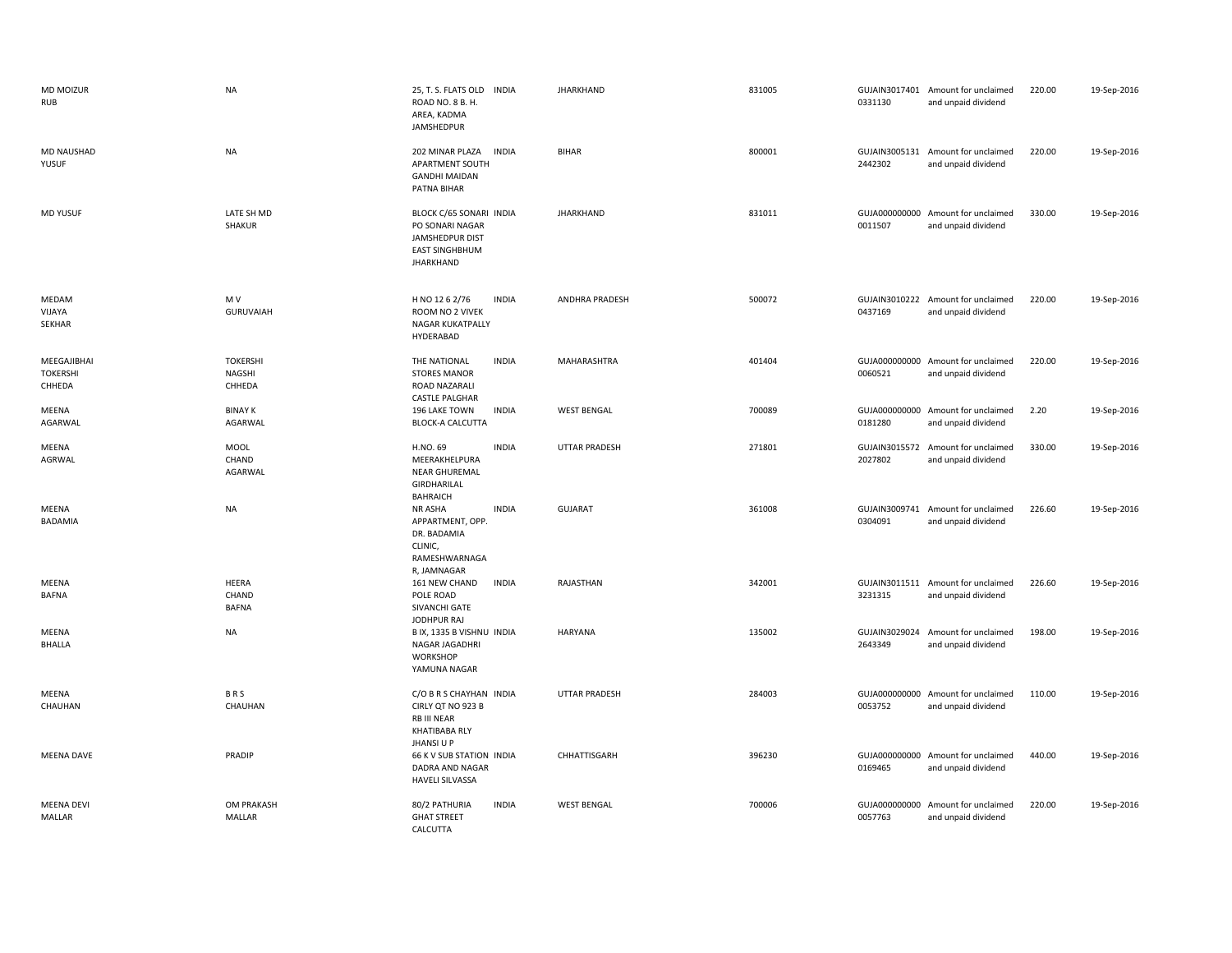| <b>MEENA JAIN</b>                         | AMOLAK<br><b>CHAND JAIN</b>           | 867 LAL JI SAND KA INDIA<br>RASTA CHOURA<br><b>RASTA JAIPUR</b>                                                           | RAJASTHAN             | 302003 | 0007764                  | GUJA000000000 Amount for unclaimed<br>and unpaid dividend | 220.00  | 19-Sep-2016 |
|-------------------------------------------|---------------------------------------|---------------------------------------------------------------------------------------------------------------------------|-----------------------|--------|--------------------------|-----------------------------------------------------------|---------|-------------|
| <b>MEENA JAIN</b>                         | <b>MANGI LAL</b>                      | ASHOK INVESTMENT INDIA<br>POST BAITU<br><b>BARMER RAJ</b>                                                                 | RAJASTHAN             | 344034 | 0092406                  | GUJA000000000 Amount for unclaimed<br>and unpaid dividend | 220.00  | 19-Sep-2016 |
| MEENA<br><b>MANISH SHAH</b>               | <b>MANISH K</b><br>SHAH               | R NO 5/A 155/157<br><b>INDIA</b><br>SHETHANA BLDG<br>2ND FLOOR 10TH<br><b>KHETWADI BACK</b><br>ROAD BOMBAY                | MAHARASHTRA           | 400004 | 0163964                  | GUJA000000000 Amount for unclaimed<br>and unpaid dividend | 220.00  | 19-Sep-2016 |
| MEENA<br><b>MUKESH</b><br>JAJAL           | <b>MUKESH V</b><br>JAJAL              | C/1 SUKETU<br><b>INDIA</b><br>APPARTMENTS<br>DALAL COLONY<br><b>MANI NAGAR</b><br>AHMEDABAD                               | <b>GUJARAT</b>        | 380008 | 0023799                  | GUJA000000000 Amount for unclaimed<br>and unpaid dividend | 220.00  | 19-Sep-2016 |
| MEENA<br>NAVNITLAL<br>MEHTA               | <b>NAVNITLAL J</b><br>MEHTA           | A 12 TUSHAR APT<br><b>INDIA</b><br><b>JAGABHAI PARK</b><br>MANINAGAR<br>AHMEDABAD                                         | <b>GUJARAT</b>        | 380008 | 0023959                  | GUJA000000000 Amount for unclaimed<br>and unpaid dividend | 220.00  | 19-Sep-2016 |
| MEENA<br>SRICHAND<br>BHATIA               | SRICHAND<br>CHUNILAL<br><b>BHATIA</b> | <b>B 18 BHAGNARI CHS INDIA</b><br><b>DUNCAN CAUSEWAY</b><br>ROAD<br>CHUNABHATTY RLY<br><b>STN SION BOMBAY</b>             | <b>MAHARASHTRA</b>    | 400100 | GUJA000000000<br>0111825 | Amount for unclaimed<br>and unpaid dividend               | 220.00  | 19-Sep-2016 |
| MEENA<br>SULTANIA                         | P LSULTANIA                           | <b>INDIA</b><br>'SHANTI KUNJ' NO<br>684 10TH CROSS<br>7TH MAIN MICO<br>LAYOUT B T M II<br>STAGEBANGALORE                  | KARNATAKA             | 560076 | 0001992                  | GUJA000000000 Amount for unclaimed<br>and unpaid dividend | 220.00  | 19-Sep-2016 |
| MEENA<br><b>THAKAR</b>                    | MAHESH<br>THAKAR                      | <b>INDIA</b><br><b>46 HASTINAPUR</b><br>KARELIBAUG<br>VADODARA                                                            | <b>GUJARAT</b>        | 390018 | 0181025                  | GUJA000000000 Amount for unclaimed<br>and unpaid dividend | 110.00  | 19-Sep-2016 |
| MEENA<br>YADEV                            | AJAY SINGH<br>YADAV                   | E-101 25 SHIVAJI<br><b>INDIA</b><br>NAGAR BHOPAL                                                                          | <b>MADHYA PRADESH</b> | 462016 | 0003968                  | GUJA000000000 Amount for unclaimed<br>and unpaid dividend | 220.00  | 19-Sep-2016 |
| <b>MEENABAI</b><br>SANTOSH<br><b>BORA</b> | SANTOSH<br><b>BORA</b>                | 72 MCH SOCIETY AT INDIA<br>AND PO PANVEL<br><b>NAVI MUMBAI</b><br>MAHARASHTRA                                             | <b>MAHARASHTRA</b>    | 410206 | GUJAIN3004501<br>3255733 | Amount for unclaimed<br>and unpaid dividend               | 1100.00 | 19-Sep-2016 |
| <b>MEENABEN B</b><br>PATEL                | BHALABHAI<br>PATEL                    | <b>NANI KHADKI</b><br><b>INDIA</b><br>SAIJPUR BOGHA<br>NARODA ROAD<br>AHMEDABAD                                           | <b>GUJARAT</b>        | 382345 | GUJA000000000<br>0031104 | Amount for unclaimed<br>and unpaid dividend               | 220.00  | 19-Sep-2016 |
| MEENAKSHI<br><b>JAIN SANGHI</b>           | <b>NA</b>                             | 901 9TH A CROSS<br><b>INDIA</b><br>MAHALAXMIPURAM<br>SHREE NIWAS<br><b>CENTRE HOSPITAL</b><br>QUATERPADDHARI<br>BANGALORE | KARNATAKA             | 560086 | 0195842                  | GUJA000000000 Amount for unclaimed<br>and unpaid dividend | 2200.00 | 19-Sep-2016 |
| MEENAKSHI<br><b>JOSHI</b>                 | <b>RAM PRATAP</b><br><b>JOSHI</b>     | 299 SECTOR Z 1<br><b>INDIA</b><br><b>HEMANT VIHAR</b><br><b>KANPUR</b>                                                    | <b>UTTAR PRADESH</b>  | 208027 | 0011723                  | GUJA000000000 Amount for unclaimed<br>and unpaid dividend | 220.00  | 19-Sep-2016 |
| MEENAKSHI<br>KHAJURIA                     | <b>RAJ KUMAR</b><br>KHAJURIA          | 151/4 ROOP NAGAR INDIA<br>(UPPER) JAMMU J &<br>К                                                                          | JAMMU AND KASHMIR     | 180001 | GUJA000000000<br>0011465 | Amount for unclaimed<br>and unpaid dividend               | 220.00  | 19-Sep-2016 |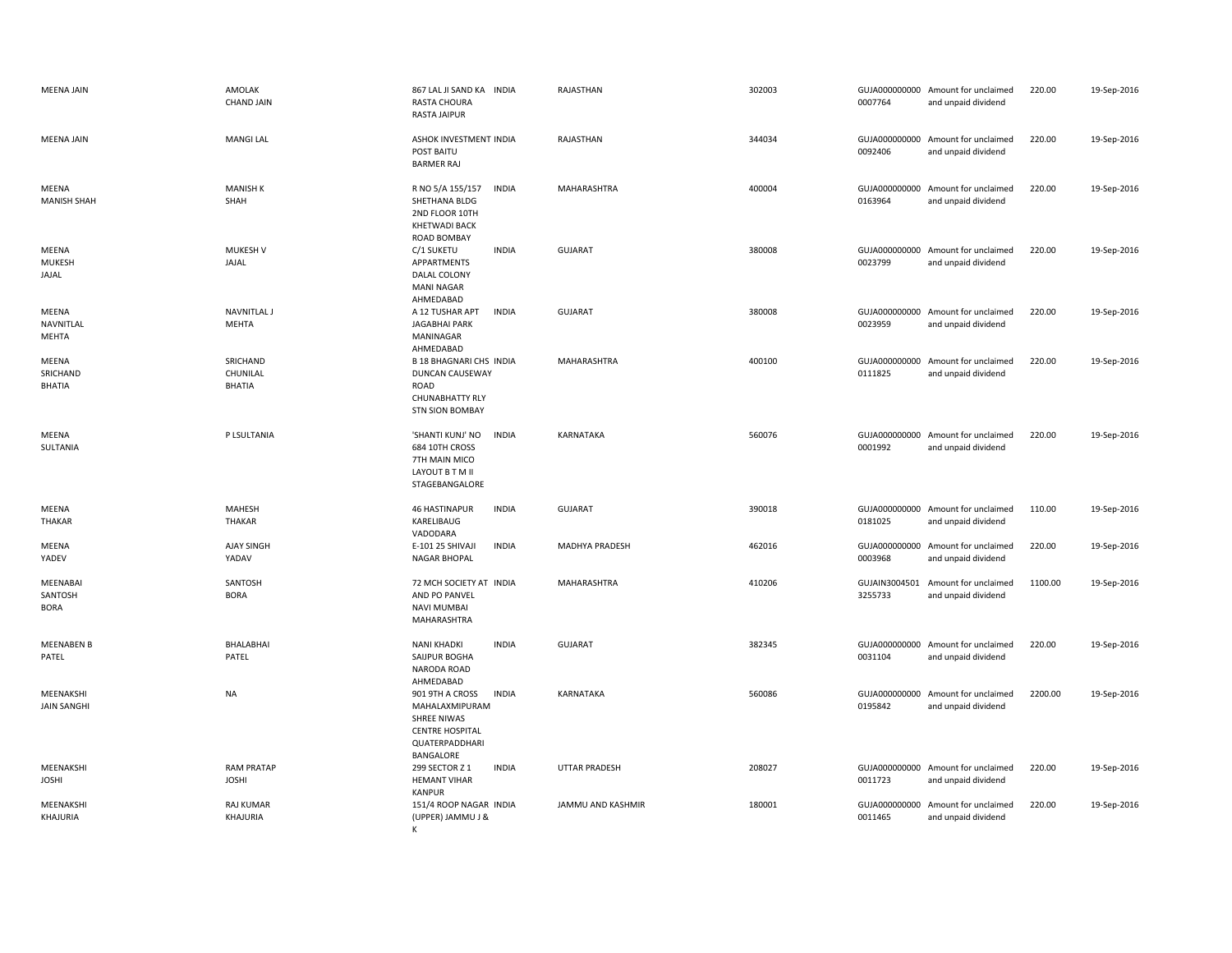| MEENAKSHI<br>MEHTA             | <b>RAM LAL</b><br><b>MEHTA</b>     | 10748 PRATAP<br>NAGAR ANDHA<br>MUGHAL DELHI                                                             | <b>INDIA</b> | DELHI                | 110007 | 0067513 | GUJA000000000 Amount for unclaimed<br>and unpaid dividend | 220.00 | 19-Sep-2016 |
|--------------------------------|------------------------------------|---------------------------------------------------------------------------------------------------------|--------------|----------------------|--------|---------|-----------------------------------------------------------|--------|-------------|
| MEENAXI<br>BANSAL              | SURENDRA<br>BANSAL                 | 880 RAMNAGAR<br>COLONY<br>SHASTRINAGAR<br><b>JAIPUR</b>                                                 | <b>INDIA</b> | RAJASTHAN            | 302016 | 0071074 | GUJA000000000 Amount for unclaimed<br>and unpaid dividend | 220.00 | 19-Sep-2016 |
| <b>MEENU BAJAJ</b>             | <b>SHIV KUMAR</b><br>BAJAJ         | FLAT NO 126 SFS<br>SHAKTI<br>APPARTMENTS<br><b>ASHOK VIHAR</b><br>PHASE III DELHI                       | <b>INDIA</b> | DELHI                | 110052 | 0059272 | GUJA000000000 Amount for unclaimed<br>and unpaid dividend | 220.00 | 19-Sep-2016 |
| MEENU<br>BAREJA                | P N BAREJA                         | H NO 346/1<br><b>DOGRAN GATE</b><br>KAITHAL                                                             | <b>INDIA</b> | <b>HARYANA</b>       | 132027 | 0142753 | GUJA000000000 Amount for unclaimed<br>and unpaid dividend | 220.00 | 19-Sep-2016 |
| MEERA<br>AASANDAS<br>MANGHNANI | AASANDAS                           | 15 MOHANDAS<br>KARAMCHAND<br>FLATS,<br>KRISHANABAUG<br>CHAR RASTA,<br>MANINAGARAHMED<br>ABAD            | <b>INDIA</b> | <b>GUJARAT</b>       | 380008 | 0023743 | GUJA120137000 Amount for unclaimed<br>and unpaid dividend | 220.00 | 19-Sep-2016 |
| <b>MEERA DEVI</b>              | J PRAKASH                          | C/O JAI PRAKASH<br>MITHANPURA, S. RAJ<br>COMPOUND,<br><b>JAGISH PURI</b><br>LANE, MUZAFFARPU<br>R BIHAR | <b>INDIA</b> | <b>BIHAR</b>         | 842002 | 0158058 | GUJA000000000 Amount for unclaimed<br>and unpaid dividend | 220.00 | 19-Sep-2016 |
| MEERA<br>DEWAN                 | SARMAN<br><b>DEWAN</b>             | C O MAHESH<br><b>KUMAR LAHARIYA B</b><br>NO 6 NAINAGARH<br>PREM NAGAR<br><b>JHANSI</b>                  | <b>INDIA</b> | <b>UTTAR PRADESH</b> | 284003 | 3126765 | GUJAIN3001831 Amount for unclaimed<br>and unpaid dividend | 770.00 | 19-Sep-2016 |
| <b>MEERA JAIN</b>              | <b>DINESH</b><br><b>CHAND JAIN</b> | C/O SHREE JAIN<br><b>BANDHU ROAD</b><br>LINES 3 NEW<br>MANDAWA HOUSE<br>S C ROAD JAIPUR                 | <b>INDIA</b> | RAJASTHAN            | 302001 | 0011340 | GUJA000000000 Amount for unclaimed<br>and unpaid dividend | 220.00 | 19-Sep-2016 |
| MEERA<br>SHUKLA                | <b>NA</b>                          | 8 SRUSHTI SOCIETY INDIA<br><b>NEAR VASNA</b><br><b>OCTROI NAKA</b><br>VASNA ROAD<br>VADODARA            |              | <b>GUJARAT</b>       | 390015 | 0124376 | GUJA000000000 Amount for unclaimed<br>and unpaid dividend | 440.00 | 19-Sep-2016 |
| MEGHRAJ<br><b>BOTHRA</b>       | DEEPCHAND                          | 715 JEEVANDEEP<br><b>COMPLEX RING</b><br><b>ROAD SURAT</b>                                              | <b>INDIA</b> | <b>GUJARAT</b>       | 395002 | 0048724 | GUJA000000000 Amount for unclaimed<br>and unpaid dividend | 110.00 | 19-Sep-2016 |
| MEGHRAJ<br>CHOUDHARY           | GR<br>CHOUDHARY                    | 660 1ST FLR 10TH D INDIA<br>MN 6TH BLOCK<br>RAJAJI NAGAR<br>BANGALORE                                   |              | KARNATAKA            | 560010 | 0055812 | GUJA000000000 Amount for unclaimed<br>and unpaid dividend | 220.00 | 19-Sep-2016 |
| MEGUNA D<br>SHAH               | <b>DHIRAJLAL D</b><br>SHAH         | 70 H R B WADI 3RD INDIA<br>FLOOR ROOM NO<br>18 10TH<br>KHETAWADI<br><b>BOMBAY</b>                       |              | MAHARASHTRA          | 400004 | 0095641 | GUJA000000000 Amount for unclaimed<br>and unpaid dividend | 220.00 | 19-Sep-2016 |
| MEHGABEN<br>PITHWA             | PRAMODBHA<br>$\blacksquare$        | DIAMOND ROLLING INDIA<br>SHUTTER 3<br><b>BHAKTINAGAR ST</b><br>PLOT RAJKOT                              |              | <b>GUJARAT</b>       | 360002 | 0081099 | GUJA000000000 Amount for unclaimed<br>and unpaid dividend | 220.00 | 19-Sep-2016 |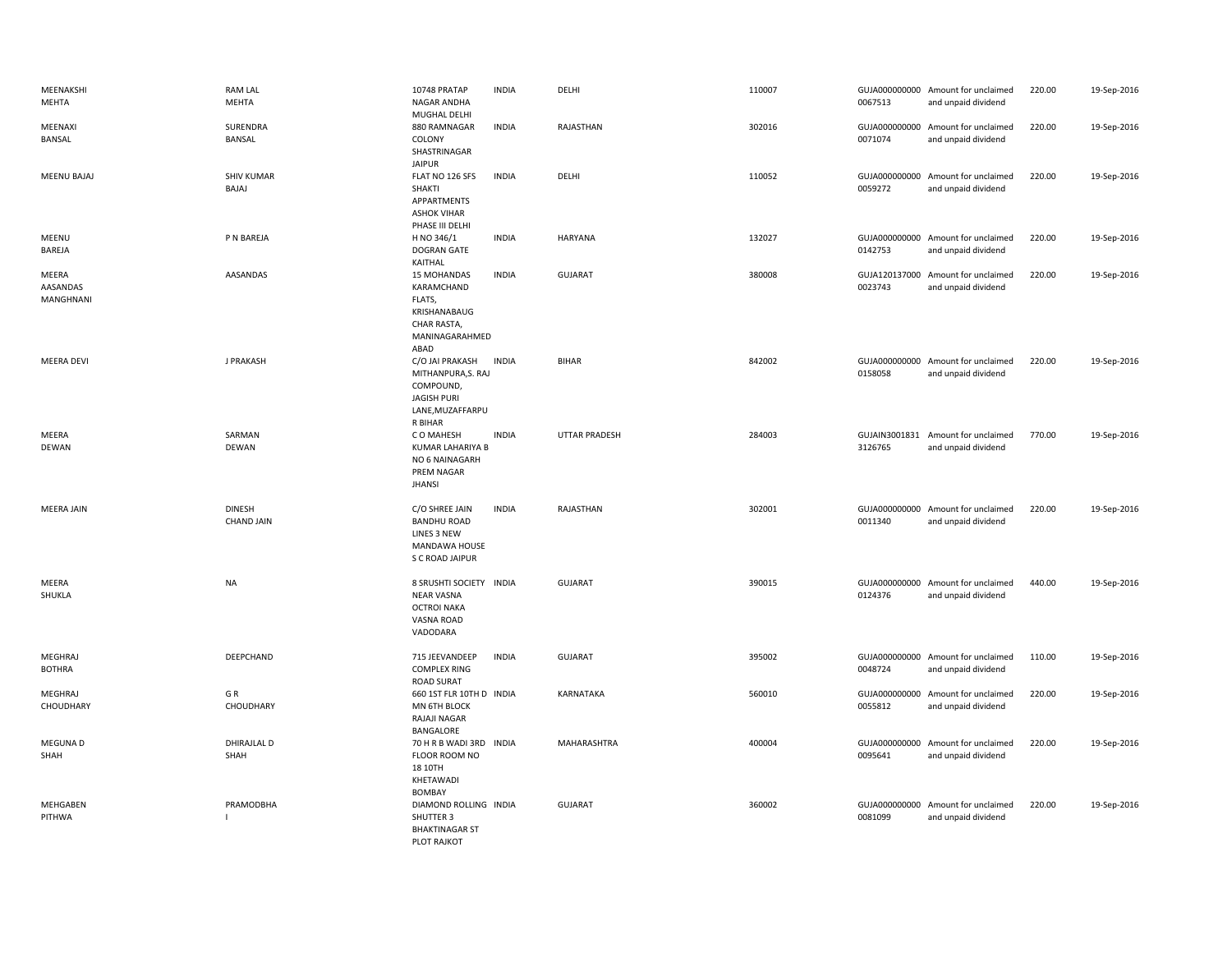| MEHRA INDU                                   | PARTH<br><b>MEHTA</b>                      | 327 M KHATIWALA INDIA<br><b>TANK INDORE</b>                                                            |              | MADHYA PRADESH       | 452014 | 0065851                  | GUJA000000000 Amount for unclaimed<br>and unpaid dividend | 220.00  | 19-Sep-2016 |
|----------------------------------------------|--------------------------------------------|--------------------------------------------------------------------------------------------------------|--------------|----------------------|--------|--------------------------|-----------------------------------------------------------|---------|-------------|
| MEHRU<br><b>HOSHUNG</b><br><b>BILLIMORIA</b> | LATE SH<br><b>HOSHUNG B</b><br>BILLIMORIA  | 8 TAHER BLDG 3RD INDIA<br><b>FLR JALBHOY</b><br><b>STREET CHARNI</b><br>ROAD JUNCTION<br><b>BOMBAY</b> |              | MAHARASHTRA          | 400004 | 0056799                  | GUJA000000000 Amount for unclaimed<br>and unpaid dividend | 220.00  | 19-Sep-2016 |
| <b>MEHRUN</b><br>NISA                        | <b>NA</b>                                  | C/O SIRAJ AHMED<br>B/35 ALI NAGAR<br>COLONY ANISABAD<br>PATNA                                          | <b>INDIA</b> | <b>BIHAR</b>         | 800002 | 8014861                  | GUJAIN3013301 Amount for unclaimed<br>and unpaid dividend | 2200.00 | 19-Sep-2016 |
| MEHRUN<br>NISHA I PATEL                      | <b>INAYAT</b>                              | C/1570 KAZAMBAR INDIA<br>ST BH JUMMA<br><b>MASJID BHARUCH</b>                                          |              | <b>GUJARAT</b>       | 392001 | 0152011                  | GUJA000000000 Amount for unclaimed<br>and unpaid dividend | 110.00  | 19-Sep-2016 |
| MEHRUNNISA<br>QUADRI                         | MOHAMED<br>RAFIQ<br>QUADRI                 | 316 CUSTOMS<br><b>COLONY NEW</b><br><b>KANDLA</b>                                                      | <b>INDIA</b> | <b>GUJARAT</b>       | 370210 | 0081597                  | GUJA000000000 Amount for unclaimed<br>and unpaid dividend | 220.00  | 19-Sep-2016 |
| MEHSANIYA<br>ARIF                            | ABDUL<br>MEHSANIYA                         | 66 B MOTIWALA<br><b>MANSION IDEAL</b><br>RESTAURANT<br><b>AUGUST KRANTI</b><br><b>MARG BOMBAY</b>      | <b>INDIA</b> | MAHARASHTRA          | 400036 | 0103385                  | GUJA000000000 Amount for unclaimed<br>and unpaid dividend | 220.00  | 19-Sep-2016 |
| <b>MEHTA AMIT</b>                            | <b>MEHTA</b><br>JAYANTILAL                 | 2/20 ZALAWAD<br>SOCIETY JUHU LANE<br>ANDHERI W<br><b>BOMBAY</b>                                        | <b>INDIA</b> | MAHARASHTRA          | 400058 | 0057020                  | GUJA000000000 Amount for unclaimed<br>and unpaid dividend | 220.00  | 19-Sep-2016 |
| MEHTA<br><b>TRUPTI BEN</b>                   | <b>JAYANTILAL</b>                          | 4/5 MOON VIHAR<br>OPP PURNANAND<br>ASHRAM NAVJIVAN<br>AHMEDABAD                                        | <b>INDIA</b> | <b>GUJARAT</b>       | 380014 | 0089344                  | GUJA000000000 Amount for unclaimed<br>and unpaid dividend | 220.00  | 19-Sep-2016 |
| <b>MEHTA VIJAY</b>                           | ODHAVJIBHAI                                | SHIVAM 4<br>VIDYANAGAR B/H<br>PATEL BOARDING<br>RAJKOT                                                 | <b>INDIA</b> | <b>GUJARAT</b>       | 360001 | 0020340                  | GUJA000000000 Amount for unclaimed<br>and unpaid dividend | 220.00  | 19-Sep-2016 |
| MELVYN<br>PEREIRA                            | V PEREIRA                                  | 12/B ELLIOT ROAD<br>CALCUTTA                                                                           | <b>INDIA</b> | <b>WEST BENGAL</b>   | 700016 | 0158754                  | GUJA000000000 Amount for unclaimed<br>and unpaid dividend | 220.00  | 19-Sep-2016 |
| MENAKSHI<br>AGARWAL                          | PRADEEP<br>AGARWAL                         | D 550 KAMLA<br>NAGAR AGRA                                                                              | <b>INDIA</b> | <b>UTTAR PRADESH</b> | 282005 | 0022728                  | GUJA000000000 Amount for unclaimed<br>and unpaid dividend | 220.00  | 19-Sep-2016 |
| MERAMANBH<br>Al<br>SAMATBHAI<br>KANDORIYA    | <b>NA</b>                                  | <b>BAMATHIA TA</b><br><b>JAMJODHPUR</b><br><b>BAMATHIA</b>                                             | <b>INDIA</b> | <b>GUJARAT</b>       | 360530 | GUJA120321000<br>0063955 | Amount for unclaimed<br>and unpaid dividend               | 55.00   | 19-Sep-2016 |
| MERUBHA<br>PARMAR                            | RATANSNG<br>PARMAR                         | 50 C AMBICA<br>NAGAR 3 SOCIETY<br><b>NEAR DURGA</b><br>CHHANI JAKAT<br>NAKA VADODARA                   | <b>INDIA</b> | <b>GUJARAT</b>       | 390002 | 0120345                  | GUJA000000000 Amount for unclaimed<br>and unpaid dividend | 110.00  | 19-Sep-2016 |
| MICHAEL<br><b>ANTHONY</b><br><b>ALPHONSO</b> | <b>JOSEPH</b><br>SANTAN<br><b>ALPHONSO</b> | 104-1 MUNICIPAL<br><b>CHAWL SEWRI</b><br><b>CROSS ROAD</b><br><b>WADALA MUMBAI</b>                     | <b>INDIA</b> | MAHARASHTRA          | 400031 | 0045061                  | GUJA000000000 Amount for unclaimed<br>and unpaid dividend | 660.00  | 19-Sep-2016 |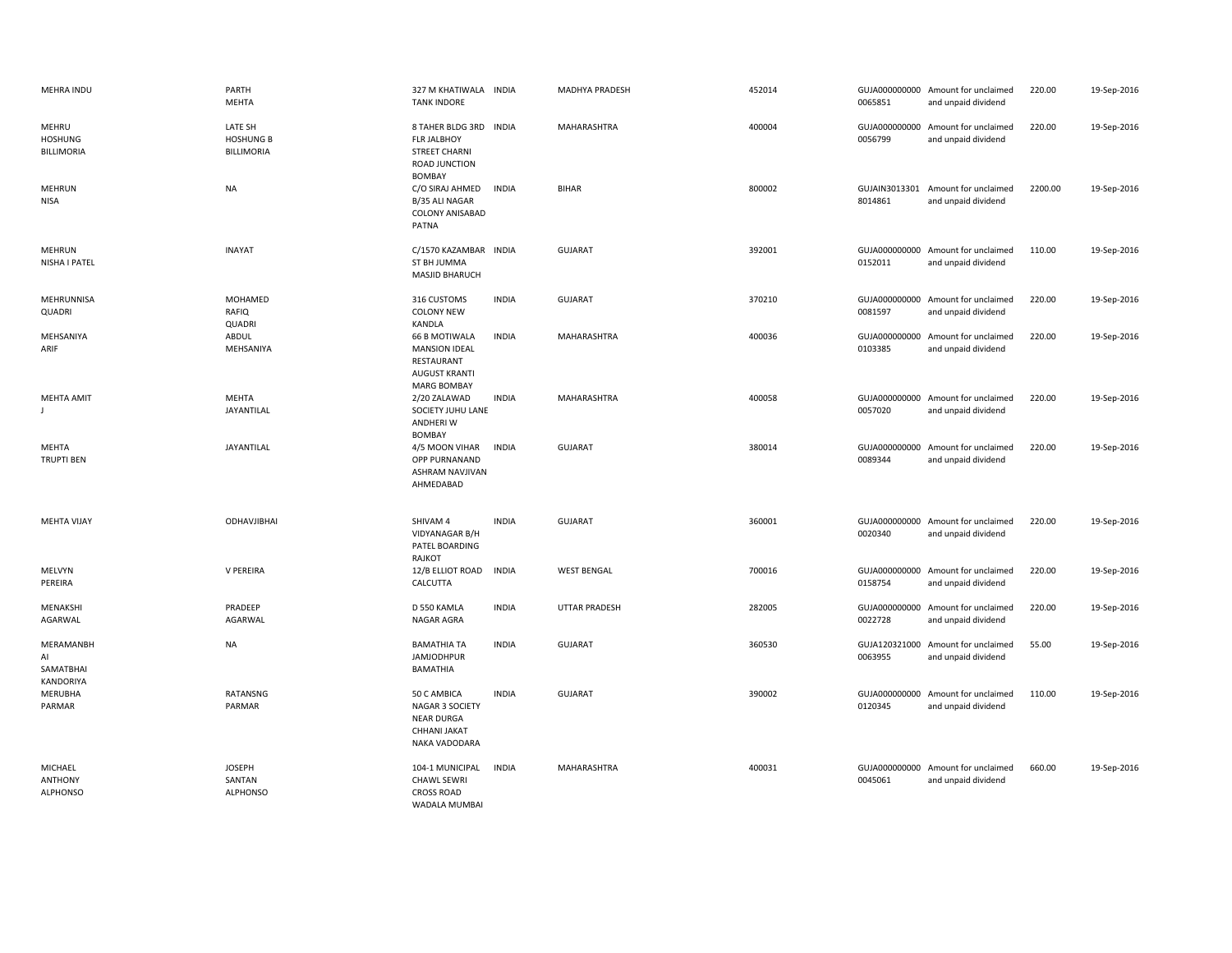| <b>MIDIDODDI</b><br>ESWARA<br>BABU            | <b>MIDIDODDI</b><br>VENKATA<br>SUBBAIAH    | 15-18-18-101, RRV INDIA<br><b>APARTMENTS</b><br><b>BESIDE</b><br>A.U.WOMENS<br>HOSTEL OPP.GOKUL<br>PARK, R K BEACH<br>ROAD<br>VISAKHAPATNAM | <b>ANDHRA PRADESH</b> | 530002 | 3045833                  | GUJAIN3001831 Amount for unclaimed<br>and unpaid dividend | 17.60  | 19-Sep-2016 |
|-----------------------------------------------|--------------------------------------------|---------------------------------------------------------------------------------------------------------------------------------------------|-----------------------|--------|--------------------------|-----------------------------------------------------------|--------|-------------|
| <b>MIHIR</b><br>MAHENDRAB<br><b>HAI PATEL</b> | MAHEDRABH<br>AI FULLABHAI<br>PATEL         | KAWALI KHADKI PO.- INDIA<br>KHAMBHOLAJ<br>TA.DIST.- ANAND                                                                                   | <b>GUJARAT</b>        | 388330 | 0164260                  | GUJAIN3006361 Amount for unclaimed<br>and unpaid dividend | 55.00  | 19-Sep-2016 |
| <b>MIHIR</b><br>RATILAL                       | RATILAL                                    | 5/1156 B HARIPURA INDIA<br>HAT FLAIA SURAT                                                                                                  | <b>GUJARAT</b>        | 395003 | 0050567                  | GUJA000000000 Amount for unclaimed<br>and unpaid dividend | 220.00 | 19-Sep-2016 |
| MILAN F<br>SHAH                               | FAKIRBHAI                                  | C/O P B SHAH C/28 INDIA<br>BHADRESHWAR<br>FLAT B/H ANKUR<br><b>BUS STOP</b><br>NARANPURA<br>AHMEDABAD                                       | <b>GUJARAT</b>        | 380013 | GUJA000000000<br>0140760 | Amount for unclaimed<br>and unpaid dividend               | 220.00 | 19-Sep-2016 |
| MILAN<br>LOONKAR                              | MANAKCHAN<br><b>D LOONKAR</b>              | FLAT NO 13D 14TH INDIA<br><b>FLOOR ABHILASHA</b><br>46-A K MARG<br><b>GOWALIA TANK</b><br>MUMBAI                                            | MAHARASHTRA           | 400036 | 0311597                  | GUJAIN3005131 Amount for unclaimed<br>and unpaid dividend | 440.00 | 19-Sep-2016 |
| MILI<br>BANERJEE                              | D K<br>BANERJEE                            | <b>INDIA</b><br>3/1A KESHAB<br><b>CHANDRA SEN</b><br><b>STREET PO</b><br>AMHERST                                                            | <b>WEST BENGAL</b>    | 700009 | 0156095                  | GUJA000000000 Amount for unclaimed<br>and unpaid dividend | 220.00 | 19-Sep-2016 |
| MILIBEN D<br>PATEL                            | <b>DINESH</b>                              | ST.CALCUTTA<br>1 PABHUKUNJ SOC INDIA<br>NR ARADHANA<br>SCHOOL<br>MANINAGAR<br>AHMEDABAD                                                     | <b>GUJARAT</b>        | 380008 | 0025881                  | GUJA000000000 Amount for unclaimed<br>and unpaid dividend | 220.00 | 19-Sep-2016 |
| MILIND DAVE                                   | <b>VIKRAM BHAI</b><br>DAVE                 | $E/72$ DTPS<br><b>INDIA</b><br>COLONY<br>DHUVARAN                                                                                           | <b>GUJARAT</b>        | 388610 | 0121327                  | GUJA000000000 Amount for unclaimed<br>and unpaid dividend | 220.00 | 19-Sep-2016 |
| MILIND E<br>SHINDE                            | <b>EKNATH S</b><br>SHINDE                  | B K NO 1324-1-A<br><b>INDIA</b><br>SECTION 32 ULHAS<br>NAGAR THANE                                                                          | MAHARASHTRA           | 421004 | 0044185                  | GUJA000000000 Amount for unclaimed<br>and unpaid dividend | 330.00 | 19-Sep-2016 |
| <b>MILIND</b><br>VASANT<br>KULKARNI           | VASANT<br>KULKARNI                         | <b>INDIA</b><br>1521 GUJARALI AT<br>& POST RAJAPUR<br><b>DIST RATNAGIRI</b>                                                                 | MAHARASHTRA           | 416702 | 0060157                  | GUJA000000000 Amount for unclaimed<br>and unpaid dividend | 220.00 | 19-Sep-2016 |
| MILLAN<br><b>ACHYUT</b><br><b>TRIVEDI</b>     | <b>ACHYUT</b><br><b>JAGDISH</b><br>TRIVEDI | C 42 SATELLITE<br><b>INDIA</b><br>CENTRE<br>PREMCHAND<br>NAGAR ROAD<br>SATELLITE ROAD<br>AHMEDABAD                                          | <b>GUJARAT</b>        | 380015 | GUJAIN3012763<br>0018462 | Amount for unclaimed<br>and unpaid dividend               | 440.00 | 19-Sep-2016 |
| MINA GUPTA                                    | RAJ KUMAR<br><b>GUPTA</b>                  | 273 CANAL STREET INDIA<br>1ST FLOOR<br>SREEBHUMI<br>CALCUTTA                                                                                | <b>WEST BENGAL</b>    | 700048 | 0057430                  | GUJA000000000 Amount for unclaimed<br>and unpaid dividend | 220.00 | 19-Sep-2016 |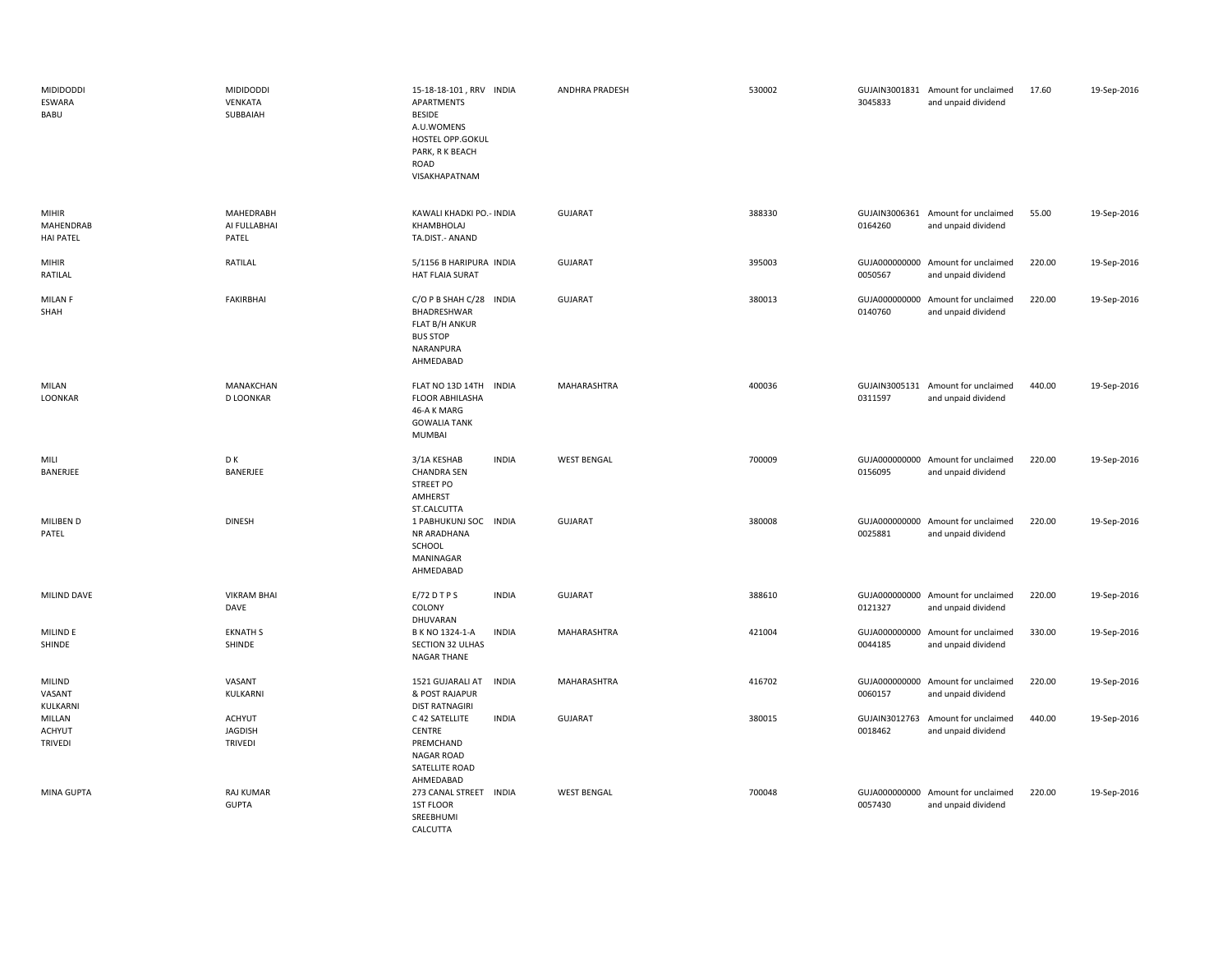| MINA JANI                  | <b>SURESH JANI</b>            | C/O S P JANI<br><b>DEPUTY</b><br><b>CONSERVATOR OF</b><br><b>FORESTS MARINE</b><br><b>NATIONAL PARK</b><br><b>FOREST</b><br>COLONY'VAN<br>SANKUL' NR<br>NAGNATH GATE<br>JAMNAGAR | <b>INDIA</b> | GUJARAT            | 361001 | 0020570 | GUJA000000000 Amount for unclaimed<br>and unpaid dividend | 220.00 | 19-Sep-2016 |
|----------------------------|-------------------------------|----------------------------------------------------------------------------------------------------------------------------------------------------------------------------------|--------------|--------------------|--------|---------|-----------------------------------------------------------|--------|-------------|
| MINAL<br>KANKARIYA         | VINAY<br>KANKARIYA            | C/O KANKARIYA<br>TRADING CO OPP A<br>E C RELIEF ROAD<br>AHMEDABAD                                                                                                                | <b>INDIA</b> | <b>GUJARAT</b>     | 380001 | 0084333 | GUJA000000000 Amount for unclaimed<br>and unpaid dividend | 220.00 | 19-Sep-2016 |
| MINAL M<br>KALA            | <b>MUKESH</b><br>KALA         | C/O MUKESH KALA INDIA<br>100/822 NIRMAL<br>APT OPP<br>JAYMANGAL<br>SOCIETYNARANPUR<br>A AHMEDABAD                                                                                |              | <b>GUJARAT</b>     | 380013 | 0163545 | GUJA000000000 Amount for unclaimed<br>and unpaid dividend | 220.00 | 19-Sep-2016 |
| MINAXI<br>BHAVNAGARI       | NA                            | ZAVERI BUILDING<br><b>MAHURAT POLE</b><br>MANEK<br>CHOWKAHMEDABA<br>D                                                                                                            | <b>INDIA</b> | GUJARAT            | 380001 | 0124387 | GUJA000000000 Amount for unclaimed<br>and unpaid dividend | 440.00 | 19-Sep-2016 |
| MINAXI<br>JAMNADASH        | JAMNADASH<br><b>HATHI RAM</b> | C/O VASUDEV SEED INDIA<br><b>CENTRE MAIN</b><br><b>BAZAR CHHANI DIST</b><br><b>BARODA</b>                                                                                        |              | <b>GUJARAT</b>     | 391740 | 0002523 | GUJA000000000 Amount for unclaimed<br>and unpaid dividend | 220.00 | 19-Sep-2016 |
| <b>MINAXIP</b><br>SHAH     | PAVINCHAND<br>RA              | M 7 42 AZAD APT<br>NR AZAD SOCIETY P<br>O POLYTECHNIC<br>AHMEDABAD                                                                                                               | <b>INDIA</b> | <b>GUJARAT</b>     | 380015 | 0028540 | GUJA000000000 Amount for unclaimed<br>and unpaid dividend | 220.00 | 19-Sep-2016 |
| MINAXIBEN<br>GANDHI        | PARMANAND                     | 136 PARASKUNJ<br>SOC NO 3/2159<br>SETELITE RD<br>AMBAWADI<br>AHMEDABAD                                                                                                           | <b>INDIA</b> | GUJARAT            | 380015 | 0103788 | GUJA000000000 Amount for unclaimed<br>and unpaid dividend | 220.00 | 19-Sep-2016 |
| MINESH C<br>SHAH           | NA                            | <b>NA</b>                                                                                                                                                                        | <b>INDIA</b> | MAHARASHTRA        | 999999 | 0400016 | GUJA000000000 Amount for unclaimed<br>and unpaid dividend | 110.00 | 19-Sep-2016 |
| <b>MINI RAMDAS</b>         | <b>IK RAMDAS</b>              | 17/936 NEAR ARYA INDIA<br>SAMAJ CALICUT<br>KERALA                                                                                                                                |              | KERALA             | 673004 | 0102026 | GUJA000000000 Amount for unclaimed<br>and unpaid dividend | 220.00 | 19-Sep-2016 |
| <b>MINTUP</b><br>SHARMA    | PARESH<br>SHARMA              | C/O SHAH DAYALAL INDIA<br>MUKESHKUMAR<br>102 NEW GANJ<br>BAZAR UNJHA (N.G)                                                                                                       |              | <b>GUJARAT</b>     | 384170 | 0167204 | GUJA000000000 Amount for unclaimed<br>and unpaid dividend | 220.00 | 19-Sep-2016 |
| MIR CHAND                  | <b>NA</b>                     | VILLAGE NANGAL<br><b>BHUR P O NANGAL</b><br><b>BHURTEH</b><br>PATHANKOT DISTT<br>GURDASPUR.                                                                                      | <b>INDIA</b> | PUNJAB             | 145001 | 0002741 | GUJA120380000 Amount for unclaimed<br>and unpaid dividend | 220.00 | 19-Sep-2016 |
| <b>MIR SIRAJUL</b><br>ALAM | <b>NA</b>                     | L.I.C.I. OFFICE PO-<br>RAMPURHAT DIST-<br>BIRBHUM                                                                                                                                | <b>INDIA</b> | <b>WEST BENGAL</b> | 731224 | 0150575 | GUJAIN3002631 Amount for unclaimed<br>and unpaid dividend | 440.00 | 19-Sep-2016 |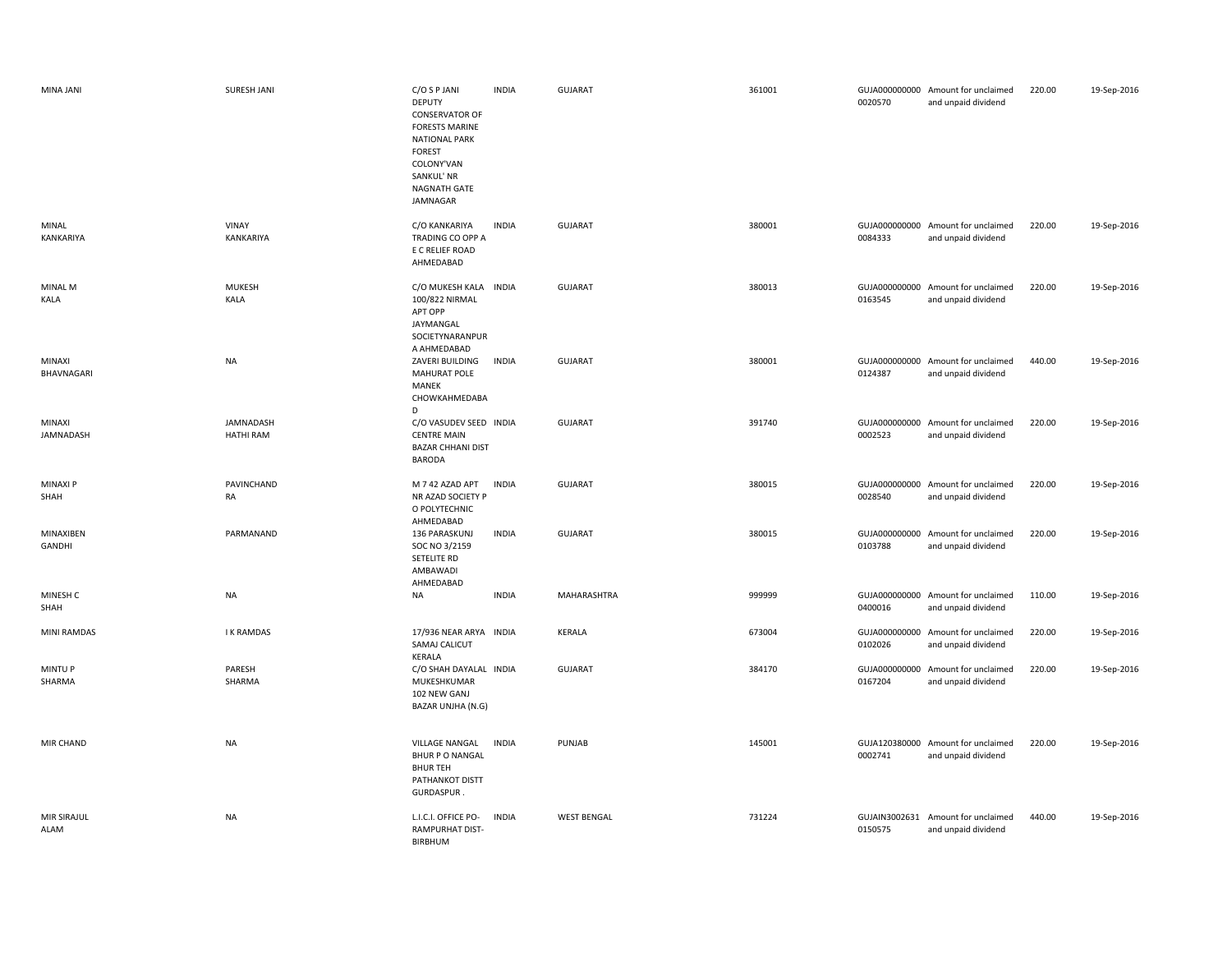| MIRA<br>HARPALDAS                                  | <b>HARPALDAS</b>                      | E 4 PREM NAGAR<br><b>INDIA</b><br>SAHIJPUR BOGHA<br>AHMEDABAD                                                                           | GUJARAT            | 382345 | 0086380                  | GUJA000000000 Amount for unclaimed<br>and unpaid dividend | 220.00 | 19-Sep-2016 |
|----------------------------------------------------|---------------------------------------|-----------------------------------------------------------------------------------------------------------------------------------------|--------------------|--------|--------------------------|-----------------------------------------------------------|--------|-------------|
| MISHA HORA                                         | H S HORA                              | <b>INDIA</b><br>1-A T-519 PUSA<br>ROAD KAROL BAGH                                                                                       | DELHI              | 110005 | 0127485                  | GUJA000000000 Amount for unclaimed<br>and unpaid dividend | 220.00 | 19-Sep-2016 |
| MISRIMAL<br>KANUNGA                                | TARACHAND<br>KANUNGA                  | N DELHI<br>C/O RAJENDRA<br><b>INDIA</b><br><b>BEAUTY CORNAR</b><br><b>SARAF BAZAR</b><br><b>JAMKHANDI</b>                               | KARNATAKA          | 587301 | 0034366                  | GUJA000000000 Amount for unclaimed<br>and unpaid dividend | 220.00 | 19-Sep-2016 |
| <b>MISS</b><br>MALLELA<br><b>NIRMALA</b>           | <b>NA</b>                             | <b>INDIA</b><br>851/1, II MAIN<br>ROAD MAHALAXMI<br>LAYOUTBANGALORE                                                                     | KARNATAKA          | 560086 | 0124392                  | GUJA000000000 Amount for unclaimed<br>and unpaid dividend | 220.00 | 19-Sep-2016 |
| <b>MITA GAURI</b><br>PATEL                         | <b>DURGESH</b>                        | <b>DIVYANG PANDYA</b><br><b>INDIA</b><br>28 A 6<br>ANANDDHARA FLAT<br>MITHAKHALI<br>NAVARANGPURA<br>AHMEDABAD                           | <b>GUJARAT</b>     | 380009 | 0091686                  | GUJA000000000 Amount for unclaimed<br>and unpaid dividend | 220.00 | 19-Sep-2016 |
| MITA P JOSHI                                       | PRAFUL<br>CHANDRA                     | B/210 SHREEPAL<br><b>INDIA</b><br>NAGAR B/H<br>SAIBABA NAGAR<br><b>BORIVALI WEST</b><br><b>BOMBAY</b>                                   | MAHARASHTRA        | 400092 | 0155465                  | GUJA000000000 Amount for unclaimed<br>and unpaid dividend | 220.00 | 19-Sep-2016 |
| MITALEE O<br>PAREKH                                | <b>DEVAL A</b><br>PARIKH PROF         | JAGMOHAN BEHIND INDIA<br><b>GUJ HIGH COURT</b><br>NAVRANGPURA<br>AHMEDABAD                                                              | GUJARAT            | 380009 | 0103555                  | GUJA000000000 Amount for unclaimed<br>and unpaid dividend | 330.00 | 19-Sep-2016 |
| MITALI<br>BARDHAN                                  | KAJAL<br>BARDHAN                      | <b>INDIA</b><br>1 LINDSAY STREET<br>CALCUTTA                                                                                            | <b>WEST BENGAL</b> | 700087 | 0062152                  | GUJA000000000 Amount for unclaimed<br>and unpaid dividend | 220.00 | 19-Sep-2016 |
| MITEN<br><b>KUMAR</b><br>SHANKARLAL<br>JANI        | SHANKARLAL<br><b>BHOGILAL</b><br>JANI | <b>INDIA</b><br>E/1 GEB STAFF<br>QUARTERS 132 K V<br><b>GOTRI SUB STATION</b><br>OPP T B HOSPITAL<br><b>GOTRI ROAD</b><br><b>BARODA</b> | <b>GUJARAT</b>     | 390021 | GUJA000000000<br>0121735 | Amount for unclaimed<br>and unpaid dividend               | 220.00 | 19-Sep-2016 |
| <b>MITHIL</b><br>KUMAR<br><b>DINUBHAI</b><br>PATEL | <b>DINUBHAI</b><br>APABHAI<br>PATEL   | A 1 G P C B STAFF<br><b>INDIA</b><br><b>QUARTERS SECTOR</b><br>8 GANDHINAGAR                                                            | GUJARAT            | 382007 | 0150275                  | GUJA000000000 Amount for unclaimed<br>and unpaid dividend | 220.00 | 19-Sep-2016 |
| MITHILESH<br>SHARMA                                | <b>RAM NIWAS</b><br>SHARMA            | C 154 GANGA VIHAR INDIA<br>PO GOKALPURI<br>DELHI                                                                                        | DELHI              | 110094 | GUJA000000000<br>0017082 | Amount for unclaimed<br>and unpaid dividend               | 220.00 | 19-Sep-2016 |
| MITHUL<br>NARENDRABH<br>AI<br>CHAUDHARI            | <b>NA</b>                             | <b>INDIA</b><br>183, CHAUDHARI<br>FALIYU, BARDOLI<br>RUVA, TAL -<br><b>BARDOLI BARDOLI</b>                                              | GUJARAT            | 394355 | 0021860                  | GUJA120107050 Amount for unclaimed<br>and unpaid dividend | 110.00 | 19-Sep-2016 |
| MITTHULAL<br>GOYAL                                 | SURAJMAL<br><b>GOYAL RETD</b>         | <b>INDIA</b><br>C/O B K AGRAWAL<br>108 M T CLOTH<br><b>MARKET INDORE M</b><br>Þ                                                         | MADHYA PRADESH     | 452004 | 0007586                  | GUJA000000000 Amount for unclaimed<br>and unpaid dividend | 220.00 | 19-Sep-2016 |
| <b>MITUL K</b><br>MEHTA                            | <b>KAMLESH P</b><br>MEHTA             | 121 22 AAHURA<br><b>INDIA</b><br><b>NAGAR SOCIETY</b><br>OPP<br>BHULKABHAVAN<br><b>SCHOOL ADJAN</b><br><b>ROAD SURAT</b>                | <b>GUJARAT</b>     | 395003 | 0048677                  | GUJA000000000 Amount for unclaimed<br>and unpaid dividend | 220.00 | 19-Sep-2016 |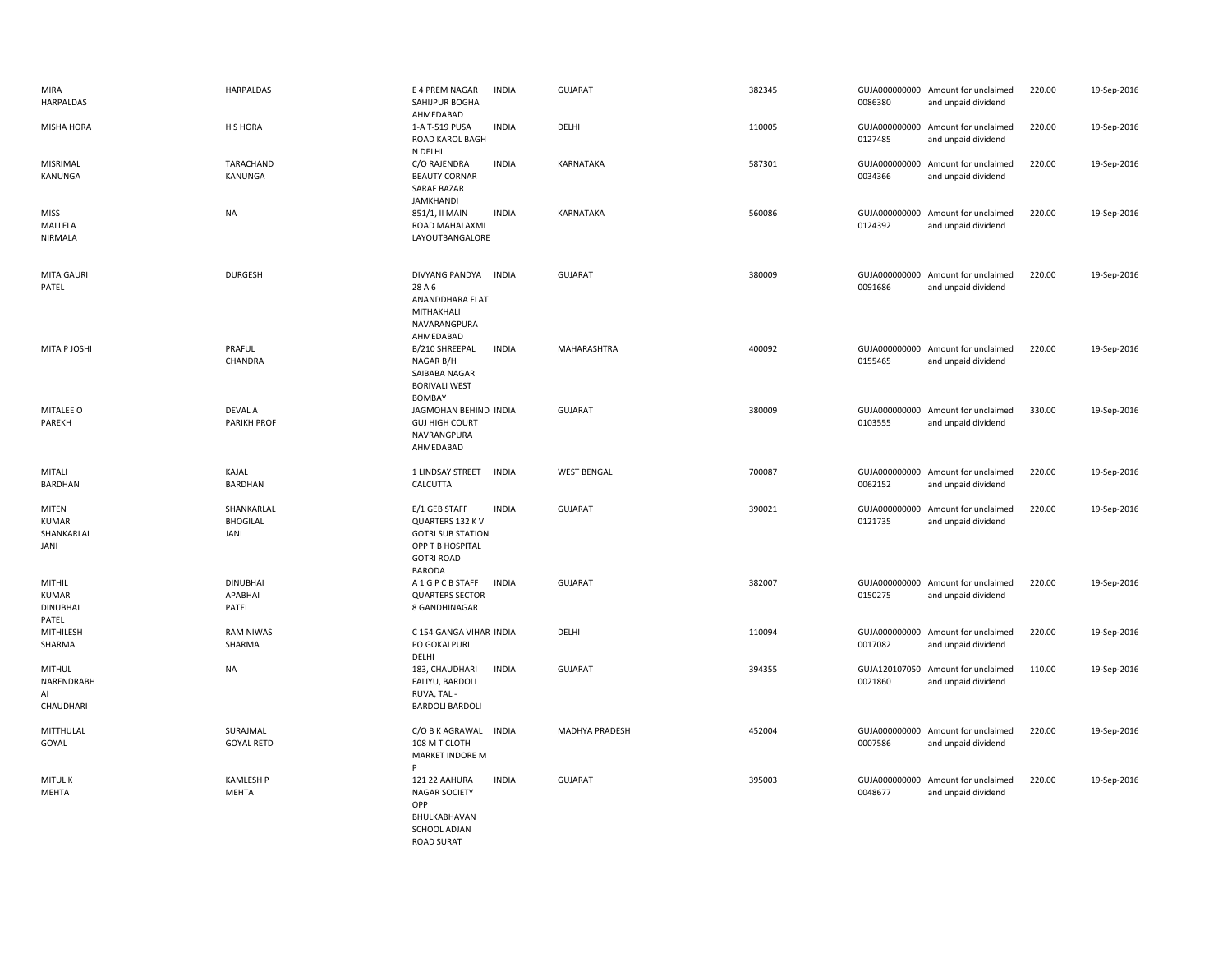| MODI KUSUM<br>${\sf N}$                             | <b>MODI</b><br>NATAVARLAL       | 10 PRATIMA PARK<br>INDIA<br>NARANPURA<br>AHMEDABAD                                                                                                                                               | <b>GUJARAT</b>     | 380013 | 0030683                  | GUJA000000000 Amount for unclaimed<br>and unpaid dividend | 220.00 | 19-Sep-2016 |
|-----------------------------------------------------|---------------------------------|--------------------------------------------------------------------------------------------------------------------------------------------------------------------------------------------------|--------------------|--------|--------------------------|-----------------------------------------------------------|--------|-------------|
| MOGARAMPA<br>LLI LAKSHMI<br>KUMARI                  | NA                              | W/O M<br><b>INDIA</b><br>NAGESWARA RAO<br><b>ASST MANAGER</b><br><b>UNION BANK OF</b><br>INDIA 12 RANIGANJ<br><b>NEAR VENKAT ROAD</b><br><b>REWA MAIN</b><br><b>BRANCH REWA</b><br>MADHYAPRADESH | MADHYA PRADESH     | 486001 | 0027901                  | GUJAIN3010222 Amount for unclaimed<br>and unpaid dividend | 220.00 | 19-Sep-2016 |
| MOGHE<br>PRASHANT<br>VASANTRAO                      | VASANTRAO<br>D MOGHE            | A-1 SHIVALAY<br><b>INDIA</b><br>DUPLEX 1,<br>GOYAGATE SOC R.V.<br><b>DESAI</b><br>ROAD, PRATAPNAGA<br>RVADODARA                                                                                  | <b>GUJARAT</b>     | 390001 | 0354531                  | GUJA130167000 Amount for unclaimed<br>and unpaid dividend | 220.00 | 19-Sep-2016 |
| MOHAMDALI<br>RAJABALI<br>MERCHANT                   | RAJABALI<br>MERCHANT            | 402 A UNITY<br><b>INDIA</b><br>APARTMENT 39 A<br>VAISHALI NAGAR<br><b>OSHIWARA</b><br>JOGESHWARI W                                                                                               | MAHARASHTRA        | 400102 | 0044461                  | GUJA000000000 Amount for unclaimed<br>and unpaid dividend | 220.00 | 19-Sep-2016 |
| MOHAMMAD<br>HUSSAIN<br><b>HAKLA</b>                 | <b>HUSSAIN</b>                  | <b>NEW MERCHANT</b><br><b>INDIA</b><br><b>COLONY QTRS</b><br>NO.17<br>MITHAPURMITHAPU<br>${\sf R}$                                                                                               | <b>GUJARAT</b>     | 361345 | GUJA120351000<br>0006467 | Amount for unclaimed<br>and unpaid dividend               | 55.00  | 19-Sep-2016 |
| MOHAMMED<br><b>IBRAHIM</b>                          | SABU SAB                        | NO 326<br><b>INDIA</b><br><b>BANNIMANTAP C</b><br>LAYOUT MYSORE                                                                                                                                  | KARNATAKA          | 560015 | GUJA000000000<br>0097451 | Amount for unclaimed<br>and unpaid dividend               | 220.00 | 19-Sep-2016 |
| MOHAMMED<br><b>UMAR</b><br>ABDULKADER<br>BHUTIAWALA | <b>NA</b>                       | BEHIND NAGINA<br><b>INDIA</b><br>MASJID VOHARWAD<br>AT & POST PRANTIJ<br>DIST. SABARKANTHA                                                                                                       | <b>GUJARAT</b>     | 383205 | GUJAIN3001831<br>0501132 | Amount for unclaimed<br>and unpaid dividend               | 660.00 | 19-Sep-2016 |
| MOHAN                                               | SANGAPPA                        | <b>INDIA</b><br>NO 2/275 POST<br>POTHNAL TQ<br><b>MANVI DIST</b><br>RAICHUR                                                                                                                      | KARNATAKA          | 584143 | 0471404                  | GUJAIN3019263 Amount for unclaimed<br>and unpaid dividend | 220.00 | 19-Sep-2016 |
| MOHAN<br>ADIMULAM                                   | A SUBBA<br>RATHNAM              | <b>INDIA</b><br>PLOT NO 91 B<br>SAGAR SOCIETY<br>ROAD NO 2<br><b>BANJARA HILLS</b><br>HYDERABAD AP                                                                                               | KARNATAKA          | 583102 | 0150698                  | GUJAIN3010222 Amount for unclaimed<br>and unpaid dividend | 220.00 | 19-Sep-2016 |
| <b>MOHAN BHAI</b><br>LALABHAI<br>DHAMELIYA          | LALA BHAI<br><b>NARSHI BHAI</b> | TO POST RAJPARA<br><b>INDIA</b><br>NO 2 VAYA TANSA<br><b>DIST BHAVNAGAR</b><br><b>GUJARAT</b>                                                                                                    | <b>GUJARAT</b>     | 364120 | 0074293                  | GUJA000000000 Amount for unclaimed<br>and unpaid dividend | 220.00 | 19-Sep-2016 |
| MOHAN<br>GONUGONDL<br>Α                             | NA                              | QR NO C 9/6 RIVER INDIA<br>SIDE TOWNSHIP<br>ROAD NO 1<br><b>BURNPUR ASANSOL</b>                                                                                                                  | <b>WEST BENGAL</b> | 713325 | GUJAIN3029024<br>2755942 | Amount for unclaimed<br>and unpaid dividend               | 8.80   | 19-Sep-2016 |
| MOHAN JIVA<br>FALDU                                 | <b>JIVA BHAI</b>                | KHARAVAD PLOT AT INDIA<br>MOTI MARAD VIA<br><b>DHORAJI DIST</b><br>RAJKOT                                                                                                                        | <b>GUJARAT</b>     | 360421 | 0081944                  | GUJA000000000 Amount for unclaimed<br>and unpaid dividend | 220.00 | 19-Sep-2016 |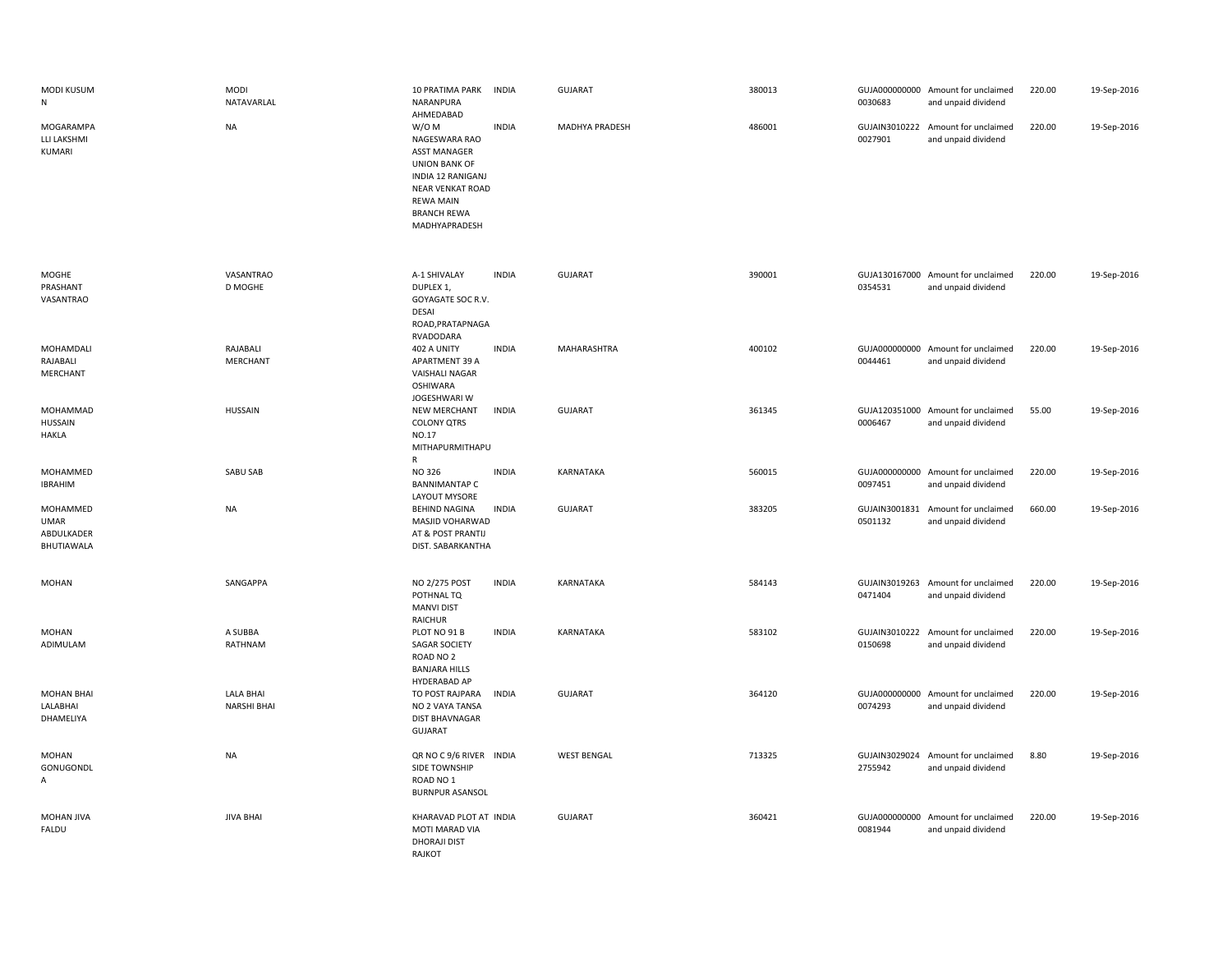| <b>MOHAN LAL</b>                               | <b>HARIRAM</b>                                     | 123 YADHWAL<br><b>STREET PADI</b><br><b>MADRAS</b>                                                                        | <b>INDIA</b> | <b>TAMIL NADU</b>     | 600050 | 0014053                  | GUJA000000000 Amount for unclaimed<br>and unpaid dividend | 220.00 | 19-Sep-2016 |
|------------------------------------------------|----------------------------------------------------|---------------------------------------------------------------------------------------------------------------------------|--------------|-----------------------|--------|--------------------------|-----------------------------------------------------------|--------|-------------|
| <b>MOHAN LAL</b><br><b>BERAGI</b>              | SHRI<br><b>KARTARA</b><br>RAM                      | RZ-111 GALI NO-3<br>PALAM ROAD,<br><b>VAISHALI NEW</b><br>DELHI                                                           | <b>INDIA</b> | DELHI                 | 110045 | 0000910                  | GUJAIN3018111 Amount for unclaimed<br>and unpaid dividend | 440.00 | 19-Sep-2016 |
| <b>MOHAN LAL</b><br>BINYALA                    | <b>MAHAVIR</b><br>PRASAD<br><b>BINYALA</b><br>RETD | C/O MADHUSUDAN INDIA<br><b>INDUSTRIES LTD</b><br><b>RAKHIAL TA</b><br>DEHGAM DISTT<br>AHMEDABAD                           |              | <b>GUJARAT</b>        | 382315 | 0027185                  | GUJA000000000 Amount for unclaimed<br>and unpaid dividend | 220.00 | 19-Sep-2016 |
| <b>MOHAN LAL</b><br>SHARMA                     | N L SHARMA<br><b>BUSNESS</b>                       | D/6/32 B NANDAN<br><b>KANAN CHITRAKOT</b><br><b>JAIPURRAJ</b>                                                             | <b>INDIA</b> | RAJASTHAN             | 302021 | 0009412                  | GUJA000000000 Amount for unclaimed<br>and unpaid dividend | 165.00 | 19-Sep-2016 |
| <b>MOHAN</b><br><b>MAVJI TANK</b>              | <b>MAVJI BHAI J</b><br><b>TANK</b>                 | 1-C 101 PARAS<br><b>NAGAR SHAKER</b><br>LANE KANDIVLI<br>(WEST) MUMBAI                                                    | <b>INDIA</b> | <b>MAHARASHTRA</b>    | 400067 | 0096521                  | GUJA000000000 Amount for unclaimed<br>and unpaid dividend | 220.00 | 19-Sep-2016 |
| <b>MOHAN</b><br><b>NARAYAN</b><br><b>JOSHI</b> | <b>NA</b>                                          | 5 HARSHAD APTS<br>POST BHAT VIA<br>SARKHEJ DIST<br>AHMEDABAD                                                              | <b>INDIA</b> | <b>GUJARAT</b>        | 382210 | 0034098                  | GUJA000000000 Amount for unclaimed<br>and unpaid dividend | 220.00 | 19-Sep-2016 |
| <b>MOHAN</b><br>SINGH                          | KARTAR<br>SINGH                                    | HOUSE NO -103<br>SECTOR- 71 MOHALI<br>(PUNJAB)                                                                            | <b>INDIA</b> | CHANDIGARH            | 160059 | 0024760                  | GUJAIN3010631 Amount for unclaimed<br>and unpaid dividend | 220.00 | 19-Sep-2016 |
| <b>MOHAN SINH</b><br>MAHIDA                    | <b>BHAVSINH</b>                                    | C/O P H SHAH 7 B<br>VIKRAMNAGAR<br><b>COLONY BEHIND</b><br><b>ARYAKNY VIDYALAY</b><br><b>KARELI BAUG</b><br>BARODA        | <b>INDIA</b> | GUJARAT               | 390018 | 0120341                  | GUJA000000000 Amount for unclaimed<br>and unpaid dividend | 220.00 | 19-Sep-2016 |
| MOHANA<br>VENIKATA<br>LINGAM<br>PRATTIPATI     | P RACHA<br>LINGAM                                  | H NO A 16 CEMENT INDIA<br><b>CORPORATION OF</b><br><b>INDIA ADILABAD</b>                                                  |              | <b>ANDHRA PRADESH</b> | 504003 | 0006339                  | GUJA000000000 Amount for unclaimed<br>and unpaid dividend | 220.00 | 19-Sep-2016 |
| MOHANBHAI<br>C BHIMANI                         | <b>CHAKUBHAI</b><br><b>BHIMANI</b><br>RETD         | C/O V H SHAH E S I<br><b>SCHEME MILL PARA</b><br><b>DIST RAJKOT POST</b><br>WANKANER                                      | <b>INDIA</b> | <b>GUJARAT</b>        | 363622 | 0080937                  | GUJA000000000 Amount for unclaimed<br>and unpaid dividend | 220.00 | 19-Sep-2016 |
| <b>MOHANBHAI</b><br><b>D RUPALA</b>            | DHULABHAI<br><b>K RUPALA</b>                       | FIRST FLOOR 18<br><b>BLOCK</b><br>HANSPRATAP<br><b>SOCIETY BEHIND</b><br><b>NEW CIVIL</b><br>HOSPITAL ASARWA<br>AHMEDABAD | <b>INDIA</b> | <b>GUJARAT</b>        | 380016 | 0084065                  | GUJA000000000 Amount for unclaimed<br>and unpaid dividend | 220.00 | 19-Sep-2016 |
| <b>MOHANI DEVI</b><br>NAHATA                   | <b>SUJAN MAL</b><br><b>NAHATA</b>                  | C/O HARAK CHAND<br>SUJAN MAL 113 B<br><b>MANOHAR DAS</b><br>KATRA CALCUTTA                                                | <b>INDIA</b> | <b>WEST BENGAL</b>    | 700007 | 0052794                  | GUJA000000000 Amount for unclaimed<br>and unpaid dividend | 220.00 | 19-Sep-2016 |
| MOHANLAL<br>AASDEV                             | <b>TANSUKH</b><br>DASS                             | 301 SECTOR A<br>SHASTRI NAGAR<br>JODHPUR RAJ                                                                              | <b>INDIA</b> | RAJASTHAN             | 342003 | GUJA000000000<br>0070109 | Amount for unclaimed<br>and unpaid dividend               | 220.00 | 19-Sep-2016 |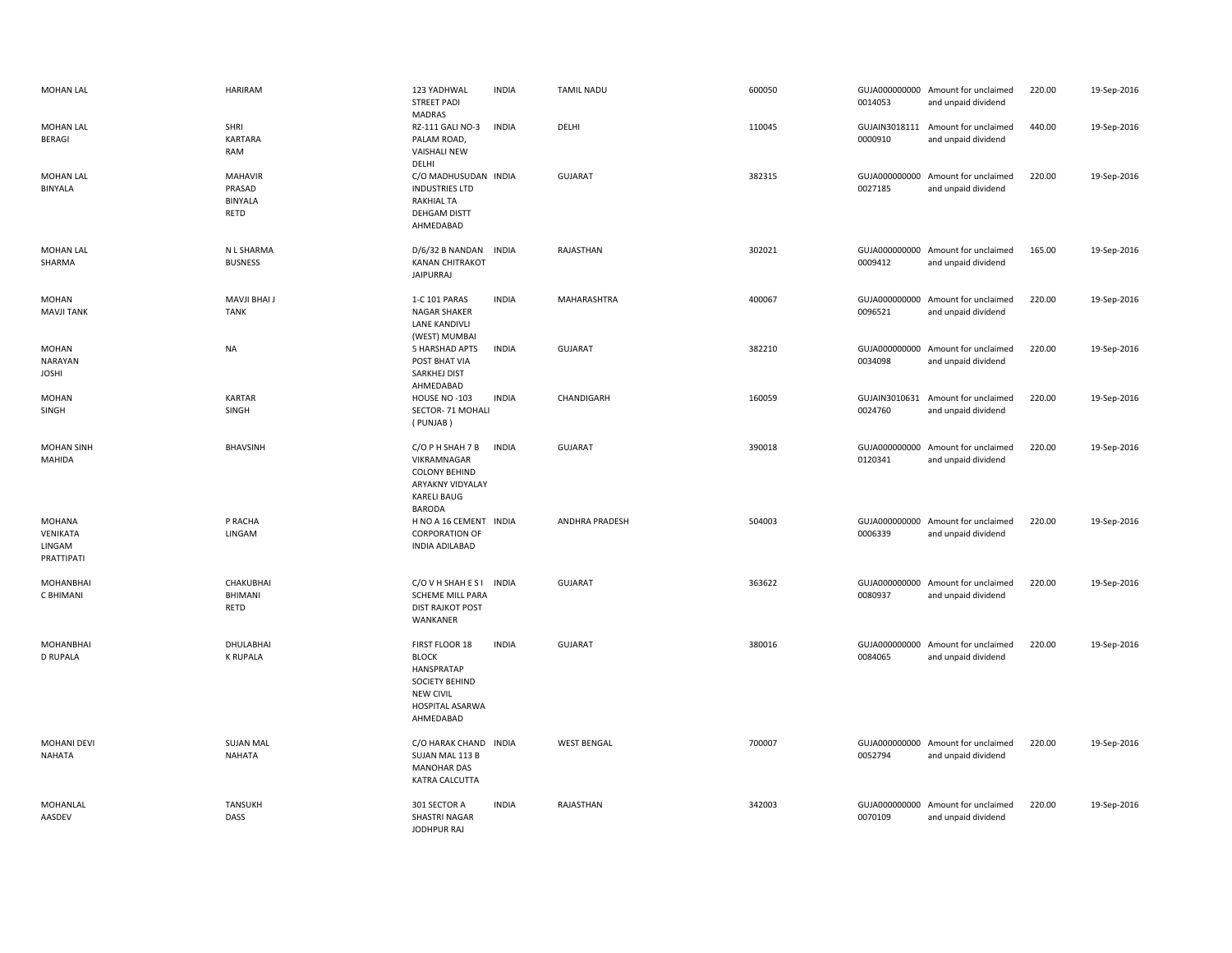| MOHANLAL<br>LALWANI               | <b>D CHAND</b>                      | 17/345 B K M<br><b>STREET POST BOX</b><br>NO 55 CUDDAPAH                                    | <b>INDIA</b> | ANDHRA PRADESH | 516001 | 0129908                  | GUJA000000000 Amount for unclaimed<br>and unpaid dividend | 110.00 | 19-Sep-2016 |
|-----------------------------------|-------------------------------------|---------------------------------------------------------------------------------------------|--------------|----------------|--------|--------------------------|-----------------------------------------------------------|--------|-------------|
| MOHD<br>MAZHERUDDI<br>N RAFIUDDIN | MOHD<br>RAFIUDDIN                   | ROOM NO 248<br><b>BUILDING NO 11</b><br>SECTOR - 7 CGS<br><b>COLONY ANTOP</b><br>HILLMUMBAI | <b>INDIA</b> | MAHARASHTRA    | 400037 | 0128317                  | GUJA000000000 Amount for unclaimed<br>and unpaid dividend | 440.00 | 19-Sep-2016 |
| MOHD<br><b>MOHIUDDIN</b>          | SHIAKALI                            | H NO 2 6 121 CHOTI INDIA<br>MASJID SUBEDARI<br>HANAMKONDA<br>WARANGAL AP                    |              | ANDHRA PRADESH | 506010 | 0114606                  | GUJA000000000 Amount for unclaimed<br>and unpaid dividend | 220.00 | 19-Sep-2016 |
| MOHD<br><b>MOIAD SAFI</b>         | <b>NA</b>                           | QU 4/E IIIB TYPE<br><b>HOSPITAL SECTOR</b><br>DALLI RAJHARA DIST<br><b>DURG DURG</b>        | <b>INDIA</b> | CHHATTISGARH   | 491228 | 4803155                  | GUJAIN3030285 Amount for unclaimed<br>and unpaid dividend | 22.00  | 19-Sep-2016 |
| MOHD<br><b>MUSHTAQ</b><br>AHMED   | <b>NA</b>                           | H.NO 8.1.366/A/79 INDIA<br><b>TOLICHOWKI</b><br>HYDERABAD<br>HYDERABAD                      |              | ANDHRA PRADESH | 500028 | GUJAIN3016374<br>0794092 | Amount for unclaimed<br>and unpaid dividend               | 679.80 | 19-Sep-2016 |
| MOHD<br>SALAHUDDIN                | <b>NA</b>                           | 10 5 391/10/1 FIRST INDIA<br>LANCER<br>HYDERABAD<br>ANDHRA PRADESH<br><b>INDIA</b>          |              | ANDHRA PRADESH | 500034 | GUJAIN3022691<br>2463724 | Amount for unclaimed<br>and unpaid dividend               | 110.00 | 19-Sep-2016 |
| MOHD SALIM<br><b>MEMON</b>        | ABDUL<br>GAFFAR                     | C/O SAURASHTRA<br>PAN SUPPLY MUSA<br><b>GALLI POST BASSEIN</b><br>THANA M S                 | <b>INDIA</b> | MAHARASHTRA    | 401201 | 0021247                  | GUJA000000000 Amount for unclaimed<br>and unpaid dividend | 220.00 | 19-Sep-2016 |
| <b>MOHINDER</b><br>CHANDNA        | <b>JETHANAND</b><br>CHANDWA<br>RETD | M 11 A JANGPURA INDIA<br><b>EXT NEW DELHI</b>                                               |              | DELHI          | 110014 | 0063300                  | GUJA000000000 Amount for unclaimed<br>and unpaid dividend | 220.00 | 19-Sep-2016 |
| MOHINDER<br>PAUL SAKA             | <b>DEV RAJ</b><br>SAKA              | 241 TYPE III POWER INDIA<br><b>COLONY ROPAR PB</b>                                          |              | PUNJAB         | 140001 | 0005021                  | GUJA000000000 Amount for unclaimed<br>and unpaid dividend | 220.00 | 19-Sep-2016 |
| <b>MOHINDER</b><br>SINGH SIDHU    | <b>S BACHITTAR</b><br>SINGH         | POULTARY FARM,<br>JASSAPUR ROAD<br><b>DERA BASSI DISTT.</b><br>PATIALA PUNJAB               | <b>INDIA</b> | PUNJAB         | 140507 | GUJAIN3008881<br>4708013 | Amount for unclaimed<br>and unpaid dividend               | 330.00 | 19-Sep-2016 |
| <b>MOHINI</b><br><b>BHATIA</b>    | <b>JAI NARAYAN</b><br><b>BHATIA</b> | MADHINATH ROAD INDIA<br>BAREILLY                                                            |              | UTTAR PRADESH  | 243001 | 0014053                  | GUJAIN3011862 Amount for unclaimed<br>and unpaid dividend | 220.00 | 19-Sep-2016 |
| <b>MOHINI JAIN</b>                | NAGRAJ                              | <b>BHARAT STORES N</b><br>M ROAD KURLA<br><b>BOMBAY</b>                                     | <b>INDIA</b> | MAHARASHTRA    | 400070 | 0043225                  | GUJA000000000 Amount for unclaimed<br>and unpaid dividend | 220.00 | 19-Sep-2016 |
| <b>MOHINIBEN</b><br>M SHAH        | <b>MAHESH K</b><br>SHAH             | DR N P PATEL<br><b>HOUSE AMBAWADI</b><br>RAMNAGAR<br>SABARMATI<br>AHMEDABAD                 | <b>INDIA</b> | <b>GUJARAT</b> | 380005 | 0000620                  | GUJA000000000 Amount for unclaimed<br>and unpaid dividend | 220.00 | 19-Sep-2016 |
| MOHIT<br>KUMAR<br>UPADHYAY        | RAVI<br>SHANKAR                     | B/20 ANANT PARK<br>NAGAR SABARI<br>SCHOOL SAIYAD<br>VASNA ROAD<br>VADODARA                  | <b>INDIA</b> | <b>GUJARAT</b> | 390015 | 0123244                  | GUJA000000000 Amount for unclaimed<br>and unpaid dividend | 220.00 | 19-Sep-2016 |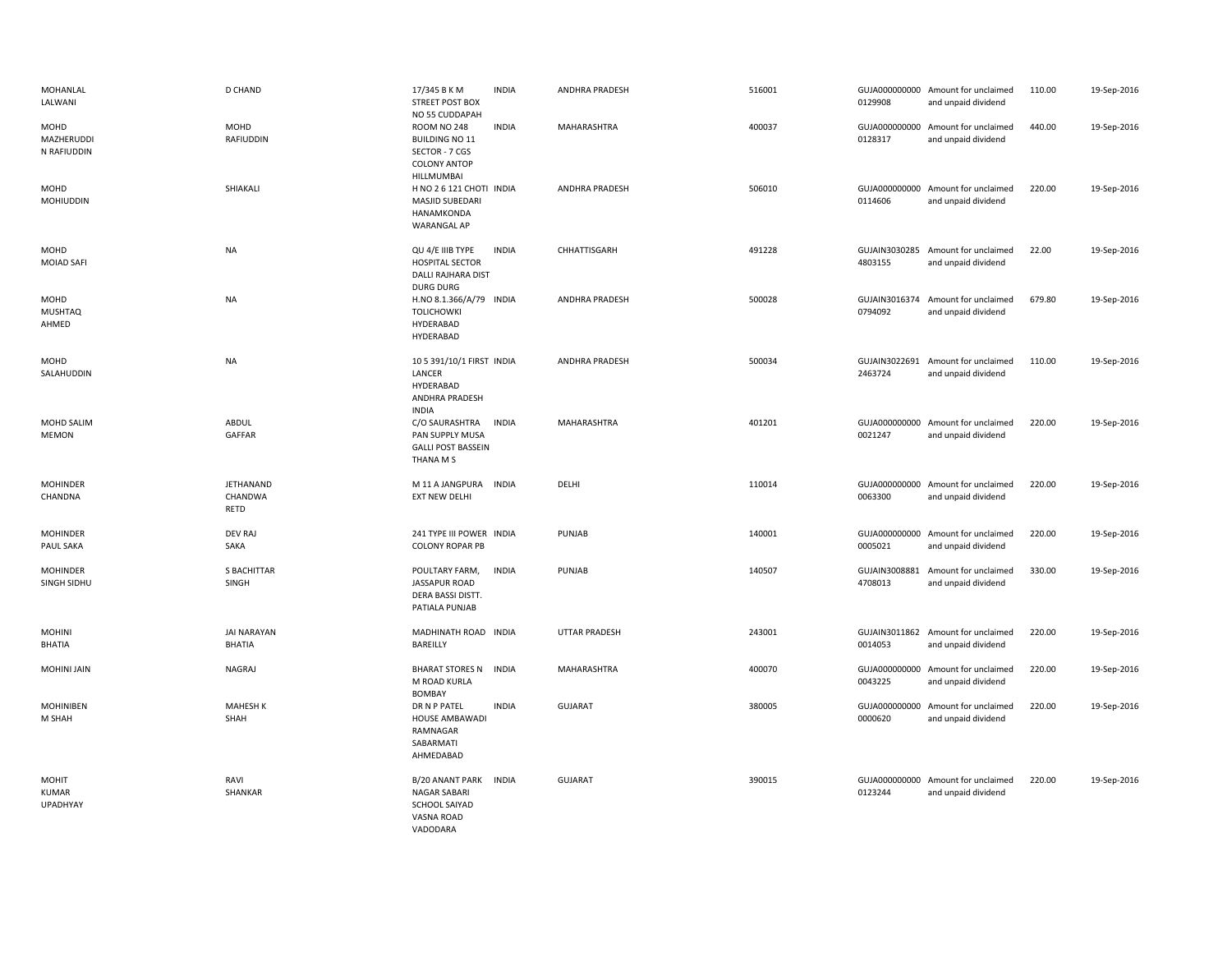| <b>MOHIT</b><br>VERMA                  | NA                                        | C-4, MANDAVALI<br>NEAR I.P.EXTN<br>DELHI                                                                                  | <b>INDIA</b> | DELHI              | 110092 | 1566284                  | GUJAIN3029024 Amount for unclaimed<br>and unpaid dividend | 110.00 | 19-Sep-2016 |
|----------------------------------------|-------------------------------------------|---------------------------------------------------------------------------------------------------------------------------|--------------|--------------------|--------|--------------------------|-----------------------------------------------------------|--------|-------------|
| <b>MOHMADBH</b><br>AI B MISTRY         | <b>B BHAI</b>                             | <b>OPP BAPU</b><br>SMRUTIKUNJ<br><b>MASTER NI CHALI</b><br>O/S SHAHPUR GATE<br>AHMEDABAD                                  | <b>INDIA</b> | <b>GUJARAT</b>     | 380001 | 0142138                  | GUJA000000000 Amount for unclaimed<br>and unpaid dividend | 440.00 | 19-Sep-2016 |
| MOHMED<br><b>RAFIK</b>                 | MOHMED<br><b>ISAK</b>                     | NEW INDIA CYCLE<br><b>WORKS KADIIASERI</b><br>JAMALPUR<br>AHMEDABAD                                                       | <b>INDIA</b> | GUJARAT            | 380001 | 0034925                  | GUJA000000000 Amount for unclaimed<br>and unpaid dividend | 220.00 | 19-Sep-2016 |
| MOHMED<br>YAKUB<br>SARIGAT             | <b>NA</b>                                 | AT.& PO. DADHAL<br>INAM TA.<br>ANKLESHWAR DIST -<br>BHARUCH.                                                              | <b>INDIA</b> | <b>GUJARAT</b>     | 393001 | 0057783                  | GUJAIN3004251 Amount for unclaimed<br>and unpaid dividend | 110.00 | 19-Sep-2016 |
| MOHMMAD<br><b>KALIM KHAN</b>           | ALIRAZA<br>KHAN                           | 35 ACHARYA<br><b>JAGDISH BOSE</b><br><b>ROAD MULLICK</b><br><b>BAZAR CALCUTTA</b>                                         | <b>INDIA</b> | <b>WEST BENGAL</b> | 700017 | 0098774                  | GUJA000000000 Amount for unclaimed<br>and unpaid dividend | 220.00 | 19-Sep-2016 |
| MOHMODHA<br>SHIREEN<br><b>FARGANAI</b> | <b>NA</b>                                 | NO.5/A, ARCHANA<br>NAGAR, NEAR CS<br>NAGAR ARCH, PAVAI<br>THANEER PANTHAL<br>PALAYAM<br>VEERAPPAN<br><b>CHATRAM ERODE</b> | <b>INDIA</b> | <b>TAMIL NADU</b>  | 638004 | GUJAIN3016961<br>0974604 | Amount for unclaimed<br>and unpaid dividend               | 22.00  | 19-Sep-2016 |
|                                        |                                           |                                                                                                                           |              |                    |        |                          |                                                           |        |             |
| MOHOMMED<br>NAEEM<br>QUANUNGO          | <b>NAZIR</b><br>AHMAD                     | 1 MAYUR<br>APARTMENT<br><b>FATEHGUNJ BEHIND</b><br>PARSI AGIYARI                                                          | <b>INDIA</b> | <b>GUJARAT</b>     | 390002 | 0120215                  | GUJA000000000 Amount for unclaimed<br>and unpaid dividend | 330.00 | 19-Sep-2016 |
| MOLLY<br><b>BENNY</b><br>GEORGE        | NA                                        | <b>BARODA</b><br>C/O VIGINCE<br>COMPLEX<br>VARIKKANIKKAL<br>HOUSE<br>KATTAPPANA PO                                        | <b>INDIA</b> | <b>KERALA</b>      | 685515 | 0577048                  | GUJAIN3018951 Amount for unclaimed<br>and unpaid dividend | 88.00  | 19-Sep-2016 |
| <b>MOMIN</b><br>SHAKEEL<br>AHMED       | <b>NA</b>                                 | <b>IDUKKI, KERALA</b><br>2434 IGM VIDI<br><b>GHARKUL HYD</b><br><b>ROAD AKKALKOT</b><br>ROAD SOLAPUR                      | <b>INDIA</b> | MAHARASHTRA        | 413002 | 7896824                  | GUJAIN3005131 Amount for unclaimed<br>and unpaid dividend | 35.20  | 19-Sep-2016 |
| <b>MONALI G</b><br>BHAVSAR             | GUNVANTLAL<br>BHAVSAR<br><b>EDUCATION</b> | MAHARASHTRA<br>A-6, MAHATMA<br>PARK, NR. DEVPATH<br>FLAT, PUNAM PARTY<br>PLOT NAVA<br>VADAJAHMEDABAD                      | <b>INDIA</b> | GUJARAT            | 380013 | 0181180                  | GUJA000000000 Amount for unclaimed<br>and unpaid dividend | 110.00 | 19-Sep-2016 |
| <b>MONIKA M</b><br>PATEL               | NA                                        | 9 KETAN SOCIETY<br>NR SARDAR PATEL<br>COLONY<br>AHMEDABAD                                                                 | <b>INDIA</b> | GUJARAT            | 380014 | 0030859                  | GUJA000000000 Amount for unclaimed<br>and unpaid dividend | 220.00 | 19-Sep-2016 |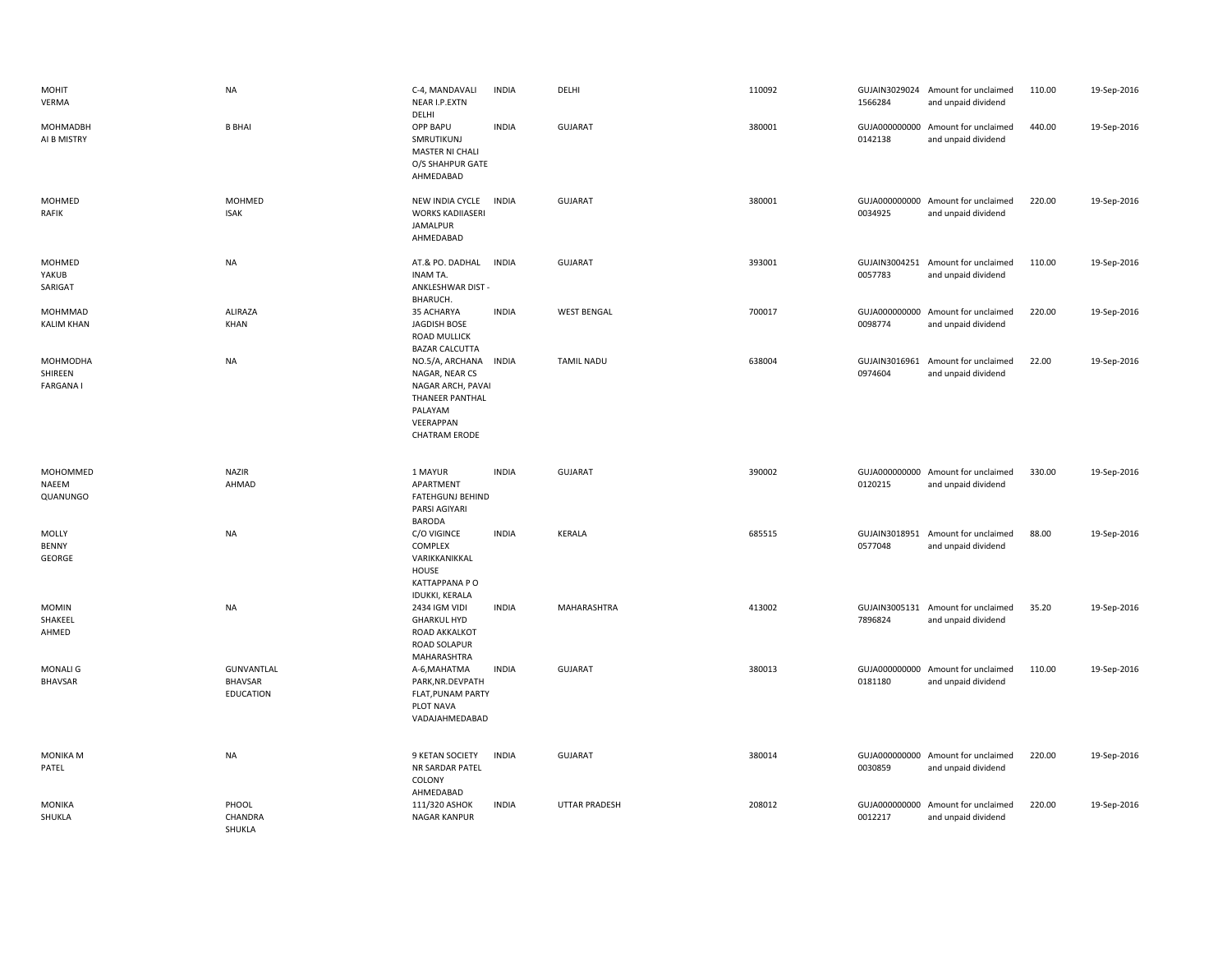| <b>MONISHAS</b><br>ADVANI   | SURESH<br><b>BUSIENSS</b>           | 52 MONALISA<br>BOMBAY 34A<br><b>OCEAN CREST</b><br><b>BOMABY</b>                                                     | <b>INDIA</b> | MAHARASHTRA          | 400036 | 0149947                  | GUJA000000000 Amount for unclaimed<br>and unpaid dividend | 220.00 | 19-Sep-2016 |
|-----------------------------|-------------------------------------|----------------------------------------------------------------------------------------------------------------------|--------------|----------------------|--------|--------------------------|-----------------------------------------------------------|--------|-------------|
| <b>MONOMOY</b><br>BANERJEE  | LATE SH<br>АВНОҮСН<br>BANERJEE      | S D NOPANY<br>SCHOOL 2D NANDO<br><b>MULLICK LANE</b><br>CALCUTTA                                                     | <b>INDIA</b> | <b>WEST BENGAL</b>   | 700006 | 0060970                  | GUJA000000000 Amount for unclaimed<br>and unpaid dividend | 440.00 | 19-Sep-2016 |
| <b>MONU</b>                 | Y SINGH                             | A-6 G MUNIRKA<br>DDA FLATS NEW<br>DELHI                                                                              | <b>INDIA</b> | DELHI                | 110067 | 0132023                  | GUJA000000000 Amount for unclaimed<br>and unpaid dividend | 220.00 | 19-Sep-2016 |
| MOOL CHAND<br>SAINI         | <b>BHAGVANA</b><br><b>RAM SAINI</b> | C/O ANKIT TRADING INDIA<br><b>COMPANY PO</b><br>DUNDLOD R S DIST<br><b>JHUNJHUNU</b>                                 |              | RAJASTHAN            | 333706 | 0070530                  | GUJA000000000 Amount for unclaimed<br>and unpaid dividend | 220.00 | 19-Sep-2016 |
| MOOL CHAND<br>SHARMA        | LATE SH<br><b>JAGDISH</b><br>PRASAD | C/O SHRISS<br>SHARMA A 18 R B I<br>OFFCERS COLONY J<br>R MEHTA ROAD<br>VASANA PALADI<br>AHMEDABAD GUJ                | <b>INDIA</b> | <b>GUJARAT</b>       | 380007 | 0105699                  | GUJA000000000 Amount for unclaimed<br>and unpaid dividend | 220.00 | 19-Sep-2016 |
| <b>MOTI DEVI</b>            | <b>NA</b>                           | W/O SRI OM<br>PRAKASH SINGH<br>SATICHOURA<br><b>COLONY BEHIND</b><br>THE REGISTRY<br>OFFICE DIGHA<br>PATNA           | <b>INDIA</b> | <b>BIHAR</b>         | 800012 | 4510746                  | GUJAIN3008881 Amount for unclaimed<br>and unpaid dividend | 440.00 | 19-Sep-2016 |
| MOTILAL<br><b>GUPTA</b>     | RAMACHRAJ<br><b>GUPTA</b>           | C/O EASTERN IRON INDIA<br>& STEETL CO 75<br>KAILASH BOSE<br>STREET CALCUTTA                                          |              | <b>WEST BENGAL</b>   | 700006 | 0062355                  | GUJA000000000 Amount for unclaimed<br>and unpaid dividend | 220.00 | 19-Sep-2016 |
| MOTILAL<br>MAKHIJA          | CHHUGOMAL<br>MAKHIJA<br>PROF        | A 2/7 KUPA NAGAR INDIA<br>S V ROAD INLA VILE<br>PARLE W BOMBAY                                                       |              | MAHARASHTRA          | 400056 | GUJA000000000<br>0064767 | Amount for unclaimed<br>and unpaid dividend               | 220.00 | 19-Sep-2016 |
| <b>MOVANBAI</b><br>LALITA   | MANGAL<br>CHAND                     | NO 6/2 ST CROSS<br><b>OPP GITANJALI</b><br><b>TALKIES</b><br>MALLESWARAM<br>BANGALORE                                | <b>INDIA</b> | KARNATAKA            | 560003 | 0054829                  | GUJA000000000 Amount for unclaimed<br>and unpaid dividend | 220.00 | 19-Sep-2016 |
| MR KARTIK H<br><b>BHATT</b> | <b>NA</b>                           | 6, TAPAS SOCIETY<br>DIWALIPURA ROAD<br>OLD PADRA<br>ROADVADODARA                                                     | INDIA        | <b>GUJARAT</b>       | 390015 | 0124420                  | GUJA000000000 Amount for unclaimed<br>and unpaid dividend | 660.00 | 19-Sep-2016 |
| MRIDULA<br>RASTOGI          | <b>NA</b>                           | FLAT NO D 304<br><b>ASHIANA THE</b><br>HERITAGE PLOT NO<br><b>14 LINK ROAD</b><br>VAISHALI<br>SAHIBABAD<br>GHAZIABAD | <b>INDIA</b> | <b>UTTAR PRADESH</b> | 201012 | 8273742                  | GUJAIN3013301 Amount for unclaimed<br>and unpaid dividend | 220.00 | 19-Sep-2016 |
| MRIDULA<br>SHARMA           | AJAYKUMAR<br>SHARMA                 | 124 NEMI NAGAR<br><b>EXTENSION NEAR</b><br>VAISHALI NAGAR<br><b>POLICE</b><br>STATIONJAIPUR                          | <b>INDIA</b> | RAJASTHAN            | 302021 | 0070964                  | GUJA000000000 Amount for unclaimed<br>and unpaid dividend | 330.00 | 19-Sep-2016 |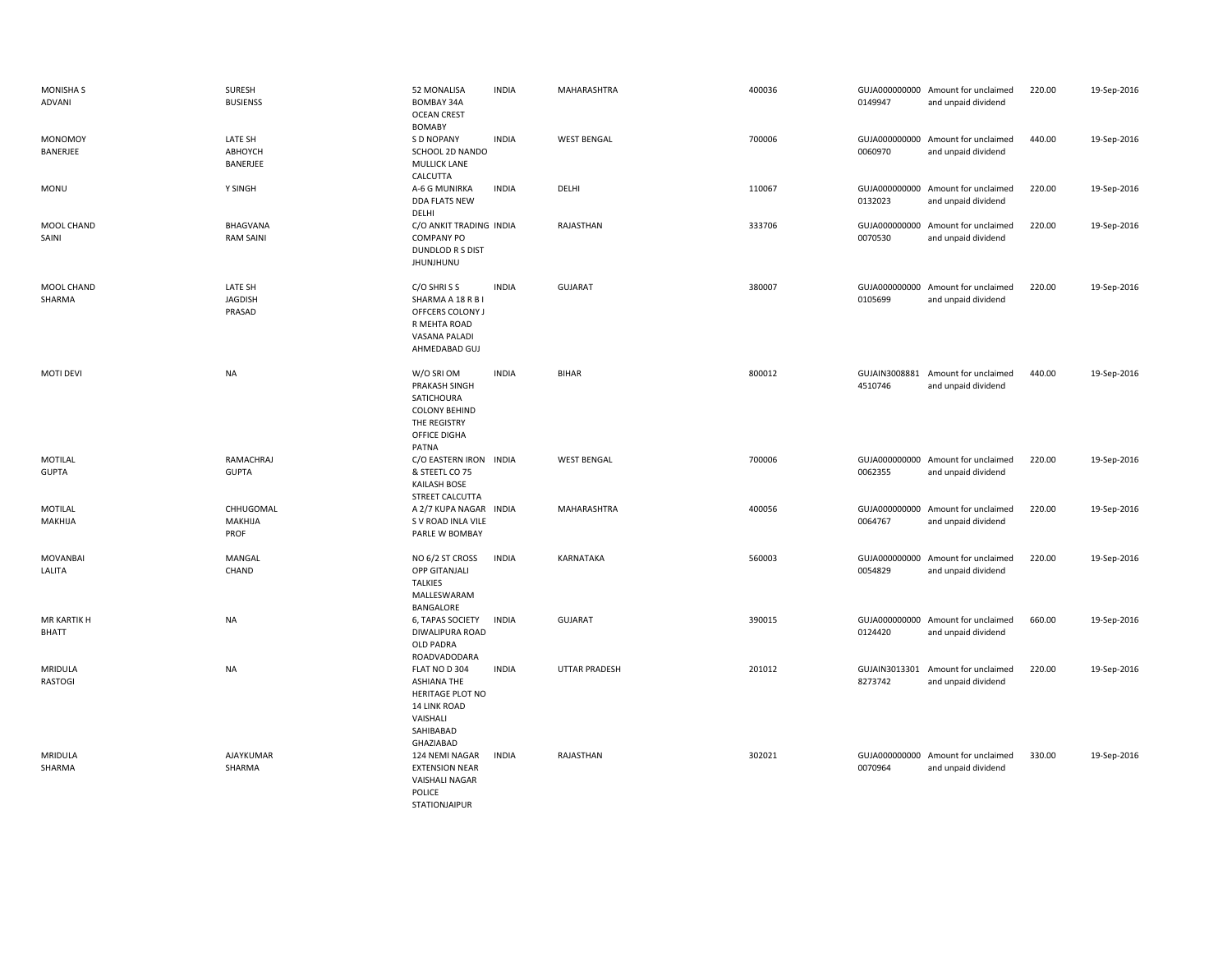| MRINAL<br><b>KANTI KHAN</b>            | <b>BHUDEB</b><br>CHANDRA<br>KHAN  | <b>TATA SIJUA</b><br><b>COLLIERY PO</b><br>BHELATAND<br>DHANBAD<br><b>JHARKHAND</b>                    | <b>INDIA</b> | <b>JHARKHAND</b> | 828103 | 2135376 | GUJAIN3029024 Amount for unclaimed<br>and unpaid dividend | 2646.60 | 19-Sep-2016 |
|----------------------------------------|-----------------------------------|--------------------------------------------------------------------------------------------------------|--------------|------------------|--------|---------|-----------------------------------------------------------|---------|-------------|
| <b>MRINMOY</b><br><b>KUMAR DAS</b>     | KALYAN<br><b>KUMAR DAS</b>        | <b>BRPL TOWNSHIP</b><br>QTR NO 479/D PO<br><b>DHALGAON DT</b><br><b>BONGAIGAON</b><br>ASSAM            | <b>INDIA</b> | ASSAM            | 783385 | 0005865 | GUJA000000000 Amount for unclaimed<br>and unpaid dividend | 220.00  | 19-Sep-2016 |
| <b>MRS GITABEN</b><br><b>MEHTA</b>     | <b>NA</b>                         | <b>6 TAPAS SOCIETY</b><br>DIWALIPURA ROAD<br><b>OLD PADRA</b><br>ROADVADODARA                          | <b>INDIA</b> | <b>GUJARAT</b>   | 390015 | 0124448 | GUJA000000000 Amount for unclaimed<br>and unpaid dividend | 220.00  | 19-Sep-2016 |
| <b>MRS</b><br>KASHMIRA<br><b>BHATT</b> | <b>NA</b>                         | 6, TAPAS SOCIETY<br>DIWALIPURA ROAD<br>OLD PADRA<br>ROADVADODARA                                       | <b>INDIA</b> | <b>GUJARAT</b>   | 390015 | 0124452 | GUJA000000000 Amount for unclaimed<br>and unpaid dividend | 660.00  | 19-Sep-2016 |
| <b>MRS</b><br>KASHMIRA<br><b>BHATT</b> | <b>NA</b>                         | 6, TAPAS SOCIETY<br>DIWALIPURA ROAD<br><b>OLD PADRA</b><br>ROADVADODARA                                | <b>INDIA</b> | <b>GUJARAT</b>   | 390015 | 0124453 | GUJA000000000 Amount for unclaimed<br>and unpaid dividend | 660.00  | 19-Sep-2016 |
| MRS MANJU<br>GAGRANI                   | <b>TRILOK</b><br>CHAND<br>GAGRANI | E 3 SHASTRI NAGAR INDIA<br>AJMER RAJ                                                                   |              | RAJASTHAN        | 305001 | 0105357 | GUJA000000000 Amount for unclaimed<br>and unpaid dividend | 220.00  | 19-Sep-2016 |
| MRS MEERA<br>SINGH                     | SRI SITARAM<br>SINGH              | 504 DEEPRAJ<br><b>COMPLEX ARYA</b><br><b>KUMAR ROAD</b><br>MACHHUATOLI<br>PATNA                        | <b>INDIA</b> | <b>BIHAR</b>     | 800004 | 6276493 | GUJAIN3011271 Amount for unclaimed<br>and unpaid dividend | 220.00  | 19-Sep-2016 |
| MRS NITA LAL                           | C LAL                             | 181 PRASAD NAGAR INDIA<br>NEW DELHI                                                                    |              | DELHI            | 110005 | 0097831 | GUJA000000000 Amount for unclaimed<br>and unpaid dividend | 220.00  | 19-Sep-2016 |
| <b>MRS NITABEN</b><br>M PANDYA         | NA                                | 13/199 G M D C<br>LIMITED KADIPANI<br><b>DIST BARODA</b>                                               | <b>INDIA</b> | <b>GUJARAT</b>   | 391175 | 0124461 | GUJA000000000 Amount for unclaimed<br>and unpaid dividend | 660.00  | 19-Sep-2016 |
| <b>MRS</b><br>PADMABEN S<br>JANI       | <b>NA</b>                         | B/21 BHAGWATI<br>PARK, OPP. TUBE<br>CO. GULABWADI<br><b>OLD PADRA</b><br>ROADVADODARA                  | <b>INDIA</b> | <b>GUJARAT</b>   | 390020 | 0124463 | GUJA000000000 Amount for unclaimed<br>and unpaid dividend | 660.00  | 19-Sep-2016 |
| MRUDULABE<br>N JAYANTILAL<br>PANDYA    | JAYANTILAL<br>PANDYA              | SHREEJI NIVAS<br>626/2 15<br><b>BHAKTINAGAR</b><br>SOCIETY RAJKOT                                      | <b>INDIA</b> | <b>GUJARAT</b>   | 360002 | 4342036 | GUJAIN3010392 Amount for unclaimed<br>and unpaid dividend | 220.00  | 19-Sep-2016 |
| MRUGAXI I<br><b>DESAI</b>              | <b>S SHANKAR</b>                  | SECTOR 27<br><b>HOUSING BOARD</b><br>BUILDING NO 1124<br><b>GANDHI NAGAR</b>                           | <b>INDIA</b> | <b>GUJARAT</b>   | 380028 | 0153274 | GUJA000000000 Amount for unclaimed<br>and unpaid dividend | 220.00  | 19-Sep-2016 |
| MRUNALLINI<br>VIPULKUMAR<br>SHAH       | VIPULKUMAR<br><b>K SHAH</b>       | $B-1/B-4$ , NEW<br>SARASWATI<br>APARTMENT<br>PRITAMNAGAR<br>AHMEDABAD                                  | <b>INDIA</b> | <b>GUJARAT</b>   | 380006 | 0178012 | GUJAIN3009821 Amount for unclaimed<br>and unpaid dividend | 2970.00 | 19-Sep-2016 |
| MUFADDAL<br>BAKHTAWAR                  | <b>NA</b>                         | C/O M K BOHRA JAI INDIA<br>APTT FLAT NO 103<br><b>B/H TRADE CENTER</b><br>SHAHUPURI<br><b>KOLHAPUR</b> |              | MAHARASHTRA      | 416001 | 1153132 | GUJAIN3029024 Amount for unclaimed<br>and unpaid dividend | 83.60   | 19-Sep-2016 |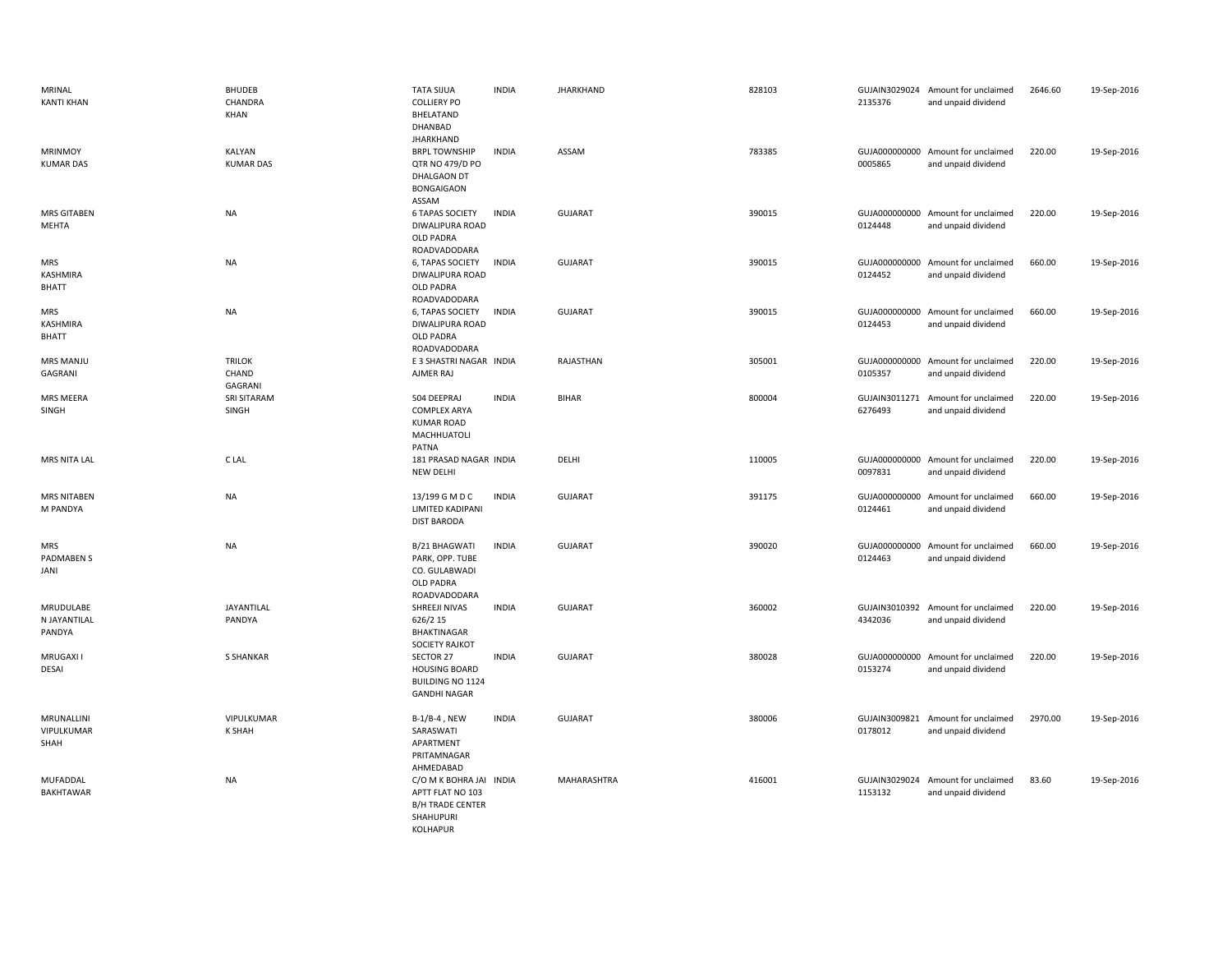| MUHAMMAD<br>ALI T                           | <b>NA</b>                               | THEENATTU HOUSE INDIA<br>CHURCH ROAD N<br>KALAMASSERY<br><b>COCHIN KERALA</b>                           |              | KERALA               | 683104 | 0044176                  | GUJAIN3002391 Amount for unclaimed<br>and unpaid dividend | 220.00 | 19-Sep-2016 |
|---------------------------------------------|-----------------------------------------|---------------------------------------------------------------------------------------------------------|--------------|----------------------|--------|--------------------------|-----------------------------------------------------------|--------|-------------|
| <b>MUKANCHAN</b><br>D A SHAH                | AMICHANDJI                              | 49 NARAYANA<br><b>MUDALI STREET IST</b><br><b>FLOOR MADRAS</b>                                          | <b>INDIA</b> | <b>TAMIL NADU</b>    | 600079 | 0014608                  | GUJA000000000 Amount for unclaimed<br>and unpaid dividend | 220.00 | 19-Sep-2016 |
| <b>MUKESH</b><br>AGARWAL                    | <b>NA</b>                               | AT-GOMAERA PO-<br><b>BELPAHAR DIST-</b><br><b>JHARSUGUDA TRL</b><br>STADIUM BELPAHAR                    | <b>INDIA</b> | ORISSA               | 768218 | GUJA120447000<br>4288664 | Amount for unclaimed<br>and unpaid dividend               | 217.80 | 19-Sep-2016 |
| <b>MUKESH</b><br>BANSAL                     | VISHWANAT<br>H BANSAL                   | C/O S N RASTOGI<br><b>GROUNDFLOOR E 4</b><br>MINI COTTAGE<br>SAKET DELHI                                | <b>INDIA</b> | DELHI                | 110017 | 0067564                  | GUJA000000000 Amount for unclaimed<br>and unpaid dividend | 220.00 | 19-Sep-2016 |
| MUKESH BHAI<br>GORDHANBH<br>AI PANCHAL      | GORDHANBH<br>AI<br>DAHYABHAI<br>PANCHAL | <b>KHODAL KRIPA</b><br>PANCHAL SOCIETY<br><b>NR BHARAT</b><br>TOBANO V K Y<br>ROAD NADIAD DIST<br>KHEDA | <b>INDIA</b> | GUJARAT              | 387001 | 0119113                  | GUJA000000000 Amount for unclaimed<br>and unpaid dividend | 220.00 | 19-Sep-2016 |
| <b>MUKESH</b><br>CHANDRA<br>AGARWAL         | PRATAP<br>CHANDRA                       | M/S LAXMI NARAIN INDIA<br><b>LAXMAN PRASAD</b><br><b>CHOWK</b><br>SHAHJAHANPUR U P                      |              | <b>UTTAR PRADESH</b> | 242001 | 0181897                  | GUJA000000000 Amount for unclaimed<br>and unpaid dividend | 2.20   | 19-Sep-2016 |
| <b>MUKESH D</b><br>AGARWAL                  | DAMODAR H<br>AGARWAL                    | 7-C RATAN MAHAL INDIA<br><b>NEAR PINJARA POIL</b><br><b>GHOD DHOD ROAD</b><br>SURAT                     |              | <b>GUJARAT</b>       | 395003 | 0056480                  | GUJA000000000 Amount for unclaimed<br>and unpaid dividend | 220.00 | 19-Sep-2016 |
| MUKESH<br><b>DINUBHAI</b><br>PATEL          | <b>DINUBHAIN</b><br>PATEL               | RAJKUMAR<br><b>CROCKERY CENTRE</b><br>70 LAXMI MARG<br>AMAL KA KANTA<br><b>UDAIPUR RAJ</b>              | <b>INDIA</b> | RAJASTHAN            | 313001 | GUJA000000000<br>0122586 | Amount for unclaimed<br>and unpaid dividend               | 220.00 | 19-Sep-2016 |
| <b>MUKESH</b><br><b>ISHWARLAL</b><br>TAILOR | <b>ISHWARLAL B</b><br><b>TAILOR</b>     | <b>BOIDRA CAMOLI</b><br>ANKLESHAWAR<br><b>BHARUCH GUJARAT</b>                                           | <b>INDIA</b> | <b>GUJARAT</b>       | 393001 | 0047479                  | GUJA000000000 Amount for unclaimed<br>and unpaid dividend | 220.00 | 19-Sep-2016 |
| <b>MUKESH</b><br>JETHANI                    | SALAMATRAI                              | J 198 PREM NAGAR INDIA<br>SOCIETY 3KOPRI<br><b>COLONY THANE</b>                                         |              | <b>MAHARASHTRA</b>   | 400603 | GUJA000000000<br>0049696 | Amount for unclaimed<br>and unpaid dividend               | 220.00 | 19-Sep-2016 |
| <b>MUKESH</b><br>KANDRU                     | LATE SH M<br>LAL                        | 134 LUKERGANJ<br>ALLAHABAD                                                                              | <b>INDIA</b> | UTTAR PRADESH        | 211001 | 0138329                  | GUJA000000000 Amount for unclaimed<br>and unpaid dividend | 220.00 | 19-Sep-2016 |
| <b>MUKESH</b><br>KANTARIA                   | JAMNADAS<br><b>GIRADHAR</b>             | <b>RAJESH NIVAS</b><br>KHOJAWAD<br>JUNAGADH GUJ                                                         | <b>INDIA</b> | GUJARAT              | 362001 | 0079313                  | GUJA000000000 Amount for unclaimed<br>and unpaid dividend | 220.00 | 19-Sep-2016 |
| <b>MUKESH</b><br><b>KUMAR</b>               | KISHAN<br>CHAND                         | G 1366<br>CHITTRANJAN PARK<br>NEW DELHI DELHI                                                           | <b>INDIA</b> | DELHI                | 110019 | 0017036                  | GUJA000000000 Amount for unclaimed<br>and unpaid dividend | 220.00 | 19-Sep-2016 |
| <b>MUKESH</b><br><b>KUMAR</b>               | H K<br>MAHAJAN                          | 822 SADAR BAZAR<br><b>AGRA CANTT</b>                                                                    | <b>INDIA</b> | <b>UTTAR PRADESH</b> | 282001 | 0022651                  | GUJA000000000 Amount for unclaimed<br>and unpaid dividend | 220.00 | 19-Sep-2016 |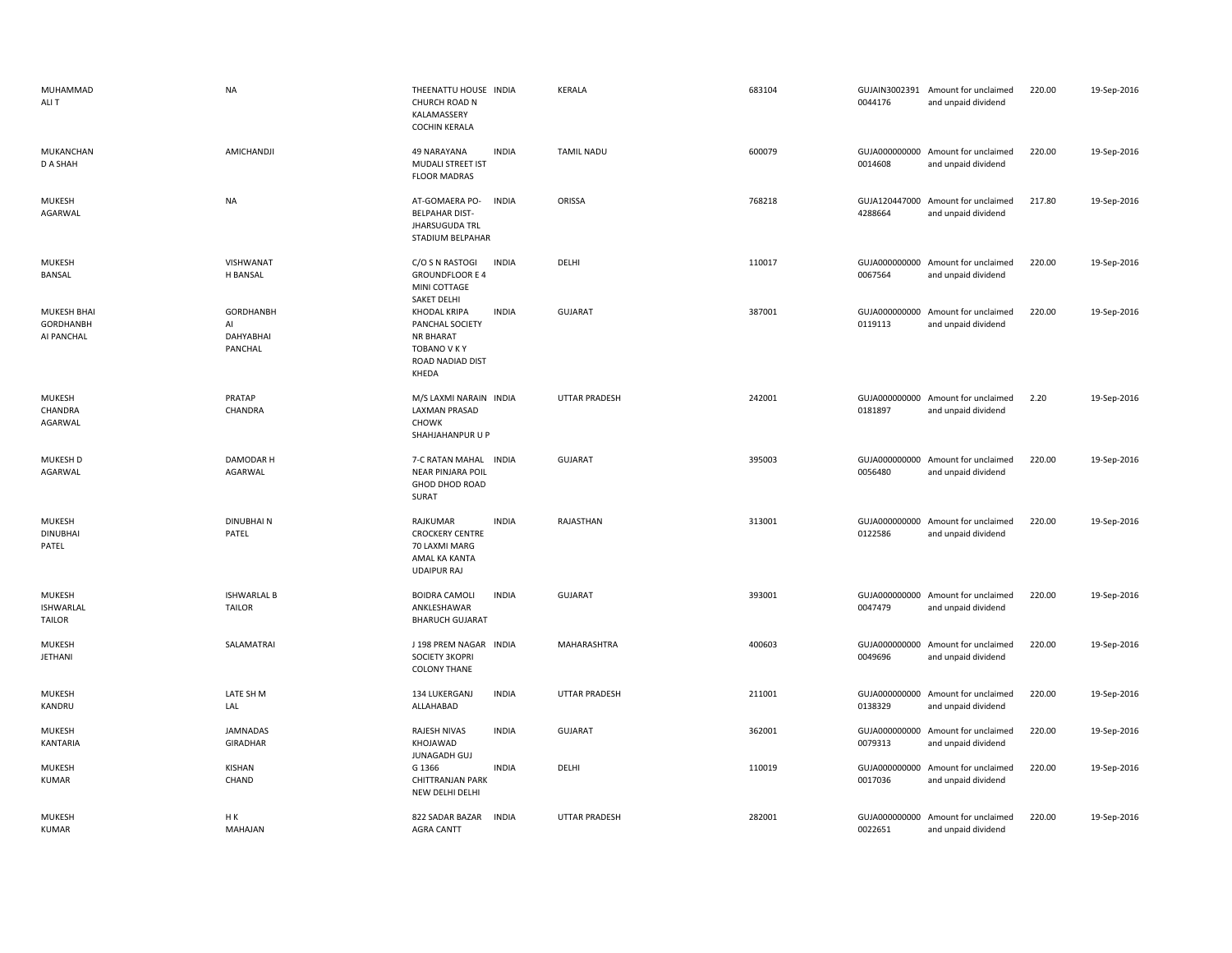| <b>MUKESH</b><br>KUMAR<br>AGRAWAL              | <b>SONI RAM</b><br>AGRAWAL            | <b>BARA BAZAR</b><br>MURSAN ALIGARH<br>UP                                                          | <b>INDIA</b> | <b>UTTAR PRADESH</b>  | 204213 | 0022336                  | GUJA000000000 Amount for unclaimed<br>and unpaid dividend | 220.00 | 19-Sep-2016 |
|------------------------------------------------|---------------------------------------|----------------------------------------------------------------------------------------------------|--------------|-----------------------|--------|--------------------------|-----------------------------------------------------------|--------|-------------|
| MUKESH<br>KUMAR<br><b>GUPTA</b>                | OM PRAKASH<br><b>GUPTA</b>            | <b>NEVIL GANJ</b><br><b>ACHALDA</b><br><b>AURAIYAUP</b>                                            | <b>INDIA</b> | <b>UTTAR PRADESH</b>  | 206241 | 0206253                  | GUJA000000000 Amount for unclaimed<br>and unpaid dividend | 220.00 | 19-Sep-2016 |
| <b>MUKESH</b><br>KUMAR<br>SHARMA               | <b>NA</b>                             | 102 CHAUMAN<br>WARD NO 4<br>CHAUMU JAIPUR                                                          | <b>INDIA</b> | RAJASTHAN             | 302001 | 0175967                  | GUJA120299000 Amount for unclaimed<br>and unpaid dividend | 37.40  | 19-Sep-2016 |
| MUKESH<br><b>MALOO</b>                         | KANHAIYA<br>LAL MALOO                 | C/O MALOO<br><b>GENERAL STORE PO</b><br>SADULPUR RAJ                                               | <b>INDIA</b> | RAJASTHAN             | 331023 | 0059524                  | GUJA000000000 Amount for unclaimed<br>and unpaid dividend | 330.00 | 19-Sep-2016 |
| <b>MUKESH</b><br>MULCHAND<br>POLADIA           | MULCHAND<br>KANJI<br>POLADIA          | M/S M K POLADIA<br>2ND FLOOR BHARAT<br><b>BLDG 199</b><br>BAZARGATE<br>STREETFORT<br><b>BOMBAY</b> | <b>INDIA</b> | MAHARASHTRA           | 400001 | GUJA000000000<br>0170009 | Amount for unclaimed<br>and unpaid dividend               | 440.00 | 19-Sep-2016 |
| <b>MUKESH</b><br>PATEL                         | <b>BALUBHAIN</b><br>PATEL             | 13 PRAGATI NAGAR INDIA<br>NR ARUNCHAL SOC<br>RACE COURCE<br><b>BARODA</b>                          |              | <b>GUJARAT</b>        | 390007 | 0037365                  | GUJA000000000 Amount for unclaimed<br>and unpaid dividend | 220.00 | 19-Sep-2016 |
| <b>MUKESH RANI</b><br><b>BECTOR</b>            | <b>VIVEK</b><br><b>BECTOR</b>         | 61 C UDHAM SINGH INDIA<br>NAGAR CIVIL LINES<br>LUDHIANA                                            |              | PUNJAB                | 141001 | 0105950                  | GUJA000000000 Amount for unclaimed<br>and unpaid dividend | 220.00 | 19-Sep-2016 |
| <b>MUKESH S</b><br>PAREKH                      | SHASHI KANT<br>PAREKH<br>PROF         | 501 TRIBHOVAN<br>APPT 5TH FLOOR<br>DADABHAI ROAD<br>VILE PARLE W<br><b>BOMBAY</b>                  | <b>INDIA</b> | MAHARASHTRA           | 400056 | 0094716                  | GUJA000000000 Amount for unclaimed<br>and unpaid dividend | 660.00 | 19-Sep-2016 |
| <b>MUKESH</b><br>THOMBRE                       | VASANTRAOJI                           | BANK OF INDIA DEVI INDIA<br>AHILYA MARG<br><b>INDORE</b>                                           |              | <b>MADHYA PRADESH</b> | 452002 | 0007032                  | GUJA000000000 Amount for unclaimed<br>and unpaid dividend | 220.00 | 19-Sep-2016 |
| MUKESH V<br>SHAH                               | <b>VASANTLAL N</b>                    | HOTEL MALABAR<br><b>GATE RAMMOHAN</b><br>ROAD RAMMOHAN<br>ROAD CALICUT                             | <b>INDIA</b> | KERALA                | 673004 | 6974208                  | GUJAIN3011271 Amount for unclaimed<br>and unpaid dividend | 220.00 | 19-Sep-2016 |
| <b>MUKESH</b><br>VASWANI                       | <b>NA</b>                             | 102B,<br>RAJNIGANDHA<br>APARTMENTS PAYAL<br>BUILDING,<br>DIWALIPURA OLD<br>PADRA<br>ROADVADODARA   | <b>INDIA</b> | <b>GUJARAT</b>        | 390015 | GUJA000000000<br>0124507 | Amount for unclaimed<br>and unpaid dividend               | 440.00 | 19-Sep-2016 |
| MUKESHBHAI<br>CHIMANBHAI<br>DESAI              | <b>NA</b>                             | <b>DESAI KHADAKI</b><br>KAYAVAROHAN<br>DIST. BARODA                                                | <b>INDIA</b> | <b>GUJARAT</b>        | 391220 | 0124508                  | GUJA000000000 Amount for unclaimed<br>and unpaid dividend | 440.00 | 19-Sep-2016 |
| MUKESHCHA<br><b>NDRA</b><br>RAMUBHAI<br>PARMAR | RAMUBHAI<br><b>VIRABHAI</b><br>PARMAR | 5615 36 PANKAJ<br>SOCI CHAKLIYA<br>ROAD DAHOD<br><b>GUJARAT</b>                                    | <b>INDIA</b> | <b>GUJARAT</b>        | 389151 | GUJAIN3005131<br>5107129 | Amount for unclaimed<br>and unpaid dividend               | 440.00 | 19-Sep-2016 |
| MUKESHKUM<br>AR R KADIA                        | RANCHHODB<br><b>HAI G KADIA</b>       | 9 TEJSWINAGAR B/H INDIA<br><b>NEW TELEPHONE</b><br><b>EXCHANGE</b><br>MEHSANA                      |              | <b>GUJARAT</b>        | 384002 | 0164588                  | GUJA000000000 Amount for unclaimed<br>and unpaid dividend | 220.00 | 19-Sep-2016 |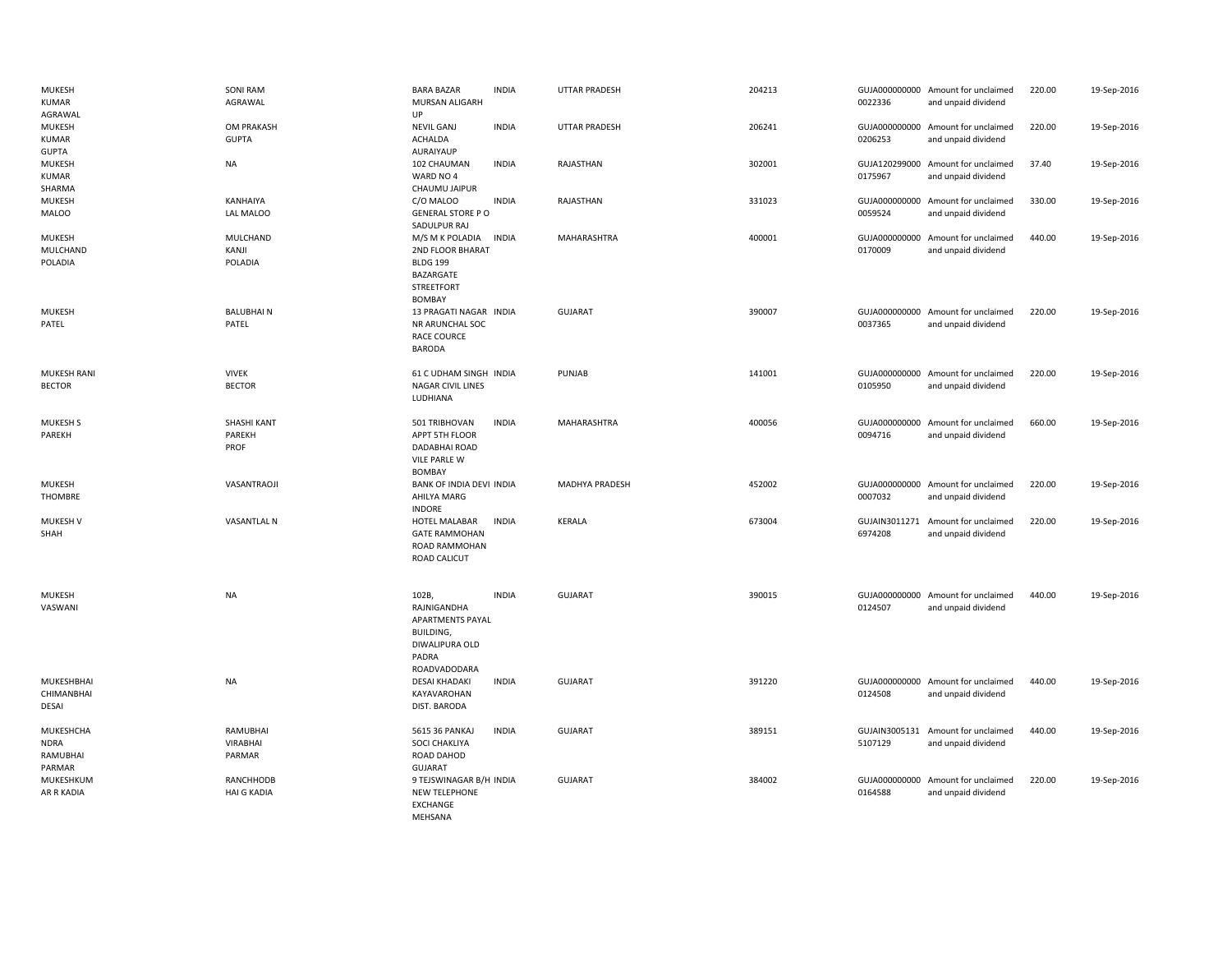| <b>MUKHTIAR</b><br>SINGH                    | <b>DEVI SAHAI</b>                       | 135/3 GHAUKHERA INDIA<br>P O CHAKERI<br><b>KANPUR</b>                                                                                                          |              | <b>UTTAR PRADESH</b>  | 208008 | 0012209                  | GUJA000000000 Amount for unclaimed<br>and unpaid dividend | 220.00 | 19-Sep-2016 |
|---------------------------------------------|-----------------------------------------|----------------------------------------------------------------------------------------------------------------------------------------------------------------|--------------|-----------------------|--------|--------------------------|-----------------------------------------------------------|--------|-------------|
| <b>MUKTA</b><br>BHARGAVA                    | <b>BRIJ MOHAN</b><br>BHARGAVA           | VIDHYA VILLA J 17<br>CITY CENTRE SITE<br>NO 1 GWALIOR M P                                                                                                      | <b>INDIA</b> | <b>MADHYA PRADESH</b> | 474006 | 7688112                  | GUJAIN3013301 Amount for unclaimed<br>and unpaid dividend | 338.80 | 19-Sep-2016 |
| <b>MUKTABEN</b><br>VAKHARIA                 | MAGANLAL<br>VAKHARIA                    | C/O D.M.VAKHARIA, INDIA<br>"VISMAY"<br>INDRAPRASTHA<br>SOC., PLOT NO. 9/C<br>NR.<br>KRISHNANAGAR, OP<br>P.MEHULNAGARTEL<br>EPHONE EXC.,<br>JAMNAGAR            |              | <b>GUJARAT</b>        | 361006 | 0020540                  | GUJA000000000 Amount for unclaimed<br>and unpaid dividend | 220.00 | 19-Sep-2016 |
| <b>MUKUL</b><br><b>BHATIA</b>               | <b>HARISINGH</b><br><b>BHATIA</b>       | 21 KAMLA NAGAR INDIA<br>LALBAUG<br>BURHANPURKHAND<br>WA                                                                                                        |              | <b>MADHYA PRADESH</b> | 450001 | 0007219                  | GUJA000000000 Amount for unclaimed<br>and unpaid dividend | 220.00 | 19-Sep-2016 |
| <b>MULA</b><br>DHANALAKSH<br>MI             | NA                                      | W/O VENKATA<br>REDDY (MPDO)<br><b>NEAR CHINNA</b><br>KALUVA PODILI<br>ROAD BACKSIDE OF<br>SRI SURYA PUBLIC<br>SCHOOL DARSI-<br>VILL/PO/MANDAL<br>PRAKASAM DIST | <b>INDIA</b> | ANDHRA PRADESH        | 523247 | 1558492                  | GUJAIN3003941 Amount for unclaimed<br>and unpaid dividend | 440.00 | 19-Sep-2016 |
| MULJIBHAI<br>ROHIT                          | <b>MANABHAI</b><br><b>ROHIT</b>         | OLD C TYPE 20/305 INDIA<br><b>GIDC VAPI</b>                                                                                                                    |              | <b>GUJARAT</b>        | 396195 | 0042965                  | GUJA000000000 Amount for unclaimed<br>and unpaid dividend | 330.00 | 19-Sep-2016 |
| MULRAJSINH<br><b>MOHANSINH</b><br>CHHASATIA | <b>NA</b>                               | <b>HODIAR STREET</b><br>VADOD ANAND                                                                                                                            | <b>INDIA</b> | <b>GUJARAT</b>        | 388370 | GUJA000000000<br>0124515 | Amount for unclaimed<br>and unpaid dividend               | 440.00 | 19-Sep-2016 |
| <b>MUNAIAH</b><br><b>CHINTA</b>             | C NAGAPPA                               | 16/944 P R T<br><b>STREET</b><br>DHARMAVARAM                                                                                                                   | <b>INDIA</b> | <b>ANDHRA PRADESH</b> | 515671 | 0006736                  | GUJA000000000 Amount for unclaimed<br>and unpaid dividend | 220.00 | 19-Sep-2016 |
| MUNIRA<br>MERCHANT                          | <b>MUNIR</b><br><b>MERCHANT</b><br>PROF | BAITUL KARIM 5TH INDIA<br>FLOOR FLAT NO 12<br>4 BORAN ROAD<br><b>BANDRA BOMBAY</b>                                                                             |              | MAHARASHTRA           | 400050 | 0044624                  | GUJA000000000 Amount for unclaimed<br>and unpaid dividend | 440.00 | 19-Sep-2016 |
| <b>MUNISH</b><br>GARG                       | <b>TELU RAM</b><br>GARG                 | C/O DR T R GARG<br><b>GENERAL HOSPITAL</b><br><b>HANSI HARYANA</b><br>HISSAR, HARYANA                                                                          | <b>INDIA</b> | <b>HARYANA</b>        | 125033 | 0155042                  | GUJA000000000 Amount for unclaimed<br>and unpaid dividend | 220.00 | 19-Sep-2016 |
| <b>MUNISH</b><br><b>KUMAR GARG</b>          | <b>NA</b>                               | 57, GYANLOK,<br><b>HAPUR</b>                                                                                                                                   | <b>INDIA</b> | <b>UTTAR PRADESH</b>  | 245101 | 0090281                  | GUJA120177010 Amount for unclaimed<br>and unpaid dividend | 165.00 | 19-Sep-2016 |
| <b>MUNISH</b><br>SHRIVASTAVA                | <b>NA</b>                               | C/O M C<br>SHRIVASTAVA,<br>TOWER 3, FLAT 904,<br>MALIBU<br>TOWNE, SOHNA<br>ROAD.GURGAON.                                                                       | <b>INDIA</b> | <b>HARYANA</b>        | 122002 | 0124518                  | GUJA000000000 Amount for unclaimed<br>and unpaid dividend | 440.00 | 19-Sep-2016 |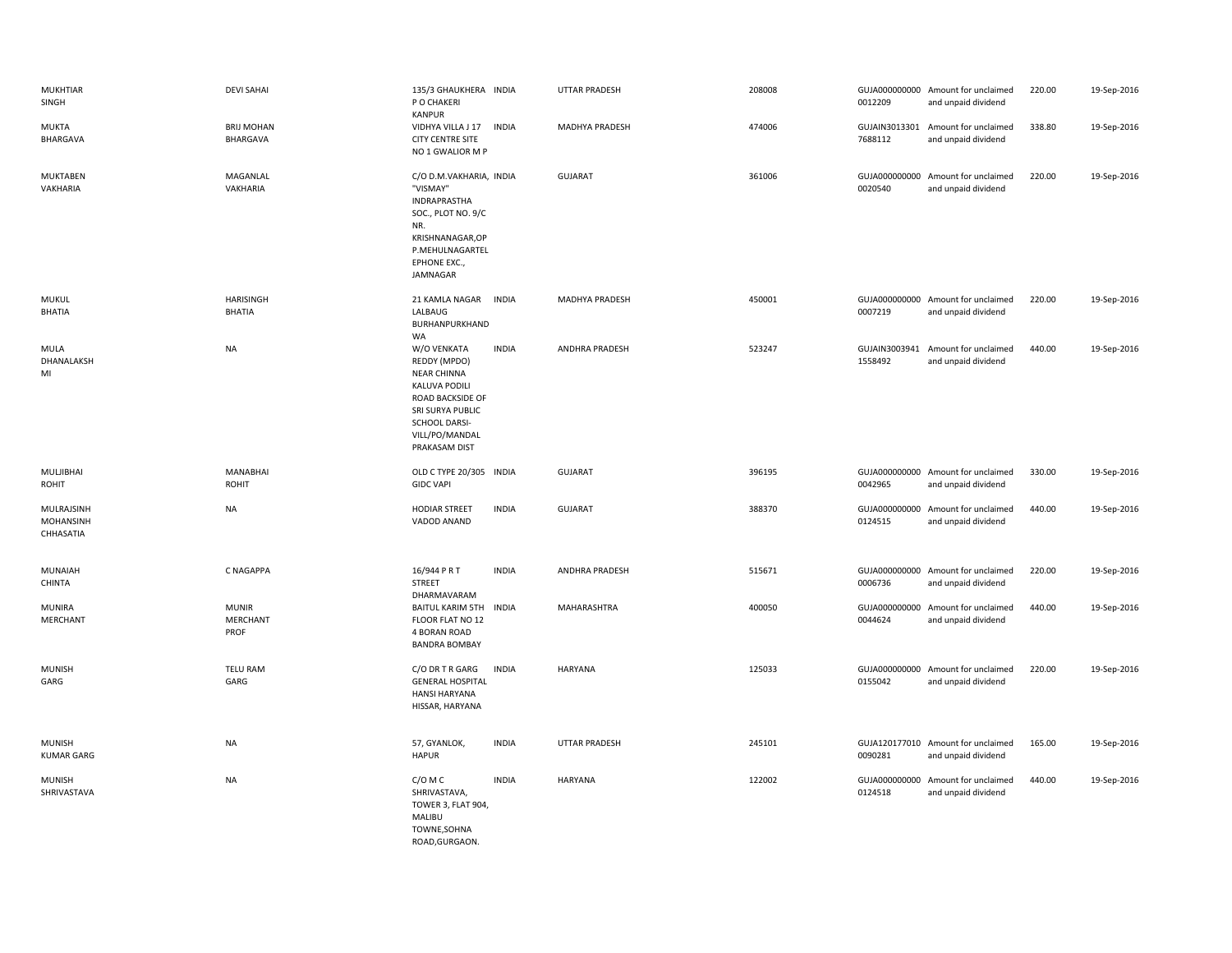| <b>MUNISH</b><br>SHRIVASTAVA      | <b>NA</b>                                | C/O M C<br>SHRIVASTAVA,<br>TOWER 3, FLAT 904,<br>MALIBU<br>TOWNE, SOHAN<br>ROAD, GURGAON.                             | <b>INDIA</b> | HARYANA          | 122002 | 0124517                  | GUJA000000000 Amount for unclaimed<br>and unpaid dividend | 440.00 | 19-Sep-2016 |
|-----------------------------------|------------------------------------------|-----------------------------------------------------------------------------------------------------------------------|--------------|------------------|--------|--------------------------|-----------------------------------------------------------|--------|-------------|
| <b>MUNISH</b><br>SHRIVASTAVA      | <b>NA</b>                                | C/O M C<br>SHRIVASTAVA,<br>TOWER 3, FLAT 904,<br>MALIBU<br>TOWNE, SOHNA<br>ROAD, GURGAON.                             | <b>INDIA</b> | HARYANA          | 122002 | 0124516                  | GUJA000000000 Amount for unclaimed<br>and unpaid dividend | 440.00 | 19-Sep-2016 |
| MUNISHANKA<br>R PRASAD            | L PRASAD<br>RTD GOV                      | C/O SRI SHIVNATH<br>SAHAY RTD CID<br><b>INSPECTOR</b><br>AAMBAGAN<br>INFRONT OF RD ND-<br>6 C<br>FARDANIBAGHPATN<br>Α | <b>INDIA</b> | <b>BIHAR</b>     | 800001 | 0143605                  | GUJA000000000 Amount for unclaimed<br>and unpaid dividend | 220.00 | 19-Sep-2016 |
| MUNJAL<br>KRISHANALAL<br>PATEL    | K LAL                                    | <b>ANKUR BHUTADI</b><br>ZAMPA RAOPURA<br><b>BARODA</b>                                                                | <b>INDIA</b> | <b>GUJARAT</b>   | 390001 | 0142172                  | GUJA000000000 Amount for unclaimed<br>and unpaid dividend | 220.00 | 19-Sep-2016 |
| <b>MUNNA LAL</b>                  | CHANDA<br>RAM                            | HN 2424 NAI BASTI INDIA<br><b>KANOD GATE</b><br>REWARI                                                                |              | HARYANA          | 123401 | 0067181                  | GUJA000000000 Amount for unclaimed<br>and unpaid dividend | 220.00 | 19-Sep-2016 |
| <b>MUNNI DEVI</b><br><b>GUPTA</b> | NARENDRA<br><b>KUMAR</b>                 | C/O M/S NAMKEEN INDIA<br><b>SHOP SONTHALI</b><br><b>WALON KA RASTA</b><br><b>JAIPUR</b>                               |              | RAJASTHAN        | 302003 | 0093506                  | GUJA000000000 Amount for unclaimed<br>and unpaid dividend | 220.00 | 19-Sep-2016 |
| <b>MURAI LAL</b><br>SHARMA        | SANWAR<br>MAL                            | E 30 AMBABARI<br><b>JAIPUR</b>                                                                                        | <b>INDIA</b> | RAJASTHAN        | 302012 | 0114831                  | GUJA000000000 Amount for unclaimed<br>and unpaid dividend | 220.00 | 19-Sep-2016 |
| MURALI<br><b>KRISHNA A</b>        | RAMAN<br><b>ADHAM A</b>                  | 11-8-91/1 LENIN<br>NAGAR KHAMMAM<br>A.P                                                                               | <b>INDIA</b> | ANDHRA PRADESH   | 507001 | 0127083                  | GUJA000000000 Amount for unclaimed<br>and unpaid dividend | 220.00 | 19-Sep-2016 |
| <b>MURARI LAL</b><br>KHANDAL      | RUDMAL<br>KHANDAL                        | <b>B-27 ASHOKA</b><br><b>MARKET UNIT-II</b><br>BHUBANESWAR                                                            | <b>INDIA</b> | ORISSA           | 751009 | 0004132                  | GUJA000000000 Amount for unclaimed<br>and unpaid dividend | 330.00 | 19-Sep-2016 |
| <b>MURARI LAL</b><br>SHARMA       | GOPAL<br>SHARMA                          | HOUSE NO 1 II ND<br>FLOOR POCKET 16<br>SEC-24 ROHINI<br>DELHI                                                         | <b>INDIA</b> | DELHI            | 110085 | GUJA000000000<br>0177287 | Amount for unclaimed<br>and unpaid dividend               | 220.00 | 19-Sep-2016 |
| <b>MURARI</b><br>SINGH            | F SINGH                                  | <b>B-15 PROJECT</b><br>NAGAR GOTRI RD<br>VADODARA                                                                     | <b>INDIA</b> | <b>GUJARAT</b>   | 390021 | 0140823                  | GUJA000000000 Amount for unclaimed<br>and unpaid dividend | 220.00 | 19-Sep-2016 |
| <b>MURLI DHAR</b><br>MEENA        | <b>NA</b>                                | NEELGIRI<br><b>BUNGLOW BEHIND</b><br><b>DILARAM</b><br>ALKAPURIVADODAR<br>A                                           | <b>INDIA</b> | <b>GUJARAT</b>   | 390007 | 0124519                  | GUJA000000000 Amount for unclaimed<br>and unpaid dividend | 440.00 | 19-Sep-2016 |
| MURLIDHAR<br>AGARWAL              | <b>NA</b>                                | ADARSH NAGAR<br><b>GAMAHARIA</b><br><b>JAMSHEDPUR</b>                                                                 | <b>INDIA</b> | <b>JHARKHAND</b> | 832108 | 0143795                  | GUJAIN3017401 Amount for unclaimed<br>and unpaid dividend | 220.00 | 19-Sep-2016 |
| MURLIDHAR<br><b>NARIA</b>         | <b>LATE SHRI</b><br>ANAND<br>RAMJI NARIA | CHANDRAVILLA<br>FLATS S F 1<br>ATAMJYOT ASHRAM<br>ROAD BARODA                                                         | <b>INDIA</b> | <b>GUJARAT</b>   | 390007 | 0051551                  | GUJA000000000 Amount for unclaimed<br>and unpaid dividend | 220.00 | 19-Sep-2016 |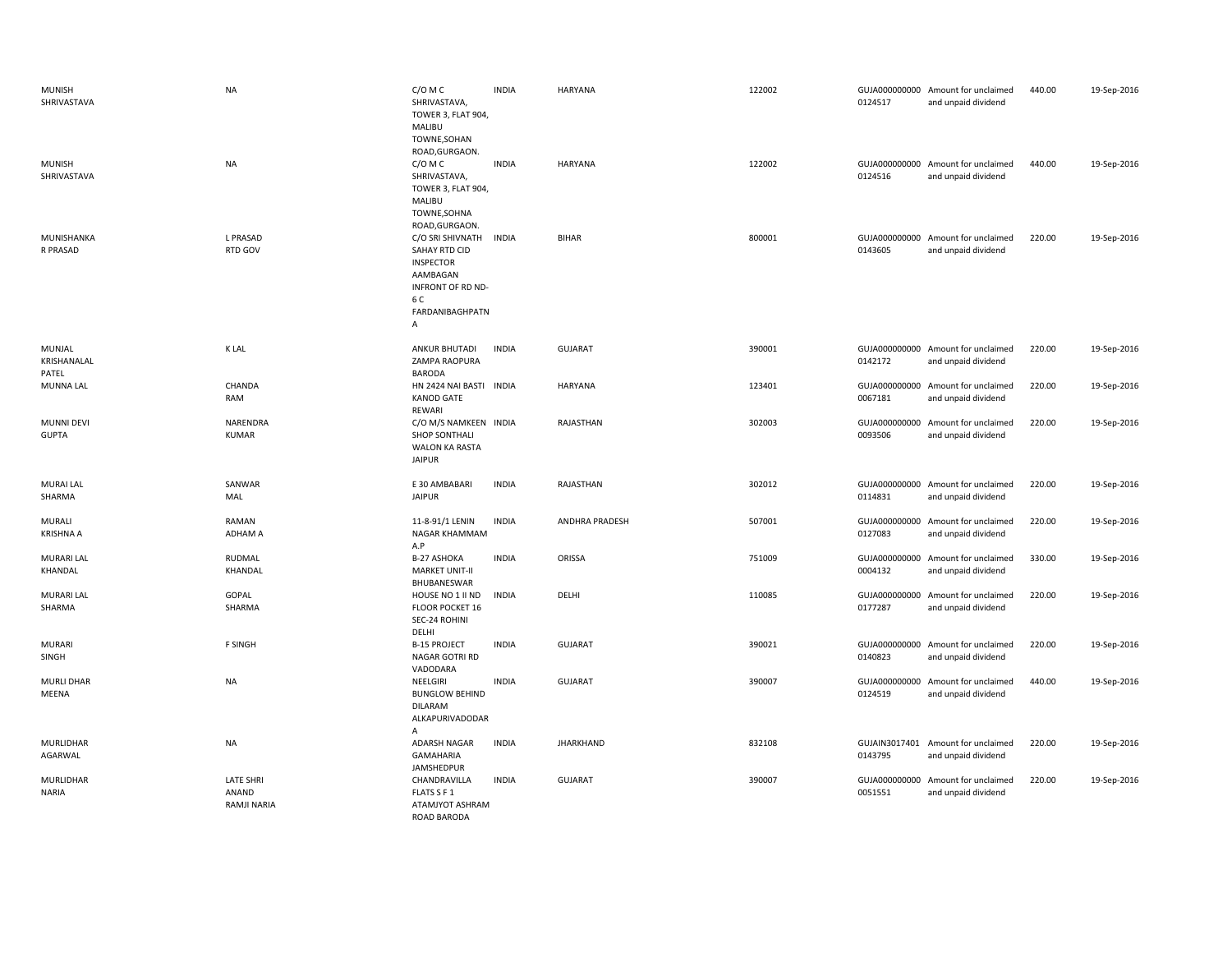| <b>MURLIE</b><br>PRITHYANI                     | SHYAM<br>PRITHYANI         | NIKHIL COMPLEX<br><b>GANDHI MARKET RD</b><br>MADHAV NAGAR<br>KATNI                                                                          | <b>INDIA</b> | MADHYA PRADESH     | 483501 | 2685261 | GUJAIN3011512 Amount for unclaimed<br>and unpaid dividend | 33.00  | 19-Sep-2016 |
|------------------------------------------------|----------------------------|---------------------------------------------------------------------------------------------------------------------------------------------|--------------|--------------------|--------|---------|-----------------------------------------------------------|--------|-------------|
| MURTAZA<br><b>JABIRBHAI</b><br>MATERWALA       | <b>NA</b>                  | NR. MOTLABIA<br><b>SCHOOL FORT</b><br>PARSIWAD<br><b>BHARUCH</b>                                                                            | <b>INDIA</b> | <b>GUJARAT</b>     | 392001 | 0313434 | GUJAIN3019911 Amount for unclaimed<br>and unpaid dividend | 220.00 | 19-Sep-2016 |
| MUSARRAT<br><b>FAROOQUI</b>                    | REYASAT<br><b>HUSSAIN</b>  | C/OMOJ<br>FAROOQUI IOCGSPL<br>SR HUMAN<br><b>RESOURCE</b><br>MANAGER INDIAN<br>OIL REFINERY<br><b>TOWNSHIP</b><br><b>GUWAHATI</b>           | <b>INDIA</b> | ASSAM              | 781020 | 2762444 | GUJAIN3029024 Amount for unclaimed<br>and unpaid dividend | 220.00 | 19-Sep-2016 |
| MUSHARAT<br>KHAN                               | <b>NA</b>                  | 1 C EAST RESIDENCY INDIA<br>SEC XV RELIANCE<br>GREENS<br>MOTIKHAVDI<br>JAMNAGAR                                                             |              | MAHARASHTRA        | 999999 | 3101876 | GUJAIN3029024 Amount for unclaimed<br>and unpaid dividend | 110.00 | 19-Sep-2016 |
| MUSHTAK<br>AHMED KHAN                          | <b>NOOR</b><br><b>MOHM</b> | <b>HOUSE NO. 202</b><br>SECTOR 14<br><b>GURGAON</b><br><b>HARYANA</b>                                                                       | <b>INDIA</b> | <b>HARYANA</b>     | 122001 | 0037758 | GUJAIN3019591 Amount for unclaimed<br>and unpaid dividend | 220.00 | 19-Sep-2016 |
| MUSTAQUE<br>AHMED<br>MOHD ARIF<br>RASSIWALA    | NA                         | C/O<br>MANNANTRADERS<br><b>KIRANA BAZAR</b><br>AKOLA AKOLA                                                                                  | <b>INDIA</b> | MAHARASHTRA        | 444001 | 0461513 | GUJA120109000 Amount for unclaimed<br>and unpaid dividend | 22.00  | 19-Sep-2016 |
| MUULJIBHAI<br><b>TRIBHOVEN</b><br><b>DESAI</b> | <b>NA</b>                  | 204 SREEJI<br>APARTMENT L M<br>ROAD NAWAGAON<br><b>DAHISAR W</b><br>BOMBAY                                                                  | <b>INDIA</b> | MAHARASHTRA        | 400068 | 0083602 | GUJA000000000 Amount for unclaimed<br>and unpaid dividend | 220.00 | 19-Sep-2016 |
| MUVVALA<br>SATYA<br>SUBBARAYUD<br>U            | <b>NA</b>                  | 8/6/A MAIN BAZAR INDIA<br>VALAPARLA<br><b>MARTUR</b>                                                                                        |              | ANDHRA PRADESH     | 523260 | 1413332 | GUJAIN3016961 Amount for unclaimed<br>and unpaid dividend | 44.00  | 19-Sep-2016 |
| MYTHILI<br>VENKATA<br>RAMAN                    | VENKATARA<br>MAN           | C/OS<br>VENKATARAMAN "J"<br><b>BLOCK NP 66</b><br>ANNANAGAR<br>(EAST)MADRAS                                                                 | <b>INDIA</b> | <b>TAMIL NADU</b>  | 600102 | 0014548 | GUJA000000000 Amount for unclaimed<br>and unpaid dividend | 440.00 | 19-Sep-2016 |
| N AYODHI                                       | R NYNAR                    | AN-3 DPL<br><b>TOWNSHIP</b><br><b>DURGAPUR DIST</b><br>BURDWAN(WB)                                                                          | <b>INDIA</b> | <b>WEST BENGAL</b> | 713202 | 0098211 | GUJA000000000 Amount for unclaimed<br>and unpaid dividend | 220.00 | 19-Sep-2016 |
| N B K<br><b>MURTHY</b>                         | <b>NA</b>                  | <b>G R- II KAMALA</b><br>APARTMENTS<br>SANTHOSHIMA<br>NAGAR NEAR<br>SANTHOSHIMATHA<br><b>TEMPLE NEREDMET</b><br>MALKAJGIARI<br>SECUNDERABAD | <b>INDIA</b> | ANDHRA PRADESH     | 500047 | 3710754 | GUJAIN3003941 Amount for unclaimed<br>and unpaid dividend | 220.00 | 19-Sep-2016 |
| N C<br>SUDHAKARAN                              | N V C KUTTY<br>PROF        | LAKSHMI SUDHA<br><b>URAKAM TRISSUR</b><br>DT                                                                                                | <b>INDIA</b> | <b>KERALA</b>      | 680562 | 0116709 | GUJA000000000 Amount for unclaimed<br>and unpaid dividend | 220.00 | 19-Sep-2016 |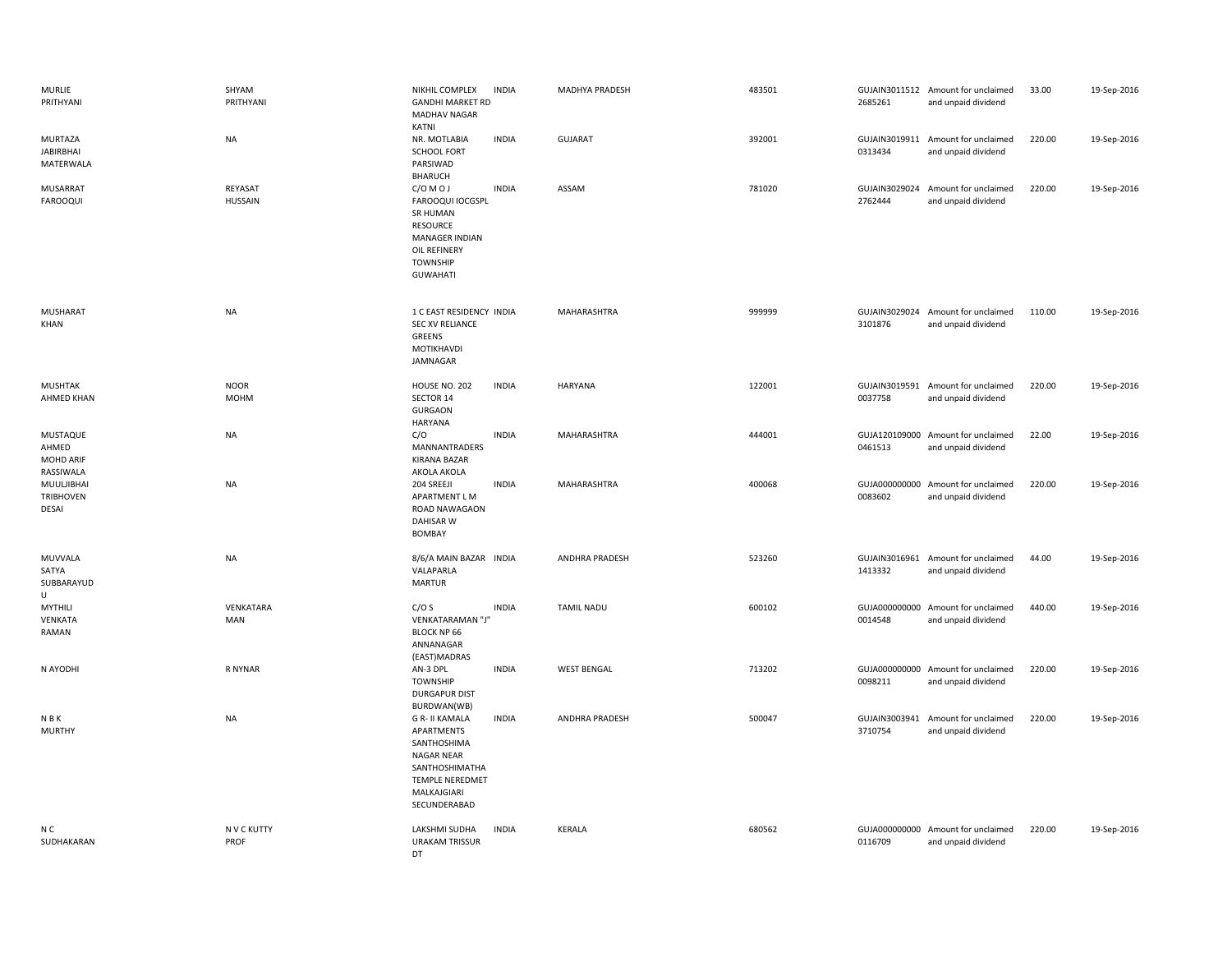| N D R<br>KRISHNA                | N CH RAJU                 | ASHIRWADH FLATS INDIA<br>PLOT 52 PURANIK<br><b>LAYOUT BHARAT</b><br>NAGARNAGPUR                                                                  |              | MAHARASHTRA           | 441201 | 0112920                  | GUJA000000000 Amount for unclaimed<br>and unpaid dividend | 220.00 | 19-Sep-2016 |
|---------------------------------|---------------------------|--------------------------------------------------------------------------------------------------------------------------------------------------|--------------|-----------------------|--------|--------------------------|-----------------------------------------------------------|--------|-------------|
| N H KULKARNI                    | H G<br>KULKARNI           | G-4 ROHINI<br><b>APARTMENTS 7-1-</b><br>32A AMEERPET<br>HYDERABAD                                                                                | <b>INDIA</b> | ANDHRA PRADESH        | 500016 | 0168819                  | GUJA000000000 Amount for unclaimed<br>and unpaid dividend | 220.00 | 19-Sep-2016 |
| N K<br>BHANDARI                 | D P<br><b>BHANDARI</b>    | A 279 MEERA BAGH INDIA<br><b>OUTER RING ROAD</b><br><b>NEW DELHI</b>                                                                             |              | DELHI                 | 110041 | 0016603                  | GUJA000000000 Amount for unclaimed<br>and unpaid dividend | 220.00 | 19-Sep-2016 |
| N K BHATIA                      | BHANIRAM<br><b>BHATIA</b> | 74/17 GODOWN<br><b>STREET MADRAS</b>                                                                                                             | <b>INDIA</b> | <b>TAMIL NADU</b>     | 600001 | 0014169                  | GUJA000000000 Amount for unclaimed<br>and unpaid dividend | 220.00 | 19-Sep-2016 |
| N K DAHIYA                      | SARDAR<br>SINGH<br>RUNDHA | <b>DIVING SCHOOL</b><br><b>NAVAL BASE</b><br><b>COCHIN KERALA</b>                                                                                | <b>INDIA</b> | KERALA                | 682004 | 0168236                  | GUJA000000000 Amount for unclaimed<br>and unpaid dividend | 440.00 | 19-Sep-2016 |
| N K<br>MOHAMED                  | K MOHAMED                 | HOUSE NO 30/161<br>WINNY MEDICAL<br>COLLEGE PO                                                                                                   | <b>INDIA</b> | KERALA                | 673008 | 0154883                  | GUJA000000000 Amount for unclaimed<br>and unpaid dividend | 110.00 | 19-Sep-2016 |
| N K<br>RADHAKRISH<br><b>NAN</b> | NKKV<br>GOVNDER           | KOZHIKODE<br>ASST ACCOUNTANT INDIA<br><b>BANNARI AMMAN</b><br>SUGARS LTD P B NO<br>16<br>SATHYAMANGALMP<br><b>ERIYAR DT TAMIL</b><br><b>NADU</b> |              | <b>TAMIL NADU</b>     | 638401 | 0156805                  | GUJA000000000 Amount for unclaimed<br>and unpaid dividend | 220.00 | 19-Sep-2016 |
| N K SINGHAL                     | R K SINGHAL               | VISHNU<br><b>ELECTRICALS</b><br><b>DAULAT GANJ</b>                                                                                               | <b>INDIA</b> | <b>MADHYA PRADESH</b> | 474001 | 0053629                  | GUJA000000000 Amount for unclaimed<br>and unpaid dividend | 220.00 | 19-Sep-2016 |
| N M RAJESH                      | NA                        | <b>GWALIOR</b><br>NO 201<br>VINAYANAGAR 3RD<br>CROSS BSK 1ST<br><b>STAGE BANGALORE</b>                                                           | <b>INDIA</b> | KARNATAKA             | 560050 | 1201937                  | GUJA130414000 Amount for unclaimed<br>and unpaid dividend | 110.00 | 19-Sep-2016 |
| N MOHAN<br>RAO                  | N<br>NAGESWARA<br>RAO     | N NAGESWAR RAO<br>1-754 DWARAKA<br>NAGAR CUDDAPAH<br>(A P)                                                                                       | <b>INDIA</b> | ANDHRA PRADESH        | 516004 | 0165296                  | GUJA000000000 Amount for unclaimed<br>and unpaid dividend | 220.00 | 19-Sep-2016 |
| N R DAVE                        | <b>RAJARAM M</b><br>DAVE  | C-34, 2ND AVENUE INDIA<br>ANNANAGAR<br>CHENNAI                                                                                                   |              | <b>TAMIL NADU</b>     | 600040 | GUJAIN3016376<br>0023415 | Amount for unclaimed<br>and unpaid dividend               | 220.00 | 19-Sep-2016 |
| N S<br>JAYALAKSHMI              | C S THIPPA<br>REDDY       | CHIKKAKURU GOPU INDIA<br><b>GOWRIBIPANUR</b><br><b>TALUK</b>                                                                                     |              | KARNATAKA             | 561208 | 0055668                  | GUJA000000000 Amount for unclaimed<br>and unpaid dividend | 220.00 | 19-Sep-2016 |
| N S<br>RAJALAKSHM<br>Y          | S<br>SUNDARESW<br>ARAN    | PLOT NO. 57-58,<br>AKANKSHA KUNJ,<br>RISALI, BHILAI                                                                                              | <b>INDIA</b> | CHHATTISGARH          | 490006 | GUJAIN3004501<br>0696013 | Amount for unclaimed<br>and unpaid dividend               | 440.00 | 19-Sep-2016 |
| N S RAVI<br>CHANDRA<br>REDDY    | N B SUBBA<br>REDDY        | CHIKKAKARUUGODA INDIA<br>POST<br><b>GOVRIBIPANUR TQ</b>                                                                                          |              | KARNATAKA             | 561208 | GUJA000000000<br>0055666 | Amount for unclaimed<br>and unpaid dividend               | 220.00 | 19-Sep-2016 |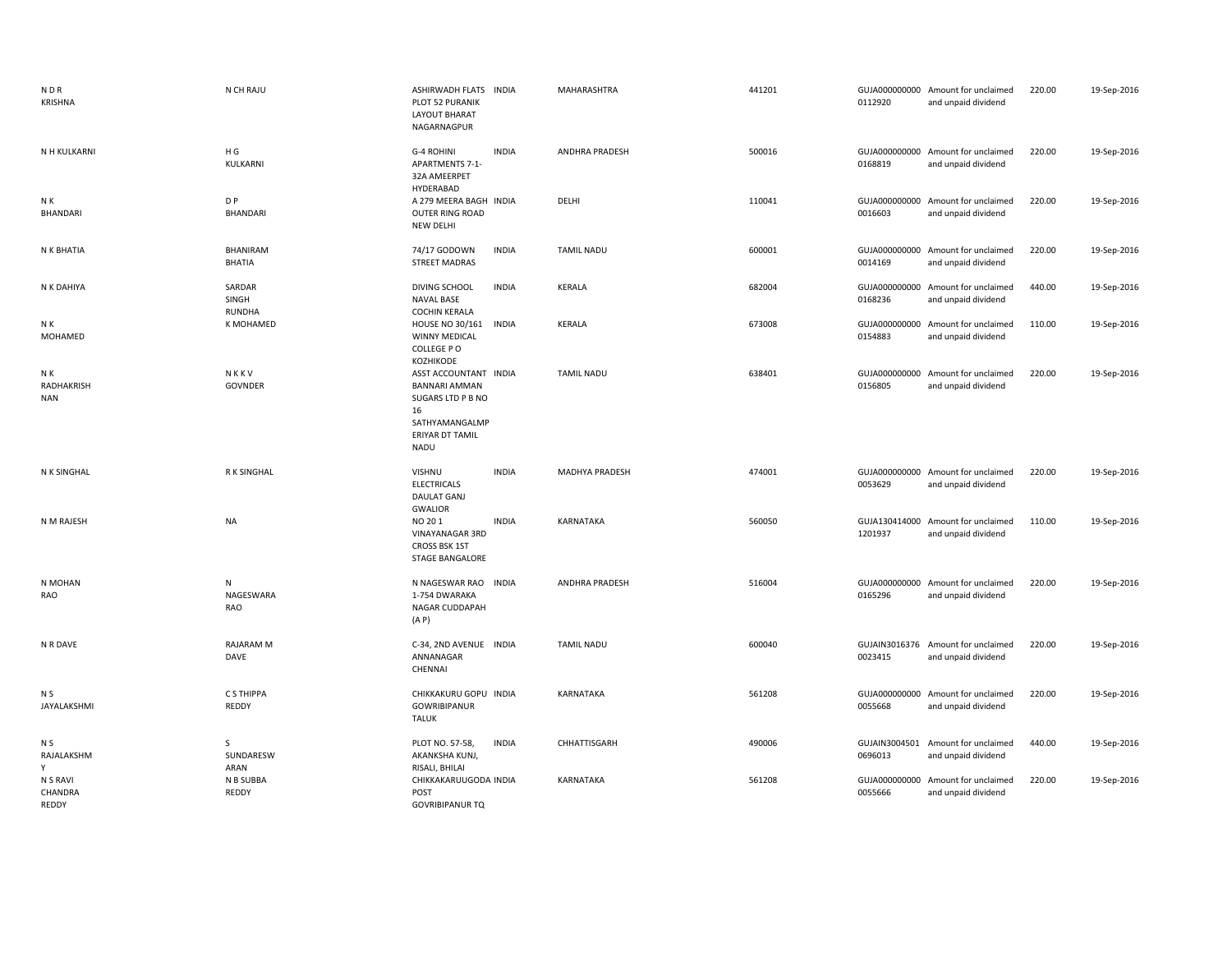| N<br>SHAMASUND<br>ARA           | N MADHAVA<br>RAO                  | NO.1105, 9TH MAIN INDIA<br>ROAD VIJAYANAGAR<br>BANGALORE                                                                          | KARNATAKA         | 560040 | 0027672                  | GUJAIN3003781 Amount for unclaimed<br>and unpaid dividend | 33.00  | 19-Sep-2016 |
|---------------------------------|-----------------------------------|-----------------------------------------------------------------------------------------------------------------------------------|-------------------|--------|--------------------------|-----------------------------------------------------------|--------|-------------|
| N<br>SINDHUSUDH<br>AKAR         | N SUDHAKAR                        | SOCIETY JEWELLERS INDIA<br>NO 5/6 AVENUE<br>PLAZA AVENUE<br>ROAD BANGALORE                                                        | KARNATAKA         | 560002 | 0099001                  | GUJA000000000 Amount for unclaimed<br>and unpaid dividend | 220.00 | 19-Sep-2016 |
| N SIVARAJ<br>NAGAMALLI          | <b>NA</b>                         | 17/2, CAR STREET<br><b>INDIA</b><br><b>JAIN TEMPLE</b><br>BELLARY                                                                 | KARNATAKA         | 583101 | 0001549                  | GUJA160101050 Amount for unclaimed<br>and unpaid dividend | 220.00 | 19-Sep-2016 |
| N SUBBANNA<br>KUDVA             | N D KUDVA                         | <b>INDIA</b><br><b>NEAR SURATKAL</b><br>PRINTERS OLD POST<br>OFFICE ROAD<br>SURATKAL<br>MANGALORE<br><b>TALUKD K</b><br>KARNATAKA | KARNATAKA         | 574158 | GUJA000000000<br>0129127 | Amount for unclaimed<br>and unpaid dividend               | 220.00 | 19-Sep-2016 |
| N SURYA<br>PRAKASH RAO          | <b>NA</b>                         | D 59 JINDAL GARH<br><b>INDIA</b><br><b>KHARSIA ROAD</b><br>JINDAL STEEL AND<br>POWER LTD<br>RAIGARH                               | CHHATTISGARH      | 496001 | 2719529                  | GUJAIN3029024 Amount for unclaimed<br>and unpaid dividend | 220.00 | 19-Sep-2016 |
| N UMADEVI                       | NATARAJAN                         | 178 EAST CAR<br><b>INDIA</b><br>STREET DINDIGUL                                                                                   | <b>TAMIL NADU</b> | 624001 | 6955350                  | GUJAIN3003941 Amount for unclaimed<br>and unpaid dividend | 11.00  | 19-Sep-2016 |
| N VANI                          | MR<br>SHIVAKUMAR<br><b>ITAGI</b>  | NO 334 2ND CROSS INDIA<br>2ND BLOCK 80FEET<br>ROAD R M V 2ND<br><b>STAGE BANGALORE</b>                                            | KARNATAKA         | 560094 | 0571328                  | GUJAIN3021481 Amount for unclaimed<br>and unpaid dividend | 110.00 | 19-Sep-2016 |
| N<br>VENKATARAM<br>AN           | E M<br>NAGAMAIYAC<br><b>HETTY</b> | 22 VASAKA SALAI<br><b>INDIA</b><br><b>STREET SHEVAPET</b><br>SALEM                                                                | <b>TAMIL NADU</b> | 636002 | 0098191                  | GUJA000000000 Amount for unclaimed<br>and unpaid dividend | 220.00 | 19-Sep-2016 |
| <b>NABA</b><br>KRUSHNA<br>MISRA | <b>HARIHAR</b><br><b>MISRA</b>    | <b>INDIA</b><br>DEPTT OF T B &<br><b>CHEST CENTRAL</b><br><b>HOSPITAL PO</b><br><b>JAGJIWAN NAGAR</b><br><b>DHANBAD BIHAR</b>     | <b>JHARKHAND</b>  | 826003 | 0040163                  | GUJA000000000 Amount for unclaimed<br>and unpaid dividend | 220.00 | 19-Sep-2016 |
| NADIPINENI<br>CHALAMAIAH        | N<br><b>GOVINDAIAH</b><br>PROF    | <b>INDIA</b><br><b>SEAPSIDCLTD</b><br><b>HUDA COMPLEX</b><br>MAITRIVANAM<br>SRINIVASA NAGAR<br>COLONY<br>EASTHYDERABAD A<br>P     | ANDHRA PRADESH    | 500038 | 0115372                  | GUJA000000000 Amount for unclaimed<br>and unpaid dividend | 220.00 | 19-Sep-2016 |
| <b>NAEEM A</b><br>KHAN          | MOHD ALI                          | 502 TIDEWAYS 1121- INDIA<br><b>ST JOHN BAPTIST</b><br>ROAD BANDRA<br>[WEST]BOMBAY                                                 | MAHARASHTRA       | 400050 | 0179788                  | GUJA000000000 Amount for unclaimed<br>and unpaid dividend | 880.00 | 19-Sep-2016 |
| <b>NAFEES</b><br>SULTANA        | <b>NA</b>                         | <b>INDIA</b><br>8/9/26/1 IN SIDE<br><b>FORT KHAMMAM</b><br>ANDHRA PRADESH                                                         | ANDHRA PRADESH    | 507001 | 2044232                  | GUJAIN3005131 Amount for unclaimed<br>and unpaid dividend | 440.00 | 19-Sep-2016 |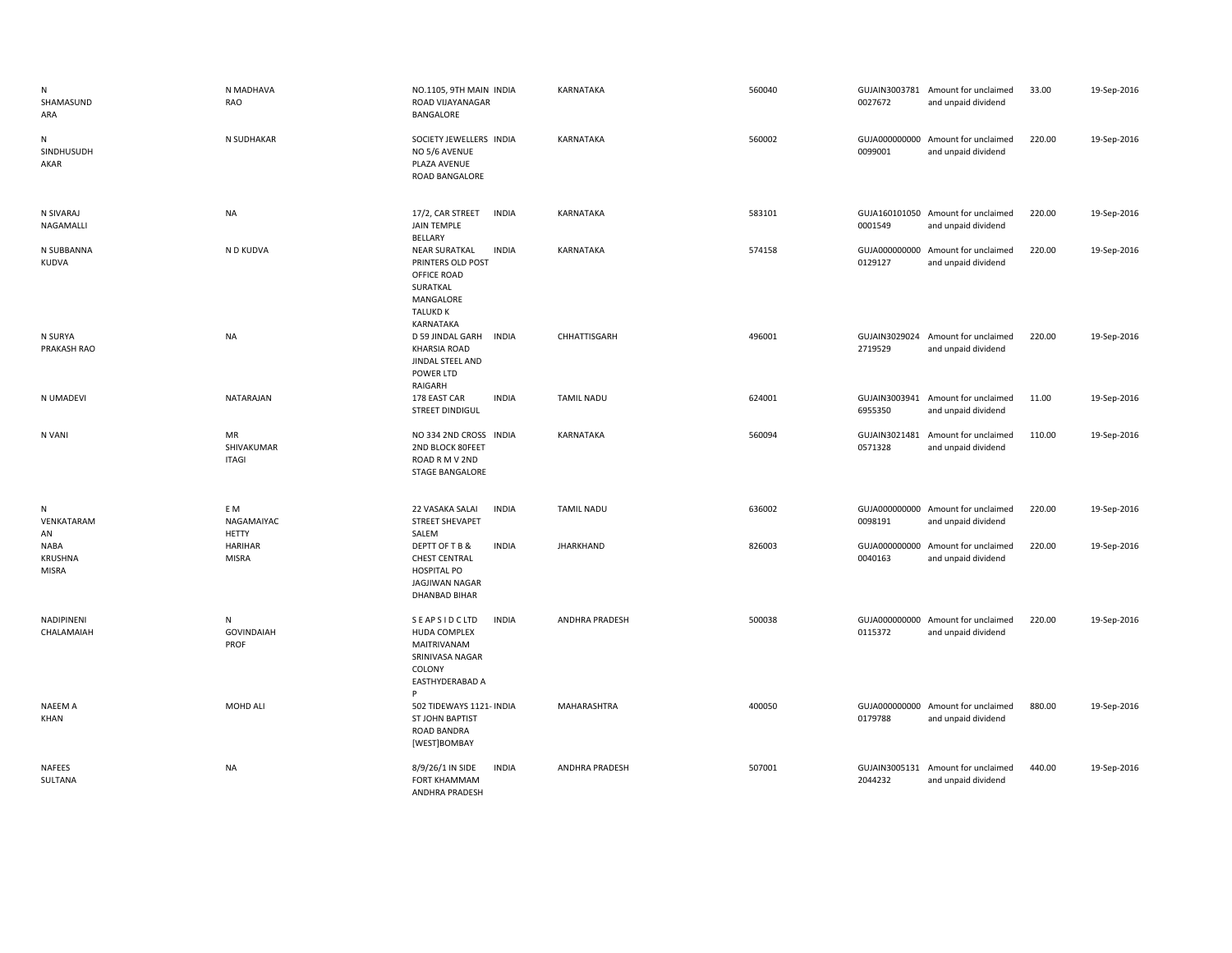| <b>NAGA</b><br>LAKSHMI<br><b>JAGATHA</b> | SATYANANDA<br>RAO                                   | NO 401<br>SANTOSHIMA APTS<br>SANTOSHIMANAGA<br>R COLONY<br>NEREDMETSECUNDE<br>RABAD-56 AP                                 | <b>INDIA</b> | ANDHRA PRADESH     | 500056 | 0104844                  | GUJA000000000 Amount for unclaimed<br>and unpaid dividend | 220.00 | 19-Sep-2016 |
|------------------------------------------|-----------------------------------------------------|---------------------------------------------------------------------------------------------------------------------------|--------------|--------------------|--------|--------------------------|-----------------------------------------------------------|--------|-------------|
| NAGA SAILAJA<br>B                        | PRASAD B V<br>$\mathsf{V}$                          | 3/1/68 3RD LANE<br>RAJENDRA NAGAR<br>RAJENDRA NAGAR<br><b>GUNTUR</b>                                                      | <b>INDIA</b> | ANDHRA PRADESH     | 522006 | 1053143                  | GUJAIN3013132 Amount for unclaimed<br>and unpaid dividend | 4.40   | 19-Sep-2016 |
| NAGA SURESH<br><b>BABUK</b>              | RAMA<br>SUBBAIAH K                                  | 16 SESHADRI RAOD INDIA<br><b>GANDHI NAGAR</b><br>BANGALORE                                                                |              | KARNATAKA          | 560009 | 0055854                  | GUJA000000000 Amount for unclaimed<br>and unpaid dividend | 220.00 | 19-Sep-2016 |
| NAGABHUSHA<br>NA DEVIT                   | NAMOSIVA<br>RAO T                                   | W/O DR T<br>NAMOSIVA RAO<br>FLAT NO 206<br>PADMAVATI VILA A<br>S RAJU<br>NAGARKUKAT PALLY<br>HYDERABAD                    | <b>INDIA</b> | ANDHRA PRADESH     | 500072 | 0162848                  | GUJA000000000 Amount for unclaimed<br>and unpaid dividend | 220.00 | 19-Sep-2016 |
| NAGAR<br><b>NARAYAN</b>                  | NAGAR DEVJI<br>RETD                                 | 4 PRADESHI CHAWL INDIA<br>THANGEWADI<br>SYNDICATE KALYAN<br>W DIST THANE                                                  |              | MAHARASHTRA        | 421304 | 0115063                  | GUJA000000000 Amount for unclaimed<br>and unpaid dividend | 220.00 | 19-Sep-2016 |
| NAGARATNA<br>MMA<br>KUNDURTHI            | <b>K RAJANI</b><br>KANTH                            | <b>FLAT 104</b><br>SOUNDARYA<br><b>EXCELLENCY APTS</b><br>NO 23/1 4TH MAIN<br>GANGANAGAR<br><b>EXTENSION</b><br>BANGALORE | <b>INDIA</b> | KARNATAKA          | 560032 | 0097284                  | GUJA000000000 Amount for unclaimed<br>and unpaid dividend | 220.00 | 19-Sep-2016 |
| NAGAVENI A                               | SURYANARAY<br>AN RAO A                              | 2654 12TH MAIN E INDIA<br><b>BLOCK II STAGE</b><br>RAJAJINAGAR<br>BANGALORE                                               |              | KARNATAKA          | 560010 | 0055601                  | GUJA000000000 Amount for unclaimed<br>and unpaid dividend | 220.00 | 19-Sep-2016 |
| NAGENDRA<br><b>NATH DEY</b>              | LATE SH<br><b>NALIN</b><br><b>BEHARI DEY</b><br>RET | 21 ANANDA PALIT<br>ROAD CALCUTTA                                                                                          | <b>INDIA</b> | <b>WEST BENGAL</b> | 700014 | GUJA000000000<br>0061241 | Amount for unclaimed<br>and unpaid dividend               | 220.00 | 19-Sep-2016 |
| NAGESWARAR<br>AO JAMI                    | JANGAMAIAH                                          | 1-181 BAZAR<br><b>STREET</b><br>BRAHMANATARLA<br>SRIKAKULAM-DIST                                                          | <b>INDIA</b> | ANDHRA PRADESH     | 532220 | GUJAIN3003941<br>5903409 | Amount for unclaimed<br>and unpaid dividend               | 110.00 | 19-Sep-2016 |
| <b>NAGINBHAIL</b><br>SONI                | LAXMICHAND<br><b>K SONI</b>                         | JAGMAL'S POLE<br>CHOKSHI KHADKI<br>MANDVI VADODARA                                                                        | <b>INDIA</b> | GUJARAT            | 390001 | 0169447                  | GUJA000000000 Amount for unclaimed<br>and unpaid dividend | 880.00 | 19-Sep-2016 |
| NAGINBHAI<br>VAGHELA                     | <b>HIRABHAI</b><br>VAGHELA                          | 750 B FERTILIZER<br><b>NAGAR PO</b><br>FERTILIZER NAGAR<br><b>BARODA</b>                                                  | <b>INDIA</b> | GUJARAT            | 391750 | 0120133                  | GUJA000000000 Amount for unclaimed<br>and unpaid dividend | 220.00 | 19-Sep-2016 |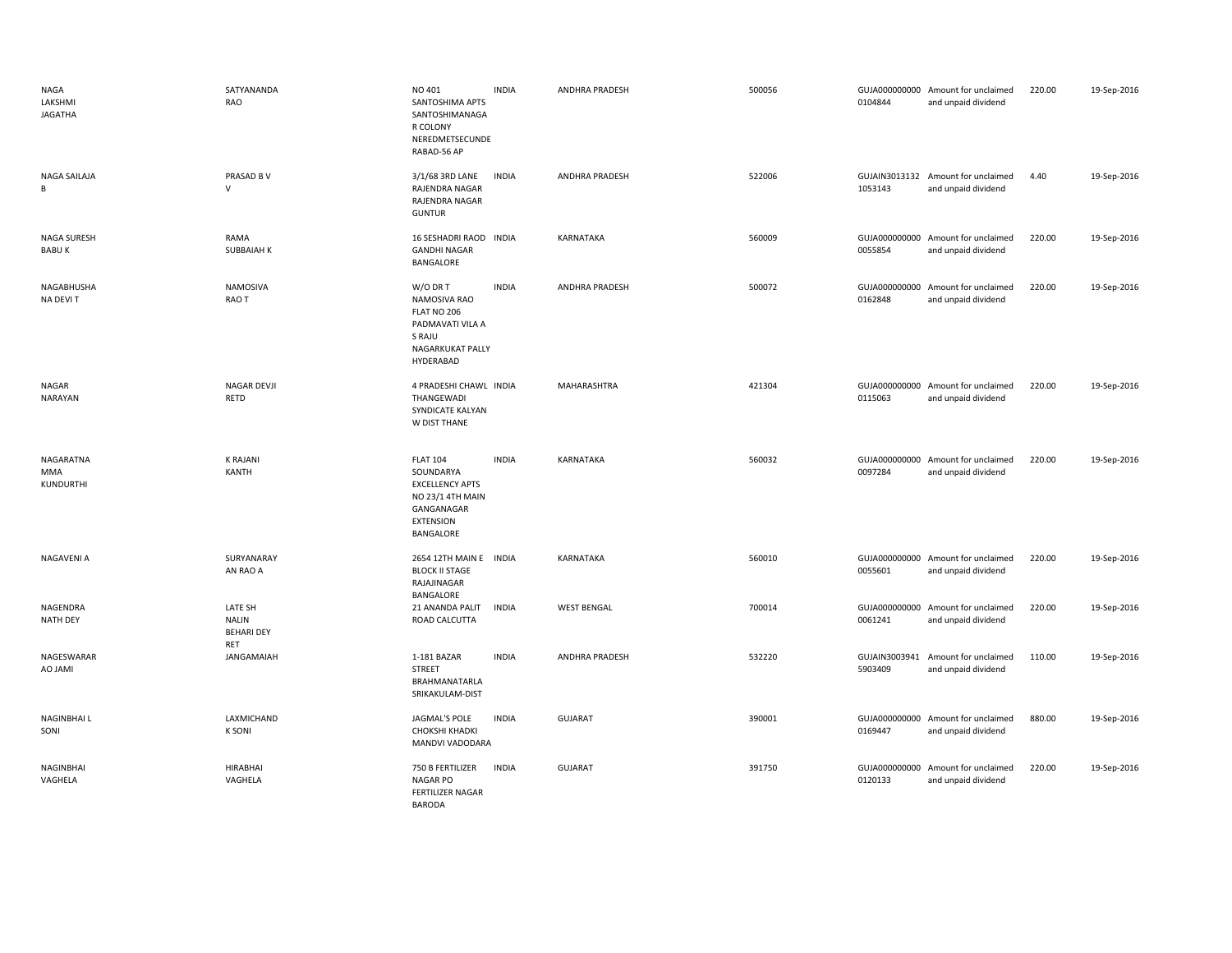| <b>NAIMISH S</b><br>SHAH                    | SEVANTILAL                                    | MANISH CORP 95<br><b>ANAND SHOPPING</b><br><b>CENTRE PANKOR</b><br>NAKA AHMEDABAD                     | <b>INDIA</b> | <b>GUJARAT</b>     | 380001 | 0091362                  | GUJA000000000 Amount for unclaimed<br>and unpaid dividend | 220.00 | 19-Sep-2016 |
|---------------------------------------------|-----------------------------------------------|-------------------------------------------------------------------------------------------------------|--------------|--------------------|--------|--------------------------|-----------------------------------------------------------|--------|-------------|
| <b>NAINA PATEL</b>                          | BABUBHAI<br>PATEL                             | 4 KRUSHIKUNJ SOC INDIA<br>NAVA VADAJ<br>AHMEDABAD                                                     |              | <b>GUJARAT</b>     | 380013 | 0030972                  | GUJA000000000 Amount for unclaimed<br>and unpaid dividend | 220.00 | 19-Sep-2016 |
| NAISARGI<br>GANDHI                          | <b>ASHOK</b>                                  | <b>GANDHI ORTHO</b><br><b>HOSPITAL VIDYA</b><br>NAGAR MAIN RD<br>RAJKOT                               | <b>INDIA</b> | <b>GUJARAT</b>     | 360002 | 0113557                  | GUJA000000000 Amount for unclaimed<br>and unpaid dividend | 220.00 | 19-Sep-2016 |
| <b>NALINI DALAL</b>                         | JAYENDRA                                      | KOHINOOR<br><b>ELECTRO GILDERS</b><br>KHETWADI 10<br>KHETWADI 10 LANE<br><b>BOMBAY</b>                | <b>INDIA</b> | MAHARASHTRA        | 400004 | 0096977                  | GUJA000000000 Amount for unclaimed<br>and unpaid dividend | 220.00 | 19-Sep-2016 |
| <b>NALINIR</b>                              | P V REDDY                                     | NO 79 II FLOOR<br>BYRASANJRA MAIN<br>ROAD I BLOCK EAST<br>JAYNAGAR<br>BANGALORE                       | <b>INDIA</b> | KARNATAKA          | 560011 | 0002087                  | GUJA000000000 Amount for unclaimed<br>and unpaid dividend | 220.00 | 19-Sep-2016 |
| <b>NALINI</b><br><b>RAICHUR</b>             | L K RAICHUR                                   | NO 370 IITH CROSS INDIA<br>2ND FLOOR RT<br>NAGAR BANGALORE                                            |              | KARNATAKA          | 560032 | 0149538                  | GUJA000000000 Amount for unclaimed<br>and unpaid dividend | 110.00 | 19-Sep-2016 |
| NALINIBEN<br>PAREKH                         | MANSUKHBH<br>AI                               | 4 RUSHABH CH 2ND INDIA<br><b>FLOOR GRAIN</b><br>MARKET JAMNAGAR                                       |              | <b>GUJARAT</b>     | 361001 | 0078714                  | GUJA000000000 Amount for unclaimed<br>and unpaid dividend | 220.00 | 19-Sep-2016 |
| <b>NANA BHAI</b><br>PRABHATSING<br>H GOHIL  | PRABHAT<br>SINGH <sub>R</sub><br><b>GOHIL</b> | A/3 KRISHNA PARK INDIA<br><b>DUPLEX NEAR</b><br>MOTHER'S SCHOOL<br><b>GOTRI ROAD</b><br><b>BARODA</b> |              | <b>GUJARAT</b>     | 390007 | 0118259                  | GUJA000000000 Amount for unclaimed<br>and unpaid dividend | 220.00 | 19-Sep-2016 |
| NANAK<br>CHAND<br>MONGIA                    | <b>NA</b>                                     | 45 B GG 1 BLOCK<br>OPP UTI BANK VIKAS<br>PURI NEW DELHI                                               | <b>INDIA</b> | DELHI              | 110018 | 1169111                  | GUJAIN3001261 Amount for unclaimed<br>and unpaid dividend | 220.00 | 19-Sep-2016 |
| <b>NANAK RAM</b>                            | PARUMAL                                       | 712 KHANDAR KA<br><b>RASTA JAIPUR</b>                                                                 | <b>INDIA</b> | RAJASTHAN          | 302002 | 0070674                  | GUJA000000000 Amount for unclaimed<br>and unpaid dividend | 220.00 | 19-Sep-2016 |
| <b>NANCY</b><br>RICHARD<br>DSOUZA           | <b>NA</b>                                     | POST AGASHI<br>NAWALE TAL VASAI<br><b>DIST THANE</b>                                                  | <b>INDIA</b> | MAHARASHTRA        | 401301 | 0065302                  | GUJAIN3010718 Amount for unclaimed<br>and unpaid dividend | 660.00 | 19-Sep-2016 |
| NAND<br><b>KISHORE</b>                      | <b>NA</b>                                     | D ROAD Q NO 151<br><b>WEST LAYOUT</b><br>SONARI                                                       | <b>INDIA</b> | <b>JHARKHAND</b>   | 831011 | GUJAIN3030285<br>0385470 | Amount for unclaimed<br>and unpaid dividend               | 2.20   | 19-Sep-2016 |
| <b>NAND</b><br>KISHORE<br><b>KHETAN HUF</b> | <b>NA</b>                                     | JAMSHEDPUR<br>WARD NO. 29<br>KHITAN MOHALLA<br><b>JHUNJHUNU</b>                                       | <b>INDIA</b> | RAJASTHAN          | 333001 | 0017913                  | GUJA120121040 Amount for unclaimed<br>and unpaid dividend | 220.00 | 19-Sep-2016 |
| NAND<br>KISHORE<br>SINGH                    | <b>NA</b>                                     | <b>DGEME SECTT</b><br>ROOM NO 58 B<br><b>BLOCK NEW DELHI</b>                                          | <b>INDIA</b> | DELHI              | 110011 | 3528399                  | GUJAIN3005131 Amount for unclaimed<br>and unpaid dividend | 11.00  | 19-Sep-2016 |
| <b>NAND LAL</b><br>SONI                     | PUNAM<br><b>CHAND SONI</b>                    | AD - 288 SALT LAKE INDIA<br>CITY SECTOR - 1<br>KOLKATA                                                |              | <b>WEST BENGAL</b> | 700064 | GUJAIN3017401<br>0144553 | Amount for unclaimed<br>and unpaid dividend               | 11.00  | 19-Sep-2016 |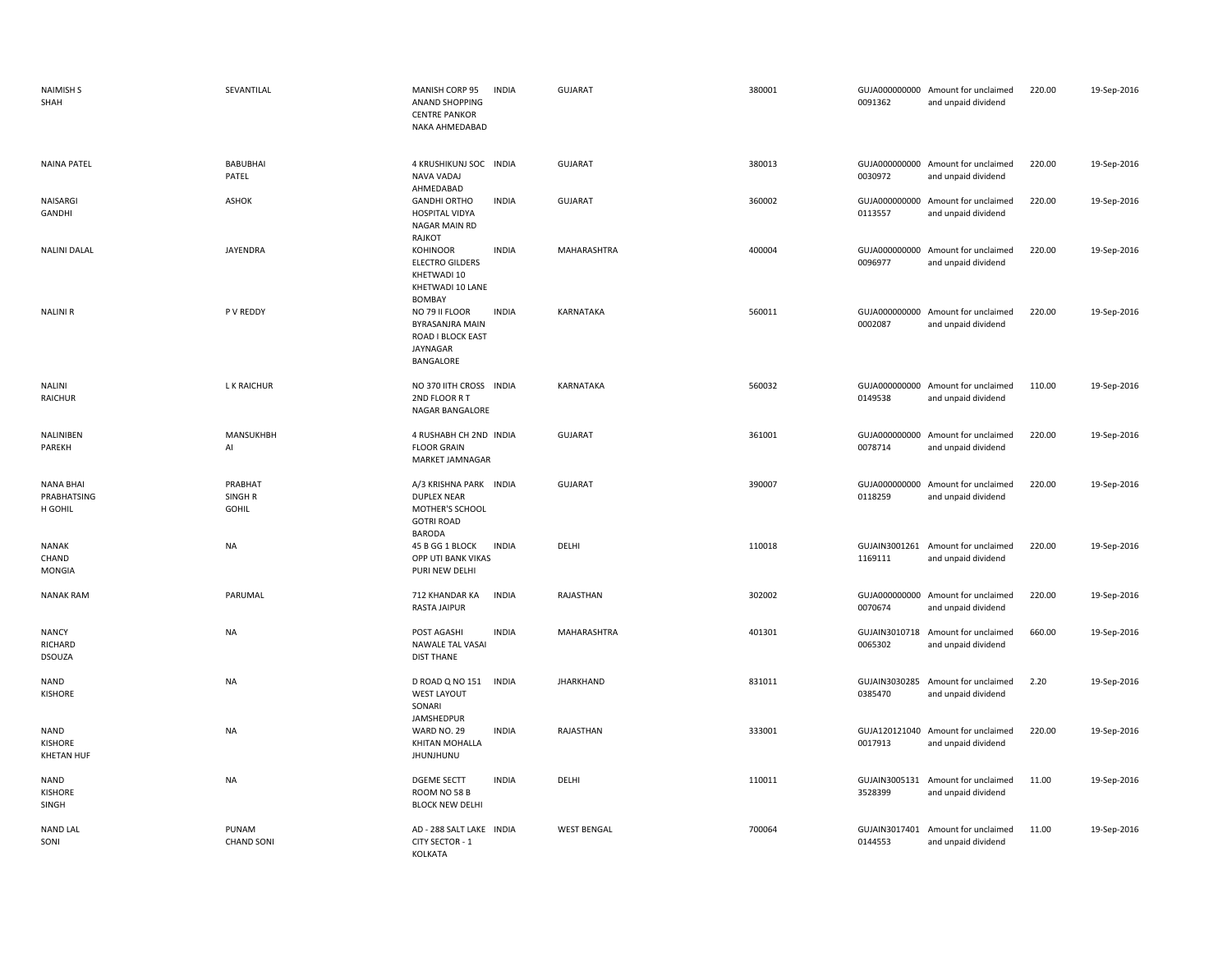| <b>NANDA</b><br><b>GEHLOT</b>               | <b>MAHENDRA</b><br><b>GEHLOT</b>         | C/O MAHENDRA<br><b>INDIA</b><br><b>GAHLOT ADVOCATE</b><br>SAYROOPUILAS<br><b>SIROHI</b>                                    | RAJASTHAN             | 307001 | 0105504                  | GUJA000000000 Amount for unclaimed<br>and unpaid dividend | 220.00  | 19-Sep-2016 |
|---------------------------------------------|------------------------------------------|----------------------------------------------------------------------------------------------------------------------------|-----------------------|--------|--------------------------|-----------------------------------------------------------|---------|-------------|
| NANDINIBEN<br><b>JAYANTI</b><br>PATEL       | <b>JAYANTIBHAI</b><br>PATEL              | C/O J.B.PATEL 3<br><b>INDIA</b><br><b>NEW AKHAND</b><br>ANAND NAGAR<br>SOCIETY OPP NAVA<br>WADAJAHMEDABAD                  | <b>GUJARAT</b>        | 380013 | 0037345                  | GUJA000000000 Amount for unclaimed<br>and unpaid dividend | 220.00  | 19-Sep-2016 |
| <b>NANDISH S</b>                            | SIDDALIN<br>GAIYA                        | C/O MR BASAVAIAH INDIA<br>NO 255 5TH B I<br>MAIN VIJAY NAGAR<br>BANGALORE                                                  | KARNATAKA             | 560040 | 0104201                  | GUJA000000000 Amount for unclaimed<br>and unpaid dividend | 220.00  | 19-Sep-2016 |
| <b>NANDITA</b><br>YADAV                     | P YADAV                                  | C-6/6364, VASANT INDIA<br>KUNJ, NEW DELHI.                                                                                 | DELHI                 | 110070 | 0142618                  | GUJA000000000 Amount for unclaimed<br>and unpaid dividend | 220.00  | 19-Sep-2016 |
| NANDKISHOR<br><b>RAMSWAROO</b><br>P PUROHIT | <b>NA</b>                                | N.R.PUROHIT,<br><b>INDIA</b><br>8/212, KAPAD<br>MARKET,<br>ICHALKARANJI                                                    | MAHARASHTRA           | 416115 | GUJA120137000<br>0258276 | Amount for unclaimed<br>and unpaid dividend               | 220.00  | 19-Sep-2016 |
| NANDKUMAR<br>CHAMPAKLAL<br><b>BHAVSAR</b>   | CHAMPAKLAL<br><b>BHAVSAR</b>             | JAIN UPASHRYA<br><b>INDIA</b><br>MOTICHHIPWAD<br><b>BARODA</b>                                                             | <b>GUJARAT</b>        | 390001 | 0120268                  | GUJA000000000 Amount for unclaimed<br>and unpaid dividend | 220.00  | 19-Sep-2016 |
| NANDUBHAI<br>KESHAVLAL<br>PATEL             | <b>KESHAVLAL D</b><br>PATEL              | H 1 VIKRAM FLATS<br><b>INDIA</b><br>NR SHREYAS<br>CROSSING<br>AHMEDAGAD                                                    | <b>GUJARAT</b>        | 380015 | 0001585                  | GUJA000000000 Amount for unclaimed<br>and unpaid dividend | 220.00  | 19-Sep-2016 |
| <b>NANHI</b><br>RAASHI                      | <b>NA</b>                                | <b>INDIA</b><br>59 SBI COLONY<br>PATNA DANAPUR<br>ROAD DIGHA GHAT<br>PATNA                                                 | <b>BIHAR</b>          | 800001 | GUJAIN3004764<br>3505532 | Amount for unclaimed<br>and unpaid dividend               | 1100.00 | 19-Sep-2016 |
| NANUBHAI<br>KESHAVLAL<br>BHANSALI           | KESHAVLAL<br>VELCHAND<br><b>BHANSALI</b> | 4-F SHREE<br><b>INDIA</b><br>KUNTHUTATH<br><b>TOWER SARGAM</b><br><b>COMPLEX MODI</b><br><b>BANGLA PARLE</b><br>POINTSURAT | <b>GUJARAT</b>        | 395007 | 0056236                  | GUJA000000000 Amount for unclaimed<br>and unpaid dividend | 330.00  | 19-Sep-2016 |
| NARAANA<br><b>RAO POTHURI</b>               | BHOGESWAR<br>A RAO                       | C/O<br><b>INDIA</b><br>KOLLIPARAVENKATE<br><b>SWARA RAO</b><br>SIVALAYAM STREET<br>VIJAYAWADA                              | <b>ANDHRA PRADESH</b> | 520001 | 0098552                  | GUJA000000000 Amount for unclaimed<br>and unpaid dividend | 220.00  | 19-Sep-2016 |
| <b>NARAIN</b><br>SINGH                      | <b>NATHA</b><br><b>SINGH</b>             | E J 338 SHAHID RAM INDIA<br>PURA MILAP ROAD<br>JALANDHAR                                                                   | PUNJAB                | 144001 | 0180419                  | GUJA000000000 Amount for unclaimed<br>and unpaid dividend | 110.00  | 19-Sep-2016 |
| <b>NARAN BHAI</b><br>BARIA                  | <b>GALUBHAI</b><br><b>BARIA</b>          | Q NO 810 D F<br><b>INDIA</b><br><b>NAGAR DIST</b><br><b>BARODA</b>                                                         | <b>GUJARAT</b>        | 391750 | 0119659                  | GUJA000000000 Amount for unclaimed<br>and unpaid dividend | 220.00  | 19-Sep-2016 |
| <b>NARANGI</b><br><b>DEVI</b>               | PRAKASH<br>CHAND                         | BALAJI MEDICALS 15 INDIA<br><b>ITH MAIN ROAD</b><br>SRIRAMPURAM<br>BANGALORE                                               | KARNATAKA             | 560021 | 0055490                  | GUJA000000000 Amount for unclaimed<br>and unpaid dividend | 220.00  | 19-Sep-2016 |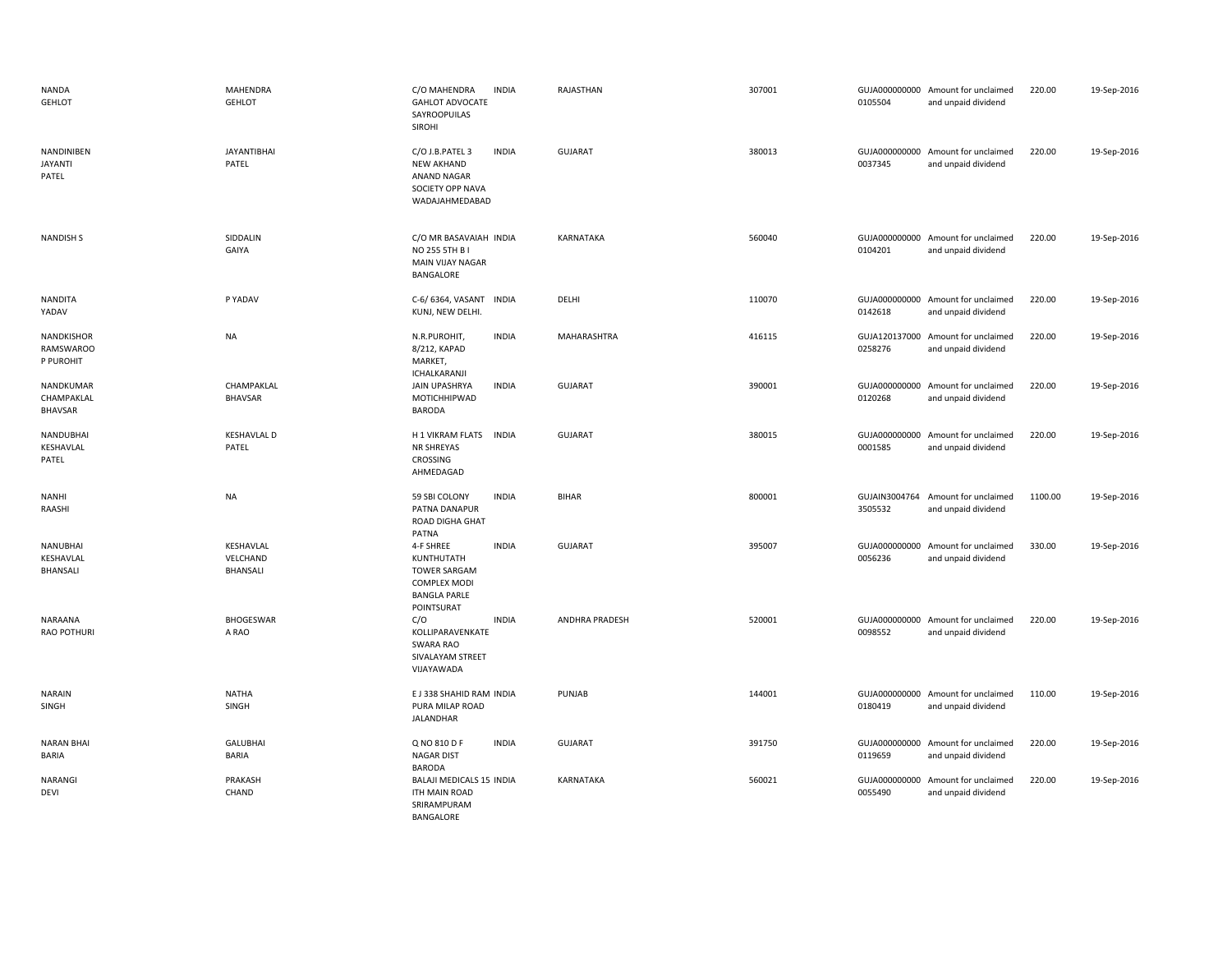| NARANGI<br>DEVI                     | N UTTAM<br>CHANDJAIN              | C/O ART SILK<br>HOUSE 227 MINT<br><b>STREET MADRAS-</b>                                             | <b>INDIA</b> | <b>TAMIL NADU</b>     | 600003 | 0093068                  | GUJA000000000 Amount for unclaimed<br>and unpaid dividend | 220.00 | 19-Sep-2016 |
|-------------------------------------|-----------------------------------|-----------------------------------------------------------------------------------------------------|--------------|-----------------------|--------|--------------------------|-----------------------------------------------------------|--------|-------------|
| NARASIMHA<br>RAO<br>SURAMPALLI      | SHANKARIAH                        | H NO 17 63 PO<br>ATMA KUR A<br><b>GADWAL A P</b>                                                    | <b>INDIA</b> | ANDHRA PRADESH        | 509131 | 0104713                  | GUJA000000000 Amount for unclaimed<br>and unpaid dividend | 220.00 | 19-Sep-2016 |
| NARASIMHAN<br>DHARMARMA<br>RAJAN    | SR.<br>DHARMARAJ<br>AN            | <b>17/1 PORUR</b><br>SOMASUNDARAM<br><b>STREET T NAGAR</b><br>CHENNAI                               | <b>INDIA</b> | <b>TAMIL NADU</b>     | 600017 | 0106037                  | GUJA000000000 Amount for unclaimed<br>and unpaid dividend | 220.00 | 19-Sep-2016 |
| NARASIMHUL<br>U MALEPATI            | SUBBARAYUD<br>U MALEPATI          | 28/379 A<br>RAMALAYAM<br><b>STREET NUNEPALLE</b><br>(POST)<br>NANDYALKURNOOL<br>(DT) AP             | <b>INDIA</b> | <b>ANDHRA PRADESH</b> | 518502 | 0104871                  | GUJA000000000 Amount for unclaimed<br>and unpaid dividend | 220.00 | 19-Sep-2016 |
| <b>NARAYAN</b><br>CHANDRA<br>PODDAR | H P PODDAR                        | 8/1 JADAV<br><b>CHANDRA GHOSH</b><br>LANE CALCUTTA                                                  | <b>INDIA</b> | <b>WEST BENGAL</b>    | 700036 | 0153212                  | GUJA000000000 Amount for unclaimed<br>and unpaid dividend | 220.00 | 19-Sep-2016 |
| <b>NARAYAN DAS</b><br><b>GUPTA</b>  | <b>RAM PRASAD</b><br><b>GUPTA</b> | <b>BHAISAHIYA TOLA</b><br>MIRZAPUR                                                                  | <b>INDIA</b> | <b>UTTAR PRADESH</b>  | 231001 | 1734234                  | GUJA120109000 Amount for unclaimed<br>and unpaid dividend | 220.00 | 19-Sep-2016 |
| NARAYANA<br>HOLLAK                  | PARAMESHW<br>ARA HOLLAK           | <b>KADAMBAR POST</b><br>VIA MANJESHWAR                                                              | <b>INDIA</b> | KERALA                | 671323 | 0014670                  | GUJA000000000 Amount for unclaimed<br>and unpaid dividend | 220.00 | 19-Sep-2016 |
| NARAYANA<br>PANCHAREDD<br>Y         | KASENNA                           | H NO 9 1 94 NEW<br>RESAPUVANI PALEM<br>VISKHAPATNAM                                                 | <b>INDIA</b> | ANDHRA PRADESH        | 530013 | GUJA000000000<br>0093450 | Amount for unclaimed<br>and unpaid dividend               | 330.00 | 19-Sep-2016 |
| NARAYANA<br>RAO<br>YANDURU          | PULLAYYA<br>RETD                  | 11714/C<br>GANDHINAGAR<br>HYDERABAD                                                                 | <b>INDIA</b> | <b>ANDHRA PRADESH</b> | 500380 | 0006424                  | GUJA000000000 Amount for unclaimed<br>and unpaid dividend | 220.00 | 19-Sep-2016 |
| NARAYANDAS<br>RAGHOMAL<br>NANDANI   | RAGHOMAL<br>NANADANI              | BARDHAN CHOWK, INDIA<br>SHOP NO. 133,<br>SINDHI MARKET,<br>JAMNAGAR.                                |              | <b>GUJARAT</b>        | 361001 | 0381093                  | GUJAIN3009741 Amount for unclaimed<br>and unpaid dividend | 220.00 | 19-Sep-2016 |
| <b>NARENDER A</b><br>PANCHAL        | AMBALAL                           | 100/1 KABUTAR<br><b>KHANA KALUPURA</b><br>AHMEDABAD                                                 | <b>INDIA</b> | <b>GUJARAT</b>        | 380021 | 0191616                  | GUJA000000000 Amount for unclaimed<br>and unpaid dividend | 220.00 | 19-Sep-2016 |
| NARENDER<br>GUSAIN                  | U S GUSAIN                        | C/O GUSAIN<br>INVESTMENT<br>SERVICES 73 D D A<br><b>FLATS SAFDARJUNG</b><br><b>ENCLAVENEW DELHI</b> | <b>INDIA</b> | DELHI                 | 110029 | 0179526                  | GUJA000000000 Amount for unclaimed<br>and unpaid dividend | 2.20   | 19-Sep-2016 |
| NARENDER<br>SINGH                   | S DALIP<br>SINGH                  | 7/3 PANJABI<br><b>COLONY KHATAULI</b><br><b>DIST</b><br>MUZAFFARNAGAR<br>(U P)                      | <b>INDIA</b> | UTTAR PRADESH         | 251201 | 0159152                  | GUJA000000000 Amount for unclaimed<br>and unpaid dividend | 220.00 | 19-Sep-2016 |
| NARENDRA<br>BHIKHABHAI<br>PATEL     | BHIKHABHAI<br>RAMLAL<br>PATEL     | GE BOARD 220 KR<br>S/S TR DN<br><b>CHHATRAL NG</b>                                                  | <b>INDIA</b> | <b>GUJARAT</b>        | 382729 | 0122703                  | GUJA000000000 Amount for unclaimed<br>and unpaid dividend | 220.00 | 19-Sep-2016 |
| NARENDRA J<br>SHAH                  | N K SHAH                          | M/S N J SHAH 25<br><b>BUNDER ST</b><br><b>MADRAS</b>                                                | <b>INDIA</b> | <b>TAMIL NADU</b>     | 600001 | GUJA000000000<br>0143704 | Amount for unclaimed<br>and unpaid dividend               | 660.00 | 19-Sep-2016 |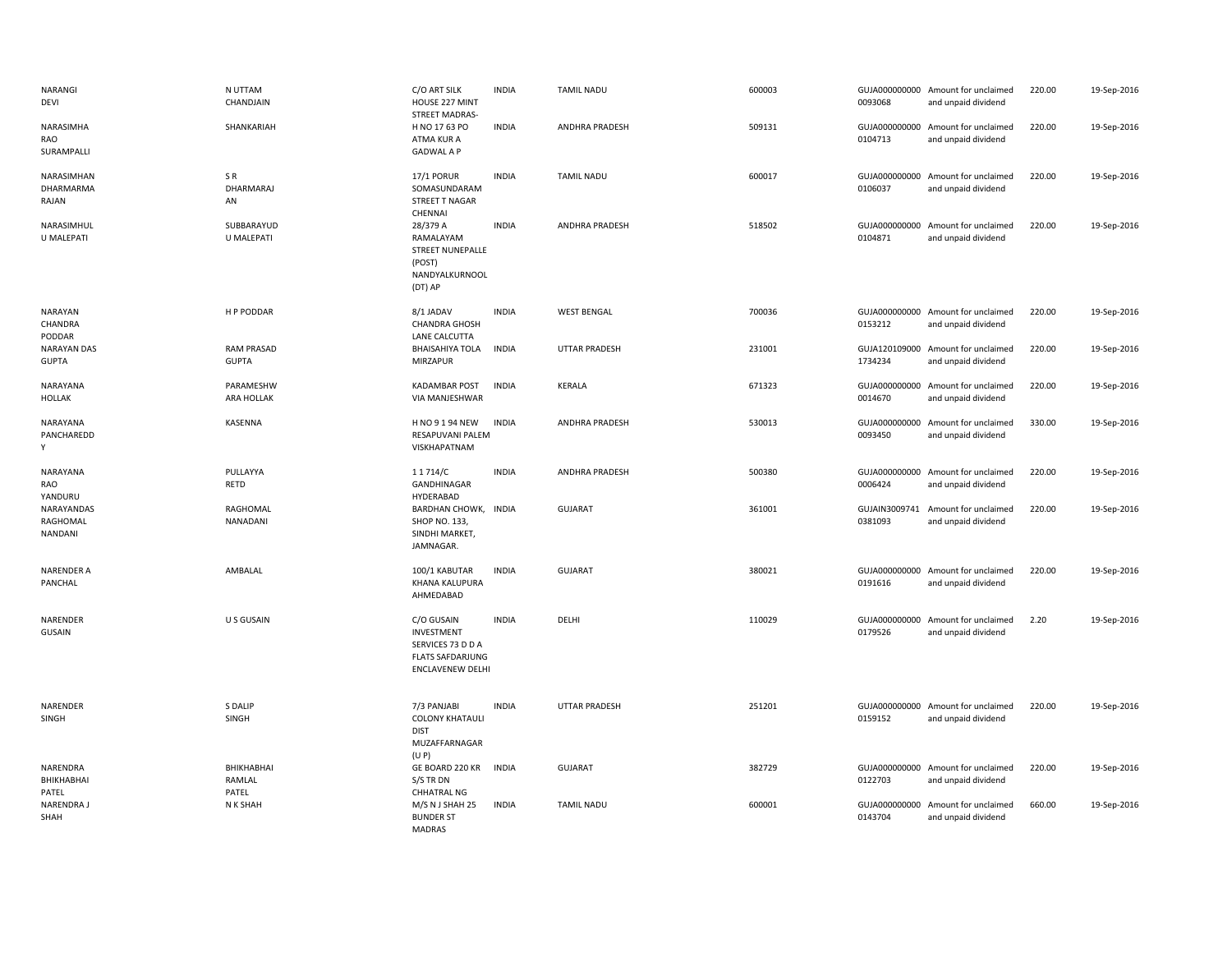| NARENDRA<br><b>KUMAR</b><br>CHOWDHARY     | LATE SH<br>SUMERMULL                    | C/O M/S SHRESHT<br>95 PARK STREET<br>CALCUTTA                                                       | <b>INDIA</b> | <b>WEST BENGAL</b> | 700016 | 0052358                  | GUJA000000000 Amount for unclaimed<br>and unpaid dividend | 220.00 | 19-Sep-2016 |
|-------------------------------------------|-----------------------------------------|-----------------------------------------------------------------------------------------------------|--------------|--------------------|--------|--------------------------|-----------------------------------------------------------|--------|-------------|
| NARENDRA<br><b>KUMAR</b><br><b>GEHLOT</b> | <b>SHANKAR LAL</b><br><b>GEHLOT</b>     | NARENDRA<br>GEHLOT,<br>CHANPANER (M.P.)                                                             | <b>INDIA</b> | MADHYA PRADESH     | 457770 | 0074422                  | GUJAIN3019831 Amount for unclaimed<br>and unpaid dividend | 110.00 | 19-Sep-2016 |
| NARENDRA<br><b>KUMAR</b><br>GOHIL         | JERAMDAS C<br><b>GOHIL</b>              | 97 AMIN NAGAR<br>SOCIETY AT PO<br><b>CHHANI DIST</b><br>VADODARA                                    | <b>INDIA</b> | <b>GUJARAT</b>     | 391740 | 0119542                  | GUJA000000000 Amount for unclaimed<br>and unpaid dividend | 220.00 | 19-Sep-2016 |
| NARENDRA<br><b>KUMAR</b><br><b>GUPTA</b>  | LALJI GUPTA                             | $1/1/4/3$ RAI<br><b>CHARAN SADHU</b><br><b>KHAN ROAD</b>                                            | <b>INDIA</b> | <b>WEST BENGAL</b> | 700004 | 0194944                  | GUJA000000000 Amount for unclaimed<br>and unpaid dividend | 220.00 | 19-Sep-2016 |
| NARENDRA<br><b>KUMAR JAIN</b>             | <b>TIRLOK</b><br><b>CHAND JAIN</b>      | CALCUTTA<br>H-2 WEST JYOTI<br><b>NAGAR DELHI</b>                                                    | <b>INDIA</b> | DELHI              | 110094 | 0190428                  | GUJA000000000 Amount for unclaimed<br>and unpaid dividend | 220.00 | 19-Sep-2016 |
| NARENDRA<br><b>KUMAR R</b><br>THAKKAR     | RASHIKLAL C<br>THAKKAR                  | 1/1<br>NARMDESHAWAR<br>SOC BEHIND UDAY<br>PARK GORWA<br><b>BARODA GUJARAT</b>                       | <b>INDIA</b> | <b>GUJARAT</b>     | 390016 | GUJA000000000<br>0039357 | Amount for unclaimed<br>and unpaid dividend               | 220.00 | 19-Sep-2016 |
| NARENDRA<br><b>KUMAR</b><br>RAWAT         | <b>S N RAWAT</b>                        | KALA BAUG NEAR<br><b>LAXMI NARAYAN</b><br><b>MANDIR GANJ</b><br><b>BASODA DISTT</b><br>VIDISHA (MP) | <b>INDIA</b> | MADHYA PRADESH     | 464221 | 0166254                  | GUJA000000000 Amount for unclaimed<br>and unpaid dividend | 440.00 | 19-Sep-2016 |
| NARENDRA<br><b>MAROTRAO</b><br>GAIKWAD    | <b>MAROTRAO</b><br>KHANDERAO<br>GAIKWAD | <b>DIGGI BALAJI</b><br><b>MANDIR PARBHANI</b>                                                       | <b>INDIA</b> | MAHARASHTRA        | 431401 | 0564630                  | GUJA120230000 Amount for unclaimed<br>and unpaid dividend | 220.00 | 19-Sep-2016 |
| NARENDRA<br>PRASAD<br>AGARWAL             | LATE SH S S<br>AGARWAL                  | A 14 KEWAL VIHAR<br>SAHASTRA DHARA<br>RD DEHRADUN                                                   | <b>INDIA</b> | UTTARAKHAND        | 248001 | GUJA000000000<br>0113896 | Amount for unclaimed<br>and unpaid dividend               | 220.00 | 19-Sep-2016 |
| NARENDRA<br>SINGH MEHTA                   | SAJJAN<br>SINGH<br><b>MEHTA</b>         | H 1 VINAY PATH<br><b>KANTI CHANDRA</b><br>ROAD BANI PARK<br><b>JAIPUR</b>                           | <b>INDIA</b> | RAJASTHAN          | 302016 | 0011016                  | GUJA000000000 Amount for unclaimed<br>and unpaid dividend | 220.00 | 19-Sep-2016 |
| NARENDRA<br>SINGH <sub>R</sub><br>PATEL   | RATANAJI<br><b>BHAI B PATEL</b>         | AT & PO KUDARA<br>TAL HANSOT DIST<br><b>BHARUCH</b>                                                 | <b>INDIA</b> | GUJARAT            | 393030 | 0118751                  | GUJA000000000 Amount for unclaimed<br>and unpaid dividend | 220.00 | 19-Sep-2016 |
| NARENDRA<br><b>SINGH SOKHI</b>            | NA                                      | AT/PO.<br>RANGADHIPA, DIST-<br>SUNDARGARH<br>SUNDARGARH                                             | <b>INDIA</b> | ORISSA             | 770002 | 0054079                  | GUJA120186000 Amount for unclaimed<br>and unpaid dividend | 66.00  | 19-Sep-2016 |
| NARENDRABH<br>AI RAOJIBHAI<br>PATEL       | RAOJIBHAI                               | AT - ALINDRA, PO -<br>ALINDRA, NADIAD                                                               | <b>INDIA</b> | <b>GUJARAT</b>     | 387230 | 0032178                  | GUJA120126000 Amount for unclaimed<br>and unpaid dividend | 220.00 | 19-Sep-2016 |
| NARESH<br>DHARAMDAS<br>SANGTANI           | <b>NA</b>                               | <b>BAJRANG SOCIETY,</b><br><b>BLOCK NO.4. HARI-</b><br>OM, VERAVAL,                                 | <b>INDIA</b> | <b>GUJARAT</b>     | 362265 | 0011681                  | GUJA120185000 Amount for unclaimed<br>and unpaid dividend | 220.00 | 19-Sep-2016 |
| NARESH<br>GARG                            | AMARNATH                                | 4/26 MALAD CHS<br>7TH FL POOAR PARK<br><b>MALAD EAST</b><br><b>BOMBAY</b>                           | <b>INDIA</b> | MAHARASHTRA        | 400097 | 0044818                  | GUJA000000000 Amount for unclaimed<br>and unpaid dividend | 220.00 | 19-Sep-2016 |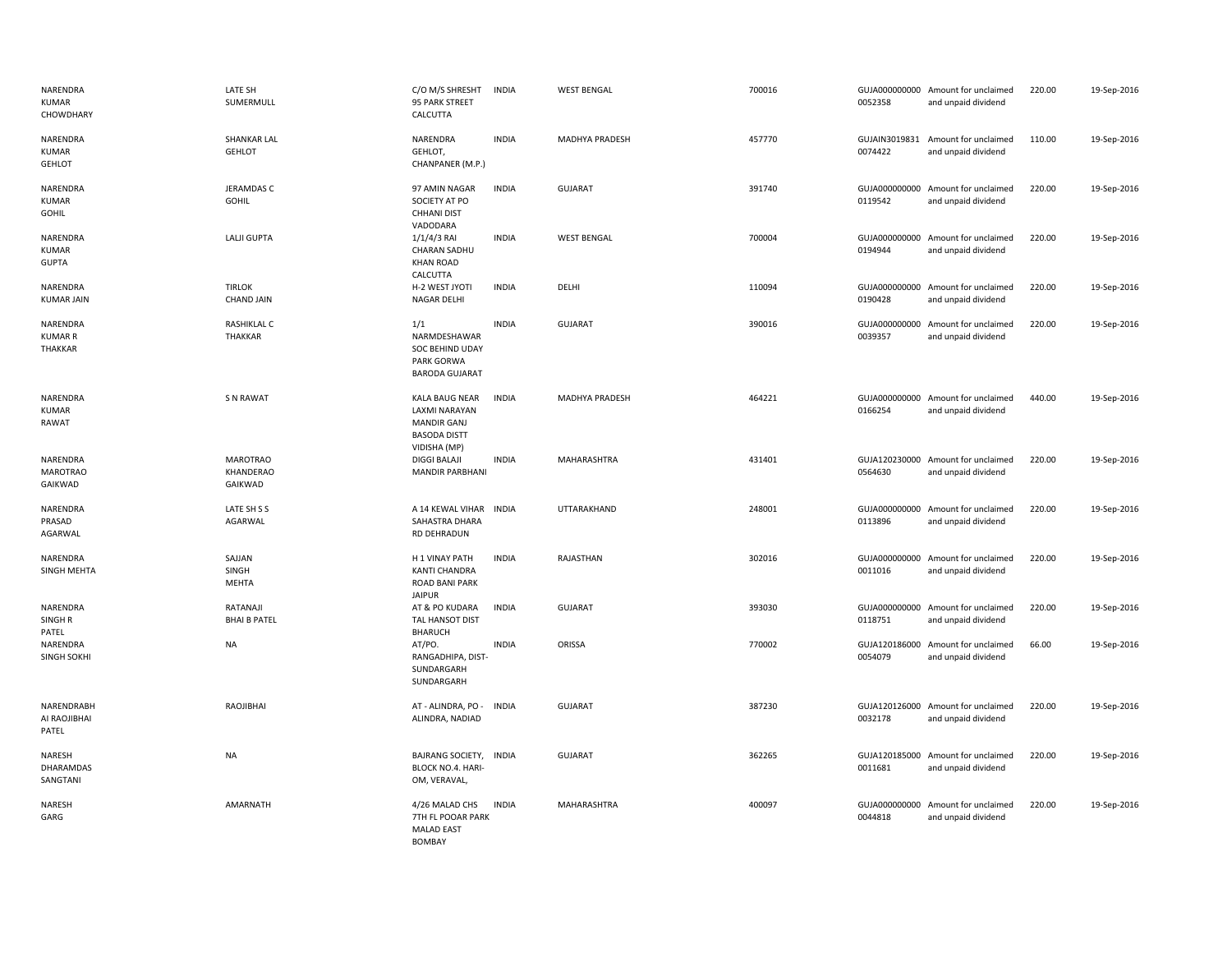| NARESH<br><b>KUMAR</b>                        | <b>GORDHANDA</b><br>SS                           | AHRIWAL WARD NO INDIA<br>13 SILANI GATE<br><b>JHAJAR ROHTAK</b><br><b>HARYANA</b>                                                  | <b>HARYANA</b>       | 124103 | 0066941                  | GUJA000000000 Amount for unclaimed<br>and unpaid dividend | 330.00 | 19-Sep-2016 |
|-----------------------------------------------|--------------------------------------------------|------------------------------------------------------------------------------------------------------------------------------------|----------------------|--------|--------------------------|-----------------------------------------------------------|--------|-------------|
| NARESH<br><b>KUMAR</b>                        | <b>NA</b>                                        | C/O SARARAF AND<br><b>INDIA</b><br><b>CO STATION ROAD</b><br><b>GANGAPUR CITY</b><br><b>DISTT SAWAI</b><br><b>MADHOPUR</b>         | RAJASTHAN            | 322201 | 0193701                  | GUJA130176000 Amount for unclaimed<br>and unpaid dividend | 220.00 | 19-Sep-2016 |
| NARESH<br><b>KUMAR</b>                        | V PRAKASH                                        | <b>INDIA</b><br>M/S M M<br><b>INVESTMENT CO B-</b><br>606 IST FLOOR<br>NEHRU GROUND<br>FARIDABAD                                   | <b>HARYANA</b>       | 121001 | 0147282                  | GUJA000000000 Amount for unclaimed<br>and unpaid dividend | 220.00 | 19-Sep-2016 |
| NARESH<br><b>KUMAR</b>                        | R L GUPTA                                        | <b>INDER CLOTH</b><br><b>INDIA</b><br>HOUSE OLD BUS<br><b>STAND CHARKHI</b><br>DADRI HARYANA                                       | <b>HARYANA</b>       | 123306 | 0068182                  | GUJA000000000 Amount for unclaimed<br>and unpaid dividend | 220.00 | 19-Sep-2016 |
| NARESH<br>KUMAR<br>CHAUHAN                    | RAGHUVIR<br>SINGH                                | <b>INDIA</b><br><b>TELEPHONE</b><br>EXCHANGE<br><b>AMROHA DIST</b><br>MORADABAD                                                    | <b>UTTAR PRADESH</b> | 244221 | 0163554                  | GUJA000000000 Amount for unclaimed<br>and unpaid dividend | 220.00 | 19-Sep-2016 |
| NARESH<br><b>KUMAR</b><br><b>GUPTA</b>        | SHRIKC<br><b>GUPTA</b>                           | SHOP-8 DDA<br><b>INDIA</b><br><b>MARKET POCKET</b><br>PHASE-I MAYUR<br>VIHARDELHI.                                                 | DELHI                | 110001 | 0206681                  | GUJA000000000 Amount for unclaimed<br>and unpaid dividend | 220.00 | 19-Sep-2016 |
| NARESH<br><b>KUMAR</b><br>JAYANTILAL<br>MEHTA | <b>JAYANTIBHAI</b><br><b>DOSAJIBHAI</b><br>MEHTA | <b>INDIA</b><br>PITYCGGAYA NR<br>POWHAR SOC NEW<br>S M ROAD PALDII<br>AHMEDABAD                                                    | <b>GUJARAT</b>       | 380007 | 0023141                  | GUJA000000000 Amount for unclaimed<br>and unpaid dividend | 220.00 | 19-Sep-2016 |
| NARESH<br><b>KUMAR</b><br>PARBHUBHAI<br>PATEL | PARBHUBHAI<br><b>K PATEL</b>                     | ALOCK NO 11<br><b>INDIA</b><br>ROOM NO 126 G H<br><b>B COLONYY HASTI</b><br><b>TALAWA</b><br>ANKLESHWAR                            | <b>GUJARAT</b>       | 393001 | 0118749                  | GUJA000000000 Amount for unclaimed<br>and unpaid dividend | 220.00 | 19-Sep-2016 |
| NARESH<br><b>KUMAR</b><br>SATIJA              | <b>HARGOVIND</b><br>SATIJA                       | 8/6462 STREET NO<br><b>INDIA</b><br>3 DEV NAGAR N<br>DELHI                                                                         | DELHI                | 110005 | 0082647                  | GUJA000000000 Amount for unclaimed<br>and unpaid dividend | 220.00 | 19-Sep-2016 |
| NARESH<br><b>KUMAR SURI</b>                   | <b>NA</b>                                        | <b>INDIA</b><br>89-D, POCKETC,<br>SIDDARTH<br>EXTENSION, DELHI.                                                                    | DELHI                | 110014 | 0206062                  | GUJA000000000 Amount for unclaimed<br>and unpaid dividend | 220.00 | 19-Sep-2016 |
| NARESH<br>MEHTA                               | <b>NA</b>                                        | PLOT NO 242 / 246 INDIA<br>4TH B ROAD<br><b>SARDAR PURA</b><br><b>JODHPUR</b>                                                      | RAJASTHAN            | 342003 | GUJAIN3007321<br>0099352 | Amount for unclaimed<br>and unpaid dividend               | 220.00 | 19-Sep-2016 |
| NARESH<br>RAMANLAL<br>DALAL                   | RAMANLAL                                         | FLAT NO 2 GROUND INDIA<br><b>FLOOR</b><br><b>JAINAZCKBOY BLDG</b><br>OFF SPENCER & CO<br>LTD 22-28 FORGELT<br><b>STREET BOMBAY</b> | MAHARASHTRA          | 400036 | 0168755                  | GUJA000000000 Amount for unclaimed<br>and unpaid dividend | 220.00 | 19-Sep-2016 |
| NARESH<br>RAWAL                               | RADHE<br>SHYAM                                   | 2160, BEHIND POST INDIA<br>OFFICE BANGA<br>DISTT,<br>NAWANSHAHAR                                                                   | PUNJAB               | 144505 | 0188471                  | GUJAIN3018461 Amount for unclaimed<br>and unpaid dividend | 220.00 | 19-Sep-2016 |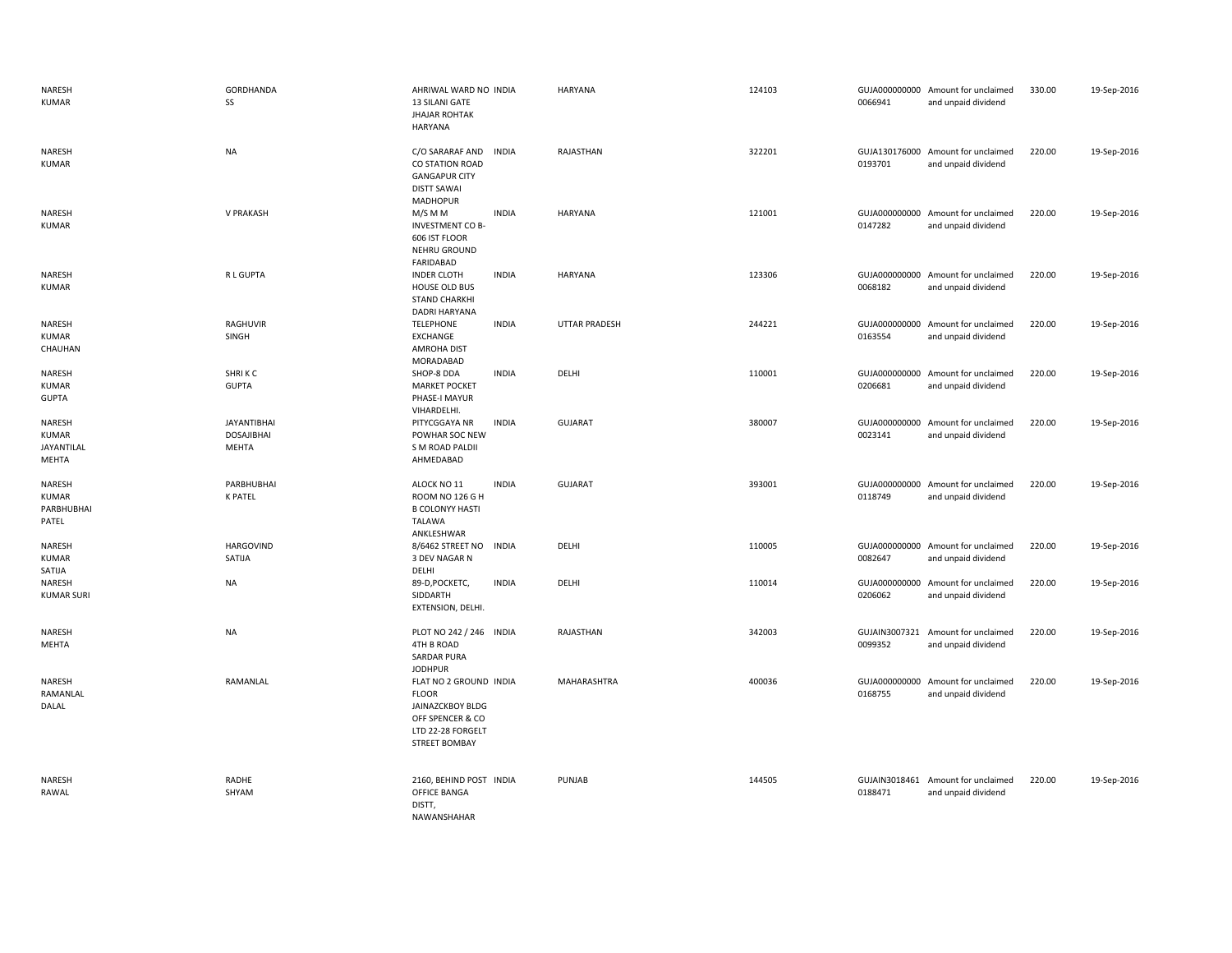| NARIMAN<br><b>FINVEST PVT</b><br>LTD     | <b>NA</b>                             | SHOP NO 23A/25A<br><b>INDIA</b><br>MHATRE PLAZA<br><b>DHANKUR WADI</b><br>KANDIVLI (W) M G<br>ROAD BOMBAY                  | MAHARASHTRA          | 400067 | 0174674                  | GUJA000000000 Amount for unclaimed<br>and unpaid dividend | 660.00 | 19-Sep-2016 |
|------------------------------------------|---------------------------------------|----------------------------------------------------------------------------------------------------------------------------|----------------------|--------|--------------------------|-----------------------------------------------------------|--------|-------------|
| NARINDER<br>ARORA                        | SATYAPAUL<br>ARORA                    | H NO 17 PUNJABI<br><b>INDIA</b><br><b>BAGH PATIALA</b><br>PUNJAB                                                           | PUNJAB               | 147001 | 0005027                  | GUJA000000000 Amount for unclaimed<br>and unpaid dividend | 220.00 | 19-Sep-2016 |
| NARINDER<br><b>KAUR</b>                  | <b>JASWANT</b><br>SINGH               | B-X, 759 & BXI -<br><b>INDIA</b><br>1906 (NEW) KHUD<br>MOHALLA<br>LUDHIANA                                                 | PUNJAB               | 141008 | 0001090                  | GUJAIN3018461 Amount for unclaimed<br>and unpaid dividend | 220.00 | 19-Sep-2016 |
| NARINDER<br><b>KAUR</b>                  | <b>AMRIT PAL</b><br>SINGH             | C/O H S NANDA<br><b>INDIA</b><br><b>HOUSE NO 6410</b><br><b>BLOCK 7 DEV</b><br><b>NAGAR KAROL</b><br><b>BAGH NEW DELHI</b> | DELHI                | 110005 | GUJA000000000<br>0134981 | Amount for unclaimed<br>and unpaid dividend               | 440.00 | 19-Sep-2016 |
| NARINDER<br>SINGH                        | KARNAIL<br>SINGH                      | HOUSE NO-510<br><b>INDIA</b><br>SECTOR-7<br><b>GURGAON</b>                                                                 | <b>HARYANA</b>       | 122001 | 3301533                  | GUJAIN3017741 Amount for unclaimed<br>and unpaid dividend | 550.00 | 19-Sep-2016 |
| NARINDER<br>SINGH SETHI                  | <b>LATE GOPAL</b><br>SINGH SETHI      | <b>INDIA</b><br>120/825 RANJEET<br>NAGAR KANPUR                                                                            | <b>UTTAR PRADESH</b> | 208005 | 0012172                  | GUJA000000000 Amount for unclaimed<br>and unpaid dividend | 220.00 | 19-Sep-2016 |
| NARSHIBHAI<br><b>BACHARBHAI</b><br>PATEL | BACHARBHAI<br><b>K PATEL</b>          | AT - GRABT TALUKA - INDIA<br><b>BAYAD DIST -</b><br>SABRKANTHAGUJAR<br>AT                                                  | <b>GUJARAT</b>       | 383335 | 0022981                  | GUJA000000000 Amount for unclaimed<br>and unpaid dividend | 220.00 | 19-Sep-2016 |
| <b>NARSINH</b><br>BHAI<br>AMAUAR         | <b>VELJI BHAI</b><br>AMALIAR          | QUARTER NO 509/A INDIA<br>PO FERTILIZER<br>NAGAR VADODARA                                                                  | <b>GUJARAT</b>       | 391750 | 0120090                  | GUJA000000000 Amount for unclaimed<br>and unpaid dividend | 220.00 | 19-Sep-2016 |
| NASEEM<br>AKHTARI<br>SIDDIQUI            | <b>SUJAT ALI</b><br>KHAN              | SHOP NO 89 CYBER INDIA<br>WORLD SECTOR 10<br>A MARKET BHILAI<br><b>NAGAR BHILAI</b>                                        | CHHATTISGARH         | 490006 | 4040275                  | GUJAIN3030285 Amount for unclaimed<br>and unpaid dividend | 220.00 | 19-Sep-2016 |
| NASEEM<br>AKHTER                         | HASHMATUL<br>LAH                      | 8147 CHUMNIMILL INDIA<br><b>BARAHINDU RAO</b><br>DELHI                                                                     | DELHI                | 110006 | 0142051                  | GUJA000000000 Amount for unclaimed<br>and unpaid dividend | 440.00 | 19-Sep-2016 |
| NASEEM<br>AKHTER                         | HASHMATUL<br>LAH                      | 8147 CHUMNI MILL INDIA<br><b>BARA HINDU RAO</b><br>DELHI                                                                   | DELHI                | 110006 | 0140985                  | GUJA000000000 Amount for unclaimed<br>and unpaid dividend | 220.00 | 19-Sep-2016 |
| NASHREEN<br>RAHMAN<br><b>HAZARIKA</b>    | SIDDIQUR<br>RAHMAN<br>HAZARIKA<br>PRO | C/O SIDDIQUR<br><b>INDIA</b><br>RAHMAN HAZARIKA<br><b>GEN ENGG DEPTT</b><br>OIL INDIA LTD<br>DULIAJAN                      | ARUNACHAL PRADESH    | 786602 | 0005717                  | GUJA000000000 Amount for unclaimed<br>and unpaid dividend | 220.00 | 19-Sep-2016 |
| <b>NASHUSH</b><br><b>BUKKAWAR</b>        | VIJAY<br><b>BUKKAWAR</b>              | 52 A/101 ANAMIKA INDIA<br>GOKULDHAM<br><b>GOREGAON E</b><br><b>BOMBAY</b>                                                  | MAHARASHTRA          | 400063 | 0095419                  | GUJA000000000 Amount for unclaimed<br>and unpaid dividend | 220.00 | 19-Sep-2016 |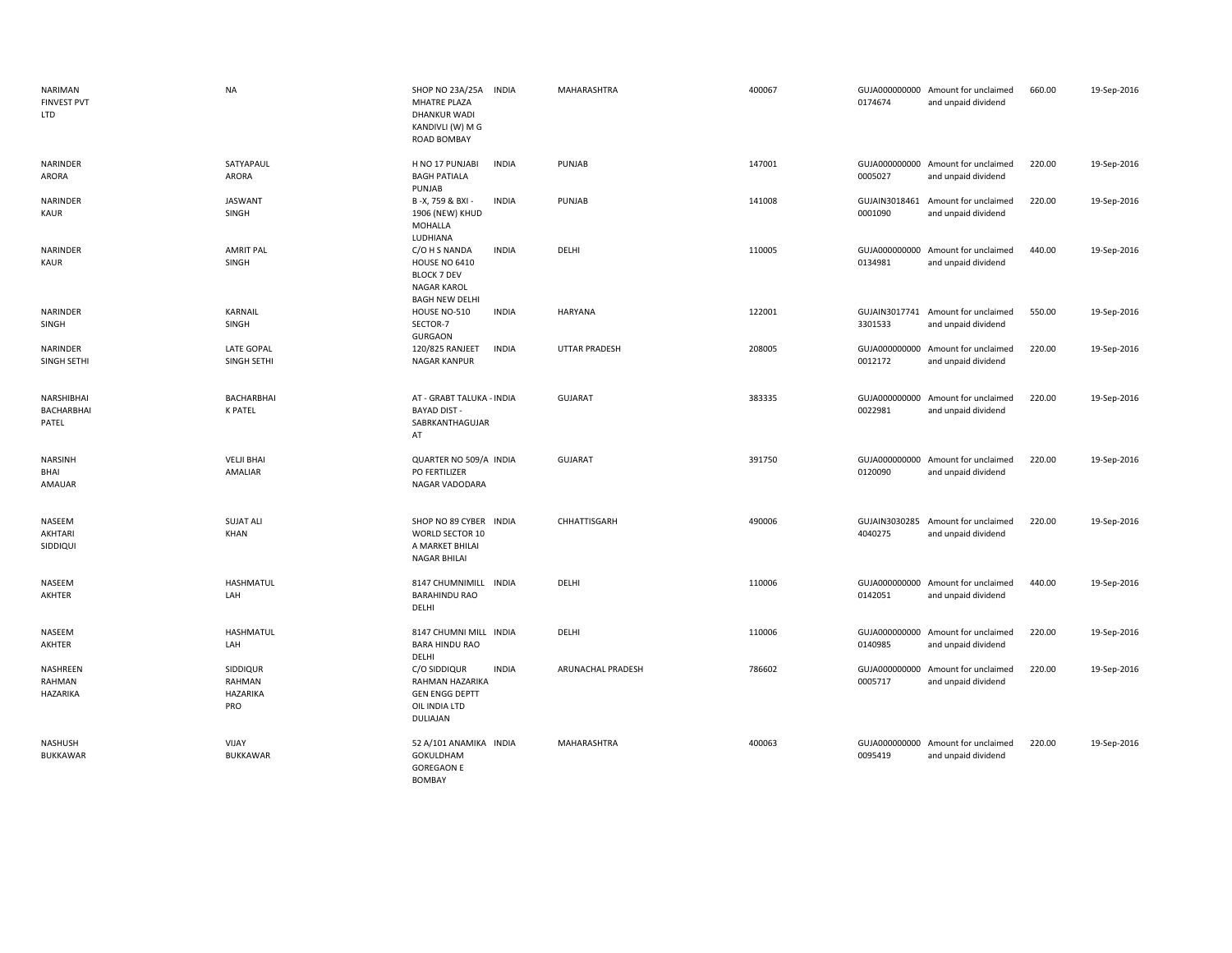| NASRINBANU<br>MAHUDAWAL<br>$\overline{A}$  | MADBHAI                            | C/O SUPER<br>PROVISION STORE<br>CHHIPWAD BAZAR<br><b>DABHOI DIST</b><br>BARODA                         | <b>INDIA</b> | <b>GUJARAT</b> | 391110 | 0002699                  | GUJA000000000 Amount for unclaimed<br>and unpaid dividend | 220.00 | 19-Sep-2016 |
|--------------------------------------------|------------------------------------|--------------------------------------------------------------------------------------------------------|--------------|----------------|--------|--------------------------|-----------------------------------------------------------|--------|-------------|
| NATARAJAN<br>SINGARA<br><b>VELU PILLAI</b> | NATARAJAN<br>PILLAI                | <b>B 68 BHAGUDAY</b><br><b>SOCIETY REFINERY</b><br>ROAD OPP SAIYAG<br>SOCIETY GORWA<br>BARODA          | <b>INDIA</b> | GUJARAT        | 390016 | 0168390                  | GUJA000000000 Amount for unclaimed<br>and unpaid dividend | 330.00 | 19-Sep-2016 |
| NATAVARBHA<br><b>I UMEDDAS</b><br>PATEL    | <b>UMEDDAS</b>                     | 6/NEW LAXMI<br>NAGAR RTO RD<br>MODASA S<br><b>KMODASA</b>                                              | <b>INDIA</b> | <b>GUJARAT</b> | 383315 | 1198931                  | GUJA120332000 Amount for unclaimed<br>and unpaid dividend | 220.00 | 19-Sep-2016 |
| NATHALAL<br>CHUNILAL<br>THAKAR             | <b>CHUNILAL N</b><br><b>THAKAR</b> | GUJ ELE BOARD SUB INDIA<br>DIVISION AT PO<br><b>VIJAPUR DIST</b><br>MEHSANA N G                        |              | <b>GUJARAT</b> | 382870 | 0122584                  | GUJA000000000 Amount for unclaimed<br>and unpaid dividend | 220.00 | 19-Sep-2016 |
| <b>NATHUBHAI</b><br>SHAH                   | LALUBHAI                           | 661 KRIBHCO<br>TOWNSHIP PO<br><b>KRIBHCO NAGAR</b>                                                     | <b>INDIA</b> | <b>GUJARAT</b> | 394515 | GUJA000000000<br>0049051 | Amount for unclaimed<br>and unpaid dividend               | 330.00 | 19-Sep-2016 |
| NATUBHAI M<br>RATHVA                       | MANIYABHAI<br>RATHVA               | Q NO 925<br><b>FERTILIZER NAGAR</b><br>KARCHIA ROAD PO F<br><b>NAGAR BARODA</b>                        | <b>INDIA</b> | GUJARAT        | 391750 | 0120394                  | GUJA000000000 Amount for unclaimed<br>and unpaid dividend | 220.00 | 19-Sep-2016 |
| <b>NATVAR SINH</b><br>DODIA                | BHIMAJIBHAI<br><b>DODIA</b>        | 12/28 VIJAY PLOT<br>RAJKOT                                                                             | <b>INDIA</b> | <b>GUJARAT</b> | 360002 | 0019255                  | GUJA000000000 Amount for unclaimed<br>and unpaid dividend | 220.00 | 19-Sep-2016 |
| NATVARLAL<br>CHHOTALAL<br>SHAH             | NATVARLAL<br>CHHOTALAL<br>D SHAH   | SHRI MALI WAGA<br>SHETH SERI DABHOI<br>DI BARODA                                                       | <b>INDIA</b> | <b>GUJARAT</b> | 391110 | GUJA000000000<br>0038701 | Amount for unclaimed<br>and unpaid dividend               | 220.00 | 19-Sep-2016 |
| NATVARLAL<br>GANDALAL<br>RADADIYA          | GANDALAL                           | KALYAN SOCIETY,<br>VISHI PLOT,<br>STATION ROAD,<br>DIST. RAJKOT,<br>DHORAJI.                           | <b>INDIA</b> | GUJARAT        | 360410 | 0466249                  | GUJAIN3009741 Amount for unclaimed<br>and unpaid dividend | 110.00 | 19-Sep-2016 |
| NATVARLAL<br>KAPADIA                       | BHAVANBHAI<br><b>KAPADIA</b>       | J-1493 SETUBANDH INDIA<br><b>TENA NEAR</b><br><b>GOLIBAR MANDIR</b><br><b>RUPANI</b><br>BHAVNAGARGUJ   |              | <b>GUJARAT</b> | 364001 | 0203337                  | GUJA000000000 Amount for unclaimed<br>and unpaid dividend | 220.00 | 19-Sep-2016 |
| NATWARLAL J<br><b>GANDHI HUF</b>           | <b>JIVANLAL</b><br>LAVJI<br>GANDHI | PLOT NO. 513,<br>ARUN BLDG, 1ST<br>FLOOR OPP. V. J. T.<br>I. COLLEGE H R<br>MAHAJANI<br>ROADMATUNGA CR | <b>INDIA</b> | MAHARASHTRA    | 400019 | 0045353                  | GUJA000000000 Amount for unclaimed<br>and unpaid dividend | 220.00 | 19-Sep-2016 |
| NAVALBAI<br><b>DILIP SHAH</b>              | NA                                 | BHATEVADI AT POST INDIA<br>PAROLA PAROLA                                                               |              | MAHARASHTRA    | 425111 | 0632610                  | GUJA120132000 Amount for unclaimed<br>and unpaid dividend | 110.00 | 19-Sep-2016 |
| NAVANATH<br>NARAYAN<br>RAUT                | NA                                 | AT RASHIN TAL<br><b>KARJAT DIST</b><br>AHMEDNAGAR<br>AHMFDNAGAR                                        | <b>INDIA</b> | MAHARASHTRA    | 414403 | 0736956                  | GUJA120360000 Amount for unclaimed<br>and unpaid dividend | 48.40  | 19-Sep-2016 |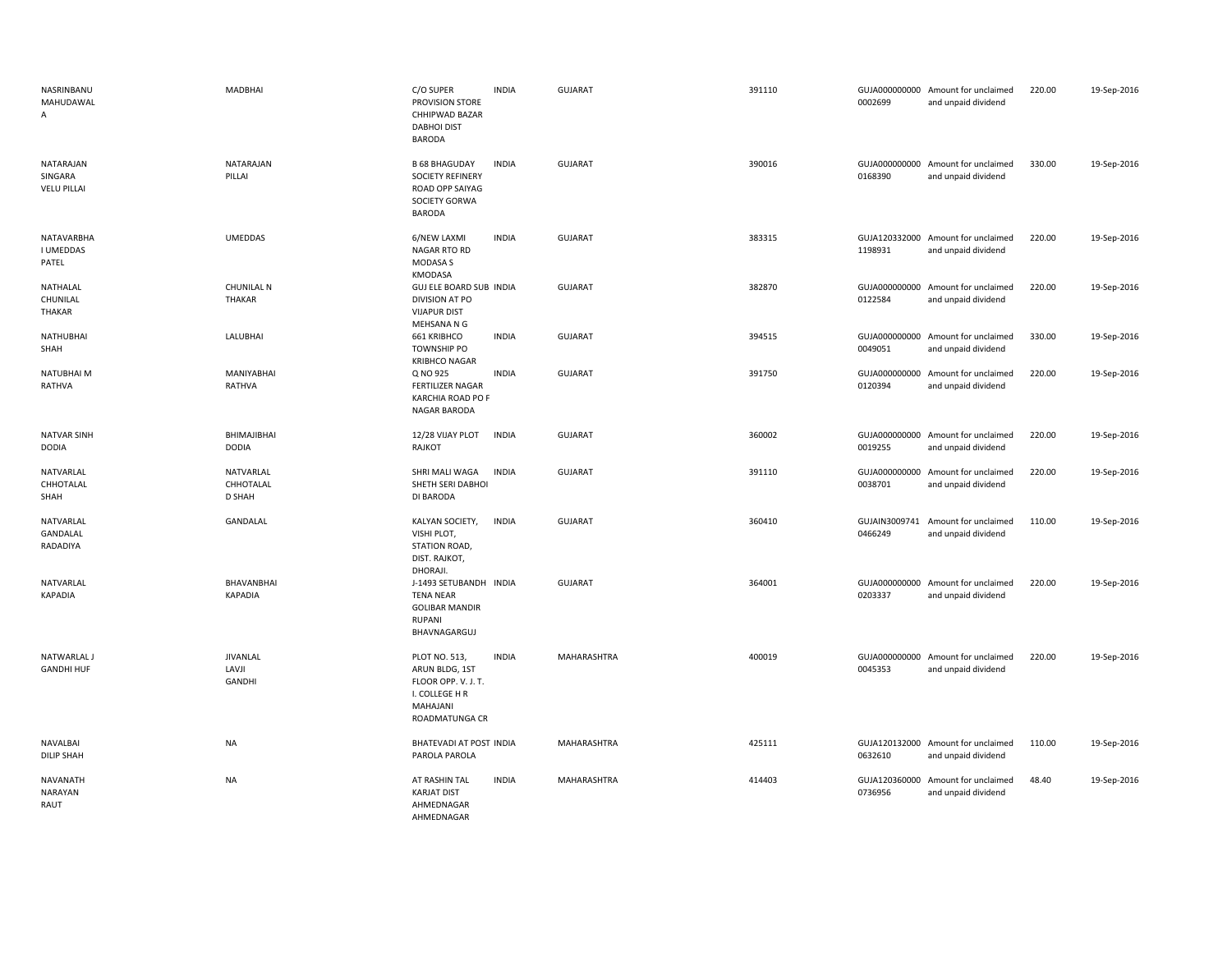| <b>NAVEEN</b><br>CHANDER<br>RAGTAH              | LATE SH<br><b>BHAGWAN</b><br><b>DAS RAGTAH</b> | 19/5 RAJINDRA<br>NAGAR NEW DELHI                                               | <b>INDIA</b> | DELHI              | 110060 | 0015595                  | GUJA000000000 Amount for unclaimed<br>and unpaid dividend | 220.00  | 19-Sep-2016 |
|-------------------------------------------------|------------------------------------------------|--------------------------------------------------------------------------------|--------------|--------------------|--------|--------------------------|-----------------------------------------------------------|---------|-------------|
| NAVEEN<br><b>KUMAR</b><br>AGARWAL               | RAM<br>SHANKAR<br>AGARWAL                      | <b>SHASTRI NAGAR</b><br><b>NEAR JANMAT</b><br>PRESS DHANBAD<br>(BIHAR)         | <b>INDIA</b> | <b>JHARKHAND</b>   | 826001 | 0172330                  | GUJA000000000 Amount for unclaimed<br>and unpaid dividend | 220.00  | 19-Sep-2016 |
| NAVEEN<br><b>KUMAR</b><br>GOYAL                 | M G GOYAL                                      | 1409 AKAR<br><b>BHAWAN MODI</b><br><b>KHANA JAIPUR</b>                         | <b>INDIA</b> | RAJASTHAN          | 302003 | 0071364                  | GUJA000000000 Amount for unclaimed<br>and unpaid dividend | 220.00  | 19-Sep-2016 |
| NAVEEN<br><b>KUMAR JAIN</b>                     | GULAB<br><b>CHAND JAIN</b>                     | JAIN SWEETS, NEAR INDIA<br><b>NEW NARENDRA</b><br>TALKIES,<br><b>JAGDALPUR</b> |              | CHHATTISGARH       | 494001 | 0022901                  | GUJA120186000 Amount for unclaimed<br>and unpaid dividend | 110.00  | 19-Sep-2016 |
| NAVEEN<br><b>TANWAR</b>                         | <b>NA</b>                                      | <b>NA</b>                                                                      | <b>INDIA</b> | ANDHRA PRADESH     | 500003 | 0109090                  | GUJA000000000 Amount for unclaimed<br>and unpaid dividend | 220.00  | 19-Sep-2016 |
| NAVIN C<br>SHAH                                 | CHANDULAL                                      | DISHA 9 SATYADIP<br>APT OPP JAIN<br><b>TEMPLE ANKUR</b><br>ROAD AHMEDABAD      | <b>INDIA</b> | <b>GUJARAT</b>     | 380013 | 0036021                  | GUJA000000000 Amount for unclaimed<br>and unpaid dividend | 220.00  | 19-Sep-2016 |
| <b>NAVIN</b><br><b>KUMAR</b><br><b>DIDWANIA</b> | S M<br><b>DIDWANIA</b>                         | 77 KRISHNA NIWAS INDIA<br>5TH FLOOR 496<br>KALBADEVI ROAD<br><b>BOMBAY</b>     |              | MAHARASHTRA        | 400002 | 0153189                  | GUJA000000000 Amount for unclaimed<br>and unpaid dividend | 220.00  | 19-Sep-2016 |
| <b>NAVIN</b><br><b>KUMAR</b><br><b>MUNDHRA</b>  | CHANDRA<br><b>KISHOR</b><br><b>MUNDHRA</b>     | <b>GOODWILL</b><br>CORPORATION(INDI<br>A) ROOM NO 175<br>32 EZRA               | <b>INDIA</b> | <b>WEST BENGAL</b> | 700001 | 0164218                  | GUJA000000000 Amount for unclaimed<br>and unpaid dividend | 330.00  | 19-Sep-2016 |
| <b>NAVIN P</b><br>ZAVERI                        | <b>NA</b>                                      | STREETCALCUTTA<br>4 B SONAWALA<br><b>BLDG IST FLOOR</b><br>TARDEO MUMBAI       | <b>INDIA</b> | MAHARASHTRA        | 400007 | 5405870                  | GUJAIN3011271 Amount for unclaimed<br>and unpaid dividend | 2860.00 | 19-Sep-2016 |
| <b>NAVIN VYAS</b>                               | HARISHNKER<br><b>VYAS</b>                      | 9-A INDRAPURI<br><b>SOCIETY HARNI</b><br>ROAD VADODARA                         | <b>INDIA</b> | <b>GUJARAT</b>     | 390006 | 0037559                  | GUJA000000000 Amount for unclaimed<br>and unpaid dividend | 220.00  | 19-Sep-2016 |
| NAVINCHAND<br>RA<br>CHHAGANLAL<br>MEHTA         | <b>NA</b>                                      | 18-39 VAIDY STREET INDIA<br>OPP SUTHAR<br>STREET VIRAMGAM                      |              | <b>GUJARAT</b>     | 382150 | 2359099                  | GUJAIN3017741 Amount for unclaimed<br>and unpaid dividend | 110.00  | 19-Sep-2016 |
| NAVINCHAND<br><b>RA KHARADI</b>                 | PREMJI BHAI<br>KHARADI                         | <b>BLOCK NO 187/1</b><br>SECTOR 30<br>GANDHINAGAR                              | <b>INDIA</b> | <b>GUJARAT</b>     | 382030 | GUJA000000000<br>0076707 | Amount for unclaimed<br>and unpaid dividend               | 220.00  | 19-Sep-2016 |
| NAVINCHAND<br>RA M SHAH                         | <b>NA</b>                                      | 8 AMBA BHUVAN<br>PRABHAT COLONY<br>ROAD NO 6 SANTA<br>CRUZ EAST BOMBAY         | <b>INDIA</b> | MAHARASHTRA        | 400055 | GUJA000000000<br>0049992 | Amount for unclaimed<br>and unpaid dividend               | 220.00  | 19-Sep-2016 |
| <b>NAVITA MALIK</b>                             | A BHUSHAN                                      | <b>MAYUR MAHAL</b><br><b>COMPLEX ROOM</b><br>NO 2 14 BURNPUR<br>ROAD ASANSOL   | <b>INDIA</b> | <b>WEST BENGAL</b> | 713304 | 0157152                  | GUJA000000000 Amount for unclaimed<br>and unpaid dividend | 220.00  | 19-Sep-2016 |
| <b>NAVNEET</b><br>SARDA                         | <b>RAMBILAS</b><br>SARDA                       | C/O A L BOTHARA<br>KAUTHICHI TALIM<br>MALIWADA<br>AHMEDNAGAR M S               | <b>INDIA</b> | MAHARASHTRA        | 414001 | 0083359                  | GUJA000000000 Amount for unclaimed<br>and unpaid dividend | 220.00  | 19-Sep-2016 |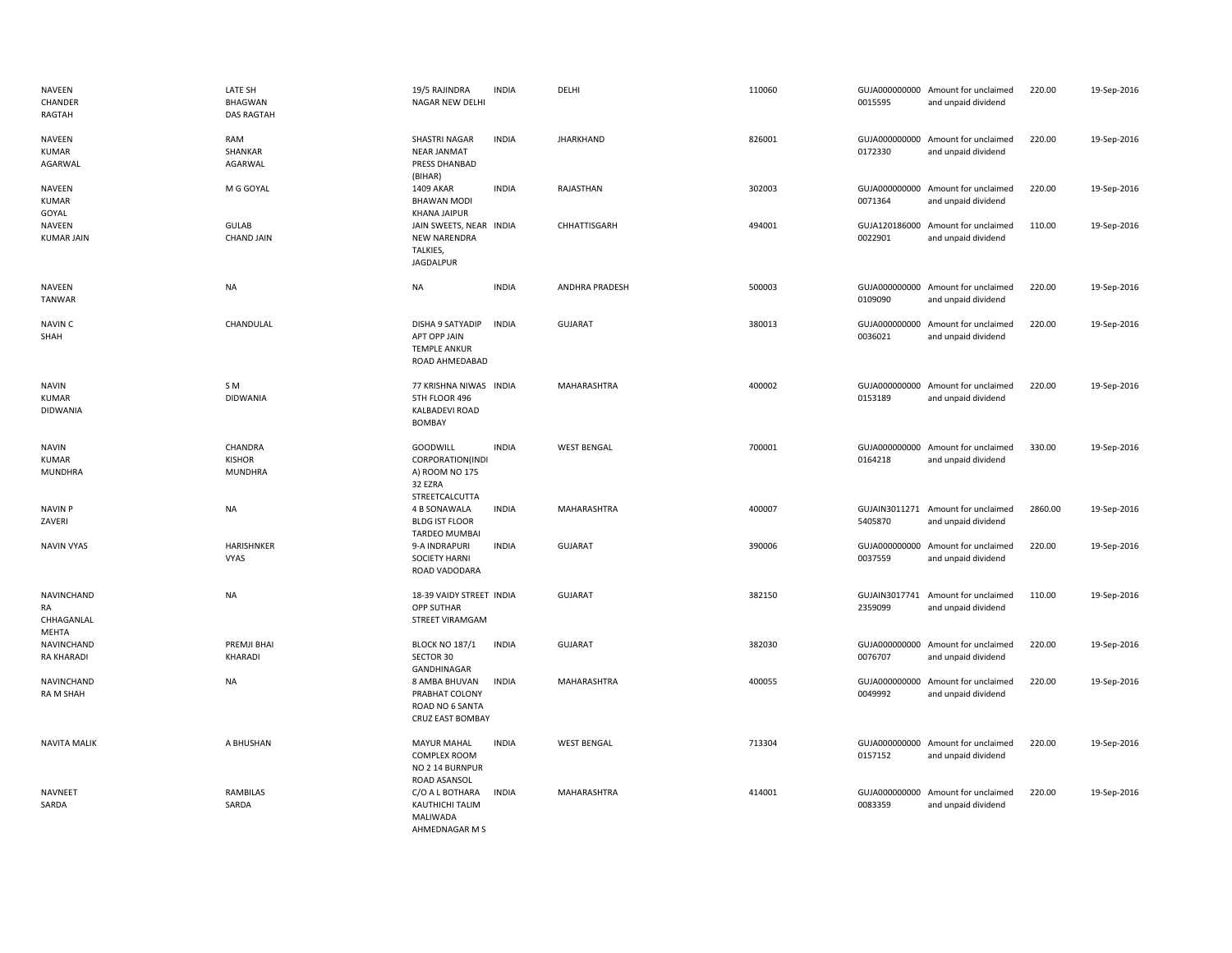| <b>NAVNIT BHAI</b><br>PATEL                     | <b>NATHA BHAI</b>                  | ROOPALEE AGENCY INDIA<br>MIYA GAM KARJAN<br>DI BARODA                                                                    |              | <b>GUJARAT</b> | 391240 | 0093989                  | GUJA000000000 Amount for unclaimed<br>and unpaid dividend | 220.00  | 19-Sep-2016 |
|-------------------------------------------------|------------------------------------|--------------------------------------------------------------------------------------------------------------------------|--------------|----------------|--------|--------------------------|-----------------------------------------------------------|---------|-------------|
| <b>NAVNITBHAI</b><br>A PATEL                    | AMBALAL<br>PATEL                   | MAYUR BUILDING<br>KOYALI                                                                                                 | <b>INDIA</b> | <b>GUJARAT</b> | 391330 | 0002518                  | GUJA000000000 Amount for unclaimed<br>and unpaid dividend | 220.00  | 19-Sep-2016 |
| NAWAL<br><b>KISHOR</b><br><b>GUPTA</b>          | <b>D K GUPTA C</b><br>$\mathsf{A}$ | 247 OFFICE<br>COMPLEX<br>JHANDEWALAN<br><b>EXTENSION NEW</b><br>DELHI                                                    | <b>INDIA</b> | DELHI          | 110055 | GUJA000000000<br>0126778 | Amount for unclaimed<br>and unpaid dividend               | 1100.00 | 19-Sep-2016 |
| <b>NAWAZ M</b><br>SHAIKH                        | MEHRAZUDD<br>IN A SHAIKH           | C/O DR S M SHAIKH INDIA<br><b>B6 BHAJUWALA</b><br>SOCIETY B/H NEW<br><b>SHAK MARKET</b><br><b>MANUBAR</b><br>ROADBHARUCH |              | <b>GUJARAT</b> | 392001 | 0119481                  | GUJA000000000 Amount for unclaimed<br>and unpaid dividend | 220.00  | 19-Sep-2016 |
| NAYAN A<br>JAGJIVAN                             | A K JAGJIVAN                       | KASTURI BUILDINGS INDIA<br>171/172 J TATA<br>ROAD BOMBAY                                                                 |              | MAHARASHTRA    | 400020 | 0157466                  | GUJA000000000 Amount for unclaimed<br>and unpaid dividend | 660.00  | 19-Sep-2016 |
| <b>NAYAN ARUN</b><br>JAGJIVAN                   | ARUNKUMAR<br>JAGJIVAN              | KASTURI BUILDING INDIA<br>2ND FLOOR<br>171/172 JAMSHEDJI<br><b>TATA ROAD</b><br><b>BOMBAY</b>                            |              | MAHARASHTRA    | 400020 | 0168780                  | GUJA000000000 Amount for unclaimed<br>and unpaid dividend | 220.00  | 19-Sep-2016 |
| <b>NAYAN C</b><br>SHAH                          | CHAMPAKLAL                         | 205 NUTAN AWAS<br>APT NEAR NAHER<br><b>CHATAR RD SURAT</b>                                                               | <b>INDIA</b> | <b>GUJARAT</b> | 395001 | 0056248                  | GUJA000000000 Amount for unclaimed<br>and unpaid dividend | 220.00  | 19-Sep-2016 |
| NAYAN JOSHI                                     | KANAIYALAL                         | "SIDDHI" SERVAIYA INDIA<br>STREET NEAR NANA<br>DARBARGADH<br>GONDAL                                                      |              | <b>GUJARAT</b> | 360311 | 0122283                  | GUJA000000000 Amount for unclaimed<br>and unpaid dividend | 220.00  | 19-Sep-2016 |
| NAYANA<br>DESAI                                 | VASANTLAL                          | 3<br>VARDHMANNAGAR<br>FLAT NO 30 RAJKOT                                                                                  | <b>INDIA</b> | <b>GUJARAT</b> | 360001 | 0082116                  | GUJA000000000 Amount for unclaimed<br>and unpaid dividend | 220.00  | 19-Sep-2016 |
| NAYANA<br><b>DHANJI BHAI</b><br><b>UMRANIYA</b> | DHANJIBHAI<br><b>UMARANIYA</b>     | <b>MAIN BAZAR TA</b><br>JASODAN DIST<br>RAJKOT PO<br><b>VINCHHIYA GUJRAT</b>                                             | <b>INDIA</b> | <b>GUJARAT</b> | 380055 | 0103521                  | GUJA000000000 Amount for unclaimed<br>and unpaid dividend | 220.00  | 19-Sep-2016 |
| NAYANA<br>HASHAMUKH<br>SHAH                     | HASHAMUKH<br>BHIKHALAL<br>SHAH     | <b>B 57 ANGITA HSG</b><br>SOCIETY<br>NARANPURA<br>PRAGATI NAGAR<br>ROAD AHMEDABAD                                        | <b>INDIA</b> | <b>GUJARAT</b> | 380013 | 0088581                  | GUJA000000000 Amount for unclaimed<br>and unpaid dividend | 220.00  | 19-Sep-2016 |
| NAYANABEN L<br>RATHOD                           | <b>LABHU BHAI</b><br>K RATHOD      | C 299 RAM NAGAR INDIA<br>KALIYABID<br>BHAVNAGAR                                                                          |              | <b>GUJARAT</b> | 364002 | 0075142                  | GUJA000000000 Amount for unclaimed<br>and unpaid dividend | 220.00  | 19-Sep-2016 |
| NAYANBEN<br>MUKUNDRAY<br>RHATT                  | MUKUNDRAY<br>GAJANAN<br>RHATT      | 8 A DELUX COLONY INDIA<br>NIZAMPURA<br>VADODARA                                                                          |              | <b>GUJARAT</b> | 390002 | 0180950                  | GUJA000000000 Amount for unclaimed<br>and unpaid dividend | 110.00  | 19-Sep-2016 |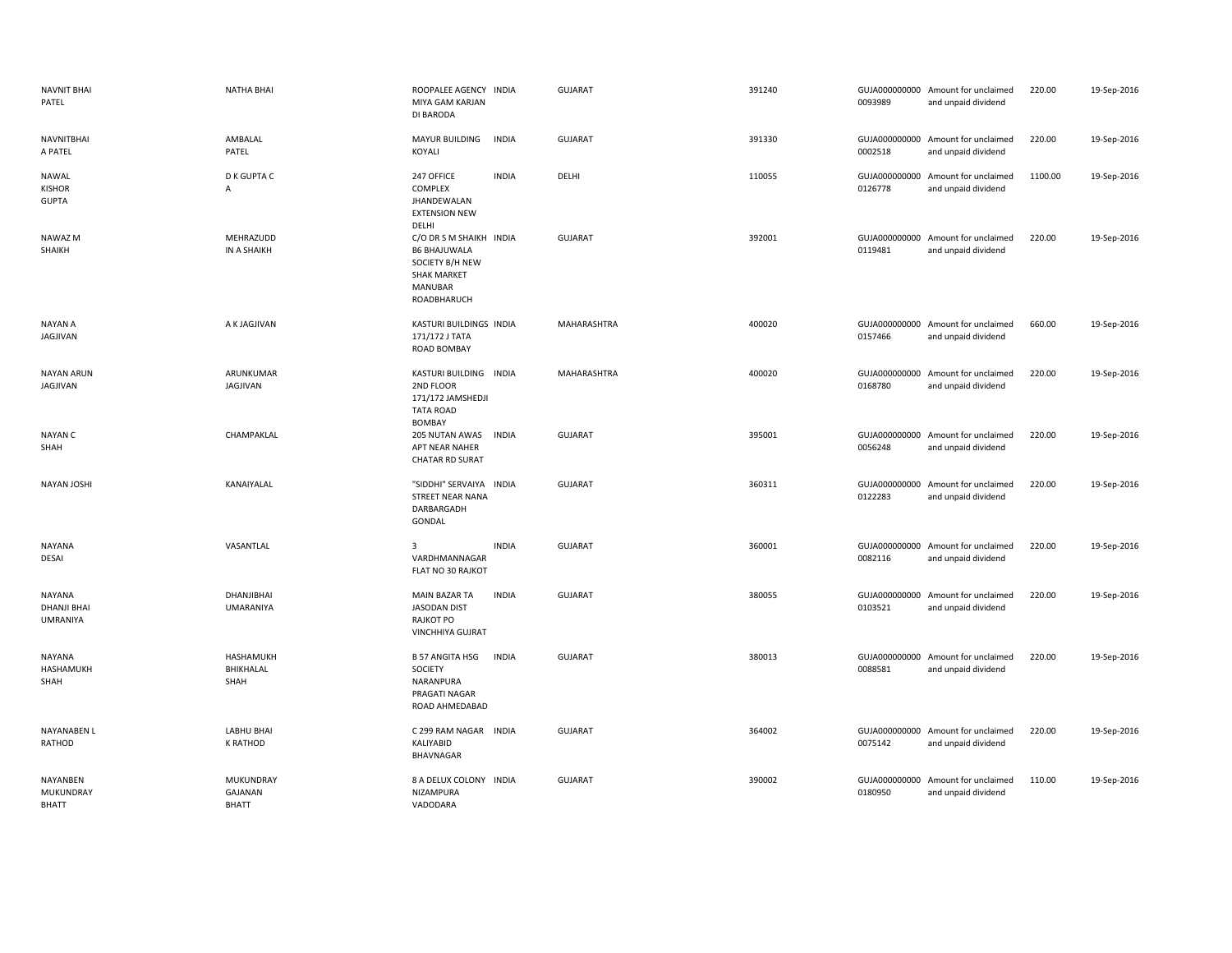| NAYNA<br><b>PUROHIT</b>                | <b>MOHANLAL</b>                  | 34 ANANDKUNJ<br>APPT OPP KOTHARI<br><b>TOWER SABARMATI</b><br>AHMEDABAD                                | <b>INDIA</b> | <b>GUJARAT</b>    | 380005 | 0070004                  | GUJA000000000 Amount for unclaimed<br>and unpaid dividend | 220.00 | 19-Sep-2016 |
|----------------------------------------|----------------------------------|--------------------------------------------------------------------------------------------------------|--------------|-------------------|--------|--------------------------|-----------------------------------------------------------|--------|-------------|
| <b>NAYNESH B</b><br>PATEL              | <b>BABUBHAIV</b><br>PATEL        | 5/2 YASH<br>APARTMENT<br>GAUTAMNAGAR<br><b>RACE COURSE</b><br><b>BARODA</b>                            | <b>INDIA</b> | <b>GUJARAT</b>    | 390007 | 0107643                  | GUJA000000000 Amount for unclaimed<br>and unpaid dividend | 220.00 | 19-Sep-2016 |
| NAZMABANU<br><b>IQBALBHAI</b><br>MEMAN | <b>IQBAL BHAI</b><br>MEMAN       | E 12 ISHWAR PARK INDIA<br><b>SOCIETY NEAR</b><br><b>GOVERMANT WARI</b><br>HOUSI DANILIMDA<br>AHMEDABAD |              | <b>GUJARAT</b>    | 380028 | GUJA000000000<br>0027615 | Amount for unclaimed<br>and unpaid dividend               | 220.00 | 19-Sep-2016 |
| <b>NEEL KAMAL</b><br>JAIN              | ADISHWAR<br>PRASAD JAIN          | C/O KAM DHENU<br><b>ASSOCIATES 259</b><br>SOUTH CIVIL LINES<br>MUZAFFAR NAGAR                          | <b>INDIA</b> | UTTAR PRADESH     | 251001 | 0066431                  | GUJA000000000 Amount for unclaimed<br>and unpaid dividend | 220.00 | 19-Sep-2016 |
| <b>NEELA MEHTA</b>                     | HARSUKHLAL<br>T MEHTA            | TINU TRADERS 10-A, INDIA<br><b>G M MARKET</b><br>GANDHIBAGNAGPU<br>R                                   |              | MAHARASHTRA       | 440002 | 0080526                  | GUJA000000000 Amount for unclaimed<br>and unpaid dividend | 220.00 | 19-Sep-2016 |
| NEELA N<br>MEHTA                       | N J MEHTA H<br>HOLD              | A-503 PRINCE<br>TOWERS 94<br>PURSHWALKAM<br><b>HIGH ROAD</b><br>CHENNAI                                | <b>INDIA</b> | <b>TAMIL NADU</b> | 600010 | GUJA000000000<br>0151944 | Amount for unclaimed<br>and unpaid dividend               | 220.00 | 19-Sep-2016 |
| <b>NEELA PATEL</b>                     | SURESH                           | 1068 D LUHARSHERI INDIA<br>SARASPUR<br>AHMEDABAD                                                       |              | <b>GUJARAT</b>    | 380018 | 0085253                  | GUJA000000000 Amount for unclaimed<br>and unpaid dividend | 220.00 | 19-Sep-2016 |
| NEELAM<br>KALRA                        | <b>ASHOK</b><br><b>KALRA</b>     | 26/4 GAROUND<br><b>FLOOR OLD</b><br>RAJINDER NAGAR<br>NEW DELHI                                        | <b>INDIA</b> | DELHI             | 110060 | GUJA000000000<br>0016271 | Amount for unclaimed<br>and unpaid dividend               | 220.00 | 19-Sep-2016 |
| NEELAM<br>SHETH                        | C M SHETH                        | <b>1ST GAYATRI</b><br>SOCIETY OPP ST<br><b>XAVIDUR HIG</b><br>SCHOOL P N MARG<br>JAMNAGAR              | <b>INDIA</b> | <b>GUJARAT</b>    | 361008 | 0078607                  | GUJA000000000 Amount for unclaimed<br>and unpaid dividend | 220.00 | 19-Sep-2016 |
| NEELAM<br>SINGH                        | <b>D N SINGH</b>                 | BLOCK NO 42 FLAT<br><b>INDIA</b><br>NO 304 ROAD NO<br>10-E RAJENDRA<br><b>NAGAR PATNA</b>              |              | <b>BIHAR</b>      | 800016 | 0130960                  | GUJA000000000 Amount for unclaimed<br>and unpaid dividend | 220.00 | 19-Sep-2016 |
| NEELAMBARI<br>MANKAD                   | <b>BHUVNESH</b><br><b>MANKAD</b> | <b>SHI 27/D</b><br><b>BALMUKUND PLATS</b><br>NIRMALA SCHOOL<br>RAJKOT                                  | <b>INDIA</b> | <b>GUJARAT</b>    | 360005 | 0020870                  | GUJA000000000 Amount for unclaimed<br>and unpaid dividend | 220.00 | 19-Sep-2016 |
| NEEPA<br>NANDKUMAR<br>GANDHI           | NANDKUMAR                        | 5-MATRU CHHAYA INDIA<br>OPP 57/58<br>ARUNODAYA<br><b>SOCIETY ALKAPURI</b>                              |              | <b>GUJARAT</b>    | 390007 | 0083180                  | GUJA000000000 Amount for unclaimed<br>and unpaid dividend | 330.00 | 19-Sep-2016 |

VADODARAGUJ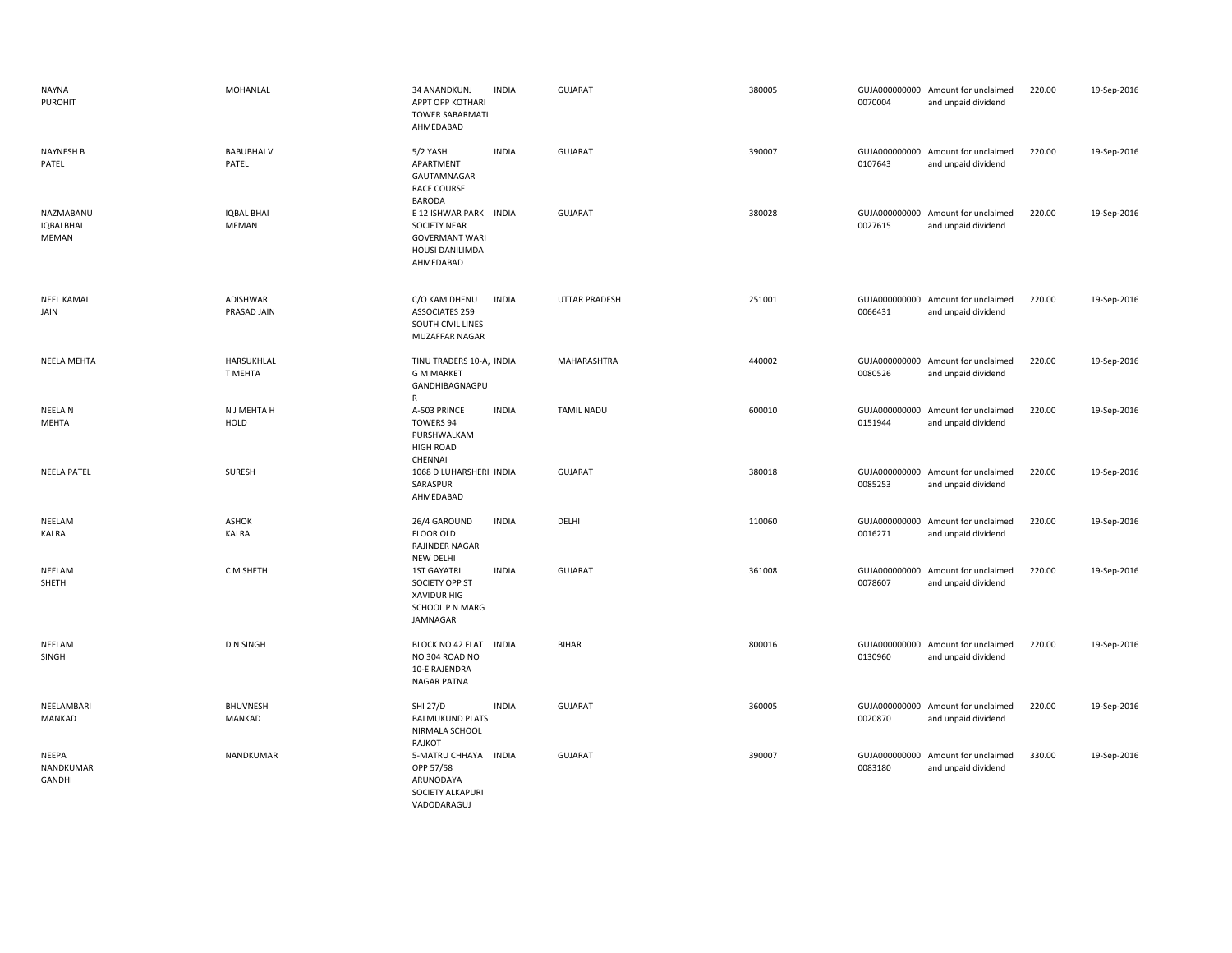| <b>NEERA JAIN</b>                 | RAMESH<br><b>CHAND JAIN</b><br>RETD            | <b>GOYAL BROTHERS</b><br><b>BIJROL ROAD</b><br><b>BARAUT DIST</b><br>MEERUT                             | <b>INDIA</b> | <b>UTTAR PRADESH</b>  | 250611 | 0066426                  | GUJA000000000 Amount for unclaimed<br>and unpaid dividend | 330.00 | 19-Sep-2016 |
|-----------------------------------|------------------------------------------------|---------------------------------------------------------------------------------------------------------|--------------|-----------------------|--------|--------------------------|-----------------------------------------------------------|--------|-------------|
| <b>NEERA RANI</b><br><b>GUPTA</b> | <b>NA</b>                                      | PLOT NO 50 SECTOR INDIA<br>IX ROHINI DELHI                                                              |              | DELHI                 | 110085 | GUJAIN3001181<br>0197743 | Amount for unclaimed<br>and unpaid dividend               | 440.00 | 19-Sep-2016 |
| NEERAJ<br><b>RASTOGI</b>          | <b>SHIV KUMAR</b><br><b>RASTOGI</b>            | 40, MORIPADA<br>MEERUT                                                                                  | <b>INDIA</b> | <b>UTTAR PRADESH</b>  | 250002 | 0097505                  | GUJAIN3016531 Amount for unclaimed<br>and unpaid dividend | 22.00  | 19-Sep-2016 |
| NEERAJ<br>SACHDEVA                | SH S P SINGH                                   | 7, VIJAY NAGAR,<br>LANE NO 1,<br>MEERUT(U.P.)                                                           | <b>INDIA</b> | <b>UTTAR PRADESH</b>  | 250001 | 0011151                  | GUJAIN3020501 Amount for unclaimed<br>and unpaid dividend | 220.00 | 19-Sep-2016 |
| <b>NEERAJAB</b>                   | <b>SIVA REDDY</b>                              | C/O NIRAJJA<br>NURSING HOME<br>PIDUGURALLA<br><b>GUNT UP</b>                                            | <b>INDIA</b> | <b>ANDHRA PRADESH</b> | 522413 | 0172879                  | GUJA000000000 Amount for unclaimed<br>and unpaid dividend | 660.00 | 19-Sep-2016 |
| NEERU<br>AGGARWAL                 | <b>SH RAJINDER</b><br><b>KUMAR</b><br>AGGARWAL | C/O SH RAJINDER<br>AGGARWAL PREET<br><b>NAGAR COLONY</b><br>BARARA, DISTT.<br>AMBALA HARYANA            | <b>INDIA</b> | HARYANA               | 133201 | GUJAIN3023161<br>0026638 | Amount for unclaimed<br>and unpaid dividend               | 2.20   | 19-Sep-2016 |
| NEERU ALAG                        | <b>MDAN ALAG</b>                               | ANUJ HOUSE<br>PAILLIPAD<br><b>TROMBAY BOMBAY</b>                                                        | <b>INDIA</b> | MAHARASHTRA           | 400088 | 0083295                  | GUJA000000000 Amount for unclaimed<br>and unpaid dividend | 220.00 | 19-Sep-2016 |
| NEERU<br><b>GULATI</b>            | RAJEEV<br><b>GUPTA</b>                         | 87 DR MUKERJI<br><b>NAGAR DELHI</b>                                                                     | <b>INDIA</b> | DELHI                 | 110009 | 0138140                  | GUJA000000000 Amount for unclaimed<br>and unpaid dividend | 440.00 | 19-Sep-2016 |
| <b>NEETA</b><br><b>KOTADIA</b>    | SHANKERLAL                                     | PARAG 4 ANNEXY<br><b>SHOPPING CENTER</b><br>GONDAL                                                      | <b>INDIA</b> | <b>GUJARAT</b>        | 360311 | 0090663                  | GUJA000000000 Amount for unclaimed<br>and unpaid dividend | 220.00 | 19-Sep-2016 |
| NEETA<br>NAGPAL                   | VEDPRAKASH<br>NAGPAL                           | C/O B N GUTCH<br>MATHURAPRASAD<br>KOTHI ARYANAGAR<br>MORAR GWALIOR<br>(M P)                             | <b>INDIA</b> | MADHYA PRADESH        | 474006 | 0168010                  | GUJA000000000 Amount for unclaimed<br>and unpaid dividend | 220.00 | 19-Sep-2016 |
| <b>NEETA</b><br>SAMBRE            | <b>SHIRISH</b><br>SAMBRE                       | <b>B105 VASUNDHARA INDIA</b><br><b>APARTMENTS PLOT</b><br>NO 16 SECTOR 6<br><b>DWARKA INEW</b><br>DELHI |              | DELHI                 | 110075 | 0667942                  | GUJA130414000 Amount for unclaimed<br>and unpaid dividend | 66.00  | 19-Sep-2016 |
| <b>NEETA</b><br>SARDANA           | OM PARKASH<br>SARDANA                          | BC 16 PASCHIMI<br>SHALIMAR BAGH<br>DELHI                                                                | <b>INDIA</b> | DELHI                 | 110052 | 0066966                  | GUJA000000000 Amount for unclaimed<br>and unpaid dividend | 220.00 | 19-Sep-2016 |
| NEETA<br>SHAMA                    | ANIL<br>SHARMA                                 | 968/8 SAHDEV<br><b>MARG NR</b><br>DUKHSHANJAN<br><b>MANDIR</b><br>KURUKSHETRA<br>HARYANA                | <b>INDIA</b> | <b>HARYANA</b>        | 136118 | 0063751                  | GUJA000000000 Amount for unclaimed<br>and unpaid dividend | 220.00 | 19-Sep-2016 |
| NEETA<br>SRIVASTAVA               | ABHAI<br><b>KUMAR</b><br>SRIVASTAVA            | MASTER<br>KANHAYALAL ROAD<br><b>NEAR PADHAJI</b><br><b>MANDIR</b><br>AISHABAGH<br>LUCKNOW U P           | <b>INDIA</b> | UTTAR PRADESH         | 226004 | 0066338                  | GUJA000000000 Amount for unclaimed<br>and unpaid dividend | 220.00 | 19-Sep-2016 |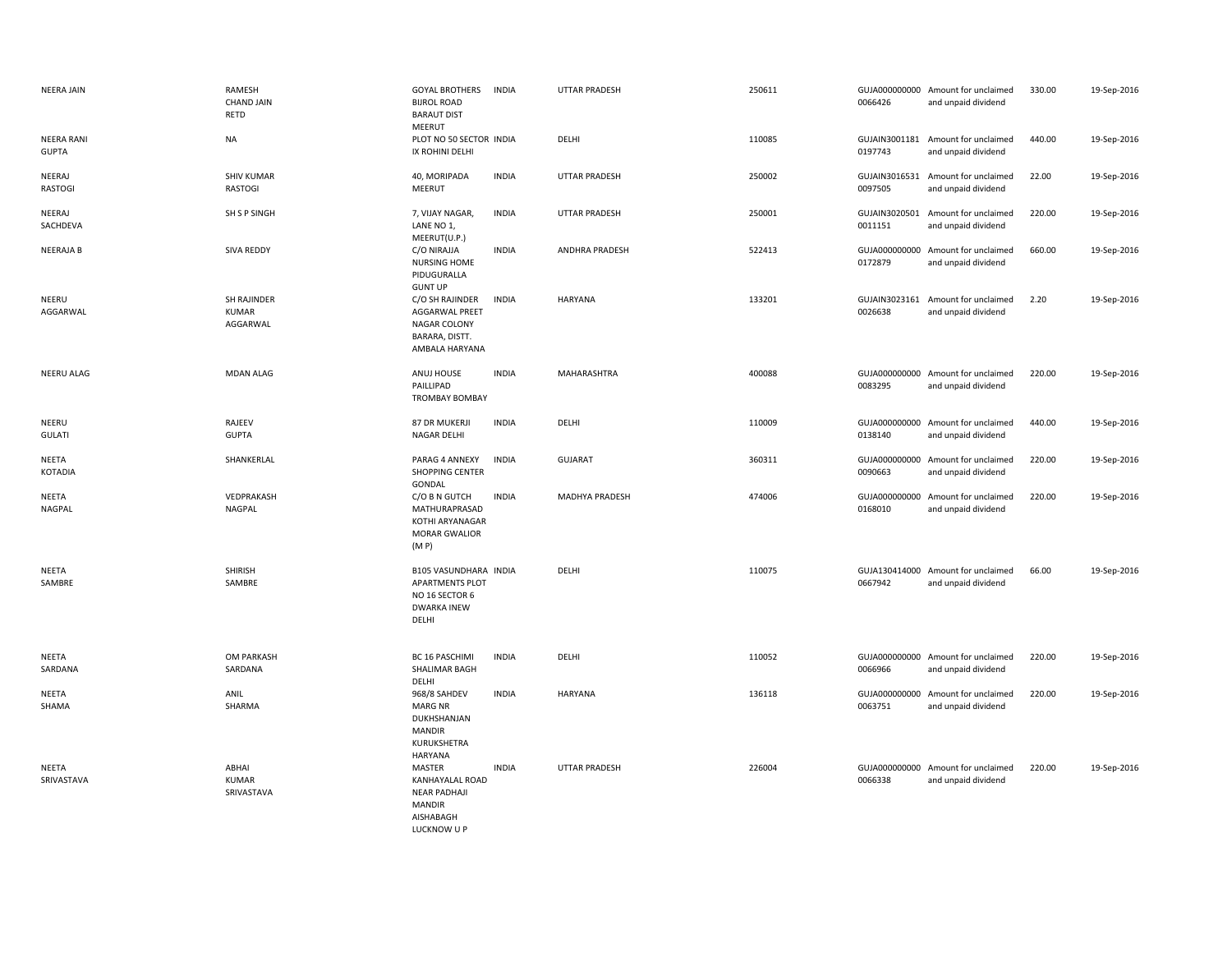| NEETA<br>TRIPATHI                          | ARVIND<br><b>KUMAR</b><br>TRIPATHI      | <b>B 12 VINDHYA</b><br><b>COLONY PO</b><br>PINOURA DIST<br>UMARIA BILASPUR                          | <b>INDIA</b> | <b>MADHYA PRADESH</b> | 484555 | 3740835                  | GUJAIN3029024 Amount for unclaimed<br>and unpaid dividend | 660.00  | 19-Sep-2016 |
|--------------------------------------------|-----------------------------------------|-----------------------------------------------------------------------------------------------------|--------------|-----------------------|--------|--------------------------|-----------------------------------------------------------|---------|-------------|
| <b>NEETABEN</b><br>KANANI                  | MANSUKHLA<br>L KANANI                   | VIJAY STREET NO 2 INDIA<br><b>TAGORE NAGAR</b><br>KALAWAD ROAD<br>RAJKOT                            |              | <b>GUJARAT</b>        | 360001 | 0106986                  | GUJA000000000 Amount for unclaimed<br>and unpaid dividend | 220.00  | 19-Sep-2016 |
| NEETABEN<br>SURENDRASIN<br>H MAHIDA        | SURENDRASI<br>NH <sub>B</sub><br>MAHIDA | D-132 G E B<br>COLONY PO<br><b>UKAIDAM DIST</b><br><b>SURAT GUJARAT</b>                             | <b>INDIA</b> | <b>GUJARAT</b>        | 394680 | 0195391                  | GUJA000000000 Amount for unclaimed<br>and unpaid dividend | 220.00  | 19-Sep-2016 |
| <b>NEETU GARG</b>                          | RAJKUMAR<br>GARG                        | V-5 DEEP MARG<br>PAOTA A ROAD<br><b>JODHPUR</b>                                                     | <b>INDIA</b> | RAJASTHAN             | 342004 | 0073144                  | GUJA000000000 Amount for unclaimed<br>and unpaid dividend | 220.00  | 19-Sep-2016 |
| <b>NEHAN</b><br>TAMAKUWAL<br>Α             | NARESHCHA<br>NDRA V<br>TAMAKUWAL<br>A   | 301 3RD FLOOR<br>ATUL APARTMENT<br><b>NEAR PARLE POINT</b><br>ATHWALINCE SURAT<br><b>GUJARAT</b>    | <b>INDIA</b> | <b>GUJARAT</b>        | 395007 | GUJA000000000<br>0099387 | Amount for unclaimed<br>and unpaid dividend               | 330.00  | 19-Sep-2016 |
| <b>NEHABEN</b><br>KANCHANLAL<br>SHAH       | KANCHANLAL<br>JIVANLAL                  | A/34<br>UDHAYOGNAGAR<br>SOCIETY B/H<br>ARYURVEDIC<br><b>COLLEGE OUTSIDE</b><br>PANIGATEVADODAR<br>A | <b>INDIA</b> | <b>GUJARAT</b>        | 390019 | 0037209                  | GUJA000000000 Amount for unclaimed<br>and unpaid dividend | 220.00  | 19-Sep-2016 |
| NEHAL G<br><b>TRIVEDI</b>                  | GNANESHBH<br>Al                         | 8 TULSIBAUG<br>SOCIETY<br>MANJALPUR<br>VADODARA                                                     | <b>INDIA</b> | <b>GUJARAT</b>        | 390011 | 0122784                  | GUJA000000000 Amount for unclaimed<br>and unpaid dividend | 220.00  | 19-Sep-2016 |
| NEHAL<br>MANSUKHLAL<br>SHETH               | MANSUKHLA<br>SHETH                      | C/O ANTIBIOTIC<br>STORES LTD 55 B R<br><b>B B RD CALCUTTA</b>                                       | <b>INDIA</b> | <b>WEST BENGAL</b>    | 700001 | 0004736                  | GUJA000000000 Amount for unclaimed<br>and unpaid dividend | 220.00  | 19-Sep-2016 |
| <b>NELSON</b><br>PULLATTU<br>ABRAHAM       | ABRAHAM<br>PULLATTU<br>VARUGHESE        | ILLANJIMOOTTIL<br>PUTHENPURA<br>HOUSE<br>KAVUMBHAGOM P<br>O THIRUVALLA<br>KERALA                    | <b>INDIA</b> | <b>KERALA</b>         | 689102 | 0633685                  | GUJAIN3013302 Amount for unclaimed<br>and unpaid dividend | 220.00  | 19-Sep-2016 |
| <b>NEMA RAM</b><br>CHOUDHARY               | RATANA RAM<br>CHOUDHARY                 | H.NO. 210, NENAKI<br>VAS POST TAPRA<br><b>BALOTRA</b>                                               | <b>INDIA</b> | RAJASTHAN             | 344022 | 0264650                  | GUJA120121010 Amount for unclaimed<br>and unpaid dividend | 220.00  | 19-Sep-2016 |
| NEPAL<br><b>CHANDRA DEY</b>                | LATE<br>PRAFULLA<br>CHANDRA<br>DEY      | 94, B.C.ROAD<br>KALITALA PO & DT -<br><b>BURDWAN</b><br>W.BENGAL                                    | <b>INDIA</b> | <b>WEST BENGAL</b>    | 713101 | GUJAIN3008531<br>0041756 | Amount for unclaimed<br>and unpaid dividend               | 55.00   | 19-Sep-2016 |
| NERELLA<br>GANESH                          | NERELLA<br>VENKATASUB<br>BAIAH          | D.NO-17-1-57,<br>SWARNA ROAD,<br>CHIRALA                                                            | <b>INDIA</b> | ANDHRA PRADESH        | 523155 | 0168539                  | GUJAIN3003781 Amount for unclaimed<br>and unpaid dividend | 220.00  | 19-Sep-2016 |
| NEVILLE<br><b>JOSEPH</b><br><b>FONSECA</b> | COSMAS<br>XAVIER<br><b>FONSECA</b>      | "FONSECA" 2ND<br>FLOOR 22 REBELLO<br>ROAD BANDRA<br>(WEST)BOMBAY                                    | <b>INDIA</b> | MAHARASHTRA           | 400050 | 0162423                  | GUJA000000000 Amount for unclaimed<br>and unpaid dividend | 660.00  | 19-Sep-2016 |
| NIBEDITA ROY                               | MADHAB<br>CHANDRA<br><b>ROY</b>         | C/O MADHAB<br>CHANDRA ROY 72 B<br>C RD PO & DIST<br><b>BURDWAN W B</b>                              | <b>INDIA</b> | <b>WEST BENGAL</b>    | 713101 | 0155080                  | GUJA000000000 Amount for unclaimed<br>and unpaid dividend | 1320.00 | 19-Sep-2016 |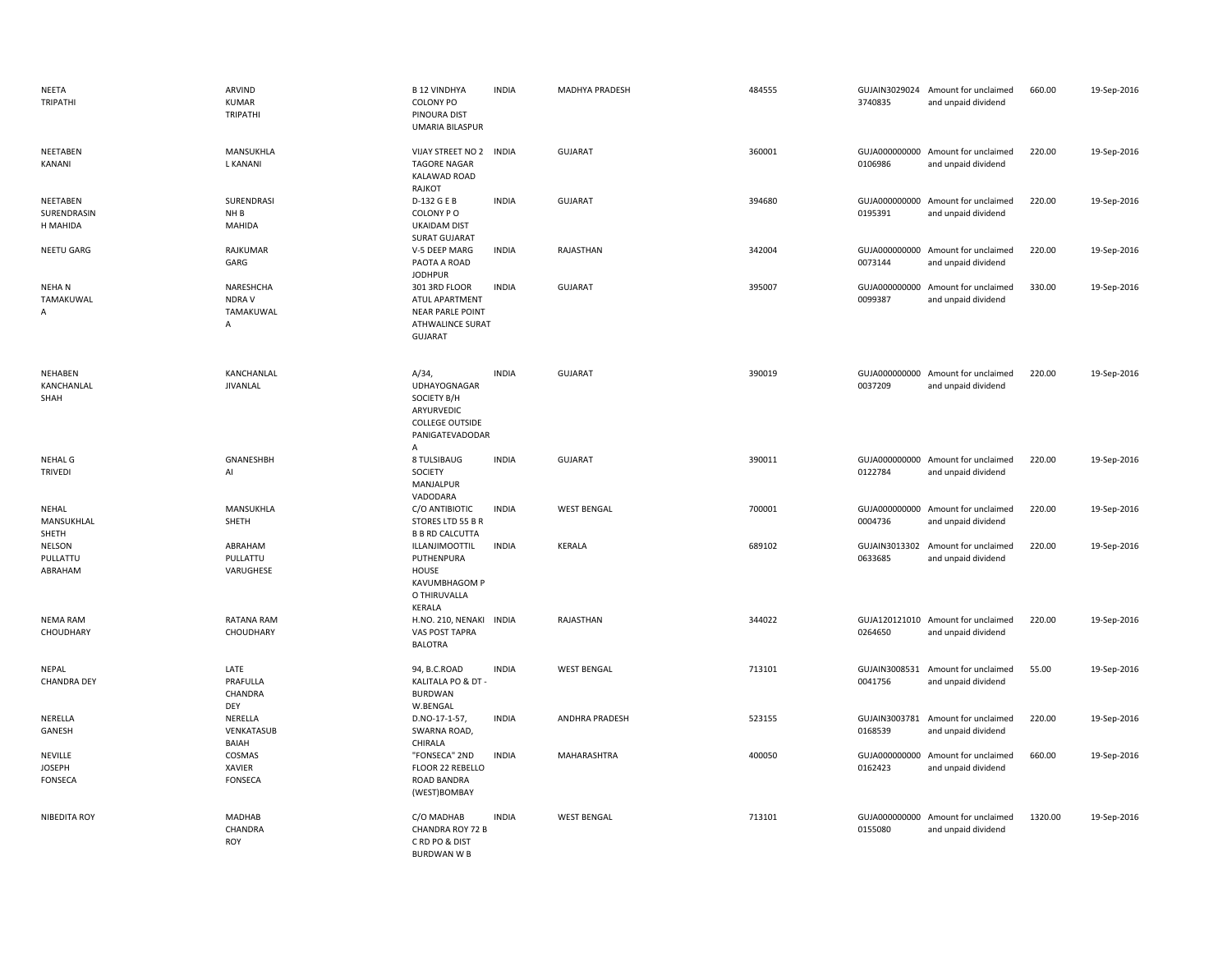| NIDHI<br>AGRAWAL                   | S K<br>AGRAWAL                      | 283/6, GIDC<br>MAKARPURA<br>VADODARA                                                                    | <b>INDIA</b> | <b>GUJARAT</b>     | 390007 | 0127443                  | GUJA000000000 Amount for unclaimed<br>and unpaid dividend | 220.00  | 19-Sep-2016 |
|------------------------------------|-------------------------------------|---------------------------------------------------------------------------------------------------------|--------------|--------------------|--------|--------------------------|-----------------------------------------------------------|---------|-------------|
| NIDHI JAIN                         | <b>BHUPESH</b><br><b>KUMAR JAIN</b> | F-102, ANUPAM<br>APPTS. EAST ARJUN<br>NAGARDELHI                                                        | <b>INDIA</b> | DELHI              | 110032 | 0154645                  | GUJA120191010 Amount for unclaimed<br>and unpaid dividend | 220.00  | 19-Sep-2016 |
| NIDHI JAIN                         | <b>AMRIT LAL</b><br>JAIN            | NO 87 SECTOR-2<br>CHANDIGARH                                                                            | <b>INDIA</b> | MAHARASHTRA        | 999999 | 3770976                  | GUJAIN3003941 Amount for unclaimed<br>and unpaid dividend | 226.60  | 19-Sep-2016 |
| NIDHI JAIN                         | S C JAIN                            | <b>B 96 WAZIRPUR</b><br><b>INDUSTRIAL AREA</b><br>DELHI                                                 | <b>INDIA</b> | DELHI              | 110052 | 0016431                  | GUJA000000000 Amount for unclaimed<br>and unpaid dividend | 220.00  | 19-Sep-2016 |
| NIDHI MITTAL                       | <b>NA</b>                           | 24 A POCKET A<br><b>SUKHDEV VIHAR</b><br>NEW DELHI                                                      | <b>INDIA</b> | DELHI              | 110025 | 1294251                  | GUJAIN3002141 Amount for unclaimed<br>and unpaid dividend | 110.00  | 19-Sep-2016 |
| NIDHIN<br><b>ANTONY</b><br>PULLAN  | <b>NA</b>                           | <b>ROOM NO 9/3</b><br>JOKIN COMPOUND<br>MAHARASHTRA<br><b>NAGAR BHANDUP</b><br><b>WEST MUMBAI</b>       | <b>INDIA</b> | MAHARASHTRA        | 400078 | 1332382                  | GUJAIN3030285 Amount for unclaimed<br>and unpaid dividend | 2.20    | 19-Sep-2016 |
| <b>NIHAR BAKSHI</b>                | S K BAKSHEE<br>PROF                 | <b>HOUSE NO 1081</b><br>SECTOR 2<br>PANCHKULA DIST<br>AMBALA HARYANA                                    | <b>INDIA</b> | <b>HARYANA</b>     | 134109 | 0005386                  | GUJA000000000 Amount for unclaimed<br>and unpaid dividend | 220.00  | 19-Sep-2016 |
| NIKET<br><b>HEMANT</b><br>SAMPAT   | <b>NA</b>                           | 4317 156 NAIDU<br>COLONY<br><b>GHATKOPAR EAST</b><br><b>GOKUL SOC</b><br><b>MUMBAI</b><br>MAHARASHTRA   | <b>INDIA</b> | MAHARASHTRA        | 400075 | 5545985                  | GUJAIN3005131 Amount for unclaimed<br>and unpaid dividend | 55.00   | 19-Sep-2016 |
| NIKHIL<br>GHOSH                    | SRI ADHIR<br>GHOSH                  | <b>BISWAS PARA PO</b><br>RANAGHAT DIST<br><b>NADIA</b>                                                  | <b>INDIA</b> | <b>WEST BENGAL</b> | 741201 | 8487612                  | GUJAIN3012502 Amount for unclaimed<br>and unpaid dividend | 220.00  | 19-Sep-2016 |
| NIKHIL<br>MAHENDRA<br><b>JOSHI</b> | <b>NA</b>                           | 33/1-B, ANJALI<br>KIRAN HSG. SOC.<br>VAKOLA BRIDGE,<br><b>NEHRU ROAD</b><br>SANTACRUZ<br>EASTBOMBAY     | <b>INDIA</b> | MAHARASHTRA        | 400055 | GUJA000000000<br>0124604 | Amount for unclaimed<br>and unpaid dividend               | 880.00  | 19-Sep-2016 |
| NIKHIL<br>RASIKLAL<br>PAREKH       | <b>NA</b>                           | 30, GANGAJAMNA<br>SOC, HONEY PARK<br>ROAD, OPP-<br>PRATIKPAUL<br>HOUSE, NR- PATEL<br>WADI, SURAT, SURAT | <b>INDIA</b> | <b>GUJARAT</b>     | 395009 | 3432784                  | GUJA120109000 Amount for unclaimed<br>and unpaid dividend | 2.20    | 19-Sep-2016 |
| NIKHIL SATISH                      | A P SATISH                          | FLAT NO 1 B<br>WHISPERING<br><b>MEADOWS</b><br><b>HARALUR ROAD</b><br>BANGALORE                         | <b>INDIA</b> | KARNATAKA          | 560102 | 1658347                  | GUJAIN3030285 Amount for unclaimed<br>and unpaid dividend | 22.00   | 19-Sep-2016 |
| NIKHIL<br>THOSRE                   | <b>DEEPAK</b><br>THOSRE             | A/22 ATREYA<br>SOCIETY KOTHRUD<br><b>PUNE</b>                                                           | <b>INDIA</b> | MAHARASHTRA        | 411029 | 0466834                  | GUJAIN3007571 Amount for unclaimed<br>and unpaid dividend | 220.00  | 19-Sep-2016 |
| NIKITA DOSHI                       | <b>SH NIRMAL</b><br><b>DOSHI</b>    | M1-D6 JHULELAL<br><b>APARTMENTS</b><br>PITAM PURA DELHI                                                 | <b>INDIA</b> | DELHI              | 110034 | GUJAIN3002061<br>0927708 | Amount for unclaimed<br>and unpaid dividend               | 1540.00 | 19-Sep-2016 |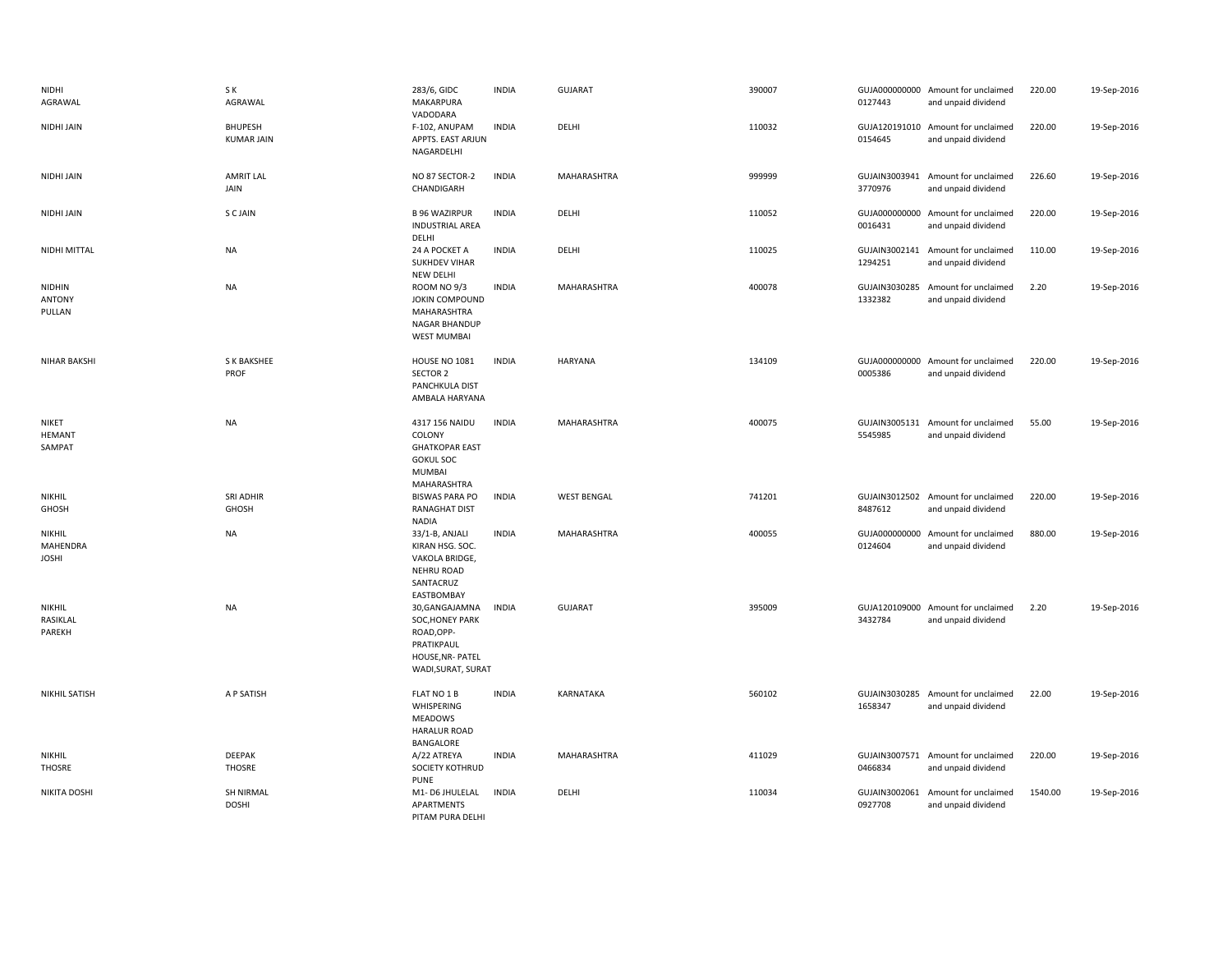| <b>NIKITA GUPTA</b>                        | <b>NA</b>                       | 4/1 NEHRU NAGAR INDIA<br><b>WEST BHILAI</b><br>CHHATISGARH                                                     | CHHATTISGARH       | 490020 | 2408972                  | GUJAIN3004501 Amount for unclaimed<br>and unpaid dividend | 1100.00 | 19-Sep-2016 |
|--------------------------------------------|---------------------------------|----------------------------------------------------------------------------------------------------------------|--------------------|--------|--------------------------|-----------------------------------------------------------|---------|-------------|
| <b>NIKUNJ</b><br>RAMANLAL<br>DESAI         | R M DESI                        | IST FLOOR NAXATRA INDIA<br>APARTMENT OPP<br><b>VIJAY PARK NR</b><br>LAXMI APTS<br>NAVRANGPURA<br>AHMEDABAD     | <b>GUJARAT</b>     | 380009 | 0131856                  | GUJA000000000 Amount for unclaimed<br>and unpaid dividend | 440.00  | 19-Sep-2016 |
| <b>NILA DEVI</b>                           | <b>VIJAY KUMAR</b>              | C/O BAIJU DADA<br><b>INDIA</b><br>HOUSE OLD<br><b>EXCHAGE ROAD</b><br>SITAMARHI BAZAR                          | <b>BIHAR</b>       | 843302 | 0018319                  | GUJA000000000 Amount for unclaimed<br>and unpaid dividend | 220.00  | 19-Sep-2016 |
| NILADRI<br><b>MULLICK</b>                  | <b>NA</b>                       | <b>INDIA</b><br>12 PANCHANAN<br><b>TALA LANE</b><br><b>BOWBAZAR</b><br>KOLKATA WB                              | <b>WEST BENGAL</b> | 700012 | 8562868                  | GUJAIN3012502 Amount for unclaimed<br>and unpaid dividend | 22.00   | 19-Sep-2016 |
| NILAKANTH<br>SAHOO                         | PANO<br>SAHOO                   | QR NO 11/B F<br><b>INDIA</b><br>POCKET MARODA<br><b>SECTOR BHILAI</b>                                          | CHHATTISGARH       | 490006 | GUJAIN3029024<br>1679702 | Amount for unclaimed<br>and unpaid dividend               | 33.00   | 19-Sep-2016 |
| NILAM A<br>GOKAL                           | A JAGJIVAN                      | KASTURI BUILDINGS INDIA<br>171/172 J TATA<br>ROAD BOMBAY                                                       | MAHARASHTRA        | 400020 | 0157473                  | GUJA000000000 Amount for unclaimed<br>and unpaid dividend | 660.00  | 19-Sep-2016 |
| <b>NILAM DEVI</b>                          | VINOD<br><b>KUMAR</b>           | <b>INDIA</b><br>W/O SRI VINOD<br><b>KUMAR IMALITAL</b><br>DALDALI ROAD<br><b>BAKERGANJ PATNA</b>               | <b>BIHAR</b>       | 800004 | 0181925                  | GUJA000000000 Amount for unclaimed<br>and unpaid dividend | 4.40    | 19-Sep-2016 |
| <b>NILAM</b><br><b>NIMSHI</b><br>CHRISTIAN | NIMSHI K<br>CHRISTIAN           | 250<br><b>INDIA</b><br>SAHAKARNAGAR<br>SYNBIOTICS SOCIETY<br><b>NEW SAMA ROAD</b><br>VADODARA                  | GUJARAT            | 390008 | 0003494                  | GUJA000000000 Amount for unclaimed<br>and unpaid dividend | 220.00  | 19-Sep-2016 |
| NILESH BHAI<br>PATEL                       | <b>VINOD BHAI</b><br>PATEL      | 12 PADMAVATI<br><b>INDIA</b><br>SOCIETY VIP ROAD<br><b>KARELI BAUG</b><br><b>BARODA</b>                        | <b>GUJARAT</b>     | 390018 | 0038228                  | GUJA000000000 Amount for unclaimed<br>and unpaid dividend | 220.00  | 19-Sep-2016 |
| NILESH K<br>SHAH                           | KANIZLAL                        | A 502, TULIP ROYAL INDIA<br><b>COMPLEX EKSAR</b><br>ROAD BORIVALI (W)<br>MUMBAI                                | MAHARASHTRA        | 400091 | GUJAIN3001421<br>0408835 | Amount for unclaimed<br>and unpaid dividend               | 220.00  | 19-Sep-2016 |
| NILESH<br>MOHANLAL<br>SHAH                 | MOHANLAL                        | 20 GAURAV SOCIETY INDIA<br>PANIGATE<br>VADODARA                                                                | <b>GUJARAT</b>     | 390006 | 0174001                  | GUJA000000000 Amount for unclaimed<br>and unpaid dividend | 220.00  | 19-Sep-2016 |
| NILESH<br>NARENDRA<br><b>BHAI PATEL</b>    | NARENDRA<br><b>BHAI B PATEL</b> | <b>INDIA</b><br>AT & PO FARTIKUI<br>TA DABHOI DIST<br><b>BARODA</b>                                            | <b>GUJARAT</b>     | 391108 | 0037207                  | GUJA000000000 Amount for unclaimed<br>and unpaid dividend | 220.00  | 19-Sep-2016 |
| NILESH<br>RAJLAL<br>JAISWAL                | <b>NA</b>                       | 27 SHUBHAM<br><b>INDIA</b><br>MANGAL KARYALAY<br><b>CHAUK KOLARI</b><br>VARD BAJAR VARD<br><b>WARORA DIST-</b> | MAHARASHTRA        | 442907 | GUJAIN3031161<br>0399063 | Amount for unclaimed<br>and unpaid dividend               | 33.00   | 19-Sep-2016 |

CHANDRAPUR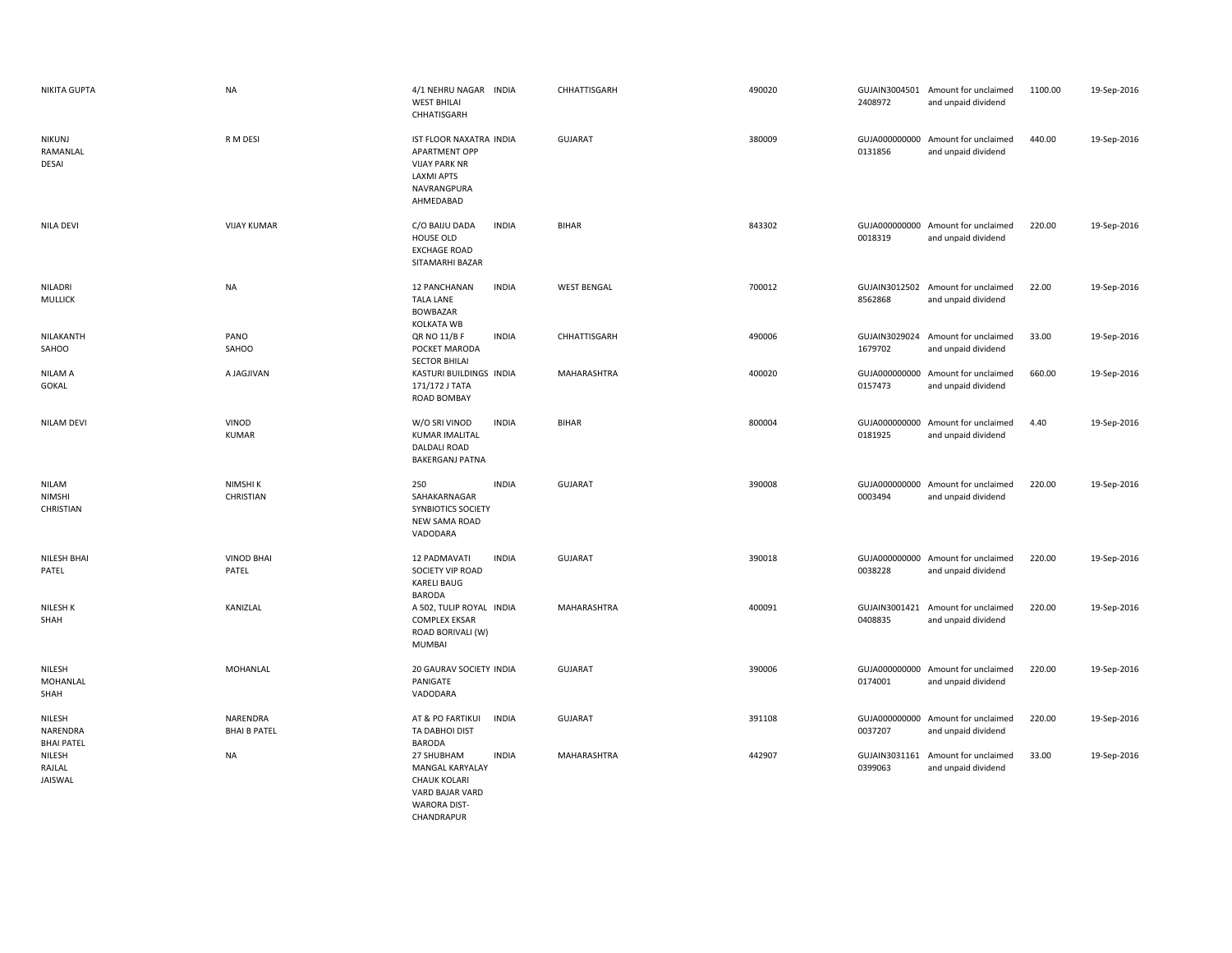| NILESHBHAI J<br>GABANI                             | <b>JIVRAJBHAI</b><br>VITTHALBHAI<br>GABANI | A 6<br>SWAMINARAYAN<br>NGR PART 2 SWAMI<br><b>NARAYAN MANDIR</b><br><b>B/H PURUSH</b><br><b>VIBHAG DABHOLI</b><br>CHAR RASTA SURAT<br><b>GUJARAT</b> | <b>INDIA</b> | GUJARAT              | 395004 | 7095994 | GUJAIN3005131 Amount for unclaimed<br>and unpaid dividend | 378.40 | 19-Sep-2016 |
|----------------------------------------------------|--------------------------------------------|------------------------------------------------------------------------------------------------------------------------------------------------------|--------------|----------------------|--------|---------|-----------------------------------------------------------|--------|-------------|
| NILESHBHAI N<br>PATEL                              | NATVARLAL<br>PATEL                         | CAT III B/1<br>NARMADA COLONY<br><b>BODELI TA</b><br>SANKHEDA DIST<br>VADODARA                                                                       | <b>INDIA</b> | GUJARAT              | 391135 | 0003388 | GUJA000000000 Amount for unclaimed<br>and unpaid dividend | 220.00 | 19-Sep-2016 |
| NILESHKUMA<br>$\mathsf{R}$<br>YASHVANTRAI<br>PATEL | YASHVANTRA<br><b>I K PATEL</b>             | 9369 OPP RAMJI<br>MANDIR KOSAMBA<br>ROAD<br>BHAGADAWADA<br>VALSAD                                                                                    | <b>INDIA</b> | GUJARAT              | 396001 | 1690114 | GUJAIN3030285 Amount for unclaimed<br>and unpaid dividend | 2.20   | 19-Sep-2016 |
| NILIMA SHAH                                        | <b>NA</b>                                  | 16/192, AKASH<br>GANGA APT., SOLA<br>ROAD<br>NARANPURAAHMED<br>ABAD                                                                                  | <b>INDIA</b> | GUJARAT              | 380013 | 0124612 | GUJA000000000 Amount for unclaimed<br>and unpaid dividend | 220.00 | 19-Sep-2016 |
| NILIMA SINHA                                       | <b>NA</b>                                  | C/O. SRI R. R.<br>SANDHWAR B-4,<br>SECTOR 20 NOIDA<br>UP                                                                                             | <b>INDIA</b> | <b>UTTAR PRADESH</b> | 201301 | 0124613 | GUJA000000000 Amount for unclaimed<br>and unpaid dividend | 220.00 | 19-Sep-2016 |
| NILIPA<br>RATILAL VORA                             | RATILAL                                    | 169 B/5 NEW<br>SUNITA 2ND FLOOR<br>SION EAST BOMBAY                                                                                                  | <b>INDIA</b> | MAHARASHTRA          | 400100 | 0095353 | GUJA000000000 Amount for unclaimed<br>and unpaid dividend | 220.00 | 19-Sep-2016 |
| <b>NILOUFER</b><br>JAMSHED<br><b>TAMBOLI</b>       | <b>NA</b>                                  | 596, SACHAPIR<br><b>STREET PUNE</b>                                                                                                                  | <b>INDIA</b> | MAHARASHTRA          | 411001 | 0027283 | GUJAIN3002801 Amount for unclaimed<br>and unpaid dividend | 440.00 | 19-Sep-2016 |
| NILPA<br>YOGESHKUM<br>AR PATEL                     | YOGESH B<br>PATEL                          | BECHARPURA AT & INDIA<br>PO PALANPUR DIST<br>BANASKANTHA<br>(N.G) BEHIND STATE<br><b>BANK SOCIETY</b>                                                |              | GUJARAT              | 385002 | 0169539 | GUJA000000000 Amount for unclaimed<br>and unpaid dividend | 110.00 | 19-Sep-2016 |
| NIMA VOHRA                                         | R S VOHRA                                  | EA/87 INDERPURI INDIA<br><b>MAIN MARKET NEW</b><br>DELHI                                                                                             |              | DELHI                | 110012 | 0152856 | GUJA000000000 Amount for unclaimed<br>and unpaid dividend | 220.00 | 19-Sep-2016 |
| <b>NIMAI</b><br>CHANDRA<br><b>DUTTA</b>            | J L DUTTA                                  | ASSAM DUPLICATOR INDIA<br><b>CORPORATION S C</b><br><b>GOSWAMI RD PAN</b><br><b>BAZAR GUWAHATI</b>                                                   |              | ASSAM                | 781001 | 0104618 | GUJA000000000 Amount for unclaimed<br>and unpaid dividend | 220.00 | 19-Sep-2016 |
| NIMAL<br>MADHUSUDA<br>N KAKA                       | MADHUSUDA<br>N B KAKA                      | 34 JYOTNAGAR<br>SOCIETY NEAR HARI<br>OM NAGAR RACE<br>COURSEVADODARA                                                                                 | <b>INDIA</b> | GUJARAT              | 390007 | 0190446 | GUJA000000000 Amount for unclaimed<br>and unpaid dividend | 220.00 | 19-Sep-2016 |
| NIMESH<br>NAGINBHAI<br>RAJPUT                      | NAGINBHAI L<br>RAJPUT                      | 201 ABHIRUCHI<br><b>APARTMENT NR</b><br><b>JAMNAGAR DAIRY</b><br><b>COMIC APT</b><br>JAMNAGAR                                                        | <b>INDIA</b> | DAMAN AND DIU        | 396210 | 3378662 | GUJAIN3004764 Amount for unclaimed<br>and unpaid dividend | 6.60   | 19-Sep-2016 |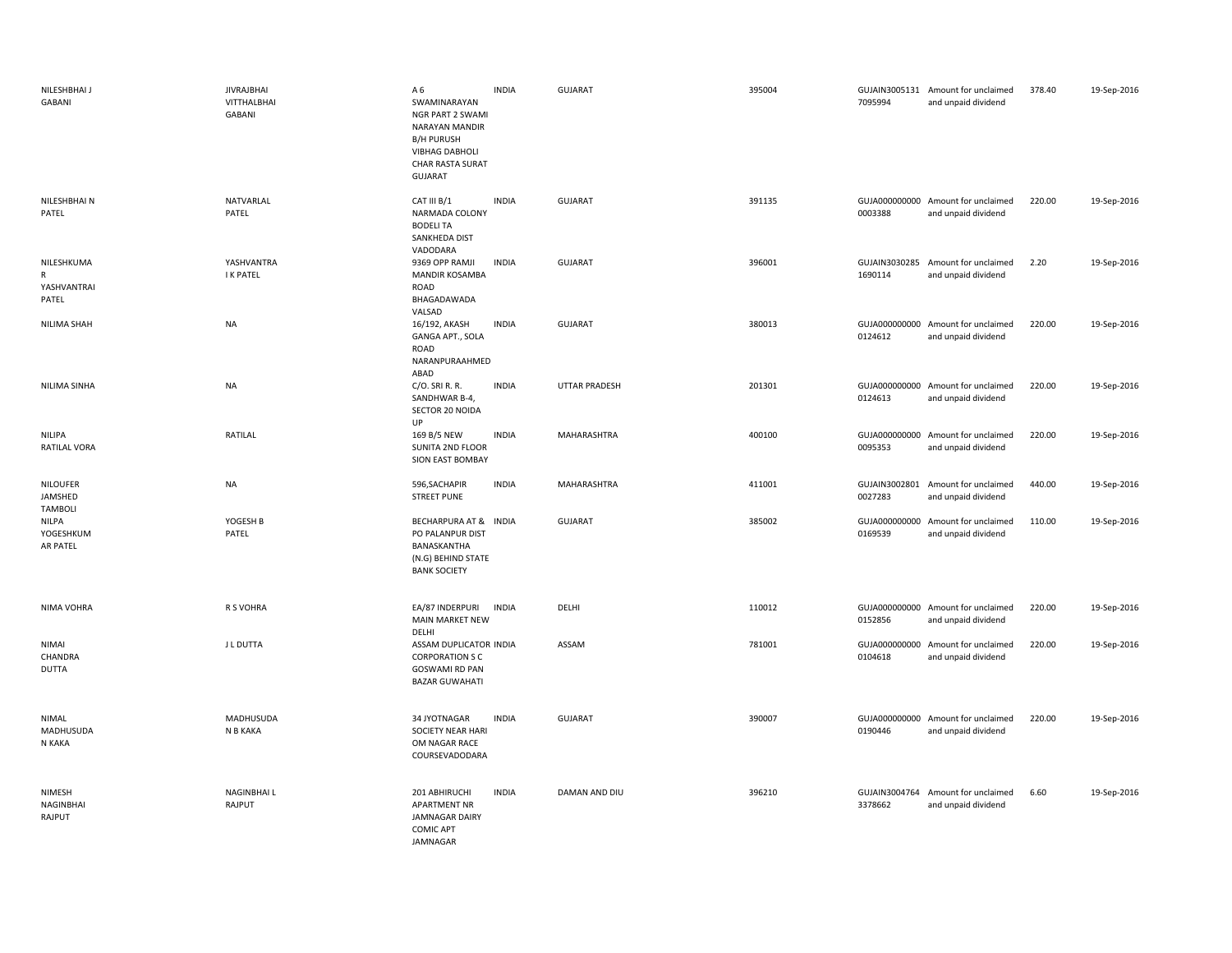| NIMESH<br><b>THAKOR</b><br>PUNJABI         | <b>THAKOR P</b><br>PUNJABI                         | 11 GOKULESH<br><b>BHAWAN 1ST</b><br><b>FLOOR</b><br>SHAKTINAGAR SOC<br>PARLE POINT<br>AMBIKANIKETANSU<br>RAT | <b>INDIA</b> | <b>GUJARAT</b>     | 395007 | 0163202 | GUJA000000000 Amount for unclaimed<br>and unpaid dividend | 220.00 | 19-Sep-2016 |
|--------------------------------------------|----------------------------------------------------|--------------------------------------------------------------------------------------------------------------|--------------|--------------------|--------|---------|-----------------------------------------------------------|--------|-------------|
| <b>NIMISH</b><br>HASMUKHLAL<br>PATEL       | H L PATEL                                          | PARA GUJJAR<br>WADO KHAMBHAT<br><b>GUJARAT STATE</b>                                                         | <b>INDIA</b> | <b>GUJARAT</b>     | 388620 | 0157721 | GUJA000000000 Amount for unclaimed<br>and unpaid dividend | 220.00 | 19-Sep-2016 |
| NINA JAIN                                  | PRADIP<br><b>KUMAR JAIN</b>                        | 2 D GOA BAGAN<br>STREET 3RD FLOOR<br>CALCUTTA                                                                | <b>INDIA</b> | <b>WEST BENGAL</b> | 700006 | 0053145 | GUJA000000000 Amount for unclaimed<br>and unpaid dividend | 220.00 | 19-Sep-2016 |
| NINA SINHA                                 | ANJANI<br><b>KUMAR</b><br>SINHA                    | QR NO 1050<br>SECTOR 5/A DIST<br><b>BOKARO BOKARO</b><br>STEEL CITY BIHAR                                    | <b>INDIA</b> | <b>JHARKHAND</b>   | 826001 | 0057592 | GUJA000000000 Amount for unclaimed<br>and unpaid dividend | 220.00 | 19-Sep-2016 |
| NIRAJKUMAR<br>NATWARLAL<br>GANDHI          | <b>NA</b>                                          | VITTHAL STREET,<br>GANDEVI, NAVSARI                                                                          | <b>INDIA</b> | <b>GUJARAT</b>     | 396360 | 0110347 | GUJA120113000 Amount for unclaimed<br>and unpaid dividend | 110.00 | 19-Sep-2016 |
| NIRAMANGI<br><b>BENN</b><br><b>THAKKAR</b> | NARENDRA<br><b>KUMAR R</b><br>THAKKAR              | 1/1<br>NARMDESHAWAR<br>SOC BEHIND UDAY<br>PARK GORWA<br><b>BARODA GUJARAT</b>                                | <b>INDIA</b> | <b>GUJARAT</b>     | 390016 | 0039356 | GUJA000000000 Amount for unclaimed<br>and unpaid dividend | 220.00 | 19-Sep-2016 |
| NIRANJAN<br>CHANDULAL<br>AMIN              | C AMIN                                             | 704/15 CHINUBHAI INDIA<br><b>BARONET BLDG NR</b><br><b>MASKATI MARKET</b><br>RAILWAPURA<br>AHMEDABAD         |              | <b>GUJARAT</b>     | 380002 | 0031197 | GUJA000000000 Amount for unclaimed<br>and unpaid dividend | 220.00 | 19-Sep-2016 |
| NIRANJAN<br>CHOWDHARY                      | NARENDRA<br><b>KUMAR</b><br>CHOWDHARY              | C/O M/S SHRESHT<br>95 PARK STREET<br>CALCUTTA                                                                | <b>INDIA</b> | <b>WEST BENGAL</b> | 700016 | 0052357 | GUJA000000000 Amount for unclaimed<br>and unpaid dividend | 220.00 | 19-Sep-2016 |
| NIRANJAN<br><b>JOSHI</b>                   | TRAMBAKLAL                                         | 206/3 GEB NEW<br><b>COLONY TPS SIKKA</b><br><b>DIST JAMNAGAR</b>                                             | <b>INDIA</b> | <b>GUJARAT</b>     | 361141 | 0122302 | GUJA000000000 Amount for unclaimed<br>and unpaid dividend | 220.00 | 19-Sep-2016 |
| NIRANJAN<br>KANTILAL<br><b>MODI</b>        | <b>MODI</b><br>KANTILAL<br><b>HARGOVIND</b><br>DAS | 94 KALAKUNJ<br>SOCIETY - 2 NEAR<br><b>WATER TANK</b><br>KARELIBAUGVADOD<br>ARA                               | <b>INDIA</b> | GUJARAT            | 390018 | 0283872 | GUJA130167000 Amount for unclaimed<br>and unpaid dividend | 220.00 | 19-Sep-2016 |
| NIRANJAN LAL<br><b>GUPTA</b>               | <b>RAM PARTAP</b><br><b>GUPTA</b>                  | 430 POST OFFICE<br><b>BUILDING GURDEV</b><br>NAGAR LUDHIANA                                                  | <b>INDIA</b> | PUNJAB             | 141001 | 0012775 | GUJA000000000 Amount for unclaimed<br>and unpaid dividend | 220.00 | 19-Sep-2016 |
| NIRANJAN<br>PRASAD                         | LATE<br><b>GIRDHARI</b><br>SAHU                    | C/O KAPIL TRADERS INDIA<br><b>LAKE ROAD UPPER</b><br><b>BAZAR</b><br>RANCHIBIHAR                             |              | <b>JHARKHAND</b>   | 834001 | 0163859 | GUJA000000000 Amount for unclaimed<br>and unpaid dividend | 440.00 | 19-Sep-2016 |
| NIRANJANA<br>DATTANI                       | RAMESH<br>KARSANDAS                                | 101 RAMDAREHAN INDIA<br><b>HINKING ROAD NR</b><br>ST MARY SCHOOL<br><b>DAHISAR E BOMBAY</b>                  |              | MAHARASHTRA        | 400068 | 0095767 | GUJA000000000 Amount for unclaimed<br>and unpaid dividend | 220.00 | 19-Sep-2016 |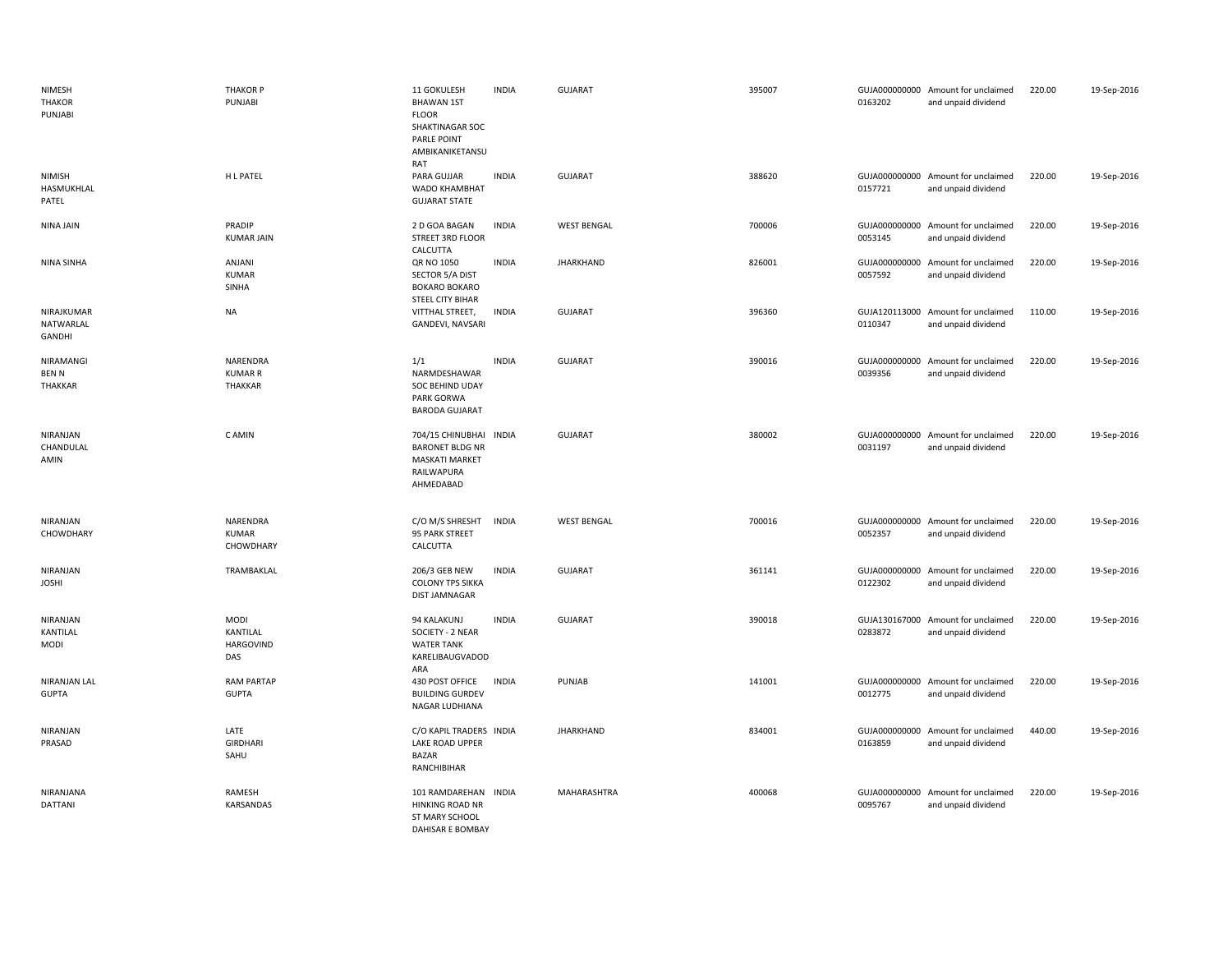| NIRANJANABE<br>N TRIVEDI                      | MANGALBHA<br><b>I TRIVEDI</b>          | 17 TULSI TOWNSHIP INDIA<br>VADTAL ROAD<br><b>BAKROL</b>                                                                                                            | <b>GUJARAT</b>       | 388315 | 2049782                  | GUJAIN3026793 Amount for unclaimed<br>and unpaid dividend | 110.00 | 19-Sep-2016 |
|-----------------------------------------------|----------------------------------------|--------------------------------------------------------------------------------------------------------------------------------------------------------------------|----------------------|--------|--------------------------|-----------------------------------------------------------|--------|-------------|
| NIRANJANBH<br>AI<br>KANAIYALAL<br>DALAL       | KANAIYALAL<br>MAGANLAL<br>DALAL        | <b>INDIA</b><br>1355 KISHOR<br><b>BHULAS KHADKI</b><br>RAJA MEHTAS POLE<br>KALUPURIAHMEDAB<br>AD                                                                   | <b>GUJARAT</b>       | 380001 | 0180153                  | GUJA000000000 Amount for unclaimed<br>and unpaid dividend | 220.00 | 19-Sep-2016 |
| <b>NIRAV</b><br>DAKSHESHKU<br><b>MAR MEDH</b> | <b>NA</b>                              | 629 NAGAR WADA INDIA<br>LAKHA PATELS POLE<br>SANKADI SHERI<br>AHMEDABAD                                                                                            | <b>GUJARAT</b>       | 380001 | 2934837                  | GUJAIN3004764 Amount for unclaimed<br>and unpaid dividend | 33.00  | 19-Sep-2016 |
| NIRAV M<br>DAVE                               | MAHESH M<br>DAVE                       | B B Z SOUTH 26<br><b>INDIA</b><br>OVER SHOP NO D<br>52 53 GANDHI<br>DHAM KACHCHH                                                                                   | GUJARAT              | 370201 | 0081593                  | GUJA000000000 Amount for unclaimed<br>and unpaid dividend | 220.00 | 19-Sep-2016 |
| <b>NIRJA</b><br>SHARMA                        | <b>NA</b>                              | <b>FLAT NO 8251</b><br><b>INDIA</b><br><b>SECTOR C POCKET 8</b><br>VASANT KUNJ NEW<br>DELHI                                                                        | DELHI                | 110070 | 0124622                  | GUJA000000000 Amount for unclaimed<br>and unpaid dividend | 440.00 | 19-Sep-2016 |
| NIRMAL<br><b>KUMAR</b>                        | <b>LATE SH</b><br>CHANDU LAL<br>RETD   | <b>B-1 PATEL MARG</b><br><b>INDIA</b><br>GHAZIABAD UP-                                                                                                             | <b>UTTAR PRADESH</b> | 201001 | 0040422                  | GUJA000000000 Amount for unclaimed<br>and unpaid dividend | 330.00 | 19-Sep-2016 |
| NIRMAL<br><b>KUMAR SETHI</b>                  | P R SETHI                              | LADNUN SAREES S 6 INDIA<br><b>KABIR MARG BANI</b><br>PARK PO JAIPUR RAJ                                                                                            | RAJASTHAN            | 302016 | 0009454                  | GUJA000000000 Amount for unclaimed<br>and unpaid dividend | 220.00 | 19-Sep-2016 |
| NIRMAL<br><b>KUMAR</b><br>SINGH               | CHOUTHMAL<br><b>SINGHI</b>             | <b>INDIA</b><br>C/O ROOP CHAND<br>CHOUTHMAL<br>SINGHI ROOP<br>PALACE B/H<br><b>BHUTORIA GIRLS</b><br>SCHOOL PO<br><b>LADNUN DIST</b><br><b>NAGAUR</b><br>RAJASTHAN | RAJASTHAN            | 341306 | 0061269                  | GUJA000000000 Amount for unclaimed<br>and unpaid dividend | 220.00 | 19-Sep-2016 |
| NIRMAL<br>MAHAJAN                             | VED<br>PARKASH                         | A-100/1 OKHLA<br><b>INDIA</b><br>PHASE-II NEW DELHI                                                                                                                | DELHI                | 110020 | 0066111                  | GUJA000000000 Amount for unclaimed<br>and unpaid dividend | 220.00 | 19-Sep-2016 |
| NIRMALA<br>DEVI                               | <b>JAI PRAKASH</b><br><b>GUPTA H F</b> | QR NO 26 LA ROAD INDIA<br>NO 2 AGRICO<br>JAMSHEDPUR BIHAR                                                                                                          | <b>JHARKHAND</b>     | 831009 | 0117105                  | GUJA000000000 Amount for unclaimed<br>and unpaid dividend | 330.00 | 19-Sep-2016 |
| NIRMALA<br><b>DEVI</b>                        | SIVA REDDY                             | C/O NIRAJJA<br><b>INDIA</b><br><b>NURSING HOME</b><br>PIDUGURALLA<br><b>GUNTUR (DIST)</b>                                                                          | ANDHRA PRADESH       | 522413 | 0172880                  | GUJA000000000 Amount for unclaimed<br>and unpaid dividend | 880.00 | 19-Sep-2016 |
| <b>NIRMALA</b><br>DEVI                        | MAHENDRA<br>P PANDEY                   | SOUTH OF POLSON INDIA<br>P.O DIGHAGHAT,<br>PATNA, BIHAR                                                                                                            | <b>BIHAR</b>         | 800011 | 0106521                  | GUJA000000000 Amount for unclaimed<br>and unpaid dividend | 220.00 | 19-Sep-2016 |
| NIRMALA<br><b>PURUSHOTTA</b><br>M SAMPAT      | <b>NA</b>                              | A/39 VARDHAMAN INDIA<br>NAGAR 4TH FLOOR<br>NARSINGH LANE SV<br>ROAD MALAD WEST<br>MUMBAL                                                                           | MAHARASHTRA          | 400064 | GUJAIN3007571<br>0688804 | Amount for unclaimed<br>and unpaid dividend               | 176.00 | 19-Sep-2016 |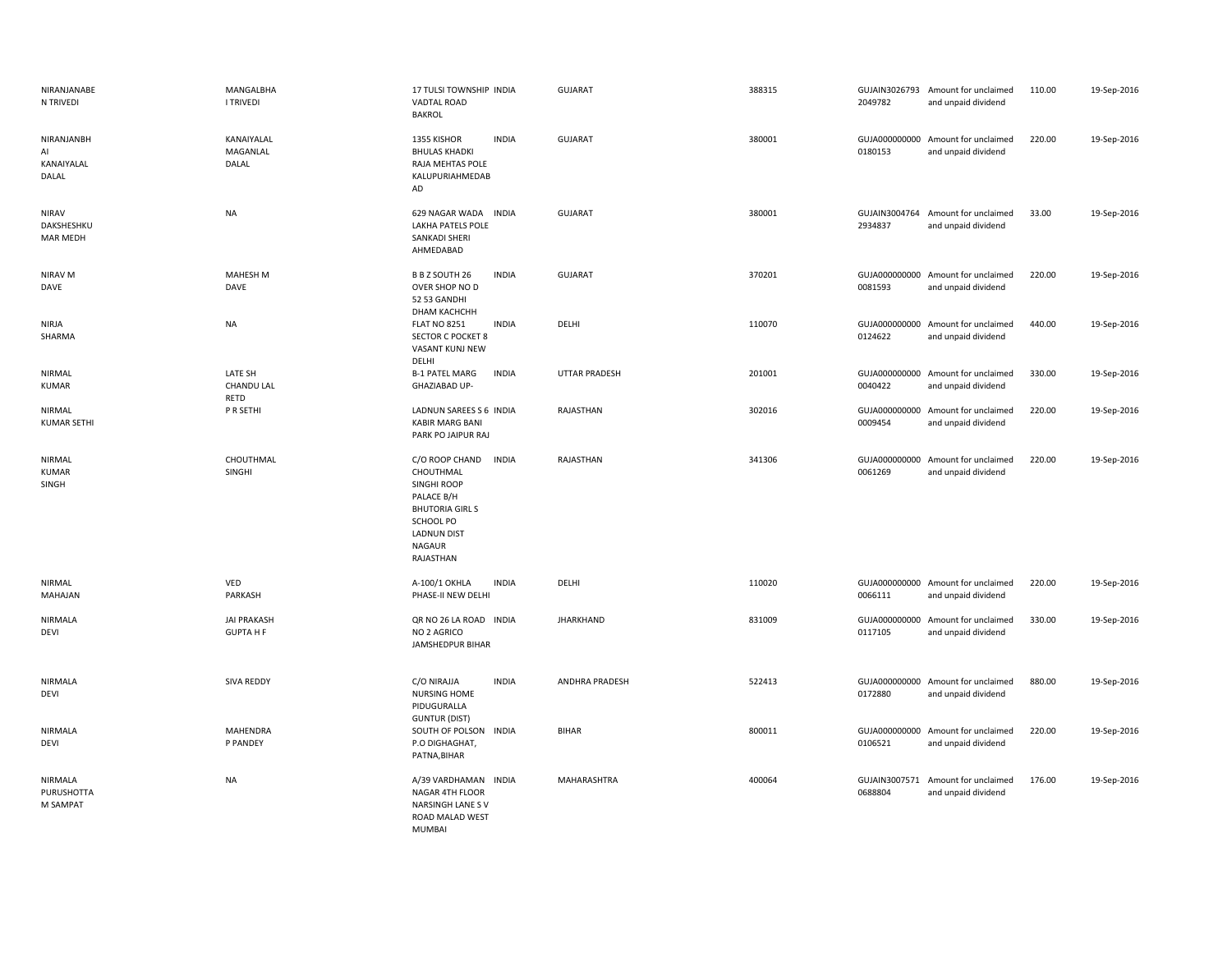| <b>NIRMALA T</b><br>CHAINANI             | <b>TOPANDAS</b><br>CHAINANI                        | I/12 ANAND FLATS<br><b>INDIA</b><br>VASNA AHMEDABAD                                                                                                          | GUJARAT            | 380007 | 0000761                  | GUJA000000000 Amount for unclaimed<br>and unpaid dividend | 220.00 | 19-Sep-2016 |
|------------------------------------------|----------------------------------------------------|--------------------------------------------------------------------------------------------------------------------------------------------------------------|--------------------|--------|--------------------------|-----------------------------------------------------------|--------|-------------|
| NIRMALABEN<br><b>B PATEL</b>             | <b>NA</b>                                          | 14, SAHARA SOCEITY INDIA<br><b>NEAR JYOTI PARK</b><br>KARELIBAUGVADOD<br>ARA                                                                                 | <b>GUJARAT</b>     | 390018 | 0124629                  | GUJA000000000 Amount for unclaimed<br>and unpaid dividend | 220.00 | 19-Sep-2016 |
| NIRMALABEN<br><b>B THAKKAR</b>           | <b>BATUKBHAID</b><br>THAKKAR                       | C/O BATUK BHAI<br><b>INDIA</b><br><b>DEVCHAND BHAI</b><br><b>NEAR DENA BANK</b><br><b>MAIN BAZAR TO</b><br>DHARI DIST AMRELI                                 | <b>GUJARAT</b>     | 365640 | 0075315                  | GUJA000000000 Amount for unclaimed<br>and unpaid dividend | 220.00 | 19-Sep-2016 |
| NIRMALABEN<br><b>JASVANTRAI</b><br>KARIA | <b>NA</b>                                          | 205, ANJANI FLATS,<br><b>INDIA</b><br>NR GANDHIGRAM<br>MAHUVA, DIST-<br>BAHVNAGAR,<br>MAHUVA                                                                 | <b>GUJARAT</b>     | 364290 | 0077568                  | GUJA120198000 Amount for unclaimed<br>and unpaid dividend | 220.00 | 19-Sep-2016 |
| <b>NIRUBEN B</b><br>PATEL                | <b>BHOGILAL R</b><br>PATEL                         | POST VEJPUR TA<br><b>INDIA</b><br>SAVLI DIST BARODA                                                                                                          | <b>GUJARAT</b>     | 391535 | 0038690                  | GUJA000000000 Amount for unclaimed<br>and unpaid dividend | 220.00 | 19-Sep-2016 |
| <b>NIRUBEN P</b><br>SOLANKI              | PARSHOTTA<br>M SOLANKI                             | <b>INDIA</b><br>68A/B<br>BHANUSHALINAGAR<br>, MUNDRA ROAD,<br>BHUJ-KUTCH.                                                                                    | GUJARAT            | 370001 | 0385578                  | GUJAIN3009741 Amount for unclaimed<br>and unpaid dividend | 220.00 | 19-Sep-2016 |
| <b>NIRUBEN</b><br>SURESHBHAI<br>PARGHI   | SURESHBHAI<br>NANJIBHAI                            | C/O S N PARGHI G E INDIA<br>BOARD 220 KV<br><b>COLONY DHANSURA</b>                                                                                           | ANDHRA PRADESH     | 500003 | 0180189                  | GUJA000000000 Amount for unclaimed<br>and unpaid dividend | 110.00 | 19-Sep-2016 |
| NIRUPABEN<br>DINESHCHAN<br>DRA AMIN      | <b>DINESHCHAN</b><br><b>DRA</b><br>AMBALAL<br>AMIN | JAI AMBE 105<br><b>INDIA</b><br><b>KRISHNA SOC OPP</b><br>BHAVISGAM<br><b>VIDYALAY NR</b><br>SARDAR STATUE<br>VALLBAH VIDYA<br>NAGAR ANAND<br><b>GUJARAT</b> | <b>GUJARAT</b>     | 388120 | GUJAIN3026793<br>0805259 | Amount for unclaimed<br>and unpaid dividend               | 55.00  | 19-Sep-2016 |
| NIRUPAMA<br>SOMANI                       | <b>SUDHIR</b><br>SOMANI                            | <b>INDIA</b><br>H NO 3157 LAL<br>DARWAZA BAZAR<br>SITA RAM DELHI                                                                                             | DELHI              | 110006 | 3025929                  | GUJAIN3003941 Amount for unclaimed<br>and unpaid dividend | 220.00 | 19-Sep-2016 |
| NIRUPMA<br>DEVI                          | S PRASAD                                           | <b>INDIA</b><br>SHANKER PRASAD<br>JAGDEO BHAWAN<br><b>BORING</b><br>PATLIPUTRA ROAD<br>PATNA                                                                 | <b>BIHAR</b>       | 800013 | 0131871                  | GUJA000000000 Amount for unclaimed<br>and unpaid dividend | 220.00 | 19-Sep-2016 |
| NIRUPMA<br><b>GUPTA</b>                  | <b>VIJAY KUMAR</b><br><b>GUPTA</b>                 | <b>INDIA</b><br>30/2 ASHUTOSH<br>MUKHERJEE LANE<br>SALKIA HOWRAH                                                                                             | <b>WEST BENGAL</b> | 711106 | 0053459                  | GUJA000000000 Amount for unclaimed<br>and unpaid dividend | 220.00 | 19-Sep-2016 |
| NIRUPMA<br>MAHESHWARI                    | SHYAM<br>SUNDER<br>MAHESHWAR                       | <b>INDIA</b><br>$C/O$ DR S S<br><b>MAHESHWARI</b><br><b>SUGAR MILL</b><br><b>COLONY HARDOI</b>                                                               | UTTAR PRADESH      | 241001 | 0012546                  | GUJA000000000 Amount for unclaimed<br>and unpaid dividend | 220.00 | 19-Sep-2016 |
| NISAR AHMAD<br>GANIE                     | <b>NA</b>                                          | <b>KAMRAZI PORA</b><br><b>INDIA</b><br>PULWAMA                                                                                                               | JAMMU AND KASHMIR  | 191112 | 0300281                  | GUJA120289000 Amount for unclaimed<br>and unpaid dividend | 55.00  | 19-Sep-2016 |
| <b>NISHA</b><br>AGARWAL                  | <b>HARI PRASAD</b><br>AGRAWAL                      | 21 3 699 GOLAGALI INDIA<br>HYDERABAD                                                                                                                         | ANDHRA PRADESH     | 500002 | GUJA000000000<br>0104944 | Amount for unclaimed<br>and unpaid dividend               | 220.00 | 19-Sep-2016 |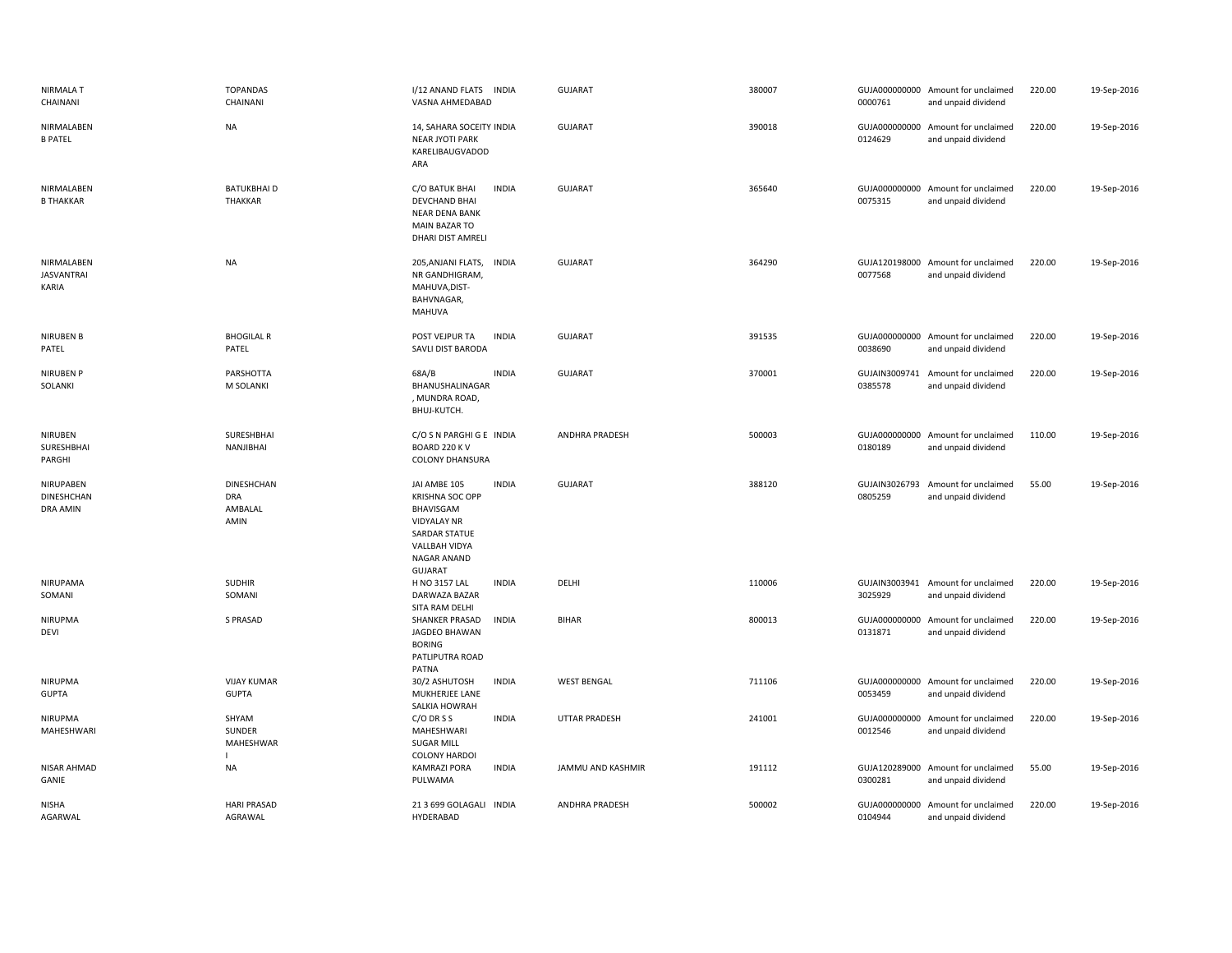| <b>NISHA</b><br>HARSHAD<br>NAGDA          | HARSHAD<br>NAGDA                    | JEWEL MEDIA 301A INDIA<br>A HELIX COMPLEX<br>OPP HOTEL SURYA<br>SAYAJI GUNJ<br>VADODARA                           | GUJARAT            | 390007 | 1263587                  | GUJAIN3002141 Amount for unclaimed<br>and unpaid dividend | 178.20 | 19-Sep-2016 |
|-------------------------------------------|-------------------------------------|-------------------------------------------------------------------------------------------------------------------|--------------------|--------|--------------------------|-----------------------------------------------------------|--------|-------------|
| <b>NISHA</b><br><b>MENON</b>              | <b>NA</b>                           | NO.1/3, SWAPNAM INDIA<br>OPP.POST OFFICE<br>PUTTAPA LAYOUT<br><b>NEW</b><br>THIPPASANDRA,<br>BANGALORE            | KARNATAKA          | 560075 | 2171327                  | GUJAIN3002391 Amount for unclaimed<br>and unpaid dividend | 440.00 | 19-Sep-2016 |
| <b>NISHAD TK</b>                          | <b>NA</b>                           | THAVAYIL HOUSE<br><b>INDIA</b><br>THAMALASSERY<br>MARANCHERY                                                      | KERALA             | 679581 | 0692673                  | GUJAIN3016374 Amount for unclaimed<br>and unpaid dividend | 33.00  | 19-Sep-2016 |
| NISHAR I<br>KURESHI                       | <b>IBARHIM</b><br>KURESHI           | TATA SCHOOL ROAD INDIA<br><b>MOTA BAZAR</b><br><b>NAVSARI DIST</b><br>VALSAD                                      | GUJARAT            | 396445 | 0164983                  | GUJA000000000 Amount for unclaimed<br>and unpaid dividend | 220.00 | 19-Sep-2016 |
| <b>NISHI</b><br>MAHAJAN                   | <b>VINAY K</b><br>MAHAJAN           | C/O SH RAM MURTI INDIA<br><b>MAHAJAN GANDHI</b><br><b>NAGAR GURDASPUR</b><br>ROAD PATHANKOT                       | PUNJAB             | 145001 | 0058406                  | GUJA000000000 Amount for unclaimed<br>and unpaid dividend | 220.00 | 19-Sep-2016 |
| NISHIDHKUM<br>AR SHAH                     | <b>NATHUBHAI</b><br>SHAH            | 661 KRIBHCO<br><b>INDIA</b><br><b>TOWNSHIP PO</b><br>KRIBHCONAGAR                                                 | <b>GUJARAT</b>     | 394515 | 0049252                  | GUJA000000000 Amount for unclaimed<br>and unpaid dividend | 330.00 | 19-Sep-2016 |
| NISHIKANT<br><b>GULABRAO</b><br>MESHRAM   | <b>NA</b>                           | P 4/2 EVEREST<br><b>INDIA</b><br><b>GARDEN NARILI</b><br><b>ROAD OPP</b><br>COLLECTORS<br><b>BUNGLOW SILVASSA</b> | CHHATTISGARH       | 396230 | GUJAIN3030285<br>3484030 | Amount for unclaimed<br>and unpaid dividend               | 88.00  | 19-Sep-2016 |
| <b>NISHIT</b><br>CHUCKERBUR<br><b>TTY</b> | LATE RAM<br>DHAN<br>CHAKRABOR<br>TY | 2 C MADHAB DAS<br><b>INDIA</b><br>LANE PO BEADON<br>STREET CALCUTTA<br><b>WEST BENGAL</b>                         | <b>WEST BENGAL</b> | 700006 | 0160651                  | GUJA000000000 Amount for unclaimed<br>and unpaid dividend | 110.00 | 19-Sep-2016 |
| <b>NISHIT</b><br><b>KUMAR PAUL</b>        | LATE SH<br>ANUDA P<br>PAUL          | Z 98 A NEW GHAT<br><b>INDIA</b><br>ROAD CALCUTTA                                                                  | <b>WEST BENGAL</b> | 700044 | 0061119                  | GUJA000000000 Amount for unclaimed<br>and unpaid dividend | 330.00 | 19-Sep-2016 |
| <b>NITA RAJVIR</b>                        | <b>HARILAL</b>                      | <b>16 DIWAN PARA</b><br><b>INDIA</b><br>RAJKOT                                                                    | <b>GUJARAT</b>     | 360001 | GUJA000000000<br>0099616 | Amount for unclaimed<br>and unpaid dividend               | 220.00 | 19-Sep-2016 |
| <b>NITA SHAH</b>                          | SHAILESH<br>SHAH                    | <b>INDIA</b><br><b>DGFZ SUNPOWER</b><br><b>FLATS NR VISHRAM</b><br>NAGAR MAMNAGAR<br>AHMEDABAD                    | <b>GUJARAT</b>     | 380052 | GUJA000000000<br>0030902 | Amount for unclaimed<br>and unpaid dividend               | 220.00 | 19-Sep-2016 |
| NITABEN<br>ROHITKUMAR<br><b>MEHTA</b>     | ROHIT J<br>MEHTA                    | 2 A NISHA APPT NO INDIA<br>2 GOPIPURA KAJI<br><b>MAIDAN SURAT</b>                                                 | <b>GUJARAT</b>     | 395002 | 0049350                  | GUJA000000000 Amount for unclaimed<br>and unpaid dividend | 220.00 | 19-Sep-2016 |
| <b>NITAI</b><br>CHANDRA<br>DAS            | <b>MAKHAN LAL</b><br>DAS            | <b>ELIAS ROAD</b><br><b>INDIA</b><br>PATHAGAR NEAR<br>CHANGRA<br>PUKUR/KAMARHATI<br>KOLKATA                       | <b>WEST BENGAL</b> | 700058 | 0035302                  | GUJAIN3028471 Amount for unclaimed<br>and unpaid dividend | 4.40   | 19-Sep-2016 |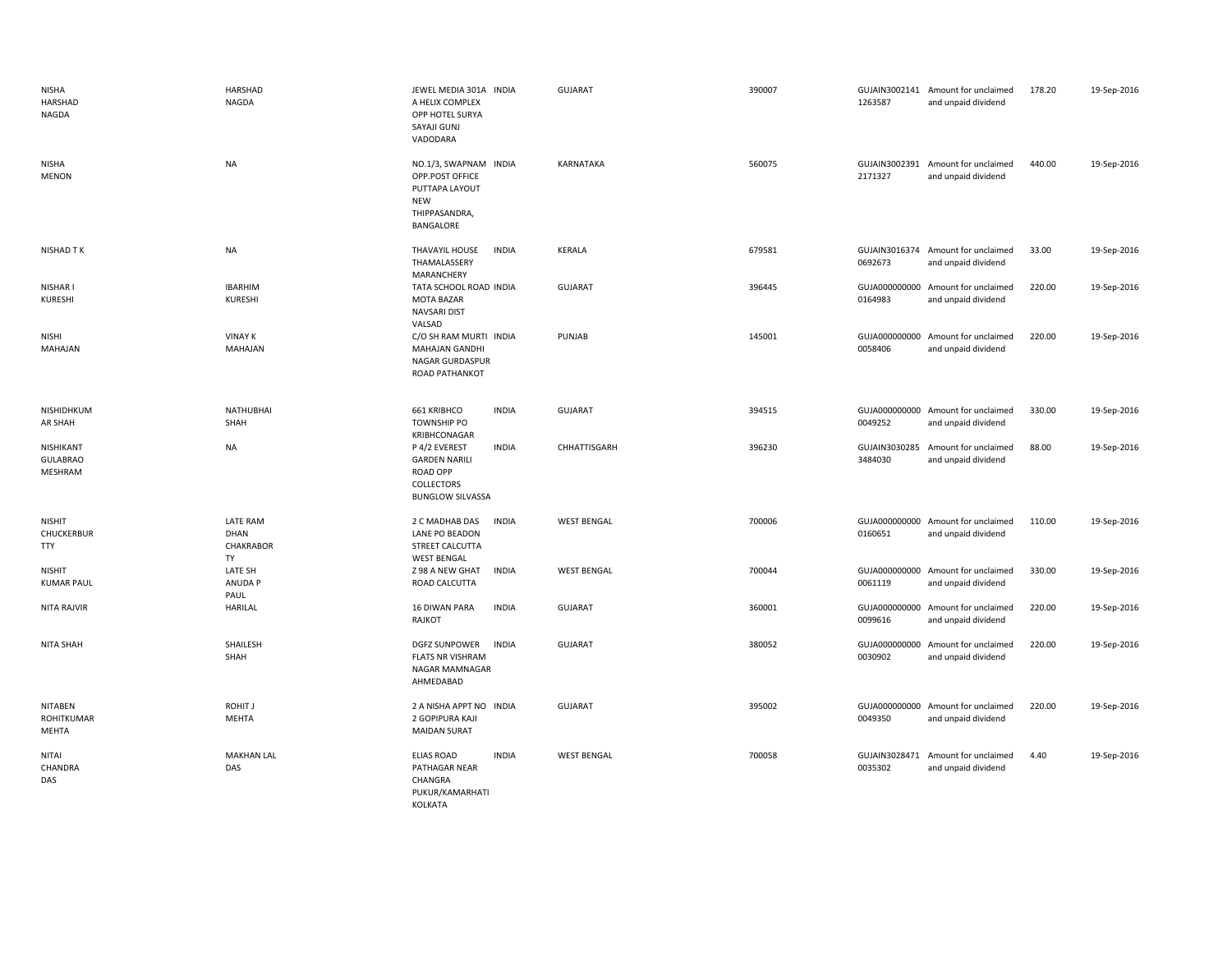| NITESH<br><b>KUMAR</b>                     | <b>NA</b>                        | C/O GHANSHYAM<br><b>INDIA</b><br>SINGH VILL DELHWA<br>POST BARBIGHA<br><b>DIST BARBIGHA</b>                                                          | <b>BIHAR</b>         | 823001 | 0473381                  | GUJA120132000 Amount for unclaimed<br>and unpaid dividend | 220.00 | 19-Sep-2016 |
|--------------------------------------------|----------------------------------|------------------------------------------------------------------------------------------------------------------------------------------------------|----------------------|--------|--------------------------|-----------------------------------------------------------|--------|-------------|
| NITHYANAND<br>А<br>VENKITESWAR<br>A SHENOY | <b>NA</b>                        | SHENOY NV<br><b>INDIA</b><br>THEKKUMKATTIL<br>HOUSE<br>KAVUMBHAGOM<br>THIRUVALLA<br>KERALA                                                           | KERALA               | 689101 | 0377193                  | GUJAIN3002391 Amount for unclaimed<br>and unpaid dividend | 530.20 | 19-Sep-2016 |
| <b>NITIN</b><br><b>GOVINDBHAI</b>          | <b>GOVINDBHAI</b>                | C/O ASHOK<br><b>INDIA</b><br>RANCHHODBHAI AT<br>VADLA VIA UPLETA<br><b>DIST RAJKOT</b>                                                               | <b>GUJARAT</b>       | 360490 | 0156700                  | GUJA000000000 Amount for unclaimed<br>and unpaid dividend | 220.00 | 19-Sep-2016 |
| NITIN I<br>MEHTA                           | <b>ISHWARLAL</b><br><b>MEHTA</b> | C 5 VIVEK APART<br><b>INDIA</b><br>VASNA ROAD NR<br><b>JAWAHAR NAGAR</b><br>AHMEDABAD                                                                | <b>GUJARAT</b>       | 380007 | 0000624                  | GUJA000000000 Amount for unclaimed<br>and unpaid dividend | 220.00 | 19-Sep-2016 |
| NITIN K GOEL                               | A P GOEL CA                      | AKG ASSOCIATES<br><b>INDIA</b><br>1ST FLOOR<br><b>HANSALYA BULDG</b><br>15 BARAKHAMBA<br>ROAD NEW DELHI                                              | DELHI                | 110001 | 0166284                  | GUJA000000000 Amount for unclaimed<br>and unpaid dividend | 220.00 | 19-Sep-2016 |
| NITIN P<br><b>THAKKER</b>                  | PREMJI                           | 10 BODHARAM<br><b>INDIA</b><br><b>BHUWAN 1ST</b><br><b>FLOOR DINDAYAL</b><br><b>CROSS ROAD</b><br>DOMBIVALI [W]<br><b>DIST THANE</b>                 | MAHARASHTRA          | 421202 | 0176075                  | GUJA000000000 Amount for unclaimed<br>and unpaid dividend | 220.00 | 19-Sep-2016 |
| <b>NITIN RAI</b><br>PRATAP<br>VERMA        | <b>NA</b>                        | 599, LADHHAWALA INDIA<br>MIMLANA ROAD<br>MUZAFFAR NAGAR                                                                                              | <b>UTTAR PRADESH</b> | 251002 | 0143535                  | GUJAIN3012091 Amount for unclaimed<br>and unpaid dividend | 110.00 | 19-Sep-2016 |
| <b>NITIN</b><br>TRAMBAK<br><b>NERKAR</b>   | TRAMBAK<br><b>NERKAR</b>         | 861 SAI KRUPA<br><b>INDIA</b><br>VYANKATESH<br>NAGAR SATANA<br><b>NAKA TAL</b><br>MALEGAON DIST<br><b>NASIK MALEGAON</b>                             | MAHARASHTRA          | 423203 | 1537465                  | GUJAIN3002141 Amount for unclaimed<br>and unpaid dividend | 17.60  | 19-Sep-2016 |
| NITINBHAI<br><b>JOITARAM</b><br>PATEL      | <b>NA</b>                        | <b>INDIA</b><br>485/1 UDALPUR<br>VISNAGAR<br>MEHSANA                                                                                                 | <b>GUJARAT</b>       | 384001 | 0623472                  | GUJAIN3019911 Amount for unclaimed<br>and unpaid dividend | 110.00 | 19-Sep-2016 |
| NITINBHAI<br>RAGHAVJIBHA<br>I DOSHI        | RAGHAVJIBH<br>Al                 | C/O BHAGVATI<br><b>INDIA</b><br><b>READY MADE STORE</b><br>M G ROAD                                                                                  | <b>GUJARAT</b>       | 364001 | GUJA000000000<br>0074604 | Amount for unclaimed<br>and unpaid dividend               | 220.00 | 19-Sep-2016 |
| NITU JAIN                                  | <b>NA</b>                        | BHAVNAGAR<br>C/O MCS LIMITED<br><b>INDIA</b><br>1ST FLOOR NEELAM<br>APT 88 SAMPATRAO<br><b>COLONY ABOVE</b><br><b>CHHAPPAN BHOG</b><br>SWEETVADODARA | <b>GUJARAT</b>       | 390007 | 0117064                  | GUJA000000000 Amount for unclaimed<br>and unpaid dividend | 220.00 | 19-Sep-2016 |
| NIVEDITA K<br>SINGH                        | <b>KRISHNA</b><br>SINGH          | 106 MATRUCHHAYA INDIA<br><b>FLATS MAHILA</b><br><b>COLLEGE CIRCLE</b><br>BHAVNAGAR                                                                   | <b>GUJARAT</b>       | 364001 | 1101693                  | GUJAIN3030285 Amount for unclaimed<br>and unpaid dividend | 11.00  | 19-Sep-2016 |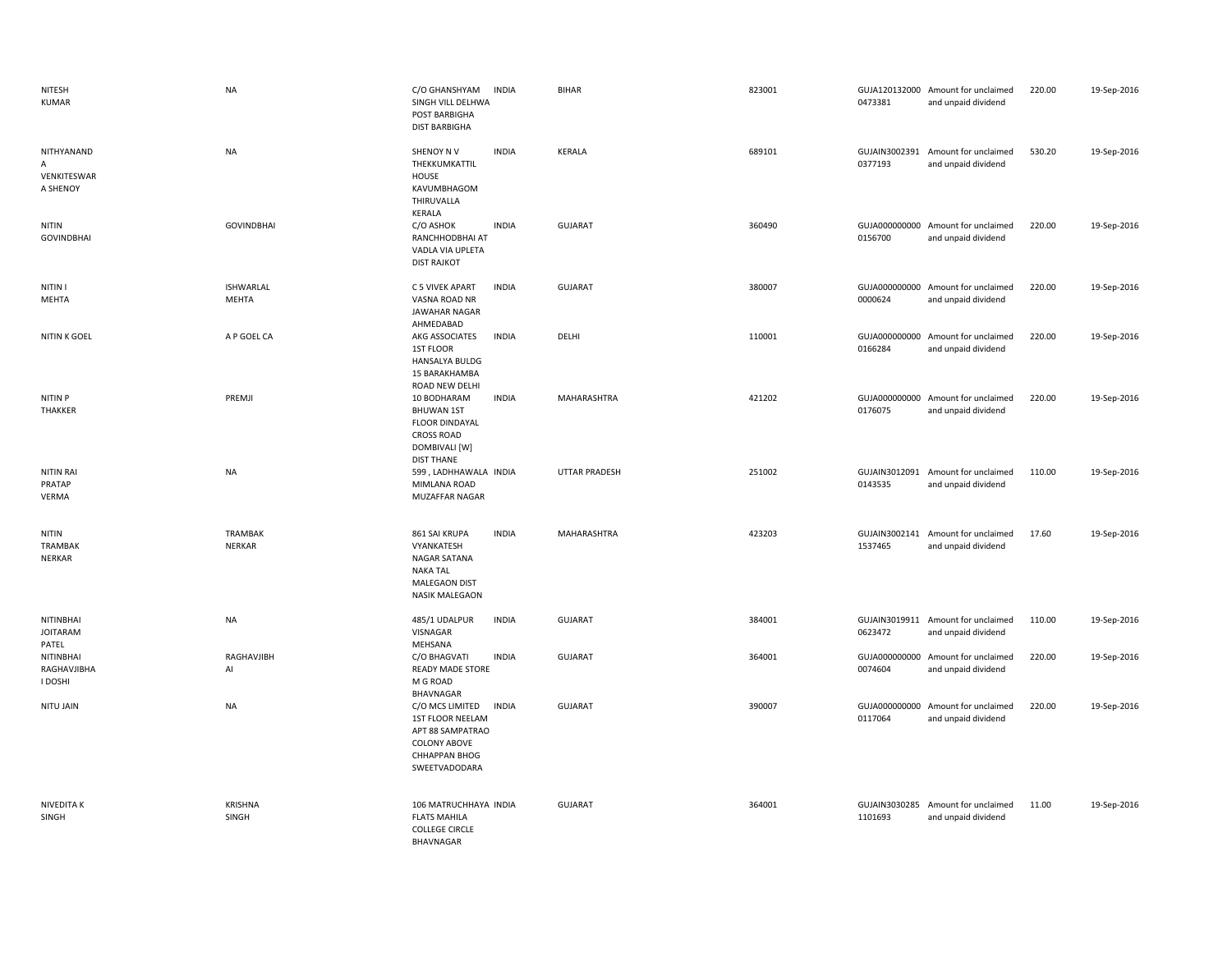| <b>NODRAJAHA S</b><br>KHATRI      | SALIMBHAI                          | C/O KHATRI FLOOR INDIA<br>MILL MHUDI<br><b>BHAGOL DABHOT</b>                                               | <b>GUJARAT</b>        | 391110 | 0039650                  | GUJA000000000 Amount for unclaimed<br>and unpaid dividend | 220.00 | 19-Sep-2016 |
|-----------------------------------|------------------------------------|------------------------------------------------------------------------------------------------------------|-----------------------|--------|--------------------------|-----------------------------------------------------------|--------|-------------|
| <b>NOORJAHAN</b><br>BEGUM         | AHMED BAIG                         | <b>INDIA</b><br>D NO 8 6 3 PANJA<br><b>STREET SHYNCHIPET</b><br>VIJAYAWADA A P                             | <b>ANDHRA PRADESH</b> | 520001 | 0098342                  | GUJA000000000 Amount for unclaimed<br>and unpaid dividend | 220.00 | 19-Sep-2016 |
| <b>NOORMOHM</b><br>ED A HALAI     | AHMED                              | <b>INDIA</b><br>AHMED KASAM<br>CHAWL R NO 3<br><b>GAUTHAN LANE NO</b><br>1 ANDHERI W<br><b>BOMBAY</b>      | MAHARASHTRA           | 400058 | 0044578                  | GUJA000000000 Amount for unclaimed<br>and unpaid dividend | 220.00 | 19-Sep-2016 |
| <b>NORATAN</b><br><b>MAL JAIN</b> | SHRI<br>KANHAYA<br><b>LAL JAIN</b> | C-32 SETHI COLONY INDIA<br><b>VIKAS MARG JAIPUR</b>                                                        | RAJASTHAN             | 302004 | 0069950                  | GUJAIN3027002 Amount for unclaimed<br>and unpaid dividend | 220.00 | 19-Sep-2016 |
| NRUSINGONA<br>TH SAHU             | SIMADRI<br>SAHU                    | <b>B-1 MADHUBAN</b><br><b>INDIA</b><br>SOCIETY<br>MAKARAPURA<br>ROAD VADODARA                              | <b>GUJARAT</b>        | 390010 | 0037855                  | GUJA000000000 Amount for unclaimed<br>and unpaid dividend | 220.00 | 19-Sep-2016 |
| NURUDDIN<br>TAHERALI<br>KAPASI    | <b>NA</b>                          | <b>BURHANI HOUSE</b><br><b>INDIA</b><br>ADAMJI ROAD<br>JASDAN                                              | GUJARAT               | 360050 | 0059476                  | GUJA120361000 Amount for unclaimed<br>and unpaid dividend | 22.00  | 19-Sep-2016 |
| <b>NUTAN JAIN</b>                 | JAIPRAKASH<br>BAGRA                | NITS COMPUTERS<br><b>INDIA</b><br>SARU HOUSE<br>NAYABASSSUJANGA<br><b>RH</b>                               | RAJASTHAN             | 331507 | GUJA120314000<br>0004697 | Amount for unclaimed<br>and unpaid dividend               | 220.00 | 19-Sep-2016 |
| <b>NUTAN</b><br>PURWAR            | PRAMOD<br><b>KUMAR</b><br>PURWAR   | <b>BRISH BHANU</b><br><b>INDIA</b><br><b>GUPTA AND SONS</b><br><b>JASWANT NAGAR</b>                        | <b>UTTAR PRADESH</b>  | 206245 | 0011719                  | GUJA000000000 Amount for unclaimed<br>and unpaid dividend | 220.00 | 19-Sep-2016 |
| O P<br>MAHESWARI                  | NA                                 | <b>INDIA</b><br>LANDS END HSG.<br>SOCIETY 29/D<br>DOONGARSEY ROAD<br>FLAT NO.9-D,9TH<br>FLOOR, BOMBAY      | MAHARASHTRA           | 400006 | 0124649                  | GUJA000000000 Amount for unclaimed<br>and unpaid dividend | 220.00 | 19-Sep-2016 |
| ODHAVJI<br>CONTRACTOR             | <b>BACHU BHAI</b>                  | <b>INDIA</b><br>VADI TARSADI PO<br><b>KOSAMBA R S DIST</b><br>SURAT                                        | <b>GUJARAT</b>        | 394120 | 0047528                  | GUJA000000000 Amount for unclaimed<br>and unpaid dividend | 220.00 | 19-Sep-2016 |
| <b>OJASWINI</b><br>RATH           | JAYASHANKA<br>R TRIVEDI            | <b>INDIA</b><br>D 1/3 SHUKH<br>SHANTI SOCIETY B/H<br>SADHU VASWANI<br><b>SCHOOL HARNI</b><br>ROAD VADODARA | <b>GUJARAT</b>        | 390022 | 0160089                  | GUJA000000000 Amount for unclaimed<br>and unpaid dividend | 220.00 | 19-Sep-2016 |
| OM KUMAR<br>MAHESHWARI            | LATE SH<br>GHISALAL<br>CHITLANGIYA | C/O GHISALAL<br><b>INDIA</b><br>CHITLANGIYA UPPER<br><b>BAZAR BAZAR TAND</b><br>RANCHI                     | <b>JHARKHAND</b>      | 834001 | 0041549                  | GUJA000000000 Amount for unclaimed<br>and unpaid dividend | 220.00 | 19-Sep-2016 |
| OM PARKASH                        | LATE SH NEKI<br><b>RAM RETD</b>    | 9325 LIABERARY<br><b>INDIA</b><br>ROAD PULL MITHAI<br>DELHI                                                | DELHI                 | 110006 | 0066884                  | GUJA000000000 Amount for unclaimed<br>and unpaid dividend | 220.00 | 19-Sep-2016 |
| OM PRAKASH<br><b>DOKANIA</b>      | N DOKAMIA                          | 14 LAKE ROAD 3RD INDIA<br><b>FLOOR CALCUTTA</b>                                                            | <b>WEST BENGAL</b>    | 700029 | 0151203                  | GUJA000000000 Amount for unclaimed<br>and unpaid dividend | 220.00 | 19-Sep-2016 |
| OM PRAKASH<br><b>GARODIA</b>      | RAMESHWAR<br><b>LAL GARODIA</b>    | 4-C RUDRAKSH APT INDIA<br><b>OPP ARIHANT PARK</b><br><b>SOC AMBIKA</b><br><b>NIKETAN SURAT</b>             | <b>GUJARAT</b>        | 395007 | 0110280                  | GUJA000000000 Amount for unclaimed<br>and unpaid dividend | 220.00 | 19-Sep-2016 |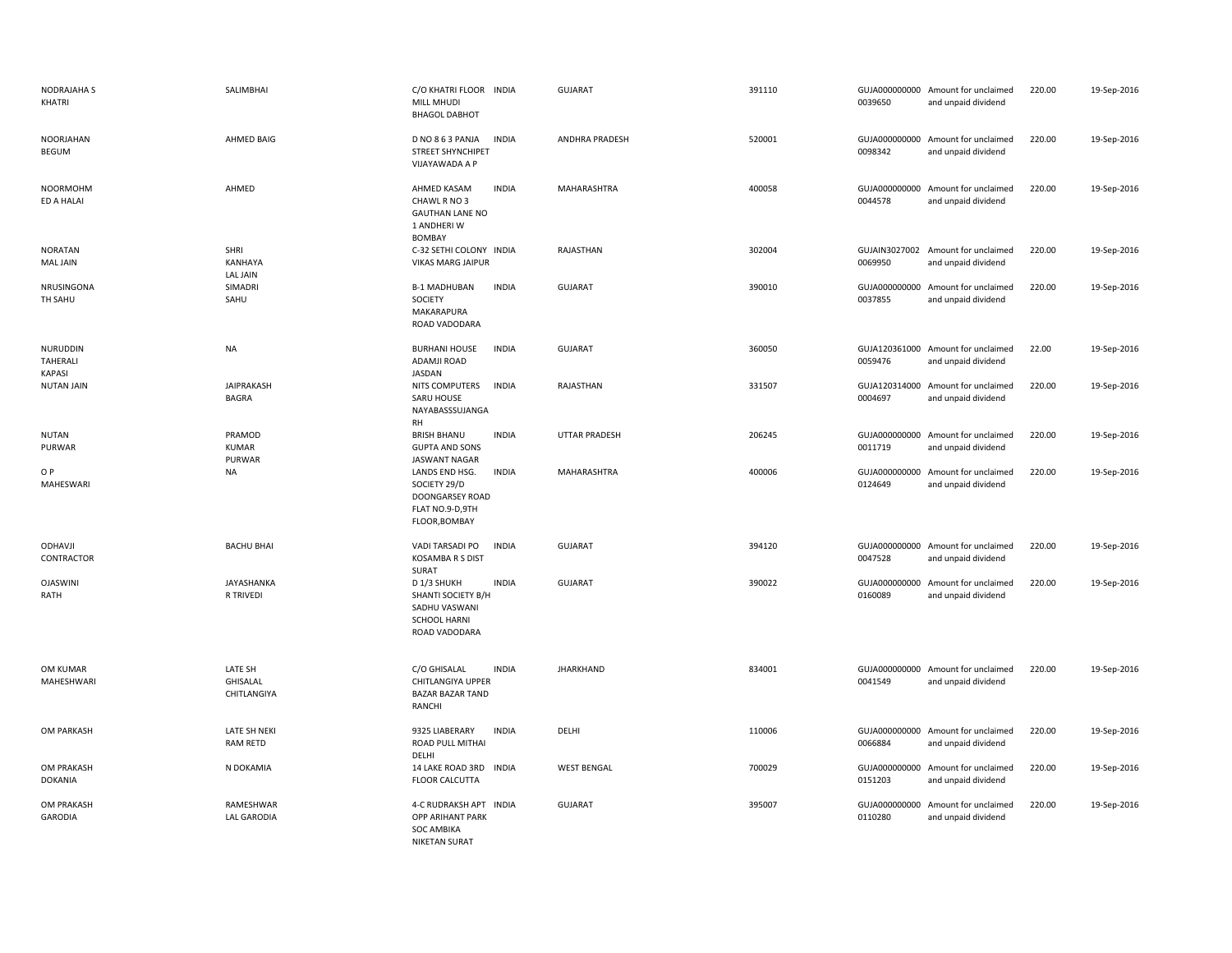| OM PRAKASH<br>GOEL          | DEVKI<br><b>NANDAN</b><br>GOEL | 337 ARYA NAGAR<br>INDIA<br>ALWAR RAJ                                                                                                             | RAJASTHAN      | 301001 | 0009504                  | GUJA000000000 Amount for unclaimed<br>and unpaid dividend | 220.00 | 19-Sep-2016 |
|-----------------------------|--------------------------------|--------------------------------------------------------------------------------------------------------------------------------------------------|----------------|--------|--------------------------|-----------------------------------------------------------|--------|-------------|
| OM PRAKASH<br>JAIN          | <b>KJAIN</b>                   | BHAVANI MANSION INDIA<br>AMERICAN COLONY<br>16/1 CRESCENT<br>ROADKUMARA<br><b>PARK EAST</b><br>BANGALORE                                         | KARNATAKA      | 560001 | 0150966                  | GUJA000000000 Amount for unclaimed<br>and unpaid dividend | 990.00 | 19-Sep-2016 |
| OM PRAKASH<br>KHANDELWAL    | B L<br>KHUNETETA               | <b>INDIA</b><br>2023 BHATTO KA<br>RASTA OPP VIDHAM<br>SAMBHA JAIPUR                                                                              | RAJASTHAN      | 302002 | 0070849                  | GUJA000000000 Amount for unclaimed<br>and unpaid dividend | 220.00 | 19-Sep-2016 |
| OM PRAKASH<br><b>KUKKAR</b> | <b>KUNDAN LAL</b>              | 25 GAJNER ROAD<br><b>INDIA</b><br>NEAR M S COLLEGE<br><b>ESCORT CO BIKANER</b>                                                                   | RAJASTHAN      | 334001 | 1360756                  | GUJAIN3029024 Amount for unclaimed<br>and unpaid dividend | 88.00  | 19-Sep-2016 |
| OM PRAKASH<br>LALWANI       | NA                             | <b>INDIA</b><br>C/O BHARAT OIL<br>MILL TIKURIYA TOLA<br>SATNA MADHYA<br>PRADESH                                                                  | MADHYA PRADESH | 485001 | GUJAIN3016961<br>0804733 | Amount for unclaimed<br>and unpaid dividend               | 2.20   | 19-Sep-2016 |
| OM PRAKASH<br>MAHESWARI     | <b>NAND LALJI</b><br>MAHESWARI | 1012 MISRA RAJA JI INDIA<br>KA RASTA CHAND<br>POLE BAZAR JAIPUR                                                                                  | RAJASTHAN      | 302001 | 0070947                  | GUJA000000000 Amount for unclaimed<br>and unpaid dividend | 220.00 | 19-Sep-2016 |
| OM PRAKASH<br>PRADHAN       | ROOP<br>NARAIANJI<br>PRADHAN   | C/O CIVIL<br><b>INDIA</b><br><b>TELEPHOSE</b><br><b>EXCHANGE SURAT</b><br>GARH<br>SRIGANGANAGAR                                                  | <b>GUJARAT</b> | 394310 | 0114138                  | GUJA000000000 Amount for unclaimed<br>and unpaid dividend | 220.00 | 19-Sep-2016 |
| OM PRAKASH<br>R KORI        | <b>RAM KRIPAL</b><br>N KORI    | PANT NAGAR<br><b>INDIA</b><br>TRIMURTH COOP<br>HSG SOC<br>HIGHWALLA LANE<br><b>BLDG NO 326/17</b><br>PANT NAGAR<br><b>GHATKOPAR</b><br>(E)MUMBAI | MAHARASHTRA    | 400077 | 0021868                  | GUJA000000000 Amount for unclaimed<br>and unpaid dividend | 220.00 | 19-Sep-2016 |
| OM PRAKASH<br>SHARMA        | <b>BL SHARMA</b>               | C/O SHARMA<br><b>INDIA</b><br><b>GENERAL STORE RAJ</b><br><b>BAZAR BANDIKUI</b><br>DISTT DAOSA RAJ                                               | RAJASTHAN      | 303313 | 0153173                  | GUJA000000000 Amount for unclaimed<br>and unpaid dividend | 220.00 | 19-Sep-2016 |
| OM PRAKASH<br>SHARMA        | <b>NA</b>                      | <b>INDIA</b><br>S/O RAM NIWASH<br>SHARMA TOBACCO<br>MERCHANT<br><b>INFRONT OF SHYAM</b><br>SUNDER ADABAR<br>WARD NO 5<br><b>BARGARH ORISSA</b>   | ORISSA         | 768028 | 7584668                  | GUJAIN3005131 Amount for unclaimed<br>and unpaid dividend | 44.00  | 19-Sep-2016 |
| OM PRAKASH<br>TIWARI        | AYODHYA<br>TIWARI              | <b>INDIA</b><br><b>D.V.C COLONY</b><br>MAYAGANJ<br>BARARIBHAGALPUR                                                                               | <b>BIHAR</b>   | 812001 | 0066376                  | GUJA120384000 Amount for unclaimed<br>and unpaid dividend | 110.00 | 19-Sep-2016 |
| OMLATA<br><b>MALIK</b>      | NA                             | O8/2 SECTOR 13 R K INDIA<br>PURAM NEW DELHI                                                                                                      | DELHI          | 110029 | 1063038                  | GUJAIN3002391 Amount for unclaimed<br>and unpaid dividend | 66.00  | 19-Sep-2016 |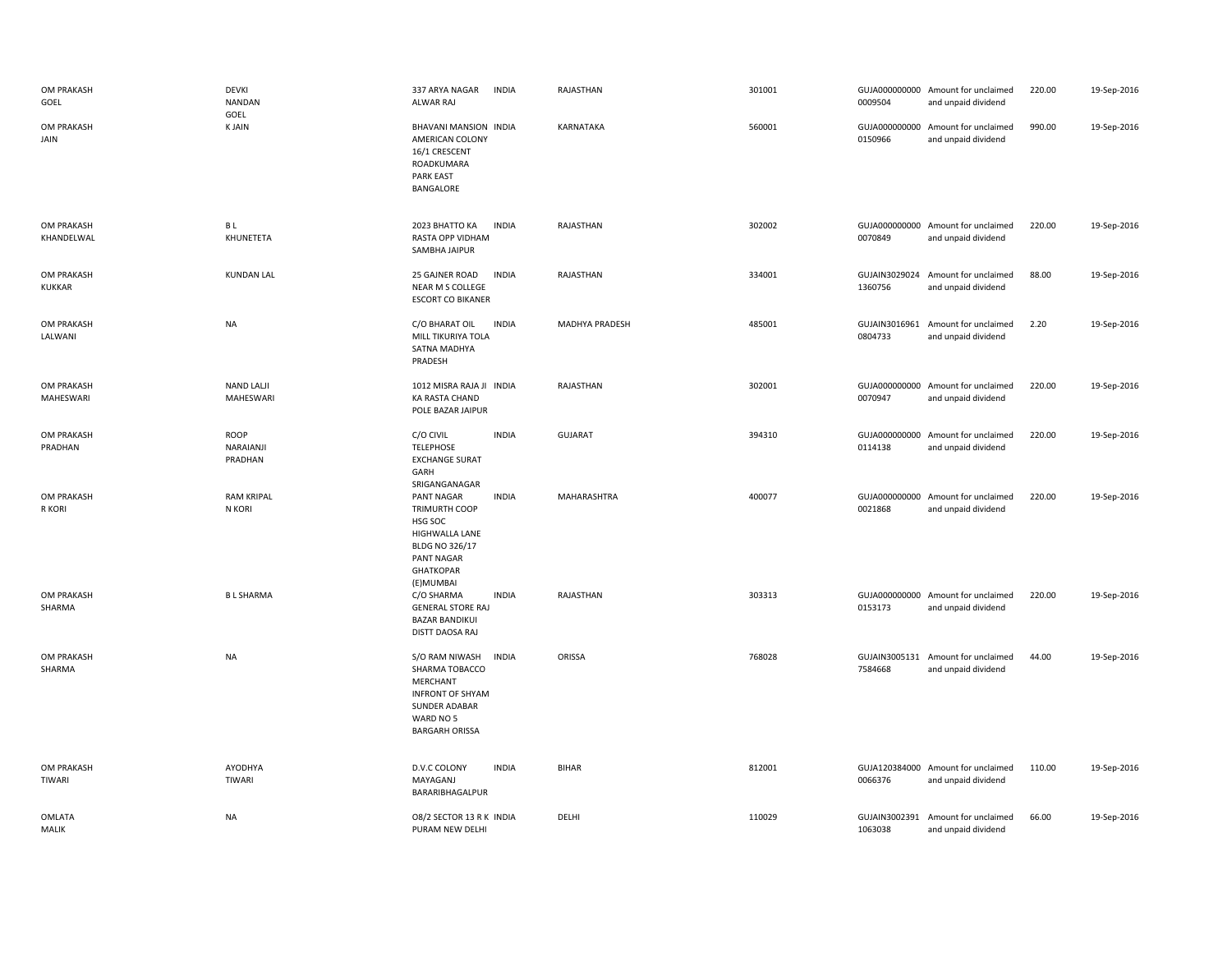| OMPRAKASH<br>MADANLAL<br><b>MAHESHWARI</b> | MADANLAL<br>KANMAL<br><b>MAHESHWAR</b> | 117 JAY LAXMI<br><b>INDIA</b><br><b>MARKET MOTI</b><br>BEGUMWADI<br>SALABATPUR SURAT                                                                     | <b>GUJARAT</b>        | 395002 | 0324179                  | GUJAIN3011512 Amount for unclaimed<br>and unpaid dividend | 220.00  | 19-Sep-2016 |
|--------------------------------------------|----------------------------------------|----------------------------------------------------------------------------------------------------------------------------------------------------------|-----------------------|--------|--------------------------|-----------------------------------------------------------|---------|-------------|
| OMPRAKASH<br>R KORI                        | RAMKRIPAL<br>KORI                      | <b>INDIA</b><br><b>JOKIM ESTATE</b><br>ROOM NO 5/9 P N<br>ROAD BHANDUP W<br>MUMBAI                                                                       | MAHARASHTRA           | 400078 | 0181329                  | GUJA000000000 Amount for unclaimed<br>and unpaid dividend | 110.00  | 19-Sep-2016 |
| OMPRAKASH<br>SINGHAL                       | LATE SH<br>CHHAGA<br>RAM               | 8 CENTRAL AVENUE INDIA<br><b>MAHARANI BAGH</b><br>NEW DELHI                                                                                              | DELHI                 | 110065 | GUJA000000000<br>0015662 | Amount for unclaimed<br>and unpaid dividend               | 220.00  | 19-Sep-2016 |
| OUSEPH D<br>MANJALY                        | M O DEVASSY                            | PO KAKULISSERY VIA INDIA<br>MALA TRICHUR DT<br><b>KERALA STATE</b>                                                                                       | <b>KERALA</b>         | 680734 | 0162580                  | GUJA000000000 Amount for unclaimed<br>and unpaid dividend | 220.00  | 19-Sep-2016 |
| P A JOSEPH                                 | CHERIAN<br>AUGUSTHY                    | <b>INDIA</b><br>PEPPATHICAL<br>HOUSE PO<br>OLLUKKARA<br>PANDARAPPARAMB<br>U TRICHUR<br>(DT)KERALA                                                        | <b>KERALA</b>         | 680655 | 0117011                  | GUJA000000000 Amount for unclaimed<br>and unpaid dividend | 220.00  | 19-Sep-2016 |
| P A<br>MANIKANDAN                          | <b>NA</b>                              | PULLIKIZHAKKATHA INDIA<br>DATHIL HOUSE<br>VILAYUR PO<br>PATTAMBI<br>PALAKKAD                                                                             | KERALA                | 679309 | 0471589                  | GUJA120335000 Amount for unclaimed<br>and unpaid dividend | 220.00  | 19-Sep-2016 |
| PA<br>MEENAKSHI                            | AR<br>VENKATACHA<br>LAM                | PLOT NO E 358 N-1 INDIA<br>CIDCO<br>AURANGABAD                                                                                                           | MAHARASHTRA           | 431001 | 0162600                  | GUJA000000000 Amount for unclaimed<br>and unpaid dividend | 220.00  | 19-Sep-2016 |
| P A V PRASAD                               | P LAXMANA<br>RAO                       | RAMYA CHIT FUND INDIA<br>PVT LTD PATAMATA<br>VIJAYAWADA                                                                                                  | ANDHRA PRADESH        | 520007 | 0006803                  | GUJA000000000 Amount for unclaimed<br>and unpaid dividend | 220.00  | 19-Sep-2016 |
| P B RAMBHIA                                | BHAVANJI                               | <b>INDIA</b><br>166/A KALANIDHI<br><b>JAIN SOCIETY SION</b><br><b>WEST BOMBAY</b>                                                                        | MAHARASHTRA           | 400100 | 0102137                  | GUJA000000000 Amount for unclaimed<br>and unpaid dividend | 220.00  | 19-Sep-2016 |
| P BANU                                     | PANDURENG<br>AN                        | 23 FIRST MAIN<br><b>INDIA</b><br><b>ROAD IYYANAR</b><br><b>NAGAR</b><br><b>PONDICHERRY</b><br>PONDICHERRY                                                | PONDICHERRY           | 605013 | 2252624                  | GUJAIN3010802 Amount for unclaimed<br>and unpaid dividend | 1760.00 | 19-Sep-2016 |
| P DASACHAR                                 | P RAMACHAR<br>RETD                     | KALLUGUNDY P O<br><b>INDIA</b><br>ARSIKERE TQ<br><b>HASSAN DIST</b><br>KARNATAKA                                                                         | KARNATAKA             | 573112 | 0055646                  | GUJA000000000 Amount for unclaimed<br>and unpaid dividend | 220.00  | 19-Sep-2016 |
| P GEETHA<br>PRABHU                         | P<br>SARVOTHAM<br>PRABHU               | 3-6-448 FLAT NO<br><b>INDIA</b><br>104 MADHULIKA<br>APARTMENTS<br>HIMAYATNAGARHY<br>DERABAD                                                              | <b>ANDHRA PRADESH</b> | 500029 | 0164293                  | GUJA000000000 Amount for unclaimed<br>and unpaid dividend | 2200.00 | 19-Sep-2016 |
| P<br>HARIKRISHNA<br>UPADHYA                | <b>NA</b>                              | <b>INDIA</b><br>NO 63 VISHNU<br><b>GIRIJA NILAYA 2ND</b><br>MAIN ROAD B S K<br>3RD STAGE<br>HOSKEREHALLI<br>NEAR MOOKABIKA<br><b>TEMPLE</b><br>BANGALORE | KARNATAKA             | 560085 | GUJAIN3021481<br>0137067 | Amount for unclaimed<br>and unpaid dividend               | 6.60    | 19-Sep-2016 |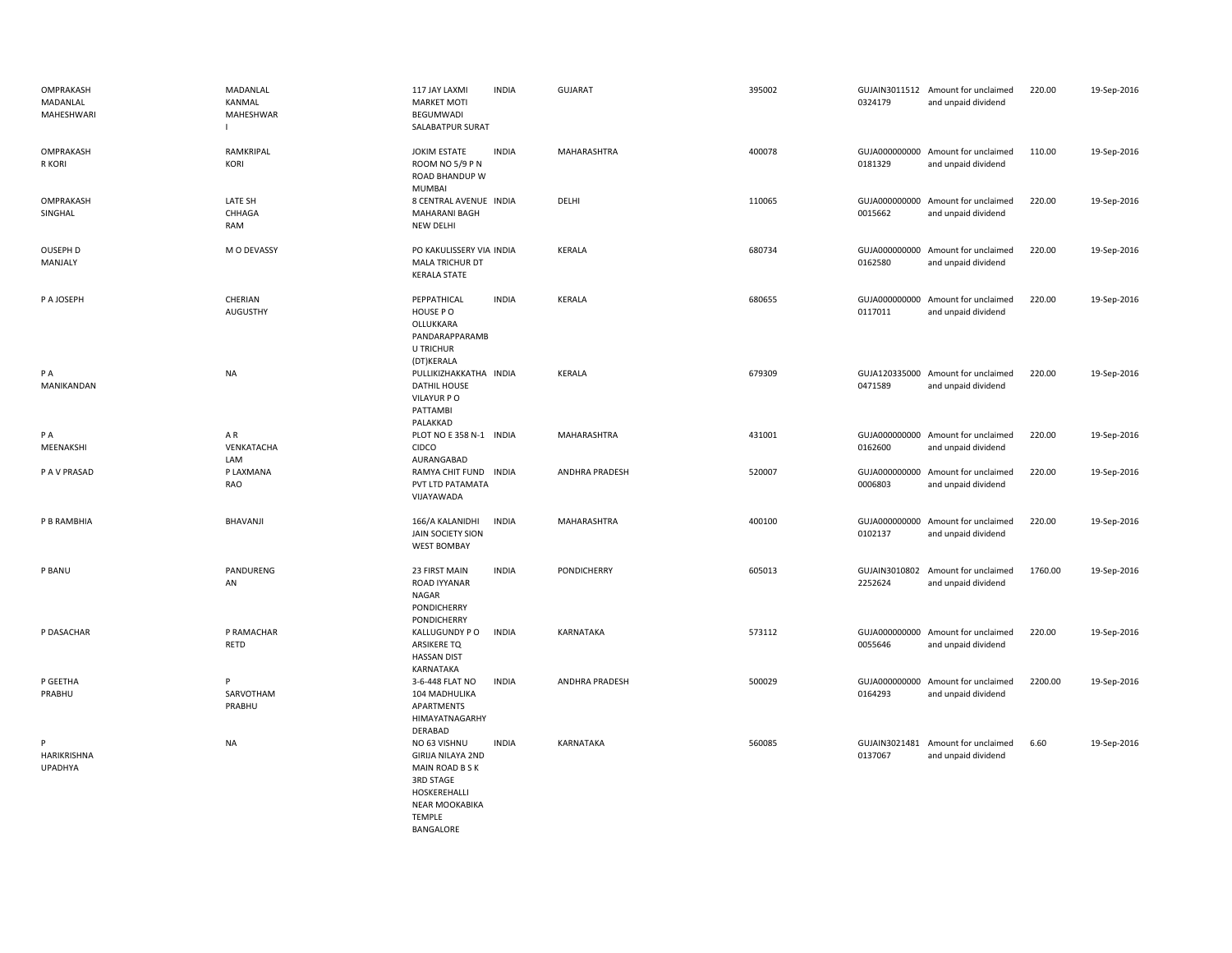| P JANAKI                      | К<br>PERUMALSA<br>MY     | 3/39F ENAM<br>MANIACHI<br>KOVILPATTI<br>CHIDAMBARANAR<br><b>DISTRICT</b>                                                | <b>INDIA</b> | <b>TAMIL NADU</b> | 627702 | 0165562 | GUJA000000000 Amount for unclaimed<br>and unpaid dividend | 220.00 | 19-Sep-2016 |
|-------------------------------|--------------------------|-------------------------------------------------------------------------------------------------------------------------|--------------|-------------------|--------|---------|-----------------------------------------------------------|--------|-------------|
| PK<br>KARUNAKARA<br>${\sf N}$ | К<br>VELAYUDHAN<br>I.    | TAMILNADU<br>F/158 MULUND<br><b>DARSHAN GURU</b><br><b>GOVIND SINGH</b><br>ROAD MULUND<br>COLONY<br>MULUND(W)MUMB<br>AI | <b>INDIA</b> | MAHARASHTRA       | 400082 | 0044583 | GUJA000000000 Amount for unclaimed<br>and unpaid dividend | 220.00 | 19-Sep-2016 |
| P KANCHANA                    | P K CHITTY               | LAKSHMI<br><b>APARTMENTS PLOT</b><br>NO B-8<br>PUDIMADAKA ROAD<br>ANAKAPALLE                                            | <b>INDIA</b> | ANDHRA PRADESH    | 531001 | 0403875 | GUJAIN3023241 Amount for unclaimed<br>and unpaid dividend | 338.80 | 19-Sep-2016 |
| P N CHHEDA                    | <b>NABJI</b>             | C/2 24 TEXILLA SOC INDIA<br><b>BOMBAY DYEING</b><br><b>COMP PRABHADEVI</b><br>BOMBAY                                    |              | MAHARASHTRA       | 400025 | 0094040 | GUJA000000000 Amount for unclaimed<br>and unpaid dividend | 220.00 | 19-Sep-2016 |
| P N CHHEDA                    | <b>NA</b>                | C/2 24 TEXILLA SOC INDIA<br><b>BOMBAY DYEING</b><br><b>COMP PRABHADEVI</b><br>BOMBAY                                    |              | MAHARASHTRA       | 400025 | 0094039 | GUJA000000000 Amount for unclaimed<br>and unpaid dividend | 220.00 | 19-Sep-2016 |
| PP<br>CHAUDHARI               | PRABHU DAS               | ARJUN DIAGNOSTIC INDIA<br><b>CENTRE OPP JAY</b><br>SHEFALI SATELLITE                                                    |              | <b>GUJARAT</b>    | 380015 | 0027846 | GUJA000000000 Amount for unclaimed<br>and unpaid dividend | 220.00 | 19-Sep-2016 |
| PR<br>KANDASWAM<br>Υ          | P S<br>RAMACHAND<br>RASA | 23/B 7-B CROSS<br>PIPELINE<br>MALLESWARAM<br>BANGALORE                                                                  | <b>INDIA</b> | KARNATAKA         | 560003 | 0002021 | GUJA000000000 Amount for unclaimed<br>and unpaid dividend | 220.00 | 19-Sep-2016 |
| P <sub>R</sub><br>MANIKANDAN  | <b>NA</b>                | 12/1081 RAJ VIHAR INDIA<br><b>NEAR REGISTRAR</b><br>OFFICE PO<br>MANNARKKAD<br>PALAKKAD KERALA                          |              | KERALA            | 678582 | 4243856 | GUJAIN3005131 Amount for unclaimed<br>and unpaid dividend | 220.00 | 19-Sep-2016 |
| P R SUNDAR                    | M PERUMAL                | C-3,DOSHI VILLA,<br>26, KUTTIAPPA<br>STREET,<br>KILPAUK, CHENNAI                                                        | <b>INDIA</b> | <b>TAMIL NADU</b> | 600010 | 0004366 | GUJA130174000 Amount for unclaimed<br>and unpaid dividend | 220.00 | 19-Sep-2016 |
| RADJENDIRIN                   | R POOBALU                | 83 KALA<br>THEESWARAN KOL<br>STREET                                                                                     | <b>INDIA</b> | PONDICHERRY       | 605001 | 0106778 | GUJA000000000 Amount for unclaimed<br>and unpaid dividend | 220.00 | 19-Sep-2016 |
| P S RADIJ                     | SITARAM<br>RADIJ         | PONDICHERRY<br>C/O GUJRAT STATE INDIA<br>FERTILIZER CO LTD 4<br>NAPLES 9 SOBANI<br>ROAD COLABA                          |              | MAHARASHTRA       | 400005 | 0120251 | GUJA000000000 Amount for unclaimed<br>and unpaid dividend | 220.00 | 19-Sep-2016 |
| P <sub>S</sub><br>SHARIMALI   | M L<br>SHRIMALI          | BOMBAY<br>426 SECTOR 11<br>HIRANMANGRI<br><b>UDAIPUR</b>                                                                | <b>INDIA</b> | RAJASTHAN         | 313001 | 0073682 | GUJA000000000 Amount for unclaimed<br>and unpaid dividend | 660.00 | 19-Sep-2016 |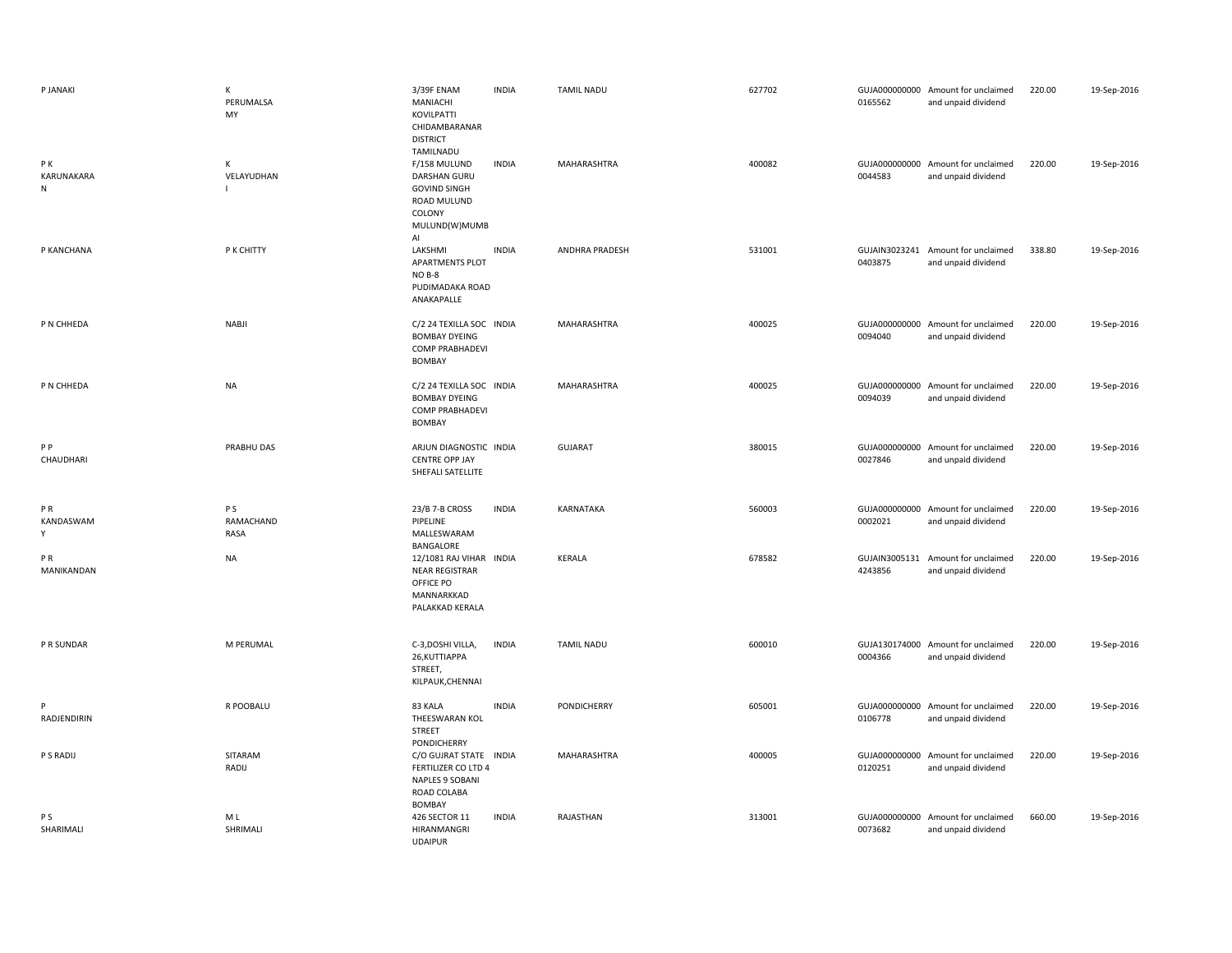| SETHURAMAN                  | P PERUMAL<br>PILLAI            | 4/3/6 NANJIL<br><b>MANOHARAN</b><br>COLONY<br>AMBADURAIRS<br><b>GANDHIGRAM POST</b><br><b>DINDIGUL DIST</b> | <b>INDIA</b> | <b>TAMIL NADU</b>  | 624302 | 2793805                  | GUJAIN3003941 Amount for unclaimed<br>and unpaid dividend | 44.00  | 19-Sep-2016 |
|-----------------------------|--------------------------------|-------------------------------------------------------------------------------------------------------------|--------------|--------------------|--------|--------------------------|-----------------------------------------------------------|--------|-------------|
| P<br>SIVASAIBABU            | P S RAO                        | TAMILNADU<br>H NO 6-9-24 9/1<br>ARUNDELPET<br><b>GUNTUR</b>                                                 | <b>INDIA</b> | ANDHRA PRADESH     | 522002 | 0156973                  | GUJA000000000 Amount for unclaimed<br>and unpaid dividend | 220.00 | 19-Sep-2016 |
| P SRIKANTH<br>REDDY         | P SRINIVAS<br>REDDY            | QTR NO 201 H I G<br>COLONY B H E L<br>RAMACHANDRAPUR<br>AMHYDERABAD AP                                      | <b>INDIA</b> | ANDHRA PRADESH     | 500032 | 0181661                  | GUJA000000000 Amount for unclaimed<br>and unpaid dividend | 220.00 | 19-Sep-2016 |
| P SURESH                    | N K RAMAN<br><b>MENON</b>      | 391 B POCKET II<br><b>MAYUR VIHAR</b><br>DELHI                                                              | <b>INDIA</b> | DELHI              | 110091 | 0066703                  | GUJA000000000 Amount for unclaimed<br>and unpaid dividend | 220.00 | 19-Sep-2016 |
| P U BINU                    | NA                             | PAYYALIL<br>KIZHAKKEKKARA<br>KKOTTARAKKARA<br>KOLLAM                                                        | <b>INDIA</b> | <b>KERALA</b>      | 691506 | 0016122                  | GUJA120567000 Amount for unclaimed<br>and unpaid dividend | 110.00 | 19-Sep-2016 |
| P USHA                      | P Guru<br>Murthy               | 102/3 Indusri Apts I INDIA<br>Main I Cross Lic<br>Colony Jayanagar<br>3rd Block Bangalore                   |              | KARNATAKA          | 560061 | GUJAIN3000951<br>0096984 | Amount for unclaimed<br>and unpaid dividend               | 220.00 | 19-Sep-2016 |
| P V RAMA<br>RAO             | P RAMALAH                      | 52-1/7 7 N T R<br>COLONY<br>VIJAYAWADA                                                                      | <b>INDIA</b> | ANDHRA PRADESH     | 520008 | 0148013                  | GUJA000000000 Amount for unclaimed<br>and unpaid dividend | 220.00 | 19-Sep-2016 |
| P V SURESH<br><b>KUMAR</b>  | <b>TOV</b><br>SHANKARAN        | <b>INDIAN OIL CORP</b><br>LTD 46 D LALBAUG<br>ROAD BANGALORE                                                | <b>INDIA</b> | KARNATAKA          | 560027 | 0092354                  | GUJA000000000 Amount for unclaimed<br>and unpaid dividend | 220.00 | 19-Sep-2016 |
| P V THOMAS                  | CHANDY<br>VARUGHESE            | PULOOR HOUSE<br>ANGADI PO RANNI<br>KERALA                                                                   | <b>INDIA</b> | <b>KERALA</b>      | 689674 | 0101756                  | GUJA000000000 Amount for unclaimed<br>and unpaid dividend | 220.00 | 19-Sep-2016 |
| P VIJAYA<br>PRATAP<br>REDDY | P B REDDY<br><b>BUSIENSS</b>   | C/O D MUTYAL<br>REDDY F A G/92 B H<br>ELR&D<br>VIKASNAGAR<br>HYDERABAD AP                                   | <b>INDIA</b> | ANDHRA PRADESH     | 500593 | 0149898                  | GUJA000000000 Amount for unclaimed<br>and unpaid dividend | 220.00 | 19-Sep-2016 |
| P XAVIER<br>MATHEW          | XAVIER<br>MATHEW               | 420/2201, SANT<br><b>TUKARAM NAGAR</b><br>PIMPRI, PUNE                                                      | <b>INDIA</b> | MAHARASHTRA        | 411018 | 0108681                  | GUJAIN3002801 Amount for unclaimed<br>and unpaid dividend | 440.00 | 19-Sep-2016 |
| PADAM<br><b>CHAND JAIN</b>  | <b>NEMI CHAND</b><br>JAIN      | $C/O$ S P<br><b>ENTERPRISES ROOM</b><br>NO 2A 2ND FLOOR<br>8/1 LAL BAZAR<br>STREETCALCUTTA                  | <b>INDIA</b> | <b>WEST BENGAL</b> | 700001 | GUJA000000000<br>0102292 | Amount for unclaimed<br>and unpaid dividend               | 220.00 | 19-Sep-2016 |
| PADAM<br><b>CHAND JAIN</b>  | SIKRI LAL<br>JAIN              | C 5 COMMUNITY<br><b>CENTRE NARAINA</b><br>VIHAR NEW DELHI                                                   | <b>INDIA</b> | DELHI              | 110028 | 0017059                  | GUJA000000000 Amount for unclaimed<br>and unpaid dividend | 220.00 | 19-Sep-2016 |
| PADAM<br><b>KUMAR JAIN</b>  | LATE BHAG<br><b>CHAND JAIN</b> | 49/62 NAYAGANJ<br>KANPUR                                                                                    | <b>INDIA</b> | UTTAR PRADESH      | 208001 | 0169675                  | GUJA000000000 Amount for unclaimed<br>and unpaid dividend | 220.00 | 19-Sep-2016 |
| PADAMA<br><b>NARAIN</b>     | <b>SK NARIANI</b>              | AG-3, ASPEN GREENS INDIA<br>NIRVANA COUNTRY<br>SECTOR-<br>50GURGAON                                         |              | <b>HARYANA</b>     | 122001 | 0059463                  | GUJA000000000 Amount for unclaimed<br>and unpaid dividend | 220.00 | 19-Sep-2016 |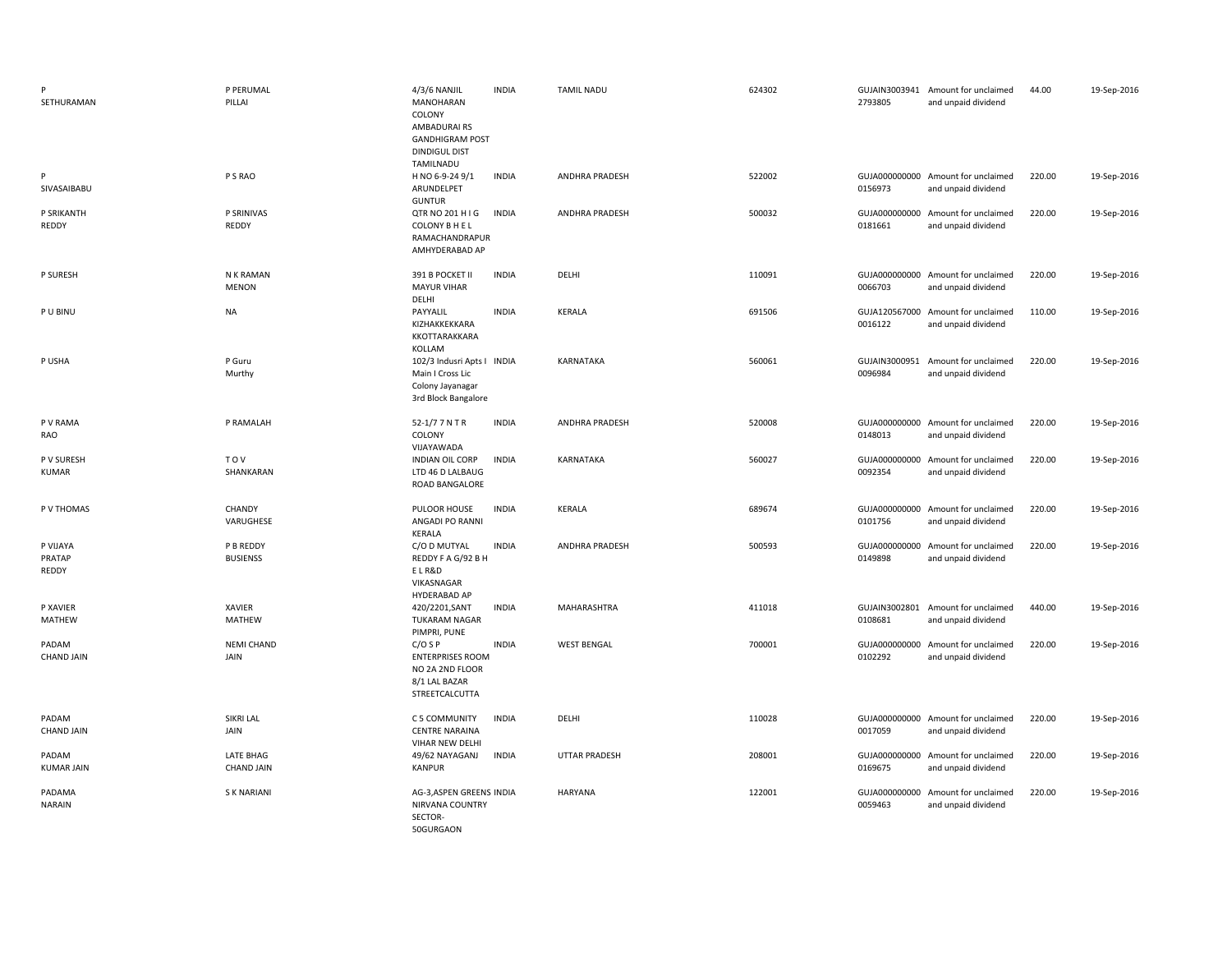| PADMA<br><b>GOVIND NAIK</b>             | <b>NA</b>                       | C/O G G NAIK ASST INDIA<br><b>CONSERVATOR OF</b><br><b>FOREST DEPOT</b><br>COMPOUND<br>DANDELI |              | KARNATAKA             | 581325 | 3167762                  | GUJAIN3029024 Amount for unclaimed<br>and unpaid dividend | 110.00 | 19-Sep-2016 |
|-----------------------------------------|---------------------------------|------------------------------------------------------------------------------------------------|--------------|-----------------------|--------|--------------------------|-----------------------------------------------------------|--------|-------------|
| PADMA<br>UPASANI                        | R S UPASANI                     | DANDEKAR HOUSE INDIA<br>SHINDE KI CHHUNI<br><b>LASHKAR GWALIOR</b>                             |              | MADHYA PRADESH        | 474009 | 0053634                  | GUJA000000000 Amount for unclaimed<br>and unpaid dividend | 220.00 | 19-Sep-2016 |
| PADMABEN<br><b>ASHOK</b><br>MEHTA       | ASHOK<br>KANTILAL<br>MEHTA      | 16/17/213<br>SHANKAR KUNJ OPP<br><b>SION HOSPITAL</b><br>SION EAST BOMBAY                      | <b>INDIA</b> | MAHARASHTRA           | 400100 | 0143257                  | GUJA000000000 Amount for unclaimed<br>and unpaid dividend | 220.00 | 19-Sep-2016 |
| PADMABEN<br>BHAGVATLAL<br>SHETH         | BHAGVATLAL<br>DAHYALAL          | 8 RAJNI NAGAR<br>SOCIETY UMRETH                                                                | <b>INDIA</b> | <b>GUJARAT</b>        | 388220 | 0047031                  | GUJA000000000 Amount for unclaimed<br>and unpaid dividend | 220.00 | 19-Sep-2016 |
| PADMAJA<br>SURYADEVAR<br>A              | S V S S RAO                     | 29 23 19/A<br><b>TADEPALLIVARI ST</b><br>SURYARAOPET<br>VIJAYAWADA                             | <b>INDIA</b> | ANDHRA PRADESH        | 520002 | GUJA000000000<br>0098586 | Amount for unclaimed<br>and unpaid dividend               | 220.00 | 19-Sep-2016 |
| PADMAJA T                               | NAGESWARA<br>RAO T              | <b>3D MADHAVI</b><br><b>ESTATE PLOT NO</b><br>160 MOTI NAGAR<br>SANAT NAGAR POST<br>HYDERABAD  | <b>INDIA</b> | ANDHRA PRADESH        | 500018 | 0092858                  | GUJA000000000 Amount for unclaimed<br>and unpaid dividend | 220.00 | 19-Sep-2016 |
| PADMANABH<br>AREDDY<br>YIRAGAMRED<br>DY | LATE SH<br>GANGIREDDY<br>Y RETD | KOTANGURU<br>VAYAPALLI VIA<br>KHAJIPET PO<br><b>CUDDAPAH DT A P</b>                            | <b>INDIA</b> | <b>ANDHRA PRADESH</b> | 516203 | 0109920                  | GUJA000000000 Amount for unclaimed<br>and unpaid dividend | 330.00 | 19-Sep-2016 |
| PADMAVATHI<br>P <sub>N</sub>            | <b>G BHAVANI</b><br>PRASAD      | $1 - 17 - 52/3$<br>SAINAGAR COLONY<br>TRIMALGHERRY(PO)<br>SECUNDERABAD                         | <b>INDIA</b> | <b>ANDHRA PRADESH</b> | 500001 | 0006441                  | GUJA000000000 Amount for unclaimed<br>and unpaid dividend | 220.00 | 19-Sep-2016 |
| PADMAVATHI<br>RUDDRARAJU                | VENKATASUB<br><b>BA RAJU</b>    | C/O RV S N RAJU<br><b>BHAGARAJU STREET</b><br>KOAGRAMARAM<br>AMALAPURAM                        | <b>INDIA</b> | <b>ANDHRA PRADESH</b> | 533201 | GUJA000000000<br>0093353 | Amount for unclaimed<br>and unpaid dividend               | 220.00 | 19-Sep-2016 |
| PADMAVATHY<br>NANDURY                   | NVNTV<br>GOPALA<br>KRISHNA      | B 367 H C L TOWN<br>SHIP PO<br>HYDERABAD                                                       | <b>INDIA</b> | ANDHRA PRADESH        | 500051 | 0100129                  | GUJA000000000 Amount for unclaimed<br>and unpaid dividend | 220.00 | 19-Sep-2016 |
| PADMINI G<br>KELA                       | GAUTAM<br>BHAI                  | SONI WADO UNCHI INDIA<br>POLE PATAN N G                                                        |              | <b>GUJARAT</b>        | 384265 | 0086634                  | GUJA000000000 Amount for unclaimed<br>and unpaid dividend | 220.00 | 19-Sep-2016 |
| PADMJA<br><b>JOSHI</b>                  | <b>GOPAL JOSHI</b>              | SHRI SHYAM GUEST INDIA<br>HOUSE NAUTANWA<br><b>BAZAR</b><br>MAHARAJGANJ                        |              | <b>UTTAR PRADESH</b>  | 273164 | GUJAIN3013301<br>9834597 | Amount for unclaimed<br>and unpaid dividend               | 220.00 | 19-Sep-2016 |
| PALLAV H<br>GALA                        | HASMUKH                         | 3 RAMA NIWAS 90<br>SHRADHANAND<br><b>CROSS ROAD</b><br>MATUNGA BOMBAY                          | <b>INDIA</b> | MAHARASHTRA           | 400019 | 0146992                  | GUJA000000000 Amount for unclaimed<br>and unpaid dividend | 220.00 | 19-Sep-2016 |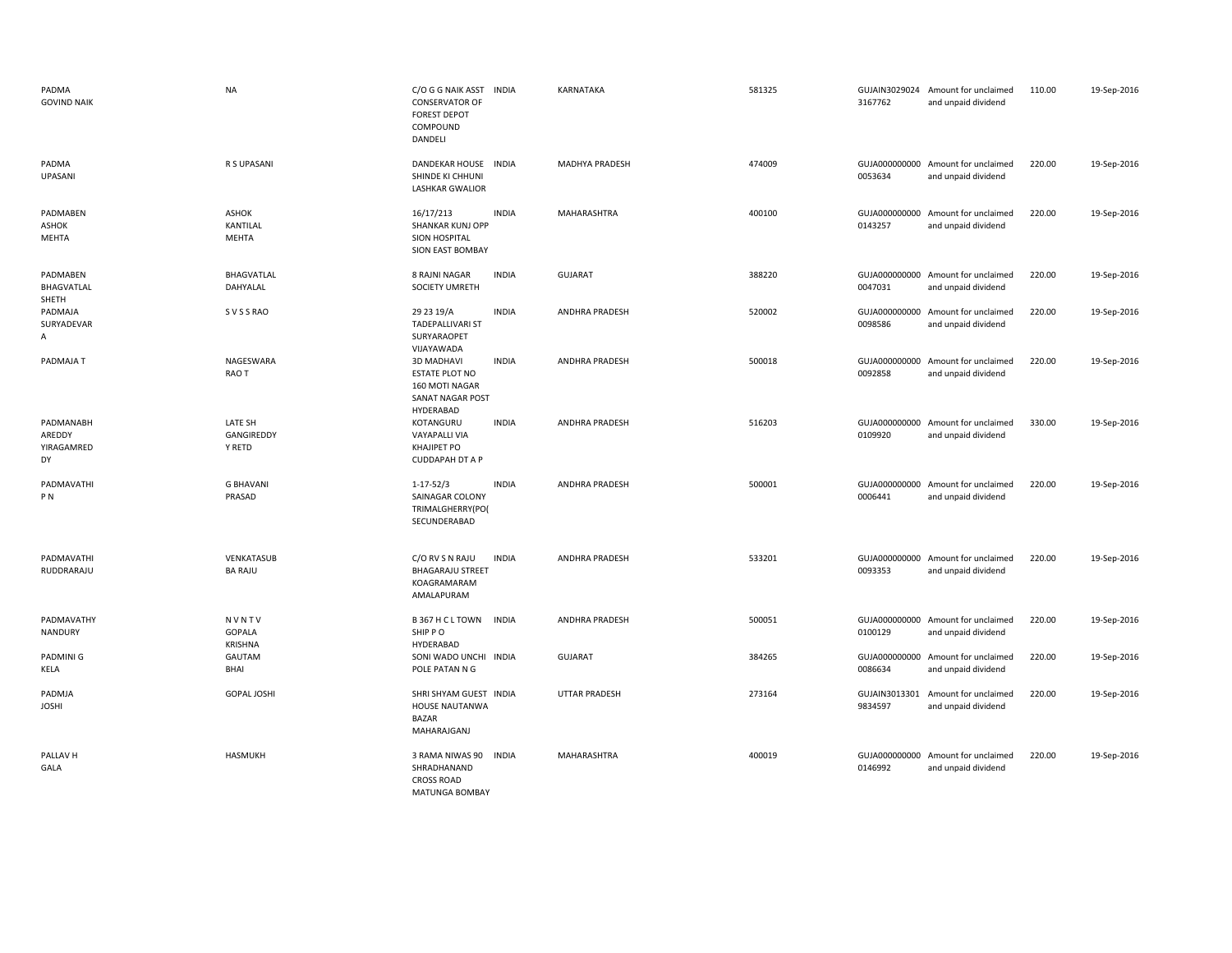| PALLAVI BEN<br><b>JOSHI</b>                 | <b>GIRJASHANKE</b><br>R JOSHI     | <b>DAIRY LAND</b><br><b>INDIA</b><br>COLONY BLOCK NO<br>M 101 FLATE NO<br>728 1ST FLOOR NR<br>H J STEELS RAJKOT          | <b>GUJARAT</b>        | 360003 | GUJA000000000 Amount for unclaimed<br>0019548<br>and unpaid dividend | 220.00 | 19-Sep-2016 |
|---------------------------------------------|-----------------------------------|--------------------------------------------------------------------------------------------------------------------------|-----------------------|--------|----------------------------------------------------------------------|--------|-------------|
| PALLERLA<br>ANNAPURNA                       | P S REDDY                         | FLAT-206 BHAVANA INDIA<br>RESIDENCY KPHB<br><b>COLONY VI PHASE</b><br>KUKATPALLY JNTU<br>HYDERABAD                       | <b>ANDHRA PRADESH</b> | 500072 | GUJAIN3003941 Amount for unclaimed<br>0823892<br>and unpaid dividend | 330.00 | 19-Sep-2016 |
| PAN MAL<br>LODHA                            | <b>KAN MAL</b><br>LODHA           | <b>INDIA</b><br>SWASTIK<br><b>AUTOMOBILES N 22</b><br>2ND CROSS<br><b>JOURNALIST</b><br>COLONY<br>BANGALORE              | KARNATAKA             | 560002 | GUJA000000000 Amount for unclaimed<br>0002364<br>and unpaid dividend | 220.00 | 19-Sep-2016 |
| PANALAL<br>SHAH                             | NATVARLAL<br>SHAH RETD            | 15/96 AZAD APPT<br><b>INDIA</b><br>PART II NR AZAD<br>SOCIETY AMBAWADI<br>AHMEDABAD                                      | <b>GUJARAT</b>        | 380015 | GUJA000000000 Amount for unclaimed<br>0091061<br>and unpaid dividend | 220.00 | 19-Sep-2016 |
| PANCHAL<br>KRASHNAKAN<br><b>T NAVNITLAL</b> | PANCHAL<br>NAVNITLAL<br>MANEKLAL  | <b>INDIA</b><br>NAVNITKRUPA<br>KANTARESHWAR<br>MAHADEV S LANE<br>BAJWADA BARODA                                          | <b>GUJARAT</b>        | 390001 | GUJA000000000 Amount for unclaimed<br>0123151<br>and unpaid dividend | 220.00 | 19-Sep-2016 |
| PANDURANG<br>A RAO<br>DUGGIRALA             | <b>D SURAYA</b><br>PRAKASA<br>RAO | D PANDURANGA<br><b>INDIA</b><br>RAO FLAT NO 7 V S<br>TOWER PLOT NO<br>930 T V S AVENUE<br>ANNANAGAR(WEST<br>EXTN)CHENNAI | <b>TAMIL NADU</b>     | 600101 | GUJA000000000 Amount for unclaimed<br>0041720<br>and unpaid dividend | 220.00 | 19-Sep-2016 |
| PANDURANG<br>AM<br><b>TODUPUNURI</b>        | <b>NA</b>                         | 24-271/2 KPHB<br><b>INDIA</b><br>COLONY ROAD NO 3<br>KUKATPALLY<br>HYDERABAD                                             | <b>ANDHRA PRADESH</b> | 500072 | GUJAIN3017741 Amount for unclaimed<br>2105010<br>and unpaid dividend | 110.00 | 19-Sep-2016 |
| PANDYA<br><b>MAYUR</b>                      | MANIBHAI                          | MALIWALAS STREET INDIA<br><b>GOPAL PURA AT</b><br>DAKOR DIST KHEDA                                                       | <b>GUJARAT</b>        | 388225 | GUJAIN3011271 Amount for unclaimed<br>5630798<br>and unpaid dividend | 220.00 | 19-Sep-2016 |
| PANKAJ A<br>SHAH                            | <b>AMRITLAL</b>                   | C/O BIPIN STORS<br><b>INDIA</b><br><b>CLOTH MARCHANT</b><br><b>TOWN CHOWK</b><br>CHOTILA                                 | <b>GUJARAT</b>        | 363520 | GUJA000000000 Amount for unclaimed<br>0033336<br>and unpaid dividend | 220.00 | 19-Sep-2016 |
| PANKAJ<br>DALAL                             | JAYANTILAL<br>DALAL               | 11 ST JOSEPH<br><b>INDIA</b><br><b>COLONY MIRZAPUR</b><br>AHMEDABAD                                                      | <b>GUJARAT</b>        | 380001 | GUJA000000000 Amount for unclaimed<br>0088567<br>and unpaid dividend | 220.00 | 19-Sep-2016 |
| PANKAJ GARG                                 | <b>JAGDISH</b><br>PARSHAD         | UGGARSAIN<br><b>INDIA</b><br><b>BHAWAN RAILWAY</b><br><b>ROAD KARNAL</b>                                                 | HARYANA               | 132001 | GUJA000000000 Amount for unclaimed<br>0082768<br>and unpaid dividend | 220.00 | 19-Sep-2016 |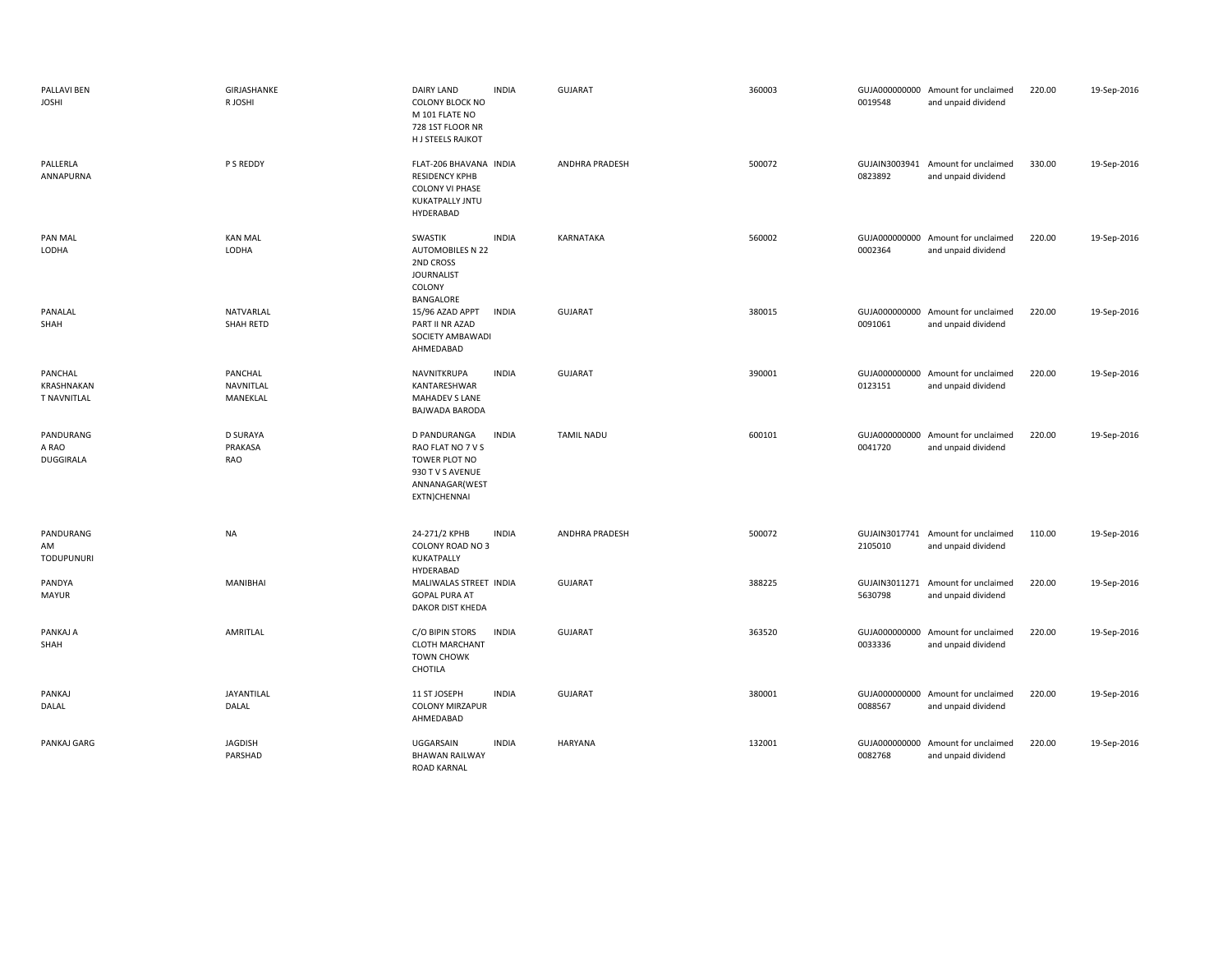| PANKAJ<br><b>GUPTA</b>                | RAMESH<br><b>GUPTA</b>       | 901 ABHINANDAN<br>SECTOR 51 NEAR<br><b>ARTEMIS HOSPITAL</b><br><b>GURGAON</b><br><b>HARYANA</b><br><b>GURGAON</b><br>HARYANA INDIA | <b>INDIA</b> | HARYANA          | 122011 | 0855698 | GUJAIN3005131 Amount for unclaimed<br>and unpaid dividend | 220.00 | 19-Sep-2016 |
|---------------------------------------|------------------------------|------------------------------------------------------------------------------------------------------------------------------------|--------------|------------------|--------|---------|-----------------------------------------------------------|--------|-------------|
| PANKAJ JAIN                           | <b>P C JAIN</b>              | C/O S K TATER 67<br><b>BAPU NAGAR</b><br><b>EXTION PALI</b><br><b>MARWAR RAJ</b>                                                   | <b>INDIA</b> | RAJASTHAN        | 306401 | 0072969 | GUJA000000000 Amount for unclaimed<br>and unpaid dividend | 220.00 | 19-Sep-2016 |
| PANKAJ<br>JHAMB                       | PRITAM LAL<br><b>JHAMB</b>   | S 427 GREATER<br>KAILASH PART II<br><b>NEW DELHI</b>                                                                               | <b>INDIA</b> | DELHI            | 110048 | 0016597 | GUJA000000000 Amount for unclaimed<br>and unpaid dividend | 220.00 | 19-Sep-2016 |
| PANKAJ K<br>SHANGHVI                  | <b>KIRTILAL A</b><br>SANGHVI | 11/596 NANAVAT<br>TALAWALA NI POLE<br>FIRST FLOOR SURAT                                                                            | <b>INDIA</b> | GUJARAT          | 395003 | 0048973 | GUJA000000000 Amount for unclaimed<br>and unpaid dividend | 220.00 | 19-Sep-2016 |
| PANKAJ<br><b>KUMAR</b><br>SHINDE      | <b>VINAYAK RAO</b><br>SHINDE | F 119/30 SHIVAJI<br><b>NAGAR 1464</b><br><b>QUARTERS BHOPAL</b><br>M P                                                             | <b>INDIA</b> | MADHYA PRADESH   | 462016 | 0003900 | GUJA000000000 Amount for unclaimed<br>and unpaid dividend | 220.00 | 19-Sep-2016 |
| PANKAJ<br><b>KUMAR</b><br>SHRISHRIMAL | NA                           | RUGHIJI KI POLE<br><b>BALOTRA</b>                                                                                                  | <b>INDIA</b> | RAJASTHAN        | 344022 | 0006201 | GUJA120285050 Amount for unclaimed<br>and unpaid dividend | 220.00 | 19-Sep-2016 |
| PANKAJ<br><b>KUMAR</b><br>SINGH       | <b>RAM ASHRAY</b><br>SINGH   | 180/6 BHALUBASA<br>P O AGRICO<br>JAMSHEDPUR                                                                                        | <b>INDIA</b> | <b>JHARKHAND</b> | 831009 | 0011519 | GUJA000000000 Amount for unclaimed<br>and unpaid dividend | 330.00 | 19-Sep-2016 |
| PANKAJ<br>NARENDRA<br>PANDYA          | NARENDRA                     | PL NO 16/353<br>KOTHI ROAD SATHA<br><b>COLONY STATION</b><br>ROADAHMEDNAGA<br>R                                                    | <b>INDIA</b> | MAHARASHTRA      | 414001 | 0066281 | GUJA130219000 Amount for unclaimed<br>and unpaid dividend | 110.00 | 19-Sep-2016 |
| PANKAJ<br>PARWAL                      | PREM<br>PARWAL               | 28 C GORAV COOP<br>HSG SOC HAJI BAPU<br>ROAD MALAD EAST<br>BOMBAY                                                                  | <b>INDIA</b> | MAHARASHTRA      | 400097 | 0056935 | GUJA000000000 Amount for unclaimed<br>and unpaid dividend | 220.00 | 19-Sep-2016 |
| PANKAJ R<br><b>DHARKAR</b>            | LT RAJENDRA<br>N DHARKAR     | PANKAJ DHARKAR<br>AN ASSOCIATES 302<br>MARUTI ARCADE<br>132 FEET RING<br>ROAD SHIVRANJANI<br>CHAR<br>RASTAAHMEDABAD.               | <b>INDIA</b> | <b>GUJARAT</b>   | 380015 | 0206924 | GUJA000000000 Amount for unclaimed<br>and unpaid dividend | 220.00 | 19-Sep-2016 |
| PANKAJ<br>SHARMA                      | <b>NA</b>                    | 66 K V SUBSTATION INDIA<br>SATRASTA GEB<br>JAMNAGAR                                                                                |              | <b>GUJARAT</b>   | 361006 | 0122477 | GUJA000000000 Amount for unclaimed<br>and unpaid dividend | 220.00 | 19-Sep-2016 |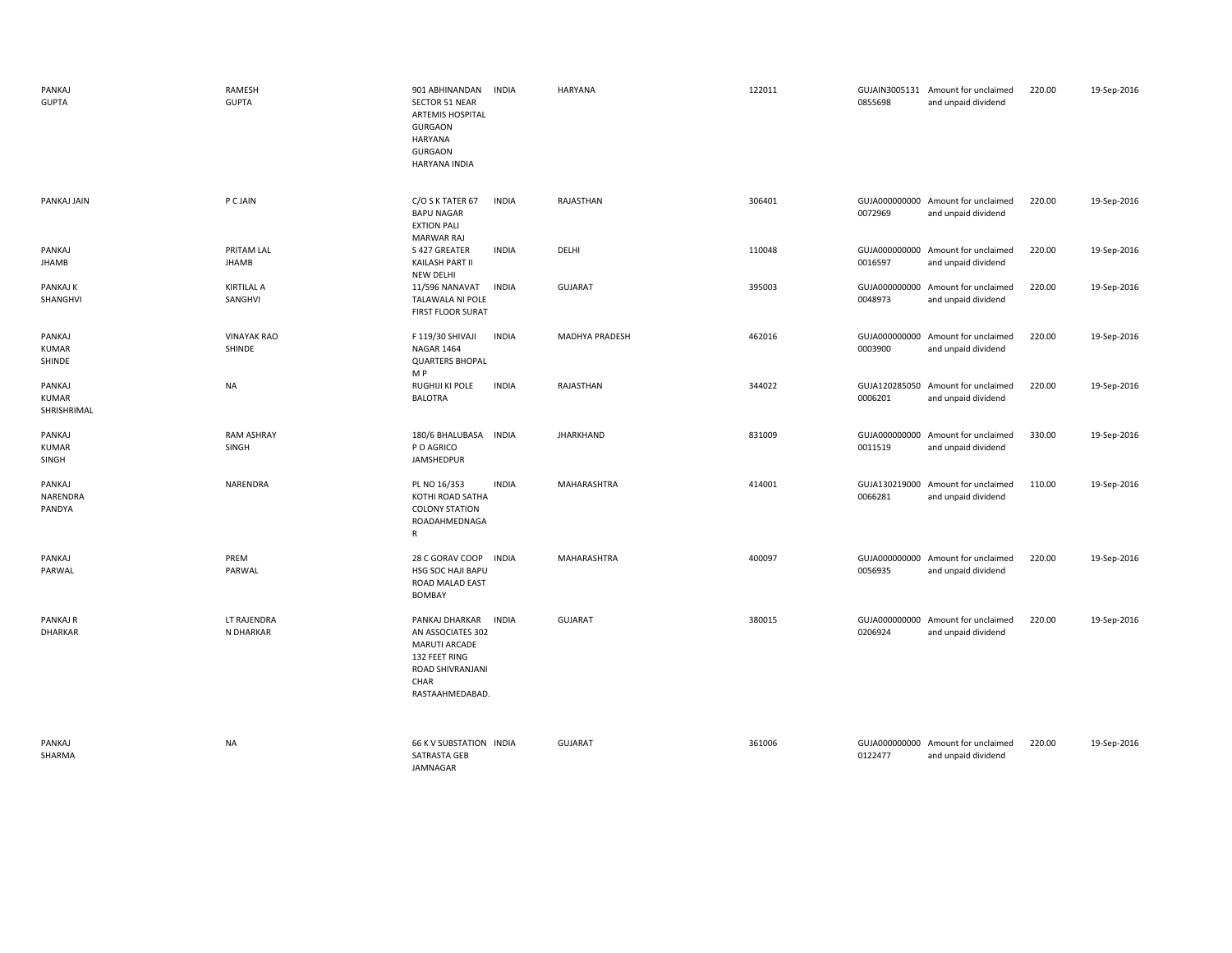| PANKAJKUMA<br>R JETHALAL<br><b>DESAI</b>    | <b>JETHALAL</b><br>DESAI                     | C/O RELIGARE<br>SECURITIES LTD 120<br>DAMODAR<br>COMPLEX NEAR DR<br>HOUSE<br>IDARSABARKANTHA   | <b>INDIA</b> | <b>GUJARAT</b>     | 383430 | 0207056                  | GUJA000000000 Amount for unclaimed<br>and unpaid dividend | 220.00 | 19-Sep-2016 |
|---------------------------------------------|----------------------------------------------|------------------------------------------------------------------------------------------------|--------------|--------------------|--------|--------------------------|-----------------------------------------------------------|--------|-------------|
| PANKAJKUMA<br>R MALABHAI<br>ROSE            | MALABHAI<br>BHUDHARBH<br>AI ROSE             | GUJARAT.<br>$C/O$ G S F C<br><b>FERTILIZERS DEPOT</b><br>AT PO VALOD TA<br>VALDO DIST SURAT    | <b>INDIA</b> | <b>GUJARAT</b>     | 394640 | 0118693                  | GUJA000000000 Amount for unclaimed<br>and unpaid dividend | 220.00 | 19-Sep-2016 |
| PANKAJKUMA<br>R SHAH                        | DHANSUKHL<br>ALBHAI                          | U 1, SANGEET<br>SARITA APTS NEAR<br>NAROTTAM NAGAR<br>NEW RANDER ROAD<br>SURAT                 | <b>INDIA</b> | GUJARAT            | 395009 | 1297287                  | GUJAIN3004841 Amount for unclaimed<br>and unpaid dividend | 220.00 | 19-Sep-2016 |
| PANKHI<br><b>JITENDRA</b><br>RAMESHLAL      | RAMESHLAL                                    | SHITAL NIVAS<br>LOKHAND BAZAAR<br><b>BHABHAR GUJ</b>                                           | <b>INDIA</b> | <b>GUJARAT</b>     | 385320 | 0091459                  | GUJA000000000 Amount for unclaimed<br>and unpaid dividend | 220.00 | 19-Sep-2016 |
| PANMAL                                      | BHANARAM                                     | C/O GURU SWEETS<br>16 MAGADI ROAD<br>BANGALORE                                                 | <b>INDIA</b> | KARNATAKA          | 560023 | 0002393                  | GUJA000000000 Amount for unclaimed<br>and unpaid dividend | 220.00 | 19-Sep-2016 |
| PANNA<br><b>JITENDRA</b><br>CHOKSHI         | JITENDRA C<br>CHOXI                          | <b>CHOXY BAZAR</b><br><b>PADRA DIST</b><br><b>BARODA</b>                                       | <b>INDIA</b> | GUJARAT            | 391440 | 0037888                  | GUJA000000000 Amount for unclaimed<br>and unpaid dividend | 220.00 | 19-Sep-2016 |
| PANNA<br>SACHDE                             | NAVINCHAND<br>RA SACHDE                      | C/O N A SUCHDEV<br><b>PARADISE PRINTERS</b><br>JUNI KHADPIT NEAR<br>LAKHAJIRAJ<br>SCHOOLRAJKOT | <b>INDIA</b> | <b>GUJARAT</b>     | 360001 | 0223647                  | GUJA120180000 Amount for unclaimed<br>and unpaid dividend | 220.00 | 19-Sep-2016 |
| PANNABEN<br><b>JITENDRABHAI</b><br>GAYAKWAD | <b>JITENDRABH</b><br>AI SOMABHAI<br>GAYAKWAD | <b>KRUSHNA KUNJ</b><br>SOCIETY, AT -<br>VANSDA, TAL -<br>VANSDA, DIST -<br>NAVSARI.            | <b>INDIA</b> | <b>GUJARAT</b>     | 396580 | 0135113                  | GUJAIN3004251 Amount for unclaimed<br>and unpaid dividend | 440.00 | 19-Sep-2016 |
| PAPIYA BASU                                 | BHISHMA<br><b>DEB BASU</b>                   | 13A, SADANANDA<br>ROAD KOLKATA                                                                 | <b>INDIA</b> | <b>WEST BENGAL</b> | 700026 | GUJAIN3026461<br>0009447 | Amount for unclaimed<br>and unpaid dividend               | 226.60 | 19-Sep-2016 |
| PAPRI<br>BHATTACHARJ<br>EE                  | PRANAB<br><b>BHATTACHAR</b><br>JEE           | NANDA BHABAN<br>PUBLIC SCHOOL<br>ROAD LANE NO 4<br>SOUTH SILCHAR                               | <b>INDIA</b> | ASSAM              | 788005 | GUJAIN3026793<br>4646640 | Amount for unclaimed<br>and unpaid dividend               | 110.00 | 19-Sep-2016 |
| PARAG<br><b>RASTOGI</b>                     | <b>JAGDISH</b><br><b>RASTOGI</b><br>PROF     | 14 SHIVAJI NAGAR<br><b>CIVL LINES JAIPUR</b>                                                   | <b>INDIA</b> | RAJASTHAN          | 302006 | 0007762                  | GUJA000000000 Amount for unclaimed<br>and unpaid dividend | 220.00 | 19-Sep-2016 |
| PARAJI DEVI                                 | <b>MOOL</b><br>CHAND<br>SHARMA               | NO 5 STROTTEN<br>MUTHIA MUDALI<br>STREET 4TH FLOOR<br>SOWCARPET<br>CHENNAI                     | <b>INDIA</b> | <b>TAMIL NADU</b>  | 600079 | GUJA000000000<br>0013991 | Amount for unclaimed<br>and unpaid dividend               | 220.00 | 19-Sep-2016 |
| PARAMESWA<br><b>RAN T M NAIR</b>            | KARUNAKAR<br>AN NAIR                         | 6 JEEVAN RAKSHA INDIA<br>APTS B/H<br>PRITHIKUNJ SOCIETY<br>MANINAGAR<br>EASTAHMEDABAD          |              | <b>GUJARAT</b>     | 380008 | 0193978                  | GUJA000000000 Amount for unclaimed<br>and unpaid dividend | 220.00 | 19-Sep-2016 |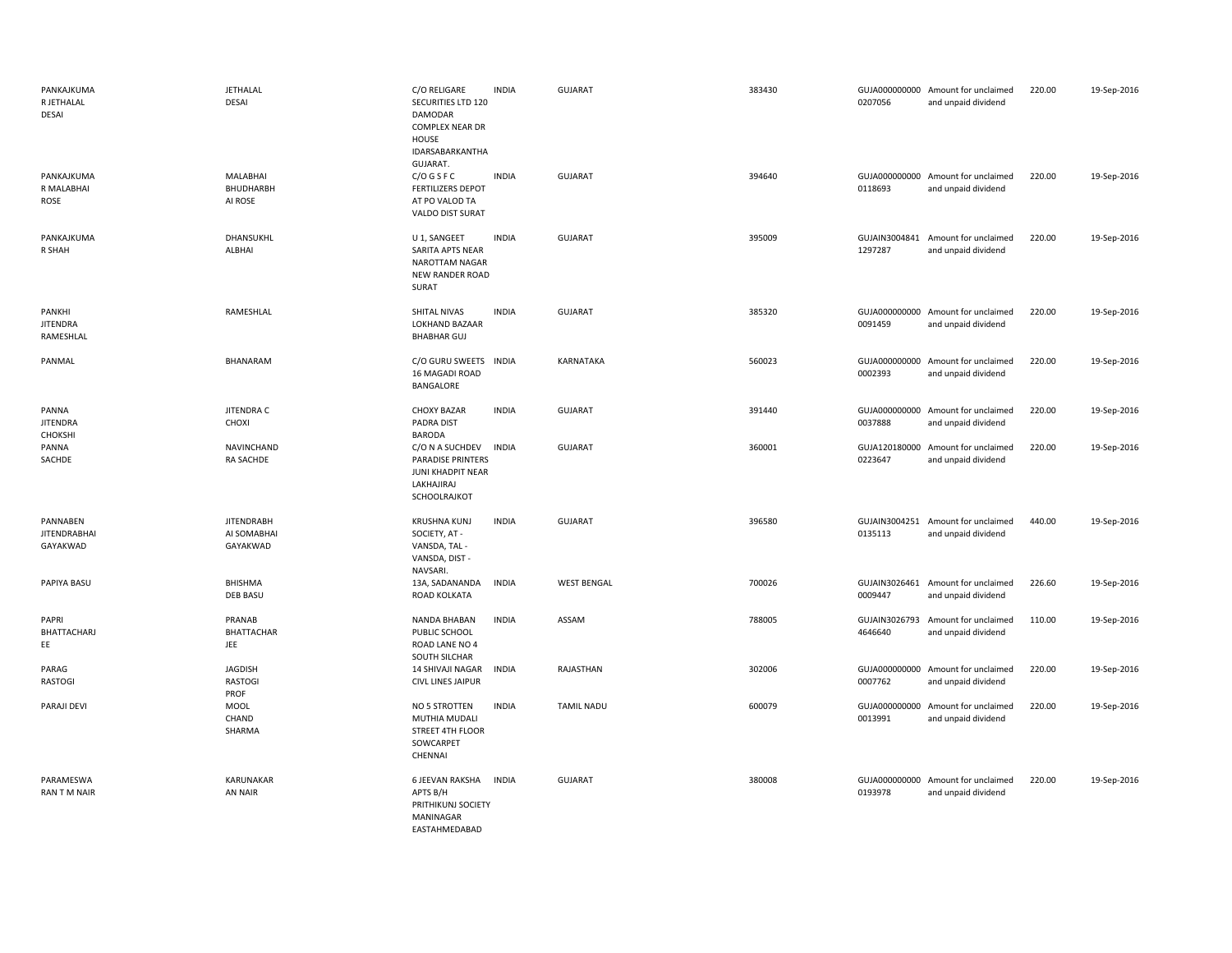| PARAMJEET<br>SINGH                                        | <b>NA</b>                           | FLAT NO 301 108/4 INDIA<br>VAISHALI<br>GHAZIABAD                                                                                          | <b>UTTAR PRADESH</b>  | 201010 | 4576533                  | GUJA120299000 Amount for unclaimed<br>and unpaid dividend | 55.00   | 19-Sep-2016 |
|-----------------------------------------------------------|-------------------------------------|-------------------------------------------------------------------------------------------------------------------------------------------|-----------------------|--------|--------------------------|-----------------------------------------------------------|---------|-------------|
| PARAMJIT<br><b>KAUR</b>                                   | SHARANJIT<br>SINGH                  | C/O S K MEHTA &<br><b>INDIA</b><br>COSCO 142 TOP<br>FLOOR SECTOR 24-B                                                                     | CHANDIGARH            | 160023 | 0005181                  | GUJA000000000 Amount for unclaimed<br>and unpaid dividend | 220.00  | 19-Sep-2016 |
| PARAMOUNT<br><b>FINANCIAL</b><br><b>SERVICES PVT</b><br>L | NA                                  | CHANDIGARH<br>269/6, CENTRAL<br><b>INDIA</b><br>TOWN JALANDHAR<br>CITY(PB)                                                                | PUNJAB                | 144001 | 5080416                  | GUJAIN3011271 Amount for unclaimed<br>and unpaid dividend | 1980.00 | 19-Sep-2016 |
| PARAMOUNT<br><b>FINANCIAL</b><br>SERVICES PVT<br>LT.      | <b>NA</b>                           | 269/6 CENTRAL<br><b>INDIA</b><br>TOWN JALANDHAR<br><b>CITY</b>                                                                            | PUNJAB                | 144001 | 0062330                  | GUJAIN3011431 Amount for unclaimed<br>and unpaid dividend | 7590.00 | 19-Sep-2016 |
| PARAS<br><b>KUMAR</b><br>DESARLA                          | <b>DHOOL</b><br>CHAND<br>DESARLA    | RANIPURA MAIN<br><b>INDIA</b><br>ROAD, ALOTE (M.P.)                                                                                       | <b>MADHYA PRADESH</b> | 457114 | GUJAIN3019831<br>0143933 | Amount for unclaimed<br>and unpaid dividend               | 66.00   | 19-Sep-2016 |
| PARAS<br><b>KUMAR</b><br>SARAWGI                          | <b>MAHABIR</b><br>PRASAD<br>SARAWGI | SARAWGI SADAN<br><b>INDIA</b><br>TUNDI ROAD OPP<br><b>TOWN THANA</b><br><b>GIRIDIH</b>                                                    | <b>JHARKHAND</b>      | 815301 | GUJAIN3013301<br>8268438 | Amount for unclaimed<br>and unpaid dividend               | 220.00  | 19-Sep-2016 |
| PARASH<br>AGARWAL                                         | <b>MAHABIR</b><br>PRASAD<br>AGARWAL | C/O PARAS PULSES INDIA<br>209 SMALL<br><b>FACTORY AREA</b><br><b>NAGPUR</b><br>MAHARASHTRA                                                | MAHARASHTRA           | 440008 | 0106387                  | GUJA000000000 Amount for unclaimed<br>and unpaid dividend | 220.00  | 19-Sep-2016 |
| PARASMAL A<br>SHAH                                        | ACHALCHAN<br>DI                     | 33/1 GOVIDAPPAN INDIA<br><b>NAICKEN STREET</b><br>SEVENWELLS<br>CHENNAI                                                                   | <b>TAMIL NADU</b>     | 600001 | 0093250                  | GUJA000000000 Amount for unclaimed<br>and unpaid dividend | 220.00  | 19-Sep-2016 |
| PARASMAL J<br>JAIN                                        | JUHARMALJI                          | PITRUCHAYA BLDG<br><b>INDIA</b><br>1458 DESHPANDE<br><b>GALLI BELGAUM</b><br>KARNATAKA                                                    | KARNATAKA             | 590001 | 2684310                  | GUJAIN3004501 Amount for unclaimed<br>and unpaid dividend | 2.20    | 19-Sep-2016 |
| PARASMAL<br>JAIN                                          | PRITHIRAJ<br>JAIN                   | С/О Р Р КОСНЕТА<br><b>INDIA</b><br>1368 LALE PLOT<br>PAVANKUNJ SANGLI                                                                     | MAHARASHTRA           | 416416 | 0106800                  | GUJA000000000 Amount for unclaimed<br>and unpaid dividend | 220.00  | 19-Sep-2016 |
| PARASMAL M<br>JAIN                                        | MANEK<br>CHAND                      | UNITED VIDEO<br><b>INDIA</b><br><b>COMPANY 8</b><br>MAHAVEER<br>COMPLEX K G RD<br>BANGALORE                                               | KARNATAKA             | 560009 | 0099063                  | GUJA000000000 Amount for unclaimed<br>and unpaid dividend | 220.00  | 19-Sep-2016 |
| PARASMAL<br>RANKA                                         | <b>ASHOK JI</b>                     | C/O DINESH BETALA INDIA<br>22 CHINNA<br><b>NAICKARAN ST IST</b><br><b>FLOOR MADRAS</b>                                                    | <b>TAMIL NADU</b>     | 600074 | 0093145                  | GUJA000000000 Amount for unclaimed<br>and unpaid dividend | 220.00  | 19-Sep-2016 |
| PARDEEP<br>AGARWAL                                        | GL<br>AGARWAL                       | PARDEEP AGARWAL INDIA<br>& CO C-412 SFS<br><b>FLATS SEHIKH SARAI</b><br>PHASE I OPP<br><b>MALVIYA NAGAR</b><br>POLICE<br>STATIONNEW DELHI | DELHI                 | 110017 | 0137548                  | GUJA000000000 Amount for unclaimed<br>and unpaid dividend | 440.00  | 19-Sep-2016 |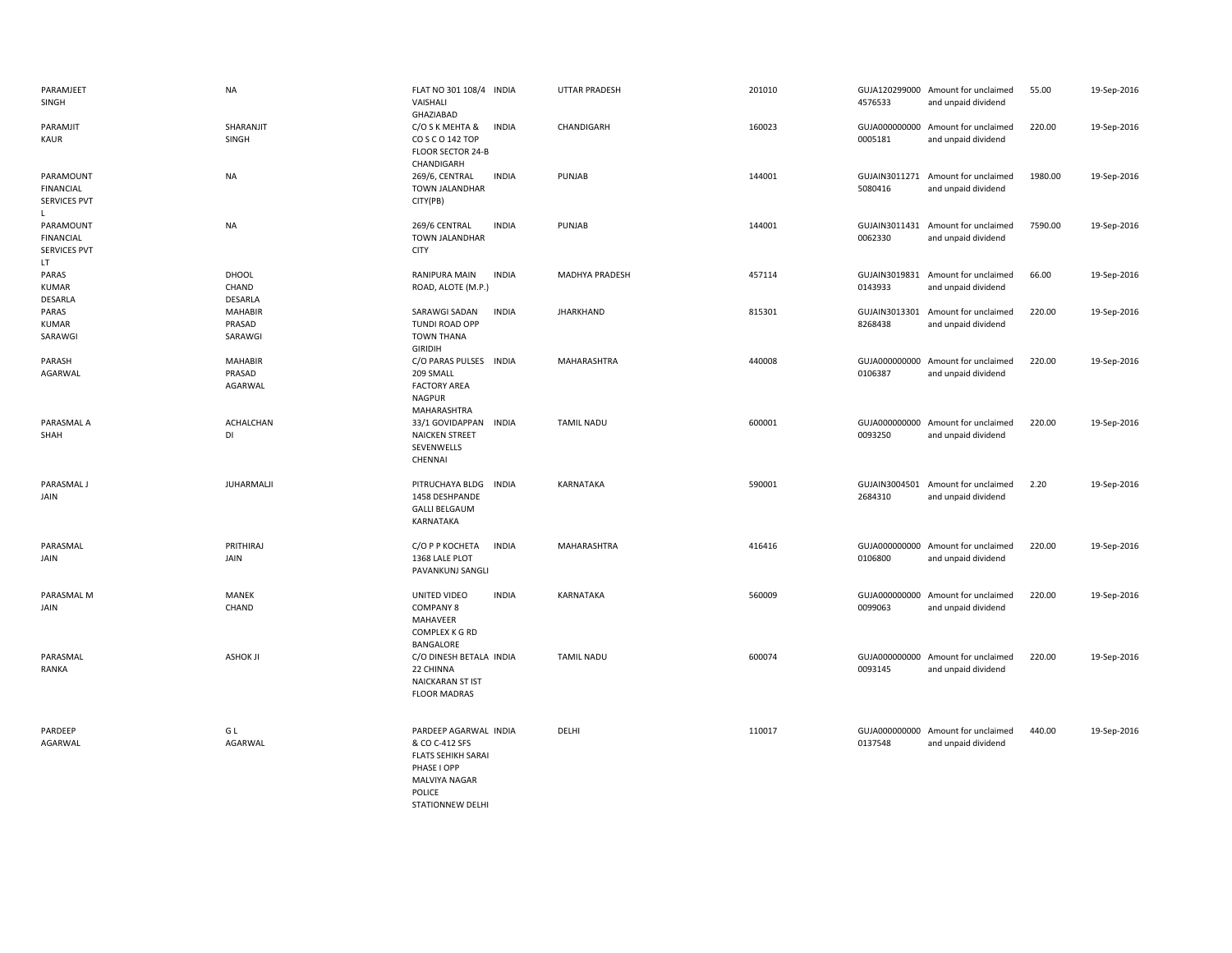| PARDEEP<br>BAKSHI                       | <b>JITENDER</b><br>BAKSHI                | E 247 SHASTRI<br><b>INDIA</b><br>NAGAR DELHI                                                              | DELHI          | 110052 | 0097674                  | GUJA000000000 Amount for unclaimed<br>and unpaid dividend | 220.00 | 19-Sep-2016 |
|-----------------------------------------|------------------------------------------|-----------------------------------------------------------------------------------------------------------|----------------|--------|--------------------------|-----------------------------------------------------------|--------|-------------|
| PARDEEP<br>KUMAR                        | <b>BABU RAM</b>                          | 6776 BERI WALA<br><b>INDIA</b><br><b>BAGH PUL</b><br><b>BANGUSH DELHI</b>                                 | DELHI          | 110006 | 0016089                  | GUJA000000000 Amount for unclaimed<br>and unpaid dividend | 330.00 | 19-Sep-2016 |
| PARDEEP<br>KUMAR                        | <b>RAM BILAS</b>                         | <b>INDIA</b><br>A 3 BLOCK 164<br>PASCHIM VIHAR N<br>DELHI                                                 | DELHI          | 110063 | 0062789                  | GUJA000000000 Amount for unclaimed<br>and unpaid dividend | 220.00 | 19-Sep-2016 |
| PARDEEP<br>KUMAR<br><b>GUPTA</b>        | <b>SOHAN LAL</b><br><b>GUPTA</b>         | <b>INDIA</b><br>1482, SECTOR-13<br>HUDA BHIWANI                                                           | <b>HARYANA</b> | 127021 | 0008325                  | GUJAIN3029431 Amount for unclaimed<br>and unpaid dividend | 110.00 | 19-Sep-2016 |
| PARDEEP<br>SHARMA                       | LATE B S<br>SHARMA                       | H NO 418/SECTOR 4 INDIA<br><b>U E GURGAON</b>                                                             | <b>HARYANA</b> | 122001 | 0165876                  | GUJA000000000 Amount for unclaimed<br>and unpaid dividend | 220.00 | 19-Sep-2016 |
| PARESH<br>CHANDRA<br>MANDAL             | <b>HIRALAL</b><br>MANDAL                 | <b>INDIA</b><br><b>INDIA BANK A H</b><br>ROAD, TEZPUR<br>ASSAM                                            | ASSAM          | 784001 | 0005612                  | GUJA000000000 Amount for unclaimed<br>and unpaid dividend | 220.00 | 19-Sep-2016 |
| PARESH<br>CHHOTUBHAI<br>CHANDARANA      | <b>CHHOTUBHAI</b><br>R<br>CHANDRANA      | 10 NAVKIRAN RAMA INDIA<br><b>KRISHNA MISSION</b><br>ROAD SANTACRUZ<br><b>WEST BOMBAY</b>                  | MAHARASHTRA    | 400054 | 0064330                  | GUJA000000000 Amount for unclaimed<br>and unpaid dividend | 440.00 | 19-Sep-2016 |
| PARESH I<br>PATEL                       | <b>IS PATEL</b>                          | VILLAGE KANBHA<br><b>INDIA</b><br>TAL DASCROI DIST<br>AHMEDABAD                                           | <b>GUJARAT</b> | 382430 | 0001789                  | GUJA000000000 Amount for unclaimed<br>and unpaid dividend | 220.00 | 19-Sep-2016 |
| PARESH J<br>ARAUJO                      | <b>JULIUS</b><br><b>THOMAS</b><br>ARAUJA | <b>B1 NANDANVAN</b><br><b>INDIA</b><br><b>NIVAS ROAD</b><br>SARASWAT COLONY<br>SANTACRUZ<br><b>BOMBAY</b> | MAHARASHTRA    | 400054 | GUJA000000000<br>0095741 | Amount for unclaimed<br>and unpaid dividend               | 220.00 | 19-Sep-2016 |
| PARESH K<br><b>OZA</b>                  | KANTILAL                                 | <b>OPP BRHAMKUND</b><br><b>INDIA</b><br><b>VENU GOPAL</b><br><b>JUNAGADH</b>                              | <b>GUJARAT</b> | 362001 | 0079225                  | GUJA000000000 Amount for unclaimed<br>and unpaid dividend | 110.00 | 19-Sep-2016 |
| PARESH<br><b>KUMAR</b><br><b>MISTRY</b> | SHANTKLAL G<br><b>MISTRY</b>             | 5 UPASANA SOC 2<br><b>INDIA</b><br><b>NEAR CHHANI JAKAT</b><br>NAKA DIST BARODA                           | <b>GUJARAT</b> | 390002 | 0118142                  | GUJA000000000 Amount for unclaimed<br>and unpaid dividend | 440.00 | 19-Sep-2016 |
| PARESH<br><b>KUMAR PATEL</b>            | <b>BHAIN PATEL</b>                       | S/14 NILKANTH<br><b>INDIA</b><br><b>VARNI GHANSHYAM</b><br>NAGAR SOC OPP R T<br>O AHMEDABAD               | <b>GUJARAT</b> | 380027 | 0025062                  | GUJA000000000 Amount for unclaimed<br>and unpaid dividend | 220.00 | 19-Sep-2016 |
| PARESH<br>MAKADIA                       | PARSOTTAM                                | C/O M R KALAVADIA INDIA<br>ADVOCATE PANJRA<br>POLE ROAD UPLETA                                            | <b>GUJARAT</b> | 360490 | 0081078                  | GUJA000000000 Amount for unclaimed<br>and unpaid dividend | 220.00 | 19-Sep-2016 |
| PARESH N<br>NAGAVADIA                   | <b>NAROTAMBH</b><br>AI                   | 22 SHREEJI SHERI<br><b>INDIA</b><br>VIRATNAGAR P O<br><b>ISANPUR</b><br>AHMEDABAD                         | <b>GUJARAT</b> | 382443 | 0026645                  | GUJA000000000 Amount for unclaimed<br>and unpaid dividend | 220.00 | 19-Sep-2016 |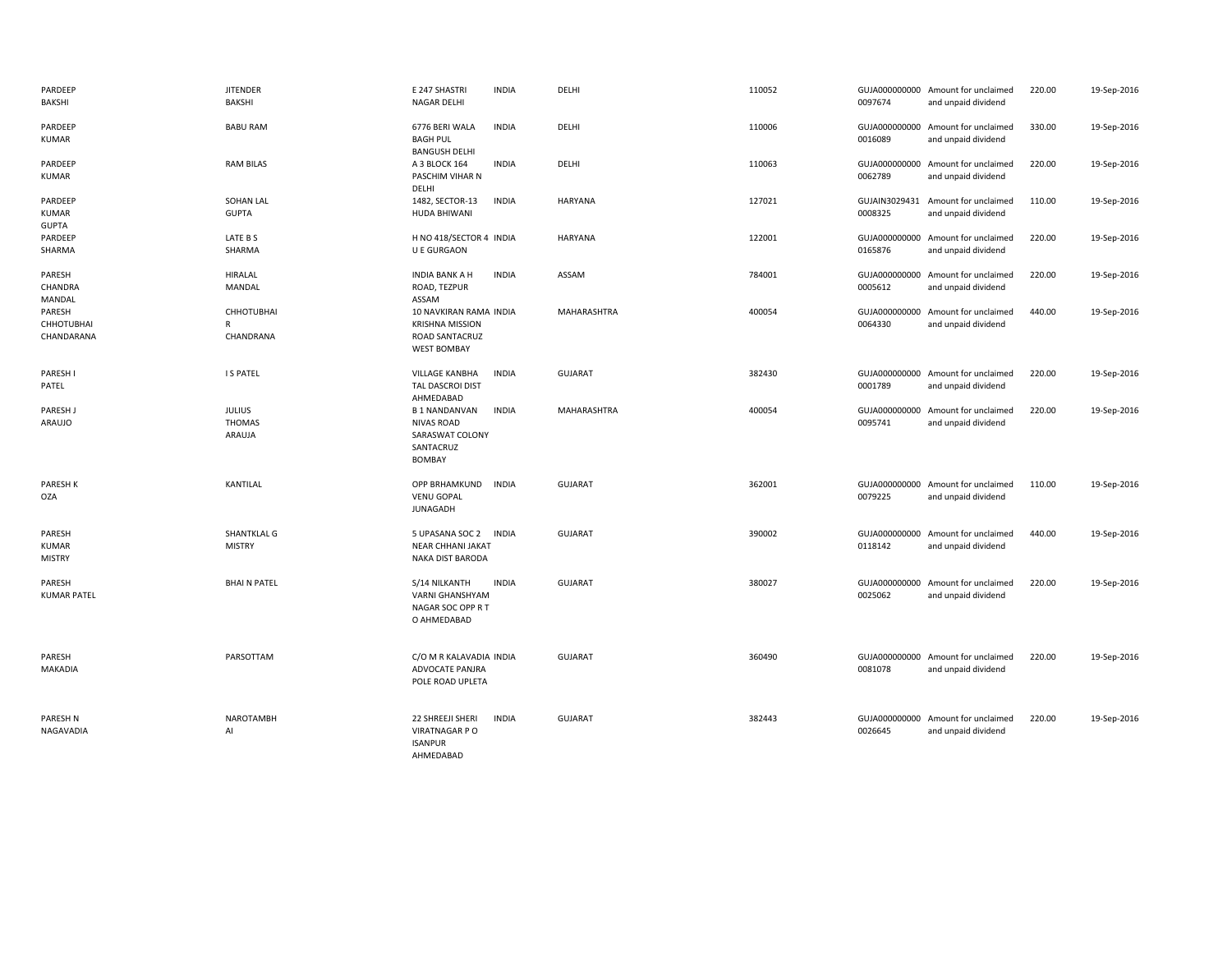| PARESH<br>PANCHAL                       | CHANDRAKA<br>NT                | B2/16 SHANTIKUNJ INDIA<br>SOCIETY B/H<br>SHINATHJI SOCIETY<br><b>NEAR NEW ERA</b><br>SCHOOL OPP<br>'NOVINO'<br>BATTERYMAKARPUR<br>A ROAD BARODA | <b>GUJARAT</b>    | 390010 | 0122396 | GUJA000000000 Amount for unclaimed<br>and unpaid dividend | 220.00 | 19-Sep-2016 |
|-----------------------------------------|--------------------------------|-------------------------------------------------------------------------------------------------------------------------------------------------|-------------------|--------|---------|-----------------------------------------------------------|--------|-------------|
| <b>PARESH S</b><br>AKHANI               | <b>NA</b>                      | 15, SHANTIPARK<br><b>INDIA</b><br>SOCIETY B/H<br>DEVDARSHAN<br>COMPLEX<br>RAJMAHAL<br>ROADPATAN (N G)                                           | <b>GUJARAT</b>    | 384265 | 0025696 | GUJA000000000 Amount for unclaimed<br>and unpaid dividend | 220.00 | 19-Sep-2016 |
| <b>PARESH SAFI</b>                      | SUBODHKAN<br>T.                | 37 JAIN SOCIETY<br><b>INDIA</b><br><b>ELLIS BRIDGE</b><br>AHMEDABAD                                                                             | <b>GUJARAT</b>    | 380006 | 0000982 | GUJA000000000 Amount for unclaimed<br>and unpaid dividend | 220.00 | 19-Sep-2016 |
| PARESH<br>SANATKUMAR<br>PATEL           | SANATKUMA<br>$\mathsf{R}$      | C/O SANATKUMAR C INDIA<br>PATEL 41 SARDAR<br>NAGAR SOC<br>NIZAMPURAVADOD<br>ARA                                                                 | <b>GUJARAT</b>    | 390002 | 0174072 | GUJA000000000 Amount for unclaimed<br>and unpaid dividend | 220.00 | 19-Sep-2016 |
| PARESH<br>SAVANI                        | KESHAVJI<br>SAVVANI            | <b>INDIA</b><br>A-2 VALLABH<br><b>SOCIETY TILAK</b><br>ROAD OPP LION<br>GARDEN<br><b>GHATKOPAR</b><br>BOMBAY                                    | MAHARASHTRA       | 400077 | 0041750 | GUJA000000000 Amount for unclaimed<br>and unpaid dividend | 220.00 | 19-Sep-2016 |
| PARESH SHAH                             | AJIT SHAH                      | <b>INDIA</b><br>65 WALKESHWAR<br>ROAD 19 SAGAR<br>MAHAL 3RD FLOOR<br>BOMBAY                                                                     | MAHARASHTRA       | 400006 | 0162634 | GUJA000000000 Amount for unclaimed<br>and unpaid dividend | 660.00 | 19-Sep-2016 |
| PARESHA<br>SHAH                         | NARENDRA                       | BHARAT BLDG NO 2 INDIA<br>4TH FL R NO 51/53 T<br>J ROAD COTTON<br><b>GREEN BOMBAY</b>                                                           | MAHARASHTRA       | 400015 | 0045271 | GUJA000000000 Amount for unclaimed<br>and unpaid dividend | 220.00 | 19-Sep-2016 |
| PARESHBHAI<br><b>BHOGILAL</b><br>PAREKH | <b>NA</b>                      | <b>INDIA</b><br>4 H B PARK AT PO<br><b>BARDOLI NR SIDDHI</b><br>VINAYAK<br>APARTMENT<br>BARDOLI                                                 | GUJARAT           | 394601 | 4367633 | GUJAIN3026793 Amount for unclaimed<br>and unpaid dividend | 220.00 | 19-Sep-2016 |
| PARESHKUMA<br>R BUTANI                  | <b>NA</b>                      | 303/ MAHAVIR<br><b>INDIA</b><br>COMPLEX OPP-<br><b>SHANKAR NAGAR</b><br>PALANPUR PATIA<br>SURAT                                                 | <b>GUJARAT</b>    | 395009 | 0172594 | GUJAIN3016451 Amount for unclaimed<br>and unpaid dividend | 11.00  | 19-Sep-2016 |
| PARIHAR<br>SURESH<br>MANGNAJI           | <b>NA</b>                      | PURA B PASCHIM<br><b>INDIA</b><br>APPT M G ROAD<br><b>TALUKA VALSAD</b><br>VALSAD                                                               | GUJARAT           | 396001 | 3865742 | GUJAIN3011512 Amount for unclaimed<br>and unpaid dividend | 77.00  | 19-Sep-2016 |
| PARIJATHAM<br>PALANIVEL                 | <b>MANICKAM K</b><br>PALANIVEL | <b>INDIA</b><br>C/O M K RAJARAM<br>29 FOURTH MAIN<br>ROAD BESANT<br>NAGARMADRAS                                                                 | <b>TAMIL NADU</b> | 600090 | 0111368 | GUJA000000000 Amount for unclaimed<br>and unpaid dividend | 220.00 | 19-Sep-2016 |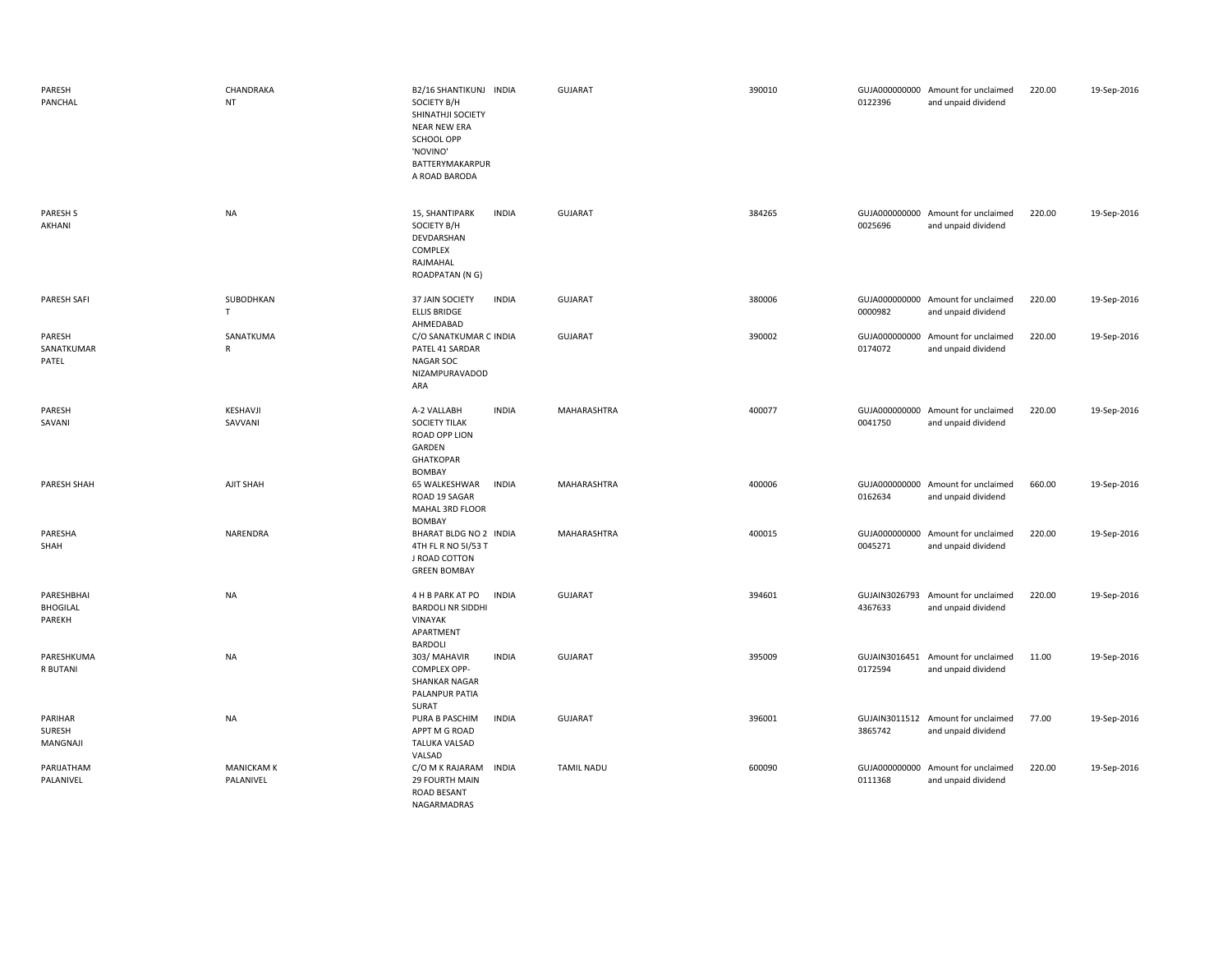| PARIKH<br>PRADIPBHAI<br>RASIKLAL            | <b>NA</b>                                  | A/2 KADAM<br>APPARTMENT B/H<br>JETHABHAI PARK<br>OPP MARUTI FLAT<br>AHMEDABAD                             | <b>INDIA</b> | <b>GUJARAT</b> | 380007 | 0228964                  | GUJAIN3016451 Amount for unclaimed<br>and unpaid dividend | 220.00 | 19-Sep-2016 |
|---------------------------------------------|--------------------------------------------|-----------------------------------------------------------------------------------------------------------|--------------|----------------|--------|--------------------------|-----------------------------------------------------------|--------|-------------|
| PARIMALA S                                  | KUPPUSWAM<br>Y SEKAR                       | LOBAMUDHRA<br>50/852 (1), THOPPIL<br><b>LANE THALIYAL</b><br>THIRUVANANTHAPU<br>RAM, KERALA               | <b>INDIA</b> | KERALA         | 695002 | 0129142                  | GUJAIN3018951 Amount for unclaimed<br>and unpaid dividend | 6.60   | 19-Sep-2016 |
| PARINDA D<br><b>BHATT</b>                   | DIPAK <sub>C</sub><br><b>BHATT</b>         | 11 SHALIN<br><b>APPARTMENT 28</b><br>JAGABHAI PARK<br>RAMBAUG<br>MANINAGAR<br>AHMEDABAD                   | <b>INDIA</b> | <b>GUJARAT</b> | 380008 | 0030520                  | GUJA000000000 Amount for unclaimed<br>and unpaid dividend | 220.00 | 19-Sep-2016 |
| PARMANAND                                   | <b>NA</b>                                  | C/O DAROGA SINGH INDIA<br>THANA ROAD NEAR<br>POLICE STATION<br>JEHANABAD                                  |              | <b>BIHAR</b>   | 804408 | 0062758                  | GUJA120109240 Amount for unclaimed<br>and unpaid dividend | 440.00 | 19-Sep-2016 |
| PARMAND<br>LALCHAND                         | LALCHAND                                   | G 3 AHMEDABAD<br><b>CLOTH MKT</b><br>KHAJURI NA<br>KHANCHA KALUPUR<br>KOTNI RANG REVDE<br>BAZAR AHMEDABAD | <b>INDIA</b> | <b>GUJARAT</b> | 380001 | 0025864                  | GUJA000000000 Amount for unclaimed<br>and unpaid dividend | 220.00 | 19-Sep-2016 |
| PARMINDER<br>SINGH                          | DARSHAN<br>SINGH                           | INSIDE BAGDADI<br><b>GATE FEROZEPUR</b><br><b>CITY</b>                                                    | <b>INDIA</b> | PUNJAB         | 152002 | 0543993                  | GUJA120109000 Amount for unclaimed<br>and unpaid dividend | 330.00 | 19-Sep-2016 |
| PARMINDER<br>SINGH                          | PARTAP<br>SINGH                            | 3/21 SHIVAJI NAGAR INDIA<br><b>GURGAON</b>                                                                |              | HARYANA        | 122001 | 0082370                  | GUJA000000000 Amount for unclaimed<br>and unpaid dividend | 220.00 | 19-Sep-2016 |
| PARSHOTTAM<br><b>DASS GUPTA</b>             | <b>RAMPAT MAL</b>                          | 4198 GALI<br>KANHIYALAL JOGI<br>WARA NAI SARAK<br>DELHI                                                   | <b>INDIA</b> | DELHI          | 110006 | 0097727                  | GUJA000000000 Amount for unclaimed<br>and unpaid dividend | 220.00 | 19-Sep-2016 |
| PARSHOTTAM<br>L LAKHANI                     | LILADHAR                                   | JAY NATH KRUPA<br>PARADISE CINEMA<br>ROAD PORBANDAR                                                       | <b>INDIA</b> | <b>GUJARAT</b> | 360575 | 0079651                  | GUJA000000000 Amount for unclaimed<br>and unpaid dividend | 220.00 | 19-Sep-2016 |
| PARSOTAMBH<br>AI PARMAR                     |                                            |                                                                                                           |              |                |        |                          |                                                           |        |             |
|                                             | LALUBHAI<br>PARMAR                         | 7121 FERTILIZER<br><b>NAGAR DIST</b>                                                                      | <b>INDIA</b> | <b>GUJARAT</b> | 391750 | 0120343                  | GUJA000000000 Amount for unclaimed<br>and unpaid dividend | 220.00 | 19-Sep-2016 |
| PARSOTTAMB<br>HAI<br>CHHAGANBH<br>AI PATEL  | CHHAGANBH<br>AI PATEL                      | <b>BARODA</b><br>167 KENYA NAGAR<br><b>NEW SAMA ROAD</b><br>NIZAMPURA<br><b>BARODA</b>                    | <b>INDIA</b> | <b>GUJARAT</b> | 390008 | GUJA000000000<br>0120018 | Amount for unclaimed<br>and unpaid dividend               | 110.00 | 19-Sep-2016 |
| PARSOTTAMB<br>HAI<br>SAMJIBHAI<br>KAKLOTTAR | SAMJIBHAI<br>RANCHHOD<br><b>BHAI KAKLO</b> | GEB COLONY W T P INDIA<br>S E 19/1 TA THASRA<br><b>DIS KHEDA</b>                                          |              | <b>GUJARAT</b> | 388239 | 0122128                  | GUJA000000000 Amount for unclaimed<br>and unpaid dividend | 220.00 | 19-Sep-2016 |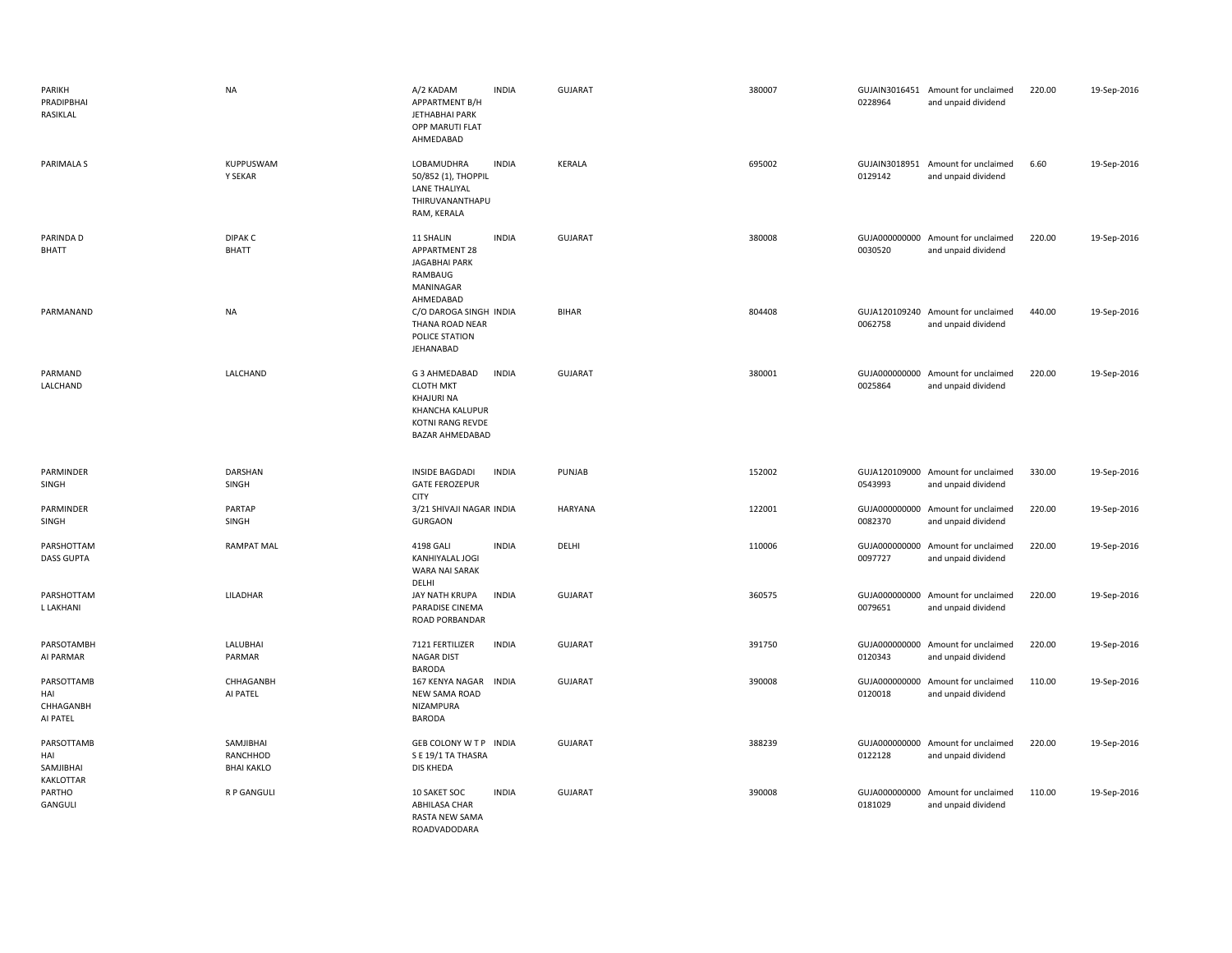| PARUL KETAN<br>SHAH                              | KETAN<br><b>HIRALAL</b><br>SHAH | 201 SHAILRAJ APPT INDIA<br><b>OPP SURYANSHI</b><br>TOWER NR ALEKH<br><b>FLAT LAD</b><br>SOCIETYVASTRAPUR<br>AHMEDABAD | GUJARAT               | 380015 | 0027782                  | GUJA000000000 Amount for unclaimed<br>and unpaid dividend | 220.00 | 19-Sep-2016 |
|--------------------------------------------------|---------------------------------|-----------------------------------------------------------------------------------------------------------------------|-----------------------|--------|--------------------------|-----------------------------------------------------------|--------|-------------|
| PARUL R<br>SHAH                                  | RAJESH SHAH                     | <b>INDIA</b><br>C/O SHAH & CO<br><b>KANDOI BAZAR</b><br>RAJKOT                                                        | GUJARAT               | 360001 | 0162975                  | GUJA000000000 Amount for unclaimed<br>and unpaid dividend | 220.00 | 19-Sep-2016 |
| PARULBEN<br><b>DINESHCHAN</b><br><b>DRA SHAH</b> | <b>NA</b>                       | 548 TRIVENI<br><b>INDIA</b><br>COMPLEX AT PO<br>OLPAD 3 TAL OLPAD<br><b>DIST SURAT SURAT</b>                          | <b>GUJARAT</b>        | 395001 | 0007714                  | GUJA120361000 Amount for unclaimed<br>and unpaid dividend | 440.00 | 19-Sep-2016 |
| <b>PARULBEN S</b><br>SHAH                        | MITHALAL K<br>SHAH              | 31 MANISH SOCIETY INDIA<br><b>ANKUR ROAD</b><br>NARANPURA CHAR<br>RASTA AHMEDABAD                                     | <b>GUJARAT</b>        | 380013 | 0122543                  | GUJA000000000 Amount for unclaimed<br>and unpaid dividend | 220.00 | 19-Sep-2016 |
| PARULBEN<br>VINAYCHAND<br>SANGHAVI               | NA                              | VARA CHHA ROAD C INDIA<br>3 SUMANGAL<br>APPARTMENT NEAR<br>SADHANA SOCIETY<br>SURAT                                   | <b>GUJARAT</b>        | 395006 | 0049297                  | GUJA000000000 Amount for unclaimed<br>and unpaid dividend | 220.00 | 19-Sep-2016 |
| PARVATIBEN                                       | J LAL H<br><b>WORK</b>          | M-64 NILKANTH<br><b>INDIA</b><br><b>PARK RAJKOT</b>                                                                   | <b>GUJARAT</b>        | 360002 | 0145553                  | GUJA000000000 Amount for unclaimed<br>and unpaid dividend | 220.00 | 19-Sep-2016 |
| PARVEEN<br><b>KUMAR</b><br>KHURANA               | <b>MANOHAR</b><br>LAL           | <b>INDIA</b><br>469/15 BAHTIA<br><b>NAGAR TOHANA</b><br><b>DISTT HISAR</b>                                            | HARYANA               | 126120 | GUJA000000000<br>0059735 | Amount for unclaimed<br>and unpaid dividend               | 220.00 | 19-Sep-2016 |
| PARVEEN<br><b>KUMAR KOHLI</b>                    | NA                              | <b>INDIA</b><br><b>B144 YAMUNA</b><br><b>ENCLAVE PANIPAT</b>                                                          | HARYANA               | 132103 | GUJAIN3006441<br>0275748 | Amount for unclaimed<br>and unpaid dividend               | 8.80   | 19-Sep-2016 |
| PARVEEN<br>SATIJA                                | R L SATIJA                      | 349 AGCR ENCLAVE INDIA<br><b>I P EXTN PART-II</b><br>DELHI                                                            | DELHI                 | 110092 | GUJA000000000<br>0127207 | Amount for unclaimed<br>and unpaid dividend               | 220.00 | 19-Sep-2016 |
| PARVIN<br>CHOPRA                                 | <b>S K CHOPRA</b>               | <b>B-14 MOTI NAGAR</b><br><b>INDIA</b><br>NEW DELHI                                                                   | DELHI                 | 110015 | GUJA000000000<br>0135799 | Amount for unclaimed<br>and unpaid dividend               | 660.00 | 19-Sep-2016 |
| PASCOAL<br><b>JOHN</b><br>FERNANDES              | NA                              | <b>B D D BLOCK NO</b><br><b>INDIA</b><br>15/39 N M JOSHI<br>MARG LOWER<br>PAREL MUMBAI                                | MAHARASHTRA           | 400013 | GUJAIN3015491<br>6013860 | Amount for unclaimed<br>and unpaid dividend               | 660.00 | 19-Sep-2016 |
| PASTIDEVI K<br>MEHTA                             | K CHAND G<br>MEHTA              | 258 DEVAL BHAVAN INDIA<br>ROOM 2 BAPTY<br><b>ROAD KANATIPURA</b><br><b>IST LENE BOMBAY</b>                            | <b>MAHARASHTRA</b>    | 400008 | GUJA000000000<br>0043228 | Amount for unclaimed<br>and unpaid dividend               | 220.00 | 19-Sep-2016 |
| PASUMARTHY<br>PRAVEEN<br><b>KUMAR</b>            | P<br>LAXMINARASI<br>MHA RAO     | <b>INDIA</b><br>4-3-27/2 GUTTLA<br><b>BAZAR KHAMMAM</b><br>KHAMMAM<br><b>DISTRICT</b>                                 | <b>ANDHRA PRADESH</b> | 507003 | 3380449                  | GUJAIN3003941 Amount for unclaimed<br>and unpaid dividend | 220.00 | 19-Sep-2016 |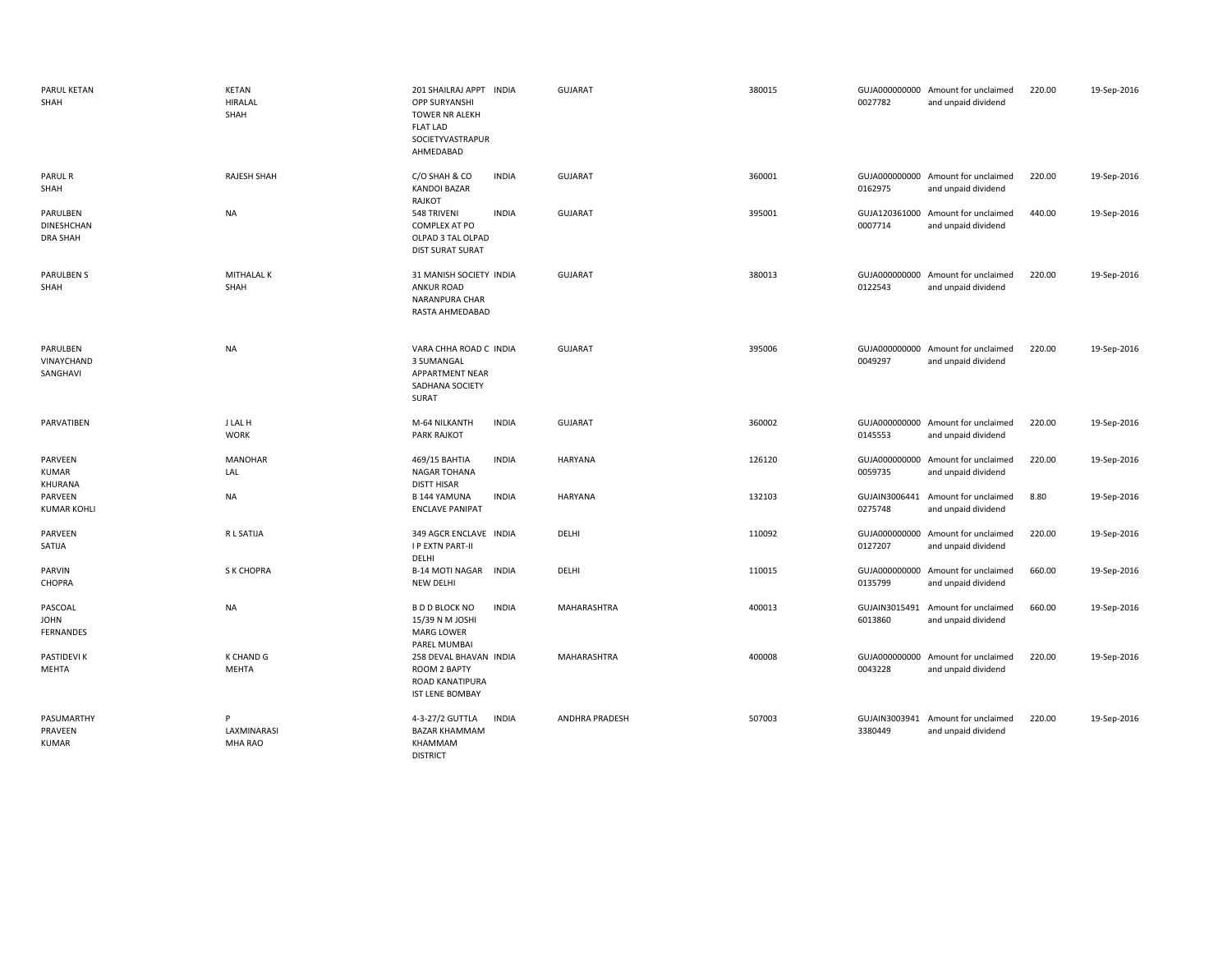| PASUPULETI<br>KARUNA<br>SHANKAR         | P SUBBA RAO                      | <b>MOTOROLA</b><br><b>COMPUTER</b><br><b>VANENBURG IT</b><br><b>PARK AURIGA</b><br><b>BLOCK SOFTWARE</b><br><b>UNITS MADHAPUR</b><br>HYDERABAD | <b>INDIA</b> | ANDHRA PRADESH | 500081 | 2996940 | GUJAIN3004764 Amount for unclaimed<br>and unpaid dividend | 660.00 | 19-Sep-2016 |
|-----------------------------------------|----------------------------------|------------------------------------------------------------------------------------------------------------------------------------------------|--------------|----------------|--------|---------|-----------------------------------------------------------|--------|-------------|
| PATEL AMIT N                            | PATEL<br><b>NATHUBHAI</b>        | 2/1 SIX BUNGLOWS INDIA<br>NR RANAK HOSTEL<br>VALLABH<br><b>VIDYANAGAR DIST</b><br>KHEDA-GUJ                                                    |              | <b>GUJARAT</b> | 388120 | 0176610 | GUJA000000000 Amount for unclaimed<br>and unpaid dividend | 220.00 | 19-Sep-2016 |
| PATEL<br>ARVINDBHAI<br>TRIBHOVAND<br>AS | <b>NA</b>                        | BLOCKNO.6<br>KEVLESHWAR<br><b>NAGAR AITHOR</b><br>ROAD, UNJHA (N.G.)                                                                           | <b>INDIA</b> | GUJARAT        | 384170 | 0002979 | GUJAIN3012331 Amount for unclaimed<br>and unpaid dividend | 220.00 | 19-Sep-2016 |
| PATEL BAIJU<br>SURESHCHAN<br><b>DRA</b> | SURESHCHAN<br><b>DRA S PATEL</b> | 13 GOYAL<br><b>INTERCITY RAW</b><br>HOUSE OPP TV<br><b>TOWER DRIVE-IN</b><br>ROAD AHMEDABAD                                                    | <b>INDIA</b> | <b>GUJARAT</b> | 380054 | 0178386 | GUJA000000000 Amount for unclaimed<br>and unpaid dividend | 220.00 | 19-Sep-2016 |
| PATEL<br>BALDEVBHAI<br>RAMABHAI         | <b>NA</b>                        | 138/B,<br>VARDHAMAN<br>NAGAR, NR. SARDAR<br>GARDEN, KALOL.<br>(N.G.)                                                                           | <b>INDIA</b> | <b>GUJARAT</b> | 382721 | 0578149 | GUJAIN3003431 Amount for unclaimed<br>and unpaid dividend | 220.00 | 19-Sep-2016 |
| PATEL<br>BHARATKUM<br>AR GANDALAL       | <b>NA</b>                        | 114, BABABHAGTNA INDIA<br>PATEL NOVAS,<br>DHOLASAN - 2, TA -<br>DIST. MEHSANA<br>(GUI.)                                                        |              | <b>GUJARAT</b> | 382732 | 0249023 | GUJAIN3019831 Amount for unclaimed<br>and unpaid dividend | 110.00 | 19-Sep-2016 |
| PATEL<br><b>BHOGILAL</b><br>RAMDAS      | PATEL<br>RAMDAS<br>PRAGDAS       | 24 A WEST<br>PRABHAT COLONY<br><b>WAGHODIA ROAD</b><br>BARODA BARODA                                                                           | <b>INDIA</b> | <b>GUJARAT</b> | 390019 | 5818817 | GUJAIN3011271 Amount for unclaimed<br>and unpaid dividend | 220.00 | 19-Sep-2016 |
| PATEL CHAND<br>$\vee$                   | <b>NA</b>                        | 1556 BARDOLPURA INDIA<br>O/S DARIAPUR GATE<br>PATEL VAS<br>AHMEDABAD                                                                           |              | <b>GUJARAT</b> | 380004 | 0085286 | GUJA000000000 Amount for unclaimed<br>and unpaid dividend | 220.00 | 19-Sep-2016 |
| PATEL<br>CHARUBEN<br>RAMANBHAI          | RAMANBHAI                        | 5 A, SATISHPARK<br><b>BEHIND NARAMADN</b><br>NAGAR SOCIETY NO-<br>3 GIDC ROAD<br>MANJALPUR<br><b>BARODA</b>                                    | <b>INDIA</b> | <b>GUJARAT</b> | 390011 | 0055038 | GUJAIN3004251 Amount for unclaimed<br>and unpaid dividend | 220.00 | 19-Sep-2016 |
| PATEL<br>CHIMANBHAI                     | PUNJABHAI                        | 6 KRUPALU SOCIETY INDIA<br><b>B/H MARUTI</b><br>HOSPITAL, PAMOL<br>ROAD NR.<br>PANCHNARA,<br><b>BORSAD</b>                                     |              | <b>GUJARAT</b> | 388540 | 0142262 | GUJAIN3013302 Amount for unclaimed<br>and unpaid dividend | 110.00 | 19-Sep-2016 |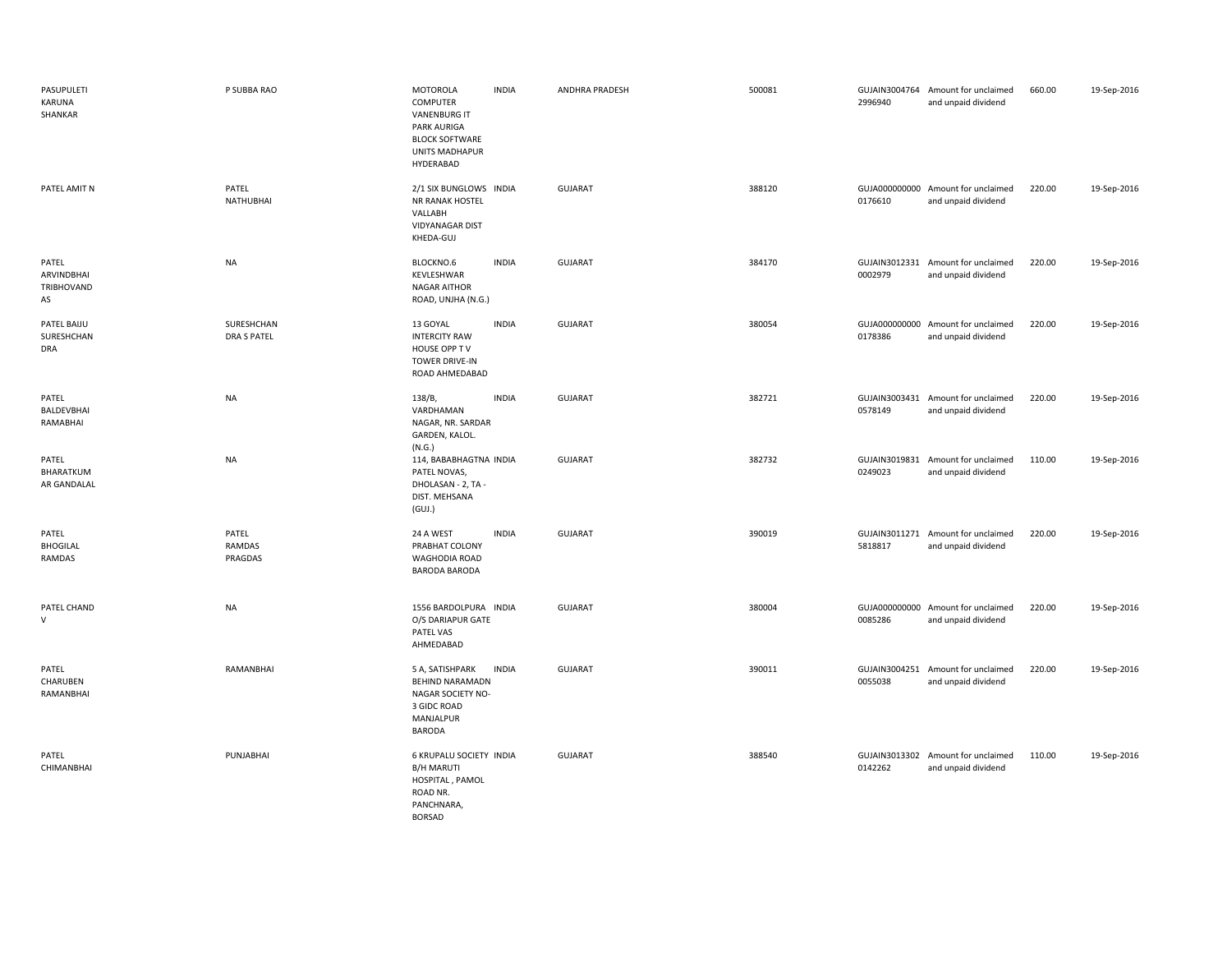| PATEL<br><b>GEETABEN P</b>             | P DAS PATEL<br>H HOLD                                 | 48/472 GREEN<br>PARK NARANPURA<br>SOLA ROAD NEAR<br>JAYMANGAL SOC<br>AHMEDABAD                              | <b>INDIA</b> | <b>GUJARAT</b> | 380012 | 0130223 | GUJA000000000 Amount for unclaimed<br>and unpaid dividend | 220.00 | 19-Sep-2016 |
|----------------------------------------|-------------------------------------------------------|-------------------------------------------------------------------------------------------------------------|--------------|----------------|--------|---------|-----------------------------------------------------------|--------|-------------|
| PATEL<br>HIMANSHU<br>RAJNIKANTBH<br>AI | <b>RAJNIKANTB</b><br>HAI<br><b>MUKUNDRAI</b><br>PATEL | <b>DEVIDAS PATEL</b><br>STREET KANBIWAD<br>BHAVNAGAR                                                        | <b>INDIA</b> | <b>GUJARAT</b> | 364001 | 0363873 | GUJAIN3019911 Amount for unclaimed<br>and unpaid dividend | 220.00 | 19-Sep-2016 |
| PATEL<br>JAYANTILAL D                  | DAHYABHAI<br>PATEL                                    | 2/A DEEPMANGAL INDIA<br>SOCIETY B/H<br><b>INDRAPRASTHA R C</b><br>C VADODARA                                |              | <b>GUJARAT</b> | 390007 | 0168016 | GUJA000000000 Amount for unclaimed<br>and unpaid dividend | 220.00 | 19-Sep-2016 |
| PATEL<br>JIGNESHKUM<br>AR BHOGILAL     | PATEL<br><b>BHOGILAL</b>                              | 15 CHANDANPARK INDIA<br><b>SOCIETY BUS</b><br><b>STATION ROAD AT</b><br>AND TA VISNAGAR<br>DIST MEHSANA N G |              | <b>GUJARAT</b> | 384315 | 0393648 | GUJAIN3012763 Amount for unclaimed<br>and unpaid dividend | 13.20  | 19-Sep-2016 |
| PATEL<br>JITENDRAKUM<br>AR A           | <b>NA</b>                                             | PO AMBALIYASAN<br>TA AND DI<br>MEHSANA<br>DHOLASAN                                                          | <b>INDIA</b> | <b>GUJARAT</b> | 382732 | 5786608 | GUJAIN3026793 Amount for unclaimed<br>and unpaid dividend | 110.00 | 19-Sep-2016 |
| PATEL<br>KANUBHAI<br>HARGOVAND<br>AS   | PATEL<br><b>HARGOVAN</b><br>DAS                       | 37 RATNA RAJ<br><b>SOCIETY NEAR</b><br>TRIPDA HIGH<br>SCHOOL KANNA<br>PARK                                  | <b>INDIA</b> | <b>GUJARAT</b> | 380061 | 0030358 | GUJA000000000 Amount for unclaimed<br>and unpaid dividend | 220.00 | 19-Sep-2016 |
| PATEL<br><b>KOKILABEN</b>              | <b>NA</b>                                             | 14 AKSHAR<br>PURSHOTTAM<br>SOCIETY OPP<br>SAURABH SCHOOL<br>RADHANPUR ROAD<br>MEHSANA                       | <b>INDIA</b> | <b>GUJARAT</b> | 384002 | 1682979 | GUJAIN3004841 Amount for unclaimed<br>and unpaid dividend | 165.00 | 19-Sep-2016 |
| PATEL<br>KUSUMBEN<br>DHANJIBHAI        | DHANJIBHAI<br>POPATLAL<br>PATEL                       | <b>B-10 VRUNDAVAN</b><br>PARK SOC<br>VIRATNAGAR<br>ODHAV<br>AHMEBABAD                                       | <b>INDIA</b> | <b>GUJARAT</b> | 382415 | 0192486 | GUJA000000000 Amount for unclaimed<br>and unpaid dividend | 220.00 | 19-Sep-2016 |
| PATEL<br>MAHENDRAK<br>UMAR N           | NATHALAL<br>PRABHUDAS<br>PATEL                        | 285 RALISANA<br>VISNAGAR<br>MEHSANA DIST<br>RALISANA GUJARAT                                                | <b>INDIA</b> | <b>GUJARAT</b> | 384315 | 6291125 | GUJAIN3005131 Amount for unclaimed<br>and unpaid dividend | 220.00 | 19-Sep-2016 |
| PATEL<br>MANOJKUMA<br>R<br>SHANKARBHA  | <b>NA</b>                                             | AT & PO JAGUDAN<br>DI & TA MEHSANA<br><b>JAGUDAN</b>                                                        | <b>INDIA</b> | <b>GUJARAT</b> | 382710 | 2056963 | GUJA120332000 Amount for unclaimed<br>and unpaid dividend | 220.00 | 19-Sep-2016 |
| PATEL<br>NARESHBHAI<br>KANUBHAI        | KANUBHAI<br>PATEL                                     | 1/2/43 AT AND<br>POST HATHIPURA<br><b>TALUKA BAYAD</b><br>DIST. SABARKANTHA                                 | <b>INDIA</b> | <b>GUJARAT</b> | 383340 | 0021252 | GUJAIN3023321 Amount for unclaimed<br>and unpaid dividend | 55.00  | 19-Sep-2016 |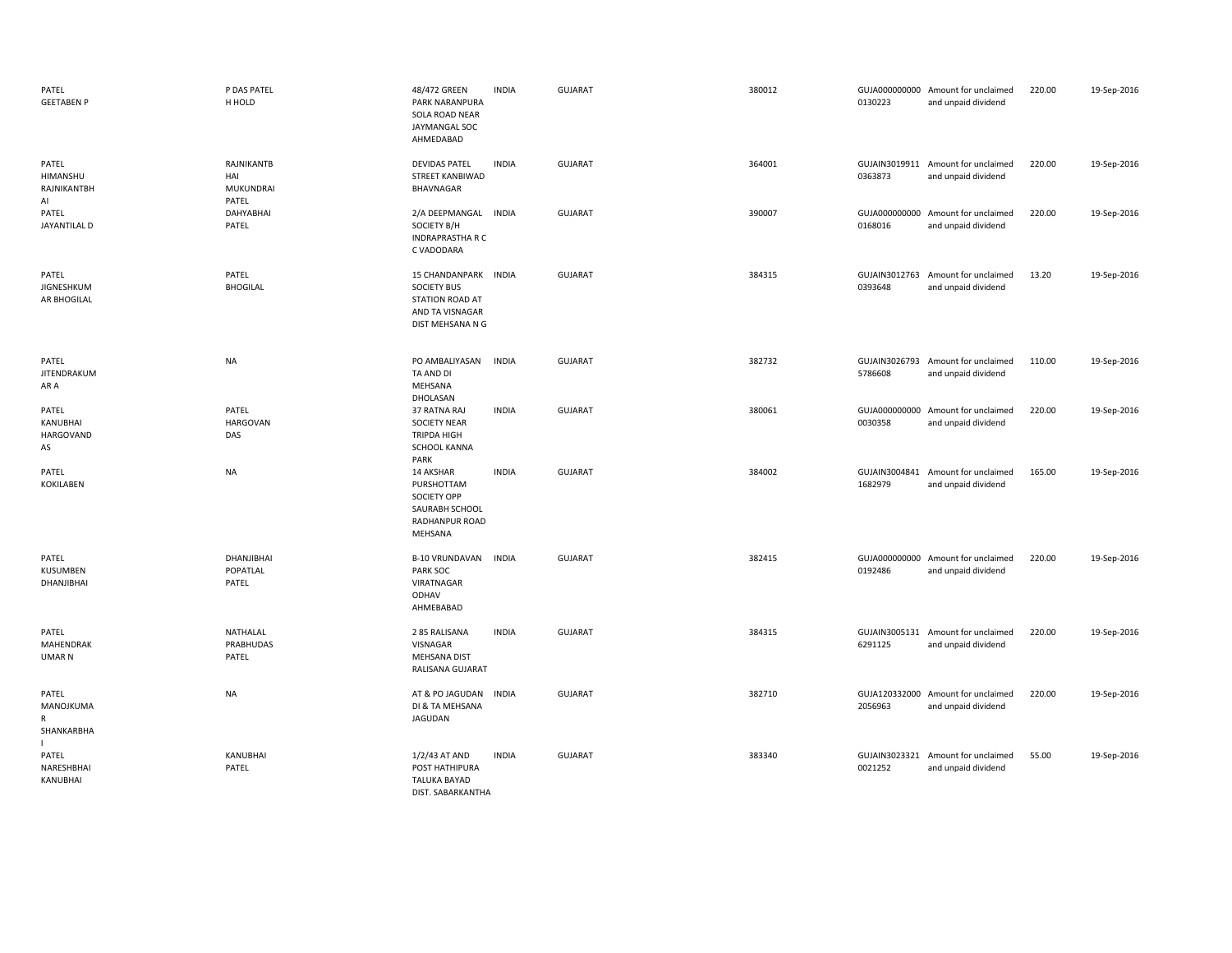| PATEL NILESH<br>ISHWERLAL               | <b>NA</b>                     | AT AND PO<br><b>DUNGARI</b><br>SUTHARWAD FALIYA<br><b>TAL PARDI DIST</b><br>VALSAD                      | <b>INDIA</b> | <b>GUJARAT</b> | 396185 | 2460263                  | GUJAIN3004764 Amount for unclaimed<br>and unpaid dividend | 789.80 | 19-Sep-2016 |
|-----------------------------------------|-------------------------------|---------------------------------------------------------------------------------------------------------|--------------|----------------|--------|--------------------------|-----------------------------------------------------------|--------|-------------|
| PATEL<br>NIRUBEN<br>RAMESHBHAI          | RAMESHBHAI<br>PATEL           | 23 SHIVKRUPA<br><b>SOCIETY NEAR</b><br>PURSHOTTAM<br>NAGAR TA SIDHPUR<br>DIST MEHSANA (N<br>GUJ)        | <b>INDIA</b> | <b>GUJARAT</b> | 384170 | 0168638                  | GUJA000000000 Amount for unclaimed<br>and unpaid dividend | 220.00 | 19-Sep-2016 |
| PATEL<br>PREMJIBHAI P                   | <b>NA</b>                     | AT-BHALUSANA TAL- INDIA<br>SATLASNA DIST-<br>MEHSANA                                                    |              | <b>GUJARAT</b> | 384330 | 1036534                  | GUJAIN3003941 Amount for unclaimed<br>and unpaid dividend | 220.00 | 19-Sep-2016 |
| PATEL<br>SHARDABEN<br>GOVINDLAL         | <b>GOVIND LAL</b><br>M PATEL  | 24 VISHWAKARMA<br>SOCIETY UNJHA                                                                         | INDIA        | <b>GUJARAT</b> | 384170 | GUJA000000000<br>0047869 | Amount for unclaimed<br>and unpaid dividend               | 440.00 | 19-Sep-2016 |
| PATHARE AJIT<br>PANDURANG               | PANDURANG<br>ANANT<br>PATHARE | 98 PATHARE HOUSE INDIA<br>MALWANI CHRUCH<br>MALAD (W)<br><b>BOMBAY</b>                                  |              | MAHARASHTRA    | 400095 | 0162429                  | GUJA000000000 Amount for unclaimed<br>and unpaid dividend | 220.00 | 19-Sep-2016 |
| PAUL<br>ABRAHAM                         | <b>NA</b>                     | PLAVILA<br>PUTHENVEEDU<br>KADAMPANADU P.O<br>PATHANAMTHITTA                                             | <b>INDIA</b> | KERALA         | 691552 | GUJAIN3002391<br>2134179 | Amount for unclaimed<br>and unpaid dividend               | 22.00  | 19-Sep-2016 |
| PAVAN<br><b>KUMAR</b>                   | P V SUBBA<br>RAO              | <b>ROOM NO 117</b><br>KAPRIGUDDA MENS<br><b>HOSTEL MAIN</b><br><b>BLOCK KMC</b><br>HOSTELS<br>MANGALORE | <b>INDIA</b> | KARNATAKA      | 575001 | 0149203                  | GUJA000000000 Amount for unclaimed<br>and unpaid dividend | 220.00 | 19-Sep-2016 |
| PAVANISH<br>BHAGWANT<br>SINGH<br>NIRULA | BHAGWANI<br>SINGH             | C/O MR B S NIRULA INDIA<br>BUNGLOW NO.175<br>SECTOR-8<br>CGANDHINAGAR                                   |              | <b>GUJARAT</b> | 382007 | 0116488                  | GUJA000000000 Amount for unclaimed<br>and unpaid dividend | 220.00 | 19-Sep-2016 |
| PAVITRA<br>YADAV                        | RANDHIR<br>YADAV              | 772 SECTOR-17<br><b>GURGAON</b>                                                                         | <b>INDIA</b> | HARYANA        | 122001 | 0203062                  | GUJA000000000 Amount for unclaimed<br>and unpaid dividend | 220.00 | 19-Sep-2016 |
| PAWAN<br>AGARWAL                        | G P<br>AGARWAL                | 67/4 MADRAS<br>HOUSE 3RD FLOOR<br>DARYA GANJ NEW<br>DELHI                                               | <b>INDIA</b> | DELHI          | 110002 | 0111500                  | GUJA000000000 Amount for unclaimed<br>and unpaid dividend | 220.00 | 19-Sep-2016 |
| PAWAN<br><b>KUMAR</b>                   | DINDAYAL<br><b>GUPTA</b>      | V P O JHOJHU<br><b>KALAN DISTT</b><br>BHIWANI HARYANA                                                   | <b>INDIA</b> | <b>HARYANA</b> | 123310 | 0068176                  | GUJA000000000 Amount for unclaimed<br>and unpaid dividend | 220.00 | 19-Sep-2016 |
| PAWAN<br><b>KUMAR</b><br>SRIVASTAVA     | SUNDER LAL<br>SRIVASTAVA      | AT JSPL POWER<br><b>PLANT</b><br>DONGAMAHUA<br><b>GHARGHODARAIGA</b><br><b>RH</b>                       | <b>INDIA</b> | CHHATTISGARH   | 496001 | GUJA130414000<br>3922756 | Amount for unclaimed<br>and unpaid dividend               | 44.00  | 19-Sep-2016 |
| PAWAR<br>DATTARAM<br>ATMARAM            | PAWAR<br>ATMARAM              | C/O PATEL NARSHI<br><b>BHAI PARSOTAM</b><br><b>BHAI PARMER</b><br><b>FALIYA CHHANI D</b>                | INDIA        | <b>GUJARAT</b> | 391740 | 0120433                  | GUJA000000000 Amount for unclaimed<br>and unpaid dividend | 220.00 | 19-Sep-2016 |

BARODA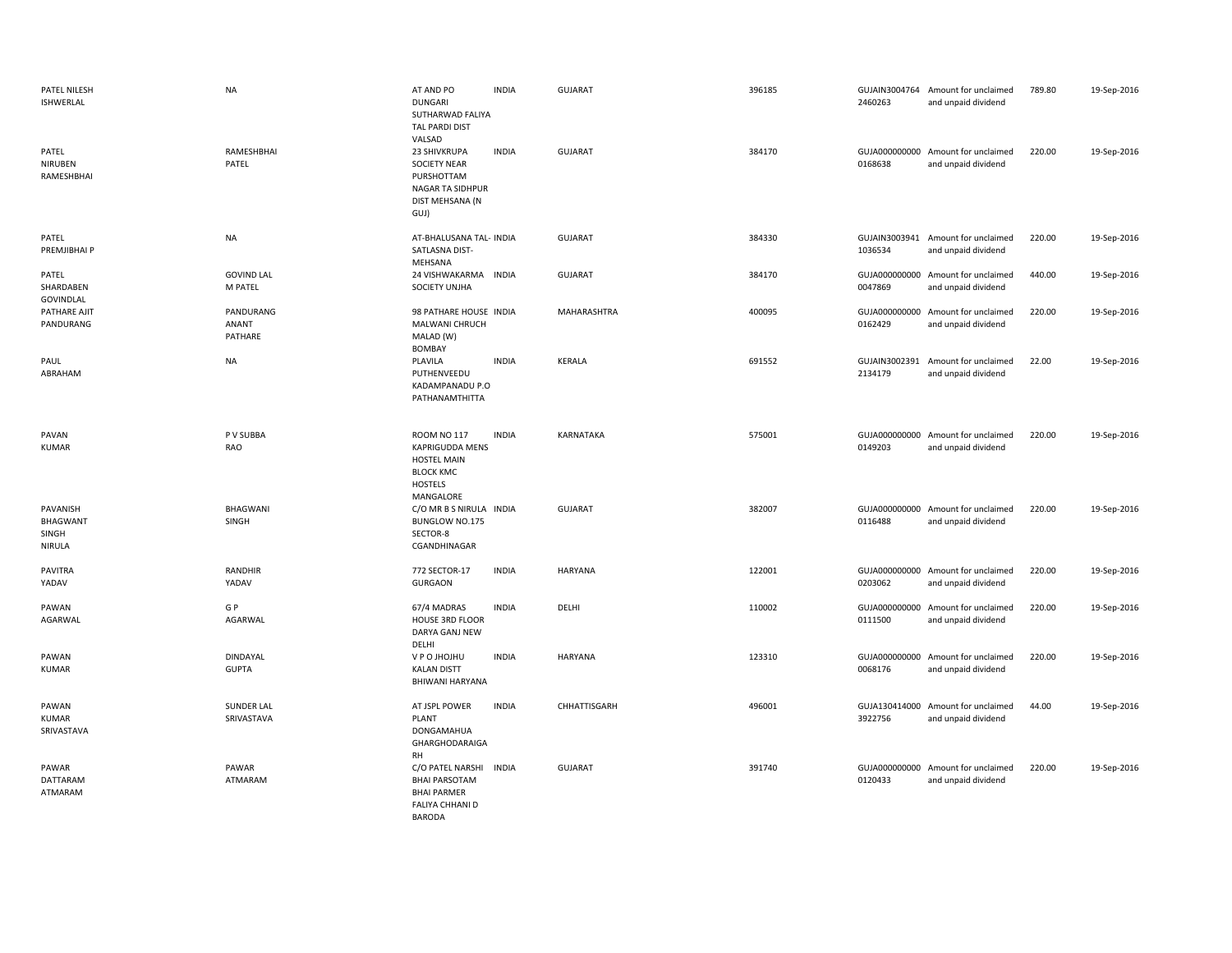| PAYAL<br><b>ACHHRA</b>                                     | <b>HEMANT</b><br><b>ACHHRA</b>                    | 20 JHULELAL APTS<br><b>INDIA</b><br><b>GURUDWARA ROAD</b><br>NR LABOUR COURT<br><b>NASIK NASHIK</b>                                 | MAHARASHTRA           | 422001 | 0102345                  | GUJA000000000 Amount for unclaimed<br>and unpaid dividend | 220.00 | 19-Sep-2016 |
|------------------------------------------------------------|---------------------------------------------------|-------------------------------------------------------------------------------------------------------------------------------------|-----------------------|--------|--------------------------|-----------------------------------------------------------|--------|-------------|
| PAYAL<br>BALIBHADRAS<br>INH GOHEL                          | <b>B S GOHEL</b>                                  | 49 RAJSTAMBHA<br><b>INDIA</b><br>SOCIETY BEHIND<br><b>BARODA SCHOOL</b><br>NR POLO GROUND<br><b>BARODA</b>                          | <b>GUJARAT</b>        | 390001 | 0137976                  | GUJA000000000 Amount for unclaimed<br>and unpaid dividend | 220.00 | 19-Sep-2016 |
| PAYAL DIPAK<br>NAGERSHETH                                  | <b>DIPAK</b><br>SARABHAI<br><b>NAGER</b><br>SHETH | 201 SUKH SAGAR<br><b>INDIA</b><br><b>FLATS KAMAL</b><br><b>COLONY NR ISHITA</b><br><b>TOWERS</b><br>NAVRANGPURAAH<br><b>MEDABAD</b> | <b>GUJARAT</b>        | 380009 | 0107891                  | GUJA000000000 Amount for unclaimed<br>and unpaid dividend | 220.00 | 19-Sep-2016 |
| PAYAL PATEL                                                | SHASHI BHAI                                       | 8102 TAKSHSHILA<br><b>INDIA</b><br>SOCIETY NO 2 NEAR<br>PHOLCHAD PRESS<br>RAJKOT                                                    | <b>GUJARAT</b>        | 360001 | 0081139                  | GUJA000000000 Amount for unclaimed<br>and unpaid dividend | 220.00 | 19-Sep-2016 |
| PENUBOTHU<br><b>NAGA</b><br>VENKATA<br><b>VIJAYA LAKSH</b> | <b>NA</b>                                         | D NO 15--546-68<br><b>INDIA</b><br>(B) A P HOUSING<br><b>BOARD COLONY</b><br>MACHILIPATNAM                                          | <b>ANDHRA PRADESH</b> | 521001 | GUJAIN3013057<br>0034104 | Amount for unclaimed<br>and unpaid dividend               | 220.00 | 19-Sep-2016 |
| PERAIAHA<br><b>GUPTA</b><br>PALLAPOTHU                     | SUBBARAO                                          | C/O RAMA MEDICAL INDIA<br><b>DISTRIBUTION &amp; CO</b><br>PARK ROAD<br>VIJAYAWADA                                                   | ANDHRA PRADESH        | 520001 | 0098610                  | GUJA000000000 Amount for unclaimed<br>and unpaid dividend | 220.00 | 19-Sep-2016 |
| PERURI<br>LAKSHMI<br>NARAYANA<br>VARMA                     | P RAMA RAO                                        | <b>INDIA</b><br>403, NARNE<br>TOWERS, SAI BABA<br>ROAD, GUNTUR                                                                      | ANDHRA PRADESH        | 522007 | 0049496                  | GUJA120369000 Amount for unclaimed<br>and unpaid dividend | 220.00 | 19-Sep-2016 |
| PEUSH<br>PALIWAL                                           | NA                                                | <b>INDIA</b><br>C - 115 GROUND<br>FLOOR INDER PURI<br><b>NEW DELHI</b>                                                              | DELHI                 | 110012 | 0161209                  | GUJAIN3000951 Amount for unclaimed<br>and unpaid dividend | 220.00 | 19-Sep-2016 |
| PHIROZ<br><b>RUSTOMJI</b><br>GANDHI                        | <b>NA</b>                                         | C/1771 LALA<br><b>INDIA</b><br><b>GANDHI LANE FORT</b><br>PARSIWAD<br><b>BHARUCH</b>                                                | <b>GUJARAT</b>        | 392001 | GUJAIN3026793<br>1903688 | Amount for unclaimed<br>and unpaid dividend               | 220.00 | 19-Sep-2016 |
| PHOOL<br>CHAND<br>MANDAWALA                                | MADANLAL                                          | C/O KRISHNA<br><b>INDIA</b><br><b>KANGAN STORE</b><br><b>WEST GATE ROAD</b><br>PO KUCHAMAN CITY                                     | RAJASTHAN             | 341508 | 0010327                  | GUJA000000000 Amount for unclaimed<br>and unpaid dividend | 220.00 | 19-Sep-2016 |
| PHOOL MANI<br><b>GUPTA</b>                                 | RAMAKANT<br><b>GUPTA</b>                          | 86 MAHAJANI TOLA INDIA<br><b>ERO ROAD</b><br>ALLAHABAD UP                                                                           | <b>UTTAR PRADESH</b>  | 211003 | 0107539                  | GUJA000000000 Amount for unclaimed<br>and unpaid dividend | 220.00 | 19-Sep-2016 |
| PHTHEN<br>PURACKAL<br>KESAVAN<br>KUTTY                     | V RAGHAVAN<br><b>NAIR</b>                         | $C/D$ 47 G E B<br><b>INDIA</b><br><b>COLONY UKAI</b><br><b>SURAT DIST</b>                                                           | <b>GUJARAT</b>        | 394680 | 0121396                  | GUJA000000000 Amount for unclaimed<br>and unpaid dividend | 220.00 | 19-Sep-2016 |
| PINAKIN<br><b>SUTARIA</b>                                  | DIPAKKUMAR<br>SUTARIA                             | <b>INDIA</b><br>2736 SHAHJAHAN<br><b>STREET BAHAI</b><br><b>CENTRE SHAHPUR</b><br>AHMEDABAD                                         | <b>GUJARAT</b>        | 380001 | GUJA000000000<br>0001606 | Amount for unclaimed<br>and unpaid dividend               | 220.00 | 19-Sep-2016 |
| <b>PINKY GULATI</b>                                        | RAJANGULAT<br>$\mathbf{I}$                        | 48 A DDA FLATS<br><b>INDIA</b><br><b>GULABI BAGH DELHI</b>                                                                          | DELHI                 | 110007 | 0058739                  | GUJA000000000 Amount for unclaimed<br>and unpaid dividend | 220.00 | 19-Sep-2016 |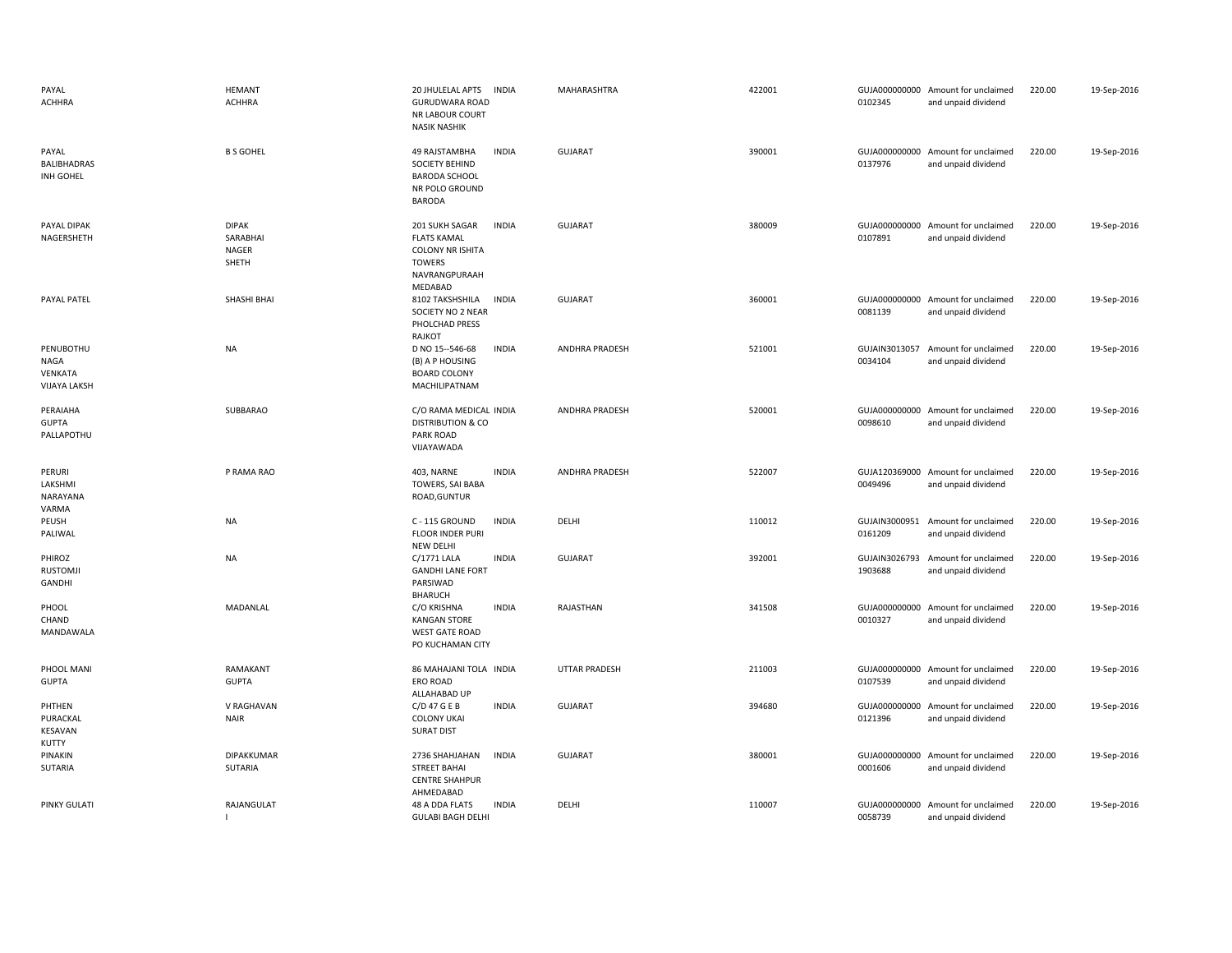| <b>PINKY MALIK</b>                       | SATISH<br>MALIK            | B 39 C C COLONY<br>OPP RANA PARTAP<br><b>BAGH DELHI</b>                                                                      | <b>INDIA</b> | DELHI                 | 110007 | 0062649                  | GUJA000000000 Amount for unclaimed<br>and unpaid dividend | 220.00 | 19-Sep-2016 |
|------------------------------------------|----------------------------|------------------------------------------------------------------------------------------------------------------------------|--------------|-----------------------|--------|--------------------------|-----------------------------------------------------------|--------|-------------|
| PINTU<br>SUBUDHI                         | <b>NA</b>                  | C/O SUJIT KUMAR<br><b>BOSE HOUSE NO</b><br>46/4/1 SULEKHA<br>MORE RAJA S C<br><b>MULLICK ROAD 24</b><br>PGS SOUTH<br>KOLKATA | <b>INDIA</b> | <b>WEST BENGAL</b>    | 700032 | GUJAIN3030285<br>5000888 | Amount for unclaimed<br>and unpaid dividend               | 26.40  | 19-Sep-2016 |
| PITESH<br>THAKKORBHA<br><b>I BHAVSAR</b> | T BHAVSAR                  | <b>DESAI WADIA</b><br><b>CHIKHA DIST</b><br><b>BULSAR</b>                                                                    | <b>INDIA</b> | <b>GUJARAT</b>        | 396521 | 0156836                  | GUJA000000000 Amount for unclaimed<br>and unpaid dividend | 220.00 | 19-Sep-2016 |
| PIYUSH<br>BABULAL<br>SOMANI              | <b>BABULAL C</b><br>SOMANI | 1/106<br>PARSHVANATH<br>SOCIETY ADJAN<br>PATIYA ADJAN ROAD<br>SURAT                                                          | <b>INDIA</b> | <b>GUJARAT</b>        | 395009 | GUJA000000000<br>0048972 | Amount for unclaimed<br>and unpaid dividend               | 220.00 | 19-Sep-2016 |
| PIYUSH<br>MAGANLAL<br>KARIA              | MAGANAL<br>VALLABHJI       | <b>MAIN BAZAR</b><br>SHAPUR SORATH<br><b>DIST JUNAGADH</b>                                                                   | <b>INDIA</b> | <b>GUJARAT</b>        | 362205 | 0113456                  | GUJA000000000 Amount for unclaimed<br>and unpaid dividend | 220.00 | 19-Sep-2016 |
| PIYUSH<br>PARAUHA                        | <b>SP PARAUHA</b>          | P/A MIG 38<br>CHIRAULA COLONY<br><b>HOUSING BOARD</b><br>REWA REWA                                                           | <b>INDIA</b> | MADHYA PRADESH        | 486001 | GUJAIN3030285<br>0885224 | Amount for unclaimed<br>and unpaid dividend               | 22.00  | 19-Sep-2016 |
| PIYUSH SHAH                              | <b>NA</b>                  | 511 SHRYAS<br>APARTMENT 41<br>JANGAMPURA<br>MALGANG BEHIND<br>N I C INDORE M P                                               | <b>INDIA</b> | <b>MADHYA PRADESH</b> | 452004 | 0054191                  | GUJA000000000 Amount for unclaimed<br>and unpaid dividend | 220.00 | 19-Sep-2016 |
| POKARRAM<br>GADHAWAL                     | RAMJILAL<br>GADHAWAL       | CHUNILAL KARWA & INDIA<br><b>SONS HAIBARGAON</b><br>NAGAON ASSAM                                                             |              | ASSAM                 | 782002 | 0053069                  | GUJA000000000 Amount for unclaimed<br>and unpaid dividend | 220.00 | 19-Sep-2016 |
| POLU SESHU<br>BABU                       | <b>NA</b>                  | C/O MUPPALLA<br>APPA RAO<br>MANDADAM (PO)<br>MANGALAGIRI (VIA)<br><b>GUNTUR DT</b>                                           | <b>INDIA</b> | ANDHRA PRADESH        | 522503 | 0879365                  | GUJAIN3010222 Amount for unclaimed<br>and unpaid dividend | 220.00 | 19-Sep-2016 |
| POOJA<br>AGARWAL                         | <b>NA</b>                  | C/O BHARTPURIIYA INDIA<br><b>METHAI WALA</b><br><b>CHOWK BAZAR</b><br>MATHURA                                                |              | <b>UTTAR PRADESH</b>  | 281001 | 3327855                  | GUJAIN3004764 Amount for unclaimed<br>and unpaid dividend | 451.00 | 19-Sep-2016 |
| POOJA<br>DHOOT                           | <b>NA</b>                  | B 37/54 1 R<br><b>BIRDOPUR</b><br>VARANASI                                                                                   | <b>INDIA</b> | <b>UTTAR PRADESH</b>  | 221010 | 9085918                  | GUJAIN3013301 Amount for unclaimed<br>and unpaid dividend | 220.00 | 19-Sep-2016 |
| POOJA<br><b>KAPOOR</b>                   | VINOD<br><b>KAPOOR</b>     | T - 7/5, G.F. DLF<br>PHASE - III<br>GURGAON<br><b>HARYANA</b>                                                                | <b>INDIA</b> | HARYANA               | 122001 | 0015146                  | GUJA000000000 Amount for unclaimed<br>and unpaid dividend | 220.00 | 19-Sep-2016 |
| POOJA<br>MAHENDRA<br>VITHALANI           | MAHENDRA                   | C/O VIPUL<br><b>ENTERPRISE SHARE</b><br>& STOCK BROKER<br>SATTA                                                              | <b>INDIA</b> | <b>GUJARAT</b>        | 362265 | 0170434                  | GUJA000000000 Amount for unclaimed<br>and unpaid dividend | 220.00 | 19-Sep-2016 |
| POONAM<br>AGGARWAL                       | LM<br>AGGARWAL<br>HW       | BAZARVERAVAL<br>H NO 85 SECTOR 28 INDIA<br>A CHANDIGARH                                                                      |              | CHANDIGARH            | 160001 | 0158618                  | GUJA000000000 Amount for unclaimed<br>and unpaid dividend | 220.00 | 19-Sep-2016 |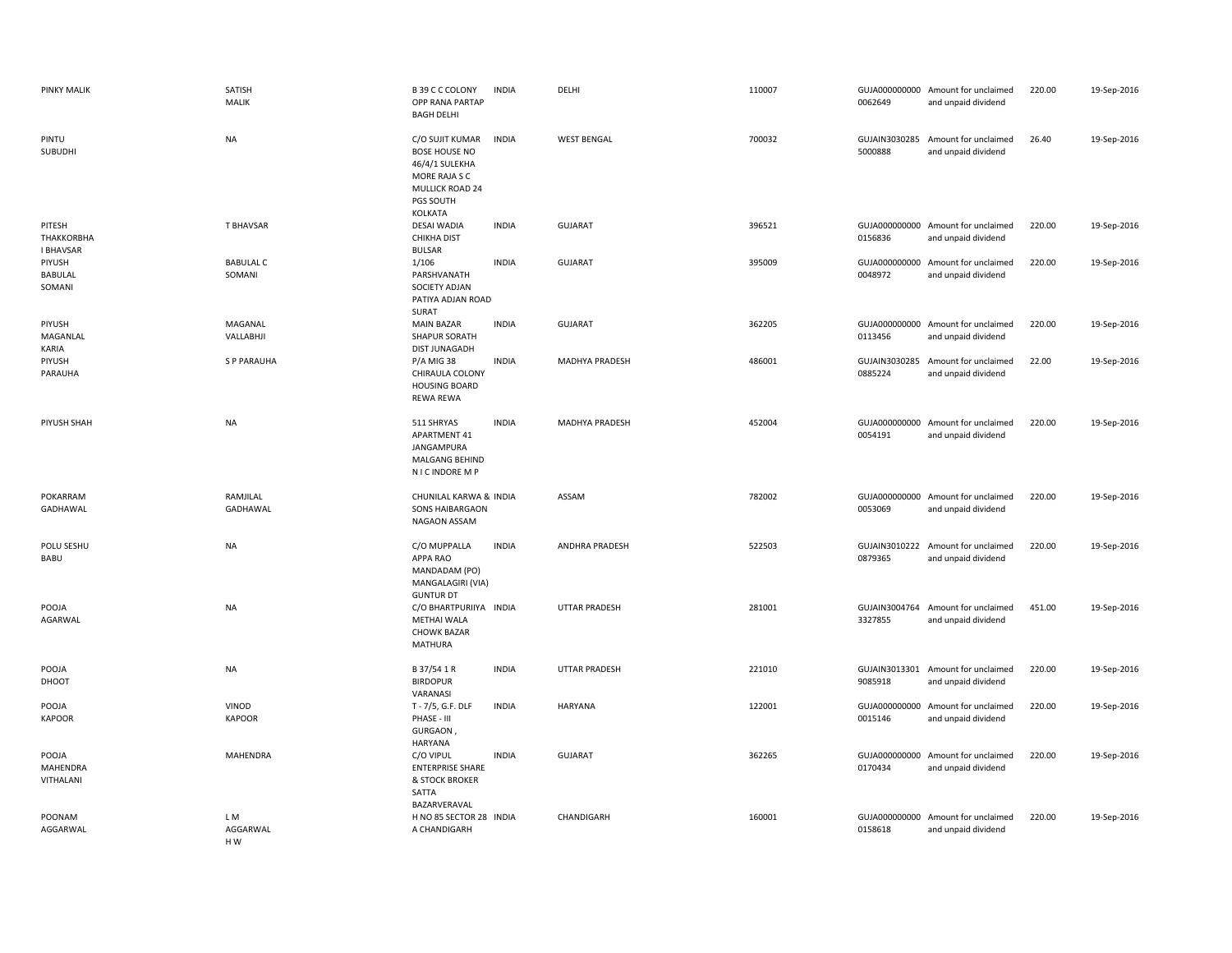| POONAM J<br>SINGH                      | <b>NA</b>                           | C2/201, SAMTA<br>SOCIETY P.O. T.B.<br>SANATORIUM<br>VADODARA                                            | <b>INDIA</b> | <b>GUJARAT</b>        | 390021 | 0124699                  | GUJA000000000 Amount for unclaimed<br>and unpaid dividend | 440.00 | 19-Sep-2016 |
|----------------------------------------|-------------------------------------|---------------------------------------------------------------------------------------------------------|--------------|-----------------------|--------|--------------------------|-----------------------------------------------------------|--------|-------------|
| POONAM<br>JAIN                         | PRADEEP K<br>JAIN                   | JAIN TRADING CO<br>260 HAUZ RANI<br><b>MALVIYA NAGAR</b><br><b>NEW DELHI</b>                            | <b>INDIA</b> | DELHI                 | 110017 | 0110930                  | GUJA000000000 Amount for unclaimed<br>and unpaid dividend | 220.00 | 19-Sep-2016 |
| POONAM K<br>ZAVERI                     | <b>KIRIT KUMAR</b><br>V ZAVERI      | 101 THACKERS<br>APPTS JUHU GALI<br>ANDHERI W<br><b>BOMBAY</b>                                           | <b>INDIA</b> | MAHARASHTRA           | 400058 | 0104031                  | GUJA000000000 Amount for unclaimed<br>and unpaid dividend | 220.00 | 19-Sep-2016 |
| POONAM M<br>PANICKER                   | MADHUSUDA<br><b>NAN</b><br>PANICKER | FLAT 23, CAPITAL<br>GARDENS<br><b>GURUVAYOOR</b><br><b>ROAD THRISSUR</b><br>KERALA                      | <b>INDIA</b> | KERALA                | 680002 | 0713832                  | GUJAIN3016374 Amount for unclaimed<br>and unpaid dividend | 220.00 | 19-Sep-2016 |
| POONAM<br><b>MITTAL</b>                | A K MITTAL                          | B K 35-36 BHOLA<br>NATH NAGAR<br>SHAHADARA DELHI                                                        | <b>INDIA</b> | DELHI                 | 110032 | 0169185                  | GUJA000000000 Amount for unclaimed<br>and unpaid dividend | 220.00 | 19-Sep-2016 |
| POONAM R<br><b>RUPARELIA</b>           | <b>RUPESH H</b><br>RUPARELIA        | FLAT NO 209/210<br>AMEEZARA<br><b>APARTMENT NEAR</b><br>AMEE SOCIETY<br><b>GUNJAN ROAD GIDC</b><br>VAPI | <b>INDIA</b> | <b>GUJARAT</b>        | 396195 | GUJAIN3026793<br>3616493 | Amount for unclaimed<br>and unpaid dividend               | 660.00 | 19-Sep-2016 |
| POONAM<br>SHARMA                       | GOPAL<br>SHARAN<br>SHARMA           | C-44 TAKSHISHILA<br>APT 57 PATPAR<br><b>GANJ DELHI</b>                                                  | <b>INDIA</b> | DELHI                 | 110092 | 0017389                  | GUJA000000000 Amount for unclaimed<br>and unpaid dividend | 330.00 | 19-Sep-2016 |
| POONAM<br><b>SINGH</b>                 | KALYAN<br>SINGH                     | <b>B 296 PATEL NAGAR INDIA</b><br>II GHAZIABAD(UP)                                                      |              | <b>UTTAR PRADESH</b>  | 201001 | 0163848                  | GUJA000000000 Amount for unclaimed<br>and unpaid dividend | 220.00 | 19-Sep-2016 |
| POORAN<br><b>KALA SINGH</b>            | SHRI<br>KHUMAN<br>SINGH             | E 6 RISHI KULP BY<br>PASS ROAD PIPLANI<br><b>BHOPAL MP</b>                                              | <b>INDIA</b> | <b>MADHYA PRADESH</b> | 462021 | 8955205                  | GUJAIN3013301 Amount for unclaimed<br>and unpaid dividend | 660.00 | 19-Sep-2016 |
| POORAN MAL<br>MEENA                    | <b>DHANNA LAL</b><br>MEENA          | 2/1900 KUDI<br>BBHAGTASNI<br><b>HOUSING BOARD</b><br><b>JODHPUR</b><br>RAJASTHAN                        | <b>INDIA</b> | RAJASTHAN             | 342005 | 1033679                  | GUJAIN3005131 Amount for unclaimed<br>and unpaid dividend | 220.00 | 19-Sep-2016 |
| POORNIMA<br>PANDYA                     | RAMESH<br>SHANKER<br>PANDYA         | CK 4/4, SOOT TOLA INDIA<br>VARANASI                                                                     |              | <b>UTTAR PRADESH</b>  | 221001 | 0940122                  | GUJAIN3015572 Amount for unclaimed<br>and unpaid dividend | 220.00 | 19-Sep-2016 |
| POPATLAL D<br><b>MATALIA</b>           | DHARSHI<br>RETD                     | 2 STAR SHOPPING<br>CENTRE 1ST FLOOR<br>20 NEW JAGNATH<br>RAJKOT                                         | <b>INDIA</b> | <b>GUJARAT</b>        | 360001 | 0081909                  | GUJA000000000 Amount for unclaimed<br>and unpaid dividend | 220.00 | 19-Sep-2016 |
| PORMIL<br>ANAND                        | RAMESHWAR<br><b>NATH</b>            | ANAND NIKETAN 40 INDIA<br>WALCHAND<br>HIRACHAND MARG<br>NEAR GPO BOMBAY                                 |              | MAHARASHTRA           | 400038 | GUJA000000000<br>0068228 | Amount for unclaimed<br>and unpaid dividend               | 220.00 | 19-Sep-2016 |
| POTHARAJU<br><b>NAIDU</b><br>ADDEPALLI | VENKATA<br>SUBBARAO<br>ADDEPALLI    | SUBBARAOPET<br><b>TADEPALLIGUDAN A</b><br>P                                                             | <b>INDIA</b> | <b>ANDHRA PRADESH</b> | 534101 | 0098422                  | GUJA000000000 Amount for unclaimed<br>and unpaid dividend | 220.00 | 19-Sep-2016 |
| POTHARAJU<br>SAI<br>VENKATESAM         | SRI RAMULU                          | H NO 6 55<br><b>BASIVIREDDY PETA</b><br>GOLLALA<br><b>MAMIDADA</b><br>PEDAPUDI MANDAL                   | <b>INDIA</b> | ANDHRA PRADESH        | 533344 | GUJAIN3023241<br>0616864 | Amount for unclaimed<br>and unpaid dividend               | 220.00 | 19-Sep-2016 |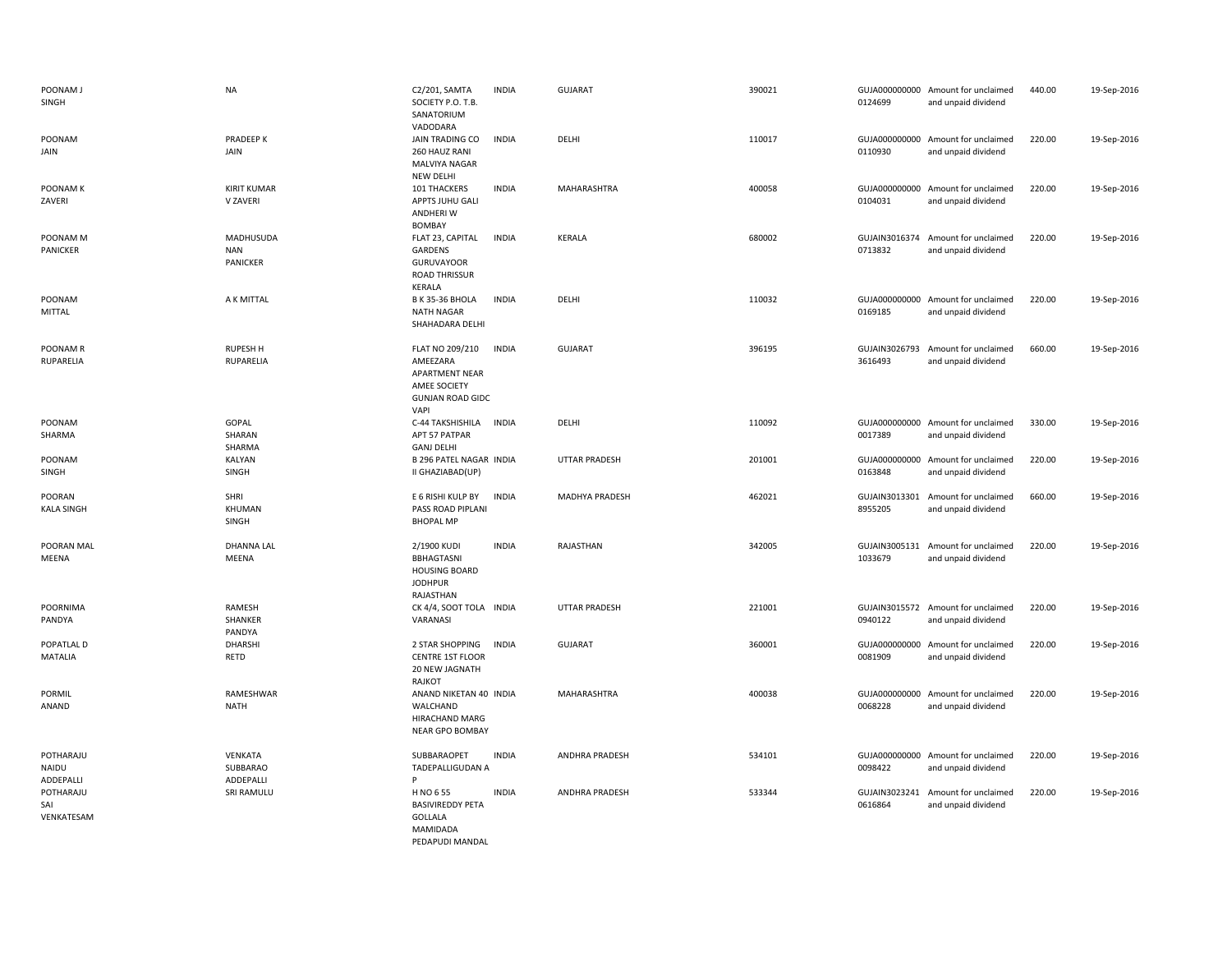| <b>POTHINI</b><br>RAMA<br>KRISHNA<br>PRASAD | P<br>VENKATESWA<br><b>RLU</b>            | <b>INDIA</b><br>12-76 GODAMULA<br>BAZAR<br>KARAMCHEDU<br>PRAKASAM DIST                                              | ANDHRA PRADESH        | 523168 | 1402835                  | GUJAIN3003941 Amount for unclaimed<br>and unpaid dividend | 220.00  | 19-Sep-2016 |
|---------------------------------------------|------------------------------------------|---------------------------------------------------------------------------------------------------------------------|-----------------------|--------|--------------------------|-----------------------------------------------------------|---------|-------------|
| POTLA<br>VENKATA<br>NARAYANA                | NARASIMHA<br>RAO POTLA                   | SREE RAM PURA-<br><b>INDIA</b><br>P.O, GURAZALA,<br>GUNTUR-D.T,<br>GUNTUR, ANDHRA<br>PRADESH                        | ANDHRA PRADESH        | 522415 | GUJAIN3022691<br>0999547 | Amount for unclaimed<br>and unpaid dividend               | 220.00  | 19-Sep-2016 |
| PRABHA DEVI<br>JAIN                         | D C JAIN                                 | C/O ABHISHEK C-6<br><b>INDIA</b><br>RAJHANS COLONY P<br>O MADANGANJ-<br>KISHANGARH<br>(RAJASTHA)                    | RAJASTHAN             | 305801 | 0005562                  | GUJA000000000 Amount for unclaimed<br>and unpaid dividend | 220.00  | 19-Sep-2016 |
| PRABHA KALA                                 | <b>NA</b>                                | <b>INDIA</b><br>153/A,CHOPRA<br><b>GARDEN YAMUNA</b><br>NAGAR YAMUNA<br>NAGAR                                       | HARYANA               | 135001 | 0032801                  | GUJA120191010 Amount for unclaimed<br>and unpaid dividend | 220.00  | 19-Sep-2016 |
| PRABHA<br><b>KARAN PILLAI</b>               | <b>K K KURUA</b>                         | C-2245 SUSHANT<br><b>INDIA</b><br>LOK GURGAON                                                                       | HARYANA               | 122002 | 0068597                  | GUJA120175000 Amount for unclaimed<br>and unpaid dividend | 198.00  | 19-Sep-2016 |
| PRABHA M L<br>R                             | NAGESWARA<br>RAO                         | ARUNA AGENCIES<br><b>INDIA</b><br>11-33-66 PARK<br>ROAD VIJAYAWADA                                                  | <b>ANDHRA PRADESH</b> | 520001 | 0098304                  | GUJA000000000 Amount for unclaimed<br>and unpaid dividend | 220.00  | 19-Sep-2016 |
| PRABHA<br>SHEKAR                            | SELF<br>EMPLOYED                         | NO 9 11TH CROSS<br><b>INDIA</b><br><b>IIND FLR</b><br>SAMPANGIRAM<br>NAGAR BANGALORE                                | KARNATAKA             | 560027 | 0132550                  | GUJA000000000 Amount for unclaimed<br>and unpaid dividend | 220.00  | 19-Sep-2016 |
| PRABHA V<br>VASOYA                          | V D VASOYA<br>H HOLD                     | <b>INDIA</b><br>SMITA RAMPARK<br><b>MAIN ROAD</b><br><b>KALAVAD ROAD</b><br>RAJKOT                                  | <b>GUJARAT</b>        | 360005 | 0143836                  | GUJA000000000 Amount for unclaimed<br>and unpaid dividend | 220.00  | 19-Sep-2016 |
| PRABHAKAR                                   | <b>NA</b>                                | VILL-PINDORIA POST- INDIA<br>PINDORIA.<br>AMBEDKAR NAGAR                                                            | <b>UTTAR PRADESH</b>  | 224122 | 0306367                  | GUJA120186000 Amount for unclaimed<br>and unpaid dividend | 1100.00 | 19-Sep-2016 |
| PRABHAKAR<br>CHODARAJU                      | VENKATARA<br>M                           | PLOT NO 25 H NO 3 INDIA<br>40 119 SUMAN<br><b>HOUSING COLONY</b><br><b>WEST MARRED</b><br>PALLY<br>SECUNDERABAD A P | ANDHRA PRADESH        | 500026 | 0114582                  | GUJA000000000 Amount for unclaimed<br>and unpaid dividend | 220.00  | 19-Sep-2016 |
| PRABHAKAR<br>DEVADASA<br>MALLYA             | <b>PUTTUR</b><br>DEVADASA<br>MALLYA      | <b>INDIA</b><br>883 1ST FLOOR<br>11TH CROSS 23RD<br>MAIN 2ND PHASE J<br>P NAGAR<br>BANGALORE                        | KARNATAKA             | 560078 | 0317513                  | GUJA000000000 Amount for unclaimed<br>and unpaid dividend | 330.00  | 19-Sep-2016 |
| PRABHAKAR<br>MAHARUDRA<br>NADKARNI          | M NADKARNI                               | 12 SANDESH PLOT<br><b>INDIA</b><br>NO 203-A 28TH<br><b>ROAD TPS III</b><br><b>BANDRA WEST</b><br>BOMBAY             | MAHARASHTRA           | 400050 | 0138692                  | GUJA000000000 Amount for unclaimed<br>and unpaid dividend | 220.00  | 19-Sep-2016 |
| PRABHAKARA<br><b>REDDY GIDI</b><br>PALLI    | <b>G RAMA</b><br><b>KRISHNA</b><br>REDDY | <b>INDIA</b><br>18702/1<br>NALLAKUNTA<br>ANDHRA BANK<br>VIDYANAGER<br>HYDERABAD                                     | ANDHRA PRADESH        | 500044 | 0006433                  | GUJA000000000 Amount for unclaimed<br>and unpaid dividend | 220.00  | 19-Sep-2016 |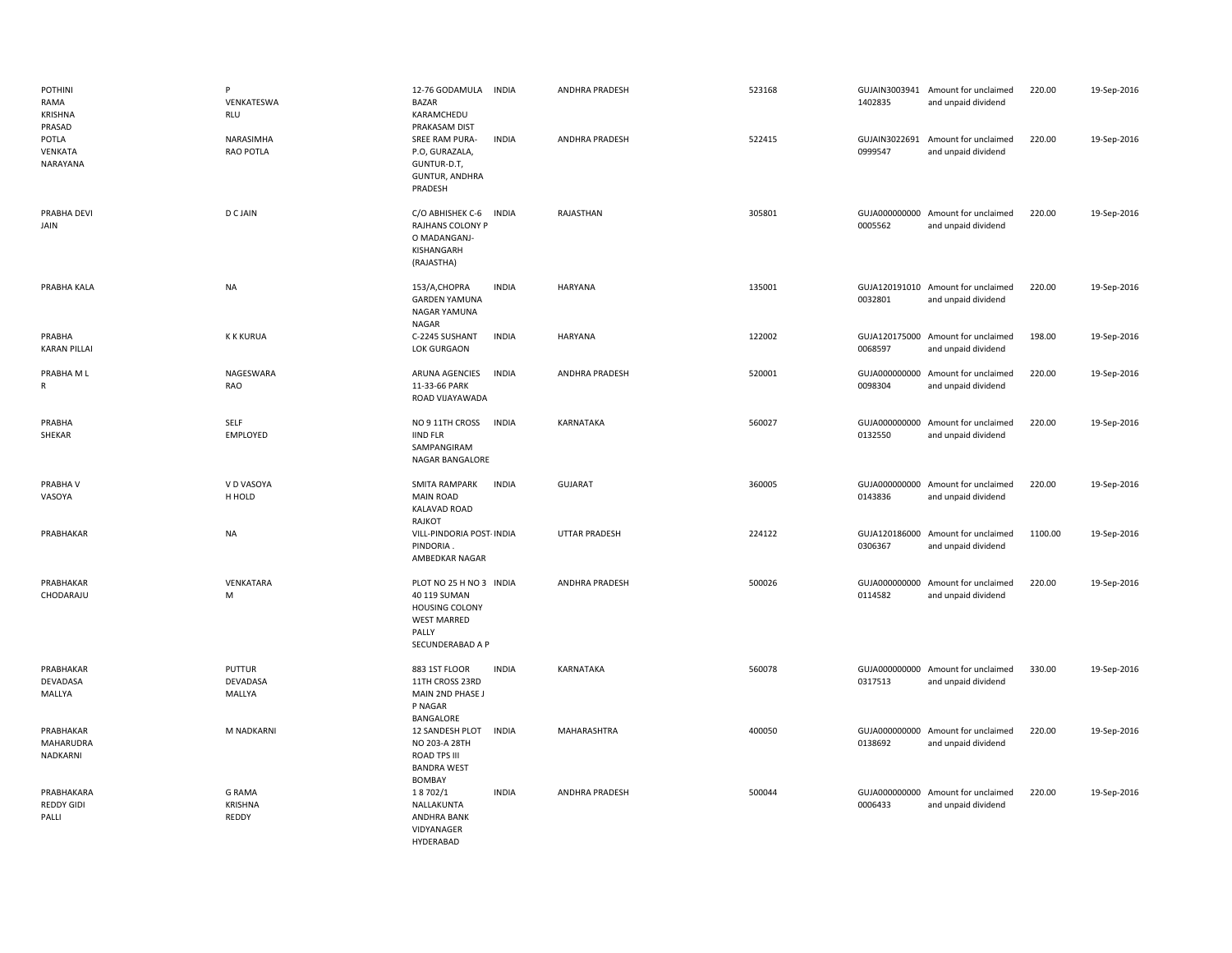| PRABHASH<br>CHANDRA<br>JAIN                           | S S JAIN                           | 477 BISAT KHANA<br><b>INDIA</b><br><b>MAINPURI</b>                                                            | <b>UTTAR PRADESH</b>  | 205001 | 0153063                  | GUJA000000000 Amount for unclaimed<br>and unpaid dividend | 440.00 | 19-Sep-2016 |
|-------------------------------------------------------|------------------------------------|---------------------------------------------------------------------------------------------------------------|-----------------------|--------|--------------------------|-----------------------------------------------------------|--------|-------------|
| PRABHASH<br><b>KUMAR</b><br><b>TARUN</b>              | <b>BAJRANG</b><br>PRASAD<br>SHUKLA | <b>CHATA CHAWK</b><br><b>INDIA</b><br>SHUKLA MARKET<br>MUZAFFARPUR                                            | <b>BIHAR</b>          | 842001 | 1010649                  | GUJAIN3030285 Amount for unclaimed<br>and unpaid dividend | 110.00 | 19-Sep-2016 |
| PRABHAT BAJ                                           | <b>DOULAT</b><br><b>KUMAR</b>      | LUHADIYA CUTPICE INDIA<br><b>CENTRE RAM PURA</b><br><b>BAZAR KOTA RAJ</b>                                     | RAJASTHAN             | 324006 | 0071573                  | GUJA000000000 Amount for unclaimed<br>and unpaid dividend | 220.00 | 19-Sep-2016 |
| PRABHAT<br>CHATURVEDI                                 | MOTILAL<br>CHATURVEDI              | 411 E MILTON APPT INDIA<br><b>JUHU TARA ROAD</b><br><b>BOMBAY</b>                                             | MAHARASHTRA           | 400049 | 0096764                  | GUJA000000000 Amount for unclaimed<br>and unpaid dividend | 220.00 | 19-Sep-2016 |
| PRABHAT<br>SINGH                                      | PRATAP<br>SINGH<br>NIGAM           | LALA KA NAGALA<br><b>INDIA</b><br><b>HATHRAS ALIGARH</b><br>UP                                                | <b>UTTAR PRADESH</b>  | 204101 | 0022773                  | GUJA000000000 Amount for unclaimed<br>and unpaid dividend | 330.00 | 19-Sep-2016 |
| PRABHAT<br>SINH<br><b>JALUBHA</b>                     | <b>JALUBHA</b><br>MERU BHA         | <b>INDIA</b><br><b>GAYATRI NAGAR</b><br><b>SOCIETY BAJWA</b>                                                  | <b>GUJARAT</b>        | 391310 | 0120961                  | GUJA000000000 Amount for unclaimed<br>and unpaid dividend | 440.00 | 19-Sep-2016 |
| VAGHELA<br>PRABHATSINH<br><b>NATHUSINH</b><br>SOLANKI | <b>NATHUSINH</b><br>SOLANKI        | 1 SHREENATHJI<br><b>INDIA</b><br>PLOTS UNION PARK<br><b>GALI GHOD DOD</b><br><b>ROAD SURAT</b>                | <b>GUJARAT</b>        | 395007 | 0099311                  | GUJA000000000 Amount for unclaimed<br>and unpaid dividend | 110.00 | 19-Sep-2016 |
| PRABHAVATHI<br>G                                      | ADINARAYAN<br>A                    | <b>INDIA</b><br><b>DUVVUR POST</b><br><b>SANGAM MANDAL</b><br>NELLORE DIST                                    | <b>ANDHRA PRADESH</b> | 524306 | GUJA000000000<br>0114576 | Amount for unclaimed<br>and unpaid dividend               | 220.00 | 19-Sep-2016 |
| PRABHAVATI<br>PAWAR                                   | MADANLAL<br>PAWAR                  | 142F BHULESHWAR INDIA<br>RD LALBAWAHAVELI<br>4TH RN 71 72<br><b>BOMBAY</b>                                    | MAHARASHTRA           | 400002 | 0043743                  | GUJA000000000 Amount for unclaimed<br>and unpaid dividend | 220.00 | 19-Sep-2016 |
| PRABHAVATI<br>ZALA                                    | <b>NA</b>                          | C/O R S PARMAR<br><b>INDIA</b><br>4/12 TULSI SHYAM<br><b>FLATS BHIMJIPURA</b><br>NAVA WADAJ ROAD<br>AHMEDABAD | <b>GUJARAT</b>        | 380013 | 0314428                  | GUJA000000000 Amount for unclaimed<br>and unpaid dividend | 220.00 | 19-Sep-2016 |
| PRABHU<br><b>DAYAL GUPTA</b>                          | P K GUPTA                          | <b>INDIA</b><br>90 B D J RD PO<br><b>BHADHAKALI DIST</b><br>HOOGHLY W B                                       | <b>WEST BENGAL</b>    | 712232 | 0110528                  | GUJA000000000 Amount for unclaimed<br>and unpaid dividend | 220.00 | 19-Sep-2016 |
| PRABHU<br>DAYAL<br><b>MATHUR</b>                      | R D MATHUR                         | <b>B-47 ARUNACHAL</b><br><b>INDIA</b><br>SOICETY<br>SUBHANPURA<br>VADODARAGUJ                                 | <b>GUJARAT</b>        | 390023 | 0205133                  | GUJA000000000 Amount for unclaimed<br>and unpaid dividend | 110.00 | 19-Sep-2016 |
| PRABHU<br>DAYAL<br>SHARMA                             | NARAYANLAL<br>SHARMA<br>RETD       | <b>INDIA</b><br>NEAR WATER<br><b>WORKS OFFICE</b><br><b>BARLA BAS</b><br>RAJGARH ALWAR<br>RAJASTHAN           | RAJASTHAN             | 301408 | 0011264                  | GUJA000000000 Amount for unclaimed<br>and unpaid dividend | 220.00 | 19-Sep-2016 |
| PRABHU<br>DAYAL<br><b>THAKUR</b>                      | MAHARAJ<br>SINGH<br>THAKUR         | <b>INDIA</b><br>STATE BANK OF<br><b>INDIA KHURAI DIST</b><br>SAGAR M P                                        | MADHYA PRADESH        | 470117 | GUJA000000000<br>0054094 | Amount for unclaimed<br>and unpaid dividend               | 220.00 | 19-Sep-2016 |
| PRABHU RAM<br>DUKIA                                   | CHOKHARAM                          | 72 VEERDURGADAS INDIA<br><b>NAGAR PALI</b><br><b>MARWAR</b>                                                   | RAJASTHAN             | 306401 | GUJA000000000<br>0095768 | Amount for unclaimed<br>and unpaid dividend               | 220.00 | 19-Sep-2016 |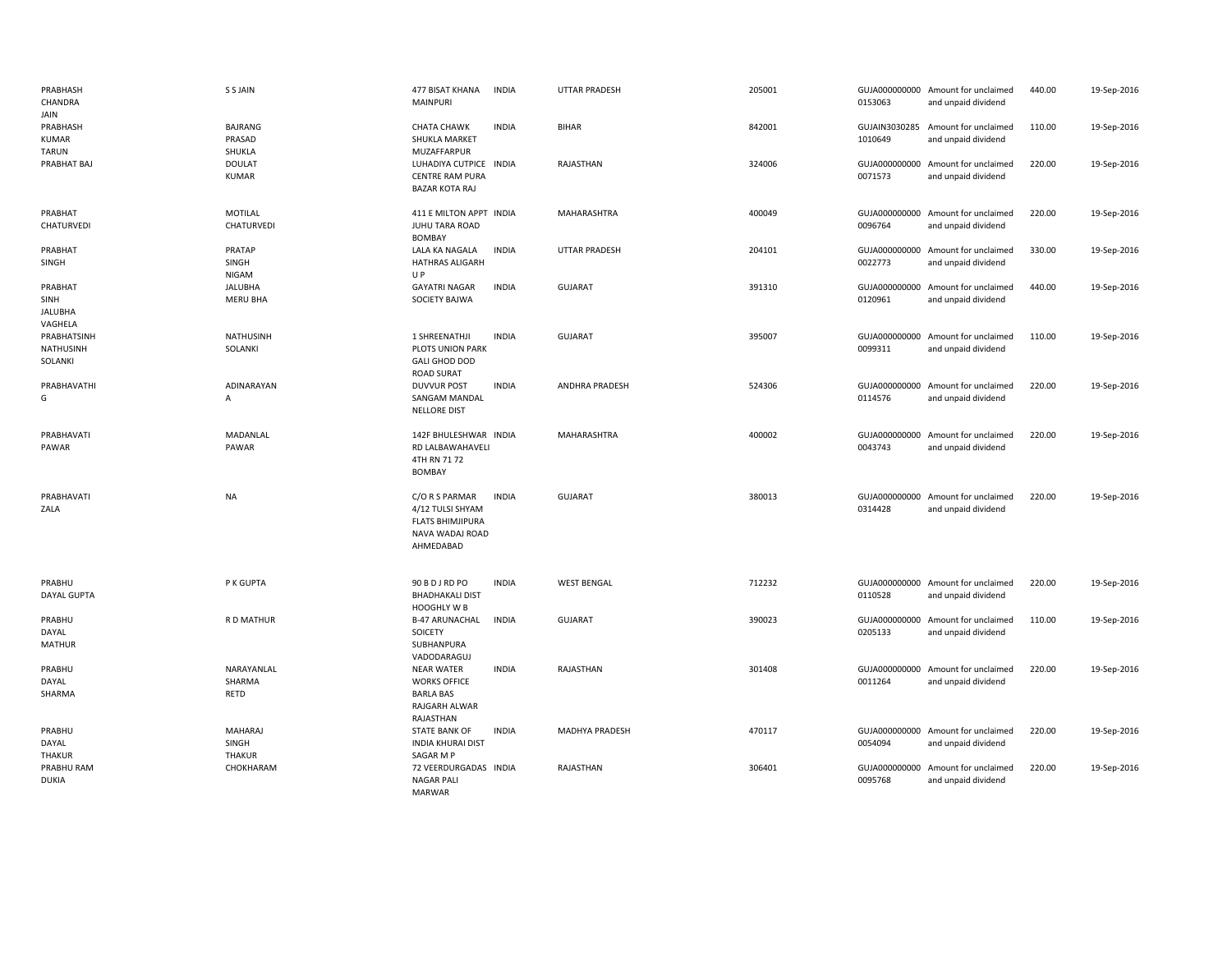| PRABIR<br><b>KUMAR</b><br><b>NEOGI</b>                | LATE<br><b>JITENDRA</b><br><b>KUMAR</b><br>NEOGI | C/O UMESH<br><b>CHANDRA THAKUR</b><br>SUSHAMA VILLA B<br>1/27 A K BITHI CITY<br><b>CENTRE DURGAPUR</b> | <b>INDIA</b> | <b>WEST BENGAL</b>   | 711205 | 0161725                  | GUJA000000000 Amount for unclaimed<br>and unpaid dividend | 220.00 | 19-Sep-2016 |
|-------------------------------------------------------|--------------------------------------------------|--------------------------------------------------------------------------------------------------------|--------------|----------------------|--------|--------------------------|-----------------------------------------------------------|--------|-------------|
| PRABODH S<br>SHETH                                    | S J SHETH                                        | 5/YOGESH SADAN<br>1ST FLOOR<br>HINGWALA LANE<br><b>GHOTKOPARE</b><br><b>BOMBAY</b>                     | <b>INDIA</b> | MAHARASHTRA          | 400077 | 0155432                  | GUJA000000000 Amount for unclaimed<br>and unpaid dividend | 440.00 | 19-Sep-2016 |
| PRABODHCHA<br><b>NDRA</b><br>AMRITLAL<br><b>DUBAL</b> | AMRTILAL<br><b>DUBAL</b>                         | <b>GREEN CHAWK</b><br><b>LIMBDI D S NAGAR</b>                                                          | <b>INDIA</b> | <b>GUJARAT</b>       | 363421 | 0122271                  | GUJA000000000 Amount for unclaimed<br>and unpaid dividend | 220.00 | 19-Sep-2016 |
| PRACHALA<br><b>GUPTA</b>                              | A K GUPTA                                        | 544A GALI SHIV<br><b>MANDIR KATRA</b><br>NEEL CHANDNI<br><b>CHOWK DELHI</b>                            | <b>INDIA</b> | DELHI                | 110006 | 0156653                  | GUJA000000000 Amount for unclaimed<br>and unpaid dividend | 220.00 | 19-Sep-2016 |
| PRADEEP<br>AGARWAL                                    | <b>NA</b>                                        | WA 11,1ST FLOOR, INDIA<br><b>INSIDE STREET</b><br>SHAKARPUR DELHI                                      |              | DELHI                | 110092 | 0474963                  | GUJAIN3000111 Amount for unclaimed<br>and unpaid dividend | 330.00 | 19-Sep-2016 |
| PRADEEP<br>CHAUDHARI                                  | R R<br>CHAUDHARI                                 | 2403 SECTOR 38 C INDIA<br>CHANDIGARH                                                                   |              | CHANDIGARH           | 160015 | 0005228                  | GUJA000000000 Amount for unclaimed<br>and unpaid dividend | 220.00 | 19-Sep-2016 |
| PRADEEP<br><b>KUMAR</b>                               | <b>DEVI DAYAL</b>                                | 43, MANDAKNI<br>VIHAR NEAR J V JAIN<br>COLLEGE<br>SAHARANPUR                                           | <b>INDIA</b> | <b>UTTAR PRADESH</b> | 247001 | 1103318                  | GUJAIN3015572 Amount for unclaimed<br>and unpaid dividend | 110.00 | 19-Sep-2016 |
| PRADEEP<br><b>KUMAR</b>                               | DAAL CHAND                                       | C 11/32 YAMUNA<br><b>VIHAR DELHI</b>                                                                   | <b>INDIA</b> | DELHI                | 110053 | 2939226                  | GUJAIN3029024 Amount for unclaimed<br>and unpaid dividend | 220.00 | 19-Sep-2016 |
| PRADEEP<br><b>KUMAR</b>                               | MULKH RAJ                                        | HNOT3/305 RSD INDIA<br>COLONY<br>SHAHPURKANDI<br><b>TOWNSHIP TEH</b><br>PATHANKOT                      |              | PUNJAB               | 145029 | GUJA000000000<br>0011483 | Amount for unclaimed<br>and unpaid dividend               | 220.00 | 19-Sep-2016 |
| PRADEEP<br>KUMAR                                      | OM PRAKESH<br>AGARWAL                            | 434 CIVIL LINES<br><b>BULANDSAHAR U P</b>                                                              | <b>INDIA</b> | <b>UTTAR PRADESH</b> | 203001 | 0097822                  | GUJA000000000 Amount for unclaimed<br>and unpaid dividend | 220.00 | 19-Sep-2016 |
| PRADEEP<br>KUMAR<br>AGARWALA                          | <b>NA</b>                                        | C/O<br>RAGHUNATHRAI<br>MALCHAND OLD A T<br>ROAD HAIBARGAON<br>NAGAON(ASSAM)                            | <b>INDIA</b> | ASSAM                | 782002 | GUJAIN3012502<br>8086577 | Amount for unclaimed<br>and unpaid dividend               | 880.00 | 19-Sep-2016 |
| PRADEEP<br>KUMAR<br>AGARWALA                          | BAJRANGLAL<br>AGARWALA                           | C/O BAJRANG LAL<br><b>BADRI PRASAD 157</b><br>N S ROAD CALCUTTA                                        | <b>INDIA</b> | <b>WEST BENGAL</b>   | 700001 | 0053345                  | GUJA000000000 Amount for unclaimed<br>and unpaid dividend | 220.00 | 19-Sep-2016 |
| PRADEEP<br><b>KUMAR</b><br><b>BANKA</b>               | <b>BAIJNATH RD</b><br><b>BANKA</b>               | C/O AUTO<br>SYNDICATE<br>RAGHUBANSH<br>ROAD<br>MUZAFFARPUR(BIH<br>AR)                                  | <b>INDIA</b> | <b>BIHAR</b>         | 842001 | 0164594                  | GUJA000000000 Amount for unclaimed<br>and unpaid dividend | 2.20   | 19-Sep-2016 |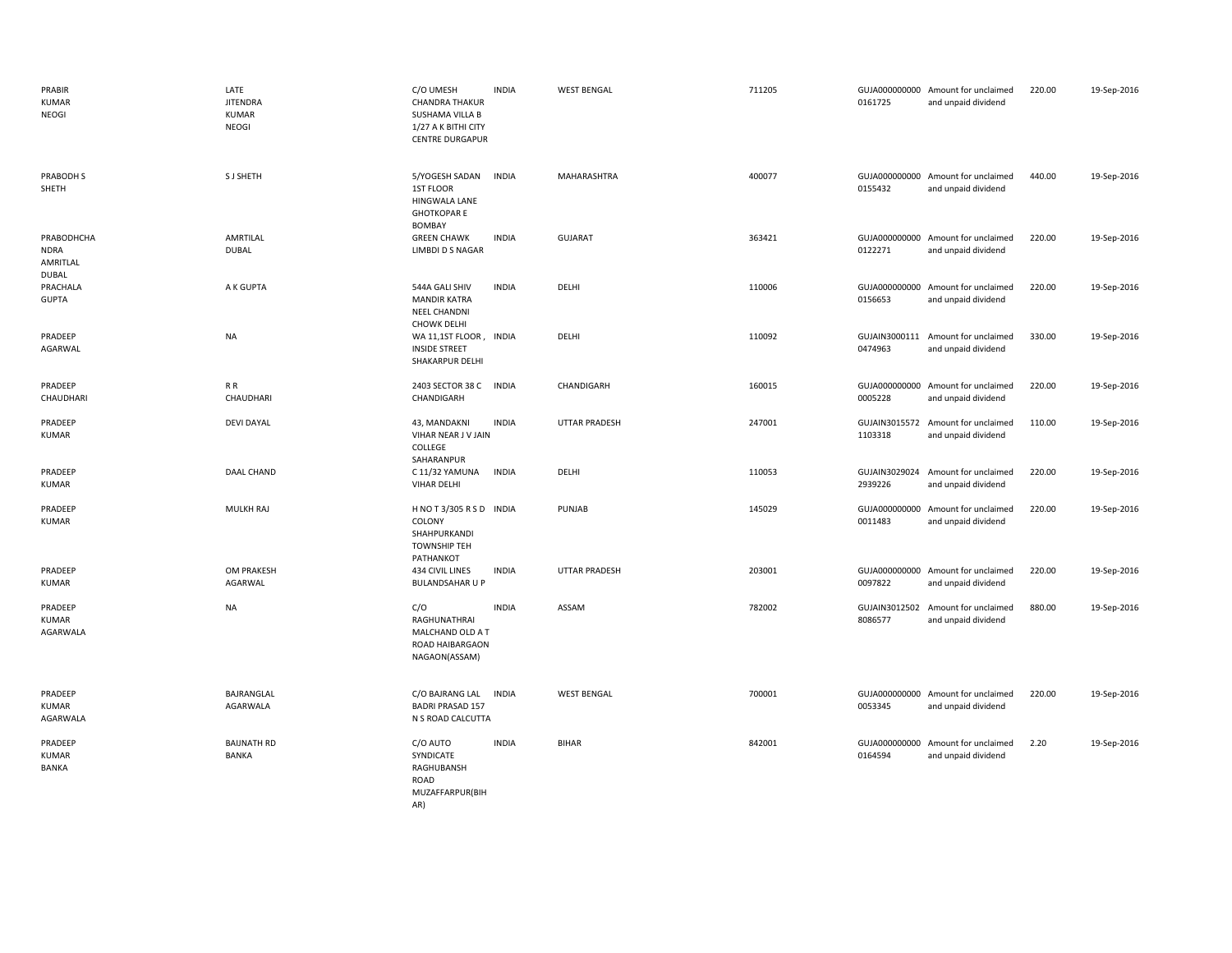| PRADEEP<br><b>KUMAR JAIN</b>      | DHANVENDR<br>A BAHADUR<br>JAIN           | CAPITAL FEEDS AND INDIA<br>CONCENTRATES<br>KHOYATHONG<br>ROAD IMPHAL<br>MANIPUR                                  | <b>MANIPUR</b>       | 795001 | 0105081                  | GUJA000000000 Amount for unclaimed<br>and unpaid dividend | 220.00 | 19-Sep-2016 |
|-----------------------------------|------------------------------------------|------------------------------------------------------------------------------------------------------------------|----------------------|--------|--------------------------|-----------------------------------------------------------|--------|-------------|
| PRADEEP<br><b>KUMAR MALI</b>      | <b>NA</b>                                | SANKAT MOCHAN<br><b>INDIA</b><br>MIRZAPUR                                                                        | <b>UTTAR PRADESH</b> | 231001 | 1742452                  | GUJA120109000 Amount for unclaimed<br>and unpaid dividend | 440.00 | 19-Sep-2016 |
| PRADEEP<br><b>KUMAR</b><br>MISRA  | CHINTAMANI<br><b>MISRA</b>               | <b>SENIOR</b><br><b>INDIA</b><br>SUPERITENDENT<br>CENTRAL JAIL AGRA<br>U.P                                       | <b>UTTAR PRADESH</b> | 282002 | 0169297                  | GUJA000000000 Amount for unclaimed<br>and unpaid dividend | 220.00 | 19-Sep-2016 |
| PRADEEP<br><b>KUMAR</b><br>SHARMA | V P SHARMA                               | <b>INDIA</b><br>59 SOUTH<br>ANARKALI PO<br>KRISHNA NAGAR<br>DELHI                                                | DELHI                | 110051 | 0067501                  | GUJA000000000 Amount for unclaimed<br>and unpaid dividend | 220.00 | 19-Sep-2016 |
| <b>PRADIP A</b><br><b>DOSHI</b>   | AMRITLAL                                 | <b>INDIA</b><br>122 PANORAMA<br>COMPLEX C/O<br>VAJRA BEARING<br>LIMITED R C DUTT<br>ROAD<br>ALKAPURIVADODAR<br>Α | GUJARAT              | 390005 | 0176753                  | GUJA000000000 Amount for unclaimed<br>and unpaid dividend | 440.00 | 19-Sep-2016 |
| PRADIP C<br>BARBHAYA              | CHIMANLAL                                | OPP KARMAN PARA, INDIA<br><b>BANSIDHAR PARK,</b><br>J.P.I, SURENDRA<br>NAGAR.                                    | GUJARAT              | 363001 | 0099608                  | GUJA000000000 Amount for unclaimed<br>and unpaid dividend | 220.00 | 19-Sep-2016 |
| PRADIP<br>CHAKRABORT<br>Y         | K M<br>CHAKRABOR<br>TY                   | 89/2 L N ROAD PO<br><b>INDIA</b><br><b>RABINDRA NAGAR</b><br>CALCUTTA                                            | <b>WEST BENGAL</b>   | 700065 | 0156456                  | GUJA000000000 Amount for unclaimed<br>and unpaid dividend | 220.00 | 19-Sep-2016 |
| PRADIP KANTI<br><b>MISRA</b>      | <b>NA</b>                                | GF-1/55 ,GOLMURI INDIA<br><b>FLAT GOLMURI</b><br>JAMSHEDPUR                                                      | <b>JHARKHAND</b>     | 831003 | GUJAIN3004841<br>0777769 | Amount for unclaimed<br>and unpaid dividend               | 220.00 | 19-Sep-2016 |
| PRADIP<br><b>KUMARK</b><br>SHAH   | <b>KALIDAS M</b><br>SHAH                 | B-191 VRUNDAVAN INDIA<br>TOWNSHIP VASANA<br>ROAD PO VIDYUT<br><b>NAGAR</b><br>COLONYVADODARA                     | GUJARAT              | 390015 | 0122148                  | GUJA000000000 Amount for unclaimed<br>and unpaid dividend | 220.00 | 19-Sep-2016 |
| PRADIP<br><b>KUMAR PATEL</b>      | PATEL<br><b>GORDHANBH</b><br>AI VERIBHAI | B/13 DATTA NAGAR INDIA<br>NR SALIM TALKIES<br>TARSADI KOSAMBA<br><b>GUJARAT</b>                                  | GUJARAT              | 394120 | 0118458                  | GUJA000000000 Amount for unclaimed<br>and unpaid dividend | 220.00 | 19-Sep-2016 |
| PRADIP<br><b>KUMAR</b><br>SARKAR  | <b>NA</b>                                | 30/1D, OLD<br><b>INDIA</b><br><b>BALLYGUNGE 1ST</b><br>LANE CALCUTTA                                             | <b>WEST BENGAL</b>   | 700019 | 0076066                  | GUJAIN3001421 Amount for unclaimed<br>and unpaid dividend | 22.00  | 19-Sep-2016 |
| PRADIP<br><b>KUMAR SHAH</b>       | SHAH<br>RASIKLAL<br>MANILAL              | 22/C ASHOKWATIKA INDIA<br>SOCIETY-1 B/H<br><b>BRIGHT SCHOOL VI</b><br>P ROADKARELIBAUG<br><b>BARODA</b>          | GUJARAT              | 390018 | 0121236                  | GUJA000000000 Amount for unclaimed<br>and unpaid dividend | 220.00 | 19-Sep-2016 |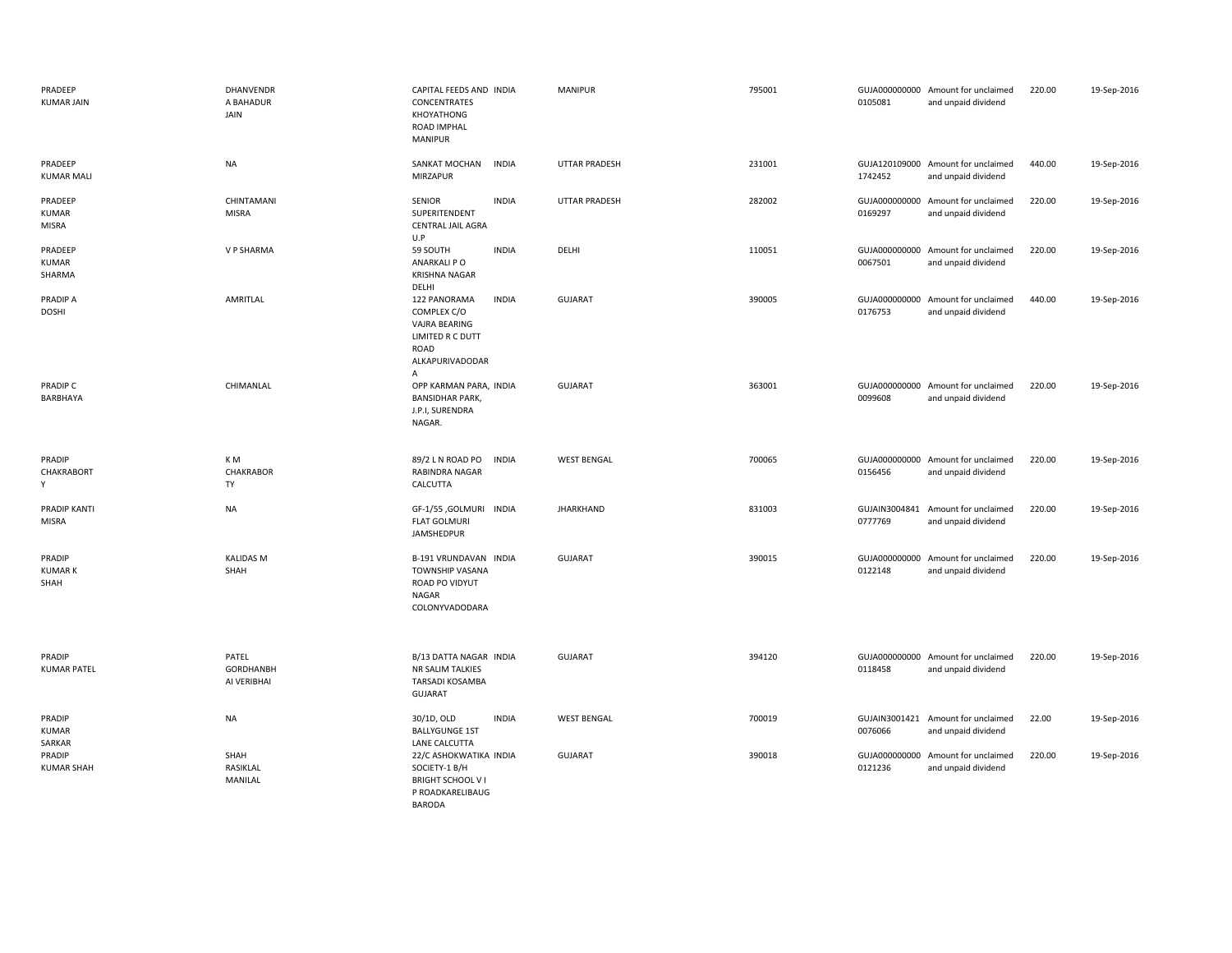| PRADIP R<br>PATEL                           | RAJIVBHAI<br>PATEL              | JAI AMBIKA KIRANA INDIA<br><b>STORE MAIN BAZAR</b><br>AT KEVADIA<br><b>COLONY DIST</b><br>NARMADA                   |              | <b>GUJARAT</b>     | 393151 | 1014859 | GUJAIN3003941 Amount for unclaimed<br>and unpaid dividend | 220.00  | 19-Sep-2016 |
|---------------------------------------------|---------------------------------|---------------------------------------------------------------------------------------------------------------------|--------------|--------------------|--------|---------|-----------------------------------------------------------|---------|-------------|
| PRADIP<br>SHARMA                            | <b>NAROTTAM JI</b>              | 4K-2 SECTOR NO 11 INDIA<br>UDAIPUR(RAJ)                                                                             |              | RAJASTHAN          | 313002 | 0073693 | GUJA000000000 Amount for unclaimed<br>and unpaid dividend | 220.00  | 19-Sep-2016 |
| PRADIP<br><b>TRIVEDI</b>                    | LAXMI<br>SHANKER                | <b>DANA BANK</b><br>KHODPARA JETPUR                                                                                 | <b>INDIA</b> | <b>GUJARAT</b>     | 360370 | 0113286 | GUJA000000000 Amount for unclaimed<br>and unpaid dividend | 220.00  | 19-Sep-2016 |
| PRADIP<br>VASUDEV<br>CHAUDHARI              | VASUDEV<br>RAJARAM<br>CHAUDHARI | A-10 TULSIKUNJ<br>(AVANI) SOCIETY<br><b>B/H VAIBHAV HALL</b><br><b>HIGHWAY ROAD</b><br>GHODASARAHMEDA<br><b>BAD</b> | <b>INDIA</b> | <b>GUJARAT</b>     | 380050 | 0163292 | GUJA000000000 Amount for unclaimed<br>and unpaid dividend | 220.00  | 19-Sep-2016 |
| PRADIPKUMA<br>R BASANNA<br>PHATATE          | <b>NA</b>                       | 10-2/164 BEHIND<br>COURT OPP ICICI<br><b>BANK GULBARGA</b>                                                          | <b>INDIA</b> | KARNATAKA          | 585102 | 7189640 | GUJAIN3003941 Amount for unclaimed<br>and unpaid dividend | 1579.60 | 19-Sep-2016 |
| PRADIPKUMA<br>R K PATEL                     | <b>NA</b>                       | 2 KAILASNAGAR<br><b>SOCIETY PATEL</b><br>VIDHYALAY<br>MODHERAROAD<br>MEHSANA                                        | <b>INDIA</b> | <b>GUJARAT</b>     | 384002 | 2198801 | GUJA120109000 Amount for unclaimed<br>and unpaid dividend | 44.00   | 19-Sep-2016 |
| PRADIPT K<br>BEHERA                         | <b>NA</b>                       | CF 19 BARAUNI RTS INDIA<br>BEGUSARAI                                                                                |              | <b>BIHAR</b>       | 851117 | 3629317 | GUJAIN3030285 Amount for unclaimed<br>and unpaid dividend | 2.20    | 19-Sep-2016 |
| PRADIPTA<br><b>KUMAR BHOL</b>               | GOKULANAN<br>DA BHOL            | PLOT NO 1A<br><b>BRAHMESWAR</b><br><b>BAGH TANKAPANI</b><br>ROAD<br>BHUBANESWAR<br>ORISSA                           | <b>INDIA</b> | ORISSA             | 751002 | 0004116 | GUJA000000000 Amount for unclaimed<br>and unpaid dividend | 220.00  | 19-Sep-2016 |
| PRAFUL A<br>SIDHPURA                        | A SIDHPURA<br><b>BUSIENSS</b>   | 317/8 KASTUR KUNJ INDIA<br>SIR BHALCHANDRA<br>ROAD MATUNGA<br>BOMBAY                                                |              | <b>MAHARASHTRA</b> | 400019 | 0158308 | GUJA000000000 Amount for unclaimed<br>and unpaid dividend | 220.00  | 19-Sep-2016 |
| PRAFUL BHAI<br>J PATEL                      | <b>JASUBHAI</b><br>PATEL        | G S F C FERTILIZER<br><b>DEPOT BAJIPARA</b><br>UNJHA N GUJARAT                                                      | <b>INDIA</b> | <b>GUJARAT</b>     | 384170 | 0119670 | GUJA000000000 Amount for unclaimed<br>and unpaid dividend | 220.00  | 19-Sep-2016 |
| PRAFUL<br><b>CHANDRA M</b><br>SONI          | <b>MANEKLAL M</b><br>SONI       | 9 THE MANGAL CO INDIA<br>OP HOUSING<br>SOCIETY<br>AMARAIWADI<br>AHMEDABAD                                           |              | <b>GUJARAT</b>     | 380026 | 0083953 | GUJA000000000 Amount for unclaimed<br>and unpaid dividend | 220.00  | 19-Sep-2016 |
| PRAFULABEN<br><b>JAYANTIBHAI</b><br>CHANDRA | <b>JAYANTIBHAI</b>              | "KAILASH"<br><b>JANKALYAN SOCIETY</b><br>OFF ASTRON<br><b>CINEMA RAJKOT</b>                                         | <b>INDIA</b> | <b>GUJARAT</b>     | 360001 | 0191188 | GUJA000000000 Amount for unclaimed<br>and unpaid dividend | 880.00  | 19-Sep-2016 |
| PRAFULBHAI<br>SHAMBHUBH<br>AI ROKAD         | <b>NA</b>                       | 196 JALARAM<br><b>SOCIETY OPP</b><br>FATAKDA WADI VED<br><b>ROAD SURAT</b>                                          | <b>INDIA</b> | <b>GUJARAT</b>     | 395004 | 1023802 | GUJA120132000 Amount for unclaimed<br>and unpaid dividend | 4.40    | 19-Sep-2016 |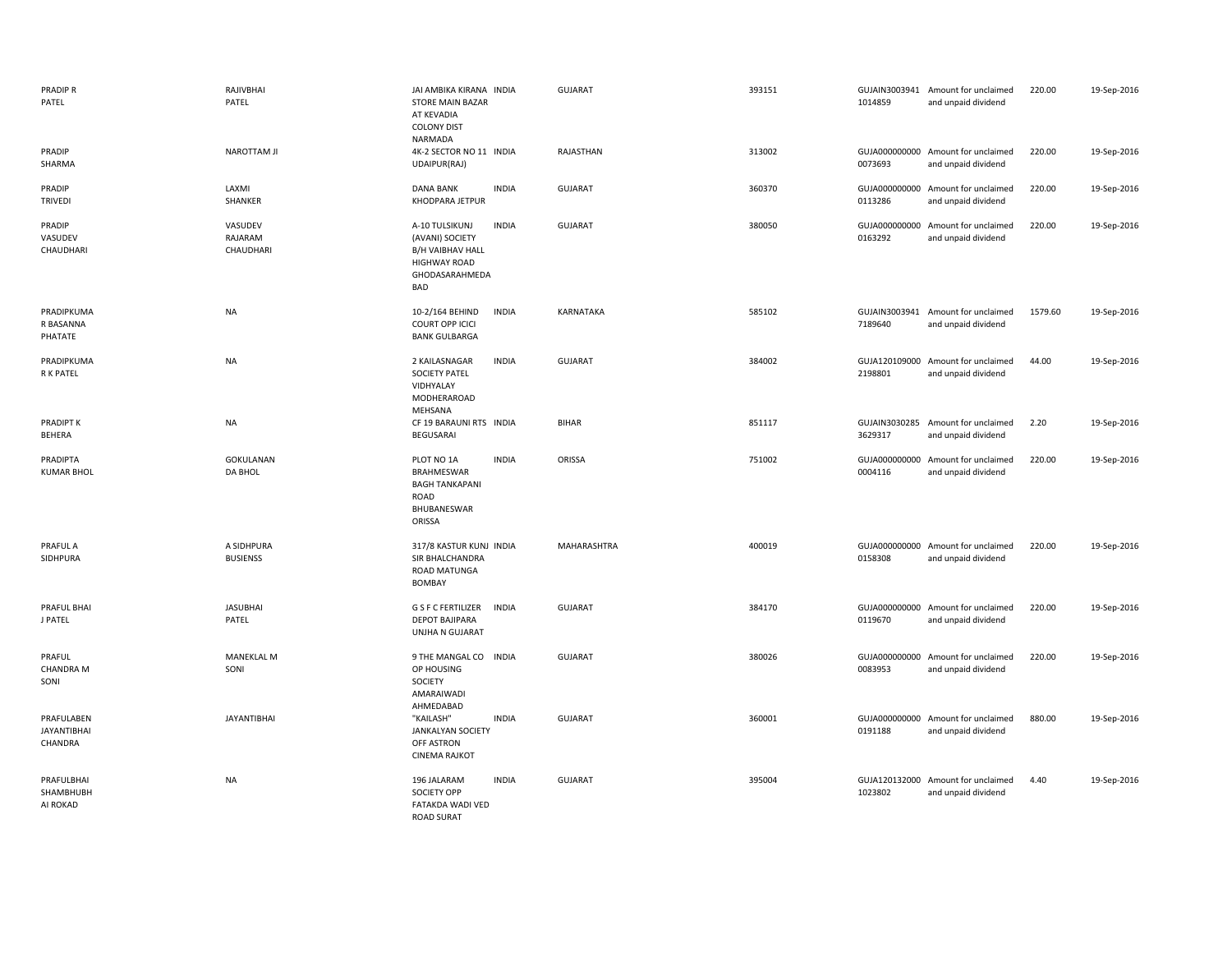| PRAFULCHAN<br><b>DRA</b><br>DAHYALAL<br><b>BADANI</b> | <b>NA</b>                            | PRABHAT SAU KALA INDIA<br><b>KENDRA SOCIETY ST</b><br>5 OPP NIRMALA<br><b>CONVENT ROAD</b><br>RAJKOT                                           | <b>GUJARAT</b>       | 360007 | 1553873                  | GUJAIN3026793 Amount for unclaimed<br>and unpaid dividend | 220.00 | 19-Sep-2016 |
|-------------------------------------------------------|--------------------------------------|------------------------------------------------------------------------------------------------------------------------------------------------|----------------------|--------|--------------------------|-----------------------------------------------------------|--------|-------------|
| PRAFULL<br>CHANDRA<br>MEHTA                           | <b>NA</b>                            | C/O. SHREE AMBICA INDIA<br>STORE 44 JHANDA<br>CHOWK P.O.<br><b>RAMGARH CANTT</b><br>PO RAMGARH<br>CANTT                                        | <b>JHARKHAND</b>     | 829122 | 4778873                  | GUJAIN3008881 Amount for unclaimed<br>and unpaid dividend | 220.00 | 19-Sep-2016 |
| PRAFULLA<br><b>KUMAR DAS</b>                          | <b>TAULI</b><br>CHANDRA<br>DAS       | <b>INDIA</b><br>HIG-10, MODEL<br>LHOUSE<br>BARAMUNDA<br><b>HOUSING BOARD</b><br><b>COLONY NEAR</b><br>TRINATH<br>MARKETBHUBANES<br><b>HWAR</b> | ORISSA               | 751003 | 0004155                  | GUJA000000000 Amount for unclaimed<br>and unpaid dividend | 220.00 | 19-Sep-2016 |
| PRAGATI<br><b>GUPTA</b>                               | <b>NA</b>                            | B 4/601, KENDRIYA INDIA<br>APRA<br>GARDENS, VIBHAV<br>KHAND, PLOT NO 7,<br><b>INDIRAPURAM</b><br>GHAZIABAD                                     | <b>UTTAR PRADESH</b> | 201301 | 8833703                  | GUJAIN3013301 Amount for unclaimed<br>and unpaid dividend | 198.00 | 19-Sep-2016 |
| PRAGJIBHAI L<br>MANANI                                | LALJIBHAI<br>MANANI                  | SHRDHA SOCITY,<br><b>INDIA</b><br>JESAR ROAD,<br>SAVARKUNDLA.                                                                                  | <b>GUJARAT</b>       | 364515 | 0328892                  | GUJAIN3009741 Amount for unclaimed<br>and unpaid dividend | 220.00 | 19-Sep-2016 |
| <b>PRAGNAS</b><br>VORA                                | <b>SURESH R</b><br><b>VORA</b>       | 703 ARIHANT<br><b>INDIA</b><br>TOWER T B KADAM<br><b>MARG BYCULLA</b><br>BOMBAY                                                                | MAHARASHTRA          | 400027 | 0095175                  | GUJA000000000 Amount for unclaimed<br>and unpaid dividend | 330.00 | 19-Sep-2016 |
| PRAHLADBHAI<br>J PATEL                                | <b>JAGJIVANBHA</b><br><b>I PATEL</b> | II-2/3 GEB COLONY<br><b>INDIA</b><br><b>GANDHI NAGAR</b>                                                                                       | <b>GUJARAT</b>       | 382041 | 0121384                  | GUJA000000000 Amount for unclaimed<br>and unpaid dividend | 220.00 | 19-Sep-2016 |
| PRAHLADBHAI<br>PRAJAPATI                              | SAVABHAI                             | 711 B FERTILIZER<br><b>INDIA</b><br><b>NAGAR DIST</b><br><b>BARODA GUJARAT</b>                                                                 | <b>GUJARAT</b>       | 391750 | 0119151                  | GUJA000000000 Amount for unclaimed<br>and unpaid dividend | 220.00 | 19-Sep-2016 |
| PRAHLADBHAI<br><b>S PATEL</b>                         | S DAS                                | 202 GOKUL-B<br><b>INDIA</b><br><b>BADAPARK SOCIETY</b><br>SANGHAVI HIGH<br><b>SCHOOL ROAD</b><br>NARANPURAAHMED<br>ABAD                        | <b>GUJARAT</b>       | 380013 | GUJA000000000<br>0145324 | Amount for unclaimed<br>and unpaid dividend               | 220.00 | 19-Sep-2016 |
| PRAJAPATI<br>KRISHNABEN<br>RAMESHBHAI                 | <b>NA</b>                            | A/16, RAJVANSHI<br><b>INDIA</b><br>SOC, NEAR<br><b>TELEPHONE</b><br><b>EXCHANGE, PATAN</b>                                                     | <b>GUJARAT</b>       | 384265 | 1345824                  | GUJAIN3022691 Amount for unclaimed<br>and unpaid dividend | 220.00 | 19-Sep-2016 |
| PRAJAPATI<br>RAJESHKUMA<br>R GOPALDAS                 | <b>NA</b>                            | 3 23 18 PANKHIVAS INDIA<br>MEHSANA<br>MEHSANA                                                                                                  | <b>GUJARAT</b>       | 384001 | 0435991                  | GUJA120335000 Amount for unclaimed<br>and unpaid dividend | 110.00 | 19-Sep-2016 |
| PRAJESH<br><b>TANNA</b>                               | AMITKUMAR<br><b>TANNA</b>            | D-8 KRISHNANAGAR INDIA<br>BLDG NO 1<br>CHANDAVARKAR<br>ROAD BORIVALI<br>(WEST) MUMBAI                                                          | MAHARASHTRA          | 400092 | 0049833                  | GUJA000000000 Amount for unclaimed<br>and unpaid dividend | 220.00 | 19-Sep-2016 |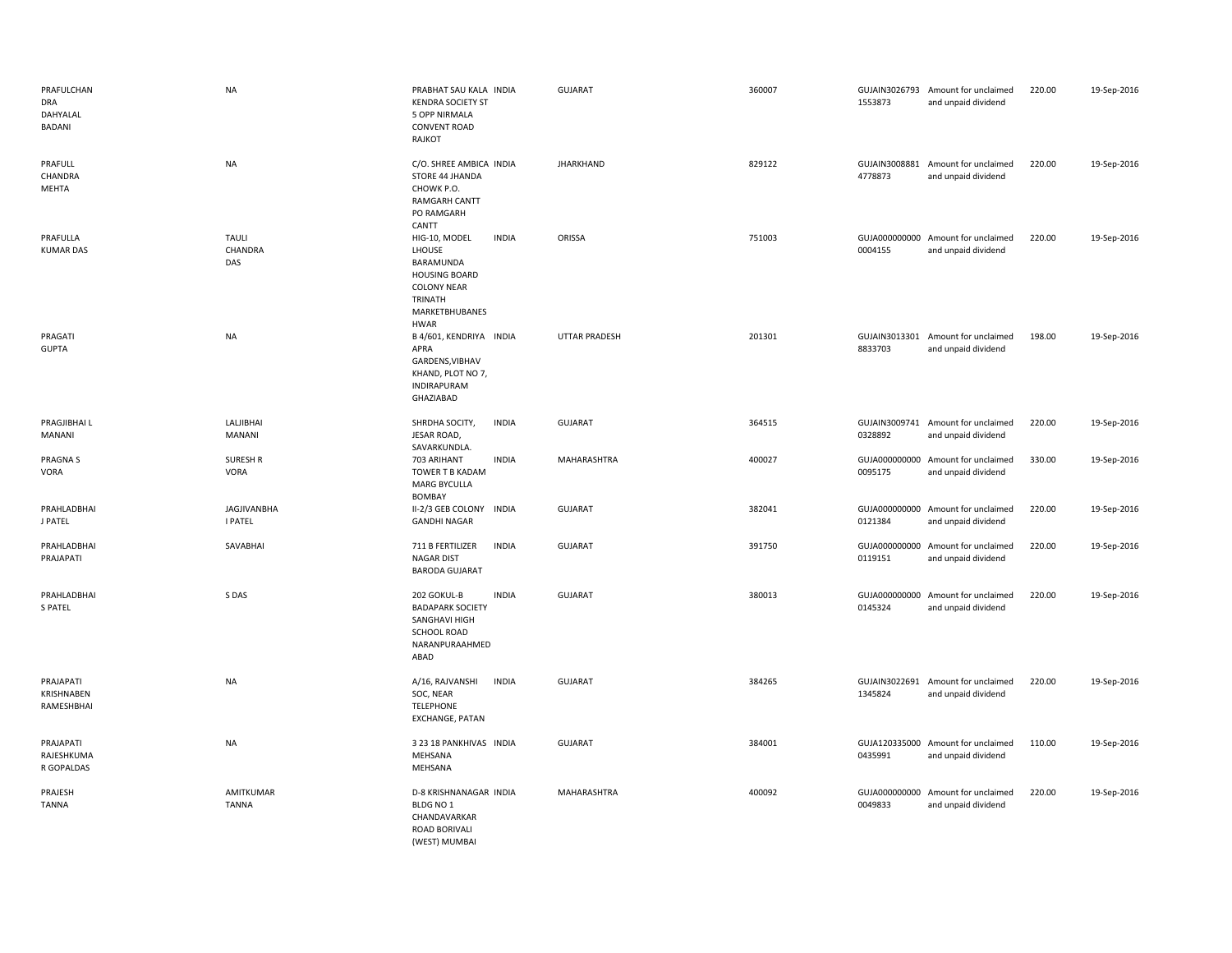| PRAKASH<br><b>ACHARYAT</b>                   | MAHABALA<br><b>ACHARYA</b>         | HOUSE NO 3/7 N H INDIA<br>17 TEKKATTE<br>KUNDAPURA                                                          | KARNATAKA         | 576231 | 0636402                  | GUJAIN3016961 Amount for unclaimed<br>and unpaid dividend | 11.00  | 19-Sep-2016 |
|----------------------------------------------|------------------------------------|-------------------------------------------------------------------------------------------------------------|-------------------|--------|--------------------------|-----------------------------------------------------------|--------|-------------|
| PRAKASH C<br>SHAH                            | TEK CHAND C<br>SHAH                | <b>INDIA</b><br>O 3268 S T MKT<br>RING ROAD SURAT                                                           | <b>GUJARAT</b>    | 395002 | 0056583                  | GUJA000000000 Amount for unclaimed<br>and unpaid dividend | 220.00 | 19-Sep-2016 |
| PRAKASH<br><b>CHAND JAIN</b>                 | <b>SHA DANMAL</b><br>Л             | NO 5 MULLA SAHIB INDIA<br>LANE II FLOOR<br><b>MADRAS</b>                                                    | <b>TAMIL NADU</b> | 600079 | 0014283                  | GUJA000000000 Amount for unclaimed<br>and unpaid dividend | 220.00 | 19-Sep-2016 |
| PRAKASH<br><b>CHAND SAND</b>                 | <b>TORAWARM</b><br>AL              | 17 GREEN PARK<br><b>INDIA</b><br>PALI MARWAR                                                                | RAJASTHAN         | 306401 | 0029420                  | GUJA000000000 Amount for unclaimed<br>and unpaid dividend | 220.00 | 19-Sep-2016 |
| PRAKASH<br>CHAND<br>SURANA                   | <b>KISHAN LAL</b><br>SURANA        | SWASTIK<br><b>INDIA</b><br><b>AUTOMOBILES N 22</b><br>2ND CROSS<br><b>JOURNALIST</b><br>COLONY<br>BANGALORE | KARNATAKA         | 560002 | 0002361                  | GUJA000000000 Amount for unclaimed<br>and unpaid dividend | 220.00 | 19-Sep-2016 |
| PRAKASH<br>CHAND<br><b>THOLIA</b>            | NEMICHAND<br><b>THOLIA</b>         | <b>INDIA</b><br><b>OPPOSIT SNEH</b><br>SADAN JOBNER<br><b>BAGH STATION</b><br>ROAD JAIPUR                   | RAJASTHAN         | 302006 | 0071133                  | GUJA000000000 Amount for unclaimed<br>and unpaid dividend | 220.00 | 19-Sep-2016 |
| PRAKASH<br><b>CHANDRA H</b><br><b>BOLIYA</b> | HUSANLALJI<br><b>BOLIYA</b>        | <b>INDIA</b><br>24 ANAND BLDG<br>17/1 1ST FLOOR<br>SITARAM PODDAR<br><b>MARG BOMBAY</b>                     | MAHARASHTRA       | 400002 | 0160924                  | GUJA000000000 Amount for unclaimed<br>and unpaid dividend | 220.00 | 19-Sep-2016 |
| PRAKASH<br>CHANDRA<br>VERMA                  | JAGNNATH<br>PRASAD<br>VERMA        | <b>STATION ROAD</b><br><b>INDIA</b><br><b>NANAK NAGAR</b><br><b>DURG</b>                                    | CHHATTISGARH      | 491001 | 2860427                  | GUJAIN3029024 Amount for unclaimed<br>and unpaid dividend | 620.40 | 19-Sep-2016 |
| PRAKASH<br>DHAR DIWAN                        | Y D DIWAN                          | 573 IST FLOOR<br><b>INDIA</b><br>MAIN ROAD CHIRAG<br>DELHI NEW DELHI                                        | DELHI             | 110017 | 0059146                  | GUJA000000000 Amount for unclaimed<br>and unpaid dividend | 220.00 | 19-Sep-2016 |
| PRAKASH<br>GANDHI                            | ANRAJ<br><b>GANDHI</b><br>PROF     | <b>INDIA</b><br>42/5-B RANGARAO<br>ROAD<br>SHANKARPURAM<br>BANGALORE                                        | KARNATAKA         | 560004 | GUJA000000000<br>0055894 | Amount for unclaimed<br>and unpaid dividend               | 220.00 | 19-Sep-2016 |
| PRAKASH H<br>GANDHI                          | <b>NA</b>                          | "ANIL" 41 PAYAL<br><b>INDIA</b><br>SAYAJIGUNJ G<br>FLOOR LALCHETA<br>BARODA                                 | <b>GUJARAT</b>    | 390005 | 0113538                  | GUJA000000000 Amount for unclaimed<br>and unpaid dividend | 220.00 | 19-Sep-2016 |
| PRAKASH H<br>ZAVERI                          | <b>HIRALAL U</b><br>ZAVERI         | <b>INDIA</b><br>C/O KAMAL K<br>SUTARIA 81 DHANJI<br>STREET 4TH FLOOR<br><b>BOM BOMBAY</b>                   | MAHARASHTRA       | 400003 | 0043894                  | GUJA000000000 Amount for unclaimed<br>and unpaid dividend | 220.00 | 19-Sep-2016 |
| PRAKASH<br>HARLIKAR                          | RAJARAM<br><b>HARLIKAR</b><br>RETD | TAMBE VAKIL WADA INDIA<br><b>GPO LANE</b><br><b>KHARIVAV'S</b><br>KHANCHO<br>RAOPURA BARODA                 | <b>GUJARAT</b>    | 390001 | 0191722                  | GUJA000000000 Amount for unclaimed<br>and unpaid dividend | 220.00 | 19-Sep-2016 |
| PRAKASH JAIN                                 | SAGARMAL<br>JAIN                   | <b>INDIA</b><br>4 KALYAN<br><b>VISHRATHI GRAH</b><br>NEAR YESHWANT<br>CINEMA INDORE M<br>Þ                  | MADHYA PRADESH    | 452001 | 0007410                  | GUJA000000000 Amount for unclaimed<br>and unpaid dividend | 220.00 | 19-Sep-2016 |
| PRAKASH<br><b>JAYKERBHAI</b><br>SHAH         | JAYKERBHAI<br>M SHAH               | C/O CERAMICA RLY INDIA<br><b>STATION ROAD</b><br>THANGADH GUJ                                               | <b>GUJARAT</b>    | 363530 | 0019177                  | GUJA000000000 Amount for unclaimed<br>and unpaid dividend | 220.00 | 19-Sep-2016 |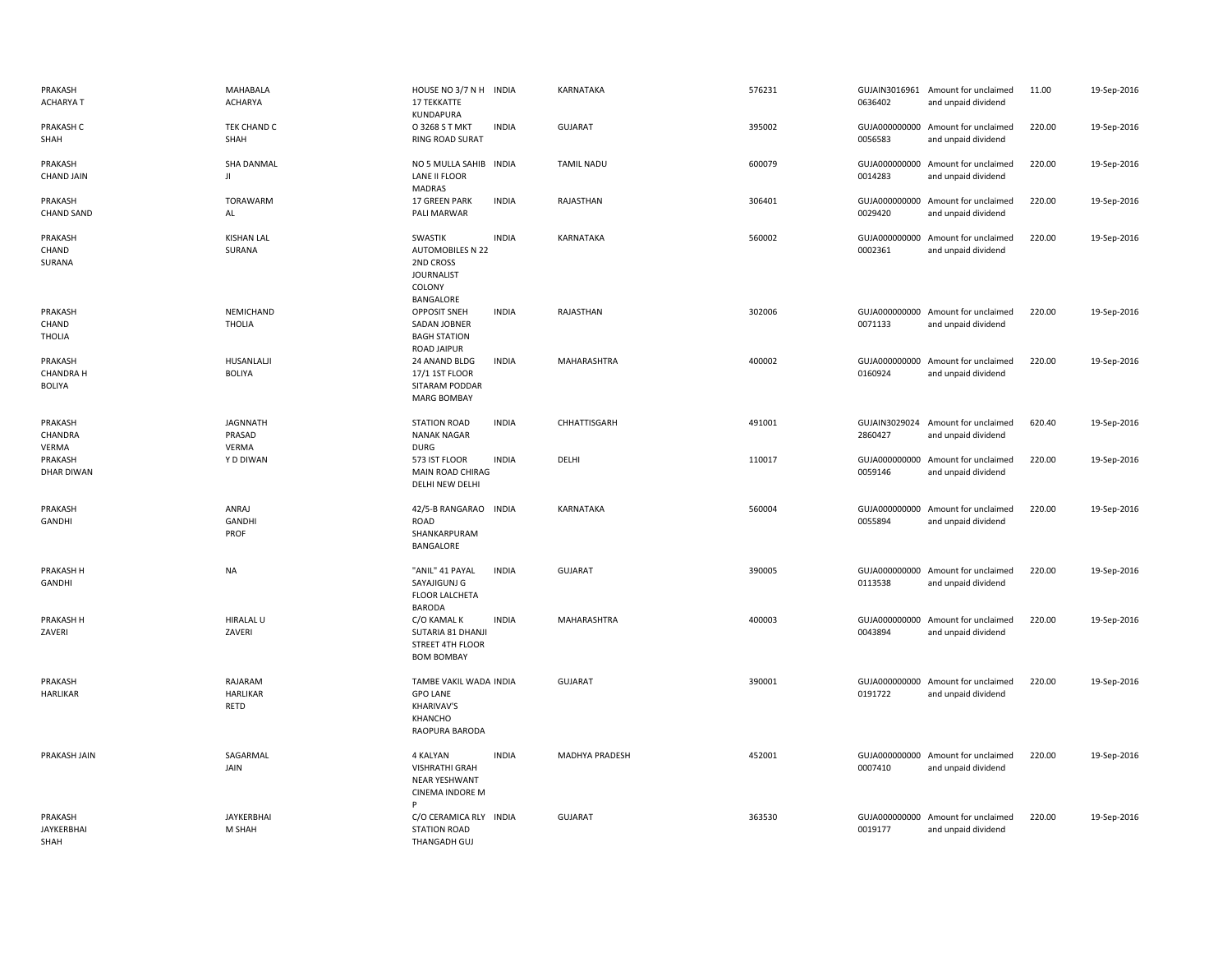| PRAKASH<br>KUMAR<br>KEJRIWAL                 | LATE SH<br>SATYANARAY<br>AN KEJRIWAL   | 1 SHIBTOLLA STREET INDIA<br>1ST FLOOR<br>CALCUTTA                                     |              | <b>WEST BENGAL</b> | 700007 | 0061685                  | GUJA000000000 Amount for unclaimed<br>and unpaid dividend | 220.00 | 19-Sep-2016 |
|----------------------------------------------|----------------------------------------|---------------------------------------------------------------------------------------|--------------|--------------------|--------|--------------------------|-----------------------------------------------------------|--------|-------------|
| PRAKASH<br><b>MAHALINGAS</b><br><b>HETTY</b> | <b>GURUPADAP</b><br>PA                 | <b>HNO 35 MHB</b><br>COLONY<br>VISHWESHWAR<br><b>NAGAR HUBLI</b>                      | <b>INDIA</b> | KARNATAKA          | 580032 | 0105073                  | GUJA000000000 Amount for unclaimed<br>and unpaid dividend | 220.00 | 19-Sep-2016 |
| PRAKASH MAL                                  | <b>MOTI LAL</b>                        | SUNIL ENTERPRISES INDIA<br><b>B H ROAD</b><br>BHADRAVATHI<br>SHIMOGA DIST             |              | KARNATAKA          | 577301 | 6312488                  | GUJAIN3011352 Amount for unclaimed<br>and unpaid dividend | 220.00 | 19-Sep-2016 |
| <b>PRAKASH P</b><br>SOMESHWAR                | PREMJI<br>SOMESWAR                     | 157/9 NEELKANTH<br>PALACE GARODIA<br><b>NAGAR GHATKOARE</b><br>E BOMBAY               | <b>INDIA</b> | MAHARASHTRA        | 400077 | 0041810                  | GUJA000000000 Amount for unclaimed<br>and unpaid dividend | 220.00 | 19-Sep-2016 |
| <b>PRAKASH R</b><br><b>VYAS</b>              | R B VYAS                               | D C C COLONY<br>DIGVIJAY GARM VIA<br>JAMNANAGAR<br>SAURASTRA                          | <b>INDIA</b> | <b>GUJARAT</b>     | 361140 | GUJA000000000<br>0131042 | Amount for unclaimed<br>and unpaid dividend               | 220.00 | 19-Sep-2016 |
| PRAKASH<br>SINGHI                            | AMAR<br>CHAND<br>SINGHI                | <b>SINGHI AMAR</b><br><b>CHAND HIMMAT</b><br><b>MAL BUS STAND</b><br>JAWAL            | <b>INDIA</b> | RAJASTHAN          | 307801 | 0092597                  | GUJA000000000 Amount for unclaimed<br>and unpaid dividend | 220.00 | 19-Sep-2016 |
| PRAKASH<br>SONI                              | BHAWARLAL                              | <b>62 NUTAN CLOTH</b><br>MARKET O/S<br>RAIPUR GATE<br>AHMEDABAD                       | <b>INDIA</b> | <b>GUJARAT</b>     | 380022 | 0028558                  | GUJA000000000 Amount for unclaimed<br>and unpaid dividend | 220.00 | 19-Sep-2016 |
| PRAKASH<br>WATI<br>PALIWAL                   | <b>JAWALA</b><br>PRASAD<br>PALIWAL     | <b>VILLAGE BAGAR</b><br><b>KATIRAYA POST</b><br><b>BAGAR TAJPUT DIST</b><br>ALWAR RAJ | <b>INDIA</b> | RAJASTHAN          | 301001 | 0071290                  | GUJA000000000 Amount for unclaimed<br>and unpaid dividend | 220.00 | 19-Sep-2016 |
| PRAKASHCHA<br>NDRA S<br>PANCHAL              | SHIVSHANKE<br>R S PANCHAL              | <b>6 TEJAS NAGAR</b><br><b>STATION ROAD</b><br>PADRA DIST<br><b>BARODA GUJARAT</b>    | <b>INDIA</b> | <b>GUJARAT</b>     | 391440 | 0181056                  | GUJA000000000 Amount for unclaimed<br>and unpaid dividend | 220.00 | 19-Sep-2016 |
| PRAKASHKUM<br>AR<br>PRAHLADBHAI<br>PARMAR    | PRAHLADBH<br>AI<br>NARANBHAI<br>PARMAR | AT-PO-UDALPUR TA- INDIA<br>VISNAGAR<br>MEHSANA                                        |              | <b>GUJARAT</b>     | 384315 | 3427949                  | GUJA120447000 Amount for unclaimed<br>and unpaid dividend | 11.00  | 19-Sep-2016 |
| PRAMELLA<br>DASH                             | P K DASH                               | C/O N PUJAHARI<br>25/2A/1 JHEEL<br>ROAD PO<br>DHAKURIA<br>CALCUTTA                    | <b>INDIA</b> | <b>WEST BENGAL</b> | 700031 | 0052027                  | GUJA000000000 Amount for unclaimed<br>and unpaid dividend | 220.00 | 19-Sep-2016 |
| PRAMILA<br>ARVIND<br>DATTNI                  | <b>NA</b>                              | RAMKRISHNA,<br>SETUBANDH<br>SOCIETY, BEHIND<br>MAHILA COLLEGE,<br>RAJKOT.             | <b>INDIA</b> | <b>GUJARAT</b>     | 360001 | 0054522                  | GUJAIN3009741 Amount for unclaimed<br>and unpaid dividend | 220.00 | 19-Sep-2016 |
| PRAMILA DEVI                                 | <b>MURARI LAL</b><br>KHANDAL           | B-27 ASHOKA<br><b>MARKET UNIT-II</b><br>BHUBANESWAR                                   | <b>INDIA</b> | ORISSA             | 751009 | 0004148                  | GUJA000000000 Amount for unclaimed<br>and unpaid dividend | 220.00 | 19-Sep-2016 |
| PRAMILA<br><b>JENA</b>                       | <b>TRAILOKYA</b><br>JENA               | CR D II/9 PANDARA INDIA<br><b>PARK NEW DELHI</b>                                      |              | DELHI              | 110003 | 0199589                  | GUJA000000000 Amount for unclaimed<br>and unpaid dividend | 220.00 | 19-Sep-2016 |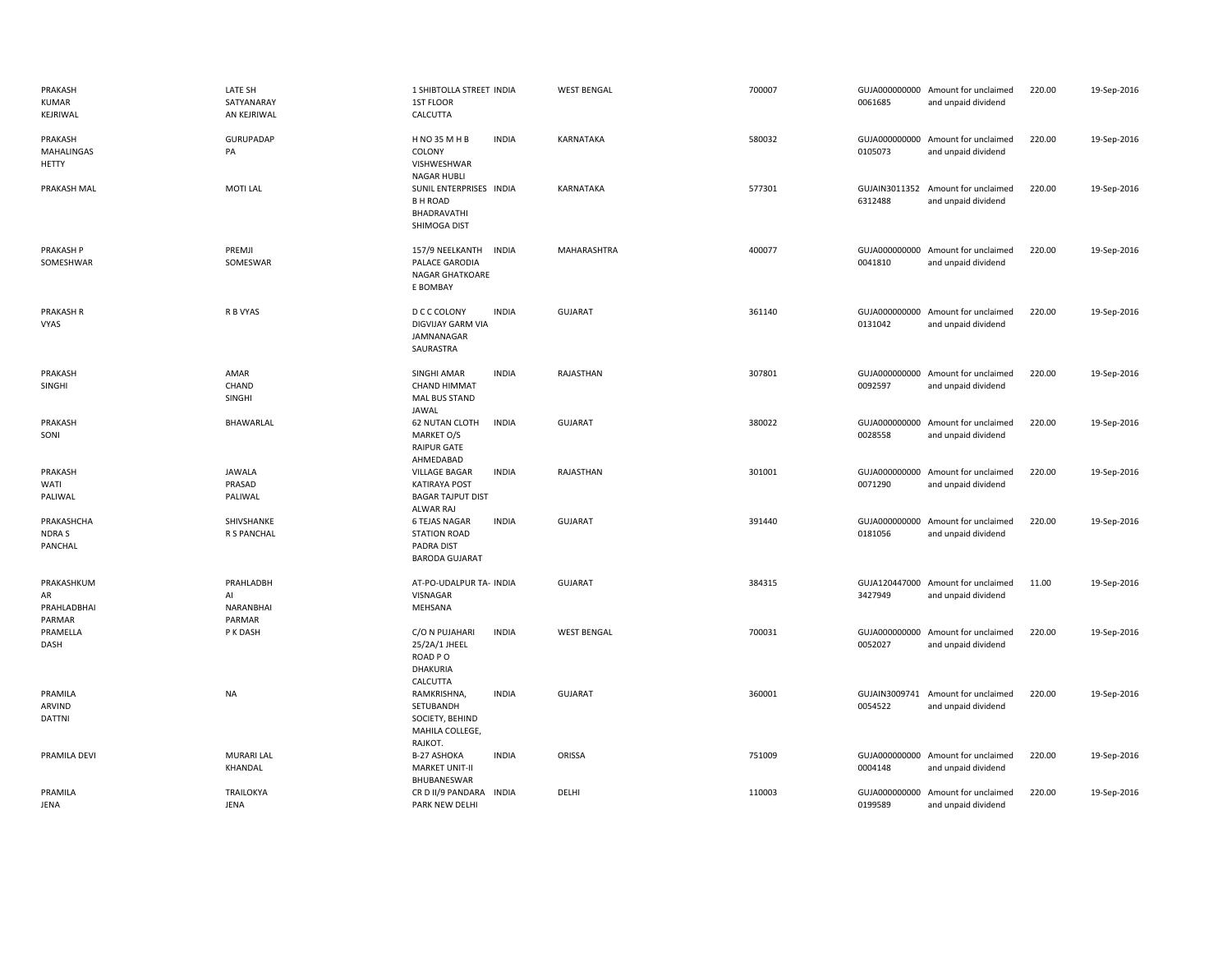| PRAMOD<br>CHANDRAKAN<br>T.             | <b>NA</b>                           | 8/2153, NANI<br>CHHIPWAD,<br>GOPIPURA, SURAT.                                                                                  | <b>INDIA</b> | GUJARAT               | 395001 | 0128106 | GUJAIN3004251 Amount for unclaimed<br>and unpaid dividend | 220.00 | 19-Sep-2016 |
|----------------------------------------|-------------------------------------|--------------------------------------------------------------------------------------------------------------------------------|--------------|-----------------------|--------|---------|-----------------------------------------------------------|--------|-------------|
| PRAMOD<br><b>KUMAR</b>                 | JAYMANGAL<br>PRASAD                 | KUSHI TOLA KHIRIYA INDIA<br><b>GHAT BETTIAH</b><br><b>BIHAR</b>                                                                |              | <b>BIHAR</b>          | 845438 | 5424624 | GUJAIN3005131 Amount for unclaimed<br>and unpaid dividend | 220.00 | 19-Sep-2016 |
| PRAMOD<br><b>KUMAR</b><br>BANSAL       | <b>RAM KISHAN</b><br>LAL            | 140 GANESHPUR<br>PURWA RAILWAY<br>ROAD ROORKEE<br><b>DIST HARDWAR</b>                                                          | <b>INDIA</b> | <b>UTTAR PRADESH</b>  | 247667 | 0016542 | GUJA000000000 Amount for unclaimed<br>and unpaid dividend | 220.00 | 19-Sep-2016 |
| PRAMOD<br>KUMAR<br>BARDIYA             | SHIVNARAYA<br>N BARDIYA             | C/O SHIVNARAYAN INDIA<br><b>BARDIYA PRATAP</b><br>NAGAR RASULIYA<br>HOSANGABAD                                                 |              | <b>MADHYA PRADESH</b> | 461001 | 0113223 | GUJA120316000 Amount for unclaimed<br>and unpaid dividend | 22.00  | 19-Sep-2016 |
| PRAMOD<br><b>KUMAR</b><br>PURBEV       | <b>SITA RAM</b><br><b>PURBEY</b>    | MEHER KUNJ FLAT INDIA<br>NO 31 NEW<br>PATLIPUTRA<br><b>COLONY PATNA</b>                                                        |              | <b>BIHAR</b>          | 800013 | 0018175 | GUJA000000000 Amount for unclaimed<br>and unpaid dividend | 110.00 | 19-Sep-2016 |
| PRAMOD P<br>KINI                       | P KINI                              | SURYA MILAN COOP INDIA<br>HSG SOCY B-203<br>2ND FLOOR PLOT<br>RX-6 SUDARSHAN<br><b>NAGAR MIDC RESI</b><br>AREADOMBIVLI<br>EAST |              | MAHARASHTRA           | 421203 | 0154462 | GUJA000000000 Amount for unclaimed<br>and unpaid dividend | 220.00 | 19-Sep-2016 |
| PRAMOD<br>SHAH                         | KANUBHAI<br><b>SHAH PROF</b>        | A 29 AKRUTI<br>SOCIETY JODHPUR<br><b>GAM ROAD</b><br>AHMEDABAD                                                                 | <b>INDIA</b> | <b>GUJARAT</b>        | 380015 | 0089770 | GUJA000000000 Amount for unclaimed<br>and unpaid dividend | 220.00 | 19-Sep-2016 |
| PRAMODA<br><b>JHAVERI</b>              | <b>NA</b>                           | KIRAN BLDG., GR.<br><b>FLOOR GOLIBAR</b><br>SANTACRUZ<br>EASTBOMBAY                                                            | <b>INDIA</b> | MAHARASHTRA           | 400055 | 0124730 | GUJA000000000 Amount for unclaimed<br>and unpaid dividend | 660.00 | 19-Sep-2016 |
| PRAMODA<br>NAGARDAS<br>SHAH            | <b>NAGAR DAS</b><br>LALJI           | NEAR JAIN DEV BAG INDIA<br>SHATRUKHANA I<br><b>DELI JAMNAGAR</b>                                                               |              | <b>GUJARAT</b>        | 361001 | 0077295 | GUJA000000000 Amount for unclaimed<br>and unpaid dividend | 220.00 | 19-Sep-2016 |
| PRAMODCHA<br><b>ND PATEL</b>           | CHANDULAL                           | A/16 SHALIMAR<br><b>COMPLEX 6TH</b><br>FLOOR MAHALAXMI<br>5 RD PALDI<br>AHMEDABAD                                              | <b>INDIA</b> | <b>GUJARAT</b>        | 380007 | 0027916 | GUJA000000000 Amount for unclaimed<br>and unpaid dividend | 220.00 | 19-Sep-2016 |
| PRANAB<br><b>KUMAR</b><br><b>DUTTA</b> | LATE<br><b>DINABANDH</b><br>U DUTTA | <b>K B BLOCK SALT</b><br>LAKE FLAT NO 563<br>CALCUTTA                                                                          | <b>INDIA</b> | <b>WEST BENGAL</b>    | 700091 | 0061134 | GUJA000000000 Amount for unclaimed<br>and unpaid dividend | 220.00 | 19-Sep-2016 |
| PRANAB<br><b>KUMAR</b><br>MAJUMDAR     | <b>NA</b>                           | DRAWING OFFICE<br><b>RIFLE OFFICE</b><br><b>ISHAPORE</b>                                                                       | <b>INDIA</b> | <b>WEST BENGAL</b>    | 712103 | 0145498 | GUJA000000000 Amount for unclaimed<br>and unpaid dividend | 220.00 | 19-Sep-2016 |
| PRANALI<br>SHARA                       | PREM<br><b>MOHAN</b><br>SHARA       | S 55 CHANDRA<br><b>BHAWAN ASHOK</b><br>MARG C SCHEME<br><b>JAIPUR</b>                                                          | <b>INDIA</b> | RAJASTHAN             | 302001 | 0009773 | GUJA000000000 Amount for unclaimed<br>and unpaid dividend | 220.00 | 19-Sep-2016 |
| PRANAY<br><b>KUMAR</b><br>VASAVDA      | RAJANIKANT                          | A 3 VRUNDAVAN<br>SOCTY HIGH<br><b>TENSION ROAD</b><br>SUBHANPURA BRD<br>VADODARA                                               | <b>INDIA</b> | <b>GUJARAT</b>        | 390007 | 0118949 | GUJA000000000 Amount for unclaimed<br>and unpaid dividend | 220.00 | 19-Sep-2016 |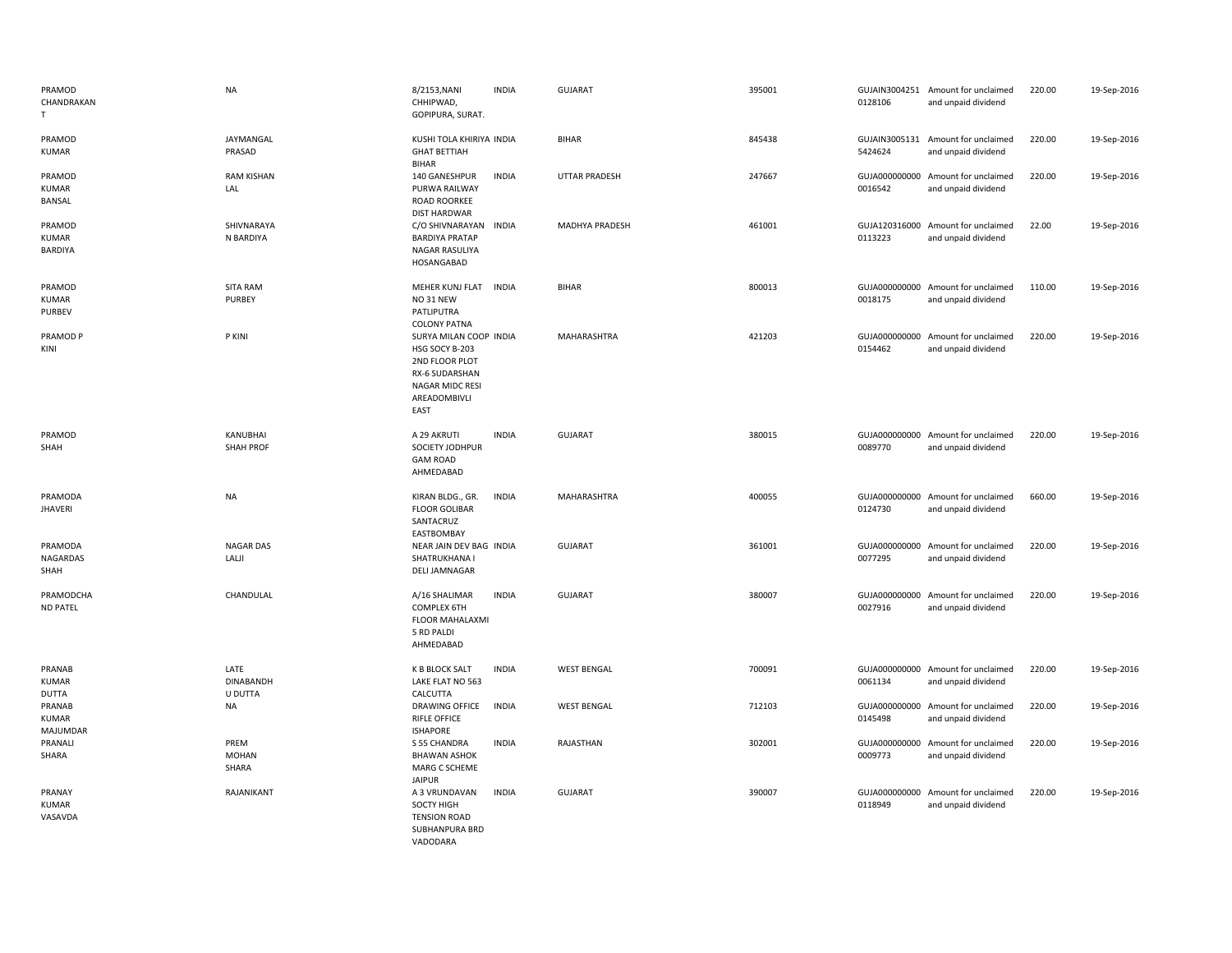| PRANEH<br>CHORDIA                       | ABHAY                                    | C/O PRADEEP<br>CHORDIA 302,<br><b>GOLD HERITAGE</b><br>23/3, YESHWANT<br>NIWAS<br>ROADINDORE, M.P. | <b>INDIA</b> | MADHYA PRADESH        | 452003 | 0053878                  | GUJA000000000 Amount for unclaimed<br>and unpaid dividend | 440.00 | 19-Sep-2016 |
|-----------------------------------------|------------------------------------------|----------------------------------------------------------------------------------------------------|--------------|-----------------------|--------|--------------------------|-----------------------------------------------------------|--------|-------------|
| PRANSHANKE<br>R NARANJI<br><b>OZA</b>   | <b>NA</b>                                | B-201 PARSHWA<br>GIRIRAJ CO OP HSG<br>SOC OPP<br>MADHURAM HALL<br>DAHISAR<br>(E)MUMBAI             | <b>INDIA</b> | MAHARASHTRA           | 400068 | 0124735                  | GUJA000000000 Amount for unclaimed<br>and unpaid dividend | 440.00 | 19-Sep-2016 |
| PRASAD<br><b>HANUMANT</b><br>VARWANTKAR | <b>NA</b>                                | N. O/ 42, J2, 12/2<br>VAIBHAV NAGAR<br>HUDCO NANDED                                                | <b>INDIA</b> | MAHARASHTRA           | 431603 | 0297485                  | GUJA120107000 Amount for unclaimed<br>and unpaid dividend | 110.00 | 19-Sep-2016 |
| PRASAD<br>KADALI                        | <b>KLLTRIVEDI</b>                        | NEDICHERLA PALEM INDIA<br>GUDIMELLANKA<br>POST RAZOLE TQ<br><b>EAST GODAVARI DT</b>                |              | ANDHRA PRADESH        | 533244 | 0131496                  | GUJA000000000 Amount for unclaimed<br>and unpaid dividend | 220.00 | 19-Sep-2016 |
| PRASAD M V<br>R S                       | М<br>SATYARANGA<br>IAH                   | 8/6<br>THANIKACHALAM<br><b>ROAD T NAGAR</b><br>MADRAS                                              | <b>INDIA</b> | <b>TAMIL NADU</b>     | 600017 | 0014133                  | GUJA000000000 Amount for unclaimed<br>and unpaid dividend | 220.00 | 19-Sep-2016 |
| PRASAD<br>RAMCHANDR<br>A PHATAK         | R H PHATAK                               | A-402 SHRADHA<br>JAIRAJ NAGAR<br><b>BORIVLI WEST</b><br><b>BOMBAY</b>                              | <b>INDIA</b> | MAHARASHTRA           | 400092 | 0156907                  | GUJA000000000 Amount for unclaimed<br>and unpaid dividend | 220.00 | 19-Sep-2016 |
| PRASADBABU<br>K P                       | JEEVARATNA<br>M K PROF                   | 20 35/1 GAUTAM<br>NAGAR MALKAJGIRI<br>HYDERABAD                                                    | <b>INDIA</b> | <b>ANDHRA PRADESH</b> | 500047 | 0006379                  | GUJA000000000 Amount for unclaimed<br>and unpaid dividend | 220.00 | 19-Sep-2016 |
| PRASANKUMA<br>R L TRIVEDI               | LAXMISHANK<br>ER TRIVEDI                 | PRAORAI NIVAS<br><b>DHRUV FALI</b><br><b>CENTRAL BANK RD</b><br>JAMNAGAR                           | <b>INDIA</b> | <b>GUJARAT</b>        | 361001 | 0077491                  | GUJA000000000 Amount for unclaimed<br>and unpaid dividend | 220.00 | 19-Sep-2016 |
| PRASANNA<br><b>KUMAR</b><br>CHOUHAN     | <b>HARDUTTA</b><br>CHOUHAN               | <b>KANTA BLDG FLAT</b><br>NO 12 RED CROSS<br><b>HOSPITAL ROAD</b><br>CHANDMARI<br><b>GAUHATI</b>   | <b>INDIA</b> | ASSAM                 | 781003 | 0005710                  | GUJA000000000 Amount for unclaimed<br>and unpaid dividend | 220.00 | 19-Sep-2016 |
| PRASANTA<br>CHOWDHURY                   | P K<br>CHOWDHOR<br>Y                     | 8/2/H/8 GURUDAS<br><b>DUTTA GARDEN</b><br>LANE CALCUTTA                                            | <b>INDIA</b> | <b>WEST BENGAL</b>    | 700067 | 0140174                  | GUJA000000000 Amount for unclaimed<br>and unpaid dividend | 220.00 | 19-Sep-2016 |
| PRASANTA<br><b>KUMAR PALIT</b>          | LATE SH<br>SANTOSH<br><b>KUMAR PALIT</b> | 8/5 KALI CHARAN<br>DAS LANE SALKIA<br><b>HOWRAH</b>                                                | <b>INDIA</b> | <b>WEST BENGAL</b>    | 711106 | 0057423                  | GUJA000000000 Amount for unclaimed<br>and unpaid dividend | 220.00 | 19-Sep-2016 |
| PRASHANT<br>DHANANJAYB<br>HAI OZA       | <b>NA</b>                                | 37-PAVANDHAM<br>NR. SAMTA FLATS<br>SUBHANPURAVADO<br>DARA                                          | <b>INDIA</b> | <b>GUJARAT</b>        | 390021 | 0053684                  | GUJA130187000 Amount for unclaimed<br>and unpaid dividend | 220.00 | 19-Sep-2016 |
| PRASHANT<br>KANTILAL<br>SHAH            | KANTILAL<br>PARSOTAMD<br><b>AS SHAH</b>  | NR BUS STOP PAVI<br><b>JETPUR</b>                                                                  | <b>INDIA</b> | <b>GUJARAT</b>        | 391160 | GUJAIN3003941<br>4799585 | Amount for unclaimed<br>and unpaid dividend               | 220.00 | 19-Sep-2016 |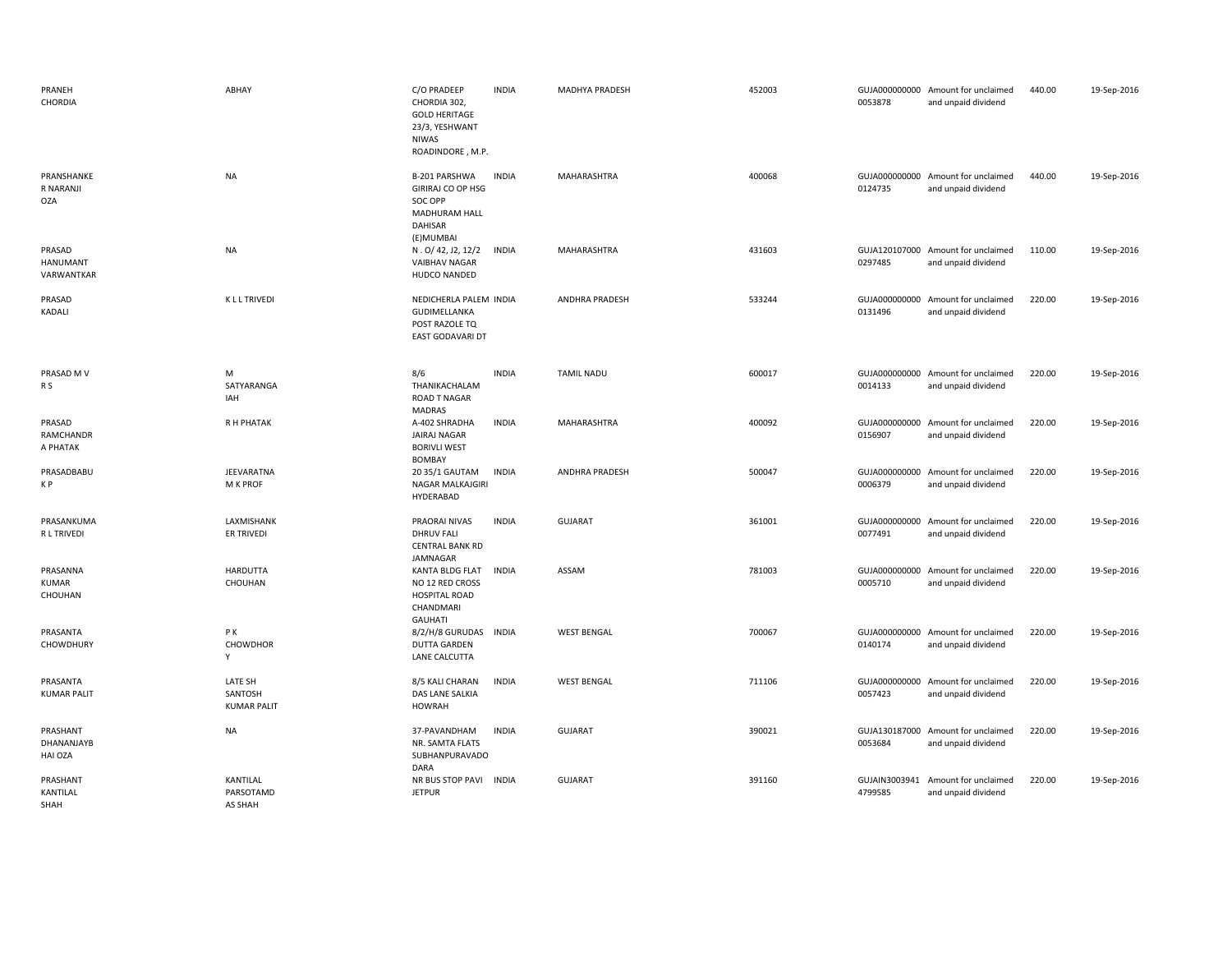| PRASHANT<br>KHANNA                                 | <b>NA</b>                 | HSBC 6&7,<br>SHRIRAM SHYAM<br>TOWERS S. V. PATEL<br>MARG, KINGSWAY<br><b>NAGPUR</b>                             | <b>INDIA</b> | MAHARASHTRA          | 440001 | 0724771                  | GUJA120109000 Amount for unclaimed<br>and unpaid dividend | 220.00 | 19-Sep-2016 |
|----------------------------------------------------|---------------------------|-----------------------------------------------------------------------------------------------------------------|--------------|----------------------|--------|--------------------------|-----------------------------------------------------------|--------|-------------|
| PRASHANT<br><b>KUMAR JAIN</b>                      | <b>RAMAN LAL</b><br>JAIN  | H NO 128 MOTAR<br><b>STAND WARD</b><br>DHAMTARI<br>CHHATTISGARH                                                 | <b>INDIA</b> | CHHATTISGARH         | 493773 | 8420183                  | GUJAIN3013301 Amount for unclaimed<br>and unpaid dividend | 880.00 | 19-Sep-2016 |
| PRASHANT<br>RAMESHCHAN<br><b>DRA SHAH</b>          | RAMESH<br>CHANDRA         | PLOT NO 13 B<br><b>MAHAVIR BHUVAN</b><br><b>RAMA BAUG</b><br>ANANTWADI<br>BHAVNAGAR                             | <b>INDIA</b> | <b>GUJARAT</b>       | 364002 | GUJA000000000<br>0075687 | Amount for unclaimed<br>and unpaid dividend               | 220.00 | 19-Sep-2016 |
| PRATAP <sub>F</sub><br>DAVE                        | <b>FULSHANKAR</b><br>DAVE | PREM KUNJ DAULAT INDIA<br>NAGAR ROAD NO 7<br><b>BORIVLI EAST</b><br><b>BOMBAY</b>                               |              | MAHARASHTRA          | 400066 | 0154488                  | GUJA000000000 Amount for unclaimed<br>and unpaid dividend | 440.00 | 19-Sep-2016 |
| PRATAP<br><b>KUMAR</b><br>GHOSH                    | <b>NA</b>                 | A3 25 ANAND VIHAR INDIA<br>PO TELCOWORKS<br>JAMSHEDPUR<br><b>JHARKHAND</b>                                      |              | <b>JHARKHAND</b>     | 831004 | GUJAIN3026793<br>0935147 | Amount for unclaimed<br>and unpaid dividend               | 110.00 | 19-Sep-2016 |
| PRATAP<br>SINGH                                    | M P SINGH                 | <b>STATE BANK OF</b><br><b>INDIA NAINI</b><br>ALLAHABAD                                                         | <b>INDIA</b> | <b>UTTAR PRADESH</b> | 211008 | 0036420                  | GUJA000000000 Amount for unclaimed<br>and unpaid dividend | 220.00 | 19-Sep-2016 |
| PRATEEP<br><b>KUMAR</b><br><b>DUBEY</b>            | <b>NA</b>                 | 136 MIG<br><b>GOVINDPUR</b><br>TELIYARGANJ<br>ALLAHABAD                                                         | <b>INDIA</b> | UTTAR PRADESH        | 211004 | 0570612                  | GUJA120106000 Amount for unclaimed<br>and unpaid dividend | 110.00 | 19-Sep-2016 |
| PRATHIPATI V<br>$\vee$<br>SATYANARAYA<br><b>NA</b> | PUTHRAYYA<br>PRATHIPATI   | DOOR NO-2/6,<br>PANINGIPALLI, 1st<br><b>BLOCK PAMARRU</b><br>MADAL EAST,<br><b>GODAVARI</b><br>DT, PANINGJPALLI | <b>INDIA</b> | ANDHRA PRADESH       | 533305 | 3003227                  | GUJA120447000 Amount for unclaimed<br>and unpaid dividend | 220.00 | 19-Sep-2016 |
| PRATIBHA<br>KUMARI                                 | <b>NA</b>                 | 18 JORIDIH PO<br><b>BALADIHA DIST</b><br><b>BOKARO BOKARO</b>                                                   | <b>INDIA</b> | <b>JHARKHAND</b>     | 827014 | 1985710                  | GUJA120332000 Amount for unclaimed<br>and unpaid dividend | 110.00 | 19-Sep-2016 |
| PRATIBHA<br><b>MITTAL</b>                          | BABULAL<br>MITTAL         | C/O DR M C MITTAL INDIA<br><b>COTTAGE HOSPITAL</b><br>DAHOD                                                     |              | <b>GUJARAT</b>       | 389151 | 0037099                  | GUJA000000000 Amount for unclaimed<br>and unpaid dividend | 220.00 | 19-Sep-2016 |
| PRATIBHA N<br>HIRE                                 | <b>NA</b>                 | 238 MALIWAD<br>VYARA-2 VYARA<br><b>VYARA</b>                                                                    | <b>INDIA</b> | GUJARAT              | 394650 | 2284314                  | GUJA120447000 Amount for unclaimed<br>and unpaid dividend | 46.20  | 19-Sep-2016 |
| <b>PRATICK C</b><br>SHAH                           | CHAMPAKLAL<br>SHAH        | <b>43 JUGAL APPT</b><br>NEAR LJ COLLAGE<br>VASTRAPUR<br>AHMEDABADGUJ                                            | <b>INDIA</b> | <b>GUJARAT</b>       | 380015 | GUJA000000000<br>0204162 | Amount for unclaimed<br>and unpaid dividend               | 110.00 | 19-Sep-2016 |
| PRATIK<br>BHARATKUM<br>AR SHAH                     | BHARATKUM<br>AR SHAH      | 20/224,<br>MANGALMURTI<br>APARTMENT<br>NARANPURA<br>AHMEDABAD.                                                  | <b>INDIA</b> | <b>GUJARAT</b>       | 380013 | 0137990                  | GUJAIN3006521 Amount for unclaimed<br>and unpaid dividend | 220.00 | 19-Sep-2016 |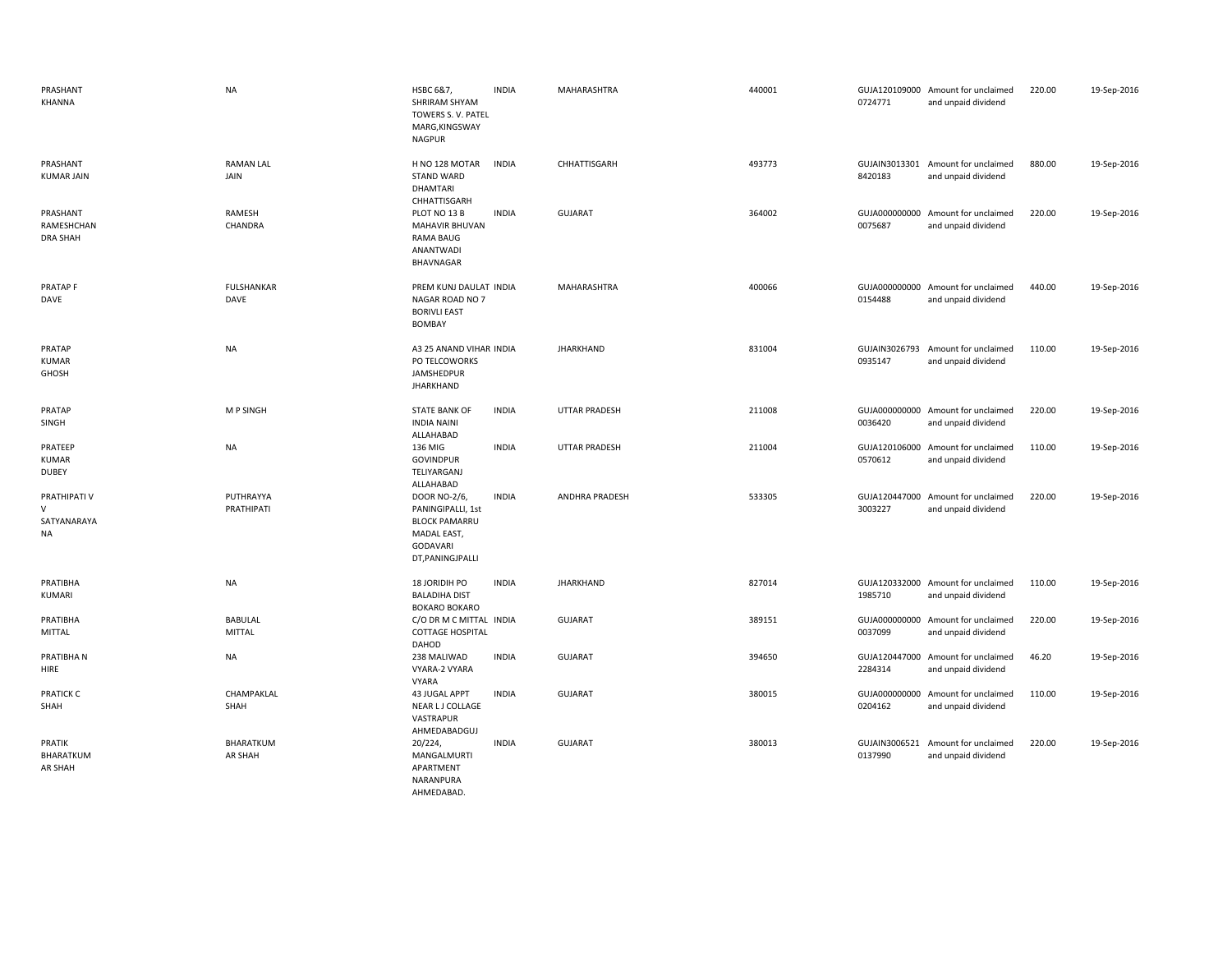| <b>PRATIK PATEL</b>                      | <b>SUMAN BHAI</b><br>PATEL   | C/O R K PATEL<br><b>HATHI POLE</b><br>RAJMAHAL ROAD<br>NEAR ISHWAR<br>COTTAGE BARODA                             | <b>INDIA</b> | <b>GUJARAT</b> | 390001 | 0118351 | GUJA000000000 Amount for unclaimed<br>and unpaid dividend | 220.00 | 19-Sep-2016 |
|------------------------------------------|------------------------------|------------------------------------------------------------------------------------------------------------------|--------------|----------------|--------|---------|-----------------------------------------------------------|--------|-------------|
| PRATIK<br>PESIVADIA                      | KANTILAL                     | SARVODAY SOCIETY INDIA<br>BLOCK 31 A<br><b>JOSHIPURA</b><br>JUNAGADH                                             |              | GUJARAT        | 362002 | 0079459 | GUJA000000000 Amount for unclaimed<br>and unpaid dividend | 220.00 | 19-Sep-2016 |
| PRATIMA<br>AGRAWAL                       | LATE<br>SANTOSH<br>AGRAWAL   | C/O MADHUKANTA INDIA<br>AGRAWAL<br>DAFFODILS SCHOOL<br><b>NAYA BAZAR</b><br>BHAGALPURBIHAR                       |              | <b>BIHAR</b>   | 812002 | 0163205 | GUJA000000000 Amount for unclaimed<br>and unpaid dividend | 220.00 | 19-Sep-2016 |
| PRATIMA<br>BARAL                         | <b>BIPUL BARAL</b>           | SAKAR 105 GANDHI INDIA<br><b>GRAM RLY STATION</b><br>IST FLOOR ASHRAM<br>ROAD AHMEDABAD                          |              | GUJARAT        | 380009 | 0045986 | GUJA000000000 Amount for unclaimed<br>and unpaid dividend | 220.00 | 19-Sep-2016 |
| PRATIMA<br>GAURI<br>PANDYA               | MAHESH                       | BIJAL PANDYA 24 8 INDIA<br>ASHTAPAD<br>APARTMENT<br>RAMNAGAR<br>SABARMATI<br>AHMEDABAD                           |              | <b>GUJARAT</b> | 380005 | 0036106 | GUJA000000000 Amount for unclaimed<br>and unpaid dividend | 220.00 | 19-Sep-2016 |
| PRATIMA<br>JHAVERI                       | NA                           | ZAVERI BUILDING<br>MAHURAT POLE<br>MANEK<br>CHOWKAHMEDABA<br>D                                                   | <b>INDIA</b> | <b>GUJARAT</b> | 380001 | 0124740 | GUJA000000000 Amount for unclaimed<br>and unpaid dividend | 440.00 | 19-Sep-2016 |
| PRATIMA<br><b>MISTRY</b>                 | VINOD<br><b>MISTRY</b>       | AT & POST<br>KAHANVA TA<br><b>JAMBUSAR DIST</b><br><b>BHARUCH</b>                                                | <b>INDIA</b> | GUJARAT        | 391810 | 0038146 | GUJA000000000 Amount for unclaimed<br>and unpaid dividend | 220.00 | 19-Sep-2016 |
| PRAURAVI S<br>JANI                       | SURENDRA<br><b>BHAI JANI</b> | SANKET<br>PATHOLOGY 3<br>SWAMI NARAYAN<br><b>COMPLEX VASTRAL</b><br>CHARRASTA ODHAV<br>AHMEDABAD                 | <b>INDIA</b> | GUJARAT        | 382475 | 0022952 | GUJA000000000 Amount for unclaimed<br>and unpaid dividend | 220.00 | 19-Sep-2016 |
| PRAVEEN<br>CHUGH                         | SUMIT<br>CHUGH               | 23/08<br>MANSAROVER<br><b>JAIPUR</b>                                                                             | <b>INDIA</b> | RAJASTHAN      | 302020 | 0008258 | GUJAIN3027002 Amount for unclaimed<br>and unpaid dividend | 220.00 | 19-Sep-2016 |
| PRAVEEN<br>GARG                          | <b>B M GARG</b>              | M/S ASHUTOSH &<br><b>BROS 15 SIRSA</b><br>ROAD HISAR<br>HISSAR, HARYANA                                          | <b>INDIA</b> | HARYANA        | 125001 | 0137943 | GUJA000000000 Amount for unclaimed<br>and unpaid dividend | 220.00 | 19-Sep-2016 |
| PRAVEEN<br><b>KUMAR</b><br><b>MITTAL</b> | NA                           | BHAWANISH SHARE INDIA<br>SERVICES SHOP NO-<br>12, ANAND MARKET<br><b>OPPST THOMAS</b><br><b>SCHOOL JAGADHARI</b> |              | HARYANA        | 135003 | 0020357 | GUJA120191010 Amount for unclaimed<br>and unpaid dividend | 110.00 | 19-Sep-2016 |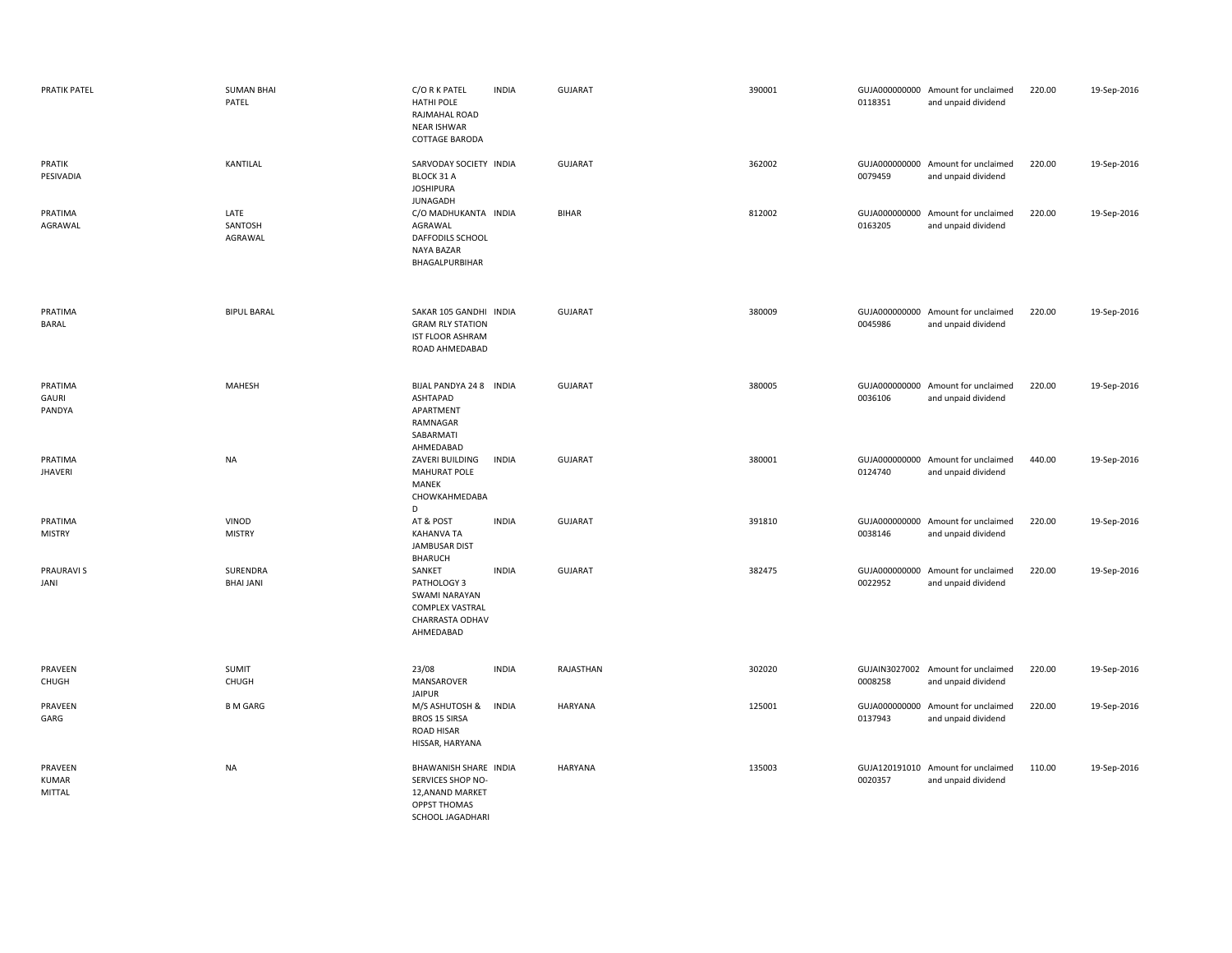| PRAVEEN<br>NIGAM                            | <b>NA</b>                            | C/O. ARUN KUMAR INDIA<br>NIGAM G-30,<br>SECTOR-9<br>GANDHINAGAR                                                                                                | <b>GUJARAT</b>       | 382009 | 0124743                  | GUJA000000000 Amount for unclaimed<br>and unpaid dividend | 440.00 | 19-Sep-2016 |
|---------------------------------------------|--------------------------------------|----------------------------------------------------------------------------------------------------------------------------------------------------------------|----------------------|--------|--------------------------|-----------------------------------------------------------|--------|-------------|
| <b>PRAVEEN P</b>                            | P<br>PADMANABH<br>A KURUP            | PUTHIYAVEEDU<br><b>INDIA</b><br>THALAVADY PO<br>KERALA                                                                                                         | <b>KERALA</b>        | 689572 | 0135677                  | GUJAIN3002391 Amount for unclaimed<br>and unpaid dividend | 220.00 | 19-Sep-2016 |
| PRAVEEN PV                                  | NA                                   | VETTUVELLIL HOUSE INDIA<br>CHERUTHANA P O<br><b>HARIPAD ALLEPPEY</b>                                                                                           | <b>KERALA</b>        | 690563 | 0219191                  | GUJA120239000 Amount for unclaimed<br>and unpaid dividend | 55.00  | 19-Sep-2016 |
| <b>PRAVEEN S</b><br><b>GURANGOUD</b><br>AR  | <b>NA</b>                            | 483/11 BELGAUM<br><b>INDIA</b><br>BAILHONGAL                                                                                                                   | KARNATAKA            | 591102 | 0631631                  | GUJA120384000 Amount for unclaimed<br>and unpaid dividend | 110.00 | 19-Sep-2016 |
| PRAVEEN<br>SINGH                            | A SINGH                              | C/O RAJENDRA<br><b>INDIA</b><br><b>KUMAR KHANNA</b><br>ADVOCATE SADAR<br><b>BAZAR BIJNOR</b>                                                                   | <b>UTTAR PRADESH</b> | 246701 | 0155664                  | GUJA000000000 Amount for unclaimed<br>and unpaid dividend | 220.00 | 19-Sep-2016 |
| PRAVIN<br>AMARCHAND<br>SHETH                | AMARCHAND<br>SHETH                   | <b>INDIA</b><br>703 MERI GOLD A<br><b>WINGS NEAR</b><br>SARASWATI<br>VIDAYLAY RD<br><b>BORIVLI WEST</b><br>MUMBAI                                              | MAHARASHTRA          | 400092 | GUJAIN3015491<br>6945266 | Amount for unclaimed<br>and unpaid dividend               | 110.00 | 19-Sep-2016 |
| PRAVIN B<br>TRIVEDI                         | <b>B SHANKAR</b>                     | <b>GEB KUTIYANA</b><br><b>INDIA</b><br>DIST JUNAGADH                                                                                                           | <b>GUJARAT</b>       | 362650 | 0132917                  | GUJA000000000 Amount for unclaimed<br>and unpaid dividend | 220.00 | 19-Sep-2016 |
| PRAVIN BHAI<br>NARAYAN<br><b>BHAI PATEL</b> | NARAYAN<br><b>BHAILPATEL</b><br>RETD | <b>INDIA</b><br>C/O LILA BHAI<br>AMBARAM PATEL<br>PLOT 118 MARKET<br>YARD UNJHA                                                                                | <b>GUJARAT</b>       | 384170 | 0092150                  | GUJA000000000 Amount for unclaimed<br>and unpaid dividend | 220.00 | 19-Sep-2016 |
| PRAVIN<br>CHADRA<br>BALASHANKE<br>R TRIVEDI | BALASHANKA<br>R TRIVEDI              | <b>WANKANER GATE</b><br><b>INDIA</b><br><b>MORBI</b>                                                                                                           | <b>GUJARAT</b>       | 363641 | GUJA000000000<br>0122095 | Amount for unclaimed<br>and unpaid dividend               | 220.00 | 19-Sep-2016 |
| PRAVIN<br>CHIMANLAL<br>SONI                 | CHIMANLAL<br>C SONI                  | F/62 GOYAL<br><b>INDIA</b><br><b>COMPLEX OPP</b><br><b>ASHIMA TOWER</b><br>VASTRAPURAHMED<br>ABAD                                                              | <b>GUJARAT</b>       | 380015 | 0100622                  | GUJA000000000 Amount for unclaimed<br>and unpaid dividend | 220.00 | 19-Sep-2016 |
| PRAVIN<br><b>KUMAR M</b><br>ASHAWA          | MAFAT LAL K<br><b>ASHAWA</b>         | H NO 33 PRAHLAD<br><b>INDIA</b><br><b>NAGAR SOCEITY</b><br><b>BEHIND VIDEO PARK</b><br>NR SHARDA<br><b>MANDIR VAISHALI</b><br>ROAD NADIAD DIST<br>KHEDAGUJARAT | <b>GUJARAT</b>       | 387001 | 0040931                  | GUJA000000000 Amount for unclaimed<br>and unpaid dividend | 220.00 | 19-Sep-2016 |
| PRAVIN<br>KUMAR<br>THAKKAR                  | AMBALAL<br>THAKKAR                   | C 8/122 CALICO<br><b>INDIA</b><br>COLONY OP PT<br>SECTOR B PO P T<br><b>TOWNSHIP</b><br>VADODARA                                                               | <b>GUJARAT</b>       | 391345 | 0038046                  | GUJA000000000 Amount for unclaimed<br>and unpaid dividend | 220.00 | 19-Sep-2016 |
| PRAVIN<br>KUMARGABA<br>ΝI                   | BABULAL<br><b>GABANI</b>             | JUNIOR ENGINEER INDIA<br><b>GUJARAT</b><br><b>ELECTRICITY BOARD</b><br>SUB DIVISION NO 2<br>UNA                                                                | <b>GUJARAT</b>       | 362560 | 0121887                  | GUJA000000000 Amount for unclaimed<br>and unpaid dividend | 220.00 | 19-Sep-2016 |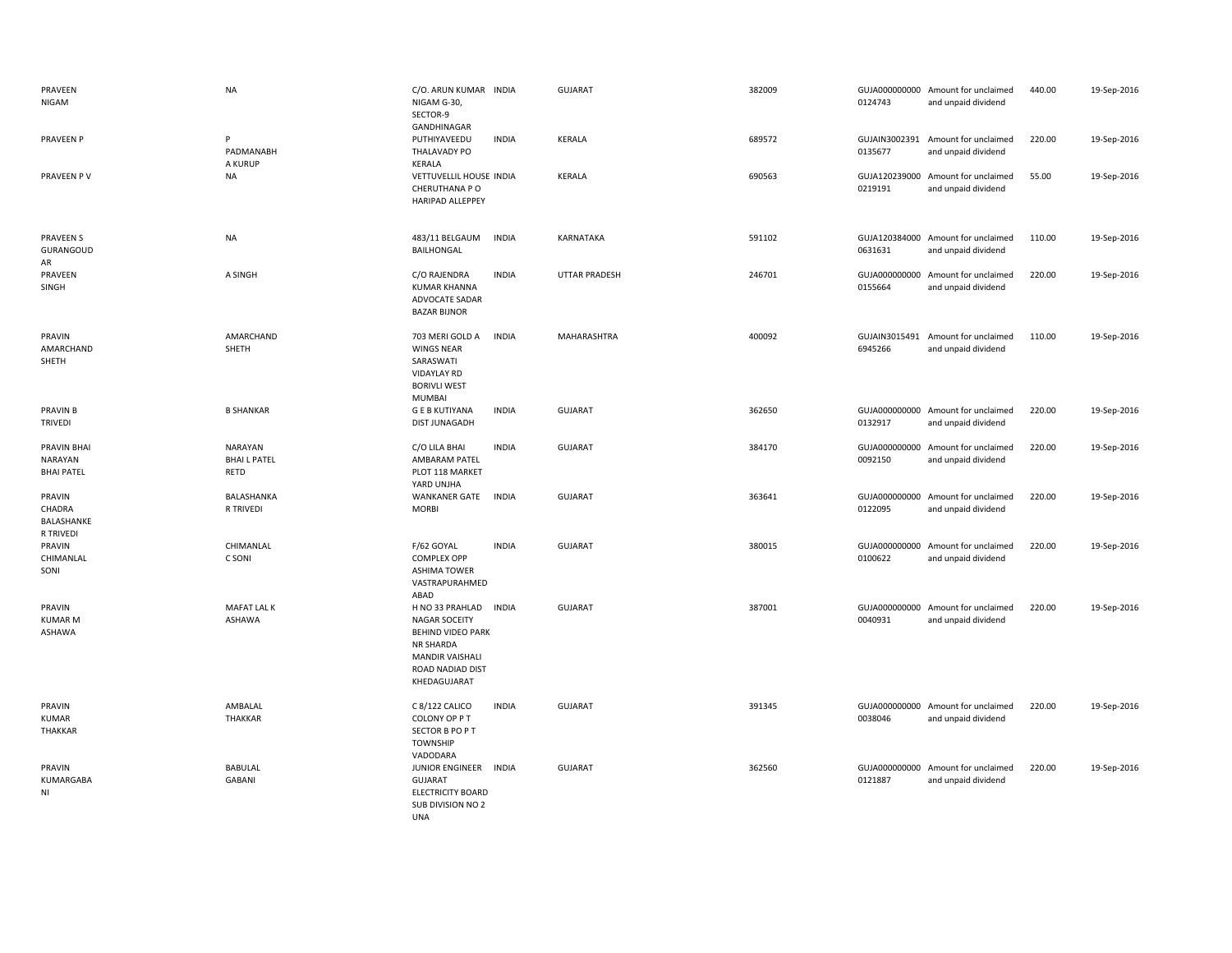| PRAVIN<br>POPATLAL<br>SHAH                       | POPATLAL                                     | 7 SHAH COLONY<br>SHA SADAN OUT<br>SIDE SHAPUR GATE<br>AHMEDABAD                                                   | <b>INDIA</b> | <b>GUJARAT</b>     | 380004 | 0033584 | GUJA000000000 Amount for unclaimed<br>and unpaid dividend | 220.00  | 19-Sep-2016 |
|--------------------------------------------------|----------------------------------------------|-------------------------------------------------------------------------------------------------------------------|--------------|--------------------|--------|---------|-----------------------------------------------------------|---------|-------------|
| PRAVINA<br>DUNGARWAL                             | KHEM<br>CHAND<br>DUNGARWAL                   | C 34 SHAKTI NAGAR INDIA<br><b>EXTENTION</b><br><b>GROUND FLOOR</b><br>DELHI                                       |              | DELHI              | 110052 | 0115551 | GUJA000000000 Amount for unclaimed<br>and unpaid dividend | 220.00  | 19-Sep-2016 |
| PRAVINA<br><b>KAMLESH</b><br>SHAH                | <b>NA</b>                                    | 895, MAHADEV'S<br>KHANCHA,<br>PANCHBHAI'S POL,<br>GHEE KANTA ROAD,<br>AHMEDABAD.                                  | <b>INDIA</b> | <b>GUJARAT</b>     | 380001 | 0242673 | GUJAIN3003431 Amount for unclaimed<br>and unpaid dividend | 226.60  | 19-Sep-2016 |
| PRAVINA L<br><b>THAKKAR</b>                      | LAVJIBHAI                                    | KAILASH TEXTILES<br><b>STATION ROAD</b><br>DEHGAM<br>AHMEDABAD                                                    | <b>INDIA</b> | <b>GUJARAT</b>     | 382305 | 0030116 | GUJA000000000 Amount for unclaimed<br>and unpaid dividend | 220.00  | 19-Sep-2016 |
| PRAVINABEN<br>M PATEL                            | MANHARLAL<br>PATEL                           | C/O MAGANLAL<br>DEVSHIBHAI & CO<br>16/1A ARMENIAN<br><b>ST CALCUTTA</b>                                           | <b>INDIA</b> | <b>WEST BENGAL</b> | 700001 | 0051858 | GUJA000000000 Amount for unclaimed<br>and unpaid dividend | 220.00  | 19-Sep-2016 |
| PRAVINABEN<br>YOGESHBHAI<br>PARMAR               | YOGESHBHAI                                   | <b>RAM NAGAR</b><br>SOCIETY SAMROLI<br>TAK CHIKHLI DI<br>NAVSARICHIKHLI                                           | <b>INDIA</b> | <b>GUJARAT</b>     | 396521 | 1388063 | GUJA120109000 Amount for unclaimed<br>and unpaid dividend | 2.20    | 19-Sep-2016 |
| PRAVINBHAI<br><b>GANDHI</b>                      | BHIKHALAL<br><b>GANDHI</b><br><b>BUSINSS</b> | 40/5 KAILASH<br><b>BHUVAN NO 2</b><br><b>VALLABH BAUG</b><br><b>LANE GHATKOPAR</b><br><b>EAST BOMBAY</b>          | <b>INDIA</b> | MAHARASHTRA        | 400077 | 0100311 | GUJA000000000 Amount for unclaimed<br>and unpaid dividend | 220.00  | 19-Sep-2016 |
| PRAVINBHAI<br>POPATBHAI<br>PATEL                 | <b>NA</b>                                    | PLOT NO 385<br>STREET NO 5<br>VIJAYRAJNAGAR<br>BHAVNAGAR<br><b>GUJARAT</b>                                        | <b>INDIA</b> | <b>GUJARAT</b>     | 364001 | 4133922 | GUJAIN3005131 Amount for unclaimed<br>and unpaid dividend | 1100.00 | 19-Sep-2016 |
| PRAVINBHAI R<br>PATEL                            | RAMANBHAI<br>PATEL                           | PATEL FALIA AT &<br>PO KARACHIA DIST<br><b>BARODA</b>                                                             | <b>INDIA</b> | <b>GUJARAT</b>     | 391310 | 0180962 | GUJA000000000 Amount for unclaimed<br>and unpaid dividend | 220.00  | 19-Sep-2016 |
| PRAVINCHAN<br><b>DRA SHAH</b>                    | MANILALSHA<br>Н.                             | 20 HAREKRISHNA<br>COMPLEX<br>ELLISBRIDGE<br>AHMEDABAD                                                             | <b>INDIA</b> | <b>GUJARAT</b>     | 380006 | 0031950 | GUJA000000000 Amount for unclaimed<br>and unpaid dividend | 220.00  | 19-Sep-2016 |
| PRAVINCHAN<br><b>DRA</b><br>SHANTILAL<br>KOTHARI | SHANTILAL<br>MOTICHAND<br>KOTHARI            | C/O G KOTHARI 12 INDIA<br><b>INDIA EXCHANGE</b><br>PLACE CALCUTTA                                                 |              | <b>WEST BENGAL</b> | 700001 | 0192959 | GUJA000000000 Amount for unclaimed<br>and unpaid dividend | 110.00  | 19-Sep-2016 |
| PRAVINKUMA<br>R PATEL                            | <b>BHAGUBHAI</b><br>PATEL                    | A 53 ANANT PARK<br><b>NEAR SABARI</b><br>SCHOOL SAYED<br>VASANA ROAD POST<br><b>VIDYUT NAGAR</b><br><b>BARODA</b> | <b>INDIA</b> | <b>GUJARAT</b>     | 390015 | 0123072 | GUJA000000000 Amount for unclaimed<br>and unpaid dividend | 220.00  | 19-Sep-2016 |
| PRAVINKUMA<br>R V<br>PRAJAPATI                   | VM<br>PRAJAPATI                              | 11 PUSHPANJALI<br><b>PARK NR</b><br>SHARDAKUNJ<br>SOCIETY<br><b>HIMATNAGAR</b>                                    | <b>INDIA</b> | <b>GUJARAT</b>     | 383001 | 2296782 | GUJA120109000 Amount for unclaimed<br>and unpaid dividend | 110.00  | 19-Sep-2016 |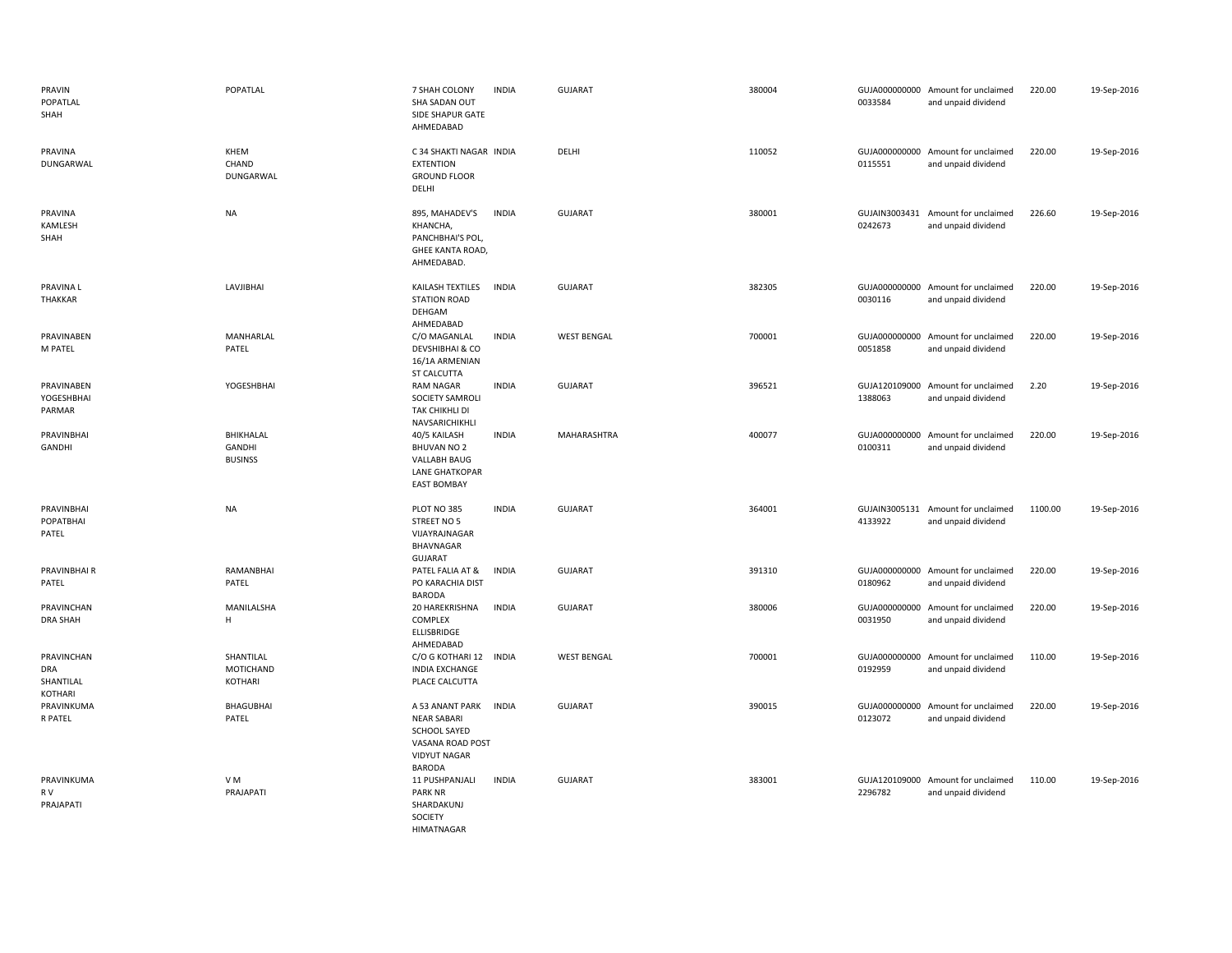| PRAVINSINH<br>PARMAR                            | <b>HARISH</b><br>CHANDRA<br>SINH     | GEB S/D NO 1 AT & INDIA<br>PO SANT RAMPUR<br><b>DIST PANCHMAHAL</b>                                                   |              | <b>GUJARAT</b>       | 389260 | 0122625                  | GUJA000000000 Amount for unclaimed<br>and unpaid dividend | 220.00  | 19-Sep-2016 |
|-------------------------------------------------|--------------------------------------|-----------------------------------------------------------------------------------------------------------------------|--------------|----------------------|--------|--------------------------|-----------------------------------------------------------|---------|-------------|
| <b>PRECIOUS</b><br><b>SECURITIES</b><br>PVT LTD | <b>NA</b>                            | 338 1ST FLOOR<br>PRABHAT COMPLEX<br>K G ROAD<br>BANGALORE                                                             | <b>INDIA</b> | KARNATAKA            | 560009 | 0400005                  | GUJA000000000 Amount for unclaimed<br>and unpaid dividend | 2.20    | 19-Sep-2016 |
| PREETHA<br>RAJAN                                | <b>K K RAJAN</b>                     | 9 MONTIETH LANE INDIA<br><b>MADRAS</b>                                                                                |              | <b>TAMIL NADU</b>    | 600008 | 0109899                  | GUJA000000000 Amount for unclaimed<br>and unpaid dividend | 220.00  | 19-Sep-2016 |
| PREETHY<br>PRABHA A                             | <b>NA</b>                            | 202, SAI KIRAN<br><b>APARTMENTS IST</b><br>MAIN, 3RD CROSS<br>NEW BYPANAHALLI<br>EXTENSION INDIRA<br>NAGAR, BANGALORE | <b>INDIA</b> | KARNATAKA            | 560038 | 2602225                  | GUJAIN3002391 Amount for unclaimed<br>and unpaid dividend | 220.00  | 19-Sep-2016 |
| PREETI JAIN                                     | SUDESH JAIN<br>H                     | 148 A PRATAP<br>NAGAR DADABARI<br>KOTA RAJASTHAN                                                                      | <b>INDIA</b> | RAJASTHAN            | 324009 | 0105714                  | GUJA000000000 Amount for unclaimed<br>and unpaid dividend | 220.00  | 19-Sep-2016 |
| PREETI<br>RATHOD                                | HASMUKHLA<br>L RATHOD                | Q NO C 20 CCC<br>TOWN SHIP PO<br><b>COAL CHEMICALS</b><br>COMPLEX                                                     | <b>INDIA</b> | ANDHRA PRADESH       | 504302 | 0104849                  | GUJA000000000 Amount for unclaimed<br>and unpaid dividend | 220.00  | 19-Sep-2016 |
| PREETI<br>VERMA                                 | CHANDER<br>PRAKASH                   | 24/3871 REGHAR<br>PURA KAROL BAGH<br><b>NEW DELHI</b>                                                                 | <b>INDIA</b> | DELHI                | 110005 | 0082691                  | GUJA000000000 Amount for unclaimed<br>and unpaid dividend | 220.00  | 19-Sep-2016 |
| PREM CHAND<br>AGRAWAL                           | NA                                   | <b>NAWA HATA</b><br>DALTONGANJ<br>PALAMU<br>DALTONGANJ                                                                | <b>INDIA</b> | <b>JHARKHAND</b>     | 822101 | 0158838                  | GUJA120106000 Amount for unclaimed<br>and unpaid dividend | 440.00  | 19-Sep-2016 |
| PREM CHAND<br>BHANJIBHAI<br>PADAYA              | <b>BHANJI</b><br>ALABHAI<br>PADAYA   | HOME NO 182<br><b>SHANKAR KEKRI</b><br><b>GANDHINAGAR VIA</b><br><b>IDD MASJID ROAD</b><br>JAMNAGAR                   | <b>INDIA</b> | <b>GUJARAT</b>       | 361005 | 0077834                  | GUJA000000000 Amount for unclaimed<br>and unpaid dividend | 330.00  | 19-Sep-2016 |
| PREM DEVI                                       | <b>VISHAN DASS</b>                   | 777 RISHI NAGAR<br>RANI BAGH DELHI<br>DELHI                                                                           | <b>INDIA</b> | DELHI                | 110034 | 0016262                  | GUJA000000000 Amount for unclaimed<br>and unpaid dividend | 220.00  | 19-Sep-2016 |
| PREM KAPUR                                      | <b>HANS RAJ</b><br><b>KAPUR</b>      | 39/1 EAST PATEL<br>NAGAR NEW DELHI                                                                                    | <b>INDIA</b> | DELHI                | 110008 | 0110616                  | GUJA000000000 Amount for unclaimed<br>and unpaid dividend | 220.00  | 19-Sep-2016 |
| PREM KUMAR                                      | <b>NA</b>                            | VILL JHINGA PO<br>AMIRA W B                                                                                           | <b>INDIA</b> | <b>WEST BENGAL</b>   | 743368 | 0155918                  | GUJA000000000 Amount for unclaimed<br>and unpaid dividend | 220.00  | 19-Sep-2016 |
| PREM<br>KUMARI<br>VASHISHTH                     | <b>BHAGWAN</b><br>SAHAI<br>VASHISHTH | HOUSE NO 19 P W<br><b>D COLONY</b><br><b>ROORKEE</b>                                                                  | <b>INDIA</b> | <b>UTTAR PRADESH</b> | 247667 | 0017405                  | GUJA000000000 Amount for unclaimed<br>and unpaid dividend | 220.00  | 19-Sep-2016 |
| PREM LAL                                        | KANWAR<br><b>BHAN RETD</b>           | 835 VIKAS KUNJ<br><b>VIKAS PURI NEW</b>                                                                               | <b>INDIA</b> | DELHI                | 110018 | GUJA000000000<br>0058939 | Amount for unclaimed<br>and unpaid dividend               | 220.00  | 19-Sep-2016 |
| PREM LATA                                       | PARAS RAM                            | DELHI<br>284/1 WARD 22<br>SONEPAT ROAD<br><b>ROHTAK</b>                                                               | <b>INDIA</b> | <b>HARYANA</b>       | 124001 | GUJAIN3017741<br>0777125 | Amount for unclaimed<br>and unpaid dividend               | 1540.00 | 19-Sep-2016 |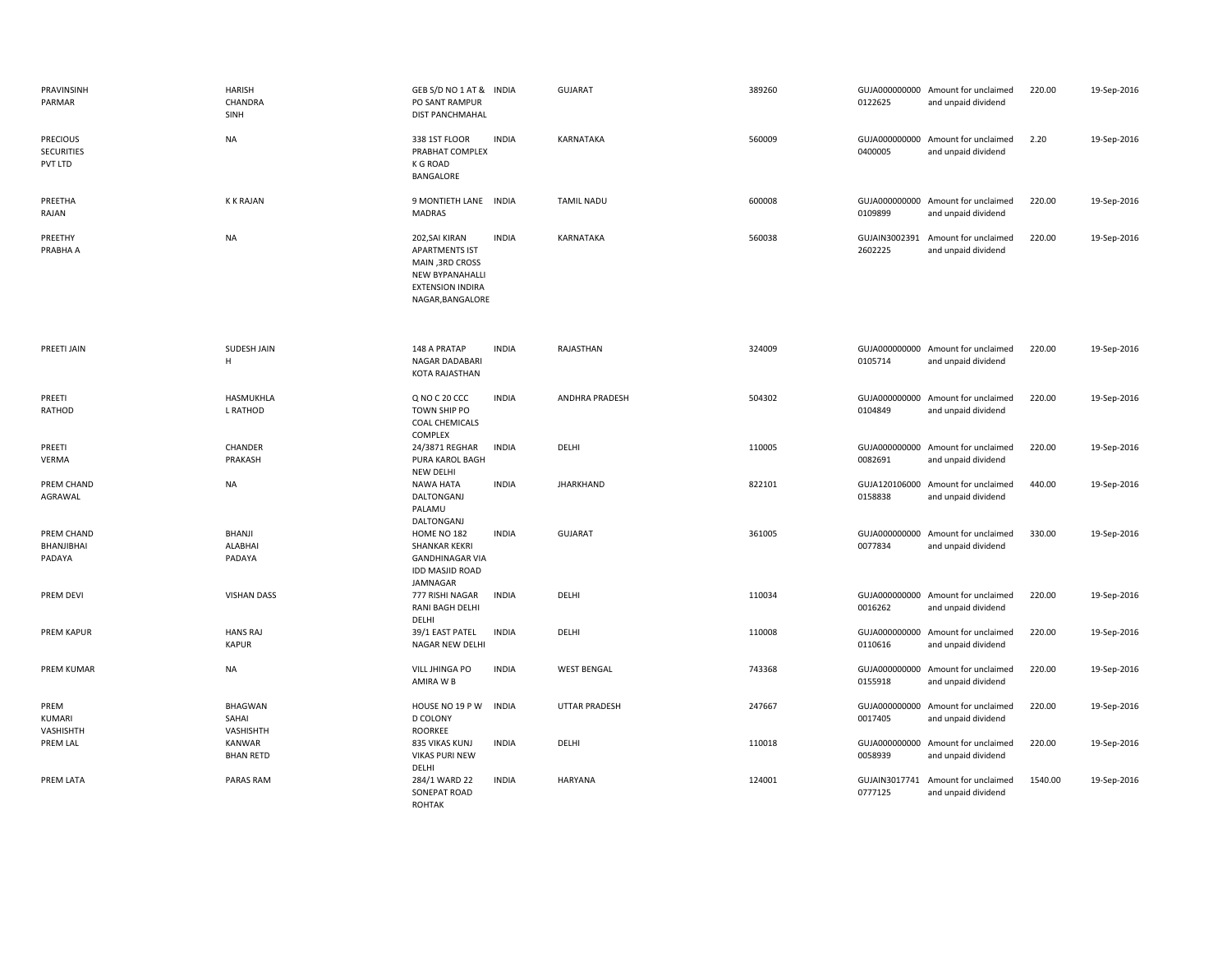| PREM LATA<br><b>DEVI JAIN</b>            | PRAKASH<br><b>CHAND JAIN</b>       | C/O JAIN'S<br>DEPARTMENTAL<br>STORE SHOP NO<br>132 EKTA MARKET<br>SECTOR 45C<br>CHANDIGARH [UT]               | <b>INDIA</b> | CHANDIGARH            | 160001 | 0074215                  | GUJA000000000 Amount for unclaimed<br>and unpaid dividend | 220.00  | 19-Sep-2016 |
|------------------------------------------|------------------------------------|---------------------------------------------------------------------------------------------------------------|--------------|-----------------------|--------|--------------------------|-----------------------------------------------------------|---------|-------------|
| PREM LATA<br><b>GUPTA</b>                | <b>D K GUPTA</b>                   | 307 HANUMAN<br>TOWER ATHGAON<br><b>GAUHATI</b>                                                                | <b>INDIA</b> | ASSAM                 | 781001 | 0005671                  | GUJA000000000 Amount for unclaimed<br>and unpaid dividend | 220.00  | 19-Sep-2016 |
| PREM<br><b>MAHTANI</b>                   | <b>T MAHTANI</b>                   | 385/07, HARI OM<br>COOP HSG. SOC.<br>LTD R.S.C. 30,<br>SECTOR NO. 3<br>CHARKOP<br>KANDIVALI<br>(WEST), MUMBAI | <b>INDIA</b> | MAHARASHTRA           | 400067 | 0155141                  | GUJA000000000 Amount for unclaimed<br>and unpaid dividend | 440.00  | 19-Sep-2016 |
| PREM PAL<br>SINGH<br><b>BAGHEL</b>       | <b>NA</b>                          | <b>SHANTI NAGAR</b><br><b>ETAH UTTAR</b><br>PRADESH                                                           | <b>INDIA</b> | UTTAR PRADESH         | 207001 | 0834771                  | GUJAIN3002061 Amount for unclaimed<br>and unpaid dividend | 220.00  | 19-Sep-2016 |
| PREM<br>PRAKASH<br>AGARWAL               | <b>NA</b>                          | SHASTRI NAGAR<br>(EAST) DHANBAD                                                                               | <b>INDIA</b> | <b>JHARKHAND</b>      | 826001 | 2999412                  | GUJAIN3003941 Amount for unclaimed<br>and unpaid dividend | 110.00  | 19-Sep-2016 |
| PREM<br>PRAKASH<br><b>GUPTA</b>          | <b>CHUNNI LAL</b>                  | SI-30 SHASTRI<br>NAGAR GHAZIABAD<br>UP-                                                                       | <b>INDIA</b> | UTTAR PRADESH         | 201002 | 0040423                  | GUJA000000000 Amount for unclaimed<br>and unpaid dividend | 220.00  | 19-Sep-2016 |
| PREM<br>PRAKASH<br><b>MISHRA</b>         | ADHIKLAL<br>MISHRA                 | S/O ADHIKLAL<br>MISHRA NAKHSA<br>KANNAUJ                                                                      | <b>INDIA</b> | <b>UTTAR PRADESH</b>  | 209725 | 0168440                  | GUJA000000000 Amount for unclaimed<br>and unpaid dividend | 220.00  | 19-Sep-2016 |
| PREM<br>PRAKASH<br>SRIVASTAVA            | <b>NA</b>                          | C4G/142-A<br><b>JANAKPURI</b><br>NEWDELHI                                                                     | <b>INDIA</b> | DELHI                 | 110058 | 0124754                  | GUJA000000000 Amount for unclaimed<br>and unpaid dividend | 220.00  | 19-Sep-2016 |
| PREM RAJ<br>ASERI                        | <b>BHANWAR</b><br><b>LAL ASERI</b> | F-32 PRATAP<br>NAGAR JODHPUR                                                                                  | <b>INDIA</b> | RAJASTHAN             | 342001 | GUJA000000000<br>0073427 | Amount for unclaimed<br>and unpaid dividend               | 220.00  | 19-Sep-2016 |
| PREM<br>SHANKAR<br>VERMA                 | LATE SH R P<br><b>VERMA RETD</b>   | 9 GOKUL KALYANI<br>NAGAR PUNE                                                                                 | <b>INDIA</b> | MAHARASHTRA           | 411014 | GUJA000000000<br>0106828 | Amount for unclaimed<br>and unpaid dividend               | 220.00  | 19-Sep-2016 |
| PREM SINGH                               | LATE SH<br>MAKKHAN<br>SINGH        | H NO 20 B L NO 8 P INDIA<br>O KANKINARA DIST<br>24 PARGANAS N W<br>B                                          |              | <b>WEST BENGAL</b>    | 743126 | GUJA000000000<br>0051840 | Amount for unclaimed<br>and unpaid dividend               | 220.00  | 19-Sep-2016 |
| PREMA<br>SAGAR<br>NANDARAPU              | KAMESWARA<br><b>RAO</b>            | D NO 32 57<br><b>TGLUGU RAJU</b><br><b>STREET TANUKU</b><br><b>WEST GODAVARY</b><br><b>DIST</b>               | <b>INDIA</b> | <b>ANDHRA PRADESH</b> | 534211 | 0098475                  | GUJA000000000 Amount for unclaimed<br>and unpaid dividend | 440.00  | 19-Sep-2016 |
| PREMASAGAR<br>AN RAJAPPAN<br><b>NAIR</b> | RAJAPPAN<br><b>NAIR</b>            | ROOM NO<br>1609, BLDG<br>217, GUJARAT<br><b>HOUSING BOARD</b><br>PANDESARASURAT                               | <b>INDIA</b> | <b>GUJARAT</b>        | 394221 | 0070397                  | GUJA120247000 Amount for unclaimed<br>and unpaid dividend | 1012.00 | 19-Sep-2016 |
| PREMBALA<br>SABOO                        | <b>B SABOO</b>                     | G 269 SHASTRI<br>NAGAR BEHIND<br>LAXMI UDYOG<br><b>JODHPUR</b>                                                | <b>INDIA</b> | RAJASTHAN             | 342003 | 0151999                  | GUJA000000000 Amount for unclaimed<br>and unpaid dividend | 220.00  | 19-Sep-2016 |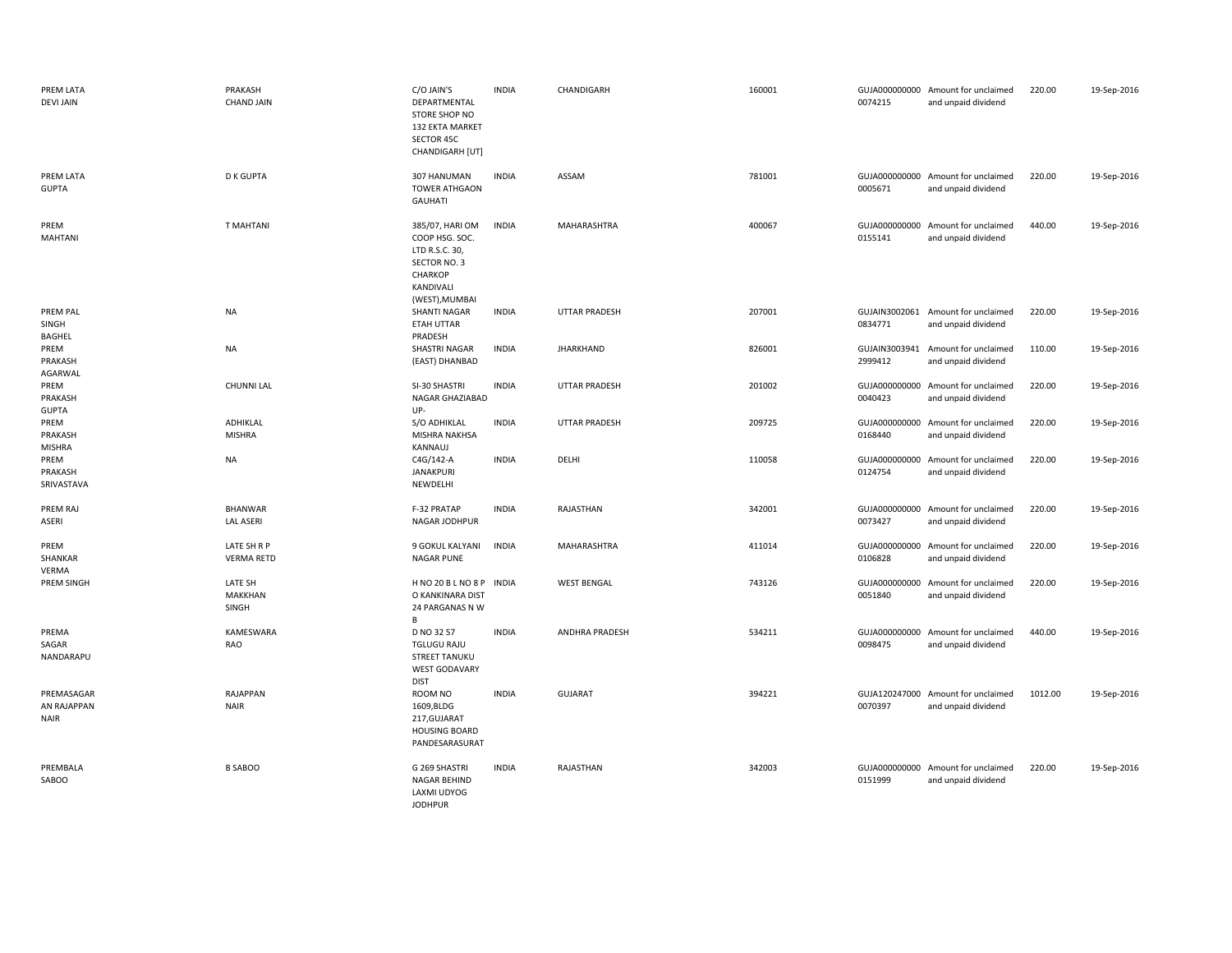| PREMBIR<br><b>GUPTA</b>            | LT SH DEVKI<br><b>NANDAN</b><br><b>GUPTA</b> | C/O AMIT TRADING INDIA<br>CORPORATION 161<br><b>NETAJI SUBASH</b><br>ROAD CALCUTTA                                                      |              | <b>WEST BENGAL</b> | 700007 | 0098664                  | GUJA000000000 Amount for unclaimed<br>and unpaid dividend | 220.00 | 19-Sep-2016 |
|------------------------------------|----------------------------------------------|-----------------------------------------------------------------------------------------------------------------------------------------|--------------|--------------------|--------|--------------------------|-----------------------------------------------------------|--------|-------------|
| PREMCHAND<br>JAIN                  | NA                                           | 15 3 65/2 NEAR<br>GURUDWARA<br>GOWLIGUDA<br>HYDERABAD                                                                                   | <b>INDIA</b> | ANDHRA PRADESH     | 500013 | 1056599                  | GUJAIN3010222 Amount for unclaimed<br>and unpaid dividend | 2.20   | 19-Sep-2016 |
| PREMILABEN<br>AMBALAL<br>PATEL     | AMBALAL<br><b>JOITARAM</b><br>PATEL          | AMARPURA CHALI<br>NO 3 HARIJ DIST<br>MEHSANA N GUJ                                                                                      | <b>INDIA</b> | GUJARAT            | 384240 | 0051045                  | GUJA000000000 Amount for unclaimed<br>and unpaid dividend | 220.00 | 19-Sep-2016 |
| PREMLATA<br><b>BHANSALI</b>        | <b>DAULATRAJ</b>                             | C/O RAJMAL<br>MANGILAL 295 NEW<br><b>CLOTH MARKET</b><br>AHMEDABAD                                                                      | <b>INDIA</b> | <b>GUJARAT</b>     | 380002 | 0084488                  | GUJA000000000 Amount for unclaimed<br>and unpaid dividend | 220.00 | 19-Sep-2016 |
| PREMLATA<br>KALA                   | <b>KISTUR</b><br><b>CHAND KALA</b>           | <b>DUNN AUTO</b><br><b>AGENCY BARAPANI</b>                                                                                              | <b>INDIA</b> | MEGHALAYA          | 793103 | 0041633                  | GUJA000000000 Amount for unclaimed<br>and unpaid dividend | 220.00 | 19-Sep-2016 |
| PREMSINGH<br>NIRDOSHI              | KISHAN<br>SINGH                              | 10, MARUTI NAGAR INDIA<br>NR.WATER TANK<br>(CHARBHUJA)<br>P.O.BHABHA<br>NAGARKOTA                                                       |              | RAJASTHAN          | 323307 | GUJA000000000<br>0009620 | Amount for unclaimed<br>and unpaid dividend               | 440.00 | 19-Sep-2016 |
| PRIME SCRIPS<br>PVT LTD            | <b>NA</b>                                    | <b>II FLOOR SIMLA</b><br><b>BUILDING</b><br>KANDAMKULAM<br><b>CROSS ROAD</b><br>CALICUT                                                 | <b>INDIA</b> | KERALA             | 673002 | 0559293                  | GUJAIN3000111 Amount for unclaimed<br>and unpaid dividend | 2.20   | 19-Sep-2016 |
| PRITAM<br><b>KUMAR RAY</b>         | PABITRA<br><b>MOHAN RAY</b>                  | B2 155 O N G C<br><b>COLONY PANVEL</b><br><b>DIST RAIGAD</b><br>MAHARASTRA                                                              | <b>INDIA</b> | MAHARASHTRA        | 410221 | 0115162                  | GUJA000000000 Amount for unclaimed<br>and unpaid dividend | 220.00 | 19-Sep-2016 |
| PRITAM<br>MEHTA                    | <b>NA</b>                                    | H, NO. 729<br>MOHALLA MANDI,<br>ACHHAR WALI GALI<br>SONIPAT                                                                             | <b>INDIA</b> | <b>HARYANA</b>     | 131001 | GUJAIN3016882<br>0050196 | Amount for unclaimed<br>and unpaid dividend               | 220.00 | 19-Sep-2016 |
| PRITAM<br>SAPRA                    | KARAM<br>CHAND<br>SAPRA                      | 53/3 PALSIKAR<br><b>COLONY INDORE</b>                                                                                                   | <b>INDIA</b> | MADHYA PRADESH     | 452004 | 0109534                  | GUJA000000000 Amount for unclaimed<br>and unpaid dividend | 110.00 | 19-Sep-2016 |
| PRITESH<br><b>DESAI</b>            | RAJENDRA<br><b>KUMAR</b>                     | C/O RAJENDRA K<br><b>DESAI B-2 SHRINATH</b><br>PARK B/H JAGRUTI<br>SOC NR LALLUBHAI<br>PARK COOP<br><b>SOCHARNI RD</b><br><b>BARODA</b> | <b>INDIA</b> | GUJARAT            | 390006 | GUJA000000000<br>0037762 | Amount for unclaimed<br>and unpaid dividend               | 220.00 | 19-Sep-2016 |
| PRITHVI RAJ<br>SHARMA              | C L SHARMA                                   | V&POST<br>NATHAWALA 2 ML<br>SRI GANGANAGAR<br>RAJASTHAN                                                                                 | <b>INDIA</b> | RAJASTHAN          | 335001 | 0130863                  | GUJA000000000 Amount for unclaimed<br>and unpaid dividend | 220.00 | 19-Sep-2016 |
| PRITI<br><b>BANSIBHAI</b><br>PATEL | BANSIBHAI<br><b>JETHABHAI</b><br>PATEL       | 6/1994 "SHRIJI<br><b>KRUPA" HATFALIA</b><br><b>HARIPURA SURAT</b>                                                                       | <b>INDIA</b> | <b>GUJARAT</b>     | 395003 | 0056225                  | GUJA000000000 Amount for unclaimed<br>and unpaid dividend | 220.00 | 19-Sep-2016 |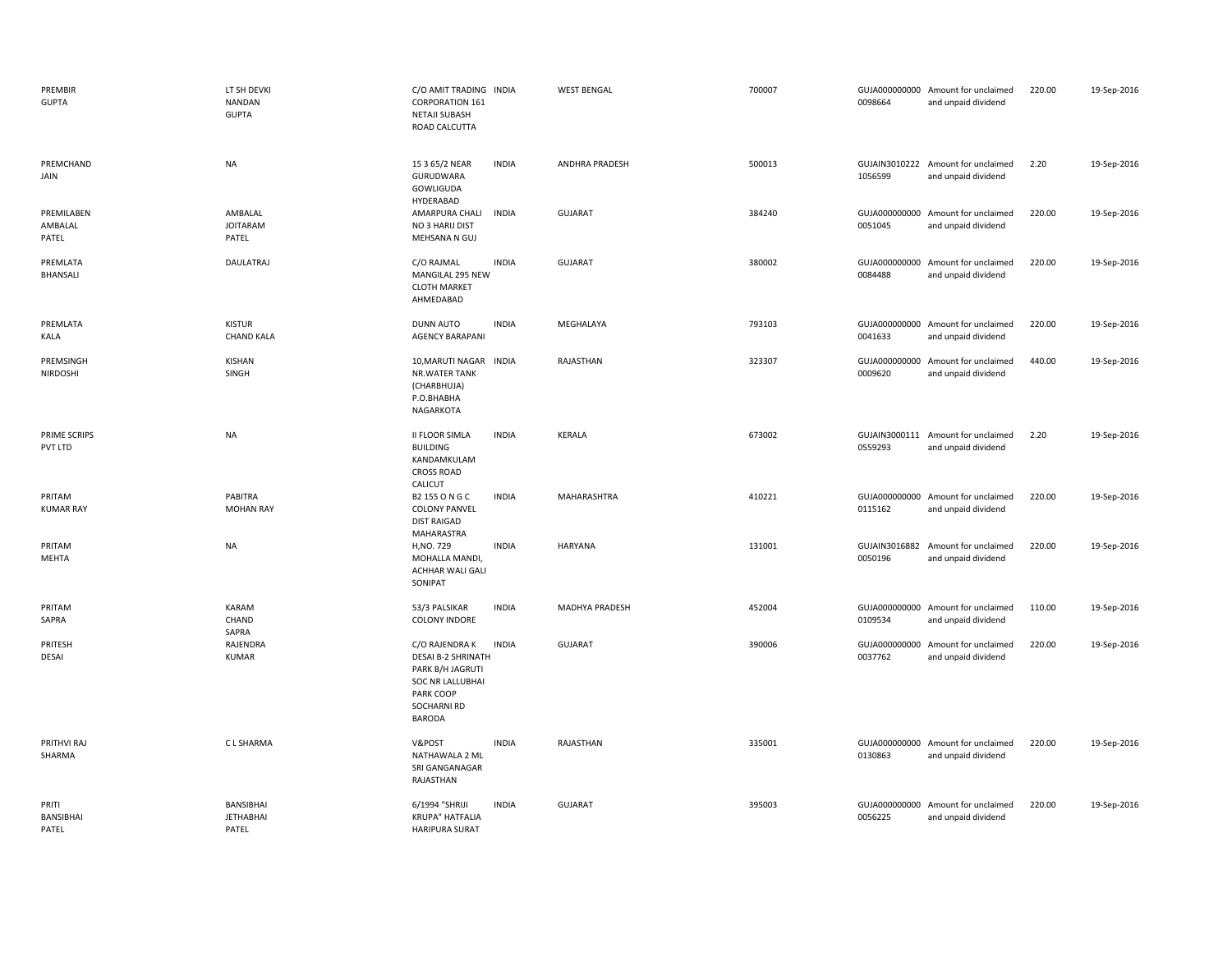| PRITI N GOHIL<br>PRITI N<br><b>MEHTA</b>      | <b>NAGINDAS</b><br>GOHIL<br>NARENDRA          | C/O AVANI LEASE<br><b>INDIA</b><br>FINANCE P LTD 202<br>PAVAN FLAT 7<br><b>ANAND NAGAR</b><br>SOCIETY<br>PRODUCTIVITY<br>ROADVADODARA<br>C/O SARVAIYA 32,<br><b>INDIA</b><br><b>MAHAVIR CHHAYA</b><br>3RD FLOOR 353-B<br>VALLABH BAUG<br><b>LANE GHATKOPAR</b><br>(EAST) MUMBAI | <b>GUJARAT</b><br>MAHARASHTRA | 390015<br>400077 | 0039095<br>0041817       | GUJA000000000 Amount for unclaimed<br>and unpaid dividend<br>GUJA000000000 Amount for unclaimed<br>and unpaid dividend | 220.00<br>220.00 | 19-Sep-2016<br>19-Sep-2016 |
|-----------------------------------------------|-----------------------------------------------|---------------------------------------------------------------------------------------------------------------------------------------------------------------------------------------------------------------------------------------------------------------------------------|-------------------------------|------------------|--------------------------|------------------------------------------------------------------------------------------------------------------------|------------------|----------------------------|
| PRITI NILESH<br>JALAMKAR                      | <b>NA</b>                                     | B/162 TIRUPATI<br><b>INDIA</b><br><b>TULASI BUNGLOWS</b><br>RAMOSANA<br>MEHSANA<br>MEHSANA                                                                                                                                                                                      | <b>GUJARAT</b>                | 384002           | 0577803                  | GUJAIN3012763 Amount for unclaimed<br>and unpaid dividend                                                              | 220.00           | 19-Sep-2016                |
| PRITI V<br>THAKKER                            | <b>VINUBHAI</b><br>THAKKER                    | <b>KLIM 168</b><br><b>INDIA</b><br>SATYAGRAH<br>CHHAVANI B/S<br>SARTHAK TOWER<br>RAMDEVNAGAR<br><b>CHAR RASTA</b><br>SATELLITE<br>ROADAHMEDABAD                                                                                                                                 | <b>GUJARAT</b>                | 380015           | 0028313                  | GUJA000000000 Amount for unclaimed<br>and unpaid dividend                                                              | 220.00           | 19-Sep-2016                |
| PRITIBEN<br>RAJENDRA<br><b>KUMAR</b><br>RAWAL | RAJENDRA<br><b>KUMAR</b><br>RAWAL             | 16 ASHAPURAN 50<br><b>INDIA</b><br><b>GITANJALI NAGAR D</b><br><b>CABIN SABARMATI</b><br>AHMEDABAD                                                                                                                                                                              | <b>GUJARAT</b>                | 380019           | 0023875                  | GUJA000000000 Amount for unclaimed<br>and unpaid dividend                                                              | 220.00           | 19-Sep-2016                |
| PRITIBEN<br>SHAMBHUBH<br>AI PATEL             | SHAMBHUBH<br>AI R PATEL                       | <b>INDIA</b><br>2 ALPAKUNJ SOCY<br>NR RAMJI MANDIR<br>PALDI POST OFFICE<br>AHMEDABAD                                                                                                                                                                                            | <b>GUJARAT</b>                | 380002           | 0164006                  | GUJA000000000 Amount for unclaimed<br>and unpaid dividend                                                              | 220.00           | 19-Sep-2016                |
| PRITIKANA<br>RAY                              | <b>SUSHIL RAY</b>                             | CAPT B P BISWAS<br><b>INDIA</b><br>ROAD SAKTIGARH P<br>O BONGAON DIST<br>24 PGS NBONGAON                                                                                                                                                                                        | <b>WEST BENGAL</b>            | 743235           | 4532331                  | GUJA130414000 Amount for unclaimed<br>and unpaid dividend                                                              | 220.00           | 19-Sep-2016                |
| PRITPAL<br>SINGH LAMBA                        | LATE SH<br><b>DUGAR</b><br>SINGH<br>LAMBA RET | <b>INDIA</b><br>897 SECTOR 6 R K<br>PURAM NEW DELHI                                                                                                                                                                                                                             | DELHI                         | 110022           | 0063521                  | GUJA000000000 Amount for unclaimed<br>and unpaid dividend                                                              | 220.00           | 19-Sep-2016                |
| PRIYA<br>SHARAN<br>AGRAWAL                    | AGRAWAL                                       | 238 B AGRAWAL<br><b>INDIA</b><br><b>BLDG 3RD FLOOR</b><br>THAKURDWAR<br>ROAD MUMBAI                                                                                                                                                                                             | MAHARASHTRA                   | 400002           | GUJAIN3011511<br>2569791 | Amount for unclaimed<br>and unpaid dividend                                                                            | 1100.00          | 19-Sep-2016                |
| PRIYANKA<br>GOYAL                             | D GOYAL                                       | U 11 GREEN PARK<br><b>INDIA</b><br>MAIN NEW DELHI                                                                                                                                                                                                                               | DELHI                         | 110016           | 0153096                  | GUJA000000000 Amount for unclaimed<br>and unpaid dividend                                                              | 220.00           | 19-Sep-2016                |
| PRIYANKA<br><b>GUPTA</b>                      | <b>NA</b>                                     | <b>INDIA</b><br>18 RING ROAD<br>LAJPAT NAGAR 4<br>NEW DELHI NEW<br>DELHI                                                                                                                                                                                                        | DELHI                         | 110024           | 0776172                  | GUJA120299000 Amount for unclaimed<br>and unpaid dividend                                                              | 440.00           | 19-Sep-2016                |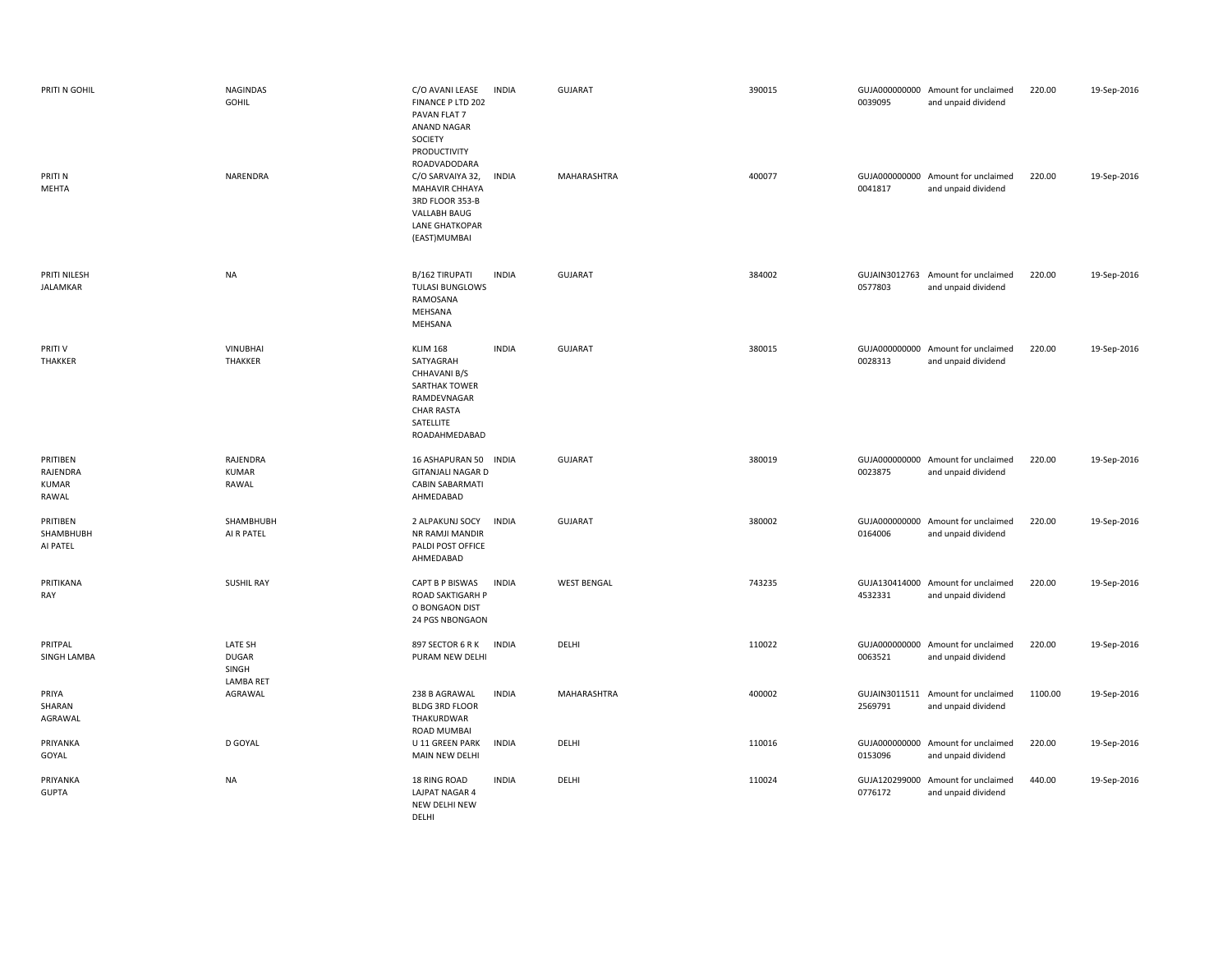| PRIYANKA<br>JAIN                            | CHAMANLAL                       | 71 GIRDHAR NAGAR INDIA<br><b>SOCIETY GIRDHAR</b><br><b>NAGAR</b>                                                             | <b>GUJARAT</b>     | 380004 | 0034648                  | GUJA000000000 Amount for unclaimed<br>and unpaid dividend | 220.00   | 19-Sep-2016 |
|---------------------------------------------|---------------------------------|------------------------------------------------------------------------------------------------------------------------------|--------------------|--------|--------------------------|-----------------------------------------------------------|----------|-------------|
| PRIYANKA<br>PRADEEP<br><b>GOKULA</b>        | NA                              | AHMEDABAD<br>NO 3/36, MOUNT<br><b>INDIA</b><br>POONAMALLEE<br>ROAD CHENNAI                                                   | <b>TAMIL NADU</b>  | 600016 | 0719677                  | GUJAIN3016374 Amount for unclaimed<br>and unpaid dividend | 1100.00  | 19-Sep-2016 |
| PROBIN<br><b>KUMAR</b><br>KONWAR            | NA                              | QAFCO POST BOX<br><b>INDIA</b><br>50001 UMSAEED<br>DOHA QATAR PIN                                                            | MAHARASHTRA        | 999999 | 0924023                  | GUJAIN3030285 Amount for unclaimed<br>and unpaid dividend | 13783.00 | 19-Sep-2016 |
| PROMILA<br><b>JOSHI</b>                     | NA                              | CODE 50001<br>H NO 19/332<br><b>INDIA</b><br>VASUNDHARA<br>INDRAPURAM                                                        | UTTAR PRADESH      | 201012 | GUJAIN3010551<br>0627316 | Amount for unclaimed<br>and unpaid dividend               | 660.00   | 19-Sep-2016 |
| PROMILA<br><b>JOSHI</b>                     | S P JOSHI                       | GHAZIABAD<br>26 COOPERATIVE<br><b>INDIA</b><br><b>COLONY AJMER</b><br>ROAD SODALA<br><b>JAIPUR</b>                           | RAJASTHAN          | 302006 | 0127838                  | GUJA000000000 Amount for unclaimed<br>and unpaid dividend | 220.00   | 19-Sep-2016 |
| PROMILA<br>KAPIL                            | <b>K S KAPIL</b>                | 7/148 LAHORI GATE INDIA<br><b>KAPURTHALA PB</b>                                                                              | ANDHRA PRADESH     | 500003 | 0149391                  | GUJA000000000 Amount for unclaimed<br>and unpaid dividend | 220.00   | 19-Sep-2016 |
| PROMILA<br>LALL                             | <b>MAN</b><br><b>MOHAN LALL</b> | <b>INDIA</b><br>12 WATERLOO<br>STREET CALCUTTA                                                                               | <b>WEST BENGAL</b> | 700069 | 0110489                  | GUJA000000000 Amount for unclaimed<br>and unpaid dividend | 220.00   | 19-Sep-2016 |
| PROSENJIT<br>DAS                            | <b>NA</b>                       | D 77/A RAMGARH<br><b>INDIA</b><br><b>KOLKATA</b>                                                                             | <b>WEST BENGAL</b> | 700047 | 0547909                  | GUJAIN3012501 Amount for unclaimed<br>and unpaid dividend | 220.00   | 19-Sep-2016 |
| PUJA BATRA                                  | YOGESH<br><b>BATRA</b>          | S 397 GREATER<br><b>INDIA</b><br>KAILASH II NEW<br>DELHI                                                                     | DELHI              | 110048 | 0111995                  | GUJA000000000 Amount for unclaimed<br>and unpaid dividend | 220.00   | 19-Sep-2016 |
| PUJA<br><b>WADHWA</b>                       | S C WADHWA                      | 2256 RAJA PARK<br><b>INDIA</b><br><b>SHAKUR BASTI</b><br>DELHI                                                               | DELHI              | 110034 | 0098133                  | GUJA000000000 Amount for unclaimed<br>and unpaid dividend | 220.00   | 19-Sep-2016 |
| PUKHRAJ                                     | RASUCHAND                       | MANGAL DEEP 18<br><b>INDIA</b><br><b>GOOD LUCK TEXTILE</b><br><b>MARKET SURAT</b>                                            | <b>GUJARAT</b>     | 395002 | GUJA000000000<br>0089326 | Amount for unclaimed<br>and unpaid dividend               | 220.00   | 19-Sep-2016 |
| PULIN BEHARI<br>MANDAL                      | AKHIL<br>CHANDRA<br>MANDAL      | <b>B18 NABADARSHA</b><br><b>INDIA</b><br><b>CO OPERATIVE</b><br><b>HOUSING SOC</b><br>SREEMANTAPUR<br><b>BERATI CALCUTTA</b> | <b>WEST BENGAL</b> | 700051 | 0178051                  | GUJA000000000 Amount for unclaimed<br>and unpaid dividend | 220.00   | 19-Sep-2016 |
| PULIN<br><b>PUROHIT</b>                     | RATILAL                         | 356 JANTA NAGAR<br><b>INDIA</b><br>PO CHANDKHEDA<br>AHMEDABAD                                                                | <b>GUJARAT</b>     | 382424 | 0116493                  | GUJA000000000 Amount for unclaimed<br>and unpaid dividend | 220.00   | 19-Sep-2016 |
| PULINBHAI<br>SHAH                           | NA                              | <b>INDIA</b><br>7 S S SOCIETY<br>ANAND WADI<br><b>ISANPUR ROAD</b><br>AHMEDABAD                                              | <b>GUJARAT</b>     | 382443 | 0101478                  | GUJA000000000 Amount for unclaimed<br>and unpaid dividend | 220.00   | 19-Sep-2016 |
| PULKIT<br>CHHABRA                           | RAJENDRA<br>CHHABARA            | C/O SHARAD CHAND INDIA<br>THOLIA THOLIA<br><b>HOUSE PANCH</b><br>BATTI M I ROAD<br><b>JAIPUR</b>                             | RAJASTHAN          | 302001 | 0009406                  | GUJA000000000 Amount for unclaimed<br>and unpaid dividend | 220.00   | 19-Sep-2016 |
| <b>PULKIT</b><br><b>HARIGOPAL</b><br>BHATIA | <b>NA</b>                       | 27 A ADVAIT<br><b>INDIA</b><br><b>SOCIETY NR</b><br>RADHASWAMI<br><b>SATSANG RANIP</b><br>AHMEDABAD                          | <b>GUJARAT</b>     | 382480 | 3410106                  | GUJAIN3011511 Amount for unclaimed<br>and unpaid dividend | 473.00   | 19-Sep-2016 |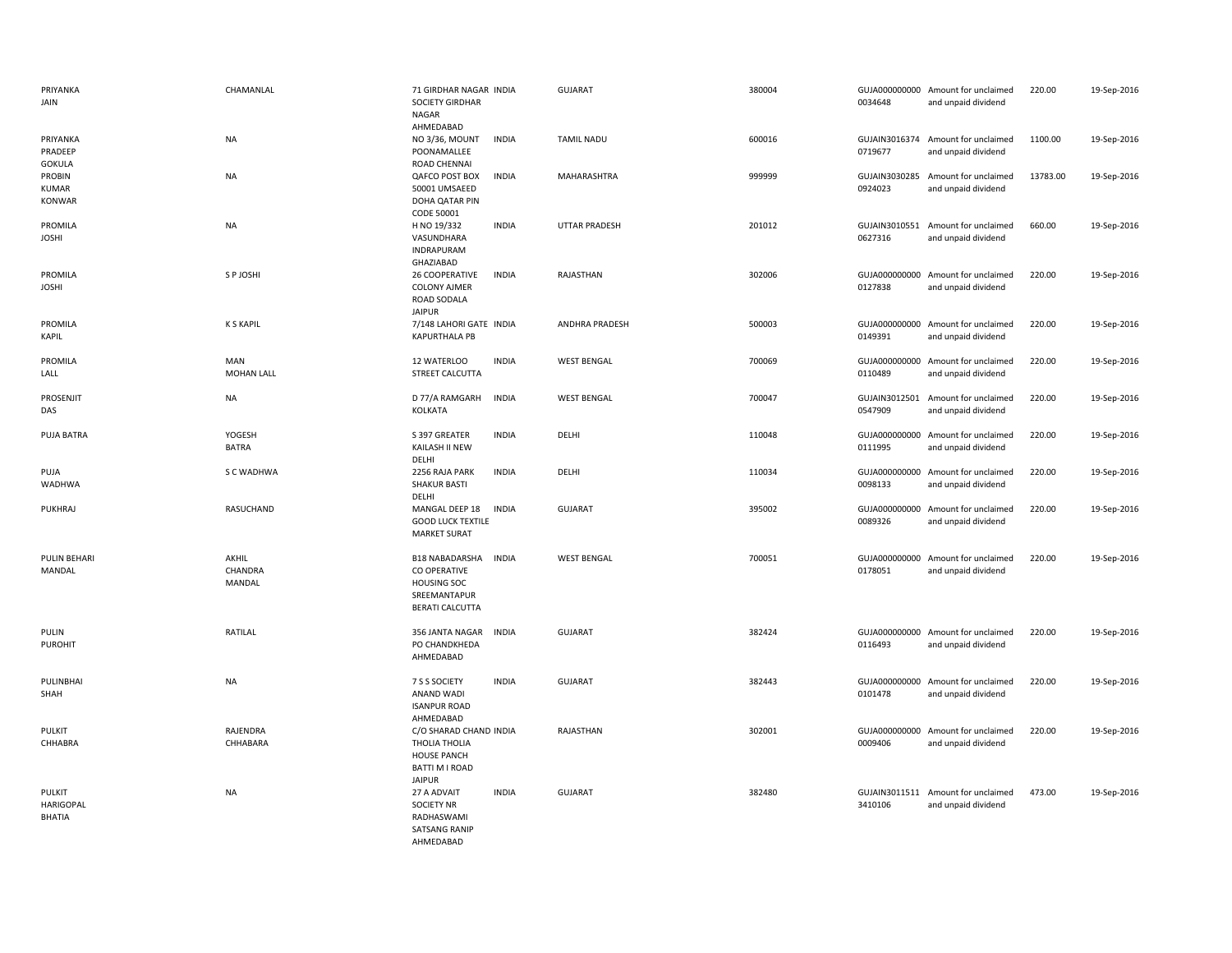| PULLURI ANIL<br><b>KUMAR</b>                  | P RAJESHAM                          | C/O DHAUPAL<br>GAUGARAW H NO 6<br>99 HAWELIWALI<br>NIZAMABAD                                              | <b>INDIA</b> | ANDHRA PRADESH   | 503002 | 0105043                  | GUJA000000000 Amount for unclaimed<br>and unpaid dividend | 220.00 | 19-Sep-2016 |
|-----------------------------------------------|-------------------------------------|-----------------------------------------------------------------------------------------------------------|--------------|------------------|--------|--------------------------|-----------------------------------------------------------|--------|-------------|
| PUNIT<br><b>MOHAN</b>                         | <b>VIJAY KUMAR</b>                  | <b>GUPTA CLINIC</b><br><b>DOGAR BASTI</b><br>STREET NO 5<br><b>FAIRDKOT PB</b>                            | <b>INDIA</b> | PUNJAB           | 151203 | 0013617                  | GUJA000000000 Amount for unclaimed<br>and unpaid dividend | 220.00 | 19-Sep-2016 |
| <b>PUNITA B</b><br>MAHESHWARI                 | BHARAT<br><b>KUMAR</b><br>MAHESHWAR | 28 HANS SOCIETY<br>VORACHHA ROAD<br>SURAT                                                                 | <b>INDIA</b> | <b>GUJARAT</b>   | 395006 | 0056565                  | GUJA000000000 Amount for unclaimed<br>and unpaid dividend | 220.00 | 19-Sep-2016 |
| PUNITA R<br>DAVE                              | RAJNIKANT<br>DAVE                   | SHIVAM SIDDHI<br>PARK GOKUL DHAM<br>KHODIYAR COLONY<br><b>B/H MEHUL NAGAR</b><br>EXCJAMNAGAR              | <b>INDIA</b> | <b>GUJARAT</b>   | 361006 | GUJA000000000<br>0203974 | Amount for unclaimed<br>and unpaid dividend               | 440.00 | 19-Sep-2016 |
| PURAN<br>CHAND                                | <b>GOVIND RAM</b>                   | 65/33<br>CHHITAVAPUR<br>ROAD HUSAIN GANJ<br>LUCKNOW                                                       | <b>INDIA</b> | UTTAR PRADESH    | 226001 | 0900400                  | GUJAIN3002141 Amount for unclaimed<br>and unpaid dividend | 22.00  | 19-Sep-2016 |
| PURAN<br>CHAND<br>AGARWAL                     | MADANLAL<br>AGARWAL                 | TUNDI ROAD PO<br><b>GOVINDPUR DIST</b><br>DHANBAD                                                         | <b>INDIA</b> | <b>JHARKHAND</b> | 828109 | 0040238                  | GUJA000000000 Amount for unclaimed<br>and unpaid dividend | 220.00 | 19-Sep-2016 |
| PURAN<br>CHAND<br>GOYAL                       | RAMJI LAL JI                        | F 5 CHETAK PURI<br>NEAR A G OFFICE<br><b>GWALIOR M P</b>                                                  | <b>INDIA</b> | MADHYA PRADESH   | 474009 | GUJA000000000<br>0053652 | Amount for unclaimed<br>and unpaid dividend               | 220.00 | 19-Sep-2016 |
| PURNASHANK<br>AR<br>SHANKARLAL<br><b>VYAS</b> | <b>SHANKAR LAL</b><br><b>VYAS</b>   | C/O SHAH TRADERS INDIA<br>OPP G P O<br>BANSWARA<br>RAJASTHAN                                              |              | RAJASTHAN        | 327001 | GUJA000000000<br>0119458 | Amount for unclaimed<br>and unpaid dividend               | 220.00 | 19-Sep-2016 |
| PURNIMA<br><b>KATARA</b>                      | <b>SHIV KUMAR</b><br>KATARA         | 8/276 MALVIYA<br>NAGAR JAIPUR RAJ                                                                         | <b>INDIA</b> | RAJASTHAN        | 302017 | 0058934                  | GUJA000000000 Amount for unclaimed<br>and unpaid dividend | 220.00 | 19-Sep-2016 |
| PURNIMA<br>MOHANLAL<br>SHAH                   | MOHANLAL<br>AMRITLAL<br>OHTER       | 3/35 ZALAV AD<br>NAGAR JUHU LANE<br>S V ROAD ANHDERI<br>W BOMBAY                                          | <b>INDIA</b> | MAHARASHTRA      | 400058 | 0095978                  | GUJA000000000 Amount for unclaimed<br>and unpaid dividend | 220.00 | 19-Sep-2016 |
| PURNIMA<br>SINGH                              | PURNENDU<br>SINGH                   | 58 E ROAD NO. 12<br>RAJENDRA NAGAR<br>PATNA                                                               | <b>INDIA</b> | <b>BIHAR</b>     | 800016 | 8957075                  | GUJAIN3013301 Amount for unclaimed<br>and unpaid dividend | 226.60 | 19-Sep-2016 |
| PURNIMABEN<br><b>CHOKSI</b>                   | AJITBHAI<br><b>CHOKSI</b>           | 64 BHARUGUPUR<br><b>SOCIETY BHARUCH</b>                                                                   | <b>INDIA</b> | <b>GUJARAT</b>   | 392002 | 0002962                  | GUJA000000000 Amount for unclaimed<br>and unpaid dividend | 880.00 | 19-Sep-2016 |
| <b>PUROHIT</b><br>ASHOKBHAIR                  | NA                                  | B/03 PURNANAND<br><b>SOC PURNANAND</b><br><b>COMPLEX STATION</b><br><b>ROAD NAVSARI</b><br><b>GUJARAT</b> | <b>INDIA</b> | <b>GUJARAT</b>   | 396445 | GUJAIN3005131<br>4879002 | Amount for unclaimed<br>and unpaid dividend               | 220.00 | 19-Sep-2016 |
| PURSHOTAM<br><b>DASS GUPTA</b>                | LATE SH<br>KHUBI RAM<br>RETD        | 1975 KUCHA<br><b>CHELAN KHARI</b><br><b>BAOLI DELHI</b>                                                   | <b>INDIA</b> | DELHI            | 110006 | 0062724                  | GUJA000000000 Amount for unclaimed<br>and unpaid dividend | 220.00 | 19-Sep-2016 |
| PURSHOTAM<br>PARMANAND                        | NA                                  | 15 SHILA LEKH OPP<br>SARJAN TOWER<br>MEMNAGAR<br>AHMEDABAD                                                | <b>INDIA</b> | <b>GUJARAT</b>   | 380052 | 0416278                  | GUJAIN3004501 Amount for unclaimed<br>and unpaid dividend | 440.00 | 19-Sep-2016 |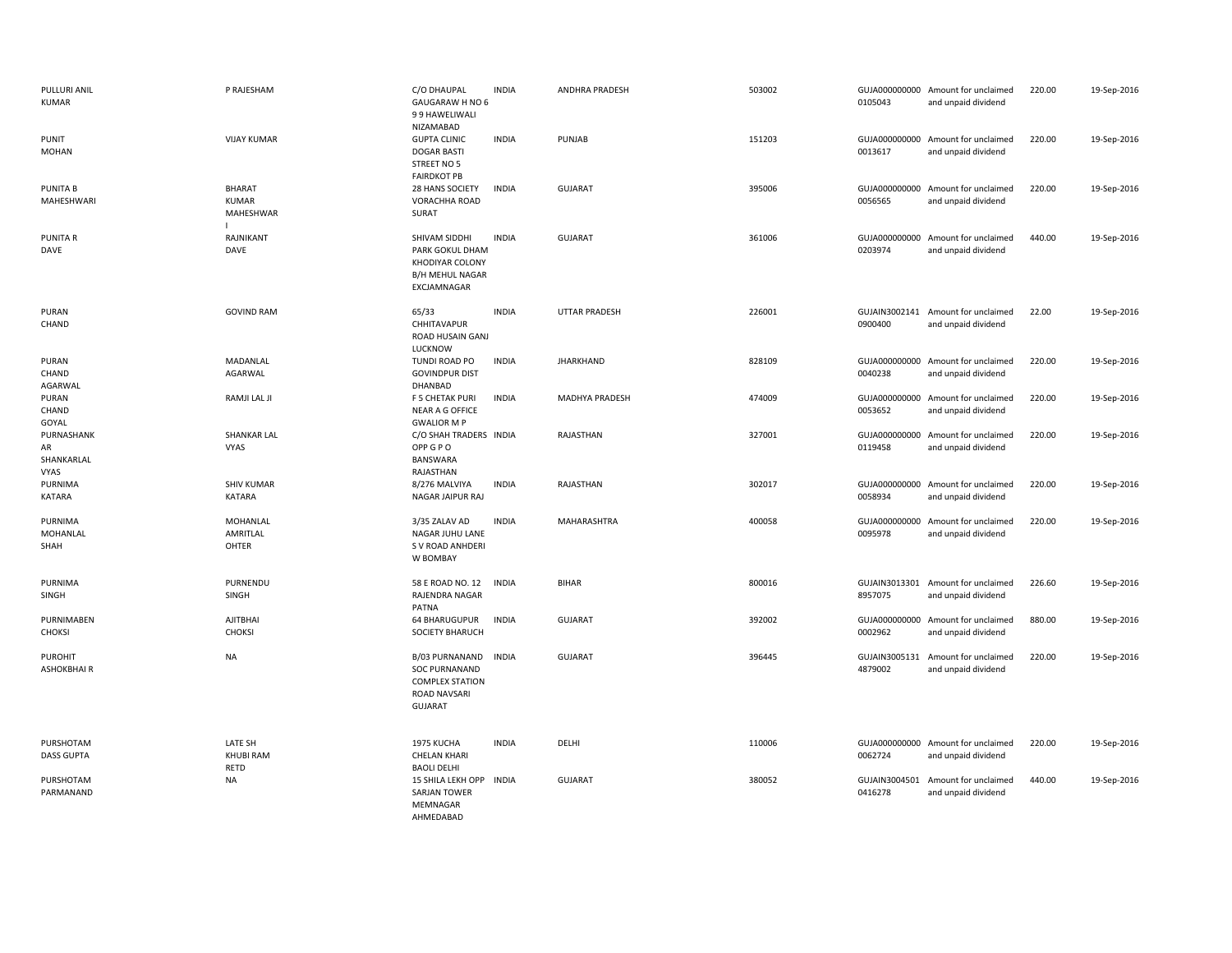| PURSHOTHA<br>M C KUNDER            | <b>CKKUNDER</b>            | 49/397 MOTILAL<br><b>NAGAR PART-I</b><br><b>GOREGAON W</b><br><b>BOMBAY</b>                                  | <b>INDIA</b> | MAHARASHTRA        | 400104 | 0153058 | GUJA000000000 Amount for unclaimed<br>and unpaid dividend | 220.00  | 19-Sep-2016 |
|------------------------------------|----------------------------|--------------------------------------------------------------------------------------------------------------|--------------|--------------------|--------|---------|-----------------------------------------------------------|---------|-------------|
| PURSHOTTAM<br><b>DAS PATEL</b>     | <b>NA</b>                  | 21, BHARAT NAGAR INDIA<br>SOCIETY HIGHWAY<br>MEHSANA                                                         |              | <b>GUJARAT</b>     | 384002 | 0124770 | GUJA000000000 Amount for unclaimed<br>and unpaid dividend | 440.00  | 19-Sep-2016 |
| PURUSHOTHA<br>M<br>MANCHUKON<br>DA | LINGAIAH                   | C/O D BADRAIAH<br>OPP HANUMAN<br>TEMPLE<br>BRAHMANANDA<br><b>REDDY COLONY</b><br>DEVERKONDAMIRYA<br>LAGUDA   | <b>INDIA</b> | ANDHRA PRADESH     | 508248 | 0006301 | GUJA000000000 Amount for unclaimed<br>and unpaid dividend | 220.00  | 19-Sep-2016 |
| PURUSHOTTA<br>M GAJERA             | BAVALAL<br>GAJERA          | C/O G S F C AREA<br>OFFICE 105<br><b>MANGAL MURTI</b><br><b>NEAR KALWA</b><br>CHOWK JAWAHAR<br>ROAD JUNAGADH | <b>INDIA</b> | <b>GUJARAT</b>     | 362001 | 0118386 | GUJA000000000 Amount for unclaimed<br>and unpaid dividend | 220.00  | 19-Sep-2016 |
| PURVA<br>SHAILESH<br>PATEL         | <b>NA</b>                  | 44, RIDDHI SOCIETY, INDIA<br>NR, GYANJYOT<br>SCHOOL,<br>GHATLODIA.<br>AHMEDABAD                              |              | <b>GUJARAT</b>     | 380061 | 1767401 | GUJA120109000 Amount for unclaimed<br>and unpaid dividend | 55.00   | 19-Sep-2016 |
| <b>PURVAT</b><br>DESAI             | <b>NA</b>                  | <b>6 DEEP MANGAL</b><br><b>SOCIETY KABILPORE</b><br>NAVSARI GUJARAT                                          | <b>INDIA</b> | <b>GUJARAT</b>     | 396424 | 4865129 | GUJAIN3008881 Amount for unclaimed<br>and unpaid dividend | 1100.00 | 19-Sep-2016 |
| PURVI<br>VACHHANI                  | ANATRAY                    | PARISHRAM 1<br>PRAKASH SOCIETY<br>OPP NIRMALA<br><b>SCHOOL RAJKOT</b>                                        | <b>INDIA</b> | <b>GUJARAT</b>     | 360005 | 0080677 | GUJA000000000 Amount for unclaimed<br>and unpaid dividend | 220.00  | 19-Sep-2016 |
| PUSHP<br><b>KUMAR</b>              | BAHADURMA<br>UI            | RAWALI GALI<br><b>BALOTRA (RAJ)</b>                                                                          | <b>INDIA</b> | RAJASTHAN          | 344022 | 0199000 | GUJA000000000 Amount for unclaimed<br>and unpaid dividend | 220.00  | 19-Sep-2016 |
| PUSHPA                             | ARVIND                     | CHANDAK BHAWAN INDIA<br>LAXMI PURA<br><b>BARMER RAJ</b>                                                      |              | RAJASTHAN          | 344001 | 0072694 | GUJA000000000 Amount for unclaimed<br>and unpaid dividend | 220.00  | 19-Sep-2016 |
| <b>PUSHPA</b><br>AGARWAL           | R L<br>AGARWAL             | C/O P C AGRAWAL<br>& CO M I ROAD<br>JAIPUR (RAJ)                                                             | <b>INDIA</b> | RAJASTHAN          | 302015 | 0071889 | GUJA000000000 Amount for unclaimed<br>and unpaid dividend | 220.00  | 19-Sep-2016 |
| PUSHPA BEN<br>SHAH                 | NAGINDAS                   | 1 RATNAJYOT<br>APPARTMENT NEAR<br>SUKHIPURA PALDI<br>AHMEDABAD                                               | <b>INDIA</b> | <b>GUJARAT</b>     | 380007 | 0033813 | GUJA000000000 Amount for unclaimed<br>and unpaid dividend | 220.00  | 19-Sep-2016 |
| PUSHPA DEVI                        | RAMENDER<br>SINGH<br>VERMA | D 25/2 LAB<br><b>QUARTERS</b><br>KANCHAN BAGH PO<br>HYDERABAD                                                | <b>INDIA</b> | ANDHRA PRADESH     | 500258 | 0104965 | GUJA000000000 Amount for unclaimed<br>and unpaid dividend | 220.00  | 19-Sep-2016 |
| PUSHPA DEVI<br>AGARWALA            | R C<br>AGARWALA            | 4/6 AMRITA PYNE<br>LANE KALIBABU KA<br><b>BAZAR HOWRAHW</b><br>B                                             | <b>INDIA</b> | <b>WEST BENGAL</b> | 711101 | 0153287 | GUJA000000000 Amount for unclaimed<br>and unpaid dividend | 440.00  | 19-Sep-2016 |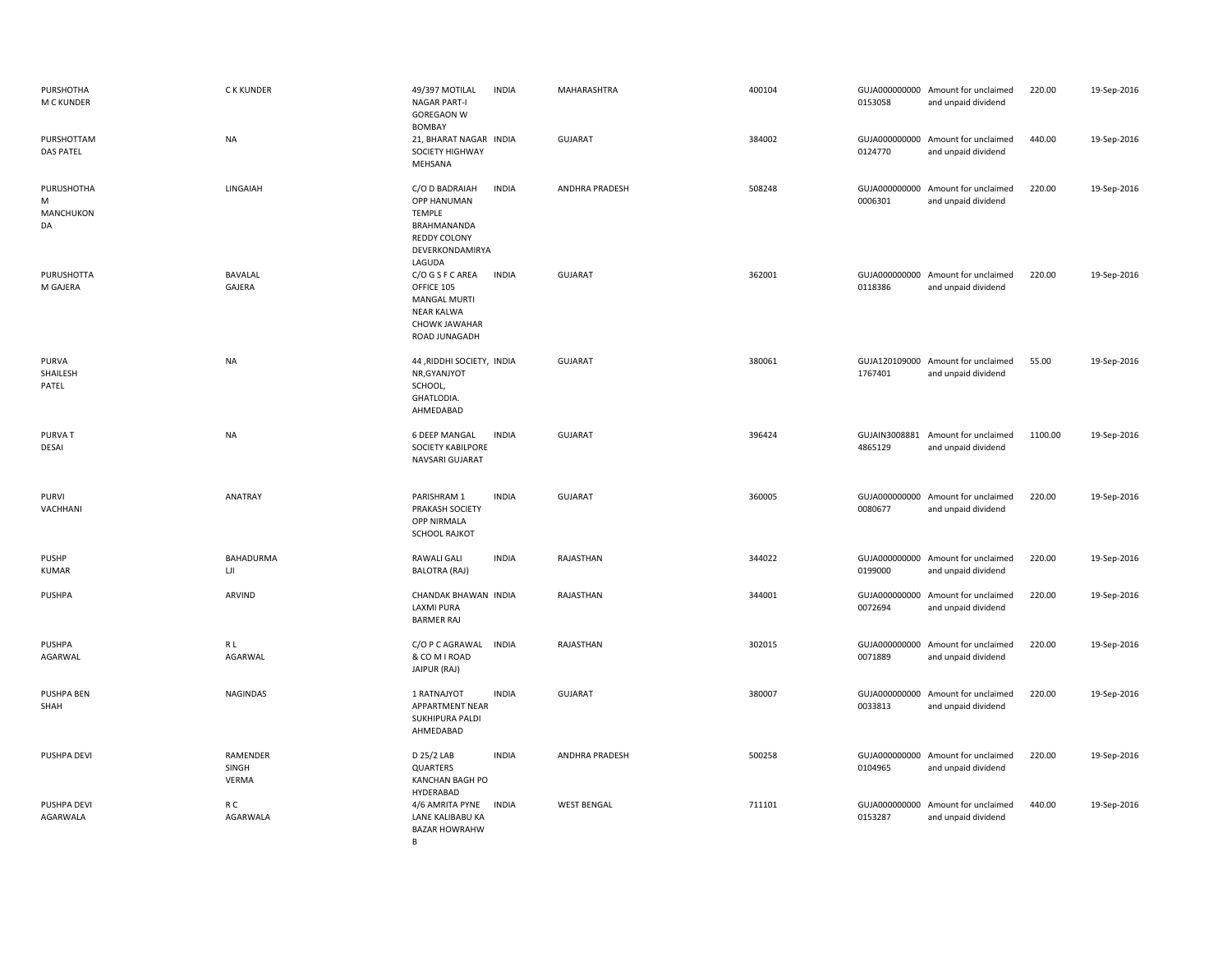| <b>PUSHPA</b><br>GARG               | PARMANAND<br>GARG                        | <b>BANGLORE CUT</b><br>PIECE CLOTH STORE<br>SUBZI MANDI<br><b>CORNER KOTA RAJ</b>                                                   | <b>INDIA</b> | RAJASTHAN             | 324006 | 0009294                  | GUJA000000000 Amount for unclaimed<br>and unpaid dividend | 220.00  | 19-Sep-2016 |
|-------------------------------------|------------------------------------------|-------------------------------------------------------------------------------------------------------------------------------------|--------------|-----------------------|--------|--------------------------|-----------------------------------------------------------|---------|-------------|
| PUSHPA JAIN                         | <b>SHRENIK LAL</b><br>JAIN               | 118 VALLABH<br>NAGAR INDORE                                                                                                         | <b>INDIA</b> | MADHYA PRADESH        | 452003 | 0007273                  | GUJA000000000 Amount for unclaimed<br>and unpaid dividend | 440.00  | 19-Sep-2016 |
| <b>PUSHPA</b><br>KUMARI             | <b>SURYA MOLI</b><br>SHARMA              | QRT. NO. A 156 PO.- INDIA<br>DAKRA DIST-<br>RANCHI RANCHI                                                                           |              | <b>JHARKHAND</b>      | 829210 | 4410607                  | GUJAIN3008881 Amount for unclaimed<br>and unpaid dividend | 220.00  | 19-Sep-2016 |
| <b>PUSHPA</b><br><b>KUMARI H</b>    | <b>B HEMNANI</b>                         | 205 ARIHANT APTS INDIA<br>R K BEACH ROAD<br>VISAKHAPATNAM                                                                           |              | <b>ANDHRA PRADESH</b> | 530003 | 0093402                  | GUJA000000000 Amount for unclaimed<br>and unpaid dividend | 220.00  | 19-Sep-2016 |
| PUSHPA<br>LALWANI                   | NA                                       | M/S AL SERRA<br>TRADING L.L.C P O<br>BOX 43189 DUBAI U                                                                              | <b>INDIA</b> | MAHARASHTRA           | 999999 | GUJAIN3008881<br>3075154 | Amount for unclaimed<br>and unpaid dividend               | 1016.40 | 19-Sep-2016 |
| <b>PUSHPA</b><br>MAHESHWARI         | PRAKASH C<br>MAHESHWAR<br>$\overline{1}$ | A E<br>SHRINATHJI KHAD-<br><b>BEEJA BHANDRA</b><br><b>BADGAON CHAR</b><br><b>RASTA STATION</b><br>ROAD RANIWARA<br>DIST JALORE(RAJ) | <b>INDIA</b> | RAJASTHAN             | 343040 | 0081598                  | GUJA000000000 Amount for unclaimed<br>and unpaid dividend | 220.00  | 19-Sep-2016 |
| <b>PUSHPA</b><br>PANDEY             | <b>NA</b>                                | R 4/20 JAYSHREE<br><b>COLONY DHOOL</b><br><b>KOT UDAIPUR</b><br>RAJASTHAN                                                           | <b>INDIA</b> | RAJASTHAN             | 313001 | 0009986                  | GUJAIN3012763 Amount for unclaimed<br>and unpaid dividend | 220.00  | 19-Sep-2016 |
| <b>PUSHPABEN B</b><br>PATEL         | <b>BHARAT BHAI</b>                       | SAGARMUDRA<br><b>APPAT KRISHNA</b><br><b>COLONY NEAR</b><br>SWATI<br>NAVARANGPURA<br>AHMEDABAD                                      | <b>INDIA</b> | <b>GUJARAT</b>        | 380014 | 0038005                  | GUJA000000000 Amount for unclaimed<br>and unpaid dividend | 220.00  | 19-Sep-2016 |
| PUSHPABEN<br>BHIKHUBHAI<br>LAD      | BHIKHUBHAI<br>LAD                        | 349, THALA CHIKHLI INDIA<br>VALSAD                                                                                                  |              | <b>GUJARAT</b>        | 396521 | 0487659                  | GUJA120191010 Amount for unclaimed<br>and unpaid dividend | 220.00  | 19-Sep-2016 |
| PUSHPABEN<br>M THAKKER              | <b>MANUBHAI</b><br>THAKKER               | 51 608 CHITRAKUT<br>APARTMENT SOLA<br>ROAD NARANPURA<br>AHMEDABAD                                                                   | <b>INDIA</b> | <b>GUJARAT</b>        | 380013 | 0000830                  | GUJA000000000 Amount for unclaimed<br>and unpaid dividend | 220.00  | 19-Sep-2016 |
| PUSHPADEVI                          | VINOD<br><b>KUMAR</b>                    | 31/1<br>GIRDHARNAGAR<br>SHAHIBAG<br>AHMEDABAD                                                                                       | <b>INDIA</b> | <b>GUJARAT</b>        | 380004 | 0085386                  | GUJA000000000 Amount for unclaimed<br>and unpaid dividend | 220.00  | 19-Sep-2016 |
| PUSHPAGAUR<br><b>ILMANDALIA</b>     | LALJI<br><b>JETHABHAI</b>                | NAGAR CHAKLO<br>LALA MEHTA S<br>STREET JAMNAGAR                                                                                     | <b>INDIA</b> | <b>GUJARAT</b>        | 361001 | 0078358                  | GUJA000000000 Amount for unclaimed<br>and unpaid dividend | 220.00  | 19-Sep-2016 |
| PUSHVINDER<br><b>KAUR SIDHU</b>     | HARCHARAN<br>SINGH                       | H NO 144 KAMLA<br>NEHRU COLONY<br><b>BIBI WALA ROAD</b><br><b>BHATINDA</b>                                                          | <b>INDIA</b> | PUNJAB                | 151001 | 0062876                  | GUJA000000000 Amount for unclaimed<br>and unpaid dividend | 220.00  | 19-Sep-2016 |
| <b>PUSPABEN N</b><br><b>BUDHDEV</b> | <b>NATVARLAL K</b><br><b>BUDHDEV</b>     | C/O YOU KNOW<br>RANJIT ROAD AT<br>LANGHAVAD<br>JAMNAGAR                                                                             | <b>INDIA</b> | <b>GUJARAT</b>        | 361006 | 0163817                  | GUJA000000000 Amount for unclaimed<br>and unpaid dividend | 220.00  | 19-Sep-2016 |
| <b>PUTANNI LAL</b>                  | HIROO DAS                                | B 136/3 RDSO<br><b>COLONY MANAK</b><br>NAGAR LUCKNOW                                                                                | <b>INDIA</b> | <b>UTTAR PRADESH</b>  | 226011 | GUJA000000000<br>0012499 | Amount for unclaimed<br>and unpaid dividend               | 220.00  | 19-Sep-2016 |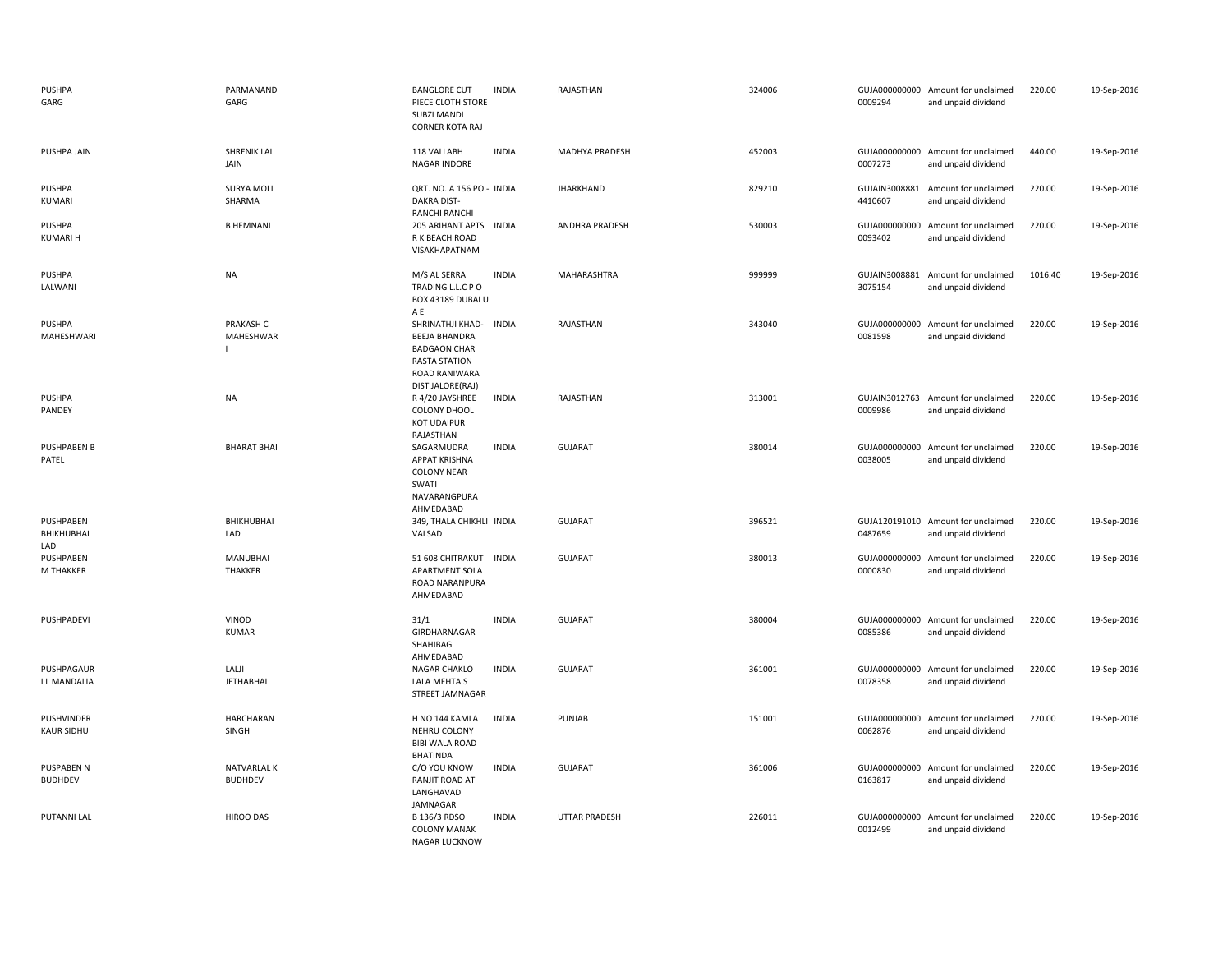| PYARE LAL                  | <b>MATA</b><br>PRASAD             | S 20/51 - A3 NEPALI INDIA<br>KOTHI VARUNA<br><b>BRIDGE VARANASI</b>                                           |              | MAHARASHTRA       | 999999 | 1575964                  | GUJAIN3015572 Amount for unclaimed<br>and unpaid dividend | 22.00  | 19-Sep-2016 |
|----------------------------|-----------------------------------|---------------------------------------------------------------------------------------------------------------|--------------|-------------------|--------|--------------------------|-----------------------------------------------------------|--------|-------------|
| R BABU<br>RAJENDRAN        | <b>NA</b>                         | 21 G 5 KATHIRESAN INDIA<br>KOIL ST KOVILPATTI<br><b>TUTICORIN</b>                                             |              | <b>TAMIL NADU</b> | 628501 | GUJAIN3026793<br>5354666 | Amount for unclaimed<br>and unpaid dividend               | 77.00  | 19-Sep-2016 |
| R BHARATHI                 | H <sub>S</sub><br>SEETHARAM<br>U  | NO 3110 ASHRAYA<br>INDIA<br>18 TH CROSS 3 RD<br>MAIN<br><b>BANASHANKARI 2</b><br><b>ND STAGE</b><br>BANGALORE |              | KARNATAKA         | 560070 | 0110103                  | GUJA000000000 Amount for unclaimed<br>and unpaid dividend | 220.00 | 19-Sep-2016 |
| <b>RCLJAIN</b>             | M L JAIN                          | 24 SHANKER VIHAR INDIA<br><b>VIKAS MARG DELHI</b>                                                             |              | DELHI             | 110092 | 0158176                  | GUJA000000000 Amount for unclaimed<br>and unpaid dividend | 220.00 | 19-Sep-2016 |
| R FATHIMA<br>MARY          | <b>NA</b>                         | 51/24<br>MATHURAIVEERAN<br>KOIL STREET LIC<br><b>COLONY EXTENSION</b><br>NEHRUJI NAGAR,<br><b>DINDIGUL</b>    | <b>INDIA</b> | <b>TAMIL NADU</b> | 624001 | GUJAIN3010802<br>2620832 | Amount for unclaimed<br>and unpaid dividend               | 165.00 | 19-Sep-2016 |
| R HAMENDRA<br><b>DOSHI</b> | <b>HAMENDRA</b>                   | STANDARD METAL INDIA<br><b>WORKS PVT LTD</b><br>MOGRA VILLAGE<br>ROAD ANDHERI E<br>BOMBAY                     |              | MAHARASHTRA       | 400069 | 0102979                  | GUJA000000000 Amount for unclaimed<br>and unpaid dividend | 220.00 | 19-Sep-2016 |
| R HARIHAR<br>KAIYANI       | R RAMMURTI                        | 121/6 SRI BHARAT<br><b>NIVAS KOCHERS</b><br>PALDI AHD<br>AHMEDABAD                                            | <b>INDIA</b> | <b>GUJARAT</b>    | 380006 | 0051409                  | GUJA000000000 Amount for unclaimed<br>and unpaid dividend | 220.00 | 19-Sep-2016 |
| R JAYANTHI                 | RAGHUPATH<br>Y                    | <b>16 THILLAI KALI</b><br>AMMAN NAGAR<br>VIBEESHNA PURAM<br>AMMA PET<br>CHIDAMBARAM                           | <b>INDIA</b> | <b>TAMIL NADU</b> | 608401 | 2980198                  | GUJAIN3030285 Amount for unclaimed<br>and unpaid dividend | 132.00 | 19-Sep-2016 |
| R K KALRA                  | CHARANJIT<br>LAL                  | D 11 TAKSHASHILA<br><b>APARTMENT 57 I P</b><br><b>EXT DELHI</b>                                               | <b>INDIA</b> | DELHI             | 110092 | 0058920                  | GUJA000000000 Amount for unclaimed<br>and unpaid dividend | 220.00 | 19-Sep-2016 |
| R K<br>SRIVASTAVA          | LATE SH A N<br>SRIVASTAVA         | 87 SURAJ NILLA<br>SWARNAPURI<br>SOCIETY<br>CHIKOOWADI<br><b>BARODA</b>                                        | <b>INDIA</b> | <b>GUJARAT</b>    | 390005 | 0002868                  | GUJA000000000 Amount for unclaimed<br>and unpaid dividend | 440.00 | 19-Sep-2016 |
| <b>RKTRIPATHY</b>          | M <sub>N</sub><br><b>TRIPATHY</b> | F-4 SAMARPAN<br><b>FLATS GULBAI</b><br><b>TEKRA ELLISBRIDGE</b><br>AHMEDABAD                                  | <b>INDIA</b> | <b>GUJARAT</b>    | 380006 | 0140879                  | GUJA000000000 Amount for unclaimed<br>and unpaid dividend | 660.00 | 19-Sep-2016 |
| R L ALITHA                 | V<br>RAVICHANDR<br>AN             | D-70 8TH CROSS<br>THILLAINAGAR<br><b>TRICHY</b>                                                               | <b>INDIA</b> | <b>TAMIL NADU</b> | 620018 | 0165383                  | GUJA000000000 Amount for unclaimed<br>and unpaid dividend | 220.00 | 19-Sep-2016 |
| R LAKSHMI<br><b>DEVI</b>   | R S BIPIN                         | D-332 NARMADA<br>APARTMENTS<br>ALAKNANDA<br>KALKAJI NEW DELHI                                                 | <b>INDIA</b> | DELHI             | 110019 | 0134658                  | GUJA000000000 Amount for unclaimed<br>and unpaid dividend | 440.00 | 19-Sep-2016 |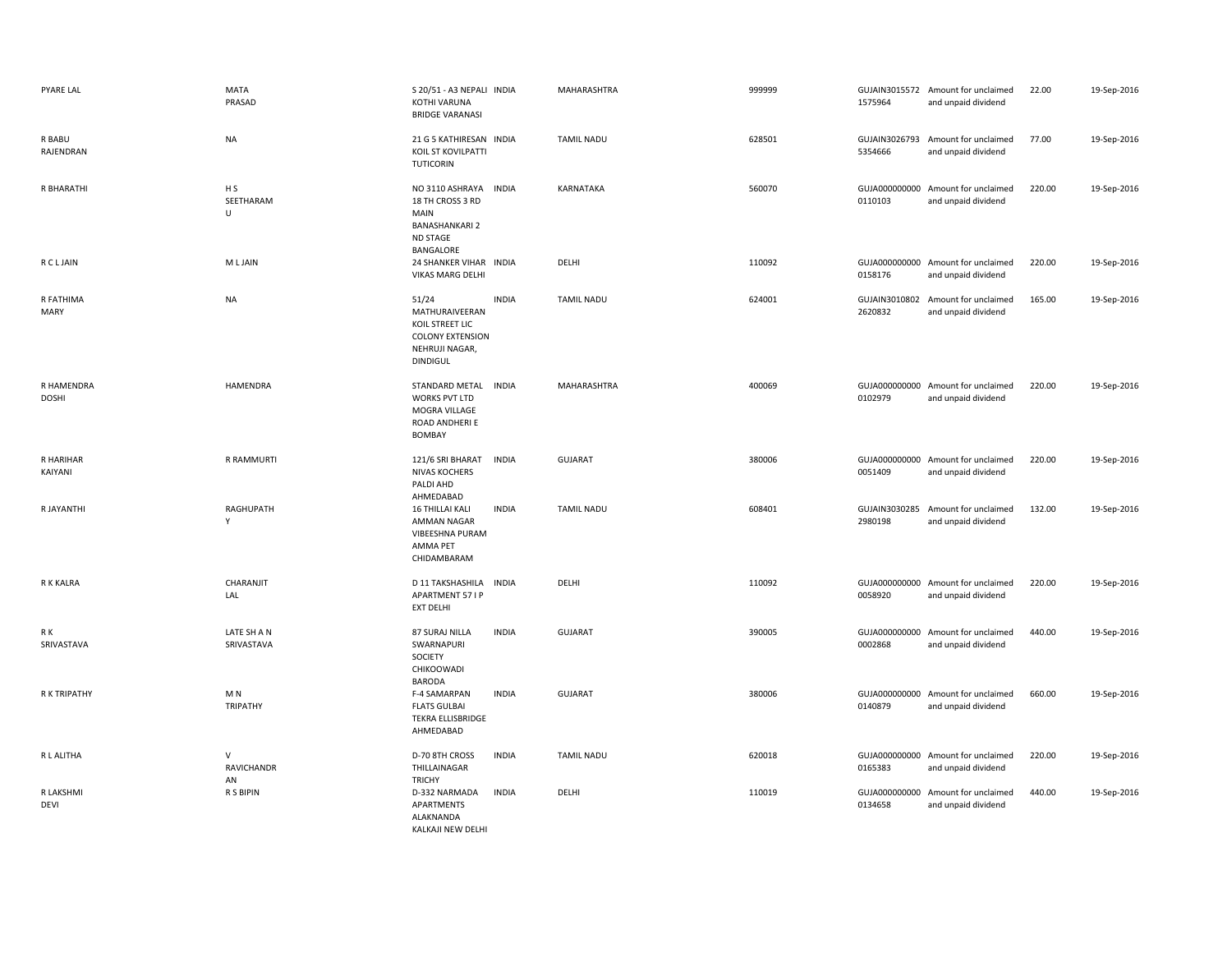| R LKHANNA                 | MANGAL DAS<br>KHANNA                      | 42 EAST END<br><b>INDIA</b><br><b>ENCLAVE NEAR</b><br>RADHU PALACE<br>DELHI                                                | DELHI              | 110092 | 0059149 | GUJA000000000 Amount for unclaimed<br>and unpaid dividend | 220.00 | 19-Sep-2016 |
|---------------------------|-------------------------------------------|----------------------------------------------------------------------------------------------------------------------------|--------------------|--------|---------|-----------------------------------------------------------|--------|-------------|
| R MOHAN                   | RAMACHAND<br><b>RAN</b>                   | SOWDAMBIGAI<br><b>INDIA</b><br><b>MOTOR SERVICE 24</b><br><b>VDUMALAI ROAD</b><br>DHARAPURAM                               | TAMIL NADU         | 638656 | 0357191 | GUJA120335000 Amount for unclaimed<br>and unpaid dividend | 220.00 | 19-Sep-2016 |
| R NARAYANA<br>SETTY       | REVAIAH<br>RETD                           | NO 622 6TH B MAIN INDIA<br>J P NAGAR III PHASE<br>BANGALORE                                                                | KARNATAKA          | 560078 | 0110126 | GUJA000000000 Amount for unclaimed<br>and unpaid dividend | 220.00 | 19-Sep-2016 |
| R P THAHAR                | PATHAHAR                                  | C/O KHAKHARIA<br><b>INDIA</b><br>NEAR RAJ CINEMA<br>OPP KAMAL RAJKOT                                                       | <b>GUJARAT</b>     | 360001 | 0113738 | GUJA000000000 Amount for unclaimed<br>and unpaid dividend | 220.00 | 19-Sep-2016 |
| R RAMA<br><b>MURTHY</b>   | V RAMA<br>SWAMY                           | <b>INDIA</b><br>C/O MCS LTD<br>SAMPAT RAO<br>COLONY 88 NEELAM<br>APARTMENTVADOD<br>ARA                                     | <b>GUJARAT</b>     | 390007 | 0194043 | GUJA000000000 Amount for unclaimed<br>and unpaid dividend | 660.00 | 19-Sep-2016 |
| R<br>RAMACHAND<br>RAN     | <b>S RATHINA</b><br>VELUCHETTIA<br>R RETD | NO 448/5<br><b>INDIA</b><br><b>GUNDAPPA GARDEN</b><br><b>6TH CROSS</b><br>EJIPURAH VIVEKA<br>NAGAR BANGALORE               | KARNATAKA          | 560047 | 0055578 | GUJA000000000 Amount for unclaimed<br>and unpaid dividend | 220.00 | 19-Sep-2016 |
| R RAMKUMAR<br><b>BABU</b> | <b>NA</b>                                 | NO 621 6TH CROSS INDIA<br>SHANMUGA NAGAR<br>VAYALUR ROAD<br><b>TRICHY</b>                                                  | <b>TAMIL NADU</b>  | 620102 | 1481604 | GUJAIN3030285 Amount for unclaimed<br>and unpaid dividend | 22.00  | 19-Sep-2016 |
| R RAVI                    | LATE S<br>RAJAGOPALA<br>${\sf N}$         | <b>INDIA</b><br>25/2 PUSHPAKA<br>NAGAR AMMA<br>MANDABAM ROAD<br>SRIRANGAM TRICHY                                           | <b>TAMIL NADU</b>  | 620006 | 0159664 | GUJA000000000 Amount for unclaimed<br>and unpaid dividend | 220.00 | 19-Sep-2016 |
| R RAVINDRA                | R RAGHAVA<br>RAO                          | C.S-41,42, RLY<br><b>INDIA</b><br><b>CLOTH MARKET</b><br><b>GOLE BAGAN</b><br>KHARAGPUR DIST-<br>MIDNAPORE, WEST<br>BENGAL | <b>WEST BENGAL</b> | 721301 | 0065060 | GUJAIN3007731 Amount for unclaimed<br>and unpaid dividend | 220.00 | 19-Sep-2016 |
| R S BIRADAR               | SHANMU<br><b>КНАРРА</b>                   | NO 18/3 4TH CROSS INDIA<br>4TH MAIN ROAD<br>MATHIKERE<br><b>EXTENSION</b>                                                  | KARNATAKA          | 560054 | 0109721 | GUJA000000000 Amount for unclaimed<br>and unpaid dividend | 330.00 | 19-Sep-2016 |
| R SATYA<br>NARAYANA       | NA                                        | BANGALORE<br>C/O G NAGESWAR<br><b>INDIA</b><br>RAO H NO 3 10 57<br><b>REDDY COLONY</b><br>HANAMKONDA                       | ANDHRA PRADESH     | 506001 | 1333520 | GUJAIN3010222 Amount for unclaimed<br>and unpaid dividend | 220.00 | 19-Sep-2016 |
| R<br>SELVAKUMAR           | <b>NA</b>                                 | <b>INDIA</b><br>THANGAM<br>HARDWARES 123 G<br>S T ROAD<br><b>GUDUVANCHERI PO</b><br>T NADU                                 | <b>TAMIL NADU</b>  | 603202 | 0141613 | GUJA000000000 Amount for unclaimed<br>and unpaid dividend | 220.00 | 19-Sep-2016 |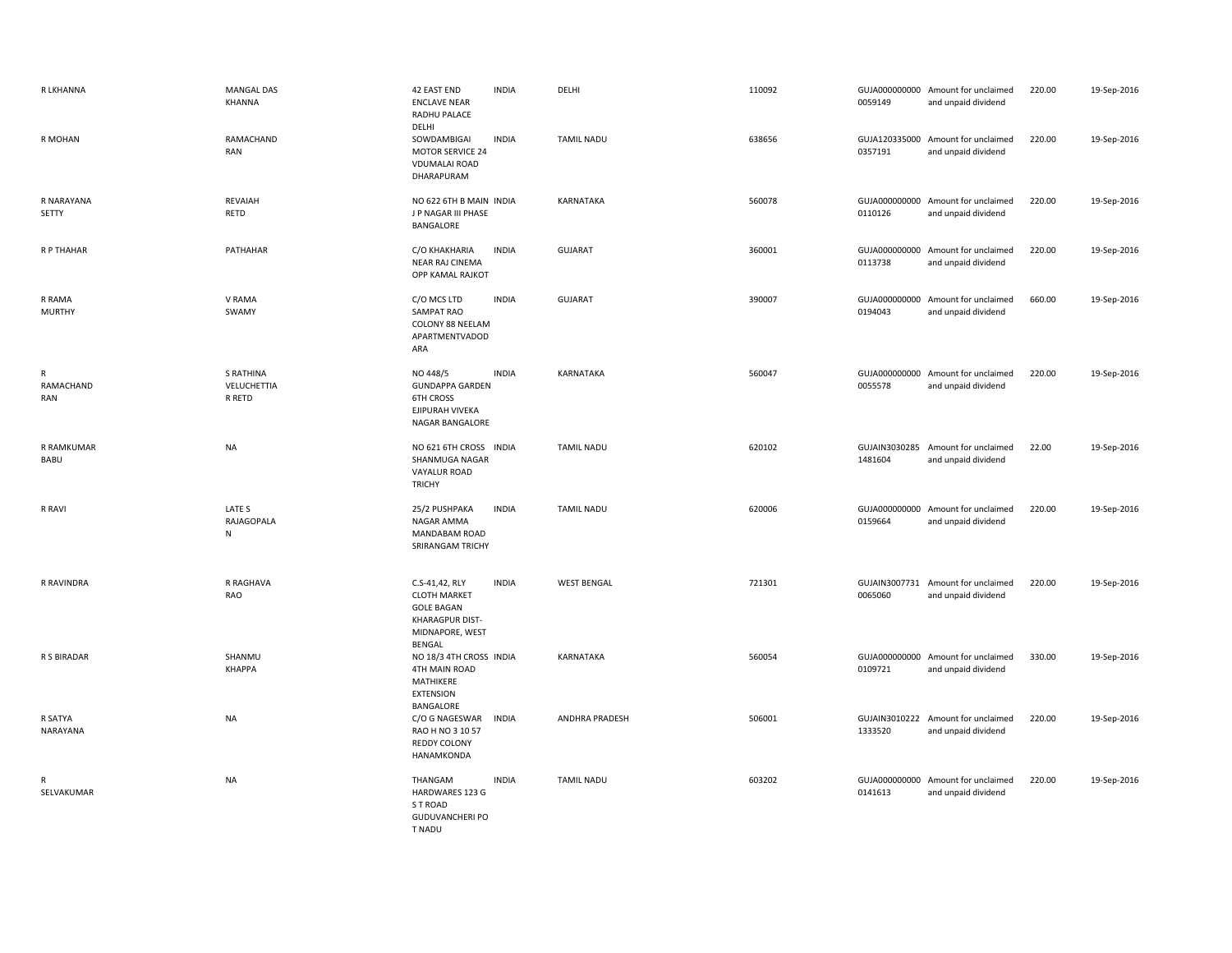| R<br>SHIVARAMAIA<br>H                 | <b>S RAMAIAH</b>                          | C/O R SIVARAMAIAH INDIA<br>KURUBARAHALLI C<br>N HALLI POST<br><b>TUMKUR DIST</b>                             | KARNATAKA             | 572214 | 0132560                  | GUJA000000000 Amount for unclaimed<br>and unpaid dividend | 220.00  | 19-Sep-2016 |
|---------------------------------------|-------------------------------------------|--------------------------------------------------------------------------------------------------------------|-----------------------|--------|--------------------------|-----------------------------------------------------------|---------|-------------|
| R<br>SUKUMARAN<br><b>NAIR</b>         | N RAGHAVAN<br>PILLAI                      | <b>INDIA</b><br>EVRA<br>46A,'SAUPARNIKA'<br>TC 16/264, E.V. ROAD<br><b>JAGATHYTRIVANDR</b><br>UM             | KERALA                | 695014 | 0025214                  | GUJA120298000 Amount for unclaimed<br>and unpaid dividend | 220.00  | 19-Sep-2016 |
| <b>R SUMATHY</b>                      | M<br>RAJARAMAN                            | NEAR ASHIYANA<br><b>INDIA</b><br><b>SHASTRI NAGAR</b><br><b>DOMBIVLI WEST</b><br><b>DIST THANE</b>           | <b>MAHARASHTRA</b>    | 421202 | 0041789                  | GUJA000000000 Amount for unclaimed<br>and unpaid dividend | 220.00  | 19-Sep-2016 |
| R<br>THILAKAVATH<br>Y                 | G<br>RAVIKUMAR                            | FLAT 10 P A APTS 96 INDIA<br>LUZ CHURCH ROAD<br><b>MADRAS</b>                                                | TAMIL NADU            | 600004 | 0167078                  | GUJA000000000 Amount for unclaimed<br>and unpaid dividend | 220.00  | 19-Sep-2016 |
| R V<br>KRISHNARAO<br>MANAPRAGA<br>DA  | M<br>PARVATEESA<br>M                      | <b>INDIA</b><br>148 JAI JAWAN<br><b>COLONY-2 TONK</b><br><b>ROAD JAIPUR</b>                                  | RAJASTHAN             | 302018 | GUJAIN3011511<br>2340693 | Amount for unclaimed<br>and unpaid dividend               | 2200.00 | 19-Sep-2016 |
| R<br>VENKATARAM<br>ANI                | В<br>RAJAGOPALA<br>N                      | <b>INDIA</b><br>14 43RD STREET<br>NANGANALLUR<br><b>MADRAS</b>                                               | <b>TAMIL NADU</b>     | 600061 | 0098966                  | GUJA000000000 Amount for unclaimed<br>and unpaid dividend | 220.00  | 19-Sep-2016 |
| RABINDRA<br>NATH<br>BANDYOPADH<br>YAY | <b>SUDHIR</b><br><b>KUMAR</b><br>BANERJEE | TT-42 PTPSCOLONY INDIA<br>PARICHAJHANSI                                                                      | <b>UTTAR PRADESH</b>  | 284305 | GUJA120109000<br>1968937 | Amount for unclaimed<br>and unpaid dividend               | 55.00   | 19-Sep-2016 |
| RABINDRANA<br>TH SETH                 | <b>MRITYUN JOY</b><br><b>SETH</b>         | 43/F NIL MONI<br><b>INDIA</b><br>MITRA STREET PO<br><b>BEADON ST</b><br>CALCUTTA                             | <b>WEST BENGAL</b>    | 700006 | 0052245                  | GUJA000000000 Amount for unclaimed<br>and unpaid dividend | 220.00  | 19-Sep-2016 |
| RACHANA<br>NANDKISHOR<br>KHIDKIKAR    | NANDKISHOR<br>V KHIDKIKAR                 | A 6 SWETA PARK<br><b>INDIA</b><br>SOCIETY NEAR 174<br>MANINAGAR SOC<br>MANJALPUR<br><b>BARODA</b>            | GUJARAT               | 390011 | 0003749                  | GUJA000000000 Amount for unclaimed<br>and unpaid dividend | 220.00  | 19-Sep-2016 |
| RACHAPUDI<br>NAGENDRA                 | R PULLAIAH                                | H NO 7/467 NEHRU INDIA<br><b>BAZAR PRAKASAM</b><br>DT HARKAPUR                                               | <b>ANDHRA PRADESH</b> | 523316 | 0105004                  | GUJA000000000 Amount for unclaimed<br>and unpaid dividend | 220.00  | 19-Sep-2016 |
| RACHNA<br>CHANGELA                    | <b>BHUPAT</b>                             | C/O D N PAREKH A 7 INDIA<br><b>MAHAVIR</b><br><b>APARTMENT OPP</b><br>POLAU<br>JAMNAGARGUJ                   | <b>GUJARAT</b>        | 361008 | 0078831                  | GUJA000000000 Amount for unclaimed<br>and unpaid dividend | 220.00  | 19-Sep-2016 |
| RACHNA<br>DHULIYA                     | <b>ASHISH</b><br><b>KUMAR</b><br>DHULIYA  | INSTRUMENTATION INDIA<br>AND ELECTRIC<br>WORKS 14-<br><b>BHALOTIA MARKET</b><br>GOLGHAR,<br><b>GORAKHPUR</b> | <b>UTTAR PRADESH</b>  | 273001 | GUJAIN3020253<br>4016030 | Amount for unclaimed<br>and unpaid dividend               | 660.00  | 19-Sep-2016 |
| RADHA<br>AGRAWAL                      | <b>NA</b>                                 | T/1B INDRAPRASTH INDIA<br>OPP-VEG MARKET<br><b>ELLORA PARK</b><br>VADODARA                                   | GUJARAT               | 390007 | 1656139                  | GUJAIN3003941 Amount for unclaimed<br>and unpaid dividend | 330.00  | 19-Sep-2016 |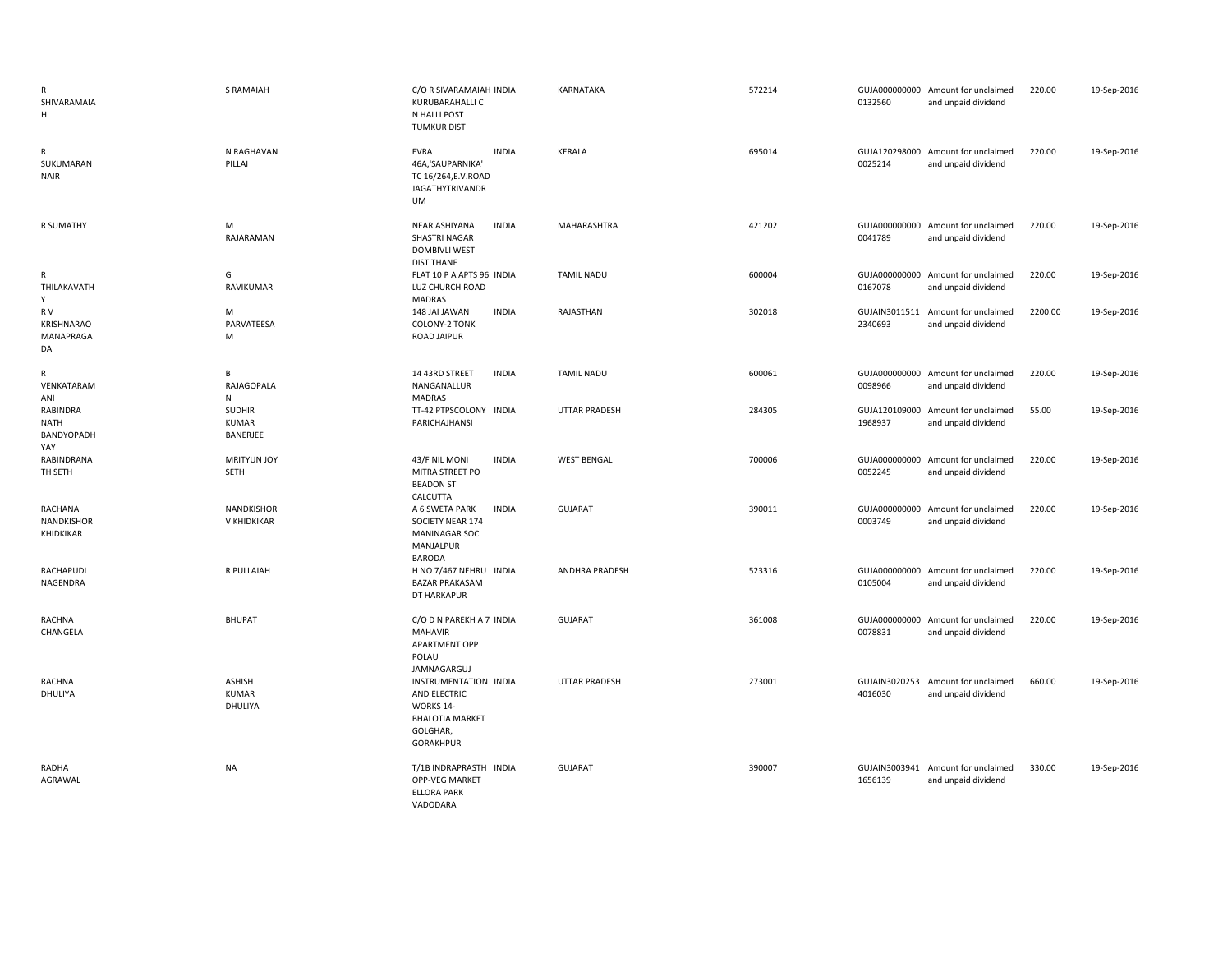| <b>RADHA DEVI</b><br>AGARWALLA  | <b>HARI RAM</b><br>AGARWALLA             | <b>BISHWROOP</b><br><b>INDIA</b><br><b>BASTRALAY PO</b><br><b>BARAKAR DIST</b><br><b>BURDWAN W B</b> | <b>WEST BENGAL</b>   | 713324 | 0062346                  | GUJA000000000 Amount for unclaimed<br>and unpaid dividend | 220.00 | 19-Sep-2016 |
|---------------------------------|------------------------------------------|------------------------------------------------------------------------------------------------------|----------------------|--------|--------------------------|-----------------------------------------------------------|--------|-------------|
| RADHA DEVI<br><b>RAWAT</b>      | RAM<br>CHANDRA<br>RAWAT                  | 60, VARIYO KI GHATI INDIA<br><b>UDAIPUR UDAIPUR</b>                                                  | RAJASTHAN            | 313001 | 0054478                  | GUJA120133000 Amount for unclaimed<br>and unpaid dividend | 55.00  | 19-Sep-2016 |
| RADHA<br><b>KISHAN BAID</b>     | <b>BAL KISHAN</b><br><b>BAID</b>         | <b>INDIA</b><br>309 HANUMAN<br><b>TOWER ATHGAON</b><br><b>GAUHATI</b>                                | ASSAM                | 781001 | GUJA000000000<br>0005673 | Amount for unclaimed<br>and unpaid dividend               | 220.00 | 19-Sep-2016 |
| RADHA<br>KISHAN<br>KHICHAR      | BR<br>CHODHARY                           | <b>INDIA</b><br>C/O BANK OF<br><b>BARODA DEVIPURA</b><br>KOTHI ROAD SIKAR<br>RAJ                     | RAJASTHAN            | 332001 | 0071635                  | GUJA000000000 Amount for unclaimed<br>and unpaid dividend | 220.00 | 19-Sep-2016 |
| RADHA<br><b>MOHAN</b><br>SHARMA | <b>NA</b>                                | 4306 GALI BHAIRON INDIA<br>WALI ROSHAN PURA<br>NAI SARAK DELHI                                       | DELHI                | 110006 | GUJAIN3028221<br>0122775 | Amount for unclaimed<br>and unpaid dividend               | 220.00 | 19-Sep-2016 |
| <b>RADHA</b><br>SINDHI          | P SINDHI                                 | <b>INDIA</b><br>403 HANUMAN<br><b>TOWER ATHGAON</b><br><b>GAUHATI</b>                                | ASSAM                | 781001 | 0005664                  | GUJA000000000 Amount for unclaimed<br>and unpaid dividend | 220.00 | 19-Sep-2016 |
| RADHA<br>SINGHAL                | <b>GIRDHARI</b><br><b>LAL SINGHAL</b>    | <b>INDIA</b><br>27-A IIND FLOOR,<br><b>GAUTAM NAGAR</b><br><b>NEW DELHI</b>                          | DELHI                | 110049 | GUJAIN3016882<br>0003946 | Amount for unclaimed<br>and unpaid dividend               | 55.00  | 19-Sep-2016 |
| <b>RADHAV</b><br>KAMATH         | <b>KAMATH G V</b>                        | <b>INDIA</b><br><b>HOUSE NO</b><br>15/9/494 15<br><b>BENDOOR</b><br>MANGALORE                        | KARNATAKA            | 575002 | GUJAIN3013132<br>0709546 | Amount for unclaimed<br>and unpaid dividend               | 220.00 | 19-Sep-2016 |
| RADHAKRISH<br><b>NANP</b>       | <b>BALAKRISHN</b><br><b>AN NAIR</b>      | PARUTHIYIL HOUSE INDIA<br>PULAMANTHOLE<br>P.O. MALAPPURAM<br>KERALA                                  | KERALA               | 679323 | GUJAIN3002391<br>0232153 | Amount for unclaimed<br>and unpaid dividend               | 55.00  | 19-Sep-2016 |
| RADHE<br>SHYAM<br>KHETAWAT      | LATE SH<br>PANNALAL<br>KHETAWAT          | P 6 DALIM TALLA<br><b>INDIA</b><br>LANE CALCUTTA                                                     | <b>WEST BENGAL</b>   | 700006 | 0053430                  | GUJA000000000 Amount for unclaimed<br>and unpaid dividend | 220.00 | 19-Sep-2016 |
| RADHE<br>SHYAM<br>PANDEY        | LATE SH<br><b>NARAYAN</b><br>PANDEY      | NEW YARPUR JANTA INDIA<br><b>ROAD BACK OF</b><br>JHUN JHUN MAHAL<br>PREMA NIWAS<br>PATNA BIHAR       | <b>BIHAR</b>         | 800001 | GUJA000000000<br>0106491 | Amount for unclaimed<br>and unpaid dividend               | 220.00 | 19-Sep-2016 |
| RADHESHYAM<br>SHARMA            | LATE SH<br><b>JAGADISHWA</b><br>R SHARMA | 19 A SIOTIA MARKET INDIA<br><b>SRCBROAD</b><br><b>GUWAHATI</b>                                       | ASSAM                | 781001 | GUJA000000000<br>0005851 | Amount for unclaimed<br>and unpaid dividend               | 220.00 | 19-Sep-2016 |
| RADHEY<br>SHYAM<br>AGRAWAL      | <b>NA</b>                                | 115 MANAS NAGAR INDIA<br><b>MAHOLI ROAD</b><br><b>MATHURA</b>                                        | <b>UTTAR PRADESH</b> | 281004 | 0128838                  | GUJAIN3015571 Amount for unclaimed<br>and unpaid dividend | 220.00 | 19-Sep-2016 |
| RADHEY<br>SHYAM<br>JAISWAL      | <b>RAM LAKHAN</b><br>CHAUDHARY           | <b>INDIA</b><br>M/3 HYDERABAD<br>COLONY H B U<br>VARANASI                                            | <b>UTTAR PRADESH</b> | 221005 | 0054716                  | GUJA000000000 Amount for unclaimed<br>and unpaid dividend | 220.00 | 19-Sep-2016 |
| RADHEY<br><b>SHYAM SAINI</b>    | Sh Phool<br>Singh Saini                  | F-65 Arya Samaj<br><b>INDIA</b><br>Road Uttam Nagar<br>New Delhi                                     | DELHI                | 110059 | GUJAIN3008611<br>0084738 | Amount for unclaimed<br>and unpaid dividend               | 440.00 | 19-Sep-2016 |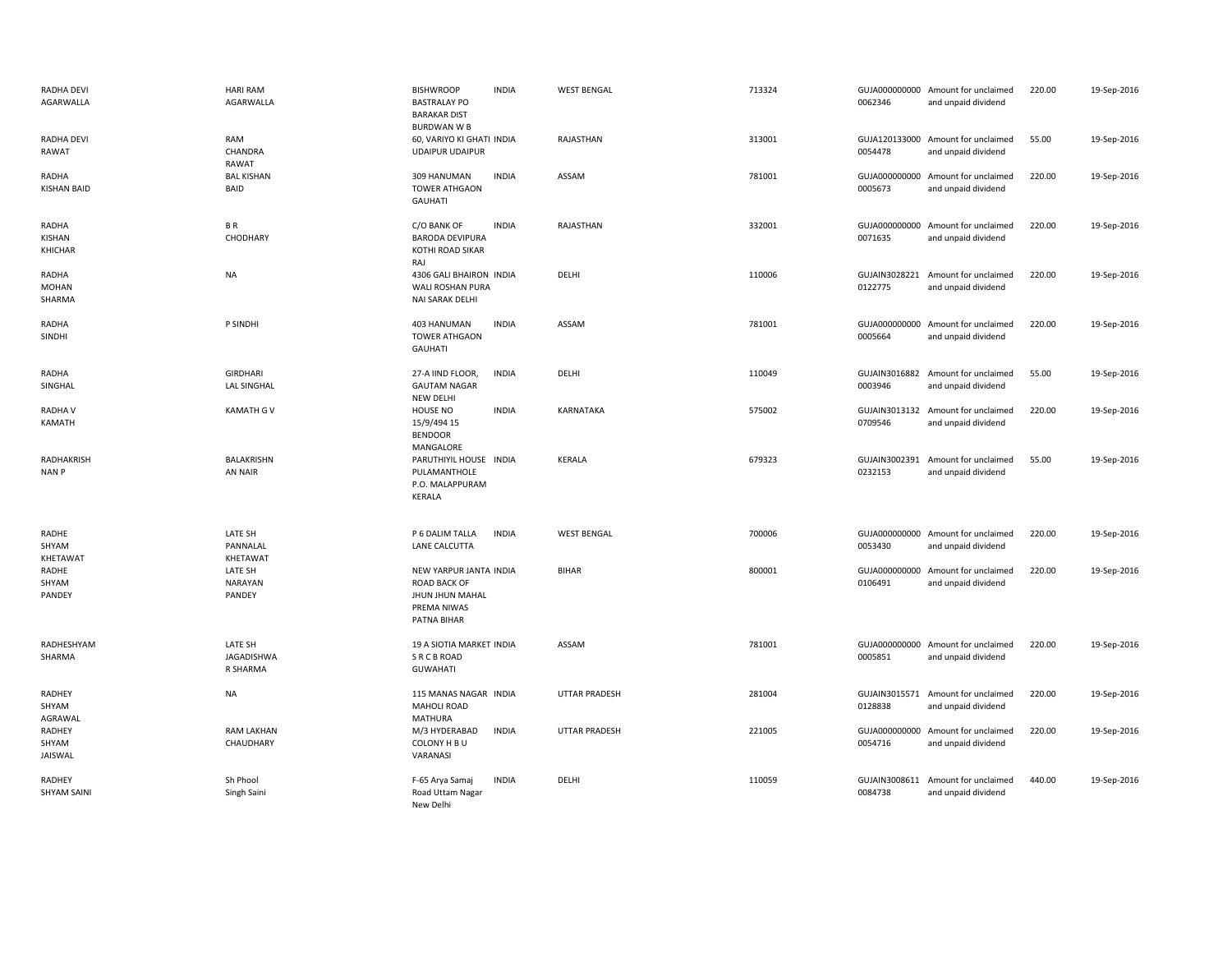| RADHIKA<br>BAGLA                      | <b>SUSHIL</b><br>KUMAR<br><b>BAGLA</b>   | C/O M/S LAXMI<br><b>TEXTILE MILLS GALI</b><br>LALA WALI KATRA<br>AHLUWALIA<br>AMRITSAR                     | <b>INDIA</b> | PUNJAB                | 143001 | 0190957                  | GUJA000000000 Amount for unclaimed<br>and unpaid dividend | 220.00 | 19-Sep-2016 |
|---------------------------------------|------------------------------------------|------------------------------------------------------------------------------------------------------------|--------------|-----------------------|--------|--------------------------|-----------------------------------------------------------|--------|-------------|
| RAFAT<br>SAADAN                       | ABDUL<br>WAHID<br><b>SADAN H</b><br>HOLD | A/507 NUGGET<br>NAGAR SAYAJI WADI<br>NEW PRABHA DEVI<br>ROAD MUMBAI                                        | <b>INDIA</b> | MAHARASHTRA           | 400025 | 0192145                  | GUJA000000000 Amount for unclaimed<br>and unpaid dividend | 440.00 | 19-Sep-2016 |
| RAFIYA<br>AHMED<br>MASTAN             | A R MASTAN                               | VEJALPUR<br><b>KUMARIYA DHOLAV</b><br><b>MASTAN BLDG</b><br><b>BHARUCH</b>                                 | <b>INDIA</b> | <b>GUJARAT</b>        | 392001 | 0143229                  | GUJA000000000 Amount for unclaimed<br>and unpaid dividend | 220.00 | 19-Sep-2016 |
| RAGHAVAIAH<br>M                       | NA                                       | NO 15 22 41 OLD<br>KOLKATA CHIRALA<br>PRAKASHAM                                                            | INDIA        | <b>ANDHRA PRADESH</b> | 523155 | GUJAIN3016961<br>1710517 | Amount for unclaimed<br>and unpaid dividend               | 220.00 | 19-Sep-2016 |
| RAGHAVENDR<br>A<br>RANGANATH<br>KORTI | RANGANATH                                | PWD SUB DIVISION INDIA<br>MUDHOL                                                                           |              | KARNATAKA             | 587313 | 0732880                  | GUJA120106000 Amount for unclaimed<br>and unpaid dividend | 55.00  | 19-Sep-2016 |
| RAGHAVENDR<br>A V<br>TAVARAGERI       | NA                                       | <b>COLLEGE ROAD</b><br>GULEDGUDD<br>GULEDGUDD<br><b>BAGALKOT</b>                                           | <b>INDIA</b> | KARNATAKA             | 587203 | 2301710                  | GUJAIN3002391 Amount for unclaimed<br>and unpaid dividend | 224.40 | 19-Sep-2016 |
| RAGHAVJI<br>PARMAR                    | RAMJI<br>VISHRAM<br>PARMAR               | 10 VISHAL NAGAR<br>'ZEAL' POST<br><b>MADHAPAR</b><br>JUNOVAS DIST<br><b>TALUKA BHUJ</b><br>KACHCHHAGUJARAT | <b>INDIA</b> | <b>GUJARAT</b>        | 370020 | 0118709                  | GUJA000000000 Amount for unclaimed<br>and unpaid dividend | 220.00 | 19-Sep-2016 |
| RAGHAWEND<br>RA                       | <b>NA</b>                                | C/O RANI AZAD QR<br>NO C VI SAIDPUR<br><b>PROFESSORS</b><br>COLONY RAJENDRA<br>NAGAR, PATNA                | <b>INDIA</b> | <b>BIHAR</b>          | 800016 | 3043917                  | GUJAIN3008881 Amount for unclaimed<br>and unpaid dividend | 220.00 | 19-Sep-2016 |
| RAGHU<br>BHAGVAJI<br>SAVALIA          | BHAGVANJI<br><b>BHAI SAVALIA</b>         | <b>NEW MEGHANI</b><br><b>SOCIETY</b><br><b>MADHURAM END</b><br>OF INDIRA NAGAR<br>M ROAD RAJKOT            | <b>INDIA</b> | <b>GUJARAT</b>        | 360002 | 0122718                  | GUJA000000000 Amount for unclaimed<br>and unpaid dividend | 220.00 | 19-Sep-2016 |
| RAGHU NATH<br>BANERJEE                | LATE<br>MANINDRAN<br>ATH<br>BANERJEE     | <b>B-46/C GANGOTRI</b><br>ENCLAVE<br>ALAKNANDA NEW<br>DELHI                                                | <b>INDIA</b> | DELHI                 | 110019 | 0071226                  | GUJAIN3010551 Amount for unclaimed<br>and unpaid dividend | 220.00 | 19-Sep-2016 |
| RAGHU<br>NATHAN                       | N R NATHAN                               | C/O MURUGAN<br>INDUSTRIES 87/3<br>ARCOT ROAD<br><b>MADRAS</b>                                              | <b>INDIA</b> | <b>TAMIL NADU</b>     | 600026 | 0013744                  | GUJA000000000 Amount for unclaimed<br>and unpaid dividend | 220.00 | 19-Sep-2016 |
| RAGHUBHAI<br>MAKANBHAI<br>PATEL       | <b>NA</b>                                | AT & PO - PADGHA<br>TA. DI. NAVSARI<br><b>NAVSARI</b>                                                      | <b>INDIA</b> | <b>GUJARAT</b>        | 396424 | GUJA120289000<br>0496392 | Amount for unclaimed<br>and unpaid dividend               | 220.00 | 19-Sep-2016 |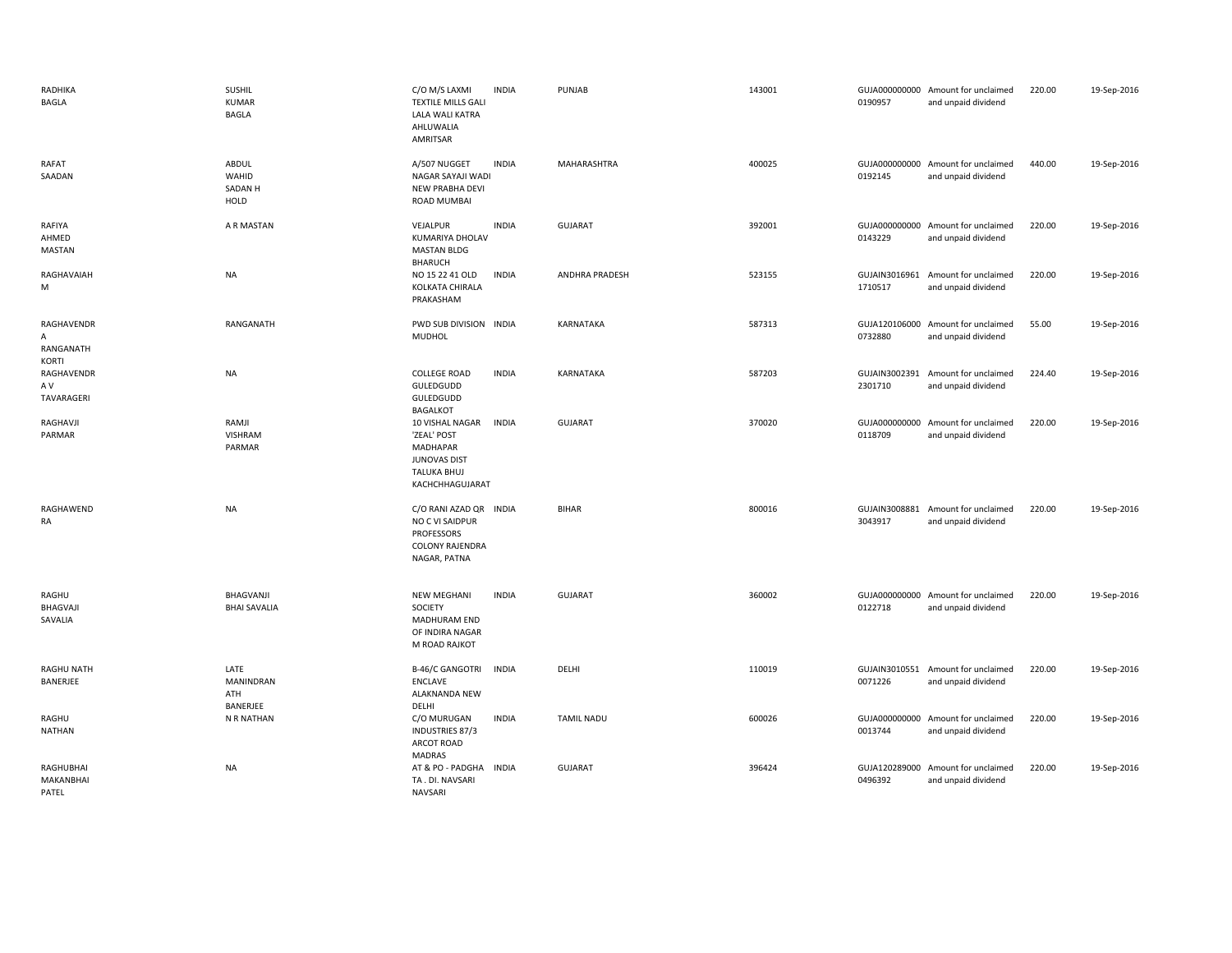| RAGHUBIR<br>SINGH                      | S SINGH                                  | C/O CHOICE STEELS INDIA<br><b>INDIA 504/2</b><br><b>SATSANG ROAD</b><br>MILLER GANJ<br>LUDHIANA PB                                    | PUNJAB                | 141001 | 0135963                  | GUJA000000000 Amount for unclaimed<br>and unpaid dividend | 220.00 | 19-Sep-2016 |
|----------------------------------------|------------------------------------------|---------------------------------------------------------------------------------------------------------------------------------------|-----------------------|--------|--------------------------|-----------------------------------------------------------|--------|-------------|
| RAGHUNAND<br>AN<br>VARTHAKAVI          | NA                                       | BSNL QUARTER NO INDIA<br>14TH FLOOR<br><b>TELEPHONE</b><br><b>EXCHANGE BLDG T</b><br><b>B ROAD PALAKKAD</b>                           | KERALA                | 678014 | 1796767                  | GUJAIN3030285 Amount for unclaimed<br>and unpaid dividend | 220.00 | 19-Sep-2016 |
| RAGHUNATH<br>KHANDELWAL                | GOPAL<br>KHANDELWA<br>$\mathbf{L}$       | <b>66 JATINDRA</b><br><b>INDIA</b><br>MOHAN AVENUE F 2<br><b>SHYAM PUKUR</b><br><b>NEAR SHOBABAZAR</b><br><b>METRO STN</b><br>KOLKATA | <b>WEST BENGAL</b>    | 700005 | 0624897                  | GUJAIN3004764 Amount for unclaimed<br>and unpaid dividend | 39.60  | 19-Sep-2016 |
| RAGHUNATH<br>RAMESHWAR<br><b>GUPTA</b> | NA                                       | A/43, JALDHARA CO. INDIA<br>OP. SOC. LTD<br>ISANPUR-VATVA<br><b>ROAD ISANPUR</b><br>AHMEDABAD                                         | <b>GUJARAT</b>        | 382443 | 0100866                  | GUJAIN3021641 Amount for unclaimed<br>and unpaid dividend | 55.00  | 19-Sep-2016 |
| RAGHUVIR<br><b>LAL AGARWAL</b>         | G L<br><b>AGARWAL</b>                    | C/O P C AGRAWAL<br><b>INDIA</b><br>& CO M I ROAD<br><b>JAIPUR</b><br>(RAJASTHAN)                                                      | RAJASTHAN             | 302015 | 0112606                  | GUJA000000000 Amount for unclaimed<br>and unpaid dividend | 220.00 | 19-Sep-2016 |
| RAGHUVIR<br>SINGH                      | S S SINGH                                | C/O CHOICE STEELS INDIA<br><b>INDIA 504/2</b><br><b>STATSANG ROAD</b><br>MILLER GANV<br>LUDHIANA PUNJAB                               | PUNJAB                | 141001 | 0136289                  | GUJA000000000 Amount for unclaimed<br>and unpaid dividend | 220.00 | 19-Sep-2016 |
| RAHILA<br>TARANUM                      | NA                                       | <b>INDIA</b><br>H NO-16-10-<br>$1/2/1/A$ NEAR<br>OSMANIA MOSQUE<br>RACE COURSE ROAD<br>MALAKPET<br>HYDERABAD                          | <b>ANDHRA PRADESH</b> | 500036 | GUJAIN3003941<br>4982439 | Amount for unclaimed<br>and unpaid dividend               | 475.20 | 19-Sep-2016 |
| RAHMATH<br>HABEEB<br>NACHIYAR          | <b>NA</b>                                | 20 NAGORE VILL<br><b>INDIA</b><br><b>AND POST</b><br>YAHUSSAIN<br><b>THAIKKAL ST</b><br>NAGAPATTINAM                                  | TAMIL NADU            | 611002 | 5742148                  | GUJAIN3029024 Amount for unclaimed<br>and unpaid dividend | 68.20  | 19-Sep-2016 |
| RAHUL<br><b>GUPTA</b>                  | <b>GIRISH</b><br>PRAKASH<br><b>GUPTA</b> | C/O M/S GAJANAND INDIA<br>NAWALKISHORE 36<br>STRAND ROAD 3RD<br>FLOOT ROOM NO<br>19 CALCUTTA                                          | <b>WEST BENGAL</b>    | 700001 | 0061668                  | GUJA000000000 Amount for unclaimed<br>and unpaid dividend | 220.00 | 19-Sep-2016 |
| RAHUL<br>KANAYALAL<br>SHAH             | KANAYALAL<br>CHIMANLAL<br>SHAH           | <b>INDIA</b><br>156/10 JAWHAR<br>NAGAR RD 1<br><b>GOREGAON W</b><br><b>BOMBAY</b>                                                     | MAHARASHTRA           | 400062 | 0022021                  | GUJA000000000 Amount for unclaimed<br>and unpaid dividend | 220.00 | 19-Sep-2016 |
| RAHUL<br><b>KUMAR</b>                  | R L SHAH                                 | C-93 PANCHSHEEL<br><b>INDIA</b><br><b>ENCLAVE NEW</b><br>DELHI                                                                        | DELHI                 | 110017 | 0153407                  | GUJA000000000 Amount for unclaimed<br>and unpaid dividend | 440.00 | 19-Sep-2016 |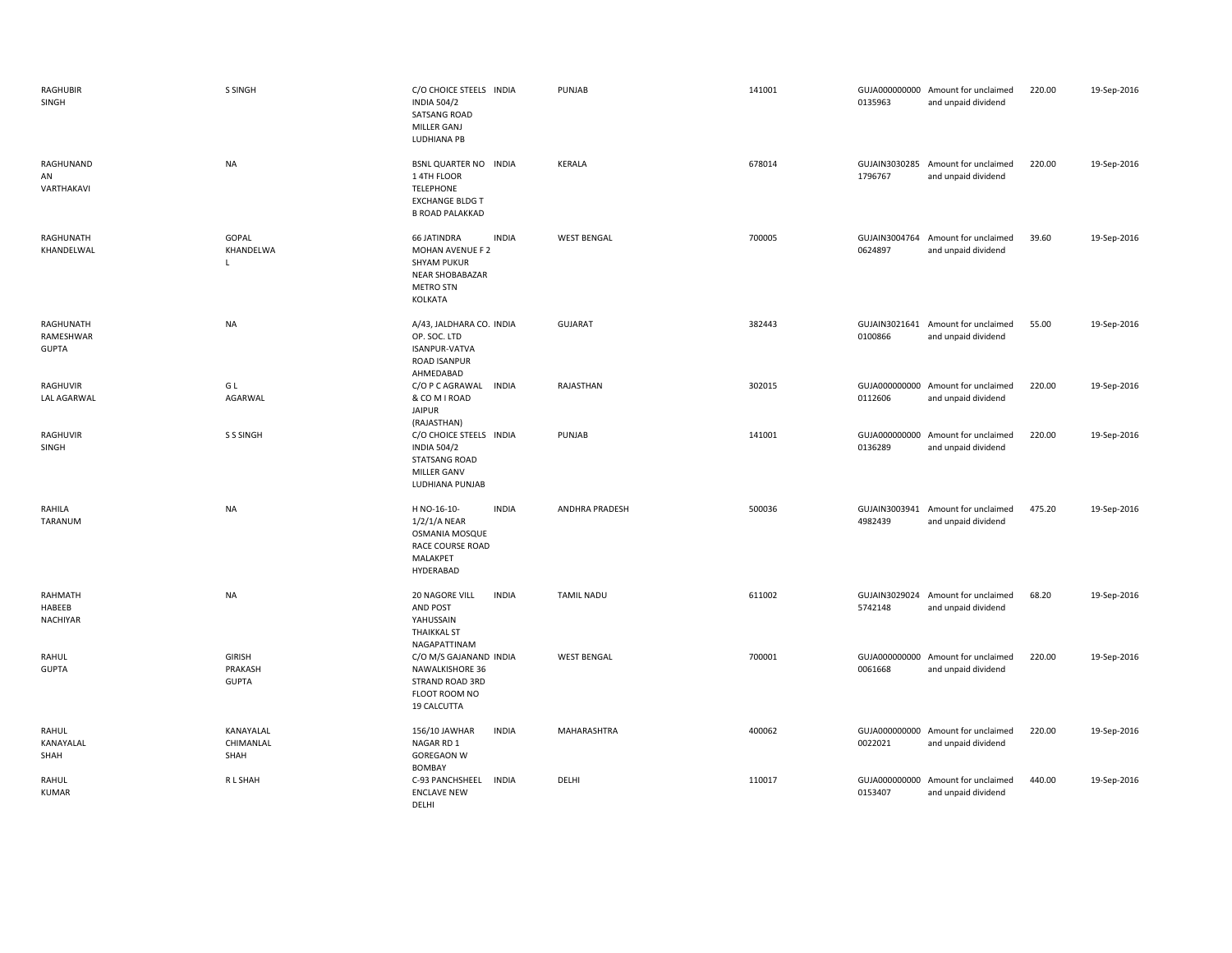| RAHUL<br><b>KUMAR</b><br>SHARMA          | LATE SH<br><b>BRANDEV</b>                    | D 10 SHANTIVAN 2 INDIA<br>RAHEJA TOWNSHIP<br><b>MALAD EAST</b><br><b>BOMBAY</b>                                  | MAHARASHTRA          | 400097 | 0049576 | GUJA000000000 Amount for unclaimed<br>and unpaid dividend | 220.00 | 19-Sep-2016 |
|------------------------------------------|----------------------------------------------|------------------------------------------------------------------------------------------------------------------|----------------------|--------|---------|-----------------------------------------------------------|--------|-------------|
| RAHUL<br>PANDYA                          | M PANDYA                                     | 166-C PATEL NAGAR INDIA<br><b>NEW MANDI</b><br>MUZAFFAR NAGAR<br>UP                                              | <b>UTTAR PRADESH</b> | 251001 | 0150690 | GUJA000000000 Amount for unclaimed<br>and unpaid dividend | 110.00 | 19-Sep-2016 |
| RAHUL<br>PURWAR                          | <b>NA</b>                                    | <b>INDIA</b><br>3, КНАТКНАТА<br><b>BABA COLONY</b><br><b>ETAWAH</b>                                              | <b>UTTAR PRADESH</b> | 206001 | 0072783 | GUJA120164000 Amount for unclaimed<br>and unpaid dividend | 110.00 | 19-Sep-2016 |
| RAHUL<br>VERMA                           | <b>NA</b>                                    | 339 GITA MARG<br><b>INDIA</b><br>SIRINAGAR HAPUR                                                                 | <b>UTTAR PRADESH</b> | 245101 | 0104745 | GUJAIN3024041 Amount for unclaimed<br>and unpaid dividend | 220.00 | 19-Sep-2016 |
| RAIS AHMED                               | S AHMED                                      | C/O SAYEED AHMED INDIA<br>C E STORES ICI INDIA<br>LTD PANKI KANPUR                                               | <b>UTTAR PRADESH</b> | 208022 | 0144863 | GUJA000000000 Amount for unclaimed<br>and unpaid dividend | 220.00 | 19-Sep-2016 |
| RAISING<br><b>GULABBHAI</b><br>CHRISTIAN | <b>GULABBHAIK</b><br>CHRISHTIAN              | 542/A PO<br><b>INDIA</b><br><b>FERTILDER NAGAR</b><br><b>BARODA</b>                                              | <b>GUJARAT</b>       | 391750 | 0119729 | GUJA000000000 Amount for unclaimed<br>and unpaid dividend | 220.00 | 19-Sep-2016 |
| RAJ BAHADUR<br>SINGH<br>RANGDEO<br>SINGH | R SINGH                                      | <b>INDIA</b><br>S O QTR 18 GOVT<br>QTR COMPOUND<br><b>NEAR LOHANA</b><br><b>BOARDING KUTCH</b><br>MANDVI         | <b>GUJARAT</b>       | 370465 | 0143887 | GUJA000000000 Amount for unclaimed<br>and unpaid dividend | 220.00 | 19-Sep-2016 |
| RAJ BALA                                 | RAJESH<br><b>KUMAR</b>                       | C 15/Y 2 C BLOCK<br><b>INDIA</b><br>DILSHAD GARDEN<br>SHAHDARA DELHI                                             | DELHI                | 110095 | 0082806 | GUJA000000000 Amount for unclaimed<br>and unpaid dividend | 220.00 | 19-Sep-2016 |
| RAJ JAIN                                 | P K JAIN H<br>HOLD                           | <b>INDIA</b><br>C/O MAHALAXMI<br><b>INVESTMENTS NEAR</b><br>MATAMAI MANDIR<br>WARD NO 2<br><b>BANDIKS DAISSA</b> | RAJASTHAN            | 303313 | 0141212 | GUJA000000000 Amount for unclaimed<br>and unpaid dividend | 220.00 | 19-Sep-2016 |
| RAJ JAYSINH<br>AMARSINH                  | RAJ<br>AMARSINH<br><b>UMEDSINH</b>           | <b>INDIA</b><br>1 MARUTI KRUPA<br>SOCIETY<br><b>TULSIDHAM SHAK</b><br>MARKET<br>ZADESHWAR<br>BHARUCH             | <b>GUJARAT</b>       | 392001 | 9138860 | GUJAIN3013301 Amount for unclaimed<br>and unpaid dividend | 220.00 | 19-Sep-2016 |
| RAJ KISHOR<br>MAHAJAN                    | <b>JAGDISH</b><br>CHANDRA<br>MAHAJAN<br>RETD | C/O MAHAJAN<br><b>INDIA</b><br><b>CHEMIST SUBHASH</b><br><b>CHOWK</b><br>SANAWADKHARGO<br><b>NE</b>              | MADHYA PRADESH       | 451332 | 0054278 | GUJA000000000 Amount for unclaimed<br>and unpaid dividend | 220.00 | 19-Sep-2016 |
| <b>RAJ KUMAR</b>                         | R P JUNEJA                                   | 537 JOSHI ROAD<br><b>INDIA</b><br><b>KAROL BAGH NEW</b><br>DELHI                                                 | DELHI                | 110005 | 0141617 | GUJA000000000 Amount for unclaimed<br>and unpaid dividend | 220.00 | 19-Sep-2016 |
| <b>RAJ KUMAR</b>                         | <b>MOHAN LAL</b>                             | C/O DEWAN CHAND INDIA<br>& CO BHAWRA<br><b>BAZAR NABHA DISTT</b><br>PATIALA PB                                   | PUNJAB               | 147201 | 0005230 | GUJA000000000 Amount for unclaimed<br>and unpaid dividend | 220.00 | 19-Sep-2016 |
| <b>RAJ KUMAR</b><br>AGARWAL              | <b>GOKUL</b><br>CHAND<br>AGARWAL             | <b>INDIA</b><br>M/S DULHAN<br><b>TOWER CHOWK</b><br>DARBHANGA                                                    | <b>BIHAR</b>         | 846004 | 0700165 | GUJA000000000 Amount for unclaimed<br>and unpaid dividend | 2.20   | 19-Sep-2016 |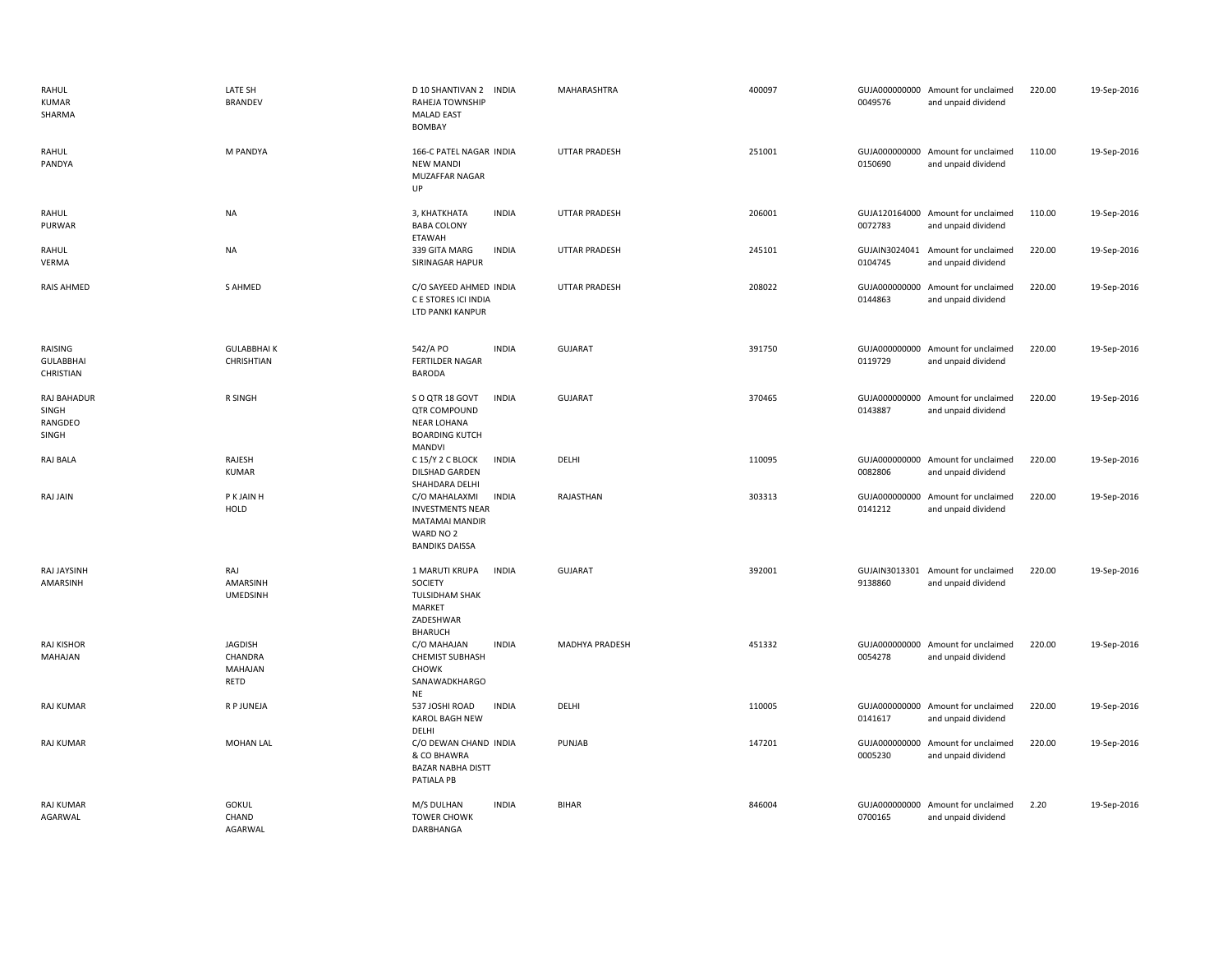| <b>RAJ KUMAR</b><br><b>GUPTA</b> | KISHEN<br>CHAND                            | K-15, SOUTH<br><b>EXTENTION PART-I</b><br><b>NEW DELHI</b>                                | <b>INDIA</b> | DELHI                | 110049 | 0476017 | GUJAIN3001421 Amount for unclaimed<br>and unpaid dividend | 220.00  | 19-Sep-2016 |
|----------------------------------|--------------------------------------------|-------------------------------------------------------------------------------------------|--------------|----------------------|--------|---------|-----------------------------------------------------------|---------|-------------|
| RAJ KUMAR<br><b>GUPTA</b>        | RAM<br>CHANDRA<br><b>GUPTA</b>             | 55/73 KAHOO<br>KOTHI KANPUR U P                                                           | <b>INDIA</b> | <b>UTTAR PRADESH</b> | 208001 | 0105856 | GUJA000000000 Amount for unclaimed<br>and unpaid dividend | 220.00  | 19-Sep-2016 |
| RAJ KUMAR<br>KATARIA             | PRAKESH<br>KATARIA                         | 1 MOTI MARKET<br><b>MEENA PADA</b><br><b>UDAIPUR RAJ</b>                                  | <b>INDIA</b> | RAJASTHAN            | 313001 | 0073828 | GUJA000000000 Amount for unclaimed<br>and unpaid dividend | 220.00  | 19-Sep-2016 |
| <b>RAJ KUMAR</b><br>LADDHA       | SATYA<br><b>NARAIN</b>                     | 2391 KAWNTION KA INDIA<br>KHURRA RAM GANJ<br><b>BAZAR JAIPUR</b>                          |              | RAJASTHAN            | 302003 | 0010113 | GUJA000000000 Amount for unclaimed<br>and unpaid dividend | 220.00  | 19-Sep-2016 |
| RAJ KUMAR<br>MAHANSARIA          | LATE SH<br><b>DILSUKH ROY</b><br>MAHANSARI | C/O DHAKURIA<br>SERVICE CENTRE<br>41B GARIAHAT<br>ROAD SOUTH<br>CALCUTTA                  | <b>INDIA</b> | <b>WEST BENGAL</b>   | 700031 | 0062267 | GUJA000000000 Amount for unclaimed<br>and unpaid dividend | 220.00  | 19-Sep-2016 |
| RAJ KUMAR<br>OSWAL               | GOUTAM<br>CHAND<br>OSWAL                   | C/O SUBH KARAN<br>SAMSUKHA P O<br>MATHABHANGA<br>DIST COOCHBEHAR                          | <b>INDIA</b> | <b>WEST BENGAL</b>   | 736146 | 0098726 | GUJA000000000 Amount for unclaimed<br>and unpaid dividend | 220.00  | 19-Sep-2016 |
| RAJ KUMAR<br>PRASAD              | <b>NA</b>                                  | RAM GULAM SINGH INDIA<br>ROAD<br>DURGAMANDIR PO-<br>PS ASN BURDWAN<br><b>WEST BENGAL</b>  |              | <b>WEST BENGAL</b>   | 713303 | 0313443 | GUJAIN3009661 Amount for unclaimed<br>and unpaid dividend | 330.00  | 19-Sep-2016 |
| RAJ KUMAR<br>SAHU                | TODHAMAL<br>SAHU                           | H NO 399 SOUTH<br>MILLONIGANJ<br>SOUTH<br>MILLONIGANJ,<br><b>JABALPUR MP</b>              | <b>INDIA</b> | MADHYA PRADESH       | 482002 | 0240891 | GUJAIN3013302 Amount for unclaimed<br>and unpaid dividend | 1100.00 | 19-Sep-2016 |
| <b>RAJ KUMAR</b><br>SAHU         | <b>TODARLAL</b><br>SAHU                    | 399 SOUTH<br>MILONIGANJ<br>JABALPUR M P                                                   | <b>INDIA</b> | MADHYA PRADESH       | 482002 | 0130226 | GUJA000000000 Amount for unclaimed<br>and unpaid dividend | 440.00  | 19-Sep-2016 |
| RAJ KUMAR<br>SAHU                | <b>T SAHU</b>                              | 399 SOUTH MILONI INDIA<br><b>GANJ JABALPUR M P</b>                                        |              | MADHYA PRADESH       | 482002 | 0144109 | GUJA000000000 Amount for unclaimed<br>and unpaid dividend | 110.00  | 19-Sep-2016 |
| RAJ KUMAR<br>SINGHVI             | TEJ RAJ<br>SINGHVI                         | NO 40 PERUMAL<br>STREET 2 ND FLOOR<br><b>NEAR KNODITHOPE</b><br>MKT KONDITHOPE<br>CHENNAI | <b>INDIA</b> | <b>TAMIL NADU</b>    | 600079 | 0014303 | GUJA000000000 Amount for unclaimed<br>and unpaid dividend | 220.00  | 19-Sep-2016 |
| RAJ KUMARI<br><b>KALRA</b>       | <b>JAGDISH</b><br><b>KUMAR</b>             | H NO63 NABHA<br><b>GATE ADARSH</b><br>MOHALLA<br><b>SANGRUR PUNJAB</b>                    | <b>INDIA</b> | PUNJAB               | 148001 | 0012893 | GUJA000000000 Amount for unclaimed<br>and unpaid dividend | 220.00  | 19-Sep-2016 |
| <b>RAJ KUMARI</b><br>RATHI       | <b>NAND</b><br><b>KUMAR</b><br>RATHI       | C/O DAMANIKHA<br><b>CHOWK BIKANER</b>                                                     | <b>INDIA</b> | RAJASTHAN            | 334001 | 0110886 | GUJA000000000 Amount for unclaimed<br>and unpaid dividend | 220.00  | 19-Sep-2016 |
| <b>RAJ NARAIN</b>                | LATE SH<br><b>NATHU RAM</b>                | 14-A PKT B GROUP INDIA<br>IV DILSHAD GARDEN<br>DELHI                                      |              | DELHI                | 110095 | 0139312 | GUJA000000000 Amount for unclaimed<br>and unpaid dividend | 220.00  | 19-Sep-2016 |
| RAJ RAKESH P                     | PRATAPSINH<br>D RAJ                        | 24 BSES QRTS SV<br>ROAD MALAD [W]<br><b>MUMBAI</b>                                        | <b>INDIA</b> | MAHARASHTRA          | 400064 | 0192431 | GUJA000000000 Amount for unclaimed<br>and unpaid dividend | 220.00  | 19-Sep-2016 |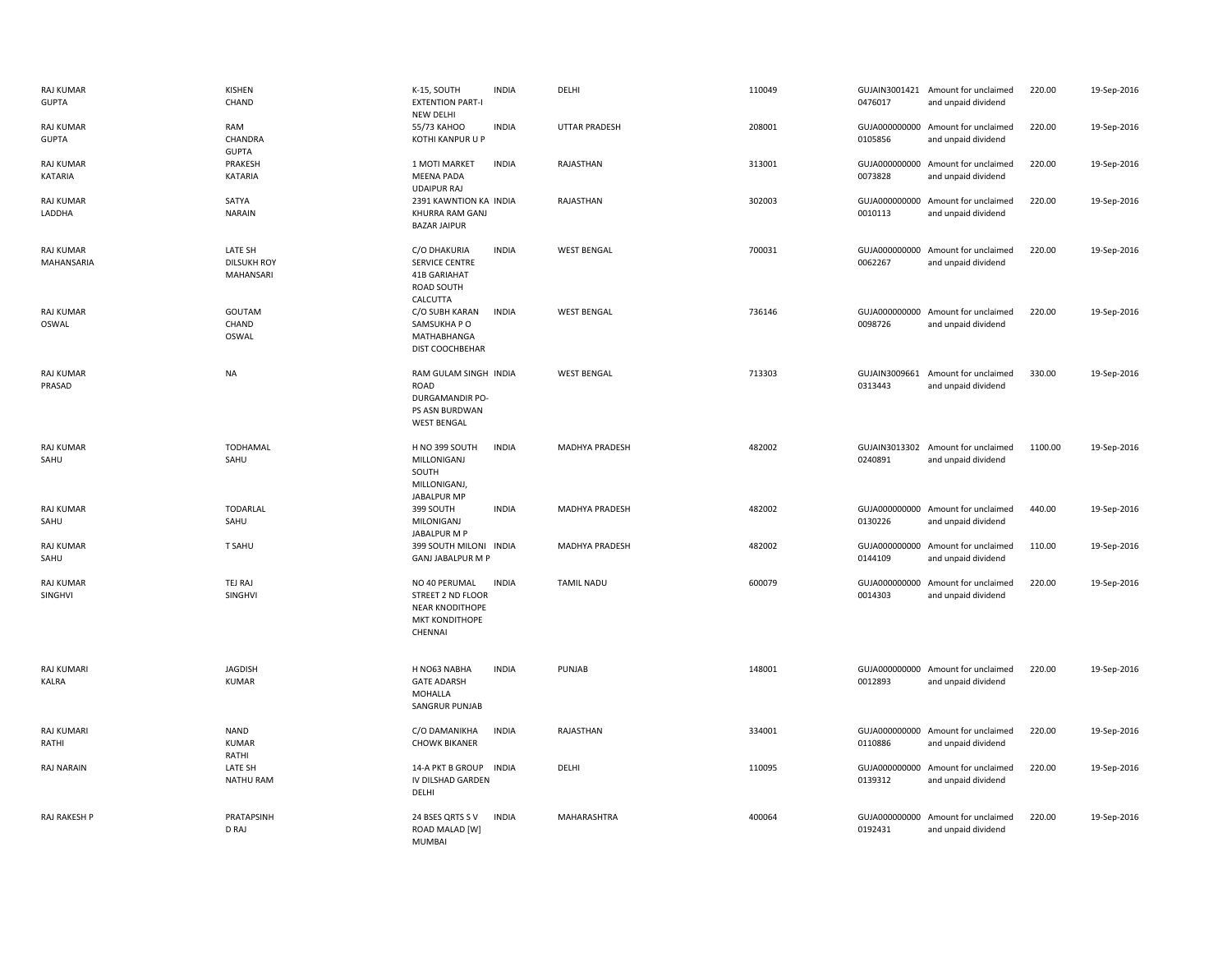| <b>RAJ RANI</b>                  | KRISHAN<br><b>KUMAR</b>               | RAMCHANDER<br><b>INDIA</b><br>NEAR H NO B IV 202<br><b>BACK DADU ICE</b><br><b>FACTORY BARNALA</b><br><b>PB</b>                 | PUNJAB                | 148101 | 0012715                  | GUJA000000000 Amount for unclaimed<br>and unpaid dividend | 220.00  | 19-Sep-2016 |
|----------------------------------|---------------------------------------|---------------------------------------------------------------------------------------------------------------------------------|-----------------------|--------|--------------------------|-----------------------------------------------------------|---------|-------------|
| <b>RAJ RANI</b><br><b>KAPOOR</b> | <b>KASTURI LAL</b><br><b>KAPOOR</b>   | 8/14 RAMESH<br><b>INDIA</b><br>NAGAR NEW DELHI                                                                                  | DELHI                 | 110015 | 0063274                  | GUJA000000000 Amount for unclaimed<br>and unpaid dividend | 220.00  | 19-Sep-2016 |
| <b>RAJ RANI</b><br>MITTAL        | SURESH<br>CHAND<br><b>MITTAL</b>      | 424 PURWA<br><b>INDIA</b><br>MAHAVIR DELHI<br>ROAD MEERUT CITY                                                                  | <b>UTTAR PRADESH</b>  | 250002 | 0066688                  | GUJA000000000 Amount for unclaimed<br>and unpaid dividend | 220.00  | 19-Sep-2016 |
| <b>RAJ SINGH</b>                 | <b>RAN SINGH</b>                      | 30/75 ADRASH<br><b>INDIA</b><br>NAGAR OPP D PARK<br>MODEL TOWN<br><b>ROHTAK</b>                                                 | <b>HARYANA</b>        | 124001 | GUJA000000000<br>0059238 | Amount for unclaimed<br>and unpaid dividend               | 220.00  | 19-Sep-2016 |
| RAJ VERMA                        | S K VERMA                             | C 1302 JALVAYU<br><b>INDIA</b><br>VIHAR NEAR S M<br>SHETTY HIGH<br>SCHOOL<br>HIRANANDANI<br>GARDEN<br>POWAIMUMBAI               | MAHARASHTRA           | 400076 | 0016936                  | GUJA000000000 Amount for unclaimed<br>and unpaid dividend | 220.00  | 19-Sep-2016 |
| RAJA<br>AGRAWAL                  | <b>SHRI RAM</b><br>KINKAR<br>AGRAWAL  | <b>B-95 LIG COLONY</b><br><b>INDIA</b><br>KHANDWA M P                                                                           | <b>MADHYA PRADESH</b> | 450001 | 4683280                  | GUJAIN3008881 Amount for unclaimed<br>and unpaid dividend | 66.00   | 19-Sep-2016 |
| RAJA BABU<br><b>NIRBAN</b>       | MANGILAL<br><b>NIRBAN</b>             | A 10 SADUL GANJ<br><b>INDIA</b><br><b>BIKANER RAJ</b>                                                                           | RAJASTHAN             | 334001 | GUJA000000000<br>0105644 | Amount for unclaimed<br>and unpaid dividend               | 220.00  | 19-Sep-2016 |
| RAJA<br>RAJESWARI N              | SITA<br><b>RAMAYYA N</b>              | 8-15-3 KAMBAM<br><b>INDIA</b><br><b>CHOULTRY STREET</b><br>KAMBAM<br><b>CHOULTRY STREET</b><br>KAMBAM<br><b>CHOULTRY STREET</b> | <b>ANDHRA PRADESH</b> | 533101 | GUJAIN3004411<br>0459754 | Amount for unclaimed<br>and unpaid dividend               | 220.00  | 19-Sep-2016 |
| RAJA RAM<br>SINGH                | <b>NA</b>                             | RAJAHMUNDRY<br>VILL - AMDAHI POST INDIA<br>- CHAKIA VIA<br><b>BANDIPUR</b><br>AMBEDKARNAGAR,<br>AMBEDKARNAGAR,                  | <b>UTTAR PRADESH</b>  | 224125 | 0034139                  | GUJA130319020 Amount for unclaimed<br>and unpaid dividend | 1100.00 | 19-Sep-2016 |
| RAJA REDDY<br>YERRAMREDD<br>Υ    | <b>NA</b>                             | H NO 11-13-73 1 ST INDIA<br>LINE RAMI REDDY<br>PETA<br>NARASARAOPET                                                             | ANDHRA PRADESH        | 522601 | 2861954                  | GUJAIN3002391 Amount for unclaimed<br>and unpaid dividend | 440.00  | 19-Sep-2016 |
| RAJAKISHORE<br>BHUJABAL          | <b>NA</b>                             | MRI, TYPE VIII, UNITS INDIA<br>5, BHUBANESWAR<br>ORISSA                                                                         | ORISSA                | 751001 | 0124804                  | GUJA000000000 Amount for unclaimed<br>and unpaid dividend | 440.00  | 19-Sep-2016 |
| RAJAN BAJAJ                      | <b>BISHAMBER</b><br><b>NATH BAJAJ</b> | <b>B 51 G T KARNAL</b><br><b>INDIA</b><br>ROAD INDUSTRIAL<br>AREA DELHI                                                         | DELHI                 | 110033 | 0016282                  | GUJA000000000 Amount for unclaimed<br>and unpaid dividend | 220.00  | 19-Sep-2016 |
| RAJAN DESAI                      | DHIRAJLAL<br>DESAI                    | <b>INDIA</b><br>J 6 KALPATARU<br><b>FLATS 2 MIRAMBILA</b><br>ROAD NARANPURA<br>AHMEDABAD                                        | <b>GUJARAT</b>        | 380013 | 0001394                  | GUJA000000000 Amount for unclaimed<br>and unpaid dividend | 220.00  | 19-Sep-2016 |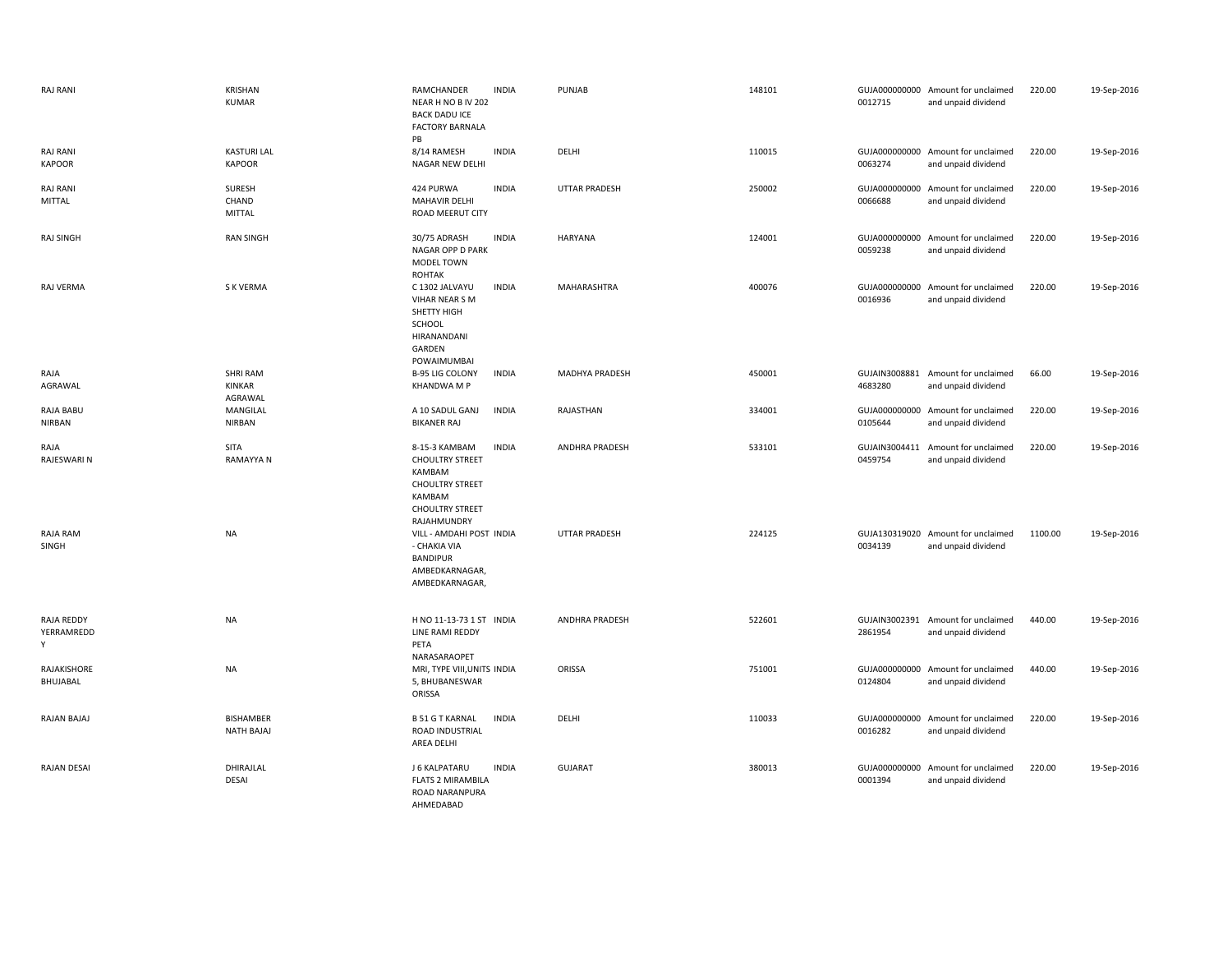| RAJAN JINDAL                        | <b>K R JINDAL</b>                   | H NO. 1311 SECTOR- INDIA<br>19 FARIDABAD.                                                                          | <b>HARYANA</b>       | 121002 | 0206722                  | GUJA000000000 Amount for unclaimed<br>and unpaid dividend | 220.00  | 19-Sep-2016 |
|-------------------------------------|-------------------------------------|--------------------------------------------------------------------------------------------------------------------|----------------------|--------|--------------------------|-----------------------------------------------------------|---------|-------------|
| RAJAN<br><b>KUMAR</b><br>VERMA      | <b>NA</b>                           | RAJA KAM KA PURA INDIA<br>MAU NATH<br><b>BHANJAN MAU</b>                                                           | <b>UTTAR PRADESH</b> | 275101 | 0009739                  | GUJA120591000 Amount for unclaimed<br>and unpaid dividend | 220.00  | 19-Sep-2016 |
| RAJAN<br><b>MANKODI</b>             | <b>BHALCHAND</b><br>RA              | 2 SHIV DARSHAN<br><b>INDIA</b><br>SOCIETY MULLA<br>WADI VALSAD                                                     | <b>GUJARAT</b>       | 396001 | 0042890                  | GUJA000000000 Amount for unclaimed<br>and unpaid dividend | 220.00  | 19-Sep-2016 |
| RAJAN N<br>GANDHI                   | N GANDHI                            | MAIN BAZAR VJARS INDIA<br><b>DIST SURAT</b>                                                                        | <b>GUJARAT</b>       | 394650 | GUJA000000000<br>0148420 | Amount for unclaimed<br>and unpaid dividend               | 220.00  | 19-Sep-2016 |
| RAJAN<br>SAMUEL<br>SOLANKI          | SAMUEL B<br>SOLANKI                 | <b>INDIA</b><br>17 B ARVIND<br>SOCIETY BEHIND<br>VRUKSHMANI<br>NAGAR NEW SAMA<br><b>ROAD BARODA</b>                | <b>GUJARAT</b>       | 390002 | 0039206                  | GUJA000000000 Amount for unclaimed<br>and unpaid dividend | 220.00  | 19-Sep-2016 |
| RAJANDEEP<br>SINGH                  | <b>NA</b>                           | H NO 97 A UPKAR<br><b>INDIA</b><br><b>NAGAR FACTORY</b><br>AREA PATIALA                                            | PUNJAB               | 147001 | 3828976                  | GUJA120299000 Amount for unclaimed<br>and unpaid dividend | 2.20    | 19-Sep-2016 |
| RAJANI<br><b>AGRWAL</b>             | PRAMOD<br><b>KUMAR</b>              | <b>INDIA</b><br>C 359 GALI NO 9<br><b>MAJLISH PARK</b><br>DELHI                                                    | DELHI                | 110033 | 0097527                  | GUJA000000000 Amount for unclaimed<br>and unpaid dividend | 220.00  | 19-Sep-2016 |
| RAJANI<br><b>DUDHORIA</b>           | <b>BANSIDHAR</b><br><b>DUDHORIA</b> | <b>INDER CHAND</b><br><b>INDIA</b><br><b>REWAT MAL</b><br><b>BARPETA ROAD</b><br>ASSAM                             | ASSAM                | 781315 | 0005696                  | GUJA000000000 Amount for unclaimed<br>and unpaid dividend | 220.00  | 19-Sep-2016 |
| RAJANIKANT<br>AMRUTBHAI<br>PATEL    | <b>AMRUTBHAI</b><br>J PATEL         | TO LAXMI PURA<br><b>INDIA</b><br>NANDASAN TA KADI<br>DT MEHSANA                                                    | <b>GUJARAT</b>       | 382706 | 0101601                  | GUJA000000000 Amount for unclaimed<br>and unpaid dividend | 330.00  | 19-Sep-2016 |
| RAJANIKANT B<br>PATEL               | BHAGAVAND<br>AS                     | <b>INDIA</b><br>16 NALKUNJ SOC<br><b>CAMP ROAD</b><br>SHAHIBAUG<br>AHMEDABAD                                       | <b>GUJARAT</b>       | 380004 | 0126290                  | GUJA000000000 Amount for unclaimed<br>and unpaid dividend | 220.00  | 19-Sep-2016 |
| RAJAPUTRA<br>SATYANARAYA<br>N SINGH | <b>BALARAM</b><br>SINGH             | <b>INDIA</b><br>FLAT NO - 6 LAKE<br><b>VIEW APPARTMENT</b><br><b>OPP AIRPORT</b><br>PRAKASAM NAGAR<br>HYDERABADA.P | ANDHRA PRADESH       | 500016 | 0115811                  | GUJA000000000 Amount for unclaimed<br>and unpaid dividend | 220.00  | 19-Sep-2016 |
| RAJARAM<br>KESHAVRAM<br>SHARMA      | <b>NA</b>                           | <b>INFOSYS</b><br><b>INDIA</b><br><b>TECHNOLOGIES LTD</b><br>E/4 INFOCITY<br>BHUBANESHWAR                          | ORISSA               | 751024 | 4762733                  | GUJAIN3026793 Amount for unclaimed<br>and unpaid dividend | 44.00   | 19-Sep-2016 |
| RAJASEKHAR<br>KANNAIAN<br>REDDY     | KANNAIAH<br><b>REDDY</b>            | <b>INDIA</b><br>106 SRINIVASA<br>TOWERS 6-3-1187<br><b>BEGUNPET</b><br>HYDERABAD                                   | ANDHRA PRADESH       | 500016 | 0006519                  | GUJA000000000 Amount for unclaimed<br>and unpaid dividend | 220.00  | 19-Sep-2016 |
| RAJASEKHAR<br>YANDRAPATI            | Y EZRA                              | THE NIZAM SUGARS INDIA<br>LTD PYLON<br>NAGASRJUNA<br>SAGAR NALGOUNDA<br>MIRYALAGUDA                                | ANDHRA PRADESH       | 508203 | 0092984                  | GUJA000000000 Amount for unclaimed<br>and unpaid dividend | 220.00  | 19-Sep-2016 |
| RAJAT<br>CHAUDHARY                  | KAILASH<br>CHAUDHARY                | 602 AJANTA APT<br><b>INDIA</b><br>GHOD DOD ROAD<br>SURAT                                                           | <b>GUJARAT</b>       | 395007 | 0199124                  | GUJA000000000 Amount for unclaimed<br>and unpaid dividend | 1980.00 | 19-Sep-2016 |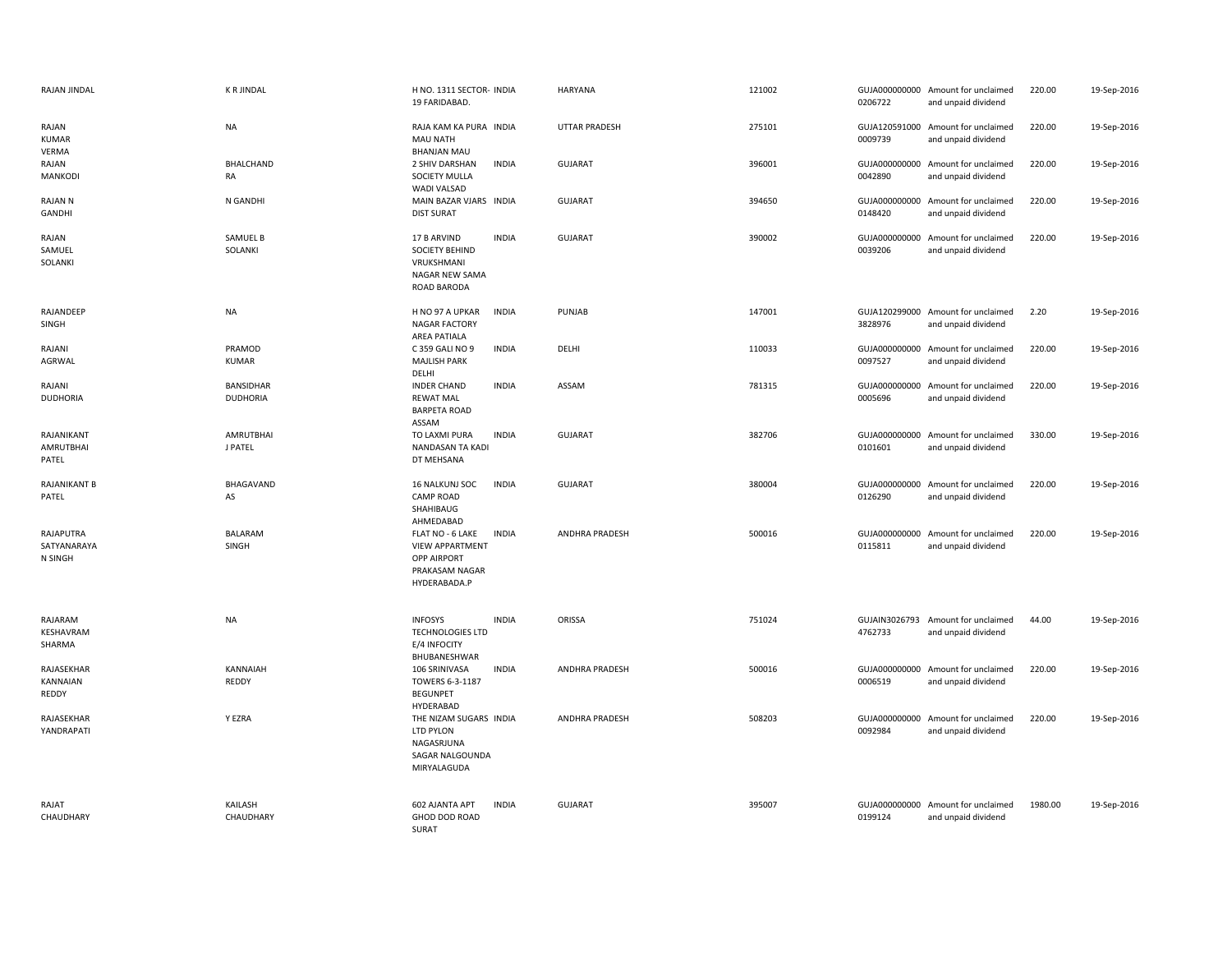| RAJAT<br>MUKHERJEE                | P K<br>MUKHERJEE                    | 4/56 DESH BANDHU INDIA<br>NAGAR PO<br>SODEPUR 24 PGS N<br><b>WEST BENGAL</b>                       | MAHARASHTRA           | 999999 | 0155316                  | GUJA000000000 Amount for unclaimed<br>and unpaid dividend | 220.00 | 19-Sep-2016 |
|-----------------------------------|-------------------------------------|----------------------------------------------------------------------------------------------------|-----------------------|--------|--------------------------|-----------------------------------------------------------|--------|-------------|
| RAJAT<br>PATHAK                   | LATESH<br>RADHA<br>CHARAN<br>PATHAK | <b>INDIA</b><br><b>VILL GHASIYA</b><br>CHILLDULI TEH<br><b>KAIMGANJ DIST</b><br>FARRUKHABAD        | <b>UTTAR PRADESH</b>  | 207502 | 1068968                  | GUJAIN3016961 Amount for unclaimed<br>and unpaid dividend | 220.00 | 19-Sep-2016 |
| RAJAVEERU M                       | M<br>KANAKAIAH                      | <b>INDIA</b><br>C/O K CHANDRA<br>MOULI H NO 179<br>16 ORUS<br>WARANGAL                             | <b>ANDHRA PRADESH</b> | 506002 | 0006737                  | GUJA000000000 Amount for unclaimed<br>and unpaid dividend | 440.00 | 19-Sep-2016 |
| RAJEEV                            | <b>GD GULATI</b>                    | 87 DR MUKHERJEE INDIA<br>NAGAR DELHI                                                               | DELHI                 | 110009 | 0139106                  | GUJA000000000 Amount for unclaimed<br>and unpaid dividend | 660.00 | 19-Sep-2016 |
| RAJEEV                            | <b>GD SULAN</b><br><b>BUSNESS</b>   | 87 DR MUKERJEE<br><b>INDIA</b><br><b>NAGAR DELHI</b>                                               | DELHI                 | 110009 | 0141744                  | GUJA000000000 Amount for unclaimed<br>and unpaid dividend | 440.00 | 19-Sep-2016 |
| RAJEEV<br>ARORA                   | SHYAM<br>KISHAN<br>ARORA            | 16/80 SHEETLA GALI INDIA<br>AGRA                                                                   | <b>UTTAR PRADESH</b>  | 282003 | 0022349                  | GUJA000000000 Amount for unclaimed<br>and unpaid dividend | 220.00 | 19-Sep-2016 |
| RAJEEV<br><b>GULATI</b>           | <b>GD GULATI</b>                    | 87 D MUKERJI<br><b>INDIA</b><br>NAGAR DELHI                                                        | DELHI                 | 110009 | GUJA000000000<br>0155130 | Amount for unclaimed<br>and unpaid dividend               | 220.00 | 19-Sep-2016 |
| RAJEEV<br><b>GUPTA</b>            | OM PARKASH<br><b>GUPTA</b>          | 77-B/B GANDHI<br><b>INDIA</b><br>NAGAR JAMMU<br>TAWI J&K                                           | JAMMU AND KASHMIR     | 180004 | 0126613                  | GUJA000000000 Amount for unclaimed<br>and unpaid dividend | 220.00 | 19-Sep-2016 |
| RAJEEV<br><b>GUPTA</b>            | SURESH<br>CHAND<br><b>GUPTA</b>     | D-36 SANJIVANI<br><b>INDIA</b><br><b>MARG HANUMAN</b><br>NAGAR JAIPUR                              | RAJASTHAN             | 302021 | 0011101                  | GUJA000000000 Amount for unclaimed<br>and unpaid dividend | 220.00 | 19-Sep-2016 |
| RAJEEV<br><b>KATHAL</b>           | LATE G S<br>KATHAL                  | HIG 8 KATANGA<br><b>INDIA</b><br><b>HOUSING BOARD</b><br>COLONY, JABALPUR<br>MP                    | <b>MADHYA PRADESH</b> | 482001 | GUJAIN3008881<br>4342149 | Amount for unclaimed<br>and unpaid dividend               | 660.00 | 19-Sep-2016 |
| RAJEEV<br><b>KUMAR</b>            | SHANTI<br>SINGH                     | <b>INDIA</b><br>H10P&T<br><b>WIRELESS COLONY</b><br>SOHNA ROAD<br><b>GURGAON</b><br><b>HARYANA</b> | HARYANA               | 122001 | 0016285                  | GUJA000000000 Amount for unclaimed<br>and unpaid dividend | 220.00 | 19-Sep-2016 |
| RAJEEV<br><b>KUMAR</b>            | SUBASH<br>CHAND<br><b>GUPTA</b>     | V P O JHOJHU<br><b>INDIA</b><br><b>KALAN DISTT</b><br>BHIWANI HARYANA                              | <b>HARYANA</b>        | 123310 | 0068177                  | GUJA000000000 Amount for unclaimed<br>and unpaid dividend | 220.00 | 19-Sep-2016 |
| RAJEEV<br><b>KUMAR</b>            | <b>SURESH</b><br><b>KUMAR</b>       | <b>INDIA</b><br><b>BANK COLONY</b><br><b>NEAR BASUDEV</b><br>NAGAR DISSTT - J P<br>NAGAR AMROHA    | <b>UTTAR PRADESH</b>  | 244221 | GUJAIN3016531<br>0225504 | Amount for unclaimed<br>and unpaid dividend               | 220.00 | 19-Sep-2016 |
| RAJEEV<br><b>KUMAR</b><br>AGRAWAL | <b>NCHANDRA</b>                     | 29 KUNJ KOTHI<br><b>INDIA</b><br>ETAWAH U P                                                        | <b>UTTAR PRADESH</b>  | 206001 | 0153379                  | GUJA000000000 Amount for unclaimed<br>and unpaid dividend | 220.00 | 19-Sep-2016 |
| RAJEEV<br><b>KUMAR</b><br>SINGH   | <b>RAM DINESH</b><br>SINGH          | QR. NO.- 92/2/3 G. INDIA<br>H. COLONY<br>CHHOTAGOVINDPU<br>R JAMSHEDPUR                            | <b>JHARKHAND</b>      | 831015 | 0313438                  | GUJAIN3017401 Amount for unclaimed<br>and unpaid dividend | 11.00  | 19-Sep-2016 |
| <b>RAJEEV PURI</b>                | <b>NA</b>                           | NAND MOHALLA<br><b>INDIA</b><br>RANG MAHAL ROAD<br><b>NEAR GAS AGENC</b><br>CHAMBA                 | HIMACHAL PRADESH      | 176310 | 0692816                  | GUJA120132000 Amount for unclaimed<br>and unpaid dividend | 330.00 | 19-Sep-2016 |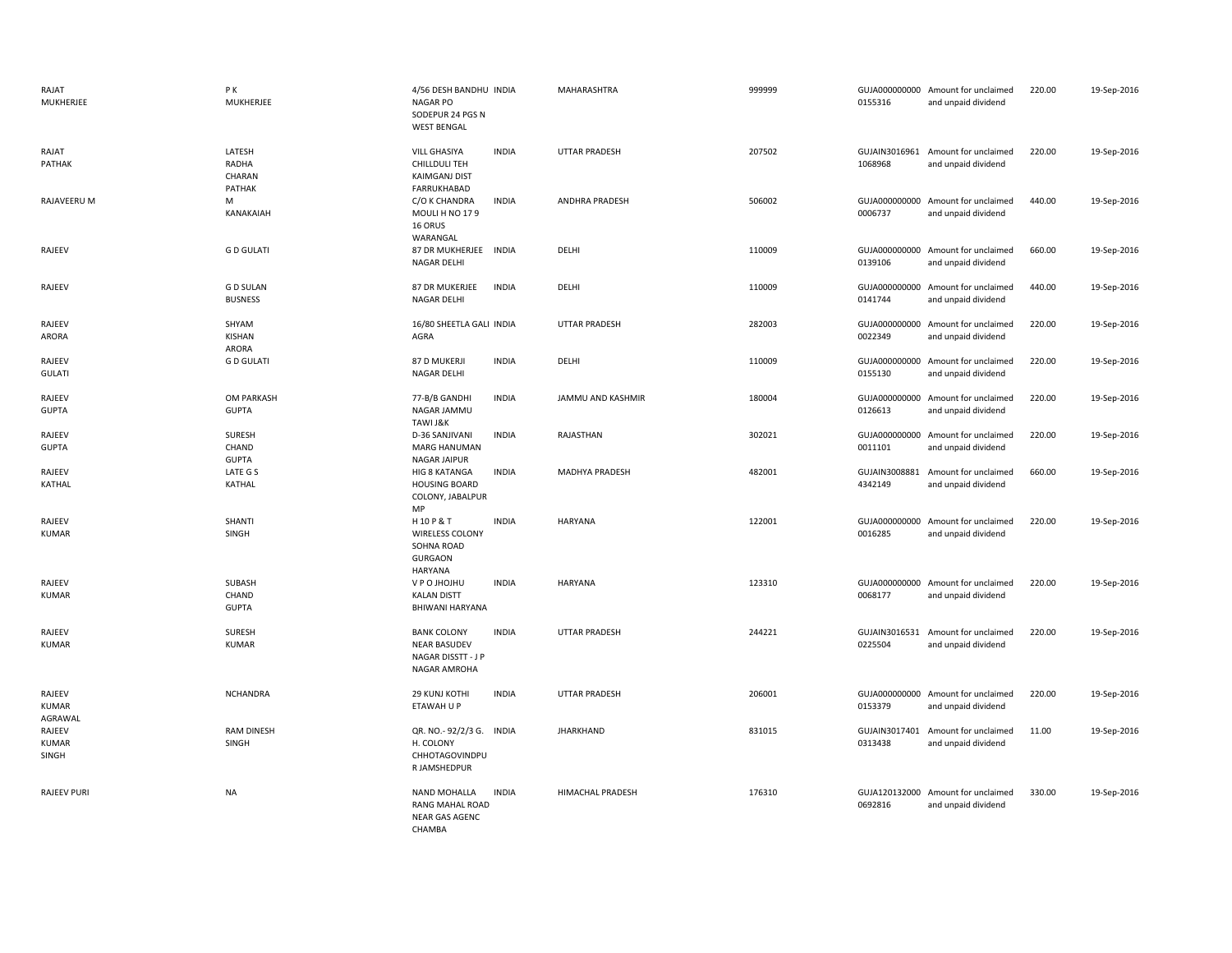| RAJEEV<br>SHARMA                    | R N SHARMA                         | SHUBHAM<br><b>INDIA</b><br>SECURITIES 97 - B<br>INDRAPRASTH<br><b>INDUSTRIAL AREA</b><br>KOTA                                               | RAJASTHAN            | 324005 | 0055040                  | GUJAIN3010551 Amount for unclaimed<br>and unpaid dividend | 440.00 | 19-Sep-2016 |
|-------------------------------------|------------------------------------|---------------------------------------------------------------------------------------------------------------------------------------------|----------------------|--------|--------------------------|-----------------------------------------------------------|--------|-------------|
| <b>RAJEEV SINGH</b>                 | SINGH<br><b>MAHABIR</b><br>KADIAN  | ATTENDING COURCE INDIA<br>AMM 06 THE RIDGE<br><b>COLLEGE OF</b><br><b>MATERIALS MGMT</b><br><b>JABALPUR</b>                                 | MADHYA PRADESH       | 482001 | GUJAIN3030285<br>0346324 | Amount for unclaimed<br>and unpaid dividend               | 2.20   | 19-Sep-2016 |
| RAJENDER<br>AGARWAL                 | <b>NA</b>                          | H NO 4-4-68<br><b>INDIA</b><br><b>BHOKTAPUR NEW</b><br><b>BUS STAND ROAD</b><br>ADILABAD                                                    | ANDHRA PRADESH       | 504001 | 0197528                  | GUJAIN3006691 Amount for unclaimed<br>and unpaid dividend | 88.00  | 19-Sep-2016 |
| RAJENDER<br><b>KUMAR</b>            | N SINGH                            | III-H-41/1 NEHRU<br><b>INDIA</b><br><b>NAGAR RAKESH</b><br>MARG GHAZIABAD                                                                   | <b>UTTAR PRADESH</b> | 201001 | 0146360                  | GUJA000000000 Amount for unclaimed<br>and unpaid dividend | 220.00 | 19-Sep-2016 |
| RAJENDER<br><b>KUMAR</b><br>KALRA   | OM PRAKASH<br>KALRA                | NEW BANK OF INDIA INDIA<br>RAJASTHAN P O SRI<br><b>KARAN PUR DIST SRI</b><br>GANGANAGAR<br>RAJASTHAN                                        | RAJASTHAN            | 335073 | 0071519                  | GUJA000000000 Amount for unclaimed<br>and unpaid dividend | 220.00 | 19-Sep-2016 |
| RAJENDER<br><b>KUMAR</b><br>PERIWAL | JES RAJ<br>PERIWAL                 | PERIWAL STREET<br><b>INDIA</b><br><b>FAZILKA PUNJAB</b>                                                                                     | PUNJAB               | 152123 | 0013035                  | GUJA000000000 Amount for unclaimed<br>and unpaid dividend | 220.00 | 19-Sep-2016 |
| RAJENDER<br>PARSAD JAIN             | <b>B</b> M JAIN                    | 343 SECTOR 14<br><b>INDIA</b><br>SONEPAT HARYANA                                                                                            | <b>HARYANA</b>       | 131001 | 0067773                  | GUJA000000000 Amount for unclaimed<br>and unpaid dividend | 220.00 | 19-Sep-2016 |
| RAJENDR<br><b>KUMAR H</b><br>PATEL  | <b>HIRALAL</b>                     | VATAMA NAVOVAS INDIA<br>VIA<br>AMBASANMAHESAN<br>Α                                                                                          | <b>GUJARAT</b>       | 384435 | 0026424                  | GUJA000000000 Amount for unclaimed<br>and unpaid dividend | 220.00 | 19-Sep-2016 |
| RAJENDRA<br>AMBALAL<br>PATEL        | AMBALAL K<br>PATEL                 | PRERANA BHUVAN INDIA<br><b>NEAR ASOPALAV</b><br>PARTY PLOT SATE<br>LITE ROAD<br>AHMEDABAD                                                   | <b>GUJARAT</b>       | 380015 | 0051115                  | GUJA000000000 Amount for unclaimed<br>and unpaid dividend | 110.00 | 19-Sep-2016 |
| RAJENDRA<br>BANDEKAR<br>SHANKAR     | SHANKAR<br>BANDEKAR<br>NARAYAN     | B-5/28 MUNICIPAL INDIA<br><b>QTRS BHANDUP</b><br>COMPLEX MULUND<br><b>WEST BOMBAY</b>                                                       | MAHARASHTRA          | 400082 | 0050386                  | GUJA000000000 Amount for unclaimed<br>and unpaid dividend | 220.00 | 19-Sep-2016 |
| RAJENDRA<br><b>BHAI M PATEL</b>     | <b>MULGIBHAI</b><br><b>D PATEL</b> | C/O BHUPENDRA<br><b>INDIA</b><br><b>BHAI CHHOTABHAI</b><br>PATEL RANCHHODJI<br><b>MANDIR STREET</b><br>AT&POST KOYALI<br><b>DIST BARODA</b> | <b>GUJARAT</b>       | 391330 | 0122807                  | GUJA000000000 Amount for unclaimed<br>and unpaid dividend | 220.00 | 19-Sep-2016 |
| RAJENDRA<br>BHATT                   | SHIVSHANKA<br>R                    | 20A VALLABH<br><b>INDIA</b><br><b>NAGAR KARELI</b><br><b>BAUG VADODARA</b>                                                                  | <b>GUJARAT</b>       | 390018 | 0038660                  | GUJA000000000 Amount for unclaimed<br>and unpaid dividend | 110.00 | 19-Sep-2016 |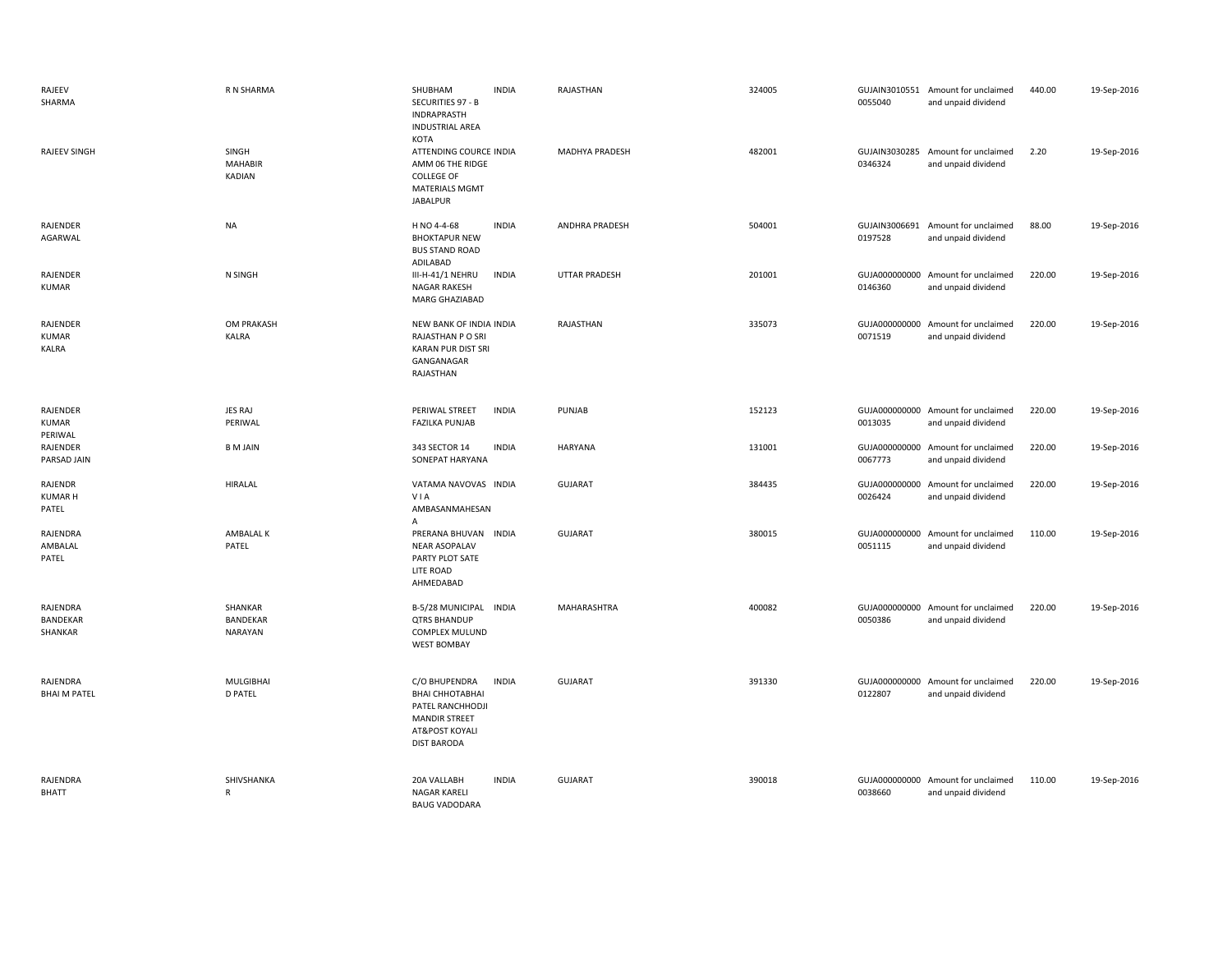| RAJENDRA<br>CHHAGANLAL<br>KELAWALA             | CHHAGANLA<br>L.<br>RANCHHODD<br>AS KELAWA      | 8/378 BEHIND<br><b>INDIA</b><br>BAMBAGATE<br>NAVSARI BAZAR<br>SURAT                                              | GUJARAT            | 395002 | 0048482                  | GUJA000000000 Amount for unclaimed<br>and unpaid dividend | 220.00 | 19-Sep-2016 |
|------------------------------------------------|------------------------------------------------|------------------------------------------------------------------------------------------------------------------|--------------------|--------|--------------------------|-----------------------------------------------------------|--------|-------------|
| RAJENDRA<br>DATTATRAY<br><b>THOSAR</b>         | <b>NA</b>                                      | D/5, BALGOVIND<br><b>INDIA</b><br>CO.OP.HSG.SOC.,<br><b>TAIKALWADI ROAD</b><br>MAHIMBOMBAY                       | MAHARASHTRA        | 400016 | 0124813                  | GUJA000000000 Amount for unclaimed<br>and unpaid dividend | 440.00 | 19-Sep-2016 |
| RAJENDRA<br>GANDHI                             | <b>SHANTI LAL</b><br>GANDHI                    | <b>INDIA</b><br>20 SIDDHARTH<br><b>AMRAPALI SOCIETY</b><br>KARELIBAUG<br><b>BARODA</b>                           | <b>GUJARAT</b>     | 390018 | 0039569                  | GUJA000000000 Amount for unclaimed<br>and unpaid dividend | 220.00 | 19-Sep-2016 |
| RAJENDRA<br>JHA                                | LATE SH<br><b>JAIBHADRA</b><br><b>JHA RETD</b> | C/O G K JHA P N<br><b>INDIA</b><br><b>BANK NEW MARKET</b><br>PATNA                                               | <b>BIHAR</b>       | 800001 | 0018207                  | GUJA000000000 Amount for unclaimed<br>and unpaid dividend | 220.00 | 19-Sep-2016 |
| RAJENDRA<br><b>JOSHI</b>                       | BHANUSHAN<br>KER                               | BHEDAVENI STREET INDIA<br>BAXI'S DELI NO. 1<br>BHAVNAGAR                                                         | <b>GUJARAT</b>     | 364001 | 0203991                  | GUJAIN3019911 Amount for unclaimed<br>and unpaid dividend | 220.00 | 19-Sep-2016 |
| RAJENDRA<br><b>KUMAR</b><br>ANAND              | <b>NA</b>                                      | H NO C 65 TAKSHILA INDIA<br><b>APPARTMENTS 571</b><br>P EXTENSION DELHI                                          | DELHI              | 110092 | 0403630                  | GUJAIN3011431 Amount for unclaimed<br>and unpaid dividend | 110.00 | 19-Sep-2016 |
| RAJENDRA<br>KUMAR<br><b>BHATT</b>              | <b>RAMANLAL P</b><br><b>BHATT</b>              | C/O G K RAJPUT 102 INDIA<br><b>SANJAY SMRUTI</b><br>CHIRAYA NAGAR 50<br><b>BEHIND</b><br>DANTESHWAR<br>VADODARA  | <b>GUJARAT</b>     | 390011 | 0047605                  | GUJA000000000 Amount for unclaimed<br>and unpaid dividend | 220.00 | 19-Sep-2016 |
| RAJENDRA<br><b>KUMARK</b><br>PATHAK            | KIRAN<br>CHANDRA<br>PATHAK                     | <b>INDIA</b><br>AT & POST<br>RAJPARDI GEB S/DN<br>TA JHAGADIYA DIST<br><b>BHARUCH GUJARAT</b>                    | GUJARAT            | 393115 | 0121227                  | GUJA000000000 Amount for unclaimed<br>and unpaid dividend | 220.00 | 19-Sep-2016 |
| RAJENDRA<br><b>KUMAR</b><br>NATVARLAL<br>PATEL | NATVARLAL<br>PATEL                             | C/O MUKESH D<br><b>INDIA</b><br>PATEL AT NIMLAI PO<br>MANGAROL VIA<br><b>MAROLI BAZZAR</b><br><b>DIST VALSAD</b> | <b>GUJARAT</b>     | 396436 | 0118483                  | GUJA000000000 Amount for unclaimed<br>and unpaid dividend | 220.00 | 19-Sep-2016 |
| RAJENDRA<br><b>KUMAR</b><br>RAWAT              | <b>ISHWARLAL</b><br>RAWAT                      | C/O UMA FORGING INDIA<br>& ENGG. WORKS<br>18, NETAJI SUBHAS<br>ROAD, 2ND FLOOR<br>CALCUTTA                       | <b>WEST BENGAL</b> | 700001 | GUJA000000000<br>0060994 | Amount for unclaimed<br>and unpaid dividend               | 220.00 | 19-Sep-2016 |
| RAJENDRA M<br>JAMBHEKAR                        | MADHAV                                         | 22 SHIV KRIPA RAM INDIA<br><b>RATAN TRIVEDI</b><br>ROAD MULUND<br>(WEST)BOMBAY                                   | MAHARASHTRA        | 400080 | 0161122                  | GUJA000000000 Amount for unclaimed<br>and unpaid dividend | 220.00 | 19-Sep-2016 |
| RAJENDRA N<br><b>KAPOOR</b>                    | N V KAPOOR                                     | B 2/106<br><b>INDIA</b><br>KARMSHETRA GURU<br><b>TEG BAHADUR</b><br><b>NAGAR BOMBAY</b>                          | MAHARASHTRA        | 400037 | 0102966                  | GUJA000000000 Amount for unclaimed<br>and unpaid dividend | 220.00 | 19-Sep-2016 |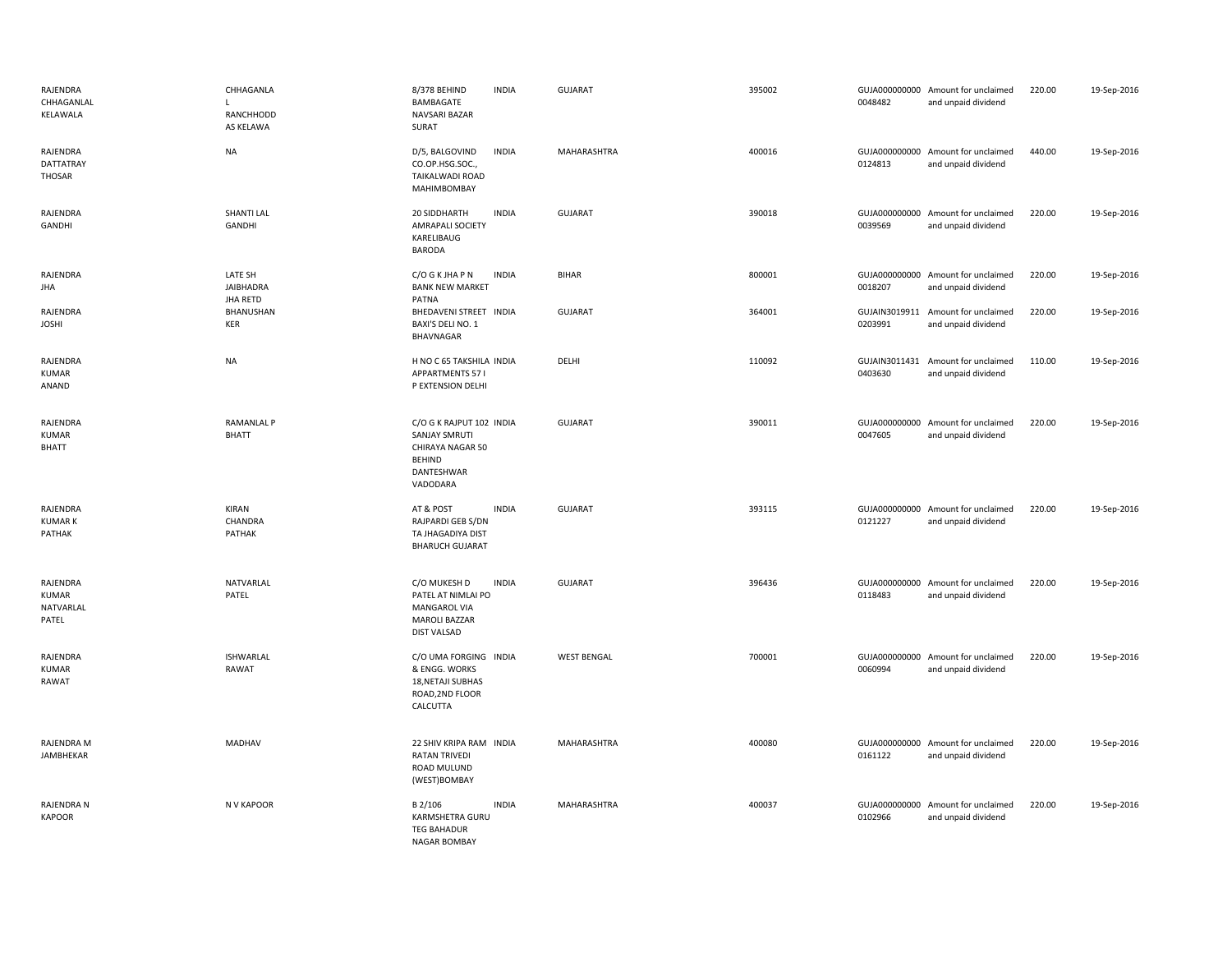| RAJENDRA N<br>SHETH                      | N SHETH                              | 3 MAHAVIR APT<br><b>INDIA</b><br>SARASWATI SOCIETY<br>B/H JAIN<br><b>MERCHANT PALDI</b><br>AHMEDABAD | <b>GUJARAT</b>       | 380007 | 0147171                  | GUJA000000000 Amount for unclaimed<br>and unpaid dividend | 220.00 | 19-Sep-2016 |
|------------------------------------------|--------------------------------------|------------------------------------------------------------------------------------------------------|----------------------|--------|--------------------------|-----------------------------------------------------------|--------|-------------|
| RAJENDRA<br>PAL ARORA                    | R L ARORA                            | 32/142 MANI RAM<br><b>INDIA</b><br><b>BAGIA KANPUR</b>                                               | <b>UTTAR PRADESH</b> | 208001 | 0156532                  | GUJA000000000 Amount for unclaimed<br>and unpaid dividend | 440.00 | 19-Sep-2016 |
| RAJENDRA<br>PHOOLSINGH<br>SINGH          | <b>NA</b>                            | D 337 IFFCO<br><b>INDIA</b><br>TOWNSHIP<br>UDAYNAGAR<br>GANDHIDHAM                                   | GUJARAT              | 370203 | 3891740                  | GUJAIN3029024 Amount for unclaimed<br>and unpaid dividend | 145.20 | 19-Sep-2016 |
| RAJENDRA<br>PRASAD                       | LT SH<br>SHYAMLAL                    | C/O SH KISHAN C-<br><b>INDIA</b><br>131 KIDWAI NAGAR<br>NEW DELHI.                                   | DELHI                | 110001 | 0206632                  | GUJA000000000 Amount for unclaimed<br>and unpaid dividend | 220.00 | 19-Sep-2016 |
| <b>RAJENDRA</b><br>PRASAD<br>PODDAR      | <b>B P PODDAR</b><br><b>BUSIENSS</b> | C/O CONSOLIDATED INDIA<br>CONSTRUCTION CO<br>PVT LTD 25 RN<br>MUKHERJEE ROAD<br>CALCUTTA             | <b>WEST BENGAL</b>   | 700001 | GUJA000000000<br>0151837 | Amount for unclaimed<br>and unpaid dividend               | 880.00 | 19-Sep-2016 |
| RAJENDRA<br>PRASAD<br>SILVERI            | RAMANAIAH                            | NFL AGENT QTR NO INDIA<br>T2-35 CENTENARY<br>COLONYDIST -<br>KARIMNAGAR (AP)                         | MAHARASHTRA          | 999999 | 0092778                  | GUJA000000000 Amount for unclaimed<br>and unpaid dividend | 220.00 | 19-Sep-2016 |
| <b>RAJENDRA</b><br>RATILAL<br>PATEL      | <b>RATILAL H</b><br>PATEL            | SAIRAJ JAGMAL S<br><b>INDIA</b><br>POLE MANDVI<br><b>BARODA</b>                                      | <b>GUJARAT</b>       | 390001 | 0122675                  | GUJA000000000 Amount for unclaimed<br>and unpaid dividend | 220.00 | 19-Sep-2016 |
| RAJENDRA<br>SATALKAR                     | NATTHU<br><b>JIRAO</b><br>SATALKAR   | 406/6 NEHRU<br><b>INDIA</b><br>NAGAR INDORE                                                          | MADHYA PRADESH       | 452008 | GUJA000000000<br>0007224 | Amount for unclaimed<br>and unpaid dividend               | 220.00 | 19-Sep-2016 |
| RAJENDRA<br>SHANKAR<br>PATIL             | SHANKAR<br><b>MOTIRAM</b><br>PATIL   | MUNCIPIAL COLONY INDIA<br><b>BHUSAWAL DIST</b><br><b>JALGAON JALGAON</b>                             | MAHARASHTRA          | 425201 | GUJAIN3002391<br>1200504 | Amount for unclaimed<br>and unpaid dividend               | 110.00 | 19-Sep-2016 |
| RAJENDRA<br>SINGH<br><b>JAMADAR</b>      | PRATAP<br>SINGH<br>JAMADAR           | C 8 SHIRALI SOCIETY INDIA<br>FATEHGUNJ<br>VADODARA                                                   | <b>GUJARAT</b>       | 390016 | 0123269                  | GUJA000000000 Amount for unclaimed<br>and unpaid dividend | 220.00 | 19-Sep-2016 |
| RAJENDRAKU<br>MAR<br>CHATURBHAI<br>PATEL | <b>CHATURBHAI</b><br>J PATEL         | HANUMANPURA AT · INDIA<br>POST-VISHOL TA -<br><b>UNJHA DIST -</b><br>MEHSANA (N.G.)                  | GUJARAT              | 384215 | GUJAIN3012331<br>0087152 | Amount for unclaimed<br>and unpaid dividend               | 57.20  | 19-Sep-2016 |
| RAJENDRAPR<br>ASAD N                     | <b>NA</b>                            | 28, VELA STREET<br><b>INDIA</b><br>SHEVAPET SALEM                                                    | <b>TAMIL NADU</b>    | 636002 | GUJAIN3001751<br>0009479 | Amount for unclaimed<br>and unpaid dividend               | 2.20   | 19-Sep-2016 |
| RAJENDRASIN<br>H N RANA                  | NATHURAM<br>RANA                     | RANA BHUVAN, OLD INDIA<br>LATI PLOT,<br>SURENDRANAGAR.                                               | GUJARAT              | 363001 | GUJAIN3009741<br>0351673 | Amount for unclaimed<br>and unpaid dividend               | 110.00 | 19-Sep-2016 |
| RAJENDRASIN<br>H SAJUBHA<br>SODHA        | SAJUBHA<br>SODHA                     | AT SHEKHPAT POST INDIA<br>ALIABADA TALUKA<br>AND DIST<br>JAMNAGAR<br>JAMNAGAR                        | <b>GUJARAT</b>       | 361110 | 4279750                  | GUJAIN3010392 Amount for unclaimed<br>and unpaid dividend | 330.00 | 19-Sep-2016 |
| RAJESH A R                               | <b>G ANANDAN</b><br><b>NAIR</b>      | AKKROTE(H), CHENN INDIA<br><b>ITHALA PO</b><br><b>MAVFLIKARA</b>                                     | KERALA               | 690105 | 0110367                  | GUJA120239000 Amount for unclaimed<br>and unpaid dividend | 99.00  | 19-Sep-2016 |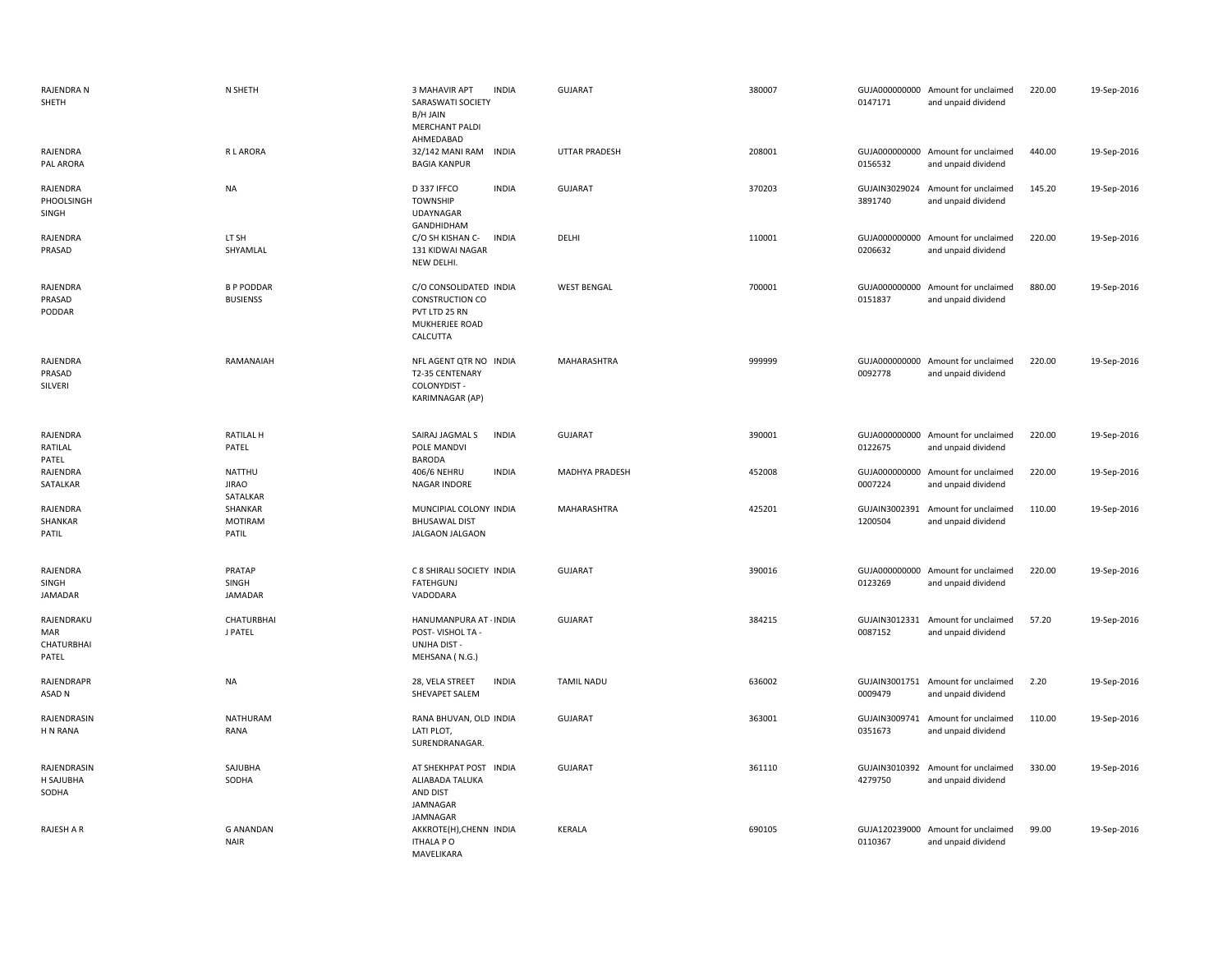| RAJESH<br><b>ASHVIN</b><br>SHETH  | ASHVIN<br>SHETH                      | 10 SUNDARAM<br><b>CAMA LANE</b><br><b>GHAYKOPAR W</b><br><b>BOMBAY</b>                     | <b>INDIA</b> | MAHARASHTRA           | 400086 | 0149041                  | GUJA000000000 Amount for unclaimed<br>and unpaid dividend | 330.00  | 19-Sep-2016 |
|-----------------------------------|--------------------------------------|--------------------------------------------------------------------------------------------|--------------|-----------------------|--------|--------------------------|-----------------------------------------------------------|---------|-------------|
| RAJESH<br><b>BOHRA</b>            | DEEP CHAND<br>JAIN                   | 71 GIRDHARNAGAR INDIA<br>SOCIETY<br>GIRDHARNAGAR<br>AHMEDABAD                              |              | <b>GUJARAT</b>        | 380004 | GUJA000000000<br>0032160 | Amount for unclaimed<br>and unpaid dividend               | 220.00  | 19-Sep-2016 |
| <b>RAJESH DESAI</b>               | KANTILAL                             | <b>BANK OF INDIA</b><br><b>MANGAL MURTI</b><br><b>ASHRAM ROAD</b><br>AHMEDABAD             | <b>INDIA</b> | <b>GUJARAT</b>        | 380009 | 0028592                  | GUJA000000000 Amount for unclaimed<br>and unpaid dividend | 220.00  | 19-Sep-2016 |
| RAJESH DOSHI                      | RAJNIKANT<br><b>DOSHI</b>            | 11 SAHYOG BLDG<br>3RD FLOOR SV RD<br><b>KANNDIVLI W</b><br><b>BOMBAY</b>                   | <b>INDIA</b> | MAHARASHTRA           | 400067 | 0043261                  | GUJA000000000 Amount for unclaimed<br>and unpaid dividend | 220.00  | 19-Sep-2016 |
| RAJESH G<br>PATEL                 | <b>GOVINDLAL S</b><br>PATEL          | 388/5 CHOKHA<br><b>BAZAR MAIN ROAD</b><br>KALUPUR<br>AHMEDABAD                             | <b>INDIA</b> | <b>GUJARAT</b>        | 380002 | 0070212                  | GUJA000000000 Amount for unclaimed<br>and unpaid dividend | 220.00  | 19-Sep-2016 |
| RAJESH<br><b>GUPTA</b>            | <b>GHISALAL</b><br><b>GUPTA</b>      | 103 RADHA NAGAR INDIA<br><b>COLONY INDORE</b>                                              |              | <b>MADHYA PRADESH</b> | 452002 | 4632727                  | GUJAIN3015491 Amount for unclaimed<br>and unpaid dividend | 220.00  | 19-Sep-2016 |
| RAJESH JAIN                       | <b>HUKAM</b><br><b>CHAND JAIN</b>    | <b>DESH KI DHARTI</b><br>LADPURA KOTA<br>KOTA                                              | <b>INDIA</b> | RAJASTHAN             | 324006 | 5421511                  | GUJA120299000 Amount for unclaimed<br>and unpaid dividend | 110.00  | 19-Sep-2016 |
| RAJESH JOLLY                      | LATE SH BRIJ<br><b>KISHROE</b>       | 1/9353 PARTAP<br>PURA GALI NO 2<br><b>WEST ROHTAS</b><br><b>NAGAR SHAHDRA</b><br>NEW DELHI | <b>INDIA</b> | DELHI                 | 110032 | 0082267                  | GUJA000000000 Amount for unclaimed<br>and unpaid dividend | 220.00  | 19-Sep-2016 |
| RAJESH<br>KISTURMAL<br>SHARMA     | KISTURMAL                            | AT-SONARPADA<br>TAL-SONGADH<br>SONGADH                                                     | <b>INDIA</b> | <b>GUJARAT</b>        | 394670 | 0011381                  | GUJA120107050 Amount for unclaimed<br>and unpaid dividend | 1760.00 | 19-Sep-2016 |
| RAJESH<br>KOTECHA                 | AMRUTLAL                             | 12 RAJKAMAL<br>SOCIETY AKOTA<br>ROAD BARODA                                                | <b>INDIA</b> | <b>GUJARAT</b>        | 390020 | 0122329                  | GUJA000000000 Amount for unclaimed<br>and unpaid dividend | 220.00  | 19-Sep-2016 |
| RAJESH<br><b>KUMAR</b>            | R D KUMAR                            | B-65A NAND GRAM INDIA<br>GHAZIABAD [UP]                                                    |              | <b>UTTAR PRADESH</b>  | 201003 | 0179948                  | GUJA000000000 Amount for unclaimed<br>and unpaid dividend | 220.00  | 19-Sep-2016 |
| RAJESH<br><b>KUMAR</b>            | CHAMPALAL                            | 1492 TAYAGARAJ<br>ROAD K R MONAVA<br><b>MYSORE</b>                                         | <b>INDIA</b> | KARNATAKA             | 570004 | 0097466                  | GUJA000000000 Amount for unclaimed<br>and unpaid dividend | 220.00  | 19-Sep-2016 |
| RAJESH<br><b>KUMAR</b>            | T RAM                                | H NO 19 STREET NO INDIA<br><b>6 SAROJANI PARK</b><br>SHASTRI NAGAR<br>DELHI                |              | DELHI                 | 110031 | GUJA000000000<br>0147363 | Amount for unclaimed<br>and unpaid dividend               | 220.00  | 19-Sep-2016 |
| RAJESH<br><b>KUMAR</b><br>AGARWAL | LATE SH<br>GULAB<br>CHAND<br>AGARWAL | <b>CHOWK BAZAR</b><br>SATNA                                                                | <b>INDIA</b> | <b>MADHYA PRADESH</b> | 485001 | 0012569                  | GUJAIN3015081 Amount for unclaimed<br>and unpaid dividend | 220.00  | 19-Sep-2016 |
| RAJESH<br><b>KUMAR</b><br>BHATIA  | <b>D N BHATIA</b>                    | 3-A NEW MANDI<br>MUZAFFAR NAGAR                                                            | <b>INDIA</b> | <b>UTTAR PRADESH</b>  | 251001 | GUJA000000000<br>0152530 | Amount for unclaimed<br>and unpaid dividend               | 220.00  | 19-Sep-2016 |
| RAJESH<br><b>KUMAR GARG</b>       | <b>NA</b>                            | SILIGURI CENTRAL<br>SUB DIV-II CPWD<br><b>BAGRAKOT SILIGURI</b>                            | <b>INDIA</b> | <b>WEST BENGAL</b>    | 734001 | GUJAIN3022011<br>0368763 | Amount for unclaimed<br>and unpaid dividend               | 1320.00 | 19-Sep-2016 |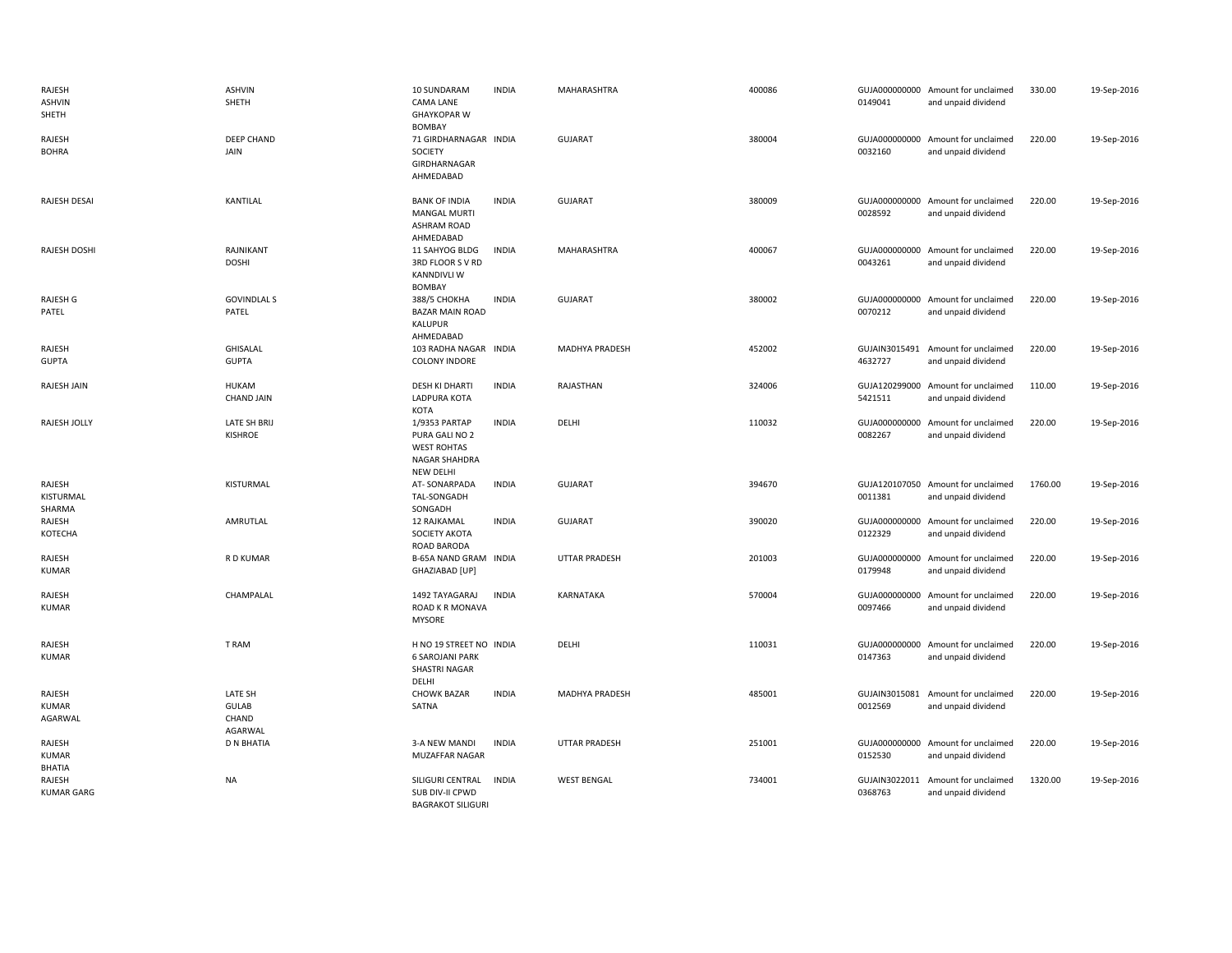| RAJESH<br><b>KUMAR JALAN</b>             | <b>NA</b>                      | C/O SHRI M K JALAN INDIA<br>317 ADARSH NAGAR<br><b>GALI NO 2 AJMER</b><br><b>ROAD BEAWAR</b><br>AJMER                  | RAJASTHAN            | 305901 | 1584236                  | GUJAIN3029024 Amount for unclaimed<br>and unpaid dividend | 19.80  | 19-Sep-2016 |
|------------------------------------------|--------------------------------|------------------------------------------------------------------------------------------------------------------------|----------------------|--------|--------------------------|-----------------------------------------------------------|--------|-------------|
| RAJESH<br><b>KUMAR</b><br><b>MISHRA</b>  | <b>NA</b>                      | H NO 61 B BLOCK C INDIA<br>SHUBHASH ROAD<br><b>BAGUN NAGAR PO</b><br>BARIDIH<br>JAMSHEDPUR<br><b>JHARKHAND</b>         | <b>JHARKHAND</b>     | 831017 | 2675324                  | GUJAIN3026793 Amount for unclaimed<br>and unpaid dividend | 55.00  | 19-Sep-2016 |
| RAJESH<br><b>KUMAR</b><br>PAREEK         | ATMARAM<br>PAREEK              | C/O PAREEK<br><b>INDIA</b><br>TRADING CO 99-B<br><b>OLD DHANMANDI</b><br>SRI GANGANAGAR<br>RAJASTHAN                   | RAJASTHAN            | 335001 | 0129687                  | GUJA000000000 Amount for unclaimed<br>and unpaid dividend | 220.00 | 19-Sep-2016 |
| RAJESH<br>KUMAR<br>PAWAR                 | <b>NA</b>                      | 1349-B-5 PATEL<br><b>INDIA</b><br><b>NAGAR GURGAON</b><br><b>GURGAON</b>                                               | HARYANA              | 122001 | 0058476                  | GUJA130414000 Amount for unclaimed<br>and unpaid dividend | 99.00  | 19-Sep-2016 |
| RAJESH<br><b>KUMAR</b><br>SINGH          | RAMESHWAR<br>SINGH             | 576 SEC 2 DOOR<br><b>INDIA</b><br><b>BHAS NAGAR RAI</b><br>BAREILLY                                                    | <b>UTTAR PRADESH</b> | 229010 | 0134267                  | GUJA000000000 Amount for unclaimed<br>and unpaid dividend | 440.00 | 19-Sep-2016 |
| RAJESH<br><b>KUMAR</b><br>TIWARI         | DEONANDAN<br>TIWARY            | C 89 PEOPLE S<br><b>INDIA</b><br>COOP COLONY<br><b>KANKAR BAGH</b><br>PATNA                                            | <b>BIHAR</b>         | 800020 | GUJA000000000<br>0018245 | Amount for unclaimed<br>and unpaid dividend               | 220.00 | 19-Sep-2016 |
| RAJESH<br>KUMAR<br>VALABDAS<br>GHODASARA | VALABH<br>PUNJA<br>GHODASARA   | SANDHI SHERI DT<br><b>INDIA</b><br>RAJKOT TA UPLETA<br>AT KOLKI                                                        | <b>GUJARAT</b>       | 360470 | 0082041                  | GUJA000000000 Amount for unclaimed<br>and unpaid dividend | 220.00 | 19-Sep-2016 |
| RAJESH<br><b>KUMAR</b><br>VARSHNEY       | CHANDRA<br>PRAKASH<br>VARSHNEY | <b>INDIA</b><br>S 1/A GANGA<br>NAGAR COLONY<br><b>GULAR ROAD</b>                                                       | <b>UTTAR PRADESH</b> | 202001 | 0067037                  | GUJA000000000 Amount for unclaimed<br>and unpaid dividend | 220.00 | 19-Sep-2016 |
| <b>RAJESH M</b><br>SHAH                  | MULCHAND J<br>SHAH             | ALIGARH<br><b>B-6 GEETA NIVAS</b><br><b>INDIA</b><br>1ST FLOOR<br>SITLADEVI TEMPLE<br><b>RD MAHIM</b><br><b>BOMBAY</b> | MAHARASHTRA          | 400016 | 0165745                  | GUJA000000000 Amount for unclaimed<br>and unpaid dividend | 660.00 | 19-Sep-2016 |
| <b>RAJESH M</b><br>SUTHAR                | MOOLA RAM                      | <b>INDIA</b><br>2022<br>THAKURDWAR<br>ROAD JAY VIJAY<br><b>BLDG BOMBAY</b>                                             | MAHARASHTRA          | 400002 | 0095579                  | GUJA000000000 Amount for unclaimed<br>and unpaid dividend | 220.00 | 19-Sep-2016 |
| RAJESH<br><b>MAHAWAR</b>                 | M LAL                          | <b>INDIA</b><br>MUSADDI LAL<br><b>KUNDAN LAL</b><br><b>GHANTA GHAR</b><br>SITAPUR U P                                  | UTTAR PRADESH        | 261001 | 0157518                  | GUJA000000000 Amount for unclaimed<br>and unpaid dividend | 220.00 | 19-Sep-2016 |
| RAJESH<br>MAHESHWARI                     | <b>KISAN TARA</b><br>MAHESHWAR | <b>INDIA</b><br>R NO 16 123 C V P<br>ROAD AMROLI<br><b>HOUSE C P TANK</b><br><b>BEHIND POST</b><br>OFFICE BOMBAY       | MAHARASHTRA          | 400004 | 0094907                  | GUJA000000000 Amount for unclaimed<br>and unpaid dividend | 220.00 | 19-Sep-2016 |
| RAJESH<br><b>MALHOTRA</b>                | G K<br><b>MALHOTRA</b>         | B-3-B /60 B JANAK<br><b>INDIA</b><br>PURI NEW DELHI                                                                    | DELHI                | 110058 | 0062711                  | GUJA000000000 Amount for unclaimed<br>and unpaid dividend | 220.00 | 19-Sep-2016 |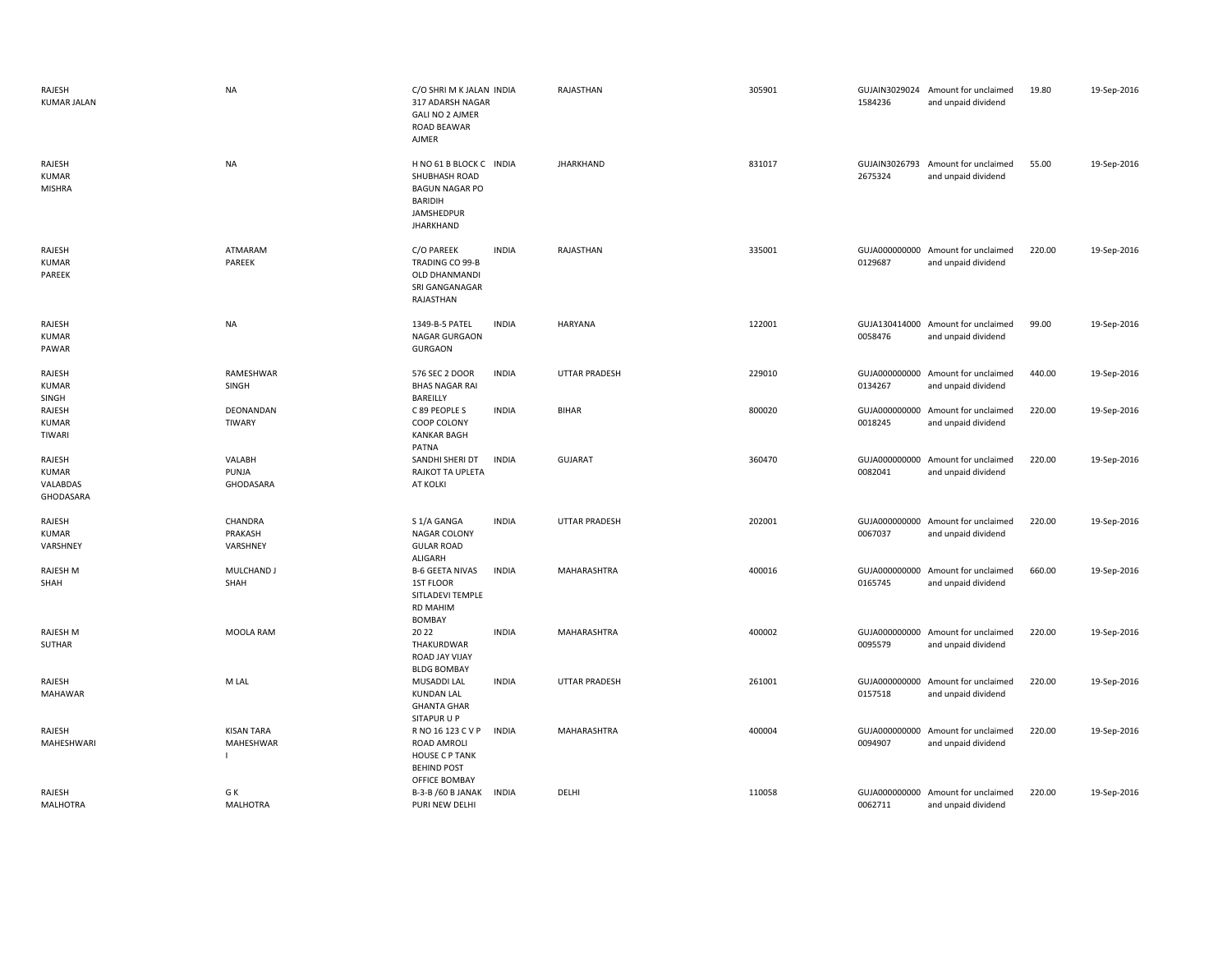| RAJESH<br>MEHTA            | CHANDRAKA<br>NT MEHTA        | <b>EKBOTE LANE OPP</b><br><b>INDIA</b><br>POLICE GATE<br>DANDIA BAZAR<br><b>BARODA</b>                                                   | <b>GUJARAT</b> | 390001 | 0037905                  | GUJA000000000 Amount for unclaimed<br>and unpaid dividend | 220.00 | 19-Sep-2016 |
|----------------------------|------------------------------|------------------------------------------------------------------------------------------------------------------------------------------|----------------|--------|--------------------------|-----------------------------------------------------------|--------|-------------|
| RAJESH<br>MITHALAL<br>SHAH | MITHALAL P<br>SHAH           | <b>INDIA</b><br>21 SHAH & SONS<br><b>MARKET IST FLOOR</b><br><b>MADAN GOPAL</b><br><b>HAVELI ROAD</b><br><b>MANEK CHOWK</b><br>AHMEDABAD | <b>GUJARAT</b> | 380001 | 0024981                  | GUJA000000000 Amount for unclaimed<br>and unpaid dividend | 110.00 | 19-Sep-2016 |
| RAJESH P<br>GANDHI         | PRAVINCHAN<br><b>DRA</b>     | C-13/001 SECTOR<br><b>INDIA</b><br>NO 6 SHANTI<br>NAGAR MIRA<br>ROAD(EAST)THANE                                                          | MAHARASHTRA    | 401107 | 0005868                  | GUJA120132000 Amount for unclaimed<br>and unpaid dividend | 660.00 | 19-Sep-2016 |
| RAJESH<br>PAREKH           | <b>MAHENDRA</b><br>BHAI      | <b>INDIA</b><br>PLOT NO.69/D<br>PRABHUDAS TALAV<br>NR CHANDRODAY<br>TENAMENTBHAVNA<br>GAR                                                | <b>GUJARAT</b> | 364001 | 0075709                  | GUJA000000000 Amount for unclaimed<br>and unpaid dividend | 220.00 | 19-Sep-2016 |
| RAJESH R<br>KHOKHARIA      | <b>RAVJI BHAI</b>            | <b>97 98 ANKUR</b><br><b>INDIA</b><br>SOCIETY A K ROAD<br><b>OPP LAPRECY</b><br><b>HOSPITAL SURAT</b>                                    | <b>GUJARAT</b> | 395008 | 0140237                  | GUJA000000000 Amount for unclaimed<br>and unpaid dividend | 220.00 | 19-Sep-2016 |
| RAJESH<br>RAHEJA           | H R RAHEJA                   | D 682 SARASWATI<br><b>INDIA</b><br><b>VIHAR PRITAM</b><br>PURA DELHI                                                                     | DELHI          | 110034 | 0205019                  | GUJA000000000 Amount for unclaimed<br>and unpaid dividend | 220.00 | 19-Sep-2016 |
| <b>RAJESH RATHI</b>        | GHANSHAMD<br><b>AS RATHI</b> | OPP POLICE<br><b>INDIA</b><br><b>STATION MAIN</b><br>ROAD TECHARA<br>DIST AKOLA M S                                                      | MAHARASHTRA    | 444108 | 0102706                  | GUJA000000000 Amount for unclaimed<br>and unpaid dividend | 220.00 | 19-Sep-2016 |
| <b>RAJESH S</b><br>KHER    | <b>NA</b>                    | S2 R.S. OFFICER<br><b>INDIA</b><br>FLAT NR. ALKAPURI<br>POLIC STATION<br>ALKAPURI BARODA                                                 | <b>GUJARAT</b> | 390005 | GUJAIN3006361<br>0171402 | Amount for unclaimed<br>and unpaid dividend               | 220.00 | 19-Sep-2016 |
| RAJESH S<br>SHAH           | SUKHAMAL S<br>SHAH           | 5 JAIN NAGAR<br><b>INDIA</b><br>SOCIETY GOMTIPUR<br><b>OPP AMRAPALI</b><br>CINEMA<br>AHMEDABAD                                           | <b>GUJARAT</b> | 380021 | 0084768                  | GUJA000000000 Amount for unclaimed<br>and unpaid dividend | 220.00 | 19-Sep-2016 |
| <b>RAJESH SHAH</b>         | PRAVINCHAN<br><b>DRA</b>     | <b>INDIA</b><br>C/18 GANSHYAM<br><b>NAGAR SOCIETY</b><br>OPP R T O SUBHASH<br><b>BRIDGE</b><br>AHMEDABAD                                 | <b>GUJARAT</b> | 380027 | 0034854                  | GUJA000000000 Amount for unclaimed<br>and unpaid dividend | 220.00 | 19-Sep-2016 |
| RAJESH SHAH                | <b>BHOGILAL</b>              | VASANT NEAR<br><b>INDIA</b><br><b>BHAKTI NAGAR SUB</b><br><b>STATION 2ND</b><br><b>FLOOR RAJKOT</b>                                      | <b>GUJARAT</b> | 360002 | 0080859                  | GUJA000000000 Amount for unclaimed<br>and unpaid dividend | 220.00 | 19-Sep-2016 |
| RAJESH SHAH                | <b>KLSHAH</b>                | 21 SUDERSHAN<br><b>INDIA</b><br>PURA EXTN 22<br><b>GODAM JAIPUR RAJ</b>                                                                  | RAJASTHAN      | 302006 | 0070807                  | GUJA000000000 Amount for unclaimed<br>and unpaid dividend | 220.00 | 19-Sep-2016 |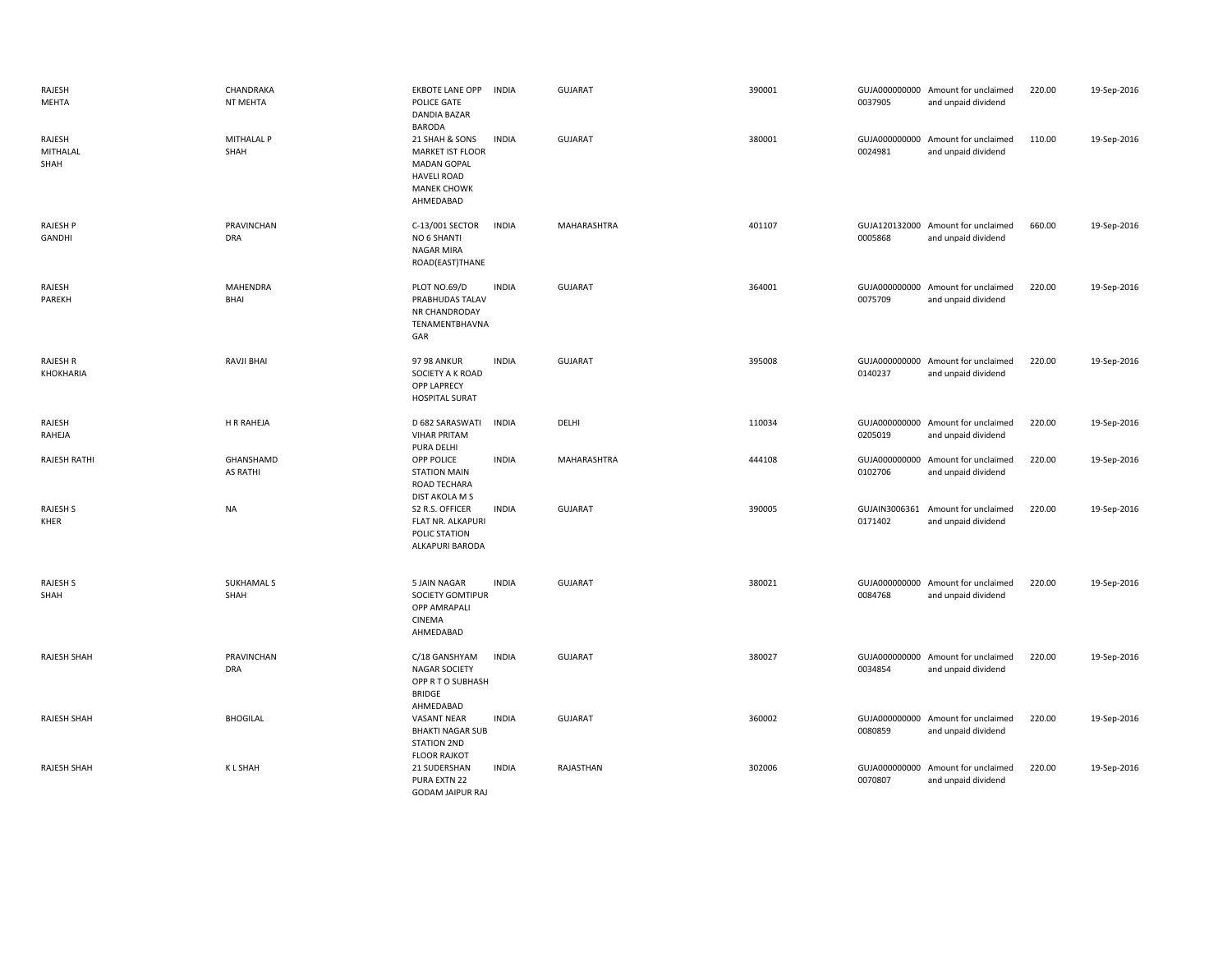| RAJESH SUMA<br><b>BHAI SOLANKI</b>  | SOMABHAI M<br>SOLANKI                    | 20 BINDUPARK<br>SOCIETY<br><b>KESHAVNAGAR PO</b><br><b>GANDHI ASHRAM</b><br>AHMEDABAD                                           | <b>INDIA</b> | <b>GUJARAT</b> | 380027 | 0000986                  | GUJA000000000 Amount for unclaimed<br>and unpaid dividend | 220.00 | 19-Sep-2016 |
|-------------------------------------|------------------------------------------|---------------------------------------------------------------------------------------------------------------------------------|--------------|----------------|--------|--------------------------|-----------------------------------------------------------|--------|-------------|
| RAJESH<br>THOMAS                    | <b>THOMAS</b>                            | PERINCHERIL RAJAS INDIA<br><b>NEST KOTTANGAL P</b><br>O MALLAPALLY<br>KERALA                                                    |              | <b>KERALA</b>  | 686547 | 0557317                  | GUJAIN3002391 Amount for unclaimed<br>and unpaid dividend | 220.00 | 19-Sep-2016 |
| RAJESHAM<br>GAMPA                   | GAMPA<br>SHANKARAIA<br>H                 | H NO 7 2 2861<br>MANKAMMATOTA<br><b>KARIM NAGAR</b>                                                                             | <b>INDIA</b> | ANDHRA PRADESH | 505002 | 0104902                  | GUJA000000000 Amount for unclaimed<br>and unpaid dividend | 220.00 | 19-Sep-2016 |
| RAJESHKUMA<br>R AGARWAL             | GIRDHARILAL<br>AGRAWAL                   | C/O SHRIRS<br>KHATORE-ORIENT<br>PAPER MILLS PO<br><b>BRAJRAJ NAGAR</b><br><b>DIST SAMBALPUR</b>                                 | <b>INDIA</b> | ORISSA         | 768216 | 0061142                  | GUJA000000000 Amount for unclaimed<br>and unpaid dividend | 220.00 | 19-Sep-2016 |
| RAJESHKUMA<br>R GOPALDAS<br>RAJANI  | <b>GOPALDAS M</b><br>RAJANI              | THAKKARBAPA<br>ROAD "MANGLAM"<br><b>JAMJODHPURDIST</b><br>JAMNAGAR<br><b>GUJARAT</b>                                            | <b>INDIA</b> | <b>GUJARAT</b> | 360530 | 0159953                  | GUJA000000000 Amount for unclaimed<br>and unpaid dividend | 220.00 | 19-Sep-2016 |
| RAJESHKUMA<br>R JAIN                | <b>NA</b>                                | B/7 SIDDHI<br>APPARTMENT 4TH<br><b>FLOOR OPP</b><br><b>GAYATRI MANDIR</b><br><b>B/H CIRCUIT HOUSE</b><br>SHAHIBAUG<br>AHMEDABAD | <b>INDIA</b> | <b>GUJARAT</b> | 380004 | 0112447                  | GUJAIN3002141 Amount for unclaimed<br>and unpaid dividend | 660.00 | 19-Sep-2016 |
| RAJESHRI<br>PARESH<br>PATEL         | <b>NA</b>                                | A/150, BHAVNA<br>TENAMENTS,<br>BARRAGE ROAD,<br>VASNA,<br>AHMEDABAD.                                                            | <b>INDIA</b> | <b>GUJARAT</b> | 380007 | 0173283                  | GUJAIN3003431 Amount for unclaimed<br>and unpaid dividend | 110.00 | 19-Sep-2016 |
| RAJESHWAR<br><b>KUMAR</b>           | <b>NA</b>                                | 3/2 SUBHASH ROAD INDIA<br>DEHRADUN<br><b>UTTRANCHAL</b>                                                                         |              | UTTARAKHAND    | 248001 | 0784995                  | GUJAIN3002061 Amount for unclaimed<br>and unpaid dividend | 11.00  | 19-Sep-2016 |
| RAJESHWAR<br>VEMULA                 | <b>NA</b>                                | C/O.S.LINGA REDDY INDIA<br>H.NO.1-1-2/3/8/2<br><b>DURGAMMA</b><br><b>TEMPLE</b><br>LINE, VINAYAK N<br>NIZAMABAD                 |              | ANDHRA PRADESH | 503003 | GUJA120294010<br>0008114 | Amount for unclaimed<br>and unpaid dividend               | 110.00 | 19-Sep-2016 |
| RAJESHWARI<br>CHIMANLAL<br>TRIPATHI | C TRIPATHI H<br>HOLD                     | M4/21 ASHA<br><b>APARTMENTS NR</b><br><b>KIRAN PARK NAVA</b><br>WADAJ<br>AHMEDABAD                                              | <b>INDIA</b> | <b>GUJARAT</b> | 380013 | 0143815                  | GUJA000000000 Amount for unclaimed<br>and unpaid dividend | 220.00 | 19-Sep-2016 |
| RAJESHWARI<br>S JOSHI               | S D JOSHI                                | 37/873 MEGHANI<br>NAGAR ASARVA<br>AHMEDABAD                                                                                     | <b>INDIA</b> | <b>GUJARAT</b> | 380016 | 0068662                  | GUJA000000000 Amount for unclaimed<br>and unpaid dividend | 330.00 | 19-Sep-2016 |
| RAJESWARI<br>JAIN                   | <b>JITENDER</b><br>KUMAR<br><b>DUGAR</b> | C/O VIJASHANTI<br>AGENCIES D NO<br>KOTHA ROAD<br>VISAKHAPATNAM                                                                  | <b>INDIA</b> | ANDHRA PRADESH | 530003 | 0093335                  | GUJA000000000 Amount for unclaimed<br>and unpaid dividend | 220.00 | 19-Sep-2016 |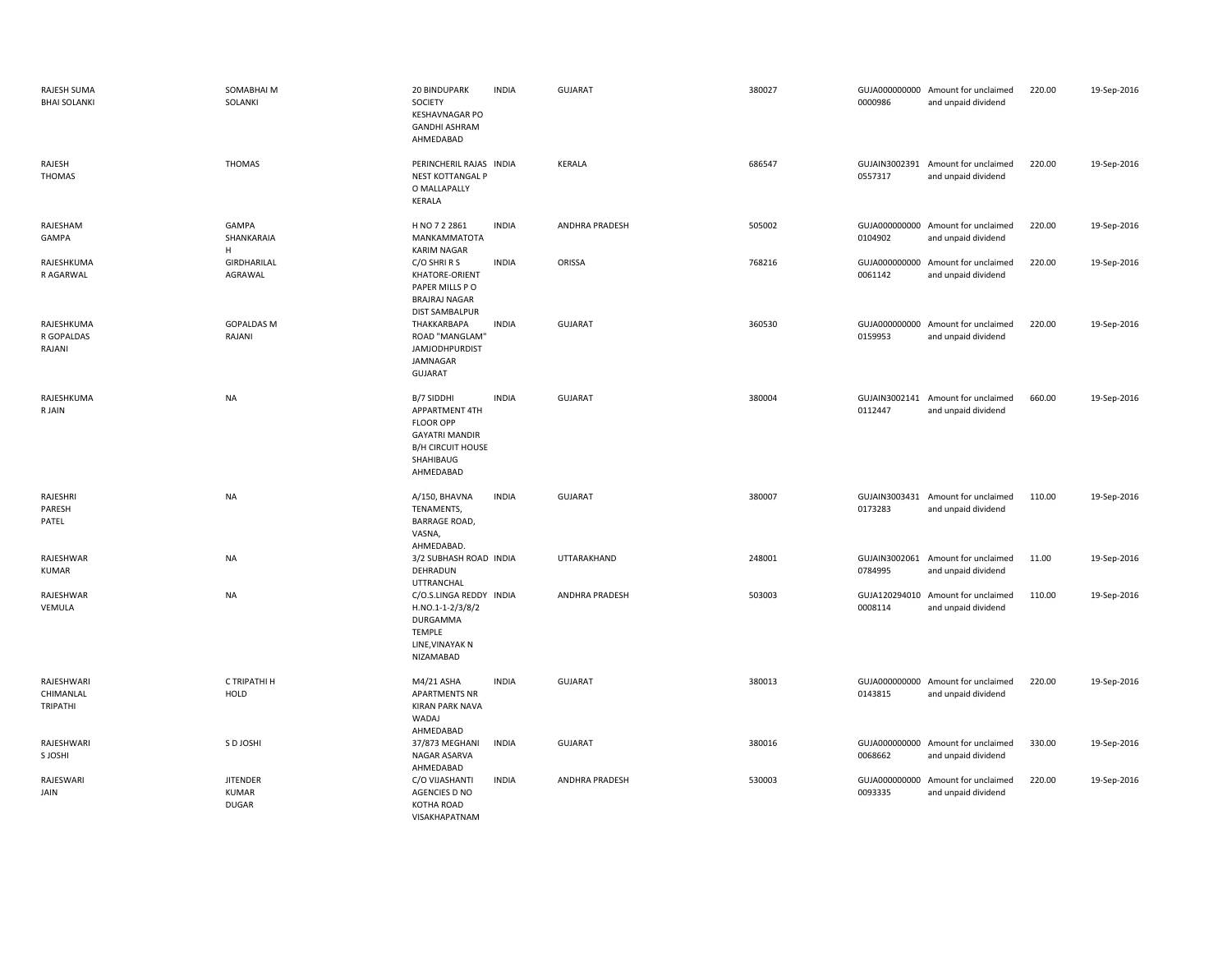| RAJI<br>GOPALAN                                            | <b>NA</b>                      | T-83/B 29TH CROSS INDIA<br><b>STREET</b><br>KALAKSHETRA<br><b>COLONY BLSANT</b><br>NAGAR CHENNAI               | <b>TAMIL NADU</b>    | 600090 | 0124838 | GUJA000000000 Amount for unclaimed<br>and unpaid dividend | 220.00 | 19-Sep-2016 |
|------------------------------------------------------------|--------------------------------|----------------------------------------------------------------------------------------------------------------|----------------------|--------|---------|-----------------------------------------------------------|--------|-------------|
| RAJINDER<br>BANSAL                                         | <b>BRIJ LAL</b>                | SENIOR RESIDENT<br><b>INDIA</b><br><b>DEPT OF</b><br>NEUROLOGY<br>S.G.P.G.I RAI BARELI<br>ROADLUCKNOW<br>(U.P) | <b>UTTAR PRADESH</b> | 226001 | 0161921 | GUJA000000000 Amount for unclaimed<br>and unpaid dividend | 220.00 | 19-Sep-2016 |
| RAJINDER<br>KUMAR                                          | <b>VISHAN DASS</b>             | <b>B 9/1 RANA PRATAP INDIA</b><br><b>BAGH DELHI</b>                                                            | DELHI                | 110007 | 0062964 | GUJA000000000 Amount for unclaimed<br>and unpaid dividend | 220.00 | 19-Sep-2016 |
| RAJINDER<br><b>KUMAR</b>                                   | <b>KRISHAN</b><br><b>KUMAR</b> | MOHALLA KALLIAN INDIA<br>HOUSE NO 2718<br>NAKODAR DISTT<br>JALANDHAR                                           | PUNJAB               | 141310 | 0013222 | GUJA000000000 Amount for unclaimed<br>and unpaid dividend | 220.00 | 19-Sep-2016 |
| RAJINDER<br><b>KUMAR DUA</b>                               | LT SH B DASS                   | <b>B-18 VIVEK VIHAR</b><br><b>INDIA</b><br><b>NEW SUPER BAZAR</b><br>DELHI                                     | DELHI                | 110095 | 0149474 | GUJA000000000 Amount for unclaimed<br>and unpaid dividend | 220.00 | 19-Sep-2016 |
| RAJINDER<br><b>KUMAR DUA</b>                               | LT SH B DASS                   | D-160 VIVEK VIHAR INDIA<br>DELHI                                                                               | DELHI                | 110095 | 0149475 | GUJA000000000 Amount for unclaimed<br>and unpaid dividend | 220.00 | 19-Sep-2016 |
| RAJINDER<br>PAUL<br>SHARMA                                 | HARI<br>KRISHANLAL             | H NO B-Q/99 KHUDI INDIA<br><b>GATE BARNALA</b>                                                                 | PUNJAB               | 148101 | 0013542 | GUJA000000000 Amount for unclaimed<br>and unpaid dividend | 220.00 | 19-Sep-2016 |
| RAJINDER<br>SINGH                                          | <b>BANWARI</b><br>SINGH        | <b>INDIA</b><br>E 247 SHASTRI<br>NAGAR DELHI                                                                   | DELHI                | 110052 | 0097673 | GUJA000000000 Amount for unclaimed<br>and unpaid dividend | 220.00 | 19-Sep-2016 |
| RAJIV<br><b>GROVER</b>                                     | <b>NA</b>                      | FLAT NO B 5/7<br><b>INDIA</b><br>PHASE I DANKUNI<br><b>HOUSING ESTATE P</b><br>O DANKUNI<br><b>HOOGHLY</b>     | MAHARASHTRA          | 999999 | 5157210 | GUJAIN3012501 Amount for unclaimed<br>and unpaid dividend | 440.00 | 19-Sep-2016 |
| RAJIV JAIN                                                 | <b>L SRIMANDER</b><br>DASS     | C/O M/S RAHTU LAL INDIA<br><b>MADAN LAL</b><br>MOREGANJ<br>SAHARANPUR                                          | UTTAR PRADESH        | 247001 | 0016552 | GUJA000000000 Amount for unclaimed<br>and unpaid dividend | 220.00 | 19-Sep-2016 |
| <b>RAJIV KUMAR</b><br>AGARWAL                              | P P<br>AGARWAL                 | <b>INDIA</b><br><b>BRASS WARE</b><br><b>MERCHANT BARTAN</b><br><b>BAZAR</b><br>MORADABAD(U.P)                  | <b>UTTAR PRADESH</b> | 244001 | 0160182 | GUJA000000000 Amount for unclaimed<br>and unpaid dividend | 220.00 | 19-Sep-2016 |
| RAJIV SAXENA                                               | S B SAXENA                     | <b>MESA</b><br><b>INDIA</b><br>CONSULTANCY 121<br>M G ROAD AGRA<br><b>BUILDING FORT</b><br>BOMBAY              | MAHARASHTRA          | 400023 | 0065196 | GUJA000000000 Amount for unclaimed<br>and unpaid dividend | 220.00 | 19-Sep-2016 |
| RAJIV SURANA                                               | PRAKASH<br>CHAND<br>SURANA     | <b>INDIA</b><br>SWASTIK<br>AUTOMOBILES N 22<br>2ND CROSS<br><b>JOURNALIST</b><br>COLONY<br>BANGALORE           | KARNATAKA            | 560002 | 0002363 | GUJA000000000 Amount for unclaimed<br>and unpaid dividend | 220.00 | 19-Sep-2016 |
| RAJKETAN<br><b>FINANCE AND</b><br>INVESTMENT<br><b>PVT</b> | <b>NA</b>                      | 12 PREM MILAN 87- INDIA<br><b>B NAPEAN SEA</b><br>ROAD MUMBAI<br><b>MUMBAL</b>                                 | MAHARASHTRA          | 400006 | 7527221 | GUJAIN3013301 Amount for unclaimed<br>and unpaid dividend | 220.00 | 19-Sep-2016 |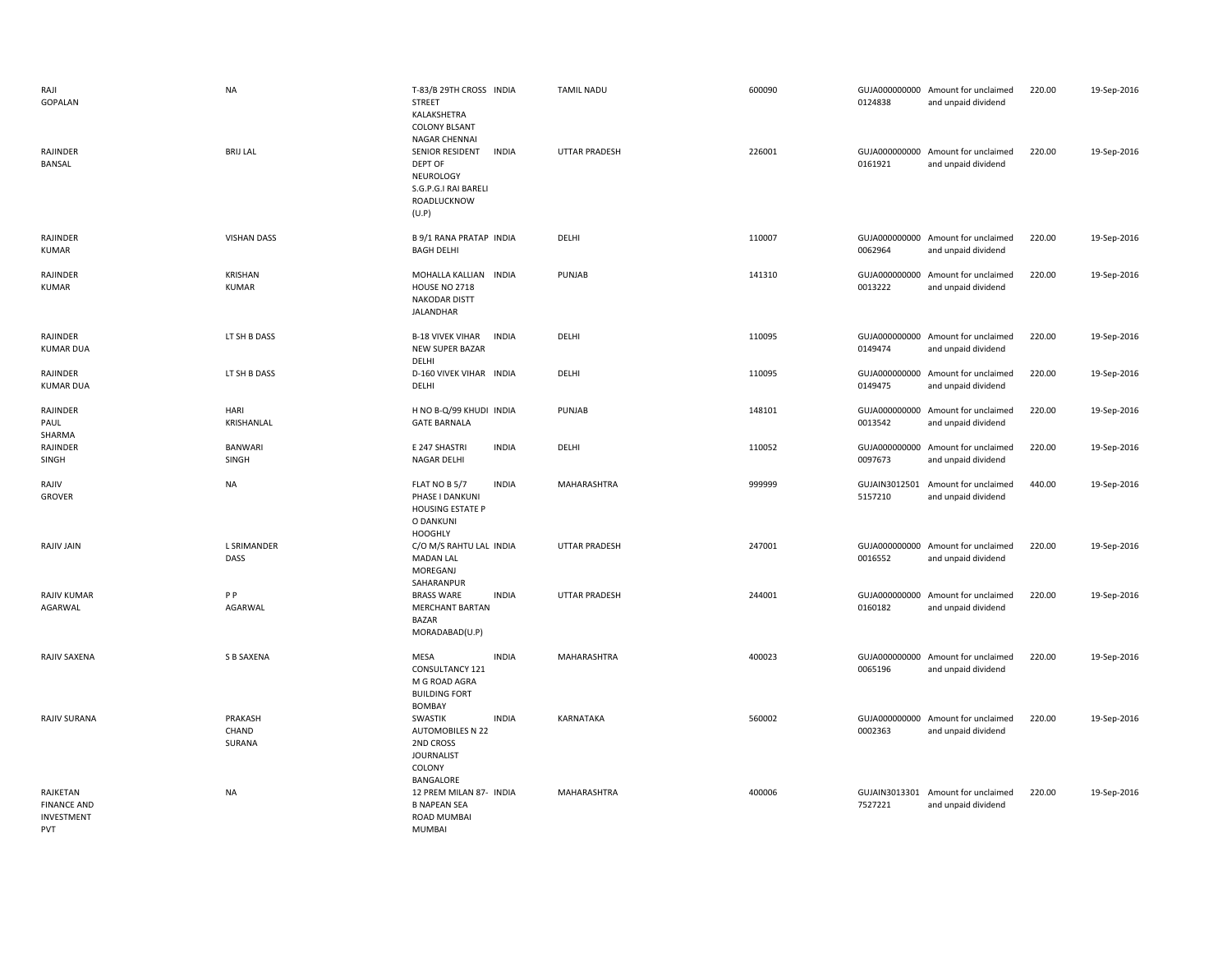| RAJKUMAR<br>BAKLIWAL                                | <b>LALLU LAL</b><br><b>BAKLIWAL</b> | A-12 SETHI COLONY INDIA<br><b>JAIPUR</b>                                                                                                |              | RAJASTHAN             | 302004 | 0164643                  | GUJA000000000 Amount for unclaimed<br>and unpaid dividend | 220.00 | 19-Sep-2016 |
|-----------------------------------------------------|-------------------------------------|-----------------------------------------------------------------------------------------------------------------------------------------|--------------|-----------------------|--------|--------------------------|-----------------------------------------------------------|--------|-------------|
| RAJKUMAR<br><b>GUPTA</b>                            | RADHA<br>VALLABH<br><b>GUPTA</b>    | 605 HANUMAN<br><b>GALI HATHRAS</b>                                                                                                      | <b>INDIA</b> | <b>UTTAR PRADESH</b>  | 204101 | 0191126                  | GUJA000000000 Amount for unclaimed<br>and unpaid dividend | 220.00 | 19-Sep-2016 |
| RAJKUMAR<br><b>GURIDHARILA</b><br><b>L NAGDEV</b>   | GIRIDHARILA<br>L L NAGDEV           | A/101 BAFNA<br>APARTMENT<br>MUGAL LANE<br><b>MAHIM BOMBAY</b>                                                                           | <b>INDIA</b> | MAHARASHTRA           | 400016 | 0021461                  | GUJA000000000 Amount for unclaimed<br>and unpaid dividend | 220.00 | 19-Sep-2016 |
| RAJKUMARI<br>SHARMA                                 | T P SHARMA                          | 339 SECTOR 5 R K<br>PURAM NEW DELHI                                                                                                     | <b>INDIA</b> | DELHI                 | 110023 | 0152346                  | GUJA000000000 Amount for unclaimed<br>and unpaid dividend | 220.00 | 19-Sep-2016 |
| RAJKUMARI<br><b>UTTAMCHAN</b><br>DANI               | GANGARAM                            | C/O PRADEEP<br><b>HINGORANI B-</b><br>31/122 KALINA CHS<br><b>SUNDER NAGAR</b><br>KALINA LANE NO 3<br>KALINASANTAACRUZ<br>(EAST) MUMBAI | <b>INDIA</b> | <b>MAHARASHTRA</b>    | 400098 | 0049493                  | GUJA000000000 Amount for unclaimed<br>and unpaid dividend | 220.00 | 19-Sep-2016 |
| RAJNI<br>AGRAWAL                                    | PAWAN<br><b>KUMAR</b><br>AGRAWAL    | 549 C P COLONY<br><b>MORAR GWALIOR</b>                                                                                                  | <b>INDIA</b> | <b>MADHYA PRADESH</b> | 474006 | 1716800                  | GUJAIN3015572 Amount for unclaimed<br>and unpaid dividend | 220.00 | 19-Sep-2016 |
| RAJNI<br>CHHABRA                                    | AJAY<br>CHHABRA                     | C U 140 PITAMPURA INDIA<br><b>NEW DELHI</b>                                                                                             |              | DELHI                 | 110088 | 0754344                  | GUJAIN3001181 Amount for unclaimed<br>and unpaid dividend | 789.80 | 19-Sep-2016 |
| RAJNI DIWAN                                         | <b>RAJ KUMAR</b><br><b>DIWAN</b>    | CP 193 MAURYA<br><b>ENCLAVE PITAM</b><br>PURA DELHI                                                                                     | <b>INDIA</b> | DELHI                 | 110034 | 0106575                  | GUJA000000000 Amount for unclaimed<br>and unpaid dividend | 220.00 | 19-Sep-2016 |
| RAJNI<br>MAHENDRAK<br><b>UMAR</b><br><b>UNADKAT</b> | MAHENDRAK<br><b>UMAR</b>            | JAMNADAS<br>GIRDHARDAS<br><b>VAKHARIA BAZAR</b><br>VERAVAL                                                                              | <b>INDIA</b> | <b>GUJARAT</b>        | 362265 | 0156063                  | GUJA000000000 Amount for unclaimed<br>and unpaid dividend | 220.00 | 19-Sep-2016 |
| RAJNI<br>RAMCHAND<br>MULTANI                        | <b>RAMCHANDR</b><br>A P MULTANI     | 41 B NAYANG<br><b>MANSCON SLEATER</b><br><b>ROAD BOMBAY</b>                                                                             | <b>INDIA</b> | MAHARASHTRA           | 400007 | 0064105                  | GUJA000000000 Amount for unclaimed<br>and unpaid dividend | 220.00 | 19-Sep-2016 |
| RAJNI<br>SAMPAT<br>SONAWANE                         | <b>NA</b>                           | 202, SAMADHAN, 2N INDIA<br>D FLOOR, RAJARAM<br>TOWADE ROAD,<br>DAHISAR (WEST),<br><b>MUMBAI</b>                                         |              | MAHARASHTRA           | 400068 | 0037494                  | GUJA130154000 Amount for unclaimed<br>and unpaid dividend | 110.00 | 19-Sep-2016 |
| RAJNI<br>SHARMA                                     | VIJESH<br>SHARMA                    | C/O J & K BANK<br><b>KATRA DISTT</b><br><b>UDHAMPUR J &amp; K</b>                                                                       | <b>INDIA</b> | JAMMU AND KASHMIR     | 182301 | 0011436                  | GUJA000000000 Amount for unclaimed<br>and unpaid dividend | 220.00 | 19-Sep-2016 |
| RAJNI<br>SHINGHAL                                   | <b>NA</b>                           | C/O DR SANJEEV<br>SHINGHAL 244/2D<br>PANCHKUYIAN<br>ROAD RAILWAY<br>OFFICERS COLONY<br><b>NEW DELHI</b>                                 | <b>INDIA</b> | DELHI                 | 110001 | GUJAIN3004841<br>0133064 | Amount for unclaimed<br>and unpaid dividend               | 440.00 | 19-Sep-2016 |
| RAJNIBEN<br><b>DOSHI</b>                            | S V DOSHI                           | 3 D RUSHIKESH<br>APPARTMENT<br>TIMLIYAWAD<br>NANPURA SURAT                                                                              | <b>INDIA</b> | <b>GUJARAT</b>        | 395001 | 0045725                  | GUJA000000000 Amount for unclaimed<br>and unpaid dividend | 220.00 | 19-Sep-2016 |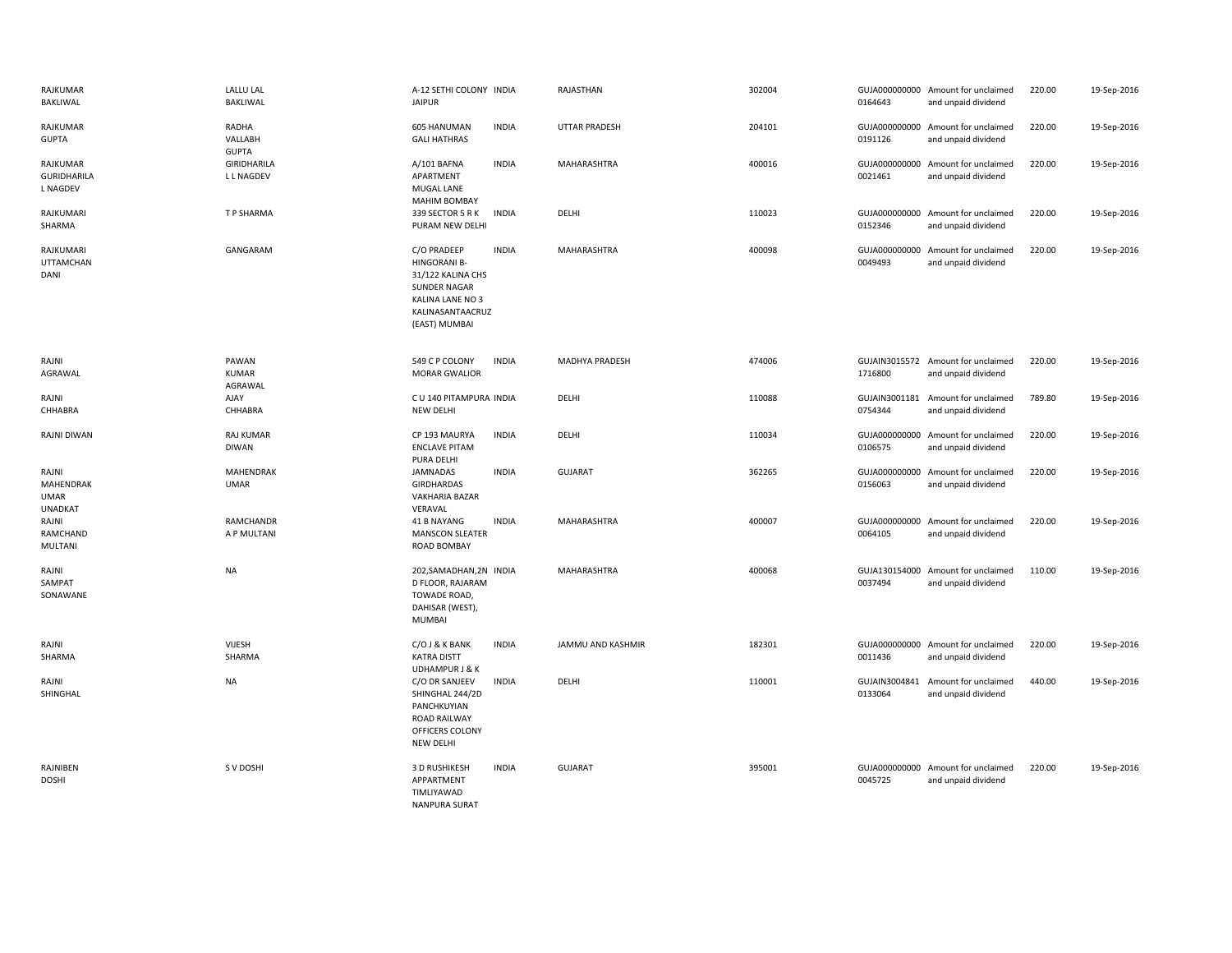| RAJNIKANT<br>AMRUTLAL<br>PATEL                       | AMRUTLAL<br>PATEL                           | 42,SWAMI<br><b>INDIA</b><br>SIMANDHARNAGAR<br>TENAMENT<br>OPP.PASABHAI<br>PETROL PUMP<br>MEHSANA                                     | <b>GUJARAT</b>     | 384002 | 0209458 | GUJAIN3022011 Amount for unclaimed<br>and unpaid dividend | 440.00 | 19-Sep-2016 |
|------------------------------------------------------|---------------------------------------------|--------------------------------------------------------------------------------------------------------------------------------------|--------------------|--------|---------|-----------------------------------------------------------|--------|-------------|
| <b>RAJNIKANT B</b><br>LALANI                         | BHIKHALAL                                   | <b>PAREKH FALI</b><br><b>INDIA</b><br>DHANDAUKA GUJ                                                                                  | <b>GUJARAT</b>     | 382460 | 0096467 | GUJA000000000 Amount for unclaimed<br>and unpaid dividend | 220.00 | 19-Sep-2016 |
| RAJNIKANT<br>CHHOTALAL<br><b>JOSHI</b>               | CHHOTALAL<br><b>KALIDAS</b><br><b>JOSHI</b> | C/O RAKESH SINGH INDIA<br>SAYEED BUILDING<br>KUNDRI RAKABGANJ<br>SHEETLA PRASAD<br>ROADLUCKNOW (U<br>P)                              | UTTAR PRADESH      | 226004 | 0119202 | GUJA000000000 Amount for unclaimed<br>and unpaid dividend | 220.00 | 19-Sep-2016 |
| RAJNIKANT<br>JANI                                    | DADABHAI<br>AMIN                            | <b>14 SHAKUNTAL</b><br><b>INDIA</b><br><b>PARK MANJALPUR</b><br>VADODARA.                                                            | <b>GUJARAT</b>     | 390011 | 0206883 | GUJA000000000 Amount for unclaimed<br>and unpaid dividend | 440.00 | 19-Sep-2016 |
| RAJPAL<br>SHARMA                                     | <b>HEM SINGH</b>                            | C-10/39 YAMUNA<br><b>INDIA</b><br><b>VIHAR DELHI</b>                                                                                 | DELHI              | 110053 | 0157647 | GUJA000000000 Amount for unclaimed<br>and unpaid dividend | 220.00 | 19-Sep-2016 |
| RAJPUT<br><b>AJAYKUMAR</b><br>RAMSHANKER<br>SINGH    | <b>THAKUR</b><br>RAMSHANKE<br>R SINGH       | 3/A SHANKER PARK INDIA<br>OPPOSITE<br>SHIVSAGAR SOCIETY<br><b>NEAR MEHSANA</b><br><b>NAGAR SOCIETY</b><br>NIZAMPURA<br><b>BARODA</b> | <b>GUJARAT</b>     | 390002 | 1341253 | GUJAIN3007571 Amount for unclaimed<br>and unpaid dividend | 220.00 | 19-Sep-2016 |
| RAJPUTSINGH<br>SHIVBAHADU<br><b>RSINGH</b><br>CHAUHA | <b>NA</b>                                   | <b>TYPE - 202, NEW</b><br><b>INDIA</b><br>TELECOM COLONY,<br>VISNAGAR ROAD,<br>B/H - H.P.O.<br>MEHSANA,<br>MEHSANA.                  | <b>GUJARAT</b>     | 384001 | 0848900 | GUJAIN3001591 Amount for unclaimed<br>and unpaid dividend | 44.00  | 19-Sep-2016 |
| RAJSHEKHAR<br>SUDHAKAR<br>KULKARNI                   | SUDHAKAR<br>GANESH<br>KULKARNI              | 497/A, SHOP NO. 5 INDIA<br>& 6, R.K. HEIGHTS,<br>CIVIL HOSP RD, OPP.<br><b>UNION</b><br>SCHOOL, SATARA                               | MAHARASHTRA        | 415002 | 0110441 | GUJA120350000 Amount for unclaimed<br>and unpaid dividend | 110.00 | 19-Sep-2016 |
| RAJSHREEBEN<br>AMRISHBHAI<br>PATEL                   | A PATEL                                     | <b>NEAR</b><br><b>INDIA</b><br>SWAMINARAYAN<br><b>TEMPLE AC &amp;PO</b><br><b>DABHOU TALI</b><br>PETLAD DIST KAIRA                   | <b>GUJARAT</b>     | 387210 | 0126411 | GUJA000000000 Amount for unclaimed<br>and unpaid dividend | 220.00 | 19-Sep-2016 |
| RAJSRI DAS                                           | MANJEET<br>DAS                              | <b>INDIA</b><br><b>158/4 PRINCE</b><br>ANWAR SHAH ROAD<br><b>CALCUTTA W</b><br>BENGAL                                                | <b>WEST BENGAL</b> | 700045 | 0057534 | GUJA000000000 Amount for unclaimed<br>and unpaid dividend | 220.00 | 19-Sep-2016 |
| RAJU A<br>RATHOD                                     | ANGAD P<br>RATHOD                           | <b>INDIA</b><br>47 CHANDRALOK<br><b>SOCIETY ARJUN</b><br><b>ASHRAM ROAD</b><br>RANIP AHMEDABAD                                       | <b>GUJARAT</b>     | 382480 | 0170996 | GUJA000000000 Amount for unclaimed<br>and unpaid dividend | 220.00 | 19-Sep-2016 |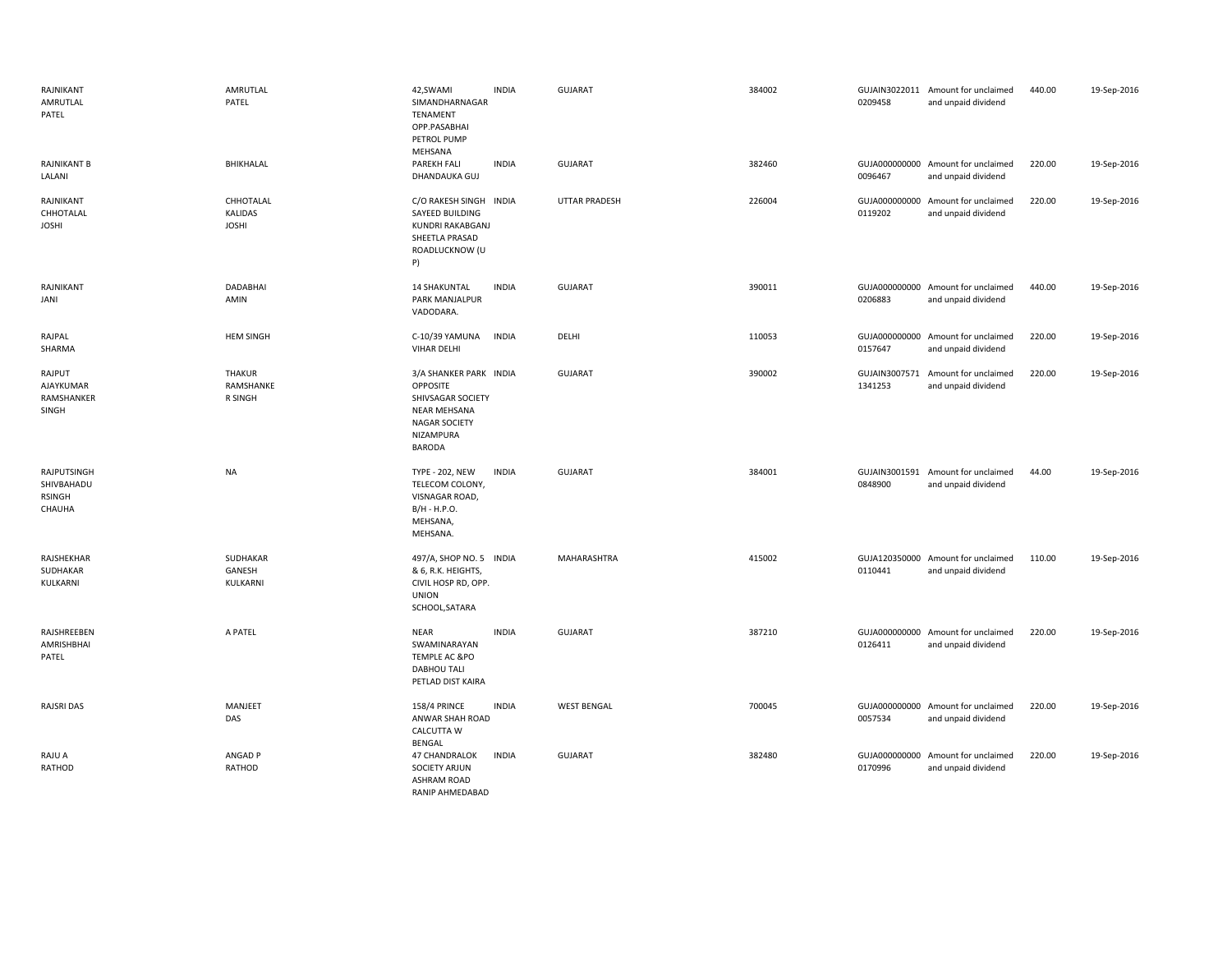| RAJU S<br>RAWAL                                  | SHANKARBH<br>AI RAWAL                    | 4/A, "MAHAVEER<br><b>INDIA</b><br>TERRACE", 4TH<br>FLOOR, KAJI<br>MEDAN, TIN BATTI,<br><b>NEAR - NISHA</b><br>APARTMENT,<br>GOPIPURA, SURAT. | <b>GUJARAT</b>     | 395003 | 0085473                  | GUJAIN3004251 Amount for unclaimed<br>and unpaid dividend | 220.00  | 19-Sep-2016 |
|--------------------------------------------------|------------------------------------------|----------------------------------------------------------------------------------------------------------------------------------------------|--------------------|--------|--------------------------|-----------------------------------------------------------|---------|-------------|
| RAJU<br>SHARMA                                   | DEOKI<br><b>NANDAN</b><br><b>SEEVICE</b> | 16 B/34 TAKSHILA<br><b>INDIA</b><br><b>MAHAKALI CAVES</b><br>ROAD ANDHERI (E)<br><b>MUMBAI</b>                                               | MAHARASHTRA        | 400093 | 0171032                  | GUJA000000000 Amount for unclaimed<br>and unpaid dividend | 220.00  | 19-Sep-2016 |
| RAJU<br>SHARMA                                   | RAM<br>RAKSHPAL<br>SHARMA                | <b>INDIA</b><br>KAYASTHAWARA<br><b>NEAR DR VED</b><br>PRAKASH P O<br><b>DEOBAND DIST</b><br>SAHARANPUR                                       | UTTAR PRADESH      | 247554 | 0058884                  | GUJA000000000 Amount for unclaimed<br>and unpaid dividend | 220.00  | 19-Sep-2016 |
| RAJUBEN O<br>KER                                 | <b>ODHABHAN</b><br>KER                   | <b>BAZAR LINE OKHA</b><br><b>INDIA</b><br>PURI VYOMANI<br><b>STORES DIST</b><br>JAMNAGAR                                                     | <b>GUJARAT</b>     | 361350 | 0077766                  | GUJA000000000 Amount for unclaimed<br>and unpaid dividend | 440.00  | 19-Sep-2016 |
| RAJUBHAI T<br>DANG                               | <b>TARLOK</b><br>SINGH                   | 32/1 ANANT<br><b>INDIA</b><br>SOCIETY B/H<br>ARBUDA MILLS<br>RAKHILAL ROAD<br>AHMEDABAD                                                      | <b>GUJARAT</b>     | 380021 | 0175128                  | GUJA000000000 Amount for unclaimed<br>and unpaid dividend | 880.00  | 19-Sep-2016 |
| RAJULA<br>BABUBHAI<br>PATEL                      | BABUBHAI<br>PATEL                        | 2380 DAPATS<br><b>INDIA</b><br>KHADKI TIMBAPOLE<br>S N TEMPLE ROAD<br>KALUPURAHMEDAB<br>AD                                                   | <b>GUJARAT</b>     | 380001 | GUJA000000000<br>0193268 | Amount for unclaimed<br>and unpaid dividend               | 440.00  | 19-Sep-2016 |
| RAJYA LAKSMI<br>BUJIMALLA                        | <b>B VENKATA</b><br>RAMANA               | W/O B VENKATA<br><b>INDIA</b><br>RAMANA H NO 106<br>56/2 S N MURTHY<br>GARDENS<br>MAMILLAGUDEM<br>KHAMMAM                                    | ANDHRA PRADESH     | 507001 | 0098294                  | GUJA000000000 Amount for unclaimed<br>and unpaid dividend | 220.00  | 19-Sep-2016 |
| RAKESH<br>CHANDER                                | <b>NA</b>                                | HNO 95 SECTO 1<br><b>INDIA</b><br>LANE NO 5 RAILWAY<br><b>ROAD NANAK</b><br>NAGAR JAMMU                                                      | JAMMU AND KASHMIR  | 180004 | 0234662                  | GUJAIN3023491 Amount for unclaimed<br>and unpaid dividend | 1100.00 | 19-Sep-2016 |
| RAKESH<br>DHOOT                                  | <b>NA</b>                                | <b>INDIA</b><br>2 KALI TALA LANE<br>SALKIA HOWRAH<br>KOLKATA                                                                                 | <b>WEST BENGAL</b> | 711106 | 8142090                  | GUJAIN3012502 Amount for unclaimed<br>and unpaid dividend | 220.00  | 19-Sep-2016 |
| RAKESH<br><b>GUNOTTAMB</b><br><b>HAI PADSHAH</b> | <b>G BHAI</b>                            | C/O CHOLERA 6<br><b>INDIA</b><br><b>ANKIT APART</b><br><b>STEDIUM 6 CROSS</b><br><b>CORNER C G ROAD</b><br>NAVRANGPURA<br>AHMEDABAD          | <b>GUJARAT</b>     | 380009 | GUJA000000000<br>0148855 | Amount for unclaimed<br>and unpaid dividend               | 1760.00 | 19-Sep-2016 |
| RAKESH<br><b>GUPTA</b>                           | SATISH<br>CHAND                          | 8-2-335/1 ROAD NO INDIA<br>5 BANJARA HILLS -<br>HYDERABAD                                                                                    | ANDHRA PRADESH     | 500034 | 0006505                  | GUJA000000000 Amount for unclaimed<br>and unpaid dividend | 220.00  | 19-Sep-2016 |
| RAKESH<br><b>KALRA</b>                           | P D KALRA                                | B-40 SAOMI NAGAR INDIA<br>NEW DELHI                                                                                                          | DELHI              | 110017 | 0127042                  | GUJA000000000 Amount for unclaimed<br>and unpaid dividend | 220.00  | 19-Sep-2016 |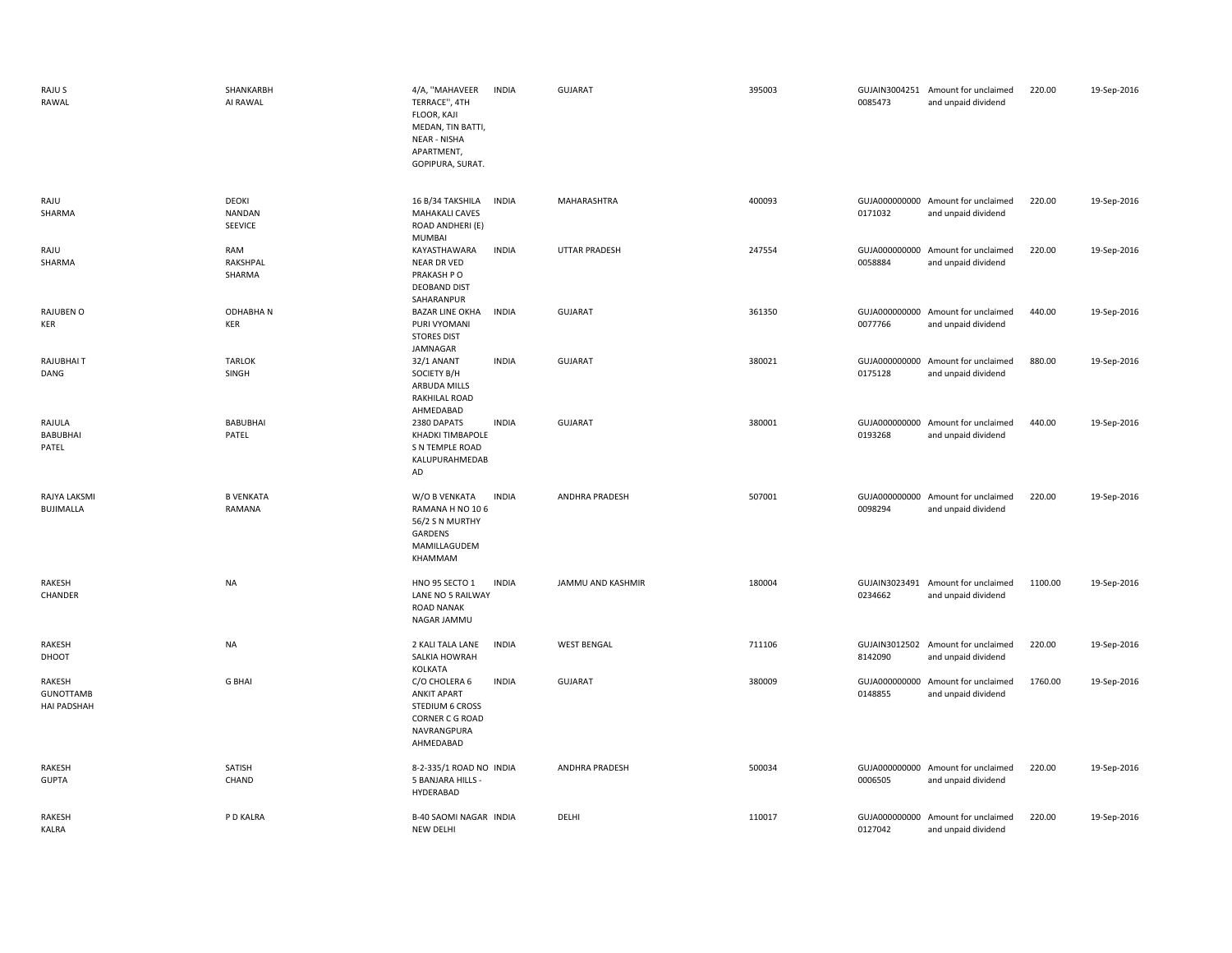| <b>RAKESH KEDIA</b>                            | PANNA LAL<br><b>KEDIA</b>             | <b>B 11 AIRLINE</b><br><b>TOWERS 1 8 220 TO</b><br>229 PG ROAD<br>SINDHI COLONY<br>SECUNDERABAD | <b>INDIA</b> | ANDHRA PRADESH       | 500003 | 0262816                  | GUJAIN3022361 Amount for unclaimed<br>and unpaid dividend | 220.00 | 19-Sep-2016 |
|------------------------------------------------|---------------------------------------|-------------------------------------------------------------------------------------------------|--------------|----------------------|--------|--------------------------|-----------------------------------------------------------|--------|-------------|
| <b>RAKESH</b><br><b>KUMAR</b>                  | KIRORIMAL<br>MENGHANI                 | C/O KIRORI MAL<br>MENGHANI MEHTA<br>COMPOUND<br>RAMBAGH<br>MUZAFFARPUR                          | <b>INDIA</b> | <b>BIHAR</b>         | 842002 | 0158368                  | GUJA000000000 Amount for unclaimed<br>and unpaid dividend | 220.00 | 19-Sep-2016 |
| RAKESH<br><b>KUMAR</b>                         | SHANTI<br>SAROOP                      | 213 OLD HOUSING<br><b>CALONY PANIPAT</b><br>HR                                                  | <b>INDIA</b> | <b>HARYANA</b>       | 132103 | 0059419                  | GUJA000000000 Amount for unclaimed<br>and unpaid dividend | 220.00 | 19-Sep-2016 |
| RAKESH<br><b>KUMAR</b>                         | ARJAN DASS                            | $C/O$ R K<br><b>ELECTRONICS MAIN</b><br>MARKET<br><b>FARRUKHNAGAR DT</b><br><b>GURGAON</b>      | <b>INDIA</b> | <b>HARYANA</b>       | 123506 | GUJA000000000<br>0059688 | Amount for unclaimed<br>and unpaid dividend               | 220.00 | 19-Sep-2016 |
| RAKESH<br><b>KUMAR</b>                         | SHUGAN<br>CHAND                       | D 1 C/15 A JANAK<br>PURI NEW DELHI                                                              | <b>INDIA</b> | DELHI                | 110058 | 0115564                  | GUJA000000000 Amount for unclaimed<br>and unpaid dividend | 220.00 | 19-Sep-2016 |
| RAKESH<br><b>KUMAR</b><br>BHAILALBHAI<br>PATEL | <b>BHAILAL</b><br><b>BHAI I PATEL</b> | D-12, VIDYAVIHAR<br>SOCIETY NEW SAMA<br><b>ROAD NEAR</b><br>ABHILASHA<br>CROSSINGVADODAR<br>Α   | <b>INDIA</b> | <b>GUJARAT</b>       | 390002 | GUJA000000000<br>0118703 | Amount for unclaimed<br>and unpaid dividend               | 220.00 | 19-Sep-2016 |
| RAKESH<br><b>KUMAR</b><br><b>GULATII</b>       | <b>NA</b>                             | B/7/147 NAI ABADI INDIA<br>PHILLAUR DISTT.<br>JALANDHAR                                         |              | PUNJAB               | 144410 | 0565602                  | GUJAIN3007491 Amount for unclaimed<br>and unpaid dividend | 220.00 | 19-Sep-2016 |
| RAKESH<br><b>KUMAR</b><br><b>GUPTA</b>         | <b>NA</b>                             | 17 B RAFI AHMAD<br><b>KIDHAI MARG</b><br>LUCKNOW                                                | <b>INDIA</b> | <b>UTTAR PRADESH</b> | 226001 | 0082305                  | GUJAIN3022361 Amount for unclaimed<br>and unpaid dividend | 110.00 | 19-Sep-2016 |
| RAKESH<br><b>KUMAR</b><br><b>GUPTA</b>         | LATE<br>GURDAYAL<br><b>GUPTA</b>      | VILLAGE &<br>P.O.TAPUKARA.<br><b>BAHROR</b><br>DIST.AHWAR.(RAJ)                                 | <b>INDIA</b> | RAJASTHAN            | 301707 | 0206054                  | GUJA000000000 Amount for unclaimed<br>and unpaid dividend | 220.00 | 19-Sep-2016 |
| RAKESH<br><b>KUMAR</b><br><b>GUPTA</b>         | <b>NA</b>                             | 17 B RAFI AHMAD<br>KIDWAI MARG<br>LUCKNOW                                                       | <b>INDIA</b> | <b>UTTAR PRADESH</b> | 226017 | 0064052                  | GUJAIN3022361 Amount for unclaimed<br>and unpaid dividend | 220.00 | 19-Sep-2016 |
| RAKESH<br><b>KUMAR</b><br><b>GUPTA</b>         | OMCHAND                               | 1/B SARVODAY<br>SOCIETY JAWAHAR<br>CHOK MANI NAGAR<br>AHMEDABAD                                 | <b>INDIA</b> | <b>GUJARAT</b>       | 380008 | 0086751                  | GUJA000000000 Amount for unclaimed<br>and unpaid dividend | 220.00 | 19-Sep-2016 |
| RAKESH<br><b>KUMAR</b><br>JAISWAL              | <b>RAM BILAS</b><br>JAISWAL           | 8/C D L ROY STREET INDIA<br>CALCUTTA                                                            |              | <b>WEST BENGAL</b>   | 700006 | 0057829                  | GUJA000000000 Amount for unclaimed<br>and unpaid dividend | 2.20   | 19-Sep-2016 |
| RAKESH<br><b>KUMAR</b><br><b>NANDA</b>         | <b>LEKH RAJ</b><br><b>NANDA</b>       | E-43 MALKA GANJ<br>DELHI                                                                        | <b>INDIA</b> | DELHI                | 110007 | 0180500                  | GUJA000000000 Amount for unclaimed<br>and unpaid dividend | 110.00 | 19-Sep-2016 |
| RAKESH<br><b>KUMAR</b><br>SINGLA               | <b>TC SINGLA</b>                      | C/O TARUN<br><b>ENTERPRISES S C F</b><br>380 NEW MOTOR<br>MARKET<br>MANIMAJRA<br>CHANDIGARH     | <b>INDIA</b> | CHANDIGARH           | 160101 | 0004839                  | GUJA000000000 Amount for unclaimed<br>and unpaid dividend | 220.00 | 19-Sep-2016 |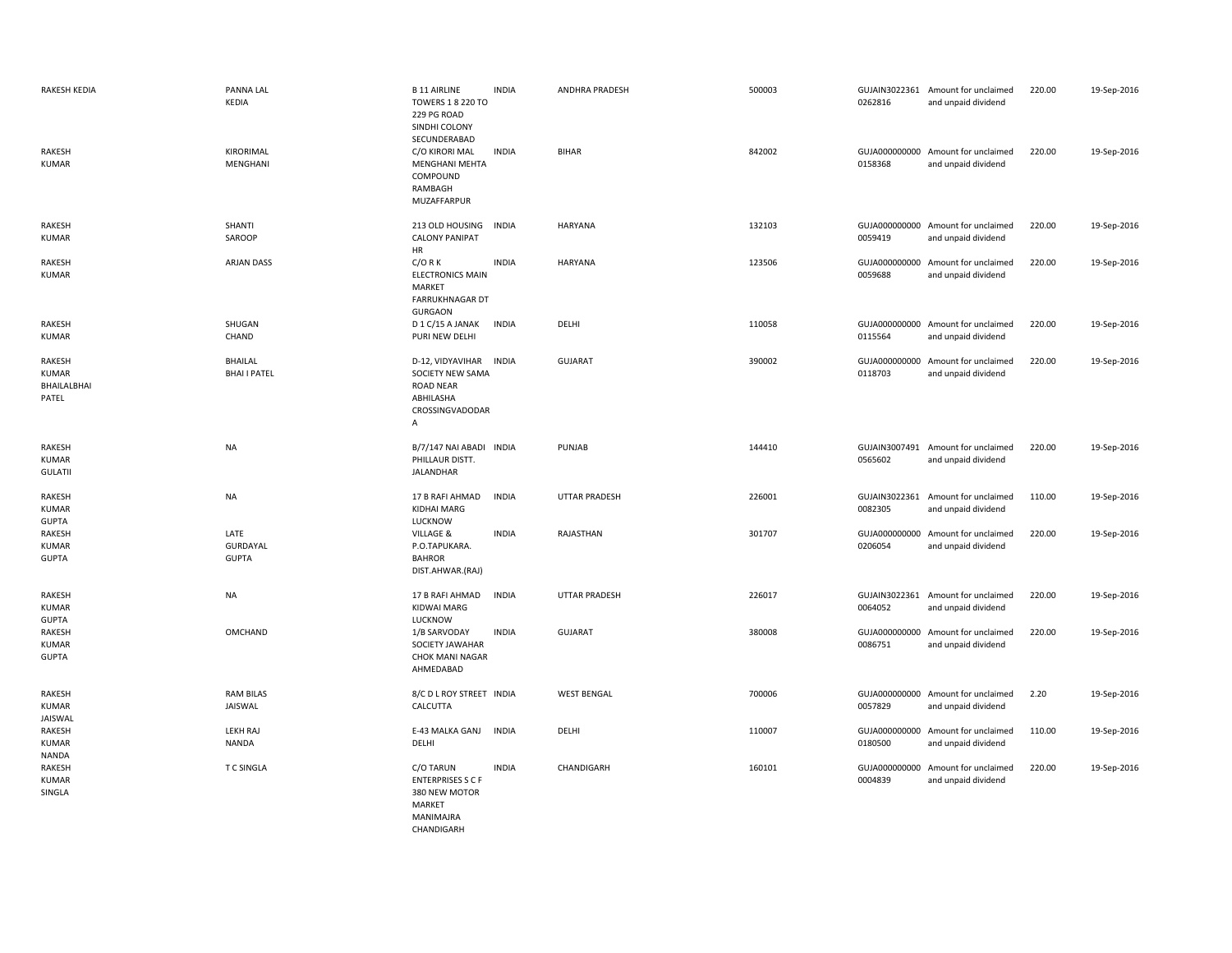| RAKESH<br><b>KUMAR</b><br><b>TIWARY</b> | LATE BHOLA<br>TIWARY                            | A 4 BISCOMAUN<br><b>COLONY GULZAR</b><br><b>BAGH PATNA</b>                           | <b>INDIA</b> | BIHAR                | 800007 | 0018369                  | GUJA000000000 Amount for unclaimed<br>and unpaid dividend | 220.00 | 19-Sep-2016 |
|-----------------------------------------|-------------------------------------------------|--------------------------------------------------------------------------------------|--------------|----------------------|--------|--------------------------|-----------------------------------------------------------|--------|-------------|
| RAKESH<br>MOHAN<br><b>GAIROLA</b>       | <b>R N GAIROLA</b>                              | <b>SCIENTIST</b><br>MOD/RSAG SAC ISR<br>AHMEDABAD                                    | <b>INDIA</b> | <b>GUJARAT</b>       | 380053 | 0129970                  | GUJA000000000 Amount for unclaimed<br>and unpaid dividend | 220.00 | 19-Sep-2016 |
| RAKESH<br>SACHDEVA                      | SRAWAN<br>SECHDEVA                              | PLOT NO 80 NEW<br>RAJA PARK RAM<br><b>GALI NO 8 ADARSH</b><br><b>NAGAR JAIPUR</b>    | <b>INDIA</b> | RAJASTHAN            | 302004 | 0071398                  | GUJA000000000 Amount for unclaimed<br>and unpaid dividend | 220.00 | 19-Sep-2016 |
| RAKESH<br>SANTILAL<br>PATEL             | SANTILAL C<br>PATEL                             | АТ СННОТА<br><b>UDAPUR OPP</b><br>POLICE STATION<br><b>DIST BARODA</b>               | <b>INDIA</b> | <b>GUJARAT</b>       | 391165 | 0038225                  | GUJA000000000 Amount for unclaimed<br>and unpaid dividend | 220.00 | 19-Sep-2016 |
| RAKESH<br>SHANTILAL<br>SHAH             | <b>SHANTILAL N</b><br><b>SHAH PROF</b>          | A 25 TARABAG<br><b>ESTATE CHARNI</b><br>ROAD BOMBAY                                  | <b>INDIA</b> | MAHARASHTRA          | 400004 | 0108571                  | GUJA000000000 Amount for unclaimed<br>and unpaid dividend | 110.00 | 19-Sep-2016 |
| RAKESH<br><b>TANWAR</b>                 | L S TANWAR                                      | C 274 J D A<br>MALVIYA NAGAR<br><b>JAIPUR</b>                                        | <b>INDIA</b> | RAJASTHAN            | 302017 | 0008954                  | GUJA000000000 Amount for unclaimed<br>and unpaid dividend | 110.00 | 19-Sep-2016 |
| RAKESHKUMA<br>R S PATEL                 | <b>NA</b>                                       | 10 AMBIKANAGAR<br>SOCIETY OPP B K<br>CINEMA MEHSANA                                  | <b>INDIA</b> | <b>GUJARAT</b>       | 384002 | 2022103                  | GUJA120109000 Amount for unclaimed<br>and unpaid dividend | 550.00 | 19-Sep-2016 |
| RAKHEE<br>DHAGA                         | <b>NA</b>                                       | D-13/178 SECTOR 7 INDIA<br>ROHINI DELHI                                              |              | DELHI                | 110085 | 0077968                  | GUJA000000000 Amount for unclaimed<br>and unpaid dividend | 220.00 | 19-Sep-2016 |
| RALI MOHAN<br>RAO                       | <b>NA</b>                                       | <b>B-43 DPS FLATS</b><br>SECTOR-III<br>DAMANJODI<br><b>KORAPUT DIST</b><br>ORISSA    | <b>INDIA</b> | ORISSA               | 763008 | 5935256                  | GUJAIN3003941 Amount for unclaimed<br>and unpaid dividend | 110.00 | 19-Sep-2016 |
| RAM AVTAR<br>GOYAL                      | <b>NA</b>                                       | 13, VRINDAVAN<br>COLONY, WARD<br>NO.9, JAIPUR                                        | <b>INDIA</b> | RAJASTHAN            | 302001 | 0228390                  | GUJA120230000 Amount for unclaimed<br>and unpaid dividend | 88.00  | 19-Sep-2016 |
| RAM<br>BHAGWAN<br>SHARMA                | <b>LATE SHRI</b><br><b>DULI CHAND</b><br>SHARMA | FLAT NO 247<br>PRAGATI APPTS.<br>PASCHIM VIHAR<br>NEW DELHI                          | <b>INDIA</b> | DELHI                | 110063 | 6115700                  | GUJAIN3011271 Amount for unclaimed<br>and unpaid dividend | 220.00 | 19-Sep-2016 |
| <b>RAM BILAS</b><br><b>GUPTA</b>        | <b>LATTU RAM</b><br><b>GUPTA</b>                | 21 RUPCHAND ROY INDIA<br><b>STREET 1ST FLOOR</b><br>CALCUTTA                         |              | <b>WEST BENGAL</b>   | 700007 | GUJAIN3012502<br>8094286 | Amount for unclaimed<br>and unpaid dividend               | 660.00 | 19-Sep-2016 |
| <b>RAM BILAS</b><br>YADAV               | <b>RAM KARAN</b><br>YADAV                       | <b>ICICI BANK LTD.</b><br>NEAR UIT, AJMER<br>ROAD, BHILWARA                          | <b>INDIA</b> | RAJASTHAN            | 311001 | 0020572                  | GUJA130176000 Amount for unclaimed<br>and unpaid dividend | 220.00 | 19-Sep-2016 |
| RAM<br>CHANDER                          | CHANAN<br>RAM                                   | NEAR H NO B IV 202 INDIA<br><b>BACK DADU ICE</b><br><b>FACTORY BARNALA</b><br>PUNJAB |              | PUNJAB               | 148101 | 0013023                  | GUJA000000000 Amount for unclaimed<br>and unpaid dividend | 220.00 | 19-Sep-2016 |
| RAM<br>CHANDER                          | NA                                              | VI H/53 RAJINDER<br>NAGAR<br>SHAHIBABAD<br>GHAZIABAD (U.P)                           | <b>INDIA</b> | <b>UTTAR PRADESH</b> | 201001 | 0696046                  | GUJAIN3000111 Amount for unclaimed<br>and unpaid dividend | 220.00 | 19-Sep-2016 |
| RAM<br>CHANDRA<br>SHUKLA                | LATE SHH<br>SHYAM<br>NARAYAN                    | D 2164 INDIRA<br>NAGAR LUCKNOW                                                       | <b>INDIA</b> | <b>UTTAR PRADESH</b> | 226016 | 0012560                  | GUJA000000000 Amount for unclaimed<br>and unpaid dividend | 220.00 | 19-Sep-2016 |

SHUKLA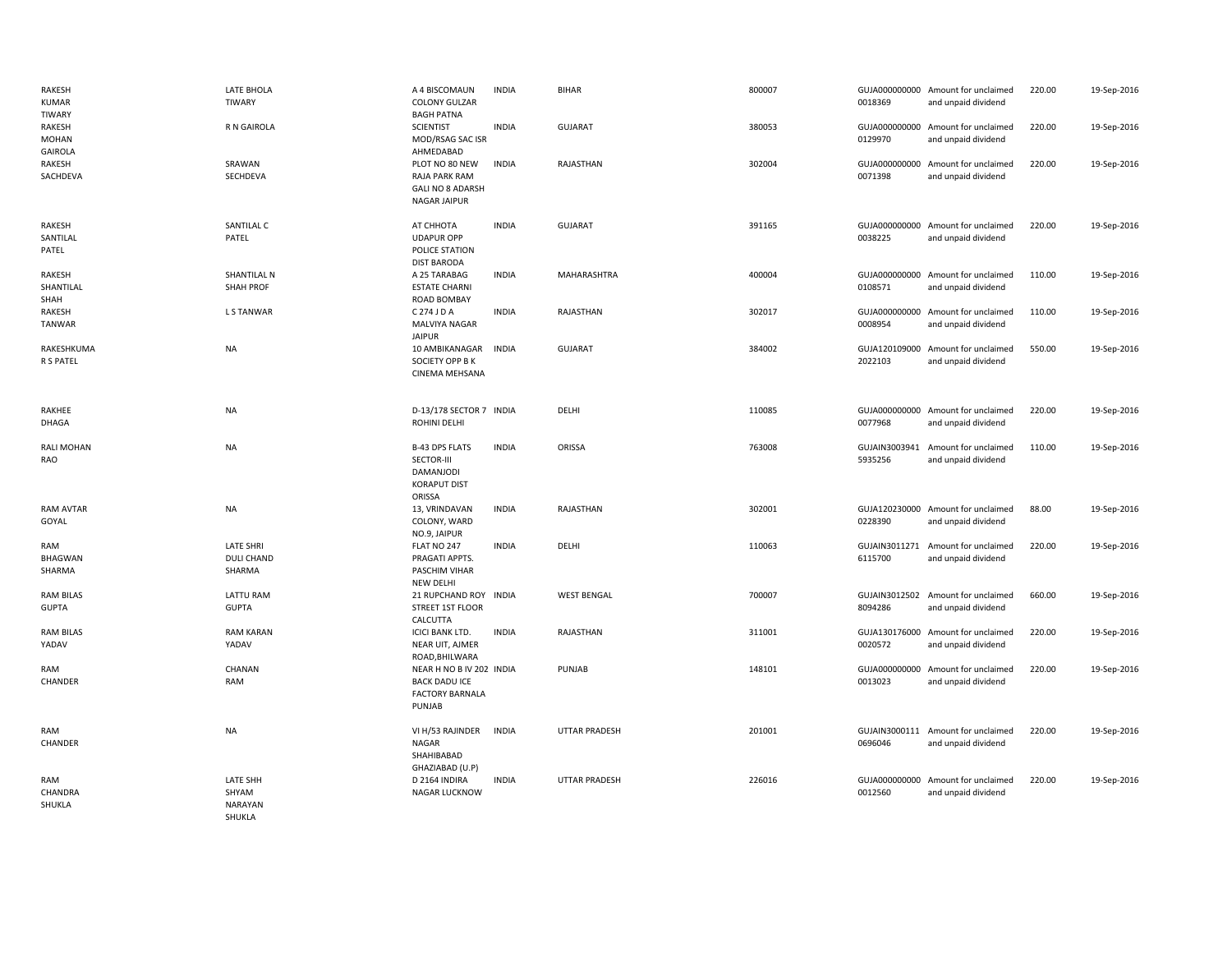| RAM<br>CHANDRA<br>VISHWAKARM<br>A      | NA                                              | GOVT. H. S.<br>SCHOOL, BADA<br>BAZAR, CHIRIMIRI<br><b>KOREA</b>                                                            | <b>INDIA</b> | CHHATTISGARH         | 497449 | 0032968                  | GUJA120265000 Amount for unclaimed<br>and unpaid dividend | 55.00  | 19-Sep-2016 |
|----------------------------------------|-------------------------------------------------|----------------------------------------------------------------------------------------------------------------------------|--------------|----------------------|--------|--------------------------|-----------------------------------------------------------|--------|-------------|
| <b>RAM GOPAL</b>                       | <b>BORIAMAL</b>                                 | RAM GOPAL ANIL<br><b>KUMAR OLD GRAIN</b><br>MARKET SUNAM PB                                                                | <b>INDIA</b> | PUNJAB               | 148028 | 0103352                  | GUJA000000000 Amount for unclaimed<br>and unpaid dividend | 220.00 | 19-Sep-2016 |
| <b>RAM GOPAL</b><br>SONI               | SHAM<br>BHUNATHJA<br>UHAD                       | C/O SHRI SHAMBHU INDIA<br><b>NATH JAUHARI</b><br><b>GANESH GANJ OPP</b><br>H A G MIRZAPUR U                                |              | <b>UTTAR PRADESH</b> | 231001 | 0036396                  | GUJA000000000 Amount for unclaimed<br>and unpaid dividend | 220.00 | 19-Sep-2016 |
| <b>RAM KISHROE</b><br>AGRAWAL          | <b>KESHAR DEO</b><br>AGRAWAL                    | SHOP NO 5 SHIV<br><b>MARKET SURAJ</b><br>POLE SIKAR                                                                        | <b>INDIA</b> | RAJASTHAN            | 332001 | 0010262                  | GUJA000000000 Amount for unclaimed<br>and unpaid dividend | 220.00 | 19-Sep-2016 |
| <b>RAM KRISHN</b><br><b>B PANDEY</b>   | <b>BRAMHA</b><br><b>DEN PANDEY</b>              | <b>BARODA RAYON</b><br><b>COLONY G 10/21</b><br><b>UDHNA SURAT</b><br><b>GUJRAT</b>                                        | <b>INDIA</b> | <b>GUJARAT</b>       | 394220 | 0119243                  | GUJA000000000 Amount for unclaimed<br>and unpaid dividend | 220.00 | 19-Sep-2016 |
| <b>RAM KUMAR</b><br><b>GUPTA</b>       | <b>NA</b>                                       | C 3/2 RIVER BANK<br><b>COLONY LUCKNOW</b>                                                                                  | <b>INDIA</b> | <b>UTTAR PRADESH</b> | 226018 | 0353221                  | GUJAIN3015571 Amount for unclaimed<br>and unpaid dividend | 220.00 | 19-Sep-2016 |
| <b>RAM KUMAR</b><br>RATHI              | <b>MOTI LAL</b><br>RATNI                        | M 3/29 MODEL<br>TOWN III DELHI<br>DELHI                                                                                    | <b>INDIA</b> | DELHI                | 110009 | 0015757                  | GUJA000000000 Amount for unclaimed<br>and unpaid dividend | 330.00 | 19-Sep-2016 |
| <b>RAM KUMARI</b>                      | PREM LAL                                        | 835 VIKAS KUNJ<br><b>VIKAS PURI NEW</b><br>DELHI                                                                           | <b>INDIA</b> | DELHI                | 110018 | 0058938                  | GUJA000000000 Amount for unclaimed<br>and unpaid dividend | 220.00 | 19-Sep-2016 |
| RAM LAKHAN<br>PRASAD                   | CHANDRIKA<br>PRASAD                             | A-10 BANK OF INDIA INDIA<br><b>COLONY SALIMPUR</b><br><b>DUMRAPS</b><br>SASTRINAGAR PO<br><b>VETENARY COLLEGE</b><br>PATNA |              | <b>BIHAR</b>         | 800014 | GUJAIN3029024<br>1372274 | Amount for unclaimed<br>and unpaid dividend               | 198.00 | 19-Sep-2016 |
| <b>RAM LAKHAN</b><br>SAO               | BALESWAR<br>SAO                                 | C/O NARENDRA KR INDIA<br>JAIN BESIDE JAIN<br>TEMPLE BARI BAZAR<br>HAZARIBAG                                                |              | <b>JHARKHAND</b>     | 825301 | 0168452                  | GUJA000000000 Amount for unclaimed<br>and unpaid dividend | 220.00 | 19-Sep-2016 |
| <b>RAM LAL</b>                         | <b>BHIKARI</b><br>SINGH                         | 265 KISHAN PURA<br><b>BAGAT PAT RD</b><br>MEERUT CITY U P                                                                  | <b>INDIA</b> | <b>UTTAR PRADESH</b> | 250003 | 0066407                  | GUJA000000000 Amount for unclaimed<br>and unpaid dividend | 330.00 | 19-Sep-2016 |
| <b>RAM MOHAN</b><br>RAI                | LATE SH<br><b>SATYA BRAT</b><br><b>RAI RETD</b> | C 1/A DDA MIG FLAT INDIA<br>MAYAPURI NEW<br>DELHI                                                                          |              | DELHI                | 110064 | GUJA000000000<br>0058499 | Amount for unclaimed<br>and unpaid dividend               | 220.00 | 19-Sep-2016 |
| RAM<br><b>NARAYAN</b><br><b>BISWAS</b> | LT KRISHNA<br>CHAITANYA<br><b>BISWAS</b>        | "PARUI PARK"<br>56/2/2 PARUI<br>PACCA ROAD PO<br>SARSUNA<br>, BAKULTALA, P S<br><b>BEHALA CALCUTTA</b>                     | <b>INDIA</b> | <b>WEST BENGAL</b>   | 700061 | 0066246                  | GUJA000000000 Amount for unclaimed<br>and unpaid dividend | 220.00 | 19-Sep-2016 |
| RAM<br><b>NARAYAN</b><br>VERMA         | NA                                              | 6/4/4 KAITHANA<br>MURAO TEMPLE<br>AYODHYA FAIZABAD                                                                         | <b>INDIA</b> | <b>UTTAR PRADESH</b> | 224123 | 0216993                  | GUJAIN3005561 Amount for unclaimed<br>and unpaid dividend | 440.00 | 19-Sep-2016 |
| <b>RAM NATH</b><br>SINGH               | LATE SH D<br>SINGH                              | <b>SHIV NARAYAN</b><br>SINGH LANE<br>ANISABAD PATNA                                                                        | <b>INDIA</b> | <b>BIHAR</b>         | 800001 | 0158474                  | GUJA000000000 Amount for unclaimed<br>and unpaid dividend | 220.00 | 19-Sep-2016 |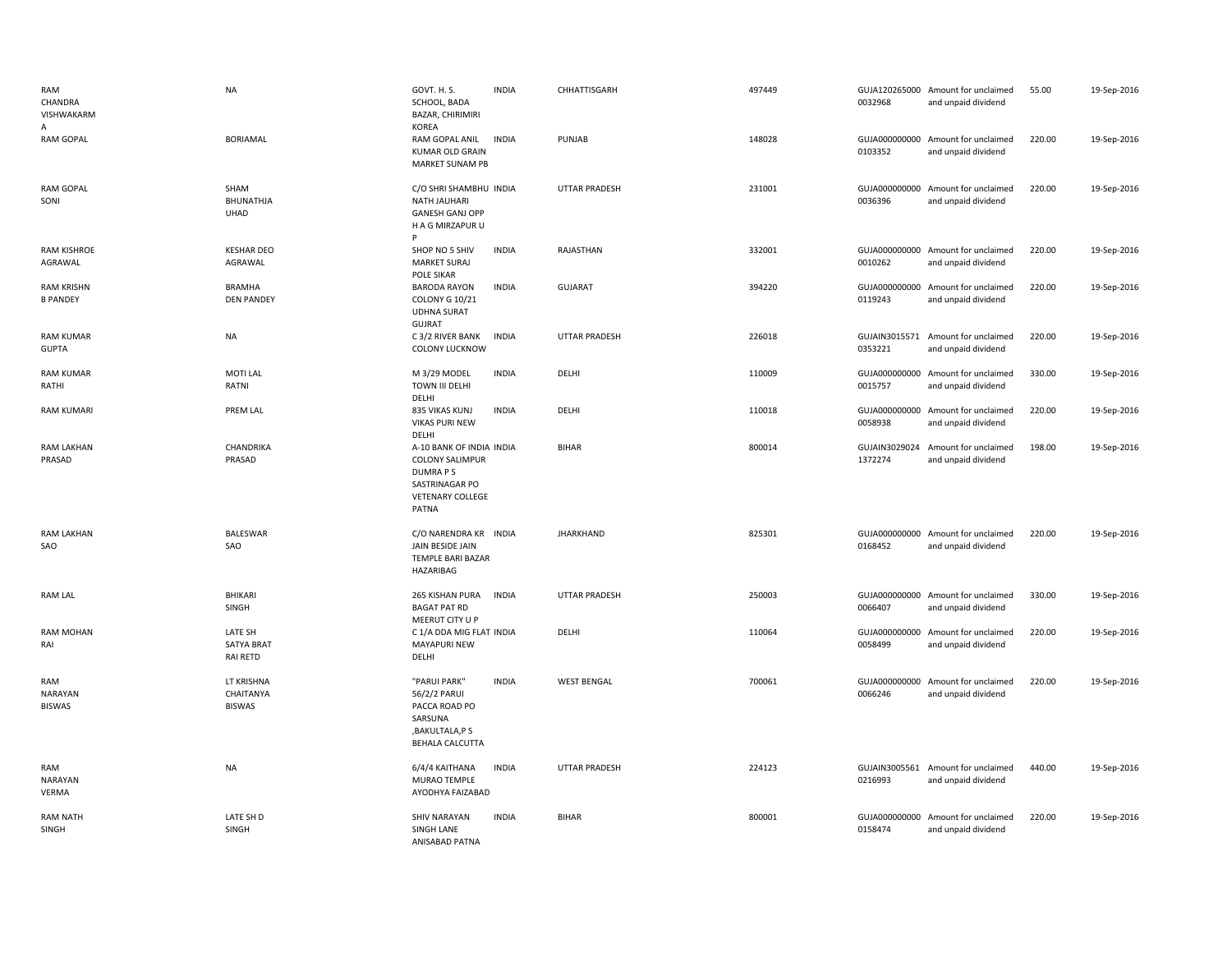| <b>RAM NIWAS</b><br><b>GUJER</b>          | <b>RAM KAWAR</b><br><b>GUJER</b>  | H NO 323 GURU<br><b>NANAK PURA</b><br>ADARSH NAGAR<br><b>JAIPUR</b>                              | <b>INDIA</b> | RAJASTHAN            | 302004 | 0009043 | GUJA000000000 Amount for unclaimed<br>and unpaid dividend | 220.00  | 19-Sep-2016 |
|-------------------------------------------|-----------------------------------|--------------------------------------------------------------------------------------------------|--------------|----------------------|--------|---------|-----------------------------------------------------------|---------|-------------|
| <b>RAM NIWAS</b><br>JAT                   | <b>NA</b>                         | E 12 MIRSHAHALI<br><b>COLONY AJMER</b><br>RAJASTHAN                                              | <b>INDIA</b> | RAJASTHAN            | 305001 | 6081017 | GUJAIN3005131 Amount for unclaimed<br>and unpaid dividend | 660.00  | 19-Sep-2016 |
| RAM<br>PARKASH<br>ANAND                   | LAKSHMI<br>DASS                   | H NO 1776 SECTOR INDIA<br>7 C CHANDIGARH                                                         |              | CHANDIGARH           | 160001 | 0005232 | GUJA000000000 Amount for unclaimed<br>and unpaid dividend | 220.00  | 19-Sep-2016 |
| <b>RAM PARSAD</b><br>BANSAL               | SADHU RAM<br>BANSAL               | <b>HOUSE NO 2464</b><br>SECTOR 19 C<br>CHANDIGARH                                                | <b>INDIA</b> | CHANDIGARH           | 160019 | 0005256 | GUJA000000000 Amount for unclaimed<br>and unpaid dividend | 220.00  | 19-Sep-2016 |
| <b>RAM PRATAP</b><br><b>JOSHI</b>         | <b>BANWARI</b><br>LAL JOSHI       | 299 SECTOR Z 1<br><b>HEMANT VIHAR</b><br><b>KANPUR</b>                                           | <b>INDIA</b> | <b>UTTAR PRADESH</b> | 208027 | 0011722 | GUJA000000000 Amount for unclaimed<br>and unpaid dividend | 220.00  | 19-Sep-2016 |
| RAM PROSAD<br>DASS                        | K C DASS                          | C/O TARAK NATH<br>DASS<br>BAJEPRATAPUR<br>SHBHASHPALLY<br><b>BURDWAN W.B</b>                     | <b>INDIA</b> | <b>WEST BENGAL</b>   | 713101 | 0142268 | GUJA000000000 Amount for unclaimed<br>and unpaid dividend | 220.00  | 19-Sep-2016 |
| <b>RAM RATAN</b><br><b>DIDWANIA</b>       | <b>BISHWANAT</b><br>H DIDWANIA    | C/O DEBIDUTT<br>SHIVRAM 201 B<br><b>MAHATMA GANDHI</b><br>RD CALCUTTA                            | <b>INDIA</b> | <b>WEST BENGAL</b>   | 700007 | 0136088 | GUJA000000000 Amount for unclaimed<br>and unpaid dividend | 220.00  | 19-Sep-2016 |
| RAM<br>SWAROOP<br>JALANI                  | R C JALANI                        | MANGALAM G 63 A INDIA<br>SHASTRI NAYAR<br><b>JODHPUR</b>                                         |              | RAJASTHAN            | 342001 | 0138265 | GUJA000000000 Amount for unclaimed<br>and unpaid dividend | 220.00  | 19-Sep-2016 |
| RAM<br>SWAROOP<br>SINGHAL HUF             | <b>NA</b>                         | KHANDA FALSA OPP INDIA<br>DR ABDUL LATIF'S<br>DISPENSARY<br>JODHPUR, RAJ                         |              | RAJASTHAN            | 342001 | 1073572 | GUJAIN3004501 Amount for unclaimed<br>and unpaid dividend | 1100.00 | 19-Sep-2016 |
| <b>RAM TIRATH</b><br><b>GUPTA</b>         | <b>KISHANA</b>                    | V & P SANWALPURA INDIA<br><b>TANWRAN DISTT</b><br>SIKAR RAJ                                      |              | RAJASTHAN            | 332707 | 0114824 | GUJA000000000 Amount for unclaimed<br>and unpaid dividend | 220.00  | 19-Sep-2016 |
| RAMA<br>CHANDRA<br>RAO YERRA              | APPALARAJU                        | MIGB-13 DR A S<br>RAO NAGAR ECIL<br>HYDERABAD                                                    | <b>INDIA</b> | ANDHRA PRADESH       | 500762 | 0093025 | GUJA000000000 Amount for unclaimed<br>and unpaid dividend | 220.00  | 19-Sep-2016 |
| RAMA D<br>MEHTA                           | <b>DINESH</b><br><b>MEHTA</b>     | C/O DAYALAL<br>CHATRABHUJ KOLKI<br><b>ROAD NUTAN</b><br>SOCIETY UPLETA                           | <b>INDIA</b> | <b>GUJARAT</b>       | 360490 | 0100093 | GUJA000000000 Amount for unclaimed<br>and unpaid dividend | 220.00  | 19-Sep-2016 |
| <b>RAMA DEVI</b><br><b>GUPTA</b>          | <b>RAMBILAS</b><br><b>GUPTA</b>   | C/O NIRWAN ROAD INDIA<br><b>CARRIER 21</b><br>ROOPCHAND ROY<br>STREET CALCUTTA<br>W <sub>B</sub> |              | <b>WEST BENGAL</b>   | 700007 | 8350175 | GUJAIN3012502 Amount for unclaimed<br>and unpaid dividend | 880.00  | 19-Sep-2016 |
| <b>RAMA DEVI</b><br><b>PRODDUTOO</b><br>R | P MAHIPAL<br>REDDY                | 6 2 1 2 5<br>KANTESHWAR<br><b>NURSING HOME</b><br>KANTESHWAR<br>NIZAMABAD A P                    | <b>INDIA</b> | ANDHRA PRADESH       | 503002 | 0104651 | GUJA000000000 Amount for unclaimed<br>and unpaid dividend | 220.00  | 19-Sep-2016 |
| RAMA DEVI<br>RAMINENI                     | <b>KISHORE</b><br><b>BABUR</b>    | F-34 MADHURA<br>NAGAR S R NAGAR<br>POST HYDERABAD                                                | <b>INDIA</b> | ANDHRA PRADESH       | 500045 | 0006522 | GUJA000000000 Amount for unclaimed<br>and unpaid dividend | 220.00  | 19-Sep-2016 |
| RAMA DVI<br>SHARMA                        | MAHESH<br><b>NARAIN</b><br>SHARMA | P 30 MADHU VAN<br><b>WEST TONK ROAD</b><br><b>JAIPUR</b>                                         | <b>INDIA</b> | RAJASTHAN            | 302015 | 0113058 | GUJA000000000 Amount for unclaimed<br>and unpaid dividend | 220.00  | 19-Sep-2016 |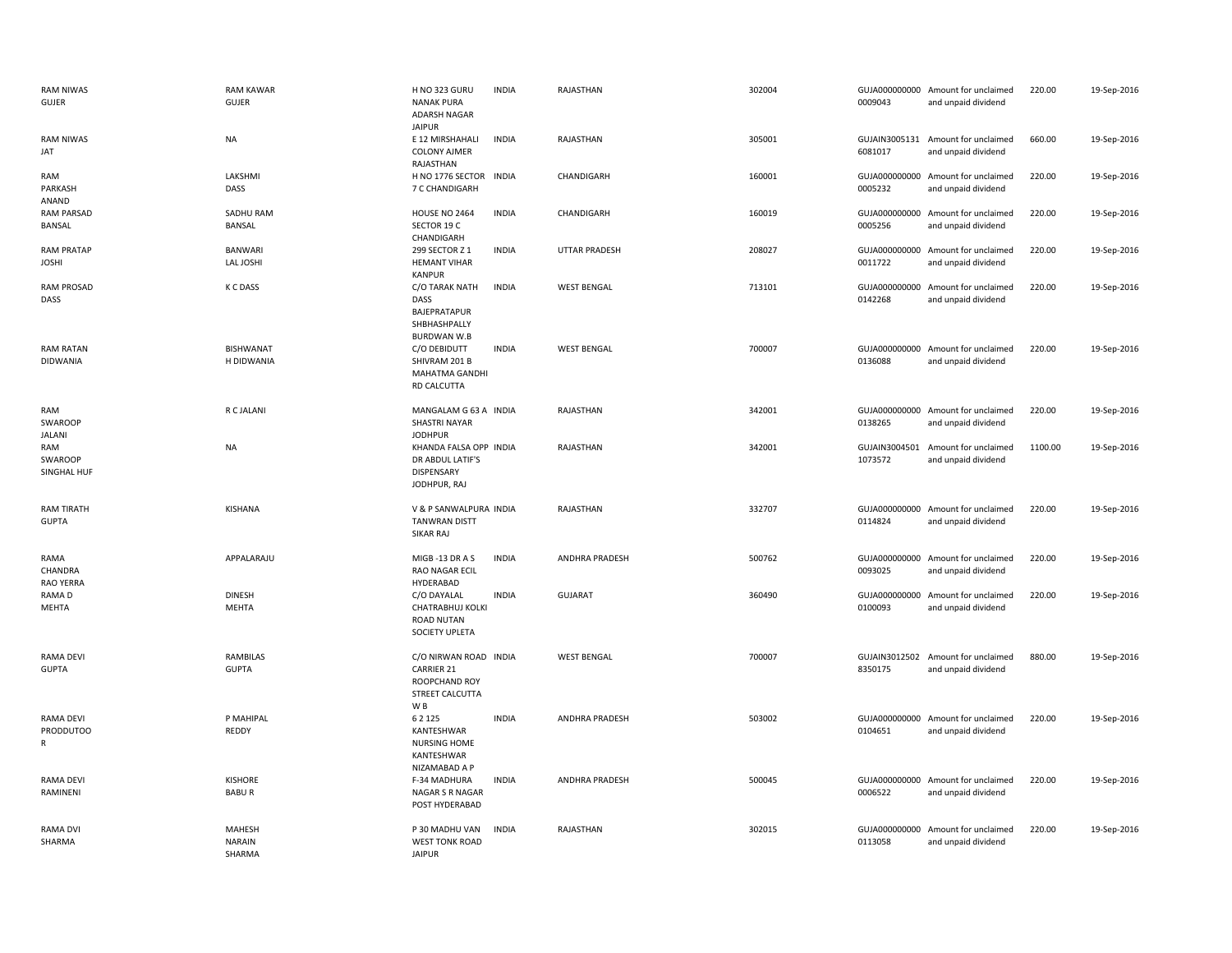| <b>RAMA MURTY</b><br>VADAPARTI            | $\mathsf{V}$<br><b>BALAKRISHN</b><br>A MURTY | Q NO 5/9 A PO<br><b>INDIA</b><br><b>FERTILIZER NAGAR</b><br><b>BARODA</b>                                                    | <b>GUJARAT</b>        | 391750 | 0119064                  | GUJA000000000 Amount for unclaimed<br>and unpaid dividend | 330.00 | 19-Sep-2016 |
|-------------------------------------------|----------------------------------------------|------------------------------------------------------------------------------------------------------------------------------|-----------------------|--------|--------------------------|-----------------------------------------------------------|--------|-------------|
| RAMA<br>PRASAD BABU<br>AYILURI            | PITCHAIAH<br>SARMA                           | <b>INDIA</b><br>C/OP<br>KASIVISWANADHAM<br>KUCHIPUDI CENTRE<br>PO KRISHNA DT A P                                             | ANDHRA PRADESH        | 521136 | 0098283                  | GUJA000000000 Amount for unclaimed<br>and unpaid dividend | 220.00 | 19-Sep-2016 |
| RAMABEN D<br><b>BHALODIA</b>              | D V<br><b>BHALODIA</b>                       | <b>INDIA</b><br><b>STATION ROAD</b><br>PANELI MOTI                                                                           | GUJARAT               | 360480 | 0100115                  | GUJA000000000 Amount for unclaimed<br>and unpaid dividend | 220.00 | 19-Sep-2016 |
| RAMACHAND<br><b>RA GANESH</b><br>GAYATRI  | C R GAYATRI                                  | SEVA MANDAP<br><b>INDIA</b><br>KODIBAG KARWAR                                                                                | KARNATAKA             | 581303 | 0755440                  | GUJAIN3017741 Amount for unclaimed<br>and unpaid dividend | 110.00 | 19-Sep-2016 |
| RAMACHAND<br>RA RAO REDDI                 | PRASADRAO<br>REDDY                           | H.NO. 9 - 16,<br><b>INDIA</b><br>CHITLU VEEDHI<br>SALUR                                                                      | <b>ANDHRA PRADESH</b> | 535591 | 0006478                  | GUJA000000000 Amount for unclaimed<br>and unpaid dividend | 220.00 | 19-Sep-2016 |
| RAMAIAH<br>CHETTY B                       | VENKATASUB<br><b>BAIAH B</b>                 | 17/470, NEHRU<br><b>INDIA</b><br><b>BAZAR</b><br>MADANAPALLE                                                                 | ANDHRA PRADESH        | 517325 | 0111970                  | GUJAIN3016961 Amount for unclaimed<br>and unpaid dividend | 627.00 | 19-Sep-2016 |
| RAMAKANT<br>VERNEKAR                      | <b>NA</b>                                    | <b>INDIA</b><br>NO 2587, MALASA<br>NIVAS 4TH CROSS M<br>C C A BLOCK<br><b>CHURCH ROAD</b><br>DAVANAGERE                      | KARNATAKA             | 577004 | 0630246                  | GUJAIN3006101 Amount for unclaimed<br>and unpaid dividend | 220.00 | 19-Sep-2016 |
| RAMAKRISHN<br>AKV                         | VENKATARA<br>MANA<br>KALLURAYA               | <b>DIVYATHARA</b><br><b>INDIA</b><br>AJJAVARA POST<br>SULLIA T.Q<br>KARNATAKA                                                | KARNATAKA             | 574246 | 1339033                  | GUJAIN3002391 Amount for unclaimed<br>and unpaid dividend | 220.00 | 19-Sep-2016 |
| RAMAKRISHN<br>AN SESHAN                   | LT SH S IYER<br>P                            | A-101 B-1 NALANDA INDIA<br>USHA COLONY<br>RAMCHANDRA LANE<br><b>EXTN MALAD</b><br>WESTBOMBAY                                 | MAHARASHTRA           | 400064 | 0145629                  | GUJA000000000 Amount for unclaimed<br>and unpaid dividend | 220.00 | 19-Sep-2016 |
| <b>RAMAN DEVI</b><br><b>NOLKHA</b>        | <b>MANIK</b><br>CHAND<br><b>NOLKHA</b>       | VIP ENCLAVE I M<br><b>INDIA</b><br><b>BLOCK FLAT NO 402</b><br><b>VIP ROAD</b><br>RAGHUNATHPUR<br>NR DOLPHIN LAB<br>CALCUTTA | <b>WEST BENGAL</b>    | 700059 | 0057438                  | GUJA000000000 Amount for unclaimed<br>and unpaid dividend | 330.00 | 19-Sep-2016 |
| RAMAN<br>KUMAR                            | <b>NA</b>                                    | 65/73 NEW ROHTAK INDIA<br>ROAD NEW DELHI                                                                                     | DELHI                 | 110005 | 0049882                  | GUJAIN3015651 Amount for unclaimed<br>and unpaid dividend | 220.00 | 19-Sep-2016 |
| RAMANAMM<br>A P                           | PANNAJI RAO                                  | C/OP<br><b>INDIA</b><br>KAMESHWARA RAO<br>11-158<br>SOWBHAGYAPURI<br><b>COLONY R K PURAM</b><br>HYDERABAD                    | ANDHRA PRADESH        | 500660 | 0104891                  | GUJA000000000 Amount for unclaimed<br>and unpaid dividend | 220.00 | 19-Sep-2016 |
| RAMANBHAI<br>C PRAJAPATI                  | CHHAGANDA<br>S<br>RANCHHODD<br>AS            | SATHWARAVAS<br><b>INDIA</b><br>POST AMBASAN TA<br>DI MEHSANA<br>AMIPURA                                                      | <b>GUJARAT</b>        | 384435 | 6543206                  | GUJAIN3026793 Amount for unclaimed<br>and unpaid dividend | 110.00 | 19-Sep-2016 |
| <b>RAMANBHAI</b><br>СННОТАВНАІ<br>SOLANKI | СННОТАВНАІ<br>N SOLANKI                      | <b>INDIA</b><br>AT CHHAYA PURI<br><b>STATION CHHANI</b><br><b>DIST BARODA</b>                                                | <b>GUJARAT</b>        | 390002 | GUJA000000000<br>0120362 | Amount for unclaimed<br>and unpaid dividend               | 220.00 | 19-Sep-2016 |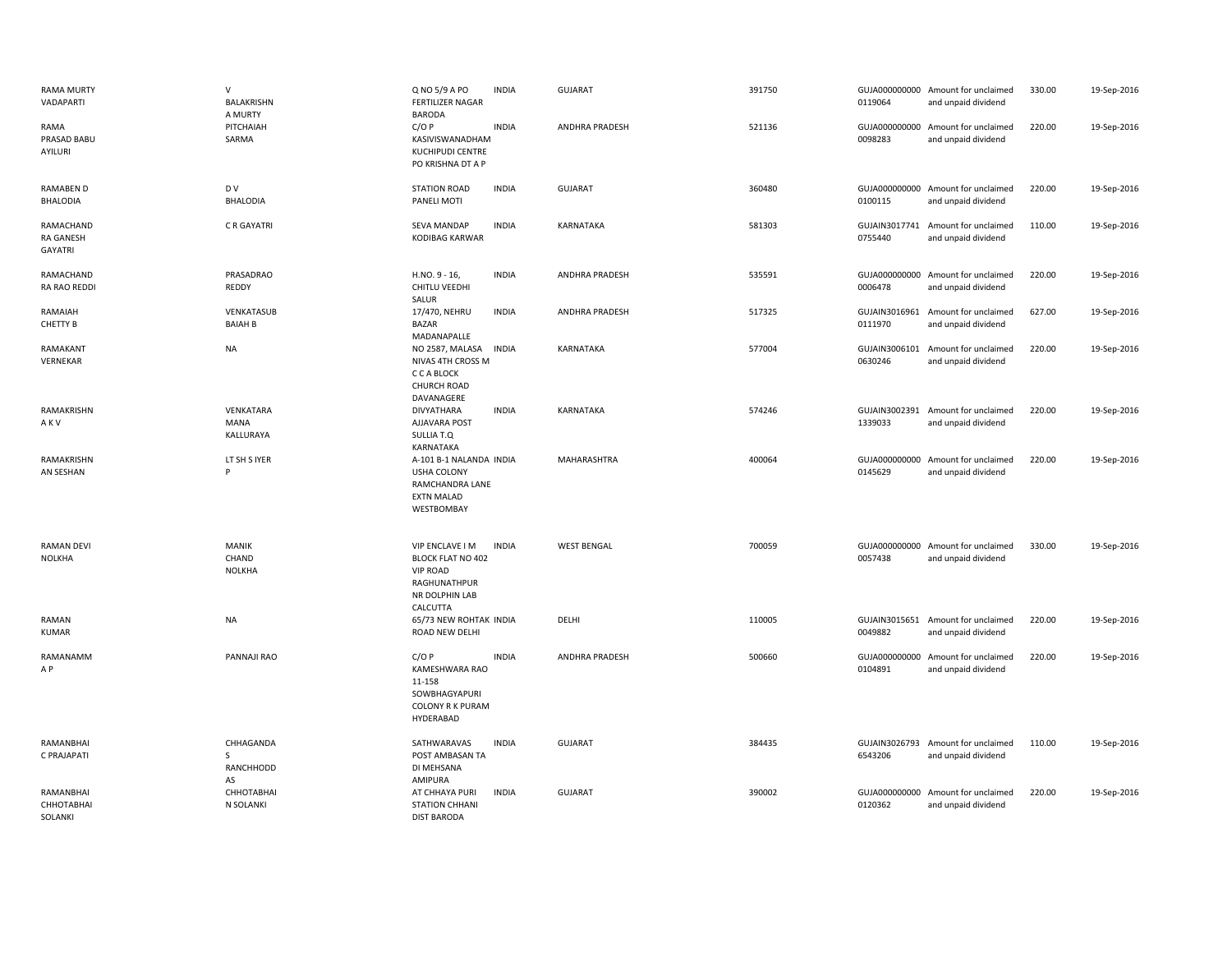| RAMANBHAI<br>HARIBHAI<br>GANDHI             | <b>NA</b>                      | 22/B AMBIKA<br><b>NIKETAN ALKA</b><br>SOCIETY CHHEPRA<br>ROAD TA NAVSARI<br><b>DIST VALSAD</b>                                                  | <b>INDIA</b> | <b>GUJARAT</b>        | 396030 | 0171133                  | GUJA000000000 Amount for unclaimed<br>and unpaid dividend | 220.00 | 19-Sep-2016 |
|---------------------------------------------|--------------------------------|-------------------------------------------------------------------------------------------------------------------------------------------------|--------------|-----------------------|--------|--------------------------|-----------------------------------------------------------|--------|-------------|
| RAMANBHAI<br><b>JIVANDAS</b><br>PATEL       | <b>NA</b>                      | 14-SAIKRUPA<br><b>SOCIETY RDP</b><br>CHARRASTA<br>MEHSANA<br>MEHSANA                                                                            | <b>INDIA</b> | <b>GUJARAT</b>        | 384002 | 0978456                  | GUJA120109000 Amount for unclaimed<br>and unpaid dividend | 110.00 | 19-Sep-2016 |
| RAMANBHAI<br>KARAMSINHB<br><b>HAI PATEL</b> | KARAMSINHB<br><b>HAI PATEL</b> | PLOT NO 79/A<br>STREET NO 6 SARITA<br>SOCIETY<br>BHAVNAGAR                                                                                      | <b>INDIA</b> | <b>GUJARAT</b>        | 364003 | 3531733                  | GUJAIN3004764 Amount for unclaimed<br>and unpaid dividend | 220.00 | 19-Sep-2016 |
| RAMANBHAI<br>PATEL                          | <b>ISHWARBHAI</b><br>PATEL     | IN MANIKAKAS<br>MADH<br>MANSAROWAR<br>ROAD PALANPUR N<br><b>GUJARAT</b>                                                                         | <b>INDIA</b> | <b>GUJARAT</b>        | 385001 | 0101366                  | GUJA000000000 Amount for unclaimed<br>and unpaid dividend | 220.00 | 19-Sep-2016 |
| RAMANIKBHA<br>I B GOL                       | <b>B GOEL</b>                  | JAY INVESTMENT<br><b>SERVICES SHARE &amp;</b><br><b>STOCK BROKER 5</b><br>AMBIKA BHUVAN<br>1ST FLOORSARDAR<br><b>GANJ ROAD</b><br><b>BARODA</b> | <b>INDIA</b> | <b>GUJARAT</b>        | 390005 | 0137978                  | GUJA000000000 Amount for unclaimed<br>and unpaid dividend | 220.00 | 19-Sep-2016 |
| <b>RAMANLAL S</b><br>SHAH                   | R LAL                          | 303 MAMTA NAVIN INDIA<br><b>THAKKAR ROAD</b><br>VILE PARLE E<br><b>BOMBAY</b>                                                                   |              | MAHARASHTRA           | 400057 | 0145093                  | GUJA000000000 Amount for unclaimed<br>and unpaid dividend | 220.00 | 19-Sep-2016 |
| RAMANLAL<br>TARACHAND<br><b>DOSHI</b>       | TARACHAND<br>R DOSHI           | 1728/1 KELKAR<br><b>BAUG BELGAUM</b><br>(KARNATAKA)                                                                                             | <b>INDIA</b> | KARNATAKA             | 590002 | 0164547                  | GUJA000000000 Amount for unclaimed<br>and unpaid dividend | 440.00 | 19-Sep-2016 |
| RAMANUJAN<br>Α                              | <b>NA</b>                      | <b>ATTUPURATH</b><br>HOUSE PO<br>NHANGATTIRI<br>OTTAPALAM<br>PALAKKAD DIST                                                                      | <b>INDIA</b> | <b>KERALA</b>         | 679311 | GUJAIN3016374<br>0740678 | Amount for unclaimed<br>and unpaid dividend               | 33.00  | 19-Sep-2016 |
| RAMAUTAR<br>SINGHAL                         | N L SINGHAL                    | C/O RAMAUTAR<br>SINGHAL                                                                                                                         | <b>INDIA</b> | <b>ANDHRA PRADESH</b> | 500003 | 0142490                  | GUJA000000000 Amount for unclaimed<br>and unpaid dividend | 220.00 | 19-Sep-2016 |
| RAMAWATAR<br><b>GUPTA</b>                   | RAM<br>CHANDRA<br><b>GUPTA</b> | C/O RAJASHREE<br><b>CENENT ADITYA</b><br><b>NAGAR PO</b><br>MALKHED ROAD<br><b>DISTT GULABRGA</b><br>KARNATAKA                                  | <b>INDIA</b> | KARNATAKA             | 591310 | 0092993                  | GUJA000000000 Amount for unclaimed<br>and unpaid dividend | 440.00 | 19-Sep-2016 |
|                                             |                                | STAR DELTA                                                                                                                                      | <b>INDIA</b> | ANDHRA PRADESH        | 520010 |                          | GUJA000000000 Amount for unclaimed                        | 220.00 | 19-Sep-2016 |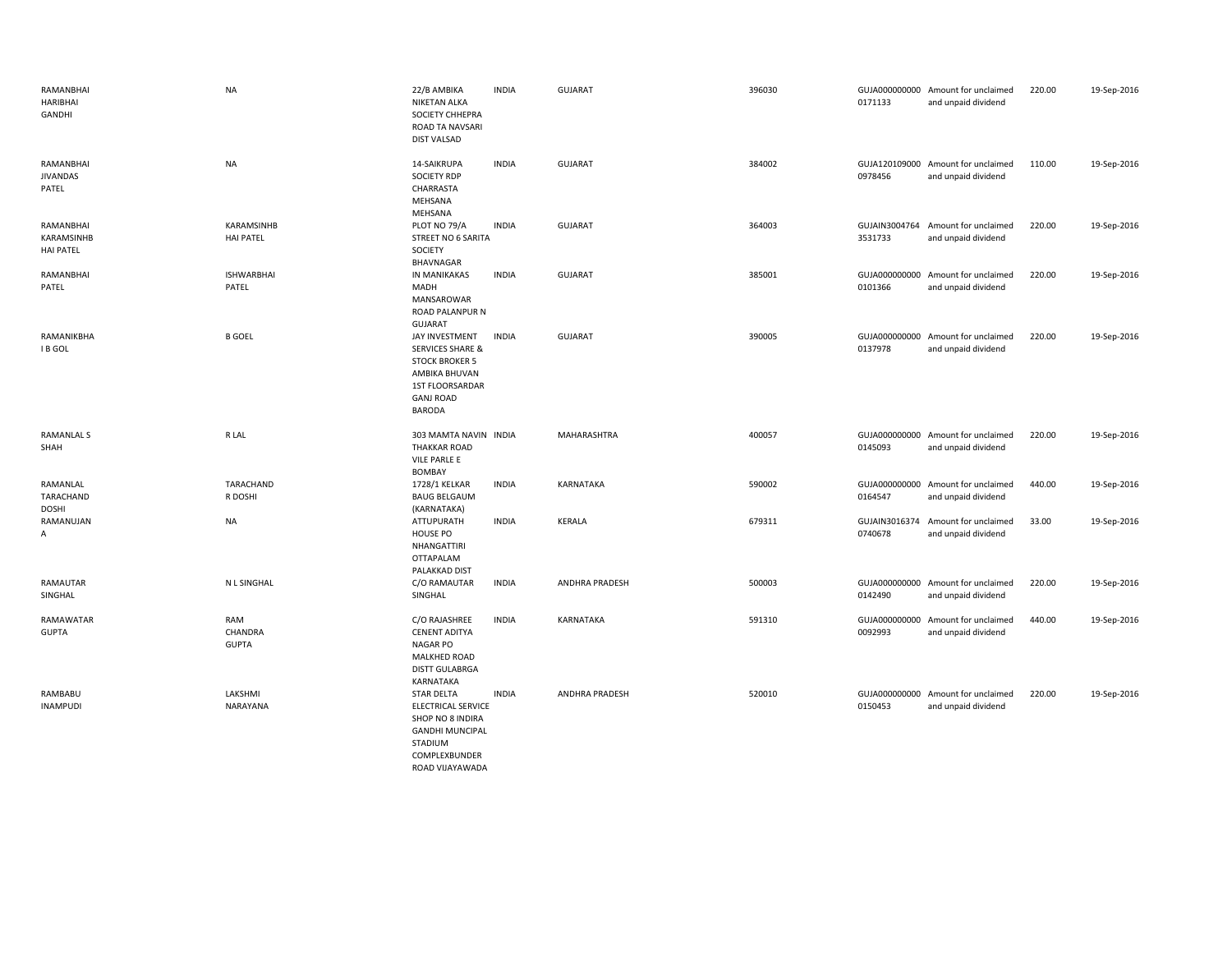| RAMBABU<br>MUTYALA                          | <b>NA</b>                                   | DOOR NO 14 2 4<br><b>GORUSUVARI</b><br><b>STREET RAMA</b><br><b>KRISHNA RAO PETA</b><br>KAKINADA E G DIST<br>AP                        | <b>INDIA</b> | <b>ANDHRA PRADESH</b> | 533001 | 0033272                  | GUJAIN3010222 Amount for unclaimed<br>and unpaid dividend | 220.00 | 19-Sep-2016 |
|---------------------------------------------|---------------------------------------------|----------------------------------------------------------------------------------------------------------------------------------------|--------------|-----------------------|--------|--------------------------|-----------------------------------------------------------|--------|-------------|
| RAMBHAI<br>PATEL                            | HARJIBHAI<br>PATEL                          | 16 BHAVANIPURA<br>SOCIETY<br>NIZAMPURA<br><b>BARODA</b>                                                                                | <b>INDIA</b> | <b>GUJARAT</b>        | 390002 | 0120286                  | GUJA000000000 Amount for unclaimed<br>and unpaid dividend | 220.00 | 19-Sep-2016 |
| RAMCHAND<br>DULANUMAL<br>SEVKANI            | <b>NA</b>                                   | 44/ALKA SOCIETY<br>SIDHPUR                                                                                                             | <b>INDIA</b> | <b>GUJARAT</b>        | 384151 | 0049068                  | GUJA130425000 Amount for unclaimed<br>and unpaid dividend | 110.00 | 19-Sep-2016 |
| RAMCHAND<br>KHATRI                          | ROCHOMAL<br>KHATRI                          | 68 RIVER SIDE ROAD INDIA<br>OPP PRAKASH<br>PLAZA INDORE M P                                                                            |              | MADHYA PRADESH        | 452007 | 0007409                  | GUJA000000000 Amount for unclaimed<br>and unpaid dividend | 220.00 | 19-Sep-2016 |
| RAMDAS<br>PITHU<br><b>BELOSKAR</b>          | PITHU<br>KAMLAJI<br><b>BELOSKAR</b><br>RETD | 22 "SHAM BHUVAN" INDIA<br>2ND FLOOR GK<br><b>GOKHALE ROAD</b><br>MULUND (EAST)<br><b>BOMBAY</b>                                        |              | MAHARASHTRA           | 400081 | 0100409                  | GUJA000000000 Amount for unclaimed<br>and unpaid dividend | 440.00 | 19-Sep-2016 |
| RAMESH<br>ANJARWALA                         | <b>MORARJI</b>                              | 47-V V CHANDANI<br>STREET VADGADI<br><b>BOMBAY</b>                                                                                     | <b>INDIA</b> | MAHARASHTRA           | 400003 | 0108688                  | GUJA000000000 Amount for unclaimed<br>and unpaid dividend | 220.00 | 19-Sep-2016 |
| RAMESH<br>BABU<br>KULLURU                   | SUBRAMANY<br>AM K                           | <b>FLAT</b><br>NO.401, MURALI<br>DHAR APT H/NO.3-6-<br>218 & 219<br>SEETAPATHI<br><b>COLONY WEST</b><br>MARED<br>PALLYSECUNDERAB<br>AD | <b>INDIA</b> | ANDHRA PRADESH        | 500026 | 0138476                  | GUJA000000000 Amount for unclaimed<br>and unpaid dividend | 220.00 | 19-Sep-2016 |
| <b>RAMESH</b><br>BABU<br>KULLURU            | SUBRAMANY<br>AM K                           | <b>FLAT</b><br>NO.401, MURALIDH<br>AR APT H/NO.3-6-<br>218 & 219<br>SEETAPATHI<br><b>COLONY WEST</b><br>MARED<br>PALLYSECUNDERAB<br>AD | <b>INDIA</b> | <b>ANDHRA PRADESH</b> | 500026 | 0138438                  | GUJA000000000 Amount for unclaimed<br>and unpaid dividend | 220.00 | 19-Sep-2016 |
| RAMESH<br><b>BABU KV</b>                    | <b>NANUKV</b>                               | A 102 MOTI NAGAR INDIA<br>PO ONGC TARSALI<br><b>BARODA</b>                                                                             |              | <b>GUJARAT</b>        | 390009 | 0118539                  | GUJA000000000 Amount for unclaimed<br>and unpaid dividend | 220.00 | 19-Sep-2016 |
| <b>RAMESH BHAI</b><br>CHAGANDAS<br>PATEL    | CHHGANDAS<br>A PATEL                        | 218/3 MADHAV<br><b>TENAMENT B/H</b><br><b>HARSHAD COLONY</b><br><b>NEAR BHAGVATI</b><br>SCHOOL THAKKAR<br>NAGAR<br>AHMEDABAD           | <b>INDIA</b> | <b>GUJARAT</b>        | 382350 | GUJA000000000<br>0025695 | Amount for unclaimed<br>and unpaid dividend               | 440.00 | 19-Sep-2016 |
| <b>RAMESH BHAI</b><br>SHANDHAVLA<br>I PATFI | SHANDHAVL<br>AL PATEL                       | TO HADARA TAL<br><b>VIJAPUR DI DI</b><br><b>MFHSANA</b>                                                                                | <b>INDIA</b> | <b>GUJARAT</b>        | 382825 | 0076451                  | GUJA000000000 Amount for unclaimed<br>and unpaid dividend | 220.00 | 19-Sep-2016 |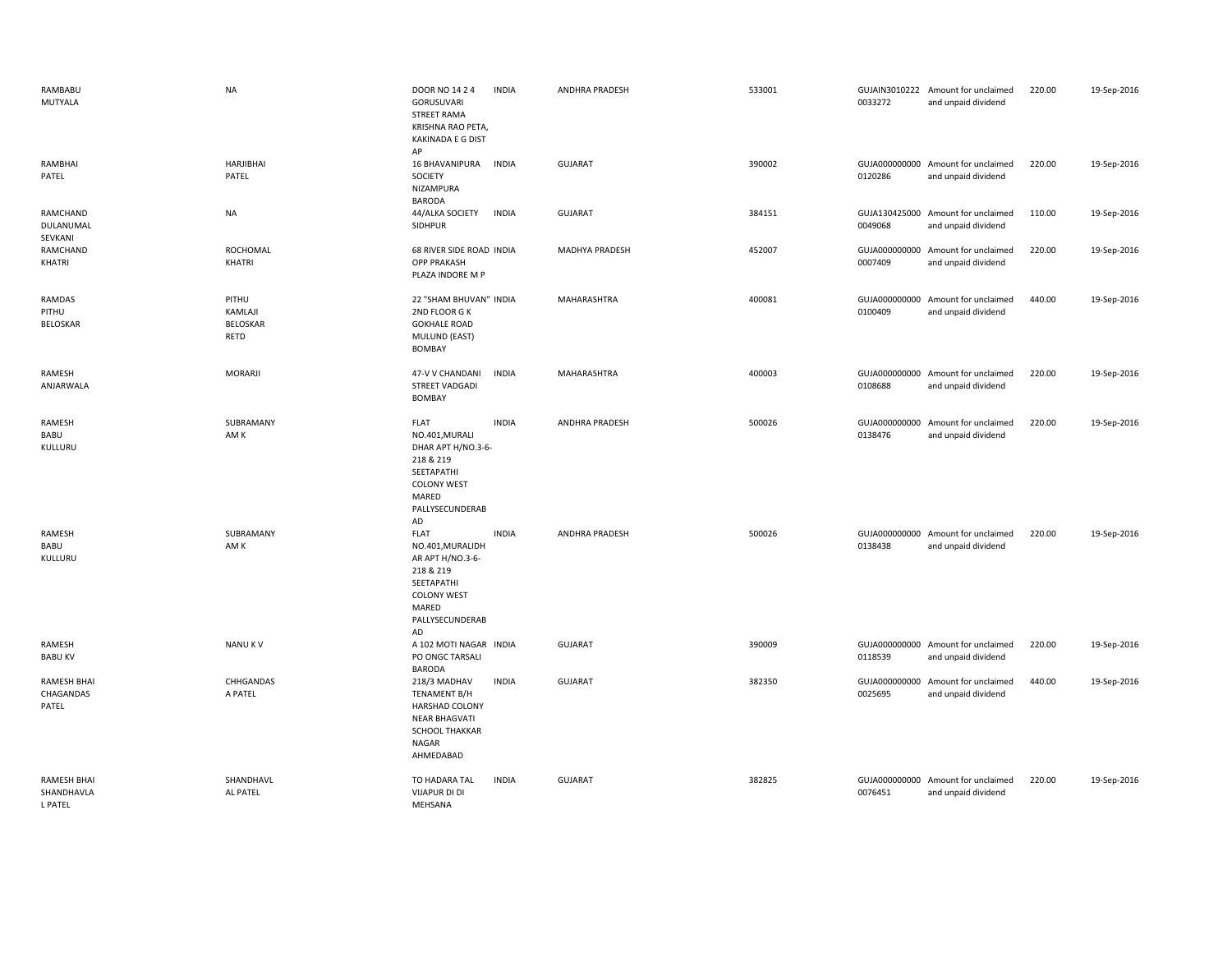| <b>RAMESH BHAI</b><br>SHIVABHAI<br><b>HARIJAN</b> | SHIVABHAI<br><b>HARIJAN</b>                 | SHREEJALA B/H<br>RADHAKRISHNA<br>TEMPLE SAMA DIST<br><b>BARODA</b>                                                 | <b>INDIA</b> | <b>GUJARAT</b>     | 390008 | 0118378                  | GUJA000000000 Amount for unclaimed<br>and unpaid dividend | 220.00  | 19-Sep-2016 |
|---------------------------------------------------|---------------------------------------------|--------------------------------------------------------------------------------------------------------------------|--------------|--------------------|--------|--------------------------|-----------------------------------------------------------|---------|-------------|
| RAMESH<br>CHAND<br>AGARWAL                        | RAMNIVASJI<br>AGARWAL                       | 3-6-305/41<br>AVANTINAGAR<br>COLONY<br>BASHEERBAGHHYDE<br>RABAD                                                    | <b>INDIA</b> | MAHARASHTRA        | 999999 | 0018194                  | GUJA120545000 Amount for unclaimed<br>and unpaid dividend | 220.00  | 19-Sep-2016 |
| RAMESH<br>CHAND<br>RANKANI                        | KANYALAL<br>KANKANI                         | C/O BANKAT CUT<br>PIECE TOWER ROAD<br><b>KARIM NAGAR AP</b>                                                        | <b>INDIA</b> | ANDHRA PRADESH     | 505001 | 0055160                  | GUJA000000000 Amount for unclaimed<br>and unpaid dividend | 220.00  | 19-Sep-2016 |
| RAMESH<br>CHAND<br>SABHERWAL                      | LATE SH T R<br>SABHERWAL<br><b>RTD</b>      | C 199 SARVODAYA<br><b>ENCLAVE NEW</b><br>DELHI                                                                     | <b>INDIA</b> | DELHI              | 110017 | 0063116                  | GUJA000000000 Amount for unclaimed<br>and unpaid dividend | 1540.00 | 19-Sep-2016 |
| RAMESH<br>CHANDRA<br><b>BHAIDASNA</b>             | PRABHUDAS<br><b>BHAI DASNA</b>              | PRATIKSHA 11/B<br>SARABHAI SOCIETY<br><b>GOTRI ROAD NR T B</b><br>HOSPITAL BARODA                                  | <b>INDIA</b> | <b>GUJARAT</b>     | 390021 | 0121630                  | GUJA000000000 Amount for unclaimed<br>and unpaid dividend | 220.00  | 19-Sep-2016 |
| RAMESH<br>CHANDRA<br><b>DWIVEDI</b>               | <b>NA</b>                                   | QUARTER NO-B-51<br><b>FOREST RESEARCH</b><br><b>INSTITUTE PO-NEW</b><br><b>FOREST DEHRADUN</b>                     | <b>INDIA</b> | UTTARAKHAND        | 248006 | 1085433                  | GUJAIN3015572 Amount for unclaimed<br>and unpaid dividend | 198.00  | 19-Sep-2016 |
| RAMESH<br>CHANDRA<br>KASTURIA                     | <b>MANGA RAM</b>                            | 9/D RAAVI APPT.<br><b>VIKAS PURI NEW</b><br>DELHI.                                                                 | <b>INDIA</b> | DELHI              | 110001 | 0206974                  | GUJA000000000 Amount for unclaimed<br>and unpaid dividend | 220.00  | 19-Sep-2016 |
| RAMESH<br><b>CHANDRA N</b><br>PATEL               | <b>NARANBHAI</b><br>P PATEL                 | <b>VACHALI SHERI</b><br>PALIAD TA KALOL DT<br>MEHSANA N G                                                          | <b>INDIA</b> | <b>GUJARAT</b>     | 382735 | GUJA000000000<br>0154187 | Amount for unclaimed<br>and unpaid dividend               | 220.00  | 19-Sep-2016 |
| RAMESH<br>DALPATRAI<br>SHAH                       | <b>DALPATRAI</b><br><b>DHARMSHI</b><br>SHAH | S B CARDMOM<br>AGENCY 66/68 KAZI<br><b>SAYED STREET</b><br>KIDIWALA BLDG<br>ROOM NO 16FIRST<br><b>FLOOR BOMBAY</b> | <b>INDIA</b> | MAHARASHTRA        | 400003 | GUJA000000000<br>0163708 | Amount for unclaimed<br>and unpaid dividend               | 660.00  | 19-Sep-2016 |
| RAMESH<br>DALSUKH<br><b>BHAI SHAH</b>             | <b>NA</b>                                   | 745 B FERTILIZER<br>NAGAR BARODA                                                                                   | <b>INDIA</b> | <b>GUJARAT</b>     | 391750 | 0119635                  | GUJA000000000 Amount for unclaimed<br>and unpaid dividend | 220.00  | 19-Sep-2016 |
| RAMESH<br><b>DHARSHI</b><br>GOSAR                 | DHARSHI<br><b>BHANJI</b><br>GOSAR           | 87/C DEVJI<br><b>RATANSHI MARG 4</b><br>ANNA BHAVAN<br><b>MEZNINE FLOOR</b><br>DANABUNDER<br><b>BOMBAY</b>         | <b>INDIA</b> | MAHARASHTRA        | 400009 | GUJA000000000<br>0100312 | Amount for unclaimed<br>and unpaid dividend               | 220.00  | 19-Sep-2016 |
| <b>RAMESH F</b><br>LASADIYA                       | <b>FARICHAND</b>                            | C/O K G VORA 3<br><b>GOKUL GR FL</b><br>TEJPAL RD GAMDEVI<br><b>BOMBAY</b>                                         | <b>INDIA</b> | MAHARASHTRA        | 400007 | 0083550                  | GUJA000000000 Amount for unclaimed<br>and unpaid dividend | 220.00  | 19-Sep-2016 |
| <b>RAMESH G</b><br>KAKKAD                         | <b>G KAKKAD</b>                             | <b>HEM KUNJ</b><br>CHUDASAMP PLOT<br>RAJKOT                                                                        | <b>INDIA</b> | <b>GUJARAT</b>     | 360001 | 0136376                  | GUJA000000000 Amount for unclaimed<br>and unpaid dividend | 220.00  | 19-Sep-2016 |
| RAMESH<br><b>GUPTA</b>                            | P T GUPTA                                   | 20 MEADOW BANK INDIA<br>DARJEELING                                                                                 |              | <b>WEST BENGAL</b> | 734101 | 0157671                  | GUJA000000000 Amount for unclaimed<br>and unpaid dividend | 220.00  | 19-Sep-2016 |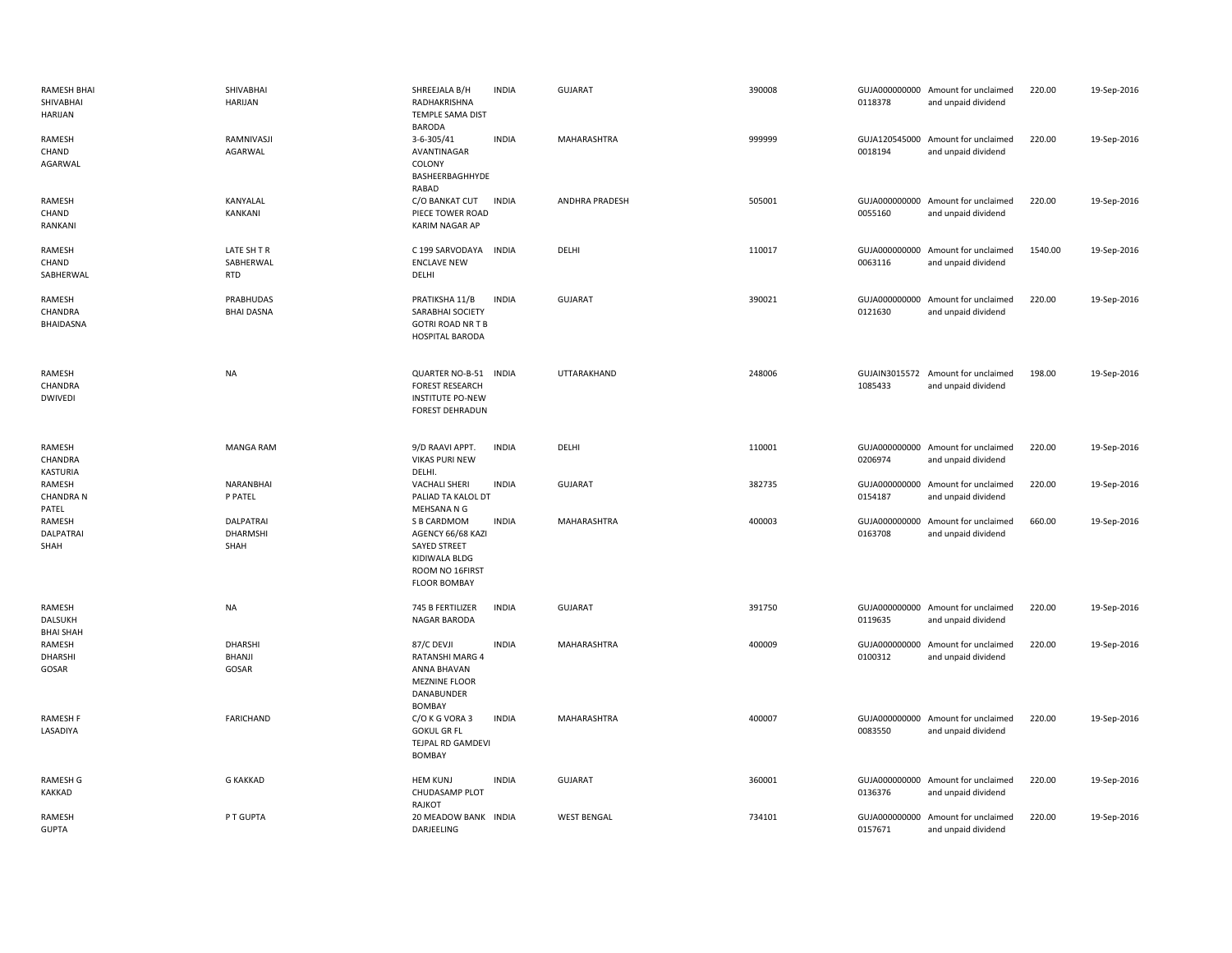| RAMESH J<br>PATEL                  | <b>JAMNADAAS</b>                                     | J/13 VIVEK NANAD<br><b>FLATS JODHPUR RD</b><br>AMBAWADI<br>AHMEDABAD                                  | <b>INDIA</b> | <b>GUJARAT</b>   | 380015 | 0101479                  | GUJA000000000 Amount for unclaimed<br>and unpaid dividend | 220.00 | 19-Sep-2016 |
|------------------------------------|------------------------------------------------------|-------------------------------------------------------------------------------------------------------|--------------|------------------|--------|--------------------------|-----------------------------------------------------------|--------|-------------|
| RAMESH<br><b>JOITARAM</b><br>PATEL | <b>JOITARAM</b><br>PATEL                             | C/O LILA CHAND<br>BABULAL & CO 103<br>NEW GANJ BAZAR<br>UNJHA N GUJ                                   | <b>INDIA</b> | <b>GUJARAT</b>   | 384170 | 0042208                  | GUJA000000000 Amount for unclaimed<br>and unpaid dividend | 220.00 | 19-Sep-2016 |
| RAMESH<br>KANTILAL<br>PATEL        | <b>KANTILAL B</b><br>PATEL                           | OPP NEW BUS<br>STAND KAPADWANJ<br><b>DIST KHEDA</b><br><b>GUJARAT</b>                                 | <b>INDIA</b> | <b>GUJARAT</b>   | 387620 | 0107624                  | GUJA000000000 Amount for unclaimed<br>and unpaid dividend | 220.00 | 19-Sep-2016 |
| RAMESH<br>KHANDELWAL               | MADANLAL<br>KHANDELWA<br>$\mathsf{L}$                | 110 RAM CHAND<br>NAGAR BIJASEN<br>ROAD INDORE M P                                                     | <b>INDIA</b> | MADHYA PRADESH   | 452001 | 0054155                  | GUJA000000000 Amount for unclaimed<br>and unpaid dividend | 220.00 | 19-Sep-2016 |
| RAMESH<br><b>KUMAR</b>             | <b>DHARAM VIR</b>                                    | <b>VPO HARSA</b><br><b>MANSAR TEH</b><br>DASUYA VIA<br>MUKERIAN DISTT<br><b>HOSHIAR PUR</b><br>PUNJAB | <b>INDIA</b> | PUNJAB           | 144306 | 0013227                  | GUJA000000000 Amount for unclaimed<br>and unpaid dividend | 220.00 | 19-Sep-2016 |
| RAMESH<br><b>KUMAR</b>             | VED<br>PARKASH                                       | M/S P K STEELS B-<br>606 1ST FLOOR<br>NEHRU GROUND N I<br>T FARIDABAD                                 | <b>INDIA</b> | <b>HARYANA</b>   | 121001 | 0134724                  | GUJA000000000 Amount for unclaimed<br>and unpaid dividend | 220.00 | 19-Sep-2016 |
| RAMESH<br><b>KUMAR</b>             | SHIVA<br>SHANKAR<br>PRASAD                           | <b>KRISHNA NIWAS</b><br><b>HARANGANJ P O</b><br><b>COLLEGE MORE</b><br>HAZARIBAG(BIHAR)               | <b>INDIA</b> | <b>JHARKHAND</b> | 825301 | 0168720                  | GUJA000000000 Amount for unclaimed<br>and unpaid dividend | 220.00 | 19-Sep-2016 |
| RAMESH<br>KUMAR<br>DHAGAT          | <b>LATE SHRI</b><br><b>NARAYAN</b><br>SHANKER<br>DHA | <b>61 ST PATRICKS</b><br><b>TOWN HADAPSAR</b><br>SOLAPUR ROAD<br><b>PUNE</b>                          | <b>INDIA</b> | MAHARASHTRA      | 411013 | 0018507                  | GUJA000000000 Amount for unclaimed<br>and unpaid dividend | 220.00 | 19-Sep-2016 |
| RAMESH<br><b>KUMAR JAIN</b>        | Nathmal Jain                                         | R Gundecha & Co.<br>No. 72, II Floor,<br>Subhas Complex<br>Avenue Road<br>Bangalore<br>Karnataka      | <b>INDIA</b> | KARNATAKA        | 560002 | 0069472                  | GUJAIN3000951 Amount for unclaimed<br>and unpaid dividend | 2.20   | 19-Sep-2016 |
| RAMESH<br><b>KUMAR</b><br>SHARMA   | <b>NA</b>                                            | <b>B K NO 1 SECTION</b><br><b>NO 27</b><br>ULHASNAGAR                                                 | <b>INDIA</b> | MAHARASHTRA      | 421004 | 0107137                  | GUJA000000000 Amount for unclaimed<br>and unpaid dividend | 220.00 | 19-Sep-2016 |
| RAMESH<br>MAHAWAR                  | <b>NA</b>                                            | SHRI RAMESH S/O R INDIA<br>R MAHAWAR QR Q<br>09 POLE C/175<br>ANUPAM NGR<br>RAIPUR                    |              | CHHATTISGARH     | 492001 | GUJAIN3029024<br>3754743 | Amount for unclaimed<br>and unpaid dividend               | 220.00 | 19-Sep-2016 |
| RAMESH<br>MANSUKHBH<br>AI PATEL    | MANSUKHBH<br>AI D PATEL                              | <b>BAZAR LINE OKHA</b><br>PORT                                                                        | <b>INDIA</b> | <b>GUJARAT</b>   | 361350 | 4376657                  | GUJAIN3010392 Amount for unclaimed<br>and unpaid dividend | 220.00 | 19-Sep-2016 |
| RAMESH<br>MOHANLAL<br><b>POKAR</b> | <b>NA</b>                                            | AT-POST-BIDADA<br>TA - MANDVI DIST -<br>KUTCH BIDADA                                                  | <b>INDIA</b> | <b>GUJARAT</b>   | 370465 | 0026427                  | GUJA120420000 Amount for unclaimed<br>and unpaid dividend | 28.60  | 19-Sep-2016 |
| RAMESH P<br>ZADAFIA                | PARASOTAM<br>BHAI<br>ZADAFIA                         | 9/1154 3RD FLOOR INDIA<br>AMBAJI ROAD<br><b>HAWADIA CHAKLA</b><br>SURAT                               |              | <b>GUJARAT</b>   | 395003 | 0176154                  | GUJA000000000 Amount for unclaimed<br>and unpaid dividend | 110.00 | 19-Sep-2016 |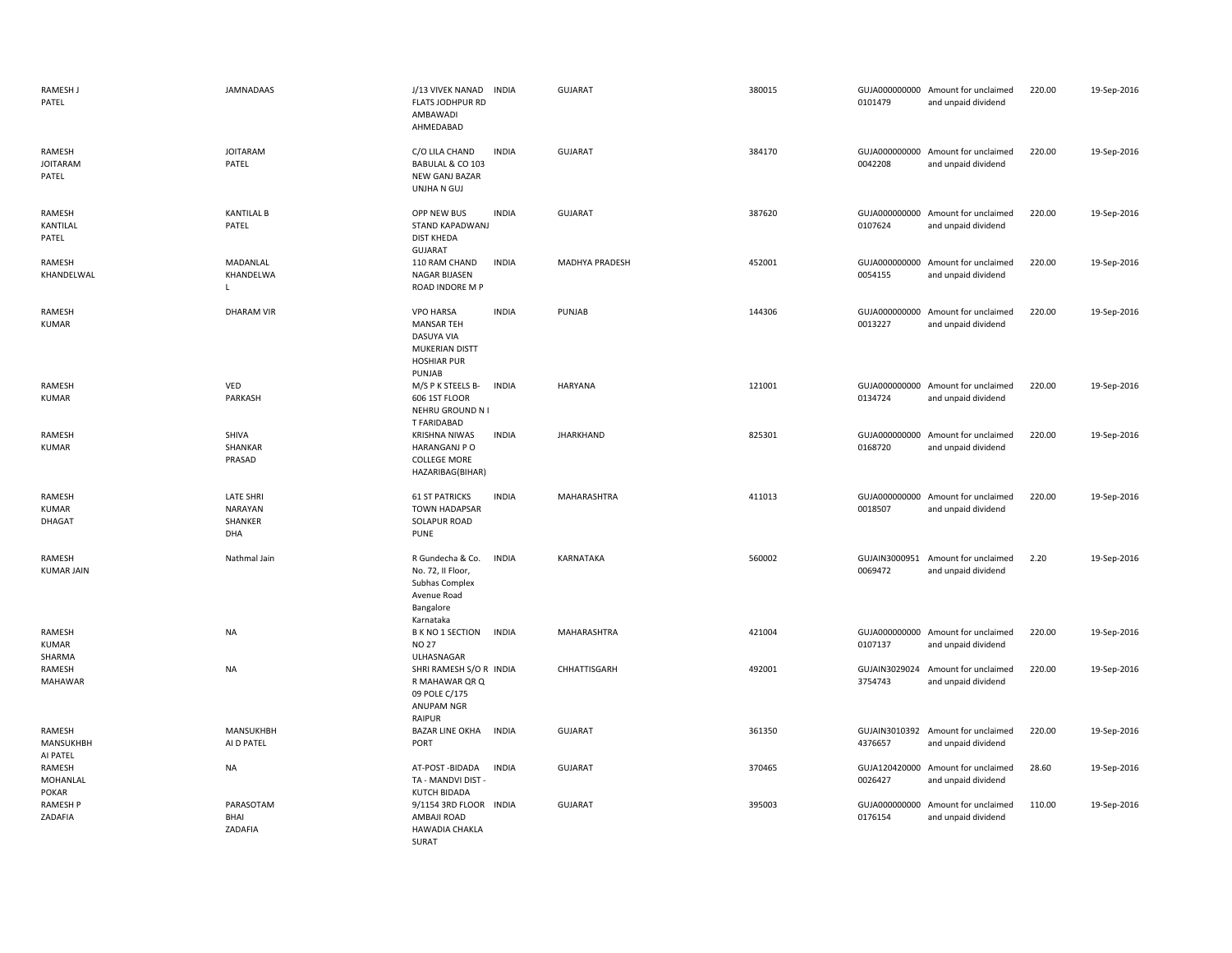| RAMESH<br>PARSOTAMDA<br><b>S PATEL</b>     | PARSOTAMD<br>AS M PATEL                | 7 SUNITA<br><b>APARTMENT KIRAN</b><br>PARK NAVA VADAJ<br>AHMEDABAD                                                           | <b>INDIA</b> | <b>GUJARAT</b>        | 380013 | 0085071 | GUJA000000000 Amount for unclaimed<br>and unpaid dividend | 220.00 | 19-Sep-2016 |
|--------------------------------------------|----------------------------------------|------------------------------------------------------------------------------------------------------------------------------|--------------|-----------------------|--------|---------|-----------------------------------------------------------|--------|-------------|
| RAMESH<br>PATIL                            | SANTOSH<br>PATIL                       | 23 VIKAS COLONY<br>SAKRI ROAD DHULE<br>M S                                                                                   | <b>INDIA</b> | MAHARASHTRA           | 424001 | 0040405 | GUJA000000000 Amount for unclaimed<br>and unpaid dividend | 220.00 | 19-Sep-2016 |
| RAMESH<br>RAJANIKANT<br>SHAH               | RAJANIKANT                             | 7 SHAH COLONY<br>SHA SADAN OUT<br>SIDE SHAPUR GATE<br>AHMEDABAD                                                              | <b>INDIA</b> | <b>GUJARAT</b>        | 380004 | 0033583 | GUJA000000000 Amount for unclaimed<br>and unpaid dividend | 220.00 | 19-Sep-2016 |
| RAMESH<br>SANGWAN                          | SRIRAM<br>SANGWANI                     | C/O SYNDICATE<br><b>BANK 1184 TILAK</b><br><b>DWAR HOLIGATE</b><br><b>MAIN BRANCH</b><br><b>MATHURA</b>                      | <b>INDIA</b> | <b>UTTAR PRADESH</b>  | 281001 | 0166552 | GUJA000000000 Amount for unclaimed<br>and unpaid dividend | 220.00 | 19-Sep-2016 |
| RAMESH<br>SOMABHAI<br>PATEL                | <b>NA</b>                              | AT MULSAN<br>MEHSANA                                                                                                         | <b>INDIA</b> | <b>GUJARAT</b>        | 384001 | 0047460 | GUJA120169000 Amount for unclaimed<br>and unpaid dividend | 110.00 | 19-Sep-2016 |
| RAMESH<br>VASWANI                          | <b>NARAINDAS</b><br>VASWANING          | <b>GIRDHAR GOPAL</b><br>[@49/99]<br><b>MATRUSMRUTI</b><br><b>COMPLEX OPP</b><br>AMAR NAGRI<br>GADITALHADAPSAR<br><b>PUNE</b> | <b>INDIA</b> | MAHARASHTRA           | 411028 | 0109612 | GUJA000000000 Amount for unclaimed<br>and unpaid dividend | 220.00 | 19-Sep-2016 |
| RAMESHBHAI<br>DAHAYABHAI<br>PATEL          | <b>D PATEL</b>                         | GEB COLONY TYPE II INDIA<br>10/2 WANAKBORIT<br>P S                                                                           |              | <b>ANDHRA PRADESH</b> | 500003 | 0152821 | GUJA000000000 Amount for unclaimed<br>and unpaid dividend | 220.00 | 19-Sep-2016 |
| RAMESHBHAI<br>K MEHTA                      | K M MEHTA                              | A-302/3 SHREE<br><b>VIJAY APARTMENT</b><br>NR RAJA PARLOUR<br><b>VIJAY CHAR RASTA</b><br>NAVRANGPURAAH<br>MEDABAD            | <b>INDIA</b> | <b>GUJARAT</b>        | 380009 | 0133791 | GUJA000000000 Amount for unclaimed<br>and unpaid dividend | 220.00 | 19-Sep-2016 |
| RAMESHBHAI<br>KALUBHAI<br>PATEL            | KALUBHAI<br><b>GOVINDBHAI</b><br>PATEL | <b>PLOT NO 1609 B</b><br><b>VAKIL SOCIETY</b><br>SARDARNAGARBHA<br>VNAGAR                                                    | <b>INDIA</b> | <b>GUJARAT</b>        | 364001 | 2675736 | GUJA120109000 Amount for unclaimed<br>and unpaid dividend | 55.00  | 19-Sep-2016 |
| RAMESHBHAI<br>KEDARMAL                     | KEDARMAL<br>BAXIRAM                    | <b>B NO 2 PATHEY</b><br><b>FLATS OPP OLD</b><br>RAJBHAVAN SHAHI<br><b>BAUG AHMEDABAD</b>                                     | <b>INDIA</b> | <b>GUJARAT</b>        | 380004 | 0033207 | GUJA000000000 Amount for unclaimed<br>and unpaid dividend | 220.00 | 19-Sep-2016 |
| RAMESHBHAI<br>KODUMAL<br>BHAGCHAND<br>ANI  | KODUMAL                                | <b>RANJIT SOAP</b><br><b>FACTORY NEAR</b><br><b>VIJAY MILLS</b><br><b>NARODA</b><br>ROADAHMEDABAD                            | <b>INDIA</b> | <b>GUJARAT</b>        | 380025 | 0159775 | GUJA000000000 Amount for unclaimed<br>and unpaid dividend | 220.00 | 19-Sep-2016 |
| RAMESHBHAI<br>NARANBHAI<br>KHAMBHADIY<br>A | NARANBHAI                              | SHANTINNAGAR-1<br><b>PLOT NO 4970</b><br>KALIYABIDBHAVNAG<br>AR                                                              | <b>INDIA</b> | <b>GUJARAT</b>        | 364002 | 1726916 | GUJA120332000 Amount for unclaimed<br>and unpaid dividend | 220.00 | 19-Sep-2016 |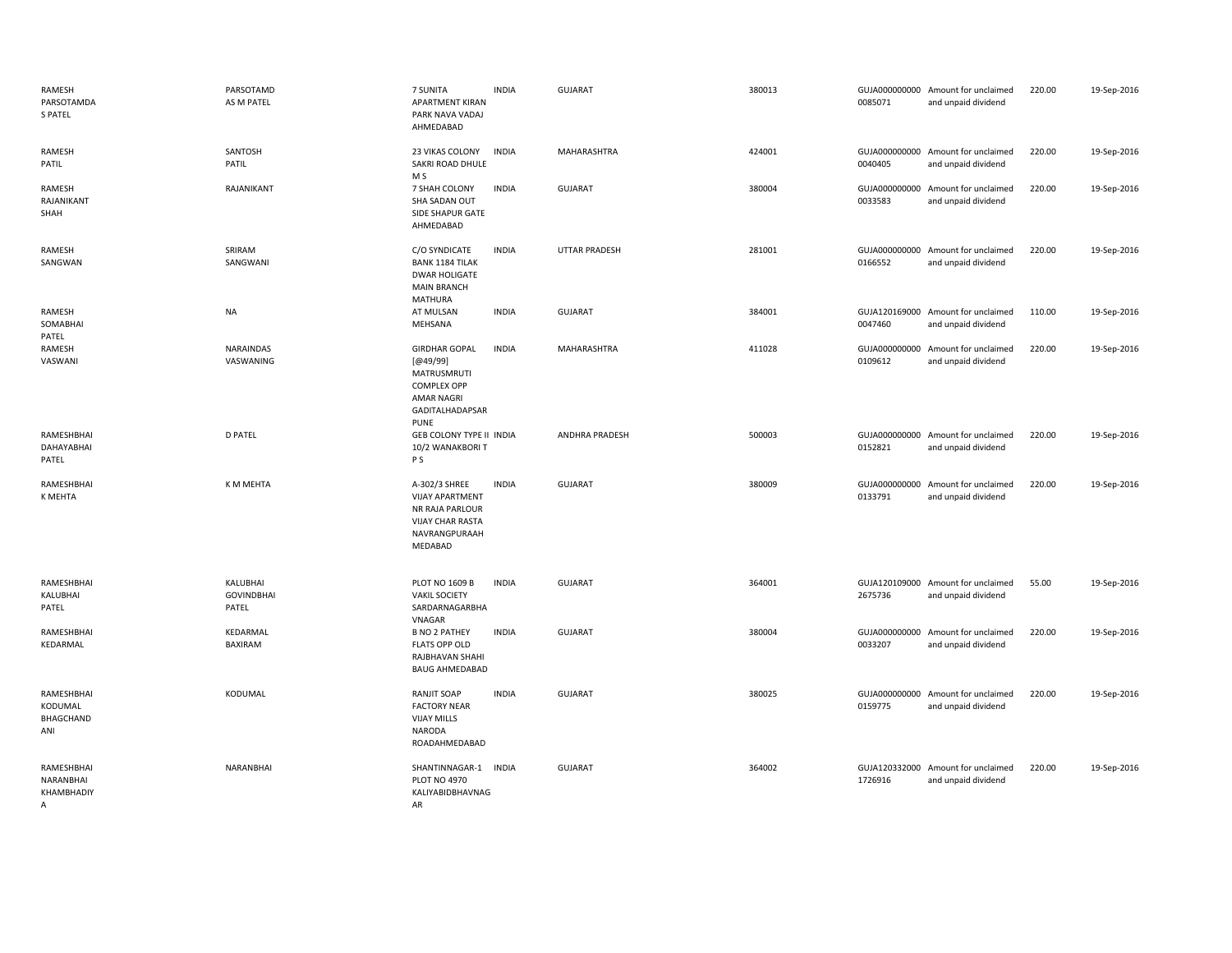| RAMESHBHAI<br>PATEL                                       | RAVJI BHAI                          | M/S BHARAT<br>STORES MIYA GAM<br><b>KARJAN DIST</b><br><b>BARODA</b>                            | <b>INDIA</b> | <b>GUJARAT</b>        | 391240 | 0093943                  | GUJA000000000 Amount for unclaimed<br>and unpaid dividend | 220.00 | 19-Sep-2016 |
|-----------------------------------------------------------|-------------------------------------|-------------------------------------------------------------------------------------------------|--------------|-----------------------|--------|--------------------------|-----------------------------------------------------------|--------|-------------|
| RAMESHBHAI<br>V SAKARIYA                                  | V B SAKARIYA                        | 82 VRUNDAVAN<br>SOCIETY PUNA-128<br><b>CHORYASI TALUKO</b><br>SURATSURAT                        | <b>INDIA</b> | <b>GUJARAT</b>        | 395006 | 0977395                  | GUJA120447000 Amount for unclaimed<br>and unpaid dividend | 83.60  | 19-Sep-2016 |
| RAMESHCHAN<br><b>DRA BHOI</b>                             | <b>KALIDAS</b><br><b>BHOI</b>       | CD 3 66 KV G E B<br>KDYALI S/S P O<br>KOYALI                                                    | <b>INDIA</b> | <b>GUJARAT</b>        | 391330 | 0121232                  | GUJA000000000 Amount for unclaimed<br>and unpaid dividend | 220.00 | 19-Sep-2016 |
| RAMESHCHAN<br><b>DRA</b><br>CHIMANLAL<br>SHAH             | CHIMANLAL                           | 5 VITTHAL NAGAR<br>SOC OPP.<br>SUVARNALAXMI APT<br>WAGHODIA<br>ROADVADODARA                     | <b>INDIA</b> | GUJARAT               | 390019 | 0100141                  | GUJA130167000 Amount for unclaimed<br>and unpaid dividend | 440.00 | 19-Sep-2016 |
| RAMESHCHAN<br><b>DRA</b><br>HARGOVANB<br><b>HAI PATEL</b> | <b>NA</b>                           | 38, SAIBABA<br>SOCIETY<br>MEGHANINAGAR<br>AHMEDABAD                                             | <b>INDIA</b> | <b>GUJARAT</b>        | 380016 | 0157306                  | GUJAIN3024611 Amount for unclaimed<br>and unpaid dividend | 451.00 | 19-Sep-2016 |
| RAMESHKUM<br>AR PARMAR                                    | SOMCHAND<br>P PARMAR                | <b>BLOCK NO 18</b><br><b>HANSPRATAP SOC</b><br>BEHIND NEW CIVIL<br>HOSPITAL ASARWA<br>AHMEDABAD | <b>INDIA</b> | GUJARAT               | 380016 | 0084064                  | GUJA000000000 Amount for unclaimed<br>and unpaid dividend | 220.00 | 19-Sep-2016 |
| RAMESHKUM<br>AR TRIVEDI                                   | <b>GUNVANTRAI</b><br><b>TRIVEDI</b> | <b>NEAR GAYATRI</b><br>TEMPLE JAFARABAD<br>ROAD TO RAJULA<br><b>CITY RAJULA</b>                 | <b>INDIA</b> | <b>GUJARAT</b>        | 365560 | 4053726                  | GUJAIN3010392 Amount for unclaimed<br>and unpaid dividend | 110.00 | 19-Sep-2016 |
| RAMESHWAR<br>DAYAL<br>KHANDELWAL                          | KISHORILAL                          | KHANDELWAL<br><b>MEDICAL STORES</b><br>SADAR BAZAR<br><b>MORAR GWALIOR</b>                      | <b>INDIA</b> | MADHYA PRADESH        | 474006 | 0053604                  | GUJA000000000 Amount for unclaimed<br>and unpaid dividend | 220.00 | 19-Sep-2016 |
| RAMESHWAR<br><b>GUPTA</b>                                 | RAMNARAYA<br>N GUPTA                | OPPOSITE C.I.T.U.<br><b>OFFICE AKBAR</b><br><b>MISTRY ROAD</b><br>CHHAWANI KOTA                 | <b>INDIA</b> | RAJASTHAN             | 324007 | 0092354                  | GUJAIN3010551 Amount for unclaimed<br>and unpaid dividend | 418.00 | 19-Sep-2016 |
| RAMESHWAR<br>M RAJALE                                     | <b>NA</b>                           | A/P KASAR<br>PIMPALGAON TAL<br>PATHARDI DIST<br>AHMEDNAGAR<br>AHMEDNAGAR                        | <b>INDIA</b> | MAHARASHTRA           | 414505 | 2004776                  | GUJAIN3002391 Amount for unclaimed<br>and unpaid dividend | 220.00 | 19-Sep-2016 |
| RAMESWARA<br>RAO<br>KUSUMANCHI<br>NAGA                    | RAGANAYAK<br>ULU<br>KUSUMANCH<br>L  | 4-12-28 POST<br>OFFICE STREET<br>NEAR ANDHRA<br><b>BANK TUNI</b>                                | <b>INDIA</b> | <b>ANDHRA PRADESH</b> | 533401 | 0587210                  | GUJAIN3017741 Amount for unclaimed<br>and unpaid dividend | 220.00 | 19-Sep-2016 |
| RAMESWARI<br><b>DEVI RAJORIA</b>                          | RADHEY<br>SHYAM<br>RAJORIA          | C/O RAMVILAS<br>RADHESHYAM<br>RAJORIA LAL BAZAR<br>BHAGWATGADH<br><b>DISTT</b><br>SAWAIMADHOPUR | <b>INDIA</b> | RAJASTHAN             | 322701 | GUJA000000000<br>0113028 | Amount for unclaimed<br>and unpaid dividend               | 220.00 | 19-Sep-2016 |
| RAMGOPAL<br>SHARMA                                        | MAHADEO<br>PRASAD<br>SHARMA         | B/29 ANANT PARK<br>SAIYAD VASNA RD<br>NR SABRI SCHOOL<br><b>VIDYUT NAGAR</b><br><b>BARODA</b>   | <b>INDIA</b> | GUJARAT               | 390015 | 0123270                  | GUJA000000000 Amount for unclaimed<br>and unpaid dividend | 220.00 | 19-Sep-2016 |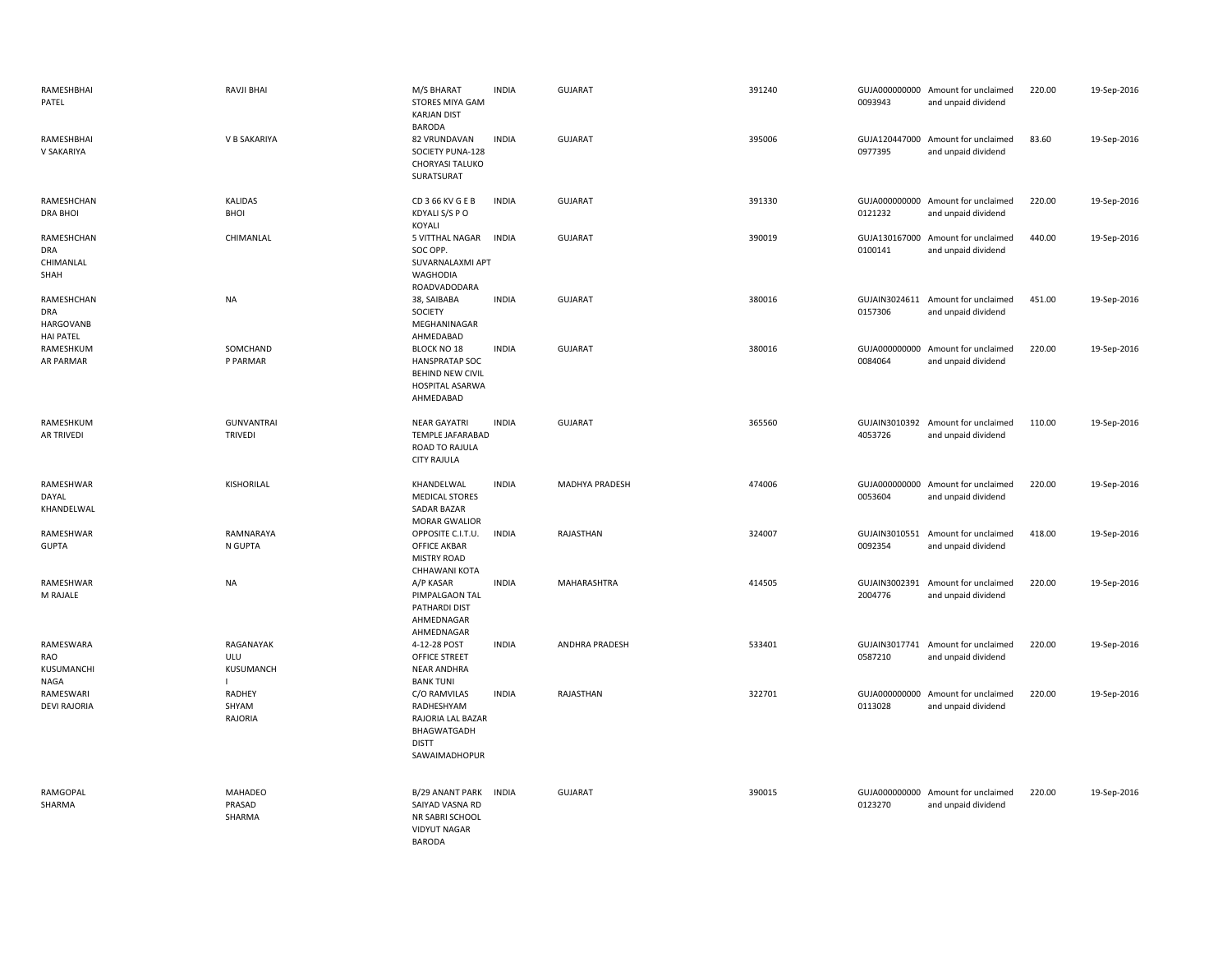| RAMI RAJESH<br>VITTHALDAS             | <b>NA</b>                              | 3351, JANTA<br>SOCIETY, MODASA<br>ROAD, AT AND POST<br>TALOD. DIST.<br>SABARKANTHA.                                 | <b>INDIA</b> | GUJARAT        | 383215 | 0442717 | GUJAIN3003431 Amount for unclaimed<br>and unpaid dividend | 220.00 | 19-Sep-2016 |
|---------------------------------------|----------------------------------------|---------------------------------------------------------------------------------------------------------------------|--------------|----------------|--------|---------|-----------------------------------------------------------|--------|-------------|
| RAMI REDDY<br>NARAPAREDD<br>Y         | RAMIREDDY<br>VENKATA<br>KONDAREDD<br>Υ | KOTHA BUSSTAND<br><b>VINJAMOOR POST</b><br>NELLORE DIST                                                             | <b>INDIA</b> | ANDHRA PRADESH | 524228 | 1406334 | GUJAIN3010222 Amount for unclaimed<br>and unpaid dividend | 550.00 | 19-Sep-2016 |
| RAMIDEVI<br>RATHI                     | <b>B C RATHI</b>                       | LAXMINARAYAN<br><b>CHANDAK OPP</b><br>PRAKASH MASALA<br><b>UDHYOG NEAR</b><br>MACHHITALAB<br><b>GUDHIYARIRAIPUR</b> | <b>INDIA</b> | CHHATTISGARH   | 492009 | 0155658 | GUJA000000000 Amount for unclaimed<br>and unpaid dividend | 220.00 | 19-Sep-2016 |
| <b>RAMILA R</b><br><b>MODI</b>        | <b>RAMAN A</b><br><b>MODI</b>          | B-504 JANTA<br>APARTMENT<br>STATION ROAD OPP<br>DABOO HOSPITAL<br><b>ABOVE HIRAL</b><br>CLINICNAVSARI               | <b>INDIA</b> | <b>GUJARAT</b> | 396445 | 0041185 | GUJA000000000 Amount for unclaimed<br>and unpaid dividend | 220.00 | 19-Sep-2016 |
| RAMILABEN<br>ARVINDLAL<br>PAREKH      | ARVINDLAL<br>M PAREKH                  | ROOM NO 12 IST<br><b>FLOOR BHATIA</b><br><b>NAGAR BEHIND</b><br>DIVYA APARTMENT<br><b>KANDIVALI W</b><br>BOMBAY     | <b>INDIA</b> | MAHARASHTRA    | 400067 | 0043249 | GUJA000000000 Amount for unclaimed<br>and unpaid dividend | 220.00 | 19-Sep-2016 |
| <b>RAMILABEN K</b><br>PATEL           | KIRIT<br>DHARAMDAS<br>PATEL H<br>HOLD  | 43 MINAXI SOCIETY INDIA<br><b>NEAR LIONS HALL</b><br>RACE COURSE ROAD<br><b>BARODA</b>                              |              | <b>GUJARAT</b> | 390015 | 0135223 | GUJA000000000 Amount for unclaimed<br>and unpaid dividend | 220.00 | 19-Sep-2016 |
| RAMILABEN<br>MEWADA                   | VINODCHAN<br><b>DRA</b>                | 12 CHANDAN PARK INDIA<br><b>SOCIETY ANKUR</b><br>ROAD NARANPURA<br>AHMEDABAD                                        |              | <b>GUJARAT</b> | 380013 | 0034007 | GUJA000000000 Amount for unclaimed<br>and unpaid dividend | 220.00 | 19-Sep-2016 |
| RAMILABEN<br>PATEL                    | SUMANBHAI<br><b>HOUSE BHAI</b>         | 4 HIRALAL<br>VIRCHAND CHAWAL<br>MIYA GAM KARJAN<br>DI BARODA                                                        | <b>INDIA</b> | GUJARAT        | 391240 | 0093988 | GUJA000000000 Amount for unclaimed<br>and unpaid dividend | 220.00 | 19-Sep-2016 |
| RAMINENI<br>SUDHAKAR<br>CHOWDARY      | <b>KRISHNA</b><br><b>MURTHY</b>        | ANDHRA BANK<br>ZONAL OFFICE<br><b>BELLARRY ROAD</b><br>KURNOOL                                                      | <b>INDIA</b> | ANDHRA PRADESH | 518004 | 0473165 | GUJAIN3010222 Amount for unclaimed<br>and unpaid dividend | 220.00 | 19-Sep-2016 |
| RAMJIBHAI<br>PANCHABHAI<br>MAYAVANSHI | PANCHABHAI<br>MAYAVANSHI               | 90 SARASWATI SOC INDIA<br><b>NEAR INDUSTRIAL</b><br>SOC CHHANI ZAKAT<br><b>NAKA BARODA</b>                          |              | <b>GUJARAT</b> | 390002 | 0120097 | GUJA000000000 Amount for unclaimed<br>and unpaid dividend | 220.00 | 19-Sep-2016 |
| RAMKRISHAN<br><b>GUPTA</b>            | <b>NA</b>                              | C 70 HAL<br>TOWNSHIP HAL PO<br>FAIZABAD ROAD,<br>LUCKNOW                                                            | <b>INDIA</b> | UTTAR PRADESH  | 226016 | 7809712 | GUJAIN3013301 Amount for unclaimed<br>and unpaid dividend | 110.00 | 19-Sep-2016 |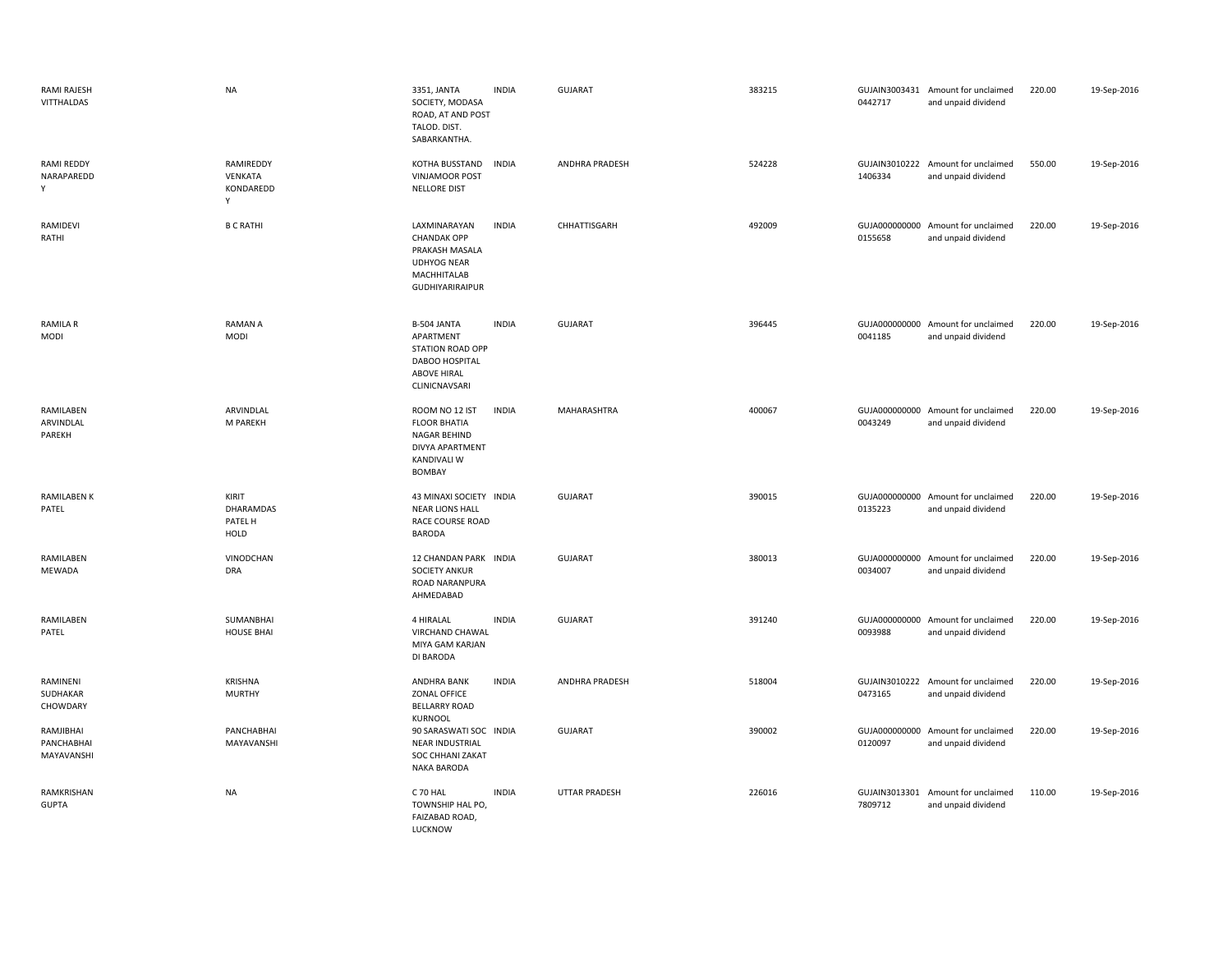| RAMKRISHNA<br>NIKUMBHA<br>RAMJEE     | RAMJEE<br>NIKUMBHA<br>RETD          | 14 334 VIJAY<br><b>INDIA</b><br>NAGAR SOC SWAMI<br>NITYA NAND MARG<br><b>KOL DONGRI</b><br><b>ANDHERI EAST</b>              | MAHARASHTRA          | 400069 | 0102609                  | GUJA000000000 Amount for unclaimed<br>and unpaid dividend | 110.00 | 19-Sep-2016 |
|--------------------------------------|-------------------------------------|-----------------------------------------------------------------------------------------------------------------------------|----------------------|--------|--------------------------|-----------------------------------------------------------|--------|-------------|
| RAMKRUSHN<br>Α<br>MANHARBHAI<br>DAVE | <b>MANHARBHA</b><br>T               | <b>BOMBAY</b><br>2891 GURUKRUPA<br><b>INDIA</b><br>SOCIETY KOLEZ<br>ROAD NADIAD                                             | <b>GUJARAT</b>       | 387001 | 0911703                  | GUJA120332000 Amount for unclaimed<br>and unpaid dividend | 165.00 | 19-Sep-2016 |
| <b>RAMNATH G</b><br>B                | S GUPTA                             | 2736 17TH-B CROSS INDIA<br>7A MAIN<br><b>BANASHANKARI II</b><br><b>STATE BANGLORE</b><br>70                                 | <b>KARNATAKA</b>     | 560070 | 0146457                  | GUJA000000000 Amount for unclaimed<br>and unpaid dividend | 440.00 | 19-Sep-2016 |
| RAMNATH<br>SINHA                     | RAJESWAR<br>PRASAD<br>SINGH         | FLAT NO -512D/33<br><b>INDIA</b><br>DURGA PRASANNA<br>PARMAHANSA<br>ROAD CALCUTTA                                           | <b>WEST BENGAL</b>   | 700047 | GUJA000000000<br>0164759 | Amount for unclaimed<br>and unpaid dividend               | 220.00 | 19-Sep-2016 |
| RAMNEEK<br><b>KAUR</b>               | <b>NARAIN</b><br>SINGH              | D/O NARAIN SINGH INDIA<br>E J 338 SHAHID RAM<br>PURA MILAP<br>ROADJALANDHAR<br><b>CITY</b>                                  | PUNJAB               | 144001 | 0180418                  | GUJA000000000 Amount for unclaimed<br>and unpaid dividend | 110.00 | 19-Sep-2016 |
| RAMNIKLAL<br>DEVJIBHAI<br>SAVALIA    | <b>NA</b>                           | 36, SARDAR PATEL<br><b>INDIA</b><br>PARK, OPP. SMC<br>CENTRAL STORE,<br>NR. ARCHANA<br>SCHOOL, PARVAT<br>PATIA ROAD, SURAT. | <b>GUJARAT</b>       | 395010 | 0155107                  | GUJAIN3009741 Amount for unclaimed<br>and unpaid dividend | 220.00 | 19-Sep-2016 |
| RAMNIKLAL<br>HARIBHAI<br>SOLANKI     | <b>HARIBHAI P</b><br>SOLANKI        | D 7/6 GEB COLONY INDIA<br>THERMAL POWER<br><b>STATION</b><br>GANDHINAGAR                                                    | GUJARAT              | 382041 | 0122016                  | GUJA000000000 Amount for unclaimed<br>and unpaid dividend | 220.00 | 19-Sep-2016 |
| <b>RAMNIKLAL M</b><br>PAREKH         | <b>MOHANLAL B</b><br>PAREKH<br>RETD | ATMAWALBH BLDG INDIA<br>NO 16 ROOM NO 5<br>ACHOLE ROAD<br>NALLASOPARA (E)                                                   | MAHARASHTRA          | 401203 | 0096460                  | GUJA000000000 Amount for unclaimed<br>and unpaid dividend | 220.00 | 19-Sep-2016 |
| RAMNIKLAL<br>SHETH                   | RATILAL<br>SHETH                    | RAJWADI BEHIND<br><b>INDIA</b><br>SOMPURA SOCIETY<br>PALITANA GUJARAT                                                       | <b>GUJARAT</b>       | 364270 | 0122236                  | GUJA000000000 Amount for unclaimed<br>and unpaid dividend | 330.00 | 19-Sep-2016 |
| RAMPATI<br>SINGH                     | R SINGH                             | 42-G DR VIVEKI RAI INDIA<br>MARG BADI BAGL<br>LANKA GHAZIPUR U<br>Þ                                                         | <b>UTTAR PRADESH</b> | 233001 | 0127358                  | GUJA000000000 Amount for unclaimed<br>and unpaid dividend | 220.00 | 19-Sep-2016 |
| RAMPERSHAD                           | <b>NA</b>                           | H NO 4-2-70/71<br><b>INDIA</b><br><b>AGARWAR VILLA</b><br><b>BADI CHOWDI</b><br><b>SULTAN BAZAR</b><br>HYDERABAD            | ANDHRA PRADESH       | 500001 | 0092791                  | GUJA000000000 Amount for unclaimed<br>and unpaid dividend | 220.00 | 19-Sep-2016 |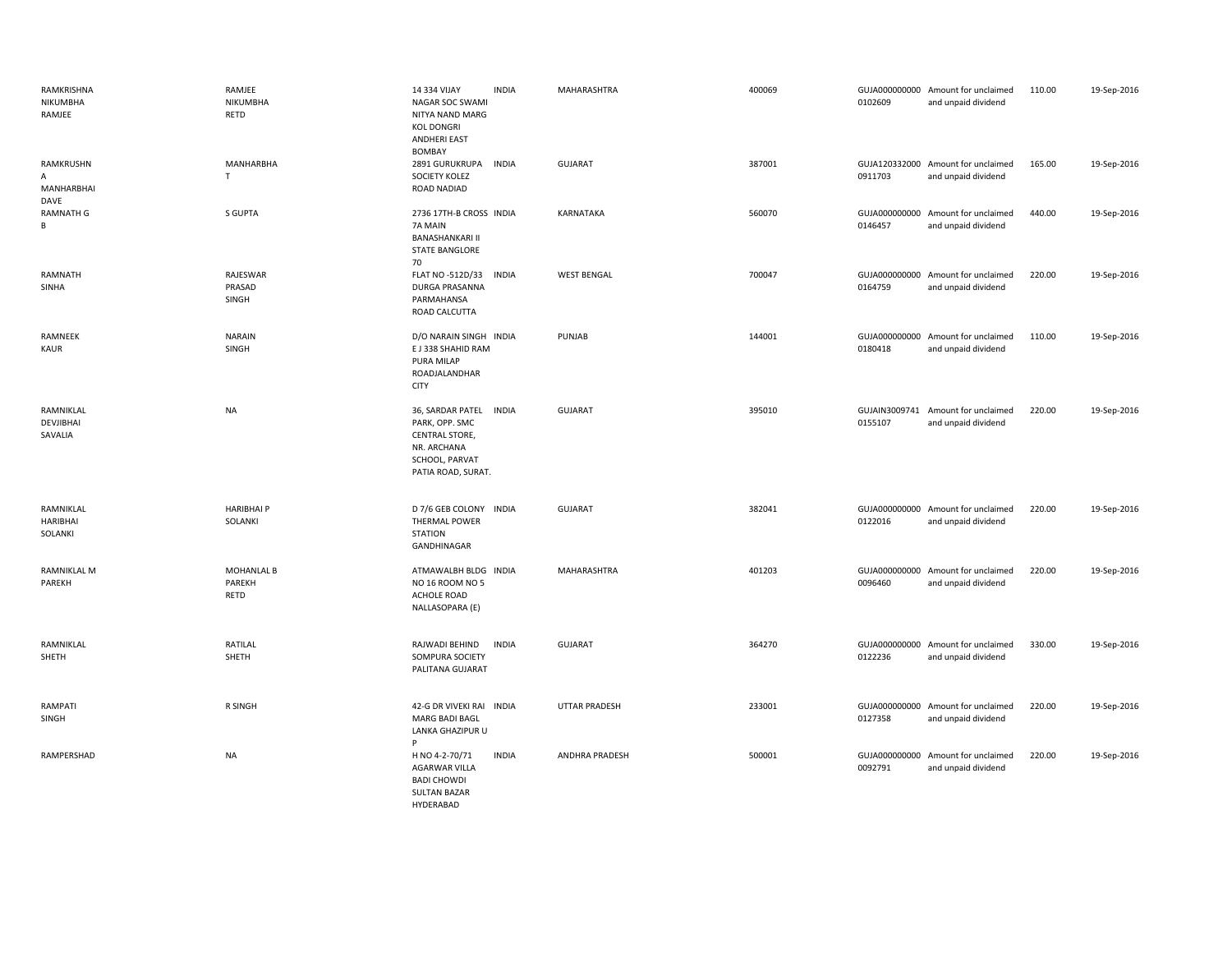| RAMSANGBH<br>AI MAHIJIBHAI<br>VASVA       | MAHIJIBHAI<br>VASAVA                           | <b>GE BOARD</b><br>NAVABAZAR<br>KARJAN II AT<br><b>KARJAN DIST</b><br><b>BARODA</b>                      | <b>INDIA</b> | <b>GUJARAT</b>    | 391240 | 0121814 | GUJA000000000 Amount for unclaimed<br>and unpaid dividend | 220.00 | 19-Sep-2016 |
|-------------------------------------------|------------------------------------------------|----------------------------------------------------------------------------------------------------------|--------------|-------------------|--------|---------|-----------------------------------------------------------|--------|-------------|
| <b>RAMSING D</b><br>RATHOD                | <b>DALPATSING</b><br>RATHOD                    | 5 DEVNANDAN<br>PARK SOCIETY B/H<br><b>BAPUS DARGAH</b><br><b>GORWA BARODA</b>                            | <b>INDIA</b> | <b>GUJARAT</b>    | 390016 | 0181088 | GUJA000000000 Amount for unclaimed<br>and unpaid dividend | 110.00 | 19-Sep-2016 |
| RAMSINH<br>DALPATSINH<br>RATHOD           | RATHOD<br>DALPATSING                           | 5 DEVNANADAN<br>PARK B/H BAPU<br>DARGHA KARODIA<br>ROADVADODARA                                          | <b>INDIA</b> | GUJARAT           | 390001 | 0206486 | GUJA000000000 Amount for unclaimed<br>and unpaid dividend | 220.00 | 19-Sep-2016 |
| RAMYA T C A                               | <b>NA</b>                                      | C/O SHRI T.C.A.<br>RANGADURAI PLOT<br>NO. - 180, SECTOR -<br>8 GANDHINAGAR<br><b>GUJARAT</b>             | <b>INDIA</b> | <b>GUJARAT</b>    | 382007 | 0124891 | GUJA000000000 Amount for unclaimed<br>and unpaid dividend | 660.00 | 19-Sep-2016 |
| <b>RAN PAL</b><br>SINGH                   | RAJPAL<br>SINGH                                | A 146 JAWAHR<br><b>COLONY JAIPUR</b><br>RAJASTHAN                                                        | <b>INDIA</b> | RAJASTHAN         | 302001 | 0105772 | GUJA000000000 Amount for unclaimed<br>and unpaid dividend | 220.00 | 19-Sep-2016 |
| RANA<br>RAMESHBHAI<br>SOMABHAI            | RANA<br>SOMABHAI<br>NATHABHAI                  | PIMPALA GATE<br><b>BHILVAS PATAN.</b>                                                                    | <b>INDIA</b> | <b>GUJARAT</b>    | 384265 | 0080585 | GUJAIN3003432 Amount for unclaimed<br>and unpaid dividend | 220.00 | 19-Sep-2016 |
| RANABHAI<br>BALABHAI<br><b>KUCHA</b>      | <b>BALABHAI</b><br>KANABHAI<br><b>KUCHA</b>    | BLOCK NO 23 B NO<br>1 DEVRAJNAGAR,<br>BHAVNAGAR                                                          | <b>INDIA</b> | GUJARAT           | 364002 | 4282259 | GUJAIN3010392 Amount for unclaimed<br>and unpaid dividend | 226.60 | 19-Sep-2016 |
| RANBABU<br><b>GOGINENI</b>                | SUBBA RAO                                      | C/O THE AMBICA<br><b>CLOTH CUT PIECES</b><br><b>STORES</b><br>ARUNDELPET 7TH<br>LINE GUNTUR              | <b>INDIA</b> | ANDHRA PRADESH    | 522002 | 0097383 | GUJA000000000 Amount for unclaimed<br>and unpaid dividend | 220.00 | 19-Sep-2016 |
| RANCHHODB<br>HAI F JADAV                  | <b>FULCHANDB</b><br><b>HAI B JADAV</b><br>RETD | 11 AVDHOOT<br>SOCIETY<br>VISHWAMITRI ROAD<br>VADODARA                                                    | <b>INDIA</b> | <b>GUJARAT</b>    | 390011 | 0051544 | GUJA000000000 Amount for unclaimed<br>and unpaid dividend | 220.00 | 19-Sep-2016 |
| RANCHHODB<br>HAI<br>MOTIBHAI<br>PRAJAPATI | <b>MOTIBHAI</b><br>REVABHAI<br>PRAJAPATI       | 12 AMYKUNJ<br>SOCIETY M N KOLEZ<br>ERIYA VISNAGAR                                                        | <b>INDIA</b> | <b>GUJARAT</b>    | 384315 | 0740717 | GUJA120289000 Amount for unclaimed<br>and unpaid dividend | 220.00 | 19-Sep-2016 |
| RANCHHODB<br><b>HAI PATEL</b>             | TRIKAMLAL<br>PATEL                             | <b>NEAR RAMJI</b><br><b>MANDIR AT &amp; POST</b><br>AMBASAN<br>MAHESANA                                  | <b>INDIA</b> | <b>GUJARAT</b>    | 384435 | 0121874 | GUJA000000000 Amount for unclaimed<br>and unpaid dividend | 220.00 | 19-Sep-2016 |
| RANGALAKSH<br>MI H<br>KANVIHALLI          | <b>HANUMANT</b><br><b>HAPPA SETTY</b><br>К     | W/OK<br>HAUMANTHAPPA<br><b>SETTY KIRANI</b><br><b>MERCHANTS MAIN</b><br><b>BAZAR HOSPET</b><br>KARNATAKA | <b>INDIA</b> | KARNATAKA         | 583201 | 0002174 | GUJA000000000 Amount for unclaimed<br>and unpaid dividend | 220.00 | 19-Sep-2016 |
| <b>RANGU BAI</b>                          | <b>PUKHRAJ</b><br>JAIN                         | 30 M S KOIL STREET INDIA<br>RAYAPURAM<br>MADRAS                                                          |              | <b>TAMIL NADU</b> | 600013 | 0106147 | GUJA000000000 Amount for unclaimed<br>and unpaid dividend | 220.00 | 19-Sep-2016 |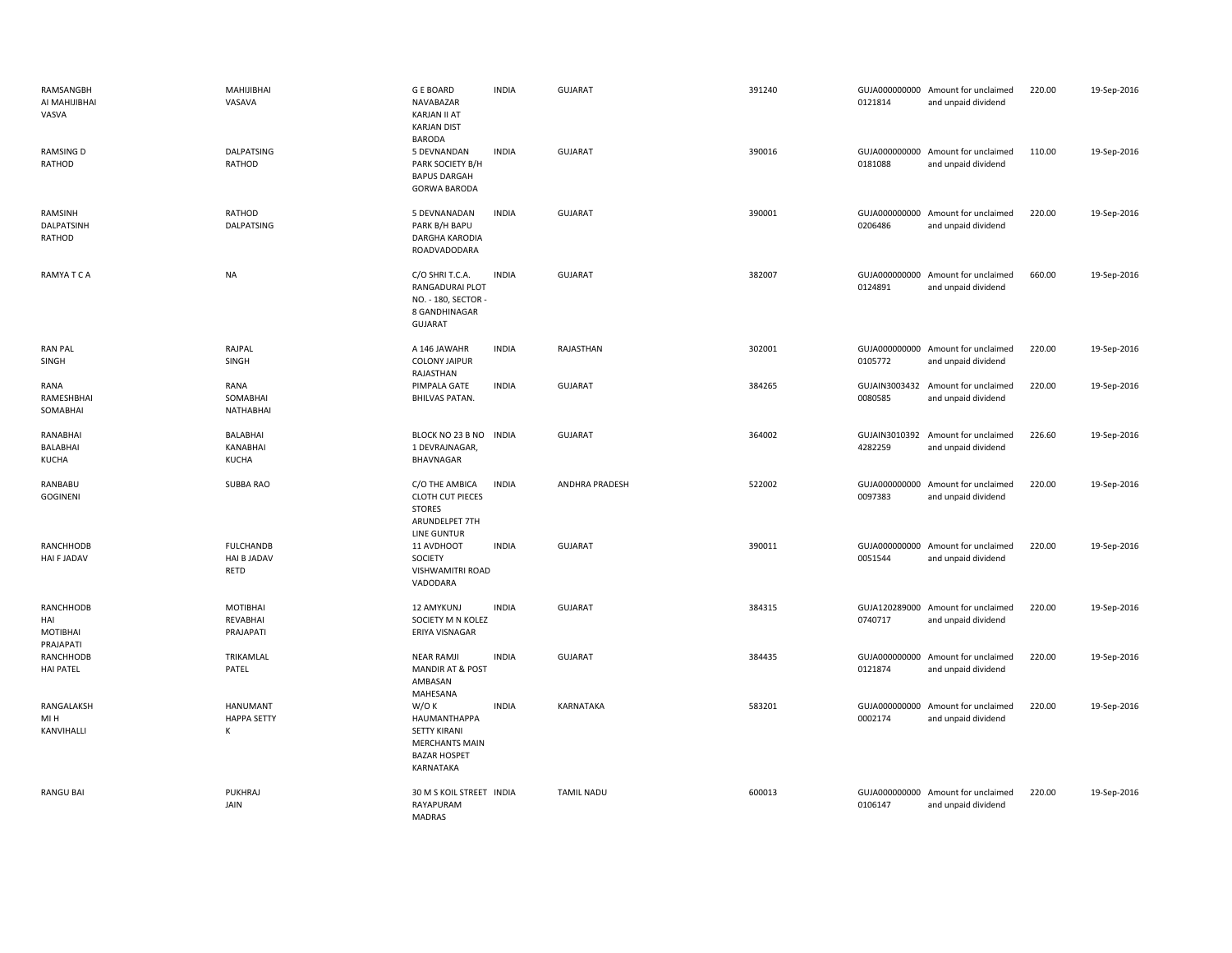| RANI AHUJA                        | R K AHUJA                    | 117/N/33<br>SAKETPRRI<br><b>KAKADEO KANPUR</b>                                                                           | <b>INDIA</b> | UTTAR PRADESH        | 208025 | 0011985                  | GUJA000000000 Amount for unclaimed<br>and unpaid dividend | 220.00  | 19-Sep-2016 |
|-----------------------------------|------------------------------|--------------------------------------------------------------------------------------------------------------------------|--------------|----------------------|--------|--------------------------|-----------------------------------------------------------|---------|-------------|
| <b>RANI KHOGAR</b>                | <b>NA</b>                    | <b>GEMINI</b><br>PROFESSIONAL<br>SERVICES PVT LTD<br><b>COTTAGE NO 4</b><br>BANGALORE<br>PALACE<br>BANGALORE             | <b>INDIA</b> | KARNATAKA            | 560052 | GUJA000000000<br>0191162 | Amount for unclaimed<br>and unpaid dividend               | 1100.00 | 19-Sep-2016 |
| RANI SOOD                         | SANSAR<br>CHAND SOOD         | FLAT 16 PLOT 43<br>RAGHUNATH<br>APARTMENTS<br>MOHANWADI<br>YERWADA PUNE                                                  | <b>INDIA</b> | MAHARASHTRA          | 411006 | 0018722                  | GUJA000000000 Amount for unclaimed<br>and unpaid dividend | 110.00  | 19-Sep-2016 |
| <b>RANI SUNDER</b><br>CHHODA      | SUNDER D<br>CHHODA           | A/20 BHATIA<br><b>BUILDING DILIP</b><br><b>GUPTE MARG</b><br><b>MAHIM BOMBAY</b>                                         | <b>INDIA</b> | MAHARASHTRA          | 400016 | 0021460                  | GUJA000000000 Amount for unclaimed<br>and unpaid dividend | 220.00  | 19-Sep-2016 |
| RANJAN<br>GIRISHCHAND<br>RA WANI  | <b>G CHADRA H</b><br>HOLD    | <b>5-B REKHA PARK</b><br>NARANPURA<br><b>VIJAYNAGAR RD</b><br>AHMEDABAD                                                  | <b>INDIA</b> | <b>GUJARAT</b>       | 380013 | 0132833                  | GUJA000000000 Amount for unclaimed<br>and unpaid dividend | 220.00  | 19-Sep-2016 |
| RANJAN<br><b>KISHOR</b><br>RANJAN | BALESHWAR<br>PRASAD          | C/O J P SINHA<br><b>TELEPHONE</b><br>SUPERVISOR NEHRU<br>ROAD NEAR NEW<br>HARIYANA TRAS CO<br>RAMGARH<br>CANTTHAZARIBAGH | <b>INDIA</b> | <b>JHARKHAND</b>     | 829122 | GUJA000000000<br>0041435 | Amount for unclaimed<br>and unpaid dividend               | 220.00  | 19-Sep-2016 |
| RANJAN<br><b>KOTNALA</b>          | <b>KESHAV C</b><br>KONALA    | H-2 APT 44 ROYALE INDIA<br><b>GARDEN ESTATE SEC-</b><br>61 NOIDA                                                         |              | <b>UTTAR PRADESH</b> | 201301 | 0204297                  | GUJA000000000 Amount for unclaimed<br>and unpaid dividend | 220.00  | 19-Sep-2016 |
| RANJAN<br>LALJIBHAI               | LALJIBHAI<br>PATEL           | 4 LAXMI PARA AT & INDIA<br>POST JODIA DIST<br><b>JAM NAGAR</b>                                                           |              | <b>GUJARAT</b>       | 361250 | 0080903                  | GUJA000000000 Amount for unclaimed<br>and unpaid dividend | 220.00  | 19-Sep-2016 |
| <b>RANJAN S</b><br><b>DOSHI</b>   | SURESHBHAI                   | CHANDAN TRADERS INDIA<br><b>BHID BAZAR BHUJ</b><br>KATCH                                                                 |              | <b>GUJARAT</b>       | 370001 | 0161204                  | GUJA000000000 Amount for unclaimed<br>and unpaid dividend | 220.00  | 19-Sep-2016 |
| <b>RANJAN S</b><br>PARMAR         | SURENDRA<br>PARMAR H<br>HOLD | 8 KIRTI RAW HOUSE INDIA<br><b>OPP RAMDEV</b>                                                                             |              | <b>GUJARAT</b>       | 382481 | GUJA000000000<br>0155067 | Amount for unclaimed<br>and unpaid dividend               | 220.00  | 19-Sep-2016 |
| RANJANA                           |                              | TEMPLE<br>CHANDLODIAAHME<br>DABAD                                                                                        |              |                      |        |                          |                                                           |         |             |
| <b>DEVI SHARMA</b>                | OM PRAKASH                   | C/O O P SHARMA<br><b>CENTRAL BANK OF</b><br><b>INDIA SOUTH EXTN</b><br><b>2NEW DELHI</b>                                 | <b>INDIA</b> | DELHI                | 110049 | 0174648                  | GUJA000000000 Amount for unclaimed<br>and unpaid dividend | 220.00  | 19-Sep-2016 |
| RANJANA<br><b>GUPTA</b>           | <b>NA</b>                    | C/O ASHOK K<br>GUPTA 148-A<br><b>UNCHAMANDI</b><br><b>BHARTI BHAVAN RD</b><br>ALLAHABAD                                  | <b>INDIA</b> | <b>UTTAR PRADESH</b> | 211003 | 5608829                  | GUJAIN3011271 Amount for unclaimed<br>and unpaid dividend | 440.00  | 19-Sep-2016 |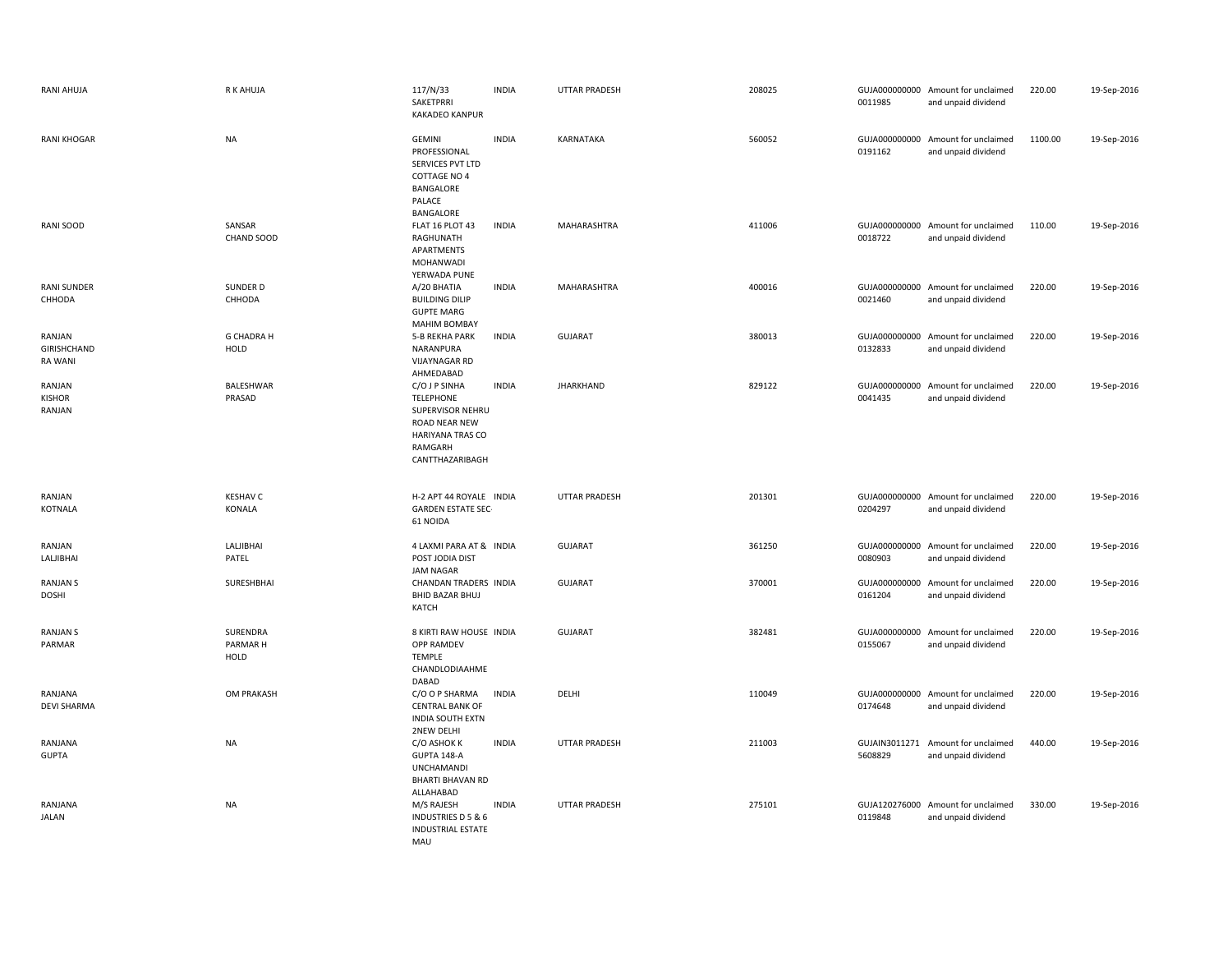| RANJANA<br>KAWAR                       | <b>K MANGILAL</b>                  | A 340/2 SHASTRI<br>NAGAR JODHPUR                                                                                           | <b>INDIA</b> | RAJASTHAN            | 342003 | 0112769                  | GUJA000000000 Amount for unclaimed<br>and unpaid dividend | 220.00 | 19-Sep-2016 |
|----------------------------------------|------------------------------------|----------------------------------------------------------------------------------------------------------------------------|--------------|----------------------|--------|--------------------------|-----------------------------------------------------------|--------|-------------|
| RANJANA<br>SINGH                       | <b>SURY LAL</b><br>SINGH           | 23/47/75 B KIDWAI INDIA<br>NAGAR ALLAHPUR<br>ALLAHABAD                                                                     |              | <b>UTTAR PRADESH</b> | 211006 | 0036445                  | GUJA000000000 Amount for unclaimed<br>and unpaid dividend | 220.00 | 19-Sep-2016 |
| RANJANBEN<br><b>BRAHMBHATT</b>         | KANUBHAI<br>BRAHMBHAT<br>T         | $C/O$ K $C$<br><b>BRAHMBHATT ADDL</b><br><b>SESSIONS JUDGE</b><br><b>DISTRICT COURT</b><br>RAJKOT                          | <b>INDIA</b> | <b>GUJARAT</b>       | 360001 | 0169966                  | GUJA000000000 Amount for unclaimed<br>and unpaid dividend | 440.00 | 19-Sep-2016 |
| RANJANBEN<br>MANIKANT<br><b>BHAGAT</b> | <b>GOPAL BHAI</b><br>KANTILAL      | 11-A SHVIVAN<br>SOCIETY B/H MUKTI<br>NAGAR TANDALJA<br>ROAD<br>VADODARAGUJ                                                 | <b>INDIA</b> | <b>GUJARAT</b>       | 390020 | 0122749                  | GUJA000000000 Amount for unclaimed<br>and unpaid dividend | 220.00 | 19-Sep-2016 |
| RANJANBEN<br>UPADHYAYA                 | <b>NA</b>                          | 7 RAGHUKUL<br>SOCIETY MEHSANA<br>ROAD VISNAGAR                                                                             | <b>INDIA</b> | <b>GUJARAT</b>       | 384315 | 0027396                  | GUJA000000000 Amount for unclaimed<br>and unpaid dividend | 330.00 | 19-Sep-2016 |
| RANJEET<br><b>KUMAR SHAH</b>           | <b>NA</b>                          | VPO DHARUHERA<br><b>DISTT REWARI</b><br>REWARI HARYANA<br><b>INDIA</b>                                                     | <b>INDIA</b> | MAHARASHTRA          | 999999 | 2571035                  | GUJAIN3022691 Amount for unclaimed<br>and unpaid dividend | 26.40  | 19-Sep-2016 |
| RANJEETBHAI<br><b>DAHYA PATEL</b>      | DAHYA<br><b>GOKUL</b><br>PATEL     | AT PO KANAV TA<br>PALSANA DIST<br><b>SURAT GUJARAT</b>                                                                     | <b>INDIA</b> | <b>GUJARAT</b>       | 394315 | 0160268                  | GUJA000000000 Amount for unclaimed<br>and unpaid dividend | 220.00 | 19-Sep-2016 |
| RANJIT<br>GADHAVI                      | PRATAP BHAI                        | A/8 SHIVAM<br><b>TENAMENTS NR</b><br><b>SAURABH PARK</b><br>ARUNACHAL SAMTA<br>ROAD VADODARA                               | <b>INDIA</b> | <b>GUJARAT</b>       | 390021 | 0039213                  | GUJA000000000 Amount for unclaimed<br>and unpaid dividend | 220.00 | 19-Sep-2016 |
| RANJIT<br><b>KUMARD</b>                | <b>DULABCHAN</b><br>D <sub>P</sub> | 615 MADHUPURA<br><b>COMM CENTRE</b><br>MADHUPURA<br><b>CHOWK</b><br>AHMEDABAD                                              | <b>INDIA</b> | <b>GUJARAT</b>       | 380004 | 0032052                  | GUJA000000000 Amount for unclaimed<br>and unpaid dividend | 220.00 | 19-Sep-2016 |
| RANJIT<br><b>KUMAR SAH</b>             | <b>NA</b>                          | QR NO 12 STATION INDIA<br>MASTER<br>RANEBENNUR<br>RAIWAY STATION<br>RANEBENNUR                                             |              | KARNATAKA            | 581115 | 6727673                  | GUJAIN3011352 Amount for unclaimed<br>and unpaid dividend | 110.00 | 19-Sep-2016 |
| <b>RANJIT SINGH</b>                    | <b>MUNSHI</b><br>CHAUDHARY         | KANKE ROAD BESIDE INDIA<br><b>HOLIDAY HOME</b><br>RANCHI                                                                   |              | <b>JHARKHAND</b>     | 834008 | 1879930                  | GUJAIN3029024 Amount for unclaimed<br>and unpaid dividend | 275.00 | 19-Sep-2016 |
| <b>RANJIT SINGH</b>                    | <b>SHAM SINGH</b>                  | 6145/3 NICHLOSON INDIA<br>ROAD AMBALA<br>CANTT                                                                             |              | <b>HARYANA</b>       | 133001 | GUJAIN3022361<br>0717338 | Amount for unclaimed<br>and unpaid dividend               | 220.00 | 19-Sep-2016 |
| <b>RANJIT SINGH</b>                    | KHAZAN<br>SINGH                    | LYALLPUR<br><b>AUTOMOBILES S-20</b><br><b>GURU NANAK</b><br><b>MOTOR MARKET</b><br><b>GADARIYAN PURWA</b><br><b>KANPUR</b> | <b>INDIA</b> | <b>UTTAR PRADESH</b> | 208012 | 0012208                  | GUJA000000000 Amount for unclaimed<br>and unpaid dividend | 220.00 | 19-Sep-2016 |
| RANJITBHAI<br>AMBUBHAI<br>PATEL        | NA                                 | AT - BHATHA, VIA - INDIA<br>AMALSAD, TAL -<br>GANDEVI, DIST -<br>NAVSARI, AMALSAD                                          |              | <b>GUJARAT</b>       | 396310 | 0015946                  | GUJA120440000 Amount for unclaimed<br>and unpaid dividend | 110.00 | 19-Sep-2016 |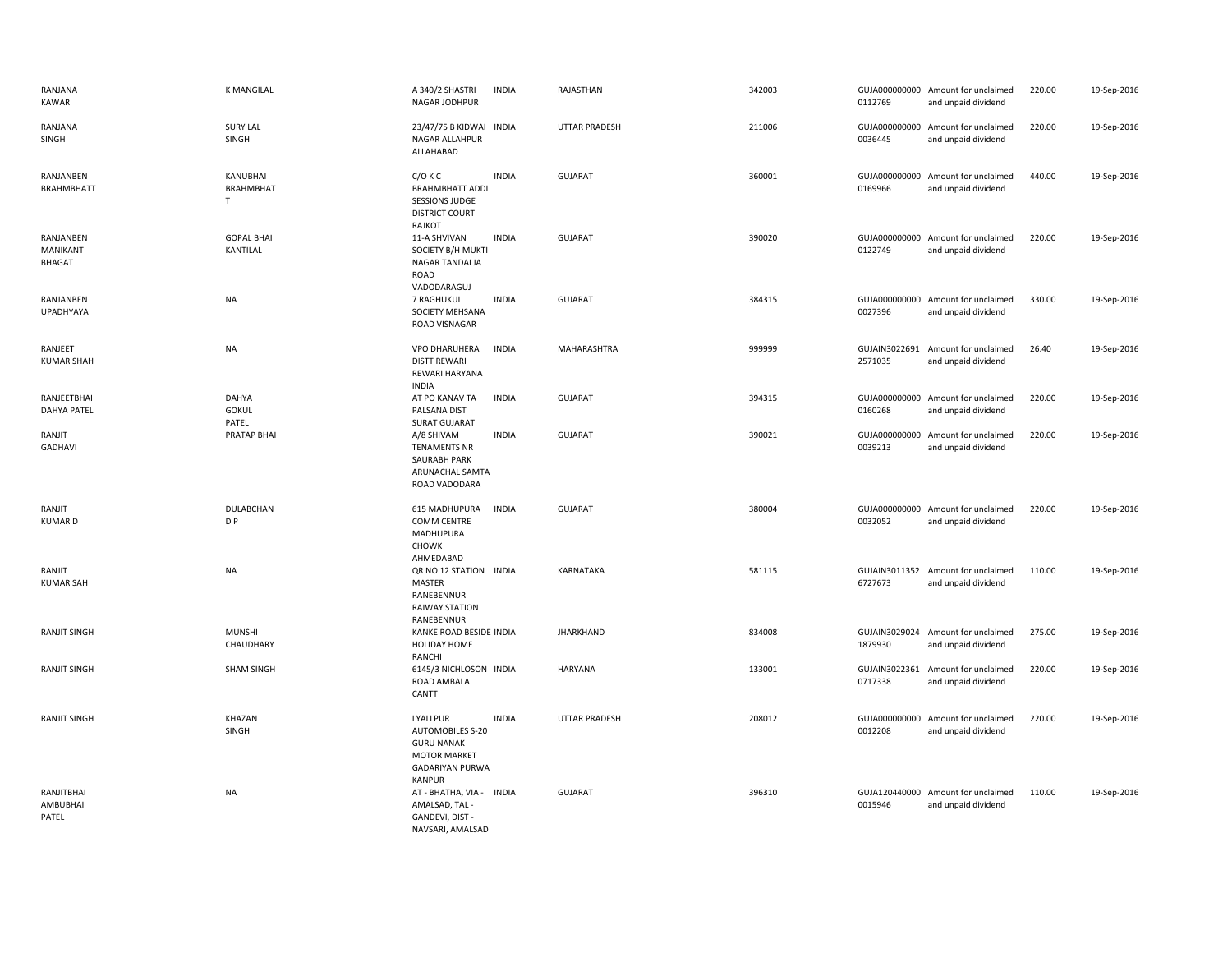| RANJITSINGH<br>JIVANJI<br>PARMAR | SHRI JIVANJI<br>DHANJI<br>PARMAR            | 28 KAMESHWAR<br>NAGAR BUNGALOW<br>NR R C TECHNICAL<br><b>COLLEGE SOLA</b><br>AHMEDABAD                                            | <b>INDIA</b> | GUJARAT               | 380061 | 0537535                  | GUJAIN3012763 Amount for unclaimed<br>and unpaid dividend | 440.00 | 19-Sep-2016 |
|----------------------------------|---------------------------------------------|-----------------------------------------------------------------------------------------------------------------------------------|--------------|-----------------------|--------|--------------------------|-----------------------------------------------------------|--------|-------------|
| <b>RAO VENKATA</b><br>RANGA RAO  | S RAO                                       | D NO 1-97 B<br>SAVARAM RAZOLE A<br>Þ                                                                                              | <b>INDIA</b> | <b>ANDHRA PRADESH</b> | 533242 | 0132675                  | GUJA000000000 Amount for unclaimed<br>and unpaid dividend | 220.00 | 19-Sep-2016 |
| RAPARTI<br>RAMA                  | <b>NA</b>                                   | $C/O$ G V K<br>SRINIVASAN D NO<br>27 3 676 NEAR<br>MODERN SCHOOL<br>SARASWATI NAGAR<br>STONEHOUSEPET<br>NELLORE ANDHRA<br>PRADESH | <b>INDIA</b> | ANDHRA PRADESH        | 524001 | 3548250                  | GUJAIN3002141 Amount for unclaimed<br>and unpaid dividend | 660.00 | 19-Sep-2016 |
| RARULMOZHI<br>DURAI              | S<br>KRETHINAM                              | B-12 'B' BLOCK R K INDIA<br>NAGAR MIG FLATS R<br>A PURAM<br>THIRUVENKATAM<br><b>STREET CHENNAI</b>                                |              | <b>TAMIL NADU</b>     | 600028 | 0014582                  | GUJA000000000 Amount for unclaimed<br>and unpaid dividend | 330.00 | 19-Sep-2016 |
| RASEELABEN<br>M DOSHI            | <b>MAHENDRA</b><br><b>DOSHI</b>             | SUBH LAXMI SAREE INDIA<br><b>CENTER RANJEET</b><br>ROAD JAMNAGAR                                                                  |              | <b>GUJARAT</b>        | 361001 | 0078789                  | GUJA000000000 Amount for unclaimed<br>and unpaid dividend | 220.00 | 19-Sep-2016 |
| RASENDRA<br>SHANTILAL<br>PATEL   | SHANTILAL<br>PATEL                          | 14/A<br>RADHAKRISHNA SOC<br><b>WALHODIA RD</b><br><b>BARODA</b>                                                                   | <b>INDIA</b> | <b>GUJARAT</b>        | 390019 | 0750461                  | GUJAIN3007571 Amount for unclaimed<br>and unpaid dividend | 220.00 | 19-Sep-2016 |
| RASHIMKANT<br>BABUBHAI<br>SHAH   | <b>BABUBHAI</b><br><b>GOVINDLAL</b><br>SHAH | <b>GHEE KANTA VED</b><br><b>FALIYA RAOPURA</b><br><b>BARODA</b>                                                                   | <b>INDIA</b> | <b>GUJARAT</b>        | 390001 | 0047303                  | GUJA000000000 Amount for unclaimed<br>and unpaid dividend | 220.00 | 19-Sep-2016 |
| RASHMI<br>AGARWALLA              | RAJENDRA<br>AGARWALLA                       | C/O NEELAM,<br>ADARSH MANSION,<br>NEW MARKET,<br>MAIN ROAD, PO<br>JHARIA - 828111<br>DIST. DHANBAB.                               | <b>INDIA</b> | <b>JHARKHAND</b>      | 828111 | 0040361                  | GUJA000000000 Amount for unclaimed<br>and unpaid dividend | 220.00 | 19-Sep-2016 |
| RASHMI<br>DINESH NAIK            | <b>DINESH</b><br><b>GANESH NAIK</b>         | 303/304 KAMAXI<br>NIWAS DR A<br><b>BORKAR ROAD OPP</b><br><b>EDC HOUSE PANAJI</b><br>GOA                                          | <b>INDIA</b> | GOA                   | 403001 | 0107787                  | GUJA000000000 Amount for unclaimed<br>and unpaid dividend | 110.00 | 19-Sep-2016 |
| RASHMI<br>KUMARI                 | KANHAIYA<br>PRASAD                          | C/O SRI KANHAIYA INDIA<br>PRASAD SITA SARAN<br>LANE MITHAPUR<br>PATNA BIHAR                                                       |              | <b>BIHAR</b>          | 800001 | 0018401                  | GUJA000000000 Amount for unclaimed<br>and unpaid dividend | 220.00 | 19-Sep-2016 |
| RASHMI<br>REKHA<br><b>MISHRA</b> | <b>NA</b>                                   | QR NO TYPE-II/1<br>JAYPORE 400/220 K<br>V S/S TOWNSHIP<br>POWER G C I LTD<br>PO-KALIAGAON<br><b>JAYPORE KORAPUT</b>               | <b>INDIA</b> | ORISSA                | 764002 | GUJAIN3030285<br>0872465 | Amount for unclaimed<br>and unpaid dividend               | 59.40  | 19-Sep-2016 |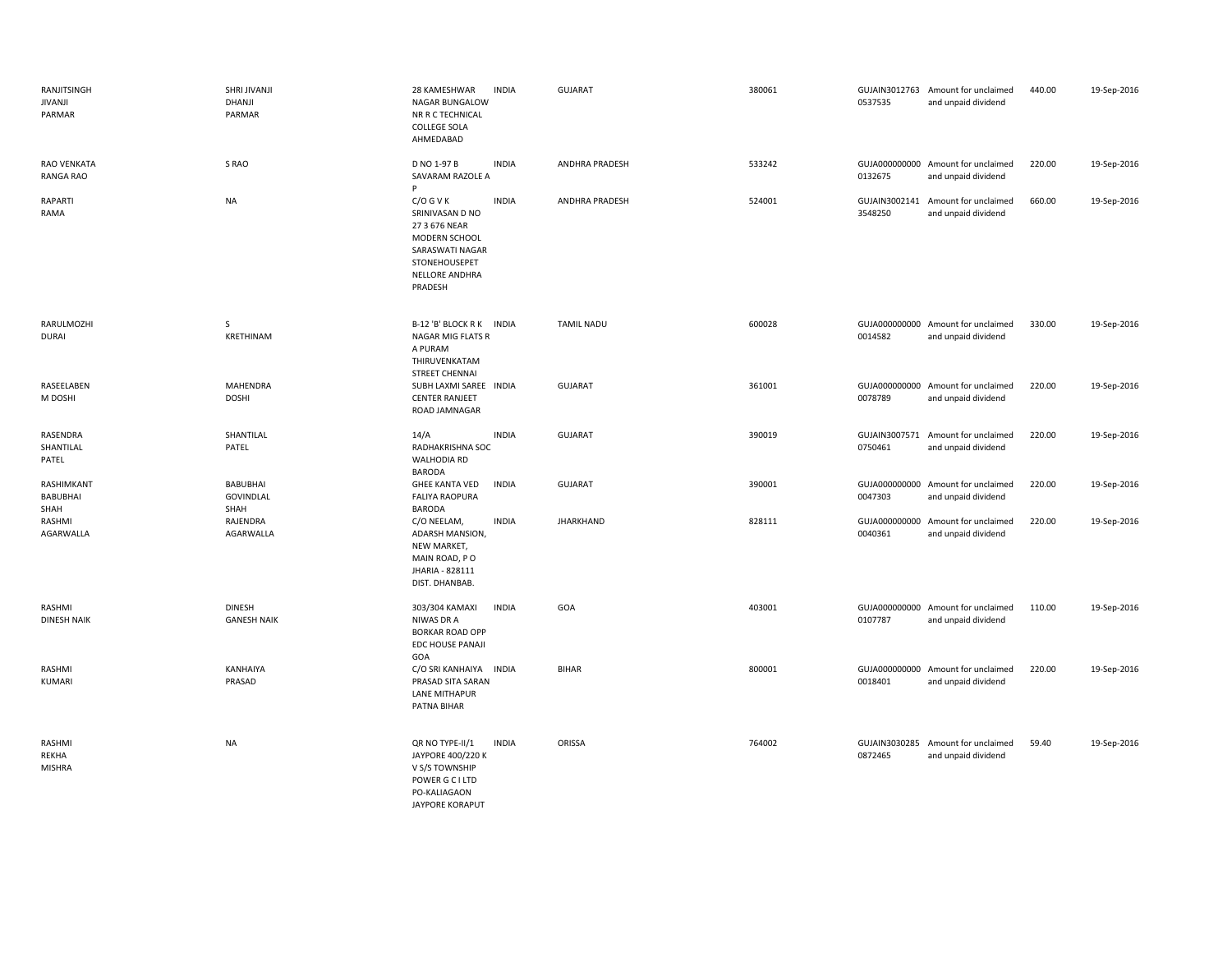| RASHMI<br>SATISH DESAI                     | SATISH DESAI                                                   | TYPE III/20 NTPC<br><b>INDIA</b><br>TOWNSHIP PO<br>ADITYA NAGAR DIST<br>SURAT                                  | <b>GUJARAT</b> | 394516 | 0129032                  | GUJA000000000 Amount for unclaimed<br>and unpaid dividend | 220.00 | 19-Sep-2016 |
|--------------------------------------------|----------------------------------------------------------------|----------------------------------------------------------------------------------------------------------------|----------------|--------|--------------------------|-----------------------------------------------------------|--------|-------------|
| RASHMI<br>SINGHAI                          | NARENDRA<br>SINGHAI                                            | C/O DR NARENDRA INDIA<br>SINGHAI SUBHASH<br>GANJ                                                               | MADHYA PRADESH | 473331 | 0007006                  | GUJA000000000 Amount for unclaimed<br>and unpaid dividend | 220.00 | 19-Sep-2016 |
| RASHMIBEN<br>RAJENDRAKU<br><b>MAR SHAH</b> | <b>NA</b>                                                      | MOTI BAZAR AT &<br><b>INDIA</b><br>PO PAVIJETPUR DIST<br><b>BARODA</b>                                         | <b>GUJARAT</b> | 391160 | 0503099                  | GUJAIN3003941 Amount for unclaimed<br>and unpaid dividend | 440.00 | 19-Sep-2016 |
| RASHMIKA<br>JAYANTILAL<br>SHAH             | JAYANTILAL<br>SHAH                                             | <b>INDIA</b><br>70 VASANTKUNJ<br><b>SOCIETY NEW</b><br>SHARDA MANDIR<br><b>ROAD PALDI</b><br>AHMEDABAD         | GUJARAT        | 380007 | 0089680                  | GUJA000000000 Amount for unclaimed<br>and unpaid dividend | 220.00 | 19-Sep-2016 |
| RASHMIKANT<br>MEHTA                        | <b>HARGOVIND</b><br><b>DAS MEHTA</b>                           | <b>INDIA</b><br><b>B/3 VIKRAM</b><br>APPARTMENT PATEL<br>COLONY ST NO 3 RD<br>NO JAMNAGAR                      | <b>GUJARAT</b> | 361008 | 0076967                  | GUJA000000000 Amount for unclaimed<br>and unpaid dividend | 220.00 | 19-Sep-2016 |
| RASHMIN<br>PRANSHANKA<br>R BHATT           | PRANSHANKE<br>$\mathsf{R}$<br><b>JANUJTRAM</b><br><b>BHATT</b> | AT 5 JAMINI<br><b>INDIA</b><br>APARTMENT<br>DEEPIKA SOCIETY<br>SAHIBAAUG<br><b>DAFNALA</b><br>AHMEDABAD        | GUJARAT        | 387810 | GUJA000000000<br>0123304 | Amount for unclaimed<br>and unpaid dividend               | 220.00 | 19-Sep-2016 |
| <b>RASID SHAIKH</b>                        | RAHIM<br>SHAIKH                                                | Q NO 7036<br><b>INDIA</b><br>FERTILEZER NAGAR<br><b>BARODA</b>                                                 | <b>GUJARAT</b> | 391750 | 0042862                  | GUJA000000000 Amount for unclaimed<br>and unpaid dividend | 330.00 | 19-Sep-2016 |
| RASIDA<br><b>USMANBHAI</b><br>BALLUGALA    | <b>USMAN</b><br><b>JAMALBHAI</b>                               | 2534 TAJPUR<br><b>INDIA</b><br>MOMINWAD<br><b>KHAJURIS POLE</b><br><b>MISTRY BULD</b><br>JAMALPUR<br>AHMEDABAD | GUJARAT        | 380001 | GUJA000000000<br>0028930 | Amount for unclaimed<br>and unpaid dividend               | 220.00 | 19-Sep-2016 |
| RASIK<br>BHANJIBHAI<br>BHAVANI             | <b>NA</b>                                                      | <b>INDIA</b><br>NO. 1, SHIVMANI,<br><b>MISTRY BRODHERS</b><br>COMPOUND, TAL-<br>GANDEVI, BILIMORA              | <b>GUJARAT</b> | 396321 | 2377312                  | GUJA120109000 Amount for unclaimed<br>and unpaid dividend | 33.00  | 19-Sep-2016 |
| RASIKA<br>KHURANA                          | ASHOK<br>KHURANA                                               | 1 VIKRAM SOCIETY INDIA<br><b>GOTRI ROAD</b><br>VADODARA                                                        | <b>GUJARAT</b> | 390015 | 0037790                  | GUJA000000000 Amount for unclaimed<br>and unpaid dividend | 440.00 | 19-Sep-2016 |
| RASIKBHAI<br>BALVAN<br>GOSWAMI             | <b>BALVAN</b><br>GOSWAMI                                       | 22, PRIYA PARK<br><b>INDIA</b><br>NEAR AMIN AUTO<br>OLD MOGRI ROAD<br>ANAND                                    | <b>GUJARAT</b> | 388001 | 0130114                  | GUJA000000000 Amount for unclaimed<br>and unpaid dividend | 220.00 | 19-Sep-2016 |
| RASIKBHAI<br>DAVE                          | VIJAYSHANKA<br>R                                               | C/O KETAN TRIVENI INDIA<br>KHADIA POLE NO 1<br>RAJMAHAL ROAD<br><b>BARODA</b>                                  | GUJARAT        | 390001 | 0122182                  | GUJA000000000 Amount for unclaimed<br>and unpaid dividend | 220.00 | 19-Sep-2016 |
| RASIKBHAI<br>GOSWAMI                       | <b>BALUBHAI</b><br>GOSWAMI                                     | 7 NANDANVAN SOCI INDIA<br>OPP MAHI CHNAL<br>NR GANESH ANAND                                                    | <b>GUJARAT</b> | 388001 | GUJAIN3029024<br>1606347 | Amount for unclaimed<br>and unpaid dividend               | 220.00 | 19-Sep-2016 |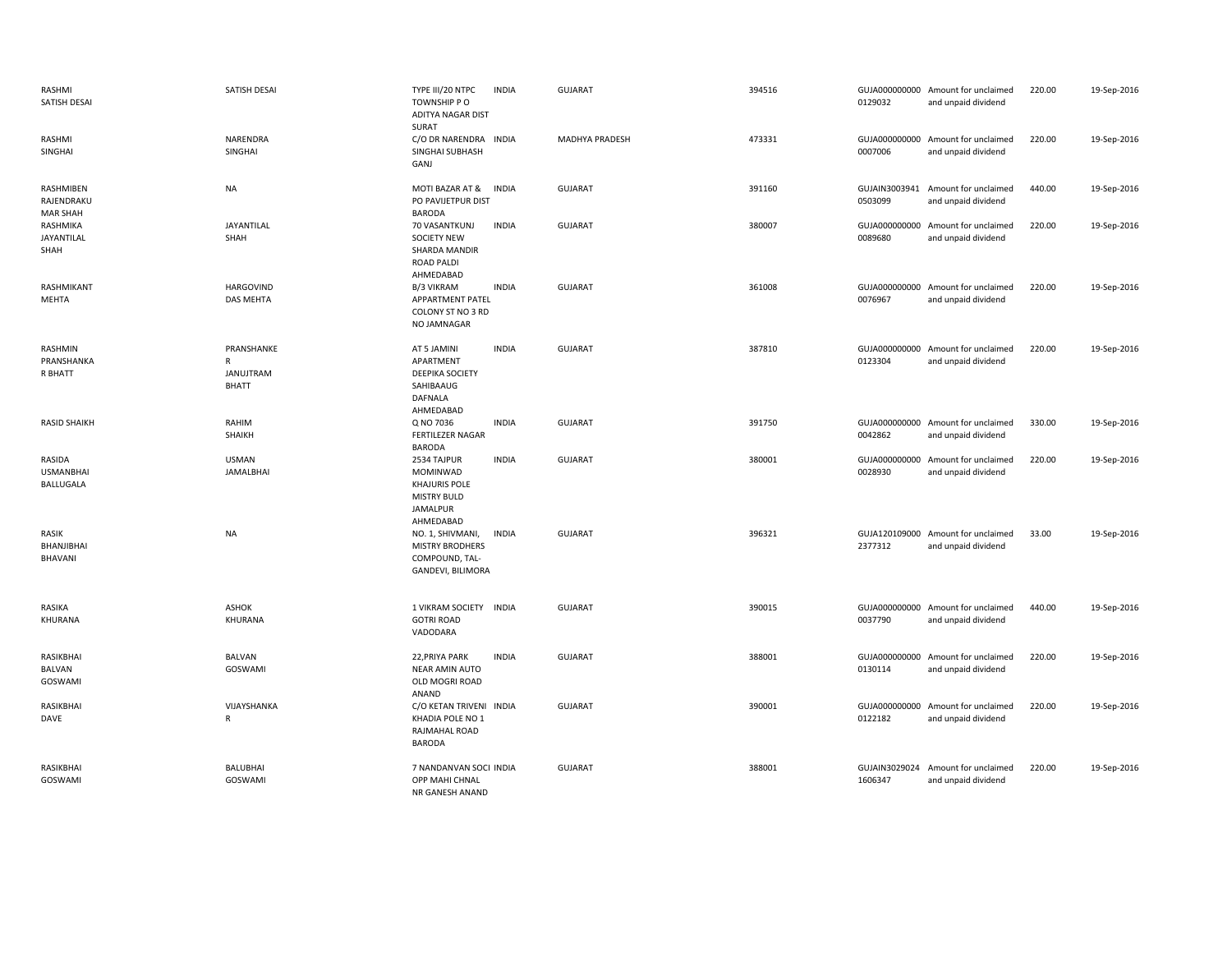| RASIKBHAI<br>ZAVERBHAI              | ZAVERBHAI                        | 26/A BOUDHIVRUX INDIA<br>SOCIETY OPP JWELS<br><b>IND CIRCLE</b><br>BHAVNAGAR<br><b>GUJARAT</b>                       | <b>GUJARAT</b>     | 364003 | 4329124                  | GUJAIN3010392 Amount for unclaimed<br>and unpaid dividend | 220.00 | 19-Sep-2016 |
|-------------------------------------|----------------------------------|----------------------------------------------------------------------------------------------------------------------|--------------------|--------|--------------------------|-----------------------------------------------------------|--------|-------------|
| RASIKLAL<br><b>BHOGILAL</b><br>SHAH | <b>BHOGILAL D</b><br>SHAH        | 24 MAHAVIR KRUPA INDIA<br>JAPABA SOC OPP<br><b>NEW COURT</b><br><b>BORSAD DIST</b><br>KHEDA GUJ                      | <b>GUJARAT</b>     | 388540 | 0125799                  | GUJA000000000 Amount for unclaimed<br>and unpaid dividend | 220.00 | 19-Sep-2016 |
| RASIKLAL<br>CHHOTALAL<br>KACHHIA    | CHHOTALAL<br>KACHHIA             | 55 VRUNDAVAN<br><b>INDIA</b><br>HSG SCH AURVEDIC<br>ROAD O/S PANI<br><b>GATE BARODA</b>                              | <b>GUJARAT</b>     | 390019 | 0118773                  | GUJA000000000 Amount for unclaimed<br>and unpaid dividend | 220.00 | 19-Sep-2016 |
| RASIKLAL<br>DALSUKHBHAI<br>SHAH     | DALSUKHBHA                       | <b>INDIA</b><br>C/O C B TRADERS<br>B/H TEMPLE RATAN<br>POLE GOLWAD<br>AHMEDABAD                                      | <b>GUJARAT</b>     | 380001 | GUJA000000000<br>0034545 | Amount for unclaimed<br>and unpaid dividend               | 220.00 | 19-Sep-2016 |
| RASIKLAL<br>LAXMIDAS                | LATE SH<br>LAXMIDAS<br>VITHALDAS | <b>INDIA</b><br>C/O PIONEER<br><b>METAL STORES 1ST</b><br><b>FLOOR 166</b><br><b>MAHATMA GANDHI</b><br>ROAD CALCUTTA | <b>WEST BENGAL</b> | 700007 | GUJA000000000<br>0098782 | Amount for unclaimed<br>and unpaid dividend               | 220.00 | 19-Sep-2016 |
| RASILABEN J<br>FALDU                | JAYANTILAL<br>FALDU              | NALANDA SOCIETY<br><b>INDIA</b><br>BLOCK NO 12 NEAR<br><b>GAVATRI SCHOOL</b><br>JAMNAGAR                             | <b>GUJARAT</b>     | 361008 | 0078035                  | GUJA000000000 Amount for unclaimed<br>and unpaid dividend | 220.00 | 19-Sep-2016 |
| RATAN<br>BABULAL<br><b>BOKADIA</b>  | <b>NA</b>                        | 404 SAKAR 3 OPP<br><b>INDIA</b><br>OLD GUJARAT HIGH<br><b>COURT NEAR</b><br><b>INCOMETA</b><br>AHMEDABAD             | <b>GUJARAT</b>     | 380009 | GUJAIN3004764<br>1995544 | Amount for unclaimed<br>and unpaid dividend               | 880.00 | 19-Sep-2016 |
| <b>RATAN DEVI</b><br>MAHESHWARI     | D <sub>P</sub><br>MAHESHWAR      | <b>INDIA</b><br>A3/21 KRISHAN<br>NAGAR DELHI DELHI                                                                   | DELHI              | 110051 | 0058992                  | GUJA000000000 Amount for unclaimed<br>and unpaid dividend | 220.00 | 19-Sep-2016 |
| RATAN<br><b>KUMAR</b>               | M SAH                            | C/O RESERVE BANK INDIA<br>OF INDIA PATNA                                                                             | <b>BIHAR</b>       | 800001 | 0018361                  | GUJA000000000 Amount for unclaimed<br>and unpaid dividend | 220.00 | 19-Sep-2016 |
| RATAN<br><b>KUMAR TULSI</b>         | <b>MAHABIR</b><br>PRASAD         | 2 SERPENTINE ROAD INDIA<br>PATNA                                                                                     | <b>BIHAR</b>       | 800001 | 0018052                  | GUJA000000000 Amount for unclaimed<br>and unpaid dividend | 220.00 | 19-Sep-2016 |
| <b>RATAN LAL</b>                    | <b>ROOR MAL</b><br>SHARMA        | V & P SANWALPURA INDIA<br><b>TANWRAN DISTT</b><br>SIKAR RAJ                                                          | RAJASTHAN          | 332707 | GUJA000000000<br>0114825 | Amount for unclaimed<br>and unpaid dividend               | 220.00 | 19-Sep-2016 |
| <b>RATAN LAL</b><br>JAIN            | RIKHAB<br><b>CHAND JAIN</b>      | <b>INDIA</b><br>RIKHAB CHAND<br>RATANLAL JAIN<br><b>CLOTH MARKET</b><br><b>KUCHAMAN CITY</b>                         | RAJASTHAN          | 341508 | 0097879                  | GUJAIN3011603 Amount for unclaimed<br>and unpaid dividend | 220.00 | 19-Sep-2016 |
| RATAN<br>SHEHERIAR<br>PANTHAKI      | SHEHRIAR<br><b>DINSHAWJI</b>     | <b>INDIA</b><br>738 SHRIN VILLA<br><b>4TH FLOOR PARSI</b><br>COLONY ROAD NO 5<br><b>DADAR BOMBAY</b>                 | MAHARASHTRA        | 400014 | 0170169                  | GUJA000000000 Amount for unclaimed<br>and unpaid dividend | 220.00 | 19-Sep-2016 |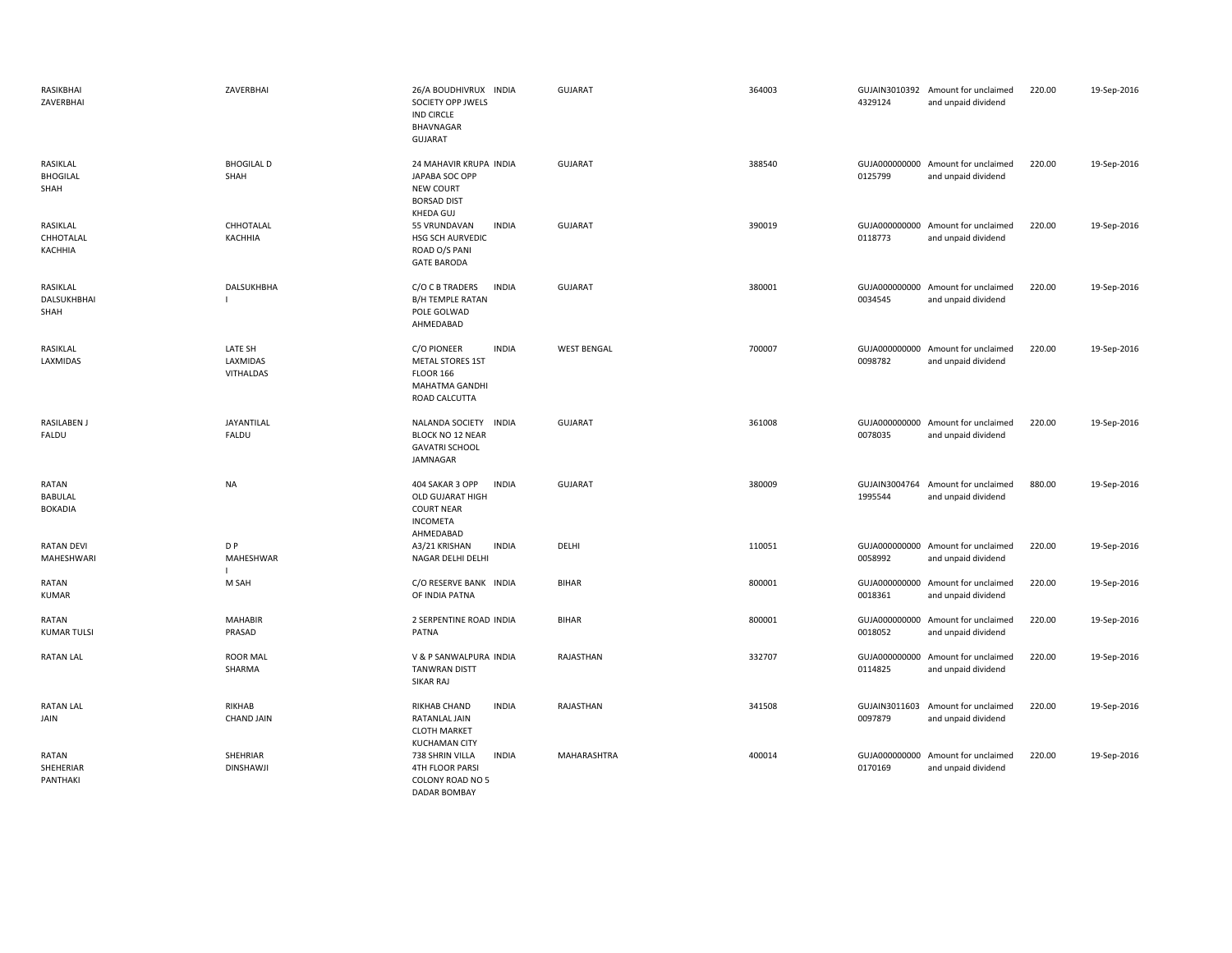| <b>RATAN SINGH</b><br>VERMA           | <b>NA</b>                                              | C 9 IOC COLONY<br>NEAR 11HMR<br>AIRPORT ROAD<br>SANGANER JAIPUR                                                      | <b>INDIA</b> | RAJASTHAN      | 302011 | 4566230                  | GUJAIN3026793 Amount for unclaimed<br>and unpaid dividend | 220.00 | 19-Sep-2016 |
|---------------------------------------|--------------------------------------------------------|----------------------------------------------------------------------------------------------------------------------|--------------|----------------|--------|--------------------------|-----------------------------------------------------------|--------|-------------|
| RATANJI<br>BHAGATRAM<br>PANDYA        | BHAGATRAM<br>PANDYA RET                                | SHREE MANAV SEVA INDIA<br>SANGH ROOM NO<br>603 255/257 SION<br><b>MAIN ROAD SION</b><br>[W]MUMBAI                    |              | MAHARASHTRA    | 400100 | 0191764                  | GUJA000000000 Amount for unclaimed<br>and unpaid dividend | 440.00 | 19-Sep-2016 |
| RATHNAMMA<br>К                        | <b>NA</b>                                              | ELLUVILA PUTHEN<br>VEEDU<br>KADAVATTOOR PO<br>ODANAVATTOM<br>KOLLAM                                                  | <b>INDIA</b> | KERALA         | 691512 | 1409236                  | GUJA120447000 Amount for unclaimed<br>and unpaid dividend | 30.80  | 19-Sep-2016 |
| RATILAL<br>HARGIVANDA<br>S DOSHI      | <b>HARGIVANDA</b><br>S DOSHI                           | I 102 NEELAM<br><b>APATMENTS</b><br><b>HIRABAUG</b><br>AMBAVADI<br>AHMEDABAD                                         | <b>INDIA</b> | <b>GUJARAT</b> | 380006 | 0001306                  | GUJA000000000 Amount for unclaimed<br>and unpaid dividend | 220.00 | 19-Sep-2016 |
| RATILAL<br><b>KHODIDAS</b><br>CHAUHAN | <b>KHODIDAS</b><br>CHAUHAN                             | B/ SONA DARSHAN INDIA<br><b>FLATS OLD WADEJ</b><br>A'BAD                                                             |              | <b>GUJARAT</b> | 380013 | 0019047                  | GUJAIN3008703 Amount for unclaimed<br>and unpaid dividend | 220.00 | 19-Sep-2016 |
| RATILAL<br>NANCHAND<br>SHAH           | NANCHAND<br><b>KAMALSI</b><br>SHAH                     | <b>B 108 SHEETAL</b><br><b>APAT NEAR</b><br>UTTAKARSH PETROL<br>PUMP KARELIBAUG<br>BARODAGUJARAT                     | <b>INDIA</b> | <b>GUJARAT</b> | 390018 | GUJA000000000<br>0129305 | Amount for unclaimed<br>and unpaid dividend               | 220.00 | 19-Sep-2016 |
| RATILAL<br>NARANBHAI<br>NANDHA        | <b>NA</b>                                              | ASHISH STREET NO INDIA<br>5 PATEL WADI B/H T<br><b>B HOSPITAL</b><br>JAMNAGAR                                        |              | <b>GUJARAT</b> | 361008 | 3816575                  | GUJAIN3029024 Amount for unclaimed<br>and unpaid dividend | 440.00 | 19-Sep-2016 |
| RATNA<br>DAULAT<br>PHERWANI           | DAULAT<br>LAKHMICHAN<br><b>D PHERWANI</b><br>${\sf R}$ | 11 NAVSANGAM<br>PLOT 13 R B MEHTA<br>RD GHATKOPAR E<br>BOMBAY                                                        | <b>INDIA</b> | MAHARASHTRA    | 400074 | 0064700                  | GUJA000000000 Amount for unclaimed<br>and unpaid dividend | 220.00 | 19-Sep-2016 |
| RATNAJI RAO<br>KOLLEPARA              | SURYANARAY<br>ANA K                                    | D NO 68-8-23/8<br><b>ASHOK NAGAR</b><br>KALINADA-3 E G<br>DIST A P                                                   | <b>INDIA</b> | ANDHRA PRADESH | 533003 | 0055128                  | GUJA000000000 Amount for unclaimed<br>and unpaid dividend | 220.00 | 19-Sep-2016 |
| RATTAN<br>SINGH SOHI                  | S SURJIL<br>SINGH                                      | <b>HOUSE SOHLI</b><br><b>NIWAS YILL</b><br>MANPUR PO<br><b>KHANT DIST</b><br><b>FATEHGARH SAHIBP</b><br>$\mathsf{C}$ | <b>INDIA</b> | PUNJAB         | 140101 | 0172872                  | GUJA000000000 Amount for unclaimed<br>and unpaid dividend | 220.00 | 19-Sep-2016 |
| <b>RATTHNAM K</b><br>A                | <b>UDAYA</b><br>BHASKARAN<br>V PROF                    | SHAJIL VILLA PO<br><b>ERANHI PALAM</b><br>CALCICUT                                                                   | <b>INDIA</b> | KERALA         | 673020 | 0102025                  | GUJA000000000 Amount for unclaimed<br>and unpaid dividend | 220.00 | 19-Sep-2016 |
| RATWAKUMA<br><b>RI PERURI</b>         | PMSN<br><b>MURTY</b>                                   | 23 22 S8<br>SIVALAYAM STREET<br><b>NEAR GANDHI</b><br><b>STATUE</b><br>VISAKHAPATNAM                                 | <b>INDIA</b> | ANDHRA PRADESH | 530001 | 0093449                  | GUJA000000000 Amount for unclaimed<br>and unpaid dividend | 220.00 | 19-Sep-2016 |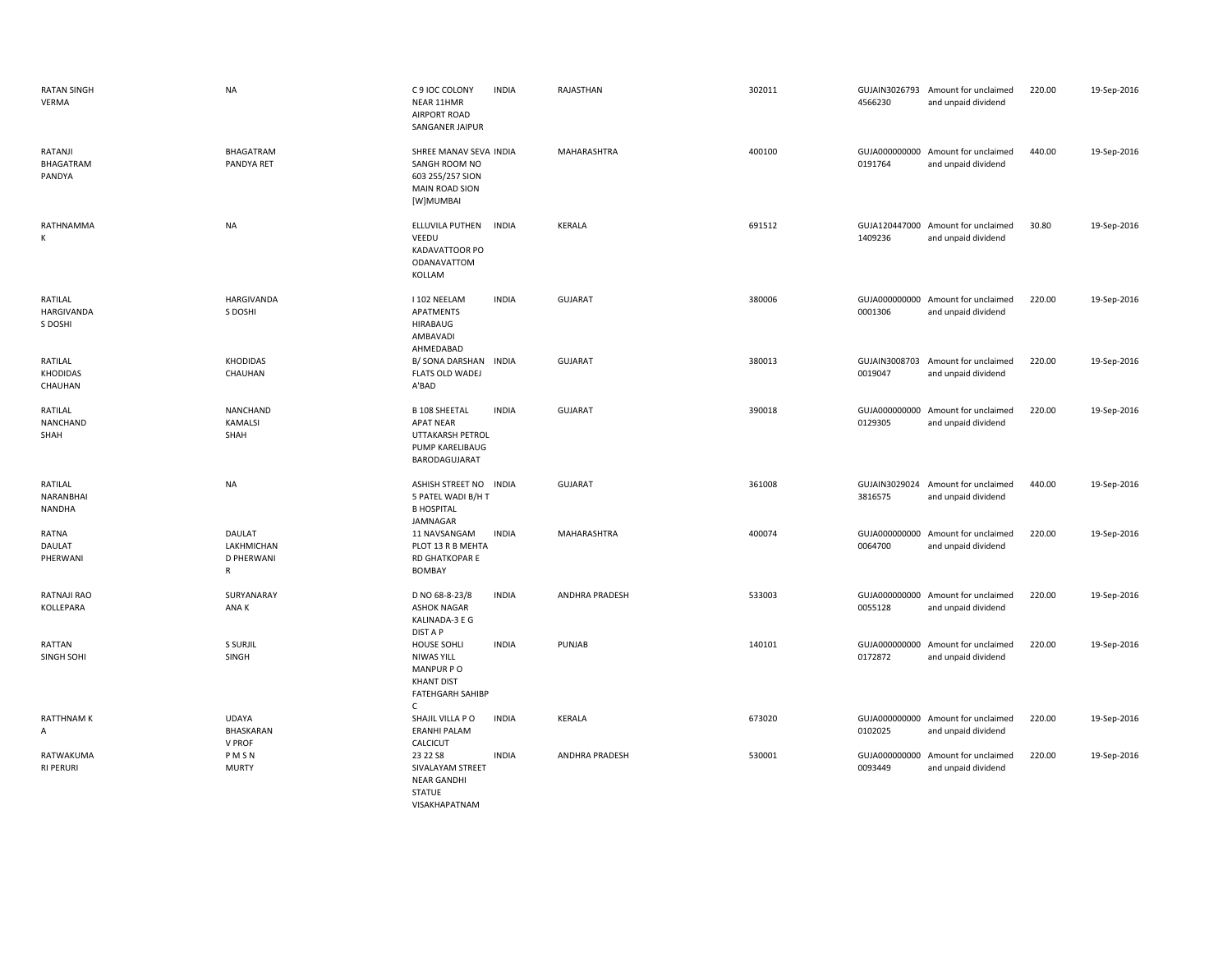| RAVAL DILIP<br><b>KUMAR</b><br>TULJASHANKE<br>R | <b>T SHANKER</b>                  | B/8 AMUL PARK<br>OPP CIVIL COURT<br>ANAND TA ANAND<br><b>DIST KAIRA</b>                                                     | <b>INDIA</b> | GUJARAT               | 388001 | 0156404 | GUJA000000000 Amount for unclaimed<br>and unpaid dividend | 220.00 | 19-Sep-2016 |
|-------------------------------------------------|-----------------------------------|-----------------------------------------------------------------------------------------------------------------------------|--------------|-----------------------|--------|---------|-----------------------------------------------------------|--------|-------------|
| RAVEENDRAN<br>K                                 | <b>NA</b>                         | KANNATHEYIL(H)<br>MANGALAM PO<br>MALAPPURAM<br><b>TIRUR</b>                                                                 | <b>INDIA</b> | KERALA                | 676561 | 0082971 | GUJA120567000 Amount for unclaimed<br>and unpaid dividend | 55.00  | 19-Sep-2016 |
| <b>RAVI BHAI</b><br>HARSHABHAI<br>PATEL         | HARSHADBH<br>Al                   | 5 HARSHAD APTS<br>POST BHAT VIA<br>SARKHEJ DIST<br>AHMEDABAD                                                                | <b>INDIA</b> | <b>GUJARAT</b>        | 382210 | 0034100 | GUJA000000000 Amount for unclaimed<br>and unpaid dividend | 220.00 | 19-Sep-2016 |
| <b>RAVI KUMAR</b><br>ALAMPALLY                  | $\mathsf{A}$<br>SHANKARAIA<br>H   | 12 2 506/31<br>GUDIMALKAPUR<br>MEHADIPATNAM<br>HYDERABAD                                                                    | <b>INDIA</b> | ANDHRA PRADESH        | 500028 | 0104831 | GUJA000000000 Amount for unclaimed<br>and unpaid dividend | 220.00 | 19-Sep-2016 |
| RAVI RAJ JAIN                                   | <b>NA</b>                         | DIAMOND RUBBER INDIA<br>COMPANY, 2,<br>REHMAN MARKET,<br>SADAR BAZAR, NEW<br>DELHI                                          |              | DELHI                 | 110006 | 0050953 | GUJAIN3001831 Amount for unclaimed<br>and unpaid dividend | 440.00 | 19-Sep-2016 |
| <b>RAVI SETH</b>                                | RAMESH<br><b>KUMAR SETH</b>       | 117/47 OPP UPICA<br>BHAWAN<br>SARVODAYA NAGAR<br><b>KANPUR</b>                                                              | INDIA        | <b>UTTAR PRADESH</b>  | 208005 | 0011823 | GUJA000000000 Amount for unclaimed<br>and unpaid dividend | 220.00 | 19-Sep-2016 |
| RAVI<br>SHANKAR<br><b>BAJPAI</b>                | KRISHNA<br><b>KANT BAJPAI</b>     | 20 INDIRA NAGAR<br>ROAD KALYANPUR<br><b>KANPUR</b>                                                                          | <b>INDIA</b> | <b>UTTAR PRADESH</b>  | 208017 | 0105874 | GUJA000000000 Amount for unclaimed<br>and unpaid dividend | 220.00 | 19-Sep-2016 |
| RAVI<br>SHANKER<br>MADISHETTY                   | LATE<br>CHANDRA<br>MOULI          | H NO 8-1-84 C/O<br>SANDRU KRISHNA<br>MURTHY CEMENT<br>SHOP OLD BEET<br><b>BAZAR DIST-</b><br>WARANGAL                       | <b>INDIA</b> | <b>ANDHRA PRADESH</b> | 506002 | 4701492 | GUJAIN3003941 Amount for unclaimed<br>and unpaid dividend | 550.00 | 19-Sep-2016 |
| <b>RAVI VARMA</b><br>S.                         | S<br>KRISHNAMA<br>RAJU            | NO 501 1ST FLOOR INDIA<br><b>DEFINER VENTURES</b><br><b>5TH CROSS HMT</b><br>LAYOUT<br>GANGANAGAR<br>BANGALURU<br>KARNATAKA |              | <b>KARNATAKA</b>      | 560032 | 3682366 | GUJAIN3029024 Amount for unclaimed<br>and unpaid dividend | 11.00  | 19-Sep-2016 |
| RAVICHANDR<br>AN CR                             | <b>NA</b>                         | PLOT NO 245 II<br>FLOOR, SECTOR 5<br>VAISHALI<br>GHAZIABAD                                                                  | <b>INDIA</b> | UTTAR PRADESH         | 201010 | 0872735 | GUJAIN3004841 Amount for unclaimed<br>and unpaid dividend | 220.00 | 19-Sep-2016 |
| RAVINDRA K<br>AGRAWAL                           | KISHANLAL                         | GAYATRI GARMENT INDIA<br>NR S T DEPOT<br><b>STATION RD</b><br><b>BARODA</b>                                                 |              | <b>GUJARAT</b>        | 390002 | 0051632 | GUJA000000000 Amount for unclaimed<br>and unpaid dividend | 220.00 | 19-Sep-2016 |
| RAVINDRA<br><b>KALI PRASAD</b><br>KONDA         | NARAYANRAJ<br>U KOWDA             | GUNDUGOLANU<br><b>WEST GODAVARI</b><br><b>DISTRICT ANDHRA</b><br>PRADESH                                                    | <b>INDIA</b> | ANDHRA PRADESH        | 534427 | 0116019 | GUJA000000000 Amount for unclaimed<br>and unpaid dividend | 220.00 | 19-Sep-2016 |
| RAVINDRA<br>KANTILAL<br>MEHTA                   | <b>KANTILAL M</b><br><b>MEHTA</b> | RANJIT NAGAR J-<br>2/1438 JAMNAGAR<br>JAMNAGAR                                                                              | <b>INDIA</b> | <b>GUJARAT</b>        | 361005 | 0122574 | GUJA000000000 Amount for unclaimed<br>and unpaid dividend | 220.00 | 19-Sep-2016 |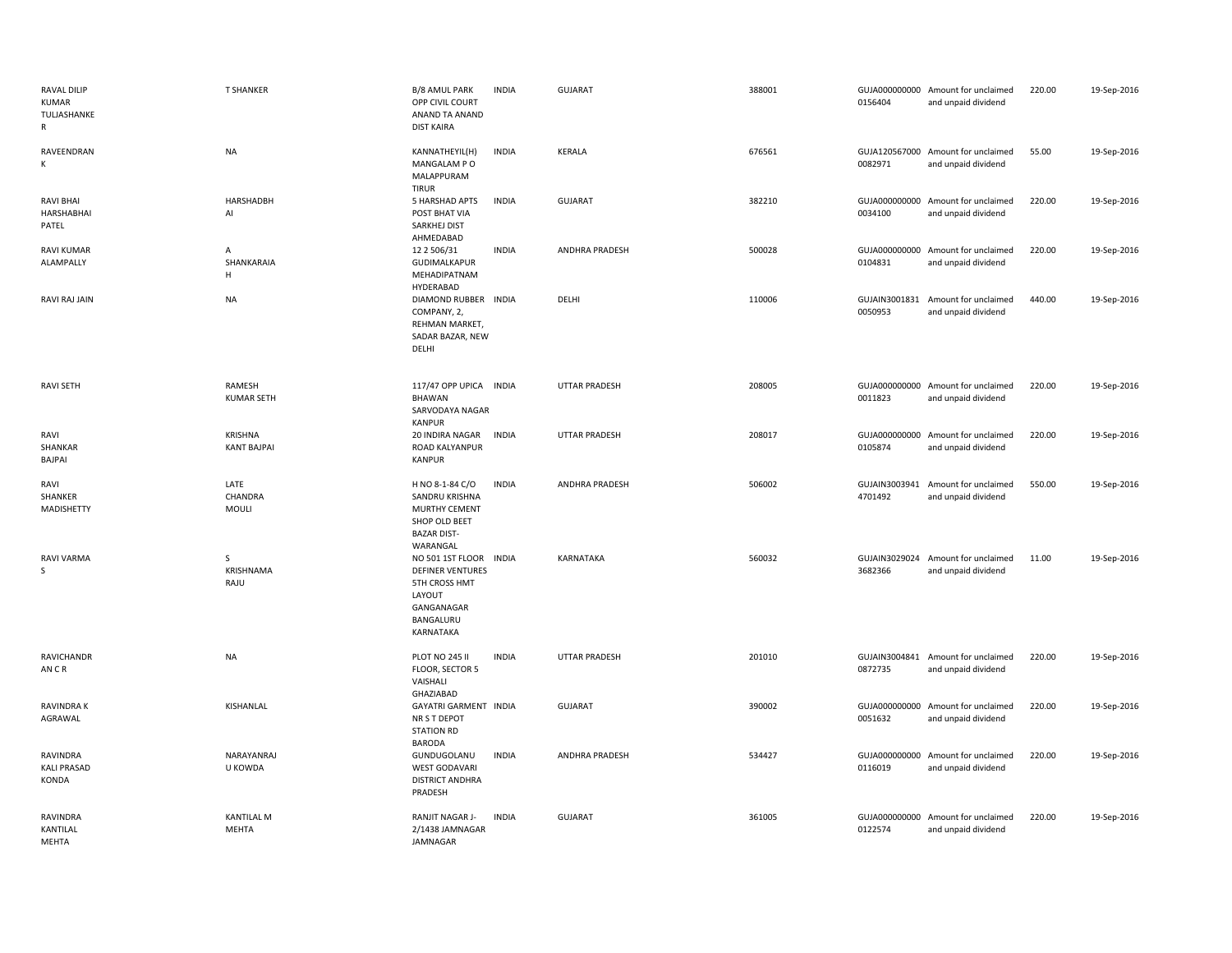| RAVINDRA<br><b>KUMAR</b>                       | <b>D CHAND</b>                          | S/O DALLICHAND<br>VISHNALAYAM<br>STREET<br>MUMMIDIVARAM                                                                     | <b>INDIA</b> | ANDHRA PRADESH       | 533216 | 0143175                  | GUJA000000000 Amount for unclaimed<br>and unpaid dividend | 220.00 | 19-Sep-2016 |
|------------------------------------------------|-----------------------------------------|-----------------------------------------------------------------------------------------------------------------------------|--------------|----------------------|--------|--------------------------|-----------------------------------------------------------|--------|-------------|
| RAVINDRA<br>KUMAR                              | TEJPAL<br>SINGH                         | C/O STATE BANK OF INDIA<br>PATIALA KELA<br>NAGAR ALIGARH                                                                    |              | <b>UTTAR PRADESH</b> | 202002 | 0165818                  | GUJA000000000 Amount for unclaimed<br>and unpaid dividend | 220.00 | 19-Sep-2016 |
| RAVINDRA<br><b>KUMAR</b><br><b>GUPTA</b>       | POORAN<br><b>MAL GUPTA</b>              | W/O POORAN MAL INDIA<br><b>GUPTA BHOOT</b><br><b>BAITHAK KA BALAJI</b><br><b>BHAYA PURA</b><br>HINDAUN CITY RAJ<br>GANGAPUR |              | RAJASTHAN            | 322230 | GUJA000000000<br>0008991 | Amount for unclaimed<br>and unpaid dividend               | 440.00 | 19-Sep-2016 |
| RAVINDRA<br>POOJARY K                          | POOJARY                                 | MOHAN TEA CLUB<br><b>KALADAGI ROAD</b><br>OPP PLD BANK<br><b>BAGALKOT</b>                                                   | <b>INDIA</b> | KARNATAKA            | 587101 | 0694049                  | GUJA120132000 Amount for unclaimed<br>and unpaid dividend | 22.00  | 19-Sep-2016 |
| RAVINDRA<br>PRASAD                             | Y PRASAD                                | VILL GOMAHAR P O INDIA<br><b>JAGAI VIA EKANGAR</b><br><b>SARAI DISTT</b><br>NALANDA BIHAR                                   |              | <b>BIHAR</b>         | 801304 | 0144829                  | GUJA000000000 Amount for unclaimed<br>and unpaid dividend | 220.00 | 19-Sep-2016 |
| RAVINDRA<br>PUNDALIK<br><b>OTARI</b>           | PUNDALIK<br>PHOOLCHAN<br><b>D OTARI</b> | BAGWAN GALLI AT INDIA<br>POST-PAROLA<br>JALGAON                                                                             |              | MAHARASHTRA          | 425111 | 0344222                  | GUJA120132000 Amount for unclaimed<br>and unpaid dividend | 55.00  | 19-Sep-2016 |
| RAVINDRA<br><b>VINODBHAI</b><br>RAJA           | <b>NA</b>                               | $C/O-R P$<br>INVESTMENT, 608<br>STAR CHAMBER,<br>HARIHAR CHOWK<br>RAJKOT                                                    | <b>INDIA</b> | <b>GUJARAT</b>       | 360001 | GUJA120198000<br>0040991 | Amount for unclaimed<br>and unpaid dividend               | 220.00 | 19-Sep-2016 |
| <b>RAVITA RANI</b>                             | NARESH<br>JETLY                         | 1 11853 PANCH<br>SHEEL GARDEN<br>NAVEEN<br>SHAHODARA DELHI                                                                  | <b>INDIA</b> | DELHI                | 110032 | 0067786                  | GUJA000000000 Amount for unclaimed<br>and unpaid dividend | 220.00 | 19-Sep-2016 |
| RAVJI BHAI B<br>VAGHELA                        | <b>BACHU BHAI</b><br>VAGHELA            | PALIYAD ROAD<br><b>BACKA VAKIL</b><br>PETROL PAMP<br><b>BOTAD</b>                                                           | <b>INDIA</b> | <b>GUJARAT</b>       | 364710 | 0075029                  | GUJA000000000 Amount for unclaimed<br>and unpaid dividend | 220.00 | 19-Sep-2016 |
| RAXITABEN J<br>MODI                            | JAYANTILAL                              | <b>640 CHOKSHINI</b><br><b>KHADKI OPP</b><br>CALICODAM RELIEF<br>ROAD<br>LAMBESHWAR<br>AHMEDABAD                            | <b>INDIA</b> | <b>GUJARAT</b>       | 380001 | GUJA000000000<br>0029453 | Amount for unclaimed<br>and unpaid dividend               | 220.00 | 19-Sep-2016 |
| RAYANG<br>TIMBER<br><b>PRODUCTS</b><br>PVT LTD | <b>NA</b>                               | KAZIRANGA HOUSE INDIA<br><b>GANDHI PARK ROAD</b><br>TINSUKIA                                                                |              | ARUNACHAL PRADESH    | 786125 | 0139292                  | GUJA120289000 Amount for unclaimed<br>and unpaid dividend | 2.20   | 19-Sep-2016 |
| RAYJENDHAR<br>CHOWDHURE<br>Y                   | LATE<br>SRICHRAN<br>CHOWDHUR<br>EY      | J 317 AKHOY KANAN INDIA<br>LANE P O GARDEN<br>REACH CALCUTTA                                                                |              | <b>WEST BENGAL</b>   | 700024 | 0170495                  | GUJA000000000 Amount for unclaimed<br>and unpaid dividend | 220.00 | 19-Sep-2016 |
| REEKA<br>SHARMA                                | SURESH<br>CHANDRA<br>SOLICITOR          | C/O S C SHARMA<br>40/3 SECTOR 6<br><b>VASHI NEW</b><br><b>BOMBAY</b>                                                        | <b>INDIA</b> | MAHARASHTRA          | 400703 | 0169774                  | GUJA000000000 Amount for unclaimed<br>and unpaid dividend | 220.00 | 19-Sep-2016 |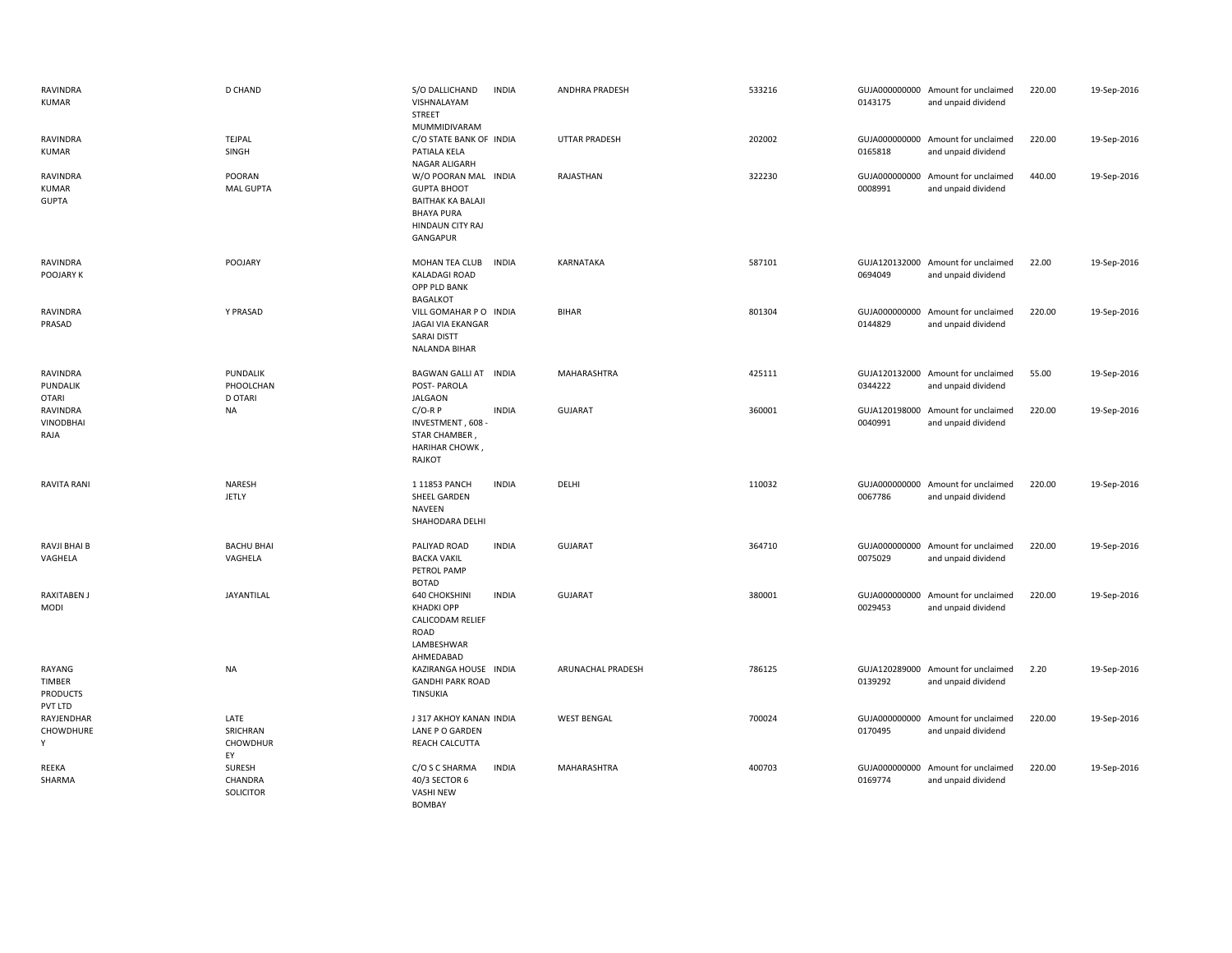| REENA<br>AGGARWAL             | TR.<br>AGGARWAL<br>STUDING             | $C/O$ T.R.<br>AGGARWAL, A-304,<br>SHAIL RAJ SOCIETY<br>OPP. BARODA<br>DAIRY, MAKARPURA<br>ROADVADODARA.                        | <b>INDIA</b> | <b>GUJARAT</b>       | 390009 | 0051660 | GUJA000000000 Amount for unclaimed<br>and unpaid dividend | 330.00 | 19-Sep-2016 |
|-------------------------------|----------------------------------------|--------------------------------------------------------------------------------------------------------------------------------|--------------|----------------------|--------|---------|-----------------------------------------------------------|--------|-------------|
| <b>REENA DEVI</b><br>SARAWAGI | <b>BIHARI LAL</b><br><b>BAJORIA</b>    | W/O PAWAN<br><b>KUMAR</b><br>R.N.AGARWAL<br>ROAD BHAGALPUR<br><b>BIHAR</b>                                                     | <b>INDIA</b> | <b>BIHAR</b>         | 812002 | 0073239 | GUJAIN3028981 Amount for unclaimed<br>and unpaid dividend | 220.00 | 19-Sep-2016 |
| <b>REENA JAIN</b>             | <b>NAVEEN</b><br><b>BHARVIA</b>        | BHARVIA KUNJ NAI INDIA<br><b>ABADI PRATAPGARH</b>                                                                              |              | RAJASTHAN            | 312605 | 0555981 | GUJA120289000 Amount for unclaimed<br>and unpaid dividend | 110.00 | 19-Sep-2016 |
| REENA<br>SHARMA               | SURESH<br><b>KUMAR</b><br>SHARMA       | C/O S K SHARMA<br><b>TATA CONSULING</b><br><b>ENGINEERS GEDORE</b><br>HOUSE 4TH FLOOR<br>51 52 NEHRU PLACE<br><b>NEW DELHI</b> | <b>INDIA</b> | DELHI                | 110019 | 0110826 | GUJA000000000 Amount for unclaimed<br>and unpaid dividend | 220.00 | 19-Sep-2016 |
| REETA<br>AGARWAL              | GULAB<br>CHAND<br>AGARWAL              | 103/G BASANT<br><b>BIHAR KAMLA</b><br>NAGAR AGRA                                                                               | <b>INDIA</b> | <b>UTTAR PRADESH</b> | 282003 | 0903234 | GUJAIN3022361 Amount for unclaimed<br>and unpaid dividend | 220.00 | 19-Sep-2016 |
| REETA<br><b>MOTWANI</b>       | KAMAL<br>KISHORE<br><b>MOTWANI</b>     | KAMAL BHAWAN<br><b>GARDWAY KI GOTH</b><br><b>LASHKAR GWALIOR</b><br>M P                                                        | <b>INDIA</b> | MADHYA PRADESH       | 474001 | 0109517 | GUJA000000000 Amount for unclaimed<br>and unpaid dividend | 220.00 | 19-Sep-2016 |
| REETIKA<br>SARDA              | SHYAM<br>SUNDER<br>SARDA               | C/O SARDA<br><b>ENTERPRISES TRADE</b><br>CENTRE 5C CAMAC<br>COURT 25 B CAMAC<br>ST CALCUTTA                                    | <b>INDIA</b> | <b>WEST BENGAL</b>   | 700016 | 0109423 | GUJA000000000 Amount for unclaimed<br>and unpaid dividend | 220.00 | 19-Sep-2016 |
| <b>REHMATALI B</b><br>DHANANI | LATE SH<br><b>BACHUBHAI</b><br>DHANANI | <b>STAR TRADERS 62</b><br>RABINDRA SARANI<br>CALCUTTA                                                                          | <b>INDIA</b> | <b>WEST BENGAL</b>   | 700073 | 0057715 | GUJA000000000 Amount for unclaimed<br>and unpaid dividend | 440.00 | 19-Sep-2016 |
| REKHA<br>AGARWAL              | <b>NA</b>                              | P.NO.56, SITA BARI<br><b>BEHIND ANOKHI</b><br><b>RESTAURENT TONK</b><br><b>ROAD JAIPUR</b>                                     | <b>INDIA</b> | RAJASTHAN            | 302017 | 0020339 | GUJA120137000 Amount for unclaimed<br>and unpaid dividend | 198.00 | 19-Sep-2016 |
| REKHA<br>BHARGAVA             | <b>BHARAT</b><br>BHARGAVA              | SECTOR 3 278 A<br>RACHNA SCHME<br><b>FLATS VAISHALI</b><br>GHAZIABAD [UP]                                                      | <b>INDIA</b> | <b>UTTAR PRADESH</b> | 201010 | 0174306 | GUJA000000000 Amount for unclaimed<br>and unpaid dividend | 220.00 | 19-Sep-2016 |
| REKHA<br><b>BHATIA</b>        | <b>HARISH</b><br>BHATIA                | SUKHMANI VIVEK<br>NAGAR MUL ROAD<br>CHANDRAPUR                                                                                 | <b>INDIA</b> | MAHARASHTRA          | 442401 | 0015026 | GUJA000000000 Amount for unclaimed<br>and unpaid dividend | 220.00 | 19-Sep-2016 |
| REKHA<br>CHADHA               | <b>NA</b>                              | H NO 77/5 C DR<br>PALACE OPP SUB<br>POST OFFICE LACHIT<br>NAGAR GUWAHATI<br>ASSAM                                              | <b>INDIA</b> | ASSAM                | 781003 | 3586323 | GUJAIN3026793 Amount for unclaimed<br>and unpaid dividend | 220.00 | 19-Sep-2016 |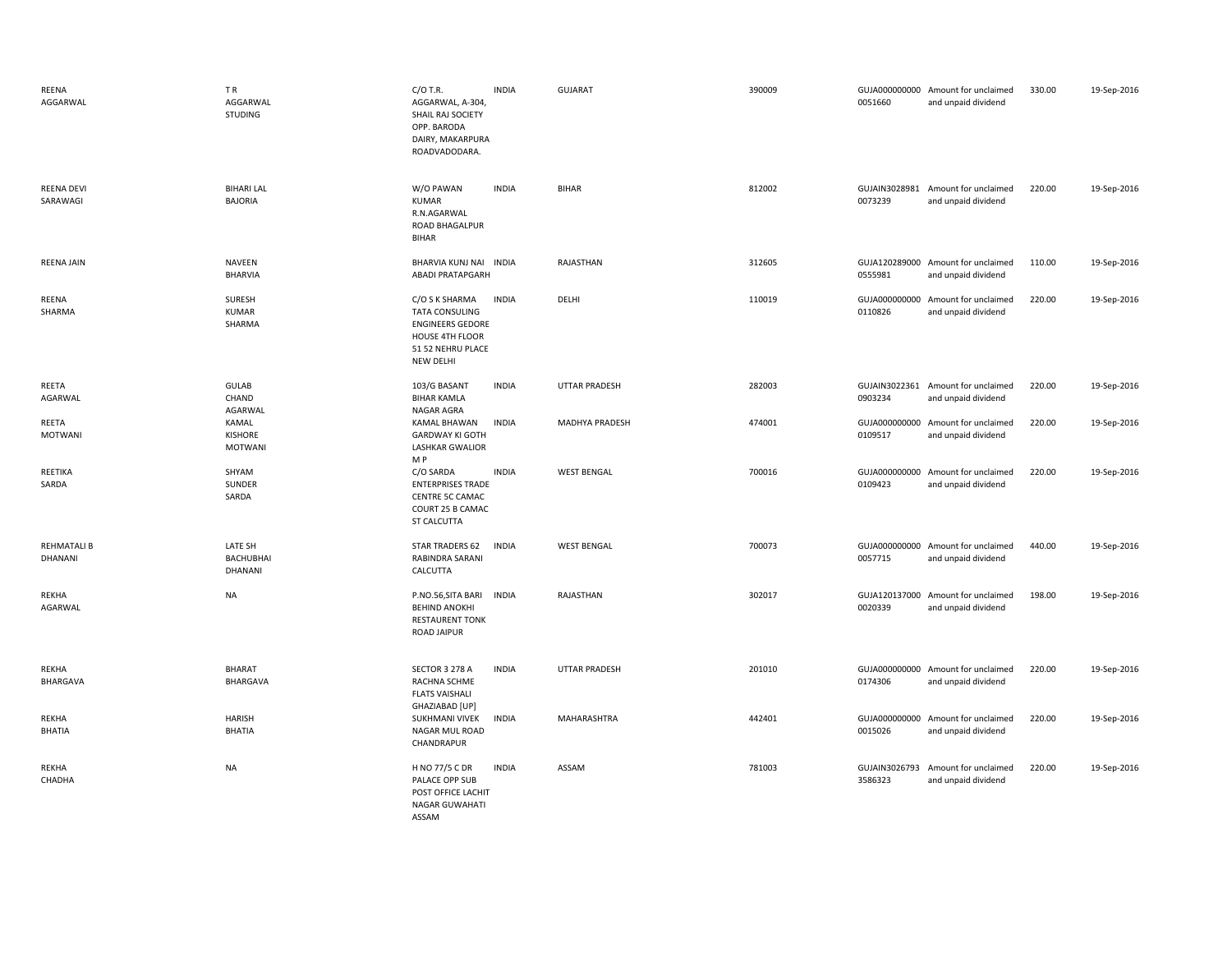| <b>REKHA HAZRA</b>                           | MADAN<br><b>MOHAN</b><br>HAZRA          | 141T/1A SOUTH<br>SINTHEE ROAD<br>CALCUTTA                                                                                      | <b>INDIA</b> | <b>WEST BENGAL</b>   | 700050 | 0061420 | GUJA000000000 Amount for unclaimed<br>and unpaid dividend | 110.00 | 19-Sep-2016 |
|----------------------------------------------|-----------------------------------------|--------------------------------------------------------------------------------------------------------------------------------|--------------|----------------------|--------|---------|-----------------------------------------------------------|--------|-------------|
| <b>REKHA</b><br>MAHENDRA<br>JAIN             | <b>MAHENDRA</b><br>RATILAL<br>SHAH      | KARBHARI S STREET INDIA<br>NR PADHARAI MATA<br>PADRA DIST<br><b>BARODA GUJARAT</b>                                             |              | <b>GUJARAT</b>       | 391440 | 0039086 | GUJA000000000 Amount for unclaimed<br>and unpaid dividend | 220.00 | 19-Sep-2016 |
| <b>REKHA MISRA</b>                           | SUDHANSU<br>KUMAR<br><b>MISRA</b>       | BF 240 SALT LAKE<br>CALCUTTA                                                                                                   | <b>INDIA</b> | <b>WEST BENGAL</b>   | 700064 | 0164203 | GUJA000000000 Amount for unclaimed<br>and unpaid dividend | 220.00 | 19-Sep-2016 |
| <b>REKHA PATEL</b>                           | MUKESH<br>PATEL                         | 31/1<br>ARBUDANAGAR SOC<br>NR ATMAJYOTI<br>ASHRAM<br><b>ELLORAPARK</b><br><b>BARODA</b>                                        | <b>INDIA</b> | <b>GUJARAT</b>       | 390007 | 0003639 | GUJA000000000 Amount for unclaimed<br>and unpaid dividend | 220.00 | 19-Sep-2016 |
| <b>REKHA RANI</b><br>NAHATA                  | RANJIT<br><b>KUMAR</b><br><b>NAHATA</b> | FLAT NO D&E,<br><b>BLOCK-A</b><br>HINDUSTAN<br>COMPLEX, HINDUST<br>AN MOREEST BEN<br>1458, GARIA MAIN<br>ROADKOLKATTA<br>(W.B) | <b>INDIA</b> | MAHARASHTRA          | 999999 | 0062441 | GUJA000000000 Amount for unclaimed<br>and unpaid dividend | 220.00 | 19-Sep-2016 |
| REKHA<br>SHARMA<br>PANCHADHAR                | <b>DEEPAK RAO</b>                       | 3 3 865/2 KHUTBI<br><b>GUDA HYDERABAD</b>                                                                                      | <b>INDIA</b> | ANDHRA PRADESH       | 500027 | 0104767 | GUJA000000000 Amount for unclaimed<br>and unpaid dividend | 220.00 | 19-Sep-2016 |
| <b>REKHA SONI</b>                            | GANPAT<br>SONI                          | 42, MOTI CHOTTA<br><b>UDAIPUR</b>                                                                                              | <b>INDIA</b> | RAJASTHAN            | 313001 | 0188117 | GUJA130176000 Amount for unclaimed<br>and unpaid dividend | 220.00 | 19-Sep-2016 |
| REKHABEN<br><b>MAHENDRA</b><br><b>JOISAR</b> | MAHENDRA<br><b>JOISAR</b>               | C/O NEW TARUN<br><b>INDUSTRIES VIRANI</b><br><b>MANSION</b><br>JAMNAGAR                                                        | <b>INDIA</b> | <b>GUJARAT</b>       | 361005 | 0078908 | GUJA000000000 Amount for unclaimed<br>and unpaid dividend | 220.00 | 19-Sep-2016 |
| REKHABEN<br>MUKUDKUMA<br>R BHATT             | MUKUNDKU<br><b>MAR S BHATT</b>          | 584/B KRIBHCO<br>NAGAR SURAT GUJ                                                                                               | <b>INDIA</b> | <b>GUJARAT</b>       | 394515 | 0049088 | GUJA000000000 Amount for unclaimed<br>and unpaid dividend | 110.00 | 19-Sep-2016 |
| REKHABEN<br>RAJNIKANT<br>SHAH                | RAJNIKANT<br>SHAH                       | 15 NAMRATA FLAT INDIA<br><b>BERRAGE ROAD</b><br>VASNA<br>AHMEDABADGUJ                                                          |              | <b>GUJARAT</b>       | 380007 | 0203990 | GUJA000000000 Amount for unclaimed<br>and unpaid dividend | 220.00 | 19-Sep-2016 |
| RENU                                         | <b>SUDHIR</b><br><b>KUMAR</b>           | C 70<br>DOORBHASHNAGAR<br><b>RAEBARELI UP</b>                                                                                  | <b>INDIA</b> | <b>UTTAR PRADESH</b> | 229010 | 0012681 | GUJA000000000 Amount for unclaimed<br>and unpaid dividend | 220.00 | 19-Sep-2016 |
| <b>RENU</b><br>AGGARWAL                      | KIRSHAN<br>AGGARWAL                     | B G 7/60 PASCHIM<br>VIHAR N DELHI                                                                                              | <b>INDIA</b> | DELHI                | 110063 | 0067903 | GUJA000000000 Amount for unclaimed<br>and unpaid dividend | 220.00 | 19-Sep-2016 |
| <b>RENU BALA</b>                             | <b>B P GOYAL</b>                        | <b>40 NETAJI PARK</b><br><b>JALANDHAR CITY</b>                                                                                 | <b>INDIA</b> | PUNJAB               | 144001 | 0110606 | GUJA000000000 Amount for unclaimed<br>and unpaid dividend | 220.00 | 19-Sep-2016 |
| RENU<br>CHATURVEDI                           | JANARDAN<br>CHATURVEDI                  | 367 ADARSH NAGAR INDIA<br>PO BARALIAHERA<br><b>VIA NALAPRAMDT</b><br><b>HOOGHLY</b>                                            |              | <b>WEST BENGAL</b>   | 712246 | 0061536 | GUJA000000000 Amount for unclaimed<br>and unpaid dividend | 220.00 | 19-Sep-2016 |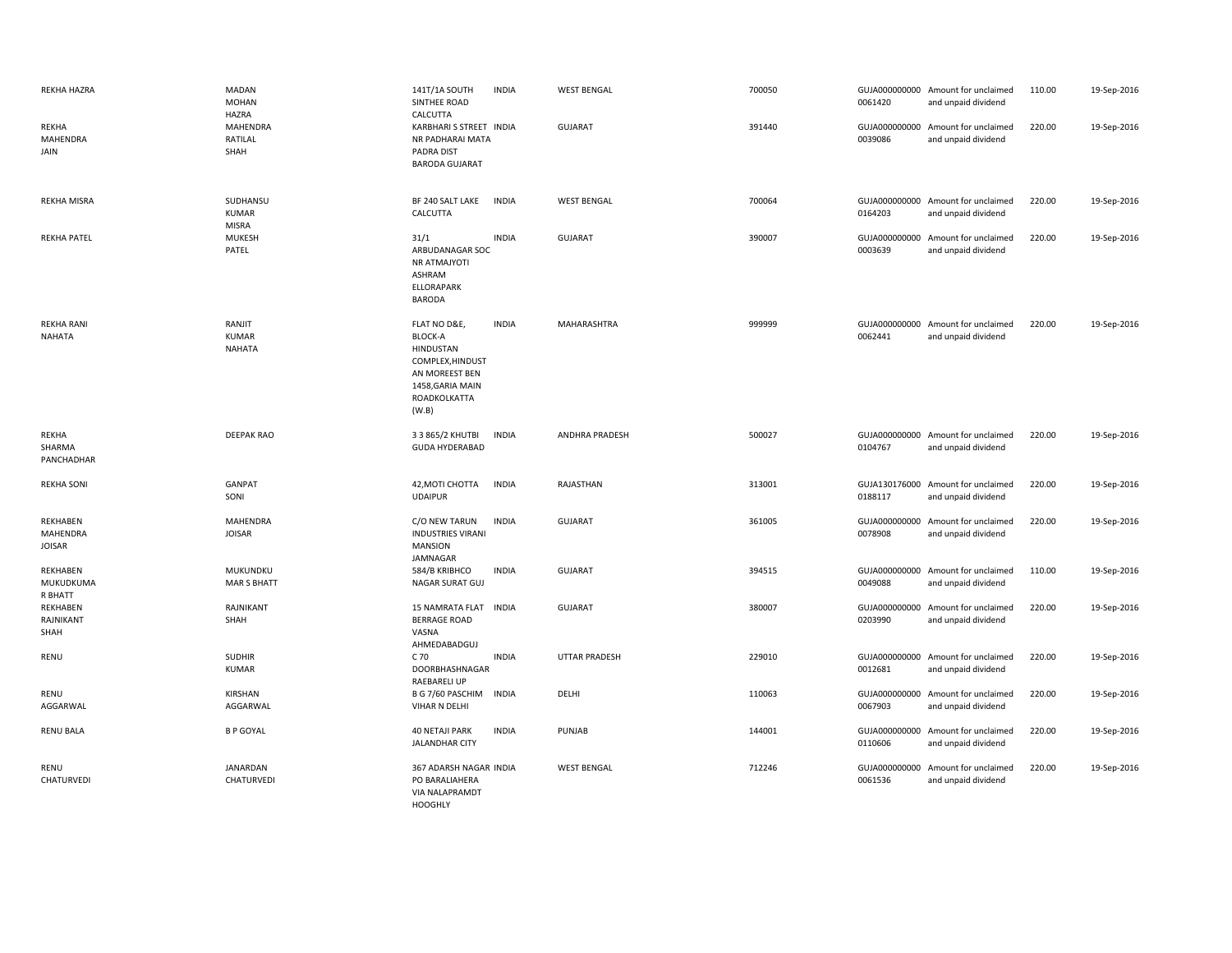| RENU GUPTA                | SH SATISH<br><b>GUPTA</b>                                 | H.NO.14/298<br>STREET NO.5<br>JAWAHAR NAGAR<br>MOGA                                                                | <b>INDIA</b> | PUNJAB                | 142001 | 8065281                  | GUJAIN3013301 Amount for unclaimed<br>and unpaid dividend | 220.00 | 19-Sep-2016 |
|---------------------------|-----------------------------------------------------------|--------------------------------------------------------------------------------------------------------------------|--------------|-----------------------|--------|--------------------------|-----------------------------------------------------------|--------|-------------|
| <b>RENU GUPTA</b>         | RAKESH<br><b>GUPTA PROF</b>                               | 8-2-335/1 ROAD NO INDIA<br>5 BANJARA HILLS -<br>HYDERABAD                                                          |              | <b>ANDHRA PRADESH</b> | 500034 | 0006506                  | GUJA000000000 Amount for unclaimed<br>and unpaid dividend | 220.00 | 19-Sep-2016 |
| <b>RENU GUPTA</b>         | <b>DPJAIN</b>                                             | <b>BUDGE BUDGE</b><br><b>GOVT QUARTER</b><br>BLOCK-I, FLAT NO-<br>12, 24 PGS(S) 12,<br>MAHATMA GANDHI<br>RDKOLKATA | <b>INDIA</b> | <b>WEST BENGAL</b>    | 700137 | 0091374                  | GUJA120345000 Amount for unclaimed<br>and unpaid dividend | 220.00 | 19-Sep-2016 |
| <b>RENU SARDA</b>         | MUNNALAL<br>SARDA                                         | 18 BIKANERYA BAS INDIA<br>PALI RAJ                                                                                 |              | RAJASTHAN             | 306401 | 0173028                  | GUJA000000000 Amount for unclaimed<br>and unpaid dividend | 220.00 | 19-Sep-2016 |
| <b>RENU SINGH</b>         | <b>JITENDRA</b><br>SINGH                                  | C/O SHRI MAHIPAL<br>SIROHI J-24 JUDGE<br>COMPOUND<br><b>MALKHAN NAGAR</b><br>ALIGARH                               | <b>INDIA</b> | UTTAR PRADESH         | 202001 | GUJA000000000<br>0054317 | Amount for unclaimed<br>and unpaid dividend               | 220.00 | 19-Sep-2016 |
| <b>RENU SINGH</b>         | SURENDRA<br><b>BAHADUR</b><br>SINGH                       | O-10/4 PARIKALP<br>NAGAR PO LDA<br><b>COLONY LUCKNOW</b>                                                           | <b>INDIA</b> | <b>UTTAR PRADESH</b>  | 226012 | 0012638                  | GUJA000000000 Amount for unclaimed<br>and unpaid dividend | 220.00 | 19-Sep-2016 |
| RENU VIJLANI              | SUDERSHAN<br><b>KUMAR</b><br>VIJLANI                      | A-8 OBEROI APTS 2 INDIA<br><b>SHAM NATH MARG</b><br>DELHI                                                          |              | DELHI                 | 110054 | 0063363                  | GUJA000000000 Amount for unclaimed<br>and unpaid dividend | 220.00 | 19-Sep-2016 |
| RENUKA<br>KATHAL          | RAJEEV<br>KATHAL                                          | HIG 8 KATANGA H B INDIA<br>COLONY, JABALPUR<br>MP                                                                  |              | MADHYA PRADESH        | 482001 | 5619245                  | GUJAIN3011271 Amount for unclaimed<br>and unpaid dividend | 220.00 | 19-Sep-2016 |
| RESHAM<br><b>GUPTA</b>    | <b>DAU DAYAL</b><br><b>GUPTA</b>                          | 101, RIDDHI SIDDHI INDIA<br>PARK, NAVRATAN<br>COMPLEX,<br>BHUWANA, UDAIPU<br>R                                     |              | RAJASTHAN             | 313001 | 0192670                  | GUJA130176000 Amount for unclaimed<br>and unpaid dividend | 338.80 | 19-Sep-2016 |
| <b>RESHMA</b><br>POONIA   | <b>NA</b>                                                 | QR. NO. 1203 TYPE- INDIA<br>4, NH-IV, N.I.T.<br><b>FARIDABAD</b> (<br>HARYANA)                                     |              | <b>HARYANA</b>        | 121001 | 0030280                  | GUJAIN3016882 Amount for unclaimed<br>and unpaid dividend | 110.00 | 19-Sep-2016 |
| <b>REVABEN P</b><br>PATEL | PARSOTAMD<br><b>AS PATEL</b>                              | AT UTRAJ<br>RAMPOLTA SINOR<br>DT BARODA                                                                            | <b>INDIA</b> | <b>GUJARAT</b>        | 391250 | 0038529                  | GUJA000000000 Amount for unclaimed<br>and unpaid dividend | 220.00 | 19-Sep-2016 |
| REVATHI<br><b>DEVATA</b>  | BHASKAR<br><b>RAO DEVATA</b>                              | C/O DEVATHA<br><b>BRATHERA</b><br>JEWELLERY MART<br><b>GOLD MARKET</b><br>PALAKOL AP                               | <b>INDIA</b> | ANDHRA PRADESH        | 534260 | 0116054                  | GUJA000000000 Amount for unclaimed<br>and unpaid dividend | 220.00 | 19-Sep-2016 |
| REVATHI<br>RAJARAM        | <b>RAJARAM S</b><br><b>IYER</b><br>COMPANY<br><b>SECR</b> | $C/O$ T N<br>SUBRAMANIAN<br>8/86 USHA<br><b>BUILDING R A</b><br>KIDWAI ROAD<br><b>WADALAMUMBAI</b>                 | <b>INDIA</b> | MAHARASHTRA           | 400031 | 0166518                  | GUJA000000000 Amount for unclaimed<br>and unpaid dividend | 220.00 | 19-Sep-2016 |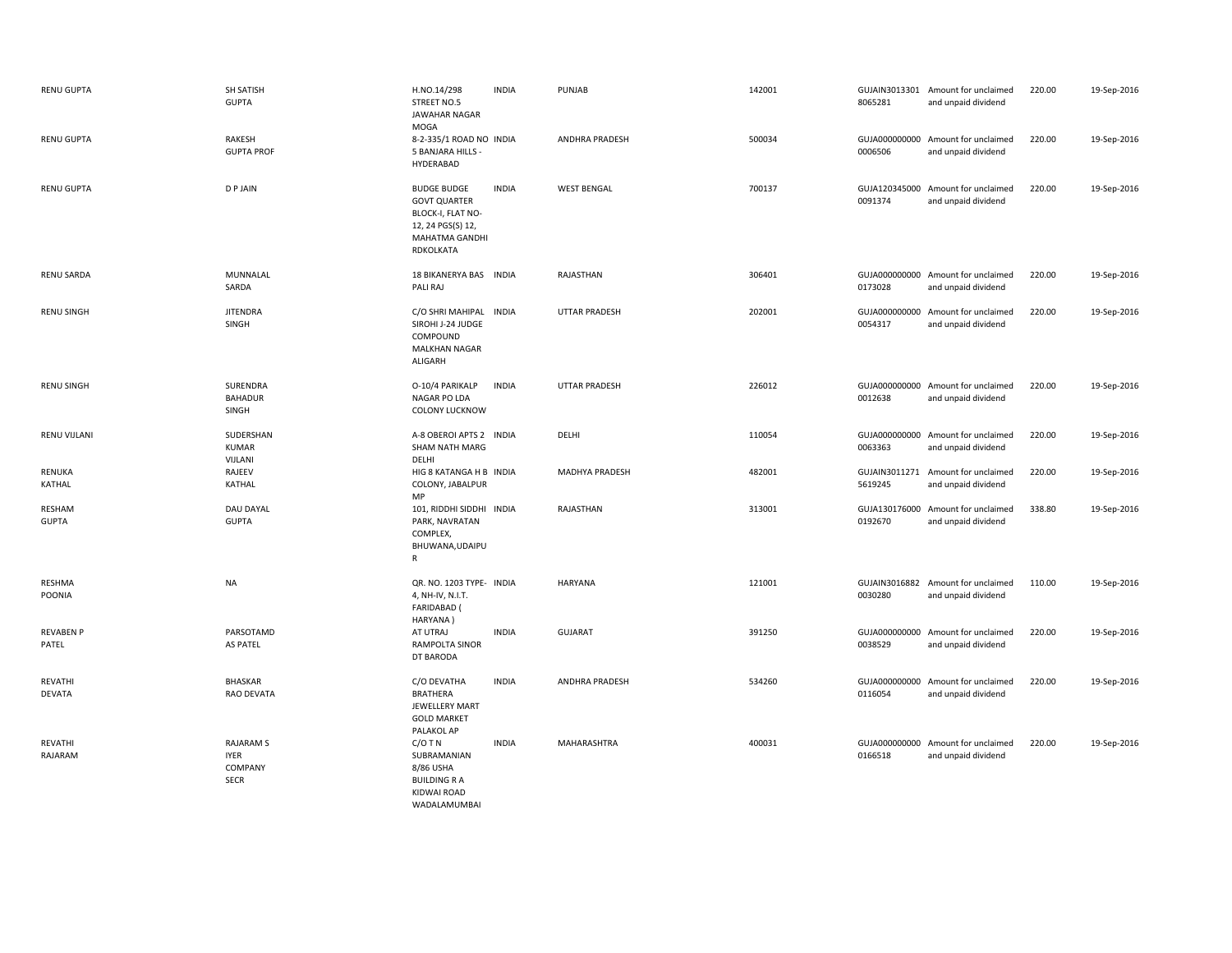| REVATHI<br>RANGADURAI                              | <b>NA</b>                                 | C/O SHRITCA<br><b>INDIA</b><br><b>RANGADURAI PLOT</b><br>NO. 180, SECTOR - 8<br>GANDHINAGAR<br><b>GUJARAT</b>                              | <b>GUJARAT</b>        | 382007 | 0124943                  | GUJA000000000 Amount for unclaimed<br>and unpaid dividend | 660.00 | 19-Sep-2016 |
|----------------------------------------------------|-------------------------------------------|--------------------------------------------------------------------------------------------------------------------------------------------|-----------------------|--------|--------------------------|-----------------------------------------------------------|--------|-------------|
| <b>RICHY</b><br><b>KAPOOR</b>                      | SANIL<br><b>KAPOOR</b>                    | 44 ADARSH NAGAR INDIA<br><b>HARDWAR</b><br><b>HARIDWAR</b>                                                                                 | <b>UTTAR PRADESH</b>  | 249407 | 0063858                  | GUJA000000000 Amount for unclaimed<br>and unpaid dividend | 220.00 | 19-Sep-2016 |
| RIJVANHUSEN<br>M MEMAN                             | <b>NA</b>                                 | <b>INDIA</b><br><b>ASAGARI PARK</b><br><b>GAWADI AT&amp;POST</b><br>DEESA<br>BANASKANTHA<br><b>DEESA</b>                                   | <b>GUJARAT</b>        | 385535 | 2442909                  | GUJA120109000 Amount for unclaimed<br>and unpaid dividend | 2.20   | 19-Sep-2016 |
| RIMPI DESAI                                        | KANTILAL<br>DESAI                         | C/O NAREN K DESAI INDIA<br>7/A KAMESHWAR<br>JAY APPARTMENT<br>OPP RAJSURYA<br>BANGLOWS<br>RAMDEVNAGARSAT<br><b>ELITE ROAD</b><br>AHMEDABAD | GUJARAT               | 380015 | 0023245                  | GUJA000000000 Amount for unclaimed<br>and unpaid dividend | 220.00 | 19-Sep-2016 |
| <b>RIMPY</b><br>AGRAWAL                            | SANJAY                                    | 14 VITHALNAGAR<br><b>INDIA</b><br>SOCIETY NEW CIVIL<br><b>CAMP ROAD</b><br>SHAHIBAG<br>AHMEDABAD                                           | <b>GUJARAT</b>        | 380004 | 0089598                  | GUJA000000000 Amount for unclaimed<br>and unpaid dividend | 220.00 | 19-Sep-2016 |
| <b>RINA BASU</b>                                   | SUPPRIYA<br>BASU                          | C/O MR SUPRIYO<br><b>INDIA</b><br><b>BASU FLAT NO B/30</b><br>JAL VAYU VIHAR LB<br><b>BLOCK SALT LAKE</b><br>SEC IIICALCUTTA               | <b>WEST BENGAL</b>    | 700091 | GUJA000000000<br>0061459 | Amount for unclaimed<br>and unpaid dividend               | 440.00 | 19-Sep-2016 |
| <b>RINA PATEL</b>                                  | <b>BHUSHAN M</b><br>PATEL                 | WYKES COMPOUND INDIA<br><b>FATEHGUNJ</b><br><b>BARODA</b>                                                                                  | GUJARAT               | 390002 | 3373337                  | GUJAIN3011511 Amount for unclaimed<br>and unpaid dividend | 440.00 | 19-Sep-2016 |
| RIPALKUMAR<br><b>MAHENDRAB</b><br><b>HAI PATEL</b> | <b>MAHENDRAB</b><br>HAI JIVABHAI<br>PATEL | <b>B-29 SHREEJI</b><br><b>INDIA</b><br><b>SOCIETY NR-</b><br>ARUNODAY SOCIETY<br>VALLABH<br>VIDYANAGAR V V<br>NAGARV V NAGAR               | <b>GUJARAT</b>        | 388120 | GUJA120447000<br>1461808 | Amount for unclaimed<br>and unpaid dividend               | 198.00 | 19-Sep-2016 |
| <b>RIPPON</b><br>SAREEN                            | R K SAREEN                                | <b>INDIA</b><br>C/O NATH<br><b>BROTHERS 29</b><br>CONNAUGHT<br><b>CIRCUS NEW DELHI</b>                                                     | DELHI                 | 110001 | 0165651                  | GUJA000000000 Amount for unclaimed<br>and unpaid dividend | 220.00 | 19-Sep-2016 |
| RISHAB JAIN                                        | <b>NA</b>                                 | <b>INDIA</b><br>A 1/20 VARUN<br><b>APARTMENT SEC 9</b><br>ROHINI DELHI                                                                     | DELHI                 | 110085 | 0171659                  | GUJA120335030 Amount for unclaimed<br>and unpaid dividend | 110.00 | 19-Sep-2016 |
| RISHABH JAIN                                       | <b>NA</b>                                 | <b>INDIA</b><br>8A NEAR<br><b>CHAMPION SCHOOL</b><br><b>NEW MOHANPURI</b><br>MEERUT                                                        | <b>UTTAR PRADESH</b>  | 250001 | GUJAIN3017741<br>1200074 | Amount for unclaimed<br>and unpaid dividend               | 220.00 | 19-Sep-2016 |
| RISHABH<br><b>KUMAR JAIN</b>                       | <b>NATHU RAM</b><br>JAIN                  | F 94/1 LAV KUSH<br><b>INDIA</b><br><b>AVAS VIHAR</b><br>SUKHLIYA INDORE                                                                    | <b>MADHYA PRADESH</b> | 452008 | 0054169                  | GUJA000000000 Amount for unclaimed<br>and unpaid dividend | 220.00 | 19-Sep-2016 |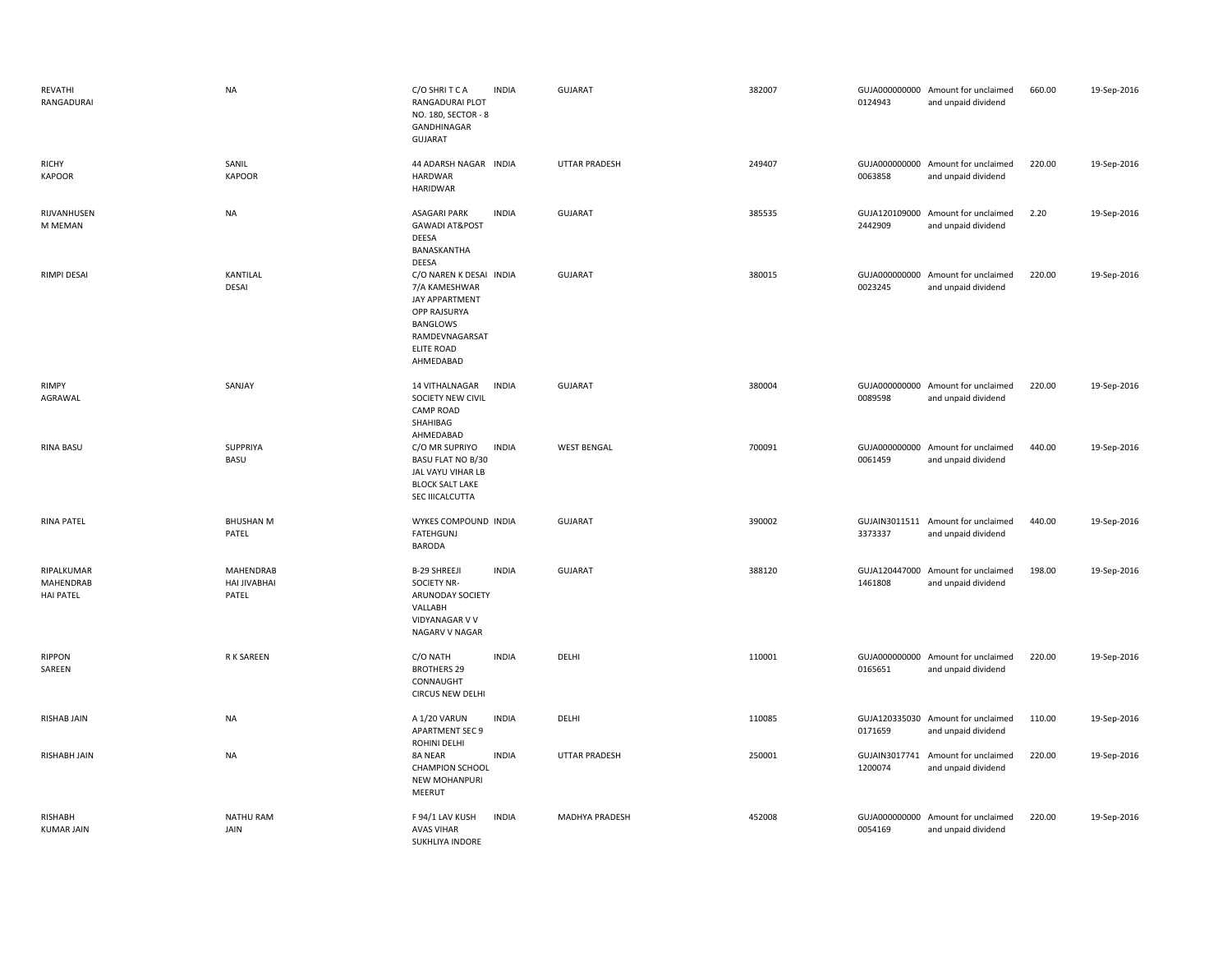| <b>RISHI</b>                    | <b>NA</b>                    | 202 SAI KIRAN<br><b>BHAYANDAR EAST</b><br>THANE                                                    | <b>INDIA</b> | MAHARASHTRA        | 401105 | 1989138                  | GUJA120447000 Amount for unclaimed<br>and unpaid dividend | 83.60  | 19-Sep-2016 |
|---------------------------------|------------------------------|----------------------------------------------------------------------------------------------------|--------------|--------------------|--------|--------------------------|-----------------------------------------------------------|--------|-------------|
| <b>RISHI JAIN</b>               | <b>PREM LAL</b><br>JAIN      | 46 A RAFI AHMAD<br>KIDWAI ROAD 5TH<br><b>FLOOR CALCUTTA</b>                                        | <b>INDIA</b> | <b>WEST BENGAL</b> | 700016 | 0102300                  | GUJA000000000 Amount for unclaimed<br>and unpaid dividend | 220.00 | 19-Sep-2016 |
| <b>RISHI KOHLI</b>              | <b>G S KOHLI</b>             | <b>BLOCK GGI 73 A</b><br><b>VIKASPURI NEW</b><br>DELHI DELHI                                       | <b>INDIA</b> | DELHI              | 110018 | 0016657                  | GUJA000000000 Amount for unclaimed<br>and unpaid dividend | 220.00 | 19-Sep-2016 |
| RITA<br>BECHARBHAI<br>PATEL     | BECHARBHAI<br>A PATEL        | 9 A PANNALAL<br>NAGAR S V ROAD<br><b>BORIVAL EAST</b><br>BOMBAY                                    | <b>INDIA</b> | <b>MAHARASHTRA</b> | 400066 | 0069419                  | GUJA000000000 Amount for unclaimed<br>and unpaid dividend | 220.00 | 19-Sep-2016 |
| <b>RITA</b><br>GANGULY          | <b>KUNTAL</b><br>GANGULY     | JM 28 SHANKER<br>NAGAR NEAR 6 1/2<br>NO STOP SHIVAJI<br>NAGAR BHOPAL                               | <b>INDIA</b> | MADHYA PRADESH     | 462016 | 0003973                  | GUJA000000000 Amount for unclaimed<br>and unpaid dividend | 220.00 | 19-Sep-2016 |
| <b>RITA S SHAH</b>              | SUBHASH                      | <b>601 AVNI</b><br>PASHWANAGAR<br><b>COMPLEX MAJURA</b><br><b>GATE SURAT</b>                       | <b>INDIA</b> | GUJARAT            | 395002 | 0048250                  | GUJA000000000 Amount for unclaimed<br>and unpaid dividend | 220.00 | 19-Sep-2016 |
| RITABEN<br>ASHVINBHAI<br>PATEL  | ASHVINBHAI<br>PATEL          | C/O DINESH S PATEL INDIA<br>NEW BABUPARU<br>UNJHA N G                                              |              | <b>GUJARAT</b>     | 384170 | 0042079                  | GUJA000000000 Amount for unclaimed<br>and unpaid dividend | 220.00 | 19-Sep-2016 |
| RITESH<br>GOPALBHAI<br>PATEL    | <b>GOPAL BHAI</b><br>PATEL   | 5 DAMYANTI PARK INDIA<br>SOCIETY B/S NEW<br>CIVIL SAHIBAUG<br><b>CAMP ROAD</b><br>AHMEDABAD        |              | GUJARAT            | 380004 | 0025102                  | GUJA000000000 Amount for unclaimed<br>and unpaid dividend | 220.00 | 19-Sep-2016 |
| RITESH<br>YASHVANTBH<br>AI AMIN | YASHVANTBH<br>Al             | DARBAR POLE VASO INDIA<br>TA NADIAD DIST<br>KHEDA GUJARAT                                          |              | GUJARAT            | 387380 | 0171364                  | GUJA000000000 Amount for unclaimed<br>and unpaid dividend | 220.00 | 19-Sep-2016 |
| RITU<br>KAMALPRASA<br>D         | KAMAL<br>PRASAD              | <b>KANODIA</b><br>PROCESSING HOUSE<br>106/4 NR NAROL<br><b>COURT NAROL</b><br>AHMEDABAD            | <b>INDIA</b> | GUJARAT            | 382405 | 0083884                  | GUJA000000000 Amount for unclaimed<br>and unpaid dividend | 220.00 | 19-Sep-2016 |
| RITU SOOD                       | <b>BIPAN</b><br><b>KUMAR</b> | C/O HIRALAL<br>VERMA 70 BANIAN<br><b>STREET</b><br>KAPURTHALA                                      | <b>INDIA</b> | PUNJAB             | 144601 | 0165315                  | GUJA000000000 Amount for unclaimed<br>and unpaid dividend | 220.00 | 19-Sep-2016 |
| RIYAZ IQBAL                     | <b>NA</b>                    | 12 / 29 ST MARYS<br>NAGAR<br>BOMMANAHALLI<br>BANGALORE                                             | <b>INDIA</b> | KARNATAKA          | 560068 | GUJAIN3030285<br>1551088 | Amount for unclaimed<br>and unpaid dividend               | 550.00 | 19-Sep-2016 |
| RIYAZUDDIN<br><b>G KADRI</b>    | <b>NA</b>                    | <b>BLOCK NO.50/5</b><br>CHH TYPE SECTOR<br>21 GANDHINAGAR                                          | <b>INDIA</b> | GUJARAT            | 382021 | 0124953                  | GUJA000000000 Amount for unclaimed<br>and unpaid dividend | 440.00 | 19-Sep-2016 |
| RIZWANA<br>KHOJA                | ANWARALI                     | 21 A QUEENS PARK INDIA<br>OPP SKYWAY HOTEL<br><b>JUHU ROAD</b><br>SANTACRUZ WESST<br><b>BOMBAY</b> |              | <b>MAHARASHTRA</b> | 400049 | 0060606                  | GUJA000000000 Amount for unclaimed<br>and unpaid dividend | 220.00 | 19-Sep-2016 |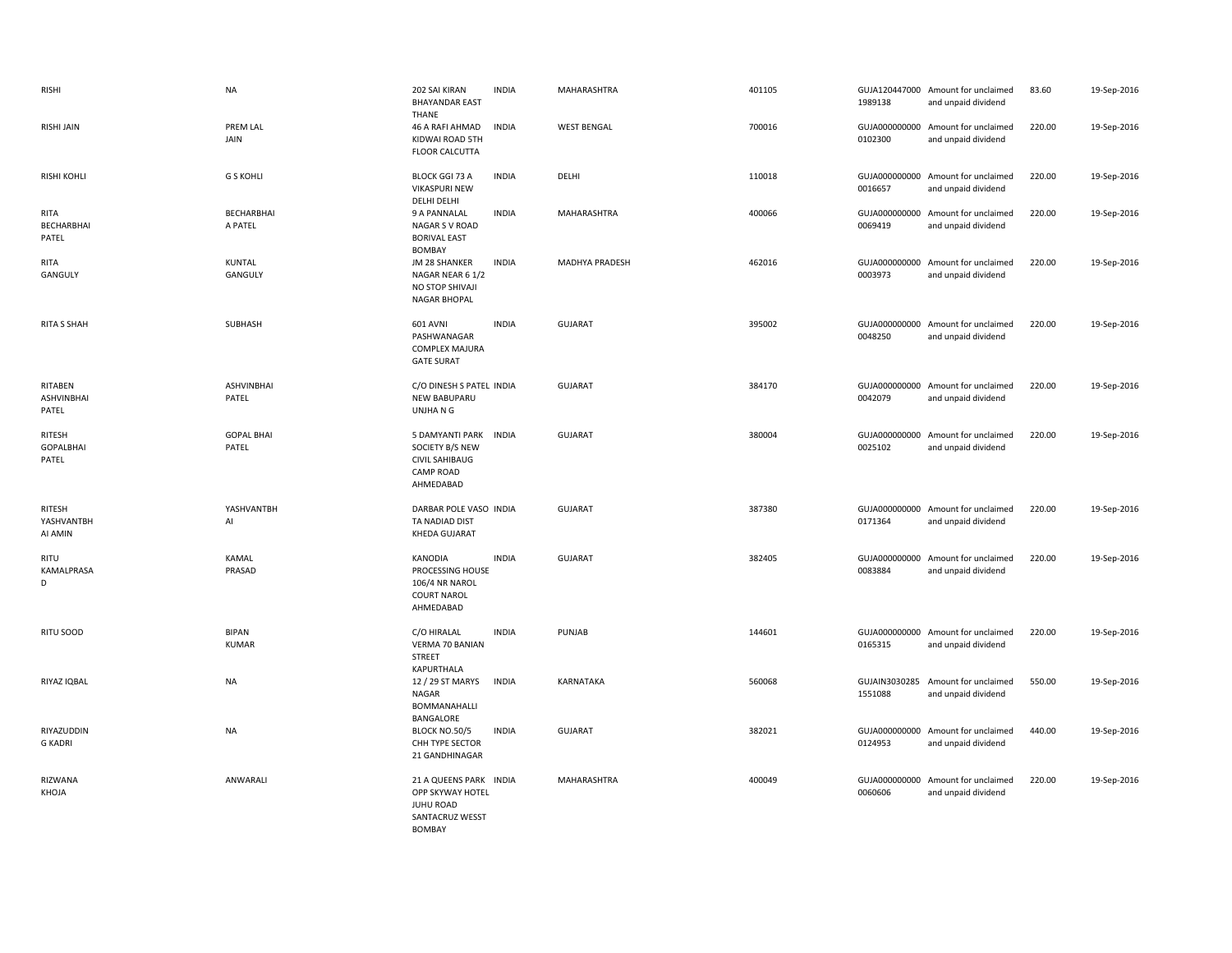| <b>ROBBY</b><br>SIKAND                  | VARINDER<br>SIKAND                       | HOUSE NO B V/7<br>OLD HOSPITAL<br>KAPURTHALA                                                                                                              | <b>INDIA</b> | PUNJAB             | 144601 | 0012719                  | GUJA000000000 Amount for unclaimed<br>and unpaid dividend | 220.00 | 19-Sep-2016 |
|-----------------------------------------|------------------------------------------|-----------------------------------------------------------------------------------------------------------------------------------------------------------|--------------|--------------------|--------|--------------------------|-----------------------------------------------------------|--------|-------------|
| <b>ROHINI</b><br>KOTHARI                | V KOTHARI                                | B/42 MONICA 4TH INDIA<br>FLOOR B/H MEERA<br><b>BLDG JUNCT OF</b><br>DADABHAI X ROAD<br>OFF J P ROAD<br>(RAJKUMAR BUS<br>STOP) ANDHERI(W)<br><b>MUMBAI</b> |              | MAHARASHTRA        | 400058 | 0157989                  | GUJA000000000 Amount for unclaimed<br>and unpaid dividend | 165.00 | 19-Sep-2016 |
| ROHIT<br>AGARWAL                        | C MOHAN                                  | M/S MADAN<br><b>MOHAN CHANDER</b><br><b>MOHAN KATRA</b><br><b>MANRAI</b>                                                                                  | <b>INDIA</b> | MAHARASHTRA        | 999999 | 0153760                  | GUJA000000000 Amount for unclaimed<br>and unpaid dividend | 220.00 | 19-Sep-2016 |
| <b>ROHIT</b><br>CHANDAK                 | LATE MADHO<br>PRASAD<br>CHANDAK          | 7, RABINDRA<br>SARANI ROOM NO.<br>512 NEAR PODDAR<br>COURT CALCUTTA                                                                                       | <b>INDIA</b> | <b>WEST BENGAL</b> | 700001 | 0096232                  | GUJAIN3003271 Amount for unclaimed<br>and unpaid dividend | 110.00 | 19-Sep-2016 |
| <b>ROHIT K</b><br>BHASIN                | R K BHASIN                               | CI-1048(CI-1048)<br>VASANT KUNJ NEW<br>DELHI                                                                                                              | INDIA        | DELHI              | 110070 | 0197287                  | GUJA000000000 Amount for unclaimed<br>and unpaid dividend | 220.00 | 19-Sep-2016 |
| <b>ROHIT KAPUR</b>                      | <b>DHARAM PAL</b><br><b>KAPUR</b>        | H NO 81 STATE<br><b>BANK COLONY G T K</b><br>ROAD P O AZAD<br>PUR DELHI                                                                                   | <b>INDIA</b> | DELHI              | 110009 | GUJA000000000<br>0082373 | Amount for unclaimed<br>and unpaid dividend               | 220.00 | 19-Sep-2016 |
| <b>ROHIT</b><br><b>KUMAR N</b><br>VASHI | NATVARLAL<br>VASHI                       | 26 KAILASH NAGAR INDIA<br>SOCIETY B/H<br>DANILIMDA POLICE<br>CHOKI DANILIMDA<br>AHMEDABAD                                                                 |              | <b>GUJARAT</b>     | 380027 | 0122865                  | GUJA000000000 Amount for unclaimed<br>and unpaid dividend | 220.00 | 19-Sep-2016 |
| <b>ROHIT</b><br>MENGDE                  | MADHAVLAL                                | B-20 SHYAM TULSI INDIA<br><b>SOCIETY NR</b><br>HATHIBHAI NAGAR<br>DIWALIPURRAVADO<br>DARA                                                                 |              | <b>GUJARAT</b>     | 390015 | 0003425                  | GUJA000000000 Amount for unclaimed<br>and unpaid dividend | 440.00 | 19-Sep-2016 |
| <b>ROHIT NAGIA</b>                      | SURENDRA<br><b>KUMAR</b><br><b>NAGIA</b> | 209 DDA SFS FLATS INDIA<br>SECTOR 22 POCKET<br>1 DWARKA NEW<br>DELHI                                                                                      |              | DELHI              | 110045 | 1475263                  | GUJAIN3030285 Amount for unclaimed<br>and unpaid dividend | 220.00 | 19-Sep-2016 |
| ROHIT<br>RATHOD                         | <b>PRAVIN BHAI</b><br>RATHOD             | C/O K K VYAS B 19 G INDIA<br>S F C COLONY<br>MOTIKHADI DIST<br><b>JMNAGAR GUJARAT</b>                                                                     |              | <b>GUJARAT</b>     | 361140 | 0119811                  | GUJA000000000 Amount for unclaimed<br>and unpaid dividend | 220.00 | 19-Sep-2016 |
| ROHIT<br>SHARMA                         | <b>NA</b>                                | MAHADEO LAL<br>KANHAIYALAL RAJ<br><b>HOSPITAL ROAD PO</b><br><b>JHARIA DHANBAD</b>                                                                        | <b>INDIA</b> | <b>JHARKHAND</b>   | 828111 | 9431233                  | GUJAIN3013301 Amount for unclaimed<br>and unpaid dividend | 220.00 | 19-Sep-2016 |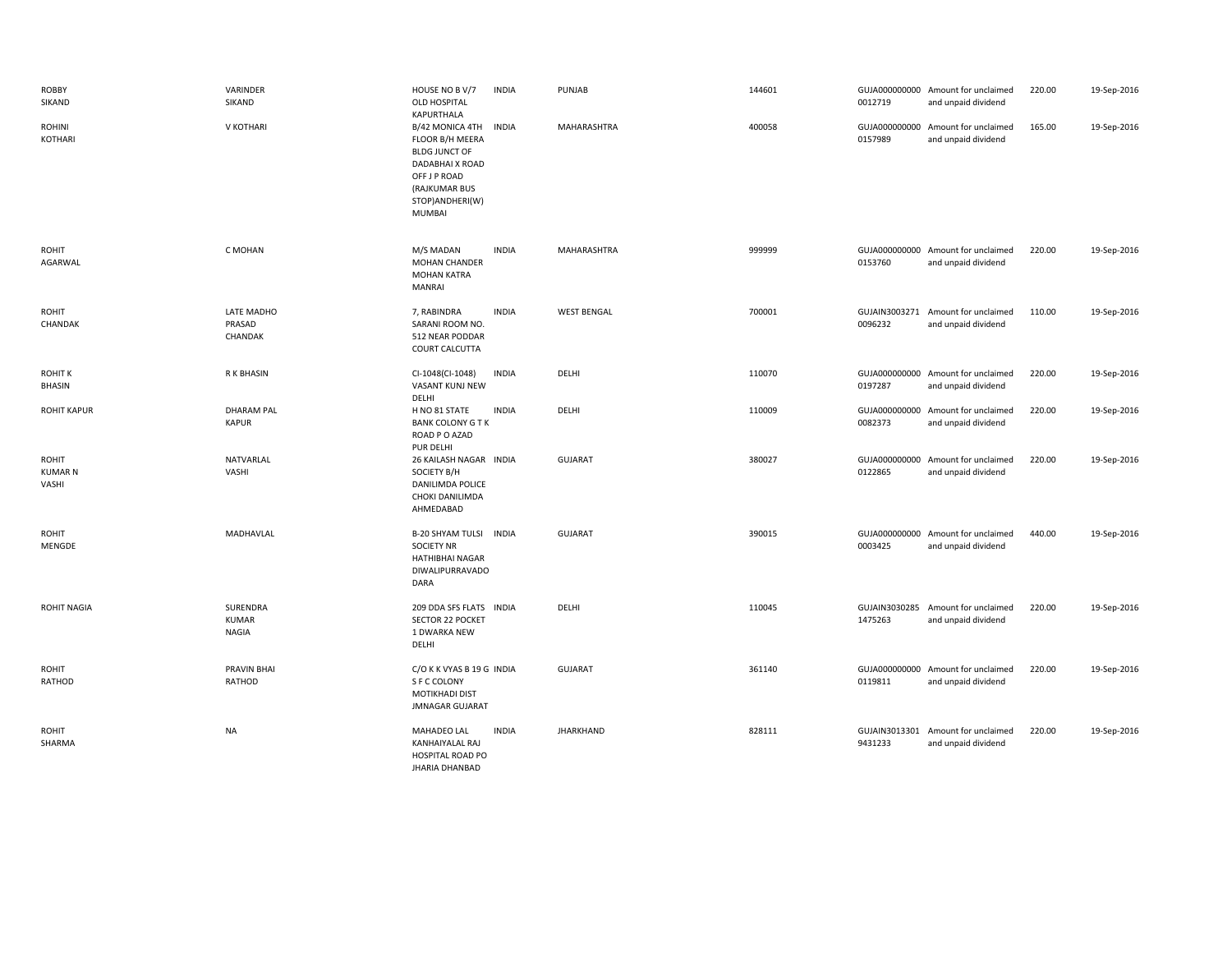| <b>ROHITKUMAR</b><br><b>G PANDYA</b>     | <b>NA</b>                                     | 11 BALESHWAR<br><b>BUNGLOWS</b><br>PANCHDEEP<br>SOCIETY OPP INDIA<br><b>COLONY BOPAL</b><br>AHMEDABAD                                                                  | <b>INDIA</b> | <b>GUJARAT</b>       | 380058 | 0198012                  | GUJAIN3012761 Amount for unclaimed<br>and unpaid dividend | 220.00 | 19-Sep-2016 |
|------------------------------------------|-----------------------------------------------|------------------------------------------------------------------------------------------------------------------------------------------------------------------------|--------------|----------------------|--------|--------------------------|-----------------------------------------------------------|--------|-------------|
| <b>ROMA PAL</b>                          | <b>BIJAN PAL</b>                              | C/O LIK INTIME<br>INDUA PVT LTD B-<br>102 & 103<br>SHANGRILA<br><b>COMPLEX 1ST</b><br>FLOOR OPP HDFC<br>BANK<br>NEARRADHKRISHNA<br><b>CHAR RASTA AKOTA</b><br>VADODARA | <b>INDIA</b> | GUJARAT              | 390020 | 0062036                  | GUJA000000000 Amount for unclaimed<br>and unpaid dividend | 220.00 | 19-Sep-2016 |
| <b>ROMI GUPTA</b>                        | <b>DEEPAK</b><br><b>KUMAR</b><br><b>GUPTA</b> | C/O GOTEWALS A-<br>698, SECTOR 19,<br>NOIDA, U.P.U.P.                                                                                                                  | <b>INDIA</b> | <b>UTTAR PRADESH</b> | 201301 | 0024169                  | GUJA000000000 Amount for unclaimed<br>and unpaid dividend | 220.00 | 19-Sep-2016 |
| <b>ROOPCHAND</b><br>SHAH                 | ROOPCHAND<br>SHAH                             | 57/2 NEW BAZAR<br><b>KHADKI POONA</b>                                                                                                                                  | <b>INDIA</b> | MAHARASHTRA          | 411003 | 0018849                  | GUJA000000000 Amount for unclaimed<br>and unpaid dividend | 220.00 | 19-Sep-2016 |
| <b>ROOPLAL</b><br><b>MEHTA</b>           | AMERCHAND<br><b>MEHTA</b>                     | PO BODIGA MA<br><b>BADA DISTT</b><br><b>DUNGAR PUR</b><br>RAJASTHAN                                                                                                    | <b>INDIA</b> | RAJASTHAN            | 302005 | GUJA000000000<br>0027391 | Amount for unclaimed<br>and unpaid dividend               | 330.00 | 19-Sep-2016 |
| ROSAMMA<br>DEVASSY                       | LATE SH V I<br>DEVASSY                        | <b>202/1 LINTON</b><br>STREET CALCUTTA                                                                                                                                 | <b>INDIA</b> | <b>WEST BENGAL</b>   | 700014 | 0156611                  | GUJA000000000 Amount for unclaimed<br>and unpaid dividend | 220.00 | 19-Sep-2016 |
| <b>ROSHAN LAL</b><br>AHUJA               | LATE SH<br><b>NEWAND</b><br>RAM               | H NO 122/126<br><b>SHASTRI NAGAR</b><br><b>KANPURUP</b>                                                                                                                | <b>INDIA</b> | <b>UTTAR PRADESH</b> | 208012 | 0105821                  | GUJA000000000 Amount for unclaimed<br>and unpaid dividend | 220.00 | 19-Sep-2016 |
| <b>ROSHAN LAL</b><br><b>NARULA</b>       | J N NARULA                                    | FLAT NO 79 POCKET INDIA<br>D 15 SECTOR 7<br>ROHINI DELHI                                                                                                               |              | DELHI                | 110085 | GUJA000000000<br>0058040 | Amount for unclaimed<br>and unpaid dividend               | 220.00 | 19-Sep-2016 |
| <b>ROSHNI</b><br>ASHOKKUMA<br>R PANCHANI | ASHOKKUMA<br>R PANCHANI                       | C/O MANGLABE<br>PANCHANI OPP<br>LIBRARY AT & PO<br>THARA TA KANKREJ<br>DIST BANASKANTHA                                                                                | <b>INDIA</b> | <b>GUJARAT</b>       | 385555 | 0171264                  | GUJA000000000 Amount for unclaimed<br>and unpaid dividend | 220.00 | 19-Sep-2016 |
| <b>ROY FRANCIS</b>                       | <b>M R FRANCIS</b>                            | MARYKNOLL<br>PULLARIKUNNU<br>MALLOOSSERY PO<br>KOTTAYAM                                                                                                                | <b>INDIA</b> | KERALA               | 686041 | 1884623                  | GUJAIN3002391 Amount for unclaimed<br>and unpaid dividend | 413.60 | 19-Sep-2016 |
| <b>RUBINA</b><br>ANJUM                   | <b>NA</b>                                     | W/O MD. WAHID,<br>GALI NO-12 BARAH,<br>PATTHER. DEHRI                                                                                                                  | <b>INDIA</b> | <b>BIHAR</b>         | 821307 | 0080598                  | GUJA120109240 Amount for unclaimed<br>and unpaid dividend | 55.00  | 19-Sep-2016 |
| <b>RUBY JAIN</b>                         | <b>JAYWANT</b><br>JAIN                        | BI 645/3 BINDRA<br><b>BAN ROAD KUNDAN</b><br>PURI CIVIL LINES<br>LUDHIANA                                                                                              | <b>INDIA</b> | PUNJAB               | 141001 | GUJA000000000<br>0012914 | Amount for unclaimed<br>and unpaid dividend               | 220.00 | 19-Sep-2016 |
| <b>RUBY</b><br>RASTOGI                   | HARI<br>SHANKER<br><b>RASTOGI</b>             | C/O SWIFTAIRE<br><b>INTERNATIONAL IST</b><br>FLOOR ROOM NO 5<br>678/3 JANPATH<br>NFW DFI HI                                                                            | <b>INDIA</b> | DELHI                | 110001 | 0067596                  | GUJA000000000 Amount for unclaimed<br>and unpaid dividend | 220.00 | 19-Sep-2016 |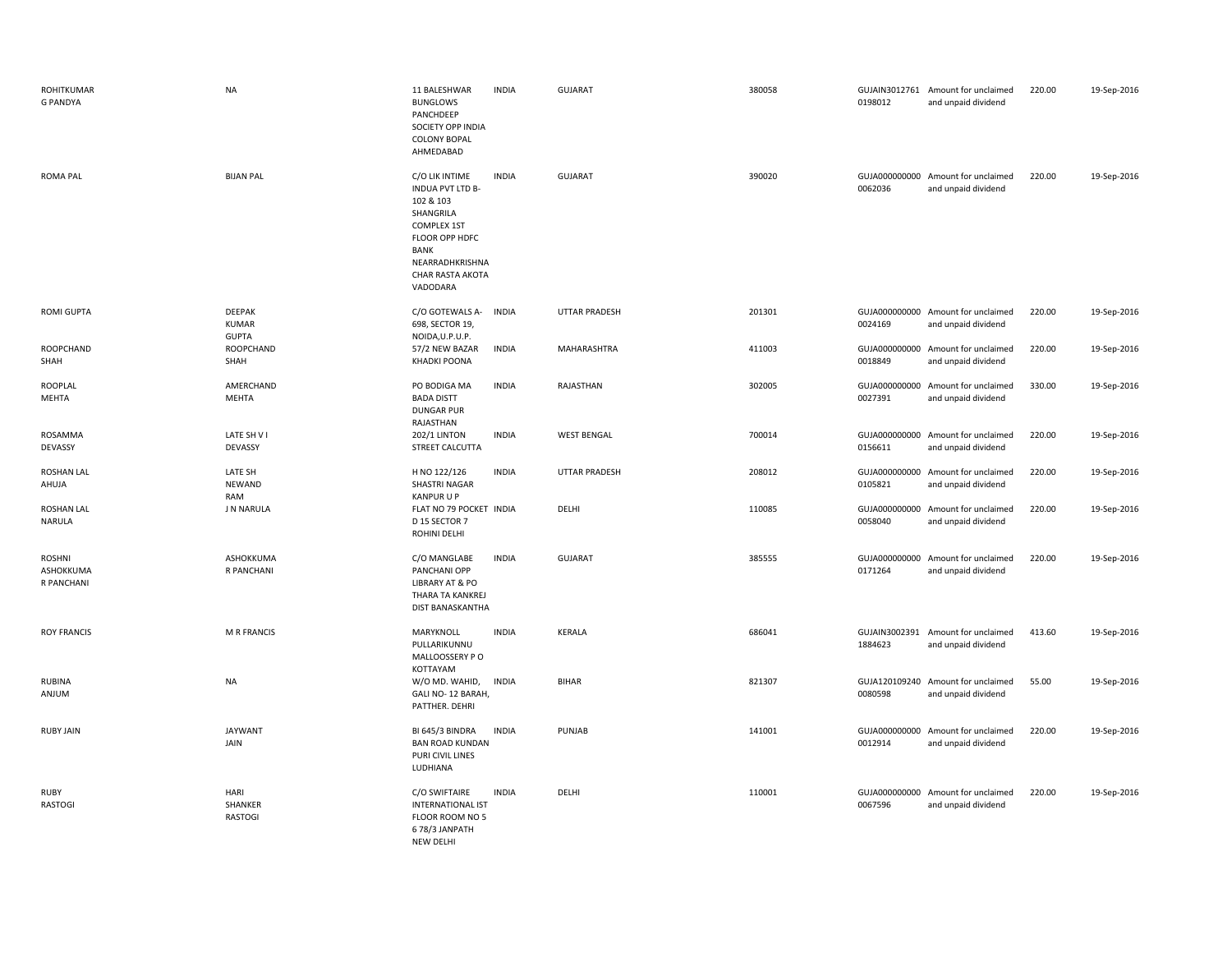| <b>RUCHEE</b><br>AGRAWAL             | VINOD<br>AGRAWAL                   | 1035 MAHALAXMI<br><b>SOCIETY RAM</b><br>NAGAR SABARMATI<br>AHMEDABAD                                                               | INDIA        | <b>GUJARAT</b>     | 380005 | 0031102                  | GUJA000000000 Amount for unclaimed<br>and unpaid dividend | 220.00  | 19-Sep-2016 |
|--------------------------------------|------------------------------------|------------------------------------------------------------------------------------------------------------------------------------|--------------|--------------------|--------|--------------------------|-----------------------------------------------------------|---------|-------------|
| <b>RUCHI</b>                         | SANJEEV<br><b>KUMAR</b>            | <b>B 15 GULMOHAR</b><br>PARK NEW DELHI<br>DELHI                                                                                    | <b>INDIA</b> | DELHI              | 110049 | 0058521                  | GUJA000000000 Amount for unclaimed<br>and unpaid dividend | 220.00  | 19-Sep-2016 |
| <b>RUCHIBEN K</b><br>DESAI           | <b>KULDIP BHAI</b><br>DESAI        | 42 GEETA NAGAR<br>SOCIETY PRATAP<br><b>NAGAR ROAD</b><br>VADODARA                                                                  | <b>INDIA</b> | <b>GUJARAT</b>     | 390004 | 0003777                  | GUJA000000000 Amount for unclaimed<br>and unpaid dividend | 220.00  | 19-Sep-2016 |
| RUCHIR D<br>PATEL                    | <b>D M PATEL</b>                   | ICHCHHABAB<br><b>BHUVAN AMBICA</b><br>SOCIETY BEHIND<br><b>LAXMI TALKIES</b><br>ANAND                                              | <b>INDIA</b> | <b>GUJARAT</b>     | 388001 | 0046933                  | GUJA000000000 Amount for unclaimed<br>and unpaid dividend | 220.00  | 19-Sep-2016 |
| <b>RUCHIRA N</b><br>SHAH             | NALINKUMA<br>R SHAH                | 8 MANSUKH MAHAL INDIA<br>NANBHA VADI KALA<br>NALA BHAVNAGAR                                                                        |              | <b>GUJARAT</b>     | 364002 | 0075061                  | GUJA000000000 Amount for unclaimed<br>and unpaid dividend | 220.00  | 19-Sep-2016 |
| <b>RUCHITA</b><br>SABHARWAL          | K K<br>SABHARWAL                   | C 1 KIRTI NAGAR<br><b>NEW DELHI</b>                                                                                                | <b>INDIA</b> | DELHI              | 110015 | 0098094                  | GUJA000000000 Amount for unclaimed<br>and unpaid dividend | 220.00  | 19-Sep-2016 |
| RUKHADBHAI<br>BARIA                  | <b>KOYAJI BHAI</b><br><b>BARIA</b> | QTR NO 7074<br><b>FERTILIZER NAGAR</b><br><b>BARODA</b>                                                                            | <b>INDIA</b> | <b>GUJARAT</b>     | 391750 | GUJA000000000<br>0119656 | Amount for unclaimed<br>and unpaid dividend               | 220.00  | 19-Sep-2016 |
| RUKMANI<br>PORWAL                    | <b>NA</b>                          | MAHAVIR APT FLAT INDIA<br>NO 8 S NO 121/122<br>PLOT NO 180<br>KOTHRUD PUNE                                                         |              | MAHARASHTRA        | 411038 | 2343845                  | GUJAIN3001001 Amount for unclaimed<br>and unpaid dividend | 220.00  | 19-Sep-2016 |
| RUKMINI<br>KHAITAN                   | <b>SP KHAITAN</b>                  | FLAT NO.31,<br><b>BUILDING NO.51A</b><br>YASHODA CO-OP<br>HSG SOCIETY LTD.<br><b>BRINDAVAN</b><br>COMPLEX,<br>MAJIWADETHANE<br>(W) | <b>INDIA</b> | MAHARASHTRA        | 400601 | 0206025                  | GUJA000000000 Amount for unclaimed<br>and unpaid dividend | 220.00  | 19-Sep-2016 |
| RULIRAM<br>GARG                      | <b>MANGATOO</b><br>RAM             | 9/16 D FORT<br><b>MAINTAIP IST</b><br><b>FLOOR BRITISH</b><br>HOTEL LANE OFF B S<br><b>MARG FORT</b><br><b>BOMBAY</b>              | <b>INDIA</b> | MAHARASHTRA        | 400023 | 0049452                  | GUJA000000000 Amount for unclaimed<br>and unpaid dividend | 220.00  | 19-Sep-2016 |
| <b>RUP KUMAR</b><br><b>DASTHAKUR</b> | <b>NA</b>                          | S/O RADHA NATH<br>DASTHAKUR<br>RADHAKUNJA<br>ASHRAM NADIHA<br>PO AND DIST<br>PURULIA WEST<br><b>BENGAL</b>                         | <b>INDIA</b> | <b>WEST BENGAL</b> | 723101 | 4119416                  | GUJAIN3002141 Amount for unclaimed<br>and unpaid dividend | 1100.00 | 19-Sep-2016 |
| RUPA C<br>KOTHARI                    | C KOTHARI<br>PROFESIONA            | C 3 VASUNDHARA<br><b>14 TILAK ROAD</b><br><b>GHATKOPAR (E)</b><br><b>BOMBAY</b>                                                    | <b>INDIA</b> | MAHARASHTRA        | 400077 | 0159401                  | GUJA000000000 Amount for unclaimed<br>and unpaid dividend | 220.00  | 19-Sep-2016 |
| <b>RUPA KAUL</b>                     | GANESH<br>KOUL                     | 12 C EVERSHINE<br>APARTMENTS<br><b>BODELLA PHASE II</b><br><b>VIKASPURI NEW</b><br>DELHI                                           | <b>INDIA</b> | DELHI              | 110018 | 0114574                  | GUJA000000000 Amount for unclaimed<br>and unpaid dividend | 220.00  | 19-Sep-2016 |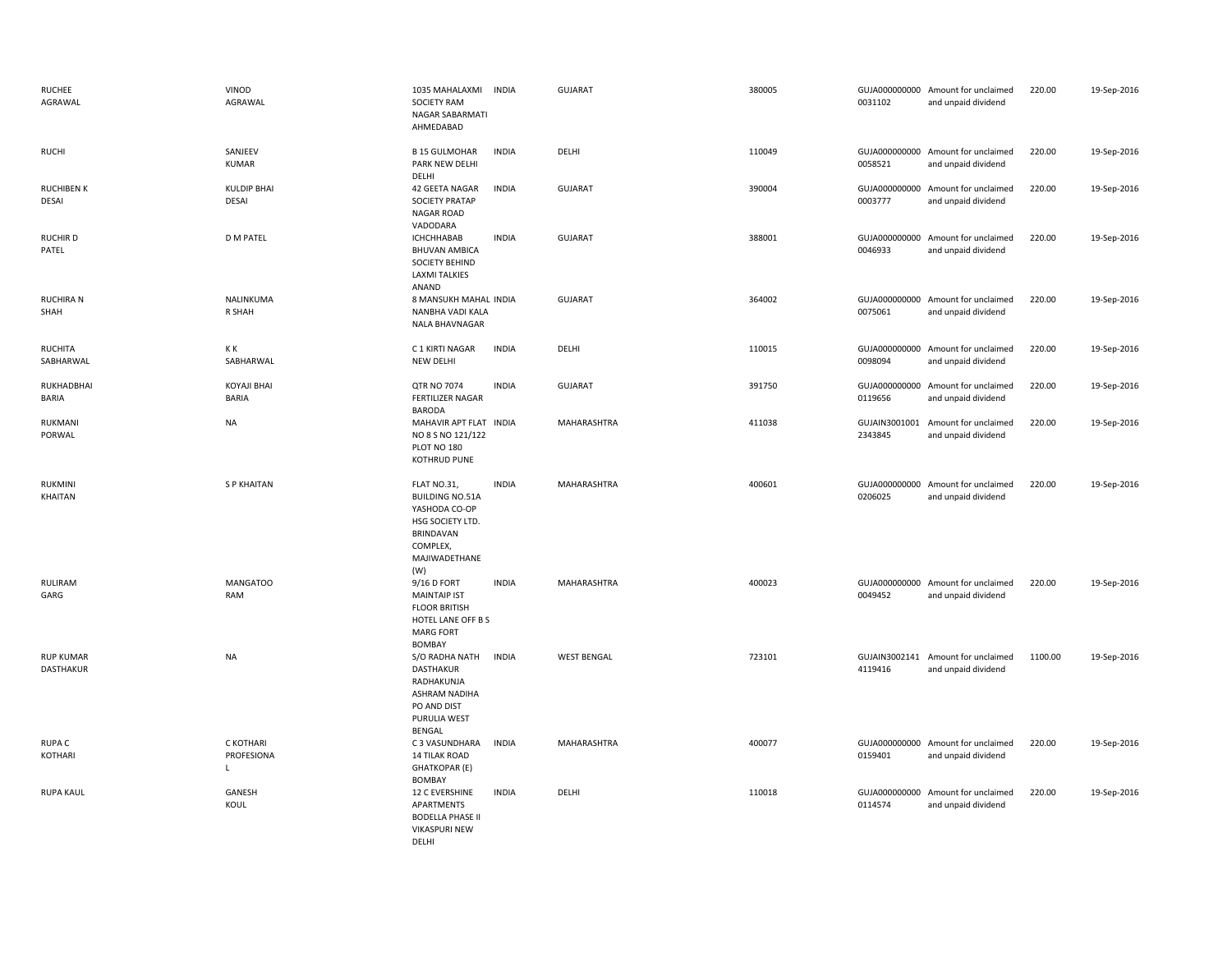| RUPAL DOSHI                            | PRITAMLAL<br><b>DOSHI</b>          | ANAND 16 SAVSAR INDIA<br>PLOT MORBI                                                                                  |              | <b>GUJARAT</b>     | 363641 | 0107027 | GUJA000000000 Amount for unclaimed<br>and unpaid dividend | 220.00 | 19-Sep-2016 |
|----------------------------------------|------------------------------------|----------------------------------------------------------------------------------------------------------------------|--------------|--------------------|--------|---------|-----------------------------------------------------------|--------|-------------|
| RUPAL<br>MEHTA                         | RAJESH J<br><b>MEHTA</b>           | <b>B-2 VAISHALI</b><br>NARSHING LANE<br><b>MALAD WEST</b><br><b>BOMBAY</b>                                           | <b>INDIA</b> | MAHARASHTRA        | 400064 | 0045209 | GUJA000000000 Amount for unclaimed<br>and unpaid dividend | 220.00 | 19-Sep-2016 |
| RUPANJALI<br><b>MISHRA</b>             | <b>BISWAJIT</b><br><b>MISHRA</b>   | I T C DATA CENTRE I INDIA<br>T C LTD INFOTECH<br>PARK BANASWADI<br>ROAD BANGALORE                                    |              | KARNATAKA          | 560084 | 1890829 | GUJAIN3029024 Amount for unclaimed<br>and unpaid dividend | 220.00 | 19-Sep-2016 |
| <b>RUSEMTONG</b><br>LONGKUMER          | <b>NUNGSHI</b><br>LONGKUMER        | NEW COMMERCIAL INDIA<br>BUILDING,<br>CIRCULAR ROAD.<br><b>DIMAPUR</b>                                                |              | NAGALAND           | 797112 | 0286907 | GUJA120230000 Amount for unclaimed<br>and unpaid dividend | 440.00 | 19-Sep-2016 |
| RUSTAM<br><b>NOSHIR</b><br>VAJIFDAR    | <b>NOSHIRK</b><br>VAJIFDAR         | FLAT NO D-1<br><b>GROUND FLOOR</b><br>PRARTHNA FLATS<br><b>GIDC ROAD</b><br>MANJALPUR<br><b>BARODA GUJARAT</b>       | <b>INDIA</b> | <b>GUJARAT</b>     | 390011 | 0160728 | GUJA000000000 Amount for unclaimed<br>and unpaid dividend | 220.00 | 19-Sep-2016 |
| <b>RUTESH</b><br>CHANDRAVAD<br>AN SHAH | C SHAH                             | 4 DAULAT SOCIETY INDIA<br><b>NEAR UTKARSH</b><br>SCHOOL LION HALL<br>ROAD ROCE<br>COURSEVADODARA                     |              | <b>GUJARAT</b>     | 390015 | 0198295 | GUJA000000000 Amount for unclaimed<br>and unpaid dividend | 440.00 | 19-Sep-2016 |
| <b>RUTH S</b><br>RATHOD                | <b>SURENDRAS</b><br>RATHOD<br>RETD | OLD SEMINARY<br>COMPOUND OPP G<br>P O INDORE M P                                                                     | <b>INDIA</b> | MADHYA PRADESH     | 452001 | 0007534 | GUJA000000000 Amount for unclaimed<br>and unpaid dividend | 220.00 | 19-Sep-2016 |
| S A MODI                               | <b>NA</b>                          | CHOKSHI D<br>RAJNIKANT OPP<br><b>GHANCHIS POLE</b><br>MANEKCHOK<br>AHMEDABAD                                         | <b>INDIA</b> | <b>GUJARAT</b>     | 380001 | 0035117 | GUJA000000000 Amount for unclaimed<br>and unpaid dividend | 220.00 | 19-Sep-2016 |
| S ANAND                                | <b>K SUNDARAM</b>                  | JHEELAM<br><b>APARTMENTS FLAT</b><br>NO A 1 GROUND<br>FLOOR 15/2/37<br><b>JHEEL ROADBANK</b><br>PLOT CALCUTTA        | <b>INDIA</b> | <b>WEST BENGAL</b> | 700075 | 0171781 | GUJA000000000 Amount for unclaimed<br>and unpaid dividend | 220.00 | 19-Sep-2016 |
| S BHAGYA                               | S<br>SATYANARAY<br>ANA             | NO 9 V B NAGAR<br>SIRIGERE<br><b>CITRADURGA DIST</b>                                                                 | <b>INDIA</b> | KARNATAKA          | 577541 | 0104148 | GUJA000000000 Amount for unclaimed<br>and unpaid dividend | 220.00 | 19-Sep-2016 |
| -S<br>CHANDRASEK<br>HAR                | R ARYA                             | <b>NETHRA</b><br><b>ENTERPRISES 6-8-6</b><br>C ANJANEYA<br>PANTHULU ST<br><b>GANGANAMMA PET</b><br><b>TENALI A P</b> | <b>INDIA</b> | ANDHRA PRADESH     | 522201 | 0157310 | GUJA000000000 Amount for unclaimed<br>and unpaid dividend | 220.00 | 19-Sep-2016 |
| S GOUTHAM                              | P SONRAJ                           | 480 T H ROAD OLD INDIA<br>WASHERMENPET<br><b>MADRAS</b>                                                              |              | <b>TAMIL NADU</b>  | 600021 | 0166574 | GUJA000000000 Amount for unclaimed<br>and unpaid dividend | 220.00 | 19-Sep-2016 |
| <b>S GURBAX</b><br>SINGH               | LT SH G<br>SINGH                   | FLAT 3B BLOCK-2<br>POCKETB ASHOK<br><b>VIHAR PHASE-</b><br><b>IIIRDDELHI</b>                                         | <b>INDIA</b> | DELHI              | 110052 | 0146486 | GUJA000000000 Amount for unclaimed<br>and unpaid dividend | 220.00 | 19-Sep-2016 |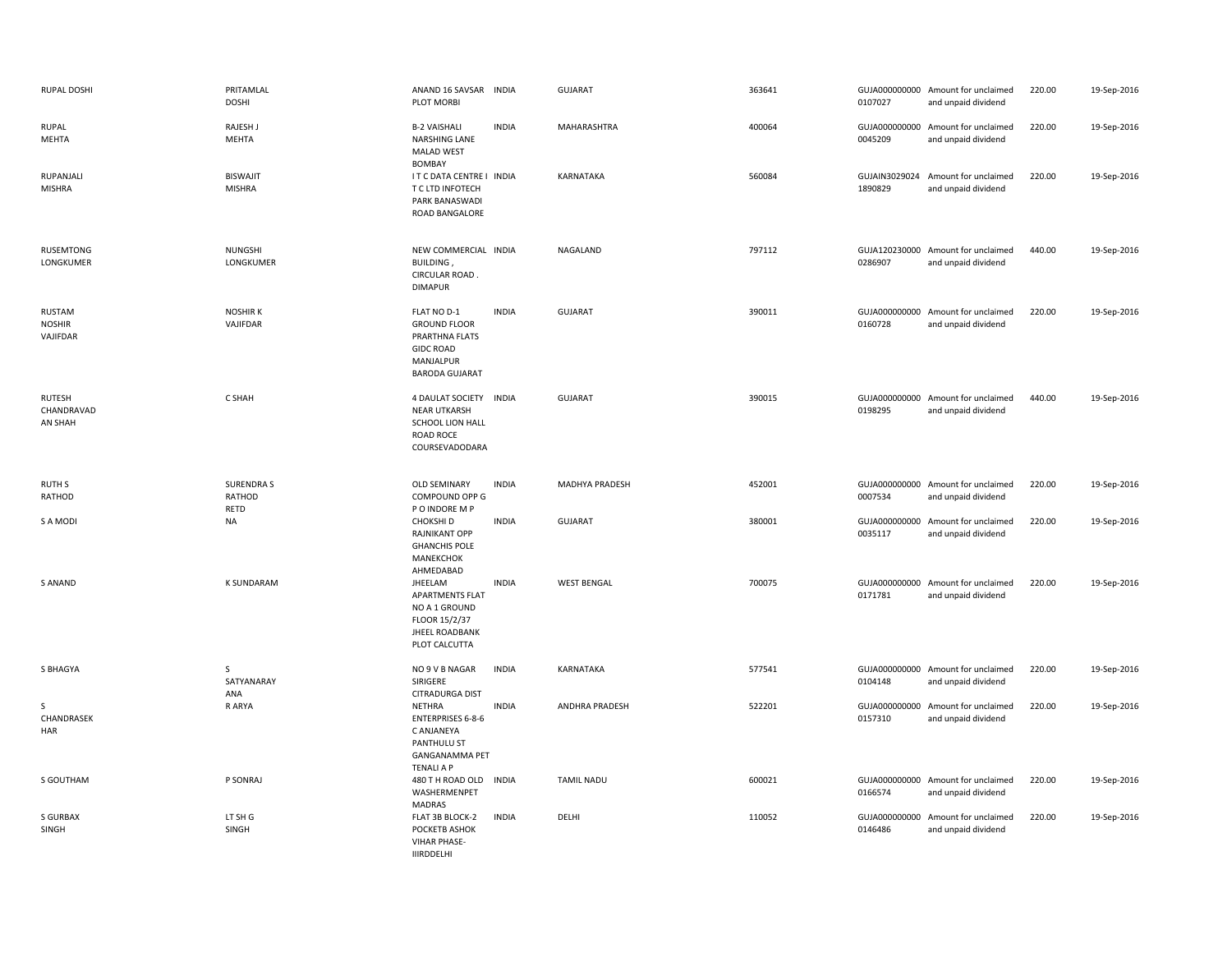| <b>SJ SHAH</b>              | <b>JETHABHAI</b><br>SHAH                 | D/1 ARPAN APT<br><b>BABU NIVAS NI GALI</b><br><b>TIMLIAWAD SURAT</b>                            | <b>INDIA</b> | <b>GUJARAT</b>        | 395001 | 0045661                  | GUJA000000000 Amount for unclaimed<br>and unpaid dividend | 220.00  | 19-Sep-2016 |
|-----------------------------|------------------------------------------|-------------------------------------------------------------------------------------------------|--------------|-----------------------|--------|--------------------------|-----------------------------------------------------------|---------|-------------|
| S JOGINDER<br>SINGH         | S C SINGH<br><b>RETD GOVT</b><br>SERVANT | H NO 282 C-BLOCK INDIA<br><b>B R S NAGAR</b><br>LUDHIANA PUNJAB                                 |              | PUNJAB                | 141001 | 0154227                  | GUJA000000000 Amount for unclaimed<br>and unpaid dividend | 440.00  | 19-Sep-2016 |
| <b>SKARORA</b>              | C M ARORA                                | J K NURSING HOME INDIA<br><b>1ST B ROAD SARDAR</b><br>PURA JODHPUR                              |              | RAJASTHAN             | 342003 | 0073506                  | GUJA000000000 Amount for unclaimed<br>and unpaid dividend | 220.00  | 19-Sep-2016 |
| S K BISWAS                  | <b>S N BISWAS</b>                        | 19-B PKT A MAYUR INDIA<br>VIHAR PH II DELHI                                                     |              | DELHI                 | 110091 | 0062955                  | GUJA000000000 Amount for unclaimed<br>and unpaid dividend | 220.00  | 19-Sep-2016 |
| S K<br>RAJAGOPALA<br>N      | ${\sf N}$<br>SUBBARAMA<br>N              | NO. 17/2 STATE<br><b>BANK COLONY</b><br>KUMBAKONAM<br>KUMBAKONAM                                | <b>INDIA</b> | <b>TAMIL NADU</b>     | 612001 | 2281829                  | GUJAIN3010802 Amount for unclaimed<br>and unpaid dividend | 154.00  | 19-Sep-2016 |
| <b>S KAMALINI</b>           | SOLOMON                                  | NO 7 M A M FLATS<br>39 OFFICERS<br><b>COLONY TENNUR</b><br>TRICHYT NADU                         | <b>INDIA</b> | <b>TAMIL NADU</b>     | 620017 | 0134395                  | GUJA000000000 Amount for unclaimed<br>and unpaid dividend | 220.00  | 19-Sep-2016 |
| S KRISHNA<br><b>MOORTHY</b> | L<br>SUBRAMANIA<br><b>IYER RETD</b>      | RAM NIVAS 93<br><b>GANESA PURAM</b><br><b>TRICHY</b>                                            | <b>INDIA</b> | <b>TAMIL NADU</b>     | 620014 | 0115741                  | GUJA000000000 Amount for unclaimed<br>and unpaid dividend | 110.00  | 19-Sep-2016 |
| S LAKSHMI                   | $\mathsf{R}$<br>SETHURAMA<br>${\sf N}$   | C2 4 DOS COLONY<br>VASTRAPUR<br>AHMEDABAD                                                       | <b>INDIA</b> | <b>GUJARAT</b>        | 380015 | 0088705                  | GUJA000000000 Amount for unclaimed<br>and unpaid dividend | 220.00  | 19-Sep-2016 |
| S LALITHA                   | <b>NA</b>                                | $U - 26 / 7$ DLF,<br>PHASE - 3<br><b>GURGAON</b>                                                | <b>INDIA</b> | HARYANA               | 122002 | 0055691                  | GUJA120175000 Amount for unclaimed<br>and unpaid dividend | 3300.00 | 19-Sep-2016 |
| S M SHEIKH                  | MAHAMAD<br>SHEIKH                        | 299A GIDC S M<br>ENGINEERING<br><b>WORK MAKARPURA</b><br>VADODARA                               | <b>INDIA</b> | <b>GUJARAT</b>        | 390010 | 0177550                  | GUJA000000000 Amount for unclaimed<br>and unpaid dividend | 220.00  | 19-Sep-2016 |
| S M VORA                    | M K VORA                                 | 3/13/29 NAVJIVAN INDIA<br>SOCIETY<br><b>LAMINGTON ROAD</b><br>BOMBAY                            |              | MAHARASHTRA           | 400008 | 0069487                  | GUJA000000000 Amount for unclaimed<br>and unpaid dividend | 220.00  | 19-Sep-2016 |
| <b>S MARTIN</b>             | <b>F MARTIN</b>                          | MIG-17 B BLOCK<br>PANKI KANPUR                                                                  | <b>INDIA</b> | UTTAR PRADESH         | 208020 | 0131954                  | GUJA000000000 Amount for unclaimed<br>and unpaid dividend | 220.00  | 19-Sep-2016 |
| <b>S MASTAN</b><br>SAHEB    | <b>NA</b>                                | H NO 2/131 MAIN<br><b>ROAD ALUR</b><br>KURNOOL DIST A P                                         | <b>INDIA</b> | <b>ANDHRA PRADESH</b> | 518395 | 0199606                  | GUJA000000000 Amount for unclaimed<br>and unpaid dividend | 220.00  | 19-Sep-2016 |
| S MUKESH<br>JAIN            | <b>GENMALL</b><br>JAIN                   | FLAT NO 108<br>CHINTAMANI<br><b>BUILDING SUJAY</b><br><b>GARDEN MUKUND</b><br><b>NAGAR PUNE</b> | <b>INDIA</b> | MAHARASHTRA           | 411037 | GUJAIN3003941<br>0350061 | Amount for unclaimed<br>and unpaid dividend               | 220.00  | 19-Sep-2016 |
| S N AGARWAL                 | LAXMICHAND                               | C/O SHRI D N<br>GUPTA H NO 121<br><b>BASANT VIHAR</b><br>SECHEME NO 3<br>ALWARRAJ               | <b>INDIA</b> | ANDHRA PRADESH        | 500003 | 0165594                  | GUJA000000000 Amount for unclaimed<br>and unpaid dividend | 220.00  | 19-Sep-2016 |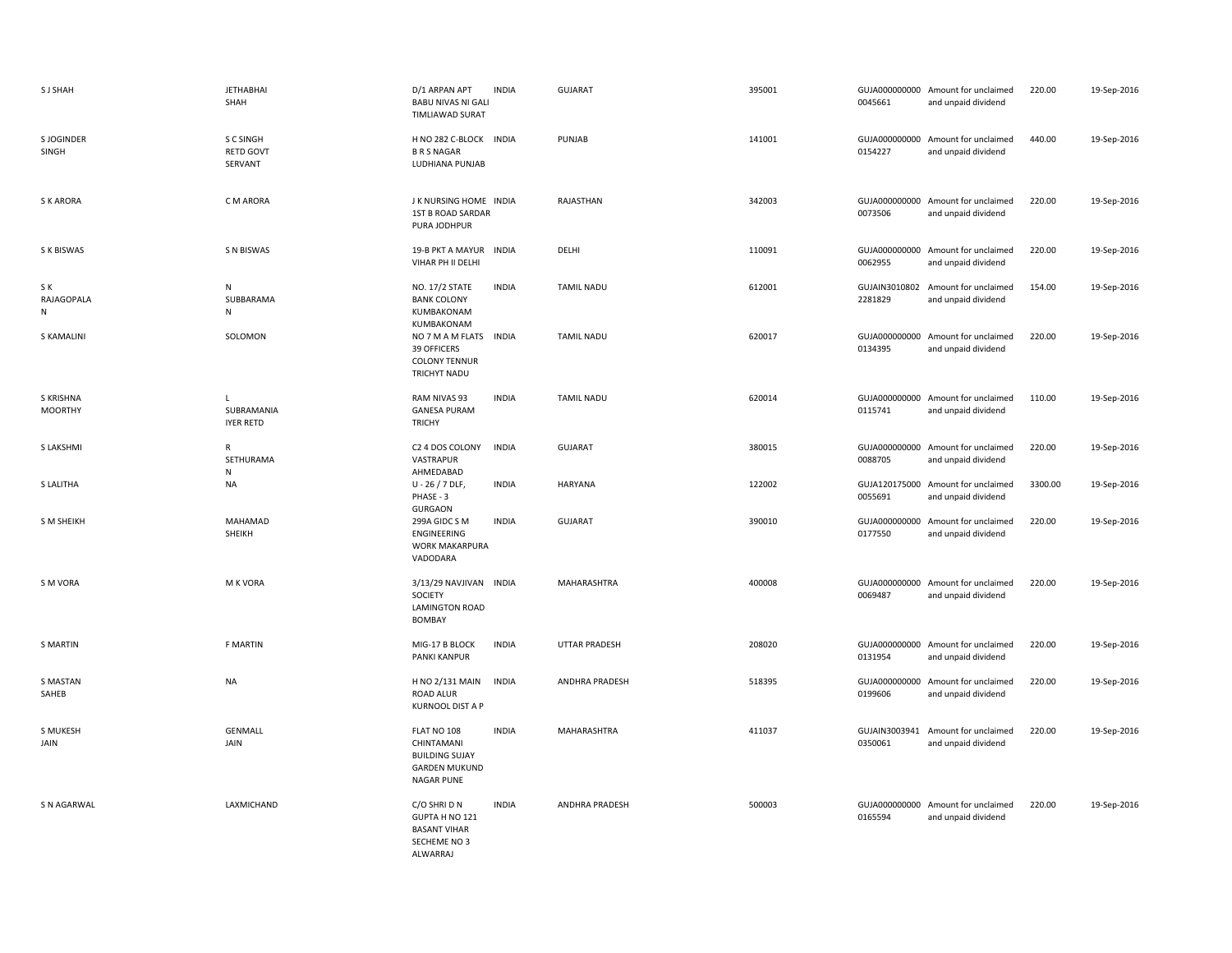| SN <sub></sub><br>CHAUDHARY  | <b>NA</b>                            | C/O SRI D R<br>CHAUDHARY<br>ADVOCATE<br>RAMESHWAR PURI<br><b>GANDHI NGR DIST</b><br><b>BASTI U P</b>            | <b>INDIA</b> | <b>UTTAR PRADESH</b> | 272001 | 0134138                  | GUJA000000000 Amount for unclaimed<br>and unpaid dividend | 220.00 | 19-Sep-2016 |
|------------------------------|--------------------------------------|-----------------------------------------------------------------------------------------------------------------|--------------|----------------------|--------|--------------------------|-----------------------------------------------------------|--------|-------------|
| S NARASIMHA<br><b>MURTHY</b> | <b>NA</b>                            | 607,3RD 'D' CROSS<br>HRBR LAYOUT, 2ND<br><b>BLOCK</b><br>KALYANANAGARBA<br>NGALORE                              | <b>INDIA</b> | KARNATAKA            | 560043 | 0124986                  | GUJA000000000 Amount for unclaimed<br>and unpaid dividend | 220.00 | 19-Sep-2016 |
| S NARENDAR<br><b>KUMAR</b>   | SUGAN<br>CHAND                       | LAL & CO O DANIEL INDIA<br>ROAD<br>ANDERSONPET K G F                                                            |              | KARNATAKA            | 563113 | 0055739                  | GUJA000000000 Amount for unclaimed<br>and unpaid dividend | 220.00 | 19-Sep-2016 |
| S P<br><b>KANNAPPAN</b>      | SUBRAMANIA<br>$\mathsf{N}$           | 121<br>MANICKAVASAGAR<br>STREET ARANMANAI<br>SIRUVAYAL P O<br><b>KALLAL VIA</b><br>SIVAGANGA DIST<br>TAMILNADU  | <b>INDIA</b> | <b>TAMIL NADU</b>    | 630305 | GUJAIN3026793<br>1064179 | Amount for unclaimed<br>and unpaid dividend               | 2.20   | 19-Sep-2016 |
| S PRASAD                     | S S RAO                              | C/O NANDINI<br>EXPORTS 93/2<br><b>SHREYAS POINT</b><br>SOUTHEND ROAD<br>BASAVANAGUDIBAN<br>GALORE               | <b>INDIA</b> | KARNATAKA            | 560004 | 0116171                  | GUJA000000000 Amount for unclaimed<br>and unpaid dividend | 220.00 | 19-Sep-2016 |
| S PREMLATA<br>JAIN           | SHARAVAN<br><b>KUMAR</b><br>BHANWALI | C/O BALU SILVER<br>REFINARY 93 CT<br><b>STREET BANGALORE</b>                                                    | <b>INDIA</b> | KARNATAKA            | 560002 | 0002345                  | GUJA000000000 Amount for unclaimed<br>and unpaid dividend | 220.00 | 19-Sep-2016 |
| S PRITAM<br>SINGH            | <b>JIWAND</b><br>SINGH               | 21 E CENTRAL<br>PLACE BANGALI<br>MARKET NEW DELHI                                                               | <b>INDIA</b> | DELHI                | 110001 | 0062676                  | GUJA000000000 Amount for unclaimed<br>and unpaid dividend | 220.00 | 19-Sep-2016 |
| S R GANDHI                   | RAJESHBHAI                           | 136 PARASKUNJ<br>SOCIETY NO 3 OPP<br><b>OCTROI NAKA</b><br>SATELITE<br>ROADAHMEDABAD                            | <b>INDIA</b> | <b>GUJARAT</b>       | 380015 | 0091282                  | GUJA000000000 Amount for unclaimed<br>and unpaid dividend | 220.00 | 19-Sep-2016 |
| S R SUNDAR<br>RAJ            | S K<br>RANGANATH<br>AN               | 15/1 II MAIN ROAD INDIA<br>VASANTH NAGAR<br><b>EAST BANGALORE</b>                                               |              | KARNATAKA            | 560052 | 0110068                  | GUJA000000000 Amount for unclaimed<br>and unpaid dividend | 220.00 | 19-Sep-2016 |
| <b>S RAJENDRAN</b>           | $\mathsf{S}$<br>SUBRAMANIA<br>N      | D-22 HASTINAPUR<br>ANUSHAKTHI<br>NAGAR MUMBAI                                                                   | <b>INDIA</b> | MAHARASHTRA          | 400094 | 0045480                  | GUJA000000000 Amount for unclaimed<br>and unpaid dividend | 220.00 | 19-Sep-2016 |
| S RAJKUMAR                   | <b>NA</b>                            | NO 2 KESAVAPILLAI INDIA<br>STREET D K M<br><b>COLLEGE ROAD</b><br>SAINATHAPURAM<br><b>VELLORE TAMIL</b><br>NADU |              | TAMIL NADU           | 632001 | GUJAIN3005131<br>3475799 | Amount for unclaimed<br>and unpaid dividend               | 110.00 | 19-Sep-2016 |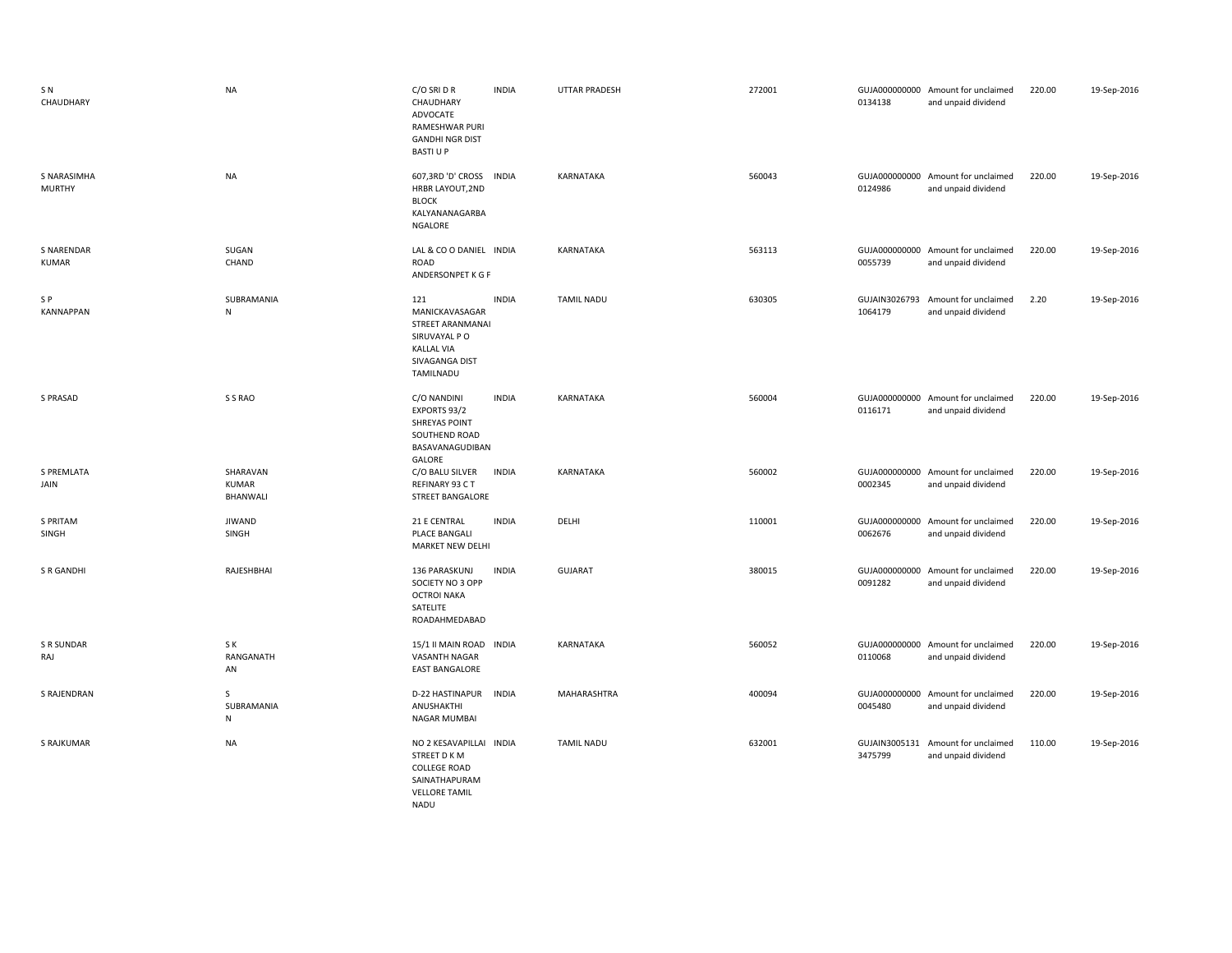| <b>S RAMAN</b>                     | A S IYER                           | D-51/2 TYPE III<br><b>DEFENCE COLONY</b><br><b>DMSRDE COMPLEX</b><br><b>G T ROAD KANPUR</b>                           | <b>INDIA</b> | <b>UTTAR PRADESH</b> | 208013 | 0012200                  | GUJA000000000 Amount for unclaimed<br>and unpaid dividend | 220.00 | 19-Sep-2016 |
|------------------------------------|------------------------------------|-----------------------------------------------------------------------------------------------------------------------|--------------|----------------------|--------|--------------------------|-----------------------------------------------------------|--------|-------------|
| S<br>RANGANATH                     | CR<br><b>SETHURAO</b>              | S-2 CURDE COLONY INDIA<br><b>AVADI MADRAS</b>                                                                         |              | <b>TAMIL NADU</b>    | 600054 | 0132906                  | GUJA000000000 Amount for unclaimed<br>and unpaid dividend | 220.00 | 19-Sep-2016 |
| S S ANIL                           | SOMASHEKH<br>ARSS                  | SAGAR CTS 7186<br>SECTOR X M M<br><b>EXTN BELGAUM</b>                                                                 | <b>INDIA</b> | KARNATAKA            | 590016 | 0128090                  | GUJA000000000 Amount for unclaimed<br>and unpaid dividend | 220.00 | 19-Sep-2016 |
| S S<br>PRABHAVATI                  | S S PRASAD                         | <b>GOKUL TOWER D</b><br>201 THAKOR<br><b>COMPLEX WESTER</b><br><b>EXPRESS HIGHWAY</b><br>KANDIVLI(E)<br><b>BOMBAY</b> | <b>INDIA</b> | MAHARASHTRA          | 400101 | 0163965                  | GUJA000000000 Amount for unclaimed<br>and unpaid dividend | 220.00 | 19-Sep-2016 |
| S SARBJIT<br>SINGH<br><b>DAWAR</b> | S TARA<br>SINGH<br>DAWAR           | 191 GREEN WOODS INDIA<br>I GREATER NOIDA                                                                              |              | UTTAR PRADESH        | 201308 | 0197274                  | GUJA000000000 Amount for unclaimed<br>and unpaid dividend | 220.00 | 19-Sep-2016 |
| S.<br>SAROJAMMA                    | D S<br>SHIVSHANKA<br>RAPPA         | NO 1 SEE DANNA<br>LANE BANGALORE                                                                                      | <b>INDIA</b> | KARNATAKA            | 560002 | 0002291                  | GUJA000000000 Amount for unclaimed<br>and unpaid dividend | 220.00 | 19-Sep-2016 |
| S SHRADHA<br>DHARIWAL              | S DHARIWAL                         | NO 17 IST FLOOR<br><b>GOKUL NIVAS 29TH</b><br><b>CROSS KILARI ROAD</b><br>BANGALORE                                   | <b>INDIA</b> | KARNATAKA            | 560053 | 0054939                  | GUJA000000000 Amount for unclaimed<br>and unpaid dividend | 220.00 | 19-Sep-2016 |
| S<br>SHREENIVASA<br>N              | SOWRIRAJAN<br>G                    | <b>I O B APARTMENTS INDIA</b><br>5/22 BRINDAVAN<br>THENE (W)                                                          |              | MAHARASHTRA          | 400601 | 0192903                  | GUJA000000000 Amount for unclaimed<br>and unpaid dividend | 220.00 | 19-Sep-2016 |
| S<br>SHUNMUGHA<br>M                | $\vee$<br>SUBBARAYAN               | SYNDICATE BANK 27 INDIA<br>SHAKESPEARE<br>SARANI CALCUTTA                                                             |              | <b>WEST BENGAL</b>   | 700017 | GUJA000000000<br>0057443 | Amount for unclaimed<br>and unpaid dividend               | 220.00 | 19-Sep-2016 |
| S<br>SREELAKSHMI                   | K K<br>SRINIVASAN                  | NO <sub>12</sub> DPTV<br><b>COLONY KRISHNA</b><br><b>GIRI DHARAMPURI</b><br><b>DISTRICT</b>                           | <b>INDIA</b> | <b>TAMIL NADU</b>    | 635001 | 0055766                  | GUJA000000000 Amount for unclaimed<br>and unpaid dividend | 220.00 | 19-Sep-2016 |
| <b>S SRIDHARAN</b>                 | <b>NA</b>                          | C/O SRIPHAR<br>FINSTOCK LTD 77<br><b>HARIBHAKTI EXTN</b><br>OLD PADRA<br>ROADVADODARA                                 | <b>INDIA</b> | <b>GUJARAT</b>       | 390005 | 0163416                  | GUJA000000000 Amount for unclaimed<br>and unpaid dividend | 220.00 | 19-Sep-2016 |
| S SUDHIR                           | <b>JHANDA RAM</b><br><b>SUDHIR</b> | C/O MR C R<br>SHARMA H NO 1206<br>SECTOR 18 C<br>CHANDIGARH                                                           | <b>INDIA</b> | CHANDIGARH           | 160018 | 0004880                  | GUJA000000000 Amount for unclaimed<br>and unpaid dividend | 220.00 | 19-Sep-2016 |
| S<br>SWARANAMM<br>AL               | Α<br>ALANKAMON<br>Υ                | TESKY ASSOCIATES INDIA<br>113 TRADE CENTRE<br>WALLAJAH ROAD<br>MADRAS                                                 |              | TAMIL NADU           | 600002 | 0014546                  | GUJA000000000 Amount for unclaimed<br>and unpaid dividend | 220.00 | 19-Sep-2016 |
| S UGAMRAJ                          | S SUGAN<br>CHAND                   | NO 5 FIRST CROSS<br><b>CAMBRIDGE ROAD</b><br><b>ULSOOR</b><br>BANGALORE                                               | <b>INDIA</b> | KARNATAKA            | 560008 | 0099052                  | GUJA000000000 Amount for unclaimed<br>and unpaid dividend | 220.00 | 19-Sep-2016 |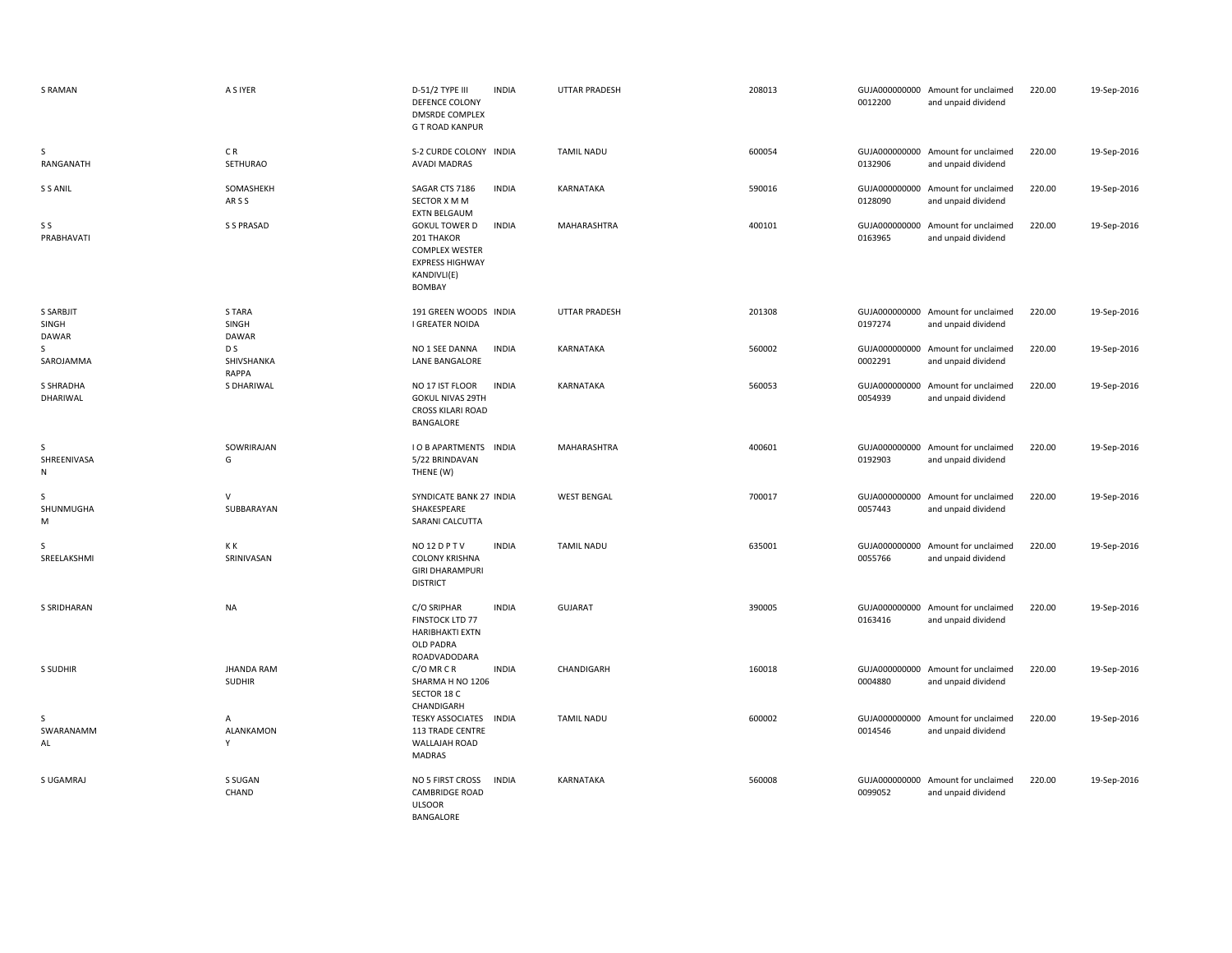| S V NAGARAJ                                     | S<br>VENKATARA<br><b>MANAPPA</b> | TSA 47 IST FLOOR<br>PEACOCK HOUSE<br>KEMPEGOWDA<br>NAGAR BANGALORE                                    | <b>INDIA</b> | KARNATAKA             | 560019 | 0116268                  | GUJA000000000 Amount for unclaimed<br>and unpaid dividend | 220.00 | 19-Sep-2016 |
|-------------------------------------------------|----------------------------------|-------------------------------------------------------------------------------------------------------|--------------|-----------------------|--------|--------------------------|-----------------------------------------------------------|--------|-------------|
| S VANDANA                                       | S<br>LAKSHMANA<br>RAO            | H NO 1-10-93<br><b>ASHOK NAGAR</b><br>HYDERABAD                                                       | <b>INDIA</b> | <b>ANDHRA PRADESH</b> | 500020 | 0169668                  | GUJA000000000 Amount for unclaimed<br>and unpaid dividend | 220.00 | 19-Sep-2016 |
| S VASUDEVAN                                     | V S MANI                         | 2 AMBABHUVAN<br><b>SCHEME 6 ROAD 5</b><br>MATUNGA BOMBAY                                              | <b>INDIA</b> | MAHARASHTRA           | 400019 | 0111658                  | GUJA000000000 Amount for unclaimed<br>and unpaid dividend | 220.00 | 19-Sep-2016 |
| S VASUDEVAN                                     | V S MANI                         | 2 AMBA BHUVAN<br>SCHEME 6 ROAD 5<br>MATUNGA MUMBAI                                                    | <b>INDIA</b> | MAHARASHTRA           | 400019 | 0181631                  | GUJA000000000 Amount for unclaimed<br>and unpaid dividend | 330.00 | 19-Sep-2016 |
| <b>S VENKATA</b><br>SUBRAHMAN<br>YESWARA<br>RAO | S S<br>NARAYANAM<br><b>URTY</b>  | D/NO 11/799<br><b>ROBERT SONPET</b><br>MACHILIPATNAM AP                                               | <b>INDIA</b> | ANDHRA PRADESH        | 521001 | 0132673                  | GUJA000000000 Amount for unclaimed<br>and unpaid dividend | 220.00 | 19-Sep-2016 |
| S<br>VENKATESWA<br><b>RA RAO</b>                | <b>S VENKATA</b><br>KOTTAIAH     | 69 B POCKET 4<br>MAYUR VIHAR PH I<br>DELHI                                                            | <b>INDIA</b> | DELHI                 | 110091 | 0106702                  | GUJA000000000 Amount for unclaimed<br>and unpaid dividend | 220.00 | 19-Sep-2016 |
| S<br>VENUGOPALA<br>RAO                          | <b>NA</b>                        | H NO 2-64<br><b>HOSPITAL STREET</b><br>PONDURU VILLAGE<br>AND MANDAL<br>SRIKAKULAM<br><b>DISTRICT</b> | <b>INDIA</b> | <b>ANDHRA PRADESH</b> | 532168 | GUJAIN3023241<br>0977818 | Amount for unclaimed<br>and unpaid dividend               | 22.00  | 19-Sep-2016 |
| S<br>VISWANATHA<br>N                            | <b>NA</b>                        | NO. 10, COTTON<br>MILL ROAD P. N.<br><b>ROAD TIRUPUR</b>                                              | <b>INDIA</b> | <b>TAMIL NADU</b>     | 641602 | 0004551                  | GUJA130234010 Amount for unclaimed<br>and unpaid dividend | 110.00 | 19-Sep-2016 |
| S ZAHIR<br><b>HUSSAIN</b>                       | <b>NA</b>                        | OLD NO 179 NEW<br>NO-21A DHARKAS<br><b>STREET</b><br>VIRUDHUNAGAR                                     | <b>INDIA</b> | <b>TAMIL NADU</b>     | 626001 | GUJAIN3026793<br>6143856 | Amount for unclaimed<br>and unpaid dividend               | 451.00 | 19-Sep-2016 |
| SABIN P G                                       | <b>NA</b>                        | NO 2, MDC, 312<br><b>INDUSTRIAL</b><br>COMPLEX, MOOKAN<br>DAPALLI HOSUR<br><b>DHARMAPURI DIST</b>     | <b>INDIA</b> | <b>TAMIL NADU</b>     | 635114 | 2338953                  | GUJAIN3002391 Amount for unclaimed<br>and unpaid dividend | 110.00 | 19-Sep-2016 |
| SABINA<br>SINGAL                                | <b>NA</b>                        | H NO 1020 SECTOR INDIA<br>37 B CHANDIGARH                                                             |              | CHANDIGARH            | 160036 | 0005392                  | GUJA000000000 Amount for unclaimed<br>and unpaid dividend | 220.00 | 19-Sep-2016 |
| SABINABANU<br><b>MD SOYEB</b>                   | SOYED                            | 100 MEMON<br><b>COLONY OPP</b><br>WATER TANK AJVA<br>ROAD VADODARA                                    | <b>INDIA</b> | <b>GUJARAT</b>        | 390019 | 0171302                  | GUJA000000000 Amount for unclaimed<br>and unpaid dividend | 220.00 | 19-Sep-2016 |
| SABINDERJIT<br>SINGH SAGAR                      | <b>BALWANT</b><br>SINGH SAGAR    | C-14 G N D U<br><b>CAMPUS AMRITSAR</b>                                                                | <b>INDIA</b> | PUNJAB                | 143005 | 0066016                  | GUJA000000000 Amount for unclaimed<br>and unpaid dividend | 220.00 | 19-Sep-2016 |
| SABITA<br>SUPANKAR                              | <b>SUSIL KUMAR</b><br>SUPAKAR    | QR NO IV B 52 2<br>UNIT 3 NR<br>HUMEOPATH<br><b>COLLEGE PO</b><br>BHUBANESWAR                         | <b>INDIA</b> | ORISSA                | 751001 | 0004247                  | GUJA000000000 Amount for unclaimed<br>and unpaid dividend | 220.00 | 19-Sep-2016 |

PURI ORISSA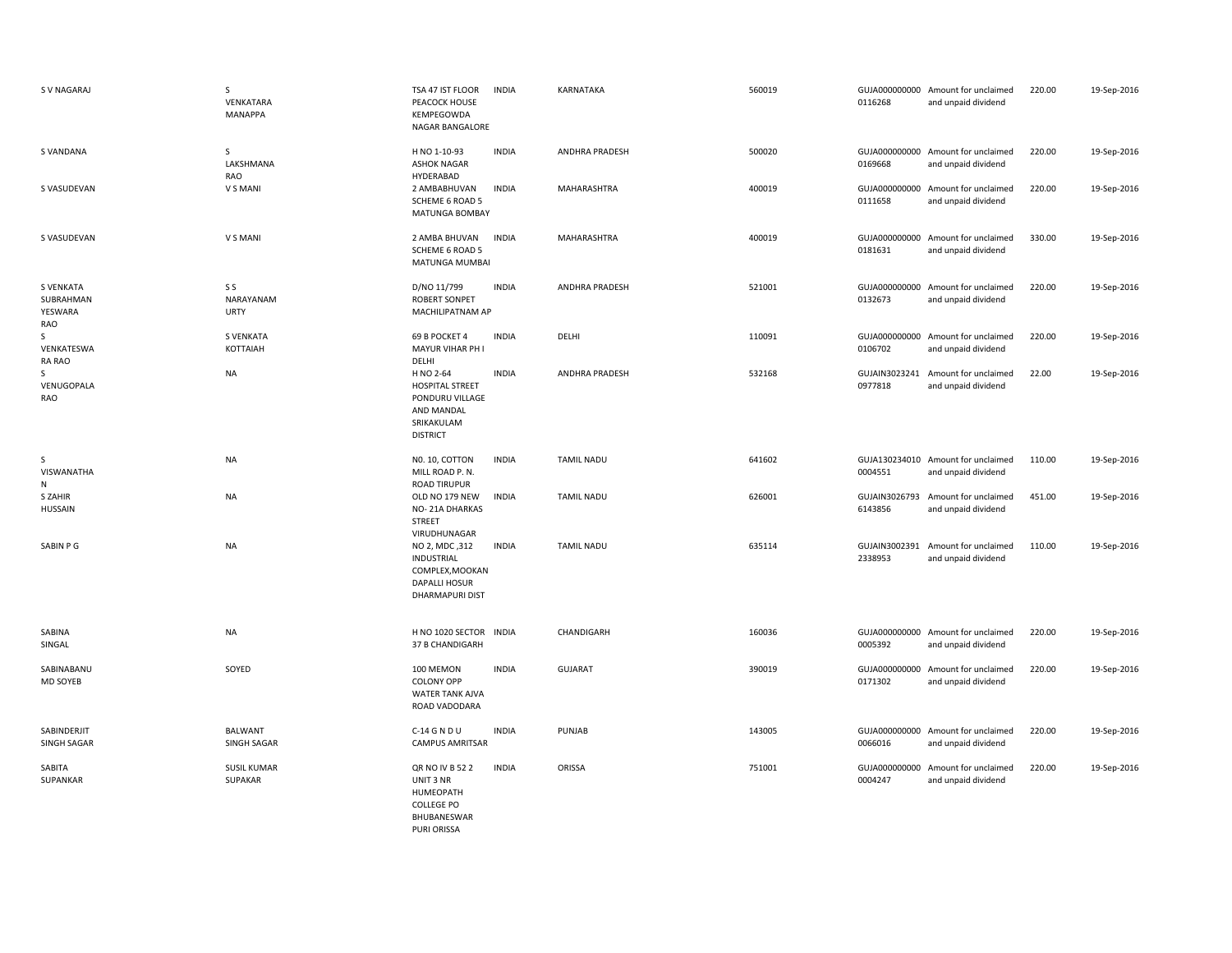| SABITH S                               | PN<br>SAHADEVAN                     | KARUVAKODE<br>KALAM<br>MUTHALAMADA P.O<br>PALAKKAD                                                              | <b>INDIA</b> | MAHARASHTRA           | 999999 | 0002481                  | GUJA120328000 Amount for unclaimed<br>and unpaid dividend | 22.00  | 19-Sep-2016 |
|----------------------------------------|-------------------------------------|-----------------------------------------------------------------------------------------------------------------|--------------|-----------------------|--------|--------------------------|-----------------------------------------------------------|--------|-------------|
| SABITRI DEVI                           | <b>HEMANT LAL</b>                   | C/O HEMANT LAL<br>5A/41 NORTH SK<br>PURI VIVEKANAND<br>PATHBORING ROAD<br>PATNA                                 | <b>INDIA</b> | <b>BIHAR</b>          | 800001 | 0149008                  | GUJA000000000 Amount for unclaimed<br>and unpaid dividend | 220.00 | 19-Sep-2016 |
| SABYASACHI<br>GHOSH                    | <b>NA</b>                           | AUROBINDA PALLY INDIA<br>POST- SURI, DIST-<br><b>BIRBHUM SURI</b>                                               |              | <b>WEST BENGAL</b>    | 731101 | 0077459                  | GUJA120109260 Amount for unclaimed<br>and unpaid dividend | 44.00  | 19-Sep-2016 |
| SACHCHIDAN<br>AND PRASAD<br>SHAHI      | <b>NA</b>                           | HQ JOB SUB AREA<br><b>DANAPUR CANTT</b><br>PATNA                                                                | <b>INDIA</b> | <b>BIHAR</b>          | 801503 | GUJAIN3026793<br>2370273 | Amount for unclaimed<br>and unpaid dividend               | 440.00 | 19-Sep-2016 |
| SACHCHIDAN<br>AND<br>SAMBHAJI<br>PAWAR | SAMBHAJI                            | 494 KASABA PETH<br><b>INDIA</b><br>PAWAR<br>GALLIBARSHI                                                         |              | MAHARASHTRA           | 413401 | 0229050                  | GUJA120200000 Amount for unclaimed<br>and unpaid dividend | 11.00  | 19-Sep-2016 |
| SACHETA<br>BAKULBHAI<br>DAVE           | <b>BAKULBHAIP</b><br>DAVE           | I/3 CHANDRAGUPTA INDIA<br>APARTMENT<br>AMBAVADI<br>AHAMEDABAD                                                   |              | <b>GUJARAT</b>        | 380015 | 0133355                  | GUJA000000000 Amount for unclaimed<br>and unpaid dividend | 220.00 | 19-Sep-2016 |
| SACHIDANAN<br><b>D SINGH</b>           | <b>NA</b>                           | B-604, ESSBEL<br>LOKHANDWALA<br><b>TOWNSHIP</b><br><b>KANDIVALI EAST</b><br><b>MUMBAI</b>                       | <b>INDIA</b> | MAHARASHTRA           | 400101 | 0015696                  | GUJAIN3006931 Amount for unclaimed<br>and unpaid dividend | 789.80 | 19-Sep-2016 |
| SACHIDANAN<br><b>D TIWARI</b>          | INDUSHEKHA<br>R TIWARI              | UNITED BANK OF<br><b>INDIA BANK ROAD</b><br><b>GORAKHPUR</b>                                                    | <b>INDIA</b> | <b>UTTAR PRADESH</b>  | 273001 | 0012136                  | GUJA000000000 Amount for unclaimed<br>and unpaid dividend | 220.00 | 19-Sep-2016 |
| SACHIN<br>KUMAR<br>MUNDHRA             | CHANDRA<br><b>KISHOR</b><br>MUNDHRA | GOODWILL<br>CORPORATION(INDI<br>A) ROOM NO 175<br>32 EZRA<br>STREETCALCUTTA                                     | <b>INDIA</b> | <b>WEST BENGAL</b>    | 700001 | 0164217                  | GUJA000000000 Amount for unclaimed<br>and unpaid dividend | 330.00 | 19-Sep-2016 |
| SADANALA<br><b>JYOTHI</b>              | SADANALA<br>AYYANNA                 | FLAT NO.103, DEVI<br><b>INDIA</b><br>HOMES, 10-4-1/A,<br>R.K.NAGAR, MASAB<br>TANK, HYDERABAD,<br>ANDHRA PRADESH |              | <b>ANDHRA PRADESH</b> | 500028 | GUJAIN3022691<br>0844810 | Amount for unclaimed<br>and unpaid dividend               | 182.60 | 19-Sep-2016 |
| SADANAND<br><b>BORSE</b>               | MANIKLAL<br><b>BORSE</b>            | AMRUT HOSPITAL<br><b>INDIA</b><br>613/614 PIMPRI<br><b>WAGHERE PIMPRI</b><br><b>PUNE</b>                        |              | MAHARASHTRA           | 411017 | 0106839                  | GUJA000000000 Amount for unclaimed<br>and unpaid dividend | 220.00 | 19-Sep-2016 |
| SADANAND J<br>PATKAR                   | <b>JANARDANY</b><br><b>PATKAR</b>   | 401 SHREENATH<br><b>TOWER SAME</b><br><b>GURUJI NEAR</b><br>MULUND E                                            | <b>INDIA</b> | MAHARASHTRA           | 400081 | 0021738                  | GUJA000000000 Amount for unclaimed<br>and unpaid dividend | 220.00 | 19-Sep-2016 |
| SADANAND<br>KAMATH                     | <b>KESHAV</b><br><b>KAMATH</b>      | <b>BOMBAY</b><br><b>STATE BANK OF</b><br><b>INDIA MAIN BR</b><br><b>REWAMP</b>                                  | <b>INDIA</b> | MADHYA PRADESH        | 486001 | 0040538                  | GUJA000000000 Amount for unclaimed<br>and unpaid dividend | 220.00 | 19-Sep-2016 |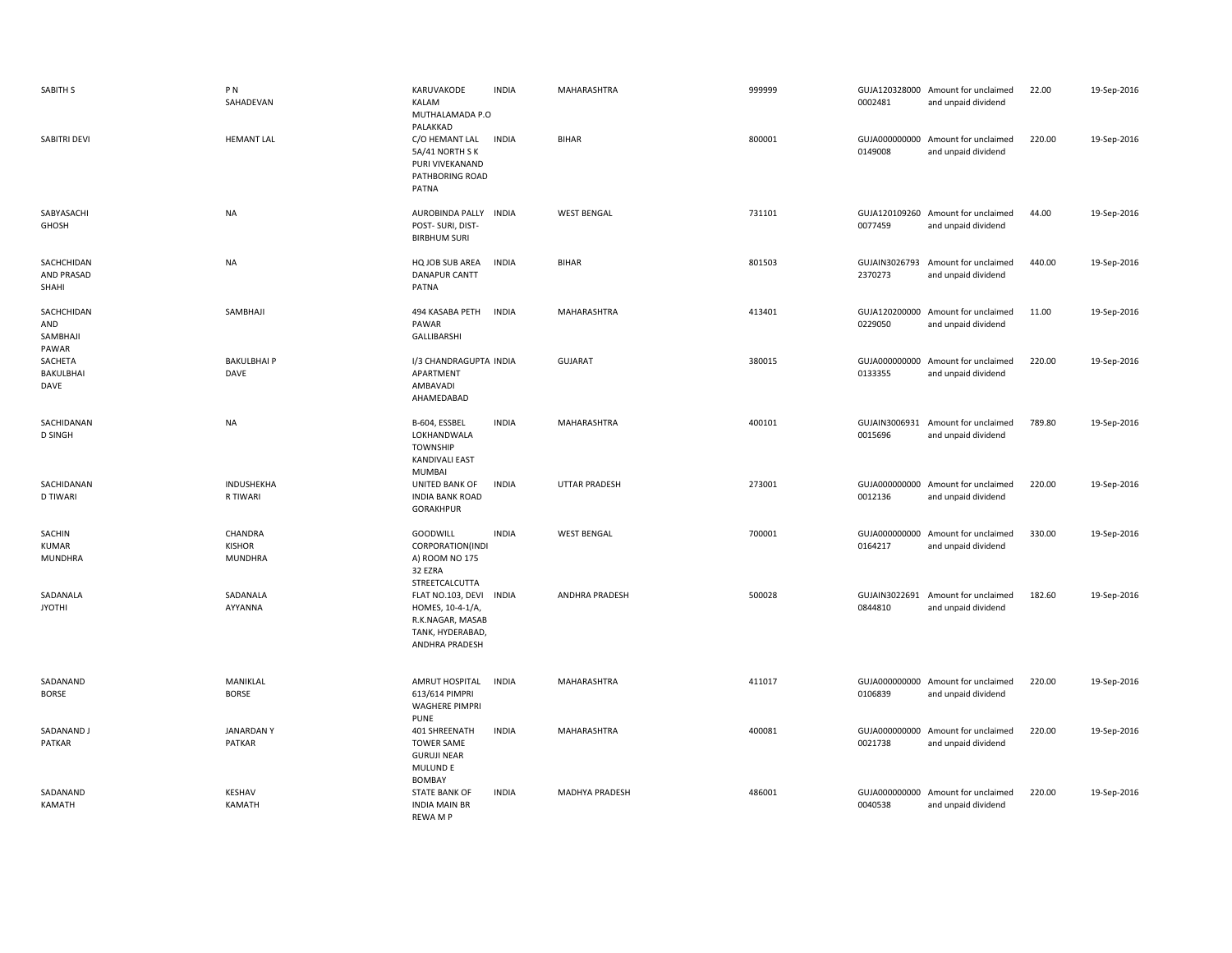| SADGUNA B<br>SHAH        | <b>BABULAL</b><br>SHAH    | 4 A DEVKINANDAN INDIA<br><b>SOC ST XAVIERS</b><br>SCHOOL RD<br>NAVRANGPURA<br>AHMEDABAD            |              | <b>GUJARAT</b>        | 380009 | 0030692 | GUJA000000000 Amount for unclaimed<br>and unpaid dividend | 220.00 | 19-Sep-2016 |
|--------------------------|---------------------------|----------------------------------------------------------------------------------------------------|--------------|-----------------------|--------|---------|-----------------------------------------------------------|--------|-------------|
| SADHANA<br><b>BAGUL</b>  | DEEPAK                    | SHRIDHAR<br><b>APARTMENT PUNE</b><br>SHRIDHAR NAGAR<br>CHINCHWAD                                   | <b>INDIA</b> | MAHARASHTRA           | 411033 | 0018542 | GUJA000000000 Amount for unclaimed<br>and unpaid dividend | 440.00 | 19-Sep-2016 |
| SADHANA<br><b>DODIA</b>  | <b>NA</b>                 | 107 CITY HEART<br>RAJIV GANDHI CIVIC<br><b>CENTRE NEW ROAD</b><br>RATLAM                           | <b>INDIA</b> | <b>MADHYA PRADESH</b> | 457001 | 0581615 | GUJA120109000 Amount for unclaimed<br>and unpaid dividend | 220.00 | 19-Sep-2016 |
| SADHNA H<br>DESAI        | HIMANSHU<br>DESAI         | 773 KRIBHCO<br>NAGAR DIS SURAT                                                                     | <b>INDIA</b> | <b>GUJARAT</b>        | 394515 | 0049052 | GUJA000000000 Amount for unclaimed<br>and unpaid dividend | 330.00 | 19-Sep-2016 |
| SADHNA<br>SAXENA         | AJAI KUMAR                | FLAT NO C-2-26-1<br>ONGC COLONY<br>PANVELDIST:<br>RAIGAD                                           | <b>INDIA</b> | MAHARASHTRA           | 410221 | 0164054 | GUJA000000000 Amount for unclaimed<br>and unpaid dividend | 220.00 | 19-Sep-2016 |
| SADIA WARSI              | MOHD<br>MUJEEB<br>WARSI   | MUNSHI GANJ<br>BARABANKI                                                                           | <b>INDIA</b> | <b>UTTAR PRADESH</b>  | 225001 | 0174485 | GUJA000000000 Amount for unclaimed<br>and unpaid dividend | 220.00 | 19-Sep-2016 |
| SAGARMAL<br>JAIN         | THAKATMAL<br>JAIN         | $C/O$ S P<br><b>ENTERPRISES ROOM</b><br>NO 2A 2ND FLOOR<br>8/1 LAL BAZAR<br>STREETCALCUTTA         | <b>INDIA</b> | <b>WEST BENGAL</b>    | 700001 | 0102290 | GUJA000000000 Amount for unclaimed<br>and unpaid dividend | 220.00 | 19-Sep-2016 |
| SAHADEVAN K              | <b>NA</b>                 | <b>SRP ASSOCIATES</b><br>JAWAHAR PLAZA<br>, IST FLOOR 152<br>,JAWAHAR BAZAAR<br>KARUR              | <b>INDIA</b> | <b>TAMIL NADU</b>     | 639001 | 0234264 | GUJAIN3016374 Amount for unclaimed<br>and unpaid dividend | 789.80 | 19-Sep-2016 |
| SAHELI<br>CHAUDHURY      | ABHIJIT<br>CHAUDHURY      | C/O ABHIJIT<br>CHAUDHURY<br><b>GEOLOGY SECTION</b><br>ONGC AGARTALA<br>TRIPURA.                    | <b>INDIA</b> | <b>TRIPURA</b>        | 799014 | 0000101 | GUJA000000000 Amount for unclaimed<br>and unpaid dividend | 220.00 | 19-Sep-2016 |
| SAI KUMAR<br>TUTIKA      | <b>TLRAJU</b>             | NEW SATARA A C H INDIA<br>S LTD., D/O. 2 PLOT<br>NO. 1 SECTOR- 14,<br>KOPARKHAIRANENA<br>VI MUMBAI |              | MAHARASHTRA           | 400709 | 0035081 | GUJA130234000 Amount for unclaimed<br>and unpaid dividend | 220.00 | 19-Sep-2016 |
| SAIDUR<br>RAHMAN         | M A<br>RAHMAN             | JURIPAR PANJABARI INDIA<br>ROAD KHANAPARA<br><b>GAUHATI ASSAM</b>                                  |              | ASSAM                 | 781022 | 0104599 | GUJA000000000 Amount for unclaimed<br>and unpaid dividend | 110.00 | 19-Sep-2016 |
| SAILAJA<br>CHAGANTY      | C S SASIDHAR              | 2 2 6 4 7 / 5 4<br><b>CENTRAL EXCISE</b><br>COLONY<br>HYDERABAD                                    | <b>INDIA</b> | ANDHRA PRADESH        | 500013 | 0055130 | GUJA000000000 Amount for unclaimed<br>and unpaid dividend | 220.00 | 19-Sep-2016 |
| SAILESH M<br><b>VORA</b> | <b>MAFATLAL V</b><br>VORA | SUPER APPRTMENT INDIA<br>A110 STATION<br>ROAD 1ST FLOOR<br>NAVSARI                                 |              | <b>GUJARAT</b>        | 396445 | 0041363 | GUJA000000000 Amount for unclaimed<br>and unpaid dividend | 220.00 | 19-Sep-2016 |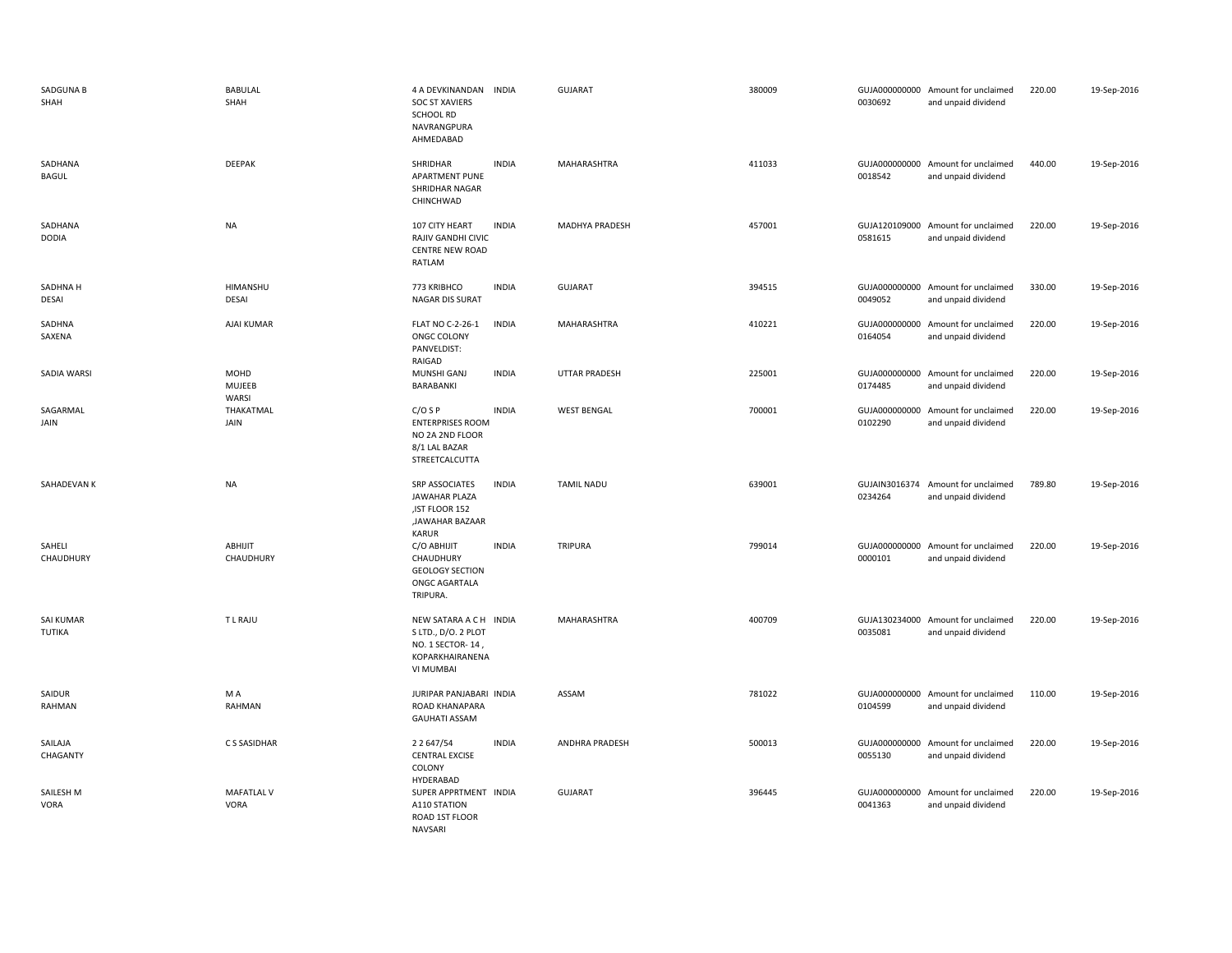| SAILESH<br><b>MAHIMTURA</b>            | RAMANLAL                                   | UNIQUE HOUSE 3RD INDIA<br>FLOOR 25 S A<br><b>BRELVI ROADFORT</b><br><b>BOMBAY</b>                                       | MAHARASHTRA          | 400001 | 0194755                  | GUJA000000000 Amount for unclaimed<br>and unpaid dividend | 2860.00 | 19-Sep-2016 |
|----------------------------------------|--------------------------------------------|-------------------------------------------------------------------------------------------------------------------------|----------------------|--------|--------------------------|-----------------------------------------------------------|---------|-------------|
| SAIYED<br><b>HAIDER</b><br>AHMED       | SAIYED<br>AHMED<br>MOHEMED                 | <b>GEB COLONY QR</b><br><b>INDIA</b><br>NO E/229 UKAI<br>SURAT                                                          | <b>GUJARAT</b>       | 394680 | 0121388                  | GUJA000000000 Amount for unclaimed<br>and unpaid dividend | 220.00  | 19-Sep-2016 |
| SAJAN KEDIA                            | ANUP<br>KUMAR<br>KEDIA                     | C/O PRAKASH<br><b>INDIA</b><br><b>ENTERPRISE 23 A</b><br><b>NETAJI SUBHAS</b><br>ROAD 4TH FLOOR<br>ROOM NO<br>6CALCUTTA | <b>WEST BENGAL</b>   | 700001 | 0102274                  | GUJA000000000 Amount for unclaimed<br>and unpaid dividend | 220.00  | 19-Sep-2016 |
| <b>SAJAN KUMAR</b><br>JHUNJHUNW<br>ALA | LATE SH S R<br><b>JHUNJHUNW</b><br>ALA     | 7 JADULAL MULLICK INDIA<br>ROAD CALCUTTA                                                                                | <b>WEST BENGAL</b>   | 700006 | 0052211                  | GUJA000000000 Amount for unclaimed<br>and unpaid dividend | 220.00  | 19-Sep-2016 |
| SAJI THOMAS                            | <b>NA</b>                                  | VATACHIRA HOUSE INDIA<br>PARIYAPURAM PO<br>ANGADIPURAM<br>ANGADIPURAM                                                   | <b>KERALA</b>        | 679321 | GUJAIN3002391<br>2122825 | Amount for unclaimed<br>and unpaid dividend               | 220.00  | 19-Sep-2016 |
| SAJID S<br>PANJWANI                    | SABANBHAI                                  | 20 SARDAR SOCIETY INDIA<br><b>BEHREMPUR</b><br>AHMEDABAD                                                                | <b>GUJARAT</b>       | 380028 | 0169970                  | GUJA000000000 Amount for unclaimed<br>and unpaid dividend | 220.00  | 19-Sep-2016 |
| SAJIDBHAI<br>ABUBHAI<br>CHOKSHI        | <b>ABUBHAIK</b><br>CHOKSHI                 | <b>CHOKSHI BAZAR</b><br><b>INDIA</b><br>BARSAD                                                                          | <b>GUJARAT</b>       | 388540 | 0003840                  | GUJA000000000 Amount for unclaimed<br>and unpaid dividend | 220.00  | 19-Sep-2016 |
| SAJJAMBEN H<br><b>DODIA</b>            | HARISH<br><b>CHANDRA M</b><br><b>DODIA</b> | <b>INDIA</b><br>HARIKRUPA KADU<br>NO WADO OPP<br>MAHARANI HIGH<br><b>SCHOOL NR</b><br>SURSAGAR<br>VADODARA              | <b>GUJARAT</b>       | 390001 | 0039505                  | GUJA000000000 Amount for unclaimed<br>and unpaid dividend | 220.00  | 19-Sep-2016 |
| SAJU JACOB                             | K V JACOB                                  | 5/A NAPIER ROAD<br><b>INDIA</b><br><b>NEAR AIR</b><br>ALLAHABAD                                                         | <b>UTTAR PRADESH</b> | 211001 | 0036407                  | GUJA000000000 Amount for unclaimed<br>and unpaid dividend | 220.00  | 19-Sep-2016 |
| SAKARAM<br>VITHOBA<br>WANKHEDE         | <b>VITHOBA</b><br>WANKHEDE                 | B 19/4 OPP CORP<br><b>INDIA</b><br>SCHOOL GOVT<br><b>COLONY RAVI</b><br>NAGAR NAGPUR                                    | MAHARASHTRA          | 440001 | 0163021                  | GUJA000000000 Amount for unclaimed<br>and unpaid dividend | 220.00  | 19-Sep-2016 |
| SAKARIBEN<br>SUNDARALAL<br>SHAH        | SUNDARALAL<br>PUNAMCHAN<br>D SHAH          | <b>INDIA</b><br><b>B 57 ANGITA HSG</b><br>SOCIETY<br>NARANPURA<br>PRAGATI NAGAR<br>ROAD AHMEDABAD                       | <b>GUJARAT</b>       | 380013 | GUJA000000000<br>0050876 | Amount for unclaimed<br>and unpaid dividend               | 220.00  | 19-Sep-2016 |
| <b>SAKET KOHLI</b>                     | SUBASH<br>KOHLI                            | SECTOR 8 POCKET 8 INDIA<br>FLAT NO 588<br>ROHINI NEW DELHI                                                              | DELHI                | 110085 | 0063077                  | GUJA000000000 Amount for unclaimed<br>and unpaid dividend | 220.00  | 19-Sep-2016 |
| SAKSHI KALRA                           | RAJEEV<br>KALRA                            | <b>INDIA</b><br>43 MUKHERJEE<br>NAGAR DELHI                                                                             | DELHI                | 110009 | 0128682                  | GUJA000000000 Amount for unclaimed<br>and unpaid dividend | 220.00  | 19-Sep-2016 |
| SAKU AO                                | LT SH B AO                                 | C/O S N CHAMARIA INDIA<br>25 R N MUKHERJEE<br>ROAD 4TH FLOOR<br>SUITE 'C' CALCUTTA -<br>1                               | <b>WEST BENGAL</b>   | 700001 | GUJA000000000<br>0140071 | Amount for unclaimed<br>and unpaid dividend               | 220.00  | 19-Sep-2016 |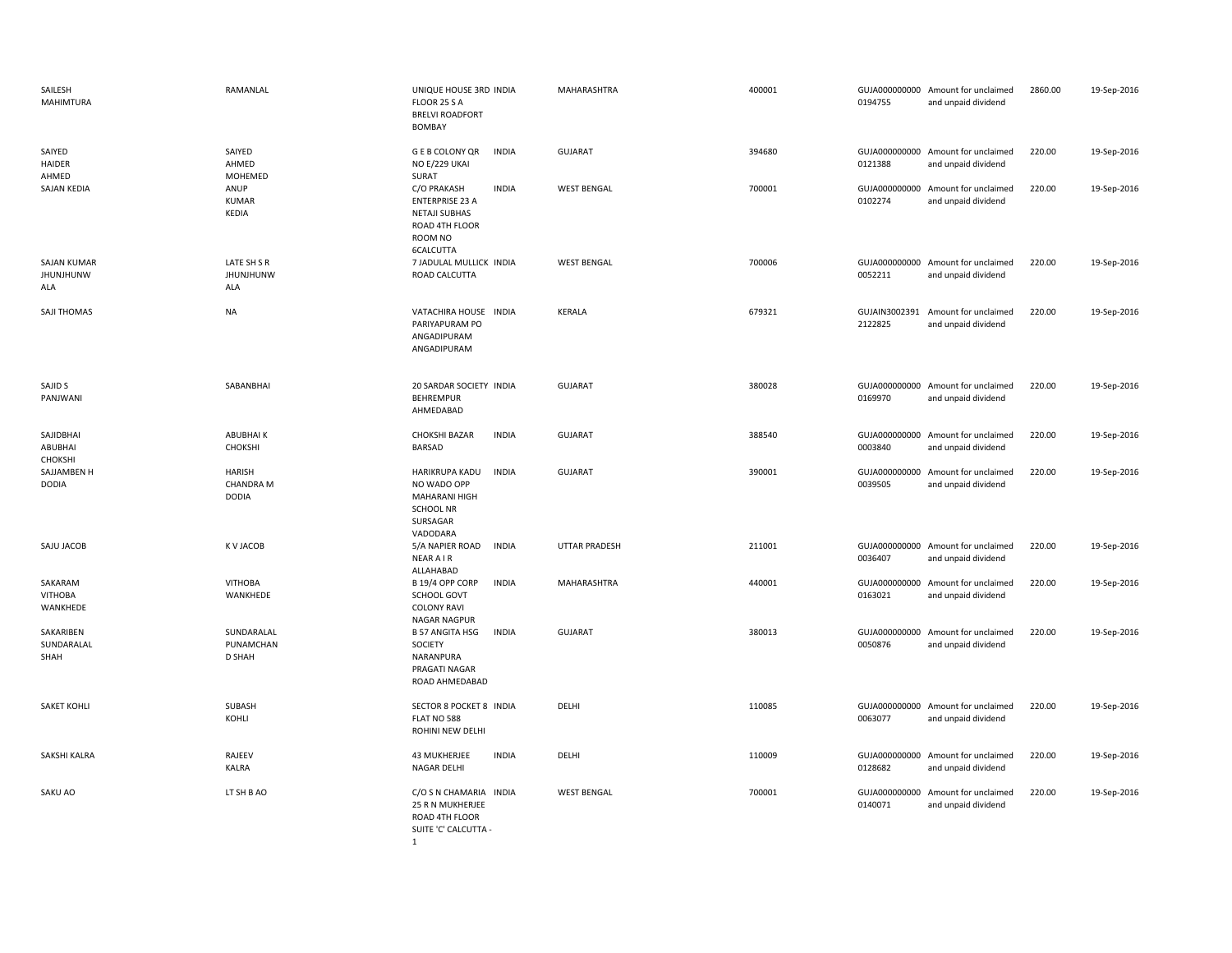| SALEEM CT                         | AHAMMED<br><b>KUTTY A K</b>       | <b>GREEN VIEW</b><br>NARANGAPURAM<br>ROAD TELLICHERY                                                    | <b>INDIA</b> | <b>KERALA</b>      | 670101 | 1980307                  | GUJAIN3002391 Amount for unclaimed<br>and unpaid dividend | 220.00 | 19-Sep-2016 |
|-----------------------------------|-----------------------------------|---------------------------------------------------------------------------------------------------------|--------------|--------------------|--------|--------------------------|-----------------------------------------------------------|--------|-------------|
| SALIM<br><b>IBRAHIM</b><br>MAKLAI | <b>IBRAHIM</b><br>MAKLAI          | SANATIMBER &<br>PLYWOOD<br><b>CORPORATION 91</b><br>SANT SAVATA MARG<br>MUSTAFA BAZZAR<br><b>BOMBAY</b> | <b>INDIA</b> | MAHARASHTRA        | 400010 | 0045566                  | GUJA000000000 Amount for unclaimed<br>and unpaid dividend | 220.00 | 19-Sep-2016 |
| SALIMBHAI I<br><b>VOHRA</b>       | <b>ISMAILBHAI</b><br><b>VOHRA</b> | VILLAGE FINAV TAL INDIA<br><b>KHAMBHAT DT</b><br><b>KHEDA GUJARAT</b>                                   |              | <b>GUJARAT</b>     | 388580 | 0128053                  | GUJA000000000 Amount for unclaimed<br>and unpaid dividend | 110.00 | 19-Sep-2016 |
| SAMBHU<br>DAYAL JOSHI             | GAJANAND<br><b>JOSHI</b>          | MANOJ<br><b>AUTOMOBILES N H</b><br>S GANDAR PUR<br><b>CUTTACK</b>                                       | <b>INDIA</b> | ORISSA             | 753003 | 0004220                  | GUJA000000000 Amount for unclaimed<br>and unpaid dividend | 220.00 | 19-Sep-2016 |
| SAMBIREDDY<br><b>BONTHU</b>       | VENKATA<br><b>RAM REDDY</b>       | NANDIVELUGU PO<br>TENALI M GUNTUR<br>DT A P                                                             | <b>INDIA</b> | ANDHRA PRADESH     | 522306 | 0102086                  | GUJA000000000 Amount for unclaimed<br>and unpaid dividend | 220.00 | 19-Sep-2016 |
| SAMEER<br>PATEL                   | KANUBHAI<br>PATEL                 | 503/A AAKASHDEEP INDIA<br><b>ANNEX NR</b><br>SHREEYAS<br><b>CROSSING</b><br>AMBAWADI<br>AHMEDABAD       |              | <b>GUJARAT</b>     | 380015 | GUJA000000000<br>0033147 | Amount for unclaimed<br>and unpaid dividend               | 220.00 | 19-Sep-2016 |
| <b>SAMIR ARORA</b>                | VEDPRAKASH<br>ARORA               | F-603 REDWOD<br>RAHEJA RESIDENCY<br>3 RD BLOCK<br>KORAMANGALA<br>BANGALORE                              | <b>INDIA</b> | KARNATAKA          | 560034 | 0166779                  | GUJA000000000 Amount for unclaimed<br>and unpaid dividend | 220.00 | 19-Sep-2016 |
| SAMIR H<br>MANKAD                 | HANSKUMAR<br><b>B MANKAD</b>      | 14 MATRUKA<br><b>HOUSING SCHEME</b><br>SUBHANPURA<br>VADODARA                                           | <b>INDIA</b> | <b>GUJARAT</b>     | 390007 | 0123146                  | GUJA000000000 Amount for unclaimed<br>and unpaid dividend | 220.00 | 19-Sep-2016 |
| SAMIR<br><b>KUMAR</b><br>PANJA    | LATE SH<br>ARABINDA<br>PANJA      | 44 A B MUKHERJEE INDIA<br><b>ROAD POST</b><br><b>NUTAGANJ DIST</b><br><b>BURDWAN WEST</b><br>BENGAL     |              | <b>WEST BENGAL</b> | 713102 | 0061851                  | GUJA000000000 Amount for unclaimed<br>and unpaid dividend | 220.00 | 19-Sep-2016 |
| <b>SAMIR PATEL</b>                | <b>RAJNI BHAI</b>                 | POST BOX 1<br>MIYAGAM KARIYAN<br>DI BARDOA                                                              | <b>INDIA</b> | <b>GUJARAT</b>     | 391240 | 0036849                  | GUJA000000000 Amount for unclaimed<br>and unpaid dividend | 220.00 | 19-Sep-2016 |
| <b>SAMIR R</b><br>PAREKH          | <b>RAJNIKANT C</b><br>PAREKH      | 383/A<br>BHAVESHWAR<br>VIHAR 4TH FLOOR B<br>21 S V P ROAD<br><b>BOMBAY</b>                              | <b>INDIA</b> | MAHARASHTRA        | 400004 | 0060756                  | GUJA000000000 Amount for unclaimed<br>and unpaid dividend | 220.00 | 19-Sep-2016 |
| SAMIR S<br>KATARUKA               | SITARAM<br>KATARUKA               | FLAT NO 26 BLDG<br><b>VIKRANT TILAK</b><br>ROAD GHATKOPAR<br><b>EAST BOMBAY</b>                         | <b>INDIA</b> | MAHARASHTRA        | 400077 | 0117069                  | GUJA000000000 Amount for unclaimed<br>and unpaid dividend | 220.00 | 19-Sep-2016 |
| <b>SAMIT BASU</b>                 | SUBRATA<br><b>BASU</b>            | CE60 SALT LAKE CITY INDIA<br>CALCUTTA                                                                   |              | <b>WEST BENGAL</b> | 700064 | 0173719                  | GUJA000000000 Amount for unclaimed<br>and unpaid dividend | 220.00 | 19-Sep-2016 |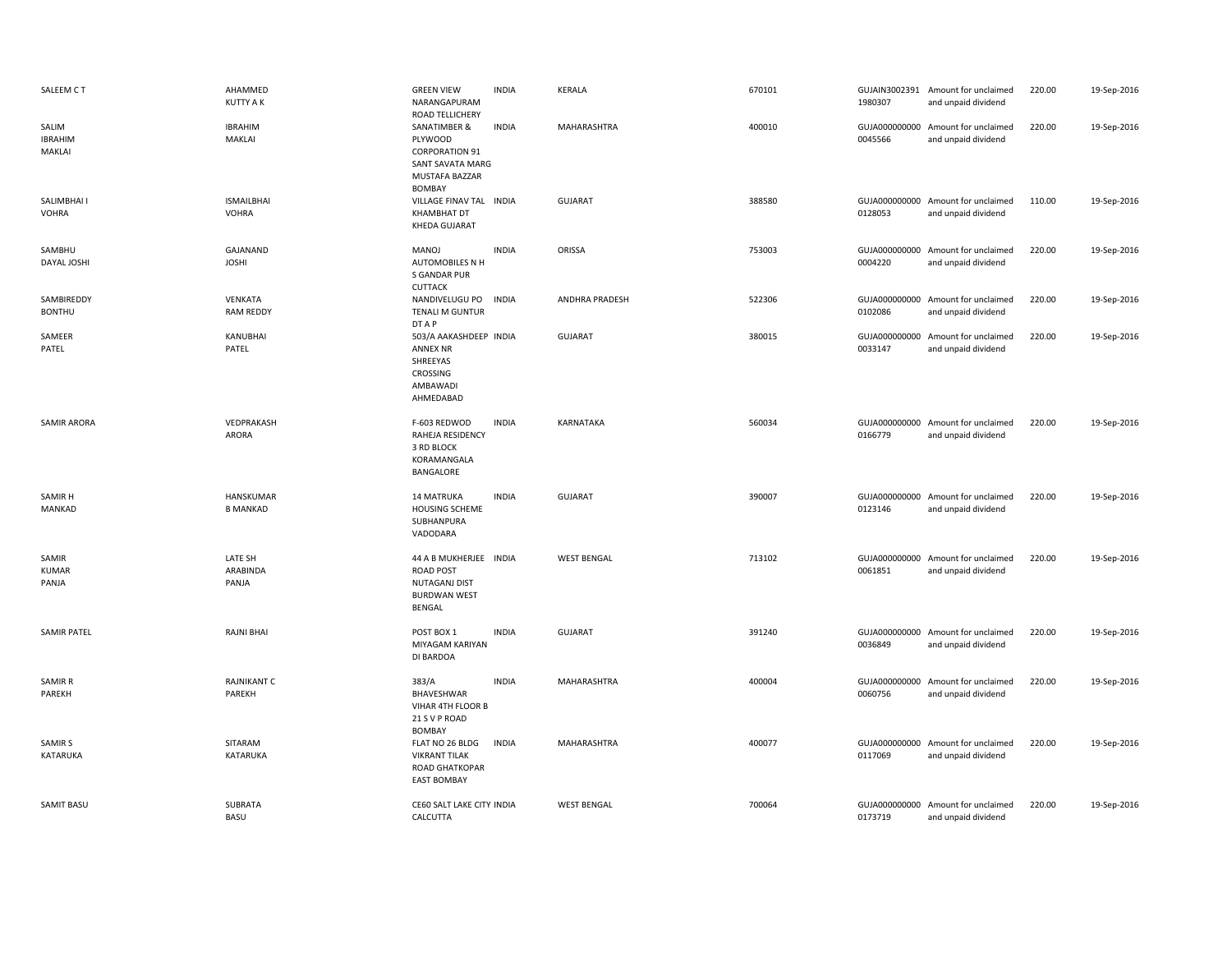| SAMPAT DEVI<br>CHANDAK                | <b>S R CHANDAK</b>                      | 18 A, MOHAN<br><b>MARKET GAUHATI</b><br>ASSAM                                                                                                    | <b>INDIA</b> | ASSAM                 | 781001 | 0156401                  | GUJA000000000 Amount for unclaimed<br>and unpaid dividend | 220.00 | 19-Sep-2016 |
|---------------------------------------|-----------------------------------------|--------------------------------------------------------------------------------------------------------------------------------------------------|--------------|-----------------------|--------|--------------------------|-----------------------------------------------------------|--------|-------------|
| SAMPAT<br>PRASAD                      | <b>RAM LAKHAL</b><br>PRASAD             | <b>INDIAN OIL</b><br><b>CORPORATION LTD</b><br>5TH FLOOR INDIRA<br><b>BHAWAN CIVIL</b><br>LINES ALLAHABAD                                        | <b>INDIA</b> | <b>UTTAR PRADESH</b>  | 211001 | 1019907                  | GUJAIN3015572 Amount for unclaimed<br>and unpaid dividend | 440.00 | 19-Sep-2016 |
| SAMPATH<br><b>KUMAR</b><br>DASARI     | <b>NA</b>                               | 2-10-169 JYOTHI<br>NAGAR,<br>KARIMNAGAR<br>KARIMNAGAR                                                                                            | <b>INDIA</b> | <b>ANDHRA PRADESH</b> | 505001 | 0026040                  | GUJA120233010 Amount for unclaimed<br>and unpaid dividend | 220.00 | 19-Sep-2016 |
| SAMUBEN<br><b>HARJIBHAI</b><br>RABARI | <b>HARJIBHAI</b><br>ARJANBHAI<br>RABARI | C/O NILKANTH<br><b>FASHION WARE</b><br><b>CIVIL ROAD</b><br><b>KHEDBRAHMA DIST</b><br>SK PO<br>KHEDBRAHMA                                        | <b>INDIA</b> | <b>GUJARAT</b>        | 383255 | 0160029                  | GUJA000000000 Amount for unclaimed<br>and unpaid dividend | 220.00 | 19-Sep-2016 |
| SANATKUMAR<br>D VYAS                  | DEVSHANKER<br>M VYAS                    | 13/1 BIMANAGAR<br>NR UMIYA VIJAY<br><b>BUS STAND</b><br>SATELLITE ROAD<br>AHMEDABAD                                                              | <b>INDIA</b> | <b>GUJARAT</b>        | 380015 | 0165466                  | GUJA000000000 Amount for unclaimed<br>and unpaid dividend | 220.00 | 19-Sep-2016 |
| SANDEEP                               | <b>NA</b>                               | 130/12,<br><b>BAGHOWAL GATE,</b><br>HOUSE 41,<br>MUKERIAN                                                                                        | <b>INDIA</b> | PUNJAB                | 144211 | 0350411                  | GUJA120109000 Amount for unclaimed<br>and unpaid dividend | 2.20   | 19-Sep-2016 |
| SANDEEP<br>AGARWAL                    | ΒK<br>AGARWAL                           | D-173 SAKET II ND<br>FLOOR NEW DELHI                                                                                                             | <b>INDIA</b> | DELHI                 | 110017 | 0153506                  | GUJA000000000 Amount for unclaimed<br>and unpaid dividend | 220.00 | 19-Sep-2016 |
| SANDEEP<br>BAJAJ                      | LATE L R<br>BAJAJ                       | <b>B 3/4 ASHOK VIHAR INDIA</b><br>PHASE II DELHI                                                                                                 |              | DELHI                 | 110052 | 0166705                  | GUJA000000000 Amount for unclaimed<br>and unpaid dividend | 220.00 | 19-Sep-2016 |
| SANDEEP<br>CHOUDHARY                  | VIJAY<br>CHOUDHARY                      | C/O VIDIO HOME D INDIA<br><b>D HOUSE</b><br>DHARAMSALA ROAD<br><b>JHARIA DHANBAD</b><br><b>BIHAR</b>                                             |              | <b>JHARKHAND</b>      | 828111 | GUJA000000000<br>0040294 | Amount for unclaimed<br>and unpaid dividend               | 220.00 | 19-Sep-2016 |
| SANDEEP K<br>SISODIA                  | KAILASH<br>CHANDRA<br>SISODIA           | 'KAMLAYAN' 44,<br><b>BALAJI VIHAR</b><br>COLONY MOG<br>LINES, NEAR<br><b>GANGAWAL BUS</b><br><b>STAND BEHIND</b><br>POWER HOUSE<br><b>INDORE</b> | <b>INDIA</b> | MADHYA PRADESH        | 452002 | GUJAIN3007651<br>0151469 | Amount for unclaimed<br>and unpaid dividend               | 2.20   | 19-Sep-2016 |
| SANDEEP<br>KOUL                       | PRITHVI<br><b>NATH KOUL</b>             | KOUL NIWAS<br><b>STREET 9 SHAKTI</b><br>NAGAR JAMMU                                                                                              | <b>INDIA</b> | JAMMU AND KASHMIR     | 180001 | 0011393                  | GUJA000000000 Amount for unclaimed<br>and unpaid dividend | 220.00 | 19-Sep-2016 |
| SANDEEP<br><b>KUMAR</b>               | SADANAND<br>PRASAD                      | C/O BHARAT<br>NAMKIN DIMNDER<br>PURANI GODOWN<br>GRYA                                                                                            | <b>INDIA</b> | <b>BIHAR</b>          | 823001 | 0018240                  | GUJA000000000 Amount for unclaimed<br>and unpaid dividend | 220.00 | 19-Sep-2016 |
| SANDEEP<br><b>KUMAR TODI</b>          | MADANLAL<br>TODI                        | C/O SANJAY<br><b>ENTERPRISE H S</b><br><b>ROAD DIBRUGARH</b><br>ASSAM                                                                            | <b>INDIA</b> | ARUNACHAL PRADESH     | 786001 | GUJA000000000<br>0005803 | Amount for unclaimed<br>and unpaid dividend               | 220.00 | 19-Sep-2016 |
| SANDEEP<br>MALASA                     | <b>NAKUL</b><br><b>MALASA</b>           | 79, DEEP SNEH<br><b>NAGAR SANJIT</b>                                                                                                             | <b>INDIA</b> | MADHYA PRADESH        | 458001 | 0008193                  | GUJA120183000 Amount for unclaimed<br>and unpaid dividend | 55.00  | 19-Sep-2016 |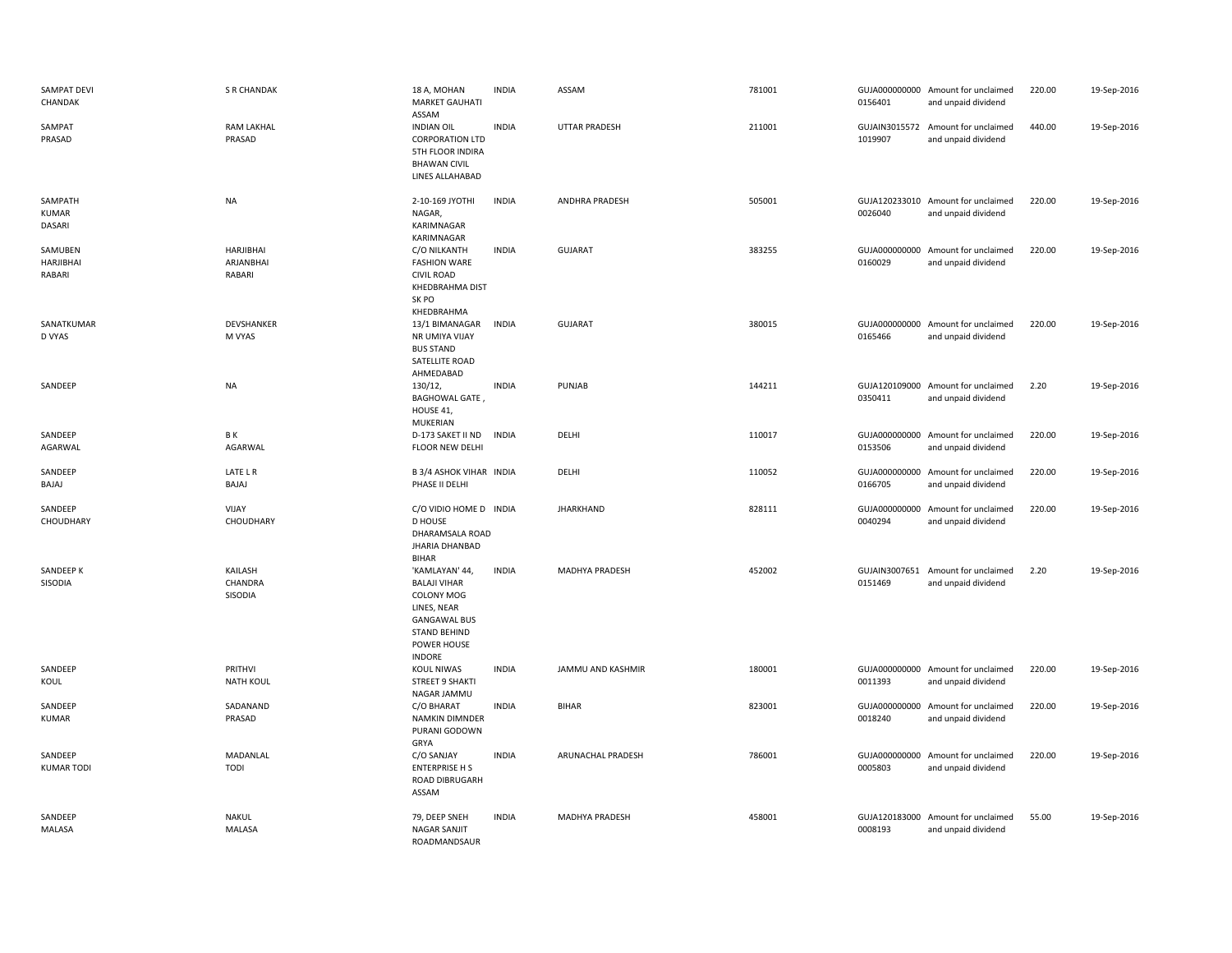| SANDEEP<br>NIJAMPORKA<br>R         | KAMALAKAR                 | 694 KASBA PETH<br><b>PUNE</b>                                                                       | <b>INDIA</b> | MAHARASHTRA    | 411011 | 0106916                  | GUJA000000000 Amount for unclaimed<br>and unpaid dividend | 220.00  | 19-Sep-2016 |
|------------------------------------|---------------------------|-----------------------------------------------------------------------------------------------------|--------------|----------------|--------|--------------------------|-----------------------------------------------------------|---------|-------------|
| SANDEEP<br><b>RAMRAO</b><br>MORE   | <b>NA</b>                 | <b>JALAKOT TH</b><br><b>TULJAPUR DIST</b><br>OSMANABAD<br>SOLAPUR                                   | <b>INDIA</b> | MAHARASHTRA    | 413602 | 2396482                  | GUJAIN3002141 Amount for unclaimed<br>and unpaid dividend | 110.00  | 19-Sep-2016 |
| SANDEEP<br>SAINI                   | <b>NA</b>                 | 118/8 MAAL<br><b>GODAM ROAD</b><br><b>KRISHNA COLONY</b><br>BHIWANI<br>(HARYANA)                    | <b>INDIA</b> | <b>HARYANA</b> | 127021 | GUJAIN3009401<br>0245356 | Amount for unclaimed<br>and unpaid dividend               | 2200.00 | 19-Sep-2016 |
| SANDEEP<br>SINGH<br>THAKUR         | <b>K S THAKUR</b>         | C/O SHRIKS<br><b>THAKUR LECTURER</b><br><b>STN ROAD</b><br>SOHAGPUR DIST<br>HOSHANGABAD             | <b>INDIA</b> | MADHYA PRADESH | 461771 | 0002827                  | GUJA000000000 Amount for unclaimed<br>and unpaid dividend | 220.00  | 19-Sep-2016 |
| SANDEEP<br>SINGHAI                 | <b>NA</b>                 | H.NO-182, NEAR<br><b>HANUMAN AND</b><br>JAIN MANDIR KATRA<br><b>WARD ETAWA</b><br><b>BAZAR BINA</b> | <b>INDIA</b> | MADHYA PRADESH | 470113 | 0150268                  | GUJA120316000 Amount for unclaimed<br>and unpaid dividend | 110.00  | 19-Sep-2016 |
| SANDEEP<br><b>TIWARI</b>           | <b>NA</b>                 | A-4, V V<br><b>APARTMENTS 1ST</b><br>FLOOR, G E ROAD<br><b>TATIBANDH RAIPUR</b>                     | <b>INDIA</b> | CHHATTISGARH   | 492001 | 1476085                  | GUJAIN3004501 Amount for unclaimed<br>and unpaid dividend | 440.00  | 19-Sep-2016 |
| SANDESH<br>BANSILAL<br><b>BUMB</b> | <b>NA</b>                 | GITA CLINCE LASUR INDIA<br><b>STATION ST</b><br>GANGAPUR<br>AURANGABAD                              |              | MAHARASHTRA    | 423701 | 1692596                  | GUJAIN3029024 Amount for unclaimed<br>and unpaid dividend | 220.00  | 19-Sep-2016 |
| SANDHYA                            | SUNIL<br><b>KUMAR</b>     | 67 KRISHNA<br>SQUARE 1 SHIVALA<br><b>ROAD AMRITSAR</b>                                              | <b>INDIA</b> | PUNJAB         | 143001 | 0180227                  | GUJA000000000 Amount for unclaimed<br>and unpaid dividend | 440.00  | 19-Sep-2016 |
| SANDHYA<br>ANIL MOON               | <b>NA</b>                 | W/O ANIL MOON<br>S.B.I. BALAGHAT                                                                    | <b>INDIA</b> | MADHYA PRADESH | 481001 | 0063161                  | GUJA120106010 Amount for unclaimed<br>and unpaid dividend | 220.00  | 19-Sep-2016 |
| SANDHYA<br>BHARDWAJ                | <b>NA</b>                 | D-9, TAKSHSHILA<br>APARTMENTS I.P.<br><b>EXTENSION</b><br>PATPARGANJ DELHI                          | <b>INDIA</b> | DELHI          | 110092 | 0511111                  | GUJAIN3015571 Amount for unclaimed<br>and unpaid dividend | 330.00  | 19-Sep-2016 |
| SANDHYA<br><b>GUPTA</b>            | SORMASH<br><b>GUPTA</b>   | Q NO835 DURG<br>PATTERN KOTRA<br>SULTANABAD<br><b>BHOPAL</b>                                        | <b>INDIA</b> | MADHYA PRADESH | 462003 | 0104344                  | GUJA000000000 Amount for unclaimed<br>and unpaid dividend | 220.00  | 19-Sep-2016 |
| SANDHYA<br><b>GUPTA</b>            | S K GUPTA                 | A 3/20 LAL<br><b>QUARTER KRISHAN</b><br><b>NAGAR DELHI</b>                                          | <b>INDIA</b> | DELHI          | 110051 | 0126359                  | GUJA000000000 Amount for unclaimed<br>and unpaid dividend | 220.00  | 19-Sep-2016 |
| SANDYA R<br><b>IYENGAR</b>         | RAGHU<br>SATYANARAY<br>AN | P 11 PARASMANI<br><b>FLATS RANNA PARK</b><br>AHMEDABAD                                              | <b>INDIA</b> | <b>GUJARAT</b> | 380061 | 0030527                  | GUJA000000000 Amount for unclaimed<br>and unpaid dividend | 220.00  | 19-Sep-2016 |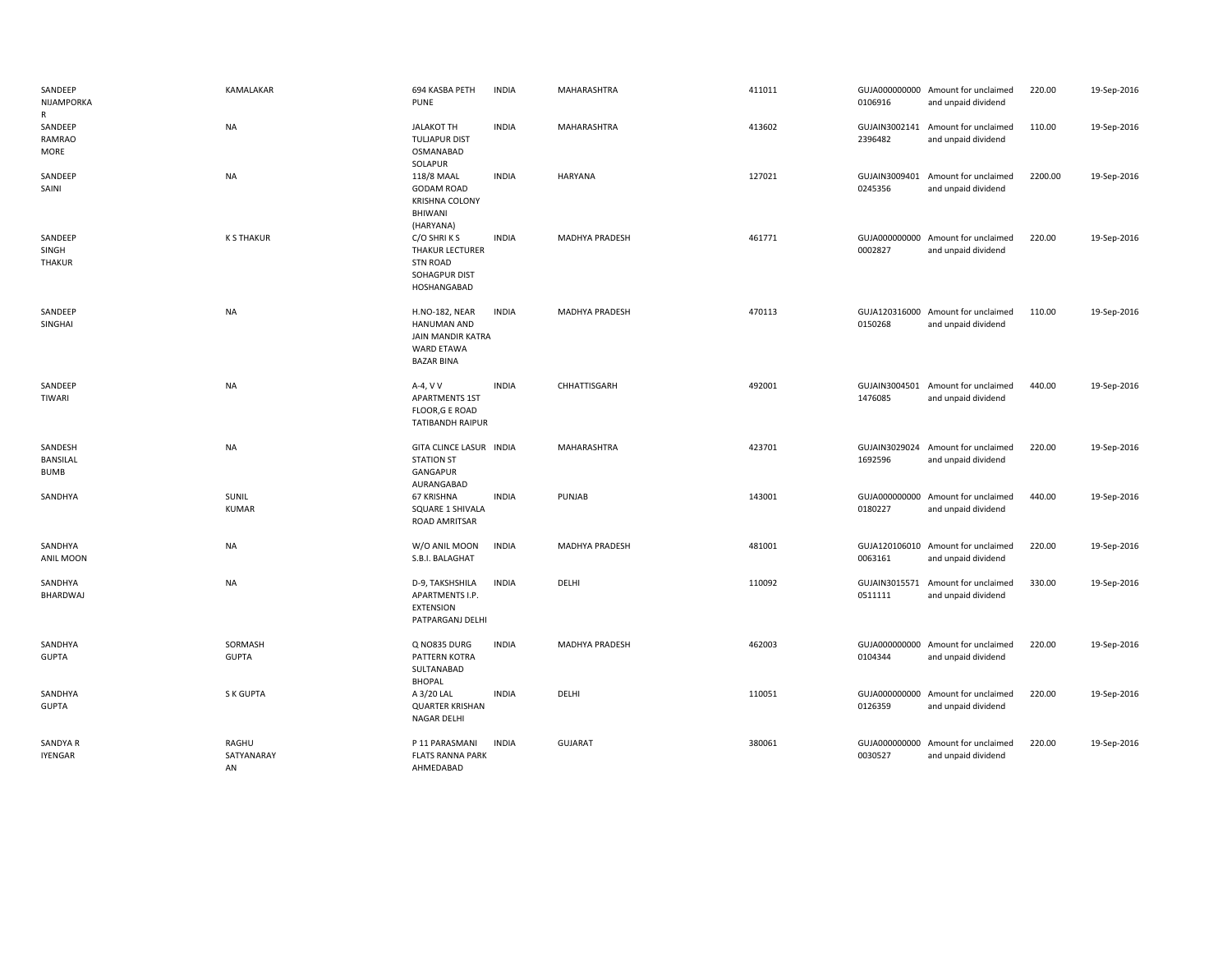| SANGEETA B<br>SHAH                            | <b>BABULAL</b>                           | 4 UDYA APARTMENT INDIA<br><b>HIRAJAIN SOCIETY</b><br>RAMNAGAR<br>SABARMATIAHMED<br>ABAD                                         | <b>GUJARAT</b>       | 380005 | 0076373                  | GUJA000000000 Amount for unclaimed<br>and unpaid dividend | 220.00 | 19-Sep-2016 |
|-----------------------------------------------|------------------------------------------|---------------------------------------------------------------------------------------------------------------------------------|----------------------|--------|--------------------------|-----------------------------------------------------------|--------|-------------|
| SANGEETA<br><b>GUPTA</b>                      | A K GUPTA                                | C/O RAJASTHAN<br><b>INDIA</b><br><b>STEEL ENTERPRISES</b><br>121-A NAVYUG<br>MARKET<br>GHAZIABAD                                | <b>UTTAR PRADESH</b> | 201001 | 0196388                  | GUJA000000000 Amount for unclaimed<br>and unpaid dividend | 220.00 | 19-Sep-2016 |
| SANGEETA<br><b>GUPTA</b>                      | <b>BIPIN KUMAR</b><br><b>GUPTA</b>       | C/O DHARAM PAUL INDIA<br><b>GUPTA BISRA ROAD</b><br>ROURKELA ORISSA                                                             | ORISSA               | 769011 | 0057401                  | GUJA000000000 Amount for unclaimed<br>and unpaid dividend | 330.00 | 19-Sep-2016 |
| SANGEETA<br>JAIN                              | SURENDRA<br>JAIN                         | C/O RATAN LAL<br><b>INDIA</b><br>KHEM CHAND JAIN<br>NAYA BASS PO<br>SUJANGARH                                                   | RAJASTHAN            | 331507 | 0008614                  | GUJA000000000 Amount for unclaimed<br>and unpaid dividend | 220.00 | 19-Sep-2016 |
| SANGEETA<br>JHA                               | N KUMAR                                  | 10 MADRI APRTS<br><b>INDIA</b><br><b>ANKUR ROAD</b><br>AHMEDABAD                                                                | <b>GUJARAT</b>       | 380013 | 0141228                  | GUJA000000000 Amount for unclaimed<br>and unpaid dividend | 220.00 | 19-Sep-2016 |
| SANGEETA<br><b>KASAT</b>                      | <b>JUGAL KASAT</b>                       | 817 DALDA BLDG<br><b>INDIA</b><br>OPP ALLAHABAD<br><b>BANK 7TH</b><br>CHOPASANI RD<br>SARDARPURA<br><b>JODHPUR</b><br>RAJASTHAN | RAJASTHAN            | 342003 | 0072981                  | GUJA000000000 Amount for unclaimed<br>and unpaid dividend | 220.00 | 19-Sep-2016 |
| SANGEETA<br>MAHAJAN                           | S MAHAJAN                                | SANJEEV MAHAJAN INDIA<br>ADVOCATE RAM<br><b>LILA GROUND</b><br>PATHANKOT                                                        | PUNJAB               | 145001 | 0144304                  | GUJA000000000 Amount for unclaimed<br>and unpaid dividend | 220.00 | 19-Sep-2016 |
| SANGEETA<br>SINGH                             | C SINGH                                  | BASGOTI-310 H P<br><b>INDIA</b><br><b>DUBEY ROAD</b><br>DAUDPUR<br>GORAKHPUR                                                    | <b>UTTAR PRADESH</b> | 273001 | 0146488                  | GUJA000000000 Amount for unclaimed<br>and unpaid dividend | 220.00 | 19-Sep-2016 |
| SANGEETA<br><b>SINHA</b>                      | RAM<br><b>NANDAN</b><br>PRASAD           | RAM JAIPAL NAGAR, INDIA<br><b>GOLA ROAD, BAILEY</b><br>ROAD, DANAPUR,<br>PATNA                                                  | <b>BIHAR</b>         | 801503 | GUJAIN3021051<br>0177290 | Amount for unclaimed<br>and unpaid dividend               | 198.00 | 19-Sep-2016 |
| SANGEETA<br>SINHA                             | <b>MR VINAY</b><br><b>KUMAR</b><br>SINHA | D-2, B-SEAM<br><b>INDIA</b><br>COLONY PO.<br>KHONGAPANI DIST-<br>KOREADIST-KOREA                                                | CHHATTISGARH         | 497447 | 0036111                  | GUJA120265000 Amount for unclaimed<br>and unpaid dividend | 220.00 | 19-Sep-2016 |
| SANGEETABE<br>${\sf N}$<br>VINODKUMAR<br>SHAH | <b>NA</b>                                | MUTHAN SOCEITY,<br><b>INDIA</b><br>PREMINAT NAGAR,<br>NR. UNION BANK,<br>DESSA.                                                 | <b>MAHARASHTRA</b>   | 999999 | 1218209                  | GUJAIN3009741 Amount for unclaimed<br>and unpaid dividend | 220.00 | 19-Sep-2016 |
| SANGHAMITR<br>A DEB                           | NIRODE DEB                               | 4 SADAR BAXI LANE INDIA<br><b>HOWRAH</b>                                                                                        | <b>WEST BENGAL</b>   | 711101 | 0051889                  | GUJA000000000 Amount for unclaimed<br>and unpaid dividend | 220.00 | 19-Sep-2016 |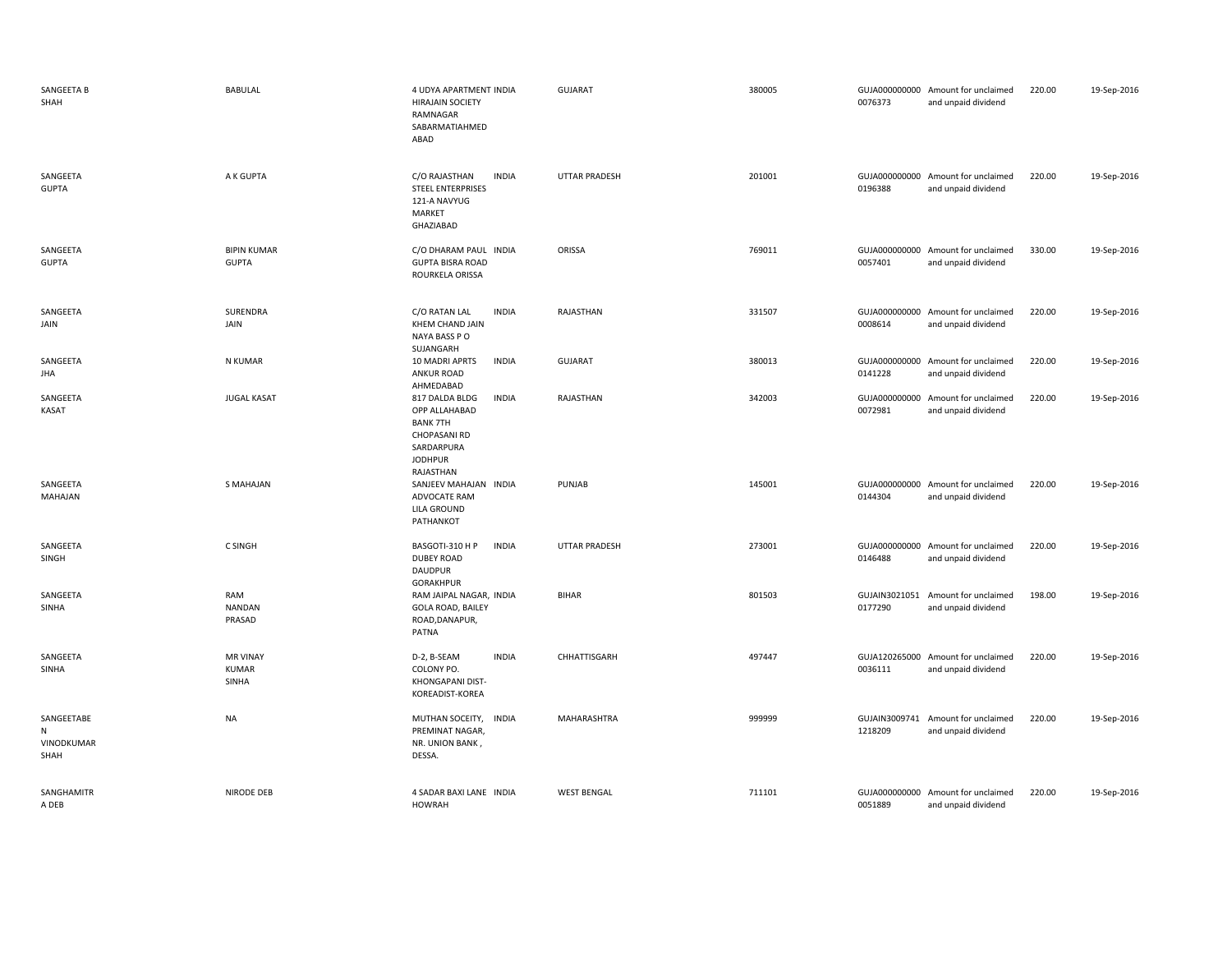| SANGHAVI<br>AMIT                          | SANGHAVICH<br>ETAN                            | JANAK KUTIR B-6<br>PLOT NO 192<br><b>BEHIND ODEON</b><br>CINEMA<br><b>GHATKOPAR EAST</b>                                | <b>INDIA</b> | MAHARASHTRA        | 400077 | 0041777                  | GUJA000000000 Amount for unclaimed<br>and unpaid dividend | 220.00 | 19-Sep-2016 |
|-------------------------------------------|-----------------------------------------------|-------------------------------------------------------------------------------------------------------------------------|--------------|--------------------|--------|--------------------------|-----------------------------------------------------------|--------|-------------|
| SANGHAVI<br>VINOD<br>MAFATALAL            | MAFATALAL<br><b>B SANGHAVI</b>                | <b>BOMBAY</b><br>102 INDRAPRASTHA INDIA<br><b>BLDG 3RD DOMINIC</b><br>LANE ORLEAM<br><b>MALAD WEST</b><br><b>MUMBAI</b> |              | <b>MAHARASHTRA</b> | 400064 | 0725203                  | GUJAIN3005131 Amount for unclaimed<br>and unpaid dividend | 440.00 | 19-Sep-2016 |
| SANGHVI<br>ANUPMA                         | A K SANGHVI                                   | D 1 ARAPAN APPT<br>TIMBALIWD<br><b>NANPURA SURAT</b>                                                                    | <b>INDIA</b> | GUJARAT            | 395001 | 0045664                  | GUJA000000000 Amount for unclaimed<br>and unpaid dividend | 220.00 | 19-Sep-2016 |
| SANGITA DOSI                              | <b>KAMAL DOSI</b>                             | C/O R C DOSI 7<br><b>JAWAHAR COLONY</b><br><b>NEAR POLICE</b><br><b>STATION</b><br><b>BANSWARA RAJ</b>                  | <b>INDIA</b> | RAJASTHAN          | 327001 | 0019627                  | GUJA000000000 Amount for unclaimed<br>and unpaid dividend | 220.00 | 19-Sep-2016 |
| SANGITA<br>JITENDRAKUM<br>AR SHAH         | <b>JITENDRA</b><br>KUMAR                      | PLOT NO 13 B<br>MAHAVIR BHUVAN<br><b>RAMA BAUG</b><br>ANANTWADI<br><b>BHAVNAGAR</b>                                     | <b>INDIA</b> | <b>GUJARAT</b>     | 364002 | 0075688                  | GUJA000000000 Amount for unclaimed<br>and unpaid dividend | 220.00 | 19-Sep-2016 |
| SANGITA<br>RANWKA                         | KUSHAL<br><b>KUMAR</b><br>BAKLIWAL            | 819/ SEWA PATH,<br><b>MAHAVIR PARK KE</b><br>PAS, MANIHARO KA<br>RASTA, JAIPUR<br>RAJASTHAN                             | <b>INDIA</b> | RAJASTHAN          | 302004 | 0815536                  | GUJAIN3022691 Amount for unclaimed<br>and unpaid dividend | 4.40   | 19-Sep-2016 |
| SANGITA<br>ROOPLAL                        | <b>ROOP LAL</b>                               | R 9 SUJATA FLAT<br>SHAHIBAG ROAD<br>AHMEDABAD                                                                           | <b>INDIA</b> | <b>GUJARAT</b>     | 380004 | 0035104                  | GUJA000000000 Amount for unclaimed<br>and unpaid dividend | 220.00 | 19-Sep-2016 |
| SANGITA<br>SARKAR                         | <b>NA</b>                                     | 142/2,SURYA SEN<br>ROAD, AGAPUR, P.O-<br>NEW BARRACKPUR,<br>DIST-<br>24PGS(NORTH),<br>NEW BARRACKPUR                    | <b>INDIA</b> | <b>WEST BENGAL</b> | 700131 | GUJA120191030<br>0093898 | Amount for unclaimed<br>and unpaid dividend               | 55.00  | 19-Sep-2016 |
| SANGITA<br>SHARMA                         | LATE SH S S<br>SHARMA                         | C/O D V S GAUR<br>1/17 D RETIRED<br><b>COLONY RATLAM</b><br>(MP)                                                        | <b>INDIA</b> | MADHYA PRADESH     | 457001 | 0150436                  | GUJA000000000 Amount for unclaimed<br>and unpaid dividend | 220.00 | 19-Sep-2016 |
| SANGITA<br>SUKHVINDER<br>SINGH<br>CHHAGAR | SUKHVINDER<br>SINGH<br><b>CHHAGAR H</b><br>HO | H NO 12/224 OPP<br><b>WATER TANK NEW</b><br>LAXMIPURA<br>PALANPUR B K<br><b>GUJARAT STATE</b>                           | <b>INDIA</b> | GUJARAT            | 385002 | 0128911                  | GUJA000000000 Amount for unclaimed<br>and unpaid dividend | 220.00 | 19-Sep-2016 |
| SANGITA<br>VORA                           | JAYESH H<br><b>VORA</b>                       | 774 MANGAL<br><b>MURTI FLATS NR</b><br>NARANGPURA TELE<br>EXCHANGE<br>NARANPURA<br>AHMEDABAD                            | <b>INDIA</b> | <b>GUJARAT</b>     | 380013 | GUJA000000000<br>0068808 | Amount for unclaimed<br>and unpaid dividend               | 220.00 | 19-Sep-2016 |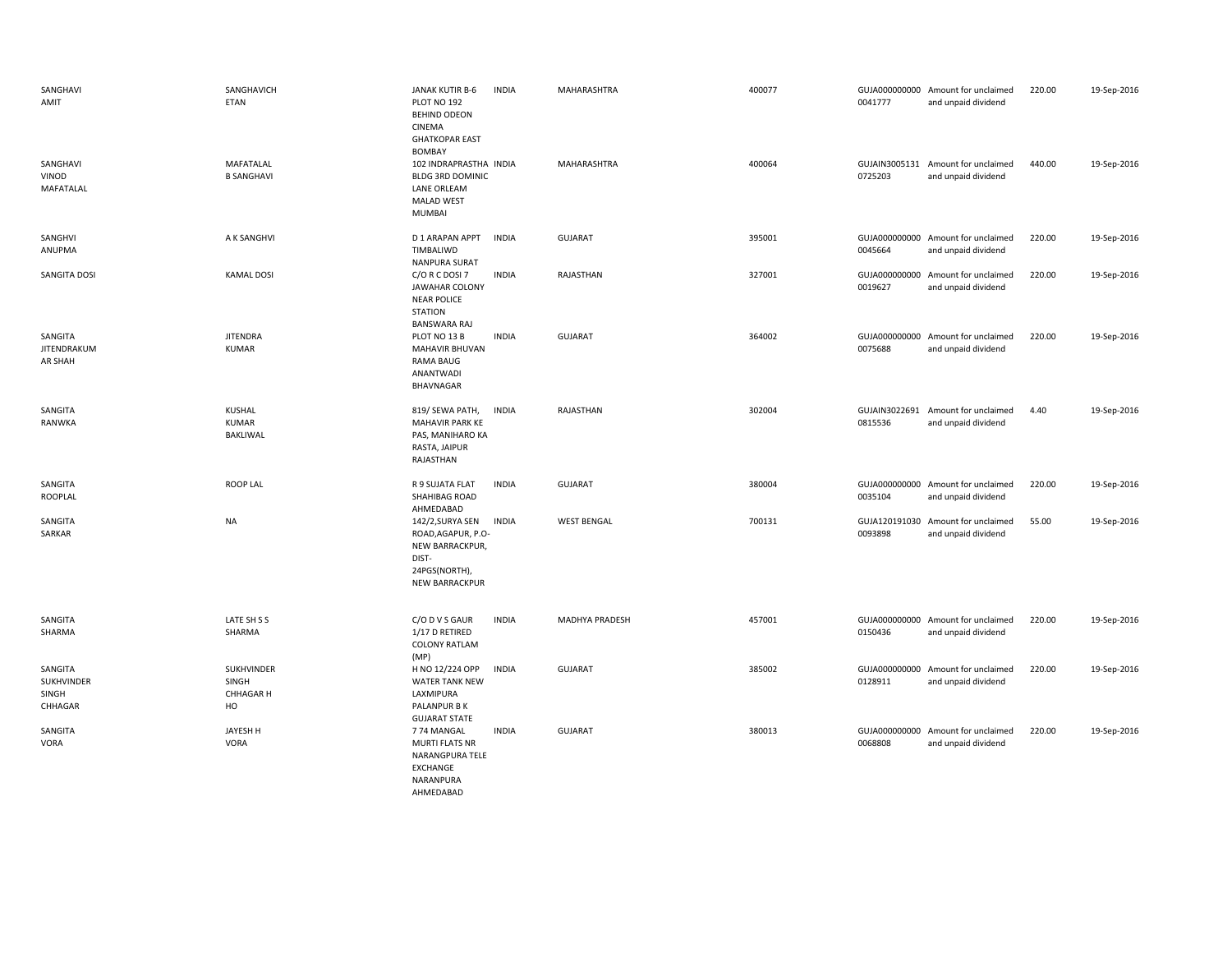| SANGITABEN<br><b>TANNA</b>                  | MADHAVAJIB<br><b>HAI TANNA</b>                   | <b>GUJARAT</b><br><b>ELECTRICITY BOARD</b><br>SECTIONAL OFFICE<br>MADHAVPUR GHED                             | <b>INDIA</b> | <b>GUJARAT</b>       | 362230 | 0121954                  | GUJA000000000 Amount for unclaimed<br>and unpaid dividend | 220.00  | 19-Sep-2016 |
|---------------------------------------------|--------------------------------------------------|--------------------------------------------------------------------------------------------------------------|--------------|----------------------|--------|--------------------------|-----------------------------------------------------------|---------|-------------|
| <b>SANJAN SEN</b>                           | LATE SH<br><b>BHUPENDRA</b><br><b>NATH SEN P</b> | 19 TIVOLI PARK 225 INDIA<br><b>BAJCBOSE ROAD</b><br>CALCUTTA                                                 |              | <b>WEST BENGAL</b>   | 700020 | 0061092                  | GUJA000000000 Amount for unclaimed<br>and unpaid dividend | 220.00  | 19-Sep-2016 |
| SANJANA<br><b>BHASIN</b>                    | <b>VIVEK</b><br><b>BHASIN</b>                    | HOUSE NO-30,<br>NANDI VIEW,<br><b>LAYOUT DINNUR</b><br>ROAD. BANGALORE                                       | <b>INDIA</b> | KARNATAKA            | 560032 | 0004560                  | GUJA120265000 Amount for unclaimed<br>and unpaid dividend | 1100.00 | 19-Sep-2016 |
| SANJAY<br>AGGARWAL                          | <b>RAM NIWAS</b>                                 | H NO 576 SECTOR 4 INDIA<br><b>GURGAON</b>                                                                    |              | HARYANA              | 122001 | 0017532                  | GUJA000000000 Amount for unclaimed<br>and unpaid dividend | 220.00  | 19-Sep-2016 |
| SANJAY<br><b>BHASIN</b>                     | <b>GUBHAN</b><br>KUMAR<br><b>BHASIN</b>          | <b>BHASIN NIWAS H</b><br>NO 105 UCHA<br><b>VEHRA MOHALLA</b><br>ARUJAN WALA<br>KHANNA [DIST-<br>LUDHIANA] PB | <b>INDIA</b> | PUNJAB               | 141401 | 0199409                  | GUJA000000000 Amount for unclaimed<br>and unpaid dividend | 220.00  | 19-Sep-2016 |
| SANJAY<br>CHANDAN                           | S L CHANDAN                                      | C/O SWASTIK<br>FOODS G 13 UDYOG<br><b>NAGAR ROHTAK</b><br>ROAD NEW DELHI                                     | <b>INDIA</b> | DELHI                | 110041 | 0151291                  | GUJA000000000 Amount for unclaimed<br>and unpaid dividend | 220.00  | 19-Sep-2016 |
| <b>SANJAY DUTT</b>                          | <b>SUNIL DUTT</b><br>PROF                        | SUNRISE 24TH<br>ROAD BANDRA<br><b>BOMBAY</b>                                                                 | <b>INDIA</b> | <b>MAHARASHTRA</b>   | 400050 | 0021922                  | GUJA000000000 Amount for unclaimed<br>and unpaid dividend | 220.00  | 19-Sep-2016 |
| <b>SANJAY GARG</b>                          | <b>HARI BABU</b><br>AGARWAL                      | 3/8, LEKHRAJ<br>NAGAR, ALIGARH                                                                               | <b>INDIA</b> | <b>UTTAR PRADESH</b> | 202001 | 0011834                  | GUJA120368000 Amount for unclaimed<br>and unpaid dividend | 440.00  | 19-Sep-2016 |
| <b>SANJAY GOEL</b>                          | <b>NA</b>                                        | <b>HONGKONG BANK</b><br><b>30 RAJAJI SALAI</b><br>CHENNAI                                                    | <b>INDIA</b> | <b>TAMIL NADU</b>    | 600001 | 0125027                  | GUJA000000000 Amount for unclaimed<br>and unpaid dividend | 220.00  | 19-Sep-2016 |
| SANJAY<br><b>GUPTA</b>                      | SHIV<br>PARSHAD                                  | HOUSE NO 1715/1<br>SECTOR 44 B<br>CHANDIGARH                                                                 | <b>INDIA</b> | CHANDIGARH           | 160047 | 0129064                  | GUJA000000000 Amount for unclaimed<br>and unpaid dividend | 220.00  | 19-Sep-2016 |
| SANJAY J<br>PATEL                           | <b>JETHABHAI</b><br>PATEL RETD                   | C/O SNPATEL 156/1 INDIA<br><b>KENYANAGAR SOC</b><br><b>EME POST NR</b><br>ABHILASHA CHOKDI<br><b>BARODA</b>  |              | <b>GUJARAT</b>       | 390008 | GUJA000000000<br>0003433 | Amount for unclaimed<br>and unpaid dividend               | 220.00  | 19-Sep-2016 |
| <b>SANJAY JAIN</b>                          | R C JAIN                                         | A 67 ANAND VIHAR INDIA<br><b>VIKAS MARG</b><br><b>EXTENSION DELHI</b>                                        |              | DELHI                | 110092 | 0315325                  | GUJA000000000 Amount for unclaimed<br>and unpaid dividend | 220.00  | 19-Sep-2016 |
| SANJAY<br><b>JASVANTRAI</b><br><b>DOSHI</b> | <b>JASVATRAI</b><br>NAGARDAS<br><b>DOSHI RET</b> | 75 GHANSHAYAM<br>CHAWL OPP ST<br>XVIERIS SCHOOL<br><b>RATAN NAGAR</b><br><b>BORIVLI E BOMBAY</b>             | <b>INDIA</b> | MAHARASHTRA          | 400068 | 0021068                  | GUJA000000000 Amount for unclaimed<br>and unpaid dividend | 220.00  | 19-Sep-2016 |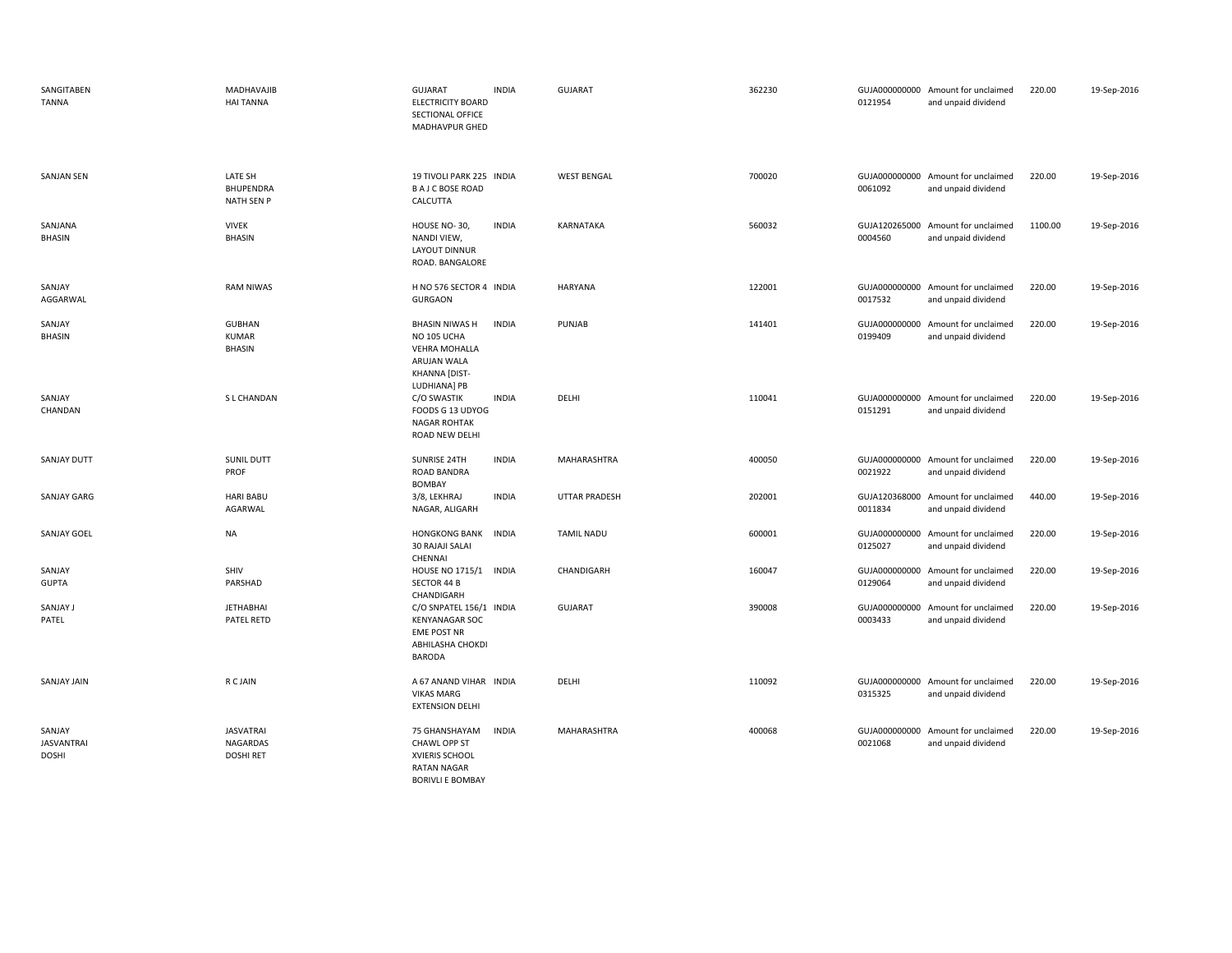| SANJAY<br>KANTILAL<br>DESAI            | KANTILAL<br>DESAI                        | 52 AVANTI B<br><b>HARIDAS NAGAR</b><br>SHIMPOLI ROAD<br>SHIMPOLI BORIVALI<br>(W)MUMBAI            | <b>INDIA</b> | MAHARASHTRA           | 400092 | 0169147                  | GUJA000000000 Amount for unclaimed<br>and unpaid dividend | 220.00 | 19-Sep-2016 |
|----------------------------------------|------------------------------------------|---------------------------------------------------------------------------------------------------|--------------|-----------------------|--------|--------------------------|-----------------------------------------------------------|--------|-------------|
| SANJAY<br>KIRTIBHAI<br>SHAH            | KIRTIBHAL                                | ROLLWIN BEARINGS INDIA<br>4 MANAHAR PLOT<br>OPP POOJA<br>APARTMNETRAJKOT                          |              | <b>GUJARAT</b>        | 360002 | 0156732                  | GUJA000000000 Amount for unclaimed<br>and unpaid dividend | 440.00 | 19-Sep-2016 |
| SANJAY<br><b>KUMAR</b><br>ANDADIA      | NATAVARLAL<br>ANDADIH                    | C/O G J AMIN 40<br>NARAYANPURA B/H<br>WATER TANK T B<br>ROAD BARODA                               | <b>INDIA</b> | <b>GUJARAT</b>        | 390015 | 0118541                  | GUJA000000000 Amount for unclaimed<br>and unpaid dividend | 220.00 | 19-Sep-2016 |
| SANJAY<br><b>KUMAR</b><br>BERIWAL      | <b>HARI KIRTAN</b><br>BERIWAL            | C/O S K JUTE MFG<br>PVT LTD 1 NEW<br>ROAD<br>DESHBANDHU<br>NAGAR<br><b>BAGWARHATI</b><br>CALCUTTA | <b>INDIA</b> | <b>WEST BENGAL</b>    | 700059 | 0160857                  | GUJA000000000 Amount for unclaimed<br>and unpaid dividend | 11.00  | 19-Sep-2016 |
| SANJAY<br><b>KUMAR</b><br><b>BOHRA</b> | SURESH<br>CHAND<br><b>BOHRA</b>          | 15 A RAM LAXMAN INDIA<br><b>BAZAR INDORE</b>                                                      |              | <b>MADHYA PRADESH</b> | 452002 | 0054004                  | GUJA000000000 Amount for unclaimed<br>and unpaid dividend | 220.00 | 19-Sep-2016 |
| SANJAY<br>KUMAR<br><b>JAGNANY</b>      | <b>SHEO KUMAR</b><br>JAGNANY             | POST BARHIYA DIST INDIA<br>LAKHISARAI                                                             |              | <b>BIHAR</b>          | 811302 | 0180620                  | GUJA000000000 Amount for unclaimed<br>and unpaid dividend | 2.20   | 19-Sep-2016 |
| SANJAY<br><b>KUMAR JAIN</b>            | <b>RATAN LAL</b><br>JAIN                 | MADANLAL<br>MITHALAL MAHAVIR<br><b>BAZAR POST</b><br>BEAWAR                                       | <b>INDIA</b> | RAJASTHAN             | 305901 | 0105467                  | GUJA000000000 Amount for unclaimed<br>and unpaid dividend | 220.00 | 19-Sep-2016 |
| SANJAY<br><b>KUMAR JAIN</b>            | JAGDISH<br>PRASAD JAIN                   | 80 BHAGWATI<br><b>COLONY BEHAT</b><br>ROAD SAHARANPUR                                             | <b>INDIA</b> | <b>UTTAR PRADESH</b>  | 247001 | GUJA000000000<br>0126152 | Amount for unclaimed<br>and unpaid dividend               | 110.00 | 19-Sep-2016 |
| SANJAY<br><b>KUMAR</b><br>MADHOGARIA   | <b>DURGA</b><br>PRASAD<br>MADHOGARI<br>A | MOTI SOAP<br><b>FACTORY PPO</b><br><b>BARAKAR DIST</b><br><b>BURDWAN</b>                          | <b>INDIA</b> | <b>WEST BENGAL</b>    | 713324 | 0053436                  | GUJA000000000 Amount for unclaimed<br>and unpaid dividend | 220.00 | 19-Sep-2016 |
| SANJAY<br><b>KUMAR</b><br>RAMSWAPUP    | RAMSWARUP                                | 181 OM SURYA<br><b>VIHAR SION</b><br>BOMBAY                                                       | <b>INDIA</b> | MAHARASHTRA           | 400100 | 0064966                  | GUJA000000000 Amount for unclaimed<br>and unpaid dividend | 220.00 | 19-Sep-2016 |
| SANJAY<br><b>KUMAR</b><br>SINGH        | <b>NA</b>                                | 65, KOCHADH<br>TOWN/VILL-<br>KOCHADH ANCHAL-<br>BARUN, DIS-<br>AURANGABAD<br><b>BARUN</b>         | <b>INDIA</b> | <b>JHARKHAND</b>      | 829112 | 0101108                  | GUJA120109240 Amount for unclaimed<br>and unpaid dividend | 220.00 | 19-Sep-2016 |
| SANJAY<br><b>KUMAR SINHA</b>           | LATE SH<br>SOBODHH<br>CH SINHA           | C/O J C DAS<br><b>AGHORE BHAWAN</b><br><b>MASAKCHAK</b><br>BHAGALPUR                              | <b>INDIA</b> | <b>BIHAR</b>          | 812001 | 0017966                  | GUJA000000000 Amount for unclaimed<br>and unpaid dividend | 220.00 | 19-Sep-2016 |
| SANJAY<br>LAXMANRAO<br>KHANDEL         | LAXMANRAO<br><b>GOVINDRAO</b><br>KHANDEL | A/35 NAGAR<br>PARISHAD COLONY,<br>GORAKSHAN ROAD,<br>AKOLA.                                       | <b>INDIA</b> | MAHARASHTRA           | 444004 | 0067701                  | GUJA130231000 Amount for unclaimed<br>and unpaid dividend | 220.00 | 19-Sep-2016 |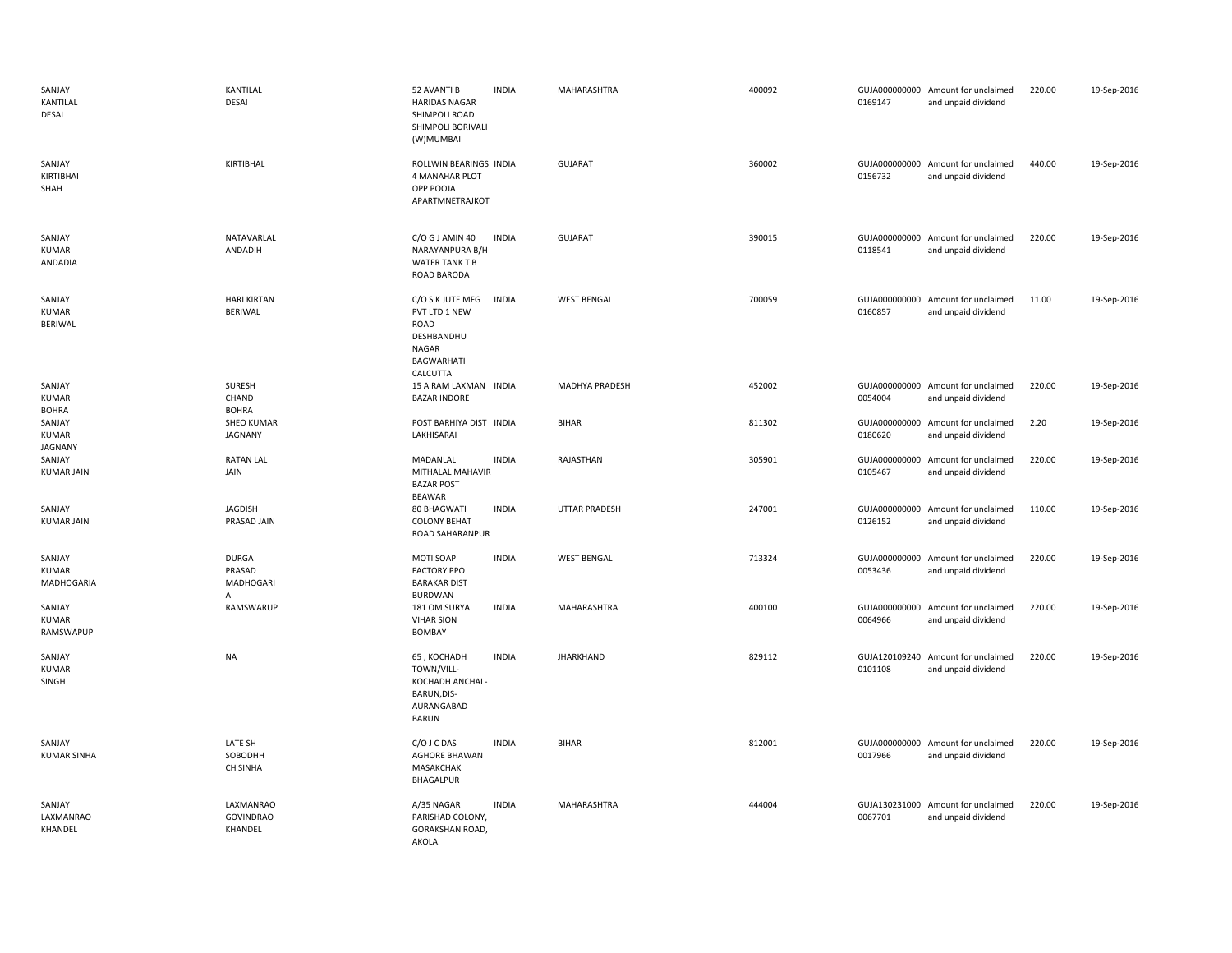| SANJAY<br>PRAVINBHAI<br>AMIN   | PRAVIN BHAI<br>C AMIN             | "YOGI DARSHAN" 27- INDIA<br><b>SHRI SHAKTI</b><br><b>SOCIETY NEAR</b><br>NILKAMAL SOCIETY<br>KARAMSAD ROAD<br>VALLABH<br><b>VIDYANAGAR DIST</b><br>ANAND | GUJARAT              | 388120 | 0046837                  | GUJA000000000 Amount for unclaimed<br>and unpaid dividend | 220.00 | 19-Sep-2016 |
|--------------------------------|-----------------------------------|----------------------------------------------------------------------------------------------------------------------------------------------------------|----------------------|--------|--------------------------|-----------------------------------------------------------|--------|-------------|
| SANJAY<br>RAMCHANDR<br>A AMALE | <b>NA</b>                         | 26 293 BANK<br><b>INDIA</b><br>COLONY<br>OSMANABAD<br>OSMANABAD<br>MAHARASHTRA                                                                           | MAHARASHTRA          | 999999 | 2140620                  | GUJAIN3022691 Amount for unclaimed<br>and unpaid dividend | 66.00  | 19-Sep-2016 |
| <b>SANJAY S</b><br>MEHTA       | SURESHBHAI                        | 9 A KUNTESHWAR<br><b>INDIA</b><br>PARK MAGANPURA<br><b>ROAD RANIP</b><br>AHMEDABAD                                                                       | GUJARAT              | 382480 | 0048837                  | GUJA000000000 Amount for unclaimed<br>and unpaid dividend | 220.00 | 19-Sep-2016 |
| SANJAY SHAH                    | MANHARLAL<br>SHAH                 | <b>INDIA</b><br>AHMEDABAD                                                                                                                                | <b>GUJARAT</b>       | 380006 | 0196615                  | GUJA000000000 Amount for unclaimed<br>and unpaid dividend | 220.00 | 19-Sep-2016 |
| SANJAY<br>SOMANI               | GOPAL<br><b>KRISHAN</b><br>SOMANI | S/11 PIYUSH PATH INDIA<br><b>BAPU NAGAR</b><br><b>JAIPUR</b>                                                                                             | RAJASTHAN            | 302001 | 0009211                  | GUJA000000000 Amount for unclaimed<br>and unpaid dividend | 220.00 | 19-Sep-2016 |
| SANJAY<br>TEOTIA               | MAHIPAL<br>SINGH<br>TEOTIA        | <b>INDIA</b><br>92 DUTTA KRUPA<br><b>DIXIT COMPOUND</b><br><b>VIJAY NAGAR</b><br><b>EXTENSION HUBLI</b><br>KARNATAKA                                     | KARNATAKA            | 580032 | GUJA000000000<br>0105056 | Amount for unclaimed<br>and unpaid dividend               | 220.00 | 19-Sep-2016 |
| SANJAY<br>VARMA                | S K VARMA                         | <b>INDIA</b><br>M-314 JAL VAYU<br>VIHAR SECTOR 25<br>NOIDA U P                                                                                           | <b>UTTAR PRADESH</b> | 201301 | 0147027                  | GUJA000000000 Amount for unclaimed<br>and unpaid dividend | 220.00 | 19-Sep-2016 |
| SANJAY<br>VERMA                | <b>NA</b>                         | 13, ABAKARI<br><b>INDIA</b><br>RAMLEELA TILA<br>ROAD MUZAFFAR<br>NAGAR U.P.                                                                              | <b>UTTAR PRADESH</b> | 251001 | 0020578                  | GUJAIN3015901 Amount for unclaimed<br>and unpaid dividend | 77.00  | 19-Sep-2016 |
| <b>SANJAY VYAS</b>             | <b>MAHENDRA</b><br><b>VYAS</b>    | <b>B-4 CHITRAKUT SOC INDIA</b><br><b>OPP BHATHUJI</b><br>MANDIR B/H<br><b>HARINAGAR RACE</b><br><b>COURSE BARODA</b>                                     | <b>GUJARAT</b>       | 390005 | 0003244                  | GUJA000000000 Amount for unclaimed<br>and unpaid dividend | 220.00 | 19-Sep-2016 |
| <b>SANJAYY</b><br>NAMJOSHI     | YASHWANTR<br>AO GANESH            | 2/148 OPP SHETH R INDIA<br>J J SCHOOL JUNA<br>THANA NAVSAR<br><b>DIST VALSAD</b>                                                                         | <b>GUJARAT</b>       | 396445 | 0163123                  | GUJA000000000 Amount for unclaimed<br>and unpaid dividend | 220.00 | 19-Sep-2016 |
| SANJEEV<br>ARORA               | <b>G K ARORA</b><br>CA            | C/O RAJ KUMAR<br><b>INDIA</b><br>ARORA 475 MAHAT<br>PURA MATHURA UP                                                                                      | <b>UTTAR PRADESH</b> | 281001 | 0205677                  | GUJA000000000 Amount for unclaimed<br>and unpaid dividend | 220.00 | 19-Sep-2016 |
| SANJEEV<br>BATRA               | <b>S R BATRA</b>                  | 19/35 WEST<br><b>INDIA</b><br><b>MOTIBAGH SARAI</b><br>ROHILLA DELHI                                                                                     | DELHI                | 110035 | 0058620                  | GUJA000000000 Amount for unclaimed<br>and unpaid dividend | 220.00 | 19-Sep-2016 |
| SANJEEV<br>DUTT<br>SHARMA      | SOM DUTT<br>SHARMA                | 203 AKSHAYA APTT INDIA<br>75 BIMA NAGAR<br>OPP ANAND BAZAR<br><b>INDORE</b>                                                                              | MADHYA PRADESH       | 452001 | 0161157                  | GUJA000000000 Amount for unclaimed<br>and unpaid dividend | 220.00 | 19-Sep-2016 |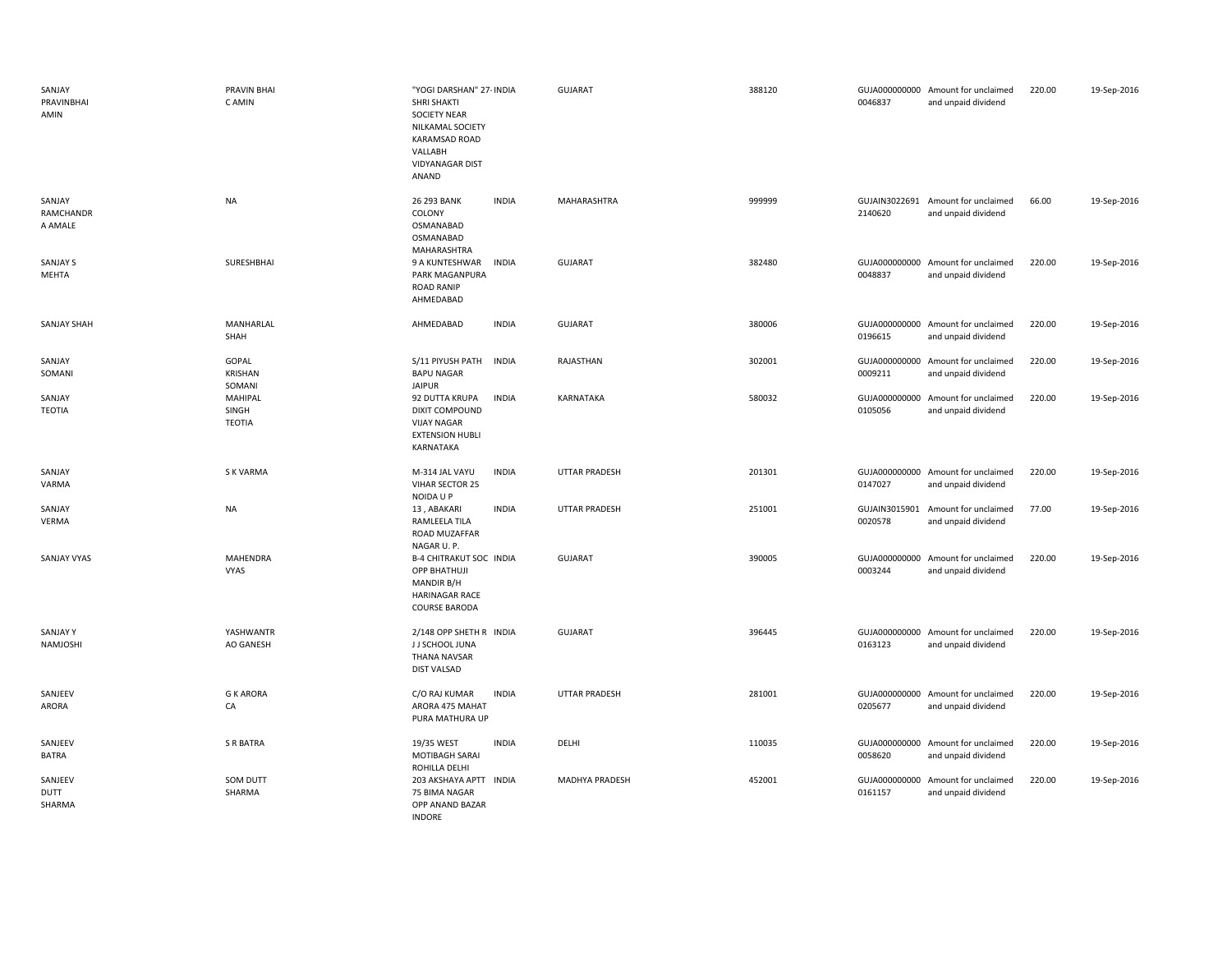| SANJEEV<br>GARG                           | <b>DINESHCHAN</b><br>DRA GARG     | $C/O$ M/S L M H 67<br>NOVYOG MARKET<br>GHAZIABAD(L M H)                                                                  | <b>INDIA</b> | UTTAR PRADESH         | 201001 | 0159963 | GUJA000000000 Amount for unclaimed<br>and unpaid dividend | 220.00 | 19-Sep-2016 |
|-------------------------------------------|-----------------------------------|--------------------------------------------------------------------------------------------------------------------------|--------------|-----------------------|--------|---------|-----------------------------------------------------------|--------|-------------|
| SANJEEV<br><b>KUMAR</b>                   | CHANDRA<br>SHEKHAR<br>SINGH       | A-46 POCKET-A SFS INDIA<br><b>FLAT MAYUR</b><br><b>ENCLAVE NEW</b><br><b>KONDLI MAYUR</b><br>VIHAR PH - III NEW<br>DELHI |              | DELHI                 | 110096 | 0169597 | GUJA000000000 Amount for unclaimed<br>and unpaid dividend | 440.00 | 19-Sep-2016 |
| SANJEEV<br><b>KUMAR</b>                   | <b>DESH RAY</b>                   | R K SWEETS NEAR S INDIA<br><b>BIGADARBAR</b><br>NAINITAL                                                                 |              | UTTARAKHAND           | 263152 | 0167305 | GUJA000000000 Amount for unclaimed<br>and unpaid dividend | 220.00 | 19-Sep-2016 |
| SANJEEV<br><b>KUMAR</b><br>AGRAWAL        | LATE<br>GHANSHYAM<br>AGRAWAL      | MADHURAJ<br><b>ENTERPRISES 311-</b><br><b>PARKINS GANJ</b><br><b>MURARIDAS GALI</b><br>SULTANPUR                         | <b>INDIA</b> | UTTAR PRADESH         | 228001 | 1212919 | GUJAIN3015572 Amount for unclaimed<br>and unpaid dividend | 220.00 | 19-Sep-2016 |
| SANJEEV<br><b>KUMAR</b><br><b>GUPTA</b>   | <b>DOULAT RAM</b><br><b>GUPTA</b> | C/O RAJASTHAN<br>CLOTH HOUSE WZ<br>196 RAM CHOWK<br><b>SADH NAGAR</b><br>PALAM COLONY<br>NEW DELHI                       | <b>INDIA</b> | DELHI                 | 110045 | 0067612 | GUJA000000000 Amount for unclaimed<br>and unpaid dividend | 220.00 | 19-Sep-2016 |
| SANJEEV<br><b>KUMAR JAIN</b>              | H C JAIN                          | WZ 258 B/16<br><b>UTTAM NAGAR</b><br>NEW DELHI                                                                           | <b>INDIA</b> | DELHI                 | 110059 | 0082454 | GUJA000000000 Amount for unclaimed<br>and unpaid dividend | 220.00 | 19-Sep-2016 |
| SANJEEV<br><b>THAPA</b>                   | KUSHAL<br>SINGH THAPA             | <b>B 255 IVTH AVENUE INDIA</b><br>SAINIKPURISECUNDE<br>RABAD                                                             |              | <b>ANDHRA PRADESH</b> | 500094 | 0869426 | GUJA130414000 Amount for unclaimed<br>and unpaid dividend | 44.00  | 19-Sep-2016 |
| SANJEEVA N<br>CHAUDHARY                   | <b>KEDAR NATH</b><br>CHOUDHARY    | C/O CHAUDHARY<br>VASTRALYA AT<br>LALGANJ DIST<br>VAICHALI                                                                | <b>INDIA</b> | <b>BIHAR</b>          | 844121 | 0017908 | GUJA000000000 Amount for unclaimed<br>and unpaid dividend | 220.00 | 19-Sep-2016 |
| SANJIB<br><b>KUMAR</b><br>CHANDRA         | NA                                | NIRSHA DHANBAD<br><b>NIRSHA</b>                                                                                          | <b>INDIA</b> | <b>JHARKHAND</b>      | 828205 | 0837050 | GUJA120384000 Amount for unclaimed<br>and unpaid dividend | 22.00  | 19-Sep-2016 |
| SANJIB<br><b>KUMAR</b><br>CHATTERJEE      | A NATH                            | 24/A BALARAM DEY INDIA<br>STREET CALCUTTA                                                                                |              | <b>WEST BENGAL</b>    | 700006 | 0158001 | GUJA000000000 Amount for unclaimed<br>and unpaid dividend | 220.00 | 19-Sep-2016 |
| SANJILA<br>PRASAD                         | <b>BHARAT</b><br>PRASAD           | A-1 VISHAMBAR<br>PARK OPP T B<br>SANATORIUM<br><b>GOTRI ROAD</b><br>VADODARA                                             | <b>INDIA</b> | <b>GUJARAT</b>        | 390021 | 0160267 | GUJA000000000 Amount for unclaimed<br>and unpaid dividend | 220.00 | 19-Sep-2016 |
| SANJIV GUPTA                              | M R GUPTA                         | G-3/39 MODEL<br>TOWN III DELHI                                                                                           | <b>INDIA</b> | DELHI                 | 110009 | 0173035 | GUJA000000000 Amount for unclaimed<br>and unpaid dividend | 440.00 | 19-Sep-2016 |
| SANJIV GUPTA                              | NARENDRA<br><b>KR GUPTA</b>       | 1209 SECTOR 8 R K INDIA<br>PURAM NEW DELHI                                                                               |              | DELHI                 | 110022 | 0059413 | GUJA000000000 Amount for unclaimed<br>and unpaid dividend | 220.00 | 19-Sep-2016 |
| SANJIV GUPTA                              | M R GUPTA                         | 10/17 WEST PATEL<br>NAGAR NEW DELHI                                                                                      | <b>INDIA</b> | DELHI                 | 110008 | 0154468 | GUJA000000000 Amount for unclaimed<br>and unpaid dividend | 220.00 | 19-Sep-2016 |
| SANJIV<br>PRAVIN<br>CHADRA<br><b>SHAH</b> | PRAVINCHAN<br><b>DRA</b>          | A/63 SILVER ARC<br><b>B/H TOWNHALL</b><br>ELLISBRIDGE<br>AHMFDARAD                                                       | <b>INDIA</b> | <b>GUJARAT</b>        | 380006 | 0034799 | GUJA000000000 Amount for unclaimed<br>and unpaid dividend | 220.00 | 19-Sep-2016 |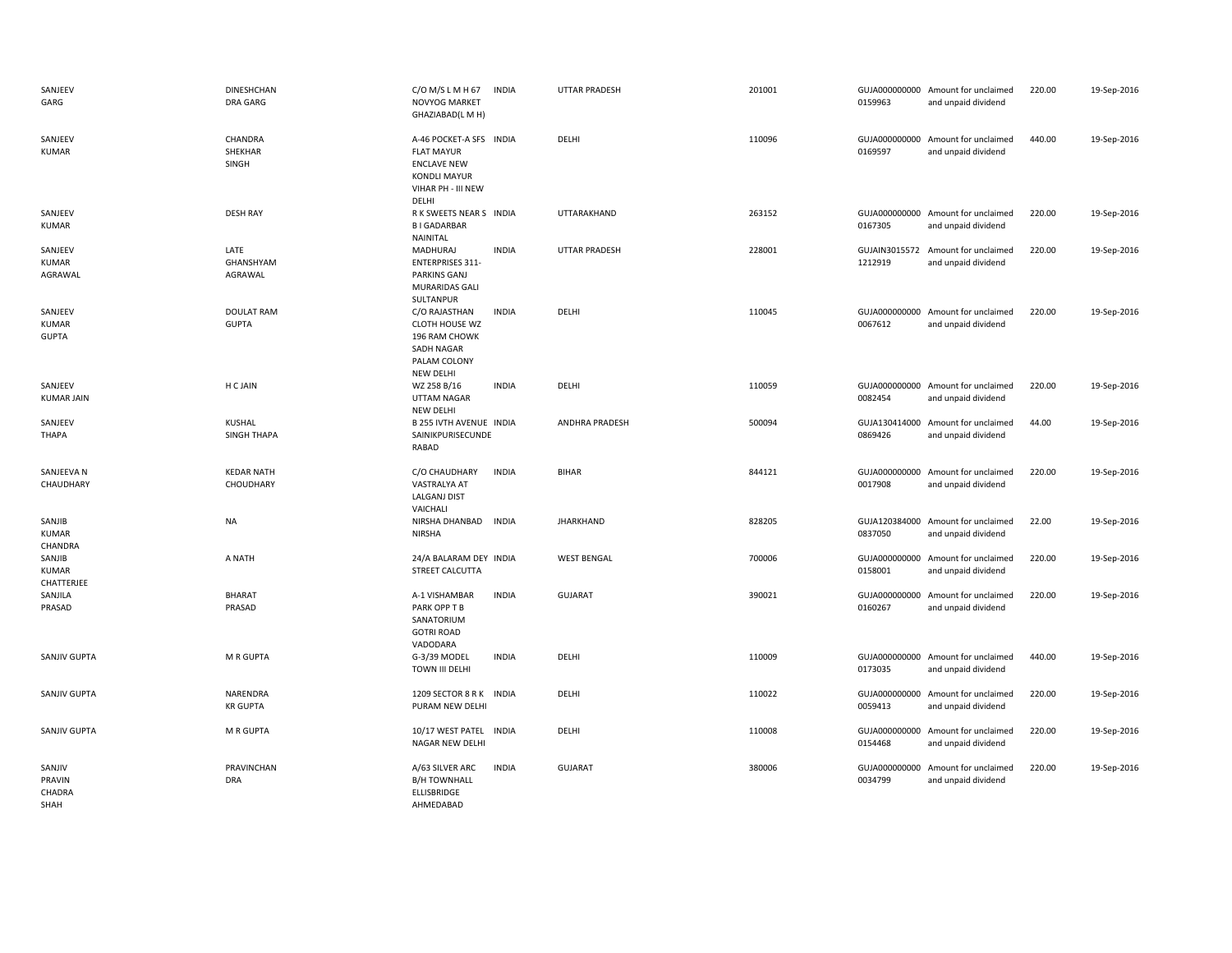| SANJU<br><b>THOMAS</b>                     | N C THOMAS                             | NEDUMKUNNEL<br>HOUSE IDIYANAL P<br>O RAMAPURAM<br>KOTTAYAM, KERALA                                             | <b>INDIA</b> | <b>KERALA</b>      | 686576 | 0005398                  | GUJAIN3018951 Amount for unclaimed<br>and unpaid dividend | 220.00 | 19-Sep-2016 |
|--------------------------------------------|----------------------------------------|----------------------------------------------------------------------------------------------------------------|--------------|--------------------|--------|--------------------------|-----------------------------------------------------------|--------|-------------|
| SANKA<br>VENKATA<br>SUBRAMANES<br>WARA RAO | <b>NA</b>                              | 11 799 ROBERTSON INDIA<br>PET OPP FISH<br>MARKET<br>MACHILIPATNAM                                              |              | ANDHRA PRADESH     | 521001 | 0097262                  | GUJAIN3010222 Amount for unclaimed<br>and unpaid dividend | 275.00 | 19-Sep-2016 |
| <b>SANKAR PADA</b><br>CHAUDHURI            | <b>NA</b>                              | VILL-LAKSHMIPUR<br>POST<br>OFFICE:RAGHUNAT<br><b>HPUR DIST-</b><br>MURSHIDABAD                                 | <b>INDIA</b> | <b>WEST BENGAL</b> | 742223 | 0106991                  | GUJA120345000 Amount for unclaimed<br>and unpaid dividend | 110.00 | 19-Sep-2016 |
| SANMUGAM S<br>P                            | <b>SHANARAN P</b><br>P                 | NO 2A VISHRANTI<br><b>APARTMENTS 7</b><br><b>BRITHAPET ROAD</b><br><b>VEPERY CHENNAI</b>                       | <b>INDIA</b> | <b>TAMIL NADU</b>  | 600007 | 0013834                  | GUJA000000000 Amount for unclaimed<br>and unpaid dividend | 220.00 | 19-Sep-2016 |
| <b>SANTA BEN T</b><br>PATEL                | <b>TRIBHOVAND</b><br><b>AS PATEL</b>   | TO SARSAV TA KADI INDIA<br>NG AT POST SARSAV<br><b>DIST MEHSANA</b>                                            |              | <b>GUJARAT</b>     | 382715 | 0023508                  | GUJA000000000 Amount for unclaimed<br>and unpaid dividend | 220.00 | 19-Sep-2016 |
| SANTANU<br>MUKHOPADH<br>YAY                | A<br><b>MUKHOPAD</b><br><b>HYAY</b>    | 51/D GARIAHAT<br>ROAD FLAT NO 908<br>SWASTIK CALCUTTA                                                          | <b>INDIA</b> | <b>WEST BENGAL</b> | 700019 | 0158901                  | GUJA000000000 Amount for unclaimed<br>and unpaid dividend | 220.00 | 19-Sep-2016 |
| SANTHU LAL<br><b>GUPTA</b>                 | RAM<br><b>NARAYAN</b><br><b>GUPTA</b>  | M/S JYOTI<br>HARDWARE STORE<br><b>KESHAVE PURA</b><br>CHORAHA KOTA                                             | <b>INDIA</b> | RAJASTHAN          | 324009 | 0071964                  | GUJA000000000 Amount for unclaimed<br>and unpaid dividend | 220.00 | 19-Sep-2016 |
| SANTOK<br>CHAND<br><b>BOTHRA</b>           | <b>NA</b>                              | C/O PREM SUKH<br>CHAMAPALAL POST<br><b>BARPETA ROAD DIST</b><br>BARPETA                                        | <b>INDIA</b> | ASSAM              | 781315 | 0005826                  | GUJA000000000 Amount for unclaimed<br>and unpaid dividend | 220.00 | 19-Sep-2016 |
| SANTOSH                                    | O SINGH                                | C-443 DDA FLATS<br>LIG EAST OF LONI<br><b>ROAD DELHI</b>                                                       | <b>INDIA</b> | DELHI              | 110093 | 0144451                  | GUJA000000000 Amount for unclaimed<br>and unpaid dividend | 220.00 | 19-Sep-2016 |
| SANTOSH<br>ARORA                           | <b>DIN DAYAL</b><br>ARORA              | 16/101 NEAR GOVT INDIA<br><b>GIRLS SR SEC</b><br>SCHOOL<br>BAHADURGARH                                         |              | <b>HARYANA</b>     | 124507 | GUJA000000000<br>0068204 | Amount for unclaimed<br>and unpaid dividend               | 220.00 | 19-Sep-2016 |
| SANTOSH<br><b>BOORA</b>                    | <b>JAGAN SINGH</b><br><b>BOORA</b>     | 71/11 TYPE A B A R INDIA<br>C COLONY P O TAPS<br>TAL<br>PALGHARTHANE                                           |              | MAHARASHTRA        | 401404 | 0115137                  | GUJA000000000 Amount for unclaimed<br>and unpaid dividend | 220.00 | 19-Sep-2016 |
| SANTOSH<br>DEWANGAN                        | <b>SANT LAL</b><br>DEWANGAN            | D-48, ANUVIJAY,<br>TOWNSHIP, CHETTIK<br>ULAM,<br>RADHAPURAM, TIRU<br>NELVELI                                   | <b>INDIA</b> | <b>TAMIL NADU</b>  | 627120 | 0079851                  | GUJA120298000 Amount for unclaimed<br>and unpaid dividend | 33.00  | 19-Sep-2016 |
| SANTOSH<br>GOEL                            | M P GOEL                               | AM 181 SHALIMAR INDIA<br><b>BAGH DELHI</b>                                                                     |              | DELHI              | 110052 | 0164512                  | GUJA000000000 Amount for unclaimed<br>and unpaid dividend | 220.00 | 19-Sep-2016 |
| SANTOSH<br><b>GUPTA</b>                    | <b>RADHEY</b><br>SHYAM<br><b>GUPTA</b> | C/O PINK SANITARY INDIA<br><b>WARESH HOTEL</b><br><b>CHADNRA GUPTA</b><br><b>STATION ROAD</b><br><b>JAIPUR</b> |              | RAJASTHAN          | 302006 | 0011346                  | GUJA000000000 Amount for unclaimed<br>and unpaid dividend | 440.00 | 19-Sep-2016 |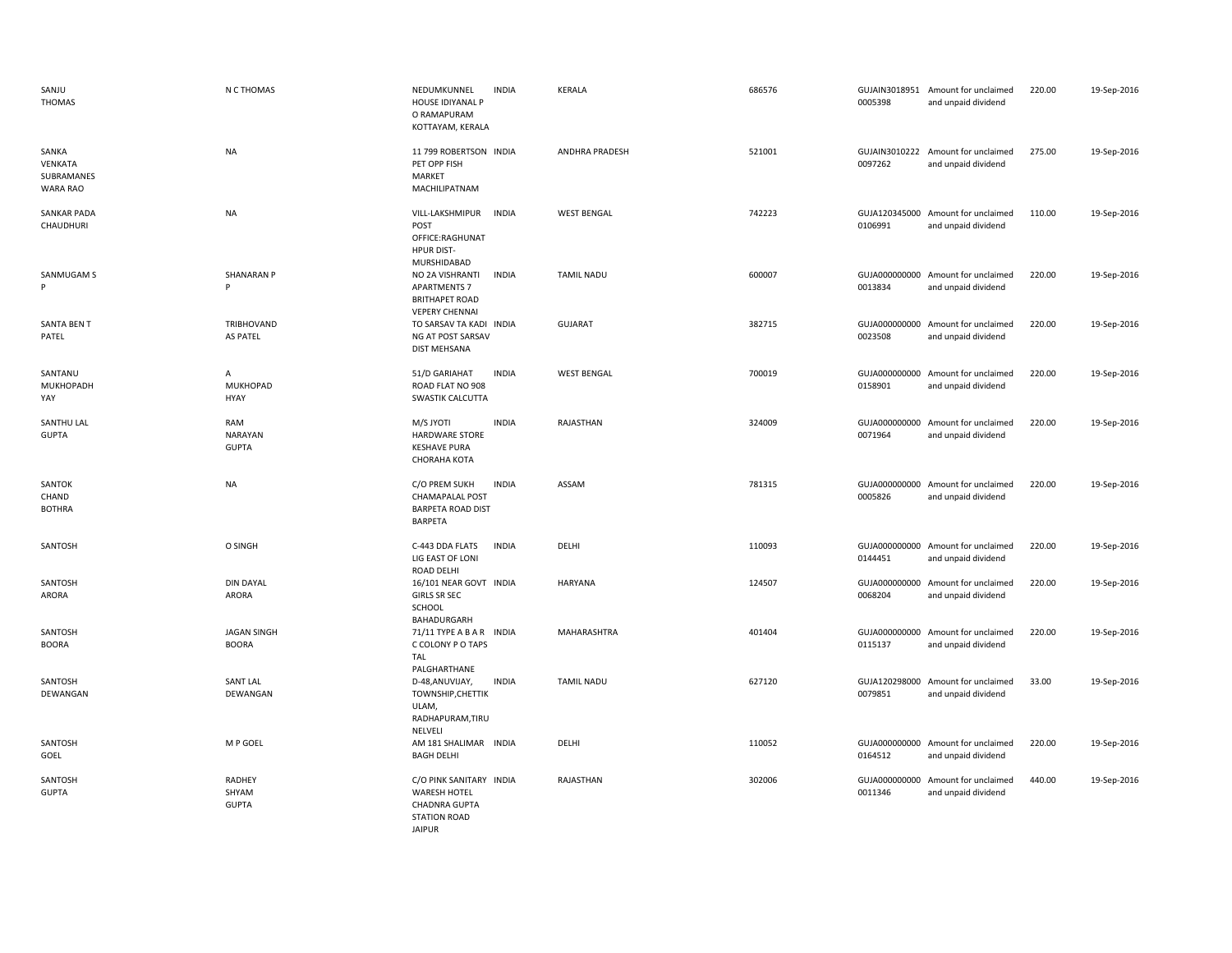| SANTOSH<br>KALRA                     | <b>VARU MAL</b><br><b>KALRA</b>       | 97, B-SHAKTI<br><b>NAGAR UDAIPUR</b>                                                                 | <b>INDIA</b> | RAJASTHAN            | 313001 | 1610241                  | GUJA120109000 Amount for unclaimed<br>and unpaid dividend | 110.00 | 19-Sep-2016 |
|--------------------------------------|---------------------------------------|------------------------------------------------------------------------------------------------------|--------------|----------------------|--------|--------------------------|-----------------------------------------------------------|--------|-------------|
| SANTOSH<br>KISHANPURIA               | R K<br>KISHANPURIA                    | $C/O$ R K<br>KISHANPURIA 13<br><b>BONFIELD LANE 5TH</b><br>FLOOR ROOM NO<br>7CALCUTTA                | <b>INDIA</b> | <b>WEST BENGAL</b>   | 700001 | 0012358                  | GUJA000000000 Amount for unclaimed<br>and unpaid dividend | 220.00 | 19-Sep-2016 |
| SANTOSH<br><b>KUMAR</b>              | GIRDHARI<br>RAM                       | <b>BBC ROAD NEAR</b><br><b>INCOME TAX OFFICE</b><br><b>GIRIDIH</b>                                   | <b>INDIA</b> | <b>JHARKHAND</b>     | 815301 | GUJAIN3030285<br>1340286 | Amount for unclaimed<br>and unpaid dividend               | 110.00 | 19-Sep-2016 |
| SANTOSH<br><b>KUMAR</b>              | LATE P DAYAL                          | 34 V NP HYDEL<br><b>COLONY NR RAIDAS</b><br><b>MANDIR LUCKNOW</b>                                    | <b>INDIA</b> | <b>UTTAR PRADESH</b> | 226001 | 0157171                  | GUJA000000000 Amount for unclaimed<br>and unpaid dividend | 220.00 | 19-Sep-2016 |
| SANTOSH<br><b>KUMAR</b><br>CHOUDHARY | <b>GOPAL RAY</b><br>CHOUDHARY<br>PROF | <b>MADHU KUNJ</b><br><b>SUVASH MARKET</b><br><b>HAJIPUR DIST</b><br>VAISHALI                         | <b>INDIA</b> | <b>BIHAR</b>         | 844101 | 0017952                  | GUJA000000000 Amount for unclaimed<br>and unpaid dividend | 220.00 | 19-Sep-2016 |
| SANTOSH<br><b>KUMAR DEB</b>          | <b>NA</b>                             | 3 SARAT BOSE ROAD INDIA<br><b>MAHAJATI NAGAR</b><br>PO RAJBARI BIRATI<br>KOLKATA                     |              | <b>WEST BENGAL</b>   | 700081 | 4765135                  | GUJAIN3030285 Amount for unclaimed<br>and unpaid dividend | 44.00  | 19-Sep-2016 |
| SANTOSH<br>KUMARI                    | <b>BISHMBER</b><br>DASS               | C/O DR RAVI<br>SHARMA MOH<br>SARIAN PATHANKOT                                                        | <b>INDIA</b> | PUNJAB               | 145001 | 0065956                  | GUJA000000000 Amount for unclaimed<br>and unpaid dividend | 220.00 | 19-Sep-2016 |
| SANTOSH<br>MEHTA                     | <b>NA</b>                             | B 792 PALAM VIHAR INDIA<br><b>GURGAON</b>                                                            |              | HARYANA              | 122001 | 1926487                  | GUJAIN3004764 Amount for unclaimed<br>and unpaid dividend | 8.80   | 19-Sep-2016 |
| SANTOSH<br><b>MENON</b>              | R M MENON                             | B 26 "SWAGAT"<br><b>MAHAKALI RD</b><br><b>BOMBAY</b>                                                 | <b>INDIA</b> | MAHARASHTRA          | 400093 | 0163058                  | GUJA000000000 Amount for unclaimed<br>and unpaid dividend | 220.00 | 19-Sep-2016 |
| SANTOSH<br>NAYYAR                    | N P NAYYAR                            | C 45 GREATER<br>KAILASH PART I<br>NEW DELHI                                                          | <b>INDIA</b> | DELHI                | 110048 | 0150256                  | GUJA000000000 Amount for unclaimed<br>and unpaid dividend | 220.00 | 19-Sep-2016 |
| SANTOSH<br>NESHRIKAR                 | <b>NA</b>                             | B-4, SANJAYPARK<br>SOCIETY<br>MANJALPUR<br><b>BARODA</b>                                             | <b>INDIA</b> | <b>GUJARAT</b>       | 390011 | 0217838                  | GUJAIN3019911 Amount for unclaimed<br>and unpaid dividend | 220.00 | 19-Sep-2016 |
| SANTOSH<br>SHARMA                    | ANIL<br>KAUSHAL                       | R NO 20 7TH FLOOR INDIA<br>PB CIVIL SECTT<br>CHANDIGARH<br><b>DFRETED FD</b><br><b>CHANDIGARH PB</b> |              | CHANDIGARH           | 160001 | GUJA000000000<br>0005203 | Amount for unclaimed<br>and unpaid dividend               | 220.00 | 19-Sep-2016 |
| SANTOSH<br>ZOPE                      | H C ZOPE                              | 47 PROFESSOR'S<br><b>QUARTER CIVIL</b><br><b>HOSPITAL CAMPUS</b><br><b>ASARWA</b><br>AHMEDABAD       | <b>INDIA</b> | <b>GUJARAT</b>       | 380016 | 0155565                  | GUJA000000000 Amount for unclaimed<br>and unpaid dividend | 220.00 | 19-Sep-2016 |
| SANTOSHI<br>PAUL                     | <b>NA</b>                             | <b>DEBIBARI NATUN</b><br>PARA COOCH-<br><b>BEHAR</b>                                                 | <b>INDIA</b> | <b>WEST BENGAL</b>   | 736101 | 0134450                  | GUJA120289000 Amount for unclaimed<br>and unpaid dividend | 44.00  | 19-Sep-2016 |
| SAPAN<br><b>BANSAL</b>               | PADAM SEN                             | H.NO-31/19,<br>SIDHARTH COLONY,<br>ARYA SAMAJ ROAD,<br><b>MUZAFFAR NAGAR</b>                         | <b>INDIA</b> | <b>UTTAR PRADESH</b> | 251001 | 0171542                  | GUJAIN3023651 Amount for unclaimed<br>and unpaid dividend | 385.00 | 19-Sep-2016 |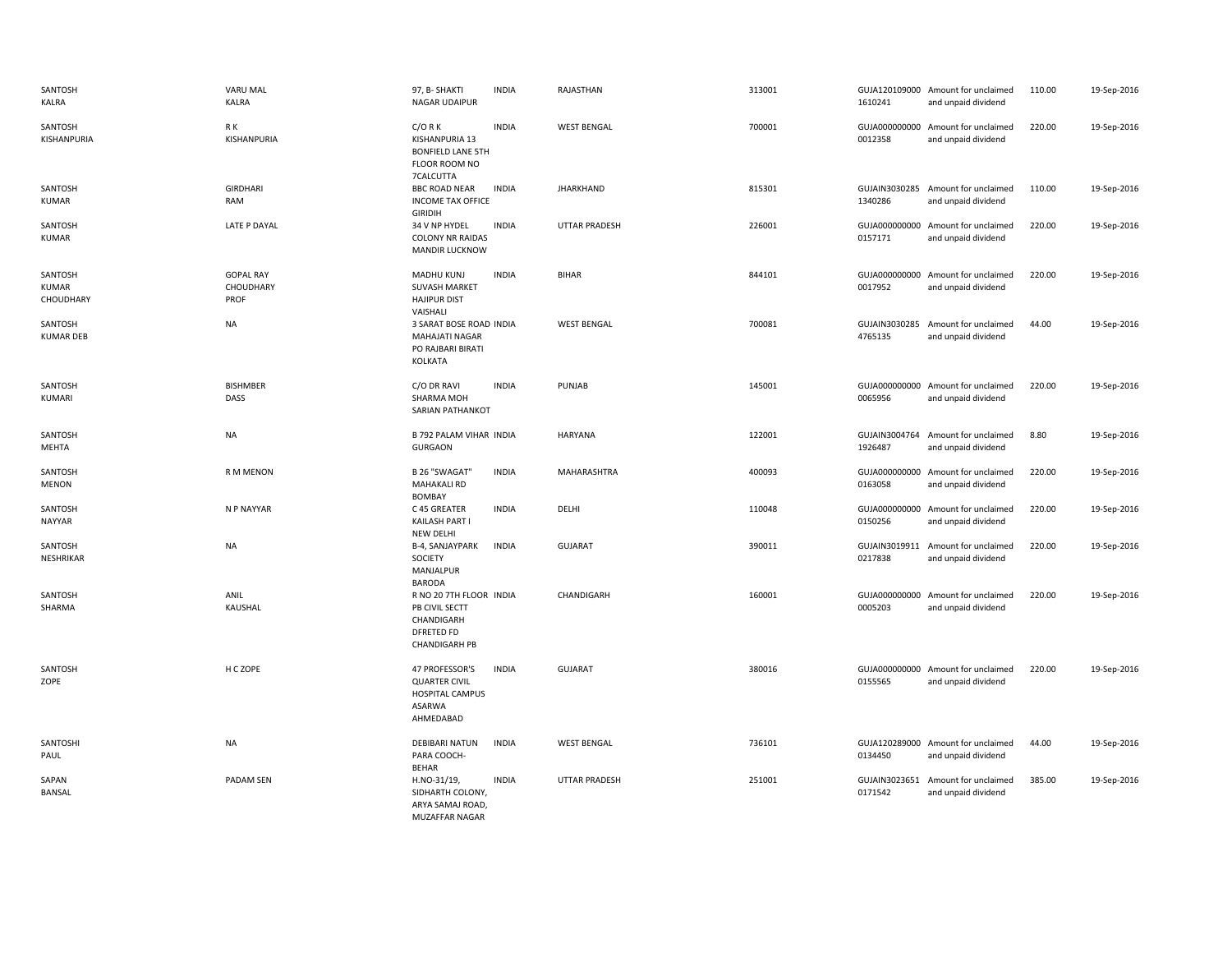| <b>SAPNA BAXI</b>                              | <b>UMESHKUMA</b><br>R BAXI    | 7/F/B PUSHPAK<br>APARTMENTS<br>SATELITE ROAD<br>AMBAWADI<br>AHMEDABAD                                  | <b>INDIA</b> | <b>GUJARAT</b>        | 380015 | 0172043                  | GUJA000000000 Amount for unclaimed<br>and unpaid dividend | 440.00 | 19-Sep-2016 |
|------------------------------------------------|-------------------------------|--------------------------------------------------------------------------------------------------------|--------------|-----------------------|--------|--------------------------|-----------------------------------------------------------|--------|-------------|
| <b>SAPNA R JAIN</b>                            | R C JAIN                      | 9/B RAJ KAMAL 3RD INDIA<br><b>CARTER ROAD</b><br><b>BORIVALI E</b><br>BOMBAY                           |              | MAHARASHTRA           | 400066 | 0131684                  | GUJA000000000 Amount for unclaimed<br>and unpaid dividend | 220.00 | 19-Sep-2016 |
| SARA<br><b>JOHNSON</b>                         | JOHNSON C<br>DAVID            | KENDRIYA<br>VIDYALAYA AIR<br><b>FORCE STATION</b><br>OJHAR P O NASIK                                   | <b>INDIA</b> | MAHARASHTRA           | 422221 | GUJA000000000<br>0170896 | Amount for unclaimed<br>and unpaid dividend               | 220.00 | 19-Sep-2016 |
| SARADA RAO                                     | <b>RANGA RAO</b>              | C/O R V RANGA<br>RAO D NO 1-97 B<br>SAVARAM RAZOLE<br>ANDHRA PRADESH                                   | <b>INDIA</b> | <b>ANDHRA PRADESH</b> | 533242 | 0126861                  | GUJA000000000 Amount for unclaimed<br>and unpaid dividend | 220.00 | 19-Sep-2016 |
| SARAF<br>CHAMELI<br>KUMARI                     | SARAF N C                     | 6/6 DEVBHUMI<br>APPTS DRIVE RD<br>NAVRANGPURA<br>AHMEDABAD                                             | <b>INDIA</b> | <b>GUJARAT</b>        | 380009 | 0084155                  | GUJA000000000 Amount for unclaimed<br>and unpaid dividend | 220.00 | 19-Sep-2016 |
| SARAF RAJ<br>KHAN<br>SHADDIN<br>KHAN<br>PATHAN | SHADDIN<br>KHAN<br>PATHAN     | <b>GUJARAT STATE</b><br><b>FERTILIZERS CO LTD</b><br>21 22 NEW BAPU<br><b>BAZAR UDAIPUR RAJ</b>        | <b>INDIA</b> | RAJASTHAN             | 313001 | 0118965                  | GUJA000000000 Amount for unclaimed<br>and unpaid dividend | 110.00 | 19-Sep-2016 |
| SARALA<br>PIYUSH<br>SHINGALA                   | P A<br>SHINGALA H<br>H        | C-7/57 P & T<br><b>COLONY HARNI</b><br>ROAD VADODARA                                                   | <b>INDIA</b> | <b>GUJARAT</b>        | 390022 | GUJA000000000<br>0132559 | Amount for unclaimed<br>and unpaid dividend               | 220.00 | 19-Sep-2016 |
| SARANG<br><b>HEMANT</b><br>PIMPUTKAR           | <b>NA</b>                     | <b>INFOSYS TECH LTD</b><br>PLOT NO 1 PHASE I<br>RAJIV GANDHI<br><b>INFOTECH PARK</b><br>HINJEWADI PUNE | <b>INDIA</b> | <b>MAHARASHTRA</b>    | 411057 | GUJAIN3026793<br>4646088 | Amount for unclaimed<br>and unpaid dividend               | 44.00  | 19-Sep-2016 |
| SARASWATHY<br>HARIDASAN<br><b>NAIR</b>         | T K H NAIR H<br>HOLD          | E-13 NIMESH APTS<br>4TH FLOOR S V P<br>ROAD BORIVLI W<br><b>BOMBAY</b>                                 | <b>INDIA</b> | MAHARASHTRA           | 400092 | 0147701                  | GUJA000000000 Amount for unclaimed<br>and unpaid dividend | 220.00 | 19-Sep-2016 |
| SARASWATI<br>BANERJEE                          | <b>ASIT KUMAR</b><br>BANERJEE | 40/A BABU BAGAN INDIA<br>LANE 2ND FLOOR<br>CALCUTTA                                                    |              | <b>WEST BENGAL</b>    | 700031 | 0170382                  | GUJA000000000 Amount for unclaimed<br>and unpaid dividend | 110.00 | 19-Sep-2016 |
| SARASWATI<br>PANDEY                            | PRAMOD<br>SHANKER<br>PANDEY   | C/O VIPIN VIHARI<br>BAJPAI L 1478<br><b>SECTOR 1 KANPUR</b><br>ROAD<br>YOJANALUCKNOW                   | <b>INDIA</b> | <b>UTTAR PRADESH</b>  | 226016 | GUJA000000000<br>0012513 | Amount for unclaimed<br>and unpaid dividend               | 220.00 | 19-Sep-2016 |
| SARATH BABU<br>CHENNAREED<br>Y                 | CH<br>NARASIMHA<br>M          | CHOWTAPALEM P O INDIA<br>PONNALORE<br>MANDAL<br>PRAKASAM DT A P                                        |              | ANDHRA PRADESH        | 523109 | 0102079                  | GUJA000000000 Amount for unclaimed<br>and unpaid dividend | 220.00 | 19-Sep-2016 |
| SARAVANAN<br>M                                 | <b>MANIM</b>                  | 510,<br>UDAIYARPALAYAM<br><b>GUDDALORE MAIN</b><br>ROAD ATTUR SALEM<br><b>DISTRICT</b>                 | <b>INDIA</b> | <b>TAMIL NADU</b>     | 636102 | 0261704                  | GUJAIN3016961 Amount for unclaimed<br>and unpaid dividend | 11.00  | 19-Sep-2016 |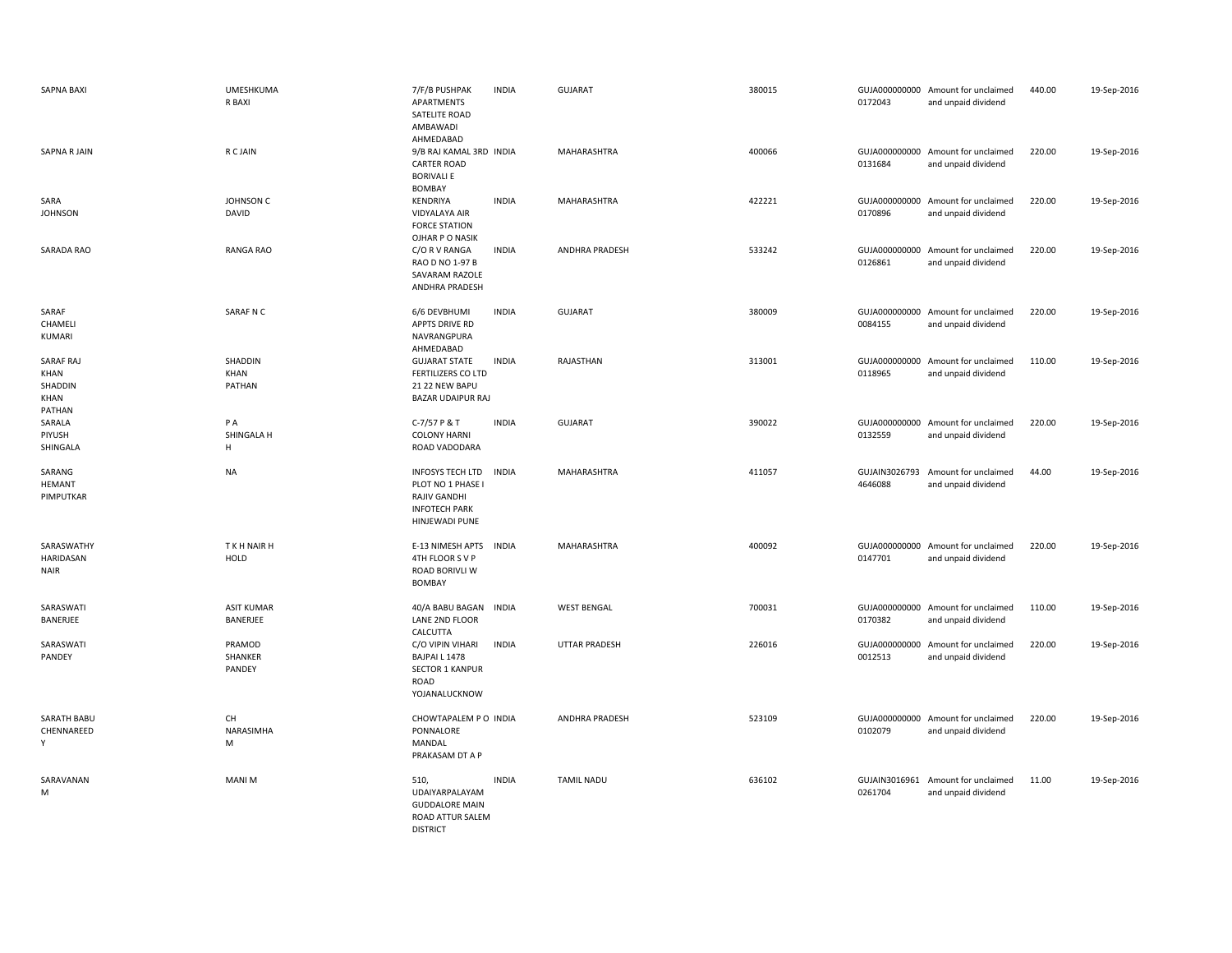| <b>SARBJIT KAUR</b>     | <b>NA</b>                               | VILLAGE BHOLE<br>CHAK PO - PUL TIBRI<br><b>GURDASPUR TIBRI</b>                                         | <b>INDIA</b> | PUNJAB               | 143521 | 0421410                  | GUJA120447000 Amount for unclaimed<br>and unpaid dividend | 440.00 | 19-Sep-2016 |
|-------------------------|-----------------------------------------|--------------------------------------------------------------------------------------------------------|--------------|----------------------|--------|--------------------------|-----------------------------------------------------------|--------|-------------|
| SARDA DAGA              | JUGAL<br><b>KISHORE</b><br>DAGA         | GURDASPUR<br>C/O JHAWAR&<br><b>COMPANY 4</b><br><b>NARAYAN PRASAD</b><br>CALCUTTA-7                    | <b>INDIA</b> | <b>WEST BENGAL</b>   | 700007 | 0004710                  | GUJA000000000 Amount for unclaimed<br>and unpaid dividend | 220.00 | 19-Sep-2016 |
| SARDA DEVI<br>AGRAWAL   | PREM CHAND<br>AGRAWAL                   | GARG MARKET P.O.- INDIA<br>PATHALGAON DIST-<br>JASHPUR NAGAR,<br>M.P.                                  |              | CHHATTISGARH         | 496118 | 0049197                  | GUJAIN3003271 Amount for unclaimed<br>and unpaid dividend | 220.00 | 19-Sep-2016 |
| SARDARILAL<br>SAMA      | MEHNGA<br><b>RAM RETD</b>               | 207 15 PARKASH<br>MOHALLA GARHI<br>NEW DELHI                                                           | <b>INDIA</b> | DELHI                | 110065 | 0016607                  | GUJA000000000 Amount for unclaimed<br>and unpaid dividend | 440.00 | 19-Sep-2016 |
| SARDEEP<br>WALIA        | S KULDIP<br>SINGH                       | 53/74 W E A<br><b>RAMJAS ROAD</b><br><b>KAROL BAGH NEW</b><br>DELHI                                    | <b>INDIA</b> | DELHI                | 110005 | GUJA000000000<br>0063386 | Amount for unclaimed<br>and unpaid dividend               | 220.00 | 19-Sep-2016 |
| SARIKA<br>AGARWAL       | <b>NA</b>                               | <b>NEAR GOPAL</b><br>DHARAMSHALA<br>MOH-THER<br>SAMBHAL DISTT.<br>MORADABAD<br>SAMBHAL                 | <b>INDIA</b> | <b>UTTAR PRADESH</b> | 244302 | 0050587                  | GUJA120335030 Amount for unclaimed<br>and unpaid dividend | 440.00 | 19-Sep-2016 |
| SARIKA<br>DABRAL        | NA                                      | <b>BLOCK NO 66</b><br>PRASHEEL PARK<br>NEAR NEELS CITY<br><b>CLUB UNIVERSITY</b><br><b>ROAD RAJKOT</b> | <b>INDIA</b> | <b>GUJARAT</b>       | 360005 | 4457308                  | GUJAIN3010392 Amount for unclaimed<br>and unpaid dividend | 220.00 | 19-Sep-2016 |
| SARIKA GOEL             | M K GOEL                                | 19/29 B TILAK<br>NAGAR NEW DELHI<br>DELHI                                                              | <b>INDIA</b> | DELHI                | 110018 | 0016819                  | GUJA000000000 Amount for unclaimed<br>and unpaid dividend | 220.00 | 19-Sep-2016 |
| <b>SARITA DAS</b>       | <b>BAL KRISHNA</b><br>DAS               | 123 TRIVENI<br><b>APARTMENT EAST</b><br><b>BORING CANAL</b><br>ROAD PATNA,<br><b>BIHAR PATNA</b>       | <b>INDIA</b> | <b>BIHAR</b>         | 800001 | GUJAIN3009991<br>0010263 | Amount for unclaimed<br>and unpaid dividend               | 220.00 | 19-Sep-2016 |
| SARITA<br>GHEEDA        | ANAND<br><b>KUMAR</b><br><b>GHEEDIA</b> | C/O ARUN KUMAR<br>GHEEDIA AT & PO<br>NEAMATPUR DT<br><b>BURDUAN</b>                                    | INDIA        | <b>WEST BENGAL</b>   | 713359 | 0061925                  | GUJA000000000 Amount for unclaimed<br>and unpaid dividend | 220.00 | 19-Sep-2016 |
| SARITA<br><b>KUMARI</b> | GANGA<br>PRASAD                         | <b>KEYAL BUILDING</b><br><b>NOON GOLA</b><br><b>HAJIPUR VAISHALI</b>                                   | <b>INDIA</b> | <b>BIHAR</b>         | 844101 | 0018014                  | GUJA000000000 Amount for unclaimed<br>and unpaid dividend | 220.00 | 19-Sep-2016 |
| SARITA<br>SHARMA        | M P SHARMA                              | C/O SRI M L SARDA INDIA<br><b>BIRLA BUILDING 9/1</b><br>R N MUKHERJI<br>ROAD CALCUTTA                  |              | <b>WEST BENGAL</b>   | 700001 | 0057928                  | GUJA000000000 Amount for unclaimed<br>and unpaid dividend | 220.00 | 19-Sep-2016 |
| SARITA<br>WADHWA        | <b>GOBIND LAL</b><br>WADHWA             | 1391 MIG B SECTOR INDIA<br>11&12 PANIPAT                                                               |              | <b>HARYANA</b>       | 132103 | 0126688                  | GUJA000000000 Amount for unclaimed<br>and unpaid dividend | 440.00 | 19-Sep-2016 |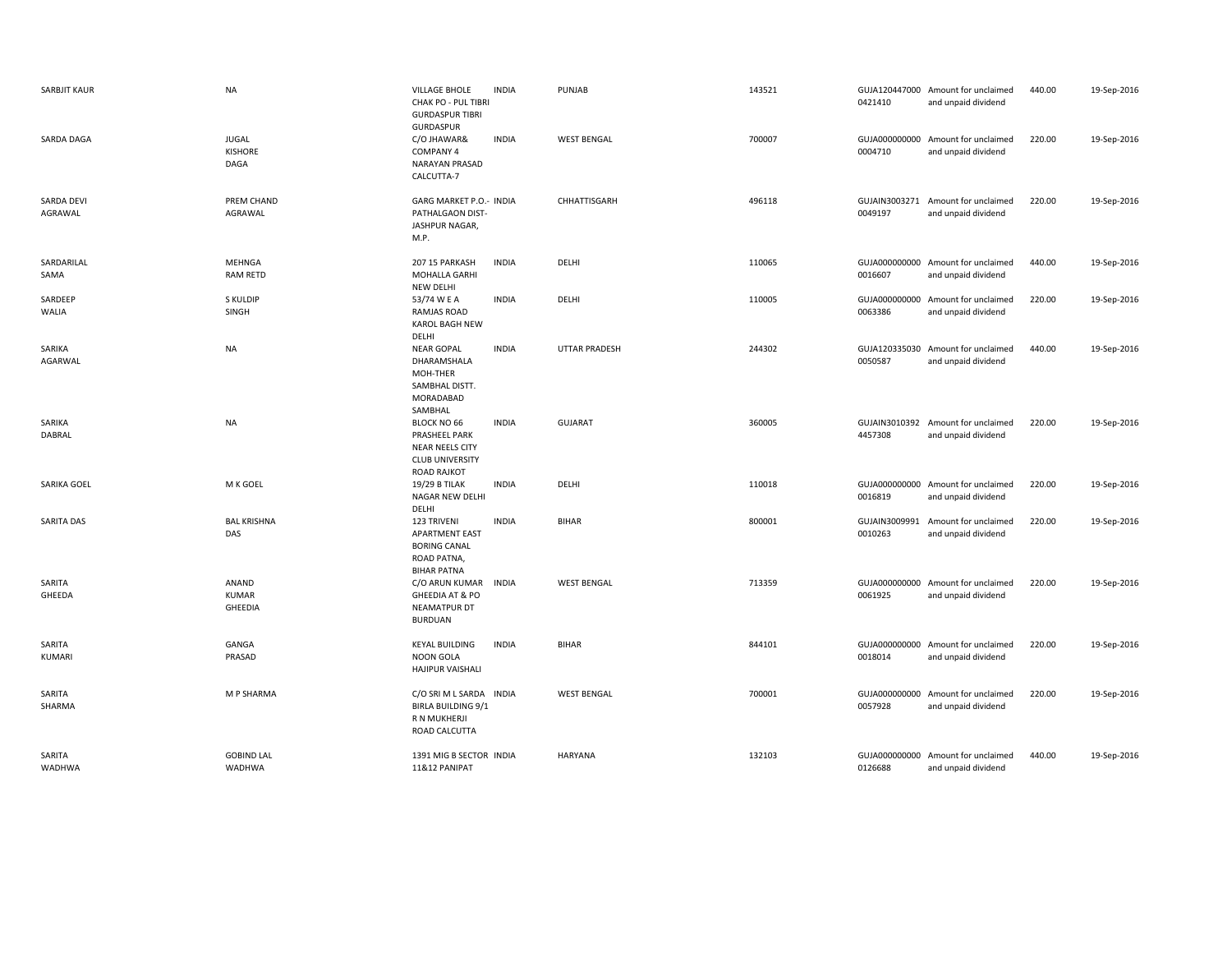| SARJU<br>BIKENDRA<br><b>NAYAR</b> | <b>NA</b>                          | 28/5 MANMOHAN INDIA<br>APPT, PURSHOTTAM<br><b>NAGAR SUBHASH</b><br><b>BRIDGE</b><br>AHMEDABAD                                                | <b>GUJARAT</b>       | 380027 | 0237170                  | GUJAIN3024611 Amount for unclaimed<br>and unpaid dividend | 8.80   | 19-Sep-2016 |
|-----------------------------------|------------------------------------|----------------------------------------------------------------------------------------------------------------------------------------------|----------------------|--------|--------------------------|-----------------------------------------------------------|--------|-------------|
| <b>SARLA BAI</b><br><b>ROHRA</b>  | <b>GURMUKH</b><br><b>DAS ROHRA</b> | <b>OPP SINDHI</b><br><b>INDIA</b><br><b>BHAWAN MAIN</b><br>ROAD KAMPTEE DT<br>NAGPUR M S                                                     | MAHARASHTRA          | 441002 | 0014844                  | GUJA000000000 Amount for unclaimed<br>and unpaid dividend | 220.00 | 19-Sep-2016 |
| SARLA GOYAL                       | PURSOTAM<br>GOYAL                  | <b>INDIA</b><br>PUNAM CHAND<br>PARAS RAM OLD<br>DHAN MANDI SRI<br>GANGANAGAR<br>RAJASTHAN                                                    | RAJASTHAN            | 335063 | 0008850                  | GUJA000000000 Amount for unclaimed<br>and unpaid dividend | 220.00 | 19-Sep-2016 |
| SARLA GUPTA                       | SATNARAIN<br><b>GUPTA</b>          | C/O SECRETARIAL<br><b>INDIA</b><br>DEPARTMENT<br><b>GUJARAT</b><br><b>INDUSTRIES POWER</b><br>CO LTD P.O.<br>PETROCHEMICALSDI<br>ST VADODARA | <b>GUJARAT</b>       | 391346 | 0206788                  | GUJA000000000 Amount for unclaimed<br>and unpaid dividend | 220.00 | 19-Sep-2016 |
| SARLA<br>JAISWAL                  | DHANIRAM<br>JAISWAL                | NEAR RAM MANDIR INDIA<br><b>NARSINGHPUR M P</b>                                                                                              | MADHYA PRADESH       | 487001 | 0040582                  | GUJA000000000 Amount for unclaimed<br>and unpaid dividend | 220.00 | 19-Sep-2016 |
| SARLABEN<br>PATEL                 | <b>GITESHBHAI</b><br>PATEL         | <b>INDIA</b><br>C-11 SAMRATH<br>SOCEITY OPP<br>VANIAVAD COLLEGE<br>ROAD NADIAD                                                               | <b>GUJARAT</b>       | 387001 | 0040809                  | GUJA000000000 Amount for unclaimed<br>and unpaid dividend | 220.00 | 19-Sep-2016 |
| SAROJ BALA                        | RAJENDER<br><b>KUMAR</b>           | 25/3 DOUBLE<br><b>INDIA</b><br><b>STOREY ASHOK</b><br>NAGAR NEWDELHI                                                                         | DELHI                | 110018 | 0161016                  | GUJA000000000 Amount for unclaimed<br>and unpaid dividend | 220.00 | 19-Sep-2016 |
| SAROJ<br><b>GIRHOTRA</b>          | VED<br>PRAKASH<br><b>GIRHOTRA</b>  | PRAKASH BHAWAN INDIA<br><b>STATION ROAD</b><br>ORAI DIST JALAUN<br>(U P)                                                                     | <b>UTTAR PRADESH</b> | 205001 | 0164086                  | GUJA000000000 Amount for unclaimed<br>and unpaid dividend | 220.00 | 19-Sep-2016 |
| SAROJ GUPTA                       | <b>S KGUPTA</b>                    | E 26 KALKAJI NEW<br><b>INDIA</b><br>DELHI                                                                                                    | DELHI                | 110019 | 0066859                  | GUJA000000000 Amount for unclaimed<br>and unpaid dividend | 220.00 | 19-Sep-2016 |
| SAROJ JAIN                        | <b>BHIM SAIN</b><br>JAIN           | 26 MANSAROVAR<br><b>INDIA</b><br><b>COLONY ROHTAK</b>                                                                                        | HARYANA              | 124001 | 0114048                  | GUJA000000000 Amount for unclaimed<br>and unpaid dividend | 220.00 | 19-Sep-2016 |
| SAROJ<br><b>KACKRIA</b>           | <b>J KACKRIA</b><br>HOMELY         | HARYANA<br>W/O JATINDER<br><b>INDIA</b><br><b>KACKRIA STATE</b><br><b>WARE HOUSE</b><br><b>BARNALA PB</b>                                    | <b>PUNJAB</b>        | 148101 | 0129861                  | GUJA000000000 Amount for unclaimed<br>and unpaid dividend | 220.00 | 19-Sep-2016 |
| SAROJ KALRA                       | <b>KALU MAL</b><br>QANELA          | <b>INDIA</b><br>97-B, SHAKTI<br>NAGAR UDAIPUR                                                                                                | RAJASTHAN            | 313001 | GUJA120109000<br>1610254 | Amount for unclaimed<br>and unpaid dividend               | 110.00 | 19-Sep-2016 |
| SAROJ<br>KUMARI<br>SANKHWAR       | NA                                 | H. NO. 10 WARD NO- INDIA<br>17 GALI NO. 1,<br><b>HALIPURA DATIA</b>                                                                          | MADHYA PRADESH       | 475661 | GUJA120384000<br>0549325 | Amount for unclaimed<br>and unpaid dividend               | 110.00 | 19-Sep-2016 |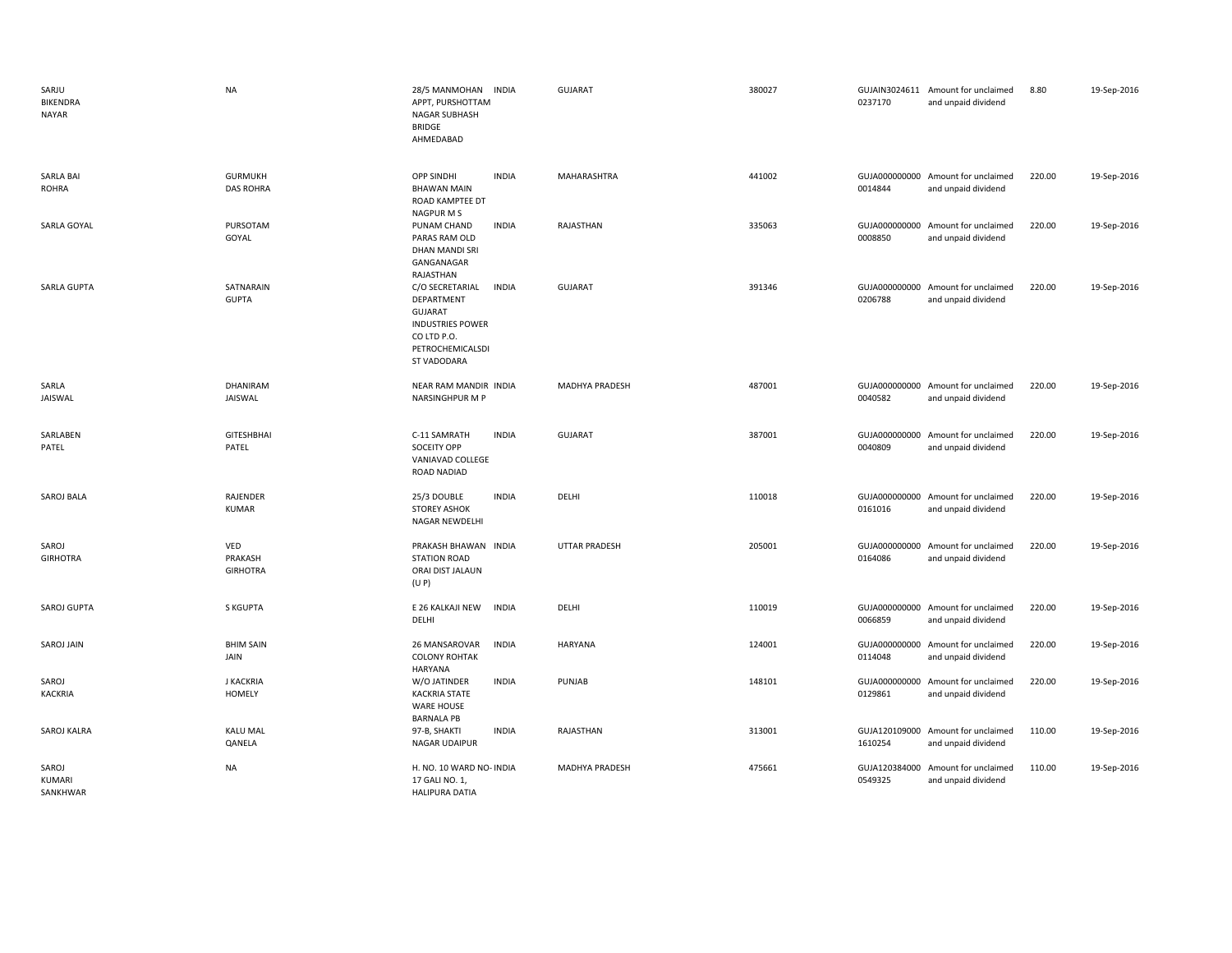| SAROJ<br><b>MUNDRA</b>              | W <sub>O</sub><br>SHANTILAL<br><b>MUNDRA</b> | SHREEJI<br><b>INDIA</b><br><b>CONSULTANCY OPP</b><br>POLICE CHOWKI<br>BHILWARA ROAD<br>KANKROLI                                          | RAJASTHAN      | 313324 | 0163042                  | GUJA000000000 Amount for unclaimed<br>and unpaid dividend | 220.00  | 19-Sep-2016 |
|-------------------------------------|----------------------------------------------|------------------------------------------------------------------------------------------------------------------------------------------|----------------|--------|--------------------------|-----------------------------------------------------------|---------|-------------|
| SAROJ<br><b>NARAIN</b>              | <b>J NARAIN</b>                              | C/O V SAHAI 16/13<br><b>INDIA</b><br><b>QUTAB ENCLAVE</b><br>DLF PHASE II<br><b>GURGAON</b>                                              | <b>HARYANA</b> | 122001 | 0157684                  | GUJA000000000 Amount for unclaimed<br>and unpaid dividend | 1100.00 | 19-Sep-2016 |
| SAROJ<br>PAREEK                     | INDU<br>SHEKHAR<br>PAREEK                    | D-19, SHASTRI<br><b>INDIA</b><br>NAGAR JODHPUR                                                                                           | RAJASTHAN      | 342003 | 0059315                  | GUJA120121010 Amount for unclaimed<br>and unpaid dividend | 220.00  | 19-Sep-2016 |
| <b>SAROJ RANI</b>                   | GANESH<br>DASS                               | F 15 SIKKA COLONY INDIA<br>SONEPAT HARYANA                                                                                               | <b>HARYANA</b> | 131001 | 0067872                  | GUJA000000000 Amount for unclaimed<br>and unpaid dividend | 220.00  | 19-Sep-2016 |
| SAROJ SINGH                         | <b>KUNWAR PAL</b><br>SINGH                   | 139 MIG FLAT<br><b>INDIA</b><br>POCKET 25 SECTOR<br>3 ROHINI DELHI                                                                       | DELHI          | 110083 | GUJA000000000<br>0059443 | Amount for unclaimed<br>and unpaid dividend               | 220.00  | 19-Sep-2016 |
| SAROJBEN M<br>DATANI                | MANSUKHLA<br>L MULJI                         | M PRAVINKUMAR & INDIA<br>CO GRAIN MARKET<br>JAMNAGAR                                                                                     | <b>GUJARAT</b> | 361001 | 0077550                  | GUJA000000000 Amount for unclaimed<br>and unpaid dividend | 220.00  | 19-Sep-2016 |
| SAROJBEN<br>NANUBHAI<br>BHANSALI    | <b>NANUBHAI</b><br>KESHAVLAL<br>BHANSALI     | 4-F SHREE<br><b>INDIA</b><br>KUNTHUTATH<br><b>TOWER SARGAM</b><br><b>COMPLEX MODI</b><br><b>BANGLA PARLE</b><br>POINTSURAT               | <b>GUJARAT</b> | 395007 | 0056237                  | GUJA000000000 Amount for unclaimed<br>and unpaid dividend | 330.00  | 19-Sep-2016 |
| SAROJBEN<br>PRAKASH<br>PANCHAL      | PRAKASH<br>PANCHAL                           | 1 JAILAXMI SOCIETY INDIA<br>NR SRIPAL APTS OLD<br>PADRA ROAD<br>VADODARA                                                                 | <b>GUJARAT</b> | 390020 | 0742324                  | GUJAIN3003941 Amount for unclaimed<br>and unpaid dividend | 220.00  | 19-Sep-2016 |
| SAROJBEN<br>RAVAL                   | A RAVAL H<br>HOLD                            | 313 SAHKARNAGAR INDIA<br><b>NEW SAMA ROAD</b><br>VADODARA                                                                                | <b>GUJARAT</b> | 390008 | 0153679                  | GUJA000000000 Amount for unclaimed<br>and unpaid dividend | 220.00  | 19-Sep-2016 |
| SAROJINI<br>SETH                    | PRAKASH<br>CHANDRASET<br>H                   | MI-66 BARRA-II<br><b>INDIA</b><br>NEAR SABJI MANDI<br><b>ROAD KANPUR</b>                                                                 | UTTAR PRADESH  | 208027 | 0012174                  | GUJA000000000 Amount for unclaimed<br>and unpaid dividend | 220.00  | 19-Sep-2016 |
| SARSAWATI<br><b>DEVI</b><br>AGARWAL | BANWARILAL<br>AGARWAL                        | C/O VINOD KUMAR INDIA<br><b>SUNIL KUMAR 38</b><br>DADISHTH AGAI RY<br>LANE 9 ASSEMBLEY<br>LANE GOPAL<br><b>BHAWAN 1ST</b><br>FLOORBOMBAY | MAHARASHTRA    | 400002 | GUJA000000000<br>0043489 | Amount for unclaimed<br>and unpaid dividend               | 220.00  | 19-Sep-2016 |
| SARSWATI<br>JANGID                  | MURLIDHAA<br>R JANGID                        | C/O SHYAM SUNDER INDIA<br><b>JAINGID RAMDWAR</b><br>KI GAL BAZAR<br>CHOWK JODHPUR                                                        | RAJASTHAN      | 342002 | 0072536                  | GUJA000000000 Amount for unclaimed<br>and unpaid dividend | 220.00  | 19-Sep-2016 |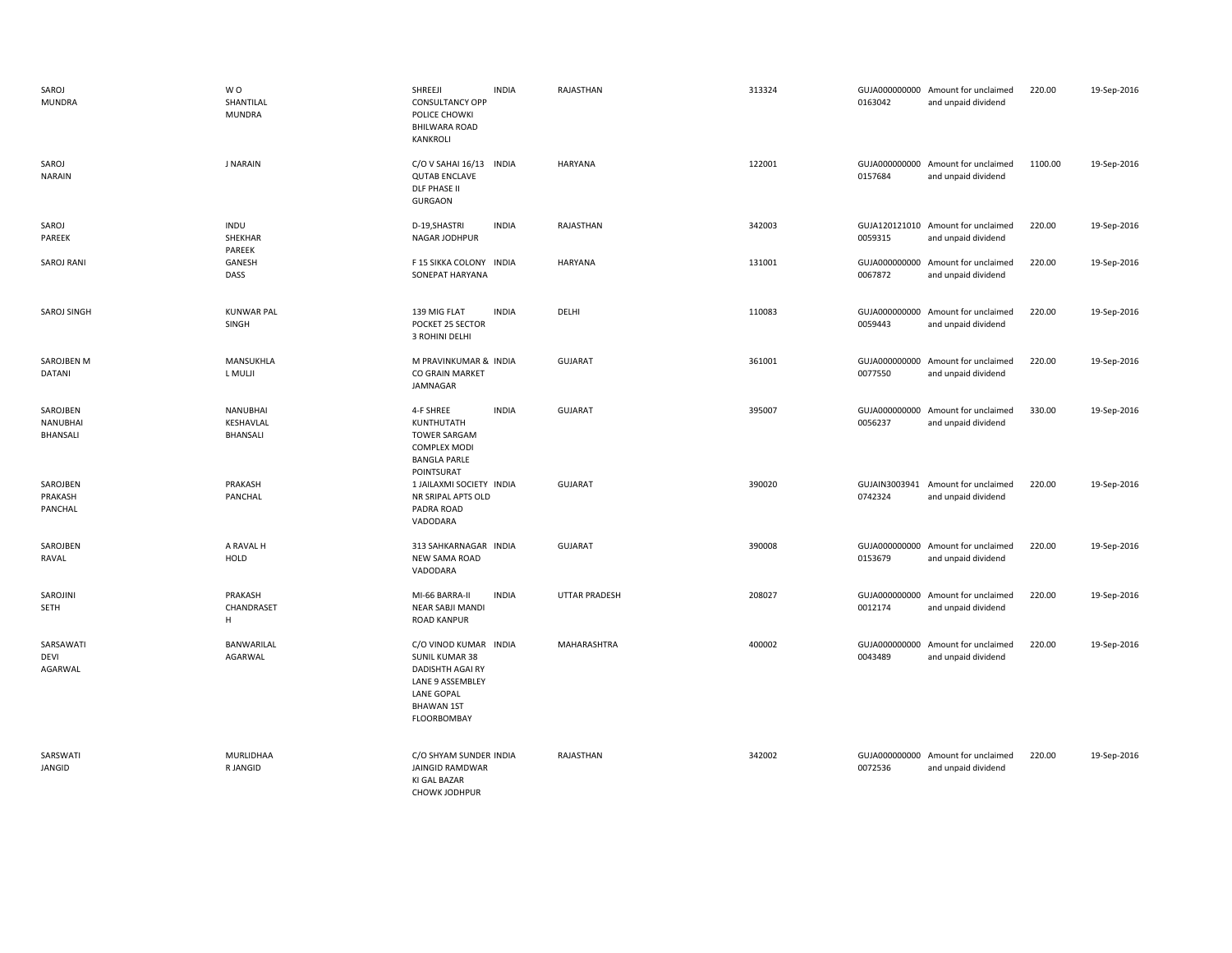| SARTAJ<br><b>BAHADUR</b><br>SAXENA          | <b>B S SAXENA</b>                | <b>13 ASHRUTA PARK</b><br><b>INDIA</b><br>NEAR VIJAYNAGAR<br><b>HARNI ROAD</b><br>VADODARA        | <b>GUJARAT</b> | 390006 | 0176978                  | GUJA000000000 Amount for unclaimed<br>and unpaid dividend | 220.00 | 19-Sep-2016 |
|---------------------------------------------|----------------------------------|---------------------------------------------------------------------------------------------------|----------------|--------|--------------------------|-----------------------------------------------------------|--------|-------------|
| SARVJIT<br>SINGH BAL                        | S GURMUKH<br>SINGH               | R NO 2298 PHASE X INDIA<br>SAS NAGAR MOHALI<br>NEAR CHANDIGARH                                    | CHANDIGARH     | 160059 | 0196660                  | GUJA000000000 Amount for unclaimed<br>and unpaid dividend | 220.00 | 19-Sep-2016 |
| SASHIWAL<br>GOGNA                           | MAHESH<br><b>KUMAR</b><br>GOGNA  | <b>INDIA</b><br>KAYSTHPARA<br><b>DHOLPUR</b>                                                      | RAJASTHAN      | 328001 | 0022268                  | GUJA000000000 Amount for unclaimed<br>and unpaid dividend | 220.00 | 19-Sep-2016 |
| <b>SASY NINAN</b>                           | <b>NA</b>                        | CHALAKUZHY<br><b>INDIA</b><br>HOUSE R S P O<br>TIRUVALLA KERALA                                   | <b>KERALA</b>  | 689111 | GUJAIN3002391<br>0028350 | Amount for unclaimed<br>and unpaid dividend               | 6.60   | 19-Sep-2016 |
| <b>SAT PAUL</b>                             | <b>DIWAN</b><br>CHAND            | <b>INDIA</b><br><b>JAI BHAWANI</b><br>STEELS 2803<br>MINISTER ROAD<br>RANIGUNJ<br>SECUNDERABAD AP | ANDHRA PRADESH | 500003 | 0006627                  | GUJA000000000 Amount for unclaimed<br>and unpaid dividend | 220.00 | 19-Sep-2016 |
| SATBIR SINGH                                | ABHERAM                          | <b>INDIA</b><br><b>HOUSE NO. 8109</b><br>POCKET B - 11<br>VASANT KUNJNEW<br>DELHI                 | DELHI          | 110070 | 0063466                  | GUJA000000000 Amount for unclaimed<br>and unpaid dividend | 220.00 | 19-Sep-2016 |
| SATHEESH P K                                | KUTTAN                           | PANATTIL HOUSE<br>INDIA<br>MADAYIKONAM P O<br>THRISSUR DT                                         | <b>KERALA</b>  | 680712 | 1041134                  | GUJAIN3016374 Amount for unclaimed<br>and unpaid dividend | 24.20  | 19-Sep-2016 |
| SATINDER<br>CHHABRA                         | <b>MUKAND LAL</b><br>CHHABRA     | <b>INDIA</b><br><b>STREET NO IB</b><br>HOUSE NO 760<br>ABOHAR PUNJAB                              | PUNJAB         | 152116 | 0017417                  | GUJA000000000 Amount for unclaimed<br>and unpaid dividend | 220.00 | 19-Sep-2016 |
| SATINDER PAL<br>SINGH                       | <b>MR JAIDEV</b><br>SINGH        | 37-B M I G FLATS<br><b>INDIA</b><br>RAJOURI GARDEN<br>NEW DELHI                                   | DELHI          | 110027 | GUJA000000000<br>0172889 | Amount for unclaimed<br>and unpaid dividend               | 220.00 | 19-Sep-2016 |
| SATINDER<br>SINGH                           | S DHARAM<br>SINGH                | <b>INDIA</b><br>80/79 A THIRD<br><b>FLOOR MALVIYA</b><br>NAGAR NEW DELHI                          | DELHI          | 110017 | GUJAIN3011431<br>0206642 | Amount for unclaimed<br>and unpaid dividend               | 228.80 | 19-Sep-2016 |
| SATISH<br>AGARWAL                           | RAMLAL<br>AGARWAL                | AMRIT MOVIE 165<br><b>INDIA</b><br>SAMUEL STREET<br>3RD FLOOR<br><b>BOMBAY</b>                    | MAHARASHTRA    | 400009 | 0100561                  | GUJA000000000 Amount for unclaimed<br>and unpaid dividend | 220.00 | 19-Sep-2016 |
| SATISH<br><b>BABURAO</b><br>MANE            | <b>BABURAO</b><br>ANTU MANE      | <b>INDIA</b><br>A/P UMBRAJ TAL<br><b>KARAD DIST SATARA</b><br><b>UMBRAJ</b><br>MAHARASHTRA        | MAHARASHTRA    | 415109 | 4905412                  | GUJAIN3005131 Amount for unclaimed<br>and unpaid dividend | 110.00 | 19-Sep-2016 |
| SATISH<br>CHAMPALAL<br>DUNGARAWA<br>L       | CHAMPALAL<br>Z<br>DUNGARAW<br>AL | <b>JUNA MONDHA</b><br><b>INDIA</b><br>PETH, BEED                                                  | MAHARASHTRA    | 431122 | 0063772                  | GUJA120289000 Amount for unclaimed<br>and unpaid dividend | 22.00  | 19-Sep-2016 |
| SATISH<br><b>CHANDRA M</b><br><b>BANSAL</b> | MOHANLAL<br><b>BANSAL</b>        | 642 M G ROAD<br><b>INDIA</b><br>DAHOD                                                             | <b>GUJARAT</b> | 389151 | 0039840                  | GUJA000000000 Amount for unclaimed<br>and unpaid dividend | 220.00 | 19-Sep-2016 |
| SATISH<br>DAYALJIBHAI<br>MASHRU             | <b>D BHAI</b>                    | NEAR BUS STAND AT INDIA<br>& POST JAMRAVAL<br><b>GUJ DIST</b><br>JAMNAGAR                         | <b>GUJARAT</b> | 361325 | 0155402                  | GUJA000000000 Amount for unclaimed<br>and unpaid dividend | 220.00 | 19-Sep-2016 |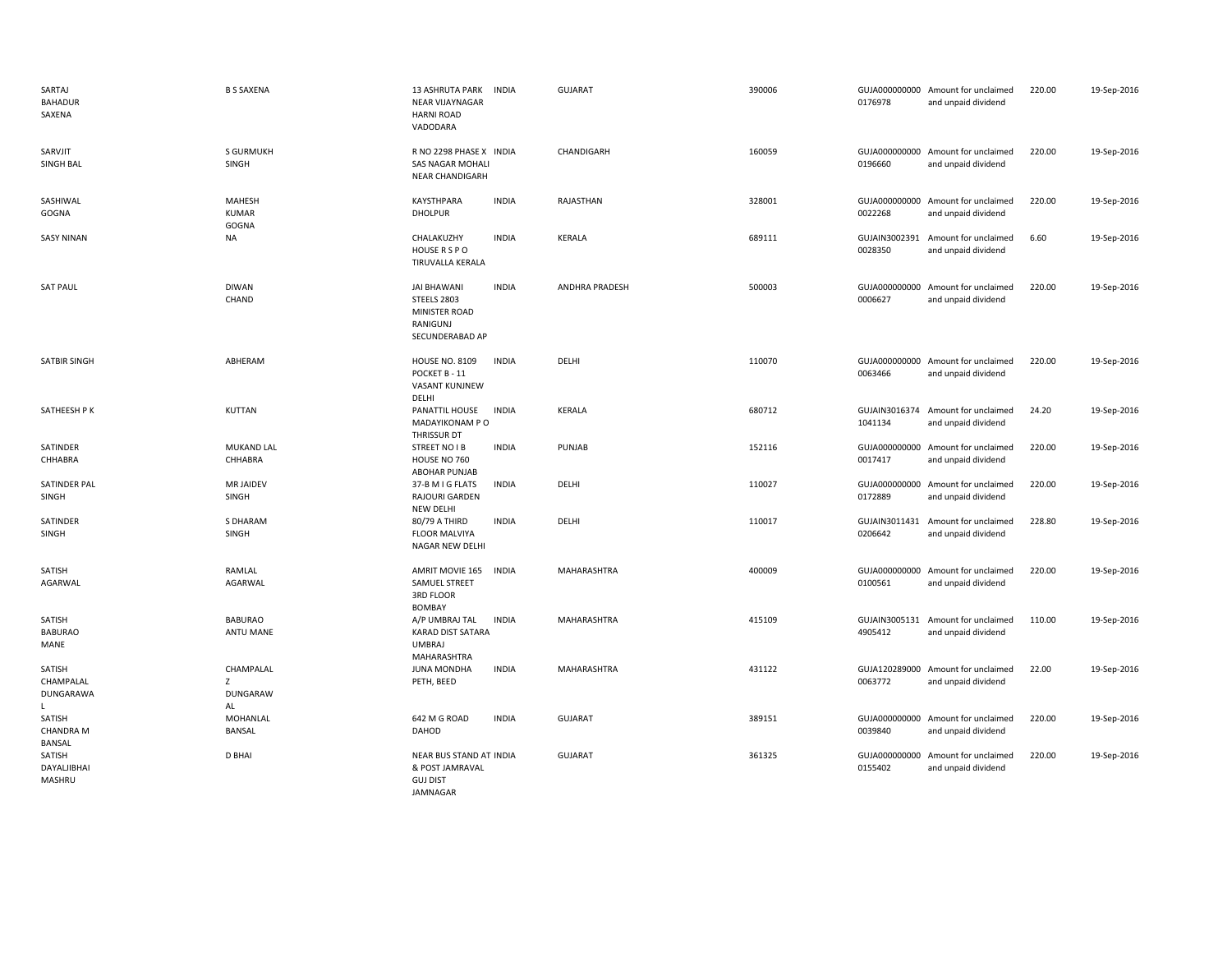| SATISH I<br>GANATRA                 | INDULAL<br>JAGJIVAN                         | INDULAL JAGJIVAN INDIA<br>& CO OPP SUBHASH<br><b>MARKET GIRDHARI</b><br><b>TEMPLE ROAD</b><br>JAMNAGAR |              | <b>GUJARAT</b>       | 361001 | 0199547                  | GUJA000000000 Amount for unclaimed<br>and unpaid dividend | 660.00 | 19-Sep-2016 |
|-------------------------------------|---------------------------------------------|--------------------------------------------------------------------------------------------------------|--------------|----------------------|--------|--------------------------|-----------------------------------------------------------|--------|-------------|
| SATISH I<br>GANATRA                 | <b>NA</b>                                   | 9 PATEL COLONY<br>ROAD NO-2/3 OPP-<br>SHANTI<br>APPARTMENT                                             | <b>INDIA</b> | <b>GUJARAT</b>       | 361001 | 1935685                  | GUJAIN3003941 Amount for unclaimed<br>and unpaid dividend | 220.00 | 19-Sep-2016 |
| SATISH JAIN                         | <b>FULCHAND</b>                             | JAMNAGAR<br>C/O SANOJ JAIN<br>1/16 MAHESH<br><b>NAGAR NAKODA</b><br><b>CHAUA INDORE</b>                | <b>INDIA</b> | MADHYA PRADESH       | 452002 | 0054053                  | GUJA000000000 Amount for unclaimed<br>and unpaid dividend | 220.00 | 19-Sep-2016 |
| SATISH K<br>MINOCHA                 | R B<br>MINOCHA<br><b>EXECUTIVE</b>          | 1 E AWAS 36 S N<br>ROY RD CALCUTTA                                                                     | <b>INDIA</b> | <b>WEST BENGAL</b>   | 700038 | 0174348                  | GUJA000000000 Amount for unclaimed<br>and unpaid dividend | 440.00 | 19-Sep-2016 |
| SATISH KOHLI                        | <b>DIWAN</b><br>CHANDJI                     | NEAR NEHRU PARK INDIA<br>ASHOK NAGAR M P<br><b>DIST GUNA</b>                                           |              | MADHYA PRADESH       | 473331 | 0006834                  | GUJA000000000 Amount for unclaimed<br>and unpaid dividend | 220.00 | 19-Sep-2016 |
| SATISH<br><b>KUMAR</b><br>AGRAWAL   | <b>RAM KUMAR</b><br>AGRAWAL                 | KUNDAN LAL KURA INDIA<br><b>MAL BHGAWAT</b><br><b>GANJ BALRAMPUR</b>                                   |              | <b>UTTAR PRADESH</b> | 271201 | GUJA000000000<br>0012400 | Amount for unclaimed<br>and unpaid dividend               | 220.00 | 19-Sep-2016 |
| SATISH<br><b>KUMAR</b><br>CHAUDHARY | P PAUL JI<br><b>BUSIENSS</b>                | HANUMAN TIMBER INDIA<br><b>STORE TIMBER</b><br><b>MARKET KAITHAL</b>                                   |              | <b>HARYANA</b>       | 132027 | 0151685                  | GUJA000000000 Amount for unclaimed<br>and unpaid dividend | 220.00 | 19-Sep-2016 |
| SATISH<br><b>KUMAR GOEL</b>         | LAXMICHAND<br>GOEL                          | 231 RACHANA<br><b>NAGAR SOCIETY</b><br>PHASE 4<br>BHARUCHGUJARAT                                       | <b>INDIA</b> | <b>GUJARAT</b>       | 392001 | 0160168                  | GUJA000000000 Amount for unclaimed<br>and unpaid dividend | 220.00 | 19-Sep-2016 |
| SATISH<br><b>KUMAR</b><br>KARNANI   | LT SH K L<br>KARNANI                        | SUN N SAND, FLAT - INDIA<br>5B 110 B, M.A.K.<br><b>AZAD SARANI</b><br>KOLKATA                          |              | <b>WEST BENGAL</b>   | 700054 | 0128219                  | GUJA000000000 Amount for unclaimed<br>and unpaid dividend | 440.00 | 19-Sep-2016 |
| <b>SATISH SALVI</b>                 | KASANRAO<br><b>APPA SALVI</b>               | 2/3 SHYAM NAGAR INDIA<br><b>VEERA BROS VEERA</b><br><b>DESAI ROAD</b><br>ANDHERI W<br><b>BOMBAY</b>    |              | MAHARASHTRA          | 400058 | 0045001                  | GUJA000000000 Amount for unclaimed<br>and unpaid dividend | 110.00 | 19-Sep-2016 |
| SATISH<br>SHRIRAM<br>KADAM          | <b>NA</b>                                   | 308 BALKRISHNA<br><b>NAGAR BAHADUR</b><br><b>SHAIKH NAKA</b><br>CHIPLUN                                | <b>INDIA</b> | MAHARASHTRA          | 415605 | 0583251                  | GUJA120132000 Amount for unclaimed<br>and unpaid dividend | 22.00  | 19-Sep-2016 |
| SATISHKUMA<br>R KANUBHAI<br>PATEL   | KANUBHAI<br>AMBALAL<br>PATEL                | GOVERDHAN<br>NAGAR 111<br><b>BHURAVAV BIHAND</b><br><b>FCI GODHRA</b><br>GUJARAT                       | <b>INDIA</b> | <b>GUJARAT</b>       | 389001 | GUJAIN3005131<br>4159285 | Amount for unclaimed<br>and unpaid dividend               | 33.00  | 19-Sep-2016 |
| SATNAM<br><b>KAUR BAGGA</b>         | DARSHAN<br>SINGH                            | SHARMA BUILDING INDIA<br><b>GUNA</b>                                                                   |              | MADHYA PRADESH       | 473001 | 0053983                  | GUJA000000000 Amount for unclaimed<br>and unpaid dividend | 220.00 | 19-Sep-2016 |
| SATPAL<br>MAHAJAN                   | LATE SH<br><b>MUNSHI</b><br><b>RAM RETD</b> | PURANA BAZAR<br><b>NEAR TULSIS SHOP</b><br><b>GURDASPUR PB</b>                                         | <b>INDIA</b> | PUNJAB               | 143521 | GUJA000000000<br>0059528 | Amount for unclaimed<br>and unpaid dividend               | 220.00 | 19-Sep-2016 |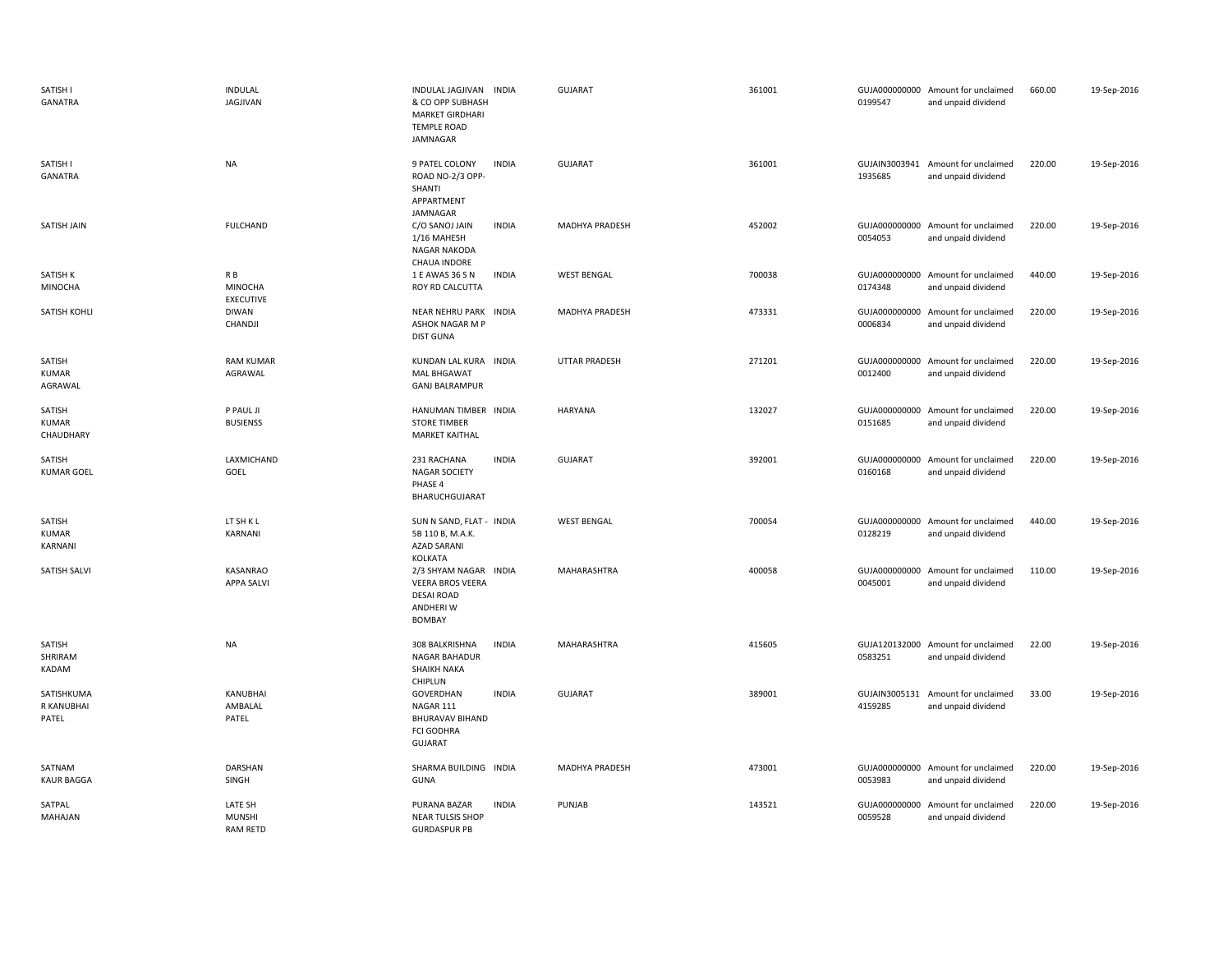| SATRUHAN<br>SINHA                  | <b>NA</b>                           | <b>GANDHI NAGAR W</b><br><b>INDIA</b><br><b>BORING CANAL RD</b><br>PATNA                                   | <b>BIHAR</b>         | 800001 | 0018244                  | GUJA000000000 Amount for unclaimed<br>and unpaid dividend | 220.00 | 19-Sep-2016 |
|------------------------------------|-------------------------------------|------------------------------------------------------------------------------------------------------------|----------------------|--------|--------------------------|-----------------------------------------------------------|--------|-------------|
| <b>SATYA DEVI</b>                  | <b>VIJAY NATH</b>                   | 64-R MODEL TOWN INDIA<br>LUDHIANA                                                                          | PUNJAB               | 141008 | 0160856                  | GUJA000000000 Amount for unclaimed<br>and unpaid dividend | 220.00 | 19-Sep-2016 |
| SATYA<br><b>NARAIN</b>             | <b>GIRDHARI</b><br>LAL              | C/O GREENAGE<br><b>INDIA</b><br><b>IMPEX P LTD ROOM</b><br>NO 6 IST FLOOR<br>78/3 JANPATH NEW<br>DELHI     | DELHI                | 110001 | 0067791                  | GUJA000000000 Amount for unclaimed<br>and unpaid dividend | 220.00 | 19-Sep-2016 |
| SATYA<br>PRAKASH<br><b>DWIVEDI</b> | <b>BLDWIVEDI</b>                    | C 223 BLOCK H<br><b>INDIA</b><br>ONGC COLONY<br>SIBSAGAR ASSAM                                             | ASSAM                | 785640 | 0005857                  | GUJA000000000 Amount for unclaimed<br>and unpaid dividend | 220.00 | 19-Sep-2016 |
| SATYA<br>PRAKASH<br>PRAJAPATI      | V PRAJAPATI                         | C/O DINESH<br><b>INDIA</b><br>CHANDRA YADAV<br>355 BADSHAHI<br>MANDI ALLAHABAD                             | <b>UTTAR PRADESH</b> | 211003 | GUJA000000000<br>0157283 | Amount for unclaimed<br>and unpaid dividend               | 220.00 | 19-Sep-2016 |
| SATYA<br>PRAKASH<br>SOOD           | <b>NAND LAL</b><br><b>SOOD PROF</b> | A 7 SOUTH<br><b>INDIA</b><br><b>EXTESION PART I</b><br><b>NEW DELHI</b>                                    | DELHI                | 110049 | 0016220                  | GUJA000000000 Amount for unclaimed<br>and unpaid dividend | 220.00 | 19-Sep-2016 |
| SATYA VEER                         | DAYA CHAND                          | <b>61 JANAK PURI II</b><br><b>INDIA</b><br><b>IMLI PHATAK JAIPUR</b>                                       | RAJASTHAN            | 302005 | 0070354                  | GUJA000000000 Amount for unclaimed<br>and unpaid dividend | 220.00 | 19-Sep-2016 |
| <b>SATYA VIR</b><br><b>TYAGI</b>   | MR SHIV<br><b>NATH SINGH</b>        | 51 - NAGAR NIGAM INDIA<br>COMPOUND<br>MEERUT                                                               | <b>UTTAR PRADESH</b> | 250002 | 0007484                  | GUJA120191120 Amount for unclaimed<br>and unpaid dividend | 226.60 | 19-Sep-2016 |
| SATYABHAMA<br>N AGARWAL            | NIRANJANLAL<br>AGARWAL              | JAMNA AMRIT APT INDIA<br>B NO 1 S V ROAD<br>JOGESHWARI(W)BO<br>MBAY                                        | MAHARASHTRA          | 400102 | 0162843                  | GUJA000000000 Amount for unclaimed<br>and unpaid dividend | 220.00 | 19-Sep-2016 |
| SATYABHAN<br>SINGH                 | BRIJENDRA<br>SINGH                  | <b>INDIA</b><br>12 LIG NEAR TV<br><b>TOWER SHIV SHAKTI</b><br><b>NAGAR SHIVPURI</b>                        | MADHYA PRADESH       | 473551 | 2016947                  | GUJAIN3002141 Amount for unclaimed<br>and unpaid dividend | 110.00 | 19-Sep-2016 |
| SATYANARAYA<br>N BIYANI            | RADHAKISHA<br>N BIYANI              | <b>INDIA</b><br>B/8 LENTIN<br>APARTMENT VASNA<br>AHMEDABAD                                                 | <b>GUJARAT</b>       | 380007 | GUJA000000000<br>0035513 | Amount for unclaimed<br>and unpaid dividend               | 220.00 | 19-Sep-2016 |
| SATYANARAYA<br>N GUPTA             | SITARAM<br><b>GUPTA</b>             | <b>INDIA</b><br>202 KENWOOD<br><b>APTS</b><br>LOKHANDWALA<br><b>COMPLEX ANDHERI</b><br>(W)BOMBAY           | MAHARASHTRA          | 400053 | 0162597                  | GUJA000000000 Amount for unclaimed<br>and unpaid dividend | 220.00 | 19-Sep-2016 |
| SATYANARAYA<br><b>NA KOTA</b>      | <b>NA</b>                           | BHIMASENA<br><b>INDIA</b><br><b>APARTMENTS FLAT</b><br>NO 3 SECTOR 4<br>VISALAKASHI NAGAR<br>VISAKHAPATNAM | ANDHRA PRADESH       | 530043 | 1256760                  | GUJAIN3022361 Amount for unclaimed<br>and unpaid dividend | 11.00  | 19-Sep-2016 |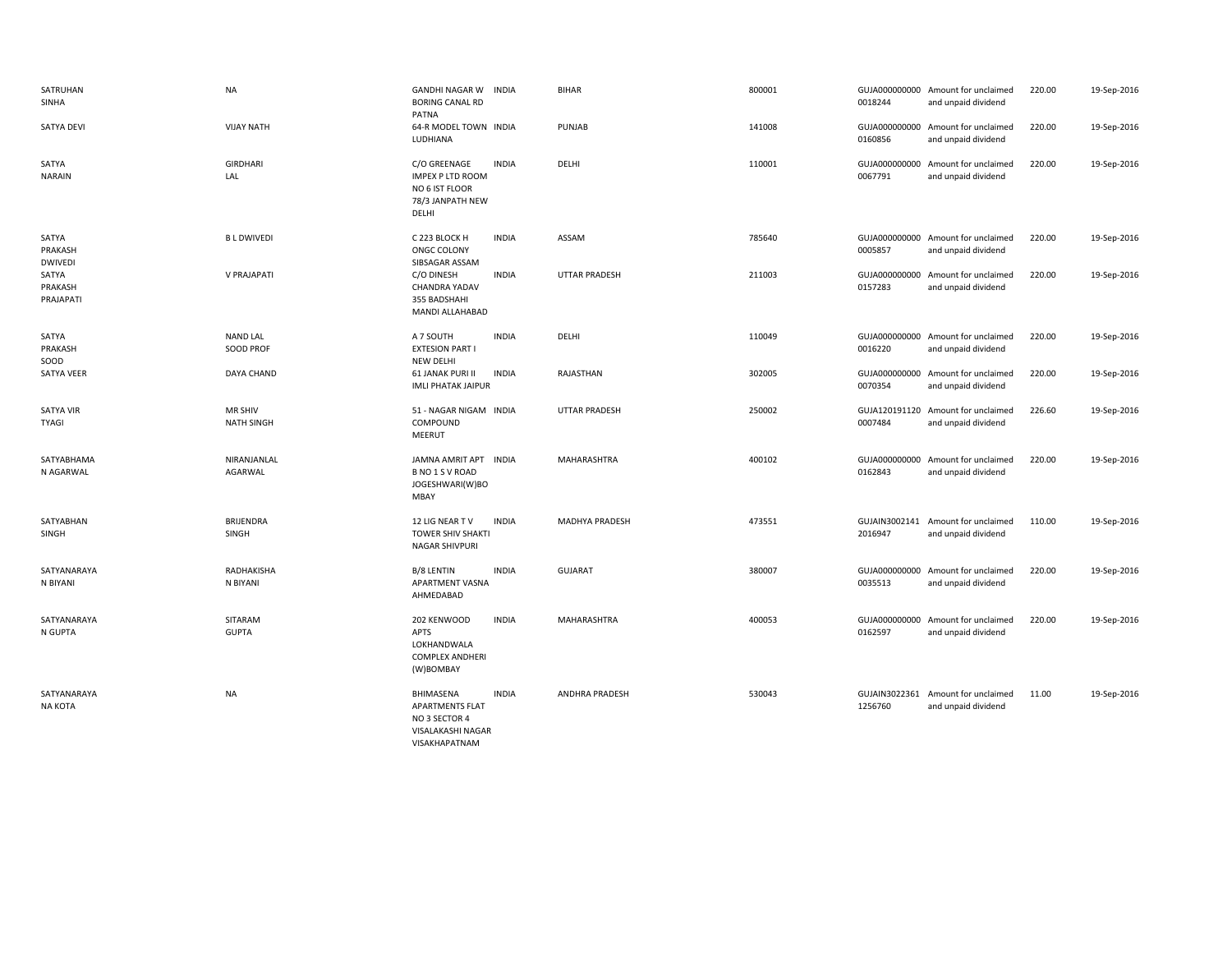| SATYANARAYA<br>NA R             | ANTHAIAH                         | PLOT 117 PHASE 4 T INDIA<br>V COLONY LOAYALA<br><b>COLLEGE R OP</b><br>HANUMAN TEMPLE<br>VASANTIPURAM<br><b>RANGA REDDY</b><br>HYDERABAD- | KARNATAKA             | 560070 | 1101495                  | GUJAIN3002391 Amount for unclaimed<br>and unpaid dividend | 22.00  | 19-Sep-2016 |
|---------------------------------|----------------------------------|-------------------------------------------------------------------------------------------------------------------------------------------|-----------------------|--------|--------------------------|-----------------------------------------------------------|--------|-------------|
| SATYANARAYA<br><b>NA RATHI</b>  | CHUNILAL<br>RATHI                | <b>MAIN MARKET</b><br><b>INDIA</b><br><b>GULABPURA DIST</b><br><b>BHILWARA</b>                                                            | RAJASTHAN             | 311021 | 0105274                  | GUJA000000000 Amount for unclaimed<br>and unpaid dividend | 220.00 | 19-Sep-2016 |
| SATYENDRA<br><b>KUMAR</b>       | C P SINGH                        | C/O SH BASUDEO<br><b>INDIA</b><br>SINHA ADVOCATE<br>DHIBRA ASHRAM<br>SALIMPUR AHRA<br>PATNA                                               | <b>BIHAR</b>          | 800003 | 0138478                  | GUJA000000000 Amount for unclaimed<br>and unpaid dividend | 330.00 | 19-Sep-2016 |
| SATYENDRA<br>PANDEY             | <b>RAJNATH S</b><br>PANDEY       | 19 MITHILA SOCIET INDIA<br><b>OPP SHREYAS</b><br><b>FOUNDATION POST</b><br>POLYTECHNIC<br>AHMEDABAD                                       | <b>GUJARAT</b>        | 380015 | 0121651                  | GUJA000000000 Amount for unclaimed<br>and unpaid dividend | 330.00 | 19-Sep-2016 |
| SATYENDRA<br>SINGH<br>SHEKHAWAT | MATU SINGH                       | PLOT NO 59 INDIRA INDIA<br>VIHAR COLONY N P<br>H ROAD JODHPUR                                                                             | RAJASTHAN             | 342001 | 0073250                  | GUJA000000000 Amount for unclaimed<br>and unpaid dividend | 220.00 | 19-Sep-2016 |
| SAURABH K<br>VERMA              | <b>HARI DAS</b><br>VERMA         | FLAT NO 401<br><b>INDIA</b><br><b>GOKUL KUNJ APTS</b><br><b>ST NO 05</b><br>HIMAYATNAGAR<br>HYDERABAD                                     | <b>ANDHRA PRADESH</b> | 500029 | GUJAIN3004764<br>0888382 | Amount for unclaimed<br>and unpaid dividend               | 220.00 | 19-Sep-2016 |
| SAURABH<br>MAHESHWARI           | <b>NA</b>                        | <b>EMP NO 54096</b><br><b>INDIA</b><br><b>INFOSYS</b><br><b>TECHNOGIES LTD</b><br><b>ELECTRONIC CITY</b><br><b>HOSUR RD</b>               | KARNATAKA             | 560100 | GUJAIN3026793<br>4795916 | Amount for unclaimed<br>and unpaid dividend               | 88.00  | 19-Sep-2016 |
| SAURABH SEN                     | <b>NA</b>                        | BANGALORE<br>E-102 SADGURU<br>INDIA<br>TIRTH DHAM, RAIYA<br>ROAD, RAJKOT.                                                                 | <b>GUJARAT</b>        | 360007 | 1394343                  | GUJAIN3009741 Amount for unclaimed<br>and unpaid dividend | 220.00 | 19-Sep-2016 |
| <b>SAURIS PAL</b>               | <b>NA</b>                        | RABINDRA NAGAR<br><b>INDIA</b><br><b>CHAKDAHA DIST</b><br>NADIA                                                                           | <b>WEST BENGAL</b>    | 741222 | 2818226                  | GUJAIN3002141 Amount for unclaimed<br>and unpaid dividend | 220.00 | 19-Sep-2016 |
| SAUVIK<br><b>DUTTA</b>          | <b>NA</b>                        | BARA KALITOLA PO .- INDIA<br>SONAMUKHI,<br>W/NO.- 5 DT.-<br><b>BANKURA</b><br>SONAMUKHI                                                   | <b>WEST BENGAL</b>    | 722207 | 0042434                  | GUJA120218000 Amount for unclaimed<br>and unpaid dividend | 220.00 | 19-Sep-2016 |
| SAVITA BAJAJ                    | SAJJAN<br><b>KUMAR</b>           | <b>INDIA</b><br>13 KRISHNA<br><b>MARKET CHOWK</b><br><b>FUWARA AMRITSAR</b>                                                               | <b>PUNJAB</b>         | 143006 | 0065920                  | GUJA000000000 Amount for unclaimed<br>and unpaid dividend | 220.00 | 19-Sep-2016 |
| SAVITA<br><b>BHAMBRI</b>        | <b>KRISHAN</b><br><b>BHAMBRI</b> | B 2/96 JANAK PURI INDIA<br>NEW DELHI                                                                                                      | DELHI                 | 110058 | 0063015                  | GUJA000000000 Amount for unclaimed<br>and unpaid dividend | 220.00 | 19-Sep-2016 |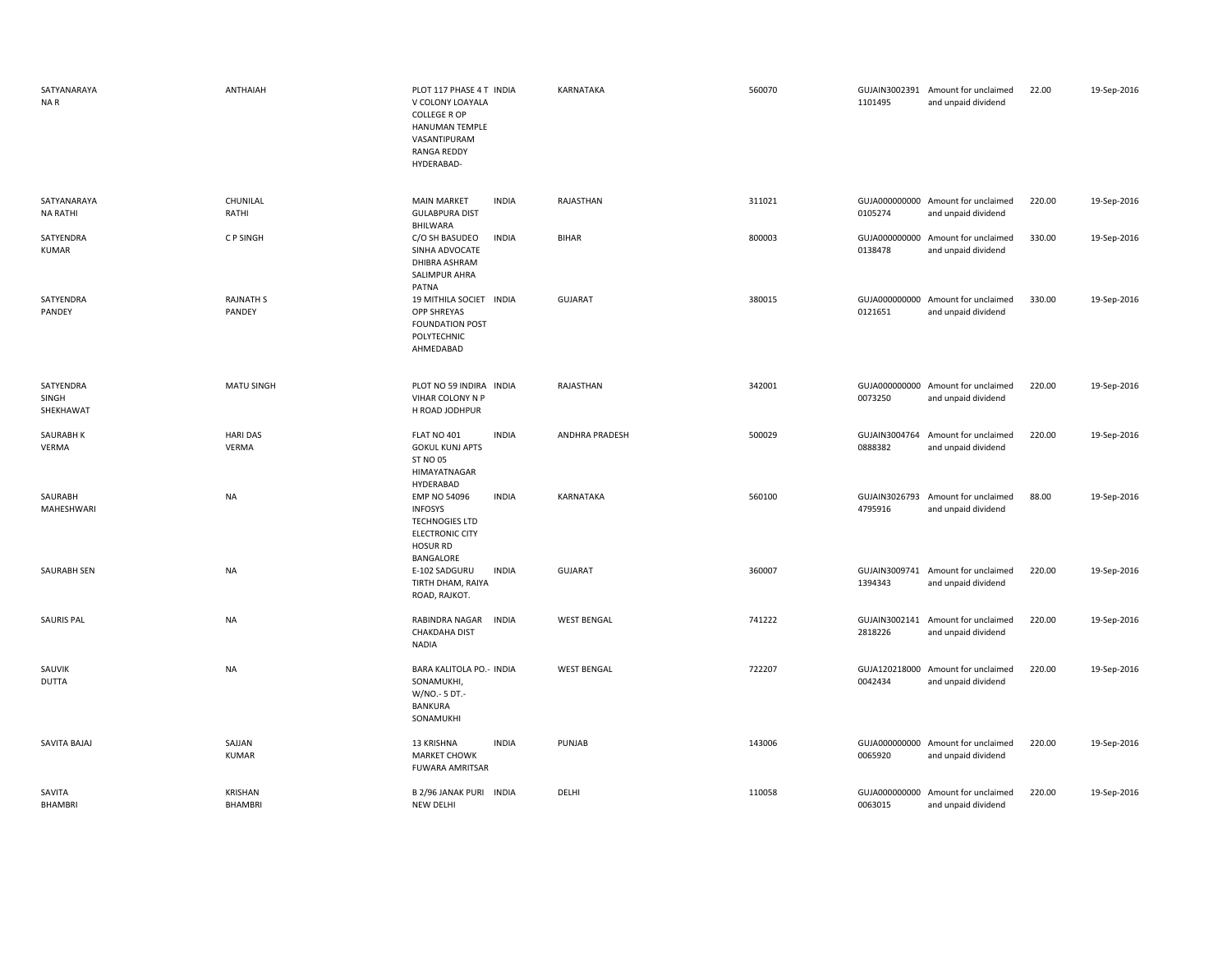| SAVITA JAIN                       | ARUN<br><b>KUMAR JAIN</b>               | 105/100 VIJAY PATH INDIA<br>MANSAROVAR<br><b>JAIPUR</b>                                                                                    | RAJASTHAN          | 302001 | 0205356                  | GUJA000000000 Amount for unclaimed<br>and unpaid dividend | 220.00 | 19-Sep-2016 |
|-----------------------------------|-----------------------------------------|--------------------------------------------------------------------------------------------------------------------------------------------|--------------------|--------|--------------------------|-----------------------------------------------------------|--------|-------------|
| SAVITA<br>KULARIA                 | INDERJIT<br>KULARIA                     | HOUSE NO.932-P<br><b>INDIA</b><br>SECTOR-14 HISAR                                                                                          | <b>HARYANA</b>     | 125001 | 0131152                  | GUJAIN3009401 Amount for unclaimed<br>and unpaid dividend | 220.00 | 19-Sep-2016 |
| SAVITA<br><b>KUMAR</b>            | NA                                      | VISA GUEST HOUSE INDIA<br><b>UMAPADA BYPASS</b><br>ROAD JAJPUR ROAD<br><b>DIST JAJPUR</b>                                                  | ORISSA             | 755019 | GUJAIN3003941<br>4221443 | Amount for unclaimed<br>and unpaid dividend               | 226.60 | 19-Sep-2016 |
| SAVITA<br><b>MAHAY</b>            | LATE SH<br>PRANNATH<br>MAHAYL<br>RETD   | 223 ABHIYAN<br><b>INDIA</b><br><b>APARTMENTS PLOT</b><br>NO 15 SECTOR 12<br><b>DWARKA PHASE</b><br><b>INEW DELHI</b>                       | DELHI              | 110075 | 0016686                  | GUJA000000000 Amount for unclaimed<br>and unpaid dividend | 220.00 | 19-Sep-2016 |
| SAVITA<br><b>MISHRA</b>           | MAHESH<br><b>KUMAR</b><br><b>MISHRA</b> | B-301E-8<br><b>INDIA</b><br><b>GULMOHAR</b><br>COLONY SAVOY CITY<br>COMPLEX                                                                | MADHYA PRADESH     | 462039 | 2942406                  | GUJAIN3003941 Amount for unclaimed<br>and unpaid dividend | 4.40   | 19-Sep-2016 |
| SAVITA<br>SAWANT                  | <b>BABAJIR</b><br>SAWANT                | F 102 VASANT<br><b>INDIA</b><br><b>REGENCY DIN DAYAL</b><br>NAGAR DIWAN MAN<br><b>VASAI W THANE</b>                                        | MAHARASHTRA        | 401202 | 0059865                  | GUJA000000000 Amount for unclaimed<br>and unpaid dividend | 220.00 | 19-Sep-2016 |
| SAVITA SHAH                       | ZAVERCHAND<br>SHAH                      | 6 OSWAL COLONY<br><b>INDIA</b><br><b>LILA NIVAS</b><br><b>SUMMAIR CLUB</b><br>ROAD JAMNAGAR                                                | <b>GUJARAT</b>     | 361005 | 0077584                  | GUJA000000000 Amount for unclaimed<br>and unpaid dividend | 220.00 | 19-Sep-2016 |
| SAVITA<br>SHARMA                  | KAMAL<br>SHARMA                         | <b>INDIA</b><br>D 103 KAMLA<br>NAGAR DELHI DELHI                                                                                           | DELHI              | 110007 | 0016277                  | GUJA000000000 Amount for unclaimed<br>and unpaid dividend | 220.00 | 19-Sep-2016 |
| <b>SAVITABEN L</b><br>THAKAR      | LAXMI<br><b>NARAYAN H</b><br>HOLD       | MIG 171 K K NAGAR INDIA<br><b>SECTOR II RANNA</b><br>PARK GHATLODIA<br>AHMEDABAD                                                           | <b>GUJARAT</b>     | 380061 | 0128518                  | GUJA000000000 Amount for unclaimed<br>and unpaid dividend | 220.00 | 19-Sep-2016 |
| SAVITABEN<br>MAGANBHAI<br>PATEL   | MAGANBHAI<br><b>B PATEL</b>             | 11/49 REFINARY<br><b>INDIA</b><br><b>TOWNSHIP PO</b><br>JAWAHAR NAGAR<br><b>BARODA</b>                                                     | <b>GUJARAT</b>     | 391320 | 0038096                  | GUJA000000000 Amount for unclaimed<br>and unpaid dividend | 220.00 | 19-Sep-2016 |
| SAVITABEN N<br>PATEL              | <b>NATUBHAI</b>                         | C/O GELIKEPS P LTD INDIA<br>PADRA ROAD<br>ATLADRA<br>VADODARA                                                                              | <b>GUJARAT</b>     | 390012 | 0036628                  | GUJA000000000 Amount for unclaimed<br>and unpaid dividend | 220.00 | 19-Sep-2016 |
| SAVITABEN<br>PATEL                | AMBALAL<br>PATEL                        | 3 KAMAL PARK<br><b>INDIA</b><br><b>INSIDE GAUTAM</b><br>NAGAR RACE<br><b>COURSE BARODA</b>                                                 | <b>GUJARAT</b>     | 390007 | 0002774                  | GUJA000000000 Amount for unclaimed<br>and unpaid dividend | 220.00 | 19-Sep-2016 |
| SAVITABEN<br>SAVJIBHAI<br>KARELIA | SAVJIBHAI                               | 24/4 KRSIHNA KUNJ INDIA<br><b>GROUND FLOOR</b><br><b>BEHIND ARORA</b><br><b>CINEMA OPP</b><br>SAHAKARI<br><b>BHANDAR</b><br>MATUNGACENTRAL | <b>MAHARASHTRA</b> | 400019 | 0175280                  | GUJA000000000 Amount for unclaimed<br>and unpaid dividend | 440.00 | 19-Sep-2016 |

MUMBAI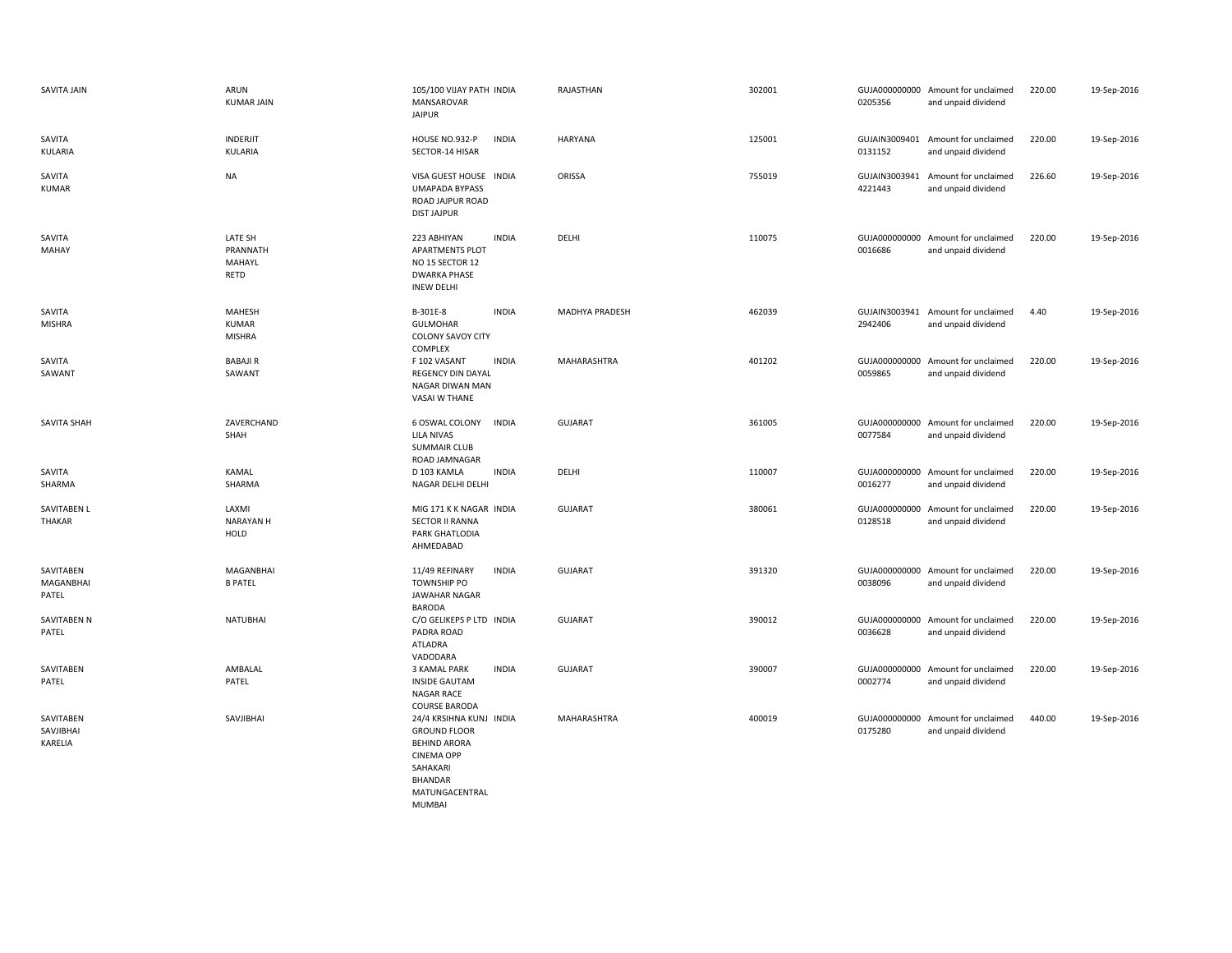| SAVITRIBAI<br>BHAGWAN<br>SALI            | <b>BHAGWAN R</b><br>SALI                 | 23 GAYATRI NAGAR INDIA<br>NR ABHAY NAGAR<br><b>GORWA BARODA</b><br>GUJ                                                    |              | <b>GUJARAT</b> | 390016 | 0038073                  | GUJA000000000 Amount for unclaimed<br>and unpaid dividend | 220.00  | 19-Sep-2016 |
|------------------------------------------|------------------------------------------|---------------------------------------------------------------------------------------------------------------------------|--------------|----------------|--------|--------------------------|-----------------------------------------------------------|---------|-------------|
| SAVJIBHAI A<br><b>GOLAKIA</b>            | RAJANBHAI                                | CLF BUNGLOW NO<br><b>INDIA</b><br>3 OPP RUDA<br>COMPLEX<br>JAMNAGAR ROAD<br>RAJKOT                                        |              | <b>GUJARAT</b> | 360001 | 0147336                  | GUJA000000000 Amount for unclaimed<br>and unpaid dividend | 220.00  | 19-Sep-2016 |
| SAWARN<br>SINGH                          | S ARUR<br>SINGH RETD                     | W-1/78 TRIMMO<br><b>ROAD GURDASPUR</b><br>PB                                                                              | <b>INDIA</b> | PUNJAB         | 143521 | 0066205                  | GUJA000000000 Amount for unclaimed<br>and unpaid dividend | 220.00  | 19-Sep-2016 |
| SAWRAJ<br>MALIK                          | <b>RL MALIK</b>                          | 72/C I SARITA VIHAR INDIA<br>NEW DELHI DELHI                                                                              |              | DELHI          | 110044 | 0058515                  | GUJA000000000 Amount for unclaimed<br>and unpaid dividend | 220.00  | 19-Sep-2016 |
| SAYEED<br><b>HUSSAIN</b>                 | S K A QUADIR                             | C/O S K ABDUL<br><b>QUADIR MOHHALLA</b><br>BARBANNA WARD<br>NO 11 KOTIHAR                                                 | <b>INDIA</b> | ANDHRA PRADESH | 500003 | GUJA000000000<br>0141539 | Amount for unclaimed<br>and unpaid dividend               | 220.00  | 19-Sep-2016 |
| <b>SBI CAPITAL</b><br><b>MARKETS LTD</b> | <b>NA</b>                                | STANDARD<br><b>CHARTERED BANK</b><br><b>SECURITIES</b><br>SERVICES 23-25 M G<br>ROAD<br><b>FORTMUMBAI</b><br>PAREL MUMBAI | <b>INDIA</b> | MAHARASHTRA    | 400001 | 0147685                  | GUJA000000000 Amount for unclaimed<br>and unpaid dividend | 1980.00 | 19-Sep-2016 |
| SBU<br>RAMESWARA<br>SARMA                | D SRI RAMA<br><b>MURTHY</b>              | C/O K V R RAO L-04 INDIA<br>SONGANGA<br><b>COLONY SIPAT</b><br><b>ROAD BILASPUR</b><br>CHHATISGARH                        |              | CHHATTISGARH   | 495006 | 0022120                  | GUJA000000000 Amount for unclaimed<br>and unpaid dividend | 440.00  | 19-Sep-2016 |
| SEEMA<br>AGGARWAL                        | SANDEEP                                  | AA-7/8<br>SHANTINATH<br><b>APARTMENT NEAR</b><br><b>VEJALPUR MAIN</b><br><b>BUS STOP VEJALPUR</b><br>AHMEDABAD            | <b>INDIA</b> | <b>GUJARAT</b> | 380051 | 0027424                  | GUJA000000000 Amount for unclaimed<br>and unpaid dividend | 220.00  | 19-Sep-2016 |
| SEEMA<br>DUGAR                           | <b>NISHANT</b><br><b>DUGAR</b>           | B-123 VIVEK VIHAR INDIA<br>DELHI.                                                                                         |              | DELHI          | 110095 | 0206839                  | GUJA000000000 Amount for unclaimed<br>and unpaid dividend | 220.00  | 19-Sep-2016 |
| SEEMA G<br>PHERWANI                      | GHANSHYAM<br>DAS                         | C/O ROHIT TEXTILES INDIA<br>27 B BUDHWAR<br>PETH STDDAETH<br><b>CHAMBERS APPA</b><br>BALWANT<br>CHOWKPUNE                 |              | MAHARASHTRA    | 411002 | 0163693                  | GUJA000000000 Amount for unclaimed<br>and unpaid dividend | 220.00  | 19-Sep-2016 |
| <b>SEEMA GUPTA</b>                       | RAKESH<br><b>KUMAR</b>                   | G 218 NARAINA<br>VIHAR NEW DELHI                                                                                          | <b>INDIA</b> | DELHI          | 110028 | 0111601                  | GUJA000000000 Amount for unclaimed<br>and unpaid dividend | 220.00  | 19-Sep-2016 |
| SEEMA<br><b>HARULA</b>                   | P NARULA                                 | 7/37 A SHANTI<br>KUMJ STREET HO 2<br>MODERN TOWN<br><b>BAHADUR GARH</b>                                                   | <b>INDIA</b> | <b>HARYANA</b> | 124507 | 0151548                  | GUJA000000000 Amount for unclaimed<br>and unpaid dividend | 220.00  | 19-Sep-2016 |
| SEEMA<br><b>RASTOGI</b>                  | <b>RADHEY</b><br>RAMAN<br><b>RASTOGI</b> | C/O SWIFTATRE<br>INTERNATIONAL<br>78/3 IST FLOOR<br><b>JANPATH NEW</b><br>DELHI                                           | <b>INDIA</b> | DELHI          | 110001 | 0067595                  | GUJA000000000 Amount for unclaimed<br>and unpaid dividend | 220.00  | 19-Sep-2016 |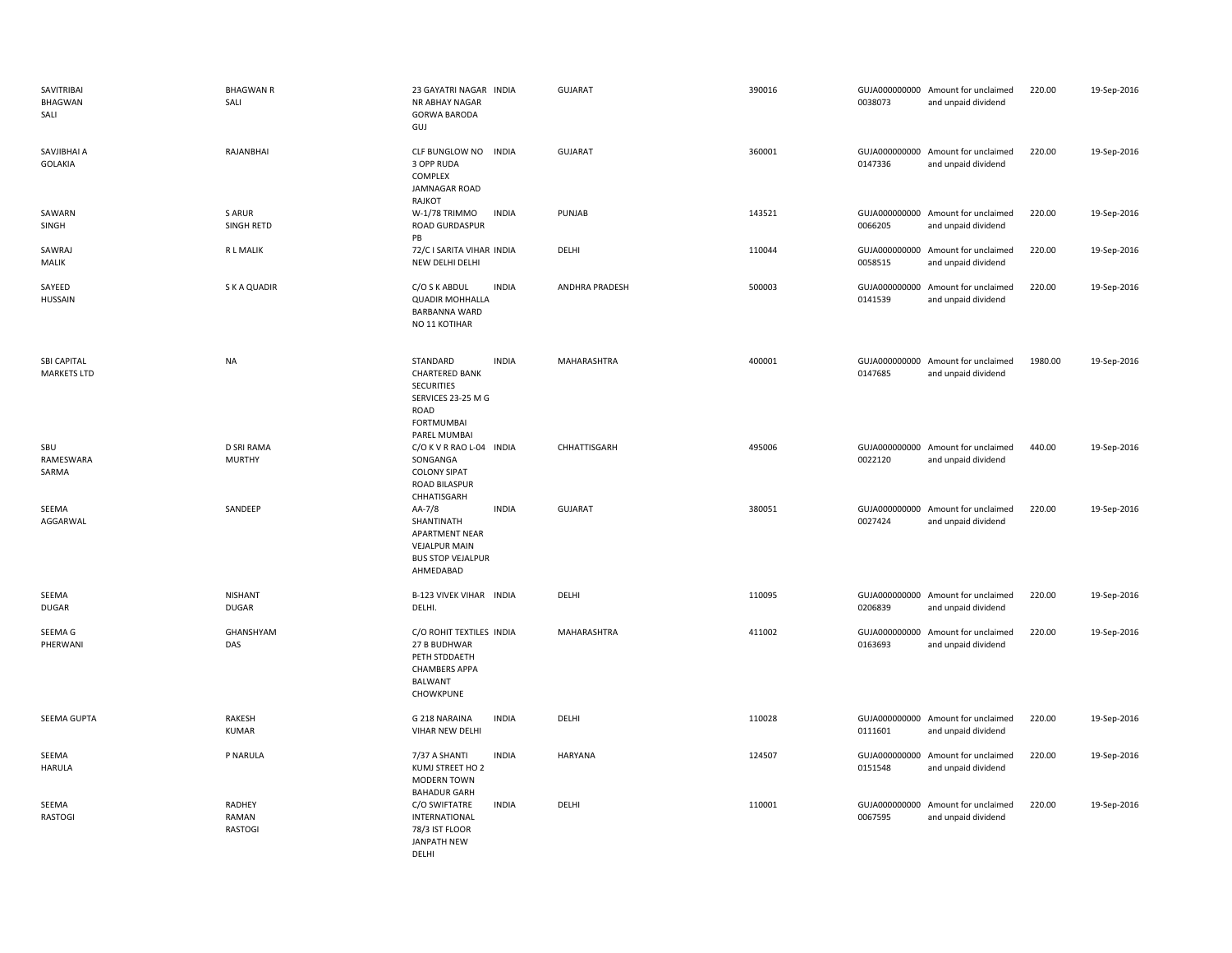| SEEMA<br>SHARMA                          | <b>ANIL KUMAR</b><br>SHARMA   | B 25-5/3, DOOR<br><b>INDIA</b><br>NO.93, KRISHNA,<br>H.W.P COLONY,<br>ASWAPURAM, KHAM<br>MAM, ANDRA                                            | <b>ANDHRA PRADESH</b> | 507116 | 0039142 | GUJA000000000 Amount for unclaimed<br>and unpaid dividend | 330.00 | 19-Sep-2016 |
|------------------------------------------|-------------------------------|------------------------------------------------------------------------------------------------------------------------------------------------|-----------------------|--------|---------|-----------------------------------------------------------|--------|-------------|
| SEEMA TYAGI                              | <b>NA</b>                     | PRADESH.<br><b>INDIA</b><br>H NO 7 DUPLEX<br><b>INDIRA PURAM</b><br>PHASE III NAVYUG<br><b>EMCLAVE GEN</b><br>MAHADEV<br>SINGHROAD<br>DEHRADUN | UTTARAKHAND           | 248001 | 3672297 | GUJAIN3029024 Amount for unclaimed<br>and unpaid dividend | 220.00 | 19-Sep-2016 |
| SEETHA RAMA<br><b>GOPAL AKKA</b><br>RAJU | NARASIMHA<br>M                | OFFICER SYNDICATE INDIA<br><b>BANK ALLUR POST</b><br>NELLORE DIST A P                                                                          | ANDHRA PRADESH        | 524315 | 0099167 | GUJA000000000 Amount for unclaimed<br>and unpaid dividend | 220.00 | 19-Sep-2016 |
| SEETHA<br>RAMANJANEY<br>ULU VELIVELA     | VEERA<br>RAGHAVIAH<br>V       | H W P M COLONY<br><b>INDIA</b><br>$B7-3/5$<br><b>ASWAPURAM POST</b><br>KHAMMAM DT A P                                                          | ANDHRA PRADESH        | 507116 | 0098293 | GUJA000000000 Amount for unclaimed<br>and unpaid dividend | 330.00 | 19-Sep-2016 |
| SEJAL<br>SAPARIA                         | MANSUKHBH<br>Al               | C/O GHETIYA<br><b>INDIA</b><br>HOSPITAL PALIYAD<br>ROAD BOTAD                                                                                  | <b>GUJARAT</b>        | 364710 | 0177981 | GUJA000000000 Amount for unclaimed<br>and unpaid dividend | 220.00 | 19-Sep-2016 |
| SEVADAS<br><b>GONDALIA</b>               | RAGHURAM<br><b>GONDALIA</b>   | AT POST PALITAHA INDIA<br><b>GEB COLONY DIST</b><br><b>BHAVNA</b>                                                                              | <b>GUJARAT</b>        | 364270 | 0121802 | GUJA000000000 Amount for unclaimed<br>and unpaid dividend | 220.00 | 19-Sep-2016 |
| SEWA RAM<br>SAPRA                        | LATE SH<br>DAYAL DAS<br>SAPRA | A 15 MAIN ROAD<br><b>INDIA</b><br>MALKA GANJ DELHI                                                                                             | DELHI                 | 110007 | 0097585 | GUJA000000000 Amount for unclaimed<br>and unpaid dividend | 220.00 | 19-Sep-2016 |
| SHABBIR<br><b>HUSSAIN</b>                | <b>NA</b>                     | <b>MALWA TRACTERS</b><br><b>INDIA</b><br><b>HOUSE MHOW</b><br>ROAD NEEMUCH<br>MP                                                               | MADHYA PRADESH        | 458441 | 9634772 | GUJAIN3013301 Amount for unclaimed<br>and unpaid dividend | 220.00 | 19-Sep-2016 |
| SHABBIR<br>MOHAMAD<br>TAMBAWALA          | MOHAMAD                       | 4 FATMA MANZIL 3 INDIA<br><b>FLOOR MUSAFIR</b><br><b>KHANA BOMBAY</b>                                                                          | <b>MAHARASHTRA</b>    | 400001 | 0044867 | GUJA000000000 Amount for unclaimed<br>and unpaid dividend | 220.00 | 19-Sep-2016 |
| SHAH<br>ASHOKBHAIN                       | NANDLAL                       | NAVGHARI PADRA<br><b>INDIA</b><br><b>DIST BARODA</b>                                                                                           | <b>GUJARAT</b>        | 391440 | 4403918 | GUJAIN3003941 Amount for unclaimed<br>and unpaid dividend | 220.00 | 19-Sep-2016 |
| SHAH<br>ASHOKKUMA<br>R NATVARLAL         | NATVARLAL<br>CHHOTALAL        | 9, VRAJ DARSHAN<br><b>INDIA</b><br><b>DUPLEX OPP-</b><br><b>VALLABH GARDEN</b><br>NR, VRAJDHAM<br><b>MANDIR</b><br>MANJALPURBAROD<br>Α         | <b>GUJARAT</b>        | 390011 | 0253575 | GUJA130167000 Amount for unclaimed<br>and unpaid dividend | 110.00 | 19-Sep-2016 |
| SHAH DIPIN<br>BHAI                       | CHINUBHAI J<br>SHAH           | B 22 SOMESHWARA INDIA<br>RAW HOUSE OFF<br>SETELITE ROAD<br>AHMEDABAD                                                                           | <b>GUJARAT</b>        | 380015 | 0068834 | GUJA000000000 Amount for unclaimed<br>and unpaid dividend | 220.00 | 19-Sep-2016 |
| SHAH<br><b>JAYOTSHNA</b>                 | SURESH<br>SHAH                | 207/2 GALIARA S NI INDIA<br>POLE RAIPUR<br>AHMFDABAD                                                                                           | <b>GUJARAT</b>        | 380001 | 0090081 | GUJA000000000 Amount for unclaimed<br>and unpaid dividend | 220.00 | 19-Sep-2016 |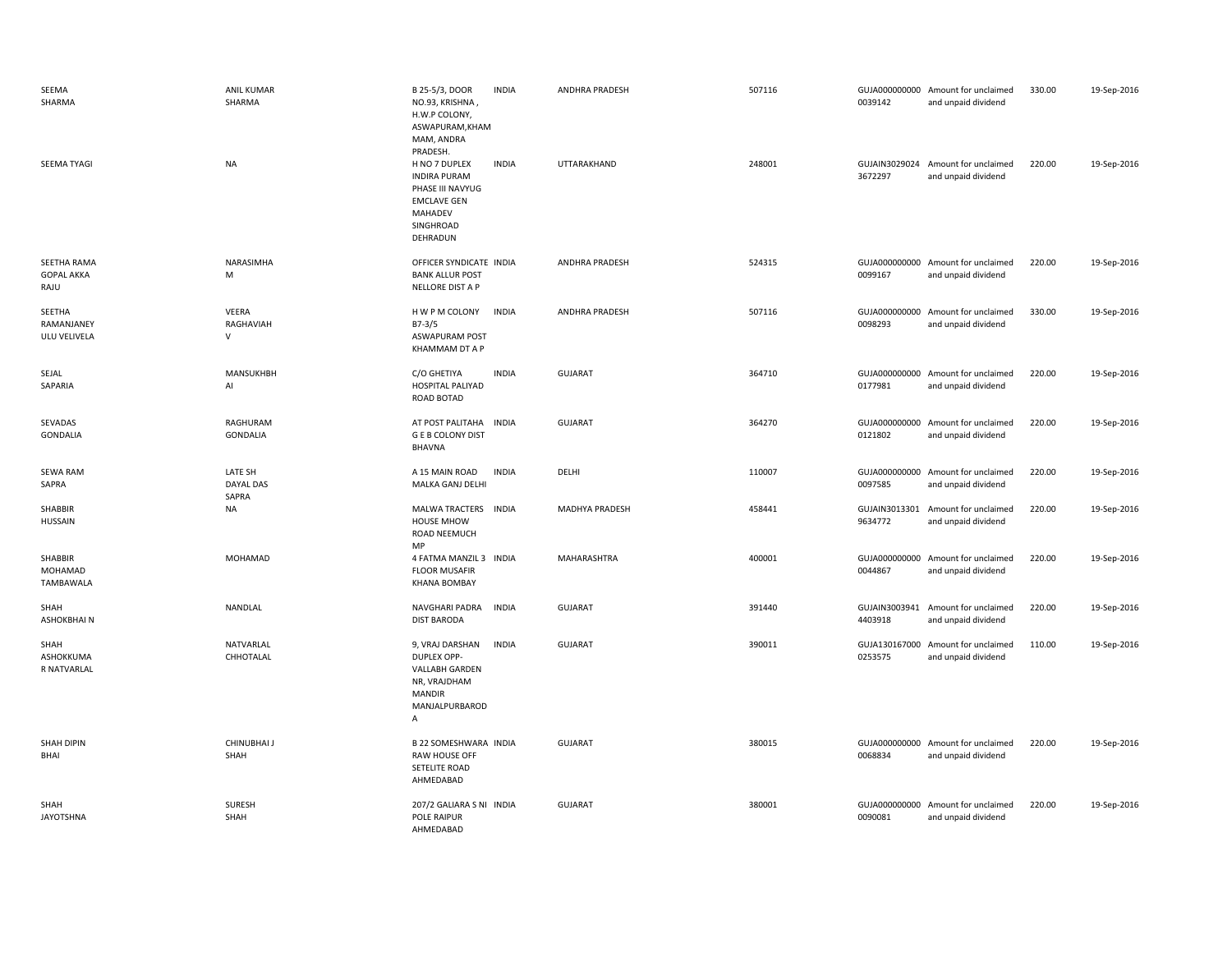| SHAH<br><b>JYOTIBEN</b><br>TUSHARKUMA<br>$\mathsf{R}$ | <b>TUSHAR C</b><br>SHAH      | B 4 PUNYAKOTI OPP INDIA<br><b>EXICE CHOKY</b><br>AMBAVADI<br>AHMEDABAD                        |              | <b>GUJARAT</b> | 380006 | 0089816 | GUJA000000000 Amount for unclaimed<br>and unpaid dividend | 220.00 | 19-Sep-2016 |
|-------------------------------------------------------|------------------------------|-----------------------------------------------------------------------------------------------|--------------|----------------|--------|---------|-----------------------------------------------------------|--------|-------------|
| SHAH NIKET<br>KISHANKUMA<br>R                         | <b>NA</b>                    | LAL CHAND LATI<br>RAILWAY STATION<br>ROAD MEHSANA<br>MEHSANA                                  | <b>INDIA</b> | <b>GUJARAT</b> | 384001 | 2808930 | GUJA120109000 Amount for unclaimed<br>and unpaid dividend | 77.00  | 19-Sep-2016 |
| SHAH<br>PRATIBHA<br>SHAILESH                          | SHAH<br>SHAILESH<br>DAHYALAL | 7 HEM NIKETAN 5<br><b>SUVARN NAGAR</b><br>SOC JVPD SCHEME<br>ROAD NO 5 VILE<br>PARLE W BOMBAY | <b>INDIA</b> | MAHARASHTRA    | 400056 | 0100462 | GUJA000000000 Amount for unclaimed<br>and unpaid dividend | 220.00 | 19-Sep-2016 |
| SHAH<br>PRAVEEN<br><b>KUMAR</b><br>JAWANMAL           | JAWANMAL                     | <b>B 23 ABUNAGAR</b><br>SOCIETY RAMBAG<br>ROAD SABARMATI D<br>KEBIN AHMEDABAD                 | <b>INDIA</b> | <b>GUJARAT</b> | 380005 | 0090614 | GUJA000000000 Amount for unclaimed<br>and unpaid dividend | 220.00 | 19-Sep-2016 |
| SHAH RAJE<br><b>LALIT KUMAR</b>                       | <b>LALIT KUMAR</b><br>SHAH   | 160 NEW CLOTH<br><b>MARKET RAIPUR</b><br><b>GATE AHMEDABAD</b>                                | <b>INDIA</b> | <b>GUJARAT</b> | 380002 | 0088648 | GUJA000000000 Amount for unclaimed<br>and unpaid dividend | 220.00 | 19-Sep-2016 |
| <b>SHAH SUNIL</b><br>JASVANTLAL                       | <b>NA</b>                    | 31, SHARNAM -7<br>JODHPUR-SATELLITE<br>AHMEDABAD                                              | <b>INDIA</b> | <b>GUJARAT</b> | 380015 | 0276896 | GUJAIN3016451 Amount for unclaimed<br>and unpaid dividend | 880.00 | 19-Sep-2016 |
| SHAH VIPUL J                                          | JAYANTILAL                   | 4 AMIDHARA<br>APPARTMENTS<br>RAMBAUG<br>MANINAGAR<br>AHMEDABAD                                | <b>INDIA</b> | <b>GUJARAT</b> | 380008 | 0112380 | GUJA000000000 Amount for unclaimed<br>and unpaid dividend | 220.00 | 19-Sep-2016 |
| SHAH YOGESH<br>В                                      | <b>BALDEVDAS</b><br>SHAH     | 4 KAMAL NAYAN<br><b>SOCIETY POST</b><br>NAVJIVAN<br>AHMEDABAD                                 | <b>INDIA</b> | <b>GUJARAT</b> | 380014 | 0026833 | GUJA000000000 Amount for unclaimed<br>and unpaid dividend | 330.00 | 19-Sep-2016 |
| SHAHEEN Y<br>RUSHNAIWAL<br>Α                          | <b>NA</b>                    | 45, PRACHINA<br>SOCIETY B/H AGRO<br>PETROL PUMP,<br>SARKHEJ ROAD<br>MAKTAMPURA<br>AHMEDABAD   | <b>INDIA</b> | <b>GUJARAT</b> | 380055 | 0158248 | GUJAIN3016451 Amount for unclaimed<br>and unpaid dividend | 440.00 | 19-Sep-2016 |
| SHAHEER<br>MECHINATH<br>VALAPPIL                      | <b>NA</b>                    | MECHINATH<br>VALAPPIL HOUSE<br>VALAYAM KULAM<br><b>KOKKURPO</b><br>MALAPPURAM,<br>KERALA      | <b>INDIA</b> | <b>KERALA</b>  | 679591 | 0473723 | GUJAIN3018951 Amount for unclaimed<br>and unpaid dividend | 550.00 | 19-Sep-2016 |
| SHAHIDA A<br>RAIS                                     | ANJUM Y<br>RAIS              | 701 SURYA 79 HILL<br>ROAD BANDRA W<br><b>BOMBAY</b>                                           | <b>INDIA</b> | MAHARASHTRA    | 400050 | 0049836 | GUJA000000000 Amount for unclaimed<br>and unpaid dividend | 220.00 | 19-Sep-2016 |
| SHAHIN<br>JAVED<br>MAGDUM                             | <b>NA</b>                    | 8,NEAR<br>MANKESHWAR<br>THEATRE, S T STAND<br>ROAD, AT-<br>ISLAMPUR, TAL-<br>WALWA.DIST-      | <b>INDIA</b> | MAHARASHTRA    | 415409 | 0068846 | GUJA120200000 Amount for unclaimed<br>and unpaid dividend | 118.80 | 19-Sep-2016 |

SANGLI, ISLAMPUR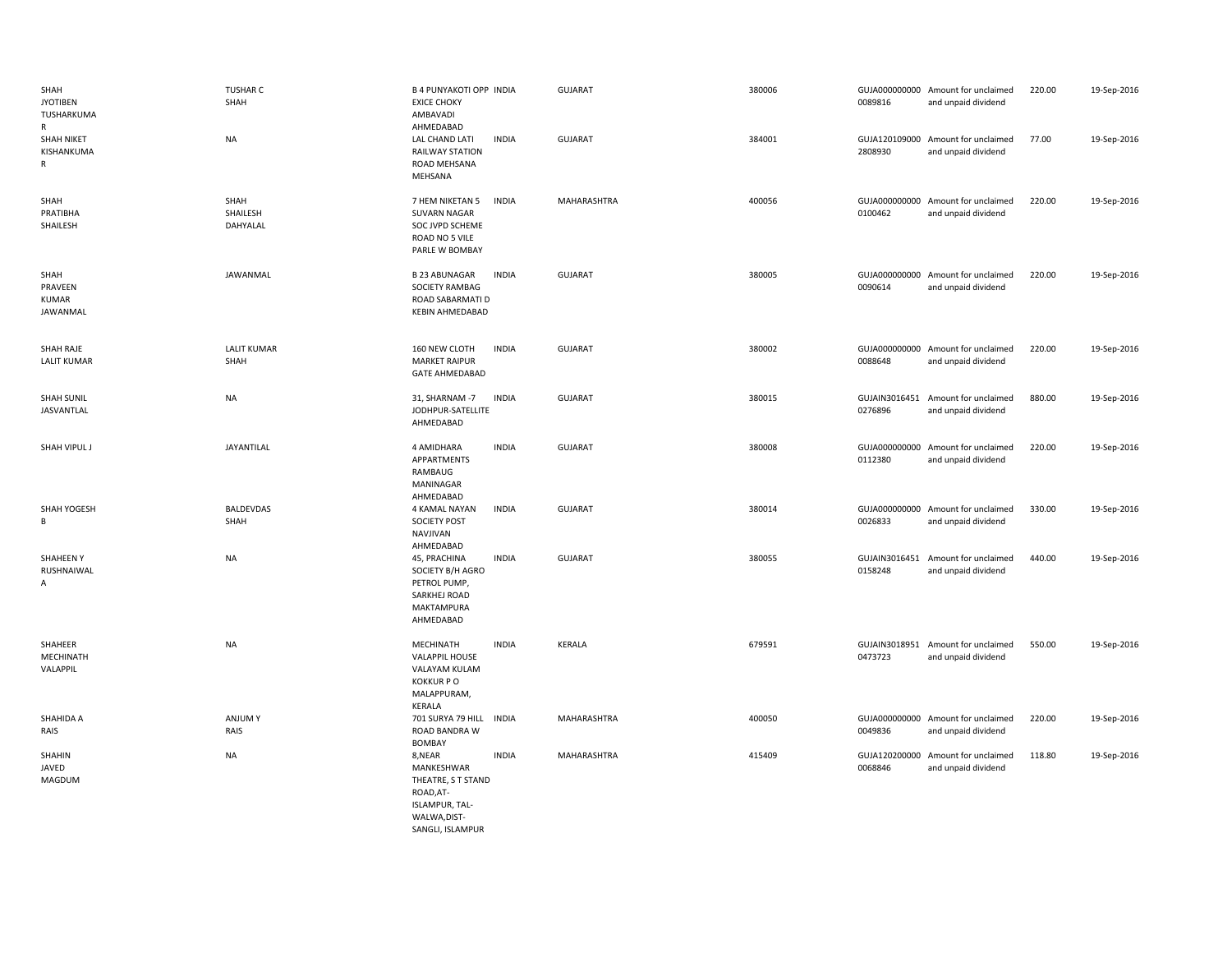| SHAHINA<br>SIDDIQUE                       | <b>B B SIDDIQUE</b>                     | 1 GHULAM JILANI<br><b>INDIA</b><br><b>KHAN ROAD</b><br>CALCUTTA                                                                   |              | <b>WEST BENGAL</b>   | 700039 | 0154308                  | GUJA000000000 Amount for unclaimed<br>and unpaid dividend | 220.00  | 19-Sep-2016 |
|-------------------------------------------|-----------------------------------------|-----------------------------------------------------------------------------------------------------------------------------------|--------------|----------------------|--------|--------------------------|-----------------------------------------------------------|---------|-------------|
| SHAHNAJ<br><b>USMANBHAI</b><br>HAMIDANI   | <b>USMAN</b><br><b>MOHEMEDB</b><br>HAI  | STATION ROAD OPP INDIA<br><b>KHATRI S WADI</b><br><b>BHAVNAGAR GUJ</b>                                                            |              | <b>GUJARAT</b>       | 364001 | 0074833                  | GUJA000000000 Amount for unclaimed<br>and unpaid dividend | 220.00  | 19-Sep-2016 |
| SHAIK<br>MUNAVAR                          | <b>NA</b>                               | 14 HOWSING<br><b>BOARD BELLARY K H</b><br><b>B COLONY BELLARY</b><br>KARNATAKA                                                    | <b>INDIA</b> | KARNATAKA            | 583102 | 6310022                  | GUJAIN3005131 Amount for unclaimed<br>and unpaid dividend | 44.00   | 19-Sep-2016 |
| SHAIKH RAJU<br>MEHBUB                     | SHAIKH<br><b>MEHBUB</b>                 | 54-A-P-137 LOHIYA INDIA<br>NAGAR GANJ PETH                                                                                        |              | MAHARASHTRA          | 411042 | 0170511                  | GUJA000000000 Amount for unclaimed<br>and unpaid dividend | 220.00  | 19-Sep-2016 |
| SHAIKHMOHA<br>MMED<br>CHAIWALLA           | MOHAMMED<br>YUSUF<br>CHAIWALLA          | PUNE<br>2/11 GULATI APTS<br>SITLADEVI TEMPLE<br><b>ROAD MAHIM</b>                                                                 | <b>INDIA</b> | MAHARASHTRA          | 400016 | GUJA000000000<br>0065210 | Amount for unclaimed<br>and unpaid dividend               | 220.00  | 19-Sep-2016 |
| <b>SHAIL TIWARI</b>                       | ATUL<br>CHANDRA<br>TIWARI               | <b>BOMBAY</b><br>C/O SHRI B N<br>SHUKLA 830 CIVIL<br>LINES KALYANI DEVI<br>ROAD UNNAO U.P                                         | <b>INDIA</b> | <b>UTTAR PRADESH</b> | 209801 | 0107794                  | GUJA000000000 Amount for unclaimed<br>and unpaid dividend | 220.00  | 19-Sep-2016 |
| SHAILA<br>VINAYAK<br>PATHAK               | VINAYAK                                 | 16 PADMADARSHAN INDIA<br>SOCIETY SATARA<br><b>ROAD PUNE</b>                                                                       |              | MAHARASHTRA          | 411009 | 0145879                  | GUJA000000000 Amount for unclaimed<br>and unpaid dividend | 110.00  | 19-Sep-2016 |
| SHAILAJA<br>CHANDRAKAN<br><b>T KOTKAR</b> | CHANDRAKA<br><b>NT KOTKAR</b>           | 91 SHAILENDRA<br><b>INDIA</b><br>ADARSH NAGAR NR<br>R T O OFFICE<br><b>JALGAON</b>                                                |              | MAHARASHTRA          | 425001 | GUJAIN3004764<br>0910440 | Amount for unclaimed<br>and unpaid dividend               | 1139.60 | 19-Sep-2016 |
| SHAILAJA<br>KALE                          | <b>NA</b>                               | CHANDRMA<br>PROVISION VISANJI<br><b>NAGAR NEAR</b><br><b>GUJRAT SWEET</b><br><b>MART JALGAON</b>                                  | <b>INDIA</b> | MAHARASHTRA          | 425001 | 0078804                  | GUJAIN3016041 Amount for unclaimed<br>and unpaid dividend | 2.20    | 19-Sep-2016 |
| SHAILAJA S<br>PARASHAR                    | SANAY<br>PARASHAR                       | A / 701, 7TH FLR, PL INDIA<br>NO 387 SAMARPAN<br>HANUMAN MANDIR<br>MARG OPP LIJJAT,<br><b>GOVANDI E</b><br>MUMBAI,<br>MAHARASHTRA |              | MAHARASHTRA          | 400088 | 1766000                  | GUJAIN3011512 Amount for unclaimed<br>and unpaid dividend | 220.00  | 19-Sep-2016 |
| SHAILASH<br>SARAF                         | <b>NAR</b><br>NARAYAN<br>SARAF          | <b>SARAF BHAWAN</b><br>11A JITINDRA<br>MOHAN AVENUE                                                                               | <b>INDIA</b> | <b>WEST BENGAL</b>   | 700006 | 0117091                  | GUJA000000000 Amount for unclaimed<br>and unpaid dividend | 220.00  | 19-Sep-2016 |
| SHAILENDRA<br><b>BAROT</b>                | DAYABHAI<br><b>BAROT</b>                | CALCUTTA<br>1 DEVPATH PLATS<br><b>INDIA</b><br>NEAR NAVA WADEJ<br><b>BUS STOP NAVA</b><br>WADEJ                                   |              | <b>GUJARAT</b>       | 380013 | 0121766                  | GUJA000000000 Amount for unclaimed<br>and unpaid dividend | 220.00  | 19-Sep-2016 |
| SHAILENDRA<br>KUMAR<br>SHRIVASTAVA        | SURENDRA<br><b>KUMAR</b><br>SHRIVASTAVA | AHMEDABAD<br>14 RAJASW COLONY INDIA<br><b>UJJAIN</b>                                                                              |              | MADHYA PRADESH       | 456010 | GUJAIN3030285<br>3537837 | Amount for unclaimed<br>and unpaid dividend               | 176.00  | 19-Sep-2016 |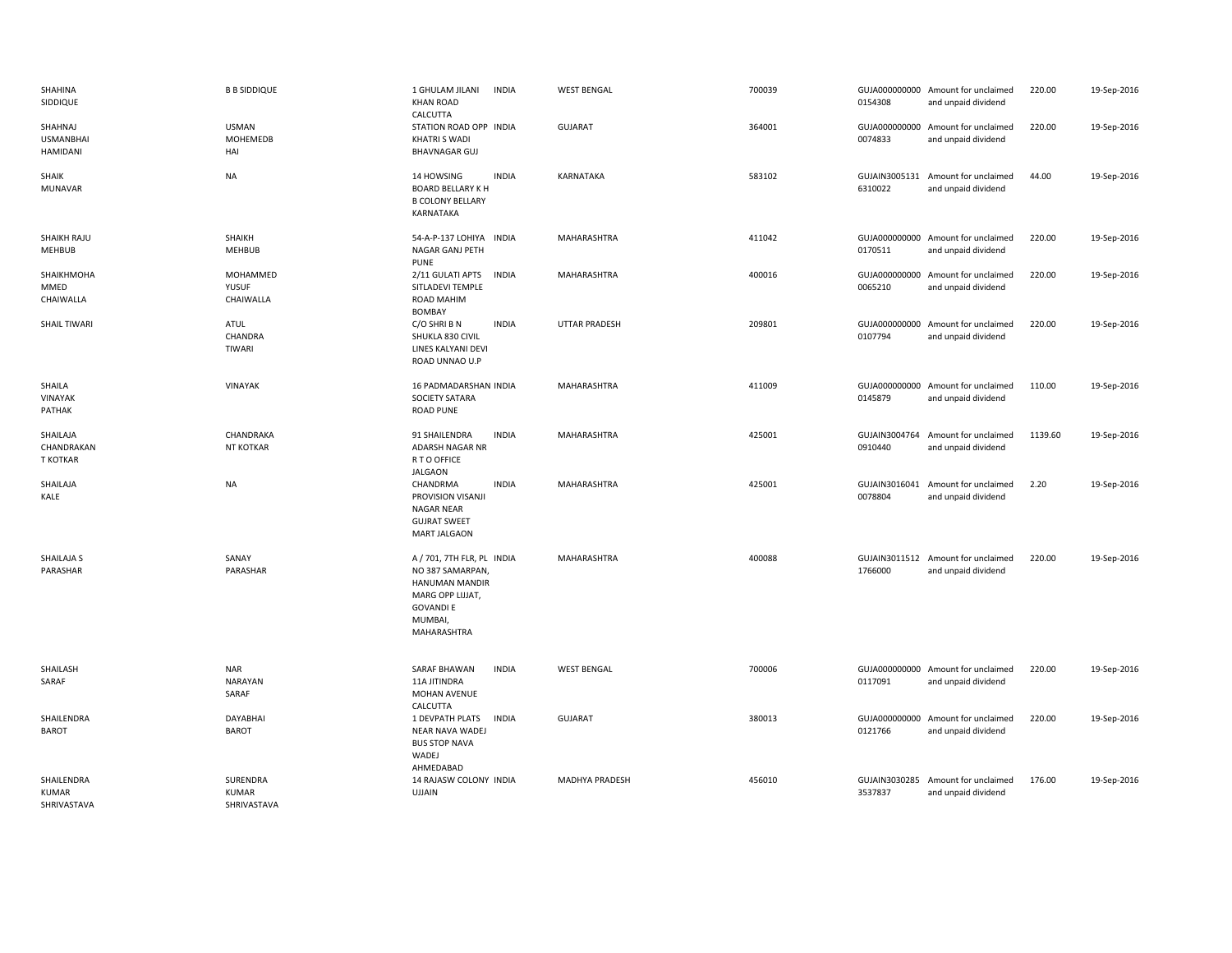| SHAILENDRA<br><b>MAHAPATRE</b>                | <b>NA</b>                              | SHRIBHALLAV<br><b>MAHAPATRE KASER</b><br>PARA CHAKRADHAR<br>NAGAR RAIGARH            | <b>INDIA</b> | CHHATTISGARH       | 496001 | 3766743                  | GUJAIN3002141 Amount for unclaimed<br>and unpaid dividend | 308.00 | 19-Sep-2016 |
|-----------------------------------------------|----------------------------------------|--------------------------------------------------------------------------------------|--------------|--------------------|--------|--------------------------|-----------------------------------------------------------|--------|-------------|
| SHAILENDRA<br><b>MOHAN</b><br>KALUNDIA        | <b>DOBRO</b><br>KALUNDIA               | <b>UCO BANK</b><br>URJANAGAR PO-<br>MAHAGAMAMAHA<br>GAMA                             | <b>INDIA</b> | <b>BIHAR</b>       | 814154 | 0029710                  | GUJA120109260 Amount for unclaimed<br>and unpaid dividend | 565.40 | 19-Sep-2016 |
| SHAILESH<br>AMLANI                            | VALLABHDAS<br>KURJI                    | SMRUTI 12 A PARAS INDIA<br><b>I SOCIETY</b><br>AMBAVIJAY<br>JAMNAGAR                 |              | <b>GUJARAT</b>     | 361008 | 0076862                  | GUJA000000000 Amount for unclaimed<br>and unpaid dividend | 220.00 | 19-Sep-2016 |
| SHAILESH<br>BHIKHUBHAI<br>CHAVDA              | BHIKUBHAI<br>M CHAVDA                  | <b>BII85</b><br>PETROCHEMICALS<br><b>TOWNSHIP</b><br>VADODARA                        | <b>INDIA</b> | <b>GUJARAT</b>     | 391345 | 0122781                  | GUJA000000000 Amount for unclaimed<br>and unpaid dividend | 220.00 | 19-Sep-2016 |
| SHAILESH J<br>THAKKAR                         | <b>NA</b>                              | A/402 AMRUT<br>JAYWANT SAWANT<br>ROAD DAHISAR<br><b>WEST MUMBAI</b>                  | <b>INDIA</b> | MAHARASHTRA        | 400068 | GUJAIN3015491<br>8929855 | Amount for unclaimed<br>and unpaid dividend               | 220.00 | 19-Sep-2016 |
| SHAILESH<br>KHOT                              | SHYAMSUND<br>ER                        | A-1 RAMKRISHNA<br>HSG SOC PASHAN<br><b>PUNE</b>                                      | <b>INDIA</b> | MAHARASHTRA        | 411021 | 0181928                  | GUJA000000000 Amount for unclaimed<br>and unpaid dividend | 2.20   | 19-Sep-2016 |
| SHAILESH<br>KUMAR<br>GANGARAM<br><b>OZA</b>   | G OZA                                  | 9/40 J K BLDG IIIRD<br><b>FLOOR GAMDEVI</b><br><b>BOMBAY</b>                         | <b>INDIA</b> | MAHARASHTRA        | 400007 | GUJA000000000<br>0153761 | Amount for unclaimed<br>and unpaid dividend               | 220.00 | 19-Sep-2016 |
| SHAILESH<br>KUMAR<br>THAKKAR                  | <b>GUNAVANTB</b><br><b>HAI THAKKAR</b> | A 14 SHANTABAUG INDIA<br>SOC NEAR VISHALA<br>HOTEL AHMEDABAD                         |              | <b>GUJARAT</b>     | 380055 | 0030535                  | GUJA000000000 Amount for unclaimed<br>and unpaid dividend | 220.00 | 19-Sep-2016 |
| SHAILESH<br>MANHARLAL<br><b>JOSHI</b>         | MANHARLAL<br>M JOSHI                   | A 1/2 RAMAN<br>SMRUTI FLATS B/H<br>ANJALI CINEMA<br>PALDI AHMEDABAD                  | <b>INDIA</b> | <b>GUJARAT</b>     | 380007 | 0025974                  | GUJA000000000 Amount for unclaimed<br>and unpaid dividend | 220.00 | 19-Sep-2016 |
| SHAILESH<br>SARAF                             | N N SARAF                              | C/O ACALTA<br>TRADING CO LTD<br><b>GROUND FLOOR P 2</b><br>NEW C IT ROAD<br>CALCUTTA | <b>INDIA</b> | <b>WEST BENGAL</b> | 700073 | 0117092                  | GUJA000000000 Amount for unclaimed<br>and unpaid dividend | 220.00 | 19-Sep-2016 |
| SHAILESH<br>TIBREWAL                          | <b>GOVINDRAM</b>                       | 83 NEW CLOTH<br>MARKET<br>AHMEDABAD                                                  | <b>INDIA</b> | <b>GUJARAT</b>     | 380001 | 0089688                  | GUJA000000000 Amount for unclaimed<br>and unpaid dividend | 220.00 | 19-Sep-2016 |
| SHAILESHBHAI<br>PATEL                         | ODHAVAJI<br><b>BHAI PATEL</b>          | KANT WILLA KANBI INDIA<br>WAD TALUKA LATHI<br><b>DIST AMRELI</b><br>DAMNAGAR         |              | <b>GUJARAT</b>     | 365220 | 0074377                  | GUJA000000000 Amount for unclaimed<br>and unpaid dividend | 220.00 | 19-Sep-2016 |
| SHAILESHBHAI<br>RANCHHODB<br><b>HAI PATEL</b> | <b>NA</b>                              | AT; ANTROLI TA;<br>KAPADWANJ<br>ANTROLI<br>KAPADWANJ                                 | <b>INDIA</b> | <b>GUJARAT</b>     | 387365 | 0169120                  | GUJA120175000 Amount for unclaimed<br>and unpaid dividend | 220.00 | 19-Sep-2016 |
| SHAILESHBHAI<br><b>VINODBHAI</b><br>SONI      | <b>NA</b>                              | JAINWADI KANPURA INDIA<br>AT PO VYARA TA<br><b>VYARA DIST SURAT</b><br>SURAT         |              | <b>GUJARAT</b>     | 394650 | 0139488                  | GUJA120186000 Amount for unclaimed<br>and unpaid dividend | 44.00  | 19-Sep-2016 |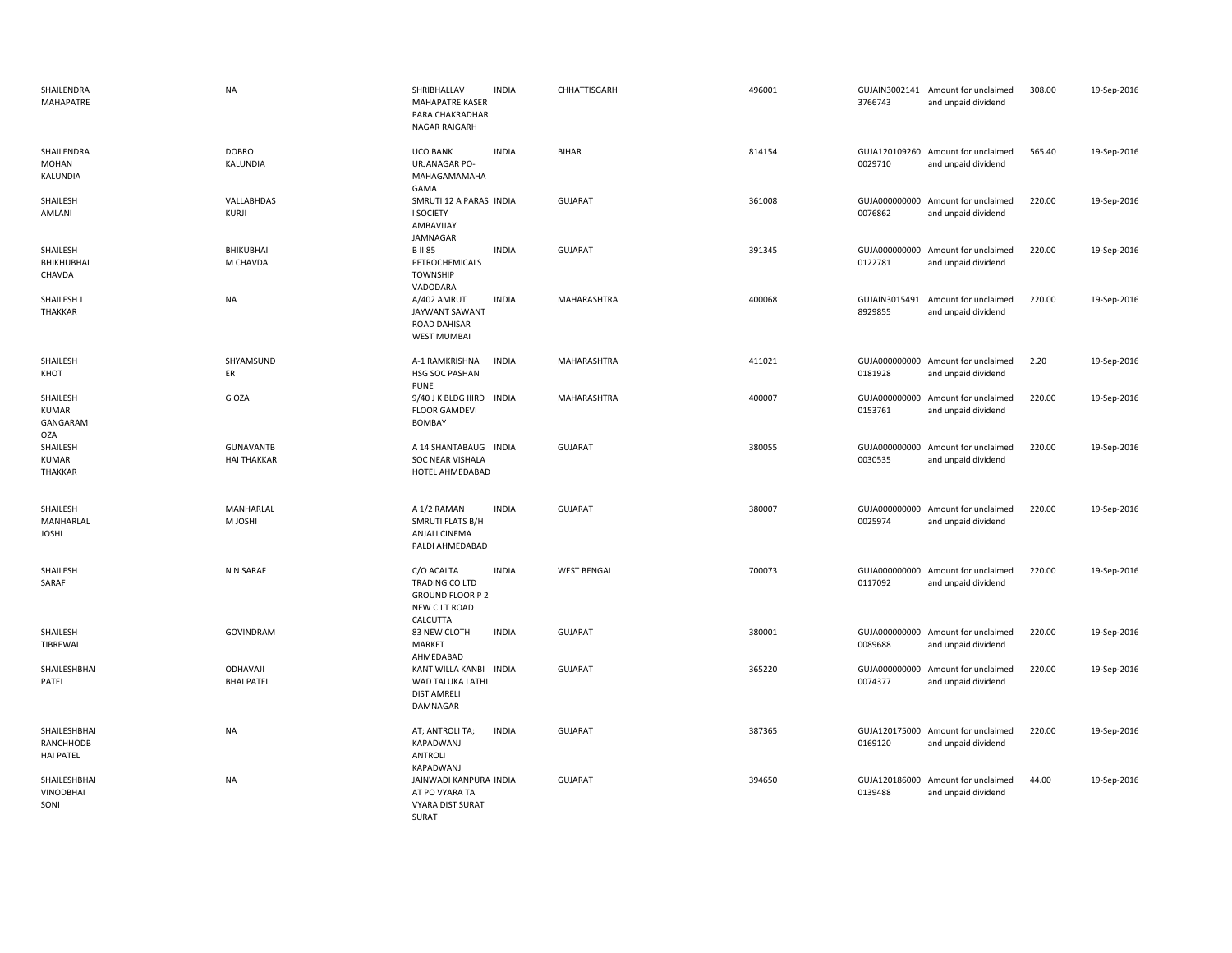| SHAILESHKUM<br>AR<br>AMBALALBHA<br><b>I PATEL</b> | AMBALALBH<br>AI                     | 7-GAYATRI NAGAR<br>SOCIETY PART-3 B/H<br>RAJKAMAL PETROL<br>PUMP<br>MEHSANAMEHSANA                              | INDIA        | MAHARASHTRA          | 400021 | 1225869 | GUJA120109000 Amount for unclaimed<br>and unpaid dividend | 220.00 | 19-Sep-2016 |
|---------------------------------------------------|-------------------------------------|-----------------------------------------------------------------------------------------------------------------|--------------|----------------------|--------|---------|-----------------------------------------------------------|--------|-------------|
| SHAILESHKUM<br>AR<br><b>BHAICHAND</b><br>SHAH     | <b>BHAICHAND</b><br>MANILAL<br>SHAH | <b>4 RAJUL PARK</b><br>SOCIETY OPP A M T<br><b>S WORK SHOP</b><br><b>HIGHWAY ROAD</b><br>SABARMATI<br>AHMEDABAD | <b>INDIA</b> | <b>GUJARAT</b>       | 380005 | 1154626 | GUJAIN3001261 Amount for unclaimed<br>and unpaid dividend | 220.00 | 19-Sep-2016 |
| SHAIMA<br><b>ABBAS ABIDI</b>                      | <b>ZAFAR ALI</b><br>ABID            | QASRE ALI 51<br><b>KACHA HATA</b><br>AMINABAD<br>LUCKNOW                                                        | <b>INDIA</b> | <b>UTTAR PRADESH</b> | 226018 | 0012369 | GUJA000000000 Amount for unclaimed<br>and unpaid dividend | 220.00 | 19-Sep-2016 |
| SHAIVAL<br><b>MISRA</b>                           | LATE PN<br><b>MISRA</b>             | 1 BASKI KALANA<br>DARAGANJ<br>ALLAHABAD                                                                         | <b>INDIA</b> | UTTAR PRADESH        | 211006 | 0168771 | GUJA000000000 Amount for unclaimed<br>and unpaid dividend | 220.00 | 19-Sep-2016 |
| SHAJI M<br>GEORGE                                 | <b>NA</b>                           | MOOTHAMPACKAL INDIA<br>KURUMULLOOR P O<br>KANAKKARY<br>KOTTAYAM, KERALA                                         |              | <b>KERALA</b>        | 686632 | 0129464 | GUJAIN3018951 Amount for unclaimed<br>and unpaid dividend | 110.00 | 19-Sep-2016 |
| SHAKUNTALA<br>A JAIN                              | A JAIN                              | J P JAIN & CO<br>CHARTERED<br><b>ACCOUNTANT</b><br>NETTAKALAPPA<br>MARKETAVENUE<br>ROAD BANGALORE               | <b>INDIA</b> | KARNATAKA            | 560002 | 0141209 | GUJA000000000 Amount for unclaimed<br>and unpaid dividend | 220.00 | 19-Sep-2016 |
| SHAKUNTALA<br>A JAIN                              | <b>ASHOK JAIN</b>                   | J P JAIN & CO<br>CHARTERED<br><b>ACCOUNTANT</b><br>NETTAKALAPPA<br>MARKETAVENUE<br>ROAD BANGALORE               | <b>INDIA</b> | KARNATAKA            | 560002 | 0131689 | GUJA000000000 Amount for unclaimed<br>and unpaid dividend | 220.00 | 19-Sep-2016 |
| SHAKUNTALA<br>AGARWAL                             | <b>NA</b>                           | C/O SHRISB<br>AGARWAL 96/98<br><b>WRIGHT TOWN</b><br>GANJIPURA<br><b>JABALPUR</b>                               | <b>INDIA</b> | MADHYA PRADESH       | 482002 | 0040615 | GUJA000000000 Amount for unclaimed<br>and unpaid dividend | 220.00 | 19-Sep-2016 |
| SHAKUNTALA<br><b>DEVI SINGHAL</b>                 | <b>BHAWAN</b><br>SWROOP<br>SINHAL   | C/O,ASHOKKUMAR INDIA<br><b>BIHARILAL HIGH</b><br>COURT ROAD,<br>LASHKARGWALIOR                                  |              | MADHYA PRADESH       | 474009 | 0354921 | GUJA130176000 Amount for unclaimed<br>and unpaid dividend | 220.00 | 19-Sep-2016 |
| SHAKUNTALA<br>NATH                                | SIDHESHWAR<br>NATH                  | C/O P N B NEW<br><b>MARKET PUNJAB</b><br><b>NATIONAL BANK</b><br><b>STATION ROAD</b><br>PATNA <sub>1</sub>      | <b>INDIA</b> | <b>BIHAR</b>         | 800001 | 0139319 | GUJA000000000 Amount for unclaimed<br>and unpaid dividend | 220.00 | 19-Sep-2016 |
| SHAKUNTALA<br>PRABHAKAR                           | LATE SH R L<br>PRABHAKAR            | 8014 B-XI VASANT<br><b>KUNJ NEW DELHI</b>                                                                       | INDIA        | DELHI                | 110037 | 0062579 | GUJA000000000 Amount for unclaimed<br>and unpaid dividend | 220.00 | 19-Sep-2016 |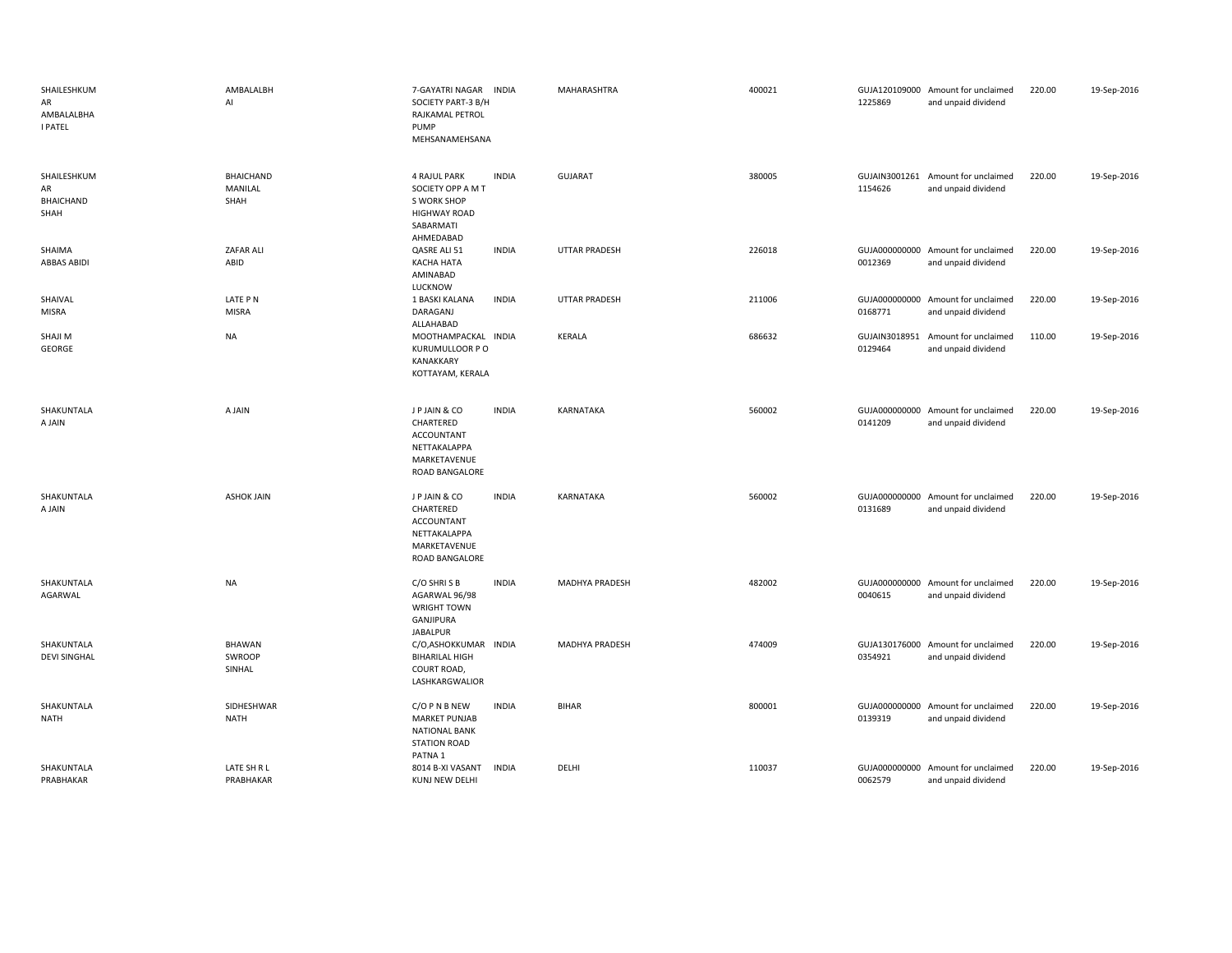| SHAKUNTALA<br>TRIPATHI               | <b>NA</b>                                      | W/O RAMESH<br><b>INDIA</b><br><b>KUMAR TRIPATHI</b><br><b>BANGALI PARA PO</b><br>NINGAH DIST<br><b>BURDWAN</b><br>ASANSOL | <b>WEST BENGAL</b>   | 713370 | 0063036 | GUJA120535000 Amount for unclaimed<br>and unpaid dividend | 165.00  | 19-Sep-2016 |
|--------------------------------------|------------------------------------------------|---------------------------------------------------------------------------------------------------------------------------|----------------------|--------|---------|-----------------------------------------------------------|---------|-------------|
| SHAKUNTALA<br>VIJAYKUMAR<br>ARGULWAR | SHAKUNTALA                                     | <b>INDIA</b><br><b>AJAY STONE</b><br><b>SUPPIER NEAR BUS</b><br>STOP CIDCO<br>NANDED                                      | MAHARASHTRA          | 431601 | 0198109 | GUJA000000000 Amount for unclaimed<br>and unpaid dividend | 220.00  | 19-Sep-2016 |
| SHAKUNTALA<br><b>VOHRA</b>           | <b>LATE SHRI</b><br><b>ROSHAN LAL</b><br>VOHRA | C/O A K VOHRA<br><b>INDIA</b><br><b>SYNDICATE BANK B</b><br><b>12 GREEN PARK EXT</b><br>NEW DELHI                         | DELHI                | 110016 | 0110668 | GUJA000000000 Amount for unclaimed<br>and unpaid dividend | 220.00  | 19-Sep-2016 |
| SHAKUNTALA<br>YADAV                  | PRAN VEER<br>YADAV                             | 74, NANDA VIHAR<br><b>INDIA</b><br>IN SOUTH OF<br><b>GETOR VILLAGE</b><br><b>JAIPUR</b>                                   | RAJASTHAN            | 302017 | 0061305 | GUJA120292000 Amount for unclaimed<br>and unpaid dividend | 440.00  | 19-Sep-2016 |
| SHAKUNTLA<br>AGARWAL                 | A AGRAWAL<br>H HOLD                            | C/O A L AGARWAL<br><b>INDIA</b><br>170 PREM NAGAR<br>NANDANVANJODHP<br>UR                                                 | RAJASTHAN            | 342005 | 0137559 | GUJA000000000 Amount for unclaimed<br>and unpaid dividend | 220.00  | 19-Sep-2016 |
| SHAKUNTLA<br>SHARMA                  | <b>NA</b>                                      | JAGDAMBA COLONY INDIA<br>IN FRONT OF<br>D.R.D.A, KARAULI<br>KARAULI                                                       | RAJASTHAN            | 322241 | 0007745 | GUJA120232030 Amount for unclaimed<br>and unpaid dividend | 220.00  | 19-Sep-2016 |
| SHAKUNTLA<br>SHARMA                  | <b>GLSHARMA</b><br><b>HOUSE WISE</b>           | <b>INDIA</b><br>D6/328 NANDAN<br><b>KANAN CHITRAKOT</b><br>JAIPUR RAJ                                                     | RAJASTHAN            | 302021 | 0009414 | GUJA000000000 Amount for unclaimed<br>and unpaid dividend | 165.00  | 19-Sep-2016 |
| SHAKUNTMAL<br>A JAIN                 | JANESHWAR<br>DAS JAIN                          | C/O KAM DHENU<br><b>INDIA</b><br><b>ASSOCIATES 259</b><br>SOUTH CIVIL LINES<br>MUZAFFAR NAGAR                             | <b>UTTAR PRADESH</b> | 251001 | 0066432 | GUJA000000000 Amount for unclaimed<br>and unpaid dividend | 220.00  | 19-Sep-2016 |
| SHALEEN<br><b>MINOCHA</b>            | <b>INDER NATH</b><br><b>MINOCHA</b>            | 140, VEER COLONY INDIA<br>AMRIK SINGH ROAD<br><b>BATHINDA</b>                                                             | PUNJAB               | 151005 | 0254764 | GUJAIN3001261 Amount for unclaimed<br>and unpaid dividend | 220.00  | 19-Sep-2016 |
| SHALENDRA<br><b>KUMAR TYAGI</b>      | CHET RAM<br><b>TYAGI</b>                       | <b>INDIA</b><br>C/O CHET RAM<br>TYAGI 40/1 RAM<br><b>NAGAR (PONY</b><br>ROAD) SHUKLAGANJ<br><b>UNNAO</b>                  | <b>UTTAR PRADESH</b> | 209861 | 0011611 | GUJA000000000 Amount for unclaimed<br>and unpaid dividend | 220.00  | 19-Sep-2016 |
| SHALINI<br>ARORA                     | SUBHASH<br>CHANDRA<br>ARORA                    | WISDOM ACADEMY INDIA<br><b>URMILAPURI</b><br><b>SURENDRA NAGAR</b><br><b>FAIZABAD ROAD</b><br>LUCKNOW                     | <b>UTTAR PRADESH</b> | 227105 | 8769984 | GUJAIN3013301 Amount for unclaimed<br>and unpaid dividend | 330.00  | 19-Sep-2016 |
| SHALINI<br><b>DHAWAN</b>             | SUSEEL                                         | C/O BHARATI S<br><b>INDIA</b><br>DESAI F/4<br>VIKRAMBAUG M.S.U<br>PRATAP GANJ                                             | <b>GUJARAT</b>       | 390002 | 0037724 | GUJA000000000 Amount for unclaimed<br>and unpaid dividend | 1320.00 | 19-Sep-2016 |
| <b>SHALINI POPLI</b>                 | V K POPLI                                      | VADODARA<br>10748 PRATAP<br><b>INDIA</b><br><b>NAGAR ANDHA</b><br>MUGHAL DELHI                                            | DELHI                | 110007 | 0067512 | GUJA000000000 Amount for unclaimed<br>and unpaid dividend | 220.00  | 19-Sep-2016 |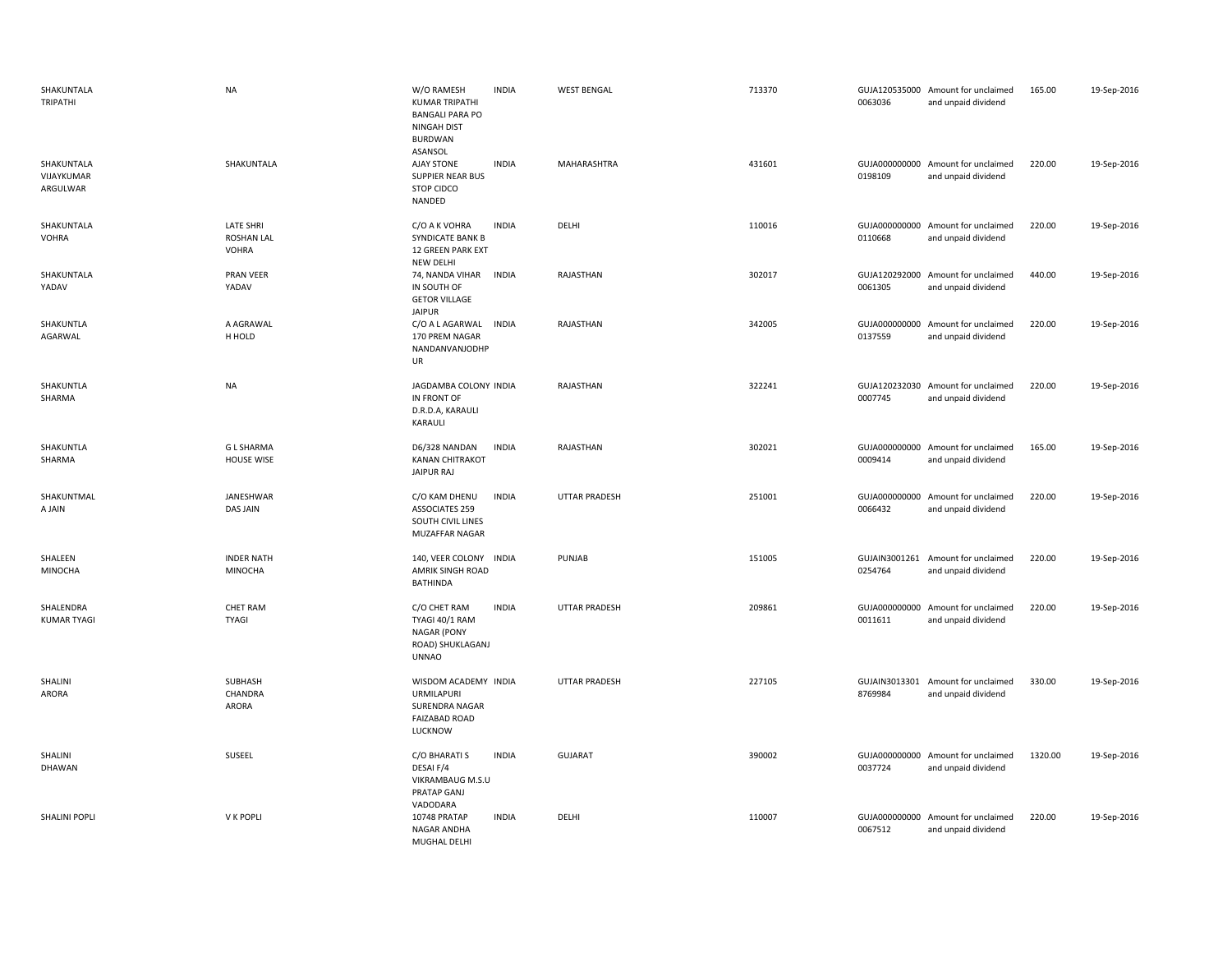| SHALINI<br>RAGHVA                    | LATE SH COL<br><b>GOBIND RAM</b><br>RAGHVA | <b>48 KIRBY PLACE</b><br><b>DELHI CANTT NEW</b><br>DELHI                                   | <b>INDIA</b> | DELHI                | 110010 | 0114783                  | GUJA000000000 Amount for unclaimed<br>and unpaid dividend | 220.00  | 19-Sep-2016 |
|--------------------------------------|--------------------------------------------|--------------------------------------------------------------------------------------------|--------------|----------------------|--------|--------------------------|-----------------------------------------------------------|---------|-------------|
| SHALINI<br><b>TINKAR</b>             | <b>HARIOM</b><br>TINKAR                    | <b>B245 JANTA</b><br><b>COLONY JAIPUR</b>                                                  | <b>INDIA</b> | RAJASTHAN            | 302004 | 0010777                  | GUJA000000000 Amount for unclaimed<br>and unpaid dividend | 220.00  | 19-Sep-2016 |
| SHALL DEVI                           | <b>MOHAN</b><br>PRASAD                     | C/O MR MOHAN<br>PRASAD 1/48 O C<br>COLONY PO<br>RAJGANGPUR DT<br>SUNDERGARH                | <b>INDIA</b> | ORISSA               | 770017 | 0062453                  | GUJA000000000 Amount for unclaimed<br>and unpaid dividend | 220.00  | 19-Sep-2016 |
| SHAM<br>PATRAWALA                    | KEKHUSHRY                                  | 91 L G NAGAR<br>SOCIETY BEHIND JAY<br>PRAKASH SOCIETY<br>NIZAMPURA<br><b>BARODA</b>        | <b>INDIA</b> | <b>GUJARAT</b>       | 390002 | 0118500                  | GUJA000000000 Amount for unclaimed<br>and unpaid dividend | 220.00  | 19-Sep-2016 |
| SHAMALA<br><b>MARUTI</b><br>SIRWAL   | NA                                         | NO:C-1, ALL INDIA INDIA<br><b>RADIO STAFF</b><br><b>QUARTERS RAICHUR</b>                   |              | KARNATAKA            | 584101 | 0858245                  | GUJA120106000 Amount for unclaimed<br>and unpaid dividend | 110.00  | 19-Sep-2016 |
| <b>SHAMBHOO</b><br>H PATEL           | NA                                         | NAVIN GHAR,<br>VILLAGE-LODRA, TA<br>- VIJAPUR, DIST -<br>MEHSANA.                          | <b>INDIA</b> | <b>GUJARAT</b>       | 382835 | 0972103                  | GUJAIN3003431 Amount for unclaimed<br>and unpaid dividend | 220.00  | 19-Sep-2016 |
| SHAMIM<br>ANWAR                      | A HAQUE                                    | SHAMIM MANZIL<br><b>HUSSIN PUR</b><br><b>BHAGALPUR BIHAR</b>                               | <b>INDIA</b> | <b>BIHAR</b>         | 812002 | 0140995                  | GUJA000000000 Amount for unclaimed<br>and unpaid dividend | 220.00  | 19-Sep-2016 |
| SHAMITA<br>CHHABRA                   | <b>VIJAY KUMAR</b>                         | 410 4TH FLOOR<br><b>RATAN MARKET</b><br><b>RING ROADSURAT</b>                              | <b>INDIA</b> | <b>GUJARAT</b>       | 395003 | 0173495                  | GUJA000000000 Amount for unclaimed<br>and unpaid dividend | 55.00   | 19-Sep-2016 |
| SHAMJI NANJI<br>PATEL                | <b>NA</b>                                  | ANDHERI CHS LTD<br>R.NO.C-13 VERSOVA<br><b>MUMBAI</b>                                      | <b>INDIA</b> | MAHARASHTRA          | 400053 | 0253938                  | GUJA120106000 Amount for unclaimed<br>and unpaid dividend | 2200.00 | 19-Sep-2016 |
| SHANABHAI<br>KHODABHAI<br>VANKAR     | KHODABHAI<br><b>KORABHAI</b><br>VANKAR     | 19 TULSIDHAM<br>SOCIETY OPP VIDYA<br><b>VIHAR SCHOOL</b><br><b>ELLORA PARK</b><br>VADODARA | <b>INDIA</b> | <b>GUJARAT</b>       | 390007 | GUJA000000000<br>0120445 | Amount for unclaimed<br>and unpaid dividend               | 220.00  | 19-Sep-2016 |
| SHANJU<br><b>FERNANDES</b>           | SEBASTIAN<br>FERNANDES                     | WELLINGTON<br><b>TERRACES BLOCK</b><br>6B/28 MARINE<br><b>LINES BOMBAY</b>                 | <b>INDIA</b> | MAHARASHTRA          | 400002 | 0050180                  | GUJA000000000 Amount for unclaimed<br>and unpaid dividend | 330.00  | 19-Sep-2016 |
| SHANKAR<br><b>KUMAR</b><br>THAKUR    | SARVA<br><b>NARAYAN</b><br><b>THAKUR</b>   | <b>H NO 055 SHRI</b><br><b>GANGA MANDIR</b><br><b>BAZAR PERAMAL</b><br>MEERUT              | <b>INDIA</b> | <b>UTTAR PRADESH</b> | 250002 | 2101519                  | GUJAIN3017741 Amount for unclaimed<br>and unpaid dividend | 88.00   | 19-Sep-2016 |
| <b>SHANKAR LAL</b><br><b>JHANWAR</b> | S L JHANWAR<br><b>RETD</b>                 | 309 HANUMAN<br><b>TOWER ATHGAON</b><br><b>GAUHATI</b>                                      | <b>INDIA</b> | ASSAM                | 781001 | 0005662                  | GUJA000000000 Amount for unclaimed<br>and unpaid dividend | 220.00  | 19-Sep-2016 |
| <b>SHANKAR LAL</b><br>SHARMA         | <b>SITA RAM</b><br>SHARMA                  | 25, PURI PETROL<br>PUMP RATANADA<br><b>JODHPUR</b>                                         | <b>INDIA</b> | RAJASTHAN            | 342001 | 0255730                  | GUJA120121010 Amount for unclaimed<br>and unpaid dividend | 220.00  | 19-Sep-2016 |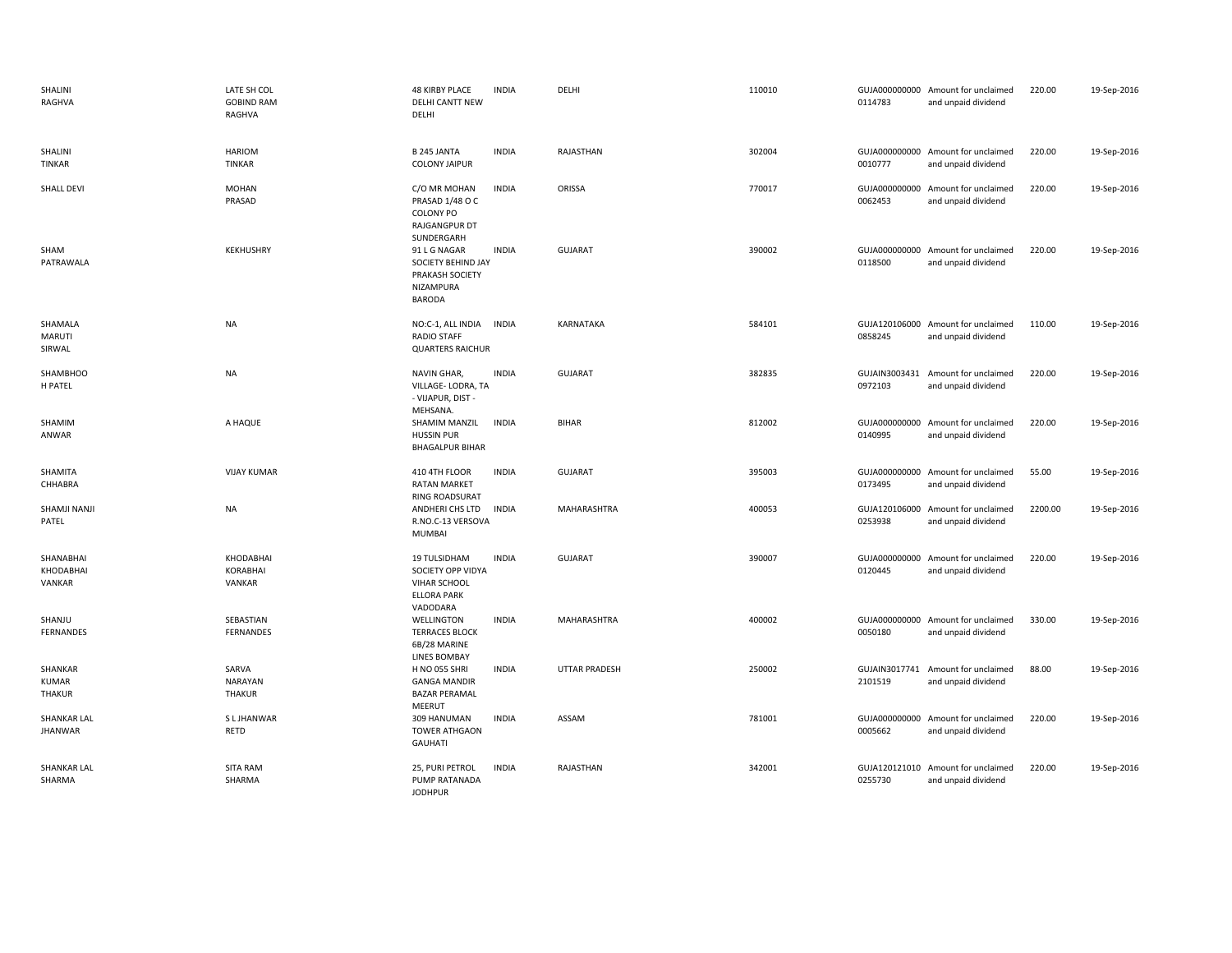| SHANKAR<br>MAHABALESH<br><b>WAR DABGAR</b>           | <b>MAHABALES</b><br><b>HWAR</b><br>VISHWESHW<br>AR DABGAR | <b>HOUSE NO 11/20</b><br><b>INDIA</b><br><b>TENEMENTS NEAR</b><br><b>CONVENT SCHOOL</b><br>TOWNSHIPDANDELI                         | KARNATAKA             | 581325 | 0231428                  | GUJA160101000 Amount for unclaimed<br>and unpaid dividend | 6.60   | 19-Sep-2016 |
|------------------------------------------------------|-----------------------------------------------------------|------------------------------------------------------------------------------------------------------------------------------------|-----------------------|--------|--------------------------|-----------------------------------------------------------|--------|-------------|
| SHANKAR<br>PATHAK                                    | RAMESWAR<br>PATHAK                                        | KALIPUR P O PURBA INDIA<br>NISCHINTAPUR PO<br>PURBA<br>NISCHINTAPUR<br>UDGE SOUTH 24<br>PARGANAS (W B)                             | <b>WEST BENGAL</b>    | 700138 | 0164082                  | GUJA000000000 Amount for unclaimed<br>and unpaid dividend | 330.00 | 19-Sep-2016 |
| SHANKAR<br>PRASAD                                    | SARVESHWA<br>R PRASAD                                     | CARE SARVESHWAR INDIA<br>PRASAD RTD<br>COMMISSIONER<br><b>INCOME TAX OPP</b><br><b>CENTRAL BANK</b><br><b>BORING ROAD</b><br>PATNA | <b>BIHAR</b>          | 800001 | 0018200                  | GUJA000000000 Amount for unclaimed<br>and unpaid dividend | 220.00 | 19-Sep-2016 |
| SHANKAR<br>RAJARAM<br>GHANDGE                        | RAJARAM<br>TUKARAM<br>GHABGE                              | AT POST NIMSOD<br><b>INDIA</b><br><b>TALOKA KHATAV</b><br><b>DIST SATARA</b>                                                       | <b>MAHARASHTRA</b>    | 415512 | 0018719                  | GUJA000000000 Amount for unclaimed<br>and unpaid dividend | 220.00 | 19-Sep-2016 |
| SHANKARABH<br>AI M VASAVA                            | MAGANBAHI                                                 | C/O G S F C LTD<br><b>INDIA</b><br><b>FERTILIZERS DEPOT</b><br>PAVAGADH ROAD<br>AT HALOL DIST<br>PANCHAMAHALS                      | <b>GUJARAT</b>        | 389350 | 0118514                  | GUJA000000000 Amount for unclaimed<br>and unpaid dividend | 220.00 | 19-Sep-2016 |
| SHANKER<br>GOPALAKRISH<br><b>NAN</b>                 | S G KRISHAN                                               | 25/81 BADRI VISHAL INDIA<br>R A K ROAD<br>WADALA MUMBAI                                                                            | MAHARASHTRA           | 400031 | 0197010                  | GUJA000000000 Amount for unclaimed<br>and unpaid dividend | 440.00 | 19-Sep-2016 |
| SHANKUNTAL<br>A DEVI                                 | RAJ KISHORE<br>PRASAD                                     | C/O SRI RAJ<br><b>INDIA</b><br><b>KISHORE PRASAD</b><br><b>RAM KRISHNA</b><br><b>MANDIR DARIAPUR</b><br><b>GOLA PATNA</b>          | <b>BIHAR</b>          | 800004 | 0018293                  | GUJA000000000 Amount for unclaimed<br>and unpaid dividend | 132.00 | 19-Sep-2016 |
| SHANTA<br><b>NANDAKISHO</b><br>RE<br><b>KUNDAPUR</b> | <b>NAND</b><br>KISHORE<br>KUNDAPUR                        | HIG-149 PHASE I & II INDIA<br><b>NEAR ROAD NO 5</b><br><b>KPHB COLONY</b><br>HYDERABAD                                             | <b>ANDHRA PRADESH</b> | 500072 | GUJA000000000<br>0092924 | Amount for unclaimed<br>and unpaid dividend               | 440.00 | 19-Sep-2016 |
| SHANTA<br>RATHORE                                    | SATYA<br><b>NARAYAN</b><br>RATHORE                        | E/5 WATER WORKS INDIA<br>COLONY OLD BUS<br>STAND BANSWARA                                                                          | RAJASTHAN             | 327001 | 0105519                  | GUJA000000000 Amount for unclaimed<br>and unpaid dividend | 220.00 | 19-Sep-2016 |
| SHANTABEN<br>CHHOTALAL<br><b>NANDA</b>               | <b>NA</b>                                                 | 10, DIGVIJAY PLOT., INDIA<br>'AUM' MAIN ROAD.,<br>JAMNAGAR                                                                         | <b>GUJARAT</b>        | 361005 | 0024711                  | GUJA120120010 Amount for unclaimed<br>and unpaid dividend | 220.00 | 19-Sep-2016 |
| SHANTABEN<br>NARAYANDAS<br>PATEL                     | NARAYANDAS<br>PATEL                                       | <b>INDIA</b><br>C/O 43/B RADIAT<br><b>NAGAR OPP</b><br><b>KOHINOOR</b><br>THEATER PO PATAN<br>N G                                  | <b>GUJARAT</b>        | 384265 | 0084830                  | GUJA000000000 Amount for unclaimed<br>and unpaid dividend | 220.00 | 19-Sep-2016 |
| SHANTABEN<br>NATVARLAL<br>SHAH                       | <b>NA</b>                                                 | <b>INDIA</b><br>20 NEW ANJALI<br>APPARTMENT<br>VASNA AHMEDABAD                                                                     | <b>GUJARAT</b>        | 380007 | GUJAIN3011511<br>2398320 | Amount for unclaimed<br>and unpaid dividend               | 677.60 | 19-Sep-2016 |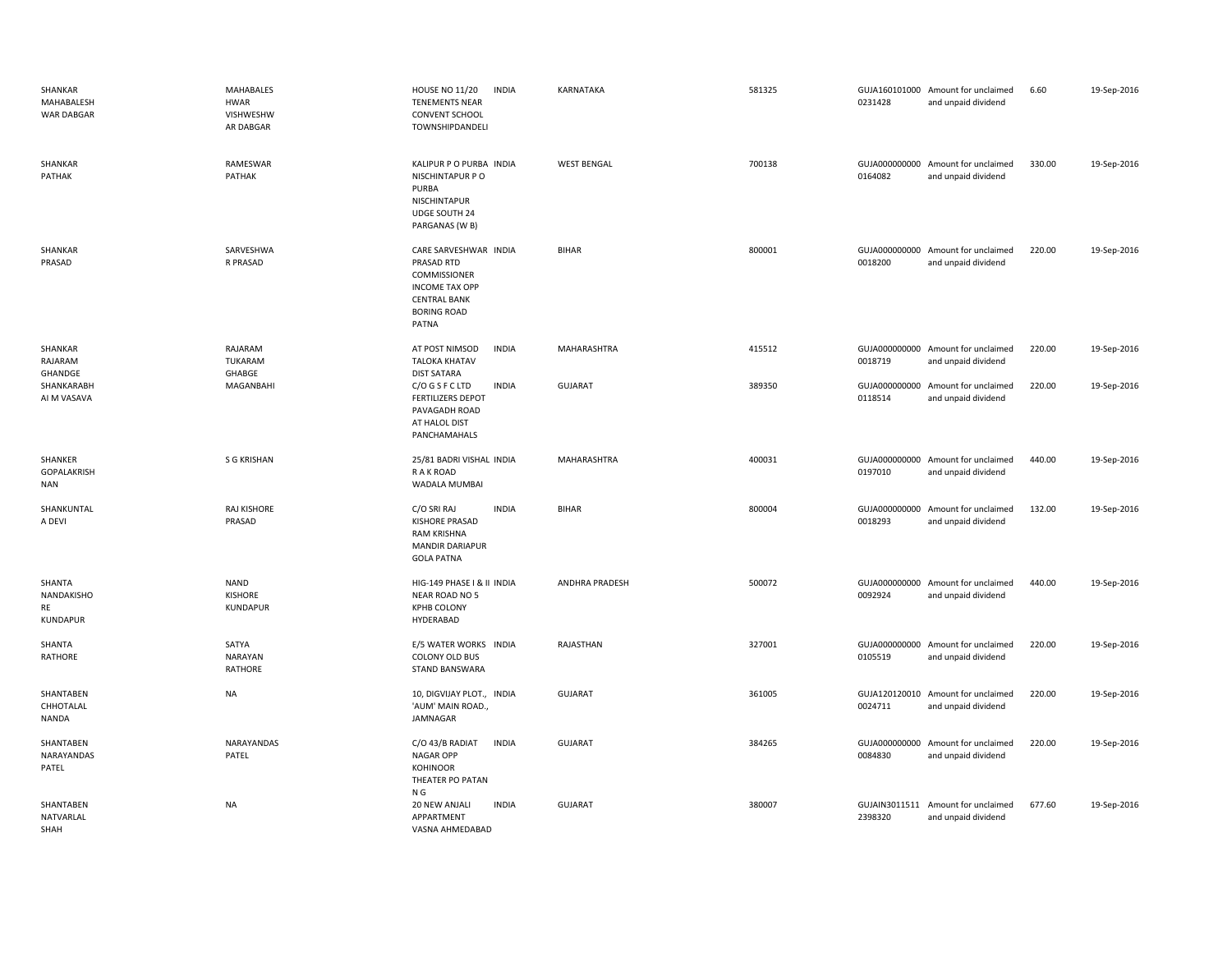| SHANTABEN<br>PATEL                       | MAGANBHAI                       | QTR NO 752 B PO<br><b>FERTILIZER NAGAR</b><br><b>DIST BARODA</b>                                                              | <b>INDIA</b> | <b>GUJARAT</b>       | 391750 | 0093674                  | GUJA000000000 Amount for unclaimed<br>and unpaid dividend | 220.00 | 19-Sep-2016 |
|------------------------------------------|---------------------------------|-------------------------------------------------------------------------------------------------------------------------------|--------------|----------------------|--------|--------------------------|-----------------------------------------------------------|--------|-------------|
| SHANTABEN<br>VASATRAI<br>DOSHI           | VASANTRAI G<br><b>DOSHI</b>     | 11 GOPAL NIWAS<br><b>IST FLOOR R R T</b><br>ROAD MULUND W<br><b>BOMBAY</b>                                                    | <b>INDIA</b> | MAHARASHTRA          | 400080 | 0094314                  | GUJA000000000 Amount for unclaimed<br>and unpaid dividend | 220.00 | 19-Sep-2016 |
| SHANTAI<br><b>KUMAR JAIN</b>             | <b>KASRI MAL</b><br>JAIN        | 18 PARA GHEE<br><b>WALON KA RASTA</b><br>JOHARI BAZAR<br><b>JAIPUR</b>                                                        | <b>INDIA</b> | RAJASTHAN            | 302003 | 0072405                  | GUJA000000000 Amount for unclaimed<br>and unpaid dividend | 220.00 | 19-Sep-2016 |
| SHANTANU<br>DALMIA                       | V K DALMIA                      | 5 15 PANCH SHILA<br>PARK NEW DELHI<br>DELHI                                                                                   | <b>INDIA</b> | DELHI                | 110017 | 0058409                  | GUJA000000000 Amount for unclaimed<br>and unpaid dividend | 220.00 | 19-Sep-2016 |
| SHANTARAM<br>L PRABHU                    | <b>NA</b>                       | JINDAL POWER LTD INDIA<br>QTR NO B1 URJA<br>NAGAR COLONY<br><b>TAMNAR RAIGARH</b><br>CHHATTISGARH                             |              | CHHATTISGARH         | 496107 | GUJAIN3001831<br>0390116 | Amount for unclaimed<br>and unpaid dividend               | 677.60 | 19-Sep-2016 |
| SHANTARAM<br>NAMDEO<br>WAGH              | <b>NAMDEO</b><br>GOVIND<br>WAGH | <b>B 11 BHAGYA LAXMI INDIA</b><br>SOCIETY NO 2 B/H I<br>T I GORWA VADORA<br>VADODARA                                          |              | <b>GUJARAT</b>       | 390016 | 0123021                  | GUJA000000000 Amount for unclaimed<br>and unpaid dividend | 220.00 | 19-Sep-2016 |
| SHANTI DEVI<br>JAIN                      | <b>SUMER MAL</b><br>JAIN        | C/O SUMER MAL<br><b>JAIN &amp; SONS 18</b><br><b>MULLICK STREET</b><br>CALCUTTA                                               | <b>INDIA</b> | <b>WEST BENGAL</b>   | 700007 | 0110536                  | GUJA000000000 Amount for unclaimed<br>and unpaid dividend | 220.00 | 19-Sep-2016 |
| <b>SHANTI DEVI</b><br>NAGARMAL<br>CHAJER | NAGARMAL<br>JAIN                | <b>NAI BAZAR</b><br><b>BALRAMPUR</b>                                                                                          | <b>INDIA</b> | <b>UTTAR PRADESH</b> | 271201 | 0130590                  | GUJAIN3016531 Amount for unclaimed<br>and unpaid dividend | 220.00 | 19-Sep-2016 |
| SHANTI<br>KANDASWAM<br>Y                 | PR<br>KAMDASWA<br>MY            | 23/B 7-B CROSS<br>PIPELINE<br>MALLESWARAM<br>BANGALORE                                                                        | <b>INDIA</b> | KARNATAKA            | 560003 | 0192960                  | GUJA000000000 Amount for unclaimed<br>and unpaid dividend | 220.00 | 19-Sep-2016 |
| SHANTI<br><b>KUMAR</b><br>MANDHANIYA     | <b>NA</b>                       | 14/7 NORTH<br>RAJMOHALLA<br><b>INDORE</b>                                                                                     | <b>INDIA</b> | MADHYA PRADESH       | 452002 | 0117258                  | GUJA000000000 Amount for unclaimed<br>and unpaid dividend | 220.00 | 19-Sep-2016 |
| SHANTI LAL<br>SONI                       | <b>SURAJ KARAN</b><br>JI.       | TIRUPATI PRINTING INDIA<br>MILLS E64 MANDIA<br>ROAD IND AREA PO<br>PALI MARWAR                                                |              | RAJASTHAN            | 306401 | 0073205                  | GUJA000000000 Amount for unclaimed<br>and unpaid dividend | 220.00 | 19-Sep-2016 |
| <b>SHANTI MAL</b><br>BHANDARI            | <b>GANPAT MAL</b><br>BHANDARI   | SB 16 BHAWANI<br>SINGH ROAD RAM<br>BAG<br>CROSSINGBAPU<br>NAGAR GANDHI NA<br>JAIPUR RAJASTHAN                                 | <b>INDIA</b> | RAJASTHAN            | 302015 | 1143955                  | GUJAIN3005131 Amount for unclaimed<br>and unpaid dividend | 110.00 | 19-Sep-2016 |
| SHANTI<br>SWAROOP<br>ACHARYA             | DAU LAL<br><b>ACHARYA</b>       | CAT-D 2/10<br>NARMADA PROJECT<br>NEW COLONY NEAR<br>AYURVEDIC<br><b>HOSPITAL CHHANI</b><br><b>JAKAT NAKA</b><br><b>BARODA</b> | <b>INDIA</b> | <b>GUJARAT</b>       | 390002 | 0039527                  | GUJA000000000 Amount for unclaimed<br>and unpaid dividend | 220.00 | 19-Sep-2016 |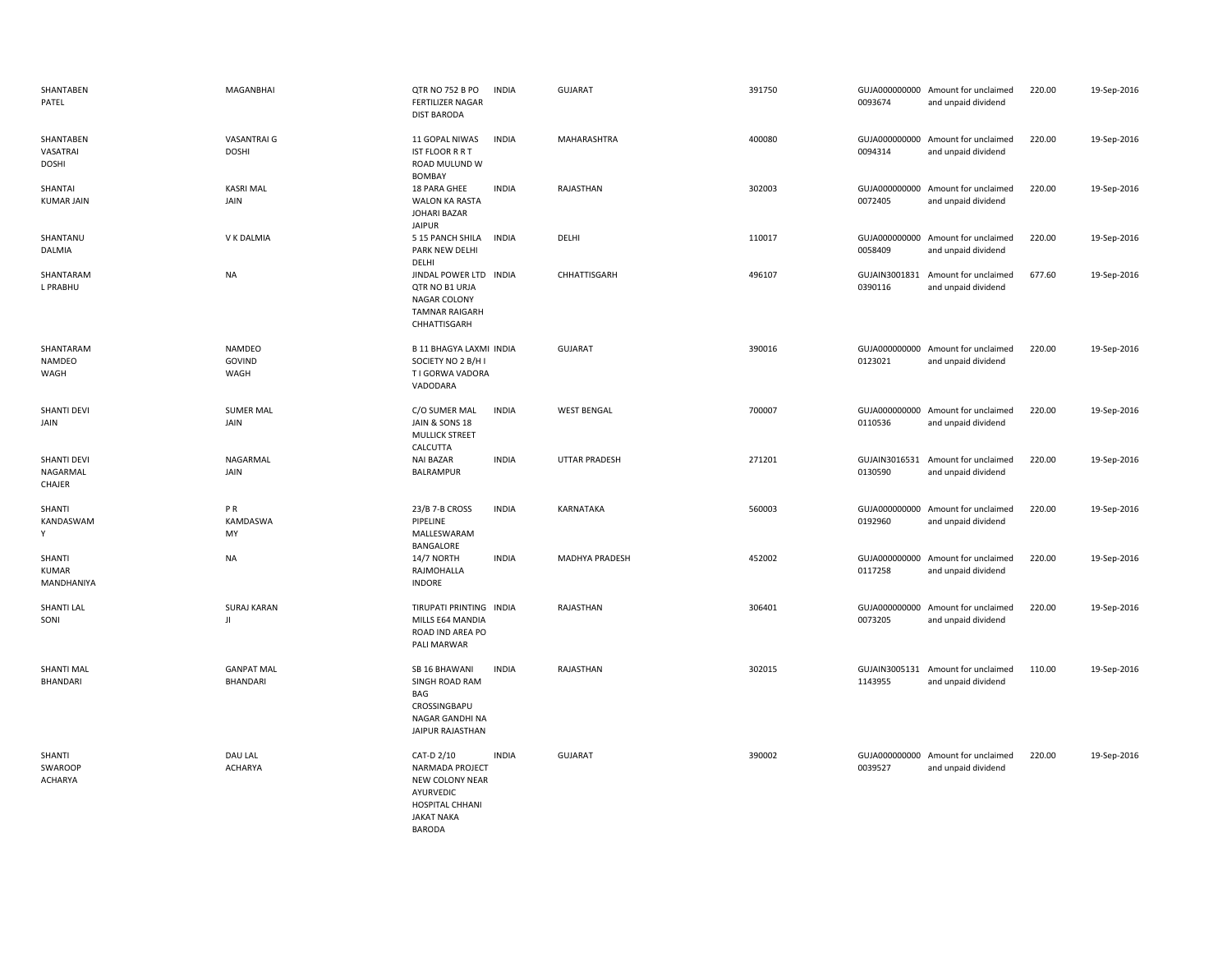| SHANTIBEN<br>MEHTA                             | VALCHAND<br>MEHTA                   | <b>B 102 PREM NAGAR INDIA</b><br>BLDG NO 7 S V<br>PATEL ROAD<br><b>BORIVLI W BOMBAY</b><br>4                         | MAHARASHTRA    | 400100 | 0060423                  | GUJA000000000 Amount for unclaimed<br>and unpaid dividend | 220.00 | 19-Sep-2016 |
|------------------------------------------------|-------------------------------------|----------------------------------------------------------------------------------------------------------------------|----------------|--------|--------------------------|-----------------------------------------------------------|--------|-------------|
| SHANTILAL                                      | <b>HARAK</b><br>CHAND               | <b>HARAK CHAND</b><br><b>INDIA</b><br>KANTILAL PALRECHA<br>THOBWALA KI VAS<br>SAMDARI                                | RAJASTHAN      | 344021 | GUJA000000000<br>0073555 | Amount for unclaimed<br>and unpaid dividend               | 220.00 | 19-Sep-2016 |
| SHANTILAL A<br>PANCHAL                         | AMBALAL<br>PANCHAL                  | 21/B<br><b>INDIA</b><br>NARMADANAGAR 2<br><b>VADSAR ROAD</b><br>MANJALPUR<br>VADODARAGUJ                             | <b>GUJARAT</b> | 390011 | 0002810                  | GUJA000000000 Amount for unclaimed<br>and unpaid dividend | 440.00 | 19-Sep-2016 |
| SHANTILAL C<br>RUPAREL                         | CHHAGANLA<br>L N RUPAREL            | C/O RUPAREL<br><b>INDIA</b><br><b>GENERAL STORES 40</b><br>VIVEKANAND<br>MARKET<br>SAVARKUNDLA                       | <b>GUJARAT</b> | 364515 | 0075947                  | GUJA000000000 Amount for unclaimed<br>and unpaid dividend | 220.00 | 19-Sep-2016 |
| SHANTILAL<br>CHOGALAL<br><b>BHOGAR</b>         | CHOGALAL                            | 8/A RAVI DARSHAN INDIA<br><b>SOCIETY NEAR</b><br><b>KAPADIA HEALTH</b><br><b>CLUB SURAT.</b>                         | <b>GUJARAT</b> | 395007 | GUJA000000000<br>0207061 | Amount for unclaimed<br>and unpaid dividend               | 220.00 | 19-Sep-2016 |
| SHANTILAL<br>DANABHAI<br>PATEL                 | <b>DANABHAI</b><br>PATEL            | PATEL BHUVAN M.<br><b>INDIA</b><br>G. ROAD BILIMORA<br>DIST. NAVSARI                                                 | <b>GUJARAT</b> | 396321 | 0038635                  | GUJAIN3004251 Amount for unclaimed<br>and unpaid dividend | 220.00 | 19-Sep-2016 |
| SHANTILAL G<br>CHANGANI                        | <b>NA</b>                           | <b>SAHIL MAYUR</b><br><b>INDIA</b><br>SOCIETY 1 OPP<br>SATYAM COLONY<br>AIR FORCE ROAD<br>JAMNAGAR<br><b>GUJARAT</b> | <b>GUJARAT</b> | 361001 | 2338207                  | GUJAIN3005131 Amount for unclaimed<br>and unpaid dividend | 110.00 | 19-Sep-2016 |
| SHANTILAL<br><b>GOKALBHAI</b><br><b>MISTRY</b> | <b>GOKALBHAI J</b><br><b>MISTRY</b> | 5 UPASANA CO OPP INDIA<br><b>HOUSING SOCIETY</b><br>NO 2 CHHANI<br><b>JAKATNAKA</b><br><b>BARODA</b>                 | <b>GUJARAT</b> | 390002 | 0119018                  | GUJA000000000 Amount for unclaimed<br>and unpaid dividend | 220.00 | 19-Sep-2016 |
| SHANTILAL J<br><b>NAHAR</b>                    | <b>JEEVRAJ</b><br><b>NAHAR</b>      | 5 4TH MAIN 10TH<br><b>INDIA</b><br><b>CROSS</b><br>VASANTHNAGAR<br>BANGALORE                                         | KARNATAKA      | 560052 | GUJAIN3004764<br>0832837 | Amount for unclaimed<br>and unpaid dividend               | 220.00 | 19-Sep-2016 |
| SHANTILAL<br>JIVANLAL<br>CHAVDA                | <b>JIVALAL D</b><br>CHAVDA          | <b>B 8 PANCHVATI</b><br><b>INDIA</b><br><b>SOCIETY REFINERY</b><br>ROAD GORWA<br><b>BARODA</b>                       | <b>GUJARAT</b> | 390003 | 0118612                  | GUJA000000000 Amount for unclaimed<br>and unpaid dividend | 220.00 | 19-Sep-2016 |
| SHANTILAL<br><b>KANSARA</b>                    | CHAGANLAL                           | METAL MERCHANT INDIA<br>KANSARA BAZAR<br><b>WADHVAN CITY DIST</b><br>SURENDRANAGAR                                   | <b>GUJARAT</b> | 363030 | 0081362                  | GUJA000000000 Amount for unclaimed<br>and unpaid dividend | 220.00 | 19-Sep-2016 |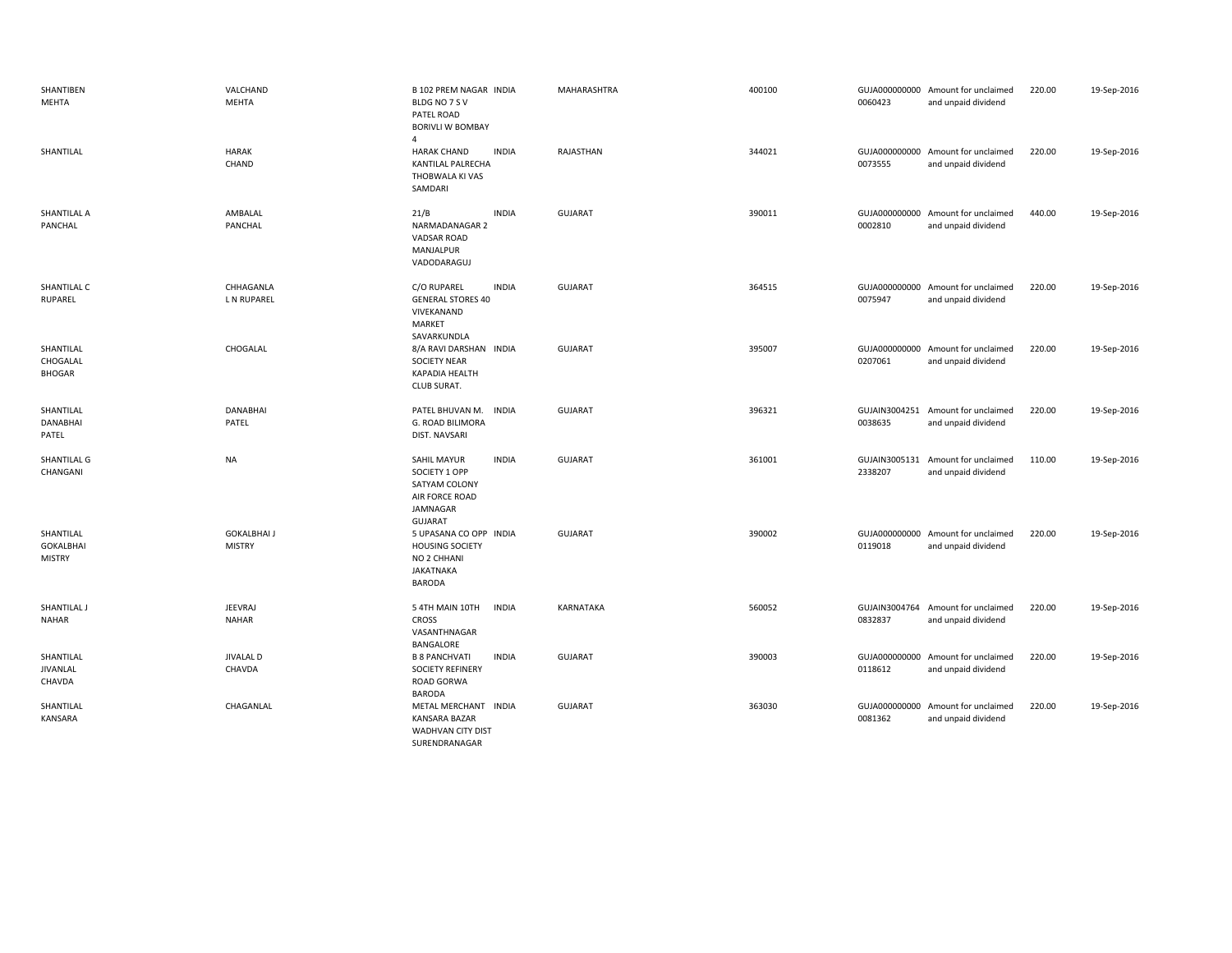| SHANTILAL L<br>MEHTA                     | LAXMICHAND<br><b>MEHTA</b>                      | A 12 KOTEEHA<br>TOWER 2ND FLOOR<br>9 RAMKRISHNA<br>NAGAR<br>VIVEKANAND<br>ROADRAJKOT                          | <b>INDIA</b> | GUJARAT              | 360002 | 0126461                  | GUJA000000000 Amount for unclaimed<br>and unpaid dividend | 220.00 | 19-Sep-2016 |
|------------------------------------------|-------------------------------------------------|---------------------------------------------------------------------------------------------------------------|--------------|----------------------|--------|--------------------------|-----------------------------------------------------------|--------|-------------|
| SHANTILAL<br>LALLUBHAI<br>PATEL          | LALLUBHAI<br>PATEL                              | AT & PO KOSAD TAL INDIA<br><b>CHAURISI BAVARIA</b><br><b>FALIA SURATGUJ</b>                                   |              | GUJARAT              | 395003 | 0205062                  | GUJA000000000 Amount for unclaimed<br>and unpaid dividend | 220.00 | 19-Sep-2016 |
| SHANTILAL<br><b>MUNDRA</b>               | <b>RATANLAL JI</b><br>MUNDRA                    | C/O SAROJ<br>MUNDRA SHREEJI<br><b>CONSULTANCY OPP</b><br>POLICE CHOWKI<br><b>BHILWARA</b><br>ROADKANKROLI     | <b>INDIA</b> | RAJASTHAN            | 313324 | 0166249                  | GUJA000000000 Amount for unclaimed<br>and unpaid dividend | 220.00 | 19-Sep-2016 |
| SHANTILAL N<br>SHAH                      | NATHALAL                                        | 17 GUJARAT<br><b>SOCIETY PALDI</b><br>AHMEDABAD                                                               | <b>INDIA</b> | <b>GUJARAT</b>       | 380007 | 0089763                  | GUJA000000000 Amount for unclaimed<br>and unpaid dividend | 220.00 | 19-Sep-2016 |
| SHANTILAL<br>NATHABHAI<br><b>BABARIA</b> | <b>NATHABHAI</b><br><b>D BARARIA</b>            | C/O GUJARAT STATE INDIA<br><b>FERTILIZERS CO LTD</b><br>PRABHU FALIA AT<br>PO DHARAMPUR<br><b>DIST VALSAD</b> |              | <b>GUJARAT</b>       | 396050 | 0118675                  | GUJA000000000 Amount for unclaimed<br>and unpaid dividend | 220.00 | 19-Sep-2016 |
| SHANTILAL<br>SHRISHRIMAL                 | NEMICHAND<br>SHRISHRIMAL                        | SHRISHRIMAL<br>HOUSE CIVIL LINES<br><b>RAIPUR M P</b>                                                         | <b>INDIA</b> | CHHATTISGARH         | 492001 | 0060873                  | GUJA000000000 Amount for unclaimed<br>and unpaid dividend | 220.00 | 19-Sep-2016 |
| SHANTIMOYE<br>E SAU                      | <b>LATE KARTIK</b><br>SAU                       | VILLAGE AND PO<br>RASAN DIST PURBA<br>MEDINIPUR                                                               | <b>INDIA</b> | <b>WEST BENGAL</b>   | 721429 | GUJAIN3022361<br>0829714 | Amount for unclaimed<br>and unpaid dividend               | 55.00  | 19-Sep-2016 |
| SHANU<br>MALVIYA                         | ARVIND<br>NATH<br>MALVIYA                       | 325 NAI BASTI<br>KYDGANJ<br>ALLAHABAD UP                                                                      | <b>INDIA</b> | <b>UTTAR PRADESH</b> | 211003 | 0036402                  | GUJA000000000 Amount for unclaimed<br>and unpaid dividend | 220.00 | 19-Sep-2016 |
| SHARAD<br>CHANDRA                        | LATE SH H<br>CHANDRA<br>AUTHOR                  | C/O HARISH<br>CHANDRA RETD C-<br>4/53 S D A NEW<br>DELHI                                                      | <b>INDIA</b> | DELHI                | 110016 | 0127519                  | GUJA000000000 Amount for unclaimed<br>and unpaid dividend | 220.00 | 19-Sep-2016 |
| SHARAD<br><b>CHITNIS</b>                 | RAM<br><b>KRISHNA</b><br><b>CHITNIS</b><br>PROF | RAMA KRISHNA<br>NIWAS KHARKAR<br><b>ALLEY THANE</b>                                                           | <b>INDIA</b> | MAHARASHTRA          | 400601 | 0056888                  | GUJA000000000 Amount for unclaimed<br>and unpaid dividend | 220.00 | 19-Sep-2016 |
| SHARAD J<br>PATEL                        | NA                                              | 48 GOKUL DHAM<br>ABRAMA VALSAD<br>VALSAD VALSAD                                                               | <b>INDIA</b> | GUJARAT              | 396001 | 0960541                  | GUJA120447000 Amount for unclaimed<br>and unpaid dividend | 33.00  | 19-Sep-2016 |
| SHARAD<br>KANTILAL<br>PATEL              | <b>KANTILAL</b><br>PATEL                        | C/O N S SINGH<br>SATBAHINI ROAD<br>SATKAKINI ROAD<br>AMBA<br>AURANGABAD<br><b>BIHAR</b>                       | <b>INDIA</b> | <b>BIHAR</b>         | 824111 | 0089509                  | GUJA000000000 Amount for unclaimed<br>and unpaid dividend | 220.00 | 19-Sep-2016 |
| SHARAD<br><b>MOHAN</b><br><b>GUPTA</b>   | S K GUPTA                                       | <b>BILASPUR GAS</b><br>SERVICE NAINITAL<br><b>ROAD BILASPUR</b><br><b>DISTT RAMPUR U P</b>                    | <b>INDIA</b> | <b>UTTAR PRADESH</b> | 244921 | 0154089                  | GUJA000000000 Amount for unclaimed<br>and unpaid dividend | 220.00 | 19-Sep-2016 |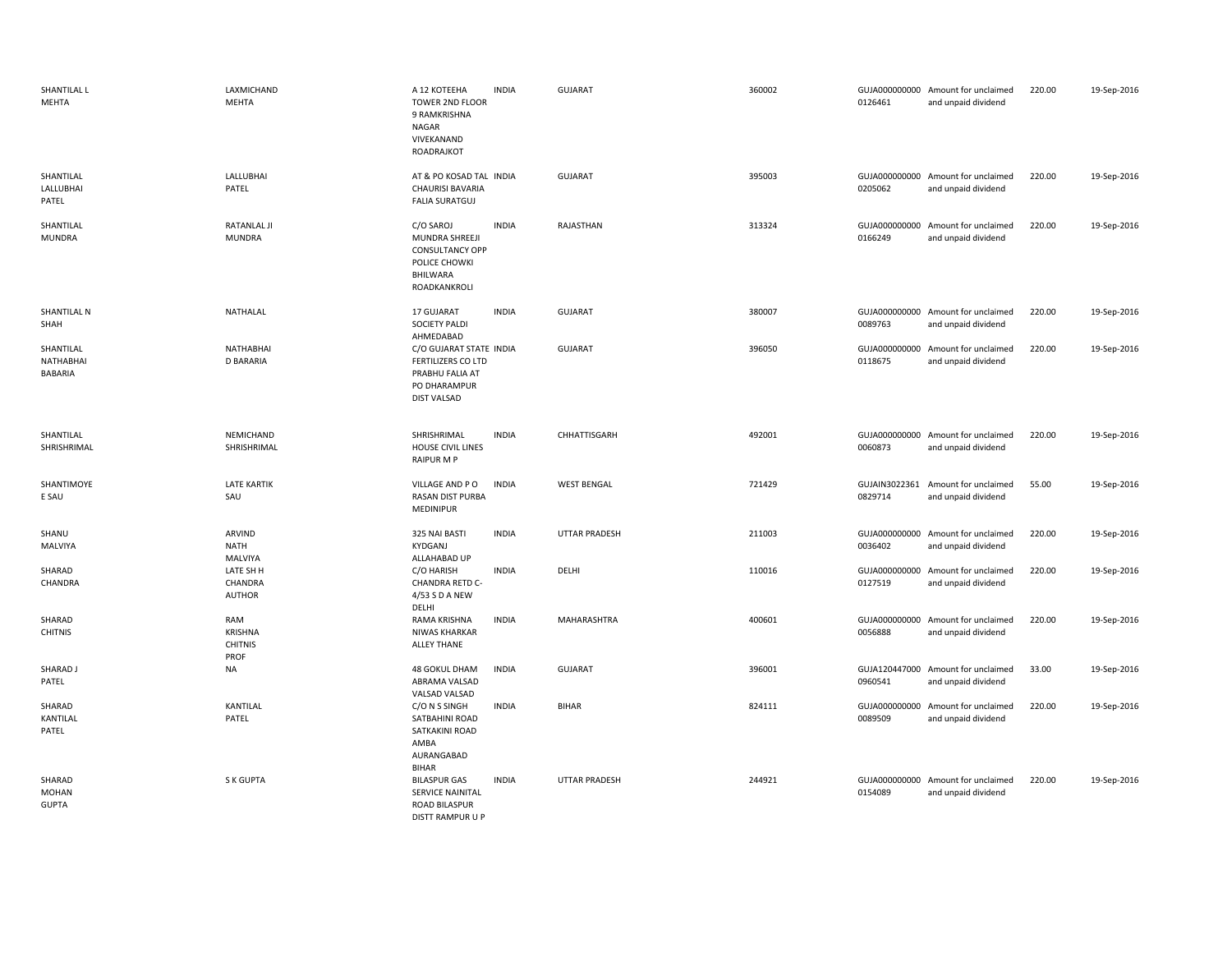| SHARAD<br>SAMPATRAO<br>PATIL                     | SAMPATRAO<br>ATMARAM<br>PATIL                  | PITRUCHHAYA<br>NIWAS, RAMDAS<br>SWAMI NAGAR,<br>GANDHI<br>NAGAR, NASHIK                                  | <b>INDIA</b> | MAHARASHTRA        | 422006 | 0129574 | GUJA120109070 Amount for unclaimed<br>and unpaid dividend | 110.00 | 19-Sep-2016 |
|--------------------------------------------------|------------------------------------------------|----------------------------------------------------------------------------------------------------------|--------------|--------------------|--------|---------|-----------------------------------------------------------|--------|-------------|
| SHARAD<br>SHANTILAL<br>SHAH                      | SHANTILAL<br>SHAH                              | 6/A NILAY APT B/H INDIA<br><b>NAVRANG HIGH</b><br>SCHOOL<br>NARANPURA<br>AHMEDABAD                       |              | <b>GUJARAT</b>     | 380013 | 0001601 | GUJA000000000 Amount for unclaimed<br>and unpaid dividend | 220.00 | 19-Sep-2016 |
| SHARADA<br>KANIKA                                | PARASHAR<br>KANIKE                             | H NO 8 2 211 LAXMI INDIA<br>NAGAR<br>MAHABUBNAGAR                                                        |              | ANDHRA PRADESH     | 509001 | 3694694 | GUJA130414000 Amount for unclaimed<br>and unpaid dividend | 22.00  | 19-Sep-2016 |
| SHARADA R<br>SHAH                                | <b>RAJANIF</b><br>SHAH                         | C 5 VIVEK APART<br>VASNA ROAD NR<br>JAWAHAR NAGAR<br>AHMEDABAD                                           | <b>INDIA</b> | GUJARAT            | 380007 | 0000623 | GUJA000000000 Amount for unclaimed<br>and unpaid dividend | 220.00 | 19-Sep-2016 |
| SHARADCHAN<br>DRA DAVE                           | AMBALAL<br>DAVE                                | A 29 KALYAN BAUG INDIA<br>SOCIETY<br>MANGALPURA<br>VADODARA                                              |              | <b>GUJARAT</b>     | 390011 | 0123018 | GUJA000000000 Amount for unclaimed<br>and unpaid dividend | 220.00 | 19-Sep-2016 |
| SHARADCHAN<br>DRA L REGE                         | L Y REGE                                       | 75 BANGANGA<br>ROAD 1ST FLOOR<br>WALKESHWAR<br><b>BOMBAY</b>                                             | <b>INDIA</b> | <b>MAHARASHTRA</b> | 400006 | 0151443 | GUJA000000000 Amount for unclaimed<br>and unpaid dividend | 220.00 | 19-Sep-2016 |
| SHARADCHAN<br><b>DRA</b><br>PURSHOTTAM<br>PADHYE | <b>NA</b>                                      | <b>DANDEKAR BLDG</b><br>2ND FLOOR RAM<br><b>MARUTI ROAD</b><br><b>GHANTALI THANE</b>                     | <b>INDIA</b> | MAHARASHTRA        | 400602 | 0619674 | GUJA120332000 Amount for unclaimed<br>and unpaid dividend | 6.60   | 19-Sep-2016 |
| SHARAYU<br>HANJI                                 | <b>MAHAVIR</b><br>PADAPPA<br><b>HANJI PROF</b> | MANGALWAR PETH INDIA<br>TILAKWADI<br>BELGAUM                                                             |              | KARNATAKA          | 590006 | 0108812 | GUJA000000000 Amount for unclaimed<br>and unpaid dividend | 440.00 | 19-Sep-2016 |
| <b>SHARDA BEN</b><br>C VADALIA                   | CHANDULAL<br>MATHA                             | C/O JETHABHAI K<br><b>MAKADIA PLOT</b><br>STREET NO 2 PO<br>BHAYAVADAR                                   | <b>INDIA</b> | <b>GUJARAT</b>     | 360450 | 0079524 | GUJA000000000 Amount for unclaimed<br>and unpaid dividend | 220.00 | 19-Sep-2016 |
| SHARDA H<br>SANGHAVI                             | H <sub>S</sub><br>SANGHAVI                     | JAS VILLA 1ST<br><b>FLOOR DADABHAI</b><br>ROAD VILE PARLE<br><b>WEST BOMBAY</b>                          | <b>INDIA</b> | MAHARASHTRA        | 400056 | 0155463 | GUJA000000000 Amount for unclaimed<br>and unpaid dividend | 220.00 | 19-Sep-2016 |
| SHARDA<br>RANCHHODLA<br>L PATEL                  | R J PATEL H<br>HOLD                            | C/O C G PATEL 2<br><b>KARM JYOT SOCIETY</b><br>MIRAMBILA<br><b>SCHOOL</b><br>ROADNARANGPURA<br>AHMEDABAD | <b>INDIA</b> | <b>GUJARAT</b>     | 380013 | 0135867 | GUJA000000000 Amount for unclaimed<br>and unpaid dividend | 220.00 | 19-Sep-2016 |
| SHARDA RANI                                      | <b>KHUB CHAND</b>                              | MODI COTTON<br>PROCESSING CO<br>POST BOX NO 4<br>ABOHAR                                                  | <b>INDIA</b> | PUNJAB             | 152116 | 0063749 | GUJA000000000 Amount for unclaimed<br>and unpaid dividend | 220.00 | 19-Sep-2016 |
| SHARDA SHAH                                      | CHAMPAK<br>LAL<br>KANAIYALAL<br>SHAH           | D 72 SURAJA SOC<br><b>THAKKAR BAPA</b><br><b>NAGAR ROAD</b><br>AHMEDABAD                                 | <b>INDIA</b> | <b>GUJARAT</b>     | 382350 | 0084287 | GUJA000000000 Amount for unclaimed<br>and unpaid dividend | 220.00 | 19-Sep-2016 |
| SHARDA SHAH                                      | SURYAKANT                                      | <b>ZEEL 12/B</b><br><b>JANTANAGAR SOC</b><br>VASNA ROAD OPP<br>SABARI SCHOOL                             | <b>INDIA</b> | <b>GUJARAT</b>     | 390015 | 0040094 | GUJA000000000 Amount for unclaimed<br>and unpaid dividend | 220.00 | 19-Sep-2016 |

VADODARA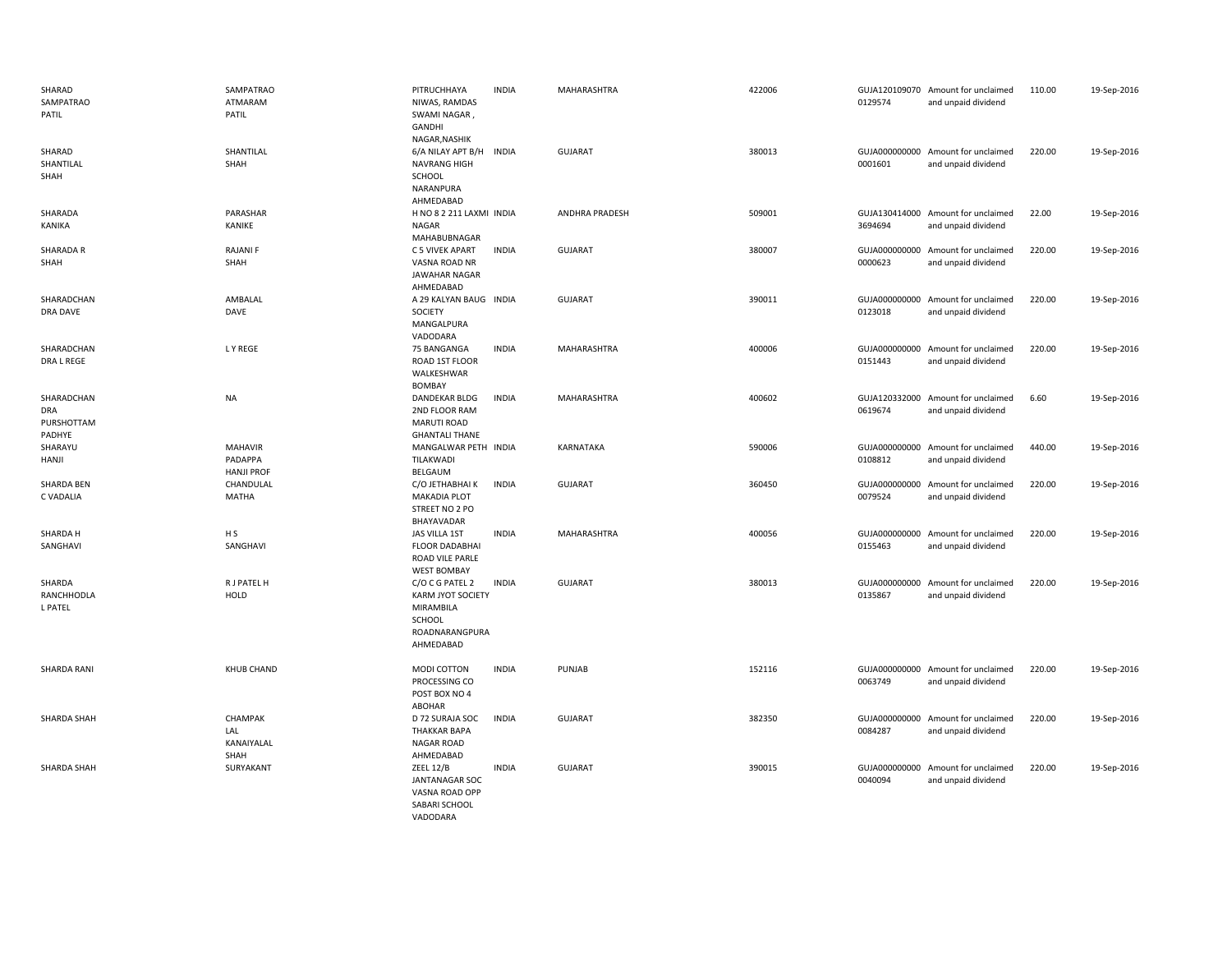| SHARDABEN J<br>SHAH                  | JAYANTILAL K<br>SHAH                  | 1415 ANKUR<br>COMPLEX<br>JESHINGBHAI WADI<br><b>GEEKATA ROAD</b><br>AHMEDABAD                                                       | <b>INDIA</b> | <b>GUJARAT</b>     | 380001 | 0085533 | GUJA000000000 Amount for unclaimed<br>and unpaid dividend | 220.00 | 19-Sep-2016 |
|--------------------------------------|---------------------------------------|-------------------------------------------------------------------------------------------------------------------------------------|--------------|--------------------|--------|---------|-----------------------------------------------------------|--------|-------------|
| <b>SHARDABEN K</b><br>PATEL          | <b>NA</b>                             | C/O MCS LIMITED<br>1ST FLOOR NEELAM<br>APT 88 SAMPATRAO<br><b>COLONY ABOVE</b><br><b>CHHAPPAN BHOG</b><br>SWEETVADODARA             | <b>INDIA</b> | <b>GUJARAT</b>     | 390007 | 0065431 | GUJA000000000 Amount for unclaimed<br>and unpaid dividend | 220.00 | 19-Sep-2016 |
| SHAREEFA<br>ARSALAN<br><b>TYABJI</b> | <b>ARSALAN F</b><br><b>TYABJI</b>     | SUNITA 6TH FLOOR INDIA<br>FLAT 66 OPPOSITE<br><b>COLABA POST</b><br>OFFICE BOMBAY                                                   |              | MAHARASHTRA        | 400005 | 0059916 | GUJA000000000 Amount for unclaimed<br>and unpaid dividend | 220.00 | 19-Sep-2016 |
| <b>SHARES IN</b><br>TRANSIST         | <b>NA</b>                             | C/O INTIME<br>SPECTRUM<br>REGISTRY LTD 308,<br>JALDHARA<br>COMPLEX NR.<br>MANISHA<br>SOCIETYOFF. OLD<br>PADRA ROAD<br><b>BARODA</b> | <b>INDIA</b> | <b>GUJARAT</b>     | 390015 | UM00001 | GUJA00000000D Amount for unclaimed<br>and unpaid dividend | 220.00 | 19-Sep-2016 |
| SHARESALAL<br>MINAXI                 | PARMANAND                             | 136 PARASKUNJ<br>SOC NO 3/1734<br>SETELITE RD<br>AMBAWADI<br>AHMEDABAD                                                              | <b>INDIA</b> | <b>GUJARAT</b>     | 380015 | 0089154 | GUJA000000000 Amount for unclaimed<br>and unpaid dividend | 220.00 | 19-Sep-2016 |
| SHARIKANT<br>DURGE                   | SHRIDHA<br><b>DURGE</b>               | <b>18 NIRANPARK</b><br>SOCIETY<br>VISHWAMITRI ROAD<br>VADODARA                                                                      | <b>INDIA</b> | <b>GUJARAT</b>     | 390021 | 0120883 | GUJA000000000 Amount for unclaimed<br>and unpaid dividend | 220.00 | 19-Sep-2016 |
| SHARLET<br><b>NORONHA</b>            | <b>NA</b>                             | C/O MRS L<br>SEQUEIRA 17 GOOD<br>LUCK HOUSE OPP<br>VIDHYANAGIRI<br><b>KALINA BOMBAY</b>                                             | <b>INDIA</b> | MAHARASHTRA        | 400098 | 0021963 | GUJA000000000 Amount for unclaimed<br>and unpaid dividend | 220.00 | 19-Sep-2016 |
| SHARMILA<br>DEY                      | P C DEY                               | 119 D A C II<br>SHALIMAR BAGH<br>DELHI                                                                                              | <b>INDIA</b> | DELHI              | 110052 | 0110816 | GUJA000000000 Amount for unclaimed<br>and unpaid dividend | 220.00 | 19-Sep-2016 |
| SHARMILABE<br>N R SHAH               | RAMESHLAL<br>C SHAH                   | <b>B 12 RUSHIKA FLATS INDIA</b><br><b>NEAR KIRAN PARK</b><br>NAVAWADAJ<br>AHMEDABAD                                                 |              | <b>GUJARAT</b>     | 380013 | 0031883 | GUJA000000000 Amount for unclaimed<br>and unpaid dividend | 220.00 | 19-Sep-2016 |
| SHARMISTHA<br>CHATTERJEE             | RABINDRA<br><b>NATH</b><br>CHATTERJEE | <b>GOKUL BHAWAN</b><br>POST OFFICE LANE<br>ANSHIK PO UPPER<br>CHELIDANGA<br><b>DISTRICT BURDWAN</b><br>ASANSOL SOUTH<br>ASANSOL     | <b>INDIA</b> | <b>WEST BENGAL</b> | 713304 | 3100308 | GUJAIN3029024 Amount for unclaimed<br>and unpaid dividend | 66.00  | 19-Sep-2016 |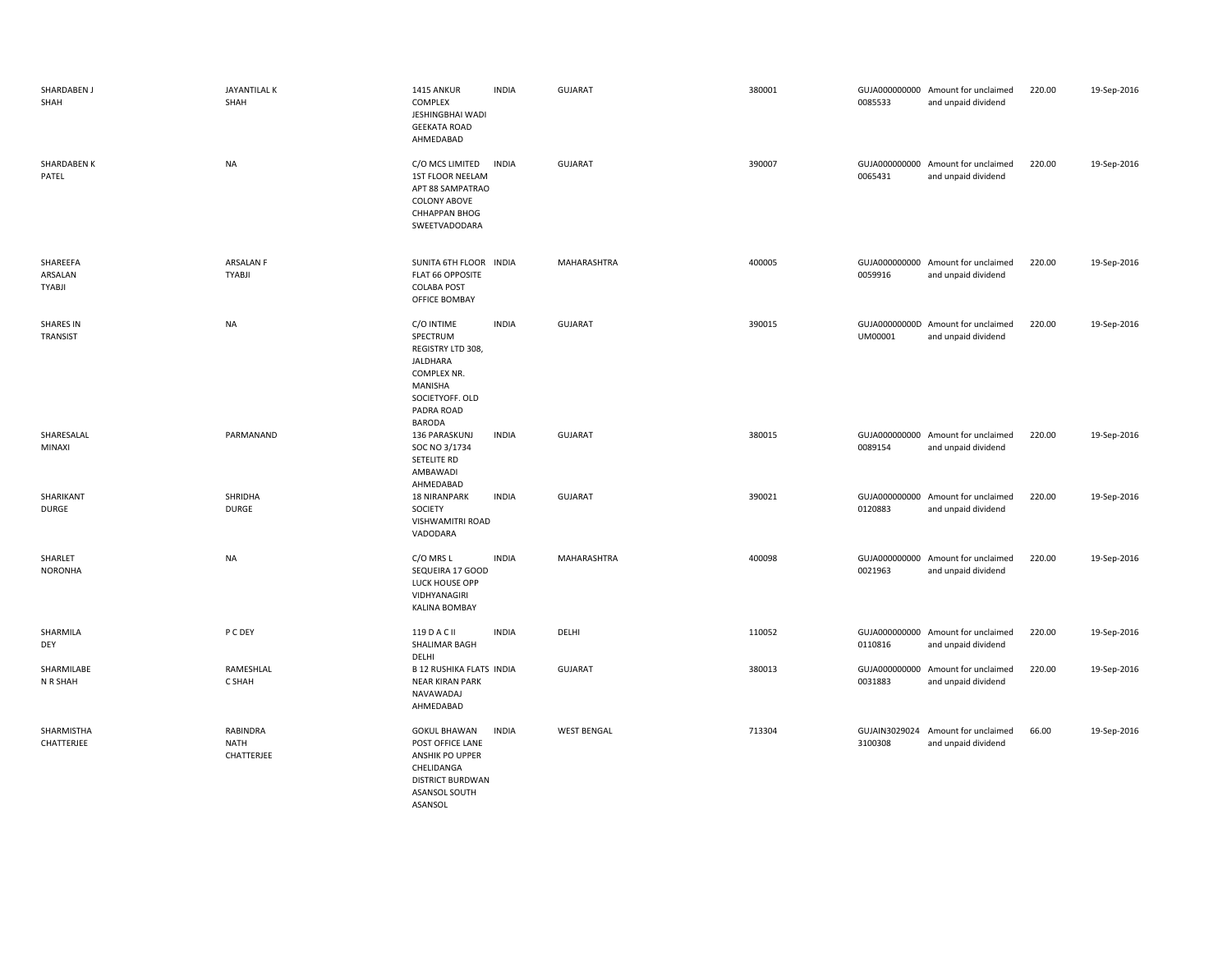| SHARMISTHA<br>CHATTERJEE            | RABINDRA<br>NATH<br>CHATTERJEE           | GOKUL BHABAN,<br><b>INDIA</b><br>P.O. UPPER<br>CHELIDANGA,<br>ASANSOL, WEST<br>BENGAL                                   | <b>WEST BENGAL</b>   | 713304 | 1041264                  | GUJAIN3022691 Amount for unclaimed<br>and unpaid dividend | 44.00  | 19-Sep-2016 |
|-------------------------------------|------------------------------------------|-------------------------------------------------------------------------------------------------------------------------|----------------------|--------|--------------------------|-----------------------------------------------------------|--------|-------------|
| SHARVIL<br>SINGH                    | <b>BPSINGH</b>                           | ISHRA BASGOTI 310 INDIA<br>H P DUBEY ROAD<br><b>DAUDPUR</b><br><b>GORAKHPUR (U P)</b>                                   | UTTAR PRADESH        | 273001 | 0166651                  | GUJA000000000 Amount for unclaimed<br>and unpaid dividend | 220.00 | 19-Sep-2016 |
| SHASHANK<br>JAMNADAS<br>MULTANI     | <b>JAMNADAS</b><br>MANILAL<br>MULTANI    | C/4 MAYURPANKH<br><b>INDIA</b><br>SOCIETY SATELLITE<br>ROAD AHMEDABAD                                                   | GUJARAT              | 380015 | GUJA000000000<br>0034120 | Amount for unclaimed<br>and unpaid dividend               | 220.00 | 19-Sep-2016 |
| SHASHANK<br><b>KUMAR</b><br>TIWARI  | <b>NA</b>                                | 22-2-296 INSIDE<br><b>INDIA</b><br>DABEEPURA<br>NARAYANPERSHAD<br>TALEEM<br>HYDERABAD                                   | ANDHRA PRADESH       | 500012 | 2871583                  | GUJA120447000 Amount for unclaimed<br>and unpaid dividend | 198.00 | 19-Sep-2016 |
| SHASHANK<br>SHEKHAR<br><b>SUKUL</b> | SWAMI<br>SHANKER<br><b>SUKUL</b>         | D 51/21<br><b>INDIA</b><br>AURANGABAD<br>ROAD VARANASI                                                                  | <b>UTTAR PRADESH</b> | 221010 | 0054628                  | GUJA000000000 Amount for unclaimed<br>and unpaid dividend | 220.00 | 19-Sep-2016 |
| SHASHI                              | ANAND<br><b>MOHAN</b><br>PRASAD          | C/O SRI MATHURA<br><b>INDIA</b><br>PRASAD MAIN PURA<br>DEVI ASTHAN PO G<br>PO PATNA                                     | <b>BIHAR</b>         | 800001 | 0140802                  | GUJA000000000 Amount for unclaimed<br>and unpaid dividend | 220.00 | 19-Sep-2016 |
| SHASHI<br>AGARWAL                   | <b>NAND</b><br><b>KISHORE</b><br>AGARWAL | C/O NAND KISHORE INDIA<br><b>AGARWAL STATE</b><br><b>BANK OF BIKANER &amp;</b><br>JAIPUR BARMER                         | RAJASTHAN            | 344001 | 0072580                  | GUJA000000000 Amount for unclaimed<br>and unpaid dividend | 220.00 | 19-Sep-2016 |
| SHASHI<br>BAKLIWAL                  | <b>ASHOK KR</b><br>BAKUWAL               | 503 ANAND<br><b>INDIA</b><br><b>CHAMHERS B</b><br>HARISH CH MARG<br><b>INDRA BAZAR</b><br>JAIPUR RAJ                    | RAJASTHAN            | 302001 | 0070623                  | GUJA000000000 Amount for unclaimed<br>and unpaid dividend | 220.00 | 19-Sep-2016 |
| SHASHI<br>BHUSHAN<br>SHARMA         | RAJDEO<br>SHARMA                         | C/O SRI BHAGWAT INDIA<br>KADAMKUAN JAGAT<br><b>NARAYAN ROAD</b><br><b>NEAR PATLIUTRA</b><br>HIGH SCHOOL<br><b>PATNA</b> | <b>BIHAR</b>         | 800003 | 0017837                  | GUJA000000000 Amount for unclaimed<br>and unpaid dividend | 220.00 | 19-Sep-2016 |
| SHASHI<br><b>BHUSHAN</b>            | <b>ILSHARMA</b>                          | <b>INDIA</b><br>C 530 VIKASPURI<br>NEW DELHI DELHI                                                                      | DELHI                | 110018 | 0058869                  | GUJA000000000 Amount for unclaimed<br>and unpaid dividend | 220.00 | 19-Sep-2016 |
| SHARMA<br>SHASHI<br>GOYAL           | R N GOYAL                                | 381/17 A KRISHNA<br><b>INDIA</b><br>NAGAR CIVIL LINES<br>LUDHIANA PUNJAB                                                | PUNJAB               | 141001 | 0105956                  | GUJA000000000 Amount for unclaimed<br>and unpaid dividend | 220.00 | 19-Sep-2016 |
| SHASHI<br>GOYAL                     | <b>NA</b>                                | 4/40 MAHI COLONY INDIA<br>BANASWARA<br>RAIASTHAN                                                                        | RAJASTHAN            | 327001 | 0206564                  | GUJA000000000 Amount for unclaimed<br>and unpaid dividend | 220.00 | 19-Sep-2016 |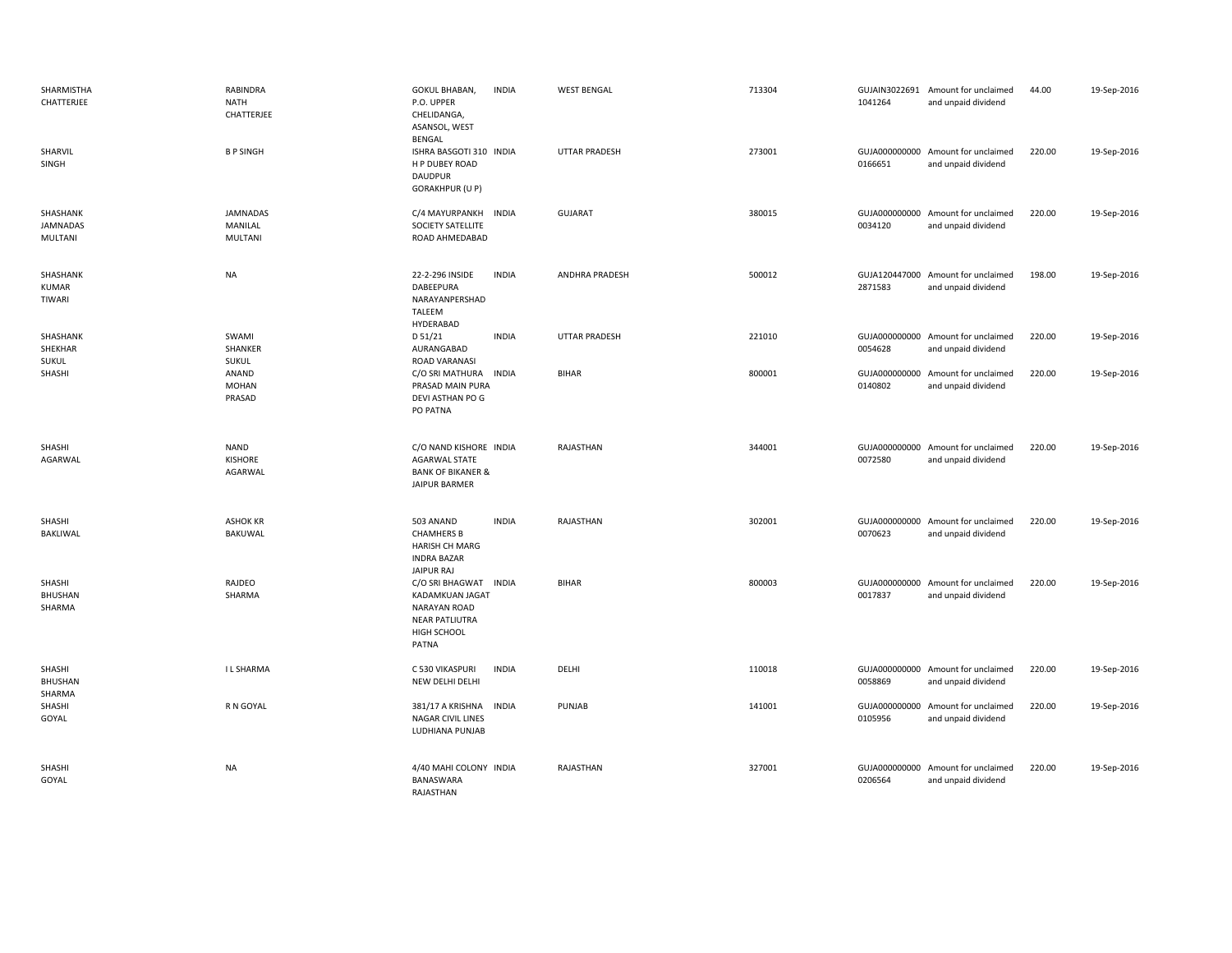| SHASHI KALA<br>SHARMA                   | V D SHARMA                           | 690 STATION ROAD INDIA<br>NASIRABAD AJMER<br>RAJ NASIRABAD                                            | RAJASTHAN          | 305601 | 0071842                  | GUJA000000000 Amount for unclaimed<br>and unpaid dividend | 220.00 | 19-Sep-2016 |
|-----------------------------------------|--------------------------------------|-------------------------------------------------------------------------------------------------------|--------------------|--------|--------------------------|-----------------------------------------------------------|--------|-------------|
| SHASHI KANT                             | A L MAKKAR                           | 3466/37<br><b>INDIA</b><br>D/CHANDIGARH                                                               | CHANDIGARH         | 160023 | 0152566                  | GUJA000000000 Amount for unclaimed<br>and unpaid dividend | 220.00 | 19-Sep-2016 |
| SHASHI KANT<br>DALWADI                  | <b>HIMATLAL</b><br>DALWADI           | C/O SHAKTI STUDIO INDIA<br>PARA BOTAD<br><b>GUJARAT</b>                                               | <b>GUJARAT</b>     | 364710 | 0029245                  | GUJA000000000 Amount for unclaimed<br>and unpaid dividend | 220.00 | 19-Sep-2016 |
| SHASHI<br><b>KUAMAR</b><br><b>GUPTA</b> | PREM<br><b>MOHAN</b><br><b>GUPTA</b> | <b>INDIA</b><br>12 MILAP NAGAR<br><b>MANAV CHOWK</b><br><b>AMBALA CITY</b>                            | HARYANA            | 134002 | 0005410                  | GUJA000000000 Amount for unclaimed<br>and unpaid dividend | 220.00 | 19-Sep-2016 |
| SHASHI LAL                              | SANT<br><b>BHUSHAN</b><br>LAL        | <b>INDIA</b><br>C-5/21 GROUND<br><b>FLOOR VASANT</b><br>KUNJ NEW DELHI                                | DELHI              | 110070 | 0195963                  | GUJA000000000 Amount for unclaimed<br>and unpaid dividend | 440.00 | 19-Sep-2016 |
| SHASHI<br>MEHTA                         | PREM<br>PRAKSH                       | 733 HIMSHIKHA<br><b>INDIA</b><br>PINJORE DIST<br>PANCHKULA                                            | <b>HARYANA</b>     | 134102 | GUJA000000000<br>0082893 | Amount for unclaimed<br>and unpaid dividend               | 220.00 | 19-Sep-2016 |
| SHASHI<br>SEHGAL                        | S K SEHGAL                           | J BLOCK 13 D DDA<br><b>INDIA</b><br>HICR FLATS PHASE I<br>ASHOK VIHAR DELHI                           | DELHI              | 110001 | 0063614                  | GUJA000000000 Amount for unclaimed<br>and unpaid dividend | 220.00 | 19-Sep-2016 |
| SHASHI SONI                             | ARVIND<br><b>KUMAR SONI</b>          | 21 BHAGWANDEEN INDIA<br>NAGAR NEAR SAPNA<br>SANGEETA TALKIES<br><b>INDORE</b>                         | MADHYA PRADESH     | 452001 | GUJAIN3006011<br>0285357 | Amount for unclaimed<br>and unpaid dividend               | 55.00  | 19-Sep-2016 |
| SHASHIKALA<br>RANBHISE                  | RAYMOND                              | "MAYUR" OPP POLO INDIA<br><b>GROUND BARODA</b>                                                        | <b>GUJARAT</b>     | 390001 | 0169608                  | GUJA000000000 Amount for unclaimed<br>and unpaid dividend | 220.00 | 19-Sep-2016 |
| SHASHIKALA<br>RAYMOND<br>RANBHISE       | RAYMOND                              | "MAYUR" OPP POLO INDIA<br>GROUND<br>VADODARA                                                          | <b>GUJARAT</b>     | 390001 | GUJA000000000<br>0315301 | Amount for unclaimed<br>and unpaid dividend               | 440.00 | 19-Sep-2016 |
| SHASHIKALA<br>SHAH                      | SUMATILAL<br>KESHAVLAL               | OLD AGRA ROAD<br><b>INDIA</b><br>PIMPALGAON<br><b>BASWANT DIST</b><br><b>NASIK</b>                    | <b>MAHARASHTRA</b> | 422209 | 0116778                  | GUJA000000000 Amount for unclaimed<br>and unpaid dividend | 220.00 | 19-Sep-2016 |
| SHASHIKANT<br>PANDYA                    | <b>HIRALAL</b><br>PANDYA             | <b>INDIA</b><br>VIVEKANAND<br>NAGAR PLOT NO. 20-<br>A, OPP DENA<br>PARIVAR, V V NAGAR<br>ROAD, ANDND. | <b>GUJARAT</b>     | 388001 | 0082163                  | GUJA000000000 Amount for unclaimed<br>and unpaid dividend | 220.00 | 19-Sep-2016 |
| SHASHIKANT<br>PATEL                     | <b>NA</b>                            | <b>INDIA</b><br>31, SAURABH SBI<br>OFFICERS FLATS,<br>SHRIPAL<br>NAGAR, OLD PADRA<br>ROADVADODARA     | <b>GUJARAT</b>     | 390020 | 0125127                  | GUJA000000000 Amount for unclaimed<br>and unpaid dividend | 440.00 | 19-Sep-2016 |
| SHASHIKANT<br>PATEL                     | PURUSHOTT<br>AMDAS<br>PATEL          | PURUSHOTTAMDAS INDIA<br>PATEL AT GAMDI TA<br>ANAND                                                    | <b>GUJARAT</b>     | 388122 | 0047079                  | GUJA000000000 Amount for unclaimed<br>and unpaid dividend | 220.00 | 19-Sep-2016 |
| SHASHIKANT<br>SHIVLAL<br><b>THANKI</b>  | SHIVLAL<br><b>THANKI</b>             | 319 3 G E B COLONY INDIA<br>T P S SIKKA DIST<br>JAMNAGAR<br><b>GUJARAT STATE</b>                      | <b>GUJARAT</b>     | 361141 | 0122313                  | GUJA000000000 Amount for unclaimed<br>and unpaid dividend | 220.00 | 19-Sep-2016 |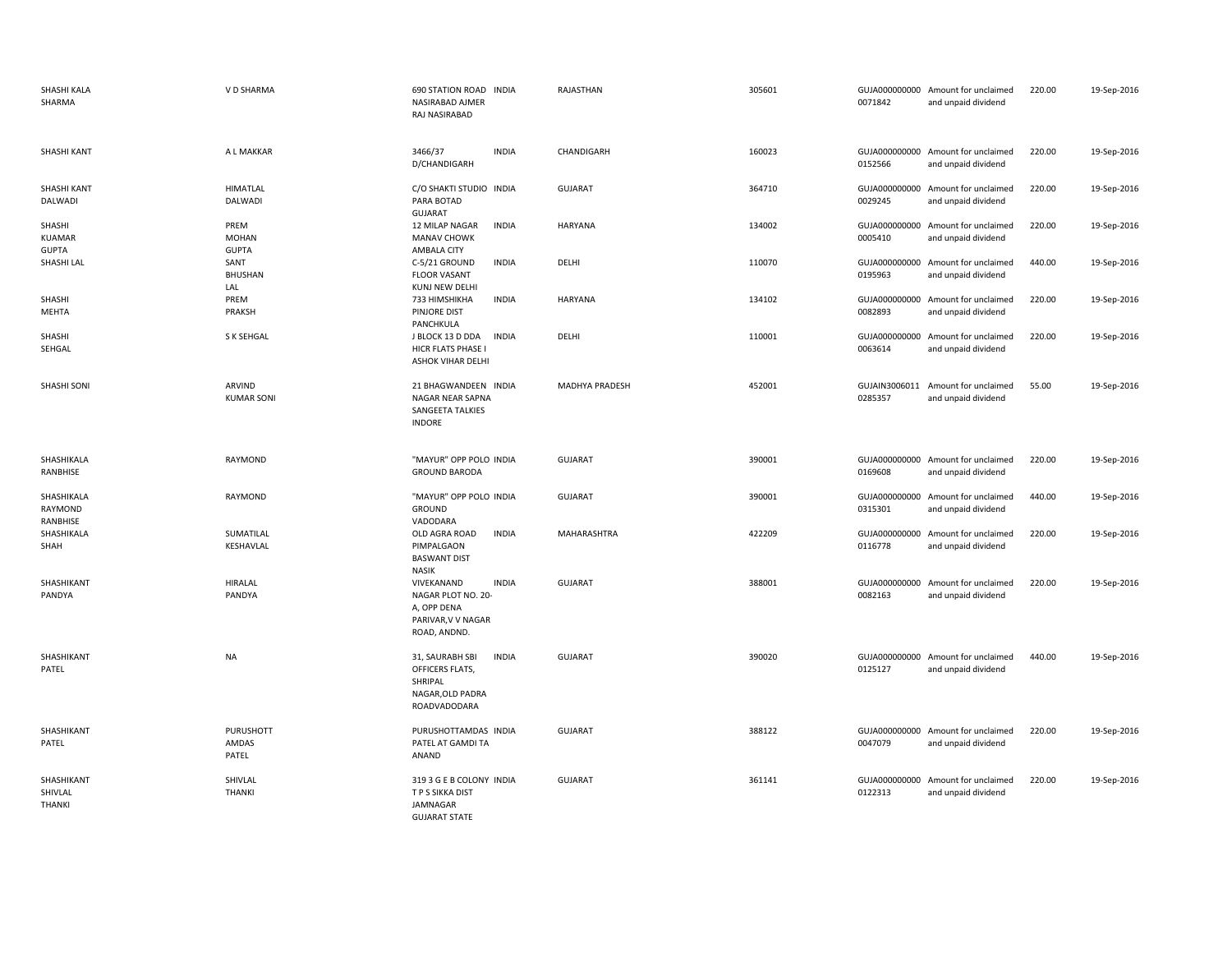| SHASHIKANT<br>VASANTRAO<br>MANDEKAR | VASANTRAO                       | GAYATRI NAGAR,<br><b>INDIA</b><br>MOTHI UMARI,<br>AKOLA                                              | MAHARASHTRA           | 444005 | 0069692                  | GUJA130231000 Amount for unclaimed<br>and unpaid dividend | 22.00   | 19-Sep-2016 |
|-------------------------------------|---------------------------------|------------------------------------------------------------------------------------------------------|-----------------------|--------|--------------------------|-----------------------------------------------------------|---------|-------------|
| SHASHIKIRAN<br><b>S KULKARNI</b>    | SOMDUTT<br>KULKARNI             | <b>INDIA</b><br>ABHISHEK B/H<br>SHANTIVAN<br>NARAYANNAGAR<br><b>ROAD PALDI</b><br>AHMEDABAD          | <b>GUJARAT</b>        | 380007 | 0168701                  | GUJA000000000 Amount for unclaimed<br>and unpaid dividend | 220.00  | 19-Sep-2016 |
| <b>SHASHIPRABH</b><br>A S BADJATE   | SHANTILAL S<br><b>BADJATE</b>   | SHANTINIKETAN 3<br><b>INDIA</b><br>C/2 DHARAMPETH<br><b>EXTENSION NAGPUR</b>                         | <b>MAHARASHTRA</b>    | 440010 | 0041024                  | GUJA000000000 Amount for unclaimed<br>and unpaid dividend | 220.00  | 19-Sep-2016 |
| SHASHWAT<br>SINGHAL                 | <b>GD SINGHAL</b><br>C A        | 14 SAMMELAN<br><b>INDIA</b><br>MARG ALLAHABAD                                                        | <b>UTTAR PRADESH</b>  | 211003 | 0199298                  | GUJA000000000 Amount for unclaimed<br>and unpaid dividend | 110.00  | 19-Sep-2016 |
| SHATATARAK<br>A RAJENDRA<br>THOSAR  | NA                              | <b>INDIA</b><br>D/5, BALGOVIND<br>CO.OP.HSC.SOC.,<br>TAIKALWADI ROAD<br>MAHIMBOMBAY                  | MAHARASHTRA           | 400016 | GUJA000000000<br>0125129 | Amount for unclaimed<br>and unpaid dividend               | 440.00  | 19-Sep-2016 |
| SHAZIA<br>TABASSUM                  | SHAHEEN<br>KHAN                 | 168 NAPIER TOWN INDIA<br>JABALPUR M P                                                                | <b>MADHYA PRADESH</b> | 482002 | 0436098                  | GUJAIN3013302 Amount for unclaimed<br>and unpaid dividend | 44.00   | 19-Sep-2016 |
| SHEBA J<br>THOMAS                   | <b>JERRY K</b><br><b>THOMAS</b> | KALLUVETTAMKUZH INDIA<br><b>IYIL HOUSE</b><br>EDAYARANMALA<br>P.O.<br>PATHANAMTHITTA<br>DIST. KERALA | KERALA                | 689532 | GUJAIN3011511<br>2777977 | Amount for unclaimed<br>and unpaid dividend               | 220.00  | 19-Sep-2016 |
| SHEEBA<br>YUSUF                     | SULAIMAN                        | ORAVANCHIRAKALA INDIA<br>M KARIMPARA<br><b>KAIRADY PO</b><br>PALAKKAD                                | KERALA                | 678511 | 0719896                  | GUJAIN3016374 Amount for unclaimed<br>and unpaid dividend | 44.00   | 19-Sep-2016 |
| SHEELA DEVI                         | M SINGH                         | C/O HARPAL SINGH INDIA<br>DHADWAR<br>PRADHAN V & PO<br>KALOH DIST UNP<br>[HIMANCHAL<br>PRADESH]      | HIMACHAL PRADESH      | 177201 | 0157476                  | GUJA000000000 Amount for unclaimed<br>and unpaid dividend | 220.00  | 19-Sep-2016 |
| SHEELA<br><b>GUPTA</b>              | PADAM<br>PRAKASH                | G I/75 LAJPAT<br><b>INDIA</b><br>NAGAR NEW DELHI                                                     | DELHI                 | 110024 | 0067473                  | GUJA000000000 Amount for unclaimed<br>and unpaid dividend | 220.00  | 19-Sep-2016 |
| SHEETAL DEVI                        | NA                              | 5 A DHARAMDAS<br><b>INDIA</b><br>ROW CALCUTTA                                                        | <b>WEST BENGAL</b>    | 700026 | GUJA000000000<br>146654A | Amount for unclaimed<br>and unpaid dividend               | 220.00  | 19-Sep-2016 |
| SHEFALI<br><b>BANSAL</b>            | A P BANSAL                      | A-122 PATEL NAGAR- INDIA<br>II OPP NEW BUS<br><b>STAND GHAZIABAD</b><br>U P                          | <b>UTTAR PRADESH</b>  | 201001 | 0179050                  | GUJA000000000 Amount for unclaimed<br>and unpaid dividend | 220.00  | 19-Sep-2016 |
| SHEKHAR<br><b>KUMAR</b>             | R TIWARY<br>EMPLOYED            | C/O RAJENDRA<br><b>INDIA</b><br><b>TIWARY RESERVE</b><br><b>BANK OF INDIA</b><br>PATNA               | <b>BIHAR</b>          | 800001 | 0138479                  | GUJA000000000 Amount for unclaimed<br>and unpaid dividend | 440.00  | 19-Sep-2016 |
| SHELI JAIN                          | <b>NA</b>                       | C/O, DR. VIRENDRA<br><b>INDIA</b><br>JAIN HATT ROAD<br>GUNA                                          | MADHYA PRADESH        | 473001 | 0017231                  | GUJA120316000 Amount for unclaimed<br>and unpaid dividend | 1320.00 | 19-Sep-2016 |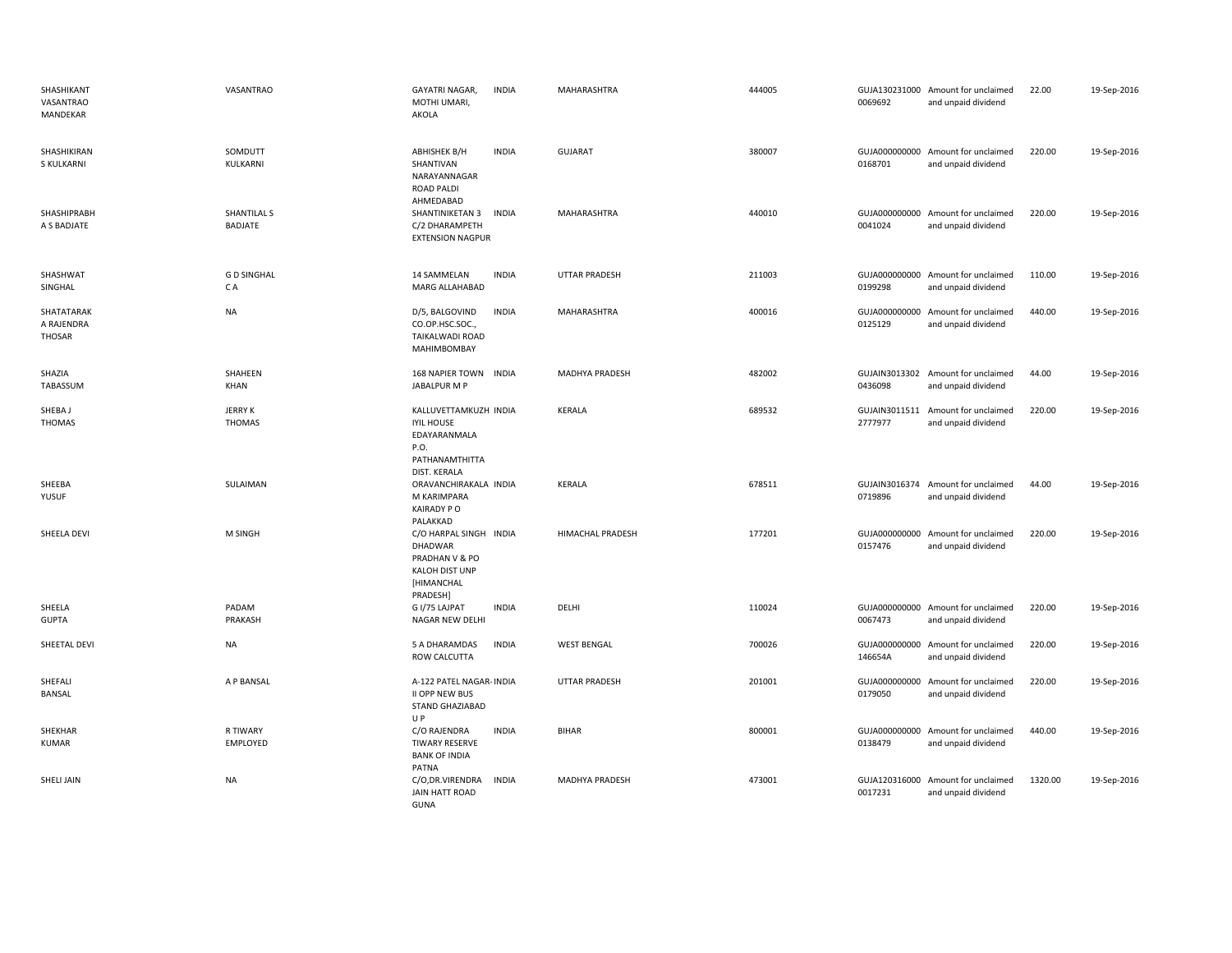| SHELLY GARG                           | YASHPAL<br>GARG                        | YASH PAL GARG 55 INDIA<br><b>B VAKIL ROAD NEW</b><br>MANDI<br>MUZAFFARNAGAR U<br>P                                 | <b>UTTAR PRADESH</b> | 251001 | 0062887                  | GUJA000000000 Amount for unclaimed<br>and unpaid dividend | 220.00 | 19-Sep-2016 |
|---------------------------------------|----------------------------------------|--------------------------------------------------------------------------------------------------------------------|----------------------|--------|--------------------------|-----------------------------------------------------------|--------|-------------|
| SHERALI<br><b>BAWA</b>                | <b>HUSSEIN</b>                         | 602 A AMIT<br><b>INDIA</b><br><b>APPARTMENT SAI</b><br>NAGAR YARI ROAD<br>ANDHERI BOMBAY                           | MAHARASHTRA          | 400061 | 0102712                  | GUJA000000000 Amount for unclaimed<br>and unpaid dividend | 220.00 | 19-Sep-2016 |
| SHERLLY S<br>CHRISTIAN                | SHANTILAL                              | 11-A MAYURI APTT INDIA<br>MANORAMA<br><b>COMPLEX NR</b><br>VIDYANAGAR<br>FLATSHIMMATLAL<br>AHMEDABAD               | <b>GUJARAT</b>       | 380015 | GUJA000000000<br>0180122 | Amount for unclaimed<br>and unpaid dividend               | 110.00 | 19-Sep-2016 |
| SHESHAGIRI S<br><b>NADAGIR</b>        | <b>SWAMI RAO</b><br>NADAGIR            | C/O GIRIDHAR BHAT INDIA<br>RADHAKRISHNA<br><b>TEMPLE NEAR</b><br>SHARAVU TEMPLE<br>MANGALORE,<br>KARNATAKA         | KARNATAKA            | 575001 | 0550343                  | GUJAIN3018951 Amount for unclaimed<br>and unpaid dividend | 2.20   | 19-Sep-2016 |
| SHEWKANI<br>KAMLA                     | KISHINCHAN<br>D                        | 2050 DELHI CHAKLA INDIA<br><b>GANDHI OLE</b><br>AHMEDABAD                                                          | <b>GUJARAT</b>       | 380001 | 0034618                  | GUJA000000000 Amount for unclaimed<br>and unpaid dividend | 220.00 | 19-Sep-2016 |
| SHIBANI<br>SANGHVI                    | <b>NAVINCHAND</b><br><b>RA SANGHVI</b> | <b>INDIA</b><br>11 CHITRAKOOT<br><b>FLATS ASHRAM</b><br>ROAD AHMEDABAD                                             | <b>GUJARAT</b>       | 380009 | GUJA000000000<br>0103538 | Amount for unclaimed<br>and unpaid dividend               | 220.00 | 19-Sep-2016 |
| SHIBU<br>THOMAS                       | <b>NA</b>                              | <b>INDIA</b><br>PUTHUPARAMBIL<br>KARUVANCHAL PO<br><b>KANNUR KANNUR</b>                                            | KERALA               | 670571 | GUJAIN3002391<br>2109490 | Amount for unclaimed<br>and unpaid dividend               | 11.00  | 19-Sep-2016 |
| SHIJO A L                             | <b>NA</b>                              | ALOOKARAN HOUSE INDIA<br>NAMBAZHIKKAD<br>(PO) THRISSUR                                                             | KERALA               | 680602 | 1003669                  | GUJAIN3016374 Amount for unclaimed<br>and unpaid dividend | 550.00 | 19-Sep-2016 |
| SHIKHA JAIN                           | <b>MUKESH JAIN</b>                     | <b>DAULAT VILLAS</b><br><b>INDIA</b><br>SARAFA BAZAR<br>ALWAR RAJ                                                  | RAJASTHAN            | 301001 | GUJA000000000<br>0010356 | Amount for unclaimed<br>and unpaid dividend               | 220.00 | 19-Sep-2016 |
| SHIKHA<br><b>JHUNJHUNW</b><br>ALA     | SANJAY<br><b>JHUNJHUNW</b><br>ALA      | 1/B NANDO<br><b>INDIA</b><br><b>MULLICK LANE</b><br>CALCUTTA                                                       | <b>WEST BENGAL</b>   | 700006 | GUJA000000000<br>0129749 | Amount for unclaimed<br>and unpaid dividend               | 220.00 | 19-Sep-2016 |
| SHIKHA<br><b>KUMAR</b><br>SRIVASTAVA  | <b>NA</b>                              | A-5, MADHURAM<br><b>INDIA</b><br><b>DUPLEX NEAR</b><br>CHANAKYAPURI<br>NEW SAMA ROAD<br>E.M.E.VADODARA             | <b>GUJARAT</b>       | 390008 | GUJA000000000<br>0125138 | Amount for unclaimed<br>and unpaid dividend               | 440.00 | 19-Sep-2016 |
| SHILABEN<br>MAHENDRA<br><b>JOISAR</b> | <b>MAHENDRA</b><br><b>JOISAR</b>       | C/O NEW TARUN<br><b>INDIA</b><br><b>INDUSTRIES 55</b><br><b>DIGVIJAY PLOT</b><br><b>VIRANI MANSION</b><br>JAMNAGAR | <b>GUJARAT</b>       | 361005 | GUJA000000000<br>0078909 | Amount for unclaimed<br>and unpaid dividend               | 220.00 | 19-Sep-2016 |
| SHILPA<br>NITINBHAI<br>YADAV          | N YADAV                                | 5 PURSOTTAM PARK INDIA<br>NEAR LISA PARK HT<br>LINE ROAD<br>SUBHANPURA                                             | <b>GUJARAT</b>       | 390007 | GUJA000000000<br>0150832 | Amount for unclaimed<br>and unpaid dividend               | 220.00 | 19-Sep-2016 |

BARODA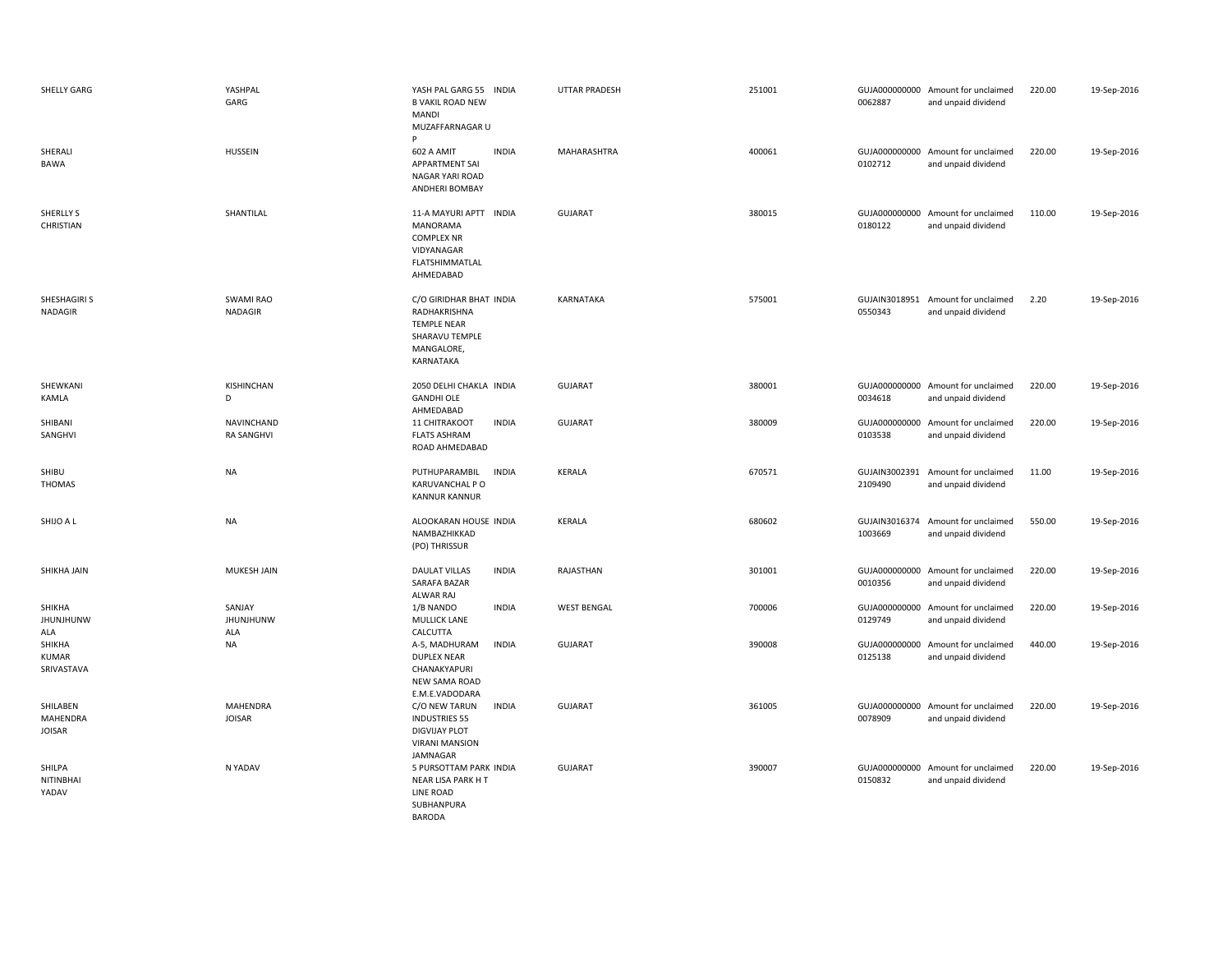| SHILPA R<br><b>HAJARNIS</b>          | RAVI G<br><b>HAJARNIS</b>                           | 18 217 PARISHRAM INDIA<br><b>APPT NR</b><br>VIMANAGAR<br>VASTRAPUR<br>AHMEDABAD                               |              | <b>GUJARAT</b>        | 380015 | 0101163                  | GUJA000000000 Amount for unclaimed<br>and unpaid dividend | 220.00 | 19-Sep-2016 |
|--------------------------------------|-----------------------------------------------------|---------------------------------------------------------------------------------------------------------------|--------------|-----------------------|--------|--------------------------|-----------------------------------------------------------|--------|-------------|
| SHILPABEN R<br>MEHTA                 | <b>NA</b>                                           | 203, MUDRA<br>APARTMENT,<br>PARSHWA NAGAR<br>COMPLEX,<br>KSHETRAPAL<br>MANDIR ROAD,<br>MAJURA GATE,<br>SURAT. | <b>INDIA</b> | GUJARAT               | 395002 | 0061642                  | GUJAIN3004251 Amount for unclaimed<br>and unpaid dividend | 220.00 | 19-Sep-2016 |
| SHILPI<br>BHUPENDRA<br>SHAH          | <b>BHUPENDRA</b><br><b>K SHAH</b><br><b>STUDIES</b> | C/3 WOODLAND<br><b>APPARTMENTS NR</b><br>PALDI BUS STAND<br>ELLISBRIDGE<br>AHMEDABAD                          | <b>INDIA</b> | <b>GUJARAT</b>        | 380007 | 0126874                  | GUJA000000000 Amount for unclaimed<br>and unpaid dividend | 220.00 | 19-Sep-2016 |
| <b>SHILPI</b><br>CHOUDHURY           | SWAPAN<br>CHOUDHURY                                 | C/O SWAPAN<br>CHOUDHURY F/6,<br>SAPNA APARTMENT<br>NAYATOLAPATNA                                              | <b>INDIA</b> | <b>BIHAR</b>          | 800004 | 0058914                  | GUJA120109240 Amount for unclaimed<br>and unpaid dividend | 182.60 | 19-Sep-2016 |
| SHILPI<br><b>NAVLANI</b>             | <b>NA</b>                                           | 69, RAJMAHAL<br><b>COLONY MANIK</b><br><b>BAGH ROAD</b><br><b>INDORE</b>                                      | <b>INDIA</b> | <b>MADHYA PRADESH</b> | 452004 | 0040592                  | GUJA120106080 Amount for unclaimed<br>and unpaid dividend | 440.00 | 19-Sep-2016 |
| SHIRESH<br>PINGLE                    | BALKRISHNA                                          | 140 CHAITANYA<br><b>GREEN GARDENS</b><br><b>GOKUL ROAD HUBLI</b>                                              | <b>INDIA</b> | KARNATAKA             | 580030 | 0006088                  | GUJA000000000 Amount for unclaimed<br>and unpaid dividend | 220.00 | 19-Sep-2016 |
| SHIRISH<br><b>BHASKAR</b><br>SATHAYE | <b>BHASKAR</b><br>RAMCHANDR<br>A SATHAYE            | SHRIRAJ BEHIND<br><b>MUKTAI RD VIJAN</b><br>HOSP RD VISE MALA<br><b>COLLEGE R NASIK</b>                       | <b>INDIA</b> | MAHARASHTRA           | 422005 | 1477956                  | GUJAIN3030285 Amount for unclaimed<br>and unpaid dividend | 2.20   | 19-Sep-2016 |
| SHIRISH<br>CHHELSHANK<br>ER BHATT    | CHHELSHANK<br>ER BABUBHAI<br><b>BHATT</b>           | ASHA, 132-B,<br>DEVRAJ NAGAR, NR.<br>GHOGHA<br>JAKATNAKA,<br>BHAVNAGAR.                                       | <b>INDIA</b> | <b>GUJARAT</b>        | 364001 | 0632989                  | GUJAIN3009741 Amount for unclaimed<br>and unpaid dividend | 220.00 | 19-Sep-2016 |
| <b>SHIRISH</b><br>DALAL              | VIJAYBHAI<br>DALAL                                  | A 106 GIRIRATH<br>SOCIETY CARTER RD<br><b>3 BORIVALI EAST</b><br>BOMBAY                                       | <b>INDIA</b> | MAHARASHTRA           | 400066 | GUJA000000000<br>0068910 | Amount for unclaimed<br>and unpaid dividend               | 220.00 | 19-Sep-2016 |
| SHIRISH JOSHI                        | CHANDULAL<br><b>BJOSHI</b>                          | B 52/1 INDUSTRIAL INDIA<br><b>EMPLOYES CO OP</b><br>SOCIETY NEW SAMA<br>ROAD BARODA                           |              | <b>GUJARAT</b>        | 390002 | 0118508                  | GUJA000000000 Amount for unclaimed<br>and unpaid dividend | 330.00 | 19-Sep-2016 |
| SHIRU KARWA                          | SOHANLAL                                            | NIRMAL SUNTHWAL INDIA<br>PO JAMALDA DT<br>COOCHBEHAR                                                          |              | <b>WEST BENGAL</b>    | 735303 | GUJA000000000<br>0102372 | Amount for unclaimed<br>and unpaid dividend               | 220.00 | 19-Sep-2016 |
| SHIRWAN<br>KUMAR<br>VASWANI          | <b>NA</b>                                           | 5/207 SFS<br>AGARWAL FARM<br>MANSARO VAR<br><b>JAIPUR</b>                                                     | <b>INDIA</b> | RAJASTHAN             | 302020 | 0578068                  | GUJAIN3004501 Amount for unclaimed<br>and unpaid dividend | 110.00 | 19-Sep-2016 |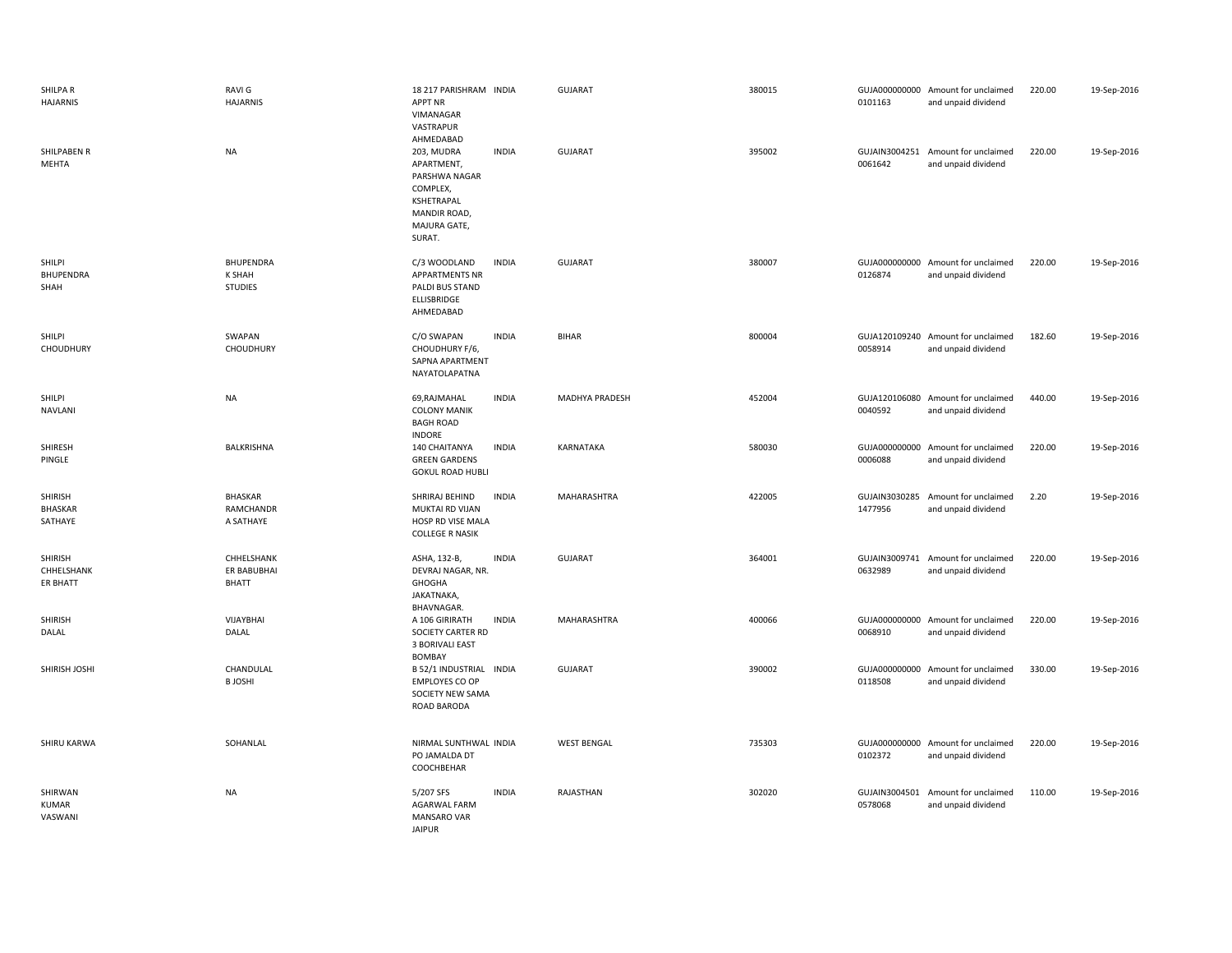| SHITAL UDANI                             | <b>MAHESH</b>               | 11 RASIK<br><b>APARTMENTS AMBA</b><br>VIJAY PLOT OPP<br>ARADHANA SOCIETY<br>JAMNAGAR                | <b>INDIA</b> | <b>GUJARAT</b>       | 361008 | 0078696                  | GUJA000000000 Amount for unclaimed<br>and unpaid dividend | 220.00  | 19-Sep-2016 |
|------------------------------------------|-----------------------------|-----------------------------------------------------------------------------------------------------|--------------|----------------------|--------|--------------------------|-----------------------------------------------------------|---------|-------------|
| SHIV BIYANI                              | <b>NA</b>                   | HOUSE NO 402 ZOO INDIA<br><b>VIEW APARTMENTS</b><br>2A/377 A AZAD<br><b>NAGAR KANPUR</b>            |              | <b>UTTAR PRADESH</b> | 208001 | 8975049                  | GUJAIN3013301 Amount for unclaimed<br>and unpaid dividend | 2200.00 | 19-Sep-2016 |
| <b>SHIV CHARAN</b>                       | <b>ARJUN DASS</b>           | H.NO.-293/2, WARD INDIA<br>NO.-4, P.O.<br>CHARKHI DADRI,<br>HARYANA                                 |              | HARYANA              | 127306 | 0093290                  | GUJAIN3023651 Amount for unclaimed<br>and unpaid dividend | 220.00  | 19-Sep-2016 |
| <b>SHIV KUMAR</b><br>GARG                | TARA CHAND<br>GARG          | 88 MAIN BAZAR<br><b>BAWANA DELHI</b>                                                                | <b>INDIA</b> | DELHI                | 110039 | 0067357                  | GUJA000000000 Amount for unclaimed<br>and unpaid dividend | 220.00  | 19-Sep-2016 |
| <b>SHIV KUMAR</b><br>KHETAN              | <b>NA</b>                   | ARVINDO YOGA<br><b>MANDIR</b><br><b>JAWALAPUR</b><br><b>HARIDWAR</b>                                | <b>INDIA</b> | <b>UTTAR PRADESH</b> | 249404 | 0076392                  | GUJA120302000 Amount for unclaimed<br>and unpaid dividend | 448.80  | 19-Sep-2016 |
| <b>SHIV KUMAR</b><br><b>UPADHYAY</b>     | RAMLAKHAN<br>UPADHYAY       | 40 B HARIKRIPA H<br><b>SOCIETY NR</b><br><b>INDUSTRIAL SOC</b><br>CHHANI JAKATNAKA<br><b>BARODA</b> | <b>INDIA</b> | <b>GUJARAT</b>       | 390002 | 0120590                  | GUJA000000000 Amount for unclaimed<br>and unpaid dividend | 440.00  | 19-Sep-2016 |
| <b>SHIV KUMAR</b><br><b>VERMA</b>        | <b>NA</b>                   | M 49 AMRESHPURI INDIA<br><b>RAI BARELI</b>                                                          |              | <b>UTTAR PRADESH</b> | 229001 | 0205470                  | GUJA000000000 Amount for unclaimed<br>and unpaid dividend | 220.00  | 19-Sep-2016 |
| SHIV<br>PRAKASH<br>AGRAWAL               | SHARDA<br>PRASAD<br>AGRAWAL | C/O SRI OM<br>PRAKASH AGRAWAL<br>3/12 BAGHMBRI<br><b>COLONY ALLAH PUR</b><br>ALLAHABAD              | <b>INDIA</b> | UTTAR PRADESH        | 211006 | 0107568                  | GUJA000000000 Amount for unclaimed<br>and unpaid dividend | 220.00  | 19-Sep-2016 |
| SHIVAJI<br>YALLAPPA<br>BIRJE             | <b>NA</b>                   | 675, RAYAT GALLI<br>VADGAON<br>BELGAUM                                                              | <b>INDIA</b> | KARNATAKA            | 590005 | 0887101                  | GUJA120106000 Amount for unclaimed<br>and unpaid dividend | 33.00   | 19-Sep-2016 |
| SHIVANAND G<br>PATTANSHETT               | <b>NA</b>                   | SIDDESHWAR<br>NILAYA P & T<br><b>QUARTERS ASHRAM</b><br><b>RD BIJAPUR</b>                           | <b>INDIA</b> | KARNATAKA            | 586101 | 0401855                  | GUJA120106000 Amount for unclaimed<br>and unpaid dividend | 55.00   | 19-Sep-2016 |
| SHIVANAND<br>NARAYAN<br>SALIAN           | <b>NA</b>                   | TULSI APT ROOM<br>NO-30, 3RD FLOOR<br><b>BEHIND BANK OF</b><br>MAHARASHTRA<br>THAKURLI              | <b>INDIA</b> | MAHARASHTRA          | 421201 | 0023757                  | GUJA120220000 Amount for unclaimed<br>and unpaid dividend | 88.00   | 19-Sep-2016 |
| SHIVANG<br><b>JYOTIPRASAD</b><br>PACHOLI | <b>NA</b>                   | VRUNDAVAN<br>SOCIETY, ALKA<br>CHOWK, NR.<br>JUNCTION ROAD,<br>SURENDRANAGAR                         | <b>INDIA</b> | <b>GUJARAT</b>       | 363001 | 2383704                  | GUJA120109000 Amount for unclaimed<br>and unpaid dividend | 44.00   | 19-Sep-2016 |
| SHIVANI<br>SRIVASTAVA                    | <b>NA</b>                   | C O RANJANA<br>SRIVASTAVA D 57 49<br>D 5 PLOT NO 1<br>MOULVI BAGH<br>VARANASI                       | <b>INDIA</b> | <b>UTTAR PRADESH</b> | 221010 | GUJAIN3001831<br>1624548 | Amount for unclaimed<br>and unpaid dividend               | 440.00  | 19-Sep-2016 |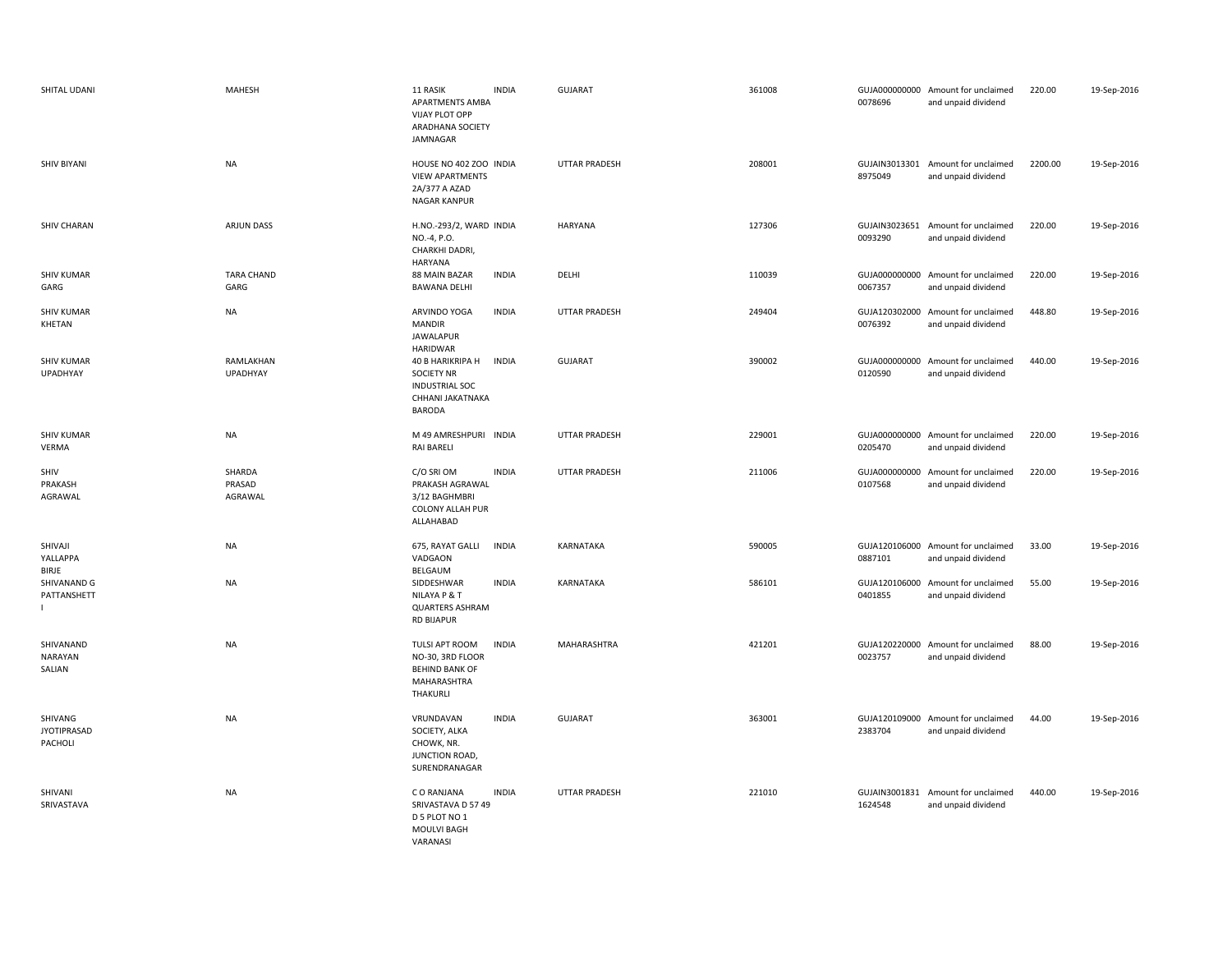| SHIVINDER<br><b>SINGH MANN</b>      | <b>JASWANT</b><br><b>SINGH PROF</b>            | MANN MANZIL OPP INDIA<br>P S SADAR KOT<br><b>KAPURA ROAD</b><br>MUKTSAR PUNJAB                             |              | PUNJAB             | 152026 | 0012880 | GUJA000000000 Amount for unclaimed<br>and unpaid dividend | 220.00 | 19-Sep-2016 |
|-------------------------------------|------------------------------------------------|------------------------------------------------------------------------------------------------------------|--------------|--------------------|--------|---------|-----------------------------------------------------------|--------|-------------|
| SHIVKUMAR<br>SARAWGI                | BAIJNATH<br>SARAWGI                            | SHUKUL ROAD<br><b>PURANI BAZAR</b><br>MUZAFFARPUR                                                          | <b>INDIA</b> | <b>BIHAR</b>       | 842001 | 0181926 | GUJA000000000 Amount for unclaimed<br>and unpaid dividend | 2.20   | 19-Sep-2016 |
| SHIVLAL M<br>PATEL                  | MAGANBHAI                                      | C/O TULSHI<br><b>REDIMEID STORS</b><br><b>BOTAD DIN DAYAL</b><br><b>CHOWK HANUMAN</b><br>GATE              | <b>INDIA</b> | <b>GUJARAT</b>     | 364710 | 0075861 | GUJA000000000 Amount for unclaimed<br>and unpaid dividend | 220.00 | 19-Sep-2016 |
| SHIVPRAKASH<br><b>GUPTA</b>         | NA                                             | 13, AGARSEN<br>NAGAR, BHILWARA<br>ROAD CHITTORGAR                                                          | <b>INDIA</b> | RAJASTHAN          | 312001 | 0524533 | GUJA130176000 Amount for unclaimed<br>and unpaid dividend | 440.00 | 19-Sep-2016 |
| SHIVRAM<br><b>KUMAR</b>             | NA                                             | QT NO. D2, HARINA INDIA<br>COLONY, P.O.<br>NAWAGARA,<br>DHABAD                                             |              | <b>JHARKHAND</b>   | 828306 | 0015357 | GUJA120265000 Amount for unclaimed<br>and unpaid dividend | 220.00 | 19-Sep-2016 |
| SHOBHA<br><b>KUMAR</b>              | <b>UMESH</b><br><b>KUMAR</b>                   | DR SHAMBHU PD<br>SINGH PO RVC<br><b>BLOCK CHOWK</b><br><b>KANKE RANCHI</b><br><b>BIHAR</b>                 | <b>INDIA</b> | <b>JHARKHAND</b>   | 834007 | 0041454 | GUJA000000000 Amount for unclaimed<br>and unpaid dividend | 220.00 | 19-Sep-2016 |
| SHOBHA<br><b>MATHUR</b>             | <b>NA</b>                                      | 1 DA 13 PRATAP<br>NAGAR JODHPUR<br><b>JODHPUR</b>                                                          | <b>INDIA</b> | RAJASTHAN          | 342003 | 0025696 | GUJA120200000 Amount for unclaimed<br>and unpaid dividend | 275.00 | 19-Sep-2016 |
| SHOBHA<br>PATEL                     | <b>DIPAK PATEL</b>                             | SHIVAM STD PCO<br>OPP LIC OFFICE<br><b>STATION ROAD</b><br>DHORAJI                                         | <b>INDIA</b> | <b>GUJARAT</b>     | 360410 | 0020383 | GUJA000000000 Amount for unclaimed<br>and unpaid dividend | 330.00 | 19-Sep-2016 |
| SHOBHA<br>SOMSHEKHAR                | <b>HIAIYUR</b><br>SIDDAMALLA<br>PPA<br>SOMSHEK | SHOBHA<br>SOMSHEKHAR PLOT<br>NO 106 "SHREYAS"<br>RACE COURSE<br>ROAD, DD<br>NAGARBELGAUM                   | <b>INDIA</b> | KARNATAKA          | 590001 | 0047368 | GUJA000000000 Amount for unclaimed<br>and unpaid dividend | 220.00 | 19-Sep-2016 |
| SHRADDHA<br><b>JHUNJHUNW</b><br>ALA | PК<br><b>JHUNJHUNW</b><br>ALA                  | C/O MR PRADIP<br><b>KUMAR</b><br>JHUNJHUNWALA 7<br><b>LYONS RANGE</b><br>CALCUTTA                          | <b>INDIA</b> | <b>WEST BENGAL</b> | 700019 | 0158850 | GUJA000000000 Amount for unclaimed<br>and unpaid dividend | 220.00 | 19-Sep-2016 |
| SHRADDHA<br>TAHILIANI               | <b>GYANBHAI</b>                                | 703 SHAKTI APTS<br>7TH FLOOR GHOD<br>DOD ROAD SURAT                                                        | <b>INDIA</b> | <b>GUJARAT</b>     | 395007 | 0049311 | GUJA000000000 Amount for unclaimed<br>and unpaid dividend | 220.00 | 19-Sep-2016 |
| SHREE<br>PRAKASH<br>BHUWALKA        | SHYAM<br>SUNDER<br>BHUWALKA                    | C/O THE CAMPCO<br>LTD 3 AMARTOLLA<br>STREET CALCUTTA                                                       | <b>INDIA</b> | <b>WEST BENGAL</b> | 700001 | 0179991 | GUJA000000000 Amount for unclaimed<br>and unpaid dividend | 220.00 | 19-Sep-2016 |
| SHREENIWAS<br><b>GUPTA</b>          | LATE<br><b>MUKAND LAL</b><br><b>GUPTA</b>      | C/O STEEL<br><b>EMPORIUM 51</b><br>NETAJI SUBHASH RD<br>CALCUTTA                                           | <b>INDIA</b> | <b>WEST BENGAL</b> | 700001 | 0166461 | GUJA000000000 Amount for unclaimed<br>and unpaid dividend | 220.00 | 19-Sep-2016 |
| SHREEPAL<br>MITHALAL<br>SHAH        | MITHALAL P<br>SHAH                             | 21 SHAH & SONI<br>MARKET 1ST FLOOR<br>MADAN GOPAL<br><b>HAVELI ROAD</b><br><b>MANEK CHOWK</b><br>AHMEDABAD | <b>INDIA</b> | <b>GUJARAT</b>     | 380001 | 0027349 | GUJA000000000 Amount for unclaimed<br>and unpaid dividend | 110.00 | 19-Sep-2016 |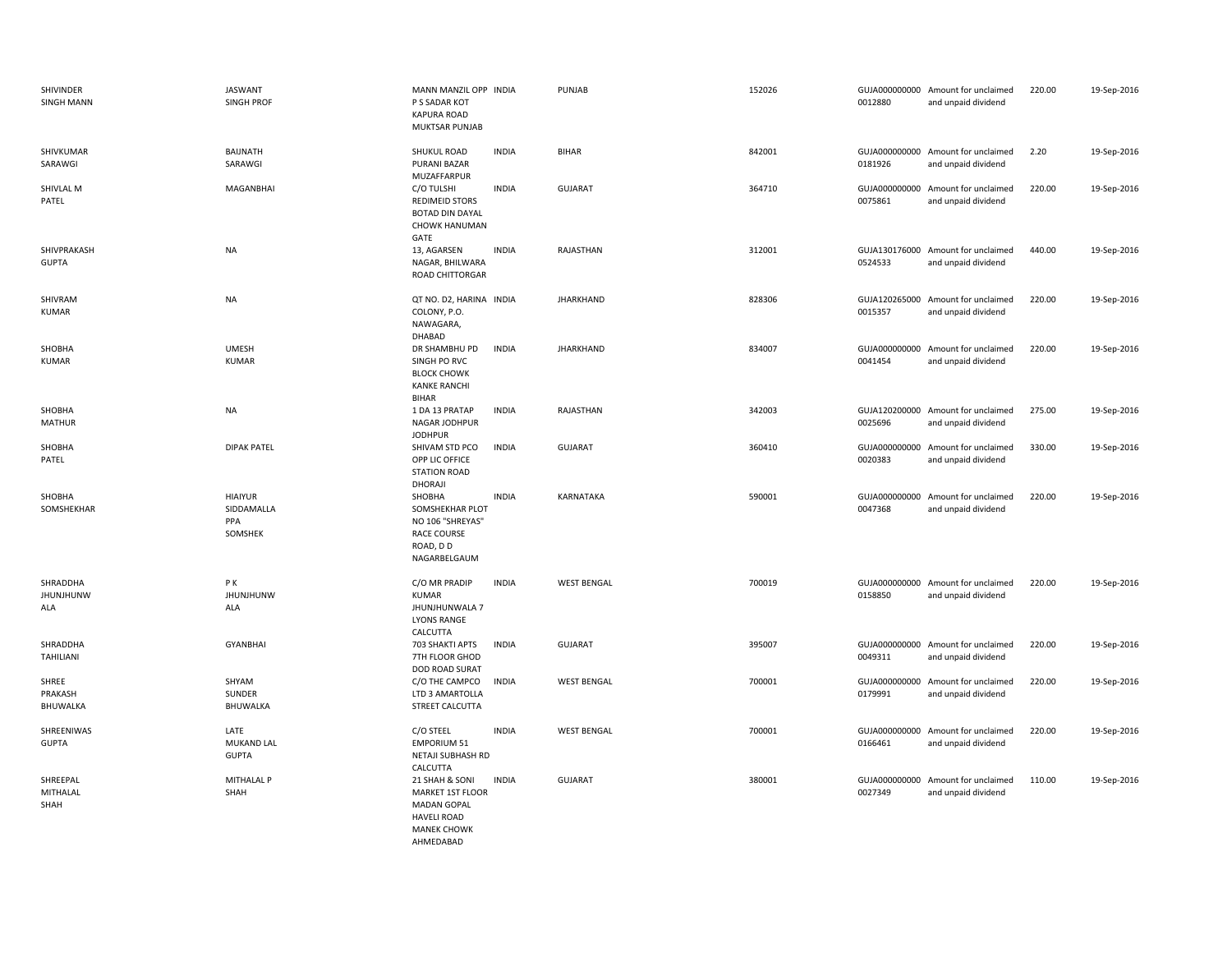| SHREERAM<br><b>MULIK</b>               | BALKRISHNA                                        | 18 C AYARE NIWAS INDIA<br>PAREL VILLAGE<br><b>BACK ROAD</b><br><b>BOMBAY</b>                                              | MAHARASHTRA          | 400012 | 0103222 | GUJA000000000 Amount for unclaimed<br>and unpaid dividend | 330.00  | 19-Sep-2016 |
|----------------------------------------|---------------------------------------------------|---------------------------------------------------------------------------------------------------------------------------|----------------------|--------|---------|-----------------------------------------------------------|---------|-------------|
| SHREYAS<br>RUSHIKESH<br><b>JOSHI</b>   | <b>NA</b>                                         | <b>INDIA</b><br><b>BLOCK NO 1 SBI</b><br>COLONY NEW ACC<br>RD CHHAYA<br>PORBANDAR                                         | <b>GUJARAT</b>       | 360575 | 2500305 | GUJAIN3030285 Amount for unclaimed<br>and unpaid dividend | 11.00   | 19-Sep-2016 |
| <b>SHRI KANT</b><br><b>TAPARIA</b>     | SATYA<br><b>NARAIN</b><br><b>TAPARIA</b>          | <b>INDIA</b><br><b>IIA 53 NEHRU</b><br>NAGAR GHAZIABAD                                                                    | <b>UTTAR PRADESH</b> | 201001 | 0059211 | GUJA000000000 Amount for unclaimed<br>and unpaid dividend | 220.00  | 19-Sep-2016 |
| SHRI N VITTAL                          | NA                                                | PO NARMADA<br><b>INDIA</b><br>NAGAR DISTT<br><b>BHARUCH GUJARAT</b>                                                       | <b>GUJARAT</b>       | 392001 | 0000002 | GUJA000000000 Amount for unclaimed<br>and unpaid dividend | 2.20    | 19-Sep-2016 |
| <b>SHRI RAM</b><br><b>NAIN PANDEY</b>  | LATE R N<br>PANDEY                                | <b>INDIA</b><br>VILL AMAREMAU<br>CHANNU KAPURA P<br>O NARAINPUR VIA<br>TAWAKALPUR<br><b>NAGARA DISTT</b><br>SULTANPUR U P | ANDHRA PRADESH       | 500003 | 0149291 | GUJA000000000 Amount for unclaimed<br>and unpaid dividend | 220.00  | 19-Sep-2016 |
| SHRICHAND<br>MADHYAN                   | <b>KHUB CHAND</b>                                 | 184/1 PUSHPA<br><b>INDIA</b><br><b>BHUVAN SION E</b><br><b>BOMBAY</b>                                                     | MAHARASHTRA          | 400100 | 0096234 | GUJA000000000 Amount for unclaimed<br>and unpaid dividend | 220.00  | 19-Sep-2016 |
| <b>SHRIKANT G</b><br><b>KIRSUR</b>     | <b>NA</b>                                         | HOUSE NO 2<br><b>INDIA</b><br>AKSHAY COLONY<br><b>GOKUL ROAD HUBLI</b>                                                    | KARNATAKA            | 580030 | 0006355 | GUJAIN3031161 Amount for unclaimed<br>and unpaid dividend | 77.00   | 19-Sep-2016 |
| SHRIKANT<br>LAXMANRAO<br><b>JOSHI</b>  | LAXMANRAO<br>GUNDO<br><b>JOSHI</b>                | VINYAL CHEMICALS I INDIA<br>LTD A 21 MIDC<br><b>MAHAD DIST</b><br>RAIGAD                                                  | MAHARASHTRA          | 402301 | 0021657 | GUJA000000000 Amount for unclaimed<br>and unpaid dividend | 220.00  | 19-Sep-2016 |
| SHRIKANT<br>RAMNATH<br>KAKANI          | RAMNATH                                           | ASHIRWAD COLONY INDIA<br>SAVEDI ROAD<br>AHMEDNAGARAHM<br>EDNAGAR                                                          | MAHARASHTRA          | 414003 | 0017554 | GUJA130219000 Amount for unclaimed<br>and unpaid dividend | 1139.60 | 19-Sep-2016 |
| SHRIKRISHAN<br>MOTILAL<br><b>JAJOO</b> | MOTILAL<br><b>OOLAL</b>                           | 203, SHREE TOWERS INDIA<br>HIRJI MISTRI ROAD<br>JAMNAGAR                                                                  | <b>GUJARAT</b>       | 361004 | 0049488 | GUJA120339000 Amount for unclaimed<br>and unpaid dividend | 440.00  | 19-Sep-2016 |
| SHRIMATI<br>JAYANTILAL<br>SHAH         | JAYANTILAL<br>SHAH                                | <b>INDIA</b><br>70 VASANTKUNJ<br><b>SOCIETY NEW</b><br>SHARDA MANDIR<br><b>ROAD PALDI</b><br>AHMEDABAD                    | <b>GUJARAT</b>       | 380007 | 0089679 | GUJA000000000 Amount for unclaimed<br>and unpaid dividend | 220.00  | 19-Sep-2016 |
| SHRINIWAS<br>HADA                      | LT R D HADA<br><b>INDUSTRIALIS</b><br>$\mathsf T$ | 4-GOVT PLACE<br><b>INDIA</b><br>NORTH 1OTH-<br><b>FLOOR CALCUTTA</b>                                                      | <b>WEST BENGAL</b>   | 700001 | 0155801 | GUJA000000000 Amount for unclaimed<br>and unpaid dividend | 660.00  | 19-Sep-2016 |
| SHRUTI                                 | <b>GURURAJA</b>                                   | C/O K R GURURAJA INDIA<br>RAO 155-A<br>ANANDBAUG<br>SOCIETY B/H<br><b>SUSSEN TEXTILES</b><br><b>MAKARPURA</b>             | <b>GUJARAT</b>       | 390010 | 0113333 | GUJA000000000 Amount for unclaimed<br>and unpaid dividend | 220.00  | 19-Sep-2016 |

ROADVADODARA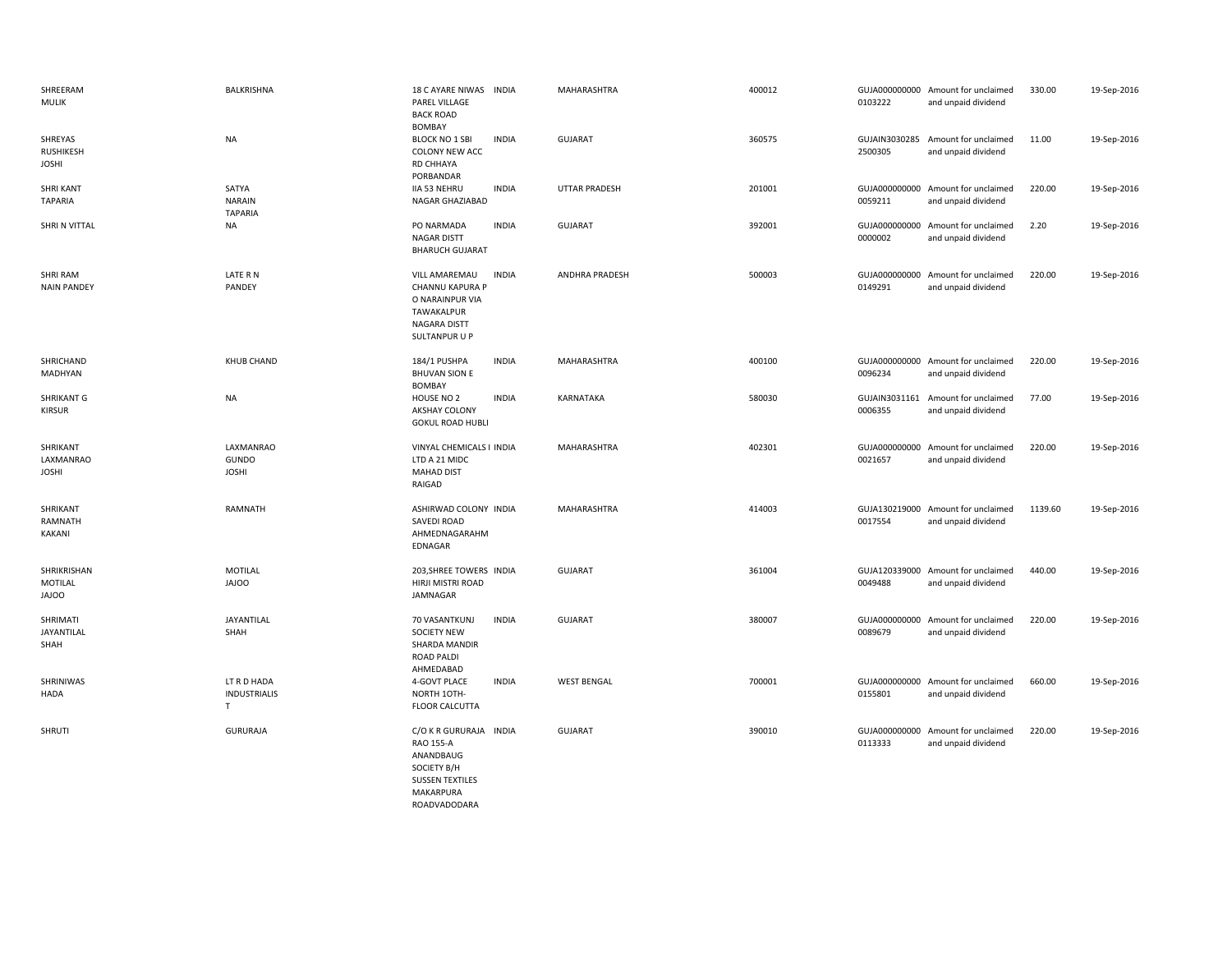| SHRUTI<br>BIYANI                  | SATYANARAY<br>AN BIYANI              | B/8 LENTIN<br><b>INDIA</b><br>APARTMENT VASNA<br>AHMEDABAD                                                                           | GUJARAT              | 380007 | 0180167                  | GUJA000000000 Amount for unclaimed<br>and unpaid dividend | 220.00 | 19-Sep-2016 |
|-----------------------------------|--------------------------------------|--------------------------------------------------------------------------------------------------------------------------------------|----------------------|--------|--------------------------|-----------------------------------------------------------|--------|-------------|
| SHRUTI<br>SWETAMBARI              | <b>MADHAVVA</b><br><b>JEE PRASAD</b> | <b>DURGA SMRITI</b><br><b>INDIA</b><br><b>KADAM KUAN</b><br>PATNA                                                                    | <b>BIHAR</b>         | 800003 | 0018117                  | GUJA000000000 Amount for unclaimed<br>and unpaid dividend | 220.00 | 19-Sep-2016 |
| SHUBH<br>KARAN<br>SHARMA          | <b>NA</b>                            | WARD NO 1 TEHSIL INDIA<br><b>KE PASS</b><br>NAWALGARH<br>JHUNJHUNU RAJ                                                               | RAJASTHAN            | 333042 | GUJAIN3008881<br>3879201 | Amount for unclaimed<br>and unpaid dividend               | 220.00 | 19-Sep-2016 |
| SHUBHADA<br>RAJESH<br>GADGIL      | RAJESH<br>RAMKRISHNA<br>GADGIL       | C/22 PRATAP COOP INDIA<br>HSG SOC OPP BON<br><b>BON 7 BUNGLOWS J</b><br>P ROAD ANDHERI<br>(W)BOMBAY                                  | MAHARASHTRA          | 400053 | 0162426                  | GUJA000000000 Amount for unclaimed<br>and unpaid dividend | 330.00 | 19-Sep-2016 |
| SHUDHA<br>PAREEK                  | <b>RAKSH PAL</b><br>PAREEK           | <b>INDIA</b><br>C/O RAKSH PAL<br>PAREEK SARSWATO<br>KA MOHALLA<br><b>FATEHPUR</b><br>SHEKHAWATI DIST<br>SIKAR (RAJ)                  | RAJASTHAN            | 332301 | 0204167                  | GUJAIN3011603 Amount for unclaimed<br>and unpaid dividend | 220.00 | 19-Sep-2016 |
| SHUSHILABEN<br>RAMJIBHAI<br>PATEL | RAMJIBAI<br>PATEL                    | MOTU GANIPUR AT INDIA<br>DHOLKA DIST<br>AHMEDABAD                                                                                    | <b>GUJARAT</b>       | 387810 | 0100614                  | GUJA000000000 Amount for unclaimed<br>and unpaid dividend | 220.00 | 19-Sep-2016 |
| SHUVABRATA<br>DAS                 | PABITRA DAS                          | 131/6 NETAJI<br><b>INDIA</b><br>SUBHAS CHANDRA<br><b>BOSE ROAD GOUND</b><br><b>FLOOR CALCUTTA</b>                                    | <b>WEST BENGAL</b>   | 700040 | 0057379                  | GUJA000000000 Amount for unclaimed<br>and unpaid dividend | 220.00 | 19-Sep-2016 |
| SHWETA<br>CHOPRA                  | K CHOPRA                             | A 3 KABUL LINE<br><b>INDIA</b><br>DELHI CANTT                                                                                        | DELHI                | 110010 | 0169303                  | GUJA000000000 Amount for unclaimed<br>and unpaid dividend | 220.00 | 19-Sep-2016 |
| SHWETA<br>GOYAL                   | <b>NA</b>                            | <b>INDIA</b><br>W/O SH. SHARAD<br><b>KUMAR GOYAL</b><br>KOTHARI BHAWAN,<br>NEAR KOTWALI,<br><b>BHARATPUR</b>                         | RAJASTHAN            | 321001 | 0014780                  | GUJA120232040 Amount for unclaimed<br>and unpaid dividend | 220.00 | 19-Sep-2016 |
| SHYAM<br>CHANDRA<br>SAIGAL        | LATE SH S B<br>SAIGAL                | M/S PRAKASH<br><b>INDIA</b><br><b>MEDICAL STORES</b><br><b>VARMA MARKET</b><br><b>HOSPITAL ROAD</b><br><b>LAKHIMPUR KHERI</b><br>U P | <b>UTTAR PRADESH</b> | 262701 | 0145621                  | GUJA000000000 Amount for unclaimed<br>and unpaid dividend | 220.00 | 19-Sep-2016 |
| SHYAM<br><b>KUMAR JAIN</b>        | H M JAIN                             | JAIN STORES 16 K N INDIA<br><b>MARKET BEGUSARAI</b>                                                                                  | <b>BIHAR</b>         | 851101 | 0143048                  | GUJA000000000 Amount for unclaimed<br>and unpaid dividend | 220.00 | 19-Sep-2016 |
| <b>SHYAM LAL</b><br><b>BINDAL</b> | LATE SHRIRS<br><b>BINDAL</b>         | C/O MAHARASHTRA INDIA<br>SEAMLES LTD 403 A<br><b>STEEL CHAMBER</b><br><b>BRACH BOMBAY</b>                                            | MAHARASHTRA          | 400009 | 0068356                  | GUJA000000000 Amount for unclaimed<br>and unpaid dividend | 220.00 | 19-Sep-2016 |
| SHYAM SINGH<br>KACHHWAHA          | <b>NAR SINGH</b><br>KACHHWAHA        | KACHHWAHA<br><b>INDIA</b><br><b>HOUSE BEHIND</b><br><b>NIROS ARVIND</b><br>MARG M I ROAD<br><b>JAIPUR</b>                            | RAJASTHAN            | 302001 | 0128212                  | GUJA000000000 Amount for unclaimed<br>and unpaid dividend | 440.00 | 19-Sep-2016 |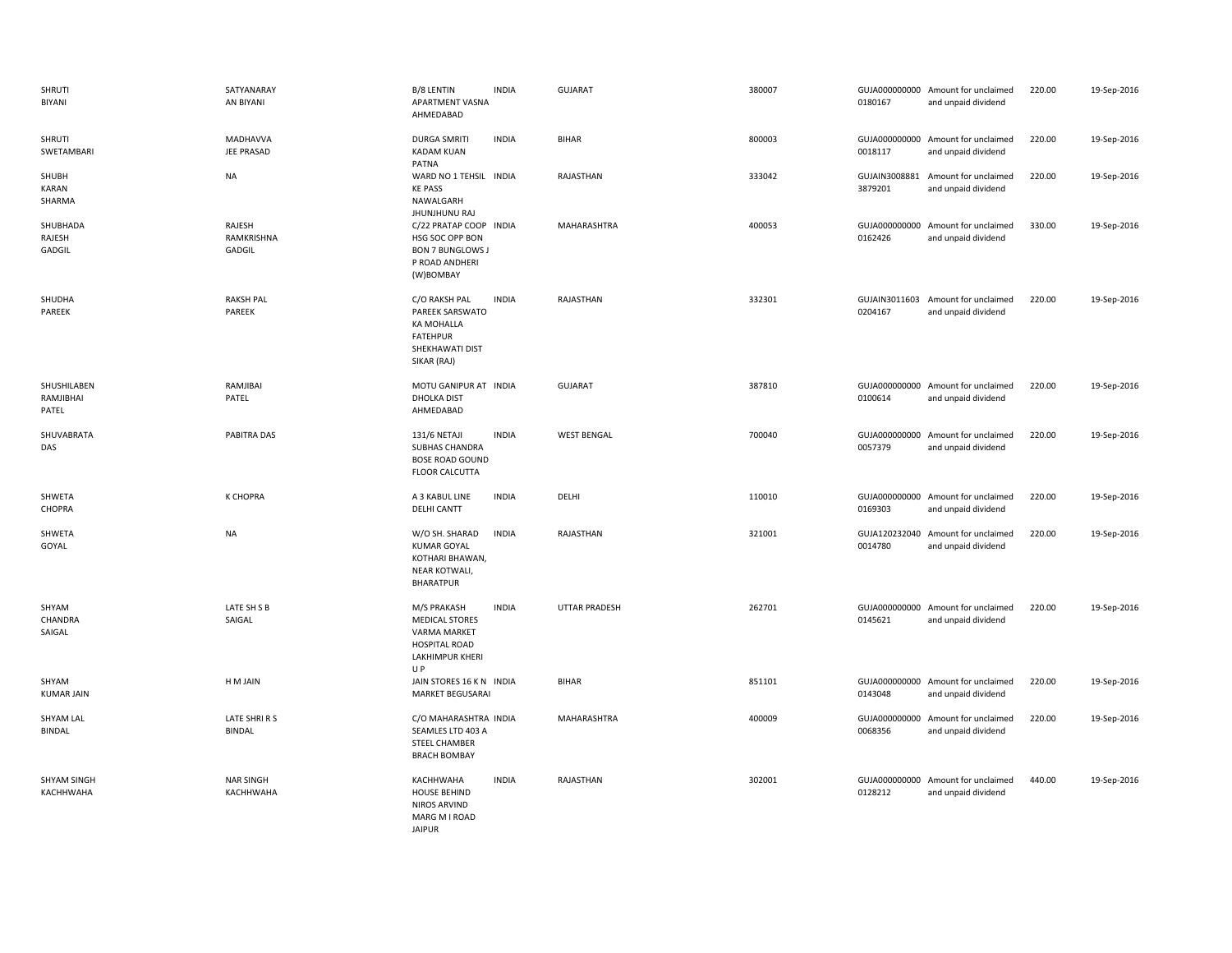| SHYAM<br>SUNDER<br>AGARWAL        | <b>BIBHUTI</b><br>PRASAD<br>AGARWAL | C/O BIBHUTI<br>PRASAD AGARWAL<br>P O BIRAPARA DT<br><b>JALPAIGURI</b>                           | <b>INDIA</b> | <b>WEST BENGAL</b> | 735204 | 0061347                  | GUJA000000000 Amount for unclaimed<br>and unpaid dividend | 220.00 | 19-Sep-2016 |
|-----------------------------------|-------------------------------------|-------------------------------------------------------------------------------------------------|--------------|--------------------|--------|--------------------------|-----------------------------------------------------------|--------|-------------|
| SHYAM<br>SUNDER<br><b>BARIK</b>   | BHAGIRATHI<br><b>BARIK</b>          | 406 R B I OFFICERS INDIA<br><b>FLATS</b><br>CUNNINGHAM<br><b>CRESCENT ROAD</b><br>BANGALORE     |              | KARNATAKA          | 560052 | 0002018                  | GUJA000000000 Amount for unclaimed<br>and unpaid dividend | 220.00 | 19-Sep-2016 |
| SHYAM<br>SUNDER<br>SHARMA         | RADHEY<br>SHYAM<br>SHARMA           | H 250 VIKAS PURI<br>NEW DELHI                                                                   | <b>INDIA</b> | DELHI              | 110018 | 0067942                  | GUJA000000000 Amount for unclaimed<br>and unpaid dividend | 220.00 | 19-Sep-2016 |
| SHYAM<br>SUNDER<br>SHARMA         | <b>AMAR NATH</b>                    | A 337 VIKAS PURI<br>NEW DELHI                                                                   | <b>INDIA</b> | DELHI              | 110018 | 0082482                  | GUJA000000000 Amount for unclaimed<br>and unpaid dividend | 220.00 | 19-Sep-2016 |
| <b>SHYAM VIJAY</b>                | <b>HARI VIJAY</b>                   | ASHISH & COMPANY INDIA<br><b>MANIHARON KA</b><br>RASTA JAIPUR                                   |              | RAJASTHAN          | 302003 | 0071865                  | GUJA000000000 Amount for unclaimed<br>and unpaid dividend | 220.00 | 19-Sep-2016 |
| SHYAMA<br>MUKHERJEE               | JAGANNATH<br>MUKHERJEE              | B-14/338 KALYANI<br>NADIA W BENGAL                                                              | <b>INDIA</b> | <b>WEST BENGAL</b> | 741235 | GUJA000000000<br>0162999 | Amount for unclaimed<br>and unpaid dividend               | 220.00 | 19-Sep-2016 |
| SHYAMAL<br><b>BARAN DEY</b>       | BHUJANGA<br><b>BHUSAN DEY</b>       | TEESTA CANAL HEAD INDIA<br><b>QUARTER DIVISION</b><br>PO KARNAJORA DT<br>UTTAR DINAJPUR         |              | <b>WEST BENGAL</b> | 733130 | GUJA000000000<br>0098786 | Amount for unclaimed<br>and unpaid dividend               | 220.00 | 19-Sep-2016 |
| SHYAMAL<br>CHANDRA<br>CHANDA      | <b>NA</b>                           | MAYUR ABASAN,<br><b>BLOCK-E 3RD</b><br>FLOOR, STATION<br>ROAD PO-<br>NABAGRAM<br><b>HOOGHLY</b> | <b>INDIA</b> | <b>WEST BENGAL</b> | 712246 | GUJA120384000<br>0062105 | Amount for unclaimed<br>and unpaid dividend               | 88.00  | 19-Sep-2016 |
| SHYAMALA<br>CHANDRASEK<br>HAR     | S<br>CHANDRASEK<br>HAR              | FLAT NO 6 PLOT NO INDIA<br>92 NILADRI KALYAN<br>NAGAR HYDERABAD                                 |              | ANDHRA PRADESH     | 500890 | 0141097                  | GUJA000000000 Amount for unclaimed<br>and unpaid dividend | 220.00 | 19-Sep-2016 |
| SHYAMALA<br><b>DEVI KASAVLA</b>   | R RAO                               | H.NO. 2-10-676<br><b>TEACHERS COLONY</b><br>PHASE 1<br>WADDEPALLYHANA<br>MKONDA                 | <b>INDIA</b> | ANDHRA PRADESH     | 506370 | 0156734                  | GUJA000000000 Amount for unclaimed<br>and unpaid dividend | 220.00 | 19-Sep-2016 |
| <b>SHYAMALA S</b><br><b>JOSHI</b> | В<br>SUBRAHMAN<br>YA                | PRASAD<br><b>HARDWARES MAIN</b><br>ROAD BELLARE<br><b>SULLIA TALUK DK</b>                       | <b>INDIA</b> | KARNATAKA          | 574212 | 0151206                  | GUJA000000000 Amount for unclaimed<br>and unpaid dividend | 220.00 | 19-Sep-2016 |
| SHYAMALEND<br>U SARKAR            | <b>NALIN</b><br>CHANDRA<br>SARKAR   | PLOTNO BF/296<br>SECTOR I SALT LAKE<br>CITY CALCUTTA                                            | <b>INDIA</b> | <b>WEST BENGAL</b> | 700064 | 0122415                  | GUJAIN3013132 Amount for unclaimed<br>and unpaid dividend | 440.00 | 19-Sep-2016 |
| SHYAMSUNDA<br>R RATHI             | DEVILAL                             | 4/98 NEW CLOTH<br><b>MARKET</b><br><b>ICHALKARANJI PO</b><br>ICHALKARANJI<br>KOLHAPUR           | <b>INDIA</b> | MAHARASHTRA        | 416115 | 0095527                  | GUJA000000000 Amount for unclaimed<br>and unpaid dividend | 220.00 | 19-Sep-2016 |
| SHYAMSUNDE<br>R KHOT              | VASANTRAO                           | A-1 RAMKRISHNA<br>SOCIETY PASHAN<br>PUNE                                                        | <b>INDIA</b> | MAHARASHTRA        | 411021 | 0163402                  | GUJA000000000 Amount for unclaimed<br>and unpaid dividend | 2.20   | 19-Sep-2016 |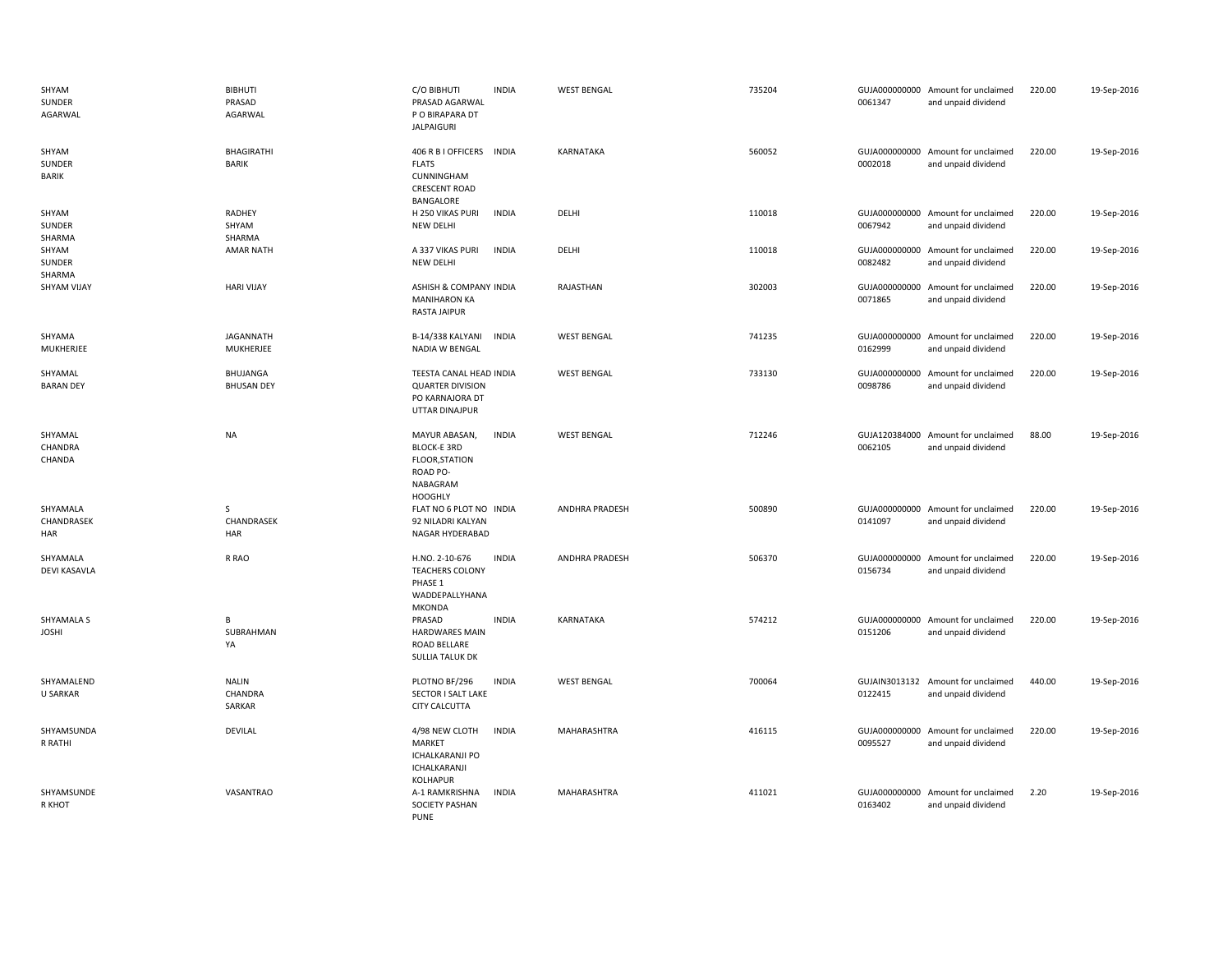| SIBABRATA<br>MAJUMDER                             | <b>NA</b>                                             | AMIYA BHAVAN<br><b>INDIA</b><br><b>RAMNAGAR ROAD</b><br>NO 9 PO<br>RAMNAGAR<br>AGARTALA                      | TRIPURA            | 799002 | 8788115                  | GUJAIN3012502 Amount for unclaimed<br>and unpaid dividend | 66.00  | 19-Sep-2016 |
|---------------------------------------------------|-------------------------------------------------------|--------------------------------------------------------------------------------------------------------------|--------------------|--------|--------------------------|-----------------------------------------------------------|--------|-------------|
| SIBI JOSEPH                                       | <b>JOSEPH</b>                                         | <b>INDIA</b><br>PADINJAREMURI<br>HOUSE<br>NEDUMKANDAM P<br>O NEDUMKANDAM<br><b>IDUKKI, KERALA</b>            | KERALA             | 685553 | 0269960                  | GUJAIN3018951 Amount for unclaimed<br>and unpaid dividend | 13.20  | 19-Sep-2016 |
| SIDDHANT<br>DEVENDRAMI<br>TA                      | DEVENDRA<br><b>KUMAR</b><br>SHARMA                    | N/3/1 M S FLATS<br><b>INDIA</b><br>SCT 13 R K PURAM<br><b>NEW DELHI</b>                                      | DELHI              | 110066 | 0075816                  | GUJAIN3022361 Amount for unclaimed<br>and unpaid dividend | 220.00 | 19-Sep-2016 |
| SIDDHARAJ J<br>JADEJA                             | <b>JORUBHA</b><br>JADEJA                              | <b>INDIA</b><br>9 HARIPRAKASH<br>SOCIETY B H KUMAR<br>SOCIETY NARODA<br>AHMEDABAD                            | <b>GUJARAT</b>     | 382325 | GUJA000000000<br>0025505 | Amount for unclaimed<br>and unpaid dividend               | 220.00 | 19-Sep-2016 |
| SIDDHARTH K<br>VARMA                              | <b>NA</b>                                             | A 1 DHANALAKSHMI INDIA<br><b>TOWER GRID</b><br>LAMBHAVEL ROAD<br>ANAND                                       | <b>GUJARAT</b>     | 388001 | GUJAIN3002141<br>3530121 | Amount for unclaimed<br>and unpaid dividend               | 22.00  | 19-Sep-2016 |
| SIDDHARTH<br>SHARMA                               | VIRENDRA<br><b>KUMAR</b><br>SHARMA                    | 43/106 1ST FLOOR<br><b>INDIA</b><br><b>SECTOR-2 ROHINI</b><br><b>NEW DELHI</b>                               | DELHI              | 110085 | 0206835                  | GUJA000000000 Amount for unclaimed<br>and unpaid dividend | 220.00 | 19-Sep-2016 |
| SIDDHARTHA<br>BANERJEE                            | <b>ALOK NATH</b><br>BANERJEE                          | 1, KHETRAHAZRA<br><b>INDIA</b><br>LANE<br>PO.BERHAMPORE<br>DIST.MURSHIDABAD<br>BERHAMPORE                    | <b>WEST BENGAL</b> | 742101 | 0003448                  | GUJA120384000 Amount for unclaimed<br>and unpaid dividend | 220.00 | 19-Sep-2016 |
| SIDDHARTHA<br>SINGH                               | NARENDRA<br><b>KUMAR</b><br>SINGH                     | 103 A 1 ASHAYANI<br><b>INDIA</b><br>NAGESHWAR<br><b>COLONY OFF</b><br><b>BORONG ROAD</b><br>PATNA BIHAR      | <b>BIHAR</b>       | 800001 | 0018005                  | GUJA000000000 Amount for unclaimed<br>and unpaid dividend | 220.00 | 19-Sep-2016 |
| SIDDHARTHA<br>TAH                                 | <b>NA</b>                                             | G T ROAD EAST IND INDIA<br>CHOTONILPUR<br>BURDWAN                                                            | <b>WEST BENGAL</b> | 713103 | 1041378                  | GUJAIN3004841 Amount for unclaimed<br>and unpaid dividend | 55.00  | 19-Sep-2016 |
| SIDDHINATH<br>KEDARNATH<br><b>JHA</b>             | KEDARNATH<br><b>JHA</b>                               | QTR C 71 BIRLA<br><b>INDIA</b><br>COLONY<br>PORBANDAR                                                        | <b>GUJARAT</b>     | 360575 | 1801126                  | GUJAIN3029024 Amount for unclaimed<br>and unpaid dividend | 220.00 | 19-Sep-2016 |
| <b>SIDDIQ</b><br>SAFIMOHMAD<br><b>BHAI GANDHI</b> | SAFIMOHMA<br>DBHAI<br>HAJIIBRAHIM<br><b>BHAI GAND</b> | 7 P P WADIA<br><b>INDIA</b><br>SOCIETY WADIA<br>COMPOUND POST<br>OFFICE ROAD<br><b>FATHEGUNJ</b><br>VADODARA | <b>GUJARAT</b>     | 390002 | GUJAIN3003941<br>1006051 | Amount for unclaimed<br>and unpaid dividend               | 198.00 | 19-Sep-2016 |
| SIDHARATH<br><b>BHAMBRI</b>                       | S A BHAMBRI                                           | <b>INDIA</b><br>C 2/53 ASHOK<br><b>VIHAR PHASE II</b><br>DELHI                                               | DELHI              | 110052 | 0063501                  | GUJA000000000 Amount for unclaimed<br>and unpaid dividend | 220.00 | 19-Sep-2016 |
| SIJI<br>SURESHBABU                                | SURESHBABU<br>M S                                     | <b>B101 MEET FLATS</b><br><b>INDIA</b><br><b>BHAIKAKA NAGAR</b><br>PO                                        | <b>GUJARAT</b>     | 380059 | 0199324                  | GUJA000000000 Amount for unclaimed<br>and unpaid dividend | 220.00 | 19-Sep-2016 |
| SIKANDAR<br>PRASAD<br>YADAV                       | <b>NA</b>                                             | THALTEJAHMEDABA<br>D GUJ<br><b>KOILA GHAT</b><br><b>INDIA</b><br>ADAMPUR<br><b>BHAGALPUR BIHAR</b>           | <b>BIHAR</b>       | 812001 | 0144676                  | GUJA000000000 Amount for unclaimed<br>and unpaid dividend | 220.00 | 19-Sep-2016 |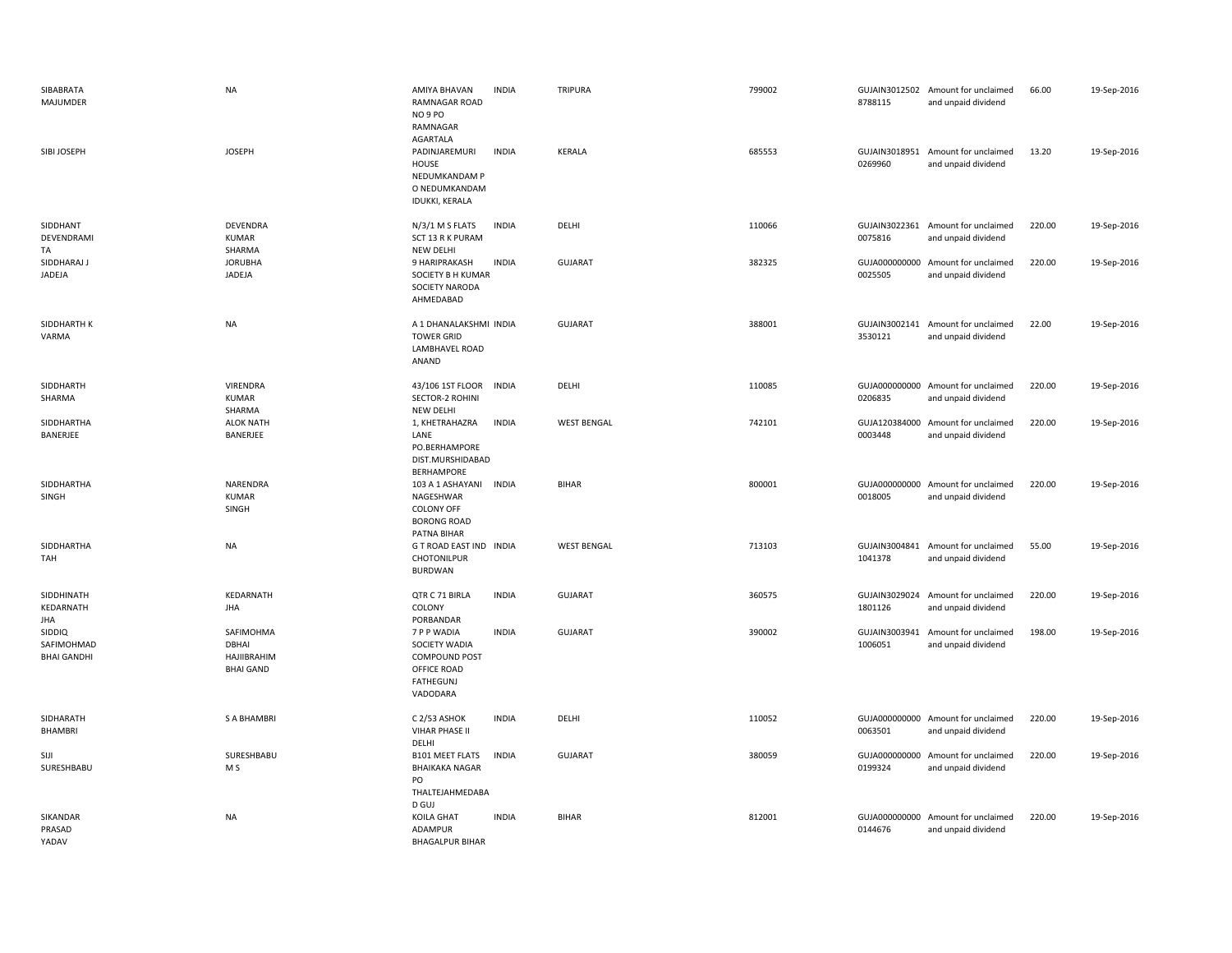| SIMANTA<br>BARUAH                             | LATE SH<br>PREMANAND<br>A BARUAH<br>KAM | SIP CHEW<br><b>INDIA</b><br>RESTAURANT<br><b>WAHEB MANZIL</b><br><b>COMPLEX BAMUNI</b><br>MAIDAN GUWAHATI            | ASSAM              | 781021 | 0005836                  | GUJA000000000 Amount for unclaimed<br>and unpaid dividend | 220.00 | 19-Sep-2016 |
|-----------------------------------------------|-----------------------------------------|----------------------------------------------------------------------------------------------------------------------|--------------------|--------|--------------------------|-----------------------------------------------------------|--------|-------------|
| SIMHADRI<br>SRIDEVI                           | N N B NAIDU                             | C/O N N B NAIDU B- INDIA<br>202 CRYSTAL COURT<br>PLOT NO 18 & 27<br>SECTOR NO 7<br>KHARGHARNEW<br><b>BOMBAY</b>      | MAHARASHTRA        | 410210 | 0143799                  | GUJA000000000 Amount for unclaimed<br>and unpaid dividend | 440.00 | 19-Sep-2016 |
| SIMHAM<br>KONDOORU                            | NARAYANA<br>KONDOORU                    | H NO 2 2<br><b>INDIA</b><br>1130/26/1/1 SAI<br><b>CHAYA NEW</b><br>NALLAKUNTA<br>HYDERABAD                           | ANDHRA PRADESH     | 500044 | 0104967                  | GUJA000000000 Amount for unclaimed<br>and unpaid dividend | 220.00 | 19-Sep-2016 |
| SINATRA VAZ                                   | <b>MATHIAS A</b><br>VAZ                 | A-1 F FLR TARAPORE INDIA<br>GARDENS<br><b>OSHIWARA</b><br>ANDHERI (W)<br>MUMBAI                                      | MAHARASHTRA        | 400053 | 0166983                  | GUJA000000000 Amount for unclaimed<br>and unpaid dividend | 220.00 | 19-Sep-2016 |
| SINDHI<br>PREMKUMAR<br>DWARKADAS              | <b>NA</b>                               | 8 SAUNDARGAPARK INDIA<br>SURBHA SCHOOL<br>RADHANPUR ROAD<br>MEHSANA                                                  | <b>GUJARAT</b>     | 384002 | 1959681                  | GUJA120109000 Amount for unclaimed<br>and unpaid dividend | 110.00 | 19-Sep-2016 |
| SINDHU<br><b>SURESH</b>                       | <b>NA</b>                               | KALLARACKAL<br><b>INDIA</b><br>HOUSE PUTHIAVILA<br>PATTOLI MARKET P<br>O KAYAMKULAM                                  | KERALA             | 690531 | 1333522                  | GUJAIN3002391 Amount for unclaimed<br>and unpaid dividend | 198.00 | 19-Sep-2016 |
| SINGLA JANAK<br>RAJ                           | NA                                      | NEW BASTI GALI NO INDIA<br>1 BARETA MANSA.                                                                           | PUNJAB             | 151501 | 0382663                  | GUJAIN3000111 Amount for unclaimed<br>and unpaid dividend | 220.00 | 19-Sep-2016 |
| SINKI GOYEL                                   | PRAVEEN<br>GOYEL                        | <b>INDIA</b><br>C/O P C MANGAL<br><b>MANGAL TOWERS</b><br>88 MAHEL COLONY<br>SHIVPURI M P                            | MADHYA PRADESH     | 473551 | GUJA000000000<br>0157239 | Amount for unclaimed<br>and unpaid dividend               | 330.00 | 19-Sep-2016 |
| SIREESHA<br>GANNAVARAP<br>U                   | <b>NA</b>                               | W/O M SRINIVAS<br><b>INDIA</b><br>HNO A 7/1 BHEL<br><b>COLONY OPP</b><br>LOYOLA ACADEMY<br>OLD ALWAL<br>SECUNDERABAD | ANDHRA PRADESH     | 500010 | 3022833                  | GUJAIN3010221 Amount for unclaimed<br>and unpaid dividend | 198.00 | 19-Sep-2016 |
| SIRMORE<br>LEASING<br><b>FINANCE P</b><br>LTD | <b>NA</b>                               | <b>INDIA</b><br>A-2/3, PHASE-I,<br><b>MAYAPURI</b><br>INDL.AREA, NEW<br>DELHI.                                       | DELHI              | 110064 | 0180586                  | GUJA000000000 Amount for unclaimed<br>and unpaid dividend | 220.00 | 19-Sep-2016 |
| SISIR KUMAR<br>MANDAL                         | SATINDRA<br>NATH<br>MANDAL              | VILL+P.O+P.S-<br><b>INDIA</b><br>SHYAMPUR DIST-<br>HOWRAH (W.B)                                                      | <b>WEST BENGAL</b> | 711314 | 0210745                  | GUJAIN3007731 Amount for unclaimed<br>and unpaid dividend | 44.00  | 19-Sep-2016 |
| SITA DEVI                                     | H IWFE                                  | C/O R P OBEROI 279 INDIA<br>KAILASH HILLS EAST<br>OF KAILASHNEW<br>DELHI                                             | DELHI              | 110065 | 0174557                  | GUJA000000000 Amount for unclaimed<br>and unpaid dividend | 440.00 | 19-Sep-2016 |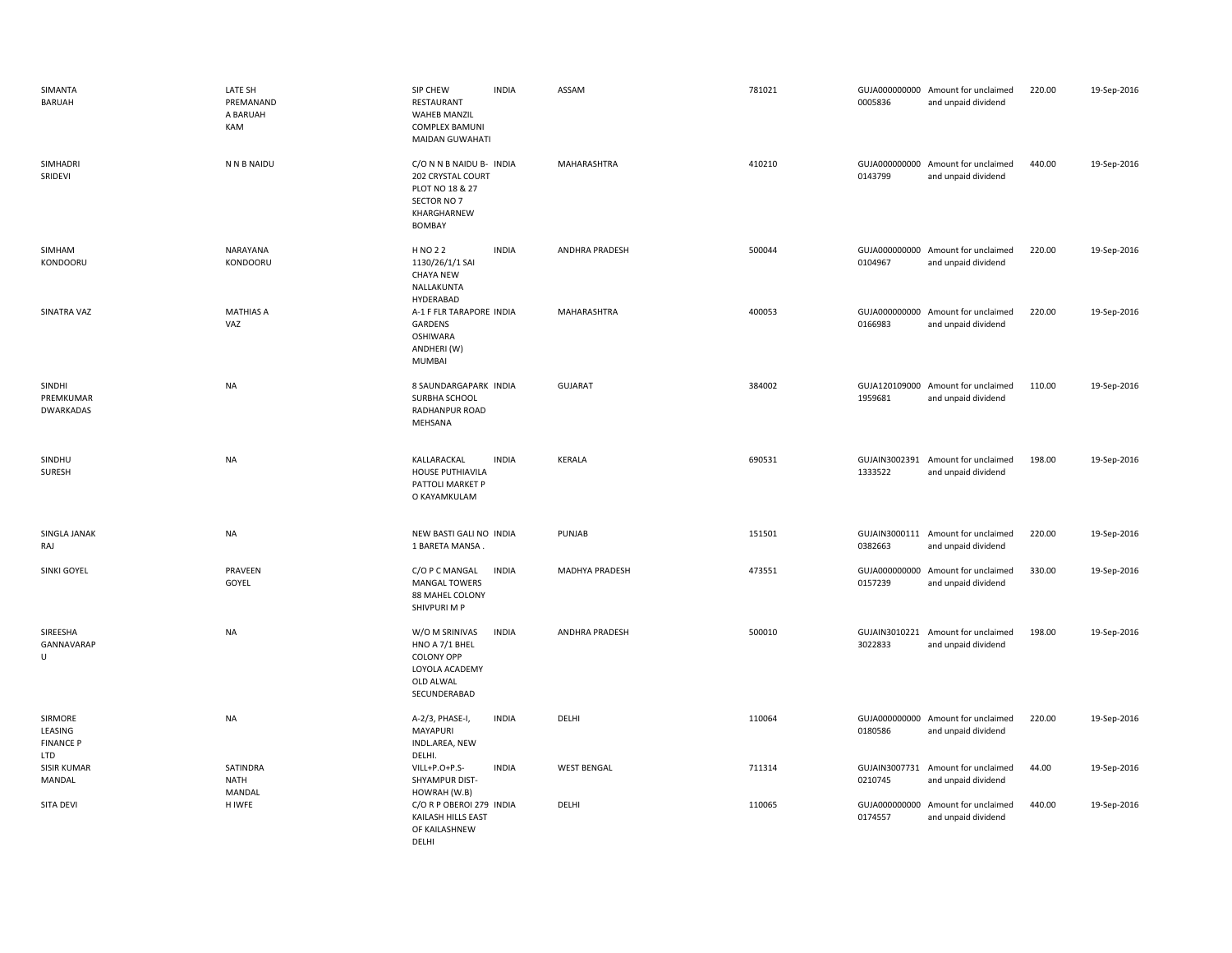| SITA PATEL                                    | <b>VISABHAI</b>                              | C/O MUKESH V<br><b>SHAH SHARE &amp;</b><br><b>STOCK BROKER 106</b><br><b>JAL DARSHAN</b><br>TOWERNANPURA<br>SURAT      | <b>INDIA</b> | <b>GUJARAT</b>     | 395001 | 0048561 | GUJA000000000 Amount for unclaimed<br>and unpaid dividend | 220.00  | 19-Sep-2016 |
|-----------------------------------------------|----------------------------------------------|------------------------------------------------------------------------------------------------------------------------|--------------|--------------------|--------|---------|-----------------------------------------------------------|---------|-------------|
| <b>SITA RAM</b><br>LOHIYA                     | SHRI MATA<br><b>DEEN LOHIYA</b>              | 3 JAWALI BHAWAN INDIA<br><b>STATION ROAD</b><br>ALWAR                                                                  |              | RAJASTHAN          | 301001 | 8496753 | GUJAIN3013301 Amount for unclaimed<br>and unpaid dividend | 220.00  | 19-Sep-2016 |
| SITA RAM<br>PARIHAR                           | <b>RAM KUMAR</b><br>JI                       | <b>RLY STATION NR</b><br>B/H<br>CHUNGHINAKKA<br><b>JALORE</b>                                                          | <b>INDIA</b> | RAJASTHAN          | 343001 | 0073196 | GUJA000000000 Amount for unclaimed<br>and unpaid dividend | 330.00  | 19-Sep-2016 |
| SITA VIKRAM                                   | <b>VIKRAM</b><br>GOVIND<br>PRASAD            | B-1/13 1ST MAIN<br>ROAD SFS-208<br>YELAHANKA NEW<br>TOWN BANGALORE                                                     | <b>INDIA</b> | KARNATAKA          | 560064 | 0109782 | GUJA000000000 Amount for unclaimed<br>and unpaid dividend | 220.00  | 19-Sep-2016 |
| <b>SITABEN</b><br>PRAJAPATI                   | PRAGJI<br>PRAJAPATI                          | 207 GALIARAS POLE INDIA<br>RAIPUR<br>AHMEDABAD                                                                         |              | <b>GUJARAT</b>     | 380001 | 0034877 | GUJA000000000 Amount for unclaimed<br>and unpaid dividend | 220.00  | 19-Sep-2016 |
| SITARAM<br>BAHETI                             | GANGARAM<br>BAHETI                           | 48 HEMCHANDRA<br><b>NASKAR ROAD</b><br>BELIAGHATA<br>CALCUTTA                                                          | <b>INDIA</b> | <b>WEST BENGAL</b> | 700010 | 0051872 | GUJA000000000 Amount for unclaimed<br>and unpaid dividend | 110.00  | 19-Sep-2016 |
| SITARAM<br>BHAI                               | <b>HARIOM</b><br>PRASAD                      | C/O 109 NEW<br><b>CLOTH MARKET</b><br><b>NEAR ROHIT AC</b><br><b>MARKET RING ROAD</b><br>SURAT                         | <b>INDIA</b> | <b>GUJARAT</b>     | 395002 | 0110232 | GUJA000000000 Amount for unclaimed<br>and unpaid dividend | 220.00  | 19-Sep-2016 |
| <b>SIVA RAMA</b><br>PRASADA RAO<br>LINGAMALLU | ANJANEYULU<br>L LABTECH                      | $5 - 25 - 82$<br>RNGANADHA<br>NILAYAM 3/8<br><b>BRODIPET GUNTUR</b>                                                    | <b>INDIA</b> | ANDHRA PRADESH     | 522002 | 0115379 | GUJA000000000 Amount for unclaimed<br>and unpaid dividend | 220.00  | 19-Sep-2016 |
| SIVA REDDY<br>BADAM                           | VENKATA<br>SWAMI<br>REDDY<br><b>BADAM PR</b> | NEERAJA NURSING INDIA<br>HOME<br>PIDUGURALLA<br><b>GUNTUR DT AP</b>                                                    |              | ANDHRA PRADESH     | 522413 | 0115361 | GUJA000000000 Amount for unclaimed<br>and unpaid dividend | 220.00  | 19-Sep-2016 |
| SIVA REDDY<br>PALCHURU                        | P SANKAR<br>REDDY                            | H.NO.24-11-806,<br>NEW BLDG,<br><b>UMMAREDDY</b><br><b>GUNDTA AREA,</b><br>RIGHTSIDE TO<br>KONDAYAPALEM<br>ROADNELLORE | <b>INDIA</b> | MAHARASHTRA        | 999999 | 0016563 | GUJA120369000 Amount for unclaimed<br>and unpaid dividend | 1760.00 | 19-Sep-2016 |
| SIVAMANI A                                    | <b>NA</b>                                    | 6, KALAIVANAR<br>STREET, PUNJAI<br>PULIAMPATTI 638,<br>459 ERODE<br><b>DISTRICT, ERODE</b><br><b>DISTRICT</b>          | <b>INDIA</b> | <b>TAMIL NADU</b>  | 638459 | 1087158 | GUJAIN3022691 Amount for unclaimed<br>and unpaid dividend | 22.00   | 19-Sep-2016 |
| SIVAPRAKASA<br>NA S                           | SWARGANAT<br><b>HAN</b>                      | "PARAKALAM"<br><b>UMMINI DHONI</b>                                                                                     | <b>INDIA</b> | <b>KERALA</b>      | 678009 | 0101966 | GUJA000000000 Amount for unclaimed<br>and unpaid dividend | 220.00  | 19-Sep-2016 |
|                                               |                                              | POST PALAKKAD                                                                                                          |              |                    |        |         |                                                           |         |             |
| SIVARAJAN<br>PILLAI                           | <b>NA</b>                                    | PLOT NO 274/1<br>SECTOR 3 A(NEW)<br>GANDHINAGAR                                                                        | <b>INDIA</b> | <b>GUJARAT</b>     | 382030 | 0125174 | GUJA000000000 Amount for unclaimed<br>and unpaid dividend | 220.00  | 19-Sep-2016 |
| SK NOORUL<br><b>HAQUE</b>                     | SAMSUL<br>HAQUE                              | 57/A GAZI ABDAL<br>SHAIB SARANI PO<br><b>HINDMOTOR DIST</b><br>HOOGHLY W B                                             | <b>INDIA</b> | <b>WEST BENGAL</b> | 712233 | 0052425 | GUJA000000000 Amount for unclaimed<br>and unpaid dividend | 220.00  | 19-Sep-2016 |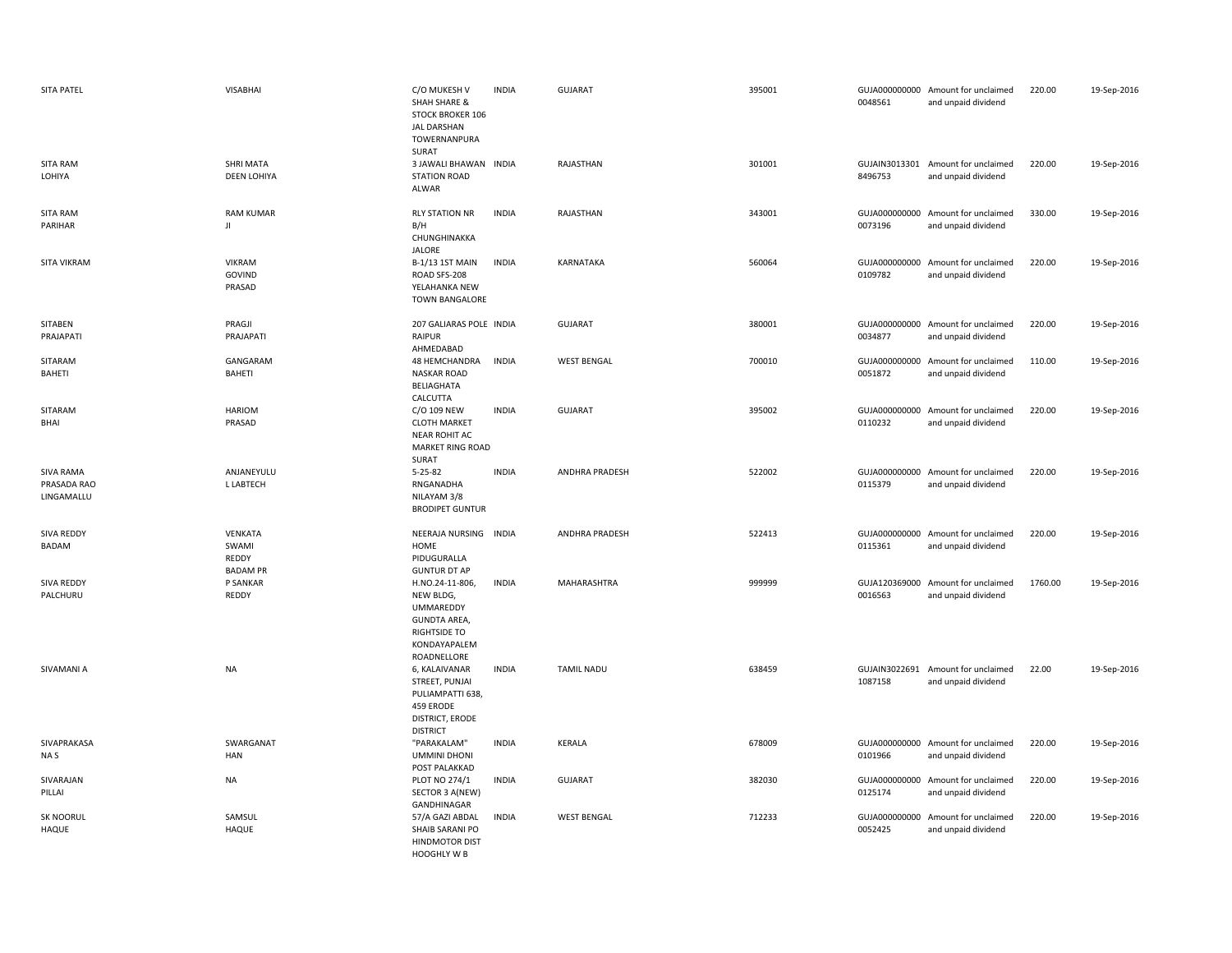| SMITA<br>AGRAWAL                 | <b>NA</b>                              | C/O NITIN<br>AGRAWAL IPS,DY<br><b>INSPR GENL- OF</b><br>POLICE, CRIME<br><b>INVESTIGATION (SR)</b><br>P.O-KOWDIAR, YMR<br>JUNCTION, CHARACH<br>IRA<br>TIRUVANANTHAPUR<br>AM | <b>INDIA</b> | <b>KERALA</b>  | 695003 | 3186404                  | GUJAIN3026793 Amount for unclaimed<br>and unpaid dividend | 110.00 | 19-Sep-2016 |
|----------------------------------|----------------------------------------|-----------------------------------------------------------------------------------------------------------------------------------------------------------------------------|--------------|----------------|--------|--------------------------|-----------------------------------------------------------|--------|-------------|
| SMITA C<br><b>DOSHI</b>          | CHANDULAL<br>M DOSHI                   | A-102<br>AMBADARSHAN<br>KASTURBA ROAD<br>NO <sub>3</sub> OPP<br>AMBATEMPLE<br><b>BORIVALI E BOM</b><br><b>BOMBAY</b>                                                        | <b>INDIA</b> | MAHARASHTRA    | 400066 | 0045132                  | GUJA000000000 Amount for unclaimed<br>and unpaid dividend | 220.00 | 19-Sep-2016 |
| SMITA<br>MANKODI                 | CHANDRAVA<br>DAN                       | <b>G E BOARD CIRCLE</b><br>OFFICE SABARMATI<br>AHMEDABAD                                                                                                                    | <b>INDIA</b> | <b>GUJARAT</b> | 380005 | 0025331                  | GUJA000000000 Amount for unclaimed<br>and unpaid dividend | 220.00 | 19-Sep-2016 |
| SMITA MEHTA                      | GAURANG                                | PINKESH CAMP<br>UTTARSANDA TA<br>NADIAD                                                                                                                                     | <b>INDIA</b> | <b>GUJARAT</b> | 387370 | 0039926                  | GUJA000000000 Amount for unclaimed<br>and unpaid dividend | 220.00 | 19-Sep-2016 |
| SMITA SHAH                       | <b>BHUNESH</b><br><b>KUMAR</b><br>SHAH | 39/B KUMBHA<br>NAGAR<br><b>CHITTORGARH RAJ</b>                                                                                                                              | <b>INDIA</b> | RAJASTHAN      | 312001 | 0073630                  | GUJA000000000 Amount for unclaimed<br>and unpaid dividend | 220.00 | 19-Sep-2016 |
| <b>SMITA SHAH</b>                | RAMESH<br>SHAH                         | 17 SATYAKAM<br>SOCIETY S M ROAD<br>POLYTECHNIC<br>AHMEDABAD                                                                                                                 | <b>INDIA</b> | <b>GUJARAT</b> | 380015 | 0108072                  | GUJA000000000 Amount for unclaimed<br>and unpaid dividend | 220.00 | 19-Sep-2016 |
| SMITA<br><b>TAKKAR</b>           | SURESHBHAI<br>THAKKAR                  | 83 SHAVALI SOCIETY INDIA<br><b>NEAR ADC BANK</b><br><b>JIVRAJ PARK</b><br>AHMEDABAD                                                                                         |              | <b>GUJARAT</b> | 380051 | 0033459                  | GUJA000000000 Amount for unclaimed<br>and unpaid dividend | 220.00 | 19-Sep-2016 |
| <b>SMITA VORA</b>                | SHASHIKANT<br>VORA                     | 202, SAI VAIBHAV<br>COOP HSG, SOC<br><b>CIRCLE GHATKOPAR</b><br>(EAST) MUMBAI                                                                                               | <b>INDIA</b> | MAHARASHTRA    | 400077 | 0041874                  | GUJA000000000 Amount for unclaimed<br>and unpaid dividend | 220.00 | 19-Sep-2016 |
| SMITABEN<br>AMBRISHBHAI<br>PATEL | AMBRISHBHA<br>I C PATEL                | "DRASHTI" NEHRU<br><b>HALL ROAD NANA</b><br><b>BAZAR VALLABH</b><br>VIDYANAGARDIST<br>KHEDA (GUJARAT)                                                                       | <b>INDIA</b> | GUJARAT        | 388120 | 0046816                  | GUJA000000000 Amount for unclaimed<br>and unpaid dividend | 220.00 | 19-Sep-2016 |
| SMRUTI<br>DAULATRAO<br>MORE      | <b>BHAU ANNAJI</b><br>SHELAR           | 1610 A WARD<br>SHIVAJI PETH<br>KOLHAPUR                                                                                                                                     | <b>INDIA</b> | MAHARASHTRA    | 416012 | 1857330                  | GUJAIN3030285 Amount for unclaimed<br>and unpaid dividend | 2.20   | 19-Sep-2016 |
| SMRUTI<br>SUNILKUMAR<br>PATEL    | NA                                     | 33 HARIVALLABH<br>SOCIETY NARODA<br>AHMEDABAD                                                                                                                               | <b>INDIA</b> | GUJARAT        | 382325 | GUJAIN3015491<br>4453413 | Amount for unclaimed<br>and unpaid dividend               | 110.00 | 19-Sep-2016 |
| <b>SMT ARUNA</b><br>JAIN         | M K JAIN                               | <b>MAHAVIRI CLINIC</b><br>MEGHNAGAR DIST<br>JHABUA M P                                                                                                                      | <b>INDIA</b> | MADHYA PRADESH | 457779 | 0007395                  | GUJA000000000 Amount for unclaimed<br>and unpaid dividend | 220.00 | 19-Sep-2016 |
| <b>SMT ASHA</b><br>SINGH         | SHILADHWAJ<br>SINGH                    | QR NO BX 23 G M D INDIA<br>C COLONY SKV<br>NAGAR KACHCHH                                                                                                                    |              | <b>GUJARAT</b> | 370601 | GUJAIN3004841<br>2658199 | Amount for unclaimed<br>and unpaid dividend               | 220.00 | 19-Sep-2016 |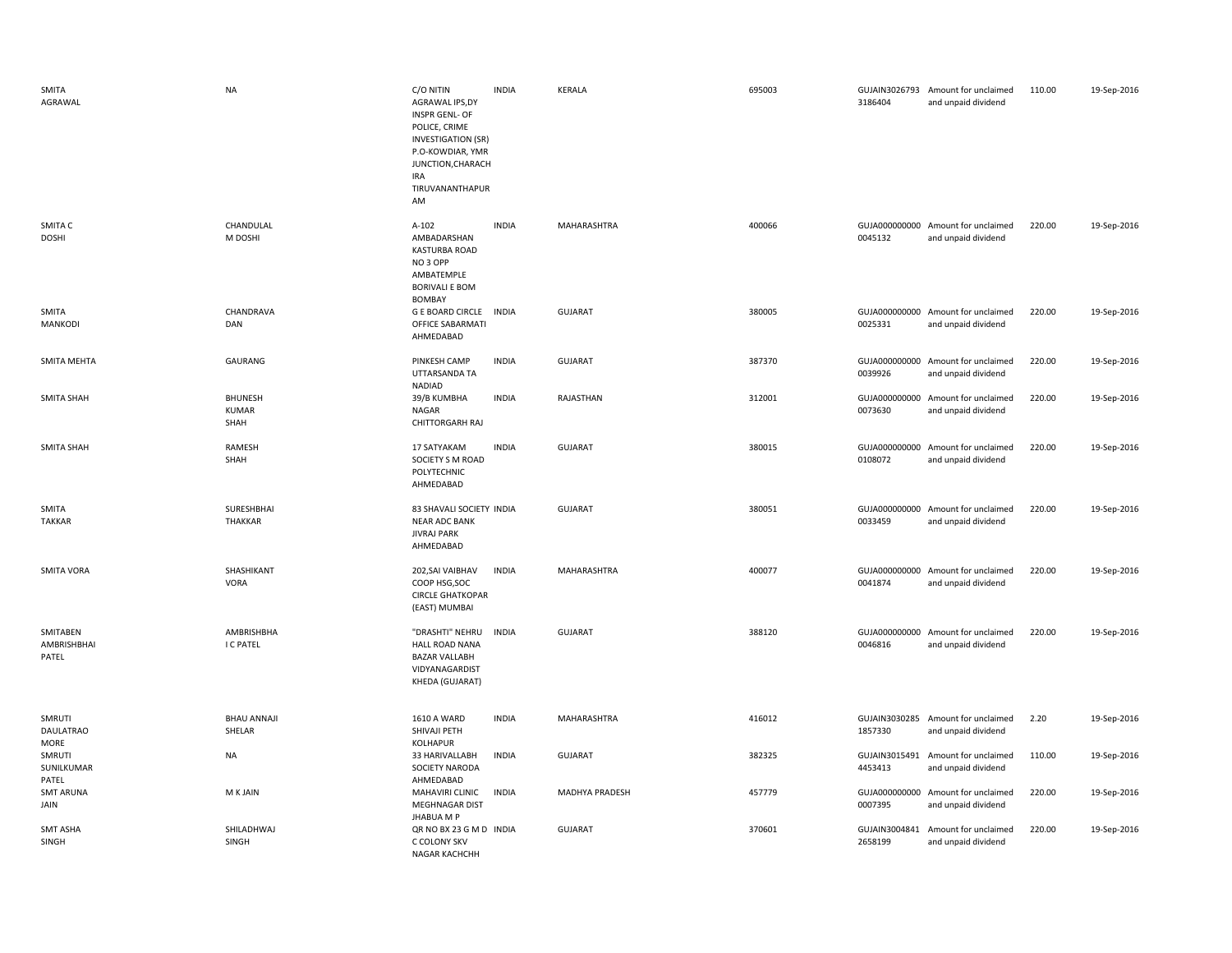| SMT<br>KAMLESH<br>BANSAL            | <b>WOMRVK</b><br><b>BANSAL</b>      | 101, ALLORA<br><b>ENCLAVE DAYAL</b><br>BAGH, AGRA.                                                                                                                         | <b>INDIA</b> | <b>UTTAR PRADESH</b> | 282005 | 0027380                  | GUJAIN3010061 Amount for unclaimed<br>and unpaid dividend | 220.00 | 19-Sep-2016 |
|-------------------------------------|-------------------------------------|----------------------------------------------------------------------------------------------------------------------------------------------------------------------------|--------------|----------------------|--------|--------------------------|-----------------------------------------------------------|--------|-------------|
| SMT USHA<br><b>MISRA</b>            | <b>NA</b>                           | 124/56, C BLOCK<br>GOVINDNAGARKAN<br>PUR                                                                                                                                   | <b>INDIA</b> | UTTAR PRADESH        | 208006 | 0125186                  | GUJA000000000 Amount for unclaimed<br>and unpaid dividend | 440.00 | 19-Sep-2016 |
| SNEH<br>CHOPRA                      | YUDHISHTHIR<br>LAL CHOPRA           | W/O YUDHISHTHIR INDIA<br>LAL CHOPRA<br>KANUGOYAN<br>DEOBAND<br>SAHARANPUR                                                                                                  |              | <b>UTTAR PRADESH</b> | 247554 | 0017413                  | GUJA000000000 Amount for unclaimed<br>and unpaid dividend | 220.00 | 19-Sep-2016 |
| SNEH LATA                           | <b>MEGH RAJ</b>                     | 1740 PHASE 5<br>MOHALI                                                                                                                                                     | <b>INDIA</b> | CHANDIGARH           | 160059 | 0446076                  | GUJAIN3004761 Amount for unclaimed<br>and unpaid dividend | 220.00 | 19-Sep-2016 |
| SNEH LATA                           | BHIRGU<br><b>NATH SINGH</b>         | H. NO. 5 / 165<br>VINAY KHAND G. N.<br>LUCKNOW UTTAR<br>PRADESH                                                                                                            | <b>INDIA</b> | <b>UTTAR PRADESH</b> | 226011 | GUJAIN3000791<br>0168618 | Amount for unclaimed<br>and unpaid dividend               | 330.00 | 19-Sep-2016 |
| <b>SNEH LATA</b><br>KHULLAR         | LATE SH D P<br>KHULLAR<br>RETD      | AG 1 108 A MIG<br><b>FLATS VIKAS PURI</b><br><b>NEW DELHI</b>                                                                                                              | <b>INDIA</b> | DELHI                | 110018 | 0017784                  | GUJA000000000 Amount for unclaimed<br>and unpaid dividend | 220.00 | 19-Sep-2016 |
| SNEH LATA<br>SHARMA                 | ARVIND<br>SHARMA                    | SHARMA NIKETAN<br><b>SUBZI MANDI</b><br>CHURU RAJ                                                                                                                          | <b>INDIA</b> | RAJASTHAN            | 331001 | 0010508                  | GUJA000000000 Amount for unclaimed<br>and unpaid dividend | 220.00 | 19-Sep-2016 |
| SNEHA<br>MANOJBHAI<br>PATEL         | <b>NA</b>                           | 9-BHAGAT COLONY INDIA<br>MAKARPURA ROAD,<br>OPP. SUSAN<br>VADODARA                                                                                                         |              | <b>GUJARAT</b>       | 390010 | 0404250                  | GUJA130167000 Amount for unclaimed<br>and unpaid dividend | 440.00 | 19-Sep-2016 |
| SNEHAL<br>SHRIKANT<br>KULKARNI      | S KULKARNI                          | 123 JAI VISHWA<br><b>BHARITI COLONY</b><br><b>JALNA ROAD</b><br>AURANGABAD<br>AURANGABAD                                                                                   | <b>INDIA</b> | MAHARASHTRA          | 431001 | 0151688                  | GUJA000000000 Amount for unclaimed<br>and unpaid dividend | 220.00 | 19-Sep-2016 |
| SNEHOMOY<br><b>BHATTACHAR</b><br>YA | LATE<br>SUDHMOY<br>BHATTACHAR<br>YA | PRESIDENT, HUMAN INDIA<br><b>RESOURCES UTI</b><br><b>BANK LTD, CENTRAL</b><br><b>OFFICE MAKER</b><br>TOWER - "E", 3RD<br>FLOOR, CIFFE<br>PARADE, COLABA, M<br><b>UMBAI</b> |              | <b>MAHARASHTRA</b>   | 400005 | 0170875                  | GUJA000000000 Amount for unclaimed<br>and unpaid dividend | 220.00 | 19-Sep-2016 |
| SNIGDHA<br><b>NAIK</b>              | SRIKANTA<br><b>KISHORE</b><br>DHAL  | C/O SRIKANTA<br>KISHORE DHAL<br>AT/PO JHANJIRI<br><b>MANGALA DIST</b><br><b>CUTTACK</b>                                                                                    | <b>INDIA</b> | ORISSA               | 753009 | 0004234                  | GUJA000000000 Amount for unclaimed<br>and unpaid dividend | 220.00 | 19-Sep-2016 |
| SOHANI DEVI<br>RATHI                | TULSIRAM<br>RATHI                   | C/O RATHI TRADERS INDIA<br>H S ROAD PO<br><b>MOKOK CHUNG</b>                                                                                                               |              | NAGALAND             | 798601 | 0005882                  | GUJA000000000 Amount for unclaimed<br>and unpaid dividend | 220.00 | 19-Sep-2016 |
| SOHEL S<br>KHATRI                   | SALIMBHAI                           | C/O KHATRI FLOOR<br>MILL O/S MAHUDI<br><b>BHAGOL DABHOI</b><br><b>DIST BARODA</b>                                                                                          | <b>INDIA</b> | <b>GUJARAT</b>       | 391110 | 0039651                  | GUJA000000000 Amount for unclaimed<br>and unpaid dividend | 220.00 | 19-Sep-2016 |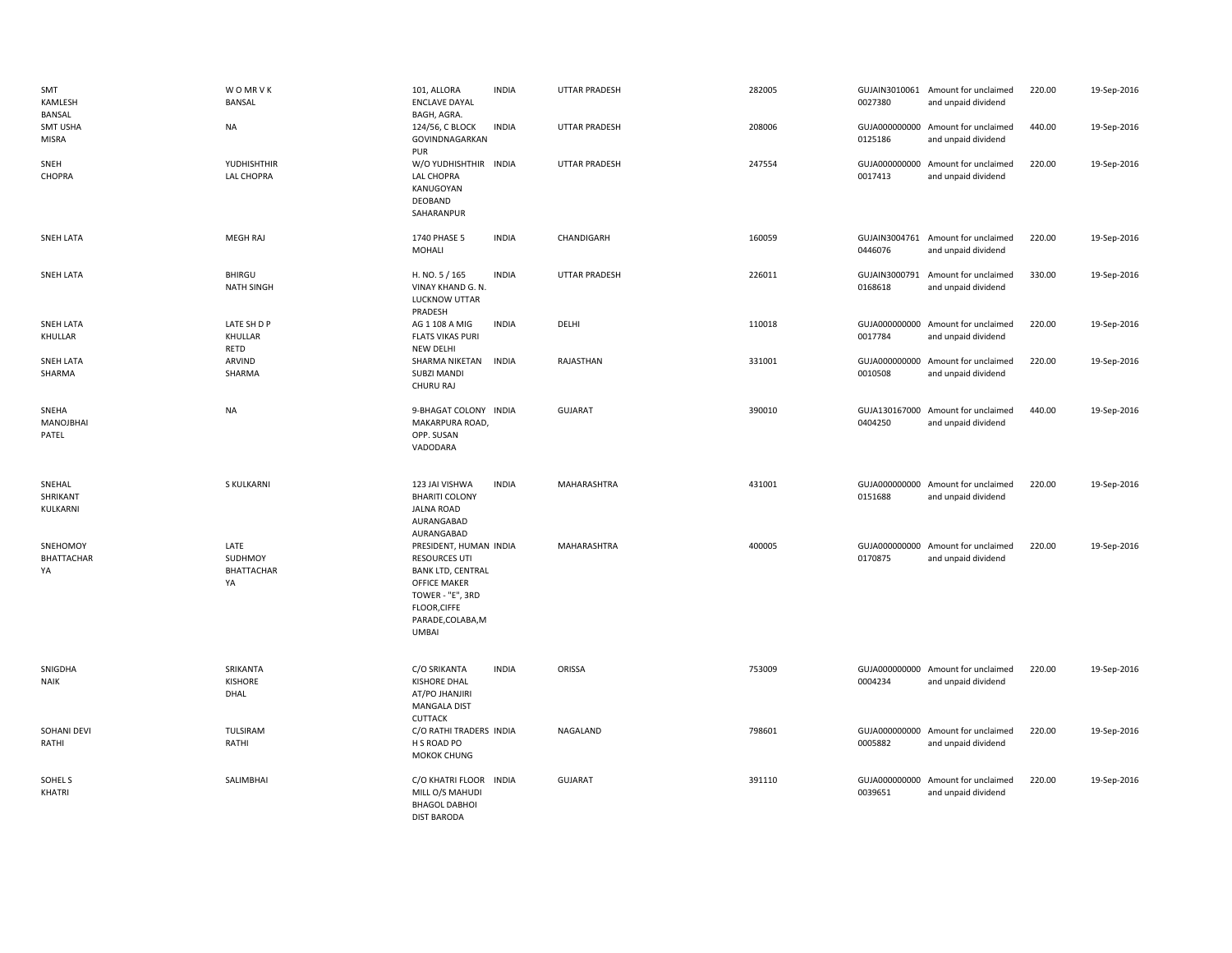| SOLANKI<br>GHANSHYAM<br>BHAI<br>MANJIBHAI | MANJIBHAI<br>SOLANKI         | 112 KUBER NAGAR- INDIA<br>1 NEAR KATAR GAM<br>DARWAJA SURAT<br>[GUI]                                                                               | <b>GUJARAT</b>       | 395004 | 0190241                  | GUJA000000000 Amount for unclaimed<br>and unpaid dividend | 220.00 | 19-Sep-2016 |
|-------------------------------------------|------------------------------|----------------------------------------------------------------------------------------------------------------------------------------------------|----------------------|--------|--------------------------|-----------------------------------------------------------|--------|-------------|
| SOM DUTT<br>SHARMA                        | YAGYA DUTT<br>SHARMA         | 203 AKSHAYA APTT INDIA<br>75 BIMA NAGAR<br>OPP ANAND BAZAR<br><b>INDORE</b>                                                                        | MADHYA PRADESH       | 452001 | 0161158                  | GUJA000000000 Amount for unclaimed<br>and unpaid dividend | 220.00 | 19-Sep-2016 |
| SOMABHAI<br><b>TADVI</b>                  | BHIMABHAI<br><b>TADVI</b>    | 1099 LAKSHMIKUNJ INDIA<br>SOCIETY 107 H I G<br>GORWA<br>LAKSHMIPURA<br>ROAD VADODARA                                                               | <b>GUJARAT</b>       | 390016 | GUJA000000000<br>0123039 | Amount for unclaimed<br>and unpaid dividend               | 220.00 | 19-Sep-2016 |
| SOMESH<br>SANTRA                          | <b>NA</b>                    | MOUZA BASULIYA G INDIA<br>P GOPALPUR PS<br>MAHISHADAL<br><b>BLOCK</b><br>MAHISHADAL II DIST<br>MIDNAPUR HALDIA                                     | <b>WEST BENGAL</b>   | 721628 | 0075044                  | GUJA120302000 Amount for unclaimed<br>and unpaid dividend | 195.80 | 19-Sep-2016 |
| SOMNATH<br>GHOSH                          | <b>HARI PADA</b><br>GHOSH    | B-9/41 PO KALYANI INDIA<br>DIST NADIA W.B                                                                                                          | <b>WEST BENGAL</b>   | 741235 | 0161448                  | GUJA000000000 Amount for unclaimed<br>and unpaid dividend | 220.00 | 19-Sep-2016 |
| SOMNATH<br><b>GUPTA</b>                   | <b>NA</b>                    | 66/157 KACHIYANA INDIA<br>MOHAL KANPUR                                                                                                             | <b>UTTAR PRADESH</b> | 208001 | 5375889                  | GUJAIN3011271 Amount for unclaimed<br>and unpaid dividend | 220.00 | 19-Sep-2016 |
| <b>SONA PATEL</b>                         | <b>DINESHBHAI</b>            | <b>INDIA</b><br>D/19 GANSHYAM<br>NAGAR SOCIETY<br>OPP R T O SUBHASH<br><b>BRIDGE</b><br>AHMEDABAD                                                  | <b>GUJARAT</b>       | 380027 | 0034865                  | GUJA000000000 Amount for unclaimed<br>and unpaid dividend | 220.00 | 19-Sep-2016 |
| SONAI<br>MUTHU N                          | NARAYANAN<br>S               | <b>INDIA</b><br>469/17 AG BLOCK<br><b>HARMONY APART</b><br>7TH MAIN ROAD, II<br><b>STREET SHANTI</b><br><b>COLONY ANNA</b><br><b>NAGAR CHENNAI</b> | <b>TAMIL NADU</b>    | 600040 | 0245434                  | GUJAIN3016374 Amount for unclaimed<br>and unpaid dividend | 220.00 | 19-Sep-2016 |
| SONAL<br>JAYESH MODY                      | JAYESH<br>NATHALAL           | <b>BREACH CANDY</b><br><b>INDIA</b><br><b>HOUSE GROUND</b><br>FLOOR FLAT NO 1<br><b>68 BHUTA BHAI</b><br><b>DESAI ROAD</b><br><b>BOMBAY</b>        | MAHARASHTRA          | 400026 | GUJA000000000<br>0095343 | Amount for unclaimed<br>and unpaid dividend               | 220.00 | 19-Sep-2016 |
| <b>SONAL KARIA</b>                        | BHAGVANJIB<br>HAI            | STATION ROAD OPP INDIA<br><b>HIRAK BAUG</b><br>AMRELI                                                                                              | <b>GUJARAT</b>       | 364601 | 0019714                  | GUJA000000000 Amount for unclaimed<br>and unpaid dividend | 220.00 | 19-Sep-2016 |
| SONAL<br>KUMARI<br>KOTHARI                | CHANDULAL<br>KOTHARI         | <b>INDIA</b><br>BLOCK NO3<br>RAMESH NIVAS<br>NEAR SHYAM NIVAS<br><b>BHALUBHAI DESAI</b><br>ROAD BOMBAY                                             | MAHARASHTRA          | 400026 | GUJA000000000<br>0060936 | Amount for unclaimed<br>and unpaid dividend               | 220.00 | 19-Sep-2016 |
| <b>SONAL R</b><br>VARIA                   | <b>RAM NIKLAL</b><br>M VARIA | <b>6 A DHAN RATNA</b><br><b>INDIA</b><br>APT BHARDA WADI J<br>P ROAD ANDHERI W<br><b>BOMBAY</b>                                                    | MAHARASHTRA          | 400058 | 0050296                  | GUJA000000000 Amount for unclaimed<br>and unpaid dividend | 220.00 | 19-Sep-2016 |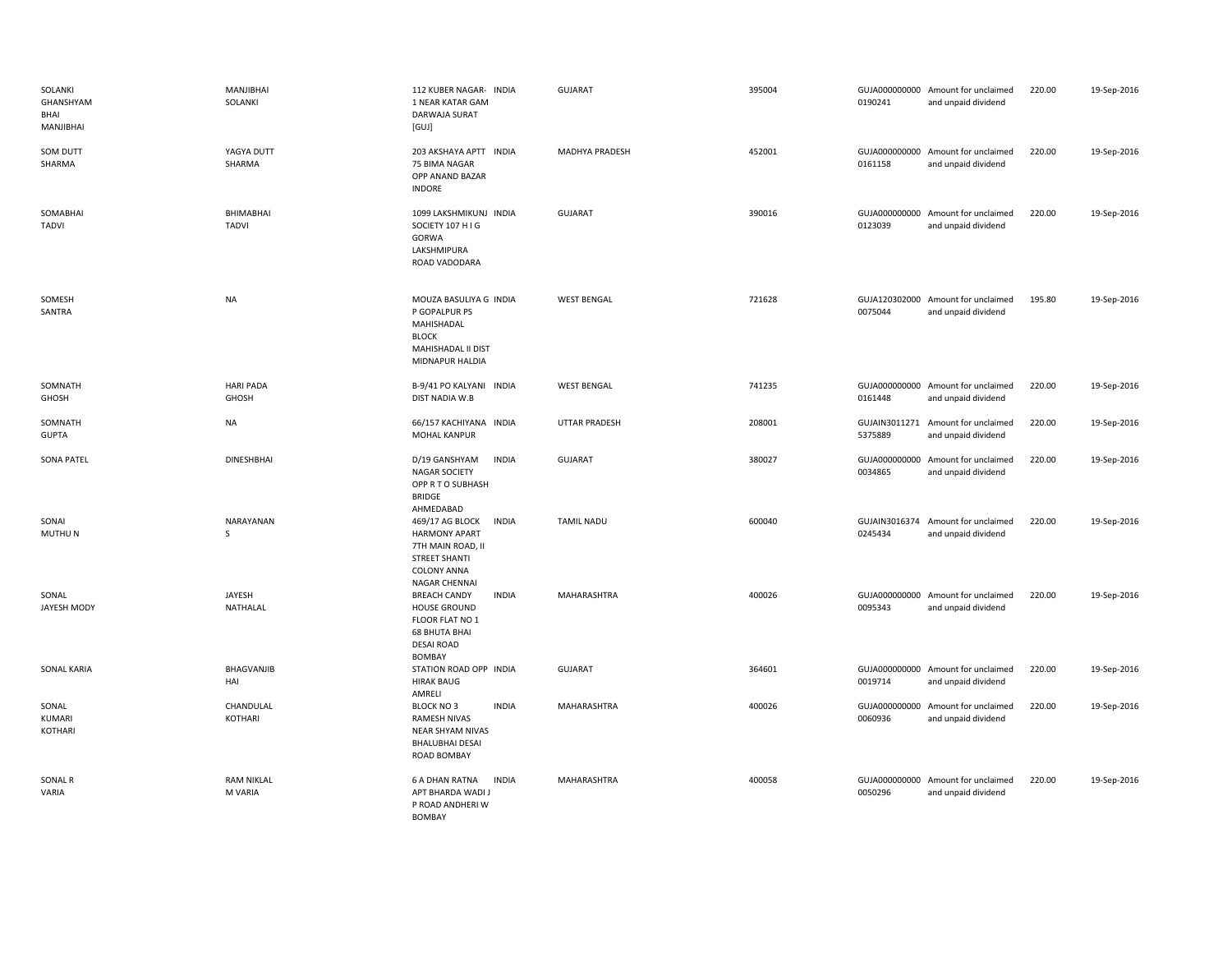| SONAL SHAH                                      | <b>ABHAY SHAH</b>                                     | <b>M/5/50 GOKUL</b><br><b>INDIA</b><br><b>FLATS SOLA ROAD</b><br>NARANPURA<br>AHMEDABAD                                               | <b>GUJARAT</b>       | 380013 | 0088946                  | GUJA000000000 Amount for unclaimed<br>and unpaid dividend | 220.00 | 19-Sep-2016 |
|-------------------------------------------------|-------------------------------------------------------|---------------------------------------------------------------------------------------------------------------------------------------|----------------------|--------|--------------------------|-----------------------------------------------------------|--------|-------------|
| <b>SONAL SHAH</b>                               | <b>NA</b>                                             | 3 A SAUMYA APT B S INDIA<br><b>GOKUL ROW HOUSE</b><br>PARLE POINT SURAT<br><b>GUJARAT</b>                                             | <b>GUJARAT</b>       | 395007 | GUJAIN3002141<br>2314138 | Amount for unclaimed<br>and unpaid dividend               | 220.00 | 19-Sep-2016 |
| SONALBEN<br>CHANDRAKAN<br><b>TBHAI RAVAL</b>    | <b>NA</b>                                             | 195. RAVI RESIDENSI, INDIA<br>150.FIT RING ROAD<br>NR.R.M.C.QUA<br>RAJKOTRAJKOT                                                       | <b>GUJARAT</b>       | 360005 | 0126679                  | GUJA130199000 Amount for unclaimed<br>and unpaid dividend | 110.00 | 19-Sep-2016 |
| <b>SONALI S</b><br><b>BOLIA</b>                 | SURENDRA<br><b>BOLIA</b>                              | <b>INDIA</b><br>1047 GROUND<br><b>FLOOR GOLWALA</b><br><b>MARKET RING ROAD</b><br>SURAT                                               | <b>GUJARAT</b>       | 395002 | 0056714                  | GUJA000000000 Amount for unclaimed<br>and unpaid dividend | 220.00 | 19-Sep-2016 |
| SONI<br>CHAUDHARI                               | <b>NA</b>                                             | C/O RAJENDRA<br><b>INDIA</b><br>CHAUDHARP<br><b>TADALP PROJECT</b><br>CHANDRAPUR                                                      | MAHARASHTRA          | 442401 | 0014991                  | GUJA000000000 Amount for unclaimed<br>and unpaid dividend | 220.00 | 19-Sep-2016 |
| <b>SONI JAIN</b>                                | SAURABH<br>JAIN                                       | <b>INDIA</b><br>F-137 SECTOR 41<br>NOIDA U P                                                                                          | <b>UTTAR PRADESH</b> | 201303 | 0015814                  | GUJA000000000 Amount for unclaimed<br>and unpaid dividend | 220.00 | 19-Sep-2016 |
| <b>SONI RAJESH</b><br>JAGDISHCHAN<br><b>DRA</b> | SONI<br><b>JAGDISHCHA</b><br><b>NDRA</b><br>SHOBHALAL | 367, KOTESWAR<br><b>INDIA</b><br>SOCIETY, DHOLKA<br>ROAD, SARKHEJ,<br>AHMEDABAD                                                       | <b>GUJARAT</b>       | 382210 | GUJAIN3003431<br>0853970 | Amount for unclaimed<br>and unpaid dividend               | 220.00 | 19-Sep-2016 |
| SONI<br>VIPULKUMAR<br>ARVINDBHAI                | <b>NA</b>                                             | <b>INDIA</b><br>PARMAT MA<br>SOCIETY MODHERA<br>ROAD MEHSANA<br>MEHSANA                                                               | <b>GUJARAT</b>       | 384002 | GUJAIN3012763<br>0575733 | Amount for unclaimed<br>and unpaid dividend               | 220.00 | 19-Sep-2016 |
| SONIA                                           | PANKAJ<br>GARG                                        | <b>HOSE NO -265</b><br><b>INDIA</b><br>STREET NO 6 PREM<br><b>BASTI SANGRUR</b>                                                       | PUNJAB               | 148001 | GUJA120229000<br>0181943 | Amount for unclaimed<br>and unpaid dividend               | 220.00 | 19-Sep-2016 |
| SONIA D<br>GIDVANI                              | <b>DINESH</b><br>GIDANI                               | C/O HEMI 19/A<br><b>INDIA</b><br>ANAND NAGAR<br><b>FORJET STREET</b><br><b>BOMBAY</b>                                                 | MAHARASHTRA          | 400036 | 0073855                  | GUJA000000000 Amount for unclaimed<br>and unpaid dividend | 220.00 | 19-Sep-2016 |
| SONIA FIROZ<br><b>JIVANI</b>                    | <b>FIROZ</b>                                          | <b>INDIA</b><br>UZAM NR B/23<br><b>MAHAVIR SOCIETY</b><br><b>B/H GITA MANDIR</b><br>JAMNAGAR                                          | <b>GUJARAT</b>       | 361008 | GUJAIN3010392<br>4019191 | Amount for unclaimed<br>and unpaid dividend               | 220.00 | 19-Sep-2016 |
| SONU JAIN                                       | DEEPCHAND                                             | 71 GIRDHAR NAGAR INDIA<br><b>SOCIETY GIRDHAR</b><br>NAGAR<br>AHMEDABAD                                                                | <b>GUJARAT</b>       | 380004 | 0034646                  | GUJA000000000 Amount for unclaimed<br>and unpaid dividend | 220.00 | 19-Sep-2016 |
| <b>SORAJNI B</b>                                | <b>BHAGWAND</b><br>AS                                 | <b>INDIA</b><br>C/O MOHAN LAL<br><b>LACHHMANDAS 12</b><br>MAHALAXMI CLOTH<br><b>MARKET KALUPURA</b><br><b>KOTNI RANG</b><br>AHMEDABAD | <b>GUJARAT</b>       | 380001 | GUJA000000000<br>0034025 | Amount for unclaimed<br>and unpaid dividend               | 220.00 | 19-Sep-2016 |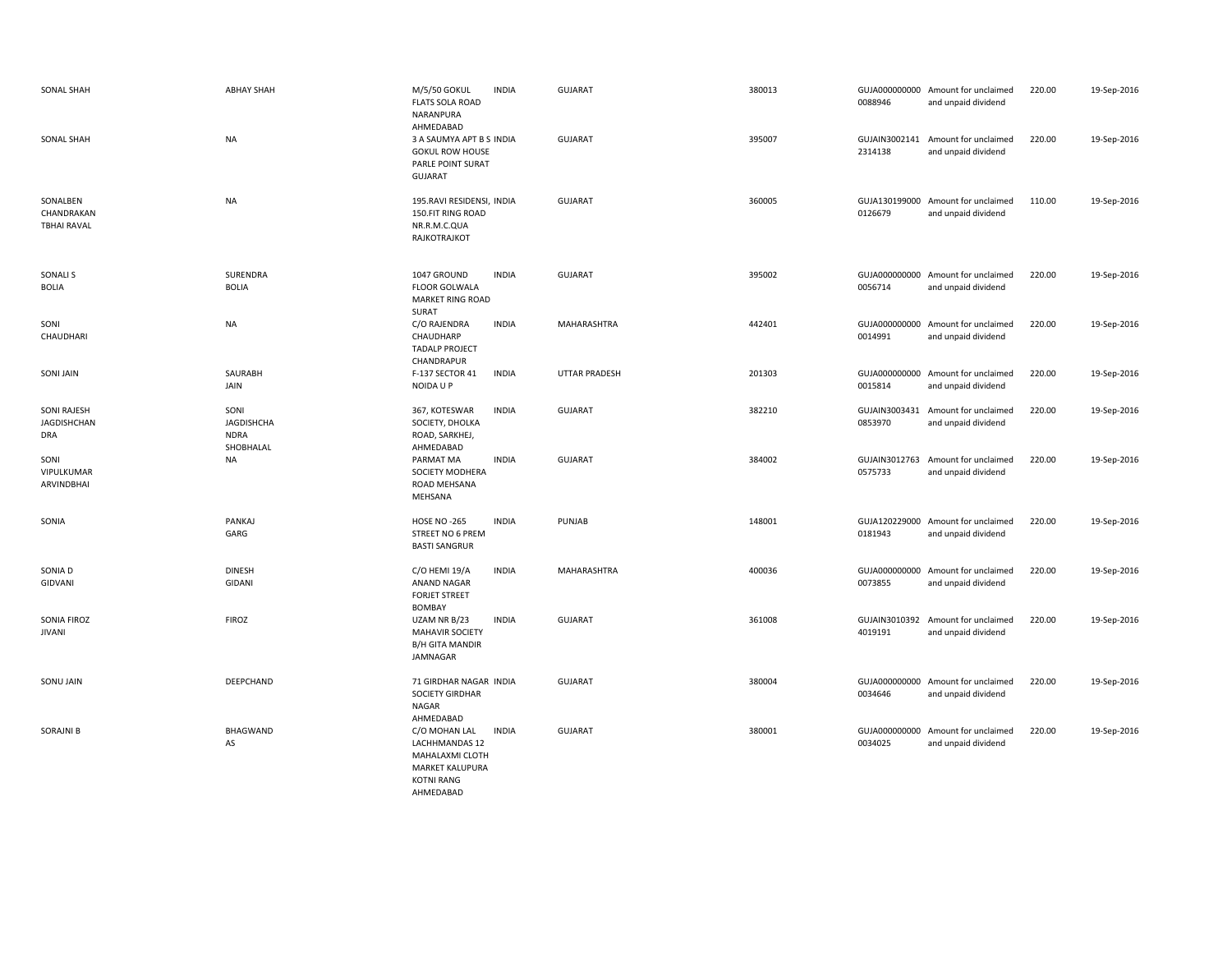| SOUDAMINI<br>MISHRA                      | BHAGABANA<br><b>MISARA</b>                | C/O B MISHRA<br><b>STATE BANK OF</b><br><b>INDIA ROURKELA</b><br>INDUSTRIAL<br>ESTATEROURKELA            | <b>INDIA</b> | ORISSA                | 769004 | 0167907                  | GUJA000000000 Amount for unclaimed<br>and unpaid dividend | 220.00 | 19-Sep-2016 |
|------------------------------------------|-------------------------------------------|----------------------------------------------------------------------------------------------------------|--------------|-----------------------|--------|--------------------------|-----------------------------------------------------------|--------|-------------|
| SOUMYA<br><b>RAJAN DAS</b>               | <b>B B DAS</b>                            | 4/1<br>PARAMHANSDEV<br>ROAD CHETLA<br>CALCUTTA                                                           | <b>INDIA</b> | <b>WEST BENGAL</b>    | 700027 | 0173933                  | GUJA000000000 Amount for unclaimed<br>and unpaid dividend | 220.00 | 19-Sep-2016 |
| SOUMYENDER<br><b>ANATAN PAL</b>          | LATE SH<br><b>BIMAL</b><br>CHANDRA<br>PAL | 9 RAM MOHON ROY INDIA<br>ROAD CALCUTTA                                                                   |              | <b>WEST BENGAL</b>    | 700009 | 0061457                  | GUJA000000000 Amount for unclaimed<br>and unpaid dividend | 220.00 | 19-Sep-2016 |
| SOURBH A<br>SANGHVI                      | A K SANGHVI                               | 3 D RUSHIKESH<br>APPARTMENT<br>TIMLIYAWAD<br>NANPURA SURAT                                               | <b>INDIA</b> | GUJARAT               | 395001 | 0045720                  | GUJA000000000 Amount for unclaimed<br>and unpaid dividend | 220.00 | 19-Sep-2016 |
| SOWINDER<br>SINGH<br><b>BOPARAI</b>      | <b>NA</b>                                 | INSEP M SUNDER<br>SINGH BOPARAI DTE<br><b>GEN PAO CRPF CGO</b><br><b>COMPLEX LODHI</b><br>ROAD NEW DELHI | <b>INDIA</b> | DELHI                 | 110003 | 0168061                  | GUJA000000000 Amount for unclaimed<br>and unpaid dividend | 220.00 | 19-Sep-2016 |
| SOWMYALAT<br>HA B HEGDE                  | <b>BLHEGDE</b>                            | SHIVADARSHAN N-<br>1/3 ASSAYE ROAD<br>BANGALORE                                                          | <b>INDIA</b> | KARNATAKA             | 560042 | 0146308                  | GUJA000000000 Amount for unclaimed<br>and unpaid dividend | 220.00 | 19-Sep-2016 |
| SREE<br>RAMACHAND<br>RA RAO<br>KANTIPUDI | <b>KRISHNA</b><br>RAO K                   | BADAMPUDI<br><b>TADEPALLI GUDEM</b><br><b>TALUK WEST</b><br><b>GODAVARI DT AP</b>                        | <b>INDIA</b> | <b>ANDHRA PRADESH</b> | 534411 | 0106278                  | GUJA000000000 Amount for unclaimed<br>and unpaid dividend | 220.00 | 19-Sep-2016 |
| SREEGHAKOL<br>APU SUBBA<br>RAO           | $\mathsf{S}$<br>PURUSHOTT<br>AM           | $C/O$ P N S<br>SURENDRA<br>SUPREME PLY<br>WOODS, P P ROAD<br>BHIMAVARAN                                  | <b>INDIA</b> | ANDHRA PRADESH        | 534202 | 0127977                  | GUJA000000000 Amount for unclaimed<br>and unpaid dividend | 660.00 | 19-Sep-2016 |
| <b>SREEKANTH S</b><br>S                  | M<br>SREEDHARAN                           | SREENIKETHAN<br>PALACHIRA PO<br>VARKALA                                                                  | <b>INDIA</b> | KERALA                | 695143 | 0102336                  | GUJA000000000 Amount for unclaimed<br>and unpaid dividend | 220.00 | 19-Sep-2016 |
| SREEKUMAR B                              | PILLAI<br>BHASKARAN                       | MAHAS MARANADV INDIA<br><b>EAST MARANADV</b><br>POSTPUTHUR                                               |              | KERALA                | 691507 | 0801771                  | GUJA120447000 Amount for unclaimed<br>and unpaid dividend | 33.00  | 19-Sep-2016 |
| SREELAKSHMI<br><b>NOONEY</b>             | N<br>SATYANARAY<br>ANA GUPTA              | C/O VIJAYA<br>TRADERS 12 12 19 A<br>SARADA LIBRARY ST<br>ANAKAPALLE                                      | <b>INDIA</b> | ANDHRA PRADESH        | 531001 | GUJA000000000<br>0114705 | Amount for unclaimed<br>and unpaid dividend               | 220.00 | 19-Sep-2016 |
| SREELATHA<br>NARAYANAN<br>POTTY          | NARAYANAN<br>POTTY G                      | SOUTH INDIAN<br>BANK<br>CHENGANNUR<br><b>KERALA</b>                                                      | <b>INDIA</b> | KERALA                | 689121 | 0112286                  | GUJA000000000 Amount for unclaimed<br>and unpaid dividend | 220.00 | 19-Sep-2016 |
| SREELEKHA<br>BANERJEE                    | RABINDRANA<br>TH BANERJEE                 | 80 BANERJEE PARA INDIA<br>BARASAT,<br><b>GHATAKGOLI</b><br>CHANDERNAGOREDI<br><b>HOOGHLY</b> [WB]        |              | <b>WEST BENGAL</b>    | 712136 | 0176155                  | GUJA000000000 Amount for unclaimed<br>and unpaid dividend | 220.00 | 19-Sep-2016 |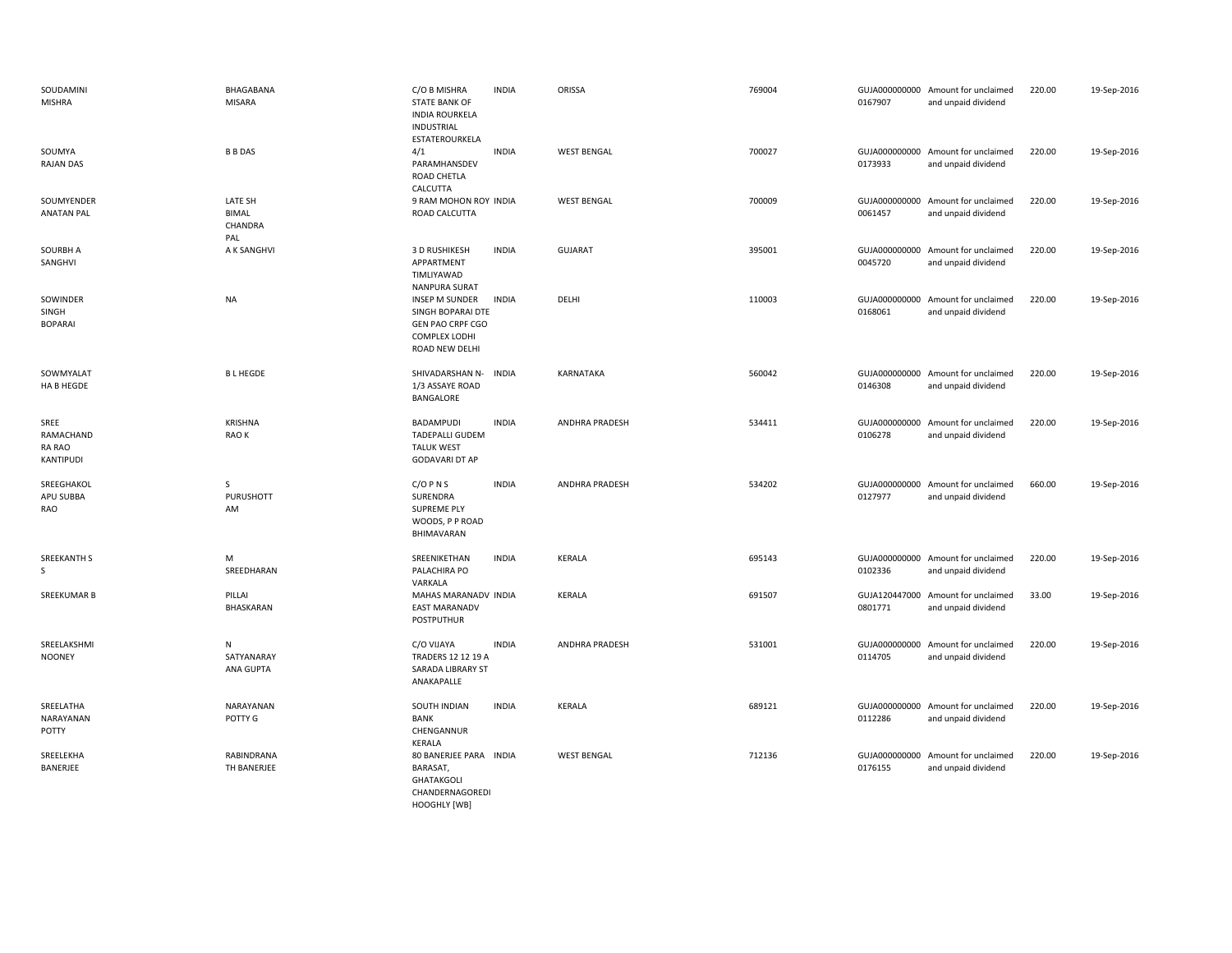| SREERAMULU<br>CHINNAM                | KENKATA<br>NARASIMHA<br>PROF                  | 25 7 32 A<br>NAGAMVARILANE<br><b>GANDHI NAGAR</b><br>VIJAYAWADA                                               | <b>INDIA</b> | ANDHRA PRADESH       | 520003 | 0116001 | GUJA000000000 Amount for unclaimed<br>and unpaid dividend | 220.00 | 19-Sep-2016 |
|--------------------------------------|-----------------------------------------------|---------------------------------------------------------------------------------------------------------------|--------------|----------------------|--------|---------|-----------------------------------------------------------|--------|-------------|
| SRI PATHI<br>NAGA<br>JAYALAKSHMI     | <b>S SURENDRA</b><br><b>NATH</b>              | D NO 29-28-18<br><b>DASARIS</b><br>SURYARAOPET<br>VIJAYAWADA                                                  | <b>INDIA</b> | ANDHRA PRADESH       | 520002 | 0116115 | GUJA000000000 Amount for unclaimed<br>and unpaid dividend | 220.00 | 19-Sep-2016 |
| SRI RAM K K                          | <b>KRISHNAN K</b><br>$\mathsf{C}$             | 19/1033<br><b>GEETHANJALI TALI</b><br><b>EAST CALICUT</b>                                                     | <b>INDIA</b> | KERALA               | 673002 | 0117008 | GUJA000000000 Amount for unclaimed<br>and unpaid dividend | 220.00 | 19-Sep-2016 |
| SRIDAM<br>CHANDRA<br>DEBNATH         | <b>LATE SARADA</b><br><b>KUMAR</b><br>DEBNATH | 4/A NABALIA PARA INDIA<br>ROAD P.O BARISHA<br>CALCUTTA                                                        |              | <b>WEST BENGAL</b>   | 700008 | 0159552 | GUJA000000000 Amount for unclaimed<br>and unpaid dividend | 220.00 | 19-Sep-2016 |
| SRIDHAR C                            | CS RAO                                        | S/O CS RAO NO 256 INDIA<br>PWD QUARTERS<br><b>NEAR</b><br>VISWESWARAYYA<br>STATUE<br>KHAIRATABAD<br>HYDERABAD |              | ANDHRA PRADESH       | 500004 | 0100151 | GUJA000000000 Amount for unclaimed<br>and unpaid dividend | 220.00 | 19-Sep-2016 |
| SRILATHA G R                         | <b>NA</b>                                     | NO 42 20TH MAIN<br>1ST CROSS B T M<br>LAYOUT<br>BANGALORE                                                     | <b>INDIA</b> | KARNATAKA            | 560068 | 0952577 | GUJAIN3005131 Amount for unclaimed<br>and unpaid dividend | 393.80 | 19-Sep-2016 |
| SRINIVAS<br><b>BEDEKAR</b>           | AVINASH<br>CHINTAMANI<br><b>BEDEKAR</b>       | D-56 NTPC COLONY INDIA<br>SECTOR-33 NOIDA<br>(UP)                                                             |              | <b>UTTAR PRADESH</b> | 201301 | 1142776 | GUJAIN3015572 Amount for unclaimed<br>and unpaid dividend | 338.80 | 19-Sep-2016 |
| SRINIVAS<br>MIKKILINENI              | VENKATESH<br>WARA RAO                         | $1 - 24 - 54/1$<br>VENKATAPURAM<br>SECUNDERABAD                                                               | <b>INDIA</b> | ANDHRA PRADESH       | 500015 | 0114472 | GUJA000000000 Amount for unclaimed<br>and unpaid dividend | 220.00 | 19-Sep-2016 |
| SRINIVAS<br>REDDI<br><b>MUNNAMGI</b> | LAKSHMA<br>REDDI<br><b>MUNNAMGI</b>           | C 112 PHASE 2<br>VANASTHALI<br>PURAM HYDERABAD                                                                | <b>INDIA</b> | ANDHRA PRADESH       | 500661 | 0104664 | GUJA000000000 Amount for unclaimed<br>and unpaid dividend | 220.00 | 19-Sep-2016 |
| SRINIVASA<br>RAO<br>ENIKEPALLI       | TIRUDATAIAH<br>ENIKEPALLI                     | KAKULAPADU - PO<br><b>BAPULAPADU - ML</b><br>KRISHNA - DISTAP                                                 | <b>INDIA</b> | ANDHRA PRADESH       | 521106 | 0014273 | GUJA000000000 Amount for unclaimed<br>and unpaid dividend | 220.00 | 19-Sep-2016 |
| SRINIVASA<br>RAO<br><b>GORANTLA</b>  | SUBBARAO                                      | JARUGUVARI PALEM INDIA<br>K GOTTIPADU POST<br>CHILAKALURIPET<br>(M) GUNTUR (DIST)                             |              | ANDHRA PRADESH       | 522616 | 3277909 | GUJAIN3003941 Amount for unclaimed<br>and unpaid dividend | 330.00 | 19-Sep-2016 |
| SRINIVASA<br>RAO<br>JONNALAGAD<br>DA | J<br>SUBBARAYUD<br>U                          | 8 21 2 GUIDER PENS INDIA<br><b>ST MAIN ROAD</b><br>RAJAHMUNDRY AP                                             |              | ANDHRA PRADESH       | 533101 | 0115885 | GUJA000000000 Amount for unclaimed<br>and unpaid dividend | 220.00 | 19-Sep-2016 |
| SRINIVASA<br>RAO KASINA              | <b>NA</b>                                     | 101-E SECTOR-9<br>UKKUNAGARAM<br>VISAKHAPATNAM                                                                | <b>INDIA</b> | ANDHRA PRADESH       | 530032 | 2670267 | GUJA120447000 Amount for unclaimed<br>and unpaid dividend | 99.00  | 19-Sep-2016 |
| SRINIVASA<br>RAO<br>SINGHROLLI       | SATYANARAY<br>ANA                             | 8/292 M DONKA                                                                                                 | <b>INDIA</b> | ANDHRA PRADESH       | 523002 | 0116084 | GUJA000000000 Amount for unclaimed<br>and unpaid dividend | 220.00 | 19-Sep-2016 |
| SRINIVASAN<br>KANNAIAN<br>REDDY      | KANHAIAH<br>REDDY                             | 106 SRINIVASA<br>TOWERS 6-3-1187<br><b>BEGUNPET</b><br>HYDERABAD                                              | <b>INDIA</b> | ANDHRA PRADESH       | 500016 | 0006518 | GUJA000000000 Amount for unclaimed<br>and unpaid dividend | 220.00 | 19-Sep-2016 |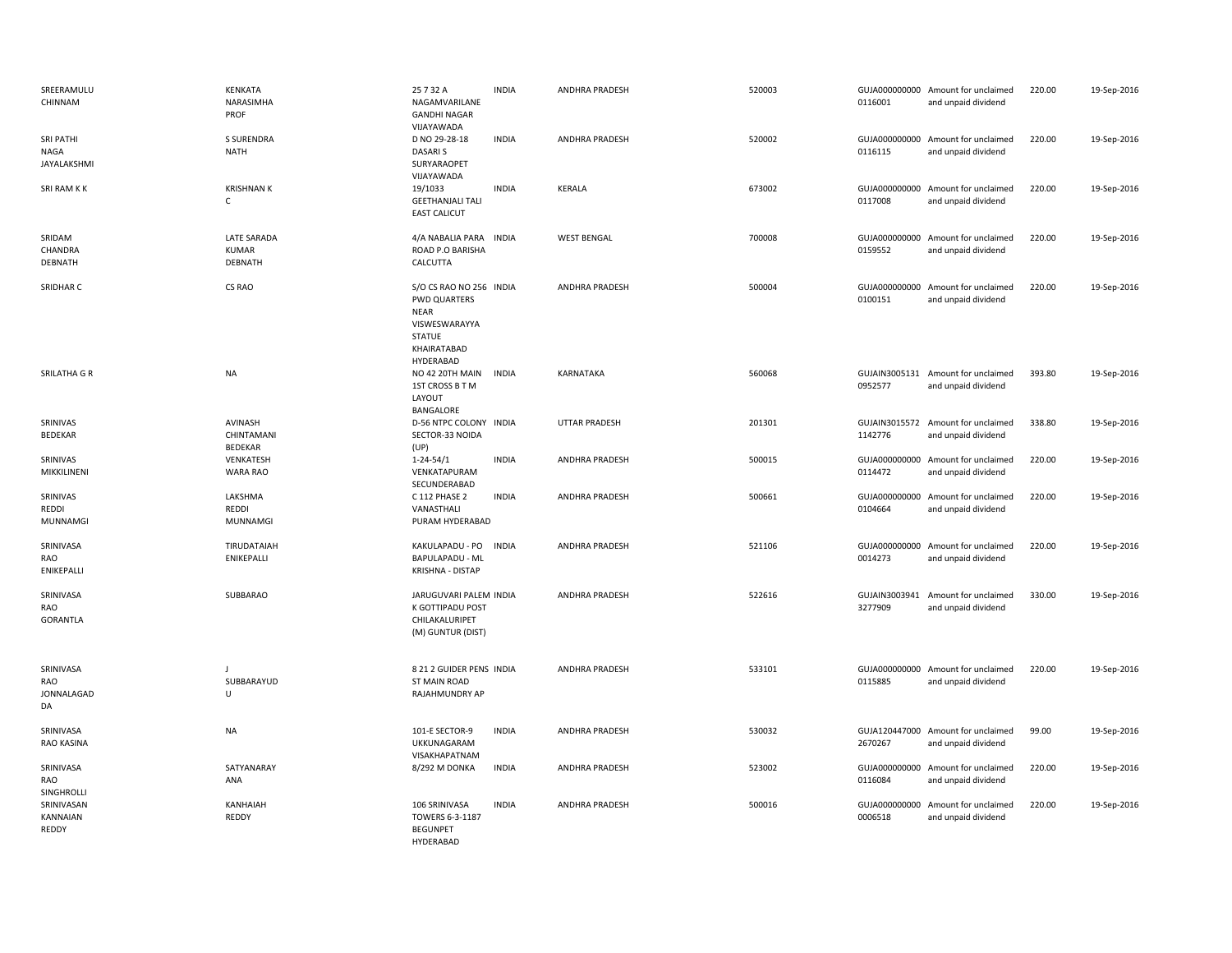| SRINIVASAN T<br>N C                                        | <b>NA</b>                                | 2, FRENCH<br><b>GARDENS ATHWA</b><br><b>LINES SURAT</b>                                             | <b>INDIA</b> | <b>GUJARAT</b>        | 395001 | 0125204                  | GUJA000000000 Amount for unclaimed<br>and unpaid dividend | 220.00  | 19-Sep-2016 |
|------------------------------------------------------------|------------------------------------------|-----------------------------------------------------------------------------------------------------|--------------|-----------------------|--------|--------------------------|-----------------------------------------------------------|---------|-------------|
| SRINIVASARA<br>O KALAGA                                    | KALAGANENK<br>ATA<br>SATYANARAY<br>ANA R | 49 49 14 FLAT NO 4 INDIA<br>AMRUTHA APT<br>SHAH TIPURAM<br><b>NGIS COLONY</b><br>VISAKHAPATNAM      |              | ANDHRA PRADESH        | 530016 | 0093337                  | GUJA000000000 Amount for unclaimed<br>and unpaid dividend | 220.00  | 19-Sep-2016 |
| SRIRAMA<br>PRASAD G V S                                    | PARDHIVA<br>RAO G                        | 3-2-97 R R NAGAR<br>VIDHYADHARA<br>PURAM<br>VIJAYAWADA                                              | <b>INDIA</b> | <b>ANDHRA PRADESH</b> | 520012 | 0115833                  | GUJA000000000 Amount for unclaimed<br>and unpaid dividend | 220.00  | 19-Sep-2016 |
| SRISRINIVAS<br><b>BIKKINA</b>                              | <b>JANAKIRAMA</b><br>YYA                 | S/O<br>JANAKIRAMAYYA<br><b>TATIPAKA RAZOL</b><br>MANDAL E G DT<br>ANDRAPRADESH                      | <b>INDIA</b> | ANDHRA PRADESH        | 533249 | 0116024                  | GUJA000000000 Amount for unclaimed<br>and unpaid dividend | 110.00  | 19-Sep-2016 |
| SRIVASTAVA<br>RAMA<br>CHANDRA<br>RAJU                      | GOPARAJU                                 | SANTHI ESTATE<br>TRADERS D NO 46-7-<br>36 C DANAYAIPETA<br>RAJAHMUNDRY                              | <b>INDIA</b> | ANDHRA PRADESH        | 533103 | 0043174                  | GUJA000000000 Amount for unclaimed<br>and unpaid dividend | 220.00  | 19-Sep-2016 |
| SRUTI<br>PRADHAN                                           | AMATYA<br>PRADHAN                        | C-4 RADHAKUNJ<br>APARTMENT<br><b>RABINDRA PALLY P</b><br>O PRAFULLA KANAN<br>KRISHNAPUR<br>CALCUTTA | <b>INDIA</b> | <b>WEST BENGAL</b>    | 700059 | 0164847                  | GUJA000000000 Amount for unclaimed<br>and unpaid dividend | 220.00  | 19-Sep-2016 |
| <b>STOCK</b><br><b>HOLDING</b><br>CORPORATIO<br>N OF INDIA | <b>NA</b>                                | 224 MITTAL COURT INDIA<br><b>B WING 2ND FLOOR</b><br><b>NARIMAN POINT</b><br><b>BOMBAY</b>          |              | MAHARASHTRA           | 400021 | 0128136                  | GUJA000000000 Amount for unclaimed<br>and unpaid dividend | 1760.00 | 19-Sep-2016 |
| SUBASH<br>CHADHA                                           | RAJ KUMAR                                | <b>B 43 WEST PATEL</b><br>NAGAR NEW DELHI                                                           | <b>INDIA</b> | DELHI                 | 110008 | 0082316                  | GUJA000000000 Amount for unclaimed<br>and unpaid dividend | 220.00  | 19-Sep-2016 |
| SUBASH<br>CHANDER                                          | <b>S ARORA</b>                           | C/O NEW MEDICOS INDIA<br><b>JANDIALA RD TARN</b><br><b>TARAN</b>                                    |              | PUNJAB                | 143401 | 0142642                  | GUJA000000000 Amount for unclaimed<br>and unpaid dividend | 220.00  | 19-Sep-2016 |
| SUBBA RAO                                                  | RAJA RAO                                 | C/O RAVI STEEL<br><b>WORKS BUS STAND</b><br>ALUR P KURNOG<br><b>DIST A P</b>                        | <b>INDIA</b> | ANDHRA PRADESH        | 518395 | 0116823                  | GUJA000000000 Amount for unclaimed<br>and unpaid dividend | 220.00  | 19-Sep-2016 |
| SUBBARAO<br>NARAYANA                                       | SUBBAIAH<br>NARAYANA                     | 17 501 HABIBULLA<br>STREET CUDDAPAH<br>DT A P                                                       | <b>INDIA</b> | ANDHRA PRADESH        | 516001 | GUJA000000000<br>0106086 | Amount for unclaimed<br>and unpaid dividend               | 220.00  | 19-Sep-2016 |
| <b>SUBHAK</b><br>MEHTA                                     | <b>KISHORE</b><br>MEHTA JOB              | 116/3381<br>RAMNARAYAN<br><b>NARKAR MARG</b><br><b>GHATKOPAR (EAST)</b><br><b>BOMBAY</b>            | <b>INDIA</b> | MAHARASHTRA           | 400075 | 0162297                  | GUJA000000000 Amount for unclaimed<br>and unpaid dividend | 220.00  | 19-Sep-2016 |
| SUBHADHRA<br>SHARMA                                        | <b>VIDYA SAGAR</b><br>SHARMA             | D 50 ASHOK VIHAR INDIA<br>PHASE I DELHI                                                             |              | DELHI                 | 110052 | 0115495                  | GUJA000000000 Amount for unclaimed<br>and unpaid dividend | 220.00  | 19-Sep-2016 |
| SUBHADRA<br><b>BHARAT BHAI</b><br>PATEL                    | <b>BHARAT BHAI</b><br>PATEL              | 25 NATRAJ<br><b>TENAMENT KUBER</b><br>NAGAR BENGLOW<br>AREA AHMEDABAD                               | <b>INDIA</b> | <b>GUJARAT</b>        | 382340 | 0001072                  | GUJA000000000 Amount for unclaimed<br>and unpaid dividend | 220.00  | 19-Sep-2016 |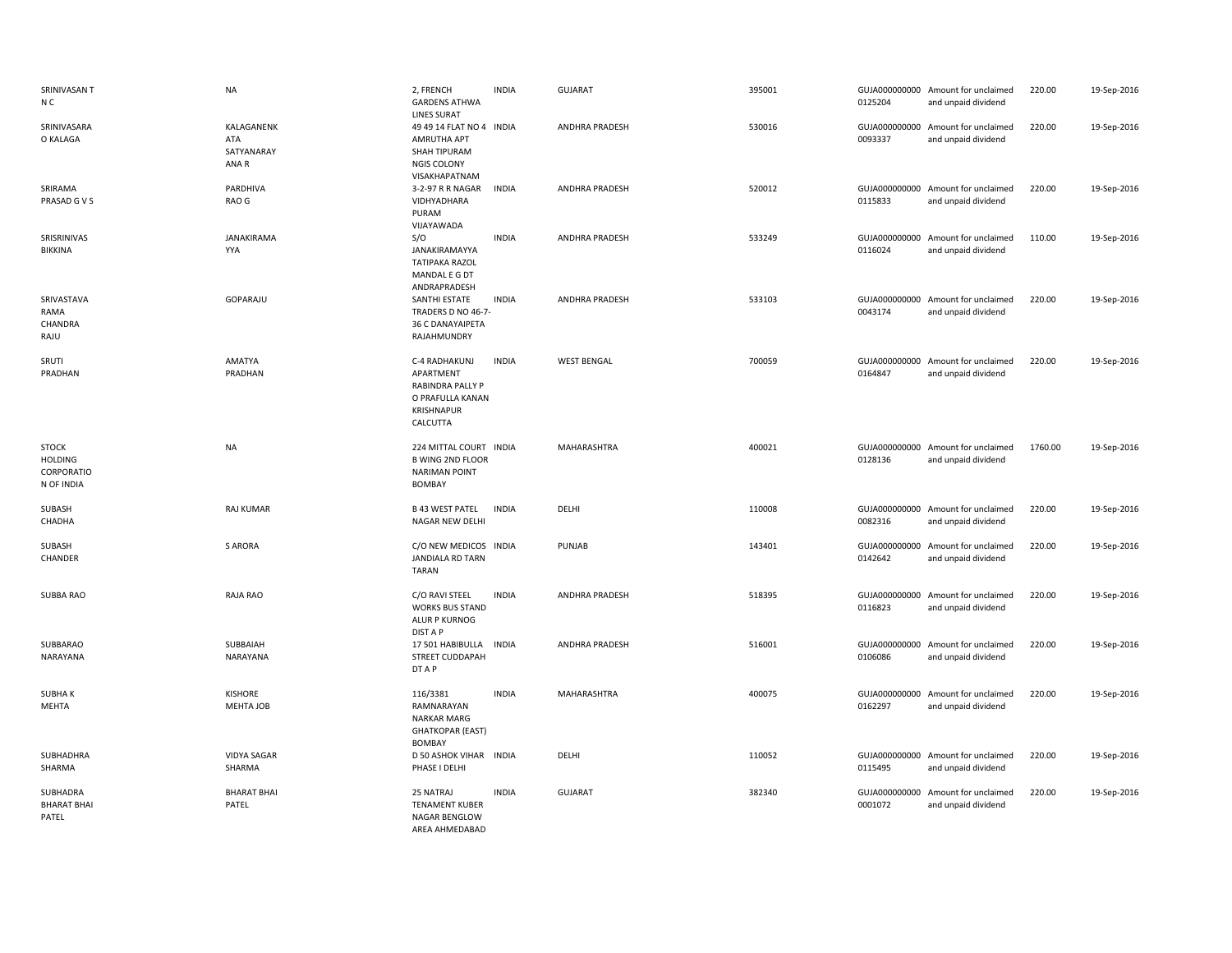| SUBHADRA<br>BOGGARAPU                    | B<br>VENKATESWA<br><b>RA RAO</b> | 18-322 UPSTAIRS<br><b>INDIA</b><br>GOWRAMMAKATTA<br>STREET PRODDATUR<br>(A.P)                                                  | <b>ANDHRA PRADESH</b> | 516360 | 0206252                  | GUJA000000000 Amount for unclaimed<br>and unpaid dividend | 220.00 | 19-Sep-2016 |
|------------------------------------------|----------------------------------|--------------------------------------------------------------------------------------------------------------------------------|-----------------------|--------|--------------------------|-----------------------------------------------------------|--------|-------------|
| SUBHADRA<br>DEVI<br>KALANTRI             | <b>MANOHAR</b><br>LAL            | Q NO F 19/14 APPM INDIA<br><b>TOWNSHIP</b><br>MALLAYYAPETA<br>RAJAHMUNDRY                                                      | <b>ANDHRA PRADESH</b> | 533105 | 0098420                  | GUJA000000000 Amount for unclaimed<br>and unpaid dividend | 220.00 | 19-Sep-2016 |
| <b>SUBHAS</b><br>CHANDRA<br><b>DUTTA</b> | <b>NA</b>                        | DUTTA BANDH, LAL INDIA<br>BAZAR, P.O.+ DIST-<br>BANKURA,                                                                       | <b>WEST BENGAL</b>    | 722101 | GUJAIN3021051<br>0258240 | Amount for unclaimed<br>and unpaid dividend               | 44.00  | 19-Sep-2016 |
| SUBHAS<br>CHANDRA<br>TADALA              | NARASIMHA<br>SWAMY               | <b>INDIA</b><br><b>LECTURER IN</b><br><b>MATHMATICS S C I</b><br>M GOVT COLLEGE<br>TANUKU W G DT A P                           | ANDHRA PRADESH        | 534211 | 0043202                  | GUJA000000000 Amount for unclaimed<br>and unpaid dividend | 220.00 | 19-Sep-2016 |
| SUBHASH<br>CHANDER                       | <b>JAGDISH LAL</b>               | <b>INDIA</b><br>M/S SUBHASH<br>TRADING CO KESAR<br>GANGOROAD<br>LUDHIANA                                                       | PUNJAB                | 141008 | 0012816                  | GUJA000000000 Amount for unclaimed<br>and unpaid dividend | 220.00 | 19-Sep-2016 |
| SUBHASH<br><b>CHANDRABOS</b><br>EDP      | <b>NA</b>                        | <b>INDIA</b><br>KADAMBARI<br>CHERUKOLE PO<br>KOZHENCHERRY<br>PATHANAMTHITTA<br><b>KERALA INDIA</b>                             | KERALA                | 689650 | GUJAIN3022691<br>2395713 | Amount for unclaimed<br>and unpaid dividend               | 11.00  | 19-Sep-2016 |
| SUBHASH<br>JAITLY                        | <b>NA</b>                        | 301, SURYA KIRAN<br><b>INDIA</b><br>BUILDING 19 K.G.<br>MARG NEW DELHI                                                         | DELHI                 | 110001 | 0125213                  | GUJA000000000 Amount for unclaimed<br>and unpaid dividend | 220.00 | 19-Sep-2016 |
| <b>SUBHASH</b><br><b>KUMAR SETH</b>      | K K SETH                         | <b>702 7TH FLOOR</b><br><b>INDIA</b><br><b>ARIHANT PARK</b><br><b>NEAR</b><br>EXPERIMENTAL<br>SCHOOL<br>AMBIKANIKETAN<br>SURAT | <b>GUJARAT</b>        | 395007 | 0147947                  | GUJA000000000 Amount for unclaimed<br>and unpaid dividend | 220.00 | 19-Sep-2016 |
| SUBHASH<br><b>MANTRI</b>                 | <b>NA</b>                        | H NO: 1-2-239/1<br><b>INDIA</b><br><b>DURGA NAGAR</b><br>SIRPUR-<br>KAGHAZNAGAR<br>KAGHAZNAGAR                                 | ANDHRA PRADESH        | 504296 | 0075054                  | GUJA120307000 Amount for unclaimed<br>and unpaid dividend | 440.00 | 19-Sep-2016 |
| SUBHASH<br>PRASAD                        | SHREE<br><b>MAHTO</b>            | <b>IOC COMPLEX</b><br><b>INDIA</b><br><b>KRISHNA NAGAR</b><br>NEAR BOOTY<br><b>SCHOOL BOOTY</b><br><b>MORE RANCHI</b>          | <b>JHARKHAND</b>      | 835217 | 2392936                  | GUJAIN3029024 Amount for unclaimed<br>and unpaid dividend | 220.00 | 19-Sep-2016 |
| SUBHASH<br>RAMBHAU<br>DEOPURKAR          | R B NARAYAN                      | PLOT NO 6 SANE<br><b>INDIA</b><br><b>GURUJI SOCIETY</b><br>DHULE                                                               | MAHARASHTRA           | 424001 | 0153868                  | GUJA000000000 Amount for unclaimed<br>and unpaid dividend | 220.00 | 19-Sep-2016 |
| SUBHASH<br>SHANKARRAO<br>KADAM           | <b>NA</b>                        | 603 AAYUSHI<br><b>INDIA</b><br>APARTMENT PLOT<br>NO 9 AND 10<br>SECTOR 50 NERUL<br><b>WEST NAVI</b><br>MUMBAI                  | MAHARASHTRA           | 400706 | GUJAIN3015491<br>7654016 | Amount for unclaimed<br>and unpaid dividend               | 220.00 | 19-Sep-2016 |
| SUBHASHCHA<br>ND JAIN                    | INDARCHAND<br>JAIN               | C/O MAA<br><b>INDIA</b><br>KAMAKHYA<br><b>TRADING COMPANY</b><br>2734 3RD FLOOR<br>NAYA BAZAR DELHI                            | DELHI                 | 110006 | 0082836                  | GUJA000000000 Amount for unclaimed<br>and unpaid dividend | 220.00 | 19-Sep-2016 |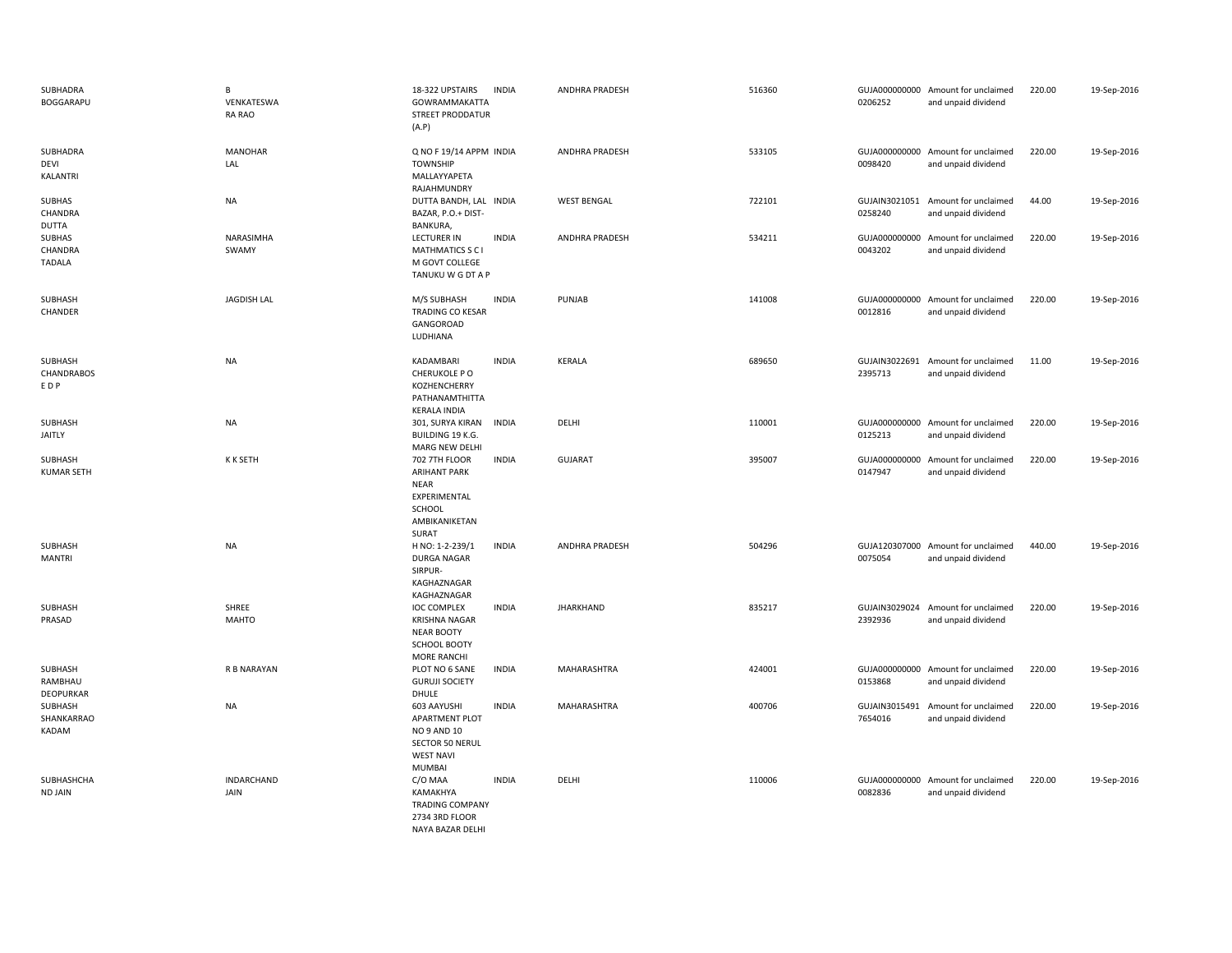| SUBIRA<br><b>GUPTA</b>            | A K GUPTA                                             | A K GUPTA B1/75<br>SECTOR 'K' ALIGANJ<br>LUCKNOW                                                 | <b>INDIA</b> | <b>UTTAR PRADESH</b> | 226020 | 0161490                  | GUJA000000000 Amount for unclaimed<br>and unpaid dividend | 440.00 | 19-Sep-2016 |
|-----------------------------------|-------------------------------------------------------|--------------------------------------------------------------------------------------------------|--------------|----------------------|--------|--------------------------|-----------------------------------------------------------|--------|-------------|
| SUBODH<br>CHANDRA<br><b>GUPTA</b> | S C GUPTA                                             | CDM P O BOLARUM INDIA<br>SECUNDERABAD                                                            |              | ANDHRA PRADESH       | 500010 | 0104693                  | GUJA000000000 Amount for unclaimed<br>and unpaid dividend | 220.00 | 19-Sep-2016 |
| SUBRAMANIA<br>M M                 | MUTHU<br>GOUNDER                                      | 3/24, ANANGUR<br>POST<br>TIRUCHENGODE<br><b>SALEM DISTRICT</b>                                   | <b>INDIA</b> | <b>TAMIL NADU</b>    | 637304 | GUJAIN3001751<br>0290808 | Amount for unclaimed<br>and unpaid dividend               | 226.60 | 19-Sep-2016 |
| SUBRAMANIA<br>N <sub>CP</sub>     | <b>NA</b>                                             | OLD NO 3 70 NEW<br>NO 340<br>CHINNAKALIPALAYA<br>M IDUVAI TIRUPUR                                | <b>INDIA</b> | <b>TAMIL NADU</b>    | 638687 | 5475334                  | GUJA130414000 Amount for unclaimed<br>and unpaid dividend | 110.00 | 19-Sep-2016 |
| SUBRAMANYA<br>M MADDI             | <b>NA</b>                                             | HOUSE NO:12-1-38, INDIA<br>GANTAPALEM<br>ONGOLE ONGOLE                                           |              | ANDHRA PRADESH       | 523002 | 1153021                  | GUJA120109000 Amount for unclaimed<br>and unpaid dividend | 110.00 | 19-Sep-2016 |
| SUBRAMONIA<br>M <sub>M</sub>      | <b>NA</b>                                             | P-244 III MAIN<br>ROAD<br>PALLIKARANAI<br>CHENNAI                                                | <b>INDIA</b> | <b>TAMIL NADU</b>    | 600100 | 0147860                  | GUJAIN3022691 Amount for unclaimed<br>and unpaid dividend | 2.20   | 19-Sep-2016 |
| SUBRATA<br>GHOSH                  | LATE G C<br>GHOSH                                     | 5-D-2, VIDYUT<br><b>VIHAR PO</b><br>SHAKTINAGAR<br>SONEBHADRA                                    | <b>INDIA</b> | <b>UTTAR PRADESH</b> | 231222 | 0814827                  | GUJAIN3015572 Amount for unclaimed<br>and unpaid dividend | 220.00 | 19-Sep-2016 |
| <b>SUBRATA ROY</b>                | SUKUMAR<br>ROY                                        | C/O A G A&E ASSAM INDIA<br>PENSION 1<br>BHANGAGARH<br><b>GUWAHATI ASSAM</b>                      |              | ASSAM                | 781005 | 0006042                  | GUJA000000000 Amount for unclaimed<br>and unpaid dividend | 220.00 | 19-Sep-2016 |
| <b>SUBRATA SEN</b>                | GOPAL<br><b>KRISHNA SEN</b>                           | C/O BHEL SITE<br>OFFICE KOTA<br>THERMAL POWER<br>STATION PO<br>SAKETPURA KOTA<br>RAJASTHAN       | <b>INDIA</b> | RAJASTHAN            | 324008 | 0062478                  | GUJA000000000 Amount for unclaimed<br>and unpaid dividend | 220.00 | 19-Sep-2016 |
| SUCHETA<br><b>CHOWDHURY</b>       | <b>KANKAN</b><br><b>KUMAR</b><br><b>CHOWDHUR</b><br>Y | B 6/6 RHE GT ROAD INDIA<br>DEBIDASTALA<br>CHINSURAH                                              |              | <b>WEST BENGAL</b>   | 712103 | 0339083                  | GUJAIN3003601 Amount for unclaimed<br>and unpaid dividend | 22.00  | 19-Sep-2016 |
| SUDARSHAN<br><b>LAL BANSAL</b>    | <b>BANARS</b><br>DASS                                 | HOUSE NO 78<br>SECTOR 78<br>PANCHKULA<br>HARYANA                                                 | <b>INDIA</b> | <b>HARYANA</b>       | 134109 | 0005462                  | GUJA000000000 Amount for unclaimed<br>and unpaid dividend | 220.00 | 19-Sep-2016 |
| SUDARSHAN<br><b>LAL JAIN</b>      | U S JAIN                                              | PP-49 PITAM PURA INDIA<br>DELHI                                                                  |              | DELHI                | 110034 | 0144487                  | GUJA000000000 Amount for unclaimed<br>and unpaid dividend | 220.00 | 19-Sep-2016 |
| SUDARSHAN<br><b>LAL JAIN</b>      | U S JAIN                                              | PP 49 PITAM PURA INDIA<br>DELHI                                                                  |              | DELHI                | 110034 | 0141211                  | GUJA000000000 Amount for unclaimed<br>and unpaid dividend | 440.00 | 19-Sep-2016 |
| SUDERSHAN<br>SHARMA               | M L SHARMA                                            | 209 SARAI PIPAL<br>THALA ADARSH<br><b>NAGAR DELHI</b>                                            | <b>INDIA</b> | DELHI                | 110033 | 0156638                  | GUJA000000000 Amount for unclaimed<br>and unpaid dividend | 220.00 | 19-Sep-2016 |
| SUDESH                            | <b>BASHESHAR</b><br>LAL                               | HOUSE NO 17 SEC- INDIA<br><b>21-C CHANDERLOK</b><br><b>COLONY MANDI</b><br><b>GOVINDGARHPUNJ</b> |              | PUNJAB               | 147301 | 0173465                  | GUJA000000000 Amount for unclaimed<br>and unpaid dividend | 2.20   | 19-Sep-2016 |

AB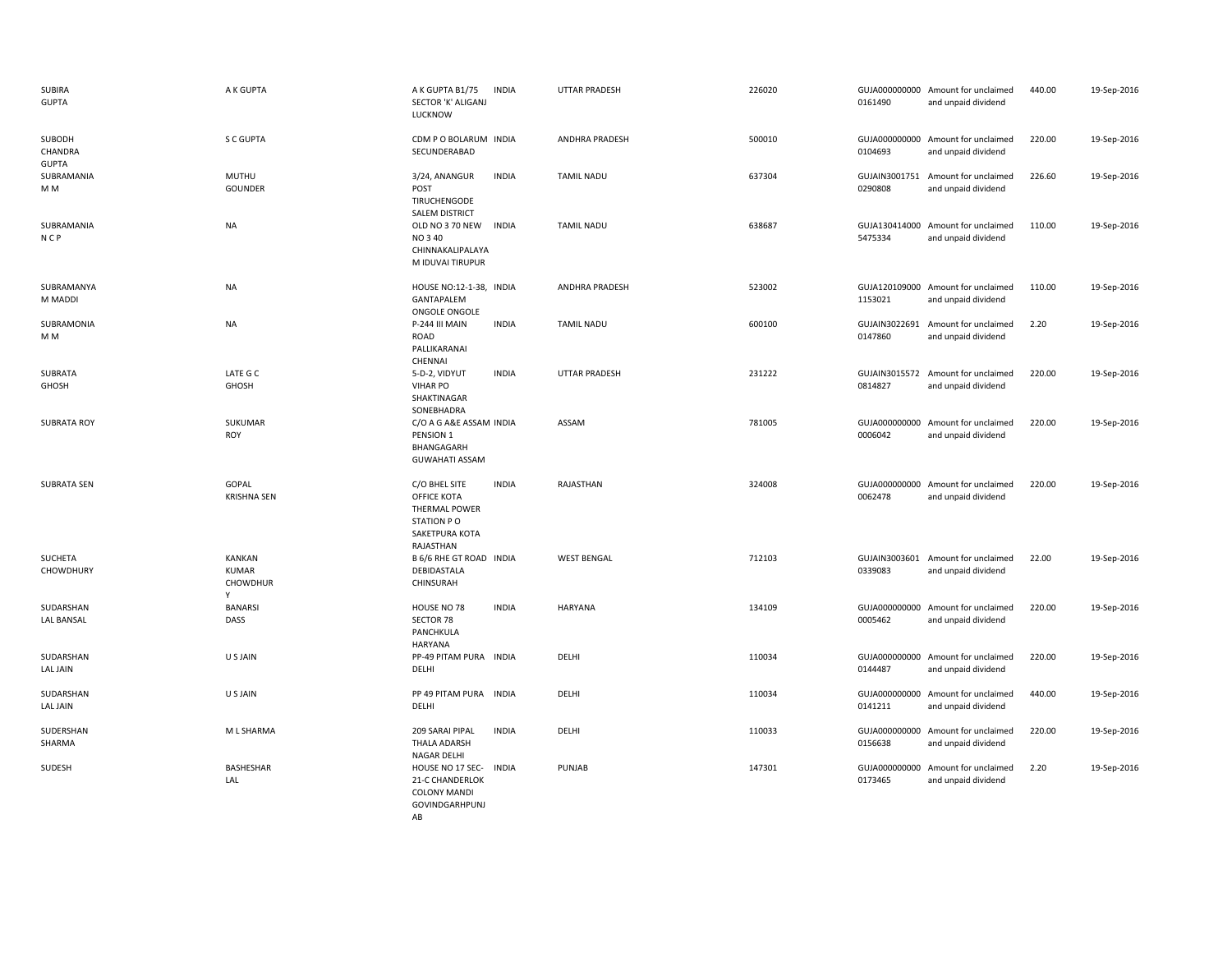| SUDESH<br>AHUJA                 | J L AHUJA                                    | K NO 1085 SECTOR INDIA<br>4 PANCHKULA<br>AMBALA                                                                                             |              | HARYANA              | 134109 | 0127764                  | GUJA000000000 Amount for unclaimed<br>and unpaid dividend | 220.00 | 19-Sep-2016 |
|---------------------------------|----------------------------------------------|---------------------------------------------------------------------------------------------------------------------------------------------|--------------|----------------------|--------|--------------------------|-----------------------------------------------------------|--------|-------------|
| SUDHA<br>BHARGAVA               | LATE SH B<br>BHARGAVA                        | <b>B-702 UTKARSH</b><br>ANURADHA<br><b>METHODIST</b><br>CHURCH ROAD<br><b>NAGPUR</b>                                                        | <b>INDIA</b> | MAHARASHTRA          | 440001 | 0015036                  | GUJA000000000 Amount for unclaimed<br>and unpaid dividend | 220.00 | 19-Sep-2016 |
| SUDHA DESAI                     | SHARAD<br><b>KUMAR</b><br>DHIRAJLAL<br>DESAI | RAJAWADI<br>ARUNODAY CO OP<br><b>HOUSING SOCIETY</b><br>FLAT B 7 2ND<br>FLOOR ROAD NO 4<br>NR SANYAS ASHRAM<br>RAJAWADIGHATKOP<br>AR BOMBAY | <b>INDIA</b> | MAHARASHTRA          | 400077 | 0041779                  | GUJA000000000 Amount for unclaimed<br>and unpaid dividend | 330.00 | 19-Sep-2016 |
| SUDHA<br>DHIRAJLAL<br>MODI      | DHIRAJLAL<br>ABHECHAND<br>MODI               | 2 J H BUILDING OPP INDIA<br>KASTURBA CINEMA<br><b>STATION ROAD</b><br>MALAD W BOMBAY                                                        |              | <b>MAHARASHTRA</b>   | 400064 | 0103024                  | GUJA000000000 Amount for unclaimed<br>and unpaid dividend | 220.00 | 19-Sep-2016 |
| SUDHA<br><b>GUPTA</b>           | <b>NA</b>                                    | 121/4 N, SATIN SEN INDIA<br>SARANI, CALCUTTA,<br>KOLKATA                                                                                    |              | <b>WEST BENGAL</b>   | 711101 | 0076081                  | GUJA120109260 Amount for unclaimed<br>and unpaid dividend | 660.00 | 19-Sep-2016 |
| SUDHA JAIN                      | <b>SUSHIL K JAIN</b>                         | 3 GEORGE TOWN<br><b>MARKET NEAR</b><br><b>SHYAM TALKIES</b><br>JABALPUR M P                                                                 | <b>INDIA</b> | MADHYA PRADESH       | 482002 | 0040633                  | GUJA000000000 Amount for unclaimed<br>and unpaid dividend | 220.00 | 19-Sep-2016 |
| SUDHA<br>MADHAV                 | A K MADHAV                                   | 794 BAI KA<br><b>BAGICHA</b><br>GHAMAPUR<br>JABALPUR M P                                                                                    | <b>INDIA</b> | MADHYA PRADESH       | 482001 | 0107716                  | GUJA000000000 Amount for unclaimed<br>and unpaid dividend | 330.00 | 19-Sep-2016 |
| SUDHA<br><b>MITTAL</b>          | R C MITTAL                                   | <b>B 91 VIVEK VIHAR</b><br><b>DELHI DELHI</b>                                                                                               | <b>INDIA</b> | DELHI                | 110095 | 0058288                  | GUJA000000000 Amount for unclaimed<br>and unpaid dividend | 220.00 | 19-Sep-2016 |
| SUDHA<br>NIKUMBHA<br>RAMKRISHNA | RAM<br><b>KRISHANA</b><br>NIKUMBHA           | 14 334 VIJAY<br><b>NAGAR SOC SWAMI</b><br>NITYA NAND MARG<br><b>KOL DONGRI</b><br><b>ANDHERI EAST</b><br><b>BOMBAY</b>                      | <b>INDIA</b> | MAHARASHTRA          | 400069 | 0102610                  | GUJA000000000 Amount for unclaimed<br>and unpaid dividend | 110.00 | 19-Sep-2016 |
| SUDHA<br>PARSHURAM<br>GODBOLE   | PARSHURAM<br><b>NARAYAN</b>                  | DR N B KHARELS<br><b>CHSAWI SAPTARSHI</b><br>NIWAS WARDHA<br>ROAD DHANTOLI<br><b>NAGPUR</b>                                                 | <b>INDIA</b> | MAHARASHTRA          | 440012 | 0015100                  | GUJA000000000 Amount for unclaimed<br>and unpaid dividend | 440.00 | 19-Sep-2016 |
| <b>SUDHA RANI</b>               | R P<br>AGGARWAL                              | D 845 SARASWATI<br>VIHAR DELHI                                                                                                              | <b>INDIA</b> | DELHI                | 110034 | 0112107                  | GUJA000000000 Amount for unclaimed<br>and unpaid dividend | 220.00 | 19-Sep-2016 |
| <b>SUDHA RANI</b><br>ASTHANA    | RAMESH<br>CHANDRA<br><b>ASTHANA</b>          | HIG 7 ASHOK VIHAR INDIA<br><b>COLONY PHASE II</b><br>PAHADIA<br>PANDAYPUR<br>VARANASI                                                       |              | <b>UTTAR PRADESH</b> | 221002 | 2394757                  | GUJAIN3001831 Amount for unclaimed<br>and unpaid dividend | 220.00 | 19-Sep-2016 |
| <b>SUDHA RANI</b><br>GOEL       | CHANDER<br>PRAKASH<br>GOEL                   | <b>KUMAR COMPANY</b><br>DEHRADUN ROAD<br>SAHARANPUR                                                                                         | <b>INDIA</b> | <b>UTTAR PRADESH</b> | 247001 | GUJAIN3026793<br>0246056 | Amount for unclaimed<br>and unpaid dividend               | 446.60 | 19-Sep-2016 |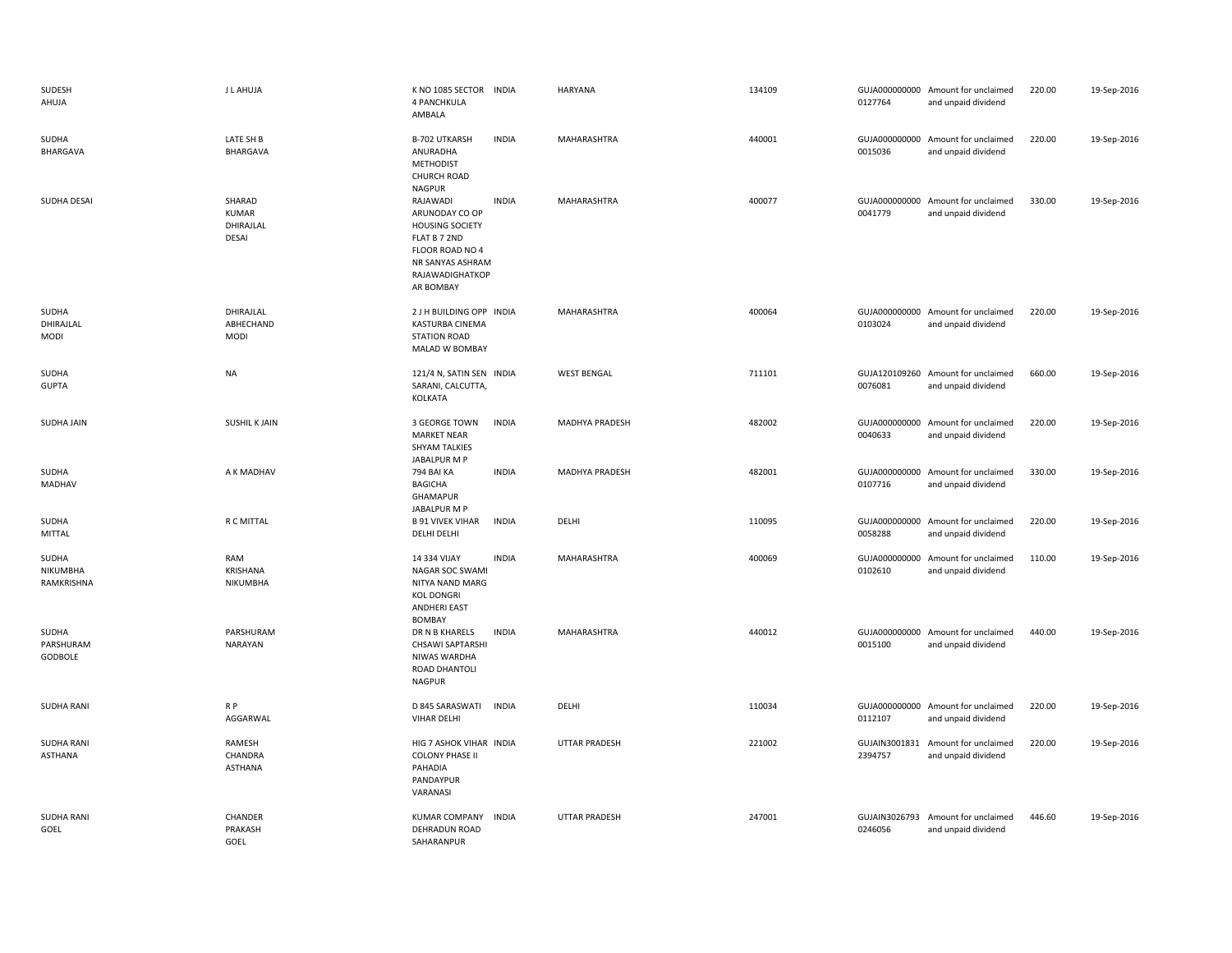| SUDHA SAGAR<br>CHITTARI             | C VIDYA<br>SAGAR                   | H NO 10 3 27/5/5/2 INDIA<br>EAST MARREDPALLY<br>SECUNDERABAD                                                                      |              | ANDHRA PRADESH        | 500026 | 0104977                  | GUJA000000000 Amount for unclaimed<br>and unpaid dividend | 220.00 | 19-Sep-2016 |
|-------------------------------------|------------------------------------|-----------------------------------------------------------------------------------------------------------------------------------|--------------|-----------------------|--------|--------------------------|-----------------------------------------------------------|--------|-------------|
| <b>SUDHAT</b><br>MEHTA              | <b>TARUN</b>                       | A 8/9 SONA<br>APARTMENT<br>VARACHHA ROAD<br><b>NEAR VAISHALI</b><br><b>CINEMA SURAT</b>                                           | <b>INDIA</b> | <b>GUJARAT</b>        | 395006 | 0033889                  | GUJA000000000 Amount for unclaimed<br>and unpaid dividend | 220.00 | 19-Sep-2016 |
| <b>SUDHAV</b><br>SHAH               | PUNTALA L<br>SHAH RETD             | C/O RAMESH O<br>PARIKH 3 PRABHA<br><b>KUNJ SOCIETY</b><br><b>GODHRAPANCHMA</b><br><b>HALS</b>                                     | <b>INDIA</b> | <b>GUJARAT</b>        | 389001 | 0002786                  | GUJA000000000 Amount for unclaimed<br>and unpaid dividend | 220.00 | 19-Sep-2016 |
| SUDHABEN D<br><b>TRIVEDI</b>        | DAYASHANKE<br>R                    | NANI BAZAR ARYA<br><b>STREET GONDAL</b>                                                                                           | <b>INDIA</b> | <b>GUJARAT</b>        | 360311 | 0080467                  | GUJA000000000 Amount for unclaimed<br>and unpaid dividend | 220.00 | 19-Sep-2016 |
| SUDHAKAR<br><b>JOSHI</b>            | HARIPRASAD<br><b>JOSHI</b>         | C/O MUKESH JOSHI INDIA<br><b>6 NEW PINAL PARK</b><br><b>NEAR SHANTIVAN</b><br><b>BUS STAND</b><br>NARAYANNAGAR<br>PALDIAHMEDABAD. |              | <b>GUJARAT</b>        | 380007 | 0207007                  | GUJA000000000 Amount for unclaimed<br>and unpaid dividend | 220.00 | 19-Sep-2016 |
| SUDHAKAR<br>NILKANTHRA<br>O DEKATE  | NILKANTHRA<br>O M DEKATE           | QUARER NO D 5/B<br>RCF COLONY PO<br>KIHIM TAL ALIBAG<br><b>DIST RAIGAD</b>                                                        | INDIA        | MAHARASHTRA           | 402206 | 0049885                  | GUJA000000000 Amount for unclaimed<br>and unpaid dividend | 220.00 | 19-Sep-2016 |
| SUDHAKAR<br>RAO MARATA<br>SAVANTH   | M S<br>HANUMANT<br>HA RAO          | B 3 CCI TOWN SHIP INDIA<br>ADILABAD AP                                                                                            |              | ANDHRA PRADESH        | 504003 | GUJAIN3010222<br>0052716 | Amount for unclaimed<br>and unpaid dividend               | 220.00 | 19-Sep-2016 |
| <b>SUDHAKAR S</b><br>PATIL          | SHIVSHANKA<br>R PATIL              | C/O S S KASTURI<br><b>ASHIRWAD</b><br><b>KHARLWADI PIMPRI</b><br>PUNE                                                             | <b>INDIA</b> | <b>MAHARASHTRA</b>    | 411018 | 0018600                  | GUJA000000000 Amount for unclaimed<br>and unpaid dividend | 220.00 | 19-Sep-2016 |
| SUDHEER G<br><b>BHANGLE</b>         | <b>G S BHANGLE</b>                 | C6 24 1 3 CIDCO<br><b>COLONY SECTOR 18</b><br><b>NEW PANVEL DIST</b><br>RAIGAD M S                                                | <b>INDIA</b> | MAHARASHTRA           | 410206 | 0151958                  | GUJA000000000 Amount for unclaimed<br>and unpaid dividend | 330.00 | 19-Sep-2016 |
| SUDHINDRA<br>PR SARKAR              | LATE R P<br>SARKAR<br>SEVICE       | 1/384 JOHPUR<br>PARK CALCUTTA                                                                                                     | <b>INDIA</b> | <b>WEST BENGAL</b>    | 700068 | 0158492                  | GUJA000000000 Amount for unclaimed<br>and unpaid dividend | 220.00 | 19-Sep-2016 |
| <b>SUDHIR</b><br>CHANDRA<br>RASTOGI | <b>CHANDRA M</b><br><b>RASTOGI</b> | A/201 SNEHA APNA INDIA<br><b>GHAT SCTY</b><br>LOKHANDWALA<br><b>COMPLEX ANDHERI</b><br>W BOMBAY                                   |              | MAHARASHTRA           | 400058 | GUJA000000000<br>0097006 | Amount for unclaimed<br>and unpaid dividend               | 220.00 | 19-Sep-2016 |
| <b>SUDHIR KANT</b><br>BEHL          | SH BEHARI<br>LAL                   | H. NO. 1892,<br>SECTOR-17<br>HUDAJAGADHRI                                                                                         | <b>INDIA</b> | <b>HARYANA</b>        | 135003 | 0005818                  | GUJA120334000 Amount for unclaimed<br>and unpaid dividend | 550.00 | 19-Sep-2016 |
| <b>SUDHIR</b><br><b>KUMAR</b>       | NA                                 | SRI RAM EKBAL<br>SINHA AT<br>RAGHUNATH TOLA<br>ANISABAD PATNA                                                                     | <b>INDIA</b> | <b>BIHAR</b>          | 800002 | 9503153                  | GUJAIN3013301 Amount for unclaimed<br>and unpaid dividend | 220.00 | 19-Sep-2016 |
| <b>SUDHIR</b><br><b>KUMAR</b>       | <b>NA</b>                          | LAKSHYA<br><b>SQUADRON INS</b><br>DEGA NAD POST<br>VISAKHAPATNAM                                                                  | <b>INDIA</b> | <b>ANDHRA PRADESH</b> | 530009 | 3648603                  | GUJAIN3011512 Amount for unclaimed<br>and unpaid dividend | 44.00  | 19-Sep-2016 |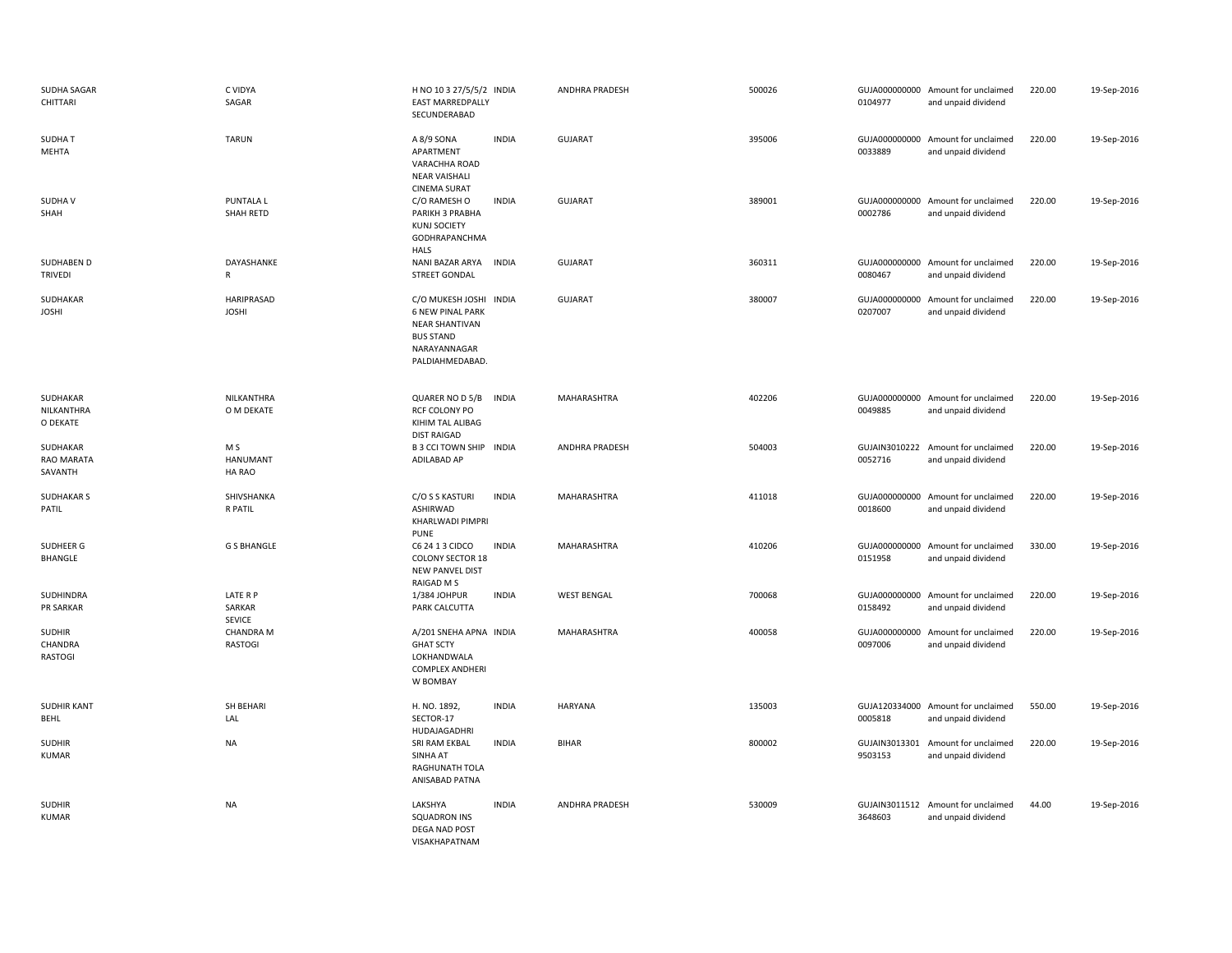| <b>SUDHIR</b><br><b>KUMAR</b><br>AGRAWAL | <b>RAM KUMAR</b><br>AGRAWAL            | C - 20, DOUBLE<br><b>INDIA</b><br>STORY, NEAR<br>CENTRAL SCHOOL,<br>P.O. JAMUNA<br>COLLIERY,<br>JAMUNAANUPPUR |              | <b>MADHYA PRADESH</b> | 484444 | 0029904                  | GUJA120265000 Amount for unclaimed<br>and unpaid dividend | 440.00 | 19-Sep-2016 |
|------------------------------------------|----------------------------------------|---------------------------------------------------------------------------------------------------------------|--------------|-----------------------|--------|--------------------------|-----------------------------------------------------------|--------|-------------|
| <b>SUDHIR</b><br><b>KUMAR</b><br>PANDEY  | NA                                     | <b>INDIA</b><br>TRESORY OFFICE,<br>KANNAUJ, KANNAUJ                                                           |              | UTTAR PRADESH         | 209725 | 0452993                  | GUJA120300000 Amount for unclaimed<br>and unpaid dividend | 110.00 | 19-Sep-2016 |
| <b>SUDHIR</b><br><b>KUMAR SINHA</b>      | LATE RAM<br><b>KISHORE PD</b><br>SINHA | <b>INDIA</b><br>SHUBHANKAR<br>PURAM VILLA RLY<br>HUNDER ROAD EAST<br><b>LOHANIPUR PATNA</b>                   | <b>BIHAR</b> |                       | 800003 | 0160124                  | GUJA000000000 Amount for unclaimed<br>and unpaid dividend | 440.00 | 19-Sep-2016 |
| <b>SUDHIRP</b><br><b>KOTHARY</b>         | PRANJIVAN                              | SHIVALIK FLAT NO<br><b>INDIA</b><br>27 30/1 SARAT<br><b>BOSE ROAD</b><br>CALCUTTA                             |              | <b>WEST BENGAL</b>    | 700020 | 0004396                  | GUJA000000000 Amount for unclaimed<br>and unpaid dividend | 220.00 | 19-Sep-2016 |
| <b>SUDHIR</b><br>PANCHAL                 | <b>NA</b>                              | A-108 JALARAM<br><b>INDIA</b><br>APARTMENT<br>SUBHANPURAVADO<br>DARA                                          |              | <b>GUJARAT</b>        | 390007 | 0125229                  | GUJA000000000 Amount for unclaimed<br>and unpaid dividend | 220.00 | 19-Sep-2016 |
| <b>SUDHIR</b><br>SHIVHARE                | R K<br>SHIVHARE                        | 3/3 DEFENCE<br><b>INDIA</b><br><b>COLONY SHANTI</b><br>NAGAR KANPUR                                           |              | UTTAR PRADESH         | 208004 | 0054320                  | GUJA000000000 Amount for unclaimed<br>and unpaid dividend | 220.00 | 19-Sep-2016 |
| <b>SUDHIR</b><br>SINGH                   | <b>NA</b>                              | VILL: AMDIH P.O.: INDIA<br>HINAUTA<br>SONEBHADRA                                                              |              | UTTAR PRADESH         | 231217 | 0028262                  | GUJA130319020 Amount for unclaimed<br>and unpaid dividend | 220.00 | 19-Sep-2016 |
| <b>SUDHIR</b><br><b>THAKKER</b>          | <b>PRAVINCHAN</b><br><b>DRA</b>        | "SUDHIR" DERASAR INDIA<br>ROAD JAMNAGAR                                                                       |              | <b>GUJARAT</b>        | 361001 | 0175593                  | GUJA000000000 Amount for unclaimed<br>and unpaid dividend | 220.00 | 19-Sep-2016 |
| <b>SUDHIR</b><br>YADAV                   | <b>G P YADAV</b>                       | <b>INDIA</b><br>54/6 SHASTRI<br>NAGAR MEERUT                                                                  |              | <b>UTTAR PRADESH</b>  | 250005 | 0066501                  | GUJA000000000 Amount for unclaimed<br>and unpaid dividend | 220.00 | 19-Sep-2016 |
| <b>SUDIP KUMAR</b><br>PAL                | SUNIL<br><b>KUMAR PAUL</b>             | 1 GOPI ROY LANE<br><b>INDIA</b><br>POST HATKHOLA<br>CALCUTTA                                                  |              | <b>WEST BENGAL</b>    | 700005 | 0061855                  | GUJA000000000 Amount for unclaimed<br>and unpaid dividend | 220.00 | 19-Sep-2016 |
| SUGANTHI<br><b>GOVINDARAJ</b>            | P<br>GOVINDARAJ                        | 4/5 A RACE COURSE INDIA<br><b>HOUSING UNIT</b><br>COIMBATORE                                                  |              | TAMIL NADU            | 641018 | 0005517                  | GUJA000000000 Amount for unclaimed<br>and unpaid dividend | 220.00 | 19-Sep-2016 |
| <b>SUJAN DUTTA</b>                       | LATE SH<br>SANTOSH CH<br><b>DUTTA</b>  | 6/D NORTH ROAD P INDIA<br>O JADABPUR<br>CALCUTTA                                                              |              | <b>WEST BENGAL</b>    | 700032 | 0061720                  | GUJA000000000 Amount for unclaimed<br>and unpaid dividend | 220.00 | 19-Sep-2016 |
| SUJATA<br><b>BANSAL</b>                  | <b>NA</b>                              | C/O RAJESH GOYAL INDIA<br>C.A. RAVEE ARCADE,<br>OLD GOVT. COLLEG<br><b>GROUND HISAR</b>                       |              | <b>HARYANA</b>        | 125001 | 0008838                  | GUJA120372000 Amount for unclaimed<br>and unpaid dividend | 220.00 | 19-Sep-2016 |
| SUJATA<br><b>GUPTA</b>                   | <b>NA</b>                              | <b>DOOR NO 1896</b><br><b>INDIA</b><br>13TH MAIN IIND<br>STAGE VIJAY NAGAR<br><b>MYSORE</b>                   |              | KARNATAKA             | 570002 | 1908327                  | GUJAIN3030285 Amount for unclaimed<br>and unpaid dividend | 220.00 | 19-Sep-2016 |
| SUJEET<br><b>KUMAR</b><br>SINGH          | RAMBALI<br>SINGH                       | QN 18/1/5, ROAD<br><b>INDIA</b><br>NO.11 ADITYAPUR 2<br>JAMSHEDPUR                                            |              | <b>JHARKHAND</b>      | 831013 | GUJAIN3016961<br>0192226 | Amount for unclaimed<br>and unpaid dividend               | 72.60  | 19-Sep-2016 |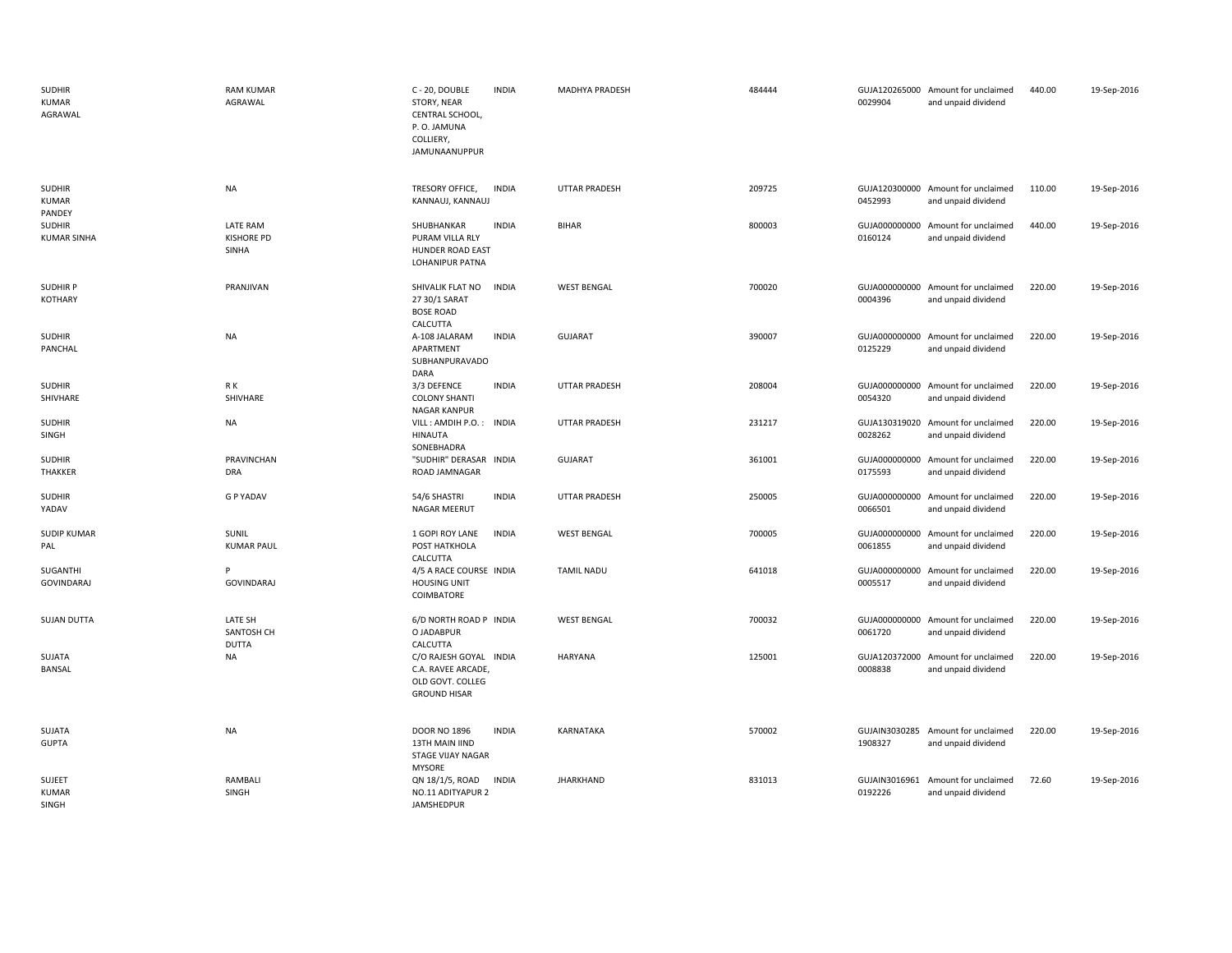| SUJITHKUMAR<br>RAMCHANDR<br>A DASA     | <b>NA</b>                     | D NO 15-7-25 NEW INDIA<br>NO 15-7-55 J T<br><b>STREET HINDUPUR</b>                                 |              | <b>ANDHRA PRADESH</b> | 515201 | 0077797                  | GUJA130414000 Amount for unclaimed<br>and unpaid dividend | 110.00 | 19-Sep-2016 |
|----------------------------------------|-------------------------------|----------------------------------------------------------------------------------------------------|--------------|-----------------------|--------|--------------------------|-----------------------------------------------------------|--------|-------------|
| SUKANTI<br>BHUJABAL                    | <b>NA</b>                     | MRI, TYPE VIII, UNITS INDIA<br>5, BHUBANESWAR<br>ORISSA                                            |              | ORISSA                | 751001 | 0125235                  | GUJA000000000 Amount for unclaimed<br>and unpaid dividend | 440.00 | 19-Sep-2016 |
| <b>SUKANYA H</b><br>DARUKHANA<br>WALLA | HOMI N<br>DARUKHANA<br>WALLA  | HORMUZD<br>SOFTWARE<br>CONSULTANTS<br>RACHANA HOUSE<br><b>BHANDAR LANE</b><br>MAHIM (W)<br>BOMBAY  | <b>INDIA</b> | MAHARASHTRA           | 400016 | 0169570                  | GUJA000000000 Amount for unclaimed<br>and unpaid dividend | 220.00 | 19-Sep-2016 |
| SUKETAN<br>PATEL                       | <b>GOVINDBEN J</b><br>PATEL   | AT CHIKHODRA PO<br><b>KOSHINDRA TA</b><br>SANKHEDA DIST<br>BARODA GUJ                              | <b>INDIA</b> | <b>GUJARAT</b>        | 391140 | 0039607                  | GUJA000000000 Amount for unclaimed<br>and unpaid dividend | 220.00 | 19-Sep-2016 |
| SUKETU<br>MEHTA                        | KANAIYALAL<br>MEHTA           | 41 KESAR KUNJ 4TH INDIA<br><b>FLOOR</b><br>KHANDUBHAI DESAI<br>MARG VILE PARLE<br>W BOMBAY         |              | MAHARASHTRA           | 400056 | 0021840                  | GUJA000000000 Amount for unclaimed<br>and unpaid dividend | 220.00 | 19-Sep-2016 |
| SUKHADIA<br>YOGESH<br>BANSILAL         | BANSILAL<br>SUKHADIA          | C-90 GEB COLONY<br><b>THERMAL POWER</b><br><b>STATION GEB</b><br>COLONY<br>DHUVARAM                | <b>INDIA</b> | <b>GUJARAT</b>        | 388610 | 0134392                  | GUJA000000000 Amount for unclaimed<br>and unpaid dividend | 330.00 | 19-Sep-2016 |
| SUKHJINDER<br>SINGH                    | S N SINGH                     | S D A ANANDPUR<br>SAHIB DIST ROPAR                                                                 | <b>INDIA</b> | <b>WEST BENGAL</b>    | 743439 | 0151368                  | GUJA000000000 Amount for unclaimed<br>and unpaid dividend | 330.00 | 19-Sep-2016 |
| SUKHLAL<br>MAGANLAL<br><b>DOSHI</b>    | MAGANLAL F<br><b>DOSHI</b>    | <b>DOSHI SHERI</b><br><b>GANGA BAZAR</b><br>ANJAR KUTCH                                            | <b>INDIA</b> | <b>GUJARAT</b>        | 370110 | GUJA000000000<br>0160247 | Amount for unclaimed<br>and unpaid dividend               | 220.00 | 19-Sep-2016 |
| <b>SUKHRAJ JAIN</b>                    | PARASMAL<br>JAIN              | 78 NEHRU PARK<br><b>REIN BASERA</b><br><b>JODHPUR</b>                                              | <b>INDIA</b> | RAJASTHAN             | 342003 | 0073477                  | GUJA000000000 Amount for unclaimed<br>and unpaid dividend | 220.00 | 19-Sep-2016 |
| SULOCHANA<br>POTTURU                   | DAMODHARA<br>RAO<br>POTTURU   | SRI<br>VENKATESHWARA<br>TRADERS<br>CHOWRASTA<br><b>BHAINSA ROAD</b><br>NIRMAL ADILABAD<br>DIST A P | <b>INDIA</b> | <b>ANDHRA PRADESH</b> | 504106 | 0114494                  | GUJA000000000 Amount for unclaimed<br>and unpaid dividend | 220.00 | 19-Sep-2016 |
| SUMAN<br>AHUJA                         | <b>ASHOK</b><br>AHUJA         | <b>21/30A TILAK</b><br>NAGAR NEW DELHI                                                             | <b>INDIA</b> | DELHI                 | 110018 | 0017167                  | GUJA000000000 Amount for unclaimed<br>and unpaid dividend | 220.00 | 19-Sep-2016 |
| SUMAN<br>CHANDRA                       | CHANDRA                       | H/4 SECTOR I<br><b>JANKIPURAM</b><br>LUCKNOW                                                       | <b>INDIA</b> | <b>UTTAR PRADESH</b>  | 226003 | GUJA120132000<br>0701986 | Amount for unclaimed<br>and unpaid dividend               | 220.00 | 19-Sep-2016 |
| SUMAN<br>CHANDRA<br>CHHOTALAL<br>RAVAL | CHOTALAL<br><b>RAVAL RETD</b> | 92 RADHA SHYAM<br>NAGAR SHARISHA<br>ROAD KALOL<br>AHMEDABAD                                        | <b>INDIA</b> | <b>GUJARAT</b>        | 380001 | 0076465                  | GUJA000000000 Amount for unclaimed<br>and unpaid dividend | 220.00 | 19-Sep-2016 |
| SUMAN<br>CHAUBAL                       | <b>GANPAT RAO</b>             | NO 18/A 1 2 NEAR C INDIA<br>D S S PUNE                                                             |              | MAHARASHTRA           | 411038 | 0018552                  | GUJA000000000 Amount for unclaimed<br>and unpaid dividend | 220.00 | 19-Sep-2016 |
| SUMAN<br><b>JAGOTA</b>                 | <b>BRAHMDEV</b>               | HOUSE NO 3220-A<br>SECTOR 47 D<br>CHANDIGARH                                                       | <b>INDIA</b> | CHANDIGARH            | 160047 | GUJA000000000<br>0168650 | Amount for unclaimed<br>and unpaid dividend               | 220.00 | 19-Sep-2016 |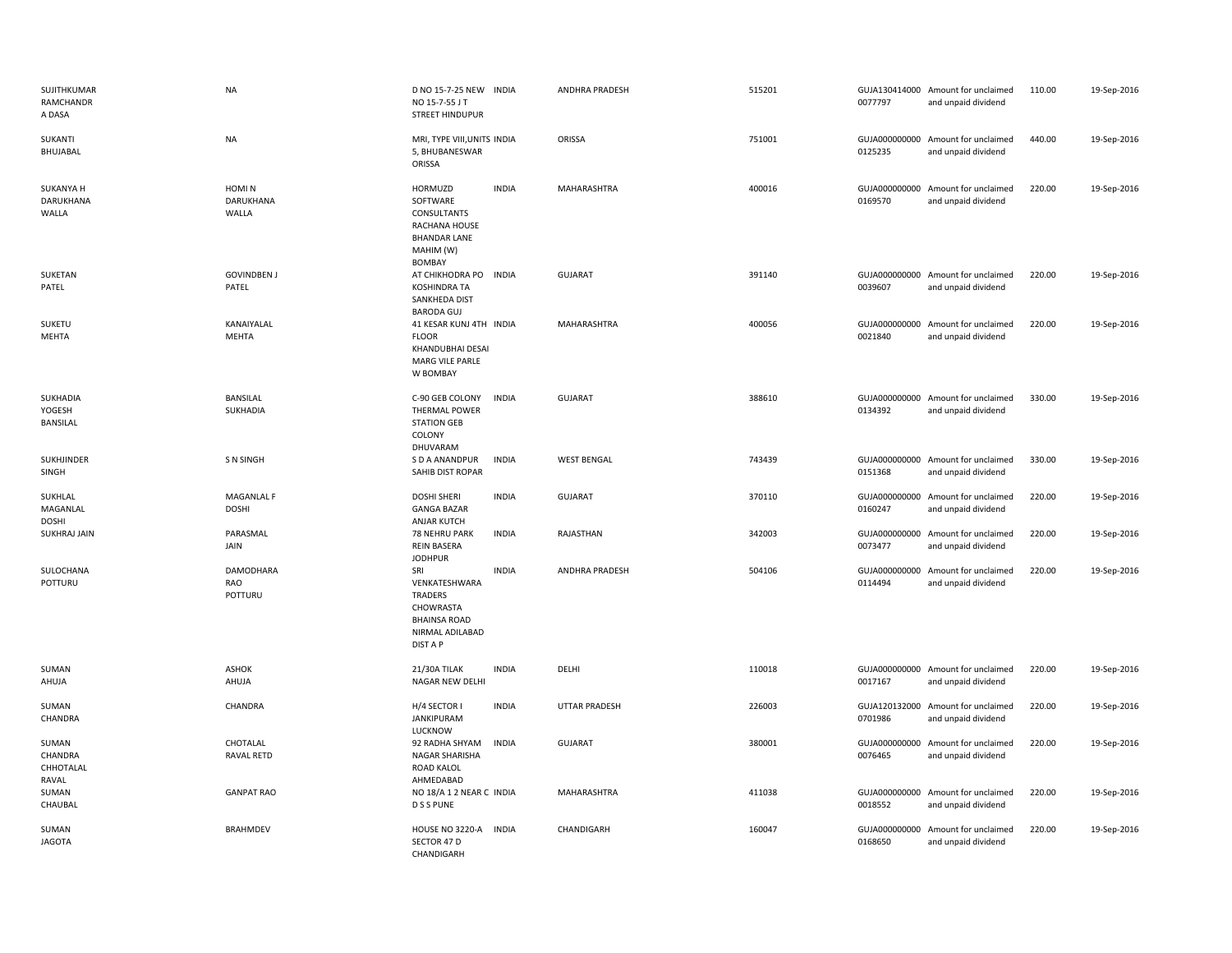| <b>SUMAN JAIN</b>            | SUKHMAL<br>JAIN               | $C/O$ S P<br><b>ENTERPRISES 8/1</b><br><b>LAL BAZAR ST</b><br>ROOM NO 2 A 2 ND<br><b>FLOOR</b><br>KOLAKTAKOLKATA | <b>INDIA</b> | <b>WEST BENGAL</b>   | 700001 | 0102285                  | GUJA000000000 Amount for unclaimed<br>and unpaid dividend | 220.00 | 19-Sep-2016 |
|------------------------------|-------------------------------|------------------------------------------------------------------------------------------------------------------|--------------|----------------------|--------|--------------------------|-----------------------------------------------------------|--------|-------------|
| SUMAN<br><b>KUMAR</b>        | NA                            | 24- ANNANDVAN<br>SOCIETY SAMA P.O.<br>E.M.E.VADODARA                                                             | <b>INDIA</b> | <b>GUJARAT</b>       | 390008 | 0125241                  | GUJA000000000 Amount for unclaimed<br>and unpaid dividend | 220.00 | 19-Sep-2016 |
| <b>SUMAN LATA</b><br>SINGHAL | R A SINGHAL<br>H HOLD         | C/O RAMAUTAR<br>SINGHAL                                                                                          | <b>INDIA</b> | ANDHRA PRADESH       | 500003 | 0142489                  | GUJA000000000 Amount for unclaimed<br>and unpaid dividend | 220.00 | 19-Sep-2016 |
| SUMAN<br>MADAN               | NARESH<br>MADAN               | G 171 PREET VIHAR INDIA<br>DELHI                                                                                 |              | DELHI                | 110092 | 0110743                  | GUJA000000000 Amount for unclaimed<br>and unpaid dividend | 220.00 | 19-Sep-2016 |
| SUMAN<br>NAGPAL              | ARJUN SINGH<br><b>NAGPAL</b>  | A-187 SECTOR 19<br><b>NOIDA DIST</b><br><b>GAUTAM BUDDHA</b><br>NAGAR                                            | <b>INDIA</b> | <b>UTTAR PRADESH</b> | 201301 | GUJA000000000<br>0041479 | Amount for unclaimed<br>and unpaid dividend               | 220.00 | 19-Sep-2016 |
| SUMAN<br>SHARMA              | NANGARAM<br>SHARMA            | <b>JOSHI SADAN</b><br>PUROHIT PARA<br>LALSOT DIST DAUSA<br>RAJ                                                   | <b>INDIA</b> | RAJASTHAN            | 303503 | 0105469                  | GUJA000000000 Amount for unclaimed<br>and unpaid dividend | 220.00 | 19-Sep-2016 |
| SUMAN<br>SHARMA              | MANMOHAN<br><b>LAL SHARMA</b> | H NO EL 87 BAZAR<br>PANJ PEER<br>JALANDHAR CITY                                                                  | <b>INDIA</b> | PUNJAB               | 144001 | 0012990                  | GUJA000000000 Amount for unclaimed<br>and unpaid dividend | 440.00 | 19-Sep-2016 |
| SUMAN<br>SHUKLA              | <b>NA</b>                     | 94 MIGH<br>KANKARBAG<br><b>COLONY PATNA</b>                                                                      | <b>INDIA</b> | BIHAR                | 800020 | GUJA000000000<br>0146480 | Amount for unclaimed<br>and unpaid dividend               | 220.00 | 19-Sep-2016 |
| SUMAN<br>SINGLA              | <b>TARSEM</b><br>SINGLA       | 2147 SECTOR 45 C<br>CHANDIGARH                                                                                   | <b>INDIA</b> | CHANDIGARH           | 160001 | 0005211                  | GUJA000000000 Amount for unclaimed<br>and unpaid dividend | 220.00 | 19-Sep-2016 |
| SUMANA<br>CHAKRABORT<br>Y    | В<br>CHAKRABOR<br>TY          | 133 NEW TOLLY<br><b>GUNGE CALCUTTA</b>                                                                           | <b>INDIA</b> | <b>WEST BENGAL</b>   | 700093 | 0143978                  | GUJA000000000 Amount for unclaimed<br>and unpaid dividend | 220.00 | 19-Sep-2016 |
| <b>SUMANA DEB</b>            | A K DEB                       | C/O SH A K DEB QR<br>NO B 31 NH 3 PO<br><b>VINDHYANAGAR DT</b><br>SIDHI                                          | <b>INDIA</b> | MADHYA PRADESH       | 486884 | 0156547                  | GUJA000000000 Amount for unclaimed<br>and unpaid dividend | 220.00 | 19-Sep-2016 |
| SUMANDEVI<br><b>GUPTA</b>    | <b>SH SANDEEP</b>             | 14-B AVADHPURI<br><b>FRIENDS</b><br>LALKOTHIJAIPUR.                                                              | <b>INDIA</b> | RAJASTHAN            | 302001 | 0206712                  | GUJA000000000 Amount for unclaimed<br>and unpaid dividend | 220.00 | 19-Sep-2016 |
| SUMATHI<br>DASARI            | D<br>VENKATASW<br>AMY         | QUARTER NO C-7 M INDIA<br>T N L STAFF<br><b>QUATERS SECTOR</b><br>15A VASHI NEW<br><b>BOMBAY</b>                 |              | MAHARASHTRA          | 400703 | 0157865                  | GUJA000000000 Amount for unclaimed<br>and unpaid dividend | 220.00 | 19-Sep-2016 |
| SUMATHI<br>SRINIVASAN        | S SRNIVASAN                   | A-3 GROUND<br><b>FLOOR PARSN</b><br><b>DELTA ENCLAVE</b><br>MAMBAZHA SALAI<br><b>TRICHY</b>                      | <b>INDIA</b> | <b>TAMIL NADU</b>    | 620005 | 0115734                  | GUJA000000000 Amount for unclaimed<br>and unpaid dividend | 330.00 | 19-Sep-2016 |
| SUMEET<br>CHUGH              | <b>B S CHUGH</b>              | F-21 2ND FLOOR<br>KIRTI NAGAR NEW<br>DELHI                                                                       | <b>INDIA</b> | DELHI                | 110015 | 0191227                  | GUJA000000000 Amount for unclaimed<br>and unpaid dividend | 220.00 | 19-Sep-2016 |
| SUMER<br><b>CHAND JAIN</b>   | <b>MUNNI LAL</b><br>JAIN      | 12 JAIN NAGAR<br>AMBALA CITY                                                                                     | <b>INDIA</b> | <b>HARYANA</b>       | 134003 | 0005428                  | GUJA000000000 Amount for unclaimed<br>and unpaid dividend | 220.00 | 19-Sep-2016 |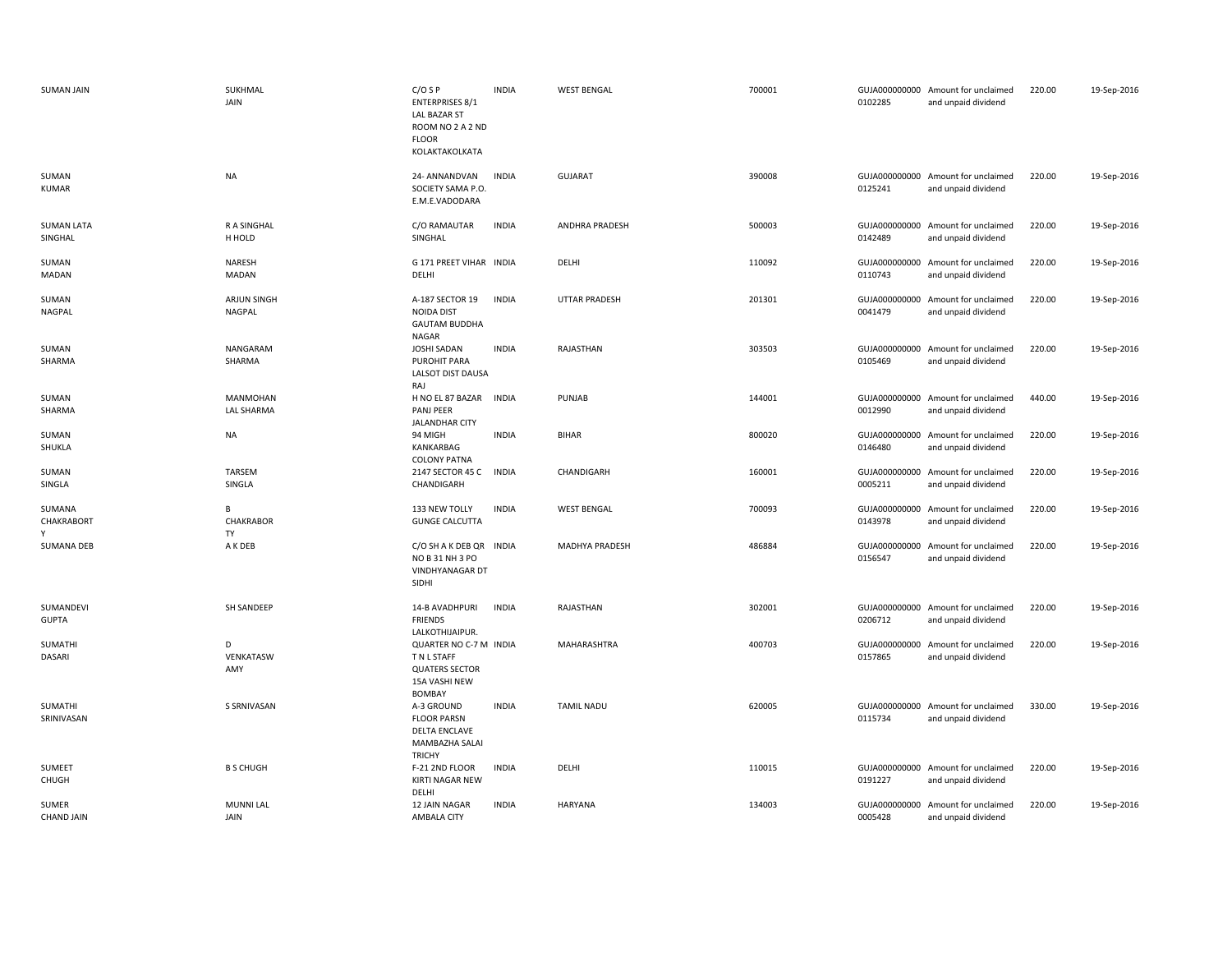| SUMETRA<br><b>SINGH TOMER</b>                   | <b>ATTAR SINGH</b><br><b>TOMER</b> | U P GOVT<br><b>EMPLOYEE</b><br>WELFARE<br>CORPORATION<br>POLICE LINE DEPOT<br>AGRA                               | <b>INDIA</b> | <b>UTTAR PRADESH</b> | 282003 | 0165047                  | GUJA000000000 Amount for unclaimed<br>and unpaid dividend | 220.00 | 19-Sep-2016 |
|-------------------------------------------------|------------------------------------|------------------------------------------------------------------------------------------------------------------|--------------|----------------------|--------|--------------------------|-----------------------------------------------------------|--------|-------------|
| <b>SUMIT</b><br>JAYANTILAL<br>GHODASARA         | JAYANTILAL<br>GHODASARA            | PATEL COLONY_ST<br>NO 8 ROAD NO 3<br>JAMNAGAR<br>JAMNAGAR                                                        | <b>INDIA</b> | <b>GUJARAT</b>       | 361008 | 0078186                  | GUJA000000000 Amount for unclaimed<br>and unpaid dividend | 220.00 | 19-Sep-2016 |
| <b>SUMIT</b><br>RANCHHODB<br>HAI PIPARIYA       | <b>NA</b>                          | 11/B, SARVODAY<br>SOCIETY, OPP.<br><b>BARDAI BRAHMAN</b><br>BOARDING,<br>KRISHNANAGAR<br>MAIN ROAD,<br>JAMNAGAR. | <b>INDIA</b> | <b>GUJARAT</b>       | 361006 | 0582195                  | GUJAIN3009741 Amount for unclaimed<br>and unpaid dividend | 22.00  | 19-Sep-2016 |
| <b>SUMIT</b><br>SACHDEVA                        | <b>SUNER DASS</b>                  | 15 PRAHLAD NAGAR INDIA<br><b>MEERUT</b>                                                                          |              | UTTAR PRADESH        | 250002 | 0066537                  | GUJA000000000 Amount for unclaimed<br>and unpaid dividend | 220.00 | 19-Sep-2016 |
| <b>SUMIT</b><br>SHANKAR                         | <b>NA</b>                          | 88, KAILASHPURI<br>MADHUBAN<br>NIMBAHERA ROAD<br>CHITTORGARH                                                     | <b>INDIA</b> | RAJASTHAN            | 312001 | 0224771                  | GUJA120191010 Amount for unclaimed<br>and unpaid dividend | 22.00  | 19-Sep-2016 |
| SUMITRA<br>MEENA                                | <b>BHIMRAJ</b><br>MEENA            | C/O K C JAIN & CO<br>JAIN BHAWAN 3RD<br>FLOOR 80 DR M B<br><b>VELKAR STREET</b><br>KALBADEVIBOMBAY               | <b>INDIA</b> | MAHARASHTRA          | 400002 | GUJA000000000<br>0164561 | Amount for unclaimed<br>and unpaid dividend               | 220.00 | 19-Sep-2016 |
| SUMITRABEN<br>KANUBHAI<br>PATEL                 | LT KANUBHAI<br>C PATEL             | OPP. WADI MOGAL INDIA<br><b>RESTAURANT WADI</b><br>VADODARA.                                                     |              | <b>GUJARAT</b>       | 390017 | 0206699                  | GUJA000000000 Amount for unclaimed<br>and unpaid dividend | 220.00 | 19-Sep-2016 |
| SUMITRABEN<br>RAJNIKANTBH<br>AI PATEL           | <b>NA</b>                          | CD-30 GEB COLONY INDIA<br>TA-FORT-<br>SONGADH DIST-<br><b>TAPI URJANAGAR</b><br><b>UKAIDAM</b>                   |              | <b>GUJARAT</b>       | 394680 | 3488251                  | GUJA120332000 Amount for unclaimed<br>and unpaid dividend | 330.00 | 19-Sep-2016 |
| SUNANDA<br>BEN<br>NIRANJAN<br><b>BHAI DALAL</b> | NIRANJANBH<br>AI K DALAL           | 1355 KISHOR<br><b>BHULA S KHADKI</b><br>RAJAMEHTAS POLE<br>KALUPUR<br>AHMEDABAD                                  | <b>INDIA</b> | <b>GUJARAT</b>       | 380001 | GUJA000000000<br>0023348 | Amount for unclaimed<br>and unpaid dividend               | 220.00 | 19-Sep-2016 |
| SUNANDA<br>KATHURIA                             | <b>NA</b>                          | 301 VIJAY<br><b>APARTMENTS BEN</b><br>NEVIS COMPOUND<br>100 BHULABHAI<br><b>DESAI</b><br>ROADMUMBAI              | <b>INDIA</b> | MAHARASHTRA          | 400026 | GUJA000000000<br>0125257 | Amount for unclaimed<br>and unpaid dividend               | 440.00 | 19-Sep-2016 |
| SUNANDADEV<br><b>I NAYAK</b>                    | A K NAYAIL                         | C/O SRI B K NAYAK INDIA<br>HP - 8 LAXMISAGAR<br><b>BHUBANESWAR - 6</b>                                           |              | ORISSA               | 751001 | 0156424                  | GUJA000000000 Amount for unclaimed<br>and unpaid dividend | 220.00 | 19-Sep-2016 |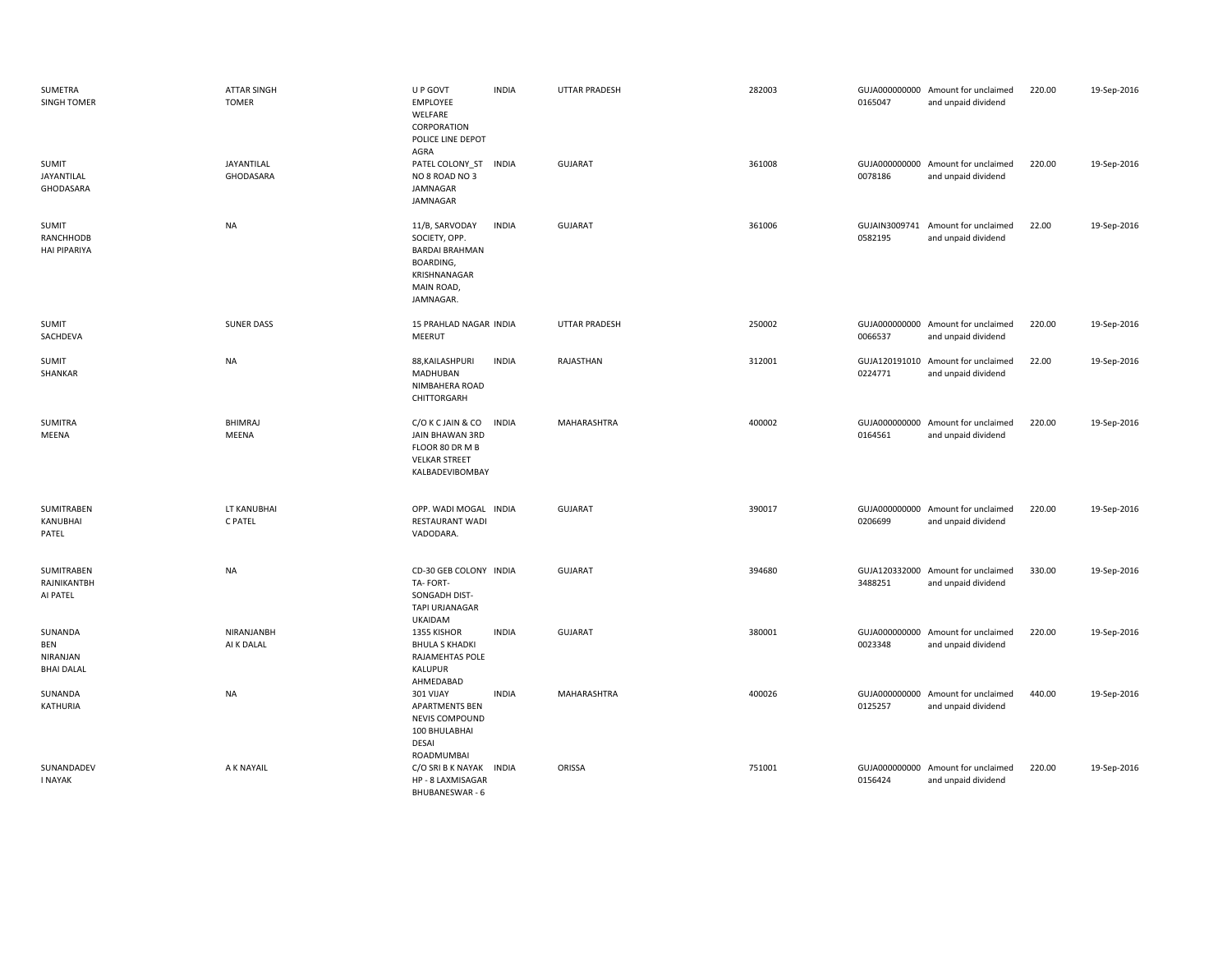| <b>SUNDAR SAO</b>                 | <b>LATE KEDAR</b><br>SAO           | SECTOR 4F QR NO<br>2075 BOKARO<br>STEEL CITY BOKARO<br><b>BIHAR</b>                                                       | <b>INDIA</b> | <b>JHARKHAND</b>      | 827004 | 5399109                  | GUJAIN3012501 Amount for unclaimed<br>and unpaid dividend | 440.00 | 19-Sep-2016 |
|-----------------------------------|------------------------------------|---------------------------------------------------------------------------------------------------------------------------|--------------|-----------------------|--------|--------------------------|-----------------------------------------------------------|--------|-------------|
| <b>SUNDER BAI</b>                 | J P JAIN                           | JP JAIN & COCAS INDIA<br>NETTAKALAPPA MKT<br>AVENUE RD<br>BANGLORE                                                        |              | KARNATAKA             | 560002 | 0054897                  | GUJA000000000 Amount for unclaimed<br>and unpaid dividend | 220.00 | 19-Sep-2016 |
| SUNDER<br><b>KUMAR</b><br>NARIANI | <b>KISHIN</b><br><b>CHAND RETD</b> | D 3/3334 VASANT<br>KUNJ NEW DELHI                                                                                         | <b>INDIA</b> | DELHI                 | 110030 | 0059462                  | GUJA000000000 Amount for unclaimed<br>and unpaid dividend | 220.00 | 19-Sep-2016 |
| SUNEEL<br><b>GUPTA</b>            | S C GUPTA                          | E 21 SAKET DELHI                                                                                                          | <b>INDIA</b> | DELHI                 | 110017 | GUJA000000000<br>0169378 | Amount for unclaimed<br>and unpaid dividend               | 220.00 | 19-Sep-2016 |
| <b>SUNIL ARORA</b>                | S L ARORA                          | M/S SHARMA<br><b>AUTOMOBILES OPP</b><br><b>RANVIR BHAWAN</b><br><b>CHOPASNI ROAD</b><br><b>JODHPUR</b>                    | <b>INDIA</b> | RAJASTHAN             | 342001 | GUJA000000000<br>0112709 | Amount for unclaimed<br>and unpaid dividend               | 220.00 | 19-Sep-2016 |
| <b>SUNIL BHASIN</b>               | <b>BL BHASIN</b>                   | C/O RAC HOME<br><b>MAIN TENENCE</b><br>SERVICE D 37 NDSE<br>7 NEW DELHI                                                   | <b>INDIA</b> | DELHI                 | 110049 | 0016312                  | GUJA000000000 Amount for unclaimed<br>and unpaid dividend | 220.00 | 19-Sep-2016 |
| SUNIL C<br>GUGALE                 | CHENSUKHIL<br>AL GOGALE            | <b>MAIN ROAD</b><br>PATHARDI DIST<br>AHMEDNAGAR<br>MAHARASTRA                                                             | <b>INDIA</b> | MAHARASHTRA           | 414102 | 0166846                  | GUJA000000000 Amount for unclaimed<br>and unpaid dividend | 220.00 | 19-Sep-2016 |
| <b>SUNIL CHAND</b><br>GHOGWANI    | <b>NA</b>                          | PRAKASH CHAND<br><b>LAXMI CHAND</b><br><b>BEHIND</b><br>SITARAMAPETROL<br><b>PUMP KAILASH</b><br>NAGAR REWA ROAD<br>SATNA | <b>INDIA</b> | <b>MADHYA PRADESH</b> | 485001 | 2098606                  | GUJAIN3017741 Amount for unclaimed<br>and unpaid dividend | 550.00 | 19-Sep-2016 |
| <b>SUNIL GUPTA</b>                | H C GUPTA                          | A-3/20 LAL<br><b>QUARTER KRISHAN</b><br>NAGAR DELHI                                                                       | <b>INDIA</b> | DELHI                 | 110051 | 0176006                  | GUJA000000000 Amount for unclaimed<br>and unpaid dividend | 220.00 | 19-Sep-2016 |
| <b>SUNIL GUPTA</b>                | <b>DEV RAJ</b><br><b>GUPTA</b>     | DEV RAJ L G TEA<br><b>MERCHANTS</b><br><b>MANSA PB</b>                                                                    | <b>INDIA</b> | PUNJAB                | 151505 | 0012695                  | GUJA000000000 Amount for unclaimed<br>and unpaid dividend | 440.00 | 19-Sep-2016 |
| <b>SUNIL JAIN</b>                 | PARKASH<br><b>CHAND JAIN</b>       | 2221/169 GANESH<br>PURA TRI NAGAR<br>DELHI                                                                                | <b>INDIA</b> | DELHI                 | 110035 | GUJA000000000<br>0058099 | Amount for unclaimed<br>and unpaid dividend               | 220.00 | 19-Sep-2016 |
| <b>SUNIL JAIN</b>                 | V JAIN                             | E-32 SIDDHARTH<br>NAGAR SECTOR 13<br>MALVIYA NAGAR<br><b>JAIPUR</b>                                                       | <b>INDIA</b> | RAJASTHAN             | 302017 | 0045924                  | GUJA000000000 Amount for unclaimed<br>and unpaid dividend | 220.00 | 19-Sep-2016 |
| SUNIL<br><b>JHALANI</b>           | O P JHALANI                        | F 120 GAUTAM<br>MARG C SCHEME<br><b>JAIPUR</b>                                                                            | <b>INDIA</b> | RAJASTHAN             | 302001 | 0147588                  | GUJA000000000 Amount for unclaimed<br>and unpaid dividend | 220.00 | 19-Sep-2016 |
| <b>SUNIL KUMAR</b>                | RAMCHANDR<br>A                     | 277 HARINAGAR<br><b>ASHRAM NEW</b><br>DELHI                                                                               | <b>INDIA</b> | DELHI                 | 110014 | 0106562                  | GUJA000000000 Amount for unclaimed<br>and unpaid dividend | 220.00 | 19-Sep-2016 |
| <b>SUNIL KUMAR</b><br>AGARWAL     | KEDARILAL<br>AGRAWAL               | S/O KEDARI LAL<br><b>AGRAWAL CHAKKI</b><br><b>BAZAR HATHRAS</b>                                                           | <b>INDIA</b> | <b>UTTAR PRADESH</b>  | 204101 | 0022718                  | GUJA000000000 Amount for unclaimed<br>and unpaid dividend | 220.00 | 19-Sep-2016 |
| <b>SUNIL KUMAR</b><br>AGARWAL     | SATYA<br>NARAYAN<br>AGARWAL        | BALARAMPUR<br>RANGADIH PURULIA                                                                                            | <b>INDIA</b> | <b>WEST BENGAL</b>    | 723143 | GUJA130414000<br>3288222 | Amount for unclaimed<br>and unpaid dividend               | 55.00  | 19-Sep-2016 |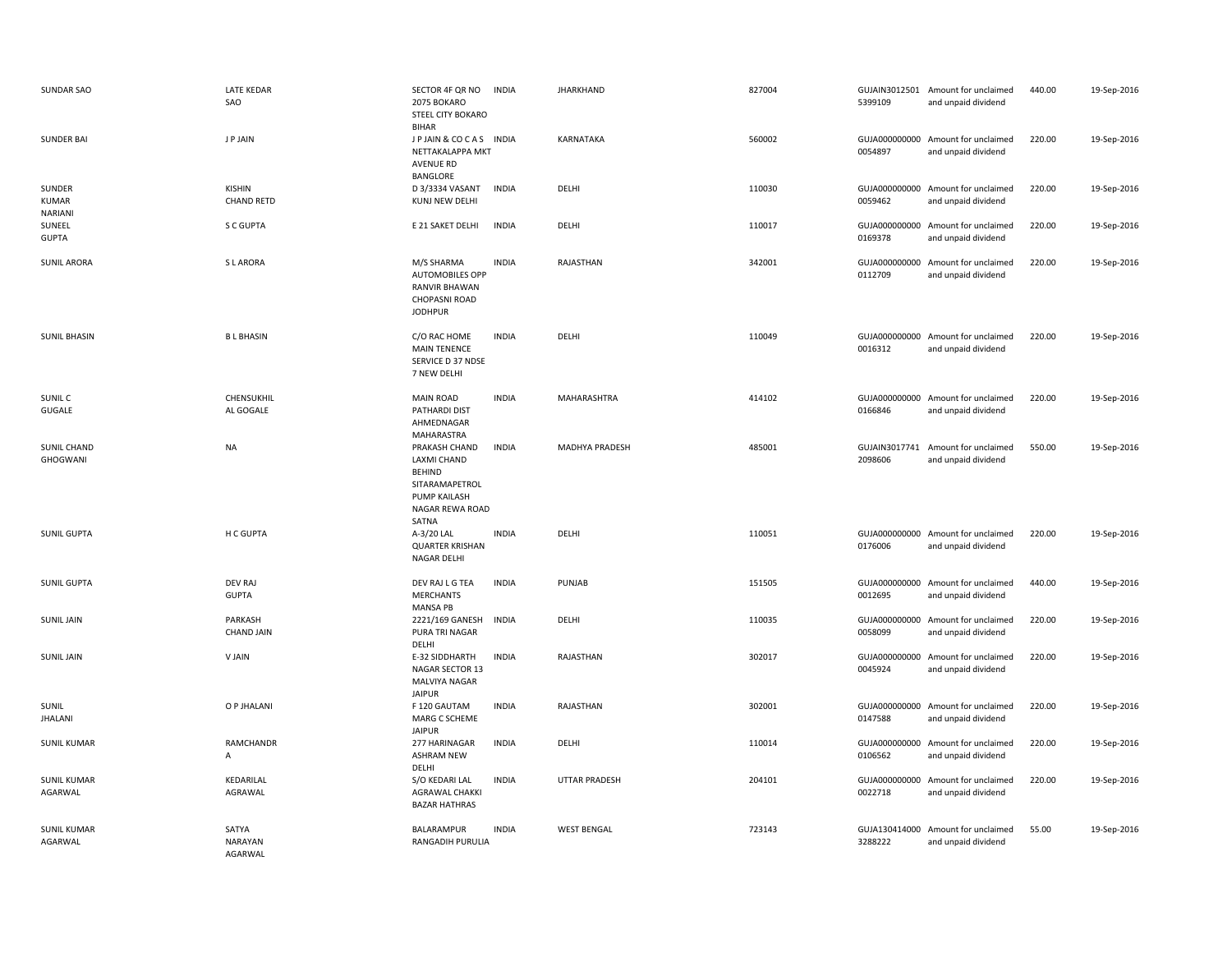| <b>SUNIL KUMAR</b><br>AGRAWAL        | LATE S K<br><b>BANSAL</b>               | 6/401 VINEET<br>KHAND-6 GOMTI<br>NAGAR LUCKNOW                                            | <b>INDIA</b> | <b>UTTAR PRADESH</b> | 226010 | 4462759                  | GUJAIN3003941 Amount for unclaimed<br>and unpaid dividend | 264.00 | 19-Sep-2016 |
|--------------------------------------|-----------------------------------------|-------------------------------------------------------------------------------------------|--------------|----------------------|--------|--------------------------|-----------------------------------------------------------|--------|-------------|
| <b>SUNIL KUMAR</b><br>ARYA           | <b>NA</b>                               | <b>DUDI HOUSE</b><br>LOHARU ROAD<br>PILANI JHUNJHUNU<br>PILANI                            | <b>INDIA</b> | RAJASTHAN            | 333031 | GUJAIN3030285<br>0757438 | Amount for unclaimed<br>and unpaid dividend               | 220.00 | 19-Sep-2016 |
| <b>SUNIL KUMAR</b><br>BAGRI          | MOOL<br><b>CHAND B</b>                  | <b>SHALIMAR</b><br>PLASTICES 17A<br>SIOTIA MARKET S R<br>C B ROAD<br><b>GUWAHATI</b>      | <b>INDIA</b> | ASSAM                | 781001 | 0005730                  | GUJA000000000 Amount for unclaimed<br>and unpaid dividend | 220.00 | 19-Sep-2016 |
| <b>SUNIL KUMAR</b><br><b>BASAK</b>   | <b>HARI DAS</b><br>BASAK                | 48/2 DR SURESH<br>SARKAR ROAD<br>CALCUTTA                                                 | <b>INDIA</b> | <b>WEST BENGAL</b>   | 700014 | 0163516                  | GUJA000000000 Amount for unclaimed<br>and unpaid dividend | 220.00 | 19-Sep-2016 |
| <b>SUNIL KUMAR</b><br>DE             | <b>RATAN DE</b>                         | MOOL CHAND<br>CHORADIA 73 N S<br>ROAD (4TH FLOOR)<br>CALCUTTA                             | <b>INDIA</b> | <b>WEST BENGAL</b>   | 700001 | 0197841                  | GUJA000000000 Amount for unclaimed<br>and unpaid dividend | 11.00  | 19-Sep-2016 |
| <b>SUNIL KUMAR</b><br><b>GUPTA</b>   | H C GUPTA                               | A 3/20 LAL<br><b>QUARTER KRISHAN</b><br>NAGAR DELHI                                       | <b>INDIA</b> | DELHI                | 110051 | 0126361                  | GUJA000000000 Amount for unclaimed<br>and unpaid dividend | 220.00 | 19-Sep-2016 |
| <b>SUNIL KUMAR</b><br>JAIN           | PARASMAL                                | 590 AVENUE ROAD<br><b>III FLOOR</b><br>BANGALORE                                          | <b>INDIA</b> | <b>KARNATAKA</b>     | 560002 | 0054833                  | GUJA000000000 Amount for unclaimed<br>and unpaid dividend | 220.00 | 19-Sep-2016 |
| <b>SUNIL KUMAR</b><br>PRADHAN        | <b>DASARATHI</b><br>PRADHAN             | B-315,<br>MADHUKUNJENCLA<br><b>VE RASULGARH</b><br>BHUBANESWAR<br>ORISSA                  | <b>INDIA</b> | ORISSA               | 751010 | GUJAIN3004501<br>2403152 | Amount for unclaimed<br>and unpaid dividend               | 440.00 | 19-Sep-2016 |
| <b>SUNIL KUMAR</b><br><b>RASTOGI</b> | RADHEY<br>SHYAM<br><b>RASTOGI</b>       | SHIVA MEDICAL<br><b>AGENCY IMLI MKT</b><br>PO ANUPSHAHAR<br>UP-                           | <b>INDIA</b> | <b>UTTAR PRADESH</b> | 202390 | GUJA000000000<br>0040430 | Amount for unclaimed<br>and unpaid dividend               | 220.00 | 19-Sep-2016 |
| <b>SUNIL KUMAR</b><br><b>RASTOGI</b> | Y M RASTOGI                             | <b>H NO 78</b><br><b>RAMNAGAR DELHI</b>                                                   | <b>INDIA</b> | DELHI                | 110051 | 0082897                  | GUJA000000000 Amount for unclaimed<br>and unpaid dividend | 220.00 | 19-Sep-2016 |
| <b>SUNIL KUMAR</b><br>SHARMA         | <b>NA</b>                               | H NO D 11 GOVIND<br><b>KAVERI</b><br>PRIYADARSHINI<br><b>NAGAR RAIPUR</b>                 | <b>INDIA</b> | CHHATTISGARH         | 492001 | GUJAIN3029024<br>1410223 | Amount for unclaimed<br>and unpaid dividend               | 440.00 | 19-Sep-2016 |
| <b>SUNIL KUMAR</b><br>SINGH          | <b>NA</b>                               | NO 95<br>REDDIPALAYAM<br>POST ADITYA<br>GRAMAM<br>PERAMBALUR                              | <b>INDIA</b> | <b>TAMIL NADU</b>    | 621704 | GUJAIN3029024<br>3066673 | Amount for unclaimed<br>and unpaid dividend               | 198.00 | 19-Sep-2016 |
| <b>SUNIL KUMAR</b><br>SINGH          | LATE SH<br>KRISHNDEO<br>PRASAD<br>SINGH | C/O ANIL MEDICAL INDIA<br>HALL AT & PO<br><b>BARAHAT DIST</b><br><b>BANKA STATE BIHAR</b> |              | <b>BIHAR</b>         | 813103 | 0156675                  | GUJA000000000 Amount for unclaimed<br>and unpaid dividend | 440.00 | 19-Sep-2016 |
| SUNIL<br>MAHADEVRA<br>O KHARWADE     | <b>NA</b>                               | KAILAS BHAWAN<br>WARD NO 6 AT<br><b>WANI DISIT</b><br>YAVATMAL WANI                       | <b>INDIA</b> | MAHARASHTRA          | 445304 | 1145462                  | GUJA120132000 Amount for unclaimed<br>and unpaid dividend | 11.00  | 19-Sep-2016 |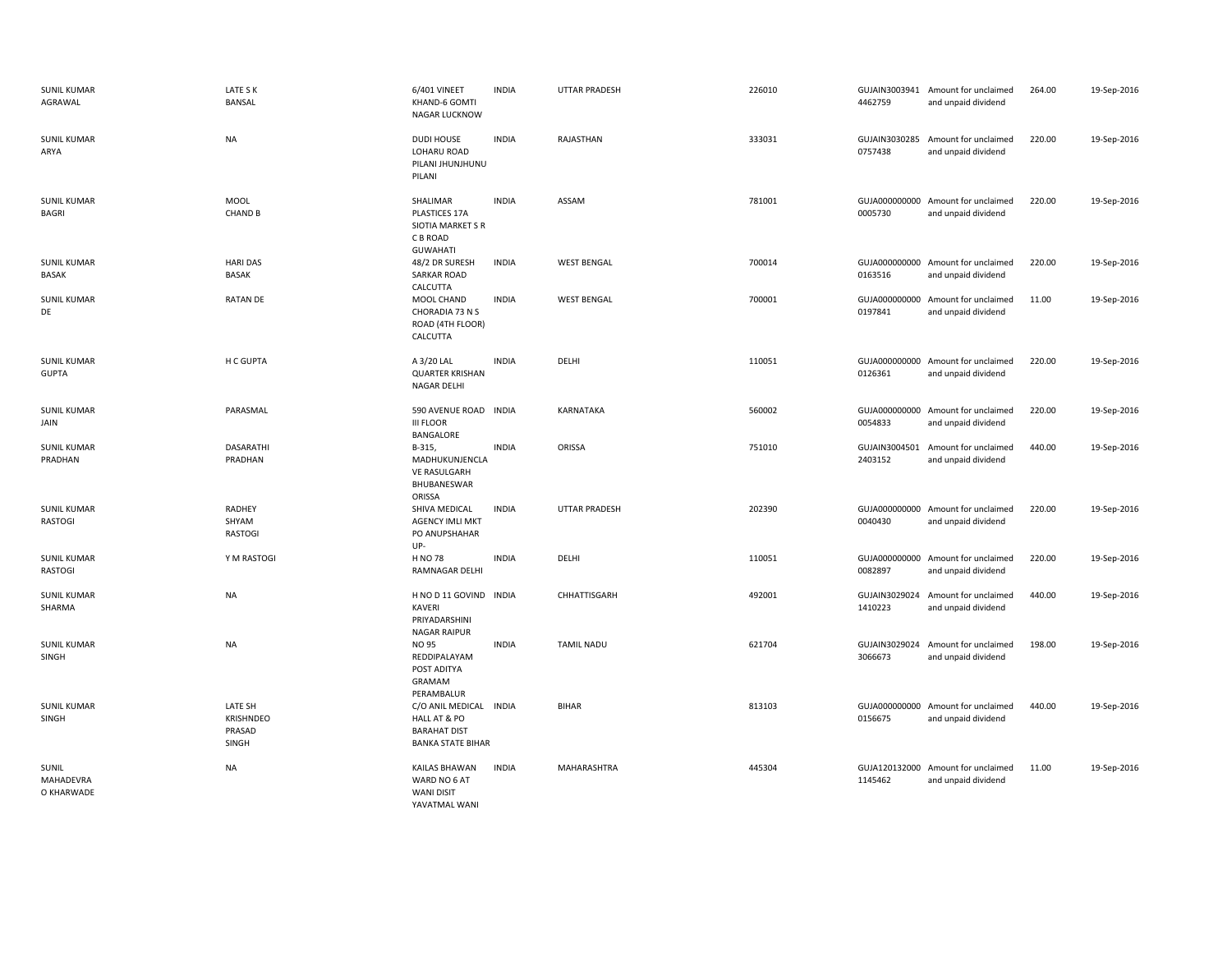| SUNIL<br>NARAYANAN<br><b>NAIR</b>     | NARAYANAN<br><b>NAIR</b>              | SREEVALSAM<br><b>INDIA</b><br>VELLOORKUNNAM<br>MARKET PO<br>MUVATTUPUZHA<br>ERNAKULAM,<br>KERALA           | <b>KERALA</b>         | 686673 | 0503876 | GUJAIN3018951 Amount for unclaimed<br>and unpaid dividend | 22.00  | 19-Sep-2016 |
|---------------------------------------|---------------------------------------|------------------------------------------------------------------------------------------------------------|-----------------------|--------|---------|-----------------------------------------------------------|--------|-------------|
| <b>SUNIL NIRBAN</b>                   | <b>BADRUDDIN</b><br>NIRBAN            | A 10 SADUL GANJ<br><b>INDIA</b><br><b>BIKANER RAJ</b>                                                      | RAJASTHAN             | 334001 | 0105645 | GUJA000000000 Amount for unclaimed<br>and unpaid dividend | 220.00 | 19-Sep-2016 |
| <b>SUNIL R</b><br><b>JOSEPHE</b>      | R J SOLANKI                           | C/11 ROSARY<br><b>INDIA</b><br>SOCIETY E M E POST<br>OFFICE VADODARA                                       | <b>GUJARAT</b>        | 390008 | 0180235 | GUJA000000000 Amount for unclaimed<br>and unpaid dividend | 110.00 | 19-Sep-2016 |
| SUNIL<br>SHANKAR<br><b>RAO UTEKAR</b> | <b>NA</b>                             | 12/12 SAMARTH<br><b>INDIA</b><br>NAGAR<br><b>CHUNABHATTI</b><br><b>MUMBAI</b>                              | MAHARASHTRA           | 400100 | 0197876 | GUJA000000000 Amount for unclaimed<br>and unpaid dividend | 220.00 | 19-Sep-2016 |
| <b>SUNIL</b><br>SHARMA                | SHYAM<br>SUNDER                       | 99 YOGENDRA BAL INDIA<br><b>MANDIR MAIN</b><br>ROAD MUSHAKHEDI<br><b>INDORE</b>                            | <b>MADHYA PRADESH</b> | 452001 | 0165395 | GUJA000000000 Amount for unclaimed<br>and unpaid dividend | 220.00 | 19-Sep-2016 |
| <b>SUNIL VASANT</b><br>VICHARE        | VASANT                                | 9 RAJSHREE PARK<br><b>INDIA</b><br>222 K K ROAD<br><b>BEHIND D K</b><br>STADIUM MAHAGIRI<br><b>THANE W</b> | MAHARASHTRA           | 400601 | 0156051 | GUJA000000000 Amount for unclaimed<br>and unpaid dividend | 220.00 | 19-Sep-2016 |
| SUNIL<br>WADHWANI                     | <b>TILOK</b>                          | C 306 JUMBO CO<br><b>INDIA</b><br>OP HSG SOCIETY<br>KOL DONGRI ROAD<br>2 ANDHERI EAST<br><b>BOMBAY</b>     | MAHARASHTRA           | 400069 | 0064925 | GUJA000000000 Amount for unclaimed<br>and unpaid dividend | 440.00 | 19-Sep-2016 |
| <b>SUNIT ISSAR</b>                    | <b>SHIV KR</b><br><b>ISSAR</b>        | 195 A NEW COLONY INDIA<br><b>GURGAON</b>                                                                   | <b>HARYANA</b>        | 122001 | 0082552 | GUJA000000000 Amount for unclaimed<br>and unpaid dividend | 220.00 | 19-Sep-2016 |
| SUNITA<br>AGARWAL                     | <b>NA</b>                             | C/O DURGA PRASAD INDIA<br><b>BRIJMOHAN</b><br>BHAWRA BAZAR NR.<br>MAHAVIR MANDIR<br>DHANBAD                | <b>JHARKHAND</b>      | 828132 | 0620291 | GUJA120106000 Amount for unclaimed<br>and unpaid dividend | 110.00 | 19-Sep-2016 |
| SUNITA<br>ANAND                       | <b>NA</b>                             | <b>INDIA</b><br>C 65 TAKSHSHILA<br><b>APARTMENTS 57 I P</b><br><b>EXTENSION DELHI</b>                      | DELHI                 | 110092 | 0403463 | GUJAIN3011431 Amount for unclaimed<br>and unpaid dividend | 110.00 | 19-Sep-2016 |
| SUNITA<br>BALYAN                      | LT COL D P<br><b>BALYAN</b>           | 1479 SECTOR B - I<br><b>INDIA</b><br>VASANT KUNJ NEW                                                       | DELHI                 | 110037 | 0004783 | GUJA000000000 Amount for unclaimed<br>and unpaid dividend | 220.00 | 19-Sep-2016 |
| SUNITA<br><b>BASMATKAR</b>            | SURESH<br>CHANDRA<br><b>BASMATKAR</b> | DELHI<br>C/O<br><b>INDIA</b><br>RADHASARVESAR &<br>CO 443 CHATI GALLI<br>SOLAPUR                           | MAHARASHTRA           | 413002 | 0041660 | GUJA000000000 Amount for unclaimed<br>and unpaid dividend | 220.00 | 19-Sep-2016 |
| <b>SUNITA BIRLA</b>                   | SHASHI<br><b>KUMAR</b><br>BIRLA       | PLOT NO 44 NEW<br><b>INDIA</b><br>CHAND POLE ROAD<br>SEWANCHHI GATE<br><b>JODHPUR</b>                      | RAJASTHAN             | 342001 | 0073246 | GUJA000000000 Amount for unclaimed<br>and unpaid dividend | 220.00 | 19-Sep-2016 |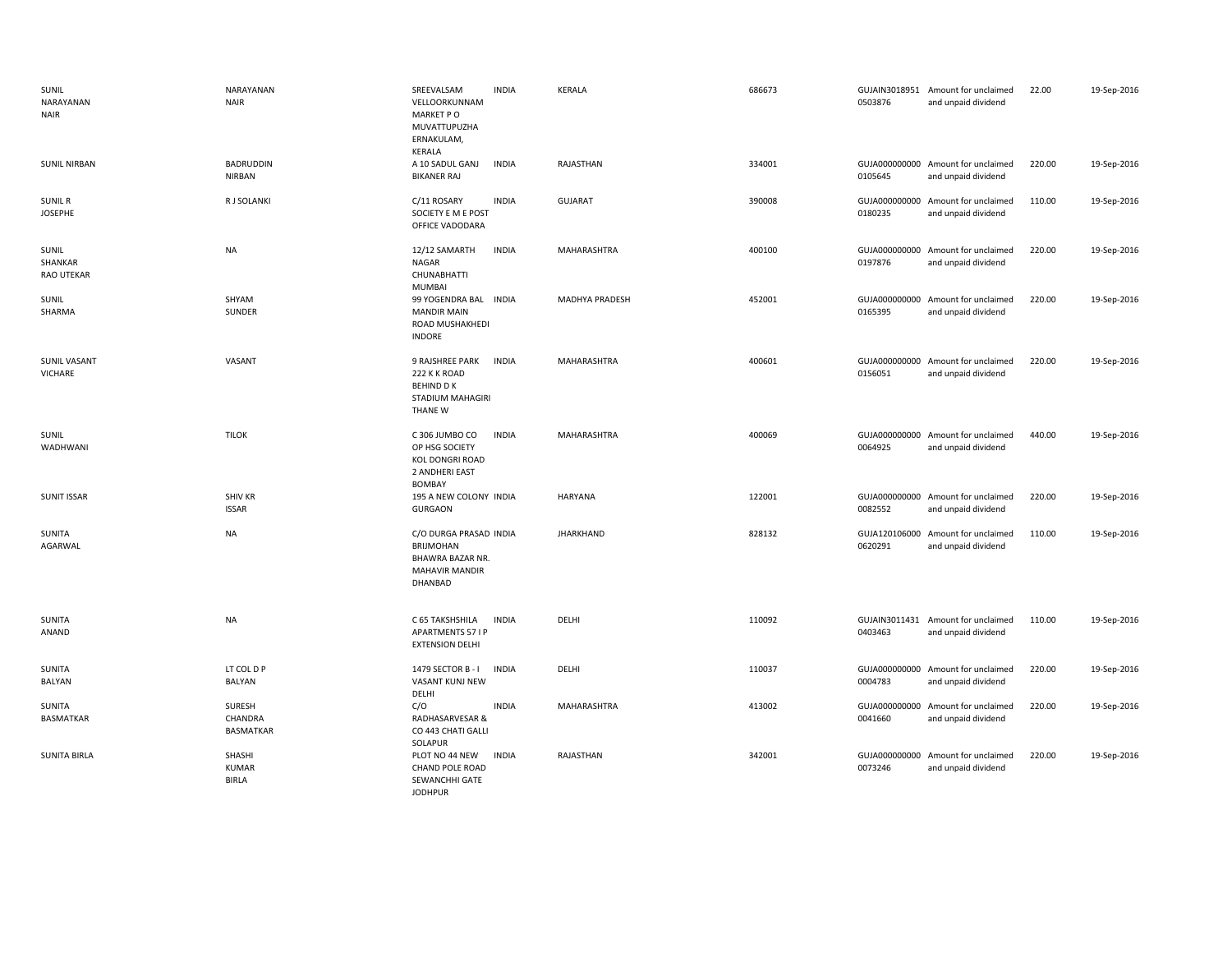| SUNITA<br>DHIRASARIA               | <b>BISHWAMBH</b><br>ER<br>DHIRASARIA | C/O M/S ASSAM<br><b>INDIA</b><br>MOTOR CORPN OPP<br>OVER BRIDGE A T<br><b>ROAD GUWAHATI</b><br>[ASSAM] | ASSAM              | 781001 | 0191029                  | GUJA000000000 Amount for unclaimed<br>and unpaid dividend | 440.00 | 19-Sep-2016 |
|------------------------------------|--------------------------------------|--------------------------------------------------------------------------------------------------------|--------------------|--------|--------------------------|-----------------------------------------------------------|--------|-------------|
| <b>SUNITA DUA</b>                  | PARMA<br><b>NAND DUA</b>             | B 526 STREET NO 4 INDIA<br>MAJLIS PARK DELHI                                                           | DELHI              | 110033 | 0082701                  | GUJA000000000 Amount for unclaimed<br>and unpaid dividend | 220.00 | 19-Sep-2016 |
| <b>SUNITA</b><br><b>GROVER</b>     | RAKESH<br><b>GROVER</b>              | 33/3 PUNJABI BAUG INDIA<br><b>EXTN NEW DELHI</b>                                                       | DELHI              | 110026 | GUJA000000000<br>0203267 | Amount for unclaimed<br>and unpaid dividend               | 440.00 | 19-Sep-2016 |
| SUNITA<br><b>HEMKANT</b><br>LIMAYE | NA                                   | <b>INDIA</b><br>PLOT NO 7 SIMA<br>SAGAR CO OP<br>VASAHAT<br>SUKHASAGAR<br><b>NAGAR KATRAJ</b><br>PUNE  | MAHARASHTRA        | 411046 | GUJAIN3005051<br>0417304 | Amount for unclaimed<br>and unpaid dividend               | 110.00 | 19-Sep-2016 |
| <b>SUNITA JAIN</b>                 | SANDEEP<br>JAIN                      | 194, PALIKA VIHAR INDIA<br>AMBALA CITY<br><b>HARYANA</b>                                               | <b>HARYANA</b>     | 134002 | 7080313                  | GUJAIN3013301 Amount for unclaimed<br>and unpaid dividend | 220.00 | 19-Sep-2016 |
| SUNITA JAIN                        | LATE N C<br><b>MLAHOTRA C</b><br>A   | <b>INDIA</b><br>M 72 GREATER<br>KAILASH II NEW<br>DELHI                                                | DELHI              | 110048 | 0160102                  | GUJA000000000 Amount for unclaimed<br>and unpaid dividend | 220.00 | 19-Sep-2016 |
| SUNITA<br><b>JHUNJHUNW</b><br>ALA  | RAMESH<br><b>JHUNJHUNW</b><br>ALA    | <b>INDIA</b><br><b>66 JATINDRA</b><br>MOHAN AVENUE<br>CALCUTTA                                         | <b>WEST BENGAL</b> | 700005 | 0062250                  | GUJA000000000 Amount for unclaimed<br>and unpaid dividend | 220.00 | 19-Sep-2016 |
| SUNITA<br>KANDA                    | KALYAN<br><b>DUTTA</b>               | C/O KALYAN DUTTA INDIA<br><b>KANDA PO</b><br><b>KHEJROLI DISTT</b><br><b>JAIPUR</b>                    | RAJASTHAN          | 303803 | 0071709                  | GUJA000000000 Amount for unclaimed<br>and unpaid dividend | 220.00 | 19-Sep-2016 |
| <b>SUNITA</b><br>KOTHA             | MAHARAJ<br><b>KRISHEN HAB</b>        | C/O H C KADL 237/P INDIA<br>SEC-2 JDA HSG<br>COLONY<br>ROOPNAGAR<br>JAMMU                              | JAMMU AND KASHMIR  | 180013 | 0011402                  | GUJA000000000 Amount for unclaimed<br>and unpaid dividend | 220.00 | 19-Sep-2016 |
| SUNITA<br>KUMARI JAIN              | LATE SH B L<br>JAIN                  | C/O BHANWARLAL INDIA<br>PAWAN KR JAIN<br><b>GRAHAM BAZAR NR</b><br>MASZID DIBRUGARH<br>ASSAM           | ARUNACHAL PRADESH  | 786001 | 0133928                  | GUJA000000000 Amount for unclaimed<br>and unpaid dividend | 440.00 | 19-Sep-2016 |
| SUNITA<br>KUMARI<br><b>MANTRI</b>  | <b>BHAIRUNDA</b><br>N MANTRI         | C/O M K TYRES &<br><b>INDIA</b><br><b>AGENCIES CIRCULAR</b><br>ROAD DIMAPUR<br>NAGALAND                | NAGALAND           | 797112 | 0005878                  | GUJA000000000 Amount for unclaimed<br>and unpaid dividend | 220.00 | 19-Sep-2016 |
| SUNITA<br>MAITHANI                 | ARUN<br><b>KUMAR</b><br>MAITHANI     | 6/10 DELHI GOVT<br><b>INDIA</b><br>OFFICERS FLATS S K<br>MAJUMDAR ROAD<br>PROBYN<br>ROADDELHI          | DELHI              | 110054 | 0062648                  | GUJA000000000 Amount for unclaimed<br>and unpaid dividend | 220.00 | 19-Sep-2016 |
| <b>SUNITA</b><br><b>MUNOT</b>      | SHRIKANT<br><b>MUNOT</b>             | D 5/22 DLG CITY 1<br><b>INDIA</b><br><b>GURGAON</b><br><b>HARYANA</b>                                  | <b>HARYANA</b>     | 122002 | 0018580                  | GUJA000000000 Amount for unclaimed<br>and unpaid dividend | 220.00 | 19-Sep-2016 |
| <b>SUNITA</b><br><b>NAYYAR</b>     | ROMAL<br><b>NAYYAR</b>               | 1483 KUCHA<br><b>INDIA</b><br><b>GURBAX RAI OPP</b><br><b>JAGRAON BRIDGE</b><br>LUDHIANA               | PUNJAB             | 141008 | 0012978                  | GUJA000000000 Amount for unclaimed<br>and unpaid dividend | 220.00 | 19-Sep-2016 |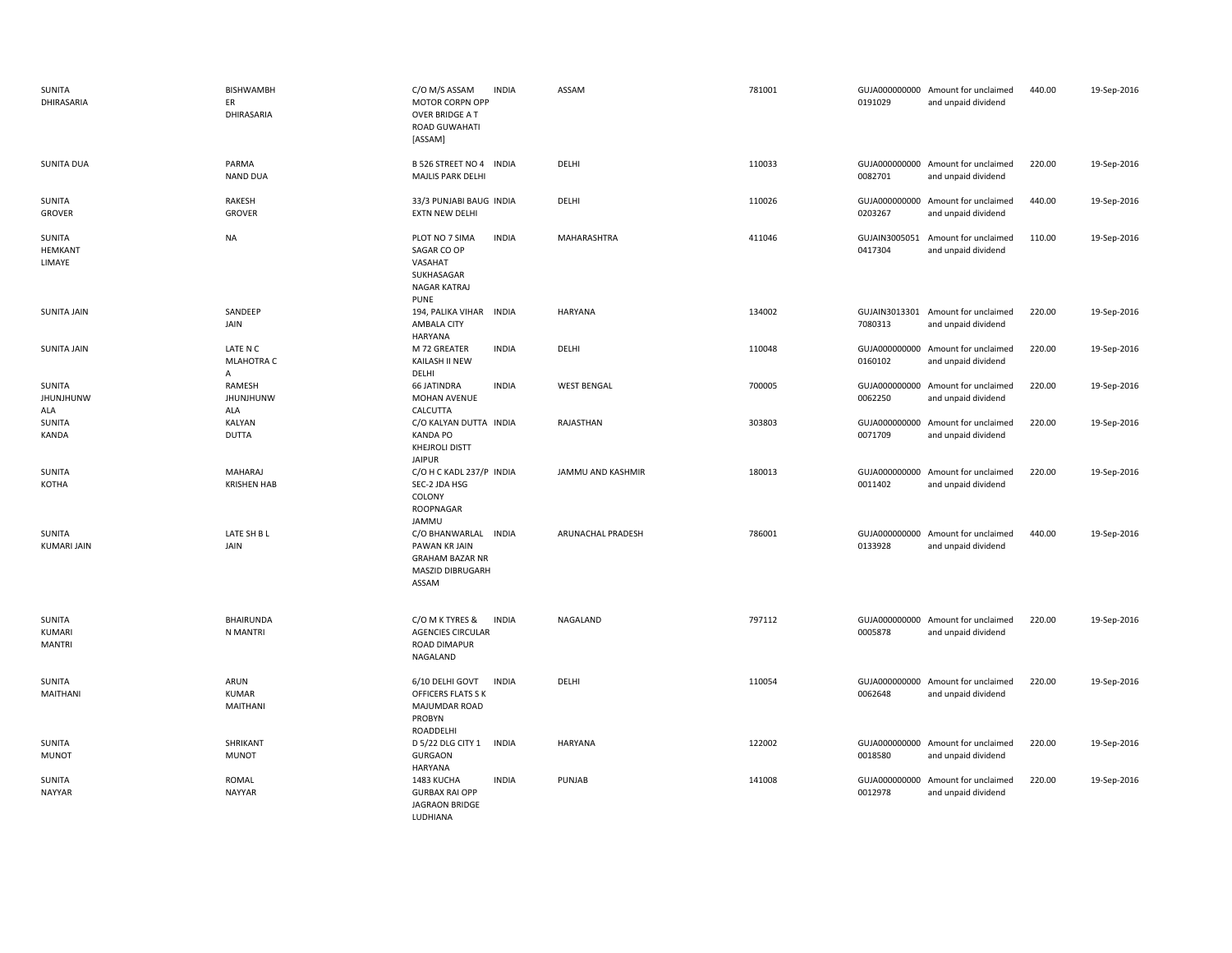| <b>SUNITA</b><br>PRASAD                  | <b>NA</b>                            | D-164 TYAGI VIHAR INDIA<br>A W H O COMPLEX<br>SHARDA NAGAR<br><b>BANGLA BAZAR</b><br>LUCKNOW<br>LUCKNOW                     | <b>UTTAR PRADESH</b> | 226002 | 1733395 | GUJA120109000 Amount for unclaimed<br>and unpaid dividend | 550.00 | 19-Sep-2016 |
|------------------------------------------|--------------------------------------|-----------------------------------------------------------------------------------------------------------------------------|----------------------|--------|---------|-----------------------------------------------------------|--------|-------------|
| <b>SUNITA RAJAN</b>                      | <b>RAJAN VORA</b>                    | FLAT NO.A-401,4TH INDIA<br><b>FLOOR SURYA</b><br>APARTMENT CO OP<br>HSG SOCIETY LTD<br>53, BHULABHAI<br>DESAI<br>ROADMUMBAI | MAHARASHTRA          | 400026 | 0021447 | GUJA000000000 Amount for unclaimed<br>and unpaid dividend | 660.00 | 19-Sep-2016 |
| SUNITA<br>SAKHUJA                        | A SAKHUJA                            | 33-B BLOCK A/D<br><b>INDIA</b><br><b>DDA FLATS</b><br>SHALIMAR BAGH<br>DELHI                                                | DELHI                | 110052 | 0140696 | GUJA000000000 Amount for unclaimed<br>and unpaid dividend | 220.00 | 19-Sep-2016 |
| <b>SUNITA</b><br>SHARMA                  | <b>GL SHARMA</b>                     | <b>INDIA</b><br>1443/10 BAGRU<br>WALON KA RASTA<br>JOBWER KE<br><b>CHIPPON KI GALI</b><br><b>JAIPUR</b>                     | RAJASTHAN            | 302001 | 0009408 | GUJA000000000 Amount for unclaimed<br>and unpaid dividend | 165.00 | 19-Sep-2016 |
| <b>SUNITA</b><br><b>VERMA</b>            | <b>BHAGWAN</b><br><b>DASS VERMA</b>  | 3000 ARYA PURA<br><b>INDIA</b><br>SUBZI MANDI DELHI                                                                         | DELHI                | 110007 | 0067283 | GUJA000000000 Amount for unclaimed<br>and unpaid dividend | 220.00 | 19-Sep-2016 |
| <b>SUNITHAPJ</b>                         | SIVADAS                              | ASHIRVAD<br><b>INDIA</b><br>RAILWAYCOLONYRO<br>AD BALAJI<br>BUILDINGCOMPOU<br>NDPALAKKAD                                    | KERALA               | 678009 | 1022931 | GUJA120109000 Amount for unclaimed<br>and unpaid dividend | 154.00 | 19-Sep-2016 |
| SUPRABHA<br>PATEL                        | <b>D S PATIL</b>                     | <b>INDIA</b><br>1 VISHWAKARMA<br>PRASAD SAHAKAR<br><b>MARG VILE PARLE</b><br><b>EAST BOMBAY</b>                             | MAHARASHTRA          | 400057 | 0074087 | GUJA000000000 Amount for unclaimed<br>and unpaid dividend | 220.00 | 19-Sep-2016 |
| <b>SUPRIT PAL</b><br>SINGH               | <b>BRIJ PAL</b><br>SINGH ENGG        | <b>B 5 MONALISA APTT INDIA</b><br><b>NANPURA</b><br>TIMALYAVAD SURAT                                                        | <b>GUJARAT</b>       | 395003 | 0123355 | GUJA000000000 Amount for unclaimed<br>and unpaid dividend | 220.00 | 19-Sep-2016 |
| SUPRIYA<br><b>BISWAS</b>                 | <b>ANIL KUMAR</b><br><b>BISWAS</b>   | MANISHA<br><b>INDIA</b><br>APARTMENT H/J/21<br>S L SARANI<br>CALCUTTA                                                       | <b>WEST BENGAL</b>   | 700059 | 0181787 | GUJA000000000 Amount for unclaimed<br>and unpaid dividend | 110.00 | 19-Sep-2016 |
| SUPRIYA<br><b>BISWAS</b>                 | <b>ANIL KUMAR</b><br><b>BISWAS</b>   | 57 GREEN AVNEUE INDIA<br>CALCUTTA                                                                                           | <b>WEST BENGAL</b>   | 700075 | 0111282 | GUJA000000000 Amount for unclaimed<br>and unpaid dividend | 770.00 | 19-Sep-2016 |
| SUPRIYA<br>SANMUKH<br>SHETH              | SANMUKH                              | <b>INDIA</b><br>169-B/5 NEW<br>SUNITA 2ND FLOOR<br>SION E BOMBAY                                                            | MAHARASHTRA          | 400100 | 0057176 | GUJA000000000 Amount for unclaimed<br>and unpaid dividend | 220.00 | 19-Sep-2016 |
| <b>SURAJ DEVI</b><br><b>DOSHI</b>        | LATE SH<br>SUBHKARAN<br><b>DOSHI</b> | <b>INDIA</b><br>156/1/1 B T ROAD<br>OPP K MODEL<br>SCHOOL CALCUTTA                                                          | <b>WEST BENGAL</b>   | 700035 | 0052870 | GUJA000000000 Amount for unclaimed<br>and unpaid dividend | 220.00 | 19-Sep-2016 |
| SURAJ<br><b>NARAYAN</b><br><b>MISHRA</b> | <b>DINA NATH</b><br><b>MISHRA</b>    | SYNDICATE BANK<br><b>INDIA</b><br>POSTBOX NO 106<br><b>CIVIL LINES</b><br>ALLAHABAD UP                                      | <b>UTTAR PRADESH</b> | 211001 | 0036547 | GUJA000000000 Amount for unclaimed<br>and unpaid dividend | 330.00 | 19-Sep-2016 |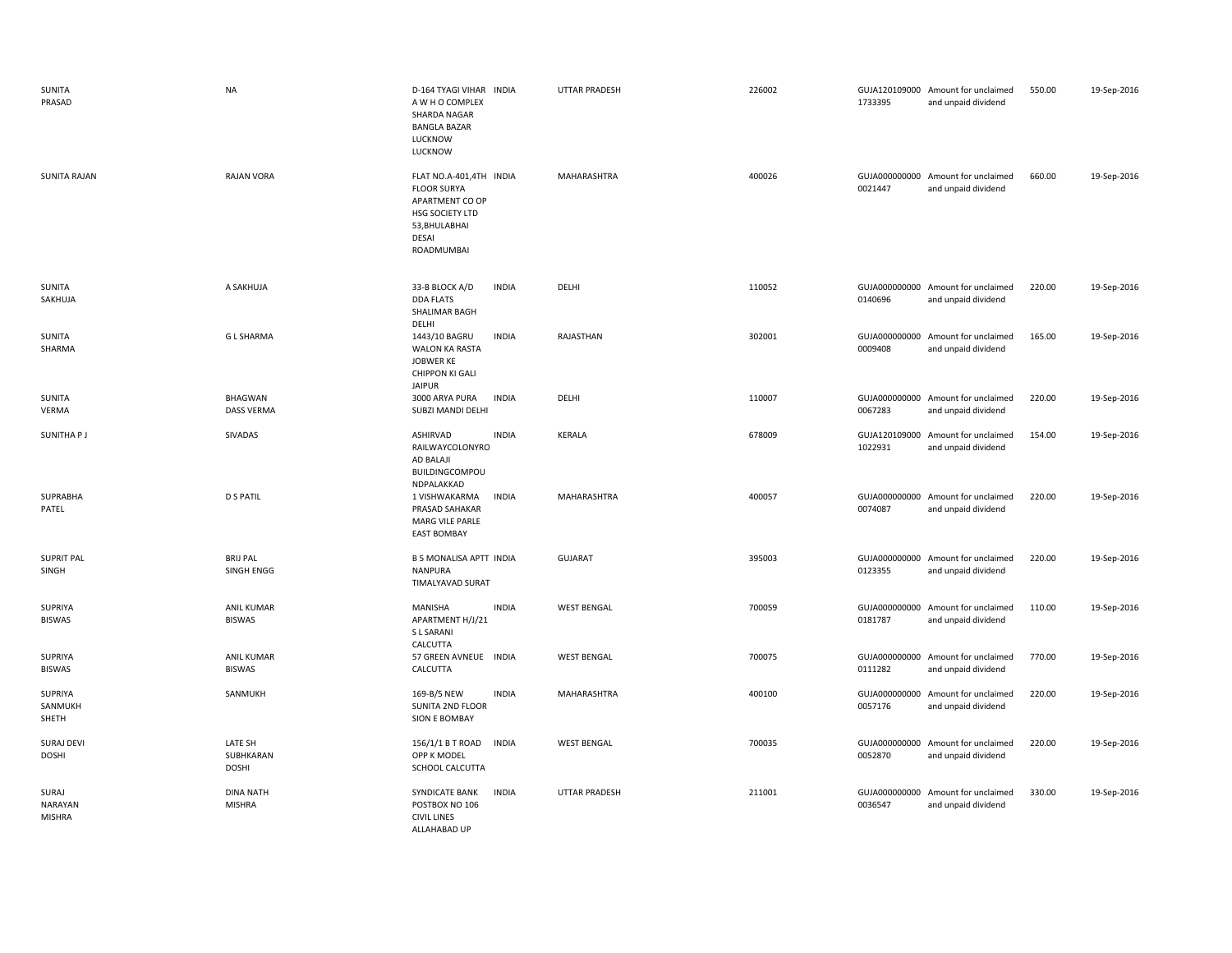| SURAKSHA                            | TEJ BHAN                                 | G 171 PREET VIHAR INDIA<br>DELHI DELHI                                                                                                  |              | DELHI                | 110092 | 0058149                  | GUJA000000000 Amount for unclaimed<br>and unpaid dividend | 220.00 | 19-Sep-2016 |
|-------------------------------------|------------------------------------------|-----------------------------------------------------------------------------------------------------------------------------------------|--------------|----------------------|--------|--------------------------|-----------------------------------------------------------|--------|-------------|
| SUREKHA D<br>AMIN                   | <b>DEVENDRA</b>                          | 404 B FERITILZER<br><b>NAGAR PO</b><br><b>FERTILOZER NGR</b>                                                                            | <b>INDIA</b> | <b>GUJARAT</b>       | 391750 | 0120425                  | GUJA000000000 Amount for unclaimed<br>and unpaid dividend | 220.00 | 19-Sep-2016 |
| SUREKHA<br><b>KIRAN MEHTA</b>       | <b>KIRAN M</b><br>MEHTA                  | 65 GANJBAZAR<br>MARKETYARD<br>SIDDHPURNGD<br>MEHSANA                                                                                    | <b>INDIA</b> | <b>GUJARAT</b>       | 384151 | 0060870                  | GUJA000000000 Amount for unclaimed<br>and unpaid dividend | 220.00 | 19-Sep-2016 |
| SUREKHA V<br>PARRVATIKAR            | VK<br>PARVATIKAR                         | NO 113 III TOWER<br><b>KAPILA BLOCK RBI</b><br>OFFICERS QTRS<br>NATIONAL GAMES<br><b>HSG</b><br>COMPLEXKORAMAN<br><b>GALA BANGALORE</b> | <b>INDIA</b> | KARNATAKA            | 560047 | 0055737                  | GUJA000000000 Amount for unclaimed<br>and unpaid dividend | 440.00 | 19-Sep-2016 |
| SURENDER<br>SHARMA                  | SATYA<br><b>NARAYAN</b><br>SHARMA        | GRAMODYOG<br><b>EMPORIUM NEAR S</b><br><b>BISEONI</b>                                                                                   | <b>INDIA</b> | MADHYA PRADESH       | 480661 | 0040545                  | GUJA000000000 Amount for unclaimed<br>and unpaid dividend | 220.00 | 19-Sep-2016 |
| SURENDRA<br>BHARATLAL<br>AGRAWAL    | BHARATLAL<br>AGRAWAL                     | 9, UNITED AVENUE INDIA<br>NR.WELCOME<br>FLATS, B/H DINESH<br>MILL, URMI CHAR<br>RASTVADODARA                                            |              | <b>GUJARAT</b>       | 390007 | 0212593                  | GUJA130167000 Amount for unclaimed<br>and unpaid dividend | 220.00 | 19-Sep-2016 |
| SURENDRA<br>GOR                     | CHIMANLAL<br>GOR                         | 14 ALANKAR<br>SOCIETY NEAR<br><b>STATE BANK OF</b><br><b>INDIA DIST</b><br>SABARKANTHA<br><b>MALPUR</b>                                 | <b>INDIA</b> | <b>GUJARAT</b>       | 383345 | 0029334                  | GUJA000000000 Amount for unclaimed<br>and unpaid dividend | 330.00 | 19-Sep-2016 |
| SURENDRA<br><b>KUAMR</b><br>AGRAWAL | <b>NATTHI LAL</b><br>AGRAWAL             | SBBJ P R ROAD<br><b>JAIPUR</b>                                                                                                          | <b>INDIA</b> | RAJASTHAN            | 302001 | 0113061                  | GUJA000000000 Amount for unclaimed<br>and unpaid dividend | 220.00 | 19-Sep-2016 |
| SURENDRA<br><b>KUMAR</b>            | <b>LATE SRI</b><br><b>BALWANT</b><br>RAI | SHOP NO. 1, OPP K INDIA<br>L MARKET PUL DAL<br><b>MANDI MOTIA</b><br>MAHAL<br>SAHARANPUR                                                |              | <b>UTTAR PRADESH</b> | 247001 | 0533339                  | GUJAIN3015572 Amount for unclaimed<br>and unpaid dividend | 660.00 | 19-Sep-2016 |
| SURENDRA<br>KUMAR                   | <b>MAHABIR</b><br>SINGH                  | $C - 12 / A$ ,<br>KAUSHAMBI<br>GHAZIABAD                                                                                                | <b>INDIA</b> | UTTAR PRADESH        | 201010 | 0105896                  | GUJA000000000 Amount for unclaimed<br>and unpaid dividend | 220.00 | 19-Sep-2016 |
| SURENDRA<br><b>KUMAR GARG</b>       | MODI CHAND<br>GARG                       | FLAT NO F2 PLOT<br>NO B 84 LOKPRIYA<br><b>VIHAR GAUTAM</b><br>MARG SHYAM<br><b>NAGAR JAIPUR</b><br>RAJASTHAN                            | <b>INDIA</b> | RAJASTHAN            | 302019 | GUJAIN3026793<br>0667746 | Amount for unclaimed<br>and unpaid dividend               | 2.20   | 19-Sep-2016 |
| SURENDRA<br><b>KUMAR JAIN</b>       | NA                                       | C/O RATAN LAL<br>KHEM CHAND JAIN<br>NAYA BASS PO<br>SUJANGARH                                                                           | <b>INDIA</b> | RAJASTHAN            | 331507 | 0008612                  | GUJA000000000 Amount for unclaimed<br>and unpaid dividend | 220.00 | 19-Sep-2016 |
| SURENDRA<br><b>KUMAR</b><br>SANODIA | <b>NA</b>                                | C/O. G. R. THAKRE, INDIA<br><b>SHIV SHAKTI</b><br>BHAVAN, MAHARAN<br>A PRATAP<br>COLONY, CHHAPARA<br>. DIST-SEONI                       |              | MADHYA PRADESH       | 480884 | 0071868                  | GUJA120175010 Amount for unclaimed<br>and unpaid dividend | 110.00 | 19-Sep-2016 |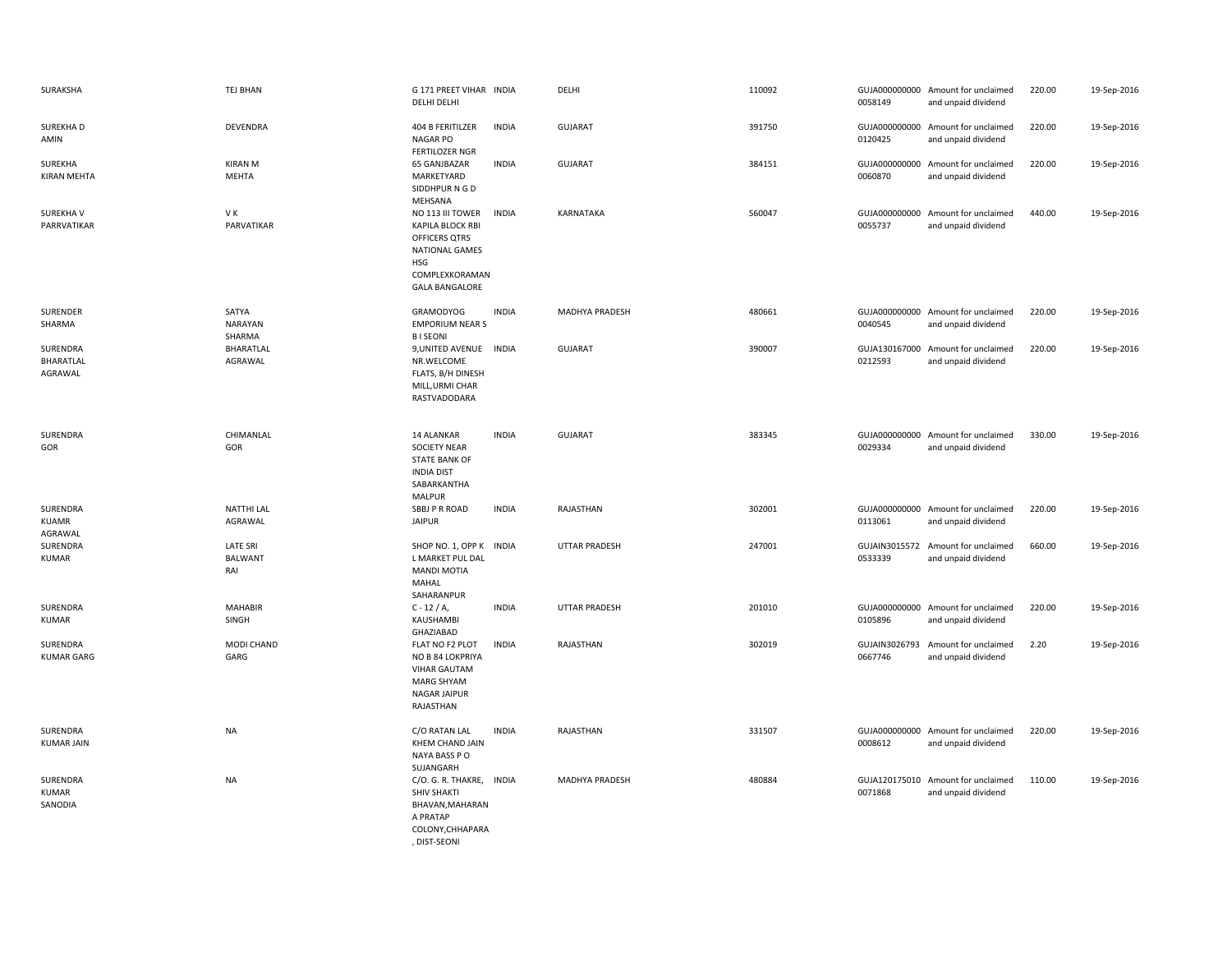| SURENDRA<br><b>KUMAR</b><br>SHARMA               | <b>NA</b>                                 | <b>B 936 KAVERI VIHAR INDIA</b><br><b>JAMNIPALI KORBA</b>                                                      | CHHATTISGARH         | 495450 | 1743370                  | GUJA130414000 Amount for unclaimed<br>and unpaid dividend | 110.00 | 19-Sep-2016 |
|--------------------------------------------------|-------------------------------------------|----------------------------------------------------------------------------------------------------------------|----------------------|--------|--------------------------|-----------------------------------------------------------|--------|-------------|
| SURENDRA<br>KUMAR<br><b>TRIVEDI</b>              | PARMESHWA<br>R DEEN<br><b>TRIVEDI</b>     | 2 VAISHALI SOCIETY INDIA<br>ANKLESHWAR<br><b>GUJRAT</b>                                                        | <b>GUJARAT</b>       | 393001 | 0119247                  | GUJA000000000 Amount for unclaimed<br>and unpaid dividend | 220.00 | 19-Sep-2016 |
| <b>SURENDRA N</b><br>POI                         | NARAYAN                                   | 101 NAIGARA 128<br><b>INDIA</b><br><b>WODEHOUSE ROAD</b><br>COLABA BOMBAY                                      | MAHARASHTRA          | 400005 | 0060433                  | GUJA000000000 Amount for unclaimed<br>and unpaid dividend | 220.00 | 19-Sep-2016 |
| SURENDRA<br><b>NATH PANDEY</b>                   | <b>BHAI RAW</b><br>NATH<br>PANDEY         | F-107, RENUSAGAR INDIA<br>COLONY<br>SONEBHADRA UP                                                              | <b>UTTAR PRADESH</b> | 231218 | GUJAIN3004501<br>2758223 | Amount for unclaimed<br>and unpaid dividend               | 338.80 | 19-Sep-2016 |
| SURENDRA<br>PRASAD<br>CHOUBEY                    | <b>NA</b>                                 | <b>THANA ROAD</b><br><b>INDIA</b><br>177/2/2<br><b>GOVINDPUR H C</b><br>JAMSHEDPUR                             | <b>JHARKHAND</b>     | 831015 | GUJAIN3029024<br>2439457 | Amount for unclaimed<br>and unpaid dividend               | 2.20   | 19-Sep-2016 |
| SURENDRA<br>PRASAD N<br>BHATT                    | NANDSHANK<br>ER O BHATT                   | <b>INDIA</b><br><b>TYPE II 4/2 G E B</b><br><b>COLONY GANDHI</b><br>NAGAR                                      | <b>GUJARAT</b>       | 382041 | 0121474                  | GUJA000000000 Amount for unclaimed<br>and unpaid dividend | 220.00 | 19-Sep-2016 |
| SURENDRA<br>PRATAP RATTI                         | Laxmi Chand                               | H No 905 Sector 31 INDIA<br><b>GURGAON</b>                                                                     | <b>HARYANA</b>       | 122001 | GUJAIN3000951<br>0917983 | Amount for unclaimed<br>and unpaid dividend               | 220.00 | 19-Sep-2016 |
| SURENDRA<br>SINGH MEHTA                          | SAJJAN<br>SINGH<br><b>MEHTA</b>           | <b>INDIA</b><br>4 SHUBHAM<br><b>COMPLEX 1ST</b><br><b>FLOOR CHOUDHARY</b><br>HOTEL BUILDING M<br>I ROAD JAIPUR | RAJASTHAN            | 302001 | 0011017                  | GUJA000000000 Amount for unclaimed<br>and unpaid dividend | 220.00 | 19-Sep-2016 |
| SURENDRA<br>SINH<br>CHANDRASIN<br>H PARMAR       | CHANDRASIN<br>H PARMAR                    | JAY MATAJI 6 A<br><b>INDIA</b><br><b>RACHANA PARK</b><br>NEAR NEW JIVAN<br><b>SCHOOL BHARUCH</b>               | <b>GUJARAT</b>       | 392002 | 0119749                  | GUJA000000000 Amount for unclaimed<br>and unpaid dividend | 220.00 | 19-Sep-2016 |
| SURENDRA<br>YADAV                                | CHANDRIKA<br>YADAV                        | <b>INDIA</b><br>QR. NO.-1-967<br>HINDALCO COLONY<br>RENUKOOT<br>SONEBHADRA                                     | <b>UTTAR PRADESH</b> | 231217 | 0674383                  | GUJAIN3015572 Amount for unclaimed<br>and unpaid dividend | 220.00 | 19-Sep-2016 |
| SURESH<br>AGARWAL                                | MOOLCHAND<br>AGARWAL                      | <b>INDIA</b><br>C/O KALYAN<br>SECURITES HINDI<br><b>BHAWAN BLDG</b><br>AGRA ROAD JAIPUR                        | RAJASTHAN            | 302005 | 0010022                  | GUJA000000000 Amount for unclaimed<br>and unpaid dividend | 220.00 | 19-Sep-2016 |
| SURESH<br><b>BABULAL</b><br><b>MEHTA</b>         | <b>BABULAL</b><br><b>MEHTA</b>            | 161 NEW CLOTH<br><b>INDIA</b><br>MARKET O/S<br><b>RAIPUP GATE</b><br>RAIPUP<br>AHMEDABAD                       | <b>GUJARAT</b>       | 380002 | 0196639                  | GUJA000000000 Amount for unclaimed<br>and unpaid dividend | 220.00 | 19-Sep-2016 |
| <b>SURESH BHAI</b><br>GORDHANBH<br>AI PATEL      | <b>GORDHANBH</b><br>AI B PATEL            | AT POST SANSED TA INDIA<br>PETLAD DIST KHEDA<br><b>GUJARAT</b>                                                 | <b>GUJARAT</b>       | 388180 | 0047183                  | GUJA000000000 Amount for unclaimed<br>and unpaid dividend | 330.00 | 19-Sep-2016 |
| <b>SURESH BHAI</b><br>MANGUBHAI<br><b>MISTRY</b> | MANGUBHAI<br><b>B MISTRY DY</b><br>ENGINE | C/O NILESH LAD 107 INDIA<br>SNEHSMRUTI<br>SOCIETY ADAJAN<br>PATIASURAT                                         | <b>GUJARAT</b>       | 395009 | 0121753                  | GUJA000000000 Amount for unclaimed<br>and unpaid dividend | 330.00 | 19-Sep-2016 |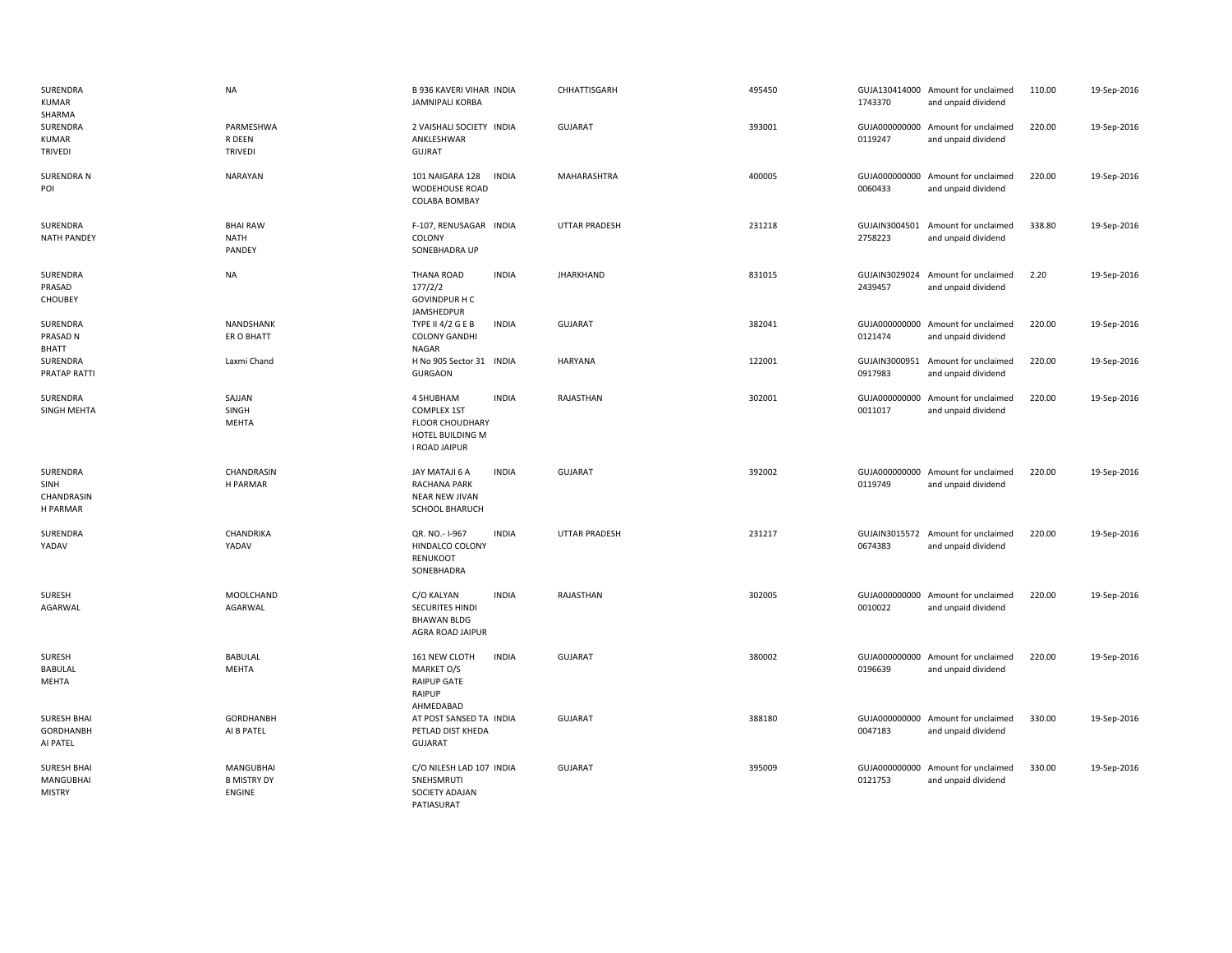| SURESH<br><b>BHIMGOUND</b><br>A BAVACHE | <b>BHIMGOUDA</b><br>SHIVAGOUDA<br><b>BHVACHE</b> | 1838/2, TOWN-<br>EXAMBA, TAL-<br><b>CHIKODI DIS-</b><br>BELGAUMBELGAUM                               | <b>INDIA</b> | KARNATAKA             | 591244 | 0402414                  | GUJA120350000 Amount for unclaimed<br>and unpaid dividend | 110.00 | 19-Sep-2016 |
|-----------------------------------------|--------------------------------------------------|------------------------------------------------------------------------------------------------------|--------------|-----------------------|--------|--------------------------|-----------------------------------------------------------|--------|-------------|
| SURESH<br>CHAND<br>CHAUHAN              | <b>RAGHUNATH</b><br>SINGH                        | C/O MAHAVEER<br>SINGH DEVRA SETH<br>VILL & POST<br><b>GOHAWAR JAIT</b><br><b>BIJNOR U P</b>          | <b>INDIA</b> | <b>UTTAR PRADESH</b>  | 246748 | 0106620                  | GUJA000000000 Amount for unclaimed<br>and unpaid dividend | 220.00 | 19-Sep-2016 |
| SURESH<br>CHAND<br><b>GUPTA</b>         | J N GUPTA                                        | WZ-143 GALI OPP<br>UTI BANK V & PO<br>PALAM NEW DELHI                                                | <b>INDIA</b> | DELHI                 | 110045 | 0015338                  | GUJA000000000 Amount for unclaimed<br>and unpaid dividend | 440.00 | 19-Sep-2016 |
| SURESH<br><b>CHAND JAIN</b>             | <b>UDAYARAJ</b><br>JAIN                          | 15 1 503/2 ASHOK<br>MARKET<br>HYDERABAD                                                              | <b>INDIA</b> | <b>ANDHRA PRADESH</b> | 500012 | 0006560                  | GUJA000000000 Amount for unclaimed<br>and unpaid dividend | 220.00 | 19-Sep-2016 |
| SURESH<br>CHAND<br>SHARMA               | NA                                               | 53 - 54, 1ST FLOOR INDIA<br><b>BALDEV PARK</b><br>PARWANA ROAD<br>DELHI                              |              | DELHI                 | 110051 | GUJAIN3012091<br>0025627 | Amount for unclaimed<br>and unpaid dividend               | 220.00 | 19-Sep-2016 |
| SURESH<br>CHANDRA<br>SHARMA             | LATE SH<br><b>OMKAR DUTT</b><br>RETD             | 92 ALAKPURI<br>ALWAR                                                                                 | <b>INDIA</b> | RAJASTHAN             | 301001 | 0009954                  | GUJA000000000 Amount for unclaimed<br>and unpaid dividend | 440.00 | 19-Sep-2016 |
| SURESH<br>CHANDRA<br>YADAV              | S SINGH                                          | ROOM NO 133 AOA INDIA<br>S SECTT VAYU<br><b>BHAWAN RAFI</b><br>MARG NEW DELHI                        |              | DELHI                 | 110011 | 0145969                  | GUJA000000000 Amount for unclaimed<br>and unpaid dividend | 220.00 | 19-Sep-2016 |
| SURESH DAVE                             | <b>HARILAL</b>                                   | 14 KAMDHENU<br>SOCY MEHSANA<br><b>NAGAR ROAD</b><br>NIZAMPURA<br><b>BARODA</b>                       | <b>INDIA</b> | <b>GUJARAT</b>        | 390002 | 0118935                  | GUJA000000000 Amount for unclaimed<br>and unpaid dividend | 220.00 | 19-Sep-2016 |
| <b>SURESH</b><br><b>GUPTA</b>           | H GUPTA                                          | HOUSE NO 500<br>SECTOR 37<br>NOIDAGHAZIABAD                                                          | <b>INDIA</b> | <b>UTTAR PRADESH</b>  | 201303 | 0154112                  | GUJA000000000 Amount for unclaimed<br>and unpaid dividend | 220.00 | 19-Sep-2016 |
| <b>SURESH</b><br><b>GUPTA</b>           | PRAKESH<br><b>GUPTA</b>                          | C/O CHHITARMAL<br>BHURAMAL<br>TRADERS (P) LTD B-<br>11 CHAND POLE<br>ANAZ MANDI<br><b>JAIPURRAJ</b>  | <b>INDIA</b> | RAJASTHAN             | 302001 | 0071236                  | GUJA000000000 Amount for unclaimed<br>and unpaid dividend | 220.00 | 19-Sep-2016 |
| SURESH<br><b>GUPTA</b>                  | H P GUPTA                                        | POST BOX NO 12<br><b>KHARIAR ROAD PO</b><br><b>KALAHANDI DIST</b><br>ORISSA                          | <b>INDIA</b> | ORISSA                | 766104 | 0014196                  | GUJA000000000 Amount for unclaimed<br>and unpaid dividend | 220.00 | 19-Sep-2016 |
| SURESH<br><b>GUPTA</b>                  | O P GUPTA                                        | C/O D D GUPTA I<br>MIRPUR COLONY<br>PATHANKOT                                                        | <b>INDIA</b> | PUNJAB                | 145001 | 0161555                  | GUJA000000000 Amount for unclaimed<br>and unpaid dividend | 220.00 | 19-Sep-2016 |
| SURESH J JAIN                           | JETHUMAL<br>JAIN                                 | 12 JAIN SALES<br><b>CORPORATION PK</b><br>BUILDING 75/79<br><b>OLD HANUMAN</b><br><b>LANE BOMBAY</b> | <b>INDIA</b> | MAHARASHTRA           | 400002 | 0057140                  | GUJA000000000 Amount for unclaimed<br>and unpaid dividend | 220.00 | 19-Sep-2016 |
| <b>SURESH</b><br><b>KUMAR</b>           | <b>RAMLAL PURI</b>                               | C/O RAMLAL PURI<br>NEHRU COLONY<br><b>KACHORI GALI</b><br>PATNA CITY                                 | <b>INDIA</b> | <b>BIHAR</b>          | 800008 | 0138481                  | GUJA000000000 Amount for unclaimed<br>and unpaid dividend | 220.00 | 19-Sep-2016 |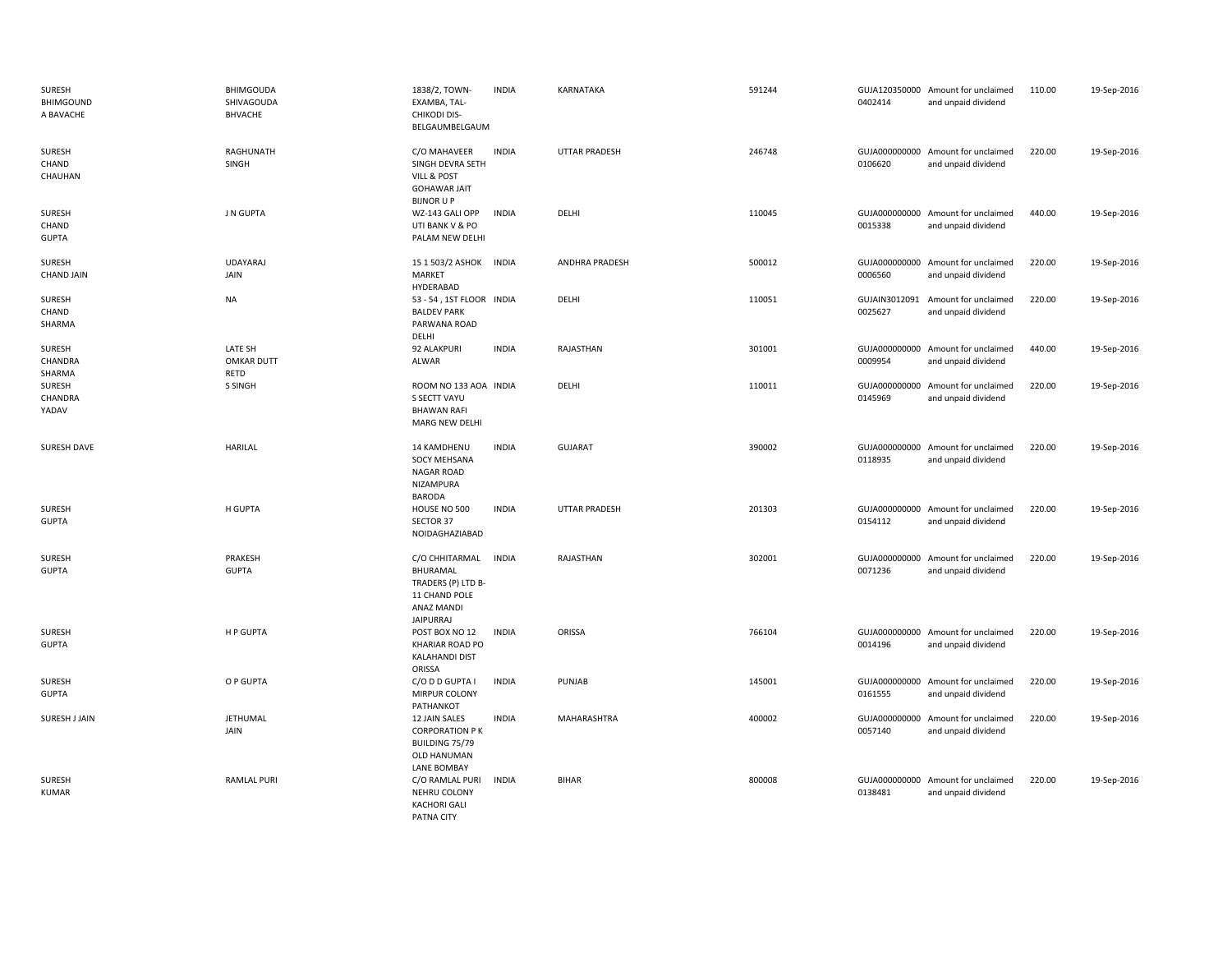| <b>SURESH</b><br><b>KUMAR</b>     | SHRI OM<br>PRAKASH                | SHRI OM PRAKASH<br><b>INDIA</b><br>DALAL MOH CHAH<br><b>DHOBIYAN</b><br>CHANDAUSI                                                 | <b>UTTAR PRADESH</b> | 202412 | 0742370                  | GUJAIN3015572 Amount for unclaimed<br>and unpaid dividend | 220.00 | 19-Sep-2016 |
|-----------------------------------|-----------------------------------|-----------------------------------------------------------------------------------------------------------------------------------|----------------------|--------|--------------------------|-----------------------------------------------------------|--------|-------------|
| SURESH<br>KUMAR<br>AGARWAL        | S M<br>AGARWAL                    | RAHUL & CO 3RD<br><b>INDIA</b><br>FLOOR 3 B LAL<br><b>BAZAR STREET</b><br>CALCUTTA                                                | <b>WEST BENGAL</b>   | 700001 | 0102182                  | GUJA000000000 Amount for unclaimed<br>and unpaid dividend | 110.00 | 19-Sep-2016 |
| SURESH<br>KUMAR<br>AGRAWAL        | RAMANAND<br>AGRAWAL               | <b>INDIA</b><br>S/O RAMANAND<br>AGRAWAL C/O<br>MITTAL TRADING<br><b>COMPANY SHANKAR</b><br><b>CHOWK SITAMARHI</b><br><b>BIHAR</b> | <b>BIHAR</b>         | 843302 | 0092724                  | GUJAIN3009991 Amount for unclaimed<br>and unpaid dividend | 220.00 | 19-Sep-2016 |
| SURESH<br><b>KUMAR B</b><br>PATEL | <b>BABUBHAIF</b><br>PATEL         | 3 GANESH SHIVAM INDIA<br><b>SOCIETY BEHIND</b><br>DIPIKA SOC NO.2 PO<br><b>HARNI ROAD</b><br>VADODARA                             | <b>GUJARAT</b>       | 390014 | 0123027                  | GUJA000000000 Amount for unclaimed<br>and unpaid dividend | 220.00 | 19-Sep-2016 |
| SURESH<br><b>KUMAR BIRLA</b>      | <b>MOHAN LAL</b><br><b>BIRLA</b>  | PLOT NO 44 NEW<br><b>INDIA</b><br>CHAND POLE ROAD<br>SEWANCHHI GATE<br><b>JODHPUR</b>                                             | RAJASTHAN            | 342001 | 0073245                  | GUJA000000000 Amount for unclaimed<br>and unpaid dividend | 220.00 | 19-Sep-2016 |
| SURESH<br><b>KUMAR JAIN</b>       | <b>NA</b>                         | C/O SURESH KUMAR INDIA<br>JAIN, BAKSHI MARG,<br>KHAIRAGARHDIST,<br>RAJNANDGAON                                                    | MAHARASHTRA          | 999999 | 1719931                  | GUJA120447000 Amount for unclaimed<br>and unpaid dividend | 55.00  | 19-Sep-2016 |
| SURESH<br><b>KUMAR JAIN</b>       | AMOLAK<br><b>CHAND JI</b><br>JAIN | AMOLAK CHANDJI<br><b>INDIA</b><br>JAIN SHREE JAIN<br>ROADWAYS<br><b>KUCHAMAN CITY</b><br>(RAJ)                                    | RAJASTHAN            | 341508 | 0135061                  | GUJAIN3011603 Amount for unclaimed<br>and unpaid dividend | 220.00 | 19-Sep-2016 |
| SURESH<br><b>KUMAR</b><br>MEHTA   | <b>S B MEHTA</b>                  | E 3/2 KRISHNA<br><b>INDIA</b><br>NAGAR DELHI                                                                                      | DELHI                | 110051 | 0144065                  | GUJA000000000 Amount for unclaimed<br>and unpaid dividend | 220.00 | 19-Sep-2016 |
| SURESH<br><b>KUMAR</b><br>SHARDA  | <b>NATHMAL</b>                    | <b>INDIA</b><br>M 84 MAHESH<br><b>COLONY TONK</b><br>PHATAK JAIPUR                                                                | RAJASTHAN            | 302015 | GUJA000000000<br>0007703 | Amount for unclaimed<br>and unpaid dividend               | 220.00 | 19-Sep-2016 |
| <b>SURESH LATA</b>                | LALARAM                           | A 8 NEW GURGAON INDIA<br>ROAD ROAD NO 2<br><b>GALI 2MAHIPAL PUR</b><br>EXTN NEW DELHI                                             | DELHI                | 110037 | GUJA000000000<br>0067112 | Amount for unclaimed<br>and unpaid dividend               | 220.00 | 19-Sep-2016 |
| SURESH MODI                       | LILADHAR<br>MODI                  | 101 RAM DARSHAN INDIA<br>LINKINA ROAD NEAR<br>ST MARY SCHOOL<br><b>DAHISAR EAST</b><br><b>BOMBAY</b>                              | MAHARASHTRA          | 400068 | 0096647                  | GUJA000000000 Amount for unclaimed<br>and unpaid dividend | 220.00 | 19-Sep-2016 |
| <b>SURESH</b><br>PATEL            | NAGJIBHAI                         | 10 KUMBHARWADA INDIA<br><b>GANGA NIVAS</b><br>RAJKOT                                                                              | <b>GUJARAT</b>       | 360001 | 0082205                  | GUJA000000000 Amount for unclaimed<br>and unpaid dividend | 220.00 | 19-Sep-2016 |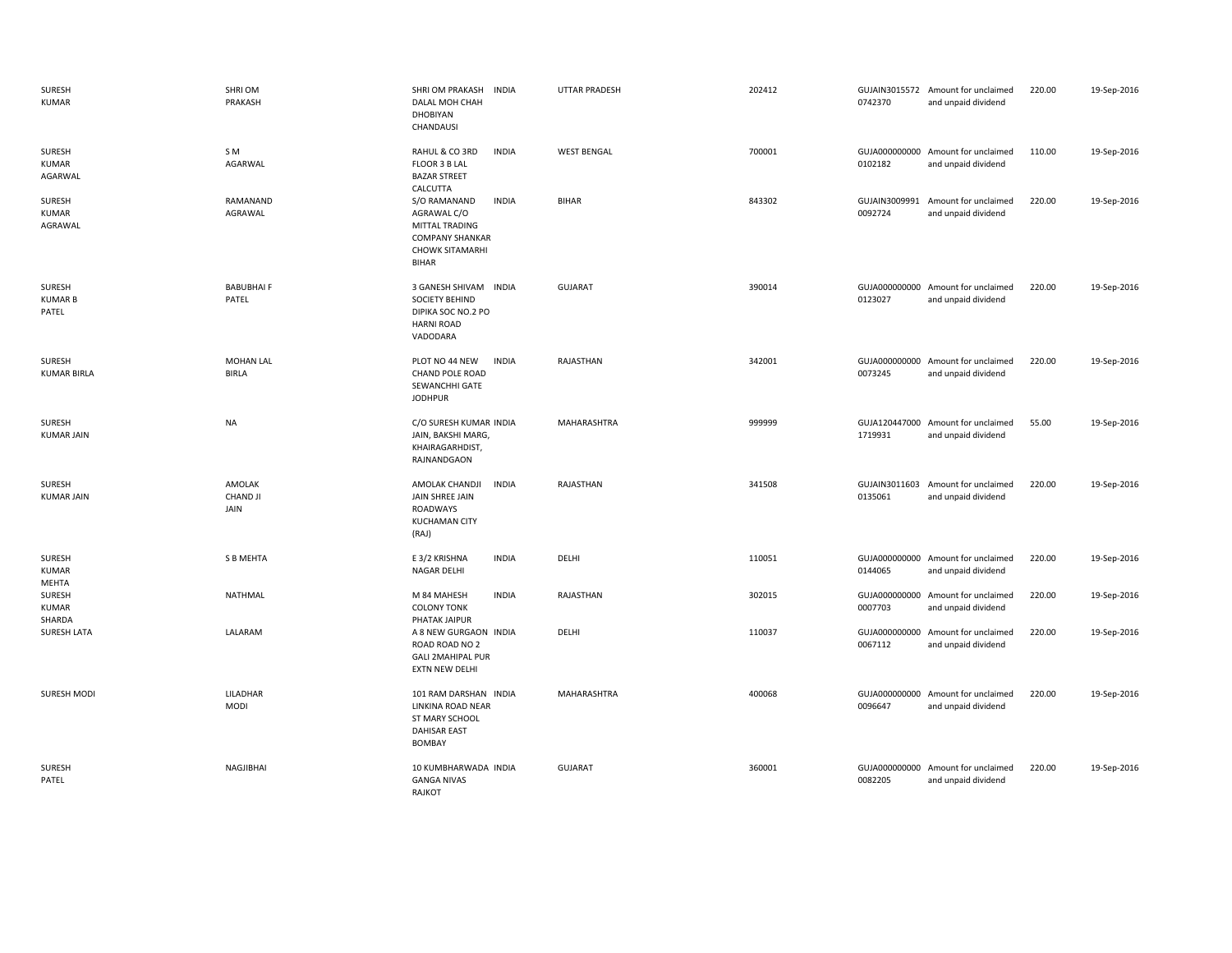| <b>SURESH R</b><br><b>DOSHI</b>        | RATILAL<br><b>DOSHI</b>            | C/O SURESH<br>TREDING CO<br><b>STATION ROAD</b><br>GADHADABHAVNAG<br>AR                      | <b>INDIA</b> | <b>GUJARAT</b>        | 364750 | 0036333                  | GUJA000000000 Amount for unclaimed<br>and unpaid dividend | 220.00 | 19-Sep-2016 |
|----------------------------------------|------------------------------------|----------------------------------------------------------------------------------------------|--------------|-----------------------|--------|--------------------------|-----------------------------------------------------------|--------|-------------|
| <b>SURESH</b><br>SINGIRIKOND<br>Α      | RAJAMOULY<br><sub>S</sub>          | HNO 1-287 ANGADI INDIA<br>ROAD NARSAMPET                                                     |              | <b>ANDHRA PRADESH</b> | 506132 | 0166030                  | GUJA000000000 Amount for unclaimed<br>and unpaid dividend | 220.00 | 19-Sep-2016 |
| SURESH<br><b>SUKDEO</b><br>NYAHALDE    | <b>NA</b>                          | SHIMPI GALLI<br>AT&PO-PIMPRALA<br>TAL- DIST JALGAON<br><b>JALGAON</b>                        | <b>INDIA</b> | MAHARASHTRA           | 425001 | 0256410                  | GUJA120132000 Amount for unclaimed<br>and unpaid dividend | 110.00 | 19-Sep-2016 |
| SURESHBHAI<br>N PATEL                  | N PATEL                            | 301 MEGHDUT<br>APPERTMENT<br><b>ROYAL PARK</b><br><b>KALAVAD ROAD</b><br>RAJKOT              | <b>INDIA</b> | <b>GUJARAT</b>        | 360005 | 0142190                  | GUJA000000000 Amount for unclaimed<br>and unpaid dividend | 220.00 | 19-Sep-2016 |
| SURESHBHAI<br>NARSINHBHAI<br>PATEL     | NARSINHBHA<br><b>ID PATEL</b>      | AT SARIKHURAD<br>POST LOSWADA V IA<br>AMALSAD DIST<br>VALSAD                                 | <b>INDIA</b> | <b>GUJARAT</b>        | 396310 | 0042903                  | GUJA000000000 Amount for unclaimed<br>and unpaid dividend | 220.00 | 19-Sep-2016 |
| SURESHBHAI<br>P GANDHI                 | PUNAMCHAN<br><b>DDAS</b><br>GANDHI | 116 MALAY<br><b>TENAMENTS</b><br>VASANA BEREJ<br>ROAD NARAYAN<br>NAGAR PALADI<br>AHMEDABAD   | <b>INDIA</b> | GUJARAT               | 380007 | 0087658                  | GUJA000000000 Amount for unclaimed<br>and unpaid dividend | 220.00 | 19-Sep-2016 |
| SURESHBHAI<br>RAVAJIBHAI<br>PATEL      | RAVAJIBHAI S<br>PATEL              | SARDAR CHOWK PO INDIA<br><b>BORIAVI TA ANAND</b><br>DI KHEDA                                 |              | <b>GUJARAT</b>        | 387310 | 0047113                  | GUJA000000000 Amount for unclaimed<br>and unpaid dividend | 220.00 | 19-Sep-2016 |
| SURESHCHAN<br>D<br>CHAMPALAL<br>CHOPDA | CHAMPALAL<br>HIMMATMAL             | <b>BALAJI PLOT</b><br>KHAMGAON                                                               | <b>INDIA</b> | MAHARASHTRA           | 444303 | 0043906                  | GUJA000000000 Amount for unclaimed<br>and unpaid dividend | 220.00 | 19-Sep-2016 |
| SURESHKUMA<br>R R VORA                 | <b>NA</b>                          | 8, PARASH SOCIETY INDIA<br>NEAR OLD JUCTION<br>SURENDRANAGAR                                 |              | <b>GUJARAT</b>        | 363001 | 0228672                  | GUJAIN3019911 Amount for unclaimed<br>and unpaid dividend | 2.20   | 19-Sep-2016 |
| SURIENDER<br>KUMAR                     | <b>KLJINDAL</b>                    | KP 119 MAURYA<br><b>ENCLAVE PITAM</b><br>PURA NEW DELHI                                      | <b>INDIA</b> | DELHI                 | 110034 | 0016102                  | GUJA000000000 Amount for unclaimed<br>and unpaid dividend | 220.00 | 19-Sep-2016 |
| SURINDER JIT<br><b>KAUR</b>            | <b>ASA SINGH</b>                   | 365 BASANT<br>AVENUE AMRITSAR                                                                | <b>INDIA</b> | PUNJAB                | 143001 | GUJA000000000<br>0065527 | Amount for unclaimed<br>and unpaid dividend               | 220.00 | 19-Sep-2016 |
| <b>SURINDER</b><br>KAUR                | <b>HARINDER</b><br>SINGH           | <b>BAL KRISHAN</b><br><b>GOYAL PRESS</b><br>CORRESPONDENT<br>HANDLAYA BAZAR<br>BARNALAPUNJAB | <b>INDIA</b> | PUNJAB                | 148101 | 0195848                  | GUJA000000000 Amount for unclaimed<br>and unpaid dividend | 220.00 | 19-Sep-2016 |
| <b>SURINDER</b><br><b>MOHAN</b>        | <b>BIHARI LAL</b>                  | H NO 20 TEH<br>PATHANKOT DISTT<br>GURDASPUR                                                  | <b>INDIA</b> | PUNJAB                | 145001 | 0007431                  | GUJA120380000 Amount for unclaimed<br>and unpaid dividend | 44.00  | 19-Sep-2016 |
| SURINDER<br>SINGH BAJAJ                | LATE<br><b>JOGINDER</b><br>SINGH   | 330 KOHAT<br>ENCLAVE<br>PITAMPURA DELHI                                                      | <b>INDIA</b> | DELHI                 | 110034 | 0170358                  | GUJA000000000 Amount for unclaimed<br>and unpaid dividend | 220.00 | 19-Sep-2016 |
| SURINDERPAL<br>SINGH                   | S PARDHMAN<br>SNGH                 | 200 AJIT NAGAR<br>SULTANWIND ROAD<br>AMRITSAR                                                | <b>INDIA</b> | PUNJAB                | 143001 | GUJA000000000<br>0065880 | Amount for unclaimed<br>and unpaid dividend               | 220.00 | 19-Sep-2016 |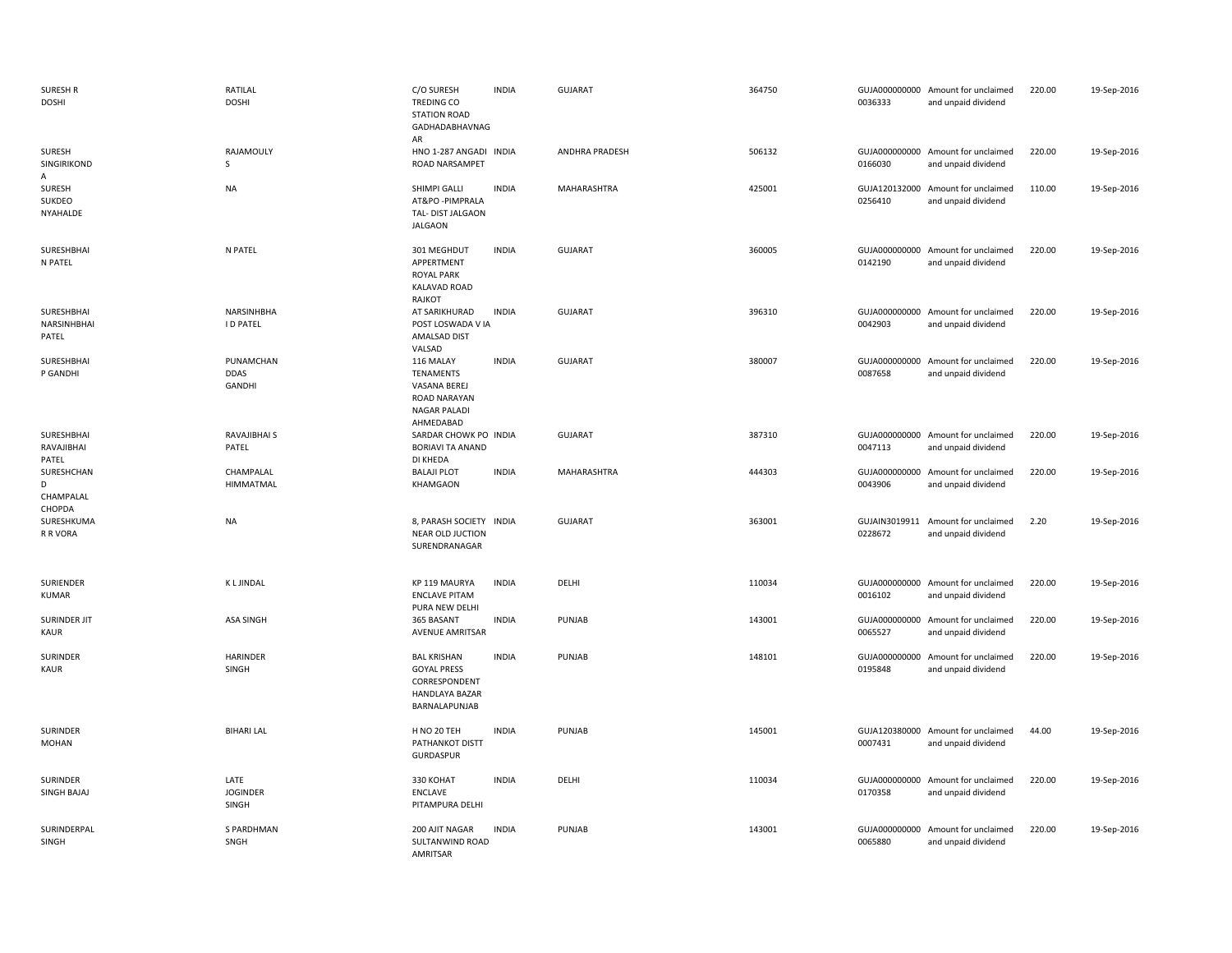| <b>SURJIT SINGH</b>                                | <b>INDER SINGH</b>                         | HOUSE SOHI NIWAS INDIA<br><b>VILL MANPUR PO</b><br><b>KHANT DIST</b><br><b>FATEHGARH SAHIB</b><br>(P B)                                     | PUNJAB                | 140101 | GUJA000000000 Amount for unclaimed<br>0170602<br>and unpaid dividend    | 440.00 | 19-Sep-2016 |
|----------------------------------------------------|--------------------------------------------|---------------------------------------------------------------------------------------------------------------------------------------------|-----------------------|--------|-------------------------------------------------------------------------|--------|-------------|
| SURMABHAI<br>PARGHI                                | <b>NANUBHAIR</b><br>PARGHI                 | SR ASSTT G E<br><b>INDIA</b><br><b>BOARD TR D N</b><br>OFFICE DHANSURA T<br>MODASA S K                                                      | <b>GUJARAT</b>        | 383310 | GUJA000000000 Amount for unclaimed<br>0122677<br>and unpaid dividend    | 220.00 | 19-Sep-2016 |
| SURYA<br>KANTAM<br><b>MISTRI</b>                   | LATE SH<br><b>MISTRI VEER</b><br>RAJU      | <b>GANAPATHI TYPE</b><br><b>INDIA</b><br><b>INSTITUTE I ROAD</b><br><b>ESWORA NAGAR</b><br>KAKINADA                                         | <b>ANDHRA PRADESH</b> | 533003 | GUJA000000000 Amount for unclaimed<br>and unpaid dividend<br>0115884    | 220.00 | 19-Sep-2016 |
| SURYA<br>NARAYANA<br><b>MORAM</b>                  | SRIHARI M<br>PROF                          | MIG I BLOCK NO 22 INDIA<br><b>FLAT 7 BAGH</b><br>LINGAMPALLY<br>HYDERABAD                                                                   | <b>ANDHRA PRADESH</b> | 500044 | GUJA000000000 Amount for unclaimed<br>0104898<br>and unpaid dividend    | 220.00 | 19-Sep-2016 |
| SURYA<br>PRAKASH<br>CHOUHAN                        | <b>NA</b>                                  | NAKULNAR DIST -<br><b>INDIA</b><br>DANTEWADA<br>NAKULNAR                                                                                    | CHHATTISGARH          | 494552 | GUJA120200000 Amount for unclaimed<br>0125644<br>and unpaid dividend    | 660.00 | 19-Sep-2016 |
| SURYAKANT J<br>MANDAVIA                            | JAMNADAS                                   | 11/14 MUNI<br><b>INDIA</b><br>DARSHAN<br>JAGDUSHA NAGAR<br><b>GOLIBAR ROAD</b><br><b>GHATKOPAR WEST</b><br>BOMBAY                           | MAHARASHTRA           | 400086 | GUJA000000000 Amount for unclaimed<br>0152832<br>and unpaid dividend    | 220.00 | 19-Sep-2016 |
| SURYAKANTA<br>VELAMURI                             | <b>NA</b>                                  | K-18, SECRETARIES INDIA<br><b>BUNGLOWS SECTOR</b><br>20 GANDHINAGAR                                                                         | GUJARAT               | 382020 | GUJA000000000 Amount for unclaimed<br>0125284<br>and unpaid dividend    | 660.00 | 19-Sep-2016 |
| SURYANARAY<br>A NARAJU<br>VUDDARAJU                | VENKATAPAT<br>HI RAJU                      | QUARTER NO T 2<br><b>INDIA</b><br><b>BO TILAK NAGAR</b><br>GODAUARIKHANI<br>PO AP                                                           | ANDHRA PRADESH        | 505209 | GUJA000000000 Amount for unclaimed<br>0105023<br>and unpaid dividend    | 330.00 | 19-Sep-2016 |
| SURYANARAY<br>ANA<br>MUTTAVARAP<br>U               | ${\sf R}$<br>MUTTAVARA<br>PU               | <b>INDIA</b><br>A 1 BHOLENATH<br>SOCIETY NEAR<br>SHISHAV SCHOOL<br><b>GOTRI ROAD</b><br>VADODARA                                            | <b>GUJARAT</b>        | 390021 | GUJA000000000 Amount for unclaimed<br>0154587<br>and unpaid dividend    | 220.00 | 19-Sep-2016 |
| SUSAMMA<br>GEORGE<br><b>ACCUMNIVAS</b><br>BUWAPADA | <b>NA</b>                                  | ACUUM NIVAS SIVA INDIA<br>PRASAD OPP LATHI<br><b>COMPANY AMBAR</b><br>NATH WEST THANE<br>DIST MAHARASHTRA                                   | MAHARASHTRA           | 421505 | GUJA000000000 Amount for unclaimed<br>0043332<br>and unpaid dividend    | 220.00 | 19-Sep-2016 |
| SUSHAMA<br>SURENDRA<br>KALE                        | <b>NA</b>                                  | 332, SOMWAR<br><b>INDIA</b><br>PETH, KARAD<br>KARAD                                                                                         | <b>MAHARASHTRA</b>    | 415110 | GUJA120109000 Amount for unclaimed<br>1686231<br>and unpaid dividend    | 33.00  | 19-Sep-2016 |
| SUSHANTA<br><b>KUMAR</b><br><b>BISWAS</b>          | PROFFULLA<br><b>KUMAR</b><br><b>BISWAS</b> | S/O, PRAPHULLA<br><b>INDIA</b><br>KUMAR BISWAS,<br>QTR NO-A60/4, P.O-<br>KTPP TOWNSHIP,<br>P.S- KOLAGHAT,<br><b>DIST-PURBA</b><br>MEDINIPUR | <b>WEST BENGAL</b>    | 721171 | GUJAIN3003271<br>Amount for unclaimed<br>0345509<br>and unpaid dividend | 11.00  | 19-Sep-2016 |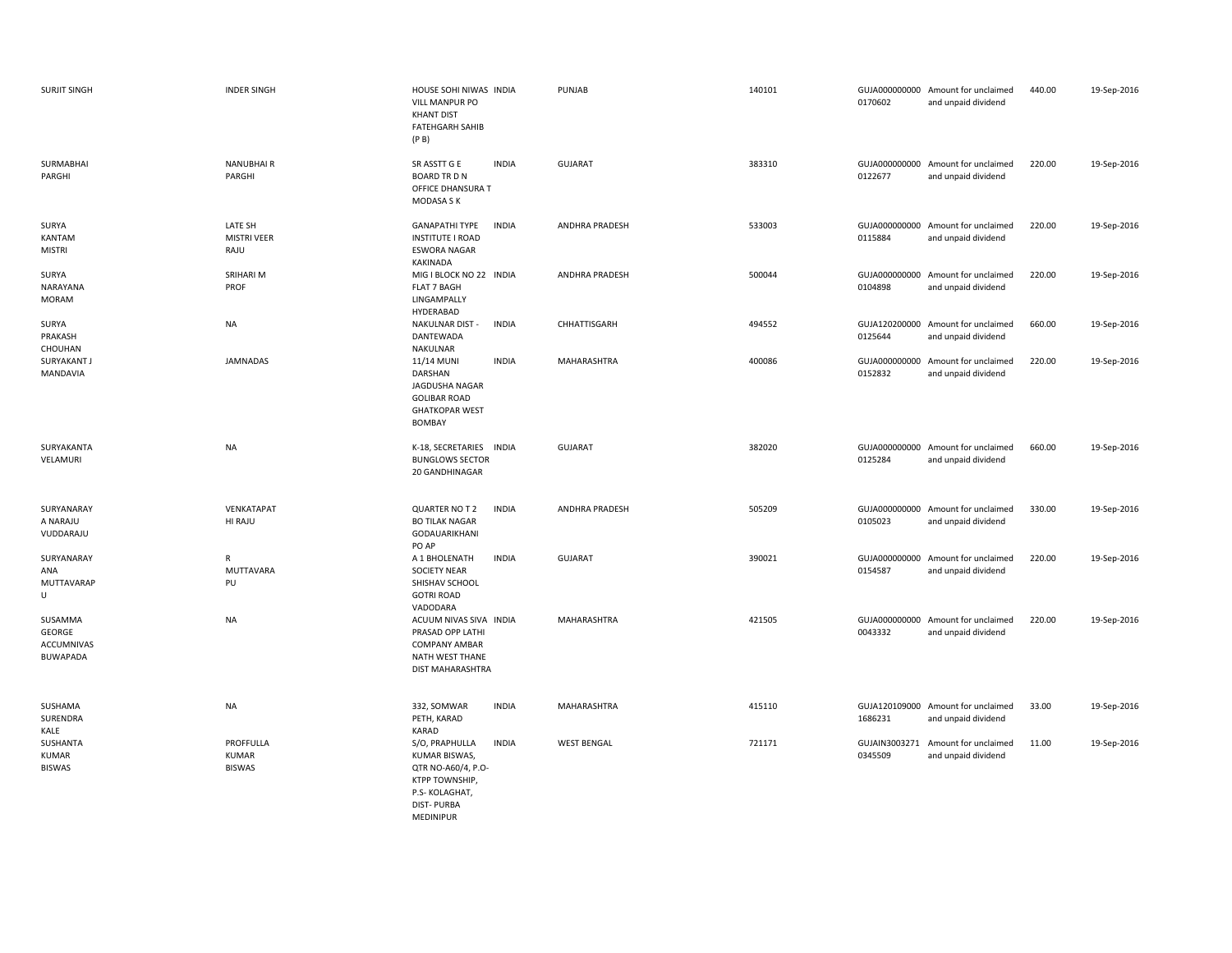| SUSHEELA BAI<br>AGARWAL                 | RATANLAL<br>AGARWAL          | H NO 8 3 315/2<br>YOUSUFGUDA<br>HYDERABAD                                                                | <b>INDIA</b> | ANDHRA PRADESH       | 500045 | 0006601                  | GUJA000000000 Amount for unclaimed<br>and unpaid dividend | 220.00 | 19-Sep-2016 |
|-----------------------------------------|------------------------------|----------------------------------------------------------------------------------------------------------|--------------|----------------------|--------|--------------------------|-----------------------------------------------------------|--------|-------------|
| SUSHEELA<br>KHATRI                      | BHAGWAN<br><b>DAS KHATRI</b> | C/O B D KHATRI<br>LECTURER HOSPITAL<br><b>ROAD NAGAUR</b><br>RAJASTHAN                                   | <b>INDIA</b> | RAJASTHAN            | 341001 | 0073160                  | GUJA000000000 Amount for unclaimed<br>and unpaid dividend | 220.00 | 19-Sep-2016 |
| SUSHEELADEV<br>I AGARWAL                | KAILASH<br>CHANDRA           | C/O R S GRANITES P INDIA<br>O BAGRA DIST<br><b>JALORE RAJ</b>                                            |              | RAJASTHAN            | 343025 | 0112753                  | GUJA000000000 Amount for unclaimed<br>and unpaid dividend | 220.00 | 19-Sep-2016 |
| SUSHIL<br><b>BARUAH</b>                 | <b>NA</b>                    | <b>JHANJI BARUAH</b><br><b>GAON P O JHANJI</b><br>SIVASAGAR ASSAM                                        | <b>INDIA</b> | ASSAM                | 785640 | 3389706                  | GUJAIN3005131 Amount for unclaimed<br>and unpaid dividend | 44.00  | 19-Sep-2016 |
| SUSHIL<br><b>KUMAR</b><br>AGRAWAL       | <b>NA</b>                    | S.R.DEVELOPERS<br>AND PLANTATIONS<br>PVT L 16/170,<br>SUBHASH CHOWK<br>RAIGARH M P                       | <b>INDIA</b> | CHHATTISGARH         | 496001 | 0327796                  | GUJAIN3001831 Amount for unclaimed<br>and unpaid dividend | 2.20   | 19-Sep-2016 |
| SUSHIL<br>KUMAR<br>AGRAWAL              | SATYANARAY<br>AN<br>AGRAWAL  | 34 D MAHERSHI<br>DEVENDRA ROAD<br><b>BHAWAN 1ST</b><br><b>FLOOR CALCUTTA</b>                             | <b>INDIA</b> | <b>WEST BENGAL</b>   | 700006 | 0053407                  | GUJA000000000 Amount for unclaimed<br>and unpaid dividend | 220.00 | 19-Sep-2016 |
| SUSHIL<br><b>KUMAR</b><br>GOYAL         | <b>NA</b>                    | 426/8 DURGA PURI<br><b>EXTN SHAHDARA</b><br>DELHI                                                        | INDIA        | DELHI                | 110093 | GUJAIN3009661<br>0180080 | Amount for unclaimed<br>and unpaid dividend               | 220.00 | 19-Sep-2016 |
| SUSHIL<br><b>KUMAR JAIN</b>             | SALEK<br><b>CHAND JAIN</b>   | <b>DHOBI PARA</b><br><b>BARAUT MEERUT U</b><br>Þ                                                         | <b>INDIA</b> | <b>UTTAR PRADESH</b> | 250611 | 0129728                  | GUJA000000000 Amount for unclaimed<br>and unpaid dividend | 220.00 | 19-Sep-2016 |
| <b>SUSHIL</b><br><b>KUMAR RAI</b>       | SH PRAHLAD<br>RAI            | <b>LUXMI BORING</b><br><b>WORKSHOP NEAR</b><br>ROADWAYS<br><b>CIVILINES</b><br>AZAMGARH UTTAR<br>PRADESH | <b>INDIA</b> | <b>UTTAR PRADESH</b> | 276001 | GUJAIN3002061<br>0937191 | Amount for unclaimed<br>and unpaid dividend               | 220.00 | 19-Sep-2016 |
| <b>SUSHIL</b><br><b>KUMAR</b><br>SOMANI | <b>KESAR DEV</b><br>SOMANI   | C/O CALCUTTA<br><b>CLOTH STORES 7</b><br>NOORMAL LOHIA<br>LANE CALCUTTA                                  | <b>INDIA</b> | <b>WEST BENGAL</b>   | 700007 | 0061152                  | GUJA000000000 Amount for unclaimed<br>and unpaid dividend | 220.00 | 19-Sep-2016 |
| <b>SUSHIL</b><br><b>KUMAR</b><br>WADHWA | <b>TEKCHAND</b><br>WADHWA    | 493 SHARADNAND<br><b>SOC TARSALI</b><br><b>BARODA</b>                                                    | <b>INDIA</b> | <b>GUJARAT</b>       | 390009 | 0039451                  | GUJA000000000 Amount for unclaimed<br>and unpaid dividend | 220.00 | 19-Sep-2016 |
| <b>SUSHIL N</b><br>SHAH                 | NANDLAL<br>SHAH              | <b>62 KALAKUNJ</b><br>SOCIETY NO 1 OPP<br>AVICAR HALL KARELI<br><b>BAUG BARODA</b>                       | <b>INDIA</b> | <b>GUJARAT</b>       | 390018 | 0039757                  | GUJA000000000 Amount for unclaimed<br>and unpaid dividend | 110.00 | 19-Sep-2016 |
| SUSHIL<br>PANDYA                        | RAMPRASAD<br>S PANDYA        | <b>6 ASHANA ROYAL</b><br>PARK SOCIETY NR<br><b>KASTURBA NAGAR</b><br><b>BARODA</b>                       | <b>INDIA</b> | GUJARAT              | 390008 | 0118543                  | GUJA000000000 Amount for unclaimed<br>and unpaid dividend | 220.00 | 19-Sep-2016 |
| <b>SUSHIL</b><br>SHANKER<br>SINHA       | <b>S S SINHA</b>             | <b>BOKARO STEEL</b><br>PLANT JEEVAN<br>VIHAR 5TH FLOOR<br>SANSAD MARG NEW<br>DELHI                       | <b>INDIA</b> | DELHI                | 110001 | GUJA000000000<br>0015181 | Amount for unclaimed<br>and unpaid dividend               | 220.00 | 19-Sep-2016 |
| <b>SUSHILA BEN</b><br>A UPADHYAY        | <b>ASHWIN</b><br>BHAI        | PUNJAB NATIONAL INDIA<br><b>BANK HIMMAT</b>                                                              |              | <b>GUJARAT</b>       | 383001 | GUJA000000000<br>0023767 | Amount for unclaimed<br>and unpaid dividend               | 220.00 | 19-Sep-2016 |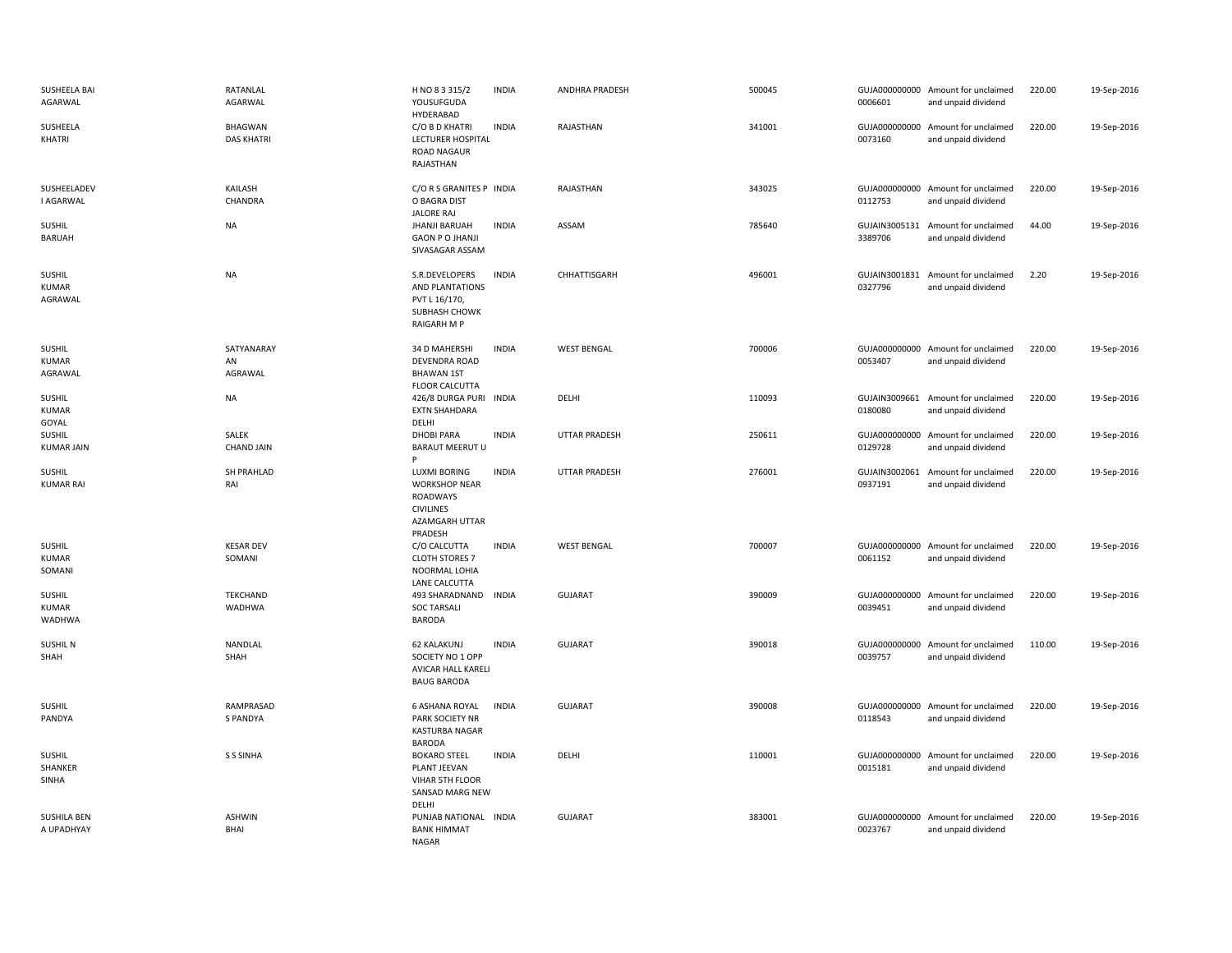| SUSHILA<br>CHAUDHARI                      | A B LAL<br>CHAUDHARI             | 48 SANGRAM<br>COLONY C CHEME<br><b>JAIPUR</b>                                                                    | <b>INDIA</b> | RAJASTHAN      | 302001 | 0105584                  | GUJA000000000 Amount for unclaimed<br>and unpaid dividend | 220.00 | 19-Sep-2016 |
|-------------------------------------------|----------------------------------|------------------------------------------------------------------------------------------------------------------|--------------|----------------|--------|--------------------------|-----------------------------------------------------------|--------|-------------|
| SUSHILA<br>DASHARTH<br>PATEL              | <b>DASHARATH</b><br>PATEL        | <b>NEAR RAMJI</b><br><b>MANDIR AT</b><br><b>JHULASAN TALUKO</b><br>KADI DIST MEHSANA<br>N G                      | <b>INDIA</b> | <b>GUJARAT</b> | 382741 | 0083975                  | GUJA000000000 Amount for unclaimed<br>and unpaid dividend | 220.00 | 19-Sep-2016 |
| SUSHILA DEVI                              | <b>GAGGA RAM</b>                 | <b>JANTA COLONY</b><br>RAMPURA PHUL                                                                              | <b>INDIA</b> | PUNJAB         | 151103 | 0217181                  | GUJA120254000 Amount for unclaimed<br>and unpaid dividend | 220.00 | 19-Sep-2016 |
| <b>SUSHILA DEVI</b><br>AGARWAL            | OM PRAKASH<br>AGARWAL            | CHETAK TEXTILES 31 INDIA<br>RAMWADI 4/29<br>KALBADEVI ROAD<br><b>BOMBAY</b>                                      |              | MAHARASHTRA    | 400002 | GUJA000000000<br>0083698 | Amount for unclaimed<br>and unpaid dividend               | 220.00 | 19-Sep-2016 |
| SUSHILA<br><b>HOODA</b>                   | <b>NA</b>                        | H NO 1224 SECTOR INDIA<br>2 HUDA ROHTAK                                                                          |              | HARYANA        | 124001 | GUJAIN3026793<br>4308876 | Amount for unclaimed<br>and unpaid dividend               | 220.00 | 19-Sep-2016 |
| SUSHILA JAIN                              | <b>KJAIN</b>                     | C/O R JAIN 2823<br><b>GHEE WALON KA</b><br>RASTA JOHARI<br><b>BAZAR JAIPUR</b>                                   | <b>INDIA</b> | RAJASTHAN      | 302003 | 0072289                  | GUJA000000000 Amount for unclaimed<br>and unpaid dividend | 220.00 | 19-Sep-2016 |
| SUSHILA<br>KESWANI                        | <b>JAWAHAR</b><br>KESWANI        | NEAR S T STAND PO INDIA<br><b>DONDAICHA DIST</b><br>DHULE                                                        |              | MAHARASHTRA    | 425408 | 0021228                  | GUJA000000000 Amount for unclaimed<br>and unpaid dividend | 440.00 | 19-Sep-2016 |
| SUSHILA<br>KHANDELWAL                     | <b>NA</b>                        | H. NO. 15 AGRAWAL INDIA<br>DHARMSHALA<br>KSHETRA WARD NO.<br>17, GANGAPUR CITY<br>DIST. SAWAI<br>MADHOPUR (RAJ.) |              | RAJASTHAN      | 322201 | GUJAIN3011603<br>0022387 | Amount for unclaimed<br>and unpaid dividend               | 220.00 | 19-Sep-2016 |
| SUSHILA<br>LUNAWAT                        | VIMAL<br><b>KUMAR</b>            | C/O JUMBU KUMAR INDIA<br>LUNAWAT PO<br><b>BAMNIA DIST</b><br><b>THADUA</b>                                       |              | MADHYA PRADESH | 457770 | 0007516                  | GUJA000000000 Amount for unclaimed<br>and unpaid dividend | 220.00 | 19-Sep-2016 |
| SUSHILA<br>PRAVIN<br><b>KUMAR PATEL</b>   | PRAVINKUM<br>AR I PATEL          | C/O VASANT BHAI B INDIA<br>PATEL KAMANIYA<br>PARU NEAR MANEK<br>UNJHA NG                                         |              | <b>GUJARAT</b> | 384170 | 0041972                  | GUJA000000000 Amount for unclaimed<br>and unpaid dividend | 220.00 | 19-Sep-2016 |
| <b>SUSHILA</b><br>RATILAL<br><b>DOSHI</b> | <b>RATILAL B</b><br><b>DOSHI</b> | 9/27 MATRU<br>MANDIR 278<br><b>TARDEO BOMBAY</b>                                                                 | <b>INDIA</b> | MAHARASHTRA    | 400007 | 0050062                  | GUJA000000000 Amount for unclaimed<br>and unpaid dividend | 220.00 | 19-Sep-2016 |
| SUSHILA SAINI                             | R C SAINI                        | C/O PLOT NO 160<br><b>BEHIND PWD</b><br>OFFICE HASANPURA<br><b>CJAIPUR</b>                                       | <b>INDIA</b> | RAJASTHAN      | 302006 | 0163995                  | GUJA000000000 Amount for unclaimed<br>and unpaid dividend | 220.00 | 19-Sep-2016 |
| SUSHILA VIRDI                             | <b>NA</b>                        | C-6, SAMARPAN<br><b>FLATS GULBAI</b><br>TEKRA AHMEDABAD                                                          | <b>INDIA</b> | <b>GUJARAT</b> | 380006 | 0125289                  | GUJA000000000 Amount for unclaimed<br>and unpaid dividend | 440.00 | 19-Sep-2016 |
|                                           |                                  |                                                                                                                  |              |                |        |                          |                                                           |        |             |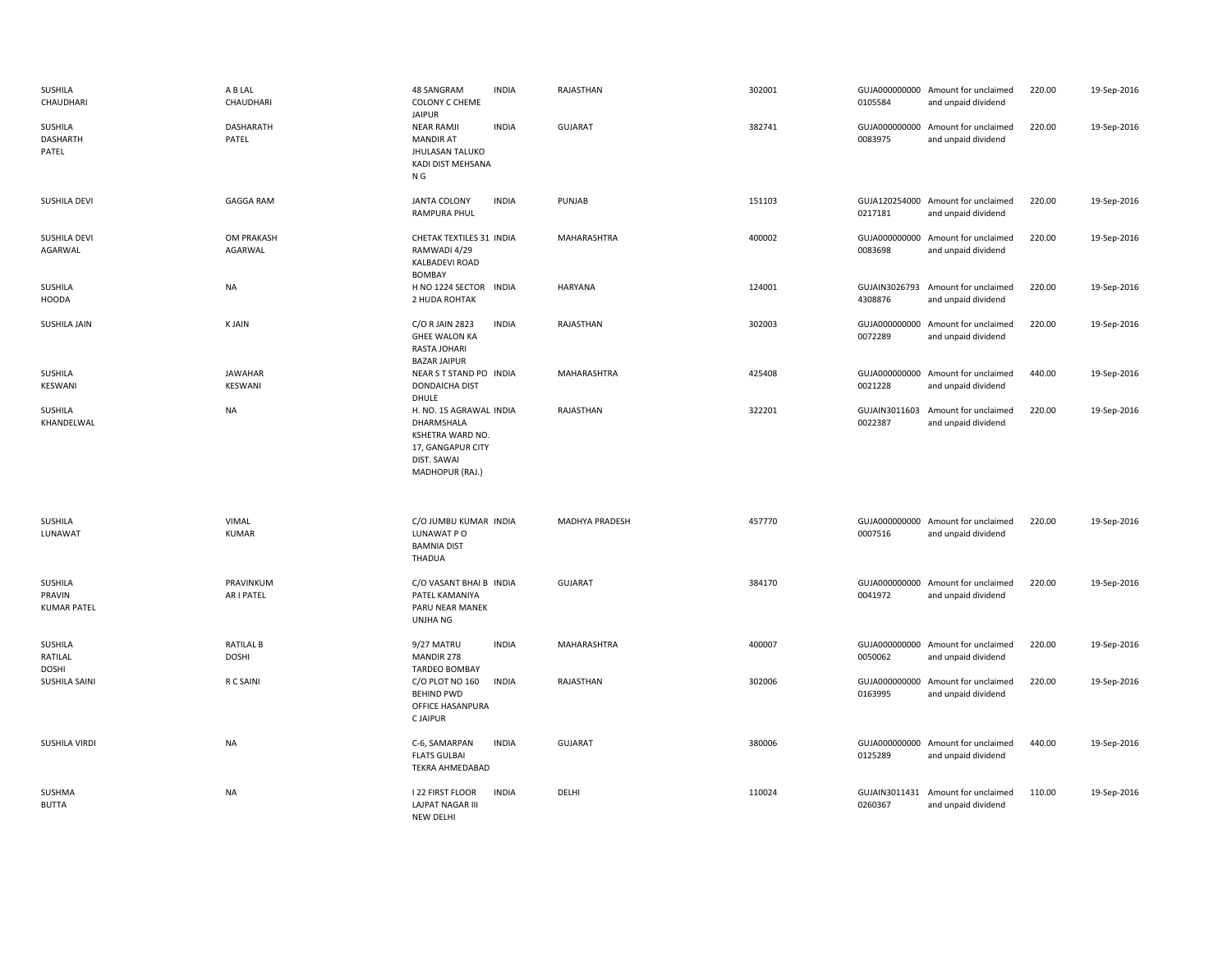| SUSHMA DEVI<br>SARAF                             | ASHOK<br><b>KUMAR</b><br>SARAF           | C/O RADHA SAREE<br><b>IMPORIUM SHRI</b><br><b>RAM MARKET</b><br>SUTAPATTO<br>MUZAFFARPUR                                  | <b>INDIA</b> | <b>BIHAR</b>          | 842001 | 0180618 | GUJA000000000 Amount for unclaimed<br>and unpaid dividend | 220.00  | 19-Sep-2016 |
|--------------------------------------------------|------------------------------------------|---------------------------------------------------------------------------------------------------------------------------|--------------|-----------------------|--------|---------|-----------------------------------------------------------|---------|-------------|
| SUSHMA<br><b>GUPTA</b>                           | DHARAM<br><b>BHUSHAN</b><br><b>GUPTA</b> | 4776 AMIR<br><b>BHAWAN 23</b><br>DARYAGANJ DELHI                                                                          | <b>INDIA</b> | DELHI                 | 110002 | 0016740 | GUJA000000000 Amount for unclaimed<br>and unpaid dividend | 220.00  | 19-Sep-2016 |
| SUSHMA<br>MAHJAN                                 | КC<br>MAHAJAN                            | 207 TYPE IV R T P<br>NUHON COLONY PO<br><b>GHANAULY ROPAR</b><br>PB                                                       | <b>INDIA</b> | PUNJAB                | 140113 | 0005253 | GUJA000000000 Amount for unclaimed<br>and unpaid dividend | 220.00  | 19-Sep-2016 |
| SUSHMA<br>NIGAM                                  | SHYAMLAL<br><b>NISAM</b>                 | 25 JANKI NAGAR<br><b>COLONY MAIN</b><br><b>INDORE MP</b>                                                                  | <b>INDIA</b> | <b>MADHYA PRADESH</b> | 452001 | 0007040 | GUJA000000000 Amount for unclaimed<br>and unpaid dividend | 220.00  | 19-Sep-2016 |
| SUSHMA<br>SUSHIL<br>SHISODIYA                    | <b>SUSHIL</b><br>KESHAVRAO<br>SHISODIYA  | F 2 VISHAL TOWERS INDIA<br>OPP GARWARE<br>COMPANY C I D CO<br>AURANGABAD<br>MAHARASHTRA                                   |              | MAHARASHTRA           | 431005 | 0753769 | GUJAIN3026793 Amount for unclaimed<br>and unpaid dividend | 2.20    | 19-Sep-2016 |
| SUTAPA DEY                                       | NADNIKKON<br>DEY                         | SBI STAFF<br><b>QUARTERS QRT NO</b><br>B/9-103 DURGAPUR                                                                   | <b>INDIA</b> | <b>WEST BENGAL</b>    | 713216 | 0187717 | GUJAIN3003601 Amount for unclaimed<br>and unpaid dividend | 165.00  | 19-Sep-2016 |
| SUTHI DEVI<br><b>HARNATH RAI</b><br>AGARWAL      | <b>HARNATH</b><br>RAI<br>AGRAWAL         | 7C RATAN MAHAL<br><b>NEAR PINJARA POLL</b><br>GHOD DOOD ROAD<br>SURAT                                                     | <b>INDIA</b> | <b>GUJARAT</b>        | 395003 | 0056539 | GUJA000000000 Amount for unclaimed<br>and unpaid dividend | 220.00  | 19-Sep-2016 |
| SUTINDER<br>MAHAJAN                              | S K MAHAJAN                              | C/O PROF J C MAINI INDIA<br>556 MUNICIPAL<br>COLONY<br>PATHANKOT                                                          |              | PUNJAB                | 145001 | 0010960 | GUJA000000000 Amount for unclaimed<br>and unpaid dividend | 220.00  | 19-Sep-2016 |
| SUVASREE<br>RAY                                  | <b>NA</b>                                | 110 RAJA SC<br><b>MALLICK ROAD</b><br><b>BLOCK 2ND FLOOR</b><br>PO GARIAOPP<br><b>GARIA COLLAGE DT</b><br>KOLKATA KOLKATA | <b>INDIA</b> | <b>WEST BENGAL</b>    | 700047 | 4215448 | GUJA130414000 Amount for unclaimed<br>and unpaid dividend | 44.00   | 19-Sep-2016 |
| SUVIDHA<br><b>FABRICS INDIA</b><br>PRIVATE LIMIT | NA                                       | 7TH FLOOR, B-17,<br><b>INDRAPRASTHA</b><br>C.H.S., SARVODAYA<br>NAGAR, MULUND<br>[W]MUMBAI                                | <b>INDIA</b> | <b>MAHARASHTRA</b>    | 400080 | 0008151 | GUJA120175080 Amount for unclaimed<br>and unpaid dividend | 1760.00 | 19-Sep-2016 |
| SVAPNIL<br><b>KUMAR M</b><br>SHAHA               | MANOJ<br><b>KUMAR SAHA</b>               | 117 BRICKKLIN<br>ROAD<br>PURASWALKAM<br>CHENNAI                                                                           | <b>INDIA</b> | <b>TAMIL NADU</b>     | 600007 | 0056024 | GUJA000000000 Amount for unclaimed<br>and unpaid dividend | 220.00  | 19-Sep-2016 |
| SWAPAN<br>CHOUDHURY                              | NA                                       | C/O BIBHUTI<br><b>BHUSAN</b><br>CHOUDHURY F/6,<br>SAPNA APARTMENT                                                         | <b>INDIA</b> | <b>BIHAR</b>          | 800004 | 0058796 | GUJA120109240 Amount for unclaimed<br>and unpaid dividend | 1331.00 | 19-Sep-2016 |

NAYATOLA PATNA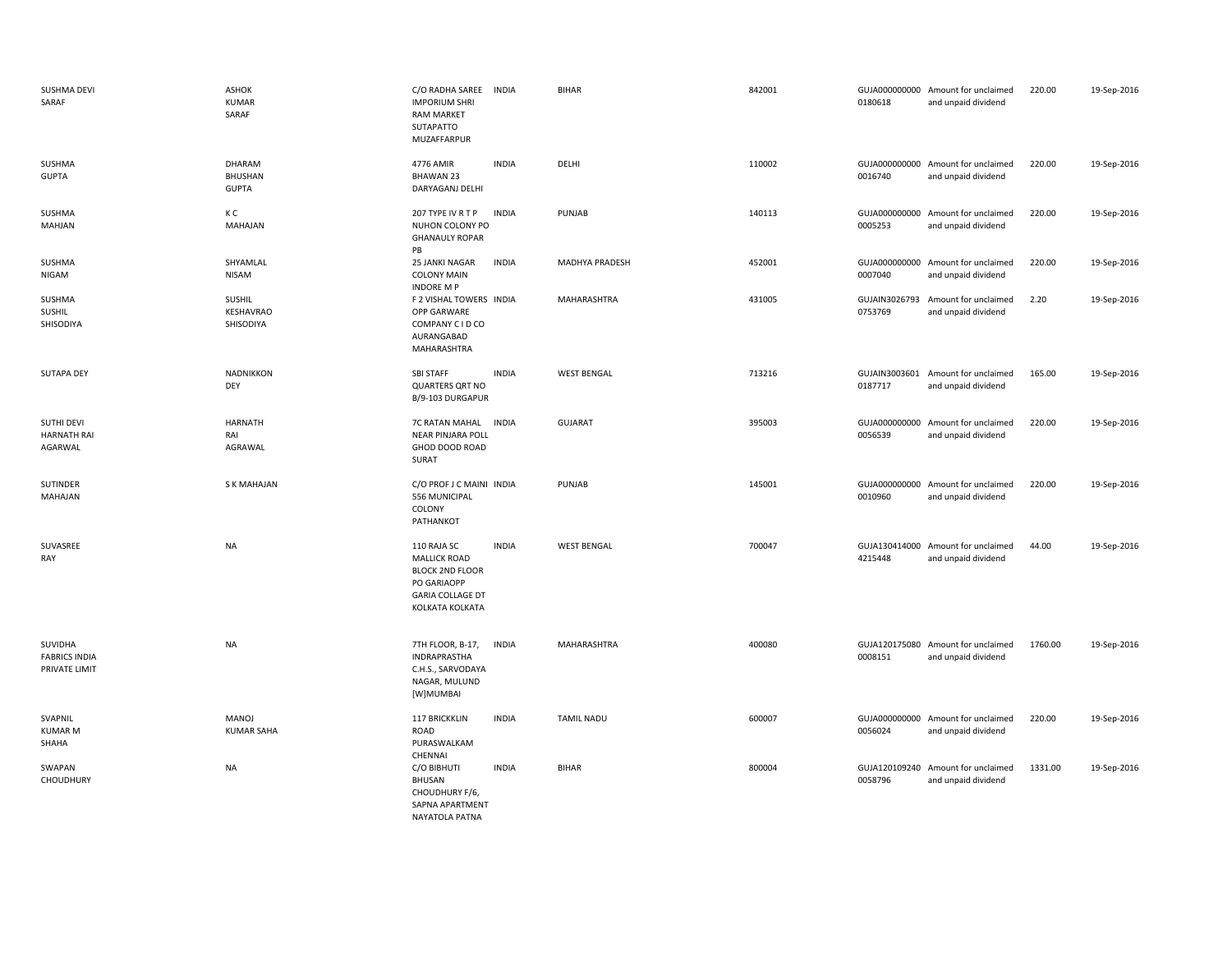| SWAPAN<br>KUMAR<br>MAJUMDAR     | RAJESWAR<br>MAJUMDAR        | QUARTER NO 8/12 J INDIA<br>M SENGUPTA ROAD<br><b>B ZONE DURGAPUR</b><br><b>WEST BENGAL</b>                          |              | <b>WEST BENGAL</b>   | 713205 | 0085364                  | GUJAIN3030285 Amount for unclaimed<br>and unpaid dividend | 110.00 | 19-Sep-2016 |
|---------------------------------|-----------------------------|---------------------------------------------------------------------------------------------------------------------|--------------|----------------------|--------|--------------------------|-----------------------------------------------------------|--------|-------------|
| SWAPAN<br>MONDAL                | <b>NA</b>                   | QR NO.-GD-<br>6A, D.T.P.S., 3RD<br>COLONY, P.O.-<br>DURGAPUR, DIST.-<br>BURDWAN(W.B)                                | <b>INDIA</b> | <b>WEST BENGAL</b>   | 713207 | 0173753                  | GUJAIN3021051 Amount for unclaimed<br>and unpaid dividend | 220.00 | 19-Sep-2016 |
| SWAPNA<br>KUNDU                 | <b>NA</b>                   | 334 VASANT<br><b>APARTMENTS OLD</b><br><b>DELHI ROAD</b><br>GURGAON<br><b>GURGAON</b>                               | <b>INDIA</b> | <b>HARYANA</b>       | 122001 | GUJAIN3008881<br>4791042 | Amount for unclaimed<br>and unpaid dividend               | 187.00 | 19-Sep-2016 |
| SWAPNA<br>SATHE                 | <b>VIJAY SATHE</b><br>PROF  | SARO DARSHAN<br>2ND FLOOR DR<br>MOOSE RD THANE                                                                      | <b>INDIA</b> | MAHARASHTRA          | 400602 | 0115280                  | GUJA000000000 Amount for unclaimed<br>and unpaid dividend | 220.00 | 19-Sep-2016 |
| SWARAN<br><b>KANTA</b><br>MEHRA | <b>SAT PAL</b><br>MEHRA     | 56 SUBZI MANDI<br>AMRITSAR                                                                                          | <b>INDIA</b> | PUNJAB               | 143001 | 0065557                  | GUJA000000000 Amount for unclaimed<br>and unpaid dividend | 330.00 | 19-Sep-2016 |
| SWARAN<br>KUMARI                | NARESH<br><b>GUPTA RETD</b> | STREET OPPOSITE<br><b>BALBIR HOSPITAL H</b><br><b>NO B V 428</b><br><b>FARIDKOT PB</b>                              | <b>INDIA</b> | PUNJAB               | 151203 | 0013391                  | GUJA000000000 Amount for unclaimed<br>and unpaid dividend | 220.00 | 19-Sep-2016 |
| SWARNALATH<br>ANJ               | N JAYARAM<br>NAIDU          | 29 OLD 44<br><b>VENKATAPPA ROAD</b><br><b>TASKER TOWN</b><br>BANGALORE                                              | <b>INDIA</b> | KARNATAKA            | 560051 | 0104210                  | GUJA000000000 Amount for unclaimed<br>and unpaid dividend | 220.00 | 19-Sep-2016 |
| SWARNJEET<br><b>KAUR</b>        | SAMPAT<br>PRASAD            | <b>INDIAN OIL</b><br><b>CORPORATION LTD</b><br>5TH FLOOR INDIRA<br><b>BHAWAN CIVIL</b><br>LINES ALLAHABAD           | <b>INDIA</b> | <b>UTTAR PRADESH</b> | 211001 | 1019923                  | GUJAIN3015572 Amount for unclaimed<br>and unpaid dividend | 550.00 | 19-Sep-2016 |
| SWARNJIT<br>SINGH               | <b>NA</b>                   | <b>163 VILL</b><br>MANAKPUR<br>AMBALA                                                                               | <b>INDIA</b> | <b>HARYANA</b>       | 134003 | 4821061                  | GUJA120447000 Amount for unclaimed<br>and unpaid dividend | 110.00 | 19-Sep-2016 |
| SWATI HITESH<br>SHAH            | <b>NA</b>                   | VADAVASUDEV NI<br>POLE, KHAMBHAT                                                                                    | <b>INDIA</b> | GUJARAT              | 388620 | 0026014                  | GUJA120113000 Amount for unclaimed<br>and unpaid dividend | 39.60  | 19-Sep-2016 |
| SWATI<br>LAGWANKAR              | VISHWAS<br>LAGWANKAR        | A 16 NARMADA<br>JAYRAJ NAGAR<br><b>BORIVLI W BOMBAY</b>                                                             | <b>INDIA</b> | MAHARASHTRA          | 400091 | 0069055                  | GUJA000000000 Amount for unclaimed<br>and unpaid dividend | 220.00 | 19-Sep-2016 |
| <b>SWATI MILIND</b><br>WADALKAR | <b>NA</b>                   | FLAT NO 1 PRATIK<br>APARTMENT NEAR<br><b>CHURCH OF</b><br>NAZARINE<br><b>BHUSHAN NAGAR</b><br>KEDGAON<br>AHMEDNAGAR | <b>INDIA</b> | MAHARASHTRA          | 414005 | 0103641                  | GUJA130219000 Amount for unclaimed<br>and unpaid dividend | 22.00  | 19-Sep-2016 |
| SWATI<br>NAROLKAR               | <b>NA</b>                   | 281 DIVYA<br>DARSHAN GHB<br>GORWA<br>ROADVADODARA                                                                   | <b>INDIA</b> | GUJARAT              | 390003 | 0400007                  | GUJA000000000 Amount for unclaimed<br>and unpaid dividend | 220.00 | 19-Sep-2016 |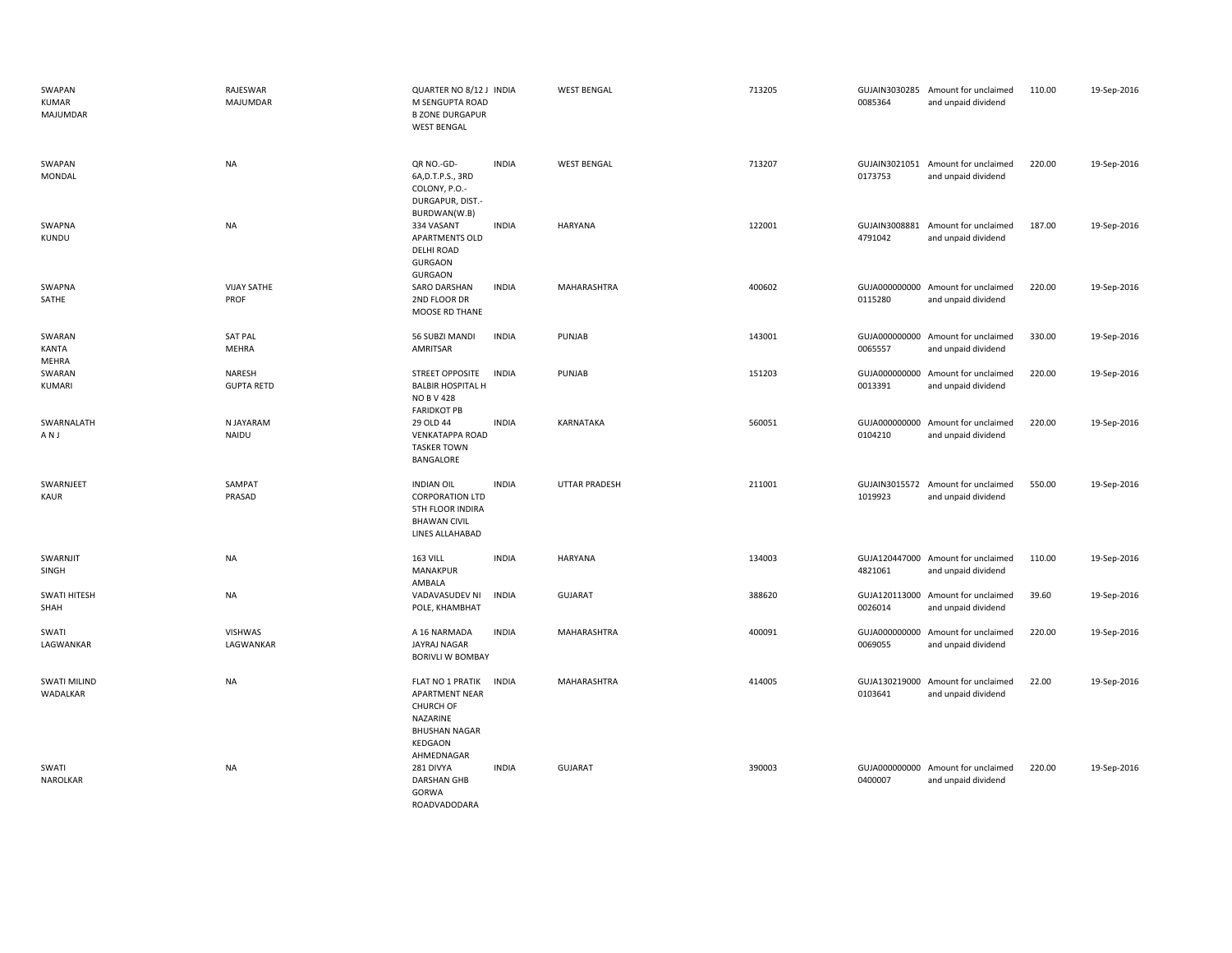| SWATI<br>VINAYKANT<br>PATEL     | <b>NA</b>                          | ' SHRIDHAR' OPP.<br>PRERNA SOCIETY<br>RAMESHWAR<br><b>MANDIR</b><br>ROAD, GOTRI RO<br><b>BARODA</b> | <b>INDIA</b> | <b>GUJARAT</b>        | 390021 | 0077093 | GUJA130187000 Amount for unclaimed<br>and unpaid dividend | 220.00 | 19-Sep-2016 |
|---------------------------------|------------------------------------|-----------------------------------------------------------------------------------------------------|--------------|-----------------------|--------|---------|-----------------------------------------------------------|--------|-------------|
| SWETA<br>KUMARI                 | <b>NA</b>                          | LOWER HATIA,<br><b>NEAR SANJIWAN</b><br>AUSHADALAYA, PO -<br><b>HATIA RANCHI</b>                    | <b>INDIA</b> | <b>JHARKHAND</b>      | 834003 | 0183573 | GUJA120109260 Amount for unclaimed<br>and unpaid dividend | 22.00  | 19-Sep-2016 |
| SWETA<br><b>PRAVIN SHAH</b>     | PRAVIN                             | UNIVERSITY HEALTH INDIA<br>CENTRE<br>PRATAPGANJ<br><b>BARODA</b>                                    |              | <b>GUJARAT</b>        | 390002 | 0171985 | GUJA000000000 Amount for unclaimed<br>and unpaid dividend | 220.00 | 19-Sep-2016 |
| SWETA SHAH                      | PARESH<br>SHAH                     | A 9 VASUDHA<br><b>APARTMENT OPP</b><br><b>VIJAY PARK</b><br>NAVRANG PURA<br>AHMEDABAD               | <b>INDIA</b> | GUJARAT               | 380009 | 0030137 | GUJA000000000 Amount for unclaimed<br>and unpaid dividend | 220.00 | 19-Sep-2016 |
| <b>SYED AZIZUR</b><br>RAHAMAN   | NA                                 | <b>VILL BAJADDIPUR</b><br>SRIPURBAZAR<br><b>BURDWAN</b>                                             | <b>INDIA</b> | <b>WEST BENGAL</b>    | 713373 | 1403913 | GUJAIN3030285 Amount for unclaimed<br>and unpaid dividend | 220.00 | 19-Sep-2016 |
| SYED JAFAR<br><b>HUSAIN</b>     | <b>SYED WARIS</b><br><b>HUSAIN</b> | SUB JUDGE<br>PRASTOLI DORANDA<br>RANCHI                                                             | <b>INDIA</b> | <b>JHARKHAND</b>      | 834002 | 0173971 | GUJA000000000 Amount for unclaimed<br>and unpaid dividend | 220.00 | 19-Sep-2016 |
| <b>SYED MEHDI</b><br>HASAN      | SYED<br>TOMIZUR<br>RAHMAN          | <b>QTR NO C/152</b><br>SECTOR - 6<br>ROURKELA<br>SUNDARGARH                                         | <b>INDIA</b> | ORISSA                | 769002 | 0293776 | GUJAIN3029024 Amount for unclaimed<br>and unpaid dividend | 6.60   | 19-Sep-2016 |
| SYED MOHD<br>WASI               | S S LAI                            | G-1-158 ARMAPUR INDIA<br><b>ESTATE KANPUR UP</b>                                                    |              | <b>UTTAR PRADESH</b>  | 208009 | 0132834 | GUJA000000000 Amount for unclaimed<br>and unpaid dividend | 220.00 | 19-Sep-2016 |
| <b>SYED NABISAB</b><br>AKBARSAB | <b>NA</b>                          | C/O BASIRODDIN<br>ANWARIYA MASJID<br><b>MADINA NAGAR</b><br>NANDED<br>MAHARASHTRA                   | <b>INDIA</b> | MAHARASHTRA           | 431604 | 4231299 | GUJAIN3005131 Amount for unclaimed<br>and unpaid dividend | 22.00  | 19-Sep-2016 |
| <b>SYED RAIS</b><br>HAIDER      | <b>SYED IBNE</b><br>HAIDER         | 61-A, SULTANPUR<br><b>BHAWA MIRZA</b><br><b>GHALIB ROAD</b><br>ALLAHABAD                            | <b>INDIA</b> | <b>UTTAR PRADESH</b>  | 211003 | 1317443 | GUJAIN3015572 Amount for unclaimed<br>and unpaid dividend | 220.00 | 19-Sep-2016 |
| T C A<br>SATAGOPAN              | <b>NA</b>                          | C-15 INDIAN OIL<br>NAGAR MOLSHRI<br>MARG SECTOR-55<br>NOIDA U P                                     | <b>INDIA</b> | <b>UTTAR PRADESH</b>  | 201301 | 0125301 | GUJA000000000 Amount for unclaimed<br>and unpaid dividend | 660.00 | 19-Sep-2016 |
| <b>TCA</b><br>SATAGOPAN         | T C A RANGA<br>RAMANUJAM           | C-15 INDIAN OIL<br>NAGAR MOLSHRI<br><b>MARG SECTOR 55</b><br>NOIDA UP                               | <b>INDIA</b> | <b>UTTAR PRADESH</b>  | 201301 | 3752243 | GUJAIN3003941 Amount for unclaimed<br>and unpaid dividend | 226.60 | 19-Sep-2016 |
| T K PAUL                        | <b>KURIAPPAN</b>                   | THATTIL HOUSE<br>KONIKKARA<br>TRICHUR                                                               | <b>INDIA</b> | KERALA                | 680303 | 0102319 | GUJA000000000 Amount for unclaimed<br>and unpaid dividend | 220.00 | 19-Sep-2016 |
| T NARASIMHA<br>RAO              | LATE SH T<br>SHANKARAIA<br>H       | H NO 89 ROAD NO<br>3 WEA MOTORPALLI<br>SECUNDERABAD AP                                              | <b>INDIA</b> | <b>ANDHRA PRADESH</b> | 500026 | 0006563 | GUJA000000000 Amount for unclaimed<br>and unpaid dividend | 220.00 | 19-Sep-2016 |
| <b>T NATARAJAN</b>              | NATARAJAN<br>THIRUVENKA<br>DAM     | CORPORTATE<br>OFFICE GNFC LTD P<br>O NARMADA<br>NAGAR BHARUCH                                       | <b>INDIA</b> | <b>GUJARAT</b>        | 392015 | 2593960 | GUJAIN3030285 Amount for unclaimed<br>and unpaid dividend | 44.00  | 19-Sep-2016 |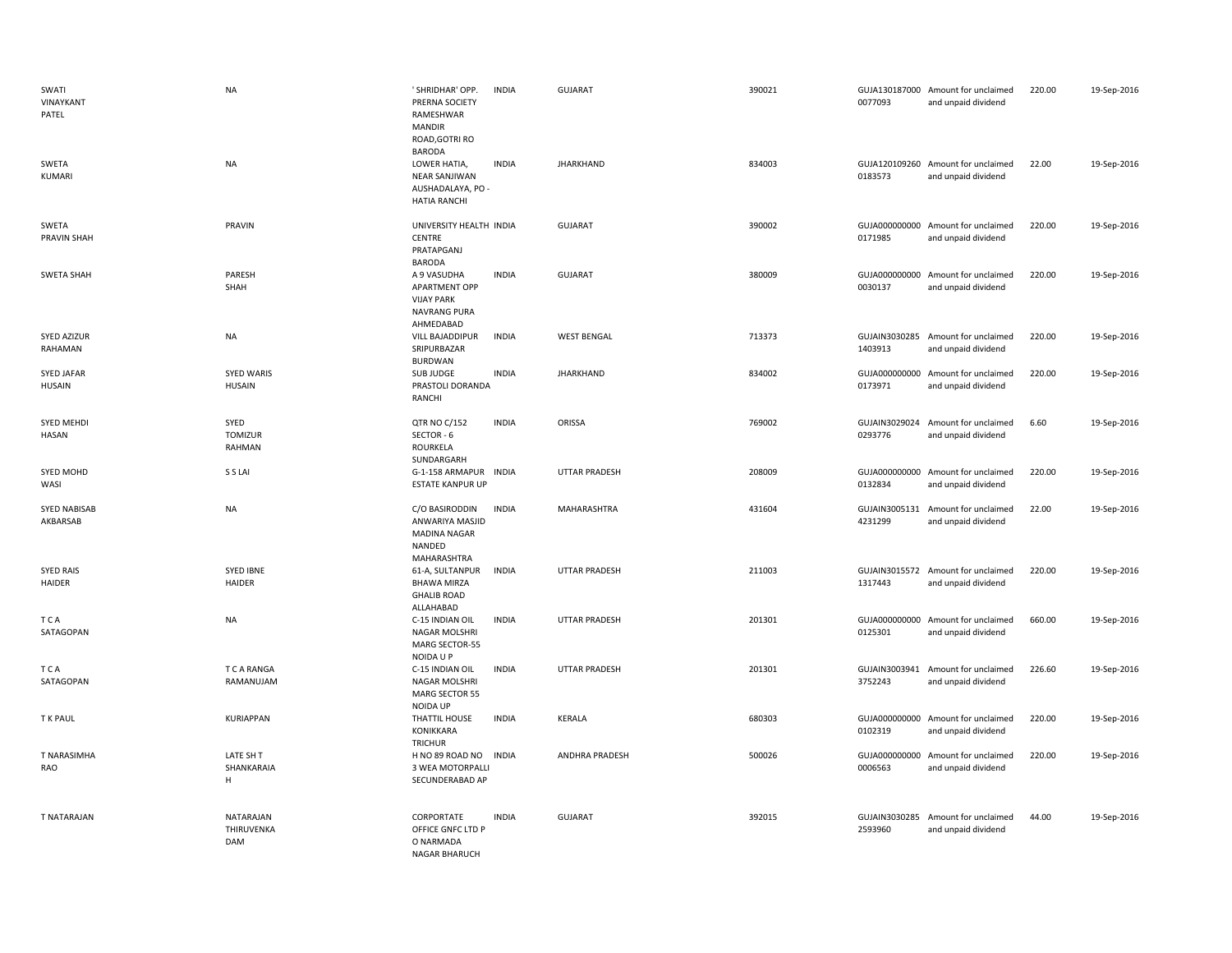| <b>T PRADEEP</b><br>KUMAR                     | <b>NA</b>                           | PLOT NO 96, 9TH<br><b>INDIA</b><br>STREET S R B NAGAR<br>KOLATHUR<br>CHENNAI                                                                    | <b>TAMIL NADU</b>     | 600099 | 0015474                  | GUJAIN3004764 Amount for unclaimed<br>and unpaid dividend | 6.60    | 19-Sep-2016 |
|-----------------------------------------------|-------------------------------------|-------------------------------------------------------------------------------------------------------------------------------------------------|-----------------------|--------|--------------------------|-----------------------------------------------------------|---------|-------------|
| T R RAMANI                                    | M K<br>SURYANARAY<br>AN             | 6/71 SHEEL COLONY INDIA<br><b>CHEMBUR BOMBAY</b>                                                                                                | <b>MAHARASHTRA</b>    | 400071 | 0155180                  | GUJA000000000 Amount for unclaimed<br>and unpaid dividend | 220.00  | 19-Sep-2016 |
| $\mathsf{T}$<br>RAJANIKUMA<br><b>RI PATRA</b> | <b>TJ AYARAM</b>                    | C/O COSMETIC<br><b>INDIA</b><br><b>CENTRE BISRA ROAD</b><br>ROURKELA                                                                            | ORISSA                | 769011 | 0135528                  | GUJA000000000 Amount for unclaimed<br>and unpaid dividend | 220.00  | 19-Sep-2016 |
| <b>T SANTHANA</b><br>KRISHNAN                 | T G<br>SUNDARAM                     | 22 VENKATRANGAM INDIA<br><b>STREET TRIPLICANT</b><br>MADRAS                                                                                     | <b>TAMIL NADU</b>     | 600005 | GUJA000000000<br>0014445 | Amount for unclaimed<br>and unpaid dividend               | 220.00  | 19-Sep-2016 |
| T SEETHA IYER                                 | S<br>TYAGARAJAN<br>H HOLD           | 101-H TYPE III FLATS INDIA<br>ARAM BAGH NEW<br>DELHI                                                                                            | DELHI                 | 110055 | GUJA000000000<br>0138193 | Amount for unclaimed<br>and unpaid dividend               | 220.00  | 19-Sep-2016 |
| <b>T SUSHIL</b><br>NAIDU                      | $\mathsf T$<br>RAMKRISHNA<br>NAIDU  | <b>INDIA</b><br>13 AVISHKAR<br><b>APARTMENTS 2</b><br>SUVARNAPURI SOC<br>CHIKUWADI<br>BARODA                                                    | <b>GUJARAT</b>        | 390005 | GUJA000000000<br>0159408 | Amount for unclaimed<br>and unpaid dividend               | 220.00  | 19-Sep-2016 |
| T SWAPNA                                      | <b>NA</b>                           | DOOR NO. 11/400 INDIA<br><b>GAYATHRI HOSPITAL</b><br><b>ROAD NEAR</b><br>VENKATANARASAPP<br>ATEMPLE ADONI                                       | <b>ANDHRA PRADESH</b> | 518301 | GUJA120109000<br>1279391 | Amount for unclaimed<br>and unpaid dividend               | 2.20    | 19-Sep-2016 |
| <b>TAMIL</b><br><b>SELVANT</b>                | THIRAVIYAM                          | <b>NO 57</b><br><b>INDIA</b><br>MUNICIPALITY<br><b>SCHOOL STREET</b><br>ERANAVUR MADRAS                                                         | <b>TAMIL NADU</b>     | 600057 | 0106099                  | GUJA000000000 Amount for unclaimed<br>and unpaid dividend | 220.00  | 19-Sep-2016 |
| <b>TANDRA</b><br>CHATTERJEE                   | SAMIR<br><b>KUMAR</b><br>CHATTERJEE | <b>INDIA</b><br>C/O ASWINI<br><b>BHATTERJEE VILL</b><br><b>BOLPUR KALIKAPUR</b><br>POST BOLPUR DIST<br>BIRBHUM (W B)                            | <b>WEST BENGAL</b>    | 731204 | 0165781                  | GUJA000000000 Amount for unclaimed<br>and unpaid dividend | 220.00  | 19-Sep-2016 |
| <b>TANDRA</b><br>DHAR                         | <b>NA</b>                           | OPPOSITE POWER<br><b>INDIA</b><br><b>HOUSE POST RK</b><br>PALLY VIA<br>SONARPUR DIST 24<br>PARGANAS (S) 24<br>PGS                               | MAHARASHTRA           | 999999 | 0422609                  | GUJAIN3012501 Amount for unclaimed<br>and unpaid dividend | 1760.00 | 19-Sep-2016 |
| <b>TANDRA</b><br>SARKAR                       | <b>NA</b>                           | M-B/18 NEW<br><b>INDIA</b><br>ADITYPUR COLONY<br>JAMSHEDPUR                                                                                     | <b>JHARKHAND</b>      | 831013 | 0082016                  | GUJA120384000 Amount for unclaimed<br>and unpaid dividend | 2.20    | 19-Sep-2016 |
| <b>TANK</b><br>BHARATBHAI<br>AMRITLAL         | AMRITLAL<br>NARANJI<br><b>TANK</b>  | <b>INDIA</b><br>C/O MRS ANJANA<br>PANDYA 8<br>VRINDAVAN<br>APARTMENT 3RD<br><b>FLOOR NEAR ESSAR</b><br><b>HOUSE SWASTIK</b><br>SOCIETY JAMNAGAR | <b>GUJARAT</b>        | 361008 | GUJAIN3030285<br>4744513 | Amount for unclaimed<br>and unpaid dividend               | 1944.80 | 19-Sep-2016 |

GUJARAT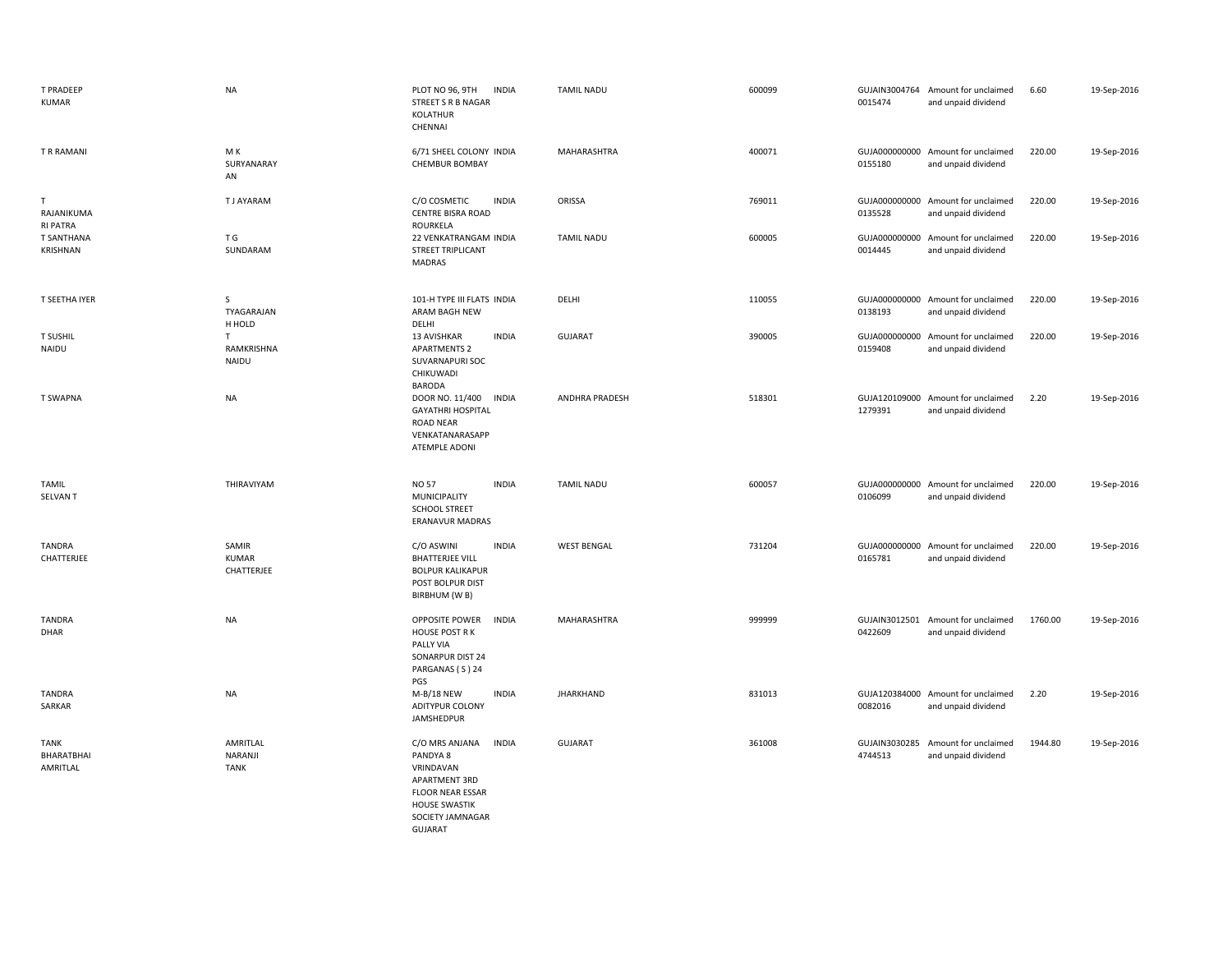| <b>TANSUKH F</b><br>SHAH                     | FATECHAND<br>SHAH                       | C 5 VIVEK APART<br>VASNA ROAD NR<br><b>JAWAHAR NAGAR</b><br>AHMEDABAD                                         | <b>INDIA</b> | <b>GUJARAT</b>     | 380007 | 0000626                  | GUJA000000000 Amount for unclaimed<br>and unpaid dividend | 220.00 | 19-Sep-2016 |
|----------------------------------------------|-----------------------------------------|---------------------------------------------------------------------------------------------------------------|--------------|--------------------|--------|--------------------------|-----------------------------------------------------------|--------|-------------|
| <b>TANSUKH RAJ</b><br>LAL CHAND              | LALCHAND                                | C/O ASHOK SILK<br><b>MILLS 88/5</b><br><b>GODOWN STREET</b><br>1ST FLOOR MADRAS                               | <b>INDIA</b> | <b>TAMIL NADU</b>  | 600001 | 0093183                  | GUJA000000000 Amount for unclaimed<br>and unpaid dividend | 220.00 | 19-Sep-2016 |
| <b>TANUJA</b><br>SINGH                       | SURENDRA<br>PRASAD<br><b>SINGH PROF</b> | C/O PROF DR B N<br>SINGH LF 8/47<br>ROAD NO 10 F<br>RAJENDRA NAGAR<br>PATNA                                   | <b>INDIA</b> | BIHAR              | 800016 | 0018255                  | GUJA000000000 Amount for unclaimed<br>and unpaid dividend | 660.00 | 19-Sep-2016 |
| <b>TAPAN</b><br><b>KUMAR BASU</b>            | <b>NA</b>                               | $VILL + PO -$<br>KHORIOP, PS -<br>AMTA, DIST -<br><b>HOWRAH</b>                                               | <b>INDIA</b> | <b>WEST BENGAL</b> | 711401 | GUJAIN3026541<br>0004267 | Amount for unclaimed<br>and unpaid dividend               | 440.00 | 19-Sep-2016 |
| <b>TAPAN</b><br><b>KUMAR</b><br>DEBNATH      | LATE SH H<br><b>NATH</b>                | C/O RANI BALA<br>NATH 60 A/2<br>KAILASH PANDIT<br>LANE CALCUTTA                                               | <b>INDIA</b> | <b>WEST BENGAL</b> | 700053 | 0143989                  | GUJA000000000 Amount for unclaimed<br>and unpaid dividend | 220.00 | 19-Sep-2016 |
| <b>TAPANBHAI</b><br>KESWANI                  | SHRI CHAND                              | <b>B/B PARSWA</b><br>NAGAR SOCIETY<br>PALDI AHMEDABAD                                                         | <b>INDIA</b> | <b>GUJARAT</b>     | 380007 | 0086338                  | GUJA000000000 Amount for unclaimed<br>and unpaid dividend | 220.00 | 19-Sep-2016 |
| <b>TAPAS</b><br><b>KUMAR</b><br><b>DATTA</b> | LATE SH<br>PANCHANAN<br>DATTA           | VILL & PO<br>MUKTARPUR PS<br><b>TARAKESWAR DIST</b><br><b>HOOGHLY WB</b>                                      | <b>INDIA</b> | <b>WEST BENGAL</b> | 712401 | 0154977                  | GUJA000000000 Amount for unclaimed<br>and unpaid dividend | 440.00 | 19-Sep-2016 |
| <b>TAPATI PAL</b>                            | <b>NA</b>                               | B-1/17 ALLAUDDIN INDIA<br>KHAN BITHI(GR.<br>FLR) CITY CENTRE,<br>DURGAPUR-16 DIST-<br>BURDWAN, WEST<br>BENGAL |              | <b>WEST BENGAL</b> | 713216 | 0041764                  | GUJAIN3002631 Amount for unclaimed<br>and unpaid dividend | 220.00 | 19-Sep-2016 |
| TAPESHWAR<br>NATH MISHRA                     | LATE SH B N<br><b>MISHRA</b>            | DEPUTY PARA NEAR INDIA<br>KUTCHERY CHOWK<br>RANCHI<br><b>JHARKHAND</b>                                        |              | <b>JHARKHAND</b>   | 834001 | 0150104                  | GUJA000000000 Amount for unclaimed<br>and unpaid dividend | 220.00 | 19-Sep-2016 |
| TARA CHAND<br>BHABHUTAJI<br>TAK              | BHABHUTAJI<br><b>BHURAJI TAK</b>        | 23/B MORALIDHAR INDIA<br>SOCIETY ODHAV<br>AHMEDABAD                                                           |              | <b>GUJARAT</b>     | 382410 | 0001169                  | GUJA000000000 Amount for unclaimed<br>and unpaid dividend | 220.00 | 19-Sep-2016 |
| <b>TARA SINGH</b>                            | SANJAY<br><b>KUMAR</b><br>SINGH         | 1524 P URBAN<br>STATE 2 HISAR                                                                                 | <b>INDIA</b> | <b>HARYANA</b>     | 125005 | GUJAIN3026793<br>1968213 | Amount for unclaimed<br>and unpaid dividend               | 220.00 | 19-Sep-2016 |
| <b>TARABEN A</b><br>SHAH                     | AMRATLAL                                | 101 ANAND<br><b>SHOPPING CENTRE</b><br><b>GOLWAD RATAN</b><br>POLE AHMEDABAD                                  | <b>INDIA</b> | <b>GUJARAT</b>     | 380001 | GUJA000000000<br>0032053 | Amount for unclaimed<br>and unpaid dividend               | 220.00 | 19-Sep-2016 |
| TARABEN<br>ARUN<br><b>KAPOOR</b>             | ARUN<br><b>KAPOOR</b>                   | 2/4256 KALA<br><b>MEHTA STREET</b><br>SAGRAMPURA<br>SURAT                                                     | <b>INDIA</b> | <b>GUJARAT</b>     | 395002 | GUJA000000000<br>0048404 | Amount for unclaimed<br>and unpaid dividend               | 220.00 | 19-Sep-2016 |
| TARABEN<br>DHIRAJLAL<br>VORA                 | <b>DLAVORA</b>                          | 13 B V KAPOL NIVAS INDIA<br><b>BAPUBHAI VASI</b><br>ROAD VILE PARLE<br><b>WEST BOMBAY</b>                     |              | MAHARASHTRA        | 400056 | 0147784                  | GUJA000000000 Amount for unclaimed<br>and unpaid dividend | 220.00 | 19-Sep-2016 |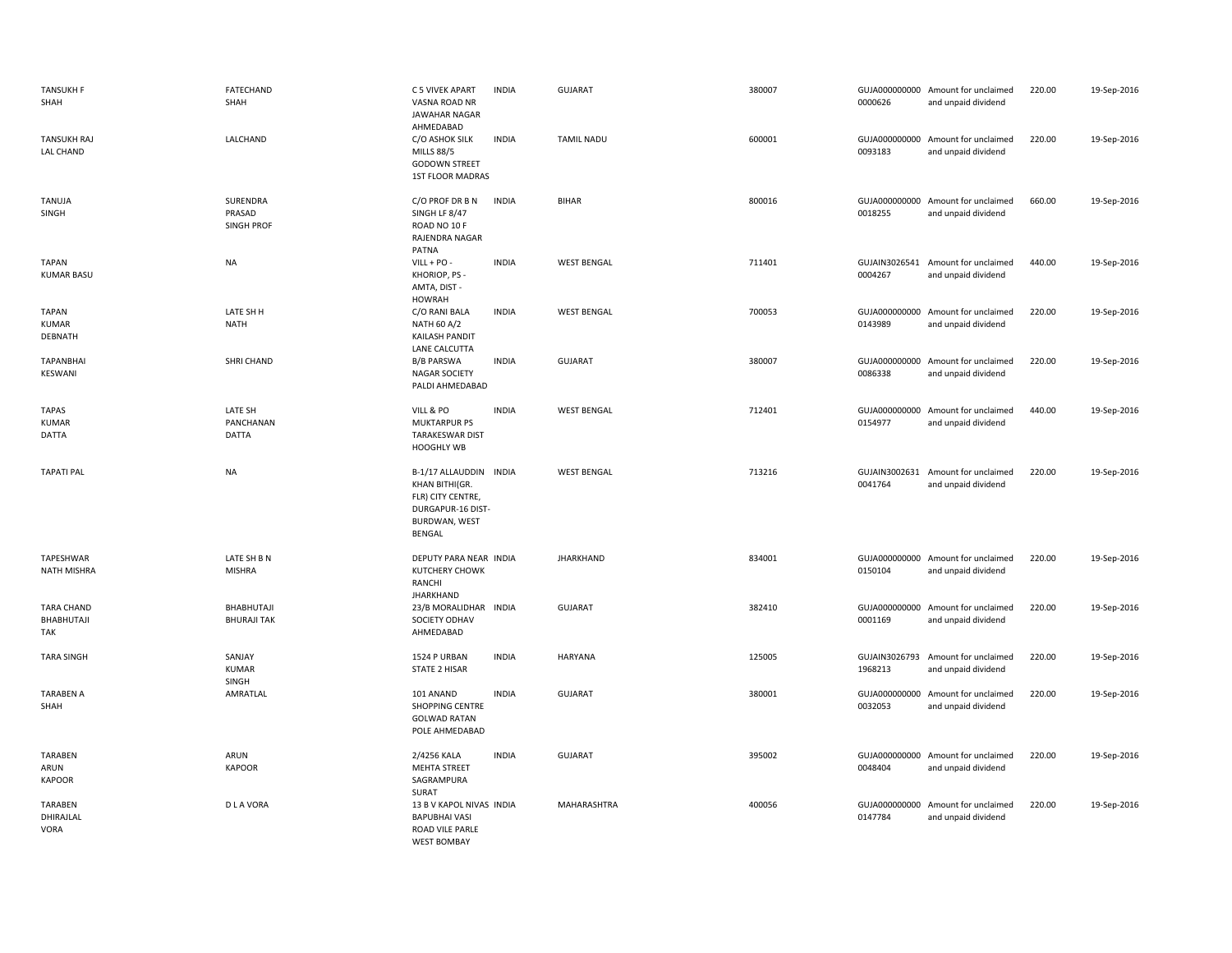| <b>TARAK</b><br>CHANDRA<br><b>BISWAS</b>    | <b>NA</b>                                        | C/O HARAN<br><b>INDIA</b><br><b>CHANDRA BISWAS</b><br>VILL 3NO<br>DURGANAGAR<br><b>BHAGIRATHI ROAD</b><br>P O CHAKDAHA DIST<br>NADIA (W B) | <b>WEST BENGAL</b> | 741222 | 0165024                  | GUJA000000000 Amount for unclaimed<br>and unpaid dividend | 220.00 | 19-Sep-2016 |
|---------------------------------------------|--------------------------------------------------|--------------------------------------------------------------------------------------------------------------------------------------------|--------------------|--------|--------------------------|-----------------------------------------------------------|--------|-------------|
| TARAKESWAR<br>CHAKRABORT<br>Y               | <b>LATE SHRID</b><br>N<br><b>CHAKRABOR</b><br>TY | <b>INDIA</b><br>R NAVENUE P O<br>PANSILA DIST 24<br>PARGANAS N W B                                                                         | <b>WEST BENGAL</b> | 743439 | 0150474                  | GUJA000000000 Amount for unclaimed<br>and unpaid dividend | 220.00 | 19-Sep-2016 |
| TARAKESWAR<br><b>DUTTA</b>                  | LATE SH<br><b>RAMESH CH</b><br><b>DUTTA</b>      | 50 B BENIAPURKER INDIA<br>LANE KOLKATA                                                                                                     | <b>WEST BENGAL</b> | 700014 | 0062269                  | GUJA000000000 Amount for unclaimed<br>and unpaid dividend | 220.00 | 19-Sep-2016 |
| <b>TARANI</b><br><b>KUMAR SIE</b>           | <b>NA</b>                                        | TARANI KUMAR SEI INDIA<br>AT KIA PO BALA VIA<br>TATO MAYURBHANJ                                                                            | ORISSA             | 757036 | GUJAIN3030285<br>4999282 | Amount for unclaimed<br>and unpaid dividend               | 110.00 | 19-Sep-2016 |
| <b>TARSEM LAL</b><br>GABA                   | <b>CHUNI LAL</b>                                 | C 7 GANESH NAGAR INDIA<br>TILAK NAGAR NEW<br>DELHI                                                                                         | DELHI              | 110018 | 0126997                  | GUJA000000000 Amount for unclaimed<br>and unpaid dividend | 220.00 | 19-Sep-2016 |
| <b>TARUN KANTI</b><br>DAS                   | LATE SH G C<br>DAS                               | DAS BHAWAN 231 A INDIA<br>P NAGAR P O<br>SONARPUR DT PGS<br>S WB                                                                           | <b>WEST BENGAL</b> | 743701 | 0154886                  | GUJA000000000 Amount for unclaimed<br>and unpaid dividend | 220.00 | 19-Sep-2016 |
| <b>TARUN</b><br><b>KUMAR DAGA</b>           | RAM<br>CHANDRA<br>DAGA                           | <b>INDIA</b><br>BENIKUNJ, 3RD<br><b>FLOOR KRISHNA</b><br>NAGAR CHATRIBARI<br>ROADGUWAHATI                                                  | ASSAM              | 781001 | 0192453                  | GUJA120106000 Amount for unclaimed<br>and unpaid dividend | 220.00 | 19-Sep-2016 |
| <b>TARUN</b><br><b>KUMAR</b><br>GHOSH       | LATE SH<br>SATYA SAKHA<br>GHOSH                  | AR NO 446/GH ST<br><b>INDIA</b><br>NO 6 PO GOMOH<br><b>DIST DHANBAD</b>                                                                    | <b>JHARKHAND</b>   | 828401 | 0040328                  | GUJA000000000 Amount for unclaimed<br>and unpaid dividend | 220.00 | 19-Sep-2016 |
| <b>TARUN</b><br><b>KUMAR</b><br>MEDDA       | KANAILAL<br>MEDDA                                | BRIDGE & ROOF CO INDIA<br>(I) LTD PO DAHEJ<br>TALUKA VAGRA DIST<br><b>BHARUCH GUJARAT</b><br><b>STATE</b>                                  | <b>GUJARAT</b>     | 392130 | 0037018                  | GUJA000000000 Amount for unclaimed<br>and unpaid dividend | 220.00 | 19-Sep-2016 |
| <b>TARUN</b><br><b>KUMAR</b><br><b>MODH</b> | MAHENDRAK<br><b>UMAR MODH</b>                    | AB 2001-2005 2ND<br><b>INDIA</b><br><b>FLOOR SHIV KRUPA</b><br><b>MARKET KAMELA</b><br>DARWAJA RING<br><b>ROAD SURAT</b>                   | <b>GUJARAT</b>     | 395002 | 5565807                  | GUJAIN3003941 Amount for unclaimed<br>and unpaid dividend | 440.00 | 19-Sep-2016 |
| <b>TARUN M</b><br>NARISNGHANI               | MADHAVSIN<br>GH B N                              | <b>INDIA</b><br>M/S GIRISH<br><b>ELECTRONICS 6</b><br><b>GURU KRIPA SHIVAJI</b><br>ROAD NASIK NASHIK                                       | MAHARASHTRA        | 422002 | 0102344                  | GUJA000000000 Amount for unclaimed<br>and unpaid dividend | 440.00 | 19-Sep-2016 |
| <b>TARUNIBEN T</b><br>SHAH                  | <b>NA</b>                                        | $C/O.$ P P<br><b>INDIA</b><br>CHANDRARTE<br><b>BRAMHAMIN FALIA</b><br>KALUPURAVADODA<br><b>RA</b>                                          | <b>GUJARAT</b>     | 390006 | 0125311                  | GUJA000000000 Amount for unclaimed<br>and unpaid dividend | 440.00 | 19-Sep-2016 |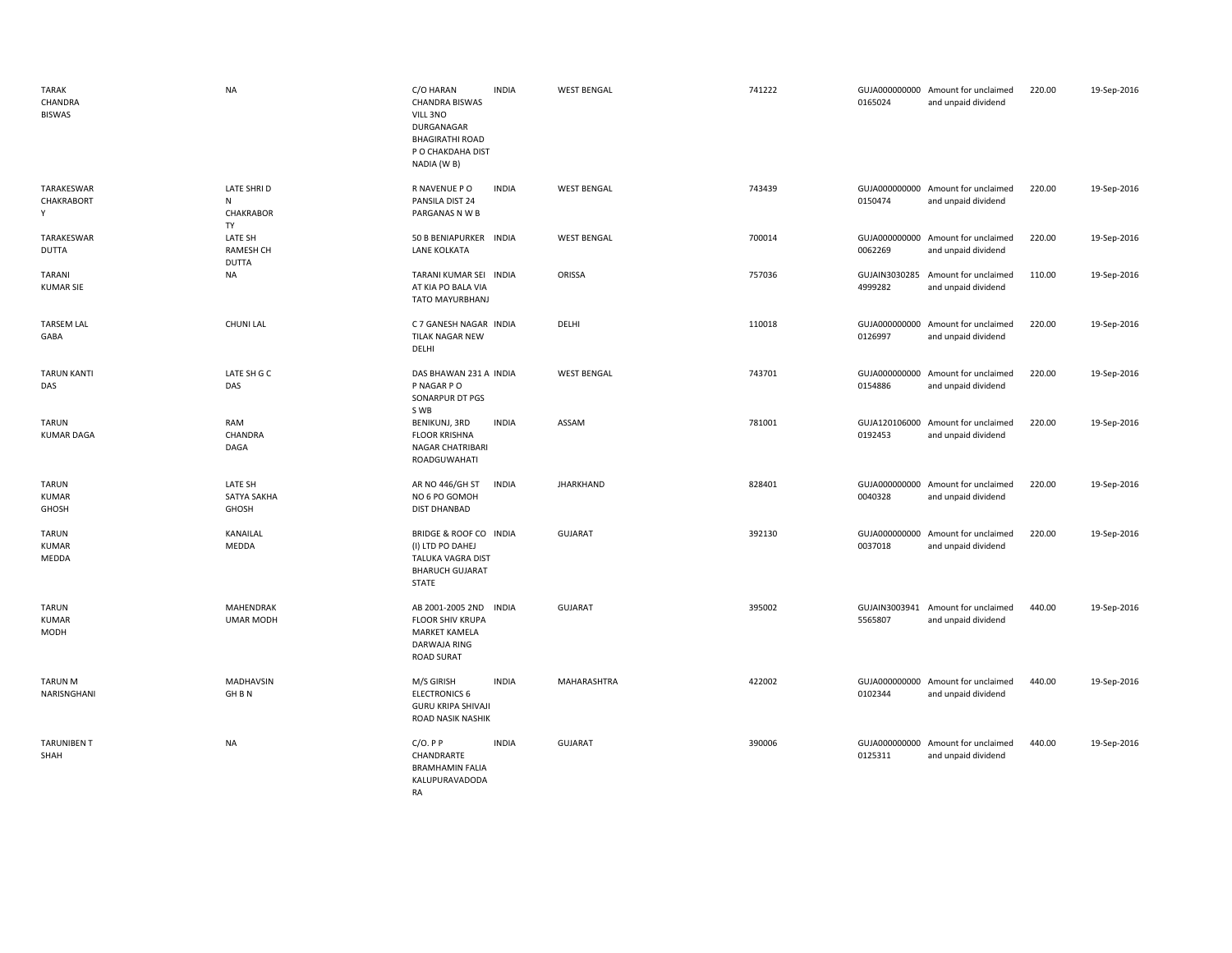| <b>TATSAT</b><br>VAISHNAV                      | KAMLESH<br>VAISHNAV                     | A1/12 NEW SOHAM INDIA<br>PARK SOC NEAR<br>ARBINDO SOC B/H<br>VASTRAPUR GAM<br>AHMEDABAD |              | <b>GUJARAT</b>     | 380015 | 0107372                  | GUJA000000000 Amount for unclaimed<br>and unpaid dividend | 330.00 | 19-Sep-2016 |
|------------------------------------------------|-----------------------------------------|-----------------------------------------------------------------------------------------|--------------|--------------------|--------|--------------------------|-----------------------------------------------------------|--------|-------------|
| TEJ KRISHEN<br>KOUL                            | RADHA<br>KRISHEN<br>KOUL                | 66, AMAN VIHAR,<br><b>GOBIND NAGAR,</b><br><b>GOLE GUJRAL,</b><br>JAMMU                 | <b>INDIA</b> | JAMMU AND KASHMIR  | 180012 | 3250531                  | GUJA120109000 Amount for unclaimed<br>and unpaid dividend | 660.00 | 19-Sep-2016 |
| <b>TEJ NARAIN</b>                              | SARYUG<br>SINGH                         | B 382/B GALI NO 17 INDIA<br><b>BHAJAN PURA</b><br>DELHI                                 |              | DELHI              | 110053 | 0016976                  | GUJA000000000 Amount for unclaimed<br>and unpaid dividend | 220.00 | 19-Sep-2016 |
| TEJ NARAYAN<br>JAIN                            | LATE SH<br>SOHANLAL<br>JAIN             | C/O SARAOGI JAIN<br>& CO 225 E A J C<br><b>BOSE ROAD</b><br>CALCUTTA                    | <b>INDIA</b> | <b>WEST BENGAL</b> | 700020 | 0057835                  | GUJA000000000 Amount for unclaimed<br>and unpaid dividend | 220.00 | 19-Sep-2016 |
| <b>TEJAS KUMAR</b><br>PATEL                    | SURESH<br>CHANDRA                       | KRISHNA VILA PLOT INDIA<br>NO 65A VIJAYRAJ<br>NAGAR<br><b>BHAVNAGAR</b>                 |              | <b>GUJARAT</b>     | 364003 | 0113143                  | GUJA000000000 Amount for unclaimed<br>and unpaid dividend | 220.00 | 19-Sep-2016 |
| TEJINDER<br><b>KAUR</b>                        | BALWANT<br>SINGH                        | 831/31 GURGAON<br><b>HARYANA</b>                                                        | INDIA        | <b>HARYANA</b>     | 122001 | 2408509                  | GUJAIN3003941 Amount for unclaimed<br>and unpaid dividend | 226.60 | 19-Sep-2016 |
| THAKKAR<br><b>KANAIYALAL P</b>                 | PRABHULAL<br><b>GOVINDJI</b>            | 19-B PARUL<br>SOCIETY NR ZAVER<br>NAGAR WAGODIYA<br>ROADVADODARA                        | <b>INDIA</b> | <b>GUJARAT</b>     | 390019 | 0181161                  | GUJA000000000 Amount for unclaimed<br>and unpaid dividend | 110.00 | 19-Sep-2016 |
| <b>THAKOR</b><br>BHAGAVAT<br>BHAI<br>SHANABHAI | <b>THAKOR</b><br>SHANABHAI<br>LALLUBHAI | B/20<br>RADHAKRISHNA<br>SOCIETY<br><b>MAKTAMPUR</b><br><b>BHARUCH</b>                   | <b>INDIA</b> | <b>GUJARAT</b>     | 392012 | 0123325                  | GUJA000000000 Amount for unclaimed<br>and unpaid dividend | 220.00 | 19-Sep-2016 |
| <b>THAKUR DAS</b><br>KINGER                    | <b>J R KINGER</b>                       | KINGER BHAWAN<br><b>42 NAGNECHI</b><br><b>SCHEME BEHIND</b><br><b>SBBIJ BIKANER</b>     | <b>INDIA</b> | RAJASTHAN          | 334003 | 0130069                  | GUJA000000000 Amount for unclaimed<br>and unpaid dividend | 220.00 | 19-Sep-2016 |
| THANKAMON<br>Y ANTO                            | NA                                      | THOTTAN HOUSE<br><b>FATIMA NAGAR</b><br>TRICHUR KERALA                                  | <b>INDIA</b> | KERALA             | 680005 | 0001435                  | GUJAIN3016371 Amount for unclaimed<br>and unpaid dividend | 35.20  | 19-Sep-2016 |
| THERESA<br>SEQUEIRA                            | M SEQUEIRA                              | B-108 ROYAL<br>TOWER 1-C-<br><b>COLONY BORIVLI W</b><br><b>BOMBAY</b>                   | <b>INDIA</b> | MAHARASHTRA        | 400103 | 0139438                  | GUJA000000000 Amount for unclaimed<br>and unpaid dividend | 220.00 | 19-Sep-2016 |
| THIRUMALAI<br>VELU C                           | CHOCKALING<br>AM <sub>S</sub>           | 19 LATHAMS<br><b>BUNGALOW ROAD</b><br><b>GH ROAD</b><br>RAMANATHAPURA<br>M              | <b>INDIA</b> | <b>TAMIL NADU</b>  | 623501 | 0035475                  | GUJAIN3013132 Amount for unclaimed<br>and unpaid dividend | 220.00 | 19-Sep-2016 |
| THIYAGARAJA<br>N K SRI<br>AMMAN<br>TRADERS     | A C<br>KANDASAMY                        | 736-6 LAXMAN<br><b>BUILDING CHTCKPET</b><br>BANGALORE                                   | <b>INDIA</b> | <b>KARNATAKA</b>   | 560053 | 0055720                  | GUJA000000000 Amount for unclaimed<br>and unpaid dividend | 220.00 | 19-Sep-2016 |
| THOMAS T L                                     | <b>TJ LUKOSE</b>                        | <b>OLYMPIA STEEL</b><br><b>INDUSTRIES BMC P</b><br>O KOCHI                              | <b>INDIA</b> | <b>KERALA</b>      | 682021 | GUJA000000000<br>0116598 | Amount for unclaimed<br>and unpaid dividend               | 220.00 | 19-Sep-2016 |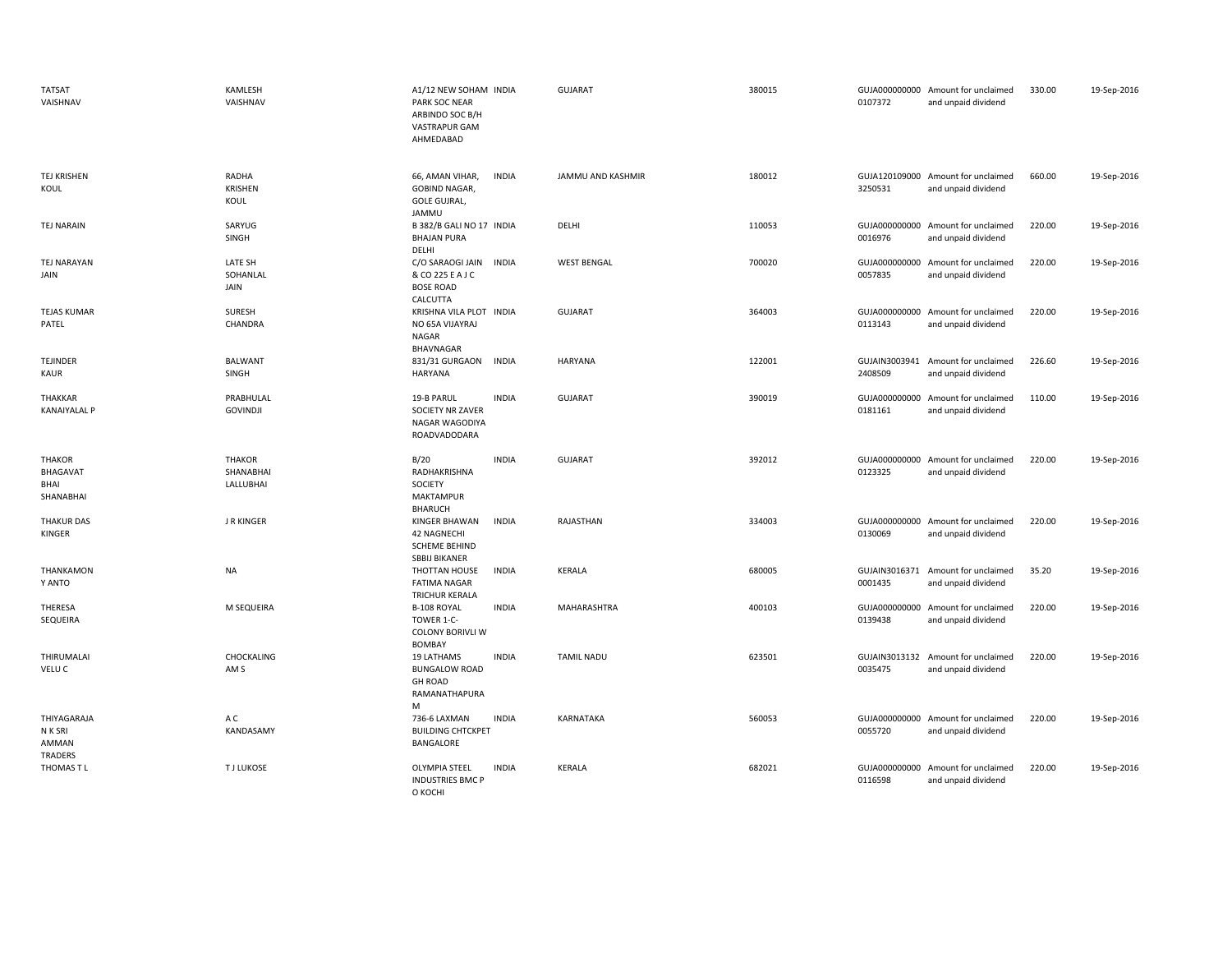| THUMMAR<br>ASHOK<br>BHAGVANBH<br>AI              | BHAGVANBH<br>AI NANJIBHAI<br>THUMMAR | 48, ISHWAR KRUPA INDIA<br>SOCIETY NANA<br>VARACHHA<br>VARACHHA<br>ROADSURAT                 |              | <b>GUJARAT</b>     | 395006 | 0048084 | GUJA120382000 Amount for unclaimed<br>and unpaid dividend | 2200.00 | 19-Sep-2016 |
|--------------------------------------------------|--------------------------------------|---------------------------------------------------------------------------------------------|--------------|--------------------|--------|---------|-----------------------------------------------------------|---------|-------------|
| THYAGARAJA<br>NR                                 | <b>NA</b>                            | <b>THE</b><br>DHANALAKSHMI<br>BANK LTD. Y-219,<br>2ND AVENUE, ANNA<br>NAGAR CHENNAI         | <b>INDIA</b> | <b>TAMIL NADU</b>  | 600040 | 0133741 | GUJA120239000 Amount for unclaimed<br>and unpaid dividend | 330.00  | 19-Sep-2016 |
| <b>TIKAM CHAND</b><br>JAIN                       | BHANWARLA<br><b>LJAIN</b>            | $C/O$ S P<br><b>ENTERPRISES ROOM</b><br>NO 2A 2ND FLOOR<br>8/1 LAL BAZAR<br>STREET CALCUTTA | <b>INDIA</b> | <b>WEST BENGAL</b> | 700001 | 0102291 | GUJA000000000 Amount for unclaimed<br>and unpaid dividend | 220.00  | 19-Sep-2016 |
| <b>TIKENDRA</b><br>SHAH                          | RATILAL                              | 94/888 G H B<br><b>COLON RANDER</b><br>ROAD NEAR RUPALI<br><b>TALKIES SURAT</b>             | <b>INDIA</b> | <b>GUJARAT</b>     | 395005 | 0048626 | GUJA000000000 Amount for unclaimed<br>and unpaid dividend | 220.00  | 19-Sep-2016 |
| TILAKRAJ<br>SUNEJA                               | RAMPAL<br>SUNEJA                     | 5/80<br>DHARANPRATAP<br>GARODIANAGAR<br><b>GHATKOPAR EAST</b><br><b>BOMBAY</b>              | <b>INDIA</b> | MAHARASHTRA        | 400077 | 0064786 | GUJA000000000 Amount for unclaimed<br>and unpaid dividend | 220.00  | 19-Sep-2016 |
| <b>TINAXI</b><br>KIRITKUMAR                      | <b>KIRIT KUMAR</b>                   | 701/A SPECTRUM<br><b>TOWERS OPP</b><br>POLICE STADIUM<br>SHAHIBAG<br>AHMEDABAD              | <b>INDIA</b> | <b>GUJARAT</b>     | 380004 | 0026188 | GUJA000000000 Amount for unclaimed<br>and unpaid dividend | 220.00  | 19-Sep-2016 |
| TINKU R SHAH                                     | <b>RAMANLAL C</b><br>SHAH            | 1177 ZHALORAKI<br>POLE DHANA<br>SUTHAR KI POLE<br><b>RELIF ROAD</b><br>AHMEDABAD            | <b>INDIA</b> | <b>GUJARAT</b>     | 380001 | 0085926 | GUJA000000000 Amount for unclaimed<br>and unpaid dividend | 220.00  | 19-Sep-2016 |
| <b>TIPU DEVI</b>                                 | NAVALMAL                             | 6/25 KASI CHETTY<br><b>LANE MADRAS</b>                                                      | <b>INDIA</b> | <b>TAMIL NADU</b>  | 600079 | 0014451 | GUJA000000000 Amount for unclaimed<br>and unpaid dividend | 220.00  | 19-Sep-2016 |
| TIRATH<br>CHANDRAHAS<br><b>DESAI</b>             | <b>NA</b>                            | 14 AMINNAGAR SOC INDIA<br>OPP HOUSE NO 8<br>CHANNI BARODA<br>GUJARAT                        |              | <b>GUJARAT</b>     | 391740 | 3233972 | GUJAIN3005131 Amount for unclaimed<br>and unpaid dividend | 44.00   | 19-Sep-2016 |
| <b>TITTY JACOB</b><br>MATHEW                     | NA                                   | 283, ELDORADO 12 INDIA<br>KOLLAM                                                            |              | <b>KERALA</b>      | 691010 | 0216131 | GUJA120239000 Amount for unclaimed<br>and unpaid dividend | 55.00   | 19-Sep-2016 |
| <b>TONY</b><br>MCLUSKIE                          | LATE SH W<br>MCLUSKIE                | <b>NEW EMBASSY</b><br>VILLA 3RD FLOOR<br><b>48 LOWER RANGE</b><br>CALCUTTA                  | <b>INDIA</b> | <b>WEST BENGAL</b> | 700019 | 0057482 | GUJA000000000 Amount for unclaimed<br>and unpaid dividend | 220.00  | 19-Sep-2016 |
| <b>TOPAZ</b><br><b>MARKETING P</b><br><b>LTD</b> | <b>NA</b>                            | M/S TOPAZ<br><b>MARKETING PVT</b><br>LTD 1 G C AVENUE<br>4TH FLOOR<br>CALCUTTA              | <b>INDIA</b> | <b>WEST BENGAL</b> | 700013 | 0316610 | GUJA000000000 Amount for unclaimed<br>and unpaid dividend | 440.00  | 19-Sep-2016 |
| <b>TOSHA PATEL</b>                               | YATIN<br><b>KUMAR G</b><br>PATEL     | 58 RAMKRISHAN<br>SOCIETY<br>MANJALPUR ROAD<br>VADODARA                                      | <b>INDIA</b> | <b>GUJARAT</b>     | 390011 | 0037284 | GUJA000000000 Amount for unclaimed<br>and unpaid dividend | 220.00  | 19-Sep-2016 |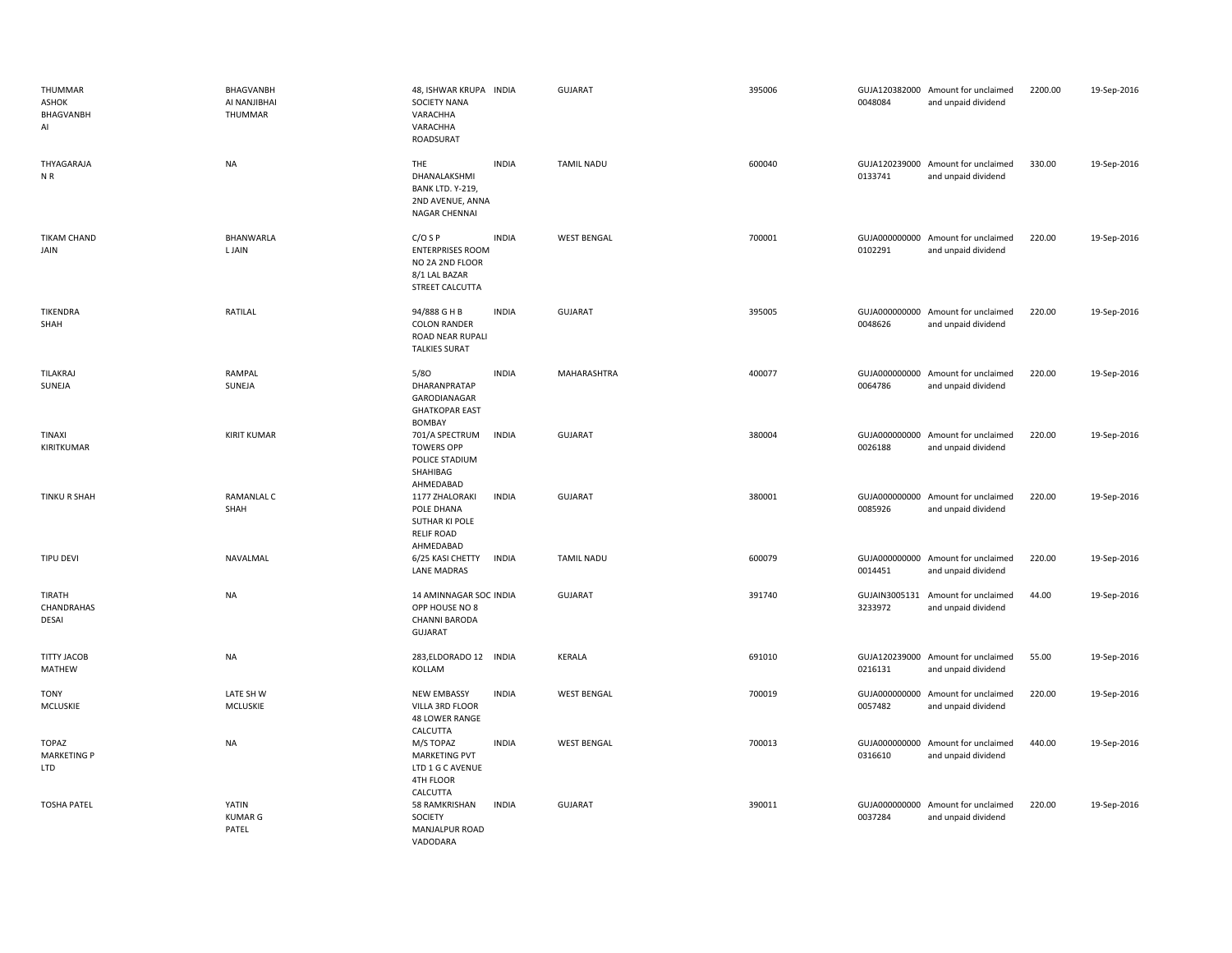| TRIBHUVAND<br>AS P PATEL                         | PURUSHOTT<br>AM DAS<br>PATEL RETD          | 104 MAHESHWAR<br><b>INDIA</b><br><b>NAGAR</b><br>SUBHANPURA<br>VADODARA                                     | <b>GUJARAT</b>       | 390007 | 0107602 | GUJA000000000 Amount for unclaimed<br>and unpaid dividend | 220.00 | 19-Sep-2016 |
|--------------------------------------------------|--------------------------------------------|-------------------------------------------------------------------------------------------------------------|----------------------|--------|---------|-----------------------------------------------------------|--------|-------------|
| <b>TRILOK</b><br>CHAND<br>PARASHAR               | SHIV<br>SHANKAR<br>SHARMA                  | C/O SHANKAR<br><b>INDIA</b><br><b>CLINIC NEAR BANK</b><br>OF INDIA TIGAON<br>FARIDABAD                      | <b>HARYANA</b>       | 121001 | 0159689 | GUJA000000000 Amount for unclaimed<br>and unpaid dividend | 220.00 | 19-Sep-2016 |
| <b>TRILOK</b><br>CHANDRA<br>SADASUKHI            | <b>NA</b>                                  | 7 KA JAWAHAR<br><b>INDIA</b><br>NAGAR JAIPUR                                                                | RAJASTHAN            | 302004 | 0100388 | GUJAIN3003941 Amount for unclaimed<br>and unpaid dividend | 220.00 | 19-Sep-2016 |
| <b>TRIPTA</b><br>AGGARWAL                        | <b>MUKESH</b><br>AGGARWAL                  | 207 C 2 MAHAVIR<br><b>INDIA</b><br><b>BHAWAN MILAN</b><br>COMM COMPLEX<br><b>KARAMPURA N</b><br>DELHI       | <b>DELHI</b>         | 110015 | 0110768 | GUJA000000000 Amount for unclaimed<br>and unpaid dividend | 220.00 | 19-Sep-2016 |
| TRIPTA<br><b>KAPOOR</b>                          | <b>NA</b>                                  | 124 A 321 GOVIND INDIA<br><b>NAGAR KANPUR</b>                                                               | <b>UTTAR PRADESH</b> | 208006 | 1682516 | GUJA120299000 Amount for unclaimed<br>and unpaid dividend | 220.00 | 19-Sep-2016 |
| <b>TRIPTI GOPAL</b><br><b>BISWAS</b>             | LATE<br>BHABENDRA<br>NATH<br><b>BISWAS</b> | GOKUL NIWAS FLAT INDIA<br>NO B/304 PANDU<br>PORT ROAD<br><b>ADABARI TINALI</b><br><b>GUWAHATI</b><br>KAMRUP | ASSAM                | 781011 | 2302082 | GUJAIN3003941 Amount for unclaimed<br>and unpaid dividend | 880.00 | 19-Sep-2016 |
| <b>TRIPTI</b><br>PANDEY                          | <b>NA</b>                                  | F3 86/87 1 FLOOR<br><b>INDIA</b><br><b>SECTOR 16 ROHINI</b><br>NEW DELHI                                    | DELHI                | 110085 | 4905072 | GUJA120299000 Amount for unclaimed<br>and unpaid dividend | 88.00  | 19-Sep-2016 |
| TRISHLA JAIN                                     | MOHAN JAIN                                 | M/S AJAY KUMAR<br><b>INDIA</b><br>SANJAY KUMAR JAIN<br>PO AGGAR WAL<br><b>MANDI DISTT</b><br>MEERUT         | <b>UTTAR PRADESH</b> | 250601 | 0063714 | GUJA000000000 Amount for unclaimed<br>and unpaid dividend | 220.00 | 19-Sep-2016 |
| <b>TRIVEDI</b><br><b>BHASKER</b><br><b>KUMAR</b> | <b>TRIVEDI</b><br>AMRITBHAI                | C/O D G YAGNIK A-3 INDIA<br>ARPAN APARTMENT<br><b>NEHRU PARK</b><br>VASTRAPUR<br>AHMEDABAD                  | GUJARAT              | 380015 | 0076559 | GUJA000000000 Amount for unclaimed<br>and unpaid dividend | 220.00 | 19-Sep-2016 |
| TRIVEDI<br><b>JALPABEN</b>                       | <b>TRIVEDI</b><br>BHASKERRAI               | C/O D G YAGNIK A-3 INDIA<br>ARPAN APARTMENT<br><b>NEHRU PARK</b><br>VASTRAPUR<br>AHMEDABAD                  | <b>GUJARAT</b>       | 380015 | 0050916 | GUJA000000000 Amount for unclaimed<br>and unpaid dividend | 220.00 | 19-Sep-2016 |
| <b>TRIVENI</b><br><b>BANDI</b>                   | <b>B YELLIAH</b>                           | H NO 15 93 NEW<br><b>INDIA</b><br>MIRJALGUDA<br><b>MALKAJGIRI POST</b><br><b>HYDERABAD AP</b>               | ANDHRA PRADESH       | 500047 | 0006295 | GUJA000000000 Amount for unclaimed<br>and unpaid dividend | 220.00 | 19-Sep-2016 |
| <b>TROPICAL</b><br>AGROSYSTEM<br>S LTD           | <b>NA</b>                                  | 118 BROADWAY<br><b>INDIA</b><br>MADRAS                                                                      | <b>TAMIL NADU</b>    | 600108 | 0014526 | GUJA000000000 Amount for unclaimed<br>and unpaid dividend | 220.00 | 19-Sep-2016 |
| <b>TRUPTI NITIN</b><br>KAMAT                     | <b>NITIN</b><br>RAMAKANT<br>KAMAT          | <b>B 8 LACHHMAN</b><br><b>INDIA</b><br>NIVAS THIRD FLOOR<br>MOGUL LANE<br><b>MAHIM BOMBAY</b>               | MAHARASHTRA          | 400016 | 0021931 | GUJA000000000 Amount for unclaimed<br>and unpaid dividend | 220.00 | 19-Sep-2016 |
| TUKARAM<br><b>SHANBA SHET</b>                    | S B SHET                                   | 174 CHINCHOLEM P INDIA<br>O CARANZALEM<br>GOA                                                               | GOA                  | 403002 | 0156155 | GUJA000000000 Amount for unclaimed<br>and unpaid dividend | 220.00 | 19-Sep-2016 |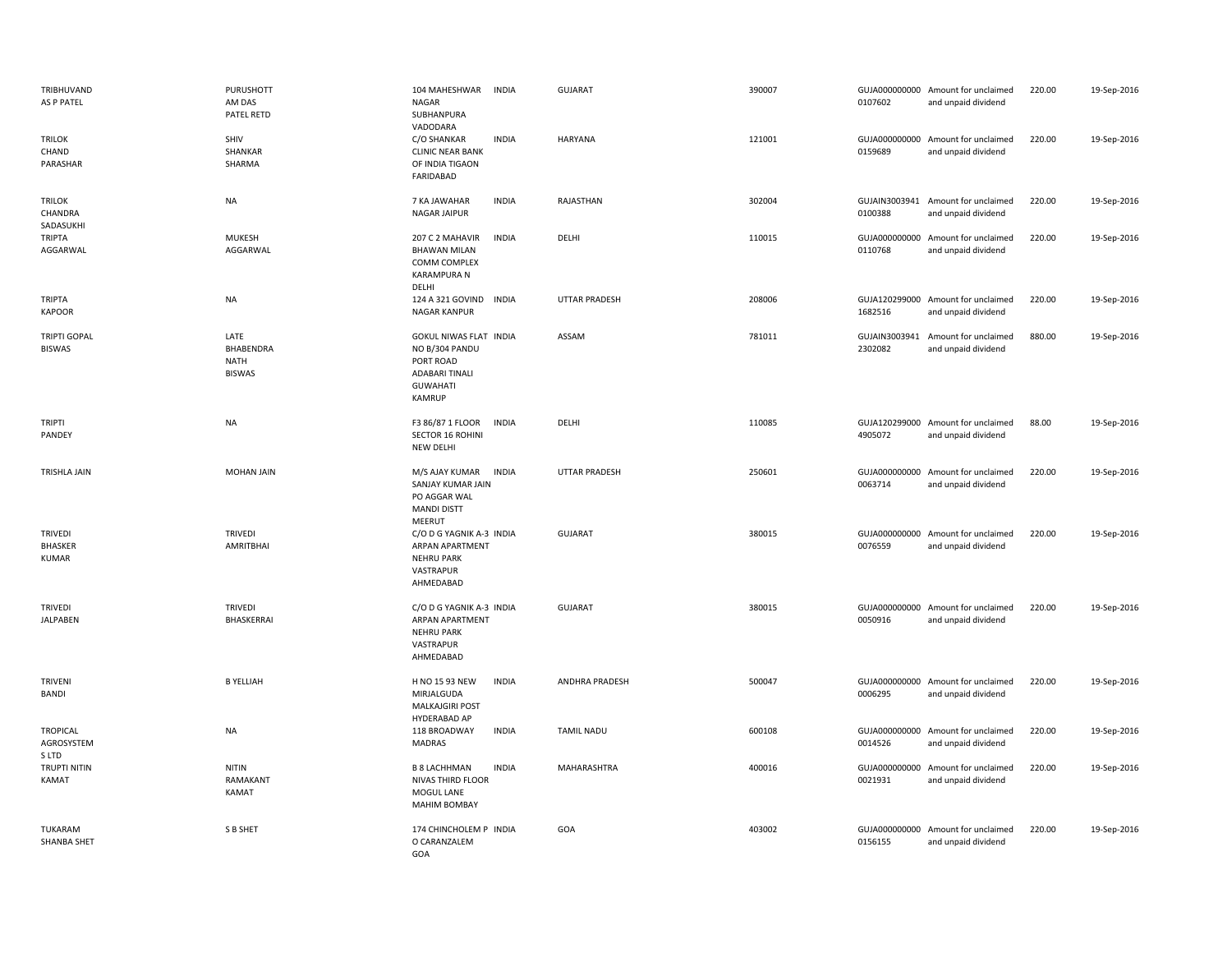| <b>TULSIBHAI K</b><br>MALVIYA            | KANJIBHAI                          | KUMBHARWAGA<br><b>CHAR RASTA</b><br><b>DABHOI</b>                                                           | <b>INDIA</b> | <b>GUJARAT</b>       | 391110 | 0174209                  | GUJA000000000 Amount for unclaimed<br>and unpaid dividend | 220.00 | 19-Sep-2016 |
|------------------------------------------|------------------------------------|-------------------------------------------------------------------------------------------------------------|--------------|----------------------|--------|--------------------------|-----------------------------------------------------------|--------|-------------|
| <b>TULSIBHAI V</b><br>RAJODIYA           | V BHAI                             | <b>B-33 SANTLAL</b><br><b>SOCIETY HIRABAG</b><br>VARACHHA ROAD<br>PO SURAT GUJ                              | <b>INDIA</b> | <b>GUJARAT</b>       | 395006 | 0148048                  | GUJA000000000 Amount for unclaimed<br>and unpaid dividend | 220.00 | 19-Sep-2016 |
| TULSIDAS<br>RAMESHBHAI<br><b>GWALANI</b> | RAMESHBHAI<br>C GWALANI            | SHEETAL HOSPITAL INDIA<br>SANTRAM ROAD<br><b>NADIAD</b>                                                     |              | <b>GUJARAT</b>       | 387001 | GUJA000000000<br>0040700 | Amount for unclaimed<br>and unpaid dividend               | 220.00 | 19-Sep-2016 |
| TUMMALA<br>SHILAJA<br>REDDY              | <b>TUMMALA</b><br>KRISHNA<br>REDDY | C/O BHEEM REDDY INDIA<br>H NO 17-1-211/3/A<br>SANTOSHNAGAR<br>POST<br>SAIDABADHYDERAB<br>AD                 |              | ANDHRA PRADESH       | 500059 | 0024140                  | GUJA000000000 Amount for unclaimed<br>and unpaid dividend | 220.00 | 19-Sep-2016 |
| TUSHAR<br>NATVARLAL<br>SHAH              | NATVARLAL<br>SHAH                  | $1 - B$ ,<br>PARMESHWARI SOC<br><b>B/H NAMDAR HOTEI</b><br>NAVKAR DERASAR<br>ROAD, VASNA<br>AHMEDABAD       | <b>INDIA</b> | <b>GUJARAT</b>       | 380007 | 2638016                  | GUJAIN3011511 Amount for unclaimed<br>and unpaid dividend | 17.60  | 19-Sep-2016 |
| <b>TUSHAR</b><br>PRAVIN<br>MEHTA         | PRAVIN<br><b>MEHTA</b>             | <b>NEW MEDICAL</b><br>STORES JODIYA                                                                         | <b>INDIA</b> | <b>GUJARAT</b>       | 361250 | 0076794                  | GUJA000000000 Amount for unclaimed<br>and unpaid dividend | 220.00 | 19-Sep-2016 |
| U R LAKSHMI<br>BAI                       | N C<br>SUDHAKARA<br>N RETD         | LAKSHMI SUDHA<br><b>URAKAM CIRISSURI</b><br>DT                                                              | <b>INDIA</b> | KERALA               | 680562 | 0101752                  | GUJA000000000 Amount for unclaimed<br>and unpaid dividend | 220.00 | 19-Sep-2016 |
| <b>U R TRIVEDI</b>                       | RAMESH                             | 10/A SURYADAY<br><b>COLONY NEAR</b><br><b>SARDAR PATEL</b><br><b>BAULA STADIUM</b><br>ROAD AHMEDABAD        | <b>INDIA</b> | <b>GUJARAT</b>       | 380013 | GUJA000000000<br>0035301 | Amount for unclaimed<br>and unpaid dividend               | 220.00 | 19-Sep-2016 |
| U RAJESH PAI                             | NA                                 | LAXMI NIVAS, NEAR INDIA<br>SLV TEMPLE, POST<br>UPPUNDA,<br>KUNDAPUR                                         |              | KARNATAKA            | 576232 | GUJAIN3028712<br>0280663 | Amount for unclaimed<br>and unpaid dividend               | 440.00 | 19-Sep-2016 |
| U<br>SARASWATHI                          | M<br><b>ULAGAPPAN</b>              | <b>86 BAJANAIKOIL</b><br><b>STREET PAMMAL</b><br><b>MADRAS</b>                                              | <b>INDIA</b> | <b>TAMIL NADU</b>    | 600075 | 0167790                  | GUJA000000000 Amount for unclaimed<br>and unpaid dividend | 220.00 | 19-Sep-2016 |
| <b>UCHHAB LAL</b><br>CHHANWAL            | <b>NA</b>                          | <b>45 B SARASWATI</b><br><b>NAGAR B GATOR</b><br><b>VILLAGE ROAD</b><br><b>NEAR MALVIYA</b><br>NAGAR JAIPUR | <b>INDIA</b> | RAJASTHAN            | 302017 | GUJAIN3017741<br>1935908 | Amount for unclaimed<br>and unpaid dividend               | 220.00 | 19-Sep-2016 |
| <b>UDAI PRATAP</b><br>SINGH              | <b>SRI AMIR</b><br>SINGH           | <b>CHAND BEHTA</b><br>LUCKNOW ROAD<br><b>HARDOI</b>                                                         | <b>INDIA</b> | <b>UTTAR PRADESH</b> | 241001 | 0053891                  | GUJA120398000 Amount for unclaimed<br>and unpaid dividend | 338.80 | 19-Sep-2016 |
| <b>UDAY</b><br>AMBADAS<br>PATIL          | AMBADAS<br>PUNJU PATIL             | AT POST PEN NAVIN INDIA<br><b>VASAHAT NR</b><br><b>MHADA PLOT</b><br><b>KUMBHAR ALI PEN</b>                 |              | MAHARASHTRA          | 402107 | GUJAIN3024704<br>0130278 | Amount for unclaimed<br>and unpaid dividend               | 220.00 | 19-Sep-2016 |

DIST RAIGAD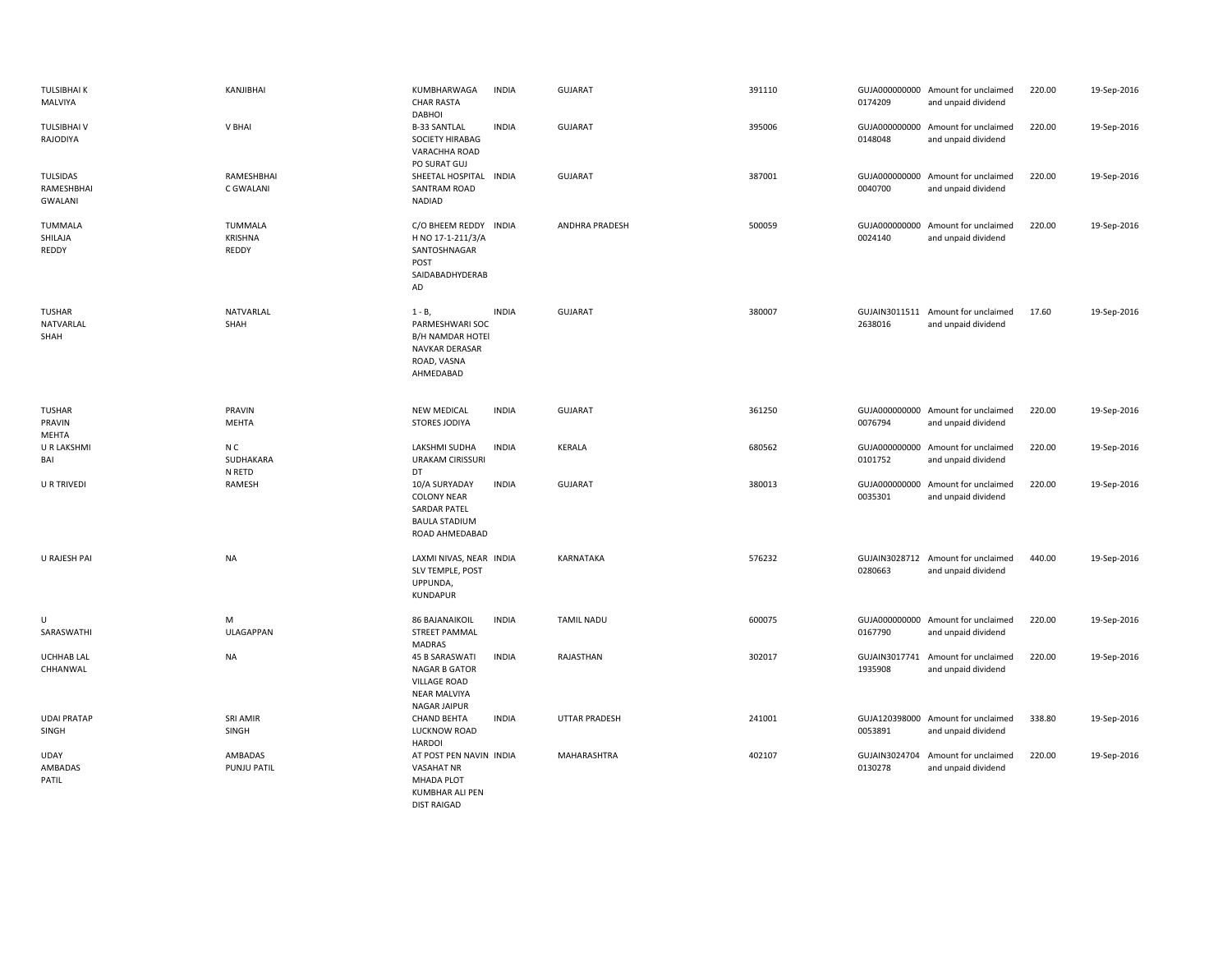| <b>UDAYA</b><br>BHASKARA<br>RAO<br>CHERUKURI | <b>NA</b>                       | D NO 3-17<br>RAMACHANDRAPUR<br>AM SITANAGARAM<br><b>MANDAL EAST</b><br>GODAVARI                      | <b>INDIA</b> | ANDHRA PRADESH       | 533287 | 0704345                  | GUJA120132000 Amount for unclaimed<br>and unpaid dividend | 22.00  | 19-Sep-2016 |
|----------------------------------------------|---------------------------------|------------------------------------------------------------------------------------------------------|--------------|----------------------|--------|--------------------------|-----------------------------------------------------------|--------|-------------|
| UDAYKUMAR<br><b>S PATEL</b>                  | S PATH                          | <b>QTR NO 430</b><br><b>KRIBHCO TOWN</b><br>SHIP PO<br>KRIBHCONAGAR<br><b>DIST SURAT GUJ</b>         | <b>INDIA</b> | <b>GUJARAT</b>       | 394515 | 0156569                  | GUJA000000000 Amount for unclaimed<br>and unpaid dividend | 220.00 | 19-Sep-2016 |
| UDAYKUMAR<br><b>S PATEL</b>                  | SHAMBHUPR<br><b>ASAD PATEL</b>  | QTR NO 430 P O<br>KRIBHCONAGAR<br><b>DIST SURAT</b>                                                  | <b>INDIA</b> | <b>GUJARAT</b>       | 394515 | 0175308                  | GUJA000000000 Amount for unclaimed<br>and unpaid dividend | 220.00 | 19-Sep-2016 |
| <b>UDDHAV</b><br>SHANKARRAO<br>GAIKWAD       | <b>NA</b>                       | F/45, NEAR MATA<br><b>MANDIR</b><br>SHIVSHANKAR<br>COLONY<br>AURANGABAD                              | <b>INDIA</b> | MAHARASHTRA          | 431003 | 1079600                  | GUJA120447000 Amount for unclaimed<br>and unpaid dividend | 88.00  | 19-Sep-2016 |
| <b>UJJWAL</b><br><b>KUMAR</b>                | NA                              | C/O SUMAN KUMAR INDIA<br>IN FRONT MEGHNA<br><b>ENTERPRISES JAIL</b><br>ROAD TILKAMANJHI<br>BHAGALPUR |              | <b>BIHAR</b>         | 812001 | GUJAIN3030285<br>4391588 | Amount for unclaimed<br>and unpaid dividend               | 22.00  | 19-Sep-2016 |
| UJWAL<br><b>SANJAY TIGA</b>                  | <b>NAIMAN</b><br><b>TIGA</b>    | BHARAT<br>PETROLEUM COR<br>LTD GRANT ROAD<br>SAHARANPUR                                              | <b>INDIA</b> | <b>UTTAR PRADESH</b> | 247001 | 0127688                  | GUJA000000000 Amount for unclaimed<br>and unpaid dividend | 220.00 | 19-Sep-2016 |
| <b>UKABHAI</b><br>PATEL                      | KANJIBHAI<br>PATEL              | 7 KOTESHWAR<br>SOCIETY SARKHEJ<br>AHMEDABAD                                                          | <b>INDIA</b> | <b>GUJARAT</b>       | 382210 | 0031400                  | GUJA000000000 Amount for unclaimed<br>and unpaid dividend | 220.00 | 19-Sep-2016 |
| <b>UMA</b><br>AGRAWAL                        | R K<br>AGRAWAL                  | C/O RADHEY SHYAM INDIA<br>AGRAWALA JHARNA<br>PARA HIRAPUR<br>DHANBAD                                 |              | <b>JHARKHAND</b>     | 826001 | GUJA000000000<br>0151047 | Amount for unclaimed<br>and unpaid dividend               | 440.00 | 19-Sep-2016 |
| <b>UMA BANSAL</b>                            | SRI NARESH<br>CHANDRA<br>BANSAL | H NO-326 KALA<br>KUAN, AMROHA J P<br>NAGAR                                                           | <b>INDIA</b> | UTTAR PRADESH        | 244221 | 1833747                  | GUJAIN3015572 Amount for unclaimed<br>and unpaid dividend | 220.00 | 19-Sep-2016 |
| <b>UMA KUMAR</b><br><b>DUBEY</b>             | NITYANAND<br><b>DUBEY</b>       | C/O SHRINN<br>DUBEY 305<br>NARSINGH PURWA<br><b>CIVIL LINES DIST</b><br>CHHATARPUR M P               | <b>INDIA</b> | MADHYA PRADESH       | 471001 | 0040640                  | GUJA000000000 Amount for unclaimed<br>and unpaid dividend | 220.00 | 19-Sep-2016 |
| <b>UMA</b><br><b>MATHUR</b>                  | N K MATHUR                      | H 159 SARITA VIHAR INDIA<br><b>NEW DELHI</b>                                                         |              | DELHI                | 110044 | 0178704                  | GUJA000000000 Amount for unclaimed<br>and unpaid dividend | 220.00 | 19-Sep-2016 |
| <b>UMA PANDEY</b>                            | <b>RAHE SHYAM</b><br>PANDEY     | NEW YARPUR JANTA INDIA<br>ROAD BACK OF<br>JHUN JHUN MAHAL<br>PREMA NIWAS<br>PATNA BIHAR              |              | <b>BIHAR</b>         | 800001 | 0106492                  | GUJA000000000 Amount for unclaimed<br>and unpaid dividend | 220.00 | 19-Sep-2016 |
| <b>UMA RAJPUT</b>                            | NA                              | VILL & POST<br><b>BAWAIN KUMHER</b><br><b>BHARATPUR</b>                                              | <b>INDIA</b> | RAJASTHAN            | 321001 | 0148814                  | GUJA120206000 Amount for unclaimed<br>and unpaid dividend | 110.00 | 19-Sep-2016 |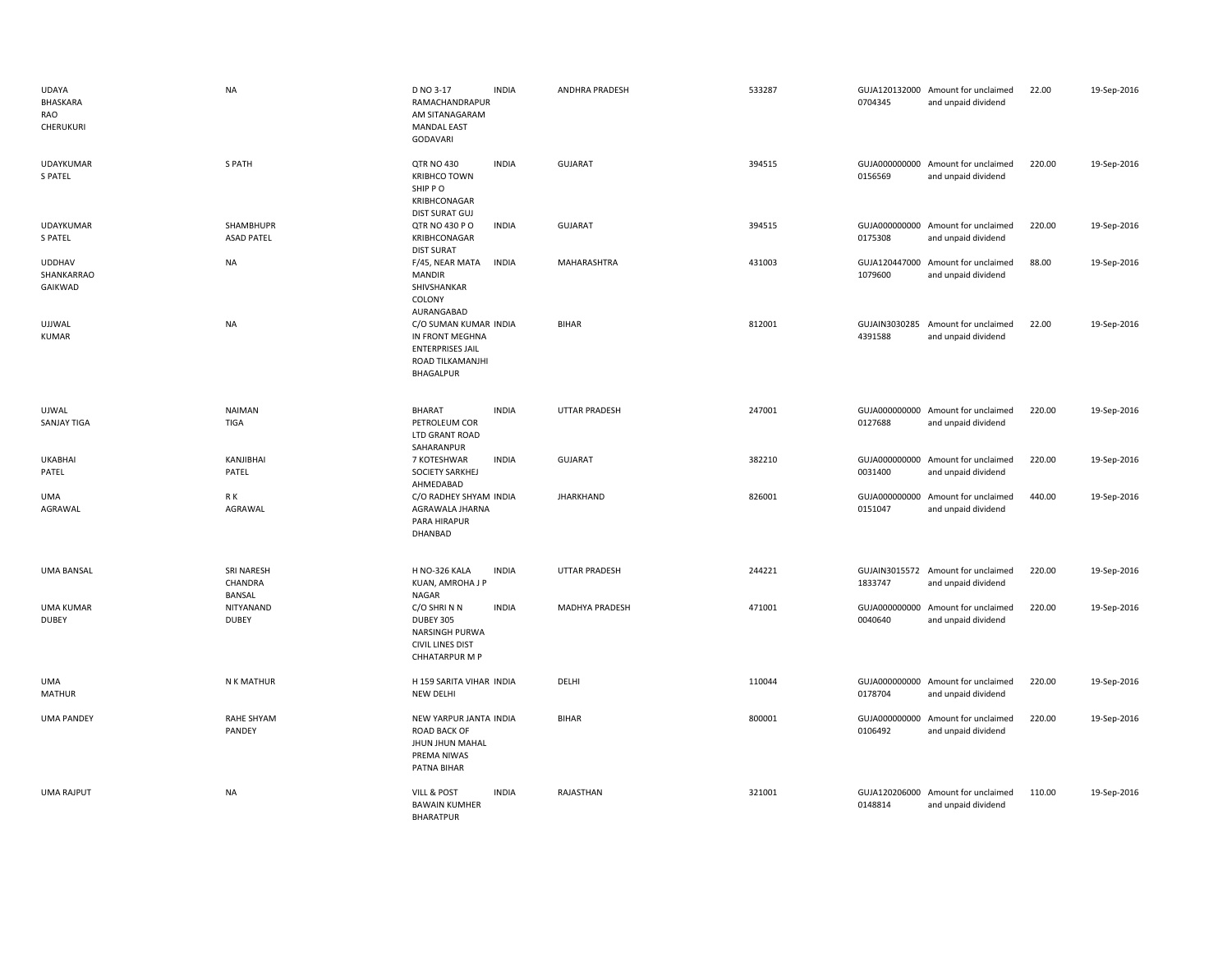| UMA<br>SHANKER<br>SINGH                           | <b>NA</b>              | PERSONAL<br>MANAGER QTR NO<br>2A TYPE CHURCHA<br>COLLIERY<br><b>BAIKUNTHPUR</b><br><b>KOREA</b>            | <b>INDIA</b> | CHHATTISGARH         | 497335 | 0029047                  | GUJA120265000 Amount for unclaimed<br>and unpaid dividend | 550.00 | 19-Sep-2016 |
|---------------------------------------------------|------------------------|------------------------------------------------------------------------------------------------------------|--------------|----------------------|--------|--------------------------|-----------------------------------------------------------|--------|-------------|
| UMA<br>SHANKRAN<br>NATARAJAN                      | PRABHAKAR<br>NATARAJAN | 60 16TH CROSS<br>VYALIKAVAL<br>VYALIKAVAL<br>MALLESHWARAM<br>BENGALURU<br>MALLESHWARAMBE<br><b>NGALURY</b> | <b>INDIA</b> | KARNATAKA            | 560003 | 0032881                  | GUJA120360000 Amount for unclaimed<br>and unpaid dividend | 220.00 | 19-Sep-2016 |
| UMA<br>SRIVASTAVA                                 | NARESH<br>CHANDRA      | J 2/19 VIJAY NAGAR INDIA<br><b>KANPUR</b>                                                                  |              | <b>UTTAR PRADESH</b> | 208005 | 0012281                  | GUJA000000000 Amount for unclaimed<br>and unpaid dividend | 220.00 | 19-Sep-2016 |
| <b>UMABEN</b><br>RAVAL                            | SHAILESH<br>KUMAR      | E-15 MATANGI<br>COOP HSG SOC LTD<br>GORDHANWADINO<br><b>TEKRO KANARIA RD</b><br>MANINAGAR<br>AHMEDABAD     | <b>INDIA</b> | GUJARAT              | 380022 | 0101108                  | GUJA000000000 Amount for unclaimed<br>and unpaid dividend | 220.00 | 19-Sep-2016 |
| <b>UMANADESH</b><br>К                             | <b>NA</b>              | $3/143$ G, $S/O$<br><b>KANDASAMY S N</b><br>THIRUPPATUR MAIN<br><b>ROAD BARGUR</b><br><b>BARGUR</b>        | <b>INDIA</b> | <b>TAMIL NADU</b>    | 635104 | 2033390                  | GUJAIN3002391 Amount for unclaimed<br>and unpaid dividend | 77.00  | 19-Sep-2016 |
| <b>UMEDBHAIK</b><br>PATEL                         | <b>K B PATEL</b>       | <b>NANI TAMBADI</b><br>PARDI VALSAD                                                                        | <b>INDIA</b> | GUJARAT              | 396191 | 5925376                  | GUJAIN3026793 Amount for unclaimed<br>and unpaid dividend | 77.00  | 19-Sep-2016 |
| <b>UMEDBHAI</b><br>SHANKARBHA<br><b>I PANCHAL</b> | <b>NA</b>              | 3/5, UDAYPARK<br><b>SOCIETY BEHIND</b><br>PANCHVATI<br>VADODARA                                            | <b>INDIA</b> | <b>GUJARAT</b>       | 390016 | 0125334                  | GUJA000000000 Amount for unclaimed<br>and unpaid dividend | 220.00 | 19-Sep-2016 |
| <b>UMESH</b><br><b>CHAND JAIN</b>                 | <b>NA</b>              | 14 7 371/4-7<br><b>BEGUM BAZAR</b><br>HYDERABAD                                                            | <b>INDIA</b> | ANDHRA PRADESH       | 500012 | 0006544                  | GUJA000000000 Amount for unclaimed<br>and unpaid dividend | 220.00 | 19-Sep-2016 |
| <b>UMESH</b><br>CHANDRA<br>SHARMA                 | H L SHARMA             | C/O SUBHASH<br>CHANDRA C2 G9PAL<br>NAGAR FIROZABAD                                                         | <b>INDIA</b> | <b>UTTAR PRADESH</b> | 283203 | 0022238                  | GUJA000000000 Amount for unclaimed<br>and unpaid dividend | 220.00 | 19-Sep-2016 |
| UMESH J<br>SHARMA                                 | <b>JHANGIRAM</b>       | 14 PAHLAJKUNJ<br>LOHARALI NEAR<br>LAXMI BOOK DEPOT<br><b>THANE</b>                                         | <b>INDIA</b> | <b>MAHARASHTRA</b>   | 400601 | GUJA000000000<br>0064523 | Amount for unclaimed<br>and unpaid dividend               | 220.00 | 19-Sep-2016 |
| <b>UMESH</b><br><b>KUMAR</b>                      | <b>NA</b>              | B 63 NH 3 NTPC<br><b>TOWNSHIP</b><br><b>VINDHYA NAGAR</b><br>SINGRAULI MP                                  | <b>INDIA</b> | MAHARASHTRA          | 999999 | 5838424                  | GUJAIN3011271 Amount for unclaimed<br>and unpaid dividend | 220.00 | 19-Sep-2016 |
| <b>UMESH</b><br><b>KUMAR GAUR</b>                 | <b>NA</b>              | <b>TAGORE BAL</b><br>NIKETAN WALI GALI<br>182, DEVI PURA II<br><b>BULAND SHAHR</b>                         | <b>INDIA</b> | <b>UTTAR PRADESH</b> | 203001 | GUJAIN3015572<br>1295932 | Amount for unclaimed<br>and unpaid dividend               | 440.00 | 19-Sep-2016 |
| <b>UMESH</b><br><b>KUMAR</b><br>RAWAT             | <b>D P RAWAT</b>       | C/O SHRISK GARG<br>C-3/288 YAMUNA<br><b>VIHAR DELHI</b>                                                    | <b>INDIA</b> | DELHI                | 110053 | 0147547                  | GUJA000000000 Amount for unclaimed<br>and unpaid dividend | 220.00 | 19-Sep-2016 |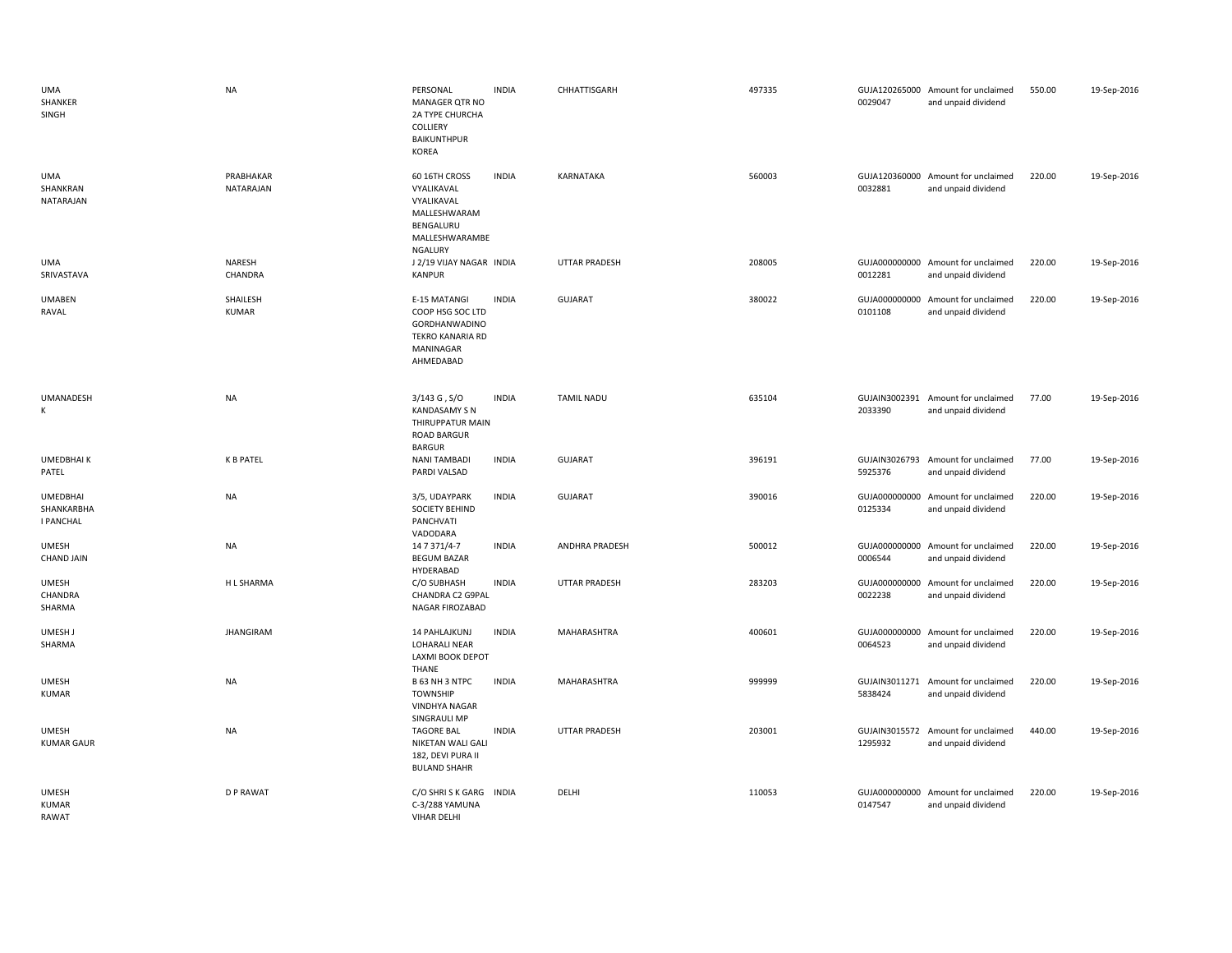| <b>UMESH</b><br>PRAKASH<br><b>GUPTA</b> | <b>NA</b>                    | C-218 GALI NO 9<br>BLOCK - C<br>BHAJANPURA DELHI                                                       | <b>INDIA</b> | DELHI                | 110053 | 1001575                  | GUJAIN3006101 Amount for unclaimed<br>and unpaid dividend | 220.00 | 19-Sep-2016 |
|-----------------------------------------|------------------------------|--------------------------------------------------------------------------------------------------------|--------------|----------------------|--------|--------------------------|-----------------------------------------------------------|--------|-------------|
| <b>UMESH</b><br>PRASAD                  | LATE SHRI A<br>PRASAD        | 106 PRANJAL<br><b>APPARTMENT WEST</b><br><b>BORING CANAL</b><br>ROAD PATNA                             | <b>INDIA</b> | BIHAR                | 800001 | 0138994                  | GUJA000000000 Amount for unclaimed<br>and unpaid dividend | 220.00 | 19-Sep-2016 |
| <b>UMESH</b><br>PRASAD                  | <b>NA</b>                    | K 160 HANUMAN<br>NAGAR<br>KANKARBAGH,<br>PATNA                                                         | <b>INDIA</b> | <b>BIHAR</b>         | 800020 | 7435836                  | GUJAIN3013301 Amount for unclaimed<br>and unpaid dividend | 220.00 | 19-Sep-2016 |
| <b>UNIT TRUST</b><br>OF INDIA           | NA                           | 17 MERCHANT<br>CHAMBERS 13<br>VITHALDAS<br><b>THACKERSEY MARG</b><br><b>NEW MARINE LINES</b><br>MUMBAI | <b>INDIA</b> | MAHARASHTRA          | 400020 | 0141410                  | GUJA000000000 Amount for unclaimed<br>and unpaid dividend | 880.00 | 19-Sep-2016 |
| <b>UNITA</b><br>SACHIDANAN<br>D         | SACHIDANAN<br><b>D SINHA</b> | WF II BRAHMA<br>PUTRA HOSTEL<br>POORVANCHAL J N<br>U NEW DELHI                                         | <b>INDIA</b> | DELHI                | 110067 | 0110669                  | GUJA000000000 Amount for unclaimed<br>and unpaid dividend | 220.00 | 19-Sep-2016 |
| <b>UNNATI</b><br><b>TRIVEDI</b>         | BHAVBHUTI<br><b>TRIVEDI</b>  | 3 IOC NAGAR OLD<br>PADRA ROAD<br>VADODARA                                                              | <b>INDIA</b> | <b>GUJARAT</b>       | 390015 | 0051621                  | GUJA000000000 Amount for unclaimed<br>and unpaid dividend | 220.00 | 19-Sep-2016 |
| <b>UPEN TARAI</b>                       | LATE SH<br>PURNO<br>TARAI    | QR NO 1132 B<br><b>BLOCK KUMAR</b><br>PARA SINGH BHUM<br>JAMSHEDPUR                                    | <b>INDIA</b> | <b>JHARKHAND</b>     | 831011 | 0011582                  | GUJA000000000 Amount for unclaimed<br>and unpaid dividend | 220.00 | 19-Sep-2016 |
| URMILA                                  | <b>RISHI PAL</b>             | <b>NATIONAL</b><br>FERTILIZERS LTD A-<br>1/1 SEC B ALIGANJ<br>LUCKNOW                                  | <b>INDIA</b> | <b>UTTAR PRADESH</b> | 226020 | 0012640                  | GUJA000000000 Amount for unclaimed<br>and unpaid dividend | 220.00 | 19-Sep-2016 |
| <b>URMILA DEVI</b>                      | P KUMAR H<br>LADY            | JAI HIND CLOTH<br><b>HOUSE HARPANA</b><br><b>CLOTH MARKET</b><br>ROHTAK                                | <b>INDIA</b> | <b>HARYANA</b>       | 124001 | 0142905                  | GUJA000000000 Amount for unclaimed<br>and unpaid dividend | 440.00 | 19-Sep-2016 |
| <b>URMILA DEVI</b>                      | P KUMAR H<br>LADY            | JAI HIND CLOTH<br><b>HOUSE HARYANA</b><br><b>CLOTH MARKET</b><br>ROHTAK                                | <b>INDIA</b> | <b>HARYANA</b>       | 124001 | 0158723                  | GUJA000000000 Amount for unclaimed<br>and unpaid dividend | 440.00 | 19-Sep-2016 |
| <b>URMILA</b><br><b>GUPTA</b>           | <b>NA</b>                    | C 7/12 SAFDARJUNG INDIA<br>DEVELOPMENT<br>AREA NEW DELHI                                               |              | DELHI                | 110016 | GUJAIN3000111<br>0223546 | Amount for unclaimed<br>and unpaid dividend               | 220.00 | 19-Sep-2016 |
| URMILA<br>STHAPAK                       | R K STHAPAK                  | QR NO D-1 SECTOR INDIA<br>II P O BALCONAGAR<br>DIST KORBA [M P]                                        |              | CHHATTISGARH         | 495684 | 0040992                  | GUJA000000000 Amount for unclaimed<br>and unpaid dividend | 220.00 | 19-Sep-2016 |
| <b>URMILA</b><br><b>TOKAS</b>           | SATISH<br><b>TOKAS</b>       | 248 A/3 MUNIRKA<br>VILLAGE NEW DELHI                                                                   | <b>INDIA</b> | DELHI                | 110067 | GUJA120334000<br>0004658 | Amount for unclaimed<br>and unpaid dividend               | 226.60 | 19-Sep-2016 |
| URMILA<br>VADILAL<br>MEHTA              | VADILAL<br>MOHANLAL<br>MEHTA | 375-C GIRGAUM<br>ROAD BOMBAY                                                                           | <b>INDIA</b> | MAHARASHTRA          | 400002 | GUJA000000000<br>0161091 | Amount for unclaimed<br>and unpaid dividend               | 220.00 | 19-Sep-2016 |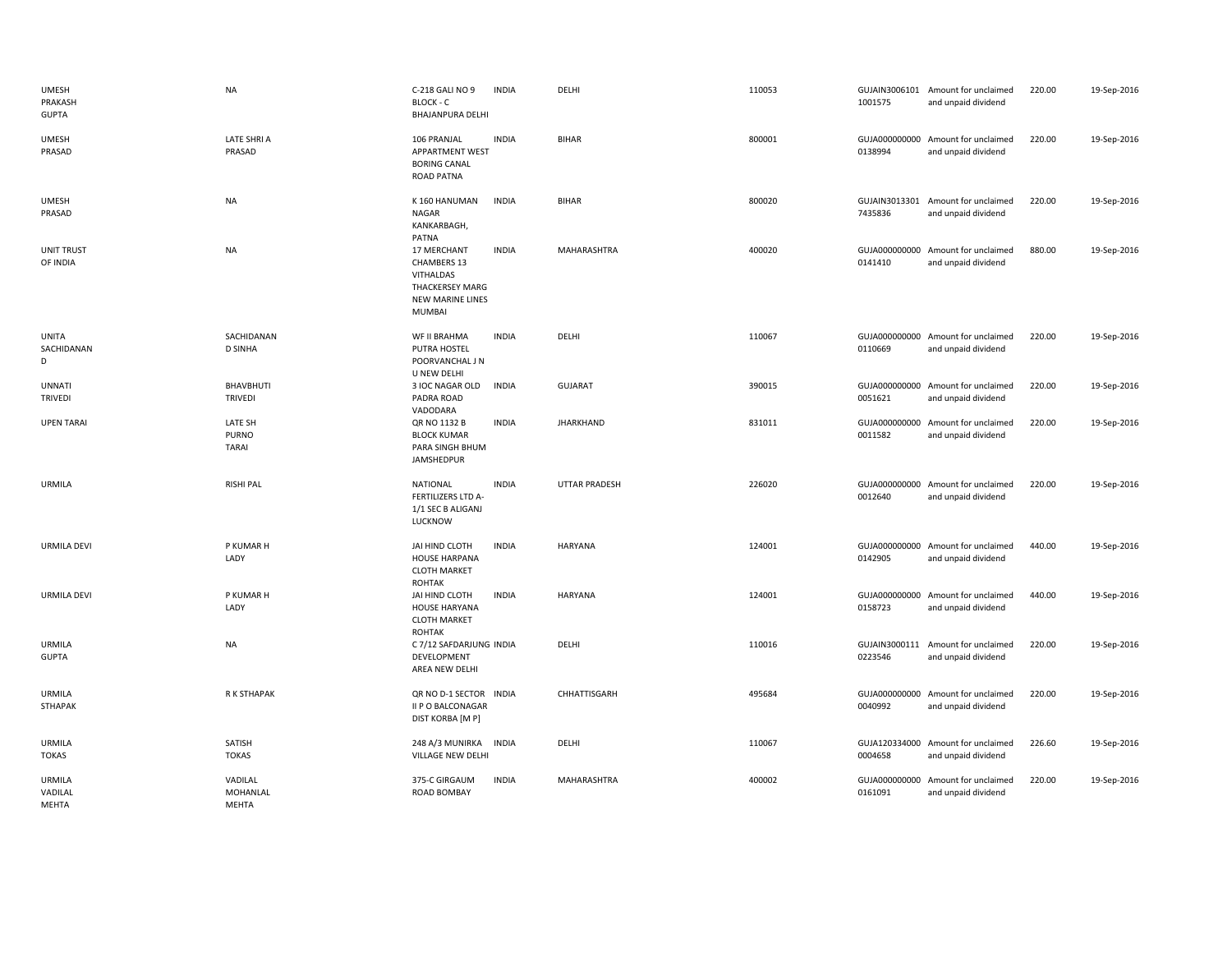| <b>URMILABEN P</b><br><b>MODHAVADIA</b> | POPATLAL B<br><b>MODHWADIA</b>              | C/O DR MADAVIA<br><b>INDIA</b><br><b>HOSPITAL BEHIND</b><br>RAILWAY COLONEY<br>AERODRAME ROAD<br>AIR PORT<br>ROADJAMNAGAR | <b>GUJARAT</b>       | 361006 | 0166539                  | GUJA000000000 Amount for unclaimed<br>and unpaid dividend | 220.00 | 19-Sep-2016 |
|-----------------------------------------|---------------------------------------------|---------------------------------------------------------------------------------------------------------------------------|----------------------|--------|--------------------------|-----------------------------------------------------------|--------|-------------|
| <b>URMILABEN T</b><br>PATEL             | THAKORBHAI<br>R PATEL                       | CHIKUWADI<br><b>INDIA</b><br><b>COMPOUND AT &amp;</b><br>POST RANOLI DIST<br><b>BARODA</b>                                | <b>GUJARAT</b>       | 391350 | 0167935                  | GUJA000000000 Amount for unclaimed<br>and unpaid dividend | 440.00 | 19-Sep-2016 |
| URVASHI<br>JAGADEESAN                   | <b>NA</b>                                   | G.B. NO. 26 SECTOR - INDIA<br>9 GANDHINAGAR                                                                               | <b>GUJARAT</b>       | 382009 | 0125352                  | GUJA000000000 Amount for unclaimed<br>and unpaid dividend | 440.00 | 19-Sep-2016 |
| URVASHI<br>JAGADEESAN                   | <b>NA</b>                                   | GB-26, SECTOR -2<br><b>INDIA</b><br>GANDHINAGAR                                                                           | <b>GUJARAT</b>       | 382009 | GUJA000000000<br>0125353 | Amount for unclaimed<br>and unpaid dividend               | 440.00 | 19-Sep-2016 |
| <b>URVISH</b><br>KOTHARI                | PRAFUL BHAI                                 | <b>INDIA</b><br>VARDHMAN<br><b>AUTOMOBILES</b><br><b>GOKUL CHAMBERS</b><br><b>JAYSHREE ROAD</b><br>JUNAGADH               | <b>GUJARAT</b>       | 362001 | 0079389                  | GUJA000000000 Amount for unclaimed<br>and unpaid dividend | 220.00 | 19-Sep-2016 |
| <b>USHA</b><br>AGGARWAL                 | RAM<br>CHARAN<br><b>GUPTA</b>               | <b>LALIT TRADERS</b><br><b>INDIA</b><br>2463/64 NAWAB<br><b>BUILDING SHARDHA</b><br>NAND MARG DELHI                       | DELHI                | 110006 | 0067672                  | GUJA000000000 Amount for unclaimed<br>and unpaid dividend | 220.00 | 19-Sep-2016 |
| <b>USHA</b><br>AGGARWAL                 | B L<br>AGARWAL                              | <b>INDIA</b><br>3908 G B ROAD<br>DELHI                                                                                    | DELHI                | 110006 | 0110615                  | GUJA000000000 Amount for unclaimed<br>and unpaid dividend | 220.00 | 19-Sep-2016 |
| <b>USHA</b><br>AGRAWAL                  | <b>NA</b>                                   | C/O AGRAWAL AND INDIA<br>CO. NAYA BAZAR<br><b>GANGAPUR CITY</b>                                                           | RAJASTHAN            | 322201 | 0119483                  | GUJAIN3011603 Amount for unclaimed<br>and unpaid dividend | 110.00 | 19-Sep-2016 |
| <b>USHA</b><br>AGRAWAL                  | RADHEY<br>SHYAM<br>AGRAWAL<br><b>PROGES</b> | 115 MANAS NAGAR INDIA<br>MAHOL ROAD<br>MATHURA                                                                            | <b>UTTAR PRADESH</b> | 281004 | 0202176                  | GUJA000000000 Amount for unclaimed<br>and unpaid dividend | 220.00 | 19-Sep-2016 |
| <b>USHA</b><br>ANILKANT<br><b>BUCH</b>  | NA                                          | 24-TEJAS SOCIETY<br><b>INDIA</b><br>SECTOR - 23<br>GANDHINAGAR                                                            | <b>GUJARAT</b>       | 382023 | GUJA000000000<br>0125355 | Amount for unclaimed<br>and unpaid dividend               | 440.00 | 19-Sep-2016 |
| USHA BEN<br>YOGESH BHAI<br>DHOLAKIYA    | YOGESH<br>DHOLAKIYA                         | <b>INDIA</b><br>NEAR BALA<br><b>HNUMAN SOCIETY</b><br><b>WADHWAN CITY</b><br><b>DIST</b><br>SURENDRANAGAR                 | GUJARAT              | 363030 | GUJA000000000<br>0081486 | Amount for unclaimed<br>and unpaid dividend               | 220.00 | 19-Sep-2016 |
| <b>USHA</b><br>DEAKSHIT                 | OM PRAKASH<br>DEAKSHIT                      | 68 ARYA NAGAR<br><b>INDIA</b><br>SCHEME NO 1<br>ALWAR RAJASTHAN                                                           | RAJASTHAN            | 301001 | 0011263                  | GUJA000000000 Amount for unclaimed<br>and unpaid dividend | 220.00 | 19-Sep-2016 |
| <b>USHA DEVI</b><br>AGARWAL             | <b>VIJAY KUMAR</b><br>AGARWAL H<br>HOLD     | 20 HIRA BHAI<br><b>INDIA</b><br><b>MARKET KANKARIA</b><br>ROAD AHMEDABAD                                                  | <b>GUJARAT</b>       | 380022 | 0157084                  | GUJA000000000 Amount for unclaimed<br>and unpaid dividend | 220.00 | 19-Sep-2016 |
| <b>USHA DEY</b>                         | <b>SAILEN DEY</b>                           | 380 MISSION<br><b>INDIA</b><br>ANEHAL SOUTH N I<br>HIGH SCHOOL PO -<br>PURBAPUTIARY<br>CALCUTTA                           | <b>WEST BENGAL</b>   | 700093 | 0168477                  | GUJA000000000 Amount for unclaimed<br>and unpaid dividend | 440.00 | 19-Sep-2016 |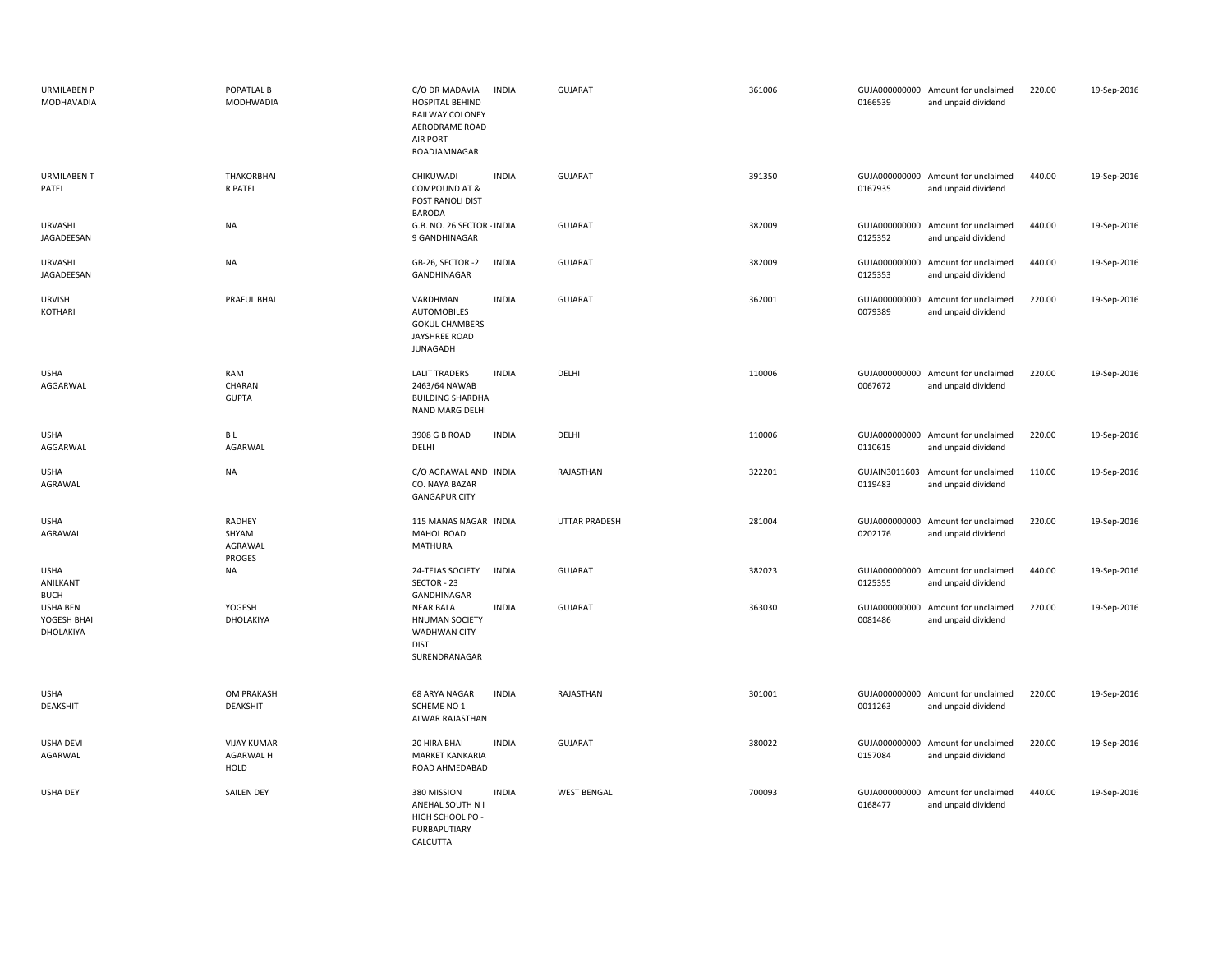| <b>USHA GARG</b>                 | V K GARG                               | C/O SH BRIJ LAL<br>GARG H NO B-II/274<br>PADHIAN STREET                                  | <b>INDIA</b> | PUNJAB               | 148001 | 0129989                  | GUJA000000000 Amount for unclaimed<br>and unpaid dividend | 110.00 | 19-Sep-2016 |
|----------------------------------|----------------------------------------|------------------------------------------------------------------------------------------|--------------|----------------------|--------|--------------------------|-----------------------------------------------------------|--------|-------------|
| <b>USHA GOEL</b>                 | <b>NA</b>                              | SANGRUR<br>53 BADI HOLI<br>SARAN, WARD NO-<br>18 KHURJA,<br>BULANDSHAHR<br>UTTAR PRADESH | <b>INDIA</b> | <b>UTTAR PRADESH</b> | 203131 | 0179545                  | GUJAIN3023161 Amount for unclaimed<br>and unpaid dividend | 220.00 | 19-Sep-2016 |
| <b>USHA GOYAL</b>                | <b>HARIOM</b><br>GOYAL                 | 15/469 NOORI<br><b>GATE AGRA</b>                                                         | <b>INDIA</b> | <b>UTTAR PRADESH</b> | 282002 | 0022596                  | GUJA000000000 Amount for unclaimed<br>and unpaid dividend | 220.00 | 19-Sep-2016 |
| <b>USHA GOYAL</b>                | A N GOYAL                              | PLOT NO.488, (1ST<br>FLOOR) SRCTOR-5,<br>VAISHALIGHAZIABA<br>D                           | <b>INDIA</b> | <b>UTTAR PRADESH</b> | 201012 | 0022400                  | GUJA000000000 Amount for unclaimed<br>and unpaid dividend | 220.00 | 19-Sep-2016 |
| <b>USHA</b><br><b>HANSDA</b>     | <b>NA</b>                              | ALLAHABAD BANK<br><b>CURRECY CHEST</b><br>KUTCHERRY ROAD<br>DHANBAD                      | <b>INDIA</b> | <b>JHARKHAND</b>     | 826001 | GUJAIN3003941<br>3425743 | Amount for unclaimed<br>and unpaid dividend               | 789.80 | 19-Sep-2016 |
| <b>USHA JAIN</b>                 | N K JAIN                               | FLAT NO 17 SADAR INDIA<br>APARTMENTS<br><b>MAYUR VIHAR</b><br>PHASE I DELHI              |              | DELHI                | 110091 | 0147676                  | GUJAIN3001181 Amount for unclaimed<br>and unpaid dividend | 6.60   | 19-Sep-2016 |
| <b>USHA JAIN</b>                 | SHANTI<br><b>KUMAR JAIN</b>            | 18 PARA GHEE<br>WALON KA RASTA<br>JOHARI BAZAR<br><b>JAIPUR</b>                          | <b>INDIA</b> | RAJASTHAN            | 302003 | 0072404                  | GUJA000000000 Amount for unclaimed<br>and unpaid dividend | 220.00 | 19-Sep-2016 |
| <b>USHA</b><br>JAISWAL           | SURESH<br>CHANDRA<br>JAISWAL           | 244 ACHARYA<br>PRAFULLA<br><b>CHANDRA ROAD</b><br>CALCUTTA                               | <b>INDIA</b> | <b>WEST BENGAL</b>   | 700006 | 0053555                  | GUJA000000000 Amount for unclaimed<br>and unpaid dividend | 440.00 | 19-Sep-2016 |
| <b>USHA</b><br>KALYANRAO<br>KATE | NA                                     | KATEWADI TAL-<br><b>BARAMATI DIST-</b><br><b>PUNE SANSAR</b>                             | <b>INDIA</b> | MAHARASHTRA          | 413104 | 0350369                  | GUJA120289000 Amount for unclaimed<br>and unpaid dividend | 220.00 | 19-Sep-2016 |
| <b>USHA KIRAN</b>                | RAGHAVEND<br><b>RA NARAIN</b><br>SINGH | 4B S K PURI PATNA INDIA                                                                  |              | <b>BIHAR</b>         | 800001 | GUJAIN3030285<br>2154919 | Amount for unclaimed<br>and unpaid dividend               | 220.00 | 19-Sep-2016 |
| <b>USHA</b><br>MALCHIWAL         | <b>BAJARANG</b><br>KHANDELWA<br>I.     | 10 SHOPPING<br><b>CENTRE JANTA</b><br><b>COLONY JAIPUR RAJ</b>                           | <b>INDIA</b> | RAJASTHAN            | 302004 | 0010057                  | GUJA000000000 Amount for unclaimed<br>and unpaid dividend | 220.00 | 19-Sep-2016 |
| <b>USHA</b><br>PARASHAR          | <b>NA</b>                              | 5/40 SECTOR 5<br>RAJENDRA NAGAR<br>GHAZIABAD, U.P                                        | <b>INDIA</b> | <b>UTTAR PRADESH</b> | 201005 | 8187009                  | GUJAIN3013301 Amount for unclaimed<br>and unpaid dividend | 220.00 | 19-Sep-2016 |
| <b>USHA PUNDIR</b>               | <b>JITENDRA</b><br>SINGH               | C 60 QUTAB<br><b>ENCLAVE PHASE I</b><br>DDA JANTA FLATS<br>NEW DELHI                     | <b>INDIA</b> | DELHI                | 110016 | 0062928                  | GUJA000000000 Amount for unclaimed<br>and unpaid dividend | 220.00 | 19-Sep-2016 |
| USHA R<br>PARIKH                 | <b>RAJESH K</b><br>PARIKH              | 52 LAXMI NIVAS<br>2ND FL 5TH ROAD<br><b>KHAR WEST</b><br><b>BOMBAY</b>                   | <b>INDIA</b> | MAHARASHTRA          | 400052 | 0095770                  | GUJA000000000 Amount for unclaimed<br>and unpaid dividend | 220.00 | 19-Sep-2016 |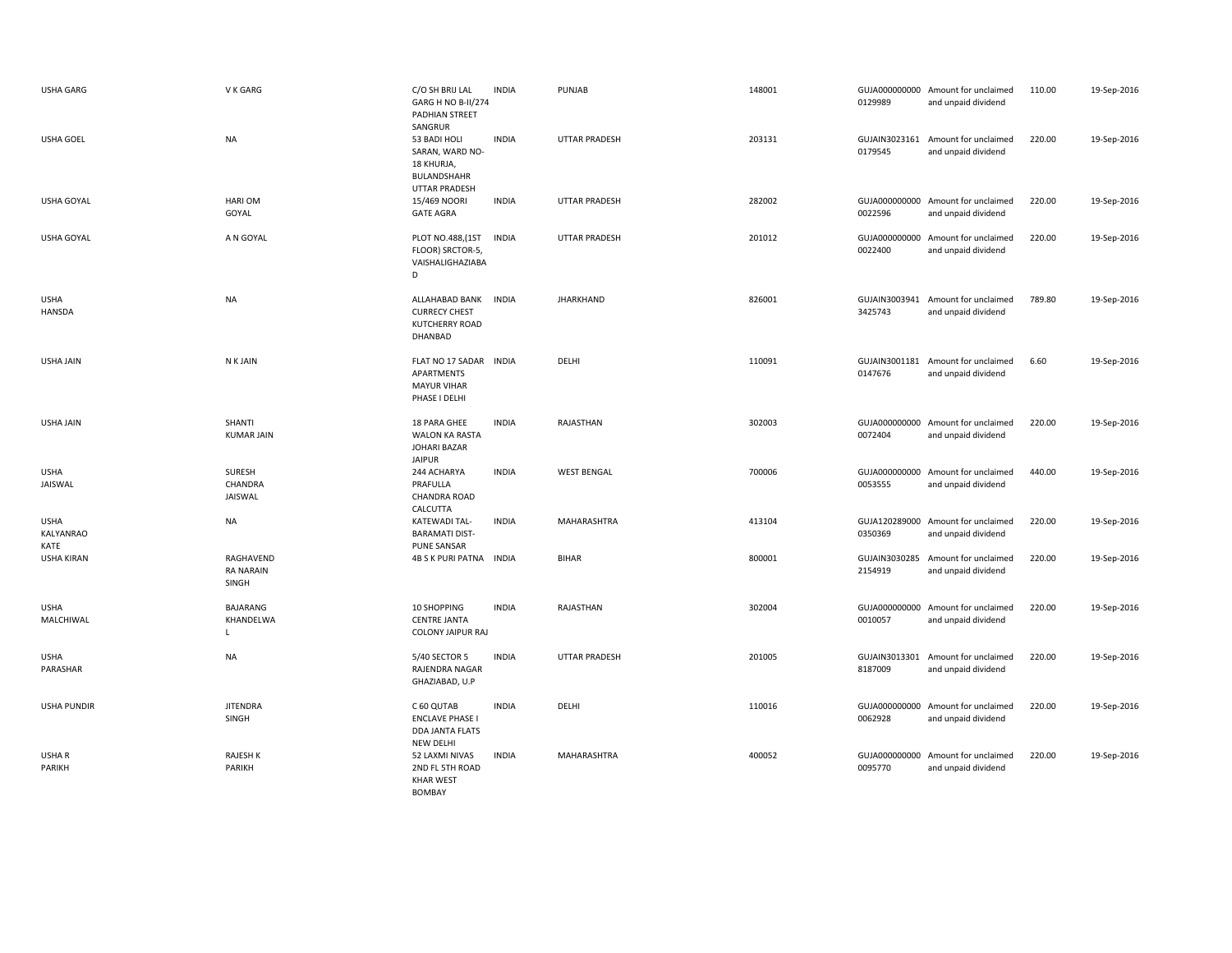| <b>USHA RANI</b>                            | <b>S K GROVER</b>                              | W/O S K GROVER H INDIA<br>NO 189 WARD NO 2<br><b>MINI NAGPAL</b><br><b>NAGRI MALOUT</b><br><b>DIST MKSPUNJAB</b> | PUNJAB                | 152107 | 0063158                  | GUJA000000000 Amount for unclaimed<br>and unpaid dividend | 220.00 | 19-Sep-2016 |
|---------------------------------------------|------------------------------------------------|------------------------------------------------------------------------------------------------------------------|-----------------------|--------|--------------------------|-----------------------------------------------------------|--------|-------------|
| <b>USHA RANI</b>                            | KOTESHWAR                                      | 265 A<br><b>INDIA</b><br>SANTOSHNAGAR<br>COLONY OLD<br>HYDERABAD                                                 | <b>ANDHRA PRADESH</b> | 500659 | 0006678                  | GUJA000000000 Amount for unclaimed<br>and unpaid dividend | 220.00 | 19-Sep-2016 |
| <b>USHA RANI</b>                            | <b>DHANI RAM</b>                               | <b>INDIA</b><br><b>STATE BANK OF</b><br>PATIALA MAIN<br><b>BRANCH AMRITSAR</b>                                   | PUNJAB                | 143001 | 0066158                  | GUJA000000000 Amount for unclaimed<br>and unpaid dividend | 220.00 | 19-Sep-2016 |
| <b>USHA RANI</b>                            | L D NAGPAL                                     | <b>INDIA</b><br>HOUSE NO 208<br>WARD NO 11<br>PANIPAT HARYANA                                                    | <b>HARYANA</b>        | 132103 | 0063173                  | GUJA000000000 Amount for unclaimed<br>and unpaid dividend | 220.00 | 19-Sep-2016 |
| <b>USHA</b><br>SANDAW                       | VASUDEO<br>SANDAW                              | <b>INDIA</b><br>KRISHNA KUNJ 9<br>ANAND NAGAR S<br>NMARG ANDHERRI<br>E BOMBAY                                    | MAHARASHTRA           | 400069 | 0045017                  | GUJA000000000 Amount for unclaimed<br>and unpaid dividend | 110.00 | 19-Sep-2016 |
| <b>USHA</b><br>SANGHAVI                     | <b>NA</b>                                      | <b>INDIA</b><br><b>ECONOMIC</b><br><b>GROWTH FUND LTD</b><br>103 PATTANI BLDG<br>M G ROAD RAJKOT                 | <b>GUJARAT</b>        | 360001 | 0095126                  | GUJA000000000 Amount for unclaimed<br>and unpaid dividend | 220.00 | 19-Sep-2016 |
| <b>USHA SINGH</b>                           | H P SINGH                                      | W/O DR H P SINGH<br><b>INDIA</b><br><b>BOKARO COLLIERY</b><br>SUNDARY BAZAR<br><b>BOKARO</b>                     | <b>JHARKHAND</b>      | 829127 | 0134950                  | GUJA000000000 Amount for unclaimed<br>and unpaid dividend | 220.00 | 19-Sep-2016 |
| <b>USHA SONI</b>                            | <b>DINESH SONI</b>                             | 42 MOTI CHOHATTA INDIA<br><b>UDAIPUR</b>                                                                         | RAJASTHAN             | 313001 | 2136009                  | GUJAIN3001831 Amount for unclaimed<br>and unpaid dividend | 660.00 | 19-Sep-2016 |
| <b>USHABAHEN</b><br><b>JITU SHAH</b>        | <b>JITU SHAH</b>                               | 4/15 GEETA SADAN INDIA<br>S M RD IRANI WADI<br><b>KANDIVLI W</b><br><b>BOMBAY</b>                                | <b>MAHARASHTRA</b>    | 400067 | GUJA000000000<br>0102860 | Amount for unclaimed<br>and unpaid dividend               | 220.00 | 19-Sep-2016 |
| <b>USHABEN</b><br><b>ASHOK BHAI</b><br>AMIN | <b>ASHOK BHAI</b><br><b>G AMIN</b>             | <b>AMIN KHADKI</b><br><b>INDIA</b><br><b>TARSALI BARODA</b>                                                      | <b>GUJARAT</b>        | 390009 | 0051521                  | GUJA000000000 Amount for unclaimed<br>and unpaid dividend | 220.00 | 19-Sep-2016 |
| <b>USHABEN</b><br>GANPATRAM<br><b>BHATT</b> | <b>NA</b>                                      | <b>SHARDA RANG</b><br><b>INDIA</b><br>MAHAL INSIDE GATE<br><b>LEFT SIDE VADI</b><br><b>BARODA GUJRAT</b>         | <b>GUJARAT</b>        | 390017 | GUJAIN3022691<br>0050356 | Amount for unclaimed<br>and unpaid dividend               | 33.00  | 19-Sep-2016 |
| <b>USHABEN</b><br>JITENDRAKUM<br>AR PATEL   | <b>JITENDRAKU</b><br>MAR<br>RAMANBHAI<br>PATEL | SAHJANAND<br><b>INDIA</b><br>CHOWK TA NADIAD<br><b>DIST KHEDA</b><br>DABHANDABHAN                                | <b>GUJARAT</b>        | 387320 | 1735491                  | GUJA120447000 Amount for unclaimed<br>and unpaid dividend | 44.00  | 19-Sep-2016 |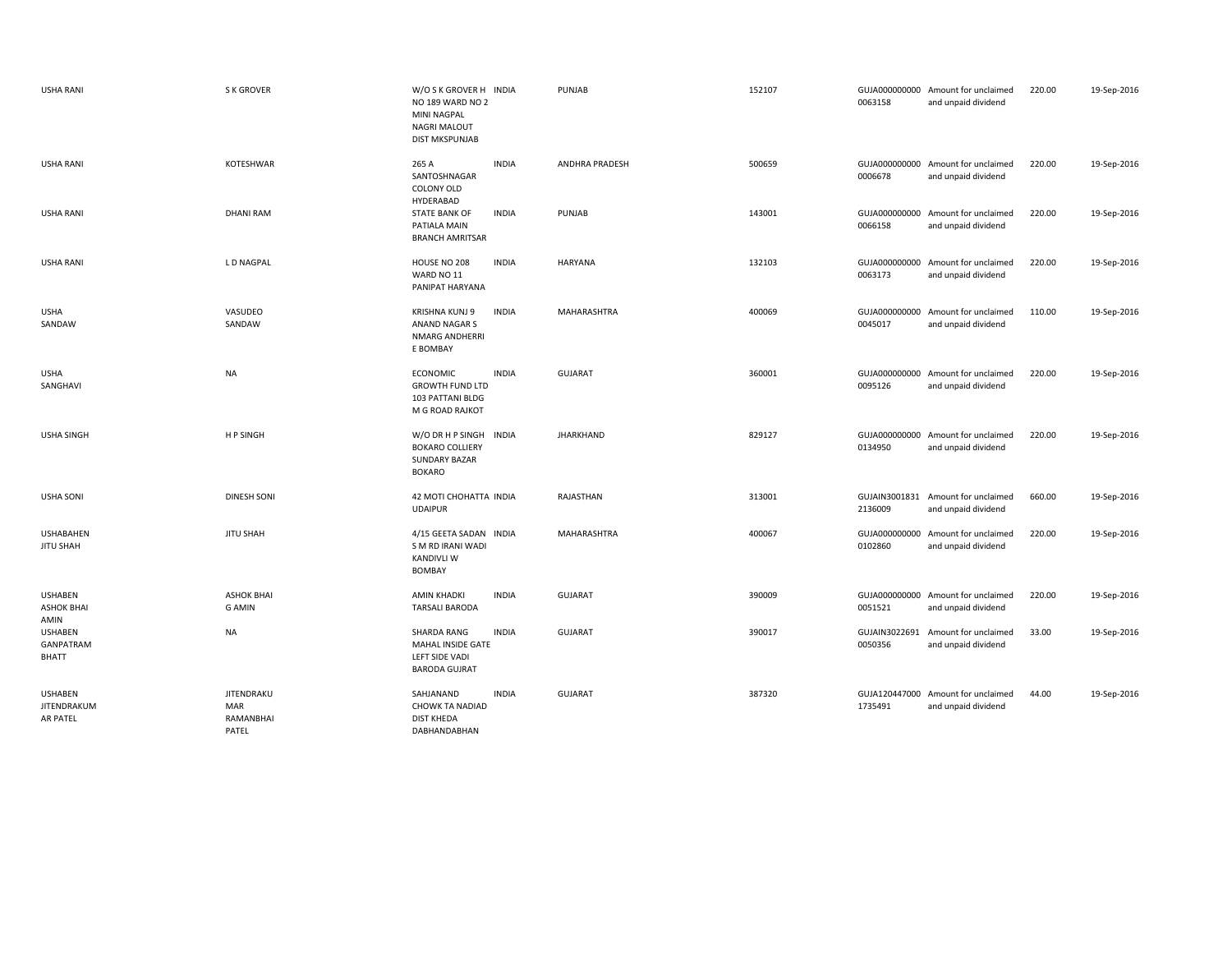| UTI INDIA<br><b>FUND UNIT</b><br>SCHEME    | <b>NA</b>                       | <b>CITIBANK NA</b><br><b>CUSTODY SERVICES</b><br>C/O SULTANALLYS<br><b>BUSINESS CENTRE</b><br>BARODAWALA<br><b>MANSION DR ANNIE</b><br><b>BESANT</b><br>ROADWORLI<br>BOMBAY | <b>INDIA</b> | MAHARASHTRA           | 400018 | 0145200 | GUJA000000000 Amount for unclaimed<br>and unpaid dividend | 3300.00 | 19-Sep-2016 |
|--------------------------------------------|---------------------------------|-----------------------------------------------------------------------------------------------------------------------------------------------------------------------------|--------------|-----------------------|--------|---------|-----------------------------------------------------------|---------|-------------|
| <b>UTPAL</b><br><b>BORGOHAIN</b>           | JUGANANDA<br><b>BORGOHAIN</b>   | APL NAMRUP PO<br>PARBATPUR DIST<br>DIBRUGARH<br><b>NAMRUP</b>                                                                                                               | <b>INDIA</b> | ARUNACHAL PRADESH     | 786623 | 3884557 | GUJAIN3026793 Amount for unclaimed<br>and unpaid dividend | 19.80   | 19-Sep-2016 |
| UTPAL SAHA                                 | UPEN CH<br>SAHA                 | C/O UPEN CH SAHA INDIA<br>PURPAPUTIARY<br><b>CHAKDAHA SAHA</b><br>PARA PO<br>PURBAPUTIARY<br>CALCUTTA                                                                       |              | <b>WEST BENGAL</b>    | 700093 | 0052729 | GUJA000000000 Amount for unclaimed<br>and unpaid dividend | 220.00  | 19-Sep-2016 |
| <b>UTPALA</b><br>GHOSH                     | J GHOSH                         | 8/C BAISHNAD<br><b>GHATA BYE LANE</b><br>CALCUTTA                                                                                                                           | <b>INDIA</b> | <b>WEST BENGAL</b>    | 700047 | 0146021 | GUJA000000000 Amount for unclaimed<br>and unpaid dividend | 220.00  | 19-Sep-2016 |
| <b>UTTAM</b><br><b>CHAND JAIN</b>          | <b>BIMAL</b><br>PERSHAD<br>JAIN | 4188 GALI AHIRAN<br>PAHARI DHIRAJ<br>DELHI                                                                                                                                  | <b>INDIA</b> | DELHI                 | 110006 | 0062567 | GUJA000000000 Amount for unclaimed<br>and unpaid dividend | 220.00  | 19-Sep-2016 |
| <b>UTTAM</b><br>PRAKASH<br>SISODIA         | SURENDRA<br>PRAKASH<br>SISODIA  | C/O OM TRADING<br>NEAR VISHAL HOTEL<br>AMGAM ROAD<br>SANJANSANJAN                                                                                                           | <b>INDIA</b> | <b>GUJARAT</b>        | 396150 | 0281477 | GUJA120447000 Amount for unclaimed<br>and unpaid dividend | 4.40    | 19-Sep-2016 |
| UTTAMKUMA<br>R PAINE                       | <b>NA</b>                       | R.31.32.33, PEER<br>LOTE M.I.D.C. AREA,<br>LOTE KHED LOTE<br>KHED                                                                                                           | <b>INDIA</b> | MAHARASHTRA           | 415722 | 0410001 | GUJA120109000 Amount for unclaimed<br>and unpaid dividend | 22.00   | 19-Sep-2016 |
| <b>UTTAMRAO</b><br><b>PUNDLIK</b><br>PATIL | <b>PUNDLIK R</b><br>PATIL       | HOLI MAIDAN A/P<br>SHENDURNI TAL<br>JAMNER DIST<br><b>JALGAON</b>                                                                                                           | <b>INDIA</b> | MAHARASHTRA           | 424204 | 0018811 | GUJA000000000 Amount for unclaimed<br>and unpaid dividend | 220.00  | 19-Sep-2016 |
| <b>UTTARA</b><br>PATANKAR                  | ULLAHAS<br>PATANKAR             | 43 GOPAL COLONY INDIA<br><b>JHABUA M P</b>                                                                                                                                  |              | <b>MADHYA PRADESH</b> | 457661 | 0007211 | GUJA000000000 Amount for unclaimed<br>and unpaid dividend | 220.00  | 19-Sep-2016 |
| V HEMENDRA<br><b>DOSHI</b>                 | HEMENDRA                        | STANDARD METAL<br><b>WORKS PVT LTD</b><br>MOGRA VILLAGE<br>ROAD ANDHERI E<br>BOMBAY                                                                                         | <b>INDIA</b> | MAHARASHTRA           | 400069 | 0074134 | GUJA000000000 Amount for unclaimed<br>and unpaid dividend | 220.00  | 19-Sep-2016 |
| V I YOOSEF                                 | V A ISMAIL                      | D NO 1176 IST C<br>CROSS 7TH MAIN R<br>P L LAYOUT VIJAYA<br>NAGAR IIND STAGE<br>BANGALORE                                                                                   | <b>INDIA</b> | KARNATAKA             | 560040 | 0104212 | GUJA000000000 Amount for unclaimed<br>and unpaid dividend | 220.00  | 19-Sep-2016 |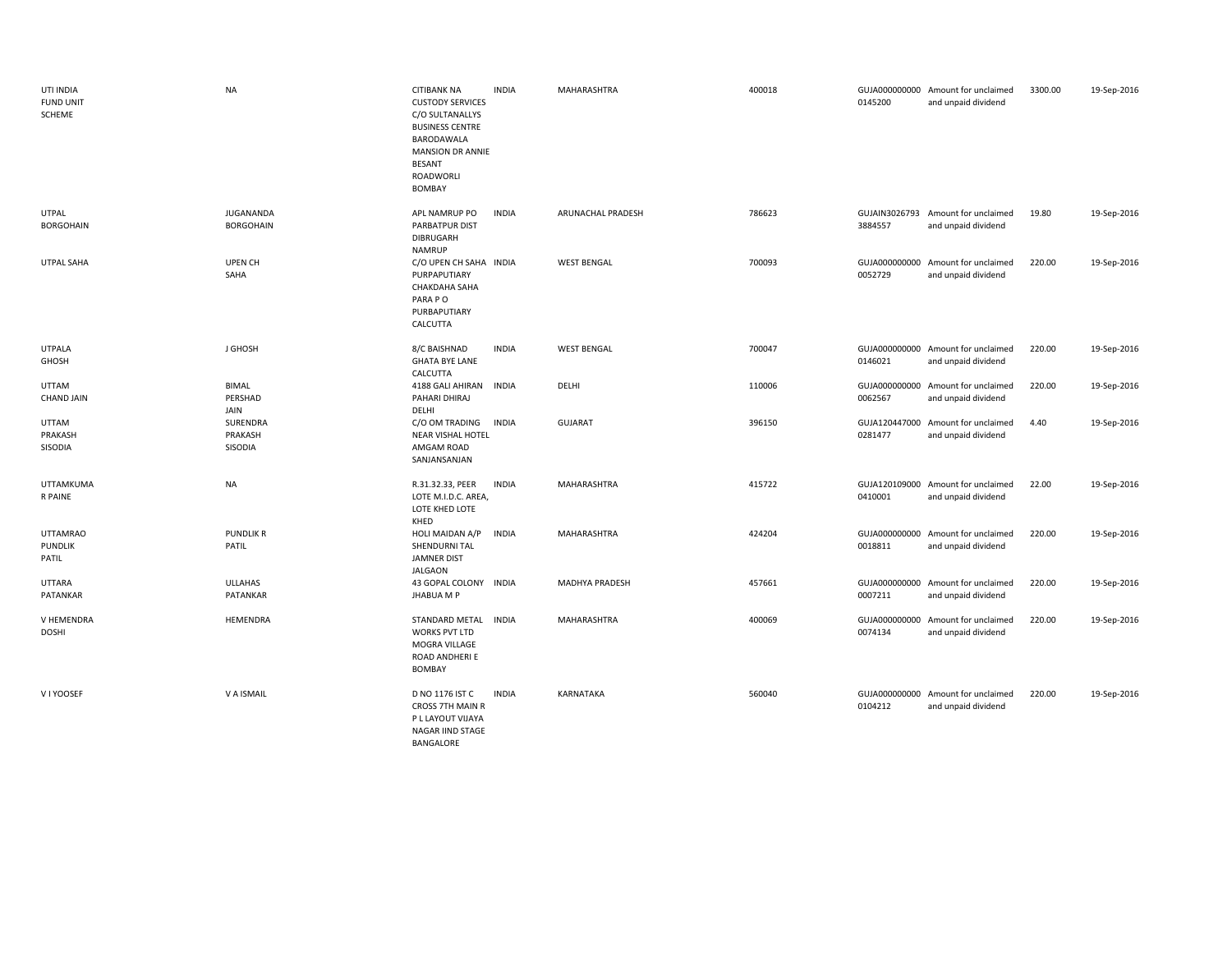| V K<br>AYYAMUTHU                     | <b>NA</b>                          | 94 E KUTTAI MELA INDIA<br>STREET<br>RAMAPURAMPUDU<br>R PO NAMAKKAL<br><b>TALUK AND</b><br><b>DISTRICT</b><br><b>TAMILNADU STATE</b> | <b>TAMIL NADU</b>     | 637001 | 2583054                  | GUJAIN3003941 Amount for unclaimed<br>and unpaid dividend | 565.40 | 19-Sep-2016 |
|--------------------------------------|------------------------------------|-------------------------------------------------------------------------------------------------------------------------------------|-----------------------|--------|--------------------------|-----------------------------------------------------------|--------|-------------|
| V K GUPTA                            | SARDARILAL<br><b>GUPTA</b>         | <b>INDIA</b><br>01 TOPAZ BLDG<br>PLOT NO 241<br>SECTOR 28 VASHI<br><b>NAVI MUMBAI</b>                                               | MAHARASHTRA           | 400703 | 0033253                  | GUJA000000000 Amount for unclaimed<br>and unpaid dividend | 220.00 | 19-Sep-2016 |
| V K SACHDEV                          | L N SACHDEV                        | II 6 114 LAJPAT<br><b>INDIA</b><br>NAGAR NEW DELHI<br>DELHI                                                                         | DELHI                 | 110024 | 0015607                  | GUJA000000000 Amount for unclaimed<br>and unpaid dividend | 220.00 | 19-Sep-2016 |
| <b>V KANTI</b>                       | SN <sub></sub><br><b>AGNIHOTRI</b> | <b>INDIA</b><br>МОН КАСННА<br><b>KATRA</b><br>SHAHJAHANPUR U P                                                                      | UTTAR PRADESH         | 242001 | 0152882                  | GUJA000000000 Amount for unclaimed<br>and unpaid dividend | 220.00 | 19-Sep-2016 |
| <b>VL SHRIPATHI</b>                  | <b>NA</b>                          | V.L.SHRIPATHI<br><b>INDIA</b><br><b>VANDE MATARAM</b><br>HOUSE KASHIBAUG<br>PO ERU A C<br>NAVSARI                                   | <b>GUJARAT</b>        | 396450 | 5758380                  | GUJAIN3011271 Amount for unclaimed<br>and unpaid dividend | 220.00 | 19-Sep-2016 |
| V<br>LAKSHMANA<br>RAO                | Y ANITA<br>RATHNAM                 | D NO 2-1-71<br><b>INDIA</b><br><b>MARUTHI NAGAR</b><br>DIGITAL COLOUR<br>LAB GOLD MARKET<br><b>NEAR</b><br>AMALAPURAAMALA<br>PURAM  | <b>ANDHRA PRADESH</b> | 533201 | 0570051                  | GUJA120350000 Amount for unclaimed<br>and unpaid dividend | 44.00  | 19-Sep-2016 |
| V MATHEW<br>MOHAN                    | M<br>VARUGHESE                     | 5 TYPE IV NITIE<br><b>INDIA</b><br><b>VIHAR LAKE</b><br><b>BOMBAY</b>                                                               | MAHARASHTRA           | 400087 | 0102640                  | GUJA000000000 Amount for unclaimed<br>and unpaid dividend | 220.00 | 19-Sep-2016 |
| V MEENA<br>KUMARI                    | M <sub>N</sub><br>PRASAD           | NO-10/2 PUTTANNA INDIA<br>ROAD<br>BASAVANAGUDI<br>BANGALORE                                                                         | KARNATAKA             | 560004 | 0146362                  | GUJA000000000 Amount for unclaimed<br>and unpaid dividend | 220.00 | 19-Sep-2016 |
| $\vee$<br><b>MOHANTHAS</b>           | <b>NA</b>                          | 29 M G ROAD C/O<br><b>INDIA</b><br><b>TAMILNAD BANK</b><br>MAHALAKSHMI<br>CHAMBERS<br>BANGALORE                                     | KARNATAKA             | 560001 | 0606276                  | GUJAIN3021481 Amount for unclaimed<br>and unpaid dividend | 55.00  | 19-Sep-2016 |
| V N KAPOOR                           | LATE SH R G<br><b>KAPOOR</b>       | <b>INDIA</b><br>DB 109E HARI<br>NAGAR NEW DELHI                                                                                     | DELHI                 | 110064 | 0067066                  | GUJA000000000 Amount for unclaimed<br>and unpaid dividend | 220.00 | 19-Sep-2016 |
| V P RADHA<br>KRISHNAN<br><b>NAIR</b> | PRABHAKARA<br>N PILLAI             | VALIYAKALATHIL,<br><b>INDIA</b><br>PEROOR,<br>KOTTAYAM, KERALA                                                                      | KERALA                | 686637 | 0306306                  | GUJAIN3022691 Amount for unclaimed<br>and unpaid dividend | 110.00 | 19-Sep-2016 |
| $\vee$<br><b>RAMAMOORT</b><br>HI     | R<br>VENKATRAM<br>AN RETD          | <b>INDIA</b><br>$C-1002$<br><b>WHISPERING PALMS</b><br>LOKHANDWALA<br>T/SHIP AKURLI RD<br><b>KANDIVILI E</b><br>BOMBAY              | MAHARASHTRA           | 400101 | GUJA000000000<br>0083721 | Amount for unclaimed<br>and unpaid dividend               | 220.00 | 19-Sep-2016 |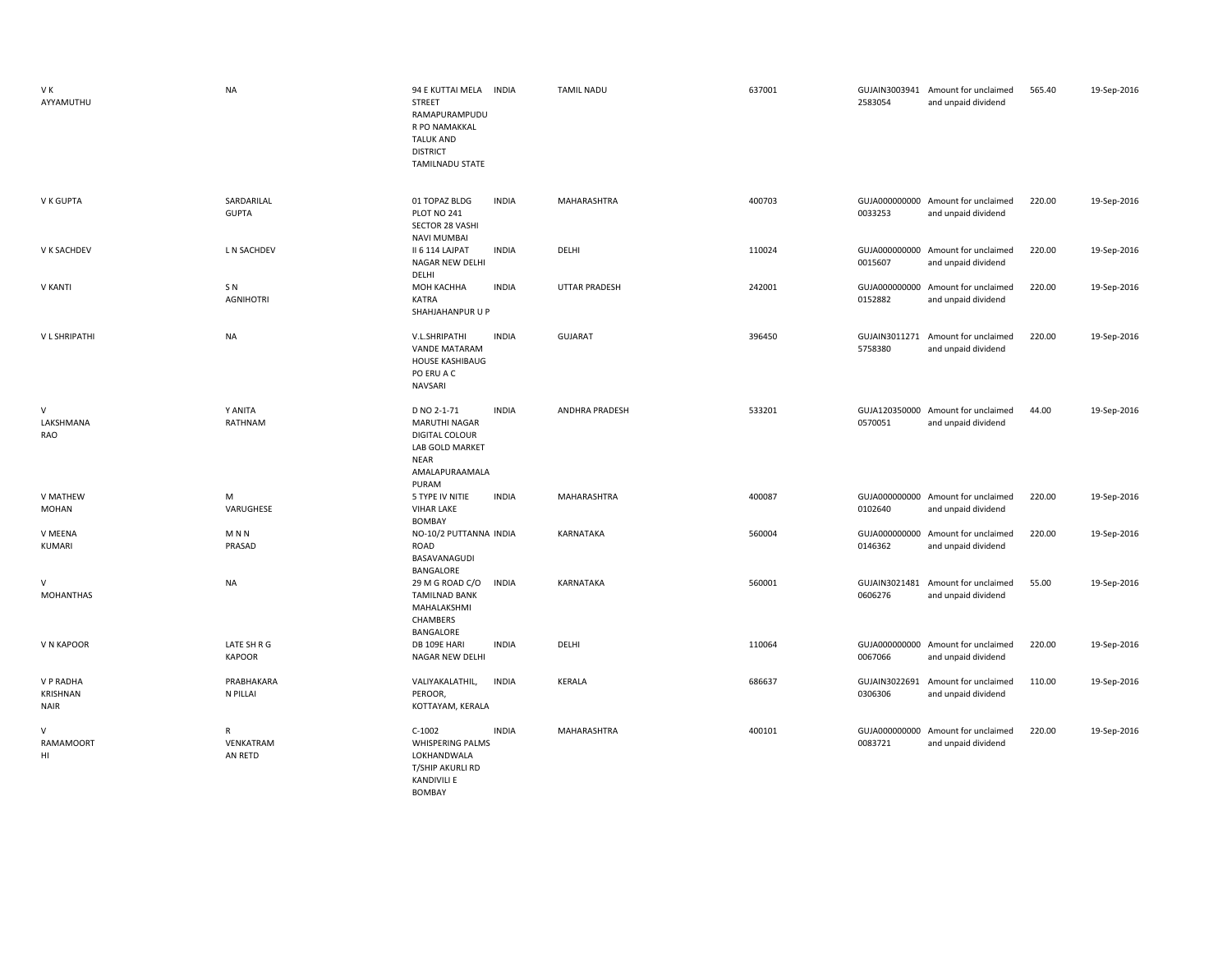| V S<br>SATYANARAYA<br>NA RAJU D              | AR<br><b>DANTULURI</b>         | PLOT NO 19 BANK INDIA<br>COLONY<br>AMALAPURAM<br>AMALAPURAMAMA<br>LAPURAM                                                          | ANDHRA PRADESH    | 533201 | 1984465                  | GUJA120447000 Amount for unclaimed<br>and unpaid dividend | 110.00 | 19-Sep-2016 |
|----------------------------------------------|--------------------------------|------------------------------------------------------------------------------------------------------------------------------------|-------------------|--------|--------------------------|-----------------------------------------------------------|--------|-------------|
| V SELVARAJ                                   | <b>NA</b>                      | PARVATHI COMPLEX INDIA<br><b>DINDIGUL</b><br>MAINROAD<br>BATLAGUNDU<br>NILAKOTTAI                                                  | <b>TAMIL NADU</b> | 624202 | 6249549                  | GUJAIN3003941 Amount for unclaimed<br>and unpaid dividend | 220.00 | 19-Sep-2016 |
| V SRINIVASAN                                 | <b>NA</b>                      | A-703 GULMOHAR<br><b>INDIA</b><br><b>APARTMENT NEXT</b><br>TO FILMALAYA<br>STUDIO CAESAR<br>ROAD AMBOLI<br>ANDHERI(WEST)MU<br>MBAI | MAHARASHTRA       | 400058 | GUJA000000000<br>0124430 | Amount for unclaimed<br>and unpaid dividend               | 220.00 | 19-Sep-2016 |
| <b>V V ANIL</b><br><b>KUMAR</b>              | <b>NA</b>                      | SREE RANGAM<br><b>INDIA</b><br><b>NEAR KSDP</b><br>PATHIRAPALLY PO<br>ALAPPUZHA                                                    | KERALA            | 688521 | 1986000                  | GUJAIN3002391 Amount for unclaimed<br>and unpaid dividend | 110.00 | 19-Sep-2016 |
| VAGHELA<br><b>GEETA</b><br>RUDRADATTSI<br>NH | <b>NA</b>                      | D/8 ADISHWAR APT INDIA<br>NR ANKUR DERASAR<br>NARANPURA<br>AHMEDABAD                                                               | GUJARAT           | 380013 | GUJAIN3004841<br>0024943 | Amount for unclaimed<br>and unpaid dividend               | 220.00 | 19-Sep-2016 |
| <b>VAGHJIK</b><br>AGHARA                     | KANJIBHAI                      | TO NASITPAR TALUK INDIA<br><b>MORBI DIST RAJKOT</b>                                                                                | <b>GUJARAT</b>    | 363641 | 0140971                  | GUJA000000000 Amount for unclaimed<br>and unpaid dividend | 220.00 | 19-Sep-2016 |
| VAIBHAV<br><b>TRIVEDI</b>                    | <b>ASHOKBHAI</b>               | C/O BHADRESH IND INDIA<br><b>RADHAN PURI</b><br><b>BAZAR OPP ATUL</b><br><b>CLOTH STORE</b><br>BHAVNAGAR                           | <b>GUJARAT</b>    | 364001 | GUJA000000000<br>0088735 | Amount for unclaimed<br>and unpaid dividend               | 220.00 | 19-Sep-2016 |
| VAIDYA<br>HARIRAM<br><b>GUPTA</b>            | LALA<br><b>GIRDHARI</b><br>LAL | 5559 KATRA RATHI<br><b>INDIA</b><br>NAISARAK DELHI                                                                                 | DELHI             | 110006 | 0082700                  | GUJA000000000 Amount for unclaimed<br>and unpaid dividend | 220.00 | 19-Sep-2016 |
| VAIJNATH<br>SHINDE                           | <b>RAM RAO</b><br>SHINDE       | <b>INDIA</b><br><b>BARC COLONY</b><br><b>TARAPUR PO TAPP</b><br>THANE                                                              | MAHARASHTRA       | 401504 | 0065006                  | GUJA000000000 Amount for unclaimed<br>and unpaid dividend | 220.00 | 19-Sep-2016 |
| VAISHALI<br>KARNIK                           | SANJAY<br><b>KARNIK</b>        | 4 NAVALKAR BLDG INDIA<br>29 B K ENNEDY<br><b>BRIDGE OPERA</b><br><b>HOUSE BOMBAY</b>                                               | MAHARASHTRA       | 400004 | GUJA000000000<br>0107884 | Amount for unclaimed<br>and unpaid dividend               | 220.00 | 19-Sep-2016 |
| <b>VAISHALI R</b><br><b>MODI</b>             | RAMESH A<br>MODI               | <b>INDIA</b><br>C/O SHAH<br>NARENDRABHAI K, E-<br>166,<br>MEGHDHANUSH<br>SOCIETY, OLD<br>PADRA<br>ROAD, VADODARA                   | <b>GUJARAT</b>    | 390020 | GUJA000000000<br>0003883 | Amount for unclaimed<br>and unpaid dividend               | 110.00 | 19-Sep-2016 |
| VAISHALI<br>RAJESH<br>LANDE                  | <b>NA</b>                      | <b>INDIA</b><br>YESHWANT APPT<br><b>RAVI NAGAR</b><br>AMRAVATI                                                                     | MAHARASHTRA       | 444601 | 3241081                  | GUJA120447000 Amount for unclaimed<br>and unpaid dividend | 55.00  | 19-Sep-2016 |
| <b>VAISHALI S</b><br><b>MISTRY</b>           | S MISTRY                       | <b>INDIA</b><br>9 GANDHINAGAR<br>SOCIETY NURSERY<br>ROAD BILIMORA<br>GUJ                                                           | <b>GUJARAT</b>    | 396321 | 0155629                  | GUJA000000000 Amount for unclaimed<br>and unpaid dividend | 220.00 | 19-Sep-2016 |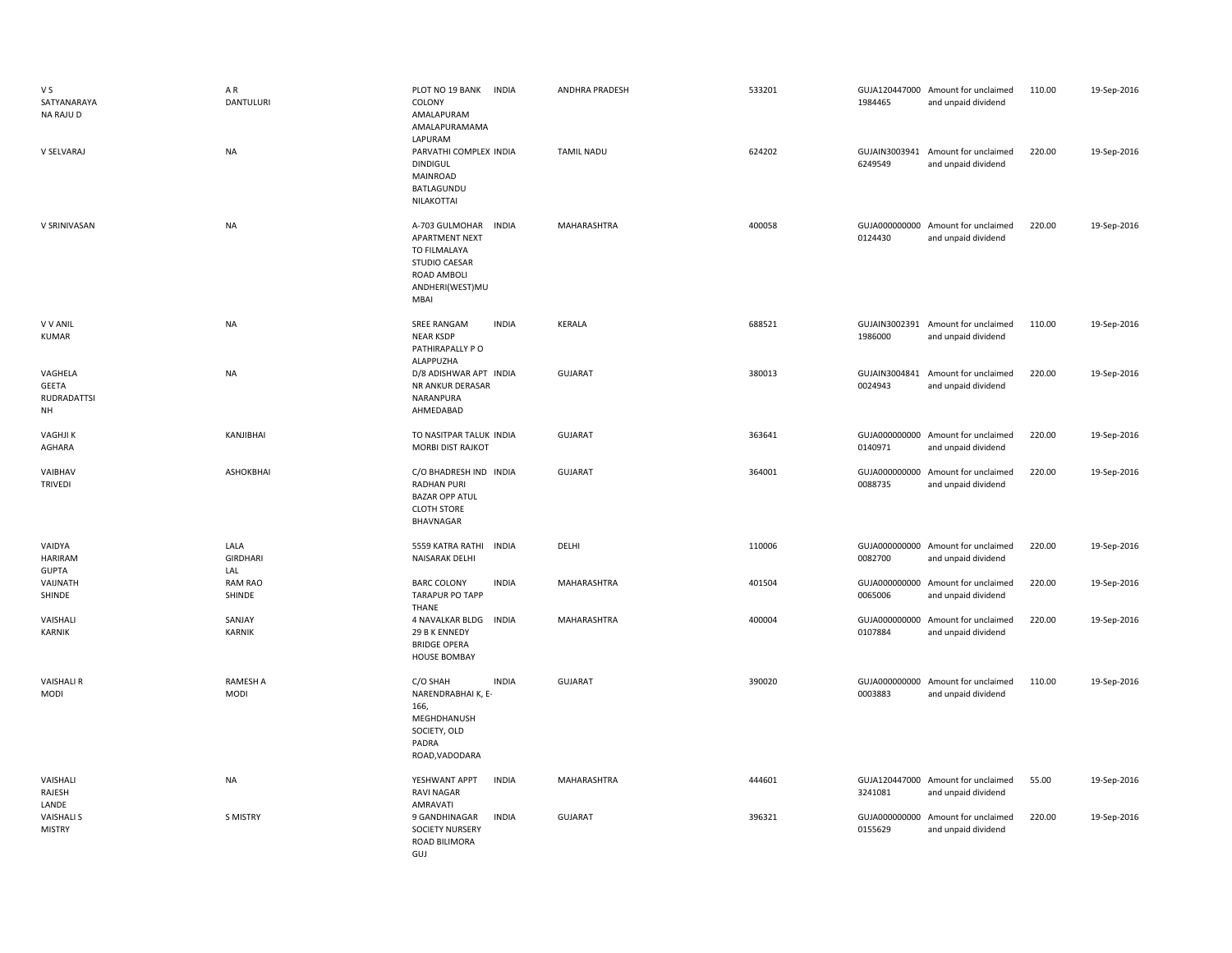| VAKAMULLU<br><b>LALITA DEVI</b>       | V S NAIDU                      | <b>GAYATRI NAGAR</b><br>PALAKONDA<br>SRIKAKULAM                                             | <b>INDIA</b> | ANDHRA PRADESH       | 532440 | 0602269                  | GUJAIN3023241 Amount for unclaimed<br>and unpaid dividend | 330.00 | 19-Sep-2016 |
|---------------------------------------|--------------------------------|---------------------------------------------------------------------------------------------|--------------|----------------------|--------|--------------------------|-----------------------------------------------------------|--------|-------------|
| VAKAMULLU<br>SIMHADRI<br>NAIDU        | NA                             | GAYATHREE NAGAR INDIA<br>PALA KONDA (M)<br>SRIKAKULAM                                       |              | ANDHRA PRADESH       | 532440 | 0602390                  | GUJAIN3023241 Amount for unclaimed<br>and unpaid dividend | 330.00 | 19-Sep-2016 |
| VAKUL<br><b>BANSAL</b>                | R S GUPTA                      | RAMAYAN 59<br><b>DURGA NAGAR</b><br>KAILASHPURI<br>MEERUT U P                               | <b>INDIA</b> | <b>UTTAR PRADESH</b> | 250002 | 0154519                  | GUJA000000000 Amount for unclaimed<br>and unpaid dividend | 220.00 | 19-Sep-2016 |
| VALAMSINH<br><b>MOTIJI</b><br>PARMAR  | <b>MOTIJI</b><br>PARMAR        | C/O THE C P M G RLI INDIA<br>SH NR SHAHIBAG<br><b>RLY CROSSING</b><br>SHAHIBAG<br>AHMEDABAD |              | <b>GUJARAT</b>       | 380004 | 0027200                  | GUJA000000000 Amount for unclaimed<br>and unpaid dividend | 110.00 | 19-Sep-2016 |
| VALERINE<br>SEQUEIRA                  | ALBERT<br>SEQUEIRA             | CANARA BANK,<br>PALANI BRANCH<br>624601                                                     | <b>INDIA</b> | <b>TAMIL NADU</b>    | 624601 | 0069111                  | GUJA000000000 Amount for unclaimed<br>and unpaid dividend | 220.00 | 19-Sep-2016 |
| VALJIBHAI<br><b>JIVABHAI</b>          | <b>JIVABHAI</b><br>RETD        | <b>BHAD ROAD</b><br><b>TALUKA MAHUVA</b><br><b>DIST BHAVNAGAR</b>                           | <b>INDIA</b> | <b>GUJARAT</b>       | 364295 | 0075706                  | GUJA000000000 Amount for unclaimed<br>and unpaid dividend | 330.00 | 19-Sep-2016 |
| VALLABDAS<br>TRIBHOVAND<br>AS SHAH    | TRIBHOVAND<br>AS               | <b>BRAHMPURI NEAR</b><br>MADHAV LODGE<br>DANDIA BAZAR<br>VADODARA                           | <b>INDIA</b> | <b>GUJARAT</b>       | 390001 | 0197969                  | GUJA000000000 Amount for unclaimed<br>and unpaid dividend | 220.00 | 19-Sep-2016 |
| VALLABH<br><b>BHAIV</b><br>HEDAPARA   | VASHARAM<br>BHAI               | 102 HARIDWAR<br>APPARTMENT OPP<br><b>GUNJAN TOWN</b><br>SHIP MAVADI BY<br>PASS ROADMAVADI   | <b>INDIA</b> | <b>GUJARAT</b>       | 360004 | 0047067                  | GUJA000000000 Amount for unclaimed<br>and unpaid dividend | 440.00 | 19-Sep-2016 |
| VALLABH<br>HARI<br><b>BHALODIA</b>    | <b>HARI BHAI</b>               | OPP POST OFFICE<br>PANELI MOTI                                                              | <b>INDIA</b> | <b>GUJARAT</b>       | 360480 | 0100116                  | GUJA000000000 Amount for unclaimed<br>and unpaid dividend | 220.00 | 19-Sep-2016 |
| <b>VALLABH J</b><br>SANGANI           | JERAMBHAI                      | 7 LAXMI NAGAR<br>OPP JAY BHARAT<br><b>CYCLE RAJKOT</b>                                      | <b>INDIA</b> | <b>GUJARAT</b>       | 360004 | 0174910                  | GUJA000000000 Amount for unclaimed<br>and unpaid dividend | 220.00 | 19-Sep-2016 |
| VALLABH<br>MEHTA                      | NA                             | C 264 HARI MARG<br>MALVIYA NAGAR<br><b>JAIPUR</b>                                           | <b>INDIA</b> | RAJASTHAN            | 302017 | 0011015                  | GUJA000000000 Amount for unclaimed<br>and unpaid dividend | 220.00 | 19-Sep-2016 |
| VALLABHBHAI<br>KHUNT                  | KHODABHAI<br>KHUNT             | <b>GEB RURAL</b><br>DHORAJI ROAD<br>NAVAGADH                                                | <b>INDIA</b> | <b>GUJARAT</b>       | 360375 | GUJA000000000<br>0122721 | Amount for unclaimed<br>and unpaid dividend               | 220.00 | 19-Sep-2016 |
| VALLABHDAS<br>CHHAGANLAL<br>RAITHATHA | CHHAGANLA<br>L M RAI<br>THATHA | PARAG VADI PLOT<br>ST <sub>NO</sub> 2<br>PORBANDAR                                          | <b>INDIA</b> | <b>GUJARAT</b>       | 360575 | GUJA000000000<br>0121535 | Amount for unclaimed<br>and unpaid dividend               | 220.00 | 19-Sep-2016 |
| VALLABHDAS<br>MAGANLAL<br>PATEL       | MAGANLAL<br>VENABHAI<br>PATEL  | 10- STATE BANK<br>SOCIETY, B/H BUS<br>STOP, MODASA                                          | <b>INDIA</b> | <b>GUJARAT</b>       | 383315 | 0033574                  | GUJA120268000 Amount for unclaimed<br>and unpaid dividend | 220.00 | 19-Sep-2016 |
| VALLABHDAS<br>SAPOVADIA               | <b>ARJAN BHAI</b><br>SAPOVADIA | C/O S K INDUSTRIES INDIA<br>VADAL ROAD P B<br>NO 57 DOLATPARA                               |              | <b>GUJARAT</b>       | 362001 | GUJA000000000<br>0079321 | Amount for unclaimed<br>and unpaid dividend               | 220.00 | 19-Sep-2016 |

JUNAGADH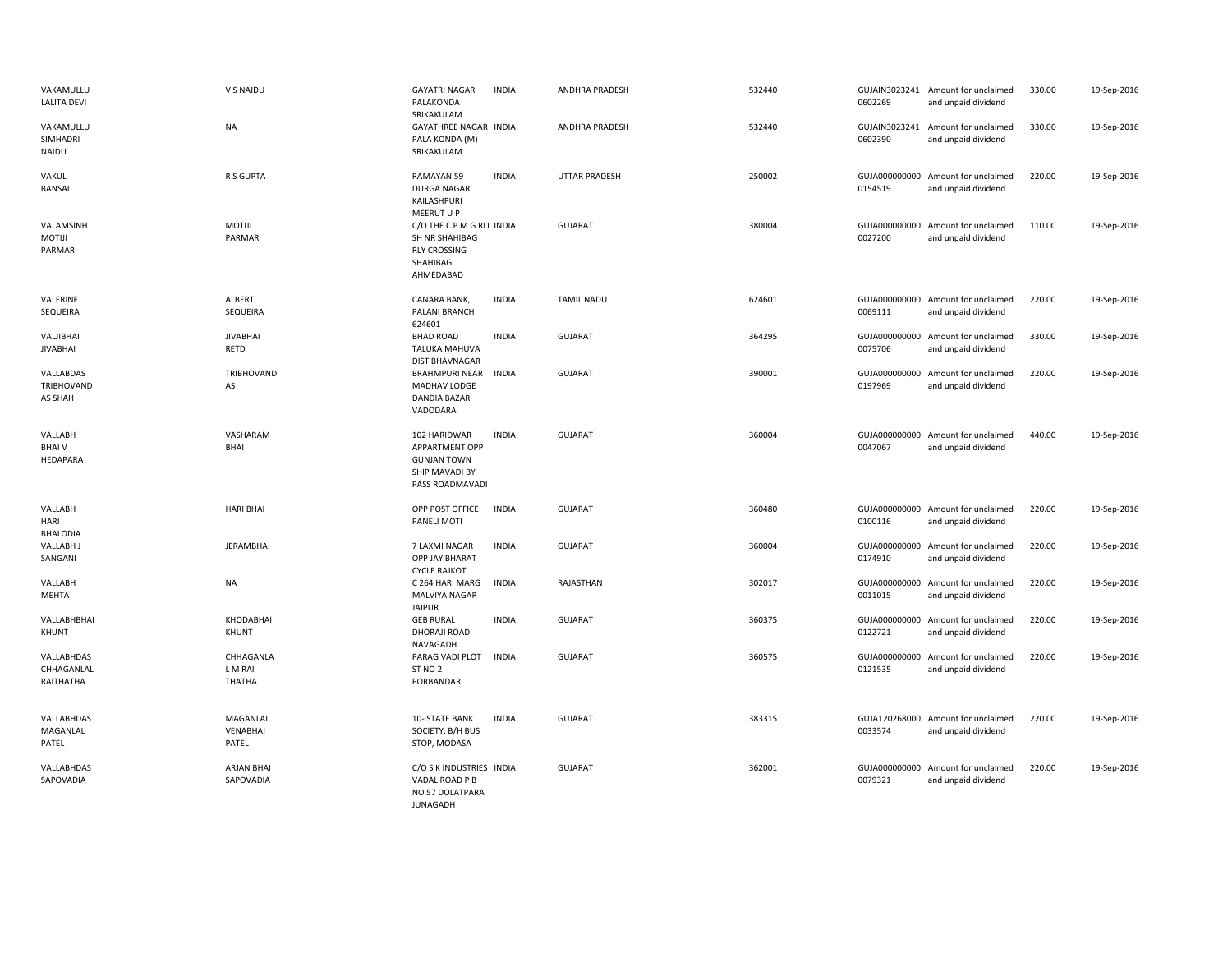| VALSA ISSAC                             | <b>NA</b>                                           | EDINJUKUZHIYIL<br><b>INDIA</b><br>HOUSE, PALACE<br>ENCLAVE, COCHIN<br>PALACE P.O.<br>TRUPUNITHURA,ER<br>NAKULAM, KERALA. | <b>KERALA</b>        | 682301 | 0156359 | GUJA000000000 Amount for unclaimed<br>and unpaid dividend | 220.00 | 19-Sep-2016 |
|-----------------------------------------|-----------------------------------------------------|--------------------------------------------------------------------------------------------------------------------------|----------------------|--------|---------|-----------------------------------------------------------|--------|-------------|
| VALSAMMA<br>AJAYAKUMAR                  | AJAYAKUMAR                                          | <b>INDIA</b><br>D-202 NARWANA<br><b>APARTMENTS 89</b><br>PATPAR GANJ DELHI                                               | DELHI                | 110092 | 0170697 | GUJA000000000 Amount for unclaimed<br>and unpaid dividend | 440.00 | 19-Sep-2016 |
| VANAJA<br><b>HARIDAS</b>                | <b>NA</b>                                           | B - 202 SHREEJI<br><b>INDIA</b><br><b>DARSHAN SECTOR</b><br><b>40 PLOT NO48</b><br>NERULNAVI<br>MUMBAI                   | MAHARASHTRA          | 400706 | 0125376 | GUJA000000000 Amount for unclaimed<br>and unpaid dividend | 440.00 | 19-Sep-2016 |
| <b>VANCHULA K</b><br>CHARI              | M K CHARY                                           | <b>B-21 REKHA VILLA</b><br><b>INDIA</b><br>COOP HSG SOCIETY<br>LTD SATHEWADI<br>NAUPADA THANE<br>[W]                     | MAHARASHTRA          | 400602 | 0103204 | GUJA000000000 Amount for unclaimed<br>and unpaid dividend | 220.00 | 19-Sep-2016 |
| VANDANA<br>BAJARGYAN                    | KAILASH<br><b>NATH</b><br>KHANDELWA<br>$\mathsf{L}$ | PRAVEEN MEDICAL INDIA<br><b>STORE COURT ROAD</b><br>PRATAPGARH                                                           | <b>UTTAR PRADESH</b> | 230001 | 0036566 | GUJA000000000 Amount for unclaimed<br>and unpaid dividend | 220.00 | 19-Sep-2016 |
| VANDANA<br>DAGA                         | <b>MUKUL</b><br>DAGA                                | <b>INDIA</b><br>C/O BHAWANI<br>CHEMICALS 167<br><b>GOVINDAPPA</b><br><b>NAICKEN STREET</b><br>CHENNAI                    | <b>TAMIL NADU</b>    | 600001 | 0014407 | GUJA000000000 Amount for unclaimed<br>and unpaid dividend | 220.00 | 19-Sep-2016 |
| <b>VANDANA S</b><br><b>DESAI</b>        | SUMAN<br><b>DESAI</b>                               | C/O DIVESH V SHAH INDIA<br>462 PERRBHOY<br><b>MENSION IST FLOOR</b><br><b>BOMBAY</b>                                     | MAHARASHTRA          | 400004 | 0096239 | GUJA000000000 Amount for unclaimed<br>and unpaid dividend | 220.00 | 19-Sep-2016 |
| VANDANA<br>SAINI                        | OMPRAKASH<br>SAINI                                  | 415/B GOLF VIEW<br><b>INDIA</b><br>CAMP HANUMAN<br>AHMDEDABAD<br>AHMEDABAD                                               | <b>GUJARAT</b>       | 380003 | 0104490 | GUJA000000000 Amount for unclaimed<br>and unpaid dividend | 220.00 | 19-Sep-2016 |
| VANDANA<br>SHRIKANT<br>JOSHI            | SHRIKANT<br>LAXMANRAO<br><b>JOSHI</b>               | C/O MR S L JOSHI<br><b>INDIA</b><br>VINYL CHEMICALS (I)<br>(T) A-21<br>MIDCMAHAD                                         | MAHARASHTRA          | 402309 | 0181403 | GUJA000000000 Amount for unclaimed<br>and unpaid dividend | 220.00 | 19-Sep-2016 |
| VANDNA<br>CHHABRA                       | KEWAL<br>CHHABRA                                    | A-3, FLAT NO.201,<br><b>INDIA</b><br>ROHINI, VAISHALI<br>APPARTMENTS,<br>SECTOR-4, UDAIPUR.                              | RAJASTHAN            | 313002 | 0073813 | GUJA000000000 Amount for unclaimed<br>and unpaid dividend | 220.00 | 19-Sep-2016 |
| VANEET<br><b>KUMAR</b>                  | <b>JEET KUMAR</b>                                   | H NO-6/153,<br><b>INDIA</b><br>KHALSA PUR ROAD,<br><b>TARN TARAN</b>                                                     | PUNJAB               | 143401 | 0245612 | GUJA120300000 Amount for unclaimed<br>and unpaid dividend | 55.00  | 19-Sep-2016 |
| VANGALA<br>VENKATA<br>NARAYANA<br>REDDY | <b>NA</b>                                           | 2-5-78 ASHRAMAM INDIA<br>ST, ALLAGADDA<br>KURNOOL                                                                        | ANDHRA PRADESH       | 518543 | 0009535 | GUJA120514000 Amount for unclaimed<br>and unpaid dividend | 66.00  | 19-Sep-2016 |
| VANITABEN<br><b>KUMAR</b>               | <b>BHUPENDRA</b>                                    | <b>INDIA</b><br>C/O KANJIBHAI<br>KUMAR AT & PO<br>KHADKA CHIKHLI<br><b>VIA VYARASURAT</b>                                | <b>GUJARAT</b>       | 394650 | 0047610 | GUJA000000000 Amount for unclaimed<br>and unpaid dividend | 220.00 | 19-Sep-2016 |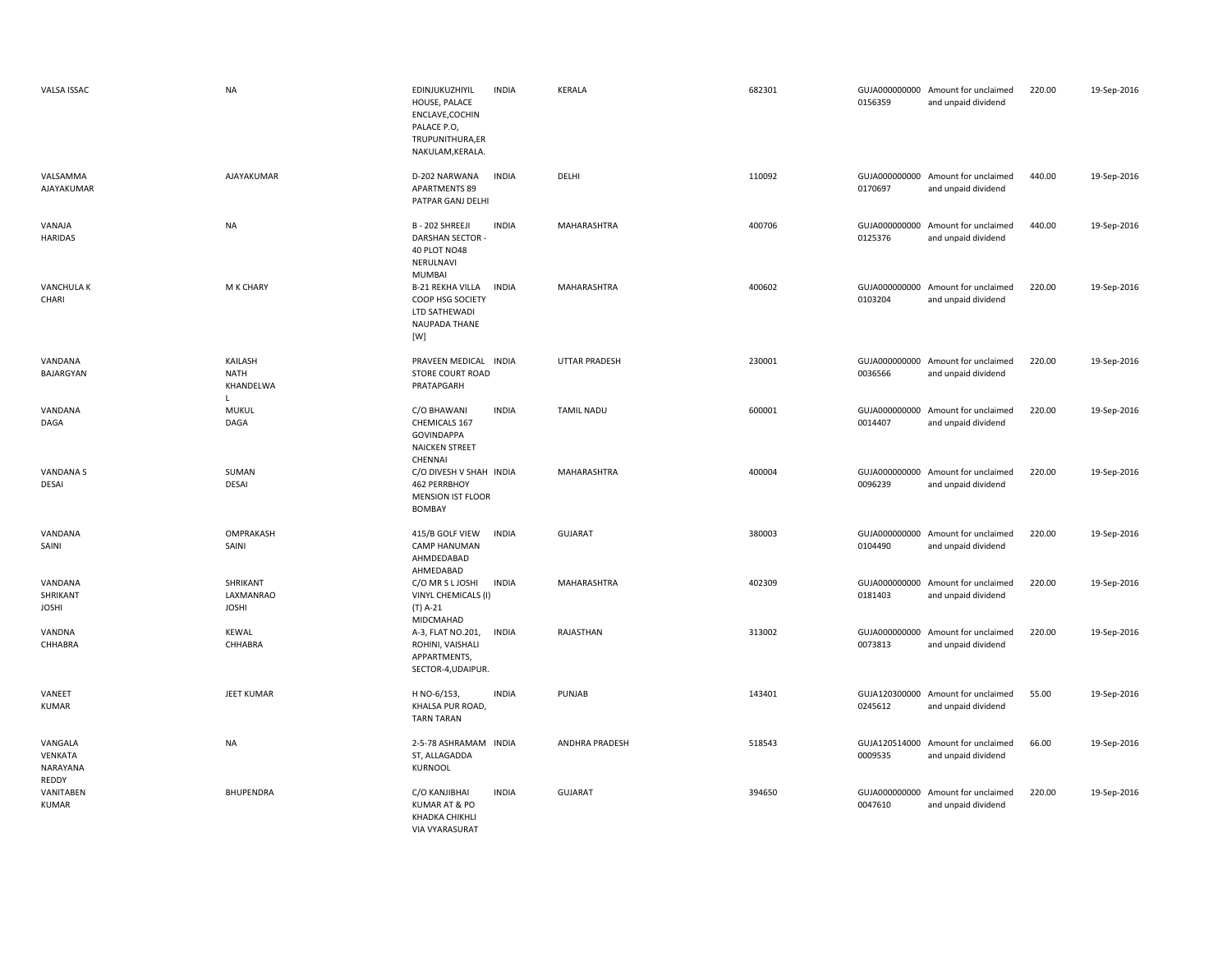| VANITABEN<br>PRAVIN<br>CHANDRA<br><b>NADPARA</b> | PRAVINCAND<br>RA<br>NARANBHAI  | LIONS SECONDARY INDIA<br>SCHOOL<br>MANAVADAR DT<br><b>JUNAGADH GUJRAT</b>                                                                            | <b>GUJARAT</b> | 362530 | 0020597                  | GUJA000000000 Amount for unclaimed<br>and unpaid dividend | 220.00 | 19-Sep-2016 |
|--------------------------------------------------|--------------------------------|------------------------------------------------------------------------------------------------------------------------------------------------------|----------------|--------|--------------------------|-----------------------------------------------------------|--------|-------------|
| VANITABEN<br>VINAYKUMAR<br>SHAH                  | <b>NA</b>                      | <b>INDIA</b><br>III 26/6 G E B<br><b>COLONY WANAK</b><br><b>BORITP5 DIST</b><br>KHEDA TA THASRA                                                      | GUJARAT        | 388239 | 5468552                  | GUJAIN3015491 Amount for unclaimed<br>and unpaid dividend | 110.00 | 19-Sep-2016 |
| VARANASI<br>SATYANARAYA<br><b>NA</b>             | <b>NA</b>                      | FLAT NO 302, FORT INDIA<br><b>VIEW RESIDENCY</b><br>PLOT NO 11-16<br>SECRETARIAT<br>COLONY<br>PUPPALAGUDA<br>(RAJENDRA NAGAR<br>MANDAL)<br>HYDERABAD | MAHARASHTRA    | 999999 | GUJAIN3003941<br>0115649 | Amount for unclaimed<br>and unpaid dividend               | 220.00 | 19-Sep-2016 |
| <b>VARKEY ALEX</b>                               | <b>ALEX VARKEY</b>             | KANNAMPURAM<br><b>INDIA</b><br><b>HOUSE KAPPADU P</b><br>O KOTTAYAM,<br>KERALA                                                                       | KERALA         | 686508 | 0669323                  | GUJAIN3018951 Amount for unclaimed<br>and unpaid dividend | 22.00  | 19-Sep-2016 |
| <b>VARSHAJ</b><br>KOTHARI                        | <b>JAMNADAS M</b><br>KOTHARI   | A 3 VENKATESH<br><b>INDIA</b><br><b>KRUPA IST FLOOR</b><br>GAONDEVI<br><b>DOMBIVLI W</b>                                                             | MAHARASHTRA    | 421202 | 0100530                  | GUJA000000000 Amount for unclaimed<br>and unpaid dividend | 220.00 | 19-Sep-2016 |
| VARSHA J<br>PATEL                                | J PATEL H<br>HOLD              | 1186 NANI RANGILA INDIA<br><b>POLE SHAHPUR</b><br>AHMEDABAD                                                                                          | GUJARAT        | 380001 | GUJA000000000<br>0138932 | Amount for unclaimed<br>and unpaid dividend               | 440.00 | 19-Sep-2016 |
| <b>VARSHA NITIN</b><br>SHAH                      | <b>NITIN R SHAH</b>            | 202 DATTA<br><b>INDIA</b><br><b>DARSHAN CHS</b><br><b>MISTRY CHAWL</b><br><b>MANPADA ROAD</b><br>OPP AGARWALL<br>HALL DOMBIVLI E<br>THANE            | MAHARASHTRA    | 421201 | GUJAIN3024704<br>0153025 | Amount for unclaimed<br>and unpaid dividend               | 226.60 | 19-Sep-2016 |
| VARSHA<br>PATEL                                  | SATISH N<br>PATEL              | A/1701, PURVI<br><b>INDIA</b><br><b>TOWER SUBHASH</b><br>CHOCK<br>MEMNAGARAHMED<br>ABAD                                                              | <b>GUJARAT</b> | 380052 | 0000863                  | GUJA000000000 Amount for unclaimed<br>and unpaid dividend | 220.00 | 19-Sep-2016 |
| VARSHA<br>THAKKAR                                | <b>SURESH</b><br>THAKKAR       | <b>BOB COLONY KHATI INDIA</b><br><b>WALA TANK INDORE</b>                                                                                             | MADHYA PRADESH | 452002 | 0054016                  | GUJA000000000 Amount for unclaimed<br>and unpaid dividend | 220.00 | 19-Sep-2016 |
| VARSHABEN<br>DIPAKBHAI<br>GHEEWALA               | <b>DIPAKBHAI G</b><br>GHEEWALA | <b>INDIA</b><br>10 MARUTI PARK<br>SOCIETY CHHABILA<br><b>HANUMAN PHASE</b><br>PATANGUJARAT.                                                          | GUJARAT        | 384265 | 0206860                  | GUJA000000000 Amount for unclaimed<br>and unpaid dividend | 220.00 | 19-Sep-2016 |
| VARUN<br>SAIHGAL                                 | <b>B M SAIHGAL</b>             | 48 ARADHANA<br><b>INDIA</b><br><b>COLONY R K PURAM</b><br><b>SECTOR XIIINEW</b><br>DELHI                                                             | DELHI          | 110066 | GUJA000000000<br>0015398 | Amount for unclaimed<br>and unpaid dividend               | 220.00 | 19-Sep-2016 |
| VASANT<br>KESHAVJI                               | KESHAVJI                       | <b>INDIA</b><br>32 DADBAHWALA<br>SADAN 384 TELANG<br><b>RD MATUNGA</b><br><b>BOMBAY</b>                                                              | MAHARASHTRA    | 400019 | GUJA000000000<br>0146988 | Amount for unclaimed<br>and unpaid dividend               | 220.00 | 19-Sep-2016 |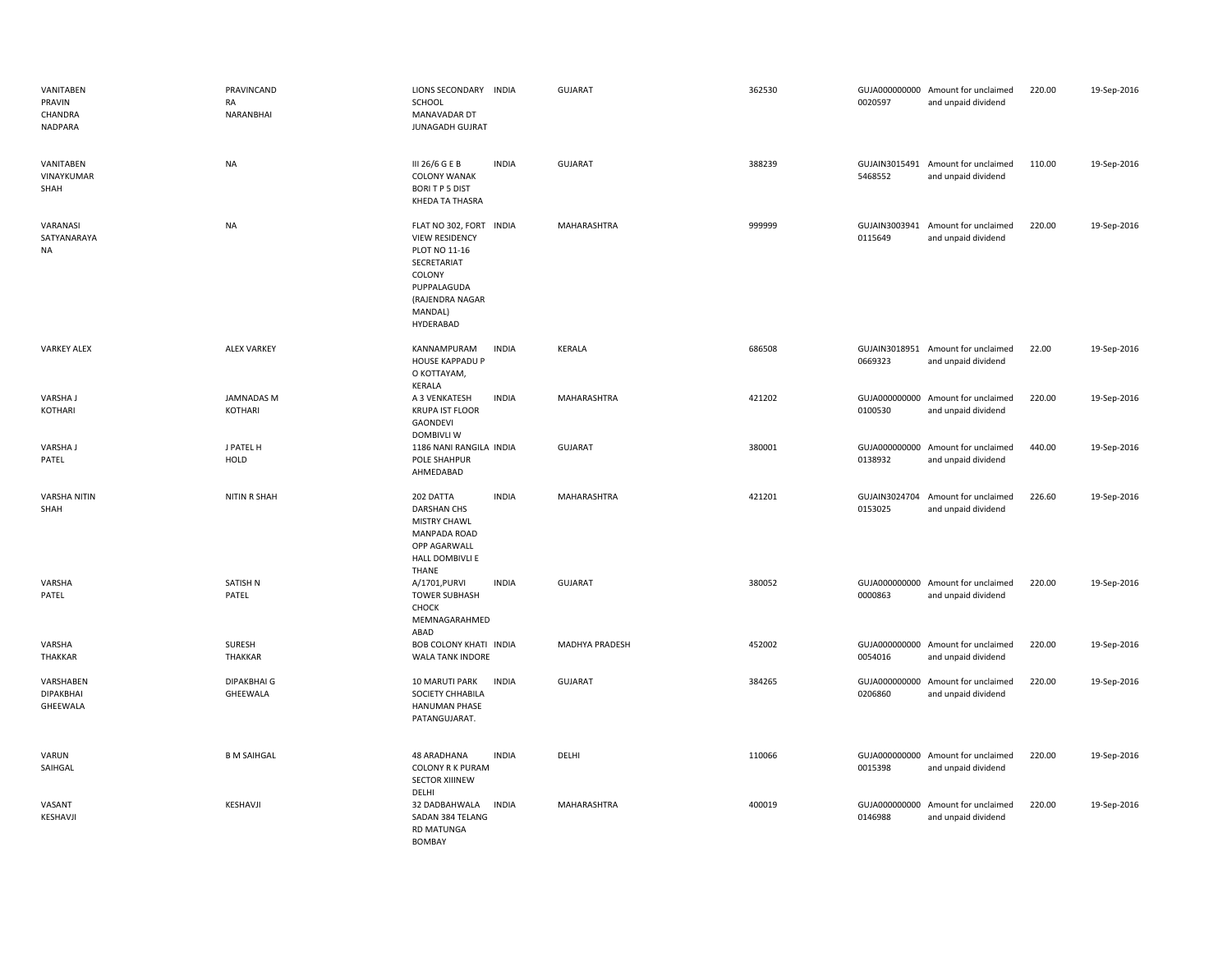| VASANT<br><b>KUMAR</b><br>PANDYA         | RATAN LAL C<br>PANDYA                   | C 133 RAJLAXMI<br><b>INDIA</b><br>SOCIETY OPP<br><b>TELEPHONE</b><br><b>EXCHANGE NEAR</b><br><b>RACE COURCE</b><br><b>CIRCLE BARODA</b> | GUJARAT           | 390015 | 0123280                  | GUJA000000000 Amount for unclaimed<br>and unpaid dividend | 220.00 | 19-Sep-2016 |
|------------------------------------------|-----------------------------------------|-----------------------------------------------------------------------------------------------------------------------------------------|-------------------|--------|--------------------------|-----------------------------------------------------------|--------|-------------|
| VASANTBHAI<br>K PATEL                    | <b>NA</b>                               | AT&POST-BHATSAR INDIA<br>DIST-PATAN - (N.G.)                                                                                            | <b>GUJARAT</b>    | 384230 | 0052967                  | GUJAIN3003432 Amount for unclaimed<br>and unpaid dividend | 110.00 | 19-Sep-2016 |
| VASUBEN<br>RAMANBHAI<br>PATEL            | <b>NA</b>                               | <b>INDIA</b><br>40, SHRIJI KRUPA<br>SOCIETY, NEAR<br>G.H.B, BHARUCH                                                                     | GUJARAT           | 392001 | 0003573                  | GUJA120113000 Amount for unclaimed<br>and unpaid dividend | 440.00 | 19-Sep-2016 |
| VASUDEV<br>KABRA                         | RAMPRASAD<br>KABRA                      | H NO.7/1/235/50,<br><b>INDIA</b><br>PRASANT COLONY,<br>BACKAMPET,<br>HYDERABAD                                                          | ANDHRA PRADESH    | 500016 | 2262983                  | GUJAIN3011511 Amount for unclaimed<br>and unpaid dividend | 35.20  | 19-Sep-2016 |
| VASUDEV<br>LAXMANRAO<br>KULKARNI         | LAXMANRAO<br><b>BHIMRAO</b><br>KULKARNI | G-2 AMISH AVENUE INDIA<br>T P ROAD NO 2<br><b>GOTRI VADODARA</b>                                                                        | <b>GUJARAT</b>    | 390021 | 0168371                  | GUJA000000000 Amount for unclaimed<br>and unpaid dividend | 660.00 | 19-Sep-2016 |
| VASUDEV<br>MOOLRAJANI                    | <b>JETHA NAND</b><br>MOOLRAJANI         | 94 KANWAR NAGAR INDIA<br><b>JAIPUR</b>                                                                                                  | RAJASTHAN         | 302001 | 0011131                  | GUJA000000000 Amount for unclaimed<br>and unpaid dividend | 220.00 | 19-Sep-2016 |
| VASUDEV<br><b>TRIVEDI</b>                | <b>MOTILAL</b><br><b>TRIVEDI</b>        | <b>TRIVEDI WATCH</b><br><b>INDIA</b><br><b>GANDHI CHOWK</b><br>HALOL DT PMS                                                             | <b>GUJARAT</b>    | 389350 | 0039848                  | GUJA000000000 Amount for unclaimed<br>and unpaid dividend | 220.00 | 19-Sep-2016 |
| VASUDHABEN<br><b>JAGDISHBHAI</b><br>SHAH | <b>NA</b>                               | SANKALP GAYATRI<br><b>INDIA</b><br>NAGAR VIJALPORE<br>NAVSARI GUJARAT                                                                   | GUJARAT           | 396450 | GUJAIN3004501<br>2431497 | Amount for unclaimed<br>and unpaid dividend               | 220.00 | 19-Sep-2016 |
| VASUMATI<br>SHAH                         | <b>DUNGAR</b><br><b>BHAI SHAH</b>       | PLOT NO 77612<br><b>INDIA</b><br><b>SECTOR 7 B</b><br>GANDHINAGAR                                                                       | <b>GUJARAT</b>    | 382007 | 0085516                  | GUJA000000000 Amount for unclaimed<br>and unpaid dividend | 220.00 | 19-Sep-2016 |
| VASUMATIBE<br>${\sf N}$<br>CHANDULAL     | CHANDULAL<br><b>BHATT</b>               | <b>INDIA</b><br>60 - ALKA SOCIETY<br>SIDHPUR                                                                                            | <b>GUJARAT</b>    | 384151 | GUJAIN3022011<br>0810758 | Amount for unclaimed<br>and unpaid dividend               | 220.00 | 19-Sep-2016 |
| BHATT<br>VAZEER M<br>MULLA               | MOHAMMAD<br>HANIEF                      | JEO/OCKEIIKPC INDIA<br>LTD KADRA<br>KARWAR (N K)<br>KARNATAKA                                                                           | KARNATAKA         | 581396 | 0160366                  | GUJA000000000 Amount for unclaimed<br>and unpaid dividend | 220.00 | 19-Sep-2016 |
| <b>VE KASI</b><br>VISVANATHAN            | VAIRAVAN                                | DURGA VILLA PLOT INDIA<br>NO 106 K K NAGAR<br><b>MADURAI</b>                                                                            | <b>TAMIL NADU</b> | 625020 | 0146666                  | GUJA000000000 Amount for unclaimed<br>and unpaid dividend | 220.00 | 19-Sep-2016 |
| <b>VED PARKASH</b>                       | <b>JRMODI</b>                           | MODI STATIONERS B- INDIA<br>40 NEHRU GROUND<br>FARIDABAD<br>HARYANA                                                                     | HARYANA           | 121001 | 0148021                  | GUJA000000000 Amount for unclaimed<br>and unpaid dividend | 220.00 | 19-Sep-2016 |
| <b>VED PARKASH</b><br>KALRA              | <b>MADAN LAL</b><br><b>KALRA</b>        | 681/23 DLF COLONY INDIA<br>ROHTAK HARYANA                                                                                               | HARYANA           | 124001 | 0126115                  | GUJA000000000 Amount for unclaimed<br>and unpaid dividend | 220.00 | 19-Sep-2016 |
| <b>VED PRAKASH</b>                       | LATE SH G N<br>PRASAD                   | QR NO M-34/8 AT & INDIA<br>PO - TELCO COLONY<br><b>JAMSHEDPURBIHAR</b>                                                                  | <b>JHARKHAND</b>  | 831004 | GUJA000000000<br>0011563 | Amount for unclaimed<br>and unpaid dividend               | 220.00 | 19-Sep-2016 |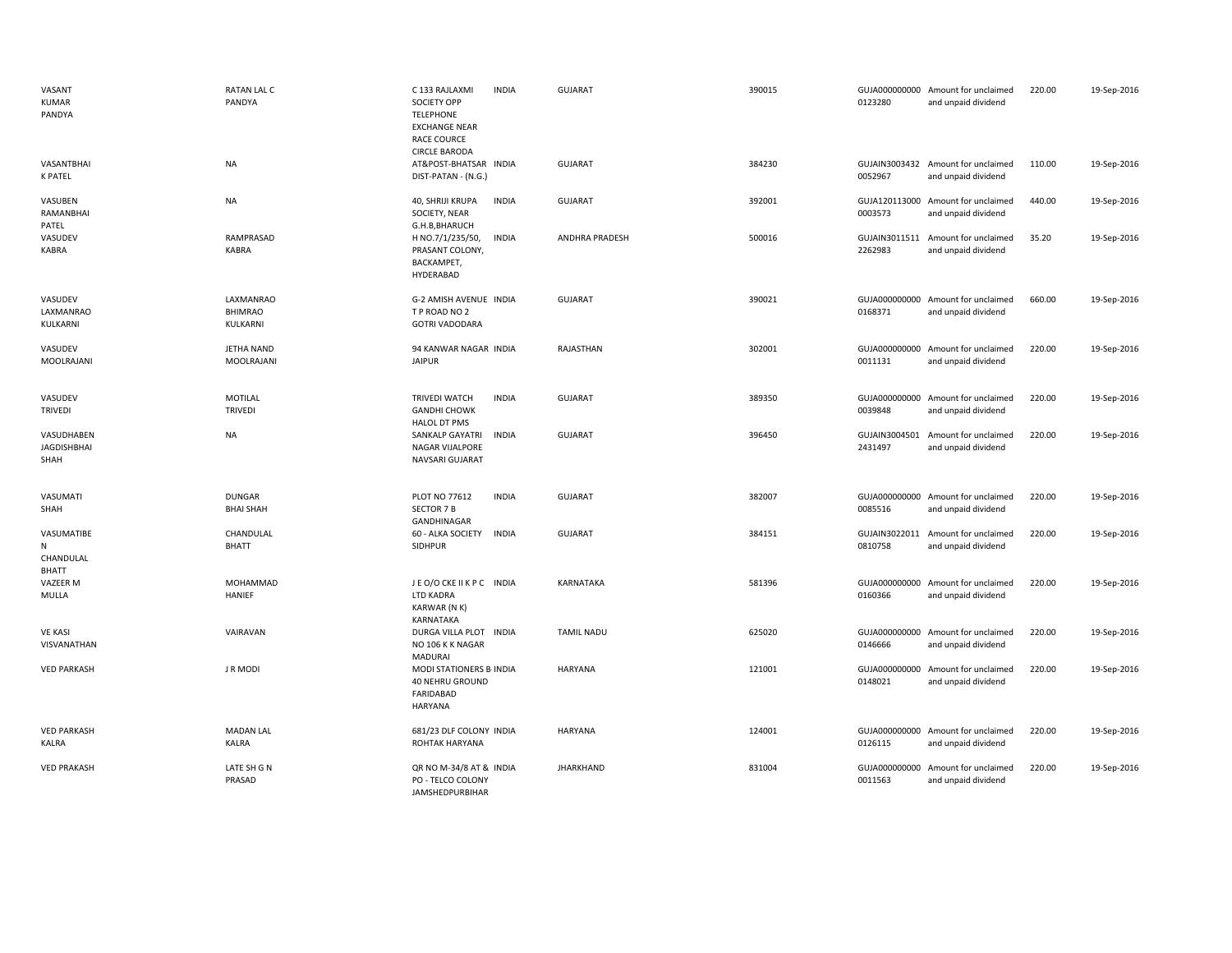| <b>VED PRAKASH</b><br><b>GIRHOTRA</b> | AMARNATH<br><b>GIRHOTRA</b>        | PRAKASH BHAWAN INDIA<br><b>STATION ROAD</b><br>ORAI DIST JALAUN<br>(U P)                                                        |              | <b>UTTAR PRADESH</b> | 205001 | 0164085                  | GUJA000000000 Amount for unclaimed<br>and unpaid dividend | 220.00 | 19-Sep-2016 |
|---------------------------------------|------------------------------------|---------------------------------------------------------------------------------------------------------------------------------|--------------|----------------------|--------|--------------------------|-----------------------------------------------------------|--------|-------------|
| <b>VED PRAKASH</b><br><b>GUPTA</b>    | RAM<br>SHANKAR<br><b>GUPTA</b>     | 339/282 RADHA<br>NAGAR FATEHPUR                                                                                                 | <b>INDIA</b> | <b>UTTAR PRADESH</b> | 212601 | 1569530                  | GUJAIN3015572 Amount for unclaimed<br>and unpaid dividend | 660.00 | 19-Sep-2016 |
| <b>VED PRAKASH</b><br>MAURYA          | O L MAURYA                         | C/O SRI PRITAM<br><b>SINGH 73/3</b><br>MANSFIELD ROAD<br><b>NEAR AIRFORCE</b><br>RECRUITMENT<br>OFFICEAMBALA<br>CANTT (HARYANA) | <b>INDIA</b> | <b>HARYANA</b>       | 133001 | 0157734                  | GUJA000000000 Amount for unclaimed<br>and unpaid dividend | 220.00 | 19-Sep-2016 |
| <b>VED PRAKASH</b><br>WALIA           | <b>RUP CHAND</b><br>WALI           | HOUSE NO 1082<br>SECTOR 2373<br>CHANDIGARH                                                                                      | <b>INDIA</b> | CHANDIGARH           | 160023 | 0005172                  | GUJA000000000 Amount for unclaimed<br>and unpaid dividend | 220.00 | 19-Sep-2016 |
| VEEBHA<br>TIWARI                      | <b>ASHOKNATH</b><br><b>TIWARI</b>  | JT 1: A N TIWARI 6<br><b>HPCL HOUSING</b><br><b>COMPLEX OPP</b><br>HOTEL ASIAGANDHI<br>NAGAR JAMMU                              | <b>INDIA</b> | JAMMU AND KASHMIR    | 180004 | GUJA000000000<br>0172160 | Amount for unclaimed<br>and unpaid dividend               | 220.00 | 19-Sep-2016 |
| VEEBHA<br>ZAVER PATEL                 | ZAVER<br><b>MOHAN</b><br>PATEL     | URMIL CHILDREN<br>HOSPITAL 14 G P<br><b>SOC NIZAMPURA</b><br><b>BARODA</b>                                                      | <b>INDIA</b> | <b>GUJARAT</b>       | 390002 | 0003477                  | GUJA000000000 Amount for unclaimed<br>and unpaid dividend | 220.00 | 19-Sep-2016 |
| VEEJAYA<br><b>OCHAVBHAI</b><br>SHAH   | <b>OCHAVBHAI</b>                   | C/O VALLABH<br><b>FINANCE COMP</b><br>STATION ROAD AT &<br>PO CHHOTA<br><b>UDEPUR DI BARODA</b>                                 | <b>INDIA</b> | <b>GUJARAT</b>       | 391165 | 0051790                  | GUJA000000000 Amount for unclaimed<br>and unpaid dividend | 220.00 | 19-Sep-2016 |
| <b>VEENA DEVI</b>                     | <b>DURGA DUTT</b><br><b>JINDAL</b> | SARLA STEEL<br>ROLLING MILLS<br>DELHI ROAD HISAR<br>HARYANA HISSAR,<br><b>HARYANA</b>                                           | <b>INDIA</b> | <b>HARYANA</b>       | 125005 | 0017210                  | GUJA000000000 Amount for unclaimed<br>and unpaid dividend | 220.00 | 19-Sep-2016 |
| <b>VEENA JAIN</b>                     | N K JAIN                           | 47 DARYAGANJ<br><b>NEW DELHI</b>                                                                                                | <b>INDIA</b> | DELHI                | 110002 | 0017770                  | GUJA000000000 Amount for unclaimed<br>and unpaid dividend | 220.00 | 19-Sep-2016 |
| VEENA<br>KUKREJA                      | H R KUKREJA                        | II F 109 LAJPAT<br>NAGAR NEW DELHI                                                                                              | <b>INDIA</b> | DELHI                | 110024 | 0082665                  | GUJA000000000 Amount for unclaimed<br>and unpaid dividend | 220.00 | 19-Sep-2016 |
| <b>VEENA</b><br>KUKREJA               | <b>B D KUKREJA</b>                 | B I 110 LAJPAT<br>NAGAR NEW DELHI<br>DELHI                                                                                      | <b>INDIA</b> | DELHI                | 110024 | 0058487                  | GUJA000000000 Amount for unclaimed<br>and unpaid dividend | 220.00 | 19-Sep-2016 |
| <b>VEENA</b><br><b>KUMARI</b>         | RAKESH<br><b>KUMAR</b>             | H.NO.-A-1, PUNJABI INDIA<br>UNIVERSITY, SADAR,<br>PATIALA, PUNJAB                                                               |              | PUNJAB               | 147001 | 0177346                  | GUJAIN3023651 Amount for unclaimed<br>and unpaid dividend | 55.00  | 19-Sep-2016 |
| VEENA<br><b>KUMARI</b>                | GULSHAN<br>KUMAR                   | W S 9 BASTI SHEIKH INDIA<br><b>JALANDHAR CITY</b>                                                                               |              | PUNJAB               | 144002 | 0013677                  | GUJA000000000 Amount for unclaimed<br>and unpaid dividend | 220.00 | 19-Sep-2016 |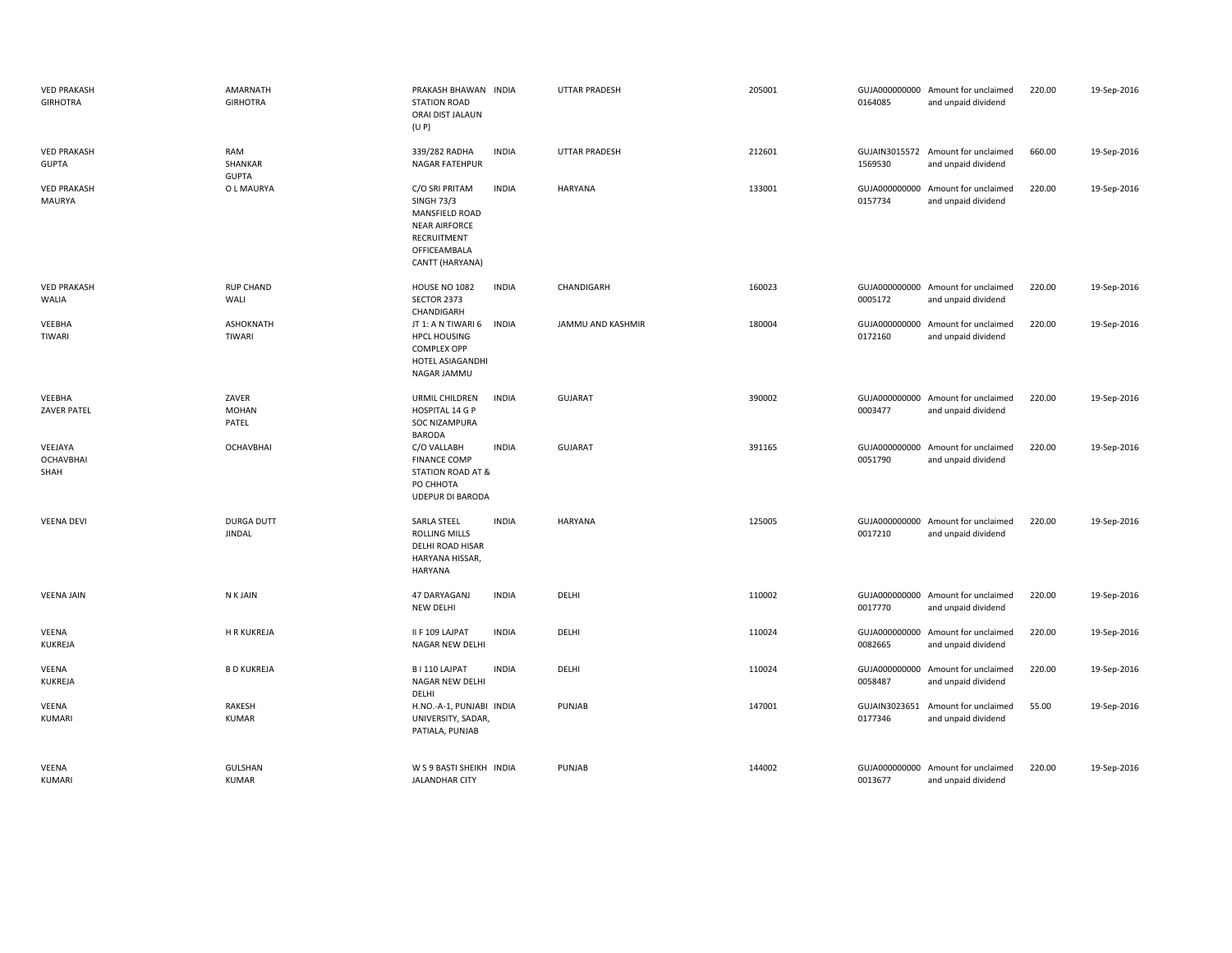| VEENA<br>KUMARI                             | VISHNU<br>SHANKER                             | C/O RAMADHAR<br><b>SHARMA STATION</b><br>MASTER AT&PO<br>JAHANABAD<br><b>RAILWAY STATION</b><br>UTTA PURBI GALI<br><b>DIST</b><br><b>JAHANABADBIHAR</b> | <b>INDIA</b> | <b>BIHAR</b>          | 804417 | 0131360                  | GUJA000000000 Amount for unclaimed<br>and unpaid dividend | 220.00 | 19-Sep-2016 |
|---------------------------------------------|-----------------------------------------------|---------------------------------------------------------------------------------------------------------------------------------------------------------|--------------|-----------------------|--------|--------------------------|-----------------------------------------------------------|--------|-------------|
| VEENA<br>MANDAL                             | <b>NA</b>                                     | QTR NO D/48 PTS<br>NTPC KAHALGAON<br>BHAGALPUR                                                                                                          | <b>INDIA</b> | <b>BIHAR</b>          | 813214 | 2419206                  | GUJAIN3029024 Amount for unclaimed<br>and unpaid dividend | 220.00 | 19-Sep-2016 |
| VEENA<br><b>NARANG</b>                      | <b>JOGINDERLAL</b><br>NARANG                  | BLOCK 10 FLAT 4<br>HASTING ROAD OPP<br><b>CIRCUT HOUSE</b><br>ALLAHABAD                                                                                 | <b>INDIA</b> | <b>UTTAR PRADESH</b>  | 211001 | 0036348                  | GUJA000000000 Amount for unclaimed<br>and unpaid dividend | 220.00 | 19-Sep-2016 |
| VEENA<br>PRASAD                             | <b>B K PRASAD</b>                             | SHRI I N P YADAV<br><b>DUTTA VILLA NEW</b><br>AREA MORABADI<br>RANCHI                                                                                   | <b>INDIA</b> | <b>JHARKHAND</b>      | 834008 | 0041590                  | GUJA000000000 Amount for unclaimed<br>and unpaid dividend | 330.00 | 19-Sep-2016 |
| VEENA<br>SHYAMSUNDA<br>R KELA               | NA                                            | <b>KELA HOSPITAL</b><br><b>STATION ROAD</b><br>AKOT DIST AKOLA<br>AKOT                                                                                  | <b>INDIA</b> | MAHARASHTRA           | 444101 | 0248410                  | GUJA120332000 Amount for unclaimed<br>and unpaid dividend | 220.00 | 19-Sep-2016 |
| <b>VEENAY</b><br><b>NANAVATI</b>            | YAGESH H<br>HOLD                              | MAMTA SOCIETY D INDIA<br><b>BUILDING 4TH</b><br><b>FLOOR OPP</b><br>SANTOSHI MATA<br>MANDIR L B MARG<br>MULUND WEST<br>BOMBAY                           |              | MAHARASHTRA           | 400080 | 0153035                  | GUJA000000000 Amount for unclaimed<br>and unpaid dividend | 660.00 | 19-Sep-2016 |
| VEENU<br>SHARMA                             | <b>DEEPAK</b><br>SHARMA                       | C/O KRISHNA<br>HOMOEOPATHS<br><b>STATION ROAD</b><br><b>BIKANER</b>                                                                                     | <b>INDIA</b> | RAJASTHAN             | 334001 | 0009550                  | GUJA000000000 Amount for unclaimed<br>and unpaid dividend | 220.00 | 19-Sep-2016 |
| VEERA<br><b>MOHAN</b><br>BABU<br>KUNAPAREDD | VENKATA<br>RAMAVAIAH                          | 24 5 51 PWD<br><b>QUARTERS COURT</b><br>COMPOUND<br>KAKINADA A P                                                                                        | <b>INDIA</b> | <b>ANDHRA PRADESH</b> | 533001 | GUJA000000000<br>0116079 | Amount for unclaimed<br>and unpaid dividend               | 220.00 | 19-Sep-2016 |
| VEERABHADR<br>APPA VIJAPUR                  | MALASHETEP<br>PA VIJAPUR                      | AMRUTVAR SHINI<br>NO 8 14670 SATTUR<br>COLONY VIDYAGIRI<br>LAKAMANAHALL<br>DHARWAD                                                                      | <b>INDIA</b> | KARNATAKA             | 580004 | GUJAIN3026793<br>2369508 | Amount for unclaimed<br>and unpaid dividend               | 330.00 | 19-Sep-2016 |
| VEERARAJU                                   | NA                                            | 476/A HERUR POST INDIA<br>WARD NO 3<br>GANGAVATHI                                                                                                       |              | KARNATAKA             | 583227 | 1440582                  | GUJAIN3002391 Amount for unclaimed<br>and unpaid dividend | 220.00 | 19-Sep-2016 |
| VEERAVENKAT<br>ASATAYANAR<br>AYANA TUMU     | <b>TUMU</b><br>SATANARAYA<br>NA<br>PEADDABBAI | <b>TVV</b><br>SATAYANARAYANA<br><b>HOUSE NO 2-13-29</b><br><b>VENKAT NAGAR</b><br>KAKINADA                                                              | <b>INDIA</b> | ANDHRA PRADESH        | 533003 | 0170587                  | GUJA000000000 Amount for unclaimed<br>and unpaid dividend | 220.00 | 19-Sep-2016 |
| VEERENDRA<br><b>KUMAR</b><br><b>MEHTA</b>   | Shri N K<br>Mehta                             | J-15, Chetakpuri<br><b>Gwalior Gwalior</b>                                                                                                              | <b>INDIA</b> | MADHYA PRADESH        | 474002 | 0171901                  | GUJA120106000 Amount for unclaimed<br>and unpaid dividend | 220.00 | 19-Sep-2016 |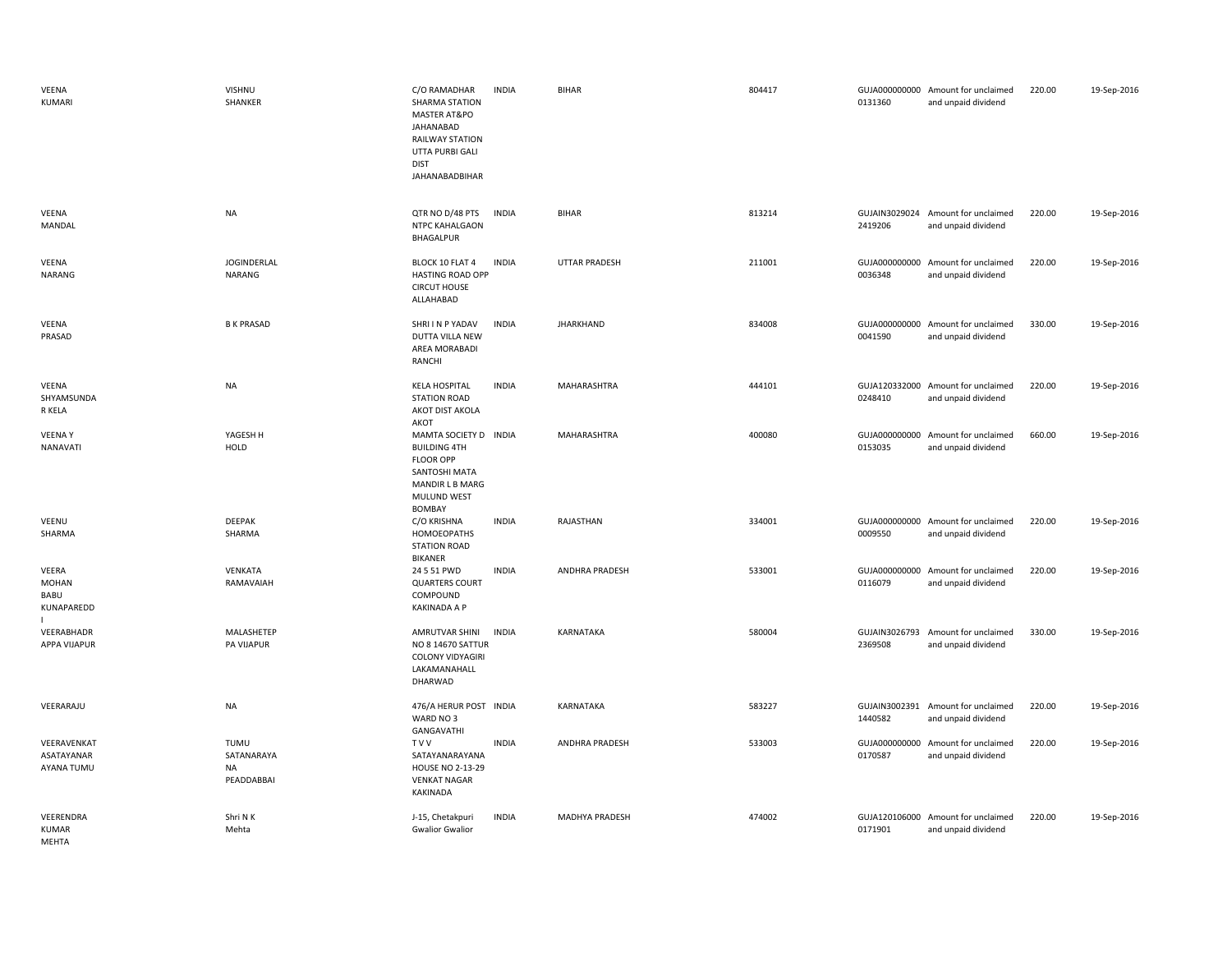| VELAMPALLI<br><b>VENKATA</b><br>RAMAKRISHN<br>A | <b>NA</b>                                | D NO 4 17<br><b>MANDIRAM BAZAR</b><br>SANTHANUTHALAPA<br>DU                                    | <b>INDIA</b> | ANDHRA PRADESH        | 523001 | 3281765                  | GUJAIN3002141 Amount for unclaimed<br>and unpaid dividend | 110.00  | 19-Sep-2016 |
|-------------------------------------------------|------------------------------------------|------------------------------------------------------------------------------------------------|--------------|-----------------------|--------|--------------------------|-----------------------------------------------------------|---------|-------------|
| VELLALA<br>PULLAIAH                             | VENKATAIAH                               | 4/75-1 MASAPET<br>POST RAYACHOTY<br>MANDAL<br><b>CUDDAPAH DIST</b>                             | <b>INDIA</b> | ANDHRA PRADESH        | 516270 | 0015034                  | GUJAIN3023241 Amount for unclaimed<br>and unpaid dividend | 440.00  | 19-Sep-2016 |
| VELLANKI<br>AJAY KUMAR                          | <b>NA</b>                                | C/O P RAMA<br>SWAMY 14-1-85<br>VENURAO COLONY<br>WARANGAL                                      | <b>INDIA</b> | ANDHRA PRADESH        | 506002 | 1372985                  | GUJAIN3003941 Amount for unclaimed<br>and unpaid dividend | 3300.00 | 19-Sep-2016 |
| <b>VELUBHAN</b><br>ZALA                         | <b>NONGHUBH</b><br>A T ZALA              | Q NO 537/A P O<br><b>FERTILIZER NAGAR</b><br><b>DIST VADODARA</b>                              | <b>INDIA</b> | GUJARAT               | 391750 | 0120291                  | GUJA000000000 Amount for unclaimed<br>and unpaid dividend | 330.00  | 19-Sep-2016 |
| VEMPARALA<br>LAKSHMI                            | V V<br>MANIKYALA<br>RAO                  | HOUSE NO 2-2-<br>1137/7/B NEW<br>NALLAKUNTA<br>HYDERABAD                                       | <b>INDIA</b> | <b>ANDHRA PRADESH</b> | 500044 | GUJAIN3006101<br>0259025 | Amount for unclaimed<br>and unpaid dividend               | 220.00  | 19-Sep-2016 |
| <b>VEMULA RAM</b><br>MOHAN RAO                  | <b>HANUMANTA</b><br>RAO VEMULA           | CHANDRUGONDA<br>POST AND MANDAL<br>KHAMMAM<br><b>DISTRICT</b><br>KOTHAGUDEMKOTH<br>AGUDEM      | <b>INDIA</b> | <b>ANDHRA PRADESH</b> | 507166 | 0066102                  | GUJA120381000 Amount for unclaimed<br>and unpaid dividend | 44.00   | 19-Sep-2016 |
| VEMULURU<br>RAM BABU                            | $\mathsf{V}$<br>VENKATESWA<br><b>RLU</b> | D NO 5-90-6 3RD<br>MAIN 1ST CROSS<br>CHANDRA MOULI<br>NAGAR GUNTUR                             | <b>INDIA</b> | <b>ANDHRA PRADESH</b> | 522007 | 0205555                  | GUJA000000000 Amount for unclaimed<br>and unpaid dividend | 220.00  | 19-Sep-2016 |
| <b>VENITA</b><br>VINOD<br>GAJJAR                | VINOD<br>GIRDHARLAL<br>GAJJAR            | 37 GOKUL NAGAR<br>SOC OPP JAYMALA<br><b>BUS STOP ISANPUR</b><br>ROAD GHODASAR<br>AHMEDABAD GUJ | <b>INDIA</b> | <b>GUJARAT</b>        | 380050 | 0083924                  | GUJA000000000 Amount for unclaimed<br>and unpaid dividend | 220.00  | 19-Sep-2016 |
| VENKATA<br><b>HARIK</b>                         | <b>K SESHAIAH</b>                        | 1-296, NR<br><b>ONETOWN POLICE</b><br>STATION, MEDAM<br>STREET, WARD -<br>11, KURNOOL          | <b>INDIA</b> | ANDHRA PRADESH        | 518001 | 0504495                  | GUJA120447000 Amount for unclaimed<br>and unpaid dividend | 39.60   | 19-Sep-2016 |
| VENKATA<br><b>KRISHNA RAO</b><br>KALAPALA       | <b>NA</b>                                | D NO. 10-154,<br>TULASI NAGAR,<br>KRISHNA NAGAR<br>(P.O.) VIJAYAWADA<br>VIJAYAWADA             | <b>INDIA</b> | ANDHRA PRADESH        | 520007 | 0020978                  | GUJA120233010 Amount for unclaimed<br>and unpaid dividend | 220.00  | 19-Sep-2016 |
| VENKATA<br>NARASIMHA<br>RAO GUNDA               | G<br>VENKATESWA<br>RA RAO                | C/O SRI RADHIKA<br><b>CLOTH SHOW</b><br>ROOM<br>JAGGAYYAPET A P                                | <b>INDIA</b> | <b>ANDHRA PRADESH</b> | 521175 | 0098517                  | GUJA000000000 Amount for unclaimed<br>and unpaid dividend | 220.00  | 19-Sep-2016 |
| <b>VENKATA RAO</b><br>KARUTURI                  | ADINARAYAN<br>A                          | D NO 26 24/3<br>DODDIPATLAVARI<br>STREET TANUKU W<br>G DT                                      | <b>INDIA</b> | <b>ANDHRA PRADESH</b> | 534211 | 0115938                  | GUJA000000000 Amount for unclaimed<br>and unpaid dividend | 220.00  | 19-Sep-2016 |
| <b>VENKATA RAO</b><br>PONNADA                   | SUBBARAO<br>PONNADA                      | A-32 OBEROI<br><b>APARTMENTS 2-</b><br>SHYAM NATH MARG<br>DELHI                                | <b>INDIA</b> | DELHI                 | 110054 | 0054771                  | GUJA000000000 Amount for unclaimed<br>and unpaid dividend | 220.00  | 19-Sep-2016 |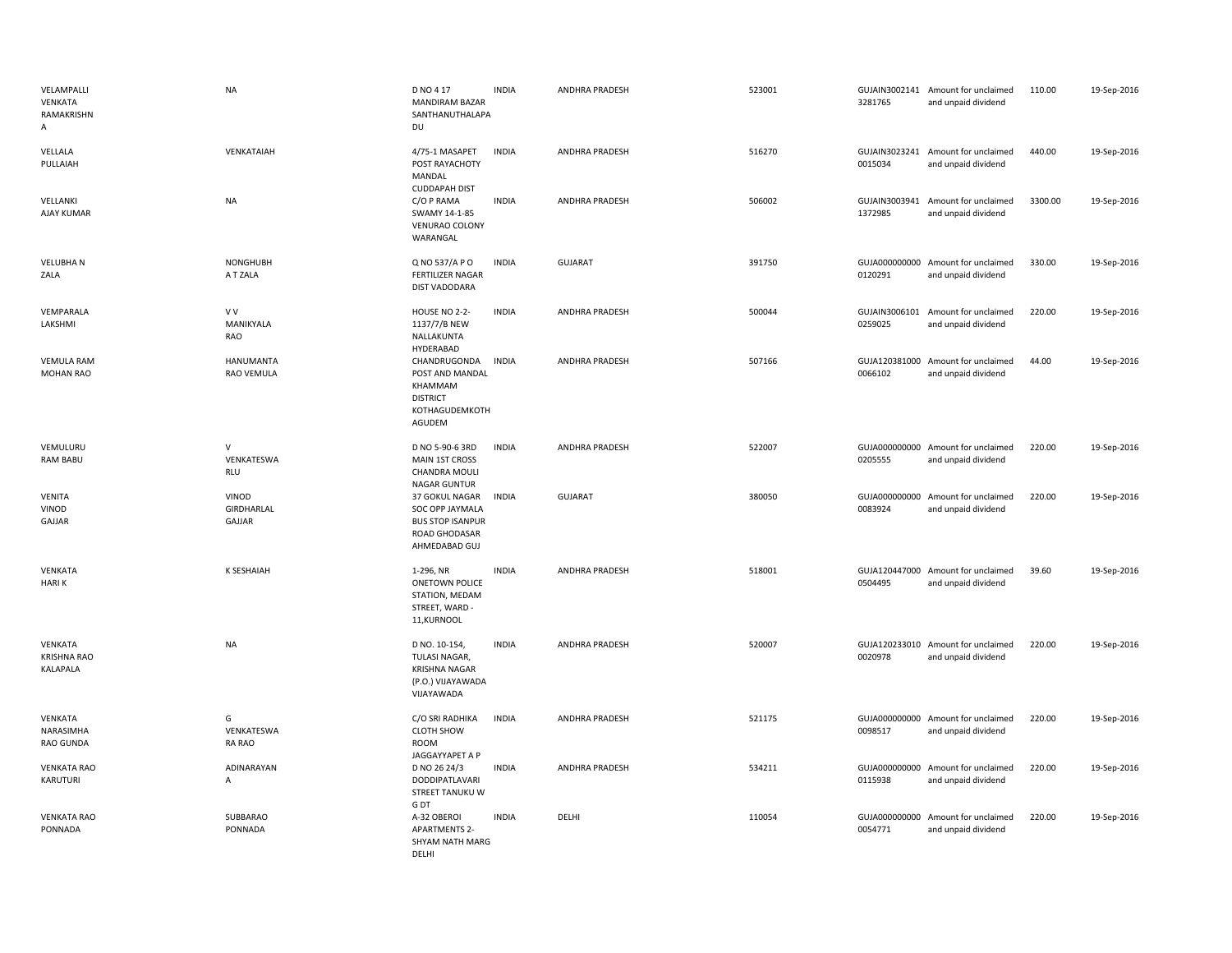| VENKATAIAH<br>SETTEM                                 | VENGAIAH<br>SETTEM           | 7/407 CUMBUM<br>ROAD<br>MARKAPURAM                                                                                     | <b>INDIA</b> | <b>ANDHRA PRADESH</b> | 523316 | 0098359 | GUJA000000000 Amount for unclaimed<br>and unpaid dividend | 220.00 | 19-Sep-2016 |
|------------------------------------------------------|------------------------------|------------------------------------------------------------------------------------------------------------------------|--------------|-----------------------|--------|---------|-----------------------------------------------------------|--------|-------------|
| VENKATALAKS<br>HMI<br>NARAYANAM<br><b>MATOLUSURI</b> | <b>T SAMBASIVA</b><br>RAO    | W/O T SAMBASIVA INDIA<br>RAO S I OF POLICE III<br><b>TOWN POLICE</b><br><b>STATION KURNOOL</b>                         |              | ANDHRA PRADESH        | 518002 | 0105008 | GUJA000000000 Amount for unclaimed<br>and unpaid dividend | 220.00 | 19-Sep-2016 |
| VENKATALAKS<br>HMI VOLLALA                           | PRAKASH<br>VOLLALA           | 1/55, OPP ANDHRA INDIA<br>BANK,<br>KARIMNAGAR,<br>JAMMIKUNTA                                                           |              | ANDHRA PRADESH        | 505122 | 0369090 | GUJAIN3022691 Amount for unclaimed<br>and unpaid dividend | 334.40 | 19-Sep-2016 |
| VENKATARAO<br><b>BISHALA</b>                         | <b>B VENKATA</b><br>SUBBAIAH | 6-7-609, PLOT NO:- INDIA<br>10 GAYATHRI<br>APRTMS SIRIPURAM<br>COLONYTIRUPATHI                                         |              | ANDHRA PRADESH        | 517501 | 0836203 | GUJA120109000 Amount for unclaimed<br>and unpaid dividend | 11.00  | 19-Sep-2016 |
| VENKATESAN<br>D                                      | DHANDAYUD<br>HAM TR          | 10 SHAKTHI NAGAR INDIA<br>VANDIPALAYAM<br>ROAD CUDDALORE                                                               |              | <b>TAMIL NADU</b>     | 607004 | 0117152 | GUJAIN3001751 Amount for unclaimed<br>and unpaid dividend | 220.00 | 19-Sep-2016 |
| VENKATESWA<br>RA RAO<br>CHANDU                       | VEERA<br>RAGHAVA<br>GAOCH    | H NO 28/B<br><b>VENGALA RAO</b><br>NAGAR HYDERABAD                                                                     | <b>INDIA</b> | <b>ANDHRA PRADESH</b> | 500890 | 0105026 | GUJA000000000 Amount for unclaimed<br>and unpaid dividend | 220.00 | 19-Sep-2016 |
| VENKATESWA<br>RA RAO<br>NIMMALA                      | SAMBASIVA<br>RAO N           | C/O NO 5 POORNA<br><b>MARKET JAIN</b><br><b>TEMPLE STREET</b>                                                          | <b>INDIA</b> | <b>ANDHRA PRADESH</b> | 522003 | 0097368 | GUJA000000000 Amount for unclaimed<br>and unpaid dividend | 220.00 | 19-Sep-2016 |
| VENKATESWA<br>RA RAO<br>PATTABHI                     | <b>NA</b>                    | <b>GUNTUR</b><br>4 B MIGH SHILPA<br>NILAYAM NEAR S R<br>NAGAR<br><b>COMMUNITY HALL</b><br>HYDERABAD                    | <b>INDIA</b> | <b>ANDHRA PRADESH</b> | 500038 | 0125400 | GUJA000000000 Amount for unclaimed<br>and unpaid dividend | 440.00 | 19-Sep-2016 |
| VENKATESWA<br>RA SARMA<br>SOMBHOTLA                  | <b>NA</b>                    | 16 593 WARD 16<br>RAMALAYAM<br><b>STREET</b><br>CHAITANYAPURI<br>HYDERABAD                                             | <b>INDIA</b> | ANDHRA PRADESH        | 500036 | 0032309 | GUJA120434000 Amount for unclaimed<br>and unpaid dividend | 55.00  | 19-Sep-2016 |
| VENKATESWA<br>RLU<br>PABBISETTY                      | BALASUBBAR<br>AO             | SRI VENKATA<br>SREENIVASA RAW &<br><b>BOILED RICE MILL</b><br>NAVALAK GARDENS<br><b>NELLORE</b>                        | <b>INDIA</b> | ANDHRA PRADESH        | 524002 | 0106204 | GUJA000000000 Amount for unclaimed<br>and unpaid dividend | 220.00 | 19-Sep-2016 |
| <b>VENUGOPAL E</b>                                   | P K NAIR                     | ROOM NO 3 T C T<br>SOCIETY BEHIND<br><b>GOKUL MATHURA</b><br><b>BLDG GAVANPADA</b><br>ROAD MULUNDEAST<br><b>BOMBAY</b> | <b>INDIA</b> | MAHARASHTRA           | 400081 | 0147130 | GUJA000000000 Amount for unclaimed<br>and unpaid dividend | 220.00 | 19-Sep-2016 |
| VENUGOPAL<br><b>GOPINATH</b>                         | KARUNAKAR<br>AN KARTHA       | 48/1835 E<br>PUTHENPURA ROAD<br>P O ELAMAKKARA<br>KOCHI                                                                | <b>INDIA</b> | <b>KERALA</b>         | 682026 | 0021018 | GUJA000000000 Amount for unclaimed<br>and unpaid dividend | 220.00 | 19-Sep-2016 |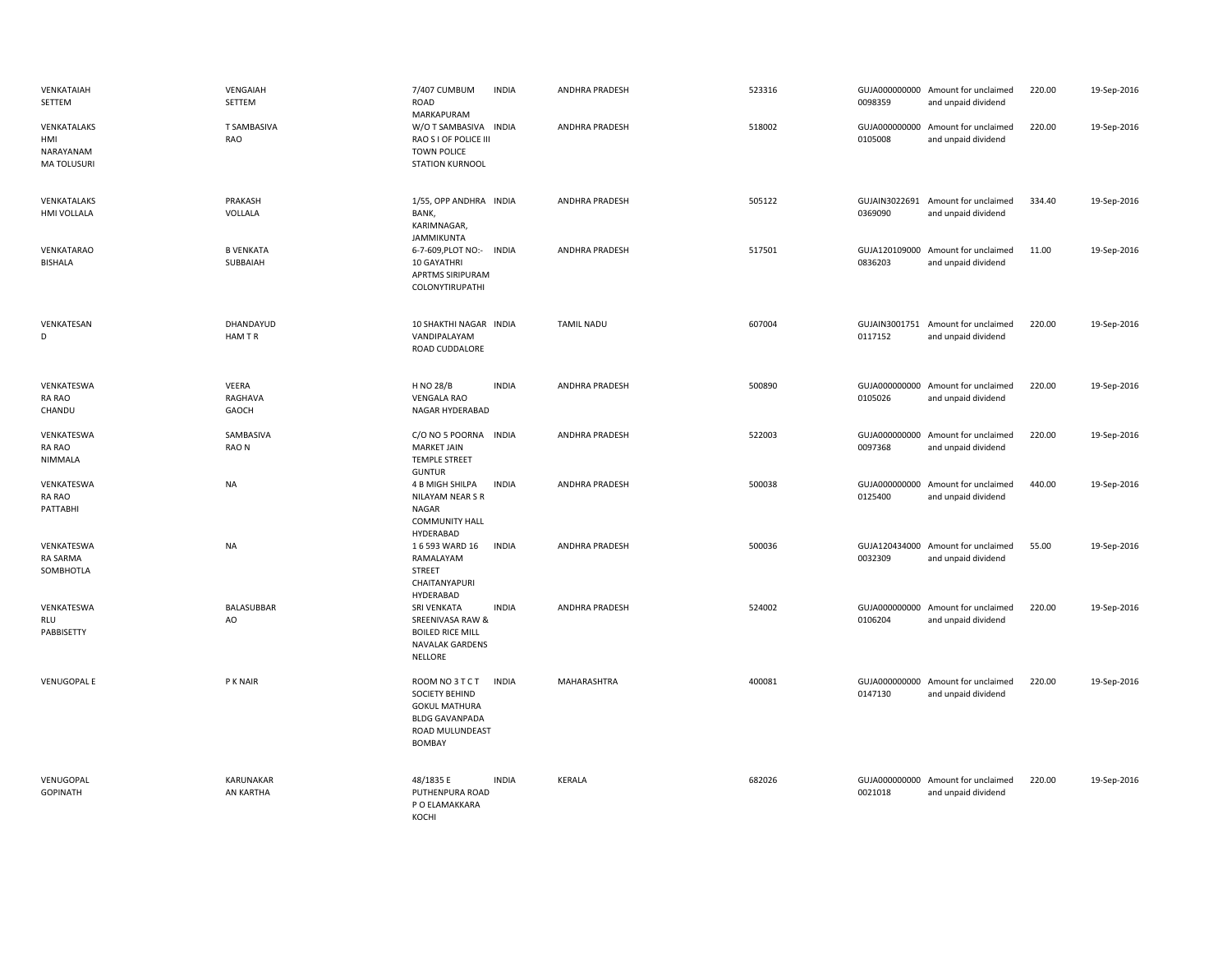| VENUGOPAL<br><b>MENON</b>                    | <b>GOPINATH</b>                   | B-811, GANPATI<br><b>INDIA</b><br><b>TOWERS, THAKUR</b><br>VILLAGE KANDIVALI<br><b>EAST MUMBAI</b>                              | MAHARASHTRA           | 400101 | 7217992                  | GUJAIN3015491 Amount for unclaimed<br>and unpaid dividend | 220.00  | 19-Sep-2016 |
|----------------------------------------------|-----------------------------------|---------------------------------------------------------------------------------------------------------------------------------|-----------------------|--------|--------------------------|-----------------------------------------------------------|---------|-------------|
| VENUGOPALA<br>N<br>KUNDUPARA<br>MBIL         | SANKARAN<br>KUTTY                 | 4 CHINMAY ASHOK INDIA<br>NAGAR KANDIVALI E<br>BOMBAY                                                                            | MAHARASHTRA           | 400101 | 0049407                  | GUJA000000000 Amount for unclaimed<br>and unpaid dividend | 220.00  | 19-Sep-2016 |
| VEZHAPARAM<br><b>BAN OUSEPH</b><br>SEBASTIAN | <b>OUSEPH</b>                     | VEZHAPARAMBAN INDIA<br>HOUSE PO<br>PUDUKAD KERALA                                                                               | KERALA                | 680301 | 0175400                  | GUJA000000000 Amount for unclaimed<br>and unpaid dividend | 440.00  | 19-Sep-2016 |
| <b>VIBHA</b><br><b>TEWARI</b>                | <b>VINDO</b><br>CHANDRA<br>TEWARI | R-6 ANDREWS GANJ INDIA<br><b>EXTENSION NEW</b><br>DELHI                                                                         | DELHI                 | 110049 | 0140866                  | GUJA000000000 Amount for unclaimed<br>and unpaid dividend | 220.00  | 19-Sep-2016 |
| <b>VICKY</b><br>SOHRAB<br><b>GAMADIA</b>     | <b>S R GAMADIA</b>                | NOWROZ BUILDING INDIA<br>IST FLOOR 70<br><b>HUGHES ROAD</b><br><b>BOMBAY</b>                                                    | MAHARASHTRA           | 400007 | 0157160                  | GUJA000000000 Amount for unclaimed<br>and unpaid dividend | 220.00  | 19-Sep-2016 |
| <b>VIDHI MEHTA</b>                           | SATISH<br><b>MEHTA</b>            | A/6 NAVDEEP FLATS INDIA<br>OPP NAVRANGPURA<br><b>TELEPHONE</b><br>EXCHANGE<br>ELLISBRIDGE<br>AHMEDABAD                          | <b>GUJARAT</b>        | 380006 | GUJA000000000<br>0165282 | Amount for unclaimed<br>and unpaid dividend               | 220.00  | 19-Sep-2016 |
| <b>VIDHYA DEVI</b><br>MIHANI                 | <b>NA</b>                         | <b>INDIA</b><br>HIG 5 SEMARIYA<br><b>CHOWK SATNA</b><br>MADHYA PRADESH                                                          | <b>MADHYA PRADESH</b> | 485001 | 3508546                  | GUJAIN3005131 Amount for unclaimed<br>and unpaid dividend | 2310.00 | 19-Sep-2016 |
| <b>VIDHYA</b><br>SAGAR<br>SURANA             | PRATAP<br>SINGH<br>SURANA         | <b>BEHIND BHADADA</b><br><b>INDIA</b><br><b>BAG BHILWARA</b>                                                                    | RAJASTHAN             | 311001 | 0105725                  | GUJA000000000 Amount for unclaimed<br>and unpaid dividend | 220.00  | 19-Sep-2016 |
| VIDHYABEN<br>RAIMAGIA                        | VITHALDAS<br>RAIMAGIA             | 91 SHALIMAR 5TH<br><b>INDIA</b><br>FLOOR APT NO 17/A<br><b>MARINE DRIVE</b><br><b>BOMBAY</b>                                    | MAHARASHTRA           | 400002 | GUJA000000000<br>0065353 | Amount for unclaimed<br>and unpaid dividend               | 220.00  | 19-Sep-2016 |
| <b>VIDYA DHAR</b><br>SHARMA                  | PRAHALADRA                        | C/O SHIV SADAN PO INDIA<br><b>SALASAR DIST</b><br>CHURU RAJ                                                                     | RAJASTHAN             | 331506 | 0072429                  | GUJA000000000 Amount for unclaimed<br>and unpaid dividend | 220.00  | 19-Sep-2016 |
| <b>VIDYA DHAR</b><br>SHARMA                  | M L SHARMA                        | C/O BASU DEV<br><b>INDIA</b><br>VIDHYA DHAR PO<br><b>SALASAR DIST</b><br><b>CHURU RAJ</b>                                       | RAJASTHAN             | 331506 | 0072427                  | GUJA000000000 Amount for unclaimed<br>and unpaid dividend | 220.00  | 19-Sep-2016 |
| VIDYA<br><b>INDRAVAN</b><br>PATEL            | INDRAVADAN                        | G-42/493 SHIVAM<br><b>INDIA</b><br><b>APARTMENTS NEAR</b><br><b>BHAVSAR HOSTEL</b><br><b>NAVA</b><br>VADAJAHMEDABAD             | <b>GUJARAT</b>        | 380013 | GUJA000000000<br>0136247 | Amount for unclaimed<br>and unpaid dividend               | 220.00  | 19-Sep-2016 |
| VIDYA<br><b>MANDAL</b>                       | ANJALI<br>MANDAL                  | <b>INDIA</b><br>5TH<br>FLOOR, UDAYAVANI<br><b>BUILDING PRESS</b><br><b>CORNER MANIPAL</b><br><b>UDUPI DISTRICT</b><br>KARNATAKA | KARNATAKA             | 576104 | 0063628                  | GUJA000000000 Amount for unclaimed<br>and unpaid dividend | 220.00  | 19-Sep-2016 |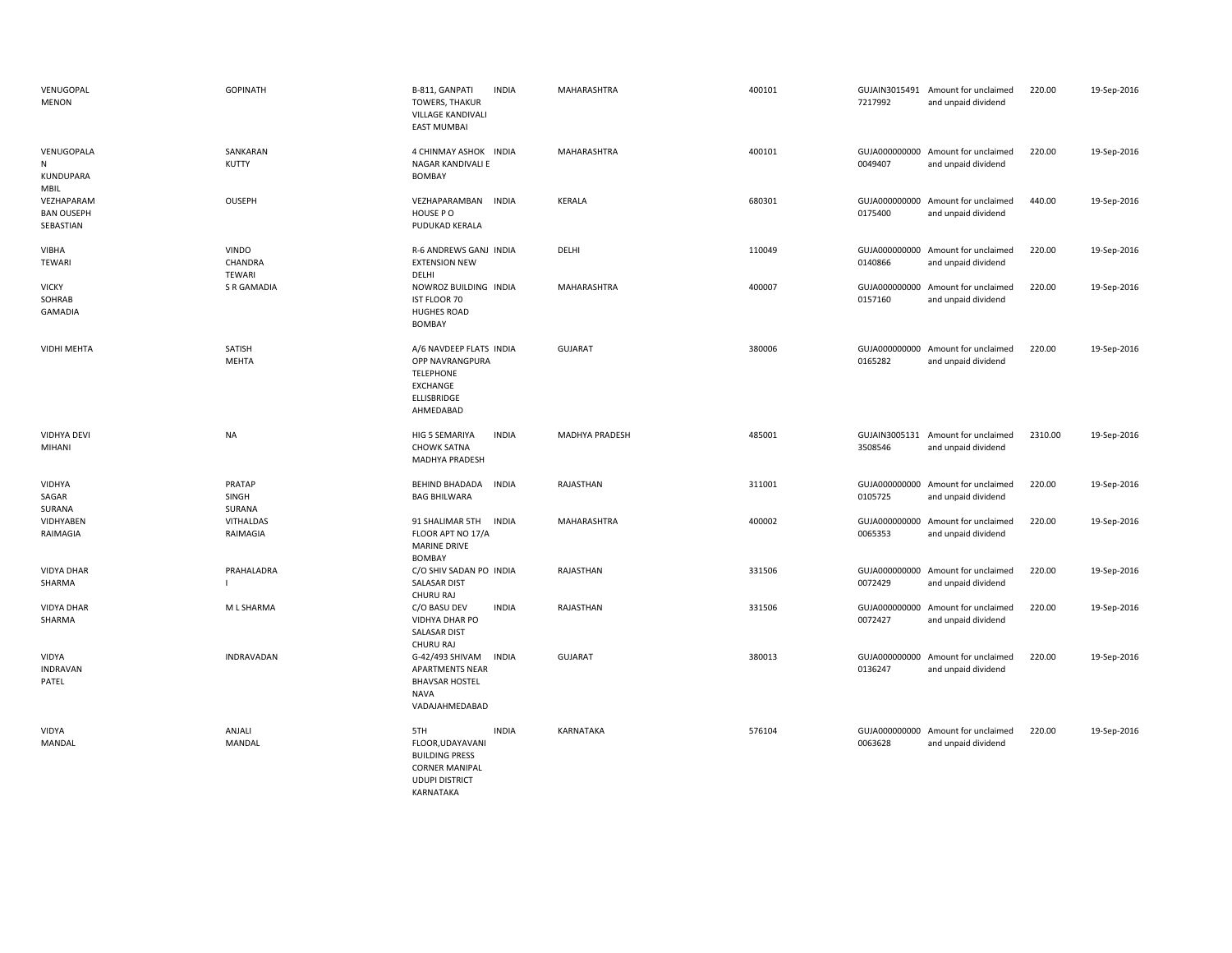| <b>VIDYA V</b><br>GUJAR                          | <b>VIVEK GUJAR</b>                  | C/O A J PATWA 7<br><b>INDIA</b><br>YASHWANT COLONY<br>AHMEDNAGAR (M<br>S)                                                                      | MAHARASHTRA        | 414001 | 0164581                  | GUJA000000000 Amount for unclaimed<br>and unpaid dividend | 220.00 | 19-Sep-2016 |
|--------------------------------------------------|-------------------------------------|------------------------------------------------------------------------------------------------------------------------------------------------|--------------------|--------|--------------------------|-----------------------------------------------------------|--------|-------------|
| VIDYABEN<br>PANCHAL                              | AMARITLAL                           | 11 JAY JALARAM<br><b>INDIA</b><br>SOCIETY NAVA<br>VADAJ AHMEDABAD                                                                              | <b>GUJARAT</b>     | 380013 | 0000583                  | GUJA000000000 Amount for unclaimed<br>and unpaid dividend | 330.00 | 19-Sep-2016 |
| VIDYADHARI<br><b>GOTTIPATI</b>                   | <b>RAM BABU</b><br><b>GOTTIPATI</b> | 54 19 25A, BESIDE<br><b>INDIA</b><br>PARK AVENUE APTS<br><b>NELSON MANDELA</b><br><b>PARK RD</b><br><b>JAYAPRAKASH</b><br>NAGAR,<br>VIJAYAWADA | ANDHRA PRADESH     | 520008 | GUJAIN3010222<br>0216972 | Amount for unclaimed<br>and unpaid dividend               | 220.00 | 19-Sep-2016 |
| <b>VIDYAMALA R</b>                               | MEENAKSHI<br>SUNDHARAM<br>V         | <b>INDIA</b><br><b>NO - 7, PLAY</b><br><b>GROUND STREET</b><br><b>KILPAUK GARDEN</b><br><b>COLONY KILPAUK</b><br>CHENNAI                       | <b>TAMIL NADU</b>  | 600010 | 0068252                  | GUJAIN3005971 Amount for unclaimed<br>and unpaid dividend | 220.00 | 19-Sep-2016 |
| VIDYARANI<br>SRIVASTAVA                          | <b>NA</b>                           | <b>INDIA</b><br>A-5, MADHURAM<br><b>DUPLEX NEAR</b><br>CHANAKYAPURI<br>NEW SAMA ROAD<br>E.M.E.VADODARA                                         | <b>GUJARAT</b>     | 390008 | 0125406                  | GUJA000000000 Amount for unclaimed<br>and unpaid dividend | 440.00 | 19-Sep-2016 |
| VIDYASAGAR<br>ANCHURI                            | VENKATAIAH                          | A-3 ARAVIND PARK<br><b>INDIA</b><br><b>OPP JYOTI PARK</b><br>SOCIETY SAMA<br>ROAD PO<br>EMEVADODARA                                            | GUJARAT            | 390008 | 0120459                  | GUJA000000000 Amount for unclaimed<br>and unpaid dividend | 220.00 | 19-Sep-2016 |
| <b>VIDYUT SHAH</b>                               | <b>KASTURBHAI</b><br>SHAH           | C/O MAHESH<br><b>INDIA</b><br>SARABHAI OPP<br>SHARE BAZAR<br><b>MANEK CHOWK</b><br>AHMEDABAD                                                   | <b>GUJARAT</b>     | 380001 | 0090802                  | GUJA000000000 Amount for unclaimed<br>and unpaid dividend | 220.00 | 19-Sep-2016 |
| VIDYUTKUMA<br>R<br>SUMANCHAN<br><b>DRA DESAI</b> | SUMANCHAN<br><b>DRA DESAI</b>       | 21/A-32 SUMANGAL INDIA<br>SOCIETY ANAND<br>NAGAR MARG<br>DAHISAR (EAST)<br><b>BOMBAY</b>                                                       | MAHARASHTRA        | 400068 | 0168220                  | GUJA000000000 Amount for unclaimed<br>and unpaid dividend | 220.00 | 19-Sep-2016 |
| <b>VIHANG C</b><br>PATHAK                        | C H PATHAK                          | C/O PROF UDAY<br><b>INDIA</b><br>SHELAT 1003<br>PAVANVEER<br>PRATAPGUNJVADO<br>DARA                                                            | <b>GUJARAT</b>     | 390002 | 0142194                  | GUJA000000000 Amount for unclaimed<br>and unpaid dividend | 220.00 | 19-Sep-2016 |
| VIJAY<br><b>BAHADUR</b><br>SINGH                 | LATE SH HARI<br>PRASAD<br>SINGH RE  | <b>INDIA</b><br>R 70A GARDEN<br><b>REACH ROAD</b><br>CALCUTTA                                                                                  | <b>WEST BENGAL</b> | 700024 | 0062169                  | GUJA000000000 Amount for unclaimed<br>and unpaid dividend | 330.00 | 19-Sep-2016 |
| VIJAY<br><b>BHALODIA</b>                         | RAVJIBHAI<br>CHHAGANBH<br>AI        | <b>VIJAY RAVJIBHAI</b><br><b>INDIA</b><br><b>BHALODIA</b><br>CHHANDANI APT<br><b>BLOCK NO 55/652</b><br>AHMEDABAD                              | <b>GUJARAT</b>     | 380013 | 0000403                  | GUJA000000000 Amount for unclaimed<br>and unpaid dividend | 330.00 | 19-Sep-2016 |
| VIJAY<br>CHHAGANLAL<br>PATEL                     | CHHAGANLA<br>L G PATEL              | <b>INDIA</b><br>10 NEW TIRUPATI<br><b>APARTMENTS NR</b><br><b>RAHANS SOCIETY</b><br>ELLISBRIDGE<br>AHMEDABAD                                   | <b>GUJARAT</b>     | 380006 | 0068438                  | GUJA000000000 Amount for unclaimed<br>and unpaid dividend | 220.00 | 19-Sep-2016 |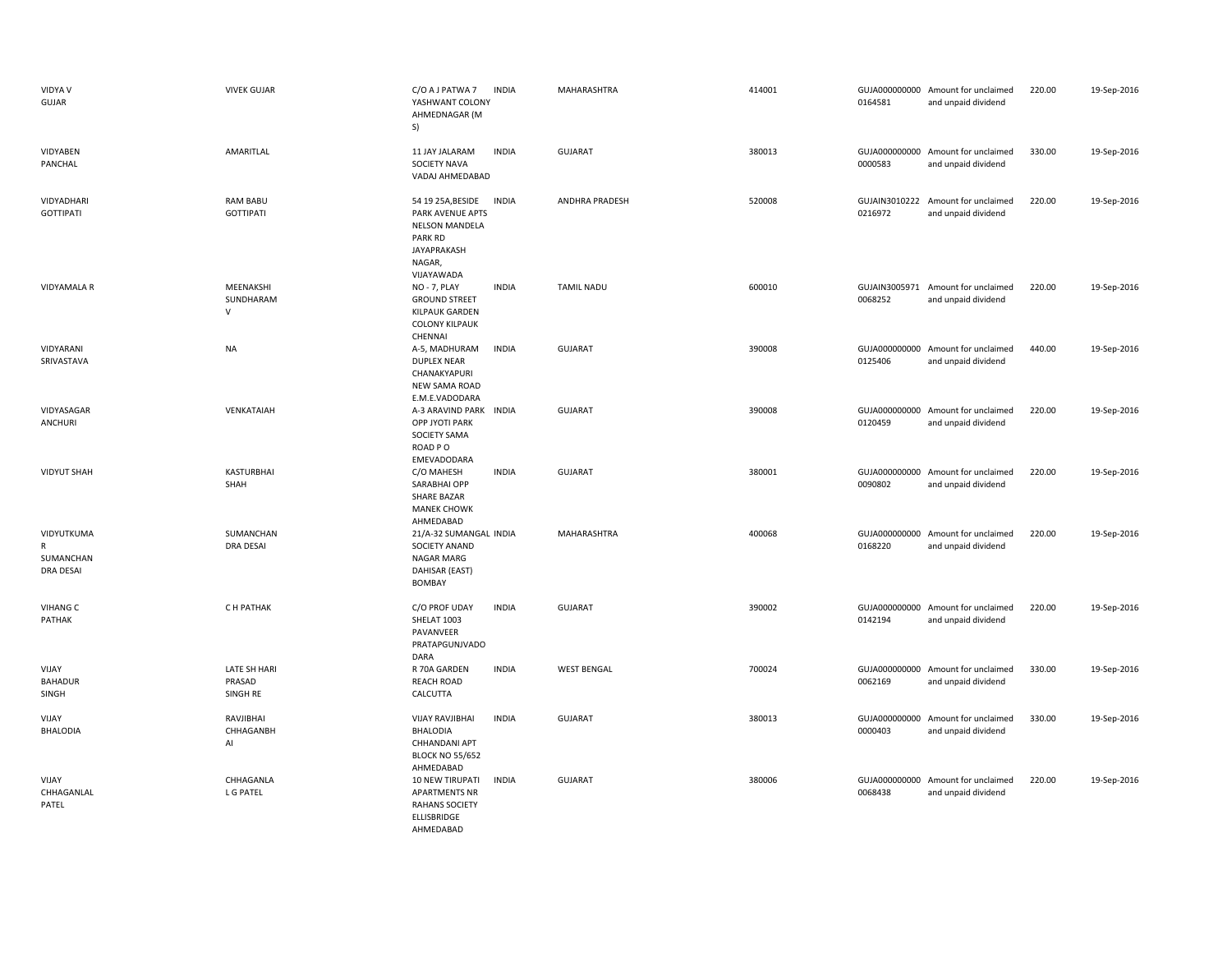| <b>VIJAY CHOPRA</b>                          | <b>BRIJ MOHAN</b><br>CHOPRA         | <b>CHOPRA HOUSE</b><br><b>INDIA</b><br><b>FATEHPUR PO</b><br><b>JHARIADIST</b><br>DHANBAD [BIHAR]                                                           | <b>JHARKHAND</b>     | 828111 | 0040212                  | GUJA000000000 Amount for unclaimed<br>and unpaid dividend | 220.00  | 19-Sep-2016 |
|----------------------------------------------|-------------------------------------|-------------------------------------------------------------------------------------------------------------------------------------------------------------|----------------------|--------|--------------------------|-----------------------------------------------------------|---------|-------------|
| VIJAY<br>DAHYALAL<br><b>MAKWANA</b>          | DAHYALAL<br>KAKAJI<br>MAKWANA       | <b>INDIA</b><br>ROOM NO 1136<br>BLOCK NO 48<br>ASARWA<br>MEGHANINAGAR<br>AHMEDABAD<br>AHMEDABAD                                                             | <b>GUJARAT</b>       | 380016 | 0055297                  | GUJAIN3012763 Amount for unclaimed<br>and unpaid dividend | 440.00  | 19-Sep-2016 |
| VIJAY<br><b>DHARAMSHIPI</b><br><b>THADIA</b> | DHARAMSHI<br><b>MOHAN</b>           | DHARAMSHI<br><b>INDIA</b><br>MOHAN KHARVA<br>CHAKLO TIMBA FALI<br>JAMNAGAR                                                                                  | <b>GUJARAT</b>       | 361001 | 0077442                  | GUJA000000000 Amount for unclaimed<br>and unpaid dividend | 220.00  | 19-Sep-2016 |
| <b>VIJAY DOSHI</b>                           | DALICHAND                           | "SHIVAM" 20/22<br><b>INDIA</b><br>NEW JAGNATH NR<br>DR DASTUR'S<br><b>HOSPITAL RAJKOT</b>                                                                   | <b>GUJARAT</b>       | 360001 | 0191966                  | GUJA000000000 Amount for unclaimed<br>and unpaid dividend | 220.00  | 19-Sep-2016 |
| VIJAY<br><b>HARIBHAI</b><br>PATEL            | <b>NA</b>                           | A 502 CRYSTAL<br><b>INDIA</b><br><b>AVENUE DATTANI</b><br>PARK MUMBAI                                                                                       | MAHARASHTRA          | 400101 | GUJAIN3004501<br>3268817 | Amount for unclaimed<br>and unpaid dividend               | 1579.60 | 19-Sep-2016 |
| <b>VIJAY J</b><br>DADHANIYA                  | <b>JAMANADAS</b><br>M DADHANIA      | <b>INDIA</b><br>AT&PO<br>PORBANDAR ROYAL<br>CHEMIST OPP D S P<br>OFFICE DIST<br><b>JUNAGADH</b>                                                             | <b>GUJARAT</b>       | 360575 | 0121534                  | GUJA000000000 Amount for unclaimed<br>and unpaid dividend | 220.00  | 19-Sep-2016 |
| <b>VIJAY K</b><br>ZAVERI                     | KANTILAL                            | <b>INDIA</b><br>C 7 GHANSHYAM<br><b>NAGAR SOCIETY</b><br>OPPRTO<br><b>BUBHASH BRIDGE</b><br>AHMEDABAD                                                       | <b>GUJARAT</b>       | 380027 | 0101000                  | GUJA000000000 Amount for unclaimed<br>and unpaid dividend | 220.00  | 19-Sep-2016 |
| <b>VIJAY KEWAL</b><br><b>CHAND JAIN</b>      | <b>KEWAL</b><br>CHAND               | C/O DR K C JAIN RAY INDIA<br><b>COLONY BARMER</b><br>RAJ                                                                                                    | RAJASTHAN            | 344001 | 0088693                  | GUJA000000000 Amount for unclaimed<br>and unpaid dividend | 220.00  | 19-Sep-2016 |
| VIJAY<br>KOTHARI                             | NATWARLAL                           | B/42 MONICA 4TH<br><b>INDIA</b><br>FLOOR B/H MEERA<br><b>BLDG JUNC OF</b><br>DADABHAI X ROAD<br>OFF J P ROAD<br>(RAJKUMAR BUS<br>STOP) ANDHERI(W)<br>MUMBAI | MAHARASHTRA          | 400058 | 0181400                  | GUJA000000000 Amount for unclaimed<br>and unpaid dividend | 165.00  | 19-Sep-2016 |
| <b>VIJAY KUMAR</b>                           | DALIP<br><b>KUMAR</b>               | BD/30B LIG FLATS<br><b>INDIA</b><br>SHALIMAR BAGH<br>DELHI                                                                                                  | DELHI                | 110052 | 0159804                  | GUJA000000000 Amount for unclaimed<br>and unpaid dividend | 220.00  | 19-Sep-2016 |
| <b>VIJAY KUMAR</b>                           | <b>SHIV RAJ</b><br>SARAN<br>AGARWAL | C/O SHIV RAJ SARAN INDIA<br>AGARWAL<br>MOHALLA THER<br>SAMBHAL (DIST<br>MORADABAD) U P                                                                      | <b>UTTAR PRADESH</b> | 244302 | 0168944                  | GUJA000000000 Amount for unclaimed<br>and unpaid dividend | 220.00  | 19-Sep-2016 |
| <b>VIJAY KUMAR</b>                           | SHEO JANAM<br><b>MISTRY</b>         | RAJBANSI NAGAR<br><b>INDIA</b><br>ROAD NO 1 PRIVATE<br><b>LAST SHASTRI</b><br>NAGAR PATNA                                                                   | <b>BIHAR</b>         | 800023 | 0018323                  | GUJA000000000 Amount for unclaimed<br>and unpaid dividend | 110.00  | 19-Sep-2016 |
| <b>VIJAY KUMAR</b><br>AGARWAL                | <b>NA</b>                           | MIG 18 JAPAN<br><b>INDIA</b><br>HOUSE LAXMI BAI<br><b>MARG ALIGARH</b>                                                                                      | UTTAR PRADESH        | 202001 | 0578444                  | GUJAIN3017741 Amount for unclaimed<br>and unpaid dividend | 220.00  | 19-Sep-2016 |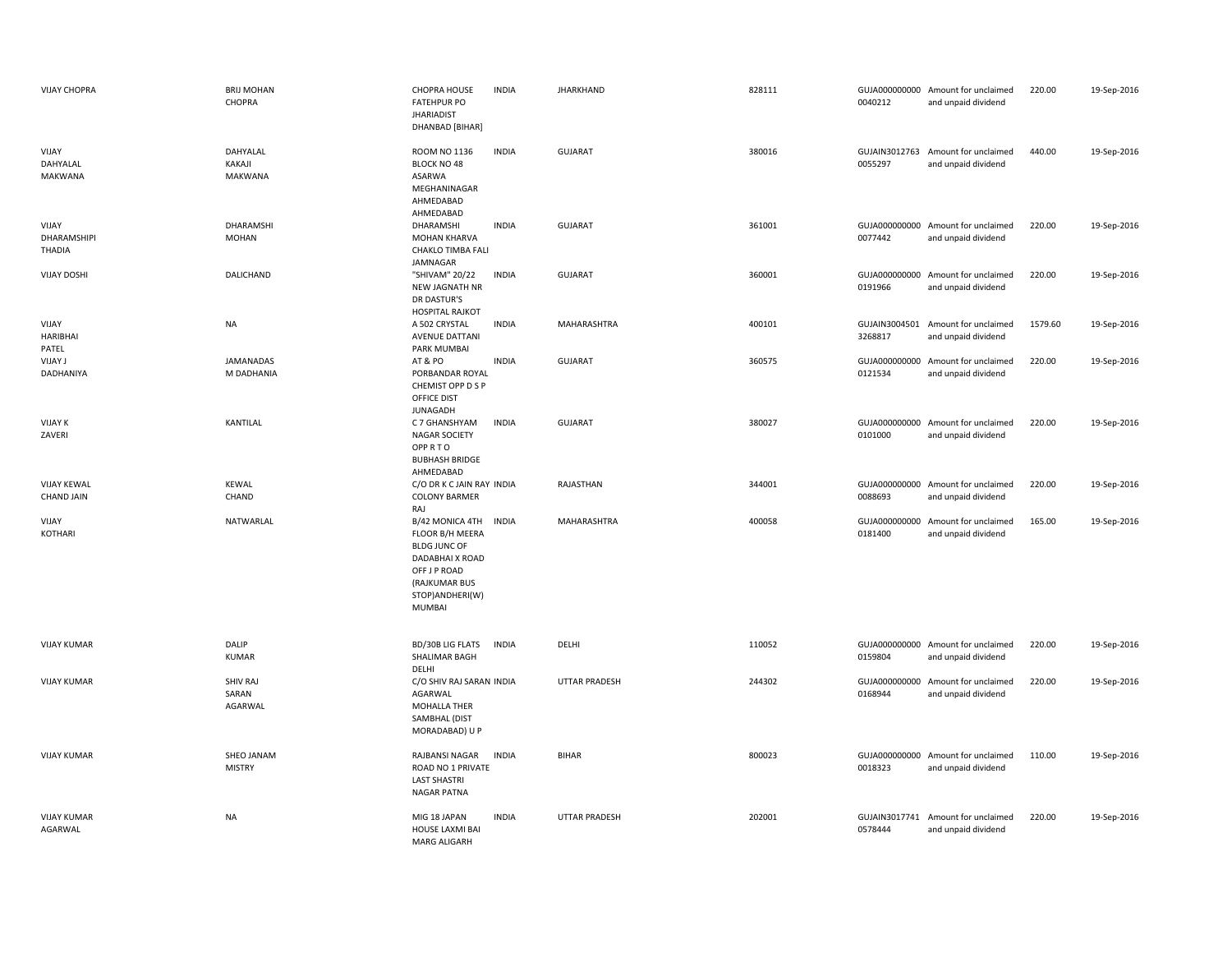| <b>VIJAY KUMAR</b><br>AGGARWAL                          | <b>BANWARI</b><br>LAL                     | 1997 GALI<br>PARANTHE WALI<br><b>CHANDNI CHOWK</b><br>DELHI                                        | <b>INDIA</b> | DELHI                   | 110054 | 0059182                  | GUJA000000000 Amount for unclaimed<br>and unpaid dividend | 220.00 | 19-Sep-2016 |
|---------------------------------------------------------|-------------------------------------------|----------------------------------------------------------------------------------------------------|--------------|-------------------------|--------|--------------------------|-----------------------------------------------------------|--------|-------------|
| <b>VIJAY KUMAR</b><br>CHOPRA                            | <b>MADAN LAL</b><br>CHOPRA                | 12 TUNNEL VIEW<br>SANJAULI SHIMLA                                                                  | <b>INDIA</b> | <b>HIMACHAL PRADESH</b> | 171006 | 3116847                  | GUJAIN3030285 Amount for unclaimed<br>and unpaid dividend | 2.20   | 19-Sep-2016 |
| <b>VIJAY KUMAR</b><br>DEOTALE                           | BHAURAOJI<br>DEOTALE                      | C/O DAYASHANKAR INDIA<br>SHUKLA 115 A<br>RAMDASPETH<br><b>NAGPUR</b>                               |              | MAHARASHTRA             | 440010 | 0157436                  | GUJA000000000 Amount for unclaimed<br>and unpaid dividend | 220.00 | 19-Sep-2016 |
| <b>VIJAY KUMAR</b><br><b>DUA</b>                        | K D DUA                                   | 34/56 FUNJABI<br>BAGH (W) NEW<br>DELHI                                                             | <b>INDIA</b> | DELHI                   | 110026 | 0082544                  | GUJA000000000 Amount for unclaimed<br>and unpaid dividend | 220.00 | 19-Sep-2016 |
| <b>VIJAY KUMAR</b><br>GARG                              | <b>BRIJ LAL</b><br>GARG                   | S/O SH BRIJ LAL<br>GARG H NO B-II/274<br><b>PADHIAN ST</b><br>SANGRUR                              | <b>INDIA</b> | PUNJAB                  | 148001 | 0137948                  | GUJA000000000 Amount for unclaimed<br>and unpaid dividend | 110.00 | 19-Sep-2016 |
| <b>VIJAY KUMAR</b><br><b>KAKKAR</b>                     | P D KAKKAR                                | 26/124<br>MANGLESHWAR<br><b>MANDIR RAJAA</b><br><b>MANDI AGRA</b>                                  | <b>INDIA</b> | <b>UTTAR PRADESH</b>    | 282002 | 0193643                  | GUJA000000000 Amount for unclaimed<br>and unpaid dividend | 220.00 | 19-Sep-2016 |
| <b>VIJAY KUMAR</b><br><b>KEDAR NATH</b><br><b>GUPTA</b> | KEDARNATH<br><b>GUPTA</b>                 | A B CONSTRUCTION INDIA<br>205 TO 207<br>VINAYAKA COMPLEX<br><b>CONGRESS NAGAR</b><br>ROAD AMRAVATI |              | MAHARASHTRA             | 444606 | 8859390                  | GUJAIN3013301 Amount for unclaimed<br>and unpaid dividend | 220.00 | 19-Sep-2016 |
| <b>VIJAY KUMAR</b><br><b>MEHROTRA</b>                   | NA                                        | NR. DISTT. EYE<br><b>HOSPITAL CIVIL</b><br>LINES MORADABAD                                         | <b>INDIA</b> | <b>UTTAR PRADESH</b>    | 244001 | 0021581                  | GUJA120418000 Amount for unclaimed<br>and unpaid dividend | 220.00 | 19-Sep-2016 |
| <b>VIJAY KUMAR</b><br>MIRYALA                           | VENKATRAM<br><b>LUM</b>                   | LIGHT 910 KPHB<br>COLONY<br>KUKATPALLY<br>HYDERABAD A P                                            | <b>INDIA</b> | ANDHRA PRADESH          | 500872 | 0006443                  | GUJA000000000 Amount for unclaimed<br>and unpaid dividend | 220.00 | 19-Sep-2016 |
| <b>VIJAY KUMAR</b><br>MOHALEY                           | <b>JAGAT</b><br>NARAYAN<br><b>MOHALEY</b> | FLAT NO D 10<br><b>NEWLY</b><br><b>CONSTRUCTED C</b><br>AND D QTRS<br>RAIGARH                      | <b>INDIA</b> | CHHATTISGARH            | 496001 | GUJAIN3026793<br>4145274 | Amount for unclaimed<br>and unpaid dividend               | 22.00  | 19-Sep-2016 |
| <b>VIJAY KUMAR</b><br>RANA                              | RAM<br>CHARAN<br>SINGH                    | SHRI RAM HOSPITAL INDIA<br><b>CIVIL LINE BIJNOR</b>                                                |              | <b>UTTAR PRADESH</b>    | 246701 | 4235610                  | GUJAIN3026793 Amount for unclaimed<br>and unpaid dividend | 110.00 | 19-Sep-2016 |
| <b>VIJAY KUMAR</b><br>SANMUKHLAL<br>SHAH                | SANMUKHLA<br>ъ.<br>BHUKHANDA<br>S SHAH    | 77 SANGAM CO OP INDIA<br>SOUS SOCIETY<br><b>HARNI ROAD</b><br>VADODARA                             |              | <b>GUJARAT</b>          | 390022 | 0122979                  | GUJA000000000 Amount for unclaimed<br>and unpaid dividend | 220.00 | 19-Sep-2016 |
| <b>VIJAY KUMAR</b><br><b>VOHRA</b>                      | NA                                        | 22/N-5, A-SECTOR<br><b>BERKHERA BHOPAL</b>                                                         | <b>INDIA</b> | MADHYA PRADESH          | 462021 | 0111872                  | GUJA120316000 Amount for unclaimed<br>and unpaid dividend | 220.00 | 19-Sep-2016 |
| <b>VIJAY KUMARI</b>                                     | MAN<br><b>MOHAN</b><br>SINGH              | 51-52 SECTOR 5<br>NANAK NAGAR<br>JAMMU J&K                                                         | <b>INDIA</b> | JAMMU AND KASHMIR       | 180004 | 0011415                  | GUJA000000000 Amount for unclaimed<br>and unpaid dividend | 220.00 | 19-Sep-2016 |
| <b>VIJAY MEHTA</b>                                      | ODHAVJIBHAI<br><b>MEHTA</b>               | SHIVAM 4<br>VIDYANAGAR B/H<br>PATEL BOARDING<br>RAJKOT                                             | <b>INDIA</b> | <b>GUJARAT</b>          | 360001 | 0020339                  | GUJA000000000 Amount for unclaimed<br>and unpaid dividend | 220.00 | 19-Sep-2016 |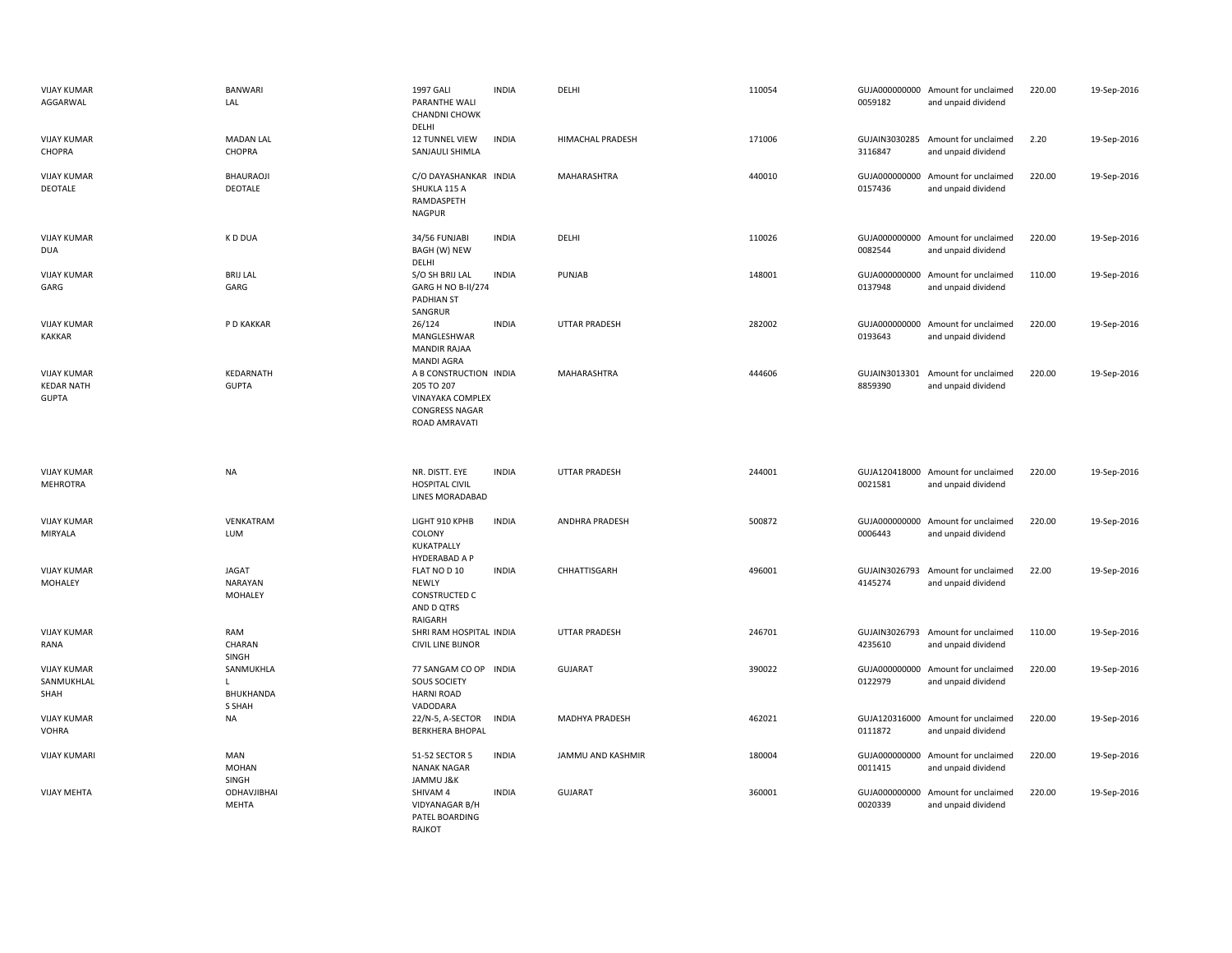| <b>VIJAY MOHAN</b><br><b>HARISH</b>  | OM PRAKASH<br><b>HARISH</b>             | 492, VIKAS KUNJ<br><b>VIKAS PURI NEW</b><br>DELHI                                                              | <b>INDIA</b> | DELHI                 | 110018 | 0095252                  | GUJAIN3012091 Amount for unclaimed<br>and unpaid dividend | 338.80 | 19-Sep-2016 |
|--------------------------------------|-----------------------------------------|----------------------------------------------------------------------------------------------------------------|--------------|-----------------------|--------|--------------------------|-----------------------------------------------------------|--------|-------------|
| <b>VIJAY PATEL</b>                   | <b>NAROTAM</b><br><b>BHAI PATEL</b>     | 239 SHARAD NAGAR INDIA<br><b>TARSALI BARODA</b>                                                                |              | <b>GUJARAT</b>        | 390009 | 0121533                  | GUJA000000000 Amount for unclaimed<br>and unpaid dividend | 220.00 | 19-Sep-2016 |
| <b>VIJAY RAJ</b><br>KAWAR            | <b>KISHOR MAL</b>                       | RAJASTHAN ZINC<br>METAL CO IN SIDE<br><b>JALORI GATE</b><br><b>JODHPUR</b>                                     | <b>INDIA</b> | RAJASTHAN             | 342001 | GUJA000000000<br>0073456 | Amount for unclaimed<br>and unpaid dividend               | 220.00 | 19-Sep-2016 |
| <b>VIJAY SHAH</b>                    | CHANDULAL                               | <b>GANDHI MEDICAL</b><br><b>HARIS ROAD</b><br>BHAVNAGAR                                                        | <b>INDIA</b> | <b>GUJARAT</b>        | 364001 | 0074508                  | GUJA000000000 Amount for unclaimed<br>and unpaid dividend | 220.00 | 19-Sep-2016 |
| <b>VIJAY SHIH</b><br>JADEJA          | <b>NATHUBHA</b><br>JADEJA               | <b>AROGAY NAGAR</b><br><b>LAST STREET</b><br>WANKANER                                                          | <b>INDIA</b> | <b>GUJARAT</b>        | 363621 | 0081170                  | GUJA000000000 Amount for unclaimed<br>and unpaid dividend | 220.00 | 19-Sep-2016 |
| <b>VIJAY SHINDE</b>                  | <b>S SHINDE</b>                         | 901 A PRERNA<br><b>TOWER OPP</b><br>SANJIVANI<br><b>HOSPITAL NR</b><br>VASTRAPUR<br>LAKEVASTRAPUR<br>AHMEDABAD | <b>INDIA</b> | <b>GUJARAT</b>        | 380054 | GUJA000000000<br>0020926 | Amount for unclaimed<br>and unpaid dividend               | 220.00 | 19-Sep-2016 |
| <b>VIJAY SINGH</b>                   | SHRI<br><b>ISHWARI</b><br>PRASAD        | <b>HNO 1195, TUBE</b><br><b>WELL ROAD</b><br><b>KHATIBABA EASI</b><br><b>TOLA JHANSI</b>                       | <b>INDIA</b> | UTTAR PRADESH         | 284003 | 0888407                  | GUJAIN3015572 Amount for unclaimed<br>and unpaid dividend | 6.60   | 19-Sep-2016 |
| VIJAY<br>SOLANKI                     | PRABHATSIN<br>H SOLANKI                 | 1 SHREENATHJI<br>PLOTS UNION PARK<br><b>GALI GHOD DOD</b><br><b>ROAD SURAT</b>                                 | <b>INDIA</b> | <b>GUJARAT</b>        | 395007 | 0099310                  | GUJA000000000 Amount for unclaimed<br>and unpaid dividend | 110.00 | 19-Sep-2016 |
| <b>VIJAY TANGRI</b>                  | <b>NARINDER</b><br><b>TANGRI</b>        | 13/5 WEST PATEL<br>NAGAR NEW DELHI                                                                             | <b>INDIA</b> | DELHI                 | 110008 | 0062900                  | GUJA000000000 Amount for unclaimed<br>and unpaid dividend | 220.00 | 19-Sep-2016 |
| VIJAY<br><b>UMAKANT</b><br>TANKANE   | <b>UMAKANT</b><br>NAMDEO<br>TAKANE      | 16 JALARAM<br><b>SOCIETY OPP</b><br><b>GOLDEN SILVER APT</b><br>SUBHANPURA<br><b>BARODA</b>                    | <b>INDIA</b> | <b>GUJARAT</b>        | 390007 | GUJA000000000<br>0109219 | Amount for unclaimed<br>and unpaid dividend               | 220.00 | 19-Sep-2016 |
| VIJAYA<br>GANDHI                     | JAYSUKHLAL                              | 4/1 VEENA VIHAR<br><b>SION BOMBAY</b>                                                                          | <b>INDIA</b> | MAHARASHTRA           | 400100 | 0041925                  | GUJA000000000 Amount for unclaimed<br>and unpaid dividend | 220.00 | 19-Sep-2016 |
| VIJAYA<br>GANGA<br>MAREDDI           | V REDDY M                               | H NO 3-6-701<br>STREET NO 11<br>HIMAYATNAGAR<br>HYDERABAD                                                      | <b>INDIA</b> | <b>ANDHRA PRADESH</b> | 500029 | 0140449                  | GUJA000000000 Amount for unclaimed<br>and unpaid dividend | 220.00 | 19-Sep-2016 |
| VIJAYA<br>KUMARI<br>JONNALAGAD<br>DA | KOTESWARA<br>RAO J                      | HIG II BLOCK 6 FLAT INDIA<br>13 BAGH<br>LINGAMPALLY<br>HYDERABAD                                               |              | ANDHRA PRADESH        | 500044 | 0092923                  | GUJA000000000 Amount for unclaimed<br>and unpaid dividend | 220.00 | 19-Sep-2016 |
| VIJAYA<br>KUMARI<br>VANKINA          | <b>NA</b>                               | D NO 56/10/14/1<br><b>VIDYA NAGAR</b><br>RAJAHMUNDRY                                                           | <b>INDIA</b> | ANDHRA PRADESH        | 533103 | 0370981                  | GUJA120132000 Amount for unclaimed<br>and unpaid dividend | 55.00  | 19-Sep-2016 |
| VIJAYA<br>LAKSHMI<br>ADDEPALLI       | POTHARAJU<br><b>NAIDU</b><br>ADDEAPALLI | C/O A P MAIDU<br>SUBBARAOPET<br>TADEPALLI GUDAM<br>A P                                                         | <b>INDIA</b> | ANDHRA PRADESH        | 534101 | GUJA000000000<br>0098421 | Amount for unclaimed<br>and unpaid dividend               | 220.00 | 19-Sep-2016 |
| VIJAYA<br>PONNAIAH                   | ONNAIAH<br>CHETTIAR                     | 15 A HOUSING UNIT INDIA<br>D R O COMPOUND<br><b>RACE COURSE</b><br>COIMBATORE                                  |              | <b>TAMIL NADU</b>     | 641018 | 0104577                  | GUJA000000000 Amount for unclaimed<br>and unpaid dividend | 220.00 | 19-Sep-2016 |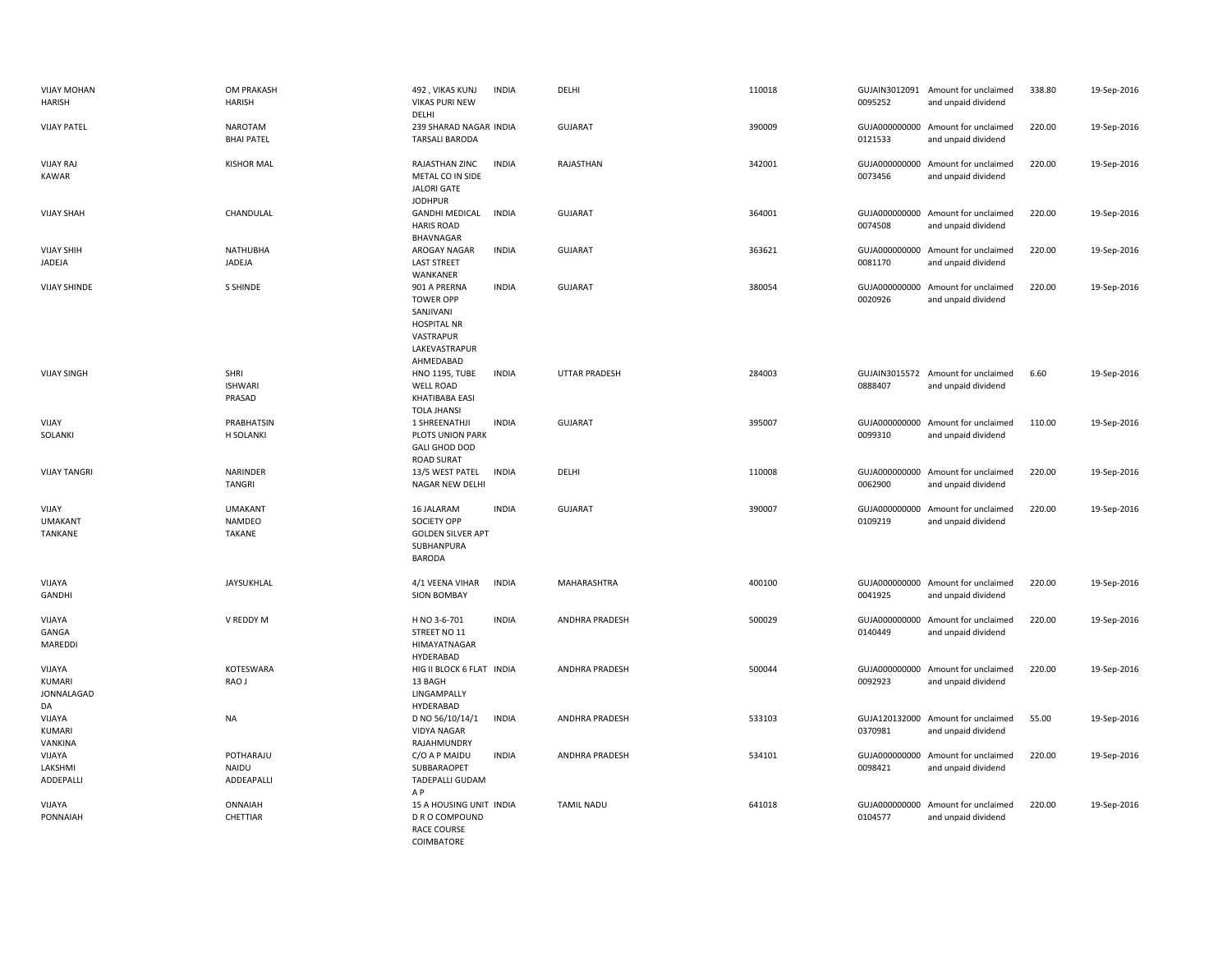| VIJAYABEN<br><b>TAILOR</b>             | <b>NA</b>                                  | 64 - A, FERTILIZER INDIA<br>PARK OPP<br>NIZAMPURA ATITHI<br><b>GRUH B/H TASKANT</b><br>SOCIETY<br>NIZAMPURAVADOD<br>ARA |              | <b>GUJARAT</b>    | 390002 | 0038192                  | GUJA000000000 Amount for unclaimed<br>and unpaid dividend | 110.00 | 19-Sep-2016 |
|----------------------------------------|--------------------------------------------|-------------------------------------------------------------------------------------------------------------------------|--------------|-------------------|--------|--------------------------|-----------------------------------------------------------|--------|-------------|
| VIJAYABEN<br>VRAJLAL<br>MESWANI        | <b>VRAJLAL R</b><br>MEHSWANI               | A 1<br>KANCHANGANGA<br>APT NEAR UDGAM<br>SCHOOL<br>ELLISBRIDGE<br>AHMEDABAD                                             | <b>INDIA</b> | <b>GUJARAT</b>    | 380006 | 0029526                  | GUJA000000000 Amount for unclaimed<br>and unpaid dividend | 220.00 | 19-Sep-2016 |
| VIJAYALAKSH<br>MI<br>ALAGUSUNDA<br>RAM | <b>NA</b>                                  | VRIDHI BUILDING 22 INDIA<br>FIRST MAIN ROAD C<br>2 IIND FLOOR RAJA<br>ANNAMALAIPURAM<br>CHENNAI                         |              | <b>TAMIL NADU</b> | 600028 | 0418968                  | GUJAIN3010801 Amount for unclaimed<br>and unpaid dividend | 226.60 | 19-Sep-2016 |
| VIJAYALAKSH<br>MI KARASALA             | <b>RADHAKRISH</b><br><b>NA</b><br>KARASALA | FLAT-9, BALAJI<br>APARTMENTS, 10/2-<br>A SOUTH AVENUE,<br>SRINAGAR COLONY,<br>SAIDAPET, CHENNAI                         | <b>INDIA</b> | <b>TAMIL NADU</b> | 600015 | 0842707                  | GUJA120109000 Amount for unclaimed<br>and unpaid dividend | 19.80  | 19-Sep-2016 |
| <b>VIJAYALAXMI J</b><br>SHANBHOGU<br>E | S.<br>JANARDHAN<br>A SHANBH<br><b>DGUE</b> | MALLESHWARA<br>NILAYA 17/1 6TH<br><b>CROSS</b><br>SUBEDARAPALYA<br>YESHWANTHPURBA<br>NGALORE                            | <b>INDIA</b> | KARNATAKA         | 560022 | 0014704                  | GUJA000000000 Amount for unclaimed<br>and unpaid dividend | 330.00 | 19-Sep-2016 |
| VIJAYKUMAR<br>KANDOI                   | OM PRAKASH<br>KANDOI                       | FLAT NO 402<br><b>BUILDING NO C-80</b><br><b>VASANT VIHAR</b><br>POKHARAN ROAD<br>NO 2 OPPOSITE<br>GLAXOTHANE<br>(WEST) | <b>INDIA</b> | MAHARASHTRA       | 400601 | 0064729                  | GUJA000000000 Amount for unclaimed<br>and unpaid dividend | 220.00 | 19-Sep-2016 |
| VIJAYKUMAR<br>VITHALDAS<br>SUCHDE      | VITHALDAS                                  | 21 JANAK<br>APPARTMENT 2ND<br><b>FLOOR INSIDE</b><br>GAUTAMNAGAR<br>RACECOURCE<br><b>BARODA</b>                         | <b>INDIA</b> | <b>GUJARAT</b>    | 390007 | 4461253                  | GUJAIN3008881 Amount for unclaimed<br>and unpaid dividend | 22.00  | 19-Sep-2016 |
| VIJAYKUMARI<br>TULABANDI               | <b>KUNDA</b><br><b>MOHANDAS</b><br>PROF    | WASLMO<br><b>QUARTERS GOVT</b><br>HOSPITAL NANDYAL<br><b>KURNOOL DT A P</b>                                             | <b>INDIA</b> | ANDHRA PRADESH    | 518503 | 0114550                  | GUJA000000000 Amount for unclaimed<br>and unpaid dividend | 220.00 | 19-Sep-2016 |
| VIJAYSINH<br><b>BIYOLA</b>             | <b>KISHOR SINH</b><br><b>BIYOLA</b>        | A/4 SHANTIKUNJ<br>SOCIETY OPP ITI<br><b>REFAINERY ROAD</b><br>GORWA VADODARA                                            | <b>INDIA</b> | <b>GUJARAT</b>    | 390016 | GUJA000000000<br>0119530 | Amount for unclaimed<br>and unpaid dividend               | 220.00 | 19-Sep-2016 |
| VIJI                                   | P A JOBY                                   | PULIKAN HOUSE<br>PUDUKAD<br>THRISSUR, KERALA                                                                            | <b>INDIA</b> | KERALA            | 680301 | 0197512                  | GUJAIN3018951 Amount for unclaimed<br>and unpaid dividend | 22.00  | 19-Sep-2016 |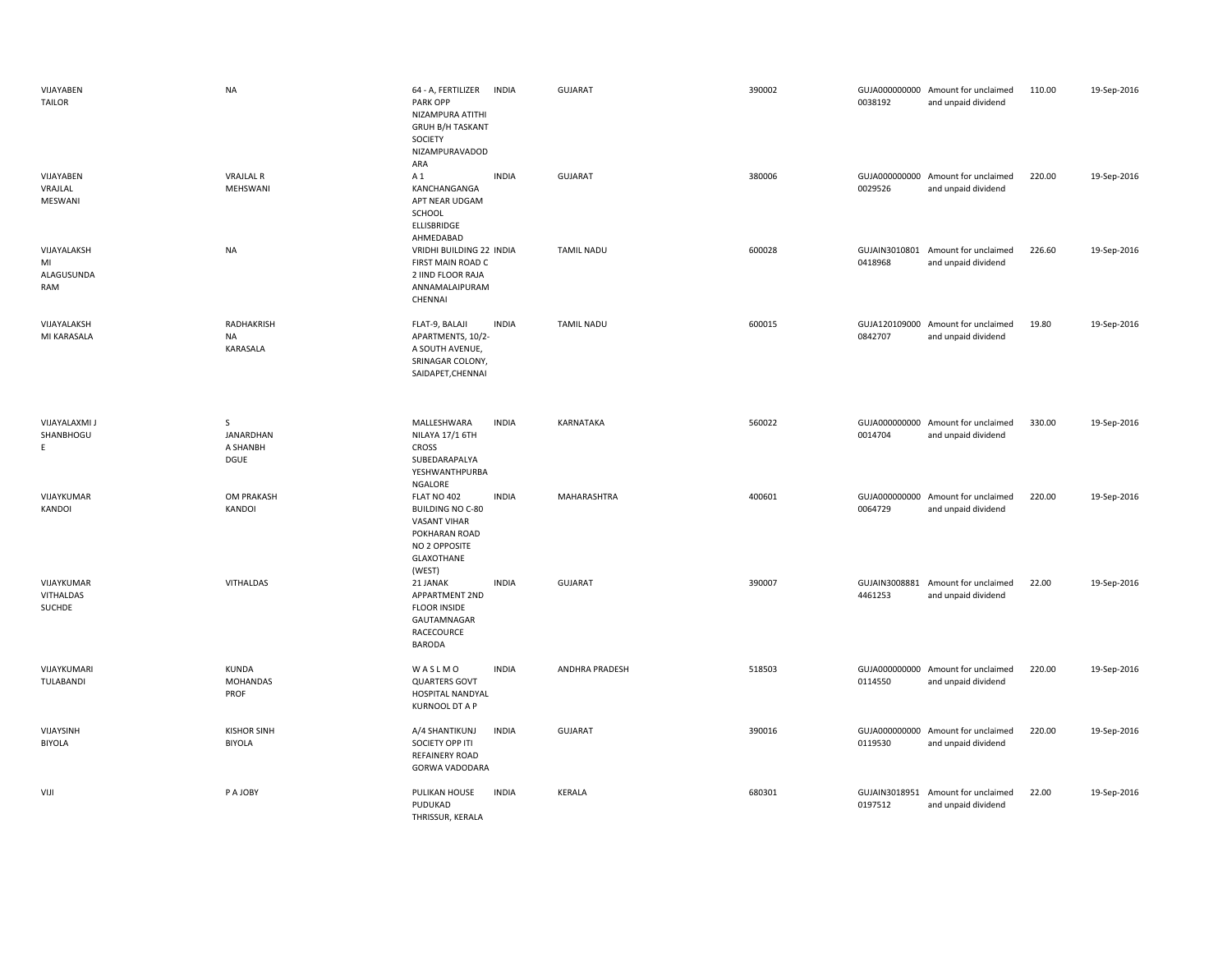| VIJIANDRA<br><b>KUMAR</b><br><b>GUPTA</b> | O P GUPTA                         | 688/8 KIRPAL<br><b>NAGAR NEAR SHIV</b><br><b>NAGAR ROHTAK</b>                                            | <b>INDIA</b> | HARYANA               | 124001 | 0162805                  | GUJA000000000 Amount for unclaimed<br>and unpaid dividend | 220.00 | 19-Sep-2016 |
|-------------------------------------------|-----------------------------------|----------------------------------------------------------------------------------------------------------|--------------|-----------------------|--------|--------------------------|-----------------------------------------------------------|--------|-------------|
| <b>VIJOY KUMAR</b><br>SINGH               | <b>DURGA</b><br>SINGH             | VIDHAN PARISHAD INDIA<br><b>COLONY JAI</b><br>PRAKASH COLONY<br>EAST OF T.V.TOWER<br>PATNA               |              | <b>BIHAR</b>          | 800020 | GUJAIN3008881<br>4721553 | Amount for unclaimed<br>and unpaid dividend               | 660.00 | 19-Sep-2016 |
| <b>VIJOY KUMAR</b><br>SINGH               | <b>DURGA</b><br>SINGH             | C/O SRI DURGA<br>SINGH VIDHAN<br>PARISHAD COLONY<br>JAI PRAKASH NAGAR<br>EAST OF TV<br><b>TOWERPATNA</b> | <b>INDIA</b> | <b>BIHAR</b>          | 800020 | 0018273                  | GUJA000000000 Amount for unclaimed<br>and unpaid dividend | 220.00 | 19-Sep-2016 |
| <b>VIKAS</b><br>CHIRANEWAL                | B P<br>CHIRANEWAL                 | BLOCK 34 PLOT 1<br>NEHRU NAGAR<br>(WEST) BHILAI (M P)                                                    | <b>INDIA</b> | CHHATTISGARH          | 490020 | 0168801                  | GUJA000000000 Amount for unclaimed<br>and unpaid dividend | 440.00 | 19-Sep-2016 |
| <b>VIKAS GUPTA</b>                        | <b>ONKAR NATH</b><br><b>GUPTA</b> | <b>MODI NAGAR</b><br><b>PAPER MILLS</b><br>LIMITED<br>MODINAGAR DIST<br>GHAZIABAD U P                    | <b>INDIA</b> | <b>UTTAR PRADESH</b>  | 201204 | 0059470                  | GUJA000000000 Amount for unclaimed<br>and unpaid dividend | 220.00 | 19-Sep-2016 |
| <b>VIKAS JAIN</b>                         | <b>D C JAIN</b>                   | 74 BHAGAT SINGH<br>MARG MEERA<br><b>BAWDI CHOURAHA</b><br>DEWAS M P                                      | <b>INDIA</b> | MADHYA PRADESH        | 455001 | 0006998                  | GUJA000000000 Amount for unclaimed<br>and unpaid dividend | 220.00 | 19-Sep-2016 |
| <b>VIKAS JUNEJA</b>                       | RAHISH<br>JUNEJA                  | ROYAL HOUSE<br>19/176 KASTURBA<br><b>NAGAR GANDHI</b><br>NAGARITARSI                                     | <b>INDIA</b> | <b>MADHYA PRADESH</b> | 461111 | 0045598                  | GUJA120433000 Amount for unclaimed<br>and unpaid dividend | 330.00 | 19-Sep-2016 |
| VIKAS<br>KARANJIYA                        | KOMALCHAN<br>D KARANJIYA          | 4 CHOPATI ROAD<br>JAORA DIST-<br>RATLAM                                                                  | <b>INDIA</b> | MADHYA PRADESH        | 457001 | 5742168                  | GUJAIN3003941 Amount for unclaimed<br>and unpaid dividend | 220.00 | 19-Sep-2016 |
| <b>VIKAS</b><br>KHETAWAT                  | UTTAM                             | KOHINOOR DYEING INDIA<br>& P MILLS CLOTH<br><b>MARKET BEAWAR</b>                                         |              | RAJASTHAN             | 305901 | 0070759                  | GUJA000000000 Amount for unclaimed<br>and unpaid dividend | 220.00 | 19-Sep-2016 |
| <b>VIKAS</b><br><b>KOCHAR</b>             | <b>NA</b>                         | 25, RAM LAL<br>MUKHERJEE LANE,<br>DEB DOOT<br>APPARTMENT,<br><b>HOWRAH</b>                               | <b>INDIA</b> | <b>WEST BENGAL</b>    | 711106 | 0119411                  | GUJA120345000 Amount for unclaimed<br>and unpaid dividend | 110.00 | 19-Sep-2016 |
| VIKAS<br>KULSHRESHT<br>HA                 | RAMESH<br>CHANDRA                 | Q NO 150 KRIBHCO<br><b>NAGAR KRIBHCO</b><br>SURAT                                                        | <b>INDIA</b> | <b>GUJARAT</b>        | 394515 | 0056648                  | GUJA000000000 Amount for unclaimed<br>and unpaid dividend | 220.00 | 19-Sep-2016 |
| <b>VIKAS</b><br>PODDAR                    | LAKSHMI<br><b>NIVAS</b><br>PODDAR | PODDAR TILES<br><b>EXHIBITION ROAD</b><br>PATNA                                                          | <b>INDIA</b> | <b>BIHAR</b>          | 800001 | 0106486                  | GUJA000000000 Amount for unclaimed<br>and unpaid dividend | 220.00 | 19-Sep-2016 |
| <b>VIKAS S</b><br>KHANCHANDA<br>ΝI        | S.<br>KANCHANDA<br>NI             | 399 WILD TESEL CO INDIA<br>OP HSG SOCY LTD<br>FLAT NO 5 14TH<br><b>ROAD KHAR W</b>                       |              | MAHARASHTRA           | 400052 | 0144682                  | GUJA000000000 Amount for unclaimed<br>and unpaid dividend | 220.00 | 19-Sep-2016 |

BOMBAY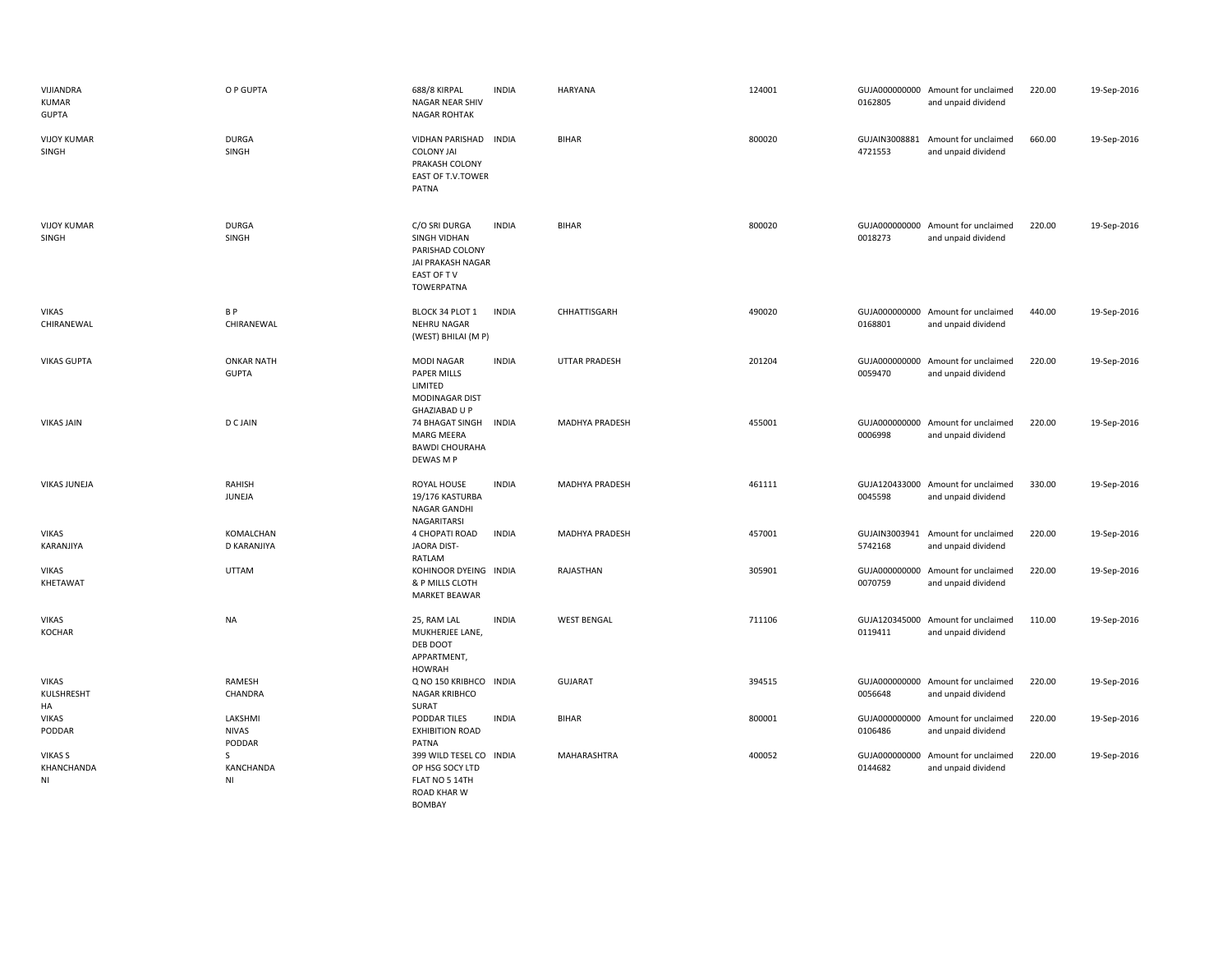| <b>VIKAS S</b><br>KHANCHANDA<br>ΝI               | S<br>KHANCHAND<br>ANI          | 399 WILD TESEL CO INDIA<br>OP HSG SOC LTD<br>FLAT NO 5 14TH<br><b>ROAD KHAR W</b><br>BOMBAY                          | MAHARASHTRA        | 400052 | 0127239                  | GUJA000000000 Amount for unclaimed<br>and unpaid dividend | 220.00 | 19-Sep-2016 |
|--------------------------------------------------|--------------------------------|----------------------------------------------------------------------------------------------------------------------|--------------------|--------|--------------------------|-----------------------------------------------------------|--------|-------------|
| <b>VIKAS</b><br><b>SUBHASH</b><br>CHATURVEDI     | SUBHASH                        | 709/710 TULSIANI<br><b>INDIA</b><br>CHAMBERS<br><b>NARIMAN POINT</b><br>MUMBAI                                       | MAHARASHTRA        | 400021 | 1115130                  | GUJAIN3004764 Amount for unclaimed<br>and unpaid dividend | 440.00 | 19-Sep-2016 |
| <b>VIKASH</b><br>AGARWALA                        | NA                             | <b>INDIA</b><br>26, P.K. TAGORE<br><b>STREET NATOON</b><br><b>BAZAR KOLKATA</b><br>KOLKATA                           | <b>WEST BENGAL</b> | 700006 | 1321905                  | GUJA120109000 Amount for unclaimed<br>and unpaid dividend | 220.00 | 19-Sep-2016 |
| <b>VIKASH JAIN</b>                               | NA                             | <b>INDIA</b><br><b>SETHI TRADERS</b><br><b>BIJULIA RAMGARH</b><br>CANTT                                              | <b>JHARKHAND</b>   | 829122 | 0041501                  | GUJA120341000 Amount for unclaimed<br>and unpaid dividend | 220.00 | 19-Sep-2016 |
| <b>VIKASH S</b><br><b>MISTRY</b>                 | SUMANBHAI                      | <b>INDIA</b><br>9 GANDHINAGAR<br><b>SOCIETY NURSERY</b><br>ROAD BILIMORA<br><b>GUJ DIST VALSAD</b>                   | <b>GUJARAT</b>     | 396321 | 0155598                  | GUJA000000000 Amount for unclaimed<br>and unpaid dividend | 660.00 | 19-Sep-2016 |
| <b>VIKRAM K</b><br>NAGAR                         | KAMLESH T<br>NAGAR             | 1 DALAL APPT VIKAS INDIA<br><b>GRAH ROAD PALDI</b><br>AHMEDABAD                                                      | <b>GUJARAT</b>     | 380007 | 0125918                  | GUJA000000000 Amount for unclaimed<br>and unpaid dividend | 220.00 | 19-Sep-2016 |
| VIKRAM<br>SHARMA                                 | RADHA<br>KISHAN                | 30-C RANI KA BAGH INDIA<br>AMRITSAR                                                                                  | PUNJAB             | 143001 | 0065958                  | GUJA000000000 Amount for unclaimed<br>and unpaid dividend | 220.00 | 19-Sep-2016 |
| <b>VIKRAM</b><br>SINGH BISHT                     | NARENDER<br><b>SINGH BISHT</b> | K 67 HAUZKHAS<br><b>INDIA</b><br><b>ENCLAVE NEW</b><br>DELHI                                                         | DELHI              | 110016 | 0118396                  | GUJA000000000 Amount for unclaimed<br>and unpaid dividend | 220.00 | 19-Sep-2016 |
| <b>VILAS</b><br><b>BHANUDAS</b><br><b>DOUNDE</b> | <b>NA</b>                      | SANKET BUNGLOW INDIA<br>KAMLA NEHRU<br><b>HOUSING SOCIETY</b><br><b>BEHIND MODERN</b><br>HIGH SCHOOL<br>ICHALKARANJI | MAHARASHTRA        | 416115 | 0384958                  | GUJA120289000 Amount for unclaimed<br>and unpaid dividend | 220.00 | 19-Sep-2016 |
| VIMAL<br>AGARWAL                                 | <b>NA</b>                      | 1CH 16 PRATAP<br><b>INDIA</b><br>NAGAR MANU<br><b>MARG HOUSING</b><br><b>BOARD ALWAR</b><br>ALWAR                    | RAJASTHAN          | 301001 | 0053237                  | GUJA120216000 Amount for unclaimed<br>and unpaid dividend | 220.00 | 19-Sep-2016 |
| <b>VIMAL B</b><br>SHAH                           | <b>BHUPAT RAY</b>              | <b>INDIA</b><br>C/O BHUPAT RAY<br>SHANTILAL BEHIND<br>DANAPITH<br>BHAVNAGAR                                          | <b>GUJARAT</b>     | 364001 | 0075375                  | GUJA000000000 Amount for unclaimed<br>and unpaid dividend | 220.00 | 19-Sep-2016 |
| <b>VIMAL DAGAR</b>                               | S S DAGAR                      | T 8 C W C LODHI<br><b>INDIA</b><br><b>COLONY NEW DELHI</b>                                                           | DELHI              | 110003 | 0059143                  | GUJA000000000 Amount for unclaimed<br>and unpaid dividend | 220.00 | 19-Sep-2016 |
| VIMAL GOLA                                       | G S GOLA                       | 62-A IL TOWNSHIP<br><b>INDIA</b><br>KOTA (RAJASTHAN)                                                                 | RAJASTHAN          | 324005 | 0313621                  | GUJA000000000 Amount for unclaimed<br>and unpaid dividend | 220.00 | 19-Sep-2016 |
| VIMAL<br>KHURANA                                 | A D<br>KHURANA                 | 190 MODEL TOWN INDIA<br>8 MARLA GURGAON                                                                              | <b>HARYANA</b>     | 122001 | 0136469                  | GUJA000000000 Amount for unclaimed<br>and unpaid dividend | 220.00 | 19-Sep-2016 |
| VIMAL<br><b>KUMAR</b><br>AGARWAL                 | N P<br>AGARWAL                 | 171 PARK STREET<br><b>INDIA</b><br>CALCUTTA                                                                          | <b>WEST BENGAL</b> | 700017 | GUJA000000000<br>0137565 | Amount for unclaimed<br>and unpaid dividend               | 220.00 | 19-Sep-2016 |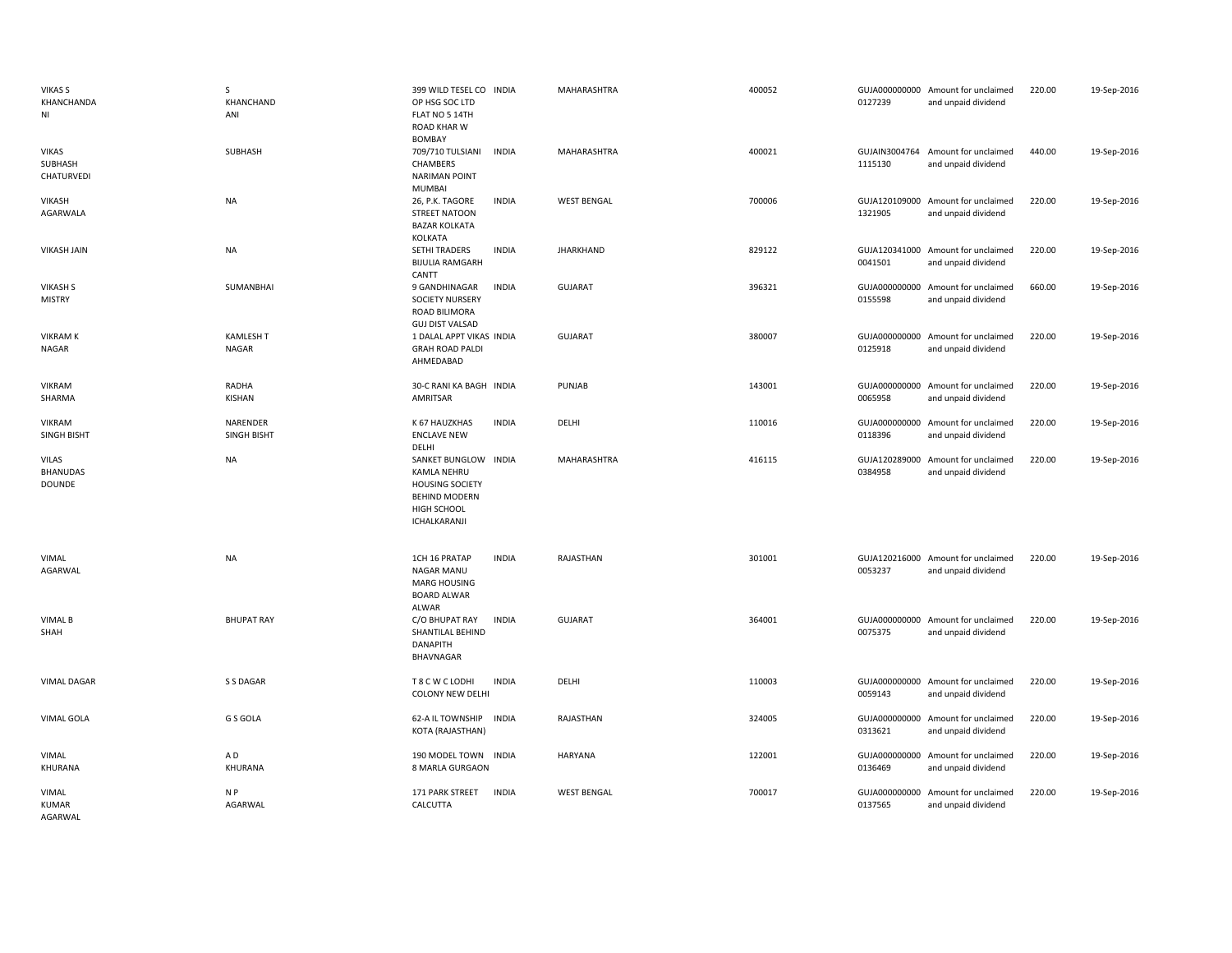| VIMAL<br><b>KUMAR JAIN</b>              | F C JAIN                          | <b>INDIA</b><br>307 HANUMAN<br><b>TOWER ATHGAON</b><br><b>GAUHATI</b>                                                    | ASSAM                | 781001 | 0005676                  | GUJA000000000 Amount for unclaimed<br>and unpaid dividend | 220.00 | 19-Sep-2016 |
|-----------------------------------------|-----------------------------------|--------------------------------------------------------------------------------------------------------------------------|----------------------|--------|--------------------------|-----------------------------------------------------------|--------|-------------|
| VIMAL<br><b>KUMAR</b><br><b>MAROO</b>   | SAWAI LAL<br><b>MAROO</b>         | <b>INDIA</b><br><b>HOSPITAL ROAD</b><br><b>NEAR POST OFFICE</b><br><b>BARISADRI UDAIPUR</b>                              | RAJASTHAN            | 312403 | GUJAIN3030285<br>0380716 | Amount for unclaimed<br>and unpaid dividend               | 44.00  | 19-Sep-2016 |
| <b>VIMAL S SHAH</b>                     | SHANTILAL                         | D 1 ARAPAN APPT<br><b>INDIA</b><br>TIMBALIWAD<br>NANPURA SURAT                                                           | <b>GUJARAT</b>       | 395001 | GUJA000000000<br>0099246 | Amount for unclaimed<br>and unpaid dividend               | 220.00 | 19-Sep-2016 |
| VIMAL<br>SANTILAL<br>SHAH               | SANTILAL<br>SHAH                  | <b>INDIA</b><br>D 1 ARPAN APTS<br><b>BABU NI STREET</b><br><b>GANDHI SMRUTI</b><br>ROAD NANPURA<br><b>SURAT INDIA</b>    | <b>GUJARAT</b>       | 395001 | 0045724                  | GUJA000000000 Amount for unclaimed<br>and unpaid dividend | 220.00 | 19-Sep-2016 |
| VIMALESH<br><b>KUMAR</b>                | <b>MR BADRI</b><br>PRASAD<br>ARYA | 24/2 KARELA BAGH INDIA<br>COLONY<br>ALLAHABAD                                                                            | <b>UTTAR PRADESH</b> | 211003 | 0139197                  | GUJA120327000 Amount for unclaimed<br>and unpaid dividend | 22.00  | 19-Sep-2016 |
| <b>VIMALKANT J</b>                      | <b>BHINVARAJ JI</b>               | VARDAAN COMPLEX INDIA<br>146 MINT STREET<br>2ND FL SOWCARPET<br><b>MADRAS</b>                                            | <b>TAMIL NADU</b>    | 600079 | 0160086                  | GUJA000000000 Amount for unclaimed<br>and unpaid dividend | 220.00 | 19-Sep-2016 |
| VIMALKUMAR<br>DHANJIBHAI<br><b>BUSA</b> | <b>NA</b>                         | SHRI SAURASHTRA INDIA<br>PATEL SAMAJ,<br>ASHOKVAN<br>HANUMAN TEKARI,<br>SHIV VALLABH<br>ROAD, DAHISAR E<br><b>MUMBAI</b> | MAHARASHTRA          | 400068 | GUJAIN3022691<br>0909679 | Amount for unclaimed<br>and unpaid dividend               | 176.00 | 19-Sep-2016 |
| VIMLA<br>AGRAWAL                        | <b>NA</b>                         | <b>GOYAL TRADERS</b><br><b>INDIA</b><br><b>GUDHIYARI RAIPUR</b><br>CG,                                                   | CHHATTISGARH         | 492009 | 7062136                  | GUJAIN3013301 Amount for unclaimed<br>and unpaid dividend | 220.00 | 19-Sep-2016 |
| <b>VIMLA AMIN</b>                       | KEVALBABU                         | WADI BHATWADA<br><b>INDIA</b><br>BILESHWAR<br><b>BHUVAN</b><br>VADODARA                                                  | <b>GUJARAT</b>       | 390017 | 0037633                  | GUJA000000000 Amount for unclaimed<br>and unpaid dividend | 440.00 | 19-Sep-2016 |
| <b>VIMLA DEVI</b>                       | <b>RAJA RAM</b><br>BHAKHAR        | <b>INDIA</b><br>3/154 SANKAR<br>COLONY NO.3<br>SRIGANGANAGAR                                                             | RAJASTHAN            | 335001 | GUJAIN3013302<br>0598505 | Amount for unclaimed<br>and unpaid dividend               | 440.00 | 19-Sep-2016 |
| VIMLA DEVI<br>KANDOI                    | <b>BANSHIDHAR</b><br>AGARWAL      | <b>INDIA</b><br>C/O SNDARSTION<br><b>TRADING COMPANY</b><br><b>DAWARKESH HOTEL</b><br>PO DIDWANA                         | RAJASTHAN            | 341303 | 0009360                  | GUJA000000000 Amount for unclaimed<br>and unpaid dividend | 220.00 | 19-Sep-2016 |
| VIMLA<br>SHARMA                         | SATYENDRA<br>SHARMA               | C 107 SETHI<br><b>INDIA</b><br><b>COLONY JAIPUR</b>                                                                      | RAJASTHAN            | 302004 | 0010583                  | GUJA000000000 Amount for unclaimed<br>and unpaid dividend | 220.00 | 19-Sep-2016 |
| VIMLABEN<br>HARISHANKER<br>PANDYA       | HARISHANKE<br>$\mathsf{R}$        | NAYA GHARU NAVI INDIA<br>POLE<br>KARAMSADANAND                                                                           | <b>GUJARAT</b>       | 388325 | GUJA000000000<br>0139047 | Amount for unclaimed<br>and unpaid dividend               | 110.00 | 19-Sep-2016 |
| <b>VIMLABEN M</b><br>SHAH               | MOHANLAL                          | 34 MANI BHADRA<br><b>INDIA</b><br>SOC RAMBAG ROAD<br>SABARMATI<br>AHMEDABAD                                              | <b>GUJARAT</b>       | 380005 | 0032609                  | GUJA000000000 Amount for unclaimed<br>and unpaid dividend | 220.00 | 19-Sep-2016 |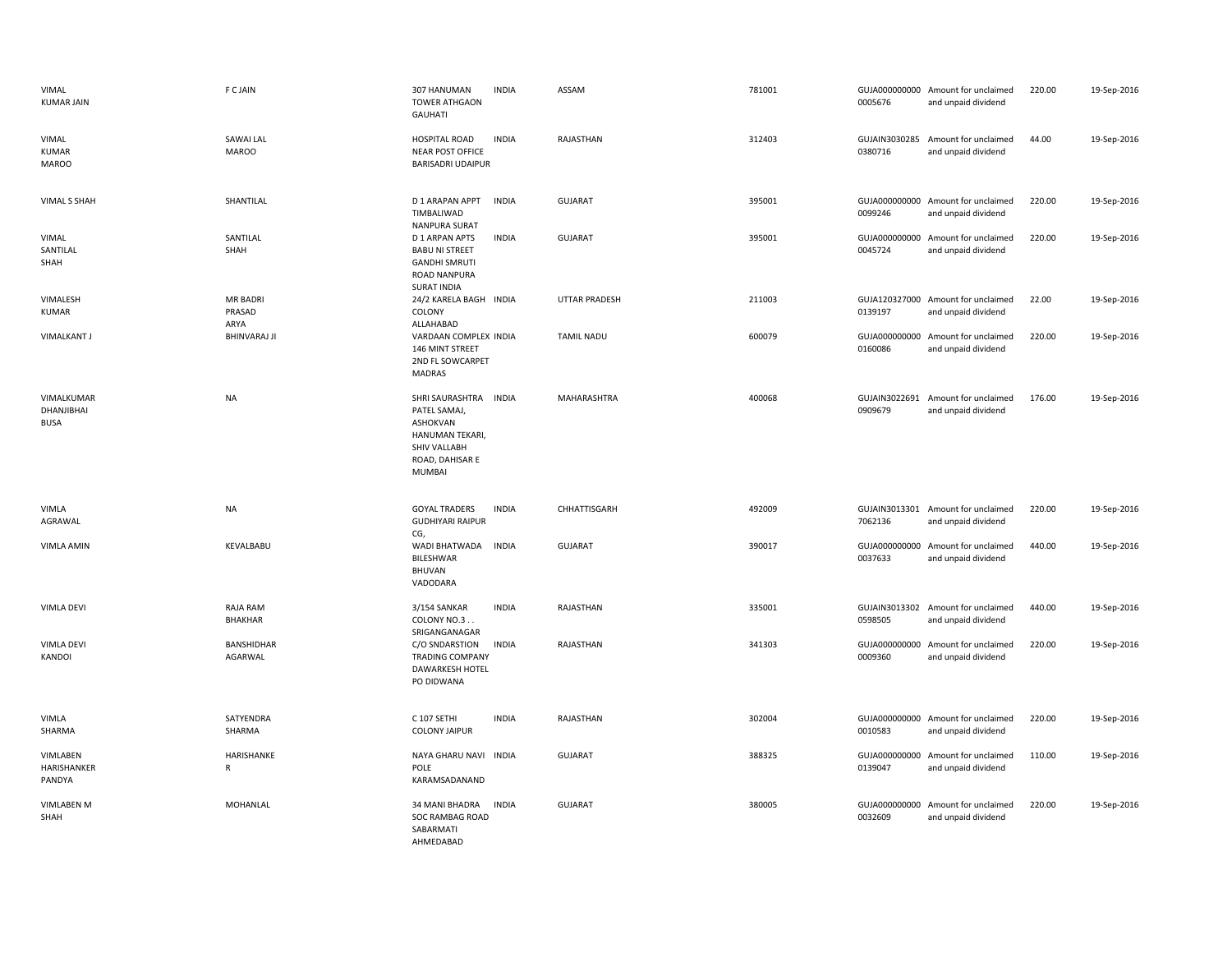| <b>VIMLAGAURI J</b><br>GANATRA         | <b>JAMNADAS</b><br><b>GANATRA H</b><br>HOLD | C/O MOHANLAL<br><b>ODHAVJI RAILWAY</b><br><b>STATION ROAD</b><br><b>JUNAGADH</b>                               | <b>INDIA</b> | <b>GUJARAT</b>       | 362001 | 0205506                  | GUJA000000000 Amount for unclaimed<br>and unpaid dividend | 220.00  | 19-Sep-2016 |
|----------------------------------------|---------------------------------------------|----------------------------------------------------------------------------------------------------------------|--------------|----------------------|--------|--------------------------|-----------------------------------------------------------|---------|-------------|
| VIMLESH<br>KUMAR<br>AWASTHI            | <b>NA</b>                                   | 311 A B NAGAR<br>UNNAO UNNAO<br><b>UNNAO</b>                                                                   | <b>INDIA</b> | <b>UTTAR PRADESH</b> | 209801 | 0250409                  | GUJAIN3000111 Amount for unclaimed<br>and unpaid dividend | 220.00  | 19-Sep-2016 |
| VINA A SHAH                            | AMULKHBHA                                   | C/O BIPIN STORES<br><b>CLOTH MARCHANI</b><br><b>TOWN CHOWK</b><br>CHOTILA                                      | <b>INDIA</b> | <b>GUJARAT</b>       | 363520 | 0088213                  | GUJA000000000 Amount for unclaimed<br>and unpaid dividend | 220.00  | 19-Sep-2016 |
| <b>VINAY</b><br>SANGHAVI               | YOGESH M<br>SANGHAVI                        | <b>MATRUBHUMI</b><br><b>BHATIYA STREET</b><br>DARBARGADH RD<br>WANKANER                                        | <b>INDIA</b> | <b>GUJARAT</b>       | 363621 | 0020388                  | GUJA000000000 Amount for unclaimed<br>and unpaid dividend | 220.00  | 19-Sep-2016 |
| VINABEN<br><b>DILIPBHAI</b><br>VANZARA | <b>NA</b>                                   | F - 12 KHODPARA<br><b>GOPAWADI JETPUR</b>                                                                      | <b>INDIA</b> | <b>GUJARAT</b>       | 360370 | 1867586                  | GUJA120109000 Amount for unclaimed<br>and unpaid dividend | 1650.00 | 19-Sep-2016 |
| VINABEN<br><b>TRIVEDI</b>              | VASUDEV<br><b>TRIVEDI</b>                   | TRIVED WATCH<br><b>GANDHI CHOWK</b><br><b>HALOL DIST PMS</b>                                                   | <b>INDIA</b> | <b>GUJARAT</b>       | 389350 | 0039847                  | GUJA000000000 Amount for unclaimed<br>and unpaid dividend | 220.00  | 19-Sep-2016 |
| <b>VINAY KUMAR</b>                     | <b>NA</b>                                   | <b>NEAR TRIPATHI</b><br><b>CHITRA MANDIR</b><br>(POWER LOOM<br>HOUSE) PO<br>MOHAMMADABAD<br><b>GOHNA MAU</b>   | <b>INDIA</b> | <b>UTTAR PRADESH</b> | 276403 | 0225883                  | GUJAIN3015572 Amount for unclaimed<br>and unpaid dividend | 110.00  | 19-Sep-2016 |
| <b>VINAY KUMAR</b>                     | <b>NA</b>                                   | 536, F1 BHATIA<br>ROAD GHAZIABAD<br>UTTAR PRADESH                                                              | <b>INDIA</b> | UTTAR PRADESH        | 201001 | 0097815                  | GUJAIN3017581 Amount for unclaimed<br>and unpaid dividend | 110.00  | 19-Sep-2016 |
| <b>VINAY KUMAR</b><br><b>JOGARAJU</b>  | <b>NA</b>                                   | 25 599 NANDYALA<br><b>KURNOOL ANDHRA</b><br>PRADESH                                                            | <b>INDIA</b> | ANDHRA PRADESH       | 518501 | 3934592                  | GUJAIN3005131 Amount for unclaimed<br>and unpaid dividend | 55.00   | 19-Sep-2016 |
| VINAY<br>RAGHUNATH<br>CHOUDHARI        | <b>NA</b>                                   | S NO 147/2 B/2 PLT INDIA<br>NO <sub>3</sub> NR<br>LOKHANDES NEW<br>HOSPITAL JAMNER<br>ROAD JALGAON<br>BHUSAWAL |              | MAHARASHTRA          | 425201 | GUJAIN3030285<br>3577506 | Amount for unclaimed<br>and unpaid dividend               | 22.00   | 19-Sep-2016 |
| <b>VINAY VOHRA</b>                     | <b>NA</b>                                   | 3705/9, GALI KHAI<br><b>WALI KATRA</b><br>KHAZANA<br>AMRITSAR(PB)<br>AMRITSAR                                  | <b>INDIA</b> | PUNJAB               | 143001 | 5382257                  | GUJAIN3011271 Amount for unclaimed<br>and unpaid dividend | 440.00  | 19-Sep-2016 |
| VINAYA<br>SHANKER<br>MEHTA             | GOVIND<br>SHANKER<br>MEHTA                  | NAYA BAZAR 2<br>PALANDI CHORAHA<br><b>NEAR PATHAK X RAY</b><br>CLINICDAMOH                                     | <b>INDIA</b> | MADHYA PRADESH       | 470661 | 0144624                  | GUJA160101000 Amount for unclaimed<br>and unpaid dividend | 440.00  | 19-Sep-2016 |
| VINAYAK<br>SAMBHAJI<br><b>MOHITE</b>   | SAMBHAJI                                    | 24/1717, NEAR<br><b>S.T.AGAR NAKA</b><br>SOLAGE MALA<br>ICHALKARANJI                                           | <b>INDIA</b> | MAHARASHTRA          | 416115 | 0475089                  | GUJA120289000 Amount for unclaimed<br>and unpaid dividend | 220.00  | 19-Sep-2016 |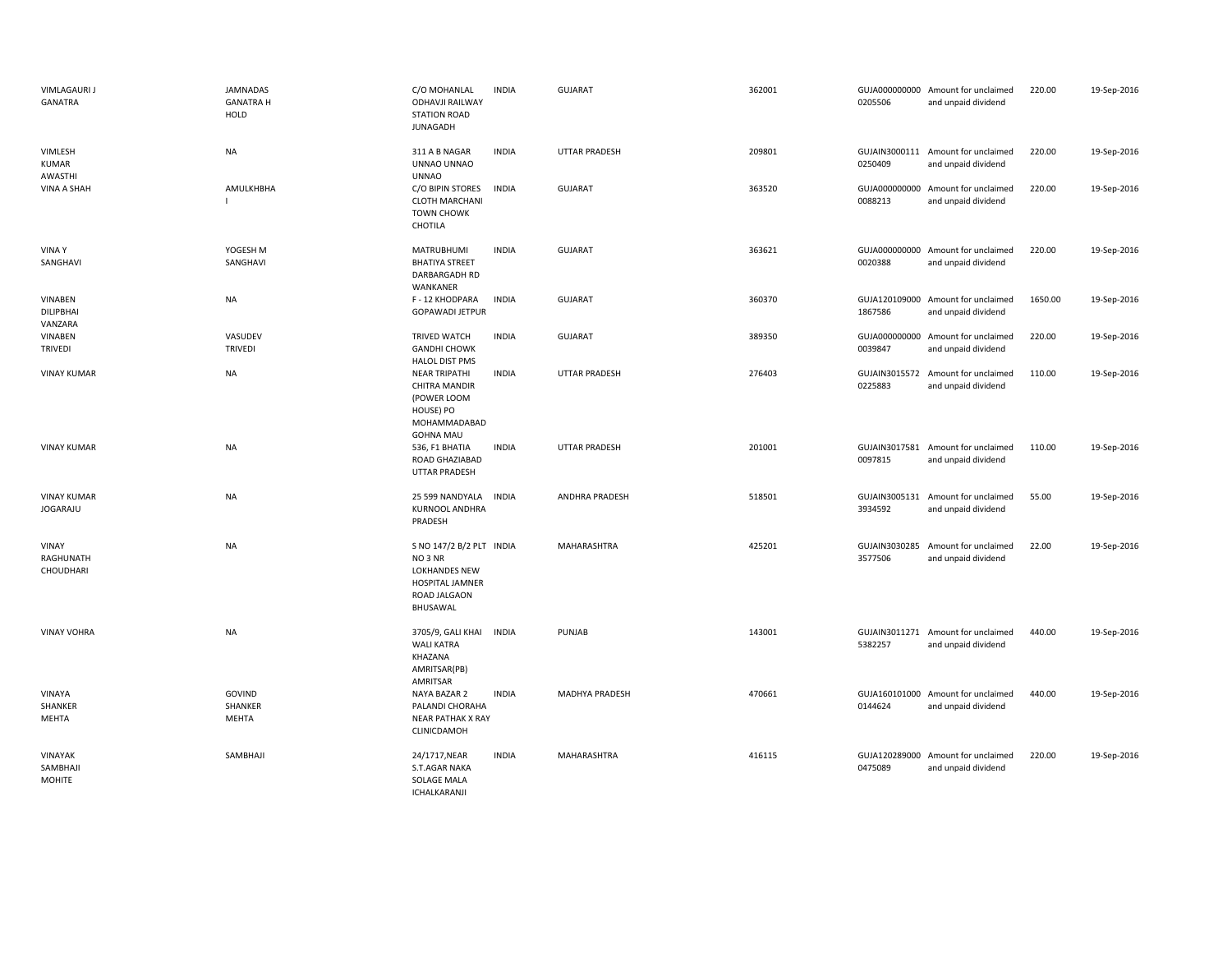| <b>VINCENT</b><br>SAYANI    | <b>MOHSIN</b><br>AYANI               | C/O MRS JEANETTE INDIA<br>FRANK 102 FAIRY<br>APTS HOLY CROSS<br>ROAD, ABOVE ICICI<br><b>BANKIC COLONY,</b><br><b>BORIVALI</b> | MAHARASHTRA          | 400103 | 0073912                  | GUJA000000000 Amount for unclaimed<br>and unpaid dividend | 220.00 | 19-Sep-2016 |
|-----------------------------|--------------------------------------|-------------------------------------------------------------------------------------------------------------------------------|----------------------|--------|--------------------------|-----------------------------------------------------------|--------|-------------|
| VINEET<br>KUMAR             | <b>HAR NARAIN</b><br>RASTOGI         | 464/55 TAHSEEN<br><b>INDIA</b><br><b>GANJ THAKUR GANJ</b><br>LUCKNOW                                                          | <b>UTTAR PRADESH</b> | 226003 | 0012505                  | GUJA000000000 Amount for unclaimed<br>and unpaid dividend | 220.00 | 19-Sep-2016 |
| VINEET<br><b>KUMAR JAIN</b> | KHEM<br>CHAND                        | C/O RATAN LAL<br><b>INDIA</b><br><b>KHEM CHAND JAIN</b><br>NAYA BASS PO<br>SUJANGARH                                          | RAJASTHAN            | 331507 | GUJA000000000<br>0008613 | Amount for unclaimed<br>and unpaid dividend               | 220.00 | 19-Sep-2016 |
| VINEET<br>PEDNEKAR          | SHIRISH<br>PEDNEKAR                  | 9/161 D N NAGAR<br><b>INDIA</b><br>VIBHAG II ANDHIRI<br>W BOMBAY                                                              | MAHARASHTRA          | 400058 | 0108556                  | GUJA000000000 Amount for unclaimed<br>and unpaid dividend | 220.00 | 19-Sep-2016 |
| VINEET<br><b>PUROHIT</b>    | <b>S N PUROHIT</b>                   | PRABHAI MOTORS<br><b>INDIA</b><br><b>CHOPASNI ROAD</b><br><b>JODHPUR</b>                                                      | RAJASTHAN            | 342003 | 0073155                  | GUJA000000000 Amount for unclaimed<br>and unpaid dividend | 220.00 | 19-Sep-2016 |
| VINEETA<br>AGARWAL          | GIRDHARILAL<br>AGRAWAL               | C/O GRAPHITE<br><b>INDIA</b><br>INTERNATIONAL<br>KHETRAJPUR                                                                   | ORISSA               | 768006 | 0061759                  | GUJA000000000 Amount for unclaimed<br>and unpaid dividend | 220.00 | 19-Sep-2016 |
| VINEETA<br>MAHESHWARI       | <b>MAKHAN LAL</b><br>MAHESHWAR<br>L. | SAMBALPUR<br>C/O MAKHAN LAL<br>INDIA<br><b>DUJARI BINANI</b><br><b>CHOWK DUJARI</b><br><b>GALI BIKANER RAJ</b>                | RAJASTHAN            | 334001 | 0071977                  | GUJA000000000 Amount for unclaimed<br>and unpaid dividend | 220.00 | 19-Sep-2016 |
| VINEETA<br>SINDHU           | <b>K K SINDHU</b>                    | <b>INDIA</b><br>C/O VIJAY KUMAR<br>JAIN ADVOCATE<br>622613 PATEL<br>ROAD AMBALA CITY                                          | <b>HARYANA</b>       | 134002 | 0004773                  | GUJA000000000 Amount for unclaimed<br>and unpaid dividend | 220.00 | 19-Sep-2016 |
| VINESH<br>KUMAR<br>SHARMA   | LATE SH<br>CHHIDDIMAL<br>SHARMA      | <b>INDIA</b><br>C/O R S SHARMA<br><b>B/3 SWATI SOCIETY</b><br>NEW SAMA ROAD P<br>O EME BARODA GUJ                             | <b>GUJARAT</b>       | 390006 | 0123312                  | GUJA000000000 Amount for unclaimed<br>and unpaid dividend | 220.00 | 19-Sep-2016 |
| <b>VINIT N PATEL</b>        | N D PATEL                            | 1 RAJANIGANDHA<br><b>INDIA</b><br>APPT B/H SHREYASH<br><b>SOCIETY BARAGE</b><br>ROAD VASANA<br>AHMEDABAD                      | <b>GUJARAT</b>       | 380007 | 0145877                  | GUJA000000000 Amount for unclaimed<br>and unpaid dividend | 220.00 | 19-Sep-2016 |
| VINITA JAIN                 | P N JAIN                             | <b>INDIA</b><br>EPT 93 SAROJINI<br>NAGAR NEW DELHI                                                                            | DELHI                | 110023 | 0151573                  | GUJA000000000 Amount for unclaimed<br>and unpaid dividend | 220.00 | 19-Sep-2016 |
| <b>VINITA</b><br>MASKARA    | <b>ALOK KUMAR</b><br>MASKARA         | <b>INDIA</b><br>7 KALPDRUM FLAT<br>WAGHAWADI ROAD<br>NR TAKHTESWAR<br>POST<br>OFFICEBHAVNAGAR                                 | <b>GUJARAT</b>       | 364002 | 0062198                  | GUJA000000000 Amount for unclaimed<br>and unpaid dividend | 220.00 | 19-Sep-2016 |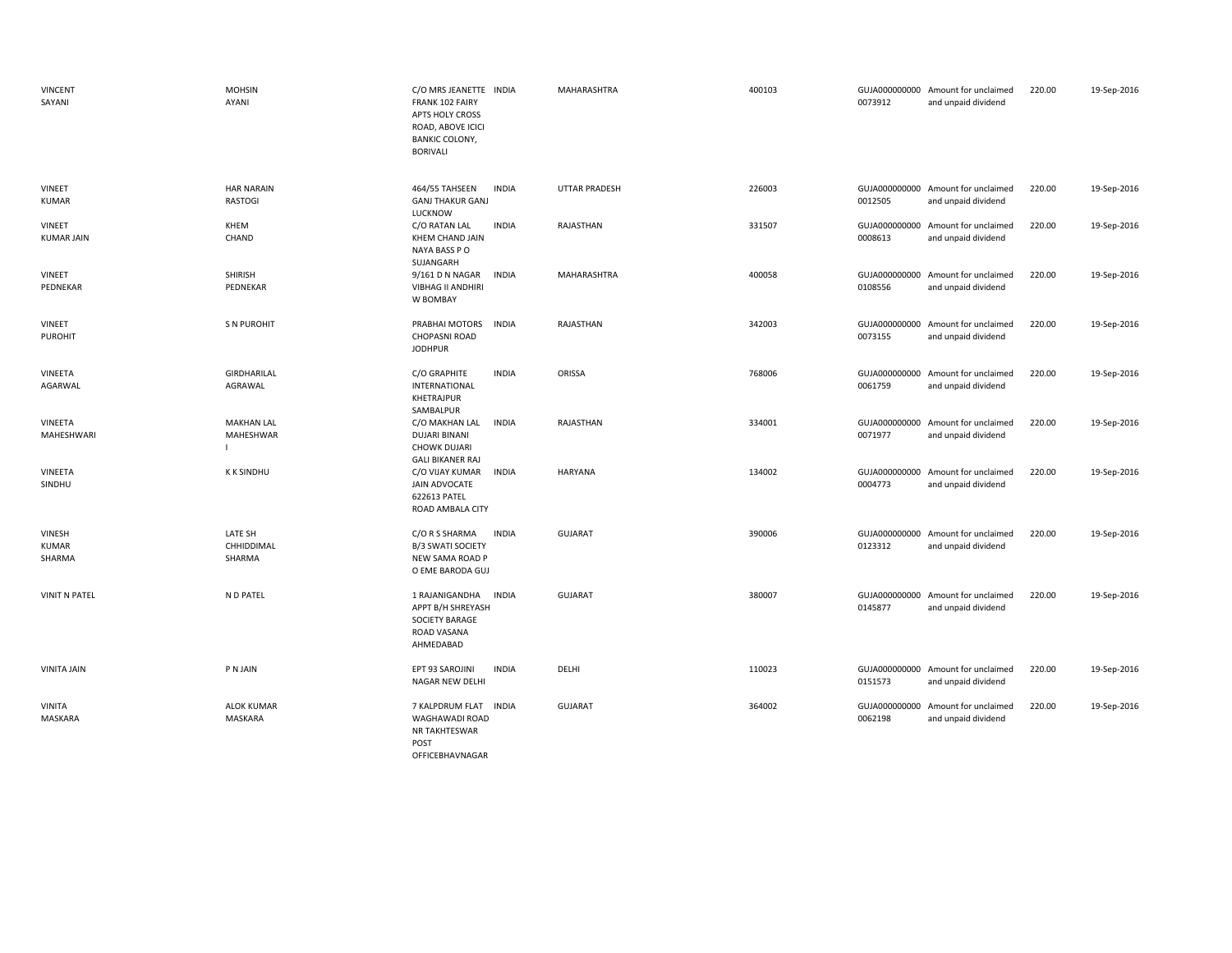| <b>VINITA TYAGI</b>               | <b>NA</b>                                 | 501, VASUDHA<br><b>TOWER ONGC</b><br>COLONY<br>MAKARPURA ROAD<br>ONGC, BARODA.                          | <b>INDIA</b> | <b>GUJARAT</b>       | 390009 | 0082951                  | GUJAIN3001591 Amount for unclaimed<br>and unpaid dividend | 440.00 | 19-Sep-2016 |
|-----------------------------------|-------------------------------------------|---------------------------------------------------------------------------------------------------------|--------------|----------------------|--------|--------------------------|-----------------------------------------------------------|--------|-------------|
| <b>VINITA VINITA</b>              | <b>VISHNU KANT</b>                        | 43 KAMBUAN<br>SANJAY<br>STREETFIROZABAD                                                                 | <b>INDIA</b> | <b>UTTAR PRADESH</b> | 283203 | 0081203                  | GUJA120229000 Amount for unclaimed<br>and unpaid dividend | 220.00 | 19-Sep-2016 |
| <b>VINNI</b><br>CHAWLA            | SANDEEP<br>CHAWLA                         | B-1/318 JANAK PURI INDIA<br>NEW DELHI                                                                   |              | DELHI                | 110058 | 0156963                  | GUJA000000000 Amount for unclaimed<br>and unpaid dividend | 220.00 | 19-Sep-2016 |
| <b>VINOD BALA</b>                 | O P<br>PHAUGAT                            | 136 OPPOSITE<br>JEEWAN EYE<br>HOSPITAL DELHI<br><b>ROAD ROHTAK</b>                                      | <b>INDIA</b> | HARYANA              | 124001 | 0150912                  | GUJA000000000 Amount for unclaimed<br>and unpaid dividend | 440.00 | 19-Sep-2016 |
| VINOD BHAI L<br>PATEL             | LAXMANBHAI                                | NAVOMADH PO<br><b>BHANDU MAHSANA</b>                                                                    | <b>INDIA</b> | <b>GUJARAT</b>       | 384120 | 0023094                  | GUJA000000000 Amount for unclaimed<br>and unpaid dividend | 220.00 | 19-Sep-2016 |
| <b>VINOD</b><br><b>BISHNOI</b>    | SHRI<br><b>MANPHOOL</b><br><b>BISHNOI</b> | A 400 VAISHALI<br>NAGAR JAIPUR                                                                          | <b>INDIA</b> | RAJASTHAN            | 302021 | 0093111                  | GUJA120229000 Amount for unclaimed<br>and unpaid dividend | 220.00 | 19-Sep-2016 |
| VINOD<br>CHANDRA<br>PATEL         | PRAGAJIBHAI<br>M PATEL                    | AT&PO BODELI<br>SWAMI COMPOUND<br>DI BARODA                                                             | <b>INDIA</b> | <b>GUJARAT</b>       | 391135 | 0036831                  | GUJA000000000 Amount for unclaimed<br>and unpaid dividend | 220.00 | 19-Sep-2016 |
| <b>VINOD</b><br>CHANDRA<br>TEWARI | <b>K R TEWARI</b>                         | R-6 ANDREWS GANJ INDIA<br><b>EXTENSION NEW</b><br>DELHI                                                 |              | DELHI                | 110049 | 0146575                  | GUJA000000000 Amount for unclaimed<br>and unpaid dividend | 220.00 | 19-Sep-2016 |
| VINOD J<br>PATEL                  | <b>JERAJBHAI</b>                          | <b>NEAR MORLI</b><br><b>MANDIR</b><br>KHAMBHALIA                                                        | <b>INDIA</b> | <b>GUJARAT</b>       | 361305 | 0181863                  | GUJA000000000 Amount for unclaimed<br>and unpaid dividend | 2.20   | 19-Sep-2016 |
| <b>VINOD K</b><br>PATEL           | <b>NA</b>                                 | AT DABHALA TA<br><b>VIJAPUR DIST</b><br>MEHSANA<br>CHANDRANAGAR<br><b>SOC DABHALA</b><br><b>GUAJRAT</b> | <b>INDIA</b> | <b>GUJARAT</b>       | 382865 | GUJAIN3005131<br>5482690 | Amount for unclaimed<br>and unpaid dividend               | 13.20  | 19-Sep-2016 |
| <b>VINOD KHERA</b>                | <b>DAULAT RAM</b><br>KHERA                | H NO 6-1501<br>MADHO NAGAR<br>SAHARANPUR UP                                                             | <b>INDIA</b> | <b>UTTAR PRADESH</b> | 247001 | 0059560                  | GUJA000000000 Amount for unclaimed<br>and unpaid dividend | 220.00 | 19-Sep-2016 |
| VINOD<br><b>KUMAR</b>             | SOHANLALJI                                | NO 6 RAMANAN<br><b>ROAD SOWCARPET</b><br><b>CHENNAI CHENNAI</b>                                         | <b>INDIA</b> | <b>TAMIL NADU</b>    | 600079 | 0162310                  | GUJAIN3016374 Amount for unclaimed<br>and unpaid dividend | 2.20   | 19-Sep-2016 |
| VINOD<br><b>KUMAR</b>             | <b>NA</b>                                 | VISA GUEST HOUSE INDIA<br><b>UMAPADA BY PASS</b><br>ROAD JAJPUR ROAD<br><b>DIST JAJPUR</b>              |              | ORISSA               | 755019 | GUJAIN3003941<br>4865440 | Amount for unclaimed<br>and unpaid dividend               | 226.60 | 19-Sep-2016 |
| VINOD<br><b>KUMAR</b>             | <b>MOOL</b><br>CHAND                      | H NO 38 WARD N<br><b>03 CHIMBI GALI</b><br>RADAUR                                                       | <b>INDIA</b> | <b>HARYANA</b>       | 135133 | 2189512                  | GUJAIN3017741 Amount for unclaimed<br>and unpaid dividend | 220.00 | 19-Sep-2016 |
| VINOD<br><b>KUMAR</b>             | R NIWAS                                   | 104 ENGGINEERS<br><b>ENCLAVE PITAM</b><br>PURA DELHI                                                    | <b>INDIA</b> | DELHI                | 110034 | GUJA000000000<br>0153971 | Amount for unclaimed<br>and unpaid dividend               | 880.00 | 19-Sep-2016 |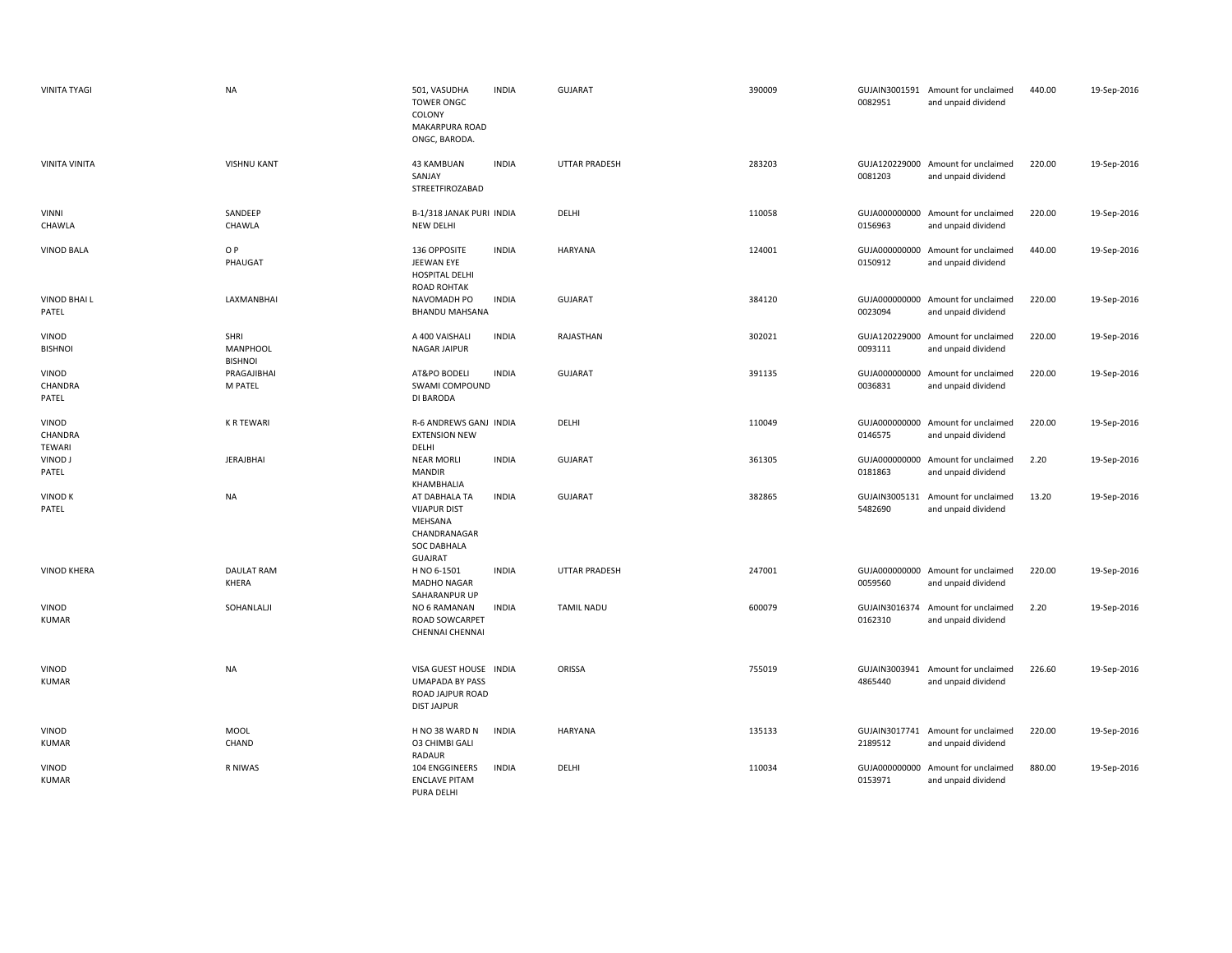| VINOD<br><b>KUMAR</b><br><b>BOHRA</b>     | <b>NA</b>                                         | FLAT NO.G-<br><b>INDIA</b><br>102, FIRST FLOOR,<br>SUDARSHAN<br>APP.,CTSNO-695,<br>S.NO.615,HINGNE,K<br>ARVE NAGAR PUNE | MAHARASHTRA           | 411029 | 0088892                  | GUJA120346000 Amount for unclaimed<br>and unpaid dividend | 110.00  | 19-Sep-2016 |
|-------------------------------------------|---------------------------------------------------|-------------------------------------------------------------------------------------------------------------------------|-----------------------|--------|--------------------------|-----------------------------------------------------------|---------|-------------|
| VINOD<br><b>KUMAR</b><br>CHOTIA           | SITARAM<br>CHOTIA                                 | GITA SADAN VIJAY INDIA<br><b>CHOWK BHATARON</b><br>KI BAGICHI PO<br><b>FATEHPUR</b><br>SHEKHAWATI DIST<br>SIKAR         | RAJASTHAN             | 332301 | 0922317                  | GUJAIN3007571 Amount for unclaimed<br>and unpaid dividend | 220.00  | 19-Sep-2016 |
| VINOD<br><b>KUMAR</b><br>GHILDIYAL        | LATE SH<br><b>GOKULA</b><br>NAND<br>GHILDIYAL     | 320/D<br><b>INDIA</b><br>CHUKHUWALA<br>DEHRADUN                                                                         | UTTARAKHAND           | 248001 | 0011412                  | GUJA000000000 Amount for unclaimed<br>and unpaid dividend | 220.00  | 19-Sep-2016 |
| VINOD<br>KUMAR<br>GHOCHA                  | <b>NA</b>                                         | 46 SAGARMAL<br><b>INDIA</b><br>MARG KHACHRAUD<br><b>UJJAIN KHACHRAUD</b>                                                | MADHYA PRADESH        | 456224 | 4188479                  | GUJAIN3030285 Amount for unclaimed<br>and unpaid dividend | 44.00   | 19-Sep-2016 |
| VINOD<br>KUMAR<br>GOSWAMI                 | D D<br>GOSWAMI                                    | KANUPRIYA 210-A N- INDIA<br>1 CIDCO<br>AURANGABAD                                                                       | MAHARASHTRA           | 431003 | 0150044                  | GUJA000000000 Amount for unclaimed<br>and unpaid dividend | 440.00  | 19-Sep-2016 |
| VINOD<br><b>KUMAR</b><br><b>GUPTA</b>     | RAJ KUMAR                                         | <b>INDIA</b><br>C/O POOJA<br><b>ELECTRONICS</b><br><b>CHOWK KOTHI</b><br>KHAWAZA NR DIV<br>NO 3LUDHIANA                 | PUNJAB                | 141008 | 0181296                  | GUJA000000000 Amount for unclaimed<br>and unpaid dividend | 2.20    | 19-Sep-2016 |
| VINOD<br><b>KUMAR R</b><br><b>MONPARA</b> | RANCHHODB<br>HAI U<br><b>MONPARA</b>              | G S F C FERTI DEPOT INDIA<br>MARKET YARD AT &<br>PO VYARA DIST<br>SURAT                                                 | <b>GUJARAT</b>        | 394650 | 0118674                  | GUJA000000000 Amount for unclaimed<br>and unpaid dividend | 220.00  | 19-Sep-2016 |
| VINOD<br><b>KUMAR RATHI</b>               | V RATHI                                           | 15-5-210 1ST FLR<br><b>INDIA</b><br><b>OSMANSHAHI</b><br>HYDERABAD                                                      | <b>ANDHRA PRADESH</b> | 500012 | 0139202                  | GUJA000000000 Amount for unclaimed<br>and unpaid dividend | 220.00  | 19-Sep-2016 |
| VINOD<br><b>KUMAR</b><br>SANYAL           | <b>NA</b>                                         | D-35 LALBHAI PARK INDIA<br>SOCIETY OPP AIR<br><b>FORCE STATION</b><br>MAKARPURA<br>ROADVADODARA                         | <b>GUJARAT</b>        | 390010 | GUJA000000000<br>0125435 | Amount for unclaimed<br>and unpaid dividend               | 220.00  | 19-Sep-2016 |
| VINOD<br><b>KUMAR</b><br>SRIVASTAVA       | SHANKATHA<br>PRASAD                               | 737 C BLOCK P A C INDIA<br>ROAD SHYAM<br>NAGAR KANPUR                                                                   | UTTAR PRADESH         | 208013 | 0012147                  | GUJA000000000 Amount for unclaimed<br>and unpaid dividend | 440.00  | 19-Sep-2016 |
| VINOD<br><b>KUMAR</b><br>TANDON H U<br>F. | <b>LATE SHRI</b><br>KANHAIYA<br><b>LAL TANDON</b> | V K ENTERPRISES<br><b>INDIA</b><br><b>MAU NATH</b><br><b>BHANJAN MAU UP</b>                                             | UTTAR PRADESH         | 275101 | GUJA000000000<br>0140862 | Amount for unclaimed<br>and unpaid dividend               | 220.00  | 19-Sep-2016 |
| VINOD<br><b>KUMAR</b><br>YADAV            | <b>NA</b>                                         | <b>INDIA</b><br>721183 S 263 SU<br>AIR FORCE STATION<br><b>BIKANER WELL</b><br><b>ROAD BIKANER</b>                      | RAJASTHAN             | 334001 | 6123254                  | GUJAIN3026793 Amount for unclaimed<br>and unpaid dividend | 11.00   | 19-Sep-2016 |
| VINOD MODI                                | <b>DIL MOHAN</b><br><b>NATH MODI</b>              | 60 SWASTIK PLAZA<br><b>INDIA</b><br>NEAR KALA NIKETAN<br>V L MEHTA ROAD<br><b>JUHU MUMBAI</b>                           | MAHARASHTRA           | 400049 | 2655896                  | GUJAIN3011511 Amount for unclaimed<br>and unpaid dividend | 2200.00 | 19-Sep-2016 |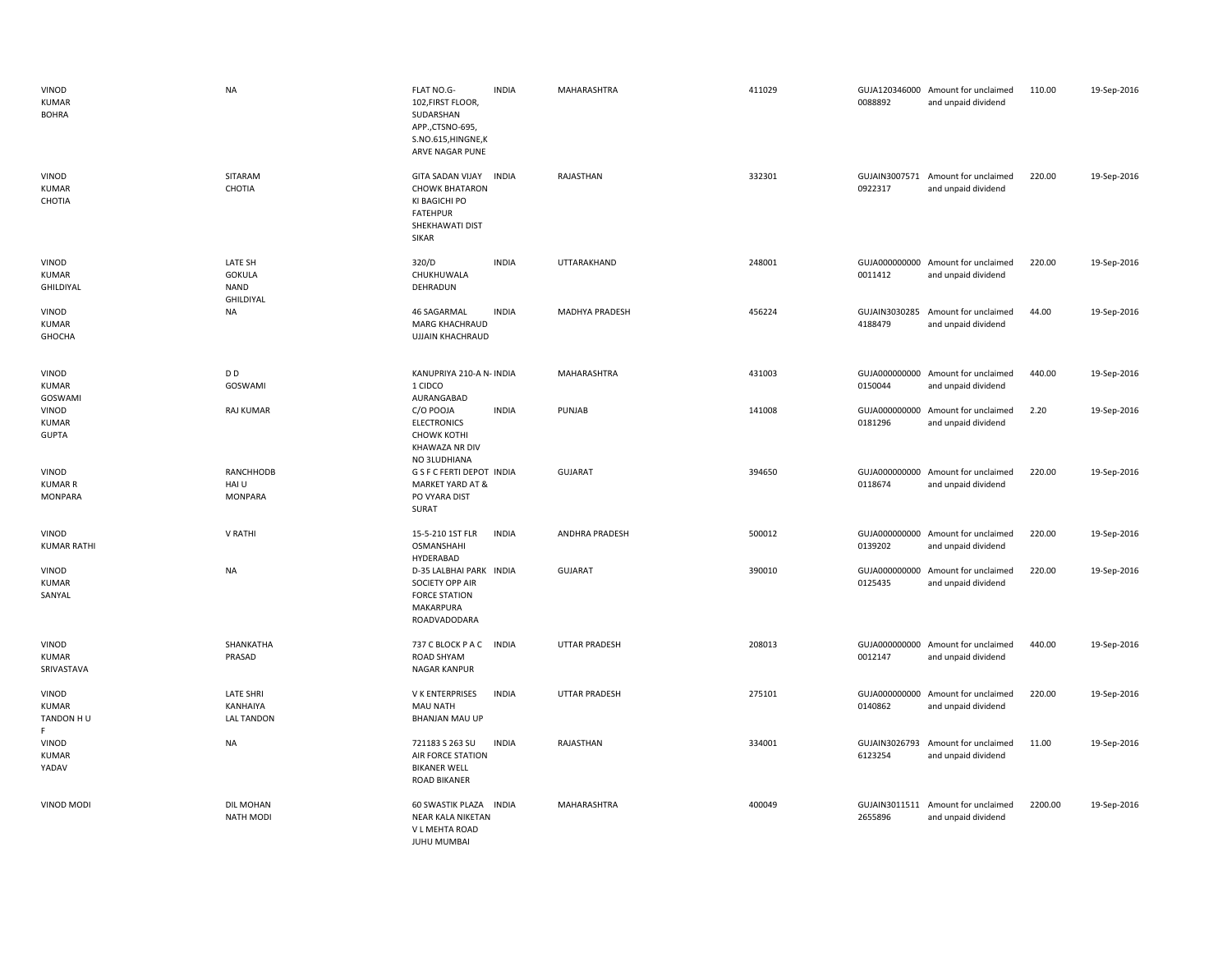| <b>VINOD RAI</b><br>POONATAR                | MANILAL                       | HARDHAD ELECTRIC INDIA<br>COMPANY<br>DHARMENDRA<br><b>ROAD RAJKOT</b>                              |              | GUJARAT        | 360001 | 0080000                  | GUJA000000000 Amount for unclaimed<br>and unpaid dividend | 220.00 | 19-Sep-2016 |
|---------------------------------------------|-------------------------------|----------------------------------------------------------------------------------------------------|--------------|----------------|--------|--------------------------|-----------------------------------------------------------|--------|-------------|
| VINOD<br>RATHOD                             | <b>SOMA BHAI</b><br>M RATHOD  | NABARD 2ND<br><b>FLOOR NANALAL</b><br>CHAMBERS<br><b>ASHRAM ROAD</b><br>AHMEDABAD                  | <b>INDIA</b> | GUJARAT        | 380009 | 0101261                  | GUJA000000000 Amount for unclaimed<br>and unpaid dividend | 220.00 | 19-Sep-2016 |
| VINOD<br>VASHRAM<br>RANIPA                  | VASHRAM<br>RANIPA             | C/O M/S UMIYA<br><b>KRUSHI KENDRA</b><br><b>DHROL GANDI</b><br><b>CHOWK DHROL DIST</b><br>JAMNAGAR | <b>INDIA</b> | <b>GUJARAT</b> | 361210 | 0077245                  | GUJA000000000 Amount for unclaimed<br>and unpaid dividend | 220.00 | 19-Sep-2016 |
| <b>VINODBHAI</b><br>CHUNIBHAI<br>PATEL      | PATEL CHUNI<br>BHAI           | <b>17 DIVYALOK</b><br>SOCIETY NO 1 NEAR<br><b>MAHAKALI SOC</b><br>MANJALPUR<br>VADODARA            | <b>INDIA</b> | <b>GUJARAT</b> | 390011 | 0128612                  | GUJA000000000 Amount for unclaimed<br>and unpaid dividend | 110.00 | 19-Sep-2016 |
| <b>VINODBHAI</b><br>KALYANBHAI<br>PATEL     | KALYANBHAI<br><b>R PATEL</b>  | <b>B 17 PETROFILS</b><br><b>TOWNSHIP EIDC</b><br>ANKLESHWAR                                        | <b>INDIA</b> | GUJARAT        | 393002 | GUJAIN3007571<br>0876094 | Amount for unclaimed<br>and unpaid dividend               | 880.00 | 19-Sep-2016 |
| VINODCHAND<br><b>RA KANTILAL</b><br>PANCHAL | KANTILAL<br>PANCHAL           | B/8 TRIMURTI HO<br>SOC BEHIND SWATI<br><b>SOC NEW SAMA</b><br>ROAD BARODA                          | <b>INDIA</b> | GUJARAT        | 390008 | GUJA000000000<br>0119415 | Amount for unclaimed<br>and unpaid dividend               | 110.00 | 19-Sep-2016 |
| VINODKUMAR<br>V PATEL                       | VITHALBHAI                    | E/12 PADMAMBICA INDIA<br><b>FLATS OPP SWAGAT</b><br>PARTY PLOT MEM<br>NAGARAHMEDABAD               |              | <b>GUJARAT</b> | 380052 | 0180196                  | GUJA000000000 Amount for unclaimed<br>and unpaid dividend | 110.00 | 19-Sep-2016 |
| VINODKUMAR<br>V PATEL                       | <b>VITHAL BHAI</b>            | E/12 PADMAMBICA INDIA<br><b>FLATS OPP SWAGAT</b><br>PARTY PLOT<br>MEMNAGARAHMED<br>ABAD            |              | <b>GUJARAT</b> | 380052 | 0180198                  | GUJA000000000 Amount for unclaimed<br>and unpaid dividend | 110.00 | 19-Sep-2016 |
| VINODPRAKAS<br>H<br>GYANCHAND<br>KOTHARI    | <b>NA</b>                     | 9, MOHAJAGAT SOC, INDIA<br>VINZOL CROS,<br>VATVA,<br>AHMEDABAD<br><b>GUJARAT</b>                   |              | <b>GUJARAT</b> | 382445 | 0583237                  | GUJAIN3022691 Amount for unclaimed<br>and unpaid dividend | 55.00  | 19-Sep-2016 |
| VINODRAI<br><b>GOVINDRAI</b><br>VASAVADA    | NA                            | RADHA KUNJ 10<br><b>ODHAV PURA</b><br>VADODARA                                                     | <b>INDIA</b> | GUJARAT        | 390007 | 0125440                  | GUJA000000000 Amount for unclaimed<br>and unpaid dividend | 220.00 | 19-Sep-2016 |
| VINODRAY<br><b>BABURAO</b><br><b>GAMETI</b> | <b>B R GAMETI</b>             | C/O GYATRI<br><b>INVESTMENTS</b><br><b>KAPAD BAZAR</b><br><b>VYARA</b>                             | <b>INDIA</b> | GUJARAT        | 394650 | 0152173                  | GUJA000000000 Amount for unclaimed<br>and unpaid dividend | 220.00 | 19-Sep-2016 |
| VINU<br>BABURAJAN                           | BABURAJAN<br>DAMODARAN        | MANJARI<br>VADAKKUMBHAGA<br>M KOLLAM KERALA                                                        | <b>INDIA</b> | KERALA         | 691001 | GUJAIN3005131<br>2774600 | Amount for unclaimed<br>and unpaid dividend               | 220.00 | 19-Sep-2016 |
| VINU NEEMA                                  | <b>JITESH</b><br><b>NEEMA</b> | H NO 107 CANTRAL INDIA<br><b>KATWALI UJJAIN</b>                                                    |              | MADHYA PRADESH | 456001 | GUJAIN3029024<br>3292093 | Amount for unclaimed<br>and unpaid dividend               | 2.20   | 19-Sep-2016 |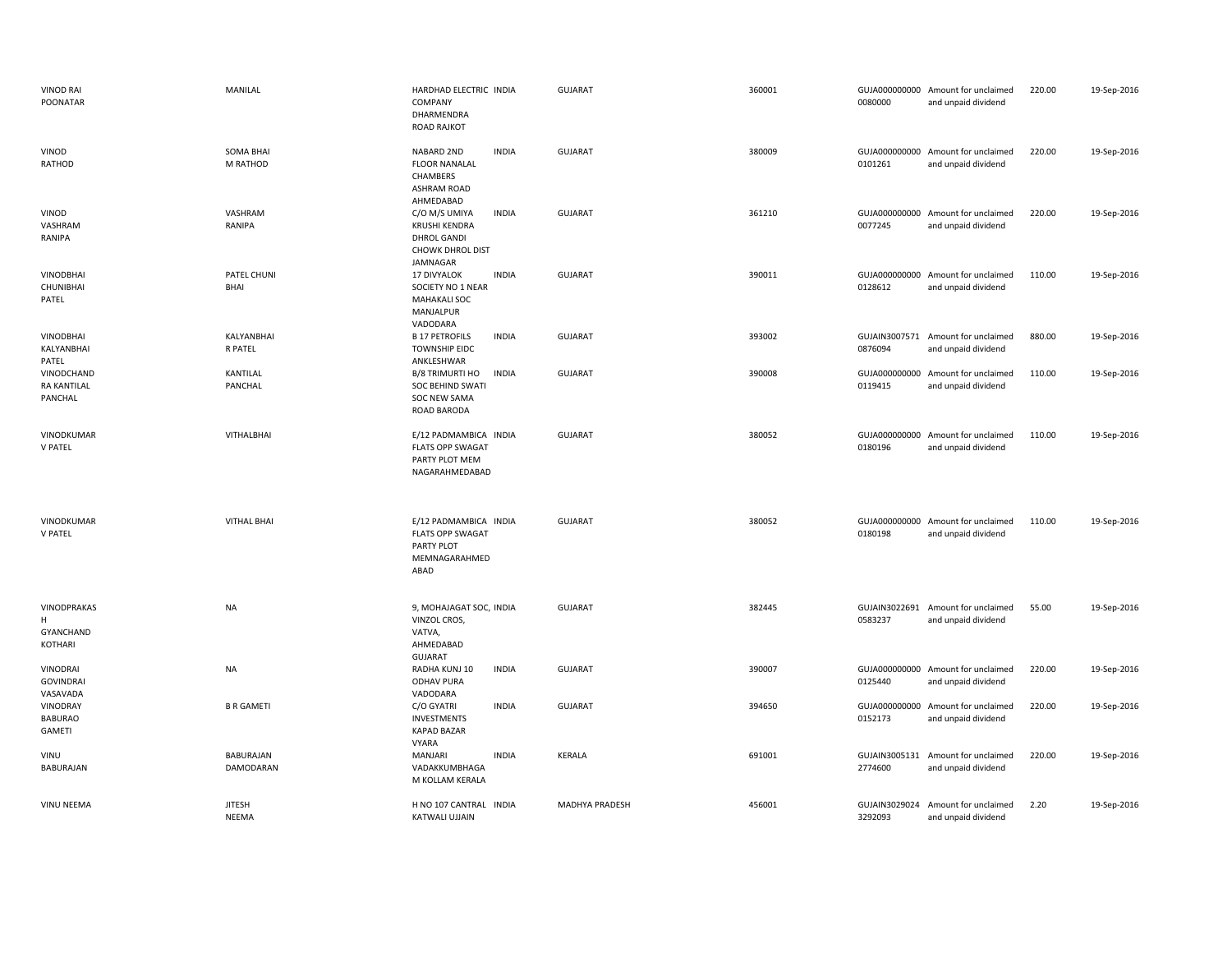| VINUBHAI V<br>PATEL                            | VALLABH<br>BHAI                | 1 SARASWATI<br>SOCIETY ODHAV<br>ROAD ODHAV<br>AHMEDABAD GUJ                                                                  | <b>INDIA</b> | <b>GUJARAT</b>        | 382415 | 0000517                  | GUJA000000000 Amount for unclaimed<br>and unpaid dividend | 220.00 | 19-Sep-2016 |
|------------------------------------------------|--------------------------------|------------------------------------------------------------------------------------------------------------------------------|--------------|-----------------------|--------|--------------------------|-----------------------------------------------------------|--------|-------------|
| <b>VIPIN KUMAR</b><br>CHATURVEDI               | N R TIWARI                     | B/12 F/2 DILSHAD<br><b>GARDEN DELHI</b>                                                                                      | <b>INDIA</b> | DELHI                 | 110095 | GUJAIN3015491<br>4388490 | Amount for unclaimed<br>and unpaid dividend               | 440.00 | 19-Sep-2016 |
| <b>VIPINJI</b><br>SRIVASTAV                    | NA                             | C-10/5, STATE BANK INDIA<br>OFFICERS COLONY,<br>CHAR-IMAL,<br><b>BHOPAL</b>                                                  |              | <b>MADHYA PRADESH</b> | 462016 | 2153577                  | GUJAIN3003941 Amount for unclaimed<br>and unpaid dividend | 338.80 | 19-Sep-2016 |
| <b>VIPUL</b><br>ANURAY<br>CHHAYA               | ANURAY<br>KUNDANLAL<br>CHHAYA  | C/4 SIDDHARTH<br><b>NAGAR APTS</b><br><b>REFINERY ROAD</b><br>OPP PANCHAVATI<br>BARODA                                       | <b>INDIA</b> | <b>GUJARAT</b>        | 390003 | 0118507                  | GUJA000000000 Amount for unclaimed<br>and unpaid dividend | 220.00 | 19-Sep-2016 |
| <b>VIPUL KEDIA</b>                             | SHRI<br><b>KRISHAN</b>         | 79 80 SUDARSHAN<br>PURA INDUSTRIAL<br>AREA JAIPUR SOUTH<br><b>JAIPUR</b>                                                     | <b>INDIA</b> | RAJASTHAN             | 302006 | 0071150                  | GUJA000000000 Amount for unclaimed<br>and unpaid dividend | 220.00 | 19-Sep-2016 |
| <b>VIPUL KUMAR</b><br>J PATEL                  | <b>JASHBHAI</b><br>PATEL       | C/O BANK OF INDIA INDIA<br><b>STATION ROAD</b><br>ANAND GUJARAT                                                              |              | <b>GUJARAT</b>        | 388001 | 0046977                  | GUJA000000000 Amount for unclaimed<br>and unpaid dividend | 440.00 | 19-Sep-2016 |
| <b>VIPUL</b><br>PRANJIVAN<br>CHHEDA            | PRANJIVAN                      | C/2 24 TEXTILLA<br>SOCIETY DYEING<br><b>COMP PRABHADEVI</b><br><b>BOMBAY</b>                                                 | <b>INDIA</b> | MAHARASHTRA           | 400025 | 0094042                  | GUJA000000000 Amount for unclaimed<br>and unpaid dividend | 220.00 | 19-Sep-2016 |
| <b>VIPUL R</b><br>PATEL                        | RAVJIBHAI<br>RAMANLAL<br>PATEL | C/O DINESHBHAI P INDIA<br>PATEL 48/B<br>MADHAVANAGAR<br>SOCIETY<br>SAHAJANAND<br>ROADAKOTA<br><b>BARODA</b>                  |              | <b>GUJARAT</b>        | 390020 | 0000168                  | GUJA000000000 Amount for unclaimed<br>and unpaid dividend | 220.00 | 19-Sep-2016 |
| <b>VIPUL S DAVE</b>                            | S M DAVE                       | 6/103 CHANAKYA<br>PURI GHATLODIA<br>AHMEDABAD                                                                                | <b>INDIA</b> | <b>GUJARAT</b>        | 380061 | 0156434                  | GUJA000000000 Amount for unclaimed<br>and unpaid dividend | 220.00 | 19-Sep-2016 |
| <b>VIPUL</b><br>SURYAKANT<br>RAMI              | <b>NA</b>                      | AKSHAY PURNAND INDIA<br>SOC NR, BAVLI<br>JAKAT NAKA PETLAD<br><b>DIST-ANAND</b>                                              |              | <b>GUJARAT</b>        | 388450 | 0004100                  | GUJAIN3030851 Amount for unclaimed<br>and unpaid dividend | 220.00 | 19-Sep-2016 |
| VIPULKUMAR<br><b>HIRJIBHAI</b><br>NAKRANI      | NA                             | <b>BUNGLOWS NO 7</b><br><b>PUSHPAKHILL BUNG</b><br>OPP PRAHALDNGR<br>AUDA GARDEN 100<br>FT ROAD<br>PRAHLADNAGAR<br>AHMEDABAD | <b>INDIA</b> | <b>GUJARAT</b>        | 380015 | GUJAIN3002141<br>3153250 | Amount for unclaimed<br>and unpaid dividend               | 880.00 | 19-Sep-2016 |
| <b>VIR VARINDER</b><br><b>KUMAR</b><br>SARDANA | VAS DEV                        | <b>UDGEETH SADAN</b><br>AG I/134 D VIKAS<br>PURI NFW DFLHI                                                                   | <b>INDIA</b> | DELHI                 | 110018 | 0135378                  | GUJAIN3001181 Amount for unclaimed<br>and unpaid dividend | 440.00 | 19-Sep-2016 |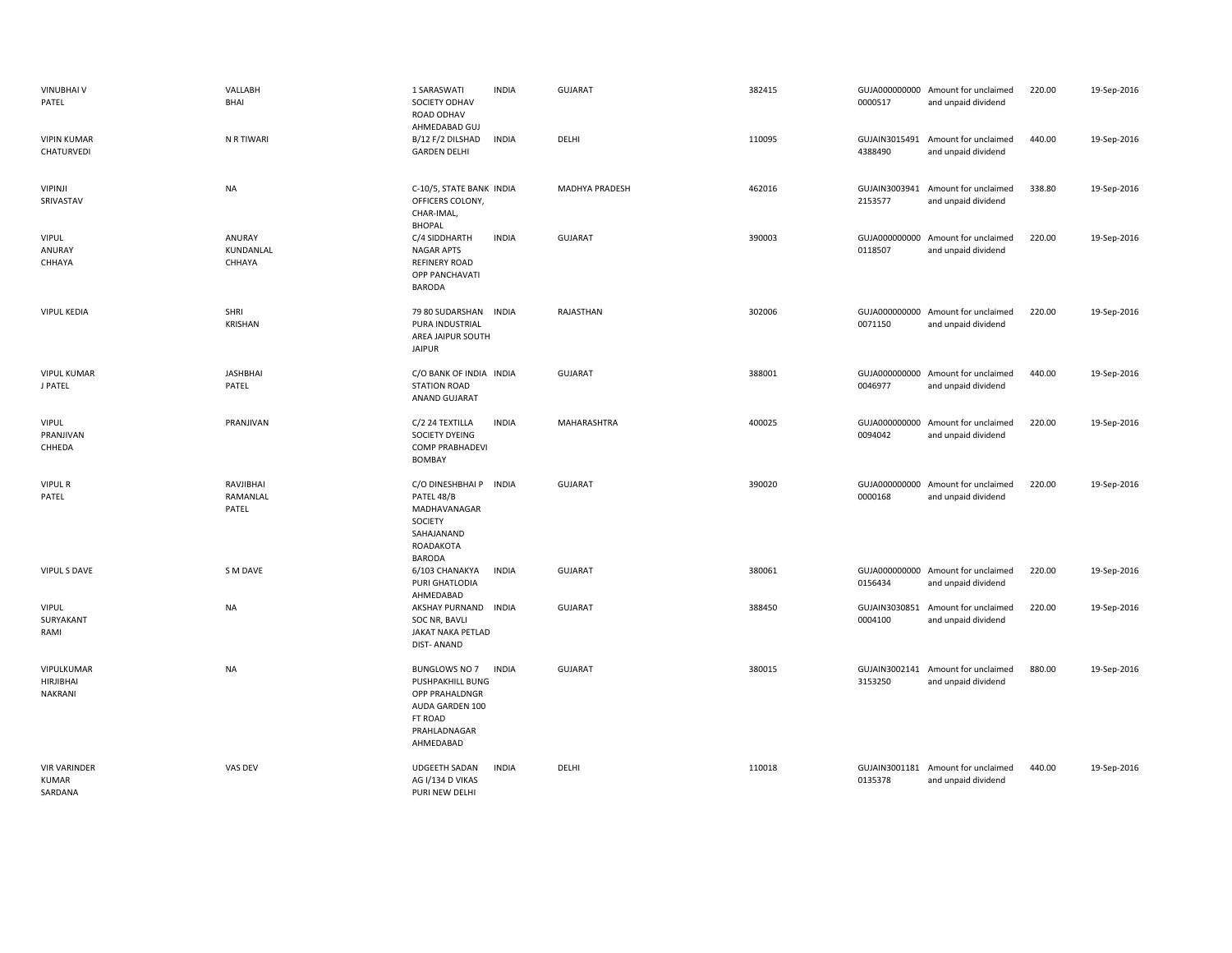| <b>VIRABHAI</b><br>BHANABHAI<br>VANKAR          | BHANABHAI<br>VANKAR                    | <b>BHARWAD</b><br>FALIA/PANCHELA AT<br>& PO / PANCHELA<br>TAL / DEVGAD/<br><b>BARIA BARIA</b>             | <b>INDIA</b> | <b>GUJARAT</b>        | 389130 | 4661829                  | GUJAIN3008881 Amount for unclaimed<br>and unpaid dividend | 677.60 | 19-Sep-2016 |
|-------------------------------------------------|----------------------------------------|-----------------------------------------------------------------------------------------------------------|--------------|-----------------------|--------|--------------------------|-----------------------------------------------------------|--------|-------------|
| <b>VIRAJIBHAIT</b><br>GAMIT                     | <b>TCTIYABHAI R</b><br><b>GAMIT</b>    | <b>GSFC FERTI DEPOT</b><br><b>MARKET YARD AT</b><br><b>VYARA DIST SURAT</b>                               | <b>INDIA</b> | <b>GUJARAT</b>        | 394650 | 0118676                  | GUJA000000000 Amount for unclaimed<br>and unpaid dividend | 220.00 | 19-Sep-2016 |
| <b>VIRAL</b><br>SIDDHARTH<br>JASBHAI            | SIDDHARTH<br><b>JASUBHAI</b>           | SHAHIKUTIR<br>SAHIBAUG<br>AHMEDABAD                                                                       | <b>INDIA</b> | <b>GUJARAT</b>        | 380004 | 0027719                  | GUJA000000000 Amount for unclaimed<br>and unpaid dividend | 220.00 | 19-Sep-2016 |
| VIRENDRA<br><b>KUMAR</b>                        | S DAS                                  | 98 VIJAY NAGAR<br><b>MEERUT UP</b>                                                                        | <b>INDIA</b> | <b>UTTAR PRADESH</b>  | 250001 | 0129630                  | GUJA000000000 Amount for unclaimed<br>and unpaid dividend | 440.00 | 19-Sep-2016 |
| <b>VIRENDRA</b><br><b>KUMAR</b>                 | <b>NA</b>                              | C/O, NIYAL AHMED, INDIA<br><b>BHARAT MOTORS,</b><br><b>NEAR MITHILA</b><br>CINEMA,<br>MADHUBANI           |              | <b>BIHAR</b>          | 847211 | GUJAIN3021051<br>0200285 | Amount for unclaimed<br>and unpaid dividend               | 220.00 | 19-Sep-2016 |
| <b>VIRENDRA</b><br>KUMAR<br>AGRAWAL             | <b>OUDH BIHARI</b><br><b>LAL GUPTA</b> | FLAT NO 7341 PKT B INDIA<br>SEC 10 VASANT<br>KUNJ NEW DELHI                                               |              | DELHI                 | 110037 | 0129441                  | GUJA000000000 Amount for unclaimed<br>and unpaid dividend | 220.00 | 19-Sep-2016 |
| VIRENDRA<br>KUMAR<br>AGRAWAL                    | O B LAL                                | SE-238 SHASTRI<br>NAGAR GHAZIABAD                                                                         | <b>INDIA</b> | <b>UTTAR PRADESH</b>  | 201002 | 0152464                  | GUJA000000000 Amount for unclaimed<br>and unpaid dividend | 220.00 | 19-Sep-2016 |
| VIRENDRA<br><b>KUMAR</b><br><b>BHUSRI</b>       | LATE SH S L<br><b>BHUSRI RETD</b>      | 30/128 VSHWAS<br>NAGAR SHAHDARA<br>DELHI                                                                  | <b>INDIA</b> | DELHI                 | 110032 | 0111513                  | GUJA000000000 Amount for unclaimed<br>and unpaid dividend | 220.00 | 19-Sep-2016 |
| <b>VIRENDRA</b><br><b>KUMARD</b><br>SHRIVASTAVA | <b>DURGA</b><br>PRASAD<br>SHRIVASTAVA  | <b>B-7 SIDDHARTH</b><br>CAMPUS (E-8)<br><b>GULMOHAR</b><br><b>COLONY BHOPAL</b>                           | <b>INDIA</b> | <b>MADHYA PRADESH</b> | 462039 | 1967710                  | GUJAIN3003941 Amount for unclaimed<br>and unpaid dividend | 110.00 | 19-Sep-2016 |
| <b>VIRENDRA</b><br>MALHOTRA                     | CP<br><b>MALHOTRA</b>                  | J 42 SHASTRI NAGAR INDIA<br>MEERUT                                                                        |              | <b>UTTAR PRADESH</b>  | 250002 | 0066629                  | GUJA000000000 Amount for unclaimed<br>and unpaid dividend | 220.00 | 19-Sep-2016 |
| VIRENDRA<br>PASARI                              | <b>NA</b>                              | 122 SAROJINI<br>STREET RAM NAGAR<br>COIMBATORE                                                            | <b>INDIA</b> | <b>TAMIL NADU</b>     | 641009 | GUJAIN3016961<br>1142416 | Amount for unclaimed<br>and unpaid dividend               | 220.00 | 19-Sep-2016 |
| <b>VIRENDRA R</b><br><b>MEHTA</b>               | RATILAL<br><b>MEHTA</b>                | C/O OSWAL<br><b>INFOTECH PRIVATE</b><br>LIMITED 4 GANESH<br>CHANDRA AVENUE<br>2ND<br><b>FLOORCALCUTTA</b> | <b>INDIA</b> | <b>WEST BENGAL</b>    | 700013 | GUJA000000000<br>0061728 | Amount for unclaimed<br>and unpaid dividend               | 220.00 | 19-Sep-2016 |
| <b>VIRENDRA</b><br>SINGH FOGAT                  | <b>NA</b>                              | 127 C JALVAYU<br>VIHAR SECTOR 30<br><b>GURGAON</b>                                                        | <b>INDIA</b> | <b>HARYANA</b>        | 122001 | 0526650                  | GUJAIN3004764 Amount for unclaimed<br>and unpaid dividend | 220.00 | 19-Sep-2016 |
| VIRENDRA<br>SOLANKI                             | <b>JAMNADAS</b><br>SOLANKI             | C/O TULJA<br><b>JWELLERS</b><br>SAURASHTRA<br>BILKHA                                                      | <b>INDIA</b> | <b>GUJARAT</b>        | 362110 | 0079355                  | GUJA000000000 Amount for unclaimed<br>and unpaid dividend | 220.00 | 19-Sep-2016 |
| <b>VIRPAL KAUR</b>                              | H S GILL H<br><b>HOLD</b>              | W/O HARJIT SINGH INDIA<br>GILL C/O HARDEV<br>SINGH V&PO<br><b>BHARANA VIA</b><br>FEROZSHAHPUNJAB          |              | PUNJAB                | 142052 | 0131558                  | GUJA000000000 Amount for unclaimed<br>and unpaid dividend | 220.00 | 19-Sep-2016 |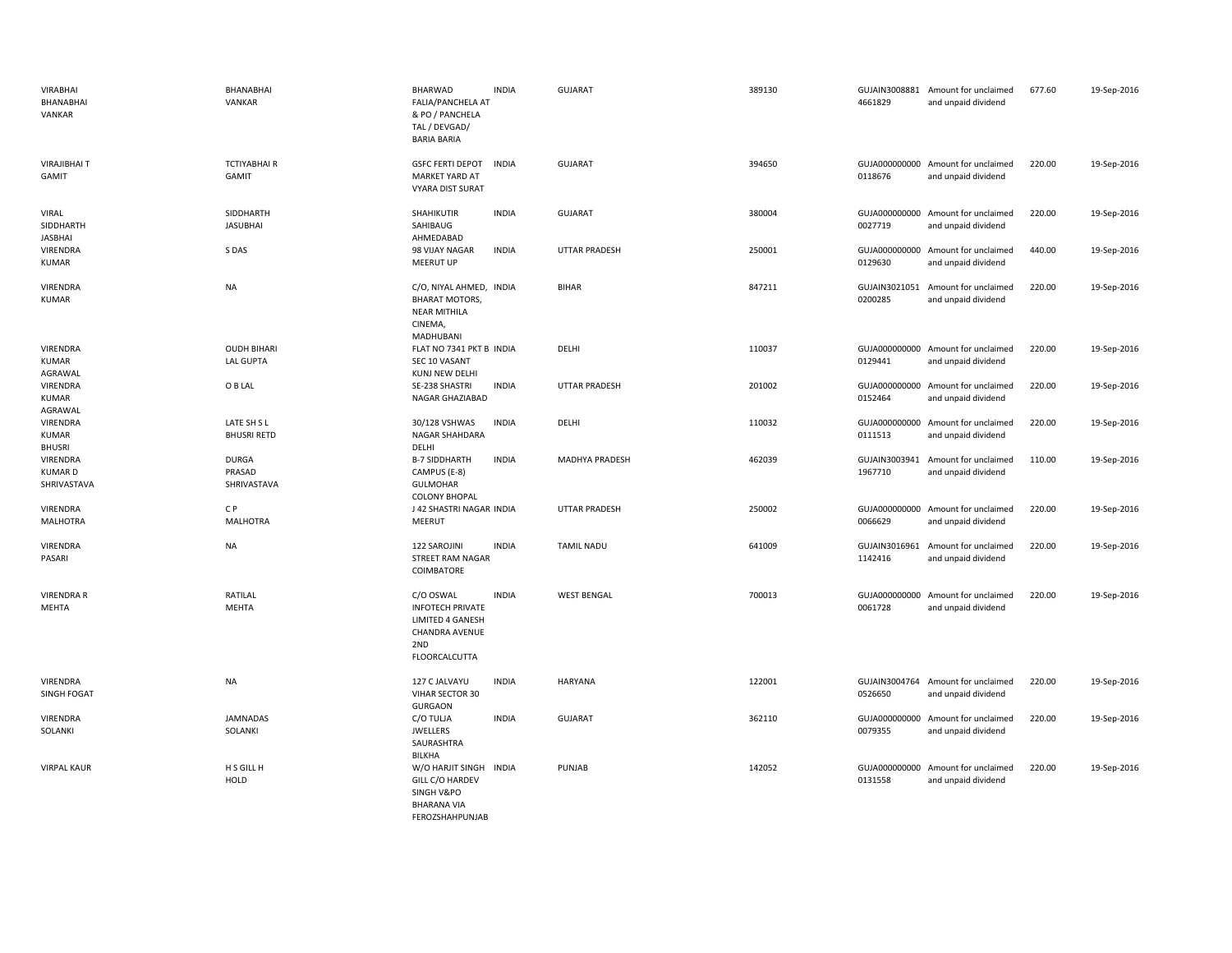| <b>VIRSINH</b><br>NANABHAI<br>RATHOD  | <b>NANABHAID</b><br>RATHOD                       | <b>ALKAPURI AT &amp;</b><br>POST DASHRATH<br>VADODARA                                                            | <b>INDIA</b> | GUJARAT              | 391740 | 0119276                  | GUJA000000000 Amount for unclaimed<br>and unpaid dividend | 220.00 | 19-Sep-2016 |
|---------------------------------------|--------------------------------------------------|------------------------------------------------------------------------------------------------------------------|--------------|----------------------|--------|--------------------------|-----------------------------------------------------------|--------|-------------|
| VISALAKSHI K                          | NA                                               | A 15 RAAGAA<br><b>APARTMENTS 6 TH</b><br><b>AVENUE ASHOK</b><br>NAGAR CHENNAI                                    | <b>INDIA</b> | <b>TAMIL NADU</b>    | 600083 | 0139360                  | GUJAIN3016374 Amount for unclaimed<br>and unpaid dividend | 440.00 | 19-Sep-2016 |
| <b>VISHAL</b><br>AGARWAL              | N K<br>AGARWAL                                   | "KALASH" 15 DEV<br>NAGAR PAL LINK<br>ROAD JODHPUR<br>(RAJ)                                                       | <b>INDIA</b> | RAJASTHAN            | 342008 | 0072675                  | GUJA000000000 Amount for unclaimed<br>and unpaid dividend | 220.00 | 19-Sep-2016 |
| <b>VISHAL</b><br><b>BONCH</b>         | GAJENDRA<br><b>KUMAR JAIN</b>                    | C/O RAJESH<br><b>TEXTILES 14 PURHIT</b><br>JI KA KATLA JOHARI<br><b>BAZAR JAIPUR RAJ</b>                         | <b>INDIA</b> | RAJASTHAN            | 302003 | 0070940                  | GUJA000000000 Amount for unclaimed<br>and unpaid dividend | 220.00 | 19-Sep-2016 |
| VISHAL<br><b>DESHMUKH</b><br>CHHOWALA | <b>DESHMUKH</b><br><b>NAGJI BHAI</b><br>CHHOWALA | FLAT NO.8,3RD<br>FLOOR, JAYSHREE<br>CHS, JAYSHREE<br>NAGAR, BORIVALI<br>WEST, MUMBAI.                            | <b>INDIA</b> | MAHARASHTRA          | 400091 | 0050379                  | GUJA000000000 Amount for unclaimed<br>and unpaid dividend | 220.00 | 19-Sep-2016 |
| VISHAL<br>GURUDAYAL                   | <b>GURU DAYAL</b><br>D                           | PLOT NO B-16<br>ROAD NO 2 WAGLE<br><b>INDUSTRIAL ESTATE</b><br>THANE                                             | <b>INDIA</b> | MAHARASHTRA          | 400604 | 0044407                  | GUJA000000000 Amount for unclaimed<br>and unpaid dividend | 220.00 | 19-Sep-2016 |
| <b>VISHAL KAKAR</b>                   | <b>SURINDER</b><br><b>KUMAR</b><br>KAKAR         | <b>HNO B-I/1775 GALI</b><br><b>INDIA</b><br><b>GUJRAN WALI</b><br>JANDIALA GURU<br><b>DISTT AMRITSAR</b>         |              | PUNJAB               | 143115 | 0065904                  | GUJA000000000 Amount for unclaimed<br>and unpaid dividend | 220.00 | 19-Sep-2016 |
| VISHAL<br><b>KAPOOR</b>               | <b>RAJ KUMAR</b><br><b>KAPOOR</b>                | AA/8 SECOND<br>AVENUE<br>ANNANAGAR<br><b>MADRAS</b>                                                              | <b>INDIA</b> | <b>TAMIL NADU</b>    | 600040 | GUJA000000000<br>0093251 | Amount for unclaimed<br>and unpaid dividend               | 220.00 | 19-Sep-2016 |
| <b>VISHAL M</b><br>PRAJAPATI          | NA                                               | 84 F SECTOR 6<br>RELIANCE GREEN<br>MOTIKHAVDI<br>JAMNAGAR                                                        | <b>INDIA</b> | <b>GUJARAT</b>       | 361140 | 2276625                  | GUJAIN3030285 Amount for unclaimed<br>and unpaid dividend | 220.00 | 19-Sep-2016 |
| VISHANDAS<br>PANJWANI                 | PASUMAL<br>PANJWANI                              | <b>OLD BHAJI BAZAR</b><br>SHOP NO 47 AKOLA<br>[MS]                                                               | <b>INDIA</b> | MAHARASHTRA          | 444001 | GUJA000000000<br>0173945 | Amount for unclaimed<br>and unpaid dividend               | 220.00 | 19-Sep-2016 |
| VISHNU<br><b>KUMAR</b><br>JAISWAL     | <b>VINAI KUMAR</b><br>JAISWAL                    | B-660 GANGA<br>NAGAR MAWANA<br>ROAD MEERUT U P                                                                   | <b>INDIA</b> | <b>UTTAR PRADESH</b> | 250001 | 0066657                  | GUJA000000000 Amount for unclaimed<br>and unpaid dividend | 220.00 | 19-Sep-2016 |
| VISHNU<br><b>KUMAR</b><br>SAXENA      | S S L SAXENA                                     | "BANSI BHAWAN"<br><b>BEHARIPUR MATHIA</b><br><b>BAREILLY U.P</b>                                                 | <b>INDIA</b> | <b>UTTAR PRADESH</b> | 243003 | 0058405                  | GUJA000000000 Amount for unclaimed<br>and unpaid dividend | 220.00 | 19-Sep-2016 |
| VISHNU<br>SITARAM<br><b>GHOLKAR</b>   | SITARAM<br>GHANSHYAM<br><b>GHOLKAR</b>           | 4465 NEAR BHANU INDIA<br>WADA JILBEE<br><b>CHOWK</b><br>BRAHMANPURI<br>MIRAJ DIST SANGLI<br>MAHARASHTRA<br>STATE |              | MAHARASHTRA          | 416410 | 0149045                  | GUJA000000000 Amount for unclaimed<br>and unpaid dividend | 440.00 | 19-Sep-2016 |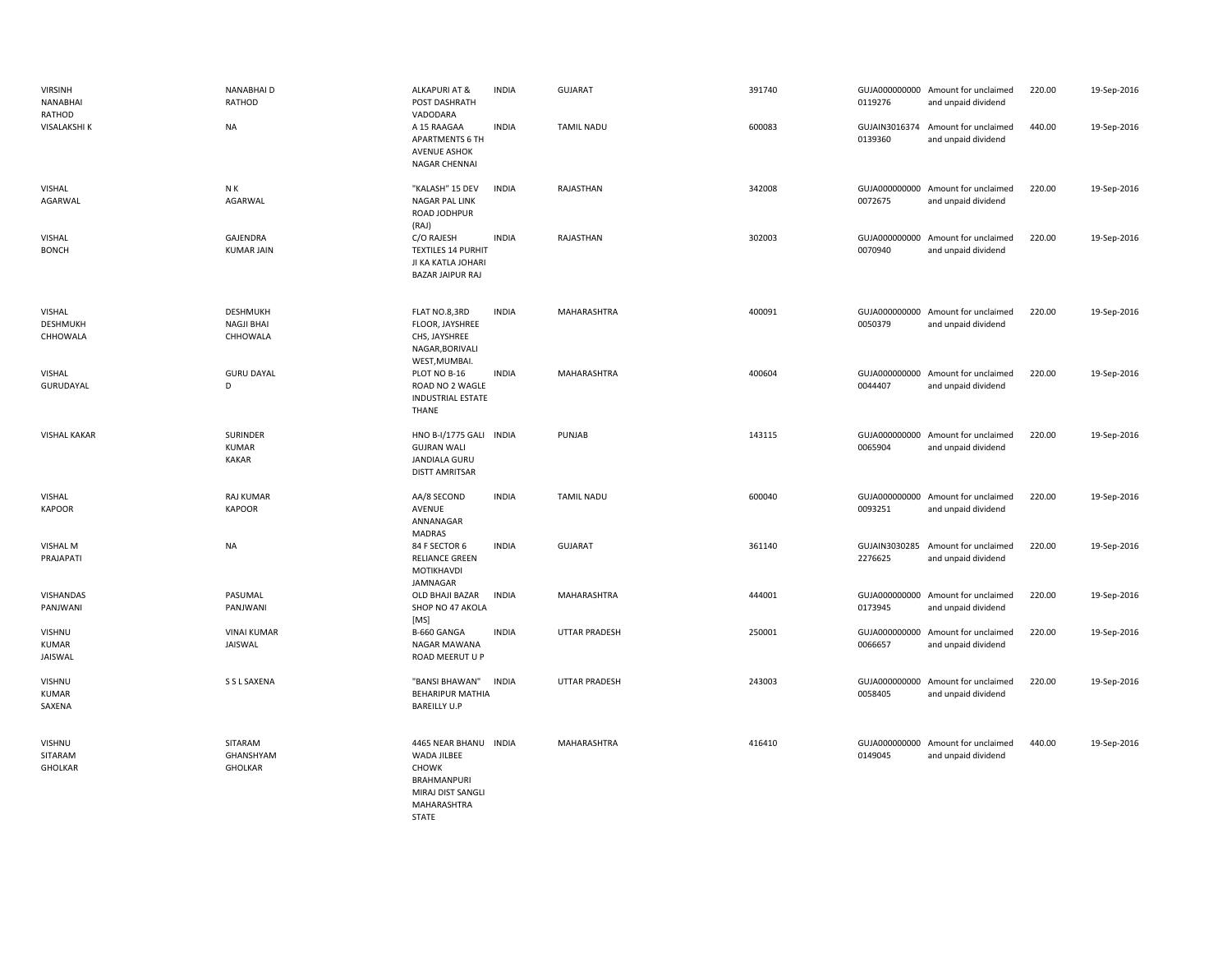| <b>VISHNUBHAI</b><br>A PATEL               | ARVINDBHAI<br>MANILAL<br>PATEL            | AT KOLWADA TAL<br>INDIA<br>VIJAPUR MEHSANA                                                                                         | <b>GUJARAT</b>        | 382870 | 2326501 | GUJA120109000 Amount for unclaimed<br>and unpaid dividend | 110.00 | 19-Sep-2016 |
|--------------------------------------------|-------------------------------------------|------------------------------------------------------------------------------------------------------------------------------------|-----------------------|--------|---------|-----------------------------------------------------------|--------|-------------|
| VISHNUPRASA<br>D V PANDYA                  | V PANDYA                                  | 7, GAYATRI SOCIETY INDIA<br>VARADHARI ROAD<br>LONAWADA389230                                                                       | <b>GUJARAT</b>        | 393151 | 0151857 | GUJA000000000 Amount for unclaimed<br>and unpaid dividend | 220.00 | 19-Sep-2016 |
| <b>VISHWA SHAH</b>                         | <b>NA</b>                                 | 105, SHREYAS BLDG. INDIA<br><b>NEW LINK ROAD</b><br><b>BEHIND MONGINIS</b><br><b>FACTORYBOMBAY</b>                                 | MAHARASHTRA           | 400058 | 0125456 | GUJA000000000 Amount for unclaimed<br>and unpaid dividend | 220.00 | 19-Sep-2016 |
| VISHWAJEET<br>BEMBI                        | <b>NA</b>                                 | L-14 MEDICAL<br><b>INDIA</b><br><b>COLLEGE CAMPUS</b><br>LLRM MEDICAL<br><b>COLLEGE MEERUT</b>                                     | <b>UTTAR PRADESH</b>  | 250004 | 0014571 | GUJA120335030 Amount for unclaimed<br>and unpaid dividend | 440.00 | 19-Sep-2016 |
| VISHWAMBH<br>AR AGRAWAL                    | <b>MURLI</b><br><b>MANOHAR</b><br>AGRAWAL | 202-RATNAGIRI<br><b>INDIA</b><br><b>BHAVAN RAJA</b><br><b>BAZAR PATNA</b>                                                          | <b>BIHAR</b>          | 800014 | 0181924 | GUJA000000000 Amount for unclaimed<br>and unpaid dividend | 2.20   | 19-Sep-2016 |
| VISHWANATH<br>PANDEY                       | <b>NA</b>                                 | <b>ISWARPUR PAWANI INDIA</b><br>P.O.: KOELSA<br>AZAMGARH                                                                           | <b>UTTAR PRADESH</b>  | 276142 | 0023186 | GUJA130319020 Amount for unclaimed<br>and unpaid dividend | 594.00 | 19-Sep-2016 |
| VISSAPRAGAD<br>A<br>VENKATESWA<br>RA RAO   | <b>NA</b>                                 | A5, TELECOM STAFF INDIA<br><b>QUARTERS KOTI</b><br>KANDASAMI LANE<br>HYDERABAD                                                     | <b>ANDHRA PRADESH</b> | 500095 | 0036800 | GUJA120545000 Amount for unclaimed<br>and unpaid dividend | 220.00 | 19-Sep-2016 |
| VISWA RAJEEV<br>VANKAYALA                  | R RAO                                     | C/O PREMI<br><b>INDIA</b><br><b>ENGENEERING &amp;</b><br><b>GENERAL AGENCIES</b><br>K AGRAHARAM<br>AMALAPURAM                      | <b>ANDHRA PRADESH</b> | 533201 | 0125862 | GUJA000000000 Amount for unclaimed<br>and unpaid dividend | 220.00 | 19-Sep-2016 |
| <b>VITHAL BHAI</b><br>R RATHAWA            | <b>RAMABHAIV</b><br>RATHAWA               | <b>INDIA</b><br>C/O REKHA BEN<br><b>GIRISH BHARI PATEL</b><br>RANCHHODJI<br>MANDIR STREET AT<br>& POST KOYALI DIST<br><b>BRODA</b> | <b>GUJARAT</b>        | 391330 | 0122776 | GUJA000000000 Amount for unclaimed<br>and unpaid dividend | 220.00 | 19-Sep-2016 |
| <b>VITHAL</b><br><b>JAKKAL</b><br>SHANKAR  | SHANKAR<br>JAKKAL<br>LINGAYA<br>RETD      | A4/7 WORLI MUNL INDIA<br><b>COLONY ABDUL</b><br><b>GAFARKHAN ROAD</b><br><b>BOMBAY</b>                                             | MAHARASHTRA           | 400018 | 0060267 | GUJA000000000 Amount for unclaimed<br>and unpaid dividend | 330.00 | 19-Sep-2016 |
| VITHAL<br>SHIVRAM<br>SHIDHAYE              | NA                                        | <b>INDIA</b><br>BLOCK NO 14,<br>MANGALMURTI<br>APPT AGRA ROAD<br>KALYAN                                                            | MAHARASHTRA           | 421301 | 0105493 | GUJA120132000 Amount for unclaimed<br>and unpaid dividend | 13.20  | 19-Sep-2016 |
| VITHALBHAI<br><b>BACHUBHAI</b><br>TOGADIYA | NA                                        | AAI SHREE<br><b>INDIA</b><br>KHODIYAR KUNJ 18<br>RAJ LAXMI SOCIETY<br><b>KOTHARIYA MAIN</b><br><b>ROAD RAJKOT</b>                  | <b>GUJARAT</b>        | 360002 | 0226200 | GUJA120180000 Amount for unclaimed<br>and unpaid dividend | 440.00 | 19-Sep-2016 |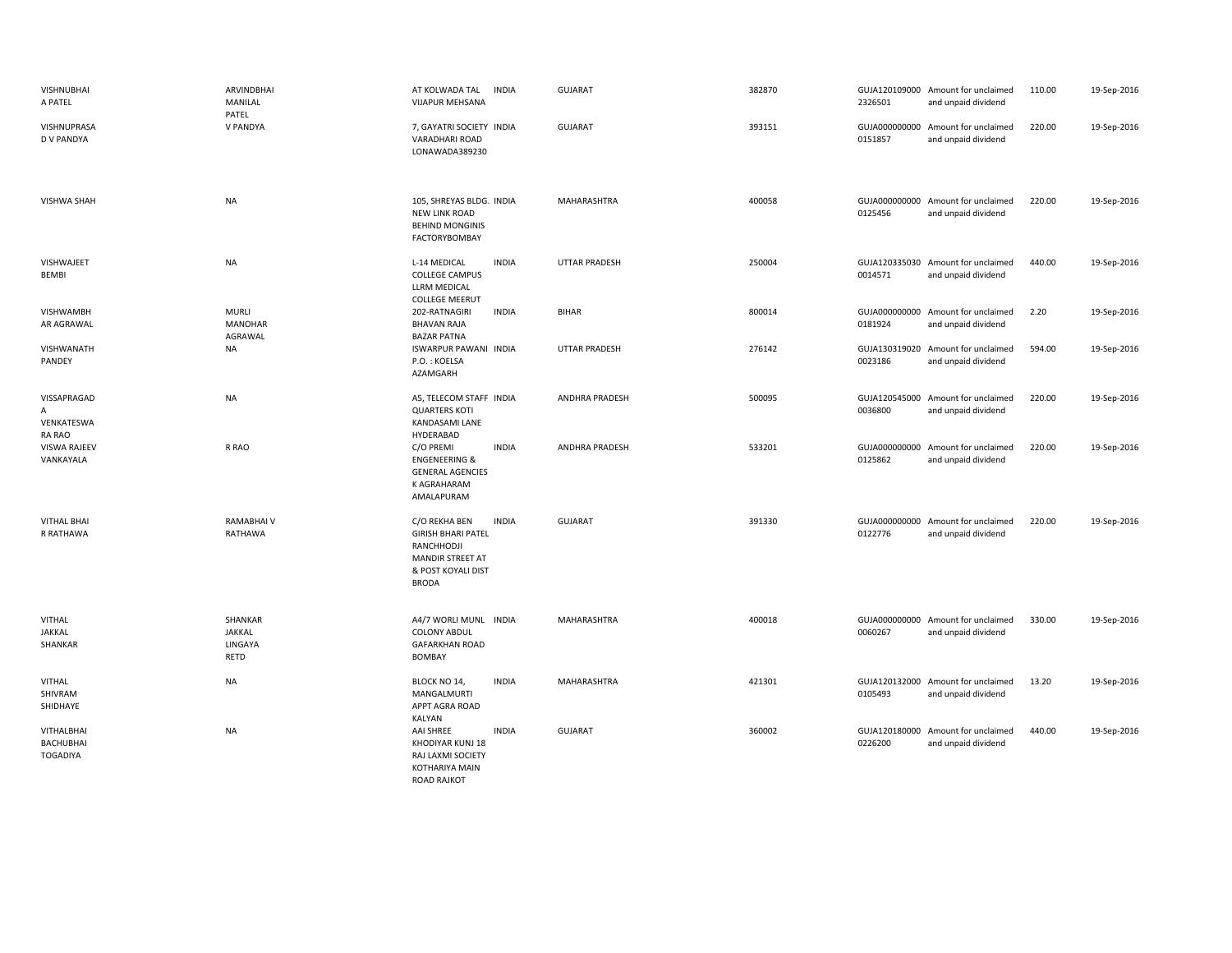| VITHALBHAI<br>BHIKHABHAI<br>PATEL    | <b>B B PATEL</b>               | C/O ASHOK G PATEL INDIA<br><b>E-34 GUNATITPARK</b><br>SOC. B/H T.B<br>HOSPITALGOTRI RD.<br>VADODARA.               | <b>GUJARAT</b>   | 390021 | 0158134                  | GUJA000000000 Amount for unclaimed<br>and unpaid dividend | 110.00  | 19-Sep-2016 |
|--------------------------------------|--------------------------------|--------------------------------------------------------------------------------------------------------------------|------------------|--------|--------------------------|-----------------------------------------------------------|---------|-------------|
| VITHALBHAI<br>M PATEL                | <b>MANILAL N</b><br>PATEL      | <b>INDIA</b><br>A/1, SURSAGAR<br><b>FLATS SOLA ROAD</b><br>GHATLODIAAHMED<br>ABAD                                  | GUJARAT          | 380061 | 0191925                  | GUJA000000000 Amount for unclaimed<br>and unpaid dividend | 220.00  | 19-Sep-2016 |
| <b>VIVEK KUMAR</b><br><b>GUPTA</b>   | <b>NA</b>                      | B/102 KAVERI APTS INDIA<br>SEC 6 PLOT 4 PH 1<br><b>DWARKA NEW</b><br>DELHI                                         | DELHI            | 110045 | 1470128                  | GUJAIN3005131 Amount for unclaimed<br>and unpaid dividend | 2.20    | 19-Sep-2016 |
| <b>VIVEK SIKARIA</b>                 | <b>SHANKAR LAL</b><br>SIKARIA  | C\O-SIKARIA<br><b>INDIA</b><br><b>BROTHERS</b><br>15/760, SHASTRI<br>NAGAR(WEST)<br>DHANBADDHANBAD                 | <b>JHARKHAND</b> | 826001 | 0054488                  | GUJA120109260 Amount for unclaimed<br>and unpaid dividend | 1100.00 | 19-Sep-2016 |
| VRAJLAL<br><b>JIVRAJ PATEL</b>       | <b>JIVRAJ</b>                  | <b>KHODIAR NIWAS</b><br><b>INDIA</b><br>OPP JALARAM<br>SAMADHI VIRPUR                                              | <b>GUJARAT</b>   | 360380 | 0136618                  | GUJA000000000 Amount for unclaimed<br>and unpaid dividend | 660.00  | 19-Sep-2016 |
| VRIJLAL<br>SOMABHAI<br>PATEL         | <b>NA</b>                      | <b>INDIA</b><br>17,<br>SWAMINARAYAN<br>SOCIETY SAINATH<br>ROAD PETLAD DIST-<br>ANAND, GUJARAT                      | <b>GUJARAT</b>   | 388450 | GUJAIN3030851<br>0003069 | Amount for unclaimed<br>and unpaid dividend               | 220.00  | 19-Sep-2016 |
| VRUSHALI<br><b>VIVEK</b><br>PARSEKAR | Vivek Anand<br>Parsekar        | H No 291, Altinho,<br><b>INDIA</b><br>Near Air, PANAJI<br>GOA                                                      | GOA              | 403001 | 0902940                  | GUJAIN3000951 Amount for unclaimed<br>and unpaid dividend | 220.00  | 19-Sep-2016 |
| VULAPU<br>SURENDRA                   | <b>NA</b>                      | SARVIREDDY PALLI<br><b>INDIA</b><br>KOMAROLU<br>PRAKASHAM                                                          | MAHARASHTRA      | 999999 | GUJAIN3030285<br>4268735 | Amount for unclaimed<br>and unpaid dividend               | 1100.00 | 19-Sep-2016 |
| RAO<br>VYSYARAJU<br>SUDHAPRIYA       | V V<br>NAGESWARA<br><b>RAO</b> | 31-9-8/3 UPSTAIRS INDIA<br>MAGANTIVARI<br><b>STREET</b><br>MARUTHINAGAR<br>VIJAYAWADA (A P)                        | ANDHRA PRADESH   | 520004 | GUJA000000000<br>0136558 | Amount for unclaimed<br>and unpaid dividend               | 220.00  | 19-Sep-2016 |
| <b>WANTI RANI</b>                    | <b>KEDAR NATH</b>              | <b>GULATI NURSING</b><br><b>INDIA</b><br>HOME GANDHI<br><b>CHOWK HATHRAS</b><br><b>DIST ALIGARH</b>                | UTTAR PRADESH    | 204101 | 0022246                  | GUJA000000000 Amount for unclaimed<br>and unpaid dividend | 220.00  | 19-Sep-2016 |
| WASU DEV                             | JASRAJ                         | <b>BALAJI TEXT 59</b><br><b>INDIA</b><br>JAIMUM RAJ CIRCLE<br>AGRAHAR<br>DASARAHUI<br>BANGALORE                    | KARNATAKA        | 560079 | 0092351                  | GUJA000000000 Amount for unclaimed<br>and unpaid dividend | 220.00  | 19-Sep-2016 |
| ΥA<br><b>BISCUITWALA</b>             | <b>ALI BHAI</b>                | <b>INDIA</b><br>KALUPORE<br>DARWAJA BHARUCH                                                                        | GUJARAT          | 392001 | 0157770                  | GUJA000000000 Amount for unclaimed<br>and unpaid dividend | 220.00  | 19-Sep-2016 |
| Y N MISHRA                           | Y N MISHRA                     | P1 PRIYANKA NIVAS INDIA<br>7TH CROSS<br>VEERBHADRA<br>NAGAR<br>BASAWANAGAR<br><b>MAIN ROAD</b><br><b>BANGALORE</b> | KARNATAKA        | 560037 | GUJA000000000<br>0002921 | Amount for unclaimed<br>and unpaid dividend               | 220.00  | 19-Sep-2016 |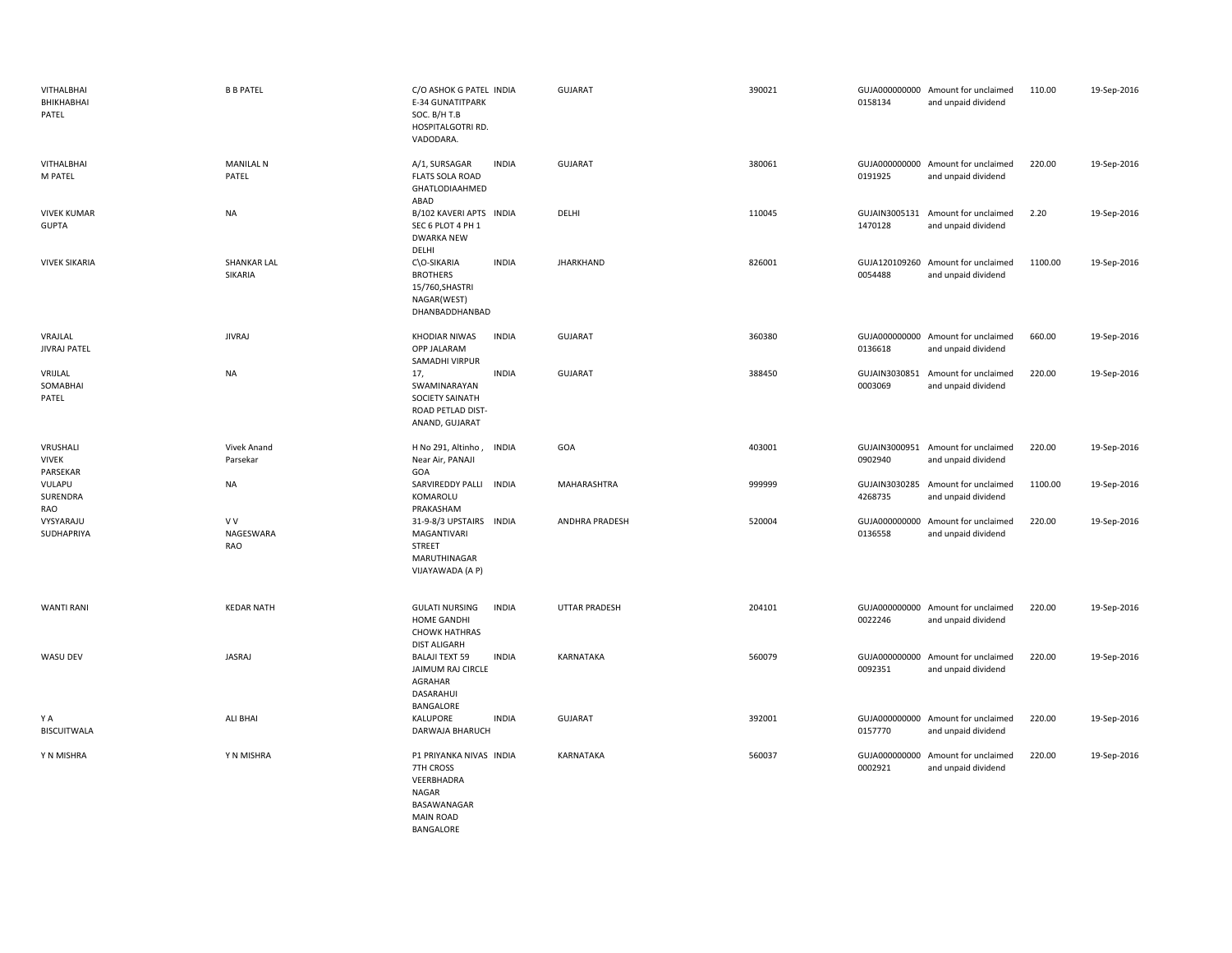| Y P SHARMA                                          | LATE SH<br><b>NARAIN</b><br><b>BHAGWAN</b><br>RETD | C/123 MANGAL<br><b>INDIA</b><br>MARG BAPU NAGAR<br><b>JAIPUR</b>                                                         | RAJASTHAN             | 302015 | 0010733                  | GUJA000000000 Amount for unclaimed<br>and unpaid dividend | 220.00 | 19-Sep-2016 |
|-----------------------------------------------------|----------------------------------------------------|--------------------------------------------------------------------------------------------------------------------------|-----------------------|--------|--------------------------|-----------------------------------------------------------|--------|-------------|
| Y SHOBHA<br>RANI                                    | V SAGAR                                            | H NO 9-1-176 NEAR INDIA<br>RADHIKA TALKIES<br>ROAD WARANGAL                                                              | ANDHRA PRADESH        | 506002 | 0137150                  | GUJA000000000 Amount for unclaimed<br>and unpaid dividend | 220.00 | 19-Sep-2016 |
| Y VENKATA<br>RAO                                    | YV<br>NARASIWHA<br>W                               | LANKALAPAUM<br><b>INDIA</b><br>PARANEDA MANDAL<br><b>VIJED DIST</b>                                                      | <b>ANDHRA PRADESH</b> | 531021 | 0127196                  | GUJA000000000 Amount for unclaimed<br>and unpaid dividend | 220.00 | 19-Sep-2016 |
| YALAMANCHI<br>LI RANGA<br>RAO                       | PADDIAH<br>CULTIVATION                             | PO MEDURU<br><b>INDIA</b><br>VUYYURU<br><b>MANDALAM DIST</b><br><b>KRISHNA A P</b>                                       | ANDHRA PRADESH        | 509352 | 0128459                  | GUJA000000000 Amount for unclaimed<br>and unpaid dividend | 220.00 | 19-Sep-2016 |
| YALLA<br>NAGESWARA<br>RAO                           | YALLA SURYA<br>RAO                                 | D.NO.18-9-1.<br><b>INDIA</b><br>OPP.RATNA<br>SERVICE,<br>SMBHASIVARAO<br>PETA, JAYARAM<br>THEATRE STREET,<br>RAJAHMUNDRY | ANDHRA PRADESH        | 533103 | GUJAIN3022691<br>0854451 | Amount for unclaimed<br>and unpaid dividend               | 110.00 | 19-Sep-2016 |
| YAONESHWA<br>R PITALE                               | KRISHNA<br>RAO B PITALE<br>RETD                    | ASHIRWAD<br><b>INDIA</b><br>NALLASOPARA W<br>TAL VASAI DIST<br><b>THANE</b>                                              | MAHARASHTRA           | 401203 | 0055304                  | GUJA000000000 Amount for unclaimed<br>and unpaid dividend | 220.00 | 19-Sep-2016 |
| YARLAGADDA<br><b>SIVA RAMA</b><br>KRISHNA<br>PRASAD | <b>NA</b>                                          | <b>INDIA</b><br>D NO 59 10 1/1<br><b>GAYATRI NAGAR</b><br>VIJAYAWADA                                                     | <b>ANDHRA PRADESH</b> | 520008 | 0726046                  | GUJAIN3005131 Amount for unclaimed<br>and unpaid dividend | 440.00 | 19-Sep-2016 |
| YARRA<br>LAKSHMIVAR<br>A PRASAD                     | Y S RAMAIAH                                        | <b>INDIA</b><br>63788/A/16<br>DURGANAGAR<br><b>COLONY AMEERPET</b><br>HYDERABAD                                          | <b>ANDHRA PRADESH</b> | 500016 | 0156555                  | GUJA000000000 Amount for unclaimed<br>and unpaid dividend | 220.00 | 19-Sep-2016 |
| YASH KUMAR<br><b>JHINGAN</b>                        | <b>BALWANT</b><br>RAI                              | 20/12 RLY COLONY INDIA<br><b>KISHAN GANJ DELHI</b>                                                                       | DELHI                 | 110007 | 0126375                  | GUJA000000000 Amount for unclaimed<br>and unpaid dividend | 440.00 | 19-Sep-2016 |
| YASH PAL<br>SHARMA                                  | <b>B D SHARMA</b>                                  | 13/218 TRILOK PURI INDIA<br>DELHI                                                                                        | DELHI                 | 110091 | 0142461                  | GUJA000000000 Amount for unclaimed<br>and unpaid dividend | 220.00 | 19-Sep-2016 |
| YASH<br>VARDHAN                                     | A M GUPTA                                          | E-63 BADHWAR<br><b>INDIA</b><br>PARK COLABA<br><b>BOMBAY</b>                                                             | MAHARASHTRA           | 400005 | 0148782                  | GUJA000000000 Amount for unclaimed<br>and unpaid dividend | 440.00 | 19-Sep-2016 |
| YASHODA<br>CHUGH                                    | VINOD<br><b>KUMAR</b>                              | 6206/1 DEV NAGAR INDIA<br><b>NEW DELHI</b>                                                                               | DELHI                 | 110005 | 0082935                  | GUJA000000000 Amount for unclaimed<br>and unpaid dividend | 220.00 | 19-Sep-2016 |
| YASHODA<br>SHAVILI                                  | SUBBA RAO                                          | H NO 8/4 R T VIJAY<br><b>INDIA</b><br>NAGAR COLONY<br>HYDERABAD                                                          | <b>ANDHRA PRADESH</b> | 500457 | GUJA000000000<br>0109842 | Amount for unclaimed<br>and unpaid dividend               | 220.00 | 19-Sep-2016 |
| YASHPAL<br>KHANNA                                   | <b>KLKHANNA</b>                                    | 305 KAVITA APPT III INDIA<br><b>FLOOR YARI ROAD</b><br>VERSOVA ANDHERI<br>(W) MUMBAI                                     | MAHARASHTRA           | 400061 | 0131578                  | GUJA000000000 Amount for unclaimed<br>and unpaid dividend | 220.00 | 19-Sep-2016 |
| YASHWANTA<br><b>DUGAR</b>                           | <b>NA</b>                                          | <b>INDIA</b><br>17/304, ARYA<br>SAMAJ ROAD<br><b>BHOPAL GANJ</b><br><b>BHILWARA</b>                                      | RAJASTHAN             | 311001 | 0084057                  | GUJAIN3010551 Amount for unclaimed<br>and unpaid dividend | 457.60 | 19-Sep-2016 |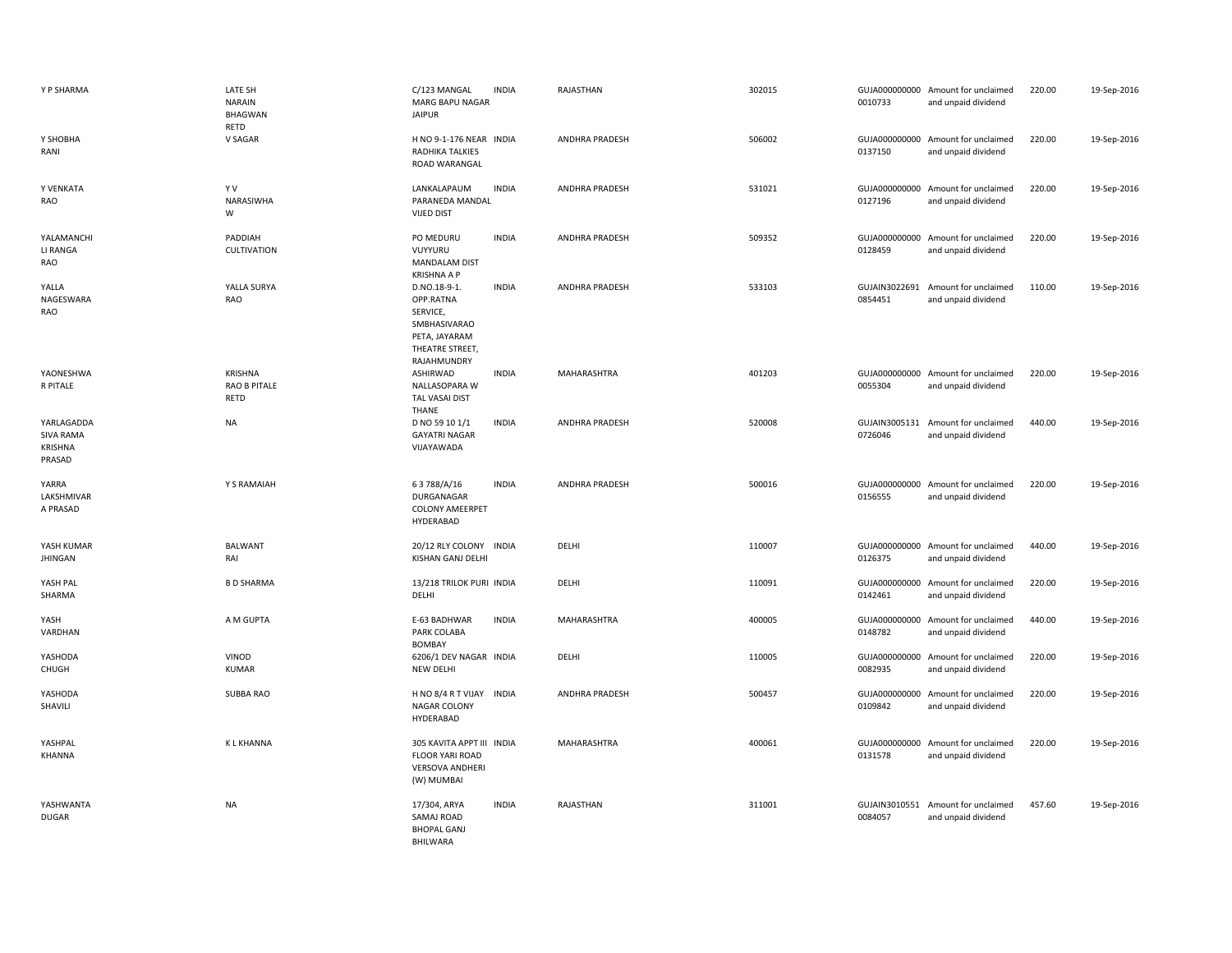| YASMEEN<br>SHAIK                          | SHAIKIMAM                         | H NO 10-4-771/10<br><b>BREEZE ENCLAVE I</b><br>FLOOR FLAT NO 102<br>SRI RAM NAGAR<br>COLONYMASABTAN<br>K HYDERABAD AP | <b>INDIA</b> | ANDHRA PRADESH        | 500028 | 0092786                  | GUJA000000000 Amount for unclaimed<br>and unpaid dividend | 220.00 | 19-Sep-2016 |
|-------------------------------------------|-----------------------------------|-----------------------------------------------------------------------------------------------------------------------|--------------|-----------------------|--------|--------------------------|-----------------------------------------------------------|--------|-------------|
| YASODAMMA<br>YIRAGAMRED<br>DY             | GANGIREDDY<br>YIRAGAMRED<br>DY    | KOTANGURU<br><b>VAYAPALLI VIA</b><br>KHAJIPET PO<br><b>CUDDAPAH DT A P</b>                                            | <b>INDIA</b> | <b>ANDHRA PRADESH</b> | 516203 | 0109919                  | GUJA000000000 Amount for unclaimed<br>and unpaid dividend | 220.00 | 19-Sep-2016 |
| YASWANT<br><b>KUMAR SONI</b>              | RATTANLAL<br>SONI                 | C/O RAJASTHAN<br>CLOTH HOUSE WZ<br>196 RAM CHOWK<br>SADH NAGAR<br>PALAM COLONY<br>NEW DELHI                           | <b>INDIA</b> | DELHI                 | 110045 | 0067636                  | GUJA000000000 Amount for unclaimed<br>and unpaid dividend | 220.00 | 19-Sep-2016 |
| YENIGANDLA<br>SRINIVASA<br>RAO            | RAGHAVAIAH<br>YENIGANDLA          | H NO 14-480<br><b>GURAZALA POST</b><br>AND MANDAL<br><b>GUNTUR (DIST)</b>                                             | <b>INDIA</b> | ANDHRA PRADESH        | 522415 | 0961776                  | GUJAIN3023241 Amount for unclaimed<br>and unpaid dividend | 110.00 | 19-Sep-2016 |
| YOG RAJ<br><b>NAKRA</b>                   | <b>CHANDI RAM</b><br><b>NAKRA</b> | H NO 536/1 NEW<br>MODEL TOWN<br><b>HOSHIARPUR</b>                                                                     | <b>INDIA</b> | PUNJAB                | 146001 | GUJAIN3029024<br>3403745 | Amount for unclaimed<br>and unpaid dividend               | 6.60   | 19-Sep-2016 |
| YOGENDRA<br><b>DESAI</b>                  | KANCHANLAL                        | NIRAV GOVT<br>SERVANT SOC 41<br>NEW JAGNATH<br>PLOT RAJKOT                                                            | <b>INDIA</b> | <b>GUJARAT</b>        | 360001 | 0107943                  | GUJA000000000 Amount for unclaimed<br>and unpaid dividend | 220.00 | 19-Sep-2016 |
| YOGENDRA<br>SINGH                         | <b>KARTAR</b><br><b>SINGHH</b>    | KHALSA<br>READYMADE HOUSE<br>SARAIYAGANJ<br>MUZAFFARPUR                                                               | <b>INDIA</b> | <b>BIHAR</b>          | 842001 | 0018146                  | GUJA000000000 Amount for unclaimed<br>and unpaid dividend | 220.00 | 19-Sep-2016 |
| YOGESH<br>BANSILAL<br>SUKHADIA            | <b>BANSILAL</b><br>SUKHADIA       | C 90 G E B COLONY INDIA<br>T P S DHUVARAN TA<br>CAMBAY                                                                |              | <b>GUJARAT</b>        | 388610 | 0121323                  | GUJA000000000 Amount for unclaimed<br>and unpaid dividend | 330.00 | 19-Sep-2016 |
| YOGESH JAIN                               | <b>NA</b>                         | SARSWATI SCHOOL INDIA<br>ROAD KRISHNA<br><b>NAGAR SANTA</b><br>SANTA                                                  |              | MADHYA PRADESH        | 485001 | GUJA120158000<br>0036759 | Amount for unclaimed<br>and unpaid dividend               | 79.20  | 19-Sep-2016 |
| YOGESH<br><b>KAUSHIK</b>                  | NA                                | HARI SHANKAR<br>PURAM, GWALIOR,<br>MADHYA PRADESH                                                                     | <b>INDIA</b> | MADHYA PRADESH        | 474009 | 0748951                  | GUJAIN3022691 Amount for unclaimed<br>and unpaid dividend | 110.00 | 19-Sep-2016 |
| YOGESH<br><b>KUMAR</b>                    | SHYAMLAL                          | V & P SANWALPURA INDIA<br><b>TANWRAN DISTT</b><br>SIKAR RAJ                                                           |              | RAJASTHAN             | 332707 | 0114821                  | GUJA000000000 Amount for unclaimed<br>and unpaid dividend | 220.00 | 19-Sep-2016 |
| YOGESH<br><b>KUMAR</b><br>LAKHMANI        | <b>KUMAR</b>                      | HOUSE NO 714<br>DARIYAPUR ROAD<br>SULTANPUR<br>SULTANPUR                                                              | <b>INDIA</b> | <b>UTTAR PRADESH</b>  | 228001 | 0723991                  | GUJA120132000 Amount for unclaimed<br>and unpaid dividend | 118.80 | 19-Sep-2016 |
| YOGESH<br><b>KUMAR SOOD</b>               | <b>NA</b>                         | 735 LAXMI BAI<br>NAGAR NEW DELHI                                                                                      | <b>INDIA</b> | DELHI                 | 110023 | 1039190                  | GUJAIN3005131 Amount for unclaimed<br>and unpaid dividend | 220.00 | 19-Sep-2016 |
| YOGESH<br><b>KUMAR V</b><br><b>MISTRY</b> | <b>VINUBHAIT</b><br><b>MISTRY</b> | TYPE III-2/3 G E B<br>COLONY<br><b>GANDHINAGAR</b>                                                                    | <b>INDIA</b> | <b>GUJARAT</b>        | 382041 | GUJA000000000<br>0122533 | Amount for unclaimed<br>and unpaid dividend               | 330.00 | 19-Sep-2016 |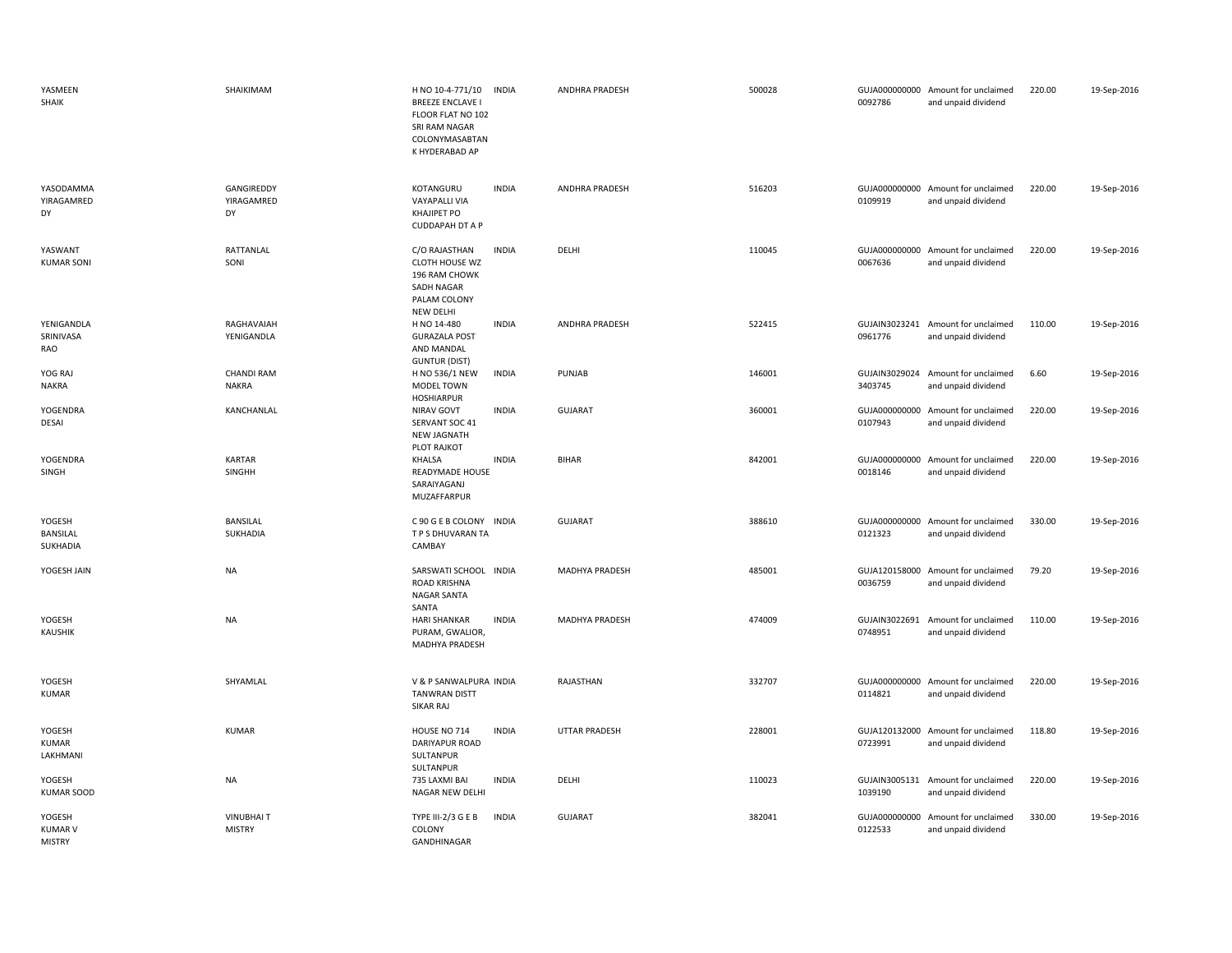| YOGESH<br>MEHTA                           | VIJAY                            | R NO 2 HARI NIWAS INDIA<br>23/1 SHAKTI NAGAR<br>DELHI                                                  | DELHI              | 110007 | 0083046                  | GUJA000000000 Amount for unclaimed<br>and unpaid dividend | 220.00  | 19-Sep-2016 |
|-------------------------------------------|----------------------------------|--------------------------------------------------------------------------------------------------------|--------------------|--------|--------------------------|-----------------------------------------------------------|---------|-------------|
| YOGESH R<br>MEHTA                         | RASIKLAL                         | MATRIKRUPA 70<br><b>INDIA</b><br>JANTA SOCIETY B/H<br><b>ITI JAMNAGAR</b>                              | <b>GUJARAT</b>     | 361005 | 0078868                  | GUJA000000000 Amount for unclaimed<br>and unpaid dividend | 220.00  | 19-Sep-2016 |
| YOGESH<br>RAJARAM<br><b>GUPTA</b>         | RAJARAM<br><b>GUOTA</b>          | 85 A HIRAMAR<br><b>INDIA</b><br><b>BLDG 3 NEPEANSEA</b><br>ROAD MUMBAI                                 | <b>MAHARASHTRA</b> | 400036 | 0170883                  | GUJA000000000 Amount for unclaimed<br>and unpaid dividend | 220.00  | 19-Sep-2016 |
| YOGESH<br>RAMESHCHAN<br><b>DRA SAHU</b>   | RAMESHCHA<br><b>NDRA</b>         | T.K.CHEMBERS,<br><b>INDIA</b><br>FIRST FLOOR,<br>RATANLAL PLOT<br>,AKOLA                               | MAHARASHTRA        | 444003 | 0013201                  | GUJA130358000 Amount for unclaimed<br>and unpaid dividend | 55.00   | 19-Sep-2016 |
| YOGESHBHAI<br>VASANTLAL<br>PATEL          | VASANTLAL<br>CHAMPAKLAL<br>PATEL | <b>NEAR TOWER</b><br><b>INDIA</b><br><b>BAZAR AT AND TA</b><br><b>VANSDA DIST</b><br>NAVSARI NAVSARI   | <b>GUJARAT</b>     | 396580 | 0898995                  | GUJAIN3029024 Amount for unclaimed<br>and unpaid dividend | 220.00  | 19-Sep-2016 |
| YOGESHKUM<br>AR PATEL                     | GOPALBHAI<br>PATEL               | 23/A SAMARATH<br><b>INDIA</b><br>SOC COLLEGE ROAD<br><b>NADIAD</b>                                     | <b>GUJARAT</b>     | 387001 | 0999802                  | GUJAIN3007571 Amount for unclaimed<br>and unpaid dividend | 2.20    | 19-Sep-2016 |
| YOGI TEX FAB<br>PVT LTD                   | <b>NA</b>                        | <b>INDIA</b><br>11, DUTTVIHAR<br><b>FLATS JETALPUR</b><br>ROAD RACE COURSE<br>CIRCLEVADODARA           | <b>GUJARAT</b>     | 390005 | GUJA000000000<br>0125480 | Amount for unclaimed<br>and unpaid dividend               | 440.00  | 19-Sep-2016 |
| YOGINABEN<br>MAHENDRAB<br><b>HAI SHAH</b> | M SHAH H<br>HOLD                 | JAINWAGA<br><b>INDIA</b><br>SHAMALAJI SHERI<br>DABHOI BARODA                                           | <b>GUJARAT</b>     | 391110 | 0145929                  | GUJA000000000 Amount for unclaimed<br>and unpaid dividend | 220.00  | 19-Sep-2016 |
| YOGSH C<br>SHAH                           | CHHANUBHA                        | C/151 HAZIAHANA<br><b>INDIA</b><br><b>BAZAR</b><br>CHAMCHUDITA<br>CHAMCHUDITA<br><b>STREET BHARUCH</b> | <b>GUJARAT</b>     | 393001 | 0125809                  | GUJA000000000 Amount for unclaimed<br>and unpaid dividend | 220.00  | 19-Sep-2016 |
| YOYAKEY P K                               | PY<br>KURIAKOSE                  | PARAMKUNNEL<br><b>INDIA</b><br>HOUSE ELAMBRA<br>NELLIKUZHI P O<br>KOTHAMANGALAM<br>KERALA              | <b>MAHARASHTRA</b> | 999999 | 0088667                  | GUJAIN3002391 Amount for unclaimed<br>and unpaid dividend | 440.00  | 19-Sep-2016 |
| YUNUS A<br>KARIM<br>MARFANI               | KARIM                            | C/O MADNI DRESSES INDIA<br><b>DHAL ROAD</b><br><b>JUNAGADH</b>                                         | <b>GUJARAT</b>     | 362001 | 0079512                  | GUJA000000000 Amount for unclaimed<br>and unpaid dividend | 220.00  | 19-Sep-2016 |
| <b>ZACKRIA SAIT</b>                       | C H YUSUFF<br>SAIT               | E 64 E BLOCK ANNA INDIA<br><b>NAGAR EAST</b><br>CHENNAI                                                | <b>TAMIL NADU</b>  | 600102 | 1693895                  | GUJAIN3002141 Amount for unclaimed<br>and unpaid dividend | 1320.00 | 19-Sep-2016 |
| ZAHEER<br>ABBAS                           | SHAUKAT ALI                      | <b>INDIA</b><br>11, KRISHNA<br>NAGAR-4 IMLI<br><b>WALA PHATAK</b><br><b>JAIPUR</b>                     | RAJASTHAN          | 302015 | 0117556                  | GUJA120292000 Amount for unclaimed<br>and unpaid dividend | 110.00  | 19-Sep-2016 |
| ZALA<br>VANARAJSINH<br>KESHAJI            | <b>NA</b>                        | <b>INDIA</b><br>NR MAHAKALI<br><b>TEMPLE AT POST</b><br><b>BHASANA MEHSANA</b><br>MEHSANA              | <b>GUJARAT</b>     | 384421 | 2633138                  | GUJA120109000 Amount for unclaimed<br>and unpaid dividend | 440.00  | 19-Sep-2016 |